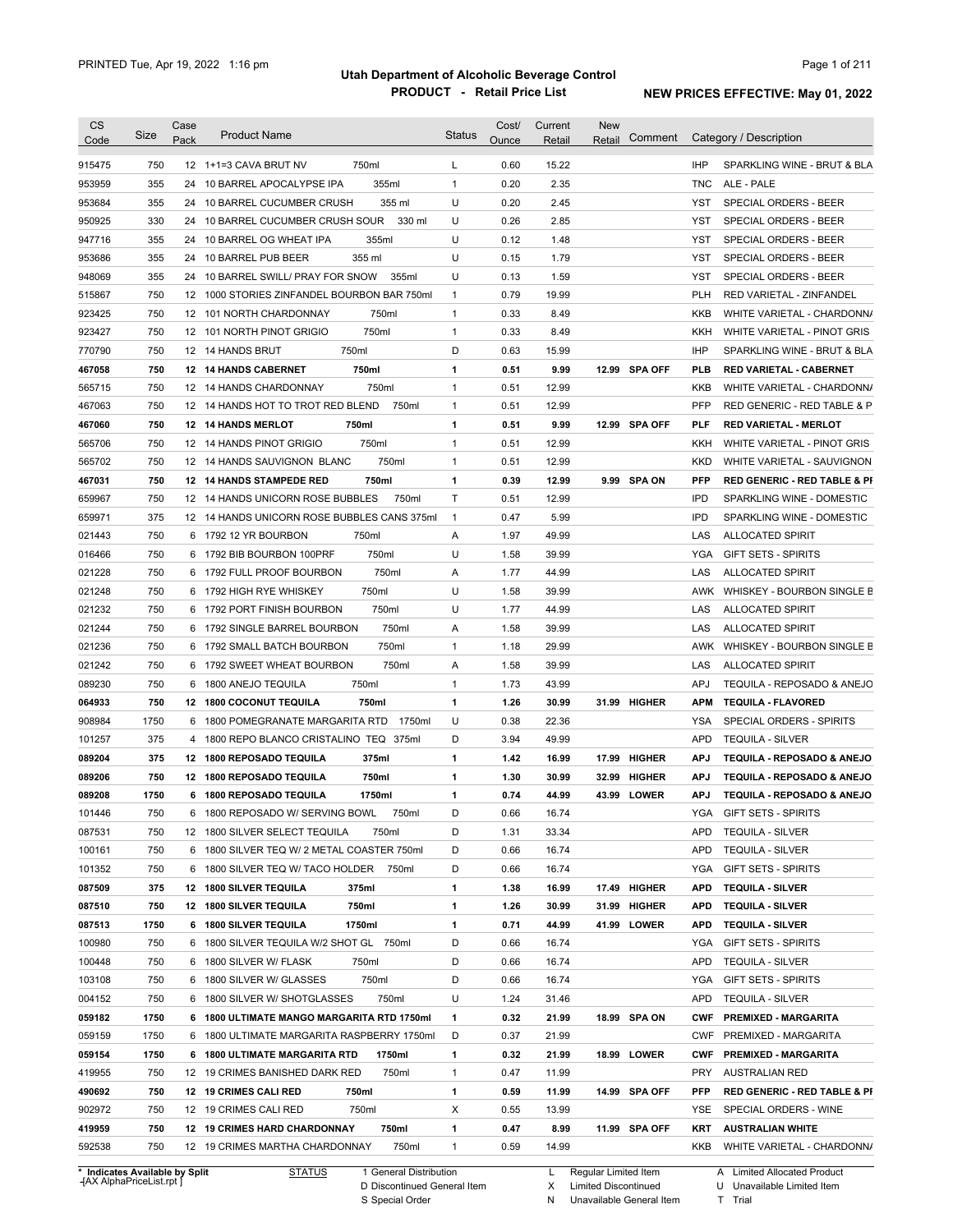| <b>CS</b><br>Code | Size | Case<br>Pack | <b>Product Name</b>                        | <b>Status</b> | Cost/<br>Ounce | Current<br>Retail | <b>New</b><br>Retail | Comment       |            | Category / Description       |
|-------------------|------|--------------|--------------------------------------------|---------------|----------------|-------------------|----------------------|---------------|------------|------------------------------|
| 419952            | 750  |              | 12 19 CRIMES RED<br>750ml                  | $\mathbf{1}$  | 0.47           | 11.99             |                      |               | <b>PRY</b> | <b>AUSTRALIAN RED</b>        |
| 419961            | 750  |              | 750ml<br>12 19 CRIMES UPRISING RED         | 1             | 0.47           | 11.06             | 11.99                | <b>HIGHER</b> | <b>PRY</b> | <b>AUSTRALIAN RED</b>        |
| 921789            | 750  |              | 750ml<br>12 2 COPAS CABERNET               | 1             | 0.35           | 6.99              |                      | 8.99 SPA OFF  | PRT        | <b>CHILEAN RED</b>           |
| 428850            | 750  |              | 750ml<br>12 2 COPAS RED ARGENTINA          | 1             | 0.35           | 6.99              |                      | 8.99 SPA OFF  | <b>PRV</b> | <b>ARGENTINE RED - OTHER</b> |
| 951401            | 750  |              | 750ml<br>12 2 COPAS SAUVIGNON BLANC        | 1             | 0.35           | 6.99              |                      | 8.99 SPA OFF  | <b>KRR</b> | <b>CHILEAN WHITE</b>         |
| 922628            | 750  |              | 750ml<br>12 2 COPAS SPARKLING ROSE         | $\mathbf{1}$  | 0.40           | 10.06             |                      |               | IPX        | SPARKLING WINE - IMPORTED I  |
| 949405            | 355  |              | 24 2 ROW 24K GOLDEN ALE<br>355ml           | $\mathbf{1}$  | 0.18           | 2.22              |                      |               | <b>TNC</b> | ALE - PALE                   |
| 949406            | 355  |              | 355ml<br>24 2 ROW ACCELERATOR IPA          | D             | 0.18           | 2.20              |                      |               | <b>TNF</b> | ALE - BITTER & ESB           |
| 921715            | 355  |              | 24 2 ROW BREAKFAST IN A BARREL<br>355ml    | U             | 0.46           | 5.47              |                      |               | YST        | <b>SPECIAL ORDERS - BEER</b> |
| 949404            | 355  |              | 24 2 ROW DANGEREUX FARMHOUSE ALE<br>355ml  | $\mathbf{1}$  | 0.21           | 2.47              |                      |               | TNU        | ALE - MISC & SEASONAL        |
| 952257            | 355  |              | 24 2 ROW FEELIN' HAZY IPA<br>355 ml        | $\mathbf{1}$  | 0.29           | 3.47              |                      |               | <b>TVB</b> | DOMESTIC BEER                |
| 918614            | 355  |              | 355ml<br>24 2 ROW NEMESIS PALE ALE         | U             | 0.18           | 2.20              |                      |               | YST        | <b>SPECIAL ORDERS - BEER</b> |
| 949403            | 355  |              | 355ml<br>24 2 ROW RANDOM DOUBLE IPA        | $\mathbf{1}$  | 0.21           | 2.47              |                      |               | <b>TNF</b> | ALE - BITTER & ESB           |
| 952256            | 355  |              | 355 ml<br>24 2 ROW TASTES LIKE CITRUS      | $\mathbf{1}$  | 0.25           | 3.01              |                      |               | <b>TNC</b> | ALE - PALE                   |
| 950839            | 750  |              | 750ml<br>6 2BAR MOONSHINE                  | Х             | 0.66           | 16.80             |                      |               |            | AWW WHISKEY - DOMESTIC       |
| 953301            | 375  |              | 12 2BAR WHEAT WHISKEY<br>375 ml            | U             | 2.60           | 32.97             |                      |               | <b>YSA</b> | SPECIAL ORDERS - SPIRITS     |
| 632827            | 750  |              | 750ml<br>12 3 BLIND MOOSE CHARDONNAY       | D             | 0.40           | 10.09             |                      |               | KKB        | WHITE VARIETAL - CHARDONN/   |
| 632829            | 750  |              | 750ml<br>12 3 BLIND MOOSE PINOT GRIGIO     | D             | 0.40           | 10.09             |                      |               | KKH        | WHITE VARIETAL - PINOT GRIS  |
| 914449            | 750  |              | 12 3 RINGS SHIRAZ'08<br>750ml              | U             | 0.69           | 17.53             |                      |               | PRY        | <b>AUSTRALIAN RED</b>        |
| 426380            | 750  |              | 12 35 SOUTH CABERNET MERLOT ORGANIC 750ml  | D             | 0.40           | 10.09             |                      |               | <b>PRT</b> | <b>CHILEAN RED</b>           |
| 041941            | 750  |              | 750ml<br>12 360 BING CHERRY VODKA          | $\mathbf{1}$  | 0.63           | 15.99             |                      |               | <b>ADM</b> | VODKA - FLAVORED             |
| 041943            | 750  |              | 750ml<br>12 360 GEORGIA PEACH VODKA        | $\mathbf{1}$  | 0.63           | 15.99             |                      |               | ADM        | VODKA - FLAVORED             |
| 040669            | 750  |              | 750ml<br>12 360 GLAZED DONUT VODKA         | D             | 0.64           | 16.17             |                      |               | ADM        | VODKA - FLAVORED             |
| 040656            | 750  |              | 750ml<br>12 360 HUCKLEBERRY VODKA          | $\mathbf{1}$  | 0.63           | 15.99             |                      |               | ADM        | VODKA - FLAVORED             |
| 039671            | 750  |              | 12 360 LIME FLAVORED VODKA<br>750ml        | $\mathbf{1}$  | 0.63           | 15.99             |                      |               | ADM        | VODKA - FLAVORED             |
| 041940            | 750  | 12           | 360 MADAGASCAR VANILLA VODKA<br>750ml      | $\mathbf{1}$  | 0.63           | 15.99             |                      |               | <b>ADM</b> | VODKA - FLAVORED             |
| 039709            | 750  | 12           | 360 MANGO VODKA<br>750ml                   | $\mathbf{1}$  | 0.63           | 15.99             |                      |               | ADM        | VODKA - FLAVORED             |
| 039900            | 750  | 12           | 360 RED DELICIOUS APPLE VODKA<br>750ml     | D             | 0.34           | 8.64              |                      |               | ADM        | VODKA - FLAVORED             |
| 038169            | 750  |              | 12 360 VODKA<br>750ml                      | $\mathbf{1}$  | 0.63           | 15.99             |                      |               | ADF        | <b>VODKA - BASIC</b>         |
| 038170            | 1750 | 6            | 360 VODKA<br>1750ml                        | 1             | 0.43           | 22.49             |                      | 25.49 SPA OFF | <b>ADF</b> | <b>VODKA - BASIC</b>         |
| 039101            | 750  |              | 12 360 VODKA BLUE RASPBERRY<br>750ml       | $\mathbf{1}$  | 0.63           | 15.99             |                      |               | ADM        | VODKA - FLAVORED             |
| 000113            | 750  | 6            | 750ml<br>360 VODKA HOLIDAY GIFT            | U             | 0.64           | 16.31             |                      |               | ADW        | <b>VODKA - DOMESTIC</b>      |
| 954513            | 750  | 6            | 4 ROSES SB ANNIVERSARY LIMITED ED. 750ml   | U             | 5.41           | 137.21            |                      |               | YSA        | SPECIAL ORDERS - SPIRITS     |
| 919055            | 355  |              | 24 4 SONS THE GREAT ONE IPA CANS<br>355ml  | D             | 0.18           | 2.15              |                      |               | <b>TNC</b> | ALE - PALE                   |
| 916555            | 750  |              | 12 42 DEGREES SO PINOT NOIR'06/08<br>750ml | X             | 0.72           | 18.32             |                      |               | <b>PRY</b> | AUSTRALIAN RED               |
| 916557            | 750  |              | 12 42 DEGREES SO SAUVIGNON BL'09<br>750ml  | Х             | 0.60           | 15.29             |                      |               |            | KRT AUSTRALIAN WHITE         |
| 917331            | 1000 |              | 6 45TH PARALLEL VODKA<br>1000ml            | Х             | 0.81           | 27.48             |                      |               | ADF        | VODKA - BASIC                |
| 037990            | 750  |              | 750ml<br>6 477 PEPPERMINT SCHNAAPS         | D             | 0.83           | 20.99             |                      |               | YGA        | <b>GIFT SETS - SPIRITS</b>   |
| 918484            | 750  |              | 12 5 VINAS TEMPRANILLO'16/18<br>750ml      | х             | 0.17           | 4.32              |                      |               | <b>PRP</b> | SPANISH RED - MISC           |
| 950645            | 750  |              | 12 50 DEGREES RIESLING<br>750ml            | х             | 0.33           | 8.26              |                      |               | YSE        | SPECIAL ORDERS - WINE        |
| 920458            | 750  |              | 6 56 FIZZ BRACHETTO<br>750ml               | D             | 0.67           | 16.94             |                      |               | YSE        | SPECIAL ORDERS - WINE        |
| 507990            | 750  |              | 750ml<br>12 60 NORTH MERLOT                | х             | 0.24           | 6.00              |                      |               | <b>PLF</b> | RED VARIETAL - MERLOT        |
| 507010            | 750  |              | 750ml<br>12 7 MOONS RED BLEND'16           | $\mathbf{1}$  | 0.44           | 11.06             |                      |               | PLU        | <b>RED VARIETAL - MISC</b>   |
| 013110            | 750  |              | 6 8 SECONDS CANADIAN WHISKEY<br>750ml      | 1             | 0.91           | 20.99             |                      | 22.99 SPA OFF | AWB        | <b>WHISKEY - CANADIAN</b>    |
| 920845            | 750  |              | 6 8 SETTLERS BUTLER VODKA<br>750ml         | 1             | 0.79           | 25.10             |                      | 19.99 SPA ON  | <b>ADW</b> | <b>VODKA - DOMESTIC</b>      |
| 919370            | 750  |              | 6 8 SETTLERS DEVIL'S GATE BOURBON 750ml    | $\mathbf{1}$  | 1.58           | 39.99             |                      |               | AWH        | WHISKEY - BOURBON & TENNE:   |
| 919110            | 750  |              | 6 8 SETTLERS RAGTOWN WHISKEY<br>750ml      | $\mathbf{1}$  | 1.97           | 49.99             |                      |               | AWE        | WHISKEY - BLENDED            |
| 953667            | 500  |              | 500 ml<br>12 8 WIRED WIRELESS BLACK IPA    | U             | 0.56           | 9.53              |                      |               | YST        | SPECIAL ORDERS - BEER        |
| 084159            | 750  |              | 750ml<br>12 99 APPLES SCHNAPPS             | 1             | 0.63           | 12.99             |                      | 15.99 SPA OFF | <b>CPG</b> | <b>SCHNAPPS - FRUIT</b>      |
| 084170            | 750  |              | <b>12 99 BANANAS SCHNAPPS</b><br>750ml     | 1             | 0.63           | 12.99             |                      | 15.99 SPA OFF | <b>CPG</b> | <b>SCHNAPPS - FRUIT</b>      |
| 084154            | 750  |              | 750ml<br>12 99 BLACK CHERRIES SCHNAPPS     | 1             | 0.63           | 12.99             |                      | 15.99 SPA OFF | <b>CPG</b> | <b>SCHNAPPS - FRUIT</b>      |
| 084403            | 750  |              | 12 99 BRAND MANGOES<br>750ml               | 1             | 0.63           | 12.99             |                      | 15.99 SPA OFF | CHE        | <b>LIQUEURS - FRUIT</b>      |
| 084195            | 750  |              | 12 99 BUTTERSCOTCH<br>750ml                | 1             | 0.63           | 12.99             |                      | 15.99 SPA OFF | CHU        | <b>LIQUEURS - MISC</b>       |
|                   |      |              |                                            |               |                |                   |                      |               |            |                              |

**\* Indicates Available by Split Case** [AX AlphaPriceList.rpt ]

STATUS 1 General Distribution

D Discontinued General Item

S Special Order

L Regular Limited Item

X Limited Discontinued

N Unavailable General Item

A Limited Allocated Product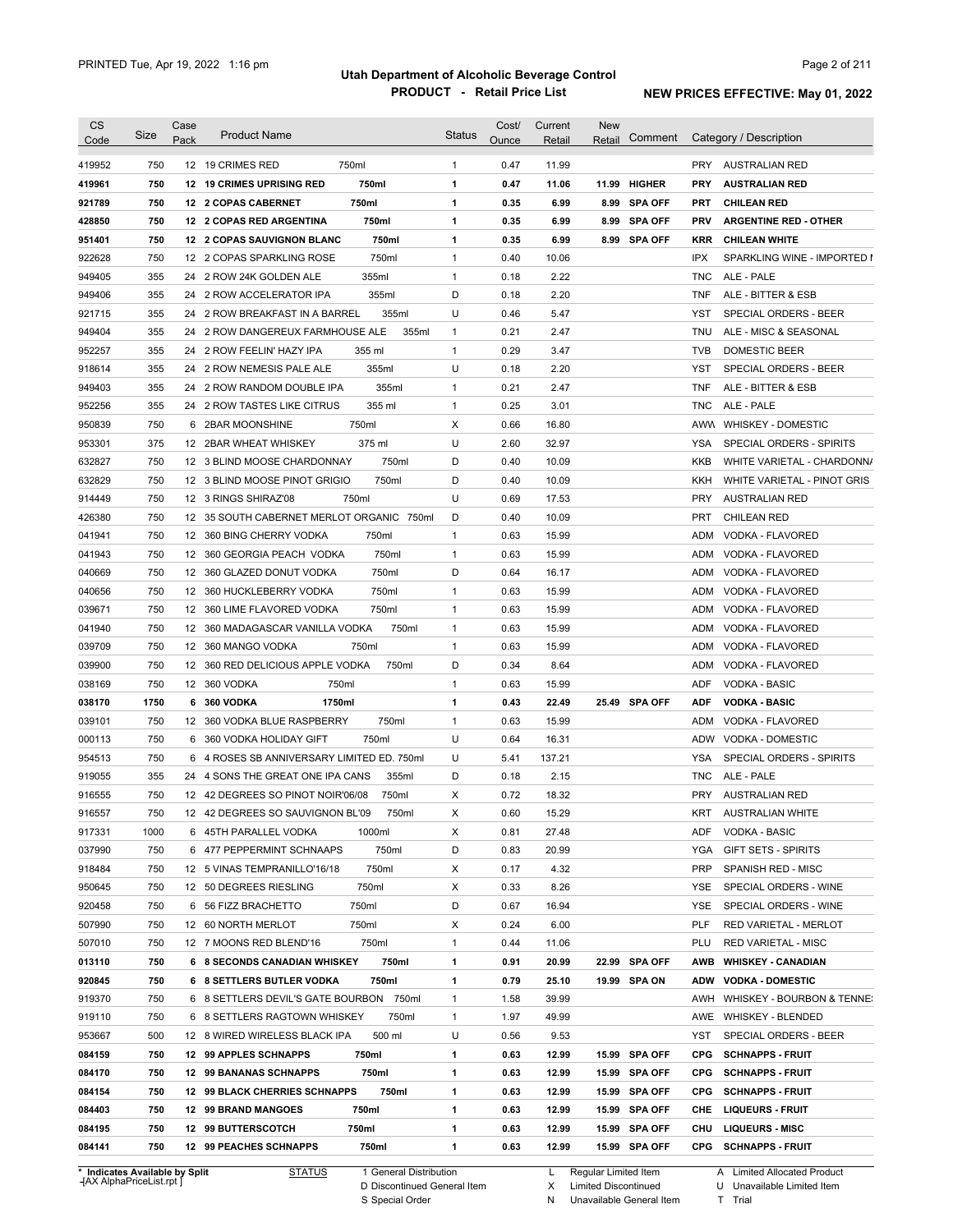| <b>CS</b><br>Code | Size                           | Case<br>Pack | <b>Product Name</b>                                              | <b>Status</b> | Cost/<br>Ounce | Current<br>Retail | <b>New</b><br>Comment<br>Retail | Category / Description                         |
|-------------------|--------------------------------|--------------|------------------------------------------------------------------|---------------|----------------|-------------------|---------------------------------|------------------------------------------------|
| 084211            | 750                            |              | 12 99 ROOTBEER<br>750ml                                          | 1             | 0.63           | 12.99             | 15.99 SPA OFF                   | <b>CHU</b><br><b>LIQUEURS - MISC</b>           |
| 900863            | 750                            |              | 12 A 1000 FIRES MUSCAT CHENIN<br>750ml                           | U             | 1.42           | 35.96             |                                 | <b>YSE</b><br>SPECIAL ORDERS - WINE            |
| 344717            | 750                            |              | 12 A MANO IMPRINT PRIMITIVO APPASSITO 750ml                      | D             | 0.32           | 8.10              |                                 | <b>PRL</b><br><b>ITALIAN RED - VARIETAL</b>    |
| 344719            | 750                            |              | 12 A MANO IMPRINT SUSUMANIELLO<br>750ml                          | D             | 0.59           | 14.99             |                                 | <b>PRK</b><br><b>ITALIAN RED - MISC DOC</b>    |
| 539853            | 750                            |              | 750ml<br>12 A TO Z CHARDONNAY                                    | 1             | 0.75           | 18.95             |                                 | <b>KKB</b><br>WHITE VARIETAL - CHARDONN/       |
| 919083            | 750                            |              | 12 A TO Z ESSENCE PINOT NOIR'16/17<br>750ml                      | Г             | 1.10           | 27.99             |                                 | <b>PLR</b><br>RED VARIETAL - PINOT NOIR        |
| 539855            | 750                            |              | 12 A TO Z PINOT GRIS<br>750ml                                    | $\mathbf{1}$  | 0.75           | 18.95             |                                 | <b>KKH</b><br>WHITE VARIETAL - PINOT GRIS      |
| 430992            | 750                            |              | 750ml<br>12 A TO Z PINOT NOIR                                    | 1             | 0.94           | 22.95             | 23.95 HIGHER                    | <b>PLR</b><br><b>RED VARIETAL - PINOT NOIR</b> |
| 917387            | 750                            |              | 750ml<br>12 A TO Z ROSE'21                                       | Г             | 0.75           | 18.95             |                                 | <b>MPQ</b><br>ROSE WINE - VARIETAL & VIN G     |
| 953134            | 750                            | 12           | 750ml<br>A&D VINO VERDE LIV '16                                  | U             | 0.35           | 8.86              |                                 | <b>YSE</b><br>SPECIAL ORDERS - WINE            |
| 064052            | 750                            | 6            | 750ml<br>AALBORG JUBILAEUM AQUAVIT                               | U             | 1.03           | 26.13             |                                 | <b>YSA</b><br>SPECIAL ORDERS - SPIRITS         |
| 918467            | 750                            | 12           | 750ml<br>ABADIA DE GOMARIZ RIBEIRO'12/13                         | X             | 0.51           | 12.96             |                                 | <b>PRP</b><br>SPANISH RED - MISC               |
| 423327            | 750                            | 12           | 750ml<br>ABADIA RETUERTA RIVOLA'08                               | X             | 0.68           | 17.28             |                                 | <b>PRP</b><br>SPANISH RED - MISC               |
| 914573            | 750                            | 6            | 750ml<br>ABBAZIA NOVACELLA KERNER'16                             | U             | 1.94           | 49.12             |                                 | <b>YSE</b><br>SPECIAL ORDERS - WINE            |
| 909317            | 750                            | 12           | ABBAZIA NOVACELLA MULLER THURGAU 750ml                           | U             | 0.80           | 20.33             |                                 | <b>YSE</b><br>SPECIAL ORDERS - WINE            |
| 914566            | 750                            | 12           | 750ml<br>ABBAZIA NOVACELLA PINOT GRI'09                          | X             | 0.84           | 21.32             |                                 | <b>KRK</b><br>ITALIAN WHITE - PINOT GRIGIO     |
| 917526            | 750                            | 12           | 750ml<br>ABBAZIA NOVELELLA VELTLINER'8/                          | X             | 0.76           | 19.29             |                                 | <b>KRL</b><br>ITALIAN WHITE - MISC DOC         |
| 917657            | 750                            |              | 12 ABEJA CABERNET SAUVIGNON'18<br>750ml                          | Г             | 2.47           | 62.74             |                                 | <b>PLB</b><br>RED VARIETAL - CABERNET          |
| 004006            | 750                            |              | 4 ABERFELDY SINGLE MALT 21YR<br>750ml                            | Г             | 7.48           | 189.70            |                                 | AWS<br>WHISKY - SCOTCH SINGLE MAL              |
| 004084            | 750                            |              | 750ml<br>6 ABERLOUR 12YR SINGLE MALT SCOT                        | 1             | 2.25           | 56.99             |                                 | AWS<br>WHISKY - SCOTCH SINGLE MAL              |
| 004085            | 750                            |              | 750ml<br>6 ABERLOUR 16YR SINGLE MALT SCOT                        | X             | 4.34           | 109.99            |                                 | AWS<br>WHISKY - SCOTCH SINGLE MAL              |
| 004046            | 750                            | 6            | 750ml<br>ABERLOUR A'BUNADH SINGLE MALT                           | L             | 3.94           | 99.99             |                                 | AWS<br>WHISKY - SCOTCH SINGLE MAL              |
| 064000            | 750                            |              | 750ml<br>12 ABSENTE (ABSINTHE REFINED)                           | $\mathbf{1}$  | 1.73           | 43.99             |                                 | CHS<br>LIQUEURS - BITTERS & HERBAL             |
| 002959            | 750                            | 6            | ABSENTE ABSINTHE W/ GLASS AND SPOO 750ml                         | D             | 0.94           | 23.82             |                                 | <b>YGC</b><br><b>GIFT SETS - LIQUEURS</b>      |
| 064819            | 750                            |              | 750ml<br>12 ABSINTHE ORDINAIRE                                   | Г             | 1.14           | 28.99             |                                 | <b>CHS</b><br>LIQUEURS - BITTERS & HERBAL      |
| 100507            | 750                            | 6            | ABSINTHE REFINED W/ GLASSES<br>750ml                             | D             | 0.89           | 22.65             |                                 | <b>YGC</b><br><b>GIFT SETS - LIQUEURS</b>      |
| 906666            | 750                            |              | 12 ABSOLUT<br>750ml                                              | X             | 0.86           | 21.80             |                                 | <b>YSA</b><br>SPECIAL ORDERS - SPIRITS         |
| 034014            | 750                            |              | 12 ABSOLUT APEACH<br>750ml                                       | $\mathbf{1}$  | 0.87           | 21.99             |                                 | <b>ADM</b><br>VODKA - FLAVORED                 |
| 033983            | 750                            |              | 750ml<br>12 ABSOLUT BERRI ACAI VODKA                             | D             | 0.87           | 21.99             |                                 | <b>ADM</b><br>VODKA - FLAVORED                 |
| 101034            | 750                            |              | 6 ABSOLUT BLUE W/ ALUMINUM TUMBLER 750ml                         | D             | 0.87           | 21.99             |                                 | <b>YGA</b><br><b>GIFT SETS - SPIRITS</b>       |
| 034190            | 750                            |              | 12 ABSOLUT CHERRYKRAN VODKA<br>750ml                             | D             | 0.80           | 20.20             |                                 | <b>ADM</b><br>VODKA - FLAVORED                 |
| 034034            | 375                            |              | 24 ABSOLUT CITRON VODKA<br>375ml                                 | D             | 0.55           | 7.02              |                                 | <b>ADM</b><br>VODKA - FLAVORED                 |
| 034030            | 750                            |              | 750ml<br>12 ABSOLUT CITRON VODKA                                 | $\mathbf{1}$  | 0.87           | 21.99             |                                 | <b>ADM</b><br>VODKA - FLAVORED                 |
| 034032            | 1750                           |              | 6 ABSOLUT CITRON VODKA<br>1750ml                                 | D             | 0.41           | 24.30             |                                 | <b>ADM</b><br>VODKA - FLAVORED                 |
| 033508            | 750                            |              | 12 ABSOLUT ELECTRIK<br>750ml                                     | U             | 0.87           | 21.99             |                                 | ADX<br>VODKA - IMPORTED                        |
| 033757            | 750                            | 6            | 750ml<br>ABSOLUT ELYX                                            | D             | 1.06           | 26.95             |                                 | ADX VODKA - IMPORTED                           |
| 036769            | 750                            |              | 12 ABSOLUT GRAPEFRUIT<br>750ml                                   | 1             | 0.87           | 21.99             |                                 | ADM<br>VODKA - FLAVORED                        |
| 034096            | 750                            |              | 750ml<br>12 ABSOLUT KURANT VODKA                                 | D             | 0.75           | 19.14             |                                 | ADM<br>VODKA - FLAVORED                        |
| 033467            | 750                            |              | 750ml<br>12 ABSOLUT LIME                                         | 1             | 0.87           | 21.99             |                                 | ADM<br>VODKA - FLAVORED                        |
| 034116            | 750                            |              | 750ml<br>12 ABSOLUT MANDRIN VODKA                                | 1             | 0.87           | 21.99             |                                 | ADM<br>VODKA - FLAVORED                        |
| 033966            | 750                            |              | 750ml<br>12 ABSOLUT ORIENT APPLE VODKA                           | D             | 0.79           | 19.99             |                                 | ADM<br>VODKA - FLAVORED                        |
| 034036            | 750                            |              | 750ml<br>12 ABSOLUT PEARS VODKA                                  | 1             | 0.87           | 21.99             |                                 | ADM<br>VODKA - FLAVORED                        |
| 034026            | 750                            |              | 12 ABSOLUT PEPPAR VODKA<br>750ml                                 | 1             | 0.87           | 21.99             |                                 | ADM<br>VODKA - FLAVORED                        |
| 034052            |                                |              | 750ml                                                            |               | 0.87           |                   |                                 | ADM                                            |
| 034061            | 750<br>750                     |              | 12 ABSOLUT RASPBERRI VODKA<br>750ml<br>12 ABSOLUT RUBY RED VODKA | 1<br>D        | 0.87           | 21.99<br>21.99    |                                 | VODKA - FLAVORED<br>ADM<br>VODKA - FLAVORED    |
| 034076            | 750                            |              | 750ml                                                            | $\mathbf{1}$  | 0.87           | 21.99             |                                 | ADM                                            |
|                   |                                |              | 12 ABSOLUT VANILIA VODKA                                         |               |                |                   |                                 | VODKA - FLAVORED                               |
| 034004<br>034006  | 375<br>750                     |              | 375ml<br>24 ABSOLUT VODKA<br>12 ABSOLUT VODKA<br>750ml           | D<br>1        | 1.02<br>0.87   | 12.99<br>21.99    |                                 | ADF<br>VODKA - BASIC<br>ADF<br>VODKA - BASIC   |
|                   |                                |              |                                                                  |               |                |                   |                                 |                                                |
| 034007            | 1000                           |              | 12 ABSOLUT VODKA<br>1000ml                                       | 1             | 0.83           | 27.99             |                                 | ADF<br>VODKA - BASIC                           |
| 034008            | 1750                           |              | 6 ABSOLUT VODKA<br>1750ml                                        | 1             | 0.76           | 39.99             | 44.99 SPA OFF                   | ADF<br><b>VODKA - BASIC</b>                    |
| 000483            | 750                            |              | 6 ABSOLUT W / GLASSES<br>750ml                                   | D             | 0.87           | 21.99             |                                 | YGA<br>GIFT SETS - SPIRITS                     |
| 101356            | 750                            |              | 6 ABSOLUT WITH SHAKER<br>750ml                                   | D             | 0.79           | 19.99             |                                 | YGA<br><b>GIFT SETS - SPIRITS</b>              |
| 539850            | 750                            |              | 12 ACACIA A CHARDONNAY<br>750ml                                  | 1             | 0.39           | 6.99              | 9.99 SPA OFF                    | KKB<br><b>WHITE VARIETAL - CHARDONNA</b>       |
| 430950            | 750                            |              | 12 ACACIA A PINOT NOIR<br>750ml                                  | 1             | 0.51           | 9.99              | 12.99 SPA OFF                   | PLR<br><b>RED VARIETAL - PINOT NOIR</b>        |
|                   | * Indicates Available by Split |              | <b>STATUS</b><br>1 General Distribution                          |               |                | L                 | Regular Limited Item            | A Limited Allocated Product                    |

**Case** [AX AlphaPriceList.rpt ]

D Discontinued General Item S Special Order

X Limited Discontinued N Unavailable General Item

U Unavailable Limited Item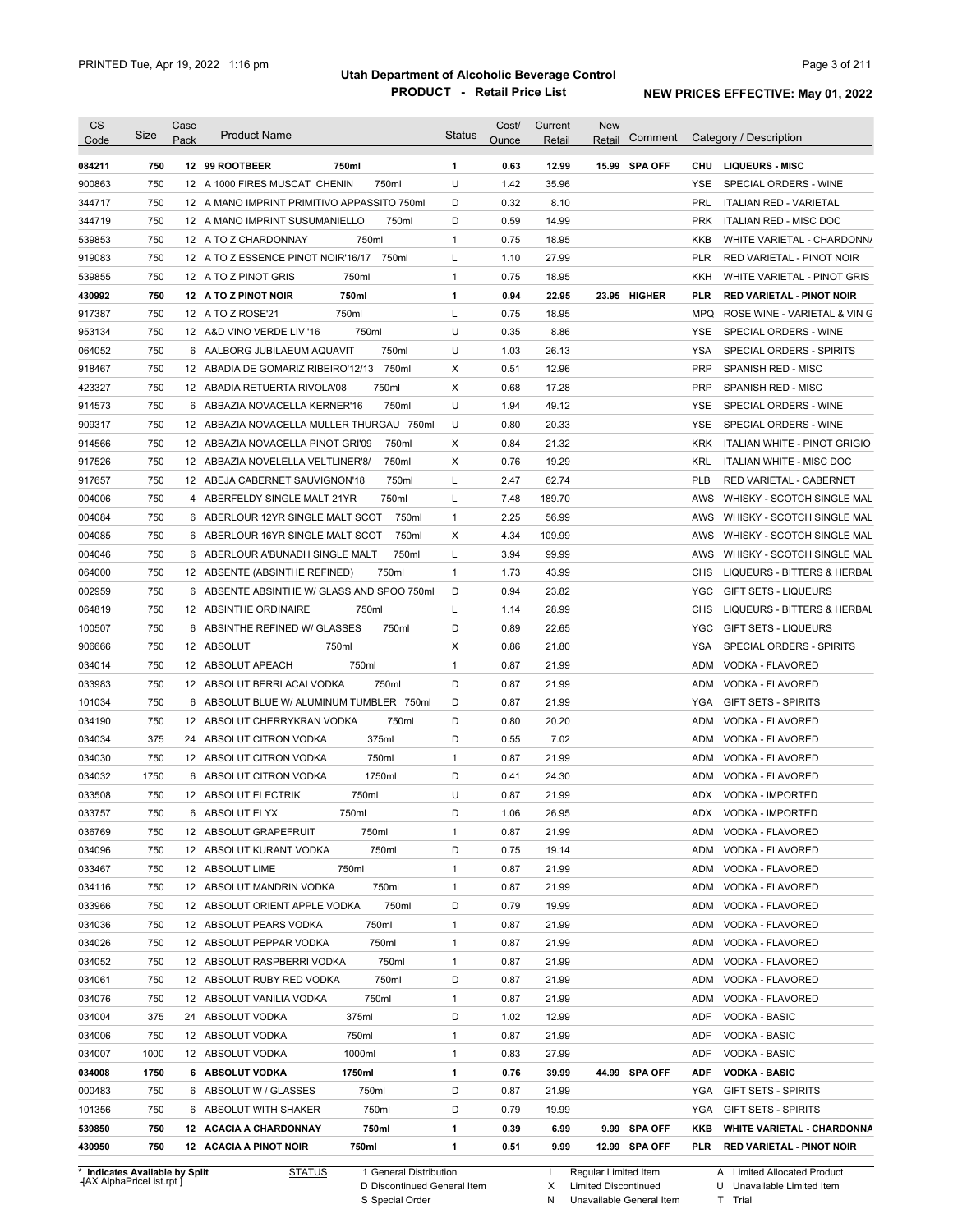| <b>CS</b><br>Code              | Size  | Case<br>Pack | <b>Product Name</b>                        | Status       | Cost/<br>Ounce | Current<br>Retail | <b>New</b><br>Retail | Comment        |            | Category / Description             |
|--------------------------------|-------|--------------|--------------------------------------------|--------------|----------------|-------------------|----------------------|----------------|------------|------------------------------------|
| 440030                         | 750   |              | 750ml<br>12 ACACIA PN CARNEROS'17          | X            | 0.53           | 13.53             |                      |                | PLR        | RED VARIETAL - PINOT NOIR          |
| 910119                         | 355   | 24           | 355ml<br>ACE APPLE CIDER                   | X            | 0.19           | 2.25              |                      |                | <b>GLC</b> | CIDER - BASIC                      |
| 902318                         | 19000 | 1            | 19000ml<br>ACE GUAVA CIDER                 | U            | 0.25           | 158.58            |                      |                | <b>YSE</b> | SPECIAL ORDERS - WINE              |
| 901713                         | 355   | 24           | 355ml<br>ACE HARD CIDER SEASONAL           | D            | 0.18           | 2.12              |                      |                | GLM        | CIDER - FLAVORED                   |
| 947989                         | 650   |              | 650ml<br>12 ACE JOKER HARD CIDER           | U            | 0.23           | 5.15              |                      |                | <b>YSE</b> | SPECIAL ORDERS - WINE              |
| 944036                         | 355   |              | 24 ACE PERRY CIDER<br>355ml                | L            | 0.21           | 2.55              |                      |                | <b>GLM</b> | CIDER - FLAVORED                   |
| 910830                         | 650   |              | 650ml<br>12 ACE PERRY CIDER                | U            | 0.24           | 5.22              |                      |                | <b>GLM</b> | CIDER - FLAVORED                   |
| 949677                         | 355   |              | 355ml<br>24 ACE PINEAPPLE CIDER            | $\mathbf{1}$ | 0.21           | 2.55              |                      |                | <b>GLM</b> | CIDER - FLAVORED                   |
| 918256                         | 355   |              | 355ml<br>24 ACE PUMPKIN CIDER              | D            | 0.11           | 1.35              |                      |                | <b>GLM</b> | CIDER - FLAVORED                   |
| 954390                         | 355   |              | 24 ACE SPACE<br>355ml                      | U            | 0.18           | 2.21              |                      |                | YST        | SPECIAL ORDERS - BEER              |
| 952013                         | 651   |              | 12 ACE SPACE<br>651 ml                     | U            | 0.34           | 7.57              |                      |                | <b>YST</b> | SPECIAL ORDERS - BEER              |
| 400426                         | 750   |              | 12 ACHAVAL FERRER MALBEC'17/18<br>750ml    | X            | 0.43           | 10.80             |                      |                | PRU        | ARGENTINE RED - MALBEC             |
| 400425                         | 750   | 6            | <b>ACHAVAL FERRER QUIMERA'13</b><br>750ml  | X            | 0.64           | 16.20             |                      |                | <b>PRV</b> | ARGENTINE RED - OTHER              |
| 400427                         | 750   | 12           | ACHAVAL-FERRER CABERNET '16<br>750ml       | Г            | 0.71           | 17.99             |                      |                | <b>PRV</b> | ARGENTINE RED - OTHER              |
| 400421                         | 750   | 6            | ACHAVAL-FERRER MALBEC ALTAMIR'13 750ml     | X            | 2.75           | 69.66             |                      |                | PRU        | ARGENTINE RED - MALBEC             |
| 986484                         | 750   | 12           | ACINUM CHIANTI'12/13<br>750ml              | X            | 0.21           | 5.36              |                      |                | <b>PRH</b> | <b>ITALIAN RED - CHIANTI</b>       |
| 951741                         | 750   | 12           | 750ml<br><b>ACINUM PROSECCO</b>            | Г            | 0.48           | 12.06             |                      |                | <b>KRL</b> | <b>ITALIAN WHITE - MISC DOC</b>    |
| 540325                         | 750   | 12           | 750ml<br><b>ACROBAT PINOT GRIS</b>         | 1            | 0.63           | 13.02             | 15.99                | <b>SPA OFF</b> | KKH        | <b>WHITE VARIETAL - PINOT GRIS</b> |
| 440050                         | 750   | 12           | ACROBAT PINOT NOIR<br>750ml                | 1            | 0.79           | 17.02             |                      | 19.99 SPA OFF  | <b>PLR</b> | <b>RED VARIETAL - PINOT NOIR</b>   |
| 639812                         | 19000 |              | 1 ACROBAT ROSE OF PINOT NOIR KEG 19000ml   | U            | 0.50           | 324.30            |                      |                | <b>YSE</b> | SPECIAL ORDERS - WINE              |
| 915615                         | 750   | 12           | 750ml<br>ACUSTIC ACUSTIC MONTSANT'08       | X            | 0.68           | 17.25             |                      |                | PRP        | SPANISH RED - MISC                 |
| 720416                         | 750   | 12           | 750ml<br>ADAMI GARBEL PROSECCO 13          | $\mathbf{1}$ | 0.75           | 18.99             |                      |                | IPI        | SPARKLING WINE - PROSECCO          |
| 918022                         | 750   | 12           | ADAMI PROSECCO BOSCODI GICA<br>750ml       | Г            | 0.91           | 22.99             |                      |                | IPI        | SPARKLING WINE - PROSECCO          |
| 917575                         | 750   | 12           | 750ml<br>ADAMI PROSECCO DEI CASEL XD       | Г            | 0.91           | 22.99             |                      |                | IPI        | SPARKLING WINE - PROSECCO          |
| 923416                         | 750   |              | 6 ADELSHEIM BREAKING GROUND PINOT NOI750ml | $\mathbf{1}$ | 1.70           | 42.99             |                      |                | <b>PLR</b> | RED VARIETAL - PINOT NOIR          |
| 901348                         | 750   | 6            | ADELSHEIM CHARD RES CAITLN'14/15 750ml     | X            | 0.85           | 21.60             |                      |                | <b>KKB</b> | WHITE VARIETAL - CHARDONN/         |
| 919218                         | 750   |              | 750ml<br>12 ADELSHEIM CHARDONNAY           | 1            | 0.95           | 19.99             |                      | 23.99 SPA OFF  | <b>KKB</b> | <b>WHITE VARIETAL - CHARDONNA</b>  |
| 912550                         | 750   | 6            | 750ml<br>ADELSHEIM ELIZABETTHP.N. RES      | U            | 2.11           | 53.56             |                      |                | <b>PLR</b> | RED VARIETAL - PINOT NOIR          |
| 905972                         | 750   |              | 750ml<br>6 ADELSHEIM PINOT BLANC'15/17     | U            | 0.50           | 12.64             |                      |                | <b>KKF</b> | WHITE VARIETAL - PINOT BLAN        |
| 978984                         | 750   | 6            | ADELSHEIM PINOT BRYAN CRK'12/13<br>750ml   | U            | 1.66           | 42.14             |                      |                | <b>PLR</b> | RED VARIETAL - PINOT NOIR          |
| 908214                         | 375   |              | 375 ml<br>12 ADELSHEIM PINOT GRIS'15/16    | X            | 0.77           | 9.79              |                      |                | KKH        | WHITE VARIETAL - PINOT GRIS        |
| 961374                         | 750   |              | 750ml<br>12 ADELSHEIM PINOT GRIS'16/17     | X            | 0.71           | 17.99             |                      |                | <b>KKH</b> | WHITE VARIETAL - PINOT GRIS        |
| 440060                         | 750   |              | 750ml<br><b>12 ADELSHEIM PINOT NOIR</b>    | 1            | 1.30           | 29.99             |                      | 32.99 HIGHER   | <b>PLR</b> | <b>RED VARIETAL - PINOT NOIR</b>   |
| 915366                         | 375   |              | 12 ADELSHEIM PINOT NOIR OR'16/17<br>375 ml | X            | 1.42           | 17.99             |                      |                | PLR        | <b>RED VARIETAL - PINOT NOIR</b>   |
| 913908                         | 750   |              | 6 ADELSHEIM PN ELIZABETH RSV'14/15 750ml   | U            | 1.90           | 48.13             |                      |                | <b>PLR</b> | <b>RED VARIETAL - PINOT NOIR</b>   |
| 919747                         | 750   |              | 12 ADELSHEIM ROSE'20/21<br>750ml           |              | 0.83           | 20.99             |                      |                | MPQ        | ROSE WINE - VARIETAL & VIN G       |
| 043073                         | 750   |              | 750ml<br>12 ADMIRAL NELSON 101 SPICED RUM  | 1            | 0.47           | 11.99             |                      |                | ALP        | RUM - SPICED AND FLAVORED          |
| 043076                         | 750   |              | 12 ADMIRAL NELSON COCONUT RUM<br>750ml     | 1            | 0.39           | 6.99              |                      | 9.99 SPA OFF   | ALP        | <b>RUM - SPICED AND FLAVORED</b>   |
| 056825                         | 750   |              | 12 ADMIRAL NELSON EGG NOG '15<br>750ml     | D            | 0.40           | 10.09             |                      |                | YGC        | <b>GIFT SETS - LIQUEURS</b>        |
| 044083                         | 750   |              | 750ml<br>12 ADMIRAL NELSON PINEAPPLE RUM   | 1            | 0.39           | 6.99              |                      | 9.99 SPA OFF   | <b>ALP</b> | <b>RUM - SPICED AND FLAVORED</b>   |
| 044081                         | 1750  |              | 1750ml<br>6 ADMIRAL NELSON SILVER RUM      | 1            | 0.34           | 16.99             |                      | 19.99 SPA OFF  | <b>ALW</b> | <b>RUM - DOMESTIC</b>              |
| 043026                         | 750   |              | 750ml<br>12 ADMIRAL NELSON SPICED RUM      | 1            | 0.39           | 6.99              |                      | 9.99 SPA OFF   | ALP        | <b>RUM - SPICED AND FLAVORED</b>   |
| 043028                         | 1750  |              | 1750ml<br>6 ADMIRAL NELSON SPICED RUM      | 1            | 0.29           | 19.99             |                      | 16.99 SPA ON   | ALP        | <b>RUM - SPICED AND FLAVORED</b>   |
| 044087                         | 750   |              | 12 ADMIRAL NELSON WATERMELON RUM<br>750ml  | 1            | 0.28           | 9.99              |                      | 6.99 SPA ON    | ALP        | <b>RUM - SPICED AND FLAVORED</b>   |
| 440068                         | 750   |              | 12 ADORADA PINOT GRIS<br>750ml             | х            | 0.63           | 15.95             |                      |                | KKH        | WHITE VARIETAL - PINOT GRIS        |
| 071446                         | 750   |              | 750ml<br>12 AFTER SHOCK                    | U            | 0.84           | 21.22             |                      |                | YSC        | SPECIAL ORDERS - LIQUEURS          |
| 064018                         | 750   |              | 6 AGAVE LOCO PEPPER CURED TEQUILA 750ml    | Х            | 0.64           | 16.19             |                      |                | APM        | <b>TEQUILA - FLAVORED</b>          |
| 916694                         | 750   |              | 6 AGIORITIKOS TSANTALI RED<br>750ml        | U            | 0.93           | 23.58             |                      |                | YSE        | SPECIAL ORDERS - WINE              |
| 344735                         | 750   |              | 6 AGRICOLA PUNICA MONTESSU'20<br>750ml     | Г            | 0.81           | 20.44             |                      |                | <b>PRM</b> | <b>ITALIAN RED - SICILY</b>        |
| 908265                         | 750   |              | 6 AGWA DE BOLIVIA<br>750ml                 | х            | 1.43           | 36.19             |                      |                | YSA        | SPECIAL ORDERS - SPIRITS           |
| 915668                         | 750   |              | 12 AIA VECCHIA LAGONE ROSSO'18/19<br>750ml | Г            | 0.71           | 17.99             |                      |                | PRI        | <b>ITALIAN RED - TUSCANY</b>       |
| 918544                         | 750   |              | 12 AIA VECCHIA ROSATO SOLIDIO'15<br>750ml  | х            | 0.32           | 8.19              |                      |                | MPX        | ROSE WINE - IMPORTED               |
| 949258                         | 750   |              | 6 AIA VECCHIA SOR UGO BOLGHR RED'18 750ml  | L            | 1.70           | 42.99             |                      |                | PRI        | <b>ITALIAN RED - TUSCANY</b>       |
| 951040                         | 750   |              | 12 AICHENBERG GRUNER VELTLINER'21<br>750ml | L            | 0.47           | 11.99             | 11.99                |                | KRJ        | <b>AUSTRIAN WHITE</b>              |
| * Indicates Available by Split |       |              | <b>STATUS</b><br>1 General Distribution    |              |                | L.                | Regular Limited Item |                |            | A Limited Allocated Product        |

**Case** [AX AlphaPriceList.rpt ]

D Discontinued General Item S Special Order

X Limited Discontinued

N Unavailable General Item

U Unavailable Limited Item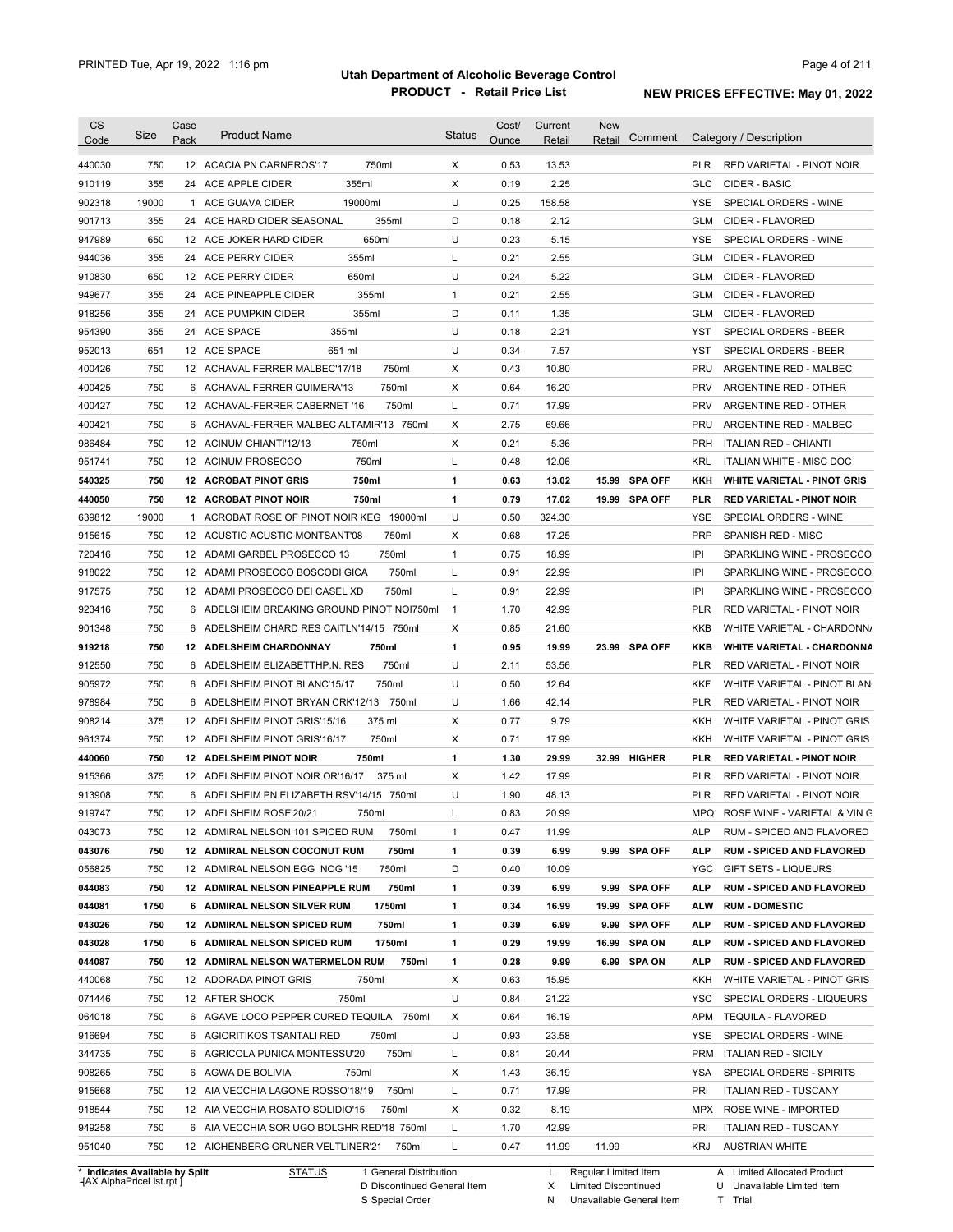| <b>CS</b><br>Code              | Size | Case<br>Pack | <b>Product Name</b>                        |                        | Status       | Cost/<br>Ounce | Current<br>Retail | <b>New</b><br>Retail | Comment       |            | Category / Description           |
|--------------------------------|------|--------------|--------------------------------------------|------------------------|--------------|----------------|-------------------|----------------------|---------------|------------|----------------------------------|
|                                |      |              |                                            |                        |              |                |                   |                      |               |            |                                  |
| 950264                         | 750  |              | 12 AILALA BLANCO<br>750ml                  |                        | L            | 0.55           | 14.04             |                      | 13.99 LOWER   | KRN        | <b>SPANISH WHITE</b>             |
| 918873                         | 750  |              | 12 AILALÁ SOUSON<br>750ml                  |                        | г            | 0.55           | 14.04             |                      | 13.99 LOWER   | <b>PRP</b> | <b>SPANISH RED - MISC</b>        |
| 266339                         | 750  |              | 12 AIX-COTEAUX D'AIX ROSE'19/20<br>750ml   |                        | L            | 0.90           | 22.73             |                      |               | <b>MPX</b> | <b>ROSE WINE - IMPORTED</b>      |
| 921014                         | 750  |              | 12 AIZPURUA GETARIAKO TXAKOLINA            | 750ml                  | г            | 0.63           | 16.06             |                      | 15.99 LOWER   | <b>KRN</b> | <b>SPANISH WHITE</b>             |
| 917579                         | 750  |              | 12 ALAIA MARISA PRIETO PICUDO'18           | 750ml                  | L            | 0.44           | 11.06             |                      |               | <b>PRP</b> | <b>SPANISH RED - MISC</b>        |
| 948065                         | 650  |              | 12 ALAMEDA SEASONAL<br>650ml               |                        | Х            | 0.33           | 7.20              |                      |               | YST        | SPECIAL ORDERS - BEER            |
| 913712                         | 750  |              | 12 ALAMOS CATENA CABERNET'13/14            | 750ml                  | Х            | 0.24           | 6.00              |                      |               | <b>PRV</b> | ARGENTINE RED - OTHER            |
| 912666                         | 750  |              | 12 ALAMOS CATENA CHARD'14/15               | 750ml                  | Х            | 0.34           | 8.56              |                      |               | <b>KRS</b> | <b>ARGENTINE WHITE</b>           |
| 916659                         | 750  |              | 12 ALAMOS CATENA TORRONTES'14/15           | 750ml                  | Х            | 0.47           | 11.99             |                      |               | <b>KRS</b> | <b>ARGENTINE WHITE</b>           |
| 400715                         | 750  |              | 12 ALAMOS MALBEC<br>750ml                  |                        | $\mathbf{1}$ | 0.51           | 12.99             |                      |               | <b>PRU</b> | ARGENTINE RED - MALBEC           |
| 400730                         | 750  |              | 12 ALAMOS MALBEC SELECCION'14/15           | 750ml                  | Х            | 0.75           | 18.99             |                      |               | PRU        | ARGENTINE RED - MALBEC           |
| 916994                         | 500  |              | 12 ALANA TOKAJ AUTUMN'05/06<br>500ml       |                        | U            | 2.14           | 35.99             |                      | 36.11 HIGHER  | <b>EVU</b> | <b>LATE HARVEST - WHITE MISC</b> |
| 917987                         | 500  |              | 500ml<br>12 ALANA-TOKAJ ASZU 6 PUTT'05     |                        | x            | 8.82           | 149.00            |                      | 149.10 HIGHER | <b>EVU</b> | <b>LATE HARVEST - WHITE MISC</b> |
| 917985                         | 750  |              | 12 ALANA-TOKAJ FURMINT DRY'6/09            | 750ml                  | U            | 0.93           | 23.32             |                      | 23.51 HIGHER  | KRY        | <b>IMPORTED WHITE - MISC</b>     |
| 916992                         | 750  |              | 12 ALANA-TOKAJ FURMINT LATE HRVST'08 750ml |                        | U            | 1.54           | 38.99             |                      | 39.11 HIGHER  | <b>EVU</b> | <b>LATE HARVEST - WHITE MISC</b> |
| 027445                         | 750  |              | 6 ALASKA OUTLAW WHISKEY<br>750ml           |                        | D            | 1.39           | 35.36             |                      |               |            | AWW WHISKEY - DOMESTIC           |
| 900318                         | 355  |              | 355 ml<br>24 ALASKAN AMBER CAN             |                        | $\mathbf{1}$ | 0.17           | 2.09              |                      |               | TNL        | ALE - RED, AMBER, BROWN          |
| 900325                         | 355  |              | 355 ml<br>24 ALASKAN HUSKY IPA CAN         |                        | $\mathbf{1}$ | 0.17           | 2.09              |                      |               | <b>TNF</b> | ALE - BITTER & ESB               |
| 900322                         | 355  |              | 355 ml<br>24 ALASKAN KOLSCH CAN            |                        | U            | 0.17           | 2.09              |                      |               | YST        | <b>SPECIAL ORDERS - BEER</b>     |
| 900323                         | 355  | 24           | ALASKAN SEASONAL<br>355ml                  |                        | U            | 0.17           | 2.09              |                      |               | YST        | <b>SPECIAL ORDERS - BEER</b>     |
| 900324                         | 355  |              | 24 ALASKAN SMASH GALAXY DIPA               | 355ml                  | U            | 0.19           | 2.29              |                      |               | YST        | SPECIAL ORDERS - BEER            |
| 900321                         | 355  |              | 355 ml<br>24 ALASKAN WHITE CAN             |                        | $\mathbf{1}$ | 0.17           | 2.09              |                      |               | TNI        | ALE - WHITE & BELGIAN STYLE      |
| 914928                         | 500  |              | 500ml<br>12 ALBA BLUEBERRY                 |                        | Х            | 0.47           | 7.96              |                      |               | <b>GFE</b> | WINE - FRUIT                     |
| 911030                         | 500  |              | 12 ALBA RED RASPBERRY<br>500ml             |                        | Х            | 1.15           | 19.44             |                      |               | <b>GFE</b> | WINE - FRUIT                     |
| 948909                         | 750  |              | 6 ALBERT BICHOT CHABLIS MOUTONNE           | 750ml                  | U            | 5.65           | 143.21            |                      |               | YSE        | SPECIAL ORDERS - WINE            |
| 948642                         | 750  |              | 6 ALBERT BICHOT FIXIN'15/16<br>750ml       |                        | г            | 2.05           | 50.99             | 51.99                | <b>HIGHER</b> | <b>PRB</b> | <b>FRENCH RED - BURGUNDY</b>     |
| 948724                         | 750  |              | 12 ALBERT BICHOT POULLY FUISSE'15/17 750ml |                        | г            | 1.58           | 37.50             |                      | 39.99 HIGHER  | <b>KRA</b> | <b>FRENCH WHITE - BURGUNDY</b>   |
| 916906                         | 750  |              | 12 ALBRECHT BRUT CREMANT ALSACE            | 750ml                  | L            | 0.79           | 19.99             |                      |               | <b>IHP</b> | SPARKLING WINE - BRUT & BLA      |
| 953048                         | 1500 |              | 1 ALDEN ALLI NAC MIXED #2<br>1500 ml       |                        | U            | 3.78           | 191.86            |                      |               | YSE        | SPECIAL ORDERS - WINE            |
| 953046                         | 750  |              | 12 ALDEN ALLI NAC MIXED CASE #1            | 750ml                  | U            | 2.10           | 53.24             |                      |               | YSE        | SPECIAL ORDERS - WINE            |
| 953047                         | 750  |              | 6 ALDEN ALLI NAC MIXED CASE #2             | 750ml                  | U            | 0.86           | 21.82             |                      |               | YSE        | SPECIAL ORDERS - WINE            |
| 907148                         | 750  |              | 6 ALDO CONTERNO BOROLO ROMAIRASCO          | 750ml                  | $\mathsf{X}$ | 6.77           | 171.65            |                      |               | <b>PRJ</b> | <b>ITALIAN RED - PIEDMONT</b>    |
| 914572                         | 750  |              | 6 ALDO CONTERNO QUARTETTO'00               | 750ml                  | Х            | 2.27           | 57.52             |                      |               | <b>PRJ</b> | <b>ITALIAN RED - PIEDMONT</b>    |
| 923587                         | 750  |              | 12 ALEGRE VALGANON RIOJA<br>750ml          |                        | Г            | 0.93           | 23.56             |                      |               | <b>PRN</b> | SPANISH RED - RIOJA              |
| 916406                         | 750  |              | 12 ALEX GAMBAL BOURG CHARD CP'06           | 750ml                  | Х            | 1.11           | 28.22             |                      |               | KRA        | FRENCH WHITE - BURGUNDY          |
| 904838                         | 750  |              | 12 ALEX GAMBAL PINOT DEUX PAPIS'07 750ml   |                        | х            | 1.50           | 38.01             |                      |               | PRB        | FRENCH RED - BURGUNDY            |
| 916408                         | 750  |              | 12 ALEX GAMBAL PULIGNY-MONT'06             | 750ml                  | X            | 2.27           | 57.56             |                      |               | <b>KRA</b> | FRENCH WHITE - BURGUNDY          |
|                                |      |              |                                            |                        |              |                |                   |                      |               |            |                                  |
| 904839                         | 750  |              | 12 ALEX GAMBAL SAVIGNY BEAUNE'12           | 750ml                  | U            | 2.80           | 70.91             |                      |               | <b>PRB</b> | FRENCH RED - BURGUNDY            |
| 916407                         | 750  |              | 12 ALEX GAMBAL ST AUBIN CHIEN'06           | 750ml                  | х            | 1.88           | 47.76             |                      |               | YSE        | SPECIAL ORDERS - WINE            |
| 919693                         | 375  |              | 375ml<br>12 ALEXANA PINOT NOIR 09          |                        | х            | 0.97           | 12.36             |                      |               | <b>YSE</b> | SPECIAL ORDERS - WINE            |
| 917524                         | 750  |              | 6 ALEXANA PN DUNDEE REVANA'17/20 750ml     |                        | L            | 1.89           | 48.13             |                      | 47.99 LOWER   | <b>PLR</b> | <b>RED VARIETAL - PINOT NOIR</b> |
| 946642                         | 750  |              | 12 ALEXANA WILLAMETTE PINOT NOIR '15 750ml |                        | Х            | 0.99           | 25.06             |                      |               | YSE        | SPECIAL ORDERS - WINE            |
| 912773                         | 750  |              | 6 ALEXANDER GRAPPA<br>750ml                |                        | Х            | 0.80           | 20.19             |                      |               | ATR        | BRANDY - GRAPPA & EAUX DE \      |
| 918719                         | 750  |              | 12 ALEXANDER VV CAB FRANC'19               | 750ml                  | L            | 1.20           | 30.49             |                      |               | <b>PLG</b> | RED VARIETAL - CAB FRANC, VI     |
| 912654                         | 750  |              | 12 ALEXANDER VV CABERNET'19                | 750ml                  | L            | 1.01           | 25.49             |                      |               | <b>PLB</b> | RED VARIETAL - CABERNET          |
| 948285                         | 750  |              | 12 ALEXANDER VV CHARDONNAY'19              | 750ml                  | L            | 0.78           | 19.75             |                      |               | KKB        | WHITE VARIETAL - CHARDONN/       |
| 907747                         | 750  |              | 12 ALEXANDER VV ESTATE MERLOT              | 750ml                  | 1            | 0.87           | 21.63             |                      | 21.99 HIGHER  | PLF        | <b>RED VARIETAL - MERLOT</b>     |
| 441900                         | 750  |              | 12 ALEXANDER VV PINOT NOIR'19              | 750ml                  | L            | 1.20           | 30.49             |                      |               | PLR        | RED VARIETAL - PINOT NOIR        |
| 917388                         | 750  |              | 12 ALEXANDER VV ROSE SANGIO'21             | 750ml                  | L            | 0.76           | 19.40             |                      |               | MPQ        | ROSE WINE - VARIETAL & VIN G     |
| 917451                         | 750  |              | 12 ALEXANDER VV SANGIOVESE'7/08            | 750ml                  | U            | 0.72           | 18.23             |                      |               | <b>PLQ</b> | RED VARIETAL - SANGIOVESE,       |
| 922720                         | 750  |              | 6 ALEXANDER VV SCHOOL RSV CAB 750ML 750ml  |                        | $\mathbf{1}$ | 1.93           | 48.99             |                      |               | <b>PLB</b> | RED VARIETAL - CABERNET          |
| 907812                         | 750  |              | 12 ALEXANDER VV SIN ZIN'18<br>750ml        |                        | L            | 0.82           | 20.75             |                      |               | <b>PLH</b> | RED VARIETAL - ZINFANDEL         |
| 911873                         | 750  |              | 750ml<br>12 ALEXANDER VV SYRAH'18          |                        | L            | 0.91           | 22.99             |                      |               | PLJ        | RED VARIETAL - SYRAH, PETITE     |
| 922721                         | 750  |              | 750ml<br>12 ALEXANDER VV ZINFANDEL         |                        | $\mathbf{1}$ | 0.85           | 21.63             |                      |               |            | PLH RED VARIETAL - ZINFANDEL     |
| * Indicates Available by Split |      |              | <b>STATUS</b>                              | 1 General Distribution |              |                | L                 | Regular Limited Item |               |            | A Limited Allocated Product      |

**Case** [AX AlphaPriceList.rpt ]

D Discontinued General Item S Special Order

X Limited Discontinued

N Unavailable General Item

U Unavailable Limited Item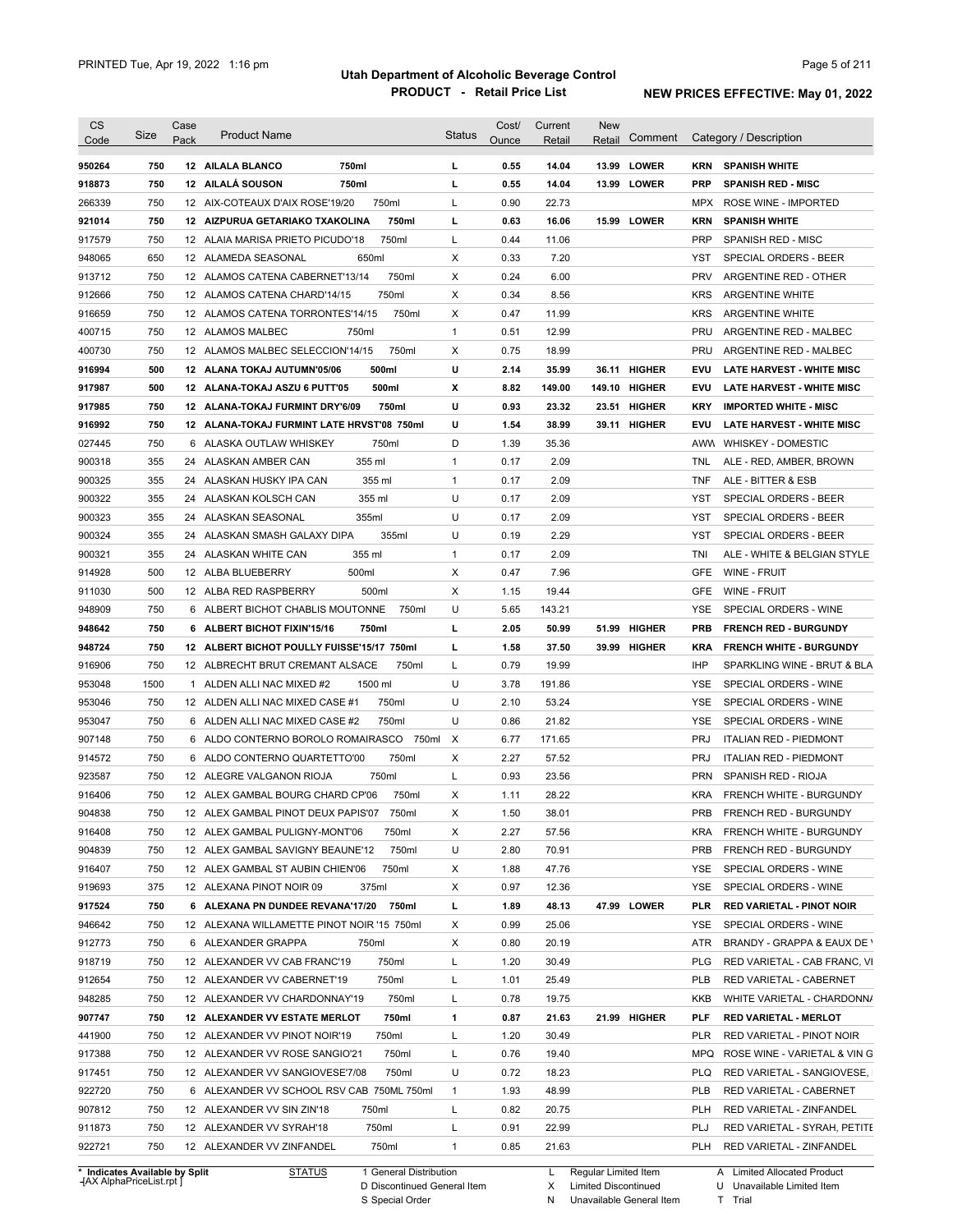| CS<br>Code                 | Size       | Case<br>Pack | <b>Product Name</b>                              | <b>Status</b>  | Cost/<br>Ounce | Current<br>Retail | <b>New</b><br>Retail | Comment       |            | Category / Description                         |
|----------------------------|------------|--------------|--------------------------------------------------|----------------|----------------|-------------------|----------------------|---------------|------------|------------------------------------------------|
| 953299                     | 750        |              | 12 ALEXANDRIA NICOLE A2<br>750ml                 | U              | 0.84           | 21.41             |                      |               | YSE.       | SPECIAL ORDERS - WINE                          |
| 952843                     | 750        |              | 12 ALEXANDRIA NICOLE JET BLACK SYRAH 750ml       | U              | 1.05           | 26.71             |                      |               | <b>YSE</b> | SPECIAL ORDERS - WINE                          |
| 952844                     | 750        |              | 12 ALEXANDRIA NICOLE QUARRY BUTTE RED 750ml      | U              | 1.05           | 26.71             |                      |               | <b>YSE</b> | SPECIAL ORDERS - WINE                          |
| 953807                     | 750        |              | 12 ALEXANDRIA NICOLE SHEPHERDS<br>750ml          | U              | 0.84           | 21.41             |                      |               | <b>YSE</b> | SPECIAL ORDERS - WINE                          |
| 400985                     | 1500       |              | 1500ml<br>6 ALICE WHITE CABERNET                 | D              | 0.24           | 12.12             |                      |               | <b>PLB</b> | RED VARIETAL - CABERNET                        |
| 401000                     | 750        |              | 750ml<br>12 ALICE WHITE CHARDONNAY               | D              | 0.32           | 8.08              |                      |               | <b>KKB</b> | WHITE VARIETAL - CHARDONN/                     |
| 401005                     | 1500       |              | 1500ml<br>6 ALICE WHITE CHARDONNAY               | D              | 0.18           | 9.33              |                      |               | KRT        | <b>AUSTRALIAN WHITE</b>                        |
| 401010                     | 750        |              | 750ml<br>12 ALICE WHITE LEXIA MOSCATO            | D              | 0.17           | 4.32              |                      |               | KKT        | WHITE VARIETAL - MUSCAT & M                    |
| 909119                     | 1500       |              | 1500ml<br>6 ALICE WHITE PINOT NOIR               | U              | 0.22           | 11.26             |                      |               | <b>YSE</b> | SPECIAL ORDERS - WINE                          |
| 401020                     | 750        |              | 750ml<br>12 ALICE WHITE SHIRAZ                   | D              | 0.17           | 4.37              |                      |               | <b>PLJ</b> | RED VARIETAL - SYRAH, PETITE                   |
| 401022                     | 1500       |              | 1500ml<br>6 ALICE WHITE SHIRAZ                   | D              | 0.24           | 12.12             |                      |               | <b>PLJ</b> | RED VARIETAL - SYRAH, PETITE                   |
| 902254                     | 750        |              | 6 ALIPUS SAN ANDRES XX ANNIVERSARIO 750ml        | L              | 4.93           | 124.99            |                      |               | <b>PRP</b> | SPANISH RED - MISC                             |
| 951581                     | 750        |              | 12 ALISIOS PINOT GRIGIO/RIESLING<br>750ml        | U              | 0.46           | 11.61             |                      |               | YSE        | SPECIAL ORDERS - WINE                          |
| 952598                     | 750        |              | 750ml<br>12 ALISIOS TEMPRANILLO                  | U              | 0.49           | 12.44             |                      |               | YSE        | SPECIAL ORDERS - WINE                          |
| 064083                     | 750        |              | 750ml<br>6 ALIZE GOLD PASSION                    | D              | 0.43           | 10.93             |                      |               | CHE        | LIQUEURS - FRUIT                               |
| 064085                     | 750        |              | 750ml<br>6 ALIZE RED PASSION                     | D              | 0.43           | 10.93             |                      |               | CHE        | LIQUEURS - FRUIT                               |
| 064171                     | 750        |              | 750ml<br>12 ALIZE WILD PASSION                   | D              | 0.80           | 20.33             |                      |               | CHE        | <b>LIQUEURS - FRUIT</b>                        |
| 344768                     | 750        | 6            | ALLEGRINI AMARONE CLSSCO DOCG<br>750ml           | L              | 3.35           | 84.99             |                      |               | <b>PRK</b> | <b>ITALIAN RED - MISC DOC</b>                  |
| 914045                     | 375        |              | 375ml<br>12 ALLEGRINI AMARONE'09/10              | U              | 3.75           | 47.49             |                      |               | <b>PRK</b> | <b>ITALIAN RED - MISC DOC</b>                  |
| 917155                     | 750        |              | 750ml<br>12 ALLEGRINI LA GROLA'12/13             | X              | 1.30           | 32.99             |                      |               | <b>PRK</b> | <b>ITALIAN RED - MISC DOC</b>                  |
| 344760                     | 750        |              | 12 ALLEGRINI PALAZZO DELLA TORRE'14 750ml        | Х              | 0.79           | 19.99             |                      |               | <b>PRK</b> | <b>ITALIAN RED - MISC DOC</b>                  |
| 587565                     | 750        |              | 12 ALLEGRO MOSCATO'15/16<br>750ml                | 1              | 0.35           | 9.06              |                      | 8.99 LOWER    | KKT        | <b>WHITE VARIETAL - MUSCAT &amp; M</b>         |
| 918861                     | 355        |              | 355 ml<br>24 ALLKIND JUICY BERRY                 | $\mathbf{1}$   | 0.29           | 3.45              |                      |               | <b>RCP</b> | FLAVORED MALT BEVERAGES                        |
| 918862                     | 355        | 24           | ALLKIND TROPICAL TURMERIC<br>355ml               | $\mathbf{1}$   | 0.29           | 3.45              |                      |               | <b>RCP</b> | FLAVORED MALT BEVERAGES                        |
| 540905                     | 375        |              | 12 ALLOY WINE WORKS CHARD CAN<br>375 ml          | D              | 0.30           | 3.78              |                      |               | KKB        | WHITE VARIETAL - CHARDONN/                     |
| 639948                     | 375        |              | 12 ALLOY WINE WORKS EVERDAY ROSE CAN 375 ml      | $\overline{1}$ | 0.63           | 7.99              |                      |               |            | MPW ROSE WINE - DOMESTIC                       |
| 639950                     | 500        |              | 12 ALLOY WINE WORKS EVERYDAY ROSE 500 ml         | D              | 0.41           | 6.99              |                      |               | MPW        | ROSE WINE - DOMESTIC                           |
|                            | 750        |              | 12 ALLURE SPARKLING PINK MOSCATO<br>750ml        | D              | 0.56           |                   |                      |               | <b>IHU</b> | SPARKLING WINE - MISC                          |
| 768552                     |            |              |                                                  |                |                | 14.14             |                      |               |            |                                                |
| 922646                     | 750        |              | 750ml<br>12 ALMA DE CATTLEYA CHARDONNAY<br>750ml | L              | 1.10           | 27.79             |                      |               | KKB        | WHITE VARIETAL - CHARDONN/                     |
| 953804                     | 750        |              | 12 ALMA DE CATTLEYA PN'19/20                     | L              | 1.15           | 29.06             |                      |               | <b>PLR</b> | RED VARIETAL - PINOT NOIR                      |
| 720470                     | 750        |              | 12 ALMA NEGRA SPARK ROSE MALBEC NV 750ml         | X              | 0.75           | 19.06             |                      |               | <b>IHS</b> | SPARKLING WINE - BLANC DE N                    |
| 915825                     | 750        |              | 750ml<br>12 ALMA ROSA CHARDONNAY'14/15           | X              | 0.76           | 19.19             |                      |               | KKB        | WHITE VARIETAL - CHARDONN/                     |
| 917385                     | 750        |              | 750ml<br>12 ALMA ROSA PINOT GRIS'14/15           | Х              | 0.71           | 17.99             |                      |               | KKH        | WHITE VARIETAL - PINOT GRIS                    |
| 915454                     | 750        |              | 12 ALMA ROSA PN SANTA RITA HIILS'15 750ml        | U              | 1.40           | 35.53             |                      |               | <b>PLR</b> | RED VARIETAL - PINOT NOIR                      |
| 440980                     | 5000       |              | 5000ml<br>4 ALMADEN CABERNET BOX                 | 1              | 0.13           | 21.99             |                      |               | <b>PLB</b> | RED VARIETAL - CABERNET                        |
| 541460                     | 5000       |              | 5000ml<br>4 ALMADEN CHARDONNAY BOX               | 1              | 0.13           | 21.99             |                      |               | KKB        | WHITE VARIETAL - CHARDONN/                     |
| 542762                     | 5000       |              | 5000ml<br>4 ALMADEN GOLDEN CHABLIS BOX           | D              | 0.08           | 14.37             |                      |               | <b>KFJ</b> | <b>WHITE GENERIC - CHABLIS</b>                 |
| 440457                     | 5000       |              | 4 ALMADEN MERLOT BOX<br>5000ml                   | 1              | 0.11           | 21.99             |                      | 18.99 SPA ON  | <b>PLF</b> | <b>RED VARIETAL - MERLOT</b>                   |
| 401170                     | 5000       |              | 5000ml<br>4 ALMADEN MOSCATO                      | 1              | 0.13           | 18.99             |                      | 21.99 SPA OFF | KKT        | <b>WHITE VARIETAL - MUSCAT &amp; M</b>         |
| 541332                     | 5000       |              | 4 ALMADEN MT CHABLIS BOX<br>5000ml               | D              | 0.11           | 19.19             |                      |               | <b>KFJ</b> | WHITE GENERIC - CHABLIS                        |
| 441125                     | 5000       |              | 4 ALMADEN MTN BURGUNDY BOX<br>5000ml             | D              | 0.07           | 11.34             |                      |               | <b>PFD</b> | RED GENERIC - BURGUNDY                         |
| 541941                     | 5000       |              | 5000ml<br>4 ALMADEN PINOT GRIGIO                 | 1              | 0.13           | 18.99             |                      | 21.99 SPA OFF | KKH        | <b>WHITE VARIETAL - PINOT GRIS</b>             |
| 440995                     | 5000       |              | 4 ALMADEN PINOT NOIR<br>5000ml                   | D              | 0.07           | 11.34             |                      |               | <b>PLR</b> | RED VARIETAL - PINOT NOIR                      |
| 641000                     | 5000       |              | 5000ml<br>4 ALMADEN WH ZINFANDEL BOX             | D              | 0.07           | 11.34             |                      |               | MHJ        | BLUSH WINE - WHITE ZINFANDE                    |
| 919077                     | 750        |              | 750ml<br>6 ALMAVIVA PUENTE ALTO'19               | L              | 8.16           | 206.87            |                      |               | PRT        | <b>CHILEAN RED</b>                             |
| 916060                     | 750        |              | 750ml<br>6 ALMAVIVA'05/06                        | U              | 3.38           | 85.63             |                      |               | PRT        | <b>CHILEAN RED</b>                             |
| 908376                     | 330        |              | 24 ALMAZA<br>330ml                               | U              | 0.17           | 1.92              |                      |               | YST        | SPECIAL ORDERS - BEER                          |
| 917689                     | 750        |              | 12 ALONDRA CHARD MENDOCINO'17/18<br>750ml        | Х              | 0.36           | 9.10              |                      |               | KKB        | WHITE VARIETAL - CHARDONN/                     |
| 915238                     | 750        |              | 12 ALONZO DEL YERRO DUERO'05/06<br>750ml         | Х              | 1.60           | 40.54             |                      |               | <b>PRP</b> | SPANISH RED - MISC                             |
| 952664                     | 750        |              | 12 ALPENFIRE EMBER CIDER<br>750ml                | U              | 0.80           | 20.17             |                      |               | YSE        | SPECIAL ORDERS - WINE                          |
| 952665                     | 750        |              | 12 ALPENFIRE GLOW CIDER<br>750ml                 | U              | 1.40           | 35.53             |                      |               | YSE        | SPECIAL ORDERS - WINE                          |
|                            | 500        |              | 12 ALPENFIRE PIRATE'S PLANK CIDER 500 ml         | U              | 0.91           | 15.45             |                      |               | <b>YSE</b> | SPECIAL ORDERS - WINE                          |
|                            |            |              |                                                  |                |                |                   |                      |               |            |                                                |
| 952663<br>952666<br>917822 | 750<br>750 |              | 750ml<br>12 ALPENFIRE SPARK CIDER<br>750ml       | U<br>X         | 0.68           | 17.12             |                      |               | <b>YSE</b> | SPECIAL ORDERS - WINE<br><b>AUSTRALIAN RED</b> |

D Discontinued General Item S Special Order

N Unavailable General Item

X Limited Discontinued

U Unavailable Limited Item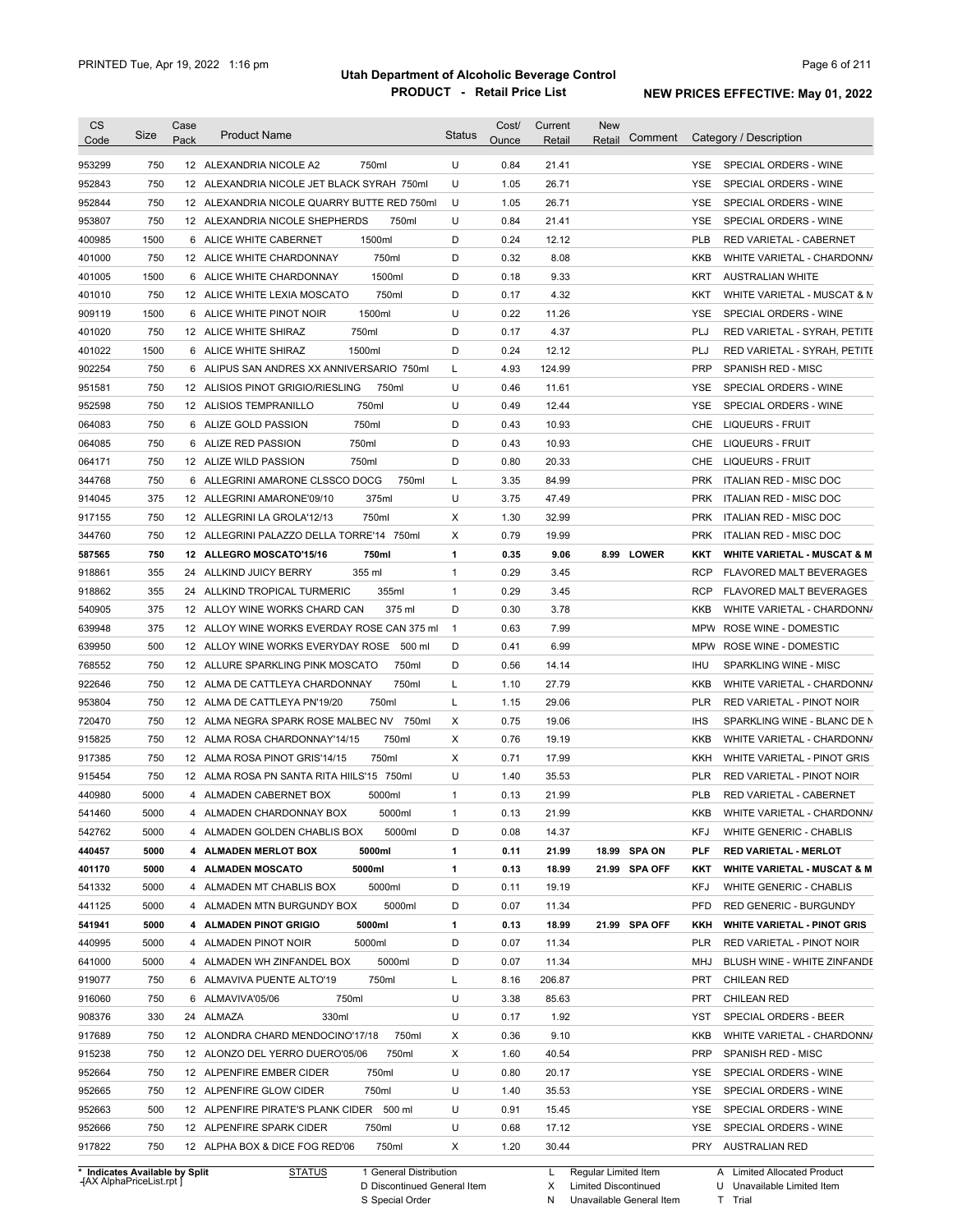| <b>CS</b><br>Code              | Size | Case<br>Pack | <b>Product Name</b>                         | <b>Status</b> | Cost/<br>Ounce | Current<br>Retail | New<br>Retail        | Comment       |            | Category / Description              |
|--------------------------------|------|--------------|---------------------------------------------|---------------|----------------|-------------------|----------------------|---------------|------------|-------------------------------------|
| 909882                         | 750  |              | 750ml<br>12 ALPHA ZETA SOAVE                | L             | 0.55           | 12.99             |                      | 13.99 HIGHER  |            | <b>KRL ITALIAN WHITE - MISC DOC</b> |
| 028167                         | 750  |              | 750ml<br>6 ALPINE AMERICAN WHISKEY          | $\mathbf{1}$  | 1.58           | 39.99             |                      |               |            | AWW WHISKEY - DOMESTIC              |
| 914148                         | 1500 |              | 1500 ml<br>3 ALPINE GIFT PACK = VODKA/GIN   | D             | 0.99           | 49.99             |                      |               |            | YGA GIFT SETS - SPIRITS             |
| 029054                         | 750  |              | 6 ALPINE GIN<br>750ml                       | 1             | 1.18           | 24.99             |                      | 29.99 SPA OFF |            | AHW GIN-DOMESTIC                    |
| 028052                         | 750  |              | 6 ALPINE LAFAYETTE SPCD WSKY<br>750ml       | $\mathbf{1}$  | 1.18           | 29.99             |                      |               | AWT        | <b>WHISKEY - FLAVORED</b>           |
| 029058                         | 750  |              | 750ml<br>6 ALPINE LILY LAKE GIN             | D             | 1.18           | 29.99             |                      |               | YGA        | <b>GIFT SETS - SPIRITS</b>          |
| 037342                         | 1000 |              | 1000 ml<br>12 ALPINE PERSISTANT VODKA       | 1             | 0.35           | 11.99             |                      |               | <b>ADW</b> | VODKA - DOMESTIC                    |
| 077065                         | 750  |              | 750ml<br>6 ALPINE PRESERVE LIQUEUR          | 1             | 0.99           | 29.99             |                      | 24.99 SPA ON  |            | CHW LIQUEURS - DOMESTIC             |
| 027249                         | 750  | 6            | 750ml<br>ALPINE SPUR WHISKEY                | D             | 1.38           | 34.99             |                      |               | <b>AWE</b> | <b>WHISKEY - BLENDED</b>            |
| 028015                         | 750  |              | 6 ALPINE TRAVELER'S REST MALT WHISKE 750ml  | Х             | 1.97           | 49.99             |                      |               |            | AWW WHISKEY - DOMESTIC              |
| 037368                         | 750  |              | 750ML<br>750ml<br>6 ALPINE VODKA            | $\mathbf{1}$  | 0.99           | 24.99             |                      |               | <b>ADF</b> | <b>VODKA - BASIC</b>                |
| 951965                         | 355  |              | 24 ALPINE WINDOWS UP<br>355 ml              | D             | 0.24           | 2.85              |                      |               | TNF        | ALE - BITTER & ESB                  |
| 949674                         | 750  |              | 750ml<br>12 ALTA LUNA PINOT GRIGIO          | U             | 0.59           | 15.04             |                      |               | <b>YSE</b> | SPECIAL ORDERS - WINE               |
| 918654                         | 750  |              | 750ml<br>6 ALTA MORA ETNA ROSSO'17/18       | L             | 1.30           | 32.99             | 32.99                |               | <b>PRK</b> | ITALIAN RED - MISC DOC              |
| 955754                         | 750  |              | 750ml<br>12 ALTA NAPA SAUVIGNON BLANC       | U             | 0.60           | 15.31             |                      |               | <b>YSE</b> | SPECIAL ORDERS - WINE               |
| 919058                         | 750  |              | 750ml<br>12 ALTA NORCAL RED BLEND'18        | L             | 1.78           | 45.20             |                      |               | PLU        | RED VARIETAL - MISC                 |
| 914837                         | 750  |              | 750ml<br>12 ALTAMURA CABERNET NAPA'15/17    | Г             | 4.38           | 111.04            |                      |               | <b>PLB</b> | RED VARIETAL - CABERNET             |
| 918641                         | 750  |              | 750ml<br>12 ALTAMURA SAUVIGNON BLANC '13    | Χ             | 1.40           | 35.42             |                      |               | KKD        | WHITE VARIETAL - SAUVIGNON          |
| 916834                         | 750  |              | 750ml<br>12 ALTANO DOURO'17/18              | Г             | 0.39           | 9.99              |                      |               | <b>PRQ</b> | PORTUGESE RED                       |
| 911238                         | 375  |              | 12 ALTESINO BRUNELLO DOCG'17<br>375 ml      | Α             | 2.99           | 37.90             |                      |               | LAW        | ALLOCATED WINE                      |
| 910717                         | 750  |              | 12 ALTESINO BRUNELLO MNTLCNO'17<br>750ml    | А             | 2.76           | 57.99             |                      | 69.99 HIGHER  | LAW        | <b>ALLOCATED WINE</b>               |
| 951751                         | 750  |              | 6 ALTESINO BRUNELLO MONTOSOLI<br>750ml      | U             | 1.53           | 38.75             |                      |               | <b>YSE</b> | SPECIAL ORDERS - WINE               |
| 912593                         | 750  |              | 6 ALTESINO BRUNELLO MONTOSOLI'13/15 750ml   | г             | 4.55           | 114.99            |                      | 115.50 HIGHER | <b>PRI</b> | <b>ITALIAN RED - TUSCANY</b>        |
| 906997                         | 750  |              | 6 ALTESINO BRUNELLO RISERVA DOCG'16 750ml   | Α             | 5.40           | 136.99            |                      |               | LAW        | <b>ALLOCATED WINE</b>               |
| 344834                         | 750  |              | 12 ALTESINO ROSSO DI MONTALCINO'18/19 750ml | г             | 1.34           | 32.99             |                      | 33.99 HIGHER  | <b>PRI</b> | <b>ITALIAN RED - TUSCANY</b>        |
| 915158                         | 750  |              | 12 ALTESINO ROSSO'18/19<br>750ml            | г             | 0.95           | 22.99             |                      | 23.99 HIGHER  | <b>PRI</b> | <b>ITALIAN RED - TUSCANY</b>        |
| 917827                         | 750  |              | 12 ALTIVO VINEYARD SEL. TORRONTES'12 750ml  | Χ             | 0.25           | 6.24              |                      |               | <b>KRS</b> | <b>ARGENTINE WHITE</b>              |
| 915938                         | 750  |              | 12 ALTO ALMANZORA ESTE ALMER'9/10<br>750ml  | X             | 0.52           | 13.13             |                      |               | PRP        | SPANISH RED - MISC                  |
| 923593                         | 750  |              | 750ml<br>4 ALTO MONTCAYA AQUILON            | L             | 7.89           | 199.99            |                      |               | <b>PRP</b> | SPANISH RED - MISC                  |
| 916863                         | 750  |              | 12 ALTOCEDRO MALBEC CONSUL SLCT'16/17 750ml | X             | 0.87           | 21.99             |                      |               | <b>PRU</b> | ARGENTINE RED - MALBEC              |
| 918010                         | 750  |              | 12 ALTOCEDRO TEMPRAN ANO CERO'13<br>750ml   | Χ             | 0.40           | 10.26             |                      |               | <b>PRV</b> | ARGENTINE RED - OTHER               |
| 916742                         | 750  |              | 12 ALTOS HORMIGAS BONARD LIEBRE'20<br>750ml | Г             | 0.42           | 10.55             |                      |               | <b>PRV</b> | ARGENTINE RED - OTHER               |
| 917669                         | 750  |              | 750ml<br>12 ALTOS HORMIGAS MALBEC RSV'17/18 | Г             | 1.14           | 28.86             |                      |               | <b>PRU</b> | ARGENTINE RED - MALBEC              |
| 916096                         | 750  |              | 12 ALTOS HORMIGAS MALBEC'19<br>750ml        | L             | 0.48           | 12.06             |                      |               | <b>PRU</b> | ARGENTINE RED - MALBEC              |
| 917469                         | 750  |              | 12 ALTOVINUM EVODIA'19<br>750ml             | L             | 0.60           | 15.31             |                      |               | <b>PRP</b> | SPANISH RED - MISC                  |
| 918134                         | 750  |              | 12 ALVARO PALACIOS CAMINS D PRIORT'20 750ml |               | 1.02           | 26.06             |                      | 25.99 LOWER   | PRP        | <b>SPANISH RED - MISC</b>           |
| 915236                         | 375  |              | 12 ALVEAR PEDRO XIMINEZ ANADA'08<br>375ml   | х             | 1.76           | 22.33             |                      |               | EHU        | SHERRY - MISC                       |
| 916113                         | 375  |              | 12 ALVEAR PX SOLERA 1927<br>375ml           | U             | 1.99           | 25.28             |                      |               | EHU        | SHERRY - MISC                       |
| 920969                         | 750  |              | 6 ALZANIA 21 DEL 10<br>750ml                | г             | 1.38           | 35.10             |                      | 34.99 LOWER   | <b>PRP</b> | <b>SPANISH RED - MISC</b>           |
| 916941                         | 750  |              | 12 ALZANIA CAMINO BLANCO'20<br>750ml        | г             | 0.59           | 14.04             |                      | 14.99 HIGHER  | KRN        | <b>SPANISH WHITE</b>                |
| 920970                         | 750  |              | 750ml<br>12 ALZANIA FINCA LA MONEDA'16      | х             | 0.67           | 17.04             |                      |               | <b>PRP</b> | SPANISH RED - MISC                  |
| 913493                         | 720  |              | 720 ml<br>6 AMA NO TO HEAVENS DOOR          | L             | 1.36           | 33.09             |                      |               | GPX        | SAKE - IMPORTED                     |
| 949276                         | 500  |              | 12 AMAGER BATCH ONE<br>500ml                | U             | 0.55           | 9.34              |                      |               | YST        | SPECIAL ORDERS - BEER               |
| 953669                         | 500  |              | 12 AMAGER CROOKED STAVE KING OF THE 500 ml  | U             | 0.59           | 9.95              |                      |               | YST        | SPECIAL ORDERS - BEER               |
| 955353                         | 500  |              | 12 AMAGER ENVY WEST COAST IPA<br>500ml      | U             | 0.53           | 8.99              |                      |               | YST        | SPECIAL ORDERS - BEER               |
| 955354                         | 500  |              | 500ml<br>12 AMAGER GLUTTONY IMP IPA         | U             | 0.65           | 10.99             |                      |               | YST        | SPECIAL ORDERS - BEER               |
| 955355                         | 500  |              | 500ml<br>12 AMAGER GREED PILS               | U             | 0.53           | 8.99              |                      |               | YST        | SPECIAL ORDERS - BEER               |
| 953670                         | 500  |              | 12 AMAGER MIKKELLER BA FREDERIKSEN V 500 ml | U             | 0.87           | 14.66             |                      |               | YST        | SPECIAL ORDERS - BEER               |
| 955358                         | 500  |              | 12 AMAGER SLOTH PALE ALE<br>500ml           | U             | 0.49           | 8.30              |                      |               | YST        | SPECIAL ORDERS - BEER               |
| 955359                         | 500  |              | 12 AMAGER WRATH BARREL AGED SAISON<br>500ml | U             | 0.68           | 11.50             |                      |               | YST        | SPECIAL ORDERS - BEER               |
| 903706                         | 750  |              | 12 A-MANO BIANCO '15/16<br>750ml            | Х             | 0.26           | 6.48              |                      |               | KRL        | ITALIAN WHITE - MISC DOC            |
| 917053                         | 750  |              | 6 AMARAL SAUVIGNON BLANC'08/09<br>750ml     | Х             | 0.74           | 18.78             |                      |               | KRR        | <b>CHILEAN WHITE</b>                |
| 073986                         | 750  |              | 12 AMARETTO DI AMORE<br>750ml               | 1             | 0.43           | 14.99             |                      | 10.99 SPA ON  |            | CHH LIQUEURS - AMARETTO             |
| 002249                         | 750  |              | 6 AMARETTO DI AMORE GIFT SET<br>750ml       | D             | 0.56           | 14.13             |                      |               |            | YGC GIFT SETS - LIQUEURS            |
| * Indicates Available by Split |      |              | <b>STATUS</b><br>1 General Distribution     |               |                | L                 | Regular Limited Item |               |            | A Limited Allocated Product         |

**Case** [AX AlphaPriceList.rpt ]

D Discontinued General Item

S Special Order

X Limited Discontinued

N Unavailable General Item

U Unavailable Limited Item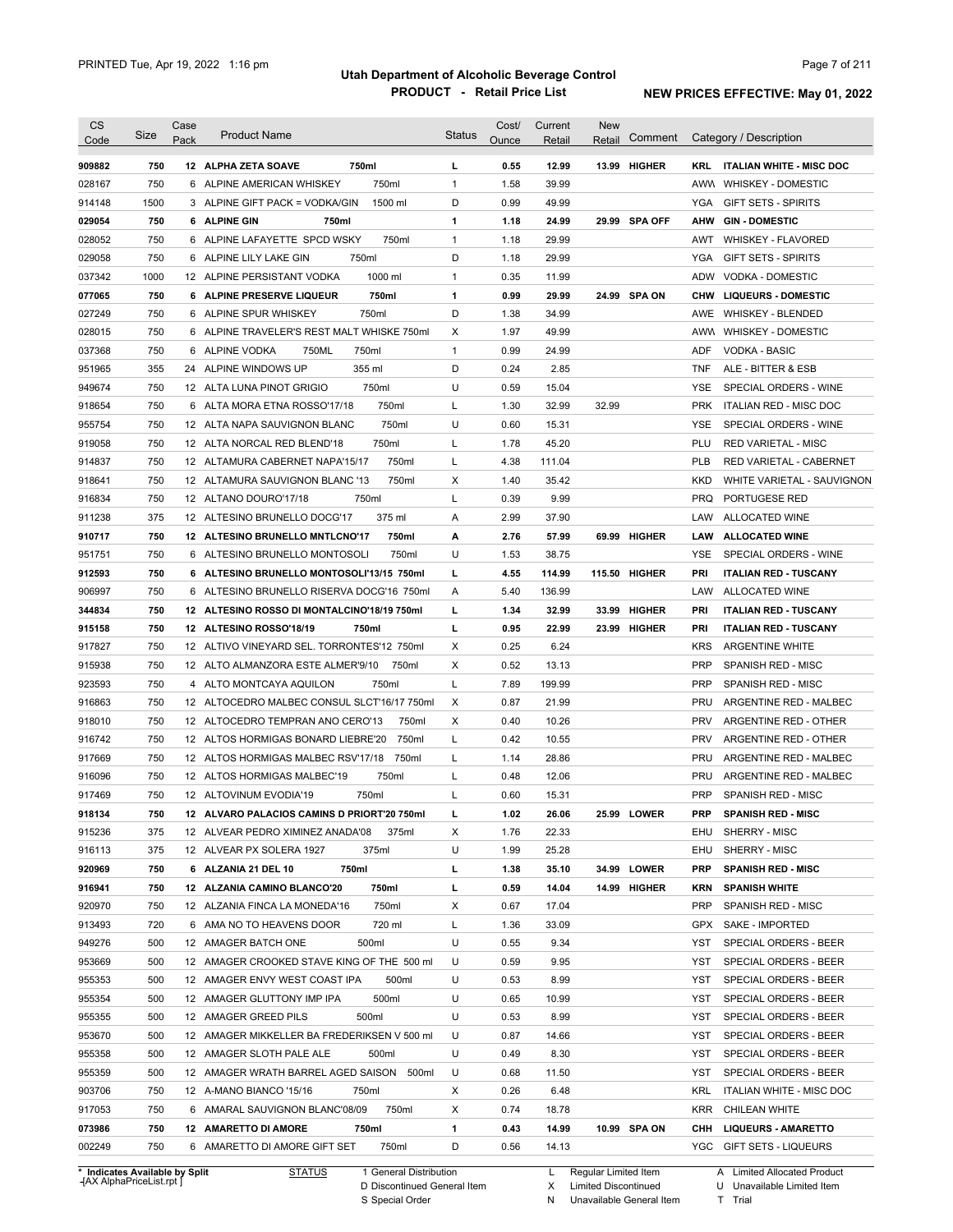| <b>CS</b> | Size | Case | <b>Product Name</b>                           | <b>Status</b> | Cost/ | Current | <b>New</b>   | Comment | Category / Description                        |
|-----------|------|------|-----------------------------------------------|---------------|-------|---------|--------------|---------|-----------------------------------------------|
| Code      |      | Pack |                                               |               | Ounce | Retail  | Retail       |         |                                               |
| 003966    | 375  |      | 8 AMARETTO DI AMORE TRI-PACK'13<br>375ml      | D             | 1.59  | 20.20   |              |         | <b>YGC</b><br><b>GIFT SETS - LIQUEURS</b>     |
| 002511    | 946  |      | 6 AMARETTO DI AMORE W/ GLASSES<br>946 ml      | D             | 0.24  | 7.64    |              |         | <b>YGC</b><br><b>GIFT SETS - LIQUEURS</b>     |
| 071826    | 750  |      | 750ml<br>12 AMARITO AMARETTO                  | $\mathbf{1}$  | 0.39  | 9.99    |              |         | CHH<br>LIQUEURS - AMARETTO                    |
| 915523    | 1000 |      | 1000ml<br>6 AMARO SANTA MARIA                 | Х             | 0.54  | 18.36   |              |         | CHS<br>LIQUEURS - BITTERS & HERBAL            |
| 067866    | 750  |      | 750ml<br>12 AMARULA CREAM LIQUEUR             | 1             | 1.10  | 26.99   | 27.99 HIGHER |         | <b>LIQUEURS - CREAM</b><br>CHV                |
| 951841    | 750  |      | 12 AMAURICE NIGHT OWL<br>750ml                | U             | 1.98  | 50.24   |              |         | SPECIAL ORDERS - WINE<br>YSE                  |
| 952978    | 750  |      | 750ml<br>12 AMAURICE POUR ME RED BLEND        | U             | 0.84  | 21.27   |              |         | SPECIAL ORDERS - WINE<br><b>YSE</b>           |
| 952497    | 750  |      | 750ml<br>12 AMAURICE SPARROW VIOGNIER         | U             | 1.26  | 32.05   |              |         | YSE<br>SPECIAL ORDERS - WINE                  |
| 951919    | 750  |      | 750ml<br>12 AMAURICE SYRAH FRED '13           | U             | 1.49  | 37.83   |              |         | SPECIAL ORDERS - WINE<br><b>YSE</b>           |
| 952498    | 750  |      | 750ml<br>12 AMAURICE THE ARTIST MASON         | U             | 1.33  | 33.68   |              |         | SPECIAL ORDERS - WINE<br><b>YSE</b>           |
| 947196    | 750  |      | 750ml<br>12 AMAYNA PINOT NOIR'13/16           | X             | 0.88  | 22.36   |              |         | <b>PRT</b><br><b>CHILEAN RED</b>              |
| 947287    | 750  |      | 750ml<br>12 AMAYNA SAUV BLANC'17/18           | X             | 0.63  | 15.99   |              |         | <b>KRR</b><br>CHILEAN WHITE                   |
| 902432    | 750  |      | 12 AMBASSADORS COTE DE BROUILLY BEAUJO750ml U |               | 1.09  | 27.63   |              |         | SPECIAL ORDERS - WINE<br>YSE                  |
| 441942    | 750  |      | 750ml<br>12 AMBERHILL SECRET RED              | D             | 0.25  | 6.46    |              |         | <b>PFP</b><br>RED GENERIC - RED TABLE & P     |
| 036764    | 750  |      | 750ml<br>12 AMERICAN ANTHEM VODKA             | D             | 0.39  | 9.99    |              |         | <b>ADW</b><br><b>VODKA - DOMESTIC</b>         |
| 071731    | 750  |      | 6 AMERICAN HARVEST ORGANIC SPIRIT V 750ml     | D             | 1.00  | 25.26   |              |         | <b>ADF</b><br><b>VODKA - BASIC</b>            |
| 000149    | 750  |      | 6 AMERICAN HONEY VAP<br>750ml                 | U             | 0.92  | 23.23   |              |         | <b>CHW</b><br>LIQUEURS - DOMESTIC             |
| 966147    | 750  |      | 750ml<br>12 AMETHYSTOS FUME/SB'16/17          | х             | 0.49  | 12.42   |              |         | KKD<br>WHITE VARIETAL - SAUVIGNON             |
| 914299    | 750  |      | 12 AMETHYSTOS RED'16<br>750ml                 | L             | 1.25  | 31.63   |              |         | <b>PRR</b><br><b>GREEK RED</b>                |
| 951636    | 750  |      | 750ml<br>12 AMICI NAC MIXED CASE              | U             | 0.87  | 22.19   |              |         | <b>YSE</b><br>SPECIAL ORDERS - WINE           |
| 543328    | 750  |      | 750ml<br>12 AMITY WHITE PINOT NOIR'17/18      | X             | 0.38  | 9.72    |              |         | <b>PLR</b><br>RED VARIETAL - PINOT NOIR       |
| 064121    | 750  |      | 6 ANCHO REYES CHILI LIQUEUR<br>750ml          | 1             | 1.22  | 29.99   | 30.99 HIGHER |         | CHS<br><b>LIQUEURS - BITTERS &amp; HERBAL</b> |
| 951688    | 355  | 24   | ANCHOR BROTHERHOOD STEAM BEER<br>355 ml       | U             | 0.24  | 2.85    |              |         | YST<br>SPECIAL ORDERS - BEER                  |
| 947358    | 355  | 24   | ANCHOR CALIFORNIA LAGER<br>355ml              | U             | 0.20  | 2.39    |              |         | YST<br>SPECIAL ORDERS - BEER                  |
| 905093    | 355  | 24   | 355 ml<br>ANCHOR CHRISTMAS ALE                | D             | 0.26  | 3.15    |              |         | SPECIAL ORDERS - BEER<br>YST                  |
| 904287    | 355  | 24   | ANCHOR LIBERTY ALE<br>355ml                   | U             | 0.17  | 1.99    |              |         | YST<br>SPECIAL ORDERS - BEER                  |
| 989432    | 355  |      | 355ml<br>24 ANCHOR SEASONAL                   | D             | 0.18  | 2.19    |              |         | TNU<br>ALE - MISC & SEASONAL                  |
| 955343    | 750  |      | 12 ANCHORAGE ANADROMOUS BLK SOUR<br>750ml     | U             | 0.79  | 20.00   |              |         | YST<br>SPECIAL ORDERS - BEER                  |
| 948716    | 750  |      | 12 ANCHORAGE CALABAZA BOREAL SAISON<br>750ml  | U             | 0.73  | 18.44   |              |         | YST<br>SPECIAL ORDERS - BEER                  |
| 955344    | 750  |      | 750ml<br>12 ANCHORAGE EASY EVIL               | U             | 0.79  | 20.00   |              |         | YST<br>SPECIAL ORDERS - BEER                  |
| 955345    | 750  |      | 750ml<br>12 ANCHORAGE GALAXY IPA              | U             | 0.73  | 18.44   |              |         | <b>YST</b><br>SPECIAL ORDERS - BEER           |
| 955367    | 750  |      | 750ml<br>12 ANCHORAGE MOSAIC SAISON           | U             | 0.66  | 16.75   |              |         | <b>YST</b><br>SPECIAL ORDERS - BEER           |
| 955352    | 750  |      | 750ml<br>12 ANCHORAGE NELSON SAUVIN           | U             | 0.66  | 16.75   |              |         | YST<br>SPECIAL ORDERS - BEER                  |
| 952709    | 750  |      | 6 ANCHORAGE RONDY BREW SAISON<br>750ml        | U             | 1.16  | 29.40   |              |         | <b>YST</b><br>SPECIAL ORDERS - BEER           |
|           |      |      |                                               |               |       |         |              |         |                                               |
| 955347    | 750  |      | 12 ANCHORAGE THE GHOSTS IN THEIR EYES 750ml   | U             | 0.53  | 13.35   |              |         | <b>YST</b><br>SPECIAL ORDERS - BEER           |
| 955349    | 750  |      | 12 ANCHORAGE/JOLLY PUMPKIN MATAME 750ml       | U             | 0.63  | 15.99   |              |         | YST<br>SPECIAL ORDERS - BEER                  |
| 955350    | 750  |      | 12 ANCHORAGE/MIKKELLER AK ALIVE<br>750ml      | U             | 0.53  | 13.35   |              |         | YST<br>SPECIAL ORDERS - BEER                  |
| 955351    | 750  |      | 12 ANCHORAGE/MIKKELLER INVASION IPA 750ml     | U             | 0.53  | 13.35   |              |         | YST<br>SPECIAL ORDERS - BEER                  |
| 955348    | 750  |      | 12 ANCHORGE WHITEOUT WIT<br>750ml             | U             | 0.53  | 13.35   |              |         | SPECIAL ORDERS - BEER<br>YST                  |
| 919039    | 355  |      | 355ml<br>24 ANCHORS BREWERS PALE ALE          | D             | 0.20  | 2.39    |              |         | <b>TNC</b><br>ALE - PALE                      |
| 919002    | 750  |      | 750ml<br>12 ANCIANO NO.5 CRIANZA              | 1             | 0.55  | 12.99   | 13.99 HIGHER |         | <b>PRP</b><br><b>SPANISH RED - MISC</b>       |
| 016514    | 375  |      | 375ml<br>24 ANCIENT AGE                       | D             | 0.55  | 6.99    |              |         | AWH<br>WHISKEY - BOURBON & TENNE:             |
| 016516    | 750  |      | 12 ANCIENT AGE<br>750ml                       | D             | 0.28  | 6.99    |              |         | AWH<br>WHISKEY - BOURBON & TENNE:             |
| 016517    | 1000 |      | 12 ANCIENT AGE<br>1000ml                      | $\mathbf{1}$  | 0.44  | 14.99   |              |         | AWH<br>WHISKEY - BOURBON & TENNE:             |
| 016518    | 1750 |      | 6 ANCIENT AGE<br>1750ml                       | $\mathbf{1}$  | 0.41  | 23.99   |              |         | WHISKEY - BOURBON & TENNE:<br>AWH             |
| 763550    | 750  |      | 750ml<br>12 ANDRE BLUSH CHAMPAGNE             | $\mathbf{1}$  | 0.32  | 7.99    |              |         | IHF<br>SPARKLING WINE - COLD DUCK             |
| 741400    | 750  |      | 750ml<br>12 ANDRE BRUT CHAMPAGNE              | $\mathbf{1}$  | 0.32  | 7.99    |              |         | <b>IHP</b><br>SPARKLING WINE - BRUT & BLA     |
| 768650    | 750  |      | 12 ANDRE COLD DUCK<br>750ml                   | 1             | 0.32  | 5.99    | 7.99 SPA OFF |         | IHF<br><b>SPARKLING WINE - COLD DUCK</b>      |
| 741200    | 750  |      | 750ml<br>12 ANDRE EXTRA DRY CHAMPAGNE         | $\mathbf{1}$  | 0.32  | 7.99    |              |         | <b>IHL</b><br>SPARKLING WINE - EXTRA DRY      |
| 768681    | 750  |      | 750ml<br><b>12 ANDRE PEACH MOSCATO</b>        | 1             | 0.32  | 5.99    | 7.99 SPA OFF |         | IHU<br><b>SPARKLING WINE - MISC</b>           |
| 768678    | 750  |      | 750ml<br>12 ANDRE PINK MOSCATO                | $\mathbf{1}$  | 0.32  | 7.99    |              |         | <b>IHC</b><br>SPARKLING WINE - FLAVORED       |
| 768600    | 750  |      | 12 ANDRE SPUMANTE<br>750ml                    | $\mathbf{1}$  | 0.32  | 7.99    |              |         | IHI<br>SPARKLING WINE - SPUMANTE              |
| 768692    | 750  |      | 12 ANDRE STRAWBERRY MOSCATO<br>750ml          | 1             | 0.32  | 5.99    | 7.99 SPA OFF |         | IHU<br><b>SPARKLING WINE - MISC</b>           |
|           |      |      |                                               |               |       |         |              |         |                                               |

**\* Indicates Available by Split Case** [AX AlphaPriceList.rpt ]

STATUS 1 General Distribution

D Discontinued General Item S Special Order

L Regular Limited Item

X Limited Discontinued

N Unavailable General Item

A Limited Allocated Product

U Unavailable Limited Item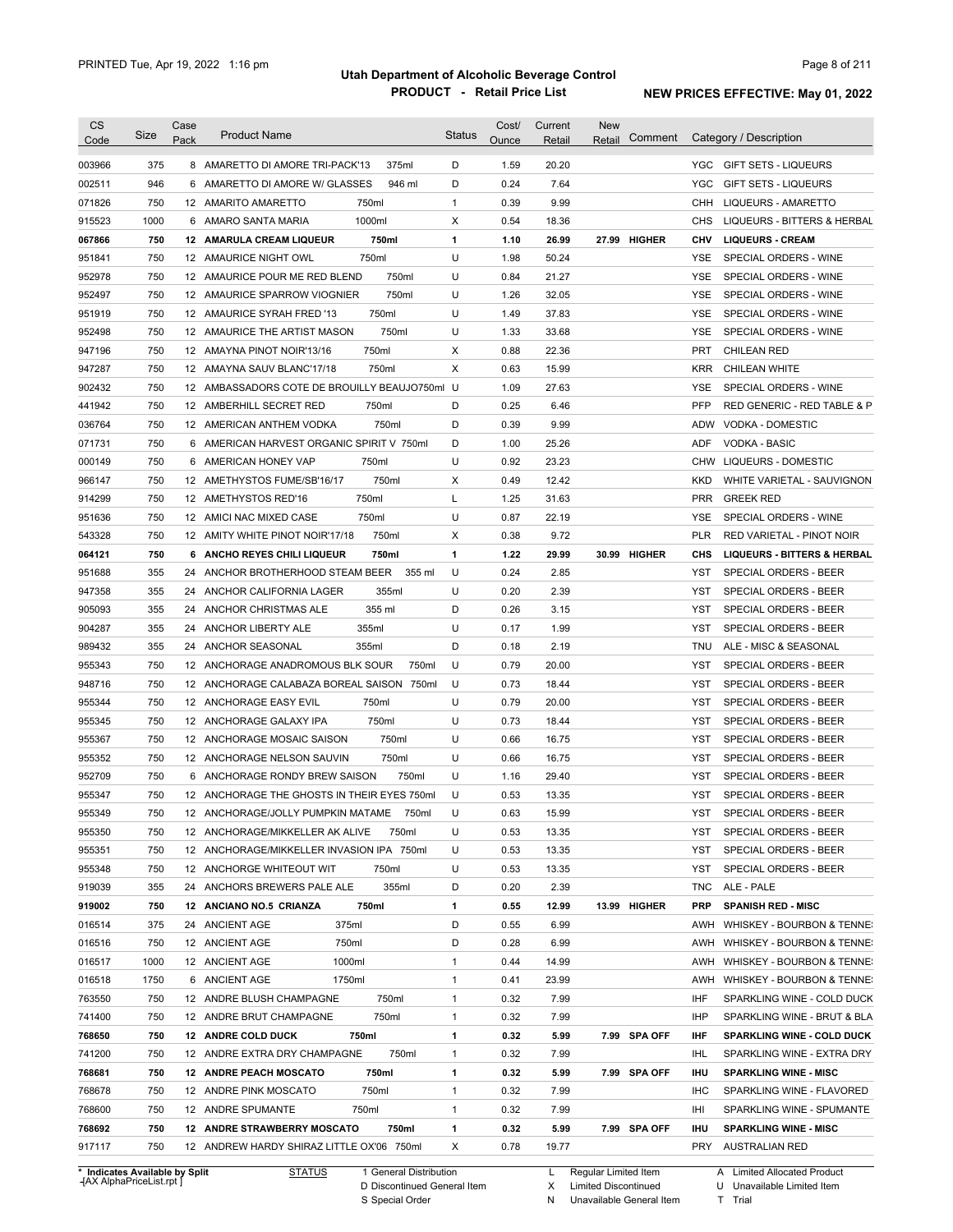| CS<br>Code                                                                                                                                         | Size  | Case<br>Pack | <b>Product Name</b>                           |         | <b>Status</b> | Cost/<br>Ounce | Current | <b>New</b><br>Retail | Comment       |            | Category / Description                                          |
|----------------------------------------------------------------------------------------------------------------------------------------------------|-------|--------------|-----------------------------------------------|---------|---------------|----------------|---------|----------------------|---------------|------------|-----------------------------------------------------------------|
|                                                                                                                                                    |       |              |                                               |         |               |                | Retail  |                      |               |            |                                                                 |
| 949983                                                                                                                                             | 750   |              | 12 ANDREW WILL CABERNETFRANC'14               | 750ml   | U             | 1.16           | 29.49   |                      |               | YSE.       | SPECIAL ORDERS - WINE                                           |
| 915724                                                                                                                                             | 750   |              | 12 ANDREW WILL CHAMPOUX'12/13                 | 750ml   | Χ             | 1.66           | 42.00   |                      |               | <b>PLD</b> | RED VARIETAL - MERITAGE                                         |
| 915651                                                                                                                                             | 750   |              | 12 ANDREW WILL CIEL DU CHEVAL'12/13 750ml     |         | Χ             | 2.12           | 53.71   |                      |               | <b>PLD</b> | RED VARIETAL - MERITAGE                                         |
| 915071                                                                                                                                             | 750   |              | 12 ANDREW WILL SORELLA'12/13                  | 750ml   | Χ             | 2.76           | 69.99   |                      |               | <b>PLD</b> | <b>RED VARIETAL - MERITAGE</b>                                  |
| 441962                                                                                                                                             | 750   |              | <b>12 ANGELINE PINOT NOIR</b><br>750ml        |         | 1             | 0.51           | 11.06   |                      | 12.99 SPA OFF | PLR        | <b>RED VARIETAL - PINOT NOIR</b>                                |
| 542229                                                                                                                                             | 750   |              | 12 ANGELINE SAUV BLANC'20                     | 750ml   | L             | 0.51           | 12.99   |                      |               | <b>KKD</b> | WHITE VARIETAL - SAUVIGNON                                      |
| 948288                                                                                                                                             | 750   |              | 12 ANGELS & COWBOYS ROSÉ'21                   | 750ml   | L             | 0.59           | 14.99   |                      |               | MPW        | ROSE WINE - DOMESTIC                                            |
| 016562                                                                                                                                             | 750   |              | 6 ANGELS ENVY BOURBON                         | 750ml   | $\mathbf{1}$  | 1.98           | 50.14   |                      |               | AWH        | WHISKEY - BOURBON & TENNE:                                      |
| 016567                                                                                                                                             | 750   |              | 3 ANGELS ENVY CASK STRENGTH                   | 750ml   | U             | 7.90           | 200.25  |                      |               |            | AWK WHISKEY - BOURBON SINGLE B                                  |
| 027380                                                                                                                                             | 750   |              | 6 ANGELS ENVY FINISHED RYE                    | 750ml   | г             | 3.55           | 90.13   |                      | 89.99 LOWER   | AWU        | <b>WHISKEY - RYE</b>                                            |
| 901701                                                                                                                                             | 355   |              | 24 ANGRY ORCHARD APPLE GINGER HRD             | 355ml   | D             | 0.17           | 2.08    |                      |               | GLM        | CIDER - FLAVORED                                                |
| 901742                                                                                                                                             | 355   |              | 24 ANGRY ORCHARD CRISP APPLE HRD CANS 355ml   |         | $\mathbf{1}$  | 0.19           | 2.25    |                      |               | <b>GLC</b> | CIDER - BASIC                                                   |
| 901637                                                                                                                                             | 355   |              | 24 ANGRY ORCHARD CRISP APPLE HRD CDR 355 ml   |         | $\mathbf{1}$  | 0.19           | 2.25    |                      |               | <b>GLC</b> | CIDER - BASIC                                                   |
| 918783                                                                                                                                             | 355   |              | 24 ANGRY ORCHARD EASY APPLE                   | 355 ml  | D             | 0.18           | 2.15    |                      |               | <b>GLC</b> | CIDER - BASIC                                                   |
| 953401                                                                                                                                             | 355   |              | 24 ANGRY ORCHARD ROSE CIDER                   | 355 ml  | D             | 0.18           | 2.15    |                      |               | GLM        | CIDER - FLAVORED                                                |
| 901737                                                                                                                                             | 355   |              | 24 ANGRY ORCHARD STRAWBERRY                   | 355 ml  | $\mathbf{1}$  | 0.19           | 2.25    |                      |               | <b>GLC</b> | CIDER - BASIC                                                   |
| 401802                                                                                                                                             | 750   |              | 12 ANIELLO 006 CHARD RIVERSIDE'17             | 750ml   | Χ             | 0.32           | 8.10    |                      |               | <b>KRS</b> | <b>ARGENTINE WHITE</b>                                          |
| 401804                                                                                                                                             | 750   |              | 12 ANIELLO 006 PN RIVERSIDE'18/19             | 750ml   | Г             | 0.59           | 14.99   |                      |               | <b>PRV</b> | ARGENTINE RED - OTHER                                           |
| 921197                                                                                                                                             | 750   |              | 750ml<br>12 ANIMUS DOURO RED                  |         | L             | 0.51           | 12.99   |                      |               | <b>PRQ</b> | PORTUGESE RED                                                   |
| 420970                                                                                                                                             | 750   |              | 750ml<br>12 ANKA MAIPO'10/12                  |         | Χ             | 0.40           | 10.24   |                      |               | <b>PRT</b> | <b>CHILEAN RED</b>                                              |
| 401510                                                                                                                                             | 750   |              | 750ml<br>12 ANKO MALBEC                       |         | $\mathbf{1}$  | 0.83           | 20.99   |                      |               | PRU        | ARGENTINE RED - MALBEC                                          |
| 401512                                                                                                                                             | 750   |              | 750ml<br>12 ANKO TORRONTES                    |         | D             | 0.39           | 9.99    |                      |               | <b>PRV</b> | ARGENTINE RED - OTHER                                           |
| 902505                                                                                                                                             | 750   |              | 12 ANNA'S WAY SAUVIGNON BLANC                 | 750ml   | $\mathbf{1}$  | 0.51           | 12.99   |                      |               | <b>KRV</b> | NEW ZEALAND WHITE                                               |
| 401822                                                                                                                                             | 750   |              | 12 ANNIE'S LANE CAB-MERLOT'01                 | 750ml   | U             | 0.49           | 12.45   |                      |               | <b>PRY</b> | <b>AUSTRALIAN RED</b>                                           |
| 917849                                                                                                                                             | 750   |              | 750ml<br>12 ANORO MALBEC'9/10                 |         | Χ             | 1.00           | 25.30   |                      |               | PRU        | ARGENTINE RED - MALBEC                                          |
| 345010                                                                                                                                             | 750   |              | 750ml<br>12 ANSELMI VINCENZO'20               |         | Г             | 0.78           | 19.69   |                      |               | <b>KRL</b> | <b>ITALIAN WHITE - MISC DOC</b>                                 |
| 921302                                                                                                                                             | 1000  |              | 1000ML 1000 ml<br><b>12 ANSEN EDELZWICKER</b> |         | г             | 0.44           | 15.07   |                      | 14.99 LOWER   | KRC        | <b>FRENCH WHITE - ALSATIAN</b>                                  |
| 345132                                                                                                                                             | 750   |              | 12 ANTERRA CHARDONNAY                         | 750ml   | 1             | 0.35           | 5.99    |                      | 8.99 SPA OFF  | KRL        | <b>ITALIAN WHITE - MISC DOC</b>                                 |
| 917843                                                                                                                                             | 750   |              | 6 ANTICA CABERNET NAPA'16/17                  | 750ml   | Г             | 2.72           | 68.99   |                      |               | <b>PLB</b> | RED VARIETAL - CABERNET                                         |
| 950073                                                                                                                                             | 750   |              | 12 ANTIDOTO RIBERA DEL DUERO '19              | 750ml   | L             | 0.99           | 24.99   |                      |               | <b>PRP</b> | SPANISH RED - MISC                                              |
| 923488                                                                                                                                             | 750   |              | 6 ANTIGAL ONE DONA ANGELES'14                 | 750ml   | $\mathbf{1}$  | 2.15           | 54.65   |                      |               | PRU        | ARGENTINE RED - MALBEC                                          |
| 923417                                                                                                                                             | 750   |              | 12 ANTIGAL UNO MALBEC'18                      | 750ml   | $\mathbf{1}$  | 0.67           | 16.99   |                      |               | PRU        | ARGENTINE RED - MALBEC                                          |
| 345850                                                                                                                                             | 750   |              | 6 ANTINORI SOLAIA'16/17<br>750ml              |         | Α             | 15.77          | 399.99  |                      |               | PRI        | <b>ITALIAN RED - TUSCANY</b>                                    |
| 345900                                                                                                                                             | 750   |              | 6 ANTINORI TIGNANELLO'18                      | 750ml   | Α             | 5.76           | 145.99  |                      |               | LAW        | ALLOCATED WINE                                                  |
| 345992                                                                                                                                             | 750   |              | <b>12 ANTINORI VILLA ANTINORI ROSSO</b>       | 750ml   | 1             | 0.91           | 19.99   |                      | 22.99 SPA OFF | PRI        | <b>ITALIAN RED - TUSCANY</b>                                    |
| 900413                                                                                                                                             | 750   |              | 6 ANTIQUUM ALLIUM PINOT GRIS                  | 750ml   | U             | 1.25           | 31.74   |                      |               | YSE        | SPECIAL ORDERS - WINE                                           |
| 955405                                                                                                                                             | 750   |              | 12 ANTIQUUM AUROSA PINOT GRIS                 | 750ml   | U             | 0.99           | 25.16   |                      |               | YSE.       | SPECIAL ORDERS - WINE                                           |
| 955043                                                                                                                                             | 750   |              | 12 ANTIQUUM DAISY PINOT GRIS                  | 750ml   | U             | 0.73           | 18.58   |                      |               | YSE        | SPECIAL ORDERS - WINE                                           |
|                                                                                                                                                    |       |              |                                               |         |               |                |         |                      |               | <b>PLR</b> | RED VARIETAL - PINOT NOIR                                       |
|                                                                                                                                                    |       |              |                                               |         |               |                |         |                      |               |            |                                                                 |
|                                                                                                                                                    | 750   |              | 12 ANTIQUUM JUEL PINOT NOIR'19                | 750ml   | Г             | 1.66           | 42.04   |                      |               |            |                                                                 |
|                                                                                                                                                    | 750   |              | 6 ANTIQUUM LUXURIA PINOT NOIR                 | 750ml   | U             | 2.45           | 62.16   |                      |               | YSE        | SPECIAL ORDERS - WINE                                           |
|                                                                                                                                                    | 750   |              | 12 ANTIYAL KUYEN'12/13<br>750ml               |         | Х             | 0.56           | 14.20   |                      |               | <b>PRT</b> | <b>CHILEAN RED</b>                                              |
|                                                                                                                                                    | 750   |              | 6 ANTIYAL MAIPO'11/13<br>750ml                |         | Χ             | 1.08           | 27.34   |                      |               | PRT        | <b>CHILEAN RED</b>                                              |
|                                                                                                                                                    | 750   |              | 12 ANTONIOTTI ODILIO BRAMATERRA 2016 750ml    |         | U             | 1.52           | 38.62   |                      |               | YSE        | SPECIAL ORDERS - WINE                                           |
|                                                                                                                                                    | 59000 |              | 1 ANXO DISTRICT DRY CIDER KEG                 | 59000ml | Х             | 0.21           | 425.00  |                      |               | YSE        | SPECIAL ORDERS - WINE                                           |
|                                                                                                                                                    | 750   |              | 6 AO VODKA<br>750ml                           |         | Х             | 0.96           | 24.29   |                      |               | ADX        | VODKA - IMPORTED                                                |
|                                                                                                                                                    | 750   |              | 12 APALTAGUA CABERNET'16/17                   | 750ml   | Х             | 0.23           | 5.92    |                      |               | PRT        | <b>CHILEAN RED</b>                                              |
|                                                                                                                                                    | 750   |              | 12 APALTAGUA CARMENERE RES'19/20              | 750ml   | Г             | 0.47           | 11.99   |                      |               | PRT        | <b>CHILEAN RED</b>                                              |
|                                                                                                                                                    | 750   |              | 6 APEROL<br>750ml                             |         | 1             | 1.06           | 22.99   |                      | 26.99 SPA OFF | CHS        |                                                                 |
|                                                                                                                                                    | 375   |              | 12 APEROL<br>375 ml                           |         | $\mathbf{1}$  | 1.18           | 14.99   |                      |               |            | CHX LIQUEURS - IMPORTED                                         |
|                                                                                                                                                    | 750   |              | 12 APERTURE CHENIN BLANC                      | 750ml   | U             | 0.95           | 24.10   |                      |               | YSE        | <b>LIQUEURS - BITTERS &amp; HERBAL</b><br>SPECIAL ORDERS - WINE |
|                                                                                                                                                    | 750   |              | 12 APERTURE DEVIL PROOF MALBEC                | 750ml   | U             | 3.36           | 85.13   |                      |               | YSE        | SPECIAL ORDERS - WINE                                           |
|                                                                                                                                                    | 750   |              | 12 APERTURE SAUVIGNON BLANC                   | 750ml   | U             | 1.43           | 36.32   |                      |               | YSE        | SPECIAL ORDERS - WINE                                           |
| 955044<br>900772<br>415152<br>401580<br>920608<br>922033<br>033507<br>401595<br>401600<br>064147<br>064105<br>919014<br>955561<br>955560<br>933304 | 750   |              | 12 APHRODITE OUZO<br>750ml                    |         | U             | 0.68           | 17.13   |                      |               |            | CHQ LIQUEURS - ANISE & SAMBUCA                                  |

**Case** [AX AlphaPriceList.rpt ]

D Discontinued General Item S Special Order

X

Limited Discontinued

N Unavailable General Item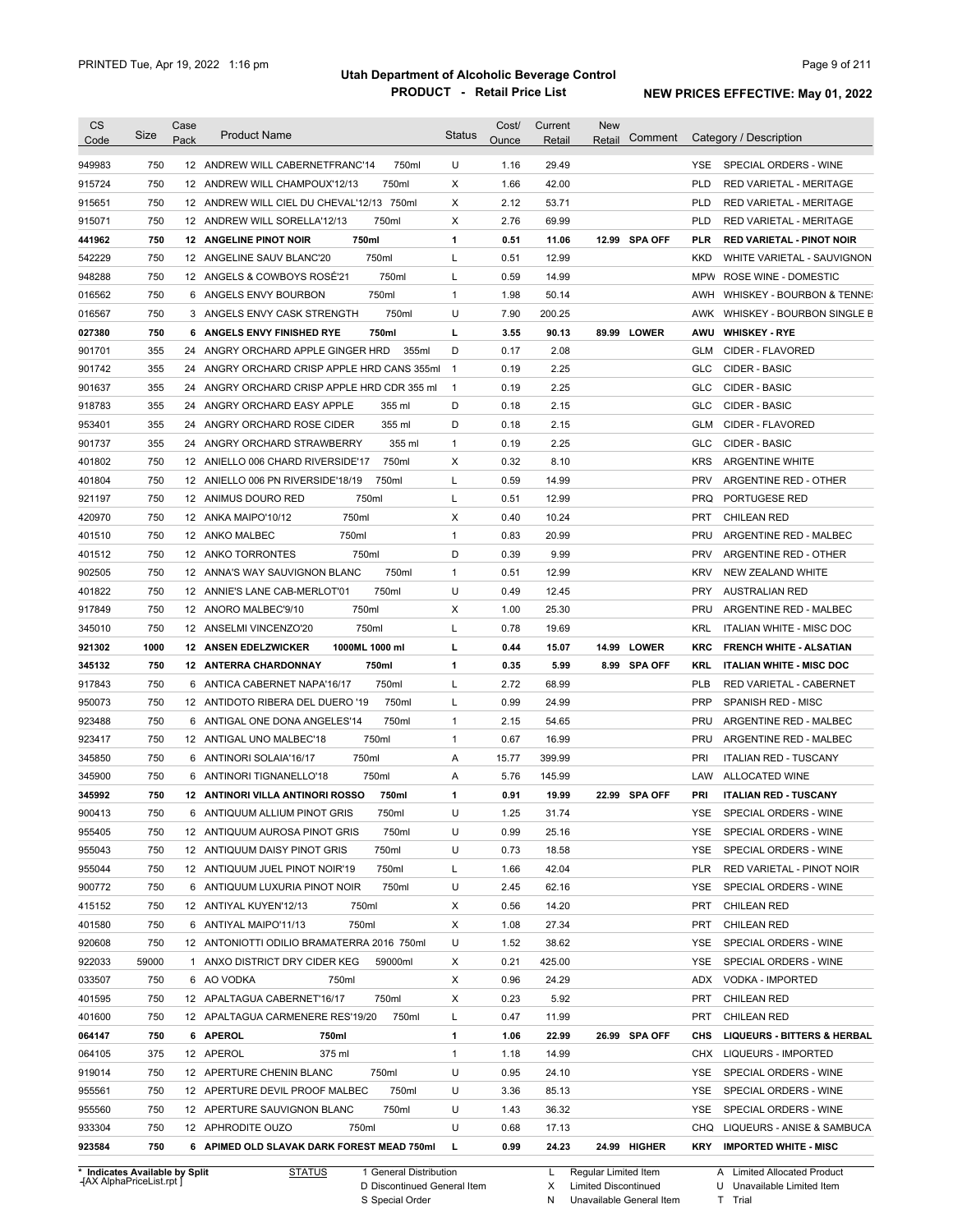| Code                                                                                                                                                                                       | Size       | Case<br>Pack | <b>Product Name</b>                                                       | <b>Status</b> | Cost/<br>Ounce | Current<br>Retail | New<br>Retail | Comment       |                   | Category / Description                                                                                                                                                          |
|--------------------------------------------------------------------------------------------------------------------------------------------------------------------------------------------|------------|--------------|---------------------------------------------------------------------------|---------------|----------------|-------------------|---------------|---------------|-------------------|---------------------------------------------------------------------------------------------------------------------------------------------------------------------------------|
|                                                                                                                                                                                            | 750        |              |                                                                           |               |                | 24.23             |               | 24.99 HIGHER  |                   | <b>IMPORTED WHITE - MISC</b>                                                                                                                                                    |
| 923583                                                                                                                                                                                     | 750        |              | 6 APIMED TRVANA HERB AND SPICED MEAD750ml<br>12 APOTHIC BREW RED<br>750ml | L<br>U        | 0.99<br>0.59   | 14.99             |               |               | <b>KRY</b><br>YSE |                                                                                                                                                                                 |
| 953850<br>441977                                                                                                                                                                           | 750        |              | 750ml<br>12 APOTHIC CRUSH RED BLEND                                       | 1             | 0.55           | 13.99             |               |               | <b>PFP</b>        | SPECIAL ORDERS - WINE<br>RED GENERIC - RED TABLE & P                                                                                                                            |
|                                                                                                                                                                                            |            |              |                                                                           |               |                |                   |               |               | <b>PFP</b>        | <b>RED GENERIC - RED TABLE &amp; PI</b>                                                                                                                                         |
| 096008                                                                                                                                                                                     | 750<br>750 |              | 750ml<br><b>12 APOTHIC DARK</b>                                           | 1<br>1        | 0.43<br>0.55   | 13.99<br>15.99    |               | 10.99 SPA ON  | <b>PFP</b>        |                                                                                                                                                                                 |
| 441978                                                                                                                                                                                     |            |              | <b>12 APOTHIC INFERNO</b><br>750ml                                        |               |                |                   |               | 13.99 SPA ON  |                   | <b>RED GENERIC - RED TABLE &amp; PI</b>                                                                                                                                         |
| 441988                                                                                                                                                                                     | 750        |              | 750ml<br>12 APOTHIC MERLOT                                                | 1             | 0.55           | 13.99             |               |               | PLF               | <b>RED VARIETAL - MERLOT</b>                                                                                                                                                    |
| 441976                                                                                                                                                                                     | 750        |              | 750ml<br>12 APOTHIC RED                                                   | 1             | 0.43           | 13.99             |               | 10.99 SPA ON  | <b>PFP</b>        | <b>RED GENERIC - RED TABLE &amp; PI</b>                                                                                                                                         |
| 641050                                                                                                                                                                                     | 750        |              | 750ml<br>12 APOTHIC ROSE                                                  | D             | 0.55           | 13.99             |               |               | <b>MPW</b>        | ROSE WINE - DOMESTIC                                                                                                                                                            |
| 543400                                                                                                                                                                                     | 750        |              | <b>12 APOTHIC WHITE</b><br>750ml                                          | 1             | 0.43           | 13.99             |               | 10.99 SPA ON  | <b>KFP</b>        | <b>WHITE GENERIC - TABLE &amp; PRO</b>                                                                                                                                          |
| 212405                                                                                                                                                                                     | 750        | 6            | 750ml<br>APPLETON 15                                                      | 1             | 2.76           | 69.99             |               |               | <b>ALX</b>        | <b>RUM - IMPORTED</b>                                                                                                                                                           |
| 043371                                                                                                                                                                                     | 750        |              | 12 APPLETON EST SIGNATURE BLEND RUM<br>750ml                              | $\mathbf{1}$  | 0.95           | 20.99             |               | 23.99 SPA OFF | ALU               | <b>RUM - MISC</b>                                                                                                                                                               |
| 042065                                                                                                                                                                                     | 750        |              | 750ml<br>6 APPLETON ESTATE 12 YR RUM                                      | X             | 1.38           | 34.99             |               |               | ALU               | <b>RUM - MISC</b>                                                                                                                                                               |
| 043265                                                                                                                                                                                     | 750        |              | 750ml<br>6 APPLETON ESTATE JOY                                            | Χ             | 9.86           | 249.99            |               |               | <b>ALX</b>        | <b>RUM - IMPORTED</b>                                                                                                                                                           |
| 042158                                                                                                                                                                                     | 750        |              | 750ml<br>6 APPLETON ESTATE RARE BLND 12 YR                                | Χ             | 0.79           | 19.98             |               |               | <b>ALX</b>        | <b>RUM - IMPORTED</b>                                                                                                                                                           |
| 913034                                                                                                                                                                                     | 750        |              | 750ml<br>6 APREVAL CALVADOS RESERVE                                       | Х             | 1.86           | 47.13             |               |               | ATJ               | BRANDY - CALVADOS & APPLEJ                                                                                                                                                      |
| 909713                                                                                                                                                                                     | 750        |              | 750ml<br>12 APRILE SUPER OAKVILLE BLEND 00                                | U             | 1.48           | 37.64             |               |               | YSE               | SPECIAL ORDERS - WINE                                                                                                                                                           |
| 909711                                                                                                                                                                                     | 750        |              | 12 APRILE SUPER OAKVILLE BLEND 08<br>750ml                                | U             | 1.34           | 33.91             |               |               | YSE               | SPECIAL ORDERS - WINE                                                                                                                                                           |
| 441991                                                                                                                                                                                     | 750        |              | 750ml<br>12 AQUINAS CABERNET SAUVIGNON                                    | 1             | 0.79           | 16.99             |               | 19.99 SPA OFF | PLB               | <b>RED VARIETAL - CABERNET</b>                                                                                                                                                  |
| 917528                                                                                                                                                                                     | 750        |              | 750ml<br>12 ARALDICA GAVI LA LUCIANA'20                                   | L             | 0.57           | 14.49             |               |               | KRL               | <b>ITALIAN WHITE - MISC DOC</b>                                                                                                                                                 |
| 917501                                                                                                                                                                                     | 750        |              | 750ml<br>12 ARANCIO SYRAH STEMMARI'11/12                                  | Χ             | 0.36           | 9.08              |               |               | PRM               | <b>ITALIAN RED - SICILY</b>                                                                                                                                                     |
| 051041                                                                                                                                                                                     | 750        |              | 750ml<br>12 ARARAT 5 STAR ARMENIAN BRANDY                                 | Г             | 1.18           | 29.99             |               |               | ATX               | <b>BRANDY - IMPORTED</b>                                                                                                                                                        |
| 918267                                                                                                                                                                                     | 750        | 6            | ARAUJO ALTAGRACIA RED NAPA'10/11 750ml                                    | U             | 4.23           | 107.29            |               |               | <b>PFP</b>        | RED GENERIC - RED TABLE & P                                                                                                                                                     |
| 918075                                                                                                                                                                                     | 750        |              | 6 ARAUJO CABERNET EISELE'07/8<br>750ml                                    | U             | 9.17           | 232.46            |               |               | <b>PLB</b>        | RED VARIETAL - CABERNET                                                                                                                                                         |
| 918402                                                                                                                                                                                     | 750        |              | 750ml<br>3 ARAUJO CABERNET EISELE'11                                      | U             | 15.60          | 395.59            |               |               | <b>PLB</b>        | RED VARIETAL - CABERNET                                                                                                                                                         |
| 918844                                                                                                                                                                                     | 750        |              | 12 ARBE GARBE BENANDANTS MALVASIA BLN 750ml                               | X             | 1.34           | 33.99             |               |               | KKU               | <b>WHITE VARIETAL - MISC</b>                                                                                                                                                    |
| 918843                                                                                                                                                                                     | 750        |              | 750ml<br>12 ARBE GARBE WHITE'18/19                                        | L             | 1.26           | 31.99             |               |               | KKU               | <b>WHITE VARIETAL - MISC</b>                                                                                                                                                    |
| 915705                                                                                                                                                                                     | 750        |              | 750ml<br>12 ARBOLEDA SAUVIGNON BLNC'19                                    | L             | 0.75           | 19.06             |               |               | <b>KRR</b>        | <b>CHILEAN WHITE</b>                                                                                                                                                            |
| 808960                                                                                                                                                                                     | 750        |              | 12 ARBOR MIST BLACKBERRY MERLOT<br>750ml                                  | 1             | 0.24           | 3.99              |               | 5.99 SPA OFF  | GFE               | <b>WINE FRUIT</b>                                                                                                                                                               |
| 809000                                                                                                                                                                                     | 750        |              | 12 ARBOR MIST EXOTIC FRUIT WH ZIN<br>750ml                                | D             | 0.24           | 5.99              |               |               | GFE               | WINE - FRUIT                                                                                                                                                                    |
| 809003                                                                                                                                                                                     | 1500       |              | 6 ARBOR MIST EXOTIC FRUIT WH ZIN<br>1500ml                                | 1             | 0.20           | 9.99              |               |               | <b>GFE</b>        | WINE - FRUIT                                                                                                                                                                    |
| 808050                                                                                                                                                                                     | 1500       |              | 6 ARBOR MIST MANGO STRAWBERRY MOSCA 1500ml 1                              |               | 0.20           | 9.99              |               |               | GFE               | WINE - FRUIT                                                                                                                                                                    |
| 809010                                                                                                                                                                                     | 750        |              | 750ml<br>12 ARBOR MIST PEACH CHARDONNAY                                   | D             | 0.13           | 3.24              |               |               | <b>GFE</b>        | <b>WINE - FRUIT</b>                                                                                                                                                             |
| 808992                                                                                                                                                                                     | 750        |              | 750ml<br>12 ARBOR MIST POMEGRANATE BERRY P                                | Χ             | 0.24           | 6.05              |               |               | GFE               | <b>WINE - FRUIT</b>                                                                                                                                                             |
| 809023                                                                                                                                                                                     |            |              |                                                                           |               |                |                   |               |               |                   |                                                                                                                                                                                 |
|                                                                                                                                                                                            |            |              |                                                                           |               |                |                   |               |               |                   |                                                                                                                                                                                 |
|                                                                                                                                                                                            | 1500       |              | 1500ml<br>6 ARBOR MIST STRAWBERRY WH ZIN                                  | 1             | 0.20           | 9.99              |               |               | GFE               | WINE - FRUIT                                                                                                                                                                    |
|                                                                                                                                                                                            | 750        |              | 12 ARCHERY SUMMIT PINOT GRIS VIRETON' 750ml                               | Г             | 0.95           | 23.99             |               |               | KKH               |                                                                                                                                                                                 |
|                                                                                                                                                                                            | 750        |              | 6 ARCHERY SUMMIT PN DUNDEE H'18<br>750ml                                  |               | 2.44           | 61.99             |               |               | PLR               | RED VARIETAL - PINOT NOIR                                                                                                                                                       |
|                                                                                                                                                                                            | 750        |              | 6 ARCHERY SUMMIT PN ESTATE'05<br>750ml                                    | X             | 5.59           | 141.69            |               |               | PLR               | RED VARIETAL - PINOT NOIR                                                                                                                                                       |
|                                                                                                                                                                                            | 750        |              | 6 ARCHERY SUMMIT PN PREM CUV'14/15 750ml                                  | U             | 2.01           | 50.99             |               |               | PLR               | RED VARIETAL - PINOT NOIR                                                                                                                                                       |
|                                                                                                                                                                                            | 750        |              | 6 ARDBEG 10 YR SM SCOTCH<br>750ml                                         | $\mathbf{1}$  | 2.48           | 62.99             |               |               | AWS               |                                                                                                                                                                                 |
|                                                                                                                                                                                            | 750        |              | 750ml<br>6 ARDBEG AIRIGH NAM BEIST                                        | U             | 3.39           | 86.06             |               |               | AWS               |                                                                                                                                                                                 |
|                                                                                                                                                                                            | 750        |              | 750ml<br>6 ARDBEG AN OA SM SCOTCH                                         | L             | 2.37           | 59.99             |               |               | AWS               |                                                                                                                                                                                 |
|                                                                                                                                                                                            | 750        |              | 6 ARDBEG ARRRRDBEG COMMITTEE RELEASE 750ml U                              |               | 7.10           | 180.13            |               |               | YSA               | SPECIAL ORDERS - SPIRITS                                                                                                                                                        |
|                                                                                                                                                                                            | 750        |              | 6 ARDBEG BLACK<br>750ml                                                   | U             | 4.74           | 120.13            |               |               | YSA               | SPECIAL ORDERS - SPIRITS                                                                                                                                                        |
|                                                                                                                                                                                            | 750        |              | 750ml<br>6 ARDBEG CORRYVRECKEN SINGLE MAL                                 | L             | 4.73           | 119.99            |               |               | AWS               |                                                                                                                                                                                 |
|                                                                                                                                                                                            | 750        |              | 6 ARDBEG DARK COVE SCOTCH<br>750ml                                        | U             | 4.38           | 111.18            |               |               | YSA               | SPECIAL ORDERS - SPIRITS                                                                                                                                                        |
|                                                                                                                                                                                            | 750        |              | 750ml<br>6 ARDBEG FERMUTATION                                             | U             | 7.89           | 200.13            |               |               | YSA               | SPECIAL ORDERS - SPIRITS                                                                                                                                                        |
|                                                                                                                                                                                            | 750        |              | 6 ARDBEG GROOVES<br>750ml                                                 | U             | 4.34           | 109.99            |               |               | YSA               | SPECIAL ORDERS - SPIRITS                                                                                                                                                        |
|                                                                                                                                                                                            | 750        |              | 6 ARDBEG PERPETUUM<br>750ml                                               | Χ             | 3.98           | 101.06            |               |               | YSA               | SPECIAL ORDERS - SPIRITS                                                                                                                                                        |
|                                                                                                                                                                                            | 750        |              | 6 ARDBEG RDCORE COMMITTEE RELEASE 750ml                                   | U             | 5.91           | 149.99            |               |               | YSA               | SPECIAL ORDERS - SPIRITS                                                                                                                                                        |
|                                                                                                                                                                                            | 750        |              | 6 ARDBEG SCORCH GENERAL RELEASE<br>750ml                                  | U             | 4.74           | 120.13            |               |               | YSA               | SPECIAL ORDERS - SPIRITS                                                                                                                                                        |
|                                                                                                                                                                                            | 750        |              | 6 ARDBEG SUPERNOVA<br>750ml                                               | U             | 7.10           | 179.99            |               |               | YSA               | WHITE VARIETAL - PINOT GRIS<br>WHISKY - SCOTCH SINGLE MAL<br>WHISKY - SCOTCH SINGLE MAL<br>WHISKY - SCOTCH SINGLE MAL<br>WHISKY - SCOTCH SINGLE MAL<br>SPECIAL ORDERS - SPIRITS |
|                                                                                                                                                                                            | 750        |              | 750ml<br>6 ARDBEG TRAIGH BHAN 19 YEAR                                     | U             | 11.83          | 299.99            |               |               | YSA               | SPECIAL ORDERS - SPIRITS                                                                                                                                                        |
| 910042<br>955387<br>916202<br>910104<br>004096<br>004089<br>004184<br>004248<br>101140<br>004090<br>000131<br>004455<br>004193<br>949383<br>923407<br>101457<br>004122<br>100854<br>100381 | 750        |              | 6 ARDBEG TWENTY SOMETHING 23 YR<br>750ml                                  | U             | 21.69          | 549.99            |               |               |                   | AWR WHISKY - SCOTCH BLENDED                                                                                                                                                     |

**Case** [AX AlphaPriceList.rpt ]

D Discontinued General Item

S Special Order

X Limited Discontinued

T Trial

N Unavailable General Item

U Unavailable Limited Item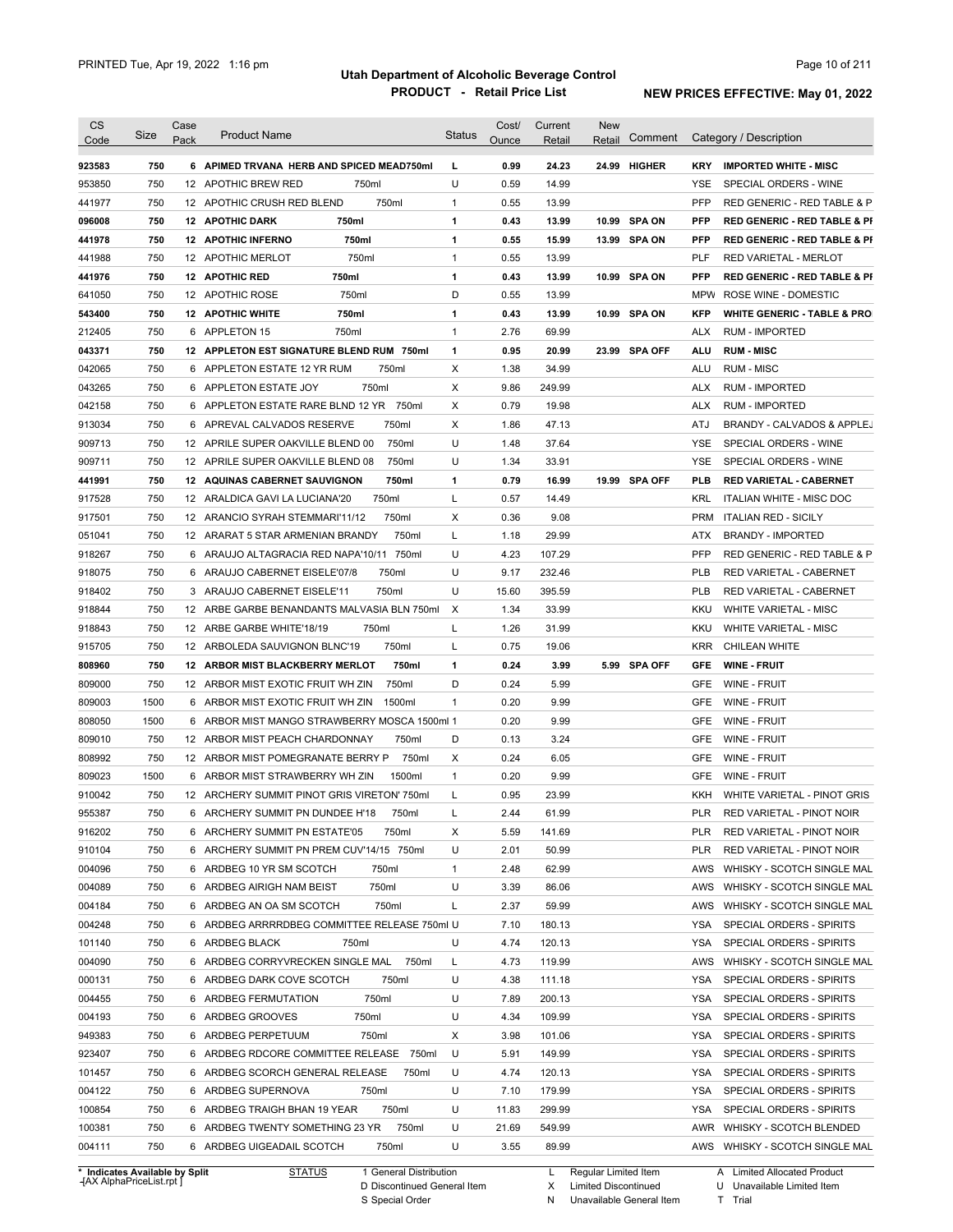| 750<br>54.99<br>AWS WHISKY - SCOTCH SINGLE MAL<br>6 ARDMORE HIGHLAND SINGLE MALT<br>750ml<br>X<br>2.17<br>750<br>U<br>6 ARDOISIERES CUVEE SCHISTE BLANC'19 750ml<br>2.97<br>75.24<br><b>YSE</b><br>SPECIAL ORDERS - WINE<br>1000<br>1000ml<br>1<br>0.83<br>25.99<br>27.99 HIGHER<br><b>APD</b><br><b>TEQUILA - SILVER</b><br>12 ARETTE CLASICA BLANCO<br>750<br>750ml<br>$\mathbf{1}$<br>0.51<br>12.99<br><b>PRU</b><br>12 AREYNA MALBEC'19<br>ARGENTINE RED - MALBEC<br>3000<br>1 ARGIANO BRUNELLO MONTALCINO'04<br>3000ml<br>U<br>2.83<br>287.12<br>PRI<br><b>ITALIAN RED - TUSCANY</b><br>750<br>6 ARGIANO BRUNELLO MONTALCINO'15<br>L<br>2.76<br>69.99<br>PRI<br><b>ITALIAN RED - TUSCANY</b><br>750ml<br>750<br>750ml<br>0.45<br>11.34<br>PRI<br>12 ARGIANO NON CONFUNDITUR'14/17<br>Х<br><b>ITALIAN RED - TUSCANY</b><br>750<br>0.64<br>16.20<br>PRI<br>6 ARGIANO ROSSO DI MONTALCIN'14/15<br>750ml<br>Х<br><b>ITALIAN RED - TUSCANY</b><br>750<br>750ml<br>Г<br>3.15<br>79.99<br>PRI<br>6<br>ARGIANO SOLENGO'17<br><b>ITALIAN RED - TUSCANY</b><br>750<br>750ml<br>0.59<br>15.06<br>12 ARGILLAE ORVIETO'20<br>Х<br>KRL<br><b>ITALIAN WHITE - MISC DOC</b><br>750<br>U<br>0.59<br>750ml<br>14.95<br><b>PRK</b><br>12 ARGIOLAS PERDERA MONICA'03/04<br>ITALIAN RED - MISC DOC<br>750<br>750ml<br>Х<br>0.71<br>17.99<br><b>KRL</b><br>12 ARGIOLAS SELENGAS '17<br>ITALIAN WHITE - MISC DOC<br>750<br>750ml<br>Х<br>0.81<br>20.52<br>CHE<br><b>LIQUEURS - FRUIT</b><br>12 ARGIOLAS TREMONTIS LIMONE<br>500<br>500 ml<br>Х<br>0.89<br>15.06<br><b>EHX</b><br>SHERRY - IMPORTED<br>12 ARGUESO SAN LEON MANZANILLA<br>750<br>750ml<br>Х<br>1.62<br>41.08<br><b>IHP</b><br>6 ARGYLE BRUT EXTEND TIRAGE'09<br>SPARKLING WINE - BRUT & BLA<br>750<br>750ml<br>Г<br>1.06<br>26.92<br><b>IHP</b><br>12 ARGYLE BRUT OREGON'16/17<br>SPARKLING WINE - BRUT & BLA<br>750<br>750ml<br>Х<br>1.77<br>44.95<br>6 ARGYLE BRUT ROSE'13/14<br><b>IHS</b><br>SPARKLING WINE - BLANC DE N<br>750<br>750ml<br>Х<br>0.74<br>18.88<br>6 ARGYLE CHARD NUTHOUSE'13<br>KKB<br>WHITE VARIETAL - CHARDONN/<br>903743<br>750<br>750ml<br>Г<br>1.54<br>39.13<br>6 ARGYLE PINOT NOIR RES'18/19<br><b>PLR</b><br>RED VARIETAL - PINOT NOIR<br>912298<br>750<br>0.99<br>25.02<br><b>PLR</b><br>12 ARGYLE PINOT NOIR WILLAMET'19/20 750ml<br>L<br>RED VARIETAL - PINOT NOIR<br>912622<br>750<br>750ml<br>1.98<br>50.13<br><b>PLR</b><br>6 ARGYLE PINOT NUTHOUSE'18/19<br>L<br>RED VARIETAL - PINOT NOIR<br>917806<br>750<br>Х<br>12 ARIA PINOT NOIR BRUT<br>750ml<br>0.30<br>7.56<br><b>IHS</b><br>SPARKLING WINE - BLANC DE N<br>750<br>750ml<br>$\mathbf{1}$<br>0.40<br>10.06<br><b>PRN</b><br>SPANISH RED - RIOJA<br>419142<br>12 ARIENZO BY MARQUES DE RISCAL<br>951610<br>750<br>750ml<br>12 ARIETTA ON THE WHITE KEYS<br>L<br>2.33<br>59.10<br><b>KKU</b><br><b>WHITE VARIETAL - MISC</b><br>951612<br>750<br>750ml<br>L<br>2.67<br>67.72<br>PLU<br>12 ARIETTA QUARTET<br><b>RED VARIETAL - MISC</b><br>U<br>954119<br>750<br>6 ARIETTA SELECT CASE<br>750ml<br>32.98<br><b>YSE</b><br>SPECIAL ORDERS - WINE<br>1.30<br>PRP<br>401906<br>750<br>750ml<br>Х<br>2.15<br>54.58<br>SPANISH RED - MISC<br>6 ARINZANO GRAN VINO'08<br>950080<br>1500<br>1 ARMAND DE BRIGNAC BLANC DE BLANCS 1500ml<br>U<br>29.96<br>1,519.40<br><b>YSE</b><br>SPECIAL ORDERS - WINE<br>950081<br>750<br>U<br>31.89<br>808.78<br><b>YSE</b><br>SPECIAL ORDERS - WINE<br>6 ARMAND DE BRIGNAC BLANC DE NOIRS 750ml<br>701000<br>750<br>L<br>28.14<br>713.68<br><b>IHP</b><br>SPARKLING WINE - BRUT & BLA<br>6 ARMAND DE BRIGNAC BLNC DE BLNC ACE 750ml<br>950079<br>3000<br>3000ml<br>U<br>33.46<br>3,394.70<br><b>YSE</b><br>SPECIAL ORDERS - WINE<br>1 ARMAND DE BRIGNAC BRUT ROSE<br>917629<br>750<br>6 ARMAND DE BRIGNAC BRUT WOOD<br>750ml<br>Г<br>12.03<br>305.13<br><b>IHP</b><br>SPARKLING WINE - BRUT & BLA<br>950078<br>750<br>750ml<br>U<br>14.38<br>364.63<br>SPECIAL ORDERS - WINE<br>6 ARMAND DE BRIGNAC DEMI SEC<br>YSE<br>701006<br>750<br>6 ARMAND DE BRIGNAC ROSE ACE OF SPAD 750ml<br>18.82<br>477.20<br>L<br><b>IHS</b><br>SPARKLING WINE - BLANC DE N<br>908115<br>750<br>6 ARMAND DE BRIGNAE BRUT GOLD<br>750ml<br>12.86<br>326.13<br>LAW ALLOCATED WINE<br>Α<br>900826<br>D<br>29.99<br>750<br>12 AROMATIQUE GIFT TIN W/ GLASSES<br>750ml<br>1.18<br>YGC GIFT SETS - LIQUEURS<br>916341<br>SPANISH RED - MISC<br>750<br>12 ARROCAL RIBERA DUERO'16/17<br>750ml<br>L<br>0.75<br>19.06<br><b>PRP</b><br>904593<br>355ml<br>2.59<br>355<br>24 ARROGANT BASTARD ALE<br>$\mathbf{1}$<br>0.22<br>TNC<br>ALE - PALE<br>950802<br>473<br>473 ml<br>D<br>2.65<br>ALE - BITTER & ESB<br>24 ARROGANT BASTARD ALE<br>0.17<br>TNF<br>954911<br>2.65<br>SPECIAL ORDERS - BEER<br>473<br>24 ARROGANT ENTER NIGHT PILSNER<br>473ml<br>U<br>0.17<br>YST<br>950803<br>24 ARROGANT WHO YOU CALLIN' WUSSIE 473 ml<br>D<br>2.65<br>473<br>0.17<br>LAGER - PILSENER<br>THE<br>054056<br>750<br>10.99<br><b>BRANDY - DOMESTIC</b><br>12 ARROW APRICOT FL BRANDY<br>750ml<br>$\mathbf{1}$<br>0.43<br>ATW<br>054646<br>750ml<br>10.99<br><b>BRANDY - DOMESTIC</b><br>750<br>12 ARROW BLACKBERRY FL BRANDY<br>$\mathbf{1}$<br>0.43<br>ATW<br>085416<br>750<br>750ml<br>1<br>10.99<br>LIQUEURS - TRIPLE SEC & ORA<br>12 ARROW BLUE CURACAO<br>0.43<br>CHB<br>056326<br>750<br>12 ARROW COFFEE<br>750ml<br>1<br>10.99<br>0.43<br>ATW<br><b>BRANDY - DOMESTIC</b><br>072196<br>750<br>1<br>11.99<br>12 ARROW KIRSCH<br>750ml<br>0.47<br>ATM<br><b>BRANDY - SPICED &amp; FLAVORED</b><br>080574<br>375<br>24 ARROW PEPPERMINT SCHNAPPS<br>1<br>4.99<br><b>CPC</b><br><b>SCHNAPPS - PEPPERMINT</b><br>375ml<br>0.39<br>$\mathbf{1}$<br>9.99<br>080576<br>750<br>12 ARROW PEPPERMINT SCHNAPPS<br>750ml<br>0.39<br><b>CPC</b><br><b>SCHNAPPS - PEPPERMINT</b><br>750ml<br>Τ<br><b>SCHNAPPS - FRUIT</b><br>082146<br>750<br>12 ARROW RASPBERRY SCHNAAPS<br>0.40<br>10.06<br>CPG<br>$\overline{1}$<br>080588<br>750<br>12 ARROW SUPER PEPPERMINT SCHNAPPS 750ml<br>0.43<br>10.99<br><b>CPC</b><br><b>SCHNAPPS - PEPPERMINT</b><br>375<br>D<br>4.53<br>085894<br>24 ARROW TRIPLE SEC<br>375ml<br>0.36<br>CHB<br>LIQUEURS - TRIPLE SEC & ORA<br>$\mathbf{1}$<br>085898<br>1750<br>6 ARROW TRIPLE SEC<br>1750ml<br>0.17<br>9.99<br>CHB LIQUEURS - TRIPLE SEC & ORA<br>750ml<br>U<br>072300<br>750<br>6 ART IN THE AGE ROOT<br>1.39<br>35.36<br>YSA<br>SPECIAL ORDERS - SPIRITS<br>750<br>750ml<br>U<br>35.36<br>072306<br>6 ART IN THE AGE SAGE<br>1.39<br>YSA<br>SPECIAL ORDERS - SPIRITS<br>* Indicates Available by Split<br>1 General Distribution<br>Regular Limited Item | <b>CS</b><br>Code | <b>Size</b> | Case<br>Pack | <b>Product Name</b> | <b>Status</b> | Cost/<br>Ounce | Current<br>Retail | <b>New</b><br>Comment<br>Retail | Category / Description      |
|---------------------------------------------------------------------------------------------------------------------------------------------------------------------------------------------------------------------------------------------------------------------------------------------------------------------------------------------------------------------------------------------------------------------------------------------------------------------------------------------------------------------------------------------------------------------------------------------------------------------------------------------------------------------------------------------------------------------------------------------------------------------------------------------------------------------------------------------------------------------------------------------------------------------------------------------------------------------------------------------------------------------------------------------------------------------------------------------------------------------------------------------------------------------------------------------------------------------------------------------------------------------------------------------------------------------------------------------------------------------------------------------------------------------------------------------------------------------------------------------------------------------------------------------------------------------------------------------------------------------------------------------------------------------------------------------------------------------------------------------------------------------------------------------------------------------------------------------------------------------------------------------------------------------------------------------------------------------------------------------------------------------------------------------------------------------------------------------------------------------------------------------------------------------------------------------------------------------------------------------------------------------------------------------------------------------------------------------------------------------------------------------------------------------------------------------------------------------------------------------------------------------------------------------------------------------------------------------------------------------------------------------------------------------------------------------------------------------------------------------------------------------------------------------------------------------------------------------------------------------------------------------------------------------------------------------------------------------------------------------------------------------------------------------------------------------------------------------------------------------------------------------------------------------------------------------------------------------------------------------------------------------------------------------------------------------------------------------------------------------------------------------------------------------------------------------------------------------------------------------------------------------------------------------------------------------------------------------------------------------------------------------------------------------------------------------------------------------------------------------------------------------------------------------------------------------------------------------------------------------------------------------------------------------------------------------------------------------------------------------------------------------------------------------------------------------------------------------------------------------------------------------------------------------------------------------------------------------------------------------------------------------------------------------------------------------------------------------------------------------------------------------------------------------------------------------------------------------------------------------------------------------------------------------------------------------------------------------------------------------------------------------------------------------------------------------------------------------------------------------------------------------------------------------------------------------------------------------------------------------------------------------------------------------------------------------------------------------------------------------------------------------------------------------------------------------------------------------------------------------------------------------------------------------------------------------------------------------------------------------------------------------------------------------------------------------------------------------------------------------------------------------------------------------------------------------------------------------------------------------------------------------------------------------------------------------------------------------------------------------------------------------------------------------------------------------------------------------------------------------------------------------------------------------------------------------------------------------------------------------------------------------------------------------------------------------------------------------------------------------------------------------------------------------------------------------------------------------------------------------------------------------------------------------------------------------------------------------------------------------------------------------------------------------------------------------------------------------------------------------------------------------------------------------------------------------------------------------------------------------------------------------------------------------------------------------------------------------------------------|-------------------|-------------|--------------|---------------------|---------------|----------------|-------------------|---------------------------------|-----------------------------|
|                                                                                                                                                                                                                                                                                                                                                                                                                                                                                                                                                                                                                                                                                                                                                                                                                                                                                                                                                                                                                                                                                                                                                                                                                                                                                                                                                                                                                                                                                                                                                                                                                                                                                                                                                                                                                                                                                                                                                                                                                                                                                                                                                                                                                                                                                                                                                                                                                                                                                                                                                                                                                                                                                                                                                                                                                                                                                                                                                                                                                                                                                                                                                                                                                                                                                                                                                                                                                                                                                                                                                                                                                                                                                                                                                                                                                                                                                                                                                                                                                                                                                                                                                                                                                                                                                                                                                                                                                                                                                                                                                                                                                                                                                                                                                                                                                                                                                                                                                                                                                                                                                                                                                                                                                                                                                                                                                                                                                                                                                                                                                                                                                                                                                                                                                                                                                                                                                                                                                                                                                                                                                                                                                                                                                                                                                                                                                                                                                                                                                                                                                                                                               | 004125            |             |              |                     |               |                |                   |                                 |                             |
|                                                                                                                                                                                                                                                                                                                                                                                                                                                                                                                                                                                                                                                                                                                                                                                                                                                                                                                                                                                                                                                                                                                                                                                                                                                                                                                                                                                                                                                                                                                                                                                                                                                                                                                                                                                                                                                                                                                                                                                                                                                                                                                                                                                                                                                                                                                                                                                                                                                                                                                                                                                                                                                                                                                                                                                                                                                                                                                                                                                                                                                                                                                                                                                                                                                                                                                                                                                                                                                                                                                                                                                                                                                                                                                                                                                                                                                                                                                                                                                                                                                                                                                                                                                                                                                                                                                                                                                                                                                                                                                                                                                                                                                                                                                                                                                                                                                                                                                                                                                                                                                                                                                                                                                                                                                                                                                                                                                                                                                                                                                                                                                                                                                                                                                                                                                                                                                                                                                                                                                                                                                                                                                                                                                                                                                                                                                                                                                                                                                                                                                                                                                                               | 900013            |             |              |                     |               |                |                   |                                 |                             |
|                                                                                                                                                                                                                                                                                                                                                                                                                                                                                                                                                                                                                                                                                                                                                                                                                                                                                                                                                                                                                                                                                                                                                                                                                                                                                                                                                                                                                                                                                                                                                                                                                                                                                                                                                                                                                                                                                                                                                                                                                                                                                                                                                                                                                                                                                                                                                                                                                                                                                                                                                                                                                                                                                                                                                                                                                                                                                                                                                                                                                                                                                                                                                                                                                                                                                                                                                                                                                                                                                                                                                                                                                                                                                                                                                                                                                                                                                                                                                                                                                                                                                                                                                                                                                                                                                                                                                                                                                                                                                                                                                                                                                                                                                                                                                                                                                                                                                                                                                                                                                                                                                                                                                                                                                                                                                                                                                                                                                                                                                                                                                                                                                                                                                                                                                                                                                                                                                                                                                                                                                                                                                                                                                                                                                                                                                                                                                                                                                                                                                                                                                                                                               | 087123            |             |              |                     |               |                |                   |                                 |                             |
|                                                                                                                                                                                                                                                                                                                                                                                                                                                                                                                                                                                                                                                                                                                                                                                                                                                                                                                                                                                                                                                                                                                                                                                                                                                                                                                                                                                                                                                                                                                                                                                                                                                                                                                                                                                                                                                                                                                                                                                                                                                                                                                                                                                                                                                                                                                                                                                                                                                                                                                                                                                                                                                                                                                                                                                                                                                                                                                                                                                                                                                                                                                                                                                                                                                                                                                                                                                                                                                                                                                                                                                                                                                                                                                                                                                                                                                                                                                                                                                                                                                                                                                                                                                                                                                                                                                                                                                                                                                                                                                                                                                                                                                                                                                                                                                                                                                                                                                                                                                                                                                                                                                                                                                                                                                                                                                                                                                                                                                                                                                                                                                                                                                                                                                                                                                                                                                                                                                                                                                                                                                                                                                                                                                                                                                                                                                                                                                                                                                                                                                                                                                                               | 947121            |             |              |                     |               |                |                   |                                 |                             |
|                                                                                                                                                                                                                                                                                                                                                                                                                                                                                                                                                                                                                                                                                                                                                                                                                                                                                                                                                                                                                                                                                                                                                                                                                                                                                                                                                                                                                                                                                                                                                                                                                                                                                                                                                                                                                                                                                                                                                                                                                                                                                                                                                                                                                                                                                                                                                                                                                                                                                                                                                                                                                                                                                                                                                                                                                                                                                                                                                                                                                                                                                                                                                                                                                                                                                                                                                                                                                                                                                                                                                                                                                                                                                                                                                                                                                                                                                                                                                                                                                                                                                                                                                                                                                                                                                                                                                                                                                                                                                                                                                                                                                                                                                                                                                                                                                                                                                                                                                                                                                                                                                                                                                                                                                                                                                                                                                                                                                                                                                                                                                                                                                                                                                                                                                                                                                                                                                                                                                                                                                                                                                                                                                                                                                                                                                                                                                                                                                                                                                                                                                                                                               | 917561            |             |              |                     |               |                |                   |                                 |                             |
|                                                                                                                                                                                                                                                                                                                                                                                                                                                                                                                                                                                                                                                                                                                                                                                                                                                                                                                                                                                                                                                                                                                                                                                                                                                                                                                                                                                                                                                                                                                                                                                                                                                                                                                                                                                                                                                                                                                                                                                                                                                                                                                                                                                                                                                                                                                                                                                                                                                                                                                                                                                                                                                                                                                                                                                                                                                                                                                                                                                                                                                                                                                                                                                                                                                                                                                                                                                                                                                                                                                                                                                                                                                                                                                                                                                                                                                                                                                                                                                                                                                                                                                                                                                                                                                                                                                                                                                                                                                                                                                                                                                                                                                                                                                                                                                                                                                                                                                                                                                                                                                                                                                                                                                                                                                                                                                                                                                                                                                                                                                                                                                                                                                                                                                                                                                                                                                                                                                                                                                                                                                                                                                                                                                                                                                                                                                                                                                                                                                                                                                                                                                                               | 986304            |             |              |                     |               |                |                   |                                 |                             |
|                                                                                                                                                                                                                                                                                                                                                                                                                                                                                                                                                                                                                                                                                                                                                                                                                                                                                                                                                                                                                                                                                                                                                                                                                                                                                                                                                                                                                                                                                                                                                                                                                                                                                                                                                                                                                                                                                                                                                                                                                                                                                                                                                                                                                                                                                                                                                                                                                                                                                                                                                                                                                                                                                                                                                                                                                                                                                                                                                                                                                                                                                                                                                                                                                                                                                                                                                                                                                                                                                                                                                                                                                                                                                                                                                                                                                                                                                                                                                                                                                                                                                                                                                                                                                                                                                                                                                                                                                                                                                                                                                                                                                                                                                                                                                                                                                                                                                                                                                                                                                                                                                                                                                                                                                                                                                                                                                                                                                                                                                                                                                                                                                                                                                                                                                                                                                                                                                                                                                                                                                                                                                                                                                                                                                                                                                                                                                                                                                                                                                                                                                                                                               | 916577            |             |              |                     |               |                |                   |                                 |                             |
|                                                                                                                                                                                                                                                                                                                                                                                                                                                                                                                                                                                                                                                                                                                                                                                                                                                                                                                                                                                                                                                                                                                                                                                                                                                                                                                                                                                                                                                                                                                                                                                                                                                                                                                                                                                                                                                                                                                                                                                                                                                                                                                                                                                                                                                                                                                                                                                                                                                                                                                                                                                                                                                                                                                                                                                                                                                                                                                                                                                                                                                                                                                                                                                                                                                                                                                                                                                                                                                                                                                                                                                                                                                                                                                                                                                                                                                                                                                                                                                                                                                                                                                                                                                                                                                                                                                                                                                                                                                                                                                                                                                                                                                                                                                                                                                                                                                                                                                                                                                                                                                                                                                                                                                                                                                                                                                                                                                                                                                                                                                                                                                                                                                                                                                                                                                                                                                                                                                                                                                                                                                                                                                                                                                                                                                                                                                                                                                                                                                                                                                                                                                                               | 905218            |             |              |                     |               |                |                   |                                 |                             |
|                                                                                                                                                                                                                                                                                                                                                                                                                                                                                                                                                                                                                                                                                                                                                                                                                                                                                                                                                                                                                                                                                                                                                                                                                                                                                                                                                                                                                                                                                                                                                                                                                                                                                                                                                                                                                                                                                                                                                                                                                                                                                                                                                                                                                                                                                                                                                                                                                                                                                                                                                                                                                                                                                                                                                                                                                                                                                                                                                                                                                                                                                                                                                                                                                                                                                                                                                                                                                                                                                                                                                                                                                                                                                                                                                                                                                                                                                                                                                                                                                                                                                                                                                                                                                                                                                                                                                                                                                                                                                                                                                                                                                                                                                                                                                                                                                                                                                                                                                                                                                                                                                                                                                                                                                                                                                                                                                                                                                                                                                                                                                                                                                                                                                                                                                                                                                                                                                                                                                                                                                                                                                                                                                                                                                                                                                                                                                                                                                                                                                                                                                                                                               | 986301            |             |              |                     |               |                |                   |                                 |                             |
|                                                                                                                                                                                                                                                                                                                                                                                                                                                                                                                                                                                                                                                                                                                                                                                                                                                                                                                                                                                                                                                                                                                                                                                                                                                                                                                                                                                                                                                                                                                                                                                                                                                                                                                                                                                                                                                                                                                                                                                                                                                                                                                                                                                                                                                                                                                                                                                                                                                                                                                                                                                                                                                                                                                                                                                                                                                                                                                                                                                                                                                                                                                                                                                                                                                                                                                                                                                                                                                                                                                                                                                                                                                                                                                                                                                                                                                                                                                                                                                                                                                                                                                                                                                                                                                                                                                                                                                                                                                                                                                                                                                                                                                                                                                                                                                                                                                                                                                                                                                                                                                                                                                                                                                                                                                                                                                                                                                                                                                                                                                                                                                                                                                                                                                                                                                                                                                                                                                                                                                                                                                                                                                                                                                                                                                                                                                                                                                                                                                                                                                                                                                                               | 917275            |             |              |                     |               |                |                   |                                 |                             |
|                                                                                                                                                                                                                                                                                                                                                                                                                                                                                                                                                                                                                                                                                                                                                                                                                                                                                                                                                                                                                                                                                                                                                                                                                                                                                                                                                                                                                                                                                                                                                                                                                                                                                                                                                                                                                                                                                                                                                                                                                                                                                                                                                                                                                                                                                                                                                                                                                                                                                                                                                                                                                                                                                                                                                                                                                                                                                                                                                                                                                                                                                                                                                                                                                                                                                                                                                                                                                                                                                                                                                                                                                                                                                                                                                                                                                                                                                                                                                                                                                                                                                                                                                                                                                                                                                                                                                                                                                                                                                                                                                                                                                                                                                                                                                                                                                                                                                                                                                                                                                                                                                                                                                                                                                                                                                                                                                                                                                                                                                                                                                                                                                                                                                                                                                                                                                                                                                                                                                                                                                                                                                                                                                                                                                                                                                                                                                                                                                                                                                                                                                                                                               | 986217            |             |              |                     |               |                |                   |                                 |                             |
|                                                                                                                                                                                                                                                                                                                                                                                                                                                                                                                                                                                                                                                                                                                                                                                                                                                                                                                                                                                                                                                                                                                                                                                                                                                                                                                                                                                                                                                                                                                                                                                                                                                                                                                                                                                                                                                                                                                                                                                                                                                                                                                                                                                                                                                                                                                                                                                                                                                                                                                                                                                                                                                                                                                                                                                                                                                                                                                                                                                                                                                                                                                                                                                                                                                                                                                                                                                                                                                                                                                                                                                                                                                                                                                                                                                                                                                                                                                                                                                                                                                                                                                                                                                                                                                                                                                                                                                                                                                                                                                                                                                                                                                                                                                                                                                                                                                                                                                                                                                                                                                                                                                                                                                                                                                                                                                                                                                                                                                                                                                                                                                                                                                                                                                                                                                                                                                                                                                                                                                                                                                                                                                                                                                                                                                                                                                                                                                                                                                                                                                                                                                                               | 917156            |             |              |                     |               |                |                   |                                 |                             |
|                                                                                                                                                                                                                                                                                                                                                                                                                                                                                                                                                                                                                                                                                                                                                                                                                                                                                                                                                                                                                                                                                                                                                                                                                                                                                                                                                                                                                                                                                                                                                                                                                                                                                                                                                                                                                                                                                                                                                                                                                                                                                                                                                                                                                                                                                                                                                                                                                                                                                                                                                                                                                                                                                                                                                                                                                                                                                                                                                                                                                                                                                                                                                                                                                                                                                                                                                                                                                                                                                                                                                                                                                                                                                                                                                                                                                                                                                                                                                                                                                                                                                                                                                                                                                                                                                                                                                                                                                                                                                                                                                                                                                                                                                                                                                                                                                                                                                                                                                                                                                                                                                                                                                                                                                                                                                                                                                                                                                                                                                                                                                                                                                                                                                                                                                                                                                                                                                                                                                                                                                                                                                                                                                                                                                                                                                                                                                                                                                                                                                                                                                                                                               | 911325            |             |              |                     |               |                |                   |                                 |                             |
|                                                                                                                                                                                                                                                                                                                                                                                                                                                                                                                                                                                                                                                                                                                                                                                                                                                                                                                                                                                                                                                                                                                                                                                                                                                                                                                                                                                                                                                                                                                                                                                                                                                                                                                                                                                                                                                                                                                                                                                                                                                                                                                                                                                                                                                                                                                                                                                                                                                                                                                                                                                                                                                                                                                                                                                                                                                                                                                                                                                                                                                                                                                                                                                                                                                                                                                                                                                                                                                                                                                                                                                                                                                                                                                                                                                                                                                                                                                                                                                                                                                                                                                                                                                                                                                                                                                                                                                                                                                                                                                                                                                                                                                                                                                                                                                                                                                                                                                                                                                                                                                                                                                                                                                                                                                                                                                                                                                                                                                                                                                                                                                                                                                                                                                                                                                                                                                                                                                                                                                                                                                                                                                                                                                                                                                                                                                                                                                                                                                                                                                                                                                                               | 952644            |             |              |                     |               |                |                   |                                 |                             |
|                                                                                                                                                                                                                                                                                                                                                                                                                                                                                                                                                                                                                                                                                                                                                                                                                                                                                                                                                                                                                                                                                                                                                                                                                                                                                                                                                                                                                                                                                                                                                                                                                                                                                                                                                                                                                                                                                                                                                                                                                                                                                                                                                                                                                                                                                                                                                                                                                                                                                                                                                                                                                                                                                                                                                                                                                                                                                                                                                                                                                                                                                                                                                                                                                                                                                                                                                                                                                                                                                                                                                                                                                                                                                                                                                                                                                                                                                                                                                                                                                                                                                                                                                                                                                                                                                                                                                                                                                                                                                                                                                                                                                                                                                                                                                                                                                                                                                                                                                                                                                                                                                                                                                                                                                                                                                                                                                                                                                                                                                                                                                                                                                                                                                                                                                                                                                                                                                                                                                                                                                                                                                                                                                                                                                                                                                                                                                                                                                                                                                                                                                                                                               | 916912            |             |              |                     |               |                |                   |                                 |                             |
|                                                                                                                                                                                                                                                                                                                                                                                                                                                                                                                                                                                                                                                                                                                                                                                                                                                                                                                                                                                                                                                                                                                                                                                                                                                                                                                                                                                                                                                                                                                                                                                                                                                                                                                                                                                                                                                                                                                                                                                                                                                                                                                                                                                                                                                                                                                                                                                                                                                                                                                                                                                                                                                                                                                                                                                                                                                                                                                                                                                                                                                                                                                                                                                                                                                                                                                                                                                                                                                                                                                                                                                                                                                                                                                                                                                                                                                                                                                                                                                                                                                                                                                                                                                                                                                                                                                                                                                                                                                                                                                                                                                                                                                                                                                                                                                                                                                                                                                                                                                                                                                                                                                                                                                                                                                                                                                                                                                                                                                                                                                                                                                                                                                                                                                                                                                                                                                                                                                                                                                                                                                                                                                                                                                                                                                                                                                                                                                                                                                                                                                                                                                                               | 945524            |             |              |                     |               |                |                   |                                 |                             |
|                                                                                                                                                                                                                                                                                                                                                                                                                                                                                                                                                                                                                                                                                                                                                                                                                                                                                                                                                                                                                                                                                                                                                                                                                                                                                                                                                                                                                                                                                                                                                                                                                                                                                                                                                                                                                                                                                                                                                                                                                                                                                                                                                                                                                                                                                                                                                                                                                                                                                                                                                                                                                                                                                                                                                                                                                                                                                                                                                                                                                                                                                                                                                                                                                                                                                                                                                                                                                                                                                                                                                                                                                                                                                                                                                                                                                                                                                                                                                                                                                                                                                                                                                                                                                                                                                                                                                                                                                                                                                                                                                                                                                                                                                                                                                                                                                                                                                                                                                                                                                                                                                                                                                                                                                                                                                                                                                                                                                                                                                                                                                                                                                                                                                                                                                                                                                                                                                                                                                                                                                                                                                                                                                                                                                                                                                                                                                                                                                                                                                                                                                                                                               | 978714            |             |              |                     |               |                |                   |                                 |                             |
|                                                                                                                                                                                                                                                                                                                                                                                                                                                                                                                                                                                                                                                                                                                                                                                                                                                                                                                                                                                                                                                                                                                                                                                                                                                                                                                                                                                                                                                                                                                                                                                                                                                                                                                                                                                                                                                                                                                                                                                                                                                                                                                                                                                                                                                                                                                                                                                                                                                                                                                                                                                                                                                                                                                                                                                                                                                                                                                                                                                                                                                                                                                                                                                                                                                                                                                                                                                                                                                                                                                                                                                                                                                                                                                                                                                                                                                                                                                                                                                                                                                                                                                                                                                                                                                                                                                                                                                                                                                                                                                                                                                                                                                                                                                                                                                                                                                                                                                                                                                                                                                                                                                                                                                                                                                                                                                                                                                                                                                                                                                                                                                                                                                                                                                                                                                                                                                                                                                                                                                                                                                                                                                                                                                                                                                                                                                                                                                                                                                                                                                                                                                                               | 914298            |             |              |                     |               |                |                   |                                 |                             |
|                                                                                                                                                                                                                                                                                                                                                                                                                                                                                                                                                                                                                                                                                                                                                                                                                                                                                                                                                                                                                                                                                                                                                                                                                                                                                                                                                                                                                                                                                                                                                                                                                                                                                                                                                                                                                                                                                                                                                                                                                                                                                                                                                                                                                                                                                                                                                                                                                                                                                                                                                                                                                                                                                                                                                                                                                                                                                                                                                                                                                                                                                                                                                                                                                                                                                                                                                                                                                                                                                                                                                                                                                                                                                                                                                                                                                                                                                                                                                                                                                                                                                                                                                                                                                                                                                                                                                                                                                                                                                                                                                                                                                                                                                                                                                                                                                                                                                                                                                                                                                                                                                                                                                                                                                                                                                                                                                                                                                                                                                                                                                                                                                                                                                                                                                                                                                                                                                                                                                                                                                                                                                                                                                                                                                                                                                                                                                                                                                                                                                                                                                                                                               |                   |             |              |                     |               |                |                   |                                 |                             |
|                                                                                                                                                                                                                                                                                                                                                                                                                                                                                                                                                                                                                                                                                                                                                                                                                                                                                                                                                                                                                                                                                                                                                                                                                                                                                                                                                                                                                                                                                                                                                                                                                                                                                                                                                                                                                                                                                                                                                                                                                                                                                                                                                                                                                                                                                                                                                                                                                                                                                                                                                                                                                                                                                                                                                                                                                                                                                                                                                                                                                                                                                                                                                                                                                                                                                                                                                                                                                                                                                                                                                                                                                                                                                                                                                                                                                                                                                                                                                                                                                                                                                                                                                                                                                                                                                                                                                                                                                                                                                                                                                                                                                                                                                                                                                                                                                                                                                                                                                                                                                                                                                                                                                                                                                                                                                                                                                                                                                                                                                                                                                                                                                                                                                                                                                                                                                                                                                                                                                                                                                                                                                                                                                                                                                                                                                                                                                                                                                                                                                                                                                                                                               |                   |             |              |                     |               |                |                   |                                 |                             |
|                                                                                                                                                                                                                                                                                                                                                                                                                                                                                                                                                                                                                                                                                                                                                                                                                                                                                                                                                                                                                                                                                                                                                                                                                                                                                                                                                                                                                                                                                                                                                                                                                                                                                                                                                                                                                                                                                                                                                                                                                                                                                                                                                                                                                                                                                                                                                                                                                                                                                                                                                                                                                                                                                                                                                                                                                                                                                                                                                                                                                                                                                                                                                                                                                                                                                                                                                                                                                                                                                                                                                                                                                                                                                                                                                                                                                                                                                                                                                                                                                                                                                                                                                                                                                                                                                                                                                                                                                                                                                                                                                                                                                                                                                                                                                                                                                                                                                                                                                                                                                                                                                                                                                                                                                                                                                                                                                                                                                                                                                                                                                                                                                                                                                                                                                                                                                                                                                                                                                                                                                                                                                                                                                                                                                                                                                                                                                                                                                                                                                                                                                                                                               |                   |             |              |                     |               |                |                   |                                 |                             |
|                                                                                                                                                                                                                                                                                                                                                                                                                                                                                                                                                                                                                                                                                                                                                                                                                                                                                                                                                                                                                                                                                                                                                                                                                                                                                                                                                                                                                                                                                                                                                                                                                                                                                                                                                                                                                                                                                                                                                                                                                                                                                                                                                                                                                                                                                                                                                                                                                                                                                                                                                                                                                                                                                                                                                                                                                                                                                                                                                                                                                                                                                                                                                                                                                                                                                                                                                                                                                                                                                                                                                                                                                                                                                                                                                                                                                                                                                                                                                                                                                                                                                                                                                                                                                                                                                                                                                                                                                                                                                                                                                                                                                                                                                                                                                                                                                                                                                                                                                                                                                                                                                                                                                                                                                                                                                                                                                                                                                                                                                                                                                                                                                                                                                                                                                                                                                                                                                                                                                                                                                                                                                                                                                                                                                                                                                                                                                                                                                                                                                                                                                                                                               |                   |             |              |                     |               |                |                   |                                 |                             |
|                                                                                                                                                                                                                                                                                                                                                                                                                                                                                                                                                                                                                                                                                                                                                                                                                                                                                                                                                                                                                                                                                                                                                                                                                                                                                                                                                                                                                                                                                                                                                                                                                                                                                                                                                                                                                                                                                                                                                                                                                                                                                                                                                                                                                                                                                                                                                                                                                                                                                                                                                                                                                                                                                                                                                                                                                                                                                                                                                                                                                                                                                                                                                                                                                                                                                                                                                                                                                                                                                                                                                                                                                                                                                                                                                                                                                                                                                                                                                                                                                                                                                                                                                                                                                                                                                                                                                                                                                                                                                                                                                                                                                                                                                                                                                                                                                                                                                                                                                                                                                                                                                                                                                                                                                                                                                                                                                                                                                                                                                                                                                                                                                                                                                                                                                                                                                                                                                                                                                                                                                                                                                                                                                                                                                                                                                                                                                                                                                                                                                                                                                                                                               |                   |             |              |                     |               |                |                   |                                 |                             |
|                                                                                                                                                                                                                                                                                                                                                                                                                                                                                                                                                                                                                                                                                                                                                                                                                                                                                                                                                                                                                                                                                                                                                                                                                                                                                                                                                                                                                                                                                                                                                                                                                                                                                                                                                                                                                                                                                                                                                                                                                                                                                                                                                                                                                                                                                                                                                                                                                                                                                                                                                                                                                                                                                                                                                                                                                                                                                                                                                                                                                                                                                                                                                                                                                                                                                                                                                                                                                                                                                                                                                                                                                                                                                                                                                                                                                                                                                                                                                                                                                                                                                                                                                                                                                                                                                                                                                                                                                                                                                                                                                                                                                                                                                                                                                                                                                                                                                                                                                                                                                                                                                                                                                                                                                                                                                                                                                                                                                                                                                                                                                                                                                                                                                                                                                                                                                                                                                                                                                                                                                                                                                                                                                                                                                                                                                                                                                                                                                                                                                                                                                                                                               |                   |             |              |                     |               |                |                   |                                 |                             |
|                                                                                                                                                                                                                                                                                                                                                                                                                                                                                                                                                                                                                                                                                                                                                                                                                                                                                                                                                                                                                                                                                                                                                                                                                                                                                                                                                                                                                                                                                                                                                                                                                                                                                                                                                                                                                                                                                                                                                                                                                                                                                                                                                                                                                                                                                                                                                                                                                                                                                                                                                                                                                                                                                                                                                                                                                                                                                                                                                                                                                                                                                                                                                                                                                                                                                                                                                                                                                                                                                                                                                                                                                                                                                                                                                                                                                                                                                                                                                                                                                                                                                                                                                                                                                                                                                                                                                                                                                                                                                                                                                                                                                                                                                                                                                                                                                                                                                                                                                                                                                                                                                                                                                                                                                                                                                                                                                                                                                                                                                                                                                                                                                                                                                                                                                                                                                                                                                                                                                                                                                                                                                                                                                                                                                                                                                                                                                                                                                                                                                                                                                                                                               |                   |             |              |                     |               |                |                   |                                 |                             |
|                                                                                                                                                                                                                                                                                                                                                                                                                                                                                                                                                                                                                                                                                                                                                                                                                                                                                                                                                                                                                                                                                                                                                                                                                                                                                                                                                                                                                                                                                                                                                                                                                                                                                                                                                                                                                                                                                                                                                                                                                                                                                                                                                                                                                                                                                                                                                                                                                                                                                                                                                                                                                                                                                                                                                                                                                                                                                                                                                                                                                                                                                                                                                                                                                                                                                                                                                                                                                                                                                                                                                                                                                                                                                                                                                                                                                                                                                                                                                                                                                                                                                                                                                                                                                                                                                                                                                                                                                                                                                                                                                                                                                                                                                                                                                                                                                                                                                                                                                                                                                                                                                                                                                                                                                                                                                                                                                                                                                                                                                                                                                                                                                                                                                                                                                                                                                                                                                                                                                                                                                                                                                                                                                                                                                                                                                                                                                                                                                                                                                                                                                                                                               |                   |             |              |                     |               |                |                   |                                 |                             |
|                                                                                                                                                                                                                                                                                                                                                                                                                                                                                                                                                                                                                                                                                                                                                                                                                                                                                                                                                                                                                                                                                                                                                                                                                                                                                                                                                                                                                                                                                                                                                                                                                                                                                                                                                                                                                                                                                                                                                                                                                                                                                                                                                                                                                                                                                                                                                                                                                                                                                                                                                                                                                                                                                                                                                                                                                                                                                                                                                                                                                                                                                                                                                                                                                                                                                                                                                                                                                                                                                                                                                                                                                                                                                                                                                                                                                                                                                                                                                                                                                                                                                                                                                                                                                                                                                                                                                                                                                                                                                                                                                                                                                                                                                                                                                                                                                                                                                                                                                                                                                                                                                                                                                                                                                                                                                                                                                                                                                                                                                                                                                                                                                                                                                                                                                                                                                                                                                                                                                                                                                                                                                                                                                                                                                                                                                                                                                                                                                                                                                                                                                                                                               |                   |             |              |                     |               |                |                   |                                 |                             |
|                                                                                                                                                                                                                                                                                                                                                                                                                                                                                                                                                                                                                                                                                                                                                                                                                                                                                                                                                                                                                                                                                                                                                                                                                                                                                                                                                                                                                                                                                                                                                                                                                                                                                                                                                                                                                                                                                                                                                                                                                                                                                                                                                                                                                                                                                                                                                                                                                                                                                                                                                                                                                                                                                                                                                                                                                                                                                                                                                                                                                                                                                                                                                                                                                                                                                                                                                                                                                                                                                                                                                                                                                                                                                                                                                                                                                                                                                                                                                                                                                                                                                                                                                                                                                                                                                                                                                                                                                                                                                                                                                                                                                                                                                                                                                                                                                                                                                                                                                                                                                                                                                                                                                                                                                                                                                                                                                                                                                                                                                                                                                                                                                                                                                                                                                                                                                                                                                                                                                                                                                                                                                                                                                                                                                                                                                                                                                                                                                                                                                                                                                                                                               |                   |             |              |                     |               |                |                   |                                 |                             |
|                                                                                                                                                                                                                                                                                                                                                                                                                                                                                                                                                                                                                                                                                                                                                                                                                                                                                                                                                                                                                                                                                                                                                                                                                                                                                                                                                                                                                                                                                                                                                                                                                                                                                                                                                                                                                                                                                                                                                                                                                                                                                                                                                                                                                                                                                                                                                                                                                                                                                                                                                                                                                                                                                                                                                                                                                                                                                                                                                                                                                                                                                                                                                                                                                                                                                                                                                                                                                                                                                                                                                                                                                                                                                                                                                                                                                                                                                                                                                                                                                                                                                                                                                                                                                                                                                                                                                                                                                                                                                                                                                                                                                                                                                                                                                                                                                                                                                                                                                                                                                                                                                                                                                                                                                                                                                                                                                                                                                                                                                                                                                                                                                                                                                                                                                                                                                                                                                                                                                                                                                                                                                                                                                                                                                                                                                                                                                                                                                                                                                                                                                                                                               |                   |             |              |                     |               |                |                   |                                 |                             |
|                                                                                                                                                                                                                                                                                                                                                                                                                                                                                                                                                                                                                                                                                                                                                                                                                                                                                                                                                                                                                                                                                                                                                                                                                                                                                                                                                                                                                                                                                                                                                                                                                                                                                                                                                                                                                                                                                                                                                                                                                                                                                                                                                                                                                                                                                                                                                                                                                                                                                                                                                                                                                                                                                                                                                                                                                                                                                                                                                                                                                                                                                                                                                                                                                                                                                                                                                                                                                                                                                                                                                                                                                                                                                                                                                                                                                                                                                                                                                                                                                                                                                                                                                                                                                                                                                                                                                                                                                                                                                                                                                                                                                                                                                                                                                                                                                                                                                                                                                                                                                                                                                                                                                                                                                                                                                                                                                                                                                                                                                                                                                                                                                                                                                                                                                                                                                                                                                                                                                                                                                                                                                                                                                                                                                                                                                                                                                                                                                                                                                                                                                                                                               |                   |             |              |                     |               |                |                   |                                 |                             |
|                                                                                                                                                                                                                                                                                                                                                                                                                                                                                                                                                                                                                                                                                                                                                                                                                                                                                                                                                                                                                                                                                                                                                                                                                                                                                                                                                                                                                                                                                                                                                                                                                                                                                                                                                                                                                                                                                                                                                                                                                                                                                                                                                                                                                                                                                                                                                                                                                                                                                                                                                                                                                                                                                                                                                                                                                                                                                                                                                                                                                                                                                                                                                                                                                                                                                                                                                                                                                                                                                                                                                                                                                                                                                                                                                                                                                                                                                                                                                                                                                                                                                                                                                                                                                                                                                                                                                                                                                                                                                                                                                                                                                                                                                                                                                                                                                                                                                                                                                                                                                                                                                                                                                                                                                                                                                                                                                                                                                                                                                                                                                                                                                                                                                                                                                                                                                                                                                                                                                                                                                                                                                                                                                                                                                                                                                                                                                                                                                                                                                                                                                                                                               |                   |             |              |                     |               |                |                   |                                 |                             |
|                                                                                                                                                                                                                                                                                                                                                                                                                                                                                                                                                                                                                                                                                                                                                                                                                                                                                                                                                                                                                                                                                                                                                                                                                                                                                                                                                                                                                                                                                                                                                                                                                                                                                                                                                                                                                                                                                                                                                                                                                                                                                                                                                                                                                                                                                                                                                                                                                                                                                                                                                                                                                                                                                                                                                                                                                                                                                                                                                                                                                                                                                                                                                                                                                                                                                                                                                                                                                                                                                                                                                                                                                                                                                                                                                                                                                                                                                                                                                                                                                                                                                                                                                                                                                                                                                                                                                                                                                                                                                                                                                                                                                                                                                                                                                                                                                                                                                                                                                                                                                                                                                                                                                                                                                                                                                                                                                                                                                                                                                                                                                                                                                                                                                                                                                                                                                                                                                                                                                                                                                                                                                                                                                                                                                                                                                                                                                                                                                                                                                                                                                                                                               |                   |             |              |                     |               |                |                   |                                 |                             |
|                                                                                                                                                                                                                                                                                                                                                                                                                                                                                                                                                                                                                                                                                                                                                                                                                                                                                                                                                                                                                                                                                                                                                                                                                                                                                                                                                                                                                                                                                                                                                                                                                                                                                                                                                                                                                                                                                                                                                                                                                                                                                                                                                                                                                                                                                                                                                                                                                                                                                                                                                                                                                                                                                                                                                                                                                                                                                                                                                                                                                                                                                                                                                                                                                                                                                                                                                                                                                                                                                                                                                                                                                                                                                                                                                                                                                                                                                                                                                                                                                                                                                                                                                                                                                                                                                                                                                                                                                                                                                                                                                                                                                                                                                                                                                                                                                                                                                                                                                                                                                                                                                                                                                                                                                                                                                                                                                                                                                                                                                                                                                                                                                                                                                                                                                                                                                                                                                                                                                                                                                                                                                                                                                                                                                                                                                                                                                                                                                                                                                                                                                                                                               |                   |             |              |                     |               |                |                   |                                 |                             |
|                                                                                                                                                                                                                                                                                                                                                                                                                                                                                                                                                                                                                                                                                                                                                                                                                                                                                                                                                                                                                                                                                                                                                                                                                                                                                                                                                                                                                                                                                                                                                                                                                                                                                                                                                                                                                                                                                                                                                                                                                                                                                                                                                                                                                                                                                                                                                                                                                                                                                                                                                                                                                                                                                                                                                                                                                                                                                                                                                                                                                                                                                                                                                                                                                                                                                                                                                                                                                                                                                                                                                                                                                                                                                                                                                                                                                                                                                                                                                                                                                                                                                                                                                                                                                                                                                                                                                                                                                                                                                                                                                                                                                                                                                                                                                                                                                                                                                                                                                                                                                                                                                                                                                                                                                                                                                                                                                                                                                                                                                                                                                                                                                                                                                                                                                                                                                                                                                                                                                                                                                                                                                                                                                                                                                                                                                                                                                                                                                                                                                                                                                                                                               |                   |             |              |                     |               |                |                   |                                 |                             |
|                                                                                                                                                                                                                                                                                                                                                                                                                                                                                                                                                                                                                                                                                                                                                                                                                                                                                                                                                                                                                                                                                                                                                                                                                                                                                                                                                                                                                                                                                                                                                                                                                                                                                                                                                                                                                                                                                                                                                                                                                                                                                                                                                                                                                                                                                                                                                                                                                                                                                                                                                                                                                                                                                                                                                                                                                                                                                                                                                                                                                                                                                                                                                                                                                                                                                                                                                                                                                                                                                                                                                                                                                                                                                                                                                                                                                                                                                                                                                                                                                                                                                                                                                                                                                                                                                                                                                                                                                                                                                                                                                                                                                                                                                                                                                                                                                                                                                                                                                                                                                                                                                                                                                                                                                                                                                                                                                                                                                                                                                                                                                                                                                                                                                                                                                                                                                                                                                                                                                                                                                                                                                                                                                                                                                                                                                                                                                                                                                                                                                                                                                                                                               |                   |             |              |                     |               |                |                   |                                 |                             |
|                                                                                                                                                                                                                                                                                                                                                                                                                                                                                                                                                                                                                                                                                                                                                                                                                                                                                                                                                                                                                                                                                                                                                                                                                                                                                                                                                                                                                                                                                                                                                                                                                                                                                                                                                                                                                                                                                                                                                                                                                                                                                                                                                                                                                                                                                                                                                                                                                                                                                                                                                                                                                                                                                                                                                                                                                                                                                                                                                                                                                                                                                                                                                                                                                                                                                                                                                                                                                                                                                                                                                                                                                                                                                                                                                                                                                                                                                                                                                                                                                                                                                                                                                                                                                                                                                                                                                                                                                                                                                                                                                                                                                                                                                                                                                                                                                                                                                                                                                                                                                                                                                                                                                                                                                                                                                                                                                                                                                                                                                                                                                                                                                                                                                                                                                                                                                                                                                                                                                                                                                                                                                                                                                                                                                                                                                                                                                                                                                                                                                                                                                                                                               |                   |             |              |                     |               |                |                   |                                 |                             |
|                                                                                                                                                                                                                                                                                                                                                                                                                                                                                                                                                                                                                                                                                                                                                                                                                                                                                                                                                                                                                                                                                                                                                                                                                                                                                                                                                                                                                                                                                                                                                                                                                                                                                                                                                                                                                                                                                                                                                                                                                                                                                                                                                                                                                                                                                                                                                                                                                                                                                                                                                                                                                                                                                                                                                                                                                                                                                                                                                                                                                                                                                                                                                                                                                                                                                                                                                                                                                                                                                                                                                                                                                                                                                                                                                                                                                                                                                                                                                                                                                                                                                                                                                                                                                                                                                                                                                                                                                                                                                                                                                                                                                                                                                                                                                                                                                                                                                                                                                                                                                                                                                                                                                                                                                                                                                                                                                                                                                                                                                                                                                                                                                                                                                                                                                                                                                                                                                                                                                                                                                                                                                                                                                                                                                                                                                                                                                                                                                                                                                                                                                                                                               |                   |             |              |                     |               |                |                   |                                 |                             |
|                                                                                                                                                                                                                                                                                                                                                                                                                                                                                                                                                                                                                                                                                                                                                                                                                                                                                                                                                                                                                                                                                                                                                                                                                                                                                                                                                                                                                                                                                                                                                                                                                                                                                                                                                                                                                                                                                                                                                                                                                                                                                                                                                                                                                                                                                                                                                                                                                                                                                                                                                                                                                                                                                                                                                                                                                                                                                                                                                                                                                                                                                                                                                                                                                                                                                                                                                                                                                                                                                                                                                                                                                                                                                                                                                                                                                                                                                                                                                                                                                                                                                                                                                                                                                                                                                                                                                                                                                                                                                                                                                                                                                                                                                                                                                                                                                                                                                                                                                                                                                                                                                                                                                                                                                                                                                                                                                                                                                                                                                                                                                                                                                                                                                                                                                                                                                                                                                                                                                                                                                                                                                                                                                                                                                                                                                                                                                                                                                                                                                                                                                                                                               |                   |             |              |                     |               |                |                   |                                 |                             |
|                                                                                                                                                                                                                                                                                                                                                                                                                                                                                                                                                                                                                                                                                                                                                                                                                                                                                                                                                                                                                                                                                                                                                                                                                                                                                                                                                                                                                                                                                                                                                                                                                                                                                                                                                                                                                                                                                                                                                                                                                                                                                                                                                                                                                                                                                                                                                                                                                                                                                                                                                                                                                                                                                                                                                                                                                                                                                                                                                                                                                                                                                                                                                                                                                                                                                                                                                                                                                                                                                                                                                                                                                                                                                                                                                                                                                                                                                                                                                                                                                                                                                                                                                                                                                                                                                                                                                                                                                                                                                                                                                                                                                                                                                                                                                                                                                                                                                                                                                                                                                                                                                                                                                                                                                                                                                                                                                                                                                                                                                                                                                                                                                                                                                                                                                                                                                                                                                                                                                                                                                                                                                                                                                                                                                                                                                                                                                                                                                                                                                                                                                                                                               |                   |             |              |                     |               |                |                   |                                 |                             |
|                                                                                                                                                                                                                                                                                                                                                                                                                                                                                                                                                                                                                                                                                                                                                                                                                                                                                                                                                                                                                                                                                                                                                                                                                                                                                                                                                                                                                                                                                                                                                                                                                                                                                                                                                                                                                                                                                                                                                                                                                                                                                                                                                                                                                                                                                                                                                                                                                                                                                                                                                                                                                                                                                                                                                                                                                                                                                                                                                                                                                                                                                                                                                                                                                                                                                                                                                                                                                                                                                                                                                                                                                                                                                                                                                                                                                                                                                                                                                                                                                                                                                                                                                                                                                                                                                                                                                                                                                                                                                                                                                                                                                                                                                                                                                                                                                                                                                                                                                                                                                                                                                                                                                                                                                                                                                                                                                                                                                                                                                                                                                                                                                                                                                                                                                                                                                                                                                                                                                                                                                                                                                                                                                                                                                                                                                                                                                                                                                                                                                                                                                                                                               |                   |             |              |                     |               |                |                   |                                 |                             |
|                                                                                                                                                                                                                                                                                                                                                                                                                                                                                                                                                                                                                                                                                                                                                                                                                                                                                                                                                                                                                                                                                                                                                                                                                                                                                                                                                                                                                                                                                                                                                                                                                                                                                                                                                                                                                                                                                                                                                                                                                                                                                                                                                                                                                                                                                                                                                                                                                                                                                                                                                                                                                                                                                                                                                                                                                                                                                                                                                                                                                                                                                                                                                                                                                                                                                                                                                                                                                                                                                                                                                                                                                                                                                                                                                                                                                                                                                                                                                                                                                                                                                                                                                                                                                                                                                                                                                                                                                                                                                                                                                                                                                                                                                                                                                                                                                                                                                                                                                                                                                                                                                                                                                                                                                                                                                                                                                                                                                                                                                                                                                                                                                                                                                                                                                                                                                                                                                                                                                                                                                                                                                                                                                                                                                                                                                                                                                                                                                                                                                                                                                                                                               |                   |             |              |                     |               |                |                   |                                 |                             |
|                                                                                                                                                                                                                                                                                                                                                                                                                                                                                                                                                                                                                                                                                                                                                                                                                                                                                                                                                                                                                                                                                                                                                                                                                                                                                                                                                                                                                                                                                                                                                                                                                                                                                                                                                                                                                                                                                                                                                                                                                                                                                                                                                                                                                                                                                                                                                                                                                                                                                                                                                                                                                                                                                                                                                                                                                                                                                                                                                                                                                                                                                                                                                                                                                                                                                                                                                                                                                                                                                                                                                                                                                                                                                                                                                                                                                                                                                                                                                                                                                                                                                                                                                                                                                                                                                                                                                                                                                                                                                                                                                                                                                                                                                                                                                                                                                                                                                                                                                                                                                                                                                                                                                                                                                                                                                                                                                                                                                                                                                                                                                                                                                                                                                                                                                                                                                                                                                                                                                                                                                                                                                                                                                                                                                                                                                                                                                                                                                                                                                                                                                                                                               |                   |             |              |                     |               |                |                   |                                 |                             |
|                                                                                                                                                                                                                                                                                                                                                                                                                                                                                                                                                                                                                                                                                                                                                                                                                                                                                                                                                                                                                                                                                                                                                                                                                                                                                                                                                                                                                                                                                                                                                                                                                                                                                                                                                                                                                                                                                                                                                                                                                                                                                                                                                                                                                                                                                                                                                                                                                                                                                                                                                                                                                                                                                                                                                                                                                                                                                                                                                                                                                                                                                                                                                                                                                                                                                                                                                                                                                                                                                                                                                                                                                                                                                                                                                                                                                                                                                                                                                                                                                                                                                                                                                                                                                                                                                                                                                                                                                                                                                                                                                                                                                                                                                                                                                                                                                                                                                                                                                                                                                                                                                                                                                                                                                                                                                                                                                                                                                                                                                                                                                                                                                                                                                                                                                                                                                                                                                                                                                                                                                                                                                                                                                                                                                                                                                                                                                                                                                                                                                                                                                                                                               |                   |             |              |                     |               |                |                   |                                 |                             |
|                                                                                                                                                                                                                                                                                                                                                                                                                                                                                                                                                                                                                                                                                                                                                                                                                                                                                                                                                                                                                                                                                                                                                                                                                                                                                                                                                                                                                                                                                                                                                                                                                                                                                                                                                                                                                                                                                                                                                                                                                                                                                                                                                                                                                                                                                                                                                                                                                                                                                                                                                                                                                                                                                                                                                                                                                                                                                                                                                                                                                                                                                                                                                                                                                                                                                                                                                                                                                                                                                                                                                                                                                                                                                                                                                                                                                                                                                                                                                                                                                                                                                                                                                                                                                                                                                                                                                                                                                                                                                                                                                                                                                                                                                                                                                                                                                                                                                                                                                                                                                                                                                                                                                                                                                                                                                                                                                                                                                                                                                                                                                                                                                                                                                                                                                                                                                                                                                                                                                                                                                                                                                                                                                                                                                                                                                                                                                                                                                                                                                                                                                                                                               |                   |             |              |                     |               |                |                   |                                 |                             |
|                                                                                                                                                                                                                                                                                                                                                                                                                                                                                                                                                                                                                                                                                                                                                                                                                                                                                                                                                                                                                                                                                                                                                                                                                                                                                                                                                                                                                                                                                                                                                                                                                                                                                                                                                                                                                                                                                                                                                                                                                                                                                                                                                                                                                                                                                                                                                                                                                                                                                                                                                                                                                                                                                                                                                                                                                                                                                                                                                                                                                                                                                                                                                                                                                                                                                                                                                                                                                                                                                                                                                                                                                                                                                                                                                                                                                                                                                                                                                                                                                                                                                                                                                                                                                                                                                                                                                                                                                                                                                                                                                                                                                                                                                                                                                                                                                                                                                                                                                                                                                                                                                                                                                                                                                                                                                                                                                                                                                                                                                                                                                                                                                                                                                                                                                                                                                                                                                                                                                                                                                                                                                                                                                                                                                                                                                                                                                                                                                                                                                                                                                                                                               |                   |             |              |                     |               |                |                   |                                 |                             |
|                                                                                                                                                                                                                                                                                                                                                                                                                                                                                                                                                                                                                                                                                                                                                                                                                                                                                                                                                                                                                                                                                                                                                                                                                                                                                                                                                                                                                                                                                                                                                                                                                                                                                                                                                                                                                                                                                                                                                                                                                                                                                                                                                                                                                                                                                                                                                                                                                                                                                                                                                                                                                                                                                                                                                                                                                                                                                                                                                                                                                                                                                                                                                                                                                                                                                                                                                                                                                                                                                                                                                                                                                                                                                                                                                                                                                                                                                                                                                                                                                                                                                                                                                                                                                                                                                                                                                                                                                                                                                                                                                                                                                                                                                                                                                                                                                                                                                                                                                                                                                                                                                                                                                                                                                                                                                                                                                                                                                                                                                                                                                                                                                                                                                                                                                                                                                                                                                                                                                                                                                                                                                                                                                                                                                                                                                                                                                                                                                                                                                                                                                                                                               |                   |             |              |                     |               |                |                   |                                 |                             |
|                                                                                                                                                                                                                                                                                                                                                                                                                                                                                                                                                                                                                                                                                                                                                                                                                                                                                                                                                                                                                                                                                                                                                                                                                                                                                                                                                                                                                                                                                                                                                                                                                                                                                                                                                                                                                                                                                                                                                                                                                                                                                                                                                                                                                                                                                                                                                                                                                                                                                                                                                                                                                                                                                                                                                                                                                                                                                                                                                                                                                                                                                                                                                                                                                                                                                                                                                                                                                                                                                                                                                                                                                                                                                                                                                                                                                                                                                                                                                                                                                                                                                                                                                                                                                                                                                                                                                                                                                                                                                                                                                                                                                                                                                                                                                                                                                                                                                                                                                                                                                                                                                                                                                                                                                                                                                                                                                                                                                                                                                                                                                                                                                                                                                                                                                                                                                                                                                                                                                                                                                                                                                                                                                                                                                                                                                                                                                                                                                                                                                                                                                                                                               |                   |             |              |                     |               |                |                   |                                 |                             |
|                                                                                                                                                                                                                                                                                                                                                                                                                                                                                                                                                                                                                                                                                                                                                                                                                                                                                                                                                                                                                                                                                                                                                                                                                                                                                                                                                                                                                                                                                                                                                                                                                                                                                                                                                                                                                                                                                                                                                                                                                                                                                                                                                                                                                                                                                                                                                                                                                                                                                                                                                                                                                                                                                                                                                                                                                                                                                                                                                                                                                                                                                                                                                                                                                                                                                                                                                                                                                                                                                                                                                                                                                                                                                                                                                                                                                                                                                                                                                                                                                                                                                                                                                                                                                                                                                                                                                                                                                                                                                                                                                                                                                                                                                                                                                                                                                                                                                                                                                                                                                                                                                                                                                                                                                                                                                                                                                                                                                                                                                                                                                                                                                                                                                                                                                                                                                                                                                                                                                                                                                                                                                                                                                                                                                                                                                                                                                                                                                                                                                                                                                                                                               |                   |             |              |                     |               |                |                   |                                 |                             |
|                                                                                                                                                                                                                                                                                                                                                                                                                                                                                                                                                                                                                                                                                                                                                                                                                                                                                                                                                                                                                                                                                                                                                                                                                                                                                                                                                                                                                                                                                                                                                                                                                                                                                                                                                                                                                                                                                                                                                                                                                                                                                                                                                                                                                                                                                                                                                                                                                                                                                                                                                                                                                                                                                                                                                                                                                                                                                                                                                                                                                                                                                                                                                                                                                                                                                                                                                                                                                                                                                                                                                                                                                                                                                                                                                                                                                                                                                                                                                                                                                                                                                                                                                                                                                                                                                                                                                                                                                                                                                                                                                                                                                                                                                                                                                                                                                                                                                                                                                                                                                                                                                                                                                                                                                                                                                                                                                                                                                                                                                                                                                                                                                                                                                                                                                                                                                                                                                                                                                                                                                                                                                                                                                                                                                                                                                                                                                                                                                                                                                                                                                                                                               |                   |             |              |                     |               |                |                   |                                 |                             |
|                                                                                                                                                                                                                                                                                                                                                                                                                                                                                                                                                                                                                                                                                                                                                                                                                                                                                                                                                                                                                                                                                                                                                                                                                                                                                                                                                                                                                                                                                                                                                                                                                                                                                                                                                                                                                                                                                                                                                                                                                                                                                                                                                                                                                                                                                                                                                                                                                                                                                                                                                                                                                                                                                                                                                                                                                                                                                                                                                                                                                                                                                                                                                                                                                                                                                                                                                                                                                                                                                                                                                                                                                                                                                                                                                                                                                                                                                                                                                                                                                                                                                                                                                                                                                                                                                                                                                                                                                                                                                                                                                                                                                                                                                                                                                                                                                                                                                                                                                                                                                                                                                                                                                                                                                                                                                                                                                                                                                                                                                                                                                                                                                                                                                                                                                                                                                                                                                                                                                                                                                                                                                                                                                                                                                                                                                                                                                                                                                                                                                                                                                                                                               |                   |             |              |                     |               |                |                   |                                 |                             |
|                                                                                                                                                                                                                                                                                                                                                                                                                                                                                                                                                                                                                                                                                                                                                                                                                                                                                                                                                                                                                                                                                                                                                                                                                                                                                                                                                                                                                                                                                                                                                                                                                                                                                                                                                                                                                                                                                                                                                                                                                                                                                                                                                                                                                                                                                                                                                                                                                                                                                                                                                                                                                                                                                                                                                                                                                                                                                                                                                                                                                                                                                                                                                                                                                                                                                                                                                                                                                                                                                                                                                                                                                                                                                                                                                                                                                                                                                                                                                                                                                                                                                                                                                                                                                                                                                                                                                                                                                                                                                                                                                                                                                                                                                                                                                                                                                                                                                                                                                                                                                                                                                                                                                                                                                                                                                                                                                                                                                                                                                                                                                                                                                                                                                                                                                                                                                                                                                                                                                                                                                                                                                                                                                                                                                                                                                                                                                                                                                                                                                                                                                                                                               |                   |             |              |                     |               |                |                   |                                 |                             |
|                                                                                                                                                                                                                                                                                                                                                                                                                                                                                                                                                                                                                                                                                                                                                                                                                                                                                                                                                                                                                                                                                                                                                                                                                                                                                                                                                                                                                                                                                                                                                                                                                                                                                                                                                                                                                                                                                                                                                                                                                                                                                                                                                                                                                                                                                                                                                                                                                                                                                                                                                                                                                                                                                                                                                                                                                                                                                                                                                                                                                                                                                                                                                                                                                                                                                                                                                                                                                                                                                                                                                                                                                                                                                                                                                                                                                                                                                                                                                                                                                                                                                                                                                                                                                                                                                                                                                                                                                                                                                                                                                                                                                                                                                                                                                                                                                                                                                                                                                                                                                                                                                                                                                                                                                                                                                                                                                                                                                                                                                                                                                                                                                                                                                                                                                                                                                                                                                                                                                                                                                                                                                                                                                                                                                                                                                                                                                                                                                                                                                                                                                                                                               |                   |             |              |                     |               |                |                   |                                 |                             |
|                                                                                                                                                                                                                                                                                                                                                                                                                                                                                                                                                                                                                                                                                                                                                                                                                                                                                                                                                                                                                                                                                                                                                                                                                                                                                                                                                                                                                                                                                                                                                                                                                                                                                                                                                                                                                                                                                                                                                                                                                                                                                                                                                                                                                                                                                                                                                                                                                                                                                                                                                                                                                                                                                                                                                                                                                                                                                                                                                                                                                                                                                                                                                                                                                                                                                                                                                                                                                                                                                                                                                                                                                                                                                                                                                                                                                                                                                                                                                                                                                                                                                                                                                                                                                                                                                                                                                                                                                                                                                                                                                                                                                                                                                                                                                                                                                                                                                                                                                                                                                                                                                                                                                                                                                                                                                                                                                                                                                                                                                                                                                                                                                                                                                                                                                                                                                                                                                                                                                                                                                                                                                                                                                                                                                                                                                                                                                                                                                                                                                                                                                                                                               |                   |             |              |                     |               |                |                   |                                 |                             |
|                                                                                                                                                                                                                                                                                                                                                                                                                                                                                                                                                                                                                                                                                                                                                                                                                                                                                                                                                                                                                                                                                                                                                                                                                                                                                                                                                                                                                                                                                                                                                                                                                                                                                                                                                                                                                                                                                                                                                                                                                                                                                                                                                                                                                                                                                                                                                                                                                                                                                                                                                                                                                                                                                                                                                                                                                                                                                                                                                                                                                                                                                                                                                                                                                                                                                                                                                                                                                                                                                                                                                                                                                                                                                                                                                                                                                                                                                                                                                                                                                                                                                                                                                                                                                                                                                                                                                                                                                                                                                                                                                                                                                                                                                                                                                                                                                                                                                                                                                                                                                                                                                                                                                                                                                                                                                                                                                                                                                                                                                                                                                                                                                                                                                                                                                                                                                                                                                                                                                                                                                                                                                                                                                                                                                                                                                                                                                                                                                                                                                                                                                                                                               |                   |             |              |                     |               |                |                   |                                 |                             |
|                                                                                                                                                                                                                                                                                                                                                                                                                                                                                                                                                                                                                                                                                                                                                                                                                                                                                                                                                                                                                                                                                                                                                                                                                                                                                                                                                                                                                                                                                                                                                                                                                                                                                                                                                                                                                                                                                                                                                                                                                                                                                                                                                                                                                                                                                                                                                                                                                                                                                                                                                                                                                                                                                                                                                                                                                                                                                                                                                                                                                                                                                                                                                                                                                                                                                                                                                                                                                                                                                                                                                                                                                                                                                                                                                                                                                                                                                                                                                                                                                                                                                                                                                                                                                                                                                                                                                                                                                                                                                                                                                                                                                                                                                                                                                                                                                                                                                                                                                                                                                                                                                                                                                                                                                                                                                                                                                                                                                                                                                                                                                                                                                                                                                                                                                                                                                                                                                                                                                                                                                                                                                                                                                                                                                                                                                                                                                                                                                                                                                                                                                                                                               |                   |             |              | <b>STATUS</b>       |               |                | L                 |                                 | A Limited Allocated Product |

**Case** [AX AlphaPriceList.rpt ]

D Discontinued General Item

S Special Order

X

N

Limited Discontinued

Unavailable General Item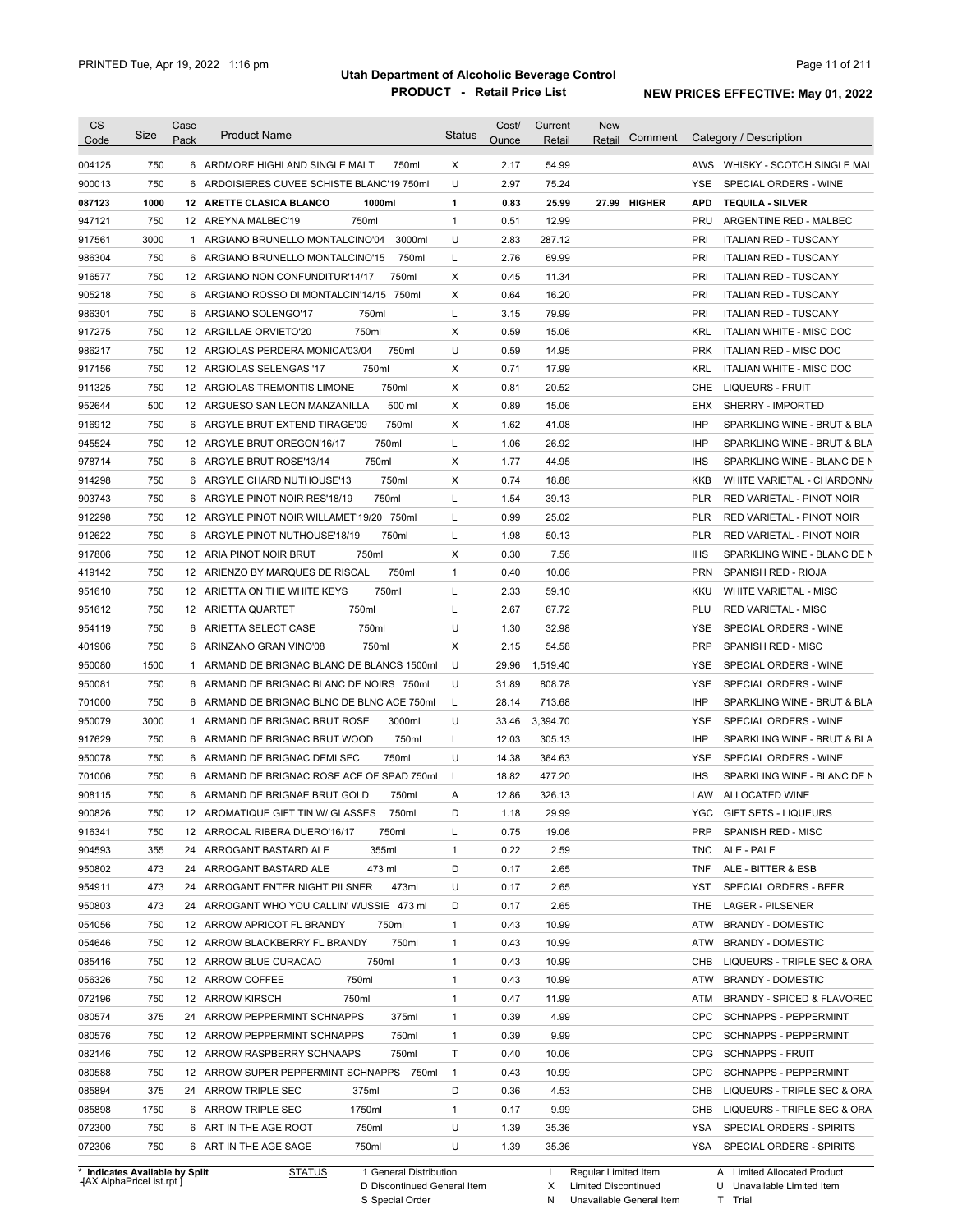| <b>CS</b><br>Code | Size  | Case<br>Pack | <b>Product Name</b>                         | <b>Status</b> | Cost/<br>Ounce | Current<br>Retail | <b>New</b><br>Retail | Comment       |                          | Category / Description                              |
|-------------------|-------|--------------|---------------------------------------------|---------------|----------------|-------------------|----------------------|---------------|--------------------------|-----------------------------------------------------|
| 922983            | 20000 |              | 20000ml<br>1 ART SCIENCE FRUITNAT KEG       | U             | 0.36           | 240.09            |                      |               | <b>YSE</b>               | SPECIAL ORDERS - WINE                               |
| 922978            | 20000 |              | 1 ART SCIENCE L'ORANGE KEG<br>20000 ml      | U             | 0.25           | 171.55            |                      |               | <b>YSE</b>               | SPECIAL ORDERS - WINE                               |
| 922814            | 750   |              | 750ml<br>12 ART SCIENCE METAMORPHOSIS       | L             | 0.63           | 16.10             |                      |               | PLU                      | <b>RED VARIETAL - MISC</b>                          |
| 915259            | 750   |              | 750ml<br>12 ARTAZU GARNACHA ARTAZURI'8/09   | Χ             | 0.61           | 15.58             |                      |               | <b>PRP</b>               | SPANISH RED - MISC                                  |
| 912865            | 750   |              | 12 ARTESA CHARD CARNEROS RES'10/11<br>750ml | Χ             | 1.20           | 30.32             |                      |               | <b>KKB</b>               | WHITE VARIETAL - CHARDONN/                          |
| 907472            | 750   |              | 12 ARTESA ELEMENTS CABERNET'11/12<br>750ml  | Χ             | 0.39           | 9.83              |                      |               | <b>PLB</b>               | RED VARIETAL - CABERNET                             |
| 917963            | 750   |              | 12 ARTEZIN CHARBONO'11/14<br>750ml          | X             | 0.71           | 17.98             |                      |               | PLU                      | <b>RED VARIETAL - MISC</b>                          |
| 442277            | 750   |              | 750ml<br>12 ARTEZIN ZIN MENDOCINO'18/19     | X             | 0.63           | 16.02             |                      |               | <b>PLH</b>               | RED VARIETAL - ZINFANDEL                            |
| 918356            | 750   |              | 750ml<br>12 ARVERO LIMONCELLO               | X             | 0.37           | 9.27              |                      |               | <b>CHE</b>               | <b>LIQUEURS - FRUIT</b>                             |
| 902591            | 360   |              | 360ml<br>12 ASAHI DASSAI 50 SPARKLING SAKE  | U             | 1.49           | 18.15             |                      |               | <b>YSE</b>               | SPECIAL ORDERS - WINE                               |
| 989199            | 621   |              | 621 ML<br>12 ASAHI SUPER DRY                | 1             | 0.22           | 4.59              |                      |               | <b>TVR</b>               | <b>IMPORTED BEER - EAST &amp; SOUT</b>              |
| 917246            | 750   |              | 750ml<br>12 ASENJO & MANSO CERES DUERO'18   | г             | 0.63           | 16.04             |                      | 15.99 LOWER   | <b>PRP</b>               | <b>SPANISH RED - MISC</b>                           |
| 953189            | 750   |              | 12 ASHES & DIAMONDS GRAND VIN RED'15 750ml  | Χ             | 3.16           | 80.04             |                      |               | PLU                      | <b>RED VARIETAL - MISC</b>                          |
| 922136            | 750   |              | 750ml<br>6 ASKA BOLGHERI ROSSO              | $\mathbf{1}$  | 1.20           | 30.35             |                      |               | <b>PRK</b>               | ITALIAN RED - MISC DOC                              |
| 949700            | 500   |              | 500ml<br>12 ASPALL DRY CIDER                | U             | 0.38           | 6.38              |                      |               | <b>YST</b>               | SPECIAL ORDERS - BEER                               |
| 952063            | 750   |              | 750ml<br>12 ASTOBIZA ROSADO                 | U             | 0.65           | 16.58             |                      |               | <b>YSE</b>               | SPECIAL ORDERS - WINE                               |
| 919133            | 750   |              | 12 ASTROLABE PN MALBOROUGH'15/16<br>750ml   | Χ             | 0.68           | 17.28             |                      |               | <b>PRW</b>               | NEW ZEALAND RED                                     |
| 949488            | 750   |              | 750ml<br>12 ATLANTIS TXAKOLI '17            | Χ             | 0.36           | 9.18              |                      |               | <b>KRN</b>               | <b>SPANISH WHITE</b>                                |
| 442320            | 750   |              | 750ml<br>12 ATLAS PEAK CABERNET NAPA'18     | Χ             | 1.97           | 49.99             |                      |               | <b>PLB</b>               | RED VARIETAL - CABERNET                             |
| 916665            | 750   |              | 750ml<br>12 ATREA THE CHOIR WHITE'18        | Χ             | 0.63           | 16.04             |                      |               | KKK                      | WHITE VARIETAL - MARSANNE                           |
| 916944            | 750   |              | 750ml<br>12 ATTEMS PINOT GRIGIO'09          | X             | 0.76           | 19.34             |                      |               | <b>KRK</b>               | ITALIAN WHITE - PINOT GRIGIO                        |
| 948535            | 750   |              | 6 AU BARON SAISON ST MEDARD<br>750ml        | U             | 0.68           | 17.19             |                      |               | YST                      | SPECIAL ORDERS - BEER                               |
| 915557            | 750   |              | 12 AU BON CLIMAT CHARD STA B'17/18<br>750ml | Г             | 0.91           | 23.08             |                      |               | KKB                      | WHITE VARIETAL - CHARDONN/                          |
| 916364            | 750   |              | 12 AU BON CLIMAT PN BIEN NACID'18<br>750ml  | L             | 1.68           | 42.57             |                      |               | <b>PLR</b>               | RED VARIETAL - PINOT NOIR                           |
| 004199            | 750   |              | 6 AUCHENTOSHAN 18YR SINGLE MALT<br>750ml    | U             | 5.56           | 140.97            |                      |               | YSA                      | SPECIAL ORDERS - SPIRITS                            |
| 004178            | 750   |              | 6 AUCHENTOSHAN AMERICAN OAK SNGL MLT 750ml  | $\mathbf{1}$  | 1.97           | 46.99             |                      | 49.99 SPA OFF | <b>AWS</b>               | <b>WHISKY - SCOTCH SINGLE MALT</b>                  |
| 004200            | 750   |              | 750ml<br>6 AUCHENTOSHAN SINGLE MALT 18YR    | Г             | 5.32           | 134.99            |                      |               | AWS                      | WHISKY - SCOTCH SINGLE MAL                          |
| 004190            | 750   |              | 6 AUCHENTOSHAN THREE WOOD SNGLE<br>750ml    | D             | 3.35           | 84.99             |                      |               | AWS                      | WHISKY - SCOTCH SINGLE MAL                          |
| 913632            | 750   |              | 750ml<br>12 AUGUST KESSELER RIES R'20       | L             | 0.63           | 15.99             |                      |               | <b>KRG</b>               | <b>GERMAN WHITE - RHEIN</b>                         |
| 917962            | 750   |              | 12 AUGUST KESSELER SPATBUR ROSE'10 750ml    | Χ             | 0.80           | 20.24             |                      |               | <b>MPQ</b>               | ROSE WINE - VARIETAL & VIN G                        |
| 918504            | 330   |              | 330ml<br>24 AUGUSTINER BRAU MAXIMATOR       | Χ             | 0.14           | 1.57              |                      |               | <b>TVH</b>               | IMPORTED BEER - GERMANY, A                          |
| 917826            | 750   |              | 12 AURATUS ALVARINHO-TRAJADURA'11<br>750ml  | Χ             | 0.68           | 17.22             |                      |               | <b>KRO</b>               | PORTUGESE WHITE                                     |
| 951861            | 500   |              | 500 ml<br><b>12 AURORA AMONTILLADO</b>      | г             | 1.29           | 21.53             |                      | 21.75 HIGHER  | EHJ                      | SHERRY - MEDIUM - AMONTILLA                         |
|                   | 500   |              | 12 AURORA OLOROSO<br>500 ml                 | г             | 1.17           |                   |                      | 19.75 HIGHER  |                          |                                                     |
| 951862            | 750   |              | 12 AUSTIN HOPE CABERNET'20                  |               | 2.71           | 19.65<br>68.72    |                      |               | <b>EHX</b><br><b>PLB</b> | <b>SHERRY - IMPORTED</b><br>RED VARIETAL - CABERNET |
| 442386            |       |              | 750ml                                       | L             |                |                   |                      |               |                          |                                                     |
| 442385            | 750   |              | 12 AUSTIN HOPE PASO ROBLES CABERNET 750ml   | 1             | 0.79           | 19.99             |                      |               | <b>PLB</b>               | RED VARIETAL - CABERNET                             |
| 516720            | 750   |              | 12 AUSTIN HOPE TROUBLEMAKER RED<br>750ml    | 1             | 0.71           | 15.99             |                      | 17.99 SPA OFF | <b>PFP</b>               | <b>RED GENERIC - RED TABLE &amp; PI</b>             |
| 641562            | 375   |              | 12 AVA GRACE ROSE CANS<br>375ml             | D             | 0.39           | 4.99              |                      |               | <b>MHW</b>               | <b>BLUSH WINE - DOMESTIC</b>                        |
| 442410            | 750   |              | 750ml<br>12 AVALON CABERNET SAUVIGNON NAPA  | D             | 0.79           | 19.99             |                      |               | <b>PLB</b>               | RED VARIETAL - CABERNET                             |
| 914240            | 651   |              | 12 AVBC BARKLEY'S BELGIAN ALE<br>651 ml     | Х             | 0.37           | 8.08              |                      |               | <b>TVB</b>               | DOMESTIC BEER                                       |
| 955430            | 355   |              | 24 AVBC BARNEY OATMEAL CAN<br>355 ml        | D             | 0.18           | 2.22              |                      |               | TNP                      | ALE - HEAVY, PORTER, STOUT                          |
| 910681            | 355   |              | 355ml<br>24 AVBC BARNEY OATMEAL STOUT       | X             | 0.17           | 2.01              |                      |               | TNP                      | ALE - HEAVY, PORTER, STOUT                          |
| 910680            | 355   |              | 355ml<br>24 AVBC BELKS EXTRA BITTER         | U             | 0.13           | 1.54              |                      |               | TNF                      | ALE - BITTER & ESB                                  |
| 910102            | 355   |              | 355ml<br>24 AVBC BOONT AMBER ALE            | X             | 0.17           | 2.01              |                      |               | TNL                      | ALE - RED, AMBER, BROWN                             |
| 955365            | 355   |              | 24 AVBC BOONT AMBER CAN 355ML<br>355 ml     | D             | 0.18           | 2.22              |                      |               | TNL                      | ALE - RED, AMBER, BROWN                             |
| 914241            | 651   |              | 12 AVBC BR DAVID'S TRIPLE ABBEY<br>651ml    | X             | 0.37           | 8.08              |                      |               | <b>TVB</b>               | DOMESTIC BEER                                       |
| 914239            | 651   |              | 651ml<br>12 AVBC DEEP ENDERS PORTER         | U             | 0.14           | 2.99              |                      |               | TNP                      | ALE - HEAVY, PORTER, STOUT                          |
| 917616            | 355   |              | 355ml<br>24 AVBC HIGH ROLLERS WHEAT         | U             | 0.13           | 1.56              |                      |               | <b>TVB</b>               | DOMESTIC BEER                                       |
| 949176            | 355   |              | 355ml<br>24 AVBC HOLY GOSE SEASONAL         | Х             | 0.08           | 0.93              |                      |               | YST                      | SPECIAL ORDERS - BEER                               |
| 919803            | 355   |              | 355ml<br>24 AVBC HOP OTTIN IPA              | Х             | 0.11           | 1.30              |                      |               | YST                      | SPECIAL ORDERS - BEER                               |
|                   | 355   |              | 355 ml<br>24 AVBC HOP OTTIN IPA CAN         | $\mathbf{1}$  | 0.18           | 2.22              |                      |               | TNC                      | ALE - PALE                                          |
| 955366            |       |              |                                             |               |                |                   |                      |               | TNF                      |                                                     |
| 910101            | 355   |              | 24 AVBC HOP OTTIN'IPA<br>355ml              | Х             | 0.17           | 2.01              |                      |               |                          | ALE - BITTER & ESB                                  |
| 912154            | 355   |              | 24 AVBC POLEEKO PALE ALE<br>355ml           | Х             | 0.09           | 1.09              |                      |               | TNC                      | ALE - PALE                                          |

**Case** [AX AlphaPriceList.rpt ]

General Distribution

Discontinued General Item S Special Order D

Regular Limited Item

X N Limited Discontinued

Unavailable General Item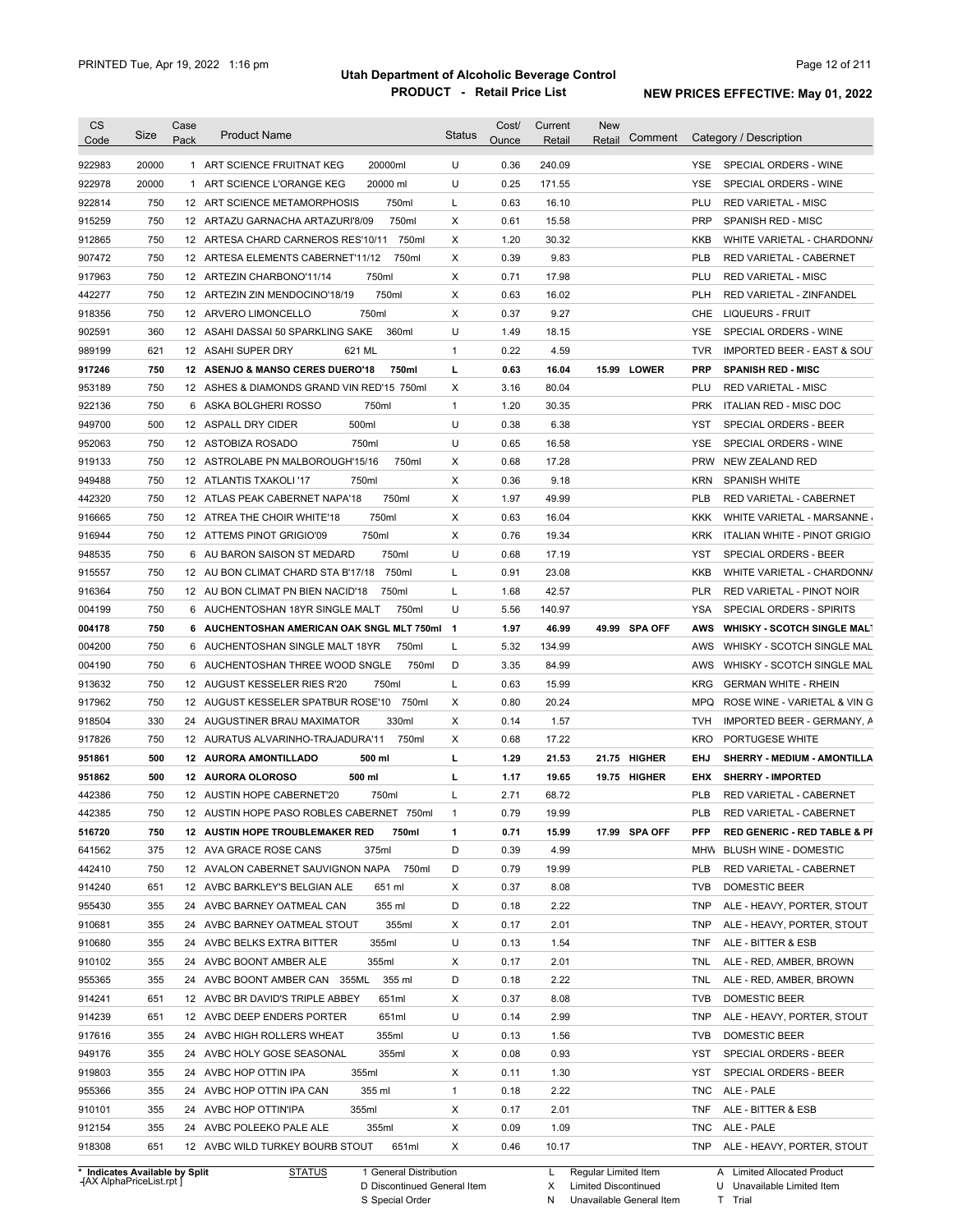| <b>CS</b>                      | Size | Case | <b>Product Name</b>                         | <b>Status</b> | Cost/ | Current | <b>New</b>           | Comment       |                   | Category / Description                  |
|--------------------------------|------|------|---------------------------------------------|---------------|-------|---------|----------------------|---------------|-------------------|-----------------------------------------|
| Code                           |      | Pack |                                             |               | Ounce | Retail  | Retail               |               |                   |                                         |
| 910909                         | 355  |      | 355ml<br>24 AVBC WINTER SOLSTICE            | U             | 0.13  | 1.54    |                      |               | TNU               | ALE - MISC & SEASONAL                   |
| 913261                         | 750  |      | 12 AVELEDA VINHO VERDE<br>750ml             | 1             | 0.47  | 10.99   | 11.99                | <b>HIGHER</b> | KRO               | <b>PORTUGESE WHITE</b>                  |
| 989510                         | 500  |      | 500ml<br>20 AVENTINUS DOPPELBOCK            | X             | 0.32  | 5.42    |                      |               | THP               | LAGER - HEAVY & DARK                    |
| 955186                         | 750  |      | 750ml<br>12 AVERAEN CHARDONNAY'18/19        | U             | 0.87  | 21.99   |                      |               | KKB               | WHITE VARIETAL - CHARDONN/              |
| 952220                         | 750  |      | 750ml<br>12 AVERAEN PINOT NOIR WILLAMET'19  | U             | 0.79  | 20.06   |                      |               | <b>PLR</b>        | RED VARIETAL - PINOT NOIR               |
| 064250                         | 750  |      | 750ml<br>6 AVERNA AMARO                     | 1             | 1.58  | 37.99   |                      | 39.99 HIGHER  | CHS               | <b>LIQUEURS - BITTERS &amp; HERBAL</b>  |
| 923002                         | 355  |      | 24 AVERY BREWING ISLAND RASCAL<br>355 ml    | 1             | 0.19  | 2.29    |                      |               | TNI               | ALE - WHITE & BELGIAN STYLE             |
| 989162                         | 355  |      | 355 ml<br>24 AVERY BREWING WHITE RASCAL     | 1             | 0.19  | 2.29    |                      |               | TNI               | ALE - WHITE & BELGIAN STYLE             |
| 923586                         | 750  |      | <b>12 AVIA PINOT NOIR</b><br>750ml          | 1             | 0.47  | 11.06   | 11.99                | <b>HIGHER</b> | PRZ               | <b>IMPORTED RED - MISC</b>              |
| 029120                         | 750  |      | 750ml<br><b>12 AVIATION GIN</b>             | 1             | 1.06  | 23.99   |                      | 26.99 SPA OFF | <b>AHG</b>        | <b>GIN - DRY</b>                        |
| 100858                         | 750  | 6    | AVIATION GIN W/ MARTINI GLASSES<br>750ml    | D             | 0.53  | 13.50   |                      |               | YGA               | <b>GIFT SETS - SPIRITS</b>              |
| 004077                         | 750  |      | 6 AVIATION GIN W/ MARTINI GLASSES<br>750ml  | D             | 1.22  | 30.97   |                      |               | YGA               | <b>GIFT SETS - SPIRITS</b>              |
| 919087                         | 750  |      | 6 AVIATION GIN W/ MUDDLER<br>750ml          | D             | 0.99  | 24.99   |                      |               | AHW               | <b>GIN - DOMESTIC</b>                   |
| 915278                         | 750  | 6    | 750ml<br>AVIGNONESI DESIDERIO'05/06         | Х             | 2.32  | 58.83   |                      |               | PRI               | <b>ITALIAN RED - TUSCANY</b>            |
| 910900                         | 750  |      | 750ml<br>12 AVIGNONESI GRIFI CABERNET'96    | Χ             | 1.94  | 49.17   |                      |               | <b>PLB</b>        | <b>RED VARIETAL - CABERNET</b>          |
| 914099                         | 750  |      | 750ml<br>12 AVIGNONESI ROSSO'08             | U             | 0.64  | 16.27   |                      |               | PRI               | <b>ITALIAN RED - TUSCANY</b>            |
| 916682                         | 750  |      | 6 AVIGNONESI VINO NOBILE GR ANN'06 750ml    | Х             | 3.40  | 86.12   |                      |               | PRI               | <b>ITALIAN RED - TUSCANY</b>            |
| 100397                         | 750  |      | 750ml<br>6 AVION SILVER CANISTER            | D             | 1.66  | 41.99   |                      |               | <b>APD</b>        | <b>TEQUILA - SILVER</b>                 |
| 917473                         | 750  |      | 750ml<br>12 AVIRON BEAUJ-VILLAGES'19        | г             | 0.66  | 16.56   | 16.75                | <b>HIGHER</b> | <b>PRC</b>        | <b>FRENCH RED - BEAUJOLAIS</b>          |
| 917472                         | 750  |      | 750ml<br>12 AVIRON COTE BROUILLY'18/19      | г             | 0.78  | 19.64   |                      | 19.75 HIGHER  | <b>PRC</b>        | <b>FRENCH RED - BEAUJOLAIS</b>          |
| 916371                         | 750  |      | 750ml<br>12 AVIRON JULIENAS VV'19           | г             | 0.82  | 20.56   |                      | 20.75 HIGHER  | PRC               | <b>FRENCH RED - BEAUJOLAIS</b>          |
| 916370                         | 750  |      | 750ml<br>12 AVIRON MOULIN VENT VV'18/19     | г             | 0.97  | 24.19   |                      | 24.49 HIGHER  | PRC               | <b>FRENCH RED - BEAUJOLAIS</b>          |
| 953269                         | 750  |      | 750ml<br>6 AVUA AMBURANA CACHACA            | U             | 1.87  | 47.43   |                      |               | YSA               | SPECIAL ORDERS - SPIRITS                |
| 902177                         | 750  |      | 6 AVUA JEQUITIBA ROSA CACHACA<br>750ml      | U             | 2.61  | 66.23   |                      |               | YSE               | SPECIAL ORDERS - WINE                   |
| 953266                         | 750  |      | 750ml<br>6 AVUA PRATA CACHACA               | Х             | 1.40  | 35.40   |                      |               | ALU               | <b>RUM - MISC</b>                       |
| 953298                         | 750  |      | 750ml<br>6 AVUA TAPINHOA                    | U             | 2.66  | 67.36   |                      |               | YSA               | SPECIAL ORDERS - SPIRITS                |
| 918362                         | 750  |      | 750ml<br>12 AYALA BRUT MAJEUR NV            | г             | 1.99  | 50.34   |                      | 50.49 HIGHER  | IPH               | <b>SPARKLING WINE - FRENCH &amp; C</b>  |
| 989154                         | 500  |      | 20 AYINGER MAIBOCK<br>500ml                 | U             | 0.16  | 2.70    |                      |               | THP               | LAGER - HEAVY & DARK                    |
| 914507                         | 500  |      | 20 AYINGER OKTOBERFEST MARZEN<br>500ml      | L             | 0.22  | 3.67    |                      |               | LTB               | <b>BEER OFFER</b>                       |
| 952219                         | 1000 |      | 12 AZUL Y GARANZA TEMPRANILLO'20<br>1000 ml | L             | 0.44  | 14.99   |                      |               | <b>PRP</b>        | SPANISH RED - MISC                      |
| 915688                         | 355  |      | 24 B BEAVER H SELTZER PINEAPPLE MANGO 355ml | $\mathbf{1}$  | 0.18  | 2.19    |                      |               | RCP               | FLAVORED MALT BEVERAGES                 |
| 915671                         | 355  |      | 24 B BEAVER HARD SELTZER PASSION GUAVA355ml | $\mathbf{1}$  | 0.18  | 2.19    |                      |               | <b>RCP</b>        | FLAVORED MALT BEVERAGES                 |
| 064332                         | 375  |      | 375ml<br>12 B&B DOM LIQUEUR FRANCE          | D             | 1.67  | 21.21   |                      |               | CHS               | LIQUEURS - BITTERS & HERBAL             |
| 064336                         | 750  |      | 750ml<br>12 B&B DOM LIQUEUR FRANCE          | 1             | 0.87  | 36.06   |                      | 21.99 LOWER   | CHS               | <b>LIQUEURS - BITTERS &amp; HERBAL</b>  |
| 918045                         | 250  |      | 24 BABE GRIGIO<br>250ml                     | 1             | 0.43  | 3.65    |                      |               | KKH               | WHITE VARIETAL - PINOT GRIS             |
| 918006                         | 250  |      | 24 BABE ROSE<br>250ml                       | 1             | 0.43  | 3.65    |                      |               |                   | MPW ROSE WINE - DOMESTIC                |
| 947137                         | 750  |      | 8 BACANORA CIELO ROJO BLANCO<br>750ml       | U             | 1.68  | 42.53   |                      |               | YSE               | SPECIAL ORDERS - WINE                   |
| 003761                         | 750  |      | 750ml<br>12 BACARDI 150 ANNIV LTD EDITION   | Х             | 0.80  | 20.20   |                      |               | ALE               | RUM - LIGHT                             |
| 043156                         | 750  |      | 12 BACARDI 151 RUM<br>750ml                 | D             | 0.92  | 23.23   |                      |               | ALU               | <b>RUM - MISC</b>                       |
| 043166                         | 750  |      | 750ml<br>12 BACARDI 1873 SOLERA RUM         | D             | 0.79  | 19.99   |                      |               | ALJ               | <b>RUM - DARK</b>                       |
| 042370                         | 750  |      | 750ml<br>12 BACARDI 8 RUM                   | 1             | 1.14  | 28.06   |                      | 28.99 HIGHER  | <b>ALJ</b>        | <b>RUM - DARK</b>                       |
| 100329                         | 750  |      | 6 BACARDI 8 W GLASS AND ICE MOLD<br>750ml   | D             | 0.43  | 10.80   |                      |               | ALX               | <b>RUM - IMPORTED</b>                   |
| 043618                         | 750  |      | 12 BACARDI ANEJO CUATRO<br>750ml            | D             | 0.38  | 9.72    |                      |               | <b>ALW</b>        | RUM - DOMESTIC                          |
| 043056                         | 750  |      | 750ml                                       | D             | 0.34  | 8.64    |                      |               |                   |                                         |
| 043163                         | 750  |      | 12 BACARDI ANEJO RUM<br>750ml               | D             | 0.34  | 8.63    |                      |               | ALJ<br><b>ALP</b> | RUM - DARK<br>RUM - SPICED AND FLAVORED |
|                                |      |      | 12 BACARDI ARCTIC GRAPE RUM                 |               |       |         |                      |               |                   |                                         |
| 056850                         | 1750 |      | 6 BACARDI BAHAMA MAMA PARTY DRINK 1750ml    | 1             | 0.29  | 17.13   |                      | 16.99 LOWER   | CWU               | <b>PREMIXED - MISC</b>                  |
| 043109                         | 750  |      | <b>12 BACARDI BLACK RUM</b><br>750ml        | 1             | 0.67  | 16.06   |                      | 16.99 HIGHER  | ALJ               | <b>RUM - DARK</b>                       |
| 043086                         | 750  |      | 12 BACARDI COCO<br>750ml                    | 1             | 0.67  | 16.06   |                      | 16.99 HIGHER  | <b>ALP</b>        | <b>RUM - SPICED AND FLAVORED</b>        |
| 043051                         | 750  |      | <b>12 BACARDI DRAGON BERRY RUM</b><br>750ml | 1             | 0.67  | 16.06   | 16.99                | <b>HIGHER</b> | ALP               | <b>RUM - SPICED AND FLAVORED</b>        |
| 043034                         | 375  |      | 24 BACARDI GOLD RUM<br>375ml                | D             | 0.71  | 8.03    | 8.99                 | DISCOUNTE ALJ |                   | <b>RUM - DARK</b>                       |
| 043036                         | 750  |      | 750ml<br>12 BACARDI GOLD RUM                | 1             | 0.67  | 16.06   | 16.99                | <b>HIGHER</b> | ALJ               | <b>RUM - DARK</b>                       |
| 043037                         | 1000 |      | 1000ml<br>12 BACARDI GOLD RUM               | 1             | 0.59  | 19.07   |                      | 19.99 HIGHER  | ALJ               | <b>RUM - DARK</b>                       |
| 043038                         | 1750 |      | 1750ml<br>6 BACARDI GOLD RUM                | 1             | 0.46  | 27.13   |                      | 26.99 LOWER   | ALJ               | <b>RUM - DARK</b>                       |
| 043482                         | 750  |      | 12 BACARDI GRAPEFRUIT RUM<br>750ml          | D             | 0.63  | 15.99   |                      |               | ALP               | RUM - SPICED AND FLAVORED               |
| * Indicates Available by Split |      |      | <b>STATUS</b><br>1 General Distribution     |               |       | L.      | Regular Limited Item |               |                   | A Limited Allocated Product             |

**Case** [AX AlphaPriceList.rpt ]

STATUS 1 General Distribution

D Discontinued General Item

S Special Order

L Regular Limited Item

X Limited Discontinued

A Limited Allocated Product

N Unavailable General Item

U Unavailable Limited Item T Trial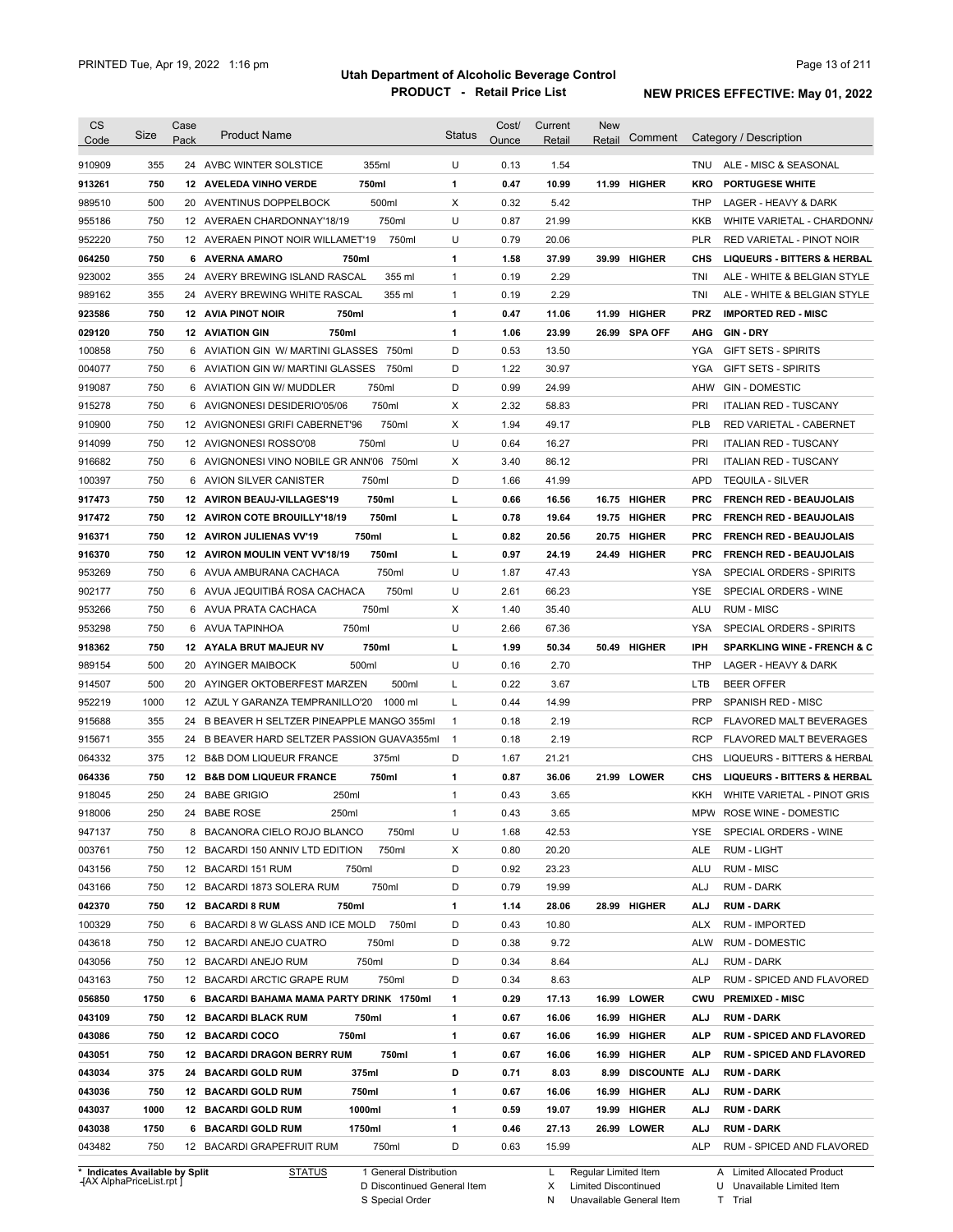| <b>CS</b>                      | Size | Case | <b>Product Name</b>                             | <b>Status</b> | Cost/        | Current | New<br>Comment         |            | Category / Description           |
|--------------------------------|------|------|-------------------------------------------------|---------------|--------------|---------|------------------------|------------|----------------------------------|
| Code                           |      | Pack |                                                 |               | Ounce        | Retail  | Retail                 |            |                                  |
| 057031                         | 1750 |      | 6 BACARDI HAND SHAKEN DAIQUIRI<br>1750ml        | D             | 0.34         | 20.36   |                        |            | CWU PREMIXED - MISC              |
| 056840                         | 1750 | 6    | <b>BACARDI HURRICANE PARTY DRINK</b><br>1750ml  | 1             | 0.29         | 17.13   | <b>LOWER</b><br>16.99  | <b>CWU</b> | <b>PREMIXED - MISC</b>           |
| 043747                         | 750  |      | <b>12 BACARDI LIME RUM</b><br>750ml             | 1             | 0.67         | 16.06   | 16.99 HIGHER           | ALP        | <b>RUM - SPICED AND FLAVORED</b> |
| 043134                         | 375  |      | 375ml<br>12 BACARDI LIMON RUM                   | D             | 0.49         | 6.16    |                        | <b>ALP</b> | RUM - SPICED AND FLAVORED        |
| 043136                         | 750  |      | 750ml<br><b>12 BACARDI LIMON RUM</b>            | 1             | 0.67         | 16.06   | <b>HIGHER</b><br>16.99 | ALP        | <b>RUM - SPICED AND FLAVORED</b> |
| 043138                         | 1750 |      | 1750ml<br><b>6 BACARDI LIMON RUM</b>            | 1             | 0.46         | 27.13   | 26.99 LOWER            | ALP        | <b>RUM - SPICED AND FLAVORED</b> |
| 043174                         | 750  |      | 750ml<br>12 BACARDI MAESTRO RUM                 | Х             | 1.00         | 25.25   |                        | ALU        | <b>RUM - MISC</b>                |
| 043095                         | 750  |      | 750ml<br><b>12 BACARDI MANGO FUSION RUM</b>     | 1             | 0.67         | 16.06   | <b>HIGHER</b><br>16.99 | ALP        | <b>RUM - SPICED AND FLAVORED</b> |
| 056828                         | 1750 |      | <b>6 BACARDI MOJITO</b><br>1750ml               | 1             | 0.29         | 17.13   | 16.99 LOWER            | <b>CWU</b> | <b>PREMIXED - MISC</b>           |
| 043116                         | 750  |      | 750ml<br>12 BACARDIO RUM                        | D             | 0.63         | 15.99   |                        | ALP        | RUM - SPICED AND FLAVORED        |
| 043205                         | 750  |      | <b>12 BACARDI OAKHEART SPICED RUM</b><br>750ml  | 1             | 0.67         | 16.06   | <b>HIGHER</b><br>16.99 | <b>ALP</b> | <b>RUM - SPICED AND FLAVORED</b> |
| 043145                         | 750  |      | 750ml<br><b>12 BACARDI PINEAPPLE FUSION RUM</b> | 1             | 0.67         | 16.06   | 16.99<br>HIGHER        | <b>ALP</b> | <b>RUM - SPICED AND FLAVORED</b> |
| 056835                         | 1750 | 6    | 1750ml<br>BACARDI RASPBERRY MOJITO              | D             | 0.34         | 20.36   |                        | CWU        | <b>PREMIXED - MISC</b>           |
| 043501                         | 750  | 12   | <b>BACARDI RASPBERRY RUM</b><br>750ml           | 1             | 0.67         | 16.06   | 16.99<br>HIGHER        | ALP        | <b>RUM - SPICED AND FLAVORED</b> |
| 043158                         | 750  | 6    | 750ml<br>BACARDI RESERVA LIMITADA               | Х             | 2.37         | 60.04   |                        | ALJ        | RUM - DARK                       |
| 043183                         | 750  | 12   | BACARDI ROCK COCONUT RUM<br>750ml               | D             | 0.64         | 16.16   |                        | ALP        | RUM - SPICED AND FLAVORED        |
| 056846                         | 1750 |      | 6 BACARDI RUM ISLAND ICE TEA PRTY 1750ml        | 1             | 0.29         | 17.13   | <b>LOWER</b><br>16.99  | CWU        | <b>PREMIXED - MISC</b>           |
| 057092                         | 1750 | 6    | 1750ml<br><b>BACARDI STRAWBERRY DAIQUIRI</b>    | D             | 0.34         | 19.99   |                        | CWU        | <b>PREMIXED - MISC</b>           |
| 043831                         | 200  | 24   | <b>BACARDI SUPERIOR RUM</b><br>200ml            | 1             | 0.74         | 4.82    | HIGHER<br>4.99         | ALE        | <b>RUM - LIGHT</b>               |
| 043123                         | 200  | 48   | 200ml<br><b>BACARDI SUPERIOR RUM</b>            | D             | 0.71         | 4.79    |                        | ALE        | <b>RUM - LIGHT</b>               |
| 043124                         | 375  | 24   | 375ml<br><b>BACARDI SUPERIOR RUM</b>            | $\mathbf{1}$  | 0.63         | 8.03    |                        | ALE        | RUM - LIGHT                      |
| 043126                         | 750  |      | 750ml<br><b>12 BACARDI SUPERIOR RUM</b>         | 1             | 0.67         | 16.06   | <b>HIGHER</b><br>16.99 | ALE        | <b>RUM - LIGHT</b>               |
| 043127                         | 1000 |      | 1000ml<br>12 BACARDI SUPERIOR RUM               | 1             | 0.59         | 19.07   | 19.99<br><b>HIGHER</b> | ALE        | <b>RUM - LIGHT</b>               |
| 043128                         | 1750 | 6    | <b>BACARDI SUPERIOR RUM</b><br>1750ml           | 1             | 0.46         | 27.13   | 26.99<br><b>LOWER</b>  | ALE        | <b>RUM - LIGHT</b>               |
| 043343                         | 750  |      | 750ml<br>12 BACARDI TANGERINE RUM               | D             | 0.35         | 8.99    |                        | ALP        | RUM - SPICED AND FLAVORED        |
| 043197                         | 750  |      | 12 BACARDI TORCHED CHERRY RUM<br>750ml          | D             | 0.34         | 8.63    |                        | ALP        | RUM - SPICED AND FLAVORED        |
| 064279                         | 750  |      | 12 BACARDI TROPICAL<br>750ml                    | $\mathbf{1}$  | 0.67         | 16.99   |                        | ALP        | RUM - SPICED AND FLAVORED        |
| 043210                         | 750  | 12   | BACARDI WOLF BERRY RUM<br>750ml                 | D             | 0.34         | 8.63    |                        | ALP        | RUM - SPICED AND FLAVORED        |
| 908940                         | 375  |      | 375 ml<br>12 BACCHUS FLEMISH RED                | U             | 0.63         | 7.99    |                        | YST        | <b>SPECIAL ORDERS - BEER</b>     |
| 918529                         | 750  |      | 12 BACIO DIVINO PAZZO RED'13<br>750ml           | Х             | 1.10         | 27.99   |                        | PFP        | RED GENERIC - RED TABLE & P      |
| 918528                         | 750  | 6    | 750ml<br><b>BACIO DIVINO RED'13</b>             | Х             | 2.96         | 74.99   |                        | <b>PFP</b> | RED GENERIC - RED TABLE & P      |
| 923576                         | 750  | 12   | 750ml<br><b>BACKBONE SAUVIGNON BLANC</b>        | 1             | 0.59         | 15.06   | 14.99 LOWER            | KRQ        | <b>SOUTH AFRICAN WHITE</b>       |
| 443110                         | 750  |      | 750ml<br>12 BAD DOG RANCH PINOT NOIR'08/09      | U             | 0.37         | 9.40    |                        | PLR        | RED VARIETAL - PINOT NOIR        |
| 946769                         | 750  |      | 12 BADENHORST CURATOR WHITE<br>750ml            | Г             | 0.35         | 8.99    |                        | KRQ        | SOUTH AFRICAN WHITE              |
| 950074                         | 750  |      | 12 BADENHORST SECATEURS CHENIN BL'18 750ml      | Г             | 0.63         | 15.99   |                        | <b>KRQ</b> | SOUTH AFRICAN WHITE              |
| 918242                         | 750  |      | 12 BADENHORST SECATEURS RED'15/16 750ml         | х             | 0.34         | 8.64    |                        | <b>PRS</b> | SOUTH AFRICAN RED                |
| 950686                         | 750  |      | 12 BAGLIO DI GRISI NEROD'AVOLA<br>750ml         | L             | 0.57         | 14.58   |                        | PRM        | <b>ITALIAN RED - SICILY</b>      |
| 948512                         | 750  |      | 750ml<br>12 BAILEYANA CHARD FIREPEAK'16/17      | $\mathbf{1}$  | 0.99         | 24.99   |                        | KKB        | WHITE VARIETAL - CHARDONN/       |
| 916708                         | 750  |      | 750ml<br>12 BAILEYANA GRAND FIRE SYRAH'06/7     | X             | 1.12         | 28.40   |                        | PLJ        | RED VARIETAL - SYRAH, PETITE     |
| 946718                         | 2000 |      | 2000ml<br>1 BAILEYANA PINOT NOIR                | Х             |              | 503.50  |                        | YSE        | SPECIAL ORDERS - WINE            |
| 916564                         | 750  |      | 12 BAILEYANA PINOT NOIR FIREPEAK<br>750ml       | 1             | 7.45<br>1.02 | 25.99   |                        | PLR        | RED VARIETAL - PINOT NOIR        |
|                                |      |      |                                                 |               |              |         |                        |            |                                  |
| 918821                         | 750  |      | 12 BAILEYANA ROSE OF PINOT NOIR'18<br>750ml     | х             | 0.87         | 21.99   |                        | MPW        | ROSE WINE - DOMESTIC             |
| 072356                         | 750  |      | 12 BAILEYS ALMANDE<br>750ml                     | 1             | 1.22         | 30.99   |                        | CHV        | <b>LIQUEURS - CREAM</b>          |
| 068009                         | 750  |      | 12 BAILEY'S APPLE PIE<br>750ml                  | D             | 0.66         | 16.78   |                        | CHV        | <b>LIQUEURS - CREAM</b>          |
| 068022                         | 750  |      | 750ml<br>12 BAILEYS CARAMEL IRISH CREAM         | $\mathbf{1}$  | 1.22         | 30.99   |                        | CHV        | LIQUEURS - CREAM                 |
| 068017                         | 750  |      | 750ml<br>12 BAILEYS CHOCOLATE CHERRY            | Х             | 1.22         | 30.99   |                        | YSC        | SPECIAL ORDERS - LIQUEURS        |
| 067905                         | 750  |      | 12 BAILEYS COLADA<br>750ml                      | T             | 1.22         | 31.06   |                        | YGC        | GIFT SETS - LIQUEURS             |
| 067902                         | 750  |      | 750ml<br>12 BAILEY'S DELCIOUSLY LIGHT           | $\mathbf{1}$  | 1.22         | 30.99   |                        | CHV        | <b>LIQUEURS - CREAM</b>          |
| 068047                         | 750  |      | 750ml<br>12 BAILEYS HAZELNUT IRISH CREAM        | D             | 0.96         | 24.25   |                        | CHV        | <b>LIQUEURS - CREAM</b>          |
| 068034                         | 375  |      | 12 BAILEYS IRISH CREAM<br>375ml                 | $\mathbf{1}$  | 1.42         | 17.99   |                        | CHV        | <b>LIQUEURS - CREAM</b>          |
| 068036                         | 750  |      | 750ml<br>12 BAILEYS IRISH CREAM                 | $\mathbf{1}$  | 1.22         | 30.99   |                        | CHV        | <b>LIQUEURS - CREAM</b>          |
| 068038                         | 1750 |      | 1750ml<br>6 BAILEYS IRISH CREAM                 | 1             | 1.03         | 56.99   | 60.99 SPA OFF          | CHV        | <b>LIQUEURS - CREAM</b>          |
| 003360                         | 750  |      | 6 BAILEYS IRISH CREAMW/ MUGS<br>750ml           | U             | 1.00         | 25.40   |                        |            | CHX LIQUEURS - IMPORTED          |
| 100202                         | 750  |      | 6 BAILEYS ORIG W 2 DESERT BOWLS<br>750ml        | D             | 0.95         | 23.98   |                        |            | YGC GIFT SETS - LIQUEURS         |
| * Indicates Available by Split |      |      | <b>STATUS</b><br>1 General Distribution         |               |              | L       | Regular Limited Item   |            | A Limited Allocated Product      |

**Case** [AX AlphaPriceList.rpt ]

D Discontinued General Item

S Special Order

L Regular Limited Item

X N Limited Discontinued

Unavailable General Item

A Limited Allocated Product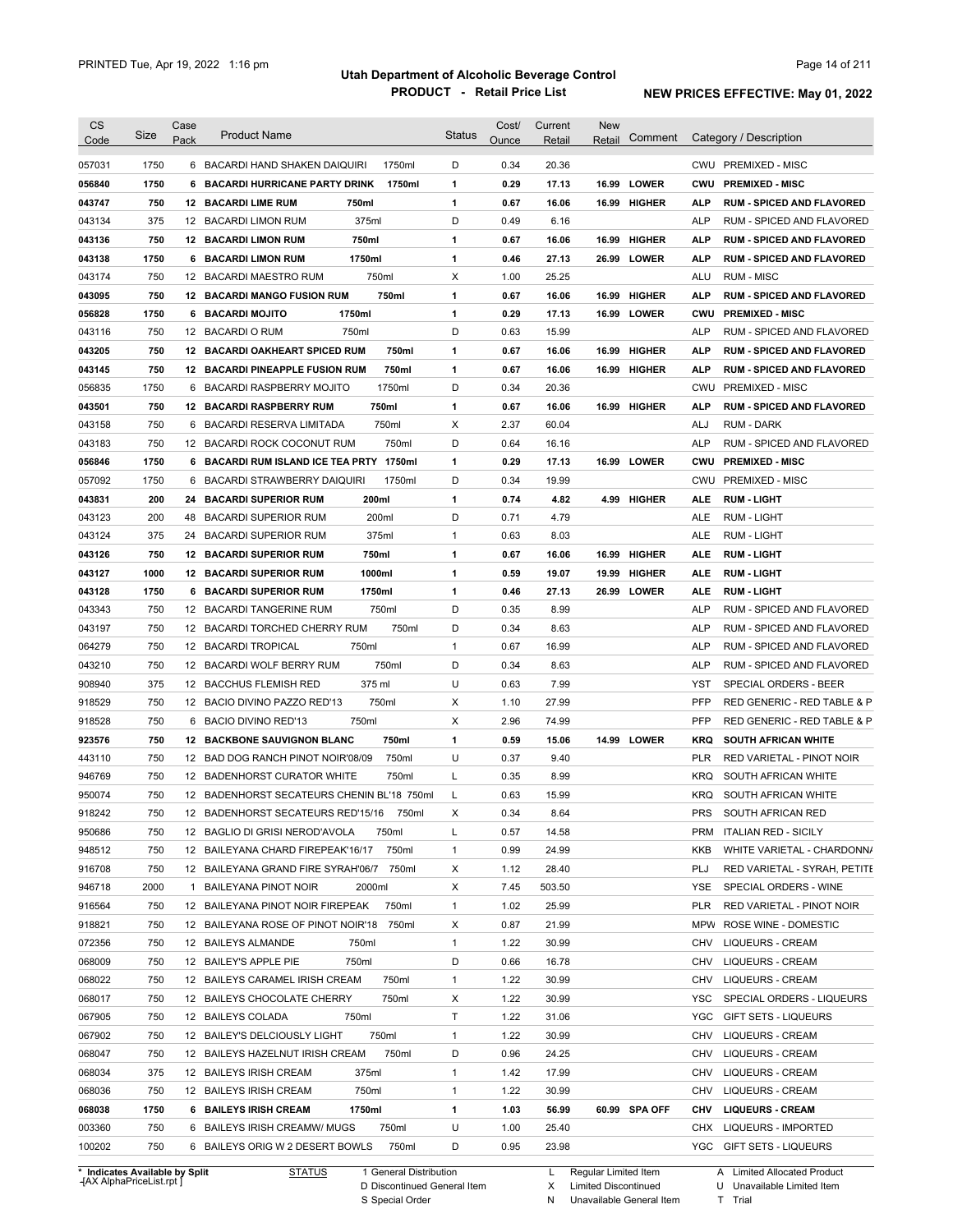| <b>CS</b><br>Code | Size       | Case<br>Pack | <b>Product Name</b>                                                             | <b>Status</b> | Cost/<br>Ounce | Current<br>Retail | New<br>Comment<br>Retail | Category / Description                                              |
|-------------------|------------|--------------|---------------------------------------------------------------------------------|---------------|----------------|-------------------|--------------------------|---------------------------------------------------------------------|
| 068042            | 750        |              | 750ml<br>12 BAILEYS PUMPKIN SPICE                                               | D             | 0.66           | 16.74             |                          | YGC.<br>GIFT SETS - LIQUEURS                                        |
| 068052            | 750        |              | 750ml<br>12 BAILEYS RED VELVET CUPCAKE                                          | $\mathbf{1}$  | 1.22           | 30.99             |                          | CHK<br>LIQUEURS - COFFEE                                            |
| 068011            | 750        |              | 750ml<br>12 BAILEY'S STRAWBERRY & CREAM                                         | 1             | 1.22           | 30.99             |                          | CHV<br><b>LIQUEURS - CREAM</b>                                      |
| 068049            | 750        |              | 12 BAILEYS VANILLA CINNAMON IRISH CR 750ml                                      | $\mathbf{1}$  | 1.22           | 30.99             |                          | CHV<br><b>LIQUEURS - CREAM</b>                                      |
| 920959            | 355        |              | 24 BAIRD ANGRY BOY BROWN ALE<br>355ml                                           | U             | 0.47           | 5.59              |                          | YST<br>SPECIAL ORDERS - BEER                                        |
| 920977            | 355        |              | 355ml<br>24 BAIRD RISING SUN PALALE                                             | U             | 0.37           | 4.39              |                          | <b>YST</b><br>SPECIAL ORDERS - BEER                                 |
| 947532            | 355        |              | 355ml<br>24 BAIRDS RED ROSE AMBER ALE                                           | U             | 0.40           | 4.83              |                          | YST<br>SPECIAL ORDERS - BEER                                        |
| 949763            | 355        |              | 24 BAJA BREWING CABOTELLA BLOND ALE 355 ml                                      | Х             | 0.17           | 1.99              |                          | ALE - PALE<br>TNC                                                   |
| 952407            | 355        |              | 24 BAJA BREWING ESCORPIAN BLACK ALE 355 ml                                      | U             | 0.17           | 1.99              |                          | <b>TVF</b><br><b>IMPORTED BEER - MEXICO</b>                         |
| 919006            | 355        |              | 24 BAJA CABOTELLA BLONDE ALE CAN<br>355 ml                                      | D             | 0.14           | 1.70              |                          | <b>TVF</b><br><b>IMPORTED BEER - MEXICO</b>                         |
| 016582            | 750        | 6            | BAKERS 13 YR BOURBON<br>750ml                                                   | U             | 3.95           | 100.13            |                          | AWK<br>WHISKEY - BOURBON SINGLE B                                   |
| 016580            | 750        | 6            | 750ml<br><b>BAKERS BOURBON</b>                                                  | 1             | 2.37           | 59.99             |                          | AWK<br>WHISKEY - BOURBON SINGLE B                                   |
|                   | 750        |              | 750ml                                                                           | U             | 0.69           | 17.52             |                          |                                                                     |
| 951103            |            |              | 12 BALANCING ACT CABERNET                                                       |               |                |                   |                          | YSE<br>SPECIAL ORDERS - WINE                                        |
| 951007            | 750        |              | 750ml<br>12 BALANCING ACT CHARDONNAY                                            | U             | 0.51           | 13.01             |                          | <b>YSE</b><br>SPECIAL ORDERS - WINE                                 |
| 913658            | 750        |              | 750ml<br>12 BALBO CRIOS CABERNET'11/14                                          | Χ             | 0.32           | 8.16              |                          | <b>PRV</b><br>ARGENTINE RED - OTHER                                 |
| 913354            | 750        |              | 750ml<br>12 BALBO MALBEC'18                                                     | Г             | 1.03           | 26.03             |                          | PRU<br>ARGENTINE RED - MALBEC                                       |
| 004226            | 750        |              | 750ml<br>12 BALLANTINES FINEST SCOTCH                                           | 1             | 0.83           | 20.99             |                          | AWR<br><b>WHISKY - SCOTCH BLENDED</b>                               |
| 004285            | 750        | 6            | 750ml<br><b>BALLANTINES SCOTCH 17YR</b>                                         | U             | 3.75           | 94.99             |                          | AWR<br>WHISKY - SCOTCH BLENDED                                      |
| 949480            | 355        | 24           | BALLAST POINT CALIFORNIA AMBER AL 355ml                                         | D             | 0.19           | 2.30              |                          | <b>TNL</b><br>ALE - RED, AMBER, BROWN                               |
| 949346            | 355        | 24           | BALLAST POINT CALIFORNIA KOLSCH 355 ml                                          | D             | 0.19           | 2.30              |                          | <b>TNC</b><br>ALE - PALE                                            |
| 950910            | 355        | 24           | <b>BALLAST POINT DEAD RINGER</b><br>355 ml                                      | U             | 0.19           | 2.34              |                          | YST<br>SPECIAL ORDERS - BEER                                        |
| 949344            | 355        | 24           | 355 ml<br>BALLAST POINT DORADO IPA                                              | U             | 0.25           | 3.05              |                          | YST<br>SPECIAL ORDERS - BEER                                        |
| 952892            | 355        | 24           | <b>BALLAST POINT FATHOM IPA</b><br>355 ml                                       | D             | 0.19           | 2.30              |                          | ALE - PALE<br>TNC                                                   |
| 949345            | 355        | 24           | BALLAST POINT GRPFRT SCULPIN CAN 355 ml                                         | $\mathbf{1}$  | 0.26           | 3.09              |                          | <b>TNF</b><br>ALE - BITTER & ESB                                    |
| 952964            | 355        | 24           | BALLAST POINT HIGH WEST VICTORY A 355 ml                                        | U             | 0.40           | 4.83              |                          | SPECIAL ORDERS - BEER<br>YST                                        |
| 951635            | 355        | 24           | BALLAST POINT MANTA RAY DOUBLE IP 355 ml                                        | D             | 0.25           | 3.05              |                          | TNC<br>ALE - PALE                                                   |
| 950285            | 355        | 24           | BALLAST POINT PINEAPPLE SCULPIN<br>355ml                                        | X             | 0.25           | 3.05              |                          | SPECIAL ORDERS - BEER<br>YST                                        |
| 949479            | 650        | 12           | BALLAST POINT PIPER DOWN SCOTTISH 650ml                                         | U             | 0.28           | 6.09              |                          | <b>YST</b><br>SPECIAL ORDERS - BEER                                 |
| 950909            | 355        | 24           | <b>BALLAST POINT PUMPKIN DOWN</b><br>355 ml                                     | U             | 0.20           | 2.38              |                          | <b>YST</b><br>SPECIAL ORDERS - BEER                                 |
| 949347            | 355        | 24           | BALLAST POINT SCULPIN IPA CAN<br>355 ml                                         | $\mathbf{1}$  | 0.26           | 3.09              |                          | <b>TNF</b><br>ALE - BITTER & ESB                                    |
| 949765            | 355        | 24           | <b>BALLAST POINT SEASONAL LINE</b><br>355 ml                                    | D             | 0.25           | 3.05              |                          | TNU<br>ALE - MISC & SEASONAL                                        |
| 950284            | 355        | 24           | BALLAST POINT WATERMELON DORADO<br>355ml                                        | U             | 0.25           | 3.05              |                          | <b>YST</b><br>SPECIAL ORDERS - BEER                                 |
| 768950            | 750        | 12           | <b>BALLATORE GRAN SPUMANTE</b><br>750ml                                         | 1             | 0.51           | 8.99              | 12.99 SPA OFF            | Ш<br><b>SPARKLING WINE - SPUMANTE &amp;</b>                         |
| 768955            | 750        |              | 750ml<br>12 BALLATORE MOSCATO ROSE                                              | $\mathbf{1}$  | 0.47           | 11.99             |                          | IHI<br>SPARKLING WINE - SPUMANTE                                    |
| 917604            | 750        |              | 750ml<br>12 BALLENTINE CHENIN BLANC OV'13                                       | X             | 0.52           | 13.13             |                          | <b>KKP</b><br>WHITE VARIETAL - CHENIN BLA                           |
| 913566            | 750        |              | 12 BALLENTINE MERLOT NAPA'18<br>750ml                                           | х             | 1.17           | 29.71             |                          | <b>PLF</b><br>RED VARIETAL - MERLOT                                 |
| 911311            | 750        |              | 12 BALLENTINE ZINF NAPA'18<br>750ml                                             | X             | 1.17           | 29.71             |                          | PLH<br>RED VARIETAL - ZINFANDEL                                     |
| 950577            | 750        |              | 750ml<br>12 BALLETTO PINOT GRIS RRV'18/19                                       | X             | 0.83           | 20.99             |                          | KKH<br>WHITE VARIETAL - PINOT GRIS                                  |
| 954732            | 750        |              | 750ml<br>12 BALLETTO PINOT NOIR RR                                              | $\mathbf{1}$  | 1.73           | 43.99             |                          | PLR<br>RED VARIETAL - PINOT NOIR                                    |
| 086600            | 750        |              | 6 BALLOTIN BOURBON BALL WHISKEY CREAM750ml                                      | D             | 0.53           | 13.55             |                          | YGA<br><b>GIFT SETS - SPIRITS</b>                                   |
| 922245            | 750        |              | 6 BALLOTIN CHOC CHERRY CREAM WHISKEY 750ml D                                    |               | 0.53           | 13.55             |                          | YGA<br><b>GIFT SETS - SPIRITS</b>                                   |
| 907581            | 750        |              | 6 BALLOTIN CHOC CHERRY WHISKEY CREAM 750ml D                                    |               | 0.53           | 13.48             |                          | YGA<br><b>GIFT SETS - SPIRITS</b>                                   |
| 072395            | 750        |              | 6 BALLOTIN CHOC PEANUT BUTTER WHISKEY750ml                                      | D             | 0.53           | 13.55             |                          | YGA<br><b>GIFT SETS - SPIRITS</b>                                   |
| 950632            | 355        |              | 24 BALLST POINT BARMY<br>355ml                                                  | U             | 0.30           | 3.55              |                          | YST<br>SPECIAL ORDERS - BEER                                        |
| 004407            | 750        |              | 6 BALVENIE 14YR PEAT WEEK<br>750ml                                              | X             | 4.14           | 104.99            |                          | AWR<br>WHISKY - SCOTCH BLENDED                                      |
| 004387            | 750        |              | 750ml<br>6 BALVENIE 17 YR PEATED CASK                                           | X             | 5.18           | 131.39            |                          | AWS<br>WHISKY - SCOTCH SINGLE MAL                                   |
| 004384            | 750        |              | 6 BALVENIE 17YR<br>750ml                                                        | U             | 3.99           | 101.22            |                          | AWS<br>WHISKY - SCOTCH SINGLE MAL                                   |
| 278093            | 750        |              | 3 BALVENIE 21 SINGLE BARREL<br>750ml                                            | L             | 13.01          | 329.99            |                          | AWS<br>WHISKY - SCOTCH SINGLE MAL                                   |
| 004395            | 750        |              | 3 BALVENIE 30 YR SINGLE BARREL<br>750ml                                         | А             | 98.58          | 1,999.99          | 2,499.99 HIGHER          | <b>ALLOCATED SPIRIT</b><br>LAS                                      |
| 004367            | 750        |              | 750ml<br>6 BALVENIE CARIBBEAN CASK 14YR                                         | L             | 3.35           | 84.99             |                          | AWS<br>WHISKY - SCOTCH SINGLE MAL                                   |
|                   |            |              | 12 BALVENIE DOUBLEWOOD 12 YR SCOTCH 750ml                                       | $\mathbf{1}$  | 2.64           | 66.99             |                          | AWS<br>WHISKY - SCOTCH SINGLE MAL                                   |
|                   |            |              |                                                                                 |               |                |                   |                          |                                                                     |
|                   | 750        |              |                                                                                 |               |                |                   |                          |                                                                     |
| 004356<br>004357  | 750        |              | 6 BALVENIE DOUBLEWOOD17 YR<br>750ml                                             | U             | 6.08           | 154.13            |                          | LAS<br>ALLOCATED SPIRIT                                             |
| 083664<br>004380  | 750<br>750 |              | 750ml<br>6 BALVENIE MADEIRA CASK 17YR<br>750ml<br>6 BALVENIE PORTWOOD CASK 21YR | X<br>X        | 4.99<br>8.77   | 126.49<br>222.35  |                          | AWS<br>WHISKY - SCOTCH SINGLE MAL<br>AWS WHISKY - SCOTCH SINGLE MAL |

**Case** [AX AlphaPriceList.rpt ]

D Discontinued General Item S Special Order

Regular Limited Item

X

Limited Discontinued

N Unavailable General Item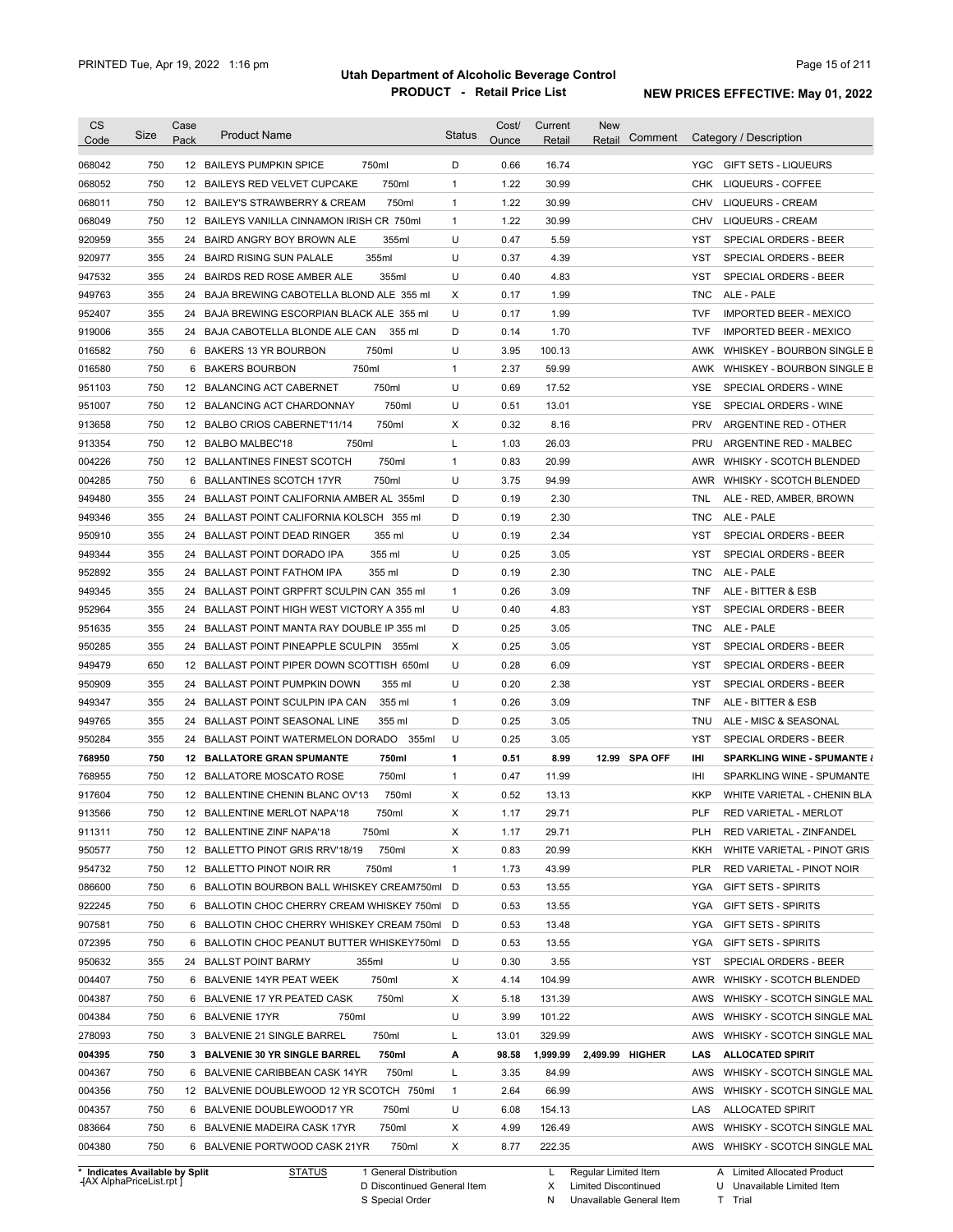| 750<br>11.83<br>299.99<br>3 BALVENIE PORTWOOD CASK 21YR<br>750ml<br>L<br>750<br>750ml<br>X<br>5.19<br>131.54<br>AWS<br>6 BALVENIE RUM CASK 17YR<br>750<br>750ml<br>L<br>5.64<br>142.99<br>6 BALVENIE SHERRY CASK 15 YR<br>AWS<br>750<br>6 BALVENIE STORIES 12 YR AMERICAN OAK750ml<br>Χ<br>2.84<br>71.99<br>AWR WHISKY - SCOTCH BLENDED<br>750<br>750ml<br>U<br>16.96<br>429.99<br>3 BALVENIE TUN 1509 BATCH<br>YSA<br>SPECIAL ORDERS - SPIRITS<br>355<br>355ml<br>U<br>0.31<br>3.69<br><b>YSA</b><br>24 BANANA RUM PUNCH COCKTAIL CAN<br>SPECIAL ORDERS - SPIRITS<br>1000<br>D<br>0.16<br>5.44<br>12 BANDIT CABERNET SAUVIGNON TETRA 1000ml<br><b>PLB</b><br>RED VARIETAL - CABERNET<br>1000<br>D<br>0.16<br>5.44<br>12 BANDIT CHARDONNAY TETRA<br>1000ml<br>KKB<br>1000<br>12 BANDIT SAUV BLANC<br>1000 ml<br>D<br>0.16<br>5.44<br><b>KKD</b><br>750<br>6 BANFI BRUNELLO MONTACINO '16<br>750ml<br>2.21<br>55.99<br>PRI<br>L<br><b>ITALIAN RED - TUSCANY</b><br>750<br>750ml<br>1.46<br>36.99<br>PRI<br>6<br>BANFI CUM LAUDE'15/16<br>L<br><b>ITALIAN RED - TUSCANY</b><br>750<br>750ml<br>3.14<br>PRI<br>6<br>BANFI POGGIO ALLE MURA'09<br>Х<br>79.71<br><b>ITALIAN RED - TUSCANY</b><br>750<br>750ml<br>0.79<br>IPL<br>BANFI ROSA REGALE BRACHETTO'20<br>L<br>19.99<br>SPARKLING WINE - ITALIAN<br>6<br>750<br>750ml<br>0.79<br>19.99<br><b>PLB</b><br>12 BANSHEE CABERNET PASO ROBLES<br>L<br>RED VARIETAL - CABERNET<br>750<br>U<br>1.64<br>41.67<br><b>PLB</b><br>12 BANSHEE CABERNET SAUV NAPA'15/17 750ml<br><b>RED VARIETAL - CABERNET</b><br>750<br>750ml<br>D<br>0.45<br>12 BANSHEE CHARD SONOMA COAST<br>11.34<br>KKB<br>750<br>750ml<br>$\mathbf{1}$<br>0.67<br>17.06 SPA ON<br>PLU<br><b>12 BANSHEE MORDECAI RED</b><br>20.06<br><b>RED VARIETAL - MISC</b><br>750<br>750ml<br>L<br>0.79<br>19.99<br><b>PLR</b><br>12 BANSHEE PINOT NOIR'18/19<br>RED VARIETAL - PINOT NOIR<br>750<br>750ml<br>L<br>0.71<br>17.99<br>12 BANSHEE ROSE'19<br>MPW<br>ROSE WINE - DOMESTIC<br>750<br>12 BANSHEE SAUVIGNON BLANC SONOMA COU 750ml 1<br>0.79<br>16.06<br>19.99 SPA OFF<br><b>KKD</b><br>750<br>Χ<br>0.60<br><b>PRV</b><br>12 BAQUEANO PINOT NOIR RESERVA'10<br>750ml<br>15.19<br>ARGENTINE RED - OTHER<br>750<br>750ml<br>Х<br>0.59<br>14.99<br><b>PRP</b><br>12 BARAHONDA BARRICA'07<br><b>SPANISH RED - MISC</b><br>750<br>Х<br>19.44<br>492.95<br>4<br>BARBANCOURT RHUM 22 YEAR LE<br>750ml<br>YSA<br>SPECIAL ORDERS - SPIRITS<br>750<br>U<br>3.02<br>76.62<br>6<br>BARBARESCO MARTINENGA 08/09<br>750ml<br>YSE<br>SPECIAL ORDERS - WINE<br>750<br>750ml<br>D<br>0.40<br>10.18<br>12 BARBAROSSA COCONUT RUM<br><b>ALP</b><br>RUM - SPICED AND FLAVORED<br>1750<br>1750ml<br>D<br>0.34<br><b>ALP</b><br>6<br>BARBAROSSA COCONUT RUM<br>20.36<br>RUM - SPICED AND FLAVORED<br>0.39<br>9.99<br><b>RUM - MISC</b><br>750<br>12 BARBAROSSA GOLD 750ML<br>750ml<br>1<br>ALU<br>750<br>750ml<br>0.39<br>9.99<br>12 BARBAROSSA SILVER RUM<br>$\mathbf{1}$<br>ALE<br>RUM - LIGHT<br>750<br>750ml<br>0.39<br>9.99<br><b>ALP</b><br>12 BARBAROSSA SPICED RUM<br>1<br>RUM - SPICED AND FLAVORED<br>1750<br>1750ml<br>0.29<br>6 BARBAROSSA SPICED RUM<br>1<br>14.99<br>16.99 SPA OFF<br><b>ALP</b><br><b>RUM - SPICED AND FLAVORED</b><br>750<br>750ml<br>L<br>PRI<br>12 BARBI BRUNELLO'16<br>2.81<br>71.19<br><b>ITALIAN RED - TUSCANY</b><br>355<br>355ml<br>Χ<br>2.01<br>24<br>BARDS TALE DRAGONS GOLD BEER<br>0.17<br><b>TCA</b><br>750<br>750ml<br>U<br>0.55<br>13.99<br>12 BAREFOOT BUBBLY BERRY<br>YSE<br>SPECIAL ORDERS - WINE<br>750<br>750ml<br>$\mathbf{1}$<br>0.55<br>13.99<br><b>IHS</b><br>12 BAREFOOT BUBBLY BRUT ROSE<br>750<br>12 BAREFOOT BUBBLY CHARDONNAY BRUT 750ml<br>0.39<br>13.99<br>9.99 SPA ON<br><b>IHP</b><br>1<br>750<br>0.39<br>13.99<br>9.99 SPA ON<br>12 BAREFOOT BUBBLY CHARDONNAY X-DRY 750ml<br>IHL<br><b>SPARKLING WINE - EXTRA DRY</b><br>1<br>750<br>12 BAREFOOT BUBBLY MOSCATO<br>750ml<br>$\mathbf{1}$<br>0.39<br>13.99<br>9.99 SPA ON<br>IHI<br>750ml<br>D<br>750<br>12 BAREFOOT BUBBLY PINEAPPLE<br>0.55<br>13.99<br>IHU<br>SPARKLING WINE - MISC<br>9.99 SPA ON<br>750<br>12 BAREFOOT BUBBLY PINK MOSCATO<br>750ml<br>0.39<br>13.99<br>IHU<br><b>SPARKLING WINE - MISC</b><br>1<br>9.99 SPA ON<br>750<br>12 BAREFOOT BUBBLY PINOT GRIGIO<br>750ml<br>$\mathbf{1}$<br>0.39<br>13.99<br>IHU<br><b>SPARKLING WINE - MISC</b><br>750<br>12 BAREFOOT BUBBLY PROSECCO<br>750ml<br>$\mathbf{1}$<br>0.55<br>13.99<br>IPI<br>750ml<br>9.99<br>750<br>12 BAREFOOT BUTTERY CHARDONNAY<br>$\mathbf{1}$<br>0.39<br>KKB<br>443267<br>3000<br>3000ml<br>D<br>6 BAREFOOT CABERNET BOX<br>0.19<br>18.99<br><b>PLB</b><br>RED VARIETAL - CABERNET<br>750<br>12 BAREFOOT CELLARS CABERNET<br>750ml<br>$\mathbf{1}$<br>0.39<br>6.99<br>9.99 SPA OFF<br><b>PLB</b><br>RED VARIETAL - CABERNET<br>402537<br>1500<br>1500ml<br>6 BAREFOOT CELLARS CABERNET<br>$\mathbf{1}$<br>0.32<br>15.99<br><b>PLB</b><br>RED VARIETAL - CABERNET<br>750ml<br>750<br>12 BAREFOOT CELLARS CHARDONNAY<br>$\mathbf{1}$<br>0.39<br>6.99<br>9.99 SPA OFF<br>KKB<br>1500<br>1500ml<br>6 BAREFOOT CELLARS CHARDONNAY<br>$\mathbf{1}$<br>0.32<br>15.99<br>KKB<br>750<br>9.99<br>6.99 SPA ON<br>12 BAREFOOT CELLARS MERLOT<br>750ml<br>1<br>0.28<br><b>PLF</b><br><b>RED VARIETAL - MERLOT</b><br>1500<br>1500ml<br>0.32<br>6 BAREFOOT CELLARS MERLOT<br>$\mathbf{1}$<br>15.99<br>PLF<br>RED VARIETAL - MERLOT<br>750<br>750ml<br>$\mathbf{1}$<br>9.99<br>6.99 SPA ON<br>12 BAREFOOT CELLARS MOSCATO<br>0.28<br>KKT<br>1500<br>1500ml<br>$\mathbf{1}$<br>6 BAREFOOT CELLARS MOSCATO<br>0.32<br>15.99<br>KKT<br>1500<br>6 BAREFOOT CELLARS PINK MOSCATO<br>1500ml<br>$\mathbf{1}$<br>0.32<br>15.99<br>MHU<br><b>BLUSH WINE - MISC</b><br>$\mathbf{1}$<br>750<br>12 BAREFOOT CELLARS PINOT GRIGIO<br>750ml<br>0.39<br>6.99<br>9.99 SPA OFF<br>KKH<br><b>WHITE VARIETAL - PINOT GRIS</b><br>1500<br>6 BAREFOOT CELLARS PINOT GRIGIO<br>1500ml<br>$\mathbf{1}$<br>0.32<br>15.99 | <b>CS</b><br>Code | Size | Case<br>Pack | <b>Product Name</b> | <b>Status</b> | Cost/<br>Ounce | Current<br>Retail | <b>New</b><br>Comment<br>Retail | Category / Description                 |
|--------------------------------------------------------------------------------------------------------------------------------------------------------------------------------------------------------------------------------------------------------------------------------------------------------------------------------------------------------------------------------------------------------------------------------------------------------------------------------------------------------------------------------------------------------------------------------------------------------------------------------------------------------------------------------------------------------------------------------------------------------------------------------------------------------------------------------------------------------------------------------------------------------------------------------------------------------------------------------------------------------------------------------------------------------------------------------------------------------------------------------------------------------------------------------------------------------------------------------------------------------------------------------------------------------------------------------------------------------------------------------------------------------------------------------------------------------------------------------------------------------------------------------------------------------------------------------------------------------------------------------------------------------------------------------------------------------------------------------------------------------------------------------------------------------------------------------------------------------------------------------------------------------------------------------------------------------------------------------------------------------------------------------------------------------------------------------------------------------------------------------------------------------------------------------------------------------------------------------------------------------------------------------------------------------------------------------------------------------------------------------------------------------------------------------------------------------------------------------------------------------------------------------------------------------------------------------------------------------------------------------------------------------------------------------------------------------------------------------------------------------------------------------------------------------------------------------------------------------------------------------------------------------------------------------------------------------------------------------------------------------------------------------------------------------------------------------------------------------------------------------------------------------------------------------------------------------------------------------------------------------------------------------------------------------------------------------------------------------------------------------------------------------------------------------------------------------------------------------------------------------------------------------------------------------------------------------------------------------------------------------------------------------------------------------------------------------------------------------------------------------------------------------------------------------------------------------------------------------------------------------------------------------------------------------------------------------------------------------------------------------------------------------------------------------------------------------------------------------------------------------------------------------------------------------------------------------------------------------------------------------------------------------------------------------------------------------------------------------------------------------------------------------------------------------------------------------------------------------------------------------------------------------------------------------------------------------------------------------------------------------------------------------------------------------------------------------------------------------------------------------------------------------------------------------------------------------------------------------------------------------------------------------------------------------------------------------------------------------------------------------------------------------------------------------------------------------------------------------------------------------------------------------------------------------------------------------------------------------------------------------------------------------------------------------------------------------------------------------------------------------------------------------------------------------------------------------------------------------------------------------------------------------------------------------------------------------------------------------------------------------------------------------------------------------------------------------------------------------------------------------------------------------------------------------------------------------------------------------------------------------------------------------------------------------------------------------------------------|-------------------|------|--------------|---------------------|---------------|----------------|-------------------|---------------------------------|----------------------------------------|
|                                                                                                                                                                                                                                                                                                                                                                                                                                                                                                                                                                                                                                                                                                                                                                                                                                                                                                                                                                                                                                                                                                                                                                                                                                                                                                                                                                                                                                                                                                                                                                                                                                                                                                                                                                                                                                                                                                                                                                                                                                                                                                                                                                                                                                                                                                                                                                                                                                                                                                                                                                                                                                                                                                                                                                                                                                                                                                                                                                                                                                                                                                                                                                                                                                                                                                                                                                                                                                                                                                                                                                                                                                                                                                                                                                                                                                                                                                                                                                                                                                                                                                                                                                                                                                                                                                                                                                                                                                                                                                                                                                                                                                                                                                                                                                                                                                                                                                                                                                                                                                                                                                                                                                                                                                                                                                                                                                                                                                                                                                                                                                                                                                                                                                                                                                                                                                                                                                                                                                          | 004381            |      |              |                     |               |                |                   |                                 | AWS WHISKY - SCOTCH SINGLE MAL         |
|                                                                                                                                                                                                                                                                                                                                                                                                                                                                                                                                                                                                                                                                                                                                                                                                                                                                                                                                                                                                                                                                                                                                                                                                                                                                                                                                                                                                                                                                                                                                                                                                                                                                                                                                                                                                                                                                                                                                                                                                                                                                                                                                                                                                                                                                                                                                                                                                                                                                                                                                                                                                                                                                                                                                                                                                                                                                                                                                                                                                                                                                                                                                                                                                                                                                                                                                                                                                                                                                                                                                                                                                                                                                                                                                                                                                                                                                                                                                                                                                                                                                                                                                                                                                                                                                                                                                                                                                                                                                                                                                                                                                                                                                                                                                                                                                                                                                                                                                                                                                                                                                                                                                                                                                                                                                                                                                                                                                                                                                                                                                                                                                                                                                                                                                                                                                                                                                                                                                                                          | 004379            |      |              |                     |               |                |                   |                                 | WHISKY - SCOTCH SINGLE MAL             |
|                                                                                                                                                                                                                                                                                                                                                                                                                                                                                                                                                                                                                                                                                                                                                                                                                                                                                                                                                                                                                                                                                                                                                                                                                                                                                                                                                                                                                                                                                                                                                                                                                                                                                                                                                                                                                                                                                                                                                                                                                                                                                                                                                                                                                                                                                                                                                                                                                                                                                                                                                                                                                                                                                                                                                                                                                                                                                                                                                                                                                                                                                                                                                                                                                                                                                                                                                                                                                                                                                                                                                                                                                                                                                                                                                                                                                                                                                                                                                                                                                                                                                                                                                                                                                                                                                                                                                                                                                                                                                                                                                                                                                                                                                                                                                                                                                                                                                                                                                                                                                                                                                                                                                                                                                                                                                                                                                                                                                                                                                                                                                                                                                                                                                                                                                                                                                                                                                                                                                                          | 004374            |      |              |                     |               |                |                   |                                 | WHISKY - SCOTCH SINGLE MAL             |
|                                                                                                                                                                                                                                                                                                                                                                                                                                                                                                                                                                                                                                                                                                                                                                                                                                                                                                                                                                                                                                                                                                                                                                                                                                                                                                                                                                                                                                                                                                                                                                                                                                                                                                                                                                                                                                                                                                                                                                                                                                                                                                                                                                                                                                                                                                                                                                                                                                                                                                                                                                                                                                                                                                                                                                                                                                                                                                                                                                                                                                                                                                                                                                                                                                                                                                                                                                                                                                                                                                                                                                                                                                                                                                                                                                                                                                                                                                                                                                                                                                                                                                                                                                                                                                                                                                                                                                                                                                                                                                                                                                                                                                                                                                                                                                                                                                                                                                                                                                                                                                                                                                                                                                                                                                                                                                                                                                                                                                                                                                                                                                                                                                                                                                                                                                                                                                                                                                                                                                          | 004350            |      |              |                     |               |                |                   |                                 |                                        |
|                                                                                                                                                                                                                                                                                                                                                                                                                                                                                                                                                                                                                                                                                                                                                                                                                                                                                                                                                                                                                                                                                                                                                                                                                                                                                                                                                                                                                                                                                                                                                                                                                                                                                                                                                                                                                                                                                                                                                                                                                                                                                                                                                                                                                                                                                                                                                                                                                                                                                                                                                                                                                                                                                                                                                                                                                                                                                                                                                                                                                                                                                                                                                                                                                                                                                                                                                                                                                                                                                                                                                                                                                                                                                                                                                                                                                                                                                                                                                                                                                                                                                                                                                                                                                                                                                                                                                                                                                                                                                                                                                                                                                                                                                                                                                                                                                                                                                                                                                                                                                                                                                                                                                                                                                                                                                                                                                                                                                                                                                                                                                                                                                                                                                                                                                                                                                                                                                                                                                                          | 004360            |      |              |                     |               |                |                   |                                 |                                        |
|                                                                                                                                                                                                                                                                                                                                                                                                                                                                                                                                                                                                                                                                                                                                                                                                                                                                                                                                                                                                                                                                                                                                                                                                                                                                                                                                                                                                                                                                                                                                                                                                                                                                                                                                                                                                                                                                                                                                                                                                                                                                                                                                                                                                                                                                                                                                                                                                                                                                                                                                                                                                                                                                                                                                                                                                                                                                                                                                                                                                                                                                                                                                                                                                                                                                                                                                                                                                                                                                                                                                                                                                                                                                                                                                                                                                                                                                                                                                                                                                                                                                                                                                                                                                                                                                                                                                                                                                                                                                                                                                                                                                                                                                                                                                                                                                                                                                                                                                                                                                                                                                                                                                                                                                                                                                                                                                                                                                                                                                                                                                                                                                                                                                                                                                                                                                                                                                                                                                                                          | 900035            |      |              |                     |               |                |                   |                                 |                                        |
|                                                                                                                                                                                                                                                                                                                                                                                                                                                                                                                                                                                                                                                                                                                                                                                                                                                                                                                                                                                                                                                                                                                                                                                                                                                                                                                                                                                                                                                                                                                                                                                                                                                                                                                                                                                                                                                                                                                                                                                                                                                                                                                                                                                                                                                                                                                                                                                                                                                                                                                                                                                                                                                                                                                                                                                                                                                                                                                                                                                                                                                                                                                                                                                                                                                                                                                                                                                                                                                                                                                                                                                                                                                                                                                                                                                                                                                                                                                                                                                                                                                                                                                                                                                                                                                                                                                                                                                                                                                                                                                                                                                                                                                                                                                                                                                                                                                                                                                                                                                                                                                                                                                                                                                                                                                                                                                                                                                                                                                                                                                                                                                                                                                                                                                                                                                                                                                                                                                                                                          | 443230            |      |              |                     |               |                |                   |                                 |                                        |
|                                                                                                                                                                                                                                                                                                                                                                                                                                                                                                                                                                                                                                                                                                                                                                                                                                                                                                                                                                                                                                                                                                                                                                                                                                                                                                                                                                                                                                                                                                                                                                                                                                                                                                                                                                                                                                                                                                                                                                                                                                                                                                                                                                                                                                                                                                                                                                                                                                                                                                                                                                                                                                                                                                                                                                                                                                                                                                                                                                                                                                                                                                                                                                                                                                                                                                                                                                                                                                                                                                                                                                                                                                                                                                                                                                                                                                                                                                                                                                                                                                                                                                                                                                                                                                                                                                                                                                                                                                                                                                                                                                                                                                                                                                                                                                                                                                                                                                                                                                                                                                                                                                                                                                                                                                                                                                                                                                                                                                                                                                                                                                                                                                                                                                                                                                                                                                                                                                                                                                          | 545264            |      |              |                     |               |                |                   |                                 | WHITE VARIETAL - CHARDONN/             |
|                                                                                                                                                                                                                                                                                                                                                                                                                                                                                                                                                                                                                                                                                                                                                                                                                                                                                                                                                                                                                                                                                                                                                                                                                                                                                                                                                                                                                                                                                                                                                                                                                                                                                                                                                                                                                                                                                                                                                                                                                                                                                                                                                                                                                                                                                                                                                                                                                                                                                                                                                                                                                                                                                                                                                                                                                                                                                                                                                                                                                                                                                                                                                                                                                                                                                                                                                                                                                                                                                                                                                                                                                                                                                                                                                                                                                                                                                                                                                                                                                                                                                                                                                                                                                                                                                                                                                                                                                                                                                                                                                                                                                                                                                                                                                                                                                                                                                                                                                                                                                                                                                                                                                                                                                                                                                                                                                                                                                                                                                                                                                                                                                                                                                                                                                                                                                                                                                                                                                                          | 545270            |      |              |                     |               |                |                   |                                 | WHITE VARIETAL - SAUVIGNON             |
|                                                                                                                                                                                                                                                                                                                                                                                                                                                                                                                                                                                                                                                                                                                                                                                                                                                                                                                                                                                                                                                                                                                                                                                                                                                                                                                                                                                                                                                                                                                                                                                                                                                                                                                                                                                                                                                                                                                                                                                                                                                                                                                                                                                                                                                                                                                                                                                                                                                                                                                                                                                                                                                                                                                                                                                                                                                                                                                                                                                                                                                                                                                                                                                                                                                                                                                                                                                                                                                                                                                                                                                                                                                                                                                                                                                                                                                                                                                                                                                                                                                                                                                                                                                                                                                                                                                                                                                                                                                                                                                                                                                                                                                                                                                                                                                                                                                                                                                                                                                                                                                                                                                                                                                                                                                                                                                                                                                                                                                                                                                                                                                                                                                                                                                                                                                                                                                                                                                                                                          | 913781            |      |              |                     |               |                |                   |                                 |                                        |
|                                                                                                                                                                                                                                                                                                                                                                                                                                                                                                                                                                                                                                                                                                                                                                                                                                                                                                                                                                                                                                                                                                                                                                                                                                                                                                                                                                                                                                                                                                                                                                                                                                                                                                                                                                                                                                                                                                                                                                                                                                                                                                                                                                                                                                                                                                                                                                                                                                                                                                                                                                                                                                                                                                                                                                                                                                                                                                                                                                                                                                                                                                                                                                                                                                                                                                                                                                                                                                                                                                                                                                                                                                                                                                                                                                                                                                                                                                                                                                                                                                                                                                                                                                                                                                                                                                                                                                                                                                                                                                                                                                                                                                                                                                                                                                                                                                                                                                                                                                                                                                                                                                                                                                                                                                                                                                                                                                                                                                                                                                                                                                                                                                                                                                                                                                                                                                                                                                                                                                          | 916595            |      |              |                     |               |                |                   |                                 |                                        |
|                                                                                                                                                                                                                                                                                                                                                                                                                                                                                                                                                                                                                                                                                                                                                                                                                                                                                                                                                                                                                                                                                                                                                                                                                                                                                                                                                                                                                                                                                                                                                                                                                                                                                                                                                                                                                                                                                                                                                                                                                                                                                                                                                                                                                                                                                                                                                                                                                                                                                                                                                                                                                                                                                                                                                                                                                                                                                                                                                                                                                                                                                                                                                                                                                                                                                                                                                                                                                                                                                                                                                                                                                                                                                                                                                                                                                                                                                                                                                                                                                                                                                                                                                                                                                                                                                                                                                                                                                                                                                                                                                                                                                                                                                                                                                                                                                                                                                                                                                                                                                                                                                                                                                                                                                                                                                                                                                                                                                                                                                                                                                                                                                                                                                                                                                                                                                                                                                                                                                                          | 355370            |      |              |                     |               |                |                   |                                 |                                        |
|                                                                                                                                                                                                                                                                                                                                                                                                                                                                                                                                                                                                                                                                                                                                                                                                                                                                                                                                                                                                                                                                                                                                                                                                                                                                                                                                                                                                                                                                                                                                                                                                                                                                                                                                                                                                                                                                                                                                                                                                                                                                                                                                                                                                                                                                                                                                                                                                                                                                                                                                                                                                                                                                                                                                                                                                                                                                                                                                                                                                                                                                                                                                                                                                                                                                                                                                                                                                                                                                                                                                                                                                                                                                                                                                                                                                                                                                                                                                                                                                                                                                                                                                                                                                                                                                                                                                                                                                                                                                                                                                                                                                                                                                                                                                                                                                                                                                                                                                                                                                                                                                                                                                                                                                                                                                                                                                                                                                                                                                                                                                                                                                                                                                                                                                                                                                                                                                                                                                                                          | 735550            |      |              |                     |               |                |                   |                                 |                                        |
|                                                                                                                                                                                                                                                                                                                                                                                                                                                                                                                                                                                                                                                                                                                                                                                                                                                                                                                                                                                                                                                                                                                                                                                                                                                                                                                                                                                                                                                                                                                                                                                                                                                                                                                                                                                                                                                                                                                                                                                                                                                                                                                                                                                                                                                                                                                                                                                                                                                                                                                                                                                                                                                                                                                                                                                                                                                                                                                                                                                                                                                                                                                                                                                                                                                                                                                                                                                                                                                                                                                                                                                                                                                                                                                                                                                                                                                                                                                                                                                                                                                                                                                                                                                                                                                                                                                                                                                                                                                                                                                                                                                                                                                                                                                                                                                                                                                                                                                                                                                                                                                                                                                                                                                                                                                                                                                                                                                                                                                                                                                                                                                                                                                                                                                                                                                                                                                                                                                                                                          | 902718            |      |              |                     |               |                |                   |                                 |                                        |
|                                                                                                                                                                                                                                                                                                                                                                                                                                                                                                                                                                                                                                                                                                                                                                                                                                                                                                                                                                                                                                                                                                                                                                                                                                                                                                                                                                                                                                                                                                                                                                                                                                                                                                                                                                                                                                                                                                                                                                                                                                                                                                                                                                                                                                                                                                                                                                                                                                                                                                                                                                                                                                                                                                                                                                                                                                                                                                                                                                                                                                                                                                                                                                                                                                                                                                                                                                                                                                                                                                                                                                                                                                                                                                                                                                                                                                                                                                                                                                                                                                                                                                                                                                                                                                                                                                                                                                                                                                                                                                                                                                                                                                                                                                                                                                                                                                                                                                                                                                                                                                                                                                                                                                                                                                                                                                                                                                                                                                                                                                                                                                                                                                                                                                                                                                                                                                                                                                                                                                          | 952214            |      |              |                     |               |                |                   |                                 |                                        |
|                                                                                                                                                                                                                                                                                                                                                                                                                                                                                                                                                                                                                                                                                                                                                                                                                                                                                                                                                                                                                                                                                                                                                                                                                                                                                                                                                                                                                                                                                                                                                                                                                                                                                                                                                                                                                                                                                                                                                                                                                                                                                                                                                                                                                                                                                                                                                                                                                                                                                                                                                                                                                                                                                                                                                                                                                                                                                                                                                                                                                                                                                                                                                                                                                                                                                                                                                                                                                                                                                                                                                                                                                                                                                                                                                                                                                                                                                                                                                                                                                                                                                                                                                                                                                                                                                                                                                                                                                                                                                                                                                                                                                                                                                                                                                                                                                                                                                                                                                                                                                                                                                                                                                                                                                                                                                                                                                                                                                                                                                                                                                                                                                                                                                                                                                                                                                                                                                                                                                                          | 544130            |      |              |                     |               |                |                   |                                 | WHITE VARIETAL - CHARDONN/             |
|                                                                                                                                                                                                                                                                                                                                                                                                                                                                                                                                                                                                                                                                                                                                                                                                                                                                                                                                                                                                                                                                                                                                                                                                                                                                                                                                                                                                                                                                                                                                                                                                                                                                                                                                                                                                                                                                                                                                                                                                                                                                                                                                                                                                                                                                                                                                                                                                                                                                                                                                                                                                                                                                                                                                                                                                                                                                                                                                                                                                                                                                                                                                                                                                                                                                                                                                                                                                                                                                                                                                                                                                                                                                                                                                                                                                                                                                                                                                                                                                                                                                                                                                                                                                                                                                                                                                                                                                                                                                                                                                                                                                                                                                                                                                                                                                                                                                                                                                                                                                                                                                                                                                                                                                                                                                                                                                                                                                                                                                                                                                                                                                                                                                                                                                                                                                                                                                                                                                                                          | 443206            |      |              |                     |               |                |                   |                                 |                                        |
|                                                                                                                                                                                                                                                                                                                                                                                                                                                                                                                                                                                                                                                                                                                                                                                                                                                                                                                                                                                                                                                                                                                                                                                                                                                                                                                                                                                                                                                                                                                                                                                                                                                                                                                                                                                                                                                                                                                                                                                                                                                                                                                                                                                                                                                                                                                                                                                                                                                                                                                                                                                                                                                                                                                                                                                                                                                                                                                                                                                                                                                                                                                                                                                                                                                                                                                                                                                                                                                                                                                                                                                                                                                                                                                                                                                                                                                                                                                                                                                                                                                                                                                                                                                                                                                                                                                                                                                                                                                                                                                                                                                                                                                                                                                                                                                                                                                                                                                                                                                                                                                                                                                                                                                                                                                                                                                                                                                                                                                                                                                                                                                                                                                                                                                                                                                                                                                                                                                                                                          | 951717            |      |              |                     |               |                |                   |                                 |                                        |
|                                                                                                                                                                                                                                                                                                                                                                                                                                                                                                                                                                                                                                                                                                                                                                                                                                                                                                                                                                                                                                                                                                                                                                                                                                                                                                                                                                                                                                                                                                                                                                                                                                                                                                                                                                                                                                                                                                                                                                                                                                                                                                                                                                                                                                                                                                                                                                                                                                                                                                                                                                                                                                                                                                                                                                                                                                                                                                                                                                                                                                                                                                                                                                                                                                                                                                                                                                                                                                                                                                                                                                                                                                                                                                                                                                                                                                                                                                                                                                                                                                                                                                                                                                                                                                                                                                                                                                                                                                                                                                                                                                                                                                                                                                                                                                                                                                                                                                                                                                                                                                                                                                                                                                                                                                                                                                                                                                                                                                                                                                                                                                                                                                                                                                                                                                                                                                                                                                                                                                          | 951936            |      |              |                     |               |                |                   |                                 |                                        |
|                                                                                                                                                                                                                                                                                                                                                                                                                                                                                                                                                                                                                                                                                                                                                                                                                                                                                                                                                                                                                                                                                                                                                                                                                                                                                                                                                                                                                                                                                                                                                                                                                                                                                                                                                                                                                                                                                                                                                                                                                                                                                                                                                                                                                                                                                                                                                                                                                                                                                                                                                                                                                                                                                                                                                                                                                                                                                                                                                                                                                                                                                                                                                                                                                                                                                                                                                                                                                                                                                                                                                                                                                                                                                                                                                                                                                                                                                                                                                                                                                                                                                                                                                                                                                                                                                                                                                                                                                                                                                                                                                                                                                                                                                                                                                                                                                                                                                                                                                                                                                                                                                                                                                                                                                                                                                                                                                                                                                                                                                                                                                                                                                                                                                                                                                                                                                                                                                                                                                                          | 544134            |      |              |                     |               |                |                   |                                 | <b>WHITE VARIETAL - SAUVIGNON</b>      |
|                                                                                                                                                                                                                                                                                                                                                                                                                                                                                                                                                                                                                                                                                                                                                                                                                                                                                                                                                                                                                                                                                                                                                                                                                                                                                                                                                                                                                                                                                                                                                                                                                                                                                                                                                                                                                                                                                                                                                                                                                                                                                                                                                                                                                                                                                                                                                                                                                                                                                                                                                                                                                                                                                                                                                                                                                                                                                                                                                                                                                                                                                                                                                                                                                                                                                                                                                                                                                                                                                                                                                                                                                                                                                                                                                                                                                                                                                                                                                                                                                                                                                                                                                                                                                                                                                                                                                                                                                                                                                                                                                                                                                                                                                                                                                                                                                                                                                                                                                                                                                                                                                                                                                                                                                                                                                                                                                                                                                                                                                                                                                                                                                                                                                                                                                                                                                                                                                                                                                                          | 402696            |      |              |                     |               |                |                   |                                 |                                        |
|                                                                                                                                                                                                                                                                                                                                                                                                                                                                                                                                                                                                                                                                                                                                                                                                                                                                                                                                                                                                                                                                                                                                                                                                                                                                                                                                                                                                                                                                                                                                                                                                                                                                                                                                                                                                                                                                                                                                                                                                                                                                                                                                                                                                                                                                                                                                                                                                                                                                                                                                                                                                                                                                                                                                                                                                                                                                                                                                                                                                                                                                                                                                                                                                                                                                                                                                                                                                                                                                                                                                                                                                                                                                                                                                                                                                                                                                                                                                                                                                                                                                                                                                                                                                                                                                                                                                                                                                                                                                                                                                                                                                                                                                                                                                                                                                                                                                                                                                                                                                                                                                                                                                                                                                                                                                                                                                                                                                                                                                                                                                                                                                                                                                                                                                                                                                                                                                                                                                                                          | 917307            |      |              |                     |               |                |                   |                                 |                                        |
|                                                                                                                                                                                                                                                                                                                                                                                                                                                                                                                                                                                                                                                                                                                                                                                                                                                                                                                                                                                                                                                                                                                                                                                                                                                                                                                                                                                                                                                                                                                                                                                                                                                                                                                                                                                                                                                                                                                                                                                                                                                                                                                                                                                                                                                                                                                                                                                                                                                                                                                                                                                                                                                                                                                                                                                                                                                                                                                                                                                                                                                                                                                                                                                                                                                                                                                                                                                                                                                                                                                                                                                                                                                                                                                                                                                                                                                                                                                                                                                                                                                                                                                                                                                                                                                                                                                                                                                                                                                                                                                                                                                                                                                                                                                                                                                                                                                                                                                                                                                                                                                                                                                                                                                                                                                                                                                                                                                                                                                                                                                                                                                                                                                                                                                                                                                                                                                                                                                                                                          | 951565            |      |              |                     |               |                |                   |                                 |                                        |
|                                                                                                                                                                                                                                                                                                                                                                                                                                                                                                                                                                                                                                                                                                                                                                                                                                                                                                                                                                                                                                                                                                                                                                                                                                                                                                                                                                                                                                                                                                                                                                                                                                                                                                                                                                                                                                                                                                                                                                                                                                                                                                                                                                                                                                                                                                                                                                                                                                                                                                                                                                                                                                                                                                                                                                                                                                                                                                                                                                                                                                                                                                                                                                                                                                                                                                                                                                                                                                                                                                                                                                                                                                                                                                                                                                                                                                                                                                                                                                                                                                                                                                                                                                                                                                                                                                                                                                                                                                                                                                                                                                                                                                                                                                                                                                                                                                                                                                                                                                                                                                                                                                                                                                                                                                                                                                                                                                                                                                                                                                                                                                                                                                                                                                                                                                                                                                                                                                                                                                          | 954222            |      |              |                     |               |                |                   |                                 |                                        |
|                                                                                                                                                                                                                                                                                                                                                                                                                                                                                                                                                                                                                                                                                                                                                                                                                                                                                                                                                                                                                                                                                                                                                                                                                                                                                                                                                                                                                                                                                                                                                                                                                                                                                                                                                                                                                                                                                                                                                                                                                                                                                                                                                                                                                                                                                                                                                                                                                                                                                                                                                                                                                                                                                                                                                                                                                                                                                                                                                                                                                                                                                                                                                                                                                                                                                                                                                                                                                                                                                                                                                                                                                                                                                                                                                                                                                                                                                                                                                                                                                                                                                                                                                                                                                                                                                                                                                                                                                                                                                                                                                                                                                                                                                                                                                                                                                                                                                                                                                                                                                                                                                                                                                                                                                                                                                                                                                                                                                                                                                                                                                                                                                                                                                                                                                                                                                                                                                                                                                                          | 042377            |      |              |                     |               |                |                   |                                 |                                        |
|                                                                                                                                                                                                                                                                                                                                                                                                                                                                                                                                                                                                                                                                                                                                                                                                                                                                                                                                                                                                                                                                                                                                                                                                                                                                                                                                                                                                                                                                                                                                                                                                                                                                                                                                                                                                                                                                                                                                                                                                                                                                                                                                                                                                                                                                                                                                                                                                                                                                                                                                                                                                                                                                                                                                                                                                                                                                                                                                                                                                                                                                                                                                                                                                                                                                                                                                                                                                                                                                                                                                                                                                                                                                                                                                                                                                                                                                                                                                                                                                                                                                                                                                                                                                                                                                                                                                                                                                                                                                                                                                                                                                                                                                                                                                                                                                                                                                                                                                                                                                                                                                                                                                                                                                                                                                                                                                                                                                                                                                                                                                                                                                                                                                                                                                                                                                                                                                                                                                                                          | 042378            |      |              |                     |               |                |                   |                                 |                                        |
|                                                                                                                                                                                                                                                                                                                                                                                                                                                                                                                                                                                                                                                                                                                                                                                                                                                                                                                                                                                                                                                                                                                                                                                                                                                                                                                                                                                                                                                                                                                                                                                                                                                                                                                                                                                                                                                                                                                                                                                                                                                                                                                                                                                                                                                                                                                                                                                                                                                                                                                                                                                                                                                                                                                                                                                                                                                                                                                                                                                                                                                                                                                                                                                                                                                                                                                                                                                                                                                                                                                                                                                                                                                                                                                                                                                                                                                                                                                                                                                                                                                                                                                                                                                                                                                                                                                                                                                                                                                                                                                                                                                                                                                                                                                                                                                                                                                                                                                                                                                                                                                                                                                                                                                                                                                                                                                                                                                                                                                                                                                                                                                                                                                                                                                                                                                                                                                                                                                                                                          | 046484            |      |              |                     |               |                |                   |                                 |                                        |
|                                                                                                                                                                                                                                                                                                                                                                                                                                                                                                                                                                                                                                                                                                                                                                                                                                                                                                                                                                                                                                                                                                                                                                                                                                                                                                                                                                                                                                                                                                                                                                                                                                                                                                                                                                                                                                                                                                                                                                                                                                                                                                                                                                                                                                                                                                                                                                                                                                                                                                                                                                                                                                                                                                                                                                                                                                                                                                                                                                                                                                                                                                                                                                                                                                                                                                                                                                                                                                                                                                                                                                                                                                                                                                                                                                                                                                                                                                                                                                                                                                                                                                                                                                                                                                                                                                                                                                                                                                                                                                                                                                                                                                                                                                                                                                                                                                                                                                                                                                                                                                                                                                                                                                                                                                                                                                                                                                                                                                                                                                                                                                                                                                                                                                                                                                                                                                                                                                                                                                          | 044134            |      |              |                     |               |                |                   |                                 |                                        |
|                                                                                                                                                                                                                                                                                                                                                                                                                                                                                                                                                                                                                                                                                                                                                                                                                                                                                                                                                                                                                                                                                                                                                                                                                                                                                                                                                                                                                                                                                                                                                                                                                                                                                                                                                                                                                                                                                                                                                                                                                                                                                                                                                                                                                                                                                                                                                                                                                                                                                                                                                                                                                                                                                                                                                                                                                                                                                                                                                                                                                                                                                                                                                                                                                                                                                                                                                                                                                                                                                                                                                                                                                                                                                                                                                                                                                                                                                                                                                                                                                                                                                                                                                                                                                                                                                                                                                                                                                                                                                                                                                                                                                                                                                                                                                                                                                                                                                                                                                                                                                                                                                                                                                                                                                                                                                                                                                                                                                                                                                                                                                                                                                                                                                                                                                                                                                                                                                                                                                                          | 042382            |      |              |                     |               |                |                   |                                 |                                        |
|                                                                                                                                                                                                                                                                                                                                                                                                                                                                                                                                                                                                                                                                                                                                                                                                                                                                                                                                                                                                                                                                                                                                                                                                                                                                                                                                                                                                                                                                                                                                                                                                                                                                                                                                                                                                                                                                                                                                                                                                                                                                                                                                                                                                                                                                                                                                                                                                                                                                                                                                                                                                                                                                                                                                                                                                                                                                                                                                                                                                                                                                                                                                                                                                                                                                                                                                                                                                                                                                                                                                                                                                                                                                                                                                                                                                                                                                                                                                                                                                                                                                                                                                                                                                                                                                                                                                                                                                                                                                                                                                                                                                                                                                                                                                                                                                                                                                                                                                                                                                                                                                                                                                                                                                                                                                                                                                                                                                                                                                                                                                                                                                                                                                                                                                                                                                                                                                                                                                                                          | 042385            |      |              |                     |               |                |                   |                                 |                                        |
|                                                                                                                                                                                                                                                                                                                                                                                                                                                                                                                                                                                                                                                                                                                                                                                                                                                                                                                                                                                                                                                                                                                                                                                                                                                                                                                                                                                                                                                                                                                                                                                                                                                                                                                                                                                                                                                                                                                                                                                                                                                                                                                                                                                                                                                                                                                                                                                                                                                                                                                                                                                                                                                                                                                                                                                                                                                                                                                                                                                                                                                                                                                                                                                                                                                                                                                                                                                                                                                                                                                                                                                                                                                                                                                                                                                                                                                                                                                                                                                                                                                                                                                                                                                                                                                                                                                                                                                                                                                                                                                                                                                                                                                                                                                                                                                                                                                                                                                                                                                                                                                                                                                                                                                                                                                                                                                                                                                                                                                                                                                                                                                                                                                                                                                                                                                                                                                                                                                                                                          | 947019            |      |              |                     |               |                |                   |                                 |                                        |
|                                                                                                                                                                                                                                                                                                                                                                                                                                                                                                                                                                                                                                                                                                                                                                                                                                                                                                                                                                                                                                                                                                                                                                                                                                                                                                                                                                                                                                                                                                                                                                                                                                                                                                                                                                                                                                                                                                                                                                                                                                                                                                                                                                                                                                                                                                                                                                                                                                                                                                                                                                                                                                                                                                                                                                                                                                                                                                                                                                                                                                                                                                                                                                                                                                                                                                                                                                                                                                                                                                                                                                                                                                                                                                                                                                                                                                                                                                                                                                                                                                                                                                                                                                                                                                                                                                                                                                                                                                                                                                                                                                                                                                                                                                                                                                                                                                                                                                                                                                                                                                                                                                                                                                                                                                                                                                                                                                                                                                                                                                                                                                                                                                                                                                                                                                                                                                                                                                                                                                          | 989213            |      |              |                     |               |                |                   |                                 | BEER - GLUTEN FREE/UP TO 20            |
|                                                                                                                                                                                                                                                                                                                                                                                                                                                                                                                                                                                                                                                                                                                                                                                                                                                                                                                                                                                                                                                                                                                                                                                                                                                                                                                                                                                                                                                                                                                                                                                                                                                                                                                                                                                                                                                                                                                                                                                                                                                                                                                                                                                                                                                                                                                                                                                                                                                                                                                                                                                                                                                                                                                                                                                                                                                                                                                                                                                                                                                                                                                                                                                                                                                                                                                                                                                                                                                                                                                                                                                                                                                                                                                                                                                                                                                                                                                                                                                                                                                                                                                                                                                                                                                                                                                                                                                                                                                                                                                                                                                                                                                                                                                                                                                                                                                                                                                                                                                                                                                                                                                                                                                                                                                                                                                                                                                                                                                                                                                                                                                                                                                                                                                                                                                                                                                                                                                                                                          | 954525            |      |              |                     |               |                |                   |                                 |                                        |
|                                                                                                                                                                                                                                                                                                                                                                                                                                                                                                                                                                                                                                                                                                                                                                                                                                                                                                                                                                                                                                                                                                                                                                                                                                                                                                                                                                                                                                                                                                                                                                                                                                                                                                                                                                                                                                                                                                                                                                                                                                                                                                                                                                                                                                                                                                                                                                                                                                                                                                                                                                                                                                                                                                                                                                                                                                                                                                                                                                                                                                                                                                                                                                                                                                                                                                                                                                                                                                                                                                                                                                                                                                                                                                                                                                                                                                                                                                                                                                                                                                                                                                                                                                                                                                                                                                                                                                                                                                                                                                                                                                                                                                                                                                                                                                                                                                                                                                                                                                                                                                                                                                                                                                                                                                                                                                                                                                                                                                                                                                                                                                                                                                                                                                                                                                                                                                                                                                                                                                          | 768996            |      |              |                     |               |                |                   |                                 | SPARKLING WINE - BLANC DE N            |
|                                                                                                                                                                                                                                                                                                                                                                                                                                                                                                                                                                                                                                                                                                                                                                                                                                                                                                                                                                                                                                                                                                                                                                                                                                                                                                                                                                                                                                                                                                                                                                                                                                                                                                                                                                                                                                                                                                                                                                                                                                                                                                                                                                                                                                                                                                                                                                                                                                                                                                                                                                                                                                                                                                                                                                                                                                                                                                                                                                                                                                                                                                                                                                                                                                                                                                                                                                                                                                                                                                                                                                                                                                                                                                                                                                                                                                                                                                                                                                                                                                                                                                                                                                                                                                                                                                                                                                                                                                                                                                                                                                                                                                                                                                                                                                                                                                                                                                                                                                                                                                                                                                                                                                                                                                                                                                                                                                                                                                                                                                                                                                                                                                                                                                                                                                                                                                                                                                                                                                          | 741690            |      |              |                     |               |                |                   |                                 | <b>SPARKLING WINE - BRUT &amp; BLA</b> |
|                                                                                                                                                                                                                                                                                                                                                                                                                                                                                                                                                                                                                                                                                                                                                                                                                                                                                                                                                                                                                                                                                                                                                                                                                                                                                                                                                                                                                                                                                                                                                                                                                                                                                                                                                                                                                                                                                                                                                                                                                                                                                                                                                                                                                                                                                                                                                                                                                                                                                                                                                                                                                                                                                                                                                                                                                                                                                                                                                                                                                                                                                                                                                                                                                                                                                                                                                                                                                                                                                                                                                                                                                                                                                                                                                                                                                                                                                                                                                                                                                                                                                                                                                                                                                                                                                                                                                                                                                                                                                                                                                                                                                                                                                                                                                                                                                                                                                                                                                                                                                                                                                                                                                                                                                                                                                                                                                                                                                                                                                                                                                                                                                                                                                                                                                                                                                                                                                                                                                                          | 769000            |      |              |                     |               |                |                   |                                 |                                        |
|                                                                                                                                                                                                                                                                                                                                                                                                                                                                                                                                                                                                                                                                                                                                                                                                                                                                                                                                                                                                                                                                                                                                                                                                                                                                                                                                                                                                                                                                                                                                                                                                                                                                                                                                                                                                                                                                                                                                                                                                                                                                                                                                                                                                                                                                                                                                                                                                                                                                                                                                                                                                                                                                                                                                                                                                                                                                                                                                                                                                                                                                                                                                                                                                                                                                                                                                                                                                                                                                                                                                                                                                                                                                                                                                                                                                                                                                                                                                                                                                                                                                                                                                                                                                                                                                                                                                                                                                                                                                                                                                                                                                                                                                                                                                                                                                                                                                                                                                                                                                                                                                                                                                                                                                                                                                                                                                                                                                                                                                                                                                                                                                                                                                                                                                                                                                                                                                                                                                                                          | 769005            |      |              |                     |               |                |                   |                                 | <b>SPARKLING WINE - SPUMANTE &amp;</b> |
|                                                                                                                                                                                                                                                                                                                                                                                                                                                                                                                                                                                                                                                                                                                                                                                                                                                                                                                                                                                                                                                                                                                                                                                                                                                                                                                                                                                                                                                                                                                                                                                                                                                                                                                                                                                                                                                                                                                                                                                                                                                                                                                                                                                                                                                                                                                                                                                                                                                                                                                                                                                                                                                                                                                                                                                                                                                                                                                                                                                                                                                                                                                                                                                                                                                                                                                                                                                                                                                                                                                                                                                                                                                                                                                                                                                                                                                                                                                                                                                                                                                                                                                                                                                                                                                                                                                                                                                                                                                                                                                                                                                                                                                                                                                                                                                                                                                                                                                                                                                                                                                                                                                                                                                                                                                                                                                                                                                                                                                                                                                                                                                                                                                                                                                                                                                                                                                                                                                                                                          | 769011            |      |              |                     |               |                |                   |                                 |                                        |
|                                                                                                                                                                                                                                                                                                                                                                                                                                                                                                                                                                                                                                                                                                                                                                                                                                                                                                                                                                                                                                                                                                                                                                                                                                                                                                                                                                                                                                                                                                                                                                                                                                                                                                                                                                                                                                                                                                                                                                                                                                                                                                                                                                                                                                                                                                                                                                                                                                                                                                                                                                                                                                                                                                                                                                                                                                                                                                                                                                                                                                                                                                                                                                                                                                                                                                                                                                                                                                                                                                                                                                                                                                                                                                                                                                                                                                                                                                                                                                                                                                                                                                                                                                                                                                                                                                                                                                                                                                                                                                                                                                                                                                                                                                                                                                                                                                                                                                                                                                                                                                                                                                                                                                                                                                                                                                                                                                                                                                                                                                                                                                                                                                                                                                                                                                                                                                                                                                                                                                          | 769008            |      |              |                     |               |                |                   |                                 |                                        |
|                                                                                                                                                                                                                                                                                                                                                                                                                                                                                                                                                                                                                                                                                                                                                                                                                                                                                                                                                                                                                                                                                                                                                                                                                                                                                                                                                                                                                                                                                                                                                                                                                                                                                                                                                                                                                                                                                                                                                                                                                                                                                                                                                                                                                                                                                                                                                                                                                                                                                                                                                                                                                                                                                                                                                                                                                                                                                                                                                                                                                                                                                                                                                                                                                                                                                                                                                                                                                                                                                                                                                                                                                                                                                                                                                                                                                                                                                                                                                                                                                                                                                                                                                                                                                                                                                                                                                                                                                                                                                                                                                                                                                                                                                                                                                                                                                                                                                                                                                                                                                                                                                                                                                                                                                                                                                                                                                                                                                                                                                                                                                                                                                                                                                                                                                                                                                                                                                                                                                                          | 741677            |      |              |                     |               |                |                   |                                 |                                        |
|                                                                                                                                                                                                                                                                                                                                                                                                                                                                                                                                                                                                                                                                                                                                                                                                                                                                                                                                                                                                                                                                                                                                                                                                                                                                                                                                                                                                                                                                                                                                                                                                                                                                                                                                                                                                                                                                                                                                                                                                                                                                                                                                                                                                                                                                                                                                                                                                                                                                                                                                                                                                                                                                                                                                                                                                                                                                                                                                                                                                                                                                                                                                                                                                                                                                                                                                                                                                                                                                                                                                                                                                                                                                                                                                                                                                                                                                                                                                                                                                                                                                                                                                                                                                                                                                                                                                                                                                                                                                                                                                                                                                                                                                                                                                                                                                                                                                                                                                                                                                                                                                                                                                                                                                                                                                                                                                                                                                                                                                                                                                                                                                                                                                                                                                                                                                                                                                                                                                                                          | 721006            |      |              |                     |               |                |                   |                                 | SPARKLING WINE - PROSECCO              |
|                                                                                                                                                                                                                                                                                                                                                                                                                                                                                                                                                                                                                                                                                                                                                                                                                                                                                                                                                                                                                                                                                                                                                                                                                                                                                                                                                                                                                                                                                                                                                                                                                                                                                                                                                                                                                                                                                                                                                                                                                                                                                                                                                                                                                                                                                                                                                                                                                                                                                                                                                                                                                                                                                                                                                                                                                                                                                                                                                                                                                                                                                                                                                                                                                                                                                                                                                                                                                                                                                                                                                                                                                                                                                                                                                                                                                                                                                                                                                                                                                                                                                                                                                                                                                                                                                                                                                                                                                                                                                                                                                                                                                                                                                                                                                                                                                                                                                                                                                                                                                                                                                                                                                                                                                                                                                                                                                                                                                                                                                                                                                                                                                                                                                                                                                                                                                                                                                                                                                                          | 544100            |      |              |                     |               |                |                   |                                 | WHITE VARIETAL - CHARDONN/             |
|                                                                                                                                                                                                                                                                                                                                                                                                                                                                                                                                                                                                                                                                                                                                                                                                                                                                                                                                                                                                                                                                                                                                                                                                                                                                                                                                                                                                                                                                                                                                                                                                                                                                                                                                                                                                                                                                                                                                                                                                                                                                                                                                                                                                                                                                                                                                                                                                                                                                                                                                                                                                                                                                                                                                                                                                                                                                                                                                                                                                                                                                                                                                                                                                                                                                                                                                                                                                                                                                                                                                                                                                                                                                                                                                                                                                                                                                                                                                                                                                                                                                                                                                                                                                                                                                                                                                                                                                                                                                                                                                                                                                                                                                                                                                                                                                                                                                                                                                                                                                                                                                                                                                                                                                                                                                                                                                                                                                                                                                                                                                                                                                                                                                                                                                                                                                                                                                                                                                                                          |                   |      |              |                     |               |                |                   |                                 |                                        |
|                                                                                                                                                                                                                                                                                                                                                                                                                                                                                                                                                                                                                                                                                                                                                                                                                                                                                                                                                                                                                                                                                                                                                                                                                                                                                                                                                                                                                                                                                                                                                                                                                                                                                                                                                                                                                                                                                                                                                                                                                                                                                                                                                                                                                                                                                                                                                                                                                                                                                                                                                                                                                                                                                                                                                                                                                                                                                                                                                                                                                                                                                                                                                                                                                                                                                                                                                                                                                                                                                                                                                                                                                                                                                                                                                                                                                                                                                                                                                                                                                                                                                                                                                                                                                                                                                                                                                                                                                                                                                                                                                                                                                                                                                                                                                                                                                                                                                                                                                                                                                                                                                                                                                                                                                                                                                                                                                                                                                                                                                                                                                                                                                                                                                                                                                                                                                                                                                                                                                                          | 402536            |      |              |                     |               |                |                   |                                 |                                        |
|                                                                                                                                                                                                                                                                                                                                                                                                                                                                                                                                                                                                                                                                                                                                                                                                                                                                                                                                                                                                                                                                                                                                                                                                                                                                                                                                                                                                                                                                                                                                                                                                                                                                                                                                                                                                                                                                                                                                                                                                                                                                                                                                                                                                                                                                                                                                                                                                                                                                                                                                                                                                                                                                                                                                                                                                                                                                                                                                                                                                                                                                                                                                                                                                                                                                                                                                                                                                                                                                                                                                                                                                                                                                                                                                                                                                                                                                                                                                                                                                                                                                                                                                                                                                                                                                                                                                                                                                                                                                                                                                                                                                                                                                                                                                                                                                                                                                                                                                                                                                                                                                                                                                                                                                                                                                                                                                                                                                                                                                                                                                                                                                                                                                                                                                                                                                                                                                                                                                                                          |                   |      |              |                     |               |                |                   |                                 |                                        |
|                                                                                                                                                                                                                                                                                                                                                                                                                                                                                                                                                                                                                                                                                                                                                                                                                                                                                                                                                                                                                                                                                                                                                                                                                                                                                                                                                                                                                                                                                                                                                                                                                                                                                                                                                                                                                                                                                                                                                                                                                                                                                                                                                                                                                                                                                                                                                                                                                                                                                                                                                                                                                                                                                                                                                                                                                                                                                                                                                                                                                                                                                                                                                                                                                                                                                                                                                                                                                                                                                                                                                                                                                                                                                                                                                                                                                                                                                                                                                                                                                                                                                                                                                                                                                                                                                                                                                                                                                                                                                                                                                                                                                                                                                                                                                                                                                                                                                                                                                                                                                                                                                                                                                                                                                                                                                                                                                                                                                                                                                                                                                                                                                                                                                                                                                                                                                                                                                                                                                                          | 544075            |      |              |                     |               |                |                   |                                 | <b>WHITE VARIETAL - CHARDONNA</b>      |
|                                                                                                                                                                                                                                                                                                                                                                                                                                                                                                                                                                                                                                                                                                                                                                                                                                                                                                                                                                                                                                                                                                                                                                                                                                                                                                                                                                                                                                                                                                                                                                                                                                                                                                                                                                                                                                                                                                                                                                                                                                                                                                                                                                                                                                                                                                                                                                                                                                                                                                                                                                                                                                                                                                                                                                                                                                                                                                                                                                                                                                                                                                                                                                                                                                                                                                                                                                                                                                                                                                                                                                                                                                                                                                                                                                                                                                                                                                                                                                                                                                                                                                                                                                                                                                                                                                                                                                                                                                                                                                                                                                                                                                                                                                                                                                                                                                                                                                                                                                                                                                                                                                                                                                                                                                                                                                                                                                                                                                                                                                                                                                                                                                                                                                                                                                                                                                                                                                                                                                          | 544077            |      |              |                     |               |                |                   |                                 | WHITE VARIETAL - CHARDONN/             |
|                                                                                                                                                                                                                                                                                                                                                                                                                                                                                                                                                                                                                                                                                                                                                                                                                                                                                                                                                                                                                                                                                                                                                                                                                                                                                                                                                                                                                                                                                                                                                                                                                                                                                                                                                                                                                                                                                                                                                                                                                                                                                                                                                                                                                                                                                                                                                                                                                                                                                                                                                                                                                                                                                                                                                                                                                                                                                                                                                                                                                                                                                                                                                                                                                                                                                                                                                                                                                                                                                                                                                                                                                                                                                                                                                                                                                                                                                                                                                                                                                                                                                                                                                                                                                                                                                                                                                                                                                                                                                                                                                                                                                                                                                                                                                                                                                                                                                                                                                                                                                                                                                                                                                                                                                                                                                                                                                                                                                                                                                                                                                                                                                                                                                                                                                                                                                                                                                                                                                                          | 442575            |      |              |                     |               |                |                   |                                 |                                        |
|                                                                                                                                                                                                                                                                                                                                                                                                                                                                                                                                                                                                                                                                                                                                                                                                                                                                                                                                                                                                                                                                                                                                                                                                                                                                                                                                                                                                                                                                                                                                                                                                                                                                                                                                                                                                                                                                                                                                                                                                                                                                                                                                                                                                                                                                                                                                                                                                                                                                                                                                                                                                                                                                                                                                                                                                                                                                                                                                                                                                                                                                                                                                                                                                                                                                                                                                                                                                                                                                                                                                                                                                                                                                                                                                                                                                                                                                                                                                                                                                                                                                                                                                                                                                                                                                                                                                                                                                                                                                                                                                                                                                                                                                                                                                                                                                                                                                                                                                                                                                                                                                                                                                                                                                                                                                                                                                                                                                                                                                                                                                                                                                                                                                                                                                                                                                                                                                                                                                                                          | 442577            |      |              |                     |               |                |                   |                                 |                                        |
|                                                                                                                                                                                                                                                                                                                                                                                                                                                                                                                                                                                                                                                                                                                                                                                                                                                                                                                                                                                                                                                                                                                                                                                                                                                                                                                                                                                                                                                                                                                                                                                                                                                                                                                                                                                                                                                                                                                                                                                                                                                                                                                                                                                                                                                                                                                                                                                                                                                                                                                                                                                                                                                                                                                                                                                                                                                                                                                                                                                                                                                                                                                                                                                                                                                                                                                                                                                                                                                                                                                                                                                                                                                                                                                                                                                                                                                                                                                                                                                                                                                                                                                                                                                                                                                                                                                                                                                                                                                                                                                                                                                                                                                                                                                                                                                                                                                                                                                                                                                                                                                                                                                                                                                                                                                                                                                                                                                                                                                                                                                                                                                                                                                                                                                                                                                                                                                                                                                                                                          | 544109            |      |              |                     |               |                |                   |                                 | <b>WHITE VARIETAL - MUSCAT &amp; M</b> |
|                                                                                                                                                                                                                                                                                                                                                                                                                                                                                                                                                                                                                                                                                                                                                                                                                                                                                                                                                                                                                                                                                                                                                                                                                                                                                                                                                                                                                                                                                                                                                                                                                                                                                                                                                                                                                                                                                                                                                                                                                                                                                                                                                                                                                                                                                                                                                                                                                                                                                                                                                                                                                                                                                                                                                                                                                                                                                                                                                                                                                                                                                                                                                                                                                                                                                                                                                                                                                                                                                                                                                                                                                                                                                                                                                                                                                                                                                                                                                                                                                                                                                                                                                                                                                                                                                                                                                                                                                                                                                                                                                                                                                                                                                                                                                                                                                                                                                                                                                                                                                                                                                                                                                                                                                                                                                                                                                                                                                                                                                                                                                                                                                                                                                                                                                                                                                                                                                                                                                                          | 544110            |      |              |                     |               |                |                   |                                 | WHITE VARIETAL - MUSCAT & M            |
|                                                                                                                                                                                                                                                                                                                                                                                                                                                                                                                                                                                                                                                                                                                                                                                                                                                                                                                                                                                                                                                                                                                                                                                                                                                                                                                                                                                                                                                                                                                                                                                                                                                                                                                                                                                                                                                                                                                                                                                                                                                                                                                                                                                                                                                                                                                                                                                                                                                                                                                                                                                                                                                                                                                                                                                                                                                                                                                                                                                                                                                                                                                                                                                                                                                                                                                                                                                                                                                                                                                                                                                                                                                                                                                                                                                                                                                                                                                                                                                                                                                                                                                                                                                                                                                                                                                                                                                                                                                                                                                                                                                                                                                                                                                                                                                                                                                                                                                                                                                                                                                                                                                                                                                                                                                                                                                                                                                                                                                                                                                                                                                                                                                                                                                                                                                                                                                                                                                                                                          | 642112            |      |              |                     |               |                |                   |                                 |                                        |
|                                                                                                                                                                                                                                                                                                                                                                                                                                                                                                                                                                                                                                                                                                                                                                                                                                                                                                                                                                                                                                                                                                                                                                                                                                                                                                                                                                                                                                                                                                                                                                                                                                                                                                                                                                                                                                                                                                                                                                                                                                                                                                                                                                                                                                                                                                                                                                                                                                                                                                                                                                                                                                                                                                                                                                                                                                                                                                                                                                                                                                                                                                                                                                                                                                                                                                                                                                                                                                                                                                                                                                                                                                                                                                                                                                                                                                                                                                                                                                                                                                                                                                                                                                                                                                                                                                                                                                                                                                                                                                                                                                                                                                                                                                                                                                                                                                                                                                                                                                                                                                                                                                                                                                                                                                                                                                                                                                                                                                                                                                                                                                                                                                                                                                                                                                                                                                                                                                                                                                          | 544078            |      |              |                     |               |                |                   |                                 |                                        |
|                                                                                                                                                                                                                                                                                                                                                                                                                                                                                                                                                                                                                                                                                                                                                                                                                                                                                                                                                                                                                                                                                                                                                                                                                                                                                                                                                                                                                                                                                                                                                                                                                                                                                                                                                                                                                                                                                                                                                                                                                                                                                                                                                                                                                                                                                                                                                                                                                                                                                                                                                                                                                                                                                                                                                                                                                                                                                                                                                                                                                                                                                                                                                                                                                                                                                                                                                                                                                                                                                                                                                                                                                                                                                                                                                                                                                                                                                                                                                                                                                                                                                                                                                                                                                                                                                                                                                                                                                                                                                                                                                                                                                                                                                                                                                                                                                                                                                                                                                                                                                                                                                                                                                                                                                                                                                                                                                                                                                                                                                                                                                                                                                                                                                                                                                                                                                                                                                                                                                                          | 544079            |      |              |                     |               |                |                   |                                 | KKH WHITE VARIETAL - PINOT GRIS        |

**Case** [AX AlphaPriceList.rpt ]

D Discontinued General Item S Special Order

Regular Limited Item

X

Limited Discontinued

N Unavailable General Item

Limited Allocated Product

U Unavailable Limited Item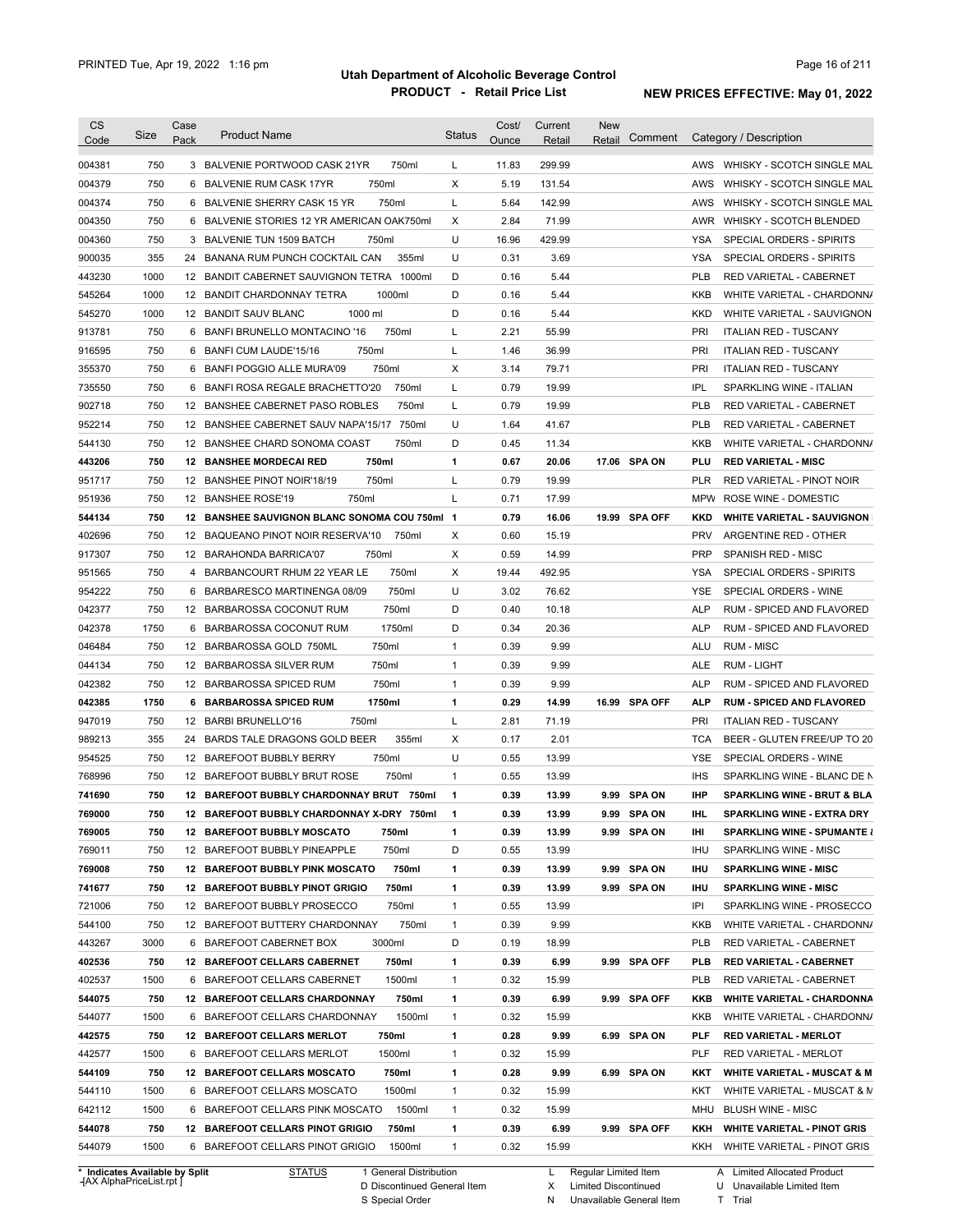| <b>CS</b><br>Code              | <b>Size</b> | Case<br>Pack | <b>Product Name</b>                                                         | <b>Status</b> | Cost/<br>Ounce | Current<br>Retail | New<br>Retail          | Comment      |            | Category / Description                      |
|--------------------------------|-------------|--------------|-----------------------------------------------------------------------------|---------------|----------------|-------------------|------------------------|--------------|------------|---------------------------------------------|
| 443253                         | 750         |              | 12 BAREFOOT CELLARS PINOT NOIR<br>750ml                                     | 1             | 0.39           | 6.99              |                        | 9.99 SPA OFF | <b>PLR</b> | <b>RED VARIETAL - PINOT NOIR</b>            |
| 443255                         | 1500        | 6            | 1500ml<br>BAREFOOT CELLARS PINOT NOIR                                       | 1             | 0.32           | 15.99             |                        |              | <b>PLR</b> | RED VARIETAL - PINOT NOIR                   |
| 442562                         | 750         |              | 750ml<br>12 BAREFOOT CELLARS RED MOSCATO                                    | 1             | 0.39           | 6.99              |                        | 9.99 SPA OFF | KKT        | <b>WHITE VARIETAL - MUSCAT &amp; M</b>      |
| 544117                         | 1500        |              | 1500ml<br>6 BAREFOOT CELLARS RIESLING                                       | $\mathbf{1}$  | 0.32           | 15.99             |                        |              | <b>KKR</b> | WHITE VARIETAL - RIESLING                   |
| 642108                         | 1500        |              | 6 BAREFOOT CELLARS ROSE<br>1500 ml                                          | $\mathbf{1}$  | 0.32           | 15.99             |                        |              | <b>MPW</b> | ROSE WINE - DOMESTIC                        |
| 544092                         | 750         |              | 12 BAREFOOT CELLARS SAUVIGNON BLANC 750ml                                   | U             | 0.39           | 9.99              |                        |              | KKD        | WHITE VARIETAL - SAUVIGNON                  |
| 544090                         | 1500        |              | 6 BAREFOOT CELLARS SAUVIGNON BLANC 1500ml                                   | D             | 0.32           | 15.99             |                        |              | <b>KKD</b> | WHITE VARIETAL - SAUVIGNON                  |
| 442568                         | 1500        |              | 6 BAREFOOT CELLARS SHIRAZ<br>1500ml                                         | D             | 0.17           | 8.64              |                        |              | PLJ        | RED VARIETAL - SYRAH, PETITE                |
| 443275                         | 750         |              | 750ml<br>12 BAREFOOT CELLARS SWEET RED                                      | 1             | 0.28           | 9.99              |                        | 6.99 SPA ON  | <b>PFP</b> | <b>RED GENERIC - RED TABLE &amp; PI</b>     |
| 443277                         | 1500        |              | 6 BAREFOOT CELLARS SWEET RED<br>1500ml                                      | $\mathbf{1}$  | 0.32           | 15.99             |                        |              | PFP        | RED GENERIC - RED TABLE & P                 |
| 642100                         | 750         | 12           | BAREFOOT CELLARS WHITE ZINFANDEL 750ml                                      | $\mathbf{1}$  | 0.39           | 9.99              |                        |              | MHJ        | BLUSH WINE - WHITE ZINFANDE                 |
| 642105                         | 1500        |              | 6 BAREFOOT CELLARS WHITE ZINFANDEL 1500ml                                   | $\mathbf{1}$  | 0.32           | 15.99             |                        |              | MHJ        | BLUSH WINE - WHITE ZINFANDE                 |
| 442578                         | 750         | 12           | BAREFOOT CELLARS ZINFANDEL CALIF 750ml                                      | D             | 0.21           | 5.40              |                        |              | PLH        | RED VARIETAL - ZINFANDEL                    |
| 544094                         | 3000        |              | 6 BAREFOOT CHARDONNAY BOX<br>3000ml                                         | D             | 0.10           | 10.26             |                        |              | <b>KKB</b> | WHITE VARIETAL - CHARDONN/                  |
| 809138                         | 1500        | 6            | 1500ml<br>BAREFOOT PEACH FRUITSCATO                                         | $\mathbf{1}$  | 0.32           | 15.99             |                        |              | MHU        | <b>BLUSH WINE - MISC</b>                    |
| 642110                         | 750         |              | 750ml<br>12 BAREFOOT PINK MOSCATO                                           | $\mathbf{1}$  | 0.39           | 9.99              |                        |              | MHW        | <b>BLUSH WINE - DOMESTIC</b>                |
| 443279                         | 750         | 12           | BAREFOOT PINOT NOIR SPRITZER<br>750ml                                       | D             | 0.21           | 5.40              |                        |              | <b>PFP</b> | RED GENERIC - RED TABLE & P                 |
| 900233                         | 250         |              | 250ml<br>24 BAREFOOT RED SANGRIA                                            | U             | 0.23           | 1.98              |                        |              | YSE        | SPECIAL ORDERS - WINE                       |
| 544120                         | 750         | 12           | <b>BAREFOOT REFRESH CRISP WHITE</b><br>750ml                                | 1             | 0.28           | 9.99              |                        | 6.99 SPA ON  | <b>KFP</b> | <b>WHITE GENERIC - TABLE &amp; PRO</b>      |
| 952627                         | 750         | 12           | 750ml<br>BAREFOOT REFRESH MOSCATO                                           | U             | 0.39           | 9.99              |                        |              | YSE        | SPECIAL ORDERS - WINE                       |
| 809124                         | 250         | 24           | 250 ml<br>BAREFOOT REFRESH MOSCATO CAN                                      | U             | 0.24           | 2.04              |                        |              | YSE        | SPECIAL ORDERS - WINE                       |
| 642106                         | 750         |              | 750ml<br>12 BAREFOOT ROSE                                                   | $\mathbf{1}$  | 0.39           | 9.99              |                        |              | MPW        | ROSE WINE - DOMESTIC                        |
| 642114                         | 3000        | 6            | 3000ml<br>BAREFOOT ROSE BOX                                                 | D             | 0.19           | 18.99             |                        |              | MPW        | ROSE WINE - DOMESTIC                        |
| 809134                         | 750         |              | 12 BAREFOOT STRAWBERRY FRUITSCATO<br>750ml                                  | $\mathbf{1}$  | 0.39           | 9.99              |                        |              | <b>GFE</b> | WINE - FRUIT                                |
| 100018                         | 750         |              | 750ml                                                                       | D             | 1.10           | 27.99             |                        |              | YGC        |                                             |
|                                | 750         |              | 6 BARENJAEGER HONEY GIFT PACK<br>6 BARENJAEGER HONEY LIQ W / GLASS<br>750ml | D             | 0.60           | 15.12             |                        |              | <b>CHX</b> | GIFT SETS - LIQUEURS<br>LIQUEURS - IMPORTED |
| 100560                         | 750         |              |                                                                             | D             |                |                   |                        |              |            |                                             |
| 100808                         |             | 6            | BARENJAEGER HONEY LIQ. W/1 GLASS 750ml                                      |               | 1.10           | 27.99             |                        |              | YGC        | <b>GIFT SETS - LIQUEURS</b>                 |
| 064356                         | 750         |              | 6 BARENJAEGER HONEY LIQUEUR<br>750ml                                        | 1             | 1.14           | 28.99             |                        |              | CHE        | LIQUEURS - FRUIT                            |
| 002982                         | 750         | 6            | BARENJAGER LIQUEUR W/MUG'10<br>750ml                                        | U             | 1.10           | 27.94             |                        |              | YGC        | <b>GIFT SETS - LIQUEURS</b>                 |
| 808580                         | 750         |              | 750ml<br>12 BARGETTO CHAUCERS MEAD                                          | Г             | 0.57           | 14.49             |                        |              | <b>GFE</b> | WINE - FRUIT                                |
| 944545                         | 500         |              | 12 BARGETTO CHAUCERS OLALLIEBERRY<br>500ml                                  | Х             | 0.78           | 13.27             |                        |              | <b>GFE</b> | WINE - FRUIT                                |
| 944535                         | 500         |              | 500ml<br>12 BARGETTO CHAUCERS RASPBERRY                                     | U             | 0.84           | 14.28             |                        |              | <b>GFE</b> | WINE - FRUIT                                |
| 917339                         | 500         |              | 500ml<br>12 BARGETTO POMEGRANATE                                            | U             | 0.84           | 14.28             |                        |              | GFE        | <b>WINE - FRUIT</b>                         |
| 917338                         | 750         |              | 12 BARGETTO RASPBERRY MEAD<br>750ml                                         | U             | 0.57           | 14.49             |                        |              | GFE        | <b>WINE - FRUIT</b>                         |
| 402524                         | 750         |              | 12 BARISTA COFFEE PINOTAGE<br>750ml                                         | 1             | 0.59           | 13.99             |                        | 14.99 HIGHER | <b>PRS</b> | <b>SOUTH AFRICAN RED</b>                    |
| 057096                         | 750         |              | 12 BARKEEPERS CALL LONG ISLAND TEA 750ml                                    | D             | 0.29           | 7.41              |                        |              | <b>CWL</b> | PREMIXED - LONG ISLAND TEA                  |
| 952104                         | 750         |              | 12 BARNARD GRIFFIN ROSE SANGIOVESE'20 750ml                                 | L             | 0.57           | 14.36             |                        |              |            | MPQ ROSE WINE - VARIETAL & VING             |
| 902117                         | 375         |              | 12 BARNAUT GRAND CRU GRANDE RSV<br>375ml                                    | U             | 3.61           | 44.03             |                        | 45.75 HIGHER | YSE        | <b>SPECIAL ORDERS - WINE</b>                |
| 902116                         | 1500        |              | 1500ml<br>3 BARNAUT GRAND CRU GRANDE RSV                                    | U             | 3.10           | 157.43            |                        |              | YSE        | SPECIAL ORDERS - WINE                       |
| 915391                         | 750         |              | 12 BARNETT MERLOT SPRING MTN'04<br>750ml                                    | х             | 1.52           | 38.43             |                        |              | <b>PLF</b> | RED VARIETAL - MERLOT                       |
| 947826                         | 500         |              | 12 BAROLO CHINATO COCCHI<br>500ml                                           | U             | 2.90           | 48.99             |                        |              | YSE        | SPECIAL ORDERS - WINE                       |
| 402000                         | 750         |              | 6 BARON CHIREL RIOJA RESERVA'16<br>750ml                                    | г             | 2.96           | 89.99             |                        | 75.00 LOWER  | <b>PRN</b> | <b>SPANISH RED - RIOJA</b>                  |
| 903538                         | 750         |              | 12 BARON HERZOG CABERNET KPM<br>750ml                                       | L             | 0.47           | 11.99             |                        |              | <b>PLB</b> | RED VARIETAL - CABERNET                     |
| 912997                         | 750         |              | 12 BARON HERZOG CHENIN KPM'18/19<br>750ml                                   | L             | 0.39           | 9.99              |                        |              | <b>KKP</b> | WHITE VARIETAL - CHENIN BLA                 |
| 912996                         | 750         |              | 12 BARON HERZOG SAUV BLKPM'15/17<br>750ml                                   | L             | 0.47           | 11.99             |                        |              | <b>KKD</b> | WHITE VARIETAL - SAUVIGNON                  |
| 913329                         | 750         |              | 12 BARON HERZOG SYRAH KPM'8/09<br>750ml                                     | Х             | 0.53           | 13.37             |                        |              | PLJ        | RED VARIETAL - SYRAH, PETITE                |
| 029206                         | 750         |              | 750ml<br>12 BARON ROTHSCHILD GIN                                            | D             | 0.26           | 6.56              |                        |              | AHG        | GIN - DRY                                   |
| 029208                         | 1750        |              | 6 BARON ROTHSCHILD GIN<br>1750ml                                            | 1             | 0.24           | 14.13             |                        |              | AHG        | GIN - DRY                                   |
| 035284                         | 375         |              | 375ml<br>24 BARON ROTHSCHILD VODKA                                          | 1             | 0.32           | 4.02              |                        |              | ADF        | <b>VODKA - BASIC</b>                        |
| 035286                         | 750         |              | 750ml<br>12 BARON ROTHSCHILD VODKA                                          | D             | 0.15           | 3.78              |                        |              | ADF        | <b>VODKA - BASIC</b>                        |
| 035287                         | 1000        |              | 1000ml<br>12 BARON ROTHSCHILD VODKA                                         | 1             | 0.25           | 8.36              |                        |              | ADF        | <b>VODKA - BASIC</b>                        |
| 035288                         | 1750        |              | 6 BARON ROTHSCHILD VODKA<br>1750ml                                          | 1             | 0.24           | 14.13             |                        |              | ADF        | <b>VODKA - BASIC</b>                        |
| 039124                         | 375         |              | 24 BARON ROTHSCHILD VODKA 100PR<br>375ml                                    | 1             | 0.47           | 6.02              |                        |              | ADF        | <b>VODKA - BASIC</b>                        |
| 039126                         | 750         |              | 12 BARON ROTHSCHILD VODKA 100PR<br>750ml                                    | 1             | 0.36           | 9.06              |                        |              | ADF        | VODKA - BASIC                               |
| * Indicates Available by Split |             |              | 1 General Distribution<br><b>STATUS</b>                                     |               |                |                   | L Regular Limited Item |              |            | A Limited Allocated Product                 |

**Case** [AX AlphaPriceList.rpt ]

D Discontinued General Item S Special Order

X N Limited Discontinued

Unavailable General Item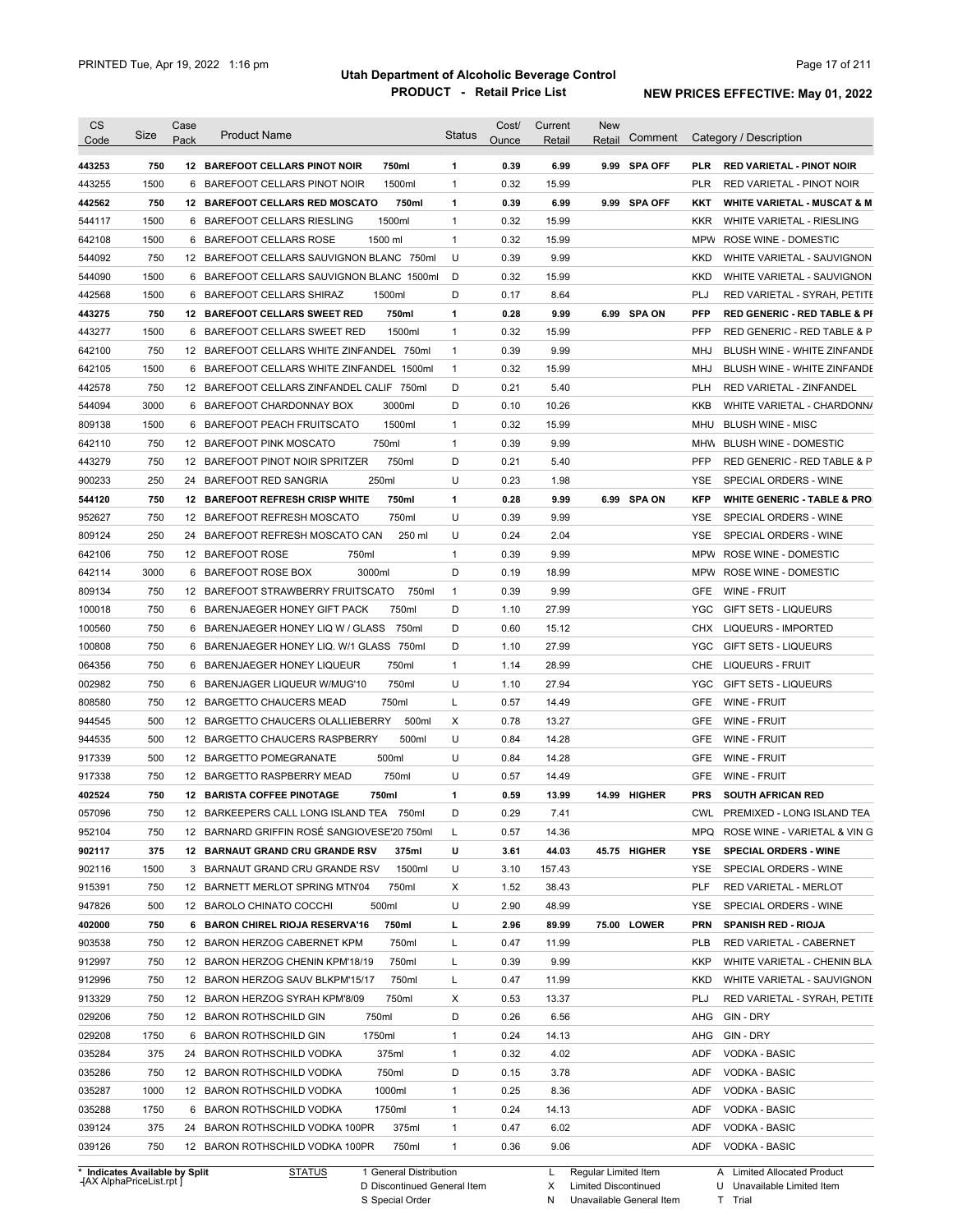| Code                                                                                                                                                                                                                                                             | Size       | Case<br>Pack | <b>Product Name</b>                                                                   | <b>Status</b> | Cost/<br>Ounce | Current<br>Retail | <b>New</b><br>Comment<br>Retail |            | Category / Description                                           |
|------------------------------------------------------------------------------------------------------------------------------------------------------------------------------------------------------------------------------------------------------------------|------------|--------------|---------------------------------------------------------------------------------------|---------------|----------------|-------------------|---------------------------------|------------|------------------------------------------------------------------|
|                                                                                                                                                                                                                                                                  | 1750       |              |                                                                                       | $\mathbf{1}$  | 0.29           | 17.13             |                                 | ADF        | <b>VODKA - BASIC</b>                                             |
| 039128<br>409712                                                                                                                                                                                                                                                 | 750        |              | 6 BARON ROTHSCHILD VODKA 100PR<br>1750ml<br>750ml<br>12 BAROSSA INK SHIRAZ'16         | Χ             | 0.33           | 8.27              |                                 | <b>PRY</b> | <b>AUSTRALIAN RED</b>                                            |
| 402825                                                                                                                                                                                                                                                           | 750        |              | 750ml<br>12 BAROSSA VALLEY ESTATE SHIRAZ                                              | D             | 0.36           | 9.18              |                                 | <b>PRY</b> | <b>AUSTRALIAN RED</b>                                            |
| 948784                                                                                                                                                                                                                                                           | 750        |              | 750ml<br>12 BARTENURA CHIANTI DOCG                                                    | U             | 0.61           | 15.44             |                                 | <b>YSE</b> | SPECIAL ORDERS - WINE                                            |
| 347210                                                                                                                                                                                                                                                           | 750        |              | 750ml<br>12 BARTENURA MOSCATO KPM                                                     | $\mathbf{1}$  | 0.59           | 14.99             |                                 | <b>KRL</b> | ITALIAN WHITE - MISC DOC                                         |
| 951746                                                                                                                                                                                                                                                           | 331        | 24           | BARTLES & JAMES POMEGRANATE RASPB 331 ml                                              | U             | 0.18           | 1.99              |                                 | <b>YSE</b> | SPECIAL ORDERS - WINE                                            |
| 901536                                                                                                                                                                                                                                                           | 331        |              | 24 BARTLES & JAYMES EXOTIC BERRY<br>331ml                                             | D             | 0.18           | 1.99              |                                 | <b>RCP</b> | <b>FLAVORED MALT BEVERAGES</b>                                   |
| 901535                                                                                                                                                                                                                                                           | 331        |              | 331ml<br>24 BARTLES & JAYMES FUZZY NAVEL                                              | D             | 0.18           | 1.99              |                                 | <b>RCP</b> | <b>FLAVORED MALT BEVERAGES</b>                                   |
|                                                                                                                                                                                                                                                                  | 331        |              | 331ml<br>24 BARTLES & JAYMES MARGARITA                                                | D             | 0.18           | 2.01              |                                 | <b>RCP</b> |                                                                  |
| 901534<br>901537                                                                                                                                                                                                                                                 | 331        |              | 24 BARTLES & JAYMES STRAWBERRY DA<br>331ml                                            | D             | 0.18           | 1.99              |                                 | <b>RCP</b> | <b>FLAVORED MALT BEVERAGES</b><br><b>FLAVORED MALT BEVERAGES</b> |
| 029287                                                                                                                                                                                                                                                           | 1000       |              | 1000ml<br>12 BARTON GIN                                                               | D             | 0.30           | 9.99              |                                 | AHG        | GIN - DRY                                                        |
| 029288                                                                                                                                                                                                                                                           | 1750       |              | 1750ml<br>6 BARTON GIN                                                                | $\mathbf{1}$  | 0.24           | 13.99             |                                 | AHG        | GIN - DRY                                                        |
|                                                                                                                                                                                                                                                                  |            |              |                                                                                       |               |                |                   |                                 | <b>ADW</b> |                                                                  |
| 036889                                                                                                                                                                                                                                                           | 1000       |              | 12 BARTON NATURALS VODKA<br>1000ml                                                    | $\mathbf{1}$  | 0.21           | 6.99              |                                 |            | VODKA - DOMESTIC                                                 |
| 036900                                                                                                                                                                                                                                                           | 1750       | 6            | BARTON NATURALS VODKA PET<br>1750ml                                                   | $\mathbf{1}$  | 0.19           | 10.99             |                                 | <b>ADW</b> | VODKA - DOMESTIC                                                 |
| 082356                                                                                                                                                                                                                                                           | 750        |              | 750ml<br>12 BARTON PEACH SCHNAPPS                                                     | $\mathbf{1}$  | 0.35           | 8.99              |                                 | <b>CPG</b> | <b>SCHNAPPS - FRUIT</b>                                          |
| 035314                                                                                                                                                                                                                                                           | 375        |              | 24 BARTON VODKA<br>375ml                                                              | $\mathbf{1}$  | 0.25           | 3.19              |                                 | ADF        | <b>VODKA - BASIC</b>                                             |
| 035316                                                                                                                                                                                                                                                           | 750        |              | 750ml<br>12 BARTON VODKA                                                              | $\mathbf{1}$  | 0.21           | 5.45              |                                 | <b>ADF</b> | VODKA - BASIC                                                    |
| 035317                                                                                                                                                                                                                                                           | 1000       |              | 1000ml<br>12 BARTON VODKA                                                             | 1             | 0.21           | 6.99              |                                 | ADF        | <b>VODKA - BASIC</b>                                             |
| 035318                                                                                                                                                                                                                                                           | 1750       | 6            | 1750ml<br><b>BARTON VODKA</b>                                                         | 1             | 0.19           | 10.99             |                                 | ADF        | <b>VODKA - BASIC</b>                                             |
| 918960                                                                                                                                                                                                                                                           | 355        | 24           | <b>BASE CAMP S'MORE STOUT</b><br>355 ml                                               | D             | 0.14           | 1.65              |                                 | <b>TVB</b> | <b>DOMESTIC BEER</b>                                             |
| 016679                                                                                                                                                                                                                                                           | 750        | 6            | 750ml<br><b>BASIL HAYDEN 10 YR</b>                                                    | U             | 2.76           | 69.99             |                                 | AWK        | WHISKEY - BOURBON SINGLE B                                       |
| 026495                                                                                                                                                                                                                                                           | 750        | 6            | 750ml<br><b>BASIL HAYDEN 10 YR RYE</b>                                                | U             | 2.76           | 69.99             |                                 | AWU        | <b>WHISKEY - RYE</b>                                             |
| 016673                                                                                                                                                                                                                                                           | 375        | 12           | 375 ml<br>BASIL HAYDEN BOURBON 8 YR                                                   | $\mathbf{1}$  | 1.73           | 21.99             |                                 | AWK        | WHISKEY - BOURBON SINGLE B                                       |
| 016676                                                                                                                                                                                                                                                           | 750        |              | 750ml<br><b>12 BASIL HAYDEN BOURBON 8YR</b>                                           | 1             | 1.70           | 39.99             | 42.99 SPA OFF                   | AWK        | <b>WHISKEY - BOURBON SINGLE B.</b>                               |
| 087014                                                                                                                                                                                                                                                           | 750        | 6            | BASIL HAYDEN CARIBBEAN RESERVE RYE 750ml                                              | U             | 1.97           | 49.99             |                                 | AWU        | <b>WHISKEY - RYE</b>                                             |
| 027189                                                                                                                                                                                                                                                           | 750        | 6            | 750ml<br><b>BASIL HAYDEN DARK RYE BOURBON</b>                                         | 1             | 1.70           | 39.99             | 42.99 SPA OFF                   | AWU        | <b>WHISKEY - RYE</b>                                             |
| 027001                                                                                                                                                                                                                                                           | 750        | 6            | 750ml<br><b>BASIL HAYDEN RYE</b>                                                      | U             | 1.92           | 48.65             |                                 | AWU        | <b>WHISKEY - RYE</b>                                             |
| 016659                                                                                                                                                                                                                                                           |            |              |                                                                                       |               | 1.97           | 49.99             |                                 |            | SPECIAL ORDERS - SPIRITS                                         |
|                                                                                                                                                                                                                                                                  | 750        | 6            | <b>BASIL HAYDEN SUBTLE SMOKE</b><br>750ml                                             | Α             |                |                   |                                 | YSA        |                                                                  |
|                                                                                                                                                                                                                                                                  | 750        | 6            | <b>BASIL HAYDEN TOAST</b><br>750ml                                                    | Г             | 1.98           | 50.14             |                                 | AWH        | WHISKEY - BOURBON & TENNE:                                       |
|                                                                                                                                                                                                                                                                  | 750        | 6            | BASIL HAYDEN TWO BY TWO<br>750ml                                                      | U             | 1.77           | 44.99             |                                 | AWK        | WHISKEY - BOURBON SINGLE B                                       |
|                                                                                                                                                                                                                                                                  | 750        | 6            | BASIL HAYDEN W/ COPPER SHAKER<br>750ml                                                | U             | 1.71           | 43.45             |                                 | YSA        | <b>SPECIAL ORDERS - SPIRITS</b>                                  |
|                                                                                                                                                                                                                                                                  | 355        | 24           | 355ml<br><b>BASS ALE ENGLAND</b>                                                      | D             | 0.22           | 2.65              |                                 | TNC.       | ALE - PALE                                                       |
|                                                                                                                                                                                                                                                                  | 750        |              | 750ml<br>12 BASTGEN RIESLING BLAUSCHIEF'18                                            | L             | 0.83           | 20.06             | 20.99 HIGHER                    | KRH        | <b>GERMAN WHITE - MOSEL</b>                                      |
|                                                                                                                                                                                                                                                                  | 750        |              | 750ml<br>12 BASTIANICH COOKING WINE                                                   | U             | 0.08           | 2.00              |                                 | <b>YSE</b> | SPECIAL ORDERS - WINE                                            |
|                                                                                                                                                                                                                                                                  | 750        |              | 6 BASTIANICH GRAPPA<br>750ml                                                          | U             | 2.28           | 57.88             |                                 | <b>YSA</b> | SPECIAL ORDERS - SPIRITS                                         |
|                                                                                                                                                                                                                                                                  | 750        |              | 12 BATASIOLO MOSCATO D'ASTI'17/18 750ml                                               | X             | 0.72           | 18.16             |                                 | <b>KRL</b> | ITALIAN WHITE - MISC DOC                                         |
|                                                                                                                                                                                                                                                                  | 750        |              | 12 BATTLE CREEK SINGLE VINEYARD PINOT 750ml                                           | 1             | 1.97           | 49.99             |                                 | PLR        | RED VARIETAL - PINOT NOIR                                        |
|                                                                                                                                                                                                                                                                  | 750        |              | 12 BAUCHANT ORANGE LIQUEUR<br>750ml                                                   | Χ             | 0.92           | 23.34             |                                 | CHB        | LIQUEURS - TRIPLE SEC & ORA                                      |
|                                                                                                                                                                                                                                                                  | 750        |              | 750ml<br>12 BAUMARD SAVENN TRIE SP'07                                                 | Х             | 1.40           | 35.51             |                                 | KRB        | FRENCH WHITE - BORDEAUX &                                        |
|                                                                                                                                                                                                                                                                  | 750        |              | 12 BAYTEN SAUV BLANC'18/19<br>750ml                                                   | Г             | 0.60           | 15.20             |                                 | KRQ        | SOUTH AFRICAN WHITE                                              |
|                                                                                                                                                                                                                                                                  | 750        |              | 12 BEAR FLAG ZINFANDEL<br>750ml                                                       | $\mathbf{1}$  | 0.99           | 24.99             |                                 | PLH        | RED VARIETAL - ZINFANDEL                                         |
|                                                                                                                                                                                                                                                                  | 750        |              | 12 BEARBOAT PINOT NOIR SONOMA COAST 750ml                                             | D             | 0.80           | 20.20             |                                 | PLR        | RED VARIETAL - PINOT NOIR                                        |
|                                                                                                                                                                                                                                                                  | 500        |              | 12 BEATBOX BLUE RAZZBERRY<br>500ml                                                    | $\mathbf{1}$  | 0.24           | 3.99              |                                 | <b>RCP</b> | <b>FLAVORED MALT BEVERAGES</b>                                   |
|                                                                                                                                                                                                                                                                  | 500        |              | 500ml<br>12 BEATBOX FRUIT PUNCH                                                       | $\mathbf{1}$  | 0.24           | 3.99              |                                 | <b>RCP</b> | <b>FLAVORED MALT BEVERAGES</b>                                   |
|                                                                                                                                                                                                                                                                  | 750        |              | 6 BEAUCASTEL CHATEAUNEUF'19<br>750ml                                                  | Г             | 3.41           | 86.47             |                                 | PRD        | FRENCH RED - RHONE                                               |
|                                                                                                                                                                                                                                                                  | 750        |              | 12 BEAUCASTEL CNP MIX CASE 03/06/09/12750ml                                           | U             | 4.44           | 112.59            |                                 | <b>YSE</b> | SPECIAL ORDERS - WINE                                            |
|                                                                                                                                                                                                                                                                  | 750        |              | 12 BEAUCASTEL COUDOULET ROUGE'19<br>750ml                                             | L             | 1.11           | 28.14             |                                 | <b>PRD</b> | FRENCH RED - RHONE                                               |
|                                                                                                                                                                                                                                                                  | 750        |              | 6 BEAUX FRERES B-FRERES VYD 7 750ml                                                   | U             | 3.12           | 79.16             |                                 | YSE        | SPECIAL ORDERS - WINE                                            |
|                                                                                                                                                                                                                                                                  | 750        |              |                                                                                       |               |                |                   |                                 | PLR        |                                                                  |
|                                                                                                                                                                                                                                                                  |            |              | 6 BEAUX FRERES PN BEAUX FRERES'19 750ml                                               | L             | 3.75           | 95.00             |                                 |            | RED VARIETAL - PINOT NOIR                                        |
|                                                                                                                                                                                                                                                                  | 750        |              | 6 BEAUX FRERES PN UPPER TERRACE'18 750ml                                              | X             | 3.77           | 95.63             |                                 | PLR        | RED VARIETAL - PINOT NOIR                                        |
|                                                                                                                                                                                                                                                                  | 750        |              | 6 BEAUX FRERES PN WILLAMETTE'19<br>750ml                                              | L             | 2.29           | 57.99             |                                 | PLR        | RED VARIETAL - PINOT NOIR                                        |
|                                                                                                                                                                                                                                                                  | 375        |              | 12 BEAUX FRERES PN WILLAMETTE'19<br>375 ml                                            | L             | 2.38           | 30.24             |                                 | PLR        | RED VARIETAL - PINOT NOIR                                        |
| 016685<br>022756<br>000401<br>989115<br>917581<br>952475<br>951761<br>917289<br>923545<br>064396<br>917853<br>916333<br>443428<br>443432<br>923499<br>923498<br>910273<br>901946<br>983024<br>919717<br>917056<br>917885<br>909976<br>919718<br>918703<br>900451 | 750<br>750 |              | 6 BEAUX FRERES PN ZENA CRWN'18/19 750ml<br>12 BECHTOLD PINOT GRIS SILBERBERG<br>750ml | L<br>U        | 2.93<br>1.11   | 74.38<br>28.09    |                                 | PLR        | RED VARIETAL - PINOT NOIR<br>YSE SPECIAL ORDERS - WINE           |

**Case** [AX AlphaPriceList.rpt ]

D Discontinued General Item S Special Order

X

N Unavailable General Item Limited Discontinued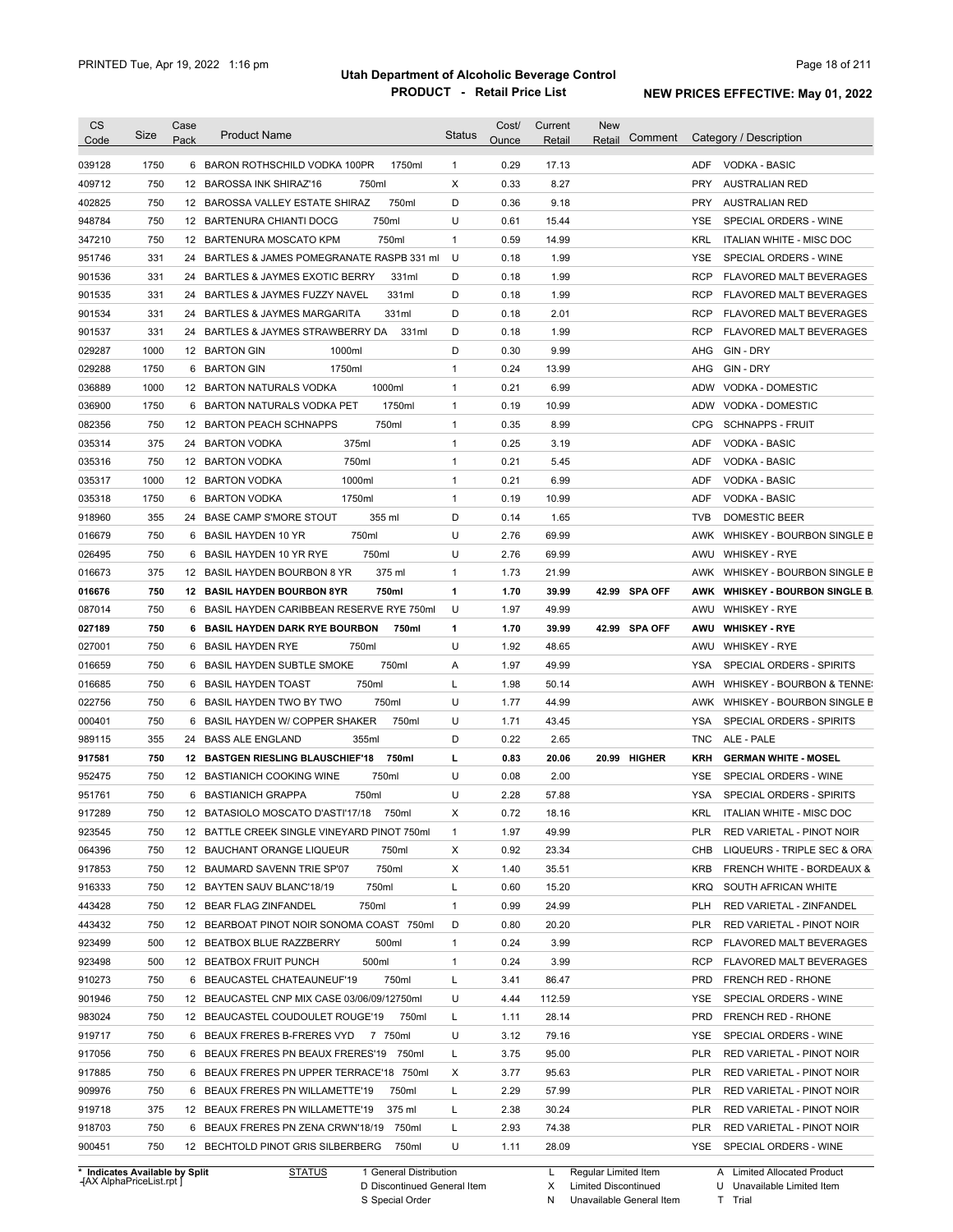| Code             | Size       | Case<br>Pack | <b>Product Name</b>                         | <b>Status</b> | Cost/<br>Ounce | Current<br>Retail | <b>New</b><br>Retail | Comment       |            | Category / Description                  |
|------------------|------------|--------------|---------------------------------------------|---------------|----------------|-------------------|----------------------|---------------|------------|-----------------------------------------|
| 917762           | 750        |              | 6 BECKMEN GRENACHE PURMT'14/15<br>750ml     | х             | 1.04           | 26.46             |                      |               | PLL        | RED VARIETAL - GRENACHE                 |
| 914603           | 750        |              | 750ml<br>12 BECKMEN SAUV BL STA YNEZ EST'16 | X             | 0.36           | 9.18              |                      |               | <b>KKD</b> | WHITE VARIETAL - SAUVIGNON              |
| 904130           | 750        |              | 6 BECKMEN SYRAH BLOCK 6 PUR MT13<br>750ml   | X             | 1.97           | 49.99             |                      |               | PLJ        | RED VARIETAL - SYRAH, PETITE            |
| 989235           | 355        |              | 24 BECKS LIGHT BEER GERMANY<br>355ml        | D             | 0.14           | 1.65              |                      |               | THE        | LAGER - PILSENER                        |
| 989236           | 650        |              | 650ml<br>15 BECKS LIGHT BEER GERMANY        | D             | 0.17           | 3.74              |                      |               | THE        | <b>LAGER - PILSENER</b>                 |
| 989234           | 355        |              | 355ml<br>24 BECKS OKTOBERFEST'12            | X             | 0.15           | 1.84              |                      |               | THJ        | LAGER - OKTOBERFEST                     |
| 946645           | 750        |              | 12 BEDROCK GRIFFINS LAIR SYRAH<br>750ml     | U             | 1.78           | 45.12             |                      |               | YSE        | SPECIAL ORDERS - WINE                   |
| 917795           | 750        |              | 12 BEDROCK HEIRLOOM SONOMA RED'8/9 750ml    | U             | 0.96           | 24.43             |                      |               | <b>PFP</b> | RED GENERIC - RED TABLE & P             |
| 948397           | 750        |              | 750ml<br>12 BEDROCK HERITAGE SONOMA         | X             | 1.66           | 42.14             |                      |               | <b>YSE</b> | SPECIAL ORDERS - WINE                   |
| 948438           | 750        |              | 750ml<br>12 BEDROCK HERITAGE SONOMA         | X             | 1.66           | 42.14             |                      |               | YSE        | SPECIAL ORDERS - WINE                   |
| 951586           | 750        |              | 750ml<br>12 BEDROCK HERITAGE SONOMA         | X             | 2.10           | 53.17             |                      |               | <b>YSE</b> | SPECIAL ORDERS - WINE                   |
| 909609           | 750        |              | 12 BEDROCK LORENZO'S HEIRLOMM RED<br>750ml  | U             | 1.54           | 39.16             |                      |               | <b>YSE</b> | SPECIAL ORDERS - WINE                   |
| 917796           | 750        |              | 750ml<br>12 BEDROCK ODE TO LULU ROSE'09     | X             | 0.72           | 18.35             |                      |               | <b>MPQ</b> | ROSE WINE - VARIETAL & VIN G            |
| 920655           | 750        |              | 12 BEDROCK PAGANI HERITAGE RED'16/17 750ml  | Х             | 1.66           | 42.04             |                      |               | PLU        | <b>RED VARIETAL - MISC</b>              |
| 919576           | 750        |              | 12 BEDROCK PAGANI RANCHHEIRLOOM R<br>750ml  | U             | 1.66           | 42.14             |                      |               | YSE        | SPECIAL ORDERS - WINE                   |
|                  |            |              |                                             |               |                |                   |                      |               |            |                                         |
| 919254           | 750<br>750 |              | 12 BEDROCK SONOMA OV ZIN'19/20<br>750ml     | L             | 0.79<br>0.91   | 19.99<br>22.99    |                      |               | <b>PLH</b> | RED VARIETAL - ZINFANDEL<br>GIN - DRY   |
| 028086           | 1750       |              | 12 BEEFEATER GIN<br>750ml<br>1750ml         | 1             | 0.76           | 44.99             |                      |               | AHG        |                                         |
| 028088           | 1750       | 6            | BEEFEATER GIN                               | 1<br>U        | 0.76           |                   |                      |               | AHG<br>YGA | GIN - DRY<br><b>GIFT SETS - SPIRITS</b> |
| 001855           |            | 6            | BEEFEATER GIN W/POURER<br>1750 ml           |               |                | 44.99             |                      |               |            |                                         |
| 029326           | 750        |              | 12 BEEHIVE GIN BARREL RES<br>750ml          | 1             | 1.38           | 38.99             |                      | 34.99 SPA ON  | AHG        | GIN DRY                                 |
| 030666           | 750        |              | <b>12 BEEHIVE JACK RABBIT GIN</b><br>750ml  | 1             | 1.14           | 26.99             |                      | 28.99 SPA OFF | AHG        | <b>GIN-DRY</b>                          |
| 902708           | 375        |              | 375 ml<br>12 BEEHIVE JACK RABBIT GIN        | 1             | 1.34           | 16.99             |                      |               | AHG        | GIN - DRY                               |
| 036585           | 1000       |              | <b>6 BEEHIVE ORGANIC VODKA</b><br>1000 ml   | 1             | 0.86           | 23.99             |                      | 28.99 SPA OFF | <b>ADW</b> | <b>VODKA - DOMESTIC</b>                 |
| 947055           | 500        |              | 500ml<br>12 BEER HERE HOPTICULUS            | U             | 0.64           | 10.83             |                      |               | YST        | SPECIAL ORDERS - BEER                   |
| 947056           | 500        |              | 500ml<br>12 BEER HERE KREMLIN C RUDE        | U             | 0.71           | 11.92             |                      |               | <b>YST</b> | SPECIAL ORDERS - BEER                   |
| 947058           | 500        |              | 500ml<br>12 BEER HERE RYE HOPPER            | U             | 0.60           | 10.12             |                      |               | <b>YST</b> | SPECIAL ORDERS - BEER                   |
| 947057           | 500        | 20           | 500ml<br>BEER HERE SOD                      | U             | 0.52           | 8.75              |                      |               | <b>YST</b> | SPECIAL ORDERS - BEER                   |
|                  |            |              |                                             |               |                |                   |                      |               |            |                                         |
| 919091           | 750        |              | 12 BEI SIT LA TURNA BARBERA D'ASTI'12 750ml | X             | 0.40           | 10.12             |                      |               | <b>PRJ</b> | <b>ITALIAN RED - PIEDMONT</b>           |
| 989054           | 355        | 24           | BELCHING BEAVER HONEY BLONDE ALE 355 ml     | 1             | 0.18           | 2.05              |                      | 2.15 HIGHER   | <b>TNC</b> | ALE - PALE                              |
| 989664           | 355        | 24           | BELCHING BEAVER PB MILK STOUT 355 ml        | 1             | 0.24           | 2.69              |                      | 2.85 HIGHER   | <b>TNP</b> | ALE - HEAVY, PORTER, STOUT              |
| 989446           | 473        | 24           | BELCHING BEAVER PHANTOM BRIDE IPA 473 ml    | 1             | 0.18           | 2.75              |                      | 2.85 HIGHER   | <b>TNF</b> | ALE BITTER & ESB                        |
| 919015           | 440        | 24           | 440ml<br>BELHAVEN SCOTTISH ALE CANS         | D             | 0.23           | 3.35              |                      |               | <b>TVP</b> | IMPORTED BEER - UNITED KING             |
| 348234           | 1500       | 6            | BELLA SERA MOSCATO<br>1500ml                | D             | 0.35           | 17.99             |                      |               | YSE        | SPECIAL ORDERS - WINE                   |
| 348200           | 750        |              | 12 BELLA SERA PINOT GRIGIO<br>750ml         | 1             | 0.47           | 11.99             |                      |               | <b>KRK</b> | ITALIAN WHITE - PINOT GRIGIO            |
| 348205           | 1500       |              | 6 BELLA SERA PINOT GRIGIO<br>1500ml         | 1             | 0.30           | 17.99             |                      | 14.99 SPA ON  | KRK        | ITALIAN WHITE - PINOT GRIGIO            |
| 443958           | 750        |              | 6 BELLA UNION CABERNET NAPA'18<br>750ml     | Α             | 3.29           | 83.51             |                      |               |            | LAW ALLOCATED WINE                      |
| 915900           | 375        |              | 12 BELLE DE BRILLET PEAR-USE 065962 375 ml  | U             | 2.41           | 30.52             |                      |               | YSC        | SPECIAL ORDERS - LIQUEURS               |
| 065962           | 375        |              | 12 BELLE DE BRILLET POIRE LIQUEUR<br>375ml  | L             | 2.37           | 30.02             |                      |               | CHE        | LIQUEURS - FRUIT                        |
| 065961           | 750        | 6            | BELLE DE BRILLET POIRE LIQUEUR<br>750ml     | х             | 1.21           | 30.80             |                      |               | CHE        | LIQUEURS - FRUIT                        |
| 915488           | 750        |              | 12 BELLE GLOS BLANC DE PN'18/19<br>750ml    | X             | 0.71           | 17.99             |                      |               | <b>MPQ</b> | ROSE WINE - VARIETAL & VIN G            |
| 443939           | 750        |              | 750ml<br>12 BELLE GLOS PINOT NOIR CLARK     | $\mathbf{1}$  | 2.17           | 54.99             |                      |               | <b>PLR</b> | RED VARIETAL - PINOT NOIR               |
|                  | 750        |              | 750ml<br>12 BELLE GLOS PN ALTURAS'17/18     | L             | 1.97           | 49.99             |                      |               | PLR        | RED VARIETAL - PINOT NOIR               |
| 946848           | 750        |              | 750ml<br>12 BELLE GLOS PN DAIRYMAN17/18     | L             | 1.97           | 49.99             |                      |               | <b>PLR</b> | RED VARIETAL - PINOT NOIR               |
| 914876<br>016796 | 750        |              | 750ml<br>6 BELLE MEADE BOURBON              | Τ             | 1.98           | 50.13             |                      |               | AWH        | WHISKEY - BOURBON & TENNE:              |
| 033715           | 750        |              | 750ml<br>6 BELUGA NOBLE VODKA               | х             | 1.41           | 35.87             |                      |               | YSA        | SPECIAL ORDERS - SPIRITS                |
| 033999           | 750        |              | 750ml<br>6 BELVEDERE BLOODY MARY            | х             | 1.20           | 30.31             |                      |               | YSA        | SPECIAL ORDERS - SPIRITS                |
| 034082           | 750        |              | 750ml<br>6 BELVEDERE INTENSE VODKA          | D             | 1.59           | 40.42             |                      |               | ADF        | VODKA - BASIC                           |
| 034092           | 750        |              | 6 BELVEDERE PINK GRAPEFRUIT VODKA 750ml     | D             | 0.66           | 16.74             |                      |               | ADM        | VODKA - FLAVORED                        |
| 002381           | 750        |              | 6 BELVEDERE PURE 6 W/ MARTINI VAP 750ml     | U             | 1.20           | 30.31             |                      |               | ADX        | VODKA - IMPORTED                        |
| 034155           | 750        |              | 6 BELVEDERE VODKA<br>750ml                  | $\mathbf{1}$  | 1.26           | 31.99             |                      |               | ADF        | VODKA - BASIC                           |
| 034158           | 1750       |              | 1750ml<br>6 BELVEDERE VODKA                 | $\mathbf{1}$  | 1.01           | 59.99             |                      |               | ADF        | VODKA - BASIC                           |
| 021480           | 750        |              | 750ml<br>12 BENCHMARK BOURBON NO 8          | 1             | 0.51           | 12.99             |                      |               | AWH        | WHISKEY - BOURBON & TENNE:              |
| 064414           | 375        |              | <b>12 BENEDICTINE DOM</b><br>375ml          | L             | 1.73           | 21.28             |                      | 21.99 HIGHER  | CHS        | <b>LIQUEURS - BITTERS &amp; HERBAL</b>  |

**Case** [AX AlphaPriceList.rpt ]

D Discontinued General Item

S Special Order

X Limited Discontinued

N Unavailable General Item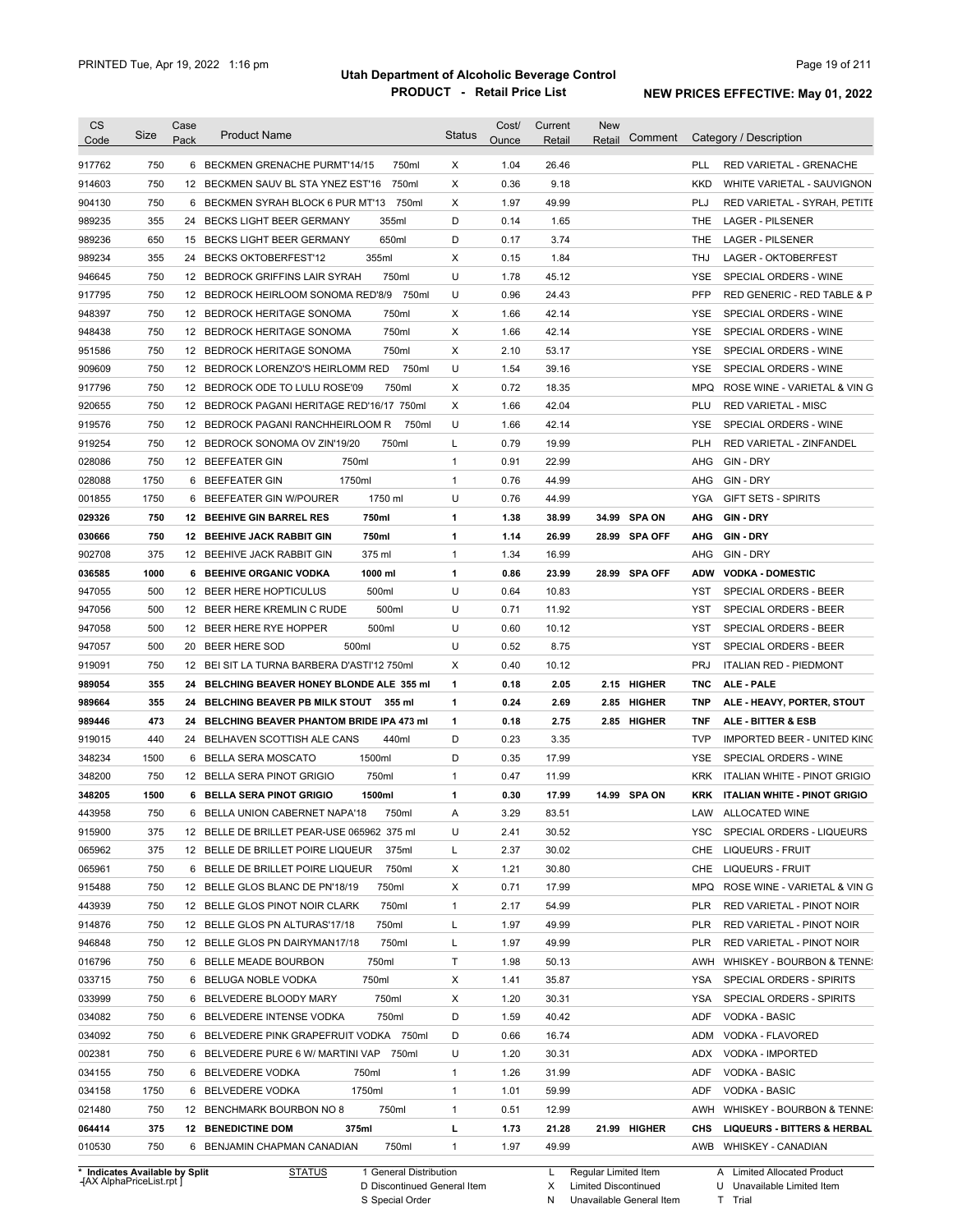| CS                                   | Size | Case | <b>Product Name</b>                             | <b>Status</b> | Cost/ | Current | <b>New</b>                              |                                                 |
|--------------------------------------|------|------|-------------------------------------------------|---------------|-------|---------|-----------------------------------------|-------------------------------------------------|
| Code                                 |      | Pack |                                                 |               | Ounce | Retail  | Comment<br>Retail                       | Category / Description                          |
| 916585                               | 750  |      | 12 BENMARCO EXPRESIVO'12/13<br>750ml            | X             | 0.65  | 16.36   |                                         | <b>PRV</b><br>ARGENTINE RED - OTHER             |
| 916216                               | 750  |      | 750ml<br>12 BENMARCO MALBEC'19                  | L             | 0.79  | 20.03   |                                         | <b>PRU</b><br>ARGENTINE RED - MALBEC            |
| 004406                               | 750  |      | 750ml<br>6 BENRIACH SINGLE MALT 10 YR           | D             | 1.97  | 50.05   |                                         | AWS<br>WHISKY - SCOTCH SINGLE MAL               |
| 004450                               | 750  |      | 750ml<br>6 BENRIACH SMOKEY 12YR                 | Α             | 3.08  | 77.99   |                                         | LAS<br><b>ALLOCATED SPIRIT</b>                  |
| 915196                               | 750  |      | 750ml<br>12 BENTON LANE PINOT GRIS'16/17        | X             | 0.79  | 20.06   |                                         | KKH<br>WHITE VARIETAL - PINOT GRIS              |
| 915455                               | 750  |      | 750ml<br>12 BENTON LANE PINOT NOIR'14/15        | х             | 0.62  | 15.70   |                                         | <b>PLR</b><br>RED VARIETAL - PINOT NOIR         |
| 915891                               | 750  |      | 750ml<br>6 BENTON LANE PN FIRSTCLASS'08         | X             | 2.20  | 55.80   |                                         | <b>PLR</b><br>RED VARIETAL - PINOT NOIR         |
| 444065                               | 750  |      | 750ml<br>12 BENZIGER MERLOT'17/18               | X             | 0.59  | 14.99   |                                         | <b>PLF</b><br>RED VARIETAL - MERLOT             |
| 064446                               | 750  |      | 750ml<br>12 BERENTZEN APFEL LIQ                 | U             | 0.75  | 19.14   |                                         | <b>YSC</b><br>SPECIAL ORDERS - LIQUEURS         |
| 916319                               | 750  |      | 750ml<br>12 BERGEVIN LANE CABERNET'11/12        | X             | 1.20  | 30.31   |                                         | <b>PLB</b><br><b>RED VARIETAL - CABERNET</b>    |
| 949468                               | 750  |      | 12 BERGSTROM PINOT CUMBERLND RSV'19 750ml       | L             | 1.74  | 44.07   |                                         | <b>PLR</b><br>RED VARIETAL - PINOT NOIR         |
| 917656                               | 750  |      | 6 BERGSTROM PINOT NOIR SHEA'17/18<br>750ml      | L             | 3.59  | 91.11   |                                         | <b>PLR</b><br>RED VARIETAL - PINOT NOIR         |
| 918518                               | 750  | 6    | 750ml<br>BERGSTROM PINOT NOIRLE PRE'13          | х             | 2.48  | 62.86   |                                         | <b>PLR</b><br>RED VARIETAL - PINOT NOIR         |
| 916563                               | 750  |      | 12 BERGSTROM PN CUMBERL RES'06/07<br>750ml      | X             | 1.80  | 45.60   |                                         | PLR<br>RED VARIETAL - PINOT NOIR                |
| 444047                               | 750  |      | 12 BERINGER BOURBON BARREL AGED CAB 750ml       | 1             | 0.59  | 17.99   | 14.99 SPA ON                            | PLB<br><b>RED VARIETAL - CABERNET</b>           |
| 445800                               | 750  |      | 12 BERINGER CAB KNIGHTS VLY'17/18<br>750ml      | Г             | 1.18  | 29.99   |                                         | <b>PLB</b><br>RED VARIETAL - CABERNET           |
| 444105                               | 750  |      | <b>12 BERINGER CABERNET FOUNDERS</b><br>750ml   | 1             | 0.47  | 8.99    | 11.99<br><b>SPA OFF</b>                 | PLB<br>RED VARIETAL - CABERNET                  |
| 445605                               | 750  |      | 6 BERINGER CABERNET RESERVE '15<br>750ml        | L             | 6.76  | 171.47  |                                         | <b>PLB</b><br>RED VARIETAL - CABERNET           |
| 445816                               | 750  |      | <b>12 BERINGER CABERNET SAUVIGNON</b><br>750ml  | 1             | 0.32  | 4.99    | 7.99<br>SPA OFF                         | <b>PLB</b><br><b>RED VARIETAL - CABERNET</b>    |
| 547970                               | 750  |      | 12 BERINGER CHARD RESERVE'17<br>750ml           | х             | 0.98  | 24.84   |                                         | KKB<br>WHITE VARIETAL - CHARDONN/               |
| 546600                               | 750  |      | 12 BERINGER CHARD SBRAGIA RES'07<br>750ml       | х             | 1.52  | 38.48   |                                         | KKB<br>WHITE VARIETAL - CHARDONN/               |
|                                      | 750  |      | <b>12 BERINGER CHARDONNAY FOUNDERS</b><br>750ml | 1             | 0.47  | 8.99    | 11.99<br><b>SPA OFF</b>                 | <b>KKB</b><br><b>WHITE VARIETAL - CHARDONNA</b> |
| 548200                               |      |      | 750ml                                           |               |       |         |                                         | <b>KKB</b>                                      |
| 546575                               | 750  |      | <b>12 BERINGER CHARDONNAY NAPA</b><br>750ml     | 1             | 0.83  | 22.99   | 20.99<br><b>SPA ON</b><br><b>SPA ON</b> | <b>WHITE VARIETAL - CHARDONNA</b>               |
| 547930                               | 750  |      | <b>12 BERINGER CHENIN BLANC</b>                 | 1             | 0.20  | 7.99    | 4.99                                    | KKP<br><b>WHITE VARIETAL - CHENIN BLAI</b>      |
| 546530                               | 750  |      | 12 BERINGER KNIGHTS VAL BLANC'10<br>750ml       | X             | 0.64  | 16.16   |                                         | <b>KKD</b><br>WHITE VARIETAL - SAUVIGNON        |
| 919611                               | 750  |      | 12 BERINGER KNIGHTS VLY RED BLEND<br>750ml      | U             | 1.12  | 28.44   |                                         | YSE<br>SPECIAL ORDERS - WINE                    |
| 445801                               | 750  |      | 6 BERINGER KV CULINARY COLLECTION<br>750ml      | U             | 0.95  | 24.13   |                                         | YSE<br>SPECIAL ORDERS - WINE                    |
| 548560                               | 750  |      | 12 BERINGER MAIN & VINE CHARDONNAY 750ml        | 1             | 0.32  | 4.99    | 7.99 SPA OFF                            | KKB<br><b>WHITE VARIETAL - CHARDONNA</b>        |
| 444110                               | 750  |      | 750ml<br><b>12 BERINGER MERLOT FOUNDERS</b>     | 1             | 0.47  | 8.99    | 11.99 SPA OFF                           | <b>PLF</b><br><b>RED VARIETAL - MERLOT</b>      |
| 444140                               | 750  |      | 12 BERINGER MERLOT NAPA'14/15<br>750ml          | х             | 0.75  | 18.99   |                                         | PLF<br>RED VARIETAL - MERLOT                    |
| 403736                               | 750  |      | 750ml<br><b>12 BERINGER MOSCATO</b>             | 1             | 0.20  | 7.99    | 4.99 SPA ON                             | KKT<br><b>WHITE VARIETAL - MUSCAT &amp; M</b>   |
| 909818                               | 750  |      | 750ml<br>12 BERINGER MOSCATO-USE 403736         | U             | 0.32  | 8.15    |                                         | YSE<br>SPECIAL ORDERS - WINE                    |
| 546436                               | 750  |      | 750ml<br><b>12 BERINGER PINOT GRIGIO</b>        | 1             | 0.20  | 7.99    | <b>SPA ON</b><br>4.99                   | KKH<br><b>WHITE VARIETAL - PINOT GRIS</b>       |
| 444115                               | 750  |      | 750ml<br><b>12 BERINGER PINOT NOIR FOUNDERS</b> | 1             | 0.47  | 8.99    | 11.99 SPA OFF                           | <b>PLR</b><br><b>RED VARIETAL - PINOT NOIR</b>  |
| 548550                               | 750  |      | 12 BERINGER SAUV BLANC NAPA'13/14<br>750ml      | X             | 0.56  | 14.14   |                                         | <b>KKD</b><br>WHITE VARIETAL - SAUVIGNON        |
| 769050                               | 750  |      | 12 BERINGER SPARK WHITE ZIN'15<br>750ml         | X             | 0.21  | 5.45    |                                         | <b>IHS</b><br>SPARKLING WINE - BLANC DE N       |
| 643030                               | 750  |      | <b>12 BERINGER WHITE MERLOT</b><br>750ml        | 1             | 0.32  | 4.99    | 7.99 SPA OFF                            | <b>BLUSH WINE - MISC</b><br>MHU                 |
| 643041                               | 1500 |      | 1500ml<br>6 BERINGER WHITE ZINFANDEL            | 1             | 0.22  | 14.99   | 10.99 SPA ON                            | MHJ<br><b>BLUSH WINE - WHITE ZINFANDE</b>       |
| 643050                               | 750  |      | 12 BERINGER WHITE ZINFANDEL CALIFORN 750ml      | 1             | 0.20  | 7.99    | 4.99 SPA ON                             | <b>BLUSH WINE - WHITE ZINFANDE</b><br>MHJ       |
| 643045                               | 750  |      | 12 BERINGER WHITE ZINFANDEL-CHARD<br>750ml      | 1             | 0.32  | 4.99    | 7.99 SPA OFF                            | <b>BLUSH WINE - WHITE ZINFANDE</b><br>MHJ       |
| 953459                               | 750  |      | 12 BERNABELEVA CMNO DE NAVAHERREROS'1 750ml L   |               | 0.64  | 16.25   |                                         | <b>PRP</b><br>SPANISH RED - MISC                |
| 909282                               | 750  |      | 12 BERNARD BAUDRY CHINON RED<br>750ml           | U             | 0.86  | 21.75   |                                         | YSE<br>SPECIAL ORDERS - WINE                    |
| 917312                               | 750  |      | 750ml<br>12 BERNARD GRIFFIN RIESLING '14/15     | х             | 0.20  | 5.09    |                                         | KKR<br>WHITE VARIETAL - RIESLING                |
| 915444                               | 750  |      | 12 BERNARDUS SAUVIGNON BL'05<br>750ml           | X             | 0.38  | 9.69    |                                         | KKD<br>WHITE VARIETAL - SAUVIGNON               |
| 909162                               | 750  |      | 6 BERNHEIM ORGINAL WHEAT WHISKEY 750ml          | х             | 1.18  | 29.99   |                                         | AWH<br>WHISKEY - BOURBON & TENNE:               |
| 916344                               | 750  |      | 750ml<br>12 BERROJA BERROIA CHACOLI'09          | х             | 0.64  | 16.35   |                                         | <b>KRN</b><br><b>SPANISH WHITE</b>              |
|                                      | 750  |      | 750ml<br>6 BERTAGNOLLI GRAPPA DI MOSCATO        | U             | 1.67  | 42.47   |                                         | YSE<br>SPECIAL ORDERS - WINE                    |
|                                      |      |      | 750ml<br>6 BERTAGNOLLI LIMONCELLO               | х             | 1.00  | 25.28   |                                         | CHE<br>LIQUEURS - FRUIT                         |
|                                      | 750  |      |                                                 | U             | 21.32 | 540.80  |                                         | YSE<br>SPECIAL ORDERS - WINE                    |
|                                      | 750  |      | 750ml<br>1 BERTANI AMARONE 64                   |               |       |         |                                         |                                                 |
| 906373<br>915633<br>947867<br>947868 | 750  |      | 750ml<br>1 BERTANI AMARONE 70                   | U             | 35.26 | 894.24  |                                         | YSE<br>SPECIAL ORDERS - WINE                    |
| 947869                               | 750  |      | 750ml<br>1 BERTANI AMARONE 71                   | U             | 27.85 | 706.24  |                                         | YSE<br>SPECIAL ORDERS - WINE                    |
| 947870                               | 750  |      | 750ml<br>1 BERTANI AMARONE 78                   | U             | 33.26 | 843.48  |                                         | YSE<br>SPECIAL ORDERS - WINE                    |
| 951450                               | 750  |      | 750ml<br>12 BERTRAND COTE DES ROSES ROSE        | L             | 0.71  | 17.98   |                                         | MPX<br>ROSE WINE - IMPORTED                     |

**Case** [AX AlphaPriceList.rpt ]

D Discontinued General Item S Special Order

X Limited Discontinued

N Unavailable General Item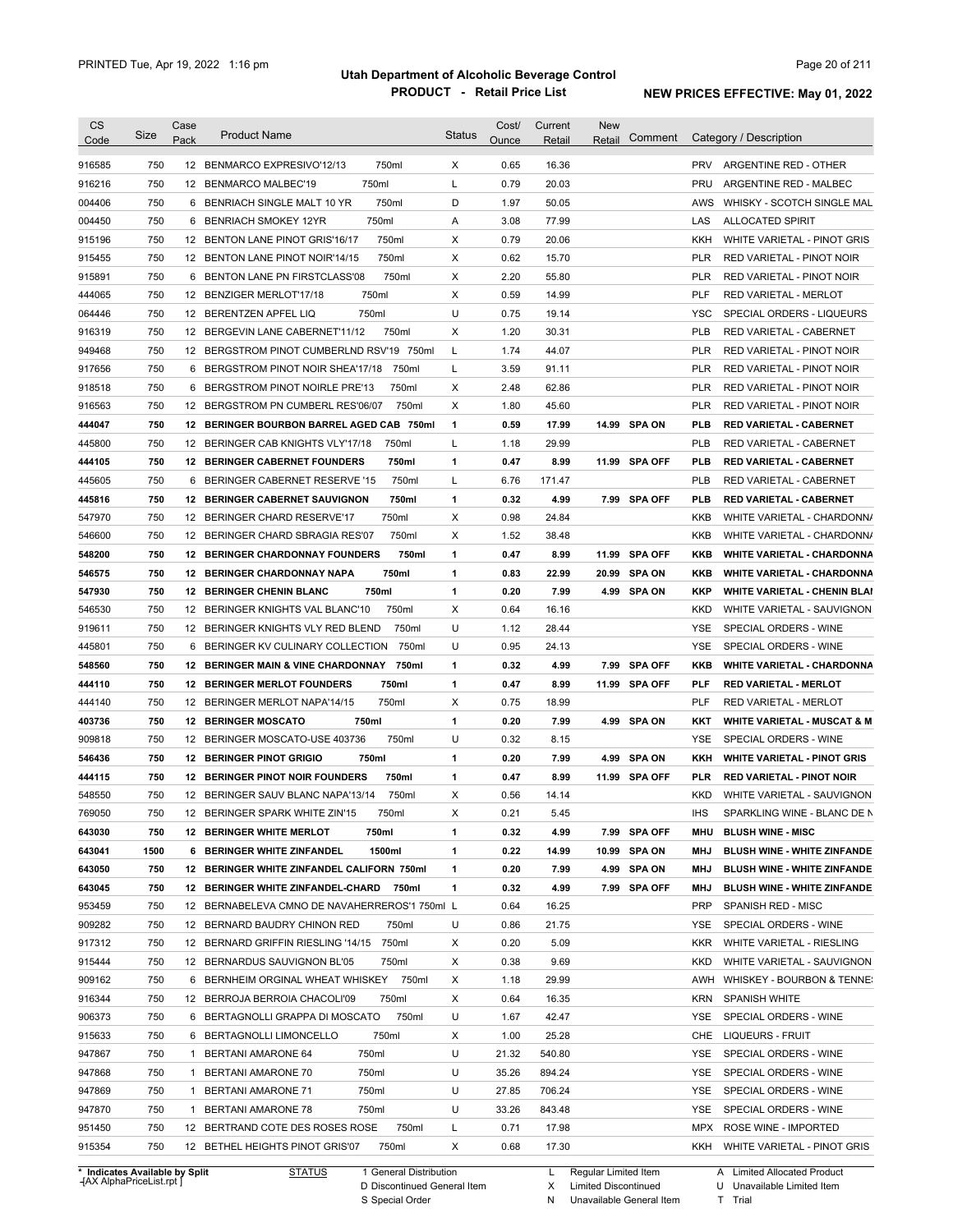| <b>CS</b>                      | Size | Case<br>Pack | <b>Product Name</b>                         | <b>Status</b> | Cost/ | Current | <b>New</b><br>Retail | Comment        |            | Category / Description                  |
|--------------------------------|------|--------------|---------------------------------------------|---------------|-------|---------|----------------------|----------------|------------|-----------------------------------------|
| Code                           |      |              |                                             |               | Ounce | Retail  |                      |                |            |                                         |
| 916377                         | 750  |              | 12 BEYTEN BEYOND SAUV BLANC'20<br>750ml     | L             | 0.36  | 9.06    |                      |                | <b>KRQ</b> | SOUTH AFRICAN WHITE                     |
| 913387                         | 750  |              | 12 BIALE BASIC BLACK '16<br>750ml           | Χ             | 1.06  | 26.98   |                      |                | PLD        | RED VARIETAL - MERITAGE                 |
| 913657                         | 750  |              | 12 BIALE ROYAL PUNISHERS PT SYRH'16 750ml   | Х             | 0.98  | 24.82   |                      |                | PLJ        | RED VARIETAL - SYRAH, PETITE            |
| 950313                         | 750  |              | 12 BIALE ZIN BLACK CHICKEN'18<br>750ml      | U             | 1.93  | 48.84   |                      |                | <b>PLH</b> | RED VARIETAL - ZINFANDEL                |
| 909355                         | 750  |              | 12 BIBI GRAETZ CASAMATTA BIANCO NV 750ml    | Х             | 0.26  | 6.51    |                      |                | <b>KRL</b> | ITALIAN WHITE - MISC DOC                |
| 920307                         | 750  |              | 6 BIBI GRAETZ SOFFOCONE DI VINCIG 0 750ml   | U             | 1.62  | 41.10   |                      |                | <b>YSE</b> | SPECIAL ORDERS - WINE                   |
| 905152                         | 750  |              | 12 BICHI ROSA<br>750ml                      | U             | 1.17  | 29.76   |                      |                | <b>PRN</b> | SPANISH RED - RIOJA                     |
| 918589                         | 750  |              | 12 BICHOT BOURGOGNE BLANC VV'20<br>750ml    | L             | 1.18  | 28.99   | 29.99                | <b>HIGHER</b>  | <b>KRA</b> | <b>FRENCH WHITE - BURGUNDY</b>          |
| 948721                         | 750  |              | 12 BICHOT CHABLIS DOM LONG'17/18<br>750ml   | L             | 1.02  | 24.99   |                      | 25.99 HIGHER   | <b>KRA</b> | <b>FRENCH WHITE - BURGUNDY</b>          |
| 923571                         | 750  |              | 6 BICHOT CHASSAGNE MONT BLANC<br>750ml      | L             | 3.94  | 99.99   |                      |                | <b>KRA</b> | FRENCH WHITE - BURGUNDY                 |
| 918762                         | 750  | 6            | BICHOT CREMANT DE BOURG BRUT ROSÉ 750ml     | Χ             | 0.91  | 22.99   |                      |                | <b>IPH</b> | SPARKLING WINE - FRENCH & C             |
| 918535                         | 750  | 6            | BICHOT GRIS NUITS ST GEORGE'12<br>750ml     | X             | 2.50  | 63.45   |                      |                | <b>PRB</b> | <b>FRENCH RED - BURGUNDY</b>            |
| 948662                         | 750  |              | 12 BICHOT MACON VILLAGES CHARD'17/18 750ml  | 1             | 0.63  | 14.99   | 15.99                | <b>HIGHER</b>  | <b>KRA</b> | <b>FRENCH WHITE - BURGUNDY</b>          |
| 949550                         | 750  |              | 12 BICHOT PN SECRET DE FAMILLE'15/17 750ml  | г             | 1.34  | 32.99   |                      | 33.99 HIGHER   | <b>PRB</b> | <b>FRENCH RED - BURGUNDY</b>            |
| 918534                         | 750  |              | 12 BICHOT PN VIELLES VGNS'17/18<br>750ml    | L             | 1.18  | 28.99   | 29.99                | <b>HIGHER</b>  | <b>PRB</b> | <b>FRENCH RED - BURGUNDY</b>            |
| 918533                         | 750  |              | 6 BICHOT SVGNY LES BEAUNE 1ER CRU'14 750ml  | L             | 2.80  | 69.99   |                      | 70.99 HIGHER   | <b>PRB</b> | <b>FRENCH RED - BURGUNDY</b>            |
| 902239                         | 750  | 12           | BIEN NACIDO SYRAH WELL BORN CUVEE 750ml     | U             | 0.83  | 21.06   |                      |                | YSE        | SPECIAL ORDERS - WINE                   |
| 902863                         | 355  | 24           | BIG B'S LAZY DAZE HARD CIDER LEMO 355 ml    | D             | 0.19  | 2.33    |                      |                | <b>GLM</b> | CIDER - FLAVORED                        |
| 029394                         | 750  | 6            | 750ml<br><b>BIG GIN BOURBON BARREL GIN</b>  | D             | 1.14  | 28.99   |                      |                | AHW        | <b>GIN - DOMESTIC</b>                   |
| 029392                         | 750  | 6            | 750ml<br><b>BIG GIN LONDON DRY GIN</b>      | D             | 0.98  | 25.10   | 24.95                | DISCOUNTE AHW  |            | <b>GIN-DOMESTIC</b>                     |
| 551225                         | 750  |              | 12 BIG HOUSE BIRD MAN PINOT GRIGIO 750ml    | 1             | 0.39  | 7.99    | 9.99                 | <b>SPA OFF</b> | KKH        | <b>WHITE VARIETAL - PINOT GRIS</b>      |
| 551236                         | 3000 |              | 3000 ml<br>6 BIG HOUSE BOOTLEGGER WHITE     | 1             | 0.24  | 20.99   | 23.99                | <b>SPA OFF</b> | KFP        | <b>WHITE GENERIC - TABLE &amp; PRO</b>  |
| 450121                         | 3000 | 6            | <b>BIG HOUSE CABERNET</b><br>3000ml         | 1             | 0.22  | 23.99   | 21.99                | <b>SPA ON</b>  | PLB        | <b>RED VARIETAL - CABERNET</b>          |
| 442705                         | 3000 | 3            | 3000ml<br>BIG HOUSE CARDINAL ZINFANDEL      | D             | 0.21  | 21.21   |                      |                | PLH        | RED VARIETAL - ZINFANDEL                |
| 547109                         | 3000 | 6            | 3000ml<br><b>BIG HOUSE CHARDONNAY</b>       | $\mathbf{1}$  | 0.24  | 23.99   |                      |                | KKB        | WHITE VARIETAL - CHARDONN/              |
| 450130                         | 750  |              | 750ml<br>12 BIG HOUSE PROHIBITION RED       | $\mathbf{1}$  | 0.39  | 9.99    |                      |                | <b>PFP</b> | RED GENERIC - RED TABLE & P             |
| 450123                         | 3000 | 6            | 3000 ml<br><b>BIG HOUSE PROHIBITION RED</b> | 1             | 0.24  | 20.99   |                      | 23.99 SPA OFF  | PFP        | <b>RED GENERIC - RED TABLE &amp; PI</b> |
| 912659                         | 750  | 12           | <b>BIG HOUSE WHITE'09</b><br>750ml          | X             | 0.32  | 8.19    |                      |                | <b>KFP</b> | WHITE GENERIC - TABLE & PRC             |
| 918494                         | 355  | 24           | 355ml<br><b>BIG SKY IPA CANS</b>            | D             | 0.18  | 2.17    |                      |                | <b>TNF</b> | ALE - BITTER & ESB                      |
| 916549                         | 355  | 24           | BIG SKY MOOSE DROOL CAN<br>355ml            | X             | 0.16  | 1.90    |                      |                | TNL        | ALE - RED, AMBER, BROWN                 |
| 951685                         | 355  | 24           | BIG SKY POWDERHOUND WINTER ALE 355 ml       | D             | 0.18  | 2.17    |                      |                | YST        | SPECIAL ORDERS - BEER                   |
| 907309                         | 355  | 24           | <b>BIG SKY SEASONAL BOTTLE</b><br>355 ml    | U             | 0.16  | 1.90    |                      |                | <b>TNU</b> | ALE - MISC & SEASONAL                   |
| 916964                         | 355  |              | 355 ml<br>24 BIG SKY SEASONAL CAN           | Х             | 0.16  | 1.90    |                      |                | TNU        | ALE - MISC & SEASONAL                   |
| 917594                         | 750  |              | 750ml<br>12 BIGGIO HAMINA PINOT ANA'07/8    | X             | 1.19  | 30.25   |                      |                | <b>PLR</b> | RED VARIETAL - PINOT NOIR               |
| 917619                         | 750  |              | 12 BILBAINAS VINA ZACO RIOJA'16/17 750ml    | X             | 0.30  | 7.56    |                      |                | <b>PRN</b> | SPANISH RED - RIOJA                     |
| 949141                         | 750  |              | 12 BILLAUD SIMON CHABLIS1ER CRU VAILL 750ml | U             | 1.76  | 44.73   |                      |                | YSE        | SPECIAL ORDERS - WINE                   |
| 918935                         | 750  |              | 6 BILLAUD-SIMON CHABLIS VAILLONS'19 750ml   | L             | 2.57  | 65.29   |                      |                | KRA        | FRENCH WHITE - BURGUNDY                 |
| 917508                         | 750  |              | 12 BILLECART-SALMON BLANC DE BLAN<br>750ml  | U             | 3.81  | 96.57   |                      |                | IHP        | SPARKLING WINE - BRUT & BLA             |
| 917509                         | 750  |              | 750ml<br>12 BILLECART-SALMON BRUT RESERVE   | U             | 2.44  | 61.84   |                      |                | IHP        | SPARKLING WINE - BRUT & BLA             |
| 917512                         | 375  |              | 12 BILLECART-SALMON BRUT ROSE<br>375ml      | L             | 4.69  | 59.51   |                      |                | <b>IHS</b> | SPARKLING WINE - BLANC DE N             |
| 917510                         | 750  |              | 12 BILLECART-SALMON BRUT ROSE<br>750ml      | L             | 3.91  | 99.18   |                      |                | <b>IHS</b> | SPARKLING WINE - BLANC DE N             |
| 917511                         | 750  |              | 6 BILLECART-SALMON CUV ELIS ROSE'0 750ml    | U             | 8.58  | 217.58  |                      |                | <b>IHS</b> | SPARKLING WINE - BLANC DE N             |
| 917507                         | 750  |              | 12 BILLECART-SALMON DEMI SEC<br>750ml       | Х             | 3.37  | 85.50   |                      |                | IHI        | SPARKLING WINE - SPUMANTE               |
| 917946                         | 750  |              | 12 BINDI COMPOSITION PN VICTORIA'12 750ml   | Х             | 2.23  | 56.56   |                      |                | PRY        | <b>AUSTRALIAN RED</b>                   |
| 948771                         | 750  |              | 750ml<br>12 BINYAMINA RES SAUV BLANC        | U             | 1.00  | 25.38   |                      |                | YSE        | SPECIAL ORDERS - WINE                   |
| 908863                         | 750  |              | 6 BIONDI SONTI BRUNELLO '01<br>750ml        | U             | 6.19  | 157.09  |                      |                | YSE        | SPECIAL ORDERS - WINE                   |
| 101624                         | 750  |              | 12 BIRD DOG BLACKBERRY W/ 2 SHOT GLASS750ml | D             | 0.79  | 19.99   |                      |                | YGA        | <b>GIFT SETS - SPIRITS</b>              |
| 027475                         | 750  |              | 12 BIRD DOG BLACKBERRY WHISKEY<br>750ml     | 1             | 0.91  | 17.99   |                      | 22.99 SPA OFF  | AWT        | <b>WHISKEY - FLAVORED</b>               |
| 016826                         | 750  |              | 750ml<br>12 BIRD DOG BOURBON WHISKEY        | D             | 0.76  | 19.20   |                      |                |            | AWH WHISKEY - BOURBON & TENNE:          |
| 027746                         | 1750 |              | 6 BIRD DOG PEACH FLAVORED WHISKEY 1750ml    | 1             | 0.64  | 34.99   |                      | 37.99 HIGHER   | AWT        | <b>WHISKEY - FLAVORED</b>               |
|                                |      |              |                                             |               |       |         |                      |                |            |                                         |
| 027434                         | 750  |              | 12 BIRD DOG PEACH WHISKEY<br>750ml          | 1             | 0.91  | 17.99   |                      | 22.99 SPA OFF  | AWT        | <b>WHISKEY - FLAVORED</b>               |
| 101620                         | 750  |              | 12 BIRD DOG PEACH WHISKEY W/ 2 SHOT GL750ml | Τ             | 0.79  | 19.99   |                      |                | YGA        | <b>GIFT SETS - SPIRITS</b>              |
| 026433                         | 750  |              | 12 BIRD DOG PEANUT BUTTER<br>750ml          | 1             | 0.79  | 17.99   |                      | 19.99 SPA OFF  | AWT        | <b>WHISKEY - FLAVORED</b>               |
| 026797                         | 750  |              | 12 BIRD DOG PRALINE WHISKEY<br>750ml        | D             | 0.91  | 17.99   |                      | 22.99 SPA OFF  |            | AWT WHISKEY FLAVORED                    |
| * Indicates Available by Split |      |              | <b>STATUS</b><br>1 General Distribution     |               |       | L.      | Regular Limited Item |                |            | A Limited Allocated Product             |

**Case** [AX AlphaPriceList.rpt ]

D Discontinued General Item S Special Order

L Regular Limited Item

X Limited Discontinued

N Unavailable General Item

U Unavailable Limited Item

A Limited Allocated Product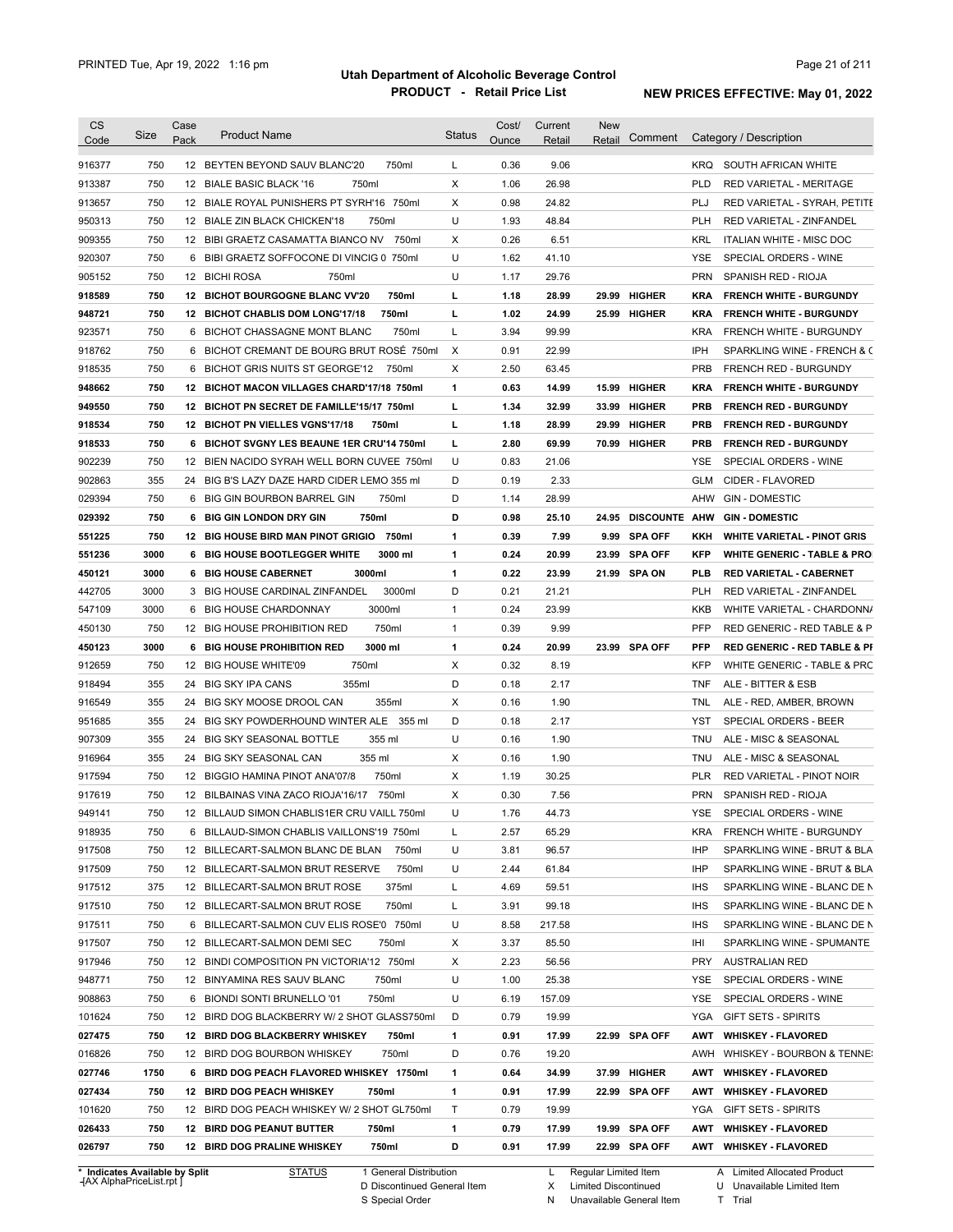|                  | Size        | Case | <b>Product Name</b>                                                   | <b>Status</b>  | Cost/        | Current      | <b>New</b> | Comment        |            | Category / Description                                |
|------------------|-------------|------|-----------------------------------------------------------------------|----------------|--------------|--------------|------------|----------------|------------|-------------------------------------------------------|
| Code             |             | Pack |                                                                       |                | Ounce        | Retail       | Retail     |                |            |                                                       |
| 026363           | 750         |      | 750ml<br>12 BIRD DOG SALTED CARAMEL                                   | $\mathbf{1}$   | 0.79         | 19.99        |            |                | AWT        | <b>WHISKEY - FLAVORED</b>                             |
| 016829           | 750         | 6    | 750ml<br>BIRD DOG SMALL BATCH BOURBON                                 | D              | 0.85         | 21.60        |            |                | AWK        | WHISKEY - BOURBON SINGLE B                            |
| 027921           | 750         |      | 12 BIRD DOG STRAWBERRY WHISKEY<br>750ml                               | 1              | 0.91         | 17.99        |            | 22.99 SPA OFF  | AWT        | <b>WHISKEY - FLAVORED</b>                             |
| 922618           | 330         |      | 330ml<br>24 BIRRA DOLOMITI PILS BLOND LAGER                           | D              | 0.21         | 2.31         |            |                | <b>TVL</b> | <b>IMPORTED BEER - ITALY</b>                          |
| 918090           | 750         |      | 12 BISHOP'S PEAK CAB PASO ROBL'16/17 750ml                            | U              | 0.83         | 21.06        |            |                | <b>PLB</b> | RED VARIETAL - CABERNET                               |
| 918089           | 750         |      | 12 BISHOP'S PEAK PINOT NOIR'17/19<br>750ml                            | Χ              | 0.83         | 20.99        |            |                | <b>PLR</b> | RED VARIETAL - PINOT NOIR                             |
| 721780           | 750         |      | 750ml<br>12 BISOL PROSECCO BRUT JEIO                                  | 1              | 0.79         | 16.95        |            | 19.95 SPA OFF  | IPI        | <b>SPARKLING WINE - PROSECCO</b>                      |
| 904826           | 750         |      | 750ml<br>12 BISOL PROSECCO CREDE'14/15                                | х              | 0.53         | 13.48        |            |                | IPI        | SPARKLING WINE - PROSECCO                             |
| 900536           | 750         |      | 750ml<br>12 BISTUE CHARDONNAY                                         | Г              | 0.79         | 19.99        |            |                | <b>KKB</b> | WHITE VARIETAL - CHARDONN/                            |
| 948138           | 330         |      | 330ml<br>24 BITBURGER PILSNER BTLS                                    | U              | 0.20         | 2.22         |            |                | <b>YST</b> | SPECIAL ORDERS - BEER                                 |
| 900538           | 750         |      | 750ml<br>12 BLACK BADGER RED                                          | L              | 0.67         | 17.07        |            |                | <b>PFP</b> | RED GENERIC - RED TABLE & P                           |
| 402913           | 3000        |      | 3000ml<br>6 BLACK BOX CABERNET                                        | 1              | 0.23         | 22.99        |            |                | <b>PLB</b> | RED VARIETAL - CABERNET                               |
| 402914           | 500         |      | 12 BLACK BOX CABERNET SAUVIGNON<br>500ml                              | 1              | 0.30         | 5.06         |            |                | PLB        | RED VARIETAL - CABERNET                               |
| 547122           | 500         |      | 500ml<br>12 BLACK BOX CHARDONNAY                                      | 1              | 0.30         | 5.06         |            |                | <b>KKB</b> | WHITE VARIETAL - CHARDONN/                            |
| 547123           | 3000        |      | 6 BLACK BOX CHARDONNAY CALIFORNIA<br>3000ml                           | 1              | 0.23         | 22.99        |            |                | <b>KKB</b> | WHITE VARIETAL - CHARDONN/                            |
| 402908           | 3000        | 6    | <b>BLACK BOX MALBEC</b><br>3000ml                                     | 1              | 0.23         | 22.99        |            |                | PRU        | ARGENTINE RED - MALBEC                                |
| 444587           | 3000        |      | 3000ml<br><b>6 BLACK BOX MERLOT</b>                                   | 1              | 0.19         | 22.99        |            | 18.99 SPA ON   | <b>PLF</b> | <b>RED VARIETAL - MERLOT</b>                          |
| 444570           | 3000        |      | <b>6 BLACK BOX PINOT NOIR</b><br>3000ml                               | 1              | 0.23         | 18.99        |            | 22.99 SPA OFF  | <b>PLR</b> | <b>RED VARIETAL - PINOT NOIR</b>                      |
| 444572           | 3000        |      | 3000 ml<br>6 BLACK BOX RED BLEND                                      | 1              | 0.23         | 22.99        |            |                | <b>PFP</b> | RED GENERIC - RED TABLE & P                           |
| 547127           | 3000        |      | 3000ml<br>6 BLACK BOX RIESLING                                        | 1              | 0.23         | 18.99        | 22.99      | <b>SPA OFF</b> | KKR        | <b>WHITE VARIETAL - RIESLING</b>                      |
| 445891           | 3000        |      | 6 BLACK BOX ROSÉ<br>3000 ml                                           | 1              | 0.19         | 22.99        |            | 18.99 SPA ON   | <b>MPW</b> | <b>ROSE WINE - DOMESTIC</b>                           |
| 087202           | 1750        | 6    | 1750ml<br><b>BLACK BOX TEQUILA</b>                                    | U              | 0.41         | 24.13        |            |                | APD        | <b>TEQUILA - SILVER</b>                               |
| 036772           | 1750        |      | 1750 ml<br>6 BLACK BOX VODKA                                          | U              | 0.32         | 19.13        |            |                | ADF        | <b>VODKA - BASIC</b>                                  |
| 011660           | 1750        |      | 1750ml<br>6 BLACK BOX WHISKEY                                         | D              | 0.22         | 12.96        |            |                | AWE        | WHISKEY - BLENDED                                     |
| 026936           | 750         |      | 750ml<br>6 BLACK FEATHER WHISKEY                                      | 1              | 1.19         | 27.13        |            | 30.13 SPA OFF  | AWW        | <b>WHISKEY - DOMESTIC</b>                             |
| 026513           | 750         | 6    | BLACK FEATHER WHISKEY RYE<br>750ml                                    | D              | 1.19         | 30.13        |            |                | AWU        | <b>WHISKEY - RYE</b>                                  |
| 402969           | 750         |      | 750ml<br>12 BLACK OPAL CABERNET SAUV                                  | D              | 0.40         | 10.10        |            |                | <b>PRY</b> | <b>AUSTRALIAN RED</b>                                 |
| 402860           | 750         |      | 750ml<br>12 BLACK SWAN CABERNET                                       | D              | 0.40         | 10.10        |            |                | <b>PRY</b> | <b>AUSTRALIAN RED</b>                                 |
| 402872           | 1500        |      | 1500ml<br>6 BLACK SWAN MERLOT                                         | D              | 0.30         | 15.15        |            |                | <b>PLF</b> | <b>RED VARIETAL - MERLOT</b>                          |
| 402875           | 750         |      | 750ml<br>12 BLACK SWAN SHIRAZ                                         | D              | 0.40         | 10.18        |            |                | PLJ        | RED VARIETAL - SYRAH, PETITE                          |
| 402877           | 1500        |      | 1500ml<br>6 BLACK SWAN SHIRAZ                                         | D              | 0.30         | 15.15        |            |                | PLJ        | RED VARIETAL - SYRAH, PETITE                          |
| 011774           | 375         | 24   | <b>BLACK VELVET</b><br>375ml                                          | 1              | 0.47         | 5.99         |            |                | AWB        | <b>WHISKEY - CANADIAN</b>                             |
| 011776           | 750         |      | 750ml<br>12 BLACK VELVET                                              | 1              | 0.39         | 7.99         |            | 9.99 SPA OFF   | AWB        | <b>WHISKEY - CANADIAN</b>                             |
| 011777           | 1000        |      | 1000ml<br>12 BLACK VELVET                                             | 1              | 0.38         | 12.99        |            |                | AWB        | <b>WHISKEY - CANADIAN</b>                             |
| 011788           | 1750        |      | 6 BLACK VELVET<br>1750ml                                              | 1              | 0.29         | 19.99        |            | 17.00 SPA ON   | <b>AWB</b> | <b>WHISKEY - CANADIAN</b>                             |
| 086455           | 750         |      | 12 BLACK VELVET APPLE<br>750ml                                        | 1              | 0.39         |              |            | 9.99 SPA OFF   |            | AWT WHISKEY - FLAVORED                                |
| 010553           | 750         |      |                                                                       |                |              | 7.99         |            |                |            |                                                       |
|                  |             |      | 12 BLACK VELVET CINNAMON RUSH WHISKY 750ml                            | D              | 0.28         | 7.10         |            |                | AWT        | WHISKEY - FLAVORED                                    |
| 011586           | 750         |      | 12 BLACK VELVET RESERVE<br>750ml                                      | 1              | 0.47         | 14.99        |            | 11.99 SPA ON   | AWB        | <b>WHISKEY - CANADIAN</b>                             |
| 011588           | 1750        |      | 6 BLACK VELVET RESERVE<br>1750ml                                      | 1              | 0.42         | 22.00        |            | 24.99 SPA OFF  | AWB        | <b>WHISKEY - CANADIAN</b>                             |
| 010550           | 750         |      | 12 BLACK VELVET TOASTED CARAMEL WHSK 750ml                            | $\overline{1}$ | 0.39         | 9.99         |            |                | AWT        | WHISKEY - FLAVORED                                    |
| 915093           | 750         |      | 750ml<br>12 BLACKBILLY GSM MCLAREN'19                                 | L              | 0.83         | 21.06        |            |                | <b>PRY</b> | <b>AUSTRALIAN RED</b>                                 |
| 917067           | 750         |      | 12 BLACKBILLY SHIRAZ'15<br>750ml                                      | U              | 0.83         | 20.99        |            |                | PRY        | <b>AUSTRALIAN RED</b>                                 |
| 900207           | 30000       |      | 30000ml<br>1 BLACKBIRD ARISE KEG                                      | U              | 0.57         | 574.19       |            |                | YSE        | SPECIAL ORDERS - WINE                                 |
| 909059           | 750         |      | 12 BLACKBIRD ARISE'17<br>750ml                                        | L              | 1.93         | 48.99        |            |                | <b>PLD</b> | RED VARIETAL - MERITAGE                               |
| 953702           | 750         |      | 12 BLACKBIRD DISSONANCE SAUV BLNC'20 750ml                            | L              | 0.99         | 25.06        |            |                | KKD        | WHITE VARIETAL - SAUVIGNON                            |
| 087013           | 750         |      | 6 BLACKENED AMERICAN WHISKEY<br>750ml                                 | т              | 1.97         | 46.99        |            | 49.99 HIGHER   | AWE        | <b>WHISKEY - BLENDED</b>                              |
| 044258           | 750         |      | <b>12 BLACKHEART PREMIUM SPICED RUM</b><br>750ml                      | 1              | 0.51         | 14.99        |            | 12.99 SPA ON   | ALP        | <b>RUM - SPICED AND FLAVORED</b>                      |
| 044260           | 1000        |      | <b>12 BLACKHEART PREMIUM SPICED RUM</b><br>1000ml                     | 1              | 0.53         | 14.99        |            | 17.99 SPA OFF  | ALP        | <b>RUM - SPICED AND FLAVORED</b>                      |
| 044259           | 1750        |      | 6 BLACKHEART PREMIUM SPICED RUM<br>1750ml                             | 1              | 0.49         | 24.99        |            | 28.99 SPA OFF  | ALP        | <b>RUM - SPICED AND FLAVORED</b>                      |
| 100307           | 750         |      | 6 BLACKHEART SPICE RUM W ICE MOLD VA 750ml                            | D              | 0.30         | 7.56         |            |                | ALW        | <b>RUM - DOMESTIC</b>                                 |
|                  |             |      |                                                                       |                |              |              |            |                |            |                                                       |
| 000336           | 750         |      | 6 BLACKHEART SPICED RUM W/SHOTGLASSES750ml X                          |                | 0.56         | 14.14        |            |                | <b>ALP</b> | RUM - SPICED AND FLAVORED                             |
| 444590           | 750         |      | 12 BLACKSTONE CABERNET<br>750ml                                       | D              | 0.23         | 5.94         |            |                | PLB        | RED VARIETAL - CABERNET                               |
| 444600<br>444601 | 750<br>1500 |      | 750ml<br><b>12 BLACKSTONE MERLOT</b><br>6 BLACKSTONE MERLOT<br>1500ml | 1<br>D         | 0.43<br>0.18 | 6.99<br>9.18 |            | 10.99 SPA OFF  | PLF<br>PLF | <b>RED VARIETAL - MERLOT</b><br>RED VARIETAL - MERLOT |

**Case** [AX AlphaPriceList.rpt ]

D Discontinued General Item

S Special Order

X Limited Discontinued

N Unavailable General Item

U Unavailable Limited Item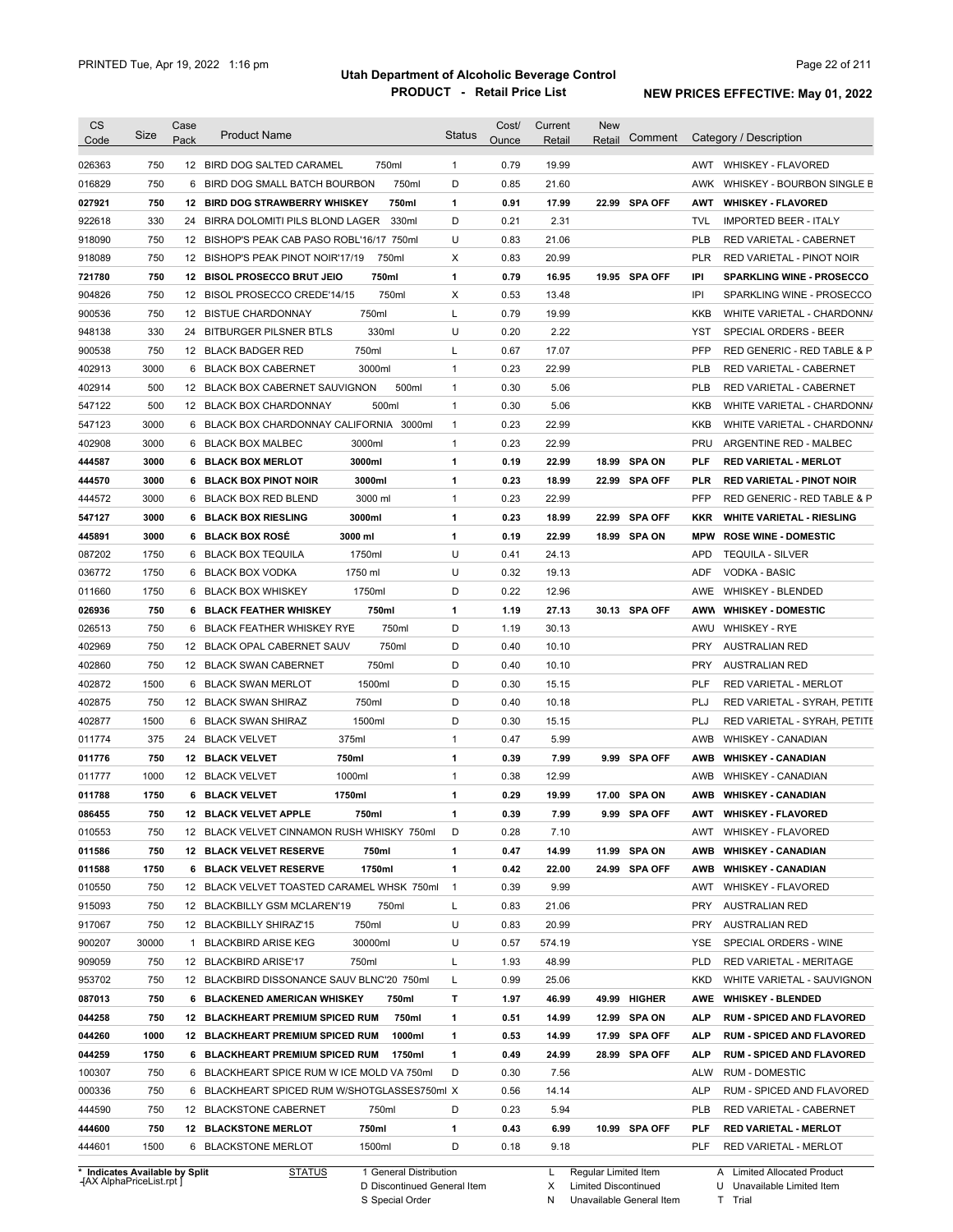| Code                                                                                                                                                                                       | Size | Case<br>Pack | <b>Product Name</b>                          |        | <b>Status</b> | Cost/ | Current | <b>New</b> | Comment       |            | Category / Description                   |
|--------------------------------------------------------------------------------------------------------------------------------------------------------------------------------------------|------|--------------|----------------------------------------------|--------|---------------|-------|---------|------------|---------------|------------|------------------------------------------|
|                                                                                                                                                                                            |      |              |                                              |        |               | Ounce | Retail  | Retail     |               |            |                                          |
| 004562                                                                                                                                                                                     | 750  |              | 6 BLAIR ATHOL 23 YEAR                        | 750ml  | A             | 17.74 | 449.99  |            |               | LAS        | <b>ALLOCATED SPIRIT</b>                  |
| 914122                                                                                                                                                                                     | 500  | 6            | BLANDYS ALVADA RICH 5 YR                     | 500 ml | U             | 1.19  | 20.13   |            |               | EPP        | MADEIRA - SWEET - BUAL & MA              |
| 951393                                                                                                                                                                                     | 750  |              | 12 BLANDY'S BUAL 5 YEAR                      | 750ml  | Χ             | 0.51  | 12.96   |            |               | EPP        | MADEIRA - SWEET - BUAL & MA              |
| 918679                                                                                                                                                                                     | 500  |              | 12 BLANDY'S BUAL COLHEITA '02                | 500 ml | Χ             | 2.81  | 47.52   |            |               | ESR        | PORT - VINTAGE & QUINTA                  |
| 940075                                                                                                                                                                                     | 500  |              | 12 BLANDYS MALMSEY 10 YR                     | 500 ml | U             | 1.74  | 29.38   |            |               | EPD        | MADIERA - DRY- RAINWATER, S              |
| 940094                                                                                                                                                                                     | 750  |              | 12 BLANDYS SERCIAL 5YR                       | 750ml  | Г             | 0.99  | 24.99   |            |               | EPD        | MADIERA - DRY- RAINWATER, S              |
| 914120                                                                                                                                                                                     | 750  |              | 12 BLANDYS VERDELHO 5 YR                     | 750ml  | Χ             | 0.99  | 24.99   |            |               | <b>EPD</b> | MADIERA - DRY- RAINWATER, S              |
| 921500                                                                                                                                                                                     | 750  |              | 6 BLANTON BOURBON BARREL SPECIAL             | 750ml  | U             | 2.37  | 60.13   |            |               | YSA        | SPECIAL ORDERS - SPIRITS                 |
| 016850                                                                                                                                                                                     | 750  |              | 6 BLANTON BOURBON SNGL BRRL                  | 750ml  | Α             | 2.37  | 59.99   |            |               | LAS        | <b>ALLOCATED SPIRIT</b>                  |
| 016841                                                                                                                                                                                     | 750  |              | 6 BLANTON GOLD BOURBON                       | 750ml  | R             | 4.73  | 119.99  |            |               | AWH        | WHISKEY - BOURBON & TENNE:               |
| 016809                                                                                                                                                                                     | 750  | 6            | BLANTON STRAIGHT FROM THE BARREL BO750ml     |        | R             | 5.91  | 149.99  |            |               | AWK        | WHISKEY - BOURBON SINGLE B               |
| 918249                                                                                                                                                                                     | 750  |              | 12 BLAU DE CAN BLAU'16/17                    | 750ml  | L             | 0.51  | 12.99   |            |               | <b>PRP</b> | SPANISH RED - MISC                       |
| 909238                                                                                                                                                                                     | 750  | 6            | BLAVOD BLACK VODKA                           | 750ml  | U             | 0.90  | 22.79   |            |               | ADX        | VODKA - IMPORTED                         |
| 034149                                                                                                                                                                                     | 750  | 6            | BLAVOD BLACK VODKA                           | 750ml  | D             | 0.72  | 18.36   |            |               | YGA        | <b>GIFT SETS - SPIRITS</b>               |
| 908088                                                                                                                                                                                     | 750  | 12           | BLEASDALE LONGHORNE-CROSSING RED             | 750ml  | X             | 0.45  | 11.47   |            |               | <b>YSE</b> | SPECIAL ORDERS - WINE                    |
| 947539                                                                                                                                                                                     | 750  |              | 12 BLINDFOLD WHITE TABLE'17/18               | 750ml  | X             | 1.18  | 29.99   |            |               | <b>KFP</b> | WHITE GENERIC - TABLE & PRC              |
| 087078                                                                                                                                                                                     | 750  | 3            | BLOOD OATH BOURBON PACT VII                  | 750ml  | Χ             | 4.35  | 110.27  |            |               | LAS        | <b>ALLOCATED SPIRIT</b>                  |
| 101559                                                                                                                                                                                     | 2250 | 1            | BLOOD OATH TRILOGY 2ND EDITION               | 2250ml | Α             | 10.52 | 800.00  |            |               | <b>AWW</b> | WHISKEY - DOMESTIC                       |
| 921799                                                                                                                                                                                     | 750  |              | 12 BLOODROOT PINOT NOIR'19                   | 750ml  | L             | 0.99  | 24.99   |            |               | <b>PLR</b> | RED VARIETAL - PINOT NOIR                |
| 914696                                                                                                                                                                                     | 750  |              | 12 BLOOM SIGNATURE RIESLING NV               | 750ml  | X             | 0.36  | 9.13    |            |               | <b>KRH</b> | <b>GERMAN WHITE - MOSEL</b>              |
| 952523                                                                                                                                                                                     | 750  |              | 12 BLOOMER CREEK CAB FRANC                   | 750ml  | U             | 0.92  | 23.27   |            |               | <b>YSE</b> | SPECIAL ORDERS - WINE                    |
| 080024                                                                                                                                                                                     | 750  |              | 12 BLUE CHAIR BAY BANANA RUM CREAM           | 750ml  | 1             | 0.75  | 16.99   |            | 19.06 SPA OFF | <b>ALP</b> | <b>RUM - SPICED AND FLAVORED</b>         |
| 042242                                                                                                                                                                                     | 750  |              | <b>12 BLUE CHAIR BAY COCONUT RUM</b>         | 750ml  | 1             | 0.75  | 16.99   |            | 19.06 SPA OFF | ALP        | <b>RUM - SPICED AND FLAVORED</b>         |
| 946851                                                                                                                                                                                     | 750  |              | 12 BLUE CHAIR BAY COCONUT SPICE RUM 750ml    |        | U             | 0.72  | 18.25   |            |               | YSA        | SPECIAL ORDERS - SPIRITS                 |
| 946887                                                                                                                                                                                     | 750  |              | 12 BLUE CHAIR BAY COMBO                      | 750ml  | U             | 0.76  | 19.18   |            |               | YSA        | SPECIAL ORDERS - SPIRITS                 |
| 080015                                                                                                                                                                                     | 750  |              | 12 BLUE CHAIR BAY KEY LIME CREAM             | 750ml  | D             | 0.75  | 18.99   |            |               | CHV        | LIQUEURS - CREAM                         |
| 046002                                                                                                                                                                                     | 1000 |              | 12 BLUE CHAIR BAY SPICED RUM                 | 1000ml | D             | 0.28  | 9.55    |            |               | <b>ALP</b> | RUM - SPICED AND FLAVORED                |
| 915638                                                                                                                                                                                     | 750  |              | 12 BLUE GROVE HILL RED SA'06                 | 750ml  | Χ             | 0.68  | 17.29   |            |               | <b>PRS</b> | SOUTH AFRICAN RED                        |
| 080826                                                                                                                                                                                     | 750  |              | 12 BLUE ICE 101 ARCTIC MINT                  | 750ml  | 1             | 0.71  | 16.99   |            | 17.99 HIGHER  | <b>CPC</b> | <b>SCHNAPPS - PEPPERMINT</b>             |
| 035356                                                                                                                                                                                     | 750  |              | 12 BLUE ICE POTATO VODKA                     | 750ml  | 1             | 0.67  | 18.99   |            | 16.99 SPA ON  | ADF        | <b>VODKA - BASIC</b>                     |
| 989402                                                                                                                                                                                     | 650  | 15           | BLUE MOON GRAFFITI CLLCTN SEASONAL 650ml     |        | D             | 0.15  | 3.23    |            |               | TNU        | ALE - MISC & SEASONAL                    |
| 918874                                                                                                                                                                                     | 355  | 24           | BLUE MOON MANGO WHEAT CAN                    | 355 ml | $\mathbf{1}$  | 0.14  | 1.64    |            |               | <b>TCP</b> | BEER - FRUIT & FLAVORED                  |
| 989406                                                                                                                                                                                     | 650  | 15           | BLUE MOON PINE IN THE NECK IPA               | 650ml  | D             | 0.15  | 3.23    |            |               | <b>TNF</b> |                                          |
|                                                                                                                                                                                            |      |              |                                              | 355ml  | D             |       |         |            |               | <b>TNF</b> | ALE - BITTER & ESB<br>ALE - BITTER & ESB |
| 989452                                                                                                                                                                                     | 355  |              |                                              |        |               |       |         |            |               |            |                                          |
|                                                                                                                                                                                            |      |              | 24 BLUE MOON WHITE IPA                       |        |               | 0.13  | 1.60    |            |               |            |                                          |
|                                                                                                                                                                                            | 750  |              | 12 BLUE NUN PINOT GRIGIO                     | 750ml  | D             | 0.44  | 11.19   |            |               | KKH        | WHITE VARIETAL - PINOT GRIS              |
|                                                                                                                                                                                            | 750  |              | 12 BLUE NUN RIESLING WINEMAKERS PASS 750ml   |        | D             | 0.40  | 10.18   |            |               | KRG        | <b>GERMAN WHITE - RHEIN</b>              |
|                                                                                                                                                                                            | 750  |              | 12 BLUE NUN RIVANER QUALITATSWEIN 750ml      |        | 1             | 0.41  | 9.56    |            | 10.49 HIGHER  | KRG        | <b>GERMAN WHITE - RHEIN</b>              |
|                                                                                                                                                                                            | 1500 |              | 6 BLUE NUN RIVANER QUALITATSWEIN RH 1500ml   |        | D             | 0.34  | 17.18   |            |               | KRG        | <b>GERMAN WHITE - RHEIN</b>              |
|                                                                                                                                                                                            | 750  |              | 6 BLUE SPOT IRISH WHISKEY                    | 750ml  | U             | 3.95  | 100.13  |            |               | YSA        | SPECIAL ORDERS - SPIRITS                 |
|                                                                                                                                                                                            | 750  |              | 12 BLUE STEEL CHARDONN AY                    | 750ml  | U             | 0.87  | 21.95   |            |               | YSE        | SPECIAL ORDERS - WINE                    |
|                                                                                                                                                                                            | 750  |              | 12 BLUE WAVE RASPBERRY VODKA                 | 750ml  | $\mathbf{1}$  | 0.30  | 7.49    |            |               | ADM        | VODKA - FLAVORED                         |
|                                                                                                                                                                                            | 750  |              | 12 BLUENOSE ZINFANDEL'11/12                  | 750ml  | Х             | 0.68  | 17.23   |            |               | <b>PLH</b> | RED VARIETAL - ZINFANDEL                 |
|                                                                                                                                                                                            | 750  |              | 3 BODEGA COLOME MALBEC ALTURA MAXIMA 750ml X |        |               | 6.24  | 158.23  |            |               | PRU        | ARGENTINE RED - MALBEC                   |
|                                                                                                                                                                                            | 750  |              | 6 BODEGA COLOME MALBEC EST'16/17             | 750ml  | Х             | 1.03  | 26.09   |            |               | PRU        | ARGENTINE RED - MALBEC                   |
|                                                                                                                                                                                            | 750  |              | 12 BODEGA COLOME TORRONTES CAL'20            | 750ml  | Г             | 0.38  | 9.71    |            |               | <b>KRS</b> | ARGENTINE WHITE                          |
|                                                                                                                                                                                            | 750  |              | 12 BODEGA ELENA MENDOZA MALBEC               | 750ml  | D             | 0.44  | 11.11   |            |               | PRU        | ARGENTINE RED - MALBEC                   |
|                                                                                                                                                                                            | 750  |              | 12 BODEGA ELENA MENDOZA RED BLEND            | 750ml  | D             | 0.44  | 11.11   |            |               | PRV        | ARGENTINE RED - OTHER                    |
|                                                                                                                                                                                            | 3000 |              | 4 BODEGA ESTRELLAS DIONISOS BLANCO 3000 ml   |        | Х             | 0.28  | 28.05   |            |               | YSE        | SPECIAL ORDERS - WINE                    |
|                                                                                                                                                                                            | 750  |              | 12 BODEGA GARZON SV TANNAT                   | 750ml  | $\mathbf{1}$  | 1.22  | 30.99   |            |               | <b>PRZ</b> | <b>IMPORTED RED - MISC</b>               |
|                                                                                                                                                                                            | 750  |              | 12 BODEGA NOEMIA A LISA'20                   | 750ml  | Г             | 0.79  | 19.99   |            |               | PRV        | ARGENTINE RED - OTHER                    |
|                                                                                                                                                                                            | 750  |              | 6 BODEGA NOEMIA J ALBERTO'9/10               | 750ml  | Х             | 1.75  | 44.49   |            |               | PRV        | ARGENTINE RED - OTHER                    |
|                                                                                                                                                                                            | 750  |              | 3 BODEGA NOEMIA'06/07                        | 750ml  | Х             | 4.50  | 114.04  |            |               | PRV        | ARGENTINE RED - OTHER                    |
| 301240<br>319465<br>301235<br>301236<br>015534<br>950579<br>041286<br>917618<br>918937<br>915341<br>917320<br>403176<br>403178<br>922573<br>921790<br>916635<br>916636<br>916637<br>915304 | 750  |              | 12 BODEGA NORTON CAB RES'13/14               | 750ml  | Х             | 0.43  | 10.90   |            |               | PRV        | ARGENTINE RED - OTHER                    |

**Case** [AX AlphaPriceList.rpt ]

D Discontinued General Item S Special Order

X Limited Discontinued

N Unavailable General Item

U Unavailable Limited Item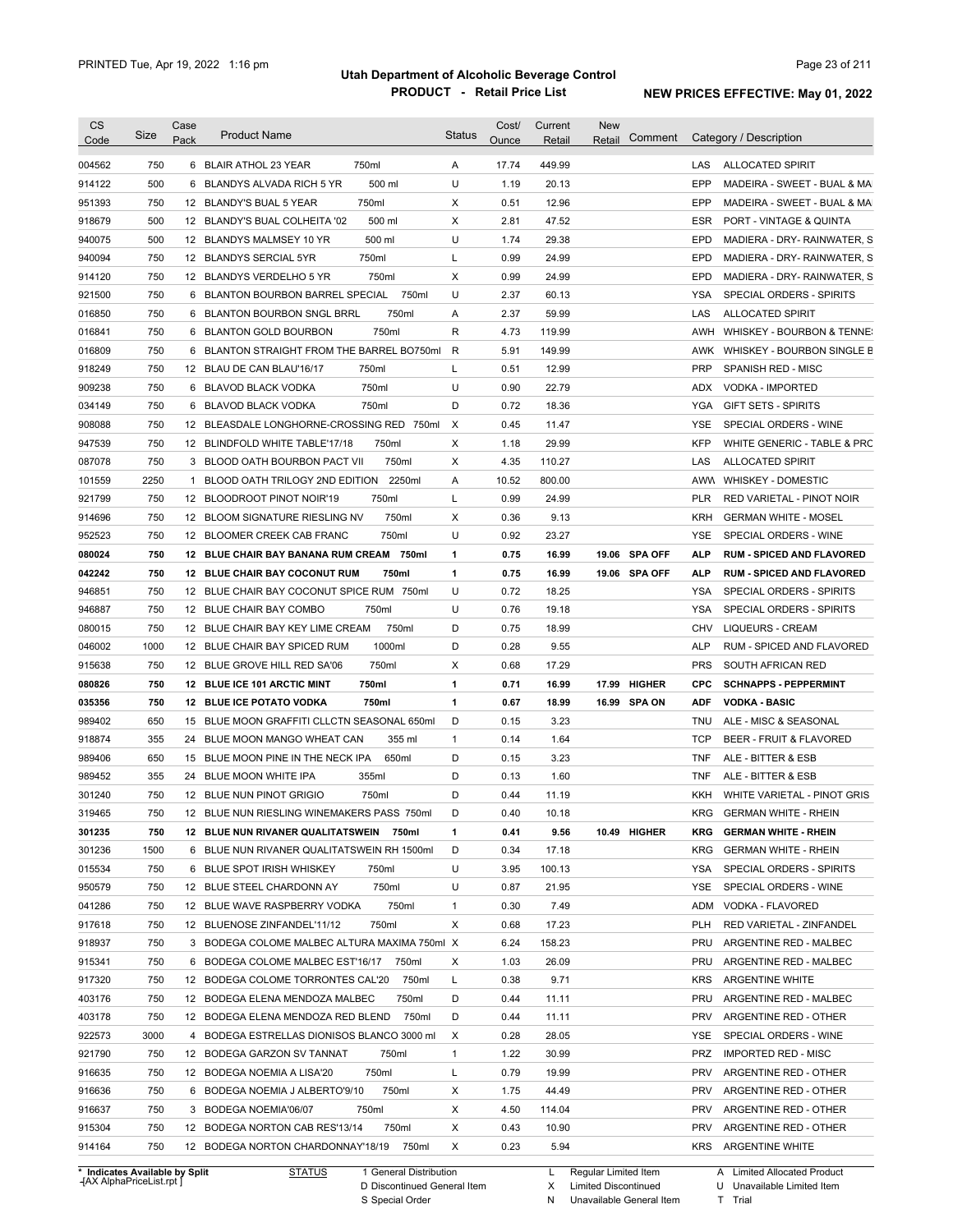| 750<br>6 BODEGA NORTON LOTE NEGRO<br>750ml<br>1.70<br>42.99<br><b>PRV</b><br>ARGENTINE RED - OTHER<br>L<br>750<br>750ml<br>$\mathbf{1}$<br>0.79<br>19.99<br>12 BODEGA NORTON MALBEC RESERVA<br>PRU<br>ARGENTINE RED - MALBEC<br>X<br>750<br>12 BODEGA NORTON PRIVADA<br>750ml<br>1.08<br>27.31<br><b>PRV</b><br>ARGENTINE RED - OTHER<br>750<br>750ml<br>X<br>12 BODEGA NORTON TORRONTES'18/19<br>0.43<br>10.99<br><b>KRS</b><br><b>ARGENTINE WHITE</b><br>750<br>750ml<br>X<br>6.55<br><b>PRV</b><br>12 BODEGA SEPTIMA CAB MENDOZA'17<br>0.26<br>ARGENTINE RED - OTHER<br>750<br>X<br>0.25<br>6.34<br>12 BODEGA SEPTIMA MALBEC'15/16<br>750ml<br>PRU<br>ARGENTINE RED - MALBEC<br>750<br>750ml<br>U<br>0.68<br><b>PRP</b><br>17.21<br>SPANISH RED - MISC<br>12 BODEGAS ATALAYA ALMANSA'10/11<br>750<br>750ml<br>Г<br>0.87<br>21.99<br><b>KRN</b><br>12 BODEGAS AVANCIA GODELLO'19<br><b>SPANISH WHITE</b><br>750<br>1<br>12 BODEGAS BORSAO GARNACHA<br>750ml<br>0.51<br>11.99<br>12.99 HIGHER<br><b>PRP</b><br><b>SPANISH RED - MISC</b><br>750<br>X<br>9.72<br>12 BODEGAS BRECA OLD V GARNACH'15/17 750ml<br>0.38<br><b>PRP</b><br>SPANISH RED - MISC<br>750<br>750ml<br>L<br>0.79<br>19.99<br><b>PRP</b><br>12 BODEGAS CEPA 21 HITO'19<br>SPANISH RED - MISC<br>750<br>750ml<br>U<br>2.20<br>6 BODEGAS EL NIDO CLIO<br>55.71<br>YSE<br>SPECIAL ORDERS - WINE<br>750<br>750ml<br>X<br>6.47<br><b>PRP</b><br>4 BODEGAS EL NIDO EL NIDO'06/07<br>164.00<br><b>SPANISH RED - MISC</b><br>750<br>L<br>0.85<br><b>KRN</b><br>12 BODEGAS K5-K PILOTA TXAKOLINA<br>750ml<br>21.48<br><b>SPANISH WHITE</b><br>750<br>х<br>0.51<br>12.99<br><b>KRN</b><br>12 BODEGAS NAIA LA BRISAS RUEDA'16/17 750ml<br><b>SPANISH WHITE</b><br>750<br>X<br>0.59<br>14.99<br><b>KRN</b><br>12 BODEGAS NAIA RUEDA'18/19<br>750ml<br><b>SPANISH WHITE</b><br>750<br>750ml<br>U<br>0.68<br>12 BODEGAS VOLVER TARIMA HILL'10<br>17.13<br><b>YSE</b><br>SPECIAL ORDERS - WINE<br>750<br>750ml<br>Г<br>0.40<br>10.02<br>12 BODINI ROSE OF MALBEC'18/19<br><b>MPX</b><br><b>ROSE WINE - IMPORTED</b><br>750<br>L<br>1.18<br>29.99<br><b>PRS</b><br>6 BOEKEN THE CHOCOLATE BLOCK'17/18 750ml<br>SOUTH AFRICAN RED<br>750<br>0.39<br>9.99<br><b>PRS</b><br>12 BOEKENHOUTSKLOOF WOLFTRAP'20<br>750ml<br>L<br>SOUTH AFRICAN RED<br>750<br>$\mathbf{1}$<br>0.79<br>12 BOEN PINOT NOIR TRICOUNTY<br>750ml<br>19.99<br><b>PLR</b><br>RED VARIETAL - PINOT NOIR<br>750<br>0.39<br><b>12 BOGLE CABERNET SAUVIGNON</b><br>750ml<br>1<br>11.99<br>9.99<br><b>SPA ON</b><br>PLB<br><b>RED VARIETAL - CABERNET</b><br>750<br>750ml<br>0.35<br>547295<br><b>12 BOGLE CHARDONNAY</b><br>1<br>11.99<br>8.99<br>SPA ON<br>KKB<br><b>WHITE VARIETAL - CHARDONNA</b><br>750<br>750ml<br>1<br>0.39<br>445022<br><b>12 BOGLE ESSENTIAL RED</b><br>11.99<br><b>SPA ON</b><br>PFP<br><b>RED GENERIC - RED TABLE &amp; PI</b><br>9.99<br>750<br>750ml<br>1<br>0.35<br>445040<br><b>12 BOGLE MERLOT</b><br>11.99<br><b>SPA ON</b><br>PLF<br><b>RED VARIETAL - MERLOT</b><br>8.99<br>750<br>1<br>0.39<br>445100<br><b>12 BOGLE PETITE SIRAH</b><br>750ml<br>11.99<br>9.99<br><b>SPA ON</b><br>PLJ<br>RED VARIETAL - SYRAH, PETITE<br>750<br>750ml<br>1<br>0.67<br>920590<br><b>12 BOGLE PHANTOM RED BLEND</b><br>18.99<br>16.99<br><b>SPA ON</b><br>PFP<br><b>RED GENERIC - RED TABLE &amp; PI</b><br>750<br>750ml<br>$\mathbf{1}$<br>0.47<br>547291<br>12 BOGLE PINOT GRIGIO<br>11.95<br>KKH<br>WHITE VARIETAL - PINOT GRIS<br>750<br>750ml<br>1<br>0.39<br><b>SPA ON</b><br>445020<br>12 BOGLE PINOT NOIR<br>11.99<br>9.99<br>PLR<br><b>RED VARIETAL - PINOT NOIR</b><br>750<br>750ml<br>1<br>0.35<br>547320<br><b>12 BOGLE SAUVIGNON BLANC</b><br>11.99<br>8.99<br><b>SPA ON</b><br>KKD<br><b>WHITE VARIETAL - SAUVIGNON</b><br>750<br>750ml<br>1<br>0.39<br>9.99 SPA ON<br>445030<br>12 BOGLE ZINFANDEL OLD VINE<br>11.99<br>PLH<br>RED VARIETAL - ZINFANDEL<br>355<br>355ml<br>U<br>0.21<br>918513<br>24<br>BOHEMIAN CZECHULATOR<br>2.50<br>YST<br>SPECIAL ORDERS - BEER<br>355ml<br>$\mathbf{1}$<br>989392<br>355<br>24 BOHEMIAN EXPORT LAGER<br>0.17<br>1.99<br>THU<br>LAGER - MISC & SEASONAL<br>$\mathbf{1}$<br>919057<br>355<br>24 BOHEMIAN HELLES BOCK<br>355 ml<br>0.17<br>2.09<br><b>THP</b><br>LAGER - HEAVY & DARK<br>1500<br>D<br>0.32<br><b>PLF</b><br>445117<br>6 BOHEMIAN HIGHWAY MERLOT<br>1500ml<br>16.17<br><b>RED VARIETAL - MERLOT</b><br>547335<br>1500<br>6 BOHEMIAN HIGHWAY PINOT GRIGIO<br>1500ml<br>D<br>0.32<br>KKH WHITE VARIETAL - PINOT GRIS<br>16.17<br>750<br>12 BOILLOT BATARD MONTRACHET'10<br>750ml<br>L<br>220.85<br>KRA<br>8.71<br>FRENCH WHITE - BURGUNDY<br>750<br>L<br>1.04<br>26.42<br><b>KRA</b><br>12 BOILLOT BOURGOGNE BLANC'18<br>750ml<br>FRENCH WHITE - BURGUNDY<br>750<br>12 BOILLOT POMMARD JAROLLIERES'13/16 750ml<br>2.06<br>52.30<br><b>PRB</b><br>х<br>FRENCH RED - BURGUNDY<br>750<br>750ml<br>U<br>47.34<br>12 BOILLOT PULIGNY CHALUMEAUX'07<br>1.87<br>KKU<br>WHITE VARIETAL - MISC<br>750<br>750ml<br>79.68<br>12 BOILLOT PULIGNY LES COMB'13<br>х<br>3.14<br><b>KRA</b><br>FRENCH WHITE - BURGUNDY<br>750<br>12 BOILLOT PULIGNY MONTRACHET'13/14 750ml<br>U<br>2.90<br>73.42<br><b>KRA</b><br>FRENCH WHITE - BURGUNDY<br>750<br>750ml<br>0.76<br>19.31<br><b>KRA</b><br>12 BOILLOT RULLY CHATALIENNE'08<br>х<br>FRENCH WHITE - BURGUNDY<br>750<br>750ml<br>х<br>70.22<br>12 BOILLOT VOLNAY PITURES'10/11<br>2.77<br><b>PRB</b><br>FRENCH RED - BURGUNDY<br>1500<br>1500ml<br>D<br>0.17<br>8.64<br>6 BOLLA SANGIOVESE<br><b>PLQ</b><br>12 BOLLA VALPOLICELLA<br>750ml<br>1<br>0.51<br>8.99<br>12.99 SPA OFF<br><b>ITALIAN RED - MISC DOC</b><br>750<br><b>PRK</b><br>750<br>750ml<br>4.30<br>109.16<br>IPH<br>3 BOLLINGER BOND-007 CHMPGN<br>х<br>750ml<br>5.04<br>127.80<br>750<br>6 BOLLINGER BRUT ROSE NV<br>Г<br><b>IHS</b><br>750ml<br>12.61<br>319.89<br><b>IHP</b><br>750<br>3 BOLLINGER CHAMPAGNE RD'07<br>Г<br>750ml<br>7.51<br>190.47<br>750<br>6 BOLLINGER GRANDE ANNEE'14<br>Г<br>IHP<br>750ml<br>3.75<br>94.99<br>750<br>6 BOLLINGER SPECIAL CUVEE BRUT<br>L<br>IHP<br>U<br>750<br>0.56<br>12 BOLS ADVOCKAAT<br>750ml<br>14.14<br>YSC<br>750<br>12 BOLS PUMPKIN SPICE LIQ<br>750ml<br>D<br>0.47<br>11.97<br>YSC<br>SPECIAL ORDERS - LIQUEURS<br>1000<br>1000ml<br>D<br>5.27<br>CHE LIQUEURS - FRUIT<br>12 BOLS TRIPLE SEC LIQUEUR<br>0.16<br>* Indicates Available by Split | <b>CS</b><br>Code | Size | Case<br>Pack | <b>Product Name</b>                     | <b>Status</b> | Cost/<br>Ounce | Current<br>Retail | <b>New</b><br>Comment<br>Retail | Category / Description      |
|-----------------------------------------------------------------------------------------------------------------------------------------------------------------------------------------------------------------------------------------------------------------------------------------------------------------------------------------------------------------------------------------------------------------------------------------------------------------------------------------------------------------------------------------------------------------------------------------------------------------------------------------------------------------------------------------------------------------------------------------------------------------------------------------------------------------------------------------------------------------------------------------------------------------------------------------------------------------------------------------------------------------------------------------------------------------------------------------------------------------------------------------------------------------------------------------------------------------------------------------------------------------------------------------------------------------------------------------------------------------------------------------------------------------------------------------------------------------------------------------------------------------------------------------------------------------------------------------------------------------------------------------------------------------------------------------------------------------------------------------------------------------------------------------------------------------------------------------------------------------------------------------------------------------------------------------------------------------------------------------------------------------------------------------------------------------------------------------------------------------------------------------------------------------------------------------------------------------------------------------------------------------------------------------------------------------------------------------------------------------------------------------------------------------------------------------------------------------------------------------------------------------------------------------------------------------------------------------------------------------------------------------------------------------------------------------------------------------------------------------------------------------------------------------------------------------------------------------------------------------------------------------------------------------------------------------------------------------------------------------------------------------------------------------------------------------------------------------------------------------------------------------------------------------------------------------------------------------------------------------------------------------------------------------------------------------------------------------------------------------------------------------------------------------------------------------------------------------------------------------------------------------------------------------------------------------------------------------------------------------------------------------------------------------------------------------------------------------------------------------------------------------------------------------------------------------------------------------------------------------------------------------------------------------------------------------------------------------------------------------------------------------------------------------------------------------------------------------------------------------------------------------------------------------------------------------------------------------------------------------------------------------------------------------------------------------------------------------------------------------------------------------------------------------------------------------------------------------------------------------------------------------------------------------------------------------------------------------------------------------------------------------------------------------------------------------------------------------------------------------------------------------------------------------------------------------------------------------------------------------------------------------------------------------------------------------------------------------------------------------------------------------------------------------------------------------------------------------------------------------------------------------------------------------------------------------------------------------------------------------------------------------------------------------------------------------------------------------------------------------------------------------------------------------------------------------------------------------------------------------------------------------------------------------------------------------------------------------------------------------------------------------------------------------------------------------------------------------------------------------------------------------------------------------------------------------------------------------------------------------------------------------------------------------------------------------------------------------------------------------------------------------------------------------------------------------------------------------------------------------------------------------------------------------------------------------------------------------------------------------------------------------------------------------------------------------------------------------------------------------------------------------------|-------------------|------|--------------|-----------------------------------------|---------------|----------------|-------------------|---------------------------------|-----------------------------|
|                                                                                                                                                                                                                                                                                                                                                                                                                                                                                                                                                                                                                                                                                                                                                                                                                                                                                                                                                                                                                                                                                                                                                                                                                                                                                                                                                                                                                                                                                                                                                                                                                                                                                                                                                                                                                                                                                                                                                                                                                                                                                                                                                                                                                                                                                                                                                                                                                                                                                                                                                                                                                                                                                                                                                                                                                                                                                                                                                                                                                                                                                                                                                                                                                                                                                                                                                                                                                                                                                                                                                                                                                                                                                                                                                                                                                                                                                                                                                                                                                                                                                                                                                                                                                                                                                                                                                                                                                                                                                                                                                                                                                                                                                                                                                                                                                                                                                                                                                                                                                                                                                                                                                                                                                                                                                                                                                                                                                                                                                                                                                                                                                                                                                                                                                                                                                                                                                                                                                                                                                                                                                                                                                                                                                                                                                                                                                                                               |                   |      |              |                                         |               |                |                   |                                 |                             |
|                                                                                                                                                                                                                                                                                                                                                                                                                                                                                                                                                                                                                                                                                                                                                                                                                                                                                                                                                                                                                                                                                                                                                                                                                                                                                                                                                                                                                                                                                                                                                                                                                                                                                                                                                                                                                                                                                                                                                                                                                                                                                                                                                                                                                                                                                                                                                                                                                                                                                                                                                                                                                                                                                                                                                                                                                                                                                                                                                                                                                                                                                                                                                                                                                                                                                                                                                                                                                                                                                                                                                                                                                                                                                                                                                                                                                                                                                                                                                                                                                                                                                                                                                                                                                                                                                                                                                                                                                                                                                                                                                                                                                                                                                                                                                                                                                                                                                                                                                                                                                                                                                                                                                                                                                                                                                                                                                                                                                                                                                                                                                                                                                                                                                                                                                                                                                                                                                                                                                                                                                                                                                                                                                                                                                                                                                                                                                                                               | 403215            |      |              |                                         |               |                |                   |                                 |                             |
|                                                                                                                                                                                                                                                                                                                                                                                                                                                                                                                                                                                                                                                                                                                                                                                                                                                                                                                                                                                                                                                                                                                                                                                                                                                                                                                                                                                                                                                                                                                                                                                                                                                                                                                                                                                                                                                                                                                                                                                                                                                                                                                                                                                                                                                                                                                                                                                                                                                                                                                                                                                                                                                                                                                                                                                                                                                                                                                                                                                                                                                                                                                                                                                                                                                                                                                                                                                                                                                                                                                                                                                                                                                                                                                                                                                                                                                                                                                                                                                                                                                                                                                                                                                                                                                                                                                                                                                                                                                                                                                                                                                                                                                                                                                                                                                                                                                                                                                                                                                                                                                                                                                                                                                                                                                                                                                                                                                                                                                                                                                                                                                                                                                                                                                                                                                                                                                                                                                                                                                                                                                                                                                                                                                                                                                                                                                                                                                               | 403210            |      |              |                                         |               |                |                   |                                 |                             |
|                                                                                                                                                                                                                                                                                                                                                                                                                                                                                                                                                                                                                                                                                                                                                                                                                                                                                                                                                                                                                                                                                                                                                                                                                                                                                                                                                                                                                                                                                                                                                                                                                                                                                                                                                                                                                                                                                                                                                                                                                                                                                                                                                                                                                                                                                                                                                                                                                                                                                                                                                                                                                                                                                                                                                                                                                                                                                                                                                                                                                                                                                                                                                                                                                                                                                                                                                                                                                                                                                                                                                                                                                                                                                                                                                                                                                                                                                                                                                                                                                                                                                                                                                                                                                                                                                                                                                                                                                                                                                                                                                                                                                                                                                                                                                                                                                                                                                                                                                                                                                                                                                                                                                                                                                                                                                                                                                                                                                                                                                                                                                                                                                                                                                                                                                                                                                                                                                                                                                                                                                                                                                                                                                                                                                                                                                                                                                                                               | 987557            |      |              |                                         |               |                |                   |                                 |                             |
|                                                                                                                                                                                                                                                                                                                                                                                                                                                                                                                                                                                                                                                                                                                                                                                                                                                                                                                                                                                                                                                                                                                                                                                                                                                                                                                                                                                                                                                                                                                                                                                                                                                                                                                                                                                                                                                                                                                                                                                                                                                                                                                                                                                                                                                                                                                                                                                                                                                                                                                                                                                                                                                                                                                                                                                                                                                                                                                                                                                                                                                                                                                                                                                                                                                                                                                                                                                                                                                                                                                                                                                                                                                                                                                                                                                                                                                                                                                                                                                                                                                                                                                                                                                                                                                                                                                                                                                                                                                                                                                                                                                                                                                                                                                                                                                                                                                                                                                                                                                                                                                                                                                                                                                                                                                                                                                                                                                                                                                                                                                                                                                                                                                                                                                                                                                                                                                                                                                                                                                                                                                                                                                                                                                                                                                                                                                                                                                               | 914162            |      |              |                                         |               |                |                   |                                 |                             |
|                                                                                                                                                                                                                                                                                                                                                                                                                                                                                                                                                                                                                                                                                                                                                                                                                                                                                                                                                                                                                                                                                                                                                                                                                                                                                                                                                                                                                                                                                                                                                                                                                                                                                                                                                                                                                                                                                                                                                                                                                                                                                                                                                                                                                                                                                                                                                                                                                                                                                                                                                                                                                                                                                                                                                                                                                                                                                                                                                                                                                                                                                                                                                                                                                                                                                                                                                                                                                                                                                                                                                                                                                                                                                                                                                                                                                                                                                                                                                                                                                                                                                                                                                                                                                                                                                                                                                                                                                                                                                                                                                                                                                                                                                                                                                                                                                                                                                                                                                                                                                                                                                                                                                                                                                                                                                                                                                                                                                                                                                                                                                                                                                                                                                                                                                                                                                                                                                                                                                                                                                                                                                                                                                                                                                                                                                                                                                                                               | 918061            |      |              |                                         |               |                |                   |                                 |                             |
|                                                                                                                                                                                                                                                                                                                                                                                                                                                                                                                                                                                                                                                                                                                                                                                                                                                                                                                                                                                                                                                                                                                                                                                                                                                                                                                                                                                                                                                                                                                                                                                                                                                                                                                                                                                                                                                                                                                                                                                                                                                                                                                                                                                                                                                                                                                                                                                                                                                                                                                                                                                                                                                                                                                                                                                                                                                                                                                                                                                                                                                                                                                                                                                                                                                                                                                                                                                                                                                                                                                                                                                                                                                                                                                                                                                                                                                                                                                                                                                                                                                                                                                                                                                                                                                                                                                                                                                                                                                                                                                                                                                                                                                                                                                                                                                                                                                                                                                                                                                                                                                                                                                                                                                                                                                                                                                                                                                                                                                                                                                                                                                                                                                                                                                                                                                                                                                                                                                                                                                                                                                                                                                                                                                                                                                                                                                                                                                               | 917895            |      |              |                                         |               |                |                   |                                 |                             |
|                                                                                                                                                                                                                                                                                                                                                                                                                                                                                                                                                                                                                                                                                                                                                                                                                                                                                                                                                                                                                                                                                                                                                                                                                                                                                                                                                                                                                                                                                                                                                                                                                                                                                                                                                                                                                                                                                                                                                                                                                                                                                                                                                                                                                                                                                                                                                                                                                                                                                                                                                                                                                                                                                                                                                                                                                                                                                                                                                                                                                                                                                                                                                                                                                                                                                                                                                                                                                                                                                                                                                                                                                                                                                                                                                                                                                                                                                                                                                                                                                                                                                                                                                                                                                                                                                                                                                                                                                                                                                                                                                                                                                                                                                                                                                                                                                                                                                                                                                                                                                                                                                                                                                                                                                                                                                                                                                                                                                                                                                                                                                                                                                                                                                                                                                                                                                                                                                                                                                                                                                                                                                                                                                                                                                                                                                                                                                                                               | 917171            |      |              |                                         |               |                |                   |                                 |                             |
|                                                                                                                                                                                                                                                                                                                                                                                                                                                                                                                                                                                                                                                                                                                                                                                                                                                                                                                                                                                                                                                                                                                                                                                                                                                                                                                                                                                                                                                                                                                                                                                                                                                                                                                                                                                                                                                                                                                                                                                                                                                                                                                                                                                                                                                                                                                                                                                                                                                                                                                                                                                                                                                                                                                                                                                                                                                                                                                                                                                                                                                                                                                                                                                                                                                                                                                                                                                                                                                                                                                                                                                                                                                                                                                                                                                                                                                                                                                                                                                                                                                                                                                                                                                                                                                                                                                                                                                                                                                                                                                                                                                                                                                                                                                                                                                                                                                                                                                                                                                                                                                                                                                                                                                                                                                                                                                                                                                                                                                                                                                                                                                                                                                                                                                                                                                                                                                                                                                                                                                                                                                                                                                                                                                                                                                                                                                                                                                               | 947376            |      |              |                                         |               |                |                   |                                 |                             |
|                                                                                                                                                                                                                                                                                                                                                                                                                                                                                                                                                                                                                                                                                                                                                                                                                                                                                                                                                                                                                                                                                                                                                                                                                                                                                                                                                                                                                                                                                                                                                                                                                                                                                                                                                                                                                                                                                                                                                                                                                                                                                                                                                                                                                                                                                                                                                                                                                                                                                                                                                                                                                                                                                                                                                                                                                                                                                                                                                                                                                                                                                                                                                                                                                                                                                                                                                                                                                                                                                                                                                                                                                                                                                                                                                                                                                                                                                                                                                                                                                                                                                                                                                                                                                                                                                                                                                                                                                                                                                                                                                                                                                                                                                                                                                                                                                                                                                                                                                                                                                                                                                                                                                                                                                                                                                                                                                                                                                                                                                                                                                                                                                                                                                                                                                                                                                                                                                                                                                                                                                                                                                                                                                                                                                                                                                                                                                                                               | 914925            |      |              |                                         |               |                |                   |                                 |                             |
|                                                                                                                                                                                                                                                                                                                                                                                                                                                                                                                                                                                                                                                                                                                                                                                                                                                                                                                                                                                                                                                                                                                                                                                                                                                                                                                                                                                                                                                                                                                                                                                                                                                                                                                                                                                                                                                                                                                                                                                                                                                                                                                                                                                                                                                                                                                                                                                                                                                                                                                                                                                                                                                                                                                                                                                                                                                                                                                                                                                                                                                                                                                                                                                                                                                                                                                                                                                                                                                                                                                                                                                                                                                                                                                                                                                                                                                                                                                                                                                                                                                                                                                                                                                                                                                                                                                                                                                                                                                                                                                                                                                                                                                                                                                                                                                                                                                                                                                                                                                                                                                                                                                                                                                                                                                                                                                                                                                                                                                                                                                                                                                                                                                                                                                                                                                                                                                                                                                                                                                                                                                                                                                                                                                                                                                                                                                                                                                               | 947375            |      |              |                                         |               |                |                   |                                 |                             |
|                                                                                                                                                                                                                                                                                                                                                                                                                                                                                                                                                                                                                                                                                                                                                                                                                                                                                                                                                                                                                                                                                                                                                                                                                                                                                                                                                                                                                                                                                                                                                                                                                                                                                                                                                                                                                                                                                                                                                                                                                                                                                                                                                                                                                                                                                                                                                                                                                                                                                                                                                                                                                                                                                                                                                                                                                                                                                                                                                                                                                                                                                                                                                                                                                                                                                                                                                                                                                                                                                                                                                                                                                                                                                                                                                                                                                                                                                                                                                                                                                                                                                                                                                                                                                                                                                                                                                                                                                                                                                                                                                                                                                                                                                                                                                                                                                                                                                                                                                                                                                                                                                                                                                                                                                                                                                                                                                                                                                                                                                                                                                                                                                                                                                                                                                                                                                                                                                                                                                                                                                                                                                                                                                                                                                                                                                                                                                                                               | 918346            |      |              |                                         |               |                |                   |                                 |                             |
|                                                                                                                                                                                                                                                                                                                                                                                                                                                                                                                                                                                                                                                                                                                                                                                                                                                                                                                                                                                                                                                                                                                                                                                                                                                                                                                                                                                                                                                                                                                                                                                                                                                                                                                                                                                                                                                                                                                                                                                                                                                                                                                                                                                                                                                                                                                                                                                                                                                                                                                                                                                                                                                                                                                                                                                                                                                                                                                                                                                                                                                                                                                                                                                                                                                                                                                                                                                                                                                                                                                                                                                                                                                                                                                                                                                                                                                                                                                                                                                                                                                                                                                                                                                                                                                                                                                                                                                                                                                                                                                                                                                                                                                                                                                                                                                                                                                                                                                                                                                                                                                                                                                                                                                                                                                                                                                                                                                                                                                                                                                                                                                                                                                                                                                                                                                                                                                                                                                                                                                                                                                                                                                                                                                                                                                                                                                                                                                               | 914552            |      |              |                                         |               |                |                   |                                 |                             |
|                                                                                                                                                                                                                                                                                                                                                                                                                                                                                                                                                                                                                                                                                                                                                                                                                                                                                                                                                                                                                                                                                                                                                                                                                                                                                                                                                                                                                                                                                                                                                                                                                                                                                                                                                                                                                                                                                                                                                                                                                                                                                                                                                                                                                                                                                                                                                                                                                                                                                                                                                                                                                                                                                                                                                                                                                                                                                                                                                                                                                                                                                                                                                                                                                                                                                                                                                                                                                                                                                                                                                                                                                                                                                                                                                                                                                                                                                                                                                                                                                                                                                                                                                                                                                                                                                                                                                                                                                                                                                                                                                                                                                                                                                                                                                                                                                                                                                                                                                                                                                                                                                                                                                                                                                                                                                                                                                                                                                                                                                                                                                                                                                                                                                                                                                                                                                                                                                                                                                                                                                                                                                                                                                                                                                                                                                                                                                                                               | 915716            |      |              |                                         |               |                |                   |                                 |                             |
|                                                                                                                                                                                                                                                                                                                                                                                                                                                                                                                                                                                                                                                                                                                                                                                                                                                                                                                                                                                                                                                                                                                                                                                                                                                                                                                                                                                                                                                                                                                                                                                                                                                                                                                                                                                                                                                                                                                                                                                                                                                                                                                                                                                                                                                                                                                                                                                                                                                                                                                                                                                                                                                                                                                                                                                                                                                                                                                                                                                                                                                                                                                                                                                                                                                                                                                                                                                                                                                                                                                                                                                                                                                                                                                                                                                                                                                                                                                                                                                                                                                                                                                                                                                                                                                                                                                                                                                                                                                                                                                                                                                                                                                                                                                                                                                                                                                                                                                                                                                                                                                                                                                                                                                                                                                                                                                                                                                                                                                                                                                                                                                                                                                                                                                                                                                                                                                                                                                                                                                                                                                                                                                                                                                                                                                                                                                                                                                               | 910770            |      |              |                                         |               |                |                   |                                 |                             |
|                                                                                                                                                                                                                                                                                                                                                                                                                                                                                                                                                                                                                                                                                                                                                                                                                                                                                                                                                                                                                                                                                                                                                                                                                                                                                                                                                                                                                                                                                                                                                                                                                                                                                                                                                                                                                                                                                                                                                                                                                                                                                                                                                                                                                                                                                                                                                                                                                                                                                                                                                                                                                                                                                                                                                                                                                                                                                                                                                                                                                                                                                                                                                                                                                                                                                                                                                                                                                                                                                                                                                                                                                                                                                                                                                                                                                                                                                                                                                                                                                                                                                                                                                                                                                                                                                                                                                                                                                                                                                                                                                                                                                                                                                                                                                                                                                                                                                                                                                                                                                                                                                                                                                                                                                                                                                                                                                                                                                                                                                                                                                                                                                                                                                                                                                                                                                                                                                                                                                                                                                                                                                                                                                                                                                                                                                                                                                                                               | 914202            |      |              |                                         |               |                |                   |                                 |                             |
|                                                                                                                                                                                                                                                                                                                                                                                                                                                                                                                                                                                                                                                                                                                                                                                                                                                                                                                                                                                                                                                                                                                                                                                                                                                                                                                                                                                                                                                                                                                                                                                                                                                                                                                                                                                                                                                                                                                                                                                                                                                                                                                                                                                                                                                                                                                                                                                                                                                                                                                                                                                                                                                                                                                                                                                                                                                                                                                                                                                                                                                                                                                                                                                                                                                                                                                                                                                                                                                                                                                                                                                                                                                                                                                                                                                                                                                                                                                                                                                                                                                                                                                                                                                                                                                                                                                                                                                                                                                                                                                                                                                                                                                                                                                                                                                                                                                                                                                                                                                                                                                                                                                                                                                                                                                                                                                                                                                                                                                                                                                                                                                                                                                                                                                                                                                                                                                                                                                                                                                                                                                                                                                                                                                                                                                                                                                                                                                               | 916262            |      |              |                                         |               |                |                   |                                 |                             |
|                                                                                                                                                                                                                                                                                                                                                                                                                                                                                                                                                                                                                                                                                                                                                                                                                                                                                                                                                                                                                                                                                                                                                                                                                                                                                                                                                                                                                                                                                                                                                                                                                                                                                                                                                                                                                                                                                                                                                                                                                                                                                                                                                                                                                                                                                                                                                                                                                                                                                                                                                                                                                                                                                                                                                                                                                                                                                                                                                                                                                                                                                                                                                                                                                                                                                                                                                                                                                                                                                                                                                                                                                                                                                                                                                                                                                                                                                                                                                                                                                                                                                                                                                                                                                                                                                                                                                                                                                                                                                                                                                                                                                                                                                                                                                                                                                                                                                                                                                                                                                                                                                                                                                                                                                                                                                                                                                                                                                                                                                                                                                                                                                                                                                                                                                                                                                                                                                                                                                                                                                                                                                                                                                                                                                                                                                                                                                                                               | 949905            |      |              |                                         |               |                |                   |                                 |                             |
|                                                                                                                                                                                                                                                                                                                                                                                                                                                                                                                                                                                                                                                                                                                                                                                                                                                                                                                                                                                                                                                                                                                                                                                                                                                                                                                                                                                                                                                                                                                                                                                                                                                                                                                                                                                                                                                                                                                                                                                                                                                                                                                                                                                                                                                                                                                                                                                                                                                                                                                                                                                                                                                                                                                                                                                                                                                                                                                                                                                                                                                                                                                                                                                                                                                                                                                                                                                                                                                                                                                                                                                                                                                                                                                                                                                                                                                                                                                                                                                                                                                                                                                                                                                                                                                                                                                                                                                                                                                                                                                                                                                                                                                                                                                                                                                                                                                                                                                                                                                                                                                                                                                                                                                                                                                                                                                                                                                                                                                                                                                                                                                                                                                                                                                                                                                                                                                                                                                                                                                                                                                                                                                                                                                                                                                                                                                                                                                               | 918992            |      |              |                                         |               |                |                   |                                 |                             |
|                                                                                                                                                                                                                                                                                                                                                                                                                                                                                                                                                                                                                                                                                                                                                                                                                                                                                                                                                                                                                                                                                                                                                                                                                                                                                                                                                                                                                                                                                                                                                                                                                                                                                                                                                                                                                                                                                                                                                                                                                                                                                                                                                                                                                                                                                                                                                                                                                                                                                                                                                                                                                                                                                                                                                                                                                                                                                                                                                                                                                                                                                                                                                                                                                                                                                                                                                                                                                                                                                                                                                                                                                                                                                                                                                                                                                                                                                                                                                                                                                                                                                                                                                                                                                                                                                                                                                                                                                                                                                                                                                                                                                                                                                                                                                                                                                                                                                                                                                                                                                                                                                                                                                                                                                                                                                                                                                                                                                                                                                                                                                                                                                                                                                                                                                                                                                                                                                                                                                                                                                                                                                                                                                                                                                                                                                                                                                                                               | 914865            |      |              |                                         |               |                |                   |                                 |                             |
|                                                                                                                                                                                                                                                                                                                                                                                                                                                                                                                                                                                                                                                                                                                                                                                                                                                                                                                                                                                                                                                                                                                                                                                                                                                                                                                                                                                                                                                                                                                                                                                                                                                                                                                                                                                                                                                                                                                                                                                                                                                                                                                                                                                                                                                                                                                                                                                                                                                                                                                                                                                                                                                                                                                                                                                                                                                                                                                                                                                                                                                                                                                                                                                                                                                                                                                                                                                                                                                                                                                                                                                                                                                                                                                                                                                                                                                                                                                                                                                                                                                                                                                                                                                                                                                                                                                                                                                                                                                                                                                                                                                                                                                                                                                                                                                                                                                                                                                                                                                                                                                                                                                                                                                                                                                                                                                                                                                                                                                                                                                                                                                                                                                                                                                                                                                                                                                                                                                                                                                                                                                                                                                                                                                                                                                                                                                                                                                               | 914559            |      |              |                                         |               |                |                   |                                 |                             |
|                                                                                                                                                                                                                                                                                                                                                                                                                                                                                                                                                                                                                                                                                                                                                                                                                                                                                                                                                                                                                                                                                                                                                                                                                                                                                                                                                                                                                                                                                                                                                                                                                                                                                                                                                                                                                                                                                                                                                                                                                                                                                                                                                                                                                                                                                                                                                                                                                                                                                                                                                                                                                                                                                                                                                                                                                                                                                                                                                                                                                                                                                                                                                                                                                                                                                                                                                                                                                                                                                                                                                                                                                                                                                                                                                                                                                                                                                                                                                                                                                                                                                                                                                                                                                                                                                                                                                                                                                                                                                                                                                                                                                                                                                                                                                                                                                                                                                                                                                                                                                                                                                                                                                                                                                                                                                                                                                                                                                                                                                                                                                                                                                                                                                                                                                                                                                                                                                                                                                                                                                                                                                                                                                                                                                                                                                                                                                                                               | 445921            |      |              |                                         |               |                |                   |                                 |                             |
|                                                                                                                                                                                                                                                                                                                                                                                                                                                                                                                                                                                                                                                                                                                                                                                                                                                                                                                                                                                                                                                                                                                                                                                                                                                                                                                                                                                                                                                                                                                                                                                                                                                                                                                                                                                                                                                                                                                                                                                                                                                                                                                                                                                                                                                                                                                                                                                                                                                                                                                                                                                                                                                                                                                                                                                                                                                                                                                                                                                                                                                                                                                                                                                                                                                                                                                                                                                                                                                                                                                                                                                                                                                                                                                                                                                                                                                                                                                                                                                                                                                                                                                                                                                                                                                                                                                                                                                                                                                                                                                                                                                                                                                                                                                                                                                                                                                                                                                                                                                                                                                                                                                                                                                                                                                                                                                                                                                                                                                                                                                                                                                                                                                                                                                                                                                                                                                                                                                                                                                                                                                                                                                                                                                                                                                                                                                                                                                               | 445073            |      |              |                                         |               |                |                   |                                 |                             |
|                                                                                                                                                                                                                                                                                                                                                                                                                                                                                                                                                                                                                                                                                                                                                                                                                                                                                                                                                                                                                                                                                                                                                                                                                                                                                                                                                                                                                                                                                                                                                                                                                                                                                                                                                                                                                                                                                                                                                                                                                                                                                                                                                                                                                                                                                                                                                                                                                                                                                                                                                                                                                                                                                                                                                                                                                                                                                                                                                                                                                                                                                                                                                                                                                                                                                                                                                                                                                                                                                                                                                                                                                                                                                                                                                                                                                                                                                                                                                                                                                                                                                                                                                                                                                                                                                                                                                                                                                                                                                                                                                                                                                                                                                                                                                                                                                                                                                                                                                                                                                                                                                                                                                                                                                                                                                                                                                                                                                                                                                                                                                                                                                                                                                                                                                                                                                                                                                                                                                                                                                                                                                                                                                                                                                                                                                                                                                                                               |                   |      |              |                                         |               |                |                   |                                 |                             |
|                                                                                                                                                                                                                                                                                                                                                                                                                                                                                                                                                                                                                                                                                                                                                                                                                                                                                                                                                                                                                                                                                                                                                                                                                                                                                                                                                                                                                                                                                                                                                                                                                                                                                                                                                                                                                                                                                                                                                                                                                                                                                                                                                                                                                                                                                                                                                                                                                                                                                                                                                                                                                                                                                                                                                                                                                                                                                                                                                                                                                                                                                                                                                                                                                                                                                                                                                                                                                                                                                                                                                                                                                                                                                                                                                                                                                                                                                                                                                                                                                                                                                                                                                                                                                                                                                                                                                                                                                                                                                                                                                                                                                                                                                                                                                                                                                                                                                                                                                                                                                                                                                                                                                                                                                                                                                                                                                                                                                                                                                                                                                                                                                                                                                                                                                                                                                                                                                                                                                                                                                                                                                                                                                                                                                                                                                                                                                                                               |                   |      |              |                                         |               |                |                   |                                 |                             |
|                                                                                                                                                                                                                                                                                                                                                                                                                                                                                                                                                                                                                                                                                                                                                                                                                                                                                                                                                                                                                                                                                                                                                                                                                                                                                                                                                                                                                                                                                                                                                                                                                                                                                                                                                                                                                                                                                                                                                                                                                                                                                                                                                                                                                                                                                                                                                                                                                                                                                                                                                                                                                                                                                                                                                                                                                                                                                                                                                                                                                                                                                                                                                                                                                                                                                                                                                                                                                                                                                                                                                                                                                                                                                                                                                                                                                                                                                                                                                                                                                                                                                                                                                                                                                                                                                                                                                                                                                                                                                                                                                                                                                                                                                                                                                                                                                                                                                                                                                                                                                                                                                                                                                                                                                                                                                                                                                                                                                                                                                                                                                                                                                                                                                                                                                                                                                                                                                                                                                                                                                                                                                                                                                                                                                                                                                                                                                                                               |                   |      |              |                                         |               |                |                   |                                 |                             |
|                                                                                                                                                                                                                                                                                                                                                                                                                                                                                                                                                                                                                                                                                                                                                                                                                                                                                                                                                                                                                                                                                                                                                                                                                                                                                                                                                                                                                                                                                                                                                                                                                                                                                                                                                                                                                                                                                                                                                                                                                                                                                                                                                                                                                                                                                                                                                                                                                                                                                                                                                                                                                                                                                                                                                                                                                                                                                                                                                                                                                                                                                                                                                                                                                                                                                                                                                                                                                                                                                                                                                                                                                                                                                                                                                                                                                                                                                                                                                                                                                                                                                                                                                                                                                                                                                                                                                                                                                                                                                                                                                                                                                                                                                                                                                                                                                                                                                                                                                                                                                                                                                                                                                                                                                                                                                                                                                                                                                                                                                                                                                                                                                                                                                                                                                                                                                                                                                                                                                                                                                                                                                                                                                                                                                                                                                                                                                                                               |                   |      |              |                                         |               |                |                   |                                 |                             |
|                                                                                                                                                                                                                                                                                                                                                                                                                                                                                                                                                                                                                                                                                                                                                                                                                                                                                                                                                                                                                                                                                                                                                                                                                                                                                                                                                                                                                                                                                                                                                                                                                                                                                                                                                                                                                                                                                                                                                                                                                                                                                                                                                                                                                                                                                                                                                                                                                                                                                                                                                                                                                                                                                                                                                                                                                                                                                                                                                                                                                                                                                                                                                                                                                                                                                                                                                                                                                                                                                                                                                                                                                                                                                                                                                                                                                                                                                                                                                                                                                                                                                                                                                                                                                                                                                                                                                                                                                                                                                                                                                                                                                                                                                                                                                                                                                                                                                                                                                                                                                                                                                                                                                                                                                                                                                                                                                                                                                                                                                                                                                                                                                                                                                                                                                                                                                                                                                                                                                                                                                                                                                                                                                                                                                                                                                                                                                                                               |                   |      |              |                                         |               |                |                   |                                 |                             |
|                                                                                                                                                                                                                                                                                                                                                                                                                                                                                                                                                                                                                                                                                                                                                                                                                                                                                                                                                                                                                                                                                                                                                                                                                                                                                                                                                                                                                                                                                                                                                                                                                                                                                                                                                                                                                                                                                                                                                                                                                                                                                                                                                                                                                                                                                                                                                                                                                                                                                                                                                                                                                                                                                                                                                                                                                                                                                                                                                                                                                                                                                                                                                                                                                                                                                                                                                                                                                                                                                                                                                                                                                                                                                                                                                                                                                                                                                                                                                                                                                                                                                                                                                                                                                                                                                                                                                                                                                                                                                                                                                                                                                                                                                                                                                                                                                                                                                                                                                                                                                                                                                                                                                                                                                                                                                                                                                                                                                                                                                                                                                                                                                                                                                                                                                                                                                                                                                                                                                                                                                                                                                                                                                                                                                                                                                                                                                                                               |                   |      |              |                                         |               |                |                   |                                 |                             |
|                                                                                                                                                                                                                                                                                                                                                                                                                                                                                                                                                                                                                                                                                                                                                                                                                                                                                                                                                                                                                                                                                                                                                                                                                                                                                                                                                                                                                                                                                                                                                                                                                                                                                                                                                                                                                                                                                                                                                                                                                                                                                                                                                                                                                                                                                                                                                                                                                                                                                                                                                                                                                                                                                                                                                                                                                                                                                                                                                                                                                                                                                                                                                                                                                                                                                                                                                                                                                                                                                                                                                                                                                                                                                                                                                                                                                                                                                                                                                                                                                                                                                                                                                                                                                                                                                                                                                                                                                                                                                                                                                                                                                                                                                                                                                                                                                                                                                                                                                                                                                                                                                                                                                                                                                                                                                                                                                                                                                                                                                                                                                                                                                                                                                                                                                                                                                                                                                                                                                                                                                                                                                                                                                                                                                                                                                                                                                                                               |                   |      |              |                                         |               |                |                   |                                 |                             |
|                                                                                                                                                                                                                                                                                                                                                                                                                                                                                                                                                                                                                                                                                                                                                                                                                                                                                                                                                                                                                                                                                                                                                                                                                                                                                                                                                                                                                                                                                                                                                                                                                                                                                                                                                                                                                                                                                                                                                                                                                                                                                                                                                                                                                                                                                                                                                                                                                                                                                                                                                                                                                                                                                                                                                                                                                                                                                                                                                                                                                                                                                                                                                                                                                                                                                                                                                                                                                                                                                                                                                                                                                                                                                                                                                                                                                                                                                                                                                                                                                                                                                                                                                                                                                                                                                                                                                                                                                                                                                                                                                                                                                                                                                                                                                                                                                                                                                                                                                                                                                                                                                                                                                                                                                                                                                                                                                                                                                                                                                                                                                                                                                                                                                                                                                                                                                                                                                                                                                                                                                                                                                                                                                                                                                                                                                                                                                                                               |                   |      |              |                                         |               |                |                   |                                 |                             |
|                                                                                                                                                                                                                                                                                                                                                                                                                                                                                                                                                                                                                                                                                                                                                                                                                                                                                                                                                                                                                                                                                                                                                                                                                                                                                                                                                                                                                                                                                                                                                                                                                                                                                                                                                                                                                                                                                                                                                                                                                                                                                                                                                                                                                                                                                                                                                                                                                                                                                                                                                                                                                                                                                                                                                                                                                                                                                                                                                                                                                                                                                                                                                                                                                                                                                                                                                                                                                                                                                                                                                                                                                                                                                                                                                                                                                                                                                                                                                                                                                                                                                                                                                                                                                                                                                                                                                                                                                                                                                                                                                                                                                                                                                                                                                                                                                                                                                                                                                                                                                                                                                                                                                                                                                                                                                                                                                                                                                                                                                                                                                                                                                                                                                                                                                                                                                                                                                                                                                                                                                                                                                                                                                                                                                                                                                                                                                                                               |                   |      |              |                                         |               |                |                   |                                 |                             |
|                                                                                                                                                                                                                                                                                                                                                                                                                                                                                                                                                                                                                                                                                                                                                                                                                                                                                                                                                                                                                                                                                                                                                                                                                                                                                                                                                                                                                                                                                                                                                                                                                                                                                                                                                                                                                                                                                                                                                                                                                                                                                                                                                                                                                                                                                                                                                                                                                                                                                                                                                                                                                                                                                                                                                                                                                                                                                                                                                                                                                                                                                                                                                                                                                                                                                                                                                                                                                                                                                                                                                                                                                                                                                                                                                                                                                                                                                                                                                                                                                                                                                                                                                                                                                                                                                                                                                                                                                                                                                                                                                                                                                                                                                                                                                                                                                                                                                                                                                                                                                                                                                                                                                                                                                                                                                                                                                                                                                                                                                                                                                                                                                                                                                                                                                                                                                                                                                                                                                                                                                                                                                                                                                                                                                                                                                                                                                                                               |                   |      |              |                                         |               |                |                   |                                 |                             |
|                                                                                                                                                                                                                                                                                                                                                                                                                                                                                                                                                                                                                                                                                                                                                                                                                                                                                                                                                                                                                                                                                                                                                                                                                                                                                                                                                                                                                                                                                                                                                                                                                                                                                                                                                                                                                                                                                                                                                                                                                                                                                                                                                                                                                                                                                                                                                                                                                                                                                                                                                                                                                                                                                                                                                                                                                                                                                                                                                                                                                                                                                                                                                                                                                                                                                                                                                                                                                                                                                                                                                                                                                                                                                                                                                                                                                                                                                                                                                                                                                                                                                                                                                                                                                                                                                                                                                                                                                                                                                                                                                                                                                                                                                                                                                                                                                                                                                                                                                                                                                                                                                                                                                                                                                                                                                                                                                                                                                                                                                                                                                                                                                                                                                                                                                                                                                                                                                                                                                                                                                                                                                                                                                                                                                                                                                                                                                                                               |                   |      |              |                                         |               |                |                   |                                 |                             |
|                                                                                                                                                                                                                                                                                                                                                                                                                                                                                                                                                                                                                                                                                                                                                                                                                                                                                                                                                                                                                                                                                                                                                                                                                                                                                                                                                                                                                                                                                                                                                                                                                                                                                                                                                                                                                                                                                                                                                                                                                                                                                                                                                                                                                                                                                                                                                                                                                                                                                                                                                                                                                                                                                                                                                                                                                                                                                                                                                                                                                                                                                                                                                                                                                                                                                                                                                                                                                                                                                                                                                                                                                                                                                                                                                                                                                                                                                                                                                                                                                                                                                                                                                                                                                                                                                                                                                                                                                                                                                                                                                                                                                                                                                                                                                                                                                                                                                                                                                                                                                                                                                                                                                                                                                                                                                                                                                                                                                                                                                                                                                                                                                                                                                                                                                                                                                                                                                                                                                                                                                                                                                                                                                                                                                                                                                                                                                                                               |                   |      |              |                                         |               |                |                   |                                 |                             |
|                                                                                                                                                                                                                                                                                                                                                                                                                                                                                                                                                                                                                                                                                                                                                                                                                                                                                                                                                                                                                                                                                                                                                                                                                                                                                                                                                                                                                                                                                                                                                                                                                                                                                                                                                                                                                                                                                                                                                                                                                                                                                                                                                                                                                                                                                                                                                                                                                                                                                                                                                                                                                                                                                                                                                                                                                                                                                                                                                                                                                                                                                                                                                                                                                                                                                                                                                                                                                                                                                                                                                                                                                                                                                                                                                                                                                                                                                                                                                                                                                                                                                                                                                                                                                                                                                                                                                                                                                                                                                                                                                                                                                                                                                                                                                                                                                                                                                                                                                                                                                                                                                                                                                                                                                                                                                                                                                                                                                                                                                                                                                                                                                                                                                                                                                                                                                                                                                                                                                                                                                                                                                                                                                                                                                                                                                                                                                                                               |                   |      |              |                                         |               |                |                   |                                 |                             |
|                                                                                                                                                                                                                                                                                                                                                                                                                                                                                                                                                                                                                                                                                                                                                                                                                                                                                                                                                                                                                                                                                                                                                                                                                                                                                                                                                                                                                                                                                                                                                                                                                                                                                                                                                                                                                                                                                                                                                                                                                                                                                                                                                                                                                                                                                                                                                                                                                                                                                                                                                                                                                                                                                                                                                                                                                                                                                                                                                                                                                                                                                                                                                                                                                                                                                                                                                                                                                                                                                                                                                                                                                                                                                                                                                                                                                                                                                                                                                                                                                                                                                                                                                                                                                                                                                                                                                                                                                                                                                                                                                                                                                                                                                                                                                                                                                                                                                                                                                                                                                                                                                                                                                                                                                                                                                                                                                                                                                                                                                                                                                                                                                                                                                                                                                                                                                                                                                                                                                                                                                                                                                                                                                                                                                                                                                                                                                                                               |                   |      |              |                                         |               |                |                   |                                 |                             |
|                                                                                                                                                                                                                                                                                                                                                                                                                                                                                                                                                                                                                                                                                                                                                                                                                                                                                                                                                                                                                                                                                                                                                                                                                                                                                                                                                                                                                                                                                                                                                                                                                                                                                                                                                                                                                                                                                                                                                                                                                                                                                                                                                                                                                                                                                                                                                                                                                                                                                                                                                                                                                                                                                                                                                                                                                                                                                                                                                                                                                                                                                                                                                                                                                                                                                                                                                                                                                                                                                                                                                                                                                                                                                                                                                                                                                                                                                                                                                                                                                                                                                                                                                                                                                                                                                                                                                                                                                                                                                                                                                                                                                                                                                                                                                                                                                                                                                                                                                                                                                                                                                                                                                                                                                                                                                                                                                                                                                                                                                                                                                                                                                                                                                                                                                                                                                                                                                                                                                                                                                                                                                                                                                                                                                                                                                                                                                                                               |                   |      |              |                                         |               |                |                   |                                 |                             |
|                                                                                                                                                                                                                                                                                                                                                                                                                                                                                                                                                                                                                                                                                                                                                                                                                                                                                                                                                                                                                                                                                                                                                                                                                                                                                                                                                                                                                                                                                                                                                                                                                                                                                                                                                                                                                                                                                                                                                                                                                                                                                                                                                                                                                                                                                                                                                                                                                                                                                                                                                                                                                                                                                                                                                                                                                                                                                                                                                                                                                                                                                                                                                                                                                                                                                                                                                                                                                                                                                                                                                                                                                                                                                                                                                                                                                                                                                                                                                                                                                                                                                                                                                                                                                                                                                                                                                                                                                                                                                                                                                                                                                                                                                                                                                                                                                                                                                                                                                                                                                                                                                                                                                                                                                                                                                                                                                                                                                                                                                                                                                                                                                                                                                                                                                                                                                                                                                                                                                                                                                                                                                                                                                                                                                                                                                                                                                                                               | 918212            |      |              |                                         |               |                |                   |                                 |                             |
|                                                                                                                                                                                                                                                                                                                                                                                                                                                                                                                                                                                                                                                                                                                                                                                                                                                                                                                                                                                                                                                                                                                                                                                                                                                                                                                                                                                                                                                                                                                                                                                                                                                                                                                                                                                                                                                                                                                                                                                                                                                                                                                                                                                                                                                                                                                                                                                                                                                                                                                                                                                                                                                                                                                                                                                                                                                                                                                                                                                                                                                                                                                                                                                                                                                                                                                                                                                                                                                                                                                                                                                                                                                                                                                                                                                                                                                                                                                                                                                                                                                                                                                                                                                                                                                                                                                                                                                                                                                                                                                                                                                                                                                                                                                                                                                                                                                                                                                                                                                                                                                                                                                                                                                                                                                                                                                                                                                                                                                                                                                                                                                                                                                                                                                                                                                                                                                                                                                                                                                                                                                                                                                                                                                                                                                                                                                                                                                               | 918201            |      |              |                                         |               |                |                   |                                 |                             |
|                                                                                                                                                                                                                                                                                                                                                                                                                                                                                                                                                                                                                                                                                                                                                                                                                                                                                                                                                                                                                                                                                                                                                                                                                                                                                                                                                                                                                                                                                                                                                                                                                                                                                                                                                                                                                                                                                                                                                                                                                                                                                                                                                                                                                                                                                                                                                                                                                                                                                                                                                                                                                                                                                                                                                                                                                                                                                                                                                                                                                                                                                                                                                                                                                                                                                                                                                                                                                                                                                                                                                                                                                                                                                                                                                                                                                                                                                                                                                                                                                                                                                                                                                                                                                                                                                                                                                                                                                                                                                                                                                                                                                                                                                                                                                                                                                                                                                                                                                                                                                                                                                                                                                                                                                                                                                                                                                                                                                                                                                                                                                                                                                                                                                                                                                                                                                                                                                                                                                                                                                                                                                                                                                                                                                                                                                                                                                                                               | 917203            |      |              |                                         |               |                |                   |                                 |                             |
|                                                                                                                                                                                                                                                                                                                                                                                                                                                                                                                                                                                                                                                                                                                                                                                                                                                                                                                                                                                                                                                                                                                                                                                                                                                                                                                                                                                                                                                                                                                                                                                                                                                                                                                                                                                                                                                                                                                                                                                                                                                                                                                                                                                                                                                                                                                                                                                                                                                                                                                                                                                                                                                                                                                                                                                                                                                                                                                                                                                                                                                                                                                                                                                                                                                                                                                                                                                                                                                                                                                                                                                                                                                                                                                                                                                                                                                                                                                                                                                                                                                                                                                                                                                                                                                                                                                                                                                                                                                                                                                                                                                                                                                                                                                                                                                                                                                                                                                                                                                                                                                                                                                                                                                                                                                                                                                                                                                                                                                                                                                                                                                                                                                                                                                                                                                                                                                                                                                                                                                                                                                                                                                                                                                                                                                                                                                                                                                               | 917201            |      |              |                                         |               |                |                   |                                 |                             |
|                                                                                                                                                                                                                                                                                                                                                                                                                                                                                                                                                                                                                                                                                                                                                                                                                                                                                                                                                                                                                                                                                                                                                                                                                                                                                                                                                                                                                                                                                                                                                                                                                                                                                                                                                                                                                                                                                                                                                                                                                                                                                                                                                                                                                                                                                                                                                                                                                                                                                                                                                                                                                                                                                                                                                                                                                                                                                                                                                                                                                                                                                                                                                                                                                                                                                                                                                                                                                                                                                                                                                                                                                                                                                                                                                                                                                                                                                                                                                                                                                                                                                                                                                                                                                                                                                                                                                                                                                                                                                                                                                                                                                                                                                                                                                                                                                                                                                                                                                                                                                                                                                                                                                                                                                                                                                                                                                                                                                                                                                                                                                                                                                                                                                                                                                                                                                                                                                                                                                                                                                                                                                                                                                                                                                                                                                                                                                                                               | 909201            |      |              |                                         |               |                |                   |                                 |                             |
|                                                                                                                                                                                                                                                                                                                                                                                                                                                                                                                                                                                                                                                                                                                                                                                                                                                                                                                                                                                                                                                                                                                                                                                                                                                                                                                                                                                                                                                                                                                                                                                                                                                                                                                                                                                                                                                                                                                                                                                                                                                                                                                                                                                                                                                                                                                                                                                                                                                                                                                                                                                                                                                                                                                                                                                                                                                                                                                                                                                                                                                                                                                                                                                                                                                                                                                                                                                                                                                                                                                                                                                                                                                                                                                                                                                                                                                                                                                                                                                                                                                                                                                                                                                                                                                                                                                                                                                                                                                                                                                                                                                                                                                                                                                                                                                                                                                                                                                                                                                                                                                                                                                                                                                                                                                                                                                                                                                                                                                                                                                                                                                                                                                                                                                                                                                                                                                                                                                                                                                                                                                                                                                                                                                                                                                                                                                                                                                               | 946673            |      |              |                                         |               |                |                   |                                 |                             |
|                                                                                                                                                                                                                                                                                                                                                                                                                                                                                                                                                                                                                                                                                                                                                                                                                                                                                                                                                                                                                                                                                                                                                                                                                                                                                                                                                                                                                                                                                                                                                                                                                                                                                                                                                                                                                                                                                                                                                                                                                                                                                                                                                                                                                                                                                                                                                                                                                                                                                                                                                                                                                                                                                                                                                                                                                                                                                                                                                                                                                                                                                                                                                                                                                                                                                                                                                                                                                                                                                                                                                                                                                                                                                                                                                                                                                                                                                                                                                                                                                                                                                                                                                                                                                                                                                                                                                                                                                                                                                                                                                                                                                                                                                                                                                                                                                                                                                                                                                                                                                                                                                                                                                                                                                                                                                                                                                                                                                                                                                                                                                                                                                                                                                                                                                                                                                                                                                                                                                                                                                                                                                                                                                                                                                                                                                                                                                                                               | 912501            |      |              |                                         |               |                |                   |                                 |                             |
|                                                                                                                                                                                                                                                                                                                                                                                                                                                                                                                                                                                                                                                                                                                                                                                                                                                                                                                                                                                                                                                                                                                                                                                                                                                                                                                                                                                                                                                                                                                                                                                                                                                                                                                                                                                                                                                                                                                                                                                                                                                                                                                                                                                                                                                                                                                                                                                                                                                                                                                                                                                                                                                                                                                                                                                                                                                                                                                                                                                                                                                                                                                                                                                                                                                                                                                                                                                                                                                                                                                                                                                                                                                                                                                                                                                                                                                                                                                                                                                                                                                                                                                                                                                                                                                                                                                                                                                                                                                                                                                                                                                                                                                                                                                                                                                                                                                                                                                                                                                                                                                                                                                                                                                                                                                                                                                                                                                                                                                                                                                                                                                                                                                                                                                                                                                                                                                                                                                                                                                                                                                                                                                                                                                                                                                                                                                                                                                               | 915879            |      |              |                                         |               |                |                   |                                 |                             |
|                                                                                                                                                                                                                                                                                                                                                                                                                                                                                                                                                                                                                                                                                                                                                                                                                                                                                                                                                                                                                                                                                                                                                                                                                                                                                                                                                                                                                                                                                                                                                                                                                                                                                                                                                                                                                                                                                                                                                                                                                                                                                                                                                                                                                                                                                                                                                                                                                                                                                                                                                                                                                                                                                                                                                                                                                                                                                                                                                                                                                                                                                                                                                                                                                                                                                                                                                                                                                                                                                                                                                                                                                                                                                                                                                                                                                                                                                                                                                                                                                                                                                                                                                                                                                                                                                                                                                                                                                                                                                                                                                                                                                                                                                                                                                                                                                                                                                                                                                                                                                                                                                                                                                                                                                                                                                                                                                                                                                                                                                                                                                                                                                                                                                                                                                                                                                                                                                                                                                                                                                                                                                                                                                                                                                                                                                                                                                                                               | 349600            |      |              |                                         |               |                |                   |                                 | RED VARIETAL - SANGIOVESE,  |
|                                                                                                                                                                                                                                                                                                                                                                                                                                                                                                                                                                                                                                                                                                                                                                                                                                                                                                                                                                                                                                                                                                                                                                                                                                                                                                                                                                                                                                                                                                                                                                                                                                                                                                                                                                                                                                                                                                                                                                                                                                                                                                                                                                                                                                                                                                                                                                                                                                                                                                                                                                                                                                                                                                                                                                                                                                                                                                                                                                                                                                                                                                                                                                                                                                                                                                                                                                                                                                                                                                                                                                                                                                                                                                                                                                                                                                                                                                                                                                                                                                                                                                                                                                                                                                                                                                                                                                                                                                                                                                                                                                                                                                                                                                                                                                                                                                                                                                                                                                                                                                                                                                                                                                                                                                                                                                                                                                                                                                                                                                                                                                                                                                                                                                                                                                                                                                                                                                                                                                                                                                                                                                                                                                                                                                                                                                                                                                                               | 349810            |      |              |                                         |               |                |                   |                                 |                             |
|                                                                                                                                                                                                                                                                                                                                                                                                                                                                                                                                                                                                                                                                                                                                                                                                                                                                                                                                                                                                                                                                                                                                                                                                                                                                                                                                                                                                                                                                                                                                                                                                                                                                                                                                                                                                                                                                                                                                                                                                                                                                                                                                                                                                                                                                                                                                                                                                                                                                                                                                                                                                                                                                                                                                                                                                                                                                                                                                                                                                                                                                                                                                                                                                                                                                                                                                                                                                                                                                                                                                                                                                                                                                                                                                                                                                                                                                                                                                                                                                                                                                                                                                                                                                                                                                                                                                                                                                                                                                                                                                                                                                                                                                                                                                                                                                                                                                                                                                                                                                                                                                                                                                                                                                                                                                                                                                                                                                                                                                                                                                                                                                                                                                                                                                                                                                                                                                                                                                                                                                                                                                                                                                                                                                                                                                                                                                                                                               | 918465            |      |              |                                         |               |                |                   |                                 | SPARKLING WINE - FRENCH & C |
|                                                                                                                                                                                                                                                                                                                                                                                                                                                                                                                                                                                                                                                                                                                                                                                                                                                                                                                                                                                                                                                                                                                                                                                                                                                                                                                                                                                                                                                                                                                                                                                                                                                                                                                                                                                                                                                                                                                                                                                                                                                                                                                                                                                                                                                                                                                                                                                                                                                                                                                                                                                                                                                                                                                                                                                                                                                                                                                                                                                                                                                                                                                                                                                                                                                                                                                                                                                                                                                                                                                                                                                                                                                                                                                                                                                                                                                                                                                                                                                                                                                                                                                                                                                                                                                                                                                                                                                                                                                                                                                                                                                                                                                                                                                                                                                                                                                                                                                                                                                                                                                                                                                                                                                                                                                                                                                                                                                                                                                                                                                                                                                                                                                                                                                                                                                                                                                                                                                                                                                                                                                                                                                                                                                                                                                                                                                                                                                               | 701675            |      |              |                                         |               |                |                   |                                 | SPARKLING WINE - BLANC DE N |
|                                                                                                                                                                                                                                                                                                                                                                                                                                                                                                                                                                                                                                                                                                                                                                                                                                                                                                                                                                                                                                                                                                                                                                                                                                                                                                                                                                                                                                                                                                                                                                                                                                                                                                                                                                                                                                                                                                                                                                                                                                                                                                                                                                                                                                                                                                                                                                                                                                                                                                                                                                                                                                                                                                                                                                                                                                                                                                                                                                                                                                                                                                                                                                                                                                                                                                                                                                                                                                                                                                                                                                                                                                                                                                                                                                                                                                                                                                                                                                                                                                                                                                                                                                                                                                                                                                                                                                                                                                                                                                                                                                                                                                                                                                                                                                                                                                                                                                                                                                                                                                                                                                                                                                                                                                                                                                                                                                                                                                                                                                                                                                                                                                                                                                                                                                                                                                                                                                                                                                                                                                                                                                                                                                                                                                                                                                                                                                                               | 913233            |      |              |                                         |               |                |                   |                                 | SPARKLING WINE - BRUT & BLA |
|                                                                                                                                                                                                                                                                                                                                                                                                                                                                                                                                                                                                                                                                                                                                                                                                                                                                                                                                                                                                                                                                                                                                                                                                                                                                                                                                                                                                                                                                                                                                                                                                                                                                                                                                                                                                                                                                                                                                                                                                                                                                                                                                                                                                                                                                                                                                                                                                                                                                                                                                                                                                                                                                                                                                                                                                                                                                                                                                                                                                                                                                                                                                                                                                                                                                                                                                                                                                                                                                                                                                                                                                                                                                                                                                                                                                                                                                                                                                                                                                                                                                                                                                                                                                                                                                                                                                                                                                                                                                                                                                                                                                                                                                                                                                                                                                                                                                                                                                                                                                                                                                                                                                                                                                                                                                                                                                                                                                                                                                                                                                                                                                                                                                                                                                                                                                                                                                                                                                                                                                                                                                                                                                                                                                                                                                                                                                                                                               | 701630            |      |              |                                         |               |                |                   |                                 | SPARKLING WINE - BRUT & BLA |
|                                                                                                                                                                                                                                                                                                                                                                                                                                                                                                                                                                                                                                                                                                                                                                                                                                                                                                                                                                                                                                                                                                                                                                                                                                                                                                                                                                                                                                                                                                                                                                                                                                                                                                                                                                                                                                                                                                                                                                                                                                                                                                                                                                                                                                                                                                                                                                                                                                                                                                                                                                                                                                                                                                                                                                                                                                                                                                                                                                                                                                                                                                                                                                                                                                                                                                                                                                                                                                                                                                                                                                                                                                                                                                                                                                                                                                                                                                                                                                                                                                                                                                                                                                                                                                                                                                                                                                                                                                                                                                                                                                                                                                                                                                                                                                                                                                                                                                                                                                                                                                                                                                                                                                                                                                                                                                                                                                                                                                                                                                                                                                                                                                                                                                                                                                                                                                                                                                                                                                                                                                                                                                                                                                                                                                                                                                                                                                                               | 701600            |      |              |                                         |               |                |                   |                                 | SPARKLING WINE - BRUT & BLA |
|                                                                                                                                                                                                                                                                                                                                                                                                                                                                                                                                                                                                                                                                                                                                                                                                                                                                                                                                                                                                                                                                                                                                                                                                                                                                                                                                                                                                                                                                                                                                                                                                                                                                                                                                                                                                                                                                                                                                                                                                                                                                                                                                                                                                                                                                                                                                                                                                                                                                                                                                                                                                                                                                                                                                                                                                                                                                                                                                                                                                                                                                                                                                                                                                                                                                                                                                                                                                                                                                                                                                                                                                                                                                                                                                                                                                                                                                                                                                                                                                                                                                                                                                                                                                                                                                                                                                                                                                                                                                                                                                                                                                                                                                                                                                                                                                                                                                                                                                                                                                                                                                                                                                                                                                                                                                                                                                                                                                                                                                                                                                                                                                                                                                                                                                                                                                                                                                                                                                                                                                                                                                                                                                                                                                                                                                                                                                                                                               | 072576            |      |              |                                         |               |                |                   |                                 | SPECIAL ORDERS - LIQUEURS   |
|                                                                                                                                                                                                                                                                                                                                                                                                                                                                                                                                                                                                                                                                                                                                                                                                                                                                                                                                                                                                                                                                                                                                                                                                                                                                                                                                                                                                                                                                                                                                                                                                                                                                                                                                                                                                                                                                                                                                                                                                                                                                                                                                                                                                                                                                                                                                                                                                                                                                                                                                                                                                                                                                                                                                                                                                                                                                                                                                                                                                                                                                                                                                                                                                                                                                                                                                                                                                                                                                                                                                                                                                                                                                                                                                                                                                                                                                                                                                                                                                                                                                                                                                                                                                                                                                                                                                                                                                                                                                                                                                                                                                                                                                                                                                                                                                                                                                                                                                                                                                                                                                                                                                                                                                                                                                                                                                                                                                                                                                                                                                                                                                                                                                                                                                                                                                                                                                                                                                                                                                                                                                                                                                                                                                                                                                                                                                                                                               | 072628            |      |              |                                         |               |                |                   |                                 |                             |
|                                                                                                                                                                                                                                                                                                                                                                                                                                                                                                                                                                                                                                                                                                                                                                                                                                                                                                                                                                                                                                                                                                                                                                                                                                                                                                                                                                                                                                                                                                                                                                                                                                                                                                                                                                                                                                                                                                                                                                                                                                                                                                                                                                                                                                                                                                                                                                                                                                                                                                                                                                                                                                                                                                                                                                                                                                                                                                                                                                                                                                                                                                                                                                                                                                                                                                                                                                                                                                                                                                                                                                                                                                                                                                                                                                                                                                                                                                                                                                                                                                                                                                                                                                                                                                                                                                                                                                                                                                                                                                                                                                                                                                                                                                                                                                                                                                                                                                                                                                                                                                                                                                                                                                                                                                                                                                                                                                                                                                                                                                                                                                                                                                                                                                                                                                                                                                                                                                                                                                                                                                                                                                                                                                                                                                                                                                                                                                                               | 085987            |      |              |                                         |               |                |                   |                                 |                             |
|                                                                                                                                                                                                                                                                                                                                                                                                                                                                                                                                                                                                                                                                                                                                                                                                                                                                                                                                                                                                                                                                                                                                                                                                                                                                                                                                                                                                                                                                                                                                                                                                                                                                                                                                                                                                                                                                                                                                                                                                                                                                                                                                                                                                                                                                                                                                                                                                                                                                                                                                                                                                                                                                                                                                                                                                                                                                                                                                                                                                                                                                                                                                                                                                                                                                                                                                                                                                                                                                                                                                                                                                                                                                                                                                                                                                                                                                                                                                                                                                                                                                                                                                                                                                                                                                                                                                                                                                                                                                                                                                                                                                                                                                                                                                                                                                                                                                                                                                                                                                                                                                                                                                                                                                                                                                                                                                                                                                                                                                                                                                                                                                                                                                                                                                                                                                                                                                                                                                                                                                                                                                                                                                                                                                                                                                                                                                                                                               |                   |      |              | <b>STATUS</b><br>1 General Distribution |               |                | L                 | Regular Limited Item            | A Limited Allocated Product |

**Case** [AX AlphaPriceList.rpt ]

D Discontinued General Item

S Special Order

X Limited Discontinued

N Unavailable General Item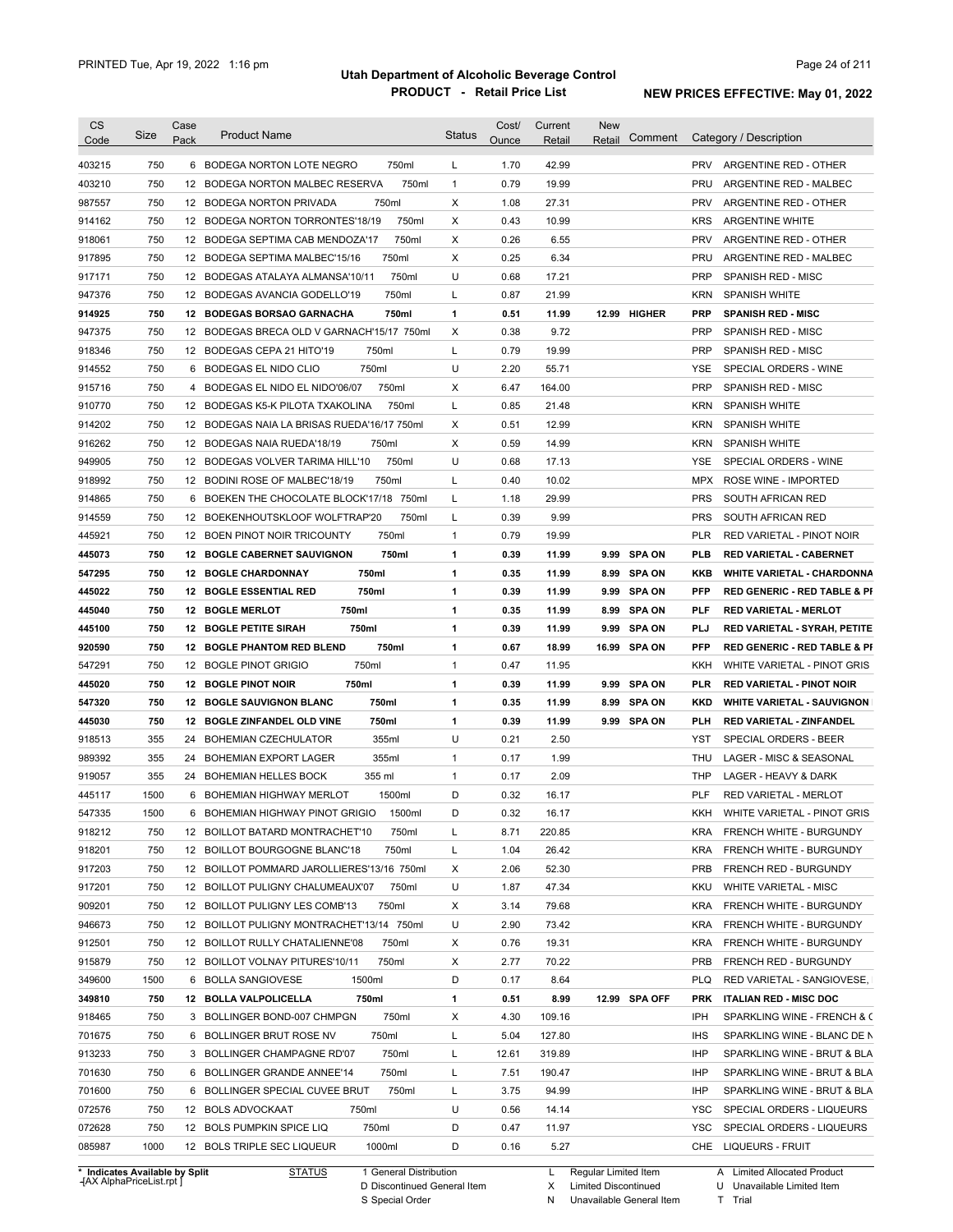| <b>CS</b>                                      | Size         | Case<br>Pack | <b>Product Name</b>                                                              | <b>Status</b> | Cost/        | Current        | <b>New</b> | Comment             |                   | Category / Description                                 |
|------------------------------------------------|--------------|--------------|----------------------------------------------------------------------------------|---------------|--------------|----------------|------------|---------------------|-------------------|--------------------------------------------------------|
| Code                                           |              |              |                                                                                  |               | Ounce        | Retail         | Retail     |                     |                   |                                                        |
| 085977                                         | 1000         |              | 12 BOLS TRIPLE SEC LIQUEUR 42PR<br>1000ml                                        | D             | 0.10         | 3.51           |            |                     | CHB               | LIQUEURS - TRIPLE SEC & ORA                            |
| 028893                                         | 750          |              | <b>6 BOMBAY BRAMBLE</b><br>750ml                                                 | 1             | 1.06         | 27.13          |            | 26.99 LOWER         | AHM               | <b>GIN-FLAVORED</b>                                    |
| 028206                                         | 750          |              | 750ml<br>12 BOMBAY GIN                                                           | 1             | 0.91         | 22.07          |            | 22.99 HIGHER        | AHG               | <b>GIN-DRY</b>                                         |
| 028210                                         | 750          |              | <b>12 BOMBAY SAPPHIRE EAST GIN</b><br>750ml                                      | D             | 1.06         | 27.06          |            | 26.99 DISCOUNTE AHG |                   | <b>GIN-DRY</b>                                         |
| 100245                                         | 750          |              | 750ml<br>6 BOMBAY SAPPHIRE GIFT TIN                                              | D             | 0.57         | 14.58          |            |                     | AHX               | <b>GIN - IMPORTED</b>                                  |
| 028235                                         | 375          |              | 375ml<br><b>12 BOMBAY SAPPHIRE GIN</b>                                           | 1             | 1.18         | 14.56          |            | 14.99 HIGHER        | AHG               | <b>GIN DRY</b>                                         |
| 028236                                         | 750          |              | 750ml<br><b>12 BOMBAY SAPPHIRE GIN</b>                                           | 1             | 1.06         | 27.06          |            | 26.99 LOWER         | AHG               | <b>GIN-DRY</b>                                         |
| 028238                                         | 1750         | 6            | <b>BOMBAY SAPPHIRE GIN</b><br>1750ml                                             | 1             | 0.84         | 50.14          |            | 49.99 LOWER         | AHG               | <b>GIN DRY</b>                                         |
| 955328                                         | 355          | 24           | BON VIV SPIKED SELTZER BLK CHERRY 355ml                                          | D             | 0.17         | 2.05           |            |                     | GLM               | CIDER - FLAVORED                                       |
| 955327                                         | 355          | 24           | BON VIV SPIKED SELTZER PRKLY PEAR 355ml                                          | D             | 0.17         | 2.05           |            |                     | GLM               | CIDER - FLAVORED                                       |
| 952324                                         | 355          |              | 24 BON & VIV SPIKED SELTZER GRPFRT 355 ml                                        | D             | 0.17         | 2.05           |            |                     | <b>RCP</b>        | FLAVORED MALT BEVERAGES                                |
| 955139                                         | 750          |              | 12 BONANZA CABERNET SAUVIGNON<br>750ml                                           | $\mathbf{1}$  | 0.99         | 24.99          |            |                     | <b>PLB</b>        | RED VARIETAL - CABERNET                                |
| 917474                                         | 750          |              | 6 BOND MATRIARCH'06<br>750ml                                                     | Χ             | 4.47         | 113.43         |            |                     | <b>PLD</b>        | RED VARIETAL - MERITAGE                                |
| 917654                                         | 750          |              | 750ml<br>6 BOND MELBURY'09                                                       | Χ             | 14.11        | 357.85         |            |                     | <b>PLD</b>        | RED VARIETAL - MERITAGE                                |
| 917784                                         | 750          | 6            | 750ml<br><b>BOND PLURIBUS'09</b>                                                 | Χ             | 14.11        | 357.85         |            |                     | <b>PLD</b>        | RED VARIETAL - MERITAGE                                |
| 917785                                         | 750          | 6            | BOND VECINA'06/09<br>750ml                                                       | Χ             | 14.11        | 357.85         |            |                     | <b>PLD</b>        | RED VARIETAL - MERITAGE                                |
| 445140                                         | 750          |              | 12 BONESHAKER ZINFANDEL LODI'19<br>750ml                                         | L             | 0.67         | 17.00          |            |                     | <b>PLH</b>        | RED VARIETAL - ZINFANDEL                               |
| 918227                                         | 750          | 6            | BONGIOVANNI BAROLO PERNANNO'10/11 750ml                                          | X             | 1.16         | 29.41          |            |                     | <b>PRJ</b>        | <b>ITALIAN RED - PIEDMONT</b>                          |
| 947973                                         | 750          |              | 750ml<br>12 BONNY DOON A PROPER CLARET'15                                        | U             | 0.59         | 14.99          |            |                     | PLU               | <b>RED VARIETAL - MISC</b>                             |
| 905802                                         | 375          |              | 375ml<br>12 BONNY DOON CIGARE VOLANT.                                            | U             | 1.81         | 23.00          |            |                     | <b>YSE</b>        | SPECIAL ORDERS - WINE                                  |
| 949731                                         | 750          |              | 750ml<br>12 BONNY DOON GRAVITAS WHITE                                            | U             | 0.69         | 17.45          |            |                     | <b>YSE</b>        | SPECIAL ORDERS - WINE                                  |
| 544637                                         | 750          |              | 12 BONNY DOON LE CIGARE ORANGE<br>750ml                                          | L             | 0.58         | 14.76          |            |                     | <b>MOW</b>        | ORANGE WINE - DOMESTIC                                 |
| 901886                                         | 750          |              | 750ml<br>12 BONNY DOON LE CIGARE VOLANT                                          | 1             | 0.47         | 14.83          |            | 11.83 SPA ON        | <b>PFP</b>        | <b>RED GENERIC - RED TABLE &amp; PI</b>                |
| 912191                                         | 750          | 12           | BONNY DOON SYRAH LE POUSSEUR<br>750ml                                            | Χ             | 1.02         | 25.86          |            |                     | <b>YSE</b>        | SPECIAL ORDERS - WINE                                  |
| 969404                                         | 750          | 12           | BONNY DOON VIN GRIS'18/19<br>750ml                                               | Г             | 0.58         | 14.82          |            |                     | <b>MPQ</b>        | ROSE WINE - VARIETAL & VIN G                           |
| 464685                                         | 750          |              | <b>12 BONTERRA CABERNET</b><br>750ml                                             | 1             | 0.67         | 14.99          |            | 16.99 SPA OFF       | <b>PLB</b>        | <b>RED VARIETAL - CABERNET</b>                         |
| 564500                                         | 750          |              | 750ml<br><b>12 BONTERRA CHARDONNAY</b>                                           | 1             | 0.63         | 13.99          |            | 15.99 SPA OFF       | KKB               | <b>WHITE VARIETAL - CHARDONNA</b>                      |
| 567565                                         | 750          |              | 750ml<br>12 BONTERRA VIOGNIER ORGANIC'07                                         | Χ             | 0.60         | 15.23          |            |                     | <b>KKJ</b>        | WHITE VARIETAL - VIOGNIER                              |
| 903640                                         | 750          | 12           | 750ml<br>BONTERRA VIOGNIER'17/18                                                 | Х             | 0.30         | 7.54           |            |                     | <b>KKJ</b>        | WHITE VARIETAL - VIOGNIER                              |
| 028246                                         | 750          |              | <b>12 BOODLES BRITISH GIN</b><br>750ml                                           | 1             | 0.91         | 21.99          |            | 22.99 HIGHER        | AHG               | <b>GIN-DRY</b>                                         |
| 016910                                         | 750          | 6            | BOOKERS 30TH ANNIVERSARY BOURBON 750ml                                           | U             | 7.89         | 199.99         |            |                     | AWK               | WHISKEY - BOURBON SINGLE B                             |
| 016906                                         | 750          | 6            | <b>BOOKERS BOURBON</b><br>750ml                                                  | L             | 3.55         | 89.99          |            |                     | AWK               | WHISKEY - BOURBON SINGLE B                             |
| 027000                                         | 750          | 6            | <b>BOOKERS RYE WHISKEY</b><br>750ml                                              | U             | 11.96        | 303.36         |            |                     | AWU               | <b>WHISKEY - RYE</b>                                   |
| 917343                                         | 750          |              | 12 BOOKWALTER CAB FORESHADOW'09<br>750ml                                         | Χ             | 1.52         | 38.43          |            |                     | <b>PLB</b>        | RED VARIETAL - CABERNET                                |
| 917726                                         | 750          |              | 6 BOOKWALTER PROTAGONIST'18<br>750ml                                             | X             | 2.03         | 51.51          |            |                     | <b>PLD</b>        | RED VARIETAL - MERITAGE                                |
| 981867                                         | 750          |              | 6 BOOMSMA CLAERKAMPSTER CLOOSTERBITT 750m X                                      |               | 1.11         | 28.27          |            |                     | <b>YSA</b>        | SPECIAL ORDERS - SPIRITS                               |
| 981868                                         | 750          |              | 6 BOOMSMA OUDE GENEVER GIN<br>750ml                                              | X             | 1.03         | 26.23          |            |                     | YSA               | SPECIAL ORDERS - SPIRITS                               |
| 954539                                         | 375          |              | 12 BOON FRAMBOISE<br>375ml                                                       | U             | 0.89         | 11.25          |            |                     | YST               | SPECIAL ORDERS - BEER                                  |
| 954541                                         | 750          |              | 6 BOON OUD GUEUZE BLACK LABEL<br>750ml                                           | U             | 0.69         | 17.61          |            |                     | YST               | SPECIAL ORDERS - BEER                                  |
| 954540                                         | 375          |              | 375 ml<br>12 BOON OUDE GEUZE                                                     | U             | 0.69         | 8.75           |            |                     | YST               | SPECIAL ORDERS - BEER                                  |
| 954542                                         | 375          |              | 12 BOON OUDE GEUZE MARIAGE PARFAIT 375ml                                         | U             | 0.56         | 7.04           |            |                     | YST               | SPECIAL ORDERS - BEER                                  |
| 840047                                         | 750          |              | 12 BOONES FARM BLUE HAWAIIAN<br>750ml                                            | D             | 0.20         | 4.99           |            |                     | GFL               | WINE - COOLER                                          |
| 809630                                         | 750          |              | 750ml<br>12 BOONES FARM STRAWBERRY HILL                                          | $\mathbf{1}$  | 0.20         | 4.99           |            |                     | GFE               | WINE - FRUIT                                           |
| 919795                                         | 750          |              | 750ml<br>12 BOONES FARM SUNSHINE-PINK                                            | U             | 0.18         | 4.50           |            |                     | YSE               | SPECIAL ORDERS - WINE                                  |
| 445270                                         | 750          |              | 12 BORNE OF FIRE CABERNET SAUVIGNON 750ml                                        | $\mathbf{1}$  | 0.91         | 22.99          |            |                     | <b>PLB</b>        | RED VARIETAL - CABERNET                                |
| 917198                                         | 750          |              | 6 BOROLI CHINATO<br>750ml                                                        | Х             | 2.56         | 64.90          |            |                     | EDU               | VERMOUTH - MISC, HERBAL & F                            |
|                                                | 750          |              | 750ml                                                                            | U             |              |                |            |                     | <b>PRJ</b>        |                                                        |
| 915922                                         | 750          |              | 12 BOROLI FRATELLI BARBERA'12/13<br>750ml                                        | U             | 0.68<br>0.60 | 17.17          |            |                     | <b>PRJ</b>        | <b>ITALIAN RED - PIEDMONT</b>                          |
| 915872<br>916919                               |              |              | 12 BOROLI LANGHE ANNA ROSSO'13/14                                                |               |              | 15.15          |            |                     |                   | <b>ITALIAN RED - PIEDMONT</b>                          |
|                                                | 750          |              | 12 BORSAO CRIANZA SELECCION'07<br>750ml                                          | Х             | 0.64         | 16.29          |            |                     | <b>PRP</b>        | SPANISH RED - MISC                                     |
|                                                |              |              | 12 BORU VODKA<br>750ml                                                           | U             | 0.92         | 23.45          |            |                     | YSA               | SPECIAL ORDERS - SPIRITS                               |
|                                                | 750          |              |                                                                                  |               |              |                |            |                     | ADF               | VODKA - BASIC                                          |
|                                                | 750          |              | 12 BORU VODKA<br>750ml                                                           | Х             | 0.72         | 18.20          |            |                     |                   |                                                        |
|                                                | 750          |              | 750ml<br>12 BOSCARELLI VINO NOBILE'12/13                                         | Х             | 0.81         | 20.44          |            |                     | PRI               | <b>ITALIAN RED - TUSCANY</b>                           |
| 903516<br>034180<br>350250<br>644406<br>461264 | 3000<br>3000 |              | 3000ml<br>3 BOTA BOX BREEZE ROSE WINE<br>3000ml<br>3 BOTA BOX CABERNET SAUVIGNON | 1<br>1        | 0.22<br>0.22 | 20.27<br>21.99 |            | 22.27 SPA OFF       | <b>MPW</b><br>PLB | <b>ROSE WINE - DOMESTIC</b><br>RED VARIETAL - CABERNET |

**Case** [AX AlphaPriceList.rpt ]

D Discontinued General Item S Special Order

X

Limited Discontinued

N Unavailable General Item

U Unavailable Limited Item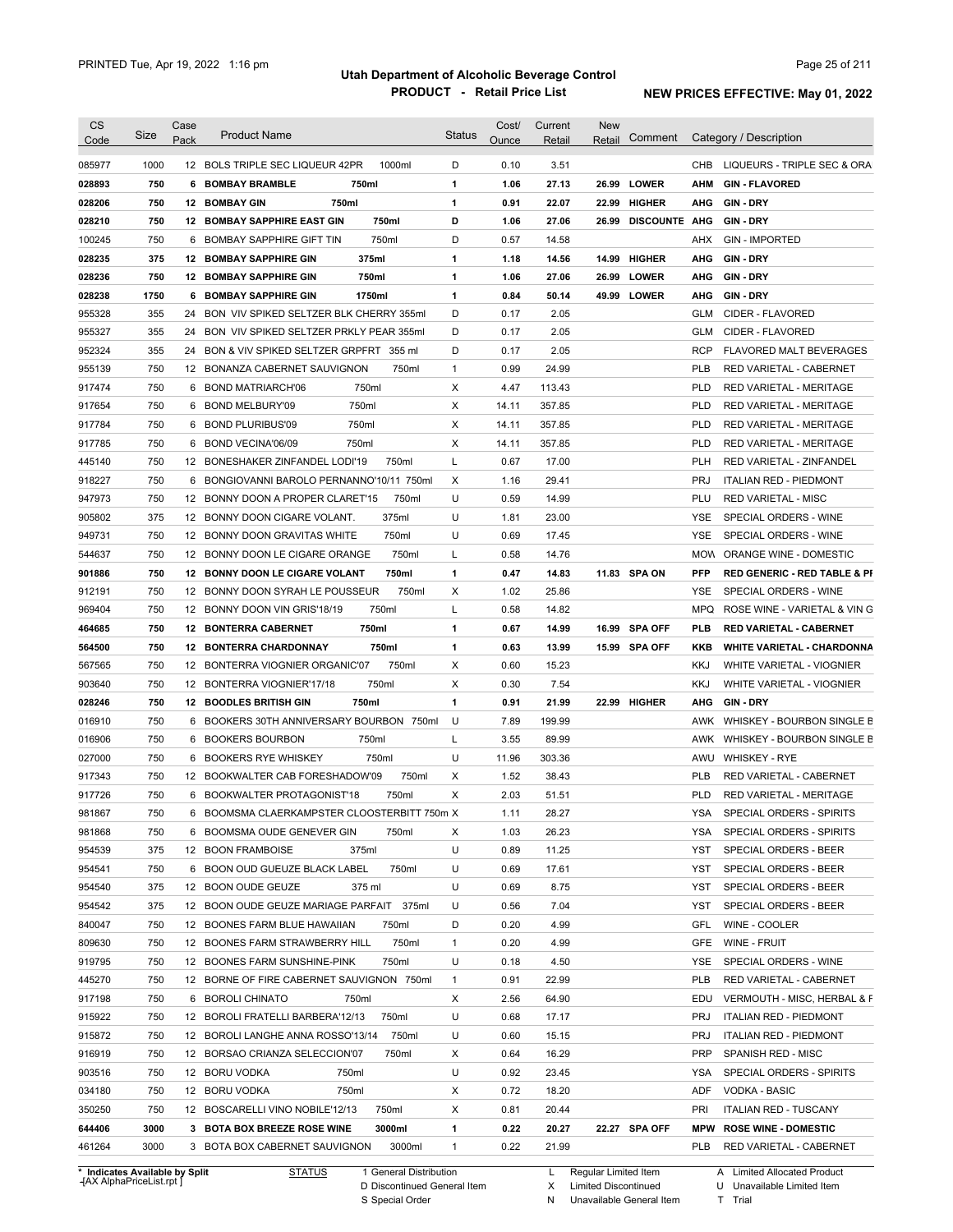| <b>CS</b><br>Code | Size | Case<br>Pack | <b>Product Name</b>                          | <b>Status</b> | Cost/<br>Ounce | Current<br>Retail | <b>New</b><br>Retail | Comment        |            | Category / Description                  |
|-------------------|------|--------------|----------------------------------------------|---------------|----------------|-------------------|----------------------|----------------|------------|-----------------------------------------|
|                   |      |              |                                              |               |                |                   |                      |                |            |                                         |
| 561029            | 3000 |              | 3000ml<br>3 BOTA BOX MOSCATO                 | $\mathbf{1}$  | 0.19           | 21.99             |                      | 18.99 SPA ON   | KKT        | <b>WHITE VARIETAL - MUSCAT &amp; M</b>  |
| 445303            | 3000 |              | 3 BOTA BOX NIGHTHAWK BLACK RED<br>3000 ml    | 1             | 0.22           | 18.99             |                      | 21.99 SPA OFF  | <b>PFP</b> | <b>RED GENERIC - RED TABLE &amp; PI</b> |
| 561023            | 3000 |              | 3 BOTA BOX NIGHTHAWK GOLD CHARDONNAY3000ml 1 |               | 0.22           | 20.27             |                      | 22.27 SPA OFF  | KKB        | <b>WHITE VARIETAL - CHARDONNA</b>       |
| 561015            | 3000 |              | 3 BOTA BOX PINOT GRIGIO<br>3000ml            | 1             | 0.22           | 18.99             |                      | 21.99 SPA OFF  | KKH        | <b>WHITE VARIETAL - PINOT GRIS</b>      |
| 403296            | 3000 |              | 3000ml<br>3 BOTA BOX PINOT NOIR              | $\mathbf{1}$  | 0.22           | 18.99             | 21.99                | <b>SPA OFF</b> | PRT        | <b>CHILEAN RED</b>                      |
| 461310            | 3000 |              | 3000ml<br>3 BOTA BOX SHIRAZ                  | 1             | 0.20           | 21.99             |                      | 19.99 SPA ON   | <b>PLJ</b> | RED VARIETAL - SYRAH, PETITE            |
| 445300            | 3000 |              | 3000ml<br>3 BOTA BOX ZINFANDEL               | 1             | 0.22           | 21.99             |                      |                | <b>PLH</b> | RED VARIETAL - ZINFANDEL                |
| 461262            | 1500 |              | 1500 ml<br>6 BOTA BRICK CABERNET SAUV        | 1             | 0.18           | 10.99             | 8.99                 | <b>SPA ON</b>  | <b>PFP</b> | <b>RED GENERIC - RED TABLE &amp; PI</b> |
| 461282            | 1500 |              | 1500ml<br><b>6 BOTA BRICK MERLOT</b>         | $\mathbf{1}$  | 0.22           | 8.99              |                      | 10.99 SPA OFF  | PLF        | <b>RED VARIETAL - MERLOT</b>            |
| 403282            | 1500 |              | 1500ml<br>6 BOTA BRICK PINOT NOIR            | $\mathbf{1}$  | 0.18           | 10.99             |                      | 8.99 SPA ON    | PLR        | <b>RED VARIETAL - PINOT NOIR</b>        |
| 461286            | 1500 |              | 1500ml<br>6 BOTA BRICK REDVOLUTION           | 1             | 0.22           | 8.99              |                      | 10.99 SPA OFF  | PLU        | <b>RED VARIETAL - MISC</b>              |
| 921200            | 750  |              | 750ml<br>12 BOTIJO ROJO GARNACHA'20          | Г             | 0.55           | 14.06             |                      |                | <b>PRP</b> | <b>SPANISH RED - MISC</b>               |
| 911591            | 750  |              | 12 BOTTEGA VINAIA PINOT GRIG'18/19<br>750ml  | Г             | 0.78           | 19.77             |                      |                | KRK        | ITALIAN WHITE - PINOT GRIGIO            |
| 915773            | 750  |              | 12 BOUCHAINE CHARD CARNEROS'12/13<br>750ml   | X             | 0.62           | 15.81             |                      |                | KKB        | WHITE VARIETAL - CHARDONN/              |
| 915774            | 750  |              | 12 BOUCHAINE PINOT NOIR CARNER'10/12 750ml   | Χ             | 0.62           | 15.81             |                      |                | <b>PLR</b> | RED VARIETAL - PINOT NOIR               |
| 910238            | 750  |              | 12 BOUCHARD BEAUJ NOUVEAU'20<br>750ml        | Χ             | 0.29           | 7.36              |                      |                | LTO        | <b>WINE OFFER</b>                       |
| 912110            | 750  |              | 750ml<br>12 BOUCHARD BEAUJOLAIS NOUVEAU'21   | L             | 0.61           | 15.57             |                      |                | YGE        | <b>GIFT SETS - WINES</b>                |
| 244100            | 750  |              | 750ml<br><b>12 BOUCHARD CHARDONNAY VDP</b>   | 1             | 0.39           | 11.99             |                      | 9.99 SPA ON    | <b>KRA</b> | <b>FRENCH WHITE - BURGUNDY</b>          |
| 918567            | 750  |              | 12 BOUCHARD GRENACHE-CINSAULT ROSÉ '1 750ml  | U             | 0.40           | 10.10             |                      |                | MPX        | ROSE WINE - IMPORTED                    |
| 244135            | 750  |              | 12 BOUCHARD PINOT NOIR VDP<br>750ml          | $\mathbf{1}$  | 0.39           | 11.99             | 9.99                 | <b>SPA ON</b>  | <b>PRB</b> | <b>FRENCH RED - BURGUNDY</b>            |
| 900689            | 750  |              | 12 BOUCHARD VDF PINOT NOIR ROSE'19/20 750ml  | L             | 0.31           | 7.93              |                      |                | MPX        | <b>ROSE WINE - IMPORTED</b>             |
| 049816            | 750  | 6            | BOULARD CALVADOS GR SOLAGE<br>750ml          | Χ             | 1.98           | 50.13             |                      |                | ATJ        | BRANDY - CALVADOS & APPLEJ              |
| 949597            | 355  |              | 24 BOULDER SHAKE CHOCOLATE PORTER<br>355ml   | U             | 0.16           | 1.89              |                      |                | YST        | SPECIAL ORDERS - BEER                   |
| 954667            | 355  |              | 355ml<br>24 BOULEVARD BOURBON BARREL QUAD    | $\mathbf{1}$  | 0.43           | 5.15              |                      |                | <b>TNP</b> | ALE - HEAVY, PORTER, STOUT              |
| 907801            | 355  |              | 355ml<br>24 BOULEVARD LONG STRANGE TRIPEL    | Χ             | 0.32           | 3.84              |                      |                | TNI        | ALE - WHITE & BELGIAN STYLE             |
| 946700            | 750  |              | 750ml<br>12 BOULEVARD LOVE CHILD             | L             | 0.75           | 19.06             |                      |                | YST        | SPECIAL ORDERS - BEER                   |
| 919965            | 355  | 24           | 355 ml<br>BOULEVARD RYE ON RYE               | U             | 0.42           | 5.03              |                      |                | YST        | SPECIAL ORDERS - BEER                   |
| 907877            | 750  |              | 12 BOULEVARD SAISON - BRETT<br>750ml         | U             | 0.61           | 15.42             |                      |                | YST        | SPECIAL ORDERS - BEER                   |
| 907802            | 355  | 24           | BOULEVARD SIXTH GLASS QUADRUPE<br>355ml      | X             | 0.32           | 3.85              |                      |                | tni        | ALE - WHITE & BELGIAN STYLE             |
| 908110            | 355  | 24           | BOULEVARD SPACE CAMPER COSMIC IPA 355 ml     | $\mathbf{1}$  | 0.17           | 1.99              |                      |                | TNF        | ALE - BITTER & ESB                      |
| 907876            | 355  |              | 24 BOULEVARD TANK 7 FARMHOUSE ALE<br>355ml   | Χ             | 0.32           | 3.85              |                      |                | TNC        | ALE - PALE                              |
| 905922            | 473  | 24           | BOULEVARD TANK 7 FARMHOUSE CAN<br>473ml      | $\mathbf{1}$  | 0.25           | 4.00              |                      |                | TNC        | ALE - PALE                              |
| 954655            | 473  | 24           | BOULEVARD TECH NINE BOU LOU<br>473ml         | U             | 0.28           | 4.49              |                      |                | YST        | SPECIAL ORDERS - BEER                   |
| 918538            | 355  |              | 24 BOULEVARD TELL TALE TART SOUR ALE 355ml   | Χ             | 0.32           | 3.85              |                      |                | TNI        | ALE - WHITE & BELGIAN STYLE             |
| 918539            | 355  |              | 24 BOULEVARD THE CALLING IPA<br>355ml        | X             | 0.32           | 3.85              |                      |                | <b>TNC</b> | ALE - PALE                              |
| 954666            | 355  |              | 24 BOULEVARD WHISKEY BARREL STOUT 355ml      | 1             | 0.43           | 5.15              |                      |                | TNP        | ALE - HEAVY, PORTER, STOUT              |
| 100568            | 375  |              | 6 BOURBON COUNTY JB BLACK/BASIL/ KN 375 ml   | D             | 1.92           | 24.30             |                      |                |            | YGA GIFT SETS - SPIRITS                 |
| 905454            | 1750 |              | 6 BOURBON SUPREME BLEND<br>1750ml            | U             | 0.33           | 19.49             |                      |                | YSA        | SPECIAL ORDERS - SPIRITS                |
| 948538            | 330  |              | 330ml<br>24 BOURGANEL BIERE AUX MARRONS      | U             | 0.34           | 3.76              |                      |                | YST        |                                         |
|                   |      |              |                                              |               |                |                   |                      |                |            | SPECIAL ORDERS - BEER                   |
| 403298            | 750  |              | 750ml<br>12 BOUTARI MOSCHOFILERO'16/17       | Г             | 0.71           | 17.94             |                      |                | <b>KRP</b> | <b>GREEK WHITE</b>                      |
| 988547            | 750  |              | 750ml<br>12 BOUTARI NAOUSSA'15/16            | L             | 0.87           | 22.01             |                      |                | <b>PRR</b> | <b>GREEK RED</b>                        |
| 967974            | 750  |              | 750ml<br>6 BOUTARI SANTORINI'17/18           | Х             | 0.98           | 24.82             |                      |                | <b>KRP</b> | <b>GREEK WHITE</b>                      |
| 909149            | 500  |              | 500ml<br>6 BOUTARI VIN SANTO 2004            | Х             | 1.64           | 27.67             |                      |                | EVV        | LATE HARVEST - RED MISC                 |
| 701905            | 750  |              | 12 BOUVET BRUT<br>750ml                      | X             | 0.75           | 18.99             |                      |                | IHP        | SPARKLING WINE - BRUT & BLA             |
| 701930            | 750  |              | <b>12 BOUVET ROSE BRUT</b><br>750ml          | 1             | 0.77           | 16.99             |                      | 19.49 SPA OFF  | IHS        | SPARKLING WINE - BLANC DE N             |
| 017020            | 750  |              | 6 BOWMAN BROS STRAIGHTBOURBON<br>750ml       | Х             | 1.20           | 30.31             |                      |                | YSA        | SPECIAL ORDERS - SPIRITS                |
| 004636            | 750  |              | 6 BOWMORE 12YR SNGL MALT SCOTCH<br>750ml     | $\mathbf{1}$  | 2.76           | 69.99             |                      |                | AWS        | WHISKY - SCOTCH SINGLE MAL              |
| 004644            | 750  |              | 6 BOWMORE 18YR SINGLE MALT SCOTC<br>750ml    | L             | 5.72           | 144.99            |                      |                | AWS        | WHISKY - SCOTCH SINGLE MAL              |
| 004660            | 750  |              | 6 BOWMORE LEGEND SNGL MALT SCOTCH 750ml      | D             | 1.20           | 30.32             |                      |                | AWS        | WHISKY - SCOTCH SINGLE MAL              |
| 915451            | 750  |              | 12 BOX CAR SYRAH'08/9<br>750ml               | Х             | 0.66           | 16.80             |                      |                | PLJ        | RED VARIETAL - SYRAH, PETITE            |
| 948195            | 750  |              | 12 BOYA PINOT NOIR'15/17<br>750ml            | Х             | 0.39           | 9.99              |                      |                | PLR        | RED VARIETAL - PINOT NOIR               |
| 918991            | 750  |              | 750ml<br>12 BOYA ROSE OF PINOT NOIR'19/20    | L             | 0.43           | 11.00             |                      |                |            | MPX ROSE WINE - IMPORTED                |
|                   |      |              |                                              |               |                |                   |                      |                | KRR        |                                         |
| 947940            | 750  |              | 12 BOYA SAUV BLANC<br>750ml                  | L             | 0.47           | 12.00             |                      |                |            | CHILEAN WHITE                           |

**Case** [AX AlphaPriceList.rpt ]

D Discontinued General Item

S Special Order

X Limited Discontinued

N Unavailable General Item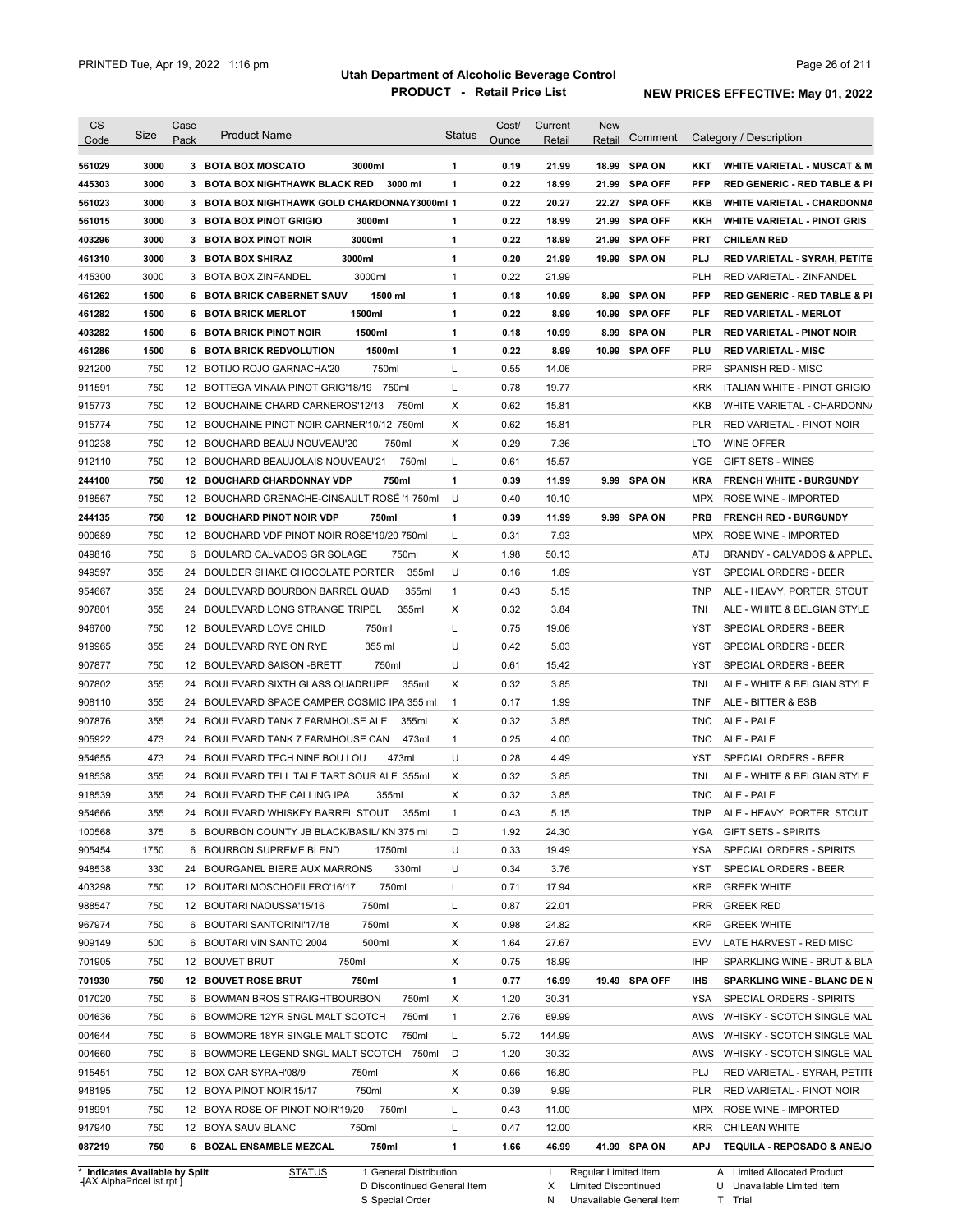| <b>CS</b><br>Code | Size                                                        | Case<br>Pack | <b>Product Name</b>                                                    | <b>Status</b> | Cost/<br>Ounce | Current<br>Retail | <b>New</b><br>Retail                                | Comment       |            | Category / Description                                              |
|-------------------|-------------------------------------------------------------|--------------|------------------------------------------------------------------------|---------------|----------------|-------------------|-----------------------------------------------------|---------------|------------|---------------------------------------------------------------------|
| 922177            | 750                                                         |              | 6 BOZAL SACATORO MEZCAL<br>750ml                                       | U             | 4.57           | 115.90            |                                                     |               | YSA        | <b>SPECIAL ORDERS - SPIRITS</b>                                     |
| 908158            | 750                                                         |              | 750ml<br>6 BR COHN CAB OLIVE HILL EST'06                               | Χ             | 2.20           | 55.78             |                                                     |               | <b>PLB</b> | RED VARIETAL - CABERNET                                             |
| 906105            | 750                                                         |              | 750ml<br>12 BR COHN CABERNET SILVER'15/16                              | Х             | 0.83           | 20.97             |                                                     |               | <b>PLB</b> | RED VARIETAL - CABERNET                                             |
| 954462            | 750                                                         |              | 750ml<br>12 BR COHN GOLD CABERNET                                      | Х             | 0.69           | 17.50             |                                                     |               | <b>YSE</b> | SPECIAL ORDERS - WINE                                               |
| 367738            | 750                                                         |              | 6 BRACCESCA VINO NOBIL STA PIA'15/16 750ml                             | Х             | 2.09           | 52.99             |                                                     |               | PRI        | <b>ITALIAN RED - TUSCANY</b>                                        |
| 445926            | 750                                                         |              | 12 BRADY CABERNET SAUVIGNON<br>750ml                                   | 1             | 1.14           | 23.99             |                                                     | 28.99 SPA OFF | PLB        | <b>RED VARIETAL - CABERNET</b>                                      |
| 068059            | 750                                                         |              | 750ml<br><b>12 BRADYS IRISH CREAM LIQUEUR</b>                          | 1             | 0.39           | 11.99             |                                                     | 9.99 SPA ON   | CHV        | <b>LIQUEURS - CREAM</b>                                             |
| 916378            | 750                                                         |              | 750ml<br>12 BRAMARE CABERNET LUJAN'06/07                               | Χ             | 1.60           | 40.57             |                                                     |               | <b>PRV</b> | ARGENTINE RED - OTHER                                               |
| 916379            | 750                                                         |              | 750ml<br>12 BRAMARE MALBEC LUJAN'07/9                                  | Χ             | 1.52           | 38.53             |                                                     |               | PRU        | ARGENTINE RED - MALBEC                                              |
| 917596            | 750                                                         |              | 750ml<br>6 BRAMARE MALBEC MARCHIORE'12/13                              | Χ             | 2.24           | 56.70             |                                                     |               | <b>PRU</b> | ARGENTINE RED - MALBEC                                              |
| 917679            | 750                                                         | 6            | 750ml<br>BRANCAIA CHIANTI CLASSICO'06/7                                | Χ             | 1.39           | 35.20             |                                                     |               | <b>PRH</b> | <b>ITALIAN RED - CHIANTI</b>                                        |
| 918060            | 750                                                         | 6            | 750ml<br>BRANCAIA ILATRAIA'11/12                                       | L             | 1.97           | 49.99             |                                                     |               | PRI        | <b>ITALIAN RED - TUSCANY</b>                                        |
| 403620            | 750                                                         |              | 750ml<br>12 BRANCOTT SAUV BLANC NZ'20                                  | L             | 0.51           | 13.06             |                                                     |               | <b>KRV</b> | NEW ZEALAND WHITE                                                   |
| 953705            | 750                                                         | 6            | 750ml<br>BRANDINI BAROLO RESA 56                                       | U             | 1.89           | 48.01             |                                                     |               | <b>YSE</b> | SPECIAL ORDERS - WINE                                               |
| 951703            | 750                                                         |              | 12 BRANDINI LE CINLL LANGHE BIANCO'17 750ml                            | U             | 0.76           | 19.30             |                                                     |               | <b>YSE</b> | SPECIAL ORDERS - WINE                                               |
| 951559            | 750                                                         |              | 12 BRANDINI LE COCCINELLE-USE 953940 750ml                             | U             | 1.39           | 35.18             |                                                     |               | <b>YSE</b> | SPECIAL ORDERS - WINE                                               |
| 989013            | 740                                                         |              | 740ml<br>12 BRASSEURS BIERE DE GARDE                                   | X             | 0.21           | 5.34              |                                                     |               | THJ        | LAGER - OKTOBERFEST                                                 |
| 920240            | 750                                                         |              | 750ml<br>12 BRASSFIELD EST ERUPTION RED                                | Χ             | 0.71           | 18.06             |                                                     |               | <b>PFP</b> | RED GENERIC - RED TABLE & P                                         |
| 920239            | 750                                                         |              | 12 BRASSFIELD EST SERENITY WH RES'15 750ml                             | Х             | 0.41           | 10.36             |                                                     |               | <b>KFP</b> | WHITE GENERIC - TABLE & PRC                                         |
| 953045            | 750                                                         |              | 750ml<br>12 BREA CABERNET SAUVIGNON'18/20                              | Г             | 0.91           | 22.99             |                                                     |               | <b>PLB</b> | RED VARIETAL - CABERNET                                             |
| 548680            | 750                                                         |              | 750ml<br>12 BREAD & BUTTER CHARDONNAY                                  | $\mathbf{1}$  | 0.71           | 17.99             |                                                     |               | <b>KKB</b> | WHITE VARIETAL - CHARDONN/                                          |
| 922716            | 750                                                         |              | 750ml<br>12 BREAD & BUTTER MERLOT                                      | 1             | 0.67           | 13.99             |                                                     | 16.99 SPA OFF | <b>PLF</b> | <b>RED VARIETAL - MERLOT</b>                                        |
| 445937            | 750                                                         |              | 750ml<br>12 BREAD & BUTTER PINOT NOIR                                  | $\mathbf{1}$  | 0.71           | 17.99             |                                                     |               | <b>PLR</b> | RED VARIETAL - PINOT NOIR                                           |
| 902862            | 750                                                         |              | 7 750ml<br>12 BREAD & BUTTER ROSE                                      | U             | 0.59           | 15.06             |                                                     |               | <b>YSE</b> | SPECIAL ORDERS - WINE                                               |
|                   | 750                                                         |              | 750ml<br>12 BRECA GARNACHA FUEGO'20                                    | L             | 0.43           | 10.99             |                                                     |               | <b>PRP</b> | SPANISH RED - MISC                                                  |
| 915230<br>028002  | 750                                                         | 6            | BRECKENRIDGE PORT CASK WHISKEY<br>750ml                                | L             | 2.37           | 59.99             |                                                     |               | AWK        | WHISKEY - BOURBON SINGLE B                                          |
| 036090            | 750                                                         | 6            | 750ml<br><b>BRECKENRIDGE VODKA</b>                                     | $\mathbf{1}$  | 0.95           | 24.12             |                                                     |               | ADW        | VODKA - DOMESTIC                                                    |
|                   |                                                             |              |                                                                        |               |                |                   |                                                     |               |            |                                                                     |
| 023056            | 750                                                         | 6            | 750ml<br><b>BRECKENRIDGE WHISKEY</b>                                   | $\mathbf{1}$  | 1.77           | 44.99             |                                                     |               | AWH        | WHISKEY - BOURBON & TENNE:                                          |
| 951389            | 1000                                                        | 6            | BRENNIVIN AQUAVIT OLGERDIN EGIL 1000 ml                                | L             | 1.34           | 45.24             |                                                     |               | <b>CHU</b> | <b>LIQUEURS - MISC</b>                                              |
| 949324            | 750                                                         | 6            | BREUCKELEN 77 RYE & CORN WHISKEY 750ml                                 | X             | 2.05           | 51.88             |                                                     |               | <b>YSC</b> | SPECIAL ORDERS - LIQUEURS                                           |
| 948633            | 750                                                         | 6            | BREWER CLIFTON 3-D CHARD<br>750ml                                      | U             | 2.65           | 67.08             |                                                     |               | <b>YSE</b> | SPECIAL ORDERS - WINE                                               |
| 954492            | 355                                                         | 24           | BREWFIST PRAIRIE SPAGHETTI WEST<br>355ml                               | U             | 0.54           | 6.50              |                                                     |               | YST        | SPECIAL ORDERS - BEER                                               |
| 949270            | 330                                                         | 24           | BREWFIST SPACEMAN I PA<br>330ml                                        | U             | 0.47           | 5.30              |                                                     |               | YST        | SPECIAL ORDERS - BEER                                               |
| 949271            | 330                                                         | 24           | 330ml<br>BREWFIST X-RAY PORTER                                         | U             | 0.50           | 5.61              |                                                     |               | YST        | SPECIAL ORDERS - BEER                                               |
| 087234            | 750                                                         |              | 750ml<br>6 BRIBON BLANCO TEQUILA                                       | D             | 0.51           | 12.99             |                                                     |               | APD        | <b>TEQUILA - SILVER</b>                                             |
| 919262            | 750                                                         |              | 12 BRIDLEWOOD PINOT NOIR<br>750ml                                      | U             | 0.48           | 12.19             |                                                     |               | YSE        | SPECIAL ORDERS - WINE                                               |
| 907587            | 355                                                         |              | 24 BRIGAND<br>355ml                                                    | U             | 0.36           | 4.34              |                                                     |               | YST        | SPECIAL ORDERS - BEER                                               |
| 046060            | 750                                                         | 6            | 750ml<br>BRIGHAM RUM SILVER                                            | $\mathbf{1}$  | 0.99           | 24.99             |                                                     |               | ALW        | <b>RUM - DOMESTIC</b>                                               |
| 918907            | 750                                                         | 6            | 750ml<br><b>BRIGHAM SPICED RUM</b>                                     | $\mathbf{1}$  | 0.99           | 24.99             |                                                     |               | <b>ALP</b> | RUM - SPICED AND FLAVORED                                           |
| 048840            | 750                                                         | 12           | BRILLET COGNAC XO RESERVE<br>750ml                                     | Χ             | 3.47           | 87.88             |                                                     |               | ATG        | BRANDY - COGNAC & ARMAGN/                                           |
| 949210            | 750                                                         | 12           | BROADBENT MALMSEY 10YR MADEIRA<br>750ml                                | L             | 1.77           | 44.99             |                                                     |               | <b>EPX</b> | MADEIRA - IMPORTED                                                  |
| 403760            | 750                                                         | 12           | <b>BROADBENT VINHO VERDE</b><br>750ml                                  | 1             | 0.51           | 11.99             |                                                     | 12.99 HIGHER  | KRO        | <b>PORTUGESE WHITE</b>                                              |
| 948268            | 750                                                         | 12           | BROADBENT VINHO VERDE ROSE<br>750ml                                    | Г             | 0.39           | 9.99              |                                                     |               | MPX        | ROSE WINE - IMPORTED                                                |
| 954028            | 750                                                         | 12           | <b>BROADSIDE MERLOT</b><br>750ml                                       | 1             | 0.59           | 13.04             |                                                     | 15.04 SPA OFF | <b>PLF</b> | RED VARIETAL - MERLOT                                               |
| 921912            | 750                                                         |              | 12 BROC AMORE BIANCO TOCAI FRIULANO 750ml                              | U             | 0.92           | 23.37             |                                                     |               | YSE        | SPECIAL ORDERS - WINE                                               |
| 952845            | 750                                                         |              | 12 BROC CABERNET FRANC HAPPY CANYON 750ml                              | U             | 0.92           | 23.42             |                                                     |               | <b>YSE</b> | SPECIAL ORDERS - WINE                                               |
| 952363            | 750                                                         |              | 12 BROC CELLARS COUNOISE<br>750ml                                      | U             | 1.04           | 26.42             |                                                     |               | <b>YSE</b> | SPECIAL ORDERS - WINE                                               |
| 952007            | 750                                                         |              | 12 BROC CELLARS LOVE WHITE<br>750ml                                    | U             | 0.60           | 15.19             |                                                     |               | YSE        | SPECIAL ORDERS - WINE                                               |
| 912482            | 750                                                         |              | 12 BROC CELLARS SOGI 2019<br>750ml                                     | U             | 0.86           | 21.81             |                                                     |               | YSE        | SPECIAL ORDERS - WINE                                               |
| 954203            | 750                                                         |              | 12 BROC CHENIN BLANC SOLANO<br>750ml                                   | U             | 0.84           | 21.25             |                                                     |               | YSE        | SPECIAL ORDERS - WINE                                               |
| 952846            | 750                                                         |              | 12 BROC CHENIN FREI VINEYARD<br>750ml                                  | U             | 0.83           | 20.94             |                                                     |               | YSE        | SPECIAL ORDERS - WINE                                               |
| 921505            | 750                                                         |              | 12 BROC GOT GRAPES NV<br>750ml                                         | U             | 0.54           | 13.61             |                                                     |               | YSE        | SPECIAL ORDERS - WINE                                               |
| 906738            | 750                                                         |              | 12 BROC GRENACHE GRIS ROSE<br>750ml                                    | U             | 0.86           | 21.75             |                                                     |               | <b>YSE</b> | SPECIAL ORDERS - WINE                                               |
| 900928            | 750                                                         |              | 12 BROC HAPPY CHENIN BLANC<br>750ml                                    | U             | 0.73           | 18.58             |                                                     |               | YSE        | SPECIAL ORDERS - WINE                                               |
|                   | * Indicates Available by Split<br>-{AX AlphaPriceList.rpt ] |              | 1 General Distribution<br><b>STATUS</b><br>D Discontinued General Item |               |                | L<br>Χ            | Regular Limited Item<br><b>Limited Discontinued</b> |               |            | <b>Limited Allocated Product</b><br>A<br>U Unavailable Limited Item |

S Special Order

X Limited Discontinued

N Unavailable General Item

U Unavailable Limited Item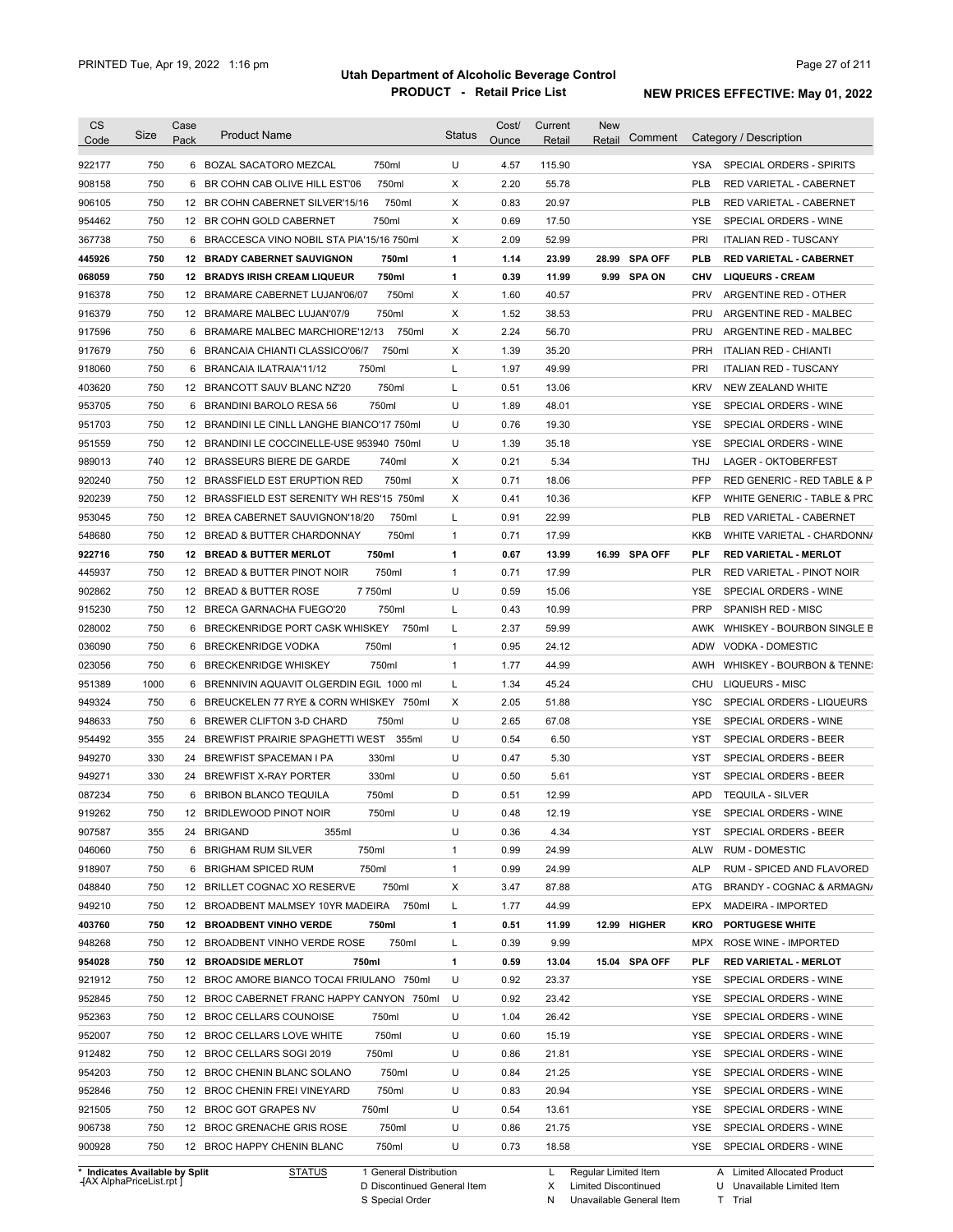| <b>CS</b><br>Code              | Size  | Case<br>Pack | <b>Product Name</b>                           |                        | Status | Cost/<br>Ounce | Current<br>Retail | <b>New</b><br>Retail   | Comment       |            | Category / Description             |
|--------------------------------|-------|--------------|-----------------------------------------------|------------------------|--------|----------------|-------------------|------------------------|---------------|------------|------------------------------------|
| 951901                         | 750   |              | 12 BROC LOVE RED '21                          | 750ml                  | L      | 0.75           | 18.99             |                        |               | PLU        | <b>RED VARIETAL - MISC</b>         |
| 912976                         | 375   | 24           | BROC LOVE RED CANS                            | 375ml                  | U      | 0.58           | 7.37              |                        |               | <b>YSE</b> | SPECIAL ORDERS - WINE              |
| 923228                         | 750   | 6            | <b>BROC LOVE ROSE MIX</b>                     | 750ml                  | U      | 0.76           | 19.40             |                        |               | <b>YSE</b> | SPECIAL ORDERS - WINE              |
| 918760                         | 750   |              | 12 BROC LOVE ROSÉ'21                          | 750ml                  | Г      | 0.75           | 18.99             |                        |               | <b>MPW</b> | ROSE WINE - DOMESTIC               |
| 921475                         | 750   |              | 12 BROC LOVE SPARKLING                        | 750ml                  | U      | 0.79           | 20.14             |                        |               | YSE        | SPECIAL ORDERS - WINE              |
| 953875                         | 750   | 12           | <b>BROC LOVE SPARKLING'21</b>                 | 750ml                  | Г      | 0.99           | 24.99             |                        |               | <b>IPD</b> | SPARKLING WINE - DOMESTIC          |
| 902706                         | 375   |              | 24 BROC LOVE WHITE CANS                       | 375 ml                 | U      | 0.58           | 7.30              |                        |               | <b>YSE</b> | SPECIAL ORDERS - WINE              |
| 952671                         | 20000 | 1            | <b>BROC LOVE WHITE KEG</b>                    | 20000 ml               | U      | 0.49           | 334.14            |                        |               | <b>YSE</b> | SPECIAL ORDERS - WINE              |
| 952848                         | 750   |              | 12 BROC NERO D'AVOLA                          | 750ml                  | U      | 1.09           | 27.52             |                        |               | <b>YSE</b> | SPECIAL ORDERS - WINE              |
| 952895                         | 750   |              | 12 BROC NOUVEAU                               | 750ml                  | U      | 0.84           | 21.31             |                        |               | <b>YSE</b> | SPECIAL ORDERS - WINE              |
| 954204                         | 750   |              | 12 BROC NOUVEAU'21                            | 750ml                  | U      | 0.79           | 19.99             |                        |               | <b>YGE</b> | <b>GIFT SETS - WINES</b>           |
| 954234                         | 750   |              | 12 BROC VALDIGUE ROSE PET NAT                 | 750ml                  | U      | 0.95           | 24.04             |                        |               | <b>YSE</b> | SPECIAL ORDERS - WINE              |
| 952847                         | 750   |              | 12 BROC VINE STARR ZINFANDEL                  | 750ml                  | U      | 0.99           | 25.04             |                        |               | <b>YSE</b> | SPECIAL ORDERS - WINE              |
| 902932                         | 750   | 12           | BROC WHITE ZINFANDEL                          | 750ml                  | U      | 0.86           | 21.81             |                        |               | <b>YSE</b> | SPECIAL ORDERS - WINE              |
| 916494                         | 750   | 12           | BROCARD CHABLIS LES CLOS'06                   | 750ml                  | X      | 2.63           | 66.68             |                        |               | <b>KRA</b> | <b>FRENCH WHITE - BURGUNDY</b>     |
| 916495                         | 750   | 12           | <b>BROCARD CHABLIS MONTEE'07</b>              | 750ml                  | X      | 1.40           | 35.53             |                        |               | <b>KRA</b> | <b>FRENCH WHITE - BURGUNDY</b>     |
| 403784                         | 750   | 12           | BROKENWOOD SEMILLON                           | 750ml                  | Г      | 0.72           | 18.18             |                        |               | KRT        | <b>AUSTRALIAN WHITE</b>            |
| 028350                         | 750   | 12           | <b>BROKERS GIN</b>                            | 750ml                  | 1      | 0.91           | 20.99             |                        | 22.99 SPA OFF | AHG        | GIN DRY                            |
| 000104                         | 750   | 6            | <b>BROKERS GIN HOLIDAY GIFT</b>               | 750ml                  | U      | 0.88           | 22.36             |                        |               | AHW        | <b>GIN - DOMESTIC</b>              |
| 100234                         | 750   | 6            | BROKERS GIN W/1 STEMLESS GLASS                | 750ml                  | D      | 0.49           | 12.42             |                        |               | <b>AHX</b> | <b>GIN - IMPORTED</b>              |
| 901911                         | 355   | 24           | <b>BROOKLYN BEL AIR SOUR</b>                  | 355ml                  | D      | 0.17           | 1.99              |                        |               | <b>TNU</b> | ALE - MISC & SEASONAL              |
| 901912                         | 355   | 24           | <b>BROOKLYN LAGER</b>                         | 355ml                  | D      | 0.17           | 1.99              |                        |               | <b>TNU</b> | ALE - MISC & SEASONAL              |
| 900341                         | 355   | 24           | <b>BROOKLYN SHACKMEISTER ALE</b>              | 355ml                  | X      | 0.17           | 2.09              |                        |               | <b>YST</b> | SPECIAL ORDERS - BEER              |
| 918958                         | 750   | 12           | BROTTE CAIRANNE CREATION GROSSET'1 750ml      |                        | L      | 0.71           | 17.99             |                        |               | <b>PRD</b> | <b>FRENCH RED - RHONE</b>          |
| 918983                         | 750   | 12           | BROTTE LA FIOLE RED'18                        | 750ml                  | L      | 0.55           | 14.06             |                        |               | <b>PRE</b> | FRENCH RED - MISC AOC              |
| 918499                         | 750   | 12           | <b>BROWNE FAMILY CABERNET</b>                 | 750ml                  | 1      | 1.34           | 33.99             |                        |               | <b>PLB</b> | RED VARIETAL - CABERNET            |
| 918498                         | 750   | 12           | BROWNE FAMILY CHARDONNAY'18/19                | 750ml                  | Г      | 0.95           | 23.99             |                        |               | <b>KKB</b> | WHITE VARIETAL - CHARDONN/         |
| 445968                         | 750   | 12           | BROWNE FAMILY TRIBUTE RED                     | 750ml                  | 1      | 1.14           | 28.99             |                        |               | PLU        | <b>RED VARIETAL - MISC</b>         |
| 902611                         | 473   | 12           | BRUERY BAKERY: CHERRY PIE                     | 473ml                  | U      | 0.41           | 6.55              |                        |               | YST        | SPECIAL ORDERS - BEER              |
| 900407                         | 750   | 12           | <b>BRUERY BERET</b>                           | 750 750ml              | U      | 0.22           | 5.61              |                        |               | YST        | SPECIAL ORDERS - BEER              |
| 955221                         | 375   | 12           | <b>BRUERY ORCHARD WIT</b>                     | 375ml                  | U      | 0.35           | 4.41              |                        |               | <b>YST</b> | SPECIAL ORDERS - BEER              |
| 902619                         | 750   | 12           | BRUERY SHARE THIS STOUT                       | 750ml                  | U      | 0.35           | 8.87              |                        |               | <b>YST</b> | SPECIAL ORDERS - BEER              |
| 955223                         | 750   | 12           | BRUERY SO HAPPENS IT'S TUESDAY                | 750ml                  | U      | 0.68           | 17.20             |                        |               | <b>YST</b> | SPECIAL ORDERS - BEER              |
| 955226                         | 375   | 12           | BRUERY TART OF DARKNESS BLCK CRRN 375 ml      |                        | U      | 0.80           | 10.16             |                        |               | <b>YST</b> | <b>SPECIAL ORDERS - BEER</b>       |
| 955225                         | 750   |              | 12 BRUERY THE BRAMBLE                         | 750ml                  | U      | 0.68           | 17.20             |                        |               | YST        | SPECIAL ORDERS - BEER              |
| 902607                         | 473   | 24           | BRUERY WIT THE FUNK                           | 473ml                  | U      | 0.20           | 3.22              |                        |               | YST        | SPECIAL ORDERS - BEER              |
| 001418                         | 750   |              | 6 BRUGAL ANEJO RUM W/SHAKER'10                | 750ml                  | U      | 0.68           | 17.32             |                        |               |            | YGA GIFT SETS - SPIRITS            |
| 004687                         | 750   |              | 6 BRUICHLADDICH BLACK ART                     | 750ml                  | U      | 15.77          | 399.99            |                        |               | YSA        | SPECIAL ORDERS - SPIRITS           |
| 915674                         | 750   |              | 6 BRUICHLADDICH ISLAY 12YR                    | 750ml                  | Х      | 2.75           | 69.71             |                        |               | AWS        | WHISKY - SCOTCH SINGLE MAL         |
| 004688                         | 750   |              | 6 BRUICHLADDICH LADDIE10YR                    | 750ml                  | U      | 2.34           | 59.42             |                        |               | AWS        | WHISKY - SCOTCH SINGLE MAL         |
| 005892                         | 750   |              | 6 BRUICHLADDICH OCTOMORE 10.1                 | 750ml                  | U      | 7.49           | 189.99            |                        |               | YSA        | SPECIAL ORDERS - SPIRITS           |
| 005983                         | 750   |              | 6 BRUICHLADDICH OCTOMORE 11.1                 | 750ml                  | U      | 7.89           | 200.13            |                        |               | YSA        | SPECIAL ORDERS - SPIRITS           |
| 006082                         | 750   |              | 6 BRUICHLADDICH OCTOMORE 12.1                 | 750ml                  | U      | 7.50           | 190.13            |                        |               | YSA        | SPECIAL ORDERS - SPIRITS           |
| 005705                         | 750   |              | 6 BRUICHLADDICH OCTOMORE 8.1                  | 750ml                  | U      | 6.58           | 166.76            |                        |               | YSA        | SPECIAL ORDERS - SPIRITS           |
| 005788                         | 750   |              | 6 BRUICHLADDICH PC 10 YR                      | 750ml                  | х      | 2.88           | 79.99             |                        | 72.99 LOWER   | AWS        | <b>WHISKY - SCOTCH SINGLE MALT</b> |
| 004697                         | 750   |              | 6 BRUICHLADDICH PC SCOTTISH BARLEY 750ml      |                        | Х      | 3.15           | 79.99             |                        |               | AWS        | WHISKY - SCOTCH SINGLE MAL         |
| 916747                         | 750   |              | 6 BRUICHLADDICH SINGLEM ISLAY 15 750ml        |                        | U      | 3.74           | 94.74             |                        |               | AWS        | WHISKY - SCOTCH SINGLE MAL         |
| 953179                         | 750   |              | 12 BRUNDLMAYER KAMPTALER TERSEN GRUNE 750ml 1 |                        |        | 1.11           | 28.06             |                        |               | KRJ        | <b>AUSTRIAN WHITE</b>              |
| 913679                         | 750   |              | 12 BRUNI MORELLINO SCANSANO'12/13 750ml       |                        | Х      | 0.49           | 12.45             |                        |               | PRI        | <b>ITALIAN RED - TUSCANY</b>       |
| 916968                         | 750   |              | 12 BRUNI POGGIO D'ELSA'19                     | 750ml                  | L      | 0.57           | 14.49             |                        |               | PRI        | <b>ITALIAN RED - TUSCANY</b>       |
| 917215                         | 750   |              | 12 BRUNO CLAIR CHAMBERTIN BEZE'06             | 750ml                  | х      | 6.19           | 157.01            |                        |               | PRB        | FRENCH RED - BURGUNDY              |
| 951172                         | 750   |              | 6 BRUXO NO. 1 ESPANDIN                        | 750ml                  | U      | 2.25           | 57.09             |                        |               | YSE        | SPECIAL ORDERS - WINE              |
| 951173                         | 750   |              | 6 BRUXO NO. 2 PECHUGA                         | 750ml                  | Х      | 1.43           | 36.15             |                        |               | APM        | TEQUILA - FLAVORED                 |
| 951175                         | 750   |              | 6 BRUXO NO. 3 BARRIL                          | 750ml                  | U      | 3.13           | 79.31             |                        |               |            | YSA SPECIAL ORDERS - SPIRITS       |
| * Indicates Available by Split |       |              | <b>STATUS</b>                                 | 1 General Distribution |        |                |                   | L Regular Limited Item |               |            | A Limited Allocated Product        |

**Case** [AX AlphaPriceList.rpt ]

D Discontinued General Item S Special Order

X Limited Discontinued

N Unavailable General Item

U Unavailable Limited Item

T Trial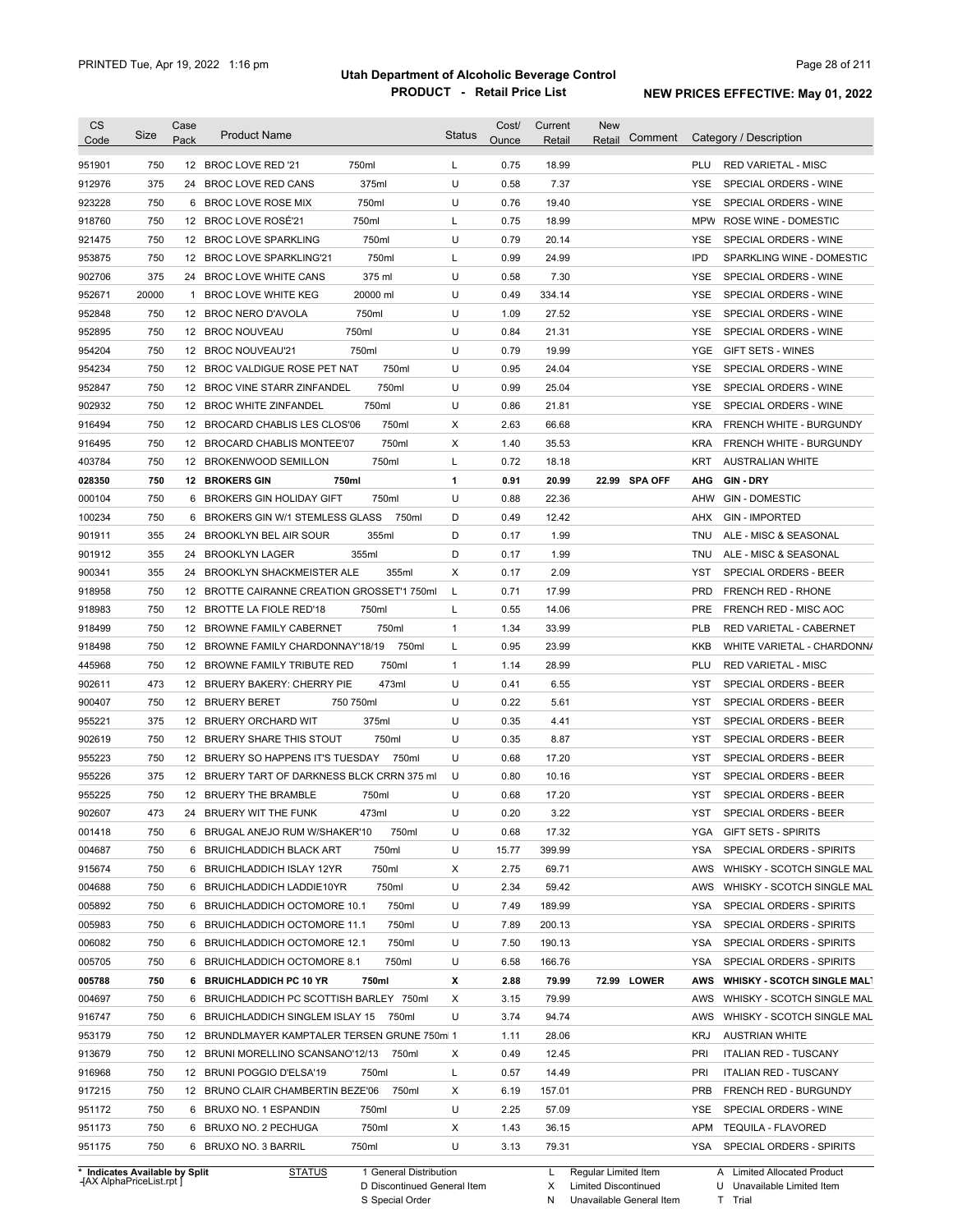| <b>CS</b><br>Code | Size         | Case<br>Pack | <b>Product Name</b>                                                                  | <b>Status</b> | Cost/<br>Ounce | Current<br>Retail | <b>New</b><br>Comment<br>Retail |                          | Category / Description                              |
|-------------------|--------------|--------------|--------------------------------------------------------------------------------------|---------------|----------------|-------------------|---------------------------------|--------------------------|-----------------------------------------------------|
| 954455            | 750          |              | 6 BRUXO NO. 4 MEZCAL ENSAMBLE<br>750ml                                               | U             | 3.63           | 92.13             |                                 | YSA                      | SPECIAL ORDERS - SPIRITS                            |
| 954456            | 750          |              | 750ml<br>6 BRUXO NO. 5 MEZCAL TOBALA                                                 | U             | 5.92           | 150.13            |                                 | <b>YSA</b>               | SPECIAL ORDERS - SPIRITS                            |
| 954457            | 750          |              | 750ml<br>6 BRUXO X MEZCAL                                                            | U             | 1.38           | 35.10             |                                 | <b>YSA</b>               | <b>SPECIAL ORDERS - SPIRITS</b>                     |
| 028032            | 750          | 6            | <b>BSB BROWN SUGAR BOURBON</b><br>750ml                                              | D             | 0.61           | 15.40             |                                 | AWT                      | WHISKEY - FLAVORED                                  |
| 442537            | 750          |              | 12 B-SIDE PINOT NOIR<br>750ml                                                        | $\mathbf{1}$  | 1.06           | 26.99             |                                 | <b>PLR</b>               | RED VARIETAL - PINOT NOIR                           |
| 917934            | 750          |              | 750ml<br>12 BT GARNACHA TINTORERA'13/14                                              | U             | 0.40           | 10.06             |                                 | <b>PRP</b>               | SPANISH RED - MISC                                  |
| 952370            | 1000         |              | 12 BUCA CHIANTI WICKER<br>1000 ml                                                    | U             | 0.38           | 12.80             |                                 | <b>YSE</b>               | SPECIAL ORDERS - WINE                               |
| 907203            | 1500         |              | 6 BUCA DI BEPPO CHIANTI<br>1500 ml                                                   | U             | 0.25           | 12.62             |                                 | <b>YSE</b>               | SPECIAL ORDERS - WINE                               |
| 916269            | 750          |              | 12 BUCCI VERDICC CAST DI JESI'13/14 750ml                                            | X             | 0.46           | 11.56             |                                 | <b>KRL</b>               | ITALIAN WHITE - MISC DOC                            |
| 101629            | 750          |              | 750ml<br>6 BUCHANAN 12 YR W PITCHER                                                  | T             | 1.58           | 39.99             |                                 | <b>YGA</b>               | <b>GIFT SETS - SPIRITS</b>                          |
| 001047            | 750          | 6            | BUCHANAN DELUXE 12 YR W/ 2 GLASSES 750ml                                             | D             | 0.85           | 21.60             |                                 | YGA                      | <b>GIFT SETS - SPIRITS</b>                          |
| 004624            | 375          |              | 24 BUCHANAN DELUXE SCOTCH<br>375 ml                                                  | $\mathbf{1}$  | 1.58           | 19.99             |                                 |                          | AWR WHISKY - SCOTCH BLENDED                         |
| 103125            | 750          |              | 6 BUCHANAN DELUXE SCOTCH 12 YR W/ICE 750ml                                           | D             | 0.85           | 21.68             |                                 | YGA                      | <b>GIFT SETS - SPIRITS</b>                          |
| 004626            | 750          |              | 12 BUCHANANS DELUXE 12YR SCOTCH<br>750ml                                             | $\mathbf{1}$  | 1.58           | 39.99             |                                 |                          | AWR WHISKY - SCOTCH BLENDED                         |
| 548914            | 750          |              | 12 BUCK SHACK CHARDONNAY<br>750ml                                                    | $\mathbf{1}$  | 0.87           | 22.06             |                                 | KKB                      | WHITE VARIETAL - CHARDONN/                          |
| 914423            | 750          |              | 750ml<br>12 BUCKLIN ANCIENT RED'19                                                   | L             | 1.26           | 31.99             |                                 | <b>PLH</b>               | RED VARIETAL - ZINFANDEL                            |
| 908418            | 750          |              | 12 BUCKLIN BAMBINO ZIN'19<br>750ml                                                   | L             | 0.87           | 21.99             |                                 | <b>PLH</b>               | <b>RED VARIETAL - ZINFANDEL</b>                     |
| 915894            | 750          |              | 750ml<br>12 BUCKLIN CABERNET OLD HILL'18                                             | L             | 1.46           | 36.99             |                                 | <b>PLB</b>               | RED VARIETAL - CABERNET                             |
| 919735            | 750          |              | 750ml<br>12 BUCKLIN OLD HILL ROSE'20/21                                              | L             | 0.79           | 19.99             |                                 | <b>MPQ</b>               | ROSE WINE - VARIETAL & VIN G                        |
| 907823            | 750          |              | 12 BUCKLIN OTTO'S OLD HILL GRENACHE'1 750ml                                          | Χ             | 1.30           | 32.99             |                                 | <b>PLL</b>               | <b>RED VARIETAL - GRENACHE</b>                      |
| 906413            | 750          |              | 12 BUCKLIN VYDS MIXED BLACKS 12<br>750ml                                             | U             | 1.24           | 31.46             |                                 | <b>YSE</b>               | SPECIAL ORDERS - WINE                               |
| 989368            | 473          |              | 24 BUD ICE LAGER<br>473ml                                                            | D             | 0.12           | 1.85              |                                 | <b>TCJ</b>               | BEER - ICE & MALT LIQUOR                            |
| 901765            | 473          |              | 24 BUD LIGHT LEMON-ADE-RITA<br>473ml                                                 | U             | 0.19           | 3.03              |                                 | <b>RCP</b>               | <b>FLAVORED MALT BEVERAGES</b>                      |
| 920539            | 473          |              | 473ml<br>24 BUD LIGHT LIME-A-RITA                                                    | D             | 0.19           | 3.03              |                                 | <b>RCP</b>               | <b>FLAVORED MALT BEVERAGES</b>                      |
| 901710            | 473          |              | 473ml<br>24 BUD LIGHT MANG-O-RITA                                                    | D             | 0.19           | 3.09              |                                 | <b>RCP</b>               | <b>FLAVORED MALT BEVERAGES</b>                      |
| 918962            | 355          |              | 355 ml<br>24 BUD LIGHT PLATINUM                                                      | $\mathbf{1}$  | 0.14           | 1.69              |                                 | <b>TVB</b>               | DOMESTIC BEER                                       |
| 908164            | 473          |              | 24 BUD LIGHT PLATINUM SELTZER BERRY 473 ml                                           | $\mathbf{1}$  | 0.18           | 2.89              |                                 | <b>RCP</b>               | <b>FLAVORED MALT BEVERAGES</b>                      |
| 901706            | 473          |              | 473ml<br>24 BUD LIGHT RAZ-BER-RITA                                                   | D             | 0.19           | 3.03              |                                 | <b>RCP</b>               | <b>FLAVORED MALT BEVERAGES</b>                      |
| 949365            | 473          |              | 24 BUD LIGHT SEASONAL-RITA<br>473ml                                                  | D             | 0.19           | 2.99              |                                 | <b>RCP</b>               | <b>FLAVORED MALT BEVERAGES</b>                      |
| 902418            | 355          | 24           | 355 ml<br><b>BUD LIGHT SELTZER MANGO</b>                                             | D             | 0.19           | 2.25              |                                 | RCP                      | <b>FLAVORED MALT BEVERAGES</b>                      |
| 902415            | 355          | 24           | <b>BUD LIGHT SELTZER STRAWBERRY</b><br>355 ml                                        | D             | 0.18           | 2.19              |                                 | RCP                      | <b>FLAVORED MALT BEVERAGES</b>                      |
| 900664            | 355          | 24           | 355ml<br><b>BUDWEISER BLACK LAGER</b>                                                | D             | 0.17           | 1.99              |                                 | <b>YST</b>               | SPECIAL ORDERS - BEER                               |
| 919106            | 355          | 24           | <b>BUDWEISER COPPER LAGER</b><br>355ml                                               | D             | 0.15           | 1.79              |                                 | <b>THE</b>               | <b>LAGER - PILSENER</b>                             |
| 917496            | 750          |              | 750ml<br>12 BUEHLER CABERNET NAPA ESTATE'06                                          | X             | 1.20           | 30.35             |                                 | <b>PLB</b>               | RED VARIETAL - CABERNET                             |
| 446200            | 750          |              | 12 BUEHLER CABERNET NAPA'05/06<br>750ml                                              | X             | 1.08           | 27.38             |                                 | <b>PLB</b>               | RED VARIETAL - CABERNET                             |
| 910772            | 750          |              | 12 BUEHLER CHARDONNAY RR'08<br>750ml                                                 | X             | 0.68           | 17.21             |                                 | <b>KKB</b>               | WHITE VARIETAL - CHARDONN/                          |
| 442900            | 750          |              | 12 BUENA VISTA PINOT CARNEROS'05<br>750ml                                            | X             | 0.83           | 21.12             |                                 | PLR                      | RED VARIETAL - PINOT NOIR                           |
|                   | 750          |              |                                                                                      | U             | 0.58           |                   |                                 | YSE                      |                                                     |
| 949460<br>948432  | 750          | 12<br>12     | BUENA VISTA PINOT NOIR SONOMA<br>750ml<br>BUFFALO TRACE BARREL DISTILR PICK 750ml    | U             | 1.10           | 14.67<br>27.99    |                                 | <b>YSA</b>               | SPECIAL ORDERS - WINE<br>SPECIAL ORDERS - SPIRITS   |
|                   |              |              |                                                                                      |               |                |                   |                                 |                          |                                                     |
| 921098<br>018006  | 750<br>750   | 12           | BUFFALO TRACE BARREL14-B-04-Q-6-24 750ml<br>750ml                                    | U             | 1.11<br>1.18   | 28.06<br>29.99    |                                 | <b>YSA</b><br>LAS        | SPECIAL ORDERS - SPIRITS<br><b>ALLOCATED SPIRIT</b> |
|                   |              |              | 12 BUFFALO TRACE BOURBON<br>BUFFALO TRACE BOURBON CREAM                              | Α             |                | 25.99             |                                 |                          |                                                     |
| 080023            | 750          | 12           | 750ml                                                                                | L             | 1.02           |                   |                                 | CHV                      | <b>LIQUEURS - CREAM</b>                             |
| 019976            | 750          | 1            | BUFFALO TRACE O.F.C.<br>750ml                                                        | U             | 98.58          | 2,500.01          |                                 | YSA                      | SPECIAL ORDERS - SPIRITS                            |
| 019978            | 750<br>750   | 1            | BUFFALO TRACE OFC BOURBON 1995<br>750ml<br>12 BUIL & GINE JOAN GINE PRIORAT'06 750ml | U<br>X        | 98.58<br>1.20  | 2,500.01<br>30.44 |                                 | AWK<br><b>PRP</b>        | WHISKEY - BOURBON SINGLE B                          |
| 917832            |              |              | 750ml                                                                                |               |                |                   |                                 |                          | SPANISH RED - MISC                                  |
| 917169            | 750          |              | 12 BUIL & GINE MONSANT 17-XI '06                                                     | X             | 0.76           | 19.30             |                                 | PRP                      | SPANISH RED - MISC                                  |
| 919085            | 750<br>19000 | 6            | <b>BUIL &amp; GINE PLERET'11</b><br>750ml<br>19000 ml                                | г<br>U        | 3.29<br>0.18   | 86.50<br>113.25   | 83.50 LOWER                     | <b>PRP</b><br><b>YSE</b> | <b>SPANISH RED - MISC</b>                           |
| 952048            |              | 1            | BULL RUN BRAMBLE BERRY KEG                                                           |               |                |                   |                                 |                          | SPECIAL ORDERS - WINE                               |
| 952050            | 19000        | 1            | BULL RUN CREEKSIDE CRANBERRY PE 19000 ml                                             | U             | 0.16           | 103.85            |                                 | <b>YSE</b>               | SPECIAL ORDERS - WINE                               |
| 952051            | 500          |              | 12 BULL RUN POWER HOUSE DRY<br>500 ml                                                | U             | 0.41           | 6.99              |                                 | <b>YSE</b>               | SPECIAL ORDERS - WINE                               |
| 952357            | 19000        | 1            | 19000 ml<br>BULL RUN POWER HOUSE KEG                                                 | U             | 0.18           | 113.25            |                                 | YSE                      | SPECIAL ORDERS - WINE                               |
| 952049            | 19000        | 1            | BULL RUN STRAWBERRY FIELDS KEG 19000 ml                                              | U             | 0.18           | 113.25            |                                 | YGE                      | GIFT SETS - WINES                                   |
| 027021            | 375          |              | 375ml<br>12 BULLEIT 95 RYE WHISKEY                                                   | 1             | 1.34           | 15.99             | 16.99 HIGHER                    | AWU                      | <b>WHISKEY - RYE</b>                                |
| 027025            | 750          |              | 12 BULLEIT 95 RYE WHISKEY<br>750ml                                                   | 1             | 1.26           | 29.99             | 31.99 HIGHER                    |                          | AWU WHISKEY - RYE                                   |

D Discontinued General Item

S Special Order

X Limited Discontinued

N Unavailable General Item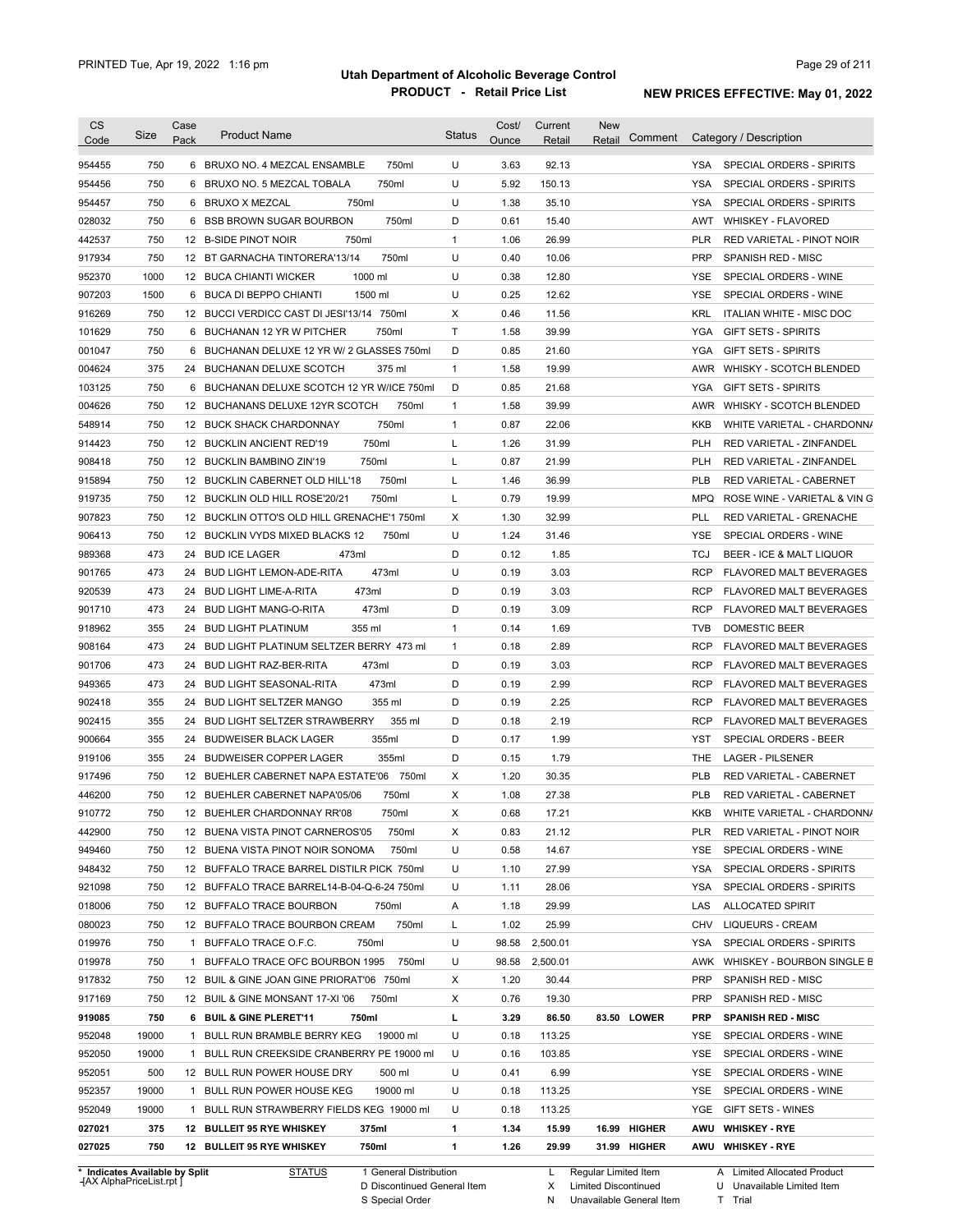| Code                                                                                                                                                                                                                     | Size       | Case | <b>Product Name</b>                                                | <b>Status</b> | Cost/        | Current       | <b>New</b> |                 |            | Category / Description                            |
|--------------------------------------------------------------------------------------------------------------------------------------------------------------------------------------------------------------------------|------------|------|--------------------------------------------------------------------|---------------|--------------|---------------|------------|-----------------|------------|---------------------------------------------------|
|                                                                                                                                                                                                                          |            | Pack |                                                                    |               | Ounce        | Retail        | Retail     | Comment         |            |                                                   |
| 100499                                                                                                                                                                                                                   | 375        |      | 6 BULLEIT BOURBON AND RYE GIFT SET 375ml                           | D             | 2.37         | 29.99         |            |                 |            | YGA GIFT SETS - SPIRITS                           |
| 017092                                                                                                                                                                                                                   | 750        | 6    | BULLEIT BOURBON BARREL STRENGTH<br>750ml                           | Χ             | 2.01         | 50.99         |            |                 | AWK        | WHISKEY - BOURBON SINGLE B                        |
| 017086                                                                                                                                                                                                                   | 750        |      | <b>12 BULLEIT BOURBON FRONTIER WHISK</b><br>750ml                  | 1             | 1.26         | 29.99         |            | 31.99 HIGHER    | AWH        | <b>WHISKEY - BOURBON &amp; TENNES</b>             |
| 017085                                                                                                                                                                                                                   | 375        |      | 12 BULLEIT BOURBON FRONTIER WHISKEY 375ml                          | 1             | 1.34         | 15.99         |            | 16.99 HIGHER    | AWH        | <b>WHISKEY - BOURBON &amp; TENNES</b>             |
| 017088                                                                                                                                                                                                                   | 1750       |      | 6 BULLEIT BOURBON FRONTIER WHISKEY 1750ml                          | 1             | 1.05         | 59.99         |            | 61.99 HIGHER    | AWH        | <b>WHISKEY - BOURBON &amp; TENNES</b>             |
| 017093                                                                                                                                                                                                                   | 750        |      | 12 BULLEIT BOURBON SINGLE BARREL<br>750ml                          | L             | 2.37         | 59.99         |            |                 | AWH        | WHISKEY - BOURBON & TENNE:                        |
| 100765                                                                                                                                                                                                                   | 750        |      | 750ml<br>6 BULLEIT BOURBON W/ 2 GLASSES                            | D             | 1.26         | 29.99         |            | 31.99 DISCOUNTE | YGA        | <b>GIFT SETS - SPIRITS</b>                        |
| 100520                                                                                                                                                                                                                   | 750        |      | 750ml<br>12 BULLEIT BOURBON W/ GIFT BAG                            | D             | 1.18         | 29.99         |            |                 | <b>YGA</b> | <b>GIFT SETS - SPIRITS</b>                        |
| 101104                                                                                                                                                                                                                   | 750        |      | 6 BULLEIT BURBN FRNTIER WHSKYW/2 MUGS750ml                         | Т             | 1.18         | 29.99         |            |                 | <b>YGA</b> | <b>GIFT SETS - SPIRITS</b>                        |
| 101174                                                                                                                                                                                                                   | 750        |      | 6 BULLEIT OUTDOOR BOURBON KITW/YETI M750ml                         | $\mathsf{T}$  | 2.57         | 65.13         |            |                 | <b>YGA</b> | <b>GIFT SETS - SPIRITS</b>                        |
| 027022                                                                                                                                                                                                                   | 1750       |      | 6 BULLEIT RYE<br>1750 ml                                           | 1             | 1.05         | 59.99         |            | 61.99 HIGHER    | AWU        | <b>WHISKEY - RYE</b>                              |
| 914250                                                                                                                                                                                                                   | 750        |      | 12 BULLETIN PLACE MERLOT'18/19<br>750ml                            | Χ             | 0.17         | 4.32          |            |                 | <b>PRY</b> | <b>AUSTRALIAN RED</b>                             |
| 910897                                                                                                                                                                                                                   | 750        |      | 12 BULLETIN PLACE SHIRAZ'17<br>750ml                               | Х             | 0.19         | 4.91          |            |                 | <b>PRY</b> | <b>AUSTRALIAN RED</b>                             |
| 951469                                                                                                                                                                                                                   | 750        |      | 12 BULLIAT MORGON BEAUJOLAIS NATURE'1 750ml                        | г             | 1.14         | 27.99         |            | 28.99 HIGHER    | <b>PRC</b> | <b>FRENCH RED - BEAUJOLAIS</b>                    |
| 064529                                                                                                                                                                                                                   | 750        | 6    | 750ml<br>BUMBU ORIGINAL RUM                                        | $\mathbf{1}$  | 1.46         | 36.99         |            |                 | ALU        | <b>RUM - MISC</b>                                 |
| 955157                                                                                                                                                                                                                   | 750        | 6    | 750ml<br>BUMBU RUM                                                 | U             | 1.48         | 37.56         |            |                 | <b>YSA</b> | SPECIAL ORDERS - SPIRITS                          |
| 918097                                                                                                                                                                                                                   | 750        |      | 12 BUMP SAUV BL SONOMA CST'13/14<br>750ml                          | Χ             | 0.67         | 16.99         |            |                 | <b>KKD</b> | WHITE VARIETAL - SAUVIGNON                        |
| 915558                                                                                                                                                                                                                   | 750        | 12   | 750ml<br>BUONCRISTIANI OPC NAPA CLARET                             | Χ             | 1.60         | 40.62         |            |                 | PLB        | RED VARIETAL - CABERNET                           |
| 919843                                                                                                                                                                                                                   | 750        | 12   | BUONCRISTIANI OPC PROP RED BLEND 750ml                             | L             | 2.28         | 57.82         |            |                 | PFP        | RED GENERIC - RED TABLE & P                       |
| 914819                                                                                                                                                                                                                   | 750        |      | 750ml<br>12 BURGANS ALBARINO'19                                    | L             | 0.83         | 21.15         |            |                 | <b>KRN</b> | <b>SPANISH WHITE</b>                              |
| 900129                                                                                                                                                                                                                   | 750        |      | 750ml<br>12 BURGO VIEJO RIOJA RESERVA'14/16                        | L             | 0.79         | 18.66         |            | 19.99 HIGHER    | <b>PRN</b> | <b>SPANISH RED - RIOJA</b>                        |
| 040600                                                                                                                                                                                                                   | 750        |      | 750ml<br>12 BURNETTS CANDY CANE VODKA'14                           | D             | 0.40         | 10.09         |            |                 | <b>YGA</b> | <b>GIFT SETS - SPIRITS</b>                        |
| 041299                                                                                                                                                                                                                   | 750        |      | 12 BURNETTS CHERRY VODKA<br>750ml                                  | 1             | 0.28         | 9.99          |            | 6.99 SPA ON     | ADM        | <b>VODKA - FLAVORED</b>                           |
| 029566                                                                                                                                                                                                                   | 750        |      | 750ml<br>12 BURNETTS GIN                                           | $\mathbf{1}$  | 0.39         | 9.99          |            |                 | AHG        | GIN - DRY                                         |
| 029568                                                                                                                                                                                                                   | 1750       |      | 1750ml<br>6 BURNETTS GIN                                           | 1             | 0.27         | 18.99         | 15.99      | <b>SPA ON</b>   | AHG        | <b>GIN-DRY</b>                                    |
| 041315                                                                                                                                                                                                                   | 1750       | 6    | 1750ml<br><b>BURNETTS MANGO</b>                                    | 1             | 0.24         | 16.99         |            | 13.99 SPA ON    | ADM        | <b>VODKA - FLAVORED</b>                           |
| 040126                                                                                                                                                                                                                   | 750        |      | 12 BURNETTS MANGO PINEAPPLE VODKA<br>750ml                         | 1             | 0.28         | 9.99          |            | 6.99 SPA ON     | <b>ADM</b> | <b>VODKA - FLAVORED</b>                           |
| 041313                                                                                                                                                                                                                   | 750        |      | <b>12 BURNETTS MANGO VODKA</b><br>750ml                            | 1             | 0.28         | 9.99          |            | 6.99 SPA ON     | ADM        | <b>VODKA - FLAVORED</b>                           |
| 040370                                                                                                                                                                                                                   |            |      |                                                                    |               |              |               |            |                 | YSA        | SPECIAL ORDERS - SPIRITS                          |
|                                                                                                                                                                                                                          | 750        | 12   | BURNETTS PUMPKIN SPICE VODKA'14<br>750ml                           | D             | 0.40         | 10.09         |            |                 |            |                                                   |
|                                                                                                                                                                                                                          | 750        |      | 750ml<br>12 BURNETTS RASPBERRY VODKA                               | $\mathbf{1}$  | 0.39         | 9.99          |            |                 | ADM        | VODKA - FLAVORED                                  |
|                                                                                                                                                                                                                          | 750        |      | 750ml<br>12 BURNETTS SPICED RUM                                    | D             | 0.30         | 7.70          |            |                 | <b>ALP</b> | RUM - SPICED AND FLAVORED                         |
|                                                                                                                                                                                                                          |            | 6    | 1750ml                                                             | $\mathbf{1}$  |              |               |            |                 | <b>ALP</b> |                                                   |
|                                                                                                                                                                                                                          | 1750       |      | <b>BURNETTS SPICED RUM</b>                                         |               | 0.30         | 17.99         |            |                 |            | RUM - SPICED AND FLAVORED<br>VODKA - FLAVORED     |
|                                                                                                                                                                                                                          | 750        |      | 12 BURNETTS SUGAR COOKIE VODKA<br>750ml                            | D             | 0.40         | 10.09         |            |                 | ADM        |                                                   |
|                                                                                                                                                                                                                          | 750        |      | <b>12 BURNETTS VODKA</b><br>750ml                                  | $\mathbf{1}$  | 0.39         | 7.99          |            | 9.99 SPA OFF    | <b>ADF</b> | <b>VODKA - BASIC</b>                              |
|                                                                                                                                                                                                                          | 1750       |      | 1750ml<br><b>6 BURNETTS VODKA</b>                                  | 1             | 0.24         | 16.99         |            | 13.99 SPA ON    | <b>ADF</b> | <b>VODKA - BASIC</b>                              |
|                                                                                                                                                                                                                          | 1750       |      | 6 BURNETT'S VODKA 100 PROOF<br>1750ml                              | 1             | 0.34         | 19.99         |            |                 |            | ADW VODKA - DOMESTIC                              |
|                                                                                                                                                                                                                          | 750        |      | 12 BURNETT'S WHIPPED CREAM VODKA<br>750ml                          | 1             | 0.39         | 6.99          |            | 9.99 SPA OFF    |            | ADM VODKA - FLAVORED                              |
|                                                                                                                                                                                                                          | 355        |      | 24 BUSCH ICE LAGER<br>355ml                                        | $\mathbf{1}$  | 0.09         | 1.05          |            |                 | TCJ        | BEER - ICE & MALT LIQUOR                          |
|                                                                                                                                                                                                                          | 750        |      | 12 BUSHMILLS BLACK BUSH IRISH WHISKEY 750ml                        | D             | 1.18         | 30.03         |            |                 |            | AWN WHISKEY - IRISH                               |
|                                                                                                                                                                                                                          | 750        |      | 6 BUSHMILLS BLK BUSH VAP W/ 2 ICE MO 750ml                         | Х             | 1.39         | 35.36         |            |                 | AWN        | <b>WHISKEY - IRISH</b>                            |
|                                                                                                                                                                                                                          | 750        |      | 12 BUSHMILLS IRISH HONEY WHISKEY<br>750ml                          | D             | 1.12         | 28.29         |            |                 | AWT        | WHISKEY - FLAVORED                                |
|                                                                                                                                                                                                                          | 750        |      | 12 BUSHMILLS IRISH WHISKEY<br>750ml                                | $\mathbf{1}$  | 1.18         | 29.99         |            |                 | AWN        | <b>WHISKEY - IRISH</b>                            |
|                                                                                                                                                                                                                          | 750        |      | 750ml<br>6 BUSHMILLS MALT 10YR                                     | Х             | 1.85         | 46.99         |            |                 | AWN        | <b>WHISKEY - IRISH</b>                            |
|                                                                                                                                                                                                                          | 750        |      | 6 BUSHMILLS ORIG W/ 2 ICE BALL MOLDS 750ml                         | D             | 0.62         | 15.66         |            |                 | AWN        | <b>WHISKEY - IRISH</b>                            |
|                                                                                                                                                                                                                          | 750        |      | 12 BUSHMILLS RED BUSH<br>750ml                                     | D             | 0.57         | 14.58         |            |                 | AWN        | <b>WHISKEY - IRISH</b>                            |
|                                                                                                                                                                                                                          | 750        |      | 12 BUSHMILLS RED BUSH IRISH WHISKEY 750ml                          | D             | 1.06         | 26.99         |            |                 | YSA        | SPECIAL ORDERS - SPIRITS                          |
|                                                                                                                                                                                                                          | 750        |      | 12 BUSHMILLS W / STONE CHILLERS<br>750ml                           | D             | 0.62         | 15.66         |            |                 | AWN        | <b>WHISKEY - IRISH</b>                            |
|                                                                                                                                                                                                                          | 750        |      | 750ml<br>6 BUSHMILLS W/GLASSES                                     | D             | 0.57         | 14.58         |            |                 | YGA        | <b>GIFT SETS - SPIRITS</b>                        |
| 103109                                                                                                                                                                                                                   | 750        |      | 6 BUSHMILLS W/IRISH COFFEE GLASS 750ml                             | D             | 0.62         | 15.66         |            |                 | YGA        | <b>GIFT SETS - SPIRITS</b>                        |
|                                                                                                                                                                                                                          | 375        |      | 6 BUSHMILLS WHITE/RED/ BLACK 3PK 375 ml                            | D             | 1.70         | 21.60         |            |                 | YGA        | <b>GIFT SETS - SPIRITS</b>                        |
|                                                                                                                                                                                                                          | 750        |      | 12 BUSSOLA AMARONE '16<br>750ml                                    | L             | 2.88         | 72.98         |            | 72.99 HIGHER    | <b>PRK</b> | <b>ITALIAN RED - MISC DOC</b>                     |
| 041316<br>044277<br>044275<br>040637<br>035416<br>035418<br>039175<br>042031<br>989373<br>015526<br>000107<br>064581<br>015776<br>015536<br>100155<br>015542<br>901876<br>100446<br>100978<br>101338<br>908768<br>549140 | 750        |      | <b>12 BUTTER CHARDONNAY</b><br>750ml                               | 1             | 0.63         | 16.06         |            | 15.99 LOWER     | KKB        | <b>WHITE VARIETAL - CHARDONNA</b>                 |
| 951369<br>950085                                                                                                                                                                                                         | 750<br>200 |      | 12 BUTTER CHARDONNAY<br>750ml<br>200ml<br>24 BUZZBALLZ GINGER MULE | U<br>U        | 0.61<br>0.51 | 15.53<br>3.43 |            |                 | YSE<br>YSA | SPECIAL ORDERS - WINE<br>SPECIAL ORDERS - SPIRITS |

**Case** [AX AlphaPriceList.rpt ]

D Discontinued General Item

S Special Order

X Limited Discontinued

N Unavailable General Item

U Unavailable Limited Item T Trial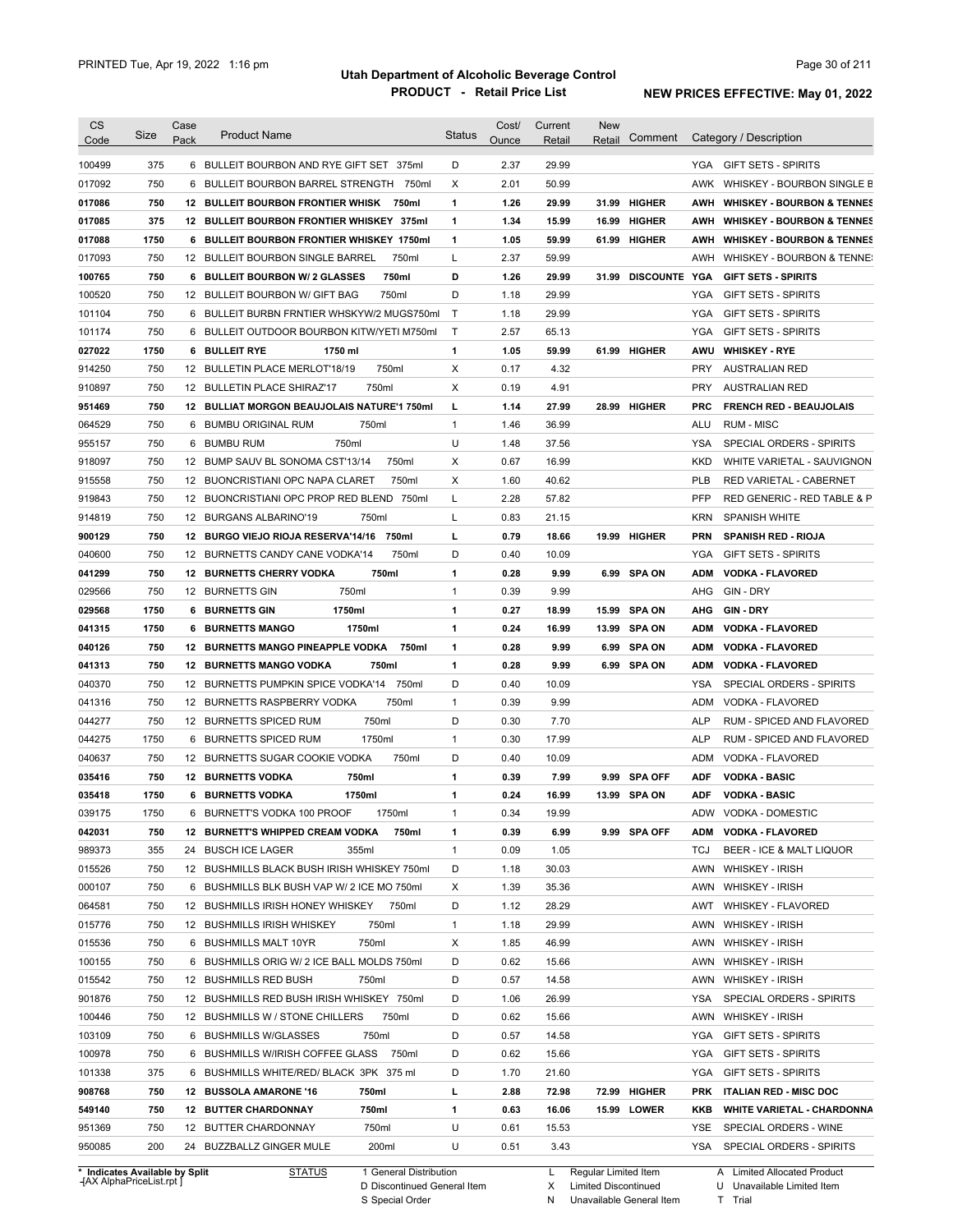| <b>CS</b>        | Size       | Case | <b>Product Name</b>                                                              | <b>Status</b> | Cost/        | Current        | <b>New</b><br>Comment | Category / Description                                                |
|------------------|------------|------|----------------------------------------------------------------------------------|---------------|--------------|----------------|-----------------------|-----------------------------------------------------------------------|
| Code             |            | Pack |                                                                                  |               | Ounce        | Retail         | Retail                |                                                                       |
| 946952           | 200        |      | 200ml<br>24 BUZZBALLZ STIFF LEMONADE                                             | U             | 0.51         | 3.47           |                       | YSA<br>SPECIAL ORDERS - SPIRITS                                       |
| 840523           | 375        |      | 375ml<br>24 BUZZTALLS HORCHATA                                                   | $\mathbf{1}$  | 0.32         | 4.03           |                       | CWU<br><b>PREMIXED - MISC</b>                                         |
| 916074           | 750        |      | 750ml<br>6 BV CABERENT LATOUR PR'93                                              | Χ             | 2.99         | 75.93          |                       | <b>PLB</b><br>RED VARIETAL - CABERNET                                 |
| 447005           | 750        |      | 750ml<br><b>12 BV CABERNET COASTAL ESTATE</b>                                    | $\mathbf{1}$  | 0.43         | 12.99          | 10.99 SPA ON          | <b>PLB</b><br><b>RED VARIETAL - CABERNET</b>                          |
| 447605           | 750        |      | 750ml<br>6 BV CABERNET LATOUR PR'04                                              | Χ             | 4.04         | 102.55         |                       | <b>PLB</b><br>RED VARIETAL - CABERNET                                 |
| 447703           | 1500       |      | 1500ml<br>6 BV CABERNET LATOUR PR'07                                             | U             | 4.20         | 212.88         |                       | <b>PLB</b><br>RED VARIETAL - CABERNET                                 |
| 417310           | 3000       |      | 3000ml<br>1 BV CABERNET LATOUR PR'07                                             | U             | 4.19         | 425.35         |                       | <b>PLB</b><br>RED VARIETAL - CABERNET                                 |
| 447701           | 6000       | 1    | 6000ml<br>BV CABERNET LATOUR PR'07                                               | U             | 4.20         | 852.55         |                       | <b>PLB</b><br>RED VARIETAL - CABERNET                                 |
| 913754           | 750        |      | 750ml<br>6 BV CABERNET LATOUR PR'96                                              | Х             | 3.74         | 94.73          |                       | <b>PLB</b><br><b>RED VARIETAL - CABERNET</b>                          |
| 447200           | 750        |      | 750ml<br>12 BV CABERNET NAPA                                                     | $\mathbf{1}$  | 1.38         | 34.99          |                       | <b>PLB</b><br><b>RED VARIETAL - CABERNET</b>                          |
| 447805           | 750        |      | 12 BV CABERNET RUTHERFORD<br>750ml                                               | Х             | 1.45         | 36.88          |                       | <b>PLB</b><br>RED VARIETAL - CABERNET                                 |
| 549225           | 750        |      | <b>12 BV CHARDONNAY COASTAL ESTATE</b><br>750ml                                  | D             | 0.43         | 12.99          | 10.99 SPA ON          | KKB<br><b>WHITE VARIETAL - CHARDONNA</b>                              |
| 447305           | 750        |      | 6 BV GEORGES DE LATOUR CAB RSV'18<br>750ml                                       | L             | 5.53         | 139.99         | 140.13 HIGHER         | <b>PLB</b><br><b>RED VARIETAL - CABERNET</b>                          |
| 446850           | 750        |      | 12 BV MERLOT COASTAL ESTATE<br>750ml                                             | D             | 0.28         | 7.02           |                       | <b>PLF</b><br><b>RED VARIETAL - MERLOT</b>                            |
| 446810           | 750        |      | <b>12 BV PINOT NOIR COASTAL ESTATE</b><br>750ml                                  | 1             | 0.43         | 12.99          | 10.99 SPA ON          | <b>PLR</b><br><b>RED VARIETAL - PINOT NOIR</b>                        |
| 549340           | 750        |      | 750ml<br>12 BV SAUVIGNON BL COASTAL'01                                           | Χ             | 0.30         | 7.68           |                       | <b>KKD</b><br>WHITE VARIETAL - SAUVIGNON                              |
| 913757           | 750        |      | 750ml<br>12 BV TAPESTRY RESERVE'14/15                                            | X             | 2.76         | 69.99          |                       | <b>PLD</b><br><b>RED VARIETAL - MERITAGE</b>                          |
| 917239           | 750        |      | 750ml<br>6 CA BIANCA BARBERA CHERSI'13/14                                        | Х             | 0.58         | 14.72          |                       | <b>PRJ</b><br><b>ITALIAN RED - PIEDMONT</b>                           |
| 916616           | 750        |      | 750ml<br>12 CA DEL SOLO MUSCAT'09                                                | Х             | 0.60         | 15.20          |                       | KKT<br>WHITE VARIETAL - MUSCAT & M                                    |
| 921920           | 375        |      | 375 ml<br>6 CA' TONGI SWEET RED'10                                               | L             | 3.95         | 50.10          |                       | <b>EVV</b><br>LATE HARVEST - RED MISC                                 |
| 046093           | 750        |      | 12 CABANA BAY PINEAPPLE COCONUT R<br>750ml                                       | D             | 0.45         | 11.50          |                       | <b>ALP</b><br>RUM - SPICED AND FLAVORED                               |
| 089061           | 750        |      | 3 CABO UNO<br>750ml                                                              | Χ             | 9.41         | 238.53         |                       | <b>APJ</b><br>TEQUILA - REPOSADO & ANEJO                              |
| 087250           | 750        |      | 750ml<br>6 CABO WABO BLANCO TEQUILA                                              | 1             | 1.50         | 34.99          | 37.99 SPA OFF         | <b>APD</b><br><b>TEQUILA - SILVER</b>                                 |
| 089139           | 750        | 6    | CABO WABO REPOSADO TEQUILA<br>750ml                                              | 1             | 1.70         | 42.99          |                       | <b>APJ</b><br>TEQUILA - REPOSADO & ANEJO                              |
| 353600           | 750        | 6    | 750ml<br>CABREO TOSCANA IL BORGO'18                                              | L             | 2.53         | 64.14          |                       | PRI<br><b>ITALIAN RED - TUSCANY</b>                                   |
| 921848           | 750        | 12   | CACHACA TROPICALIA<br>750ml                                                      | U             | 0.47         | 11.97          |                       | YSA<br>SPECIAL ORDERS - SPIRITS                                       |
| 921685           | 473        | 24   | CACTI SELTZER PINEAPPLE<br>473ml                                                 | D             | 0.18         | 2.85           |                       | <b>RCP</b><br>FLAVORED MALT BEVERAGES                                 |
| 947731           | 750        |      | 12 CADE NAPA CABERNET SAUV'13<br>750ml                                           | Х             | 3.36         | 85.17          |                       | YSE<br>SPECIAL ORDERS - WINE                                          |
| 920901           | 750        | 6    | 750ml<br>CADE RESERVE CABERNET'17                                                | U             | 9.15         | 232.03         |                       | <b>YSE</b><br>SPECIAL ORDERS - WINE                                   |
| 072816           | 750        |      | 12 CAFFE LOLITA COFFEE LIQUEUR<br>750ml                                          | $\mathbf{1}$  | 0.39         | 7.99           | 9.99 SPA OFF          | <b>CHK</b><br><b>LIQUEURS - COFFEE</b>                                |
| 914727           | 750        |      | 6 CAKEBREAD CABERNET BENCHLAND'16 750ml                                          | L             | 5.62         | 142.42         |                       | <b>PLB</b><br>RED VARIETAL - CABERNET                                 |
| 450200           | 750        |      | 750ml<br>12 CAKEBREAD CABERNET NAPA'18/19                                        | L             | 3.46         | 87.84          |                       | <b>PLB</b><br>RED VARIETAL - CABERNET                                 |
| 551305           | 750        |      | 750ml<br>12 CAKEBREAD CHARD NAPA'19/20                                           | L             | 1.81         | 46.02          |                       | KKB<br>WHITE VARIETAL - CHARDONN/                                     |
| 551320           | 750        |      | 750ml<br>6 CAKEBREAD CHARD RESERVE'18/19                                         | Г             | 2.96         | 75.07          |                       | KKB<br>WHITE VARIETAL - CHARDONN/                                     |
| 450180           | 750        |      | 12 CAKEBREAD MERLOT'15/16<br>750ml                                               | Г             | 2.60         | 66.03          |                       | <b>PLF</b><br><b>RED VARIETAL - MERLOT</b>                            |
| 907467           | 750        |      | 12 CAKEBREAD PINOT ANDERSON'18/19<br>750ml                                       |               | 2.08         | 52.76          |                       | PLR<br>RED VARIETAL - PINOT NOIR                                      |
| 551380           | 750        |      | 12 CAKEBREAD SAUV BLANC'18/19<br>750ml                                           | Г             | 1.34         | 34.02          |                       | KKD<br>WHITE VARIETAL - SAUVIGNON                                     |
| 917476           | 750        |      | 12 CALATHUS MALBEC'10/11<br>750ml                                                | Х             | 0.80         | 20.28          |                       | PRU<br>ARGENTINE RED - MALBEC                                         |
| 917477           | 750        |      | 750ml<br>12 CALATHUS PINOT NOIR'10/12                                            | X             | 0.67         | 16.99          |                       | <b>PRV</b><br>ARGENTINE RED - OTHER                                   |
| 909066           | 750        |      | 12 CALAZUL ALBARINO<br>750ml                                                     | L             | 0.63         | 15.99          | 15.99                 | <b>KRN</b><br><b>SPANISH WHITE</b>                                    |
| 902729           | 1000       |      | 1000 ml<br>12 CALCARIUS BIANCO PUGLIA                                            | U             | 0.73         | 24.52          |                       | YSE<br>SPECIAL ORDERS - WINE                                          |
| 946648           | 750        |      | 750ml<br>12 CALCU CAB FRANC'13/14                                                | X             | 0.30         | 7.54           |                       | PRT<br><b>CHILEAN RED</b>                                             |
| 404362           | 750        |      | 750ml<br>12 CALCU CABERNET SAUV'18                                               | X             | 0.28         | 7.02           |                       | PRT<br><b>CHILEAN RED</b>                                             |
| 404364           | 750        |      | 750ml<br>12 CALCU ROSE'19/20                                                     | L             | 0.51         | 12.99          |                       | <b>MPQ</b><br>ROSE WINE - VARIETAL & VIN G                            |
| 949220           | 750        |      | 750ml<br>12 CALCU SAUVIGNON BLANC'20                                             | L             | 0.51         | 12.99          |                       | <b>KRR</b><br>CHILEAN WHITE                                           |
| 954820           | 355        |      | 355ml<br>24 CALDERA ASHLAND AMBER                                                | U             | 0.15         | 1.79           |                       | YST<br>SPECIAL ORDERS - BEER                                          |
| 954816           | 355        |      | 355ml<br>24 CALDERA DRY HOP ORANGE                                               | U             | 0.15         | 1.79           |                       | SPECIAL ORDERS - BEER<br>YST                                          |
| 954819           | 355        |      | 24 CALDERA HOPPORTUNITY KNOCKS<br>355ml                                          | U             | 0.15         | 1.79           |                       | YST<br>SPECIAL ORDERS - BEER                                          |
| 954817           | 355        |      | 24 CALDERA IPA<br>355ml                                                          | U             | 0.15         | 1.79           |                       | YST<br>SPECIAL ORDERS - BEER                                          |
| 954818           |            |      |                                                                                  | U             |              | 1.79           |                       | YST                                                                   |
| 954815           | 355        |      | 24 CALDERA MOSAIC IPA<br>355ml                                                   |               | 0.15         |                |                       | SPECIAL ORDERS - BEER                                                 |
|                  | 355        |      | 355ml<br>24 CALDERA PALE ALE                                                     | U             | 0.15         | 1.79           |                       | YST<br>SPECIAL ORDERS - BEER<br>KKU<br>WHITE VARIETAL - MISC          |
|                  |            |      |                                                                                  |               |              |                |                       |                                                                       |
| 917491           | 750        |      | 6 CALERA ALIGOTE'08<br>750ml                                                     | Х             | 0.85         | 21.64          |                       |                                                                       |
| 917490<br>978234 | 750<br>750 |      | 12 CALERA CHARDONNAY CC'15/16<br>750ml<br>12 CALERA PINOT NOIR CC'17/18<br>750ml | Х<br>L        | 0.43<br>1.02 | 10.80<br>25.99 |                       | KKB<br>WHITE VARIETAL - CHARDONN/<br>PLR<br>RED VARIETAL - PINOT NOIR |

**Case** [AX AlphaPriceList.rpt ]

D Discontinued General Item

S Special Order

X

N

Limited Discontinued

Unavailable General Item

U Unavailable Limited Item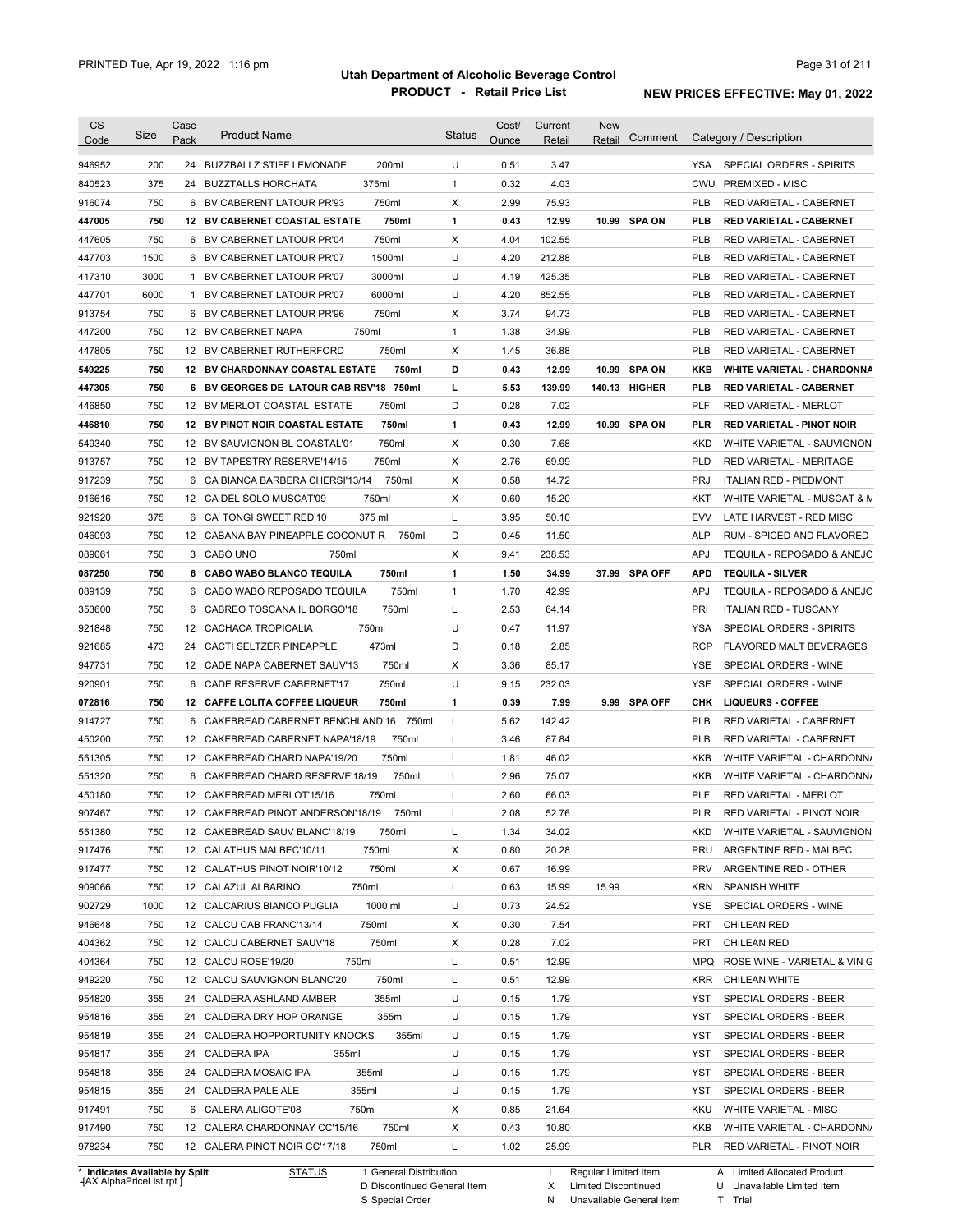| 913489<br>915795<br>915794<br>914649<br>915048<br>915109<br>044350 | 750<br>750<br>750 |    | 6 CALERA PINOT NOIR JENSEN'07<br>6 CALERA PINOT NOIR JENSEN'14 | 750ml   | X            | 2.52  |        |               |            |                                        |
|--------------------------------------------------------------------|-------------------|----|----------------------------------------------------------------|---------|--------------|-------|--------|---------------|------------|----------------------------------------|
|                                                                    |                   |    |                                                                |         |              |       | 63.88  |               | <b>PLR</b> | RED VARIETAL - PINOT NOIR              |
|                                                                    |                   |    |                                                                | 750ml   | X            | 3.63  | 91.99  |               | PLR        | RED VARIETAL - PINOT NOIR              |
|                                                                    |                   |    | 6 CALERA PINOT NOIR MILLS'05/06                                | 750ml   | X            | 1.89  | 47.88  |               | PLR        | RED VARIETAL - PINOT NOIR              |
|                                                                    | 750               |    | 6 CALERA PINOT NOIR MILLS'13                                   | 750ml   | Α            | 2.60  | 65.99  |               | PLR        | RED VARIETAL - PINOT NOIR              |
|                                                                    | 750               |    | 6 CALERA PINOT NOIR REED'14                                    | 750ml   | Α            | 2.92  | 73.99  |               | PLR        | RED VARIETAL - PINOT NOIR              |
|                                                                    | 750               |    | 6 CALERA PINOT NOIR SELLECK                                    | 750ml   | U            | 3.94  | 99.99  |               | <b>YSE</b> | SPECIAL ORDERS - WINE                  |
|                                                                    | 750               |    | 12 CALICO JACK CHERRY RUM                                      | 750ml   | D            | 0.48  | 12.12  |               | <b>ALP</b> | RUM - SPICED AND FLAVORED              |
| 044410                                                             | 750               |    | 12 CALICO JACK COCONUT RUM                                     | 750ml   | $\mathbf{1}$ | 0.39  | 9.99   |               | <b>ALP</b> | RUM - SPICED AND FLAVORED              |
| 044412                                                             | 1750              |    | 6 CALICO JACK COCONUT RUM                                      | 1750ml  | 1            | 0.37  | 18.99  | 21.99 SPA OFF | <b>ALP</b> | <b>RUM - SPICED AND FLAVORED</b>       |
| 046452                                                             | 750               |    | 12 CALICO JACK SPICED 94 RUM                                   | 750ml   | D            | 0.60  | 15.15  |               | <b>ALP</b> | RUM - SPICED AND FLAVORED              |
| 551365                                                             | 750               |    | 12 CALIFORNIA REFINED CHARDONNAY                               | 750ml   | $\mathbf{1}$ | 0.28  | 6.99   |               | KKB        | WHITE VARIETAL - CHARDONN/             |
| 450658                                                             | 750               |    | 12 CALLAWAY CELLAR SELECTION CAB SAUV 750ml                    |         | $\mathbf{1}$ | 0.39  | 9.99   |               | PLB        | RED VARIETAL - CABERNET                |
| 632787                                                             | 750               |    | 12 CALLING CHARD DUTTON '18/19                                 | 750ml   | Х            | 1.13  | 28.57  |               | KKB        | WHITE VARIETAL - CHARDONN/             |
| 017176                                                             | 750               |    | 6 CALUMET BOURBON                                              | 750ml   | Х            | 2.37  | 59.99  |               | AWH        | WHISKEY - BOURBON & TENNE:             |
| 017192                                                             | 750               |    | 6 CALUMET FARM 15 YEAR OLD BOURBON 750ml                       |         | Τ            | 5.13  | 129.99 |               | YGA        | <b>GIFT SETS - SPIRITS</b>             |
| 017186                                                             | 750               |    | 6 CALUMET SINGLE RACK 14YO                                     | 750ml   | $\mathbf{1}$ | 4.73  | 119.99 |               |            | AWW WHISKEY - DOMESTIC                 |
| 905080                                                             | 750               |    | 12 CAMBRIA PINOT NOIR JULIA'S'19                               | 750ml   | х            | 1.02  | 25.99  |               | <b>PLR</b> | RED VARIETAL - PINOT NOIR              |
| 912973                                                             | 1500              | 1  | CAMIGLIANO BRUNELLO MONTALC'10                                 | 1500ml  | Х            | 2.58  | 130.66 |               | PRI        | <b>ITALIAN RED - TUSCANY</b>           |
| 919249                                                             | 750               |    | 6 CAMIGLIANO BRUNELLO'17                                       | 750ml   | L            | 2.05  | 51.99  |               | PRI        | <b>ITALIAN RED - TUSCANY</b>           |
| 906209                                                             | 750               |    | 12 CAMIGLIANO ROSSO MONTALCIN'19                               | 750ml   | L            | 0.83  | 20.99  |               | PRI        | <b>ITALIAN RED - TUSCANY</b>           |
| 909079                                                             | 750               |    | 12 CAMINO ALTO TEMPRANILLO                                     | 750ml   | г            | 0.39  | 10.04  | 9.99 LOWER    | <b>PRP</b> | <b>SPANISH RED - MISC</b>              |
| 901915                                                             | 750               |    | 12 CAMP CABERNET SAUVIGNON                                     | 750ml   | $\mathbf{1}$ | 0.71  | 18.06  |               | <b>PLB</b> | RED VARIETAL - CABERNET                |
| 646090                                                             | 250               | 24 | 250ml<br><b>CAMP CRUSH PINK</b>                                |         | $\mathbf{1}$ | 0.47  | 3.99   |               | <b>MPW</b> | ROSE WINE - DOMESTIC                   |
| 064636                                                             | 750               |    | 12 CAMPARI BITTER APERITIVO                                    | 750ml   | 1            | 1.34  | 28.99  | 33.99 SPA OFF | CHS        | <b>LIQUEURS - BITTERS &amp; HERBAL</b> |
| 917462                                                             | 750               |    | 12 CAMPELLARES RIOJA TEMPRAN'14/16                             | 750ml   | X            | 0.26  | 6.48   |               | <b>PRN</b> | SPANISH RED - RIOJA                    |
| 915588                                                             | 750               |    | 6 CAMPILLO RIOJA GRAN RESERVA'94                               | 750ml   | Х            | 2.03  | 51.47  |               | <b>PRN</b> | SPANISH RED - RIOJA                    |
| 358000                                                             | 750               |    | 12 CAMPO AL MARE BOLGHERI'20                                   | 750ml   | Х            | 0.67  | 16.92  |               | PRI        | <b>ITALIAN RED - TUSCANY</b>           |
| 358005                                                             | 750               |    | 12 CAMPO AL MARE VERMENTINO'17/18                              | 750ml   | Х            | 0.46  | 11.78  |               | <b>KRL</b> | <b>ITALIAN WHITE - MISC DOC</b>        |
| 404485                                                             | 750               |    | 12 CAMPO VIEJO GRAN RESERVA'12/13                              | 750ml   | L            | 0.95  | 24.06  |               | <b>PRN</b> | SPANISH RED - RIOJA                    |
| 404475                                                             | 750               |    | 12 CAMPO VIEJO RIOJA RSV'14/15                                 | 750ml   | L            | 0.63  | 16.06  |               | <b>PRN</b> | SPANISH RED - RIOJA                    |
| 918563                                                             | 750               |    | 12 CAMPOVIDA RED BLEND MNDCNO CLASSICO750ml X                  |         |              | 0.32  | 7.99   |               | PFP        | RED GENERIC - RED TABLE & P            |
| 947425                                                             | 750               |    | 12 CAMPOVIDA VIOGNIER'14/15                                    | 750ml   | Х            | 0.55  | 14.00  |               | KKJ        | WHITE VARIETAL - VIOGNIER              |
| 915829                                                             | 750               |    | 12 CAN FEIXES BLANCO'20                                        | 750ml   | г            | 0.65  | 16.06  | 16.49 HIGHER  | <b>KRN</b> | <b>SPANISH WHITE</b>                   |
| 923389                                                             | 750               |    | 12 CAN LEANDRO 4 MESOS MONASTRELL                              | 750ml   | L            | 0.51  | 13.04  |               | <b>PRP</b> | <b>SPANISH RED - MISC</b>              |
| 923390                                                             | 750               |    | 12 CAN LEANDRO LA LLOMA 2018                                   | 750ml   | L            | 0.55  | 14.04  |               | <b>PRP</b> | <b>SPANISH RED - MISC</b>              |
| 953776                                                             | 750               |    | 12 CAN SUMOI SUMOLL/GARNAXTA'18                                | 750ml   |              | 0.99  | 24.99  |               | <b>PRP</b> | SPANISH RED - MISC                     |
| 010640                                                             | 750               |    | 6 CANADIAN CLUB 42 YR                                          | 750ml   | A            | 13.01 | 329.99 |               | AWB        | <b>WHISKEY - CANADIAN</b>              |
| 064497                                                             | 750               |    | 12 CANADIAN CLUB APPLE                                         | 750ml   | D            | 0.28  | 7.02   |               | AWT        | WHISKEY - FLAVORED                     |
| 010638                                                             | 750               | 6  | CANADIAN CLUB CHRONICLES 44 YR                                 | 750ml   | Α            | 11.83 | 300.09 |               | LAS        | <b>ALLOCATED SPIRIT</b>                |
| 010632                                                             | 750               |    | 12 CANADIAN CLUB RESERVE 9YR TRIP                              | 750ml   | 1            | 0.75  | 15.99  | 18.99 SPA OFF | AWB        | <b>WHISKEY - CANADIAN</b>              |
| 000789                                                             | 750               |    | 6 CANADIAN CLUB W/ GLASS                                       | 750ml   | D            | 0.28  | 7.02   |               | YGA        | GIFT SETS - SPIRITS                    |
| 000855                                                             | 750               |    | 6 CANADIAN CLUB W/ ROCKS GLASS                                 | 750ml   | D            | 0.51  | 12.99  |               | YGA        | GIFT SETS - SPIRITS                    |
| 010626                                                             | 750               |    | 12 CANADIAN CLUB WHISKY                                        | 750ml   | $\mathbf{1}$ | 0.51  | 12.99  |               | AWB        | <b>WHISKEY - CANADIAN</b>              |
| 010627                                                             | 1000              |    | <b>12 CANADIAN CLUB WHISKY</b>                                 | 1000ml  | 1            | 0.53  | 15.99  | 17.99 SPA OFF | AWB        | <b>WHISKEY - CANADIAN</b>              |
| 010628                                                             | 1750              |    | 6 CANADIAN CLUB WHISKY                                         | 1750ml  | 1            | 0.39  | 24.99  | 22.99 SPA ON  | AWB        | <b>WHISKEY - CANADIAN</b>              |
| 012284                                                             | 375               |    | 24 CANADIAN HOST 3 YR<br>375ml                                 |         | $\mathbf{1}$ | 0.39  | 4.99   |               | AWB        | <b>WHISKEY - CANADIAN</b>              |
| 012286                                                             | 750               |    | 12 CANADIAN HOST 3 YR<br>750ml                                 |         | $\mathbf{1}$ | 0.28  | 6.99   |               | AWB        | <b>WHISKEY - CANADIAN</b>              |
| 012287                                                             | 1000              |    | 1000ml<br>12 CANADIAN HOST 3 YR                                |         | 1            | 0.24  | 9.99   | 7.99 SPA ON   | AWB        | <b>WHISKEY - CANADIAN</b>              |
| 012288                                                             | 1750              |    | 1750ml<br>6 CANADIAN HOST 3 YR                                 |         | $\mathbf{1}$ | 0.29  | 16.99  |               | AWB        | <b>WHISKEY - CANADIAN</b>              |
| 012308                                                             | 1750              |    | 6 CANADIAN HUNTER<br>1750ml                                    |         | 1            | 0.29  | 12.99  | 16.99 SPA OFF | AWB        | <b>WHISKEY - CANADIAN</b>              |
| 012316                                                             | 750               |    | 12 CANADIAN HUNTER PET                                         | 750ml   | $\mathbf{1}$ | 0.35  | 8.99   |               | AWB        | <b>WHISKEY - CANADIAN</b>              |
| 011940                                                             | 750               |    | 12 CANADIAN HUNTER RYE WHISKEY                                 | 750ml   | $\mathbf{1}$ | 0.39  | 9.99   |               | AWU        | <b>WHISKEY - RYE</b>                   |
|                                                                    | 1750              |    | 6 CANADIAN HUNTER RYE WHISKEY                                  | 1750 ml | 1            | 0.30  | 13.99  | 17.99 SPA OFF | AWU        | <b>WHISKEY - RYE</b>                   |
| 011941                                                             |                   |    | 6 CANADIAN LTD<br>1750ml                                       |         | 1            | 0.20  | 14.99  | 11.99 SPA ON  |            | AWB WHISKEY - CANADIAN                 |

**Case** [AX AlphaPriceList.rpt ]

D Discontinued General Item S Special Order

Regular Limited Item

X

Limited Discontinued

N Unavailable General Item

A Limited Allocated Product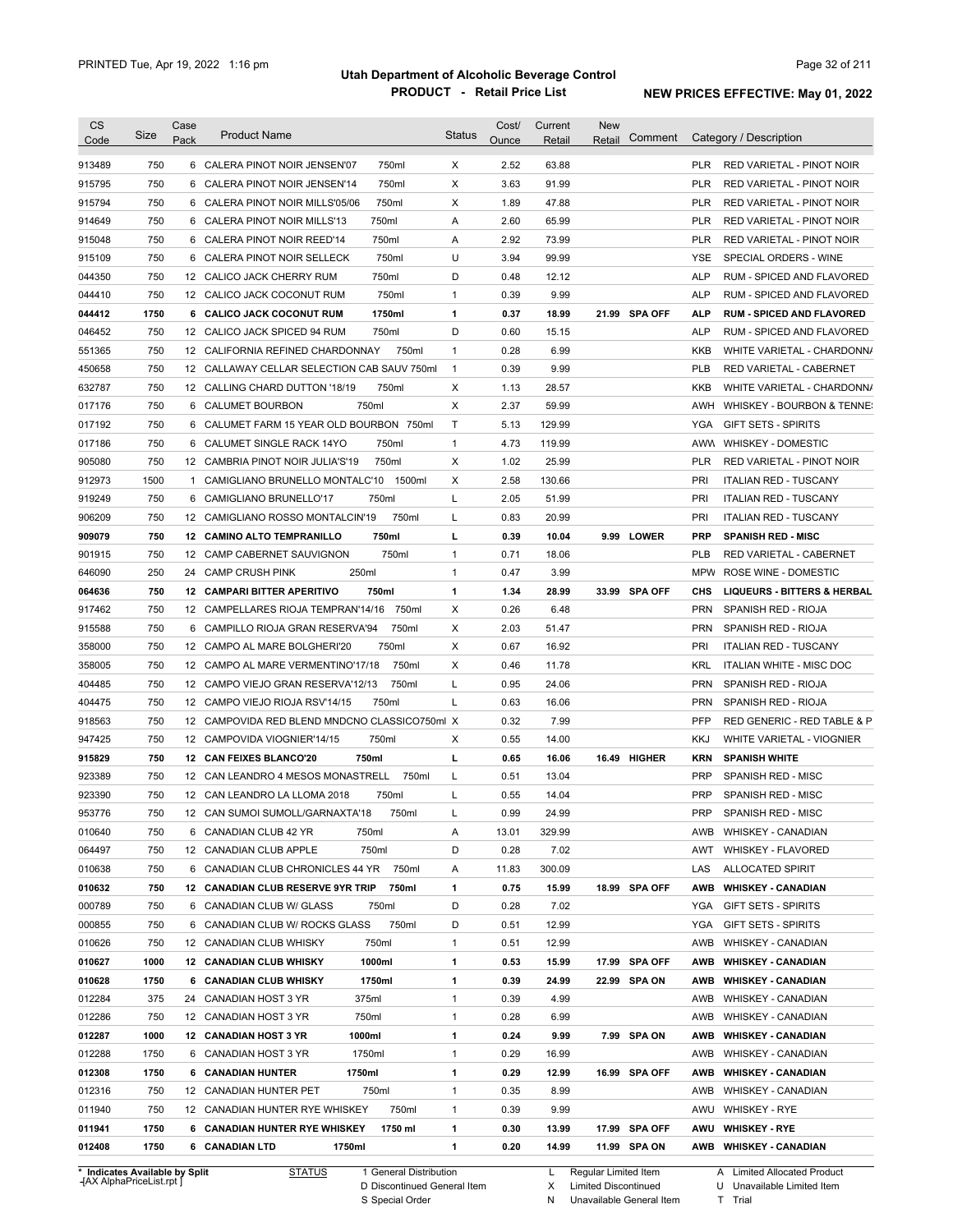| <b>CS</b>                      | Size | Case | <b>Product Name</b>                         |                        | Status       | Cost/ | Current | New                  | Comment       |            | Category / Description                  |
|--------------------------------|------|------|---------------------------------------------|------------------------|--------------|-------|---------|----------------------|---------------|------------|-----------------------------------------|
| Code                           |      | Pack |                                             |                        |              | Ounce | Retail  | Retail               |               |            |                                         |
| 011936                         | 750  |      | 12 CANADIAN LTD TRAVELER                    | 750ml                  | $\mathbf{1}$ | 0.32  | 7.99    |                      |               | AWB        | <b>WHISKEY - CANADIAN</b>               |
| 012464                         | 375  | 24   | 375ml<br><b>CANADIAN MIST</b>               |                        | 1            | 0.44  | 5.52    |                      |               | AWB        | <b>WHISKEY - CANADIAN</b>               |
| 012467                         | 1000 |      | 1000ml<br>12 CANADIAN MIST                  |                        | 1            | 0.38  | 12.99   |                      |               | AWB        | <b>WHISKEY - CANADIAN</b>               |
| 012476                         | 750  |      | 12 CANADIAN MIST PET                        | 750ml                  | $\mathbf{1}$ | 0.39  | 9.99    |                      |               | AWB        | <b>WHISKEY - CANADIAN</b>               |
| 012478                         | 1750 | 6    | <b>CANADIAN MIST PET</b>                    | 1750ml                 | 1            | 0.27  | 17.99   |                      | 15.99 SPA ON  | <b>AWB</b> | <b>WHISKEY - CANADIAN</b>               |
| 551877                         | 750  |      | 12 CANDY BABEE RIESLING                     | 750ml                  | D            | 0.28  | 7.09    |                      |               | <b>KKR</b> | WHITE VARIETAL - RIESLING               |
| 913772                         | 750  |      | 12 CANELLA PROSECCO                         | 750ml                  | г            | 0.72  | 17.99   |                      | 18.15 HIGHER  | IPI        | <b>SPARKLING WINE - PROSECCO</b>        |
| 908895                         | 250  | 24   | <b>CANNED MAKKOLI</b>                       | 250ml                  | U            | 0.19  | 1.62    |                      |               | YSE        | SPECIAL ORDERS - WINE                   |
| 441955                         | 750  |      | 12 CANNONBALL ANGELS & COWBOYS RED          | 750ml                  | $\mathbf{1}$ | 0.99  | 24.99   |                      |               | PFP        | RED GENERIC - RED TABLE & P             |
| 918986                         | 750  |      | 12 CANNONBALL SAUV BLANC'20                 | 750ml                  | Г            | 0.59  | 14.99   |                      |               | KKD        | WHITE VARIETAL - SAUVIGNON              |
| 917781                         | 750  |      | 12 CANOAS MALBEC                            | 750ml                  | U            | 0.24  | 6.15    |                      |               | <b>YSE</b> | SPECIAL ORDERS - WINE                   |
| 918560                         | 750  |      | 12 CANOE RIDGE CABERNET SAUVIGNON           | 750ml                  | U            | 0.63  | 16.06   |                      |               | <b>PLB</b> | RED VARIETAL - CABERNET                 |
| 450769                         | 750  |      | 12 CANOE RIDGE EXPEDITION CABERNET          | 750ml                  | $\mathbf{1}$ | 0.67  | 16.99   |                      |               | <b>PLB</b> | RED VARIETAL - CABERNET                 |
| 450771                         | 750  |      | <b>12 CANOE RIDGE EXPEDITION RED</b>        | 750ml                  | D            | 0.67  | 14.99   |                      | 16.99 SPA OFF | <b>PFP</b> | <b>RED GENERIC - RED TABLE &amp; PI</b> |
| 914300                         | 750  | 6    | CANTELE AMATIVO'05/06                       | 750ml                  | X            | 1.28  | 32.52   |                      |               | <b>PRK</b> | <b>ITALIAN RED - MISC DOC</b>           |
| 906929                         | 750  |      | 12 CANTELE NEGROAMARO ROSATO'19/20          | 750ml                  | г            | 0.67  | 15.99   |                      | 16.99 HIGHER  | <b>MPX</b> | <b>ROSE WINE - IMPORTED</b>             |
| 914268                         | 750  |      | 12 CANTELE PRIMITIVO SALENTO'19             | 750ml                  | г            | 0.75  | 17.99   |                      | 18.99 HIGHER  | <b>PRK</b> | <b>ITALIAN RED - MISC DOC</b>           |
| 917276                         | 750  |      | 12 CANTELE SALICE SALENTINO RES'14/15 750ml |                        | х            | 0.71  | 17.99   |                      |               | <b>PRK</b> | <b>ITALIAN RED - MISC DOC</b>           |
| 902438                         | 750  | 6    | <b>CANTILLON FOU FOUNE</b>                  | 750ml                  | U            | 1.46  | 37.01   |                      |               | YST        | <b>SPECIAL ORDERS - BEER</b>            |
| 906778                         | 375  | 12   | <b>CANTILLON ROSE</b>                       | 375ml                  | U            | 0.84  | 10.60   |                      |               | YST        | <b>SPECIAL ORDERS - BEER</b>            |
| 914274                         | 750  | 12   | CANTINA VALLE TRITANA MONTEPULCIAN 750ml    |                        | L            | 0.43  | 10.99   |                      |               | <b>PRK</b> | ITALIAN RED - MISC DOC                  |
| 920164                         | 750  |      | 12 CANTINA VALLE TRITANA VERDICHIO'17 750ml |                        | X            | 0.18  | 4.51    |                      |               | <b>KRL</b> | <b>ITALIAN WHITE - MISC DOC</b>         |
| 953537                         | 375  | 12   | CANVAS CABERNET SAUVIGNON                   | 375 ml                 | U            | 0.44  | 5.61    |                      |               | YSE        | SPECIAL ORDERS - WINE                   |
| 953538                         | 375  |      | 12 CANVAS CHARDONNAY                        | 375 ml                 | U            | 0.44  | 5.61    |                      |               | <b>YSE</b> | SPECIAL ORDERS - WINE                   |
| 907996                         | 750  |      | 12 CANVAS MERLOT                            | 750ml                  | U            | 0.23  | 5.77    |                      |               | YSE        | SPECIAL ORDERS - WINE                   |
| 902748                         | 750  |      | 12 CANVAS SAUVIGNON BLANC                   | 750ml                  | U            | 0.22  | 5.70    |                      |               | <b>YSE</b> | SPECIAL ORDERS - WINE                   |
| 949931                         | 750  |      | 12 CANVASBACK CAB SAUV WASH'17/18           | 750ml                  | Г            | 1.48  | 37.50   |                      |               | <b>PLB</b> | RED VARIETAL - CABERNET                 |
| 906560                         | 750  | 12   | CANYON ROAD CABERNET                        | 750ml                  | U            | 0.23  | 5.86    |                      |               | YSE        | SPECIAL ORDERS - WINE                   |
| 907841                         | 750  |      | 12 CANYON ROAD MERLOT                       | 750ml                  | Х            | 0.23  | 5.79    |                      |               | <b>YSE</b> | SPECIAL ORDERS - WINE                   |
| 450833                         | 750  |      | 12 CANYON ROAD PINOT NOIR                   | 750ml                  | $\mathbf{1}$ | 0.23  | 5.79    |                      |               | <b>PLR</b> | RED VARIETAL - PINOT NOIR               |
| 004788                         | 750  | 6    | 750ml<br>CAOL ILA 12 YEAR                   |                        | Г            | 2.96  | 74.99   |                      |               | AWS        | WHISKY - SCOTCH SINGLE MAL              |
| 916336                         | 750  |      | 12 CAPAIA BLUE GROVE SB SA'07               | 750ml                  | X            | 0.72  | 18.35   |                      |               | <b>KRQ</b> | SOUTH AFRICAN WHITE                     |
| 915686                         | 750  | 6    | CAPANNA BRUNELLO RISERVA'01                 | 750ml                  | X            | 2.65  | 67.10   |                      |               | PRI        | <b>ITALIAN RED - TUSCANY</b>            |
| 904719                         | 750  |      | 12 CAPARZO BRUNELLO MONTALCINO'14           | 750ml                  | L            | 1.80  | 45.61   |                      |               | PRI        | <b>ITALIAN RED - TUSCANY</b>            |
| 354315                         | 750  |      | 12 CAPARZO SANGIOVESE                       | 750ml                  | 1            | 0.51  | 11.06   |                      | 12.99 SPA OFF | <b>PRI</b> | <b>ITALIAN RED - TUSCANY</b>            |
| 913447                         | 750  |      | 12 CAPCANES MAS DONIS'18                    | 750ml                  | Χ            | 0.76  | 19.30   |                      |               | <b>PRP</b> | SPANISH RED - MISC                      |
| 404388                         | 750  |      | 6 CAPE MENTELLE SB-SEM'15/16                | 75 750ml               | х            | 0.43  | 10.92   |                      |               | KRT        | <b>AUSTRALIAN WHITE</b>                 |
| 064619                         | 750  |      | 6 CAPEL PISCO RES MOA BOTTLE                | 750ml                  | 1            | 1.18  | 27.09   |                      | 29.99 SPA OFF | ATX        | <b>BRANDY - IMPORTED</b>                |
| 909454                         | 750  |      | 12 CAPEZZANA CARMIGNANO VIN SANTO'12 750ml  |                        | U            | 1.19  | 30.23   |                      |               | YSE        | SPECIAL ORDERS - WINE                   |
| 354550                         | 750  |      | 12 CAPEZZANA CARMIGNANO'05                  | 750ml                  | Х            | 1.20  | 30.41   |                      |               | PRI        | <b>ITALIAN RED - TUSCANY</b>            |
| 358219                         | 375  |      | 6 CAPEZZANA VIN SANTO'12/13                 | 375 ml                 | Х            | 2.98  | 37.80   |                      |               | EVU        | LATE HARVEST - WHITE MISC               |
| 916197                         | 750  |      | 12 CAPIAUX PINOT CHIMERA'16/17              | 750ml                  | L            | 1.15  | 29.04   |                      |               | <b>PLR</b> | RED VARIETAL - PINOT NOIR               |
| 915302                         | 750  |      | 12 CAPIAUX PINOT GARY'S'08                  | 750ml                  | U            | 1.25  | 31.69   |                      |               | <b>PLR</b> | RED VARIETAL - PINOT NOIR               |
| 916845                         | 750  |      | 12 CAPIAUX PINOT WIDDOE'S'09                | 750ml                  | U            | 1.20  | 30.48   |                      |               | PLR        | RED VARIETAL - PINOT NOIR               |
| 916847                         | 750  |      | 12 CAPIAUX PINOT WILSON'13/14               | 750ml                  | Х            | 1.24  | 31.50   |                      |               | <b>PLR</b> | RED VARIETAL - PINOT NOIR               |
| 354317                         | 750  |      | 12 CAPOSALDO PINOT GRIGIO                   | 750ml                  | 1            | 0.53  | 10.99   |                      | 13.49 SPA OFF | <b>KRK</b> | <b>ITALIAN WHITE - PINOT GRIGIO</b>     |
| 949071                         | 750  |      | 12 CAPPELLETTI VINO APERITIVO               | 750ml                  | 1            | 0.91  | 22.99   | 22.99                |               | CHS        | LIQUEURS - BITTERS & HERBAL             |
| 917901                         | 750  |      | 12 CAPRAI ROSSO MONTEFALCO'16               | 750ml                  | Х            | 0.47  | 11.86   |                      |               | <b>PRK</b> | ITALIAN RED - MISC DOC                  |
|                                | 750  |      |                                             | 750ml                  | D            |       | 15.99   |                      |               |            |                                         |
| 072904                         |      |      | 6 CAPTAIN MORGAN APPLE SMASH                |                        |              | 0.63  |         |                      |               | <b>ALP</b> | RUM - SPICED AND FLAVORED               |
| 073200                         | 750  |      | 12 CAPTAIN MORGAN CHERRY VANILLA            | 750ml                  | Т            | 0.75  | 18.99   |                      |               | <b>ALP</b> | RUM - SPICED AND FLAVORED               |
| 043777                         | 750  |      | 12 CAPTAIN MORGAN GINGERBREAD               | 750ml                  | D            | 0.41  | 10.30   |                      |               | YGA        | <b>GIFT SETS - SPIRITS</b>              |
| 043314                         | 750  |      | 12 CAPTAIN MORGAN GRAPEFRUIT RUM            | 750ml                  | U            | 0.63  | 15.99   |                      |               | YSA        | SPECIAL ORDERS - SPIRITS                |
| 043442                         | 750  |      | 6 CAPTAIN MORGAN JACK-O-BLAST               | 750ml                  | D            | 0.63  | 15.99   |                      |               | YGA        | <b>GIFT SETS - SPIRITS</b>              |
| 909260                         | 1750 |      | 6 CAPTAIN MORGAN LIME BITE                  | 1750ml                 | U            | 0.53  | 31.48   |                      |               |            | YSA SPECIAL ORDERS - SPIRITS            |
| * Indicates Available by Split |      |      | <b>STATUS</b>                               | 1 General Distribution |              |       | L       | Regular Limited Item |               |            | A Limited Allocated Product             |

**Case** [AX AlphaPriceList.rpt ]

D Discontinued General Item

S Special Order

X Limited Discontinued

N Unavailable General Item

U Unavailable Limited Item

T Trial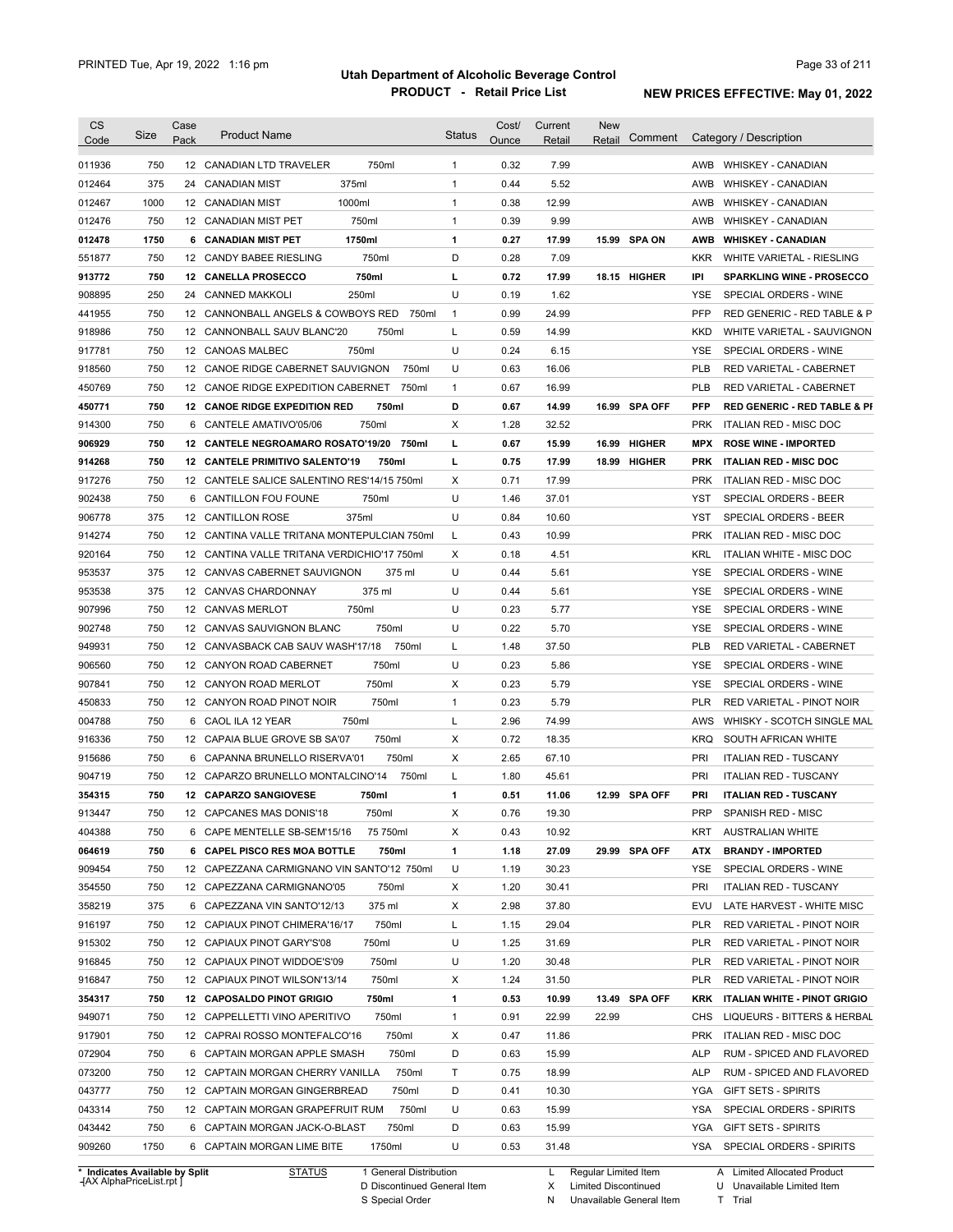| Category / Description<br>Pack<br>Code<br>Ounce<br>Retail<br>Retail<br>750<br>18.99<br>6 CAPTAIN MORGAN LOCONUT<br>750ml<br>D<br>0.75<br><b>ALP</b><br>RUM - SPICED AND FLAVORED<br>072911<br>750<br>12 CAPTAIN MORGAN ORANGE VANILLA TWIST750ml<br>$\mathbf 1$<br>0.63<br>18.99<br>15.99<br><b>SPA ON</b><br><b>ALP</b><br><b>RUM - SPICED AND FLAVORED</b><br>$\mathbf{1}$<br>072928<br>750<br>12 CAPTAIN MORGAN SLICED APPLE<br>750ml<br>0.63<br>18.99<br>15.99 SPA ON<br><b>ALP</b><br><b>RUM - SPICED AND FLAVORED</b><br>750<br>6 CAPTAIN MORGAN WATERMELON SMASH 750ml<br>D<br>15.99<br>072916<br>0.63<br>YGA<br><b>GIFT SETS - SPIRITS</b><br>U<br>750<br>19.27<br><b>ALP</b><br>043322<br>12 CAPT'N MORGAN 1671<br>750ml<br>0.76<br>RUM - SPICED AND FLAVORED<br>750<br>043302<br>12 CAPT'N MORGAN BLACK SPICED RUM 94 750ml<br>1<br>0.67<br>19.99<br>16.99 SPA ON<br>ALP<br><b>RUM - SPICED AND FLAVORED</b><br>750<br>D<br>0.75<br>18.99<br><b>ALP</b><br>043362<br>6 CAPT'N MORGAN CANNON BLAST RUM<br>RUM - SPICED AND FLAVORED<br>750ml<br>750<br>D<br>0.37<br>9.28<br><b>ALP</b><br>043415<br>12 CAPT'N MORGAN LIME BITE RUM<br>750ml<br>RUM - SPICED AND FLAVORED<br>1750<br>0.42<br>24.99<br>058801<br>6 CAPT'N MORGAN LONG ISLAND ICE TEA 1750ml<br>1<br><b>CWL</b><br>PREMIXED - LONG ISLAND TEA<br>750<br>0.87<br>21.99 SPA ON<br>043316<br>12 CAPT'N MORGAN PRIVATE STOCK RU<br>750ml<br>1<br>24.99<br>ALP<br><b>RUM - SPICED AND FLAVORED</b><br>750<br>750ml<br>0.75<br>18.99<br>043296<br>12 CAPT'N MORGAN SILVER SPICED RU<br>1<br><b>ALP</b><br>RUM - SPICED AND FLAVORED<br>750<br>U<br>0.76<br>19.20<br>043306<br>12 CAPT'N MORGAN SPICE/SHERRY OAK<br>750ml<br>YSA<br>SPECIAL ORDERS - SPIRITS<br>375<br>375ml<br>0.79<br>9.99<br><b>ALP</b><br>043334<br>24 CAPT'N MORGAN SPICED RUM<br>1<br>RUM - SPICED AND FLAVORED<br>750<br>750ml<br>0.63<br><b>SPA ON</b><br>043336<br>12 CAPT'N MORGAN SPICED RUM<br>1<br>18.99<br>15.99<br><b>ALP</b><br><b>RUM - SPICED AND FLAVORED</b><br>1000<br>1000ml<br>0.68<br>19.99<br>12 CAPT'N MORGAN SPICED RUM<br>1<br>22.99 SPA OFF<br><b>ALP</b><br><b>RUM - SPICED AND FLAVORED</b><br>1750<br>CAPT'N MORGAN SPICED RUM<br>1750ml<br>1<br>0.51<br>29.99<br><b>ALP</b><br>RUM - SPICED AND FLAVORED<br>6<br>750<br>0.75<br>12 CAPT'N MORGAN SPICED RUM 100<br>750ml<br>1<br>21.99<br>18.99<br><b>SPA ON</b><br><b>ALP</b><br><b>RUM - SPICED AND FLAVORED</b><br>1750<br>1750ml<br>0.59<br>34.99<br>6 CAPT'N MORGAN SPICED RUM 100<br>1<br><b>ALP</b><br>U<br>750<br>750ml<br>0.80<br>12 CAPT'N MORGAN TATTOO<br>20.21<br><b>ALP</b><br>750<br><b>SPA ON</b><br><b>12 CAPT'N MORGAN WHITE RUM</b><br>750ml<br>1<br>0.51<br>15.99<br>12.99<br><b>RUM LIGHT</b><br>ALE<br>1750<br>1750ml<br>0.46<br>26.99<br>6 CAPT'N MORGAN WHITE RUM<br>1<br>ALE<br><b>RUM - LIGHT</b><br>750<br>750ml<br>1<br>0.91<br>22.99<br><b>CHE</b><br>6 CARAVELLA LIMONCELLO<br>LIQUEURS - FRUIT<br>750<br>D<br>0.47<br>11.96<br>CARAVELLA LIMONCELLO IN PITCHER<br>750ml<br><b>YGC</b><br><b>GIFT SETS - LIQUEURS</b><br>6<br>750<br>Х<br>0.72<br>18.30<br><b>PRP</b><br>12 CARCHELO ALTICO'06<br>750ml<br><b>SPANISH RED - MISC</b><br>750<br>750ml<br>U<br>0.51<br>12.99<br><b>PRP</b><br>12 CARCHELO TINTO'16/17<br><b>SPANISH RED - MISC</b><br>750<br>750ml<br>Χ<br>47.74<br>6<br>CARDHU SINGLE MALT 12YR<br>1.88<br>AWS<br>750<br>750ml<br>U<br>9.18<br>3 CARDINALE 3PK VERTICLE<br>232.72<br>YSE<br>SPECIAL ORDERS - WINE<br>750<br>750ml<br>Х<br>5.48<br>139.05<br><b>PLB</b><br>3 CARDINALE CABERNET NAPA'14<br>RED VARIETAL - CABERNET<br>750<br>Χ<br>0.32<br>8.06<br>12 CARDWELL HILL BLANC DE NOIR '15<br>750ml<br>MPW<br>ROSE WINE - DOMESTIC<br>750<br>Χ<br>9.92<br>12 <sup>2</sup><br>CARDWELL HILL PINOT GRIS'18<br>750ml<br>0.39<br>KKH<br>750<br>Χ<br>12 CARDWELL HILL PINOT NOIR EST'16<br>750ml<br>0.58<br>14.59<br><b>PLR</b><br>RED VARIETAL - PINOT NOIR<br>Χ<br>918454<br>750<br>12 <sup>12</sup><br>CARDWELL HILL ROSE OF PN'18/19<br>750ml<br>0.39<br>9.92<br>MPQ<br>ROSE WINE - VARIETAL & VIN G<br>750<br>750ml<br>Χ<br>IHP<br>916918<br>12 CAREME BRUT VOUVRAY'05/07<br>0.83<br>21.16<br>SPARKLING WINE - BRUT & BLA<br>750<br>3 CARIBOU CROSSING SINGL BAR CNDN<br>49.99<br>909163<br>750ml<br>Α<br>1.97<br>LAS<br><b>ALLOCATED SPIRIT</b><br>029750<br>750<br>750ml<br>D<br>0.39<br>10.00<br>AHW<br><b>GIN - DOMESTIC</b><br>6 CARL ETHAN AKELEY GIN<br>954083<br>750<br>750ml<br>U<br>0.42<br>10.58<br>YSE<br>SPECIAL ORDERS - WINE<br>12 CARLETTO PINOT GRIGIO<br>552030<br>4000<br>4 CARLO ROSSI CHABLIS<br>4000ml<br>D<br>0.06<br>8.64<br>KFJ<br>WHITE GENERIC - CHABLIS<br>449660<br>1500<br>1500ml<br>9.09<br><b>PFP</b><br>RED GENERIC - RED TABLE & P<br>6 CARLO ROSSI PAISANO<br>D<br>0.18<br>449650<br>4000<br>4000ml<br>15.99<br>RED GENERIC - RED TABLE & P<br>4 CARLO ROSSI PAISANO<br>1<br>0.12<br>PFP<br>551910<br>4000<br>4 CARLO ROSSI RHINE<br>4000ml<br>15.15<br>WHITE GENERIC - RHINE<br>D<br>0.11<br>KFE<br>882300<br>4000<br>4000ml<br>15.99<br>4 CARLO ROSSI SANGRIA<br>1<br>0.12<br><b>GFS</b><br><b>WINE - SANGRIA</b><br>882306<br>8.99<br>WINE - SANGRIA<br>1500<br>6 CARLO ROSSI SPANADA SANGRIA<br>1500ml<br>0.18<br><b>GFS</b><br>$\mathbf{1}$<br>330<br>330ml<br>D<br>0.24<br>2.69<br>LAGER - PILSENER<br>24 CARLSBERG ELEPHANT LAGER<br>THE<br>473<br>473ml<br>2.19<br>24 CARLSBERG ELEPHANT LAGER CANS<br>0.14<br><b>TVN</b><br>1<br>D<br>2.25<br>330<br>24 CARLSBERG LAGER<br>330ml<br>0.20<br>THE<br>LAGER - PILSENER<br>U<br>30.47<br>750<br>6 CARMEL ROAD PINOT ARROYO'06<br>750ml<br>1.20<br>PLR<br>RED VARIETAL - PINOT NOIR<br>750<br>12 CARMENET CHARDONNAY<br>750ml<br>1<br>0.59<br>11.99<br>14.99 SPA OFF<br>KKB<br>750<br>0.76<br>19.25<br><b>PFP</b><br>12 CARNE HUMANA RED'14<br>750ml<br>Х<br>12 CARNEROS CRK PINOT GRAIL'04/05 750ml<br>U<br>40.55<br>750<br>1.60<br>PLR<br>RED VARIETAL - PINOT NOIR<br>750<br>0.80<br>20.32<br>12 CARNEROS CRK PINOT RES'07<br>750ml<br>Х<br>PLR<br>RED VARIETAL - PINOT NOIR<br>750<br>750ml<br>13.99<br>12 CARNIVOR CABERNET SAUVIGNON<br>0.55<br>PLB<br>RED VARIETAL - CABERNET<br>1<br>750<br>12 CARO AMANCAYA MALBEC-CAB'16/17 750ml<br>20.33<br>L<br>0.80<br>PRU<br>ARGENTINE RED - MALBEC<br>750<br>Х<br>2.27<br>57.68<br>6 CARO MALBEC-CABERNET'9/10<br>750ml<br>PRU<br>ARGENTINE RED - MALBEC<br>750<br>750ml<br>L<br>17.99<br>12 CAROL SHELTON COQUILLE BL'20<br>0.71<br>KFP<br>* Indicates Available by Split<br>1 General Distribution<br>L Regular Limited Item | <b>CS</b> |      | Case |                     |        | Cost/ | Current | <b>New</b> |                                   |
|---------------------------------------------------------------------------------------------------------------------------------------------------------------------------------------------------------------------------------------------------------------------------------------------------------------------------------------------------------------------------------------------------------------------------------------------------------------------------------------------------------------------------------------------------------------------------------------------------------------------------------------------------------------------------------------------------------------------------------------------------------------------------------------------------------------------------------------------------------------------------------------------------------------------------------------------------------------------------------------------------------------------------------------------------------------------------------------------------------------------------------------------------------------------------------------------------------------------------------------------------------------------------------------------------------------------------------------------------------------------------------------------------------------------------------------------------------------------------------------------------------------------------------------------------------------------------------------------------------------------------------------------------------------------------------------------------------------------------------------------------------------------------------------------------------------------------------------------------------------------------------------------------------------------------------------------------------------------------------------------------------------------------------------------------------------------------------------------------------------------------------------------------------------------------------------------------------------------------------------------------------------------------------------------------------------------------------------------------------------------------------------------------------------------------------------------------------------------------------------------------------------------------------------------------------------------------------------------------------------------------------------------------------------------------------------------------------------------------------------------------------------------------------------------------------------------------------------------------------------------------------------------------------------------------------------------------------------------------------------------------------------------------------------------------------------------------------------------------------------------------------------------------------------------------------------------------------------------------------------------------------------------------------------------------------------------------------------------------------------------------------------------------------------------------------------------------------------------------------------------------------------------------------------------------------------------------------------------------------------------------------------------------------------------------------------------------------------------------------------------------------------------------------------------------------------------------------------------------------------------------------------------------------------------------------------------------------------------------------------------------------------------------------------------------------------------------------------------------------------------------------------------------------------------------------------------------------------------------------------------------------------------------------------------------------------------------------------------------------------------------------------------------------------------------------------------------------------------------------------------------------------------------------------------------------------------------------------------------------------------------------------------------------------------------------------------------------------------------------------------------------------------------------------------------------------------------------------------------------------------------------------------------------------------------------------------------------------------------------------------------------------------------------------------------------------------------------------------------------------------------------------------------------------------------------------------------------------------------------------------------------------------------------------------------------------------------------------------------------------------------------------------------------------------------------------------------------------------------------------------------------------------------------------------------------------------------------------------------------------------------------------------------------------------------------------------------------------------------------------------------------------------------------------------------------------------------------------------------------------------------------------------------------------------------------------------------------------------------------------------------------------------------------------------------------------------------------------------------------------------------------------------------------------------------------------------------------------------------------------------------------------------------------------------------------------------------------------------------------------------------------------------------------------------------------------------------------------------------------------------------------------------------------------------|-----------|------|------|---------------------|--------|-------|---------|------------|-----------------------------------|
|                                                                                                                                                                                                                                                                                                                                                                                                                                                                                                                                                                                                                                                                                                                                                                                                                                                                                                                                                                                                                                                                                                                                                                                                                                                                                                                                                                                                                                                                                                                                                                                                                                                                                                                                                                                                                                                                                                                                                                                                                                                                                                                                                                                                                                                                                                                                                                                                                                                                                                                                                                                                                                                                                                                                                                                                                                                                                                                                                                                                                                                                                                                                                                                                                                                                                                                                                                                                                                                                                                                                                                                                                                                                                                                                                                                                                                                                                                                                                                                                                                                                                                                                                                                                                                                                                                                                                                                                                                                                                                                                                                                                                                                                                                                                                                                                                                                                                                                                                                                                                                                                                                                                                                                                                                                                                                                                                                                                                                                                                                                                                                                                                                                                                                                                                                                                                                                                                                                                                                                                                                                                                                                                                                                                                                                                                                                                                                                                                                                                                                                                             |           | Size |      | <b>Product Name</b> | Status |       |         | Comment    |                                   |
|                                                                                                                                                                                                                                                                                                                                                                                                                                                                                                                                                                                                                                                                                                                                                                                                                                                                                                                                                                                                                                                                                                                                                                                                                                                                                                                                                                                                                                                                                                                                                                                                                                                                                                                                                                                                                                                                                                                                                                                                                                                                                                                                                                                                                                                                                                                                                                                                                                                                                                                                                                                                                                                                                                                                                                                                                                                                                                                                                                                                                                                                                                                                                                                                                                                                                                                                                                                                                                                                                                                                                                                                                                                                                                                                                                                                                                                                                                                                                                                                                                                                                                                                                                                                                                                                                                                                                                                                                                                                                                                                                                                                                                                                                                                                                                                                                                                                                                                                                                                                                                                                                                                                                                                                                                                                                                                                                                                                                                                                                                                                                                                                                                                                                                                                                                                                                                                                                                                                                                                                                                                                                                                                                                                                                                                                                                                                                                                                                                                                                                                                             | 072913    |      |      |                     |        |       |         |            |                                   |
|                                                                                                                                                                                                                                                                                                                                                                                                                                                                                                                                                                                                                                                                                                                                                                                                                                                                                                                                                                                                                                                                                                                                                                                                                                                                                                                                                                                                                                                                                                                                                                                                                                                                                                                                                                                                                                                                                                                                                                                                                                                                                                                                                                                                                                                                                                                                                                                                                                                                                                                                                                                                                                                                                                                                                                                                                                                                                                                                                                                                                                                                                                                                                                                                                                                                                                                                                                                                                                                                                                                                                                                                                                                                                                                                                                                                                                                                                                                                                                                                                                                                                                                                                                                                                                                                                                                                                                                                                                                                                                                                                                                                                                                                                                                                                                                                                                                                                                                                                                                                                                                                                                                                                                                                                                                                                                                                                                                                                                                                                                                                                                                                                                                                                                                                                                                                                                                                                                                                                                                                                                                                                                                                                                                                                                                                                                                                                                                                                                                                                                                                             |           |      |      |                     |        |       |         |            |                                   |
|                                                                                                                                                                                                                                                                                                                                                                                                                                                                                                                                                                                                                                                                                                                                                                                                                                                                                                                                                                                                                                                                                                                                                                                                                                                                                                                                                                                                                                                                                                                                                                                                                                                                                                                                                                                                                                                                                                                                                                                                                                                                                                                                                                                                                                                                                                                                                                                                                                                                                                                                                                                                                                                                                                                                                                                                                                                                                                                                                                                                                                                                                                                                                                                                                                                                                                                                                                                                                                                                                                                                                                                                                                                                                                                                                                                                                                                                                                                                                                                                                                                                                                                                                                                                                                                                                                                                                                                                                                                                                                                                                                                                                                                                                                                                                                                                                                                                                                                                                                                                                                                                                                                                                                                                                                                                                                                                                                                                                                                                                                                                                                                                                                                                                                                                                                                                                                                                                                                                                                                                                                                                                                                                                                                                                                                                                                                                                                                                                                                                                                                                             |           |      |      |                     |        |       |         |            |                                   |
|                                                                                                                                                                                                                                                                                                                                                                                                                                                                                                                                                                                                                                                                                                                                                                                                                                                                                                                                                                                                                                                                                                                                                                                                                                                                                                                                                                                                                                                                                                                                                                                                                                                                                                                                                                                                                                                                                                                                                                                                                                                                                                                                                                                                                                                                                                                                                                                                                                                                                                                                                                                                                                                                                                                                                                                                                                                                                                                                                                                                                                                                                                                                                                                                                                                                                                                                                                                                                                                                                                                                                                                                                                                                                                                                                                                                                                                                                                                                                                                                                                                                                                                                                                                                                                                                                                                                                                                                                                                                                                                                                                                                                                                                                                                                                                                                                                                                                                                                                                                                                                                                                                                                                                                                                                                                                                                                                                                                                                                                                                                                                                                                                                                                                                                                                                                                                                                                                                                                                                                                                                                                                                                                                                                                                                                                                                                                                                                                                                                                                                                                             |           |      |      |                     |        |       |         |            |                                   |
|                                                                                                                                                                                                                                                                                                                                                                                                                                                                                                                                                                                                                                                                                                                                                                                                                                                                                                                                                                                                                                                                                                                                                                                                                                                                                                                                                                                                                                                                                                                                                                                                                                                                                                                                                                                                                                                                                                                                                                                                                                                                                                                                                                                                                                                                                                                                                                                                                                                                                                                                                                                                                                                                                                                                                                                                                                                                                                                                                                                                                                                                                                                                                                                                                                                                                                                                                                                                                                                                                                                                                                                                                                                                                                                                                                                                                                                                                                                                                                                                                                                                                                                                                                                                                                                                                                                                                                                                                                                                                                                                                                                                                                                                                                                                                                                                                                                                                                                                                                                                                                                                                                                                                                                                                                                                                                                                                                                                                                                                                                                                                                                                                                                                                                                                                                                                                                                                                                                                                                                                                                                                                                                                                                                                                                                                                                                                                                                                                                                                                                                                             |           |      |      |                     |        |       |         |            |                                   |
|                                                                                                                                                                                                                                                                                                                                                                                                                                                                                                                                                                                                                                                                                                                                                                                                                                                                                                                                                                                                                                                                                                                                                                                                                                                                                                                                                                                                                                                                                                                                                                                                                                                                                                                                                                                                                                                                                                                                                                                                                                                                                                                                                                                                                                                                                                                                                                                                                                                                                                                                                                                                                                                                                                                                                                                                                                                                                                                                                                                                                                                                                                                                                                                                                                                                                                                                                                                                                                                                                                                                                                                                                                                                                                                                                                                                                                                                                                                                                                                                                                                                                                                                                                                                                                                                                                                                                                                                                                                                                                                                                                                                                                                                                                                                                                                                                                                                                                                                                                                                                                                                                                                                                                                                                                                                                                                                                                                                                                                                                                                                                                                                                                                                                                                                                                                                                                                                                                                                                                                                                                                                                                                                                                                                                                                                                                                                                                                                                                                                                                                                             |           |      |      |                     |        |       |         |            |                                   |
|                                                                                                                                                                                                                                                                                                                                                                                                                                                                                                                                                                                                                                                                                                                                                                                                                                                                                                                                                                                                                                                                                                                                                                                                                                                                                                                                                                                                                                                                                                                                                                                                                                                                                                                                                                                                                                                                                                                                                                                                                                                                                                                                                                                                                                                                                                                                                                                                                                                                                                                                                                                                                                                                                                                                                                                                                                                                                                                                                                                                                                                                                                                                                                                                                                                                                                                                                                                                                                                                                                                                                                                                                                                                                                                                                                                                                                                                                                                                                                                                                                                                                                                                                                                                                                                                                                                                                                                                                                                                                                                                                                                                                                                                                                                                                                                                                                                                                                                                                                                                                                                                                                                                                                                                                                                                                                                                                                                                                                                                                                                                                                                                                                                                                                                                                                                                                                                                                                                                                                                                                                                                                                                                                                                                                                                                                                                                                                                                                                                                                                                                             |           |      |      |                     |        |       |         |            |                                   |
|                                                                                                                                                                                                                                                                                                                                                                                                                                                                                                                                                                                                                                                                                                                                                                                                                                                                                                                                                                                                                                                                                                                                                                                                                                                                                                                                                                                                                                                                                                                                                                                                                                                                                                                                                                                                                                                                                                                                                                                                                                                                                                                                                                                                                                                                                                                                                                                                                                                                                                                                                                                                                                                                                                                                                                                                                                                                                                                                                                                                                                                                                                                                                                                                                                                                                                                                                                                                                                                                                                                                                                                                                                                                                                                                                                                                                                                                                                                                                                                                                                                                                                                                                                                                                                                                                                                                                                                                                                                                                                                                                                                                                                                                                                                                                                                                                                                                                                                                                                                                                                                                                                                                                                                                                                                                                                                                                                                                                                                                                                                                                                                                                                                                                                                                                                                                                                                                                                                                                                                                                                                                                                                                                                                                                                                                                                                                                                                                                                                                                                                                             |           |      |      |                     |        |       |         |            |                                   |
|                                                                                                                                                                                                                                                                                                                                                                                                                                                                                                                                                                                                                                                                                                                                                                                                                                                                                                                                                                                                                                                                                                                                                                                                                                                                                                                                                                                                                                                                                                                                                                                                                                                                                                                                                                                                                                                                                                                                                                                                                                                                                                                                                                                                                                                                                                                                                                                                                                                                                                                                                                                                                                                                                                                                                                                                                                                                                                                                                                                                                                                                                                                                                                                                                                                                                                                                                                                                                                                                                                                                                                                                                                                                                                                                                                                                                                                                                                                                                                                                                                                                                                                                                                                                                                                                                                                                                                                                                                                                                                                                                                                                                                                                                                                                                                                                                                                                                                                                                                                                                                                                                                                                                                                                                                                                                                                                                                                                                                                                                                                                                                                                                                                                                                                                                                                                                                                                                                                                                                                                                                                                                                                                                                                                                                                                                                                                                                                                                                                                                                                                             |           |      |      |                     |        |       |         |            |                                   |
|                                                                                                                                                                                                                                                                                                                                                                                                                                                                                                                                                                                                                                                                                                                                                                                                                                                                                                                                                                                                                                                                                                                                                                                                                                                                                                                                                                                                                                                                                                                                                                                                                                                                                                                                                                                                                                                                                                                                                                                                                                                                                                                                                                                                                                                                                                                                                                                                                                                                                                                                                                                                                                                                                                                                                                                                                                                                                                                                                                                                                                                                                                                                                                                                                                                                                                                                                                                                                                                                                                                                                                                                                                                                                                                                                                                                                                                                                                                                                                                                                                                                                                                                                                                                                                                                                                                                                                                                                                                                                                                                                                                                                                                                                                                                                                                                                                                                                                                                                                                                                                                                                                                                                                                                                                                                                                                                                                                                                                                                                                                                                                                                                                                                                                                                                                                                                                                                                                                                                                                                                                                                                                                                                                                                                                                                                                                                                                                                                                                                                                                                             |           |      |      |                     |        |       |         |            |                                   |
|                                                                                                                                                                                                                                                                                                                                                                                                                                                                                                                                                                                                                                                                                                                                                                                                                                                                                                                                                                                                                                                                                                                                                                                                                                                                                                                                                                                                                                                                                                                                                                                                                                                                                                                                                                                                                                                                                                                                                                                                                                                                                                                                                                                                                                                                                                                                                                                                                                                                                                                                                                                                                                                                                                                                                                                                                                                                                                                                                                                                                                                                                                                                                                                                                                                                                                                                                                                                                                                                                                                                                                                                                                                                                                                                                                                                                                                                                                                                                                                                                                                                                                                                                                                                                                                                                                                                                                                                                                                                                                                                                                                                                                                                                                                                                                                                                                                                                                                                                                                                                                                                                                                                                                                                                                                                                                                                                                                                                                                                                                                                                                                                                                                                                                                                                                                                                                                                                                                                                                                                                                                                                                                                                                                                                                                                                                                                                                                                                                                                                                                                             |           |      |      |                     |        |       |         |            |                                   |
|                                                                                                                                                                                                                                                                                                                                                                                                                                                                                                                                                                                                                                                                                                                                                                                                                                                                                                                                                                                                                                                                                                                                                                                                                                                                                                                                                                                                                                                                                                                                                                                                                                                                                                                                                                                                                                                                                                                                                                                                                                                                                                                                                                                                                                                                                                                                                                                                                                                                                                                                                                                                                                                                                                                                                                                                                                                                                                                                                                                                                                                                                                                                                                                                                                                                                                                                                                                                                                                                                                                                                                                                                                                                                                                                                                                                                                                                                                                                                                                                                                                                                                                                                                                                                                                                                                                                                                                                                                                                                                                                                                                                                                                                                                                                                                                                                                                                                                                                                                                                                                                                                                                                                                                                                                                                                                                                                                                                                                                                                                                                                                                                                                                                                                                                                                                                                                                                                                                                                                                                                                                                                                                                                                                                                                                                                                                                                                                                                                                                                                                                             |           |      |      |                     |        |       |         |            |                                   |
|                                                                                                                                                                                                                                                                                                                                                                                                                                                                                                                                                                                                                                                                                                                                                                                                                                                                                                                                                                                                                                                                                                                                                                                                                                                                                                                                                                                                                                                                                                                                                                                                                                                                                                                                                                                                                                                                                                                                                                                                                                                                                                                                                                                                                                                                                                                                                                                                                                                                                                                                                                                                                                                                                                                                                                                                                                                                                                                                                                                                                                                                                                                                                                                                                                                                                                                                                                                                                                                                                                                                                                                                                                                                                                                                                                                                                                                                                                                                                                                                                                                                                                                                                                                                                                                                                                                                                                                                                                                                                                                                                                                                                                                                                                                                                                                                                                                                                                                                                                                                                                                                                                                                                                                                                                                                                                                                                                                                                                                                                                                                                                                                                                                                                                                                                                                                                                                                                                                                                                                                                                                                                                                                                                                                                                                                                                                                                                                                                                                                                                                                             |           |      |      |                     |        |       |         |            |                                   |
|                                                                                                                                                                                                                                                                                                                                                                                                                                                                                                                                                                                                                                                                                                                                                                                                                                                                                                                                                                                                                                                                                                                                                                                                                                                                                                                                                                                                                                                                                                                                                                                                                                                                                                                                                                                                                                                                                                                                                                                                                                                                                                                                                                                                                                                                                                                                                                                                                                                                                                                                                                                                                                                                                                                                                                                                                                                                                                                                                                                                                                                                                                                                                                                                                                                                                                                                                                                                                                                                                                                                                                                                                                                                                                                                                                                                                                                                                                                                                                                                                                                                                                                                                                                                                                                                                                                                                                                                                                                                                                                                                                                                                                                                                                                                                                                                                                                                                                                                                                                                                                                                                                                                                                                                                                                                                                                                                                                                                                                                                                                                                                                                                                                                                                                                                                                                                                                                                                                                                                                                                                                                                                                                                                                                                                                                                                                                                                                                                                                                                                                                             |           |      |      |                     |        |       |         |            |                                   |
|                                                                                                                                                                                                                                                                                                                                                                                                                                                                                                                                                                                                                                                                                                                                                                                                                                                                                                                                                                                                                                                                                                                                                                                                                                                                                                                                                                                                                                                                                                                                                                                                                                                                                                                                                                                                                                                                                                                                                                                                                                                                                                                                                                                                                                                                                                                                                                                                                                                                                                                                                                                                                                                                                                                                                                                                                                                                                                                                                                                                                                                                                                                                                                                                                                                                                                                                                                                                                                                                                                                                                                                                                                                                                                                                                                                                                                                                                                                                                                                                                                                                                                                                                                                                                                                                                                                                                                                                                                                                                                                                                                                                                                                                                                                                                                                                                                                                                                                                                                                                                                                                                                                                                                                                                                                                                                                                                                                                                                                                                                                                                                                                                                                                                                                                                                                                                                                                                                                                                                                                                                                                                                                                                                                                                                                                                                                                                                                                                                                                                                                                             |           |      |      |                     |        |       |         |            |                                   |
|                                                                                                                                                                                                                                                                                                                                                                                                                                                                                                                                                                                                                                                                                                                                                                                                                                                                                                                                                                                                                                                                                                                                                                                                                                                                                                                                                                                                                                                                                                                                                                                                                                                                                                                                                                                                                                                                                                                                                                                                                                                                                                                                                                                                                                                                                                                                                                                                                                                                                                                                                                                                                                                                                                                                                                                                                                                                                                                                                                                                                                                                                                                                                                                                                                                                                                                                                                                                                                                                                                                                                                                                                                                                                                                                                                                                                                                                                                                                                                                                                                                                                                                                                                                                                                                                                                                                                                                                                                                                                                                                                                                                                                                                                                                                                                                                                                                                                                                                                                                                                                                                                                                                                                                                                                                                                                                                                                                                                                                                                                                                                                                                                                                                                                                                                                                                                                                                                                                                                                                                                                                                                                                                                                                                                                                                                                                                                                                                                                                                                                                                             | 043337    |      |      |                     |        |       |         |            |                                   |
|                                                                                                                                                                                                                                                                                                                                                                                                                                                                                                                                                                                                                                                                                                                                                                                                                                                                                                                                                                                                                                                                                                                                                                                                                                                                                                                                                                                                                                                                                                                                                                                                                                                                                                                                                                                                                                                                                                                                                                                                                                                                                                                                                                                                                                                                                                                                                                                                                                                                                                                                                                                                                                                                                                                                                                                                                                                                                                                                                                                                                                                                                                                                                                                                                                                                                                                                                                                                                                                                                                                                                                                                                                                                                                                                                                                                                                                                                                                                                                                                                                                                                                                                                                                                                                                                                                                                                                                                                                                                                                                                                                                                                                                                                                                                                                                                                                                                                                                                                                                                                                                                                                                                                                                                                                                                                                                                                                                                                                                                                                                                                                                                                                                                                                                                                                                                                                                                                                                                                                                                                                                                                                                                                                                                                                                                                                                                                                                                                                                                                                                                             | 043338    |      |      |                     |        |       |         |            |                                   |
|                                                                                                                                                                                                                                                                                                                                                                                                                                                                                                                                                                                                                                                                                                                                                                                                                                                                                                                                                                                                                                                                                                                                                                                                                                                                                                                                                                                                                                                                                                                                                                                                                                                                                                                                                                                                                                                                                                                                                                                                                                                                                                                                                                                                                                                                                                                                                                                                                                                                                                                                                                                                                                                                                                                                                                                                                                                                                                                                                                                                                                                                                                                                                                                                                                                                                                                                                                                                                                                                                                                                                                                                                                                                                                                                                                                                                                                                                                                                                                                                                                                                                                                                                                                                                                                                                                                                                                                                                                                                                                                                                                                                                                                                                                                                                                                                                                                                                                                                                                                                                                                                                                                                                                                                                                                                                                                                                                                                                                                                                                                                                                                                                                                                                                                                                                                                                                                                                                                                                                                                                                                                                                                                                                                                                                                                                                                                                                                                                                                                                                                                             | 043244    |      |      |                     |        |       |         |            |                                   |
|                                                                                                                                                                                                                                                                                                                                                                                                                                                                                                                                                                                                                                                                                                                                                                                                                                                                                                                                                                                                                                                                                                                                                                                                                                                                                                                                                                                                                                                                                                                                                                                                                                                                                                                                                                                                                                                                                                                                                                                                                                                                                                                                                                                                                                                                                                                                                                                                                                                                                                                                                                                                                                                                                                                                                                                                                                                                                                                                                                                                                                                                                                                                                                                                                                                                                                                                                                                                                                                                                                                                                                                                                                                                                                                                                                                                                                                                                                                                                                                                                                                                                                                                                                                                                                                                                                                                                                                                                                                                                                                                                                                                                                                                                                                                                                                                                                                                                                                                                                                                                                                                                                                                                                                                                                                                                                                                                                                                                                                                                                                                                                                                                                                                                                                                                                                                                                                                                                                                                                                                                                                                                                                                                                                                                                                                                                                                                                                                                                                                                                                                             | 043242    |      |      |                     |        |       |         |            | RUM - SPICED AND FLAVORED         |
|                                                                                                                                                                                                                                                                                                                                                                                                                                                                                                                                                                                                                                                                                                                                                                                                                                                                                                                                                                                                                                                                                                                                                                                                                                                                                                                                                                                                                                                                                                                                                                                                                                                                                                                                                                                                                                                                                                                                                                                                                                                                                                                                                                                                                                                                                                                                                                                                                                                                                                                                                                                                                                                                                                                                                                                                                                                                                                                                                                                                                                                                                                                                                                                                                                                                                                                                                                                                                                                                                                                                                                                                                                                                                                                                                                                                                                                                                                                                                                                                                                                                                                                                                                                                                                                                                                                                                                                                                                                                                                                                                                                                                                                                                                                                                                                                                                                                                                                                                                                                                                                                                                                                                                                                                                                                                                                                                                                                                                                                                                                                                                                                                                                                                                                                                                                                                                                                                                                                                                                                                                                                                                                                                                                                                                                                                                                                                                                                                                                                                                                                             | 043418    |      |      |                     |        |       |         |            | RUM - SPICED AND FLAVORED         |
|                                                                                                                                                                                                                                                                                                                                                                                                                                                                                                                                                                                                                                                                                                                                                                                                                                                                                                                                                                                                                                                                                                                                                                                                                                                                                                                                                                                                                                                                                                                                                                                                                                                                                                                                                                                                                                                                                                                                                                                                                                                                                                                                                                                                                                                                                                                                                                                                                                                                                                                                                                                                                                                                                                                                                                                                                                                                                                                                                                                                                                                                                                                                                                                                                                                                                                                                                                                                                                                                                                                                                                                                                                                                                                                                                                                                                                                                                                                                                                                                                                                                                                                                                                                                                                                                                                                                                                                                                                                                                                                                                                                                                                                                                                                                                                                                                                                                                                                                                                                                                                                                                                                                                                                                                                                                                                                                                                                                                                                                                                                                                                                                                                                                                                                                                                                                                                                                                                                                                                                                                                                                                                                                                                                                                                                                                                                                                                                                                                                                                                                                             | 043328    |      |      |                     |        |       |         |            |                                   |
|                                                                                                                                                                                                                                                                                                                                                                                                                                                                                                                                                                                                                                                                                                                                                                                                                                                                                                                                                                                                                                                                                                                                                                                                                                                                                                                                                                                                                                                                                                                                                                                                                                                                                                                                                                                                                                                                                                                                                                                                                                                                                                                                                                                                                                                                                                                                                                                                                                                                                                                                                                                                                                                                                                                                                                                                                                                                                                                                                                                                                                                                                                                                                                                                                                                                                                                                                                                                                                                                                                                                                                                                                                                                                                                                                                                                                                                                                                                                                                                                                                                                                                                                                                                                                                                                                                                                                                                                                                                                                                                                                                                                                                                                                                                                                                                                                                                                                                                                                                                                                                                                                                                                                                                                                                                                                                                                                                                                                                                                                                                                                                                                                                                                                                                                                                                                                                                                                                                                                                                                                                                                                                                                                                                                                                                                                                                                                                                                                                                                                                                                             | 043330    |      |      |                     |        |       |         |            |                                   |
|                                                                                                                                                                                                                                                                                                                                                                                                                                                                                                                                                                                                                                                                                                                                                                                                                                                                                                                                                                                                                                                                                                                                                                                                                                                                                                                                                                                                                                                                                                                                                                                                                                                                                                                                                                                                                                                                                                                                                                                                                                                                                                                                                                                                                                                                                                                                                                                                                                                                                                                                                                                                                                                                                                                                                                                                                                                                                                                                                                                                                                                                                                                                                                                                                                                                                                                                                                                                                                                                                                                                                                                                                                                                                                                                                                                                                                                                                                                                                                                                                                                                                                                                                                                                                                                                                                                                                                                                                                                                                                                                                                                                                                                                                                                                                                                                                                                                                                                                                                                                                                                                                                                                                                                                                                                                                                                                                                                                                                                                                                                                                                                                                                                                                                                                                                                                                                                                                                                                                                                                                                                                                                                                                                                                                                                                                                                                                                                                                                                                                                                                             | 064601    |      |      |                     |        |       |         |            |                                   |
|                                                                                                                                                                                                                                                                                                                                                                                                                                                                                                                                                                                                                                                                                                                                                                                                                                                                                                                                                                                                                                                                                                                                                                                                                                                                                                                                                                                                                                                                                                                                                                                                                                                                                                                                                                                                                                                                                                                                                                                                                                                                                                                                                                                                                                                                                                                                                                                                                                                                                                                                                                                                                                                                                                                                                                                                                                                                                                                                                                                                                                                                                                                                                                                                                                                                                                                                                                                                                                                                                                                                                                                                                                                                                                                                                                                                                                                                                                                                                                                                                                                                                                                                                                                                                                                                                                                                                                                                                                                                                                                                                                                                                                                                                                                                                                                                                                                                                                                                                                                                                                                                                                                                                                                                                                                                                                                                                                                                                                                                                                                                                                                                                                                                                                                                                                                                                                                                                                                                                                                                                                                                                                                                                                                                                                                                                                                                                                                                                                                                                                                                             | 101168    |      |      |                     |        |       |         |            |                                   |
|                                                                                                                                                                                                                                                                                                                                                                                                                                                                                                                                                                                                                                                                                                                                                                                                                                                                                                                                                                                                                                                                                                                                                                                                                                                                                                                                                                                                                                                                                                                                                                                                                                                                                                                                                                                                                                                                                                                                                                                                                                                                                                                                                                                                                                                                                                                                                                                                                                                                                                                                                                                                                                                                                                                                                                                                                                                                                                                                                                                                                                                                                                                                                                                                                                                                                                                                                                                                                                                                                                                                                                                                                                                                                                                                                                                                                                                                                                                                                                                                                                                                                                                                                                                                                                                                                                                                                                                                                                                                                                                                                                                                                                                                                                                                                                                                                                                                                                                                                                                                                                                                                                                                                                                                                                                                                                                                                                                                                                                                                                                                                                                                                                                                                                                                                                                                                                                                                                                                                                                                                                                                                                                                                                                                                                                                                                                                                                                                                                                                                                                                             | 916868    |      |      |                     |        |       |         |            |                                   |
|                                                                                                                                                                                                                                                                                                                                                                                                                                                                                                                                                                                                                                                                                                                                                                                                                                                                                                                                                                                                                                                                                                                                                                                                                                                                                                                                                                                                                                                                                                                                                                                                                                                                                                                                                                                                                                                                                                                                                                                                                                                                                                                                                                                                                                                                                                                                                                                                                                                                                                                                                                                                                                                                                                                                                                                                                                                                                                                                                                                                                                                                                                                                                                                                                                                                                                                                                                                                                                                                                                                                                                                                                                                                                                                                                                                                                                                                                                                                                                                                                                                                                                                                                                                                                                                                                                                                                                                                                                                                                                                                                                                                                                                                                                                                                                                                                                                                                                                                                                                                                                                                                                                                                                                                                                                                                                                                                                                                                                                                                                                                                                                                                                                                                                                                                                                                                                                                                                                                                                                                                                                                                                                                                                                                                                                                                                                                                                                                                                                                                                                                             | 913366    |      |      |                     |        |       |         |            |                                   |
|                                                                                                                                                                                                                                                                                                                                                                                                                                                                                                                                                                                                                                                                                                                                                                                                                                                                                                                                                                                                                                                                                                                                                                                                                                                                                                                                                                                                                                                                                                                                                                                                                                                                                                                                                                                                                                                                                                                                                                                                                                                                                                                                                                                                                                                                                                                                                                                                                                                                                                                                                                                                                                                                                                                                                                                                                                                                                                                                                                                                                                                                                                                                                                                                                                                                                                                                                                                                                                                                                                                                                                                                                                                                                                                                                                                                                                                                                                                                                                                                                                                                                                                                                                                                                                                                                                                                                                                                                                                                                                                                                                                                                                                                                                                                                                                                                                                                                                                                                                                                                                                                                                                                                                                                                                                                                                                                                                                                                                                                                                                                                                                                                                                                                                                                                                                                                                                                                                                                                                                                                                                                                                                                                                                                                                                                                                                                                                                                                                                                                                                                             | 004778    |      |      |                     |        |       |         |            | WHISKY - SCOTCH SINGLE MAL        |
|                                                                                                                                                                                                                                                                                                                                                                                                                                                                                                                                                                                                                                                                                                                                                                                                                                                                                                                                                                                                                                                                                                                                                                                                                                                                                                                                                                                                                                                                                                                                                                                                                                                                                                                                                                                                                                                                                                                                                                                                                                                                                                                                                                                                                                                                                                                                                                                                                                                                                                                                                                                                                                                                                                                                                                                                                                                                                                                                                                                                                                                                                                                                                                                                                                                                                                                                                                                                                                                                                                                                                                                                                                                                                                                                                                                                                                                                                                                                                                                                                                                                                                                                                                                                                                                                                                                                                                                                                                                                                                                                                                                                                                                                                                                                                                                                                                                                                                                                                                                                                                                                                                                                                                                                                                                                                                                                                                                                                                                                                                                                                                                                                                                                                                                                                                                                                                                                                                                                                                                                                                                                                                                                                                                                                                                                                                                                                                                                                                                                                                                                             | 919670    |      |      |                     |        |       |         |            |                                   |
|                                                                                                                                                                                                                                                                                                                                                                                                                                                                                                                                                                                                                                                                                                                                                                                                                                                                                                                                                                                                                                                                                                                                                                                                                                                                                                                                                                                                                                                                                                                                                                                                                                                                                                                                                                                                                                                                                                                                                                                                                                                                                                                                                                                                                                                                                                                                                                                                                                                                                                                                                                                                                                                                                                                                                                                                                                                                                                                                                                                                                                                                                                                                                                                                                                                                                                                                                                                                                                                                                                                                                                                                                                                                                                                                                                                                                                                                                                                                                                                                                                                                                                                                                                                                                                                                                                                                                                                                                                                                                                                                                                                                                                                                                                                                                                                                                                                                                                                                                                                                                                                                                                                                                                                                                                                                                                                                                                                                                                                                                                                                                                                                                                                                                                                                                                                                                                                                                                                                                                                                                                                                                                                                                                                                                                                                                                                                                                                                                                                                                                                                             | 914980    |      |      |                     |        |       |         |            |                                   |
|                                                                                                                                                                                                                                                                                                                                                                                                                                                                                                                                                                                                                                                                                                                                                                                                                                                                                                                                                                                                                                                                                                                                                                                                                                                                                                                                                                                                                                                                                                                                                                                                                                                                                                                                                                                                                                                                                                                                                                                                                                                                                                                                                                                                                                                                                                                                                                                                                                                                                                                                                                                                                                                                                                                                                                                                                                                                                                                                                                                                                                                                                                                                                                                                                                                                                                                                                                                                                                                                                                                                                                                                                                                                                                                                                                                                                                                                                                                                                                                                                                                                                                                                                                                                                                                                                                                                                                                                                                                                                                                                                                                                                                                                                                                                                                                                                                                                                                                                                                                                                                                                                                                                                                                                                                                                                                                                                                                                                                                                                                                                                                                                                                                                                                                                                                                                                                                                                                                                                                                                                                                                                                                                                                                                                                                                                                                                                                                                                                                                                                                                             | 918755    |      |      |                     |        |       |         |            |                                   |
|                                                                                                                                                                                                                                                                                                                                                                                                                                                                                                                                                                                                                                                                                                                                                                                                                                                                                                                                                                                                                                                                                                                                                                                                                                                                                                                                                                                                                                                                                                                                                                                                                                                                                                                                                                                                                                                                                                                                                                                                                                                                                                                                                                                                                                                                                                                                                                                                                                                                                                                                                                                                                                                                                                                                                                                                                                                                                                                                                                                                                                                                                                                                                                                                                                                                                                                                                                                                                                                                                                                                                                                                                                                                                                                                                                                                                                                                                                                                                                                                                                                                                                                                                                                                                                                                                                                                                                                                                                                                                                                                                                                                                                                                                                                                                                                                                                                                                                                                                                                                                                                                                                                                                                                                                                                                                                                                                                                                                                                                                                                                                                                                                                                                                                                                                                                                                                                                                                                                                                                                                                                                                                                                                                                                                                                                                                                                                                                                                                                                                                                                             | 918453    |      |      |                     |        |       |         |            | WHITE VARIETAL - PINOT GRIS       |
|                                                                                                                                                                                                                                                                                                                                                                                                                                                                                                                                                                                                                                                                                                                                                                                                                                                                                                                                                                                                                                                                                                                                                                                                                                                                                                                                                                                                                                                                                                                                                                                                                                                                                                                                                                                                                                                                                                                                                                                                                                                                                                                                                                                                                                                                                                                                                                                                                                                                                                                                                                                                                                                                                                                                                                                                                                                                                                                                                                                                                                                                                                                                                                                                                                                                                                                                                                                                                                                                                                                                                                                                                                                                                                                                                                                                                                                                                                                                                                                                                                                                                                                                                                                                                                                                                                                                                                                                                                                                                                                                                                                                                                                                                                                                                                                                                                                                                                                                                                                                                                                                                                                                                                                                                                                                                                                                                                                                                                                                                                                                                                                                                                                                                                                                                                                                                                                                                                                                                                                                                                                                                                                                                                                                                                                                                                                                                                                                                                                                                                                                             | 916320    |      |      |                     |        |       |         |            |                                   |
|                                                                                                                                                                                                                                                                                                                                                                                                                                                                                                                                                                                                                                                                                                                                                                                                                                                                                                                                                                                                                                                                                                                                                                                                                                                                                                                                                                                                                                                                                                                                                                                                                                                                                                                                                                                                                                                                                                                                                                                                                                                                                                                                                                                                                                                                                                                                                                                                                                                                                                                                                                                                                                                                                                                                                                                                                                                                                                                                                                                                                                                                                                                                                                                                                                                                                                                                                                                                                                                                                                                                                                                                                                                                                                                                                                                                                                                                                                                                                                                                                                                                                                                                                                                                                                                                                                                                                                                                                                                                                                                                                                                                                                                                                                                                                                                                                                                                                                                                                                                                                                                                                                                                                                                                                                                                                                                                                                                                                                                                                                                                                                                                                                                                                                                                                                                                                                                                                                                                                                                                                                                                                                                                                                                                                                                                                                                                                                                                                                                                                                                                             |           |      |      |                     |        |       |         |            |                                   |
|                                                                                                                                                                                                                                                                                                                                                                                                                                                                                                                                                                                                                                                                                                                                                                                                                                                                                                                                                                                                                                                                                                                                                                                                                                                                                                                                                                                                                                                                                                                                                                                                                                                                                                                                                                                                                                                                                                                                                                                                                                                                                                                                                                                                                                                                                                                                                                                                                                                                                                                                                                                                                                                                                                                                                                                                                                                                                                                                                                                                                                                                                                                                                                                                                                                                                                                                                                                                                                                                                                                                                                                                                                                                                                                                                                                                                                                                                                                                                                                                                                                                                                                                                                                                                                                                                                                                                                                                                                                                                                                                                                                                                                                                                                                                                                                                                                                                                                                                                                                                                                                                                                                                                                                                                                                                                                                                                                                                                                                                                                                                                                                                                                                                                                                                                                                                                                                                                                                                                                                                                                                                                                                                                                                                                                                                                                                                                                                                                                                                                                                                             |           |      |      |                     |        |       |         |            |                                   |
|                                                                                                                                                                                                                                                                                                                                                                                                                                                                                                                                                                                                                                                                                                                                                                                                                                                                                                                                                                                                                                                                                                                                                                                                                                                                                                                                                                                                                                                                                                                                                                                                                                                                                                                                                                                                                                                                                                                                                                                                                                                                                                                                                                                                                                                                                                                                                                                                                                                                                                                                                                                                                                                                                                                                                                                                                                                                                                                                                                                                                                                                                                                                                                                                                                                                                                                                                                                                                                                                                                                                                                                                                                                                                                                                                                                                                                                                                                                                                                                                                                                                                                                                                                                                                                                                                                                                                                                                                                                                                                                                                                                                                                                                                                                                                                                                                                                                                                                                                                                                                                                                                                                                                                                                                                                                                                                                                                                                                                                                                                                                                                                                                                                                                                                                                                                                                                                                                                                                                                                                                                                                                                                                                                                                                                                                                                                                                                                                                                                                                                                                             |           |      |      |                     |        |       |         |            |                                   |
|                                                                                                                                                                                                                                                                                                                                                                                                                                                                                                                                                                                                                                                                                                                                                                                                                                                                                                                                                                                                                                                                                                                                                                                                                                                                                                                                                                                                                                                                                                                                                                                                                                                                                                                                                                                                                                                                                                                                                                                                                                                                                                                                                                                                                                                                                                                                                                                                                                                                                                                                                                                                                                                                                                                                                                                                                                                                                                                                                                                                                                                                                                                                                                                                                                                                                                                                                                                                                                                                                                                                                                                                                                                                                                                                                                                                                                                                                                                                                                                                                                                                                                                                                                                                                                                                                                                                                                                                                                                                                                                                                                                                                                                                                                                                                                                                                                                                                                                                                                                                                                                                                                                                                                                                                                                                                                                                                                                                                                                                                                                                                                                                                                                                                                                                                                                                                                                                                                                                                                                                                                                                                                                                                                                                                                                                                                                                                                                                                                                                                                                                             |           |      |      |                     |        |       |         |            |                                   |
|                                                                                                                                                                                                                                                                                                                                                                                                                                                                                                                                                                                                                                                                                                                                                                                                                                                                                                                                                                                                                                                                                                                                                                                                                                                                                                                                                                                                                                                                                                                                                                                                                                                                                                                                                                                                                                                                                                                                                                                                                                                                                                                                                                                                                                                                                                                                                                                                                                                                                                                                                                                                                                                                                                                                                                                                                                                                                                                                                                                                                                                                                                                                                                                                                                                                                                                                                                                                                                                                                                                                                                                                                                                                                                                                                                                                                                                                                                                                                                                                                                                                                                                                                                                                                                                                                                                                                                                                                                                                                                                                                                                                                                                                                                                                                                                                                                                                                                                                                                                                                                                                                                                                                                                                                                                                                                                                                                                                                                                                                                                                                                                                                                                                                                                                                                                                                                                                                                                                                                                                                                                                                                                                                                                                                                                                                                                                                                                                                                                                                                                                             |           |      |      |                     |        |       |         |            |                                   |
|                                                                                                                                                                                                                                                                                                                                                                                                                                                                                                                                                                                                                                                                                                                                                                                                                                                                                                                                                                                                                                                                                                                                                                                                                                                                                                                                                                                                                                                                                                                                                                                                                                                                                                                                                                                                                                                                                                                                                                                                                                                                                                                                                                                                                                                                                                                                                                                                                                                                                                                                                                                                                                                                                                                                                                                                                                                                                                                                                                                                                                                                                                                                                                                                                                                                                                                                                                                                                                                                                                                                                                                                                                                                                                                                                                                                                                                                                                                                                                                                                                                                                                                                                                                                                                                                                                                                                                                                                                                                                                                                                                                                                                                                                                                                                                                                                                                                                                                                                                                                                                                                                                                                                                                                                                                                                                                                                                                                                                                                                                                                                                                                                                                                                                                                                                                                                                                                                                                                                                                                                                                                                                                                                                                                                                                                                                                                                                                                                                                                                                                                             |           |      |      |                     |        |       |         |            |                                   |
|                                                                                                                                                                                                                                                                                                                                                                                                                                                                                                                                                                                                                                                                                                                                                                                                                                                                                                                                                                                                                                                                                                                                                                                                                                                                                                                                                                                                                                                                                                                                                                                                                                                                                                                                                                                                                                                                                                                                                                                                                                                                                                                                                                                                                                                                                                                                                                                                                                                                                                                                                                                                                                                                                                                                                                                                                                                                                                                                                                                                                                                                                                                                                                                                                                                                                                                                                                                                                                                                                                                                                                                                                                                                                                                                                                                                                                                                                                                                                                                                                                                                                                                                                                                                                                                                                                                                                                                                                                                                                                                                                                                                                                                                                                                                                                                                                                                                                                                                                                                                                                                                                                                                                                                                                                                                                                                                                                                                                                                                                                                                                                                                                                                                                                                                                                                                                                                                                                                                                                                                                                                                                                                                                                                                                                                                                                                                                                                                                                                                                                                                             |           |      |      |                     |        |       |         |            |                                   |
|                                                                                                                                                                                                                                                                                                                                                                                                                                                                                                                                                                                                                                                                                                                                                                                                                                                                                                                                                                                                                                                                                                                                                                                                                                                                                                                                                                                                                                                                                                                                                                                                                                                                                                                                                                                                                                                                                                                                                                                                                                                                                                                                                                                                                                                                                                                                                                                                                                                                                                                                                                                                                                                                                                                                                                                                                                                                                                                                                                                                                                                                                                                                                                                                                                                                                                                                                                                                                                                                                                                                                                                                                                                                                                                                                                                                                                                                                                                                                                                                                                                                                                                                                                                                                                                                                                                                                                                                                                                                                                                                                                                                                                                                                                                                                                                                                                                                                                                                                                                                                                                                                                                                                                                                                                                                                                                                                                                                                                                                                                                                                                                                                                                                                                                                                                                                                                                                                                                                                                                                                                                                                                                                                                                                                                                                                                                                                                                                                                                                                                                                             |           |      |      |                     |        |       |         |            |                                   |
|                                                                                                                                                                                                                                                                                                                                                                                                                                                                                                                                                                                                                                                                                                                                                                                                                                                                                                                                                                                                                                                                                                                                                                                                                                                                                                                                                                                                                                                                                                                                                                                                                                                                                                                                                                                                                                                                                                                                                                                                                                                                                                                                                                                                                                                                                                                                                                                                                                                                                                                                                                                                                                                                                                                                                                                                                                                                                                                                                                                                                                                                                                                                                                                                                                                                                                                                                                                                                                                                                                                                                                                                                                                                                                                                                                                                                                                                                                                                                                                                                                                                                                                                                                                                                                                                                                                                                                                                                                                                                                                                                                                                                                                                                                                                                                                                                                                                                                                                                                                                                                                                                                                                                                                                                                                                                                                                                                                                                                                                                                                                                                                                                                                                                                                                                                                                                                                                                                                                                                                                                                                                                                                                                                                                                                                                                                                                                                                                                                                                                                                                             |           |      |      |                     |        |       |         |            |                                   |
|                                                                                                                                                                                                                                                                                                                                                                                                                                                                                                                                                                                                                                                                                                                                                                                                                                                                                                                                                                                                                                                                                                                                                                                                                                                                                                                                                                                                                                                                                                                                                                                                                                                                                                                                                                                                                                                                                                                                                                                                                                                                                                                                                                                                                                                                                                                                                                                                                                                                                                                                                                                                                                                                                                                                                                                                                                                                                                                                                                                                                                                                                                                                                                                                                                                                                                                                                                                                                                                                                                                                                                                                                                                                                                                                                                                                                                                                                                                                                                                                                                                                                                                                                                                                                                                                                                                                                                                                                                                                                                                                                                                                                                                                                                                                                                                                                                                                                                                                                                                                                                                                                                                                                                                                                                                                                                                                                                                                                                                                                                                                                                                                                                                                                                                                                                                                                                                                                                                                                                                                                                                                                                                                                                                                                                                                                                                                                                                                                                                                                                                                             |           |      |      |                     |        |       |         |            |                                   |
|                                                                                                                                                                                                                                                                                                                                                                                                                                                                                                                                                                                                                                                                                                                                                                                                                                                                                                                                                                                                                                                                                                                                                                                                                                                                                                                                                                                                                                                                                                                                                                                                                                                                                                                                                                                                                                                                                                                                                                                                                                                                                                                                                                                                                                                                                                                                                                                                                                                                                                                                                                                                                                                                                                                                                                                                                                                                                                                                                                                                                                                                                                                                                                                                                                                                                                                                                                                                                                                                                                                                                                                                                                                                                                                                                                                                                                                                                                                                                                                                                                                                                                                                                                                                                                                                                                                                                                                                                                                                                                                                                                                                                                                                                                                                                                                                                                                                                                                                                                                                                                                                                                                                                                                                                                                                                                                                                                                                                                                                                                                                                                                                                                                                                                                                                                                                                                                                                                                                                                                                                                                                                                                                                                                                                                                                                                                                                                                                                                                                                                                                             |           |      |      |                     |        |       |         |            |                                   |
|                                                                                                                                                                                                                                                                                                                                                                                                                                                                                                                                                                                                                                                                                                                                                                                                                                                                                                                                                                                                                                                                                                                                                                                                                                                                                                                                                                                                                                                                                                                                                                                                                                                                                                                                                                                                                                                                                                                                                                                                                                                                                                                                                                                                                                                                                                                                                                                                                                                                                                                                                                                                                                                                                                                                                                                                                                                                                                                                                                                                                                                                                                                                                                                                                                                                                                                                                                                                                                                                                                                                                                                                                                                                                                                                                                                                                                                                                                                                                                                                                                                                                                                                                                                                                                                                                                                                                                                                                                                                                                                                                                                                                                                                                                                                                                                                                                                                                                                                                                                                                                                                                                                                                                                                                                                                                                                                                                                                                                                                                                                                                                                                                                                                                                                                                                                                                                                                                                                                                                                                                                                                                                                                                                                                                                                                                                                                                                                                                                                                                                                                             |           |      |      |                     |        |       |         |            |                                   |
|                                                                                                                                                                                                                                                                                                                                                                                                                                                                                                                                                                                                                                                                                                                                                                                                                                                                                                                                                                                                                                                                                                                                                                                                                                                                                                                                                                                                                                                                                                                                                                                                                                                                                                                                                                                                                                                                                                                                                                                                                                                                                                                                                                                                                                                                                                                                                                                                                                                                                                                                                                                                                                                                                                                                                                                                                                                                                                                                                                                                                                                                                                                                                                                                                                                                                                                                                                                                                                                                                                                                                                                                                                                                                                                                                                                                                                                                                                                                                                                                                                                                                                                                                                                                                                                                                                                                                                                                                                                                                                                                                                                                                                                                                                                                                                                                                                                                                                                                                                                                                                                                                                                                                                                                                                                                                                                                                                                                                                                                                                                                                                                                                                                                                                                                                                                                                                                                                                                                                                                                                                                                                                                                                                                                                                                                                                                                                                                                                                                                                                                                             | 989170    |      |      |                     |        |       |         |            |                                   |
|                                                                                                                                                                                                                                                                                                                                                                                                                                                                                                                                                                                                                                                                                                                                                                                                                                                                                                                                                                                                                                                                                                                                                                                                                                                                                                                                                                                                                                                                                                                                                                                                                                                                                                                                                                                                                                                                                                                                                                                                                                                                                                                                                                                                                                                                                                                                                                                                                                                                                                                                                                                                                                                                                                                                                                                                                                                                                                                                                                                                                                                                                                                                                                                                                                                                                                                                                                                                                                                                                                                                                                                                                                                                                                                                                                                                                                                                                                                                                                                                                                                                                                                                                                                                                                                                                                                                                                                                                                                                                                                                                                                                                                                                                                                                                                                                                                                                                                                                                                                                                                                                                                                                                                                                                                                                                                                                                                                                                                                                                                                                                                                                                                                                                                                                                                                                                                                                                                                                                                                                                                                                                                                                                                                                                                                                                                                                                                                                                                                                                                                                             | 905945    |      |      |                     |        |       |         |            | IMPORTED BEER - BELGIUM & H       |
|                                                                                                                                                                                                                                                                                                                                                                                                                                                                                                                                                                                                                                                                                                                                                                                                                                                                                                                                                                                                                                                                                                                                                                                                                                                                                                                                                                                                                                                                                                                                                                                                                                                                                                                                                                                                                                                                                                                                                                                                                                                                                                                                                                                                                                                                                                                                                                                                                                                                                                                                                                                                                                                                                                                                                                                                                                                                                                                                                                                                                                                                                                                                                                                                                                                                                                                                                                                                                                                                                                                                                                                                                                                                                                                                                                                                                                                                                                                                                                                                                                                                                                                                                                                                                                                                                                                                                                                                                                                                                                                                                                                                                                                                                                                                                                                                                                                                                                                                                                                                                                                                                                                                                                                                                                                                                                                                                                                                                                                                                                                                                                                                                                                                                                                                                                                                                                                                                                                                                                                                                                                                                                                                                                                                                                                                                                                                                                                                                                                                                                                                             | 989070    |      |      |                     |        |       |         |            |                                   |
|                                                                                                                                                                                                                                                                                                                                                                                                                                                                                                                                                                                                                                                                                                                                                                                                                                                                                                                                                                                                                                                                                                                                                                                                                                                                                                                                                                                                                                                                                                                                                                                                                                                                                                                                                                                                                                                                                                                                                                                                                                                                                                                                                                                                                                                                                                                                                                                                                                                                                                                                                                                                                                                                                                                                                                                                                                                                                                                                                                                                                                                                                                                                                                                                                                                                                                                                                                                                                                                                                                                                                                                                                                                                                                                                                                                                                                                                                                                                                                                                                                                                                                                                                                                                                                                                                                                                                                                                                                                                                                                                                                                                                                                                                                                                                                                                                                                                                                                                                                                                                                                                                                                                                                                                                                                                                                                                                                                                                                                                                                                                                                                                                                                                                                                                                                                                                                                                                                                                                                                                                                                                                                                                                                                                                                                                                                                                                                                                                                                                                                                                             | 917424    |      |      |                     |        |       |         |            |                                   |
|                                                                                                                                                                                                                                                                                                                                                                                                                                                                                                                                                                                                                                                                                                                                                                                                                                                                                                                                                                                                                                                                                                                                                                                                                                                                                                                                                                                                                                                                                                                                                                                                                                                                                                                                                                                                                                                                                                                                                                                                                                                                                                                                                                                                                                                                                                                                                                                                                                                                                                                                                                                                                                                                                                                                                                                                                                                                                                                                                                                                                                                                                                                                                                                                                                                                                                                                                                                                                                                                                                                                                                                                                                                                                                                                                                                                                                                                                                                                                                                                                                                                                                                                                                                                                                                                                                                                                                                                                                                                                                                                                                                                                                                                                                                                                                                                                                                                                                                                                                                                                                                                                                                                                                                                                                                                                                                                                                                                                                                                                                                                                                                                                                                                                                                                                                                                                                                                                                                                                                                                                                                                                                                                                                                                                                                                                                                                                                                                                                                                                                                                             | 552225    |      |      |                     |        |       |         |            | <b>WHITE VARIETAL - CHARDONNA</b> |
|                                                                                                                                                                                                                                                                                                                                                                                                                                                                                                                                                                                                                                                                                                                                                                                                                                                                                                                                                                                                                                                                                                                                                                                                                                                                                                                                                                                                                                                                                                                                                                                                                                                                                                                                                                                                                                                                                                                                                                                                                                                                                                                                                                                                                                                                                                                                                                                                                                                                                                                                                                                                                                                                                                                                                                                                                                                                                                                                                                                                                                                                                                                                                                                                                                                                                                                                                                                                                                                                                                                                                                                                                                                                                                                                                                                                                                                                                                                                                                                                                                                                                                                                                                                                                                                                                                                                                                                                                                                                                                                                                                                                                                                                                                                                                                                                                                                                                                                                                                                                                                                                                                                                                                                                                                                                                                                                                                                                                                                                                                                                                                                                                                                                                                                                                                                                                                                                                                                                                                                                                                                                                                                                                                                                                                                                                                                                                                                                                                                                                                                                             | 451730    |      |      |                     |        |       |         |            | RED GENERIC - RED TABLE & P       |
|                                                                                                                                                                                                                                                                                                                                                                                                                                                                                                                                                                                                                                                                                                                                                                                                                                                                                                                                                                                                                                                                                                                                                                                                                                                                                                                                                                                                                                                                                                                                                                                                                                                                                                                                                                                                                                                                                                                                                                                                                                                                                                                                                                                                                                                                                                                                                                                                                                                                                                                                                                                                                                                                                                                                                                                                                                                                                                                                                                                                                                                                                                                                                                                                                                                                                                                                                                                                                                                                                                                                                                                                                                                                                                                                                                                                                                                                                                                                                                                                                                                                                                                                                                                                                                                                                                                                                                                                                                                                                                                                                                                                                                                                                                                                                                                                                                                                                                                                                                                                                                                                                                                                                                                                                                                                                                                                                                                                                                                                                                                                                                                                                                                                                                                                                                                                                                                                                                                                                                                                                                                                                                                                                                                                                                                                                                                                                                                                                                                                                                                                             | 914862    |      |      |                     |        |       |         |            |                                   |
|                                                                                                                                                                                                                                                                                                                                                                                                                                                                                                                                                                                                                                                                                                                                                                                                                                                                                                                                                                                                                                                                                                                                                                                                                                                                                                                                                                                                                                                                                                                                                                                                                                                                                                                                                                                                                                                                                                                                                                                                                                                                                                                                                                                                                                                                                                                                                                                                                                                                                                                                                                                                                                                                                                                                                                                                                                                                                                                                                                                                                                                                                                                                                                                                                                                                                                                                                                                                                                                                                                                                                                                                                                                                                                                                                                                                                                                                                                                                                                                                                                                                                                                                                                                                                                                                                                                                                                                                                                                                                                                                                                                                                                                                                                                                                                                                                                                                                                                                                                                                                                                                                                                                                                                                                                                                                                                                                                                                                                                                                                                                                                                                                                                                                                                                                                                                                                                                                                                                                                                                                                                                                                                                                                                                                                                                                                                                                                                                                                                                                                                                             | 978594    |      |      |                     |        |       |         |            |                                   |
|                                                                                                                                                                                                                                                                                                                                                                                                                                                                                                                                                                                                                                                                                                                                                                                                                                                                                                                                                                                                                                                                                                                                                                                                                                                                                                                                                                                                                                                                                                                                                                                                                                                                                                                                                                                                                                                                                                                                                                                                                                                                                                                                                                                                                                                                                                                                                                                                                                                                                                                                                                                                                                                                                                                                                                                                                                                                                                                                                                                                                                                                                                                                                                                                                                                                                                                                                                                                                                                                                                                                                                                                                                                                                                                                                                                                                                                                                                                                                                                                                                                                                                                                                                                                                                                                                                                                                                                                                                                                                                                                                                                                                                                                                                                                                                                                                                                                                                                                                                                                                                                                                                                                                                                                                                                                                                                                                                                                                                                                                                                                                                                                                                                                                                                                                                                                                                                                                                                                                                                                                                                                                                                                                                                                                                                                                                                                                                                                                                                                                                                                             | 451750    |      |      |                     |        |       |         |            |                                   |
|                                                                                                                                                                                                                                                                                                                                                                                                                                                                                                                                                                                                                                                                                                                                                                                                                                                                                                                                                                                                                                                                                                                                                                                                                                                                                                                                                                                                                                                                                                                                                                                                                                                                                                                                                                                                                                                                                                                                                                                                                                                                                                                                                                                                                                                                                                                                                                                                                                                                                                                                                                                                                                                                                                                                                                                                                                                                                                                                                                                                                                                                                                                                                                                                                                                                                                                                                                                                                                                                                                                                                                                                                                                                                                                                                                                                                                                                                                                                                                                                                                                                                                                                                                                                                                                                                                                                                                                                                                                                                                                                                                                                                                                                                                                                                                                                                                                                                                                                                                                                                                                                                                                                                                                                                                                                                                                                                                                                                                                                                                                                                                                                                                                                                                                                                                                                                                                                                                                                                                                                                                                                                                                                                                                                                                                                                                                                                                                                                                                                                                                                             | 915438    |      |      |                     |        |       |         |            |                                   |
|                                                                                                                                                                                                                                                                                                                                                                                                                                                                                                                                                                                                                                                                                                                                                                                                                                                                                                                                                                                                                                                                                                                                                                                                                                                                                                                                                                                                                                                                                                                                                                                                                                                                                                                                                                                                                                                                                                                                                                                                                                                                                                                                                                                                                                                                                                                                                                                                                                                                                                                                                                                                                                                                                                                                                                                                                                                                                                                                                                                                                                                                                                                                                                                                                                                                                                                                                                                                                                                                                                                                                                                                                                                                                                                                                                                                                                                                                                                                                                                                                                                                                                                                                                                                                                                                                                                                                                                                                                                                                                                                                                                                                                                                                                                                                                                                                                                                                                                                                                                                                                                                                                                                                                                                                                                                                                                                                                                                                                                                                                                                                                                                                                                                                                                                                                                                                                                                                                                                                                                                                                                                                                                                                                                                                                                                                                                                                                                                                                                                                                                                             | 914914    |      |      |                     |        |       |         |            |                                   |
|                                                                                                                                                                                                                                                                                                                                                                                                                                                                                                                                                                                                                                                                                                                                                                                                                                                                                                                                                                                                                                                                                                                                                                                                                                                                                                                                                                                                                                                                                                                                                                                                                                                                                                                                                                                                                                                                                                                                                                                                                                                                                                                                                                                                                                                                                                                                                                                                                                                                                                                                                                                                                                                                                                                                                                                                                                                                                                                                                                                                                                                                                                                                                                                                                                                                                                                                                                                                                                                                                                                                                                                                                                                                                                                                                                                                                                                                                                                                                                                                                                                                                                                                                                                                                                                                                                                                                                                                                                                                                                                                                                                                                                                                                                                                                                                                                                                                                                                                                                                                                                                                                                                                                                                                                                                                                                                                                                                                                                                                                                                                                                                                                                                                                                                                                                                                                                                                                                                                                                                                                                                                                                                                                                                                                                                                                                                                                                                                                                                                                                                                             | 920155    |      |      |                     |        |       |         |            | WHITE GENERIC - TABLE & PRC       |
|                                                                                                                                                                                                                                                                                                                                                                                                                                                                                                                                                                                                                                                                                                                                                                                                                                                                                                                                                                                                                                                                                                                                                                                                                                                                                                                                                                                                                                                                                                                                                                                                                                                                                                                                                                                                                                                                                                                                                                                                                                                                                                                                                                                                                                                                                                                                                                                                                                                                                                                                                                                                                                                                                                                                                                                                                                                                                                                                                                                                                                                                                                                                                                                                                                                                                                                                                                                                                                                                                                                                                                                                                                                                                                                                                                                                                                                                                                                                                                                                                                                                                                                                                                                                                                                                                                                                                                                                                                                                                                                                                                                                                                                                                                                                                                                                                                                                                                                                                                                                                                                                                                                                                                                                                                                                                                                                                                                                                                                                                                                                                                                                                                                                                                                                                                                                                                                                                                                                                                                                                                                                                                                                                                                                                                                                                                                                                                                                                                                                                                                                             |           |      |      | <u>STATUS</u>       |        |       |         |            | A Limited Allocated Product       |

**Case** [AX AlphaPriceList.rpt ]

General Distribution 

Discontinued General Item D

S Special Order

Regular Limited Item

X N Limited Discontinued U

Unavailable General Item

Unavailable Limited Item

T Trial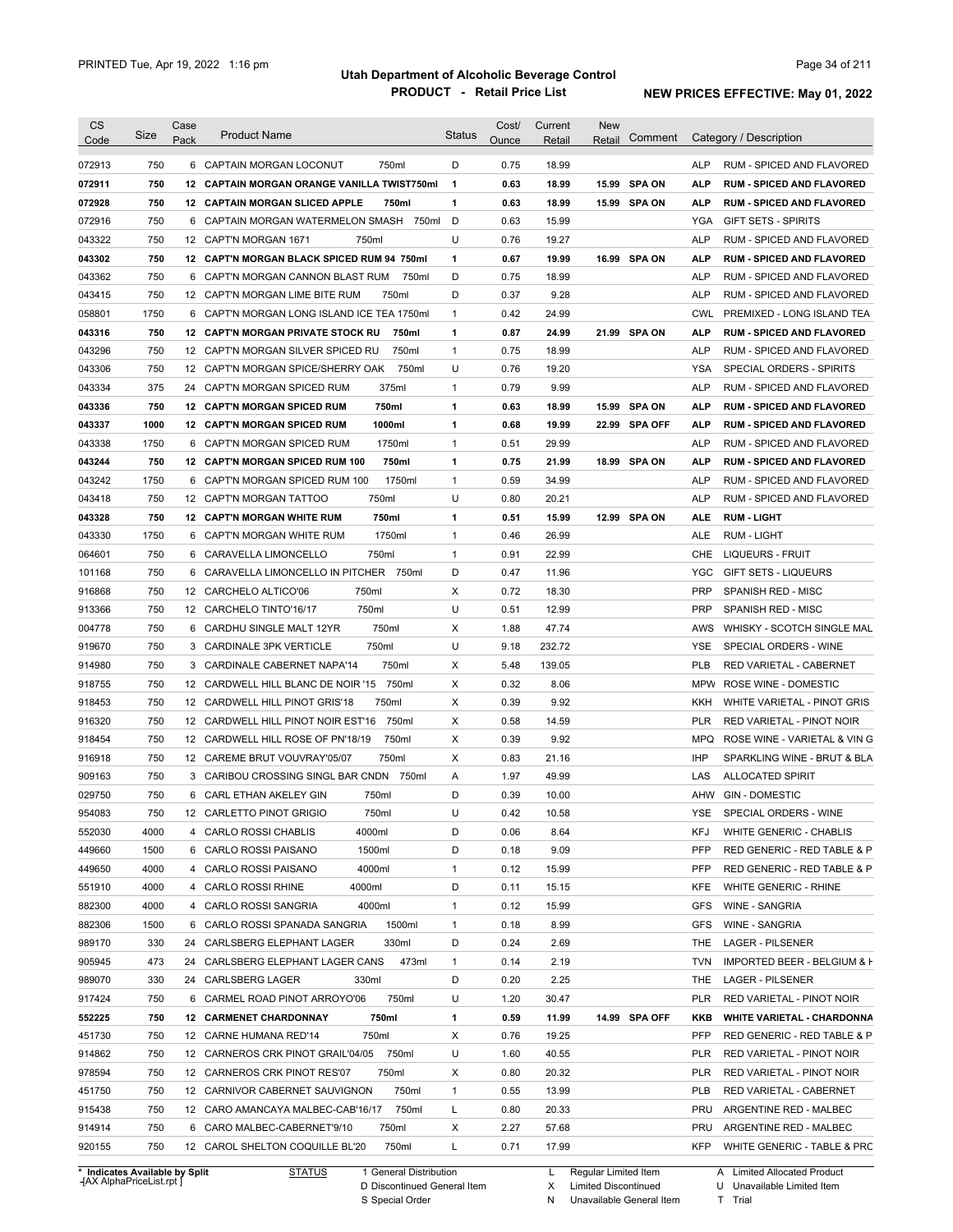| <b>CS</b><br>Code              | Size | Case<br>Pack | <b>Product Name</b>                         | <b>Status</b> | Cost/<br>Ounce | Current<br>Retail | <b>New</b><br>Comment<br>Retail | Category / Description                         |
|--------------------------------|------|--------------|---------------------------------------------|---------------|----------------|-------------------|---------------------------------|------------------------------------------------|
| 908830                         | 750  |              | 12 CAROL SHELTON COQUILLE ROUGE<br>750ml    | L             | 0.79           | 19.99             |                                 | PLU<br><b>RED VARIETAL - MISC</b>              |
| 922768                         | 750  | 12           | CAROL SHELTON MONGA ZINFANDEL<br>750ml      | Г             | 0.91           | 22.99             |                                 | PLH<br>RED VARIETAL - ZINFANDEL                |
| 918237                         | 750  |              | 12 CAROL SHELTON ROSE'21<br>750ml           | L             | 0.59           | 14.99             |                                 | <b>MPW</b><br>ROSE WINE - DOMESTIC             |
| 920156                         | 750  |              | 12 CAROL SHELTON WILD THING CHARD'21 750ml  | Г             | 0.63           | 15.99             |                                 | KKB<br>WHITE VARIETAL - CHARDONN/              |
| 521957                         | 750  |              | 12 CAROL SHELTON WILD THING ZIN<br>750ml    | $\mathbf{1}$  | 0.75           | 18.99             |                                 | <b>PLH</b><br>RED VARIETAL - ZINFANDEL         |
| 918519                         | 750  |              | 750ml<br>12 CAROL SHELTON ZIN PIZZAZ'20     | L             | 0.67           | 16.99             |                                 | <b>PLH</b><br>RED VARIETAL - ZINFANDEL         |
| 918176                         | 750  |              | 750ml<br>12 CAROL SHELTON ZIN ROCK RES'18   | L             | 1.34           | 33.99             |                                 | <b>PLH</b><br>RED VARIETAL - ZINFANDEL         |
| 003345                         | 750  |              | 750ml<br>6 CAROLAN'S HOLIDAY VAP            | D             | 0.36           | 9.18              |                                 | YGC<br><b>GIFT SETS - LIQUEURS</b>             |
| 002916                         | 750  | 6            | 750ml<br>CAROLANS IRISH CE W/GLSS           | D             | 0.32           | 8.10              |                                 | YGC<br><b>GIFT SETS - LIQUEURS</b>             |
| 068126                         | 750  |              | 750ml<br><b>12 CAROLANS IRISH CREAM</b>     | 1             | 0.55           | 16.99             | 13.99 SPA ON                    | <b>CHV</b><br><b>LIQUEURS - CREAM</b>          |
| 068128                         | 1750 | 6            | 1750ml<br><b>CAROLANS IRISH CREAM</b>       | 1             | 0.59           | 32.00             | 34.99 SPA OFF                   | <b>CHV</b><br><b>LIQUEURS - CREAM</b>          |
| 100508                         | 750  | 6            | CAROLAN'S W/ ICE CREAM GLASS<br>750ml       | D             | 0.63           | 15.99             |                                 | <b>YGC</b><br><b>GIFT SETS - LIQUEURS</b>      |
| 098489                         | 375  | 12           | CARPANO ANTICA FORMULA<br>375 ml            | $\mathbf{1}$  | 1.34           | 16.99             |                                 | <b>CHS</b><br>LIQUEURS - BITTERS & HERBAL      |
| 098490                         | 1000 |              | 6 CARPANO ANTICA FORMULA VERMOUTH 1000ml    | 1             | 1.18           | 36.99             | 39.99 SPA OFF                   | <b>EDX</b><br><b>VERMOUTH - IMPORTED</b>       |
| 920549                         | 1000 | 6            | CARPANO ANTICA SWEETVERMOUTH<br>1000ml      | Х             | 1.07           | 36.11             |                                 | YSA<br>SPECIAL ORDERS - SPIRITS                |
| 919264                         | 750  |              | 750ml<br>12 CARPE DIEM PINOT NOIR'16/17     | Х             | 1.30           | 33.06             |                                 | <b>PLR</b><br><b>RED VARIETAL - PINOT NOIR</b> |
| 915131                         | 750  |              | 750ml<br>12 CARTLIDGE & BROWN CHARD'17      | Х             | 0.28           | 7.00              |                                 | KKB<br>WHITE VARIETAL - CHARDONN/              |
| 915142                         | 750  |              | 750ml<br>12 CARTLIDGE & BROWN PN'15/17      | Х             | 0.32           | 8.08              |                                 | <b>PLR</b><br>RED VARIETAL - PINOT NOIR        |
| 916193                         | 750  |              | 12 CARTLIDGE & BROWNE SAUV BL'12/13 750ml   | Х             | 0.28           | 7.07              |                                 | <b>KKD</b><br>WHITE VARIETAL - SAUVIGNON       |
| 916838                         | 750  |              | 750ml<br>12 CASA CASTILLO MONASTRELL'08     | Х             | 0.43           | 10.80             |                                 | <b>PRP</b><br><b>SPANISH RED - MISC</b>        |
| 917780                         | 750  |              | 750ml<br>12 CASA CASTILLO MONASTRELL'15/16  | Х             | 0.51           | 12.97             |                                 | <b>PRP</b><br><b>SPANISH RED - MISC</b>        |
| 088209                         | 750  |              | 3 CASA DRAGONES ANEJO TEQUILA<br>750ml      | Τ             | 5.94           | 150.72            |                                 | APJ<br>TEQUILA - REPOSADO & ANEJO              |
| 087279                         | 750  |              | 6 CASA DRAGONES TEQUILA BLANCO<br>750ml     | L             | 2.96           | 75.13             |                                 | APD<br><b>TEQUILA - SILVER</b>                 |
| 087276                         | 750  |              | 3 CASA DRAGONES TEQUILA JOVEN<br>750ml      | L             | 12.23          | 310.27            |                                 | APD<br><b>TEQUILA - SILVER</b>                 |
| 089016                         | 750  | 6            | CASA NOBLE ANEJO<br>750ml                   | U             | 2.40           | 60.77             |                                 | YSA<br>SPECIAL ORDERS - SPIRITS                |
| 089015                         | 750  |              | 6 CASA NOBLE ANEJO SINGLE BARREL<br>750ml   | U             | 5.98           | 151.60            |                                 | YSA<br>SPECIAL ORDERS - SPIRITS                |
| 087266                         | 750  |              | 750ml<br>6 CASA NOBLE BLANCO TEQUILA        | 1             | 1.46           | 40.13             | 37.13 SPA ON                    | <b>APD</b><br><b>TEQUILA - SILVER</b>          |
| 087827                         | 750  | 6            | CASA NOBLE JOVEN SINGLE BARREL<br>750ml     | U             | 1.80           | 45.61             |                                 | YSA<br>SPECIAL ORDERS - SPIRITS                |
| 089017                         | 750  | 6            | CASA NOBLE REPOSADO BARREL 1450<br>750ml    | U             | 2.17           | 55.13             |                                 | <b>YSA</b><br>SPECIAL ORDERS - SPIRITS         |
| 952082                         | 750  | 6            | CASA NOBLE REPOSADO SINGLE BARREL 750ml     | U             | 2.17           | 54.99             |                                 | <b>YSA</b><br>SPECIAL ORDERS - SPIRITS         |
| 953755                         | 750  |              | 6 CASA NOBLE REPOSADO SPECIAL #1423 750ml   | U             | 2.17           | 55.13             |                                 | <b>YSA</b><br>SPECIAL ORDERS - SPIRITS         |
| 955739                         | 750  | 6            | 750ml<br>CASA NOBLE REPOSADO TEQ            | Х             | 2.39           | 60.63             |                                 | <b>YSA</b><br>SPECIAL ORDERS - SPIRITS         |
| 087270                         | 750  |              | 750ml<br>6 CASA NOBLE REPOSADO TEQUILA      | D             | 1.30           | 32.99             |                                 | <b>APJ</b><br>TEQUILA - REPOSADO & ANEJO       |
| 100585                         | 750  |              | 750ml<br>6 CASA NOBLE SILVER TEQ VAP        | D             | 1.58           | 39.99             |                                 | <b>YGA</b><br><b>GIFT SETS - SPIRITS</b>       |
| 902052                         | 750  |              | 6 CASA NOBLE SINGLE BARREL 1464<br>750ml    | U             | 2.17           | 55.13             |                                 | <b>YSA</b><br>SPECIAL ORDERS - SPIRITS         |
| 923589                         | 750  |              | 12 CASA SILVA LE LINGUES CARMENERE<br>750ml | D             | 0.69           | 17.40             |                                 | PRT<br><b>CHILEAN RED</b>                      |
| 917230                         | 750  |              | 750ml                                       | $\mathbf{1}$  | 0.69           |                   |                                 | <b>CHILEAN WHITE</b><br>KRR                    |
|                                |      |              | 12 CASA SILVA SAUVIGNON GRIS                |               |                | 17.40             |                                 |                                                |
| 917231                         | 750  |              | 750ml<br>12 CASA SILVA VIOGNIER RES'08      | Х             | 0.60           | 15.27             |                                 | CHILEAN WHITE<br>KRR                           |
| 918603                         | 750  |              | 750ml<br>12 CASA SMITH VINO ROSE'19/20      | Г             | 0.40           | 10.06             |                                 | ROSE WINE - DOMESTIC<br>MPW                    |
| 904711                         | 331  |              | 24 CASABLANCA BEER<br>331ml                 | U             | 0.16           | 1.82              |                                 | SPECIAL ORDERS - BEER<br>YST                   |
| 919012                         | 750  |              | 12 CASAL GARCIA VINHO VERDE ROSÉ'17 750ml   | 1             | 0.47           | 10.99             | 11.99 HIGHER                    | MPX<br><b>ROSE WINE - IMPORTED</b>             |
| 917459                         | 750  |              | 12 CASAL NOVO GODELLO'07/08<br>750ml        | х             | 0.92           | 23.35             |                                 | <b>KRN</b><br><b>SPANISH WHITE</b>             |
| 917460                         | 750  |              | 12 CASAL NOVO MENCIA'9/11<br>750ml          | Х             | 0.43           | 10.92             |                                 | SPANISH RED - MISC<br><b>PRP</b>               |
| 723700                         | 750  |              | 750ml<br>12 CASALNOVA PROSECCO              | х             | 0.68           | 17.32             |                                 | IPI<br>SPARKLING WINE - PROSECCO               |
| 349002                         | 750  |              | 750ml<br>12 CASAMATTA ROSSO                 | $\mathbf{1}$  | 0.75           | 19.02             |                                 | PRI<br><b>ITALIAN RED - TUSCANY</b>            |
| 088833                         | 750  |              | 6 CASAMIGOS ANEJO<br>750ml                  | 1             | 2.33           | 61.99             | 58.99 SPA ON                    | <b>APJ</b><br>TEQUILA - REPOSADO & ANEJO       |
| 101633                         | 750  |              | 6 CASAMIGOS BALNCO CINCO DE MAYO VAP 750ml  | $\top$        | 2.05           | 51.99             |                                 | YGC<br><b>GIFT SETS - LIQUEURS</b>             |
| 087290                         | 1750 |              | 3 CASAMIGOS BLANCO<br>1750 ml               | D             | 1.86           | 109.99            |                                 | APD<br><b>TEQUILA - SILVER</b>                 |
| 002345                         | 1750 |              | 1750ml<br>3 CASAMIGOS BLANCO CRADLE         | х             | 1.62           | 95.99             |                                 | YGA<br><b>GIFT SETS - SPIRITS</b>              |
| 100344                         | 1750 |              | 3 CASAMIGOS BLANCO CRADLE GIFT PK 1750 ml   | U             | 1.63           | 96.27             |                                 | YGA<br><b>GIFT SETS - SPIRITS</b>              |
| 087280                         | 750  |              | 6 CASAMIGOS BLANCO TEQUILA<br>750ml         | 1             | 2.05           | 48.99             | 51.99 SPA OFF                   | <b>APD</b><br><b>TEQUILA - SILVER</b>          |
| 101158                         | 750  |              | 750ml<br>6 CASAMIGOS BLANCO W/ 2 GLASSES    | D             | 2.05           | 51.99             |                                 | YGA GIFT SETS - SPIRITS                        |
| 087288                         | 750  |              | 750ml<br>6 CASAMIGOS MEZCAL JOVEN           | 1             | 2.56           | 61.99             | 64.99 SPA OFF                   | APM<br><b>TEQUILA - FLAVORED</b>               |
| 101161                         | 750  |              | 750ml<br>6 CASAMIGOS MEZCAL W 2 GLASSES     | D             | 2.56           | 64.99             |                                 | YGA GIFT SETS - SPIRITS                        |
| * Indicates Available by Split |      |              | <b>STATUS</b><br>1 General Distribution     |               |                | L                 | Regular Limited Item            | A Limited Allocated Product                    |

**Case** [AX AlphaPriceList.rpt ]

General Distribution 

Discontinued General Item S Special Order D

X Regular Limited Item

N

Limited Discontinued

Unavailable General Item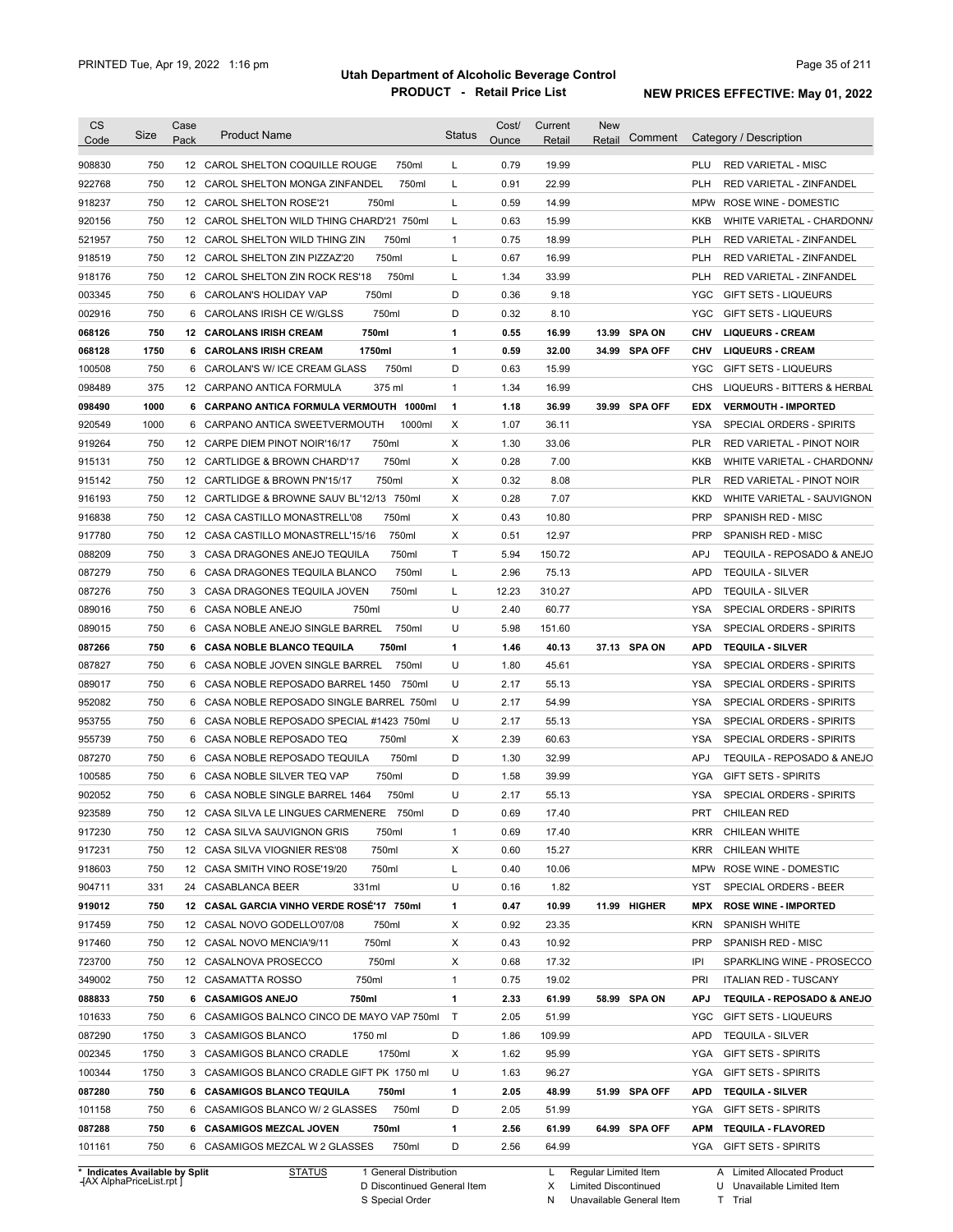| <b>CS</b><br>Code                    | Size       | Case<br>Pack | <b>Product Name</b>                                                             | <b>Status</b>     | Cost/        | Current       | New<br>Retail | Comment      |                   | Category / Description                               |
|--------------------------------------|------------|--------------|---------------------------------------------------------------------------------|-------------------|--------------|---------------|---------------|--------------|-------------------|------------------------------------------------------|
|                                      |            |              |                                                                                 |                   | Ounce        | Retail        |               |              |                   |                                                      |
| 089177                               | 750        |              | 750ml<br>6 CASAMIGOS REPOSADO                                                   | 1                 | 2.13         | 56.99         |               | 53.99 SPA ON | <b>APJ</b>        | <b>TEQUILA - REPOSADO &amp; ANEJO</b>                |
| 100349                               | 750        | 6            | CASAMIGOS REPOSADO W/SHOTGLASSES 750ml D                                        |                   | 2.17         | 54.99         |               |              | YGA               | <b>GIFT SETS - SPIRITS</b>                           |
| 100345                               | 750        | 6            | CASAMIGOS SILVER W/SHOTGLASSES<br>750ml                                         | D                 | 1.09         | 27.54         |               |              | YGA               | <b>GIFT SETS - SPIRITS</b>                           |
| 917057                               | 750        |              | 12 CASANOVA DI NERI IR ROSSO'18/19 750ml                                        | L                 | 0.99         | 24.99         |               |              | PRI               | <b>ITALIAN RED - TUSCANY</b>                         |
| 917058                               | 750        |              | 12 CASANOVA NERI BRUNELL WHT LBL'14/1 750ml                                     | L                 | 2.96         | 74.99         |               |              | PRI               | <b>ITALIAN RED - TUSCANY</b>                         |
| 915804                               | 750        |              | 6 CASANOVA NERI BRUNELLO CERRET'04 750ml                                        | U                 | 7.09         | 179.84        |               |              | PRI               | <b>ITALIAN RED - TUSCANY</b>                         |
| 915086                               | 750        |              | 12 CASANOVA NERI BRUNELLO NOVA'00<br>750ml                                      | U                 | 1.86         | 47.15         |               |              | PRI               | <b>ITALIAN RED - TUSCANY</b>                         |
| 915276                               | 750        |              | 6 CASANOVA NERI BRUNELLO NUOVA'17 750ml                                         | L                 | 5.60         | 141.99        |               |              | PRI               | <b>ITALIAN RED - TUSCANY</b>                         |
| 915805                               | 750        |              | 12 CASANOVA NERI BRUNLLO WHT LBL'17 750ml                                       | Г                 | 3.04         | 76.99         |               |              | PRI               | <b>ITALIAN RED - TUSCANY</b>                         |
| 916220                               | 750        |              | 12 CASCABEL SHIRAZ'05<br>750ml                                                  | X                 | 1.48         | 37.50         |               |              | <b>PRY</b>        | <b>AUSTRALIAN RED</b>                                |
| 919135                               | 750        |              | 750ml<br>12 CASCADE ROSE CITY SOUR                                              | Х                 | 0.59         | 14.99         |               |              | <b>TNU</b>        | ALE - MISC & SEASONAL                                |
| 950204                               | 750        |              | 750ml<br>12 CASCADE ROTATING SERIES                                             | Г                 | 0.51         | 12.99         |               |              | TNU               | ALE - MISC & SEASONAL                                |
| 955294                               | 500        |              | 6 CASCINA MONTAGNOLA SORNIONE L.H. 500 ml                                       | L                 | 2.10         | 35.50         |               |              | <b>EVR</b>        | LATE HARVEST - SAUV, SEMILL                          |
| 918564                               | 750        |              | 12 CASS WINERY VIOGNIER'20<br>750ml                                             | Χ                 | 0.99         | 24.99         |               |              | <b>KKJ</b>        | WHITE VARIETAL - VIOGNIER                            |
| 914826                               | 750        |              | 750ml<br>12 CASTANO ALCARIA'18                                                  | L                 | 0.47         | 11.92         |               |              | <b>PRP</b>        | SPANISH RED - MISC                                   |
| 915256                               | 500        | 6            | 500ml<br>CASTANO MONASTRELL DULCE'03                                            | Х                 | 1.12         | 19.02         |               |              | <b>EVV</b>        | LATE HARVEST - RED MISC                              |
| 915254                               | 750        |              | 750ml<br>12 CASTANO MONASTRELL'19                                               | Х                 | 0.26         | 6.48          |               |              | <b>PRP</b>        | SPANISH RED - MISC                                   |
| 917778                               | 750        |              | 750ml<br>12 CASTANO SOLANERA'19                                                 | L                 | 0.80         | 20.21         |               |              | <b>PRP</b>        | <b>SPANISH RED - MISC</b>                            |
| 949971                               | 30000      | 1            | <b>CASTANON CIDER KEG</b><br>30000ml                                            | U                 | 0.26         | 259.22        |               |              | YSE               | SPECIAL ORDERS - WINE                                |
| 910571                               | 750        |              | 12 CASTELLARE VIN SANTO S.NICCOL'<br>750ml                                      | Х                 | 2.39         | 60.50         |               |              | EVU               | LATE HARVEST - WHITE MISC                            |
| 913485                               | 750        |              | 12 CASTELLO BOSSI CHIANTI CLAS'18/19 750ml                                      | г                 | 1.02         | 24.99         |               | 25.99 HIGHER | PRH               | <b>ITALIAN RED - CHIANTI</b>                         |
| 359029                               | 750        |              | 12 CASTELLO DEL POGGIO MOSCATO IGT<br>750ml                                     | 1                 | 0.51         | 11.99         |               | 12.99 HIGHER | <b>KRL</b>        | <b>ITALIAN WHITE - MISC DOC</b>                      |
| 919129                               | 750        |              | 12 CASTELLO DEL POGGIO SMOOTH RED<br>750ml                                      | 1                 | 0.51         | 11.99         |               | 12.99 HIGHER | <b>PRK</b>        | <b>ITALIAN RED - MISC DOC</b>                        |
| 919128                               | 750        |              | 12 CASTELLO DI ALBOLA CHIANTI CLASSICO750ml                                     | D                 | 0.59         | 14.99         |               |              | <b>PRH</b>        | <b>ITALIAN RED - CHIANTI</b>                         |
| 341649                               | 750        |              | 6 CASTELLO DI ALBOLA CHIANTI CLASSICO750ml                                      | 1                 | 0.67         | 15.99         |               | 16.99 HIGHER | <b>PRH</b>        | <b>ITALIAN RED - CHIANTI</b>                         |
| 917937                               | 750        |              | 6 CASTELLO DI AMA BELLAVISTA'06<br>750ml                                        | Х                 | 7.41         | 188.04        |               |              | <b>PRH</b>        | <b>ITALIAN RED - CHIANTI</b>                         |
| 359440                               | 750        |              | 12 CASTELLO DI NEIVE BARBARESCO'19 750ml                                        | г                 | 1.77         | 43.99         |               | 44.99 HIGHER | <b>PRJ</b>        | <b>ITALIAN RED - PIEDMONT</b>                        |
| 918735                               | 750        |              | 6 CASTELLO DI TREBBIO DE PAZZI '11 750ml                                        | Χ                 | 0.68         | 17.23         |               |              | PRI               | <b>ITALIAN RED - TUSCANY</b>                         |
|                                      | 750        |              |                                                                                 | Χ                 | 0.26         |               |               |              | PRI               |                                                      |
| 917447                               |            |              | 12 CASTELLO MELETO BORGAIO RSSO'12/14 750ml                                     |                   |              | 6.54          |               |              |                   | <b>ITALIAN RED - TUSCANY</b>                         |
| 915221                               | 750        |              | 12 CASTELLO MELETO CHIANTI CLAS'12 750ml                                        | U                 | 0.76         | 19.19         |               |              | <b>PRH</b>        | <b>ITALIAN RED - CHIANTI</b>                         |
| 916663                               | 750        |              | 6 CASTELLO MELETO VIGNA CASI R'12 750ml                                         | Х                 | 0.73         | 18.55         |               |              | <b>PRH</b>        | <b>ITALIAN RED - CHIANTI</b>                         |
| 915913                               | 750        |              | 750ml<br>6 CASTELLO MONACI ARTAS'15/16                                          | Х                 | 0.79         | 20.04         |               |              | <b>PRK</b>        | <b>ITALIAN RED - MISC DOC</b>                        |
| 906985                               | 750        |              | 12 CASTELLO MONACI MARU'19/20<br>750ml                                          | г                 | 0.57         | 14.06         |               | 14.49 HIGHER | <b>PRK</b>        | <b>ITALIAN RED - MISC DOC</b>                        |
| 916272                               | 750        |              | 12 CASTELLO MONACI PRIMIT PILU'19<br>750ml                                      | L                 | 0.57         | 14.06         |               | 14.49 HIGHER | <b>PRK</b>        | <b>ITALIAN RED - MISC DOC</b>                        |
| 916271                               | 750        |              | 12 CASTELLO MONACI SALICE LIANTE'18 750ml                                       | L                 | 0.57         | 14.06         |               | 14.49 HIGHER | <b>PRK</b>        | <b>ITALIAN RED - MISC DOC</b>                        |
| 914949                               | 750        |              | 12 CASTELLO RAMP CHIANT CDV CL'12/13 750ml                                      | х                 | 1.27         | 32.33         |               |              | <b>PRH</b>        | <b>ITALIAN RED - CHIANTI</b>                         |
| 917428                               | 750        |              | 12 CASTELLO REGINE ROSSO PODERNO'04 750ml                                       | Х                 | 0.60         | 15.26         |               |              | PRI               | <b>ITALIAN RED - TUSCANY</b>                         |
| 917427                               | 750        |              | 6 CASTELLO REGINE SANGIOV FOND'03 750ml                                         | х                 | 1.76         | 44.64         |               |              | PRI               | <b>ITALIAN RED - TUSCANY</b>                         |
| 914010                               | 750        |              | 6 CASTELMAURE CORBIER GR CUV'18<br>750ml                                        | L                 | 0.98         | 24.68         |               | 24.75 HIGHER | <b>PRE</b>        | <b>FRENCH RED - MISC AOC</b>                         |
| 404239                               | 750        |              | 12 CASTILLO DE MOLINA PINOT NOIR<br>750ml                                       | D                 | 0.50         | 12.70         |               |              | <b>PRT</b>        | <b>CHILEAN RED</b>                                   |
| 043358                               | 1750       |              | 6 CASTILLO GOLD RUM<br>1750ml                                                   | D                 | 0.27         | 16.16         |               |              | ALJ               | RUM - DARK                                           |
| 043388                               | 1750       |              | 1750ml<br>6 CASTILLO SILVER RUM                                                 | 1                 | 0.27         | 16.14         |               | 15.99 LOWER  | ALE               | <b>RUM - LIGHT</b>                                   |
| 043366                               | 750        |              | 12 CASTILLO SPICED RUM<br>750ml                                                 | D                 | 0.32         | 7.99          |               |              | <b>ALP</b>        | RUM - SPICED AND FLAVORED                            |
| 901492                               | 750        |              | 750ml<br>12 CASTLE CREEK CABERNET                                               | D                 | 0.63         | 16.00         |               |              | <b>PLB</b>        | RED VARIETAL - CABERNET                              |
| 901489                               | 750        |              | 750ml<br>12 CASTLE CREEK CHARDONNAY                                             | D                 | 0.59         | 14.95         |               |              | KKB               | WHITE VARIETAL - CHARDONN/                           |
| 901488                               | 750        |              | 750ml<br>12 CASTLE CREEK CHENIN BLANC                                           | D                 | 0.59         | 14.95         |               |              | KKP               | WHITE VARIETAL - CHENIN BLA                          |
| 901499                               | 375        |              | 12 CASTLE CREEK LH GEWURZTRAMINER 375ml                                         | D                 | 0.96         | 12.11         |               |              | <b>KKN</b>        | WHITE VARIETAL - GEWURZTR/                           |
| 901506                               | 750        |              | 12 CASTLE CREEK LILLY ROSE WHITE<br>750ml                                       | D                 | 0.59         | 15.00         |               |              | <b>KFP</b>        | WHITE GENERIC - TABLE & PRC                          |
|                                      | 750        |              | 12 CASTLE CREEK MERLOT<br>750ml                                                 | D                 | 0.63         | 16.00         |               |              | PLF               | RED VARIETAL - MERLOT                                |
|                                      |            |              | 750ml<br>12 CASTLE CREEK MONUMENT RED                                           | D                 | 0.59         | 15.00         |               |              | PFP               | RED GENERIC - RED TABLE & P                          |
|                                      | 750        |              |                                                                                 |                   |              |               |               |              | PFP               |                                                      |
|                                      |            |              |                                                                                 |                   |              |               |               |              |                   |                                                      |
|                                      | 750        |              | 12 CASTLE CREEK OUTLAW RED<br>750ml                                             | D                 | 0.39         | 9.99          |               |              |                   | RED GENERIC - RED TABLE & P                          |
| 901491<br>901518<br>901507<br>901517 | 750        |              | 750ml<br>12 CASTLE CREEK PETROGLYPH WHITE                                       | D                 | 0.59         | 15.00         |               |              | <b>KFP</b>        | WHITE GENERIC - TABLE & PRC                          |
| 901490<br>452241                     | 750<br>750 |              | 12 CASTLE CREEK PINOT NOIR<br>750ml<br>12 CASTLE ROCK CABERNET CLMBIA VLY 750ml | D<br>$\mathbf{1}$ | 0.38<br>0.51 | 9.60<br>12.99 |               |              | PLR<br><b>PLB</b> | RED VARIETAL - PINOT NOIR<br>RED VARIETAL - CABERNET |

**Case** [AX AlphaPriceList.rpt ]

D Discontinued General Item

S Special Order

X

Limited Discontinued

N Unavailable General Item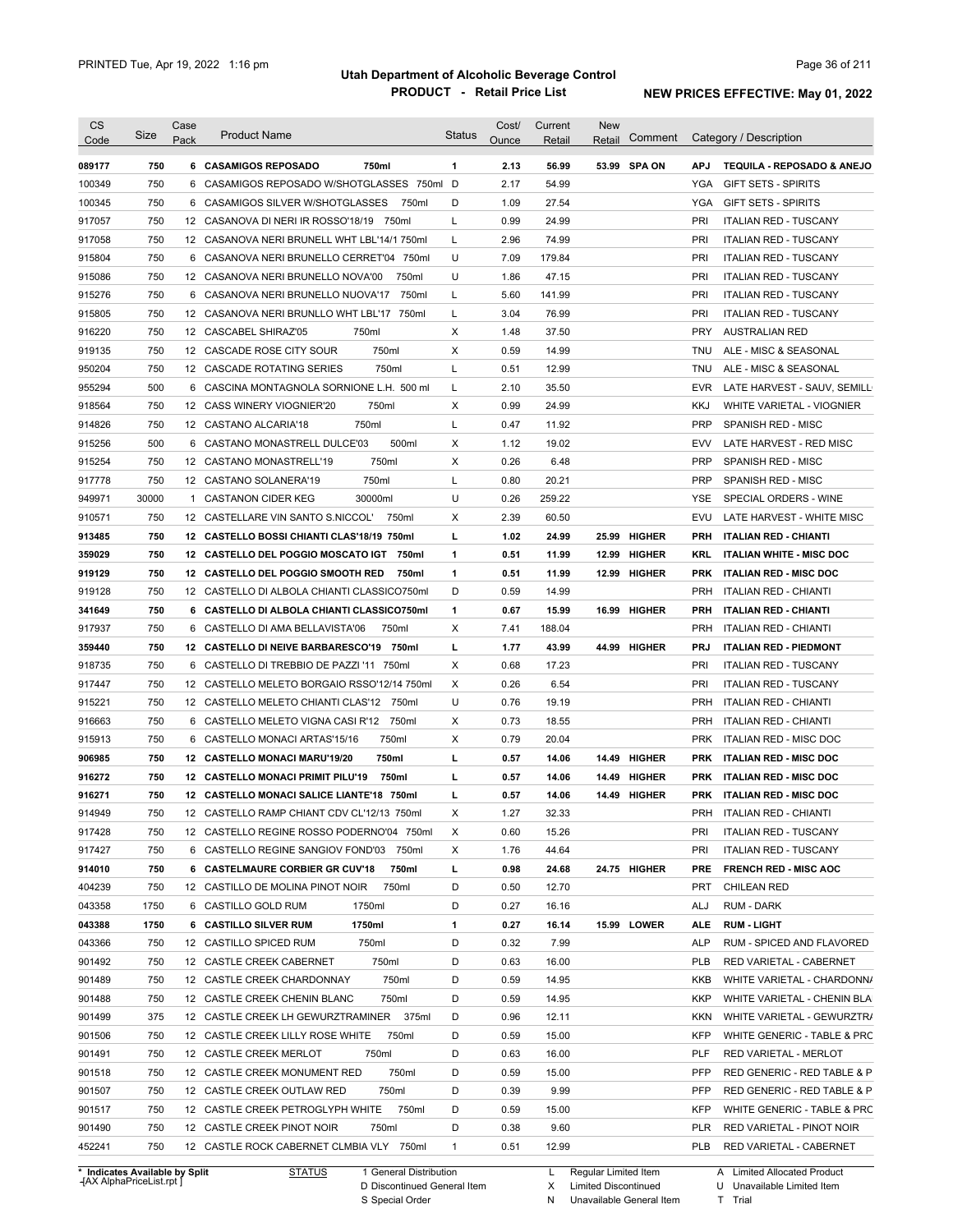| <b>CS</b><br>Code              | Size | Case<br>Pack | <b>Product Name</b>                             | <b>Status</b> | Cost/<br>Ounce | Current | New                  | Comment    | Category / Description             |
|--------------------------------|------|--------------|-------------------------------------------------|---------------|----------------|---------|----------------------|------------|------------------------------------|
|                                |      |              |                                                 |               |                | Retail  | Retail               |            |                                    |
| 917990                         | 750  |              | 750ml<br><b>12 CASTLE ROCK CHARD COLUMBIA</b>   | 1             | 0.47           | 7.99    | 11.99 SPA OFF        | KKB        | WHITE VARIETAL - CHARDONNA         |
| 917702                         | 750  |              | 12 CASTLE ROCK CHARD RR RES'9/10<br>750ml       | X             | 0.64           | 16.21   |                      | <b>KKB</b> | WHITE VARIETAL - CHARDONNA         |
| 552500                         | 750  |              | 12 CASTLE ROCK CHARDONNAY CNTRL C<br>750ml      | 1             | 0.28           | 10.99   | 6.99 SPA ON          | KKB        | <b>WHITE VARIETAL - CHARDONNA</b>  |
| 452237                         | 750  |              | 12 CASTLE ROCK PINOT NOIR MENDOCINO 750ml       | 1             | 0.47           | 13.99   | 11.99 SPA ON         | PLR        | <b>RED VARIETAL - PINOT NOIR</b>   |
| 917071                         | 750  |              | 12 CASTLE ROCK PINOT SONOMA'13/14<br>750ml      | Х             | 0.47           | 11.99   |                      | <b>PLR</b> | RED VARIETAL - PINOT NOIR          |
| 914222                         | 750  |              | <b>12 CASTLE ROCK PINOT WILLAMETTE</b><br>750ml | 1             | 0.59           | 11.99   | 14.99 SPA OFF        | <b>PLR</b> | <b>RED VARIETAL - PINOT NOIR</b>   |
| 552503                         | 750  |              | <b>12 CASTLE ROCK SAUVIGNON BLANC</b><br>750ml  | 1             | 0.47           | 7.99    | 11.99 SPA OFF        | <b>KKD</b> | <b>WHITE VARIETAL - SAUVIGNON</b>  |
| 923544                         | 750  |              | 12 CASTORO CELLARS ZINFUSION RES<br>750ml       | $\mathbf{1}$  | 1.22           | 30.99   |                      | PLH        | RED VARIETAL - ZINFANDEL           |
| 914569                         | 750  |              | 12 CATALDI MADONNA D'ABRUZZO'10/11<br>750ml     | Х             | 0.68           | 17.20   |                      | <b>PRK</b> | ITALIAN RED - MISC DOC             |
| 919580                         | 750  |              | 750ml<br>6 CATDADDY CAROLINA MOONSHINE          | U             | 0.96           | 24.39   |                      | <b>YSA</b> | <b>SPECIAL ORDERS - SPIRITS</b>    |
| 072948                         | 750  |              | 750ml<br>6 CATDADDY SPICED MOONSHINE            | D             | 0.95           | 23.99   |                      | AWT        | <b>WHISKEY - FLAVORED</b>          |
| 405263                         | 750  |              | 750ml<br>12 CATENA CHARDONNAY'15                | Х             | 0.43           | 10.90   |                      | <b>KRS</b> | <b>ARGENTINE WHITE</b>             |
| 405266                         | 750  |              | 750ml<br>12 CATENA MALBEC                       | 1             | 1.02           | 24.99   | 25.99 HIGHER         | PRU        | <b>ARGENTINE RED - MALBEC</b>      |
| 405260                         | 750  |              | 12 CATENA ZAPATA CABERNET'09<br>750ml           | Χ             | 0.82           | 20.85   |                      | <b>PRV</b> | ARGENTINE RED - OTHER              |
| 405273                         | 750  |              | 4 CATENA ZAPATA MALBEC ARGENTINO'18 750ml       | L             | 4.93           | 124.99  |                      | <b>PRU</b> | ARGENTINE RED - MALBEC             |
| 405256                         | 750  |              | 6 CATENA ZAPATA MALBECALTA'13/14<br>750ml       | Χ             | 1.25           | 31.64   |                      | PRU        | ARGENTINE RED - MALBEC             |
| 342152                         | 1500 |              | 6 CAVALIERE D'ORO GABBIANO CHIANTI 1500 mI      | Χ             | 0.37           | 18.99   |                      | <b>PRL</b> | <b>ITALIAN RED - VARIETAL</b>      |
| 952931                         | 750  |              | 12 CAVE GRAND CRUS MACON VINZZELLES 750ml       | U             | 0.90           | 22.90   |                      | <b>YSE</b> | SPECIAL ORDERS - WINE              |
| 921778                         | 750  |              | <b>12 CAVE SPRING RIESLING</b><br>750ml         | 1             | 0.71           | 14.99   | 17.99 SPA OFF        | KKR        | <b>WHITE VARIETAL - RIESLING</b>   |
| 921739                         | 375  |              | 12 CAVE SPRING RIESLING ICE WINE<br>375ml       | L             | 4.73           | 59.99   |                      | EVL        | LATE HARVEST - RIESLING, BA.       |
| 916044                         | 750  |              | 750ml<br>12 CA'VIOLA DOLCETTO VILOT'13/14       | Х             | 0.39           | 9.82    |                      | <b>PRJ</b> | <b>ITALIAN RED - PIEDMONT</b>      |
| 355800                         | 750  |              | 750ml<br>12 CAVIT PINOT GRIGIO                  | $\mathbf{1}$  | 0.55           | 14.06   |                      | <b>KRK</b> | ITALIAN WHITE - PINOT GRIGIO       |
| 355805                         | 1500 |              | 1500ml<br>6 CAVIT PINOT GRIGIO                  | $\mathbf{1}$  | 0.42           | 21.13   |                      | <b>KRK</b> | ITALIAN WHITE - PINOT GRIGIO       |
| 355750                         | 750  |              | 750ml<br>12 CAVIT PINOT NOIR                    | $\mathbf{1}$  | 0.55           | 14.06   |                      | <b>PRL</b> | <b>ITALIAN RED - VARIETAL</b>      |
| 355755                         | 1500 |              | 6 CAVIT PINOT NOIR<br>1500ml                    | $\mathbf{1}$  | 0.42           | 21.13   |                      | <b>PLR</b> | RED VARIETAL - PINOT NOIR          |
| 921215                         | 330  | 24           | 330ml<br>CAYMAN JACK CUBAN MOJITO               | $\mathbf{1}$  | 0.21           | 2.29    |                      | <b>RCP</b> | FLAVORED MALT BEVERAGES            |
| 901680                         | 355  |              | 355 ml<br>24 CAYMAN JACK MARGARITA CAN          | $\mathbf{1}$  | 0.19           | 2.29    |                      | RCP        | FLAVORED MALT BEVERAGES            |
| 901677                         | 330  |              | 330 ml<br>24 CAYMAN JACK MOSCOW MULE            | $\mathbf{1}$  | 0.21           | 2.29    |                      | RCP        | FLAVORED MALT BEVERAGES            |
| 915490                         | 1500 |              | 6 CAYMUS BELLE GLOS PN ALTURAS'07 1500ml        | Х             | 2.24           | 113.47  |                      | <b>PLR</b> | RED VARIETAL - PINOT NOIR          |
| 914019                         | 750  | 6            | 750ml<br>CAYMUS BELLE GLOS PN TAYLOR'11         | U             | 1.60           | 40.46   |                      | <b>PLR</b> | RED VARIETAL - PINOT NOIR          |
| 913968                         | 750  |              | 750ml<br>12 CAYMUS CABERNET NAPA'02             | U             | 2.50           | 63.46   |                      | PLB        | RED VARIETAL - CABERNET            |
| 918514                         | 1000 |              | 1000ml<br>9 CAYMUS CABERNET NAPA'13             | U             | 2.69           | 90.95   |                      | PLB        | <b>RED VARIETAL - CABERNET</b>     |
| 914257                         | 1500 | 6            | CAYMUS CABERNET NAPA'17<br>1500 ml              | Г             | 3.14           | 159.13  |                      | PLB        | RED VARIETAL - CABERNET            |
| 916702                         | 750  |              | 750ml<br>12 CAYMUS CABERNET NAPA'18/19          | Г             | 2.96           | 74.99   |                      | <b>PLB</b> | <b>RED VARIETAL - CABERNET</b>     |
| 916015                         | 750  |              | 6 CAYMUS CABERNET SP SEL'05/06<br>750ml         | U             | 4.39           | 111.37  |                      | <b>PLB</b> | <b>RED VARIETAL - CABERNET</b>     |
| 949516                         | 1500 |              | 6 CAYMUS CABERNET SP SEL'12<br>1500ml           | U             | 4.99           | 252.99  |                      | PLB        | RED VARIETAL - CABERNET            |
| 915102                         | 3000 |              | 1 CAYMUS CABERNET SP SEL'14<br>3000 ml          | L             | 7.50           | 760.84  |                      | PLB        | RED VARIETAL - CABERNET            |
| 915272                         | 1500 |              | 6 CAYMUS CABERNET SP SEL'17<br>1500 ml          | L             | 7.89           | 399.99  |                      | PLB        | RED VARIETAL - CABERNET            |
| 910529                         | 750  |              | 6 CAYMUS CABERNET SP SLCT'17<br>750ml           | L             | 7.89           | 199.99  |                      | PLB        | RED VARIETAL - CABERNET            |
| 954093                         | 750  |              | 12 CAYMUS PETIT S SUISUN DURIF<br>750ml         | L             | 2.17           | 54.99   |                      | PLJ        | RED VARIETAL - SYRAH, PETITE       |
| 515998                         | 750  |              | 12 CAYMUS SUISAN THE WALKING FOOL 750ml         | $\mathbf{1}$  | 1.51           | 38.33   |                      | PFP        | RED GENERIC - RED TABLE & P        |
| 087308                         | 1750 |              | 6 CAZADORES BLANCO<br>1750ml                    | 1             | 0.73           | 43.13   | 42.99 LOWER          | APD        | <b>TEQUILA - SILVER</b>            |
| 087306                         | 750  |              | 12 CAZADORES BLANCO TEQUILA<br>750ml            | 1             | 1.18           | 30.06   | 29.99 LOWER          | APD        | <b>TEQUILA - SILVER</b>            |
| 089123                         | 1750 |              | 1750ml<br>6 CAZADORES REPOSADO                  | 1             | 0.73           | 43.13   | 42.99 LOWER          | <b>APJ</b> | TEQUILA - REPOSADO & ANEJO         |
| 089121                         | 750  |              | 750ml<br>12 CAZADORES REPOSADO TEQUILA          | 1             | 1.18           | 30.06   | 29.99 LOWER          | <b>APJ</b> | TEQUILA - REPOSADO & ANEJO         |
| 003456                         | 750  |              | 6 CAZADORES REPOSADO W / SHOT GLASS 750ml       | D             | 0.64           | 16.20   |                      | YGA        | <b>GIFT SETS - SPIRITS</b>         |
| 100262                         | 750  |              | 6 CAZADORES REPOSADO W/3 SHOT GLASS 750ml       | D             | 0.64           | 16.20   |                      | APJ        | TEQUILA - REPOSADO & ANEJO         |
| 906763                         | 750  |              | 12 CEAGO CAB FRANC '10<br>750ml                 | х             | 1.36           | 34.48   |                      | PLG        | RED VARIETAL - CAB FRANC, VI       |
| 913862                         | 750  |              | 12 CEAGO CHARDONNAY'12<br>750ml                 | Х             | 0.52           | 13.20   |                      | KKB        | WHITE VARIETAL - CHARDONN/         |
| 919241                         | 750  |              | 12 CEAGO ROSE OF MALBEC DEL LAGO'13 750ml       | х             | 0.48           | 12.18   |                      | MPW        | ROSE WINE - DOMESTIC               |
| 912926                         | 750  |              | 12 CEAGO SAUV BLANC EST'11/12<br>750ml          | Х             | 0.52           | 13.20   |                      | KKD        | WHITE VARIETAL - SAUVIGNON         |
| 356213                         | 750  |              | 12 CECCHI BONIZIO<br>750ml                      | U             | 0.47           | 11.97   |                      | YSE        | SPECIAL ORDERS - WINE              |
|                                |      |              |                                                 |               |                |         |                      |            |                                    |
| 341415                         | 750  |              | 12 CECCHI CHIANTI CLASSICO<br>750ml             | 1             | 0.95           | 22.99   | 23.99 HIGHER         | PRH        | <b>ITALIAN RED - CHIANTI</b>       |
| 552810                         | 750  |              | 750ml<br>12 CEDAR & SALMON PINOT GRIS           | 1             | 0.59           | 12.99   | 14.99 SPA OFF        | KKH        | <b>WHITE VARIETAL - PINOT GRIS</b> |
| * Indicates Available by Split |      |              | <b>STATUS</b><br>1 General Distribution         |               |                | L.      | Regular Limited Item |            | A Limited Allocated Product        |

**Case** [AX AlphaPriceList.rpt ]

D Discontinued General Item

S Special Order

X

Limited Discontinued

N Unavailable General Item

U Unavailable Limited Item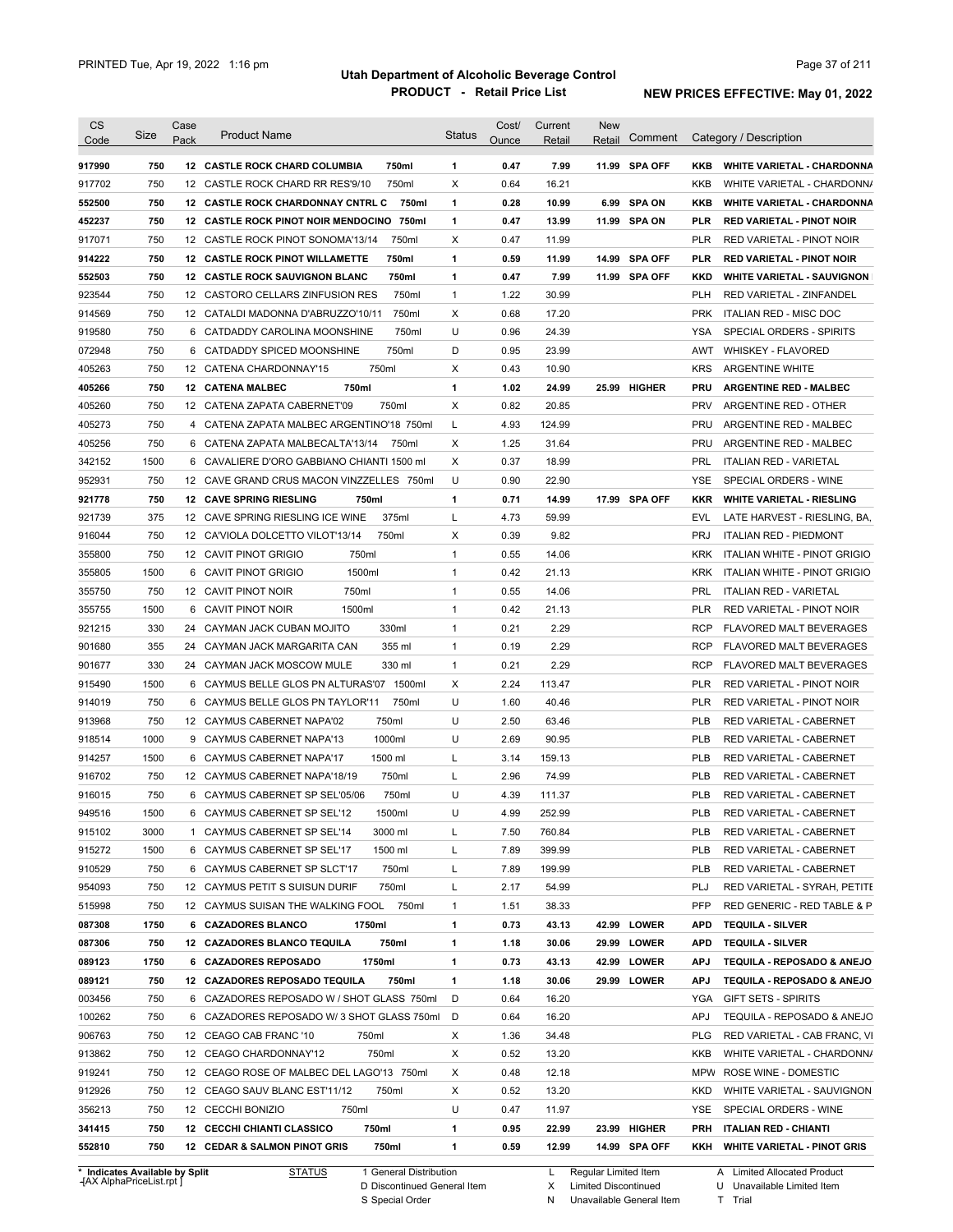| <b>CS</b>                                      | Size | Case | <b>Product Name</b>                         | <b>Status</b> | Cost/ | Current | <b>New</b> |               |            |                                   |
|------------------------------------------------|------|------|---------------------------------------------|---------------|-------|---------|------------|---------------|------------|-----------------------------------|
| Code                                           |      | Pack |                                             |               | Ounce | Retail  | Retail     | Comment       |            | Category / Description            |
| 456392                                         | 750  |      | 750ml<br>12 CEDAR & SALMON PINOT NOIR       | 1             | 0.99  | 20.99   |            | 24.99 SPA OFF | <b>PLR</b> | <b>RED VARIETAL - PINOT NOIR</b>  |
| 452926                                         | 750  |      | 12 CEDAR BROOK CABERNET<br>750ml            | 1             | 0.35  | 12.99   |            | 8.99 SPA ON   | <b>PLB</b> | <b>RED VARIETAL - CABERNET</b>    |
| 356530                                         | 1500 |      | 1500ml<br>6 CELLA LAMBRUSCO                 | D             | 0.25  | 12.62   |            |               | <b>PRK</b> | ITALIAN RED - MISC DOC            |
| 917889                                         | 750  |      | 750ml<br>12 CELLAR #8 CABERNET              | L             | 0.48  | 12.27   |            |               | <b>YSE</b> | SPECIAL ORDERS - WINE             |
| 552840                                         | 750  |      | 750ml<br>12 CELLAR #8 CHARDONAY CALIFORNIA  | D             | 0.48  | 12.12   |            |               | KKB        | WHITE VARIETAL - CHARDONN/        |
| 552845                                         | 750  |      | 12 CELLAR #8 PINOT GRIGIO<br>750ml          | D             | 0.28  | 7.02    |            |               | KKH        | WHITE VARIETAL - PINOT GRIS       |
| 452963                                         | 750  |      | 12 CELLAR #8 PINOT NOIR CALIFORNIA 750ml    | D             | 0.28  | 7.02    |            |               | PLR        | RED VARIETAL - PINOT NOIR         |
| 918342                                         | 750  |      | 12 CELLAR MALONDRO LATRIA '08 750 750ml     | х             | 0.67  | 16.93   |            |               | <b>PRP</b> | SPANISH RED - MISC                |
| 950016                                         | 750  |      | 750ml<br>12 CENTO CAVALLI GRILLO'14         | Х             | 0.45  | 11.50   |            |               | <b>YSE</b> | SPECIAL ORDERS - WINE             |
| 947280                                         | 750  |      | 750ml<br>12 CENTORRI MOSCATO                | $\mathbf{1}$  | 0.47  | 11.99   |            |               | <b>KRM</b> | ITALIAN WHITE - VARIETAL          |
| 920842                                         | 750  |      | 750ml<br>6 CENYTH RED SONOMA'15             | х             | 2.23  | 56.59   |            |               | <b>PLD</b> | RED VARIETAL - MERITAGE           |
| 912639                                         | 750  |      | 750ml<br>12 CERETTO ARNEIS'14/15            | Х             | 0.57  | 14.57   |            |               | <b>KRL</b> | ITALIAN WHITE - MISC DOC          |
| 911785                                         | 750  |      | 750ml<br>6 CERETTO BAROLO BRUNATE'04        | х             | 3.12  | 79.03   |            |               | <b>PRJ</b> | <b>ITALIAN RED - PIEDMONT</b>     |
| 946839                                         | 750  |      | 750ml<br>12 CERETTO MOSCATO D'ASTI          | U             | 0.99  | 24.99   |            |               | YSE        | SPECIAL ORDERS - WINE             |
| 912547                                         | 750  |      | 750ml<br>12 CERETTO MOSCATO D'ASTI'01/02    | Х             | 0.41  | 10.39   |            |               | KRL        | <b>ITALIAN WHITE - MISC DOC</b>   |
| 274790                                         | 750  |      | 750ml<br>12 C'EST LA VIE PINOT NOIR SYRAH   | 1             | 0.63  | 14.99   |            | 15.99 HIGHER  | <b>PRE</b> | <b>FRENCH RED - MISC AOC</b>      |
| 900674                                         | 750  |      | 12 C'EST LA VIE ROSE<br>750ml               | 1             | 0.63  | 11.99   |            | 15.99 SPA OFF | <b>MPX</b> | <b>ROSE WINE - IMPORTED</b>       |
| 341446                                         | 750  |      | 750ml<br>12 CETAMURA CHIANTI                | $\mathbf{1}$  | 0.51  | 12.99   |            |               | <b>PRH</b> | <b>ITALIAN RED - CHIANTI</b>      |
| 916265                                         | 750  |      | 750ml<br>12 CEUSO NERO D'AVOLA'13/14        | X             | 0.32  | 8.19    |            |               | <b>PRM</b> | <b>ITALIAN RED - SICILY</b>       |
| 919628                                         | 750  |      | 12 CH DAUVERNIER OEIL DE PERDRIX<br>750ml   | X             | 1.32  | 33.54   |            |               | <b>YSE</b> | SPECIAL ORDERS - WINE             |
| 918570                                         | 750  |      | 12 CH DE SOURS FLEUR D'AMELIE ROSE'16 750ml | Х             | 0.55  | 13.95   |            |               | <b>MPX</b> | ROSE WINE - IMPORTED              |
| 918013                                         | 750  |      | 12 CH D'EPIRE SAVENNIERES CUVEE SP'0 750ml  | Х             | 0.97  | 24.62   |            |               | <b>KRB</b> | FRENCH WHITE - BORDEAUX &         |
| 906240                                         | 750  |      | 750ml<br>12 CH LA FLEUR PEYRABON'10         | х             | 1.80  | 45.57   |            |               | <b>PRB</b> | FRENCH RED - BURGUNDY             |
| 916784                                         | 750  |      | 750ml<br>12 CH LANCYRE LANGUEDOCVV'16/17    | х             | 0.47  | 11.88   |            |               | <b>PRE</b> | FRENCH RED - MISC AOC             |
| 952723                                         | 250  |      | 250 ml<br>24 CH MARIS PINOT NOIR CANS       | U             | 0.69  | 5.82    |            |               | <b>YSE</b> | SPECIAL ORDERS - WINE             |
| 922536                                         | 750  | 6    | CH. BRUNO CUVEE ASSEMBLEE BRUT<br>750ml     | $\mathbf{1}$  | 1.89  | 47.99   |            |               | IPH        | SPARKLING WINE - FRENCH & C       |
| 950597                                         | 750  |      | 750ml<br>12 CH. DIMERIE MUSCADETSEVRE       | U             | 0.44  | 11.10   |            |               | YSE        | SPECIAL ORDERS - WINE             |
| 918261                                         | 750  |      | 750ml<br>6 CHAKANA MALBEC ESTATE'19         | г             | 0.93  | 23.13   |            | 23.49 HIGHER  | PRU        | <b>ARGENTINE RED - MALBEC</b>     |
| 908653                                         | 375  |      | 12 CHALK HILL BOTRYTIS SEMILL'11/14 375 ml  | Х             | 1.72  | 21.83   |            |               | <b>EVR</b> | LATE HARVEST - SAUV, SEMILL       |
| 974328                                         | 750  |      | 12 CHALK HILL CABERNET'06<br>750ml          | Х             | 2.19  | 55.66   |            |               | <b>PLB</b> | RED VARIETAL - CABERNET           |
| 555458                                         | 750  |      | 12 CHALK HILL CHARDONNAY SONOMA CST 750ml   | 1             | 0.79  | 17.02   |            | 19.99 SPA OFF | KKB        | <b>WHITE VARIETAL - CHARDONNA</b> |
| 555450                                         | 750  |      | 750ml<br>12 CHALK HILL CHARDONNAY'06        | Х             | 1.59  | 40.20   |            |               | KKB        | WHITE VARIETAL - CHARDONN/        |
| 914983                                         | 750  |      | 12 CHALK HILL ESTATE CHARD SONOMA'20 750ml  | L             | 1.38  | 34.99   |            |               | KKB        | WHITE VARIETAL - CHARDONN/        |
| 454848                                         | 750  |      | 750ml<br>6 CHALK HILL ESTATE RED'13         | Х             | 1.34  | 34.00   |            |               | <b>PLB</b> | RED VARIETAL - CABERNET           |
| 918438                                         | 750  |      | 12 CHALK HILL P N SONOMA CST'19<br>750ml    | L             | 0.79  | 19.99   |            |               | <b>PLR</b> | RED VARIETAL - PINOT NOIR         |
| 556530                                         | 750  |      | 12 CHALK HILL SAUV BL EST'15/16<br>750ml    | X             | 0.60  | 15.28   |            |               | KKD        | WHITE VARIETAL - SAUVIGNON        |
| 555630                                         | 750  |      | 12 CHALONE CHARDONNAY'18<br>750ml           | X             | 0.54  | 13.65   |            |               | KKB        | WHITE VARIETAL - CHARDONN/        |
| 978484                                         | 750  |      | 750ml<br>12 CHALONE PINOT NOIR EST'13/15    | х             | 0.70  | 17.80   |            |               | PLR        | RED VARIETAL - PINOT NOIR         |
| 914985                                         | 375  |      | 375ml<br>12 CHAMBERS ROSEWOOD GR MUSCAT     | Х             | 7.31  | 92.64   |            |               | EVF        | LATE HARVEST - MUSCAT             |
| 913421                                         | 375  |      | 12 CHAMBERS ROSEWOOD MUSCAD/TOKAY           | 375ml X       | 0.64  | 8.16    |            |               | EVU        | LATE HARVEST - WHITE MISC         |
| 913420                                         | 375  |      | 12 CHAMBERS ROSEWOOD MUSCAT<br>375ml        | х             | 1.18  | 15.02   |            |               | EVF        | LATE HARVEST - MUSCAT             |
| 003005                                         | 750  |      | 6 CHAMBORD ROYALE LIQ W/GLSS'15 750 750ml   | U             | 1.39  | 35.36   |            |               | <b>CHX</b> | LIQUEURS - IMPORTED               |
| 064676                                         | 750  |      | 12 CHAMBORD ROYALE LIQUEUR<br>750ml         | 1             | 1.38  | 32.15   |            | 34.99 SPA OFF | CHE        | <b>LIQUEURS - FRUIT</b>           |
|                                                |      |      |                                             |               |       |         |            |               | CHX        | LIQUEURS - IMPORTED               |
|                                                | 375  |      | 12 CHAMBORD W/ CHAMPAGNE STOPPER 375ml      | D             | 0.94  | 11.88   |            |               |            |                                   |
|                                                | 750  |      | 6 CHAMBORD W/ RIDGED GLASS<br>750ml         | D             | 0.70  | 17.82   |            |               | YGC        | <b>GIFT SETS - LIQUEURS</b>       |
|                                                | 750  |      | 12 CHAMISAL CHARD STAINLESS'18/19<br>750ml  | х             | 0.59  | 14.99   |            |               | KKB        | WHITE VARIETAL - CHARDONN/        |
|                                                | 750  |      | 12 CHAMISAL STAINLESS PINOT NOIR'14 750ml   | х             | 0.47  | 11.87   |            |               | PLR        | RED VARIETAL - PINOT NOIR         |
|                                                | 750  |      | 12 CHAMP DE REVES PINOTNOIR<br>750ml        | U             | 1.19  | 30.23   |            |               | YSE        | SPECIAL ORDERS - WINE             |
|                                                | 750  |      | 12 CHAMPAGNE HENRIOT BRUT SOUVERAIN 750ml   | L             | 2.30  | 58.22   |            |               | IHP        | SPARKLING WINE - BRUT & BLA       |
|                                                | 750  |      | 6 CHAMPAGNE JACQUESSON CUVEE 743<br>750ml   | U             | 3.95  | 95.26   |            | 100.09 HIGHER | YSE        | <b>SPECIAL ORDERS - WINE</b>      |
|                                                | 375  |      | 12 CHAMPAGNE PALMER BRUT RESERVE<br>375ml   | 1             | 3.00  | 40.07   |            | 37.99 LOWER   | IHP        | SPARKLING WINE - BRUT & BLA       |
| 101081<br>948434<br>919136<br>902114<br>922626 | 750  |      | 6 CHAMPAGNE SELEQUE QUINETTE<br>750ml       | U             | 3.57  | 90.44   |            |               | YSE        | SPECIAL ORDERS - WINE             |
| 003399<br>918132<br>918378<br>921840<br>914673 | 750  |      | 12 CHAMPALOU VOUVRAY SEC'08/9<br>750ml      | Х             | 0.85  | 21.58   |            |               | <b>KRB</b> | FRENCH WHITE - BORDEAUX &         |
| 918408                                         | 750  |      | 750ml<br>12 CHAMPION NV BLANC DE BLANCS     | L             | 2.27  | 57.49   |            |               | IHP        | SPARKLING WINE - BRUT & BLA       |

**Case** [AX AlphaPriceList.rpt ]

D Discontinued General Item S Special Order

L Regular Limited Item

X N Limited Discontinued

Unavailable General Item

A Limited Allocated Product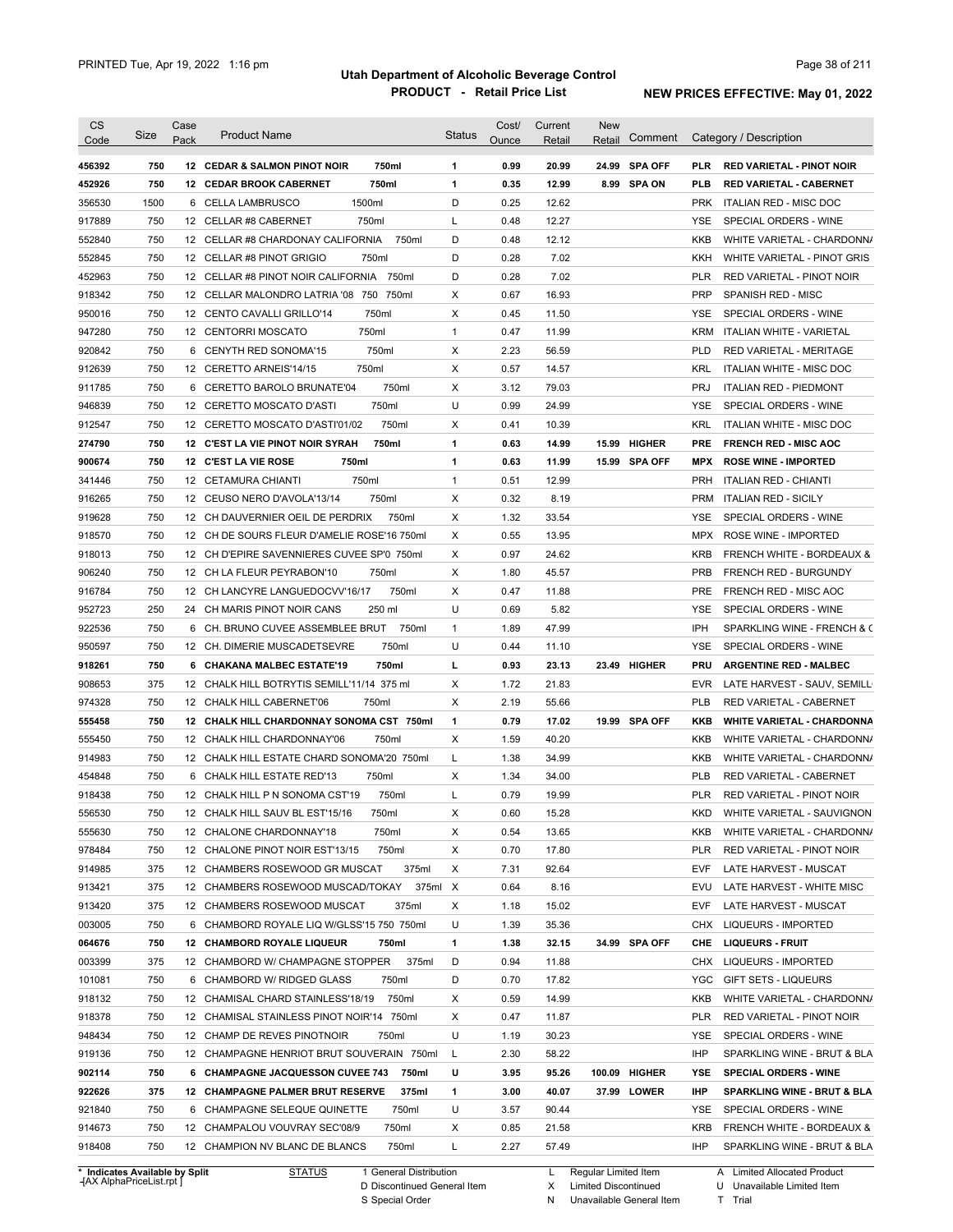| 900375<br>330<br>24 CHANG THAI BEER<br>330ml<br>U<br>0.23<br>2.56<br>SPECIAL ORDERS - BEER<br>YST<br>52.99<br>919093<br>750<br>12 CHANIN CHARD SNFRD/BNDCT19<br>750ml<br>Г<br>2.09<br><b>KKB</b><br>WHITE VARIETAL - CHARDONN/<br>750<br>750ml<br>2.25<br>56.99<br><b>PLR</b><br>919092<br>12 CHANIN PINOT NOIR LOS ALAMOS'17<br>L<br>RED VARIETAL - PINOT NOIR<br>750<br>750ml<br>X<br>0.91<br>22.99<br><b>PRE</b><br>916207<br>12 CHANTELEUSERIE BOURGUEIL AL'18<br><b>FRENCH RED - MISC AOC</b><br>750<br>750ml<br>$\mathbf{1}$<br>1.73<br>43.83<br>PLU<br><b>RED VARIETAL - MISC</b><br>921820<br>12 CHAOS THEORY RED BLEND<br>750<br>12 CHAPALA COFFEE LIQUEUR<br>750ml<br>$\mathbf{1}$<br>0.35<br>8.99<br><b>LIQUEURS - COFFEE</b><br>072966<br>CHK<br>750<br>L<br>0.51<br>12.99<br>12.99<br>948806<br>12 CHAPELLE DU BASTION PICPOUL'20/21 750ml<br><b>KRD</b><br><b>FRENCH WHITE - MISC</b><br>750<br>U<br>CHAPPELLET CABERNET PRTCHRD HL'16 750ml<br>11.02<br>279.38<br>913999<br><b>YSE</b><br>SPECIAL ORDERS - WINE<br>6<br>750<br>X<br>1.46<br>36.95<br>916670<br>12 CHAPPELLET CHARDONNAY'15/16<br>750ml<br><b>KKB</b><br>WHITE VARIETAL - CHARDONN/<br>750<br>U<br>0.81<br>20.43<br>12 CHAPPELLET HIDEAWAY CAB SAUV 2016 750ml<br><b>YSE</b><br>SPECIAL ORDERS - WINE<br>750<br>750ml<br>Х<br>1.63<br>41.33<br><b>PLB</b><br>12 CHAPPELLET MTN CUVEE'17/18<br>RED VARIETAL - CABERNET<br>750<br>3.98<br>750ml<br>L<br>100.87<br><b>PLB</b><br>12 CHAPPELLET SIGNATURE CAB'19<br>RED VARIETAL - CABERNET<br>750<br>D<br>0.28<br>750ml<br>7.06<br>PLU<br><b>RED VARIETAL - MISC</b><br>12 CHARLES & CHARLES CAB-SYRAH<br>750<br>750ml<br>$\mathbf{1}$<br>0.55<br>13.99<br><b>MPW</b><br>12 CHARLES & CHARLES ROSE<br>ROSE WINE - DOMESTIC<br>375<br>Г<br>2.05<br>25.99<br>25.99<br><b>IHP</b><br>12 CHARLES DE CAZANOVE BRUT<br>375 ml<br>375<br>375 ml<br>Г<br>2.37<br>29.99<br>29.99<br><b>IHS</b><br>12 CHARLES DE CAZANOVE BRUT ROSE<br>750<br>750ml<br>$\mathbf{1}$<br>0.63<br>15.99<br><b>IHP</b><br>12 CHARLES DE FERE BLNC DE BLNC<br>750<br>750ml<br>X<br>1.78<br>45.02<br>6 CHARLES HEIDSIECK BRUT ROSE RE<br><b>IHS</b><br>750<br>750ml<br>X<br>1.40<br>35.46<br><b>IHP</b><br>6<br>CHARLES HEIDSIECK RESERVE NV<br>750<br>750ml<br>$\mathbf{1}$<br>1.30<br>32.99<br><b>PLB</b><br>12 CHARLES KRUG CABERNET<br>RED VARIETAL - CABERNET<br>750<br>Г<br>0.87<br>21.99<br>12 CHARLES KRUG CHARD NAPA'17/18<br>750ml<br>KKB<br>750<br>6<br>CHARLES KRUG GENERATION RES"15/16 750ml<br>L<br>2.56<br>64.99<br><b>PLD</b><br><b>RED VARIETAL - MERITAGE</b><br>750<br>750ml<br>1<br>0.91<br>24.99<br>22.99 SPA ON<br><b>12 CHARLES KRUG MERLOT</b><br><b>PLF</b><br><b>RED VARIETAL - MERLOT</b><br>750<br>L<br>18.99<br>12 <sup>2</sup><br>CHARLES KRUG SAUV BLANC'18/19<br>750ml<br>0.75<br><b>KKD</b><br>750<br>12 CHARLES SMITH BOOM BM SYRAH'16/17 750ml<br>X<br>0.67<br>17.06<br>PLJ<br>750<br>X<br>0.28<br>12 CHARLES SMITH EVE CHARD'16/17<br>750ml<br>7.16<br>KKB<br>750<br>1<br>12 CHARLES SMITH KUNG FU GIRL RIESLI 750ml<br>0.51<br>15.06<br>13.06 SPA ON<br><b>KKR</b><br><b>WHITE VARIETAL - RIESLING</b><br>920520<br>750<br>X<br>0.51<br>12.90<br><b>YSE</b><br>12 CHARLES SMITH VELVET DEVIL MERLO 750ml<br>SPECIAL ORDERS - WINE<br>450078<br>750<br>X<br>0.26<br>6.52<br><b>PLF</b><br>12 CHARLES SMITH VELVET DEVIL MERLOT' 750ml<br><b>RED VARIETAL - MERLOT</b><br>551253<br>750<br>$\mathbf{1}$<br>0.51<br>13.06<br><b>KKH</b><br>12 CHARLES SMITH VINO PINOT GRIGIO<br>750ml<br>WHITE VARIETAL - PINOT GRIS<br>915286<br>750<br>750ml<br>U<br>2.04<br>51.73<br><b>IHP</b><br>12 CHARTOGNE-TAILLET CUV ST ANNE<br>SPARKLING WINE - BRUT & BLA<br>064696<br>750<br>750ml<br>1<br>2.46<br>59.06<br>62.49 HIGHER<br>CHS<br><b>12 CHARTREUSE GREEN</b><br><b>LIQUEURS - BITTERS &amp; HERBAL</b><br>375<br>375ml<br>D<br>2.44<br>30.99<br>064692<br>12 CHARTREUSE GREEN FRANCE<br><b>CHS</b><br>LIQUEURS - BITTERS & HERBAL<br>064717<br>1000<br>1000ml<br>г<br>4.86<br>164.30 HIGHER<br>CHS<br>6 CHARTREUSE GREEN VEP<br>157.81<br><b>LIQUEURS - BITTERS &amp; HERBAL</b><br>064706<br>750<br>12 CHARTREUSE YELLOW<br>750ml<br>2.46<br>59.06<br>62.49 HIGHER<br><b>LIQUEURS - IMPORTED</b><br>1<br>CHX<br>064704<br>375<br>24 CHARTREUSE YELLOW FRANCE<br>375ml<br>U<br>1.66<br>SPECIAL ORDERS - LIQUEURS<br>21.02<br>YSC<br>17.02<br><b>KRV</b><br>405688<br>750<br>12 CHASING VENUS SAUV BLANC'20/21<br>750ml<br>L<br>0.67<br>NEW ZEALAND WHITE<br>916976<br>750<br>750ml<br>48.97<br>6 CHASSEUR CHARD GREENACRES'06<br>Х<br>1.93<br>KKB<br>WHITE VARIETAL - CHARDONN/<br>916975<br>750<br>750ml<br>56.04<br>6 CHASSEUR CHARD LORENZO'06<br>Х<br>2.21<br>KKB<br>WHITE VARIETAL - CHARDONN/<br>12 CHASSEUR CHARD SONOMA CST'06<br>750ml<br>39.53<br>750<br>Х<br>1.56<br>KKB<br>U<br>750<br>750ml<br>60.98<br><b>PLR</b><br>12 CHASSEUR PINOT NOIR UMINO'06<br>2.40<br>RED VARIETAL - PINOT NOIR<br>750<br>750ml<br>38.31<br>12 CHASSEUR PINOT SONOMA CST'06<br>Х<br>1.51<br>PLR<br>RED VARIETAL - PINOT NOIR<br>750<br>U<br>1.22<br>12 CHAT ANEY HAUT MEDOC'14<br>750ml<br>31.06<br><b>PRA</b><br>FRENCH RED - BORDEAUX<br>750<br>12 CHAT BARET PESSAC LEOGNAN '15/18 750ml<br>39.99<br>39.99<br><b>PRA</b><br>FRENCH RED - BORDEAUX<br>L<br>1.58<br>750<br>U<br>13.77<br>12 CHAT BEAU SOLEIL MUSCADET<br>750ml<br>0.54<br>YSE<br>SPECIAL ORDERS - WINE<br>750<br>12 CHAT BELLEFONT BELCIER ST EM'18 750ml<br>80.07<br><b>PRA</b><br>L<br>3.16<br>FRENCH RED - BORDEAUX<br>33.50<br>750<br>12 CHAT BELLEVUE LUSSAC-ST EM'11/12 750ml<br>Х<br>1.32<br><b>PRA</b><br>FRENCH RED - BORDEAUX<br>L<br>18.06<br>750<br>12 CHAT BERNADOTTE'16<br>750ml<br>0.72<br>18.25 HIGHER<br><b>PRA</b><br><b>FRENCH RED - BORDEAUX</b><br>750ml<br>U<br>750<br>12 CHAT BEYCHEVELLE'05/06<br>8.07<br>204.55<br>PRA<br>FRENCH RED - BORDEAUX<br>Χ<br>10.39<br>750<br>12 CHAT BONNELIERE LES CORNVELLES'14 750ml<br>0.41<br>PRE<br>FRENCH RED - MISC AOC<br>17.72<br>750<br>12 CHAT BOURDIEU BLAYE COTES DE BRDX 750ml<br>L<br>0.70<br>PRA<br>FRENCH RED - BORDEAUX<br>U<br>750<br>12 CHAT BOURGNEUF POMEROL'05<br>750ml<br>2.10<br>53.36<br>PRA<br><b>FRENCH RED - BORDEAUX</b><br>750ml<br>U<br>26.38<br>750<br>12 CHAT BOUTISSE ST EMILION'05<br>1.04<br>PRA<br>FRENCH RED - BORDEAUX<br>750<br>12 CHAT BOUTISSE ST EMILION'18<br>750ml<br>L<br>1.66<br>41.83<br>41.99 HIGHER<br>PRA FRENCH RED - BORDEAUX<br>* Indicates Available by Split<br>1 General Distribution | <b>CS</b><br>Code | Size | Case<br>Pack | <b>Product Name</b> | <b>Status</b> | Cost/<br>Ounce | Current<br>Retail | New<br>Comment<br>Retail | Category / Description       |
|--------------------------------------------------------------------------------------------------------------------------------------------------------------------------------------------------------------------------------------------------------------------------------------------------------------------------------------------------------------------------------------------------------------------------------------------------------------------------------------------------------------------------------------------------------------------------------------------------------------------------------------------------------------------------------------------------------------------------------------------------------------------------------------------------------------------------------------------------------------------------------------------------------------------------------------------------------------------------------------------------------------------------------------------------------------------------------------------------------------------------------------------------------------------------------------------------------------------------------------------------------------------------------------------------------------------------------------------------------------------------------------------------------------------------------------------------------------------------------------------------------------------------------------------------------------------------------------------------------------------------------------------------------------------------------------------------------------------------------------------------------------------------------------------------------------------------------------------------------------------------------------------------------------------------------------------------------------------------------------------------------------------------------------------------------------------------------------------------------------------------------------------------------------------------------------------------------------------------------------------------------------------------------------------------------------------------------------------------------------------------------------------------------------------------------------------------------------------------------------------------------------------------------------------------------------------------------------------------------------------------------------------------------------------------------------------------------------------------------------------------------------------------------------------------------------------------------------------------------------------------------------------------------------------------------------------------------------------------------------------------------------------------------------------------------------------------------------------------------------------------------------------------------------------------------------------------------------------------------------------------------------------------------------------------------------------------------------------------------------------------------------------------------------------------------------------------------------------------------------------------------------------------------------------------------------------------------------------------------------------------------------------------------------------------------------------------------------------------------------------------------------------------------------------------------------------------------------------------------------------------------------------------------------------------------------------------------------------------------------------------------------------------------------------------------------------------------------------------------------------------------------------------------------------------------------------------------------------------------------------------------------------------------------------------------------------------------------------------------------------------------------------------------------------------------------------------------------------------------------------------------------------------------------------------------------------------------------------------------------------------------------------------------------------------------------------------------------------------------------------------------------------------------------------------------------------------------------------------------------------------------------------------------------------------------------------------------------------------------------------------------------------------------------------------------------------------------------------------------------------------------------------------------------------------------------------------------------------------------------------------------------------------------------------------------------------------------------------------------------------------------------------------------------------------------------------------------------------------------------------------------------------------------------------------------------------------------------------------------------------------------------------------------------------------------------------------------------------------------------------------------------------------------------------------------------------------------------------------------------------------------------------------------------------------------------------------------------------------------------------------------------------------------------------------------------------------------------------------------------------------------------------------------------------------------------------------------------------------------------------------------------------------------------------------------------------------------------------------------------------------------------------------------------------------------------------------------------------------------------------|-------------------|------|--------------|---------------------|---------------|----------------|-------------------|--------------------------|------------------------------|
|                                                                                                                                                                                                                                                                                                                                                                                                                                                                                                                                                                                                                                                                                                                                                                                                                                                                                                                                                                                                                                                                                                                                                                                                                                                                                                                                                                                                                                                                                                                                                                                                                                                                                                                                                                                                                                                                                                                                                                                                                                                                                                                                                                                                                                                                                                                                                                                                                                                                                                                                                                                                                                                                                                                                                                                                                                                                                                                                                                                                                                                                                                                                                                                                                                                                                                                                                                                                                                                                                                                                                                                                                                                                                                                                                                                                                                                                                                                                                                                                                                                                                                                                                                                                                                                                                                                                                                                                                                                                                                                                                                                                                                                                                                                                                                                                                                                                                                                                                                                                                                                                                                                                                                                                                                                                                                                                                                                                                                                                                                                                                                                                                                                                                                                                                                                                                                                                                                                                                                                                                                                                                                                                                                                                                                                                                                                                                                                                                                                                                            |                   |      |              |                     |               |                |                   |                          |                              |
|                                                                                                                                                                                                                                                                                                                                                                                                                                                                                                                                                                                                                                                                                                                                                                                                                                                                                                                                                                                                                                                                                                                                                                                                                                                                                                                                                                                                                                                                                                                                                                                                                                                                                                                                                                                                                                                                                                                                                                                                                                                                                                                                                                                                                                                                                                                                                                                                                                                                                                                                                                                                                                                                                                                                                                                                                                                                                                                                                                                                                                                                                                                                                                                                                                                                                                                                                                                                                                                                                                                                                                                                                                                                                                                                                                                                                                                                                                                                                                                                                                                                                                                                                                                                                                                                                                                                                                                                                                                                                                                                                                                                                                                                                                                                                                                                                                                                                                                                                                                                                                                                                                                                                                                                                                                                                                                                                                                                                                                                                                                                                                                                                                                                                                                                                                                                                                                                                                                                                                                                                                                                                                                                                                                                                                                                                                                                                                                                                                                                                            |                   |      |              |                     |               |                |                   |                          |                              |
|                                                                                                                                                                                                                                                                                                                                                                                                                                                                                                                                                                                                                                                                                                                                                                                                                                                                                                                                                                                                                                                                                                                                                                                                                                                                                                                                                                                                                                                                                                                                                                                                                                                                                                                                                                                                                                                                                                                                                                                                                                                                                                                                                                                                                                                                                                                                                                                                                                                                                                                                                                                                                                                                                                                                                                                                                                                                                                                                                                                                                                                                                                                                                                                                                                                                                                                                                                                                                                                                                                                                                                                                                                                                                                                                                                                                                                                                                                                                                                                                                                                                                                                                                                                                                                                                                                                                                                                                                                                                                                                                                                                                                                                                                                                                                                                                                                                                                                                                                                                                                                                                                                                                                                                                                                                                                                                                                                                                                                                                                                                                                                                                                                                                                                                                                                                                                                                                                                                                                                                                                                                                                                                                                                                                                                                                                                                                                                                                                                                                                            |                   |      |              |                     |               |                |                   |                          |                              |
|                                                                                                                                                                                                                                                                                                                                                                                                                                                                                                                                                                                                                                                                                                                                                                                                                                                                                                                                                                                                                                                                                                                                                                                                                                                                                                                                                                                                                                                                                                                                                                                                                                                                                                                                                                                                                                                                                                                                                                                                                                                                                                                                                                                                                                                                                                                                                                                                                                                                                                                                                                                                                                                                                                                                                                                                                                                                                                                                                                                                                                                                                                                                                                                                                                                                                                                                                                                                                                                                                                                                                                                                                                                                                                                                                                                                                                                                                                                                                                                                                                                                                                                                                                                                                                                                                                                                                                                                                                                                                                                                                                                                                                                                                                                                                                                                                                                                                                                                                                                                                                                                                                                                                                                                                                                                                                                                                                                                                                                                                                                                                                                                                                                                                                                                                                                                                                                                                                                                                                                                                                                                                                                                                                                                                                                                                                                                                                                                                                                                                            |                   |      |              |                     |               |                |                   |                          |                              |
|                                                                                                                                                                                                                                                                                                                                                                                                                                                                                                                                                                                                                                                                                                                                                                                                                                                                                                                                                                                                                                                                                                                                                                                                                                                                                                                                                                                                                                                                                                                                                                                                                                                                                                                                                                                                                                                                                                                                                                                                                                                                                                                                                                                                                                                                                                                                                                                                                                                                                                                                                                                                                                                                                                                                                                                                                                                                                                                                                                                                                                                                                                                                                                                                                                                                                                                                                                                                                                                                                                                                                                                                                                                                                                                                                                                                                                                                                                                                                                                                                                                                                                                                                                                                                                                                                                                                                                                                                                                                                                                                                                                                                                                                                                                                                                                                                                                                                                                                                                                                                                                                                                                                                                                                                                                                                                                                                                                                                                                                                                                                                                                                                                                                                                                                                                                                                                                                                                                                                                                                                                                                                                                                                                                                                                                                                                                                                                                                                                                                                            |                   |      |              |                     |               |                |                   |                          |                              |
|                                                                                                                                                                                                                                                                                                                                                                                                                                                                                                                                                                                                                                                                                                                                                                                                                                                                                                                                                                                                                                                                                                                                                                                                                                                                                                                                                                                                                                                                                                                                                                                                                                                                                                                                                                                                                                                                                                                                                                                                                                                                                                                                                                                                                                                                                                                                                                                                                                                                                                                                                                                                                                                                                                                                                                                                                                                                                                                                                                                                                                                                                                                                                                                                                                                                                                                                                                                                                                                                                                                                                                                                                                                                                                                                                                                                                                                                                                                                                                                                                                                                                                                                                                                                                                                                                                                                                                                                                                                                                                                                                                                                                                                                                                                                                                                                                                                                                                                                                                                                                                                                                                                                                                                                                                                                                                                                                                                                                                                                                                                                                                                                                                                                                                                                                                                                                                                                                                                                                                                                                                                                                                                                                                                                                                                                                                                                                                                                                                                                                            |                   |      |              |                     |               |                |                   |                          |                              |
|                                                                                                                                                                                                                                                                                                                                                                                                                                                                                                                                                                                                                                                                                                                                                                                                                                                                                                                                                                                                                                                                                                                                                                                                                                                                                                                                                                                                                                                                                                                                                                                                                                                                                                                                                                                                                                                                                                                                                                                                                                                                                                                                                                                                                                                                                                                                                                                                                                                                                                                                                                                                                                                                                                                                                                                                                                                                                                                                                                                                                                                                                                                                                                                                                                                                                                                                                                                                                                                                                                                                                                                                                                                                                                                                                                                                                                                                                                                                                                                                                                                                                                                                                                                                                                                                                                                                                                                                                                                                                                                                                                                                                                                                                                                                                                                                                                                                                                                                                                                                                                                                                                                                                                                                                                                                                                                                                                                                                                                                                                                                                                                                                                                                                                                                                                                                                                                                                                                                                                                                                                                                                                                                                                                                                                                                                                                                                                                                                                                                                            |                   |      |              |                     |               |                |                   |                          |                              |
|                                                                                                                                                                                                                                                                                                                                                                                                                                                                                                                                                                                                                                                                                                                                                                                                                                                                                                                                                                                                                                                                                                                                                                                                                                                                                                                                                                                                                                                                                                                                                                                                                                                                                                                                                                                                                                                                                                                                                                                                                                                                                                                                                                                                                                                                                                                                                                                                                                                                                                                                                                                                                                                                                                                                                                                                                                                                                                                                                                                                                                                                                                                                                                                                                                                                                                                                                                                                                                                                                                                                                                                                                                                                                                                                                                                                                                                                                                                                                                                                                                                                                                                                                                                                                                                                                                                                                                                                                                                                                                                                                                                                                                                                                                                                                                                                                                                                                                                                                                                                                                                                                                                                                                                                                                                                                                                                                                                                                                                                                                                                                                                                                                                                                                                                                                                                                                                                                                                                                                                                                                                                                                                                                                                                                                                                                                                                                                                                                                                                                            |                   |      |              |                     |               |                |                   |                          |                              |
|                                                                                                                                                                                                                                                                                                                                                                                                                                                                                                                                                                                                                                                                                                                                                                                                                                                                                                                                                                                                                                                                                                                                                                                                                                                                                                                                                                                                                                                                                                                                                                                                                                                                                                                                                                                                                                                                                                                                                                                                                                                                                                                                                                                                                                                                                                                                                                                                                                                                                                                                                                                                                                                                                                                                                                                                                                                                                                                                                                                                                                                                                                                                                                                                                                                                                                                                                                                                                                                                                                                                                                                                                                                                                                                                                                                                                                                                                                                                                                                                                                                                                                                                                                                                                                                                                                                                                                                                                                                                                                                                                                                                                                                                                                                                                                                                                                                                                                                                                                                                                                                                                                                                                                                                                                                                                                                                                                                                                                                                                                                                                                                                                                                                                                                                                                                                                                                                                                                                                                                                                                                                                                                                                                                                                                                                                                                                                                                                                                                                                            |                   |      |              |                     |               |                |                   |                          |                              |
|                                                                                                                                                                                                                                                                                                                                                                                                                                                                                                                                                                                                                                                                                                                                                                                                                                                                                                                                                                                                                                                                                                                                                                                                                                                                                                                                                                                                                                                                                                                                                                                                                                                                                                                                                                                                                                                                                                                                                                                                                                                                                                                                                                                                                                                                                                                                                                                                                                                                                                                                                                                                                                                                                                                                                                                                                                                                                                                                                                                                                                                                                                                                                                                                                                                                                                                                                                                                                                                                                                                                                                                                                                                                                                                                                                                                                                                                                                                                                                                                                                                                                                                                                                                                                                                                                                                                                                                                                                                                                                                                                                                                                                                                                                                                                                                                                                                                                                                                                                                                                                                                                                                                                                                                                                                                                                                                                                                                                                                                                                                                                                                                                                                                                                                                                                                                                                                                                                                                                                                                                                                                                                                                                                                                                                                                                                                                                                                                                                                                                            |                   |      |              |                     |               |                |                   |                          |                              |
|                                                                                                                                                                                                                                                                                                                                                                                                                                                                                                                                                                                                                                                                                                                                                                                                                                                                                                                                                                                                                                                                                                                                                                                                                                                                                                                                                                                                                                                                                                                                                                                                                                                                                                                                                                                                                                                                                                                                                                                                                                                                                                                                                                                                                                                                                                                                                                                                                                                                                                                                                                                                                                                                                                                                                                                                                                                                                                                                                                                                                                                                                                                                                                                                                                                                                                                                                                                                                                                                                                                                                                                                                                                                                                                                                                                                                                                                                                                                                                                                                                                                                                                                                                                                                                                                                                                                                                                                                                                                                                                                                                                                                                                                                                                                                                                                                                                                                                                                                                                                                                                                                                                                                                                                                                                                                                                                                                                                                                                                                                                                                                                                                                                                                                                                                                                                                                                                                                                                                                                                                                                                                                                                                                                                                                                                                                                                                                                                                                                                                            | 902245            |      |              |                     |               |                |                   |                          |                              |
|                                                                                                                                                                                                                                                                                                                                                                                                                                                                                                                                                                                                                                                                                                                                                                                                                                                                                                                                                                                                                                                                                                                                                                                                                                                                                                                                                                                                                                                                                                                                                                                                                                                                                                                                                                                                                                                                                                                                                                                                                                                                                                                                                                                                                                                                                                                                                                                                                                                                                                                                                                                                                                                                                                                                                                                                                                                                                                                                                                                                                                                                                                                                                                                                                                                                                                                                                                                                                                                                                                                                                                                                                                                                                                                                                                                                                                                                                                                                                                                                                                                                                                                                                                                                                                                                                                                                                                                                                                                                                                                                                                                                                                                                                                                                                                                                                                                                                                                                                                                                                                                                                                                                                                                                                                                                                                                                                                                                                                                                                                                                                                                                                                                                                                                                                                                                                                                                                                                                                                                                                                                                                                                                                                                                                                                                                                                                                                                                                                                                                            | 913081            |      |              |                     |               |                |                   |                          |                              |
|                                                                                                                                                                                                                                                                                                                                                                                                                                                                                                                                                                                                                                                                                                                                                                                                                                                                                                                                                                                                                                                                                                                                                                                                                                                                                                                                                                                                                                                                                                                                                                                                                                                                                                                                                                                                                                                                                                                                                                                                                                                                                                                                                                                                                                                                                                                                                                                                                                                                                                                                                                                                                                                                                                                                                                                                                                                                                                                                                                                                                                                                                                                                                                                                                                                                                                                                                                                                                                                                                                                                                                                                                                                                                                                                                                                                                                                                                                                                                                                                                                                                                                                                                                                                                                                                                                                                                                                                                                                                                                                                                                                                                                                                                                                                                                                                                                                                                                                                                                                                                                                                                                                                                                                                                                                                                                                                                                                                                                                                                                                                                                                                                                                                                                                                                                                                                                                                                                                                                                                                                                                                                                                                                                                                                                                                                                                                                                                                                                                                                            | 911261            |      |              |                     |               |                |                   |                          |                              |
|                                                                                                                                                                                                                                                                                                                                                                                                                                                                                                                                                                                                                                                                                                                                                                                                                                                                                                                                                                                                                                                                                                                                                                                                                                                                                                                                                                                                                                                                                                                                                                                                                                                                                                                                                                                                                                                                                                                                                                                                                                                                                                                                                                                                                                                                                                                                                                                                                                                                                                                                                                                                                                                                                                                                                                                                                                                                                                                                                                                                                                                                                                                                                                                                                                                                                                                                                                                                                                                                                                                                                                                                                                                                                                                                                                                                                                                                                                                                                                                                                                                                                                                                                                                                                                                                                                                                                                                                                                                                                                                                                                                                                                                                                                                                                                                                                                                                                                                                                                                                                                                                                                                                                                                                                                                                                                                                                                                                                                                                                                                                                                                                                                                                                                                                                                                                                                                                                                                                                                                                                                                                                                                                                                                                                                                                                                                                                                                                                                                                                            | 455350            |      |              |                     |               |                |                   |                          |                              |
|                                                                                                                                                                                                                                                                                                                                                                                                                                                                                                                                                                                                                                                                                                                                                                                                                                                                                                                                                                                                                                                                                                                                                                                                                                                                                                                                                                                                                                                                                                                                                                                                                                                                                                                                                                                                                                                                                                                                                                                                                                                                                                                                                                                                                                                                                                                                                                                                                                                                                                                                                                                                                                                                                                                                                                                                                                                                                                                                                                                                                                                                                                                                                                                                                                                                                                                                                                                                                                                                                                                                                                                                                                                                                                                                                                                                                                                                                                                                                                                                                                                                                                                                                                                                                                                                                                                                                                                                                                                                                                                                                                                                                                                                                                                                                                                                                                                                                                                                                                                                                                                                                                                                                                                                                                                                                                                                                                                                                                                                                                                                                                                                                                                                                                                                                                                                                                                                                                                                                                                                                                                                                                                                                                                                                                                                                                                                                                                                                                                                                            | 649150            |      |              |                     |               |                |                   |                          |                              |
|                                                                                                                                                                                                                                                                                                                                                                                                                                                                                                                                                                                                                                                                                                                                                                                                                                                                                                                                                                                                                                                                                                                                                                                                                                                                                                                                                                                                                                                                                                                                                                                                                                                                                                                                                                                                                                                                                                                                                                                                                                                                                                                                                                                                                                                                                                                                                                                                                                                                                                                                                                                                                                                                                                                                                                                                                                                                                                                                                                                                                                                                                                                                                                                                                                                                                                                                                                                                                                                                                                                                                                                                                                                                                                                                                                                                                                                                                                                                                                                                                                                                                                                                                                                                                                                                                                                                                                                                                                                                                                                                                                                                                                                                                                                                                                                                                                                                                                                                                                                                                                                                                                                                                                                                                                                                                                                                                                                                                                                                                                                                                                                                                                                                                                                                                                                                                                                                                                                                                                                                                                                                                                                                                                                                                                                                                                                                                                                                                                                                                            | 947930            |      |              |                     |               |                |                   |                          | SPARKLING WINE - BRUT & BLA  |
|                                                                                                                                                                                                                                                                                                                                                                                                                                                                                                                                                                                                                                                                                                                                                                                                                                                                                                                                                                                                                                                                                                                                                                                                                                                                                                                                                                                                                                                                                                                                                                                                                                                                                                                                                                                                                                                                                                                                                                                                                                                                                                                                                                                                                                                                                                                                                                                                                                                                                                                                                                                                                                                                                                                                                                                                                                                                                                                                                                                                                                                                                                                                                                                                                                                                                                                                                                                                                                                                                                                                                                                                                                                                                                                                                                                                                                                                                                                                                                                                                                                                                                                                                                                                                                                                                                                                                                                                                                                                                                                                                                                                                                                                                                                                                                                                                                                                                                                                                                                                                                                                                                                                                                                                                                                                                                                                                                                                                                                                                                                                                                                                                                                                                                                                                                                                                                                                                                                                                                                                                                                                                                                                                                                                                                                                                                                                                                                                                                                                                            | 947929            |      |              |                     |               |                |                   |                          | SPARKLING WINE - BLANC DE N  |
|                                                                                                                                                                                                                                                                                                                                                                                                                                                                                                                                                                                                                                                                                                                                                                                                                                                                                                                                                                                                                                                                                                                                                                                                                                                                                                                                                                                                                                                                                                                                                                                                                                                                                                                                                                                                                                                                                                                                                                                                                                                                                                                                                                                                                                                                                                                                                                                                                                                                                                                                                                                                                                                                                                                                                                                                                                                                                                                                                                                                                                                                                                                                                                                                                                                                                                                                                                                                                                                                                                                                                                                                                                                                                                                                                                                                                                                                                                                                                                                                                                                                                                                                                                                                                                                                                                                                                                                                                                                                                                                                                                                                                                                                                                                                                                                                                                                                                                                                                                                                                                                                                                                                                                                                                                                                                                                                                                                                                                                                                                                                                                                                                                                                                                                                                                                                                                                                                                                                                                                                                                                                                                                                                                                                                                                                                                                                                                                                                                                                                            | 912708            |      |              |                     |               |                |                   |                          | SPARKLING WINE - BRUT & BLA  |
|                                                                                                                                                                                                                                                                                                                                                                                                                                                                                                                                                                                                                                                                                                                                                                                                                                                                                                                                                                                                                                                                                                                                                                                                                                                                                                                                                                                                                                                                                                                                                                                                                                                                                                                                                                                                                                                                                                                                                                                                                                                                                                                                                                                                                                                                                                                                                                                                                                                                                                                                                                                                                                                                                                                                                                                                                                                                                                                                                                                                                                                                                                                                                                                                                                                                                                                                                                                                                                                                                                                                                                                                                                                                                                                                                                                                                                                                                                                                                                                                                                                                                                                                                                                                                                                                                                                                                                                                                                                                                                                                                                                                                                                                                                                                                                                                                                                                                                                                                                                                                                                                                                                                                                                                                                                                                                                                                                                                                                                                                                                                                                                                                                                                                                                                                                                                                                                                                                                                                                                                                                                                                                                                                                                                                                                                                                                                                                                                                                                                                            | 911902            |      |              |                     |               |                |                   |                          | SPARKLING WINE - BLANC DE N  |
|                                                                                                                                                                                                                                                                                                                                                                                                                                                                                                                                                                                                                                                                                                                                                                                                                                                                                                                                                                                                                                                                                                                                                                                                                                                                                                                                                                                                                                                                                                                                                                                                                                                                                                                                                                                                                                                                                                                                                                                                                                                                                                                                                                                                                                                                                                                                                                                                                                                                                                                                                                                                                                                                                                                                                                                                                                                                                                                                                                                                                                                                                                                                                                                                                                                                                                                                                                                                                                                                                                                                                                                                                                                                                                                                                                                                                                                                                                                                                                                                                                                                                                                                                                                                                                                                                                                                                                                                                                                                                                                                                                                                                                                                                                                                                                                                                                                                                                                                                                                                                                                                                                                                                                                                                                                                                                                                                                                                                                                                                                                                                                                                                                                                                                                                                                                                                                                                                                                                                                                                                                                                                                                                                                                                                                                                                                                                                                                                                                                                                            | 913944            |      |              |                     |               |                |                   |                          | SPARKLING WINE - BRUT & BLA  |
|                                                                                                                                                                                                                                                                                                                                                                                                                                                                                                                                                                                                                                                                                                                                                                                                                                                                                                                                                                                                                                                                                                                                                                                                                                                                                                                                                                                                                                                                                                                                                                                                                                                                                                                                                                                                                                                                                                                                                                                                                                                                                                                                                                                                                                                                                                                                                                                                                                                                                                                                                                                                                                                                                                                                                                                                                                                                                                                                                                                                                                                                                                                                                                                                                                                                                                                                                                                                                                                                                                                                                                                                                                                                                                                                                                                                                                                                                                                                                                                                                                                                                                                                                                                                                                                                                                                                                                                                                                                                                                                                                                                                                                                                                                                                                                                                                                                                                                                                                                                                                                                                                                                                                                                                                                                                                                                                                                                                                                                                                                                                                                                                                                                                                                                                                                                                                                                                                                                                                                                                                                                                                                                                                                                                                                                                                                                                                                                                                                                                                            | 448800            |      |              |                     |               |                |                   |                          |                              |
|                                                                                                                                                                                                                                                                                                                                                                                                                                                                                                                                                                                                                                                                                                                                                                                                                                                                                                                                                                                                                                                                                                                                                                                                                                                                                                                                                                                                                                                                                                                                                                                                                                                                                                                                                                                                                                                                                                                                                                                                                                                                                                                                                                                                                                                                                                                                                                                                                                                                                                                                                                                                                                                                                                                                                                                                                                                                                                                                                                                                                                                                                                                                                                                                                                                                                                                                                                                                                                                                                                                                                                                                                                                                                                                                                                                                                                                                                                                                                                                                                                                                                                                                                                                                                                                                                                                                                                                                                                                                                                                                                                                                                                                                                                                                                                                                                                                                                                                                                                                                                                                                                                                                                                                                                                                                                                                                                                                                                                                                                                                                                                                                                                                                                                                                                                                                                                                                                                                                                                                                                                                                                                                                                                                                                                                                                                                                                                                                                                                                                            | 550380            |      |              |                     |               |                |                   |                          | WHITE VARIETAL - CHARDONN/   |
|                                                                                                                                                                                                                                                                                                                                                                                                                                                                                                                                                                                                                                                                                                                                                                                                                                                                                                                                                                                                                                                                                                                                                                                                                                                                                                                                                                                                                                                                                                                                                                                                                                                                                                                                                                                                                                                                                                                                                                                                                                                                                                                                                                                                                                                                                                                                                                                                                                                                                                                                                                                                                                                                                                                                                                                                                                                                                                                                                                                                                                                                                                                                                                                                                                                                                                                                                                                                                                                                                                                                                                                                                                                                                                                                                                                                                                                                                                                                                                                                                                                                                                                                                                                                                                                                                                                                                                                                                                                                                                                                                                                                                                                                                                                                                                                                                                                                                                                                                                                                                                                                                                                                                                                                                                                                                                                                                                                                                                                                                                                                                                                                                                                                                                                                                                                                                                                                                                                                                                                                                                                                                                                                                                                                                                                                                                                                                                                                                                                                                            | 916507            |      |              |                     |               |                |                   |                          |                              |
|                                                                                                                                                                                                                                                                                                                                                                                                                                                                                                                                                                                                                                                                                                                                                                                                                                                                                                                                                                                                                                                                                                                                                                                                                                                                                                                                                                                                                                                                                                                                                                                                                                                                                                                                                                                                                                                                                                                                                                                                                                                                                                                                                                                                                                                                                                                                                                                                                                                                                                                                                                                                                                                                                                                                                                                                                                                                                                                                                                                                                                                                                                                                                                                                                                                                                                                                                                                                                                                                                                                                                                                                                                                                                                                                                                                                                                                                                                                                                                                                                                                                                                                                                                                                                                                                                                                                                                                                                                                                                                                                                                                                                                                                                                                                                                                                                                                                                                                                                                                                                                                                                                                                                                                                                                                                                                                                                                                                                                                                                                                                                                                                                                                                                                                                                                                                                                                                                                                                                                                                                                                                                                                                                                                                                                                                                                                                                                                                                                                                                            | 449100            |      |              |                     |               |                |                   |                          |                              |
|                                                                                                                                                                                                                                                                                                                                                                                                                                                                                                                                                                                                                                                                                                                                                                                                                                                                                                                                                                                                                                                                                                                                                                                                                                                                                                                                                                                                                                                                                                                                                                                                                                                                                                                                                                                                                                                                                                                                                                                                                                                                                                                                                                                                                                                                                                                                                                                                                                                                                                                                                                                                                                                                                                                                                                                                                                                                                                                                                                                                                                                                                                                                                                                                                                                                                                                                                                                                                                                                                                                                                                                                                                                                                                                                                                                                                                                                                                                                                                                                                                                                                                                                                                                                                                                                                                                                                                                                                                                                                                                                                                                                                                                                                                                                                                                                                                                                                                                                                                                                                                                                                                                                                                                                                                                                                                                                                                                                                                                                                                                                                                                                                                                                                                                                                                                                                                                                                                                                                                                                                                                                                                                                                                                                                                                                                                                                                                                                                                                                                            | 550805            |      |              |                     |               |                |                   |                          | WHITE VARIETAL - SAUVIGNON   |
|                                                                                                                                                                                                                                                                                                                                                                                                                                                                                                                                                                                                                                                                                                                                                                                                                                                                                                                                                                                                                                                                                                                                                                                                                                                                                                                                                                                                                                                                                                                                                                                                                                                                                                                                                                                                                                                                                                                                                                                                                                                                                                                                                                                                                                                                                                                                                                                                                                                                                                                                                                                                                                                                                                                                                                                                                                                                                                                                                                                                                                                                                                                                                                                                                                                                                                                                                                                                                                                                                                                                                                                                                                                                                                                                                                                                                                                                                                                                                                                                                                                                                                                                                                                                                                                                                                                                                                                                                                                                                                                                                                                                                                                                                                                                                                                                                                                                                                                                                                                                                                                                                                                                                                                                                                                                                                                                                                                                                                                                                                                                                                                                                                                                                                                                                                                                                                                                                                                                                                                                                                                                                                                                                                                                                                                                                                                                                                                                                                                                                            | 917141            |      |              |                     |               |                |                   |                          | RED VARIETAL - SYRAH, PETITE |
|                                                                                                                                                                                                                                                                                                                                                                                                                                                                                                                                                                                                                                                                                                                                                                                                                                                                                                                                                                                                                                                                                                                                                                                                                                                                                                                                                                                                                                                                                                                                                                                                                                                                                                                                                                                                                                                                                                                                                                                                                                                                                                                                                                                                                                                                                                                                                                                                                                                                                                                                                                                                                                                                                                                                                                                                                                                                                                                                                                                                                                                                                                                                                                                                                                                                                                                                                                                                                                                                                                                                                                                                                                                                                                                                                                                                                                                                                                                                                                                                                                                                                                                                                                                                                                                                                                                                                                                                                                                                                                                                                                                                                                                                                                                                                                                                                                                                                                                                                                                                                                                                                                                                                                                                                                                                                                                                                                                                                                                                                                                                                                                                                                                                                                                                                                                                                                                                                                                                                                                                                                                                                                                                                                                                                                                                                                                                                                                                                                                                                            | 917677            |      |              |                     |               |                |                   |                          | WHITE VARIETAL - CHARDONN/   |
|                                                                                                                                                                                                                                                                                                                                                                                                                                                                                                                                                                                                                                                                                                                                                                                                                                                                                                                                                                                                                                                                                                                                                                                                                                                                                                                                                                                                                                                                                                                                                                                                                                                                                                                                                                                                                                                                                                                                                                                                                                                                                                                                                                                                                                                                                                                                                                                                                                                                                                                                                                                                                                                                                                                                                                                                                                                                                                                                                                                                                                                                                                                                                                                                                                                                                                                                                                                                                                                                                                                                                                                                                                                                                                                                                                                                                                                                                                                                                                                                                                                                                                                                                                                                                                                                                                                                                                                                                                                                                                                                                                                                                                                                                                                                                                                                                                                                                                                                                                                                                                                                                                                                                                                                                                                                                                                                                                                                                                                                                                                                                                                                                                                                                                                                                                                                                                                                                                                                                                                                                                                                                                                                                                                                                                                                                                                                                                                                                                                                                            | 551250            |      |              |                     |               |                |                   |                          |                              |
|                                                                                                                                                                                                                                                                                                                                                                                                                                                                                                                                                                                                                                                                                                                                                                                                                                                                                                                                                                                                                                                                                                                                                                                                                                                                                                                                                                                                                                                                                                                                                                                                                                                                                                                                                                                                                                                                                                                                                                                                                                                                                                                                                                                                                                                                                                                                                                                                                                                                                                                                                                                                                                                                                                                                                                                                                                                                                                                                                                                                                                                                                                                                                                                                                                                                                                                                                                                                                                                                                                                                                                                                                                                                                                                                                                                                                                                                                                                                                                                                                                                                                                                                                                                                                                                                                                                                                                                                                                                                                                                                                                                                                                                                                                                                                                                                                                                                                                                                                                                                                                                                                                                                                                                                                                                                                                                                                                                                                                                                                                                                                                                                                                                                                                                                                                                                                                                                                                                                                                                                                                                                                                                                                                                                                                                                                                                                                                                                                                                                                            |                   |      |              |                     |               |                |                   |                          |                              |
|                                                                                                                                                                                                                                                                                                                                                                                                                                                                                                                                                                                                                                                                                                                                                                                                                                                                                                                                                                                                                                                                                                                                                                                                                                                                                                                                                                                                                                                                                                                                                                                                                                                                                                                                                                                                                                                                                                                                                                                                                                                                                                                                                                                                                                                                                                                                                                                                                                                                                                                                                                                                                                                                                                                                                                                                                                                                                                                                                                                                                                                                                                                                                                                                                                                                                                                                                                                                                                                                                                                                                                                                                                                                                                                                                                                                                                                                                                                                                                                                                                                                                                                                                                                                                                                                                                                                                                                                                                                                                                                                                                                                                                                                                                                                                                                                                                                                                                                                                                                                                                                                                                                                                                                                                                                                                                                                                                                                                                                                                                                                                                                                                                                                                                                                                                                                                                                                                                                                                                                                                                                                                                                                                                                                                                                                                                                                                                                                                                                                                            |                   |      |              |                     |               |                |                   |                          |                              |
|                                                                                                                                                                                                                                                                                                                                                                                                                                                                                                                                                                                                                                                                                                                                                                                                                                                                                                                                                                                                                                                                                                                                                                                                                                                                                                                                                                                                                                                                                                                                                                                                                                                                                                                                                                                                                                                                                                                                                                                                                                                                                                                                                                                                                                                                                                                                                                                                                                                                                                                                                                                                                                                                                                                                                                                                                                                                                                                                                                                                                                                                                                                                                                                                                                                                                                                                                                                                                                                                                                                                                                                                                                                                                                                                                                                                                                                                                                                                                                                                                                                                                                                                                                                                                                                                                                                                                                                                                                                                                                                                                                                                                                                                                                                                                                                                                                                                                                                                                                                                                                                                                                                                                                                                                                                                                                                                                                                                                                                                                                                                                                                                                                                                                                                                                                                                                                                                                                                                                                                                                                                                                                                                                                                                                                                                                                                                                                                                                                                                                            |                   |      |              |                     |               |                |                   |                          |                              |
|                                                                                                                                                                                                                                                                                                                                                                                                                                                                                                                                                                                                                                                                                                                                                                                                                                                                                                                                                                                                                                                                                                                                                                                                                                                                                                                                                                                                                                                                                                                                                                                                                                                                                                                                                                                                                                                                                                                                                                                                                                                                                                                                                                                                                                                                                                                                                                                                                                                                                                                                                                                                                                                                                                                                                                                                                                                                                                                                                                                                                                                                                                                                                                                                                                                                                                                                                                                                                                                                                                                                                                                                                                                                                                                                                                                                                                                                                                                                                                                                                                                                                                                                                                                                                                                                                                                                                                                                                                                                                                                                                                                                                                                                                                                                                                                                                                                                                                                                                                                                                                                                                                                                                                                                                                                                                                                                                                                                                                                                                                                                                                                                                                                                                                                                                                                                                                                                                                                                                                                                                                                                                                                                                                                                                                                                                                                                                                                                                                                                                            |                   |      |              |                     |               |                |                   |                          |                              |
|                                                                                                                                                                                                                                                                                                                                                                                                                                                                                                                                                                                                                                                                                                                                                                                                                                                                                                                                                                                                                                                                                                                                                                                                                                                                                                                                                                                                                                                                                                                                                                                                                                                                                                                                                                                                                                                                                                                                                                                                                                                                                                                                                                                                                                                                                                                                                                                                                                                                                                                                                                                                                                                                                                                                                                                                                                                                                                                                                                                                                                                                                                                                                                                                                                                                                                                                                                                                                                                                                                                                                                                                                                                                                                                                                                                                                                                                                                                                                                                                                                                                                                                                                                                                                                                                                                                                                                                                                                                                                                                                                                                                                                                                                                                                                                                                                                                                                                                                                                                                                                                                                                                                                                                                                                                                                                                                                                                                                                                                                                                                                                                                                                                                                                                                                                                                                                                                                                                                                                                                                                                                                                                                                                                                                                                                                                                                                                                                                                                                                            |                   |      |              |                     |               |                |                   |                          |                              |
|                                                                                                                                                                                                                                                                                                                                                                                                                                                                                                                                                                                                                                                                                                                                                                                                                                                                                                                                                                                                                                                                                                                                                                                                                                                                                                                                                                                                                                                                                                                                                                                                                                                                                                                                                                                                                                                                                                                                                                                                                                                                                                                                                                                                                                                                                                                                                                                                                                                                                                                                                                                                                                                                                                                                                                                                                                                                                                                                                                                                                                                                                                                                                                                                                                                                                                                                                                                                                                                                                                                                                                                                                                                                                                                                                                                                                                                                                                                                                                                                                                                                                                                                                                                                                                                                                                                                                                                                                                                                                                                                                                                                                                                                                                                                                                                                                                                                                                                                                                                                                                                                                                                                                                                                                                                                                                                                                                                                                                                                                                                                                                                                                                                                                                                                                                                                                                                                                                                                                                                                                                                                                                                                                                                                                                                                                                                                                                                                                                                                                            |                   |      |              |                     |               |                |                   |                          |                              |
|                                                                                                                                                                                                                                                                                                                                                                                                                                                                                                                                                                                                                                                                                                                                                                                                                                                                                                                                                                                                                                                                                                                                                                                                                                                                                                                                                                                                                                                                                                                                                                                                                                                                                                                                                                                                                                                                                                                                                                                                                                                                                                                                                                                                                                                                                                                                                                                                                                                                                                                                                                                                                                                                                                                                                                                                                                                                                                                                                                                                                                                                                                                                                                                                                                                                                                                                                                                                                                                                                                                                                                                                                                                                                                                                                                                                                                                                                                                                                                                                                                                                                                                                                                                                                                                                                                                                                                                                                                                                                                                                                                                                                                                                                                                                                                                                                                                                                                                                                                                                                                                                                                                                                                                                                                                                                                                                                                                                                                                                                                                                                                                                                                                                                                                                                                                                                                                                                                                                                                                                                                                                                                                                                                                                                                                                                                                                                                                                                                                                                            |                   |      |              |                     |               |                |                   |                          |                              |
|                                                                                                                                                                                                                                                                                                                                                                                                                                                                                                                                                                                                                                                                                                                                                                                                                                                                                                                                                                                                                                                                                                                                                                                                                                                                                                                                                                                                                                                                                                                                                                                                                                                                                                                                                                                                                                                                                                                                                                                                                                                                                                                                                                                                                                                                                                                                                                                                                                                                                                                                                                                                                                                                                                                                                                                                                                                                                                                                                                                                                                                                                                                                                                                                                                                                                                                                                                                                                                                                                                                                                                                                                                                                                                                                                                                                                                                                                                                                                                                                                                                                                                                                                                                                                                                                                                                                                                                                                                                                                                                                                                                                                                                                                                                                                                                                                                                                                                                                                                                                                                                                                                                                                                                                                                                                                                                                                                                                                                                                                                                                                                                                                                                                                                                                                                                                                                                                                                                                                                                                                                                                                                                                                                                                                                                                                                                                                                                                                                                                                            |                   |      |              |                     |               |                |                   |                          |                              |
|                                                                                                                                                                                                                                                                                                                                                                                                                                                                                                                                                                                                                                                                                                                                                                                                                                                                                                                                                                                                                                                                                                                                                                                                                                                                                                                                                                                                                                                                                                                                                                                                                                                                                                                                                                                                                                                                                                                                                                                                                                                                                                                                                                                                                                                                                                                                                                                                                                                                                                                                                                                                                                                                                                                                                                                                                                                                                                                                                                                                                                                                                                                                                                                                                                                                                                                                                                                                                                                                                                                                                                                                                                                                                                                                                                                                                                                                                                                                                                                                                                                                                                                                                                                                                                                                                                                                                                                                                                                                                                                                                                                                                                                                                                                                                                                                                                                                                                                                                                                                                                                                                                                                                                                                                                                                                                                                                                                                                                                                                                                                                                                                                                                                                                                                                                                                                                                                                                                                                                                                                                                                                                                                                                                                                                                                                                                                                                                                                                                                                            |                   |      |              |                     |               |                |                   |                          |                              |
|                                                                                                                                                                                                                                                                                                                                                                                                                                                                                                                                                                                                                                                                                                                                                                                                                                                                                                                                                                                                                                                                                                                                                                                                                                                                                                                                                                                                                                                                                                                                                                                                                                                                                                                                                                                                                                                                                                                                                                                                                                                                                                                                                                                                                                                                                                                                                                                                                                                                                                                                                                                                                                                                                                                                                                                                                                                                                                                                                                                                                                                                                                                                                                                                                                                                                                                                                                                                                                                                                                                                                                                                                                                                                                                                                                                                                                                                                                                                                                                                                                                                                                                                                                                                                                                                                                                                                                                                                                                                                                                                                                                                                                                                                                                                                                                                                                                                                                                                                                                                                                                                                                                                                                                                                                                                                                                                                                                                                                                                                                                                                                                                                                                                                                                                                                                                                                                                                                                                                                                                                                                                                                                                                                                                                                                                                                                                                                                                                                                                                            |                   |      |              |                     |               |                |                   |                          |                              |
|                                                                                                                                                                                                                                                                                                                                                                                                                                                                                                                                                                                                                                                                                                                                                                                                                                                                                                                                                                                                                                                                                                                                                                                                                                                                                                                                                                                                                                                                                                                                                                                                                                                                                                                                                                                                                                                                                                                                                                                                                                                                                                                                                                                                                                                                                                                                                                                                                                                                                                                                                                                                                                                                                                                                                                                                                                                                                                                                                                                                                                                                                                                                                                                                                                                                                                                                                                                                                                                                                                                                                                                                                                                                                                                                                                                                                                                                                                                                                                                                                                                                                                                                                                                                                                                                                                                                                                                                                                                                                                                                                                                                                                                                                                                                                                                                                                                                                                                                                                                                                                                                                                                                                                                                                                                                                                                                                                                                                                                                                                                                                                                                                                                                                                                                                                                                                                                                                                                                                                                                                                                                                                                                                                                                                                                                                                                                                                                                                                                                                            |                   |      |              |                     |               |                |                   |                          |                              |
|                                                                                                                                                                                                                                                                                                                                                                                                                                                                                                                                                                                                                                                                                                                                                                                                                                                                                                                                                                                                                                                                                                                                                                                                                                                                                                                                                                                                                                                                                                                                                                                                                                                                                                                                                                                                                                                                                                                                                                                                                                                                                                                                                                                                                                                                                                                                                                                                                                                                                                                                                                                                                                                                                                                                                                                                                                                                                                                                                                                                                                                                                                                                                                                                                                                                                                                                                                                                                                                                                                                                                                                                                                                                                                                                                                                                                                                                                                                                                                                                                                                                                                                                                                                                                                                                                                                                                                                                                                                                                                                                                                                                                                                                                                                                                                                                                                                                                                                                                                                                                                                                                                                                                                                                                                                                                                                                                                                                                                                                                                                                                                                                                                                                                                                                                                                                                                                                                                                                                                                                                                                                                                                                                                                                                                                                                                                                                                                                                                                                                            |                   |      |              |                     |               |                |                   |                          |                              |
|                                                                                                                                                                                                                                                                                                                                                                                                                                                                                                                                                                                                                                                                                                                                                                                                                                                                                                                                                                                                                                                                                                                                                                                                                                                                                                                                                                                                                                                                                                                                                                                                                                                                                                                                                                                                                                                                                                                                                                                                                                                                                                                                                                                                                                                                                                                                                                                                                                                                                                                                                                                                                                                                                                                                                                                                                                                                                                                                                                                                                                                                                                                                                                                                                                                                                                                                                                                                                                                                                                                                                                                                                                                                                                                                                                                                                                                                                                                                                                                                                                                                                                                                                                                                                                                                                                                                                                                                                                                                                                                                                                                                                                                                                                                                                                                                                                                                                                                                                                                                                                                                                                                                                                                                                                                                                                                                                                                                                                                                                                                                                                                                                                                                                                                                                                                                                                                                                                                                                                                                                                                                                                                                                                                                                                                                                                                                                                                                                                                                                            |                   |      |              |                     |               |                |                   |                          |                              |
|                                                                                                                                                                                                                                                                                                                                                                                                                                                                                                                                                                                                                                                                                                                                                                                                                                                                                                                                                                                                                                                                                                                                                                                                                                                                                                                                                                                                                                                                                                                                                                                                                                                                                                                                                                                                                                                                                                                                                                                                                                                                                                                                                                                                                                                                                                                                                                                                                                                                                                                                                                                                                                                                                                                                                                                                                                                                                                                                                                                                                                                                                                                                                                                                                                                                                                                                                                                                                                                                                                                                                                                                                                                                                                                                                                                                                                                                                                                                                                                                                                                                                                                                                                                                                                                                                                                                                                                                                                                                                                                                                                                                                                                                                                                                                                                                                                                                                                                                                                                                                                                                                                                                                                                                                                                                                                                                                                                                                                                                                                                                                                                                                                                                                                                                                                                                                                                                                                                                                                                                                                                                                                                                                                                                                                                                                                                                                                                                                                                                                            | 916904            |      |              |                     |               |                |                   |                          | WHITE VARIETAL - CHARDONN/   |
|                                                                                                                                                                                                                                                                                                                                                                                                                                                                                                                                                                                                                                                                                                                                                                                                                                                                                                                                                                                                                                                                                                                                                                                                                                                                                                                                                                                                                                                                                                                                                                                                                                                                                                                                                                                                                                                                                                                                                                                                                                                                                                                                                                                                                                                                                                                                                                                                                                                                                                                                                                                                                                                                                                                                                                                                                                                                                                                                                                                                                                                                                                                                                                                                                                                                                                                                                                                                                                                                                                                                                                                                                                                                                                                                                                                                                                                                                                                                                                                                                                                                                                                                                                                                                                                                                                                                                                                                                                                                                                                                                                                                                                                                                                                                                                                                                                                                                                                                                                                                                                                                                                                                                                                                                                                                                                                                                                                                                                                                                                                                                                                                                                                                                                                                                                                                                                                                                                                                                                                                                                                                                                                                                                                                                                                                                                                                                                                                                                                                                            | 916974            |      |              |                     |               |                |                   |                          |                              |
|                                                                                                                                                                                                                                                                                                                                                                                                                                                                                                                                                                                                                                                                                                                                                                                                                                                                                                                                                                                                                                                                                                                                                                                                                                                                                                                                                                                                                                                                                                                                                                                                                                                                                                                                                                                                                                                                                                                                                                                                                                                                                                                                                                                                                                                                                                                                                                                                                                                                                                                                                                                                                                                                                                                                                                                                                                                                                                                                                                                                                                                                                                                                                                                                                                                                                                                                                                                                                                                                                                                                                                                                                                                                                                                                                                                                                                                                                                                                                                                                                                                                                                                                                                                                                                                                                                                                                                                                                                                                                                                                                                                                                                                                                                                                                                                                                                                                                                                                                                                                                                                                                                                                                                                                                                                                                                                                                                                                                                                                                                                                                                                                                                                                                                                                                                                                                                                                                                                                                                                                                                                                                                                                                                                                                                                                                                                                                                                                                                                                                            | 916674            |      |              |                     |               |                |                   |                          |                              |
|                                                                                                                                                                                                                                                                                                                                                                                                                                                                                                                                                                                                                                                                                                                                                                                                                                                                                                                                                                                                                                                                                                                                                                                                                                                                                                                                                                                                                                                                                                                                                                                                                                                                                                                                                                                                                                                                                                                                                                                                                                                                                                                                                                                                                                                                                                                                                                                                                                                                                                                                                                                                                                                                                                                                                                                                                                                                                                                                                                                                                                                                                                                                                                                                                                                                                                                                                                                                                                                                                                                                                                                                                                                                                                                                                                                                                                                                                                                                                                                                                                                                                                                                                                                                                                                                                                                                                                                                                                                                                                                                                                                                                                                                                                                                                                                                                                                                                                                                                                                                                                                                                                                                                                                                                                                                                                                                                                                                                                                                                                                                                                                                                                                                                                                                                                                                                                                                                                                                                                                                                                                                                                                                                                                                                                                                                                                                                                                                                                                                                            | 917838            |      |              |                     |               |                |                   |                          |                              |
|                                                                                                                                                                                                                                                                                                                                                                                                                                                                                                                                                                                                                                                                                                                                                                                                                                                                                                                                                                                                                                                                                                                                                                                                                                                                                                                                                                                                                                                                                                                                                                                                                                                                                                                                                                                                                                                                                                                                                                                                                                                                                                                                                                                                                                                                                                                                                                                                                                                                                                                                                                                                                                                                                                                                                                                                                                                                                                                                                                                                                                                                                                                                                                                                                                                                                                                                                                                                                                                                                                                                                                                                                                                                                                                                                                                                                                                                                                                                                                                                                                                                                                                                                                                                                                                                                                                                                                                                                                                                                                                                                                                                                                                                                                                                                                                                                                                                                                                                                                                                                                                                                                                                                                                                                                                                                                                                                                                                                                                                                                                                                                                                                                                                                                                                                                                                                                                                                                                                                                                                                                                                                                                                                                                                                                                                                                                                                                                                                                                                                            | 948327            |      |              |                     |               |                |                   |                          |                              |
|                                                                                                                                                                                                                                                                                                                                                                                                                                                                                                                                                                                                                                                                                                                                                                                                                                                                                                                                                                                                                                                                                                                                                                                                                                                                                                                                                                                                                                                                                                                                                                                                                                                                                                                                                                                                                                                                                                                                                                                                                                                                                                                                                                                                                                                                                                                                                                                                                                                                                                                                                                                                                                                                                                                                                                                                                                                                                                                                                                                                                                                                                                                                                                                                                                                                                                                                                                                                                                                                                                                                                                                                                                                                                                                                                                                                                                                                                                                                                                                                                                                                                                                                                                                                                                                                                                                                                                                                                                                                                                                                                                                                                                                                                                                                                                                                                                                                                                                                                                                                                                                                                                                                                                                                                                                                                                                                                                                                                                                                                                                                                                                                                                                                                                                                                                                                                                                                                                                                                                                                                                                                                                                                                                                                                                                                                                                                                                                                                                                                                            | 947838            |      |              |                     |               |                |                   |                          |                              |
|                                                                                                                                                                                                                                                                                                                                                                                                                                                                                                                                                                                                                                                                                                                                                                                                                                                                                                                                                                                                                                                                                                                                                                                                                                                                                                                                                                                                                                                                                                                                                                                                                                                                                                                                                                                                                                                                                                                                                                                                                                                                                                                                                                                                                                                                                                                                                                                                                                                                                                                                                                                                                                                                                                                                                                                                                                                                                                                                                                                                                                                                                                                                                                                                                                                                                                                                                                                                                                                                                                                                                                                                                                                                                                                                                                                                                                                                                                                                                                                                                                                                                                                                                                                                                                                                                                                                                                                                                                                                                                                                                                                                                                                                                                                                                                                                                                                                                                                                                                                                                                                                                                                                                                                                                                                                                                                                                                                                                                                                                                                                                                                                                                                                                                                                                                                                                                                                                                                                                                                                                                                                                                                                                                                                                                                                                                                                                                                                                                                                                            | 906803            |      |              |                     |               |                |                   |                          |                              |
|                                                                                                                                                                                                                                                                                                                                                                                                                                                                                                                                                                                                                                                                                                                                                                                                                                                                                                                                                                                                                                                                                                                                                                                                                                                                                                                                                                                                                                                                                                                                                                                                                                                                                                                                                                                                                                                                                                                                                                                                                                                                                                                                                                                                                                                                                                                                                                                                                                                                                                                                                                                                                                                                                                                                                                                                                                                                                                                                                                                                                                                                                                                                                                                                                                                                                                                                                                                                                                                                                                                                                                                                                                                                                                                                                                                                                                                                                                                                                                                                                                                                                                                                                                                                                                                                                                                                                                                                                                                                                                                                                                                                                                                                                                                                                                                                                                                                                                                                                                                                                                                                                                                                                                                                                                                                                                                                                                                                                                                                                                                                                                                                                                                                                                                                                                                                                                                                                                                                                                                                                                                                                                                                                                                                                                                                                                                                                                                                                                                                                            | 916356            |      |              |                     |               |                |                   |                          |                              |
|                                                                                                                                                                                                                                                                                                                                                                                                                                                                                                                                                                                                                                                                                                                                                                                                                                                                                                                                                                                                                                                                                                                                                                                                                                                                                                                                                                                                                                                                                                                                                                                                                                                                                                                                                                                                                                                                                                                                                                                                                                                                                                                                                                                                                                                                                                                                                                                                                                                                                                                                                                                                                                                                                                                                                                                                                                                                                                                                                                                                                                                                                                                                                                                                                                                                                                                                                                                                                                                                                                                                                                                                                                                                                                                                                                                                                                                                                                                                                                                                                                                                                                                                                                                                                                                                                                                                                                                                                                                                                                                                                                                                                                                                                                                                                                                                                                                                                                                                                                                                                                                                                                                                                                                                                                                                                                                                                                                                                                                                                                                                                                                                                                                                                                                                                                                                                                                                                                                                                                                                                                                                                                                                                                                                                                                                                                                                                                                                                                                                                            | 916460            |      |              |                     |               |                |                   |                          |                              |
|                                                                                                                                                                                                                                                                                                                                                                                                                                                                                                                                                                                                                                                                                                                                                                                                                                                                                                                                                                                                                                                                                                                                                                                                                                                                                                                                                                                                                                                                                                                                                                                                                                                                                                                                                                                                                                                                                                                                                                                                                                                                                                                                                                                                                                                                                                                                                                                                                                                                                                                                                                                                                                                                                                                                                                                                                                                                                                                                                                                                                                                                                                                                                                                                                                                                                                                                                                                                                                                                                                                                                                                                                                                                                                                                                                                                                                                                                                                                                                                                                                                                                                                                                                                                                                                                                                                                                                                                                                                                                                                                                                                                                                                                                                                                                                                                                                                                                                                                                                                                                                                                                                                                                                                                                                                                                                                                                                                                                                                                                                                                                                                                                                                                                                                                                                                                                                                                                                                                                                                                                                                                                                                                                                                                                                                                                                                                                                                                                                                                                            | 916425            |      |              |                     |               |                |                   |                          |                              |
|                                                                                                                                                                                                                                                                                                                                                                                                                                                                                                                                                                                                                                                                                                                                                                                                                                                                                                                                                                                                                                                                                                                                                                                                                                                                                                                                                                                                                                                                                                                                                                                                                                                                                                                                                                                                                                                                                                                                                                                                                                                                                                                                                                                                                                                                                                                                                                                                                                                                                                                                                                                                                                                                                                                                                                                                                                                                                                                                                                                                                                                                                                                                                                                                                                                                                                                                                                                                                                                                                                                                                                                                                                                                                                                                                                                                                                                                                                                                                                                                                                                                                                                                                                                                                                                                                                                                                                                                                                                                                                                                                                                                                                                                                                                                                                                                                                                                                                                                                                                                                                                                                                                                                                                                                                                                                                                                                                                                                                                                                                                                                                                                                                                                                                                                                                                                                                                                                                                                                                                                                                                                                                                                                                                                                                                                                                                                                                                                                                                                                            | 916062            |      |              |                     |               |                |                   |                          |                              |
|                                                                                                                                                                                                                                                                                                                                                                                                                                                                                                                                                                                                                                                                                                                                                                                                                                                                                                                                                                                                                                                                                                                                                                                                                                                                                                                                                                                                                                                                                                                                                                                                                                                                                                                                                                                                                                                                                                                                                                                                                                                                                                                                                                                                                                                                                                                                                                                                                                                                                                                                                                                                                                                                                                                                                                                                                                                                                                                                                                                                                                                                                                                                                                                                                                                                                                                                                                                                                                                                                                                                                                                                                                                                                                                                                                                                                                                                                                                                                                                                                                                                                                                                                                                                                                                                                                                                                                                                                                                                                                                                                                                                                                                                                                                                                                                                                                                                                                                                                                                                                                                                                                                                                                                                                                                                                                                                                                                                                                                                                                                                                                                                                                                                                                                                                                                                                                                                                                                                                                                                                                                                                                                                                                                                                                                                                                                                                                                                                                                                                            | 913120            |      |              |                     |               |                |                   |                          |                              |
|                                                                                                                                                                                                                                                                                                                                                                                                                                                                                                                                                                                                                                                                                                                                                                                                                                                                                                                                                                                                                                                                                                                                                                                                                                                                                                                                                                                                                                                                                                                                                                                                                                                                                                                                                                                                                                                                                                                                                                                                                                                                                                                                                                                                                                                                                                                                                                                                                                                                                                                                                                                                                                                                                                                                                                                                                                                                                                                                                                                                                                                                                                                                                                                                                                                                                                                                                                                                                                                                                                                                                                                                                                                                                                                                                                                                                                                                                                                                                                                                                                                                                                                                                                                                                                                                                                                                                                                                                                                                                                                                                                                                                                                                                                                                                                                                                                                                                                                                                                                                                                                                                                                                                                                                                                                                                                                                                                                                                                                                                                                                                                                                                                                                                                                                                                                                                                                                                                                                                                                                                                                                                                                                                                                                                                                                                                                                                                                                                                                                                            | 235400            |      |              |                     |               |                |                   |                          |                              |
|                                                                                                                                                                                                                                                                                                                                                                                                                                                                                                                                                                                                                                                                                                                                                                                                                                                                                                                                                                                                                                                                                                                                                                                                                                                                                                                                                                                                                                                                                                                                                                                                                                                                                                                                                                                                                                                                                                                                                                                                                                                                                                                                                                                                                                                                                                                                                                                                                                                                                                                                                                                                                                                                                                                                                                                                                                                                                                                                                                                                                                                                                                                                                                                                                                                                                                                                                                                                                                                                                                                                                                                                                                                                                                                                                                                                                                                                                                                                                                                                                                                                                                                                                                                                                                                                                                                                                                                                                                                                                                                                                                                                                                                                                                                                                                                                                                                                                                                                                                                                                                                                                                                                                                                                                                                                                                                                                                                                                                                                                                                                                                                                                                                                                                                                                                                                                                                                                                                                                                                                                                                                                                                                                                                                                                                                                                                                                                                                                                                                                            | 914955            |      |              |                     |               |                |                   |                          |                              |
|                                                                                                                                                                                                                                                                                                                                                                                                                                                                                                                                                                                                                                                                                                                                                                                                                                                                                                                                                                                                                                                                                                                                                                                                                                                                                                                                                                                                                                                                                                                                                                                                                                                                                                                                                                                                                                                                                                                                                                                                                                                                                                                                                                                                                                                                                                                                                                                                                                                                                                                                                                                                                                                                                                                                                                                                                                                                                                                                                                                                                                                                                                                                                                                                                                                                                                                                                                                                                                                                                                                                                                                                                                                                                                                                                                                                                                                                                                                                                                                                                                                                                                                                                                                                                                                                                                                                                                                                                                                                                                                                                                                                                                                                                                                                                                                                                                                                                                                                                                                                                                                                                                                                                                                                                                                                                                                                                                                                                                                                                                                                                                                                                                                                                                                                                                                                                                                                                                                                                                                                                                                                                                                                                                                                                                                                                                                                                                                                                                                                                            | 918111            |      |              |                     |               |                |                   |                          |                              |
|                                                                                                                                                                                                                                                                                                                                                                                                                                                                                                                                                                                                                                                                                                                                                                                                                                                                                                                                                                                                                                                                                                                                                                                                                                                                                                                                                                                                                                                                                                                                                                                                                                                                                                                                                                                                                                                                                                                                                                                                                                                                                                                                                                                                                                                                                                                                                                                                                                                                                                                                                                                                                                                                                                                                                                                                                                                                                                                                                                                                                                                                                                                                                                                                                                                                                                                                                                                                                                                                                                                                                                                                                                                                                                                                                                                                                                                                                                                                                                                                                                                                                                                                                                                                                                                                                                                                                                                                                                                                                                                                                                                                                                                                                                                                                                                                                                                                                                                                                                                                                                                                                                                                                                                                                                                                                                                                                                                                                                                                                                                                                                                                                                                                                                                                                                                                                                                                                                                                                                                                                                                                                                                                                                                                                                                                                                                                                                                                                                                                                            |                   |      |              | <b>STATUS</b>       |               |                | L                 | Regular Limited Item     | A Limited Allocated Product  |

**Case** [AX AlphaPriceList.rpt ]

Discontinued General Item S Special Order D

Regular Limited Item

X N Limited Discontinued

Unavailable General Item

A Limited Allocated Product

U Unavailable Limited Item

T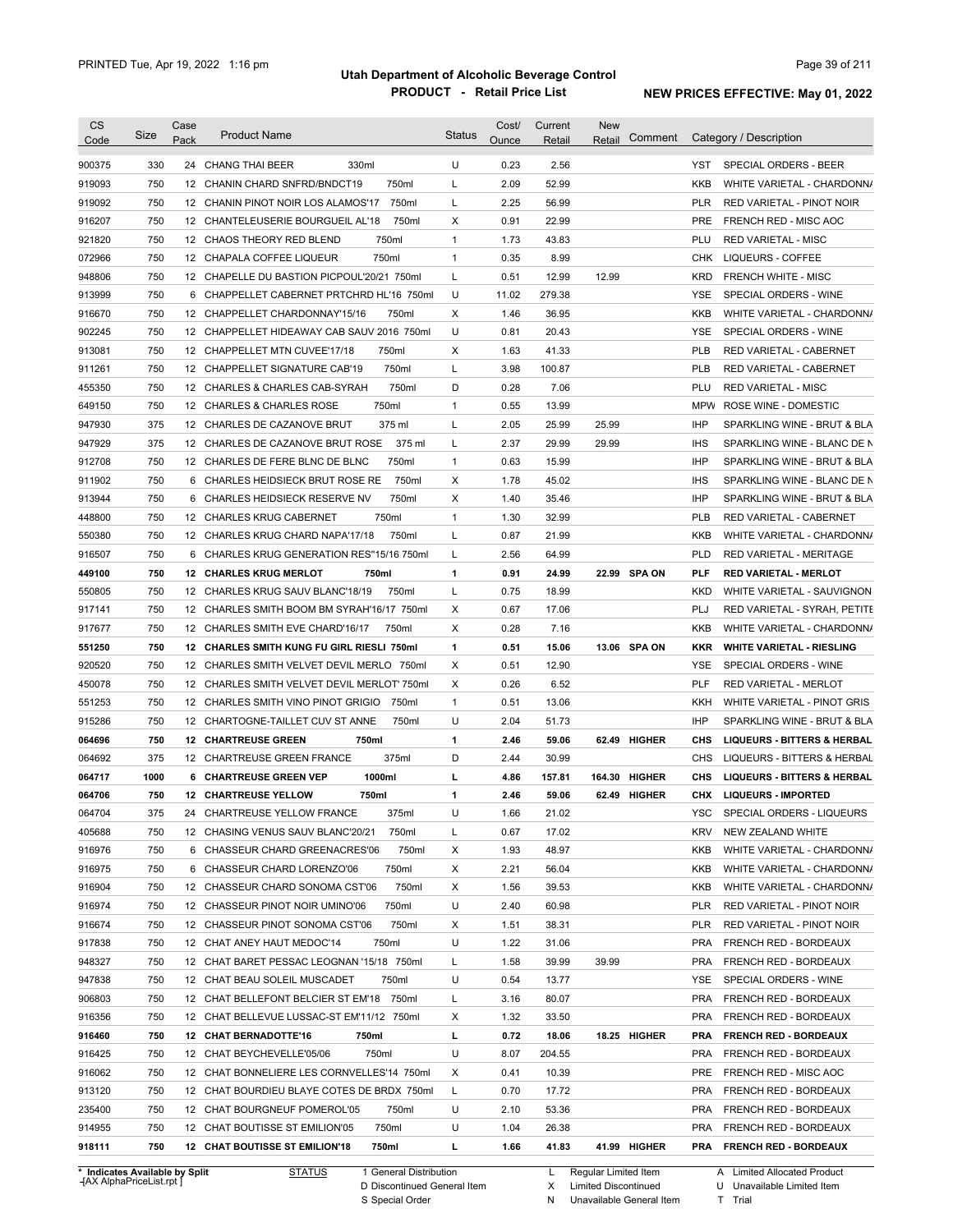| <b>CS</b> |      | Case |                                             |        |               | Cost/ | Current  | <b>New</b>      |              |            |                                        |
|-----------|------|------|---------------------------------------------|--------|---------------|-------|----------|-----------------|--------------|------------|----------------------------------------|
| Code      | Size | Pack | <b>Product Name</b>                         |        | <b>Status</b> | Ounce | Retail   | Retail          | Comment      |            | Category / Description                 |
| 913152    | 750  |      | 12 CHAT BRANE CANTENAC'06                   | 750ml  | U             | 1.80  | 45.76    |                 |              | <b>PRA</b> | FRENCH RED - BORDEAUX                  |
| 917941    | 750  |      | 6 CHAT BREUIL CALVADOS15YR                  | 750ml  | Х             | 3.98  | 101.02   |                 |              | ATJ        | BRANDY - CALVADOS & APPLEJ             |
| 918430    | 750  |      | 12 CHAT CALON SEGUR ST EST'00               | 750ml  | U             | 9.43  | 239.08   |                 |              | <b>PRA</b> | FRENCH RED - BORDEAUX                  |
| 918431    | 750  |      | 6 CHAT CALON SEGUR ST EST'18                | 750ml  | L             | 12.01 | 304.56   |                 |              | <b>PRA</b> | FRENCH RED - BORDEAUX                  |
| 916429    | 750  |      | 12 CHAT CALON SEGUR ST EST'96               | 750ml  | Х             | 7.50  | 190.22   |                 |              | <b>PRA</b> | FRENCH RED - BORDEAUX                  |
| 920404    | 750  |      | 12 CHAT CALON SEGUR'09                      | 750ml  | L             | 11.40 | 289.04   |                 |              | <b>PRA</b> | FRENCH RED - BORDEAUX                  |
| 222910    | 750  |      | 12 CHAT CALON-SEGUR ST EST'01               | 750ml  | U             | 2.99  | 75.85    |                 |              | <b>PRA</b> | FRENCH RED - BORDEAUX                  |
| 916470    | 750  |      | 12 CHAT CAMENSAC HM'05                      | 750ml  | U             | 1.14  | 28.92    |                 |              | <b>PRA</b> | FRENCH RED - BORDEAUX                  |
| 919017    | 750  |      | 12 CHAT CANTEGRIL SAUTERNES '14             | 750ml  | х             | 1.02  | 25.92    |                 |              | <b>EVR</b> | LATE HARVEST - SAUV, SEMILL            |
| 917282    | 375  |      | 12 CHAT CANTEGRIL SAUTERNES '15             | 375 ml | L             | 1.97  | 24.99    |                 |              | <b>EVR</b> | LATE HARVEST - SAUV, SEMILL            |
| 913195    | 750  |      | 12 CHAT CANTEMERLE'00                       | 750ml  | U             | 2.25  | 57.04    |                 |              | <b>PRA</b> | FRENCH RED - BORDEAUX                  |
| 916426    | 750  |      | 12 CHAT CANTEMERLE'05                       | 750ml  | U             | 1.51  | 38.24    |                 |              | <b>PRA</b> | FRENCH RED - BORDEAUX                  |
| 913146    | 750  |      | 12 CHAT CANTENAC BROWN'00                   | 750ml  | U             | 3.36  | 85.25    |                 |              | <b>PRA</b> | FRENCH RED - BORDEAUX                  |
| 223185    | 750  |      | 12 CHAT CARBONNIEUX BLANC'19                | 750ml  | L             | 2.40  | 60.75    |                 | 60.92 HIGHER | KRB        | <b>FRENCH WHITE - BORDEAUX &amp; I</b> |
| 910685    | 750  |      | 12 CHAT CARBONNIEUX ROUGE GRVS'18           | 750ml  | L             | 2.64  | 66.97    |                 |              | <b>PRA</b> | FRENCH RED - BORDEAUX                  |
| 916427    | 750  |      | 12 CHAT CARRUADES DE LAFITE'05              | 750ml  | U             | 3.73  | 94.71    |                 |              | <b>PRA</b> | FRENCH RED - BORDEAUX                  |
| 916183    | 750  |      | 12 CHAT CEDRE CAHORS LECEDRE'04             | 750ml  | U             | 2.51  | 63.57    |                 |              | <b>PRE</b> | FRENCH RED - MISC AOC                  |
| 916461    | 750  |      | 12 CHAT CERTAN DE MAY'05                    | 750ml  | U             | 4.40  | 111.64   |                 |              | <b>PRA</b> | FRENCH RED - BORDEAUX                  |
| 917068    | 750  |      | 12 CHAT CHANTEGRIVE GRAVES BL'06            | 750ml  | U             | 0.52  | 13.17    |                 |              | <b>KRB</b> | FRENCH WHITE - BORDEAUX &              |
| 918086    | 750  |      | 12 CHAT CHARMAIL HAUT MEDOC'07              | 750ml  | U             | 1.36  | 34.41    |                 |              | <b>PRA</b> | FRENCH RED - BORDEAUX                  |
| 916471    | 750  |      | 12 CHAT CHASSE-SPLEEN MOULIS'05             | 750ml  | U             | 1.51  | 38.24    |                 |              | <b>PRA</b> | FRENCH RED - BORDEAUX                  |
| 917370    | 750  |      | 12 CHAT CHASSE-SPLEEN MOULIS'10             | 750ml  | х             | 2.96  | 75.14    |                 |              | <b>PRA</b> | FRENCH RED - BORDEAUX                  |
| 223615    | 750  |      | 12 CHAT CHEVAL BLANC ST EM'03               | 750ml  | х             | 17.31 | 439.11   |                 |              | <b>PRA</b> | FRENCH RED - BORDEAUX                  |
| 916428    | 750  |      | 6 CHAT CHEVAL BLANC ST EM'05                | 750ml  | U             | 51.93 | 1,316.87 |                 |              | <b>PRA</b> | FRENCH RED - BORDEAUX                  |
| 916100    | 750  |      | 6 CHAT CHEVAL BLANC ST EM'06                | 750ml  | А             | 55.20 | 508.04   | 1,399.99 HIGHER |              | LAW        | <b>ALLOCATED WINE</b>                  |
| 237100    | 750  |      | 12 CHAT CHEVAL NOIR'12/13                   | 750ml  | х             | 0.80  | 20.20    |                 |              | <b>PRA</b> | FRENCH RED - BORDEAUX                  |
| 916472    | 750  |      | 12 CHAT CITRAN HM'05                        | 750ml  | U             | 1.29  | 32.68    |                 |              | <b>PRA</b> | FRENCH RED - BORDEAUX                  |
| 910106    | 750  | 6    | CHAT CLOS DU MARQUIS'00                     | 750ml  | Х             | 5.03  | 127.50   |                 |              | <b>PRA</b> | FRENCH RED - BORDEAUX                  |
| 223900    | 750  |      | 12 CHAT CLOS DU MARQUIS'05                  | 750ml  | х             | 2.77  | 70.28    |                 |              | <b>PRA</b> | FRENCH RED - BORDEAUX                  |
| 916501    | 750  |      | 12 CHAT CLOS DU MARQUIS'06                  | 750ml  | U             | 3.60  | 91.25    |                 |              | <b>PRA</b> | FRENCH RED - BORDEAUX                  |
| 918415    | 750  |      | 12 CHAT CLOS DU MARQUIS'16/18               | 750ml  | L             | 5.13  | 129.99   | 129.99          |              | <b>PRA</b> | FRENCH RED - BORDEAUX                  |
| 937794    | 750  |      | 12 CHAT CLOS DU MARQUIS'8/09                | 750ml  | Х             | 4.40  | 111.54   |                 |              | <b>PRA</b> | FRENCH RED - BORDEAUX                  |
| 237200    | 750  |      | 12 CHAT CLOS LES LUNELLES'03                | 750ml  | U             | 1.51  | 38.32    |                 |              | <b>PRA</b> | FRENCH RED - BORDEAUX                  |
| 935204    | 750  |      | 12 CHAT CLOS RENE POMEROL'09                | 750ml  | U             | 2.51  | 63.69    |                 |              | <b>PRA</b> | FRENCH RED - BORDEAUX                  |
| 916833    | 750  |      | 12 CHAT CORDEILLAN-BAGES PAUILA'07 750ml    |        | U             | 1.67  | 42.47    |                 |              | <b>PRA</b> | FRENCH RED - BORDEAUX                  |
| 916430    | 750  |      | 12 CHAT COS D'ESTOURNEL'02                  | 750ml  | U             | 10.83 | 274.60   |                 |              | <b>PRA</b> | FRENCH RED - BORDEAUX                  |
| 224149    | 750  |      | 12 CHAT COS D'ESTOURNEL'06                  | 750ml  | U             | 3.95  | 100.29   |                 |              | PRA        | FRENCH RED - BORDEAUX                  |
| 915560    | 750  |      | 12 CHAT DAMASE BORDEAUX SUP'15/16 750ml     |        | L             | 0.71  | 17.99    | 17.99           |              | <b>PRA</b> | FRENCH RED - BORDEAUX                  |
| 268930    | 750  |      | 12 CHAT D'AQUERIA TAVEL ROSE'18             | 750ml  | L             | 0.83  | 21.02    |                 |              |            | MPX ROSE WINE - IMPORTED               |
| 919141    | 375  |      | 12 CHAT D'ARCHE PUGNEAU SAUTRNS'15 375 ml   |        | U             | 1.33  | 16.90    |                 |              | <b>EVR</b> | LATE HARVEST - SAUV, SEMILL            |
| 916474    | 375  |      | 24 CHAT D'ARCHE SAUTERNES'05                | 375ml  | Х             | 1.63  | 20.73    |                 |              | EVR.       | LATE HARVEST - SAUV, SEMILL            |
| 916473    | 750  |      | 12 CHAT D'ARCHE SAUTERNES'05                | 750ml  | U             | 1.51  | 38.32    |                 |              | EVR.       | LATE HARVEST - SAUV, SEMILL            |
| 224350    | 750  |      | 12 CHAT D'ARMAILHAC'06                      | 750ml  | U             | 1.51  | 38.24    |                 |              | <b>PRA</b> | FRENCH RED - BORDEAUX                  |
| 917127    | 750  |      | 12 CHAT DE CHASSELOIR MUSCADET'20 750ml     |        | L             | 0.63  | 15.99    | 15.99           |              | KRB        | FRENCH WHITE - BORDEAUX &              |
| 906474    | 750  |      | 12 CHAT DE CRUZEAU ROUGE'16                 | 750ml  | L             | 1.38  | 35.06    |                 |              | <b>PRA</b> | FRENCH RED - BORDEAUX                  |
| 953009    |      |      |                                             |        |               |       | 29.99    | 29.99           |              | <b>PRA</b> | FRENCH RED - BORDEAUX                  |
| 921204    |      |      |                                             |        |               |       |          |                 |              |            |                                        |
|           | 750  |      | 12 CHAT DE FRANCS LES CERISIERS'16 750ml    |        | L             | 1.18  |          |                 |              |            |                                        |
|           | 750  |      | 12 CHAT DE MACARD BORDEAUX SUP'15           | 750ml  | L             | 0.71  | 17.05    |                 | 17.99 HIGHER | <b>PRA</b> | <b>FRENCH RED - BORDEAUX</b>           |
| 918328    | 750  |      | 6 CHAT DE MEURSAULT CHARD '14/15            | 750ml  | X             | 0.96  | 24.30    |                 |              | <b>KRA</b> | FRENCH WHITE - BURGUNDY                |
| 947974    | 750  |      | 12 CHAT DE PANIGON MEDOC'16                 | 750ml  | L             | 0.87  | 21.99    | 21.99           |              | <b>PRA</b> | FRENCH RED - BORDEAUX                  |
| 986004    | 750  |      | 12 CHAT DE PENYA CUVEE ROUGE'19             | 750ml  | Х             | 0.44  | 11.16    |                 |              | PRE        | FRENCH RED - MISC AOC                  |
| 275120    | 750  |      | 12 CHAT DE SANCERRE'15/16                   | 750ml  | Х             | 0.88  | 22.35    |                 |              | KRB        | FRENCH WHITE - BORDEAUX &              |
| 918569    | 750  |      | 12 CHAT DE SOURS BORDEAUX ROSE'16 750ml     |        | Х             | 0.34  | 8.62     |                 |              |            | MPX ROSE WINE - IMPORTED               |
| 907248    | 750  |      | 12 CHAT DES ERLES CUVEE DES ARDOISES' 750ml |        | Х             | 0.43  | 10.92    |                 |              | PRE        | FRENCH RED - MISC AOC                  |
| 946815    | 750  |      | 6 CHAT D'ESCLANS LES CLANS ROSE             | 750ml  | U             | 3.55  | 89.99    |                 |              |            | YSE SPECIAL ORDERS - WINE              |

**Case** [AX AlphaPriceList.rpt ]

D Discontinued General Item S Special Order

X

Limited Discontinued

N Unavailable General Item

A Limited Allocated Product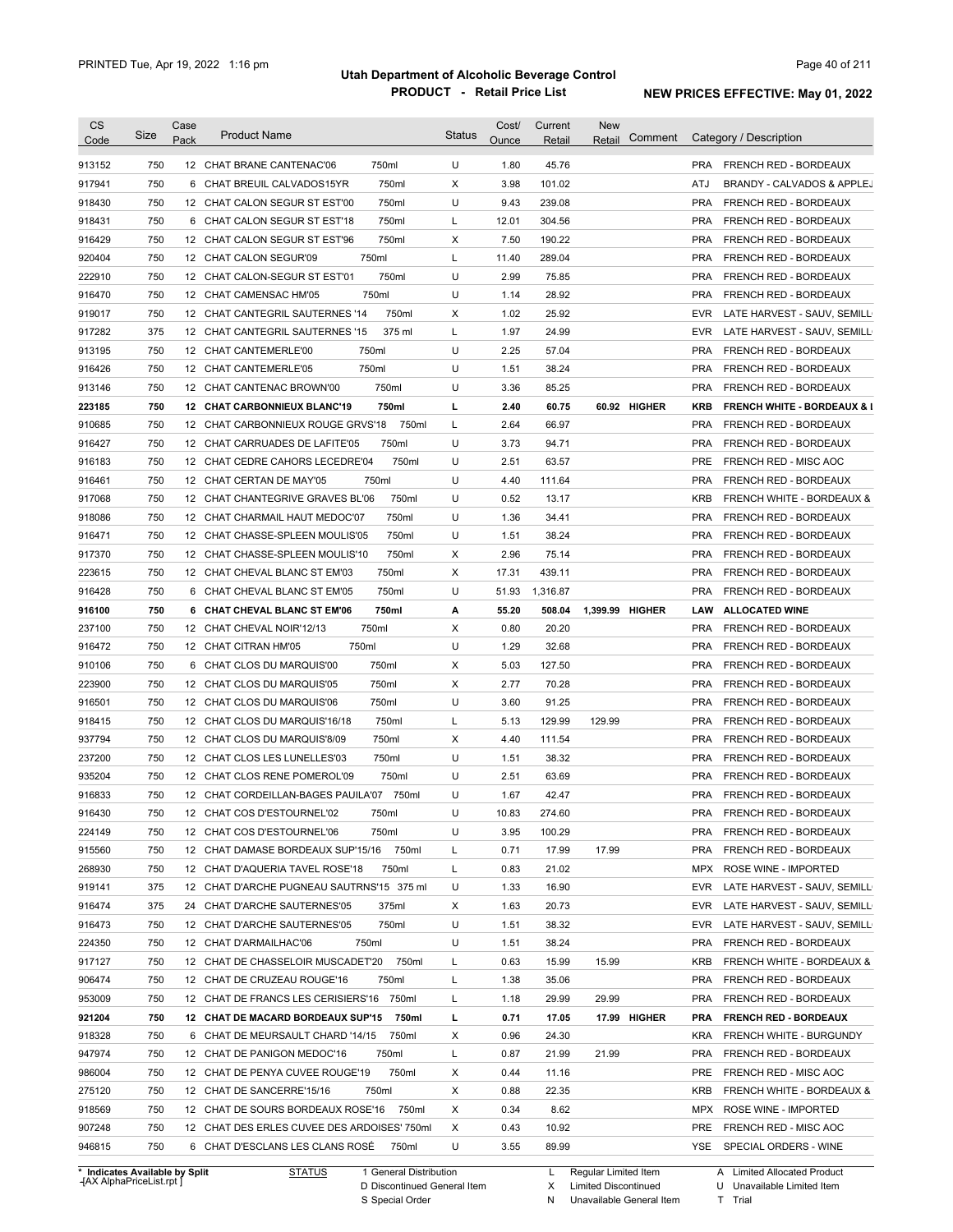| <b>CS</b><br>Code              | Size | Case<br>Pack | <b>Product Name</b>                         | <b>Status</b> | Cost/<br>Ounce | Current<br>Retail | <b>New</b><br>Comment<br>Retail |            | Category / Description                   |
|--------------------------------|------|--------------|---------------------------------------------|---------------|----------------|-------------------|---------------------------------|------------|------------------------------------------|
| 275090                         | 750  |              | 12 CHAT D'ESCLANS WHISPERING ANGEL 750ml    | 1             | 0.79           | 22.99             | 19.99 SPA ON                    | <b>MPQ</b> | <b>ROSE WINE - VARIETAL &amp; VIN GI</b> |
| 916431                         | 750  |              | 750ml<br>12 CHAT D'ISSAN MARGAUX'15/16      | L             | 5.12           | 129.90            |                                 | <b>PRA</b> | FRENCH RED - BORDEAUX                    |
| 918923                         | 750  |              | 750ml<br>12 CHAT D'ISSAN MARGAUX'18         | L             | 4.84           | 122.87            |                                 | <b>PRA</b> | FRENCH RED - BORDEAUX                    |
| 918981                         | 375  |              | 375 ml<br>12 CHAT DOISY DAENE SAUTERNE'15   | L             | 3.55           | 44.99             |                                 | <b>EVR</b> | LATE HARVEST - SAUV, SEMILL              |
| 918049                         | 375  |              | 375ml<br>24 CHAT DOISY-VEDRINE SAUT'07      | Х             | 2.47           | 31.34             |                                 | <b>EVR</b> | LATE HARVEST - SAUV, SEMILL              |
| 918048                         | 750  |              | 750ml<br>12 CHAT DOISY-VEDRINESAUT'07       | Х             | 1.27           | 32.23             |                                 | <b>EVR</b> | LATE HARVEST - SAUV, SEMILL              |
| 917598                         | 750  |              | 750ml<br>12 CHAT DOM DE CHEVALIER'09        | U             | 4.94           | 125.36            |                                 | <b>PRA</b> | FRENCH RED - BORDEAUX                    |
| 917258                         | 750  |              | 750ml<br>12 CHAT DONJON MINERVOIS ROSE '18  | х             | 0.56           | 14.12             |                                 |            | MPX ROSE WINE - IMPORTED                 |
| 918196                         | 750  |              | 750ml<br>12 CHAT DU JUGE BORDEAUX'18        | L             | 0.55           | 13.99             |                                 | <b>PRA</b> | FRENCH RED - BORDEAUX                    |
| 922077                         | 750  |              | 750ml<br>6 CHAT DUCRU BEAUCAILLOU 1986      | х             | 14.84          | 376.46            |                                 | YSE        | SPECIAL ORDERS - WINE                    |
| 225740                         | 750  |              | 750ml<br>12 CHAT DUCRU BEAUCAILLOU'01       | L             | 13.00          | 329.78            |                                 | <b>PRA</b> | FRENCH RED - BORDEAUX                    |
| 916432                         | 750  |              | 750ml<br>12 CHAT DUCRU BEAUCAILLOU'05       | U             | 11.15          | 282.72            |                                 | <b>PRA</b> | FRENCH RED - BORDEAUX                    |
| 911693                         | 750  |              | 750ml<br>12 CHAT DUCRU BEAUCAILLOU'08       | U             | 10.76          | 272.80            |                                 | <b>PRA</b> | FRENCH RED - BORDEAUX                    |
| 913163                         | 750  |              | 750ml<br>12 CHAT DUCRU BEAUCAILLOU'10       | L             | 19.16          | 485.82            |                                 | <b>PRA</b> | FRENCH RED - BORDEAUX                    |
| 918980                         | 750  |              | 750ml<br>12 CHAT DUCRU BEAUCAILLOU'17       | L             | 14.82          | 375.92            |                                 | <b>PRA</b> | FRENCH RED - BORDEAUX                    |
| 911172                         | 750  |              | 750ml<br>12 CHAT DUCRU BEAUCAILLOU'18       | L             | 19.72          | 499.99            | 499.99                          | <b>PRA</b> | FRENCH RED - BORDEAUX                    |
| 951878                         | 750  |              | 750ml<br>12 CHAT DUFORT VIVENS LE RELAIS    | U             | 1.80           | 45.65             |                                 | YSE        | SPECIAL ORDERS - WINE                    |
| 916433                         | 750  |              | 750ml<br>3 CHAT DUHART-MILON PAUILLAC'18    | L             | 6.92           | 175.56            |                                 | <b>PRA</b> | FRENCH RED - BORDEAUX                    |
| 947737                         | 750  |              | 12 CHAT DURFORT VIVENS'01<br>750ml          | U             | 4.00           | 101.35            |                                 | YSE        | SPECIAL ORDERS - WINE                    |
| 224563                         | 375  |              | 12 CHAT D'YQUEM'02<br>375ml                 | U             | 13.52          | 171.44            |                                 | <b>EVR</b> | LATE HARVEST - SAUV, SEMILL              |
| 918085                         | 375  |              | 12 CHAT D'YQUEM'07<br>375ml                 | L             | 45.05          | 571.21            |                                 | <b>KRB</b> | FRENCH WHITE - BORDEAUX &                |
| 916434                         | 375  |              | 12 CHAT D'YQUEM'14<br>375 ml                | Α             | 39.43          | 499.99            | 499.99                          | <b>EVR</b> | LATE HARVEST - SAUV, SEMILL              |
| 915410                         | 750  |              | 12 CHAT D'YQUEM'97<br>750ml                 | U             | 19.84          | 503.05            |                                 | <b>EVR</b> | LATE HARVEST - SAUV, SEMILL              |
|                                | 750  |              | 750ml                                       | L             | 14.89          | 377.65            |                                 | <b>PRA</b> |                                          |
| 918688                         |      |              | 12 CHAT FIGEAC ST EM '09                    |               |                |                   |                                 |            | FRENCH RED - BORDEAUX                    |
| 911173                         | 750  |              | 750ml<br>12 CHAT FIGEAC ST EM'16/18         | L<br>U        | 18.44          | 467.64            |                                 | <b>PRA</b> | FRENCH RED - BORDEAUX                    |
| 918033                         | 750  |              | 12 CHAT FLEUR CARDINALE'03<br>750ml         | U             | 2.33           | 59.10             |                                 | <b>PRA</b> | FRENCH RED - BORDEAUX                    |
| 918036                         | 750  |              | 750ml<br>12 CHAT FLEUR LA MOTHE'08          |               | 1.02           | 25.86             |                                 | <b>PRA</b> | FRENCH RED - BORDEAUX                    |
| 917434                         | 750  |              | 750ml<br>12 CHAT FOMBRAUGE'11               | Х             | 1.94           | 49.26             |                                 | <b>PRA</b> | FRENCH RED - BORDEAUX                    |
| 918087                         | 750  |              | 750ml<br>12 CHAT FONROQUE ST EM'08          | U             | 1.72           | 43.68             |                                 | <b>PRA</b> | FRENCH RED - BORDEAUX                    |
| 226193                         | 750  |              | 12 CHAT FRANC-MAYNE ST EM'05<br>750ml       | U             | 1.51           | 38.34             |                                 | <b>PRA</b> | FRENCH RED - BORDEAUX                    |
| 916634                         | 750  |              | 6 CHAT FUISSE POUILLY-FUISSE BRULES' 750ml  | L             | 3.51           | 89.10             |                                 | <b>KRA</b> | FRENCH WHITE - BURGUNDY                  |
| 915200                         | 750  |              | 12 CHAT FUISSE POUILLY-FUISSE VV'07 750ml   | Х             | 1.96           | 49.60             |                                 | <b>KRA</b> | <b>FRENCH WHITE - BURGUNDY</b>           |
| 918625                         | 750  |              | 12 CHAT GASSIER ESPIRIT ROSE'20<br>750ml    | U             | 0.97           | 24.64             |                                 | MPX        | ROSE WINE - IMPORTED                     |
| 918626                         | 750  |              | 12 CHAT GASSIER LE PAS MOINE ROSE'18 750ml  | Х             | 1.00           | 25.39             |                                 | MPX        | ROSE WINE - IMPORTED                     |
| 918899                         | 750  |              | 12 CHAT GIGOGNAN CDP ROI'15/16<br>750ml     | г             | 2.25           | 52.99             | 56.99 HIGHER                    | <b>PRD</b> | <b>FRENCH RED - RHONE</b>                |
| 226320                         | 750  |              | 12 CHAT GISCOURS'07<br>750ml                | U             | 3.60           | 91.25             |                                 | <b>PRA</b> | <b>FRENCH RED - BORDEAUX</b>             |
| 226360                         | 750  |              | 12 CHAT GLORIA ST JULIEN'06<br>750ml        | U             | 1.21           | 30.80             |                                 | <b>PRA</b> | FRENCH RED - BORDEAUX                    |
| 226910                         | 750  |              | 750ml<br>12 CHAT GRAND PUY LACOSTE'05       | х             | 4.11           | 104.12            |                                 | <b>PRA</b> | FRENCH RED - BORDEAUX                    |
| 914672                         | 750  |              | 12 CHAT GRAVILLE-LACOSTE GRAVE'20<br>750ml  | L             | 0.99           | 24.99             |                                 | <b>KRB</b> | FRENCH WHITE - BORDEAUX &                |
| 226725                         | 750  |              | 12 CHAT GREYSAC'14/15<br>750ml              | L             | 0.99           | 25.06             |                                 | <b>PRA</b> | FRENCH RED - BORDEAUX                    |
| 918590                         | 750  |              | 6 CHAT GRIS NUITS ST GRGS TERRASSES 750ml   | х             | 4.48           | 113.50            |                                 | <b>KRA</b> | FRENCH WHITE - BURGUNDY                  |
| 226920                         | 750  |              | 12 CHAT GRUAUD LAROSE'05<br>750ml           | Х             | 2.77           | 70.28             |                                 | <b>PRA</b> | FRENCH RED - BORDEAUX                    |
| 916475                         | 375  |              | 12 CHAT GUIRAUD SAUTERNES'03<br>375ml       | Х             | 4.49           | 56.95             |                                 | <b>KRB</b> | FRENCH WHITE - BORDEAUX &                |
| 916435                         | 750  |              | 750ml<br>12 CHAT HAUT BAGES AVEROUS'05      | U             | 1.81           | 45.84             |                                 | <b>PRA</b> | FRENCH RED - BORDEAUX                    |
| 916436                         | 750  |              | 750ml<br>12 CHAT HAUT BAILLY GRAVES'07      | U             | 4.82           | 122.32            |                                 | <b>PRA</b> | FRENCH RED - BORDEAUX                    |
| 949939                         | 750  |              | 750ml<br>12 CHAT HAUT BAILLY'16/17          | L             | 7.28           | 184.51            |                                 | <b>PRA</b> | FRENCH RED - BORDEAUX                    |
| 227080                         | 750  |              | 750ml<br>12 CHAT HAUT BATAILLY'03           | Х             | 2.25           | 57.12             |                                 | <b>PRA</b> | FRENCH RED - BORDEAUX                    |
| 917599                         | 750  |              | 750ml<br>12 CHAT HAUT BATAILLY'06           | U             | 1.44           | 36.44             |                                 | <b>PRA</b> | FRENCH RED - BORDEAUX                    |
| 913135                         | 750  |              | 750ml<br>12 CHAT HAUT BRION'00              | U             | 27.83          | 705.72            |                                 | <b>PRA</b> | FRENCH RED - BORDEAUX                    |
| 235765                         | 750  |              | 750ml<br>12 CHAT HAUT BRION'03              | U             | 18.56          | 470.72            |                                 | <b>PRA</b> | FRENCH RED - BORDEAUX                    |
| 918485                         | 750  |              | 12 CHAT HAUT DOMINGUE ROUGE'15/16<br>750ml  | L             | 0.51           | 12.18             | 12.99 HIGHER                    | <b>PRA</b> | <b>FRENCH RED - BORDEAUX</b>             |
| 916438                         | 750  |              | 12 CHAT HAUT MARBUZET ST EST'05<br>750ml    | U             | 2.55           | 64.64             |                                 | <b>PRA</b> | FRENCH RED - BORDEAUX                    |
| 954530                         | 750  |              | 12 CHAT HAUTES SEGOTTES ST EMILION 14 750ml | U             | 1.58           | 40.11             |                                 | YSE        | SPECIAL ORDERS - WINE                    |
| 916581                         | 750  |              | 6 CHAT HOSANNA POMEROL'06<br>750ml          | Х             | 5.97           | 151.28            |                                 |            | PRA FRENCH RED - BORDEAUX                |
| * Indicates Available by Split |      |              | <b>STATUS</b><br>1 General Distribution     |               |                | L                 | Regular Limited Item            |            | A Limited Allocated Product              |

**Case** [AX AlphaPriceList.rpt ]

D Discontinued General Item

S Special Order

X Limited Discontinued

N Unavailable General Item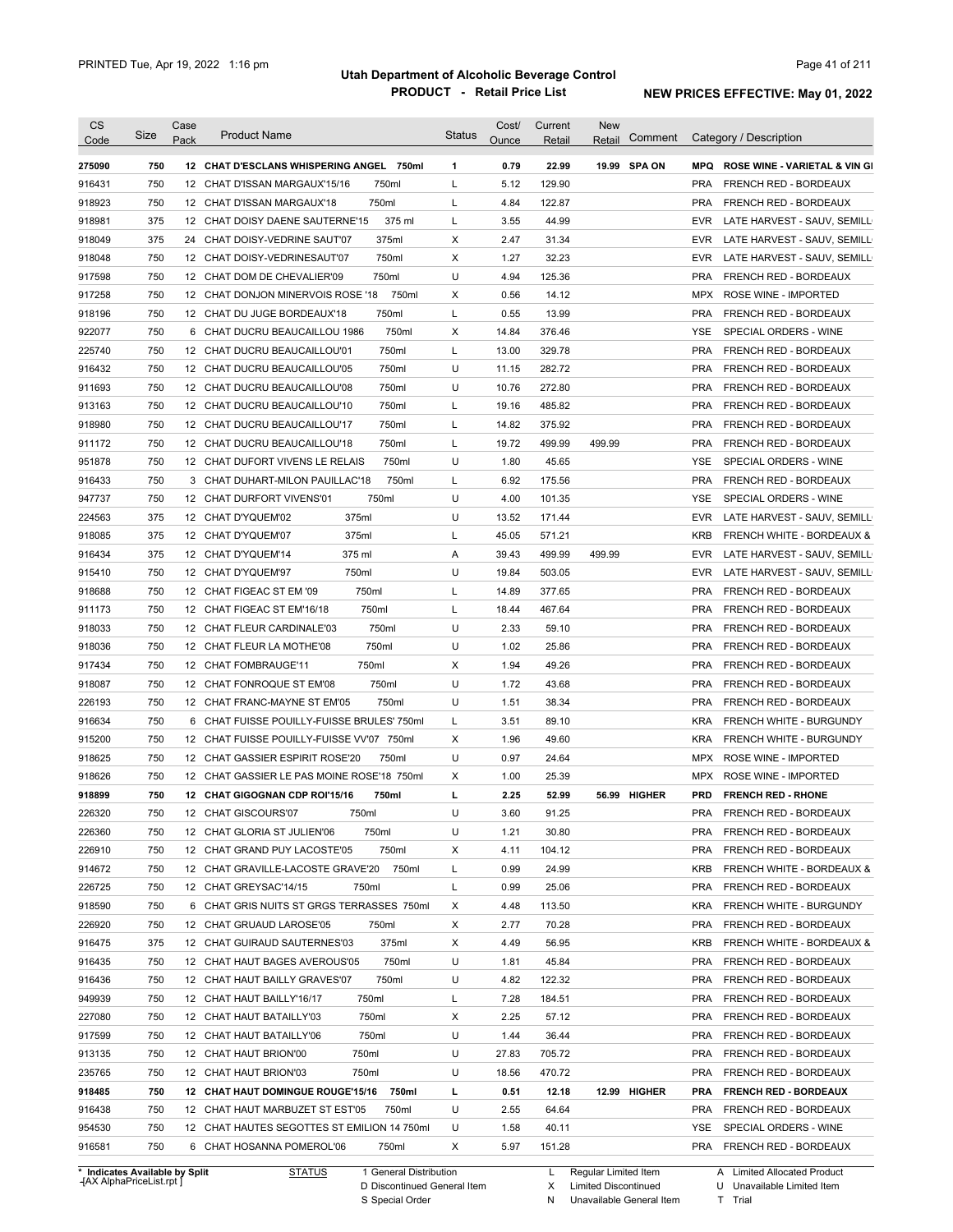| <b>CS</b><br>Code | <b>Size</b>                    | Case<br>Pack | <b>Product Name</b>                         | <b>Status</b> | Cost/<br>Ounce | Current<br>Retail | <b>New</b><br>Comment<br>Retail |                   | Category / Description       |
|-------------------|--------------------------------|--------------|---------------------------------------------|---------------|----------------|-------------------|---------------------------------|-------------------|------------------------------|
| 916498            | 750                            |              | 6 CHAT HOSANNA POMEROL'99<br>750ml          | U             | 4.98           | 126.22            |                                 |                   | PRA FRENCH RED - BORDEAUX    |
| 948325            | 750                            |              | 750ml<br>12 CHAT LA CARDONNE MEDOC'15/16    | L             | 1.18           | 29.99             | 29.99                           | <b>PRA</b>        | FRENCH RED - BORDEAUX        |
| 916439            | 750                            |              | 750ml<br>12 CHAT LA CROIX BEAUCAILLOU'04    | X             | 1.51           | 38.33             |                                 | <b>PRA</b>        | FRENCH RED - BORDEAUX        |
| 913149            | 750                            |              | 750ml<br>6 CHAT LA GAFFELIERE'15            | X             | 5.68           | 144.02            |                                 | <b>PRA</b>        | <b>FRENCH RED - BORDEAUX</b> |
| 228680            | 750                            |              | 750ml<br>12 CHAT LA GRANGE ST JUIEN'02      | U             | 2.55           | 64.56             |                                 | <b>PRA</b>        | FRENCH RED - BORDEAUX        |
| 913150            | 750                            |              | 750ml<br>12 CHAT LA GRANGE ST JULIEN'06     | U             | 1.88           | 47.72             |                                 | <b>PRA</b>        | FRENCH RED - BORDEAUX        |
| 913169            | 750                            |              | 750ml<br>12 CHAT LA MISSION HAUT BRION'02   | U             | 15.75          | 399.47            |                                 | <b>PRA</b>        | FRENCH RED - BORDEAUX        |
| 916440            | 750                            | 6            | 750ml<br>CHAT LA MISSION HAUT BRION'06      | L             | 15.61          | 395.81            |                                 | <b>PRA</b>        | FRENCH RED - BORDEAUX        |
| 275250            | 750                            | 6            | 750ml<br>CHAT LA NERTHE CHATEAUNEUF'17      | L             | 2.57           | 65.24             |                                 | <b>PRD</b>        | <b>FRENCH RED - RHONE</b>    |
| 908445            | 375                            | 24           | CHAT LA RAME SAINTE CRX DU MONT R 375 ml    | L             | 2.13           | 26.99             |                                 | <b>EVR</b>        | LATE HARVEST - SAUV, SEMILL  |
| 917397            | 750                            |              | 750ml<br>12 CHAT LA ROQUE PIC STLOUP ROSE'  | X             | 0.75           | 18.98             |                                 | <b>MPQ</b>        | ROSE WINE - VARIETAL & VIN G |
| 917600            | 750                            |              | 750ml<br>12 CHAT LA TOUR CARNET'06          | U             | 0.69           | 17.57             |                                 | <b>PRA</b>        | FRENCH RED - BORDEAUX        |
| 917830            | 750                            |              | 750ml<br>12 CHAT LA-CROIX-DE-GAY'8/10       | U             | 2.48           | 62.93             |                                 | <b>PRA</b>        | FRENCH RED - BORDEAUX        |
| 915411            | 375                            | 24           | 375ml<br>CHAT LAFAURIE PEYRAGUEY'03         | X             | 3.48           | 44.07             |                                 | <b>EVR</b>        | LATE HARVEST - SAUV, SEMILL  |
| 229965            | 375                            | 24           | 375ml<br>CHAT LAFAURIE PEYRAGUEY'06         | X             | 1.86           | 23.55             |                                 | <b>EVR</b>        | LATE HARVEST - SAUV, SEMILL  |
| 914055            | 750                            |              | 750ml<br>6 CHAT LAFITE ROTHSCHILD'15        | L             | 66.80          | 1,694.01          |                                 | <b>PRA</b>        | FRENCH RED - BORDEAUX        |
| 228610            | 6000                           | 1            | 6000ml<br>CHAT LAFITE'99                    | U             | 30.16          | 6,118.49          |                                 | <b>PRA</b>        | FRENCH RED - BORDEAUX        |
| 915641            | 750                            |              | 750ml<br>12 CHAT LAFLEUR PETRUS'01          | U             | 17.45          | 442.65            |                                 | <b>PRA</b>        | FRENCH RED - BORDEAUX        |
| 916453            | 750                            |              | 750ml<br>12 CHAT LAFON-ROCHET ST EST'05/11  | U             | 3.08           | 78.16             |                                 | <b>PRA</b>        | FRENCH RED - BORDEAUX        |
| 916454            | 750                            |              | 750ml<br>12 CHAT LAGRANGE ST J'05           | U             | 2.55           | 64.64             |                                 | <b>PRA</b>        | FRENCH RED - BORDEAUX        |
| 937614            | 750                            |              | 750ml<br>12 CHAT LALANDE BORIE'06           | U             | 1.38           | 34.93             |                                 | <b>PRA</b>        | <b>FRENCH RED - BORDEAUX</b> |
| 918326            | 750                            |              | 12 CHAT LALANDE BORIE'15/17<br>750ml        | L             | 1.75           | 44.32             |                                 | <b>PRA</b>        | FRENCH RED - BORDEAUX        |
| 918088            | 750                            |              | 750ml<br>12 CHAT LANESSAN HAUT MEDOC'08     | U             | 1.15           | 29.05             |                                 | <b>PRA</b>        | FRENCH RED - BORDEAUX        |
| 911167            | 750                            |              | 750ml<br>12 CHAT L'ANGELUS ST EM'02         | U             | 6.70           | 169.92            |                                 | <b>PRA</b>        | FRENCH RED - BORDEAUX        |
| 911697            | 750                            |              | 750ml<br>12 CHAT L'ANGELUS ST EM'06         | U             | 6.33           | 160.52            |                                 | <b>PRA</b>        | FRENCH RED - BORDEAUX        |
| 917936            | 750                            | 12           | 750ml<br>CHAT LASCAUX LANGUEDOC ROSE'09     | X             | 0.65           | 16.53             |                                 | <b>MPQ</b>        | ROSE WINE - VARIETAL & VIN G |
| 918019            | 750                            |              | 12 CHAT LASCAUX LANGUEDOC ROUGE'08<br>750ml | X             | 0.73           | 18.55             |                                 | <b>PRE</b>        | FRENCH RED - MISC AOC        |
| 919779            | 750                            | 6            | CHAT LASSEGUE '11<br>750ml                  | L             | 2.05           | 51.99             |                                 | <b>PRA</b>        | FRENCH RED - BORDEAUX        |
|                   | 750                            |              | 750ml<br>12 CHAT LATOUR'88                  | L             | 49.70          | 1,260.39          |                                 | <b>PRA</b>        | FRENCH RED - BORDEAUX        |
| 229120<br>911074  | 750                            |              | 750ml<br>12 CHAT LEOVILLE BARTON'04/06      | U             | 2.55           | 64.64             |                                 | <b>PRA</b>        | FRENCH RED - BORDEAUX        |
| 937844            | 750                            |              | 750ml<br>12 CHAT LEOVILLE BARTON'12         | L             | 6.89           | 174.70            |                                 | <b>PRA</b>        | FRENCH RED - BORDEAUX        |
| 937724            | 750                            |              | 750ml<br>6 CHAT LEOVILLE BARTON'17          | L             | 5.63           | 142.84            |                                 | <b>PRA</b>        | FRENCH RED - BORDEAUX        |
| 911011            | 750                            |              | 750ml<br>6 CHAT LEOVILLE LAS CASES'00       | U             | 25.94          | 657.93            |                                 | <b>PRA</b>        | FRENCH RED - BORDEAUX        |
| 916442            | 750                            |              | 750ml<br>12 CHAT LEOVILLE LAS CASES'05      | L             | 17.08          | 433.19            |                                 | <b>PRA</b>        | FRENCH RED - BORDEAUX        |
|                   | 1500                           |              | 6 CHAT LEOVILLE LAS CASES'06<br>1500ml      | U             | 10.33          | 523.71            |                                 | <b>PRA</b>        | FRENCH RED - BORDEAUX        |
| 935324            |                                |              |                                             |               |                |                   |                                 |                   |                              |
| 911692            | 750                            |              | 750ml<br>12 CHAT LEOVILLE LAS CASES'09/15   |               | 20.98          | 531.96<br>242.42  |                                 | PRA<br><b>PRA</b> | FRENCH RED - BORDEAUX        |
| 911076            | 750                            |              | 12 CHAT LEOVILLE LAS CASES'11<br>750ml      | L             | 9.56           |                   |                                 |                   | FRENCH RED - BORDEAUX        |
| 229810            | 750                            |              | 750ml<br>12 CHAT LEOVILLE LAS CASES'17      | L             | 17.76          | 450.44            |                                 | <b>PRA</b>        | FRENCH RED - BORDEAUX        |
| 913012            | 750                            |              | 750ml<br>12 CHAT LEOVILLE POYFERRE'06       | U             | 2.18           | 55.24             |                                 | <b>PRA</b>        | FRENCH RED - BORDEAUX        |
| 910112            | 750                            |              | 750ml<br>6 CHAT LEOVILLE POYFERRE'10/16     | L             | 9.33           | 236.62            |                                 | <b>PRA</b>        | FRENCH RED - BORDEAUX        |
| 911057            | 750                            |              | 750ml<br>12 CHAT LEOVILLE POYFERRE'17       | L             | 5.22           | 132.30            |                                 | <b>PRA</b>        | FRENCH RED - BORDEAUX        |
| 918197            | 750                            |              | 750ml<br>12 CHAT LES VERRIERS'14            | Х             | 0.24           | 6.02              |                                 | <b>PRA</b>        | FRENCH RED - BORDEAUX        |
| 984334            | 750                            |              | 750ml<br>12 CHAT L'EVANGILE POMEROL'02      | U             | 8.79           | 223.02            |                                 | <b>PRA</b>        | FRENCH RED - BORDEAUX        |
| 917897            | 750                            |              | 12 CHAT L'HOSPITA LANGUEDO BL'12<br>750ml   | Х             | 0.68           | 17.14             |                                 | <b>KRD</b>        | FRENCH WHITE - MISC          |
| 918655            | 750                            |              | 750ml<br>12 CHAT LILIAN LADOUYS'18          | L             | 1.69           | 42.81             |                                 | <b>PRA</b>        | FRENCH RED - BORDEAUX        |
| 905193            | 750                            |              | 750ml<br>12 CHAT LOUDENNE MEDOC'14          | Х             | 0.68           | 17.28             |                                 | <b>PRA</b>        | FRENCH RED - BORDEAUX        |
| 230770            | 750                            |              | 750ml<br>12 CHAT LYNCH BAGES'15             | L             | 8.92           | 226.30            |                                 | <b>PRA</b>        | FRENCH RED - BORDEAUX        |
| 911058            | 750                            |              | 750ml<br>12 CHAT LYNCH BAGES'16             | L             | 13.17          | 334.01            |                                 | PRA               | FRENCH RED - BORDEAUX        |
| 918429            | 750                            |              | 750ml<br>12 CHAT LYNCH BAGES'18             | L             | 8.33           | 211.34            |                                 | PRA               | FRENCH RED - BORDEAUX        |
| 935254            | 750                            |              | 750ml<br>12 CHAT LYNCH BAGES'95             | Х             | 2.24           | 56.82             |                                 | PRA               | FRENCH RED - BORDEAUX        |
| 918466            | 750                            |              | 750ml<br>12 CHAT LYONNAT EMOTION'12/15      | L             | 1.33           | 33.83             |                                 | PRA               | FRENCH RED - BORDEAUX        |
| 917236            | 750                            |              | 750ml<br>12 CHAT MACHORRE'05                | U             | 0.69           | 17.50             |                                 | PRA               | FRENCH RED - BORDEAUX        |
| 918032            | 750                            |              | 750ml<br>6 CHAT MAGRAZ FOMBRAUGE'05         | U             | 8.53           | 216.22            |                                 | PRA               | FRENCH RED - BORDEAUX        |
| 913085            | 750                            |              | 12 CHAT MALESCOT ST EXUPERY'06<br>750ml     | U             | 4.70           | 119.07            |                                 | PRA               | FRENCH RED - BORDEAUX        |
|                   | * Indicates Available by Split |              | <b>STATUS</b><br>1 General Distribution     |               |                | L.                | Regular Limited Item            |                   | A Limited Allocated Product  |

**Case** [AX AlphaPriceList.rpt ]

General Distribution 

Discontinued General Item D

S Special Order

Regular Limited Item

X N Limited Discontinued U T

Unavailable General Item

Unavailable Limited Item

Trial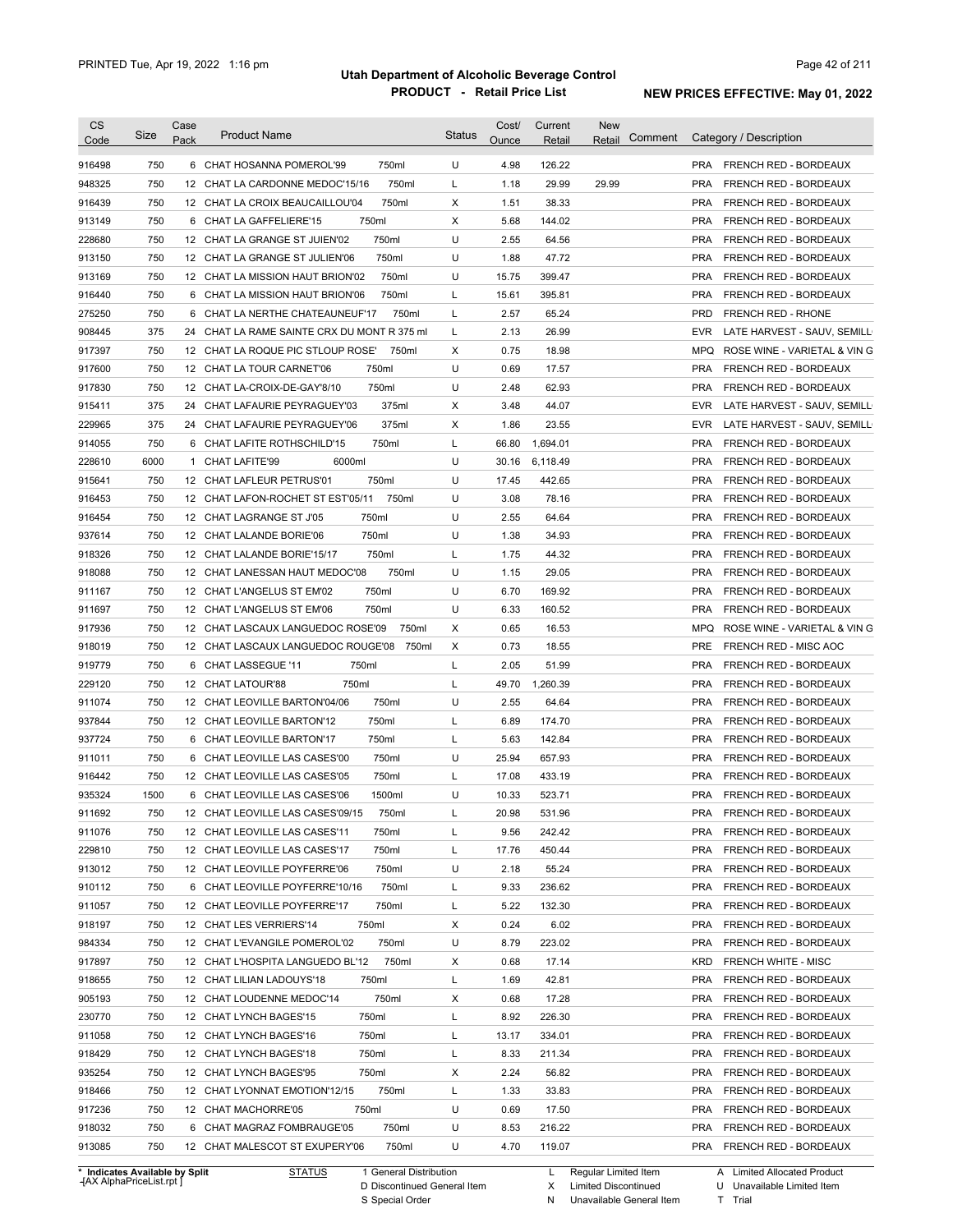| CS<br>Code                     | Size       | Case<br>Pack | <b>Product Name</b>                        |                        | <b>Status</b> | Cost/<br>Ounce | Current<br>Retail | <b>New</b><br>Retail   | Comment       |            | Category / Description                         |
|--------------------------------|------------|--------------|--------------------------------------------|------------------------|---------------|----------------|-------------------|------------------------|---------------|------------|------------------------------------------------|
| 911010                         | 750        |              | 12 CHAT MARGAUX'01                         | 750ml                  | U             | 15.78          | 400.15            |                        |               | PRA        | FRENCH RED - BORDEAUX                          |
| 916444                         | 375        | 12           | CHAT MARGAUX'05                            | 375ml                  | X             | 44.64          | 566.01            |                        |               | <b>PRA</b> | FRENCH RED - BORDEAUX                          |
| 916443                         | 750        |              | 12 CHAT MARGAUX'06/08                      | 750ml                  | L             | 46.42          | 1,177.25          |                        |               | <b>PRA</b> | FRENCH RED - BORDEAUX                          |
| 916478                         | 750        |              | 12 CHAT MARQUUIS D'ALESME BECKER'05 750ml  |                        | U             | 0.62           | 15.69             |                        |               | <b>PRA</b> | <b>FRENCH RED - BORDEAUX</b>                   |
| 913199                         | 750        |              | 12 CHAT MAZEYRES POMEROL'19                | 750ml                  | А             | 2.76           | 60.46             | 69.99                  | <b>HIGHER</b> | LAW        | <b>ALLOCATED WINE</b>                          |
| 916463                         | 750        |              | 12 CHAT MEYNEY'05                          | 750ml                  | U             | 1.51           | 38.24             |                        |               | <b>PRA</b> | FRENCH RED - BORDEAUX                          |
| 287016                         | 750        |              | 12 CHAT MINUTY M ROSE PROVENCE'20/21 750ml |                        | L             | 0.91           | 20.27             | 22.99                  | <b>HIGHER</b> | <b>MPX</b> | <b>ROSE WINE - IMPORTED</b>                    |
| 916464                         | 750        |              | 12 CHAT MONBOUSQUET ST EM'05               | 750ml                  | U             | 4.48           | 113.52            |                        |               | <b>PRA</b> | FRENCH RED - BORDEAUX                          |
| 935214                         | 750        |              | 12 CHAT MONBOUSQUET ST EM'08               | 750ml                  | U             | 3.71           | 94.18             |                        |               | <b>PRA</b> | FRENCH RED - BORDEAUX                          |
| 072956                         | 750        |              | <b>12 CHAT MONET RASPBERRY LIQ</b>         | 750ml                  | 1             | 0.67           | 19.99             |                        | 16.99 SPA ON  | CHE        | <b>LIQUEURS - FRUIT</b>                        |
| 913386                         | 750        | 12           | CHAT MONTELENA CAB EST'99                  | 750ml                  | U             | 4.47           | 113.37            |                        |               | <b>PLB</b> | RED VARIETAL - CABERNET                        |
| 917296                         | 750        | 6            | CHAT MONTELENA CAB ESTATE'16               | 750ml                  | L             | 6.66           | 168.78            |                        |               | <b>PLB</b> | RED VARIETAL - CABERNET                        |
| 914316                         | 750        | 12           | CHAT MONTELENA CAB NAPA'17/18              | 750ml                  | Г             | 2.85           | 72.32             |                        |               | <b>PLB</b> | RED VARIETAL - CABERNET                        |
| 911515                         | 750        | 12           | CHAT MONTELENA CHARD'17                    | 750ml                  | Г             | 2.20           | 55.75             |                        |               | <b>KKB</b> | WHITE VARIETAL - CHARDONN/                     |
| 913271                         | 750        | 12           | CHAT MONTELENA ZINFANDEL'15                | 750ml                  | L             | 1.50           | 38.06             |                        |               | PLH        | <b>RED VARIETAL - ZINFANDEL</b>                |
| 950523                         | 750        | 12           | <b>CHAT MONT-REDON CNP BLANC'18</b>        | 750ml                  | L             | 2.07           | 52.07             | 52.49                  | <b>HIGHER</b> | <b>KRD</b> | <b>FRENCH WHITE - MISC</b>                     |
| 279650                         | 750        | 12           | <b>CHAT MONT-REDON CNP RED'16/17</b>       | 750ml                  | L             | 1.73           | 43.52             | 43.99                  | <b>HIGHER</b> | <b>PRD</b> | <b>FRENCH RED - RHONE</b>                      |
| 911688                         | 750        | 12           | <b>CHAT MONTROSE ST EST'99</b>             | 750ml                  | U             | 8.22           | 208.38            |                        |               | <b>PRA</b> | FRENCH RED - BORDEAUX                          |
| 231385                         | 750        | 12           | <b>CHAT MONTROSE'05</b>                    | 750ml                  | Г             | 12.03          | 305.13            |                        |               | <b>PRA</b> | FRENCH RED - BORDEAUX                          |
| 911179                         | 750        | 6            | CHAT MONTROSE'16/18                        | 750ml                  | L             | 19.72          | 500.00            |                        |               | <b>PRA</b> | FRENCH RED - BORDEAUX                          |
| 916445                         | 750        | 6            | CHAT MOUTON-ROTHSCHILD'05                  | 750ml                  | U             | 35.61          | 903.12            |                        |               | <b>PRA</b> | FRENCH RED - BORDEAUX                          |
| 231445                         | 750        | 6            | CHAT MOUTON-ROTHSCHILD'06                  | 750ml                  | U             | 22.27          | 564.72            |                        |               | <b>PRA</b> | FRENCH RED - BORDEAUX                          |
| 913138                         | 750        | 12           | CHAT MOUTON-ROTHSCHILD'11                  | 750ml                  | U             | 45.15          | 1,145.14          |                        |               | <b>PRA</b> | FRENCH RED - BORDEAUX                          |
| 914966                         | 750        | 12           | CHAT MUSAR ROUGE'15                        | 750ml                  | Г             | 2.37           | 59.99             |                        |               | <b>PRZ</b> | <b>IMPORTED RED - MISC</b>                     |
|                                | 750        | 12           | CHAT OLLIEUX CAPUCINES ROUGE'19            | 750ml                  | Г             | 0.57           | 14.38             |                        |               | <b>PRE</b> |                                                |
| 955237<br>947804               | 750        |              | 12 CHAT PALMER ALTER EGO'15                | 750ml                  | Г             | 6.41           | 162.46            |                        |               | <b>PRA</b> | FRENCH RED - MISC AOC<br>FRENCH RED - BORDEAUX |
|                                | 750        | 6            | CHAT PALMER ALTER EGO'17                   | 750ml                  | Г             | 4.78           | 121.27            |                        |               | <b>PRA</b> |                                                |
| 911816<br>949393               | 750        |              | 12 CHAT PALMER'07                          | 750ml                  | Г             | 15.39          | 390.18            |                        |               | <b>PRA</b> | FRENCH RED - BORDEAUX                          |
| 903703                         | 750        | 6            | CHAT PALMER'09                             | 750ml                  | L             | 30.76          | 780.20            |                        |               | <b>PRA</b> | FRENCH RED - BORDEAUX<br>FRENCH RED - BORDEAUX |
| 947803                         | 750        | 6            | CHAT PALMER'16/17                          | 750ml                  | L             | 18.64          | 472.62            |                        |               | <b>PRA</b> | FRENCH RED - BORDEAUX                          |
| 913028                         | 750        |              | 12 CHAT PAPE CLEMENT GRAVES'15             | 750ml                  | A             | 11.83          | 299.99            | 299.99                 |               | LAW        | ALLOCATED WINE                                 |
| 911180                         | 750        | 12           | CHAT PAPE CLEMENT'06                       | 750ml                  | U             | 8.68           | 220.05            |                        |               | <b>PRA</b> | FRENCH RED - BORDEAUX                          |
| 911181                         | 750        |              | 12 CHAT PAVIE ST EM'06/08                  | 750ml                  | Г             | 19.96          | 506.13            |                        |               | <b>PRA</b> | FRENCH RED - BORDEAUX                          |
|                                | 750        |              | 12 CHAT PECH-LATT CORBIERES'18/19          | 750ml                  | L             | 0.87           | 15.99             |                        | 21.99 HIGHER  | <b>PRE</b> | <b>FRENCH RED - MISC AOC</b>                   |
| 918156<br>915462               | 750        |              | 6 CHAT PETRUS'01                           | 750ml                  | U             | 51.92          | 1,316.72          |                        |               | <b>PRA</b> | FRENCH RED - BORDEAUX                          |
|                                |            | 6            | CHAT PICHON BARON'10/15                    |                        |               | 12.47          |                   |                        |               | <b>PRA</b> |                                                |
| 911005<br>916448               | 750<br>750 |              | 12 CHAT PICHON LALANDE'05                  | 750ml<br>750ml         | U             | 8.68           | 316.37<br>220.05  |                        |               | PRA        | FRENCH RED - BORDEAUX<br>FRENCH RED - BORDEAUX |
| 911012                         |            |              |                                            | 750ml                  | U             | 4.40           | 111.56            |                        |               | <b>PRA</b> | FRENCH RED - BORDEAUX                          |
|                                | 750        |              | 12 CHAT PICHON LALANDE'99                  | 750ml                  |               |                |                   |                        |               | <b>PRA</b> | FRENCH RED - BORDEAUX                          |
| 910114                         | 750        |              | 12 CHAT PICHON LNGVLL BARON'18             | 750ml                  | L             | 11.78          | 298.65            |                        |               | <b>PRA</b> | FRENCH RED - BORDEAUX                          |
| 937824<br>910115               | 750        |              | 12 CHAT PONTET CANET PAUILLAC'16           | 750ml                  | L<br>Х        | 10.45<br>16.99 | 264.92<br>430.81  |                        |               | PRA        |                                                |
|                                | 750        |              | 6 CHAT PONTET CANET'10                     |                        |               |                |                   |                        |               |            | FRENCH RED - BORDEAUX                          |
| 232970                         | 750        |              | 12 CHAT PONTET-CANET PAUILLAC'02           | 750ml                  | U             | 2.62           | 66.44             |                        |               | PRA        | FRENCH RED - BORDEAUX                          |
| 918427                         | 750        |              | 12 CHAT POTENSAC '03                       | 750ml                  | х             | 2.47           | 62.66             |                        |               | PRA        | FRENCH RED - BORDEAUX                          |
| 950464                         | 750        |              | 12 CHAT POTENSAC MEDOC'09                  | 750ml                  | Х             | 3.55           | 89.99             |                        |               | PRA        | FRENCH RED - BORDEAUX                          |
| 910116                         | 750        |              | 12 CHAT POTENSAC MEDOC'11                  | 750ml                  | U             | 1.39           | 35.36             |                        |               | PRA        | FRENCH RED - BORDEAUX                          |
| 918746                         | 750        |              | 6 CHAT POTENSAC MEDOC'12                   | 750ml                  | U             | 1.40           | 35.38             |                        |               | PRA        | FRENCH RED - BORDEAUX                          |
| 921214                         | 750        |              | 12 CHAT POTENSAC MEDOC'16                  | 750ml                  | х             | 2.76           | 69.99             | 69.99                  |               | PRA        | FRENCH RED - BORDEAUX                          |
| 919020                         | 750        |              | 12 CHAT POTENSAC MEDOC'17                  | 750ml                  | L             | 1.72           | 43.69             |                        |               | PRA        | FRENCH RED - BORDEAUX                          |
| 918984                         | 750        |              | 12 CHAT POTENSAC MEDOC'18                  | 750ml                  | L             | 2.37           | 59.99             | 59.99                  |               | PRA        | FRENCH RED - BORDEAUX                          |
| 954178                         | 750        |              | 12 CHAT PRADEAUX BANDOL ROSE'20            | 750ml                  | х             | 1.38           | 34.99             |                        |               |            | MPX ROSE WINE - IMPORTED                       |
| 916450                         | 750        |              | 12 CHAT PRIEURE LICHINE'05                 | 750ml                  | U             | 2.62           | 66.52             |                        |               | PRA        | FRENCH RED - BORDEAUX                          |
| 913151                         | 750        |              | 12 CHAT PRIEURE LICHINE'06                 | 750ml                  | U             | 3.71           | 94.18             |                        |               | PRA        | FRENCH RED - BORDEAUX                          |
| 233145                         | 750        |              | 12 CHAT PRIEURE LICHINE'06                 | 750ml                  | U             | 3.71           | 94.18             |                        |               | PRA        | FRENCH RED - BORDEAUX                          |
| 917958                         | 750        |              | 12 CHAT PUECH-HAUT PREST ROUG'15/16 750ml  |                        | L             | 0.88           | 22.41             |                        |               |            | PRE FRENCH RED - MISC AOC                      |
| * Indicates Available by Split |            |              | <b>STATUS</b>                              | 1 General Distribution |               |                |                   | L Regular Limited Item |               |            | A Limited Allocated Product                    |

**Case** [AX AlphaPriceList.rpt ]

D Discontinued General Item S Special Order

Regular Limited Item

X

Limited Discontinued

N Unavailable General Item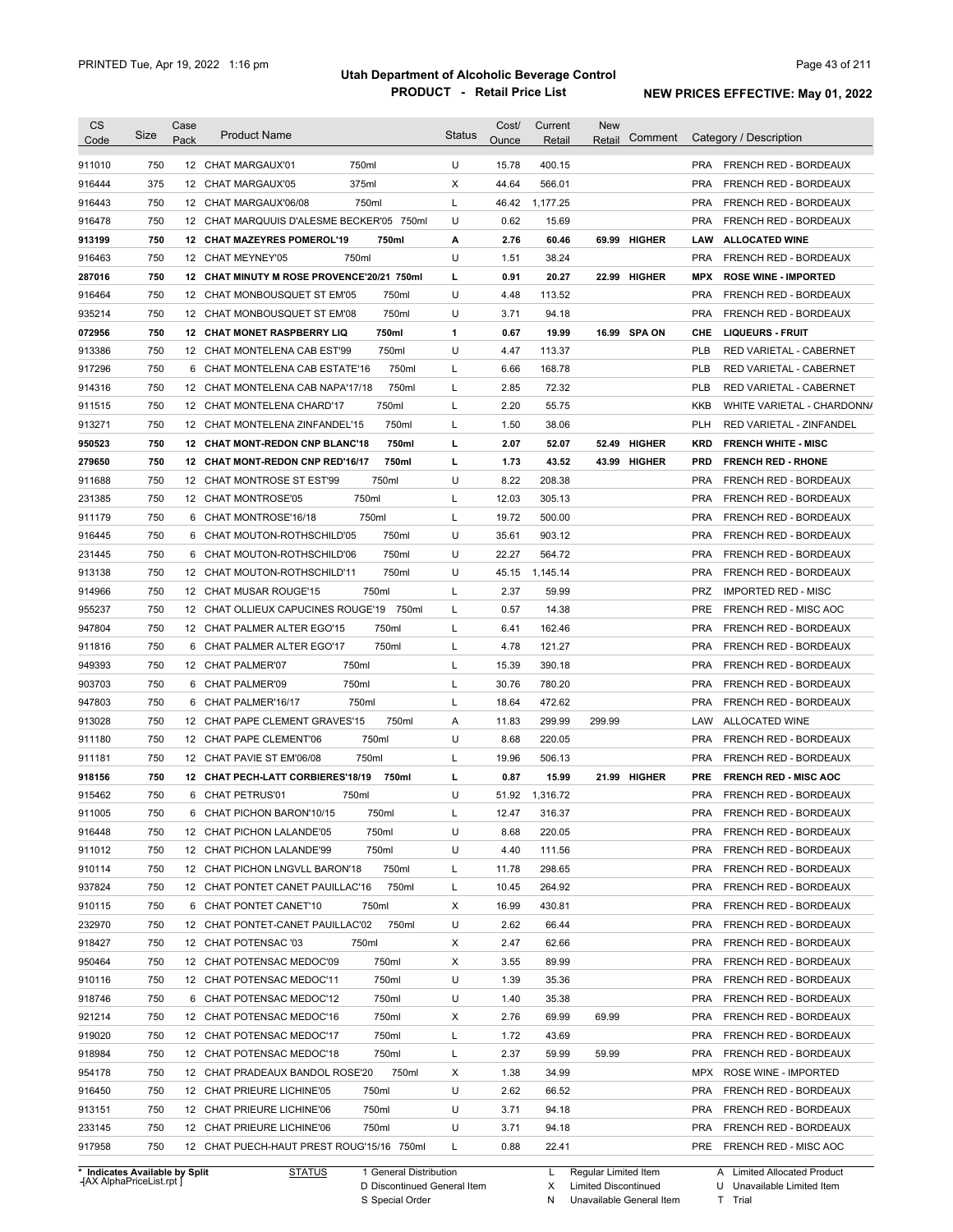| CS                         |            | Case |                                                                         |               | Cost/        | Current        | New    |               |            |                                                            |
|----------------------------|------------|------|-------------------------------------------------------------------------|---------------|--------------|----------------|--------|---------------|------------|------------------------------------------------------------|
| Code                       | Size       | Pack | <b>Product Name</b>                                                     | <b>Status</b> | Ounce        | Retail         | Retail | Comment       |            | Category / Description                                     |
| 916465                     | 750        |      | 12 CHAT PUY BLANQUET ST EM'06<br>750ml                                  | U             | 0.77         | 19.44          |        |               | <b>PRA</b> | FRENCH RED - BORDEAUX                                      |
| 917433                     | 750        |      | 750ml<br>12 CHAT QUINAULT L'ENCLOS'15/16                                | L             | 3.55         | 89.99          | 89.99  |               | <b>PRA</b> | FRENCH RED - BORDEAUX                                      |
| 916695                     | 750        |      | 12 CHAT RAGOTIERRE MUSCADET'17/18<br>750ml                              | L             | 0.63         | 16.06          |        |               | <b>KRB</b> | <b>FRENCH WHITE - BORDEAUX &amp;</b>                       |
| 918296                     | 750        |      | 12 CHAT RAUZAN GASSIES'09<br>750ml                                      | U             | 3.94         | 100.04         |        |               | <b>PRA</b> | FRENCH RED - BORDEAUX                                      |
| 233450                     | 750        |      | 750ml<br>12 CHAT RAUZAN SEGLA'06                                        | U             | 3.14         | 79.68          |        |               | <b>PRA</b> | FRENCH RED - BORDEAUX                                      |
| 947027                     | 750        |      | 12 CHAT RECOUGNE BLANC'19<br>750ml                                      | L             | 0.59         | 14.53          |        | 14.99 HIGHER  | <b>KRB</b> | <b>FRENCH WHITE - BORDEAUX &amp; I</b>                     |
| 913663                     | 750        |      | 12 CHAT RECOUGNE SUPERIOR'18<br>750ml                                   | L             | 0.67         | 16.76          |        | 16.99 HIGHER  | <b>PRA</b> | <b>FRENCH RED - BORDEAUX</b>                               |
| 939964                     | 500        |      | 12 CHAT REYNELLA OLD CAVE TAWNY<br>500ml                                | U             | 0.90         | 15.25          |        |               | ESG        | PORT - TAWNY                                               |
| 917432                     | 375        |      | 24 CHAT REYNE-VIGNEU SAUTERNES'05<br>375ml                              | Х             | 2.08         | 26.38          |        |               | <b>EVR</b> | LATE HARVEST - SAUV, SEMILL                                |
| 916479                     | 750        |      | 6 CHAT RIEUSSEC SAUTERNES '13<br>750ml                                  | Х             | 3.74         | 94.92          |        |               | <b>KRB</b> | <b>FRENCH WHITE - BORDEAUX &amp;</b>                       |
| 916499                     | 375        |      | 375ml<br>24 CHAT RIEUSSEC SAUTERNES'01                                  | х             | 13.62        | 172.70         |        |               | <b>EVR</b> | LATE HARVEST - SAUV, SEMILL                                |
| 914893                     | 375        |      | 375ml<br>24 CHAT RIEUSSEC SAUTERNES'02                                  | U             | 3.43         | 43.44          |        |               | <b>EVR</b> | LATE HARVEST - SAUV, SEMILL                                |
| 915508                     | 750        |      | 12 CHAT RIEUSSEC SAUTERNES'03/04<br>750ml                               | U             | 2.81         | 71.35          |        |               | <b>EVR</b> | LATE HARVEST - SAUV, SEMILL                                |
|                            | 375        |      | 375ml                                                                   | х             | 3.15         | 39.99          |        |               | <b>EVR</b> |                                                            |
| 915931<br>236652           | 375        |      | 24 CHAT RIEUSSEC SAUTERNES'06<br>375ml<br>24 CHAT RIEUSSEC SAUTERNES'06 | U             | 1.93         |                |        |               | <b>EVR</b> | LATE HARVEST - SAUV, SEMILL<br>LATE HARVEST - SAUV, SEMILL |
|                            |            |      |                                                                         |               |              | 24.45          |        |               |            |                                                            |
| 236650                     | 750        |      | 12 CHAT RIEUSSEC SAUTERNES'06<br>750ml                                  | U             | 1.80         | 45.76          |        |               | <b>EVR</b> | LATE HARVEST - SAUV, SEMILL                                |
| 917219                     | 750        |      | 750ml<br>12 CHAT ROCHEMORIN BLANC'06                                    | Х             | 1.18         | 29.99          |        |               | KRB        | FRENCH WHITE - BORDEAUX &                                  |
| 916466                     | 750        |      | 12 CHAT ROCHER BELLEVUE FIGEAC'05<br>750ml                              | U             | 1.17         | 29.79          |        |               | <b>PRA</b> | FRENCH RED - BORDEAUX                                      |
| 918035                     | 750        |      | 12 CHAT ROLLAN DE BY MEDOC'11<br>750ml                                  | L             | 1.46         | 37.14          |        |               | <b>PRA</b> | FRENCH RED - BORDEAUX                                      |
| 916993                     | 750        |      | 750ml<br>12 CHAT SAINT SEURIN                                           | L             | 0.67         | 16.99          |        |               | <b>PRA</b> | FRENCH RED - BORDEAUX                                      |
| 912749                     | 750        |      | 12 CHAT SEGRIES TAVEL ROSÉ'20<br>750ml                                  | L             | 0.85         | 21.11          |        | 21.49 HIGHER  | <b>MPQ</b> | <b>ROSE WINE - VARIETAL &amp; VIN GI</b>                   |
| 916468                     | 750        |      | 750ml<br>12 CHAT SENEJAC'06                                             | U             | 0.70         | 17.64          |        |               | <b>PRA</b> | FRENCH RED - BORDEAUX                                      |
| 922875                     | 750        |      | 750ml<br>12 CHAT SIRAN'18 MARGAUX                                       | Α             | 2.76         | 69.99          | 69.99  |               | LAW        | ALLOCATED WINE                                             |
| 937814                     | 750        |      | 750ml<br>12 CHAT SMITH-HAUT-LAF BLANC'06                                | Х             | 2.10         | 53.36          |        |               | <b>KRB</b> | <b>FRENCH WHITE - BORDEAUX &amp;</b>                       |
| 234170                     | 750        |      | 750ml<br>12 CHAT SMITH-HAUT-LAFITTE'03                                  | U             | 2.23         | 56.56          |        |               | <b>PRA</b> | FRENCH RED - BORDEAUX                                      |
| 916451                     | 750        |      | 750ml<br>12 CHAT SMITH-HAUT-LAFITTE'05                                  | U             | 3.73         | 94.72          |        |               | <b>PRA</b> | FRENCH RED - BORDEAUX                                      |
| 916458                     | 750        |      | 12 CHAT SOCIANDO MALLET HM'05<br>750ml                                  | U             | 3.14         | 79.68          |        |               | <b>PRA</b> | FRENCH RED - BORDEAUX                                      |
| 916098                     | 750        |      | 750ml<br>12 CHAT SOCIANDO MALLET HM'11                                  | U             | 2.59         | 65.67          |        |               | <b>PRA</b> | FRENCH RED - BORDEAUX                                      |
| 510605                     | 750        |      | 12 CHAT ST MICHELLE CABERNET<br>750ml                                   | 1             | 0.71         | 17.99          |        |               | <b>PLB</b> | RED VARIETAL - CABERNET                                    |
| 510557                     | 750        |      | 12 CHAT ST MICHELLE CABERNET INDIAN W 750ml                             | 1             | 0.79         | 16.99          |        | 19.99 SPA OFF | <b>PLB</b> | <b>RED VARIETAL - CABERNET</b>                             |
| 625542                     | 750        |      | 6 CHAT ST MICHELLE CHARD CANOE'18 750ml                                 | L             | 0.95         | 23.99          |        |               | KKB        | WHITE VARIETAL - CHARDONN/                                 |
| 625645                     | 750        |      | 12 CHAT ST MICHELLE CHARD INDIAN WLS 750ml                              | 1             | 0.79         | 19.99          |        |               | KKB        | WHITE VARIETAL - CHARDONN/                                 |
| 625800                     | 750        |      | 12 CHAT ST MICHELLE CHARDONNAY<br>750ml                                 | 1             | 0.63         | 15.99          |        |               | KKB        | WHITE VARIETAL - CHARDONN/                                 |
| 625605                     | 750        |      | 12 CHAT ST MICHELLE DRY RIESLING<br>750ml                               | 1             | 0.51         | 12.99          |        |               | <b>KKR</b> | WHITE VARIETAL - RIESLING                                  |
| 916622                     | 375        |      | 12 CHAT ST MICHELLE EROICA ICE WINE' 375 ml                             | Х             | 5.91         | 74.99          |        |               | EVL        | LATE HARVEST - RIESLING, BA,                               |
| 562780                     | 750        |      | 6 CHAT ST MICHELLE EROICA RIESLG'20 750ml                               | L             | 0.95         | 23.99          |        |               |            | KKR WHITE VARIETAL - RIESLING                              |
| 626050                     | 750        |      | 12 CHAT ST MICHELLE GEWURZR<br>750ml                                    | 1             | 0.51         | 9.99           |        | 12.99 SPA OFF | KKN        | <b>WHITE VARIETAL - GEWURZTRA</b>                          |
| 510700                     | 750        |      | 750ml<br>12 CHAT ST MICHELLE MERLOT                                     | 1             | 0.71         | 17.99          |        |               | PLF        | RED VARIETAL - MERLOT                                      |
| 510572                     | 750        |      | 6 CHAT ST MICHELLE MERLOT CANOE RDG' 750ml                              | Х             | 0.60         | 15.20          |        |               | PLF        | RED VARIETAL - MERLOT                                      |
| 510570                     | 750        |      | 12 CHAT ST MICHELLE MERLOT INDIAN WL'750ml                              | L             | 0.79         | 19.99          |        |               | <b>PLF</b> | RED VARIETAL - MERLOT                                      |
| 626310                     | 750        |      | 12 CHAT ST MICHELLE PINOT GRIS<br>750ml                                 | $\mathbf{1}$  | 0.63         | 15.99          |        |               | KKH        | WHITE VARIETAL - PINOT GRIS                                |
| 626210                     | 750        |      | 12 CHAT ST MICHELLE RIESLING<br>750ml                                   | 1             | 0.51         | 9.99           |        | 12.99 SPA OFF | <b>KKR</b> | <b>WHITE VARIETAL - RIESLING</b>                           |
| 918215                     | 750        |      | 6 CHAT ST MICHELLE RIESLING COLD CRK 750ml                              | L             | 0.67         | 16.99          |        |               | <b>KKR</b> | WHITE VARIETAL - RIESLING                                  |
| 626125                     | 750        |      | 12 CHAT ST MICHELLE RIESLING HARVEST 750ml                              | 1             | 0.43         | 12.99          |        | 10.99 SPA ON  | KKR        | <b>WHITE VARIETAL - RIESLING</b>                           |
| 510720                     | 750        |      | 12 CHAT STE MICHELLE CV SYRAH<br>750ml                                  | $\mathbf{1}$  | 0.71         | 17.99          |        |               | <b>PLJ</b> | RED VARIETAL - SYRAH, PETITE                               |
| 910118                     | 750        |      | 12 CHAT TALBOT'03<br>750ml                                              | U             | 1.80         | 45.77          |        |               | <b>PRA</b> | FRENCH RED - BORDEAUX                                      |
| 916459                     | 750        |      | 750ml<br>12 CHAT TALBOT'05                                              | U             | 2.69         | 68.32          |        |               | <b>PRA</b> | FRENCH RED - BORDEAUX                                      |
|                            |            |      |                                                                         |               |              |                |        |               |            |                                                            |
| 916781                     | 750        |      | 12 CHAT TOUR BAYARD MONTAGNE'18<br>750ml                                | L             | 0.95         | 24.04          |        | 23.99 LOWER   | <b>PRA</b> | <b>FRENCH RED - BORDEAUX</b>                               |
| 913244                     | 750        |      | 12 CHAT TOUR D'AURON'16<br>750ml                                        | L             | 0.67         | 16.99          | 16.99  |               | <b>PRA</b> | FRENCH RED - BORDEAUX                                      |
| 918177                     | 750        |      | 750ml<br>12 CHAT TOUR PRIGNAC MEDOC'8/09                                | U             | 0.76         | 19.22          |        |               | <b>PRA</b> | FRENCH RED - BORDEAUX                                      |
| 911018                     | 750        |      | 6 CHAT TROTANOY'02<br>750ml                                             | U             | 2.55         | 64.79          |        |               | <b>PRA</b> | FRENCH RED - BORDEAUX                                      |
|                            | 750        |      | 12 CHAT VIGNELAURE LA SOURCE ROSE 0 750ml                               | U             | 0.62         | 15.69          |        |               | YSE        | SPECIAL ORDERS - WINE                                      |
|                            |            |      |                                                                         |               |              |                |        |               |            |                                                            |
| 909340<br>918985<br>919780 | 750<br>750 |      | 12 CHAT VIGNELAURE ROSE'19/20<br>750ml<br>6 CHAT VIGNOT'11/12<br>750ml  | L<br>Х        | 0.99<br>0.95 | 24.99<br>23.99 | 24.99  |               | MPX<br>PRA | ROSE WINE - IMPORTED<br>FRENCH RED - BORDEAUX              |

**Case** [AX AlphaPriceList.rpt ]

D Discontinued General Item S Special Order

X Limited Discontinued

N Unavailable General Item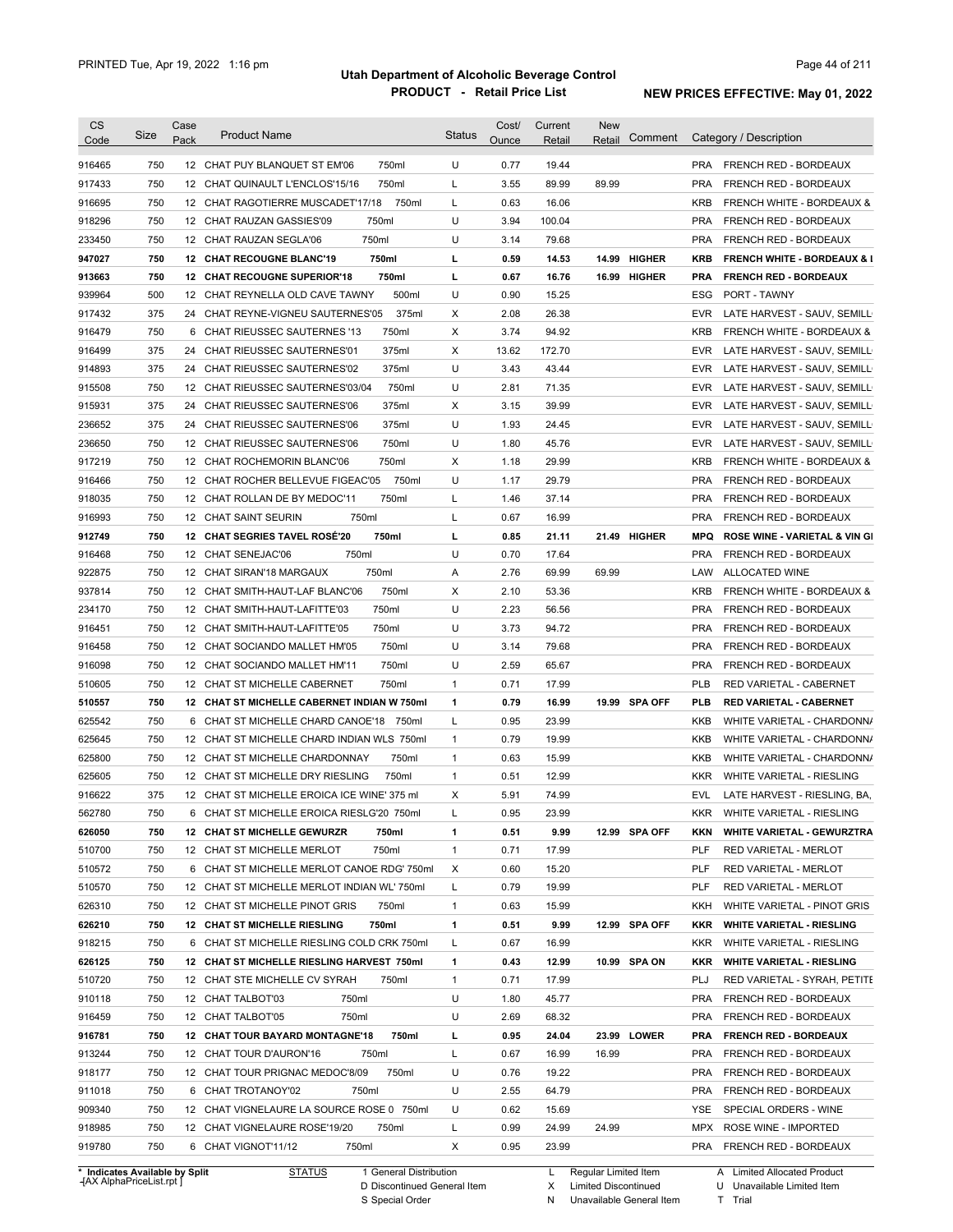| <b>CS</b><br>Code                        | Size | Case<br>Pack | <b>Product Name</b>                                                            | <b>Status</b> | Cost/<br>Ounce | Current<br>Retail | <b>New</b><br>Retail | Comment    | Category / Description                               |
|------------------------------------------|------|--------------|--------------------------------------------------------------------------------|---------------|----------------|-------------------|----------------------|------------|------------------------------------------------------|
| 916395                                   | 750  |              | 750ml<br>12 CHAT VRAYE-GROIX-GAY'01                                            | U             | 2.19           | 55.56             |                      | <b>PRA</b> | <b>FRENCH RED - BORDEAUX</b>                         |
| 919714                                   | 750  |              | 750ml<br>12 CHATEAU BONNET BLANC'19/20                                         | L             | 0.65           | 16.56             |                      | <b>KRB</b> | <b>FRENCH WHITE - BORDEAUX &amp;</b>                 |
| 949050                                   | 1500 |              | 1500ml<br>6 CHATEAU CALON SEGUR'96                                             | U             | 7.11           | 360.53            |                      | YSE        | SPECIAL ORDERS - WINE                                |
| 949946                                   | 750  |              | 750ml<br>12 CHATEAU CHASSE SPLEEN '15                                          | U             | 2.03           | 51.53             |                      | YSE        | SPECIAL ORDERS - WINE                                |
| 917165                                   | 750  |              | 750ml<br>12 CHATEAU CHATEAU SKULLS RED'07                                      | Х             | 0.81           | 20.55             |                      | <b>PRY</b> | <b>AUSTRALIAN RED</b>                                |
| 936484                                   | 750  |              | 750ml<br>6 CHATEAU COS D'ESTOURNEL'16                                          | L             | 20.79          | 527.22            |                      | <b>PRA</b> | FRENCH RED - BORDEAUX                                |
| 951376                                   | 750  |              | 750ml<br>6 CHATEAU D' ARMAILHAC '12                                            | U             | 2.87           | 72.67             |                      | YSE        | SPECIAL ORDERS - WINE                                |
| 951810                                   | 750  |              | 750ml<br>12 CHATEAU D'ANICE GRAVES '15                                         | х             | 0.67           | 16.99             |                      | <b>KRB</b> | FRENCH WHITE - BORDEAUX &                            |
| 953058                                   | 750  |              | 750ml<br>12 CHATEAU DE RIBEBON'18                                              | L             | 0.63           | 15.99             | 15.99                | <b>PRA</b> | FRENCH RED - BORDEAUX                                |
| 951106                                   | 750  |              | 750ml<br>6 CHATEAU DE SELLE CLAIR ROSE'19                                      | U             | 2.29           | 58.15             |                      | YSE        | SPECIAL ORDERS - WINE                                |
| 902943                                   | 750  |              | 750ml<br>12 CHATEAU DE SOURS ROUGE 2012                                        | U             | 0.27           | 6.84              |                      | <b>YSE</b> | SPECIAL ORDERS - WINE                                |
| 902950                                   | 750  |              | 750ml<br>12 CHATEAU DU GLANA 2011                                              | U             | 1.08           | 27.45             |                      | YSE        | SPECIAL ORDERS - WINE                                |
|                                          | 375  | 6            | 375ml<br>CHATEAU D'YQUEM '08                                                   | U             | 15.84          | 200.87            |                      | <b>YSE</b> | SPECIAL ORDERS - WINE                                |
| 949043                                   | 750  |              |                                                                                | U             |                |                   |                      |            |                                                      |
| 953932                                   |      |              | 750ml<br>12 CHATEAU GRAND ROUSSEAU                                             |               | 0.39           | 9.95              |                      | YSE        | SPECIAL ORDERS - WINE                                |
| 554302                                   | 750  |              | 12 CHATEAU LA PAWS CHARDONNAY<br>750ml                                         | D             | 0.44           | 11.10             |                      | KKB        | WHITE VARIETAL - CHARDONN/                           |
| 902949                                   | 750  |              | 750ml<br>12 CHATEAU LA SERRE 2015                                              | U             | 1.67           | 42.33             |                      | <b>YSE</b> | SPECIAL ORDERS - WINE                                |
| 953213                                   | 750  | 6            | 750ml<br>CHATEAU LAFITE ROTHSCHILD '15                                         | U             | 55.56          | 1,408.99          |                      | <b>YSE</b> | SPECIAL ORDERS - WINE                                |
| 951302                                   | 750  |              | 750ml<br>12 CHATEAU LANGOA BARTON '05                                          | U             | 5.16           | 130.96            |                      | YSE        | SPECIAL ORDERS - WINE                                |
| 916441                                   | 750  |              | 6 CHATEAU LATOUR'05<br>750ml                                                   | А             | 102.52         | 1,128.73          | 2,599.99 HIGHER      | LAW        | <b>ALLOCATED WINE</b>                                |
| 911008                                   | 750  |              | 750ml<br>12 CHATEAU LATOUR'06                                                  | A             | 59.15          | 627.11            | 1,499.99 HIGHER      | LAW        | <b>ALLOCATED WINE</b>                                |
| 918571                                   | 750  |              | 750ml<br>12 CHATEAU LYNCH BAGES '05                                            | L             | 14.69          | 372.46            |                      | <b>PRA</b> | FRENCH RED - BORDEAUX                                |
| 914954                                   | 750  |              | 750ml<br>12 CHATEAU LYONNAT'15                                                 | Г             | 1.18           | 29.99             | 29.99                | <b>PRA</b> | FRENCH RED - BORDEAUX                                |
| 938812                                   | 750  | 6            | 750ml<br>CHATEAU MARGAUX'17                                                    | L             | 43.54          | 1,104.29          |                      | <b>PRA</b> | FRENCH RED - BORDEAUX                                |
| 919137                                   | 750  |              | 750ml<br>12 CHATEAU MARIS ROUGE'17                                             | Х             | 0.72           | 18.14             |                      | PRE        | FRENCH RED - MISC AOC                                |
| 949490                                   | 750  |              | 750ml<br>12 CHATEAU MONTAUD ROSE'21                                            | L             | 0.63           | 15.99             | 15.99                |            | MPX<br>ROSE WINE - IMPORTED                          |
| 918464                                   | 750  |              | 750ml<br>12 CHATEAU MONTROSE'17                                                | L             | 11.89          | 301.47            |                      | <b>PRA</b> | FRENCH RED - BORDEAUX                                |
| 950038                                   | 750  | 6            | CHATEAU MOUTON ROTHSCHILD'15<br>750ml                                          | L             | 57.15          | 1,449.23          |                      | <b>PRA</b> | FRENCH RED - BORDEAUX                                |
| 905916                                   | 375  | 24           | 375ml<br>CHATEAU MUSAR ROUGE'05                                                | U             | 2.01           | 25.47             |                      | YSE        | SPECIAL ORDERS - WINE                                |
| 951303                                   | 750  |              | 12 CHATEAU PEDESCLAUX '10<br>750ml                                             | U             | 2.21           | 55.92             |                      | YSE        | SPECIAL ORDERS - WINE                                |
| 917279                                   | 750  |              | 12 CHATEAU REYNON SAUV BLANC'18<br>750ml                                       | L             | 0.67           | 16.99             |                      | <b>KRB</b> | <b>FRENCH WHITE - BORDEAUX &amp;</b>                 |
| 900196                                   | 750  |              | 12 CHATEAU ROBINE LA ROSE FRANCE<br>750ml                                      | U             | 0.91           | 23.09             |                      | YSE        | SPECIAL ORDERS - WINE                                |
| 917028                                   | 750  |              | 12 CHATEAU SEGRIES COTE/RHONE'19/20 750ml                                      | г             | 0.70           | 16.67             | 17.75 HIGHER         | <b>PRD</b> | <b>FRENCH RED - RHONE</b>                            |
| 917029                                   | 750  |              | 12 CHATEAU SEGRIES LIRAC'19<br>750ml                                           | г             | 0.87           | 21.56             | 21.99 HIGHER         | <b>PRD</b> | <b>FRENCH RED - RHONE</b>                            |
| 919530                                   | 750  |              | 750ml<br>12 CHATEAU SIMARD '10                                                 | U             | 2.11           | 53.44             |                      | YSE        | SPECIAL ORDERS - WINE                                |
| 918002                                   | 750  |              | 12 CHATEAU SMITH CABERNET'16/17<br>750ml                                       | X             | 0.79           | 20.06             |                      | <b>PLB</b> | RED VARIETAL - CABERNET                              |
| 625810                                   | 375  |              | 12 CHATEAU STE MICHELLE CHARDONNAY<br>375ml                                    | 1             | 0.59           | 7.49              |                      | KKB        | WHITE VARIETAL - CHARDONN/                           |
| 236600                                   | 750  |              | 12 CHATEAU SUAU BORDEAUX BLANC SEC 750ml                                       | 1             | 0.67           | 14.99             | 16.99 HIGHER         | <b>KRB</b> | <b>FRENCH WHITE - BORDEAUX &amp; I</b>               |
| 916506                                   | 750  |              | 12 CHATEAU THIEULEY BLANC'19<br>750ml                                          | L             | 0.60           | 15.03             | 15.20 HIGHER         | <b>KRB</b> | <b>FRENCH WHITE - BORDEAUX &amp; I</b>               |
| 955207                                   | 750  |              | 750ml<br>12 CHAUMEAU MAISON SANCERRE'20/21                                     | L             | 1.31           | 33.23             |                      | KRE        | FRENCH WHITE - VARIETAL                              |
| 087324                                   | 1000 |              | 1000 ml<br>12 CHAVO MALO TEQUILA BLANCO                                        | U             | 0.65           | 21.85             |                      | <b>APD</b> | <b>TEQUILA - SILVER</b>                              |
| 917708                                   | 1500 |              | 6 CHE GAUCHO MALBEC/MERLOT'13/14<br>1500ml                                     | х             | 0.24           | 12.08             |                      | <b>PRU</b> | ARGENTINE RED - MALBEC                               |
| 900469                                   | 180  |              | 30 CHEEKY NIGORI<br>180ml                                                      | U             | 1.07           | 6.50              |                      | YSE        | SPECIAL ORDERS - WINE                                |
| 913853                                   | 750  |              | 12 CHEHALEM CHARD INOX'21<br>750ml                                             | L             | 0.79           | 19.06             | 19.99 HIGHER         | KKB        | <b>WHITE VARIETAL - CHARDONNA</b>                    |
| 919694                                   | 750  |              | 12 CHEHALEM EST PN RIBBON RDG'17<br>750ml                                      | L             | 1.93           | 48.82             | 48.99 HIGHER         | <b>PLR</b> | <b>RED VARIETAL - PINOT NOIR</b>                     |
| 912623                                   | 750  |              | 12 CHEHALEM P GRIS CHEHELAM MTN'20<br>750ml                                    | L             | 0.79           | 20.06             | 19.99 LOWER          | KKH        | <b>WHITE VARIETAL - PINOT GRIS</b>                   |
| 913760                                   | 750  |              | 6 CHEHALEM PINOT NOIR RSV'18<br>750ml                                          | L             | 2.37           | 59.99             |                      | PLR        | RED VARIETAL - PINOT NOIR                            |
| 912627                                   | 750  |              | 12 CHEHALEM PN CHEHALEM MTN'19<br>750ml                                        | L             | 1.10           | 28.06             | 27.99 LOWER          | <b>PLR</b> | <b>RED VARIETAL - PINOT NOIR</b>                     |
| 949785                                   | 1500 |              | 1500ml<br>6 CHEHALEM PN STOLLER VNYRD'11                                       | U             | 2.47           | 125.21            |                      | YSE        | SPECIAL ORDERS - WINE                                |
| 917032                                   | 750  |              | 12 CHEHALEM RIESLING'16<br>750ml                                               | L             | 0.79           | 20.06             | 19.99 LOWER          | <b>KKR</b> | <b>WHITE VARIETAL - RIESLING</b>                     |
| 906729                                   | 750  |              | 750ml<br><b>12 CHEHALEM ROSE OF PINOT NOIR'20</b>                              | L             | 0.79           | 16.06             | 19.99 HIGHER         | <b>MPQ</b> | ROSE WINE - VARIETAL & VIN GI                        |
| 901832                                   | 750  |              | 12 CHEMISTRY PINOT GRIS<br>750ml                                               | D             | 0.55           | 13.84             |                      | KKH        | WHITE VARIETAL - PINOT GRIS                          |
| 900814                                   | 750  |              | 6 CHENE BLEU HELOISE VAUCLUSE 2011 750ml                                       | U             | 3.67           | 92.99             |                      | YSE        | SPECIAL ORDERS - WINE                                |
| 918623                                   | 750  |              | 6 CHENE BLEU ROSE'20/21<br>750ml                                               | Г             | 1.58           | 40.07             |                      |            | MPX<br><b>ROSE WINE - IMPORTED</b>                   |
|                                          |      |              |                                                                                |               |                |                   |                      |            |                                                      |
| 908898<br>* Indicates Available by Split | 750  |              | 6 CHERRY PIE PINOT NOIR 07<br>750ml<br><b>STATUS</b><br>1 General Distribution | Х             | 2.07           | 52.49<br>L        | Regular Limited Item | YSE        | SPECIAL ORDERS - WINE<br>A Limited Allocated Product |

**Case** [AX AlphaPriceList.rpt ]

D Discontinued General Item

S Special Order

X Limited Discontinued

N Unavailable General Item

U Unavailable Limited Item

T Trial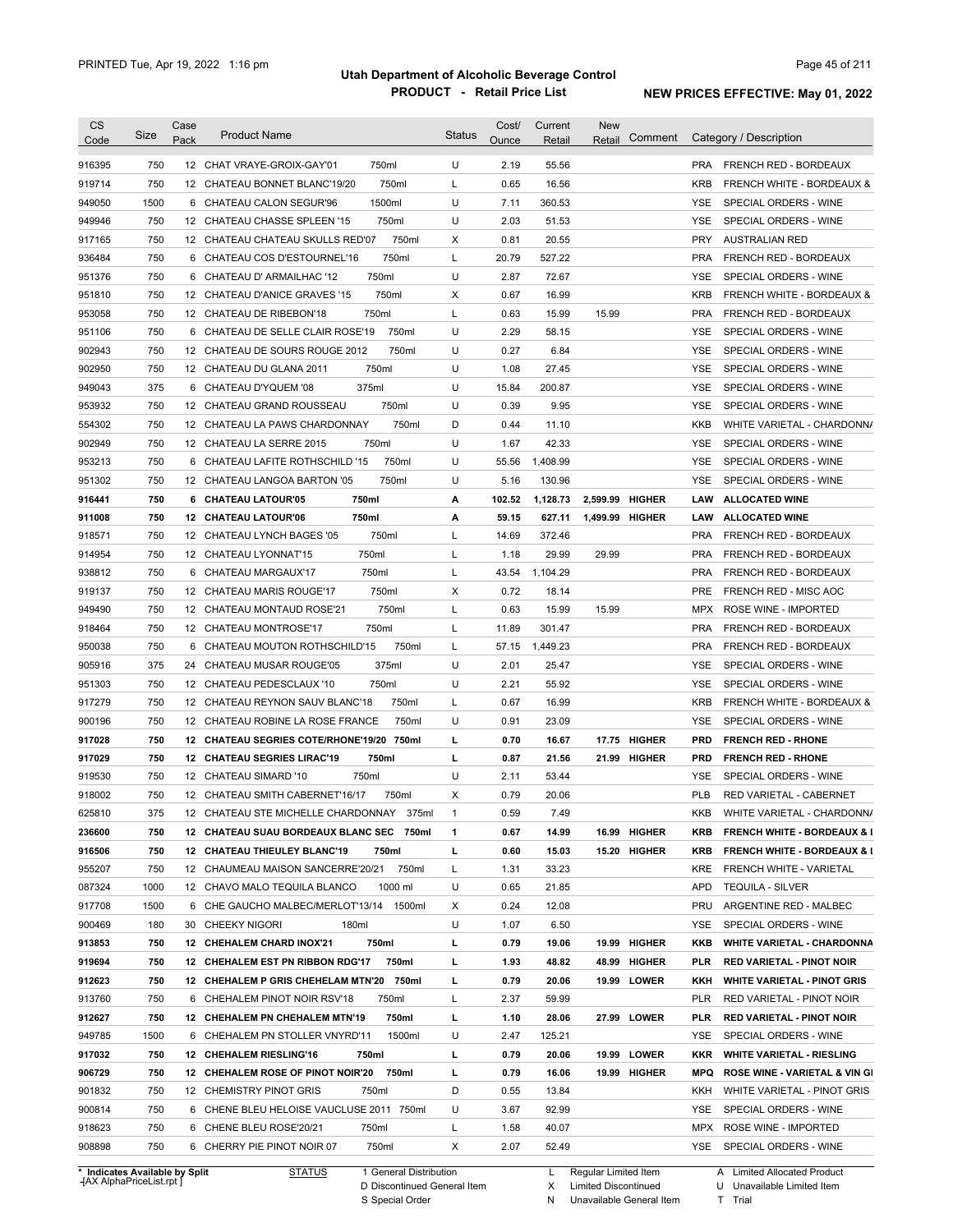| CS<br>Code                 | Size | Case<br>Pack | <b>Product Name</b>                         | <b>Status</b>  | Cost/<br>Ounce | Current<br>Retail | <b>New</b><br>Retail | Comment       |            | Category / Description            |
|----------------------------|------|--------------|---------------------------------------------|----------------|----------------|-------------------|----------------------|---------------|------------|-----------------------------------|
| 917133                     | 750  |              | 6 CHESTER KIDDER RED COLUMBIA'15<br>750ml   | Χ              | 2.25           | 56.99             |                      |               | PLU        | <b>RED VARIETAL - MISC</b>        |
| 923542                     | 750  |              | 12 CHESTER PINOT NOIR<br>750ml              | 1              | 1.38           | 35.06             |                      |               | <b>PLR</b> | RED VARIETAL - PINOT NOIR         |
| 948011                     | 750  |              | 750ml<br>12 CHESTER'S ANVIL HATTORI HANZO   | U              | 0.92           | 23.37             |                      |               | YSE        | SPECIAL ORDERS - WINE             |
| 908416                     | 3000 |              | 1 CHEVAL BLANC 2006<br>3000ml               | U              | 17.05          | 1,729.92          |                      |               | YSE        | SPECIAL ORDERS - WINE             |
| 427855                     | 750  |              | 750ml<br>6 CHEVAL DES ANDES '13/14          | х              | 1.49           | 37.80             |                      |               | <b>PRV</b> | ARGENTINE RED - OTHER             |
| 218497                     | 750  |              | 6 CHEVAL DES ANDES LIBRARY '4'6'12 750ml    | U              | 3.08           | 77.99             |                      |               | <b>YSE</b> | SPECIAL ORDERS - WINE             |
| 057171                     | 200  |              | 24 CHI CHI MARGARITA PET<br>200 ml          | 1              | 0.26           | 1.79              |                      |               | <b>CWF</b> | PREMIXED - MARGARITA              |
| 918157                     | 750  |              | 750ml<br>12 CHIARLI LAMBRUSCO GRASPAROSSA   | L              | 0.63           | 15.99             |                      |               | <b>PRK</b> | <b>ITALIAN RED - MISC DOC</b>     |
| 346915                     | 750  |              | 12 CHIARLO BARBERA D'ASTI'18<br>750ml       | L              | 0.71           | 17.99             |                      |               | <b>PRJ</b> | <b>ITALIAN RED - PIEDMONT</b>     |
| 357165                     | 750  |              | 6 CHIARLO BARBERA NIZZA LA COURT'18 750ml   | X              | 1.18           | 29.99             |                      |               | <b>PRJ</b> | <b>ITALIAN RED - PIEDMONT</b>     |
| 918548                     | 750  |              | 750ml<br>6 CHIARLO BAROLO TORTONIANO'16     | L              | 2.42           | 61.48             |                      |               | <b>PRJ</b> | <b>ITALIAN RED - PIEDMONT</b>     |
| 918436                     | 750  |              | 750ml<br>12 CHIARLO GAVI LE MARNE'17/19     | L              | 0.87           | 21.99             |                      |               | <b>KRL</b> | ITALIAN WHITE - MISC DOC          |
| 906482                     | 750  |              | 12 CHIARLO IL PRINCIPE NEBBIOLO'18/19 750ml | Χ              | 0.49           | 12.42             |                      |               | <b>PRJ</b> | <b>ITALIAN RED - PIEDMONT</b>     |
| 057168                     | 1750 |              | 6 CHI-CHI'S CHOCOLATE MALT<br>1750ml        | D              | 0.25           | 14.99             |                      |               | <b>CWU</b> | <b>PREMIXED - MISC</b>            |
| 057118                     | 1750 |              | 6 CHI-CHI'S COSMOPOLITAN<br>1750ml          | D              | 0.25           | 14.99             |                      |               | <b>CWU</b> | <b>PREMIXED - MISC</b>            |
| 057122                     | 1750 |              | 1750ml<br>6 CHI-CHI'S MANGO MARGARITA       | D              | 0.25           | 14.99             |                      |               | <b>CWF</b> | PREMIXED - MARGARITA              |
| 057148                     | 1750 |              | 1750ml<br>6 CHI-CHI'S MARGARITA W/TEQ       | 1              | 0.17           | 11.99             |                      | 9.99 SPA ON   | <b>CWF</b> | <b>PREMIXED - MARGARITA</b>       |
| 057129                     | 1750 |              | 1750ml<br>6 CHI-CHI'S MEXICAN MUDSLIDE      | 1              | 0.17           | 11.99             |                      | 9.99 SPA ON   | <b>CWR</b> | <b>PREMIXED - MUDSLIDE</b>        |
|                            | 1750 |              | 1750ml                                      | 1              | 0.17           |                   |                      | 9.99 SPA ON   |            | <b>PREMIXED - MISC</b>            |
| 057157                     | 750  |              | 6 CHI-CHI'S PINA COLADA<br>750ml            | Χ              | 0.17           | 11.99<br>4.25     |                      |               | <b>CWU</b> |                                   |
| 918380                     |      |              | 12 CHILCAS CHARDONNAY '11                   |                |                |                   |                      |               | <b>KRR</b> | CHILEAN WHITE                     |
| 918382                     | 750  |              | 750ml<br>12 CHILCAS MERLOT RES '10          | X              | 0.17           | 4.25              |                      |               | <b>PRT</b> | <b>CHILEAN RED</b>                |
| 918383                     | 750  |              | 12 CHILCAS SYRAH RES'10<br>750ml            | X              | 0.17           | 4.25              |                      |               | <b>PRT</b> | <b>CHILEAN RED</b>                |
| 918384                     | 750  |              | 12 CHILENSIS CABERNET RES'11<br>750ml       | X              | 0.17           | 4.25              |                      |               | <b>PRT</b> | <b>CHILEAN RED</b>                |
| 918381                     | 750  |              | 750ml<br>12 CHILENSIS CHARDONNAY'11         | Χ              | 0.17           | 4.25              |                      |               | <b>KRR</b> | CHILEAN WHITE                     |
| 918387                     | 750  |              | 750ml<br>12 CHILENSIS MALBEC RES'11         | Χ              | 0.17           | 4.25              |                      |               | <b>PRT</b> | <b>CHILEAN RED</b>                |
| 918385                     | 750  |              | 750ml<br>12 CHILENSIS MERLOT RES'11         | X              | 0.17           | 4.25              |                      |               | <b>PRT</b> | <b>CHILEAN RED</b>                |
| 903306                     | 750  |              | 750ml<br>12 CHIMAY CINQ CENTS ALE           | Г              | 0.73           | 18.49             |                      |               | <b>TVN</b> | IMPORTED BEER - BELGIUM & F       |
| 989414                     | 750  |              | 750ml<br>12 CHIMAY GRANDE RESERVE ALE       | Г              | 0.81           | 20.49             |                      |               | TNI        | ALE - WHITE & BELGIAN STYLE       |
| 911198                     | 355  |              | 355ml<br>6 CHIMAY QUADRILOGY GIFT PACK      | D              | 2.50           | 29.95             |                      |               | <b>YST</b> | SPECIAL ORDERS - BEER             |
| 989404                     | 750  |              | 750ml<br>12 CHIMAY RED PREMIERE TRAPPIST A  | 1              | 0.71           | 17.99             |                      |               | <b>TVH</b> | IMPORTED BEER - GERMANY, A        |
| 903777                     | 330  |              | 330ml<br>24 CHIMAY WHITE CAP (TRIPLE)       | U              | 0.71           | 7.89              |                      |               | YST        | SPECIAL ORDERS - BEER             |
| 921220                     | 750  |              | 6 CHIMNEY ROCK CABERNET SLD'16/17<br>750ml  | Г              | 4.34           | 109.99            |                      |               | <b>PLB</b> | RED VARIETAL - CABERNET           |
| 975507                     | 750  |              | 750ml<br>6 CHIMNEY ROCK CABERNET SLD'17     | U              | 4.11           | 104.21            |                      |               | <b>PLB</b> | RED VARIETAL - CABERNET           |
| 914880                     | 750  |              | 750ml<br>6 CHIMNEY ROCK ELEVAGE 2018        | L              | 4.73           | 119.99            |                      |               | <b>PLD</b> | RED VARIETAL - MERITAGE           |
| 948626                     | 750  |              | 6 CHIMNEY ROCK TOMAHAWK CAB SAUV'1 750ml    | U              | 5.38           | 136.47            |                      |               | YSE        | SPECIAL ORDERS - WINE             |
| 001051                     | 750  |              | 6 CHIVAS REGAL 12YR W/GLSS<br>750ml         | D              | 0.85           | 21.60             |                      |               |            | YGA GIFT SETS - SPIRITS           |
| 004750                     | 750  |              | 750ml<br>3 CHIVAS REGAL 25YR                | Х              | 11.97          | 303.52            |                      |               | AWR        | WHISKY - SCOTCH BLENDED           |
| 004712                     | 200  |              | 200ml<br>24 CHIVAS REGAL SCOTCH 12YR        | D              | 1.79           | 12.11             |                      |               | AWR        | WHISKY - SCOTCH BLENDED           |
| 004716                     | 750  |              | 750ml<br>12 CHIVAS REGAL SCOTCH 12YR        | 1              | 1.58           | 39.99             |                      |               | AWR        | WHISKY - SCOTCH BLENDED           |
| 004717                     | 1000 |              | 1000ml<br>12 CHIVAS REGAL SCOTCH 12YR       | 1              | 1.42           | 47.99             |                      |               | AWR        | WHISKY - SCOTCH BLENDED           |
| 004718                     | 1750 |              | 1750ml<br>6 CHIVAS REGAL SCOTCH 12YR        | 1              | 1.27           | 79.99             |                      | 74.99 SPA ON  | AWR        | <b>WHISKY - SCOTCH BLENDED</b>    |
| 004725                     | 375  |              | 375ml<br>12 CHIVAS REGAL SCOTCH 12YR RND    | D              | 1.58           | 19.99             |                      |               | AWR        | WHISKY - SCOTCH BLENDED           |
| 004723                     | 750  |              | 750ml<br>6 CHIVAS REGAL SCOTCH 18YR         | Х              | 3.15           | 79.99             |                      |               | AWR        | WHISKY - SCOTCH BLENDED           |
| 004736                     | 750  |              | 6 CHIVAS ROYAL SALUTE<br>750ml              | Г              | 7.96           | 201.99            |                      |               | AWR        | WHISKY - SCOTCH BLENDED           |
| 916586                     | 750  |              | 750ml<br>6 CHIYONOSONO BLACK WARRIOR SHOC   | X              | 1.22           | 30.95             |                      |               | GPX        | <b>SAKE - IMPORTED</b>            |
| 905121                     | 720  |              | 6 CHIYONOSONO SACRED POWER SAKE<br>720ml    | X              | 1.73           | 42.09             |                      |               | GPX        | SAKE - IMPORTED                   |
| 556540                     | 750  |              | 12 CHLOE CHARDONNAY<br>750ml                | 1              | 0.59           | 11.99             |                      | 14.99 SPA OFF | KKB        | <b>WHITE VARIETAL - CHARDONNA</b> |
| 456384                     | 750  |              | 750ml<br>12 CHLOE PINOT NOIR                | 1              | 0.59           | 11.99             |                      | 14.99 SPA OFF | <b>PLR</b> | <b>RED VARIETAL - PINOT NOIR</b>  |
| 724650                     | 750  |              | 750ml<br>12 CHLOE PROSECCO                  | 1              | 0.59           | 14.99             |                      |               | IPI        | SPARKLING WINE - PROSECCO         |
| 073150                     | 750  |              | 12 CHOCOLAT DELUXE CHOCOLATE LIQUEUR 750ml  | $\overline{1}$ | 0.55           | 13.99             |                      |               | CHN        | LIQUEURS - CHOCOLATE              |
|                            | 375  |              | 4 CHOCOLATE MINT WHIPAHOL<br>375ml          | U              | 0.81           | 10.33             |                      |               | YSC        | SPECIAL ORDERS - LIQUEURS         |
|                            |      |              | 750ml<br>12 CHOCOVINE ESPRESSO WINE         | D              | 0.53           | 13.39             |                      |               | YSE        | SPECIAL ORDERS - WINE             |
|                            | 750  |              |                                             |                |                |                   |                      |               |            |                                   |
| 909831<br>410295<br>953042 | 720  |              | 720 ml<br>12 CHOKAISAN JUNMAI DAIGINJO      | U              | 2.14           | 51.99             |                      |               | YSE        | SPECIAL ORDERS - WINE             |

**Case** [AX AlphaPriceList.rpt ]

D Discontinued General Item

S Special Order

X Limited Discontinued

N Unavailable General Item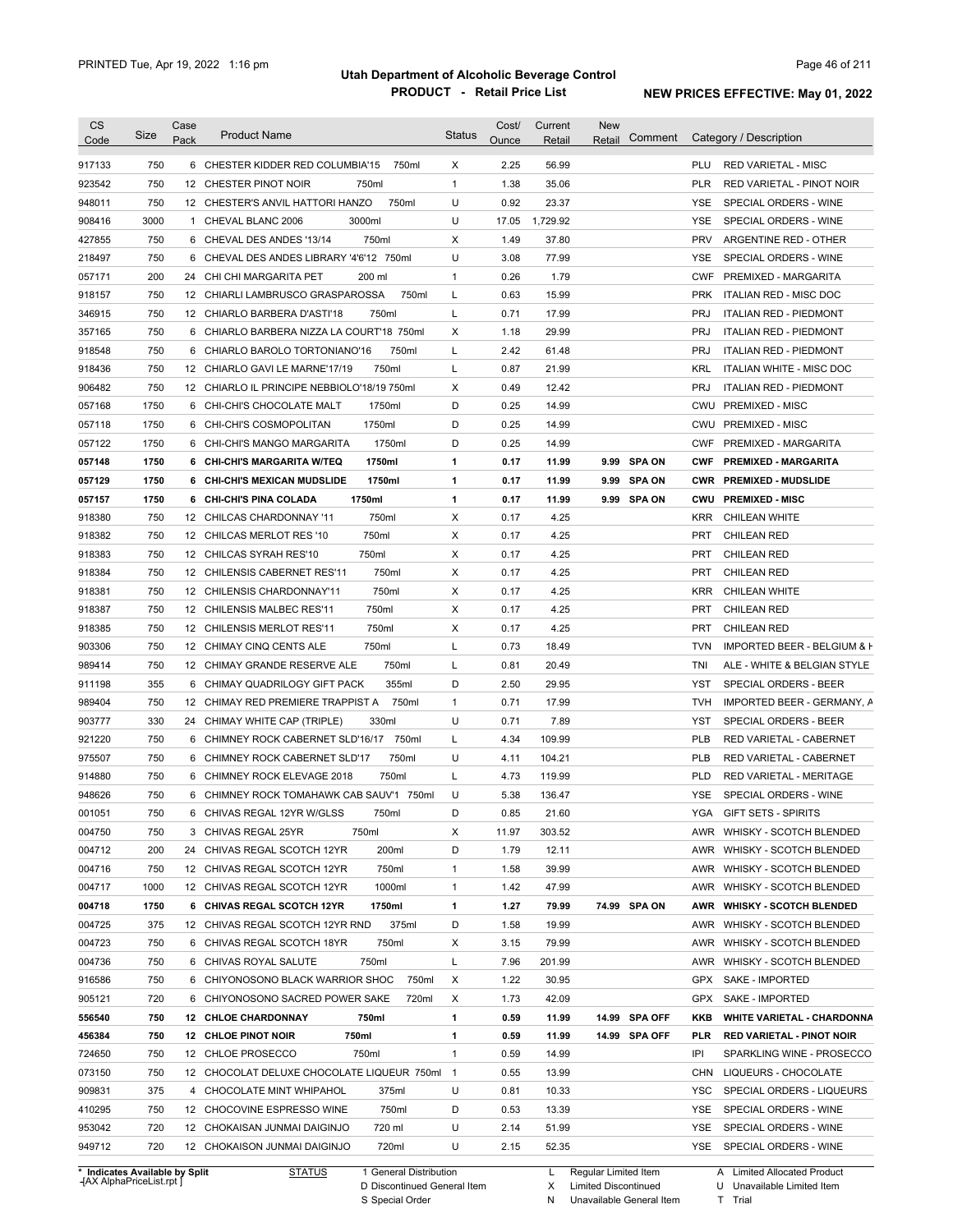| <b>CS</b><br>Code              | Size | Case<br>Pack    | <b>Product Name</b>                         | <b>Status</b> | Cost/<br>Ounce | Current<br>Retail | New<br>Comment<br>Retail |            | Category / Description         |
|--------------------------------|------|-----------------|---------------------------------------------|---------------|----------------|-------------------|--------------------------|------------|--------------------------------|
| 001315                         | 750  |                 | 6 CHOPIN POTATOP VODKA W/2 SHOTS<br>750ml   | U             | 1.20           | 30.31             |                          |            | ADX VODKA - IMPORTED           |
| 034244                         | 750  | 6               | CHOPIN VODKA<br>750ml                       | $\mathbf{1}$  | 0.99           | 25.13             |                          | <b>ADF</b> | <b>VODKA - BASIC</b>           |
| 001334                         | 750  |                 | 6 CHOPIN VODKA 25TH ANNIVERSARY VAP 750ml   | D             | 0.64           | 16.20             |                          | YGA        | <b>GIFT SETS - SPIRITS</b>     |
| 052314                         | 375  |                 | 24 CHRISTIAN BROS AMBER BRANDY<br>375ml     | $\mathbf{1}$  | 0.47           | 5.99              |                          | ATB        | <b>BRANDY - BASIC</b>          |
| 052316                         | 750  |                 | 750ml<br>12 CHRISTIAN BROS AMBER BRANDY     | $\mathbf{1}$  | 0.51           | 12.99             |                          | ATB        | <b>BRANDY - BASIC</b>          |
| 052319                         | 1000 |                 | 1000ml<br>12 CHRISTIAN BROS AMBER BRANDY    | 1             | 0.38           | 14.99             | 12.99 SPA ON             | <b>ATB</b> | <b>BRANDY - BASIC</b>          |
| 052318                         | 1750 |                 | 6 CHRISTIAN BROS AMBER BRANDY<br>1750ml     | $\mathbf{1}$  | 0.42           | 24.99             |                          | <b>ATB</b> | <b>BRANDY - BASIC</b>          |
| 095154                         | 750  |                 | 12 CHRISTIAN BROS CREAM SHERRY<br>750ml     | $\mathbf{1}$  | 0.28           | 6.99              |                          | EHP        | SHERRY - CREAM                 |
| 095664                         | 750  |                 | 750ml<br>12 CHRISTIAN BROS DRY SHERRY       | $\mathbf{1}$  | 0.28           | 6.99              |                          | EHD        | SHERRY - DRY - FINO            |
| 002229                         | 750  |                 | 12 CHRISTIAN BROS HOLIDAY NOGG<br>750ml     | D             | 0.21           | 5.40              |                          | <b>YGC</b> | <b>GIFT SETS - LIQUEURS</b>    |
| 072722                         | 750  |                 | 12 CHRISTIAN BROS HONEY LIQUEUR<br>750ml    | D             | 0.52           | 13.21             |                          | CHU        | LIQUEURS - MISC                |
| 093146                         | 1500 |                 | 1500ml<br>6 CHRISTIAN BROS RUBY PORT        | 1             | 0.24           | 11.99             |                          | ESC        | PORT - RUBY                    |
| 900366                         | 750  |                 | 750ml<br>12 CHRISTINA CHARDONNAY            | х             | 1.14           | 28.82             |                          | YSE        | SPECIAL ORDERS - WINE          |
| 902806                         | 750  |                 | 12 CHRISTINA ROSÉ'21<br>750ml               | L             | 0.79           | 19.99             |                          | <b>MPX</b> | ROSE WINE - IMPORTED           |
| 902265                         | 750  |                 | 750ml<br>12 CHRISTINA SKIN CONTACT          | Г             | 1.18           | 29.99             |                          | <b>MOW</b> | ORANGE WINE - DOMESTIC         |
| 947063                         | 330  |                 | 24 CHRISTOFFEL NOBEL<br>330ml               | U             | 0.47           | 5.26              |                          | YST        | SPECIAL ORDERS - BEER          |
| 922715                         | 750  |                 | 12 CHRONIC CELLARS PURPLE PARADISE<br>750ml | 1             | 0.79           | 15.99             | 19.99 SPA OFF            | PLU        | <b>RED VARIETAL - MISC</b>     |
| 922246                         | 750  |                 | 12 CHRONIC CELLARS SIR REAL CABERNET 750ml  | D             | 0.63           | 15.99             |                          | <b>PLB</b> | RED VARIETAL - CABERNET        |
| 090046                         | 750  |                 | 12 CHURCHILL'S PORT LBV'99<br>750ml         | U             | 0.89           | 22.49             |                          | ESN        | PORT - LATE BOTTLED            |
| 915275                         | 750  |                 | 750ml<br>12 CHURCHILL'S VINTAGE PORT'00     | U             | 3.15           | 79.92             |                          | ESR        | PORT - VINTAGE & QUINTA        |
| 915351                         | 500  |                 | 500ml<br>9 CHURCHILL'S WHITE PORT           | Х             | 1.43           | 24.24             |                          | ESU        | PORT - MISC                    |
| 650042                         | 1500 | 6               | 1500ml<br>CIAO PINOT GRIGIO                 | U             | 0.16           | 7.96              |                          | YSE        | SPECIAL ORDERS - WINE          |
| 650052                         | 1500 | 6               | <b>CIAO ROSSO</b><br>1500ml                 | U             | 0.16           | 7.96              |                          | YSE        | SPECIAL ORDERS - WINE          |
| 917392                         | 355  | 24              | 355ml<br>CIGAR CITY FANCY PAPERS            | $\mathbf{1}$  | 0.19           | 2.34              |                          | <b>TNC</b> | ALE - PALE                     |
| 919044                         | 355  | 24              | CIGAR CITY GUAYABERA CITRA PALE ALE355ml    | D             | 0.20           | 2.45              |                          | <b>TNC</b> | ALE - PALE                     |
| 918809                         | 355  | 24              | CIGAR CITY JAI ALAI IPA<br>355 ml           | 1             | 0.20           | 2.45              |                          | <b>TVB</b> | <b>DOMESTIC BEER</b>           |
| 900391                         | 355  | 24              | CIGAR CITY MADURO BROWN ALE<br>355ml        | D             | 0.18           | 2.18              |                          | TNL        | ALE - RED, AMBER, BROWN        |
| 918681                         | 1000 | 12 <sup>2</sup> | 1000 ml<br>CIMARRON TEQUILA BLANCO          | L             | 0.80           | 27.05             |                          | <b>APD</b> | <b>TEQUILA - SILVER</b>        |
| 914798                         | 750  |                 | 12 CIMICKY TRUMPS SHIRAZ'11/14<br>750ml     | X             | 0.43           | 10.91             |                          | <b>PRY</b> | AUSTRALIAN RED                 |
| 088361                         | 750  | 6               | CINCORO ANEJO TEQUILA GIFT BOX<br>750ml     | L             | 4.93           | 125.13            |                          | <b>LTS</b> | <b>SPIRIT OFFER</b>            |
| 947995                         | 750  |                 | 750ml<br>12 CINDER DRY VIOGNIER'19/20       | Г             | 0.87           | 21.99             |                          | <b>KKJ</b> | WHITE VARIETAL - VIOGNIER      |
| 948515                         | 750  |                 | 750ml<br>12 CINDER SYRAH'18/19              | Г             | 1.10           | 27.99             |                          | PLJ        | RED VARIETAL - SYRAH, PETITE   |
| 098064                         | 750  |                 | 750ml<br>12 CINZANO BIANCO                  | 1             | 0.43           | 9.99              | 10.99 HIGHER             | EDD        | <b>VERMOUTH - DRY</b>          |
| 098534                         | 750  |                 | 750ml<br><b>12 CINZANO ROSSO</b>            | 1             | 0.43           | 9.99              | 10.99 HIGHER             | <b>EDP</b> | <b>VERMOUTH - SWEET</b>        |
| 064512                         | 750  |                 | 12 CIROC APPLE VODKA<br>750ml               | 1             | 1.38           | 34.99             |                          | ADM        | VODKA - FLAVORED               |
| 064440                         | 750  |                 | 12 CIROC BLACK RASPBERRY<br>750ml           | D             | 0.99           | 24.99             |                          |            | ADM VODKA - FLAVORED           |
| 064750                         | 750  |                 | 12 CIROC COCONUT VODKA<br>750ml             | D             | 1.06           | 26.95             |                          |            | ADM VODKA - FLAVORED           |
| 064939                         | 750  |                 | 750ml<br>12 CIROC FRENCH VANILLA            | D             | 0.75           | 18.90             |                          | ADM        | VODKA - FLAVORED               |
| 064914                         | 750  |                 | 750ml<br>12 CIROC MANGO                     | 1             | 1.38           | 34.99             |                          | ADM        | VODKA - FLAVORED               |
| 064716                         | 750  |                 | 12 CIROC PEACH VODKA<br>750ml               | 1             | 1.38           | 34.99             |                          | ADM        | VODKA - FLAVORED               |
| 064573                         | 750  |                 | 750ml<br>12 CIROC PINEAPPLE VODKA           | 1             | 1.38           | 34.99             |                          | ADM        | VODKA - FLAVORED               |
| 064339                         | 750  |                 | 12 CIROC POMEGRANATE<br>750ml               | Τ             | 1.38           | 35.07             |                          | ADM        | VODKA - FLAVORED               |
| 036871                         | 750  |                 | 750ml<br>12 CIROC SNAP FROST VODKA          | 1             | 1.38           | 34.99             |                          | ADF        | <b>VODKA - BASIC</b>           |
| 064389                         | 750  |                 | 12 CIROC SUMMER CITRUS<br>750ml             | D             | 0.75           | 18.90             |                          | YGA        | <b>GIFT SETS - SPIRITS</b>     |
| 064924                         | 750  |                 | 750ml<br>12 CIROC SUMMER COLADA             | х             | 0.79           | 19.99             |                          | ADM        | VODKA - FLAVORED               |
| 064418                         | 750  |                 | 750ml<br>12 CIROC SUMMER WATERMELON         | L             | 1.38           | 34.99             |                          | ADM        | VODKA - FLAVORED               |
| 051109                         | 1000 |                 | 1000ml<br>12 CIROC VS BRANDY                | 1             | 1.03           | 34.99             |                          | ATX        | <b>BRANDY - IMPORTED</b>       |
| 065332                         | 750  |                 | 750ml<br>12 CIROC WHITE GRAPE               | D             | 0.75           | 18.90             |                          | ADM        | VODKA - FLAVORED               |
| 064736                         | 750  |                 | 750ml<br>12 CITRONAGE ORANGE LIQUEUR        | $\mathbf{1}$  | 0.99           | 24.99             |                          | CHB        | LIQUEURS - TRIPLE SEC & ORA    |
| 900034                         | 355  |                 | 355ml<br>24 CITRUS VODKA SMASH COCKTAIL CAN | U             | 0.31           | 3.69              |                          | YSA        | SPECIAL ORDERS - SPIRITS       |
| 923568                         | 750  |                 | 12 CK MONDAVI BUTTERY CHARDONNAY<br>750ml   | 1             | 0.32           | 7.99              |                          | KKB        | WHITE VARIETAL - CHARDONN/     |
| 486825                         | 750  |                 | 12 CK MONDAVI CABERNET<br>750ml             | 1             | 0.32           | 4.99              | 7.99 SPA OFF             | <b>PLB</b> | <b>RED VARIETAL - CABERNET</b> |
| 486830                         | 1500 |                 | 1500ml<br>6 CK MONDAVI CABERNET             | 1             | 0.26           | 14.99             | 12.99 SPA ON             | <b>PLB</b> | <b>RED VARIETAL CABERNET</b>   |
| 590145                         | 1500 |                 | 6 CK MONDAVI CHARDONNAY<br>1500ml           | 1             | 0.26           | 14.99             | 12.99 SPA ON             |            | KKB WHITE VARIETAL - CHARDONNA |
| * Indicates Available by Split |      |                 | 1 General Distribution<br><b>STATUS</b>     |               |                | L.                | Regular Limited Item     |            | A Limited Allocated Product    |

**Case** [AX AlphaPriceList.rpt ]

D Discontinued General Item

S Special Order

L Regular Limited Item

X N Limited Discontinued

Unavailable General Item

A Limited Allocated Product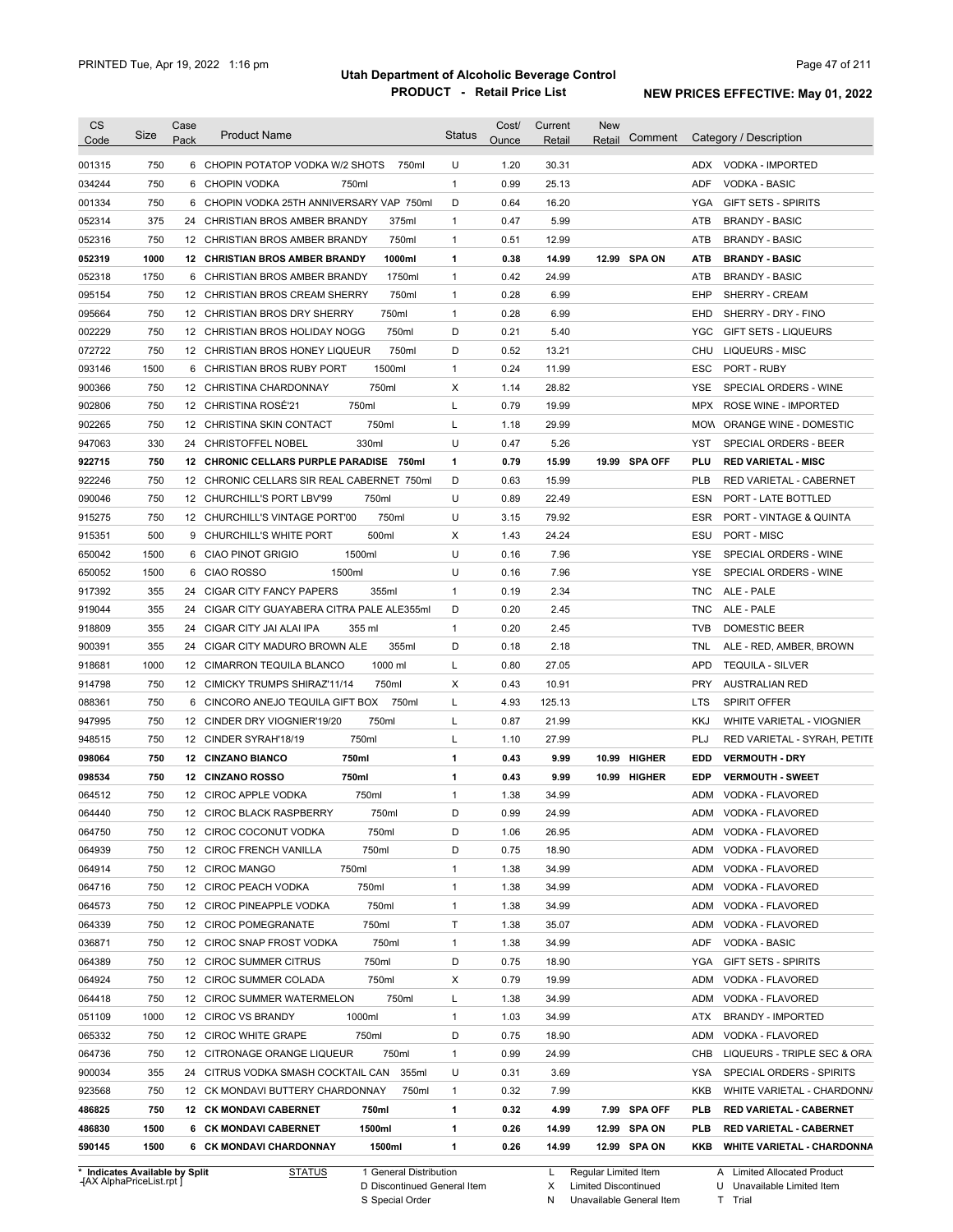| <b>CS</b>                      | Size  | Case            | <b>Product Name</b>                     |                        | Status       | Cost/ | Current | <b>New</b>           |                |            |                                         |
|--------------------------------|-------|-----------------|-----------------------------------------|------------------------|--------------|-------|---------|----------------------|----------------|------------|-----------------------------------------|
| Code                           |       | Pack            |                                         |                        |              | Ounce | Retail  | Retail               | Comment        |            | Category / Description                  |
| 923538                         | 750   |                 | 12 CK MONDAVI DARK CABERNET             | 750ml                  | $\mathbf{1}$ | 0.32  | 7.99    |                      |                | <b>PLB</b> | RED VARIETAL - CABERNET                 |
| 487650                         | 750   |                 | <b>12 CK MONDAVI MERLOT</b>             | 750ml                  | $\mathbf{1}$ | 0.20  | 7.99    | 4.99                 | <b>SPA ON</b>  | <b>PLF</b> | <b>RED VARIETAL - MERLOT</b>            |
| 487652                         | 1500  |                 | <b>6 CK MONDAVI MERLOT</b>              | 1500ml                 | 1            | 0.26  | 14.99   |                      | 12.99 SPA ON   | <b>PLF</b> | <b>RED VARIETAL - MERLOT</b>            |
| 590142                         | 1500  | 6               | <b>CK MONDAVI MOSCATO</b>               | 1500ml                 | D            | 0.15  | 7.56    |                      |                | KKT        | WHITE VARIETAL - MUSCAT & M             |
| 590136                         | 750   |                 | <b>12 CK MONDAVI PINOT GRIGIO</b>       | 750ml                  | 1            | 0.32  | 4.99    | 7.99                 | <b>SPA OFF</b> | KKH        | <b>WHITE VARIETAL - PINOT GRIS</b>      |
| 919127                         | 750   |                 | 12 CK MONDAVI RED BLEND                 | 750ml                  | $\mathbf{1}$ | 0.32  | 7.99    |                      |                | PLU        | <b>RED VARIETAL - MISC</b>              |
| 590175                         | 750   |                 | <b>12 CK MONDAVI SAUVIGNON BLANC</b>    | 750ml                  | 1            | 0.20  | 7.99    | 4.99                 | <b>SPA ON</b>  | <b>KKD</b> | <b>WHITE VARIETAL - SAUVIGNON</b>       |
| 006997                         | 1000  |                 | 12 CLAN MAC GREGOR SCOTCH               | 1000ml                 | D            | 0.34  | 11.55   |                      |                |            | AWR WHISKY - SCOTCH BLENDED             |
| 006998                         | 1750  |                 | 6 CLAN MAC GREGOR SCOTCH                | 1750ml                 | $\mathbf{1}$ | 0.39  | 22.99   |                      |                |            | AWR WHISKY - SCOTCH BLENDED             |
| 902308                         | 750   | 6               | CLAQUE PEPIN CALVADOS VIELLE RSV 750ml  |                        | L            | 1.97  | 49.99   | 49.99                |                | ATJ        | BRANDY - CALVADOS & APPLEJ              |
| 951269                         | 750   |                 | 6 CLAQUE PEPIN NORMAND CIDER BRUT       | 750ml                  | L            | 0.43  | 10.99   | 10.99                |                | GLC        | CIDER - BASIC                           |
| 946777                         | 750   |                 | 6 CLAS AZUL PLATA TEQ                   | 750ml                  | U            | 3.09  | 78.39   |                      |                | YSA        | SPECIAL ORDERS - SPIRITS                |
| 946776                         | 750   |                 | 6 CLAS AZUL REPOSADO TEQ                | 750ml                  | U            | 3.81  | 96.56   |                      |                | YSA        | SPECIAL ORDERS - SPIRITS                |
| 087360                         | 750   | 6               | CLASE AZUL PLATA TEQUILA                | 750ml                  | L            | 3.95  | 100.13  |                      |                | <b>APD</b> | <b>TEQUILA - SILVER</b>                 |
| 088741                         | 750   | 6               | CLASE AZUL REPOSADO TEQUILA             | 750ml                  | L            | 5.53  | 140.13  |                      |                | <b>APJ</b> | TEQUILA - REPOSADO & ANEJO              |
| 100591                         | 200   | 8               | <b>CLASSIC MALTS COASTAL PACK</b>       | 200ml                  | D            | 5.19  | 35.10   |                      |                | YGA        | <b>GIFT SETS - SPIRITS</b>              |
| 100593                         | 600   | 8               | <b>CLASSIC MALTS STRONG PACK</b>        | 600ml                  | D            | 2.46  | 49.99   |                      |                | YGA        | <b>GIFT SETS - SPIRITS</b>              |
| 900637                         | 750   | 6               | CLAU DE NELL CUVEE VIOLETTE 16          | 750ml                  | U            | 2.38  | 60.40   |                      |                | YSE        | SPECIAL ORDERS - WINE                   |
| 302300                         | 750   | 12              | <b>CLEAN SLATE RIESLING</b>             | 750ml                  | 1            | 0.67  | 15.99   |                      | 16.99 HIGHER   | <b>KRH</b> | <b>GERMAN WHITE - MOSEL</b>             |
| 912147                         | 375   |                 | 12 CLEAR CREEK EAU VIE POMME            | 375ml                  | Χ            | 2.36  | 29.95   |                      |                | ATJ        | BRANDY - CALVADOS & APPLEJ              |
| 924935                         | 375   |                 | 12 CLEAR CREEK GRAPPA MOSCATO           | 375ml                  | Χ            | 2.13  | 27.03   |                      |                | ATR        | BRANDY - GRAPPA & EAUX DE \             |
| 924925                         | 375   |                 | 12 CLEAR CREEK GRAPPA PINOT GRIS        | 375ml                  | Χ            | 2.13  | 27.03   |                      |                | ATR        | BRANDY - GRAPPA & EAUX DE \             |
| 924865                         | 375   |                 | 12 CLEAR CREEK GRAPPA PINOT NOIR        | 375ml                  | Χ            | 2.20  | 27.95   |                      |                | ATR        | BRANDY - GRAPPA & EAUX DE \             |
| 918117                         | 375   |                 | 12 CLEAR CREEK LOGANBERRY               | 375ml                  | Χ            | 0.94  | 11.86   |                      |                | CHE        | LIQUEURS - FRUIT                        |
| 073185                         | 750   |                 | 6 CLEAR CREEK OREGON CRANBERRY          | 750ml                  | Χ            | 0.64  | 16.18   |                      |                | CHE        | LIQUEURS - FRUIT                        |
| 917899                         | 750   |                 | 12 CLIFF LEDE CAB SAUV SLD'16/17        | 750ml                  | L            | 3.24  | 82.07   |                      |                | <b>PLB</b> | RED VARIETAL - CABERNET                 |
| 919581                         | 750   |                 | 1 CLIFF LEDE POETRY'08                  | 750ml                  | U            | 14.38 | 364.75  |                      |                | YSE        | SPECIAL ORDERS - WINE                   |
| 456477                         | 750   | 6               | CLIFF LEDE POETRY'17/18                 | 750ml                  | L            | 13.29 | 336.98  |                      |                | <b>PLB</b> | RED VARIETAL - CABERNET                 |
| 954742                         | 19000 | 1               | CLIFF LEDE SAUVIGNON BLANC              | 19000ml                | U            | 0.70  | 449.10  |                      |                | YSE        | SPECIAL ORDERS - WINE                   |
| 917725                         | 750   |                 | 12 CLIFFORD BAY SAUV BLNC'15/16         | 750ml                  | Х            | 0.25  | 6.46    |                      |                | <b>KRV</b> | NEW ZEALAND WHITE                       |
| 405860                         | 750   |                 | 12 CLIMBING PINOT GRIGIO'08             | 750ml                  | Х            | 0.44  | 11.15   |                      |                | KRT        | <b>AUSTRALIAN WHITE</b>                 |
| 982294                         | 750   | 12 <sup>2</sup> | CLINE CARIGNANE ANCIENT V'19            | 750ml                  | L            | 0.71  | 17.99   |                      |                | PLU        | <b>RED VARIETAL - MISC</b>              |
| 456498                         | 750   |                 | 12 CLINE CASHMERE                       | 750ml                  | $\mathbf{1}$ | 0.71  | 17.99   |                      |                | <b>PFP</b> | RED GENERIC - RED TABLE & P             |
| 456483                         | 750   |                 | 12 CLINE CASHMERE BLACK MAGIC           | 750ml                  | Х            | 0.59  | 14.98   |                      |                | YSE        | SPECIAL ORDERS - WINE                   |
| 902341                         | 750   |                 | 12 CLINE CASHMERE WHITE                 | 750ml                  | U            | 0.47  | 11.88   |                      |                | <b>YSE</b> | SPECIAL ORDERS - WINE                   |
| 456529                         | 750   |                 | 12 CLINE CELLARS PETITE SYRAH           | 750ml                  | 1            | 0.65  | 16.41   |                      |                | PLJ        | RED VARIETAL - SYRAH, PETITE            |
| 464230                         | 750   |                 | <b>12 CLINE FARMHOUSE RED</b>           | 750ml                  | 1            | 0.43  | 14.99   |                      | 10.99 SPA ON   | PFP        | <b>RED GENERIC - RED TABLE &amp; PI</b> |
| 557041                         | 750   |                 | <b>12 CLINE FARMHOUSE WHITE</b>         | 750ml                  | 1            | 0.43  | 14.99   |                      | 10.99 SPA ON   | KKU        | <b>WHITE VARIETAL - MISC</b>            |
| 950988                         | 750   |                 | 12 CLINE FARMHOUSE WHITE                | 750ml                  | U            | 0.47  | 11.81   |                      |                | YSE        | SPECIAL ORDERS - WINE                   |
| 456523                         | 750   |                 | 750ml<br>12 CLINE MERLOT                |                        | 1            | 0.71  | 17.99   |                      |                | PLF        | RED VARIETAL - MERLOT                   |
| 456513                         | 750   |                 | 12 CLINE MOURVEDRE ANCIENT VINES        | 750ml                  | 1            | 0.59  | 17.99   |                      | 14.99 SPA ON   | <b>PLN</b> | RED VARIETAL - MOURVEDRE                |
| 915441                         | 750   |                 | 12 CLINE MOURVEDRE ROSE'19/20           | 750ml                  | Г            | 0.51  | 12.99   |                      |                | <b>MPQ</b> | ROSE WINE - VARIETAL & VIN G            |
| 918154                         | 750   |                 | 12 CLINE PINOT GRIS'21                  | 750ml                  | L            | 0.51  | 12.99   |                      |                | KKH        | WHITE VARIETAL - PINOT GRIS             |
| 977104                         | 750   |                 | 12 CLINE SYRAH CARNEROS'14              | 75 750ml               | X            | 0.43  | 10.89   |                      |                | PLJ        | RED VARIETAL - SYRAH, PETITE            |
| 908178                         | 750   |                 | 12 CLINE VIOGNIER'19/20                 | 750ml                  | L            | 0.51  | 12.99   |                      |                | <b>KKJ</b> | WHITE VARIETAL - VIOGNIER               |
| 910060                         | 1500  |                 | 6 CLINE ZIN ANCIENT VINES'16/18         | 1500 ml                | X            | 0.63  | 31.99   |                      |                | <b>PLH</b> | RED VARIETAL - ZINFANDEL                |
| 910778                         | 3000  |                 | 3 CLINE ZIN ANCIENT VINES'17/18         | 3000 ml                | Х            | 0.64  | 64.97   |                      |                | <b>PLH</b> | RED VARIETAL - ZINFANDEL                |
| 915649                         | 750   |                 | 12 CLINE ZIN BRIDGEHEAD12/13            | 750ml                  | X            | 0.64  | 16.35   |                      |                | <b>PLH</b> | RED VARIETAL - ZINFANDEL                |
| 456490                         | 750   |                 | 12 CLINE ZINFANDEL ANCIENT VINES        | 750ml                  | 1            | 0.59  | 17.99   |                      | 14.99 SPA ON   | PLH        | RED VARIETAL - ZINFANDEL                |
| 456525                         | 750   |                 | 12 CLINE ZINFANDEL CALIFORNIA           | 750ml                  | $\mathbf{1}$ | 0.59  | 14.99   |                      |                | <b>PLH</b> | RED VARIETAL - ZINFANDEL                |
| 406590                         | 750   |                 | 12 CLOS DE LOS SIETE'15                 | 750ml                  | Г            | 0.83  | 21.06   |                      |                | <b>PRV</b> | ARGENTINE RED - OTHER                   |
| 917746                         | 750   |                 | 6 CLOS DE TART'07                       | 750ml                  | Х            | 21.18 | 537.22  |                      |                | <b>PRB</b> | FRENCH RED - BURGUNDY                   |
| 447930                         | 750   |                 |                                         |                        | Х            | 0.83  | 20.99   |                      |                | <b>PLB</b> |                                         |
|                                |       |                 | 12 CLOS DU BOIS CAB RESERVE'14/15 750ml |                        |              |       |         |                      |                |            | RED VARIETAL - CABERNET                 |
| 448100                         | 750   |                 | 12 CLOS DU BOIS CABERNET                | 750ml                  | $\mathbf{1}$ | 0.63  | 15.99   |                      |                | <b>PLB</b> | RED VARIETAL - CABERNET                 |
| * Indicates Available by Split |       |                 | <b>STATUS</b>                           | 1 General Distribution |              |       | L.      | Regular Limited Item |                |            | A Limited Allocated Product             |

**Case** [AX AlphaPriceList.rpt ]

D Discontinued General Item S Special Order

X

N Unavailable General Item

Limited Discontinued

A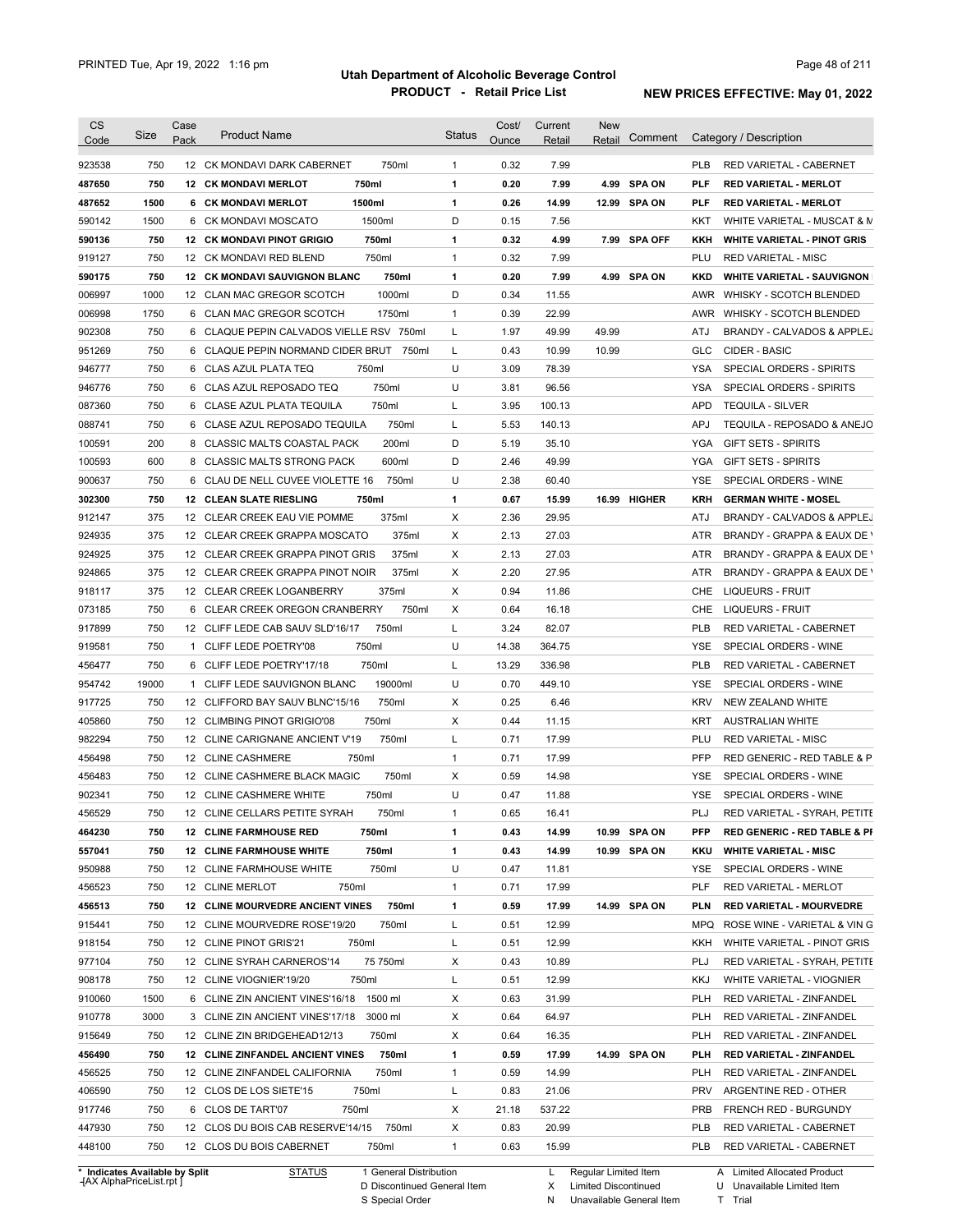| <b>CS</b>                  | Size       | Case | <b>Product Name</b>                                                       |        | <b>Status</b> | Cost/        | Current       | <b>New</b> |               |                          |                                                         |
|----------------------------|------------|------|---------------------------------------------------------------------------|--------|---------------|--------------|---------------|------------|---------------|--------------------------|---------------------------------------------------------|
| Code                       |            | Pack |                                                                           |        |               | Ounce        | Retail        | Retail     | Comment       |                          | Category / Description                                  |
| 549840                     | 750        |      | 12 CLOS DU BOIS CHARD RES'17/18                                           | 750ml  | Χ             | 0.63         | 15.99         |            |               | KKB                      | WHITE VARIETAL - CHARDONN/                              |
| 549885                     | 750        |      | 12 CLOS DU BOIS CHARDONNAY                                                | 750ml  | $\mathbf{1}$  | 0.63         | 11.99         |            | 15.99 SPA OFF | <b>KKB</b>               | <b>WHITE VARIETAL - CHARDONNA</b>                       |
| 549883                     | 1500       |      | 6 CLOS DU BOIS CHARDONNAY                                                 | 1500ml | $\mathbf{1}$  | 0.45         | 25.99         |            | 22.99 SPA ON  | <b>KKB</b>               | <b>WHITE VARIETAL - CHARDONNA</b>                       |
| 448325                     | 750        |      | 6 CLOS DU BOIS MARLSTONE'12                                               | 750ml  | Х             | 1.97         | 49.99         |            |               | <b>PLD</b>               | RED VARIETAL - MERITAGE                                 |
| 448305                     | 750        |      | 12 CLOS DU BOIS MERLOT                                                    | 750ml  | $\mathbf{1}$  | 0.47         | 15.99         |            | 11.99 SPA ON  | PLF                      | RED VARIETAL - MERLOT                                   |
| 447935                     | 750        |      | 12 CLOS DU BOIS MERLOT RES'14/15                                          | 750ml  | X             | 0.75         | 18.99         |            |               | <b>PLF</b>               | RED VARIETAL - MERLOT                                   |
| 550190                     | 750        |      | 12 CLOS DU BOIS PINOT GRIGIO                                              | 750ml  | $\mathbf{1}$  | 0.63         | 11.99         |            | 15.99 SPA OFF | KKH                      | <b>WHITE VARIETAL - PINOT GRIS</b>                      |
| 448340                     | 750        |      | 12 CLOS DU BOIS PINOT NOIR                                                | 750ml  | $\mathbf{1}$  | 0.63         | 15.99         |            |               | PLR                      | RED VARIETAL - PINOT NOIR                               |
| 550180                     | 750        |      | 12 CLOS DU BOIS SAUV BLANC                                                | 750ml  | $\mathbf{1}$  | 0.47         | 15.99         |            | 11.99 SPA ON  | <b>KKD</b>               | <b>WHITE VARIETAL - SAUVIGNON</b>                       |
| 954740                     | 750        |      | 12 CLOS DU JAUGUEYRON HAUT MEDOC                                          | 750ml  | U             | 1.52         | 38.62         |            |               | YSE                      | SPECIAL ORDERS - WINE                                   |
| 954739                     | 750        |      | 12 CLOS DU JAUGUEYRON VDF                                                 | 750ml  | U             | 0.76         | 19.35         |            |               | YSE                      | SPECIAL ORDERS - WINE                                   |
| 918078                     | 750        |      | 12 CLOS DU NOUYS VOUVRAY SEC'19                                           | 750ml  | Х             | 0.99         | 24.99         |            |               | <b>KRB</b>               | FRENCH WHITE - BORDEAUX &                               |
| 975064                     | 750        |      | 12 CLOS DU VAL CABERNET NAPA'12/13                                        | 750ml  | Х             | 0.77         | 19.62         |            |               | <b>PLB</b>               | RED VARIETAL - CABERNET                                 |
| 915440                     | 375        |      | 12 CLOS DU VAL CABERNETNAPA'11/12                                         | 375ml  | Х             | 1.59         | 20.16         |            |               | <b>PLB</b>               | RED VARIETAL - CABERNET                                 |
| 457100                     | 750        |      | 12 CLOS DU VAL MERLOT'12/13                                               | 750ml  | U             | 1.15         | 29.26         |            |               | PLF                      | <b>RED VARIETAL - MERLOT</b>                            |
| 917280                     | 750        |      | 12 CLOS FLORIDENE GRAVES BL'07                                            | 750ml  | Х             | 1.18         | 30.02         |            |               | <b>KRB</b>               | <b>FRENCH WHITE - BORDEAUX &amp;</b>                    |
| 914675                     | 750        |      | 12 CLOS LA COUTALE CAHORS'16/17                                           | 750ml  | L             | 0.87         | 21.99         |            |               | <b>PRE</b>               | FRENCH RED - MISC AOC                                   |
| 915513                     | 750        |      | 6 CLOS MOGADOR PRIORAT'18/19                                              | 750ml  | L             | 4.93         | 124.99        |            |               | <b>PRP</b>               | <b>SPANISH RED - MISC</b>                               |
| 913568                     | 750        |      | 12 CLOS PEGASE SB MITSUKO'17/18                                           | 750ml  | Х             | 0.76         | 19.40         |            |               | <b>KKD</b>               | WHITE VARIETAL - SAUVIGNON                              |
| 917492                     | 750        |      | 12 CLOS STE MAGDELEINE CASSIS'17                                          | 750ml  | X             | 0.88         | 22.41         |            |               | <b>KRD</b>               | <b>FRENCH WHITE - MISC</b>                              |
| 913508                     | 750        |      | 12 CLOUDY BAY CHARDONNAY'07                                               | 750ml  | Х             | 1.06         | 26.93         |            |               | <b>KRV</b>               | NEW ZEALAND WHITE                                       |
| 914186                     | 750        |      | 6 CLOUDY BAY PINOT NOIR'16                                                | 750ml  | L             | 1.58         | 39.99         |            |               | <b>PRW</b>               | NEW ZEALAND RED                                         |
| 968004                     | 750        |      | 12 CLOUDY BAY SAUV BLANC'18/19                                            | 750ml  | $\mathbf{1}$  | 1.26         | 31.99         |            |               | <b>KRV</b>               | NEW ZEALAND WHITE                                       |
| 017510                     | 750        |      | 6 CLYDE MAY'S ALABAMA STYLE 85P WHIS 750ml                                |        | $\mathbf{1}$  | 1.38         | 34.99         | 34.99      |               | AWW                      | <b>WHISKEY - DOMESTIC</b>                               |
| 100210                     | 375        |      | 6 CLYDE MAYS HOLIDAY DUAL PACK                                            | 375ml  | D             | 1.49         | 18.90         |            |               | YGA                      | <b>GIFT SETS - SPIRITS</b>                              |
| 100532                     | 750        |      | 6 CLYDE MAYS WHISKEY FLASK                                                | 750ml  | D             | 0.72         | 18.19         |            |               | YGA                      | <b>GIFT SETS - SPIRITS</b>                              |
| 004769                     | 750        |      | 6 CLYNELISH 14 YR SCOTCH                                                  | 750ml  | L             | 2.96         | 74.99         |            |               | AWS                      | WHISKY - SCOTCH SINGLE MAL                              |
| 917040                     | 750        | 3    | COBOS MALBEC'12/14                                                        | 750ml  | L             | 8.17         | 207.23        |            |               | PRU                      | ARGENTINE RED - MALBEC                                  |
| 920011                     | 750        |      | 12 COCCHI AMERICANO                                                       | 750ml  | U             | 0.83         | 21.08         |            |               | YSC                      | SPECIAL ORDERS - LIQUEURS                               |
| 092272                     | 750        |      | 12 COCCHI AMERICANO                                                       | 750ml  | $\mathbf{1}$  | 0.95         | 23.99         |            |               | <b>EDX</b>               | <b>VERMOUTH - IMPORTED</b>                              |
| 951707                     | 375        | 4    | COCCHI VERMOUTH DI TORINO                                                 | 375 ml | Х             | 1.13         | 14.36         |            |               | YSC                      | SPECIAL ORDERS - LIQUEURS                               |
| 090092                     | 500        |      | 12 COCKBURN TAWNY 10YR                                                    | 500ml  | Х             | 0.75         | 12.69         |            |               | ESG                      | <b>PORT - TAWNY</b>                                     |
| 090090                     | 750        |      | 12 COCKBURN TAWNY 10YR                                                    | 750ml  | Χ             | 1.04         | 26.43         |            |               | ESG                      | <b>PORT - TAWNY</b>                                     |
| 090102                     | 750        |      | 6 COCKBURN TAWNY 20 YR                                                    | 750ml  | Χ             | 1.28         | 32.40         |            |               | ESG                      | PORT - TAWNY                                            |
| 090100                     | 500        |      | 12 COCKBURN TAWNY 20 YR                                                   | 500 ml | X             | 2.37         | 39.99         |            |               | <b>ESG</b>               | PORT - TAWNY                                            |
|                            |            |      | 6 COCKBURN VINTAGE PORT '15 BICENTEN 750ml                                |        | X             |              |               |            |               | ESR                      |                                                         |
| 940954                     | 750        |      |                                                                           |        |               | 1.64         | 41.58         |            |               |                          | PORT - VINTAGE & QUINTA                                 |
| 915096                     | 750        |      | 6 COCKBURN'S 2003 VINTAGE PORT                                            | 750ml  | L             | 3.76         | 95.38         |            |               | ESR.                     | PORT - VINTAGE & QUINTA                                 |
| 090084                     | 750        |      | 12 COCKBURN'S SPECIAL RESERVE PORT 750ml                                  |        | 1             | 0.79         | 20.04         |            | 19.99 LOWER   | <b>ESK</b>               | <b>PORT - VINTAGE CHARACTER</b>                         |
| 101250                     | 750        |      | 4 COCKBURNS SPECIAL RESERVE PORT VAP 750ml                                |        | D             | 0.88         | 22.20         |            |               | YGE                      | GIFT SETS - WINES                                       |
| 042513                     | 750        |      | 12 COCKSPUR VSOR RUM 12 YR                                                | 750ml  | Х             | 0.70         | 17.82         |            |               | ALJ                      | RUM - DARK                                              |
| 919100                     | 750        |      | 12 COCOBON DARK RED BLEND                                                 | 750ml  | 1             | 0.28         | 9.99          |            | 6.99 SPA ON   | <b>PFP</b>               | <b>RED GENERIC - RED TABLE &amp; PI</b>                 |
| 456546                     | 750        |      | 12 COCOBON RED WINE<br>750ml                                              |        | 1             | 0.39         | 6.99          |            | 9.99 SPA OFF  | <b>PFP</b>               | <b>RED GENERIC - RED TABLE &amp; PI</b>                 |
| 917983                     | 750        |      | 12 CODORNIU BRUT ANNA CODORNIU                                            | 750ml  | L             | 0.55         | 13.85         |            |               | IHP                      | SPARKLING WINE - BRUT & BLA                             |
| 918853                     | 750        |      | 12 COEUR DE LA REINE SAUV BLNC'20                                         | 750ml  | $\mathbf{1}$  | 0.63         | 15.99         |            |               | <b>KRB</b>               | FRENCH WHITE - BORDEAUX &                               |
| 953135                     | 750        |      | 12 COFFELE SOAVE CLASSICO '16                                             | 750ml  | U             | 0.58         | 14.65         |            |               | YSE                      | SPECIAL ORDERS - WINE                                   |
| 923033                     | 750        |      | 3 COGNAC FRAPIN EXTRA                                                     | 750ml  | L             | 33.13        | 840.27        |            |               | ATG                      | BRANDY - COGNAC & ARMAGN/                               |
| 922508                     | 750        |      | 12 COGNAC FRAPIN FONTPINOT XO                                             | 750ml  | Т             | 6.31         | 160.07        |            |               | ATG                      | BRANDY - COGNAC & ARMAGN/                               |
| 923034                     | 750        |      | 1 COGNAC FRAPIN PLUME                                                     | 750ml  | Г             | 144.75       | 3,670.86      |            |               | ATG                      | BRANDY - COGNAC & ARMAGN/                               |
| 911154                     | 700        |      | 6 COGNAC FRAPIN VSOP                                                      | 700 ml | т             | 2.96         | 70.14         |            | 70.00 LOWER   | <b>ATG</b>               | <b>BRANDY - COGNAC &amp; ARMAGNA</b>                    |
|                            | 375        |      | 375ml<br>24 COINTREAU LIQUEUR                                             |        | $\mathbf{1}$  | 2.05         | 24.49         |            | 25.99 HIGHER  | CHB                      | LIQUEURS - TRIPLE SEC & ORAN                            |
|                            |            |      | <b>12 COINTREAU LIQUEUR</b>                                               | 750ml  | 1             | 1.66         | 38.99         |            | 41.99 HIGHER  | CHB                      | LIQUEURS - TRIPLE SEC & ORAN                            |
|                            | 750        |      |                                                                           |        |               |              |               |            |               |                          |                                                         |
| 064774<br>064776<br>064775 | 750        |      | 6 COINTREAU NOIR LIQUEUR                                                  | 750ml  | Х             | 0.85         | 21.60         |            |               | CHB                      | LIQUEURS - TRIPLE SEC & ORA                             |
| 901855<br>359425           | 750<br>750 |      | 6 COL SOLARE CAB SAU RED MOUNTAIN 750ml<br>12 COL-DI-SASSO SANGIOV-CAB'19 | 750ml  | L<br>L        | 3.00<br>0.39 | 75.99<br>9.99 |            |               | <b>PLB</b><br><b>PRI</b> | RED VARIETAL - CABERNET<br><b>ITALIAN RED - TUSCANY</b> |

**Case** [AX AlphaPriceList.rpt ]

D Discontinued General Item S Special Order

X Limited Discontinued

N Unavailable General Item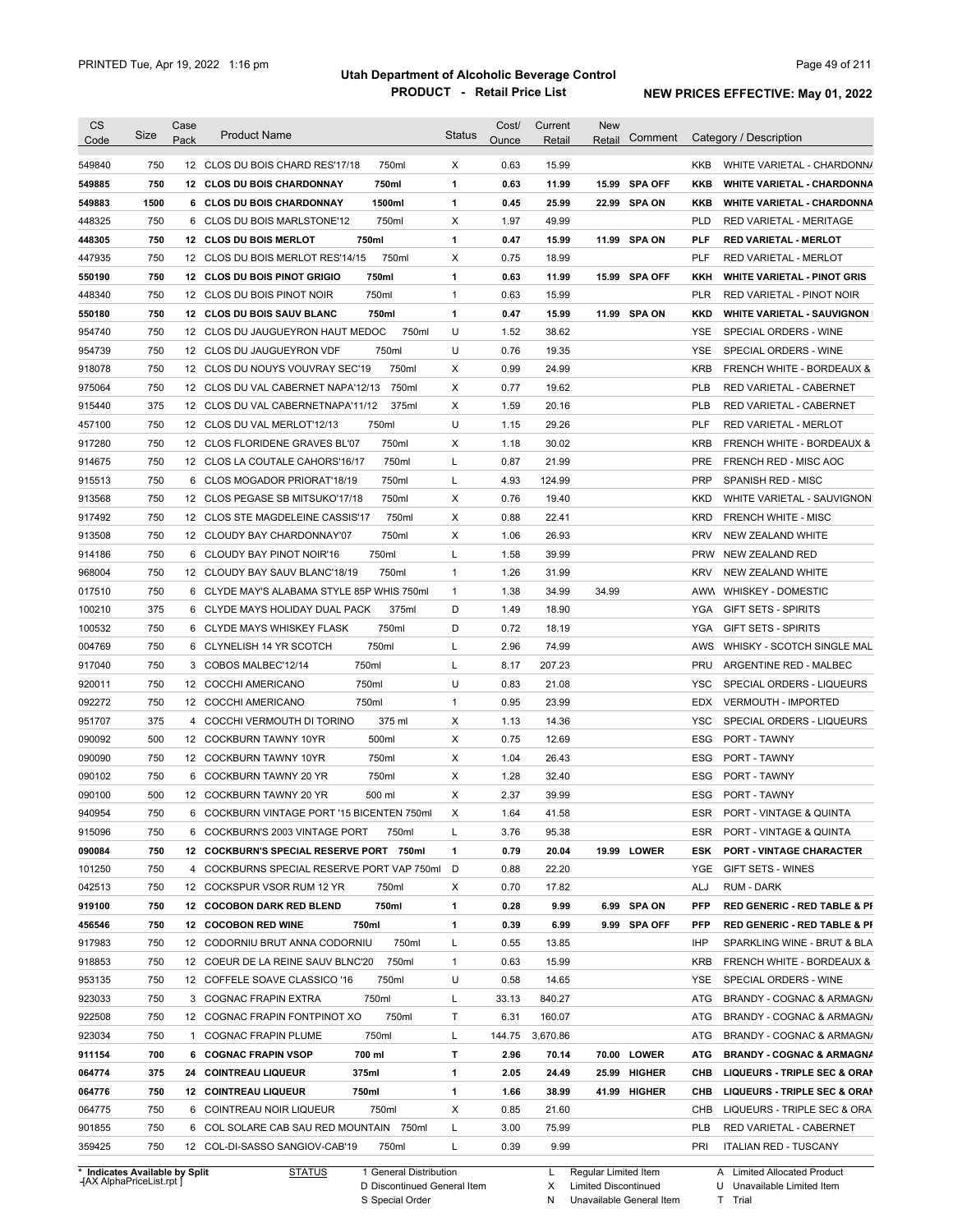| <b>CS</b>                      | Size | Case | <b>Product Name</b>                              | <b>Status</b> | Cost/ | Current | <b>New</b>           |               |            |                                  |
|--------------------------------|------|------|--------------------------------------------------|---------------|-------|---------|----------------------|---------------|------------|----------------------------------|
| Code                           |      | Pack |                                                  |               | Ounce | Retail  | Retail               | Comment       |            | Category / Description           |
| 900578                         | 355  |      | 24 COLIBRE MPA<br>355ml                          | D             | 0.10  | 1.25    |                      |               | <b>TVF</b> | <b>IMPORTED BEER - MEXICO</b>    |
| 917710                         | 750  |      | 750ml<br>12 COLLIERE COTES RHONE OUBLIEE'07      | U             | 0.65  | 16.47   |                      |               | <b>PRD</b> | <b>FRENCH RED - RHONE</b>        |
| 092294                         | 750  | 12   | <b>COLOMBO MARSALA SWEET</b><br>750ml            | 1             | 0.59  | 13.99   |                      | 14.99 HIGHER  | <b>ELP</b> | <b>MARSALA - SWEET</b>           |
| 923671                         | 355  | 24   | 355ml<br>COLORADO CIDER SPRUCED GLIDER           | X             | 0.25  | 2.95    |                      |               | YSE        | SPECIAL ORDERS - WINE            |
| 407290                         | 750  | 12   | <b>COLORES DEL SOL MALBEC RESERVA</b><br>750ml   | 1             | 0.51  | 11.99   | 12.99                | <b>HIGHER</b> | <b>PRU</b> | <b>ARGENTINE RED - MALBEC</b>    |
| 917179                         | 750  |      | 12 COLOSI NERO D'AVOLA'19/20<br>750ml            | Г             | 0.61  | 15.49   |                      |               | <b>PRM</b> | <b>ITALIAN RED - SICILY</b>      |
| 972976                         | 750  |      | 750ml<br>12 COLOSI ROSSO SICILIA'18/19           | X             | 0.44  | 11.06   |                      |               | <b>PRM</b> | <b>ITALIAN RED - SICILY</b>      |
| 914952                         | 750  |      | 750ml<br>12 COLPETRONE ROSSO MONTEFAL'14         | X             | 0.32  | 8.10    |                      |               | <b>PRK</b> | <b>ITALIAN RED - MISC DOC</b>    |
| 916052                         | 750  |      | 12 COLPETRONE SAGRANT MONTEFAL'07<br>750ml       | X             | 1.00  | 25.28   |                      |               | <b>PRK</b> | ITALIAN RED - MISC DOC           |
| 914688                         | 750  |      | 6 COLTIBUONO CHIANTI CLASSICO'18/19 750ml        | Г             | 0.95  | 23.99   |                      |               | <b>PRH</b> | <b>ITALIAN RED - CHIANTI</b>     |
| 914863                         | 375  |      | 6 COLTIBUONO VIN SANTO'11/12<br>375 ml           | L             | 3.78  | 47.99   |                      |               | EVU        | LATE HARVEST - WHITE MISC        |
| 457632                         | 750  |      | 12 COLUMBIA COMPOSITION RED BLEND<br>750ml       | D             | 0.30  | 7.56    |                      |               | PFP        | RED GENERIC - RED TABLE & P      |
| 456751                         | 750  |      | 6 COLUMBIA CREST CAB RES'11/12<br>750ml          | X             | 0.80  | 20.20   |                      |               | <b>PLB</b> | RED VARIETAL - CABERNET          |
| 456580                         | 750  | 12   | 750ml<br><b>COLUMBIA CREST CABERNET GR EST</b>   | 1             | 0.47  | 13.99   |                      | 11.99 SPA ON  | <b>PLB</b> | <b>RED VARIETAL - CABERNET</b>   |
| 557135                         | 750  | 12   | <b>COLUMBIA CREST CHARD GR EST</b><br>750ml      | 1             | 0.55  | 11.99   |                      | 13.99 SPA OFF | <b>KKB</b> | WHITE VARIETAL - CHARDONNA       |
| 456590                         | 750  | 12   | <b>COLUMBIA CREST MERLOT GR EST</b><br>750ml     | 1             | 0.47  | 13.99   |                      | 11.99 SPA ON  | <b>PLF</b> | <b>RED VARIETAL - MERLOT</b>     |
| 457501                         | 750  | 6    | COLUMBIA CREST RED WALTER CLO'13 750ml           | X             | 1.42  | 35.99   |                      |               | <b>PLD</b> | RED VARIETAL - MERITAGE          |
| 557060                         | 750  | 12   | 750ml<br>COLUMBIA CREST RIESLING GR EST          | X             | 0.28  | 7.14    |                      |               | <b>KKR</b> | WHITE VARIETAL - RIESLING        |
|                                | 750  |      | <b>COLUMBIA PINOT GRIS'10/12</b>                 |               |       |         |                      |               |            |                                  |
| 916760                         |      | 12   | 750ml                                            | Х             | 0.36  | 9.09    |                      |               | KKH        | WHITE VARIETAL - PINOT GRIS      |
| 558200                         | 750  | 12   | COLUMBIA RIESLING CELLAR MASTERS<br>750ml        | D             | 0.48  | 12.12   |                      |               | <b>KKR</b> | WHITE VARIETAL - RIESLING        |
| 951821                         | 750  |      | 750ml<br>12 COMELLI SAUV BLANC                   | U             | 0.60  | 15.12   |                      |               | <b>YSE</b> | SPECIAL ORDERS - WINE            |
| 949496                         | 750  |      | 750ml<br>12 COMELLI SOFFUMBERGO                  | U             | 0.65  | 16.53   |                      |               | YSE        | SPECIAL ORDERS - WINE            |
| 917834                         | 750  | 12   | 750ml<br>COMMANDERIE BARGEMONE ROSE'20           | L             | 0.77  | 19.52   |                      |               | <b>MPQ</b> | ROSE WINE - VARIETAL & VIN G     |
| 458400                         | 750  | 12   | 750ml<br><b>CONCANNON CABERNET SV</b>            | D             | 0.39  | 9.99    |                      |               | <b>PLB</b> | RED VARIETAL - CABERNET          |
| 558500                         | 750  | 12   | 750ml<br>CONCANNON CHARDONNAY SV                 | D             | 0.21  | 5.40    |                      |               | KKB        | WHITE VARIETAL - CHARDONN/       |
| 458448                         | 750  |      | 750ml<br>12 CONCANNON CONSRV CRIMSON & CLO       | U             | 0.52  | 13.20   |                      |               | <b>PFP</b> | RED GENERIC - RED TABLE & P      |
| 015572                         | 750  | 6    | 750ml<br><b>CONCANNON IRISH WHISKEY</b>          | D             | 0.47  | 11.88   |                      |               | AWN        | WHISKEY - IRISH                  |
| 458405                         | 750  | 12   | 750ml<br>CONCANNON MERLOT SV                     | D             | 0.40  | 10.09   |                      |               | <b>PLF</b> | RED VARIETAL - MERLOT            |
| 458444                         | 750  |      | 750ml<br>12 CONCANNON PETITE SIRAH SV            | D             | 0.40  | 10.09   |                      |               | PLJ        | RED VARIETAL - SYRAH, PETITE     |
| 558495                         | 750  | 12   | 750ml<br>CONCANNON PINOT GRIGIO S V              | D             | 0.21  | 5.40    |                      |               | KKH        | WHITE VARIETAL - PINOT GRIS      |
| 917497                         | 750  |      | 12 CONCANNON PINOT LTD RELEASE'08<br>750ml       | X             | 0.49  | 12.50   |                      |               | <b>PLR</b> | <b>RED VARIETAL - PINOT NOIR</b> |
| 552925                         | 750  |      | 12 CONCANNON SAUVIGNON BL'16/17<br>750ml         | X             | 0.39  | 9.99    |                      |               | KKD        | WHITE VARIETAL - SAUVIGNON       |
| 914417                         | 750  | 6    | CONCHA Y TORO CAB MARQ CASA'14<br>750ml          | X             | 0.43  | 10.91   |                      |               | <b>PRT</b> | <b>CHILEAN RED</b>               |
| 407065                         | 750  |      | 750ml<br>6 CONCHA Y TORO CAB TERRUNYO'04         | U             | 1.09  | 27.68   |                      |               | <b>PRT</b> | <b>CHILEAN RED</b>               |
| 407075                         | 750  |      | 12 CONCHA Y TORO CABERNET XPLORADOR 750ml        | D             | 0.36  | 9.08    |                      |               | <b>PRT</b> | CHILEAN RED                      |
| 406740                         | 1500 |      | 6 CONCHA Y TORO CAB-MERLOT FRONTERA 1500ml 1     |               | 0.24  | 11.99   |                      |               | <b>PLF</b> | RED VARIETAL - MERLOT            |
| 406705                         | 750  |      | <b>12 CONCHA Y TORO CARMENER DIABLO</b><br>750ml | 1             | 0.39  | 12.99   |                      | 9.99 SPA ON   | PRT        | <b>CHILEAN RED</b>               |
| 406710                         | 750  |      | 12 CONCHA Y TORO CHARD PIRQUE'08/<br>750ml       | Х             | 0.76  | 19.20   |                      |               | <b>KRR</b> | CHILEAN WHITE                    |
| 406777                         | 1500 |      | 6 CONCHA Y TORO CHARDONNAY FRONTERA 1500ml 1     |               | 0.24  | 11.99   |                      |               | KKB        | WHITE VARIETAL - CHARDONN/       |
| 406750                         | 750  |      | 12 CONCHA Y TORO DIABLO CABERNET<br>750ml        | 1             | 0.39  | 12.99   |                      | 9.99 SPA ON   | <b>PRT</b> | <b>CHILEAN RED</b>               |
| 406736                         | 750  |      | 6 CONCHA Y TORO MELCHOR'17<br>750ml              | U             | 3.54  | 89.73   |                      |               | PRT        | <b>CHILEAN RED</b>               |
| 417660                         | 750  |      | 6 CONCHA Y TORO MER MARQ CASA'12<br>750ml        | х             | 0.80  | 20.21   |                      |               | PRT        | <b>CHILEAN RED</b>               |
| 406702                         | 750  |      | 12 CONCHA Y TORO MERLOT CASILLERO<br>750ml       | D             | 0.28  | 6.99    |                      |               | PRT        | <b>CHILEAN RED</b>               |
| 406714                         | 1500 |      | 6 CONCHA Y TORO MERLOT FRONTERA<br>1500ml        | D             | 0.13  | 6.48    |                      |               | PLF        | RED VARIETAL - MERLOT            |
| 407205                         | 1500 |      | 6 CONCHA Y TORO SAUV BL FRONT NV<br>1500ml       | х             | 0.20  | 9.98    |                      |               | <b>KRR</b> | CHILEAN WHITE                    |
|                                |      |      |                                                  |               |       |         |                      |               |            |                                  |
| 903302                         | 750  |      | 12 CONDADO DE HAZA'10/12<br>750ml                | Х             | 0.54  | 13.64   |                      |               | <b>PRP</b> | SPANISH RED - MISC               |
| 917697                         | 750  |      | 12 CONDE DE SUBIRATS CAVA BRUT NV<br>750ml       | х             | 0.48  | 12.17   |                      |               | IHP        | SPARKLING WINE - BRUT & BLA      |
| 917698                         | 750  |      | 12 CONDE DE SUBIRATS CAVA ROSE<br>750ml          | Г             | 0.48  | 12.17   |                      |               | <b>IHS</b> | SPARKLING WINE - BLANC DE N      |
| 954074                         | 750  |      | 12 CONDE DE VALDEMAR RESERVA'11<br>750ml         | U             | 0.91  | 23.11   |                      |               | YSE        | SPECIAL ORDERS - WINE            |
| 914085                         | 750  |      | 12 CONDE VALDEMAR RIOJA GRAN RES'04 750ml        | Х             | 1.41  | 35.66   |                      |               | <b>PRN</b> | SPANISH RED - RIOJA              |
| 918759                         | 750  |      | 6 CONDE VILLAR VINHO VERDE ROSE '17 750ml        | U             | 0.43  | 10.99   |                      |               | MPX        | ROSE WINE - IMPORTED             |
| 989461                         | 355  |      | 24 CONEY ISLAND HARD ORANGE CREAM ALE 355ml D    |               | 0.21  | 2.52    |                      |               | TNU        | ALE - MISC & SEASONAL            |
| 949876                         | 355  |      | 24 CONEY ISLAND HARD ROOT BEER<br>355ml          | D             | 0.21  | 2.52    |                      |               | TCP        | BEER - FRUIT & FLAVORED          |
| 358117                         | 750  |      | 12 CONFETTI ROSE TRE VENEZIE<br>750ml            | U             | 0.32  | 8.00    |                      |               |            | YSE SPECIAL ORDERS - WINE        |
| * Indicates Available by Split |      |      | <b>STATUS</b><br>1 General Distribution          |               |       | L.      | Regular Limited Item |               |            | A Limited Allocated Product      |

**Case** [AX AlphaPriceList.rpt ]

D Discontinued General Item

S Special Order

X Limited Discontinued

N Unavailable General Item

U Unavailable Limited Item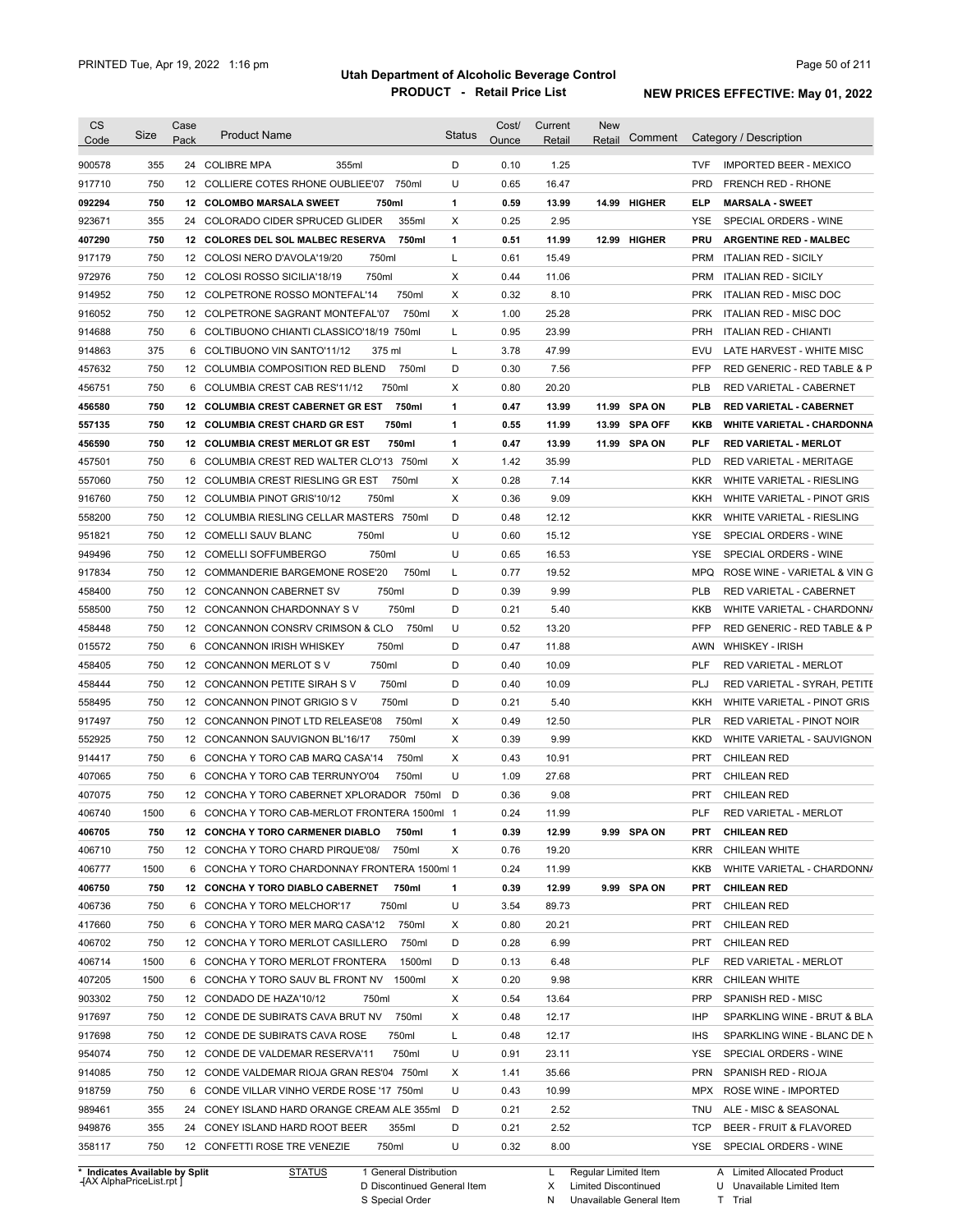| <b>CS</b><br>Code              | Size | Case<br>Pack | <b>Product Name</b>                          | <b>Status</b> | Cost/<br>Ounce | Current<br>Retail | <b>New</b><br>Comment<br>Retail | Category / Description                        |
|--------------------------------|------|--------------|----------------------------------------------|---------------|----------------|-------------------|---------------------------------|-----------------------------------------------|
| 918330                         | 750  |              | 750ml<br>12 CONN CREEK HERRICK RED'11/13     | Χ             | 0.49           | 12.55             |                                 | <b>PFP</b><br>RED GENERIC - RED TABLE & P     |
| 407481                         | 750  |              | 750ml<br>12 CONO SUR CAB/CARM/SYRH ORG       | $\mathbf{1}$  | 0.55           | 13.99             |                                 | <b>CHILEAN RED</b><br>PRT                     |
| 915754                         | 750  |              | 750ml<br>12 CONO SUR CARMENERE'16/17         | U             | 0.36           | 9.06              |                                 | PRT<br><b>CHILEAN RED</b>                     |
| 916388                         | 750  |              | 750ml<br>12 CONO SUR CHARDONNAY              | Г             | 0.36           | 9.06              |                                 | <b>KRR</b><br>CHILEAN WHITE                   |
| 915756                         | 750  | 6            | 750ml<br>CONO SUR PINOT 20 BARRELS13/14      | Х             | 0.58           | 14.73             |                                 | PRT<br><b>CHILEAN RED</b>                     |
| 906685                         | 750  |              | 750ml<br>12 CONO SUR PINOT NOIR              | L             | 0.36           | 9.06              |                                 | PRT<br><b>CHILEAN RED</b>                     |
| 917132                         | 750  |              | 12 CONO SUR PINOT NOIR RESERVA'16<br>750ml   | Χ             | 0.28           | 7.02              |                                 | <b>PRT</b><br><b>CHILEAN RED</b>              |
| 917858                         | 750  |              | 750ml<br>12 CONO SUR RIESLING'13/14          | U             | 0.36           | 9.06              |                                 | <b>KRR</b><br>CHILEAN WHITE                   |
| 916390                         | 750  |              | 12 CONO SUR SAUV BLNC RSV ESP'16<br>750ml    | Х             | 0.51           | 12.99             |                                 | <b>KRR</b><br>CHILEAN WHITE                   |
| 916737                         | 750  |              | 750ml<br>12 CONO SUR VIOGNIER'17/18          | X             | 0.35           | 8.99              |                                 | <b>KRR</b><br><b>CHILEAN WHITE</b>            |
| 916393                         | 750  |              | 750ml<br>12 CONO SUR VISION CHARDONNAY'08    | Х             | 0.45           | 11.31             |                                 | <b>KRR</b><br>CHILEAN WHITE                   |
| 916389                         | 750  |              | 750ml<br>12 CONO SUR VISION GEWURZ'9/10      | Х             | 0.52           | 13.24             |                                 | <b>KRR</b><br>CHILEAN WHITE                   |
| 906684                         | 750  |              | 750ml<br>12 CONO SUR VISION MALBEC'07        | U             | 0.26           | 6.61              |                                 | <b>PRT</b><br><b>CHILEAN RED</b>              |
| 916316                         | 750  |              | 750ml<br>12 CONO SUR VISION RIESLING'08      | Х             | 0.30           | 7.69              |                                 | <b>KRR</b><br>CHILEAN WHITE                   |
| 900285                         | 750  |              | 750ml<br>12 CONQUILLA CAVA BRUT              | Г             | 0.51           | 12.99             |                                 | IPP<br>SPARKLING WINE - SPANISH CA            |
| 953361                         | 750  |              | 750ml<br>12 CONQUILLA CAVA BRUT ROSE         | $\mathbf{1}$  | 0.59           | 14.99             |                                 | IPP<br>SPARKLING WINE - SPANISH CA            |
| 916582                         | 750  |              | 750ml<br>12 CONSTANTI BRUNELLO MONTALCINO'   | Х             | 3.51           | 88.91             |                                 | <b>PRI</b><br><b>ITALIAN RED - TUSCANY</b>    |
| 986787                         | 750  |              | 750ml<br>12 CONTERNO BARBARA CONCA TRE PIL   | Х             | 1.36           | 34.46             |                                 | <b>PRJ</b><br><b>ITALIAN RED - PIEDMONT</b>   |
| 916270                         | 750  |              | 12 CONTERNO-FANTINO BARBERA VIGN'06<br>750ml | Χ             | 1.12           | 28.39             |                                 | <b>PRJ</b><br><b>ITALIAN RED - PIEDMONT</b>   |
| 919592                         | 1500 |              | 3 CONTINUUM 2008<br>1500ml                   | U             | 6.99           | 354.75            |                                 | SPECIAL ORDERS - WINE<br>YSE                  |
| 949745                         | 1500 |              | 3 CONTINUUM 2012<br>1500ml                   | U             | 8.37           | 424.30            |                                 | YSE<br>SPECIAL ORDERS - WINE                  |
| 920490                         | 1500 | 1            | CONTINUUM EST PROP RED 09<br>1500ml          | U             | 4.08           | 206.81            |                                 | <b>YSE</b><br>SPECIAL ORDERS - WINE           |
| 919588                         | 375  |              | 12 CONTINUUM EST PROP RED'17<br>375 ml       | Г             | 10.29          | 130.50            |                                 | <b>PLD</b><br>RED VARIETAL - MERITAGE         |
| 917798                         | 750  |              | 6 CONTINUUM PROPRIETARY RED'11<br>750ml      | U             | 6.99           | 177.38            |                                 | <b>PLD</b><br>RED VARIETAL - MERITAGE         |
| 917799                         | 1500 |              | 1500 ml<br>3 CONTINUUM PROPRIETARY RED'17    | Г             | 10.06          | 510.50            |                                 | <b>PLD</b><br>RED VARIETAL - MERITAGE         |
| 918505                         | 750  | 6            | CONTINUUM PROPRIETARY RED'18<br>750ml        | L             | 10.27          | 260.50            |                                 | <b>PLD</b><br>RED VARIETAL - MERITAGE         |
| 950869                         | 3000 | $\mathbf{1}$ | 3000 ml<br>CONUNDRUM RED '11/13              | Г             | 0.83           | 83.99             |                                 | PLU<br><b>RED VARIETAL - MISC</b>             |
|                                | 750  |              | 750ml<br>12 CONUNDRUM RED TABLE WINE         | $\mathbf{1}$  | 1.02           | 25.99             |                                 | <b>PFP</b><br>RED GENERIC - RED TABLE & P     |
| 458530<br>914542               | 750  |              | 12 CONUNDRUM ROSÉ '17/18<br>750ml            | U             | 0.80           | 20.28             |                                 | <b>MPW</b><br>ROSE WINE - DOMESTIC            |
| 954094                         | 750  |              | 750ml<br>12 CONUNDRUM SPARKLING ROSE         | Χ             | 0.49           | 12.42             |                                 | IHS<br>SPARKLING WINE - BLANC DE N            |
| 918700                         | 750  |              | 750ml<br>12 CONUNDRUM SPARKLING WHITE WINE   | Х             | 0.91           | 22.99             |                                 | <b>IPD</b><br>SPARKLING WINE - DOMESTIC       |
| 552607                         | 750  |              | 750ml<br>12 CONUNDRUM WHITE TABLE WINE       | $\mathbf{1}$  | 0.79           | 19.99             |                                 | KFP<br>WHITE GENERIC - TABLE & PRC            |
| 914140                         | 375  | 12           | 375ml<br>CONUNDRUM WHITE'12/13               | Х             | 0.47           | 5.93              |                                 | KKD<br>WHITE VARIETAL - SAUVIGNON             |
|                                | 3000 | $\mathbf{1}$ | 3000 ml                                      | Х             | 0.90           | 90.99             |                                 | <b>KKD</b>                                    |
| 916115                         |      |              | CONUNDRUM WHITE'14/16                        |               |                |                   |                                 | WHITE VARIETAL - SAUVIGNON                    |
| 004615                         | 750  |              | 6 CONVALMORE 32 YR SINGLE MALT<br>750ml      | Α             | 55.20          | 1,399.99          |                                 | LAS<br><b>ALLOCATED SPIRIT</b>                |
| 744205                         | 750  |              | 12 COOKS BRUT SPARKLING WINE<br>750ml        | 1             | 0.40           | 7.06              | 10.06 SPA OFF                   | IHP<br><b>SPARKLING WINE - BRUT &amp; BLA</b> |
| 744200                         | 1500 |              | 6 COOKS BRUT SPARKLING WINE<br>1500ml        | 1             | 0.28           | 16.13             | 14.13 SPA ON                    | SPARKLING WINE - BRUT & BLA<br>IHP            |
| 744400                         | 750  |              | 12 COOKS EXTRA DRY SPARKLING WINE<br>750ml   | 1             | 0.28           | 10.06             | 7.06 SPA ON                     | IHL.<br>SPARKLING WINE - EXTRA DRY            |
| 744403                         | 1500 |              | 6 COOKS EXTRA DRY SPARKLING WINE<br>1500ml   | $\mathbf{1}$  | 0.32           | 16.13             |                                 | SPARKLING WINE - EXTRA DRY<br>IHL             |
| 769925                         | 750  |              | <b>12 COOKS SPUMANTE</b><br>750ml            | 1             | 0.32           | 10.06             | 8.06 SPA ON                     | Ш<br><b>SPARKLING WINE - SPUMANTE &amp;</b>   |
| 744640                         | 750  |              | 12 COOKS SWEET ROSE SPARKLING WINE 750ml     | 1             | 0.40           | 8.06              | 10.06 SPA OFF                   | IHF<br>SPARKLING WINE - COLD DUCK             |
| 952755                         | 375  |              | 12 CO-OP OF SAMOS GRAND CRU<br>375 ml        | U             | 1.10           | 14.01             |                                 | YSE<br>SPECIAL ORDERS - WINE                  |
| 201635                         | 750  |              | 750ml<br>6 COOPER & THIEF GIFT PACK          | D             | 0.65           | 16.44             |                                 | YGE<br>GIFT SETS - WINES                      |
| 951425                         | 750  |              | 750ml<br>12 COOPER MTN CHARDONNAY OV         | х             | 0.83           | 20.99             |                                 | YSE<br>SPECIAL ORDERS - WINE                  |
| 903394                         | 750  |              | 750ml<br>12 COOPER MTN PINOT NOIR'15         | Х             | 1.06           | 26.99             |                                 | PLR<br>RED VARIETAL - PINOT NOIR              |
| 989032                         | 375  |              | 375ml<br>24 COOPERS EXTRA STOUT              | Х             | 0.21           | 2.63              |                                 | ALE - HEAVY, PORTER, STOUT<br>TNP             |
| 910098                         | 375  |              | 24 COOPERS SPARKLING ALE<br>375ml            | Х             | 0.21           | 2.63              |                                 | TNC<br>ALE - PALE                             |
| 989029                         | 375  |              | 375ml<br>24 COOPER'S SPARKLING ALE           | D             | 0.12           | 1.52              |                                 | TNC<br>ALE - PALE                             |
| 407528                         | 750  |              | 12 COORALOOK CHARD STRATHB'09<br>750ml       | х             | 0.56           | 14.22             |                                 | KRT<br><b>AUSTRALIAN WHITE</b>                |
| 407531                         | 750  |              | 12 COORALOOK PINOT STRATHB'9/10<br>750ml     | х             | 0.56           | 14.22             |                                 | PRY<br><b>AUSTRALIAN RED</b>                  |
| 407534                         | 750  |              | 750ml<br>12 COORALOOK SHIRAZ HEATHCOTE'08    | Х             | 0.56           | 14.22             |                                 | PRY<br><b>AUSTRALIAN RED</b>                  |
| 920784                         | 750  |              | 12 COPAIN CHARD TOUS ENSEMBLE'13/14 750ml    | х             | 1.06           | 26.99             |                                 | KKB<br>WHITE VARIETAL - CHARDONN/             |
| 920788                         | 750  |              | 12 COPAIN SYRAH LES VOISINS'12<br>750ml      | U             | 1.30           | 33.06             |                                 | PLJ<br>RED VARIETAL - SYRAH, PETITE           |
| 947636                         | 750  |              | 12 COPAIN TOUS ENSEMBLE ROSE'14<br>750ml     | Х             | 0.87           | 21.99             |                                 | MPQ ROSE WINE - VARIETAL & VING               |
| * Indicates Available by Split |      |              | <b>STATUS</b><br>1 General Distribution      |               |                | L                 | Regular Limited Item            | A Limited Allocated Product                   |

**Case** [AX AlphaPriceList.rpt ]

D Discontinued General Item S Special Order

L Regular Limited Item

X N Limited Discontinued

Unavailable General Item

A Limited Allocated Product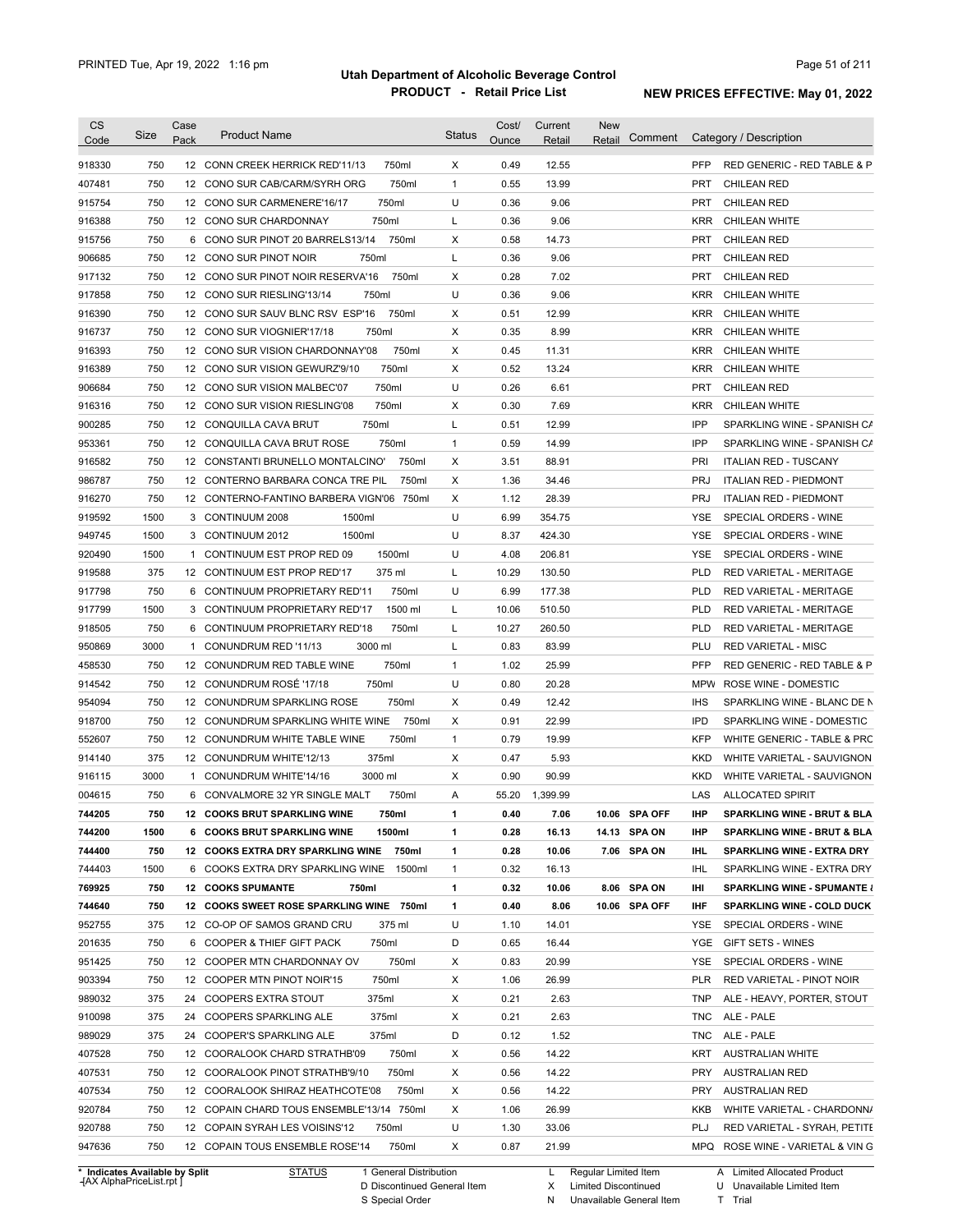| Category / Description<br>750<br>D<br>38.42<br>6 COPERIES WHISKY FRANCAIS<br>750ml<br>1.51<br>YGA GIFT SETS - SPIRITS<br>750<br>750ml<br>Χ<br>6<br>COPPER AND THIEF CABERNET<br>2.37<br>60.19<br><b>YSE</b><br>SPECIAL ORDERS - WINE<br>355<br>355 ml<br>3.87<br>24 COPPER CAN MOSCOW MULE<br>$\mathbf{1}$<br>0.32<br>CWU PREMIXED - MISC<br>1500<br>1500 ml<br>U<br>1.98<br>100.60<br>YSE<br>SPECIAL ORDERS - WINE<br>3 COPPER CANE TAYLOR LANE MIX<br>750<br>750ml<br>29.99<br>6 COPPER DOG SCOTCH WHISKEY<br>1<br>1.18<br>AWR WHISKY - SCOTCH BLENDED<br>1500<br>1500 ml<br>$\mathbf{1}$<br>0.25<br>12.49<br>6 COPPER RIDGE CHARDONNAY<br>KKB<br>1500<br>1500ml<br>D<br>0.13<br>6.75<br>6 COPPERIDGE CABERNET SAUVIGNON<br><b>PLB</b><br>RED VARIETAL - CABERNET<br>1500<br>1500ml<br>1<br>0.25<br>12.49<br>PLF<br>6 COPPERIDGE MERLOT<br>RED VARIETAL - MERLOT<br>750<br>750ml<br>X<br>1.62<br>41.08<br>6 COPPOLA ARCHIMEDES'15/16<br><b>PLB</b><br>RED VARIETAL - CABERNET<br>750<br>750ml<br>0.51<br>12.99<br>12 COPPOLA BIANCO PINOT GRIGIO<br>1<br>KKH<br>WHITE VARIETAL - PINOT GRIS<br>250<br>250ml<br>0.59<br>4.99<br>24 COPPOLA DIAMOND CHARD CANS<br>1<br>KKB<br>250<br>D<br>0.59<br>4.99<br>953170<br>24 COPPOLA DIAMOND CHARDONNAY CANS 250 ml<br>YSE<br>SPECIAL ORDERS - WINE<br>750<br>D<br>0.43<br>10.80<br>566223<br>12 COPPOLA DIAMOND PAVILLION CHARD<br>750ml<br>KKB<br>WHITE VARIETAL - CHARDONN/<br>250<br>U<br>0.59<br>4.99<br>SPECIAL ORDERS - WINE<br>953169<br>24 COPPOLA DIAMOND PINOT GRIGIO CANS 250 ml<br><b>YSE</b><br>250<br>0.59<br>4.99<br>566204<br>24 COPPOLA DIAMOND SAUV BLANC CANS<br>250ml<br>$\mathbf{1}$<br><b>KKD</b><br>WHITE VARIETAL - SAUVIGNON<br>1000<br>0.27<br>9.15<br>046187<br>12 CORAL BAY LIGHT RUM<br>1000ml<br>$\mathbf{1}$<br><b>ALE</b><br><b>RUM - LIGHT</b><br>1000<br>D<br>046137<br>12 CORAL BAY PREMIUM GOLD RUM<br>1000ml<br>0.15<br>4.95<br>ALJ<br><b>RUM - DARK</b><br>750<br>087380<br>6 CORAZON DE AGAVE BLANCO TEQUILA 750ml<br>1<br>1.18<br>24.99<br>29.99 SPA OFF<br><b>APD</b><br><b>TEQUILA - SILVER</b><br>D<br>750<br>0.89<br>22.47<br><b>PRV</b><br>901150<br>12 CORAZON DEL SOL SOLEADO'14<br>750ml<br>ARGENTINE RED - OTHER<br>750<br>3.17<br>80.27<br>087145<br>3 CORAZON EXPRESSIONES ELMER LEE REP 750ml<br>A<br>LAS<br><b>ALLOCATED SPIRIT</b><br>750<br>3.17<br>80.27<br><b>APJ</b><br>088861<br>3 CORAZON EXPRESSIONES STAGG ANEJO 750ml<br>TEQUILA - REPOSADO & ANEJO<br>A<br>750<br>3.15<br>79.99<br><b>APJ</b><br>088729<br>3 CORAZON EXPRESSIONES T HARDY ANEJO 750ml L<br>TEQUILA - REPOSADO & ANEJO<br>088192<br>750<br>3.17<br>80.27<br><b>APJ</b><br>TEQUILA - REPOSADO & ANEJO<br>3 CORAZON EXPRESSIONES WELLER ANEJO 750ml A<br>750<br>D<br>1.33<br>33.71<br>101645<br>3 CORAZON MARGARITA COCKTAIL KIT<br>750ml<br>YGA<br><b>GIFT SETS - SPIRITS</b><br>088277<br>750<br>U<br>1.58<br>40.13<br><b>YSA</b><br>6 CORAZON REPOSADO SINGLE BARREL<br>750ml<br>SPECIAL ORDERS - SPIRITS<br>1500<br>1<br>0.22<br>7.99<br><b>SPA OFF</b><br>6 CORBETT CANYON CABERNET<br>1500ml<br>10.99<br>PLB<br><b>RED VARIETAL - CABERNET</b><br>1500<br>1500ml<br>1<br>0.16<br>10.99<br><b>SPA ON</b><br>6 CORBETT CANYON CHARDONNAY<br>7.99<br>KKB<br><b>WHITE VARIETAL - CHARDONNA</b><br>3000<br>6 CORBETT CANYON CHARDONNAY CASK 3000ml<br>1<br>0.14<br>15.99<br>13.99<br><b>SPA ON</b><br>KKB<br><b>WHITE VARIETAL - CHARDONNA</b><br>1500<br>1500ml<br>0.22<br>10.99<br>6 CORBETT CANYON MERLOT<br>1<br>PLF<br>RED VARIETAL - MERLOT<br>D<br>PLF<br>3000<br>6 CORBETT CANYON MERLOT CASK<br>3000ml<br>0.08<br>8.10<br><b>RED VARIETAL - MERLOT</b><br>1500<br>1500ml<br>0.22<br>7.99<br>6 CORBETT CANYON WH ZINFANDEL<br>1<br>10.99 SPA OFF<br>MHJ<br>U<br>750<br>12 CORNELISSEN MUNJEBEL MC<br>750ml<br>2.20<br>55.87<br>YSE<br>SPECIAL ORDERS - WINE<br>750<br>750ml<br>U<br>0.99<br>25.15<br>12 CORNELISSEN SUSUCARU ROSATO<br>YSE<br>SPECIAL ORDERS - WINE<br>D<br>0.09<br>2.95<br><b>TVF</b><br>946<br>12 CORONA FAMILIAR<br>946ml<br><b>IMPORTED BEER - MEXICO</b><br>355<br>24 CORONA REFRESCA GUAVE LIME<br>D<br>0.19<br>2.25<br><b>RCP</b><br><b>FLAVORED MALT BEVERAGES</b><br>355ml<br>355<br>2.25<br>24 CORONA REFRESCA PASSIONFRUIT LIME 355ml<br>0.19<br><b>RCP</b><br>FLAVORED MALT BEVERAGES<br>D<br>355<br>24 CORONADO BREWING ORANGE AVE. WIT 355 ml<br>0.18<br>2.15<br>SPECIAL ORDERS - BEER<br>D<br>YST<br>26.99<br>29.99 SPA OFF<br>750<br>6 CORRALEJO BLANCO TEQUILA<br>750ml<br>1.18<br>APD<br><b>TEQUILA - SILVER</b><br>1<br>750<br>750ml<br>32.99<br>6 CORRALEJO REPOSADO TEQUILA<br>1<br>1.38<br>34.99 HIGHER<br><b>APJ</b><br>750<br>750ml<br>32.99<br>6 CORRALEJO REPOSADO W/ GLASSES<br>D<br>1.30<br>YGA<br><b>GIFT SETS - SPIRITS</b><br>D<br>32.99<br>750<br>6 CORRALEJO REPOSADO W/2 GLASSES<br>750ml<br>1.30<br>YGA<br><b>GIFT SETS - SPIRITS</b><br>27.99<br>750<br>6 CORRALEJO SILVER W/ SANGRITA GLASS 750ml<br>D<br>1.10<br>YGA<br><b>GIFT SETS - SPIRITS</b><br>16.27<br>ITALIAN RED - MISC DOC<br>750<br>12 CORTE DEI PAPI CESANESE'08<br>750ml<br>Х<br>0.64<br><b>PRK</b><br>750ml<br>U<br>137.18<br>SPECIAL ORDERS - WINE<br>750<br>12 CORTON-CHARLEMAGNE '11<br>5.41<br>YSE<br>750ml<br>35.06<br>750<br>12 COS CERASUOLO DI VITTORIA'17<br>Х<br>1.38<br>PRM ITALIAN RED - SICILY<br>750ml<br>17.02<br>750<br>12 COSENTINO CIGAR ZIN OV'16/17<br>X<br>0.67<br>PLH<br>RED VARIETAL - ZINFANDEL<br>34.96<br>500<br>6 COSSART BUAL 15YR<br>500ml<br>X<br>2.07<br>EPP<br>750<br>750ml<br>U<br>0.99<br>25.06<br>EPP<br>12 COSSART BUAL MADEIRA 5YR<br>500 ml<br>40.13<br>500<br>6 COSSART COLHEITA BUAL'97/05<br>Х<br>2.37<br>EPP<br>750<br>750ml<br>U<br>17.06<br>EPD<br>12 COSSART RAINWATER MADEIRA<br>0.67<br>1000<br>12 COTE MAS ROSE AURORE PAYS D'OC 1000ml<br>15.06<br>0.45<br>MPX<br>ROSE WINE - IMPORTED<br>1<br>750<br>U<br>30.15<br>12 COTEAUX D'AIX ROUGE<br>750ml<br>1.19<br>YSE<br>SPECIAL ORDERS - WINE<br>750ml<br>Х<br>29.98<br>750<br>12 COTES DE CIEL NEBBIOLO'12/13<br>1.18<br>PLQ.<br>RED VARIETAL - SANGIOVESE,<br>750ml<br>U<br>12.87<br>750<br>12 COTES DE CIEL VIOGNIER<br>0.51<br>YSE SPECIAL ORDERS - WINE<br>* Indicates Available by Split<br>1 General Distribution<br>Regular Limited Item | <b>CS</b> | Size | Case | <b>Product Name</b> | <b>Status</b> | Cost/ | Current | <b>New</b> |         |                                    |
|-------------------------------------------------------------------------------------------------------------------------------------------------------------------------------------------------------------------------------------------------------------------------------------------------------------------------------------------------------------------------------------------------------------------------------------------------------------------------------------------------------------------------------------------------------------------------------------------------------------------------------------------------------------------------------------------------------------------------------------------------------------------------------------------------------------------------------------------------------------------------------------------------------------------------------------------------------------------------------------------------------------------------------------------------------------------------------------------------------------------------------------------------------------------------------------------------------------------------------------------------------------------------------------------------------------------------------------------------------------------------------------------------------------------------------------------------------------------------------------------------------------------------------------------------------------------------------------------------------------------------------------------------------------------------------------------------------------------------------------------------------------------------------------------------------------------------------------------------------------------------------------------------------------------------------------------------------------------------------------------------------------------------------------------------------------------------------------------------------------------------------------------------------------------------------------------------------------------------------------------------------------------------------------------------------------------------------------------------------------------------------------------------------------------------------------------------------------------------------------------------------------------------------------------------------------------------------------------------------------------------------------------------------------------------------------------------------------------------------------------------------------------------------------------------------------------------------------------------------------------------------------------------------------------------------------------------------------------------------------------------------------------------------------------------------------------------------------------------------------------------------------------------------------------------------------------------------------------------------------------------------------------------------------------------------------------------------------------------------------------------------------------------------------------------------------------------------------------------------------------------------------------------------------------------------------------------------------------------------------------------------------------------------------------------------------------------------------------------------------------------------------------------------------------------------------------------------------------------------------------------------------------------------------------------------------------------------------------------------------------------------------------------------------------------------------------------------------------------------------------------------------------------------------------------------------------------------------------------------------------------------------------------------------------------------------------------------------------------------------------------------------------------------------------------------------------------------------------------------------------------------------------------------------------------------------------------------------------------------------------------------------------------------------------------------------------------------------------------------------------------------------------------------------------------------------------------------------------------------------------------------------------------------------------------------------------------------------------------------------------------------------------------------------------------------------------------------------------------------------------------------------------------------------------------------------------------------------------------------------------------------------------------------------------------------------------------------------------------------------------------------------------------------------------------------------------------------------------------------------------------------------------------------------------------------------------------------------------------------------------------------------------------------------------------------------------------------------------------------------------------------------------------------------------------------------------------------------------------------------------------------------------------------------------------------------------------------------------------------------------------------------------------------------------------------------------------------------------------------------------------------------------------------------------------------------------------------------------------------------------------------|-----------|------|------|---------------------|---------------|-------|---------|------------|---------|------------------------------------|
|                                                                                                                                                                                                                                                                                                                                                                                                                                                                                                                                                                                                                                                                                                                                                                                                                                                                                                                                                                                                                                                                                                                                                                                                                                                                                                                                                                                                                                                                                                                                                                                                                                                                                                                                                                                                                                                                                                                                                                                                                                                                                                                                                                                                                                                                                                                                                                                                                                                                                                                                                                                                                                                                                                                                                                                                                                                                                                                                                                                                                                                                                                                                                                                                                                                                                                                                                                                                                                                                                                                                                                                                                                                                                                                                                                                                                                                                                                                                                                                                                                                                                                                                                                                                                                                                                                                                                                                                                                                                                                                                                                                                                                                                                                                                                                                                                                                                                                                                                                                                                                                                                                                                                                                                                                                                                                                                                                                                                                                                                                                                                                                                                                                                                                                                                                                                                                                                                                                                                                                                                                                                                                                                                                                                                                                       | Code      |      | Pack |                     |               | Ounce | Retail  | Retail     | Comment |                                    |
|                                                                                                                                                                                                                                                                                                                                                                                                                                                                                                                                                                                                                                                                                                                                                                                                                                                                                                                                                                                                                                                                                                                                                                                                                                                                                                                                                                                                                                                                                                                                                                                                                                                                                                                                                                                                                                                                                                                                                                                                                                                                                                                                                                                                                                                                                                                                                                                                                                                                                                                                                                                                                                                                                                                                                                                                                                                                                                                                                                                                                                                                                                                                                                                                                                                                                                                                                                                                                                                                                                                                                                                                                                                                                                                                                                                                                                                                                                                                                                                                                                                                                                                                                                                                                                                                                                                                                                                                                                                                                                                                                                                                                                                                                                                                                                                                                                                                                                                                                                                                                                                                                                                                                                                                                                                                                                                                                                                                                                                                                                                                                                                                                                                                                                                                                                                                                                                                                                                                                                                                                                                                                                                                                                                                                                                       | 922187    |      |      |                     |               |       |         |            |         |                                    |
|                                                                                                                                                                                                                                                                                                                                                                                                                                                                                                                                                                                                                                                                                                                                                                                                                                                                                                                                                                                                                                                                                                                                                                                                                                                                                                                                                                                                                                                                                                                                                                                                                                                                                                                                                                                                                                                                                                                                                                                                                                                                                                                                                                                                                                                                                                                                                                                                                                                                                                                                                                                                                                                                                                                                                                                                                                                                                                                                                                                                                                                                                                                                                                                                                                                                                                                                                                                                                                                                                                                                                                                                                                                                                                                                                                                                                                                                                                                                                                                                                                                                                                                                                                                                                                                                                                                                                                                                                                                                                                                                                                                                                                                                                                                                                                                                                                                                                                                                                                                                                                                                                                                                                                                                                                                                                                                                                                                                                                                                                                                                                                                                                                                                                                                                                                                                                                                                                                                                                                                                                                                                                                                                                                                                                                                       | 458792    |      |      |                     |               |       |         |            |         |                                    |
|                                                                                                                                                                                                                                                                                                                                                                                                                                                                                                                                                                                                                                                                                                                                                                                                                                                                                                                                                                                                                                                                                                                                                                                                                                                                                                                                                                                                                                                                                                                                                                                                                                                                                                                                                                                                                                                                                                                                                                                                                                                                                                                                                                                                                                                                                                                                                                                                                                                                                                                                                                                                                                                                                                                                                                                                                                                                                                                                                                                                                                                                                                                                                                                                                                                                                                                                                                                                                                                                                                                                                                                                                                                                                                                                                                                                                                                                                                                                                                                                                                                                                                                                                                                                                                                                                                                                                                                                                                                                                                                                                                                                                                                                                                                                                                                                                                                                                                                                                                                                                                                                                                                                                                                                                                                                                                                                                                                                                                                                                                                                                                                                                                                                                                                                                                                                                                                                                                                                                                                                                                                                                                                                                                                                                                                       | 918800    |      |      |                     |               |       |         |            |         |                                    |
|                                                                                                                                                                                                                                                                                                                                                                                                                                                                                                                                                                                                                                                                                                                                                                                                                                                                                                                                                                                                                                                                                                                                                                                                                                                                                                                                                                                                                                                                                                                                                                                                                                                                                                                                                                                                                                                                                                                                                                                                                                                                                                                                                                                                                                                                                                                                                                                                                                                                                                                                                                                                                                                                                                                                                                                                                                                                                                                                                                                                                                                                                                                                                                                                                                                                                                                                                                                                                                                                                                                                                                                                                                                                                                                                                                                                                                                                                                                                                                                                                                                                                                                                                                                                                                                                                                                                                                                                                                                                                                                                                                                                                                                                                                                                                                                                                                                                                                                                                                                                                                                                                                                                                                                                                                                                                                                                                                                                                                                                                                                                                                                                                                                                                                                                                                                                                                                                                                                                                                                                                                                                                                                                                                                                                                                       | 950283    |      |      |                     |               |       |         |            |         |                                    |
|                                                                                                                                                                                                                                                                                                                                                                                                                                                                                                                                                                                                                                                                                                                                                                                                                                                                                                                                                                                                                                                                                                                                                                                                                                                                                                                                                                                                                                                                                                                                                                                                                                                                                                                                                                                                                                                                                                                                                                                                                                                                                                                                                                                                                                                                                                                                                                                                                                                                                                                                                                                                                                                                                                                                                                                                                                                                                                                                                                                                                                                                                                                                                                                                                                                                                                                                                                                                                                                                                                                                                                                                                                                                                                                                                                                                                                                                                                                                                                                                                                                                                                                                                                                                                                                                                                                                                                                                                                                                                                                                                                                                                                                                                                                                                                                                                                                                                                                                                                                                                                                                                                                                                                                                                                                                                                                                                                                                                                                                                                                                                                                                                                                                                                                                                                                                                                                                                                                                                                                                                                                                                                                                                                                                                                                       | 004773    |      |      |                     |               |       |         |            |         |                                    |
|                                                                                                                                                                                                                                                                                                                                                                                                                                                                                                                                                                                                                                                                                                                                                                                                                                                                                                                                                                                                                                                                                                                                                                                                                                                                                                                                                                                                                                                                                                                                                                                                                                                                                                                                                                                                                                                                                                                                                                                                                                                                                                                                                                                                                                                                                                                                                                                                                                                                                                                                                                                                                                                                                                                                                                                                                                                                                                                                                                                                                                                                                                                                                                                                                                                                                                                                                                                                                                                                                                                                                                                                                                                                                                                                                                                                                                                                                                                                                                                                                                                                                                                                                                                                                                                                                                                                                                                                                                                                                                                                                                                                                                                                                                                                                                                                                                                                                                                                                                                                                                                                                                                                                                                                                                                                                                                                                                                                                                                                                                                                                                                                                                                                                                                                                                                                                                                                                                                                                                                                                                                                                                                                                                                                                                                       | 568832    |      |      |                     |               |       |         |            |         | WHITE VARIETAL - CHARDONN/         |
|                                                                                                                                                                                                                                                                                                                                                                                                                                                                                                                                                                                                                                                                                                                                                                                                                                                                                                                                                                                                                                                                                                                                                                                                                                                                                                                                                                                                                                                                                                                                                                                                                                                                                                                                                                                                                                                                                                                                                                                                                                                                                                                                                                                                                                                                                                                                                                                                                                                                                                                                                                                                                                                                                                                                                                                                                                                                                                                                                                                                                                                                                                                                                                                                                                                                                                                                                                                                                                                                                                                                                                                                                                                                                                                                                                                                                                                                                                                                                                                                                                                                                                                                                                                                                                                                                                                                                                                                                                                                                                                                                                                                                                                                                                                                                                                                                                                                                                                                                                                                                                                                                                                                                                                                                                                                                                                                                                                                                                                                                                                                                                                                                                                                                                                                                                                                                                                                                                                                                                                                                                                                                                                                                                                                                                                       | 469432    |      |      |                     |               |       |         |            |         |                                    |
|                                                                                                                                                                                                                                                                                                                                                                                                                                                                                                                                                                                                                                                                                                                                                                                                                                                                                                                                                                                                                                                                                                                                                                                                                                                                                                                                                                                                                                                                                                                                                                                                                                                                                                                                                                                                                                                                                                                                                                                                                                                                                                                                                                                                                                                                                                                                                                                                                                                                                                                                                                                                                                                                                                                                                                                                                                                                                                                                                                                                                                                                                                                                                                                                                                                                                                                                                                                                                                                                                                                                                                                                                                                                                                                                                                                                                                                                                                                                                                                                                                                                                                                                                                                                                                                                                                                                                                                                                                                                                                                                                                                                                                                                                                                                                                                                                                                                                                                                                                                                                                                                                                                                                                                                                                                                                                                                                                                                                                                                                                                                                                                                                                                                                                                                                                                                                                                                                                                                                                                                                                                                                                                                                                                                                                                       | 469465    |      |      |                     |               |       |         |            |         |                                    |
|                                                                                                                                                                                                                                                                                                                                                                                                                                                                                                                                                                                                                                                                                                                                                                                                                                                                                                                                                                                                                                                                                                                                                                                                                                                                                                                                                                                                                                                                                                                                                                                                                                                                                                                                                                                                                                                                                                                                                                                                                                                                                                                                                                                                                                                                                                                                                                                                                                                                                                                                                                                                                                                                                                                                                                                                                                                                                                                                                                                                                                                                                                                                                                                                                                                                                                                                                                                                                                                                                                                                                                                                                                                                                                                                                                                                                                                                                                                                                                                                                                                                                                                                                                                                                                                                                                                                                                                                                                                                                                                                                                                                                                                                                                                                                                                                                                                                                                                                                                                                                                                                                                                                                                                                                                                                                                                                                                                                                                                                                                                                                                                                                                                                                                                                                                                                                                                                                                                                                                                                                                                                                                                                                                                                                                                       | 952159    |      |      |                     |               |       |         |            |         |                                    |
|                                                                                                                                                                                                                                                                                                                                                                                                                                                                                                                                                                                                                                                                                                                                                                                                                                                                                                                                                                                                                                                                                                                                                                                                                                                                                                                                                                                                                                                                                                                                                                                                                                                                                                                                                                                                                                                                                                                                                                                                                                                                                                                                                                                                                                                                                                                                                                                                                                                                                                                                                                                                                                                                                                                                                                                                                                                                                                                                                                                                                                                                                                                                                                                                                                                                                                                                                                                                                                                                                                                                                                                                                                                                                                                                                                                                                                                                                                                                                                                                                                                                                                                                                                                                                                                                                                                                                                                                                                                                                                                                                                                                                                                                                                                                                                                                                                                                                                                                                                                                                                                                                                                                                                                                                                                                                                                                                                                                                                                                                                                                                                                                                                                                                                                                                                                                                                                                                                                                                                                                                                                                                                                                                                                                                                                       | 567170    |      |      |                     |               |       |         |            |         |                                    |
|                                                                                                                                                                                                                                                                                                                                                                                                                                                                                                                                                                                                                                                                                                                                                                                                                                                                                                                                                                                                                                                                                                                                                                                                                                                                                                                                                                                                                                                                                                                                                                                                                                                                                                                                                                                                                                                                                                                                                                                                                                                                                                                                                                                                                                                                                                                                                                                                                                                                                                                                                                                                                                                                                                                                                                                                                                                                                                                                                                                                                                                                                                                                                                                                                                                                                                                                                                                                                                                                                                                                                                                                                                                                                                                                                                                                                                                                                                                                                                                                                                                                                                                                                                                                                                                                                                                                                                                                                                                                                                                                                                                                                                                                                                                                                                                                                                                                                                                                                                                                                                                                                                                                                                                                                                                                                                                                                                                                                                                                                                                                                                                                                                                                                                                                                                                                                                                                                                                                                                                                                                                                                                                                                                                                                                                       | 566202    |      |      |                     |               |       |         |            |         | WHITE VARIETAL - CHARDONN/         |
|                                                                                                                                                                                                                                                                                                                                                                                                                                                                                                                                                                                                                                                                                                                                                                                                                                                                                                                                                                                                                                                                                                                                                                                                                                                                                                                                                                                                                                                                                                                                                                                                                                                                                                                                                                                                                                                                                                                                                                                                                                                                                                                                                                                                                                                                                                                                                                                                                                                                                                                                                                                                                                                                                                                                                                                                                                                                                                                                                                                                                                                                                                                                                                                                                                                                                                                                                                                                                                                                                                                                                                                                                                                                                                                                                                                                                                                                                                                                                                                                                                                                                                                                                                                                                                                                                                                                                                                                                                                                                                                                                                                                                                                                                                                                                                                                                                                                                                                                                                                                                                                                                                                                                                                                                                                                                                                                                                                                                                                                                                                                                                                                                                                                                                                                                                                                                                                                                                                                                                                                                                                                                                                                                                                                                                                       |           |      |      |                     |               |       |         |            |         |                                    |
|                                                                                                                                                                                                                                                                                                                                                                                                                                                                                                                                                                                                                                                                                                                                                                                                                                                                                                                                                                                                                                                                                                                                                                                                                                                                                                                                                                                                                                                                                                                                                                                                                                                                                                                                                                                                                                                                                                                                                                                                                                                                                                                                                                                                                                                                                                                                                                                                                                                                                                                                                                                                                                                                                                                                                                                                                                                                                                                                                                                                                                                                                                                                                                                                                                                                                                                                                                                                                                                                                                                                                                                                                                                                                                                                                                                                                                                                                                                                                                                                                                                                                                                                                                                                                                                                                                                                                                                                                                                                                                                                                                                                                                                                                                                                                                                                                                                                                                                                                                                                                                                                                                                                                                                                                                                                                                                                                                                                                                                                                                                                                                                                                                                                                                                                                                                                                                                                                                                                                                                                                                                                                                                                                                                                                                                       |           |      |      |                     |               |       |         |            |         |                                    |
|                                                                                                                                                                                                                                                                                                                                                                                                                                                                                                                                                                                                                                                                                                                                                                                                                                                                                                                                                                                                                                                                                                                                                                                                                                                                                                                                                                                                                                                                                                                                                                                                                                                                                                                                                                                                                                                                                                                                                                                                                                                                                                                                                                                                                                                                                                                                                                                                                                                                                                                                                                                                                                                                                                                                                                                                                                                                                                                                                                                                                                                                                                                                                                                                                                                                                                                                                                                                                                                                                                                                                                                                                                                                                                                                                                                                                                                                                                                                                                                                                                                                                                                                                                                                                                                                                                                                                                                                                                                                                                                                                                                                                                                                                                                                                                                                                                                                                                                                                                                                                                                                                                                                                                                                                                                                                                                                                                                                                                                                                                                                                                                                                                                                                                                                                                                                                                                                                                                                                                                                                                                                                                                                                                                                                                                       |           |      |      |                     |               |       |         |            |         |                                    |
|                                                                                                                                                                                                                                                                                                                                                                                                                                                                                                                                                                                                                                                                                                                                                                                                                                                                                                                                                                                                                                                                                                                                                                                                                                                                                                                                                                                                                                                                                                                                                                                                                                                                                                                                                                                                                                                                                                                                                                                                                                                                                                                                                                                                                                                                                                                                                                                                                                                                                                                                                                                                                                                                                                                                                                                                                                                                                                                                                                                                                                                                                                                                                                                                                                                                                                                                                                                                                                                                                                                                                                                                                                                                                                                                                                                                                                                                                                                                                                                                                                                                                                                                                                                                                                                                                                                                                                                                                                                                                                                                                                                                                                                                                                                                                                                                                                                                                                                                                                                                                                                                                                                                                                                                                                                                                                                                                                                                                                                                                                                                                                                                                                                                                                                                                                                                                                                                                                                                                                                                                                                                                                                                                                                                                                                       |           |      |      |                     |               |       |         |            |         |                                    |
|                                                                                                                                                                                                                                                                                                                                                                                                                                                                                                                                                                                                                                                                                                                                                                                                                                                                                                                                                                                                                                                                                                                                                                                                                                                                                                                                                                                                                                                                                                                                                                                                                                                                                                                                                                                                                                                                                                                                                                                                                                                                                                                                                                                                                                                                                                                                                                                                                                                                                                                                                                                                                                                                                                                                                                                                                                                                                                                                                                                                                                                                                                                                                                                                                                                                                                                                                                                                                                                                                                                                                                                                                                                                                                                                                                                                                                                                                                                                                                                                                                                                                                                                                                                                                                                                                                                                                                                                                                                                                                                                                                                                                                                                                                                                                                                                                                                                                                                                                                                                                                                                                                                                                                                                                                                                                                                                                                                                                                                                                                                                                                                                                                                                                                                                                                                                                                                                                                                                                                                                                                                                                                                                                                                                                                                       |           |      |      |                     |               |       |         |            |         |                                    |
|                                                                                                                                                                                                                                                                                                                                                                                                                                                                                                                                                                                                                                                                                                                                                                                                                                                                                                                                                                                                                                                                                                                                                                                                                                                                                                                                                                                                                                                                                                                                                                                                                                                                                                                                                                                                                                                                                                                                                                                                                                                                                                                                                                                                                                                                                                                                                                                                                                                                                                                                                                                                                                                                                                                                                                                                                                                                                                                                                                                                                                                                                                                                                                                                                                                                                                                                                                                                                                                                                                                                                                                                                                                                                                                                                                                                                                                                                                                                                                                                                                                                                                                                                                                                                                                                                                                                                                                                                                                                                                                                                                                                                                                                                                                                                                                                                                                                                                                                                                                                                                                                                                                                                                                                                                                                                                                                                                                                                                                                                                                                                                                                                                                                                                                                                                                                                                                                                                                                                                                                                                                                                                                                                                                                                                                       |           |      |      |                     |               |       |         |            |         |                                    |
|                                                                                                                                                                                                                                                                                                                                                                                                                                                                                                                                                                                                                                                                                                                                                                                                                                                                                                                                                                                                                                                                                                                                                                                                                                                                                                                                                                                                                                                                                                                                                                                                                                                                                                                                                                                                                                                                                                                                                                                                                                                                                                                                                                                                                                                                                                                                                                                                                                                                                                                                                                                                                                                                                                                                                                                                                                                                                                                                                                                                                                                                                                                                                                                                                                                                                                                                                                                                                                                                                                                                                                                                                                                                                                                                                                                                                                                                                                                                                                                                                                                                                                                                                                                                                                                                                                                                                                                                                                                                                                                                                                                                                                                                                                                                                                                                                                                                                                                                                                                                                                                                                                                                                                                                                                                                                                                                                                                                                                                                                                                                                                                                                                                                                                                                                                                                                                                                                                                                                                                                                                                                                                                                                                                                                                                       |           |      |      |                     |               |       |         |            |         |                                    |
|                                                                                                                                                                                                                                                                                                                                                                                                                                                                                                                                                                                                                                                                                                                                                                                                                                                                                                                                                                                                                                                                                                                                                                                                                                                                                                                                                                                                                                                                                                                                                                                                                                                                                                                                                                                                                                                                                                                                                                                                                                                                                                                                                                                                                                                                                                                                                                                                                                                                                                                                                                                                                                                                                                                                                                                                                                                                                                                                                                                                                                                                                                                                                                                                                                                                                                                                                                                                                                                                                                                                                                                                                                                                                                                                                                                                                                                                                                                                                                                                                                                                                                                                                                                                                                                                                                                                                                                                                                                                                                                                                                                                                                                                                                                                                                                                                                                                                                                                                                                                                                                                                                                                                                                                                                                                                                                                                                                                                                                                                                                                                                                                                                                                                                                                                                                                                                                                                                                                                                                                                                                                                                                                                                                                                                                       |           |      |      |                     |               |       |         |            |         |                                    |
|                                                                                                                                                                                                                                                                                                                                                                                                                                                                                                                                                                                                                                                                                                                                                                                                                                                                                                                                                                                                                                                                                                                                                                                                                                                                                                                                                                                                                                                                                                                                                                                                                                                                                                                                                                                                                                                                                                                                                                                                                                                                                                                                                                                                                                                                                                                                                                                                                                                                                                                                                                                                                                                                                                                                                                                                                                                                                                                                                                                                                                                                                                                                                                                                                                                                                                                                                                                                                                                                                                                                                                                                                                                                                                                                                                                                                                                                                                                                                                                                                                                                                                                                                                                                                                                                                                                                                                                                                                                                                                                                                                                                                                                                                                                                                                                                                                                                                                                                                                                                                                                                                                                                                                                                                                                                                                                                                                                                                                                                                                                                                                                                                                                                                                                                                                                                                                                                                                                                                                                                                                                                                                                                                                                                                                                       |           |      |      |                     |               |       |         |            |         |                                    |
|                                                                                                                                                                                                                                                                                                                                                                                                                                                                                                                                                                                                                                                                                                                                                                                                                                                                                                                                                                                                                                                                                                                                                                                                                                                                                                                                                                                                                                                                                                                                                                                                                                                                                                                                                                                                                                                                                                                                                                                                                                                                                                                                                                                                                                                                                                                                                                                                                                                                                                                                                                                                                                                                                                                                                                                                                                                                                                                                                                                                                                                                                                                                                                                                                                                                                                                                                                                                                                                                                                                                                                                                                                                                                                                                                                                                                                                                                                                                                                                                                                                                                                                                                                                                                                                                                                                                                                                                                                                                                                                                                                                                                                                                                                                                                                                                                                                                                                                                                                                                                                                                                                                                                                                                                                                                                                                                                                                                                                                                                                                                                                                                                                                                                                                                                                                                                                                                                                                                                                                                                                                                                                                                                                                                                                                       |           |      |      |                     |               |       |         |            |         |                                    |
|                                                                                                                                                                                                                                                                                                                                                                                                                                                                                                                                                                                                                                                                                                                                                                                                                                                                                                                                                                                                                                                                                                                                                                                                                                                                                                                                                                                                                                                                                                                                                                                                                                                                                                                                                                                                                                                                                                                                                                                                                                                                                                                                                                                                                                                                                                                                                                                                                                                                                                                                                                                                                                                                                                                                                                                                                                                                                                                                                                                                                                                                                                                                                                                                                                                                                                                                                                                                                                                                                                                                                                                                                                                                                                                                                                                                                                                                                                                                                                                                                                                                                                                                                                                                                                                                                                                                                                                                                                                                                                                                                                                                                                                                                                                                                                                                                                                                                                                                                                                                                                                                                                                                                                                                                                                                                                                                                                                                                                                                                                                                                                                                                                                                                                                                                                                                                                                                                                                                                                                                                                                                                                                                                                                                                                                       |           |      |      |                     |               |       |         |            |         |                                    |
|                                                                                                                                                                                                                                                                                                                                                                                                                                                                                                                                                                                                                                                                                                                                                                                                                                                                                                                                                                                                                                                                                                                                                                                                                                                                                                                                                                                                                                                                                                                                                                                                                                                                                                                                                                                                                                                                                                                                                                                                                                                                                                                                                                                                                                                                                                                                                                                                                                                                                                                                                                                                                                                                                                                                                                                                                                                                                                                                                                                                                                                                                                                                                                                                                                                                                                                                                                                                                                                                                                                                                                                                                                                                                                                                                                                                                                                                                                                                                                                                                                                                                                                                                                                                                                                                                                                                                                                                                                                                                                                                                                                                                                                                                                                                                                                                                                                                                                                                                                                                                                                                                                                                                                                                                                                                                                                                                                                                                                                                                                                                                                                                                                                                                                                                                                                                                                                                                                                                                                                                                                                                                                                                                                                                                                                       |           |      |      |                     |               |       |         |            |         |                                    |
|                                                                                                                                                                                                                                                                                                                                                                                                                                                                                                                                                                                                                                                                                                                                                                                                                                                                                                                                                                                                                                                                                                                                                                                                                                                                                                                                                                                                                                                                                                                                                                                                                                                                                                                                                                                                                                                                                                                                                                                                                                                                                                                                                                                                                                                                                                                                                                                                                                                                                                                                                                                                                                                                                                                                                                                                                                                                                                                                                                                                                                                                                                                                                                                                                                                                                                                                                                                                                                                                                                                                                                                                                                                                                                                                                                                                                                                                                                                                                                                                                                                                                                                                                                                                                                                                                                                                                                                                                                                                                                                                                                                                                                                                                                                                                                                                                                                                                                                                                                                                                                                                                                                                                                                                                                                                                                                                                                                                                                                                                                                                                                                                                                                                                                                                                                                                                                                                                                                                                                                                                                                                                                                                                                                                                                                       |           |      |      |                     |               |       |         |            |         |                                    |
|                                                                                                                                                                                                                                                                                                                                                                                                                                                                                                                                                                                                                                                                                                                                                                                                                                                                                                                                                                                                                                                                                                                                                                                                                                                                                                                                                                                                                                                                                                                                                                                                                                                                                                                                                                                                                                                                                                                                                                                                                                                                                                                                                                                                                                                                                                                                                                                                                                                                                                                                                                                                                                                                                                                                                                                                                                                                                                                                                                                                                                                                                                                                                                                                                                                                                                                                                                                                                                                                                                                                                                                                                                                                                                                                                                                                                                                                                                                                                                                                                                                                                                                                                                                                                                                                                                                                                                                                                                                                                                                                                                                                                                                                                                                                                                                                                                                                                                                                                                                                                                                                                                                                                                                                                                                                                                                                                                                                                                                                                                                                                                                                                                                                                                                                                                                                                                                                                                                                                                                                                                                                                                                                                                                                                                                       |           |      |      |                     |               |       |         |            |         |                                    |
|                                                                                                                                                                                                                                                                                                                                                                                                                                                                                                                                                                                                                                                                                                                                                                                                                                                                                                                                                                                                                                                                                                                                                                                                                                                                                                                                                                                                                                                                                                                                                                                                                                                                                                                                                                                                                                                                                                                                                                                                                                                                                                                                                                                                                                                                                                                                                                                                                                                                                                                                                                                                                                                                                                                                                                                                                                                                                                                                                                                                                                                                                                                                                                                                                                                                                                                                                                                                                                                                                                                                                                                                                                                                                                                                                                                                                                                                                                                                                                                                                                                                                                                                                                                                                                                                                                                                                                                                                                                                                                                                                                                                                                                                                                                                                                                                                                                                                                                                                                                                                                                                                                                                                                                                                                                                                                                                                                                                                                                                                                                                                                                                                                                                                                                                                                                                                                                                                                                                                                                                                                                                                                                                                                                                                                                       |           |      |      |                     |               |       |         |            |         |                                    |
|                                                                                                                                                                                                                                                                                                                                                                                                                                                                                                                                                                                                                                                                                                                                                                                                                                                                                                                                                                                                                                                                                                                                                                                                                                                                                                                                                                                                                                                                                                                                                                                                                                                                                                                                                                                                                                                                                                                                                                                                                                                                                                                                                                                                                                                                                                                                                                                                                                                                                                                                                                                                                                                                                                                                                                                                                                                                                                                                                                                                                                                                                                                                                                                                                                                                                                                                                                                                                                                                                                                                                                                                                                                                                                                                                                                                                                                                                                                                                                                                                                                                                                                                                                                                                                                                                                                                                                                                                                                                                                                                                                                                                                                                                                                                                                                                                                                                                                                                                                                                                                                                                                                                                                                                                                                                                                                                                                                                                                                                                                                                                                                                                                                                                                                                                                                                                                                                                                                                                                                                                                                                                                                                                                                                                                                       | 460353    |      |      |                     |               |       |         |            |         |                                    |
|                                                                                                                                                                                                                                                                                                                                                                                                                                                                                                                                                                                                                                                                                                                                                                                                                                                                                                                                                                                                                                                                                                                                                                                                                                                                                                                                                                                                                                                                                                                                                                                                                                                                                                                                                                                                                                                                                                                                                                                                                                                                                                                                                                                                                                                                                                                                                                                                                                                                                                                                                                                                                                                                                                                                                                                                                                                                                                                                                                                                                                                                                                                                                                                                                                                                                                                                                                                                                                                                                                                                                                                                                                                                                                                                                                                                                                                                                                                                                                                                                                                                                                                                                                                                                                                                                                                                                                                                                                                                                                                                                                                                                                                                                                                                                                                                                                                                                                                                                                                                                                                                                                                                                                                                                                                                                                                                                                                                                                                                                                                                                                                                                                                                                                                                                                                                                                                                                                                                                                                                                                                                                                                                                                                                                                                       | 558773    |      |      |                     |               |       |         |            |         |                                    |
|                                                                                                                                                                                                                                                                                                                                                                                                                                                                                                                                                                                                                                                                                                                                                                                                                                                                                                                                                                                                                                                                                                                                                                                                                                                                                                                                                                                                                                                                                                                                                                                                                                                                                                                                                                                                                                                                                                                                                                                                                                                                                                                                                                                                                                                                                                                                                                                                                                                                                                                                                                                                                                                                                                                                                                                                                                                                                                                                                                                                                                                                                                                                                                                                                                                                                                                                                                                                                                                                                                                                                                                                                                                                                                                                                                                                                                                                                                                                                                                                                                                                                                                                                                                                                                                                                                                                                                                                                                                                                                                                                                                                                                                                                                                                                                                                                                                                                                                                                                                                                                                                                                                                                                                                                                                                                                                                                                                                                                                                                                                                                                                                                                                                                                                                                                                                                                                                                                                                                                                                                                                                                                                                                                                                                                                       | 558774    |      |      |                     |               |       |         |            |         |                                    |
|                                                                                                                                                                                                                                                                                                                                                                                                                                                                                                                                                                                                                                                                                                                                                                                                                                                                                                                                                                                                                                                                                                                                                                                                                                                                                                                                                                                                                                                                                                                                                                                                                                                                                                                                                                                                                                                                                                                                                                                                                                                                                                                                                                                                                                                                                                                                                                                                                                                                                                                                                                                                                                                                                                                                                                                                                                                                                                                                                                                                                                                                                                                                                                                                                                                                                                                                                                                                                                                                                                                                                                                                                                                                                                                                                                                                                                                                                                                                                                                                                                                                                                                                                                                                                                                                                                                                                                                                                                                                                                                                                                                                                                                                                                                                                                                                                                                                                                                                                                                                                                                                                                                                                                                                                                                                                                                                                                                                                                                                                                                                                                                                                                                                                                                                                                                                                                                                                                                                                                                                                                                                                                                                                                                                                                                       | 457713    |      |      |                     |               |       |         |            |         |                                    |
|                                                                                                                                                                                                                                                                                                                                                                                                                                                                                                                                                                                                                                                                                                                                                                                                                                                                                                                                                                                                                                                                                                                                                                                                                                                                                                                                                                                                                                                                                                                                                                                                                                                                                                                                                                                                                                                                                                                                                                                                                                                                                                                                                                                                                                                                                                                                                                                                                                                                                                                                                                                                                                                                                                                                                                                                                                                                                                                                                                                                                                                                                                                                                                                                                                                                                                                                                                                                                                                                                                                                                                                                                                                                                                                                                                                                                                                                                                                                                                                                                                                                                                                                                                                                                                                                                                                                                                                                                                                                                                                                                                                                                                                                                                                                                                                                                                                                                                                                                                                                                                                                                                                                                                                                                                                                                                                                                                                                                                                                                                                                                                                                                                                                                                                                                                                                                                                                                                                                                                                                                                                                                                                                                                                                                                                       | 457719    |      |      |                     |               |       |         |            |         |                                    |
|                                                                                                                                                                                                                                                                                                                                                                                                                                                                                                                                                                                                                                                                                                                                                                                                                                                                                                                                                                                                                                                                                                                                                                                                                                                                                                                                                                                                                                                                                                                                                                                                                                                                                                                                                                                                                                                                                                                                                                                                                                                                                                                                                                                                                                                                                                                                                                                                                                                                                                                                                                                                                                                                                                                                                                                                                                                                                                                                                                                                                                                                                                                                                                                                                                                                                                                                                                                                                                                                                                                                                                                                                                                                                                                                                                                                                                                                                                                                                                                                                                                                                                                                                                                                                                                                                                                                                                                                                                                                                                                                                                                                                                                                                                                                                                                                                                                                                                                                                                                                                                                                                                                                                                                                                                                                                                                                                                                                                                                                                                                                                                                                                                                                                                                                                                                                                                                                                                                                                                                                                                                                                                                                                                                                                                                       | 652163    |      |      |                     |               |       |         |            |         | <b>BLUSH WINE - WHITE ZINFANDE</b> |
|                                                                                                                                                                                                                                                                                                                                                                                                                                                                                                                                                                                                                                                                                                                                                                                                                                                                                                                                                                                                                                                                                                                                                                                                                                                                                                                                                                                                                                                                                                                                                                                                                                                                                                                                                                                                                                                                                                                                                                                                                                                                                                                                                                                                                                                                                                                                                                                                                                                                                                                                                                                                                                                                                                                                                                                                                                                                                                                                                                                                                                                                                                                                                                                                                                                                                                                                                                                                                                                                                                                                                                                                                                                                                                                                                                                                                                                                                                                                                                                                                                                                                                                                                                                                                                                                                                                                                                                                                                                                                                                                                                                                                                                                                                                                                                                                                                                                                                                                                                                                                                                                                                                                                                                                                                                                                                                                                                                                                                                                                                                                                                                                                                                                                                                                                                                                                                                                                                                                                                                                                                                                                                                                                                                                                                                       | 948805    |      |      |                     |               |       |         |            |         |                                    |
|                                                                                                                                                                                                                                                                                                                                                                                                                                                                                                                                                                                                                                                                                                                                                                                                                                                                                                                                                                                                                                                                                                                                                                                                                                                                                                                                                                                                                                                                                                                                                                                                                                                                                                                                                                                                                                                                                                                                                                                                                                                                                                                                                                                                                                                                                                                                                                                                                                                                                                                                                                                                                                                                                                                                                                                                                                                                                                                                                                                                                                                                                                                                                                                                                                                                                                                                                                                                                                                                                                                                                                                                                                                                                                                                                                                                                                                                                                                                                                                                                                                                                                                                                                                                                                                                                                                                                                                                                                                                                                                                                                                                                                                                                                                                                                                                                                                                                                                                                                                                                                                                                                                                                                                                                                                                                                                                                                                                                                                                                                                                                                                                                                                                                                                                                                                                                                                                                                                                                                                                                                                                                                                                                                                                                                                       | 920272    |      |      |                     |               |       |         |            |         |                                    |
|                                                                                                                                                                                                                                                                                                                                                                                                                                                                                                                                                                                                                                                                                                                                                                                                                                                                                                                                                                                                                                                                                                                                                                                                                                                                                                                                                                                                                                                                                                                                                                                                                                                                                                                                                                                                                                                                                                                                                                                                                                                                                                                                                                                                                                                                                                                                                                                                                                                                                                                                                                                                                                                                                                                                                                                                                                                                                                                                                                                                                                                                                                                                                                                                                                                                                                                                                                                                                                                                                                                                                                                                                                                                                                                                                                                                                                                                                                                                                                                                                                                                                                                                                                                                                                                                                                                                                                                                                                                                                                                                                                                                                                                                                                                                                                                                                                                                                                                                                                                                                                                                                                                                                                                                                                                                                                                                                                                                                                                                                                                                                                                                                                                                                                                                                                                                                                                                                                                                                                                                                                                                                                                                                                                                                                                       | 989342    |      |      |                     |               |       |         |            |         |                                    |
|                                                                                                                                                                                                                                                                                                                                                                                                                                                                                                                                                                                                                                                                                                                                                                                                                                                                                                                                                                                                                                                                                                                                                                                                                                                                                                                                                                                                                                                                                                                                                                                                                                                                                                                                                                                                                                                                                                                                                                                                                                                                                                                                                                                                                                                                                                                                                                                                                                                                                                                                                                                                                                                                                                                                                                                                                                                                                                                                                                                                                                                                                                                                                                                                                                                                                                                                                                                                                                                                                                                                                                                                                                                                                                                                                                                                                                                                                                                                                                                                                                                                                                                                                                                                                                                                                                                                                                                                                                                                                                                                                                                                                                                                                                                                                                                                                                                                                                                                                                                                                                                                                                                                                                                                                                                                                                                                                                                                                                                                                                                                                                                                                                                                                                                                                                                                                                                                                                                                                                                                                                                                                                                                                                                                                                                       | 900560    |      |      |                     |               |       |         |            |         |                                    |
|                                                                                                                                                                                                                                                                                                                                                                                                                                                                                                                                                                                                                                                                                                                                                                                                                                                                                                                                                                                                                                                                                                                                                                                                                                                                                                                                                                                                                                                                                                                                                                                                                                                                                                                                                                                                                                                                                                                                                                                                                                                                                                                                                                                                                                                                                                                                                                                                                                                                                                                                                                                                                                                                                                                                                                                                                                                                                                                                                                                                                                                                                                                                                                                                                                                                                                                                                                                                                                                                                                                                                                                                                                                                                                                                                                                                                                                                                                                                                                                                                                                                                                                                                                                                                                                                                                                                                                                                                                                                                                                                                                                                                                                                                                                                                                                                                                                                                                                                                                                                                                                                                                                                                                                                                                                                                                                                                                                                                                                                                                                                                                                                                                                                                                                                                                                                                                                                                                                                                                                                                                                                                                                                                                                                                                                       | 900559    |      |      |                     |               |       |         |            |         |                                    |
|                                                                                                                                                                                                                                                                                                                                                                                                                                                                                                                                                                                                                                                                                                                                                                                                                                                                                                                                                                                                                                                                                                                                                                                                                                                                                                                                                                                                                                                                                                                                                                                                                                                                                                                                                                                                                                                                                                                                                                                                                                                                                                                                                                                                                                                                                                                                                                                                                                                                                                                                                                                                                                                                                                                                                                                                                                                                                                                                                                                                                                                                                                                                                                                                                                                                                                                                                                                                                                                                                                                                                                                                                                                                                                                                                                                                                                                                                                                                                                                                                                                                                                                                                                                                                                                                                                                                                                                                                                                                                                                                                                                                                                                                                                                                                                                                                                                                                                                                                                                                                                                                                                                                                                                                                                                                                                                                                                                                                                                                                                                                                                                                                                                                                                                                                                                                                                                                                                                                                                                                                                                                                                                                                                                                                                                       | 953794    |      |      |                     |               |       |         |            |         |                                    |
|                                                                                                                                                                                                                                                                                                                                                                                                                                                                                                                                                                                                                                                                                                                                                                                                                                                                                                                                                                                                                                                                                                                                                                                                                                                                                                                                                                                                                                                                                                                                                                                                                                                                                                                                                                                                                                                                                                                                                                                                                                                                                                                                                                                                                                                                                                                                                                                                                                                                                                                                                                                                                                                                                                                                                                                                                                                                                                                                                                                                                                                                                                                                                                                                                                                                                                                                                                                                                                                                                                                                                                                                                                                                                                                                                                                                                                                                                                                                                                                                                                                                                                                                                                                                                                                                                                                                                                                                                                                                                                                                                                                                                                                                                                                                                                                                                                                                                                                                                                                                                                                                                                                                                                                                                                                                                                                                                                                                                                                                                                                                                                                                                                                                                                                                                                                                                                                                                                                                                                                                                                                                                                                                                                                                                                                       | 087385    |      |      |                     |               |       |         |            |         |                                    |
|                                                                                                                                                                                                                                                                                                                                                                                                                                                                                                                                                                                                                                                                                                                                                                                                                                                                                                                                                                                                                                                                                                                                                                                                                                                                                                                                                                                                                                                                                                                                                                                                                                                                                                                                                                                                                                                                                                                                                                                                                                                                                                                                                                                                                                                                                                                                                                                                                                                                                                                                                                                                                                                                                                                                                                                                                                                                                                                                                                                                                                                                                                                                                                                                                                                                                                                                                                                                                                                                                                                                                                                                                                                                                                                                                                                                                                                                                                                                                                                                                                                                                                                                                                                                                                                                                                                                                                                                                                                                                                                                                                                                                                                                                                                                                                                                                                                                                                                                                                                                                                                                                                                                                                                                                                                                                                                                                                                                                                                                                                                                                                                                                                                                                                                                                                                                                                                                                                                                                                                                                                                                                                                                                                                                                                                       | 089242    |      |      |                     |               |       |         |            |         | TEQUILA - REPOSADO & ANEJO         |
|                                                                                                                                                                                                                                                                                                                                                                                                                                                                                                                                                                                                                                                                                                                                                                                                                                                                                                                                                                                                                                                                                                                                                                                                                                                                                                                                                                                                                                                                                                                                                                                                                                                                                                                                                                                                                                                                                                                                                                                                                                                                                                                                                                                                                                                                                                                                                                                                                                                                                                                                                                                                                                                                                                                                                                                                                                                                                                                                                                                                                                                                                                                                                                                                                                                                                                                                                                                                                                                                                                                                                                                                                                                                                                                                                                                                                                                                                                                                                                                                                                                                                                                                                                                                                                                                                                                                                                                                                                                                                                                                                                                                                                                                                                                                                                                                                                                                                                                                                                                                                                                                                                                                                                                                                                                                                                                                                                                                                                                                                                                                                                                                                                                                                                                                                                                                                                                                                                                                                                                                                                                                                                                                                                                                                                                       | 100233    |      |      |                     |               |       |         |            |         |                                    |
|                                                                                                                                                                                                                                                                                                                                                                                                                                                                                                                                                                                                                                                                                                                                                                                                                                                                                                                                                                                                                                                                                                                                                                                                                                                                                                                                                                                                                                                                                                                                                                                                                                                                                                                                                                                                                                                                                                                                                                                                                                                                                                                                                                                                                                                                                                                                                                                                                                                                                                                                                                                                                                                                                                                                                                                                                                                                                                                                                                                                                                                                                                                                                                                                                                                                                                                                                                                                                                                                                                                                                                                                                                                                                                                                                                                                                                                                                                                                                                                                                                                                                                                                                                                                                                                                                                                                                                                                                                                                                                                                                                                                                                                                                                                                                                                                                                                                                                                                                                                                                                                                                                                                                                                                                                                                                                                                                                                                                                                                                                                                                                                                                                                                                                                                                                                                                                                                                                                                                                                                                                                                                                                                                                                                                                                       | 101384    |      |      |                     |               |       |         |            |         |                                    |
|                                                                                                                                                                                                                                                                                                                                                                                                                                                                                                                                                                                                                                                                                                                                                                                                                                                                                                                                                                                                                                                                                                                                                                                                                                                                                                                                                                                                                                                                                                                                                                                                                                                                                                                                                                                                                                                                                                                                                                                                                                                                                                                                                                                                                                                                                                                                                                                                                                                                                                                                                                                                                                                                                                                                                                                                                                                                                                                                                                                                                                                                                                                                                                                                                                                                                                                                                                                                                                                                                                                                                                                                                                                                                                                                                                                                                                                                                                                                                                                                                                                                                                                                                                                                                                                                                                                                                                                                                                                                                                                                                                                                                                                                                                                                                                                                                                                                                                                                                                                                                                                                                                                                                                                                                                                                                                                                                                                                                                                                                                                                                                                                                                                                                                                                                                                                                                                                                                                                                                                                                                                                                                                                                                                                                                                       | 100232    |      |      |                     |               |       |         |            |         |                                    |
|                                                                                                                                                                                                                                                                                                                                                                                                                                                                                                                                                                                                                                                                                                                                                                                                                                                                                                                                                                                                                                                                                                                                                                                                                                                                                                                                                                                                                                                                                                                                                                                                                                                                                                                                                                                                                                                                                                                                                                                                                                                                                                                                                                                                                                                                                                                                                                                                                                                                                                                                                                                                                                                                                                                                                                                                                                                                                                                                                                                                                                                                                                                                                                                                                                                                                                                                                                                                                                                                                                                                                                                                                                                                                                                                                                                                                                                                                                                                                                                                                                                                                                                                                                                                                                                                                                                                                                                                                                                                                                                                                                                                                                                                                                                                                                                                                                                                                                                                                                                                                                                                                                                                                                                                                                                                                                                                                                                                                                                                                                                                                                                                                                                                                                                                                                                                                                                                                                                                                                                                                                                                                                                                                                                                                                                       | 917527    |      |      |                     |               |       |         |            |         |                                    |
|                                                                                                                                                                                                                                                                                                                                                                                                                                                                                                                                                                                                                                                                                                                                                                                                                                                                                                                                                                                                                                                                                                                                                                                                                                                                                                                                                                                                                                                                                                                                                                                                                                                                                                                                                                                                                                                                                                                                                                                                                                                                                                                                                                                                                                                                                                                                                                                                                                                                                                                                                                                                                                                                                                                                                                                                                                                                                                                                                                                                                                                                                                                                                                                                                                                                                                                                                                                                                                                                                                                                                                                                                                                                                                                                                                                                                                                                                                                                                                                                                                                                                                                                                                                                                                                                                                                                                                                                                                                                                                                                                                                                                                                                                                                                                                                                                                                                                                                                                                                                                                                                                                                                                                                                                                                                                                                                                                                                                                                                                                                                                                                                                                                                                                                                                                                                                                                                                                                                                                                                                                                                                                                                                                                                                                                       | 951507    |      |      |                     |               |       |         |            |         |                                    |
|                                                                                                                                                                                                                                                                                                                                                                                                                                                                                                                                                                                                                                                                                                                                                                                                                                                                                                                                                                                                                                                                                                                                                                                                                                                                                                                                                                                                                                                                                                                                                                                                                                                                                                                                                                                                                                                                                                                                                                                                                                                                                                                                                                                                                                                                                                                                                                                                                                                                                                                                                                                                                                                                                                                                                                                                                                                                                                                                                                                                                                                                                                                                                                                                                                                                                                                                                                                                                                                                                                                                                                                                                                                                                                                                                                                                                                                                                                                                                                                                                                                                                                                                                                                                                                                                                                                                                                                                                                                                                                                                                                                                                                                                                                                                                                                                                                                                                                                                                                                                                                                                                                                                                                                                                                                                                                                                                                                                                                                                                                                                                                                                                                                                                                                                                                                                                                                                                                                                                                                                                                                                                                                                                                                                                                                       | 917405    |      |      |                     |               |       |         |            |         |                                    |
|                                                                                                                                                                                                                                                                                                                                                                                                                                                                                                                                                                                                                                                                                                                                                                                                                                                                                                                                                                                                                                                                                                                                                                                                                                                                                                                                                                                                                                                                                                                                                                                                                                                                                                                                                                                                                                                                                                                                                                                                                                                                                                                                                                                                                                                                                                                                                                                                                                                                                                                                                                                                                                                                                                                                                                                                                                                                                                                                                                                                                                                                                                                                                                                                                                                                                                                                                                                                                                                                                                                                                                                                                                                                                                                                                                                                                                                                                                                                                                                                                                                                                                                                                                                                                                                                                                                                                                                                                                                                                                                                                                                                                                                                                                                                                                                                                                                                                                                                                                                                                                                                                                                                                                                                                                                                                                                                                                                                                                                                                                                                                                                                                                                                                                                                                                                                                                                                                                                                                                                                                                                                                                                                                                                                                                                       | 906611    |      |      |                     |               |       |         |            |         |                                    |
|                                                                                                                                                                                                                                                                                                                                                                                                                                                                                                                                                                                                                                                                                                                                                                                                                                                                                                                                                                                                                                                                                                                                                                                                                                                                                                                                                                                                                                                                                                                                                                                                                                                                                                                                                                                                                                                                                                                                                                                                                                                                                                                                                                                                                                                                                                                                                                                                                                                                                                                                                                                                                                                                                                                                                                                                                                                                                                                                                                                                                                                                                                                                                                                                                                                                                                                                                                                                                                                                                                                                                                                                                                                                                                                                                                                                                                                                                                                                                                                                                                                                                                                                                                                                                                                                                                                                                                                                                                                                                                                                                                                                                                                                                                                                                                                                                                                                                                                                                                                                                                                                                                                                                                                                                                                                                                                                                                                                                                                                                                                                                                                                                                                                                                                                                                                                                                                                                                                                                                                                                                                                                                                                                                                                                                                       | 914121    |      |      |                     |               |       |         |            |         | MADEIRA - SWEET - BUAL & MA        |
|                                                                                                                                                                                                                                                                                                                                                                                                                                                                                                                                                                                                                                                                                                                                                                                                                                                                                                                                                                                                                                                                                                                                                                                                                                                                                                                                                                                                                                                                                                                                                                                                                                                                                                                                                                                                                                                                                                                                                                                                                                                                                                                                                                                                                                                                                                                                                                                                                                                                                                                                                                                                                                                                                                                                                                                                                                                                                                                                                                                                                                                                                                                                                                                                                                                                                                                                                                                                                                                                                                                                                                                                                                                                                                                                                                                                                                                                                                                                                                                                                                                                                                                                                                                                                                                                                                                                                                                                                                                                                                                                                                                                                                                                                                                                                                                                                                                                                                                                                                                                                                                                                                                                                                                                                                                                                                                                                                                                                                                                                                                                                                                                                                                                                                                                                                                                                                                                                                                                                                                                                                                                                                                                                                                                                                                       | 940124    |      |      |                     |               |       |         |            |         | MADEIRA - SWEET - BUAL & MA        |
|                                                                                                                                                                                                                                                                                                                                                                                                                                                                                                                                                                                                                                                                                                                                                                                                                                                                                                                                                                                                                                                                                                                                                                                                                                                                                                                                                                                                                                                                                                                                                                                                                                                                                                                                                                                                                                                                                                                                                                                                                                                                                                                                                                                                                                                                                                                                                                                                                                                                                                                                                                                                                                                                                                                                                                                                                                                                                                                                                                                                                                                                                                                                                                                                                                                                                                                                                                                                                                                                                                                                                                                                                                                                                                                                                                                                                                                                                                                                                                                                                                                                                                                                                                                                                                                                                                                                                                                                                                                                                                                                                                                                                                                                                                                                                                                                                                                                                                                                                                                                                                                                                                                                                                                                                                                                                                                                                                                                                                                                                                                                                                                                                                                                                                                                                                                                                                                                                                                                                                                                                                                                                                                                                                                                                                                       | 915647    |      |      |                     |               |       |         |            |         | MADEIRA - SWEET - BUAL & MA        |
|                                                                                                                                                                                                                                                                                                                                                                                                                                                                                                                                                                                                                                                                                                                                                                                                                                                                                                                                                                                                                                                                                                                                                                                                                                                                                                                                                                                                                                                                                                                                                                                                                                                                                                                                                                                                                                                                                                                                                                                                                                                                                                                                                                                                                                                                                                                                                                                                                                                                                                                                                                                                                                                                                                                                                                                                                                                                                                                                                                                                                                                                                                                                                                                                                                                                                                                                                                                                                                                                                                                                                                                                                                                                                                                                                                                                                                                                                                                                                                                                                                                                                                                                                                                                                                                                                                                                                                                                                                                                                                                                                                                                                                                                                                                                                                                                                                                                                                                                                                                                                                                                                                                                                                                                                                                                                                                                                                                                                                                                                                                                                                                                                                                                                                                                                                                                                                                                                                                                                                                                                                                                                                                                                                                                                                                       | 092024    |      |      |                     |               |       |         |            |         | MADIERA - DRY- RAINWATER, S        |
|                                                                                                                                                                                                                                                                                                                                                                                                                                                                                                                                                                                                                                                                                                                                                                                                                                                                                                                                                                                                                                                                                                                                                                                                                                                                                                                                                                                                                                                                                                                                                                                                                                                                                                                                                                                                                                                                                                                                                                                                                                                                                                                                                                                                                                                                                                                                                                                                                                                                                                                                                                                                                                                                                                                                                                                                                                                                                                                                                                                                                                                                                                                                                                                                                                                                                                                                                                                                                                                                                                                                                                                                                                                                                                                                                                                                                                                                                                                                                                                                                                                                                                                                                                                                                                                                                                                                                                                                                                                                                                                                                                                                                                                                                                                                                                                                                                                                                                                                                                                                                                                                                                                                                                                                                                                                                                                                                                                                                                                                                                                                                                                                                                                                                                                                                                                                                                                                                                                                                                                                                                                                                                                                                                                                                                                       | 277634    |      |      |                     |               |       |         |            |         |                                    |
|                                                                                                                                                                                                                                                                                                                                                                                                                                                                                                                                                                                                                                                                                                                                                                                                                                                                                                                                                                                                                                                                                                                                                                                                                                                                                                                                                                                                                                                                                                                                                                                                                                                                                                                                                                                                                                                                                                                                                                                                                                                                                                                                                                                                                                                                                                                                                                                                                                                                                                                                                                                                                                                                                                                                                                                                                                                                                                                                                                                                                                                                                                                                                                                                                                                                                                                                                                                                                                                                                                                                                                                                                                                                                                                                                                                                                                                                                                                                                                                                                                                                                                                                                                                                                                                                                                                                                                                                                                                                                                                                                                                                                                                                                                                                                                                                                                                                                                                                                                                                                                                                                                                                                                                                                                                                                                                                                                                                                                                                                                                                                                                                                                                                                                                                                                                                                                                                                                                                                                                                                                                                                                                                                                                                                                                       | 902425    |      |      |                     |               |       |         |            |         |                                    |
|                                                                                                                                                                                                                                                                                                                                                                                                                                                                                                                                                                                                                                                                                                                                                                                                                                                                                                                                                                                                                                                                                                                                                                                                                                                                                                                                                                                                                                                                                                                                                                                                                                                                                                                                                                                                                                                                                                                                                                                                                                                                                                                                                                                                                                                                                                                                                                                                                                                                                                                                                                                                                                                                                                                                                                                                                                                                                                                                                                                                                                                                                                                                                                                                                                                                                                                                                                                                                                                                                                                                                                                                                                                                                                                                                                                                                                                                                                                                                                                                                                                                                                                                                                                                                                                                                                                                                                                                                                                                                                                                                                                                                                                                                                                                                                                                                                                                                                                                                                                                                                                                                                                                                                                                                                                                                                                                                                                                                                                                                                                                                                                                                                                                                                                                                                                                                                                                                                                                                                                                                                                                                                                                                                                                                                                       | 919067    |      |      |                     |               |       |         |            |         |                                    |
|                                                                                                                                                                                                                                                                                                                                                                                                                                                                                                                                                                                                                                                                                                                                                                                                                                                                                                                                                                                                                                                                                                                                                                                                                                                                                                                                                                                                                                                                                                                                                                                                                                                                                                                                                                                                                                                                                                                                                                                                                                                                                                                                                                                                                                                                                                                                                                                                                                                                                                                                                                                                                                                                                                                                                                                                                                                                                                                                                                                                                                                                                                                                                                                                                                                                                                                                                                                                                                                                                                                                                                                                                                                                                                                                                                                                                                                                                                                                                                                                                                                                                                                                                                                                                                                                                                                                                                                                                                                                                                                                                                                                                                                                                                                                                                                                                                                                                                                                                                                                                                                                                                                                                                                                                                                                                                                                                                                                                                                                                                                                                                                                                                                                                                                                                                                                                                                                                                                                                                                                                                                                                                                                                                                                                                                       | 951328    |      |      |                     |               |       |         |            |         |                                    |
|                                                                                                                                                                                                                                                                                                                                                                                                                                                                                                                                                                                                                                                                                                                                                                                                                                                                                                                                                                                                                                                                                                                                                                                                                                                                                                                                                                                                                                                                                                                                                                                                                                                                                                                                                                                                                                                                                                                                                                                                                                                                                                                                                                                                                                                                                                                                                                                                                                                                                                                                                                                                                                                                                                                                                                                                                                                                                                                                                                                                                                                                                                                                                                                                                                                                                                                                                                                                                                                                                                                                                                                                                                                                                                                                                                                                                                                                                                                                                                                                                                                                                                                                                                                                                                                                                                                                                                                                                                                                                                                                                                                                                                                                                                                                                                                                                                                                                                                                                                                                                                                                                                                                                                                                                                                                                                                                                                                                                                                                                                                                                                                                                                                                                                                                                                                                                                                                                                                                                                                                                                                                                                                                                                                                                                                       |           |      |      | <b>STATUS</b>       |               |       | L.      |            |         | A Limited Allocated Product        |

**Case** [AX AlphaPriceList.rpt ]

D Discontinued General Item S Special Order

X Limited Discontinued

N Unavailable General Item

U Unavailable Limited Item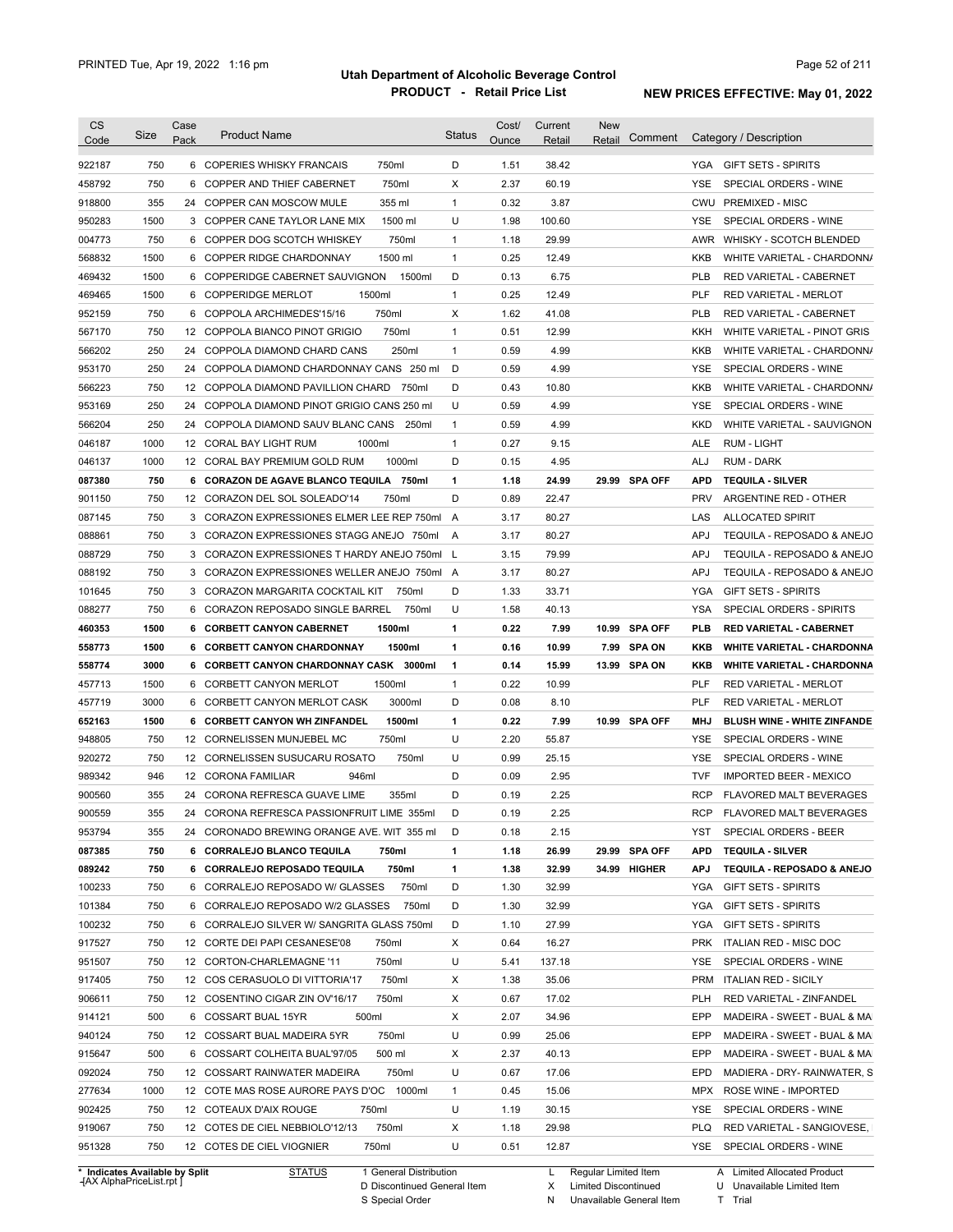| <b>CS</b><br>Code | Size | Case<br>Pack | <b>Product Name</b>                         | <b>Status</b> | Cost/<br>Ounce | Current<br>Retail | <b>New</b><br>Retail | Comment         |            | Category / Description               |
|-------------------|------|--------------|---------------------------------------------|---------------|----------------|-------------------|----------------------|-----------------|------------|--------------------------------------|
| 906522            | 750  |              | 12 COTO DE GOMARIZ WHITE'16<br>750ml        | X             | 0.95           | 23.99             |                      |                 | <b>KRN</b> | <b>SPANISH WHITE</b>                 |
| 917514            | 750  |              | 750ml<br>12 COUGAR CREST CAB FRANC WALLA'06 | Χ             | 1.44           | 36.49             |                      |                 | <b>PLG</b> | RED VARIETAL - CAB FRANC, VI         |
| 918155            | 750  |              | 12 COUGAR CREST DEDICATION '13<br>750ml     | Χ             | 0.47           | 11.88             |                      |                 | PFP        | RED GENERIC - RED TABLE & P          |
| 917272            | 750  |              | 750ml<br>12 COUGAR CREST VIOGNIER WALLA'16  | Χ             | 0.80           | 20.20             |                      |                 | <b>KKJ</b> | WHITE VARIETAL - VIOGNIER            |
| 923230            | 750  |              | 750ml<br>12 COUNTY LINE ZINFANDEL           | L             | 1.42           | 36.11             |                      |                 | <b>PLH</b> | RED VARIETAL - ZINFANDEL             |
| 047821            | 750  |              | 750ml<br>12 COURVOISIER AVANT GARDE         | Α             | 1.58           | 39.99             |                      |                 | LAS        | <b>ALLOCATED SPIRIT</b>              |
| 047812            | 750  |              | 750ml<br>6 COURVOISIER COGNAC 12YR          | U             | 1.97           | 49.99             |                      |                 | ATG        | BRANDY - COGNAC & ARMAGN/            |
| 047816            | 750  |              | 750ml<br>12 COURVOISIER COGNAC NAPOLEON     | U             | 3.55           | 90.06             |                      |                 | ATG        | BRANDY - COGNAC & ARMAGN/            |
| 047829            | 750  |              | 750ml<br>6 COURVOISIER INITIALE             | U             | 11.83          | 300.13            |                      |                 | ATG        | BRANDY - COGNAC & ARMAGN/            |
| 048375            | 750  |              | 750ml<br>1 COURVOISIER L'ESPRIT             | L             | 215.08         | 5,454.54          |                      |                 | ATG        | BRANDY - COGNAC & ARMAGN/            |
| 047831            | 750  |              | 750ml<br>6 COURVOISIER SHERRY CASK          | D             | 0.85           | 21.60             |                      |                 | YGA        | <b>GIFT SETS - SPIRITS</b>           |
| 047786            | 750  |              | 750ml<br>12 COURVOISIER VS                  | 1             | 1.50           | 37.99             |                      |                 | <b>ATG</b> | BRANDY - COGNAC & ARMAGN/            |
| 047785            | 375  |              | 375ml<br>12 COURVOISIER VS COGNAC           | 1             | 1.66           | 20.99             |                      |                 | <b>ATG</b> | BRANDY - COGNAC & ARMAGN/            |
| 002393            | 750  |              | 750ml<br>6 COURVOISIER VS WITH GLASSES      | D             | 1.50           | 37.99             |                      |                 | YGA        | <b>GIFT SETS - SPIRITS</b>           |
| 047776            | 750  |              | <b>12 COURVOISIER VSOP</b><br>750ml         | 1             | 1.97           | 47.99             |                      | 49.99 HIGHER    | <b>ATG</b> | <b>BRANDY - COGNAC &amp; ARMAGNA</b> |
| 047775            | 375  |              | 375ml<br>12 COURVOISIER VSOP COGNAC         | L             | 1.97           | 24.99             |                      |                 | ATG        | BRANDY - COGNAC & ARMAGN/            |
| 047806            | 750  |              | 750ml<br>6 COURVOISIER XO COGNAC            | L             | 8.28           | 209.99            |                      |                 | ATG        | BRANDY - COGNAC & ARMAGN/            |
| 001998            | 750  |              | 6 COURVOSIER VSOP W/DECANTER<br>750ml       | D             | 1.97           | 47.99             |                      | 49.99 DISCOUNTE | YGA        | <b>GIFT SETS - SPIRITS</b>           |
| 407545            | 750  |              | 12 COUSINO MACUL CAB ANTIQUA RES'13/1 750ml | L             | 0.79           | 19.99             |                      |                 | <b>PRT</b> | <b>CHILEAN RED</b>                   |
| 407552            | 750  |              | 12 COUSINO MACUL CHARDONNAY'17/18<br>750ml  | Χ             | 0.27           | 6.92              |                      |                 | <b>KRR</b> | CHILEAN WHITE                        |
| 407555            | 750  |              | 750ml<br>12 COUSINO MACUL MERLOT'15/16      | X             | 0.23           | 5.88              |                      |                 | <b>PRT</b> | <b>CHILEAN RED</b>                   |
| 918621            | 750  |              | 750ml<br>12 COVELA AVESSO VINO VERDE'19     | L             | 0.55           | 13.99             |                      |                 | KRO        | PORTUGESE WHITE                      |
| 918620            | 750  |              | 12 COVELA ROSE'20<br>750ml                  | Г             | 0.67           | 16.99             |                      |                 | MPX        | ROSE WINE - IMPORTED                 |
| 922257            | 750  |              | 750ml<br>12 COVENANT BLANC DE BLANCS KPM    | L             | 1.30           | 33.03             |                      |                 | <b>IPX</b> | SPARKLING WINE - IMPORTED I          |
|                   | 750  |              | 750ml                                       | L             | 3.91           | 99.15             |                      |                 | <b>PLB</b> |                                      |
| 922259            |      |              | 6 COVENANT CABERNET KPM<br>750ml            | L             |                |                   |                      |                 | <b>PFP</b> | RED VARIETAL - CABERNET              |
| 922267            | 750  |              | 12 COVENANT RED KPM                         |               | 1.51           | 38.17             |                      |                 |            | RED GENERIC - RED TABLE & P          |
| 458880            | 750  |              | 750ml<br>12 COVEY RUN CAB COLUMBIA'9/10     | X<br>U        | 0.32           | 8.08              |                      |                 | <b>PLB</b> | RED VARIETAL - CABERNET              |
| 458865            | 750  |              | 12 COVEY RUN CAB-MERLOT'03/04<br>750ml      |               | 0.23           | 5.72              |                      |                 | <b>PLG</b> | RED VARIETAL - CAB FRANC, VI         |
| 558810            | 750  |              | 12 COVEY RUN GEWURZTRAMINER'9/10<br>750ml   | Χ<br>D        | 0.36           | 9.09              |                      |                 | <b>KKN</b> | WHITE VARIETAL - GEWURZTR/           |
| 558830            | 750  |              | 12 COVEY RUN RIESLING<br>750ml              |               | 0.17           | 4.32              |                      |                 | <b>KKR</b> | WHITE VARIETAL - RIESLING            |
| 558840            | 750  |              | 750ml<br>12 COVEY RUN RIESLING LATE H'11    | X             | 0.48           | 12.12             |                      |                 | EVL        | LATE HARVEST - RIESLING, BA,         |
| 918815            | 750  |              | 750ml<br>12 COWHORN SYRAH '12               | X             | 1.48           | 37.41             |                      |                 | PLJ        | RED VARIETAL - SYRAH, PETITE         |
| 953183            | 750  |              | 750ml<br>6 COYAM RED WINE                   | U             | 1.41           | 35.74             |                      |                 | YSE        | SPECIAL ORDERS - WINE                |
| 949465            | 330  |              | 24 CRABBIES CLOUDY LEMONADE<br>330ml        | D             | 0.33           | 3.69              |                      |                 | <b>RCP</b> | <b>FLAVORED MALT BEVERAGES</b>       |
| 947205            | 330  |              | 24 CRABBIES GINGER BEER<br>330ml            | D             | 0.18           | 1.99              |                      |                 | <b>TCP</b> | BEER - FRUIT & FLAVORED              |
| 004780            | 750  |              | 12 CRAGGANMORE 12 YR MALT SCOTCH<br>750ml   | х             | 2.13           | 53.90             |                      |                 | AWS        | WHISKY - SCOTCH SINGLE MAL           |
| 004785            | 750  |              | 6 CRAGGANMORE DISTILLERS EDITION 750ml      | Х             | 2.59           | 65.56             |                      |                 | AWS        | WHISKY - SCOTCH SINGLE MAL           |
| 407600            | 750  |              | 12 CRAGGY RANGE SAUV BL TE MUNA'19/20 750ml | L             | 0.87           | 21.99             |                      |                 | <b>KRV</b> | NEW ZEALAND WHITE                    |
| 559150            | 750  |              | 12 CRANE LAKE CHARDONNAY<br>750ml           | D             | 0.15           | 3.78              |                      |                 | KKB        | WHITE VARIETAL - CHARDONN/           |
| 559133            | 750  |              | 12 CRANE LAKE RIESLING CALIF<br>750ml       | 1             | 0.35           | 4.99              |                      | 8.99 SPA OFF    | <b>KKR</b> | <b>WHITE VARIETAL - RIESLING</b>     |
| 910543            | 750  |              | 750ml<br>6 CRATER LAKE ROCK AND RYE         | Τ             | 0.79           | 19.99             |                      |                 | AWT        | WHISKEY - FLAVORED                   |
| 027044            | 750  |              | 750ml<br>6 CRATER LAKE RYE WHISKEY          | D             | 0.53           | 13.50             |                      |                 | AWU        | <b>WHISKEY - RYE</b>                 |
| 919041            | 355  |              | 355 ml<br>24 CRAZY MOUNTAIN HOOKIEBAB IPA   | D             | 0.17           | 2.01              |                      |                 | <b>TNF</b> | ALE - BITTER & ESB                   |
| 919046            | 355  |              | 24 CRAZY MOUNTAIN LAVA LAKE WIT<br>355ml    | D             | 0.17           | 2.01              |                      |                 | <b>TCE</b> | BEER - WHEAT & HEFEWEIZEN            |
| 900673            | 355  |              | 24 CRAZY MTN LOCALS STASH GRPFRT PAL 355 ml | X             | 0.30           | 3.57              |                      |                 | YST        | SPECIAL ORDERS - BEER                |
| 902629            | 750  |              | 6 CREAM OF KENTUCKY<br>750ml                | Τ             | 4.34           | 109.99            |                      |                 | YGA        | <b>GIFT SETS - SPIRITS</b>           |
| 909251            | 750  |              | 6 CREME YVETTE<br>750ml                     | U             | 1.78           | 45.14             |                      |                 | YSC        | SPECIAL ORDERS - LIQUEURS            |
| 064799            | 750  |              | 750ml<br>6 CREME YVETTE LIQUEUR             | U             | 1.36           | 34.55             |                      |                 | YSC        | SPECIAL ORDERS - LIQUEURS            |
| 096983            | 1500 |              | 1500ml<br>6 CRIBARI MARSALA                 | 1             | 0.20           | 9.99              |                      |                 | ELD        | MARSALA - DRY                        |
| 094628            | 5000 |              | 5000ml<br>4 CRIBARI SHERRY                  | 1             | 0.14           | 23.49             |                      |                 | EHU        | SHERRY - MISC                        |
| 916292            | 750  |              | 750ml<br>12 CRIOS DE BALBO MALBEC'17/18     | L             | 0.59           | 15.02             |                      |                 | PRU        | ARGENTINE RED - MALBEC               |
|                   |      |              | 12 CRIOS DE BALBO SYRAH BONARD'07/08 750ml  | Х             | 0.60           | 15.26             |                      |                 | PRV        | ARGENTINE RED - OTHER                |
| 915955            | 750  |              |                                             |               |                |                   |                      |                 |            |                                      |
| 916293            | 750  |              | 12 CRIOS DE BALBO TORRONTES'17/18<br>750ml  | Г             | 0.60           | 15.18             |                      |                 | KRS        | <b>ARGENTINE WHITE</b>               |

**Case** [AX AlphaPriceList.rpt ]

D Discontinued General Item S Special Order

X

Limited Discontinued

N Unavailable General Item

U Unavailable Limited Item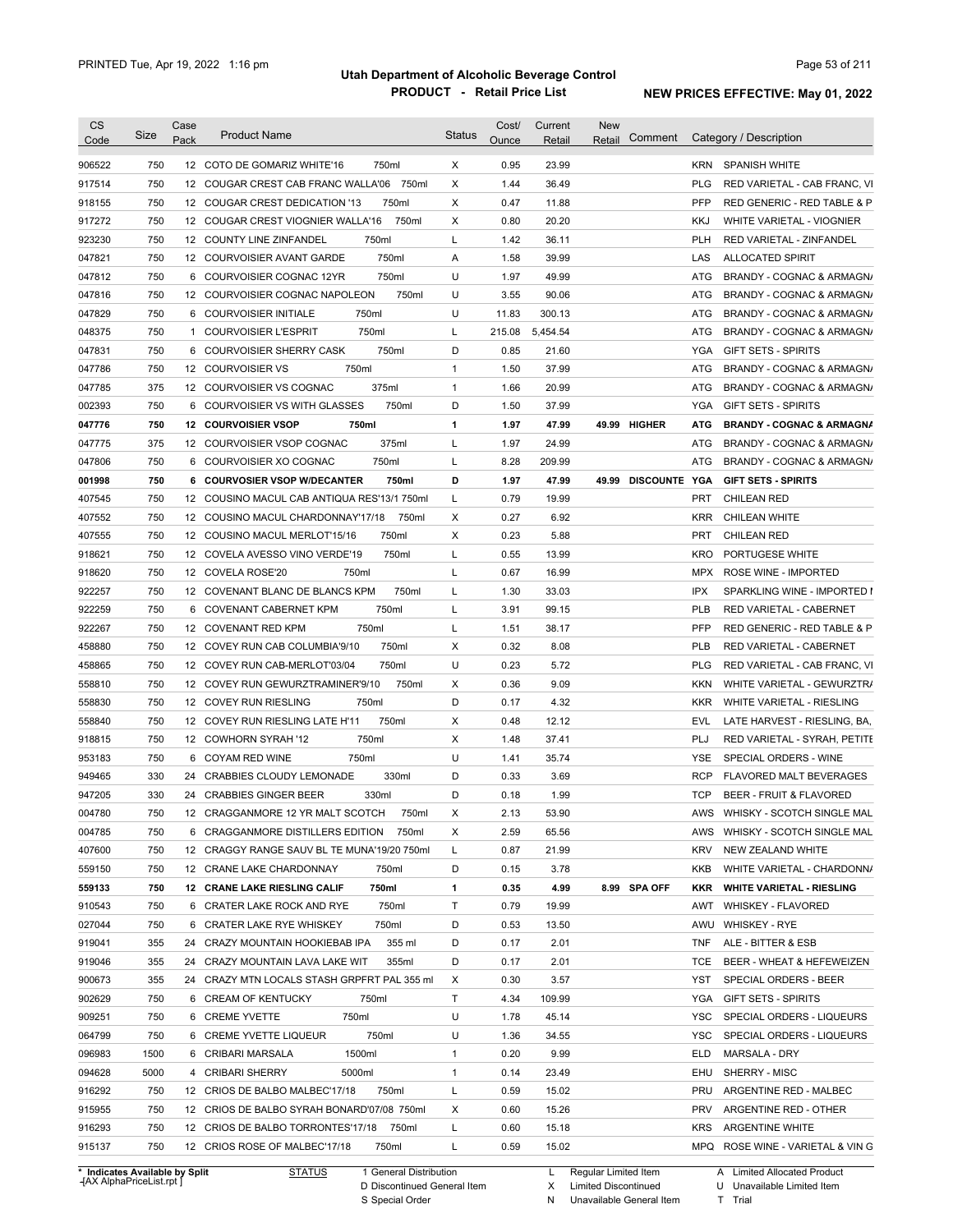| CS<br>Code                     | Size | Case<br>Pack | <b>Product Name</b>                              | <b>Status</b>  | Cost/<br>Ounce | Current<br>Retail | <b>New</b><br>Retail | Comment       | Category / Description                       |
|--------------------------------|------|--------------|--------------------------------------------------|----------------|----------------|-------------------|----------------------|---------------|----------------------------------------------|
| 913988                         | 750  |              | 6 CRISTAL LIBRARY 99/02/04<br>750ml              | U              | 14.12          | 357.99            |                      |               | YSE.<br>SPECIAL ORDERS - WINE                |
| 917562                         | 750  | 12           | 750ml<br>CRISTOM PINOT NOIR MT JFFRSN'19         | U              | 1.58           | 40.06             |                      |               | <b>PLR</b><br>RED VARIETAL - PINOT NOIR      |
| 900903                         | 750  |              | 750ml<br><b>12 CRISTOM PINOT NOIR WILLMTT'20</b> | г              | 1.26           | 32.06             |                      | 31.99 LOWER   | PLR<br><b>RED VARIETAL - PINOT NOIR</b>      |
| 911224                         | 750  |              | 12 CRISTOM ROSE OF PINOT NOIR'21<br>750ml        | Г              | 1.17           | 29.62             |                      |               | MPW ROSE WINE - DOMESTIC                     |
| 917406                         | 750  |              | 750ml<br>12 CROFT PINK PORTO                     | Х              | 0.76           | 19.30             |                      |               | ESU<br>PORT - MISC                           |
| 090106                         | 750  | 6            | <b>CROFT VINTAGE'17</b><br>750ml                 | Х              | 2.04           | 51.74             |                      |               | <b>ESR</b><br>PORT - VINTAGE & QUINTA        |
| 900882                         | 340  | 24           | CROOK & MARKER BLACKBERRY LIME<br>340 ml         | D              | 0.26           | 2.99              |                      |               | <b>RCP</b><br><b>FLAVORED MALT BEVERAGES</b> |
| 900881                         | 340  | 24           | <b>CROOK &amp; MARKER COCONUT/PINE</b><br>340 ml | D              | 0.26           | 2.95              |                      |               | <b>RCP</b><br><b>FLAVORED MALT BEVERAGES</b> |
| 900958                         | 340  | 24           | 340 ml<br><b>CROOK &amp; MARKER PALOMA</b>       | 1              | 0.26           | 2.99              |                      |               | <b>RCP</b><br><b>FLAVORED MALT BEVERAGES</b> |
| 918585                         | 341  | 24           | 341 ml<br>CROOKMARKER COCOLADA                   | $\mathbf{1}$   | 0.26           | 2.99              |                      |               | <b>RCP</b><br><b>FLAVORED MALT BEVERAGES</b> |
| 918657                         | 340  | 24           | CROOKMARKER SPIKED CLASSIC ICED TE 340ml         | $\mathbf{1}$   | 0.26           | 2.99              |                      |               | <b>RCP</b><br><b>FLAVORED MALT BEVERAGES</b> |
| 918575                         | 340  | 24           | 340ml<br>CROOKMARKER SPIKED MARGARITA            | 1              | 0.26           | 2.99              |                      |               | <b>RCP</b><br><b>FLAVORED MALT BEVERAGES</b> |
| 460389                         | 750  | 12           | 750ml<br><b>CROSSBARN SONOMA CABERNET</b>        | 1              | 1.97           | 49.97             |                      |               | <b>PLB</b><br>RED VARIETAL - CABERNET        |
| 955322                         | 750  | 12           | CROSSBARN SONOMA COAST PINOT NOIR 750ml          | $\overline{1}$ | 1.64           | 41.51             |                      |               | <b>PLR</b><br>RED VARIETAL - PINOT NOIR      |
| 460388                         | 750  | 12           | 750ml<br><b>CROW CANYON CABERNET'20</b>          | Г              | 0.21           | 5.27              |                      |               | <b>PLB</b><br><b>RED VARIETAL - CABERNET</b> |
| 559840                         | 750  | 12           | 750ml<br>CROW CANYON CHARDONNAY'20               | L              | 0.21           | 5.27              |                      |               | <b>KKB</b><br>WHITE VARIETAL - CHARDONN/     |
| 906662                         | 50   | 60           | <b>CROWN ROYAL</b><br>50 <sub>ml</sub>           | U              | 1.51           | 2.55              |                      |               | <b>YSA</b><br>SPECIAL ORDERS - SPIRITS       |
| 011299                         | 200  | 44           | 200ml<br><b>CROWN ROYAL</b>                      | 1              | 1.40           | 9.49              |                      |               | <b>AWB</b><br><b>WHISKEY - CANADIAN</b>      |
| 011294                         | 375  | 24           | 375ml<br><b>CROWN ROYAL</b>                      | 1              | 1.34           | 16.99             |                      |               | AWB<br><b>WHISKEY - CANADIAN</b>             |
| 011296                         | 750  |              | 750ml<br><b>12 CROWN ROYAL</b>                   | 1              | 1.06           | 29.99             | 26.99                | <b>SPA ON</b> | AWB<br><b>WHISKEY - CANADIAN</b>             |
| 011297                         | 1000 |              | 1000ml<br><b>12 CROWN ROYAL</b>                  | 1              | 1.06           | 32.99             | 35.99                | SPA OFF       | AWB<br><b>WHISKEY - CANADIAN</b>             |
| 011298                         | 1750 | 6            | <b>CROWN ROYAL</b><br>1750ml                     | 1              | 0.96           | 56.99             |                      |               | AWB<br><b>WHISKEY - CANADIAN</b>             |
| 011287                         | 750  | 6            | CROWN ROYAL 18YR EXTRA RARE<br>750ml             | Г              | 5.41           | 137.23            |                      |               | AWB<br><b>WHISKEY - CANADIAN</b>             |
| 010836                         | 750  |              | 750ml<br>12 CROWN ROYAL BLACK                    | 1              | 1.38           | 34.99             |                      |               | AWB<br><b>WHISKEY - CANADIAN</b>             |
| 010837                         | 1000 |              | 1000ml<br>12 CROWN ROYAL BLACK                   | 1              | 1.24           | 39.99             |                      | 41.99 SPA OFF | <b>AWB</b><br><b>WHISKEY - CANADIAN</b>      |
| 010781                         | 750  | 12           | CROWN ROYAL BOURBON MASH<br>750ml                | X              | 1.26           | 31.99             |                      |               | AWB<br><b>WHISKEY - CANADIAN</b>             |
| 010840                         | 750  | 6            | 750ml<br>CROWN ROYAL CORNERSTONE                 | U              | 2.41           | 61.13             |                      |               | AWB<br><b>WHISKEY - CANADIAN</b>             |
| 010839                         | 750  | 12           | CROWN ROYAL HAND SELECTED BARREL 750ml           | L              | 2.21           | 55.99             |                      |               | AWB<br><b>WHISKEY - CANADIAN</b>             |
| 010797                         | 750  | 12           | 750ml<br>CROWN ROYAL HONEY                       | U              | 1.18           | 29.99             |                      |               | AWB<br><b>WHISKEY - CANADIAN</b>             |
| 010812                         | 750  | 6            | 750ml<br>CROWN ROYAL MONARCH 75TH                | Х              | 3.00           | 75.99             |                      |               | AWB<br><b>WHISKEY - CANADIAN</b>             |
| 010842                         | 750  | 6            | CROWN ROYAL NOBEL COLLECTION RYE 750ml           | D              | 2.76           | 69.99             |                      |               | <b>YGA</b><br><b>GIFT SETS - SPIRITS</b>     |
| 010835                         | 750  | 6            | CROWN ROYAL NOBLE BOURBON MASH<br>750ml          | U              | 2.37           | 60.13             |                      |               | AWB<br><b>WHISKEY - CANADIAN</b>             |
| 010830                         | 750  |              | 6 CROWN ROYAL NOBLE FRENCH OAK FINISH750ml       | U              | 2.37           | 60.13             |                      |               | <b>AWB</b><br><b>WHISKEY - CANADIAN</b>      |
| 010786                         | 750  |              | 6 CROWN ROYAL NOBLE WINE FINISH<br>750ml         | X              | 2.39           | 60.64             |                      |               | <b>AWB</b><br><b>WHISKEY - CANADIAN</b>      |
| 010852                         | 750  |              | 6 CROWN ROYAL NOBLE WINTER WHEAT<br>750ml        | Г              | 2.77           | 70.14             |                      |               | AWB<br><b>WHISKEY - CANADIAN</b>             |
| 010802                         | 750  |              | 12 CROWN ROYAL PEACH                             |                | 1.26           | 31.99             |                      |               | YGA<br><b>GIFT SETS - SPIRITS</b>            |
|                                |      |              | 750ml                                            | L              |                |                   |                      |               |                                              |
| 010807                         | 750  |              | 750ml<br>12 CROWN ROYAL REGAL APPLE              | 1              | 1.06           | 29.99             |                      | 26.99 SPA ON  | AWT<br><b>WHISKEY - FLAVORED</b>             |
| 010809                         | 1750 |              | 1750ml<br>6 CROWN ROYAL REGAL APPLE              | 1              | 0.96           | 56.99             |                      |               | AWT<br>WHISKEY - FLAVORED                    |
| 010805                         | 375  |              | 375 ml<br>24 CROWN ROYAL REGAL APPLE             | 1              | 1.34           | 16.99             |                      |               | AWT<br><b>WHISKEY - FLAVORED</b>             |
| 011366                         | 750  |              | 12 CROWN ROYAL RESERVE<br>750ml                  | L              | 1.97           | 49.99             |                      |               | <b>WHISKEY - CANADIAN</b><br>AWB             |
| 010828                         | 750  |              | 750ml<br>12 CROWN ROYAL RYE NRTHRN HRVST         | т              | 1.19           | 30.06             |                      |               | AWU<br><b>WHISKEY - RYE</b>                  |
| 010784                         | 750  |              | 750ml<br>12 CROWN ROYAL SALTED CARAMEL           | D              | 1.18           | 29.99             |                      |               | YGA<br>GIFT SETS - SPIRITS                   |
| 086599                         | 750  |              | 750ml<br>12 CROWN ROYAL TEXAS MESQUITE           | U              | 1.18           | 29.99             |                      |               | AWB<br><b>WHISKEY - CANADIAN</b>             |
| 010790                         | 375  |              | 24 CROWN ROYAL VANILLA<br>375ml                  | 1              | 1.34           | 16.99             |                      |               | AWT<br><b>WHISKEY - FLAVORED</b>             |
| 010791                         | 750  |              | 12 CROWN ROYAL VANILLA<br>750ml                  | 1              | 1.06           | 29.99             |                      | 26.99 SPA ON  | AWT<br><b>WHISKEY - FLAVORED</b>             |
| 100639                         | 750  |              | 750ml<br>12 CROWN ROYAL W / NFL BAG              | D              | 1.18           | 29.99             |                      |               | YGA<br>GIFT SETS - SPIRITS                   |
| 100264                         | 750  |              | 750ml<br>6 CROWN ROYAL W/ FLASK                  | D              | 1.18           | 29.99             |                      |               | YGA<br><b>GIFT SETS - SPIRITS</b>            |
| 001400                         | 750  |              | 750ml<br>6 CROWN ROYAL W/ GLASSES                | D              | 0.64           | 16.20             |                      |               | YGA<br><b>GIFT SETS - SPIRITS</b>            |
| 000115                         | 750  |              | 6 CROWN ROYAL W/1 GLSS 1 COASTER 750ml           | Х              | 1.16           | 29.30             |                      |               | YGA<br><b>GIFT SETS - SPIRITS</b>            |
| 100944                         | 750  |              | 6 CROWN ROYAL W/2 SHOT GLASSES VAP 750ml         | Τ              | 1.19           | 30.14             |                      |               | <b>YGA</b><br><b>GIFT SETS - SPIRITS</b>     |
| 010826                         | 750  |              | 12 CROWN ROYAL XO<br>750ml                       | L              | 2.17           | 55.07             |                      |               | AWB<br><b>WHISKEY - CANADIAN</b>             |
| 011285                         | 750  | 6            | CROWN ROYAL XR<br>750ml                          | D              | 5.40           | 136.99            |                      |               | AWB<br><b>WHISKEY - CANADIAN</b>             |
| 900858                         | 355  |              | 24 CROWN VALLEY IMP PUMPKIN SMASH STOU355ml D    |                | 0.33           | 3.99              |                      |               | TCP<br>BEER - FRUIT & FLAVORED               |
| 921516                         | 750  |              | 12 CRUSE DEMING SPARKLING VAL 2020 750ml         | U              | 1.16           | 29.31             |                      |               | YSE<br>SPECIAL ORDERS - WINE                 |
| * Indicates Available by Split |      |              | 1 General Distribution<br><b>STATUS</b>          |                |                | L.                | Regular Limited Item |               | A Limited Allocated Product                  |

**Case** [AX AlphaPriceList.rpt ]

D Discontinued General Item

S Special Order

X Limited Discontinued

N Unavailable General Item

U Unavailable Limited Item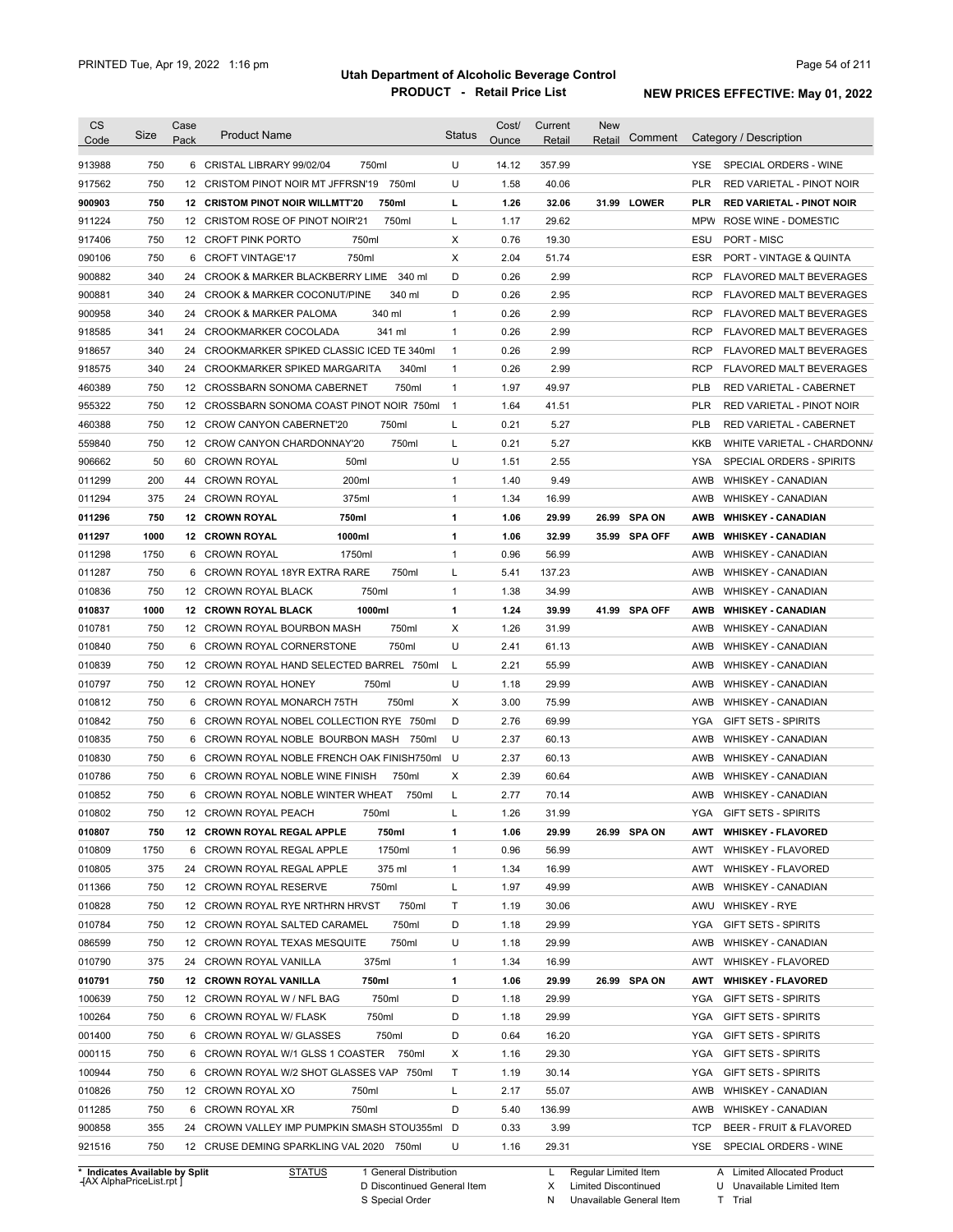| CS<br>Code | Size                           | Case<br>Pack | <b>Product Name</b>                             | <b>Status</b> | Cost/<br>Ounce | Current<br>Retail | <b>New</b><br>Retail | Comment        |            | Category / Description           |
|------------|--------------------------------|--------------|-------------------------------------------------|---------------|----------------|-------------------|----------------------|----------------|------------|----------------------------------|
|            |                                |              |                                                 |               |                |                   |                      |                |            |                                  |
| 921517     | 750                            |              | 12 CRUSE POWICANA PETITE SYRAH 2019 750ml       | U             | 0.99           | 25.16             |                      |                | <b>YSE</b> | SPECIAL ORDERS - WINE            |
| 515853     | 750                            |              | 750ml<br>12 CRUSHER PETITE SIRAH                | D             | 0.30           | 7.64              |                      |                | <b>PLJ</b> | RED VARIETAL - SYRAH, PETITE     |
| 918112     | 750                            |              | 750ml<br>12 CRUZ ANDINA MALBEC'08/9             | Χ             | 0.76           | 19.24             |                      |                | <b>PRU</b> | ARGENTINE RED - MALBEC           |
| 404115     | 1000                           |              | 1000ml<br>12 CRUZ GARCIA SANGRIA RED            | 1             | 0.30           | 7.06              |                      | 9.99 SPA OFF   | <b>GFS</b> | <b>WINE - SANGRIA</b>            |
| 044419     | 750                            |              | 750ml<br>12 CRUZAN BLACK CHERRY RUM             | 1             | 0.39           | 12.99             |                      | 9.99 SPA ON    | <b>ALP</b> | <b>RUM - SPICED AND FLAVORED</b> |
| 044476     | 750                            |              | 750ml<br><b>12 CRUZAN COCONUT RUM</b>           | 1             | 0.39           | 12.99             |                      | 9.99 SPA ON    | <b>ALP</b> | <b>RUM - SPICED AND FLAVORED</b> |
| 044486     | 750                            |              | 750ml<br><b>12 CRUZAN DARK RUM</b>              | 1             | 0.39           | 12.99             |                      | 9.99 SPA ON    | <b>ALJ</b> | <b>RUM - DARK</b>                |
| 044526     | 750                            | 6            | CRUZAN EST SNGL BARREL RUM<br>750ml             | X             | 1.10           | 27.99             |                      |                | <b>ALU</b> | <b>RUM - MISC</b>                |
| 044551     | 750                            | 12           | 750ml<br><b>CRUZAN HURRICANE PROOF</b>          | 1             | 0.79           | 17.99             |                      | 19.99 SPA OFF  | <b>ALX</b> | <b>RUM - IMPORTED</b>            |
| 044516     | 750                            | 12           | 750ml<br><b>CRUZAN LIGHT RUM</b>                | $\mathbf{1}$  | 0.51           | 12.99             |                      |                | <b>ALW</b> | <b>RUM - DOMESTIC</b>            |
| 908031     | 750                            | 12           | 750ml<br>CRUZAN LIGHT RUM                       | U             | 0.52           | 13.13             |                      |                | <b>YSA</b> | SPECIAL ORDERS - SPIRITS         |
| 044518     | 1750                           |              | 6 CRUZAN LIGHT RUM<br>1750ml                    | 1             | 0.41           | 21.99             |                      | 23.99 SPA OFF  | <b>ALE</b> | <b>RUM LIGHT</b>                 |
| 908945     | 750                            | 12           | <b>CRUZAN PINEAPPLE</b><br>750ml                | X             | 0.28           | 7.09              |                      |                | <b>YSA</b> | SPECIAL ORDERS - SPIRITS         |
| 044456     | 750                            | 12           | <b>CRUZAN RASPBERRY RUM</b><br>750ml            | 1             | 0.39           | 12.99             | 9.99                 | <b>SPA ON</b>  | <b>ALP</b> | <b>RUM - SPICED AND FLAVORED</b> |
| 044520     | 750                            | 12           | 750ml<br>CRUZAN VANILLA RUM                     | 1             | 0.39           | 12.99             |                      | 9.99 SPA ON    | <b>ALP</b> | <b>RUM - SPICED AND FLAVORED</b> |
| 100886     | 750                            |              | 4 CRYSTAL HEAD AURORA VODKA W/SKULL 750ml       | D             | 1.28           | 32.40             |                      |                | YGA        | GIFT SETS - SPIRITS              |
| 034122     | 750                            |              | 750ml<br>6 CRYSTAL HEAD VODKA                   | 1             | 2.17           | 46.99             |                      | 54.99 SPA OFF  | <b>ADF</b> | <b>VODKA - BASIC</b>             |
| 037231     | 750                            |              | 750ml<br>6 CRYSTAL HEAD VODKA ONYX              | D             | 1.17           | 29.70             |                      |                | YGA        | GIFT SETS - SPIRITS              |
| 037240     | 750                            |              | 6 CRYSTAL HEAD VODKA PRIDE BOTTLE<br>750ml      | D             | 1.97           | 49.99             |                      |                | YGA        | <b>GIFT SETS - SPIRITS</b>       |
| 037298     | 1750                           |              | 3 CRYSTAL HEAD VODKA PRIDE BOTTLE 1750 ml       | D             | 1.67           | 99.02             |                      |                | <b>YGA</b> | <b>GIFT SETS - SPIRITS</b>       |
| 002849     | 750                            |              | 4 CRYSTAL HEAD VODKA W/ 2 SHOTS<br>750ml        | U             | 2.02           | 51.15             |                      |                | <b>YGA</b> | <b>GIFT SETS - SPIRITS</b>       |
| 100618     | 750                            |              | 4 CRYSTAL HEAD VODKA W/ 4 SKULL SHOT 750ml      | Τ             | 2.01           | 50.99             |                      |                | <b>YGA</b> | <b>GIFT SETS - SPIRITS</b>       |
| 000314     | 750                            |              | 4 CRYSTAL HEAD W/MARTINI SHAKER<br>750ml        | D             | 1.06           | 26.98             |                      |                | YGA        | <b>GIFT SETS - SPIRITS</b>       |
| 917257     | 750                            |              | 12 CUATRO PASOS BIERZO MENCIA'11/12 750ml       | U             | 0.56           | 14.14             |                      |                | PRP        | SPANISH RED - MISC               |
| 058872     | 1750                           |              | 6 CUERVO AUTHENTIC LIGHT LIME MARGA 1750ml      | 1             | 0.27           | 18.99             |                      | 15.99 SPA ON   | <b>CWF</b> | <b>PREMIXED - MARGARITA</b>      |
| 058836     | 750                            |              | 12 CUERVO AUTHENTIC LIME MARGARIT<br>750ml      | D             | 0.32           | 7.99              |                      |                | <b>CWF</b> | PREMIXED - MARGARITA             |
| 058838     | 1750                           |              | 6 CUERVO AUTHENTIC LIME MARGARITA 1750ml        | 1             | 0.27           | 18.99             | 15.99                | <b>SPA ON</b>  | <b>CWF</b> | <b>PREMIXED - MARGARITA</b>      |
| 058874     | 1750                           | 6            | <b>CUERVO AUTHENTIC PINK LEMONADE M 1750 ml</b> | 1             | 0.27           | 18.99             | 15.99                | <b>SPA ON</b>  | <b>CWF</b> | <b>PREMIXED - MARGARITA</b>      |
| 058868     | 1750                           | 6            | <b>CUERVO AUTHENTIC STRWBRY LIME MAR 1750ml</b> | 1             | 0.27           | 18.99             |                      | 15.99 SPA ON   | <b>CWF</b> | <b>PREMIXED - MARGARITA</b>      |
| 064615     | 750                            |              | 12 CUERVO CINGE TEQUILA<br>750ml                | U             | 0.72           | 18.18             |                      |                | <b>APM</b> | <b>TEQUILA - FLAVORED</b>        |
| 089196     | 750                            |              | 12 CUERVO ESPECIAL GOLD TEQUILA<br>750ml        | 1             | 0.79           | 15.99             | 19.99                | <b>SPA OFF</b> | <b>APF</b> | <b>TEQUILA - GOLD</b>            |
| 089193     | 200                            | 48           | <b>CUERVO ESPECIAL GOLD TEQUILA</b><br>200 ml   | 1             | 1.00           | 6.49              |                      | 6.79 HIGHER    | <b>APF</b> | <b>TEQUILA - GOLD</b>            |
| 089194     | 375                            |              | 24 CUERVO ESPECIAL GOLD TEQUILA<br>375 ml       | 1             | 0.91           | 10.99             |                      | 11.49 HIGHER   | <b>APF</b> | <b>TEQUILA - GOLD</b>            |
| 089197     | 1000                           |              | 12 CUERVO ESPECIAL GOLD TEQUILA<br>1000 ml      | 1             | 0.74           | 23.99             |                      | 24.99 HIGHER   | <b>APF</b> | <b>TEQUILA - GOLD</b>            |
| 089198     | 1750                           |              | 6 CUERVO ESPECIAL GOLD TEQUILA<br>1750 ml       | 1             | 0.68           | 40.99             |                      | 39.99 LOWER    | APF        | <b>TEQUILA - GOLD</b>            |
| 087408     | 750                            |              | 12 CUERVO ESPECIAL SILVER TEQUILA<br>750ml      | 1             | 0.79           | 15.99             |                      | 19.99 SPA OFF  | APD        | <b>TEQUILA - SILVER</b>          |
| 087403     | 375                            |              | 24 CUERVO ESPECIAL SILVER TEQUILA 375 ml        | 1             | 0.91           | 10.99             |                      | 11.49 HIGHER   | APD        | <b>TEQUILA - SILVER</b>          |
| 087410     | 1750                           |              | 6 CUERVO ESPECIAL SILVER TEQUILA 1750 ml        | 1             | 0.68           | 40.99             |                      | 39.99 LOWER    | APD        | <b>TEQUILA - SILVER</b>          |
| 058876     | 750                            |              | 12 CUERVO GOLDEN MARGARITA<br>750ml             | D             | 0.48           | 12.12             |                      |                | <b>CWF</b> | PREMIXED - MARGARITA             |
| 058875     | 1750                           |              | 6 CUERVO GOLDEN MARGARITA<br>1750ml             | 1             | 0.42           | 21.99             |                      | 24.99 SPA OFF  | <b>CWF</b> | <b>PREMIXED - MARGARITA</b>      |
| 089215     | 750                            |              | 12 CUERVO TRADICIONAL GOLD TEQUILA 750ml        | 1             | 0.99           | 18.99             |                      | 24.99 SPA OFF  | <b>APJ</b> | TEQUILA - REPOSADO & ANEJO       |
| 100981     | 750                            |              | 6 CUERVO TRADICIONAL REPO SHOT GLASS 750ml      | D             | 0.47           | 11.88             |                      |                | YGA        | GIFT SETS - SPIRITS              |
| 103111     | 750                            |              | 6 CUERVO TRADICIONAL REPOS W/ GLASS 750ml       | D             | 0.45           | 11.34             |                      |                | YGA        | <b>GIFT SETS - SPIRITS</b>       |
| 100451     | 750                            |              | 6 CUERVO TRADICIONAL REPOS W/ GLASS 750ml       | D             | 0.83           | 20.99             |                      |                | <b>APJ</b> | TEQUILA - REPOSADO & ANEJO       |
| 087416     | 750                            |              | 12 CUERVO TRADICIONAL SILVER TEQUILA 750ml      | 1             | 0.95           | 18.99             |                      | 23.99 SPA OFF  | <b>APD</b> | <b>TEQUILA - SILVER</b>          |
| 100452     | 750                            |              | 6 CUERVO TRADICIONAL SILVER W/ GLASS 750ml      | D             | 0.47           | 11.88             |                      |                | YGA        | <b>GIFT SETS - SPIRITS</b>       |
| 103112     | 750                            |              | 6 CUERVO TRADICIONAL SILVER W/ GLASS 750ml      | D             | 0.45           | 11.34             |                      |                | YGA        | GIFT SETS - SPIRITS              |
| 100156     | 750                            |              | 6 CUERVO TRADICIONAL SILVER W/RIM 750ml         | D             | 0.55           | 14.04             |                      |                | YGA        | GIFT SETS - SPIRITS              |
| 917863     | 750                            |              | 12 CUEVA MANOS MALBEC RES'10<br>750ml           | Х             | 0.62           | 15.70             |                      |                | PRU        | ARGENTINE RED - MALBEC           |
| 914376     | 750                            |              | 12 CULTUSBONI RS CHIANTI CLASSICO'19 750ml      | L             | 0.67           | 16.99             |                      |                | PRH        | <b>ITALIAN RED - CHIANTI</b>     |
| 408172     | 750                            |              | 12 CUNE CRIANZA RIOJA'15/16<br>750ml            | Г             | 0.63           | 15.99             |                      |                | <b>PRN</b> | SPANISH RED - RIOJA              |
| 905398     | 750                            |              | 4 CUNE GRAN RESERVA GIFT PACK<br>750ml          | D             | 2.17           | 55.08             |                      |                | YGE        | GIFT SETS - WINES                |
| 408170     | 750                            |              | 750ml<br>6 CUNE IMPERIAL GRAN RESERVA'07        | х             | 2.63           | 66.78             |                      |                | <b>PRN</b> | SPANISH RED - RIOJA              |
| 408178     | 750                            |              | 750ml<br>12 CUNE VINA REAL GRAN RESERVA'12      | L             | 2.56           | 64.99             |                      |                | PRN        | SPANISH RED - RIOJA              |
|            |                                |              |                                                 |               |                |                   |                      |                |            |                                  |
|            | * Indicates Available by Split |              | <b>STATUS</b><br>1 General Distribution         |               |                | L.                | Regular Limited Item |                |            | A Limited Allocated Product      |

**Case** [AX AlphaPriceList.rpt ]

D Discontinued General Item

S Special Order

X Limited Discontinued

U Unavailable Limited Item

N Unavailable General Item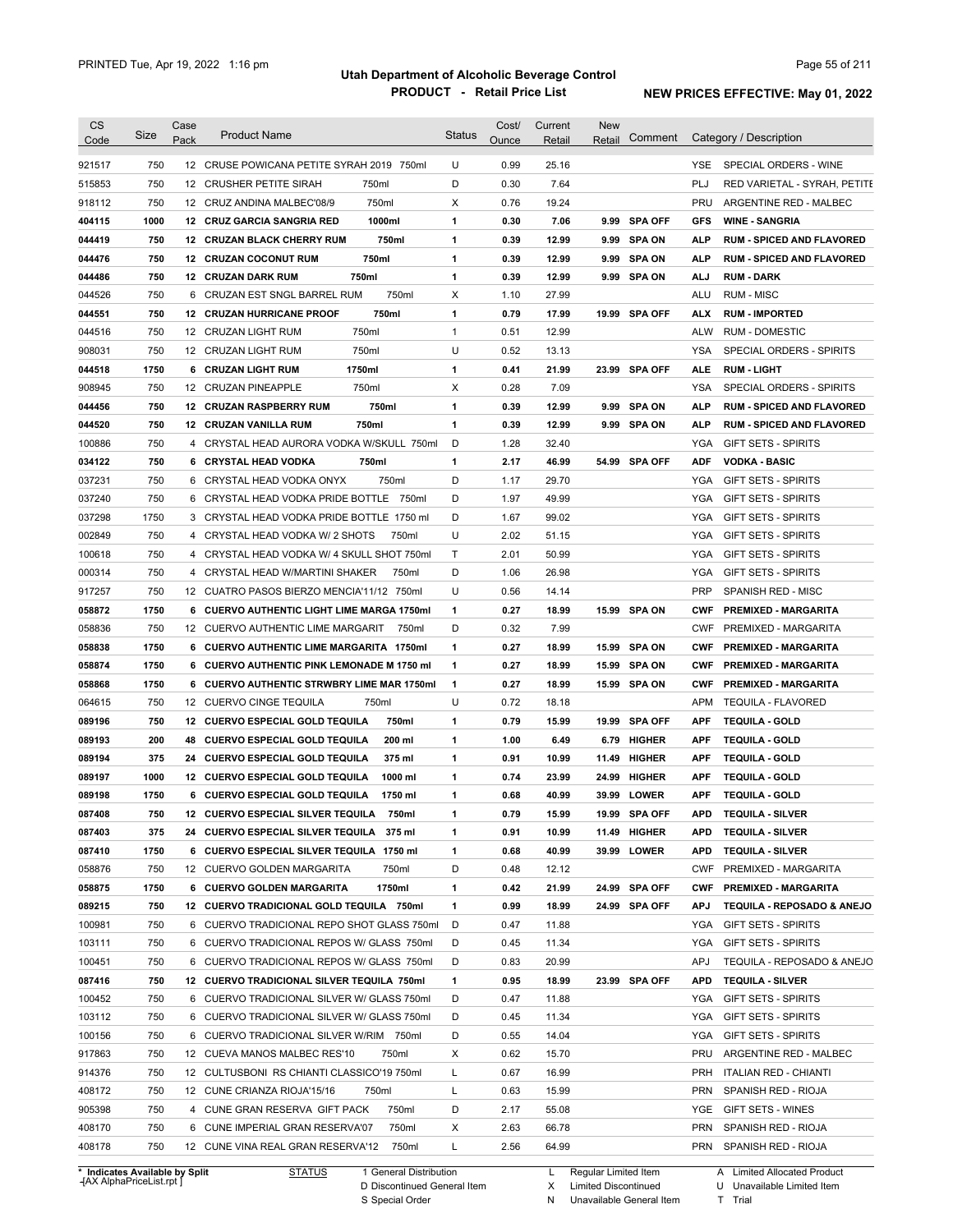| <b>CS</b><br>Code              | Size | Case<br>Pack | <b>Product Name</b>                           | <b>Status</b>  | Cost/<br>Ounce | Current<br>Retail | <b>New</b><br>Retail | Comment        |            | Category / Description                  |
|--------------------------------|------|--------------|-----------------------------------------------|----------------|----------------|-------------------|----------------------|----------------|------------|-----------------------------------------|
|                                |      |              |                                               |                |                |                   |                      |                |            |                                         |
| 460439                         | 750  |              | <b>12 CUPCAKE BLACK FOREST RED</b><br>750ml   | 1              | 0.47           | 8.99              |                      | 11.99 SPA OFF  | <b>PFP</b> | <b>RED GENERIC - RED TABLE &amp; PI</b> |
| 560347                         | 750  |              | 12 CUPCAKE BUTTERKISSSED CHARDONAY 750ml      | $\mathbf{1}$   | 0.47           | 8.99              |                      | 11.99 SPA OFF  | KKB        | WHITE VARIETAL - CHARDONNA              |
| 460440                         | 750  |              | 12 CUPCAKE CABERNET<br>750ml                  | 1              | 0.35           | 11.99             |                      | 8.99 SPA ON    | <b>PLB</b> | <b>RED VARIETAL - CABERNET</b>          |
| 560350                         | 750  |              | 750ml<br>12 CUPCAKE CHARDONNAY                | $\mathbf{1}$   | 0.47           | 11.99             |                      |                | KKB        | WHITE VARIETAL - CHARDONN/              |
| 560354                         | 750  |              | 12 CUPCAKE LIGHT HEARTED CHARDONNAY 750ml     | $\overline{1}$ | 0.47           | 11.99             |                      |                | KKB        | WHITE VARIETAL - CHARDONN/              |
| 651998                         | 750  |              | <b>12 CUPCAKE LIGHT HEARTED ROSE</b><br>750ml | 1              | 0.35           | 11.99             |                      | 8.99 SPA ON    | <b>MPW</b> | <b>ROSE WINE - DOMESTIC</b>             |
| 460443                         | 750  |              | 12 CUPCAKE MERLOT<br>750ml                    | $\mathbf{1}$   | 0.47           | 11.99             |                      |                | <b>PLF</b> | <b>RED VARIETAL - MERLOT</b>            |
| 359590                         | 750  |              | 750ml<br><b>12 CUPCAKE MOSCATO D'ASTI</b>     | 1              | 0.55           | 10.99             |                      | 13.99 SPA OFF  | KRL        | <b>ITALIAN WHITE - MISC DOC</b>         |
| 359600                         | 750  |              | 750ml<br>12 CUPCAKE PINOT GRIGIO              | $\mathbf{1}$   | 0.47           | 11.99             |                      |                | KKH        | WHITE VARIETAL - PINOT GRIS             |
| 460448                         | 750  |              | 750ml<br><b>12 CUPCAKE PINOT NOIR</b>         | 1              | 0.47           | 8.99              | 11.99                | <b>SPA OFF</b> | <b>PLR</b> | <b>RED VARIETAL - PINOT NOIR</b>        |
| 725510                         | 750  |              | 12 CUPCAKE PROSECCO<br>750ml                  | 1              | 0.55           | 10.99             |                      | 13.99 SPA OFF  | IPI        | <b>SPARKLING WINE - PROSECCO</b>        |
| 460450                         | 750  |              | 750ml<br>12 CUPCAKE RED VELVET                | $\mathbf{1}$   | 0.47           | 11.99             |                      |                | PFP        | RED GENERIC - RED TABLE & P             |
| 652204                         | 750  |              | 750ml<br><b>12 CUPCAKE ROSE</b>               | 1              | 0.47           | 8.99              | 11.99                | <b>SPA OFF</b> | <b>MPW</b> | <b>ROSE WINE - DOMESTIC</b>             |
| 408185                         | 750  |              | 750ml<br><b>12 CUPCAKE SAUVIGNON BLANC</b>    | 1              | 0.47           | 8.99              |                      | 11.99 SPA OFF  | <b>KKD</b> | <b>WHITE VARIETAL - SAUVIGNON</b>       |
| 923410                         | 700  |              | 12 CURRACH SINGLE MALT IRISH WHISKY 700ml     | Τ              | 3.08           | 72.99             |                      |                | AWN        | <b>WHISKEY - IRISH</b>                  |
| 914106                         | 750  |              | 12 CURTIS HERITAGE BLANC'11/12<br>750ml       | Х              | 0.41           | 10.50             |                      |                | <b>KKK</b> | WHITE VARIETAL - MARSANNE               |
| 560550                         | 750  |              | 750ml<br>12 CURTIS HERITAGE RED'10/11         | Χ              | 0.60           | 15.15             |                      |                | <b>PLN</b> | RED VARIETAL - MOURVEDRE                |
| 911976                         | 750  |              | 750ml<br>12 CURTIS HERITAGE ROSE'12/13        | U              | 0.77           | 19.43             |                      |                | MPQ        | ROSE WINE - VARIETAL & VIN G            |
| 915654                         | 750  |              | 750ml<br>12 CUSUMANO BENUARA RED'17           | Х              | 0.43           | 10.80             |                      |                | PRK        | ITALIAN RED - MISC DOC                  |
| 905837                         | 750  |              | 750ml<br>12 CUSUMANO INSOLIA WHITE'17/18      | X              | 0.59           | 14.99             |                      |                | KRL        | ITALIAN WHITE - MISC DOC                |
| 918451                         | 750  |              | 750ml<br>12 CUSUMANO NOA RED'11               | Х              | 1.08           | 27.47             |                      |                | <b>PRK</b> | ITALIAN RED - MISC DOC                  |
| 918450                         | 750  |              | 6 CUSUMANO SAGANA RED'14<br>750ml             | Χ              | 1.61           | 40.80             |                      |                | <b>PRK</b> | ITALIAN RED - MISC DOC                  |
| 460480                         | 750  |              | 750ml<br>6 CUTTINGS CABERNET NAPA'16/17       | X              | 1.98           | 50.13             |                      |                | <b>PLB</b> | RED VARIETAL - CABERNET                 |
|                                |      |              |                                               |                |                |                   |                      |                |            |                                         |
| 004796                         | 750  |              | <b>12 CUTTY SARK SCOTCH</b><br>750ml          | 1              | 0.79           | 17.99             |                      | 19.99 SPA OFF  |            | AWR WHISKY - SCOTCH BLENDED             |
| 058240                         | 355  |              | 24 CUTWATER BLOODY MARY CAN<br>355 ml         | $\mathbf{1}$   | 0.30           | 3.59              |                      |                |            | CWU PREMIXED - MISC                     |
| 058249                         | 355  |              | 355 ml<br>24 CUTWATER GIN & TONIC CAN         | $\mathbf{1}$   | 0.30           | 3.59              |                      |                | CWU        | <b>PREMIXED - MISC</b>                  |
| 058252                         | 355  |              | 24 CUTWATER TEQUILA PALOMA<br>355ml           | $\mathbf{1}$   | 0.30           | 3.59              |                      |                | <b>CWF</b> | PREMIXED - MARGARITA                    |
| 916631                         | 750  |              | 12 CUVAISON PINOT CARNEROS'08<br>750ml        | X              | 1.20           | 30.43             |                      |                | <b>PLR</b> | RED VARIETAL - PINOT NOIR               |
| 922091                         | 750  |              | 6 CW 5 YEAR BARREL STRENGTH RYE WHIS 750ml    | Τ              | 2.96           | 75.00             |                      |                | AWU        | <b>WHISKEY - RYE</b>                    |
| 921867                         | 750  |              | 6 CW RENE RYE MAGNAC<br>750ml                 | Т              | 3.55           | 90.10             |                      | 90.00 LOWER    | AWU        | <b>WHISKEY - RYE</b>                    |
| 922594                         | 750  |              | 6 CW SCANDALUST CINNAMON WHISKEY<br>750ml     | Τ              | 1.38           | 35.00             |                      |                | AWT        | <b>WHISKEY - FLAVORED</b>               |
| 916480                         | 750  |              | 12 CYCLES GLADIATOR CABERNET'17/18 750ml      | Χ              | 0.39           | 10.01             |                      |                | <b>PLB</b> | <b>RED VARIETAL - CABERNET</b>          |
| 916482                         | 750  |              | 12 CYCLES GLADIATOR MERLOT'13/14<br>750ml     | X              | 0.47           | 11.97             |                      |                | PLF        | <b>RED VARIETAL - MERLOT</b>            |
| 916483                         | 750  |              | 12 CYCLES GLADIATOR PINOT GRIG'12<br>750ml    | Х              | 0.36           | 9.13              |                      |                | KKH        | WHITE VARIETAL - PINOT GRIS             |
| 460539                         | 375  |              | 24 CYCLES GLADIATOR PINOT NOIR CAN<br>375ml   | $\mathbf{1}$   | 0.40           | 5.01              |                      |                | <b>PLR</b> | RED VARIETAL - PINOT NOIR               |
| 916481                         | 750  |              | 12 CYCLES GLADIATOR PINOT NOIR'14/15 750ml    | х              | 0.26           | 6.47              |                      |                | PLR        | RED VARIETAL - PINOT NOIR               |
| 919521                         | 375  |              | 12 D ARENBERG DEAD ARM SHIRAZ 06<br>375ml     | U              | 2.47           | 31.27             |                      |                | YSE        | SPECIAL ORDERS - WINE                   |
| 922697                         | 750  |              | 6 D PERIGNON BLANC LADY GAGA 2010<br>750ml    | U              | 7.65           | 193.93            |                      |                | YSE        | SPECIAL ORDERS - WINE                   |
| 341743                         | 750  |              | 12 DA VINCI CHIANTI DOCG<br>750ml             | $\mathbf{1}$   | 0.63           | 15.99             |                      |                | <b>PRH</b> | ITALIAN RED - CHIANTI                   |
| 360330                         | 750  |              | 750ml<br>12 DA VINCI PINOT GRIGIO             | $\mathbf{1}$   | 0.63           | 15.99             |                      |                | <b>KRK</b> | ITALIAN WHITE - PINOT GRIGIO            |
| 884024                         | 296  |              | 24 DAILYS FROSE<br>296ml                      | U              | 0.22           | 2.18              |                      |                | GFL        | WINE - COOLER                           |
| 884016                         | 295  |              | 24 DAILYS FROZEN ISLAND BREEZE<br>295ml       | D              | 0.22           | 2.15              |                      |                | GFL        | WINE - COOLER                           |
|                                |      |              |                                               |                |                |                   |                      |                |            |                                         |
| 884073                         | 295  |              | 295ml<br>24 DAILYS FROZEN MANGO TANGO         | D              | 0.20           | 2.01              |                      |                | GFL        | WINE - COOLER                           |
| 884051                         | 295  |              | 24 DAILYS FROZEN MARGARITA<br>295ml           | D              | 0.22           | 2.15              |                      |                | GFL        | WINE - COOLER                           |
| 884026                         | 295  |              | 24 DAILYS FROZEN PEACH ON THE BEACH 295ml     | $\mathbf{1}$   | 0.23           | 2.28              |                      |                | GFL        | WINE - COOLER                           |
| 884078                         | 295  |              | 32 DAILYS FROZEN POMEGRANATE ACAI<br>295ml    | D              | 0.20           | 2.01              |                      |                | GFL        | WINE - COOLER                           |
| 884064                         | 295  |              | 24 DAILYS FROZEN STRAWBERRY<br>295ml          | $\mathbf{1}$   | 0.23           | 2.28              |                      |                | GFL        | WINE - COOLER                           |
| 922328                         | 295  |              | 24 DAILY'S MAI TAI<br>295ml                   | U              | 0.29           | 2.86              |                      |                | YSA        | SPECIAL ORDERS - SPIRITS                |
| 919642                         | 750  |              | 12 DALA CHARDONNAY<br>750ml                   | Х              | 0.80           | 20.27             |                      |                | YSE        | SPECIAL ORDERS - WINE                   |
| 915423                         | 750  |              | 12 D'ALESSANDRO CORTANA SYRAH'05/<br>750ml    | Х              | 0.60           | 15.26             |                      |                | PRI        | <b>ITALIAN RED - TUSCANY</b>            |
| 951102                         | 750  |              | 12 D'ALFONSO-CURRAN PN RANCHO LA VINA 750ml   | U              | 1.88           | 47.80             |                      |                | YSE        | SPECIAL ORDERS - WINE                   |
| 951108                         | 750  |              | 12 D'ALFONSO-CURRAN RLV PINOT NOIR 750ml      | U              | 1.88           | 47.80             |                      |                | YGE        | GIFT SETS - WINES                       |
| 920135                         | 750  |              | 12 DALLIANCE RED'15/16<br>750ml               | Х              | 0.23           | 5.94              |                      |                | <b>PFP</b> | RED GENERIC - RED TABLE & P             |
| 004825                         | 750  |              | 6 DALMORE 12 YR SNGLE MALT SCOTC<br>750ml     | $\mathbf{1}$   | 2.76           | 69.99             |                      |                |            | AWS WHISKY - SCOTCH SINGLE MAL          |
| * Indicates Available by Split |      |              | <b>STATUS</b><br>1 General Distribution       |                |                | L                 | Regular Limited Item |                |            | A Limited Allocated Product             |

**Case** [AX AlphaPriceList.rpt ]

D Discontinued General Item S Special Order

L X Regular Limited Item

Limited Discontinued

N Unavailable General Item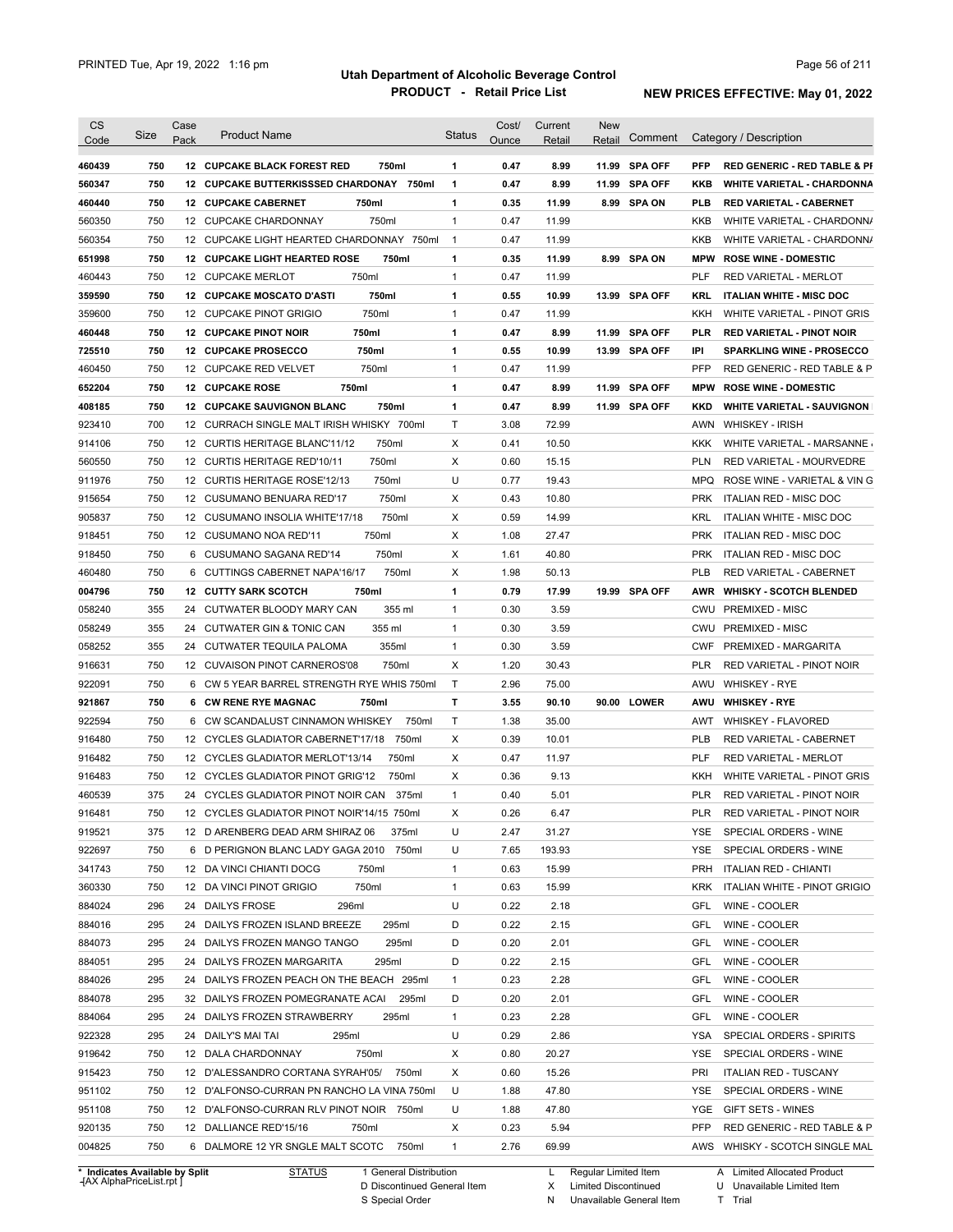| <b>CS</b><br>Code              | <b>Size</b> | Case<br>Pack | <b>Product Name</b>                          | <b>Status</b>  | Cost/<br>Ounce | Current<br>Retail | New<br>Retail        | Comment |            | Category / Description         |
|--------------------------------|-------------|--------------|----------------------------------------------|----------------|----------------|-------------------|----------------------|---------|------------|--------------------------------|
| 004828                         | 750         |              | 750ml<br>6 DALMORE 15 YEAR                   | L              | 5.52           | 139.99            |                      |         |            | AWR WHISKY - SCOTCH BLENDED    |
| 004827                         | 750         | 6            | 750ml<br>DALMORE CIGAR MALT                  | Г              | 7.10           | 179.99            |                      |         | AWR        | <b>WHISKY - SCOTCH BLENDED</b> |
| 004848                         | 750         |              | 750ml<br>6 DALWHINNIE DISTILLERS EDITION     | Α              | 3.55           | 89.99             |                      |         | LAS        | <b>ALLOCATED SPIRIT</b>        |
| 004846                         | 750         |              | 750ml<br>12 DALWHINNIE MALT SCOTCH           | $\mathbf{1}$   | 2.96           | 74.99             |                      |         | AWS        | WHISKY - SCOTCH SINGLE MAL     |
| 914277                         | 750         |              | 12 DAMILANO BAROLO LECINQUEVIGNE'19 750ml    | г              | 1.93           | 48.50             | 48.99 HIGHER         |         | <b>PRJ</b> | <b>ITALIAN RED - PIEDMONT</b>  |
| 916094                         | 750         |              | 12 DAMILANO NEBBIOLO LANGE'17/18<br>750ml    | г              | 1.14           | 27.99             | 28.99 HIGHER         |         | <b>PRJ</b> | <b>ITALIAN RED - PIEDMONT</b>  |
| 460660                         | 750         |              | 750ml<br>12 DANCING BULL MERLOT              | D              | 0.48           | 12.12             |                      |         | <b>PLF</b> | RED VARIETAL - MERLOT          |
| 639027                         | 750         |              | 750ml<br>12 DANCING BULL SAUVIGNON BLANC     | D              | 0.47           | 11.99             |                      |         | <b>KKD</b> | WHITE VARIETAL - SAUVIGNON     |
| 537025                         | 750         |              | 750ml<br>12 DANCING BULL ZINFANDEL           | D              | 0.26           | 6.48              |                      |         | <b>PLH</b> | RED VARIETAL - ZINFANDEL       |
| 064830                         | 750         |              | 6 DANZIGER GOLDWASSER<br>750ml               | х              | 1.20           | 30.31             |                      |         | <b>CPS</b> | <b>SCHNAPPS - GOLD</b>         |
| 003961                         | 750         | 6            | DANZIGER GOLDWASSER W/TIN<br>750ml           | х              | 0.55           | 13.87             |                      |         | <b>CHS</b> | LIQUEURS - BITTERS & HERBAL    |
| 034281                         | 750         |              | 12 DANZKA VODKA<br>750ml                     | U              | 0.64           | 16.35             |                      |         | ADM        | VODKA - FLAVORED               |
| 447827                         | 750         |              | 6 DAOU BODYGUARD RED BLEND<br>750ml          | 1              | 1.38           | 35.07             |                      |         | PFP        | RED GENERIC - RED TABLE & P    |
| 947517                         | 750         | 12           | DAOU CABERNET PASO ROBLES<br>750ml           | 1              | 0.99           | 21.99             | 24.99 SPA OFF        |         | <b>PLB</b> | <b>RED VARIETAL - CABERNET</b> |
| 921737                         | 750         |              | 750ml<br>6 DAOU CHARDONNAY RESERVE           | Г              | 1.58           | 39.99             |                      |         | KKB        | WHITE VARIETAL - CHARDONN/     |
| 460667                         | 750         |              | 6 DAOU RESERVE CABERNET SAUV<br>750ml        | 1              | 1.98           | 50.13             |                      |         | <b>PLB</b> | RED VARIETAL - CABERNET        |
| 955681                         | 750         | 12           | <b>DAREI TINTO RESERVA</b><br>750ml          | Г              | 0.59           | 15.05             | 14.99 LOWER          |         | <b>PRP</b> | <b>SPANISH RED - MISC</b>      |
| 916877                         | 750         |              | 12 D'ARENBERG CUSTODIAN GRENACHE'07<br>750ml | Χ              | 0.72           | 18.33             |                      |         | <b>PRY</b> | AUSTRALIAN RED                 |
| 915149                         | 750         |              | 12 D'ARENBERG D'ARRYS SHZ-GREN'13<br>750ml   | X              | 0.32           | 8.08              |                      |         | <b>PRY</b> | AUSTRALIAN RED                 |
| 916862                         | 750         |              | 750ml<br>12 D'ARENBERG DRY DAM RIESLING'19   | X              | 0.59           | 14.99             |                      |         | KRT        | <b>AUSTRALIAN WHITE</b>        |
| 408673                         | 750         |              | 12 D'ARENBERG FISHPLATE SAUV BLANC<br>750ml  | L              | 0.59           | 14.99             |                      |         | KRT        | <b>AUSTRALIAN WHITE</b>        |
| 915152                         | 750         |              | 12 D'ARENBERG FOOTBOLT SHIRAZ'15/16<br>750ml | Х              | 0.59           | 15.02             |                      |         | <b>PRY</b> | <b>AUSTRALIAN RED</b>          |
| 904619                         | 750         |              | 6 D'ARENBERG GRENACHE DERELICT'16/18 750ml   | L              | 1.07           | 27.13             |                      |         | PRY        | AUSTRALIAN RED                 |
| 914514                         | 750         |              | 12 D'ARENBERG HERMIT CRAB'20<br>750ml        | L              | 0.59           | 15.02             |                      |         | KRT        | <b>AUSTRALIAN WHITE</b>        |
| 914516                         | 750         |              | 750ml<br>6 D'ARENBERG LAUGHING MAGPIE'16     | Г              | 0.83           | 20.99             |                      |         | <b>PRY</b> | <b>AUSTRALIAN RED</b>          |
| 913417                         | 750         |              | 6 D'ARENBERG SHIRAZ DEAD ARM'12/13 750ml     | Х              | 1.29           | 32.72             |                      |         | <b>PRY</b> | <b>AUSTRALIAN RED</b>          |
| 910767                         | 375         | 6            | D'ARENBERG STUMP JUM STICKY CH'08 375ml      | X              | 1.61           | 20.42             |                      |         | EVL        | LATE HARVEST - RIESLING, BA,   |
| 408700                         | 750         |              | 12 D'ARENBERG STUMP JUMP RED<br>750ml        | D              | 0.51           | 12.95             |                      |         | <b>PRY</b> | <b>AUSTRALIAN RED</b>          |
| 914917                         | 750         |              | 12 D'ARENBERG STUMP JUMP WHT'17/18<br>750ml  | L              | 0.47           | 11.99             |                      |         | KRT        | <b>AUSTRALIAN WHITE</b>        |
| 918158                         | 375         | 6            | D'ARENBERG THE NOBL MUD PIE'15<br>375 ml     | X              | 0.82           | 10.35             |                      |         | <b>EVU</b> | LATE HARVEST - WHITE MISC      |
| 906992                         | 750         |              | 750ml<br>12 DARIOUSH CABERNET CARAVAN EST'   | X              | 2.08           | 52.69             |                      |         | <b>PLB</b> | <b>RED VARIETAL - CABERNET</b> |
| 916638                         | 750         |              | 750ml<br>6 DARIOUSH CABERNET NAPA'18/19      | Г              | 4.75           | 120.50            |                      |         | <b>PLB</b> | RED VARIETAL - CABERNET        |
| 917808                         | 750         |              | 750ml<br>6 DARIOUSH CHARDONNAY NAPA'17/18    | Г              | 2.46           | 62.50             |                      |         | KKB        | WHITE VARIETAL - CHARDONN/     |
| 916935                         | 750         |              | 750ml<br>6 DARIOUSH MERLOT NAPA'07/08        | U              | 1.99           | 50.58             |                      |         | <b>PLF</b> | <b>RED VARIETAL - MERLOT</b>   |
| 560603                         | 750         |              | 12 DARK HORSE BUTTERY CHARDONNAY<br>750ml    | $\mathbf{1}$   | 0.43           | 10.99             |                      |         | <b>KKB</b> | WHITE VARIETAL - CHARDONN/     |
| 460672                         | 750         |              | 12 DARK HORSE CABERNET SAUVIGNON<br>750ml    | 1              | 0.43           | 10.99             |                      |         | <b>PLB</b> | RED VARIETAL - CABERNET        |
| 560596                         | 750         |              | 12 DARK HORSE CHARDONNAY<br>750ml            | 1              | 0.43           | 10.99             |                      |         | KKB        | WHITE VARIETAL - CHARDONNA     |
| 460677                         | 750         |              | 12 DARK HORSE DOUBLE DOWN RED BLEND 750ml    | $\overline{1}$ | 0.43           | 10.99             |                      |         | <b>PFP</b> | RED GENERIC - RED TABLE & P    |
| 560599                         | 750         |              | 12 DARK HORSE PINOT GRIGIO<br>750ml          | 1              | 0.43           | 10.99             |                      |         | KKH        | WHITE VARIETAL - PINOT GRIS    |
| 460676                         | 750         |              | 12 DARK HORSE PINOT NOIR<br>750ml            | 1              | 0.43           | 10.99             |                      |         | <b>PLR</b> | RED VARIETAL - PINOT NOIR      |
| 460674                         | 750         |              | 750ml<br>12 DARK HORSE RED BLEND WINE        | 1              | 0.43           | 10.99             |                      |         | PFP        | RED GENERIC - RED TABLE & P    |
| 652216                         | 750         |              | 750ml<br>12 DARK HORSE ROSE                  | 1              | 0.43           | 10.99             |                      |         | <b>MPW</b> | ROSE WINE - DOMESTIC           |
| 560598                         | 750         |              | 750ml<br>12 DARK HORSE SAUVIGNON BLANC       | 1              | 0.43           | 10.99             |                      |         | <b>KKD</b> | WHITE VARIETAL - SAUVIGNON     |
| 460679                         | 750         |              | 750ml<br>12 DARK HORSE ZINFANDEL             | D              | 0.43           | 10.99             |                      |         | <b>PLH</b> | RED VARIETAL - ZINFANDEL       |
| 917270                         | 375         |              | 12 DARLING ONYX NOBLE LH SA'08<br>375ml      | х              | 1.59           | 20.17             |                      |         | EVU        | LATE HARVEST - WHITE MISC      |
| 916211                         | 750         |              | 12 DASHE ZINFANDEL TODD BROS'13/14 750ml     | х              | 1.39           | 35.36             |                      |         | <b>PLH</b> | RED VARIETAL - ZINFANDEL       |
| 914643                         | 750         |              | 12 DAUVISSAT CHABLIS FOREST'07<br>750ml      | Х              | 1.80           | 45.62             |                      |         | <b>KRA</b> | FRENCH WHITE - BURGUNDY        |
| 914059                         | 750         |              | 12 DAUVISSAT CHABLIS FOREST'12<br>750ml      | Х              | 2.61           | 66.14             |                      |         | <b>KRA</b> | FRENCH WHITE - BURGUNDY        |
| 915962                         | 750         |              | 750ml<br>12 DAUVISSAT CHABLIS VAILLONS'08    | Х              | 1.82           | 46.25             |                      |         | <b>KRA</b> | FRENCH WHITE - BURGUNDY        |
| 915961                         | 750         |              | 12 DAUVISSAT CHABLIS'9/10<br>750ml           | U              | 1.69           | 42.77             |                      |         | <b>KRA</b> | FRENCH WHITE - BURGUNDY        |
| 913507                         | 750         |              | 750ml<br>12 DAUVISSAT PETIT CHABLIS'09       | U              | 1.12           | 28.34             |                      |         | <b>KRA</b> | FRENCH WHITE - BURGUNDY        |
| 918050                         | 750         |              | 6 DAVID ARTHUR CAB 3 ACR NAPA'13/14 750ml    | Х              | 2.68           | 68.00             |                      |         | <b>PLB</b> | RED VARIETAL - CABERNET        |
| 909506                         | 750         |              | 12 DAVID ARTHUR CHARD NAPA'14/15<br>750ml    | Х              | 1.55           | 39.41             |                      |         | KKB        | WHITE VARIETAL - CHARDONNA     |
| 460682                         | 750         |              | 12 DAVID ARTHUR MERITAGGIO'13/14<br>750ml    | Χ              | 1.07           | 27.12             |                      |         | <b>PLD</b> | RED VARIETAL - MERITAGE        |
| * Indicates Available by Split |             |              | 1 General Distribution<br><b>STATUS</b>      |                |                | L.                | Regular Limited Item |         |            | A Limited Allocated Product    |

**Case** [AX AlphaPriceList.rpt ]

D Discontinued General Item S Special Order

Regular Limited Item

X

Limited Discontinued

N Unavailable General Item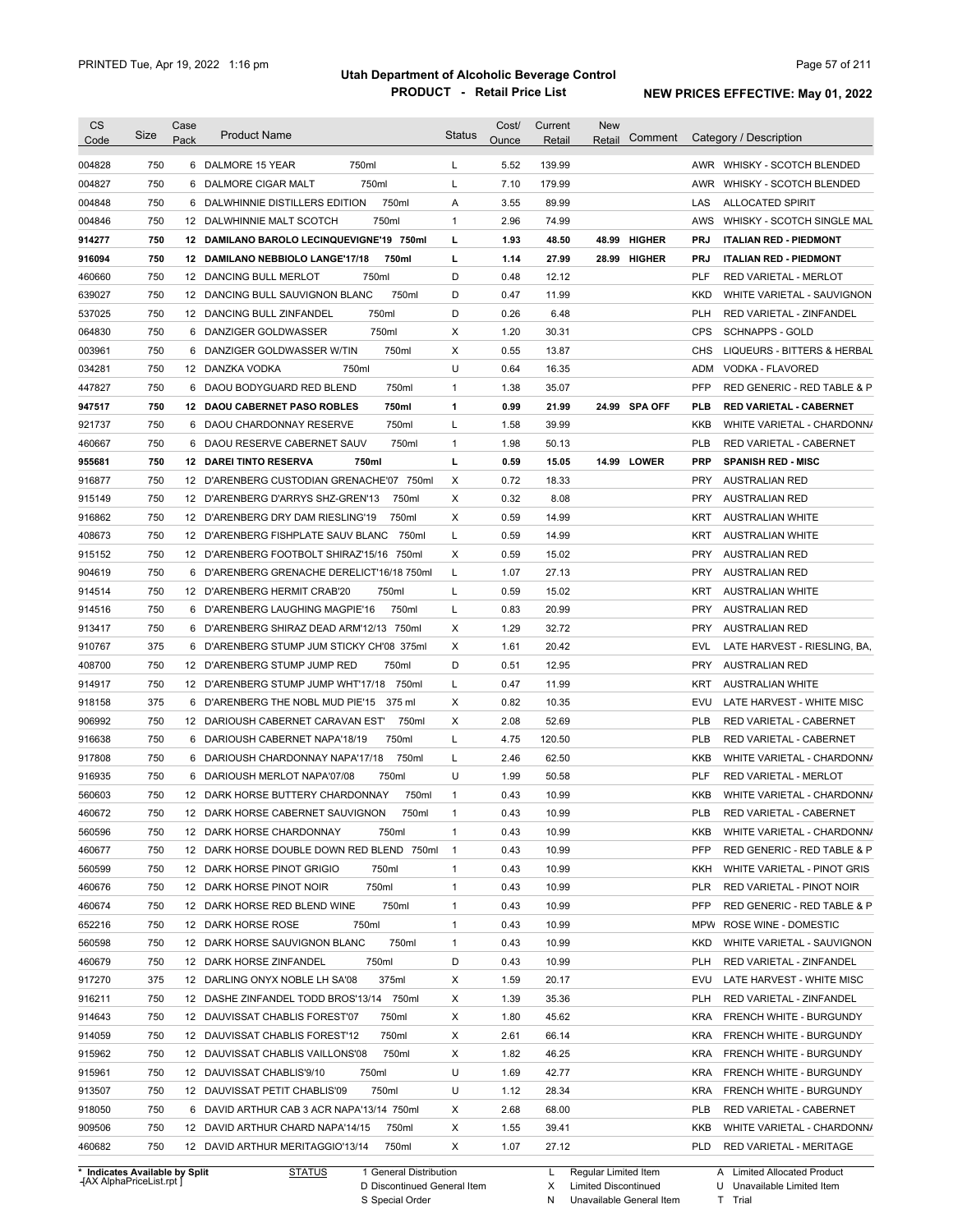| CS<br>Code                     | <b>Size</b> | Case<br>Pack | <b>Product Name</b>                          | <b>Status</b> | Cost/<br>Ounce | Current<br>Retail | New<br>Retail        | Comment        |            | Category / Description             |
|--------------------------------|-------------|--------------|----------------------------------------------|---------------|----------------|-------------------|----------------------|----------------|------------|------------------------------------|
| 918110                         | 750         |              | 12 DAVID ARTHUR ROSE ANNALYCE'15/16 750ml    | Χ             | 0.53           | 13.45             |                      |                |            | MPQ ROSE WINE - VARIETAL & VING    |
| 920291                         | 750         | 12           | <b>DAVIDE TRADICION ALBARINO'19</b><br>750ml | L             | 0.91           | 23.04             | 22.99                | <b>LOWER</b>   | <b>KRN</b> | <b>SPANISH WHITE</b>               |
| 560595                         | 750         |              | 12 DAVIS BYNUM CHARD RIVER WEST'16/17 750ml  | Χ             | 0.43           | 10.78             |                      |                | KKB        | WHITE VARIETAL - CHARDONN/         |
| 916509                         | 750         | 6            | DAVIS BYNUM PINOT RR'13/14<br>750ml          | Χ             | 0.64           | 16.17             |                      |                | <b>PLR</b> | RED VARIETAL - PINOT NOIR          |
| 652230                         | 750         |              | 750ml<br>12 DAY OWL ROSE                     | $\mathbf{1}$  | 0.59           | 15.06             |                      |                | <b>MPW</b> | ROSE WINE - DOMESTIC               |
| 954544                         | 750         | 6            | 750ml<br>DE GARRE TIPLE ALE                  | U             | 0.75           | 19.00             |                      |                | <b>YST</b> | <b>SPECIAL ORDERS - BEER</b>       |
| 921781                         | 750         | 12           | 750ml<br>DE IULIIS SEMILLON                  | L             | 0.89           | 22.68             |                      |                | KRT        | <b>AUSTRALIAN WHITE</b>            |
| 914789                         | 375         | 12           | 375ml<br>DE KRANS MUSCAT RESERVE'05          | Х             | 0.87           | 10.99             |                      |                | EVF        | LATE HARVEST - MUSCAT              |
| 906788                         | 750         | 6            | 750ml<br>DE LA SENNE :TARAS BOULBA           | U             | 0.33           | 8.44              |                      |                | YST        | <b>SPECIAL ORDERS - BEER</b>       |
| 954586                         | 750         | 12           | DE LA SENNE BRUXELLENSIS RESERVE 750ml       | U             | 0.44           | 11.25             |                      |                | YST        | <b>SPECIAL ORDERS - BEER</b>       |
| 950622                         | 750         | 6            | DE LUCA PINOT GRIGIO<br>750ml                | U             | 0.46           | 11.71             |                      |                | YSE        | SPECIAL ORDERS - WINE              |
| 950620                         | 750         | 6            | DE LUCA PRIMITIVO<br>750ml                   | U             | 0.46           | 11.71             |                      |                | <b>YSE</b> | SPECIAL ORDERS - WINE              |
| 919878                         | 330         | 24           | DE MOLEN AMARILLO<br>330ml                   | U             | 0.50           | 5.56              |                      |                | YST        | <b>SPECIAL ORDERS - BEER</b>       |
| 955292                         | 750         | 12           | DE MULLER SOLIMAR BLANCO'17/18<br>750ml      | L             | 0.55           | 13.06             |                      | 13.99 HIGHER   | KRN        | <b>SPANISH WHITE</b>               |
| 906782                         | 331         | 24           | 331ml<br>DE RANKE GULDENBURG                 | U             | 0.37           | 4.11              |                      |                | <b>YST</b> | <b>SPECIAL ORDERS - BEER</b>       |
| 919144                         | 750         | 12           | DE WETSHOF LIMESTONE CHARD'20/21<br>750ml    | L             | 0.57           | 13.99             | 14.49                | <b>HIGHER</b>  | KRQ        | <b>SOUTH AFRICAN WHITE</b>         |
| 000632                         | 750         | 6            | 750ml<br>DEATHS DOOR GIN                     | Χ             | 0.53           | 13.50             |                      |                | AHW        | <b>GIN - DOMESTIC</b>              |
| 918092                         | 750         | 12           | 750ml<br>DEAU ARTISAN COGNAC VS              | U             | 0.80           | 20.32             |                      |                | <b>ATG</b> | BRANDY - COGNAC & ARMAGN/          |
| 917041                         | 750         | 12           | 750ml<br>DECERO CAB REMOLINOS'12/13          | Х             | 0.43           | 10.80             |                      |                | <b>PRV</b> | ARGENTINE RED - OTHER              |
| 917042                         | 750         | 12           | 750ml<br>DECERO MALBEC REMOLINOS'17          | Х             | 0.43           | 11.02             |                      |                | <b>PRU</b> | ARGENTINE RED - MALBEC             |
| 770380                         | 750         |              | 750ml<br>12 DECOY BRUT CUVEE                 | 1             | 1.02           | 23.99             | 25.99                | <b>SPA OFF</b> | <b>IHP</b> | SPARKLING WINE - BRUT & BLA        |
| 460938                         | 750         |              | 750ml<br>12 DECOY CABERNET SAUVIGNON         | 1             | 1.02           | 20.99             | 25.99                | <b>SPA OFF</b> | <b>PLB</b> | <b>RED VARIETAL - CABERNET</b>     |
| 949534                         | 750         |              | 750ml<br>12 DECOY CHARDONNAY                 | 1             | 0.71           | 20.99             | 17.99                | <b>SPA ON</b>  | KKB        | <b>WHITE VARIETAL - CHARDONNA</b>  |
| 922665                         | 750         | 12           | 750ml<br><b>DECOY CHARDONNAY LIMITED</b>     | 1             | 1.18           | 26.99             | 29.99                | <b>SPA OFF</b> | KKB        | <b>WHITE VARIETAL - CHARDONNA</b>  |
| 460940                         | 750         | 12           | <b>DECOY PINOT NOIR</b><br>750ml             | 1             | 0.87           | 25.99             | 21.99                | <b>SPA ON</b>  | PLR        | <b>RED VARIETAL - PINOT NOIR</b>   |
| 460947                         | 750         |              | 750ml<br>12 DECOY RED                        | $\mathbf{1}$  | 1.02           | 23.99             | 25.99                | <b>SPA OFF</b> | PLD        | <b>RED VARIETAL - MERITAGE</b>     |
| 560947                         | 750         | 12           | <b>DECOY SAUVIGNON BLANC</b><br>750ml        | 1             | 0.83           | 17.99             | 20.99                | <b>SPA OFF</b> | <b>KKD</b> | <b>WHITE VARIETAL - SAUVIGNON</b>  |
| 981964                         | 750         |              | 750ml<br>12 DECOY ZINFANDEL                  | $\mathbf{1}$  | 1.02           | 25.99             |                      |                | <b>PLH</b> | RED VARIETAL - ZINFANDEL           |
| 040053                         | 750         |              | 12 DEEP EDDY LEMON VODKA<br>750ml            | 1             | 0.59           | 18.99             | 14.99                | <b>SPA ON</b>  | <b>ADM</b> | <b>VODKA - FLAVORED</b>            |
| 039322                         | 750         |              | 750ml<br>12 DEEP EDDY LIME                   | $\mathbf{1}$  | 0.75           | 14.99             | 18.99                | <b>SPA OFF</b> | <b>ADM</b> | <b>VODKA - FLAVORED</b>            |
| 039922                         | 750         | 12           | <b>DEEP EDDY PEACH VODKA</b><br>750ml        | $\mathbf{1}$  | 0.59           | 18.99             | 14.99                | <b>SPA ON</b>  | <b>ADM</b> | <b>VODKA - FLAVORED</b>            |
| 040327                         | 750         |              | 12 DEEP EDDY RUBY RED GRAPEFRUIT VOD 750ml   | 1             | 0.59           | 18.99             | 14.99                | <b>SPA ON</b>  | <b>ADM</b> | <b>VODKA - FLAVORED</b>            |
| 036122                         | 750         |              | 12 DEEP EDDY VODKA<br>750ml                  | 1             | 0.63           | 18.99             | 16.00                | <b>SPA ON</b>  | ADF        | <b>VODKA - BASIC</b>               |
| 040055                         | 1750        |              | 1750ml<br>6 DEEP EDDY VODKA LEMON            | $\mathbf{1}$  | 0.61           | 29.99             | 35.99                | <b>SPA OFF</b> | <b>ADM</b> | <b>VODKA - FLAVORED</b>            |
| 917119                         | 750         |              | 12 DEHESA LA GRANJA'16<br>750ml              | L             | 0.75           | 19.02             |                      |                | <b>PRP</b> | SPANISH RED - MISC                 |
| 913539                         | 750         |              | 12 DEHLINGER CHARD ESTATE'07<br>750ml        | х             | 1.39           | 35.31             |                      |                | KKB        | WHITE VARIETAL - CHARDONN/         |
| 916766                         | 750         |              | 12 DEHLINGER CHARD ESTATE'11/12<br>750ml     | Х             | 0.81           | 20.60             |                      |                | KKB        | WHITE VARIETAL - CHARDONN/         |
| 978417                         | 750         |              | 750ml<br>12 DEHLINGER PINOT ESTATE'07/8      | U             | 1.87           | 47.51             |                      |                | <b>PLR</b> | RED VARIETAL - PINOT NOIR          |
| 913540                         | 750         |              | 12 DEHLINGER PINOT GOLDRIDGE'06/07 750ml     | х             | 1.69           | 42.83             |                      |                | <b>PLR</b> | RED VARIETAL - PINOT NOIR          |
| 978414                         | 750         |              | 12 DEHLINGER PINOT NOIR GOLDRIDGE'17 750ml   | L             | 1.96           | 49.68             |                      |                | <b>PLR</b> | RED VARIETAL - PINOT NOIR          |
| 917354                         | 750         |              | 12 DEI VINO NOBILE MONTEPULC'16<br>750ml     | Х             | 1.18           | 29.99             |                      |                | PRI        | <b>ITALIAN RED - TUSCANY</b>       |
| 073496                         | 750         |              | 12 DEKUYPER AMARETTO<br>750ml                | $\mathbf{1}$  | 0.33           | 8.29              |                      |                | CHU        | <b>LIQUEURS - MISC</b>             |
| 085526                         | 750         |              | 750ml<br>12 DEKUYPER BLUE CURACAO            | U             | 0.43           | 10.99             |                      |                | YSC        | SPECIAL ORDERS - LIQUEURS          |
| 082786                         | 750         |              | 12 DEKUYPER BUTTERSHOTS SCHNAPPS<br>750ml    | $\mathbf{1}$  | 0.47           | 11.99             |                      |                | <b>CPP</b> | SCHNAPPS - BUTTERSCOTCH            |
| 073516                         | 750         |              | 750ml<br>12 DEKUYPER CACTUS JUICE MARGARIT   | U             | 0.47           | 11.99             |                      |                | <b>CWF</b> | PREMIXED - MARGARITA               |
| 079136                         | 750         |              | 12 DEKUYPER CR DE MENTHE GRN<br>750ml        | D             | 0.23           | 5.94              |                      |                | CHU        | <b>LIQUEURS - MISC</b>             |
| 079616                         | 750         |              | 750ml<br>12 DEKUYPER CR DE MENTHE WH         | D             | 0.28           | 6.99              |                      |                | CHU        | <b>LIQUEURS - MISC</b>             |
| 078166                         | 750         |              | 750ml<br>12 DEKUYPER CREME DE CACAO DARK     | $\mathbf{1}$  | 0.47           | 11.99             |                      |                | CHN        | LIQUEURS - CHOCOLATE               |
| 082636                         | 750         |              | 750ml<br>12 DEKUYPER GRAPE PUCKER            | $\mathbf{1}$  | 0.47           | 11.99             |                      |                | <b>CPG</b> | <b>SCHNAPPS - FRUIT</b>            |
| 082881                         | 750         |              | 750ml<br>12 DEKUYPER HOT DAMN 100 SCHNAPPS   | 1             | 0.47           | 14.99             |                      | 11.99 SPA ON   | <b>CPK</b> | <b>SCHNAPPS - HOT &amp; SPICED</b> |
| 082611                         | 750         |              | 750ml<br>12 DEKUYPER HOT DAMN SCHNAPPS       | D             | 0.44           | 11.11             |                      |                | <b>CPK</b> | <b>SCHNAPPS - HOT &amp; SPICED</b> |
| 082830                         | 750         |              | 12 DEKUYPER LUSC WATERMELON SQUEEZE 750ml U  |               | 0.47           | 11.99             |                      |                | YSC.       | SPECIAL ORDERS - LIQUEURS          |
| 073526                         | 750         |              | 12 DEKUYPER MELON SCHNAPPS<br>750ml          | $\mathbf{1}$  | 0.47           | 11.99             |                      |                | CPG        | <b>SCHNAPPS - FRUIT</b>            |
| 082846                         | 750         |              | 750ml<br>12 DEKUYPER PEACHTREE SCHNAPPS      | $\mathbf{1}$  | 0.47           | 11.99             |                      |                |            | CPG SCHNAPPS - FRUIT               |
| * Indicates Available by Split |             |              | <b>STATUS</b><br>1 General Distribution      |               |                | L                 | Regular Limited Item |                |            | A Limited Allocated Product        |

**Case** [AX AlphaPriceList.rpt ]

D Discontinued General Item

S Special Order

X N Limited Discontinued

Unavailable General Item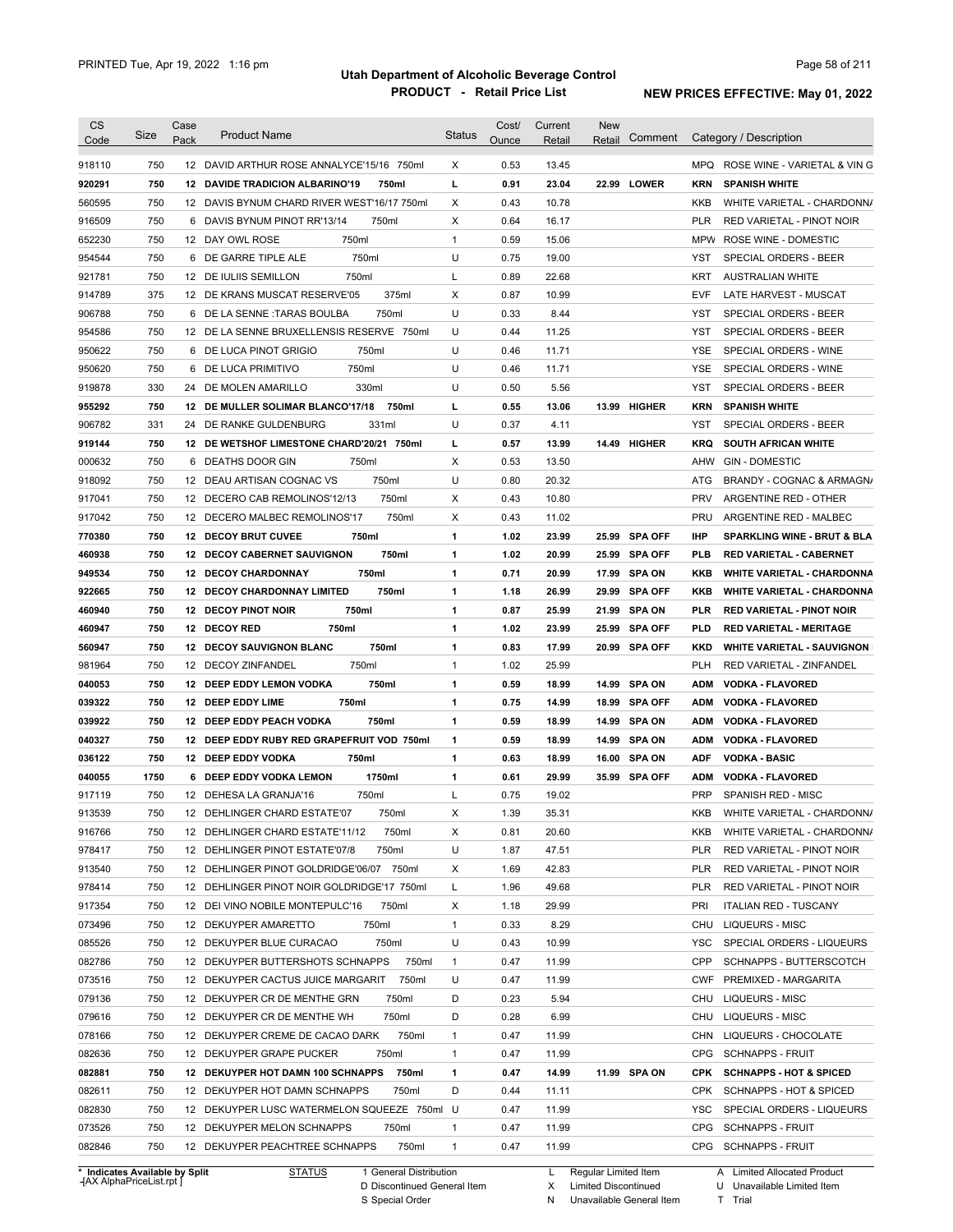| <b>CS</b><br>Code                                                                                                                                                                                              | Size       | Case<br>Pack | <b>Product Name</b>                             | <b>Status</b> | Cost/<br>Ounce | Current<br>Retail | <b>New</b><br>Retail | Comment        |                   | Category / Description                                 |
|----------------------------------------------------------------------------------------------------------------------------------------------------------------------------------------------------------------|------------|--------------|-------------------------------------------------|---------------|----------------|-------------------|----------------------|----------------|-------------------|--------------------------------------------------------|
|                                                                                                                                                                                                                | 375        |              | 24 DEKUYPER SOUR APPLE PUCKER                   | D             | 0.27           | 3.44              |                      |                |                   | CPG SCHNAPPS - FRUIT                                   |
| 082604                                                                                                                                                                                                         |            |              | 375ml                                           |               |                |                   |                      |                | <b>CPG</b>        |                                                        |
| 082606                                                                                                                                                                                                         | 750<br>750 |              | 750ml<br>12 DEKUYPER SOUR APPLE PUCKER<br>750ml | $\mathbf{1}$  | 0.47<br>0.20   | 11.99<br>4.99     |                      |                |                   | <b>SCHNAPPS - FRUIT</b><br>LIQUEURS - TRIPLE SEC & ORA |
| 086110                                                                                                                                                                                                         |            |              | 12 DEKUYPER TRIPLE SEC                          | $\mathbf{1}$  |                |                   |                      |                | CHB<br><b>CPG</b> |                                                        |
| 082866                                                                                                                                                                                                         | 750        |              | 12 DEKUYPER WATERMELON PUCKER<br>750ml          | $\mathbf{1}$  | 0.47           | 11.99             |                      |                |                   | <b>SCHNAPPS - FRUIT</b>                                |
| 408783                                                                                                                                                                                                         | 750        |              | 12 DEL FIN DEL MUNDO MALBEC RES'9/10 750ml      | Χ             | 0.76           | 19.24             |                      |                | <b>PRU</b>        | ARGENTINE RED - MALBEC                                 |
| 911989                                                                                                                                                                                                         | 750        |              | 750ml<br>12 DELAPORTE SANCERRE AC'19            | U             | 1.35           | 34.25             |                      |                | <b>KRB</b>        | FRENCH WHITE - BORDEAUX &                              |
| 278215                                                                                                                                                                                                         | 750        |              | 750ml<br>12 DELAS COTES RHONE ESPRIT'18/19      | L             | 0.55           | 14.04             |                      |                | <b>PRD</b>        | <b>FRENCH RED - RHONE</b>                              |
| 047896                                                                                                                                                                                                         | 750        |              | 750ml<br>6 DELEMAIN PALE & DRY COGNAC           | Х             | 3.59           | 90.99             |                      |                | ATG               | BRANDY - COGNAC & ARMAGN/                              |
| 901672                                                                                                                                                                                                         | 750        |              | 12 DELICIA RED VELVET<br>750ml                  | D             | 0.32           | 8.08              |                      |                | <b>RCP</b>        | FLAVORED MALT BEVERAGES                                |
| 901661                                                                                                                                                                                                         | 750        |              | 12 DELICIA STRAWBERRIES& CREAM<br>750ml         | Х             | 0.32           | 8.08              |                      |                | <b>RCP</b>        | FLAVORED MALT BEVERAGES                                |
| 901653                                                                                                                                                                                                         | 750        |              | 750ml<br>12 DELICIA WHIPPED                     | D             | 0.32           | 8.08              |                      |                | <b>RCP</b>        | FLAVORED MALT BEVERAGES                                |
| 920325                                                                                                                                                                                                         | 750        | 12           | 750ml<br>DELILLE CELLARS D2'13/15               | X             | 0.91           | 22.98             |                      |                | <b>PFP</b>        | RED GENERIC - RED TABLE & P                            |
| 906223                                                                                                                                                                                                         | 355        | 24           | 355ml<br>DELIRIUM NOCTURNUM                     | Х             | 0.46           | 5.55              |                      |                | <b>TVN</b>        | IMPORTED BEER - BELGIUM & F                            |
| 912195                                                                                                                                                                                                         | 355        | 24           | 355ml<br>DELIRIUM TREMENS                       | Χ             | 0.46           | 5.58              |                      |                | TNI               | ALE - WHITE & BELGIAN STYLE                            |
| 908688                                                                                                                                                                                                         | 500        |              | 500 ml<br>24 DELIRIUM TREMENS CAN               | $\mathbf{1}$  | 0.35           | 5.88              |                      |                | <b>TVN</b>        | IMPORTED BEER - BELGIUM & H                            |
| 560930                                                                                                                                                                                                         | 750        |              | 12 DELOACH CHARDONNAY CALIF<br>750ml            | $\mathbf{1}$  | 0.59           | 11.99             |                      | 14.99 SPA OFF  | KKB               | <b>WHITE VARIETAL - CHARDONNA</b>                      |
| 560755                                                                                                                                                                                                         | 750        |              | 12 DELOACH CHARDONNAY RUSSIAN RIVER 750ml       | $\mathbf{1}$  | 0.83           | 20.99             |                      |                | KKB               | WHITE VARIETAL - CHARDONN/                             |
| 460784                                                                                                                                                                                                         | 750        |              | 750ml<br>12 DELOACH PINOT NOIR CALIFORNIA       | $\mathbf{1}$  | 0.59           | 11.99             |                      | 14.99 SPA OFF  | <b>PLR</b>        | <b>RED VARIETAL - PINOT NOIR</b>                       |
| 951258                                                                                                                                                                                                         | 750        | 6            | DELORD XO BAS ARMAGNAC 15 YEAR<br>750ml         | L             | 2.17           | 54.99             | 54.99                |                | ATG               | BRANDY - COGNAC & ARMAGN/                              |
| 916485                                                                                                                                                                                                         | 750        |              | 750ml<br>12 DELTA PINOT NOIR HATTERS'06         | Χ             | 1.08           | 27.42             |                      |                | <b>PRW</b>        | NEW ZEALAND RED                                        |
| 987787                                                                                                                                                                                                         | 750        |              | 12 DEMARTINO CAB LEGADORES'10/11<br>750ml       | Χ             | 0.64           | 16.14             |                      |                | <b>PRT</b>        | CHILEAN RED                                            |
| 910650                                                                                                                                                                                                         | 750        |              | 12 DeMARTINO CHARD LEGADO R'11<br>750ml         | Х             | 0.68           | 17.15             |                      |                | <b>KRR</b>        | <b>CHILEAN WHITE</b>                                   |
| 023512                                                                                                                                                                                                         | 1000       |              | 6 DENTED BRICK AMERICAN WHISKEY<br>1000ml       | 1             | 0.53           | 15.99             | 17.99                | <b>HIGHER</b>  | AWE               | <b>WHISKEY - BLENDED</b>                               |
| 046015                                                                                                                                                                                                         | 750        |              | 6 DENTED BRICK ANTELOPE ISLAND RUM 750ml        | 1             | 1.06           | 29.99             | 26.99                | <b>SPA ON</b>  | <b>ALE</b>        | <b>RUM LIGHT</b>                                       |
| 029902                                                                                                                                                                                                         | 1000       |              | 6 DENTED BRICK WELL GIN<br>1000 ml              | 1             | 0.53           | 13.99             | 17.99                | <b>SPA OFF</b> | <b>AHW</b>        | <b>GIN-DOMESTIC</b>                                    |
| 036759                                                                                                                                                                                                         | 1000       |              | <b>6 DENTED BRICK WELL VODKA</b><br>1000 ml     | 1             | 0.53           | 13.99             | 17.99                | <b>SPA OFF</b> | <b>ADW</b>        | <b>VODKA - DOMESTIC</b>                                |
| 046206                                                                                                                                                                                                         | 1000       | 6            | DENTED BRICK WELL WHITE RUM<br>1000 ml          | 1             | 0.53           | 13.99             | 17.99                | <b>SPA OFF</b> | <b>ALE</b>        | <b>RUM LIGHT</b>                                       |
| 923490                                                                                                                                                                                                         | 750        | 12           | 750ml<br>DENTHIS LOST WHITE                     | $\mathbf{1}$  | 0.57           | 14.55             |                      |                | <b>KRY</b>        | <b>IMPORTED WHITE - MISC</b>                           |
| 900925                                                                                                                                                                                                         | 355        | 24           | DENVER BEER GRAHAM CRACKER PORTER 355 ml 1      |               | 0.17           | 1.99              |                      |                | <b>TNP</b>        | ALE - HEAVY, PORTER, STOUT                             |
| 919125                                                                                                                                                                                                         |            |              | 750ml<br>12 DEOR GOLD SPARKLING                 | D             | 0.59           | 14.95             |                      |                | <b>IPL</b>        | SPARKLING WINE - ITALIAN                               |
|                                                                                                                                                                                                                |            |              |                                                 |               | 0.59           | 14.95             |                      |                | <b>IPL</b>        | SPARKLING WINE - ITALIAN                               |
|                                                                                                                                                                                                                | 750        |              |                                                 |               |                |                   |                      |                |                   | ALE - PALE                                             |
| 919126                                                                                                                                                                                                         | 750        |              | 12 DEOR PINK SPARKLING<br>750ml                 | D             |                |                   |                      |                |                   |                                                        |
|                                                                                                                                                                                                                | 355        |              | 355ml<br>24 DESCHUTES ARMORY XPA                | D             | 0.23           | 2.79              |                      |                | <b>TNC</b>        |                                                        |
|                                                                                                                                                                                                                | 650        |              | 650ml<br>12 DESCHUTES ARMORY XPA                | D             | 0.23           | 5.06              |                      |                | <b>TNC</b>        | ALE - PALE                                             |
|                                                                                                                                                                                                                | 355        |              | 355ml<br>24 DESCHUTES BLACK BUTTE PORTER        | $\mathbf{1}$  | 0.17           | 2.09              |                      |                | <b>TNP</b>        | ALE - HEAVY, PORTER, STOUT                             |
|                                                                                                                                                                                                                | 651        |              | 12 DESCHUTES BLACK MIRROR<br>651ml              | U             | 0.86           | 18.99             |                      |                | <b>YST</b>        | SPECIAL ORDERS - BEER                                  |
|                                                                                                                                                                                                                | 651        |              | 651ml<br>12 DESCHUTES BOND ST HOP TRIP          | U             | 0.31           | 6.74              |                      |                |                   | THU LAGER - MISC & SEASONAL                            |
|                                                                                                                                                                                                                | 355        |              | 24 DESCHUTES BOND STREET SEASONAL 355 ml        | D             | 0.23           | 2.79              |                      |                | <b>TVB</b>        | <b>DOMESTIC BEER</b>                                   |
|                                                                                                                                                                                                                | 355        |              | 24 DESCHUTES FRESH HAZE IPA CAN<br>355 ml       | $\mathbf{1}$  | 0.24           | 2.85              |                      |                | <b>TNF</b>        | ALE - BITTER & ESB                                     |
|                                                                                                                                                                                                                | 355        |              | 24 DESCHUTES FRESH SQUEEZED CAN<br>355ml        | $\mathbf{1}$  | 0.24           | 2.85              |                      |                | <b>TNF</b>        | ALE - BITTER & ESB                                     |
|                                                                                                                                                                                                                | 355        |              | 24 DESCHUTES FRESH SQUEEZED IPA<br>355ml        | D             | 0.24           | 2.85              |                      |                | <b>TNF</b>        | ALE - BITTER & ESB                                     |
|                                                                                                                                                                                                                | 355        |              | 24 DESCHUTES INVERSION IPA<br>355ml             | D             | 0.17           | 2.05              |                      |                | <b>TNF</b>        | ALE - BITTER & ESB                                     |
|                                                                                                                                                                                                                | 355        |              | 24 DESCHUTES OBSIDIAN STOUT<br>355ml            | U             | 0.17           | 2.09              |                      |                | YST               | SPECIAL ORDERS - BEER                                  |
|                                                                                                                                                                                                                | 355        |              | 24 DESCHUTES PAC WONDERLAND<br>355 ml           | D             | 0.17           | 2.05              |                      |                | THP               | LAGER - HEAVY & DARK                                   |
|                                                                                                                                                                                                                | 355        |              | 24 DESCHUTES PACIFIC WONDERLAND CAN 355ml       | D             | 0.17           | 2.05              |                      |                | THE               | LAGER - PILSENER                                       |
|                                                                                                                                                                                                                | 355        |              | 24 DESCHUTES PINE DROPSIPA<br>355ml             | U             | 0.23           | 2.79              |                      |                | YST               | SPECIAL ORDERS - BEER                                  |
|                                                                                                                                                                                                                | 651        |              | 12 DESCHUTES RES BLACK BUTTE<br>651 ml          | U             | 0.92           | 20.25             |                      |                | <b>TNP</b>        | ALE - HEAVY, PORTER, STOUT                             |
|                                                                                                                                                                                                                | 651        |              | 651ml<br>12 DESCHUTES RES MIRROR MIRROR'09      | U             | 0.67           | 14.66             |                      |                | TNU               | ALE - MISC & SEASONAL                                  |
|                                                                                                                                                                                                                | 650        |              | 12 DESCHUTES RES MIRRORMIRROR<br>650ml          | U             | 0.92           | 20.25             |                      |                | <b>TNC</b>        | ALE - PALE                                             |
|                                                                                                                                                                                                                |            |              |                                                 |               |                |                   |                      |                |                   |                                                        |
|                                                                                                                                                                                                                | 650        |              | 12 DESCHUTES RES NOT THE STOIC<br>650ml         | Х             | 1.04           | 22.85             |                      |                | YST               | SPECIAL ORDERS - BEER                                  |
|                                                                                                                                                                                                                | 651        |              | 12 DESCHUTES RES SUPER JUBEL ALE<br>651ml       | U             | 0.92           | 20.25             |                      |                | YST               | SPECIAL ORDERS - BEER                                  |
|                                                                                                                                                                                                                | 650        |              | 650ml<br>12 DESCHUTES RES. THE ABYSS L.R.       | U             | 1.38           | 30.39             |                      |                | YST               | SPECIAL ORDERS - BEER                                  |
| 918647<br>989427<br>989261<br>955195<br>917493<br>918789<br>948026<br>919043<br>989407<br>989316<br>908058<br>918781<br>919047<br>949566<br>917436<br>917437<br>947840<br>947841<br>917715<br>949927<br>917576 | 651        |              | 12 DESCHUTES RES. THE ABYSS<br>651 ml           | Х             | 0.92           | 20.25             |                      |                | <b>TNL</b>        | ALE - RED, AMBER, BROWN                                |
| 989313                                                                                                                                                                                                         | 355        |              | 24 DESCHUTES SEASONALS<br>355 ml                | Τ             | 0.17           | 2.09              |                      |                | <b>TNU</b>        | ALE - MISC & SEASONAL                                  |
| 922110                                                                                                                                                                                                         | 355        |              | 24 DESCHUTES SQUEEZY RIDER IPA<br>355 ml        | $\mathbf{1}$  | 0.25           | 3.05              |                      |                | <b>TNF</b>        | ALE - BITTER & ESB                                     |

**Case** [AX AlphaPriceList.rpt ]

D Discontinued General Item

S Special Order

X Limited Discontinued N Unavailable General Item

U Unavailable Limited Item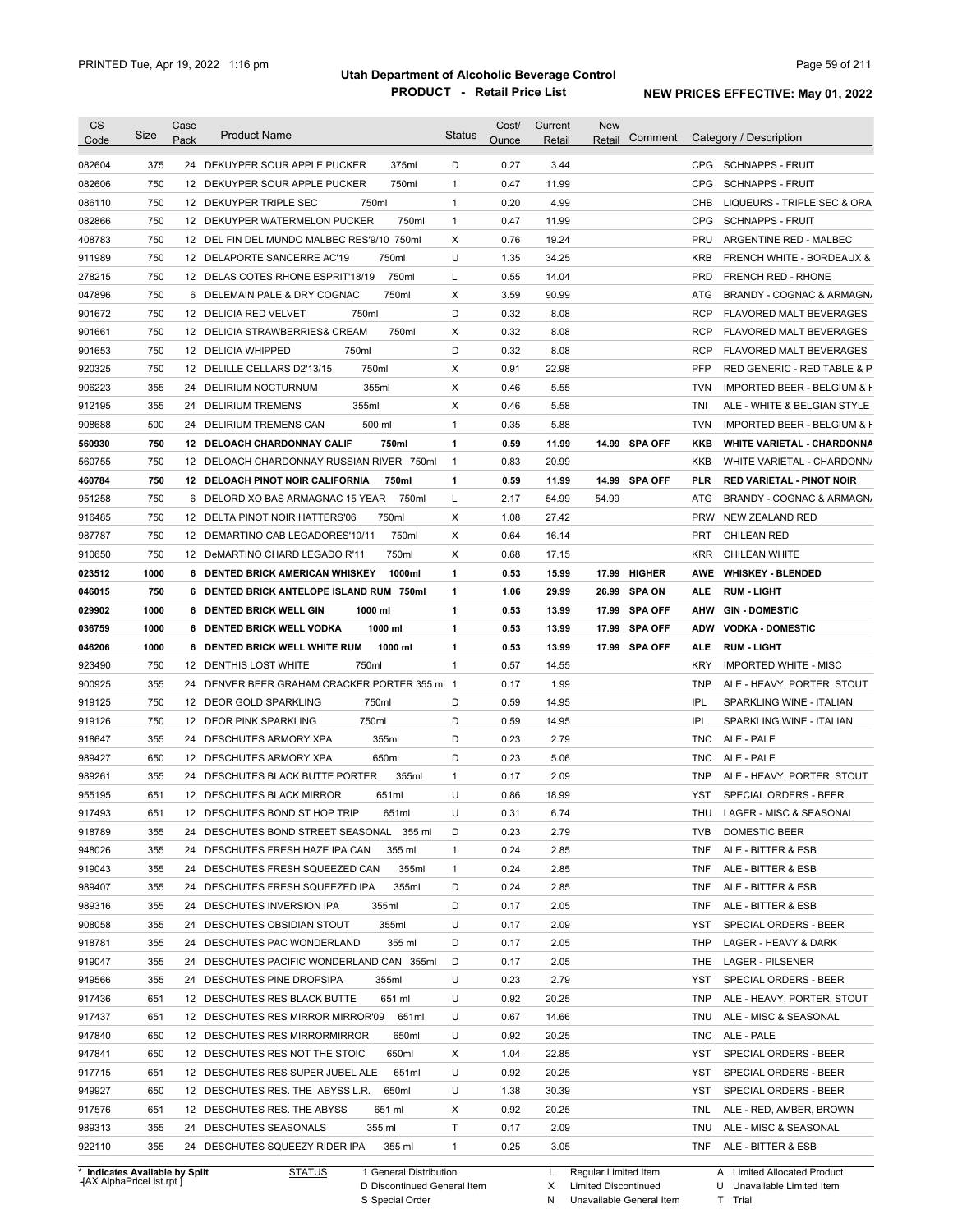|                                                                                                                                                                                                                          | Size       | Case<br>Pack | <b>Product Name</b>                         | <b>Status</b> | Cost/<br>Ounce | Current<br>Retail | <b>New</b><br>Retail | Comment       |            | Category / Description                                  |
|--------------------------------------------------------------------------------------------------------------------------------------------------------------------------------------------------------------------------|------------|--------------|---------------------------------------------|---------------|----------------|-------------------|----------------------|---------------|------------|---------------------------------------------------------|
| 953958                                                                                                                                                                                                                   | 500        |              | 500ml<br>12 DESCHUTES THE AGES              | U             | 1.01           | 17.06             |                      |               | YST        | SPECIAL ORDERS - BEER                                   |
| 955286                                                                                                                                                                                                                   | 750        |              | 750ml<br>6 DESCONCIERTO ALBARINO            | L             | 1.07           | 27.13             |                      |               | <b>KFP</b> | WHITE GENERIC - TABLE & PRC                             |
| 059038                                                                                                                                                                                                                   | 1750       |              | 1750ml<br>6 DESERT ISLAND ICE TEA           | 1             | 0.28           | 16.49             |                      |               |            | CWL PREMIXED - LONG ISLAND TEA                          |
| 059036                                                                                                                                                                                                                   | 750        |              | 750ml<br>12 DESERT ISLAND ICED TEA          | 1             | 0.35           | 8.99              |                      |               |            | CWL PREMIXED - LONG ISLAND TEA                          |
| 461420                                                                                                                                                                                                                   | 750        |              | 750ml<br>12 DESERT WIND RUAH '14/15         | Χ             | 0.35           | 8.86              |                      |               | <b>PFP</b> | RED GENERIC - RED TABLE & P                             |
| 918041                                                                                                                                                                                                                   | 500        |              | 12 DESHUTES RESERVE SERIES<br>500 ml        | Г             | 0.83           | 14.06             |                      |               | TST        | <b>BEER - SPECIAL</b>                                   |
| 955762                                                                                                                                                                                                                   | 355        |              | 24 DESOLATION DISTILLING GIN RICKEY 355 ml  | $\mathbf{1}$  | 0.29           | 3.49              |                      |               | CWU        | <b>PREMIXED - MISC</b>                                  |
| 955763                                                                                                                                                                                                                   | 355        |              | 24 DESOLATION DISTILLING MOSCOW MULE 355 ml | $\mathbf{1}$  | 0.29           | 3.49              |                      |               | CWU        | PREMIXED - MISC                                         |
| 910079                                                                                                                                                                                                                   | 750        |              | 12 DESOLATION FULL DISCLOSURE RYE WHI 750ml | $\mathbf{1}$  | 1.06           | 26.99             |                      |               | AWU        | <b>WHISKEY - RYE</b>                                    |
| 901908                                                                                                                                                                                                                   | 473        |              | 24 DESTIHL DEADHEAD IPA SERIES<br>473ml     | $\mathbf{1}$  | 0.27           | 4.25              |                      |               | TNF        | ALE - BITTER & ESB                                      |
| 901907                                                                                                                                                                                                                   | 355        |              | 355ml<br>24 DESTIHL WEISSENHEIMER ALE       | D             | 0.20           | 2.35              |                      |               | TNU        | ALE - MISC & SEASONAL                                   |
| 901906                                                                                                                                                                                                                   | 355        |              | 24 DESTIHL WILD SOUR SEASONAL<br>355ml      | 1             | 0.26           | 3.35              |                      | 3.09 LOWER    | <b>TNU</b> | ALE - MISC & SEASONAL                                   |
| 952513                                                                                                                                                                                                                   | 750        |              | 12 DETERT CAB FRANC '05/'06 MIXED CAS 750ml | U             | 2.76           | 69.99             |                      |               | YSE        | SPECIAL ORDERS - WINE                                   |
| 917630                                                                                                                                                                                                                   | 750        |              | 12 DETERT CAB FRANC OAKVILLE'08<br>750ml    | Χ             | 2.24           | 56.79             |                      |               | <b>PLG</b> | RED VARIETAL - CAB FRANC, VI                            |
| 948618                                                                                                                                                                                                                   | 750        |              | 750ml<br>12 DETERT CAB SAUV 09              | U             | 2.81           | 71.23             |                      |               | YSE        | SPECIAL ORDERS - WINE                                   |
| 933474                                                                                                                                                                                                                   | 375        |              | 375ml<br>12 DETTLING KIRSCH SUPERIEUR       | U             | 2.50           | 31.75             |                      |               | ATR        | BRANDY - GRAPPA & EAUX DE \                             |
| 705570                                                                                                                                                                                                                   | 750        |              | 6 DEUTZ CHAMPAGNE BRUT CLASSIC<br>750ml     | U             | 1.92           | 48.69             |                      |               | <b>IHP</b> | SPARKLING WINE - BRUT & BLA                             |
| 408771                                                                                                                                                                                                                   | 750        |              | 6 DEVIL'S CORNER PINOT NOIR TASMANIA 750ml  | L             | 0.75           | 18.94             |                      |               | PRY        | <b>AUSTRALIAN RED</b>                                   |
| 000678                                                                                                                                                                                                                   | 750        | 6            | DEWARS 12 YR GLASS PACK<br>750ml            | U             | 1.46           | 37.13             |                      |               | YGA        | <b>GIFT SETS - SPIRITS</b>                              |
| 064888                                                                                                                                                                                                                   | 750        |              | 12 DEWARS HIGHLANDER HONEY WHISKY<br>750ml  | D             | 1.12           | 28.29             |                      |               | AWT        | WHISKEY - FLAVORED                                      |
| 004592                                                                                                                                                                                                                   | 750        |              | 750ml<br>6 DEWARS ILLEGAL SMOOTH            | U             | 0.91           | 22.99             |                      |               | YSA        | SPECIAL ORDERS - SPIRITS                                |
| 004876                                                                                                                                                                                                                   | 750        |              | 12 DEWARS SPECIAL RESERVE 12YR<br>750ml     | 1             | 1.18           | 37.06             | 29.99                | <b>LOWER</b>  | AWR        | <b>WHISKY - SCOTCH BLENDED</b>                          |
| 004866                                                                                                                                                                                                                   | 750        |              | 750ml<br>12 DEWARS WHITE LABEL SCOTCH       | 1             | 0.99           | 23.06             | 24.99                | <b>HIGHER</b> | AWR        | <b>WHISKY - SCOTCH BLENDED</b>                          |
| 004868                                                                                                                                                                                                                   | 1750       |              | 6 DEWARS WHITE LABEL SCOTCH<br>1750ml       | 1             | 0.83           | 47.13             | 48.99                | HIGHER        | AWR        | <b>WHISKY - SCOTCH BLENDED</b>                          |
|                                                                                                                                                                                                                          | 180        |              | 30 DEWATSURU DEMON DANCER<br>180ml          | U             | 1.39           | 8.45              |                      |               | YSE        | SPECIAL ORDERS - WINE                                   |
| 955694<br>949713                                                                                                                                                                                                         | 720        |              | 720ml<br>12 DEWATSURU JUNMAI NIGORI         | U             | 1.06           | 25.75             |                      |               | <b>YSE</b> | SPECIAL ORDERS - WINE                                   |
|                                                                                                                                                                                                                          |            |              |                                             |               |                |                   |                      |               |            |                                                         |
| 917310                                                                                                                                                                                                                   | 750        |              | 12 DI MAJO CAB TERRA DEGL OSCI'18/19 750ml  | L             | 0.63           | 14.99             | 15.99                | <b>HIGHER</b> | <b>PRK</b> | <b>ITALIAN RED - MISC DOC</b>                           |
| 361270                                                                                                                                                                                                                   | 750        |              | 12 DI MAJO SANGIOVESE<br>750ml              | 1<br>U        | 0.71           | 16.99             | 17.99                | <b>HIGHER</b> | PRL        | <b>ITALIAN RED - VARIETAL</b>                           |
| 951331                                                                                                                                                                                                                   | 750        |              | 750ml<br>12 DI QUINDI MERLOT IGT            |               | 0.39           | 9.99              |                      |               | YSE        | SPECIAL ORDERS - WINE                                   |
| 915317                                                                                                                                                                                                                   | 750<br>750 |              | 750ml<br>6 DIAMOND CRK CABERNET'04          | Χ             | 5.45           | 138.16            |                      |               | <b>PLB</b> | RED VARIETAL - CABERNET                                 |
| 916980                                                                                                                                                                                                                   |            |              | 6 DIAMOND CRK GRAVELLY MEADOW'14/16 750ml   | X             | 8.97           | 227.37            |                      |               | <b>PLB</b> | RED VARIETAL - CABERNET                                 |
|                                                                                                                                                                                                                          |            |              |                                             | Χ             | 4.84           | 122.78            |                      |               | PLB        | <b>RED VARIETAL - CABERNET</b>                          |
|                                                                                                                                                                                                                          | 750        |              | 6 DIAMOND CRK RED ROCK'13/14<br>750ml       |               |                |                   |                      |               |            | RED VARIETAL - CAB FRANC, VI                            |
|                                                                                                                                                                                                                          | 750        |              | 750ml<br>12 DIAMOND RIDGE CAB FRANC'7/08    | Χ             | 0.60           | 15.15             |                      |               | PLG        |                                                         |
|                                                                                                                                                                                                                          | 750        |              | 750ml<br>12 DIAZ BAYO CRIANZA'18/19         | L             | 0.79           | 19.99             | 19.99                |               | <b>PRN</b> | SPANISH RED - RIOJA                                     |
|                                                                                                                                                                                                                          | 750        |              | 12 DIERBERG CHARD SANTA MARIA'15<br>750ml   | Х             | 1.35           | 34.32             |                      |               | <b>KKB</b> |                                                         |
|                                                                                                                                                                                                                          | 750        |              | 12 DIERBERG PINOT STA MARIA'16<br>750ml     | х             | 1.65           | 41.89             |                      |               | PLR        | RED VARIETAL - PINOT NOIR                               |
|                                                                                                                                                                                                                          | 750        |              | 750ml<br>12 DIERBERG PN DRUM CNYN'16        | Х             | 1.97           | 49.95             |                      |               | PLR        | WHITE VARIETAL - CHARDONN/<br>RED VARIETAL - PINOT NOIR |
|                                                                                                                                                                                                                          | 750        |              | 6 DIPLOMATICO RES EXLUSIVA W GLASSES 750ml  | D             | 1.58           | 39.99             |                      |               | YGA        | <b>GIFT SETS - SPIRITS</b>                              |
|                                                                                                                                                                                                                          | 750        |              | 6 DIPLOMATICO RESERVA EXCLUSIVA<br>750ml    | 1             | 1.70           | 39.99             |                      | 42.99 HIGHER  | ALX        | <b>RUM - IMPORTED</b>                                   |
|                                                                                                                                                                                                                          | 750        |              | 6 DIPLOMATICO RESERVE RUM-USE 043641 750ml  | U             | 1.58           | 40.13             |                      |               | YSE        | SPECIAL ORDERS - WINE                                   |
|                                                                                                                                                                                                                          | 750        |              | 12 DIRE WOLF BARREL AGED BOURBON<br>750ml   | 1             | 0.59           | 14.94             |                      |               |            | AWW WHISKEY - DOMESTIC                                  |
|                                                                                                                                                                                                                          | 750        |              | 12 DIRE WOLF VODKA<br>750ml                 | $\mathbf{1}$  | 0.32           | 7.99              |                      |               |            | ADW VODKA - DOMESTIC                                    |
|                                                                                                                                                                                                                          | 750        |              | 12 DIRECTOR'S KING KONG CAB SAUV<br>750ml   | D             | 0.51           | 12.96             |                      |               | PLB        | RED VARIETAL - CABERNET                                 |
|                                                                                                                                                                                                                          | 375        |              | 12 DISARONNO AMARETTO<br>375ml              | 1             | 1.46           | 16.72             |                      | 18.45 HIGHER  | снн        | <b>LIQUEURS - AMARETTO</b>                              |
|                                                                                                                                                                                                                          | 750        |              | 12 DISARONNO AMARETTO<br>750ml              | 1             | 1.18           | 30.06             |                      | 29.99 LOWER   | снн        | <b>LIQUEURS - AMARETTO</b>                              |
|                                                                                                                                                                                                                          | 750        |              | 6 DISARONNO AMARETTO ETRO ICON VAP 750ml    | U             | 1.08           | 27.28             |                      |               |            | CHH LIQUEURS - AMARETTO                                 |
|                                                                                                                                                                                                                          | 750        |              | 6 DISARONNO AMARETTO W/ GLASSES<br>750ml    | D             | 0.57           | 14.58             |                      |               |            | YGC GIFT SETS - LIQUEURS                                |
|                                                                                                                                                                                                                          | 750        |              | 750ml<br>6 DISARONNO TRUSSARDI W / GLASSES  | D             | 1.06           | 26.99             |                      |               |            | CHH LIQUEURS - AMARETTO                                 |
|                                                                                                                                                                                                                          | 750        |              | 12 DISARONNO VELVET CREAM LIQ<br>750ml      | 1             | 1.18           | 30.06             |                      | 29.99 LOWER   | CHV        | <b>LIQUEURS - CREAM</b>                                 |
|                                                                                                                                                                                                                          | 750        |              | 750ml<br>6 DISARONNO VELVET W/ GLASSES      | D             | 0.64           | 16.28             |                      |               | YGC        | GIFT SETS - LIQUEURS                                    |
|                                                                                                                                                                                                                          | 750        |              | 750ml<br>6 DISARONNO WEARS MISSONI VAP      | D             | 0.57           | 14.58             |                      |               |            | YGC GIFT SETS - LIQUEURS                                |
|                                                                                                                                                                                                                          | 750        |              | 750ml<br>6 DISCO NUT COCONUT RUM            | $\mathbf{1}$  | 0.83           | 20.99             |                      |               | ALP        |                                                         |
| 916979<br>918093<br>919010<br>947537<br>906486<br>906936<br>100891<br>043641<br>900977<br>921689<br>923419<br>467268<br>064135<br>064136<br>100033<br>003121<br>100576<br>068222<br>101183<br>100309<br>073598<br>565035 | 750        |              | 750ml<br>12 DISCOVERIES CHARDONNAY          | D             | 0.52           | 13.13             |                      |               | KKB        | RUM - SPICED AND FLAVORED<br>WHITE VARIETAL - CHARDONN/ |

**Case** [AX AlphaPriceList.rpt ]

D Discontinued General Item S Special Order

X Limited Discontinued N Unavailable General Item

U Unavailable Limited Item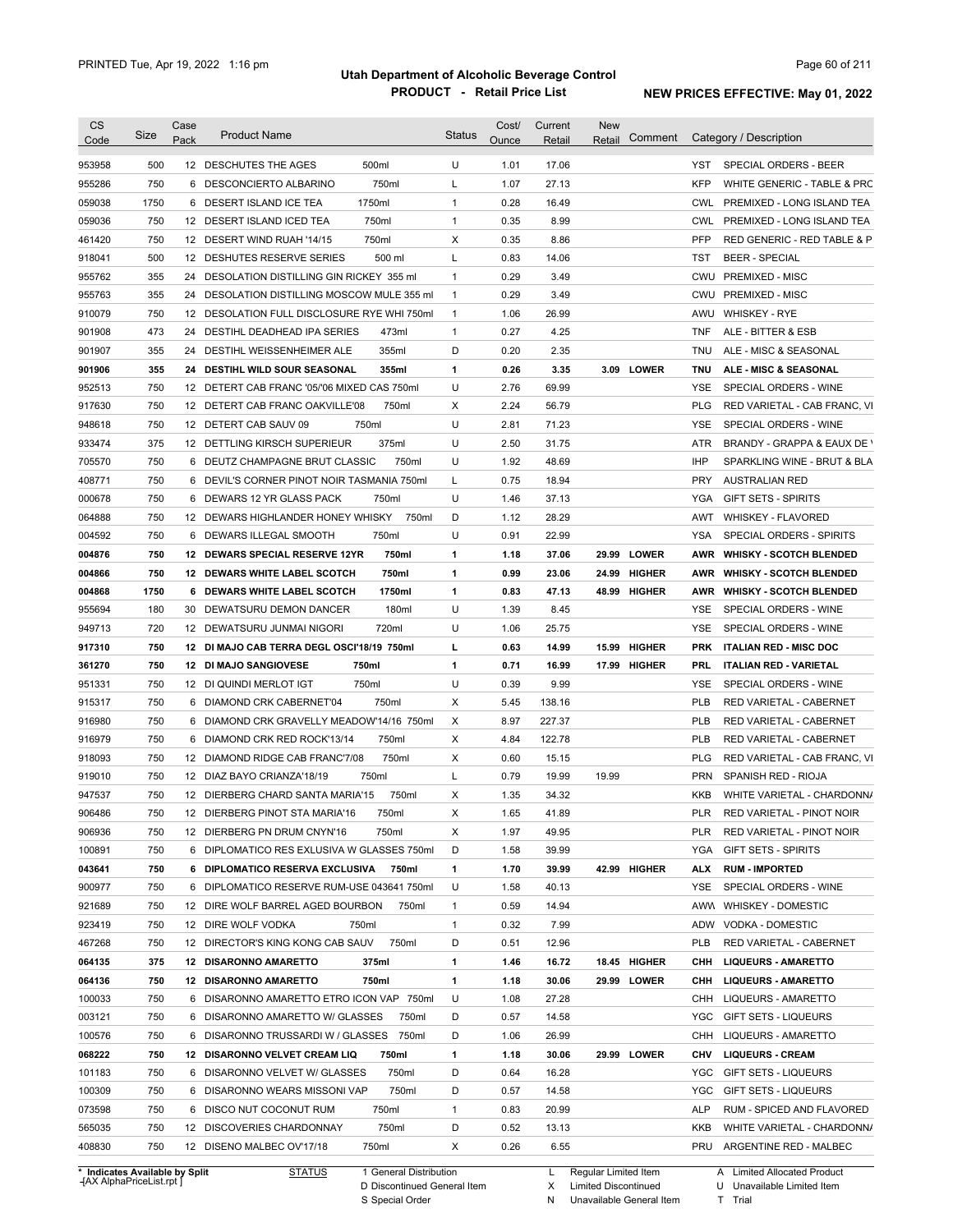| <b>CS</b>                  | Size       | Case | <b>Product Name</b>                                                                   | <b>Status</b> | Cost/        | Current        | <b>New</b> |               |            |                                                   |
|----------------------------|------------|------|---------------------------------------------------------------------------------------|---------------|--------------|----------------|------------|---------------|------------|---------------------------------------------------|
| Code                       |            | Pack |                                                                                       |               | Ounce        | Retail         | Retail     | Comment       |            | Category / Description                            |
| 951260                     | 750        |      | 6 DIST DU PEYRAT RARE PRESTIGE COGNA 750ml                                            | Α             | 2.56         | 64.99          | 64.99      |               | LAS        | <b>ALLOCATED SPIRIT</b>                           |
| 951259                     | 750        |      | 6 DIST DU PEYRAT SELECTION COGNAC 750ml                                               | Α             | 1.38         | 34.99          | 34.99      |               | LAS        | <b>ALLOCATED SPIRIT</b>                           |
| 952830                     | 750        |      | 6 DISTILLERS ART BUNNAHABHAIN 27YR 750ml                                              | U             | 12.72        | 322.68         |            |               | YSA        | SPECIAL ORDERS - SPIRITS                          |
| 915977                     | 750        |      | 6 DISTILLERY NO.209 GIN<br>750ml                                                      | Χ             | 1.27         | 32.11          |            |               | AHG        | GIN - DRY                                         |
| 632791                     | 750        |      | 750ml<br>12 DIVINING ROD CHARDONNAY                                                   | D             | 0.34         | 8.73           |            |               | KKB        | WHITE VARIETAL - CHARDONN/                        |
| 955187                     | 750        |      | 750ml<br>12 DIVISION CHARDONNAY UN'20                                                 | L             | 1.02         | 25.99          |            |               | KKB        | WHITE VARIETAL - CHARDONN/                        |
| 922996                     | 750        |      | <b>12 DIVUM PINOT NOIR</b><br>750ml                                                   | $\mathbf{1}$  | 0.83         | 18.99          |            | 20.99 SPA OFF | <b>PLR</b> | <b>RED VARIETAL - PINOT NOIR</b>                  |
| 920553                     | 650        |      | 650ml<br>12 DJAEVLEBRYG HJUL & STEJILE                                                | U             | 0.32         | 7.10           |            |               | YST        | SPECIAL ORDERS - BEER                             |
| 918364                     | 750        |      | 750ml<br>12 DOG POINT CHARDONNAY'13/14                                                | Х             | 0.85         | 21.47          |            |               | <b>KRV</b> | NEW ZEALAND WHITE                                 |
| 917108                     | 750        |      | 750ml<br>12 DOG POINT PINOT NOIR'17/18                                                | г             | 1.58         | 40.03          |            | 39.99 LOWER   | <b>PRW</b> | <b>NEW ZEALAND RED</b>                            |
| 917309                     | 750        |      | 750ml<br>6 DOG POINT SAUV BL SECT 94'20                                               | г             | 1.42         | 35.84          |            | 35.99 HIGHER  | <b>KRV</b> | <b>NEW ZEALAND WHITE</b>                          |
| 915081                     | 750        |      | 750ml<br>12 DOG POINT SAUV BLANC NZ'21                                                | г             | 1.02         | 25.53          |            | 25.75 HIGHER  | <b>KRV</b> | <b>NEW ZEALAND WHITE</b>                          |
| 918779                     | 473        |      | 473 ml<br>24 DOG TAG LEGACY LAGER                                                     | D             | 0.11         | 1.74           |            |               | THE        | LAGER - PILSENER                                  |
| 954301                     | 355        |      | 24 DOGFISH HEAD 120 MIN<br>355ml                                                      | Х             | 0.72         | 8.59           |            |               | TST        | <b>BEER - SPECIAL</b>                             |
| 919095                     | 355        |      | 355ml<br>24 DOGFISH HEAD 60 MINUTE IPA                                                | $\mathbf{1}$  | 0.21         | 2.55           |            |               | <b>TNF</b> | ALE - BITTER & ESB                                |
| 919096                     | 355        | 24   | 355ml<br>DOGFISH HEAD 90 MINUTE IPA                                                   | $\mathbf{1}$  | 0.25         | 3.05           |            |               | <b>TNF</b> | ALE - BITTER & ESB                                |
| 902133                     | 355        | 24   | DOGFISH HEAD AMERICAN BEAUTY<br>355ml                                                 | D             | 0.25         | 2.99           |            |               | <b>TVB</b> | <b>DOMESTIC BEER</b>                              |
| 900441                     | 355        | 24   | DOGFISH HEAD AMERICAN BEAUTY PALE A355ml                                              | D             | 0.25         | 2.99           |            |               | TNC        | ALE - PALE                                        |
| 954853                     | 355        | 24   | 355 ml<br>DOGFISH HEAD ART SERIES                                                     | D             | 0.25         | 3.05           |            |               | TNC        | ALE - PALE                                        |
| 954304                     | 355        | 24   | 355ml<br>DOGFISH HEAD BURTON BATON                                                    | U             | 0.40         | 4.83           |            |               | <b>YST</b> | SPECIAL ORDERS - BEER                             |
| 919094                     | 355        | 24   | DOGFISH HEAD FLESH AND BLOOD IPA 355ml                                                | D             | 0.25         | 2.99           |            |               | <b>TCP</b> | <b>BEER - FRUIT &amp; FLAVORED</b>                |
| 954302                     | 355        | 24   | 355ml<br>DOGFISH HEAD PALO SANTO MARRON                                               | U             | 0.40         | 4.83           |            |               | <b>YST</b> | SPECIAL ORDERS - BEER                             |
| 954303                     | 355        | 24   | 355ml<br>DOGFISH HEAD WOOD AGED BREW                                                  | U             | 0.35         | 4.23           |            |               | <b>YST</b> | SPECIAL ORDERS - BEER                             |
| 408871                     | 750        |      | 750ml<br>12 DOLFO CABERNET SAUVIGNON'11                                               | L             | 1.77         | 44.99          |            |               | PRL        | <b>ITALIAN RED - VARIETAL</b>                     |
| 408872                     | 750        |      | 750ml<br>6 DOLFO CABERNET SAUVIGNON'11                                                | U             | 1.77         | 44.99          |            |               | <b>PRZ</b> | <b>IMPORTED RED - MISC</b>                        |
| 408874                     | 750        | 6    | DOLFO MERLOT'11<br>750ml                                                              | U             | 1.70         | 42.99          |            |               | PRZ        | <b>IMPORTED RED - MISC</b>                        |
| 408875                     | 750        |      | 750ml<br>12 DOLFO MERLOT'11                                                           | L             | 1.70         | 43.04          |            |               | PRL        | <b>ITALIAN RED - VARIETAL</b>                     |
| 408878                     | 750        |      | 750ml<br>12 DOLFO PINOT NOIR                                                          | $\mathbf{1}$  | 1.18         | 29.99          |            |               | PRZ        | <b>IMPORTED RED - MISC</b>                        |
| 922112                     | 750        |      | 12 DOLFO ROSE '16<br>750ml                                                            | Х             | 0.47         | 12.04          |            |               | YSE        | SPECIAL ORDERS - WINE                             |
| 408879                     | 750        |      | 12 DOLFO ROSÉ'20<br>750ml                                                             | L             | 0.71         | 17.99          |            |               | <b>MPX</b> | ROSE WINE - IMPORTED                              |
| 918179                     | 750        |      | 12 DOLIN DRY VERMOUTH CHAMBERY<br>750ml                                               | L             | 0.61         | 15.49          |            |               | EDD        | <b>VERMOUTH - DRY</b>                             |
| 947570                     | 750        |      | 750ml<br>12 DOLIN GENEPI DES ALPES LIQ                                                | L             | 1.30         | 32.99          |            |               | CHS        | LIQUEURS - BITTERS & HERBAL                       |
| 919268                     | 750        |      | 12 DOLIN VERMOUTH BLANC SWEET<br>750ml                                                | L             | 0.61         | 15.49          |            |               | <b>EDX</b> | <b>VERMOUTH - IMPORTED</b>                        |
| 909277                     | 750        |      | 750ml<br>12 DOLIN VERMOUTH ROUGE                                                      | L             | 0.61         | 15.49          |            |               | <b>EDX</b> | <b>VERMOUTH - IMPORTED</b>                        |
| 951943                     | 750        |      | 12 DOM ANSEN CREMANT D'ALSACE NOIR'19 750ml                                           | г             | 0.83         | 20.54          |            | 20.99 HIGHER  | IPH        | <b>SPARKLING WINE - FRENCH &amp; C</b>            |
| 917488                     | 750        |      | 12 DOM AUBUISIERES VOUVRA SILX'14/15 750ml                                            | х             |              | 10.37          |            |               | <b>KRB</b> |                                                   |
| 953125                     | 750        |      | 12 DOM BASCONCILLOS VINA MAGNA'15/17 750ml                                            | X             | 0.41<br>1.19 | 30.06          |            |               | <b>PRP</b> | FRENCH WHITE - BORDEAUX &<br>SPANISH RED - MISC   |
| 289560                     |            |      | 750ml                                                                                 |               | 0.39         | 9.98           |            |               | <b>KRB</b> | FRENCH WHITE - BORDEAUX &                         |
|                            | 750        |      | 12 DOM BATARDIERRE MUSCADET'07                                                        | Х             |              |                |            |               |            |                                                   |
| 913910                     | 750        |      | 12 DOM BAUMARD SAVENNIERES'12<br>750ml                                                | х             | 1.13         | 28.70          |            |               | EVU        | LATE HARVEST - WHITE MISC                         |
| 916416                     | 750        |      | 750ml<br>12 DOM BAUMARD SAVENNIERES'18                                                | L             | 1.60         | 40.26          |            | 40.49 HIGHER  | <b>KRB</b> | <b>FRENCH WHITE - BORDEAUX &amp; I</b>            |
| 918878                     | 750        |      | 12 DOM BEDOUET MUSCADET'20<br>750ml                                                   | г             | 0.75         | 17.99          |            | 18.99 HIGHER  | <b>KRB</b> | <b>FRENCH WHITE - BORDEAUX &amp; I</b>            |
| 917482                     | 750        |      | 12 DOM CABIRAU COTE ROUSSILLON'17 750ml                                               | L             | 0.48         | 12.19          |            |               | PRE        | FRENCH RED - MISC AOC                             |
| 917481                     | 750        |      | 6 DOM CABIRAU RED S&M'17<br>750ml                                                     | Х             | 0.64         | 16.30          |            |               | <b>PRF</b> | FRENCH RED - VARIETAL                             |
| 918680                     | 750        |      | 12 DOM CHANSON VIRE-CLESSE'18<br>750ml                                                | L             | 0.97         | 24.03          |            | 24.49 HIGHER  | <b>KRA</b> | <b>FRENCH WHITE - BURGUNDY</b>                    |
| 917633                     | 750        |      | 750ml<br>12 DOM CHIGNARD FLEURIE MOR'20                                               | х             | 1.32         | 33.50          |            |               | <b>PRC</b> | FRENCH RED - BEAUJOLAIS                           |
| 917911                     | 750        |      | 750ml<br>12 DOM D'AUPIHAC LOU MASET RUG'20                                            | Х             | 0.95         | 23.99          |            |               | PRE        | FRENCH RED - MISC AOC                             |
| 947387                     | 750        |      | 12 DOM DE LA MEULIERE CHABLIS'18<br>750ml                                             | $\mathbf{1}$  | 1.25         | 31.62          |            |               | <b>KRA</b> | FRENCH WHITE - BURGUNDY                           |
| 911328                     | 750        |      | 6 DOM DE NIZAS LE CLOS'18<br>750ml                                                    | Г             | 0.67         | 16.99          |            |               | PRE        | FRENCH RED - MISC AOC                             |
| 915510                     | 750        |      | 750ml<br>12 DOM DE RIEUX GASCOGNE BLANC'12                                            | Х             | 0.51         | 12.87          |            |               | <b>KRD</b> | <b>FRENCH WHITE - MISC</b>                        |
| 917952                     | 750        |      | 750ml<br>12 DOM DUPEUBLE BEAUJ NOUVEAU'18                                             | Х             | 0.38         | 9.72           |            |               | <b>PRC</b> | FRENCH RED - BEAUJOLAIS                           |
| 916780                     | 750        |      | 12 DOM DUPEUBLE BEAUJOLAIS'20<br>750ml                                                | Г             | 0.87         | 21.99          |            |               | <b>PRC</b> | FRENCH RED - BEAUJOLAIS                           |
|                            |            |      | 24 DOM DURBAN BEAUMES DE VENIS'19 375 ml                                              | L             | 1.58         | 19.99          |            |               | EVF        | LATE HARVEST - MUSCAT                             |
|                            | 375        |      |                                                                                       |               |              |                |            |               |            |                                                   |
| 918014<br>963664<br>917417 | 750<br>750 |      | 6 DOM FERRET POUILLY FUISSE'17/18 750ml<br>12 DOM FONDRECHE VENTOUX FAYD'07/<br>750ml | L<br>Х        | 1.99<br>0.68 | 50.51<br>17.19 |            |               | <b>KRA</b> | FRENCH WHITE - BURGUNDY<br>PRD FRENCH RED - RHONE |

**Case** [AX AlphaPriceList.rpt ]

D Discontinued General Item S Special Order

X Limited Discontinued

N Unavailable General Item

U Unavailable Limited Item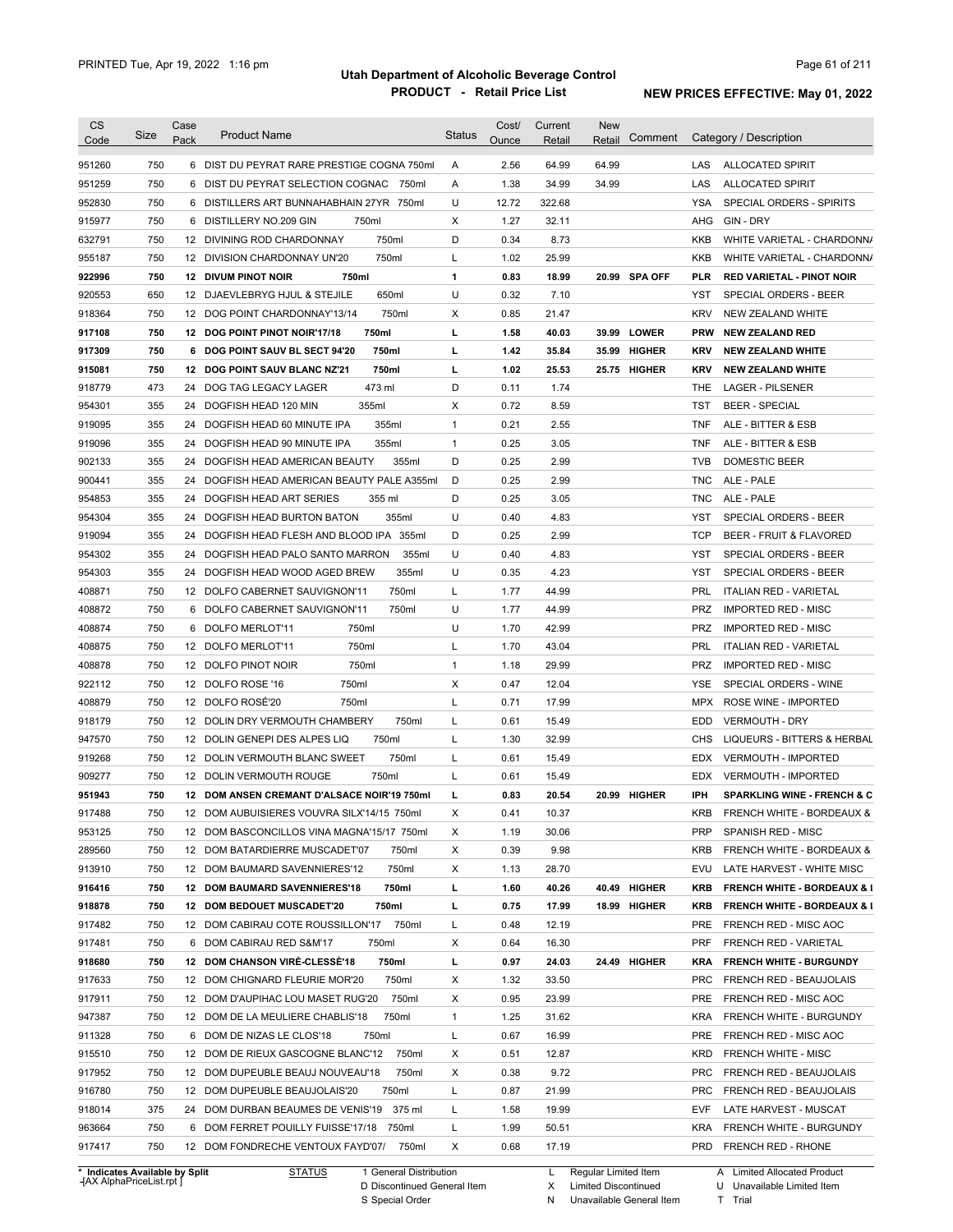| <b>CS</b><br>Code              | Size | Case<br>Pack | <b>Product Name</b>                             | <b>Status</b> | Cost/<br>Ounce | Current<br>Retail | <b>New</b><br>Comment<br>Retail |            | Category / Description                 |
|--------------------------------|------|--------------|-------------------------------------------------|---------------|----------------|-------------------|---------------------------------|------------|----------------------------------------|
| 917130                         | 750  |              | 750ml<br>12 DOM FONTSAINTE GRIS ROSE'09         | X             | 0.59           | 15.03             |                                 |            | MPQ ROSE WINE - VARIETAL & VING        |
| 917957                         | 750  |              | 12 DOM GARRIGUE CDR ROMAINE'18<br>750ml         | Χ             | 0.51           | 12.92             |                                 | <b>PRD</b> | <b>FRENCH RED - RHONE</b>              |
| 916234                         | 750  |              | 750ml<br>12 DOM GARRIGUE VACQUEYRAS'05/07       | Х             | 0.73           | 18.48             |                                 | <b>PRD</b> | <b>FRENCH RED - RHONE</b>              |
| 913114                         | 750  |              | 12 DOM GRAND VENEUR VENTOUX GELIN<br>750ml      | U             | 0.52           | 13.25             |                                 | <b>PRD</b> | <b>FRENCH RED - RHONE</b>              |
| 916991                         | 750  |              | 750ml<br>12 DOM GROS PATA COTES RHONE'9/11      | Х             | 0.63           | 15.99             |                                 | <b>PRD</b> | <b>FRENCH RED - RHONE</b>              |
| 923470                         | 750  |              | 750ml<br><b>6 DOM GUYON PERNAND VERGELESSES</b> | г             | 3.93           | 84.61             | 99.74 HIGHER                    | <b>KRD</b> | <b>FRENCH WHITE - MISC</b>             |
| 917563                         | 750  |              | 12 DOM HAUTS SANZIERS SAUMUR BL'11<br>750ml     | Х             | 0.60           | 15.17             |                                 | <b>KRB</b> | <b>FRENCH WHITE - BORDEAUX &amp;</b>   |
| 917865                         | 750  |              | 12 DOM HUET VOUVRAY DEMI-SEC LHL'17/1 750ml     | Х             | 1.64           | 41.50             |                                 | <b>KRB</b> | <b>FRENCH WHITE - BORDEAUX &amp;</b>   |
| 917903                         | 750  |              | 12 DOM HUET VOUVRAY SEC BOURG'13<br>750ml       | Х             | 0.75           | 19.04             |                                 | <b>KRB</b> | <b>FRENCH WHITE - BORDEAUX &amp;</b>   |
| 954337                         | 750  |              | 12 DOM HUET VOUVRAY SEC LHL'19<br>750ml         | L             | 1.49           | 37.89             |                                 | <b>KRB</b> | <b>FRENCH WHITE - BORDEAUX &amp;</b>   |
| 917486                         | 750  |              | 750ml<br>12 DOM LA BASTIDE CORBIRES'07          | U             | 0.48           | 12.16             |                                 | <b>PRE</b> | FRENCH RED - MISC AOC                  |
| 917485                         | 750  |              | 750ml<br>12 DOM LA BASTIDE VIOGNIER'07          | U             | 0.52           | 13.17             |                                 | <b>KRD</b> | <b>FRENCH WHITE - MISC</b>             |
| 917891                         | 750  |              | 750ml<br>12 DOM LA TOUR VIEILLE COLLIO PA'07    | х             | 1.01           | 25.65             |                                 | <b>PRE</b> | FRENCH RED - MISC AOC                  |
| 916797                         | 750  |              | 750ml<br>12 DOM LAFAGE COTE EST BLANC'19        | L             | 0.74           | 18.85             |                                 | <b>KRD</b> | <b>FRENCH WHITE - MISC</b>             |
| 916184                         | 750  |              | 750ml<br>12 DOM LANCYRE LANGUEDOC ROSE'18       | Х             | 0.39           | 9.82              |                                 | <b>MPX</b> | ROSE WINE - IMPORTED                   |
| 916783                         | 750  |              | 750ml<br>12 DOM LANCYRE ROUSSANNE'14/15         | X             | 0.43           | 10.79             |                                 | KKK        | WHITE VARIETAL - MARSANNE              |
| 917420                         | 750  |              | 750ml<br>12 DOM LAPORTE SANCERRE ROCHOY'7/      | Х             | 1.07           | 27.07             |                                 | <b>KRB</b> | <b>FRENCH WHITE - BORDEAUX &amp;</b>   |
| 915939                         | 750  |              | 750ml<br>12 DOM LE PIVE ROSE GRIS'17/18         | Х             | 0.59           | 14.99             |                                 | MPX        | ROSE WINE - IMPORTED                   |
| 910809                         | 750  | 6            | 750ml<br>DOM LEFLAIVE BATARD-MONT'11            | L             | 20.08          | 509.30            |                                 | <b>KRA</b> | FRENCH WHITE - BURGUNDY                |
| 918435                         | 750  |              | 750ml<br>6 DOM LEFLAIVE BOURG BLANC'18/19       | L             | 4.18           | 106.04            |                                 | <b>KRA</b> | FRENCH WHITE - BURGUNDY                |
| 918071                         | 750  | 6            | 750ml<br>DOM LEFLAIVE FOLATIERES'9/11/15        | L             | 10.49          | 266.15            |                                 | <b>KRA</b> | FRENCH WHITE - BURGUNDY                |
| 951738                         | 750  | 6            | 750ml<br>DOM LEFLAIVE MACON VERZE'19            | U             | 2.26           | 57.41             |                                 | <b>KRA</b> | FRENCH WHITE - BURGUNDY                |
| 906151                         | 750  | 6            | DOM LEFLAIVE PULIGNY CLAVOILN'19 750ml          | L             | 11.53          | 292.47            |                                 | <b>KRA</b> | FRENCH WHITE - BURGUNDY                |
| 908624                         | 750  | 6            | 750ml<br>DOM LEFLAIVE PULIGNY MONT'19           | L             | 8.07           | 204.74            |                                 | <b>KRA</b> | FRENCH WHITE - BURGUNDY                |
| 910810                         | 750  | 6            | DOM LEFLAIVE VERZE LES CHENES'19 750ml          | L             | 2.71           | 68.69             |                                 | <b>KRA</b> | FRENCH WHITE - BURGUNDY                |
| 917869                         | 750  |              | 12 DOM M THOMAS SANCERRE'19<br>750ml            | Х             | 0.64           | 16.30             |                                 | <b>KRB</b> | <b>FRENCH WHITE - BORDEAUX &amp;</b>   |
| 917480                         | 750  |              | 12 DOM MASSAMIER OLIVIERS ROSE'10<br>750ml      | U             | 0.28           | 7.16              |                                 | <b>MPQ</b> | ROSE WINE - VARIETAL & VIN G           |
| 918898                         | 750  |              | 12 DOM MILLETT SANCERRE BLANC'19/20 750ml       | L             | 1.42           | 34.99             | <b>HIGHER</b><br>35.99          | <b>KRB</b> | <b>FRENCH WHITE - BORDEAUX &amp; I</b> |
| 919086                         | 750  |              | 12 DOM MILLETT SANCERRE ROSE'21<br>750ml        | L             | 1.42           | 34.99             | 35.99 HIGHER                    | <b>MPX</b> | <b>ROSE WINE - IMPORTED</b>            |
| 911318                         | 750  |              | 12 DOM PALLIERES GIGONDAS TD'15<br>750ml        | Х             | 1.20           | 30.51             |                                 | <b>PRD</b> | <b>FRENCH RED - RHONE</b>              |
| 918184                         | 750  |              | 12 DOM PALLUS CHINON PENSEES'16<br>750ml        | L             | 1.13           | 28.65             |                                 | <b>PRE</b> | FRENCH RED - MISC AOC                  |
| 954744                         | 750  |              | 6 DOM PAVILLON ALOXE CORTON 2016<br>750ml       | U             | 3.65           | 92.68             |                                 | YSE        | SPECIAL ORDERS - WINE                  |
| 954769                         | 750  |              | 6 DOM PAVILLON POMMARD URSULINES 2015750ml      | U             | 3.03           | 76.92             |                                 | YSE        | SPECIAL ORDERS - WINE                  |
| 915680                         | 750  |              | 12 DOM PEGAU CNP RESERVE'13/16<br>750ml         | L             | 2.79           | 70.81             |                                 | <b>PRD</b> | <b>FRENCH RED - RHONE</b>              |
| 954940                         | 1500 |              | 3 DOM PERGNON 2009<br>1500ml                    | U             | 11.88          | 602.76            |                                 | <b>YSE</b> | SPECIAL ORDERS - WINE                  |
| 218973                         | 750  |              | 6 DOM PERIGNON ANDY WARHOL'02<br>750ml          | U             | 5.98           | 151.76            |                                 | <b>IHP</b> | SPARKLING WINE - BRUT & BLA            |
| 710701                         | 750  |              | 750ml<br>6 DOM PERIGNON BLANC                   | L             | 8.67           | 185.99            | 219.99 HIGHER                   | <b>IHP</b> | SPARKLING WINE - BRUT & BLA            |
| 219020                         | 750  |              | 750ml<br>3 DOM PERIGNON GIFT 2 FLUTES           | U             | 5.99           | 151.90            |                                 | YGE        | GIFT SETS - WINES                      |
| 705672                         | 750  |              | 750ml<br>3 DOM PERIGNON LUMINOUS '12            | U             | 9.70           | 185.99            | 245.99 HIGHER                   | <b>IHP</b> | <b>SPARKLING WINE - BRUT &amp; BLA</b> |
| 705123                         | 750  |              | 750ml<br>3 DOM PERIGNON LUMINOUS ROSE           | U             | 13.96          | 354.03            |                                 | YSE        | SPECIAL ORDERS - WINE                  |
| 705062                         | 750  |              | 6 DOM PERIGNON P2 BLANC 2002<br>750ml           | U             | 13.41          | 340.00            |                                 | YSE        | SPECIAL ORDERS - WINE                  |
| 922842                         | 750  |              | 6 DOM PERIGNON RES EDITION BLANC<br>750ml       | U             | 4.22           | 107.14            |                                 | YSE        | SPECIAL ORDERS - WINE                  |
| 915382                         | 750  |              | 3 DOM PERIGNON ROSE'06<br>750ml                 | L             | 14.59          | 369.99            |                                 | <b>IHS</b> | SPARKLING WINE - BLANC DE N            |
| 710705                         | 1500 |              | 3 DOM PERIGNON'08/09<br>1500 ml                 | L             | 11.83          | 599.99            |                                 | IHP        | SPARKLING WINE - BRUT & BLA            |
| 911322                         | 750  |              | 12 DOM POUJOL LANGUEDOCROSE'11<br>750ml         | х             | 0.68           | 17.17             |                                 | <b>MPQ</b> | ROSE WINE - VARIETAL & VIN G           |
| 917129                         | 750  |              | 12 DOM REUILLY BLANC PIERRE PL'20<br>750ml      | L             | 1.10           | 27.99             |                                 | <b>KRB</b> | FRENCH WHITE - BORDEAUX &              |
| 917247                         | 750  |              | 12 DOM SALVARD CHEVERNY ROSE'10<br>750ml        | U             | 0.69           | 17.45             |                                 | <b>MPQ</b> | ROSE WINE - VARIETAL & VIN G           |
| 949557                         | 1500 |              | 6 DOM SERENE PN EVENSTAD RSV'16<br>1500 ml      | L             | 3.69           | 156.37            | 187.39 HIGHER                   | <b>PLR</b> | <b>RED VARIETAL - PINOT NOIR</b>       |
| 916769                         | 750  |              | 12 DOM ST DAMIEN GIGONDAS VV'13/14<br>750ml     | х             | 1.12           | 28.29             |                                 | <b>PRD</b> | FRENCH RED - RHONE                     |
| 917807                         | 750  |              | 750ml<br>12 DOM TERREBRUNE BANDOL ROSE'09       | U             | 1.17           | 29.57             |                                 | <b>MPQ</b> | ROSE WINE - VARIETAL & VIN G           |
| 917489                         | 750  |              | 12 DOM VILLALIN QUINCY SILEX'07<br>750ml        | Х             | 0.72           | 18.30             |                                 | <b>KRB</b> | FRENCH WHITE - BORDEAUX &              |
| 916929                         | 1500 |              | 6 DOMAINE CARNEROS BRUT'04<br>1500ml            | U             | 1.25           | 63.52             |                                 | IHP        | SPARKLING WINE - BRUT & BLA            |
| 770450                         | 750  |              | 12 DOMAINE CARNEROS BRUT'17/18<br>750ml         | L             | 1.44           | 36.49             |                                 | IHP        | SPARKLING WINE - BRUT & BLA            |
| 910090                         | 750  |              | 6 DOMAINE CARNEROS LE REVE'6/07<br>750ml        | Х             | 4.22           | 107.13            |                                 | IHP        | SPARKLING WINE - BRUT & BLA            |
| * Indicates Available by Split |      |              | <b>STATUS</b><br>1 General Distribution         |               |                | L.                | Regular Limited Item            |            | A Limited Allocated Product            |

**\* Indicates Available by Split Case** [AX AlphaPriceList.rpt ]

STATUS 1 General Distribution

D Discontinued General Item S Special Order

X Limited Discontinued N Unavailable General Item A Limited Allocated Product

U Unavailable Limited Item

T Trial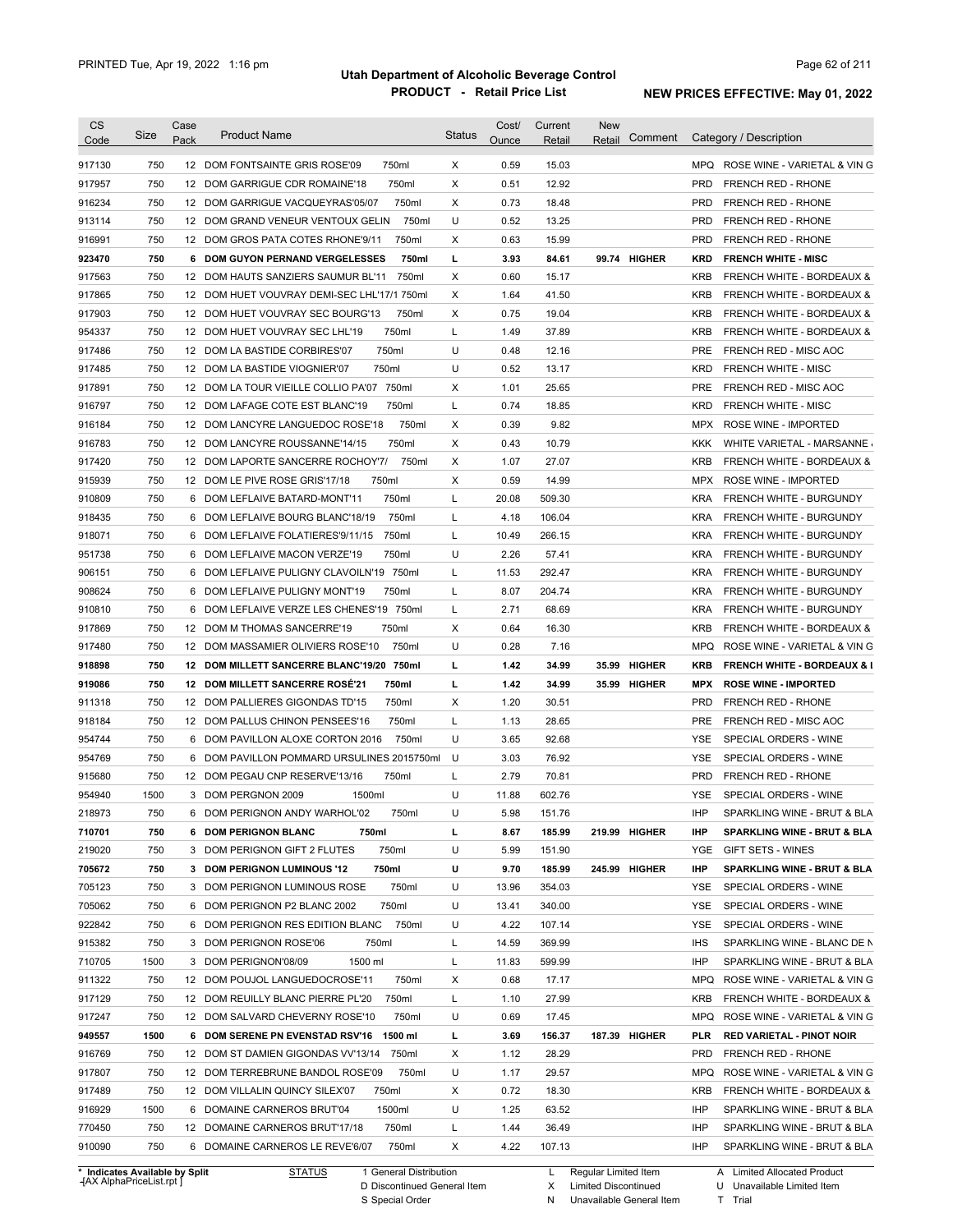| <b>CS</b>        | Size       | Case | <b>Product Name</b>                                                           | <b>Status</b> | Cost/        | Current        | <b>New</b>        |            |                                                                 |
|------------------|------------|------|-------------------------------------------------------------------------------|---------------|--------------|----------------|-------------------|------------|-----------------------------------------------------------------|
| Code             |            | Pack |                                                                               |               | Ounce        | Retail         | Comment<br>Retail |            | Category / Description                                          |
| 910068           | 750        |      | 12 DOMAINE CARNEROS PINOT'16/17<br>750ml                                      | Χ             | 1.51         | 38.17          |                   | <b>PLR</b> | RED VARIETAL - PINOT NOIR                                       |
| 770478           | 750        |      | 750ml<br>6 DOMAINE CARNEROS ROSE POMPADOU                                     | L             | 1.70         | 43.09          |                   | <b>IHS</b> | SPARKLING WINE - BLANC DE N                                     |
| 952200           | 750        |      | 12 DOMAINE CHAINTREUIL FLEURIE LA MAD 750ml                                   | U             | 0.90         | 22.90          |                   | <b>YSE</b> | SPECIAL ORDERS - WINE                                           |
| 769555           | 750        |      | 12 DOMAINE CHANDON BLANC DE NOIR<br>750ml                                     | $\mathbf{1}$  | 0.87         | 21.99          |                   | <b>IHS</b> | SPARKLING WINE - BLANC DE N                                     |
| 769550           | 1500       |      | 1500ml<br>6 DOMAINE CHANDON BLANC DE NOIR                                     | Х             | 0.64         | 32.68          |                   | <b>IHS</b> | SPARKLING WINE - BLANC DE N                                     |
| 745405           | 750        |      | 12 DOMAINE CHANDON BRUT<br>750ml                                              | $\mathbf{1}$  | 0.87         | 21.99          |                   | IHP        | SPARKLING WINE - BRUT & BLA                                     |
| 769601           | 750        |      | 750ml<br>6 DOMAINE CHANDON ETOILE ROSE                                        | Х             | 0.85         | 21.60          |                   | <b>IHS</b> | SPARKLING WINE - BLANC DE N                                     |
| 908544           | 187        |      | 187ml<br>24 DOMAINE CHANDON ROSE                                              | U             | 1.11         | 7.03           |                   | YSE        | SPECIAL ORDERS - WINE                                           |
| 745609           | 750        |      | 12 DOMAINE CHANDON SWEET CUVEE ROSE 750ml                                     | D             | 0.76         | 19.27          |                   | <b>IPD</b> | SPARKLING WINE - DOMESTIC                                       |
| 921368           | 750        |      | 12 DOMAINE CHIGNARD FLEURIE LES MORIER750ml                                   | U             | 1.33         | 33.78          |                   | <b>YSE</b> | SPECIAL ORDERS - WINE                                           |
| 950831           | 750        |      | 12 DOMAINE COUDRAIE ANJOU ROSE DE LOI 750ml                                   | U             | 0.52         | 13.24          |                   | YSE        | SPECIAL ORDERS - WINE                                           |
| 064645           | 750        |      | 6 DOMAINE DE CANTON GINGER LIQUEUR 750ml                                      | 1             | 1.06         | 29.99          | 26.99 SPA ON      | CHS        | <b>LIQUEURS - BITTERS &amp; HERBAL</b>                          |
| 921782           | 750        |      | 12 DOMAINE DE LA COCHE SAUV BLANC<br>750ml                                    | L             | 0.69         | 17.51          |                   | <b>KRB</b> | <b>FRENCH WHITE - BORDEAUX &amp;</b>                            |
| 949225           | 750        |      | 6 DOMAINE DE LA COTE MIXED CASE<br>750ml                                      | U             | 1.20         | 30.43          |                   | YSE        | SPECIAL ORDERS - WINE                                           |
| 953136           | 750        |      | 12 DOMAINE DE MONTINE COTES DU RHONE 750ml                                    | U             | 0.49         | 12.46          |                   | <b>YSE</b> | SPECIAL ORDERS - WINE                                           |
| 916763           | 750        |      | 750ml<br>6 DOMAINE DE NIZAS LANGUEDOC'11                                      | Х             | 0.59         | 14.95          |                   | <b>PRE</b> | <b>FRENCH RED - MISC AOC</b>                                    |
| 916412           | 750        |      | 12 DOMAINE DE NIZAS ROSE'16<br>750ml                                          | Х             | 0.32         | 8.08           |                   | <b>MPX</b> | ROSE WINE - IMPORTED                                            |
| 901721           | 750        |      | 12 DOMAINE DE POUY COTES DE GASCOGNE 750ml                                    | 1             | 0.50         | 12.43          | 12.60 HIGHER      | <b>KRD</b> | <b>FRENCH WHITE - MISC</b>                                      |
| 953137           | 750        |      | 12 DOMAINE DENIZOT SANCERE BLANC '16 750ml                                    | U             | 0.95         | 24.05          |                   | YSE        | SPECIAL ORDERS - WINE                                           |
| 978197           | 750        | 6    | 750ml<br>DOMAINE DROUHIN LAURENE'18                                           | L             | 2.97         | 75.37          |                   | <b>PLR</b> | RED VARIETAL - PINOT NOIR                                       |
| 915018           | 375        |      | 375 ml<br>12 DOMAINE DROUHIN PINOT'16/17                                      | L             | 1.98         | 25.12          |                   | <b>PLR</b> | RED VARIETAL - PINOT NOIR                                       |
| 462015           | 750        |      | 6 DOMAINE DROUHIN PINOT'17/18<br>750ml                                        | L             | 1.84         | 46.56          |                   | <b>PLR</b> | RED VARIETAL - PINOT NOIR                                       |
| 947148           | 750        |      | 12 DOMAINE DU BOUSCAT CADUCE'18<br>750ml                                      | L             | 0.67         | 16.99          | 16.99             | <b>PRA</b> | FRENCH RED - BORDEAUX                                           |
| 952322           | 750        |      | 12 DOMAINE DUGOIS SAVAGNIN SOUS VOILE 750ml                                   | U             | 1.71         | 43.46          |                   | YSE        | SPECIAL ORDERS - WINE                                           |
| 951265           | 375        |      | 12 DOMAINE JAHIOT CREME DE CASSIS 375 ml                                      | L             | 1.26         | 15.99          | 15.99             | CHE        | LIQUEURS - FRUIT                                                |
| 902305           | 375        |      | 12 DOMAINE JAHIOT CRÈME DE FRAMBOISE 375ml                                    | L             | 1.34         | 16.99          | 16.99             | CHE        | LIQUEURS - FRUIT                                                |
| 916237           | 750        |      | 12 DOMAINE MARCOUX CHATEAUNEUF'05<br>750ml                                    | Х             | 2.46         | 62.34          |                   | PRD        | FRENCH RED - RHONE                                              |
| 745626           | 750        |      | <b>12 DOMAINE MICHELLE BRUT ROSE</b><br>750ml                                 | 1             | 0.59         | 11.99          | 14.99 SPA OFF     | IHS        | SPARKLING WINE - BLANC DE N                                     |
| 954227           | 750        |      | 12 DOMAINE MONTBOURGEAU CREMANT JURA 750ml U                                  |               | 1.15         | 29.16          |                   | YSE        | SPECIAL ORDERS - WINE                                           |
| 945712           | 1500       |      | 6 DOMAINE MUMM BDN/BRUT ROSE<br>1500ml                                        | Х             | 0.59         | 30.07          |                   | <b>IHS</b> | SPARKLING WINE - BLANC DE N                                     |
| 955208           | 750        |      | 750ml<br>12 DOMAINE PETRONI ROUGE'19                                          | L             | 0.79         | 19.99          | 19.99             | PRE        | FRENCH RED - MISC AOC                                           |
| 285070           | 750        |      | 12 DOMAINE ROQUETTE CNP'05<br>750ml                                           | Х             | 1.50         | 38.11          |                   | PRD        | <b>FRENCH RED - RHONE</b>                                       |
| 914094           | 750        |      | 6 DOMAINE SERENE CHARD EVENST'16/17 750ml                                     | Х             | 1.41         | 35.76          |                   | KKB        | WHITE VARIETAL - CHARDONN/                                      |
| 914407           | 750        |      | 750ml<br>6 DOMAINE SERENE PN EVENSTD'18                                       | L             | 3.70         | 93.92          |                   | PLR        | RED VARIETAL - PINOT NOIR                                       |
| 915028           | 750        |      | 12 DOMAINE SERENE PN GRACE'06<br>750ml                                        | Х             | 5.13         | 129.99         |                   | <b>PLR</b> | RED VARIETAL - PINOT NOIR                                       |
| 914438           | 750        |      | 750ml<br>12 DOMAINE SERENE PN YAMHILL'18                                      |               | 2.27         | 57.51          |                   | <b>PLR</b> | RED VARIETAL - PINOT NOIR                                       |
| 918300           | 750        |      | <b>12 DOMAINE SERENE R ROSÉ NV</b><br>750ml                                   | L             | 1.38         | 35.06          | 34.99 LOWER       | MPW        |                                                                 |
| 916230           | 750        |      | 750ml                                                                         | U             | 0.68         |                |                   | PRF        | <b>ROSE WINE - DOMESTIC</b>                                     |
| 745620           | 750        |      | 12 DOMAINE SOUMADE MERLOT'05<br>750ml<br>12 DOMAINE STE MICHELLE BRUT         | 1             | 0.47         | 17.16<br>14.99 | 11.99 SPA ON      | <b>IHP</b> | FRENCH RED - VARIETAL<br><b>SPARKLING WINE - BRUT &amp; BLA</b> |
| 907999           | 750        |      | 750ml<br>12 DOMAINE STE. MICHELLE BRUT                                        | U             | 0.59         | 15.06          |                   | YSE        | SPECIAL ORDERS - WINE                                           |
| 919925           | 750        |      | 12 DOMAINE VACHERON SANCERRE<br>750ml                                         | U             | 1.44         | 36.54          |                   | YSE        | SPECIAL ORDERS - WINE                                           |
| 913249           | 750        |      |                                                                               |               | 0.79         | 19.99          |                   | <b>PRP</b> | SPANISH RED - MISC                                              |
|                  |            |      | 12 DOMINIO TARES BALTOS MENCIA'15/16 750ml                                    | х             |              |                |                   |            |                                                                 |
| 913554           | 750        |      | 12 DOMINIO TARES CEPAS VIEJAS'15/16 750ml                                     | х             | 1.38         | 34.99          |                   | <b>PRP</b> | SPANISH RED - MISC                                              |
| 461265           | 1500       |      | 6 DOMINO CABERNET BY DELICATO<br>1500ml                                       | D             | 0.26         | 12.99          |                   | <b>PLB</b> | RED VARIETAL - CABERNET                                         |
| 561010           | 1500       |      | 6 DOMINO CHARDONNAY BY DELICATO<br>1500ml                                     | D             | 0.14         | 7.02           |                   | KKB        | WHITE VARIETAL - CHARDONN/                                      |
| 915132           | 750        |      | 6 DOMINUS ESTATE'14<br>750ml                                                  | U             | 9.11         | 231.05         |                   | <b>PLB</b> | RED VARIETAL - CABERNET                                         |
|                  | 750        |      | 750ml<br>6 DOMINUS ESTATE'15                                                  | U             | 11.38        | 288.53         |                   | <b>PLB</b> | RED VARIETAL - CABERNET                                         |
| 974954           |            |      | 750ml<br>6 DOMINUS ESTATE'17                                                  | A             | 9.48         | 240.49         |                   | LAW        | ALLOCATED WINE                                                  |
| 974957           | 750        |      |                                                                               |               | 12.63        | 320.39         |                   | <b>PLB</b> | RED VARIETAL - CABERNET                                         |
| 461980           | 750        |      | 750ml<br>6 DOMINUS ESTATE'19                                                  | L             |              |                |                   |            |                                                                 |
| 461990           | 750        |      | 750ml<br>6 DOMINUS NAPANOOK '18                                               | L             | 3.52         | 89.15          |                   | <b>PLD</b> | RED VARIETAL - MERITAGE                                         |
| 908767           | 750        |      | 750ml<br>6 DOMINUS NAPANOOK'19                                                | A             | 3.38         | 85.78          |                   | <b>PLD</b> | RED VARIETAL - MERITAGE                                         |
| 974952           | 1500       |      | 3 DOMINUS'97<br>1500ml                                                        | U             | 8.99         | 455.84         |                   | <b>PLB</b> | RED VARIETAL - CABERNET                                         |
| 409090<br>921196 | 750<br>750 |      | 6 DOMUS AUREA CABERNET'18/19<br>750ml<br>750ml<br>6 DON ABRAHAM ANEJO TEQUILA | L<br>Х        | 3.01<br>1.38 | 76.26<br>34.97 |                   | PRT<br>APJ | <b>CHILEAN RED</b><br>TEQUILA - REPOSADO & ANEJO                |

**Case** [AX AlphaPriceList.rpt ]

General Distribution 

Discontinued General Item D

S Special Order

Regular Limited Item Limited Discontinued

Unavailable General Item

X N U Unavailable Limited Item

T

Trial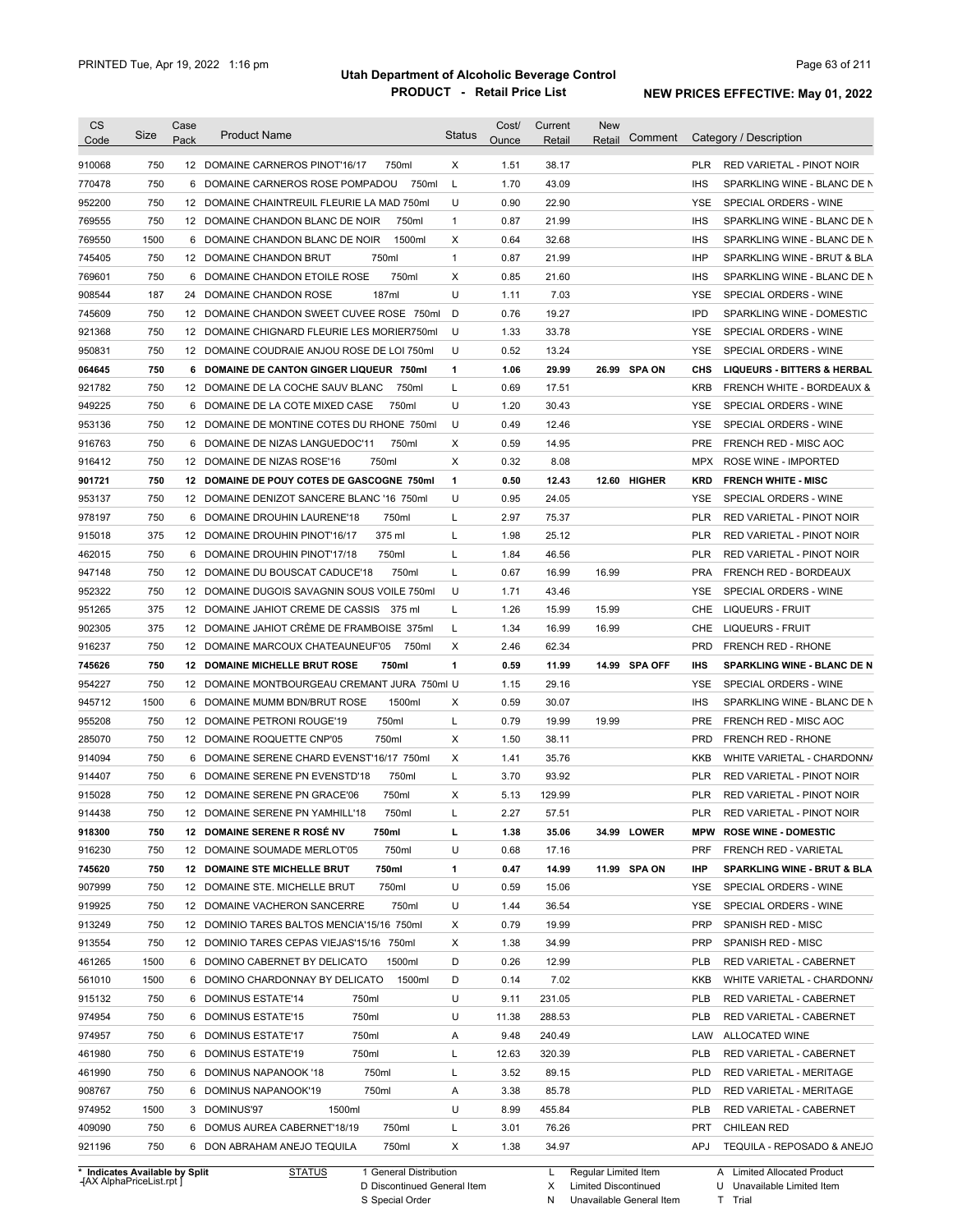| <b>CS</b><br>Code | Size  | Case<br>Pack | <b>Product Name</b>                                                        | <b>Status</b> | Cost/<br>Ounce | Current<br>Retail | <b>New</b><br>Retail | Comment              |            | Category / Description        |
|-------------------|-------|--------------|----------------------------------------------------------------------------|---------------|----------------|-------------------|----------------------|----------------------|------------|-------------------------------|
| 921195            | 750   |              | 6 DON ABRAHAM REPOSADO TEQUILA<br>750ml                                    | Χ             | 1.27           | 32.27             |                      |                      | APJ        | TEQUILA - REPOSADO & ANEJO    |
| 917238            | 750   |              | 750ml<br>12 DON DAVID MALBEC RES19                                         | L             | 0.63           | 16.06             |                      |                      | <b>PRU</b> | ARGENTINE RED - MALBEC        |
| 916132            | 750   |              | 750ml<br>12 DON DAVID TANNAT RES'14/15                                     | X             | 0.34           | 8.50              |                      |                      | <b>PRV</b> | ARGENTINE RED - OTHER         |
| 916658            | 750   |              | 750ml<br>12 DON DAVID TORRONTES RSV'19                                     | Г             | 0.63           | 16.06             |                      |                      | <b>KRS</b> | <b>ARGENTINE WHITE</b>        |
| 088693            | 1750  |              | 4 DON JULIO 1942<br>1750 ml                                                | L             | 5.07           | 299.99            |                      |                      | <b>APJ</b> | TEQUILA - REPOSADO & ANEJO    |
| 089164            | 750   |              | 6 DON JULIO 1942 TEQUILA<br>750ml                                          | Г             | 6.70           | 169.99            |                      |                      | <b>APJ</b> | TEQUILA - REPOSADO & ANEJO    |
| 089200            | 750   |              | 750ml<br>6 DON JULIO 70                                                    | L             | 2.76           | 69.99             |                      |                      | APJ        | TEQUILA - REPOSADO & ANEJO    |
|                   | 750   |              | 6 DON JULIO ANEJO TEQUILA<br>750ml                                         |               | 2.64           | 64.99             | 66.99                | <b>HIGHER</b>        | <b>APJ</b> | TEQUILA - REPOSADO & ANEJO    |
| 089175<br>087482  | 50    |              | 50 <sub>ml</sub><br>60 DON JULIO BLANCO                                    | 1<br>U        | 2.99           | 5.05              |                      |                      | YSA        | SPECIAL ORDERS - SPIRITS      |
| 087484            | 375   |              | 12 DON JULIO BLANCO<br>375ml                                               | 1             | 2.05           | 24.99             | 25.99                | <b>HIGHER</b>        | <b>APD</b> | <b>TEQUILA - SILVER</b>       |
| 087485            | 750   |              | 6 DON JULIO BLANCO TEQUILA<br>750ml                                        | 1             | 2.25           | 54.99             | 56.99                | <b>HIGHER</b>        | <b>APD</b> | <b>TEQUILA - SILVER</b>       |
| 101102            | 750   |              | 6 DON JULIO BLANCO W SALSA BOWLS<br>750ml                                  | D             | 2.25           | 54.99             | 56.99                | DISCOUNTE YGA        |            | <b>GIFT SETS - SPIRITS</b>    |
| 100748            | 750   |              | 4 DON JULIO BLANCO W/ GUACAMOLE BOWL 750ml                                 | D             | 2.17           | 54.99             |                      |                      | YGA        | <b>GIFT SETS - SPIRITS</b>    |
|                   | 375   |              |                                                                            | D             | 4.73           | 59.99             |                      |                      |            |                               |
| 101267<br>089152  | 750   |              | 6 DON JULIO BLANCO W/MARGARITA KIT 375ml<br>6 DON JULIO REAL 100% BLUE TEQ |               | 13.80          |                   |                      |                      | YGA<br>APJ | <b>GIFT SETS - SPIRITS</b>    |
|                   |       |              | 750ml                                                                      | Χ             |                | 349.99            |                      |                      |            | TEQUILA - REPOSADO & ANEJO    |
| 088935            | 750   |              | 750ml<br>6 DON JULIO REPO DOUBLE CASK                                      | D             | 2.37           | 59.99             |                      |                      | APJ        | TEQUILA - REPOSADO & ANEJO    |
| 088603            | 750   |              | 6 DON JULIO REPO PRIVATE CASK<br>750ml                                     | L             | 2.77           | 70.14             |                      |                      | APJ        | TEQUILA - REPOSADO & ANEJO    |
| 088477            | 750   |              | 6 DON JULIO REPOSADO DBL CSK LAGAVUL 750ml                                 | U             | 2.37           | 60.13             |                      |                      | YGA        | <b>GIFT SETS - SPIRITS</b>    |
| 088163            | 750   |              | 750ml<br>6 DON JULIO REPOSADO PRIMAVERA                                    | Τ             | 4.73           | 119.99            |                      |                      | APD        | <b>TEQUILA - SILVER</b>       |
| 089154            | 750   |              | 750ml<br>6 DON JULIO REPOSADO TEQUILA                                      | 1             | 2.44           | 59.99             | 61.99                | <b>HIGHER</b>        | <b>APJ</b> | TEQUILA - REPOSADO & ANEJO    |
| 003611            | 750   |              | 7750ml<br>6 DON JULIO W/LIME PRESS                                         | D             | 2.25           | 54.99             | 56.99                | <b>DISCOUNTE APD</b> |            | <b>TEQUILA - SILVER</b>       |
| 411120            | 750   |              | 750ml<br><b>12 DON MIGUEL GASCON MALBEC</b>                                | 1             | 0.59           | 10.99             | 14.99                | <b>SPA OFF</b>       | PRU        | <b>ARGENTINE RED - MALBEC</b> |
| 043432            | 750   |              | 12 DON Q 151 RUM<br>750ml                                                  | D             | 0.79           | 20.02             |                      |                      | ALU        | RUM - MISC                    |
| 043451            | 750   |              | 750ml<br>12 DON Q COCO RUM                                                 | D             | 0.63           | 15.99             |                      |                      | ALP        | RUM - SPICED AND FLAVORED     |
| 043426            | 750   |              | 750ml<br>12 DON Q CRISTAL RUM                                              | 1             | 0.67           | 16.99             |                      |                      | ALX        | <b>RUM - IMPORTED</b>         |
| 100369            | 750   |              | 4 DON Q OLD FASHIONED VAP<br>750ml                                         | D             | 1.06           | 27.00             |                      |                      | YGA        | <b>GIFT SETS - SPIRITS</b>    |
| 416445            | 750   |              | 12 DONA PAULA LOS CARDOS MALBEC<br>750ml                                   | 1             | 0.36           | 11.06             | 9.06                 | <b>SPA ON</b>        | <b>PRU</b> | <b>ARGENTINE RED - MALBEC</b> |
| 416455            | 750   |              | 750ml<br><b>12 DONA PAULA MALBEC ESTATE</b>                                | 1             | 0.52           | 15.07             | 13.07                | <b>SPA ON</b>        | <b>PRU</b> | <b>ARGENTINE RED - MALBEC</b> |
| 416464            | 750   |              | 6 DONA PAULA MALBEC SELECCION'15/16 750ml                                  | L             | 1.58           | 40.09             |                      |                      | <b>PRU</b> | ARGENTINE RED - MALBEC        |
| 416443            | 750   |              | 12 DONA PAULA SAUV BLNC CARDOS'17<br>750ml                                 | 1             | 0.36           | 11.06             |                      | 9.06 SPA ON          | <b>KRS</b> | <b>ARGENTINE WHITE</b>        |
| 917529            | 750   |              | 12 DONA PAULA SB ESTATE'08<br>750ml                                        | U             | 0.19           | 4.81              |                      |                      | <b>KRS</b> | <b>ARGENTINE WHITE</b>        |
| 917583            | 750   |              | 12 DONA PAULA TORRONTES EST'11/12<br>750ml                                 | Χ             | 0.32           | 8.18              |                      |                      | <b>KRS</b> | <b>ARGENTINE WHITE</b>        |
| 015586            | 750   |              | 12 DONEGAL IRISH WHISKEY<br>750ml                                          | D             | 0.60           | 15.28             |                      |                      | AWN        | <b>WHISKEY - IRISH</b>        |
| 918591            | 750   |              | 12 DONKEY & GOAT 513 RED BLEND'14<br>750ml                                 | X             | 1.00           | 25.29             |                      |                      | <b>PFP</b> | RED GENERIC - RED TABLE & P   |
| 953265            | 750   |              | 12 DONKEY & GOAT GALLIVANTER RED'20 750ml                                  | Г             | 0.71           | 17.99             |                      |                      | PLU        | <b>RED VARIETAL - MISC</b>    |
| 918592            | 750   |              | 12 DONKEY & GOAT IMPROBABLE CHARD'14 750ml                                 | х             | 0.80           | 20.26             |                      |                      | KKB        | WHITE VARIETAL - CHARDONN/    |
| 950456            | 750   |              | 12 DONKEY & GOAT LILY'S PET NAT<br>750ml                                   | L             | 1.15           | 29.04             |                      |                      | <b>IPD</b> | SPARKLING WINE - DOMESTIC     |
| 901971            | 750   |              | 12 DONKEY & GOAT PETNAT PINOT MEUNIER 750ml                                | U             | 1.04           | 26.47             |                      |                      | YSE        | SPECIAL ORDERS - WINE         |
| 909033            | 750   |              | 12 DONKEY & GOAT RECLUSE SYRAH<br>750ml                                    | U             | 1.08           | 27.46             |                      |                      | YSE        | SPECIAL ORDERS - WINE         |
| 919794            | 750   |              | 12 DONKEY & GOAT ROSE<br>750ml                                             | U             | 0.86           | 21.76             |                      |                      | YSE        | SPECIAL ORDERS - WINE         |
| 907409            | 750   |              | 12 DONKEY & GOAT SYRAH RECLUSE'10<br>750ml                                 | Х             | 1.32           | 33.47             |                      |                      | PLJ        | RED VARIETAL - SYRAH, PETITE  |
| 917419            | 750   |              | 12 DONKEY & GOAT WHITE GADABOUT'20<br>750ml                                | L             | 0.67           | 16.99             |                      |                      | KKU        | <b>WHITE VARIETAL - MISC</b>  |
| 902872            | 19000 |              | 1 DONKEY GOAT GALLIVANTER RED KEG 19000ml                                  | U             | 0.52           | 333.66            |                      |                      | YSE        | SPECIAL ORDERS - WINE         |
|                   | 750   |              | 12 DONNAFUGATA ANTHILIA SICILIA'20 750ml                                   | L             | 0.70           | 17.63             |                      |                      | KRL        | ITALIAN WHITE - MISC DOC      |
| 917846            |       |              |                                                                            |               |                | 17.21             |                      |                      | PRM        | <b>ITALIAN RED - SICILY</b>   |
| 917845            | 750   |              | 12 DONNAFUGATA SEDARA SICILIA'16/17 750ml                                  | Х             | 0.68           |                   |                      |                      |            |                               |
| 917635            | 750   |              | 6 DONUM CHARD CARNEROS ESTATE'7/<br>750ml                                  | Χ             | 1.68           | 42.72             |                      |                      | KKB        | WHITE VARIETAL - CHARDONN/    |
| 916568            | 750   |              | 6 DONUM PINOT CARNEROS'12/13<br>750ml                                      | Χ             | 2.08           | 52.73             |                      |                      | <b>PLR</b> | RED VARIETAL - PINOT NOIR     |
| 917371            | 750   |              | 750ml<br>6 DONUM PINOT NOIR RUSSIAN'12/13                                  | Χ             | 2.08           | 52.73             |                      |                      | PLR        | RED VARIETAL - PINOT NOIR     |
| 917612            | 750   |              | 750ml<br>12 DONUM PINOT WEST SLOPE'13                                      | Χ             | 2.32           | 58.89             |                      |                      | <b>PLR</b> | RED VARIETAL - PINOT NOIR     |
| 089301            | 1000  |              | 12 DORADO GOLD TEQUILA<br>1000ml                                           | $\mathbf{1}$  | 0.27           | 8.99              |                      |                      | APF        | <b>TEQUILA - GOLD</b>         |
| 064854            | 750   |              | 750ml<br>6 DORDA DOUBLE CHOCOLATE LIQUEUR                                  | Χ             | 0.88           | 22.22             |                      |                      |            | CHN LIQUEURS - CHOCOLATE      |
| 065047            | 750   |              | 6 DORDA SEA SALT CARAMEL LIQ<br>750ml                                      | D             | 0.53           | 13.50             |                      |                      |            | YGC GIFT SETS - LIQUEURS      |
| 918139            | 750   |              | 750ml<br>12 DOS FINCAS MALBEC'15/17                                        | Χ             | 0.28           | 7.09              |                      |                      | PRU        | ARGENTINE RED - MALBEC        |

**Case** [AX AlphaPriceList.rpt ]

D Discontinued General Item S Special Order

Regular Limited Item

X

Limited Discontinued

N Unavailable General Item

A

U Unavailable Limited Item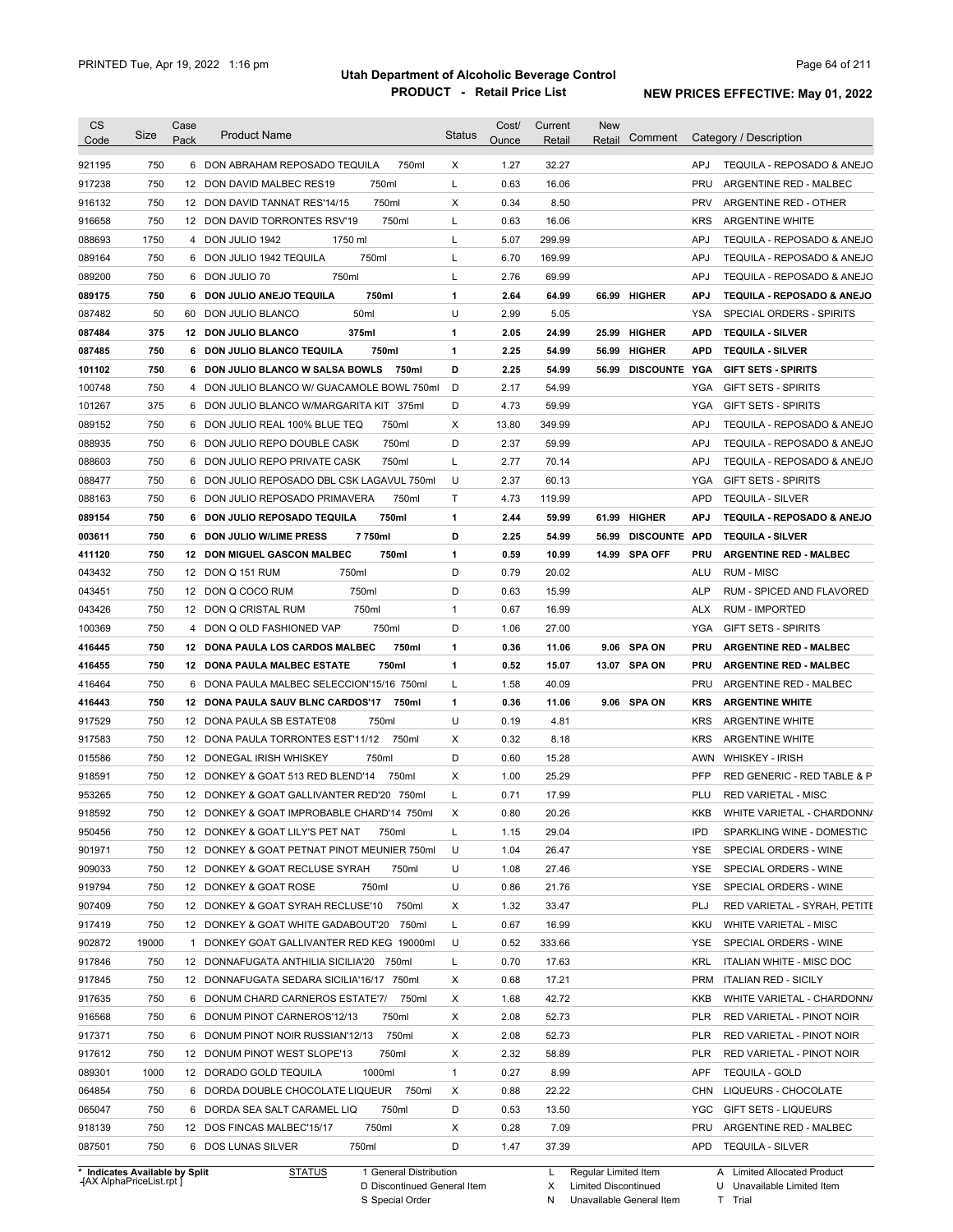| <b>CS</b><br>Code              | Size       | Case<br>Pack | <b>Product Name</b>                                                      | <b>Status</b>     | Cost/<br>Ounce | Current<br>Retail | <b>New</b><br>Retail | Comment       |            | Category / Description                                 |
|--------------------------------|------------|--------------|--------------------------------------------------------------------------|-------------------|----------------|-------------------|----------------------|---------------|------------|--------------------------------------------------------|
| 948295                         | 750        |              | 12 DOUBLE CYN CAB HORSE HEAVN HILL 750ml                                 | D                 | 0.79           | 19.99             |                      |               | <b>PLB</b> | RED VARIETAL - CABERNET                                |
| 918678                         | 750        | 6            | 750ml<br>DOUBLE EAGLE RED NAPA'13                                        | X                 | 1.64           | 41.67             |                      |               | <b>PLD</b> | <b>RED VARIETAL - MERITAGE</b>                         |
| 017673                         | 750        |              | 750ml<br>1 DOUBLE EAGLE VERY RARE                                        | U                 | 78.90          | 2,000.85          |                      |               | <b>YSA</b> | SPECIAL ORDERS - SPIRITS                               |
| 950995                         | 750        |              | 6 DOUBLEBACK CABERNET SAUV '15/16 750ml                                  | L                 | 3.83           | 97.17             |                      |               | <b>PLB</b> | RED VARIETAL - CABERNET                                |
| 940914                         | 750        |              | 750ml<br>6 DOW BONFIM'96/99/01/04/06                                     | Х                 | 2.17           | 54.99             |                      |               | ESR        | PORT - VINTAGE & QUINTA                                |
| 912433                         | 750        |              | 12 DOW CRUSTED PORT<br>750ml                                             | U                 | 1.26           | 31.99             |                      |               | <b>ESK</b> | PORT - VINTAGE CHARACTER                               |
| 940932                         | 750        |              | 750ml<br>12 DOW LBV PORT'16                                              | L                 | 0.99           | 24.99             |                      |               | ESN        | PORT - LATE BOTTLED                                    |
| 937503                         | 750        |              | 6 DOW SENHORA DE RIBEIRA VNTG PORT ' 750ml                               | Х                 | 1.39           | 35.37             |                      |               | ESR        | PORT - VINTAGE & QUINTA                                |
| 940509                         | 750        |              | 750ml<br>6 DOW TAWNY 20YR                                                | L                 | 2.56           | 64.99             |                      |               | ESG        | PORT - TAWNY                                           |
| 914118                         | 750        |              | 6 DOW TAWNY COLHEITA'07<br>750ml                                         | L                 | 1.66           | 41.99             |                      |               | ESG        | PORT - TAWNY                                           |
| 090198                         | 750        |              | 750ml<br>12 DOW TAWNY PORT                                               | L                 | 0.63           | 15.99             |                      |               | ESG        | <b>PORT - TAWNY</b>                                    |
| 940504                         | 750        |              | 12 DOW TAWNY RESERVE'82<br>750ml                                         | Х                 | 2.69           | 68.17             |                      |               | <b>ESG</b> | PORT - TAWNY                                           |
| 914119                         | 750        |              | 750ml<br>12 DOW TRADEMARK RESERVE                                        | Х                 | 0.99           | 24.99             |                      |               | ESK        | PORT - VINTAGE CHARACTER                               |
| 409133                         | 750        |              | 750ml<br>12 DOW VALE DE BONFIM DOURO                                     | $\mathbf{1}$      | 0.59           | 14.99             |                      |               | <b>PRQ</b> | PORTUGESE RED                                          |
| 090223                         | 750        |              | 750ml<br>12 DOW VALE DO BOMFIM                                           | D                 | 0.40           | 10.22             |                      |               | <b>PRQ</b> | PORTUGESE RED                                          |
| 090219                         | 750        |              | 750ml<br>6 DOW VINTAGE PORT 1994                                         | L                 | 5.30           | 134.50            |                      |               | ESR        | PORT - VINTAGE & QUINTA                                |
| 914624                         | 750        |              | 750ml<br>12 DOW VINTAGE PORT'03                                          | U                 | 3.27           | 82.94             |                      |               | <b>ESR</b> | PORT - VINTAGE & QUINTA                                |
| 910868                         | 750        |              | 750ml<br>6 DOW VINTAGE PORT'07                                           | U                 | 3.55           | 90.05             |                      |               | <b>ESR</b> | PORT - VINTAGE & QUINTA                                |
| 940514                         | 750        | 6            | 750ml<br>DOW VINTAGE PORT'16                                             | х                 | 2.66           | 67.50             |                      |               | ESR        | PORT - VINTAGE & QUINTA                                |
| 937505                         | 375        |              | 375 ml<br>12 DOW VINTAGE PORT'16                                         | Х                 | 2.66           | 33.75             |                      |               | ESR        | PORT - VINTAGE & QUINTA                                |
| 900202                         | 375        |              | 375ml<br>12 DOW VINTAGE PORT'17                                          | Α                 | 4.97           | 62.99             |                      |               | <b>ESR</b> | PORT - VINTAGE & QUINTA                                |
| 900203                         | 750        |              | 750ml<br>6 DOW VINTAGE PORT'17                                           | Α                 | 4.93           | 125.00            |                      |               | ESR        | PORT - VINTAGE & QUINTA                                |
| 090224                         | 750        | 6            | 750ml<br>DOW'S 10YR TAWNY PORT                                           | $\mathbf{1}$      | 1.50           | 37.99             |                      |               | ESG        | PORT - TAWNY                                           |
| 918353                         | 750        |              | 750ml<br>12 DR BECKERMANN RHEINHESSEN                                    | U                 | 0.36           | 9.15              |                      |               | <b>YSE</b> | SPECIAL ORDERS - WINE                                  |
| 300524                         | 750        |              | 12 DR BECKERMANN RHEINHESSEN SWT RED 750ml                               | D                 | 0.39           | 9.99              |                      |               | <b>PRG</b> | <b>GERMAN &amp; AUSTRIAN RED</b>                       |
| 913664                         | 750        |              | 12 DR K FRANK CAB FRANC'13/14<br>750ml                                   | Χ                 | 0.49           | 12.42             |                      |               | <b>PLG</b> | RED VARIETAL - CAB FRANC, VI                           |
| 915675                         | 750        |              | 750ml<br>12 DR K FRANK FLEUR DE PINOT NV                                 | Х                 | 0.72           | 18.37             |                      |               | <b>PLR</b> | RED VARIETAL - PINOT NOIR                              |
| 915106                         | 750        |              | 750ml<br>12 DR K FRANK RIESL SEMI-DRY'20                                 | Х                 | 0.71           | 17.99             |                      |               | <b>KKR</b> | WHITE VARIETAL - RIESLING                              |
| 912443                         | 750        |              | 750ml<br>12 DR K FRANK RIESLING DRY'20/21                                | L                 | 0.71           | 17.99             | 17.99                |               | <b>KKR</b> | WHITE VARIETAL - RIESLING                              |
| 302850                         | 750        |              | 12 DR LOOSEN DR L RIESLING'19/20<br>750ml                                | L                 | 0.54           | 12.86             |                      | 13.80 HIGHER  | <b>KRH</b> | <b>GERMAN WHITE - MOSEL</b>                            |
| 916970                         | 750        | 6            | DR LOOSEN ERD TREPP AUS'11/13<br>750ml                                   | U                 | 2.47           | 62.69             |                      |               | <b>KRH</b> | <b>GERMAN WHITE - MOSEL</b>                            |
| 916894                         | 750        |              | 750ml<br>12 DR LOOSEN KAB BLUE SLATE'20                                  | г                 | 0.88           | 21.32             | 22.26                | <b>HIGHER</b> | <b>KRH</b> | <b>GERMAN WHITE - MOSEL</b>                            |
| 918637                         | 750        |              | 12 DR LOOSEN RIESLING DRY'20<br>750ml                                    | г                 | 0.54           | 12.86             |                      | 13.80 HIGHER  | KRH        | <b>GERMAN WHITE - MOSEL</b>                            |
| 069611                         | 750        |              | 12 DR MCGILLICUDDYS APPLE PIE LIQ<br>750ml                               | D                 | 0.51           | 12.99             |                      |               | CHE        | <b>LIQUEURS - FRUIT</b>                                |
| 069618                         | 750        |              | 12 DR MCGILLICUDDYS BUTTERSCOTCH LIQ 750ml                               | $\mathbf{1}$      | 0.51           | 12.99             |                      |               | CPP        | SCHNAPPS - BUTTERSCOTCH                                |
| 069656                         | 750        |              | 12 DR MCGILLICUDDY'S MENTHOLMINT 750ml                                   | 1                 | 0.47           | 11.82             |                      |               | <b>CPC</b> | <b>SCHNAPPS - PEPPERMINT</b>                           |
| 069706                         | 750        |              | 12 DR MCGILLICUDDYS ROOT BEER LIQUEU 750ml                               | $\mathbf{1}$      | 0.51           | 12.99             |                      |               |            | CHS LIQUEURS - BITTERS & HERBAL                        |
| 914067                         | 375        |              | 375ml                                                                    | U                 | 1.99           | 25.24             |                      |               | EVV        |                                                        |
| 949511                         | 750        |              | 12 DR PARCE BANYULS LA COUME'05<br>12 DR. HERMANN H RIESLING'20<br>750ml | L                 | 0.59           | 14.99             | 14.99                |               | KRH        | LATE HARVEST - RED MISC<br><b>GERMAN WHITE - MOSEL</b> |
| 069711                         | 750        |              |                                                                          |                   | 0.51           | 12.99             |                      |               | CHE        | <b>LIQUEURS - FRUIT</b>                                |
| 900443                         | 750        |              | 12 DR. MCGILLICUDDY'S WILD GRAPE 750M750ml<br>12 DRACULA MERLOT<br>750ml | $\mathbf{1}$<br>U | 0.51           | 13.06             |                      |               | YSE        | SPECIAL ORDERS - WINE                                  |
|                                |            |              |                                                                          |                   |                |                   |                      |               |            |                                                        |
| 900457<br>064883               | 750<br>750 |              | 12 DRACULA SPARKLING ROSE<br>750ml<br>750ml                              | U                 | 0.51           | 13.06<br>32.40    |                      |               | YGE<br>CHU | GIFT SETS - WINES<br>LIQUEURS - MISC                   |
|                                |            |              | 6 DRAMBUIE 15YR LIQUEUR                                                  | Х                 | 1.28           |                   |                      |               |            |                                                        |
| 064876                         | 750<br>750 |              | 12 DRAMBUIE LIQUEUR<br>750ml                                             | 1                 | 1.66           | 41.99             |                      |               | CHU        | <b>LIQUEURS - MISC</b>                                 |
| 002737                         |            |              | 750ml<br>6 DRAMBUIE W/2 GLASSES                                          | D                 | 0.77           | 19.44             |                      |               |            | CHU LIQUEURS - MISC                                    |
| 918213                         | 750        |              | 6 DRC CORTON'19<br>750ml                                                 | А                 | 31.87          | 706.23            |                      | 808.31 HIGHER |            | LAW ALLOCATED WINE                                     |
| 910350                         | 750        |              | 3 DRC CORTON-CHARLEMAGNE BLANC'19 750ml                                  | А                 | 66.80          | 84.39             | 1,694.11 HIGHER      |               | KRA        | <b>FRENCH WHITE - BURGUNDY</b>                         |
| 914930                         | 750        |              | 6 DRC ECHEZEAUX'19<br>750ml                                              | А                 | 32.80          | 784.57            |                      | 831.81 HIGHER |            | LAW ALLOCATED WINE                                     |
| 914297                         | 750        |              | 6 DRC GR-ECHEZEAUX'19<br>750ml                                           | А                 | 53.19          | 1,191.90          | 1,348.81             | <b>HIGHER</b> | LAW        | <b>ALLOCATED WINE</b>                                  |
| 913700                         | 750        |              | 6 DRC LA TACHE'19<br>750ml                                               | А                 | 106.31         | 2,429.57          | 2,696.14 HIGHER      |               |            | LAW ALLOCATED WINE                                     |
| 911585                         | 750        |              | 3 DRC LE MONTRACHET BLANC'19<br>750ml                                    | А                 | 181.70         | 4,325.82          | 4,608.11 HIGHER      |               |            | LAW ALLOCATED WINE                                     |
| 913702                         | 750        |              | 6 DRC RICHEBOURG'19<br>750ml                                             | А                 | 87.78          | 1,975.23          | 2,226.14 HIGHER      |               |            | LAW ALLOCATED WINE                                     |
| 913698                         | 750        |              | 750ml<br>3 DRC ROMANEE-CONTI'14                                          | Х                 | 246.08         | 6,240.63          |                      |               | PRB        | FRENCH RED - BURGUNDY                                  |
| 915474                         | 750        |              | 3 DRC ROMANEE-CONTI'19<br>750ml                                          | А                 | 329.97         | 7,365.15          | 8,368.11 HIGHER      |               |            | LAW ALLOCATED WINE                                     |
| * Indicates Available by Split |            |              | 1 General Distribution<br><b>STATUS</b>                                  |                   |                | L,                | Regular Limited Item |               |            | A Limited Allocated Product                            |

**Case** [AX AlphaPriceList.rpt ]

D Discontinued General Item

S Special Order

X

Limited Discontinued

N Unavailable General Item

U Unavailable Limited Item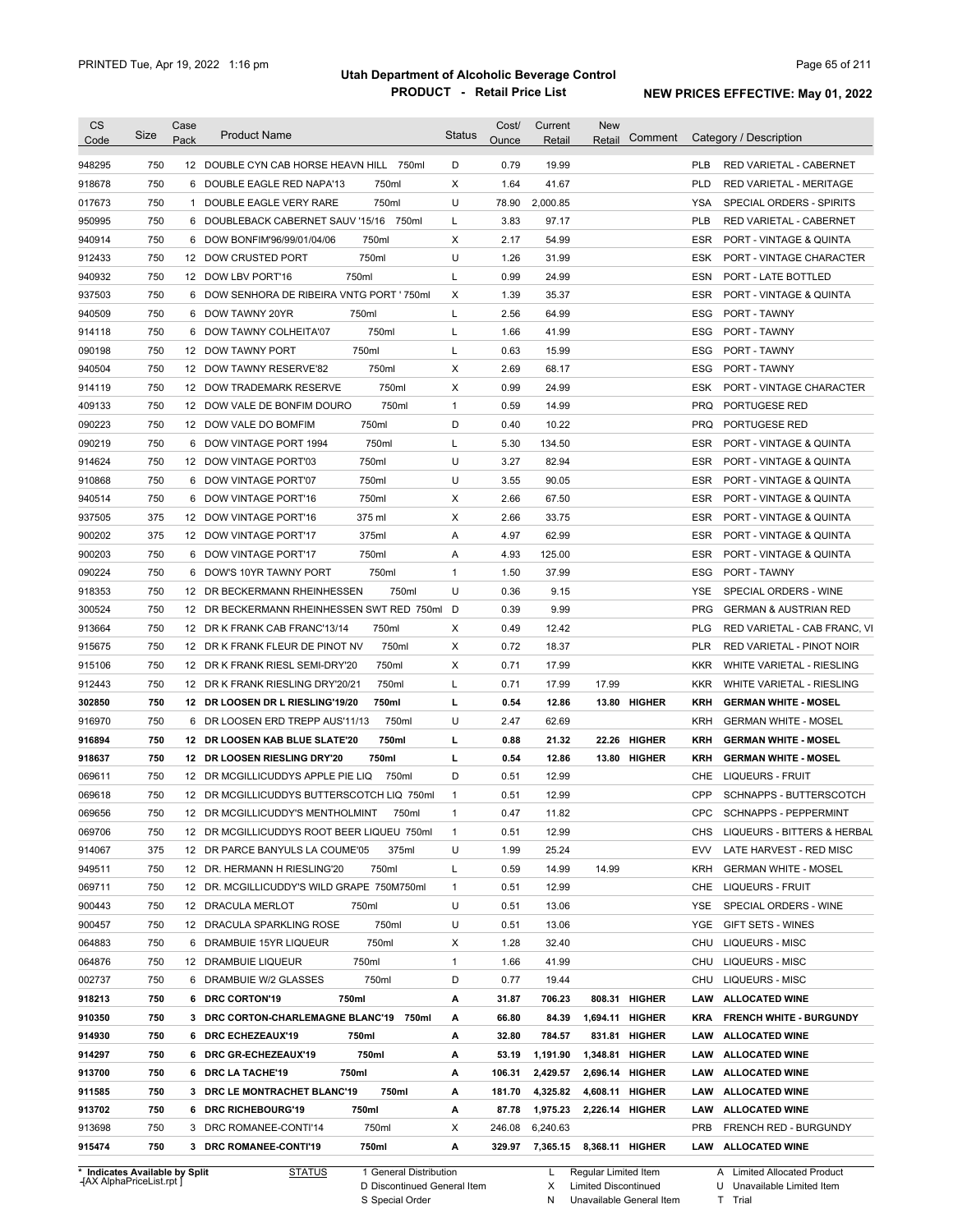| CS     | Size                           | Case | <b>Product Name</b>                             | <b>Status</b>          | Cost/ | Current  | New                  | Comment       |            | Category / Description                  |
|--------|--------------------------------|------|-------------------------------------------------|------------------------|-------|----------|----------------------|---------------|------------|-----------------------------------------|
| Code   |                                | Pack |                                                 |                        | Ounce | Retail   | Retail               |               |            |                                         |
| 913699 | 750                            |      | 750ml<br>6 DRC ROMANEE-ST-VIVANT'13/14          | X                      | 66.09 | 1,676.17 |                      |               | <b>PRB</b> | FRENCH RED - BURGUNDY                   |
| 918988 | 750                            |      | 6 DRC ROMANÉE-ST-VIVANT'15<br>750ml             | Χ                      | 81.11 | 2,056.87 |                      |               | <b>PRB</b> | FRENCH RED - BURGUNDY                   |
| 914195 | 750                            |      | 750ml<br>6 DRC ROMANEE-ST-VIVANT'19             | А                      | 87.78 | 2,100.57 | 2,226.14 HIGHER      |               | LAW        | <b>ALLOCATED WINE</b>                   |
| 462102 | 750                            |      | 750ml<br><b>12 DREAMING TREE CRUSH RED WINE</b> | 1                      | 0.63  | 14.06    |                      | 16.06 SPA OFF | <b>PFP</b> | <b>RED GENERIC - RED TABLE &amp; PI</b> |
| 908840 | 750                            |      | 750ml<br>6 DRI FONTEINEN OUDE GEUZE             | U                      | 0.66  | 16.86    |                      |               | YST        | SPECIAL ORDERS - BEER                   |
| 954587 | 330                            |      | 330ml<br>24 DRIE FONTEINEN ZWET                 | U                      | 0.53  | 5.87     |                      |               | YST        | <b>SPECIAL ORDERS - BEER</b>            |
| 917682 | 750                            |      | 750ml<br>12 DROIN CHABLIS '14/15                | U                      | 1.21  | 30.57    |                      |               | <b>KRA</b> | <b>FRENCH WHITE - BURGUNDY</b>          |
| 917686 | 750                            |      | 12 DROIN CHABLIS LES CLOS'08<br>750ml           | Χ                      | 2.50  | 63.44    |                      |               | <b>KRA</b> | <b>FRENCH WHITE - BURGUNDY</b>          |
| 917684 | 750                            |      | 750ml<br>12 DROIN CHABLIS MONTEE T'08           | U                      | 1.31  | 33.20    |                      |               | <b>KRA</b> | <b>FRENCH WHITE - BURGUNDY</b>          |
| 917683 | 750                            |      | 750ml<br>12 DROIN CHABLIS VAILLONS'18           | Х                      | 1.43  | 36.23    |                      |               | <b>KRA</b> | <b>FRENCH WHITE - BURGUNDY</b>          |
| 917685 | 750                            |      | 12 DROIN CHABLIS VALMUR'08<br>750ml             | Х                      | 2.24  | 56.86    |                      |               | KRA        | FRENCH WHITE - BURGUNDY                 |
| 955228 | 750                            |      | 12 DROUHIN MACON VILLAGES'19<br>750ml           | Г                      | 0.67  | 16.99    |                      |               | KRA        | FRENCH WHITE - BURGUNDY                 |
| 028465 | 750                            |      | 750ml<br>6 DRUMSHANBO GUNPOWDER GIN             | Г                      | 1.46  | 37.13    |                      |               | AHG        | GIN - DRY                               |
| 562180 | 750                            |      | 750ml<br>12 DRY CREEK FUME BLANC                | $\mathbf{1}$           | 0.67  | 16.99    |                      |               | KKD        | WHITE VARIETAL - SAUVIGNON              |
| 915484 | 750                            |      | 12 DRY CREEK HERITAGE ZIN'18/19<br>750ml        | Г                      | 0.99  | 24.99    |                      |               | <b>PLH</b> | RED VARIETAL - ZINFANDEL                |
| 462114 | 750                            |      | 6 DRY CREEK OLD VINE ZINFANDEL<br>750ml         | $\mathbf{1}$           | 1.56  | 39.68    |                      |               | <b>PLH</b> | RED VARIETAL - ZINFANDEL                |
| 917534 | 750                            |      | 750ml<br>12 DRY CREEK SAUV BLANC                | $\mathbf{1}$           | 0.79  | 19.99    |                      |               | KKD        | WHITE VARIETAL - SAUVIGNON              |
| 462350 | 750                            |      | 12 DRY CREEK VINEYARD MERITAGE<br>750ml         | 1                      | 1.14  | 26.86    |                      | 28.86 SPA OFF | <b>PLD</b> | <b>RED VARIETAL - MERITAGE</b>          |
| 950771 | 750                            |      | 12 DRY FARMS SUMMIT MIXED CASE<br>750ml         | U                      | 0.14  | 3.66     |                      |               | YSE        | SPECIAL ORDERS - WINE                   |
| 914311 | 750                            |      | 6 DRYLANDS SAUV BLANC NZ'18/19<br>750ml         | X                      | 0.56  | 14.13    |                      |               | <b>KRV</b> | <b>NEW ZEALAND WHITE</b>                |
| 947886 | 750                            |      | 750ml<br>6 DU BOCQ BLANCHE DE NAMUR             | X                      | 0.29  | 7.46     |                      |               | YST        | <b>SPECIAL ORDERS - BEER</b>            |
| 989325 | 355                            |      | 24 DUBHE IMPERIAL BLACK IPA CANS<br>355 ml      | D                      | 0.20  | 2.35     |                      |               | TNF        | ALE - BITTER & ESB                      |
| 913948 | 750                            |      | 12 DUBOEUF BEAUJOLAIS NOUVEAU'20                | 750ml<br>Х             | 0.28  | 7.02     |                      |               | LTO        | <b>WINE OFFER</b>                       |
| 913950 | 1500                           |      | 6 DUBOEUF BEAUJOLAIS NOUVEAU'20                 | Х<br>1500 ml           | 0.28  | 14.04    |                      |               | LTO        | <b>WINE OFFER</b>                       |
| 914543 | 750                            |      | 12 DUBOEUF BEAUJOLAIS NOUVEAU'21                | Х<br>750ml             | 0.30  | 7.60     |                      |               | YGE        | <b>GIFT SETS - WINES</b>                |
| 914545 | 1500                           |      | 6 DUBOEUF BEAUJOLAIS NOUVEAU'21                 | Х<br>1500 ml           | 0.32  | 16.28    |                      |               | YGE        | <b>GIFT SETS - WINES</b>                |
| 919104 | 750                            |      | 12 DUBOEUF BEAUJOLAIS ROSÉ NOUV'20              | 750ml<br>Х             | 0.29  | 7.33     |                      |               | <b>MPX</b> | ROSE WINE - IMPORTED                    |
| 914546 | 750                            |      | 12 DUBOEUF BEAUJOLAIS ROSE NOUV'21              | 750ml<br>Г             | 0.55  | 14.06    |                      |               | <b>PRC</b> | FRENCH RED - BEAUJOLAIS                 |
|        | 750                            |      | 750ml                                           | Х                      | 0.32  |          |                      |               |            | <b>WINE OFFER</b>                       |
| 913949 | 750                            |      | 12 DUBOEUF BEAUJ-VILL NOUVEAU'20                |                        |       | 8.10     |                      |               | LTO        | <b>GIFT SETS - WINES</b>                |
| 914544 |                                |      | 12 DUBOEUF BEAUJ-VILL NOUVEAU'21<br>750ml       | х                      | 0.32  | 8.14     |                      |               | YGE        |                                         |
| 917453 | 1500                           |      | 6 DUBOEUF BEAUJ-VILL NOUVEAU'21<br>1500 ml      | Χ                      | 0.32  | 16.28    |                      |               | YGE        | <b>GIFT SETS - WINES</b>                |
| 917545 | 750                            |      | 12 DUBOEUF BROUILLY DE RIAZ'09/12<br>750ml      | Х                      | 0.65  | 16.60    |                      |               | <b>PRC</b> | <b>FRENCH RED - BEAUJOLAIS</b>          |
| 915268 | 750                            |      | 12 DUBOEUF BROUILLY FLOWER'12<br>750ml          | U                      | 0.62  | 15.66    |                      |               | <b>PRC</b> | <b>FRENCH RED - BEAUJOLAIS</b>          |
| 915051 | 750                            |      | 12 DUBOEUF BROUILLY GRAND CROIX'07 750ml        | Х                      | 0.60  | 15.23    |                      |               | <b>PRC</b> | <b>FRENCH RED - BEAUJOLAIS</b>          |
| 911412 | 750                            |      | 12 DUBOEUF CLOS DES QUATRE VENTS FLUE 750ml     | L                      | 0.99  | 24.99    |                      |               | <b>PRC</b> | <b>FRENCH RED - BEAUJOLAIS</b>          |
| 917311 | 750                            |      | 12 DUBOEUF FLEURIE FLOWER'10/11<br>750ml        | х                      | 0.56  | 14.10    |                      |               | PRC        | FRENCH RED - BEAUJOLAIS                 |
| 917546 | 750                            |      | 12 DUBOEUF FLEURIE GRAND PRE'08/9<br>750ml      | X                      | 0.68  | 17.25    |                      |               | <b>PRC</b> | FRENCH RED - BEAUJOLAIS                 |
| 250905 | 750                            |      | 12 DUBOEUF FLOWER LABEL BEAUJ-VILLAGE 750ml     | L                      | 0.71  | 17.99    |                      |               | <b>PRC</b> | FRENCH RED - BEAUJOLAIS                 |
| 915056 | 750                            |      | 12 DUBOEUF JULIENAS CAPITANS'19<br>750ml        | L                      | 0.99  | 24.99    |                      |               | <b>PRC</b> | FRENCH RED - BEAUJOLAIS                 |
| 917548 | 750                            |      | 12 DUBOEUF JULIENAS TRIQUEE'10/11<br>750ml      | U                      | 0.56  | 14.10    |                      |               | <b>PRC</b> | <b>FRENCH RED - BEAUJOLAIS</b>          |
| 917547 | 750                            |      | 12 DUBOEUF JULIENAS'08<br>750ml                 | Х                      | 0.52  | 13.21    |                      |               | <b>PRC</b> | <b>FRENCH RED - BEAUJOLAIS</b>          |
| 910049 | 750                            |      | 12 DUBOEUF MORGON DESCOMBES'17                  | 750ml<br>L             | 0.99  | 24.99    |                      |               | <b>PRC</b> | <b>FRENCH RED - BEAUJOLAIS</b>          |
| 915057 | 750                            |      | 12 DUBOEUF MORGON FLOWER'18<br>750ml            | Х                      | 0.91  | 22.99    |                      |               | <b>PRC</b> | <b>FRENCH RED - BEAUJOLAIS</b>          |
| 917549 | 750                            |      | 12 DUBOEUF ST AMOUR SABLONS'8/10<br>750ml       | U                      | 0.60  | 15.23    |                      |               | <b>PRC</b> | <b>FRENCH RED - BEAUJOLAIS</b>          |
| 097004 | 750                            |      | 12 DUBONNET BLANC<br>750ml                      | Х                      | 0.39  | 9.99     |                      |               | EDU        | VERMOUTH - MISC, HERBAL & F             |
| 947858 | 750                            |      | 12 DUBOST BROUILLY<br>750ml                     | U                      | 0.88  | 22.31    |                      |               | YSE        | SPECIAL ORDERS - WINE                   |
| 915806 | 750                            |      | 6 DUCKHORN CAB EST/MONITOR'9/10<br>750ml        | Х                      | 3.55  | 90.08    |                      |               | <b>PLB</b> | RED VARIETAL - CABERNET                 |
| 462508 | 750                            |      | 12 DUCKHORN CABERNET NAPA<br>750ml              | $\mathbf{1}$           | 2.60  | 65.99    |                      |               | <b>PLB</b> | RED VARIETAL - CABERNET                 |
| 918017 | 3000                           |      | 1 DUCKHORN CABERNET NAPA'17/18<br>3000 ml       | L                      | 2.96  | 300.50   |                      |               | <b>PLB</b> | RED VARIETAL - CABERNET                 |
| 918636 | 750                            |      | 12 DUCKHORN CHARD NAPA<br>750ml                 | $\mathbf{1}$           | 1.44  | 36.50    |                      |               | KKB        | WHITE VARIETAL - CHARDONN/              |
| 462510 | 750                            |      | <b>12 DUCKHORN MERLOT</b><br>750ml              | 1                      | 2.01  | 47.99    |                      | 50.99 SPA OFF | PLF        | <b>RED VARIETAL - MERLOT</b>            |
| 918016 | 3000                           |      | 1 DUCKHORN MERLOT 3 PALMS'15/16<br>3000 ml      | L                      | 4.35  | 440.99   |                      |               | PLF        | RED VARIETAL - MERLOT                   |
| 917295 | 750                            |      | 6 DUCKHORN MERLOT ESTATE'05/06<br>750ml         | Х                      | 3.52  | 89.32    |                      |               | PLF        | RED VARIETAL - MERLOT                   |
| 914984 | 375                            |      | 12 DUCKHORN MERLOT NAPA'15/16<br>375 ml         | Г                      | 2.41  | 30.50    |                      |               | PLF        | RED VARIETAL - MERLOT                   |
|        | * Indicates Available by Split |      | <b>STATUS</b>                                   | 1 General Distribution |       | L        | Regular Limited Item |               |            | A Limited Allocated Product             |

**Case** [AX AlphaPriceList.rpt ]

D Discontinued General Item S Special Order

X N Limited Discontinued

Unavailable General Item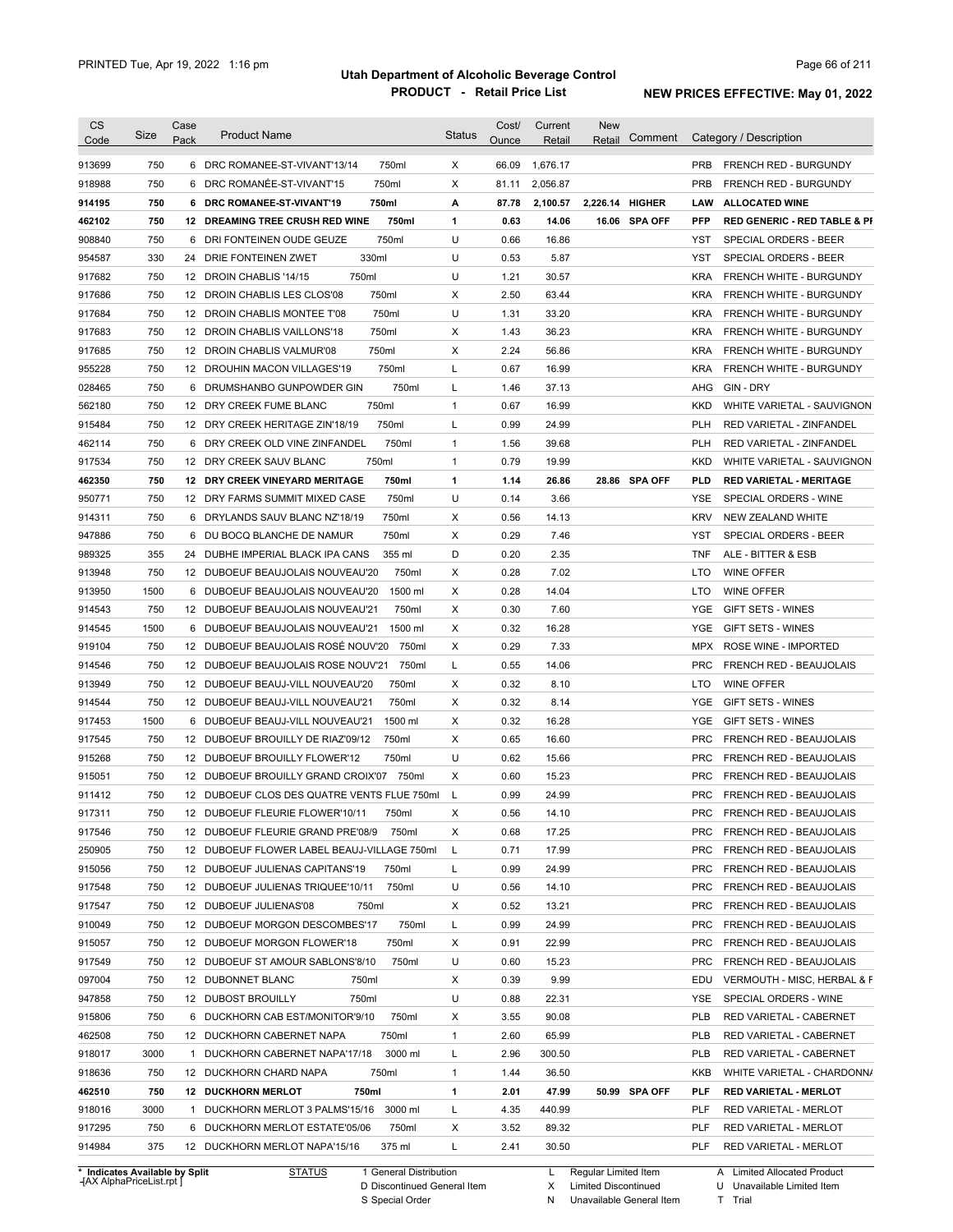| <b>CS</b><br>Code              | Size       | Case<br>Pack | <b>Product Name</b>                           | <b>Status</b> | Cost/<br>Ounce | Current<br>Retail | New<br>Comment<br>Retail |            | Category / Description               |
|--------------------------------|------------|--------------|-----------------------------------------------|---------------|----------------|-------------------|--------------------------|------------|--------------------------------------|
| 916761                         | 1500       |              | 6 DUCKHORN MERLOT NAPA'17/18<br>1500 ml       | L             | 2.18           | 110.50            |                          | <b>PLF</b> | RED VARIETAL - MERLOT                |
| 916762                         | 3000       |              | 3000 ml<br>1 DUCKHORN MERLOT NAPA'17/18       | L             | 2.18           | 220.99            |                          | <b>PLF</b> | <b>RED VARIETAL - MERLOT</b>         |
|                                | 750        |              | 750ml                                         | 1             | 1.97           | 45.50             | 49.99 HIGHER             | PLD        |                                      |
| 981967                         |            |              | 12 DUCKHORN PARADUXX RED                      |               |                |                   |                          |            | <b>RED VARIETAL - MERITAGE</b>       |
| 562287                         | 750<br>750 |              | 750ml<br><b>12 DUCKHORN SAUVIGNON BLANC</b>   | 1<br>L        | 1.22           | 27.99             | 30.99 SPA OFF            | KKD<br>PLF | <b>WHITE VARIETAL - SAUVIGNON</b>    |
| 910645                         |            |              | 6 DUCKHORN THREE PALMS MERLOT'16/17 750ml     |               | 4.36           | 110.50            |                          |            | <b>RED VARIETAL - MERLOT</b>         |
| 909787                         | 750        |              | 750ml<br>6 DUCKHORN THREE PALMS'07            | U             | 4.34           | 110.14            |                          | YSE        | SPECIAL ORDERS - WINE                |
| 917051                         | 750        |              | 750ml<br>6 DUJAC CLOS DE LA ROCHE'11          | U             | 10.55          | 267.62            |                          | <b>PRB</b> | <b>FRENCH RED - BURGUNDY</b>         |
| 917050                         | 750        |              | 750ml<br>6 DUJAC CLOS ST DENIS'06             | U             | 10.55          | 267.62            |                          | <b>PRB</b> | <b>FRENCH RED - BURGUNDY</b>         |
| 912104                         | 750        |              | 6 DUJAC ECHEZEAUX'09<br>750ml                 | U             | 10.21          | 258.85            |                          | <b>PRB</b> | FRENCH RED - BURGUNDY                |
| 918151                         | 750        |              | 6 DUJAC GEVREY-CHAM COMBOTTES'09<br>750ml     | U             | 8.08           | 204.96            |                          | <b>PRB</b> | <b>FRENCH RED - BURGUNDY</b>         |
| 985154                         | 750        |              | 6 DUJAC MOREY ST DENIS'11<br>750ml            | U             | 2.77           | 70.24             |                          | <b>PRB</b> | FRENCH RED - BURGUNDY                |
| 918152                         | 750        |              | 6 DUJAC VOSNE-ROM MALCONSORTS'11<br>750ml     | U             | 8.95           | 226.91            |                          | <b>PRB</b> | FRENCH RED - BURGUNDY                |
| 902065                         | 750        |              | 6 DULCE VIDA ORGANIC BLANCO TEQUILA 750ml     | U             | 1.57           | 39.91             |                          | <b>YSA</b> | SPECIAL ORDERS - SPIRITS             |
| 955314                         | 750        |              | 750ml<br>6 DUMOL CABERNET NAPA'17/18          | Χ             | 4.57           | 115.79            |                          | <b>PLB</b> | RED VARIETAL - CABERNET              |
| 915857                         | 750        |              | 750ml<br>6 DUMOL CHARD CHLOE'19               | L             | 3.00           | 75.99             |                          | KKB        | WHITE VARIETAL - CHARDONN/           |
| 915708                         | 750        |              | 750ml<br>6 DUMOL CHARD WESTER REACH'18/19     | Г             | 2.50           | 63.46             |                          | KKB        | WHITE VARIETAL - CHARDONN/           |
| 918425                         | 750        |              | 750ml<br>6 DUMOL CHARDONNAY CLARE'13          | Χ             | 1.62           | 40.96             |                          | KKB        | WHITE VARIETAL - CHARDONN/           |
| 915856                         | 750        | 6            | 750ml<br>DUMOL CHARDONNAY ISOBEL'19           | L             | 3.00           | 75.99             |                          | KKB        | WHITE VARIETAL - CHARDONN/           |
| 917953                         | 750        | 6            | 750ml<br>DUMOL PINOT NOIR ESTATE'17/19        | L             | 4.18           | 106.07            |                          | <b>PLR</b> | RED VARIETAL - PINOT NOIR            |
| 915859                         | 750        | 6            | 750ml<br>DUMOL PINOT NOIR FINN'06             | U             | 4.03           | 102.14            |                          | <b>PLR</b> | RED VARIETAL - PINOT NOIR            |
| 915858                         | 750        | 6            | 750ml<br>DUMOL PINOT NOIR JENTOFT'19          | L             | 3.89           | 98.55             |                          | <b>PLR</b> | RED VARIETAL - PINOT NOIR            |
| 916879                         | 750        | 6            | 750ml<br>DUMOL PINOT NOIR RYAN'15             | Χ             | 3.36           | 85.25             |                          | <b>PLR</b> | RED VARIETAL - PINOT NOIR            |
| 915861                         | 750        | 6            | 750ml<br>DUMOL SYRAH EDDIE'S PTCH'16/17       | L             | 3.89           | 98.55             |                          | PLJ        | RED VARIETAL - SYRAH, PETITE         |
| 915860                         | 750        |              | 750ml<br>6 DUMOL SYRAH J ROBERTS'09/12        | Χ             | 3.58           | 90.89             |                          | PLJ        | RED VARIETAL - SYRAH, PETITE         |
| 915710                         | 750        | 6            | 750ml<br>DUMOL SYRAH WILD MTNSIDE'16/19       | L             | 2.70           | 68.47             |                          | PLJ        | RED VARIETAL - SYRAH, PETITE         |
| 915862                         | 750        | 6            | DUMOL VIOGNIER LIA'15<br>750ml                | Χ             | 1.18           | 29.80             |                          | <b>KKJ</b> | WHITE VARIETAL - VIOGNIER            |
| 915709                         | 750        |              | 750ml<br>6 DUMOL WESTER REACH PINOT NOIR      | L             | 3.22           | 81.63             |                          | PLR        | RED VARIETAL - PINOT NOIR            |
| 952710                         | 750        |              | 12 DUNHAM LA RESURRECTION DE BRODERUS 750ml U |               | 0.57           | 14.54             |                          | YST        | SPECIAL ORDERS - BEER                |
| 903998                         | 750        |              | 12 DUNHAM SYRAH<br>750ml                      | U             | 1.47           | 37.21             |                          | <b>YSE</b> | SPECIAL ORDERS - WINE                |
| 913071                         | 750        |              | 12 DUNN CABERNET HOWELL MTN'16/17<br>750ml    | L             | 5.64           | 143.14            |                          | <b>PLB</b> | RED VARIETAL - CABERNET              |
| 915279                         | 750        |              | 750ml<br>12 DUNN CABERNET NAPA'14             | U             | 3.31           | 83.99             |                          | <b>PLB</b> | RED VARIETAL - CABERNET              |
| 919107                         | 750        |              | 750ml<br>12 DUNN CABERNET NAPA'18             | L             | 3.55           | 89.99             |                          | <b>PLB</b> | RED VARIETAL - CABERNET              |
|                                | 750        |              | 12 DURDILLY BEAUJOLAIS GR COASSE'05 750ml     | Χ             | 0.57           | 14.45             |                          | <b>PRC</b> |                                      |
| 915287                         |            |              |                                               |               |                |                   |                          |            | FRENCH RED - BEAUJOLAIS              |
| 917464                         | 750        |              | 12 DURIGUTTI MALBEC CLASSICO'17/19<br>750ml   | L             | 0.67           | 16.99             |                          | <b>PRU</b> | ARGENTINE RED - MALBEC               |
| 462528                         | 750        |              | 6 DUSKY GOOSE DUNDEE HILLS<br>750ml           | L             | 1.97           | 49.99             |                          | <b>PLR</b> | RED VARIETAL - PINOT NOIR            |
| 497907                         | 750        |              | 12 DUSKY GOOSE RAMBEAUX PINOT NOIR 750ml      |               | 1.22           | 31.03             |                          | <b>PLR</b> | RED VARIETAL - PINOT NOIR            |
| 047865                         | 750        |              | 6 DUSSE VSOP<br>750ml                         | L             | 2.37           | 62.14             | 59.99 LOWER              | ATG.       | <b>BRANDY - COGNAC &amp; ARMAGNA</b> |
| 910995                         | 750        |              | 12 DUTTON GOLDFIELD CHARD DR'17/18 750ml      | L             | 1.03           | 26.00             |                          | KKB        | WHITE VARIETAL - CHARDONN/           |
| 913684                         | 750        |              | 6 DUTTON GOLDFIELD CHARD RUED'17/18 750ml     | L             | 1.96           | 49.80             |                          | KKB        | WHITE VARIETAL - CHARDONN/           |
| 914440                         | 750        |              | 12 DUTTON GOLDFIELD PN DUTTON'17/18 750ml     | L             | 1.26           | 32.00             |                          | PLR        | RED VARIETAL - PINOT NOIR            |
| 918492                         | 750        |              | 6 DUTTON GOLDFIELD PN EMERALD'16/17 750ml     | Х             | 2.12           | 53.77             |                          | PLR        | RED VARIETAL - PINOT NOIR            |
| 910996                         | 750        |              | 6 DUTTON GOLDFIELD PN FOX DEN'16/17 750ml     | L             | 2.12           | 53.88             |                          | PLR        | RED VARIETAL - PINOT NOIR            |
| 920286                         | 750        |              | 6 DUTTON GOLDFIELD PN FREESTONE'15 750ml      | U             | 2.20           | 55.90             |                          | YSE        | SPECIAL ORDERS - WINE                |
| 909760                         | 750        |              | 6 DUTTON GOLDFIELD SYRAH CHRY RDG'15 750ml    | X             | 1.62           | 41.11             |                          | PLJ        | RED VARIETAL - SYRAH, PETITE         |
| 918491                         | 750        |              | 12 DUTTON GOLDFIELD ZIN MORELLI'15 750ml      | Х             | 1.50           | 37.98             |                          | <b>PLH</b> | RED VARIETAL - ZINFANDEL             |
| 917712                         | 750        |              | 6 DUTTON-GOLDFIELD PINOT FREEST RR' 750ml     | Х             | 2.20           | 55.80             |                          | PLR        | RED VARIETAL - PINOT NOIR            |
| 918317                         | 750        |              | 12 DUVAL LEROY BRUT PREMIER CRU<br>750ml      | Χ             | 1.29           | 32.72             |                          | IHP        | SPARKLING WINE - BRUT & BLA          |
| 918318                         | 750        |              | 750ml<br>6 DUVAL LEROY ROSE PREMIER CRU       | X             | 2.63           | 66.66             |                          | IHP        | SPARKLING WINE - BRUT & BLA          |
| 913458                         | 750        |              | 12 DUVAL-LEROY BLANC DE CHARD'98<br>750ml     | Χ             | 2.04           | 51.66             |                          | IHP        | SPARKLING WINE - BRUT & BLA          |
| 915429                         | 750        |              | 12 DUVAL-LEROY BRUT NV<br>750ml               | Χ             | 0.99           | 25.10             |                          | IHP        | SPARKLING WINE - BRUT & BLA          |
| 912738                         | 750        |              | 750ml<br>12 DUVAL-LEROY PARIS CUVEE'06        | X             | 1.99           | 50.57             |                          | IHP        | SPARKLING WINE - BRUT & BLA          |
| 916652                         | 330        |              | 330ml<br>24 DUVEL BELGIAN GOLDEN ALE          | L             | 0.46           | 5.15              |                          | <b>TVN</b> | IMPORTED BEER - BELGIUM & H          |
| 918452                         | 330        |              | 330ml<br>24 DUVEL BELGIUM TRIPELHOP           | Х             | 0.35           | 3.92              |                          | <b>TVN</b> | IMPORTED BEER - BELGIUM & H          |
| 922198                         | 330        |              | 330ml<br>6 DUVEL HOLIDAY GIFT PACK            | D             | 1.98           | 22.11             |                          |            | YST SPECIAL ORDERS - BEER            |
|                                |            |              |                                               |               |                |                   |                          |            |                                      |
| * Indicates Available by Split |            |              | <b>STATUS</b><br>1 General Distribution       |               |                | L.                | Regular Limited Item     |            | A Limited Allocated Product          |

**Case** [AX AlphaPriceList.rpt ]

D Discontinued General Item S Special Order

X N Limited Discontinued

Unavailable General Item

U Unavailable Limited Item

A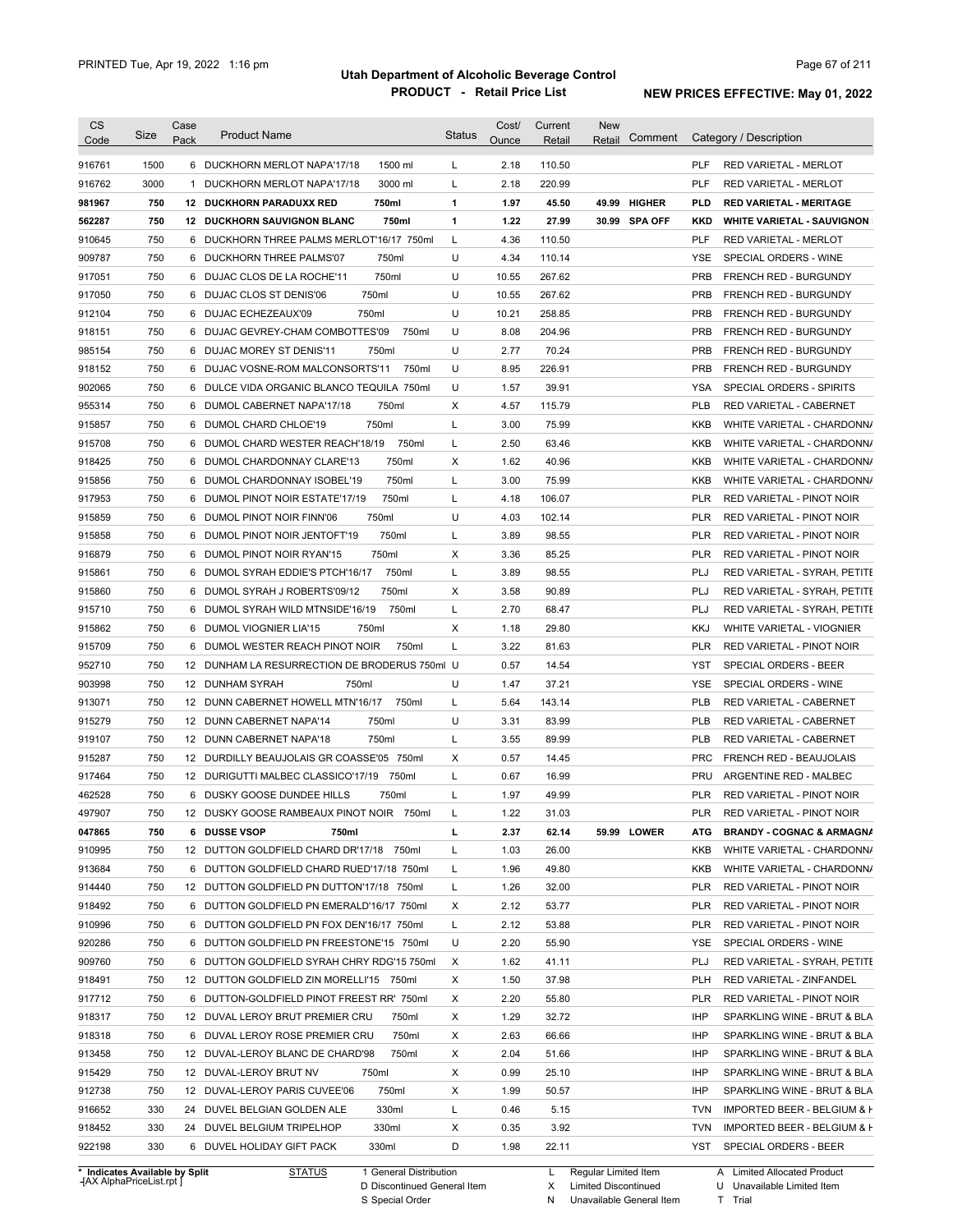| <b>CS</b><br>Code              | Size | Case<br>Pack | <b>Product Name</b>                         |                        | <b>Status</b> | Cost/<br>Ounce | Current<br>Retail | <b>New</b><br>Retail   | Comment       |            | Category / Description              |
|--------------------------------|------|--------------|---------------------------------------------|------------------------|---------------|----------------|-------------------|------------------------|---------------|------------|-------------------------------------|
| 455901                         | 375  |              | 12 DYNAMITE CABERNET                        | 375ml                  | U             | 0.87           | 11.07             |                        |               | YSE.       | SPECIAL ORDERS - WINE               |
| 903157                         | 330  | 24 E         | 330 ml                                      |                        | U             | 0.54           | 5.99              |                        |               | YST        | <b>SPECIAL ORDERS - BEER</b>        |
| 073780                         | 750  |              | 12 E & J VANILLA BRANDY                     | 750ml                  | D             | 0.51           | 12.99             |                        |               | ATM        | BRANDY - SPICED & FLAVORED          |
| 017900                         | 750  |              | 6 E H TAYLOR 18 YR MARRIAGE                 | 750ml                  | U             | 2.77           | 70.13             |                        |               |            | AWK WHISKEY - BOURBON SINGLE B      |
| 021607                         | 750  |              | 6 E H TAYLOR AMARANTH                       | 750ml                  | U             | 2.77           | 70.13             |                        |               | <b>YSA</b> | SPECIAL ORDERS - SPIRITS            |
| 021600                         | 750  |              | 6 E H TAYLOR BARREL PROOF                   | 750ml                  | Α             | 2.77           | 70.13             |                        |               | LAS        | <b>ALLOCATED SPIRIT</b>             |
| 021589                         | 750  |              | 6 E H TAYLOR SINGLE BARREL                  | 750ml                  | Α             | 2.37           | 60.13             |                        |               | LAS        | <b>ALLOCATED SPIRIT</b>             |
| 021602                         | 750  |              | 6 E H TAYLOR SMALL BATCH                    | 750ml                  | Α             | 1.58           | 40.13             |                        |               | LAS        | <b>ALLOCATED SPIRIT</b>             |
| 027101                         | 750  |              | 6 E H TAYLOR STRAIGHT RYE                   | 750ml                  | U             | 2.77           | 70.13             |                        |               | AWU        | <b>WHISKEY - RYE</b>                |
| 021592                         | 750  |              | 6 E H TAYLOR WAREHOUSE C                    | 750ml                  | R             | 2.77           | 70.14             |                        |               | AWK        | WHISKEY - BOURBON SINGLE B          |
| 052599                         | 1000 |              | 12 E&J SPECIAL RESERVE VS                   | 1000ml                 | $\mathbf{1}$  | 0.44           | 14.99             |                        |               | ATB        | <b>BRANDY - BASIC</b>               |
| 052582                         | 750  |              | 12 E&J SUPERIOR RESERVE VSOP BRANDY 750ml   |                        | 1             | 0.55           | 15.99             |                        | 13.99 SPA ON  | ATB        | <b>BRANDY - BASIC</b>               |
| 052583                         | 1000 |              | 12 E&J SUPERIOR RESERVE VSOP BRANDY 1000ml  |                        | $\mathbf{1}$  | 0.50           | 16.99             |                        |               | <b>ATB</b> | <b>BRANDY - BASIC</b>               |
|                                | 1750 |              |                                             |                        |               | 0.47           |                   |                        | 27.99 SPA OFF |            |                                     |
| 052584                         |      |              | 6 E&J SUPERIOR RESERVE VSOP BRANDY 1750ml   |                        | 1             |                | 24.99             |                        |               | ATB        | <b>BRANDY - BASIC</b>               |
| 052593                         | 200  | 24           | <b>E&amp;J VS BRANDY</b><br>200ml           |                        | $\mathbf{1}$  | 0.74           | 4.99              |                        |               | ATB        | <b>BRANDY - BASIC</b>               |
| 052594                         | 375  | 24           | <b>E&amp;J VS BRANDY</b>                    | 375ml                  | $\mathbf{1}$  | 0.51           | 6.49              |                        |               | <b>ATB</b> | <b>BRANDY - BASIC</b>               |
| 052596                         | 750  |              | 12 E&J VS BRANDY                            | 750ml                  | 1             | 0.55           | 13.99             |                        |               | <b>ATB</b> | <b>BRANDY - BASIC</b>               |
| 052598                         | 1750 |              | 6 E&J VS BRANDY<br>1750ml                   |                        | 1             | 0.42           | 26.99             |                        | 24.99 SPA ON  | <b>ATB</b> | <b>BRANDY - BASIC</b>               |
| 052563                         | 750  |              | 750ml<br>12 E&J XO BRANDY                   |                        | 1             | 0.67           | 13.99             |                        | 16.99 SPA OFF | ATB        | <b>BRANDY - BASIC</b>               |
| 052559                         | 1750 |              | 6 E&J XO GRAPE BRANDY                       | 1750 ml                | 1             | 0.44           | 29.99             |                        | 25.99 SPA ON  | ATB        | <b>BRANDY - BASIC</b>               |
| 043779                         | 750  |              | 6 E. LEON JIMENES RUM 110 ANIVERSARIO750ml  |                        | Τ             | 4.48           | 113.54            |                        |               | <b>ALW</b> | <b>RUM - DOMESTIC</b>               |
| 036991                         | 750  |              | 750ml<br>12 E.T.51 VODKA                    |                        | D             | 0.64           | 16.24             |                        |               | YGA        | <b>GIFT SETS - SPIRITS</b>          |
| 923081                         | 750  |              | 12 E.T. 51 PREMIUM RUM                      | 750ml                  | T             | 1.19           | 30.06             |                        |               | <b>ALX</b> | <b>RUM - IMPORTED</b>               |
| 900398                         | 750  | 6            | 750ml<br>E.T. 51 VODKA                      |                        | D             | 1.18           | 29.99             |                        |               | <b>YGA</b> | <b>GIFT SETS - SPIRITS</b>          |
| 010889                         | 750  |              | 12 E.T.51 PREMIUM WHISKEY                   | 750ml                  | D             | 0.85           | 21.64             |                        |               | <b>YGA</b> | <b>GIFT SETS - SPIRITS</b>          |
| 017766                         | 750  | 6            | EAGLE RARE 10 YR BOURBON                    | 750ml                  | Α             | 1.46           | 36.99             |                        |               | LAS        | ALLOCATED SPIRIT                    |
| 017768                         | 1750 | 3            | EAGLE RARE 10 YR BOURBON                    | 1750 ml                | Α             | 1.18           | 69.99             |                        |               | LAS        | <b>ALLOCATED SPIRIT</b>             |
| 950189                         | 750  | 6            | EAGLE RARE BARREL 11-E-13-K-7-07-1 750ml    |                        | U             | 1.36           | 34.49             |                        |               | <b>YSA</b> | SPECIAL ORDERS - SPIRITS            |
| 017756                         | 750  | 3            | EAGLE RARE BOURBON 17YR                     | 750ml                  | R             | 3.94           | 99.99             |                        |               | AWK        | WHISKEY - BOURBON SINGLE B          |
| 017830                         | 1750 | 6            | 1750ml<br><b>EARLY TIMES</b>                |                        | $\mathbf{1}$  | 0.41           | 23.99             |                        |               | AWH        | WHISKEY - BOURBON & TENNE:          |
| 462767                         | 750  |              | 12 EARTHQUAKE CABERNET'18/19                | 750ml                  | Г             | 0.95           | 23.99             |                        |               | <b>PLB</b> | RED VARIETAL - CABERNET             |
| 915657                         | 750  | 12           | <b>EARTHQUAKE PETITE SIRAH'16/17</b>        | 750ml                  | U             | 0.95           | 24.02             |                        |               | PLJ        | RED VARIETAL - SYRAH, PETITE        |
| 906155                         | 750  |              | 12 EARTHQUAKE ZIN 08                        | 750ml                  | U             | 1.06           | 26.82             |                        |               | YSE        | SPECIAL ORDERS - WINE               |
|                                |      |              |                                             |                        |               | 0.85           |                   |                        | 21.49 HIGHER  |            | <b>WHITE VARIETAL - SAUVIGNON</b>   |
| 917120<br>913555               | 750  |              | <b>12 EASTON SAUV BLANC MONARCH'20</b>      | 750ml                  | г             |                | 21.32             |                        |               | KKD        | <b>RED VARIETAL - ZINFANDEL</b>     |
|                                | 750  |              | 12 EASTON ZINFANDEL AMADOR'15/16            | 750ml                  | г             | 0.85           | 20.06             |                        | 21.49 HIGHER  | PLH        |                                     |
| 017948                         | 750  |              | 6 EASY RIDER<br>750ml                       |                        | D             | 0.79           | 20.13             |                        |               |            | AWW WHISKEY - DOMESTIC              |
| 921079                         | 750  |              | 6 EBB & FLOW GIN                            | 750ml                  | U             | 1.74           | 44.15             |                        |               | YSA        | SPECIAL ORDERS - SPIRITS            |
| 361720                         | 750  |              | <b>12 ECCO DOMANI MERLOT</b>                | 750ml                  | 1             | 0.47           | 13.99             |                        | 11.99 SPA ON  | PRL.       | <b>ITALIAN RED - VARIETAL</b>       |
| 361690                         | 750  |              | 12 ECCO DOMANI MOSCATO                      | 750ml                  | U             | 0.56           | 14.14             |                        |               | YSE        | SPECIAL ORDERS - WINE               |
| 361730                         | 750  |              | <b>12 ECCO DOMANI PINOT GRIGIO</b>          | 750ml                  | 1             | 0.47           | 13.99             |                        | 11.99 SPA ON  | KRK        | <b>ITALIAN WHITE - PINOT GRIGIO</b> |
| 910214                         | 750  |              | 12 ECHELON PINOT NOIR'08/09                 | 750ml                  | Х             | 0.34           | 8.65              |                        |               | PLR        | RED VARIETAL - PINOT NOIR           |
| 909318                         | 355  |              | 12 ECHIGO ALE - UNDER 5% ABV                | 355 ml                 | U             | 0.40           | 4.86              |                        |               | YST        | SPECIAL ORDERS - BEER               |
| 950366                         | 750  |              | 12 ECHO DE LYNCH BAGES '10                  | 750ml                  | U             | 2.74           | 69.39             |                        |               | YSE        | SPECIAL ORDERS - WINE               |
| 900934                         | 500  |              | 12 ECLIPTIC BREWING CAPELLA PORTER 500ml    |                        | U             | 0.29           | 4.94              |                        |               | YST        | SPECIAL ORDERS - BEER               |
| 951211                         | 650  |              | 12 ECLIPTIC CARINA PEACH SOUR IPA 650 ml    |                        | U             | 0.22           | 4.89              |                        |               | YST        | SPECIAL ORDERS - BEER               |
| 951214                         | 650  |              | 12 ECLIPTIC COLLABORATION-JH SQUARED 650 ml |                        | U             | 0.36           | 7.82              |                        |               | YST        | SPECIAL ORDERS - BEER               |
| 951210                         | 650  |              | 12 ECLIPTIC ORBITER IPA                     | 650 ml                 | U             | 0.22           | 4.89              |                        |               | YST        | SPECIAL ORDERS - BEER               |
| 951212                         | 650  |              | 12 ECLIPTIC SEASONAL-WINTER IPA             | 650 ml                 | U             | 0.22           | 4.89              |                        |               | YST        | SPECIAL ORDERS - BEER               |
| 951213                         | 650  |              | 12 ECLIPTIC SPECIAL-THIRD ORBIT             | 650 ml                 | U             | 0.36           | 7.82              |                        |               | YST        | SPECIAL ORDERS - BEER               |
| 951209                         | 650  |              | 12 ECLIPTIC SPICA PILSNER                   | 650 ml                 | U             | 0.22           | 4.89              |                        |               | YST        | SPECIAL ORDERS - BEER               |
| 917021                         | 750  |              | 12 EDETARIA VIA TERRA BLANCO'14/18 750ml    |                        | Х             | 0.32           | 8.10              |                        |               | KRN        | <b>SPANISH WHITE</b>                |
| 918578                         | 650  |              | 12 EDGE BREWING BLACKWATER IMP ST 650ml     |                        | D             | 0.30           | 6.70              |                        |               | TNP        | ALE - HEAVY, PORTER, STOUT          |
| 918583                         | 650  |              | 12 EDGE BREWING ODELAY VIENNA LAGER 650ml   |                        | D             | 0.18           | 4.03              |                        |               | THU        | LAGER - MISC & SEASONAL             |
| 950568                         | 750  |              | 6 EDINBURGH CANNONBALLGIN                   | 750ml                  | U             | 1.59           | 40.42             |                        |               | YSA        | SPECIAL ORDERS - SPIRITS            |
| * Indicates Available by Split |      |              | <b>STATUS</b>                               | 1 General Distribution |               |                |                   | L Regular Limited Item |               |            | A Limited Allocated Product         |

**Case** [AX AlphaPriceList.rpt ]

D Discontinued General Item

S Special Order

X

N

Limited Discontinued

Unavailable General Item

U Unavailable Limited Item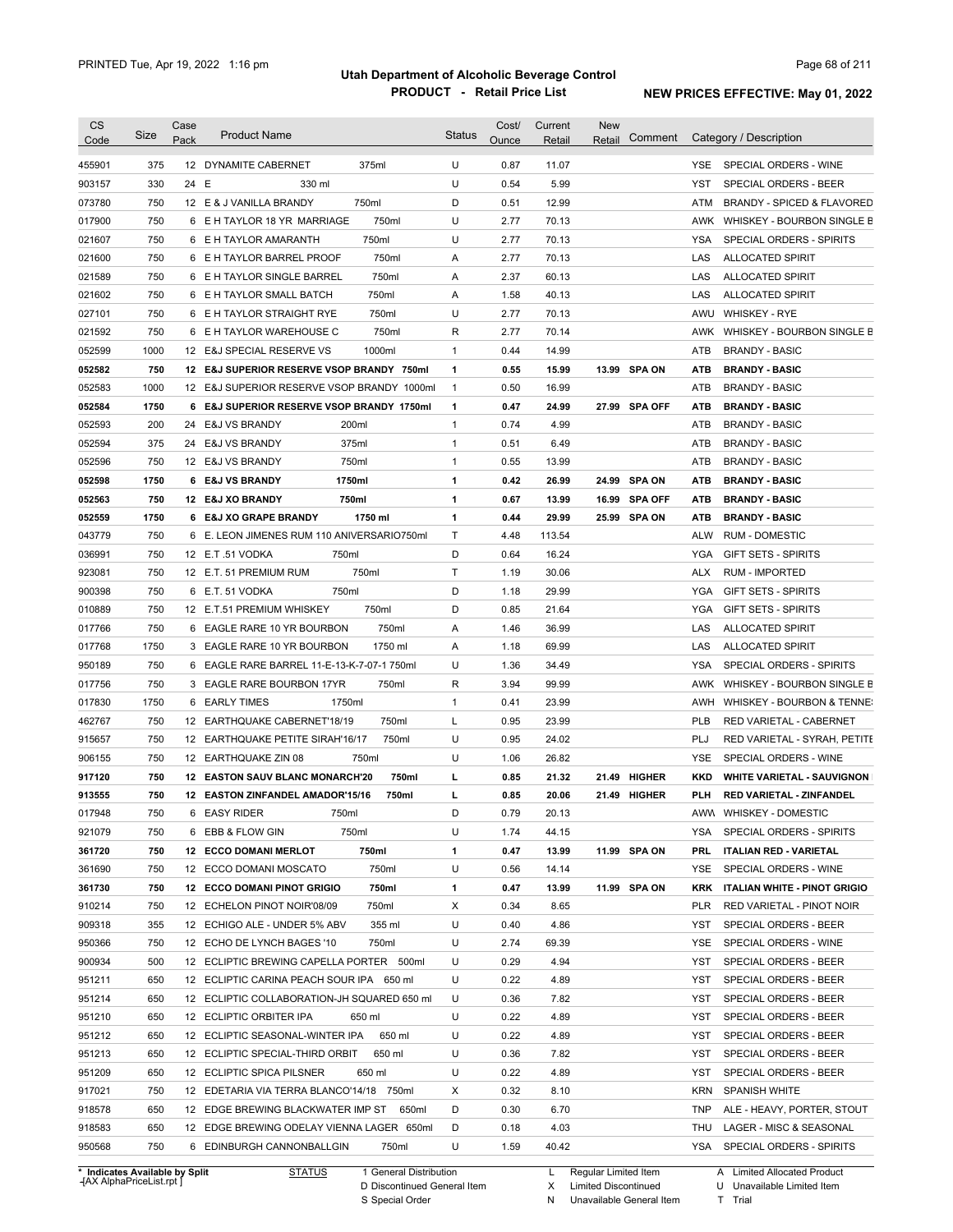| <b>CS</b><br>Code              | Size  | Case<br>Pack | <b>Product Name</b>                        | <b>Status</b> | Cost/<br>Ounce | Current<br>Retail | <b>New</b><br>Retail | Comment       |            | Category / Description       |
|--------------------------------|-------|--------------|--------------------------------------------|---------------|----------------|-------------------|----------------------|---------------|------------|------------------------------|
| 028472                         | 750   |              | 750ml<br>6 EDINBURGH CHRISTMAS GIN         | U             | 1.38           | 35.07             |                      |               | YSA        | SPECIAL ORDERS - SPIRITS     |
| 028466                         | 750   |              | 750ml<br>6 EDINBURGH GIN CLASSIC           | X             | 0.73           | 18.55             |                      |               | <b>AHX</b> | <b>GIN - IMPORTED</b>        |
| 902617                         | 750   |              | 6 EDINBURGH RHUBARB AND GINGER GIN 750ml   | U             | 1.67           | 42.41             |                      |               | <b>YSA</b> | SPECIAL ORDERS - SPIRITS     |
| 033457                         | 750   |              | 6 EDINBURGH RHUBARB AND GINGER LIQ 750ml   | U             | 1.13           | 28.63             |                      |               | <b>YSC</b> | SPECIAL ORDERS - LIQUEURS    |
| 028470                         | 750   |              | 6 EDINBURGH SEASIDE GIN<br>750ml           | X             | 0.75           | 18.90             |                      |               | AHX        | <b>GIN - IMPORTED</b>        |
| 463165                         | 750   |              | 750ml<br>12 EDMEADES ZIN MENDOCINO'15      | X             | 0.38           | 9.76              |                      |               | <b>PLH</b> | RED VARIETAL - ZINFANDEL     |
| 913047                         | 750   |              | 750ml<br>12 EDMEADS ZIN CIAPUSCI'07        | U             | 1.32           | 33.42             |                      |               | <b>PLH</b> | RED VARIETAL - ZINFANDEL     |
| 562400                         | 750   |              | 12 EDNA VALLEY CHARDONNAY<br>750ml         | $\mathbf{1}$  | 0.59           | 14.99             |                      |               | <b>KKB</b> | WHITE VARIETAL - CHARDONN/   |
| 951728                         | 20000 |              | 1 EDNA VALLEY SAUVIGNON BLANC KEG 20000 ml | U             | 0.32           | 214.46            |                      |               | <b>YSE</b> | SPECIAL ORDERS - WINE        |
| 953929                         | 750   |              | 12 EDSLC C MONDAVI CASE<br>750ml           | U             | 0.51           | 12.99             |                      |               | <b>YSE</b> | SPECIAL ORDERS - WINE        |
| 952174                         | 750   |              | 750ml<br>12 EDSLC MERRYVALE CASE           | U             | 0.68           | 17.28             |                      |               | <b>YSE</b> | SPECIAL ORDERS - WINE        |
| 952167                         | 750   |              | 750ml<br>12 EDSLC WC ADELSHEIM             | U             | 0.63           | 15.99             |                      |               | <b>YSE</b> | SPECIAL ORDERS - WINE        |
| 034395                         | 750   |              | 750ml<br>6 EFFEN CUCUMBER VODKA            | 1             | 0.79           | 24.99             |                      | 19.99 SPA ON  | ADM        | <b>VODKA - FLAVORED</b>      |
| 036473                         | 750   |              | 750ml<br>6 EFFEN GREEN APPLE               | D             | 0.76           | 19.36             |                      |               | <b>ADM</b> | VODKA - FLAVORED             |
| 034188                         | 750   |              | 750ml<br>6 EFFEN VODKA                     | 1             | 0.79           | 24.99             |                      | 19.99 SPA ON  | <b>ADF</b> | <b>VODKA - BASIC</b>         |
| 949495                         | 750   |              | 12 EGGER RAMER SCHIAVA GENTILE<br>750ml    | U             | 0.58           | 14.81             |                      |               | <b>YSE</b> | SPECIAL ORDERS - WINE        |
| 901825                         | 355   |              | 24 EINSTOK WINTER ALE<br>355ml             | U             | 0.21           | 2.54              |                      |               | YST        | SPECIAL ORDERS - BEER        |
| 906388                         | 750   | 12           | EL CASTRO DE VALTUILLE GODELLO<br>750ml    | $\mathbf{1}$  | 1.00           | 25.43             |                      |               | <b>KRN</b> | <b>SPANISH WHITE</b>         |
| 909175                         | 750   | 6            | EL CHARRO REPOSADO<br>750ml                | U             | 0.60           | 15.25             |                      |               | <b>YSA</b> | SPECIAL ORDERS - SPIRITS     |
| 089383                         | 750   | 12           | EL CHARRO REPOSADO TEQUILA<br>750ml        | 1             | 0.71           | 17.99             |                      |               | <b>APJ</b> | TEQUILA - REPOSADO & ANEJO   |
| 909176                         | 750   |              | 6 EL CHARRO SILVER<br>750ml                | U             | 0.60           | 15.25             |                      |               | <b>YSA</b> | SPECIAL ORDERS - SPIRITS     |
| 087516                         | 750   | 12           | 750ml<br>EL CHARRO SILVER TEQUILA          | 1             | 0.71           | 17.99             |                      |               | <b>APD</b> | <b>TEQUILA - SILVER</b>      |
| 918259                         | 750   |              | 12 EL CORTIJILLO TEMPRANILLO'20<br>750ml   | г             | 0.43           | 10.56             | 10.99                | <b>HIGHER</b> | <b>PRP</b> | <b>SPANISH RED - MISC</b>    |
| 908146                         | 750   |              | 12 EL COTO IMAZ RIOJA RESERVA'14/15 750ml  | г             | 0.89           | 22.06             | 22.49                | <b>HIGHER</b> | <b>PRN</b> | <b>SPANISH RED - RIOJA</b>   |
| 409900                         | 750   |              | 12 EL COTO RIOJA CRIANZA'15<br>750ml       | 1             | 0.67           | 16.06             | 16.99                | <b>HIGHER</b> | <b>PRN</b> | <b>SPANISH RED - RIOJA</b>   |
| 914531                         | 750   |              | 750ml<br>12 EL COTO RIOJA ROSADO'18/19     | г             | 0.49           | 12.06             |                      | 12.49 HIGHER  | <b>MPX</b> | <b>ROSE WINE - IMPORTED</b>  |
| 917523                         | 750   |              | 750ml<br>12 EL GANADOR MALBEC'14/15        | X             | 0.23           | 5.75              |                      |               | PRU        | ARGENTINE RED - MALBEC       |
| 089274                         | 750   | 6            | 750ml<br>EL JIMADOR ANEJO TEQUILA          | 1             | 0.95           | 23.99             |                      |               | <b>APJ</b> | TEQUILA - REPOSADO & ANEJO   |
| 089278                         | 750   |              | 750ml<br>12 EL JIMADOR REPOSADO TEQUILA    | 1             | 0.75           | 21.99             |                      | 19.00 SPA ON  | <b>APJ</b> | TEQUILA - REPOSADO & ANEJO   |
| 089268                         | 1750  |              | 1750ml<br>6 EL JIMADOR REPOSADO TEQUILA    | $\mathbf{1}$  | 0.71           | 41.99             |                      |               | <b>APJ</b> | TEQUILA - REPOSADO & ANEJO   |
| 000499                         | 750   | 6            | 750ml<br>EL JIMADOR REPOSADO/ W GLASS      | D             | 0.43           | 10.80             |                      |               | <b>YGA</b> | <b>GIFT SETS - SPIRITS</b>   |
| 087584                         | 375   |              | 375ml<br>12 EL JIMADOR SILVER TEQUILA      | $\mathbf{1}$  | 1.02           | 12.99             |                      |               | <b>APD</b> | <b>TEQUILA - SILVER</b>      |
| 087586                         | 750   |              | 12 EL JIMADOR SILVER TEQUILA<br>750ml      | $\mathbf{1}$  | 0.87           | 21.99             |                      |               | <b>APD</b> | <b>TEQUILA - SILVER</b>      |
| 087588                         | 1750  | 6            | EL JIMADOR SILVER TEQUILA<br>1750 ml       | $\mathbf{1}$  | 0.71           | 41.99             |                      |               | <b>APD</b> | <b>TEQUILA - SILVER</b>      |
| 000500                         | 750   |              | 6 EL JIMADOR SILVER W/GLASS<br>750ml       | D             | 0.43           | 10.80             |                      |               | <b>YSA</b> | SPECIAL ORDERS - SPIRITS     |
| 919321                         | 750   |              | 750ml<br>EL MAYOR ANEJO TEQ                | U             | 1.61           | 40.72             |                      |               | YSA        | SPECIAL ORDERS - SPIRITS     |
| 089178                         | 750   |              | 6 EL MAYOR ANEJO TEQUILA<br>750ml          | 1             | 1.58           | 39.99             |                      |               | APJ        | TEQUILA - REPOSADO & ANEJO   |
| 087596                         | 750   |              | 750ml<br>6 EL MAYOR BLANCO                 | 1             | 1.06           | 29.99             |                      | 26.99 SPA ON  | APD        | <b>TEQUILA - SILVER</b>      |
| 919066                         | 750   |              | 750ml<br>6 EL MAYORAL RED RESERVA          | U             | 0.29           | 7.28              |                      |               | PRP        | SPANISH RED - MISC           |
| 954401                         | 750   |              | 750ml<br>12 EL MEXICANO REPOSADO TEQUILA   | D             | 0.68           | 17.28             |                      |               | APJ        | TEQUILA - REPOSADO & ANEJO   |
| 918565                         | 750   |              | 750ml<br>12 EL PAJARO ROJO MENCIA'19       | L             | 0.71           | 17.99             | 17.99                |               | PRP        | SPANISH RED - MISC           |
| 906530                         | 750   |              | 750ml<br>6 EL TESORO PLATINUM TEQ          | U             | 1.79           | 45.48             |                      |               | YSA        | SPECIAL ORDERS - SPIRITS     |
| 087625                         | 750   |              | 750ml<br>6 EL TESORO PLATINUM TEQUILA      | т             | 1.97           | 49.99             |                      |               | <b>APD</b> | <b>TEQUILA - SILVER</b>      |
| 988797                         | 375   |              | 375ml<br>12 ELDERTON BAROSSA SHIRAZ'04     | U             | 0.95           | 12.09             |                      |               | PRY        | <b>AUSTRALIAN RED</b>        |
| 988795                         | 750   |              | 12 ELDERTON BAROSSA SHIRAZ'17/18<br>750ml  | L             | 0.95           | 22.99             |                      | 23.99 HIGHER  | PRY        | <b>AUSTRALIAN RED</b>        |
| 913331                         | 750   |              | 750ml<br>6 ELDERTON CABERNET ASHMEAD'16    | х             | 1.62           | 41.04             |                      |               | PRY        | <b>AUSTRALIAN RED</b>        |
| 912791                         | 750   |              | 750ml<br>6 ELDERTON COMMAND SHIRAZ'03      | х             | 3.03           | 76.72             |                      |               | PRY        | <b>AUSTRALIAN RED</b>        |
| 916191                         | 750   |              | 6 ELDERTON COMMAND SHIRAZ'04<br>750ml      | х             | 3.35           | 84.86             |                      |               | PRY        | <b>AUSTRALIAN RED</b>        |
| 917216                         | 750   |              | 750ml<br>6 ELDERTON COMMAND SHIRAZ'05      | х             | 3.56           | 90.18             |                      |               | PRY        | <b>AUSTRALIAN RED</b>        |
| 918323                         | 750   |              | 6 ELDERTON COMMAND SHIRAZ'17<br>750ml      | L             | 3.55           | 89.26             |                      | 89.99 HIGHER  | PRY        | <b>AUSTRALIAN RED</b>        |
| 916883                         | 750   |              | 6 ELDERTON CSM LORRAINE'13/14<br>750ml     | х             | 1.00           | 25.38             |                      |               | PRY        | <b>AUSTRALIAN RED</b>        |
| 906451                         | 750   |              | 12 ELDERTON E-SERIES SHIRAZ/CAB'19 750ml   | L             | 0.63           | 15.99             | 15.99                |               | PRY        | <b>AUSTRALIAN RED</b>        |
| 967178                         | 375   |              | 12 ELDERTON GOLDEN SEMILLON'20<br>375 ml   | L             | 1.62           | 20.06             |                      | 20.49 HIGHER  | EVR        | LATE HARVEST - SAUV, SEMILL( |
| 914579                         | 750   |              | 12 ELDERTON SHIRAZ/CAB'11<br>750ml         | X             | 0.34           | 8.58              |                      |               | PRY        | <b>AUSTRALIAN RED</b>        |
| * Indicates Available by Split |       |              | <b>STATUS</b><br>1 General Distribution    |               |                | L.                | Regular Limited Item |               |            | A Limited Allocated Product  |

**Case** [AX AlphaPriceList.rpt ]

D Discontinued General Item

S Special Order

X

N

Limited Discontinued Unavailable General Item

U Unavailable Limited Item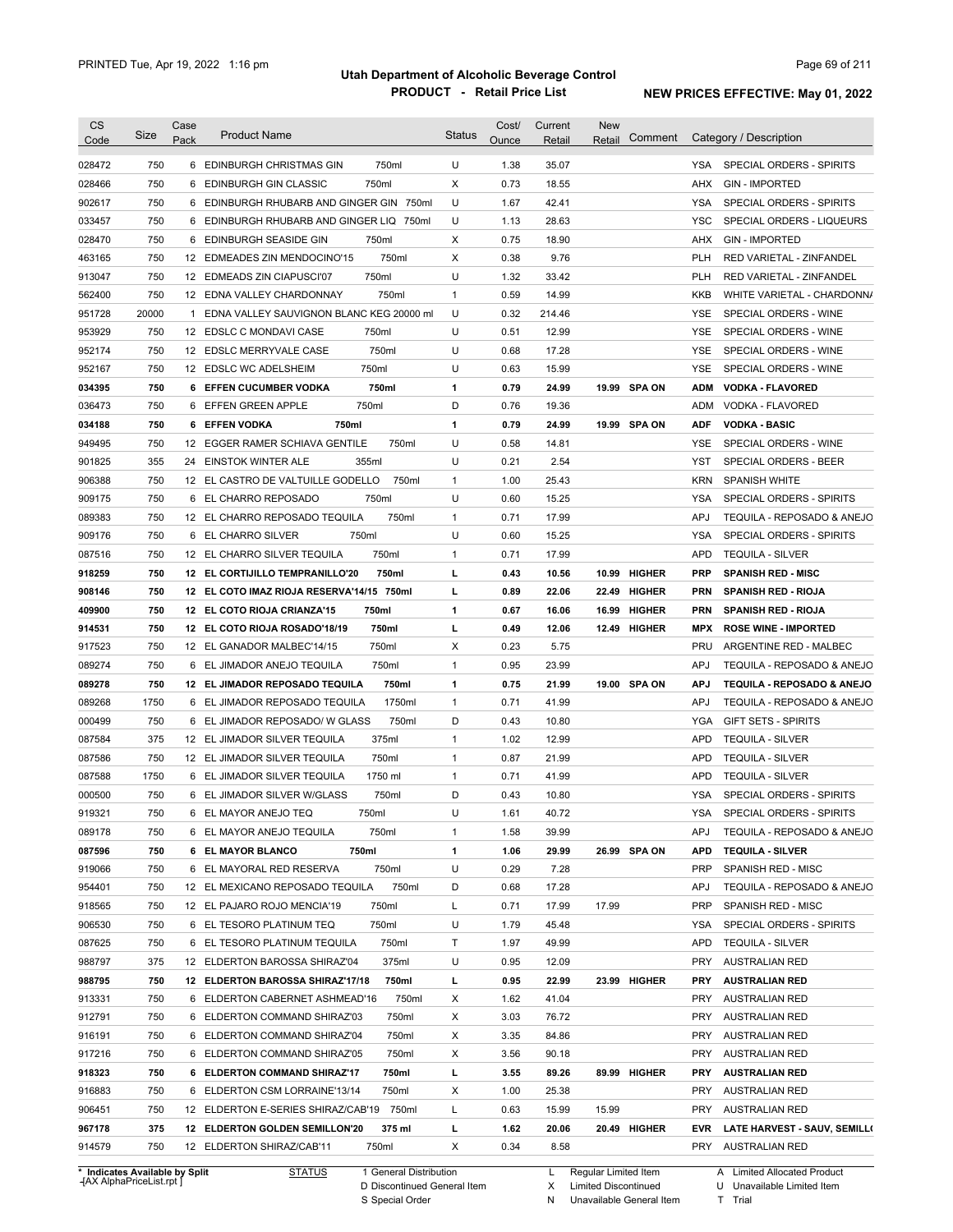| CS<br>Code       | Size | Case<br>Pack | <b>Product Name</b>                         | <b>Status</b>  | Cost/<br>Ounce | Current<br>Retail | <b>New</b><br>Retail | Comment      |            | Category / Description             |
|------------------|------|--------------|---------------------------------------------|----------------|----------------|-------------------|----------------------|--------------|------------|------------------------------------|
| 017916           | 750  |              | 12 ELIJAH CRAIG 1789 SMALL BATCH BOUR 750ml | $\mathbf{1}$   | 1.30           | 32.99             |                      |              |            | AWK WHISKEY - BOURBON SINGLE B     |
| 953372           | 750  |              | 12 ELIJAH CRAIG 1789#5661153-6 BARREL 750ml | U              | 1.14           | 28.99             |                      |              | <b>YSA</b> | SPECIAL ORDERS - SPIRITS           |
| 017920           | 750  |              | 3 ELIJAH CRAIG 18 YR SINGLE BRL<br>750ml    | A              | 5.93           | 150.27            |                      |              | LAS        | <b>ALLOCATED SPIRIT</b>            |
| 017923           | 750  |              | 750ml<br>3 ELIJAH CRAIG 21 YEAR             | U              | 5.58           | 141.49            |                      |              |            | AWK WHISKEY - BOURBON SINGLE B     |
| 017914           | 750  |              | 750ml<br>3 ELIJAH CRAIG BARREL PROOF        | Χ              | 2.37           | 59.99             |                      |              |            | AWK WHISKEY - BOURBON SINGLE B     |
| 017917           | 750  | 6            | ELIJAH CRAIG BARREL PROOF<br>750ml          | Α              | 2.76           | 69.99             |                      |              | LAS        | <b>ALLOCATED SPIRIT</b>            |
| 017929           | 750  |              | 12 ELIJAH CRAIG PRIVATE BARREL BRRL PR750ml | Α              | 3.15           | 79.99             |                      |              | LAS        | <b>ALLOCATED SPIRIT</b>            |
| 017915           | 375  |              | 12 ELIJAH CRAIG SMALL BATCH<br>375ml        | D              | 1.18           | 14.99             |                      |              | AWK        | WHISKEY - BOURBON SINGLE B         |
| 017919           | 1750 |              | 6 ELIJAH CRAIG SMALL BATCH<br>1750 ml       | 1              | 0.98           | 59.99             |                      | 57.99 SPA ON | AWK        | <b>WHISKEY - BOURBON SINGLE B.</b> |
| 017913           | 750  | 6            | ELIJAH CRAIG TOASTED BARREL<br>750ml        | Α              | 2.17           | 54.99             |                      |              | LAS        | <b>ALLOCATED SPIRIT</b>            |
| 101086           | 750  | 6            | 750ml<br>ELIJAH CRAIG VAP W/ MIX            | D              | 1.30           | 32.99             |                      |              | <b>YGA</b> | <b>GIFT SETS - SPIRITS</b>         |
| 100550           | 750  | 6            | 750ml<br>ELIJAH CRAIG W/ ICE MOLD           | D              | 0.65           | 16.39             |                      |              | <b>YGA</b> | <b>GIFT SETS - SPIRITS</b>         |
| 917943           | 750  |              | 750ml<br>12 ELIO PERRONE BIGARO '15/16      | Χ              | 0.43           | 10.80             |                      |              | <b>IPL</b> | SPARKLING WINE - ITALIAN           |
| 917942           | 750  |              | 12 ELIO PERRONE MOSCATO SOURGA'20<br>750ml  | L              | 0.83           | 20.99             |                      |              | <b>KRL</b> | ITALIAN WHITE - MISC DOC           |
| 918773           | 750  | 6            | ELIZABETH CHAMBERS P N LZY RVR'18 750ml     | X              | 1.76           | 44.57             |                      |              | <b>PLR</b> | RED VARIETAL - PINOT NOIR          |
| 918772           | 750  |              | 12 ELIZABETH CHAMBERS P N TMPRNC '14 750ml  | U              | 1.75           | 44.43             |                      |              | <b>PLR</b> | RED VARIETAL - PINOT NOIR          |
| 916403           | 750  | 6            | ELK COVE PINOT FIVE MTN'15/16<br>750ml      | X              | 1.06           | 27.00             |                      |              | <b>PLR</b> | RED VARIETAL - PINOT NOIR          |
| 562460           | 750  |              | 750ml<br>12 ELK COVE PINOT GRIS             | $\mathbf{1}$   | 0.79           | 19.99             |                      |              | KKH        | WHITE VARIETAL - PINOT GRIS        |
| 911081           | 750  |              | 6 ELK COVE PINOT LA BOHEME'14/16<br>750ml   | Χ              | 1.06           | 27.00             |                      |              | PLR        | RED VARIETAL - PINOT NOIR          |
| 914192           | 750  |              | 6 ELK COVE PINOT MT RICHMOND'14/15 750ml    | U              | 1.97           | 49.99             |                      |              | YSE        | SPECIAL ORDERS - WINE              |
| 915194           | 750  |              | 6 ELK COVE PINOT NOIR GOODRICH'18 750ml     | А              | 2.03           | 27.27             |                      | 51.50 HIGHER | LAW        | <b>ALLOCATED WINE</b>              |
| 912916           | 750  | 6            | ELK COVE PINOT NOIR ROOSEVELT'18 750ml      | А              | 3.15           | 77.99             |                      | 79.99 HIGHER | LAW        | <b>ALLOCATED WINE</b>              |
| 916402           | 750  |              | 12 ELK COVE PINOT NOIR ROSE'21<br>750ml     | L              | 0.67           | 16.99             |                      |              | MPQ        | ROSE WINE - VARIETAL & VIN G       |
| 463200           | 750  |              | 12 ELK COVE PINOT NOIR WILLAMETTE<br>750ml  | $\mathbf{1}$   | 1.18           | 29.99             |                      |              | PLR        | RED VARIETAL - PINOT NOIR          |
| 562470           | 375  |              | 12 ELK COVE ULTIMA WHITE '15<br>375 ml      | Χ              | 1.36           | 17.28             |                      |              | KKU        | <b>WHITE VARIETAL - MISC</b>       |
| 017943           | 750  | 6            | 750ml<br>ELMER T LEE 100TH BOURBON          | U              | 4.34           | 109.99            |                      |              | AWK        | WHISKEY - BOURBON SINGLE B         |
| 017946           | 750  |              | 12 ELMER T LEE SINGLE BARREL BOURBON 750ml  | Α              | 1.58           | 39.99             |                      |              | LAS        | <b>ALLOCATED SPIRIT</b>            |
| 562490           | 750  | 12           | 750ml<br>ELOUAN CHARDONNAY                  | $\mathbf{1}$   | 0.79           | 19.99             |                      |              | <b>KKB</b> | WHITE VARIETAL - CHARDONN/         |
| 463202           | 750  |              | 750ml<br>12 ELOUAN PINOT NOIR OREGON        | $\mathbf{1}$   | 0.91           | 22.99             |                      |              | <b>PLR</b> | RED VARIETAL - PINOT NOIR          |
| 918602           | 750  |              | 750ml<br>12 ELOUAN PINOT NOIR ROSE'18/19    | Г              | 0.71           | 17.99             |                      |              | <b>MPW</b> | ROSE WINE - DOMESTIC               |
| 914564           | 750  |              | 12 ELVIO COGNO BARBERA BRICC M'05/06 750ml  | X              | 1.15           | 29.06             |                      |              | <b>PRJ</b> | <b>ITALIAN RED - PIEDMONT</b>      |
| 917500           | 750  |              | 750ml<br>12 ELVIO TINTERO VINO BLANCO'16    | X              | 0.55           | 13.99             |                      |              | <b>KRL</b> | <b>ITALIAN WHITE - MISC DOC</b>    |
| 562496           | 750  |              | 12 ELY BY CALLAWAY CELLARS CHARDONNAY 750ml | $\overline{1}$ | 0.63           | 15.99             |                      |              | KKB        | WHITE VARIETAL - CHARDONN/         |
|                  | 355  |              | 24 ELYSIAN DAYGLOW IPA                      | D              | 0.21           | 2.55              |                      |              |            | ALE - PALE                         |
| 955324           |      |              | 355ml                                       |                |                |                   |                      |              | TNC        |                                    |
| 914436           | 355  |              | 24 ELYSIAN FULL CONTACT IMP HAZY IPA 355 ml | 1              | 0.21           | 2.55              |                      |              | TNF        | ALE - BITTER & ESB                 |
| 918698           | 355  |              | 24 ELYSIAN SEASONAL<br>355 ml               | D              | 0.19           | 2.29              |                      |              |            | TNC ALE - PALE                     |
| 918765           | 355  |              | 24 ELYSIAN SPACE DUST IPA<br>355 ml         | $\mathbf{1}$   | 0.21           | 2.55              |                      |              | TNC        | ALE - PALE                         |
| 409532           | 750  |              | 12 EMILIANA ECO CHARDONNAY'12<br>750ml      | Х              | 0.36           | 9.10              |                      |              | KRR        | CHILEAN WHITE                      |
| 409538           | 750  |              | 750ml<br>12 EMILIANA ECO SAUV BLANC'11/12   | Х              | 0.36           | 9.10              |                      |              | KRR        | CHILEAN WHITE                      |
| 915747           | 750  |              | 750ml<br>12 EMILIO MORO DUERO'04/05         | Х              | 1.40           | 35.49             |                      |              | <b>PRP</b> | SPANISH RED - MISC                 |
| 918577           | 750  |              | 750ml<br>12 EMILIO MORO MALLEOLUS'15        | L              | 2.29           | 57.99             |                      |              | PRP        | SPANISH RED - MISC                 |
| 916310           | 750  |              | 12 EMINA RIBERA DUERO PRESTIGIO'03 750ml    | Х              | 0.92           | 23.37             |                      |              | <b>PRP</b> | SPANISH RED - MISC                 |
| 950851           | 3000 | 1            | <b>EMMOLO MERLOT</b><br>3000 ml             | U              | 1.96           | 198.79            |                      |              | YSE        | SPECIAL ORDERS - WINE              |
| 947889           | 750  |              | 12 EMMOLO MERLOT'16/17<br>750ml             | L              | 2.17           | 54.99             |                      |              | <b>PLF</b> | RED VARIETAL - MERLOT              |
| 920212           | 750  |              | 750ml<br>12 EMMOLO SAUV BLANC'20            | Г              | 0.79           | 19.99             |                      |              | KKD        | WHITE VARIETAL - SAUVIGNON         |
| 921710           | 750  |              | 750ml<br>12 EMOIS SANCERRE 2019             | U              | 1.20           | 30.55             |                      |              | YSE        | SPECIAL ORDERS - WINE              |
| 028477           | 750  |              | 750ml<br>6 EMPRESS 1908 GIN                 | $\mathbf{1}$   | 1.58           | 39.99             |                      |              | AHG        | GIN - DRY                          |
| 463233           | 750  |              | 12 EN ROUTE PINOT NOIR POMMIERS'18 750ml    | L              | 2.47           | 62.64             |                      |              | PLR        | RED VARIETAL - PINOT NOIR          |
| 953938           | 750  |              | 12 ENFIELD CHARDONNAY CITRINE'20<br>750ml   | L              | 0.99           | 24.99             |                      |              | KKB        | WHITE VARIETAL - CHARDONN/         |
| 918819           | 750  |              | 750ml<br>12 ENFIELD PINOT NOIR ANTLE'16     | U              | 0.79           | 19.99             |                      |              | PLR        | RED VARIETAL - PINOT NOIR          |
|                  | 750  |              | 12 ENFIELD PRETTY HORSES RED'17/18<br>750ml | Х              | 0.91           | 23.04             |                      |              | PLU        | <b>RED VARIETAL - MISC</b>         |
|                  |      |              |                                             |                |                |                   |                      |              |            | <b>AUSTRALIAN RED</b>              |
| 919114<br>917882 | 750  |              | 12 ENGINE ROOM SHIRAZ MCLAREN'05<br>750ml   | U              | 0.58           | 14.82             |                      |              | PRY        |                                    |
| 917818           | 750  |              | 12 ENGINE ROOM WHITE MCLAREN'06<br>750ml    | Х              | 0.52           | 13.25             |                      |              | KRT        | <b>AUSTRALIAN WHITE</b>            |

**Case** [AX AlphaPriceList.rpt ]

D Discontinued General Item S Special Order

X N Limited Discontinued

Unavailable General Item

U Unavailable Limited Item

T Trial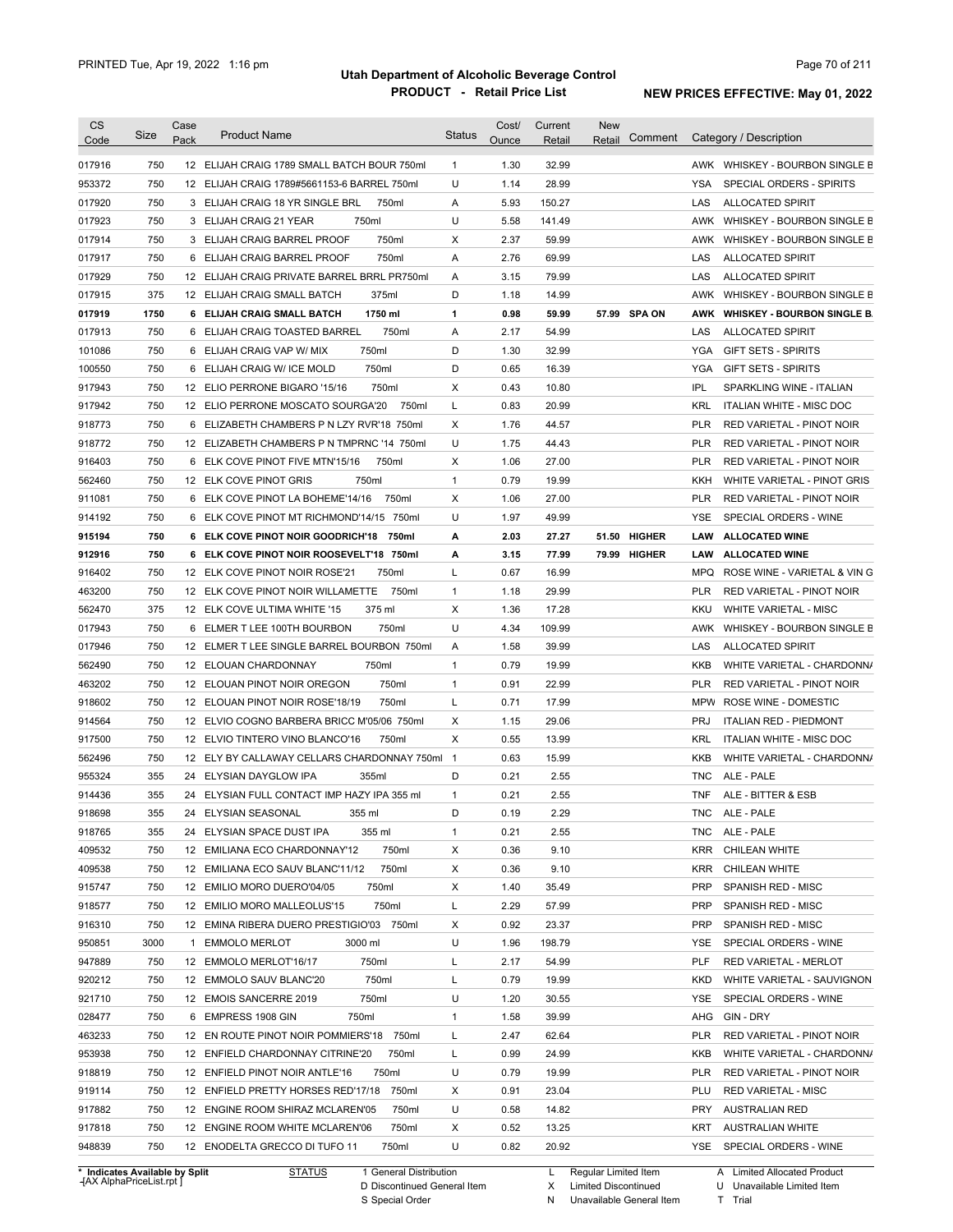| CS     | <b>Size</b>                    | Case | <b>Product Name</b>                         | <b>Status</b> | Cost/ | Current | <b>New</b><br>Comment  |            | Category / Description        |
|--------|--------------------------------|------|---------------------------------------------|---------------|-------|---------|------------------------|------------|-------------------------------|
| Code   |                                | Pack |                                             |               | Ounce | Retail  | Retail                 |            |                               |
| 953395 | 750                            |      | 6 ENRICO SERAFINO BAROLO'15/16<br>750ml     | L             | 1.89  | 47.99   |                        | <b>PRJ</b> | <b>ITALIAN RED - PIEDMONT</b> |
| 953414 | 750                            |      | 12 ENVIDIACOCHINA TETE DE CUVEE'19<br>750ml | г             | 1.26  | 31.50   | 31.99<br><b>HIGHER</b> | KRN        | <b>SPANISH WHITE</b>          |
| 953495 | 750                            |      | 6 ENZO BIANCHI RED BLND GRN CRT'18<br>750ml | L             | 2.60  | 65.99   |                        | <b>PRV</b> | ARGENTINE RED - OTHER         |
| 917733 | 651                            |      | 12 EPIC 825 STATE STOUT<br>651ml            | $\mathbf{1}$  | 0.27  | 5.99    |                        | TNP        | ALE - HEAVY, PORTER, STOUT    |
| 918127 | 651                            |      | 12 EPIC B.B. BAPTIST IMPERIAL STOUT 651ml   | $\mathbf{1}$  | 0.59  | 12.99   |                        | <b>TNP</b> | ALE - HEAVY, PORTER, STOUT    |
| 989293 | 651                            |      | 12 EPIC BARREL AGED SEASONAL<br>651 ml      | L             | 0.59  | 12.99   |                        | TNU        | ALE - MISC & SEASONAL         |
| 918722 | 651                            |      | 12 EPIC BIG BAD BAPTIST RARE REL SER 651 ml | $\mathbf{1}$  | 0.73  | 15.99   |                        | <b>TNP</b> | ALE - HEAVY, PORTER, STOUT    |
| 917731 | 651                            |      | 12 EPIC BRAINLESS BELGIAN-STYLE<br>651ml    | $\mathbf{1}$  | 0.27  | 5.99    |                        | TNI        | ALE - WHITE & BELGIAN STYLE   |
| 918290 | 651                            |      | 12 EPIC BRAINLESS IPA<br>651ml              | U             | 0.27  | 5.99    |                        | TNF        | ALE - BITTER & ESB            |
| 989321 | 651                            |      | 12 EPIC BRAINLESS ON CHERRIES<br>651ml      | Х             | 0.59  | 12.99   |                        | <b>TCP</b> | BEER - FRUIT & FLAVORED       |
| 917879 | 651                            |      | 651ml<br>12 EPIC BRAINLESS ON PEACHES       | Г             | 0.59  | 12.99   |                        | <b>TCP</b> | BEER - FRUIT & FLAVORED       |
| 918293 | 651                            |      | 12 EPIC BRAINLESS ON RASPBERRY<br>651ml     | Г             | 0.36  | 7.99    |                        | <b>TCP</b> | BEER - FRUIT & FLAVORED       |
| 953530 | 651                            |      | 12 EPIC BRAINLESS PASSION BELGIAN A 651 ml  | $\mathbf{1}$  | 0.36  | 7.99    |                        | <b>TCP</b> | BEER - FRUIT & FLAVORED       |
| 949500 | 375                            |      | 12 EPIC BRAINLESS SOUR SERIES<br>375 ml     | $\mathbf{1}$  | 0.79  | 9.99    |                        | TNU        | ALE - MISC & SEASONAL         |
| 989290 | 651                            |      | 651ml<br>12 EPIC BROWN RICE ALE             | Χ             | 0.20  | 4.42    |                        | TNU        | ALE - MISC & SEASONAL         |
| 917734 | 651                            |      | 651ml<br>12 EPIC CAPT'N CROMPTON'S PALE     | D             | 0.16  | 3.49    |                        | TNC        | ALE - PALE                    |
| 900025 | 650                            |      | 12 EPIC CHASING GHOSTS HAZY DIPA<br>650ml   | D             | 0.36  | 7.99    |                        | TNF        | ALE - BITTER & ESB            |
| 900286 | 473                            |      | 24 EPIC CHASING GHOSTS HAZY DIPA CANS 473ml | $\mathbf{1}$  | 0.17  | 2.75    |                        | TNF        | ALE - BITTER & ESB            |
| 917736 | 651                            |      | 12 EPIC CROSS FEVER AMBER ALE<br>651ml      | $\mathbf{1}$  | 0.16  | 3.49    |                        | TNL        | ALE - RED, AMBER, BROWN       |
| 918186 | 651                            |      | 12 EPIC DOUBLE SKULL DOPPELBOCK<br>651ml    | L             | 0.27  | 5.99    |                        | THP        | LAGER - HEAVY & DARK          |
| 918374 | 355                            |      | 24 EPIC ESCAPE TO COLORADO IPA CAN<br>355ml | $\mathbf{1}$  | 0.16  | 1.94    |                        | TNC.       | ALE - PALE                    |
| 918128 | 651                            |      | 12 EPIC F.W.R IMP PUMPKIN PORTER<br>651ml   | Г             | 0.32  | 6.99    |                        | YST        | SPECIAL ORDERS - BEER         |
|        | 651                            |      |                                             | D             | 0.32  | 6.99    |                        |            |                               |
| 918188 |                                |      | 12 EPIC GLUTENATOR<br>651ml                 |               |       |         |                        | TCA        | BEER - GLUTEN FREE/UP TO 20   |
| 918520 | 355                            |      | 24 EPIC HOP SYNDROME LAGER CAN<br>355ml     | U             | 0.16  | 1.91    |                        | THU        | LAGER - MISC & SEASONAL       |
| 917732 | 651                            |      | 12 EPIC HOPULENT INDIA PALE ALE<br>651ml    | Г             | 0.27  | 5.99    |                        | TNF        | ALE - BITTER & ESB            |
| 989310 | 651                            |      | 12 EPIC IMPERIAL IPA<br>651ml               | Χ             | 0.41  | 8.99    |                        | TNF        | ALE - BITTER & ESB            |
| 918848 | 651                            |      | 12 EPIC IMPERIAL PUMPKIN PORTER BARR 651 ml | U             | 0.59  | 12.99   |                        | YST        | SPECIAL ORDERS - BEER         |
| 917738 | 651                            |      | 12 EPIC INTERMOUNTAIN WHEAT BEER<br>651ml   | D             | 0.16  | 3.49    |                        | TCE        | BEER - WHEAT & HEFEWEIZEN     |
| 918375 | 355                            |      | 24 EPIC LIL' BRAINLESS RASP CAN<br>355ml    | U             | 0.16  | 1.91    |                        | THU        | LAGER - MISC & SEASONAL       |
| 918705 | 355                            |      | 24 EPIC LOS LOCOS LAGER<br>355 ml           | $\mathbf{1}$  | 0.16  | 1.94    |                        | THU        | LAGER - MISC & SEASONAL       |
| 918004 | 651                            |      | 651ml<br>12 EPIC MID MOUNTAIN MILD          | U             | 0.18  | 3.99    |                        | TNC        | ALE - PALE                    |
| 918857 | 355                            |      | 24 EPIC NEW ENGLAND STYLE IPA ROTATO 355 ml | $\mathbf{1}$  | 0.25  | 2.99    |                        | TNF        | ALE - BITTER & ESB            |
| 918856 | 651                            |      | 12 EPIC NEW ENGLAND STYLE IPA ROTATO 651 ml | D             | 0.32  | 6.99    |                        | YST        | SPECIAL ORDERS - BEER         |
| 918699 | 375                            |      | 12 EPIC OAK AND ORCHARD ALE<br>375 ml       | Г             | 0.79  | 9.99    |                        | TNU        | ALE - MISC & SEASONAL         |
| 918321 | 651                            |      | 12 EPIC OLD SAGE BRETT<br>651 ml            | X             | 0.55  | 12.14   |                        | TNI        | ALE - WHITE & BELGIAN STYLE   |
| 902668 | 355                            |      | 24 EPIC PAKKA GRPFRT TNGRN SELTZER CAN355ml | 1             | 0.08  | 0.99    |                        | <b>RCP</b> | FLAVORED MALT BEVERAGES       |
| 918005 | 355                            |      | 24 EPIC PFEFFERHORN LAGER CANS<br>355 ml    | $\mathbf{1}$  | 0.13  | 1.58    |                        | THE.       | LAGER - PILSENER              |
| 917735 | 651                            |      | 12 EPIC PFEIFFERHORN LAGER<br>651ml         | 1             | 0.16  | 3.49    |                        | THE        | <b>LAGER - PILSENER</b>       |
| 919028 | 355                            |      | 24 EPIC RINO PALE ALE CAN<br>355ml          | 1             | 0.16  | 1.94    |                        | TNC        | ALE - PALE                    |
| 918198 | 651                            |      | 12 EPIC SANTA CRUZ INDIA BROWN<br>651ml     | х             | 0.27  | 6.04    |                        | TNL        | ALE - RED, AMBER, BROWN       |
| 989289 | 651                            |      | 12 EPIC SEASONAL SERIES<br>651 ml           | L             | 0.32  | 6.99    |                        | YST        | SPECIAL ORDERS - BEER         |
| 917976 | 651                            |      | 12 EPIC SMOKED PORTER<br>651ml              | U             | 0.23  | 4.99    |                        | <b>TNP</b> | ALE - HEAVY, PORTER, STOUT    |
| 918748 | 355                            |      | 24 EPIC SON OF BB BAPIST COFFEE STOU 355 ml | $\mathbf{1}$  | 0.23  | 2.72    |                        | <b>TNP</b> | ALE - HEAVY, PORTER, STOUT    |
| 989291 | 651                            |      | 12 EPIC SOUR APPLE SAISON ALE<br>651ml      | U             | 0.36  | 7.99    |                        | <b>TCP</b> | BEER - FRUIT & FLAVORED       |
| 917737 | 651                            |      | 12 EPIC SPIRAL JETTY IPA<br>651ml           | $\mathbf{1}$  | 0.16  | 3.49    |                        | TNF        | ALE - BITTER & ESB            |
| 917890 | 355                            |      | 355 ml<br>24 EPIC SPIRAL JETTY IPA CANS     | 1             | 0.13  | 1.58    |                        | TNF        | ALE - BITTER & ESB            |
| 902701 | 650                            |      | 12 EPIC SUPER IPA ME<br>650ml               | 1             | 0.41  | 8.99    |                        | TNF        | ALE - BITTER & ESB            |
| 918704 | 355                            |      | 24 EPIC TART N JUICY IPA<br>355 ml          | $\mathbf{1}$  | 0.23  | 2.72    |                        | TNU        | ALE - MISC & SEASONAL         |
| 989296 | 651                            |      | 12 EPIC WIT BEER BELGIAN STYLE<br>651ml     | Х             | 0.16  | 3.49    |                        | TNI        | ALE - WHITE & BELGIAN STYLE   |
| 918426 | 750                            |      |                                             | Х             |       |         |                        | PFP        |                               |
|        |                                |      | 12 EPIPHANY GYPSY RED '14/16<br>750ml       |               | 0.42  | 10.75   |                        |            | RED GENERIC - RED TABLE & P   |
| 916773 | 750                            |      | 6 EPIPHANY REVELATION RED'15/16<br>750ml    | Х             | 1.51  | 38.39   |                        | PLU        | <b>RED VARIETAL - MISC</b>    |
| 463290 | 750                            |      | 6 ERATH LELAND PN WILLAMETTE VALLEY 750ml   | L             | 1.66  | 41.99   |                        | PLR        | RED VARIETAL - PINOT NOIR     |
| 562778 | 750                            |      | 12 ERATH OREGON CHARDONNAY<br>750ml         | $\mathbf{1}$  | 0.79  | 19.99   |                        | KKB        | WHITE VARIETAL - CHARDONN/    |
| 581620 | 750                            |      | 750ml<br>12 ERATH PINOT GRIS'20             | Г             | 0.63  | 15.99   |                        | <b>KKH</b> | WHITE VARIETAL - PINOT GRIS   |
|        | * Indicates Available by Split |      | <b>STATUS</b><br>1 General Distribution     |               |       | L       | Regular Limited Item   |            | A Limited Allocated Product   |

**Case** [AX AlphaPriceList.rpt ]

D Discontinued General Item

S Special Order

X N Limited Discontinued

Unavailable General Item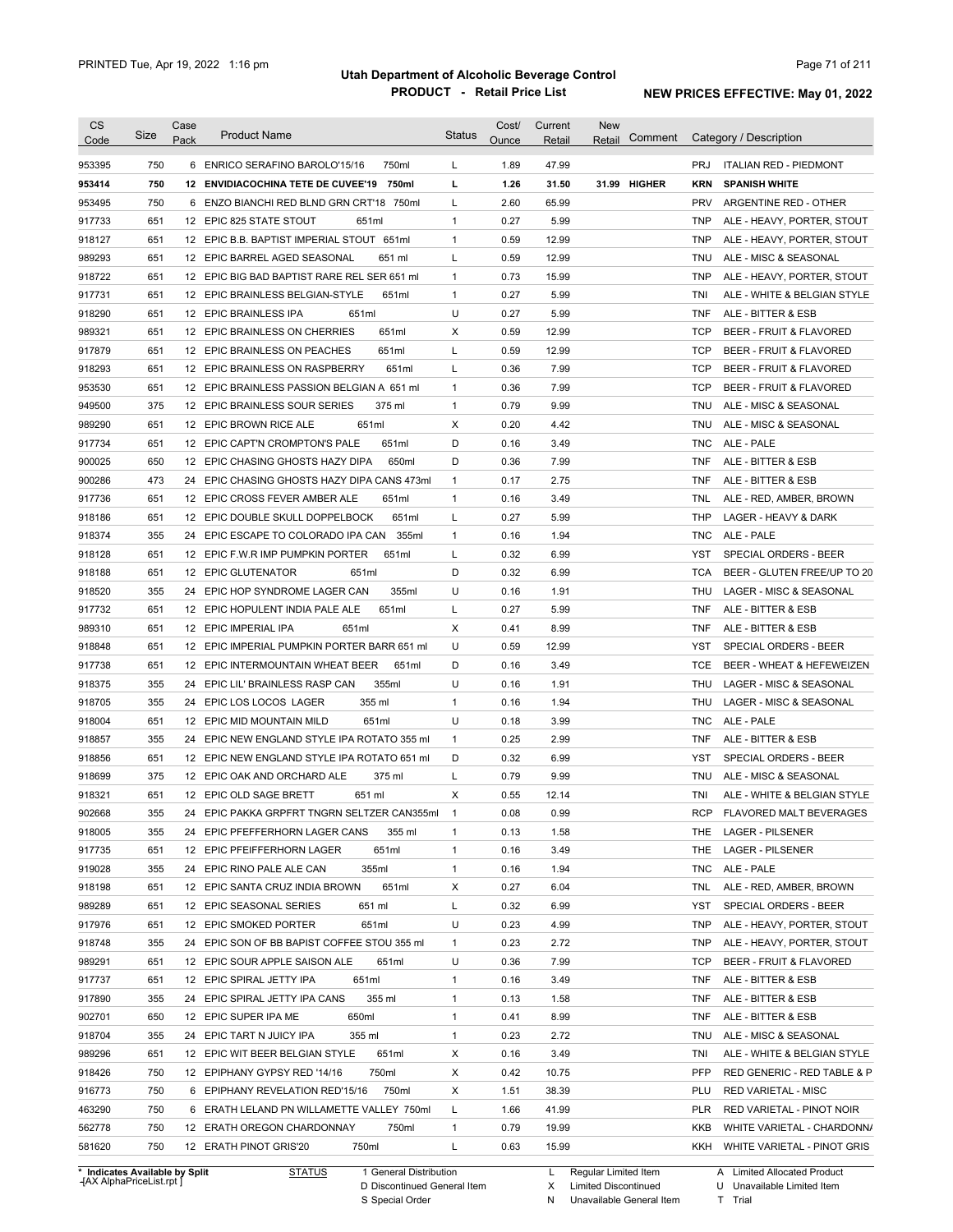| <b>CS</b>                            | Size | Case | <b>Product Name</b>                          | <b>Status</b> | Cost/ | Current | <b>New</b> |                     |            |                                |
|--------------------------------------|------|------|----------------------------------------------|---------------|-------|---------|------------|---------------------|------------|--------------------------------|
| Code                                 |      | Pack |                                              |               | Ounce | Retail  | Retail     | Comment             |            | Category / Description         |
| 463285                               | 750  |      | 750ml<br>6 ERATH PINOT NOIR ESTATE'17        | L             | 1.30  | 32.99   |            |                     | <b>PLR</b> | RED VARIETAL - PINOT NOIR      |
| 479350                               | 750  |      | 750ml<br>12 ERATH PINOT NOIR OREGON          | $\mathbf{1}$  | 0.79  | 19.99   |            |                     | <b>PLR</b> | RED VARIETAL - PINOT NOIR      |
| 653182                               | 750  |      | 12 ERATH ROSÉ OF PINOT NOIR'18/19<br>750ml   | Г             | 0.59  | 14.99   |            |                     | MPW        | ROSE WINE - DOMESTIC           |
| 916275                               | 750  |      | 750ml<br>12 ERCAVIO ROSATO'19                | L             | 0.34  | 8.56    |            |                     | MPX        | <b>ROSE WINE - IMPORTED</b>    |
| 921201                               | 750  |      | 750ml<br>12 ERCAVIO TEMPRANILLO'16/17        | г             | 0.55  | 13.06   |            | 13.99 HIGHER        | <b>PRP</b> | <b>SPANISH RED - MISC</b>      |
| 921139                               | 1000 |      | 1000ml<br>12 ERCOLE MONFERRATO BIANCO 2019   | U             | 0.42  | 14.26   |            |                     | <b>YSE</b> | SPECIAL ORDERS - WINE          |
| 904998                               | 473  |      | 473ml<br>20 EREBUNI BEER                     | U             | 0.13  | 2.14    |            |                     | YST        | SPECIAL ORDERS - BEER          |
| 918123                               | 750  |      | 12 ERIC CHEVALIER CHARD VDP'20<br>750ml      | Г             | 0.95  | 23.99   |            |                     | <b>KRB</b> | FRENCH WHITE - BORDEAUX &      |
| 911191                               | 750  |      | 750ml<br>12 ERMITAGE PIC ST LOUP ROSE'09     | Χ             | 0.69  | 17.54   |            |                     | <b>MPQ</b> | ROSE WINE - VARIETAL & VIN G   |
| 917752                               | 750  |      | 12 ERRAZURIZ CAB SAUV SINGLE V'9/10 750ml    | U             | 0.88  | 22.22   |            |                     | <b>PRT</b> | <b>CHILEAN RED</b>             |
| 917751                               | 750  |      | 12 ERRAZURIZ CARMENER SNGL VYRD'13<br>750ml  | Χ             | 0.47  | 11.88   |            |                     | <b>PRT</b> | <b>CHILEAN RED</b>             |
| 917224                               | 750  |      | 12 ERRAZURIZ CHARD WILD FERMENT'15/16 750ml  | Χ             | 0.47  | 11.88   |            |                     | <b>KRR</b> | <b>CHILEAN WHITE</b>           |
| 917415                               | 750  |      | 12 ERRAZURIZ SAUV BLANCEST'14/15<br>750ml    | U             | 0.52  | 13.13   |            |                     | <b>KRR</b> | CHILEAN WHITE                  |
| 917774                               | 750  |      | 750ml<br>12 ESPELT CORALI ROSADO'20          | Χ             | 0.58  | 14.62   |            |                     | <b>MPQ</b> | ROSE WINE - VARIETAL & VIN G   |
| 088980                               | 1750 |      | 6 ESPOLON REPOSADO TEQUILA<br>1750 ml        | 1             | 1.01  | 56.99   |            | 59.99 HIGHER        | <b>APJ</b> | TEQUILA - REPOSADO & ANEJO     |
| 089699                               | 750  | 3    | 750ml<br><b>ESPOLON ANEJO EXTRA</b>          | Χ             | 3.94  | 99.99   |            |                     | <b>APJ</b> | TEQUILA - REPOSADO & ANEJO     |
| 000294                               | 750  | 6    | 750 ml<br><b>ESPOLON ANEJO GIFT PACK '16</b> | D             | 1.39  | 35.36   |            |                     | YGA        | <b>GIFT SETS - SPIRITS</b>     |
| 087619                               | 750  | 12   | 750ml<br><b>ESPOLON BLANCO TEQUILA</b>       | $\mathbf{1}$  | 1.18  | 29.99   |            |                     | <b>APD</b> | <b>TEQUILA - SILVER</b>        |
| 087623                               | 1750 |      | 6 ESPOLON BLANCO TEQUILA<br>1750 ml          | 1             | 1.01  | 56.99   |            | 59.99 HIGHER        | <b>APD</b> | <b>TEQUILA - SILVER</b>        |
| 089286                               | 750  |      | 750ml<br>12 ESPOLON REPOSADO TEQUILA         | 1             | 1.18  | 27.99   |            | 29.99 SPA OFF       | <b>APJ</b> | TEQUILA - REPOSADO & ANEJO     |
| 954494                               | 250  | 36   | 250ml<br><b>ESSENTIALLY GEARED BUBBLES</b>   | U             | 0.44  | 3.71    |            |                     | <b>YSE</b> | SPECIAL ORDERS - WINE          |
| 463350                               | 750  |      | 750ml<br>12 ESTANCIA CABERNET                | $\mathbf{1}$  | 0.63  | 15.99   |            |                     | <b>PLB</b> | RED VARIETAL - CABERNET        |
| 562804                               | 750  | 12   | 750ml<br>ESTANCIA CHARDONNAY                 | $\mathbf{1}$  | 0.51  | 12.99   |            |                     | <b>KKB</b> | WHITE VARIETAL - CHARDONN/     |
| 974064                               | 750  | 12   | 750ml<br><b>ESTANCIA MERITAGE'13/14</b>      | Х             | 0.60  | 15.17   |            |                     | <b>PLD</b> | RED VARIETAL - MERITAGE        |
| 463375                               | 750  |      | 750ml<br>12 ESTANCIA MERLOT'14               | Х             | 0.23  | 5.93    |            |                     | <b>PLF</b> | RED VARIETAL - MERLOT          |
| 562812                               | 750  |      | 750ml<br>12 ESTANCIA PINOT GRIGIO            | $\mathbf{1}$  | 0.51  | 12.99   |            |                     | KKH        | WHITE VARIETAL - PINOT GRIS    |
| 914986                               | 750  |      | 12 ESTEZARGUES ANDEZON COTES DU RHN'1 750ml  | X             | 0.38  | 9.53    |            |                     | <b>PRD</b> | <b>FRENCH RED - RHONE</b>      |
| 954154                               | 750  |      | 750ml<br>12 ESTREIA RESERVA ALVARINHO        | U             | 0.51  | 12.88   |            |                     | <b>YSE</b> | SPECIAL ORDERS - WINE          |
| 949815                               | 355  | 24   | 355ml<br><b>ESTRELLA DAMM</b>                | U             | 0.16  | 1.95    |            |                     | YST        | SPECIAL ORDERS - BEER          |
| 922433                               | 500  |      | 12 ETTA PLACE BARREL AGED CIDER 002 500 ml   | U             | 0.53  | 8.95    |            |                     | YGE        | <b>GIFT SETS - WINES</b>       |
| 921539                               | 500  |      | 12 ETTA PLACE GRAND CIRCLE CIDER<br>500ml    | U             | 0.53  | 8.95    |            |                     | YSE        | SPECIAL ORDERS - WINE          |
| 921541                               | 500  |      | 500ml<br>12 ETTA PLACE PEAR CIDER            | U             | 0.53  | 8.95    |            |                     | <b>YSE</b> | SPECIAL ORDERS - WINE          |
| 921540                               | 500  |      | 12 ETTA PLACE STRAY ARROW ROSE CIDER 500ml   | U             | 0.53  | 8.95    |            |                     | <b>YSE</b> | SPECIAL ORDERS - WINE          |
| 914655                               | 750  | 6    | ETUDE CABERNET NAPA'15<br>750ml              | X             | 3.55  | 89.99   |            |                     | <b>PLB</b> | RED VARIETAL - CABERNET        |
| 916018                               | 750  |      | 12 ETUDE PINOT GRIS'13/14<br>750ml           | X             | 0.41  | 10.50   |            |                     | KKH        | WHITE VARIETAL - PINOT GRIS    |
|                                      |      |      |                                              |               |       |         |            |                     |            |                                |
| 915296                               | 750  |      | 12 ETUDE PINOT NOIR CARNEROS<br>750ml        |               | 1.70  | 42.99   |            |                     | <b>PLR</b> | RED VARIETAL - PINOT NOIR      |
| 463550                               | 750  |      | 12 ETUDE PINOT NOIR CARNEROS'02<br>750ml     | X             | 1.51  | 38.25   |            |                     | PLR        | RED VARIETAL - PINOT NOIR      |
| 018095                               | 750  |      | 6 EVAN WILLIAMS 1783<br>750ml                | 1             | 1.02  | 25.99   |            |                     |            | AWW WHISKEY - DOMESTIC         |
| 016096                               | 750  |      | 750ml<br>12 EVAN WILLIAMS BIB WHITE LABEL    | 1             | 0.63  | 17.99   |            | 15.99 SPA ON        |            | AWH WHISKEY - BOURBON & TENNES |
| 016098                               | 1750 |      | 6 EVAN WILLIAMS BIB WHITE LABEL 1750 ml      | 1             | 0.59  | 31.99   |            | 34.99 SPA OFF       |            | AWH WHISKEY - BOURBON & TENNES |
| 017956                               | 750  |      | <b>12 EVAN WILLIAMS BLACK LABEL</b><br>750ml | 1             | 0.63  | 13.99   |            | 15.99 SPA OFF       |            | AWH WHISKEY - BOURBON & TENNES |
| 017958                               | 1750 |      | 1750ml<br>6 EVAN WILLIAMS BLACK LABEL        | 1             | 0.51  | 31.99   |            | 29.99 SPA ON        |            | AWH WHISKEY - BOURBON & TENNES |
| 017954                               | 375  |      | 375 ml<br>24 EVAN WILLIAMS BLACK LABEL       | 1             | 0.63  | 7.99    |            |                     |            | AWW WHISKEY - DOMESTIC         |
| 017957                               | 1000 |      | 1000 ml<br>12 EVAN WILLIAMS BLACK LABEL      | 1             | 0.53  | 17.99   |            |                     | AWH        | WHISKEY - BOURBON & TENNE:     |
| 059100                               | 750  |      | 12 EVAN WILLIAMS EGG NOG<br>750ml            | D             | 0.43  | 9.99    |            | 10.99 DISCOUNTE YGC |            | <b>GIFT SETS - LIQUEURS</b>    |
| 059101                               | 1750 |      | 6 EVAN WILLIAMS EGG NOG<br>1750 ml           | D             | 0.34  | 18.99   |            | 19.99 DISCOUNTE YGC |            | <b>GIFT SETS - LIQUEURS</b>    |
| 073721                               | 750  |      | <b>12 EVAN WILLIAMS FIRE</b><br>750ml        | 1             | 0.55  | 15.99   |            | 13.99 SPA ON        | AWT        | <b>WHISKEY - FLAVORED</b>      |
| 018046                               | 750  |      | 12 EVAN WILLIAMS GREEN LABEL<br>750ml        | D             | 0.43  | 10.99   |            |                     | AWH        | WHISKEY - BOURBON & TENNE:     |
| 073702                               | 750  |      | 12 EVAN WILLIAMS HONEY RESERVE LIQUE 750ml   | 1             | 0.63  | 13.99   |            | 15.99 SPA OFF       | AWT        | <b>WHISKEY - FLAVORED</b>      |
|                                      | 750  |      | 12 EVAN WILLIAMS KENTUCKY CIDER<br>750ml     | D             | 0.23  | 5.94    |            |                     | <b>YGC</b> | <b>GIFT SETS - LIQUEURS</b>    |
|                                      |      |      |                                              | $\mathbf{1}$  | 1.38  | 34.99   |            |                     |            | AWK WHISKEY - BOURBON SINGLE B |
|                                      | 750  |      | 6 EVAN WILLIAMS SINGLE BRL<br>750ml          |               |       |         |            |                     |            |                                |
|                                      | 750  |      | 6 EVENING LAND LA SOURCE PINOT NOIR 750ml    | U             | 2.44  | 61.98   |            |                     | YSE        | SPECIAL ORDERS - WINE          |
| 073729<br>018120<br>951315<br>920579 | 750  |      | 6 EVENING LAND LA SOURCE PN'12 75 750ml      | U             | 2.44  | 61.98   |            |                     | YSE        | SPECIAL ORDERS - WINE          |

**Case** [AX AlphaPriceList.rpt ]

D Discontinued General Item S Special Order

Regular Limited Item

X

Limited Discontinued

N Unavailable General Item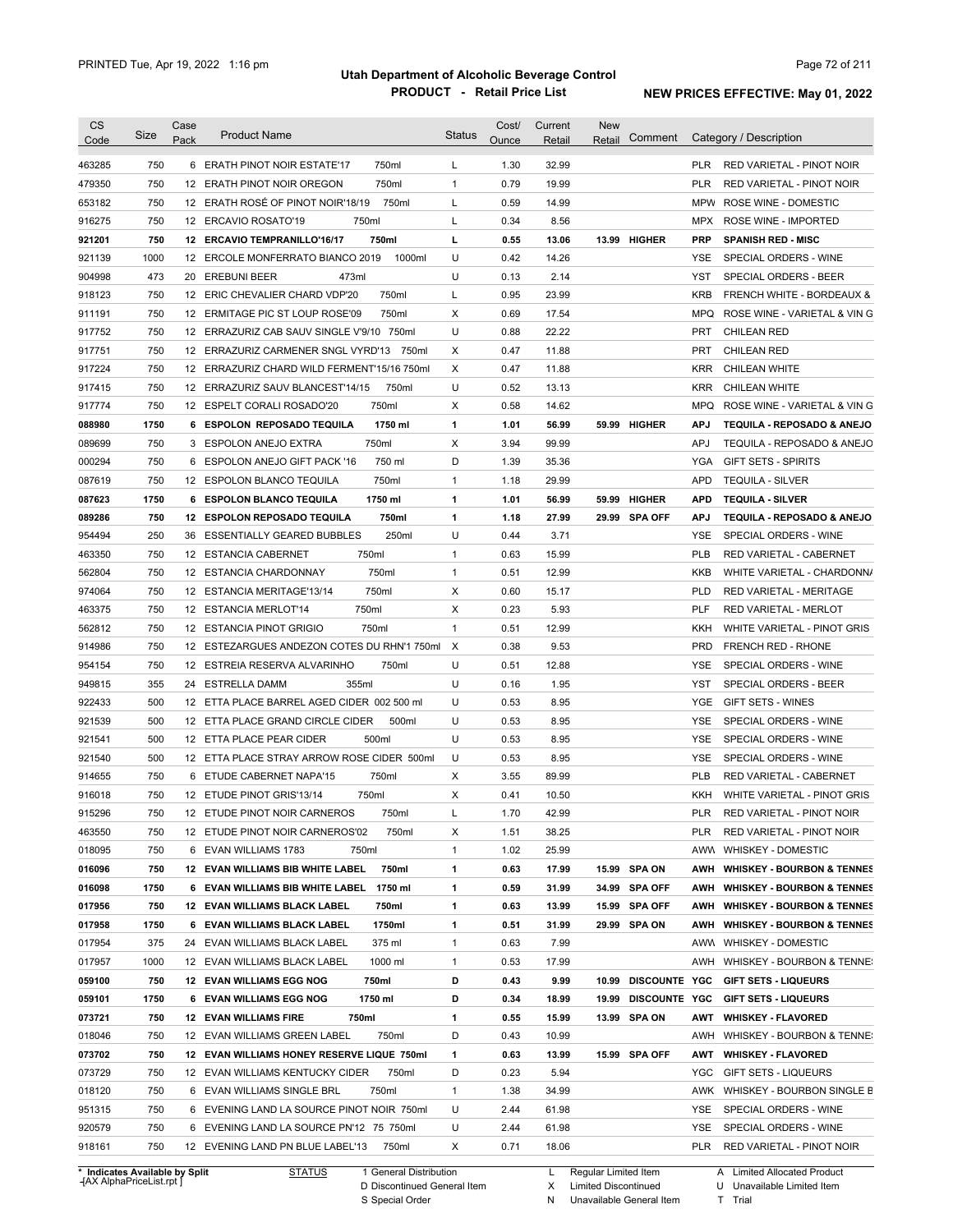| Code                                                                                                                                                                                                                     | Size       | Case | <b>Product Name</b>                                                              | <b>Status</b> | Cost/         | Current         | <b>New</b> | Comment        |                   | Category / Description                                |
|--------------------------------------------------------------------------------------------------------------------------------------------------------------------------------------------------------------------------|------------|------|----------------------------------------------------------------------------------|---------------|---------------|-----------------|------------|----------------|-------------------|-------------------------------------------------------|
|                                                                                                                                                                                                                          |            | Pack |                                                                                  |               | Ounce         | Retail          | Retail     |                |                   |                                                       |
| 946919                                                                                                                                                                                                                   | 750        |      | 12 EVENING LAND POUILLY FUISSE'10<br>750ml                                       | X             | 0.48          | 12.05           |            |                | <b>KFP</b>        | WHITE GENERIC - TABLE & PRC                           |
| 919721                                                                                                                                                                                                                   | 750        |      | 12 EVENING LAND SEVEN SPRINGS PN<br>750ml                                        | U             | 1.18          | 30.04           |            |                | YSE               | SPECIAL ORDERS - WINE                                 |
| 041833                                                                                                                                                                                                                   | 200        |      | 200ml<br>48 EVERCLEAR ALCOHOL                                                    | $\mathbf{1}$  | 1.03          | 6.99            |            |                | <b>ADF</b>        | <b>VODKA - BASIC</b>                                  |
| 041838                                                                                                                                                                                                                   | 1750       |      | 1750ml<br>6 EVERCLEAR ALCOHOL 190PR                                              | $\mathbf{1}$  | 0.68          | 39.99           |            |                | ADU               | VODKA - MISC & ACQUAVIT                               |
| 059119                                                                                                                                                                                                                   | 355        |      | 355 ml<br>24 EVERCLEAR PRPL PSN                                                  | U             | 0.19          | 2.33            |            |                | <b>YSA</b>        | SPECIAL ORDERS - SPIRITS                              |
| 921298                                                                                                                                                                                                                   | 1500       |      | 1500ml<br>6 EVOLUTION LUCKY NO 9 WHITE                                           | 1             | 0.29          | 17.95           |            | 14.95 SPA ON   | <b>KFP</b>        | <b>WHITE GENERIC - TABLE &amp; PRO</b>                |
| 921297                                                                                                                                                                                                                   | 1500       |      | 1500ml<br>6 EVOLUTION OREGON PINOT NOIR                                          | 1             | 0.43          | 25.00           |            | 22.00 SPA ON   | PLR               | <b>RED VARIETAL - PINOT NOIR</b>                      |
| 955751                                                                                                                                                                                                                   | 355        |      | 24 EX NOVO MOST INTERESTING LAGER I 355 ml                                       | U             | 0.15          | 1.83            |            |                | YST               | SPECIAL ORDERS - BEER                                 |
| 951226                                                                                                                                                                                                                   | 473        |      | 24 EX NOVO BRASH BURST<br>473 ml                                                 | U             | 0.23          | 3.63            |            |                | YST               | SPECIAL ORDERS - BEER                                 |
| 951124                                                                                                                                                                                                                   | 473        |      | 473 ml<br>24 EX NOVO CITY OF BOOKS                                               | U             | 0.23          | 3.63            |            |                | YST               | SPECIAL ORDERS - BEER                                 |
| 951122                                                                                                                                                                                                                   | 473        |      | 24 EX NOVO FOR WHOM THE HELLES TOLLS 473 ml                                      | U             | 0.15          | 2.35            |            |                | <b>YST</b>        | SPECIAL ORDERS - BEER                                 |
| 922872                                                                                                                                                                                                                   | 355        |      | 24 EX NOVO MERRYIN BERRIES<br>355ml                                              | U             | 0.18          | 2.11            |            |                | <b>YST</b>        | SPECIAL ORDERS - BEER                                 |
| 951125                                                                                                                                                                                                                   | 473        |      | 473 ml<br>24 EX NOVO PENGUIN TUXEDO                                              | U             | 0.15          | 2.35            |            |                | <b>YST</b>        | SPECIAL ORDERS - BEER                                 |
| 951123                                                                                                                                                                                                                   | 473        | 24   | EX NOVO PERLE HAGGARD<br>473 ml                                                  | U             | 0.15          | 2.35            |            |                | <b>YST</b>        | SPECIAL ORDERS - BEER                                 |
| 952127                                                                                                                                                                                                                   | 500        |      | 500 ml<br>12 EX NOVO SEPTEM                                                      | U             | 0.60          | 10.17           |            |                | <b>YST</b>        | SPECIAL ORDERS - BEER                                 |
| 912985                                                                                                                                                                                                                   | 750        |      | 750ml<br>12 EXCELSIOR CHARDONNAY                                                 | $\mathbf{1}$  | 0.47          | 11.90           |            |                | <b>KRQ</b>        | SOUTH AFRICAN WHITE                                   |
| 087646                                                                                                                                                                                                                   | 750        |      | 750ml<br><b>12 EXOTICO BLANCO TEQUILA</b>                                        | 1             | 0.79          | 16.99           | 19.99      | <b>SPA OFF</b> | <b>APD</b>        | <b>TEQUILA - SILVER</b>                               |
| 089443                                                                                                                                                                                                                   | 750        |      | 750ml<br>12 EXOTICO REPOSADO TEQUILA                                             | 1             | 0.67          | 19.99           |            | 16.99 SPA ON   | <b>APJ</b>        | TEQUILA - REPOSADO & ANEJO                            |
| 410598                                                                                                                                                                                                                   | 750        |      | 750ml<br>12 EXPEDICION CARMENERE '16/17                                          | X             | 0.23          | 5.92            |            |                | <b>PRT</b>        | <b>CHILEAN RED</b>                                    |
| 917105                                                                                                                                                                                                                   | 750        |      | 750ml<br>12 EXPRESSION 44 PN EOLA-AMITY'06                                       | U             | 1.20          | 30.39           |            |                | <b>PLR</b>        | RED VARIETAL - PINOT NOIR                             |
| 916514                                                                                                                                                                                                                   | 750        |      | 12 EYRIE CHARDONNAY RESERVE'07/08<br>750ml                                       | х             | 1.52          | 38.61           |            |                | <b>KKB</b>        | WHITE VARIETAL - CHARDONN/                            |
| 916513                                                                                                                                                                                                                   | 750        |      | 750ml<br>12 EYRIE PINOT BLANC'20                                                 | Г             | 0.99          | 25.09           |            |                | KKF               | WHITE VARIETAL - PINOT BLAN                           |
| 904474                                                                                                                                                                                                                   | 750        |      | 750ml<br>12 EYRIE PINOT GRIS OLD VINE'17                                         | х             | 1.38          | 35.00           |            |                | KKH               | WHITE VARIETAL - PINOT GRIS                           |
| 961344                                                                                                                                                                                                                   | 750        |      | 12 EYRIE PINOT GRIS'19/20<br>750ml                                               | г             | 0.92          | 17.31           |            | 23.45 HIGHER   | KKH               | <b>WHITE VARIETAL - PINOT GRIS</b>                    |
| 911440                                                                                                                                                                                                                   | 750        |      | 750ml<br>12 EYRIE PINOT NOIR OV RSV'13/14                                        | х             | 2.64          | 66.95           |            |                | PLR               | RED VARIETAL - PINOT NOIR                             |
| 978183                                                                                                                                                                                                                   | 750        |      | 12 EYRIE PINOT NOIR'18<br>750ml                                                  | L             | 1.47          | 37.38           |            |                | PLR               | RED VARIETAL - PINOT NOIR                             |
| 018201                                                                                                                                                                                                                   | 750        | 6    | 750ml<br>EZRA BROOKS 99 PR BOURBON                                               | $\mathbf{1}$  | 0.99          | 24.99           |            |                | AWH               | WHISKEY - BOURBON & TENNE:                            |
| 018194                                                                                                                                                                                                                   | 375        | 24   | 375ml<br>EZRA BROOKS BOURBON                                                     | $\mathbf{1}$  | 0.55          | 6.99            |            |                | AWH               | WHISKEY - BOURBON & TENNE:                            |
| 018196                                                                                                                                                                                                                   | 750        |      | 750ml<br>12 EZRA BROOKS BOURBON                                                  | $\mathbf{1}$  | 0.59          | 14.99           |            |                | AWH               | WHISKEY - BOURBON & TENNE:                            |
| 018198                                                                                                                                                                                                                   | 1750       |      | 1750ml<br>6 EZRA BROOKS BOURBON                                                  | 1             | 0.54          | 29.99           | 31.99      | HIGHER         | AWH               | <b>WHISKEY - BOURBON &amp; TENNES</b>                 |
|                                                                                                                                                                                                                          |            |      |                                                                                  | 1             | 0.43          | 12.99           | 10.99      | SPA ON         | CHV               | <b>LIQUEURS - CREAM</b>                               |
|                                                                                                                                                                                                                          | 750        |      | 12 EZRA BROOKS BOURBON CREAM<br>750ml                                            |               |               |                 |            |                |                   | <b>GIFT SETS - SPIRITS</b>                            |
|                                                                                                                                                                                                                          | 750        | 4    | EZRA BROOKS MOLD AND GLASS SET<br>750ml                                          | D             | 0.55          | 13.99           |            |                | YGA               |                                                       |
|                                                                                                                                                                                                                          | 750        |      | 750ml<br>4 EZRA BROOKS OLD FASHION KIT                                           | D             | 0.30          | 7.56            |            |                | YGA               | <b>GIFT SETS - SPIRITS</b>                            |
|                                                                                                                                                                                                                          | 750        |      | 12 EZRA BROOKS RYE WHISKEY<br>750ml                                              | 1             | 0.67          | 12.99           |            | 16.99 SPA OFF  | AWU               | <b>WHISKEY - RYE</b>                                  |
|                                                                                                                                                                                                                          | 750        |      | 4 EZRA BROOKS W/ FLASK<br>750ml                                                  | D             | 0.59          | 14.99           |            |                |                   | AWW WHISKEY - DOMESTIC                                |
|                                                                                                                                                                                                                          | 750        |      | 12 FABLEIST CAB PASO ROBLES'19/20<br>750ml                                       |               | 0.83          | 20.99           |            |                | <b>PLB</b>        | RED VARIETAL - CABERNET                               |
|                                                                                                                                                                                                                          | 750        |      | 12 FABLEIST PINOT NOIR'18/20<br>750ml                                            | х             | 0.79          | 20.06           |            |                | PLR               | RED VARIETAL - PINOT NOIR                             |
|                                                                                                                                                                                                                          | 750        |      | 750ml<br>12 FAILLA CHARD SONOMA COAST '19                                        | Г             | 1.42          | 35.99           |            |                | KKB               | WHITE VARIETAL - CHARDONN/                            |
|                                                                                                                                                                                                                          | 750        |      | 12 FAIRBANKS SHERRY<br>750ml                                                     | $\mathbf{1}$  | 0.32          | 7.99            |            |                | EHW               | SHERRY - DOMESTIC                                     |
|                                                                                                                                                                                                                          | 750        |      | 750ml<br>12 FAIRVIEW GOAT ROTI'10/11                                             | х             | 0.64          | 16.20           |            |                | <b>PRS</b>        | SOUTH AFRICAN RED                                     |
|                                                                                                                                                                                                                          | 750        |      | 12 FAIRVIEW GOATS DO ROAM BL'18/19 750ml                                         |               | 0.43          | 10.99           |            |                | KRQ               |                                                       |
|                                                                                                                                                                                                                          | 750        |      | 12 FAIRVIEW GOATS DO ROAM RED<br>750ml                                           | Г<br>1        | 0.47          | 11.99           |            |                | <b>PRS</b>        | SOUTH AFRICAN WHITE<br>SOUTH AFRICAN RED              |
|                                                                                                                                                                                                                          | 750        |      | 12 FAIRVIEW GOATS DO ROAM ROSE<br>750ml                                          | 1             | 0.47          | 9.99            |            | 11.99 SPA OFF  | <b>MPQ</b>        | ROSE WINE - VARIETAL & VIN GI                         |
|                                                                                                                                                                                                                          | 750        |      | 12 FAIRVIEW GOATS DO ROAM VILL'08<br>750ml                                       | х             | 0.44          | 11.22           |            |                | <b>PRS</b>        | SOUTH AFRICAN RED                                     |
|                                                                                                                                                                                                                          | 750        |      | 12 FAIRVIEW PINOTAGE'14/15<br>750ml                                              | х             | 0.52          | 13.13           |            |                | <b>PRS</b>        | SOUTH AFRICAN RED                                     |
|                                                                                                                                                                                                                          | 750        |      | 12 FAIRVIEW SHIRAZ SA'12/13<br>750ml                                             | U             | 0.56          | 14.22           |            |                | <b>PRS</b>        | SOUTH AFRICAN RED                                     |
|                                                                                                                                                                                                                          | 750        |      | 6 FAIVELEY BATARD-MONTRACHET'17<br>750ml                                         | L             | 20.23         | 513.04          |            |                | <b>KRA</b>        | FRENCH WHITE - BURGUNDY                               |
|                                                                                                                                                                                                                          | 750        |      | 750ml                                                                            |               |               |                 |            |                | <b>PRB</b>        |                                                       |
|                                                                                                                                                                                                                          |            |      | 6 FAIVELEY BEAUNE CLOS L'ECU'19                                                  | L             | 2.70          | 68.11           |            | 68.49 HIGHER   | <b>KRA</b>        | <b>FRENCH RED - BURGUNDY</b>                          |
|                                                                                                                                                                                                                          | 750        |      | 6 FAIVELEY BIENVENUE-BAT-MONT'17/18 750ml                                        | L             | 17.61         | 446.61          |            |                |                   | FRENCH WHITE - BURGUNDY                               |
|                                                                                                                                                                                                                          | 750        |      | 750ml<br>12 FAIVELEY BOURGOGNE ROUGE'19                                          | L             | 1.04          | 25.06           |            | 26.49 HIGHER   | <b>PRB</b>        | <b>FRENCH RED - BURGUNDY</b>                          |
|                                                                                                                                                                                                                          | 750        |      | 6 FAIVELEY CHABLIS LE CLOS'10/11<br>750ml                                        | х             | 3.53          | 89.59           |            |                | <b>KRA</b>        | FRENCH WHITE - BURGUNDY                               |
| 080130<br>101155<br>100809<br>027167<br>100546<br>953437<br>919111<br>946809<br>094684<br>912820<br>411740<br>411730<br>912676<br>914409<br>915013<br>914249<br>918313<br>918273<br>918314<br>918275<br>918271<br>918272 | 750        |      | 6 FAIVELEY CHABLIS LESPREUSES'13<br>750ml                                        | х             | 3.93          | 99.77           |            |                | KRA               | FRENCH WHITE - BURGUNDY                               |
| 912102<br>912097                                                                                                                                                                                                         | 750<br>750 |      | 12 FAIVELEY CHAMB-MUSIGNY'18<br>750ml<br>6 FAIVELEY CHAMBRTIN CLOS BEZE'18 750ml | L<br>L        | 2.68<br>18.31 | 68.05<br>464.47 |            | 67.99 LOWER    | PRB<br><b>PRB</b> | <b>FRENCH RED - BURGUNDY</b><br>FRENCH RED - BURGUNDY |

**Case** [AX AlphaPriceList.rpt ]

D Discontinued General Item S Special Order

Regular Limited Item

X

Limited Discontinued

N Unavailable General Item

A Limited Allocated Product

U Unavailable Limited Item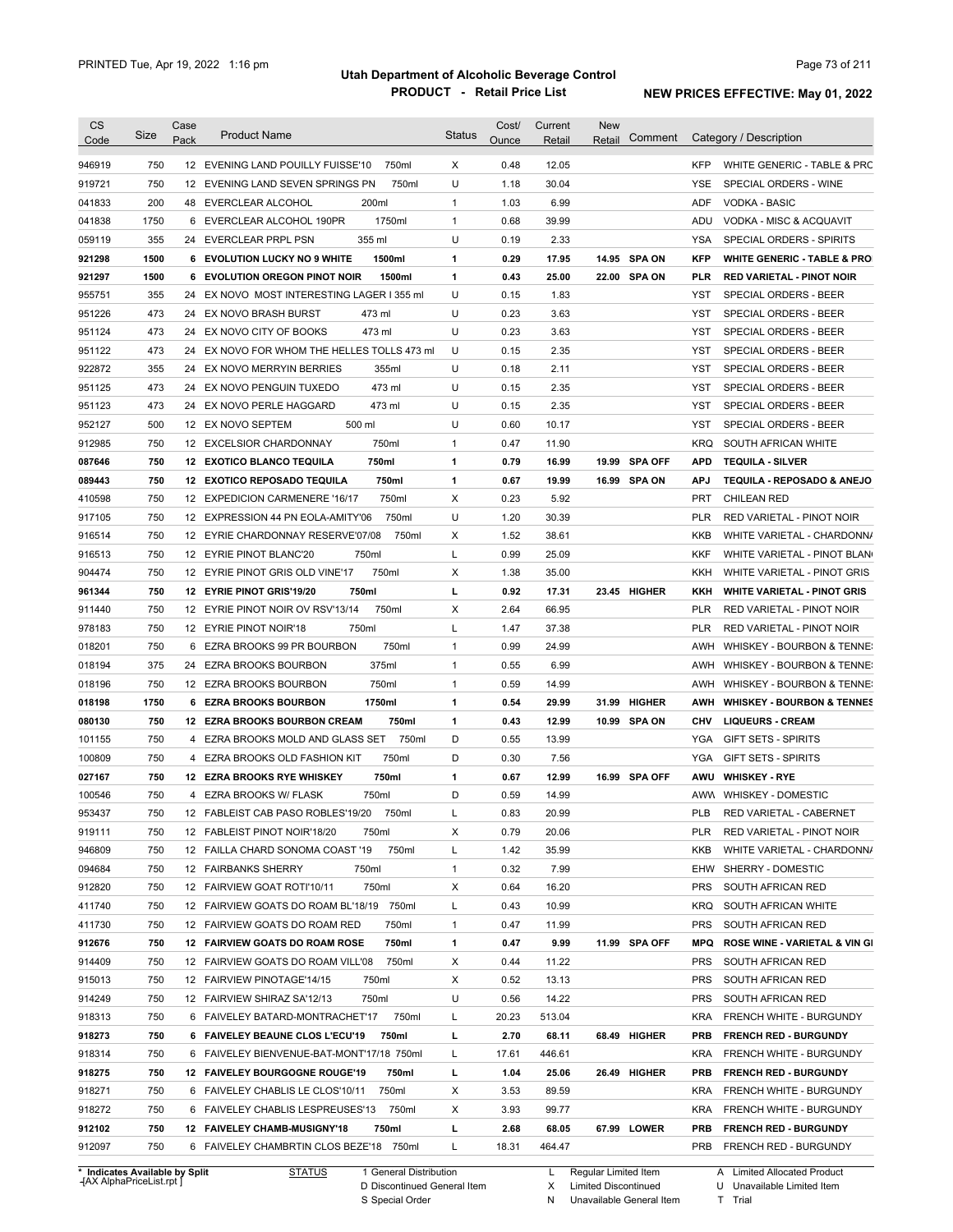| <b>CS</b><br>Code              | Size | Case<br>Pack | <b>Product Name</b>                             | <b>Status</b> | Cost/<br>Ounce | Current<br>Retail | <b>New</b><br>Retail   | Comment       |            | Category / Description             |
|--------------------------------|------|--------------|-------------------------------------------------|---------------|----------------|-------------------|------------------------|---------------|------------|------------------------------------|
| 918689                         | 750  |              | 6 FAIVELEY CHASSAGNE MORGEOT'17/18 750ml        | L             | 5.18           | 131.40            |                        |               | <b>PRB</b> | <b>FRENCH RED - BURGUNDY</b>       |
| 909637                         | 750  |              | 750ml<br>6 FAIVELEY CLOS DU CORTON'17/18        | L             | 10.62          | 269.27            |                        |               | <b>PRB</b> | <b>FRENCH RED - BURGUNDY</b>       |
| 912099                         | 750  |              | 750ml<br>6 FAIVELEY CLOS VOUGEOT'17/18          | L             | 10.85          | 275.22            |                        |               | <b>PRB</b> | <b>FRENCH RED - BURGUNDY</b>       |
| 915844                         | 750  |              | 750ml<br>6 FAIVELEY C-M COMBE ORVEAU'17         | L             | 8.32           | 210.99            |                        |               | <b>PRB</b> | <b>FRENCH RED - BURGUNDY</b>       |
| 918057                         | 750  | 6            | FAIVELEY CORTON-CHARLEMAGNE'18<br>750ml         | L             | 12.36          | 313.45            |                        |               | <b>KRA</b> | FRENCH WHITE - BURGUNDY            |
| 915846                         | 750  |              | 750ml<br>6 FAIVELEY ECHEZEAUX 2013              | U             | 8.65           | 219.45            |                        |               | <b>PRB</b> | <b>FRENCH RED - BURGUNDY</b>       |
| 912098                         | 750  |              | 6 FAIVELEY ECHEZEAUX EN ORVEAUX'18 750ml        | L             | 10.85          | 275.22            |                        |               | <b>PRB</b> | FRENCH RED - BURGUNDY              |
| 908333                         | 750  |              | 12 FAIVELEY GEVERY CHAMBERTIN VV'18/1 750ml     | L             | 3.27           | 82.78             |                        | 82.99 HIGHER  | <b>PRB</b> | <b>FRENCH RED - BURGUNDY</b>       |
| 915845                         | 750  |              | 750ml<br>6 FAIVELEY GEVREY-C CAZETIERS'18       | L             | 5.56           | 141.11            |                        |               | <b>PRB</b> | <b>FRENCH RED - BURGUNDY</b>       |
| 918511                         | 750  |              | 750ml<br>6 FAIVELEY GRANDS ECHEZEAUX'18         | L             | 12.79          | 324.41            |                        |               | <b>PRB</b> | <b>FRENCH RED - BURGUNDY</b>       |
| 915847                         | 750  |              | 750ml<br>6 FAIVELEY LATRICIERES-CHAMB'18        | L             | 11.98          | 303.73            |                        |               | <b>PRB</b> | <b>FRENCH RED - BURGUNDY</b>       |
| 917328                         | 750  |              | 6 FAIVELEY MAZIS CHAMBERTIN'19<br>750ml         | L             | 20.63          | 523.07            |                        |               | <b>PRB</b> | <b>FRENCH RED - BURGUNDY</b>       |
| 918059                         | 750  | 6            | FAIVELEY MAZIS-CHAMBERTIN'17<br>750ml           | L             | 13.38          | 339.45            |                        |               | <b>PRB</b> | FRENCH RED - BURGUNDY              |
| 919901                         | 750  | 12           | <b>FAIVELEY MERCUREY FRMBOISRE'18/19 750ml</b>  | L             | 1.58           | 40.06             | 39.99                  | <b>LOWER</b>  | <b>PRB</b> | <b>FRENCH RED - BURGUNDY</b>       |
| 912736                         | 750  |              | 750ml<br>6 FAIVELEY MERCUREY MYGLANDS'19        | L             | 2.11           | 53.13             | 53.49                  | HIGHER        | <b>PRB</b> | <b>FRENCH RED - BURGUNDY</b>       |
| 918572                         | 750  | 12           | FAIVELEY MERCUREY ROCHETTE'17/18<br>750ml       | L             | 1.29           | 32.72             |                        |               | <b>KRA</b> | <b>FRENCH WHITE - BURGUNDY</b>     |
|                                | 750  |              | 750ml<br>12 FAIVELEY MERCUREY ROUGE'20          | L             | 0.68           | 17.33             |                        |               | <b>PRB</b> | <b>FRENCH RED - BURGUNDY</b>       |
| 917516                         | 750  |              | 750ml<br>6 FAIVELEY MEURSAULT BLAGNY'17/18      | Χ             | 3.27           | 83.01             |                        |               | <b>KRA</b> | <b>FRENCH WHITE - BURGUNDY</b>     |
| 918510                         | 750  |              |                                                 |               |                |                   |                        |               | <b>PRB</b> |                                    |
| 918690                         |      | 6            | 750ml<br>FAIVELEY MEURSAULT CHARMES'19          | L             | 7.23           | 183.41            |                        |               |            | <b>FRENCH RED - BURGUNDY</b>       |
| 908335                         | 750  |              | 750ml<br>6 FAIVELEY NSG LES DAMODES'18          | L             | 6.12           | 155.21            |                        |               | <b>PRB</b> | <b>FRENCH RED - BURGUNDY</b>       |
| 918058                         | 750  | 6            | FAIVELEY NSG LES PORETS'17/18<br>750ml          | L             | 5.69           | 144.25            |                        |               | <b>PRB</b> | <b>FRENCH RED - BURGUNDY</b>       |
| 918056                         | 750  |              | 750ml<br>6 FAIVELEY NSG LES ST GEORGES'18       | L             | 7.89           | 200.13            |                        |               | <b>KRA</b> | <b>FRENCH WHITE - BURGUNDY</b>     |
| 909636                         | 750  | 12           | 750ml<br><b>FAIVELEY NUITS ST GEORGES'18/19</b> | L             | 3.15           | 79.96             | 79.99                  | <b>HIGHER</b> | <b>PRB</b> | <b>FRENCH RED - BURGUNDY</b>       |
| 913812                         | 750  |              | 750ml<br>12 FAIVELEY PINOT NOIR'02              | U             | 0.57           | 14.46             |                        |               | <b>PRB</b> | <b>FRENCH RED - BURGUNDY</b>       |
| 918315                         | 750  |              | 6 FAIVELEY POMMARD RUGIENS'18/19<br>750ml       | L             | 7.07           | 179.34            |                        |               | <b>PRB</b> | FRENCH RED - BURGUNDY              |
| 918691                         | 750  |              | 750ml<br>6 FAIVELEY PULIGNY GARENNE'16          | X             | 2.82           | 71.55             |                        |               | <b>PRB</b> | <b>FRENCH RED - BURGUNDY</b>       |
| 918312                         | 750  |              | 6 FAIVELEY PULIGNY-MONT GAREN'17/18 750ml       | L             | 4.97           | 126.07            |                        |               | <b>KRA</b> | FRENCH WHITE - BURGUNDY            |
| 909592                         | 750  |              | 12 FAIVELEY PULIGNY-MONTRACHET'18<br>750ml      | L             | 3.09           | 78.39             |                        |               | <b>KRA</b> | FRENCH WHITE - BURGUNDY            |
| 918274                         | 750  |              | 750ml<br>6 FAIVELEY VOLNAY SANTENOTS'18         | L             | 4.19           | 106.33            |                        |               | <b>PRB</b> | <b>FRENCH RED - BURGUNDY</b>       |
| 918316                         | 750  |              | 750ml<br>12 FAIVELEY VOSNE ROMANEE'13/14        | L             | 4.49           | 108.71            | 113.80                 | <b>HIGHER</b> | <b>PRB</b> | <b>FRENCH RED - BURGUNDY</b>       |
| 563300                         | 750  |              | 750ml<br><b>12 FALCONE CHARDONNAY</b>           | $\mathbf{1}$  | 1.38           | 37.99             | 34.99                  | <b>SPA ON</b> | <b>KKB</b> | <b>WHITE VARIETAL - CHARDONNA</b>  |
| 915164                         | 750  | 12           | 750ml<br><b>FALESCO MERLOT D'UMBRIA'12</b>      | U             | 0.64           | 16.16             |                        |               | PRI        | <b>ITALIAN RED - TUSCANY</b>       |
| 953568                         | 750  |              | 12 FAMIGLIA BIANCHI RED BLEND'15<br>750ml       | X             | 0.43           | 10.80             |                        |               | <b>PRV</b> | ARGENTINE RED - OTHER              |
| 089533                         | 750  |              | 12 FAMILIA CAMARENA REPOSADO TEQUILA 750ml      | $\mathbf{1}$  | 0.83           | 22.99             | 20.99                  | <b>SPA ON</b> | <b>APJ</b> | TEQUILA - REPOSADO & ANEJO         |
| 087643                         | 750  |              | 12 FAMILIA CAMARENA SILVER TEQUILA 750ml        | $\mathbf{1}$  | 0.83           | 22.99             | 20.99                  | <b>SPA ON</b> | APD        | <b>TEQUILA - SILVER</b>            |
| 087644                         | 1750 |              | 6 FAMILIA CAMARENA SILVER TEQUILA 1750ml        | 1             | 0.73           | 38.99             |                        | 42.99 SPA OFF | <b>APD</b> | <b>TEQUILA - SILVER</b>            |
| 004936                         | 750  |              | <b>12 FAMOUS GROUSE SCOTCH</b><br>750ml         | 1             | 1.02           | 24.99             |                        | 25.99 HIGHER  |            | AWR WHISKY - SCOTCH BLENDED        |
| 912974                         | 750  |              | 12 FANTI ROSSO DE MONTALCINO'18/19 750ml        | L             | 0.89           | 22.06             |                        | 22.49 HIGHER  | PRI        | <b>ITALIAN RED - TUSCANY</b>       |
| 947431                         | 750  |              | 12 FANTINEL PINOT GRIGIO'14/15<br>750ml         | Х             | 0.55           | 13.99             |                        |               |            | KRK ITALIAN WHITE - PINOT GRIGIO   |
| 361842                         | 750  |              | 750ml<br>12 FANTINI SANGIOVESE'18/20            | L             | 0.52           | 12.99             |                        | 13.16 HIGHER  |            | PRK ITALIAN RED - MISC DOC         |
| 916111                         | 750  |              | 750ml<br>6 FANTINO BAROLO GINESTRA'8/09         | Х             | 4.21           | 106.77            |                        |               | PRJ        | <b>ITALIAN RED - PIEDMONT</b>      |
| 916110                         | 750  |              | 12 FANTINO DOLCETTO BRICCO BASTI'09 750ml       | Х             | 0.92           | 23.35             |                        |               | PRJ        | <b>ITALIAN RED - PIEDMONT</b>      |
| 464000                         | 750  |              | 750ml<br>12 FAR NIENTE CABERNET NAPA'17         | L             | 6.14           | 155.67            |                        |               | PLB        | RED VARIETAL - CABERNET            |
| 949986                         | 750  |              | 750ml<br>6 FAR NIENTE CHARDONNAY ENROUTE        | U             | 1.40           | 35.51             |                        |               | YSE        | SPECIAL ORDERS - WINE              |
| 563755                         | 750  |              | 12 FAR NIENTE CHARDONNAY'18/19<br>750ml         | L             | 3.00           | 76.05             |                        |               | KKB        | WHITE VARIETAL - CHARDONN/         |
| 961435                         | 375  |              | 6 FAR NIENTE DOLCE'12/13<br>375 ml              | L             | 4.44           | 56.24             |                        |               |            | EVR LATE HARVEST - SAUV, SEMILL    |
| 916823                         | 750  |              | 12 FARNESE MNTEPULCIAN D'ABRUZ'17/18 750ml      | L             | 0.52           | 12.99             |                        | 13.15 HIGHER  |            | PRK ITALIAN RED - MISC DOC         |
| 917373                         | 750  |              | 12 FARNESE TREBBIANO D'ABRUZZO'13/14 750ml      | Х             | 0.20           | 5.13              |                        |               | KRL        | ITALIAN WHITE - MISC DOC           |
| 267720                         | 750  |              | <b>12 FAT BASTARD CHARDONNAY</b><br>750ml       | 1             | 0.67           | 15.99             |                        | 16.99 HIGHER  |            | <b>KRE FRENCH WHITE - VARIETAL</b> |
| 920583                         | 750  |              | 12 FATALONE PRIMITIVO RISERVA'18<br>750ml       | L             | 0.87           | 22.04             |                        | 21.99 LOWER   | PRI        | <b>ITALIAN RED - TUSCANY</b>       |
| 917455                         | 750  |              | 12 FATTORIA DEL CERRO CHIANTI CS'20 750ml       | X             | 0.29           | 7.33              |                        |               | PRH        | <b>ITALIAN RED - CHIANTI</b>       |
| 916664                         | 750  |              | 12 FATTORIA DEL CERRO ROSSO MONTEPUL' 750ml     | L             | 0.57           | 14.49             |                        |               | <b>PRI</b> | <b>ITALIAN RED - TUSCANY</b>       |
| 915209                         | 750  |              | 12 FATTORIA DEL CERRO V NOBILE'18 750ml         | L             | 0.83           | 20.99             |                        |               | PRI        | <b>ITALIAN RED - TUSCANY</b>       |
| 950427                         | 750  |              | 12 FATTORIA LAVACCHIO CEDRO CHIANTI R 750ml     | U             | 0.36           | 9.01              |                        |               |            | YSE SPECIAL ORDERS - WINE          |
| * Indicates Available by Split |      |              | <b>STATUS</b><br>1 General Distribution         |               |                |                   | L Regular Limited Item |               |            | A Limited Allocated Product        |

**Case** [AX AlphaPriceList.rpt ]

D Discontinued General Item

S Special Order

L Regular Limited Item X

N

Limited Discontinued

Unavailable General Item

A Limited Allocated Product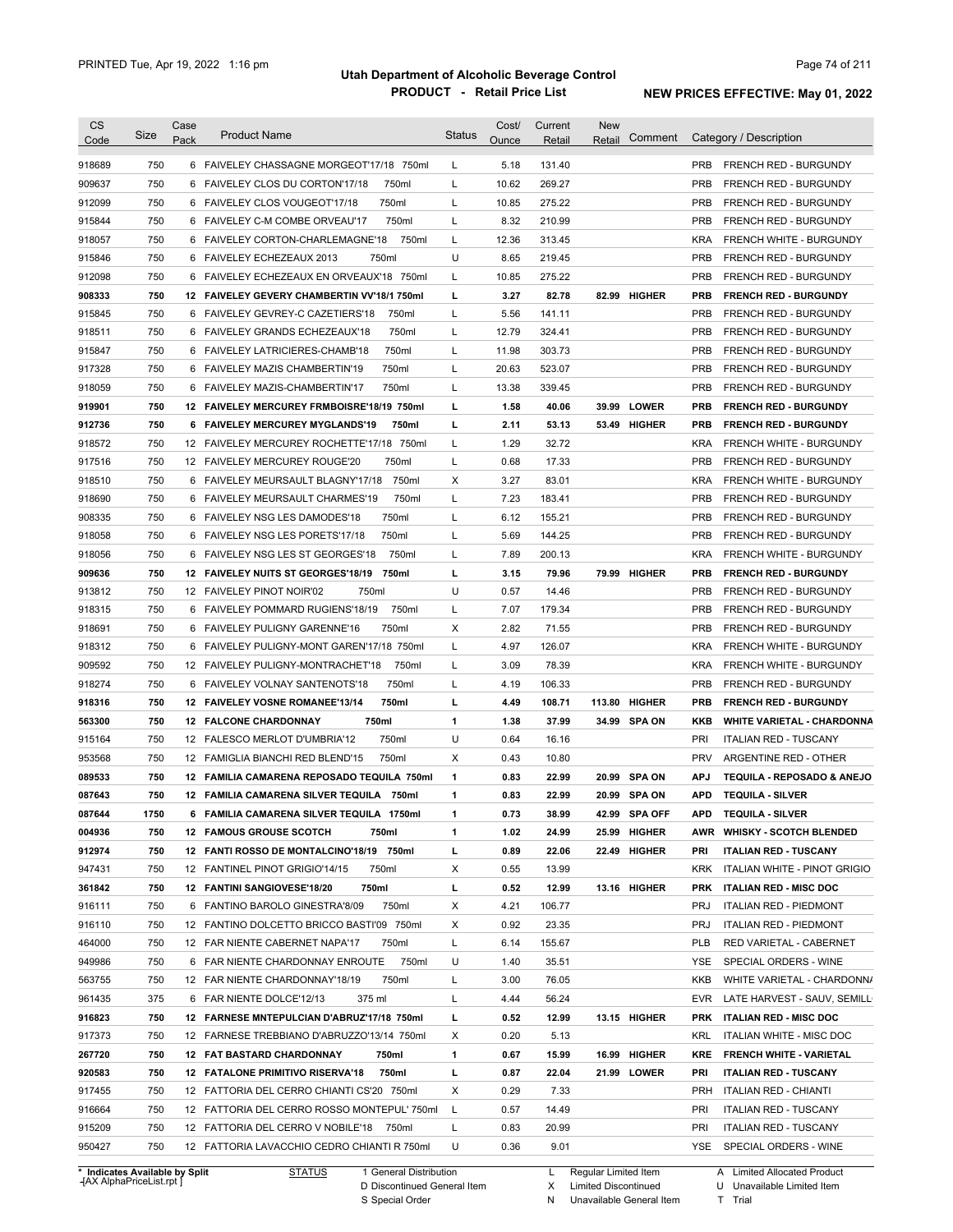| <b>CS</b><br>Code              | Size       | Case<br>Pack | <b>Product Name</b>                         | <b>Status</b> | Cost/<br>Ounce | Current<br>Retail | New<br>Comment<br>Retail | Category / Description                        |
|--------------------------------|------------|--------------|---------------------------------------------|---------------|----------------|-------------------|--------------------------|-----------------------------------------------|
| 923233                         | 750        |              | 12 FATTORIA MANI DI LUNA SANJOLAIS 750ml    | U             | 1.05           | 26.63             |                          | SPECIAL ORDERS - WINE<br>YSE.                 |
| 950294                         | 750        |              | 12 FATTORIA SARDI ROSATO TOSCANA'19 750ml   | Χ             | 0.42           | 10.63             |                          | MPX<br>ROSE WINE - IMPORTED                   |
| 902431                         | 750        |              | 6 FAUGEERES GRANDE RESERVE ROUGE<br>750ml   | U             | 1.25           | 31.81             |                          | <b>YSE</b><br>SPECIAL ORDERS - WINE           |
| 952074                         | 750        |              | 12 FAUSSE PISTE SECRET SAUCE SYRAH'16 750ml | Χ             | 0.71           | 18.04             |                          | PLJ<br>RED VARIETAL - SYRAH, PETITE           |
| 950005                         | 375        |              | 12 FAUST CABERNET SAV '08<br>375ml          | Χ             | 2.25           | 28.53             |                          | YSE<br>SPECIAL ORDERS - WINE                  |
| 950006                         | 750        |              | 12 FAUST CABERNET SAV '10<br>750ml          | Χ             | 2.24           | 56.90             |                          | <b>YSE</b><br>SPECIAL ORDERS - WINE           |
| 921024                         | 750        |              | 750ml<br>6 FAUST CABERNET THE PACT'13/14    | Х             | 3.12           | 79.15             |                          | <b>PLB</b><br>RED VARIETAL - CABERNET         |
| 947862                         | 750        |              | 750ml<br>12 FAUSTINO GRAN RES '01           | U             | 1.47           | 37.28             |                          | YSE<br>SPECIAL ORDERS - WINE                  |
| 952689                         | 750        |              | 750ml<br>1 FAUSTINO GRAN RESERVE 1964       | U             | 9.76           | 247.52            |                          | YSE<br>SPECIAL ORDERS - WINE                  |
| 952690                         | 750        | 1            | 750ml<br><b>FAUSTINO GRAN RESERVE 1970</b>  | U             | 7.02           | 177.96            |                          | <b>YSE</b><br>SPECIAL ORDERS - WINE           |
| 952692                         | 750        |              | 750ml<br>1 FAUSTINO GRAN RESERVE 1987       | U             | 4.27           | 108.40            |                          | YSE<br>SPECIAL ORDERS - WINE                  |
| 952693                         | 750        |              | 750ml<br>1 FAUSTINO GRAN RESERVE 1991       | U             | 3.38           | 85.84             |                          | YSE<br>SPECIAL ORDERS - WINE                  |
| 952694                         | 750        |              | 750ml<br>1 FAUSTINO GRAN RESERVE 1995       | U             | 3.38           | 85.84             |                          | SPECIAL ORDERS - WINE<br>YSE                  |
| 947863                         | 750        |              | 750ml<br>6 FAUSTINO I GRAN RES '82          | U             | 5.06           | 128.21            |                          | YSE<br>SPECIAL ORDERS - WINE                  |
| 947864                         | 750        |              | 750ml<br>1 FAUSTINO I GRAN RES '86          | U             | 4.57           | 115.92            |                          | YSE<br>SPECIAL ORDERS - WINE                  |
| 947938                         | 750        |              | 750ml<br>12 FAUSTINO I GRAN RESERVA         | U             | 1.47           | 37.28             |                          | YSE<br>SPECIAL ORDERS - WINE                  |
| 948380                         | 375        |              | 375ml<br>24 FAUSTINO V RES RIOJA            | Х             | 0.51           | 6.46              |                          | SPECIAL ORDERS - WINE<br><b>YSE</b>           |
| 362000                         | 750        |              | 750ml<br>12 FAZI-BATT VERDICCHIO'04/05      | Х             | 0.38           | 9.67              |                          | KRL<br><b>ITALIAN WHITE - MISC DOC</b>        |
| 953548                         | 750        |              | 750ml<br>12 FEDERALIST CABERNET             | U             | 0.68           | 17.32             |                          | SPECIAL ORDERS - WINE<br>YSE                  |
|                                | 19000      |              | 19000ml                                     | U             | 0.55           | 353.31            |                          | YSE                                           |
| 954840                         |            |              | 1 FEDERALIST CABERNET KEG                   |               |                |                   |                          | SPECIAL ORDERS - WINE                         |
| 426934                         | 750<br>750 |              | 12 FEDERALIST ZINFANDEL LODI<br>750ml       | $\mathbf{1}$  | 0.79           | 20.06             |                          | <b>PLH</b><br><b>RED VARIETAL - ZINFANDEL</b> |
| 456473                         |            |              | 750ml<br>12 FEL PINOT NOIR ANDERSON VALLEY  | $\mathbf{1}$  | 1.76           | 44.51             |                          | <b>PLR</b><br>RED VARIETAL - PINOT NOIR       |
| 916380                         | 750        |              | 750ml<br>12 FELINO CABERNET'15/16           | Х             | 0.43           | 10.80             |                          | <b>PRV</b><br>ARGENTINE RED - OTHER           |
| 916381                         | 750        |              | 750ml<br>12 FELINO MALBEC'20                | L             | 0.79           | 19.99             |                          | PRU<br>ARGENTINE RED - MALBEC                 |
| 916813                         | 750        |              | 750ml<br>6 FELTON ROAD PINOT BLOCK 3'08/9   | Х             | 2.98           | 75.48             |                          | <b>PRW</b><br>NEW ZEALAND RED                 |
| 916814                         | 750        | 6            | FELTON ROAD PINOT NOIR'9/10<br>750ml        | Х             | 2.00           | 50.69             |                          | <b>PRW</b><br>NEW ZEALAND RED                 |
| 921248                         | 750        |              | 750ml<br>12 FENOUILLET VENTOUX ROSE'20      | Г             | 0.71           | 17.99             |                          | MPX<br>ROSE WINE - IMPORTED                   |
| 918767                         | 750        |              | 750ml<br>12 FERD RICHTER WEHLNR SON KAB'20  | Г             | 1.14           | 28.84             |                          | KRH<br><b>GERMAN WHITE - MOSEL</b>            |
| 953648                         | 750        |              | 750ml<br>12 FERDINAND ALBARINO'18/19        | Г             | 0.76           | 19.38             |                          | <b>KKU</b><br><b>WHITE VARIETAL - MISC</b>    |
| 916866                         | 750        |              | 12 FERNANDEZ EL VINCULO CRIANZA'16<br>750ml | Χ             | 0.76           | 19.37             |                          | PRP<br><b>SPANISH RED - MISC</b>              |
| 065467                         | 750        |              | 6 FERNET BRANCA BITTERS<br>750ml            | $\mathbf{1}$  | 1.26           | 31.99             |                          | CHS<br>LIQUEURS - BITTERS & HERBAL            |
| 101507                         | 750        |              | 6 FERNET BRANCA BITTERS W/ GLASS VAP 750ml  | D             | 0.68           | 17.28             |                          | YGC<br><b>GIFT SETS - LIQUEURS</b>            |
| 100024                         | 750        |              | 6 FERNET BRANCA LIQ W/ GLASSES<br>750ml     | D             | 0.64           | 16.29             |                          | <b>YGC</b><br><b>GIFT SETS - LIQUEURS</b>     |
| 953531                         | 750        |              | 750ml<br>6 FERNET VITTONE                   | Х             | 1.06           | 26.99             |                          | <b>YSA</b><br>SPECIAL ORDERS - SPIRITS        |
| 916203                         | 750        |              | 6 FERRARI BRUT NV<br>750ml                  | L             | 1.27           | 32.13             |                          | <b>IHP</b><br>SPARKLING WINE - BRUT & BLA     |
| 464507                         | 750        |              | 12 FERRARI CARANO P N ANDERSON'15/17 750ml  | Χ             | 0.75           | 18.90             |                          | <b>PLR</b><br>RED VARIETAL - PINOT NOIR       |
| 464475                         | 750        |              | 750ml<br>12 FERRARI-CARANO CABERNET'17/18   | L             | 1.30           | 34.66             | 32.99 LOWER              | <b>RED VARIETAL - CABERNET</b><br>PLB         |
| 951614                         | 750        |              | 6 FERRARI-CARANO CHARD RSV'20<br>750ml      | г             | 1.38           | 34.66             | 34.99 HIGHER             | <b>WHITE VARIETAL - CHARDONNA</b><br>KKB      |
| 564400                         | 750        |              | 750ml<br>12 FERRARI-CARANO CHARDONNAY       | 1             | 0.95           | 25.06             | 23.99 LOWER              | KKB<br><b>WHITE VARIETAL - CHARDONNA</b>      |
| 564370                         | 750        |              | 750ml<br>12 FERRARI-CARANO FUME BLANC       | 1             | 0.44           | 17.06             | 11.06 SPA ON             | KKD<br><b>WHITE VARIETAL - SAUVIGNON</b>      |
| 464500                         | 750        |              | 750ml<br>12 FERRARI-CARANO MERLOT           | 1             | 1.18           | 28.06             | 29.99<br><b>SPA OFF</b>  | PLF<br><b>RED VARIETAL - MERLOT</b>           |
| 915784                         | 750        |              | 12 FERRARI-CARANO PINOT GRIGIO'21<br>750ml  | г             | 0.63           | 15.69             | 15.99<br><b>HIGHER</b>   | <b>WHITE VARIETAL - PINOT GRIS</b><br>KKH     |
| 653620                         | 750        |              | 12 FERRARI-CARANO ROSÉ'20<br>750ml          | г             | 0.55           | 13.63             | 13.99 HIGHER             | MPW<br><b>ROSE WINE - DOMESTIC</b>            |
| 464550                         | 750        |              | 750ml<br>12 FERRARI-CARANO SIENA'17/18      | г             | 0.91           | 22.67             | 22.99<br>HIGHER          | RED VARIETAL - SANGIOVESE, I<br>PLQ           |
| 464525                         | 750        |              | 750ml<br>6 FERRARI-CARANO TRESOR'14         | x             | 1.89           | 26.00             | 47.99 HIGHER             | PLD<br><b>RED VARIETAL - MERITAGE</b>         |
| 912130                         | 750        |              | 12 FERREIRA 10 YEAR TAWNY PORT NV<br>750ml  | L             | 1.30           | 41.08             | 32.99 LOWER              | ESG<br><b>PORT - TAWNY</b>                    |
| 910136                         | 750        |              | 12 FERREIRA 20 YEAR TAWNY PORT NV<br>750ml  | х             | 1.64           | 41.58             |                          | ESG<br>PORT - TAWNY                           |
| 906334                         | 750        |              | 12 FERREIRA DONA ANTONIA PORT RSV<br>750ml  | г             | 0.95           | 32.06             | 23.99 LOWER              | <b>PORT - MISC</b><br>ESU                     |
| 919143                         | 750        |              | 12 FERREIRINHA PLANALTO RESERVA'17/18 750ml | х             | 0.97           | 24.61             |                          | KRO<br>PORTUGESE WHITE                        |
| 918250                         | 750        |              | 6 FESS PARKER CHARD ASHLEY'S'17<br>750ml    | х             | 0.63           | 15.92             |                          | KKB<br>WHITE VARIETAL - CHARDONN/             |
| 951604                         | 750        |              | 12 FESS PARKER CHARDONNAY'17/18<br>750ml    | L             | 0.65           | 16.55             |                          | KKB<br>WHITE VARIETAL - CHARDONN/             |
| 913904                         | 750        |              | 12 FESS PARKER EPIPHNY GRNCH BL'16/17 750ml | х             | 0.41           | 10.43             |                          | PLJ<br>RED VARIETAL - SYRAH, PETITE           |
| 913123                         | 750        |              | 12 FESS PARKER FRONTIER RED<br>750ml        | L             | 0.46           | 11.54             |                          | PFP<br>RED GENERIC - RED TABLE & P            |
| 918489                         | 750        |              | 12 FESS PARKER MARCELLA'S WHITE'16/17 750ml | Х             | 0.36           | 9.07              |                          | KFP<br>WHITE GENERIC - TABLE & PRC            |
| * Indicates Available by Split |            |              | <b>STATUS</b><br>1 General Distribution     |               |                | L                 | Regular Limited Item     | A Limited Allocated Product                   |

**Case** [AX AlphaPriceList.rpt ]

D Discontinued General Item S Special Order

L Regular Limited Item

X N Limited Discontinued

Unavailable General Item

A Limited Allocated Product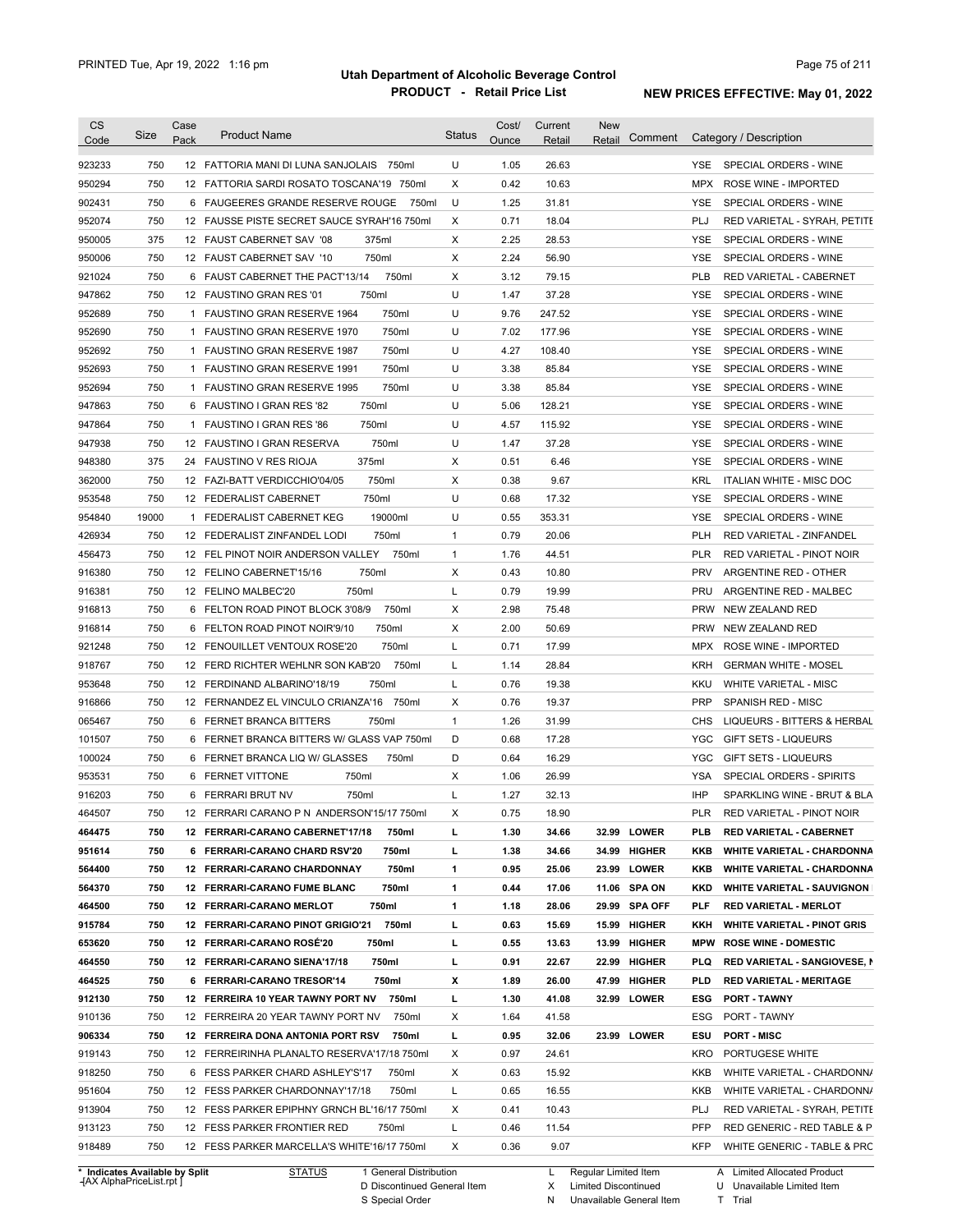| Code                           | Size | Case<br>Pack | <b>Product Name</b>                          | <b>Status</b> | Cost/<br>Ounce | Current<br>Retail | New<br>Retail        | Comment       |            | Category / Description                 |
|--------------------------------|------|--------------|----------------------------------------------|---------------|----------------|-------------------|----------------------|---------------|------------|----------------------------------------|
| 914080                         | 750  |              | 750ml<br>12 FESS PARKER PINOT NOIR'08/9      | X             | 0.99           | 25.23             |                      |               | PLR        | RED VARIETAL - PINOT NOIR              |
| 915584                         | 750  |              | 750ml<br>6 FESS PARKER PN ASHLEYS'07/8       | Х             | 1.78           | 45.14             |                      |               | <b>PLR</b> | RED VARIETAL - PINOT NOIR              |
| 952399                         | 750  |              | 12 FESS PARKER PN FRONTIERSMAN'16<br>750ml   | U             | 0.41           | 10.37             |                      |               | <b>PLR</b> | RED VARIETAL - PINOT NOIR              |
| 914499                         | 750  |              | 750ml<br>12 FESS PARKER PN SANTA RITA'17/18  | L             | 1.03           | 26.24             |                      |               | <b>PLR</b> | RED VARIETAL - PINOT NOIR              |
| 908083                         | 750  |              | 6 FESS PARKER SYRAH BIG EASY'16/17 750ml     | L             | 1.14           | 28.99             |                      |               | <b>PLJ</b> | RED VARIETAL - SYRAH, PETITE           |
| 915220                         | 750  |              | 6 FESS PARKER SYRAH RODNEY'S'15/16 750ml     | Х             | 0.82           | 20.74             |                      |               | <b>PLJ</b> | RED VARIETAL - SYRAH, PETITE           |
| 913743                         | 750  |              | 750ml<br>12 FESS PARKER SYRAH SB CNTY'15     | Х             | 0.44           | 11.10             |                      |               | <b>PLJ</b> | RED VARIETAL - SYRAH, PETITE           |
| 910307                         | 750  |              | 750ml<br>12 FESS PARKER VIOGNIER '18         | L             | 0.82           | 20.68             |                      |               | <b>KKJ</b> | WHITE VARIETAL - VIOGNIER              |
| 910071                         | 750  |              | 750ml<br>12 FESS PARKER WH RIESLING'17/18    | Х             | 0.46           | 11.54             |                      |               | <b>KKR</b> | WHITE VARIETAL - RIESLING              |
| 633783                         | 1500 |              | 1500 ml<br>6 FETZER ANTHONY CHARD BLEND      | 1             | 0.32           | 13.99             |                      | 15.99 SPA OFF | KKB        | <b>WHITE VARIETAL - CHARDONNA</b>      |
| 464700                         | 750  |              | 12 FETZER CABERNET<br>750ml                  | $\mathbf{1}$  | 0.39           | 9.99              |                      |               | <b>PLB</b> | RED VARIETAL - CABERNET                |
| 410514                         | 1500 |              | 1500ml<br>6 FETZER CABERNET ANTHONYS HILL    | 1             | 0.32           | 13.99             |                      | 15.99 SPA OFF | <b>PLB</b> | <b>RED VARIETAL - CABERNET</b>         |
| 633784                         | 750  |              | 750ml<br>12 FETZER CHARDONNAY                | $\mathbf{1}$  | 0.39           | 9.99              |                      |               | KKB        | WHITE VARIETAL - CHARDONN/             |
| 633790                         | 750  |              | 750ml<br>12 FETZER GEWURZTRAMINER            | 1             | 0.39           | 7.99              |                      | 9.99 SPA OFF  | <b>KKN</b> | <b>WHITE VARIETAL - GEWURZTRA</b>      |
| 410512                         | 1500 |              | 1500ml<br>6 FETZER MALBEC                    | D             | 0.34           | 17.17             |                      |               | <b>PRU</b> | ARGENTINE RED - MALBEC                 |
|                                | 750  |              | 750ml                                        | D             | 0.21           | 5.40              |                      |               | <b>PLF</b> | RED VARIETAL - MERLOT                  |
| 517031                         |      |              | 12 FETZER MERLOT                             |               |                |                   |                      |               |            |                                        |
| 517030                         | 1500 |              | 6 FETZER MERLOT ANTHONYS HILL<br>1500ml      | D             | 0.34           | 17.17             |                      |               | <b>PLF</b> | <b>RED VARIETAL - MERLOT</b>           |
| 564680                         | 750  |              | 750ml<br>12 FETZER MOSCATO                   | D             | 0.21           | 5.42              |                      |               | KKT        | WHITE VARIETAL - MUSCAT & M            |
| 633781                         | 750  |              | 750ml<br>12 FETZER PINOT GRIGIO              | $\mathbf{1}$  | 0.39           | 9.99              |                      |               | KKH        | WHITE VARIETAL - PINOT GRIS            |
| 564710                         | 750  |              | 750ml<br>12 FETZER QUARTZ WHITE BLEND        | D             | 0.40           | 10.10             |                      |               | <b>KFP</b> | WHITE GENERIC - TABLE & PRC            |
| 635010                         | 750  |              | 750ml<br><b>12 FETZER RIESLING</b>           | 1             | 0.39           | 7.99              |                      | 9.99 SPA OFF  | <b>KKR</b> | <b>WHITE VARIETAL - RIESLING</b>       |
| 685475                         | 750  |              | 12 FETZER ROSE<br>750ml                      | D             | 0.27           | 6.95              |                      |               | MHJ        | BLUSH WINE - WHITE ZINFANDE            |
| 635021                         | 750  |              | 750ml<br>12 FETZER SAUVIGNON BLANC           | $\mathbf{1}$  | 0.39           | 9.99              |                      |               | <b>KKD</b> | WHITE VARIETAL - SAUVIGNON             |
| 362225                         | 750  |              | 12 FEUDI SAN GREGORIO FIANO AV'09<br>750ml   | Х             | 0.84           | 21.31             |                      |               | KRL        | ITALIAN WHITE - MISC DOC               |
| 917054                         | 750  |              | 6 FEUDI SAN GREGORIO TAURASI'11/13 750ml     | Х             | 2.09           | 52.99             |                      |               | <b>PRK</b> | ITALIAN RED - MISC DOC                 |
| 093204                         | 750  |              | 750ml<br>12 FICKLIN OLD VINE TINTA PORT      | Х             | 0.37           | 9.41              |                      |               | ESK        | PORT - VINTAGE CHARACTER               |
| 923145                         | 3000 |              | 3000ml<br>6 FIELD RECORDINGS BOXIE           | L             | 0.34           | 34.99             |                      |               | <b>MOW</b> | ORANGE WINE - DOMESTIC                 |
| 952317                         | 750  |              | 12 FIELD RECORDINGS CHENIN BLANC<br>750ml    | Х             | 0.42           | 10.77             |                      |               | <b>KKP</b> | WHITE VARIETAL - CHENIN BLA            |
| 952274                         | 750  |              | 12 FIELD RECORDINGS FICTION RED'18/19 750ml  | L             | 0.79           | 19.99             |                      |               | PLU        | <b>RED VARIETAL - MISC</b>             |
| 954341                         | 750  |              | 750ml<br>12 FIELD RECORDINGS SKINS'20/21     | L             | 0.79           | 19.99             |                      |               | <b>MOW</b> | ORANGE WINE - DOMESTIC                 |
| 564834                         | 750  |              | 12 FIFTY SHADES OF GREY WHITE SILK 750ml     | Х             | 0.60           | 15.23             |                      |               | YSE        | SPECIAL ORDERS - WINE                  |
| 918269                         | 750  |              | 750ml<br>6 FIGGINS ESTATE RED'17             | L             | 3.55           | 90.10             |                      |               | <b>PLD</b> | <b>RED VARIETAL - MERITAGE</b>         |
| 281218                         | 750  |              | 750ml<br>12 FIGUIER IGP MEDITERRANEE ROSE    | 1             | 0.75           | 14.99             |                      | 18.99 SPA OFF | <b>MPX</b> | <b>ROSE WINE - IMPORTED</b>            |
| 281210                         | 750  |              | 750ml<br>12 FIGUIERE IGP MEDITERRANEE RED    | 1             | 0.71           | 16.98             |                      | 17.99 HIGHER  | <b>PRE</b> | <b>FRENCH RED - MISC AOC</b>           |
| 917043                         | 750  |              | 6 FINCA DECERO AMANO'09/13<br>7 750ml        | Х             | 1.38           | 35.10             |                      |               | <b>PRV</b> | ARGENTINE RED - OTHER                  |
| 911157                         | 750  |              | 12 FINCA REBOREDA A TELLEIRA GDLLO'20 750ml  | L             | 0.70           | 17.56             |                      | 17.75 HIGHER  | KRN        | <b>SPANISH WHITE</b>                   |
| 915889                         | 750  |              | 12 FINCA SOBRENO TINTO CRIANZA'18<br>750ml   | ш             | 0.91           | 19.82             |                      | 22.99 HIGHER  | <b>PRP</b> | <b>SPANISH RED - MISC</b>              |
| 410536                         | 750  |              | 12 FINCA SOPHENIA MALBEC RES'07<br>750ml     | х             | 0.72           | 18.30             |                      |               | <b>PRU</b> | ARGENTINE RED - MALBEC                 |
| 918814                         | 750  |              | 12 FINKES WIDOW BLANC DE BLANC '16 750ml     | х             | 0.39           | 9.91              |                      |               | <b>IPD</b> | SPARKLING WINE - DOMESTIC              |
| 065489                         | 750  |              | 12 FINLANDIA VDKA BOTANCL CCMBR MINT 750ml   | 1             | 0.71           | 17.99             |                      |               | <b>ADM</b> | VODKA - FLAVORED                       |
| 065490                         | 750  |              | 12 FINLANDIA VDKA BOTNCL WLDBRRYROSE 750ml   | $\mathbf{1}$  | 0.71           | 17.99             |                      |               | <b>ADM</b> | VODKA - FLAVORED                       |
| 034326                         | 750  |              | 12 FINLANDIA VODKA<br>750ml                  | D             | 0.55           | 13.86             |                      |               | ADF        | <b>VODKA - BASIC</b>                   |
| 034328                         | 1750 |              | 6 FINLANDIA VODKA<br>1750ml                  | $\mathbf{1}$  | 0.56           | 32.99             |                      |               | ADF        | VODKA - BASIC                          |
| 923573                         | 740  |              | 740ml<br>12 FIO PIU PIU PET NAT              | L             | 1.32           | 32.99             |                      |               | <b>KRI</b> | <b>GERMAN WHITE - MISC &amp; VARIE</b> |
| 064863                         | 200  |              | 48 FIREBALL<br>200 ml                        | $\mathbf{1}$  | 0.59           | 3.99              |                      |               | AWT        | WHISKEY - FLAVORED                     |
| 100015                         | 3000 |              | 3000 ml<br>3 FIREBALL BAG IN BOX 2-1.75      | $\mathbf{1}$  | 0.54           | 54.99             |                      |               | AWT        | WHISKEY - FLAVORED                     |
| 101514                         | 750  |              | 750ml<br>3 FIREBALL BURNDOWN TO NYE          | D             | 0.79           | 19.99             |                      |               | YGA        | <b>GIFT SETS - SPIRITS</b>             |
| 064868                         | 1750 |              | 6 FIREBALL CINNAMON WHISKEY<br>1750ml        | $\mathbf{1}$  | 0.51           | 29.99             |                      |               | AWT        | WHISKEY - FLAVORED                     |
| 064866                         | 750  |              | 750ml<br><b>12 FIREBALL CINNAMON WHISKY</b>  | 1             | 0.67           | 14.99             |                      | 16.99 SPA OFF | AWT        | <b>WHISKEY - FLAVORED</b>              |
| 064867                         | 1000 |              | <b>12 FIREBALL CINNAMON WHISKY</b><br>1000ml | 1             | 0.53           | 19.99             |                      | 17.99 SPA ON  | AWT        | <b>WHISKEY - FLAVORED</b>              |
| 064864                         | 375  |              | 24 FIREBALL CINNAMON WHISKY PET<br>375ml     | $\mathbf{1}$  | 0.63           | 7.99              |                      |               | AWT        | WHISKEY - FLAVORED                     |
| 101515                         | 5250 |              | 2 FIREBALL KEGGED<br>5250 ml                 | Τ             | 0.42           | 75.41             |                      |               | YGA        | <b>GIFT SETS - SPIRITS</b>             |
| 101150                         | 750  |              | 3 FIREBALL PARTY PONG KIT<br>750ml           | D             | 0.43           | 10.80             |                      |               | YGC        | GIFT SETS - LIQUEURS                   |
| 915073                         | 750  |              | 750ml<br>12 FIREBLOCK GRENACHE OV'09         | Х             | 0.62           | 15.65             |                      |               | PRY        | <b>AUSTRALIAN RED</b>                  |
| * Indicates Available by Split |      |              | <b>STATUS</b><br>1 General Distribution      |               |                | L                 | Regular Limited Item |               |            | A Limited Allocated Product            |

**Case** [AX AlphaPriceList.rpt ]

D Discontinued General Item S Special Order

Regular Limited Item

X

Limited Discontinued

N Unavailable General Item

U Unavailable Limited Item T Trial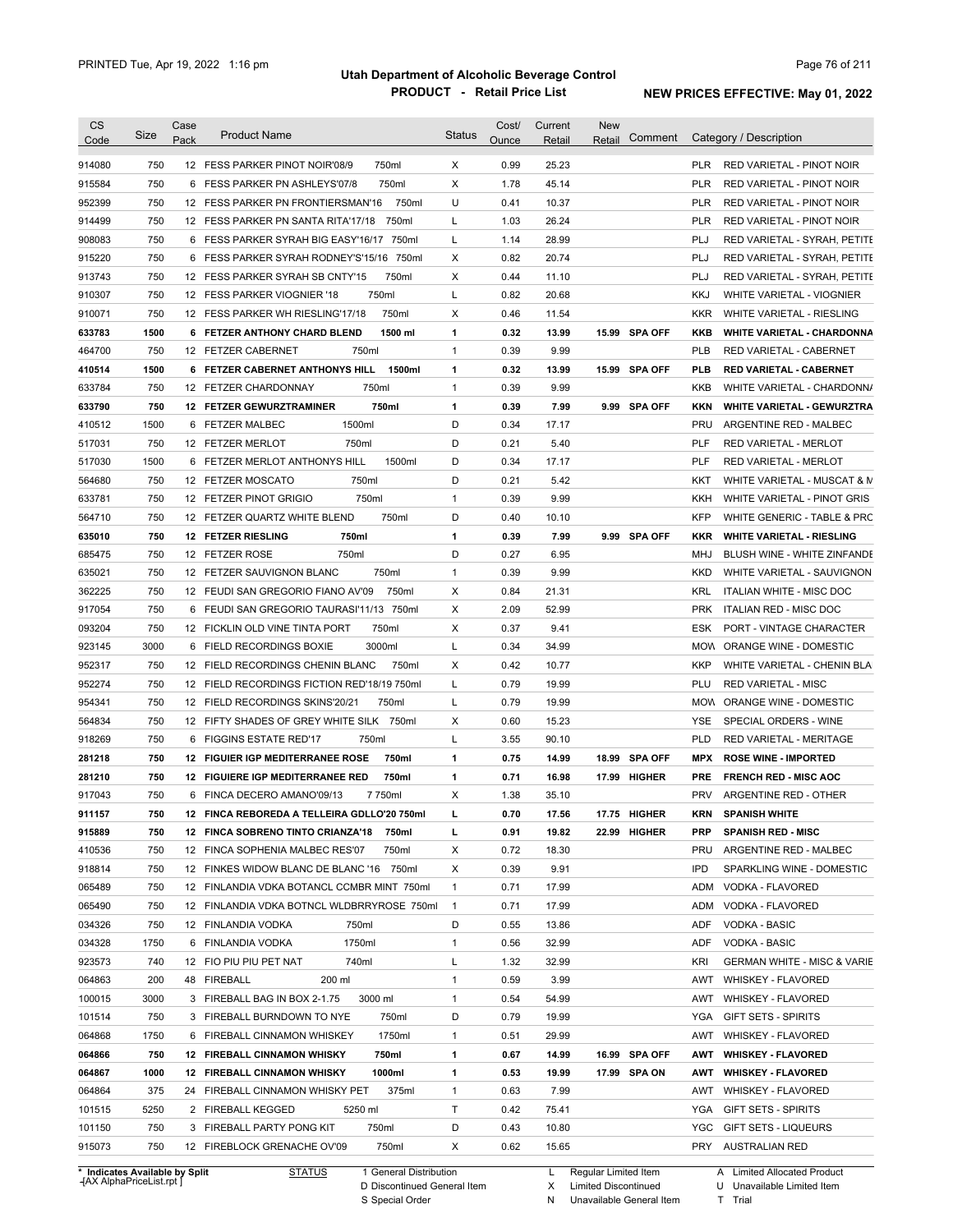| <b>CS</b><br>Code              | Size | Case<br>Pack | <b>Product Name</b>                         |                        | Status       | Cost/<br>Ounce | Current<br>Retail | <b>New</b><br>Retail | Comment       |            | Category / Description            |
|--------------------------------|------|--------------|---------------------------------------------|------------------------|--------------|----------------|-------------------|----------------------|---------------|------------|-----------------------------------|
| 915074                         | 750  |              | 12 FIREBLOCK SHIRAZ OV'09                   | 750ml                  | Χ            | 0.43           | 10.91             |                      |               |            | PRY AUSTRALIAN RED                |
| 950278                         | 355  |              | 24 FIREMANS BREW RED HEAD ALE               | 355ml                  | D            | 0.17           | 2.09              |                      |               | TNL        | ALE - RED, AMBER, BROWN           |
| 034709                         | 750  |              | 6 FIRESTARTER VODKA                         | 750ml                  | D            | 0.92           | 23.23             |                      |               | <b>ADF</b> | <b>VODKA - BASIC</b>              |
| 919217                         | 750  |              | 12 FIRESTEED PINOT NOIR'09                  | 750ml                  | Χ            | 0.56           | 14.16             |                      |               | YSE        | SPECIAL ORDERS - WINE             |
| 905899                         | 355  |              | 24 FIRESTONE CHOC CHERRY STOUT              | 355ml                  | D            | 0.18           | 2.19              |                      |               | YST        | SPECIAL ORDERS - BEER             |
| 919863                         | 650  |              | 12 FIRESTONE DOUBLE DBA                     | 650ml                  | U            | 0.22           | 4.77              |                      |               | YST        | SPECIAL ORDERS - BEER             |
| 565175                         | 750  |              | 12 FIRESTONE J RIESLING'13/14               | 750ml                  | х            | 0.23           | 5.92              |                      |               | <b>KKR</b> | WHITE VARIETAL - RIESLING         |
| 465900                         | 750  |              | <b>12 FIRESTONE MERLOT ESTATE</b>           | 750ml                  | 1            | 0.63           | 15.07             | 15.99                | <b>HIGHER</b> | <b>PLF</b> | <b>RED VARIETAL - MERLOT</b>      |
| 565190                         | 750  |              | <b>12 FIRESTONE SAUVIGNON BLANC</b>         | 750ml                  | 1            | 0.51           | 11.02             |                      | 12.99 HIGHER  | <b>KKD</b> | <b>WHITE VARIETAL - SAUVIGNON</b> |
| 918040                         | 355  |              | 12 FIRESTONE SUCABA BARLEY WINE             | 355 ml                 | Х            | 1.08           | 12.99             |                      |               | YST        | <b>SPECIAL ORDERS - BEER</b>      |
| 905866                         | 355  |              | 24 FIRESTONE WALKER DOUBLE JACK             | 355ml                  | D            | 0.22           | 2.69              |                      |               | <b>TNF</b> | ALE - BITTER & ESB                |
| 951954                         | 355  |              | 12 FIRESTONE WALKER HELLDORADO              | 355 ml                 | U            | 1.01           | 12.15             |                      |               | YST        | SPECIAL ORDERS - BEER             |
| 952198                         | 355  |              | 24 FIRESTONE WALKER LUPONIC DISTORTI 355 ml |                        | D            | 0.19           | 2.29              |                      |               | <b>TNF</b> | ALE - BITTER & ESB                |
|                                | 355  |              | 24 FIRESTONE WALKER MIND HAZE IPA           | 355ml                  | $\mathbf{1}$ | 0.19           | 2.25              |                      |               | <b>TNF</b> | ALE - BITTER & ESB                |
| 955676<br>916661               | 355  |              | 24 FIRESTONE WALKER PALE 31                 | 355ml                  | Х            | 0.18           | 2.19              |                      |               | TNC        | ALE - PALE                        |
|                                |      |              |                                             |                        |              |                |                   |                      |               |            |                                   |
| 989443                         | 355  |              | 24 FIRESTONE WALKER PIVO DISCO              | 355 ml                 | D            | 0.18           | 2.12              |                      |               | THE        | <b>LAGER - PILSENER</b>           |
| 947415                         | 355  |              | 24 FIRESTONE WALKER PIVO PILS CANS 355 ml   |                        | D            | 0.18           | 2.19              |                      |               | THE        | <b>LAGER - PILSENER</b>           |
| 908520                         | 355  |              | 24 FIRESTONE WALKER UNION JACK IP           | 355ml                  | Х            | 0.18           | 2.19              |                      |               | <b>TVB</b> | DOMESTIC BEER                     |
| 952359                         | 355  |              | 24 FIRESTONE WALKER WESTSIDE BEAVO 355 ml   |                        | U            | 0.22           | 2.59              |                      |               | YST        | SPECIAL ORDERS - BEER             |
| 918167                         | 355  |              | 12 FIRESTONE-WALKER ANNIVERSARY ALE 355 ml  |                        | U            | 1.38           | 16.56             |                      |               | <b>TNU</b> | ALE - MISC & SEASONAL             |
| 952197                         | 473  |              | 24 FIRESTONE-WALKER LEO V. URSUS            | 473 ml                 | X            | 0.28           | 4.45              |                      |               | <b>TNF</b> | ALE - BITTER & ESB                |
| 951953                         | 355  |              | 12 FIRESTONE-WALKER STIKEE MONKEE           | 355 ml                 | U            | 1.02           | 12.22             |                      |               | YST        | SPECIAL ORDERS - BEER             |
| 917072                         | 750  |              | 12 FIRST DROP SHIRAZ MOTHER M'06            | 750ml                  | х            | 0.72           | 18.31             |                      |               | <b>PRY</b> | <b>AUSTRALIAN RED</b>             |
| 916181                         | 750  |              | 6 FIRST DROP SHRZ SEPPELTSFIELD'06 750ml    |                        | X            | 2.23           | 56.66             |                      |               | <b>PRY</b> | <b>AUSTRALIAN RED</b>             |
| 565201                         | 1500 |              | 6 FISH EYE CHARDONNAY                       | 1500ml                 | 1            | 0.26           | 10.99             |                      | 12.99 SPA OFF | KKB        | <b>WHITE VARIETAL - CHARDONNA</b> |
| 466155                         | 750  |              | 750ml<br>12 FISH EYE MERLOT                 |                        | D            | 0.17           | 4.32              |                      |               | <b>PLF</b> | RED VARIETAL - MERLOT             |
| 565210                         | 750  |              | <b>12 FISH EYE PINOT GRIGIO</b>             | 750ml                  | 1            | 0.32           | 5.99              |                      | 7.99 SPA OFF  | <b>KRT</b> | <b>AUSTRALIAN WHITE</b>           |
| 410634                         | 3000 |              | 6 FISH EYE PINOT GRIGIO                     | 3000ml                 | $\mathbf{1}$ | 0.20           | 19.99             |                      |               | KKH        | WHITE VARIETAL - PINOT GRIS       |
| 410636                         | 750  |              | 12 FISH EYE PINOT NOIR                      | 750ml                  | D            | 0.17           | 4.32              |                      |               | <b>PLR</b> | RED VARIETAL - PINOT NOIR         |
| 410638                         | 3000 |              | 3000ml<br>6 FISH EYE PINOT NOIR             |                        | 1            | 0.20           | 17.99             |                      | 19.99 SPA OFF | <b>PRY</b> | <b>AUSTRALIAN RED</b>             |
| 410645                         | 3000 |              | 6 FISH EYE SAUVIGNON BLANC                  | 3000ml                 | 1            | 0.20           | 17.99             |                      | 19.99 SPA OFF | <b>KKD</b> | <b>WHITE VARIETAL - SAUVIGNON</b> |
| 410648                         | 1500 |              | 1500ml<br>6 FISH EYE SHIRAZ                 |                        | D            | 0.14           | 7.02              |                      |               | <b>PLJ</b> | RED VARIETAL - SYRAH, PETITE      |
| 975714                         | 3000 |              | 1 FISHER CAB COACH INSIG'06                 | 3000ml                 | L            | 4.00           | 406.06            |                      |               | <b>PLB</b> | RED VARIETAL - CABERNET           |
| 915042                         | 750  |              | 6 FISHER CAB COACH INSIG'16                 | 750ml                  | L            | 3.70           | 93.78             |                      |               | <b>PLB</b> | <b>RED VARIETAL - CABERNET</b>    |
| 910330                         | 750  |              | 6 FISHER CAB COACH INSIG'98                 | 750ml                  | Χ            | 1.78           | 45.24             |                      |               | <b>PLB</b> | RED VARIETAL - CABERNET           |
| 906439                         | 1500 |              | 6 FISHER CAB COACH INSIGNIA'17              | 1500 ml                |              | 4.35           | 220.72            |                      |               | PLB        | RED VARIETAL - CABERNET           |
| 915038                         | 750  |              | 6 FISHER CABERNET LAMB'12                   | 750ml                  | L            | 5.13           | 130.06            |                      |               | <b>PLB</b> | RED VARIETAL - CABERNET           |
| 948953                         | 750  |              | 6 FISHER CABERNET MTN EST'15                | 750ml                  | L            | 3.15           | 79.76             |                      |               | <b>PLB</b> | RED VARIETAL - CABERNET           |
| 914006                         | 750  |              | 6 FISHER CAMERON RED'19                     | 750ml                  | Г            | 2.80           | 71.06             |                      |               | <b>PLB</b> | RED VARIETAL - CABERNET           |
| 914188                         | 750  |              | 6 FISHER CHARD MTN ESTATE'17/18             | 750ml                  | L            | 2.17           | 55.06             |                      |               | KKB        | WHITE VARIETAL - CHARDONN/        |
| 916719                         | 750  |              | 6 FISHER CHARD WHITNEY'S'18                 | 750ml                  | L            | 2.37           | 60.06             |                      |               | KKB        | WHITE VARIETAL - CHARDONN/        |
| 917955                         | 1500 |              | 6 FISHER UNITY CABERNET'16/17               | 1500 ml                | U            | 1.20           | 61.06             |                      |               | <b>PLB</b> | RED VARIETAL - CABERNET           |
| 915783                         | 750  |              | 12 FISHER UNITY CABERNET'19                 | 750ml                  | Г            | 1.70           | 42.99             |                      |               | <b>PLB</b> | RED VARIETAL - CABERNET           |
| 917449                         | 750  |              | 12 FISHER UNITY CHARDONNAY'17/18            | 750ml                  | L            | 0.99           | 25.00             |                      |               | KKB        | WHITE VARIETAL - CHARDONN/        |
| 918263                         | 750  |              | 12 FISHER UNITY PINOT NOIR AV'16            | 750ml                  | Г            | 1.20           | 30.41             |                      |               | <b>PLR</b> | RED VARIETAL - PINOT NOIR         |
| 908807                         | 750  |              | 12 FISHER UNITY ROSE '19                    | 750ml                  | х            | 0.72           | 18.22             |                      |               |            | MPQ ROSE WINE - VARIETAL & VIN G  |
| 018290                         | 750  |              | 6 FISTFUL OF BOURBON                        | 750ml                  | 1            | 0.99           | 22.99             |                      | 24.99 SPA OFF |            | AWW WHISKEY - DOMESTIC            |
| 952021                         | 750  |              | <b>12 FITVINE CABERNET SAUVIGNON</b>        | 750ml                  | 1            | 0.47           | 14.99             |                      | 11.99 SPA ON  | PLB        | <b>RED VARIETAL - CABERNET</b>    |
| 952022                         | 750  |              | 12 FITVINE CHARDONNAY                       | 750ml                  | Х            | 0.55           | 13.96             |                      |               | YSE        | SPECIAL ORDERS - WINE             |
| 565236                         | 750  |              | <b>12 FITVINE CHARDONNAY</b>                | 750ml                  | 1            | 0.47           | 14.99             |                      | 11.99 SPA ON  | KKB        | <b>WHITE VARIETAL - CHARDONNA</b> |
| 565240                         | 750  |              | <b>12 FITVINE SAUVIGNON BLANC</b>           | 750ml                  | 1            | 0.47           | 14.99             |                      | 11.99 SPA ON  | KKD        | <b>WHITE VARIETAL - SAUVIGNON</b> |
| 917266                         | 750  |              | 12 FITZROY CARMENERE'19/20                  | 750ml                  | L            | 0.43           | 10.99             |                      |               | PRT        | <b>CHILEAN RED</b>                |
| 068340                         | 750  |              | 9 FIVE FARMS IRISH CREAM LIQ                | 750ml                  | 1            | 1.30           | 32.99             |                      |               | CHV        | <b>LIQUEURS - CREAM</b>           |
| 037137                         | 750  |              | 12 FIVE HUSBANDS VODKA                      | 750ml                  | $\mathbf{1}$ | 0.79           | 19.99             |                      |               | <b>ADF</b> | <b>VODKA - BASIC</b>              |
|                                |      |              |                                             |                        |              |                |                   |                      |               |            |                                   |
| * Indicates Available by Split |      |              | <b>STATUS</b>                               | 1 General Distribution |              |                | L                 | Regular Limited Item |               |            | A Limited Allocated Product       |

**Case** [AX AlphaPriceList.rpt ]

D Discontinued General Item S Special Order

X Limited Discontinued

N Unavailable General Item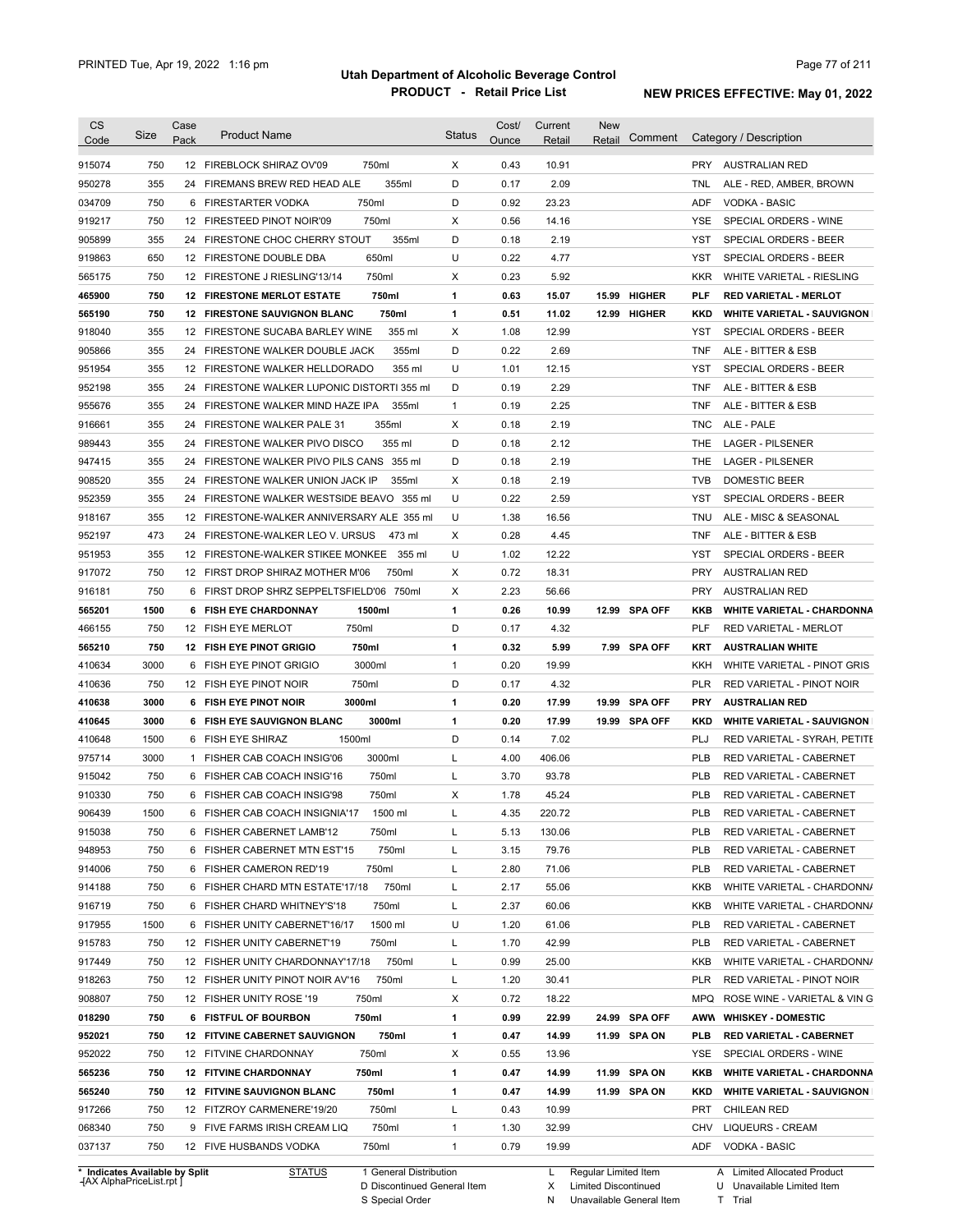| Code             | Size        | Case | <b>Product Name</b>                           | <b>Status</b>  | Cost/ | Current | <b>New</b> |                |                   |                                         |
|------------------|-------------|------|-----------------------------------------------|----------------|-------|---------|------------|----------------|-------------------|-----------------------------------------|
|                  |             | Pack |                                               |                | Ounce | Retail  | Retail     | Comment        |                   | Category / Description                  |
| 464857           | 750         |      | 750ml<br>12 FIVE RIVERS CABERNET              | D              | 0.59  | 14.99   |            |                | <b>PLB</b>        | <b>RED VARIETAL - CABERNET</b>          |
| 464850           | 750         |      | 750ml<br>12 FIVE RIVERS PINOT NOIR            | D              | 0.54  | 13.71   |            |                | <b>PLR</b>        | RED VARIETAL - PINOT NOIR               |
| 040277           | 750         |      | 12 FIVE WIVES HEAVENLY VANILLA CUSTA 750ml    | 1              | 0.63  | 19.99   |            | 15.99 SPA ON   | <b>ADM</b>        | <b>VODKA - FLAVORED</b>                 |
| 059436           | 355         |      | 24 FIVE WIVES MOSCOW MULE<br>355ml            | $\mathsf{T}$   | 0.28  | 3.33    |            |                |                   | CWU PREMIXED - MISC                     |
| 036673           | 750         |      | 12 FIVE WIVES PREMIUM POTATO VODKA 750ml      | $\mathbf{1}$   | 1.18  | 29.99   |            |                | ADW               | VODKA - DOMESTIC                        |
| 040438           | 750         |      | 12 FIVE WIVES SINFUL CINNAMON VODKA 750ml     | 1              | 0.79  | 17.99   | 19.99      | <b>SPA OFF</b> | <b>ADM</b>        | <b>VODKA - FLAVORED</b>                 |
| 035929           | 750         |      | <b>12 FIVE WIVES VODKA</b><br>750ml           | 1              | 0.71  | 19.99   |            | 17.99 SPA ON   | <b>ADF</b>        | <b>VODKA - BASIC</b>                    |
| 036117           | 1750        |      | 1750ml<br>6 FIVE WIVES VODKA                  | $\mathbf{1}$   | 0.64  | 37.99   |            |                | ADF               | <b>VODKA - BASIC</b>                    |
| 036711           | 1000        |      | 1000 ml<br>6 FIVE WIVES VODKA                 | 1              | 0.77  | 22.99   |            | 25.99 SPA OFF  | <b>ADW</b>        | <b>VODKA - DOMESTIC</b>                 |
| 900235           | 50          | 60   | FIVE WIVES VODKA-USE 036147<br>50 ml          | Х              | 1.50  | 2.54    |            |                | YSA               | SPECIAL ORDERS - SPIRITS                |
| 915635           | 750         |      | 750ml<br>12 FLARE DE MOSCATEL                 | Х              | 0.28  | 7.02    |            |                | IHI               | SPARKLING WINE - SPUMANTE               |
| 922714           | 750         |      | 750ml<br>12 FLAT TOP HILLS RED BLEND          | 1              | 0.75  | 14.99   |            | 18.99 SPA OFF  | PLU               | <b>RED VARIETAL - MISC</b>              |
| 030058           | 1750        | 6    | 1750ml<br><b>FLEISCHMANNS GIN</b>             | $\mathbf{1}$   | 0.29  | 16.99   |            |                | AHG               | GIN - DRY                               |
| 023708           | 1750        | 6    | FLEISCHMANNS PREFERRED WHISKEY BL 1750ml      | $\overline{1}$ | 0.25  | 14.99   |            |                | AWE               | <b>WHISKEY - BLENDED</b>                |
| 035948           | 1750        |      | 6 FLEISCHMANNS ROYAL VODKA<br>1750ml          | 1              | 0.25  | 12.99   | 14.99      | <b>SPA OFF</b> | <b>ADF</b>        | <b>VODKA - BASIC</b>                    |
| 466250           | 750         |      | 750ml<br>12 FLEUR DE CALIFORNIA PINOT NOIR    | 1              | 0.79  | 16.02   |            | 19.99 SPA OFF  | <b>PLR</b>        | <b>RED VARIETAL - PINOT NOIR</b>        |
| 918566           | 750         |      | 750ml<br>12 FLEUR PINOT N ROSE N CST'19/20    | U              | 0.63  | 16.06   |            |                | MPW               | ROSE WINE - DOMESTIC                    |
| 900909           | 355         |      | 24 FLING BLOOD ORANGE VODKA SODA<br>355ml     | D              | 0.30  | 3.55    |            |                | CWU               | <b>PREMIXED - MISC</b>                  |
| 565380           | 250         | 24   | FLIP FLOP FIZZY CRISP WHITE WINE 250ml        | D              | 0.35  | 2.99    |            |                | <b>KFP</b>        | WHITE GENERIC - TABLE & PRC             |
| 886085           | 250         | 24   | 250ml<br>FLIP FLOP FIZZY SANGRIA              | D              | 0.35  | 2.99    |            |                | <b>GFS</b>        | <b>WINE - SANGRIA</b>                   |
| 565376           | 750         |      | 750ml<br><b>12 FLIP FLOP MOSCATO</b>          | 1              | 0.35  | 5.99    | 8.99       | <b>SPA OFF</b> | KKT               | <b>WHITE VARIETAL MUSCAT &amp; M</b>    |
| 565372           | 750         |      | 750ml<br>12 FLIP FLOP PINOT GRIGIO            | 1              | 0.28  | 8.99    |            | 6.99 SPA ON    | KKH               | <b>WHITE VARIETAL - PINOT GRIS</b>      |
| 466274           | 750         |      | 12 FLIP FLOP PINOT NOIR<br>750ml              | D              | 0.35  | 8.99    |            |                | <b>PLR</b>        | RED VARIETAL - PINOT NOIR               |
| 565378           | 750         |      | 12 FLIP FLOP RIESLING<br>750ml                | D              | 0.32  | 7.99    |            |                | <b>KKR</b>        | WHITE VARIETAL - RIESLING               |
| 042632           | 1750        |      | 1750ml<br>6 FLOR DE CANA 4 YEAR GOLD          | $\mathbf{1}$   | 0.56  | 32.99   |            |                | <b>ALX</b>        | <b>RUM - IMPORTED</b>                   |
| 042636           | 750         |      | 12 FLOR DE CANA 4YR EXT DRY SECO SILV 750ml   | $\mathbf{1}$   | 0.75  | 18.99   |            |                | <b>ALX</b>        | <b>RUM - IMPORTED</b>                   |
| 042646           | 750         |      | 12 FLOR DE CANA 4YR ORO ANEJO GOLD<br>750ml   | $\mathbf{1}$   | 0.75  | 18.99   |            |                | ALU               | <b>RUM - MISC</b>                       |
| 042649           | 750         | 6    | 750ml<br>FLOR DE CANA CENTENARIO 18YR         | L              | 1.97  | 49.99   |            |                | ALU               | <b>RUM - MISC</b>                       |
| 950432           | 750         |      | 750ml<br>12 FLOR DE VERANO ALBARIÑO'20        | г              | 0.47  | 12.54   |            | 11.99 LOWER    | <b>KRN</b>        | <b>SPANISH WHITE</b>                    |
| 913992           | 750         |      | 12 FLORA SPRINGS CAB NAPA'16/17<br>750ml      | Х              | 1.58  | 40.06   |            |                | <b>PLB</b>        | RED VARIETAL - CABERNET                 |
| 917898           | 750         |      | 12 FLORA SPRINGS CAB RENNIE RSV'15<br>750ml   | Х              | 3.51  | 89.13   |            |                | <b>PLB</b>        | RED VARIETAL - CABERNET                 |
| 911120           | 750         |      | 12 FLORA SPRINGS CHARD FMLY SLCT'18 750ml     | Х              | 0.64  | 16.20   |            |                | KKB               | WHITE VARIETAL - CHARDONN/              |
| 910872           | 750         |      | 750ml<br>12 FLORA SPRINGS MERLOT'17           | X              | 0.99  | 25.06   |            |                | PLF               | <b>RED VARIETAL - MERLOT</b>            |
| 939464           | 750         |      | 12 FLORA SPRINGS RED '13<br>750ml             | Χ              | 0.65  | 16.36   |            |                | PLU               | <b>RED VARIETAL - MISC</b>              |
| 903437           | 750         |      | 12 FLORA SPRINGS SANGIOVESE<br>750ml          | U              | 0.91  | 23.06   |            |                | <b>YSE</b>        | SPECIAL ORDERS - WINE                   |
| 911119           | 750         |      | 12 FLORA SPRINGS SAUV BLNC'18<br>750ml        | X              | 0.79  | 20.06   |            |                |                   | KKD WHITE VARIETAL - SAUVIGNON          |
| 914933           | 750         |      | 12 FLORA SPRINGS TRILOGY'13/14<br>750ml       | Х              | 2.46  | 62.31   |            |                | <b>PLD</b>        | RED VARIETAL - MERITAGE                 |
| 955209           | 750         |      | 12 FLORENSAC POISSON PICPOUL'20<br>750ml      | L              | 0.63  | 13.99   |            |                |                   | <b>FRENCH WHITE - MISC</b>              |
| 948804           | 750         |      | 750ml<br>12 FLORES DE CEREZO TORO'18          | X              | 0.51  | 12.99   |            | 15.99 HIGHER   | KRD<br><b>PRP</b> | SPANISH RED - MISC                      |
| 317424           | 750         |      | 750ml<br>12 FLOWER GARDEN RIESLING QBA        | 1              | 0.55  | 13.99   |            |                | <b>KRG</b>        | <b>GERMAN WHITE - RHEIN</b>             |
| 917877           | 750         |      | 750ml<br>12 FLOWERS CHARD SONOMA CST'16/17    | L              | 1.97  | 49.99   |            |                | KKB               | WHITE VARIETAL - CHARDONN/              |
|                  |             |      |                                               |                |       |         |            |                |                   |                                         |
| 917878           | 750         |      | 12 FLOWERS PINOT SONOMA CST'16/17<br>750ml    | L              | 2.17  | 54.99   |            |                | <b>PLR</b>        | RED VARIETAL - PINOT NOIR               |
| 919390           | 750         |      | 12 FLOWERS SEAVIEW PINOT NOIR<br>750ml        | U              | 2.61  | 66.22   |            |                | YSE               | SPECIAL ORDERS - WINE                   |
| 424389           | 750         |      | 12 FLYBIRD BAJA LIME MARGARITA<br>750ml       | 1              | 0.47  | 9.99    |            | 11.99 SPA OFF  | <b>GFE</b>        | WINE FRUIT                              |
| 918903           | 473         |      | 12 FLYING EMBERS HD KOMBUCHA BL CHERRY473ml 1 |                | 0.23  | 3.60    |            |                | <b>TCP</b>        | BEER - FRUIT & FLAVORED                 |
| 905358           | 750         |      | 12 FLYING GOAT PINOT NOIR RIO VSTA 2A 750ml   | X              | 1.24  | 31.41   |            |                | <b>PLR</b>        | RED VARIETAL - PINOT NOIR               |
| 918886           | 473         |      | 12 FLYNG EMBRS HD KOMBUCHA PINAP CHILI473ml   | $\overline{1}$ | 0.23  | 3.60    |            |                | <b>TCP</b>        | BEER - FRUIT & FLAVORED                 |
| 915901           | 750         |      | 12 FOLEY CHARD SANTA ROSA'06/07<br>750ml      | X              | 1.08  | 27.41   |            |                | KKB               | WHITE VARIETAL - CHARDONN/              |
| 953242           | 750         |      | 12 FOLK MACHINE PARTS & LABR RED'19 750ml     | L              | 0.67  | 16.99   |            |                | PLU               | <b>RED VARIETAL - MISC</b>              |
| 952813           | 750         |      | 12 FOLK MACHINE PN CENTRAL CST'19/20 750ml    | X              | 0.79  | 20.02   |            |                | <b>PLR</b>        | RED VARIETAL - PINOT NOIR               |
| 923424           | 750         |      | 12 FOLK MACHINE WHITE LIGHT<br>750ml          | $\mathbf{1}$   | 0.59  | 14.99   |            |                | KKU               | <b>WHITE VARIETAL - MISC</b>            |
| 341937           | 750         |      | <b>12 FOLONARI CHIANTI</b><br>750ml           | 1              | 0.47  | 8.06    |            | 11.99 SPA OFF  | PRH               | <b>ITALIAN RED - CHIANTI</b>            |
|                  |             |      | 12 FOLONARI PINOT GRIGIO<br>750ml             | 1              | 0.47  | 8.06    |            | 11.99 SPA OFF  |                   | KRK ITALIAN WHITE - PINOT GRIGIO        |
| 363735<br>363611 | 750<br>3000 |      | 3 FOLONARI PINOT GRIGIO<br>3000ml             | 1              | 0.26  | 21.99   |            | 25.99 SPA OFF  |                   | <b>KRK ITALIAN WHITE - PINOT GRIGIO</b> |

**Case** [AX AlphaPriceList.rpt ]

D Discontinued General Item S Special Order

L Regular Limited Item

X Limited Discontinued N Unavailable General Item

A Limited Allocated Product

U Unavailable Limited Item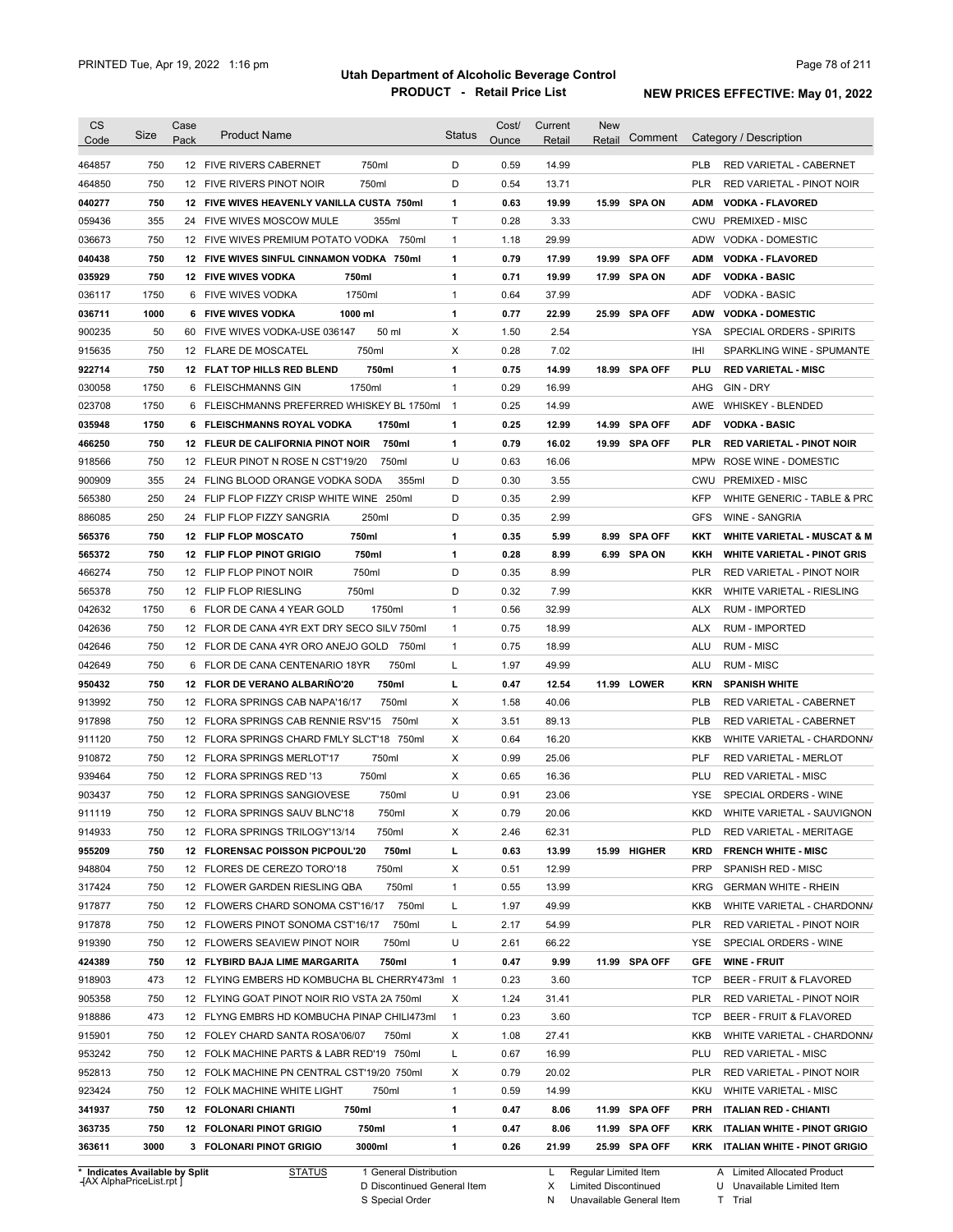| <b>CS</b><br>Code              | Size | Case<br>Pack | <b>Product Name</b>                          |                        | <b>Status</b>  | Cost/<br>Ounce | Current<br>Retail | New<br>Retail        | Comment                   |                   | Category / Description            |
|--------------------------------|------|--------------|----------------------------------------------|------------------------|----------------|----------------|-------------------|----------------------|---------------------------|-------------------|-----------------------------------|
| 911994                         | 750  |              | 12 FONSECA PEREQUITA                         | 750ml                  | X              | 0.21           | 5.44              |                      |                           | <b>PRQ</b>        | PORTUGESE RED                     |
| 090299                         | 375  |              | 12 FONSECA PORT BIN 27                       | 375ml                  | X              | 0.59           | 7.54              |                      |                           | ESK               | PORT - VINTAGE CHARACTER          |
| 090298                         | 750  |              | 12 FONSECA PORT BIN 27                       | 750ml                  | 1              | 0.91           | 20.99             |                      | 22.99 HIGHER              | <b>ESK</b>        | <b>PORT - VINTAGE CHARACTER</b>   |
| 090306                         | 750  |              | 12 FONSECA TAWNY 10YR                        | 750ml                  | L              | 1.38           | 35.01             |                      |                           | ESG               | PORT - TAWNY                      |
| 914632                         | 750  |              | 6 FONSECA VINTAGE PORT'03                    | 750ml                  | U              | 4.32           | 109.59            |                      |                           | ESR               | PORT - VINTAGE & QUINTA           |
| 090297                         | 750  |              | 6 FONSECA VINTAGE PORT'07                    | 750ml                  | U              | 4.55           | 115.44            |                      |                           | ESR               | PORT - VINTAGE & QUINTA           |
| 909315                         | 750  |              | 12 FONT I JORDANA RESERVA BRUT               | 750ml                  | Х              | 0.40           | 10.15             |                      |                           | IPP               | SPARKLING WINE - SPANISH CA       |
| 916016                         | 750  |              | 12 FONTANAFREDDA BARBERA BRIC'16/17 750ml    |                        | Х              | 0.37           | 9.45              |                      |                           | <b>PRJ</b>        | <b>ITALIAN RED - PIEDMONT</b>     |
| 912455                         | 750  |              | 12 FONTANAFREDDA SERRALUNGA BARO'14 750ml    |                        | L              | 1.99           | 50.38             |                      |                           | <b>PRJ</b>        | <b>ITALIAN RED - PIEDMONT</b>     |
| 291758                         | 750  |              | 12 FOPPIANO 1896 RED BLEND                   | 750ml                  | $\mathbf{1}$   | 0.51           | 12.99             |                      |                           | <b>PFP</b>        | RED GENERIC - RED TABLE & P       |
| 466904                         | 750  |              | 12 FOPPIANO ESTATE ZINFANDEL                 | 750ml                  | L              | 1.03           | 26.06             |                      |                           | <b>PLH</b>        | RED VARIETAL - ZINFANDEL          |
| 954405                         | 750  |              | 12 FORADORI LEZER                            | 750ml                  | U              | 0.84           | 21.42             |                      |                           | <b>YSE</b>        | SPECIAL ORDERS - WINE             |
| 954412                         | 750  |              | 12 FORADORI TERODEGO                         | 750ml                  | U              | 1.11           | 28.13             |                      |                           | <b>YSE</b>        | SPECIAL ORDERS - WINE             |
| 953770                         | 750  |              | 12 FORADORI TEROLDEGO LEZER                  | 750ml                  | U              | 0.82           | 20.92             |                      |                           | YSE               | SPECIAL ORDERS - WINE             |
| 951990                         | 750  |              | 12 FORGE RIESLING CLASSIQUE'19               | 750ml                  | L              | 0.59           | 15.04             |                      | 14.99 LOWER               | KKR               | <b>WHITE VARIETAL - RIESLING</b>  |
| 919112                         | 750  |              | 12 FORLORN HOPE QUEEN SIERR RED'19           | 750ml                  | L              | 0.71           | 17.99             |                      |                           | PLU               | <b>RED VARIETAL - MISC</b>        |
| 954707                         | 750  |              | 12 FORLORN HOPE QUEEN SIERRAS WHITE 750ml    |                        | L              | 0.71           | 17.99             |                      |                           | <b>KFP</b>        | WHITE GENERIC - TABLE & PRC       |
| 954708                         | 750  |              | 12 FORLORN HOPE RAMATO PINOT GRIS            | 750ml                  | U              | 0.99           | 25.04             |                      |                           | YSE               |                                   |
|                                |      |              |                                              |                        |                |                |                   |                      |                           |                   | SPECIAL ORDERS - WINE             |
| 952006                         | 750  |              | 12 FORLORN HOPE VERDELHO QUE SAUDADE 750ml X |                        |                | 0.87           | 21.95             |                      |                           | <b>KKU</b>        | WHITE VARIETAL - MISC             |
| 902903                         | 750  |              | 12 FORLORN QUEEN OF THE SIERRA AMBER' 750ml  |                        | L              | 0.63           | 16.04             |                      |                           | MOU               | ORANGE WINE - MISC                |
| 914181                         | 750  |              | 12 FORREST EST PINOT NOIR NZ'08              | 750ml                  | Х              | 0.80           | 20.29             |                      |                           | <b>PRW</b>        | <b>NEW ZEALAND RED</b>            |
| 089528                         | 750  | 6            | FORTALEZA ANEJO TEQ                          | 750ml                  | U              | 3.16           | 80.13             |                      |                           | APJ               | TEQUILA - REPOSADO & ANEJO        |
| 953787                         | 750  | 6            | FORTALEZA ANEJO TEQUILA                      | 750ml                  | U              | 3.56           | 90.35             |                      |                           | YSA               | SPECIAL ORDERS - SPIRITS          |
| 954292                         | 750  | 6            | FORTALEZA BLANCO STILL STRENGTH              | 750ml                  | U              | 1.98           | 50.13             |                      |                           | <b>APD</b>        | <b>TEQUILA - SILVER</b>           |
| 087679                         | 750  | 6            | FORTALEZA BLANCO TEQUILA                     | 750ml                  | U              | 1.98           | 50.13             |                      |                           | <b>APD</b>        | <b>TEQUILA - SILVER</b>           |
| 089529                         | 750  | 6            | FORTALEZA REPOSADO TEQUILA                   | 750ml                  | U              | 2.37           | 60.13             |                      |                           | <b>APJ</b>        | TEQUILA - REPOSADO & ANEJO        |
| 902104                         | 750  |              | 6 FORTALEZA REPOSADO WINTER BLEND            | 750ml                  | Х              | 3.41           | 86.59             |                      |                           | YSA               | SPECIAL ORDERS - SPIRITS          |
| 920288                         | 750  | 6            | FORTALEZA TEQUILA WINTER BLEND               | 750ml                  | U              | 3.41           | 86.45             |                      |                           | YSA               | SPECIAL ORDERS - SPIRITS          |
| 267807                         | 750  |              | 12 FORTANT CABERNET SAUVIGNON                | 750ml                  | $\mathbf{1}$   | 0.51           | 12.99             |                      |                           | <b>PRF</b>        | FRENCH RED - VARIETAL             |
| 267809                         | 750  |              | 12 FORTANT CHARDONNAY                        | 750ml                  | $\mathbf{1}$   | 0.51           | 12.99             |                      |                           | <b>KRE</b>        | <b>FRENCH WHITE - VARIETAL</b>    |
| 949260                         | 750  |              | 12 FORTANT CST SLCT ROSE GRENACHE'20 750ml   |                        | L              | 0.40           | 10.02             |                      |                           | <b>MPX</b>        | <b>ROSE WINE - IMPORTED</b>       |
| 010880                         | 750  |              | 12 FORTY CREEK COPPER POT WHISKY             | 750ml                  | D              | 0.60           | 15.12             |                      |                           | AWB               | <b>WHISKEY - CANADIAN</b>         |
| 001437                         | 750  |              | 6 FORTY CREEK VAP W/ 2 ROCKS GLASSES 750ml   |                        | D              | 0.88           | 22.22             |                      |                           | AWB               | <b>WHISKEY - CANADIAN</b>         |
| 100303                         | 750  |              | 6 FORTY CREEK W/2 CUPS                       | 750ml                  | D              | 0.47           | 11.88             |                      |                           | <b>YGA</b>        | <b>GIFT SETS - SPIRITS</b>        |
| 466925                         | 750  |              | 12 FORWARD KIDD RED BLEND'13                 | 750ml                  | Х              | 0.85           | 21.60             |                      |                           | PLU               | <b>RED VARIETAL - MISC</b>        |
| 922717                         | 750  |              | 12 FOSSIL POINT CABERNET SAUVIGNON 750ml     |                        | 1              | 0.83           | 17.99             | 20.99                | <b>SPA OFF</b>            | PLB               | <b>RED VARIETAL - CABERNET</b>    |
| 922649                         | 750  |              | 12 FOSSIL POINT CHARDONNAY                   | 750ml                  | 1              | 0.67           | 13.99             |                      | 16.99 SPA OFF             | KKB               | <b>WHITE VARIETAL - CHARDONNA</b> |
| 989073                         | 355  |              | 24 FOSTERS LAGER AUSTRALIA                   | 355ml                  | D              | 0.13           | 1.61              |                      |                           | THE               | LAGER - PILSENER                  |
| 989072                         | 750  |              | 12 FOSTERS PREMIUM ALE                       | 750ml                  | $\mathbf{1}$   | 0.14           | 3.45              |                      |                           | THE               | LAGER - PILSENER                  |
| 900269                         | 355  |              | 24 FOUNDERS BREWING BREAKFAST STOUT 355ml    |                        | $\overline{1}$ | 0.30           | 3.55              |                      |                           | TNP               | ALE - HEAVY, PORTER, STOUT        |
| 950745                         | 355  |              | 15 FOUNDERS BREWING CENTENNIAL IPA 355ml     |                        | 1              | 0.14           | 1.69              |                      |                           | TNF               | ALE - BITTER & ESB                |
| 900270                         | 355  |              | 24 FOUNDERS BREWING KENT BOURBON STOUT355m D |                        |                | 0.46           | 5.55              |                      |                           | TNP               | ALE - HEAVY, PORTER, STOUT        |
| 950743                         | 355  |              | 24 FOUNDERS BREWING PORTER                   | 355ml                  | U              | 0.13           | 1.56              |                      |                           | YST               | SPECIAL ORDERS - BEER             |
| 948990                         | 750  |              | 12 FOUNDRY ARTISAN BLND WALLA'14             | 750ml                  | U              | 1.32           | 33.35             |                      |                           | YSE               | SPECIAL ORDERS - WINE             |
| 948989                         | 750  |              | 12 FOUNDRY RED WALLA'14                      | 750ml                  | U              | 0.76           | 19.19             |                      |                           | YSE               | SPECIAL ORDERS - WINE             |
| 953033                         | 750  |              | 12 FOUR GRACES PINOT BLANC                   | 750ml                  | U              | 0.75           | 18.95             |                      |                           | YSE               | SPECIAL ORDERS - WINE             |
| 908825                         | 750  |              | 12 FOUR GRACES PINOT GRIS'19/20              | 750ml                  | U              | 0.76           | 19.23             |                      |                           | KKH               | WHITE VARIETAL - PINOT GRIS       |
| 918928                         | 710  |              | 12 FOUR LOKO FRUIT PUNCH                     | 710ml                  | 1              | 0.18           | 4.09              |                      | 4.29 HIGHER               | <b>RCP</b>        | <b>FLAVORED MALT BEVERAGES</b>    |
| 900563                         | 710  |              | 12 FOUR LOKO GOLD                            | 710ml                  | D              | 0.18           | 4.09              |                      | <b>4.29 DISCOUNTE RCP</b> |                   | <b>FLAVORED MALT BEVERAGES</b>    |
| 900562                         | 710  |              | 12 FOUR LOKO RED                             | 710ml                  | D              | 0.17           | 3.99              |                      |                           | RCP               | <b>FLAVORED MALT BEVERAGES</b>    |
|                                | 710  |              |                                              | 710ml                  | 1              |                | 4.09              |                      | 4.29 HIGHER               |                   |                                   |
| 919151                         |      |              | 12 FOUR LOKO WATERMELON                      |                        | R              | 0.18           |                   |                      |                           | <b>RCP</b><br>LAS | <b>FLAVORED MALT BEVERAGES</b>    |
| 018379                         | 750  |              | 6 FOUR ROSES 2020 LTD EDTN SMALL BATC750ml   |                        |                | 7.35           | 186.31            |                      |                           |                   | <b>ALLOCATED SPIRIT</b>           |
| 018352                         | 750  |              | 12 FOUR ROSES BOURBON YELLOW LABEL 750ml     |                        | $\mathbf{1}$   | 0.95           | 24.06             |                      |                           | AWH               | WHISKEY - BOURBON & TENNE:        |
| 018351                         | 1750 |              | 6 FOUR ROSES BOURBON YELLOW LABEL 1750 ml    |                        | $\mathbf{1}$   | 0.73           | 43.13             |                      |                           |                   | AWW WHISKEY - DOMESTIC            |
| * Indicates Available by Split |      |              | <b>STATUS</b>                                | 1 General Distribution |                |                | L                 | Regular Limited Item |                           |                   | A Limited Allocated Product       |

**Case** [AX AlphaPriceList.rpt ]

D Discontinued General Item S Special Order

X Limited Discontinued

N Unavailable General Item

U Unavailable Limited Item T Trial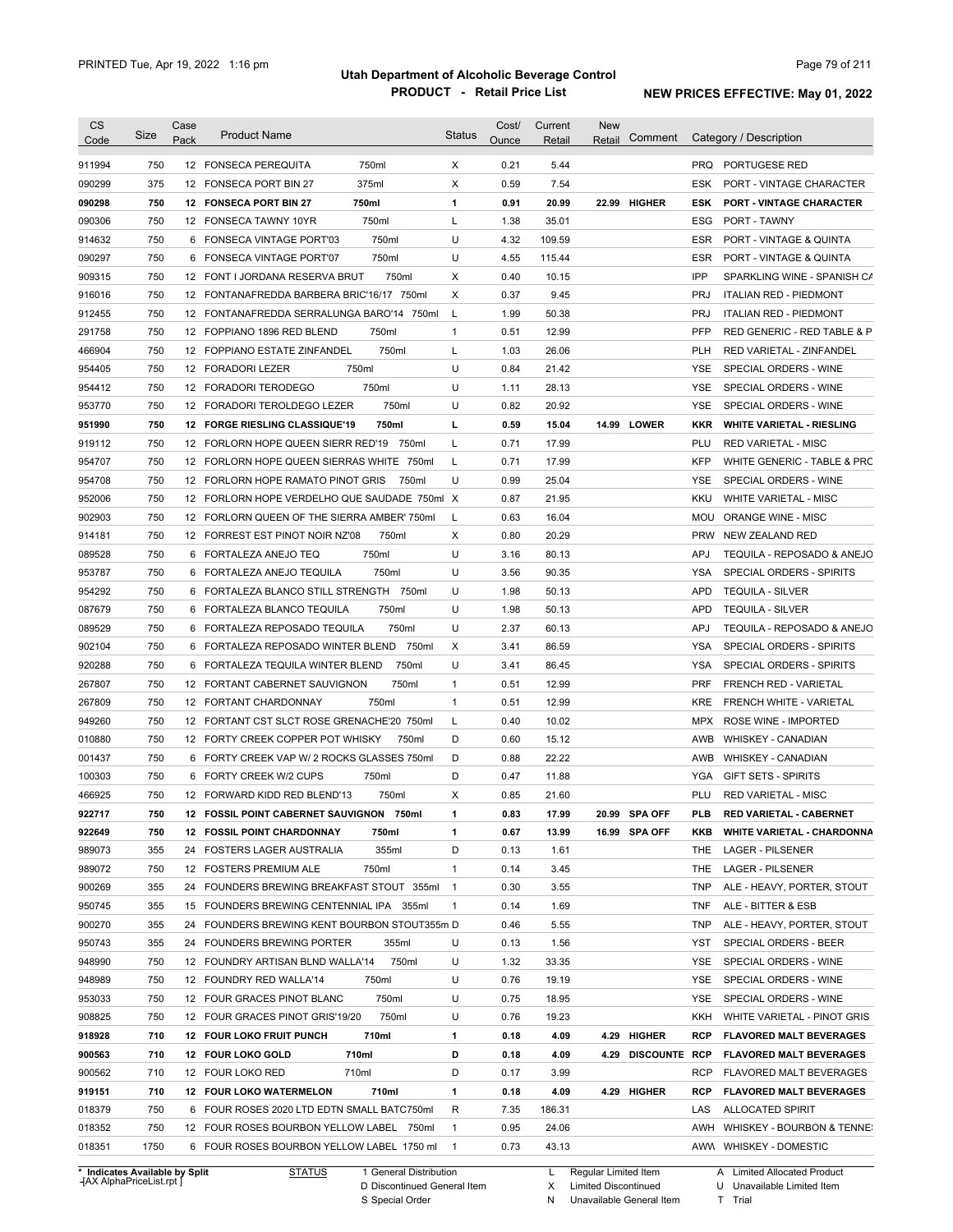| Code                                                               | Size | Case | <b>Product Name</b>                         | <b>Status</b> | Cost/ | Current | <b>New</b> |               |            |                                    |
|--------------------------------------------------------------------|------|------|---------------------------------------------|---------------|-------|---------|------------|---------------|------------|------------------------------------|
|                                                                    |      | Pack |                                             |               | Ounce | Retail  | Retail     | Comment       |            | Category / Description             |
| 018361                                                             | 750  |      | 6 FOUR ROSES LTD EDITION SB<br>750ml        | U             | 3.55  | 90.04   |            |               |            | AWH WHISKEY - BOURBON & TENNE:     |
| 018350                                                             | 750  |      | 6 FOUR ROSES SINGLE BARREL BOURBON 750ml    | Α             | 1.80  | 45.55   |            |               |            | AWK WHISKEY - BOURBON SINGLE B     |
| 018348                                                             | 750  |      | 6 FOUR ROSES SMALL BATCH BOURBON<br>750ml   | $\mathbf{1}$  | 1.39  | 35.13   |            |               | AWK        | WHISKEY - BOURBON SINGLE B         |
| 043445                                                             | 750  |      | 6 FOUR SQUARE SINGLE BLENDED RUM<br>750ml   | X             | 2.60  | 65.99   |            |               | ALX        | <b>RUM - IMPORTED</b>              |
| 043449                                                             | 750  |      | 6 FOUR SQUARE ZINFANDEL CASK BLEND 750ml    | X             | 2.17  | 54.99   |            |               | ALU        | <b>RUM - MISC</b>                  |
| 918000                                                             | 750  |      | 12 FOUR VINES NAKED CHARD'17/18<br>750ml    | X             | 0.21  | 5.38    |            |               | KKB        | WHITE VARIETAL - CHARDONN/         |
| 909964                                                             | 750  |      | 750ml<br>12 FOUR VINES OVC ZINFANDEL        | 1             | 0.43  | 12.99   |            | 10.99 SPA ON  | <b>PLH</b> | <b>RED VARIETAL - ZINFANDEL</b>    |
| 467101                                                             | 750  |      | 12 FOUR VIRTUES BOURBON BARREL ZIN 750ml    | $\mathbf{1}$  | 0.79  | 19.99   |            |               | <b>PLH</b> | RED VARIETAL - ZINFANDEL           |
| 916056                                                             | 750  |      | 750ml<br>12 FOURNIER URBAN DUERO'07/09      | X             | 0.60  | 15.15   |            |               | <b>PRP</b> | SPANISH RED - MISC                 |
| 043666                                                             | 750  |      | 6 FOURSQUARE RUM 2005 SNGL BRL 12YR 750ml   | X             | 3.04  | 76.99   |            |               | <b>ALX</b> | <b>RUM - IMPORTED</b>              |
| 043668                                                             | 750  |      | 750ml<br>6 FOURSQUARE RUM PREMISE           | Χ             | 2.29  | 57.99   |            |               | <b>ALX</b> | <b>RUM - IMPORTED</b>              |
| 910990                                                             | 750  |      | 750ml<br>12 FOX CREEK SHIRAZ RES'98         | Χ             | 2.35  | 59.62   |            |               | PLJ        | RED VARIETAL - SYRAH, PETITE       |
| 565720                                                             | 750  |      | 750ml<br>12 FOXBROOK CHARDONNAY'12/13       | Χ             | 0.21  | 5.24    |            |               | <b>KKB</b> | WHITE VARIETAL - CHARDONN/         |
| 915777                                                             | 750  |      | 750ml<br>12 FOXGLOVE CABERNET PASO R'18/19  | Χ             | 0.63  | 16.06   |            |               | <b>PLB</b> | RED VARIETAL - CABERNET            |
| 915609                                                             | 750  |      | 750ml<br>12 FOXGLOVE CHARDONNAY'16/17       | Χ             | 0.64  | 16.16   |            |               | <b>KKB</b> | WHITE VARIETAL - CHARDONN/         |
| 917495                                                             | 750  |      | 750ml<br>12 FOXGLOVE ZIN PASO ROBLE'16/17   | Χ             | 0.63  | 16.06   |            |               | <b>PLH</b> | <b>RED VARIETAL - ZINFANDEL</b>    |
| 410970                                                             | 1500 |      | 6 FOXHORN CABERNET<br>1500 ml               | D             | 0.13  | 6.48    |            |               | PLB        | RED VARIETAL - CABERNET            |
| 410972                                                             | 1500 |      | 6 FOXHORN CHARDONNAY AUSTRALIAN<br>1500ml   | 1             | 0.20  | 11.99   |            | 9.99 SPA ON   | <b>KKB</b> | <b>WHITE VARIETAL - CHARDONNA</b>  |
| 410974                                                             | 1500 | 6    | 1500ml<br>FOXHORN MERLOT AUSTRALIAN         | D             | 0.13  | 6.48    |            |               | PLF        | <b>RED VARIETAL - MERLOT</b>       |
| 653785                                                             | 1500 |      | 1500ml<br>6 FOXHORN WHITE ZINFANDEL         | D             | 0.24  | 9.99    |            | 11.99 SPA OFF | <b>MHJ</b> | <b>BLUSH WINE - WHITE ZINFANDE</b> |
| 914748                                                             | 750  |      | 12 FR CARILLON PULIGNY PERRIERES'09 750ml   | U             | 3.94  | 99.95   |            |               | <b>KRA</b> | <b>FRENCH WHITE - BURGUNDY</b>     |
| 919065                                                             | 750  |      | 12 FRAGA DO CORVO RED'20<br>750ml           | Χ             | 0.95  | 23.99   |            |               | <b>PRP</b> | SPANISH RED - MISC                 |
| 953415                                                             | 750  |      | 750ml<br>12 FRAGA DO CORVO WHITE'18         | X             | 0.87  | 21.99   |            |               | <b>KRN</b> | SPANISH WHITE                      |
| 917274                                                             | 750  |      | 6 FRANCIS COPPOLA CAB DIR CUT SONOMA 750ml  | 1             | 1.06  | 23.99   |            | 26.99 SPA OFF | <b>PLB</b> | <b>RED VARIETAL - CABERNET</b>     |
| 467272                                                             | 750  |      | 750ml<br>12 FRANCIS COPPOLA CABERNET        | 1             | 0.63  | 18.99   |            | 15.99 SPA ON  | <b>PLB</b> | <b>RED VARIETAL - CABERNET</b>     |
| 911888                                                             | 375  |      | 12 FRANCIS COPPOLA CHARD DIAM'14/15 375 ml  | Χ             | 0.61  | 7.70    |            |               | <b>KKB</b> | WHITE VARIETAL - CHARDONN/         |
| 566200                                                             | 750  |      | 750ml<br>12 FRANCIS COPPOLA CHARDONNAY      | 1             | 0.51  | 15.99   |            | 12.99 SPA ON  | <b>KKB</b> | <b>WHITE VARIETAL - CHARDONNA</b>  |
| 467278                                                             | 750  |      | 750ml<br>12 FRANCIS COPPOLA CLARET          | $\mathbf{1}$  | 0.79  | 19.99   |            |               | <b>PLB</b> | RED VARIETAL - CABERNET            |
| 910933                                                             | 375  |      | 12 FRANCIS COPPOLA MERLOT DIAM '5/16 375 ml | Χ             | 0.79  | 9.99    |            |               | <b>PLF</b> | RED VARIETAL - MERLOT              |
| 467308                                                             | 750  |      | 12 FRANCIS COPPOLA MERLOT DIAMOND COL 750ml | $\mathbf{1}$  | 0.75  | 18.99   |            |               | <b>PLF</b> | RED VARIETAL - MERLOT              |
| 467315                                                             | 750  |      | 750ml<br>12 FRANCIS COPPOLA PINOT NOIR      | $\mathbf{1}$  | 0.63  | 18.99   |            | 15.99 SPA ON  | PLR        | <b>RED VARIETAL - PINOT NOIR</b>   |
| 467296                                                             | 750  |      | 12 FRANCIS COPPOLA PINOT NOIR SANTE 750ml   | D             | 0.59  | 14.99   |            |               | PLR        | RED VARIETAL - PINOT NOIR          |
| 909840                                                             | 750  |      | 750ml<br>12 FRANCIS COPPOLA R&B CHARD       | U             | 0.38  | 9.62    |            |               | <b>YSE</b> | SPECIAL ORDERS - WINE              |
| 467300                                                             | 750  |      | 12 FRANCIS COPPOLA ROSSO<br>750ml           | $\mathbf{1}$  | 0.51  | 12.99   |            |               | PFP        | RED GENERIC - RED TABLE & P        |
| 468086                                                             | 750  |      | 12 FRANCIS COPPOLA SANTE CHATEAU RE 750ml   | D             | 0.48  | 12.07   |            |               | PFP        | RED GENERIC - RED TABLE & P        |
| 947593                                                             | 750  |      | 12 FRANCIS COPPOLA SANTE RED<br>750ml       | U             | 0.59  | 14.97   |            |               | YSE        | SPECIAL ORDERS - WINE              |
| 566215                                                             | 750  |      | 12 FRANCIS COPPOLA SAUVIGNON BLANC DI 750ml | 1             | 0.63  | 13.99   |            | 15.99 SPA OFF | <b>KKD</b> | <b>WHITE VARIETAL - SAUVIGNON</b>  |
| 914150                                                             | 750  |      | 12 FRANCIS COPPOLA SOFIA ROSE'19/20 750ml   | L             | 0.67  | 16.99   |            |               | MPQ        | ROSE WINE - VARIETAL & VIN G       |
| 911772                                                             | 750  |      | 12 FRANCIS COPPOLA SYRAH SHZ'17/18 750ml    | Х             | 0.63  | 15.99   |            |               | PLJ        | RED VARIETAL - SYRAH, PETITE       |
| 468100                                                             | 750  |      | 12 FRANCISCAN CABERNET'17/18<br>750ml       | х             | 0.79  | 19.99   |            |               | <b>PLB</b> | RED VARIETAL - CABERNET            |
| 566225                                                             | 750  |      | 12 FRANCISCAN CHARDONNAY'17/18<br>750ml     | Х             | 0.30  | 7.55    |            |               | KKB        | WHITE VARIETAL - CHARDONN/         |
| 566251                                                             | 750  |      | 6 FRANCISCAN CUVEE SAUVAGE CHARD 201 750ml  | X             | 1.42  | 36.00   |            |               | KKB        | WHITE VARIETAL - CHARDONN/         |
| 906425                                                             | 750  |      | 6 FRANCISCAN MAGNIFICAT<br>750ml            | U             | 2.01  | 51.00   |            |               | YSE        | SPECIAL ORDERS - WINE              |
| 468200                                                             | 750  |      | 12 FRANCISCAN MERLOT NAPA'12/13<br>750ml    | х             | 0.63  | 15.99   |            |               | PLF        | RED VARIETAL - MERLOT              |
| 064996                                                             | 750  |      | 12 FRANGELICO LIQUEUR ITALY<br>750ml        | 1             | 1.26  | 29.99   |            | 31.99 HIGHER  | снн        | <b>LIQUEURS - AMARETTO</b>         |
| 000138                                                             | 750  |      | 6 FRANGELICO WITH 4 SHOT GLASSES 750ml      | D             | 1.11  | 28.13   |            |               | <b>YGC</b> | GIFT SETS - LIQUEURS               |
|                                                                    | 750  |      | 12 FRANK FAMILY CABERNET'18<br>750ml        | Г             | 2.19  | 55.63   |            |               | <b>PLB</b> | RED VARIETAL - CABERNET            |
|                                                                    | 750  |      | 12 FRANK FAMILY CHARDONNAY'18/19<br>750ml   | L             | 1.42  | 35.06   |            | 35.99 HIGHER  | KKB        | <b>WHITE VARIETAL - CHARDONNA</b>  |
|                                                                    |      |      | 12 FRANK FAMILY ZINFANDEL'17/18<br>750ml    | Г             | 1.45  | 36.70   |            |               | PLH        | RED VARIETAL - ZINFANDEL           |
|                                                                    | 750  |      |                                             |               | 1.09  | 27.53   |            |               | PRY        | <b>AUSTRALIAN RED</b>              |
|                                                                    | 750  |      | 12 FRANKLAND ESTATE CABERNET'19<br>750ml    | L             |       |         |            |               |            |                                    |
|                                                                    | 750  |      | 12 FRANKLAND ESTATE SHIRAZ'17<br>750ml      | L             | 1.08  | 27.51   |            |               | PRY        | <b>AUSTRALIAN RED</b>              |
|                                                                    | 355  |      | 24 FRANKS REDHOT ORIGINAL BLOODY MARY 355ml | D             | 0.28  | 3.39    |            |               | RCP        | <b>FLAVORED MALT BEVERAGES</b>     |
| 918397<br>918399<br>918400<br>913402<br>911906<br>921684<br>411029 | 5000 |      | 4 FRANZIA BOLD JAMMY CABERNET SAUV 5000ml   | 1             | 0.13  | 19.20   |            | 21.20 SPA OFF | PLB        | <b>RED VARIETAL - CABERNET</b>     |

**Case** [AX AlphaPriceList.rpt ]

D Discontinued General Item

S Special Order

Regular Limited Item

X

Limited Discontinued

N Unavailable General Item

U Unavailable Limited Item

A Limited Allocated Product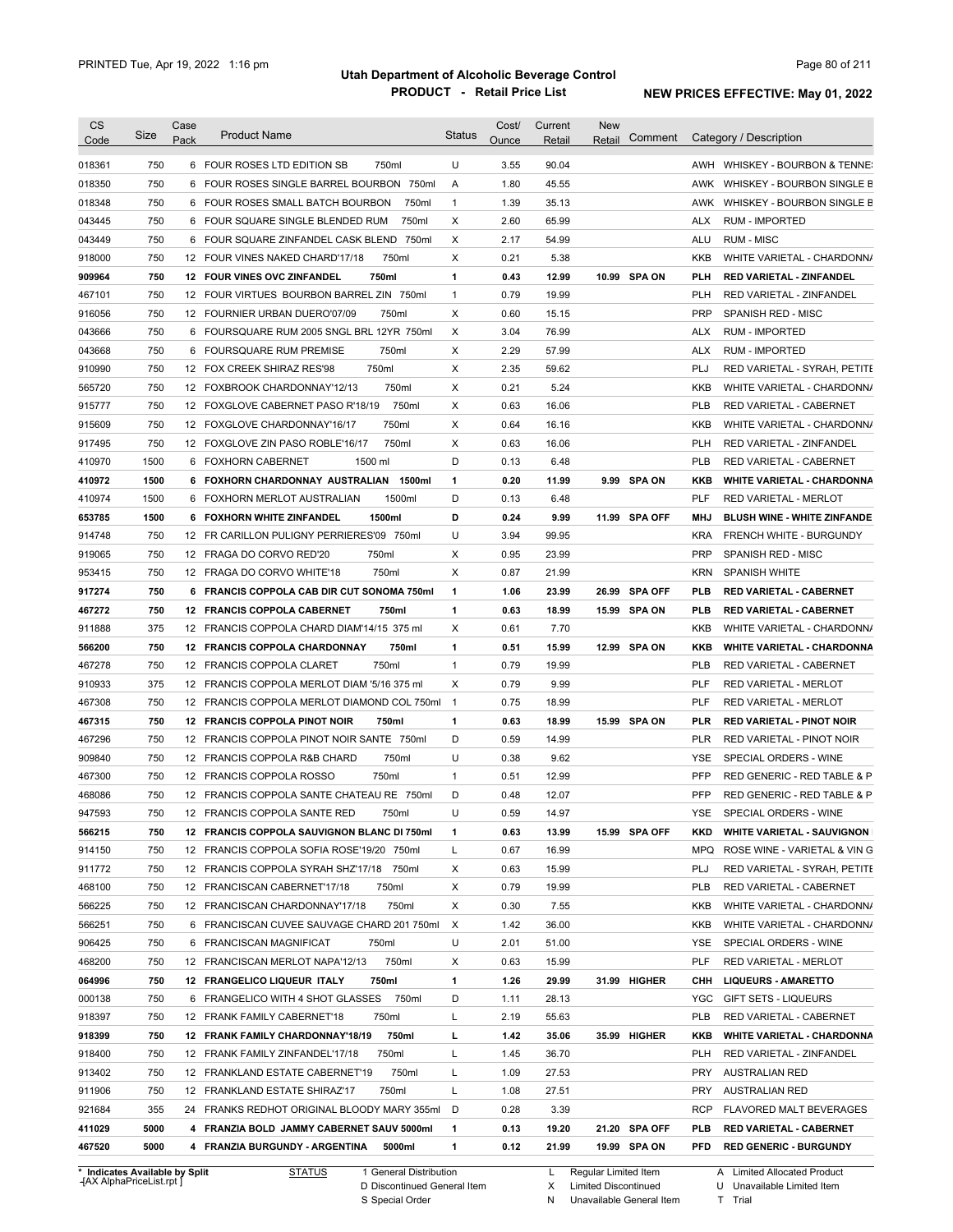| <b>CS</b><br>Code | Size                           | Case<br>Pack | <b>Product Name</b>                        | <b>Status</b> | Cost/<br>Ounce | Current<br>Retail | New<br>Retail        | Comment        |            | Category / Description                                       |
|-------------------|--------------------------------|--------------|--------------------------------------------|---------------|----------------|-------------------|----------------------|----------------|------------|--------------------------------------------------------------|
| 467603            | 5000                           |              | 4 FRANZIA CABERNET SAUVIGNON BOX 5000ml    | 1             | 0.12           | 21.99             |                      | 19.99 SPA ON   | <b>PLB</b> | <b>RED VARIETAL - CABERNET</b>                               |
| 566460            | 5000                           |              | 4 FRANZIA CHABLIS WORLD CLASSICS<br>5000ml | 1             | 0.13           | 19.99             | 21.99                | <b>SPA OFF</b> | <b>KFJ</b> | <b>WHITE GENERIC - CHABLIS</b>                               |
| 410975            | 5000                           |              | 4 FRANZIA CHARDONAY RICH BUTTERY 5000ml    | 1             | 0.13           | 19.99             |                      | 21.99 SPA OFF  | KKB        | <b>WHITE VARIETAL - CHARDONNA</b>                            |
| 566520            | 5000                           |              | 4 FRANZIA CHARDONNAY -AUSTRALIAN<br>5000ml | $\mathbf{1}$  | 0.13           | 21.99             |                      |                | KKB        | WHITE VARIETAL - CHARDONN/                                   |
| 467800            | 5000                           |              | 4 FRANZIA CHILLABLE RED HOUSE WI 5000ml    | 1             | 0.11           | 15.99             |                      | 17.99 SPA OFF  | <b>PFP</b> | <b>RED GENERIC - RED TABLE &amp; PI</b>                      |
| 566375            | 5000                           |              | 4 FRANZIA CRISP WHITE HOUSE WINE 5000ml    | 1             | 0.11           | 15.99             | 17.99                | <b>SPA OFF</b> | KFE        | <b>WHITE GENERIC - RHINE</b>                                 |
| 467738            | 5000                           |              | 4 FRANZIA DARK RED BLEND<br>5000ml         | 1             | 0.13           | 19.99             |                      | 21.99 SPA OFF  | <b>PFP</b> | <b>RED GENERIC - RED TABLE &amp; PI</b>                      |
| 886300            | 5000                           |              | 4 FRANZIA FRUITY RED SANGRIA HOU 5000ml    | 1             | 0.11           | 15.99             |                      | 17.99 SPA OFF  | <b>GFS</b> | <b>WINE - SANGRIA</b>                                        |
| 467655            | 5000                           |              | 4 FRANZIA MERLOT - AUSTRALIAN<br>5000ml    | $\mathbf{1}$  | 0.13           | 21.99             |                      |                | PLF        | <b>RED VARIETAL - MERLOT</b>                                 |
| 566575            | 5000                           |              | 4 FRANZIA PINOT GRIGIO COLOMBARD<br>5000ml | 1             | 0.12           | 21.99             |                      | 19.99 SPA ON   | KKH        | <b>WHITE VARIETAL - PINOT GRIS</b>                           |
| 410982            | 5000                           |              | 4 FRANZIA PINOT NOIR/CARMENERE<br>5000ml   | D             | 0.07           | 11.88             |                      |                | <b>PLR</b> | RED VARIETAL - PINOT NOIR                                    |
| 565930            | 5000                           |              | 4 FRANZIA REFRESHING WHITE HOUSE<br>5000ml | 1             | 0.09           | 17.99             |                      | 15.99 SPA ON   | KKP        | <b>WHITE VARIETAL - CHENIN BLAI</b>                          |
| 655458            | 5000                           |              | 4 FRANZIA ROSE 5L BOX<br>5000ml            | D             | 0.07           | 11.34             |                      |                | <b>MPW</b> | ROSE WINE - DOMESTIC                                         |
| 411025            | 5000                           |              | 4 FRANZIA SAUVIGNON BLANC<br>5000ml        | 1             | 0.13           | 19.20             |                      | 21.20 SPA OFF  | <b>KKD</b> | <b>WHITE VARIETAL - SAUVIGNON</b>                            |
| 654625            | 5000                           |              | 4 FRANZIA SUNSET BLUSH HOUSE WIN<br>5000ml | 1             | 0.11           | 17.99             |                      |                | MHB        | <b>BLUSH WINE - GENERIC</b>                                  |
|                   |                                |              |                                            |               |                |                   |                      |                |            |                                                              |
| 467675            | 5000                           |              | 4 FRANZIA SWEET RED<br>5000ml              | D             | 0.11           | 19.19             |                      |                | PLF        | <b>RED VARIETAL - MERLOT</b>                                 |
| 566581            | 5000                           |              | 5000ml<br>4 FRANZIA SWEET WHITE            | D             | 0.11           | 19.19             |                      |                | KKB        | WHITE VARIETAL - CHARDONN/<br>MHQ BLUSH WINE - WHITE GRENACH |
| 565910            | 5000                           |              | 5000ml<br>4 FRANZIA WHITE GRENACHE BOX     | D             | 0.12           | 20.99             |                      |                |            |                                                              |
| 655448            | 5000                           |              | 5000ml<br>4 FRANZIA WHITE ZINFANDEL BOX    | 1             | 0.13           | 19.99             |                      | 21.99 SPA OFF  | MHJ        | <b>BLUSH WINE - WHITE ZINFANDE</b>                           |
| 989450            | 500                            |              | 500ml<br>20 FRANZISKANER HEFE WEISS        | $\mathbf{1}$  | 0.16           | 2.75              |                      |                | TCE        | BEER - WHEAT & HEFEWEIZEN                                    |
| 911188            | 750                            |              | 750ml<br>6 FRAPIN GRANDE CHAMP VS          | Χ             | 2.79           | 70.74             |                      |                | ATG        | BRANDY - COGNAC & ARMAGN/                                    |
| 910184            | 750                            |              | 750ml<br>12 FREAKSHOW CHARDONNAY           | 1             | 0.67           | 16.99             |                      |                | KKB        | WHITE VARIETAL - CHARDONN/                                   |
| 921775            | 750                            |              | 750ml<br>12 FREELANDER CHARDONNAY          | $\mathbf{1}$  | 0.59           | 14.99             |                      |                | <b>KKB</b> | WHITE VARIETAL - CHARDONN/                                   |
| 917342            | 750                            |              | 750ml<br>12 FREEMAN PINOT AKIKO CUVEE'17   | U             | 1.92           | 48.64             |                      |                | <b>PLR</b> | RED VARIETAL - PINOT NOIR                                    |
| 917341            | 750                            |              | 12 FREEMAN PINOT KEEFERRANCH'06<br>750ml   | Х             | 1.80           | 45.73             |                      |                | <b>PLR</b> | RED VARIETAL - PINOT NOIR                                    |
| 917340            | 750                            |              | 750ml<br>12 FREEMAN PINOT SONOMA CST'17    | Х             | 1.52           | 38.56             |                      |                | <b>PLR</b> | RED VARIETAL - PINOT NOIR                                    |
| 916759            | 750                            | 6            | 750ml<br>FREEMARK ABBEY CAB NAPA           | Г             | 2.60           | 65.99             |                      |                | <b>PLB</b> | RED VARIETAL - CABERNET                                      |
| 917867            | 750                            | 6            | 750ml<br>FREESTONE OVATION CHARD'07        | U             | 1.69           | 42.91             |                      |                | KKB        | WHITE VARIETAL - CHARDONN/                                   |
| 707200            | 750                            |              | 750ml<br>12 FREIXENET CORDON NEGRO         | $\mathbf{1}$  | 0.59           | 14.99             | 14.99                |                | <b>IHP</b> | SPARKLING WINE - BRUT & BLA                                  |
| 707325            | 750                            |              | 12 FREIXENET CORDON NEGRO X-DRY<br>750ml   | 1             | 0.59           | 12.99             |                      | 14.99 SPA OFF  | <b>IHP</b> | <b>SPARKLING WINE - BRUT &amp; BLA</b>                       |
| 727225            | 1500                           |              | 1500ml<br>6 FREIXENET CORDON NEGRO X-DRY   | U             | 0.59           | 30.13             |                      |                | IHL        | SPARKLING WINE - EXTRA DRY                                   |
| 707305            | 750                            |              | 12 FREIXENET SEMI-SECO<br>750ml            | Χ             | 0.47           | 11.99             |                      |                | IPP        | SPARKLING WINE - SPANISH CA                                  |
| 922195            | 1500                           |              | 6 FRENCH POOL TOTE/FRENCH ROSE<br>1500 ml  | Τ             | 0.47           | 23.99             |                      |                | YGE        | <b>GIFT SETS - WINES</b>                                     |
| 281332            | 1000                           | 10           | 1000ml<br>FRENCH RABBIT CHARDONNAY         | D             | 0.24           | 7.99              |                      |                | <b>KKB</b> | WHITE VARIETAL - CHARDONN/                                   |
| 281338            | 1000                           |              | 1000ml<br>10 FRENCH RABBIT PINOT NOIR      | D             | 0.35           | 11.95             |                      |                | <b>PLR</b> | RED VARIETAL - PINOT NOIR                                    |
| 917727            | 750                            |              | 12 FRENZY SAUV BLANC NZ<br>750ml           |               | 0.71           | 14.95             |                      | 17.95 SPA OFF  |            | KRV NEW ZEALAND WHITE                                        |
| 906031            | 750                            |              | 6 FRESCOBALDI MONTESODI'11/12<br>750ml     | х             | 0.97           | 24.50             |                      |                | PRH        | ITALIAN RED - CHIANTI                                        |
| 342020            | 750                            |              | 12 FRESCOBALDI NIPOZZANO RIS'15/16 750ml   | г             | 0.91           | 22.07             |                      | 22.99 HIGHER   | <b>PRH</b> | <b>ITALIAN RED - CHIANTI</b>                                 |
| 915078            | 750                            |              | 6 FRESCOBALDI POMINO BIANCO RES'07 750ml   | Х             | 1.56           | 39.65             |                      |                | KRL        | ITALIAN WHITE - MISC DOC                                     |
| 364720            | 750                            |              | 12 FRESCOBALDI POMINO CAST ROS'14/15 750ml | Х             | 1.22           | 30.99             |                      |                | PRI        | <b>ITALIAN RED - TUSCANY</b>                                 |
| 369735            | 750                            |              | 12 FRESCOBALDI REMOLE TOSCANA'16/17 750ml  | х             | 0.21           | 5.44              |                      |                | PRI        | <b>ITALIAN RED - TUSCANY</b>                                 |
| 922647            | 750                            |              | 12 FRESH VINE CHARDONNAY<br>750ml          | 1             | 0.95           | 23.99             |                      |                | KKB        | WHITE VARIETAL - CHARDONN/                                   |
| 922718            | 750                            |              | 12 FRESH VINE PINOT NOIR<br>750ml          | $\mathbf{1}$  | 0.99           | 24.99             |                      |                | PLR        | RED VARIETAL - PINOT NOIR                                    |
| 952030            | 750                            |              | 12 FREY AGRICULTURIST BLANC<br>750ml       | 1             | 0.48           | 10.10             |                      | 12.10 SPA OFF  | KFP        | <b>WHITE GENERIC - TABLE &amp; PRO</b>                       |
| 953718            | 750                            |              | 750ml<br>12 FREY BIODYNAMIC FIELD BLEND    | L             | 0.62           | 15.76             |                      |                | <b>PFP</b> | RED GENERIC - RED TABLE & P                                  |
| 975984            | 750                            |              | 750ml<br>12 FREY CABERNET ORGANIC'18/19    | L             | 0.72           | 18.36             |                      |                | PLB        | RED VARIETAL - CABERNET                                      |
| 950964            | 750                            |              | 750ml<br>12 FREY CHARD BIODYN'16/17        | х             | 0.79           | 19.92             |                      |                | KKB        | WHITE VARIETAL - CHARDONN/                                   |
| 910201            | 750                            |              | 750ml<br>12 FREY MERLOT ORGANIC'18/19      | Г             | 0.59           | 14.87             |                      |                | PLF        | RED VARIETAL - MERLOT                                        |
| 903582            | 750                            |              | 12 FREY NATURAL RED ORGANIC NV<br>750ml    | Г             | 0.42           | 10.70             |                      |                | PLU        | <b>RED VARIETAL - MISC</b>                                   |
| 915213            | 750                            |              | 750ml<br>12 FREY PETITE SYRAH ORGANIC'19   | Г             | 0.79           | 19.92             |                      |                | PLJ        | RED VARIETAL - SYRAH, PETITE                                 |
| 911592            | 750                            |              | 750ml<br>12 FREY PINOT ORGANIC MENDO'19/20 | Г             | 0.79           | 19.92             |                      |                | <b>PLR</b> | RED VARIETAL - PINOT NOIR                                    |
| 916603            | 750                            |              | 750ml<br>12 FREY ROSE ORGANIC NV           | Г             | 0.42           | 10.70             |                      |                |            | MPW ROSE WINE - DOMESTIC                                     |
| 915211            | 750                            |              | 750ml<br>12 FREY SAUV BLANC ORGANIC'19/20  | L             | 0.59           | 14.87             |                      |                | KKD        | WHITE VARIETAL - SAUVIGNON                                   |
| 977037            | 750                            |              | 750ml<br>12 FREY SYRAH ORGANIC'18/19       | L             | 0.62           | 15.75             |                      |                | PLJ        | RED VARIETAL - SYRAH, PETITE                                 |
|                   | * Indicates Available by Split |              | 1 General Distribution<br><b>STATUS</b>    |               |                | L.                | Regular Limited Item |                |            | A Limited Allocated Product                                  |

**Case** [AX AlphaPriceList.rpt ]

D Discontinued General Item S Special Order

X Limited Discontinued

N Unavailable General Item

U Unavailable Limited Item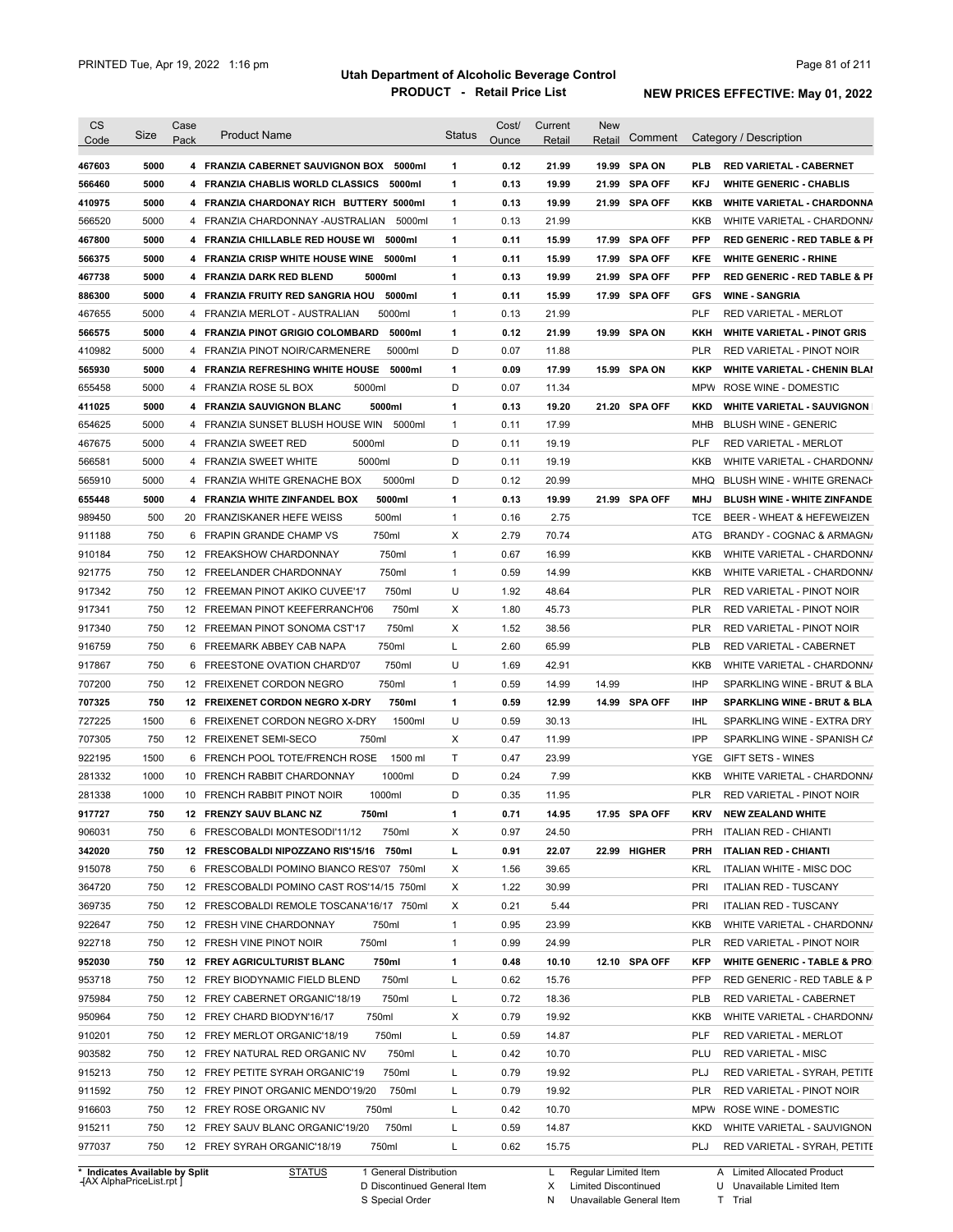| <b>CS</b> | Size | Case | <b>Product Name</b>                         | <b>Status</b> | Cost/ | Current | <b>New</b>             |            |                                |
|-----------|------|------|---------------------------------------------|---------------|-------|---------|------------------------|------------|--------------------------------|
| Code      |      | Pack |                                             |               | Ounce | Retail  | Comment<br>Retail      |            | Category / Description         |
| 733018    | 250  |      | 48 FRICO LAMBRUSCO CAN<br>250 ml            | 1             | 0.31  | 2.61    |                        | <b>IHC</b> | SPARKLING WINE - FLAVORED      |
| 034366    | 750  |      | 750ml<br>12 FRIS VODKA                      | D             | 0.22  | 5.49    |                        | <b>ADF</b> | <b>VODKA - BASIC</b>           |
| 034368    | 1750 |      | 1750ml<br>6 FRIS VODKA                      | $\mathbf{1}$  | 0.34  | 19.99   |                        | ADF        | <b>VODKA - BASIC</b>           |
| 950180    | 750  |      | 750ml<br>12 FRISK RIESLING PRICKLY'20       | Г             | 0.42  | 10.75   |                        | KRT        | <b>AUSTRALIAN WHITE</b>        |
| 900225    | 750  |      | 750ml<br>12 FRITZ MULLER PERLWEIN           | U             | 0.66  | 16.74   |                        | YSE        | SPECIAL ORDERS - WINE          |
| 903034    | 750  |      | 750ml<br>12 FRITZ RIESLING QBA '16          | X             | 0.33  | 8.42    |                        | <b>KRG</b> | <b>GERMAN WHITE - RHEIN</b>    |
| 916556    | 750  |      | 750ml<br>12 FROGMORE CRK CHARDONNAY'07      | X             | 0.72  | 18.33   |                        | KRT        | <b>AUSTRALIAN WHITE</b>        |
| 916559    | 375  |      | 375ml<br>12 FROGMORE CRK ICED RIESLING'06   | U             | 1.60  | 20.24   |                        | KRT        | <b>AUSTRALIAN WHITE</b>        |
| 916554    | 750  |      | 750ml<br>12 FROGMORE CRK PINOT NOIR'06/7    | X             | 1.00  | 25.30   |                        | <b>PRY</b> | AUSTRALIAN RED                 |
| 916558    | 750  |      | 750ml<br>12 FROGMORE CRK RIESLING FGR'8/10  | X             | 0.80  | 20.35   |                        | KRT        | <b>AUSTRALIAN WHITE</b>        |
| 975514    | 750  |      | 750ml<br>12 FROG'S LEAP CABERNET EST'18/19  | г             | 2.62  | 60.05   | <b>HIGHER</b><br>66.37 | <b>PLB</b> | <b>RED VARIETAL - CABERNET</b> |
| 975515    | 375  |      | 375 ml<br>12 FROG'S LEAP CABERNET EST'18/19 | г             | 2.63  | 30.06   | 33.30 HIGHER           | <b>PLB</b> | <b>RED VARIETAL - CABERNET</b> |
| 951264    | 750  |      | 750ml<br>12 FROG'S LEAP CHARDONNAY'18/19    | Г             | 1.38  | 35.07   |                        | KKB        | WHITE VARIETAL - CHARDONN/     |
| 981385    | 375  |      | 375 ml<br>12 FROG'S LEAP MERLOT'15          | Х             | 0.90  | 11.44   |                        | <b>PLF</b> | <b>RED VARIETAL - MERLOT</b>   |
| 981384    | 750  |      | 750ml<br>12 FROG'S LEAP MERLOT'19           | Г             | 1.51  | 38.42   |                        | <b>PLF</b> | <b>RED VARIETAL - MERLOT</b>   |
| 915663    | 750  |      | 750ml<br>12 FROG'S LEAP PINK'10/11          | U             | 0.64  | 16.20   |                        | <b>MPQ</b> | ROSE WINE - VARIETAL & VIN G   |
| 912894    | 750  | 6    | 750ml<br>FROG'S LEAP RUTHERFORD'06/7        | х             | 2.20  | 55.80   |                        | <b>PLD</b> | <b>RED VARIETAL - MERITAGE</b> |
| 567450    | 750  | 12   | 750ml<br>FROG'S LEAP SAUVIGNON BL'19/20     | U             | 0.99  | 25.01   |                        | <b>KKD</b> | WHITE VARIETAL - SAUVIGNON     |
| 960265    | 375  |      | 375 ml<br>12 FROG'S LEAP SAUVIGNON BL'19/20 | U             | 1.00  | 12.62   |                        | <b>KKD</b> | WHITE VARIETAL - SAUVIGNON     |
| 979905    | 375  | 12   | 375 ml<br>FROG'S LEAP ZINFANDEL'16          | X             | 0.69  | 8.72    |                        | <b>PLH</b> | RED VARIETAL - ZINFANDEL       |
| 979904    | 750  |      | 750ml<br>12 FROG'S LEAP ZINFANDEL'18/19     | Г             | 1.38  | 35.07   |                        | <b>PLH</b> | RED VARIETAL - ZINFANDEL       |
| 900116    | 375  |      | 12 FROG'S LEAP ZINFANDEL'19<br>375 ml       | Г             | 1.35  | 17.06   |                        | <b>PLH</b> | RED VARIETAL - ZINFANDEL       |
| 955693    | 3000 |      | 3000ml<br>6 FROM THE TANK WHITE             | U             | 0.35  | 35.87   |                        | <b>YSE</b> | SPECIAL ORDERS - WINE          |
| 362240    | 750  | 6    | 750ml<br>FUEDO MACCARI SAIA'9/10            | х             | 1.25  | 31.79   |                        | <b>PRM</b> | <b>ITALIAN RED - SICILY</b>    |
| 917759    | 750  | 6    | FUEDO MACCARI SICILIA MAHARIS'06 750ml      | Х             | 2.16  | 54.75   |                        | <b>PRM</b> | <b>ITALIAN RED - SICILY</b>    |
| 954175    | 750  |      | 750ml<br>12 FUKANO 14 YR SINGLE CASK        | U             | 5.36  | 136.02  |                        | YGA        | <b>GIFT SETS - SPIRITS</b>     |
| 954997    | 750  | 6    | 750ml<br>FUKANO 2021 WHISKY                 | Г             | 3.22  | 81.73   |                        | AWX        | <b>WHISKEY - JAPANESE</b>      |
| 923409    | 750  | 6    | 750ml<br><b>FUKANO CHIZURU</b>              | Г             | 3.39  | 85.96   |                        | AWX        | <b>WHISKEY - JAPANESE</b>      |
| 953831    | 750  | 6    | FUKANO JAPANESE 10/12 YR WHISKEY 750ml      | Г             | 3.87  | 98.02   |                        | AWX        | <b>WHISKEY - JAPANESE</b>      |
| 954998    | 750  |      | 12 FUKANO JIKAN WHISKY<br>750ml             | U             | 3.21  | 81.37   |                        | YSA        | SPECIAL ORDERS - SPIRITS       |
| 954999    | 750  |      | 12 FUKANO VAULT RESERVE 1 WHISKY<br>750ml   | U             | 3.21  | 81.44   |                        | <b>YSA</b> | SPECIAL ORDERS - SPIRITS       |
| 955000    | 750  |      | 12 FUKANO VAULT RESERVE 2 WHISKY<br>750ml   | U             | 3.21  | 81.44   |                        | <b>YSA</b> | SPECIAL ORDERS - SPIRITS       |
| 953832    | 750  |      | 12 FUKANO WHISKEY 16YR SHERRY CASK 750ml    | U             | 6.10  | 154.82  |                        | <b>YGA</b> | <b>GIFT SETS - SPIRITS</b>     |
| 914432    | 355  |      | 355ml<br>24 FULL SAIL AMBER ALE             | $\mathbf{1}$  | 0.15  | 1.79    |                        | <b>TNF</b> | ALE - BITTER & ESB             |
| 916252    | 355  |      | 24 FULL SAIL ATOMIZER PALE ALE<br>355 ml    | D             | 0.15  | 1.75    |                        | <b>TNC</b> | ALE - PALE                     |
| 916251    | 651  |      | 12 FULL SAIL BOURB IMP PORTER/STO<br>651ml  | х             | 0.55  | 12.14   |                        |            | TNP ALE - HEAVY, PORTER, STOUT |
| 915428    | 651  |      | 12 FULL SAIL BREWERS SHARE SEASONAL 651ml   | X             | 0.23  | 5.06    |                        |            | TNF ALE - BITTER & ESB         |
| 919056    | 355  |      | 24 FULL SAIL CIRUS MAXIMA<br>355ml          | D             | 0.15  | 1.75    |                        |            | TNC ALE - PALE                 |
| 915037    | 651  |      | 12 FULL SAIL ELEVATION IMP IPA<br>651ml     | U             | 0.21  | 4.54    |                        | TVB        | DOMESTIC BEER                  |
| 953288    | 355  |      | 24 FULL SAIL HOP PURSUIT IPA<br>355 ml      | U             | 0.15  | 1.75    |                        | YST        | SPECIAL ORDERS - BEER          |
| 914433    | 355  |      | 24 FULL SAIL IPA<br>355ml                   | D             | 0.15  | 1.75    |                        | TNF        | ALE - BITTER & ESB             |
| 989429    | 355  |      | 24 FULL SAIL PILSNER<br>355ml               | Х             | 0.15  | 1.79    |                        | THE        | LAGER - PILSENER               |
| 914434    | 355  |      | 24 FULL SAIL PUB SERIES<br>355ml            | D             | 0.15  | 1.75    |                        |            | TNC ALE - PALE                 |
| 916743    | 651  |      | 12 FULL SAIL RESERVE 21 DOPPELBOCK 651ml    | U             | 0.18  | 3.95    |                        |            | THU LAGER - MISC & SEASONAL    |
| 952483    | 355  |      | 12 FULL SAIL SESSION CERVEZA<br>355 ml      | U             | 0.12  | 1.45    |                        | YST        | SPECIAL ORDERS - BEER          |
| 915701    | 355  |      | 24 FULL SAIL WEST COAST IPA<br>355 ml       | D             | 0.15  | 1.79    |                        | TNF        | ALE - BITTER & ESB             |
| 914699    | 651  |      | 12 FULL SAIL WRECK THE HALLS'11<br>651ml    | Х             | 0.23  | 5.06    |                        | <b>TVB</b> | DOMESTIC BEER                  |
| 080144    | 750  |      | 12 FULTON HARVEST APPLE PIE LIQ<br>750ml    | D             | 0.43  | 10.99   |                        |            | YGC GIFT SETS - LIQUEURS       |
| 080145    | 750  |      | 750ml<br>12 FULTONS HARVEST PUMPKIN LIQ     | D             | 0.23  | 5.94    |                        |            | YGA GIFT SETS - SPIRITS        |
| 901909    | 355  |      | 355ml<br>24 FUNKWERKS SAISON BELGIAN ALE    | D             | 0.19  | 2.25    |                        |            | TNU ALE - MISC & SEASONAL      |
| 901910    | 355  |      | 24 FUNKWERKS TROPIC KING<br>355ml           | D             | 0.19  | 2.25    |                        |            | TNU ALE - MISC & SEASONAL      |
|           | 750  |      | 12 FVINE VINHO TINTO RED RES'14<br>750ml    | L             | 0.47  | 10.99   | 11.99 HIGHER           |            | <b>PRQ PORTUGESE RED</b>       |
| 918532    |      |      |                                             |               |       |         |                        |            |                                |
| 411040    | 750  |      | 12 FVINE VINHO VERDE WHITE<br>750ml         | 1             | 0.51  | 11.99   | 12.99 HIGHER           |            | <b>KRO PORTUGESE WHITE</b>     |

**\* Indicates Available by Split Case** [AX AlphaPriceList.rpt ]

STATUS 1 General Distribution

D Discontinued General Item

S Special Order

L Regular Limited Item

X Limited Discontinued

N Unavailable General Item

A Limited Allocated Product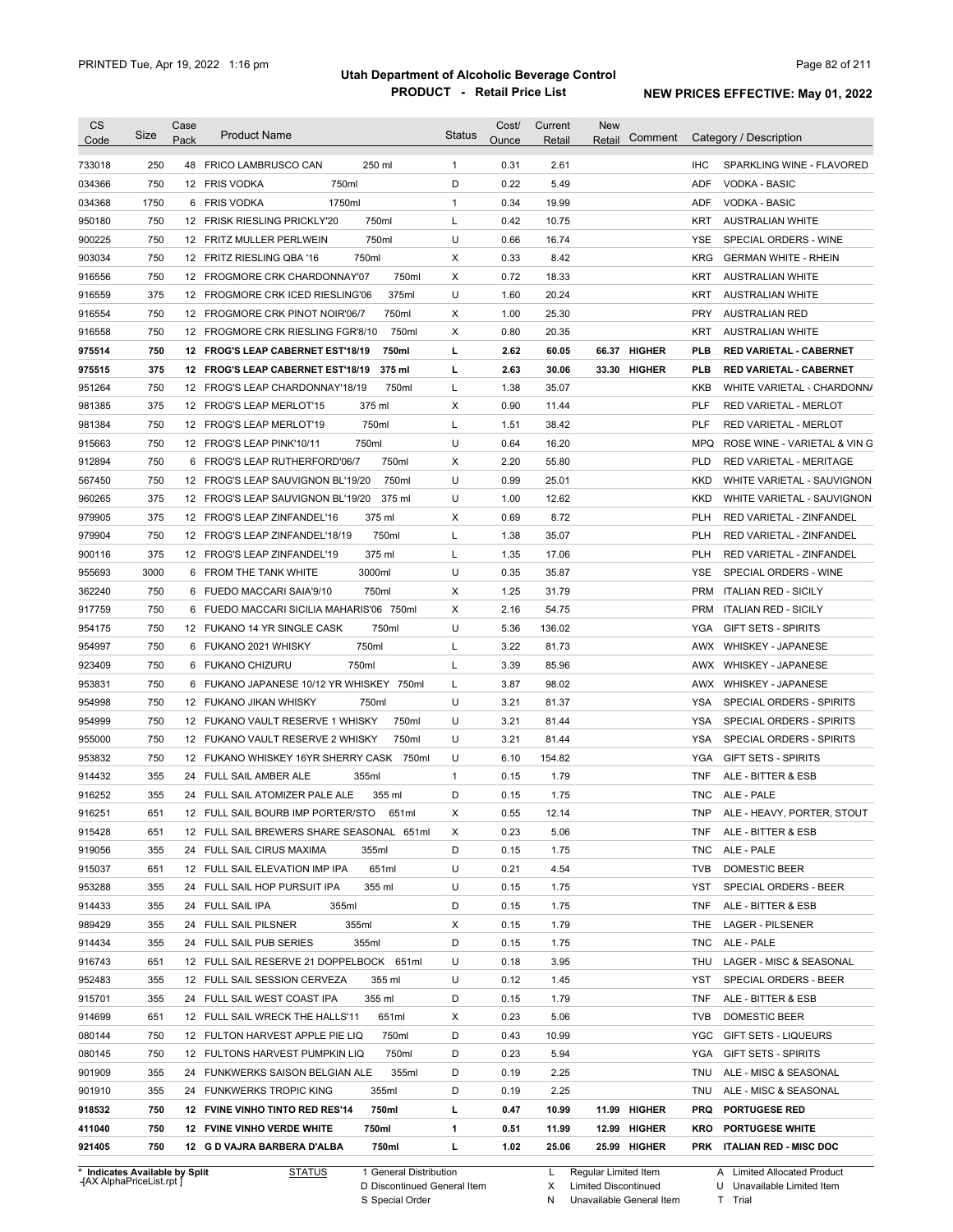| <b>CS</b><br>Code              | Size       | Case<br>Pack | <b>Product Name</b>                                                                | <b>Status</b> | Cost/<br>Ounce | Current<br>Retail | <b>New</b><br>Retail | Comment        |                   | Category / Description                                     |
|--------------------------------|------------|--------------|------------------------------------------------------------------------------------|---------------|----------------|-------------------|----------------------|----------------|-------------------|------------------------------------------------------------|
|                                |            |              |                                                                                    |               |                |                   |                      |                |                   |                                                            |
| 914698                         | 750        |              | 750ml<br>6 G JOY GENSHU SAKE                                                       | L             | 0.80           | 20.29             |                      |                |                   | GPW SAKE - DOMESTIC                                        |
| 951339                         | 750        |              | 750ml<br>6 G MAJOR STUDY CABERNET '14                                              | U             | 4.78           | 121.32            |                      |                | YSE.              | SPECIAL ORDERS - WINE                                      |
| 949358                         | 750        |              | 6 G MASCARELLO BAROLO MONPRIVATO'16 750ml                                          | U             | 12.03          | 305.07            |                      |                | YSE               | SPECIAL ORDERS - WINE<br><b>ITALIAN RED - CHIANTI</b>      |
| 341160                         | 750<br>750 |              | 12 GABBIANO CHIANTI CLASSICO CAD<br>750ml<br>750ml                                 | 1<br>1        | 0.51<br>0.39   | 12.99<br>6.99     |                      | 9.99 SPA OFF   | <b>PRH</b>        |                                                            |
| 355471                         |            |              | 12 GABBIANO PINOT GRIGIO CAD                                                       |               |                |                   |                      |                | KRK               | <b>ITALIAN WHITE - PINOT GRIGIO</b>                        |
| 918298                         | 750<br>750 |              | 12 GAGLIOLE CHIANTI CLASS RUBIO'15<br>750ml<br>750ml<br>12 GAINEY CHARDONNAY'16/17 | Х<br>Х        | 0.47<br>0.54   | 12.00<br>13.62    |                      |                | <b>PRH</b><br>KKB | <b>ITALIAN RED - CHIANTI</b><br>WHITE VARIETAL - CHARDONN/ |
| 918771<br>918769               | 750        |              | 750ml<br>12 GAINEY MERLOT '17                                                      | Х             | 0.79           | 20.06             |                      |                | <b>PLF</b>        | <b>RED VARIETAL - MERLOT</b>                               |
| 918629                         | 750        | 6            | GAJA BARBARESCO'14/16<br>750ml                                                     | L             | 11.83          | 299.99            | 299.99               |                | <b>PRJ</b>        | <b>ITALIAN RED - PIEDMONT</b>                              |
| 912886                         | 750        | 12           | GAJA CA'MARCANDA PROMIS'17/18<br>750ml                                             | L             | 1.97           | 49.99             | 49.99                |                | PRI               | <b>ITALIAN RED - TUSCANY</b>                               |
| 917988                         | 750        |              | 750ml<br>6 GALARDI TERRA DI LAVORO'09/10                                           | Х             | 3.71           | 94.02             |                      |                | <b>PRK</b>        | ITALIAN RED - MISC DOC                                     |
| 922507                         | 750        |              | 750ml<br>12 GALEA ORGANIC MULLED WINE                                              | D             | 0.42           | 10.66             |                      |                | <b>YGE</b>        | GIFT SETS - WINES                                          |
| 921424                         | 750        |              | 750ml<br>6 GALERIE CABERNET 2015                                                   | U             | 2.61           | 66.23             |                      |                | YSE               | SPECIAL ORDERS - WINE                                      |
| 950128                         | 750        | 6            | 750ml<br><b>GALERIE PLEINAIR CABSAUV</b>                                           | U             | 2.49           | 63.09             |                      |                | <b>YSE</b>        | SPECIAL ORDERS - WINE                                      |
| 921136                         | 750        |              | 750ml<br>12 GALERIE SAUV BLANC                                                     | U             | 1.12           | 28.41             |                      |                | <b>YSE</b>        | SPECIAL ORDERS - WINE                                      |
| 065017                         | 375        |              | 375ml<br>24 GALLIANO L'AUTENTICO LIQUEUR                                           | U             | 1.42           | 17.95             |                      |                | <b>YSC</b>        | SPECIAL ORDERS - LIQUEURS                                  |
| 099174                         | 750        |              | 750ml<br>12 GALLO DRY VERMOUTH                                                     | $\mathbf{1}$  | 0.21           | 5.45              |                      |                | EDD               | <b>VERMOUTH - DRY</b>                                      |
| 470127                         | 1500       | 6            | GALLO FAMILY CABERNET TWIN VALLEY 1500ml                                           | $\mathbf{1}$  | 0.26           | 12.99             |                      |                | <b>PLB</b>        | RED VARIETAL - CABERNET                                    |
| 469525                         | 1500       |              | 6 GALLO FAMILY CAFE ZINFANDEL TWIN 1500ml                                          | D             | 0.26           | 12.99             |                      |                | <b>PLH</b>        | RED VARIETAL - ZINFANDEL                                   |
| 569402                         | 1500       |              | 6 GALLO FAMILY CHARDONNAY TWIN VALL 1500ml                                         | $\mathbf{1}$  | 0.26           | 12.99             |                      |                | <b>KKB</b>        | WHITE VARIETAL - CHARDONN/                                 |
| 469652                         | 1500       |              | 6 GALLO FAMILY MERLOT TWIN VALLEY 1500ml                                           | D             | 0.25           | 12.63             |                      |                | <b>PLF</b>        | RED VARIETAL - MERLOT                                      |
| 569121                         | 1500       |              | 6 GALLO FAMILY MOSCATO TWIN VALLEY 1500ml                                          | $\mathbf{1}$  | 0.26           | 12.99             |                      |                | KKT               | WHITE VARIETAL - MUSCAT & M                                |
| 571060                         | 1500       |              | 6 GALLO FAMILY SAUVIGNON BLANC TWIN 1500ml                                         | 1             | 0.26           | 10.99             |                      | 12.99 SPA OFF  | <b>KKD</b>        | <b>WHITE VARIETAL - SAUVIGNON</b>                          |
| 469662                         | 1500       |              | 6 GALLO FAMILY SWEET RED TWIN VALLE 1500ml                                         | 1             | 0.26           | 12.99             |                      |                | <b>PFP</b>        | RED GENERIC - RED TABLE & P                                |
| 657015                         | 1500       |              | 6 GALLO FAMILY WHITE MERLOT TWIN VA 1500ml                                         | D             | 0.26           | 10.99             | 12.99                | <b>SPA OFF</b> | MHU               | <b>BLUSH WINE - MISC</b>                                   |
| 656932                         | 1500       | 6            | GALLO FAMILY WHITE ZINFANDEL TWIN 1500ml                                           | 1             | 0.26           | 10.99             | 12.99                | SPA OFF        | <b>MHJ</b>        | <b>BLUSH WINE - WHITE ZINFANDE</b>                         |
| 810566                         | 750        |              | 12 GALLO SWEET GRAPEFRUIT ROSE<br>750ml                                            | $\mathbf{1}$  | 0.33           | 8.49              |                      |                | <b>MPW</b>        | ROSE WINE - DOMESTIC                                       |
| 099674                         | 750        |              | 750ml<br>12 GALLO SWEET VERMOUTH                                                   | $\mathbf{1}$  | 0.21           | 5.45              |                      |                | EDP               | <b>VERMOUTH - SWEET</b>                                    |
| 918775                         | 750        |              | 12 GAME OF THRONES CHARD CC '18<br>750ml                                           | Х             | 0.43           | 10.91             |                      |                | <b>KKB</b>        | WHITE VARIETAL - CHARDONN/                                 |
| 918776                         | 750        |              | 12 GAME OF THRONES RED PASO'16/17<br>750ml                                         | х             | 0.80           | 20.20             |                      |                | PLU               | <b>RED VARIETAL - MISC</b>                                 |
| 005921                         | 750        |              | 6 GAME OF THRONES SIX KINGDOMS<br>750ml                                            | D             | 4.56           | 115.61            |                      |                | AWS               | WHISKY - SCOTCH SINGLE MAL                                 |
| 727510                         | 750        |              | 12 GANCIA ASTI<br>750ml                                                            | Х             | 0.51           | 12.99             |                      |                | IHI               | SPARKLING WINE - SPUMANTE                                  |
| 917625                         | 750        |              | 12 GARDACHO GARNACHA VIEJA'18/19<br>750ml                                          | г             | 0.47           | 12.04             |                      | 11.99 LOWER    | <b>PRP</b>        | <b>SPANISH RED - MISC</b>                                  |
| 951341                         | 750        |              | 12 GARGIULO APRILE '14<br>750ml                                                    | U             | 2.32           | 58.85             |                      |                | YSE               | SPECIAL ORDERS - WINE                                      |
| 909484                         | 750        |              | 6 GARGIULO CAB MONEY RD RNCH'12<br>750ml                                           | U             | 3.70           | 93.75             |                      |                | YSE               | SPECIAL ORDERS - WINE                                      |
| 907640                         | 750        |              | 3 GARGIULO CABERNET OVX'12<br>750ml                                                | х             | 9.73           | 246.81            |                      |                | YSE               | SPECIAL ORDERS - WINE                                      |
| 907639                         | 750        |              | 12 GARGIULO CHARDONNAY'18<br>750ml                                                 | U             | 1.93           | 48.88             |                      |                | YSE               | SPECIAL ORDERS - WINE                                      |
| 952909                         | 750        |              | 750ml<br>6 GARGIULO OVX '15                                                        | U             | 11.78          | 298.63            |                      |                | YSE               | SPECIAL ORDERS - WINE                                      |
| 952800                         | 1500       |              | 6 GARGIULO VINEYARDS MIXED CASE 1500 ml                                            | U             | 6.65           | 337.10            |                      |                | YSE               | SPECIAL ORDERS - WINE                                      |
| 470200                         | 750        |              | 12 GARNET PN MONTEREY'16/17<br>750ml                                               | х             | 0.32           | 8.10              |                      |                | <b>PLR</b>        | RED VARIETAL - PINOT NOIR                                  |
| 947911                         | 750        |              | 12 GAROFOLI MACRINA VERDICCHIO'19/20 750ml                                         | L             | 0.67           | 16.99             |                      |                | KRL               | ITALIAN WHITE - MISC DOC                                   |
| 947913                         | 750        |              | 12 GAROFOLI ROSATO MARCHE KMRS'18<br>750ml                                         | х             | 0.32           | 8.10              |                      |                | <b>MPX</b>        | ROSE WINE - IMPORTED                                       |
| 915652                         | 750        |              | 12 GARY FARREL CHARD RR'05<br>750ml                                                | Х             | 1.21           | 30.65             |                      |                | KKB               | WHITE VARIETAL - CHARDONN/                                 |
| 915082                         | 750        |              | 12 GARY FARREL PINOT RR'05<br>750ml                                                | U             | 1.51           | 38.37             |                      |                | PLR               | RED VARIETAL - PINOT NOIR                                  |
| 915083                         | 750        |              | 12 GARY FARREL ZIN BRADFORD'03/04 750ml                                            | U             | 1.40           | 35.43             |                      |                | <b>PLH</b>        | RED VARIETAL - ZINFANDEL                                   |
| 917223                         | 750        |              | 12 GARY FARRELL CHARD RR'19<br>750ml                                               | L             | 1.18           | 30.09             |                      | 29.99 LOWER    | KKB               | <b>WHITE VARIETAL - CHARDONNA</b>                          |
| 914091                         | 750        |              | 12 GARY FARRELL PINOT NOIR RR'18/19 750ml                                          | L             | 1.77           | 45.02             |                      | 44.99 LOWER    | PLR               | <b>RED VARIETAL - PINOT NOIR</b>                           |
| 910752                         | 750        |              | 12 GASPARD CABERNET FRANC<br>750ml                                                 | U             | 0.77           | 19.42             |                      |                | YSE               | SPECIAL ORDERS - WINE                                      |
| 953871                         | 750        |              | 12 GASPARD TOURAINE SAUV BLANC'19/20 750ml                                         | L             | 0.71           | 17.99             |                      |                | <b>KRB</b>        | FRENCH WHITE - BORDEAUX &                                  |
| 917959                         | 750        |              | 12 GASSIER NOSTRE PAIS'14/16<br>750ml                                              | Х             | 0.47           | 11.88             |                      |                | <b>KRD</b>        | FRENCH WHITE - MISC                                        |
| 901966                         | 750        |              | 12 GASTON CHIQUET BLANC DE BLANC D'AY 750ml                                        | L             | 2.45           | 62.06             |                      |                | IPH               | SPARKLING WINE - FRENCH & C                                |
| 918929                         | 750        |              | 12 GASTON CHIQUET BRUT TRADITION<br>750ml                                          | L             | 2.09           | 52.99             |                      |                | IPH               | SPARKLING WINE - FRENCH & C                                |
| 411197                         | 1500       |              | 6 GATO NEGRO MALBEC<br>1500ml                                                      | D             | 0.13           | 6.56              |                      |                | PRU               | ARGENTINE RED - MALBEC                                     |
| 904495                         | 750        |              | 12 GAUTIER COGNAC VS<br>750ml                                                      | U             | 0.84           | 21.18             |                      |                | ATG               | BRANDY - COGNAC & ARMAGN/                                  |
| * Indicates Available by Split |            |              | <b>STATUS</b><br>1 General Distribution                                            |               |                | L                 | Regular Limited Item |                |                   | A Limited Allocated Product                                |

**Case** [AX AlphaPriceList.rpt ]

D Discontinued General Item

S Special Order

Regular Limited Item Limited Discontinued

X

U Unavailable Limited Item

N Unavailable General Item T Trial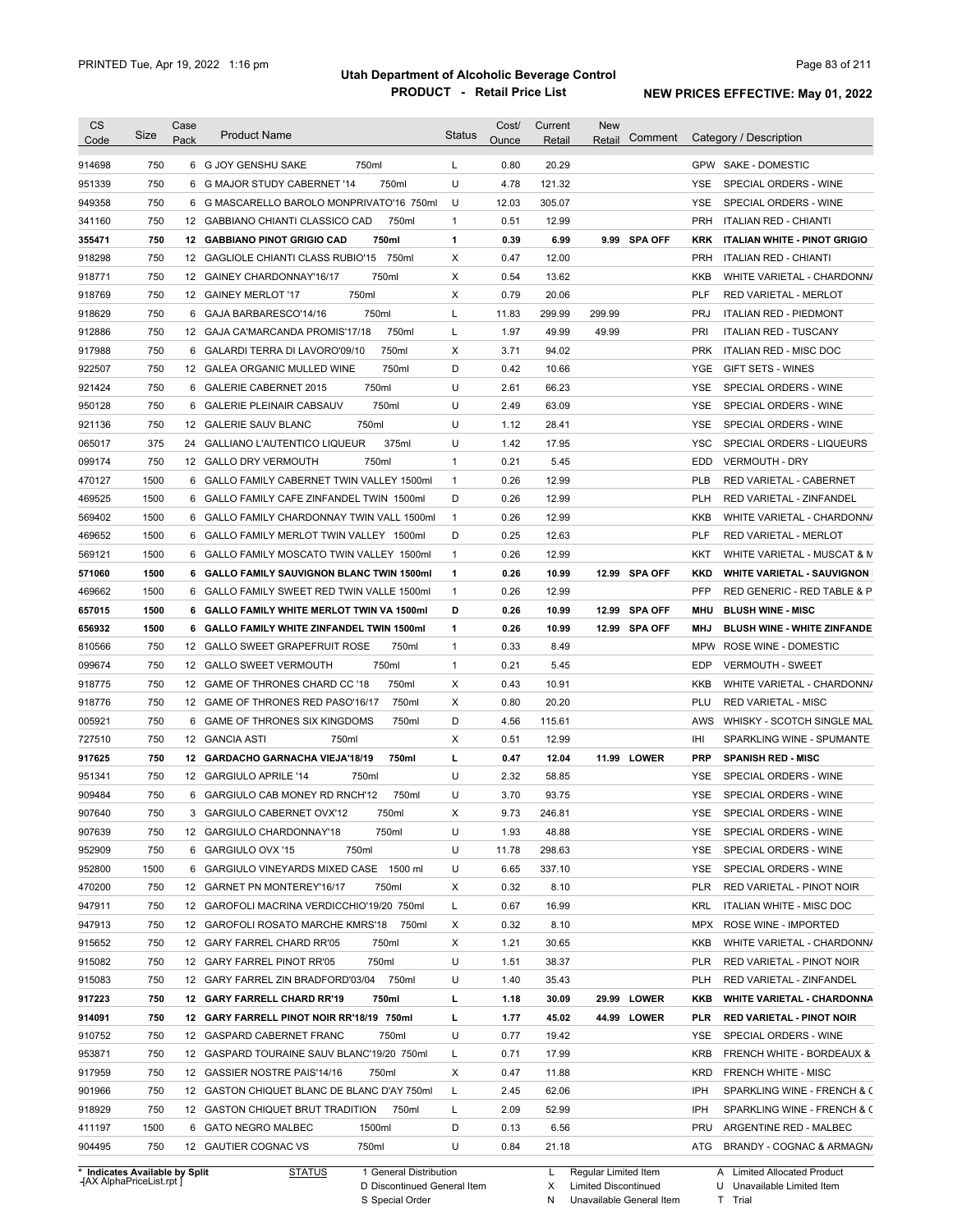| <b>CS</b><br>Code | Size  | Case<br>Pack | <b>Product Name</b>                         | <b>Status</b> | Cost/<br>Ounce | Current<br>Retail | <b>New</b><br>Retail | Comment       |            | Category / Description            |
|-------------------|-------|--------------|---------------------------------------------|---------------|----------------|-------------------|----------------------|---------------|------------|-----------------------------------|
|                   |       |              |                                             |               |                |                   |                      |               |            |                                   |
| 903215            | 750   |              | 750ml<br>12 GAUTIER COGNAC VSOP             | U             | 1.13           | 28.73             |                      |               | ATG        | BRANDY - COGNAC & ARMAGN/         |
| 909924            | 331   |              | 331ml<br>24 GEANTS GOLIATH TRIPLE           | U             | 0.32           | 3.53              |                      |               | YST        | SPECIAL ORDERS - BEER             |
| 907829            | 331   | 24           | 331ml<br><b>GEANTS SAISON VOISIN</b>        | U             | 0.21           | 2.34              |                      |               | YST        | SPECIAL ORDERS - BEER             |
| 470240            | 750   |              | 750ml<br>6 GEHRICKE ZINFANDEL               | 1             | 1.22           | 30.99             |                      |               | <b>PLH</b> | RED VARIETAL - ZINFANDEL          |
| 092417            | 720   | 6            | 720ml<br>GEKKEIKAN NIGORI SAKE              | х             | 0.57           | 13.99             |                      |               | <b>GPX</b> | SAKE - IMPORTED                   |
| 097064            | 750   |              | 750ml<br><b>12 GEKKEIKAN SAKE</b>           | 1             | 0.30           | 7.17              | 7.49                 | <b>HIGHER</b> | <b>GPW</b> | <b>SAKE - DOMESTIC</b>            |
| 097067            | 3000  |              | 3000ml<br>4 GEKKEIKAN SAKE                  | 1             | 0.18           | 20.49             |                      | 18.02 LOWER   | <b>GPW</b> | <b>SAKE - DOMESTIC</b>            |
| 097065            | 18000 |              | 18000ml<br>1 GEKKEIKAN SAKE                 | 1             | 0.14           | 81.84             |                      | 86.48 HIGHER  | <b>GPW</b> | <b>SAKE - DOMESTIC</b>            |
| 097063            | 1500  | 6            | GEKKEIKAN SAKE GLASS<br>1500ml              | $\mathbf{1}$  | 0.25           | 12.65             | 12.65                |               | GPW        | SAKE - DOMESTIC                   |
| 092515            | 720   | 6            | 720ml<br><b>GEKKEIKAN SAKE HORIN</b>        | х             | 1.44           | 34.99             |                      |               | GPX        | SAKE - IMPORTED                   |
| 092419            | 720   | 6            | 720ml<br>GEKKEIKAN SUZAKU GINJO SAKE        | X             | 0.94           | 22.99             |                      |               | <b>GPX</b> | SAKE - IMPORTED                   |
| 727550            | 250   | 12           | GEKKEIKAN ZIPANG SPARKLING SAK<br>250ml     | 1             | 0.87           | 7.38              |                      | 7.39 HIGHER   | <b>GPX</b> | <b>SAKE - IMPORTED</b>            |
| 470250            | 750   |              | 750ml<br>12 GEN 5 CABERNET SAUVIGNON        | 1             | 0.51           | 12.99             |                      |               | <b>PLB</b> | RED VARIETAL - CABERNET           |
| 989179            | 355   | 24           | 355ml<br><b>GENESEE CREAM ALE</b>           | D             | 0.08           | 0.93              |                      |               | <b>TNU</b> | ALE - MISC & SEASONAL             |
| 915525            | 750   |              | 12 GENIUM CELLER ECOLOGIC PRIORA'7/9 750ml  | X             | 1.07           | 27.20             |                      |               | <b>PRP</b> | SPANISH RED - MISC                |
| 026585            | 375   |              | 12 GENTLEMAN JACK<br>375ml                  | $\mathbf{1}$  | 1.34           | 16.99             |                      |               | AWH        | WHISKEY - BOURBON & TENNE:        |
| 026586            | 750   |              | 750ml<br>12 GENTLEMAN JACK                  | $\mathbf{1}$  | 1.30           | 32.99             |                      |               | AWH        | WHISKEY - BOURBON & TENNE:        |
| 026589            | 1750  | 6            | <b>GENTLEMAN JACK</b><br>1750ml             | $\mathbf{1}$  | 0.96           | 56.99             |                      |               | AWH        | WHISKEY - BOURBON & TENNE:        |
| 100417            | 750   | 6            | 750ml<br><b>GENTLEMAN JACK W/ STEEL CUP</b> | D             | 1.28           | 32.49             |                      |               | YGA        | <b>GIFT SETS - SPIRITS</b>        |
| 000890            | 750   | 6            | 750ml<br><b>GENTLEMAN JACK W/ SHAKER</b>    | D             | 1.30           | 32.99             |                      |               | YGA        | <b>GIFT SETS - SPIRITS</b>        |
| 000891            | 1750  | 6            | 1750ml<br><b>GENTLEMAN JACK W/ SHAKER</b>   | U             | 1.08           | 63.81             |                      |               | YSA        | SPECIAL ORDERS - SPIRITS          |
| 101306            | 750   |              | 6 GENTLEMAN JACK W/ SOUR MIX<br>750ml       | D             | 0.70           | 17.82             |                      |               | YGA        | <b>GIFT SETS - SPIRITS</b>        |
| 100136            | 1750  |              | 3 GENTLEMAN JACK W/ STAINLESS STEE 1750 ml  | D             | 0.57           | 34.02             |                      |               | YGA        | <b>GIFT SETS - SPIRITS</b>        |
| 100135            | 750   |              | 6 GENTLEMAN JACK W/COASTER SET<br>750ml     | D             | 0.69           | 17.55             |                      |               | YSA        | SPECIAL ORDERS - SPIRITS          |
| 000893            | 750   |              | 6 GENTLEMAN JACK W/GLSS'15<br>750ml         | U             | 1.30           | 32.98             |                      |               | AWW        | <b>WHISKEY - DOMESTIC</b>         |
| 917566            | 750   |              | 12 GEOFFROY BRUT CUVEE VOLUPTE'02/4 750ml   | х             | 3.11           | 78.94             |                      |               | <b>IHP</b> | SPARKLING WINE - BRUT & BLA       |
| 905249            | 750   |              | 12 GEORGE DICKEL #12<br>750ml               | U             | 0.70           | 17.71             |                      |               | YSA        | SPECIAL ORDERS - SPIRITS          |
| 026606            | 750   |              | 12 GEORGE DICKEL #8<br>750ml                | D             | 0.70           | 17.71             |                      |               | AWH        | WHISKEY - BOURBON & TENNE:        |
| 027037            | 750   |              | 750ml<br>12 GEORGE DICKEL RYE WHISKY        | $\mathbf{1}$  | 0.95           | 23.99             |                      |               | AWU        | <b>WHISKEY - RYE</b>              |
| 086969            | 750   |              | 12 GEORGE DICKEL TABASCO BARREL FINIS 750ml | х             | 0.79           | 19.99             |                      |               |            | AWW WHISKEY - DOMESTIC            |
| 018416            | 750   |              | 3 GEORGE T STAGG<br>750ml                   | U             | 3.94           | 99.99             |                      |               | LAS        | <b>ALLOCATED SPIRIT</b>           |
| 036163            | 750   |              | 750ml<br>12 GERA PREMIUM VODKA              | D             | 0.40           | 10.09             |                      |               | <b>ADF</b> | <b>VODKA - BASIC</b>              |
| 911227            | 375   |              | 375ml<br>12 GERMAIN-ROBIN ALAMBIC XO        | х             | 4.87           | 61.76             |                      |               | ATB        | <b>BRANDY - BASIC</b>             |
| 924884            | 750   |              | 750ml<br>6 GERMAIN-ROBIN ALAMBIC XO 1PK     | х             | 2.57           | 65.26             |                      |               | ATB        | <b>BRANDY - BASIC</b>             |
| 924874            | 750   |              | 6 GERMAIN-ROBIN CRAFT-METHOD BRA<br>750ml   | U             | 1.94           | 49.22             |                      |               | ATB        | <b>BRANDY - BASIC</b>             |
| 924875            | 375   |              | 12 GERMAIN-ROBIN CRAFT-METHOD BRANDY 375ml  |               | 1.88           | 23.84             |                      |               |            | <b>BRANDY - BASIC</b>             |
|                   |       |              |                                             | Х             |                |                   |                      |               | ATB        |                                   |
| 411596            | 1000  |              | 12 GERSTACKER BLUEBERRY GLUHWEIN<br>1000ml  | D             | 0.13           | 4.36              |                      |               | YGE        | GIFT SETS - WINES                 |
| 303382            | 1000  |              | 12 GERSTACKER CHERRY GLUHWEIN<br>1000ml     | D             | 0.13           | 4.36              |                      |               | YGE        | GIFT SETS - WINES                 |
| 955325            | 355   |              | 24 GET UP OFFA THAT BROWN<br>355ml          | D             | 0.21           | 2.49              |                      |               | TNL        | ALE - RED, AMBER, BROWN           |
| 919627            | 750   |              | 750ml<br>6 GEYSER PEAK CAB RES.             | U             | 1.49           | 37.89             |                      |               | YSE        | SPECIAL ORDERS - WINE             |
| 472605            | 750   |              | 750ml<br>12 GEYSER PEAK CABERNET SAUVIGNON  | $\mathbf{1}$  | 0.55           | 13.99             |                      |               | PLB        | RED VARIETAL - CABERNET           |
| 917533            | 750   |              | 12 GEYSER PEAK CHARDONNAY<br>750ml          | 1             | 0.51           | 13.06             |                      | 12.99 LOWER   | KKB        | <b>WHITE VARIETAL - CHARDONNA</b> |
| 573010            | 750   |              | 750ml<br>12 GEYSER PEAK SAUVIGNON BLANC     | $\mathbf{1}$  | 0.51           | 12.99             |                      |               | <b>KKD</b> | WHITE VARIETAL - SAUVIGNON        |
| 923539            | 750   |              | 12 GEYSER PEAK WALKING TREE MERLOT 750ml    | $\mathbf{1}$  | 1.10           | 28.02             |                      |               | PLF        | RED VARIETAL - MERLOT             |
| 026987            | 750   |              | 12 GHOST OWL RYE WHISKEY<br>750ml           | D             | 1.06           | 26.99             |                      |               | AWU        | WHISKEY - RYE                     |
| 901954            | 355   |              | 355ml<br>24 GHOSTFISH GRAPEFRUIT IPA        | $\mathbf{1}$  | 0.24           | 2.86              |                      |               | <b>TVB</b> | <b>DOMESTIC BEER</b>              |
| 901955            | 355   |              | 355 ml<br>24 GHOSTFISH KICKSTEP IPA         | $\mathbf{1}$  | 0.23           | 2.79              |                      |               | <b>TNF</b> | ALE - BITTER & ESB                |
| 917466            | 750   |              | 12 GIACHINO ABYMES MONFARINA'11/12 750ml    | х             | 0.68           | 17.17             |                      |               | KRD        | FRENCH WHITE - MISC               |
| 917467            | 750   |              | 12 GIACHINO SAVOIE ALTESSE'08<br>750ml      | X             | 0.61           | 15.50             |                      |               | KRD        | FRENCH WHITE - MISC               |
| 949497            | 750   |              | 12 GIACOMO VICO NEBBIOLO VALMAGGIORE' 750ml | U             | 1.21           | 30.79             |                      |               | YSE        | SPECIAL ORDERS - WINE             |
| 966334            | 750   |              | 12 GIACOSA ARNEIS'19<br>750ml               | Г             | 1.49           | 37.83             |                      |               | KRL        | ITALIAN WHITE - MISC DOC          |
| 065011            | 750   |              | 750ml<br>6 GIFFARD BANANE DU BRESIL         | L             | 1.44           | 36.50             |                      |               | CHE        | LIQUEURS - FRUIT                  |
| 030234            | 375   |              | 24 GILBEYS GIN<br>375ml                     | $\mathbf{1}$  | 0.39           | 4.99              |                      |               | AHG        | GIN - DRY                         |
|                   |       |              |                                             |               |                |                   |                      |               |            |                                   |

**Case** [AX AlphaPriceList.rpt ]

D Discontinued General Item S Special Order

X

N

Limited Discontinued

Unavailable General Item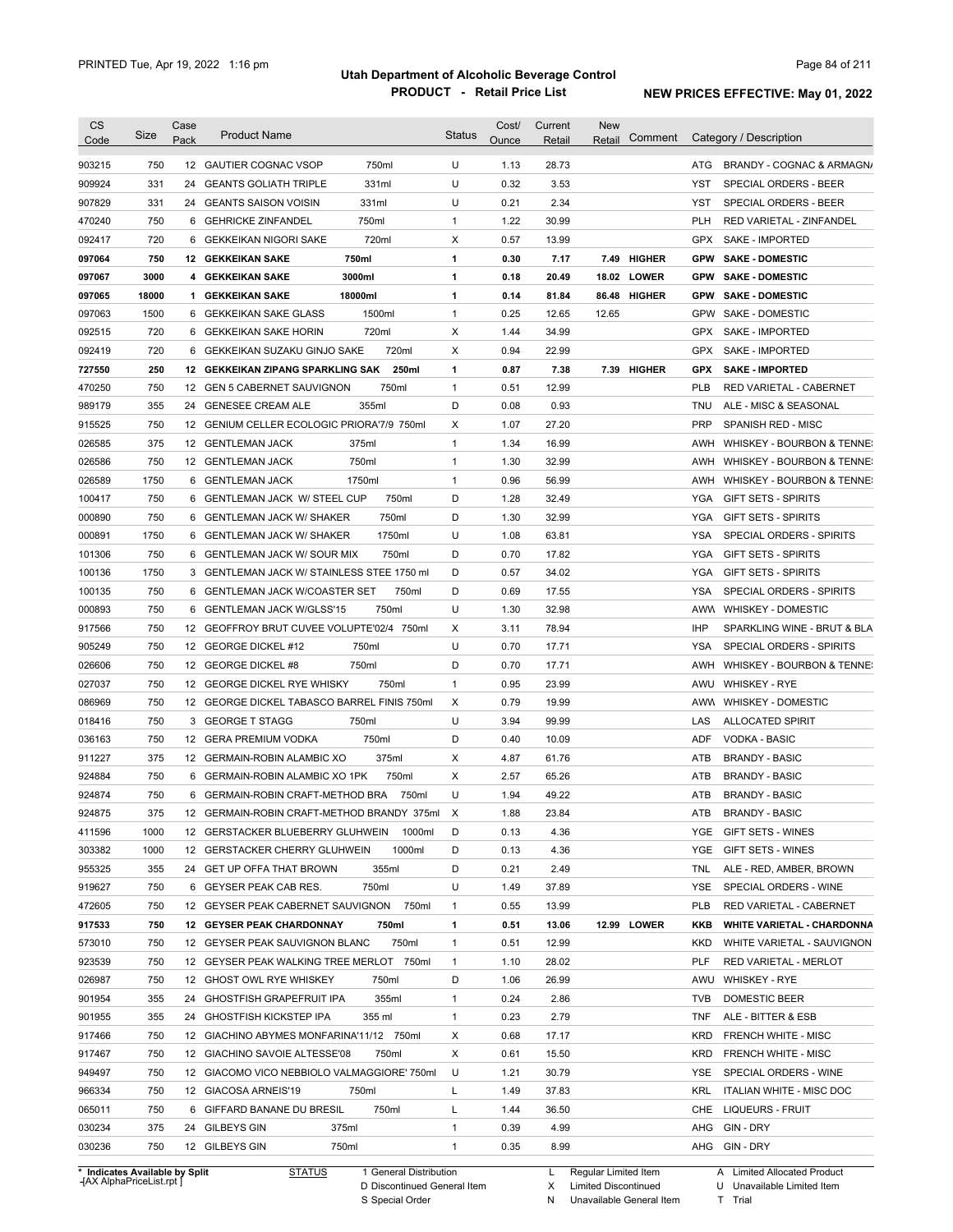| 030238<br>1750<br>6 GILBEYS GIN PET<br>1750ml<br>$\mathbf{1}$<br>0.30<br>17.99<br>AHG GIN-DRY<br>030237<br>1000<br>1000ml<br>D<br>0.36<br>12.12<br>GIN - DRY<br>12 GILBEYS GIN SQUARE<br>AHG<br>U<br>750<br>750ml<br>1.22<br>30.95<br>902269<br>12 GILES PARIS FLEURIE<br><b>YSE</b><br>SPECIAL ORDERS - WINE<br>750<br>14.99<br>912778<br>12 GILLMORE MARIPOSA RED BLEND'16/18 750ml<br>L<br>0.59<br><b>PRT</b><br><b>CHILEAN RED</b><br>D<br>750<br>0.71<br>17.90<br>101475<br>6<br>GIN XII GLASS PACK<br>750ml<br>YGA<br><b>GIFT SETS - SPIRITS</b><br>720<br>GINGA SHUZUKU DIVINE DROPLETS<br>720ml<br>913495<br>6<br>L<br>3.26<br>79.41<br>GPX<br>SAKE - IMPORTED<br>750<br>г<br>918020<br>12 GINI SOAVE'20<br>750ml<br>0.83<br>20.83<br>21.00 HIGHER<br>KRL<br><b>ITALIAN WHITE - MISC DOC</b><br>750<br>12 GIOIA LUISA LIMONCELLO<br>750ml<br>Х<br>29.76<br>918455<br>1.17<br>CHX<br>LIQUEURS - IMPORTED<br>750<br>750ml<br>Х<br>0.96<br>24.24<br>918456<br>12 GIOIA LUISA ORANGECELLO<br>CHX LIQUEURS - IMPORTED<br>D<br>1500<br>1500ml<br>0.18<br>8.99<br><b>PRK</b><br>366502<br>6 GIONELLI LAMBRUSCO<br>ITALIAN RED - MISC DOC<br>750<br>U<br>2.99<br><b>YSE</b><br>954672<br>12 GIOVANNI MANZONE BAROLO MERIAME'12 750ml<br>75.73<br>SPECIAL ORDERS - WINE<br>750<br>2.25<br>57.00<br><b>YSE</b><br>954673<br>12 GIOVANNI MANZONE BAROLO SERRALUNGA 750ml U<br>SPECIAL ORDERS - WINE<br>750<br>1.06<br>27.00<br><b>PLD</b><br>915632<br>6 GIRARD ARTISTRY NAPA RED '14/15 750ml<br>X<br>RED VARIETAL - MERITAGE<br>750<br>Х<br>0.42<br>10.53<br>917463<br>12 GIRARD SB NAPA'16/17<br>750ml<br>KKD<br>WHITE VARIETAL - SAUVIGNON<br>750<br>750ml<br>Х<br>1.03<br>26.06<br><b>PLH</b><br>915715<br>12 GIRARD ZIN NAPA OLD V'16/18<br>RED VARIETAL - ZINFANDEL<br>1500<br>0.28<br>14.10<br>923533<br>6 GIULIANO ROSATI MONT. D'ABRUZZIO 1500ml<br>1<br><b>PRK</b><br>ITALIAN RED - MISC DOC<br>D<br>036560<br>750<br><b>GLACIER 45 VODKA</b><br>0.87<br>22.10<br><b>ADF</b><br><b>VODKA - BASIC</b><br>750ml<br>6<br>750<br>750ml<br>0.59<br>907401<br>12 GLAETZER GRUNER VELTLINER 07<br>Х<br>15.04<br><b>YSE</b><br>SPECIAL ORDERS - WINE<br>750<br>X<br>0.60<br><b>KRQ</b><br>916192<br>12<br>GLEM CARLOU CHARD PAARL'08/9<br>750ml<br>15.14<br>SOUTH AFRICAN WHITE<br>750<br>X<br>0.72<br>18.35<br><b>PRS</b><br>916519<br>12 GLEN CARLOU CABERNET SA'06<br>750ml<br>SOUTH AFRICAN RED<br>750<br>0.76<br><b>PRS</b><br>917229<br>12<br>GLEN CARLOU GRAND CLASSIQUE'11/12 750ml<br>Х<br>19.15<br>SOUTH AFRICAN RED<br>750<br>Α<br>13.80<br>349.99<br>005615<br>6 GLEN ELGIN 18YR<br>750ml<br>LAS<br><b>ALLOCATED SPIRIT</b><br>750<br>0.32<br>468840<br><b>GLEN ELLEN CABERNET SAUVIGNON RES 750ml</b><br>1<br>5.99<br>7.99 SPA OFF<br><b>PLB</b><br><b>RED VARIETAL - CABERNET</b><br>12<br>1500<br>0.24<br>11.99<br><b>PLB</b><br>468820<br>6 GLEN ELLEN CABERNET SAUVIGNON RES 1500ml<br>$\overline{1}$<br>RED VARIETAL - CABERNET<br>750<br>1<br>0.24<br><b>SPA ON</b><br>568100<br><b>12 GLEN ELLEN CHARDONNAY RESERVE</b><br>750ml<br>7.99<br>KKB<br><b>WHITE VARIETAL - CHARDONNA</b><br>5.99<br>1500<br>1<br>0.24<br>8.99<br>568105<br>6 GLEN ELLEN CHARDONNAY RESERVE<br>1500ml<br><b>SPA OFF</b><br>KKB<br><b>WHITE VARIETAL - CHARDONNA</b><br>11.99<br>1500<br>1<br><b>SPA ON</b><br>468858<br>6 GLEN ELLEN MERLOT RESERVE<br>1500ml<br>0.18<br>11.99<br>8.99<br>PLF<br><b>RED VARIETAL - MERLOT</b><br>1500<br>1<br>0.24<br>8.99<br>570690<br>6 GLEN ELLEN PINOT GRIGIO RESERVE 1500ml<br>11.99 SPA OFF<br>KKH<br><b>WHITE VARIETAL - PINOT GRIS</b><br>1500<br>6 GLEN ELLEN PROP CABERNET<br>1500ml<br>D<br>0.23<br><b>PLB</b><br>468843<br>11.81<br>RED VARIETAL - CABERNET<br>750<br>1<br>2.17<br>52.99<br>005201<br>6 GLEN GRANT 12 YR<br>750ml<br>54.99 HIGHER<br>AWS<br><b>WHISKY - SCOTCH SINGLE MALT</b><br>750<br>6 GLEN MORAY PORT CASK GIFT PACK<br>D<br>0.75<br>18.98<br>101519<br>750ml<br>YGA<br><b>GIFT SETS - SPIRITS</b><br>005783<br>750<br>94.99<br>6 GLENDRONACH 15 YEAR<br>750ml<br>Α<br>3.75<br>LAS<br><b>ALLOCATED SPIRIT</b><br>750<br>750ml<br>149.99<br>005215<br>6 GLENDRONACH 18YR<br>Α<br>5.91<br>LAS<br><b>ALLOCATED SPIRIT</b><br>750<br>005287<br>6 GLENDRONACH 25 YR 1994<br>750ml<br>Α<br>16.36<br>414.99<br>LAS<br><b>ALLOCATED SPIRIT</b><br>007102<br>750<br>750ml<br>23.66<br>LAS<br>6 GLENDRONACH 27YR 1993<br>A<br>599.99<br><b>ALLOCATED SPIRIT</b><br><b>YSA</b><br>750<br>750ml<br>4.73<br>119.99<br>SPECIAL ORDERS - SPIRITS<br>6 GLENDRONACH CASK 12 YR<br>U<br>750<br>6 GLENDRONACH PORTWOOD<br>750ml<br>3.55<br>89.99<br><b>ALLOCATED SPIRIT</b><br>A<br>LAS<br>69.99<br>AWS<br>750<br>6 GLENDRONACH SHERRY CASK SCOTCH<br>750ml<br>$\mathbf{1}$<br>2.76<br>WHISKY - SCOTCH SINGLE MAL<br>39.99<br>750<br>6 GLENFARCLAS 10YR SINGLE MALT SCOTCH750ml<br>$\overline{1}$<br>1.58<br>AWR<br>WHISKY - SCOTCH BLENDED<br>D<br>52.99<br>750<br><b>GLENFARCLAS 12 YR SCOTCH</b><br>750ml<br>2.09<br>AWS<br>WHISKY - SCOTCH SINGLE MAL<br>6<br>750ml<br>Г<br>149.99<br>750<br>6 GLENFARCLAS 21YR SCOTCH<br>5.91<br>AWS<br>750ml<br>189.99<br>750<br>6 GLENFARCLAS 25YR SCOTCH<br>L<br>7.49<br>AWS<br>WHISKY - SCOTCH SINGLE MAL<br>750ml<br>899.99<br><b>WHISKY - SCOTCH SINGLE MALT</b><br>750<br>3 GLENFIDDICH SCOTCH 30YRS<br>L<br>53.23<br>1,349.99 HIGHER<br>AWS<br>750<br>750ml<br>57.99<br>6 GLENFIDDICH 14 YR<br>$\mathbf{1}$<br>2.29<br>AWS<br>750<br>6 GLENFIDDICH 18YR SINGLE MALT S<br>129.99<br>750ml<br>$\mathbf{1}$<br>5.13<br>AWS<br>WHISKY - SCOTCH SINGLE MAL<br>163.99<br>750<br>6 GLENFIDDICH 19YR AGE OF DISCOVERY 750ml<br>х<br>6.47<br>AWR<br>WHISKY - SCOTCH BLENDED<br>750<br>239.99<br>WHISKY - SCOTCH SINGLE MAL<br>3 GLENFIDDICH 21YR GRN RSV RUM CASK 750ml<br>L<br>9.46<br>AWS<br>324.99<br>750<br>3 GLENFIDDICH 23 YR GRAND CRU<br>750ml<br>L<br>12.81<br>AWS<br>599.99<br>750<br>3 GLENFIDDICH 26 GRANDE COURONNE<br>750ml<br>L<br>23.66<br>AWR<br>WHISKY - SCOTCH BLENDED<br>750<br>D<br>42.35<br>WHISKY - SCOTCH BLENDED<br>6 GLENFIDDICH FIRE & CANE SCOTCH<br>750ml<br>1.67<br>AWR<br>54.99<br>750<br>6 GLENFIDDICH INDIA PALE ALE CASK<br>750ml<br>Х<br>2.17<br>AWR<br>WHISKY - SCOTCH BLENDED<br>750<br>750ml<br>85.86<br>3 GLENFIDDICH MALT MASTER LTD ED<br>х<br>3.39<br>AWS<br>750<br>54.99<br>6 GLENFIDDICH PROJECT 20<br>750ml<br>Х<br>2.17<br>AWS<br>750<br>750ml<br>69.99<br>12 GLENFIDDICH RESERVA 15YR<br>$\mathbf{1}$<br>2.76<br>AWS<br>WHISKY - SCOTCH SINGLE MAL<br>* Indicates Available by Split<br><b>STATUS</b><br>1 General Distribution<br>Regular Limited Item<br>A Limited Allocated Product<br>L | <b>CS</b><br>Code | Size | Case<br>Pack | <b>Product Name</b> | Status | Cost/<br>Ounce | Current<br>Retail | <b>New</b><br>Retail | Comment | Category / Description     |
|-----------------------------------------------------------------------------------------------------------------------------------------------------------------------------------------------------------------------------------------------------------------------------------------------------------------------------------------------------------------------------------------------------------------------------------------------------------------------------------------------------------------------------------------------------------------------------------------------------------------------------------------------------------------------------------------------------------------------------------------------------------------------------------------------------------------------------------------------------------------------------------------------------------------------------------------------------------------------------------------------------------------------------------------------------------------------------------------------------------------------------------------------------------------------------------------------------------------------------------------------------------------------------------------------------------------------------------------------------------------------------------------------------------------------------------------------------------------------------------------------------------------------------------------------------------------------------------------------------------------------------------------------------------------------------------------------------------------------------------------------------------------------------------------------------------------------------------------------------------------------------------------------------------------------------------------------------------------------------------------------------------------------------------------------------------------------------------------------------------------------------------------------------------------------------------------------------------------------------------------------------------------------------------------------------------------------------------------------------------------------------------------------------------------------------------------------------------------------------------------------------------------------------------------------------------------------------------------------------------------------------------------------------------------------------------------------------------------------------------------------------------------------------------------------------------------------------------------------------------------------------------------------------------------------------------------------------------------------------------------------------------------------------------------------------------------------------------------------------------------------------------------------------------------------------------------------------------------------------------------------------------------------------------------------------------------------------------------------------------------------------------------------------------------------------------------------------------------------------------------------------------------------------------------------------------------------------------------------------------------------------------------------------------------------------------------------------------------------------------------------------------------------------------------------------------------------------------------------------------------------------------------------------------------------------------------------------------------------------------------------------------------------------------------------------------------------------------------------------------------------------------------------------------------------------------------------------------------------------------------------------------------------------------------------------------------------------------------------------------------------------------------------------------------------------------------------------------------------------------------------------------------------------------------------------------------------------------------------------------------------------------------------------------------------------------------------------------------------------------------------------------------------------------------------------------------------------------------------------------------------------------------------------------------------------------------------------------------------------------------------------------------------------------------------------------------------------------------------------------------------------------------------------------------------------------------------------------------------------------------------------------------------------------------------------------------------------------------------------------------------------------------------------------------------------------------------------------------------------------------------------------------------------------------------------------------------------------------------------------------------------------------------------------------------------------------------------------------------------------------------------------------------------------------------------------------------------------------------------------------------------------------------------------------------------------------------------------------------------------------------------------------------------------------------------------------------------------------------------------------------------------------------------------------------------------------------------------------------------------------------------------------------------------------------------------------------------------------------------------------------------------------------------------------------------------------------------------------------------------------------------------------------------------------------------------------------------------------------------------------------------|-------------------|------|--------------|---------------------|--------|----------------|-------------------|----------------------|---------|----------------------------|
|                                                                                                                                                                                                                                                                                                                                                                                                                                                                                                                                                                                                                                                                                                                                                                                                                                                                                                                                                                                                                                                                                                                                                                                                                                                                                                                                                                                                                                                                                                                                                                                                                                                                                                                                                                                                                                                                                                                                                                                                                                                                                                                                                                                                                                                                                                                                                                                                                                                                                                                                                                                                                                                                                                                                                                                                                                                                                                                                                                                                                                                                                                                                                                                                                                                                                                                                                                                                                                                                                                                                                                                                                                                                                                                                                                                                                                                                                                                                                                                                                                                                                                                                                                                                                                                                                                                                                                                                                                                                                                                                                                                                                                                                                                                                                                                                                                                                                                                                                                                                                                                                                                                                                                                                                                                                                                                                                                                                                                                                                                                                                                                                                                                                                                                                                                                                                                                                                                                                                                                                                                                                                                                                                                                                                                                                                                                                                                                                                                                                                                                                                                                                                             |                   |      |              |                     |        |                |                   |                      |         |                            |
|                                                                                                                                                                                                                                                                                                                                                                                                                                                                                                                                                                                                                                                                                                                                                                                                                                                                                                                                                                                                                                                                                                                                                                                                                                                                                                                                                                                                                                                                                                                                                                                                                                                                                                                                                                                                                                                                                                                                                                                                                                                                                                                                                                                                                                                                                                                                                                                                                                                                                                                                                                                                                                                                                                                                                                                                                                                                                                                                                                                                                                                                                                                                                                                                                                                                                                                                                                                                                                                                                                                                                                                                                                                                                                                                                                                                                                                                                                                                                                                                                                                                                                                                                                                                                                                                                                                                                                                                                                                                                                                                                                                                                                                                                                                                                                                                                                                                                                                                                                                                                                                                                                                                                                                                                                                                                                                                                                                                                                                                                                                                                                                                                                                                                                                                                                                                                                                                                                                                                                                                                                                                                                                                                                                                                                                                                                                                                                                                                                                                                                                                                                                                                             |                   |      |              |                     |        |                |                   |                      |         |                            |
|                                                                                                                                                                                                                                                                                                                                                                                                                                                                                                                                                                                                                                                                                                                                                                                                                                                                                                                                                                                                                                                                                                                                                                                                                                                                                                                                                                                                                                                                                                                                                                                                                                                                                                                                                                                                                                                                                                                                                                                                                                                                                                                                                                                                                                                                                                                                                                                                                                                                                                                                                                                                                                                                                                                                                                                                                                                                                                                                                                                                                                                                                                                                                                                                                                                                                                                                                                                                                                                                                                                                                                                                                                                                                                                                                                                                                                                                                                                                                                                                                                                                                                                                                                                                                                                                                                                                                                                                                                                                                                                                                                                                                                                                                                                                                                                                                                                                                                                                                                                                                                                                                                                                                                                                                                                                                                                                                                                                                                                                                                                                                                                                                                                                                                                                                                                                                                                                                                                                                                                                                                                                                                                                                                                                                                                                                                                                                                                                                                                                                                                                                                                                                             |                   |      |              |                     |        |                |                   |                      |         |                            |
|                                                                                                                                                                                                                                                                                                                                                                                                                                                                                                                                                                                                                                                                                                                                                                                                                                                                                                                                                                                                                                                                                                                                                                                                                                                                                                                                                                                                                                                                                                                                                                                                                                                                                                                                                                                                                                                                                                                                                                                                                                                                                                                                                                                                                                                                                                                                                                                                                                                                                                                                                                                                                                                                                                                                                                                                                                                                                                                                                                                                                                                                                                                                                                                                                                                                                                                                                                                                                                                                                                                                                                                                                                                                                                                                                                                                                                                                                                                                                                                                                                                                                                                                                                                                                                                                                                                                                                                                                                                                                                                                                                                                                                                                                                                                                                                                                                                                                                                                                                                                                                                                                                                                                                                                                                                                                                                                                                                                                                                                                                                                                                                                                                                                                                                                                                                                                                                                                                                                                                                                                                                                                                                                                                                                                                                                                                                                                                                                                                                                                                                                                                                                                             |                   |      |              |                     |        |                |                   |                      |         |                            |
|                                                                                                                                                                                                                                                                                                                                                                                                                                                                                                                                                                                                                                                                                                                                                                                                                                                                                                                                                                                                                                                                                                                                                                                                                                                                                                                                                                                                                                                                                                                                                                                                                                                                                                                                                                                                                                                                                                                                                                                                                                                                                                                                                                                                                                                                                                                                                                                                                                                                                                                                                                                                                                                                                                                                                                                                                                                                                                                                                                                                                                                                                                                                                                                                                                                                                                                                                                                                                                                                                                                                                                                                                                                                                                                                                                                                                                                                                                                                                                                                                                                                                                                                                                                                                                                                                                                                                                                                                                                                                                                                                                                                                                                                                                                                                                                                                                                                                                                                                                                                                                                                                                                                                                                                                                                                                                                                                                                                                                                                                                                                                                                                                                                                                                                                                                                                                                                                                                                                                                                                                                                                                                                                                                                                                                                                                                                                                                                                                                                                                                                                                                                                                             |                   |      |              |                     |        |                |                   |                      |         |                            |
|                                                                                                                                                                                                                                                                                                                                                                                                                                                                                                                                                                                                                                                                                                                                                                                                                                                                                                                                                                                                                                                                                                                                                                                                                                                                                                                                                                                                                                                                                                                                                                                                                                                                                                                                                                                                                                                                                                                                                                                                                                                                                                                                                                                                                                                                                                                                                                                                                                                                                                                                                                                                                                                                                                                                                                                                                                                                                                                                                                                                                                                                                                                                                                                                                                                                                                                                                                                                                                                                                                                                                                                                                                                                                                                                                                                                                                                                                                                                                                                                                                                                                                                                                                                                                                                                                                                                                                                                                                                                                                                                                                                                                                                                                                                                                                                                                                                                                                                                                                                                                                                                                                                                                                                                                                                                                                                                                                                                                                                                                                                                                                                                                                                                                                                                                                                                                                                                                                                                                                                                                                                                                                                                                                                                                                                                                                                                                                                                                                                                                                                                                                                                                             |                   |      |              |                     |        |                |                   |                      |         |                            |
|                                                                                                                                                                                                                                                                                                                                                                                                                                                                                                                                                                                                                                                                                                                                                                                                                                                                                                                                                                                                                                                                                                                                                                                                                                                                                                                                                                                                                                                                                                                                                                                                                                                                                                                                                                                                                                                                                                                                                                                                                                                                                                                                                                                                                                                                                                                                                                                                                                                                                                                                                                                                                                                                                                                                                                                                                                                                                                                                                                                                                                                                                                                                                                                                                                                                                                                                                                                                                                                                                                                                                                                                                                                                                                                                                                                                                                                                                                                                                                                                                                                                                                                                                                                                                                                                                                                                                                                                                                                                                                                                                                                                                                                                                                                                                                                                                                                                                                                                                                                                                                                                                                                                                                                                                                                                                                                                                                                                                                                                                                                                                                                                                                                                                                                                                                                                                                                                                                                                                                                                                                                                                                                                                                                                                                                                                                                                                                                                                                                                                                                                                                                                                             |                   |      |              |                     |        |                |                   |                      |         |                            |
|                                                                                                                                                                                                                                                                                                                                                                                                                                                                                                                                                                                                                                                                                                                                                                                                                                                                                                                                                                                                                                                                                                                                                                                                                                                                                                                                                                                                                                                                                                                                                                                                                                                                                                                                                                                                                                                                                                                                                                                                                                                                                                                                                                                                                                                                                                                                                                                                                                                                                                                                                                                                                                                                                                                                                                                                                                                                                                                                                                                                                                                                                                                                                                                                                                                                                                                                                                                                                                                                                                                                                                                                                                                                                                                                                                                                                                                                                                                                                                                                                                                                                                                                                                                                                                                                                                                                                                                                                                                                                                                                                                                                                                                                                                                                                                                                                                                                                                                                                                                                                                                                                                                                                                                                                                                                                                                                                                                                                                                                                                                                                                                                                                                                                                                                                                                                                                                                                                                                                                                                                                                                                                                                                                                                                                                                                                                                                                                                                                                                                                                                                                                                                             |                   |      |              |                     |        |                |                   |                      |         |                            |
|                                                                                                                                                                                                                                                                                                                                                                                                                                                                                                                                                                                                                                                                                                                                                                                                                                                                                                                                                                                                                                                                                                                                                                                                                                                                                                                                                                                                                                                                                                                                                                                                                                                                                                                                                                                                                                                                                                                                                                                                                                                                                                                                                                                                                                                                                                                                                                                                                                                                                                                                                                                                                                                                                                                                                                                                                                                                                                                                                                                                                                                                                                                                                                                                                                                                                                                                                                                                                                                                                                                                                                                                                                                                                                                                                                                                                                                                                                                                                                                                                                                                                                                                                                                                                                                                                                                                                                                                                                                                                                                                                                                                                                                                                                                                                                                                                                                                                                                                                                                                                                                                                                                                                                                                                                                                                                                                                                                                                                                                                                                                                                                                                                                                                                                                                                                                                                                                                                                                                                                                                                                                                                                                                                                                                                                                                                                                                                                                                                                                                                                                                                                                                             |                   |      |              |                     |        |                |                   |                      |         |                            |
|                                                                                                                                                                                                                                                                                                                                                                                                                                                                                                                                                                                                                                                                                                                                                                                                                                                                                                                                                                                                                                                                                                                                                                                                                                                                                                                                                                                                                                                                                                                                                                                                                                                                                                                                                                                                                                                                                                                                                                                                                                                                                                                                                                                                                                                                                                                                                                                                                                                                                                                                                                                                                                                                                                                                                                                                                                                                                                                                                                                                                                                                                                                                                                                                                                                                                                                                                                                                                                                                                                                                                                                                                                                                                                                                                                                                                                                                                                                                                                                                                                                                                                                                                                                                                                                                                                                                                                                                                                                                                                                                                                                                                                                                                                                                                                                                                                                                                                                                                                                                                                                                                                                                                                                                                                                                                                                                                                                                                                                                                                                                                                                                                                                                                                                                                                                                                                                                                                                                                                                                                                                                                                                                                                                                                                                                                                                                                                                                                                                                                                                                                                                                                             |                   |      |              |                     |        |                |                   |                      |         |                            |
|                                                                                                                                                                                                                                                                                                                                                                                                                                                                                                                                                                                                                                                                                                                                                                                                                                                                                                                                                                                                                                                                                                                                                                                                                                                                                                                                                                                                                                                                                                                                                                                                                                                                                                                                                                                                                                                                                                                                                                                                                                                                                                                                                                                                                                                                                                                                                                                                                                                                                                                                                                                                                                                                                                                                                                                                                                                                                                                                                                                                                                                                                                                                                                                                                                                                                                                                                                                                                                                                                                                                                                                                                                                                                                                                                                                                                                                                                                                                                                                                                                                                                                                                                                                                                                                                                                                                                                                                                                                                                                                                                                                                                                                                                                                                                                                                                                                                                                                                                                                                                                                                                                                                                                                                                                                                                                                                                                                                                                                                                                                                                                                                                                                                                                                                                                                                                                                                                                                                                                                                                                                                                                                                                                                                                                                                                                                                                                                                                                                                                                                                                                                                                             |                   |      |              |                     |        |                |                   |                      |         |                            |
|                                                                                                                                                                                                                                                                                                                                                                                                                                                                                                                                                                                                                                                                                                                                                                                                                                                                                                                                                                                                                                                                                                                                                                                                                                                                                                                                                                                                                                                                                                                                                                                                                                                                                                                                                                                                                                                                                                                                                                                                                                                                                                                                                                                                                                                                                                                                                                                                                                                                                                                                                                                                                                                                                                                                                                                                                                                                                                                                                                                                                                                                                                                                                                                                                                                                                                                                                                                                                                                                                                                                                                                                                                                                                                                                                                                                                                                                                                                                                                                                                                                                                                                                                                                                                                                                                                                                                                                                                                                                                                                                                                                                                                                                                                                                                                                                                                                                                                                                                                                                                                                                                                                                                                                                                                                                                                                                                                                                                                                                                                                                                                                                                                                                                                                                                                                                                                                                                                                                                                                                                                                                                                                                                                                                                                                                                                                                                                                                                                                                                                                                                                                                                             |                   |      |              |                     |        |                |                   |                      |         |                            |
|                                                                                                                                                                                                                                                                                                                                                                                                                                                                                                                                                                                                                                                                                                                                                                                                                                                                                                                                                                                                                                                                                                                                                                                                                                                                                                                                                                                                                                                                                                                                                                                                                                                                                                                                                                                                                                                                                                                                                                                                                                                                                                                                                                                                                                                                                                                                                                                                                                                                                                                                                                                                                                                                                                                                                                                                                                                                                                                                                                                                                                                                                                                                                                                                                                                                                                                                                                                                                                                                                                                                                                                                                                                                                                                                                                                                                                                                                                                                                                                                                                                                                                                                                                                                                                                                                                                                                                                                                                                                                                                                                                                                                                                                                                                                                                                                                                                                                                                                                                                                                                                                                                                                                                                                                                                                                                                                                                                                                                                                                                                                                                                                                                                                                                                                                                                                                                                                                                                                                                                                                                                                                                                                                                                                                                                                                                                                                                                                                                                                                                                                                                                                                             |                   |      |              |                     |        |                |                   |                      |         |                            |
|                                                                                                                                                                                                                                                                                                                                                                                                                                                                                                                                                                                                                                                                                                                                                                                                                                                                                                                                                                                                                                                                                                                                                                                                                                                                                                                                                                                                                                                                                                                                                                                                                                                                                                                                                                                                                                                                                                                                                                                                                                                                                                                                                                                                                                                                                                                                                                                                                                                                                                                                                                                                                                                                                                                                                                                                                                                                                                                                                                                                                                                                                                                                                                                                                                                                                                                                                                                                                                                                                                                                                                                                                                                                                                                                                                                                                                                                                                                                                                                                                                                                                                                                                                                                                                                                                                                                                                                                                                                                                                                                                                                                                                                                                                                                                                                                                                                                                                                                                                                                                                                                                                                                                                                                                                                                                                                                                                                                                                                                                                                                                                                                                                                                                                                                                                                                                                                                                                                                                                                                                                                                                                                                                                                                                                                                                                                                                                                                                                                                                                                                                                                                                             |                   |      |              |                     |        |                |                   |                      |         |                            |
|                                                                                                                                                                                                                                                                                                                                                                                                                                                                                                                                                                                                                                                                                                                                                                                                                                                                                                                                                                                                                                                                                                                                                                                                                                                                                                                                                                                                                                                                                                                                                                                                                                                                                                                                                                                                                                                                                                                                                                                                                                                                                                                                                                                                                                                                                                                                                                                                                                                                                                                                                                                                                                                                                                                                                                                                                                                                                                                                                                                                                                                                                                                                                                                                                                                                                                                                                                                                                                                                                                                                                                                                                                                                                                                                                                                                                                                                                                                                                                                                                                                                                                                                                                                                                                                                                                                                                                                                                                                                                                                                                                                                                                                                                                                                                                                                                                                                                                                                                                                                                                                                                                                                                                                                                                                                                                                                                                                                                                                                                                                                                                                                                                                                                                                                                                                                                                                                                                                                                                                                                                                                                                                                                                                                                                                                                                                                                                                                                                                                                                                                                                                                                             |                   |      |              |                     |        |                |                   |                      |         |                            |
|                                                                                                                                                                                                                                                                                                                                                                                                                                                                                                                                                                                                                                                                                                                                                                                                                                                                                                                                                                                                                                                                                                                                                                                                                                                                                                                                                                                                                                                                                                                                                                                                                                                                                                                                                                                                                                                                                                                                                                                                                                                                                                                                                                                                                                                                                                                                                                                                                                                                                                                                                                                                                                                                                                                                                                                                                                                                                                                                                                                                                                                                                                                                                                                                                                                                                                                                                                                                                                                                                                                                                                                                                                                                                                                                                                                                                                                                                                                                                                                                                                                                                                                                                                                                                                                                                                                                                                                                                                                                                                                                                                                                                                                                                                                                                                                                                                                                                                                                                                                                                                                                                                                                                                                                                                                                                                                                                                                                                                                                                                                                                                                                                                                                                                                                                                                                                                                                                                                                                                                                                                                                                                                                                                                                                                                                                                                                                                                                                                                                                                                                                                                                                             |                   |      |              |                     |        |                |                   |                      |         |                            |
|                                                                                                                                                                                                                                                                                                                                                                                                                                                                                                                                                                                                                                                                                                                                                                                                                                                                                                                                                                                                                                                                                                                                                                                                                                                                                                                                                                                                                                                                                                                                                                                                                                                                                                                                                                                                                                                                                                                                                                                                                                                                                                                                                                                                                                                                                                                                                                                                                                                                                                                                                                                                                                                                                                                                                                                                                                                                                                                                                                                                                                                                                                                                                                                                                                                                                                                                                                                                                                                                                                                                                                                                                                                                                                                                                                                                                                                                                                                                                                                                                                                                                                                                                                                                                                                                                                                                                                                                                                                                                                                                                                                                                                                                                                                                                                                                                                                                                                                                                                                                                                                                                                                                                                                                                                                                                                                                                                                                                                                                                                                                                                                                                                                                                                                                                                                                                                                                                                                                                                                                                                                                                                                                                                                                                                                                                                                                                                                                                                                                                                                                                                                                                             |                   |      |              |                     |        |                |                   |                      |         |                            |
|                                                                                                                                                                                                                                                                                                                                                                                                                                                                                                                                                                                                                                                                                                                                                                                                                                                                                                                                                                                                                                                                                                                                                                                                                                                                                                                                                                                                                                                                                                                                                                                                                                                                                                                                                                                                                                                                                                                                                                                                                                                                                                                                                                                                                                                                                                                                                                                                                                                                                                                                                                                                                                                                                                                                                                                                                                                                                                                                                                                                                                                                                                                                                                                                                                                                                                                                                                                                                                                                                                                                                                                                                                                                                                                                                                                                                                                                                                                                                                                                                                                                                                                                                                                                                                                                                                                                                                                                                                                                                                                                                                                                                                                                                                                                                                                                                                                                                                                                                                                                                                                                                                                                                                                                                                                                                                                                                                                                                                                                                                                                                                                                                                                                                                                                                                                                                                                                                                                                                                                                                                                                                                                                                                                                                                                                                                                                                                                                                                                                                                                                                                                                                             |                   |      |              |                     |        |                |                   |                      |         |                            |
|                                                                                                                                                                                                                                                                                                                                                                                                                                                                                                                                                                                                                                                                                                                                                                                                                                                                                                                                                                                                                                                                                                                                                                                                                                                                                                                                                                                                                                                                                                                                                                                                                                                                                                                                                                                                                                                                                                                                                                                                                                                                                                                                                                                                                                                                                                                                                                                                                                                                                                                                                                                                                                                                                                                                                                                                                                                                                                                                                                                                                                                                                                                                                                                                                                                                                                                                                                                                                                                                                                                                                                                                                                                                                                                                                                                                                                                                                                                                                                                                                                                                                                                                                                                                                                                                                                                                                                                                                                                                                                                                                                                                                                                                                                                                                                                                                                                                                                                                                                                                                                                                                                                                                                                                                                                                                                                                                                                                                                                                                                                                                                                                                                                                                                                                                                                                                                                                                                                                                                                                                                                                                                                                                                                                                                                                                                                                                                                                                                                                                                                                                                                                                             |                   |      |              |                     |        |                |                   |                      |         |                            |
|                                                                                                                                                                                                                                                                                                                                                                                                                                                                                                                                                                                                                                                                                                                                                                                                                                                                                                                                                                                                                                                                                                                                                                                                                                                                                                                                                                                                                                                                                                                                                                                                                                                                                                                                                                                                                                                                                                                                                                                                                                                                                                                                                                                                                                                                                                                                                                                                                                                                                                                                                                                                                                                                                                                                                                                                                                                                                                                                                                                                                                                                                                                                                                                                                                                                                                                                                                                                                                                                                                                                                                                                                                                                                                                                                                                                                                                                                                                                                                                                                                                                                                                                                                                                                                                                                                                                                                                                                                                                                                                                                                                                                                                                                                                                                                                                                                                                                                                                                                                                                                                                                                                                                                                                                                                                                                                                                                                                                                                                                                                                                                                                                                                                                                                                                                                                                                                                                                                                                                                                                                                                                                                                                                                                                                                                                                                                                                                                                                                                                                                                                                                                                             |                   |      |              |                     |        |                |                   |                      |         |                            |
|                                                                                                                                                                                                                                                                                                                                                                                                                                                                                                                                                                                                                                                                                                                                                                                                                                                                                                                                                                                                                                                                                                                                                                                                                                                                                                                                                                                                                                                                                                                                                                                                                                                                                                                                                                                                                                                                                                                                                                                                                                                                                                                                                                                                                                                                                                                                                                                                                                                                                                                                                                                                                                                                                                                                                                                                                                                                                                                                                                                                                                                                                                                                                                                                                                                                                                                                                                                                                                                                                                                                                                                                                                                                                                                                                                                                                                                                                                                                                                                                                                                                                                                                                                                                                                                                                                                                                                                                                                                                                                                                                                                                                                                                                                                                                                                                                                                                                                                                                                                                                                                                                                                                                                                                                                                                                                                                                                                                                                                                                                                                                                                                                                                                                                                                                                                                                                                                                                                                                                                                                                                                                                                                                                                                                                                                                                                                                                                                                                                                                                                                                                                                                             |                   |      |              |                     |        |                |                   |                      |         |                            |
|                                                                                                                                                                                                                                                                                                                                                                                                                                                                                                                                                                                                                                                                                                                                                                                                                                                                                                                                                                                                                                                                                                                                                                                                                                                                                                                                                                                                                                                                                                                                                                                                                                                                                                                                                                                                                                                                                                                                                                                                                                                                                                                                                                                                                                                                                                                                                                                                                                                                                                                                                                                                                                                                                                                                                                                                                                                                                                                                                                                                                                                                                                                                                                                                                                                                                                                                                                                                                                                                                                                                                                                                                                                                                                                                                                                                                                                                                                                                                                                                                                                                                                                                                                                                                                                                                                                                                                                                                                                                                                                                                                                                                                                                                                                                                                                                                                                                                                                                                                                                                                                                                                                                                                                                                                                                                                                                                                                                                                                                                                                                                                                                                                                                                                                                                                                                                                                                                                                                                                                                                                                                                                                                                                                                                                                                                                                                                                                                                                                                                                                                                                                                                             |                   |      |              |                     |        |                |                   |                      |         |                            |
|                                                                                                                                                                                                                                                                                                                                                                                                                                                                                                                                                                                                                                                                                                                                                                                                                                                                                                                                                                                                                                                                                                                                                                                                                                                                                                                                                                                                                                                                                                                                                                                                                                                                                                                                                                                                                                                                                                                                                                                                                                                                                                                                                                                                                                                                                                                                                                                                                                                                                                                                                                                                                                                                                                                                                                                                                                                                                                                                                                                                                                                                                                                                                                                                                                                                                                                                                                                                                                                                                                                                                                                                                                                                                                                                                                                                                                                                                                                                                                                                                                                                                                                                                                                                                                                                                                                                                                                                                                                                                                                                                                                                                                                                                                                                                                                                                                                                                                                                                                                                                                                                                                                                                                                                                                                                                                                                                                                                                                                                                                                                                                                                                                                                                                                                                                                                                                                                                                                                                                                                                                                                                                                                                                                                                                                                                                                                                                                                                                                                                                                                                                                                                             |                   |      |              |                     |        |                |                   |                      |         |                            |
|                                                                                                                                                                                                                                                                                                                                                                                                                                                                                                                                                                                                                                                                                                                                                                                                                                                                                                                                                                                                                                                                                                                                                                                                                                                                                                                                                                                                                                                                                                                                                                                                                                                                                                                                                                                                                                                                                                                                                                                                                                                                                                                                                                                                                                                                                                                                                                                                                                                                                                                                                                                                                                                                                                                                                                                                                                                                                                                                                                                                                                                                                                                                                                                                                                                                                                                                                                                                                                                                                                                                                                                                                                                                                                                                                                                                                                                                                                                                                                                                                                                                                                                                                                                                                                                                                                                                                                                                                                                                                                                                                                                                                                                                                                                                                                                                                                                                                                                                                                                                                                                                                                                                                                                                                                                                                                                                                                                                                                                                                                                                                                                                                                                                                                                                                                                                                                                                                                                                                                                                                                                                                                                                                                                                                                                                                                                                                                                                                                                                                                                                                                                                                             |                   |      |              |                     |        |                |                   |                      |         |                            |
|                                                                                                                                                                                                                                                                                                                                                                                                                                                                                                                                                                                                                                                                                                                                                                                                                                                                                                                                                                                                                                                                                                                                                                                                                                                                                                                                                                                                                                                                                                                                                                                                                                                                                                                                                                                                                                                                                                                                                                                                                                                                                                                                                                                                                                                                                                                                                                                                                                                                                                                                                                                                                                                                                                                                                                                                                                                                                                                                                                                                                                                                                                                                                                                                                                                                                                                                                                                                                                                                                                                                                                                                                                                                                                                                                                                                                                                                                                                                                                                                                                                                                                                                                                                                                                                                                                                                                                                                                                                                                                                                                                                                                                                                                                                                                                                                                                                                                                                                                                                                                                                                                                                                                                                                                                                                                                                                                                                                                                                                                                                                                                                                                                                                                                                                                                                                                                                                                                                                                                                                                                                                                                                                                                                                                                                                                                                                                                                                                                                                                                                                                                                                                             |                   |      |              |                     |        |                |                   |                      |         |                            |
|                                                                                                                                                                                                                                                                                                                                                                                                                                                                                                                                                                                                                                                                                                                                                                                                                                                                                                                                                                                                                                                                                                                                                                                                                                                                                                                                                                                                                                                                                                                                                                                                                                                                                                                                                                                                                                                                                                                                                                                                                                                                                                                                                                                                                                                                                                                                                                                                                                                                                                                                                                                                                                                                                                                                                                                                                                                                                                                                                                                                                                                                                                                                                                                                                                                                                                                                                                                                                                                                                                                                                                                                                                                                                                                                                                                                                                                                                                                                                                                                                                                                                                                                                                                                                                                                                                                                                                                                                                                                                                                                                                                                                                                                                                                                                                                                                                                                                                                                                                                                                                                                                                                                                                                                                                                                                                                                                                                                                                                                                                                                                                                                                                                                                                                                                                                                                                                                                                                                                                                                                                                                                                                                                                                                                                                                                                                                                                                                                                                                                                                                                                                                                             |                   |      |              |                     |        |                |                   |                      |         |                            |
|                                                                                                                                                                                                                                                                                                                                                                                                                                                                                                                                                                                                                                                                                                                                                                                                                                                                                                                                                                                                                                                                                                                                                                                                                                                                                                                                                                                                                                                                                                                                                                                                                                                                                                                                                                                                                                                                                                                                                                                                                                                                                                                                                                                                                                                                                                                                                                                                                                                                                                                                                                                                                                                                                                                                                                                                                                                                                                                                                                                                                                                                                                                                                                                                                                                                                                                                                                                                                                                                                                                                                                                                                                                                                                                                                                                                                                                                                                                                                                                                                                                                                                                                                                                                                                                                                                                                                                                                                                                                                                                                                                                                                                                                                                                                                                                                                                                                                                                                                                                                                                                                                                                                                                                                                                                                                                                                                                                                                                                                                                                                                                                                                                                                                                                                                                                                                                                                                                                                                                                                                                                                                                                                                                                                                                                                                                                                                                                                                                                                                                                                                                                                                             |                   |      |              |                     |        |                |                   |                      |         |                            |
|                                                                                                                                                                                                                                                                                                                                                                                                                                                                                                                                                                                                                                                                                                                                                                                                                                                                                                                                                                                                                                                                                                                                                                                                                                                                                                                                                                                                                                                                                                                                                                                                                                                                                                                                                                                                                                                                                                                                                                                                                                                                                                                                                                                                                                                                                                                                                                                                                                                                                                                                                                                                                                                                                                                                                                                                                                                                                                                                                                                                                                                                                                                                                                                                                                                                                                                                                                                                                                                                                                                                                                                                                                                                                                                                                                                                                                                                                                                                                                                                                                                                                                                                                                                                                                                                                                                                                                                                                                                                                                                                                                                                                                                                                                                                                                                                                                                                                                                                                                                                                                                                                                                                                                                                                                                                                                                                                                                                                                                                                                                                                                                                                                                                                                                                                                                                                                                                                                                                                                                                                                                                                                                                                                                                                                                                                                                                                                                                                                                                                                                                                                                                                             |                   |      |              |                     |        |                |                   |                      |         |                            |
|                                                                                                                                                                                                                                                                                                                                                                                                                                                                                                                                                                                                                                                                                                                                                                                                                                                                                                                                                                                                                                                                                                                                                                                                                                                                                                                                                                                                                                                                                                                                                                                                                                                                                                                                                                                                                                                                                                                                                                                                                                                                                                                                                                                                                                                                                                                                                                                                                                                                                                                                                                                                                                                                                                                                                                                                                                                                                                                                                                                                                                                                                                                                                                                                                                                                                                                                                                                                                                                                                                                                                                                                                                                                                                                                                                                                                                                                                                                                                                                                                                                                                                                                                                                                                                                                                                                                                                                                                                                                                                                                                                                                                                                                                                                                                                                                                                                                                                                                                                                                                                                                                                                                                                                                                                                                                                                                                                                                                                                                                                                                                                                                                                                                                                                                                                                                                                                                                                                                                                                                                                                                                                                                                                                                                                                                                                                                                                                                                                                                                                                                                                                                                             |                   |      |              |                     |        |                |                   |                      |         |                            |
|                                                                                                                                                                                                                                                                                                                                                                                                                                                                                                                                                                                                                                                                                                                                                                                                                                                                                                                                                                                                                                                                                                                                                                                                                                                                                                                                                                                                                                                                                                                                                                                                                                                                                                                                                                                                                                                                                                                                                                                                                                                                                                                                                                                                                                                                                                                                                                                                                                                                                                                                                                                                                                                                                                                                                                                                                                                                                                                                                                                                                                                                                                                                                                                                                                                                                                                                                                                                                                                                                                                                                                                                                                                                                                                                                                                                                                                                                                                                                                                                                                                                                                                                                                                                                                                                                                                                                                                                                                                                                                                                                                                                                                                                                                                                                                                                                                                                                                                                                                                                                                                                                                                                                                                                                                                                                                                                                                                                                                                                                                                                                                                                                                                                                                                                                                                                                                                                                                                                                                                                                                                                                                                                                                                                                                                                                                                                                                                                                                                                                                                                                                                                                             |                   |      |              |                     |        |                |                   |                      |         |                            |
|                                                                                                                                                                                                                                                                                                                                                                                                                                                                                                                                                                                                                                                                                                                                                                                                                                                                                                                                                                                                                                                                                                                                                                                                                                                                                                                                                                                                                                                                                                                                                                                                                                                                                                                                                                                                                                                                                                                                                                                                                                                                                                                                                                                                                                                                                                                                                                                                                                                                                                                                                                                                                                                                                                                                                                                                                                                                                                                                                                                                                                                                                                                                                                                                                                                                                                                                                                                                                                                                                                                                                                                                                                                                                                                                                                                                                                                                                                                                                                                                                                                                                                                                                                                                                                                                                                                                                                                                                                                                                                                                                                                                                                                                                                                                                                                                                                                                                                                                                                                                                                                                                                                                                                                                                                                                                                                                                                                                                                                                                                                                                                                                                                                                                                                                                                                                                                                                                                                                                                                                                                                                                                                                                                                                                                                                                                                                                                                                                                                                                                                                                                                                                             |                   |      |              |                     |        |                |                   |                      |         |                            |
|                                                                                                                                                                                                                                                                                                                                                                                                                                                                                                                                                                                                                                                                                                                                                                                                                                                                                                                                                                                                                                                                                                                                                                                                                                                                                                                                                                                                                                                                                                                                                                                                                                                                                                                                                                                                                                                                                                                                                                                                                                                                                                                                                                                                                                                                                                                                                                                                                                                                                                                                                                                                                                                                                                                                                                                                                                                                                                                                                                                                                                                                                                                                                                                                                                                                                                                                                                                                                                                                                                                                                                                                                                                                                                                                                                                                                                                                                                                                                                                                                                                                                                                                                                                                                                                                                                                                                                                                                                                                                                                                                                                                                                                                                                                                                                                                                                                                                                                                                                                                                                                                                                                                                                                                                                                                                                                                                                                                                                                                                                                                                                                                                                                                                                                                                                                                                                                                                                                                                                                                                                                                                                                                                                                                                                                                                                                                                                                                                                                                                                                                                                                                                             |                   |      |              |                     |        |                |                   |                      |         |                            |
|                                                                                                                                                                                                                                                                                                                                                                                                                                                                                                                                                                                                                                                                                                                                                                                                                                                                                                                                                                                                                                                                                                                                                                                                                                                                                                                                                                                                                                                                                                                                                                                                                                                                                                                                                                                                                                                                                                                                                                                                                                                                                                                                                                                                                                                                                                                                                                                                                                                                                                                                                                                                                                                                                                                                                                                                                                                                                                                                                                                                                                                                                                                                                                                                                                                                                                                                                                                                                                                                                                                                                                                                                                                                                                                                                                                                                                                                                                                                                                                                                                                                                                                                                                                                                                                                                                                                                                                                                                                                                                                                                                                                                                                                                                                                                                                                                                                                                                                                                                                                                                                                                                                                                                                                                                                                                                                                                                                                                                                                                                                                                                                                                                                                                                                                                                                                                                                                                                                                                                                                                                                                                                                                                                                                                                                                                                                                                                                                                                                                                                                                                                                                                             |                   |      |              |                     |        |                |                   |                      |         |                            |
|                                                                                                                                                                                                                                                                                                                                                                                                                                                                                                                                                                                                                                                                                                                                                                                                                                                                                                                                                                                                                                                                                                                                                                                                                                                                                                                                                                                                                                                                                                                                                                                                                                                                                                                                                                                                                                                                                                                                                                                                                                                                                                                                                                                                                                                                                                                                                                                                                                                                                                                                                                                                                                                                                                                                                                                                                                                                                                                                                                                                                                                                                                                                                                                                                                                                                                                                                                                                                                                                                                                                                                                                                                                                                                                                                                                                                                                                                                                                                                                                                                                                                                                                                                                                                                                                                                                                                                                                                                                                                                                                                                                                                                                                                                                                                                                                                                                                                                                                                                                                                                                                                                                                                                                                                                                                                                                                                                                                                                                                                                                                                                                                                                                                                                                                                                                                                                                                                                                                                                                                                                                                                                                                                                                                                                                                                                                                                                                                                                                                                                                                                                                                                             |                   |      |              |                     |        |                |                   |                      |         |                            |
|                                                                                                                                                                                                                                                                                                                                                                                                                                                                                                                                                                                                                                                                                                                                                                                                                                                                                                                                                                                                                                                                                                                                                                                                                                                                                                                                                                                                                                                                                                                                                                                                                                                                                                                                                                                                                                                                                                                                                                                                                                                                                                                                                                                                                                                                                                                                                                                                                                                                                                                                                                                                                                                                                                                                                                                                                                                                                                                                                                                                                                                                                                                                                                                                                                                                                                                                                                                                                                                                                                                                                                                                                                                                                                                                                                                                                                                                                                                                                                                                                                                                                                                                                                                                                                                                                                                                                                                                                                                                                                                                                                                                                                                                                                                                                                                                                                                                                                                                                                                                                                                                                                                                                                                                                                                                                                                                                                                                                                                                                                                                                                                                                                                                                                                                                                                                                                                                                                                                                                                                                                                                                                                                                                                                                                                                                                                                                                                                                                                                                                                                                                                                                             |                   |      |              |                     |        |                |                   |                      |         |                            |
|                                                                                                                                                                                                                                                                                                                                                                                                                                                                                                                                                                                                                                                                                                                                                                                                                                                                                                                                                                                                                                                                                                                                                                                                                                                                                                                                                                                                                                                                                                                                                                                                                                                                                                                                                                                                                                                                                                                                                                                                                                                                                                                                                                                                                                                                                                                                                                                                                                                                                                                                                                                                                                                                                                                                                                                                                                                                                                                                                                                                                                                                                                                                                                                                                                                                                                                                                                                                                                                                                                                                                                                                                                                                                                                                                                                                                                                                                                                                                                                                                                                                                                                                                                                                                                                                                                                                                                                                                                                                                                                                                                                                                                                                                                                                                                                                                                                                                                                                                                                                                                                                                                                                                                                                                                                                                                                                                                                                                                                                                                                                                                                                                                                                                                                                                                                                                                                                                                                                                                                                                                                                                                                                                                                                                                                                                                                                                                                                                                                                                                                                                                                                                             |                   |      |              |                     |        |                |                   |                      |         |                            |
|                                                                                                                                                                                                                                                                                                                                                                                                                                                                                                                                                                                                                                                                                                                                                                                                                                                                                                                                                                                                                                                                                                                                                                                                                                                                                                                                                                                                                                                                                                                                                                                                                                                                                                                                                                                                                                                                                                                                                                                                                                                                                                                                                                                                                                                                                                                                                                                                                                                                                                                                                                                                                                                                                                                                                                                                                                                                                                                                                                                                                                                                                                                                                                                                                                                                                                                                                                                                                                                                                                                                                                                                                                                                                                                                                                                                                                                                                                                                                                                                                                                                                                                                                                                                                                                                                                                                                                                                                                                                                                                                                                                                                                                                                                                                                                                                                                                                                                                                                                                                                                                                                                                                                                                                                                                                                                                                                                                                                                                                                                                                                                                                                                                                                                                                                                                                                                                                                                                                                                                                                                                                                                                                                                                                                                                                                                                                                                                                                                                                                                                                                                                                                             | 921408            |      |              |                     |        |                |                   |                      |         |                            |
|                                                                                                                                                                                                                                                                                                                                                                                                                                                                                                                                                                                                                                                                                                                                                                                                                                                                                                                                                                                                                                                                                                                                                                                                                                                                                                                                                                                                                                                                                                                                                                                                                                                                                                                                                                                                                                                                                                                                                                                                                                                                                                                                                                                                                                                                                                                                                                                                                                                                                                                                                                                                                                                                                                                                                                                                                                                                                                                                                                                                                                                                                                                                                                                                                                                                                                                                                                                                                                                                                                                                                                                                                                                                                                                                                                                                                                                                                                                                                                                                                                                                                                                                                                                                                                                                                                                                                                                                                                                                                                                                                                                                                                                                                                                                                                                                                                                                                                                                                                                                                                                                                                                                                                                                                                                                                                                                                                                                                                                                                                                                                                                                                                                                                                                                                                                                                                                                                                                                                                                                                                                                                                                                                                                                                                                                                                                                                                                                                                                                                                                                                                                                                             | 005829            |      |              |                     |        |                |                   |                      |         |                            |
|                                                                                                                                                                                                                                                                                                                                                                                                                                                                                                                                                                                                                                                                                                                                                                                                                                                                                                                                                                                                                                                                                                                                                                                                                                                                                                                                                                                                                                                                                                                                                                                                                                                                                                                                                                                                                                                                                                                                                                                                                                                                                                                                                                                                                                                                                                                                                                                                                                                                                                                                                                                                                                                                                                                                                                                                                                                                                                                                                                                                                                                                                                                                                                                                                                                                                                                                                                                                                                                                                                                                                                                                                                                                                                                                                                                                                                                                                                                                                                                                                                                                                                                                                                                                                                                                                                                                                                                                                                                                                                                                                                                                                                                                                                                                                                                                                                                                                                                                                                                                                                                                                                                                                                                                                                                                                                                                                                                                                                                                                                                                                                                                                                                                                                                                                                                                                                                                                                                                                                                                                                                                                                                                                                                                                                                                                                                                                                                                                                                                                                                                                                                                                             | 004972            |      |              |                     |        |                |                   |                      |         |                            |
|                                                                                                                                                                                                                                                                                                                                                                                                                                                                                                                                                                                                                                                                                                                                                                                                                                                                                                                                                                                                                                                                                                                                                                                                                                                                                                                                                                                                                                                                                                                                                                                                                                                                                                                                                                                                                                                                                                                                                                                                                                                                                                                                                                                                                                                                                                                                                                                                                                                                                                                                                                                                                                                                                                                                                                                                                                                                                                                                                                                                                                                                                                                                                                                                                                                                                                                                                                                                                                                                                                                                                                                                                                                                                                                                                                                                                                                                                                                                                                                                                                                                                                                                                                                                                                                                                                                                                                                                                                                                                                                                                                                                                                                                                                                                                                                                                                                                                                                                                                                                                                                                                                                                                                                                                                                                                                                                                                                                                                                                                                                                                                                                                                                                                                                                                                                                                                                                                                                                                                                                                                                                                                                                                                                                                                                                                                                                                                                                                                                                                                                                                                                                                             | 004989            |      |              |                     |        |                |                   |                      |         |                            |
|                                                                                                                                                                                                                                                                                                                                                                                                                                                                                                                                                                                                                                                                                                                                                                                                                                                                                                                                                                                                                                                                                                                                                                                                                                                                                                                                                                                                                                                                                                                                                                                                                                                                                                                                                                                                                                                                                                                                                                                                                                                                                                                                                                                                                                                                                                                                                                                                                                                                                                                                                                                                                                                                                                                                                                                                                                                                                                                                                                                                                                                                                                                                                                                                                                                                                                                                                                                                                                                                                                                                                                                                                                                                                                                                                                                                                                                                                                                                                                                                                                                                                                                                                                                                                                                                                                                                                                                                                                                                                                                                                                                                                                                                                                                                                                                                                                                                                                                                                                                                                                                                                                                                                                                                                                                                                                                                                                                                                                                                                                                                                                                                                                                                                                                                                                                                                                                                                                                                                                                                                                                                                                                                                                                                                                                                                                                                                                                                                                                                                                                                                                                                                             | 004993            |      |              |                     |        |                |                   |                      |         |                            |
|                                                                                                                                                                                                                                                                                                                                                                                                                                                                                                                                                                                                                                                                                                                                                                                                                                                                                                                                                                                                                                                                                                                                                                                                                                                                                                                                                                                                                                                                                                                                                                                                                                                                                                                                                                                                                                                                                                                                                                                                                                                                                                                                                                                                                                                                                                                                                                                                                                                                                                                                                                                                                                                                                                                                                                                                                                                                                                                                                                                                                                                                                                                                                                                                                                                                                                                                                                                                                                                                                                                                                                                                                                                                                                                                                                                                                                                                                                                                                                                                                                                                                                                                                                                                                                                                                                                                                                                                                                                                                                                                                                                                                                                                                                                                                                                                                                                                                                                                                                                                                                                                                                                                                                                                                                                                                                                                                                                                                                                                                                                                                                                                                                                                                                                                                                                                                                                                                                                                                                                                                                                                                                                                                                                                                                                                                                                                                                                                                                                                                                                                                                                                                             | 004985            |      |              |                     |        |                |                   |                      |         | WHISKY - SCOTCH SINGLE MAL |
|                                                                                                                                                                                                                                                                                                                                                                                                                                                                                                                                                                                                                                                                                                                                                                                                                                                                                                                                                                                                                                                                                                                                                                                                                                                                                                                                                                                                                                                                                                                                                                                                                                                                                                                                                                                                                                                                                                                                                                                                                                                                                                                                                                                                                                                                                                                                                                                                                                                                                                                                                                                                                                                                                                                                                                                                                                                                                                                                                                                                                                                                                                                                                                                                                                                                                                                                                                                                                                                                                                                                                                                                                                                                                                                                                                                                                                                                                                                                                                                                                                                                                                                                                                                                                                                                                                                                                                                                                                                                                                                                                                                                                                                                                                                                                                                                                                                                                                                                                                                                                                                                                                                                                                                                                                                                                                                                                                                                                                                                                                                                                                                                                                                                                                                                                                                                                                                                                                                                                                                                                                                                                                                                                                                                                                                                                                                                                                                                                                                                                                                                                                                                                             | 004990            |      |              |                     |        |                |                   |                      |         |                            |
|                                                                                                                                                                                                                                                                                                                                                                                                                                                                                                                                                                                                                                                                                                                                                                                                                                                                                                                                                                                                                                                                                                                                                                                                                                                                                                                                                                                                                                                                                                                                                                                                                                                                                                                                                                                                                                                                                                                                                                                                                                                                                                                                                                                                                                                                                                                                                                                                                                                                                                                                                                                                                                                                                                                                                                                                                                                                                                                                                                                                                                                                                                                                                                                                                                                                                                                                                                                                                                                                                                                                                                                                                                                                                                                                                                                                                                                                                                                                                                                                                                                                                                                                                                                                                                                                                                                                                                                                                                                                                                                                                                                                                                                                                                                                                                                                                                                                                                                                                                                                                                                                                                                                                                                                                                                                                                                                                                                                                                                                                                                                                                                                                                                                                                                                                                                                                                                                                                                                                                                                                                                                                                                                                                                                                                                                                                                                                                                                                                                                                                                                                                                                                             | 005009            |      |              |                     |        |                |                   |                      |         |                            |
|                                                                                                                                                                                                                                                                                                                                                                                                                                                                                                                                                                                                                                                                                                                                                                                                                                                                                                                                                                                                                                                                                                                                                                                                                                                                                                                                                                                                                                                                                                                                                                                                                                                                                                                                                                                                                                                                                                                                                                                                                                                                                                                                                                                                                                                                                                                                                                                                                                                                                                                                                                                                                                                                                                                                                                                                                                                                                                                                                                                                                                                                                                                                                                                                                                                                                                                                                                                                                                                                                                                                                                                                                                                                                                                                                                                                                                                                                                                                                                                                                                                                                                                                                                                                                                                                                                                                                                                                                                                                                                                                                                                                                                                                                                                                                                                                                                                                                                                                                                                                                                                                                                                                                                                                                                                                                                                                                                                                                                                                                                                                                                                                                                                                                                                                                                                                                                                                                                                                                                                                                                                                                                                                                                                                                                                                                                                                                                                                                                                                                                                                                                                                                             | 005159            |      |              |                     |        |                |                   |                      |         | WHISKY - SCOTCH SINGLE MAL |
|                                                                                                                                                                                                                                                                                                                                                                                                                                                                                                                                                                                                                                                                                                                                                                                                                                                                                                                                                                                                                                                                                                                                                                                                                                                                                                                                                                                                                                                                                                                                                                                                                                                                                                                                                                                                                                                                                                                                                                                                                                                                                                                                                                                                                                                                                                                                                                                                                                                                                                                                                                                                                                                                                                                                                                                                                                                                                                                                                                                                                                                                                                                                                                                                                                                                                                                                                                                                                                                                                                                                                                                                                                                                                                                                                                                                                                                                                                                                                                                                                                                                                                                                                                                                                                                                                                                                                                                                                                                                                                                                                                                                                                                                                                                                                                                                                                                                                                                                                                                                                                                                                                                                                                                                                                                                                                                                                                                                                                                                                                                                                                                                                                                                                                                                                                                                                                                                                                                                                                                                                                                                                                                                                                                                                                                                                                                                                                                                                                                                                                                                                                                                                             | 005157            |      |              |                     |        |                |                   |                      |         |                            |
|                                                                                                                                                                                                                                                                                                                                                                                                                                                                                                                                                                                                                                                                                                                                                                                                                                                                                                                                                                                                                                                                                                                                                                                                                                                                                                                                                                                                                                                                                                                                                                                                                                                                                                                                                                                                                                                                                                                                                                                                                                                                                                                                                                                                                                                                                                                                                                                                                                                                                                                                                                                                                                                                                                                                                                                                                                                                                                                                                                                                                                                                                                                                                                                                                                                                                                                                                                                                                                                                                                                                                                                                                                                                                                                                                                                                                                                                                                                                                                                                                                                                                                                                                                                                                                                                                                                                                                                                                                                                                                                                                                                                                                                                                                                                                                                                                                                                                                                                                                                                                                                                                                                                                                                                                                                                                                                                                                                                                                                                                                                                                                                                                                                                                                                                                                                                                                                                                                                                                                                                                                                                                                                                                                                                                                                                                                                                                                                                                                                                                                                                                                                                                             |                   |      |              |                     |        |                |                   |                      |         |                            |
|                                                                                                                                                                                                                                                                                                                                                                                                                                                                                                                                                                                                                                                                                                                                                                                                                                                                                                                                                                                                                                                                                                                                                                                                                                                                                                                                                                                                                                                                                                                                                                                                                                                                                                                                                                                                                                                                                                                                                                                                                                                                                                                                                                                                                                                                                                                                                                                                                                                                                                                                                                                                                                                                                                                                                                                                                                                                                                                                                                                                                                                                                                                                                                                                                                                                                                                                                                                                                                                                                                                                                                                                                                                                                                                                                                                                                                                                                                                                                                                                                                                                                                                                                                                                                                                                                                                                                                                                                                                                                                                                                                                                                                                                                                                                                                                                                                                                                                                                                                                                                                                                                                                                                                                                                                                                                                                                                                                                                                                                                                                                                                                                                                                                                                                                                                                                                                                                                                                                                                                                                                                                                                                                                                                                                                                                                                                                                                                                                                                                                                                                                                                                                             | 004971            |      |              |                     |        |                |                   |                      |         |                            |
|                                                                                                                                                                                                                                                                                                                                                                                                                                                                                                                                                                                                                                                                                                                                                                                                                                                                                                                                                                                                                                                                                                                                                                                                                                                                                                                                                                                                                                                                                                                                                                                                                                                                                                                                                                                                                                                                                                                                                                                                                                                                                                                                                                                                                                                                                                                                                                                                                                                                                                                                                                                                                                                                                                                                                                                                                                                                                                                                                                                                                                                                                                                                                                                                                                                                                                                                                                                                                                                                                                                                                                                                                                                                                                                                                                                                                                                                                                                                                                                                                                                                                                                                                                                                                                                                                                                                                                                                                                                                                                                                                                                                                                                                                                                                                                                                                                                                                                                                                                                                                                                                                                                                                                                                                                                                                                                                                                                                                                                                                                                                                                                                                                                                                                                                                                                                                                                                                                                                                                                                                                                                                                                                                                                                                                                                                                                                                                                                                                                                                                                                                                                                                             | 005002            |      |              |                     |        |                |                   |                      |         |                            |
|                                                                                                                                                                                                                                                                                                                                                                                                                                                                                                                                                                                                                                                                                                                                                                                                                                                                                                                                                                                                                                                                                                                                                                                                                                                                                                                                                                                                                                                                                                                                                                                                                                                                                                                                                                                                                                                                                                                                                                                                                                                                                                                                                                                                                                                                                                                                                                                                                                                                                                                                                                                                                                                                                                                                                                                                                                                                                                                                                                                                                                                                                                                                                                                                                                                                                                                                                                                                                                                                                                                                                                                                                                                                                                                                                                                                                                                                                                                                                                                                                                                                                                                                                                                                                                                                                                                                                                                                                                                                                                                                                                                                                                                                                                                                                                                                                                                                                                                                                                                                                                                                                                                                                                                                                                                                                                                                                                                                                                                                                                                                                                                                                                                                                                                                                                                                                                                                                                                                                                                                                                                                                                                                                                                                                                                                                                                                                                                                                                                                                                                                                                                                                             | 005896            |      |              |                     |        |                |                   |                      |         | WHISKY - SCOTCH SINGLE MAL |
|                                                                                                                                                                                                                                                                                                                                                                                                                                                                                                                                                                                                                                                                                                                                                                                                                                                                                                                                                                                                                                                                                                                                                                                                                                                                                                                                                                                                                                                                                                                                                                                                                                                                                                                                                                                                                                                                                                                                                                                                                                                                                                                                                                                                                                                                                                                                                                                                                                                                                                                                                                                                                                                                                                                                                                                                                                                                                                                                                                                                                                                                                                                                                                                                                                                                                                                                                                                                                                                                                                                                                                                                                                                                                                                                                                                                                                                                                                                                                                                                                                                                                                                                                                                                                                                                                                                                                                                                                                                                                                                                                                                                                                                                                                                                                                                                                                                                                                                                                                                                                                                                                                                                                                                                                                                                                                                                                                                                                                                                                                                                                                                                                                                                                                                                                                                                                                                                                                                                                                                                                                                                                                                                                                                                                                                                                                                                                                                                                                                                                                                                                                                                                             | 277978            |      |              |                     |        |                |                   |                      |         |                            |
|                                                                                                                                                                                                                                                                                                                                                                                                                                                                                                                                                                                                                                                                                                                                                                                                                                                                                                                                                                                                                                                                                                                                                                                                                                                                                                                                                                                                                                                                                                                                                                                                                                                                                                                                                                                                                                                                                                                                                                                                                                                                                                                                                                                                                                                                                                                                                                                                                                                                                                                                                                                                                                                                                                                                                                                                                                                                                                                                                                                                                                                                                                                                                                                                                                                                                                                                                                                                                                                                                                                                                                                                                                                                                                                                                                                                                                                                                                                                                                                                                                                                                                                                                                                                                                                                                                                                                                                                                                                                                                                                                                                                                                                                                                                                                                                                                                                                                                                                                                                                                                                                                                                                                                                                                                                                                                                                                                                                                                                                                                                                                                                                                                                                                                                                                                                                                                                                                                                                                                                                                                                                                                                                                                                                                                                                                                                                                                                                                                                                                                                                                                                                                             | 005745            |      |              |                     |        |                |                   |                      |         |                            |
|                                                                                                                                                                                                                                                                                                                                                                                                                                                                                                                                                                                                                                                                                                                                                                                                                                                                                                                                                                                                                                                                                                                                                                                                                                                                                                                                                                                                                                                                                                                                                                                                                                                                                                                                                                                                                                                                                                                                                                                                                                                                                                                                                                                                                                                                                                                                                                                                                                                                                                                                                                                                                                                                                                                                                                                                                                                                                                                                                                                                                                                                                                                                                                                                                                                                                                                                                                                                                                                                                                                                                                                                                                                                                                                                                                                                                                                                                                                                                                                                                                                                                                                                                                                                                                                                                                                                                                                                                                                                                                                                                                                                                                                                                                                                                                                                                                                                                                                                                                                                                                                                                                                                                                                                                                                                                                                                                                                                                                                                                                                                                                                                                                                                                                                                                                                                                                                                                                                                                                                                                                                                                                                                                                                                                                                                                                                                                                                                                                                                                                                                                                                                                             | 005231            |      |              |                     |        |                |                   |                      |         |                            |
|                                                                                                                                                                                                                                                                                                                                                                                                                                                                                                                                                                                                                                                                                                                                                                                                                                                                                                                                                                                                                                                                                                                                                                                                                                                                                                                                                                                                                                                                                                                                                                                                                                                                                                                                                                                                                                                                                                                                                                                                                                                                                                                                                                                                                                                                                                                                                                                                                                                                                                                                                                                                                                                                                                                                                                                                                                                                                                                                                                                                                                                                                                                                                                                                                                                                                                                                                                                                                                                                                                                                                                                                                                                                                                                                                                                                                                                                                                                                                                                                                                                                                                                                                                                                                                                                                                                                                                                                                                                                                                                                                                                                                                                                                                                                                                                                                                                                                                                                                                                                                                                                                                                                                                                                                                                                                                                                                                                                                                                                                                                                                                                                                                                                                                                                                                                                                                                                                                                                                                                                                                                                                                                                                                                                                                                                                                                                                                                                                                                                                                                                                                                                                             | 004979            |      |              |                     |        |                |                   |                      |         | WHISKY - SCOTCH SINGLE MAL |
|                                                                                                                                                                                                                                                                                                                                                                                                                                                                                                                                                                                                                                                                                                                                                                                                                                                                                                                                                                                                                                                                                                                                                                                                                                                                                                                                                                                                                                                                                                                                                                                                                                                                                                                                                                                                                                                                                                                                                                                                                                                                                                                                                                                                                                                                                                                                                                                                                                                                                                                                                                                                                                                                                                                                                                                                                                                                                                                                                                                                                                                                                                                                                                                                                                                                                                                                                                                                                                                                                                                                                                                                                                                                                                                                                                                                                                                                                                                                                                                                                                                                                                                                                                                                                                                                                                                                                                                                                                                                                                                                                                                                                                                                                                                                                                                                                                                                                                                                                                                                                                                                                                                                                                                                                                                                                                                                                                                                                                                                                                                                                                                                                                                                                                                                                                                                                                                                                                                                                                                                                                                                                                                                                                                                                                                                                                                                                                                                                                                                                                                                                                                                                             | 005233            |      |              |                     |        |                |                   |                      |         | WHISKY - SCOTCH SINGLE MAL |
|                                                                                                                                                                                                                                                                                                                                                                                                                                                                                                                                                                                                                                                                                                                                                                                                                                                                                                                                                                                                                                                                                                                                                                                                                                                                                                                                                                                                                                                                                                                                                                                                                                                                                                                                                                                                                                                                                                                                                                                                                                                                                                                                                                                                                                                                                                                                                                                                                                                                                                                                                                                                                                                                                                                                                                                                                                                                                                                                                                                                                                                                                                                                                                                                                                                                                                                                                                                                                                                                                                                                                                                                                                                                                                                                                                                                                                                                                                                                                                                                                                                                                                                                                                                                                                                                                                                                                                                                                                                                                                                                                                                                                                                                                                                                                                                                                                                                                                                                                                                                                                                                                                                                                                                                                                                                                                                                                                                                                                                                                                                                                                                                                                                                                                                                                                                                                                                                                                                                                                                                                                                                                                                                                                                                                                                                                                                                                                                                                                                                                                                                                                                                                             | 005014            |      |              |                     |        |                |                   |                      |         |                            |

**Case** [AX AlphaPriceList.rpt ]

D Discontinued General Item

S Special Order

X

Limited Discontinued

N Unavailable General Item

U Unavailable Limited Item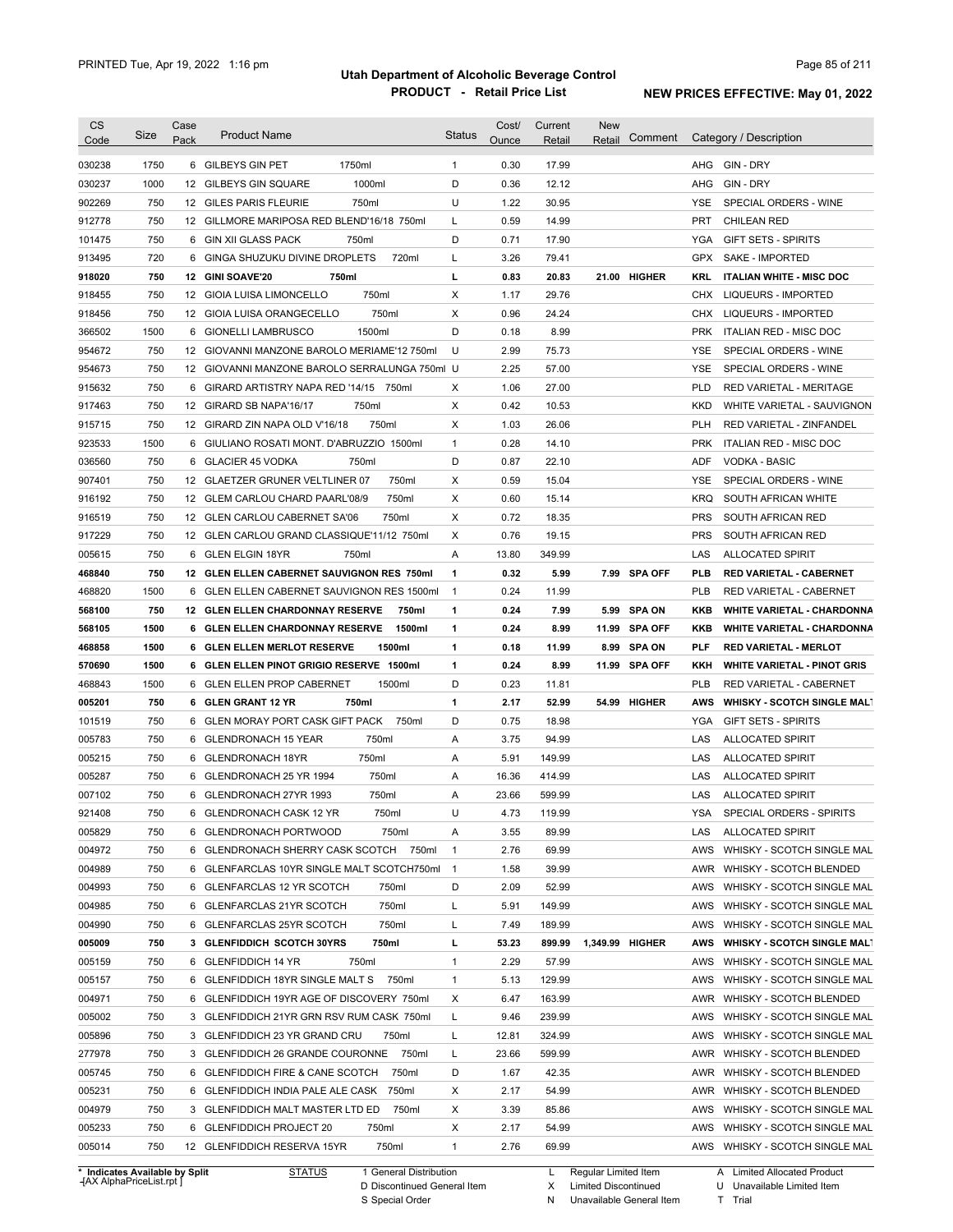| <b>CS</b><br>Code              | Size        | Case<br>Pack | <b>Product Name</b>                                                                    | <b>Status</b> | Cost/<br>Ounce | Current<br>Retail | <b>New</b><br>Comment<br>Retail | Category / Description                                            |
|--------------------------------|-------------|--------------|----------------------------------------------------------------------------------------|---------------|----------------|-------------------|---------------------------------|-------------------------------------------------------------------|
| 005006                         | 750         |              | 12 GLENFIDDICH SPEC RESERVE 12YR SNG 750ml                                             | 1             | 2.05           | 49.99             | <b>HIGHER</b><br>51.99          | <b>WHISKY - SCOTCH SINGLE MALT</b><br>AWS                         |
| 005004                         | 375         |              | 24 GLENFIDDICH SPEC RESERVE 12YR SNG 375 ml                                            | $\mathbf{1}$  | 1.81           | 26.99             | <b>LOWER</b><br>22.99           | <b>WHISKY - SCOTCH SINGLE MALT</b><br>AWS                         |
| 004992                         | 750         |              | 6 GLENFIDDICH THE ORIGINAL 1963<br>750ml                                               | Χ             | 3.98           | 101.02            |                                 | AWS<br>WHISKY - SCOTCH SINGLE MAL                                 |
| 000307                         | 200         |              | 200ml<br>4 GLENFIDDICH TRIO PK 12/15/18                                                | D             | 7.39           | 49.99             |                                 | <b>YGA</b><br><b>GIFT SETS - SPIRITS</b>                          |
| 953190                         | 750         |              | 750ml<br>3 GLENFIDDICH WINTER STORM                                                    | U             | 9.86           | 249.99            |                                 | <b>YSA</b><br><b>SPECIAL ORDERS - SPIRITS</b>                     |
| 005182                         | 750         |              | 6 GLENGLASSAUGH 30YEAR OLD SCOTCH 750ml                                                | A             | 22.68          | 575.13            |                                 | LAS<br><b>ALLOCATED SPIRIT</b>                                    |
| 004982                         | 750         |              | 12 GLENKINCHIE 12 YR MALT SCOTCH<br>750ml                                              | X             | 2.13           | 53.90             |                                 | WHISKY - SCOTCH SINGLE MAL<br>AWS                                 |
| 004983                         | 750         |              | 750ml<br>6 GLENKINCHIE DISTILLERS EDITION                                              | A             | 3.35           | 84.99             |                                 | LAS<br><b>ALLOCATED SPIRIT</b>                                    |
| 005034                         | 375         |              | 375ml<br>12 GLENLIVET 12YR MALT SCOTCH                                                 | $\mathbf{1}$  | 1.97           | 24.99             |                                 | AWS<br>WHISKY - SCOTCH SINGLE MAL                                 |
| 005036                         | 750         |              | 750ml<br>12 GLENLIVET 12YR MALT SCOTCH                                                 | $\mathbf{1}$  | 1.97           | 49.99             |                                 | AWS<br>WHISKY - SCOTCH SINGLE MAL                                 |
| 005038                         | 1750        |              | 6 GLENLIVET 12YR MALT SCOTCH<br>1750ml                                                 | $\mathbf{1}$  | 1.61           | 94.99             |                                 | AWS<br>WHISKY - SCOTCH SINGLE MAL                                 |
| 005842                         | 750         |              | 750ml<br>6 GLENLIVET 14 YR COGNAC CASK                                                 | $\mathbf{1}$  | 2.09           | 52.99             |                                 | AWS<br>WHISKY - SCOTCH SINGLE MAL                                 |
| 005040                         | 750         |              | 750ml<br>6 GLENLIVET 18YR MALT SCOTCH                                                  | $\mathbf{1}$  | 5.52           | 139.99            |                                 | AWS<br>WHISKY - SCOTCH SINGLE MAL                                 |
| 005075                         | 750         |              | 750ml<br>3 GLENLIVET 21 YR MALTSCOTCH                                                  | L             | 9.86           | 249.99            |                                 | AWS<br>WHISKY - SCOTCH SINGLE MAL                                 |
| 005053                         | 750         |              | 750ml<br>3 GLENLIVET 25YR MALT SCOTCH                                                  | U             | 19.72          | 499.99            |                                 | AWS<br>WHISKY - SCOTCH SINGLE MAL                                 |
| 005924                         | 750         |              | 6 GLENLIVET CARIBBEAN RESERVE SINGLE 750ml                                             | $\mathbf{1}$  | 1.58           | 39.99             |                                 | AWS<br>WHISKY - SCOTCH SINGLE MAL                                 |
| 005054                         | 750         |              | 3 GLENLIVET CELLAR SELECTION 1969<br>750ml                                             | Χ             | 29.90          | 758.36            |                                 | AWS<br>WHISKY - SCOTCH SINGLE MAL                                 |
| 005153                         | 750         |              | 750ml<br>12 GLENLIVET FOUNDERS RESERVE                                                 | $\mathbf{1}$  | 1.66           | 41.99             |                                 | AWS<br>WHISKY - SCOTCH SINGLE MAL                                 |
| 005061                         | 750         |              | 750ml<br>6 GLENLIVET FRENCH OAK 15YR                                                   | $\mathbf{1}$  | 2.96           | 74.99             |                                 | AWS<br>WHISKY - SCOTCH SINGLE MAL                                 |
| 005086                         | 750         | 6            | <b>GLENLIVET NADURRA 16YR SNGL ML</b><br>750ml                                         | D             | 3.39           | 85.90             |                                 | AWS<br>WHISKY - SCOTCH SINGLE MAL                                 |
| 005149                         | 750         | 6            | <b>GLENLIVET NADURRA FIRST FILL</b><br>750ml                                           | $\mathbf{1}$  | 3.55           | 89.99             |                                 | AWS<br>WHISKY - SCOTCH SINGLE MAL                                 |
| 100201                         | 750         |              | 750ml<br>6 GLENLIVET W / SPOON BITTERS                                                 | D             | 1.58           | 39.99             |                                 | AWS<br>WHISKY - SCOTCH SINGLE MAL                                 |
| 001016                         | 750         |              | 750ml<br>6 GLENLIVET W/2 SPEY GLSS                                                     | D             | 1.97           | 49.99             |                                 | YGA<br><b>GIFT SETS - SPIRITS</b>                                 |
| 005929                         | 750         |              | 6 GLENMORANGIE 15 YR CADBOLL ESTATE 750ml                                              | L             | 3.35           | 84.99             |                                 | AWR<br><b>WHISKY - SCOTCH BLENDED</b>                             |
| 004457                         | 750         |              | 6 GLENMORANGIE 15YR CADBOLL 2021 EDTN750ml                                             | L             | 3.36           | 85.13             |                                 | AWR<br>WHISKY - SCOTCH BLENDED                                    |
| 005136                         | 750         |              | 750ml<br>6 GLENMORANGIE 18 YEAR                                                        | L             | 4.73           | 119.99            |                                 | AWR WHISKY - SCOTCH BLENDED                                       |
| 922479                         | 750         |              | 6 GLENMORANGIE 18 YR AZUMA MAKOTO LTD750ml L                                           |               | 4.54           | 115.13            |                                 | AWR WHISKY - SCOTCH BLENDED                                       |
| 005090                         | 750         |              | 750ml<br>1 GLENMORANGIE 25 YEAR                                                        | U             | 23.91          | 606.44            |                                 | YSA<br>SPECIAL ORDERS - SPIRITS                                   |
| 005078                         | 750         |              | 750ml<br>6 GLENMORANGIE ASTAR                                                          | U             | 3.94           | 99.99             |                                 | <b>YSE</b><br>SPECIAL ORDERS - WINE                               |
| 005211                         | 750         |              | 6 GLENMORANGIE BACALTA SINGLE MALT 750ml                                               | Х             | 3.99           | 101.07            |                                 | AWS<br>WHISKY - SCOTCH SINGLE MAL                                 |
| 005103                         | 750         |              | 750ml<br>6 GLENMORANGIE LASANTA 12 YR                                                  | $\mathbf{1}$  | 2.37           | 59.99             |                                 | AWS<br>WHISKY - SCOTCH SINGLE MAL                                 |
| 005104                         | 750         |              | 750ml<br>6 GLENMORANGIE NECTAR D'OR                                                    | $\mathbf{1}$  | 2.96           | 74.99             |                                 | AWS<br>WHISKY - SCOTCH SINGLE MAL                                 |
| 005133                         | 750         |              | 6 GLENMORANGIE ORIGINAL 10YR SCOTCH 750ml                                              | $\mathbf{1}$  | 1.81           | 45.99             |                                 | AWS<br>WHISKY - SCOTCH SINGLE MAL                                 |
| 005105                         | 750         |              | 6 GLENMORANGIE QUINTA RUBAN SCOT<br>750ml                                              | $\mathbf{1}$  | 2.56           | 64.99             |                                 | AWS<br>WHISKY - SCOTCH SINGLE MAL                                 |
| 948070                         | 750         |              | 750ml<br>1 GLENMORANGIE SIGNET                                                         | U             | 7.92           | 200.85            |                                 | AWS<br>WHISKY - SCOTCH SINGLE MAL                                 |
| 005067                         | 750         |              | 750ml<br>4 GLENMORANGIE SIGNET 4                                                       | Χ             | 8.67           | 219.99            |                                 | AWS WHISKY - SCOTCH SINGLE MAL                                    |
| 000293                         | 750         |              | 6 GLENMORANGIE W/2GLS<br>750ml                                                         | U             | 1.79           | 45.48             |                                 | WHISKY - SCOTCH SINGLE MAL<br>AWS                                 |
| 005166                         | 750         |              | 6 GLENROTHES SELECT RES SINGLE M 750ml                                                 | U             | 2.19           | 55.58             |                                 | AWS<br>WHISKY - SCOTCH SINGLE MAL                                 |
| 747100                         | 750         |              | 12 GLORIA FERRER BLANC DE NOIR<br>750ml                                                | L             | 0.87           | 19.99             | 21.99 HIGHER                    | IHS<br>SPARKLING WINE - BLANC DE N                                |
| 916295                         | 375         |              | 375ml<br>12 GLORIA FERRER BLANC DE NOIRS                                               | L             | 0.85           | 10.74             |                                 | IHS<br>SPARKLING WINE - BLANC DE N                                |
| 748100                         | 750         |              | 12 GLORIA FERRER BRUT<br>750ml                                                         | L             | 0.87           | 19.99             | 21.99 HIGHER                    | IHP<br><b>SPARKLING WINE - BRUT &amp; BLA</b>                     |
| 915367                         | 1500        |              | 1500ml<br>6 GLORIA FERRER BRUT                                                         | L             | 0.79           | 39.99             |                                 | IHP<br>SPARKLING WINE - BRUT & BLA                                |
|                                |             |              | 3000ml<br>1 GLORIA FERRER BRUT                                                         | L             |                |                   |                                 | SPARKLING WINE - BRUT & BLA                                       |
| 915368                         | 3000<br>750 |              |                                                                                        |               | 2.63<br>1.97   | 267.20<br>49.99   |                                 | IHP<br><b>IHP</b>                                                 |
| 916045<br>910244               | 750         |              | 6 GLORIA FERRER CARNEROS CUV'05<br>750ml<br>12 GLORIA FERRER CHARD CARN'11/12<br>750ml | Х<br>Х        | 0.30           | 7.64              |                                 | SPARKLING WINE - BRUT & BLA<br>KKB                                |
| 904628                         | 750         |              | 750ml                                                                                  | Х             | 0.60           | 15.26             |                                 | WHITE VARIETAL - CHARDONN/<br>MPQ<br>ROSE WINE - VARIETAL & VIN G |
|                                |             |              | 12 GLORIA FERRER PINOT ROSE'08                                                         |               | 0.79           |                   |                                 |                                                                   |
| 916136<br>748090               | 750<br>750  |              | 12 GLORIA FERRER PN CARNEROS'15/16 750ml                                               | Х<br>U        | 1.07           | 19.99<br>27.06    |                                 | RED VARIETAL - PINOT NOIR<br><b>PLR</b><br>IHP                    |
|                                |             |              | 12 GLORIA FERRER ROYAL BRUT RSV'07/09 750ml                                            |               |                |                   |                                 | SPARKLING WINE - BRUT & BLA                                       |
| 903293                         | 750         |              | 12 GLORIA FERRER VA DE VI<br>750ml                                                     | Х             | 0.76           | 19.19             |                                 | IHI<br>SPARKLING WINE - SPUMANTE                                  |
| 950730                         | 355         |              | 24 GLUTINY PALE ALE<br>355 ml                                                          | U             | 0.19           | 2.23              |                                 | YST<br>SPECIAL ORDERS - BEER                                      |
| 471239                         | 750         |              | 12 GNARLY HEAD 1924 DBL BLK RD WINE BL750ml                                            | $\mathbf{1}$  | 0.51           | 12.99             |                                 | PLU<br><b>RED VARIETAL - MISC</b>                                 |
| 471241                         | 750         |              | 12 GNARLY HEAD AUTHENTIC RED<br>750ml                                                  | D             | 0.44           | 11.11             |                                 | <b>PFP</b><br>RED GENERIC - RED TABLE & P                         |
| 471250                         | 750         |              | 12 GNARLY HEAD OLD VINE ZINFANDEL 750ml                                                | 1             | 0.47           | 9.99              | 11.99 SPA OFF                   | PLH<br>RED VARIETAL - ZINFANDEL                                   |
| 471244                         | 750         |              | 12 GNARLY HEAD PINOT NOIR<br>750ml                                                     | $\mathbf{1}$  | 0.47           | 11.99             |                                 | <b>PLR</b><br>RED VARIETAL - PINOT NOIR                           |
| * Indicates Available by Split |             |              | <b>STATUS</b><br>1 General Distribution                                                |               |                | L.                | Regular Limited Item            | A Limited Allocated Product                                       |

**Case** [AX AlphaPriceList.rpt ]

D Discontinued General Item

S Special Order

X Limited Discontinued

N Unavailable General Item

U Unavailable Limited Item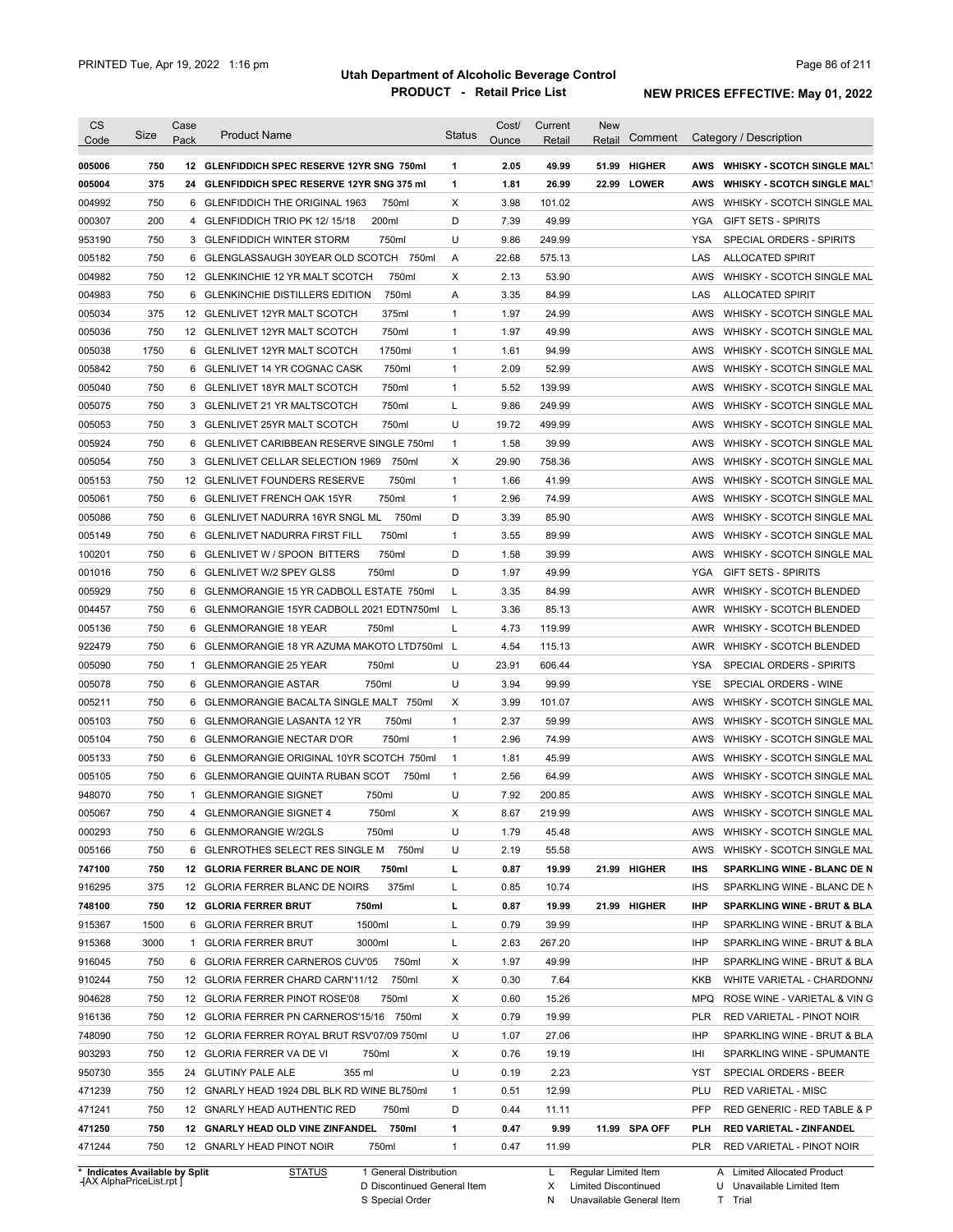| <b>CS</b><br>Code | Size | Case<br>Pack | <b>Product Name</b>                        |        | <b>Status</b> | Cost/<br>Ounce | Current<br>Retail | <b>New</b><br>Retail | Comment       |            | Category / Description             |
|-------------------|------|--------------|--------------------------------------------|--------|---------------|----------------|-------------------|----------------------|---------------|------------|------------------------------------|
| 074086            | 750  |              | 12 GODIVA CHOCOLATE LIQUEUR                | 750ml  | $\mathbf{1}$  | 1.18           | 29.99             |                      |               | <b>CHN</b> | LIQUEURS - CHOCOLATE               |
| 074090            | 750  |              | 12 GODIVA WHITE CHOCOLATE LIQ              | 750ml  | Χ             | 1.16           | 29.31             |                      |               | CHN        | LIQUEURS - CHOCOLATE               |
| 086593            | 750  |              | 6 GOLD BAR WINE BARREL WHISKEY             | 750ml  | X             | 1.77           | 44.95             |                      |               | AWK        | WHISKEY - BOURBON SINGLE B         |
| 912662            | 750  |              | 6 GOLDENEYE PINOT NOIR'19                  | 750ml  | L             | 2.33           | 58.99             |                      |               | PLR        | RED VARIETAL - PINOT NOIR          |
| 065066            | 750  |              | 12 GOLDSCHLAGER CINNAMON SCHNAPPS          | 750ml  | 1             | 0.99           | 19.99             |                      | 24.99 SPA OFF | <b>CPS</b> | <b>SCHNAPPS - GOLD</b>             |
| 919102            | 3000 |              | 6 GOLSER SCHPLINK GRUNER VELTLINER 3000ml  |        | 1             | 0.36           | 29.99             |                      | 36.99 SPA OFF | <b>KRJ</b> | <b>AUSTRIAN WHITE</b>              |
| 921212            | 500  |              | 12 GOOSE ISLAND BRBN CNTY STOUT VAN 500ml  |        | X             | 1.36           | 22.99             |                      |               | <b>TNP</b> | ALE - HEAVY, PORTER, STOUT         |
| 918953            | 500  |              | 12 GOOSE ISLAND BRBN CTY COFFEE ST 500 ml  |        | X             | 0.98           | 16.49             |                      |               | <b>YST</b> | <b>SPECIAL ORDERS - BEER</b>       |
| 918954            | 500  |              | 12 GOOSE ISLAND BRBN CTY ST                | 500 ml | L             | 0.95           | 16.06             |                      |               | <b>THP</b> | LAGER - HEAVY & DARK               |
| 030316            | 750  |              | 12 GORDONS LONDON DRY GIN                  | 750ml  | 1             | 0.47           | 11.99             |                      |               | AHG        | GIN - DRY                          |
| 030318            | 1750 | 6            | GORDONS LONDON DRY GIN                     | 1750ml | $\mathbf{1}$  | 0.41           | 23.99             |                      |               | AHG        | GIN - DRY                          |
| 036188            | 1750 | 6            | 1750ml<br><b>GORDONS VODKA</b>             |        | D             | 0.18           | 10.80             |                      |               | ADF        | <b>VODKA - BASIC</b>               |
| 042566            | 750  |              | <b>12 GOSLINGS BLACK SEAL RUM</b>          | 750ml  | 1             | 0.71           | 19.99             |                      | 17.99 SPA ON  | ALU        | <b>RUM - MISC</b>                  |
| 910983            | 750  | 6            | <b>GOSSET GRANDE RESERVE BRUT</b>          | 750ml  | L             | 2.37           | 60.17             |                      |               | <b>IHP</b> | SPARKLING WINE - BRUT & BLA        |
| 005861            | 750  | 6            | GOT BARATHEON ROYAL LOCHNAGAR              | 750ml  | D             | 2.76           | 69.99             |                      |               | <b>AWR</b> | WHISKY - SCOTCH BLENDED            |
| 005862            | 750  | 6            | <b>GOT GREYJOY TALISKER</b>                | 750ml  | D             | 1.97           | 49.99             |                      |               | AWS        | WHISKY - SCOTCH SINGLE MAL         |
| 005863            | 750  | 6            | <b>GOT LANNISTER LAGAVULIN</b>             | 750ml  | D             | 2.77           | 70.14             |                      |               | AWS        | WHISKY - SCOTCH SINGLE MAL         |
| 005864            | 750  | 6            | GOT STARK DALWHINNIE WINTERS GOLD 750ml    |        | D             | 1.22           | 30.91             |                      |               | AWS        | WHISKY - SCOTCH SINGLE MAL         |
| 005865            | 750  | 6            | GOT TARGARYEN CARDHU GOLD RES              | 750ml  | D             | 2.06           | 52.13             |                      |               | AWS        | WHISKY - SCOTCH SINGLE MAL         |
| 005868            | 750  | 6            | GOT THE NIGHTS WATCH OBAN                  | 750ml  | D             | 2.76           | 69.99             |                      |               | AWS        | WHISKY - SCOTCH SINGLE MAL         |
| 005866            | 750  | 6            | GOT TULLY SINGLETON OF GLENDULLAN 750ml    |        | D             | 0.75           | 18.90             |                      |               | AWS        | WHISKY - SCOTCH SINGLE MAL         |
| 005867            | 750  | 6            | <b>GOT TYRELL CLYNELISH RESERVE</b>        | 750ml  | D             | 2.56           | 64.99             |                      |               | AWR        | WHISKY - SCOTCH BLENDED            |
| 950534            | 330  | 24           | <b>GOUDEN CAROLUS TRIPLE</b>               | 330ml  | U             | 0.44           | 4.89              |                      |               | YST        | SPECIAL ORDERS - BEER              |
| 909289            | 750  |              | 12 GOUDEN CAROLUS VAN DE KEIZER BLA 750ml  |        | U             | 0.37           | 9.51              |                      |               | YSE        | SPECIAL ORDERS - WINE              |
| 912497            | 750  |              | 12 GOUGES BOURGOGNE ROUGE'9/10             | 750ml  | U             | 1.02           | 25.87             |                      |               | <b>PRB</b> | <b>FRENCH RED - BURGUNDY</b>       |
| 916915            | 750  |              | 12 GOUGES NSG ST GEORGES'06                | 750ml  | Χ             | 5.04           | 127.79            |                      |               | <b>PRB</b> | <b>FRENCH RED - BURGUNDY</b>       |
| 918206            | 750  |              | 12 GOUGES NUITS ST GEORG PRULI'14          | 750ml  | Χ             | 4.38           | 110.99            |                      |               | <b>PRB</b> | <b>FRENCH RED - BURGUNDY</b>       |
| 916916            | 750  |              | 12 GOUGES NUITS ST GEORGES'06              | 750ml  | Χ             | 2.19           | 55.61             |                      |               | <b>PRB</b> | <b>FRENCH RED - BURGUNDY</b>       |
| 918649            | 750  |              | 12 GOULART MALBEC RESERVA'15               | 750ml  | Χ             | 0.49           | 12.42             |                      |               | PRU        | ARGENTINE RED - MALBEC             |
| 953143            | 750  |              | 6 GOULEE DE COS '08<br>750ml               |        | U             | 1.67           | 42.23             |                      |               | YSE        | SPECIAL ORDERS - WINE              |
| 953859            | 750  |              | 6 GOULEE DE COS D'ESTOURNEL 15             | 750ml  | U             | 1.67           | 42.23             |                      |               | <b>YSE</b> | SPECIAL ORDERS - WINE              |
|                   | 750  |              | 12 GP BOARDING PASS SHIRAZ'06              | 750ml  | U             | 0.73           | 18.54             |                      |               | <b>PRY</b> | <b>AUSTRALIAN RED</b>              |
| 916128            | 750  |              | 12 GRAEAGLE RED WING'06                    | 750ml  | Χ             | 0.87           | 22.06             |                      |               | <b>PLD</b> | RED VARIETAL - MERITAGE            |
| 916417            |      |              |                                            | 750ml  |               |                |                   |                      |               |            |                                    |
| 916571            | 750  |              | 12 GRAFF FAMILY PINOT BLANC'8/09           |        | X             | 1.08           | 27.29             |                      |               | KKF        | WHITE VARIETAL - PINOT BLAN        |
| 411791            | 750  |              | 12 GRAFFIGNA MALBEC CENT RES'12/13 750ml   |        | X             | 0.28           | 7.02              |                      |               | PRU        | ARGENTINE RED - MALBEC             |
| 918481            | 750  |              | 12 GRAFFITO MALBEC '14/15                  | 750ml  | х             | 0.40           | 10.24             |                      |               | PRU        | ARGENTINE RED - MALBEC             |
| 940562            | 750  |              | 12 GRAHAM LBV PORT'14/15                   | 750ml  | г             | 1.10           | 24.99             |                      | 27.99 HIGHER  | ESN        | <b>PORT - LATE BOTTLED</b>         |
| 940568            | 750  |              | 12 GRAHAM RUBY PORT                        | 750ml  | L             | 0.75           | 18.99             |                      |               | ESC        | PORT - RUBY                        |
| 940563            | 750  |              | 12 GRAHAM SIX GRAPES PORT                  | 750ml  | 1             | 1.10           | 23.99             |                      | 27.99 SPA OFF | ESK        | <b>PORT - VINTAGE CHARACTER</b>    |
| 940579            | 750  |              | 6 GRAHAM SIX GRAPES RIVER QUINTAS SE 750ml |        | х             | 1.66           | 39.50             |                      | 41.99 HIGHER  | <b>ESR</b> | <b>PORT - VINTAGE &amp; QUINTA</b> |
| 090330            | 375  |              | 24 GRAHAM SIX GRAPES RUBY PORT             | 375ml  | D             | 1.06           | 13.50             |                      |               | ESK        | PORT - VINTAGE CHARACTER           |
| 940570            | 750  |              | 6 GRAHAM TAWNY 10YR                        | 750ml  | L             | 1.54           | 37.50             |                      | 38.99 HIGHER  | ESG        | <b>PORT - TAWNY</b>                |
| 940573            | 750  |              | 6 GRAHAM TAWNY 20YR                        | 750ml  | г             | 2.64           | 64.99             |                      | 66.99 HIGHER  | <b>ESG</b> | <b>PORT - TAWNY</b>                |
| 912162            | 750  |              | 6 GRAHAM TAWNY 30YR                        | 750ml  | г             | 5.52           | 134.99            |                      | 139.99 HIGHER | <b>ESG</b> | <b>PORT - TAWNY</b>                |
| 940571            | 750  |              | 12 GRAHAM TAWNY PORT                       | 750ml  | Г             | 0.75           | 18.99             |                      |               | ESG        | PORT - TAWNY                       |
| 910869            | 750  |              | 6 GRAHAM VINTAGE PORT'00                   | 750ml  | Г             | 5.13           | 129.99            |                      |               | ESR        | PORT - VINTAGE & QUINTA            |
| 914625            | 750  |              | 12 GRAHAM VINTAGE PORT'03                  | 750ml  | Х             | 3.87           | 98.05             |                      |               | ESR        | PORT - VINTAGE & QUINTA            |
| 937494            | 750  |              | 6 GRAHAM VINTAGE PORT'16                   | 750ml  | Х             | 2.66           | 67.50             |                      |               | ESR        | PORT - VINTAGE & QUINTA            |
| 900204            | 375  |              | 12 GRAHAM VINTAGE PORT'17                  | 375ml  | Α             | 4.97           | 62.99             |                      |               | ESR        | PORT - VINTAGE & QUINTA            |
| 900205            | 750  |              | 6 GRAHAM VINTAGE PORT'17                   | 750ml  | Х             | 4.93           | 125.00            |                      |               | ESR        | PORT - VINTAGE & QUINTA            |
| 940564            | 750  |              | 6 GRAHAM VINTAGE PORT'77                   | 750ml  | L             | 9.33           | 236.50            |                      |               | ESR        | PORT - VINTAGE & QUINTA            |
| 918358            | 750  |              | 6 GRAHAM VINTAGE PORT'85                   | 750ml  | U             | 4.29           | 108.90            |                      |               | ESR        | PORT - VINTAGE & QUINTA            |
|                   | 750  |              | 4 GRAHAMS'94 SINGLE HARVST TAWNY PORT750ml |        | L             | 5.91           | 149.99            |                      |               | ESG        | PORT - TAWNY                       |
| 090364            |      |              |                                            |        |               |                |                   |                      |               |            |                                    |

**Case** [AX AlphaPriceList.rpt ]

D Discontinued General Item S Special Order

Regular Limited Item

X

Limited Discontinued

N Unavailable General Item

U Unavailable Limited Item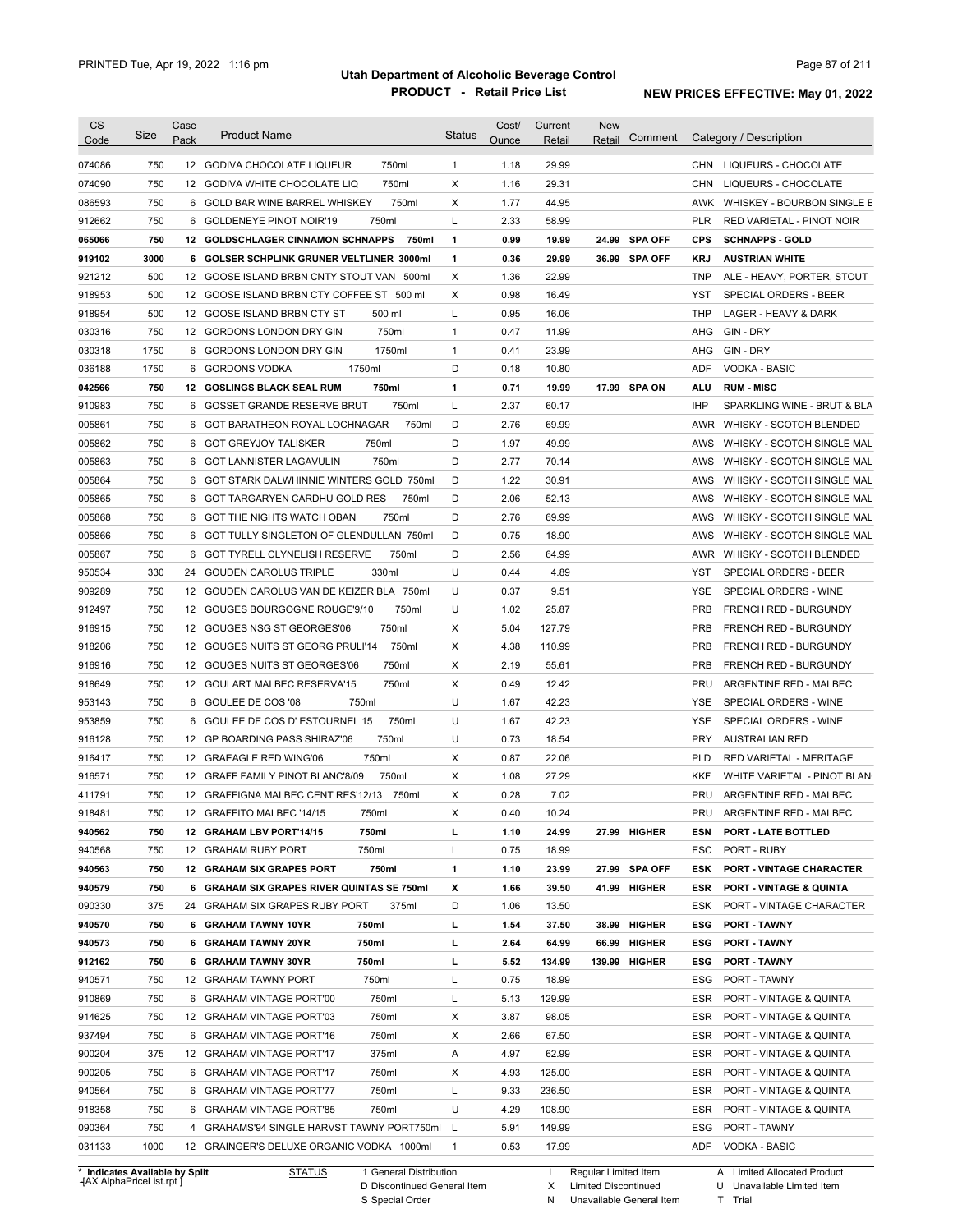| <b>CS</b><br>Code | Size | Case<br>Pack | <b>Product Name</b>                                 | <b>Status</b> | Cost/<br>Ounce | Current<br>Retail | <b>New</b><br>Comment<br>Retail | Category / Description                                 |
|-------------------|------|--------------|-----------------------------------------------------|---------------|----------------|-------------------|---------------------------------|--------------------------------------------------------|
| 953555            | 1500 |              | 6 GRAMERCY CELLERS ROSE<br>1500 ml                  | U             | 1.13           | 57.53             |                                 | SPECIAL ORDERS - WINE<br>YSE.                          |
| 951840            | 750  |              | 12 GRAMERCY LES COLLINES SYRAH<br>750ml             | X             | 2.50           | 63.31             |                                 | YSE<br>SPECIAL ORDERS - WINE                           |
| 952011            | 750  |              | 12 GRAMERCY LOWER EAST SYRAH'16/17 750ml            | L             | 0.96           | 24.37             |                                 | PLJ<br>RED VARIETAL - SYRAH, PETITE                    |
| 100273            | 750  | 6            | <b>GRAN CENTANARIO W/GLASSES</b><br>750ml           | D             | 0.77           | 19.44             |                                 | YGA<br><b>GIFT SETS - SPIRITS</b>                      |
| 089292            | 750  |              | 6 GRAN CENTENARIO ANEJO<br>750ml                    | 1             | 1.58           | 37.99             | 39.99 HIGHER                    | <b>APJ</b><br>TEQUILA - REPOSADO & ANEJO               |
|                   | 750  | 6            | GRAN CENTENARIO ANEJO W/ 4 COASTERS750ml            | D             | 0.81           | 20.52             |                                 | YGA<br><b>GIFT SETS - SPIRITS</b>                      |
| 101353<br>089315  | 750  | 3            | GRAN CENTENARIO LEYENDA<br>750ml                    | Х             | 9.96           | 252.68            |                                 | <b>APJ</b><br>TEQUILA - REPOSADO & ANEJO               |
|                   | 750  |              |                                                     |               |                |                   |                                 |                                                        |
| 089256            | 750  |              | 12 GRAN CENTENARIO REPOSADO TEQUI<br>750ml<br>750ml | 1<br>X        | 1.30<br>1.10   | 30.99             | <b>HIGHER</b><br>32.99          | TEQUILA - REPOSADO & ANEJO<br><b>APJ</b><br><b>APJ</b> |
| 089419            | 750  | 6            | <b>GRAN CENTENARIO ROSEANGEL</b>                    |               |                | 27.99             |                                 | TEQUILA - REPOSADO & ANEJO                             |
| 066936            | 750  |              | 12 GRAN GALA ORANGE LIQUEUR<br>750ml                | 1<br>Х        | 0.75<br>0.58   | 21.99             | 18.99<br>SPA ON                 | CHB<br>LIQUEURS - TRIPLE SEC & ORAN                    |
| 065092            |      |              | 12 GRAN TORRES ORANGE LIQUEUR<br>750ml              |               |                | 14.74             |                                 | CHB<br>LIQUEURS - TRIPLE SEC & ORA                     |
| 411830            | 3000 |              | 3000ml<br>4 GRAN VERANO SAUVIGNON BLANC             | $\mathbf{1}$  | 0.26           | 25.96             |                                 | KKD<br>WHITE VARIETAL - SAUVIGNON                      |
| 065118            | 750  | 6            | <b>GRAND MARNIER 1880</b><br>750ml                  | U             | 13.95          | 353.90            |                                 | CHB<br>LIQUEURS - TRIPLE SEC & ORA                     |
| 067406            | 750  | 12           | 750ml<br><b>GRAND MARNIER CHERRY</b>                | U             | 1.63           | 41.43             |                                 | <b>CHE</b><br>LIQUEURS - FRUIT                         |
| 065125            | 375  |              | 12 GRAND MARNIER CORDON ROUGE<br>375ml              | $\mathbf{1}$  | 1.89           | 23.99             |                                 | CHB<br>LIQUEURS - TRIPLE SEC & ORA                     |
| 065126            | 750  |              | <b>12 GRAND MARNIER CORDON ROUGE</b><br>750ml       | 1             | 1.66           | 39.99             | <b>HIGHER</b><br>41.99          | CHB<br>LIQUEURS - TRIPLE SEC & ORAN                    |
| 065127            | 1000 |              | 6 GRAND MARNIER CORDON ROUGE<br>1000ml              | 1             | 1.33           | 41.99             | 44.99 SPA OFF                   | CHB<br>LIQUEURS - TRIPLE SEC & ORAN                    |
| 065156            | 750  | 6            | <b>GRAND MARNIER LOUIS ALEXANDER</b><br>750ml       | D             | 1.49           | 37.88             |                                 | YGC<br><b>GIFT SETS - LIQUEURS</b>                     |
| 067487            | 750  |              | 750ml<br>12 GRAND MARNIER RASP-PEACH                | Χ             | 0.86           | 21.83             |                                 | CHE<br>LIQUEURS - FRUIT                                |
| 100040            | 750  | 6            | <b>GRAND MARNIER W/ETCHED GLASSES</b><br>750ml      | D             | 0.81           | 20.52             |                                 | YGC<br><b>GIFT SETS - LIQUEURS</b>                     |
| 010040            | 750  | 6            | GRAND MARNIER WITH 2 FLUTE GLASSES 750ml            | D             | 0.85           | 21.68             |                                 | YGC<br>GIFT SETS - LIQUEURS                            |
| 074256            | 750  |              | <b>12 GRAND MONARCH ORNG BRANDY</b><br>750ml        | 1             | 0.79           | 16.02             | 19.99 HIGHER                    | CHB<br>LIQUEURS - TRIPLE SEC & ORAN                    |
| 039927            | 375  | 12           | <b>GRAND TETON HUCKLEBERRY</b><br>375 ml            | $\mathbf{1}$  | 1.34           | 16.99             |                                 | ADM<br>VODKA - FLAVORED                                |
| 989396            | 355  | 24           | <b>GRAND TETON SWEETGRASS APA</b><br>355 ml         | $\mathbf{1}$  | 0.13           | 1.62              |                                 | TNC<br>ALE - PALE                                      |
| 953986            | 355  | 24           | <b>GRAND TETON TETON RANGE IPA</b><br>355 ml        | $\mathbf{1}$  | 0.13           | 1.62              |                                 | TNF<br>ALE - BITTER & ESB                              |
| 933333            | 1000 |              | 1000ml<br>12 GRANIER MON PASTIS                     | Г             | 0.89           | 30.02             |                                 | CHQ<br>LIQUEURS - ANISE & SAMBUCA                      |
| 952601            | 750  |              | 750ml<br>12 GRANS FASSIAN RIESLING '15              | Х             | 1.19           | 30.06             |                                 | <b>KRH</b><br><b>GERMAN WHITE - MOSEL</b>              |
| 916897            | 750  |              | 12 GRANS FASSIAN TRITTN RSLNG KABNT'1 750ml         | Х             | 0.70           | 17.82             |                                 | <b>KRH</b><br><b>GERMAN WHITE - MOSEL</b>              |
| 916900            | 750  |              | 12 GRANS FASSIAN TRITTN RSLNG SPTLS'1 750ml         | Х             | 1.04           | 26.46             |                                 | <b>KRH</b><br><b>GERMAN WHITE - MOSEL</b>              |
| 005106            | 750  |              | 12 GRANT'S FAMILY RESERVE SCOTCH<br>750ml           | $\mathbf{1}$  | 0.79           | 20.06             |                                 | AWR<br>WHISKY - SCOTCH BLENDED                         |
| 449252            | 750  |              | 750ml<br>12 GRATEFUL RED PINOT NOIR                 | $\mathbf{1}$  | 0.49           | 12.54             |                                 | PLR<br>RED VARIETAL - PINOT NOIR                       |
| 918656            | 750  |              | 12 GRAVEL BAR ALLUVIAL RED '13/14<br>750ml          | X             | 0.38           | 9.72              |                                 | <b>PFP</b><br>RED GENERIC - RED TABLE & P              |
| 030322            | 750  |              | 750ml<br>6 GRAY WHALE GIN                           | $\mathbf{1}$  | 1.58           | 39.99             |                                 | <b>GIN - DOMESTIC</b><br>AHW                           |
| 036266            | 750  |              | 750ml<br>12 GRAYS PEAK VODKA                        | D             | 0.41           | 10.35             |                                 | ADF<br><b>VODKA - BASIC</b>                            |
| 917678            | 750  |              | 12 GRAYSON CABERNET<br>750ml                        | 1             | 0.51           | 12.99             |                                 | <b>PLB</b><br>RED VARIETAL - CABERNET                  |
| 916831            | 750  |              | 12 GRAYSON CHARDONNAY<br>750ml                      | 1             | 0.55           | 13.99             |                                 | KKB<br>WHITE VARIETAL - CHARDONN/                      |
| 917456            | 750  |              | 750ml<br>12 GRAYSON MERLOT                          | $\mathbf{1}$  | 0.55           | 13.99             |                                 | PLF<br>RED VARIETAL - MERLOT                           |
| 917580            | 750  |              | 750ml<br>12 GRAYSON PINOT NOIR'15/16                | Х             | 0.32           | 8.10              |                                 | PLR<br>RED VARIETAL - PINOT NOIR                       |
| 030339            | 750  |              | 6 GREAT BASIN BRISTLECONE GIN<br>750ml              | 1             | 1.06           | 29.99             | 26.99 SPA ON                    | AHW<br><b>GIN - DOMESTIC</b>                           |
| 955677            | 355  |              | 24 GREAT BASIN CERVEZA CHILEBESO<br>355ml           | D             | 0.16           | 1.95              |                                 | BEER - FRUIT & FLAVORED<br>TCP                         |
| 918896            | 355  |              | 24 GREAT BASIN ICKY IPA<br>355 ml                   | D             | 0.16           | 1.89              |                                 | TNF<br>ALE - BITTER & ESB                              |
| 954389            | 355  |              | 24 GREAT BASIN OUTLAW MILK STOUT<br>355ml           | D             | 0.16           | 1.95              |                                 | TNP<br>ALE - HEAVY, PORTER, STOUT                      |
| 918895            | 355  |              | 24 GREAT BASIN WILD HORSE AMBER ALE 355 ml          | D             | 0.16           | 1.89              |                                 | TNL<br>ALE - RED, AMBER, BROWN                         |
| 950757            | 750  |              | 12 GREAT DIVIDE 22ND ANVRSY SOUR ALE 750ml          | U             | 0.80           | 20.25             |                                 | SPECIAL ORDERS - BEER<br>YST                           |
| 950750            | 355  |              | 24 GREAT DIVIDE COLLETTE CANS<br>355ml              | D             | 0.17           | 1.99              |                                 | TNI<br>ALE - WHITE & BELGIAN STYLE                     |
| 950751            | 355  |              | 24 GREAT DIVIDE SEASONAL CANS<br>355ml              | U             | 0.17           | 1.99              |                                 | YST<br>SPECIAL ORDERS - BEER                           |
| 950752            | 355  |              | 355ml<br>24 GREAT DIVIDE TITAN IPA CANS             | D             | 0.17           | 1.99              |                                 | ALE - BITTER & ESB<br>TNF                              |
| 950756            | 650  |              | 650ml<br>12 GREAT DIVIDE YETI SERIES                | Х             | 0.46           | 10.15             |                                 | TNP<br>ALE - HEAVY, PORTER, STOUT                      |
| 950755            | 355  |              | 355ml<br>24 GREAT DIVIDE YETI STOUT CAN             | D             | 0.29           | 3.49              |                                 | TNP<br>ALE - HEAVY, PORTER, STOUT                      |
| 979944            | 750  |              | 750ml<br>12 GREEN & RED ZIN CHILES CYN'16           | Х             | 0.51           | 12.96             |                                 | <b>PLH</b><br>RED VARIETAL - ZINFANDEL                 |
|                   |      |              |                                                     |               |                |                   |                                 |                                                        |
| 979934            | 750  |              | 750ml<br>12 GREEN & RED ZIN CHILES MILL'16          | Х             | 1.28           | 32.53             |                                 | PLH<br>RED VARIETAL - ZINFANDEL                        |
| 910958            | 750  |              | 12 GREEN & RED ZIN TIP TOP'15<br>750ml              | Х             | 1.13           | 28.77             |                                 | PLH<br>RED VARIETAL - ZINFANDEL                        |
|                   | 750  |              | 6 GREEN DITCH GIN<br>750ML<br>750ml                 | 1             | 1.09           | 27.73             |                                 | AHW GIN - DOMESTIC                                     |
| 921479<br>918888  | 355  |              | 355 ml<br>24 GREEN FLASH GFB BLONDE ALE             | D             | 0.17           | 2.05              |                                 | TNC ALE - PALE                                         |

**Case** [AX AlphaPriceList.rpt ]

D Discontinued General Item S Special Order

X N Limited Discontinued

Unavailable General Item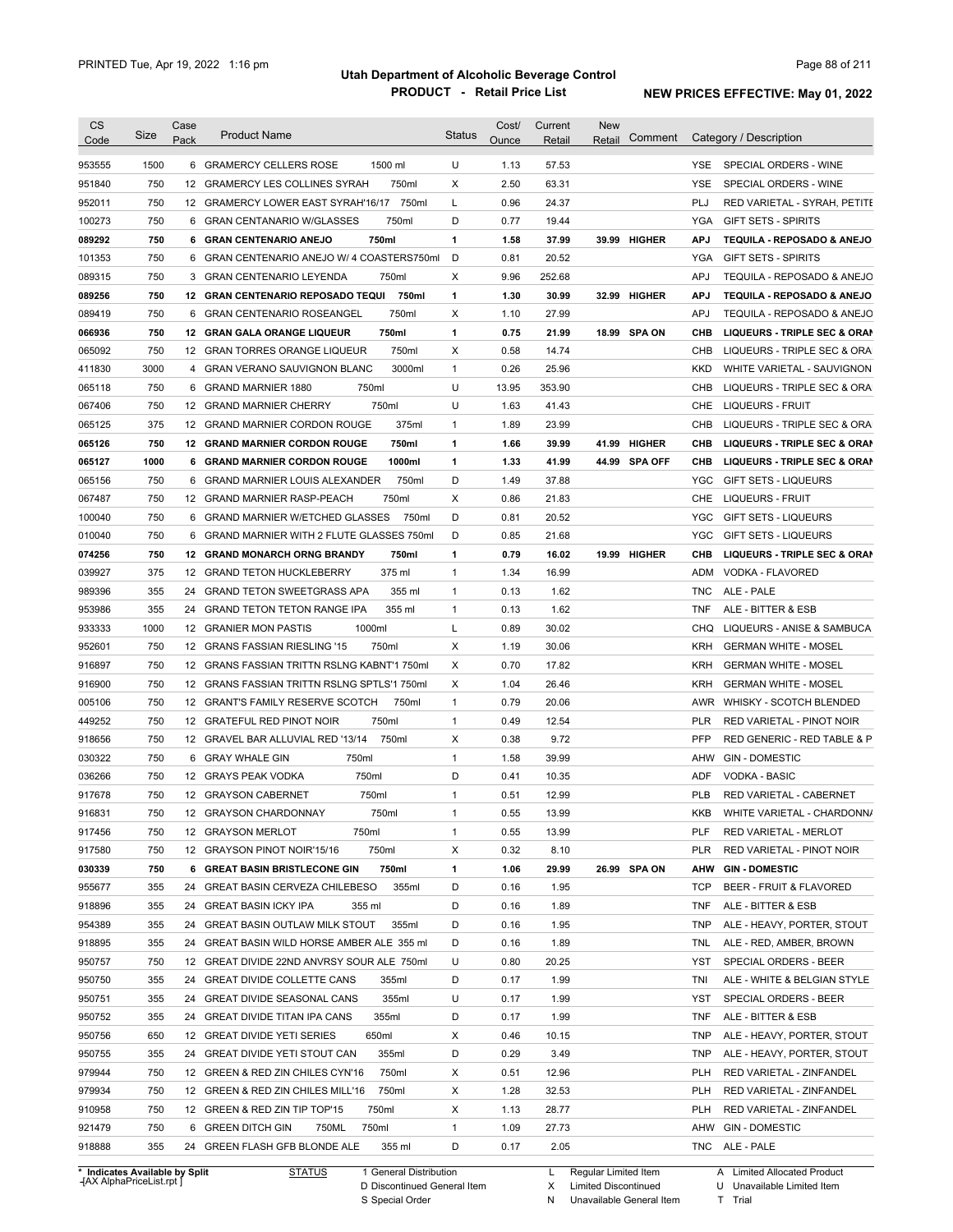| <b>CS</b><br>Code              | Size       | Case<br>Pack | <b>Product Name</b>                              | <b>Status</b>           | Cost/<br>Ounce | Current<br>Retail | New<br>Comment<br>Retail  |                   | Category / Description                                |
|--------------------------------|------------|--------------|--------------------------------------------------|-------------------------|----------------|-------------------|---------------------------|-------------------|-------------------------------------------------------|
| 918971                         | 568        | 24           | GREEN FLASH GFB BLONDE ALE<br>568 ml             | D                       | 0.13           | 2.45              |                           |                   | TNC ALE - PALE                                        |
| 948234                         | 650        | 12           | <b>GREEN FLASH IMPERIAL IPA</b><br>650 ml        | X                       | 0.37           | 8.09              |                           | <b>TNC</b>        | ALE - PALE                                            |
| 951966                         | 355        |              | 355 ml<br>24 GREEN FLASH PALATE WRECKER          | U                       | 0.29           | 3.45              |                           | YST               | SPECIAL ORDERS - BEER                                 |
| 950332                         | 355        | 24           | GREEN FLASH PASSION FRUIT KICKER 355ml           | U                       | 0.20           | 2.45              |                           | YST               | SPECIAL ORDERS - BEER                                 |
| 949877                         | 355        |              | 24 GREEN FLASH SOUL STYLE IPA<br>355ml           | D                       | 0.20           | 2.45              |                           | TNF               | ALE - BITTER & ESB                                    |
| 950331                         | 355        | 24           | GREEN FLASH TROP DNA HAZY IPA<br>355 ml          | D                       | 0.23           | 2.75              |                           | TNF               | ALE - BITTER & ESB                                    |
| 948241                         | 355        |              | 355ml<br>24 GREEN FLASH WEST COAST IPA           | D                       | 0.23           | 2.75              |                           | <b>TNF</b>        | ALE - BITTER & ESB                                    |
| 411840                         | 750        |              | 750ml<br>12 GREEN POINT CAB/SHIRAZ'07            | х                       | 0.40           | 10.18             |                           | <b>PRY</b>        | <b>AUSTRALIAN RED</b>                                 |
| 411854                         | 750        | 6            | 750ml<br><b>GREEN POINT CHARD RESERVE'05</b>     | X                       | 0.60           | 15.31             |                           | <b>KRT</b>        | <b>AUSTRALIAN WHITE</b>                               |
| 411856                         | 750        | 6            | 750ml<br><b>GREEN POINT SHIRAZ RESERVE'05</b>    | U                       | 0.60           | 15.31             |                           | <b>PRY</b>        | <b>AUSTRALIAN RED</b>                                 |
| 411850                         | 750        | 12           | <b>GREEN POINT SHIRAZ VICTORIA'5/</b><br>750ml   | X                       | 0.40           | 10.18             |                           | <b>PRY</b>        | AUSTRALIAN RED                                        |
| 073810                         | 750        |              | 750ml<br><b>6 GREENBAR HIBISCUS LIQUEUR</b>      | 1                       | 1.24           | 27.53             | 31.53 SPA OFF             | CHS               | <b>LIQUEURS - BITTERS &amp; HERBAL</b>                |
| 015610                         | 750        | 6            | 750ml<br><b>GREENORE IRISH WHISKEY</b>           | U                       | 1.99           | 50.52             |                           | <b>YSA</b>        | SPECIAL ORDERS - SPIRITS                              |
| 949948                         | 500        | 12           | 500ml<br><b>GREENS ENTERPRISE LAGER</b>          | U                       | 0.32           | 5.48              |                           | YST               | SPECIAL ORDERS - BEER                                 |
| 917360                         | 750        |              | 750ml<br>12 GREG NORMAN PINOT NOIR               | X                       | 0.33           | 8.29              |                           | <b>PLR</b>        | RED VARIETAL - PINOT NOIR                             |
| 411580                         | 750        |              | 12 GREG NORMAN SHIRAZ LIMESTON'12/13 750ml       | Х                       | 0.23           | 5.88              |                           | <b>PRY</b>        | AUSTRALIAN RED                                        |
| 727450                         | 750        | 6            | <b>GREG NORMAN SPARKLING</b><br>750ml            | Х                       | 0.60           | 15.15             |                           | <b>IHP</b>        | SPARKLING WINE - BRUT & BLA                           |
| 035934                         | 750        |              | 750ml<br>6 GREY GOOSE CHERRY NOIR VODKA          | D                       | 1.34           | 33.99             |                           | ADM               | VODKA - FLAVORED                                      |
|                                | 750        |              | 6 GREY GOOSE ESS STRBRY LMNGRASS                 | 1                       |                |                   | 29.99 LOWER               |                   |                                                       |
| 065451                         | 750        |              | 750ml                                            |                         | 1.18<br>1.18   | 34.13             |                           | <b>ADM</b>        | <b>VODKA - FLAVORED</b><br><b>VODKA - FLAVORED</b>    |
| 065457                         |            |              | 6 GREY GOOSE ESSENCE PEACH ROSEMARY 750ml        | $\overline{\mathbf{1}}$ |                | 34.13             | 29.99 LOWER               | <b>ADM</b>        |                                                       |
| 065454                         | 750<br>750 |              | 6 GREY GOOSE ESSENCE WTRMLN BASIL 750ml<br>750ml | 1<br>D                  | 1.18<br>1.18   | 34.13<br>29.99    | 29.99 LOWER               | <b>ADM</b><br>ADM | <b>VODKA - FLAVORED</b>                               |
| 034605                         | 750        |              | 6 GREY GOOSE LA POIRE VODKA<br>750ml             | D                       | 1.18           | 29.99             |                           | ADM               | VODKA - FLAVORED                                      |
| 034606                         | 750        |              | 6 GREY GOOSE LA VANILLE VODKA                    |                         |                |                   | 29.99 LOWER               |                   | VODKA - FLAVORED                                      |
| 034267                         |            |              | 6 GREY GOOSE LE CITRON VODKA<br>750ml            | 1                       | 1.18           | 30.14             |                           | <b>ADM</b>        | <b>VODKA - FLAVORED</b>                               |
| 033672                         | 750        |              | 6 GREY GOOSE LE MELON VODKA<br>750ml             | U                       | 1.35           | 34.13             |                           | <b>ADM</b>        | VODKA - FLAVORED                                      |
| 034436                         | 750        |              | 6 GREY GOOSE L'ORANGE VODKA<br>750ml             | D<br>U                  | 1.18           | 30.14             | <b>DISCOUNTE</b><br>29.99 | ADM               | <b>VODKA - FLAVORED</b>                               |
| 000494                         | 1750       |              | 3 GREY GOOSE ORG GLASSPACK<br>1750ml             |                         | 1.06           | 62.65             |                           | ADM               | VODKA - FLAVORED                                      |
| 100334                         | 750        | 6            | GREY GOOSE ORIGINAL TIN<br>750ml                 | Т                       | 1.19           | 30.13             |                           | YGA               | <b>GIFT SETS - SPIRITS</b>                            |
| 034423                         | 375        |              | 375ml<br>12 GREY GOOSE VODKA                     | 1                       | 1.18           | 15.07             | 14.99 LOWER               | <b>ADF</b>        | <b>VODKA - BASIC</b>                                  |
| 034433                         | 750        |              | 750ml<br>12 GREY GOOSE VODKA                     | 1                       | 1.18           | 30.06             | 29.99<br><b>LOWER</b>     | <b>ADF</b>        | <b>VODKA - BASIC</b>                                  |
| 034422                         | 1000       | 6            | 1000ml<br><b>GREY GOOSE VODKA</b>                | 1                       | 1.09           | 37.13             | 36.99<br><b>LOWER</b>     | <b>ADF</b>        | <b>VODKA - BASIC</b>                                  |
| 034425                         | 1750       |              | 6 GREY GOOSE VODKA<br>1750ml                     | 1                       | 0.84           | 50.14             | 49.99 LOWER               | <b>ADF</b>        | <b>VODKA - BASIC</b>                                  |
| 001488                         | 750        |              | 6 GREY GOOSE VODKA W/ GLASSES<br>750ml           | D                       | 1.18           | 29.99             |                           | YGA               | <b>GIFT SETS - SPIRITS</b><br><b>VODKA - IMPORTED</b> |
| 065107                         | 750        |              | 6 GREY GOOSE VX<br>750ml                         | X                       | 1.60           | 40.49             |                           | ADX               |                                                       |
| 002368                         | 750        |              | 6 GREY GOOSE W / SHAKER<br>750ml                 | D                       | 0.72           | 18.36             |                           | YGA               | <b>GIFT SETS - SPIRITS</b>                            |
| 921792                         | 750        |              | 12 GREYWACKE PINOT NOIR<br>750ml                 |                         | 1.40           | 35.40             |                           |                   | PRW NEW ZEALAND RED                                   |
| 918596                         | 750        |              | 12 GREYWACKE SAUV BLANC'19/20<br>750ml           | L                       | 0.89           | 22.55             |                           | <b>KRV</b>        | NEW ZEALAND WHITE                                     |
| 471780                         | 750        |              | 12 GRGICH HILLS CABERNET'15/16<br>750ml          | L                       | 3.00           | 76.00             |                           | <b>PLB</b>        | RED VARIETAL - CABERNET                               |
| 951803                         | 375        |              | 375 ml<br>12 GRGICH HILLS CHARDONNAY'15/17       | Г                       | 1.97           | 24.99             |                           | KKB               | WHITE VARIETAL - CHARDONN/                            |
| 572375                         | 750        |              | 12 GRGICH HILLS CHARDONNAY'16/17<br>750ml        | L                       | 1.85           | 46.98             |                           | KKB               | WHITE VARIETAL - CHARDONN/                            |
| 554800                         | 750        |              | 12 GRGICH HILLS FUME BLANC'16/17<br>750ml        | L                       | 1.30           | 33.00             |                           | <b>KKD</b>        | WHITE VARIETAL - SAUVIGNON                            |
| 961045                         | 375        |              | 12 GRGICH HILLS VIOLETTA LH'06<br>375ml          | Х                       | 6.39           | 80.97             |                           | EVL               | LATE HARVEST - RIESLING, BA,                          |
| 471800                         | 750        |              | 12 GRGICH HILLS ZINFANDEL'14/15<br>750ml         | L                       | 1.54           | 38.99             |                           | <b>PLH</b>        | RED VARIETAL - ZINFANDEL                              |
| 921465                         | 355        |              | 24 GRID CITY ELDERFLOWER SELTZER<br>355 ml       | $\mathbf{1}$            | 0.50           | 6.00              |                           | <b>RCP</b>        | FLAVORED MALT BEVERAGES                               |
| 910556                         | 355        |              | 24 GRID CITY ROSE HARD SELTZER<br>355ml          | 1                       | 0.50           | 6.00              |                           | <b>RCP</b>        | <b>FLAVORED MALT BEVERAGES</b>                        |
| 917557                         | 750        |              | 12 GROOM SB ADELAIDE HILLS'19/20<br>750ml        | L                       | 0.61           | 15.49             |                           | <b>KRT</b>        | <b>AUSTRALIAN WHITE</b>                               |
| 917555                         | 750        |              | 12 GROOM SHIRAZ BAROSSA'20<br>750ml              | L                       | 1.16           | 29.49             |                           | <b>PRY</b>        | <b>AUSTRALIAN RED</b>                                 |
| 917556                         | 750        |              | 750ml<br>12 GROOM ZIN BUSH BLOCK'13/14           | Х                       | 0.62           | 15.61             |                           | <b>PRY</b>        | AUSTRALIAN RED                                        |
| 910399                         | 750        |              | 12 GROOT CONSTANTIA PINOTAGE'16/17 750ml         | L                       | 1.18           | 29.99             |                           | <b>PRS</b>        | SOUTH AFRICAN RED                                     |
| 917380                         | 750        |              | 750ml<br>12 GROSSET WATERVALE RIESLING'07        | Х                       | 1.12           | 28.39             |                           | KRT               | <b>AUSTRALIAN WHITE</b>                               |
| 913843                         | 750        |              | 12 GROTH CABERNET NAPA'18<br>750ml               | L                       | 2.56           | 64.99             |                           | <b>PLB</b>        | RED VARIETAL - CABERNET                               |
| 918094                         | 750        |              | 6 GROTH CABERNET RESERVE'15/17<br>750ml          | Х                       | 5.91           | 149.99            |                           | <b>PLB</b>        | RED VARIETAL - CABERNET                               |
| 471860                         | 750        |              | 6 GROTH CABERNET RESERVE'18<br>750ml             | Х                       | 3.41           | 86.40             |                           | <b>PLB</b>        | RED VARIETAL - CABERNET                               |
| 913842                         | 750        |              | 12 GROTH SAUVIGNON BLANC'19/20<br>750ml          | г                       | 0.99           | 19.99             | 24.99 HIGHER              | KKD               | <b>WHITE VARIETAL - SAUVIGNON</b>                     |
| * Indicates Available by Split |            |              | 1 General Distribution<br><b>STATUS</b>          |                         |                | L.                | Regular Limited Item      |                   | A Limited Allocated Product                           |

**Case** [AX AlphaPriceList.rpt ]

D Discontinued General Item S Special Order

L Regular Limited Item Limited Discontinued

Unavailable General Item

X N A Limited Allocated Product

U Unavailable Limited Item

Trial

T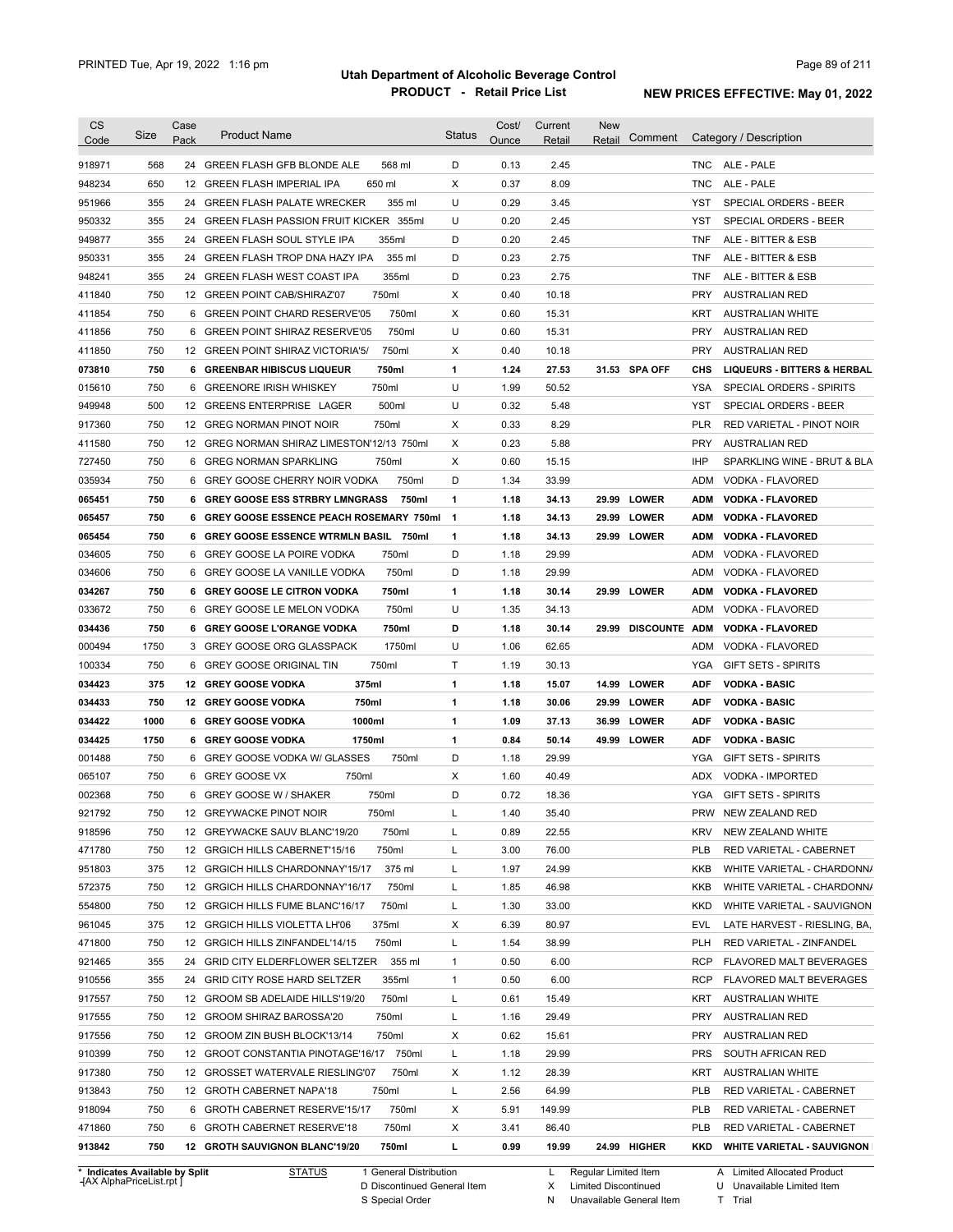| CS<br>Code | Size | Case<br>Pack | <b>Product Name</b>                           | Status                | Cost/<br>Ounce | Current<br>Retail | New<br>Comment<br>Retail |            | Category / Description                   |
|------------|------|--------------|-----------------------------------------------|-----------------------|----------------|-------------------|--------------------------|------------|------------------------------------------|
|            |      |              |                                               |                       |                |                   |                          |            |                                          |
| 907419     | 750  |              | 750ml<br>12 GRUET BLANC DE NOIRS              | 1                     | 0.79           | 16.99             | 19.99 SPA OFF            | <b>IHS</b> | <b>SPARKLING WINE - BLANC DE N</b>       |
| 771052     | 750  | 12           | 750ml<br><b>GRUET BRUT NV</b>                 | 1                     | 0.75           | 18.99             |                          | <b>IHP</b> | SPARKLING WINE - BRUT & BLA              |
| 908964     | 750  |              | 750ml<br>12 GRUET PINOT NOIR 09               | X                     | 1.16           | 29.30             |                          | <b>YSE</b> | SPECIAL ORDERS - WINE                    |
| 908951     | 750  | 12           | 750ml<br><b>GRUET ROSE</b>                    | 1                     | 0.79           | 19.99             |                          | <b>IHS</b> | SPARKLING WINE - BLANC DE N              |
| 918946     | 355  | 24           | <b>GRUNER BROTHERS BREWING DEVILITO</b>       | 355ml<br>$\mathbf{1}$ | 0.20           | 2.40              |                          | <b>TVB</b> | DOMESTIC BEER                            |
| 918944     | 355  | 24           | <b>GRUNER BROTHERS SEASONAL LINE</b>          | 355ml<br>1            | 0.20           | 2.40              |                          | <b>TVB</b> | DOMESTIC BEER                            |
| 472115     | 750  | 12           | 750ml<br>GUENOC CABERNET CA'17/18             | X                     | 0.20           | 4.95              |                          | <b>PLB</b> | RED VARIETAL - CABERNET                  |
| 572730     | 750  | 12           | 750ml<br>GUENOC CHARD CA                      | D                     | 0.20           | 4.95              |                          | KKB        | WHITE VARIETAL - CHARDONN/               |
| 472140     | 750  | 12           | GUENOC PETITE SIRAH LAKE'13/14<br>750ml       | X                     | 0.30           | 7.64              |                          | PLJ        | RED VARIETAL - SYRAH, PETITE             |
| 572735     | 750  | 12           | 750ml<br><b>GUENOC SAUV BLANC CA</b>          | 1                     | 0.39           | 9.16              | 9.99 HIGHER              | <b>KKD</b> | <b>WHITE VARIETAL - SAUVIGNON</b>        |
| 572750     | 750  | 12           | 750ml<br>GUENOC SAUV BLANC LAKE'18            | X                     | 0.21           | 5.38              |                          | KKD        | WHITE VARIETAL - SAUVIGNON               |
| 912958     | 750  | 12           | <b>GUIGAL CHATEAUNEUF DU PAPE'17</b>          | г<br>750ml            | 2.43           | 61.57             | 61.75 HIGHER             | <b>PRD</b> | <b>FRENCH RED - RHONE</b>                |
| 915449     | 750  | 6            | 750ml<br><b>GUIGAL CONDRIEU DORIANE'16</b>    | X                     | 2.82           | 71.42             |                          | <b>KRD</b> | <b>FRENCH WHITE - MISC</b>               |
| 913243     | 750  | 12           | 750ml<br><b>GUIGAL CONDRIEU'17</b>            | х                     | 2.74           | 69.48             |                          | <b>KRD</b> | <b>FRENCH WHITE - MISC</b>               |
| 949065     | 750  |              | 6 GUIGAL COTE ROTE LA MOULINE'10              | 750ml<br>X            | 25.98          | 658.79            |                          | YSE        | SPECIAL ORDERS - WINE                    |
| 949066     | 750  | 6            | GUIGAL COTE ROTE LA TURQUE 10                 | 750ml<br>X            | 25.98          | 658.79            |                          | YSE        | SPECIAL ORDERS - WINE                    |
| 915448     | 750  | 6            | <b>GUIGAL COTE ROTIE BRN-BLND'18</b><br>750ml | г                     | 3.04           | 76.84             | <b>HIGHER</b><br>76.99   | <b>PRD</b> | <b>FRENCH RED - RHONE</b>                |
| 918144     | 750  | 6            | GUIGAL COTE ROTIE CH D'AMPUIS'17 750ml        | г                     | 6.55           | 165.51            | 165.99 HIGHER            | <b>PRD</b> | <b>FRENCH RED - RHONE</b>                |
| 913935     | 750  | $\mathbf{1}$ | GUIGAL COTE ROTIE LANDONNE'05                 | U<br>750ml            | 15.30          | 388.08            |                          | <b>PRD</b> | <b>FRENCH RED - RHONE</b>                |
| 913936     | 750  | $\mathbf{1}$ | GUIGAL COTE ROTIE MOULINE'05<br>750ml         | U                     | 15.30          | 388.08            |                          | <b>PRD</b> | <b>FRENCH RED - RHONE</b>                |
| 913934     | 750  | $\mathbf{1}$ | GUIGAL COTE ROTIE TURQUE'05<br>750ml          | U                     | 15.30          | 388.08            |                          | <b>PRD</b> | <b>FRENCH RED - RHONE</b>                |
| 911340     | 750  | 12           | GUIGAL COTES DU RHONE BL'19/20<br>750ml       | г                     | 0.73           | 18.27             | 18.49<br><b>HIGHER</b>   | <b>KRD</b> | <b>FRENCH WHITE - MISC</b>               |
| 912250     | 750  | 12           | GUIGAL COTES DU RHONE ROSE'20/21 750ml        | г                     | 0.73           | 18.27             | 18.49<br><b>HIGHER</b>   | <b>MPQ</b> | <b>ROSE WINE - VARIETAL &amp; VIN GI</b> |
| 282390     | 750  | 12           | <b>GUIGAL COTES DU RHONE'17</b><br>750ml      | г                     | 0.75           | 18.77             | 18.99<br><b>HIGHER</b>   | <b>PRD</b> | <b>FRENCH RED - RHONE</b>                |
| 906823     | 750  |              | 750ml<br>12 GUIGAL CROZES HERMITAGE'18        | г                     | 1.34           | 33.68             | 33.99<br><b>HIGHER</b>   | <b>PRD</b> | <b>FRENCH RED - RHONE</b>                |
| 913171     | 750  |              | 750ml<br>12 GUIGAL GIGONDAS'18                | г                     | 1.64           | 41.20             | 41.49<br><b>HIGHER</b>   | <b>PRD</b> | <b>FRENCH RED - RHONE</b>                |
| 915700     | 750  | 6            | 750ml<br>GUIGAL HERMITAGE BLANC'06            | U                     | 2.52           | 63.86             |                          | <b>KRD</b> | <b>FRENCH WHITE - MISC</b>               |
| 917382     | 750  |              | 750ml<br>12 GUIGAL ST JOSEPH '16/18           | г                     | 1.40           | 35.27             | 35.49 HIGHER             | <b>PRD</b> | <b>FRENCH RED - RHONE</b>                |
| 915486     | 750  |              | 12 GUILLOT COGNAC XO<br>750ml                 | U                     | 1.13           | 28.73             |                          | ATG        | BRANDY - COGNAC & ARMAGN/                |
| 948502     | 750  | 6            | GUINNESS 1759<br>750ml                        | X                     | 1.40           | 35.42             |                          | <b>TNU</b> | ALE - MISC & SEASONAL                    |
| 954875     | 330  | 24           | <b>GUINNESS BULLEIT BOURBON STOUT</b>         | U<br>330ml            | 0.72           | 7.99              |                          | YST        | SPECIAL ORDERS - BEER                    |
| 989125     | 355  | 24           | 355ml<br><b>GUINNESS EXTRA STOUT</b>          | $\mathbf{1}$          | 0.21           | 2.49              |                          | <b>TNP</b> | ALE - HEAVY, PORTER, STOUT               |
| 989326     | 330  | 24           | <b>GUINNESS FOREIGN EXTRA STOUT</b>           | U<br>330ml            | 0.28           | 3.16              |                          | <b>TNP</b> | ALE - HEAVY, PORTER, STOUT               |
| 901935     | 750  | 6            | <b>GULDEN DRAAK IMPERIAL STOUT</b><br>750ml   | D                     | 0.61           | 15.40             |                          | <b>TVU</b> | <b>IMPORTED BEER - MISC</b>              |
|            | 1000 |              | 12 GULP HABLO ORANGE<br>1000ml                |                       |                | 19.99             |                          |            | ORANGE WINE - DOMESTIC                   |
| 921657     |      |              |                                               | L                     | 0.59           |                   |                          | <b>MOW</b> |                                          |
| 964834     | 750  |              | 12 GUNDERLOCH BAPTISTE RIES K '16<br>750ml    | L                     | 0.86           | 21.76             |                          | KRG        | <b>GERMAN WHITE - RHEIN</b>              |
| 915546     | 750  |              | 12 GUNDERLOCH GEWURZTRAMINER'08               | 750ml<br>х            | 0.78           | 19.74             |                          | <b>KRG</b> | <b>GERMAN WHITE - RHEIN</b>              |
| 915598     | 750  |              | 12 GUNDERLOCH NACK ROTH SP'07<br>750ml        | Х                     | 1.56           | 39.53             |                          | <b>KRG</b> | <b>GERMAN WHITE - RHEIN</b>              |
| 953138     | 750  |              | 12 GUNTHER CHEREAU MUSCADET SEVREGORG 750n U  |                       | 0.74           | 18.88             |                          | YSE        | SPECIAL ORDERS - WINE                    |
| 953064     | 750  |              | 12 GURRIERI FRAPPATO'17/18<br>750ml           | L                     | 0.71           | 18.04             |                          | <b>PRM</b> | <b>ITALIAN RED - SICILY</b>              |
| 952982     | 750  |              | 12 GUSTAVE LORENTZ PINOT BLANC RESERV 750ml   | L,                    | 0.79           | 19.99             |                          | KRC        | FRENCH WHITE - ALSATIAN                  |
| 083347     | 750  |              | 12 H R D ROOT BEER SCHNAPPS<br>750ml          | D                     | 0.40           | 10.09             |                          | <b>CPU</b> | <b>SCHNAPPS - MISC</b>                   |
| 456616     | 750  |              | 750ml<br>12 H3 CABERNET SAUVIGNON             | 1                     | 0.55           | 16.99             | 13.99 SPA ON             | <b>PLB</b> | <b>RED VARIETAL - CABERNET</b>           |
| 456618     | 750  |              | 750ml<br>12 H3 MERLOT                         | 1                     | 0.67           | 13.99             | 16.99 SPA OFF            | PLF        | <b>RED VARIETAL - MERLOT</b>             |
| 921092     | 750  |              | 750ml<br>12 H3 RED BLEND                      | L                     | 0.67           | 16.99             |                          | PFP        | RED GENERIC - RED TABLE & P              |
| 916050     | 750  |              | 12 HAAG B-JUFFER SONN SP'06<br>750ml          | U                     | 1.16           | 29.45             |                          | KRH        | <b>GERMAN WHITE - MOSEL</b>              |
| 951164     | 500  |              | 12 HAANDBRYGGERIET BESTEFAR<br>500 ml         | U                     | 0.57           | 9.63              |                          | YST        | SPECIAL ORDERS - BEER                    |
| 948532     | 500  |              | 12 HAANDBRYGGERIET NISSEFAR<br>500ml          | U                     | 0.57           | 9.65              |                          | YST        | SPECIAL ORDERS - BEER                    |
| 917663     | 750  |              | 12 HAART PIESP GOLD SPAT'08/09<br>750ml       | X                     | 1.43           | 36.19             |                          | KRH        | <b>GERMAN WHITE - MOSEL</b>              |
| 951664     | 750  |              | 6 HAAS BROTHERS FERNET VALLET                 | U<br>750ml            | 1.07           | 27.11             |                          | YSA        | SPECIAL ORDERS - SPIRITS                 |
|            | 750  |              | 12 HABIT CAB FRANC SANTA YNEZ'19<br>750ml     | U                     | 1.07           | 27.04             |                          | <b>PLJ</b> | RED VARIETAL - SYRAH, PETITE             |
| 918996     |      |              |                                               | х                     | 0.61           | 15.56             |                          | MPQ        | ROSE WINE - VARIETAL & VIN G             |
| 919008     | 750  |              | 12 HABIT GRENACHE ROSÉ SANTA YNEZ'18 750ml    |                       |                |                   |                          |            |                                          |
| 918910     | 750  |              | 12 HABIT GRUNER VELTLINER '16<br>750ml        | Х                     | 0.99           | 24.99             |                          | KKU        | <b>WHITE VARIETAL - MISC</b>             |

**Case** [AX AlphaPriceList.rpt ]

D Discontinued General Item S Special Order

X N Limited Discontinued

Unavailable General Item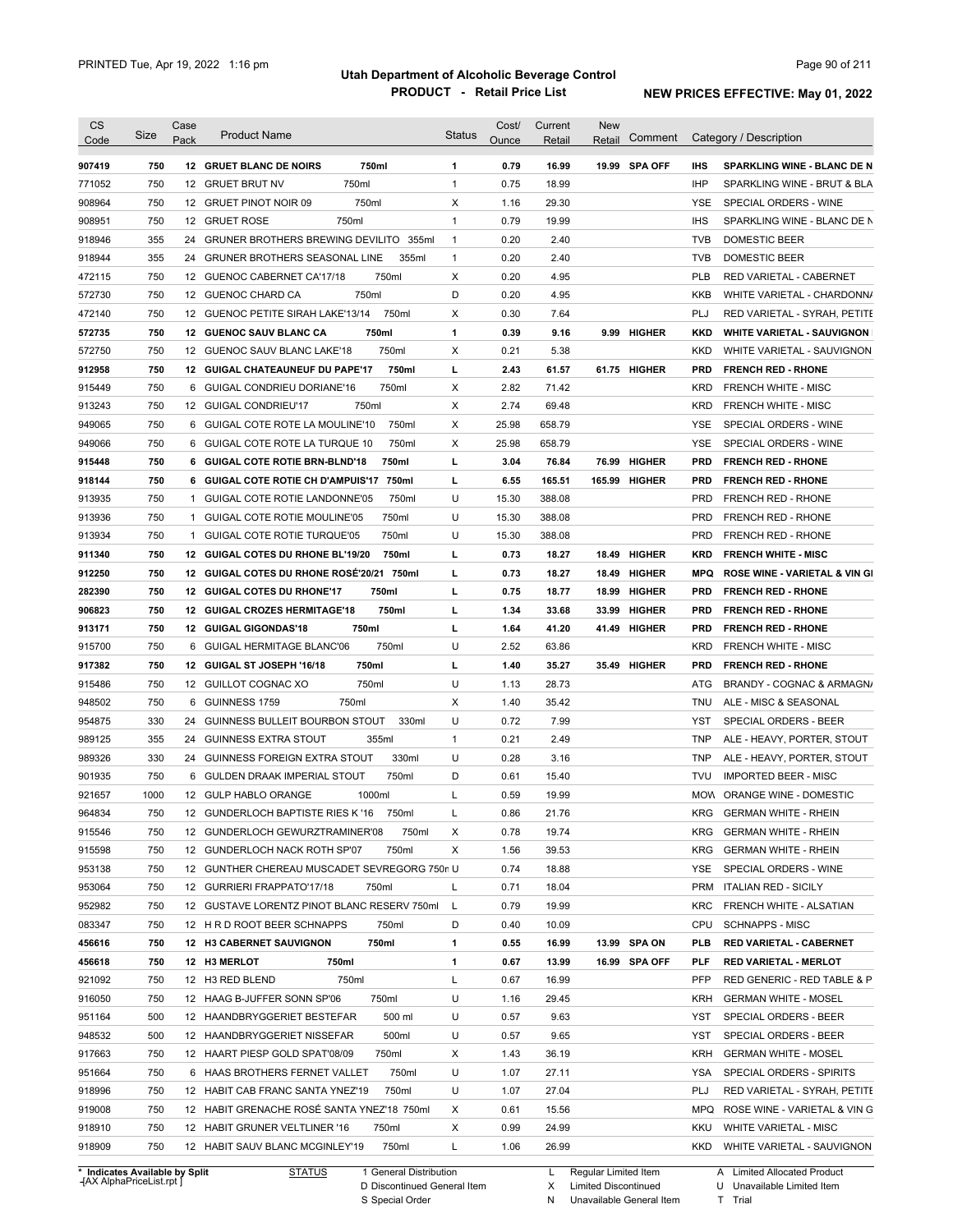| <b>CS</b><br>Code                        | Size  | Case<br>Pack | <b>Product Name</b>                                                              | <b>Status</b> | Cost/<br>Ounce | Current<br>Retail | <b>New</b><br>Comment<br>Retail | Category / Description                                           |
|------------------------------------------|-------|--------------|----------------------------------------------------------------------------------|---------------|----------------|-------------------|---------------------------------|------------------------------------------------------------------|
| 918871                                   | 750   |              | 750ml<br>12 HABLA LA TIERRA RED'16                                               | L             | 0.55           | 14.06             |                                 | <b>PRP</b><br><b>SPANISH RED - MISC</b>                          |
| 902867                                   | 750   |              | 12 HACIENDA DEL CARCHE CEPAS VIEJAS T 750ml                                      | U             | 0.75           | 19.06             |                                 | SPECIAL ORDERS - WINE<br>YSE                                     |
| 902866                                   | 750   |              | 6 HACIENDA DEL CARCHE INFILTRADO TIN 750ml                                       | U             | 0.71           | 18.13             |                                 | YSE<br>SPECIAL ORDERS - WINE                                     |
| 902420                                   | 750   |              | 12 HACIENDA DEL CARCHE TAUS BLANCO 750ml                                         | U             | 0.44           | 11.06             |                                 | YSE<br>SPECIAL ORDERS - WINE                                     |
| 902421                                   | 750   |              | 12 HACIENDA DEL CARCHE TAUS FUSION TI 750ml                                      | U             | 0.75           | 19.06             |                                 | SPECIAL ORDERS - WINE<br>YSE                                     |
| 902422                                   | 750   |              | 12 HACIENDA DEL CARCHE TAUS JOVEN TIN 750ml                                      | U             | 0.40           | 10.06             |                                 | SPECIAL ORDERS - WINE<br>YSE                                     |
| 908035                                   | 750   |              | 12 HACIENDA DEL CARCHE TAUS ROSADO<br>750ml                                      | U             | 0.44           | 11.06             |                                 | <b>YSE</b><br>SPECIAL ORDERS - WINE                              |
| 948677                                   | 750   |              | 12 HACIENDA LOPEZ HARO RIOJA'17/18<br>750ml                                      | L             | 0.55           | 13.99             | 13.99                           | <b>PRN</b><br>SPANISH RED - RIOJA                                |
| 914345                                   | 750   |              | 12 HAGAFEN CHARDONNAY KPM<br>750ml                                               | Г             | 1.10           | 27.99             |                                 | <b>KKB</b><br>WHITE VARIETAL - CHARDONN/                         |
| 910786                                   | 750   |              | 750ml<br>12 HAGAFEN MERLOT KPM'13/14                                             | U             | 1.10           | 27.99             |                                 | <b>PLF</b><br><b>RED VARIETAL - MERLOT</b>                       |
| 958084                                   | 750   |              | 750ml<br>12 HAGAFEN RIESLING KPM'15/17                                           | Г             | 0.79           | 19.99             |                                 | <b>KKR</b><br>WHITE VARIETAL - RIESLING                          |
| 915534                                   | 750   |              | 750ml<br>12 HAHN CABERNET FRANC'06/7                                             | Χ             | 0.60           | 15.20             |                                 | <b>PLG</b><br>RED VARIETAL - CAB FRANC, VI                       |
| 920326                                   | 375   |              | 375ml<br>24 HAHN CABERNET SAUV                                                   | U             | 0.61           | 7.72              |                                 | YSE<br>SPECIAL ORDERS - WINE                                     |
| 473000                                   | 750   |              | 750ml<br>12 HAHN CABERNET SAUVIGNON                                              | $\mathbf{1}$  | 0.59           | 14.95             |                                 | <b>PLB</b><br>RED VARIETAL - CABERNET                            |
| 573403                                   | 19000 |              | 19000ml<br>1 HAHN CHARD CALIFORNIA                                               | Х             | 0.45           | 290.85            |                                 | YSE<br>SPECIAL ORDERS - WINE                                     |
| 573407                                   | 750   |              | 750ml<br>12 HAHN CHARDONNAY SLH'18/19                                            | Г             | 0.79           | 20.02             |                                 | <b>KKB</b><br>WHITE VARIETAL - CHARDONN/                         |
| 473020                                   | 750   |              | 750ml<br>12 HAHN FOUNDER'S MERLOT                                                | $\mathbf{1}$  | 0.59           | 14.95             |                                 | PLF<br>RED VARIETAL - MERLOT                                     |
| 573405                                   | 750   |              | 750ml<br>12 HAHN FOUNDER'S PINOT GRIS                                            | $\mathbf{1}$  | 0.59           | 14.96             |                                 | KKH<br>WHITE VARIETAL - PINOT GRIS                               |
|                                          | 750   |              | 750ml                                                                            | $\mathbf{1}$  | 0.59           | 14.95             |                                 | PFP                                                              |
| 473010                                   |       |              | 12 HAHN GSM RED BLEND                                                            |               |                |                   |                                 | RED GENERIC - RED TABLE & P                                      |
| 460415                                   | 750   |              | 750ml<br>12 HAHN MERITAGE RED'12/13                                              | Х             | 0.64           | 16.13             |                                 | <b>PLD</b><br>RED VARIETAL - MERITAGE                            |
| 473003                                   | 750   |              | 750ml<br>12 HAHN PINOT NOIR                                                      | $\mathbf{1}$  | 0.59           | 14.95             |                                 | PLR<br>RED VARIETAL - PINOT NOIR                                 |
| 473009                                   | 19000 | 1            | HAHN PINOT NOIR CA.<br>19000ml                                                   | U             | 0.45           | 290.00            |                                 | YSE<br>SPECIAL ORDERS - WINE                                     |
| 473017                                   | 750   |              | 750ml<br>12 HAHN PINOT NOIR SLH'18/19                                            | Г             | 0.91           | 23.02             |                                 | PLR<br>RED VARIETAL - PINOT NOIR                                 |
| 913717                                   | 750   |              | 750ml<br>12 HAHN SYRAH'09/10                                                     | Х             | 0.46           | 11.73             |                                 | PLJ<br>RED VARIETAL - SYRAH, PETITE                              |
| 036924                                   | 750   |              | 750ml<br>6 HAKU VODKA                                                            | 1             | 1.10           | 31.99             | 27.99 SPA ON                    | ADX<br><b>VODKA - IMPORTED</b>                                   |
| 922309                                   | 700   |              | 70 700 ml<br>12 HAKUTO JAPANESE GIN                                              | Т             | 1.39           | 32.99             |                                 | AHX<br><b>GIN - IMPORTED</b>                                     |
| 955238                                   | 720   |              | 12 HAKUTSURU EXCELLENT JUNMAI SAKE 720ml                                         | D             | 0.45           | 10.95             |                                 | <b>GPX</b><br>SAKE - IMPORTED                                    |
| 911255                                   | 720   |              | 6 HAKUTSURU JUNMAI DAIGINJO SHO UNE 720 ml                                       | Г             | 1.17           | 28.49             |                                 | <b>GPX</b><br>SAKE - IMPORTED                                    |
| 955239                                   | 750   |              | 12 HAKUTSURU PLUM WINE UMESHU<br>750ml                                           | $\mathbf{1}$  | 0.56           | 14.29             |                                 | <b>GFE</b><br><b>WINE - FRUIT</b>                                |
| 917408                                   | 750   |              | 750ml<br>6 HALL CAB KATHRYN NAPA'08                                              | U             | 3.59           | 91.02             |                                 | <b>PLB</b><br>RED VARIETAL - CABERNET                            |
| 915614                                   | 750   |              | 12 HALL CABERNET NAPA'17/18<br>750ml                                             | г             | 1.95           | 47.02             | 49.45 HIGHER                    | <b>PLB</b><br><b>RED VARIETAL - CABERNET</b>                     |
| 909605                                   | 375   |              | 375ml<br>12 HALL CABERNET SAUV 07                                                | U             | 1.65           | 20.95             |                                 | SPECIAL ORDERS - WINE<br>YSE                                     |
| 917407                                   | 750   |              | 12 HALL SAUV BLANC NAPA'20<br>750ml                                              | г             | 0.96           | 22.02             | 24.23 HIGHER                    | KKD<br><b>WHITE VARIETAL - SAUVIGNON</b>                         |
| 955581                                   | 750   |              | 750ml<br>12 HALTER RANCH GRENACHE BLANC                                          | L             | 0.88           | 22.20             |                                 | KKU<br>WHITE VARIETAL - MISC                                     |
| 947140                                   | 750   |              | 750ml<br>12 HALTER RANCH SYNTHESIS RED                                           | U             | 0.94           | 23.78             |                                 | SPECIAL ORDERS - WINE<br>YSE                                     |
| 921800                                   | 750   |              | 750ml<br>12 HALTER RANCH SYRAH                                                   | L             | 1.19           | 30.07             |                                 | PLJ<br>RED VARIETAL - SYRAH, PETITE                              |
| 952334                                   | 750   |              | 12 HAMILTON JAMAICAN BLACK POT STILL 750ml                                       | х             | 0.99           | 24.99             |                                 | RUM - DARK<br>ALJ                                                |
| 916101                                   | 750   |              | 6 HAMILTON RUSSEL CHARD'17/18<br>750ml                                           | Г             | 1.46           | 36.99             |                                 | SOUTH AFRICAN WHITE<br><b>KRQ</b>                                |
| 915712                                   | 750   |              | 750ml<br>6 HAMILTON RUSSELL PINOT NOIR'19                                        | L             | 1.97           | 49.99             |                                 | <b>PRS</b><br>SOUTH AFRICAN RED                                  |
| 915098                                   | 750   |              | 750ml<br>6 HAMILTON RUSSELL PINOTAGE'17                                          | U             | 0.95           | 24.10             |                                 | SOUTH AFRICAN RED<br><b>PRS</b>                                  |
| 900261                                   | 1000  |              | 1000 ml<br>12 HAMILTON WHITE STACHE                                              | $\mathbf{1}$  | 0.74           | 24.99             |                                 | ALE<br>RUM - LIGHT                                               |
| 953928                                   | 750   |              | 6 HAMMER SPRING GIN<br>750ml                                                     | $\mathbf{1}$  | 1.22           | 30.88             |                                 | AHW<br><b>GIN - DOMESTIC</b>                                     |
| 953821                                   | 750   |              | 750ml<br>12 HAMMER SPRING HIDDEN VODKA                                           | 1             | 0.74           | 18.88             |                                 | ADF<br><b>VODKA - BASIC</b>                                      |
| 953822                                   | 750   |              | 750ml<br>6 HAMMER SPRING VODKA                                                   | $\mathbf{1}$  | 1.06           | 26.88             |                                 | ADW<br><b>VODKA - DOMESTIC</b>                                   |
| 947828                                   | 473   |              | 24 HAMM'S<br>473ml                                                               | U             | 0.08           | 1.35              |                                 | YST<br>SPECIAL ORDERS - BEER                                     |
| 946682                                   | 750   |              | 12 HANA RASPBERRY SAKE<br>750ml                                                  | U             | 0.46           | 11.57             |                                 | YSE<br>SPECIAL ORDERS - WINE                                     |
| 917106                                   | 750   |              | 750ml<br>6 HANGAR ONE CHIPOTLE VODKA                                             | U             | 1.20           | 30.31             |                                 | ADM<br>VODKA - FLAVORED                                          |
| 914619                                   | 750   |              | 750ml<br>6 HANGAR ONE DAMAGED                                                    | Х             | 1.35           | 34.21             |                                 | ADM<br>VODKA - FLAVORED                                          |
| 913914                                   | 750   |              | 750ml<br>6 HANGAR ONE RASPBERRY VODKA                                            | Х             | 1.20           | 30.31             |                                 | ADM<br>VODKA - FLAVORED                                          |
| 036261                                   | 750   |              | 750ml<br>12 HANGAR ONE STRAIGHT VODKA                                            | D             | 0.57           | 14.58             |                                 | ADF<br><b>VODKA - BASIC</b>                                      |
| 914503                                   | 750   |              | 750ml<br>12 HANNA SAUVIGNON BLANC'18/19                                          | L             | 0.75           | 18.99             |                                 | KKD<br>WHITE VARIETAL - SAUVIGNON                                |
| 915297                                   | 750   |              | 12 HANSEL CHARD CAHILL'11/12<br>750ml                                            | Х             | 0.71           | 18.05             |                                 | KKB<br>WHITE VARIETAL - CHARDONN/                                |
| 917045                                   | 750   |              | 75 750ml<br>12 HANSEL CHARD N SLOPE'13                                           | Х             | 0.69           | 17.51             |                                 | KKB<br>WHITE VARIETAL - CHARDONN/                                |
|                                          |       |              |                                                                                  |               |                |                   |                                 |                                                                  |
| 917375<br>* Indicates Available by Split | 750   |              | 750ml<br>12 HANSEL CHARD RR ESTATE'07<br><b>STATUS</b><br>1 General Distribution | Х             | 1.34           | 34.04<br>L        | Regular Limited Item            | KKB<br>WHITE VARIETAL - CHARDONN/<br>A Limited Allocated Product |

**Case** [AX AlphaPriceList.rpt ]

General Distribution

Discontinued General Item D

S Special Order

Regular Limited Item Limited Discontinued

Unavailable General Item

X N U Unavailable Limited Item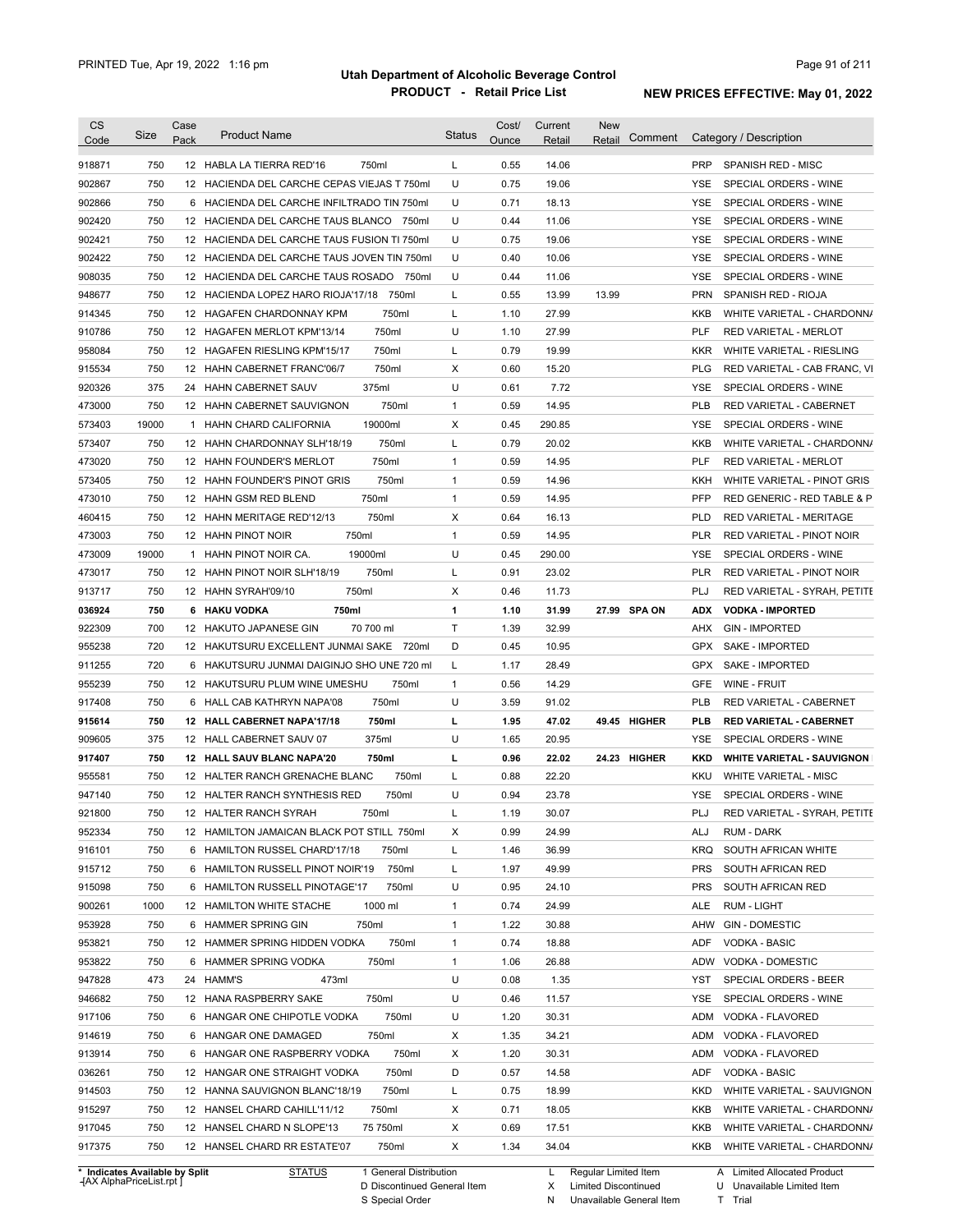| <b>CS</b><br>Code | Size | Case<br>Pack | <b>Product Name</b>                          | <b>Status</b>         | Cost/<br>Ounce | Current<br>Retail | <b>New</b><br>Retail | Comment       |            | Category / Description                       |
|-------------------|------|--------------|----------------------------------------------|-----------------------|----------------|-------------------|----------------------|---------------|------------|----------------------------------------------|
| 915298            | 750  |              | 750ml<br>12 HANSEL PN CAHILL'10/11           | U                     | 1.40           | 35.46             |                      |               | <b>PLR</b> | RED VARIETAL - PINOT NOIR                    |
| 917046            | 750  |              | 750ml<br>12 HANSEL PN N SLOPE'08/11          | U                     | 1.31           | 33.18             |                      |               | <b>PLR</b> | RED VARIETAL - PINOT NOIR                    |
| 917783            | 750  |              | 750ml<br>12 HANSEL SAUV BLANC'14/15          | Χ                     | 0.59           | 14.99             |                      |               | KKD        | WHITE VARIETAL - SAUVIGNON                   |
| 913819            | 750  |              | 750ml<br>6 HANZELL CHARDONNAY'13/14          | Χ                     | 2.99           | 75.79             |                      |               | <b>KKB</b> | WHITE VARIETAL - CHARDONN/                   |
| 914285            | 750  |              | 750ml<br>12 HANZELL PINOT NOIR'12            | Χ                     | 3.99           | 101.14            |                      |               | <b>PLR</b> | RED VARIETAL - PINOT NOIR                    |
| 949078            | 750  |              | 12 HANZELL SEBELLA CHARD'13/15<br>750ml      | X                     | 0.77           | 19.61             |                      |               | <b>KKB</b> | WHITE VARIETAL - CHARDONN/                   |
| 473067            | 750  |              | 12 HAPPY CAMPER CABERNET SAUVIGNON 750ml     | $\mathbf{1}$          | 0.39           | 9.99              |                      |               | <b>PLB</b> | RED VARIETAL - CABERNET                      |
| 092204            | 750  |              | 750ml<br>12 HAPPY CAMPER CHARDONNAY          | $\mathbf{1}$          | 0.39           | 9.99              |                      |               | <b>KKB</b> | WHITE VARIETAL - CHARDONN/                   |
| 412051            | 750  |              | 750ml<br>6 HARAS DE PIRQUE ALBIS             | L                     | 2.17           | 54.99             |                      |               | <b>PRT</b> | <b>CHILEAN RED</b>                           |
| 473063            | 750  |              | 750ml<br><b>12 HARASZTHY PETITE SIRAH</b>    | 1                     | 0.67           | 14.99             |                      | 16.99 SPA OFF | PLJ        | RED VARIETAL - SYRAH, PETITE                 |
| 473066            | 750  |              | 750ml<br>12 HARASZTHY ZINFANDEL LODI         | 1                     | 0.67           | 14.99             |                      | 16.99 SPA OFF | <b>PLH</b> | RED VARIETAL - ZINFANDEL                     |
| 412171            | 3000 | 6            | 3000ml<br>HARDYS STAMP CHARDONNAY            | D                     | 0.13           | 12.99             |                      |               | <b>KKB</b> | WHITE VARIETAL - CHARDONN/                   |
| 412179            | 3000 |              | 3000ml<br>6 HARDYS STAMP RIESLING            | D                     | 0.19           | 19.19             |                      |               | <b>KKR</b> | WHITE VARIETAL - RIESLING                    |
|                   | 3000 |              | 6 HARDYS STAMP SHIRAZ<br>3000ml              | D                     | 0.10           | 10.26             |                      |               | PLJ        |                                              |
| 417177            | 750  |              | 750ml<br>12 HARDYS WHISKERS BLAKE PORT       | L                     | 0.60           | 15.30             |                      |               | ESG        | RED VARIETAL - SYRAH, PETITE<br>PORT - TAWNY |
| 939974            |      |              |                                              |                       |                |                   |                      |               |            |                                              |
| 912685            | 750  | 6            | 750ml<br><b>HARLAN ESTATE '13</b>            | U                     | 55.63          | 1,410.79          |                      |               | <b>PLB</b> | RED VARIETAL - CABERNET                      |
| 918978            | 750  | 6            | 750ml<br><b>HARLAN ESTATE '14</b>            | U                     | 53.03          | 1,344.99          |                      |               | PLD        | RED VARIETAL - MERITAGE                      |
| 900115            | 750  | 6            | 750ml<br><b>HARLAN ESTATE'15</b>             | U                     | 55.63          | 1,410.79          |                      |               | <b>PLB</b> | RED VARIETAL - CABERNET                      |
| 911658            | 750  | 6            | 750ml<br><b>HARLAN ESTATE'16</b>             | Α                     | 59.34          | 1,504.79          |                      |               | <b>PLB</b> | RED VARIETAL - CABERNET                      |
| 921237            | 750  |              | 750ml<br>3 HARLAN ESTATE'17                  | Α                     | 60.10          | 1,524.14          |                      |               | LAW        | ALLOCATED WINE                               |
| 005803            | 750  |              | 12 HARLESTON GREEN SCOTCH WHISKEY            | 750ml<br>$\mathbf{1}$ | 0.95           | 24.06             |                      |               | AWR        | WHISKY - SCOTCH BLENDED                      |
| 473075            | 750  |              | 750ml<br>12 HARLOW RIDGE CABERNET            | $\mathbf{1}$          | 0.51           | 12.99             |                      |               | <b>PLB</b> | RED VARIETAL - CABERNET                      |
| 573555            | 750  |              | 750ml<br>12 HARLOW RIDGE CHARDONNAY          | $\mathbf{1}$          | 0.51           | 12.99             |                      |               | <b>KKB</b> | WHITE VARIETAL - CHARDONN/                   |
| 473070            | 750  |              | 750ml<br>12 HARLOW RIDGE PETITE SIRAH        | D                     | 0.49           | 12.48             |                      |               | PLJ        | RED VARIETAL - SYRAH, PETITE                 |
| 473083            | 750  |              | 750ml<br>12 HARLOW RIDGE PINOT NOIR          | $\mathbf{1}$          | 0.51           | 12.99             |                      |               | <b>PLR</b> | RED VARIETAL - PINOT NOIR                    |
| 907709            | 750  |              | 12 HARTFORD COURT CHARD 4 HEARTS'07 750ml    | U                     | 1.52           | 38.48             |                      |               | KKB        | WHITE VARIETAL - CHARDONN/                   |
| 905958            | 750  |              | 6 HARTFORD CT CHARD SEASCAPE'07<br>750ml     | Χ                     | 2.44           | 61.80             |                      |               | KKB        | WHITE VARIETAL - CHARDONN/                   |
| 917378            | 750  |              | 6 HARTFORD CT CHARD STONE COTE'07            | Χ<br>750ml            | 2.24           | 56.75             |                      |               | <b>KKB</b> | WHITE VARIETAL - CHARDONN/                   |
| 905999            | 750  | 6            | HARTFORD CT P N FAR COAST'14/15<br>750ml     | Χ                     | 1.48           | 37.53             |                      |               | <b>PLR</b> | RED VARIETAL - PINOT NOIR                    |
| 904971            | 750  |              | 6 HARTFORD CT PINOT ARRENDELL'7/8<br>750ml   | Χ                     | 2.88           | 72.92             |                      |               | <b>PLR</b> | RED VARIETAL - PINOT NOIR                    |
| 917377            | 750  |              | 6 HARTFORD CT PINOT FOG DANCE'08<br>750ml    | Χ                     | 2.08           | 52.70             |                      |               | <b>PLR</b> | RED VARIETAL - PINOT NOIR                    |
| 915445            | 750  |              | 750ml<br>12 HARTFORD CT PN LAND'S EDGE'16    | Χ                     | 1.01           | 25.65             |                      |               | <b>PLR</b> | <b>RED VARIETAL - PINOT NOIR</b>             |
| 916134            | 750  |              | 750ml<br>12 HARTWELL EST SAUV BLANC'19       | Χ                     | 1.00           | 25.29             |                      |               | KKD        | WHITE VARIETAL - SAUVIGNON                   |
| 916880            | 750  |              | 75 750ml<br>6 HARTWELL STAG'S LEAPRES'12     | Χ                     | 2.56           | 65.00             |                      |               | <b>PLB</b> | RED VARIETAL - CABERNET                      |
| 091344            | 750  |              | 12 HARVEYS BRISTOL CR SHERRY<br>750ml        | Г                     | 0.63           | 16.06             |                      |               | EHP        | <b>SHERRY - CREAM</b>                        |
| 016026            | 750  |              | 6 HATOZAKI FINEST JAPANESE WHISKY 750ml      | 1                     | 1.66           | 41.99             |                      |               | AWX        | WHISKEY - JAPANESE                           |
| 217215            | 750  |              | 6 HATOZAKI SMALL BATCH WHISKY<br>750ml       | L                     | 2.44           | 61.99             |                      |               |            | AWX WHISKEY - JAPANESE                       |
| 919013            | 750  |              | 6 HATTINGLEY ROSÉ<br>750ml                   | U                     | 2.56           | 64.99             |                      |               | IPX        | SPARKLING WINE - IMPORTED I                  |
| 919075            | 750  |              | 12 HATTON DANIELS CAB SAUV NAPA VLY 750ml    | Х                     | 1.58           | 39.99             |                      |               | PLB        | RED VARIETAL - CABERNET                      |
| 919069            | 750  |              | 12 HATTON DANIELS PINOT NOIR SONOMA 750ml    | Х                     | 1.50           | 38.04             |                      |               | PLR        | RED VARIETAL - PINOT NOIR                    |
| 951807            | 750  |              | 12 HAUT MEDOC DISSAN<br>750ml                | U                     | 1.04           | 26.25             |                      |               | YSE        | SPECIAL ORDERS - WINE                        |
| 412200            | 750  |              | <b>12 HAY MAKER SAUVIGNON BLANC</b><br>750ml | 1                     | 0.49           | 13.03             |                      | 12.45 LOWER   | KRV        | <b>NEW ZEALAND WHITE</b>                     |
| 918987            | 750  |              | 750ml<br>12 HAYFORK CABERNET NAPA '14        | Х                     | 1.85           | 47.00             |                      |               | PLB        | RED VARIETAL - CABERNET                      |
| 303548            | 750  |              | 12 HAYMAN'S ROYAL DOCK GIN<br>750ml          | U                     | 1.08           | 27.34             |                      |               | YSA        | SPECIAL ORDERS - SPIRITS                     |
| 952077            | 750  |              | 750ml<br>6 HAZELBURN 10 YEAR SINGLE MALT     | U                     | 3.76           | 95.35             |                      |               | YSA        | SPECIAL ORDERS - SPIRITS                     |
| 473556            | 750  |              | 12 HEAD HIGH PINOT NOIR<br>750ml             | $\mathbf{1}$          | 0.59           | 14.99             |                      |               | PLR        | RED VARIETAL - PINOT NOIR                    |
| 917602            | 750  |              | 750ml<br>12 HEARTLAND PINOT GRIS'11          | X                     | 0.64           | 16.20             |                      |               | KRT        | <b>AUSTRALIAN WHITE</b>                      |
| 917391            | 750  |              | 12 HEARTLAND STICKLEBACK RED'9/10 750ml      | U                     | 0.52           | 13.13             |                      |               | PRY        | <b>AUSTRALIAN RED</b>                        |
|                   |      |              |                                              |                       |                |                   |                      |               |            |                                              |
| 018530            | 750  |              | 3 HEAVEN HILL HERITAGE COLLECTION 1ST750ml   | Α                     | 10.84          | 274.99            |                      |               |            | AWK WHISKEY - BOURBON SINGLE B               |
| 948676            | 750  |              | 12 HEBRART CUVEE DE RESERVE BRUT             | 750ml<br>Х            | 1.17           | 29.57             |                      |               | IPH        | SPARKLING WINE - FRENCH & C                  |
| 922698            | 750  |              | 750ml<br>12 HECHT & BANNIER BANDOL ROSE'20   | Г                     | 1.11           | 28.06             |                      |               | MPX        | ROSE WINE - IMPORTED                         |
| 918140            | 750  |              | 12 HECHT & BANN ROUSILLON VILL'15<br>750ml   | L                     | 0.79           | 20.06             |                      |               | PRE        | FRENCH RED - MISC AOC                        |
| 918488            | 750  |              | 12 HECHT & BANNIER BANDOL'15/17<br>750ml     | L                     | 1.52           | 38.47             |                      |               | PRE        | FRENCH RED - MISC AOC                        |
|                   | 750  |              | 12 HECHT & BANNIER FAUGERES'13<br>750ml      | U                     |                | 34.84             |                      |               | PRE        | FRENCH RED - MISC AOC                        |

**Case** [AX AlphaPriceList.rpt ]

D Discontinued General Item S Special Order

X N

Unavailable General Item

Limited Discontinued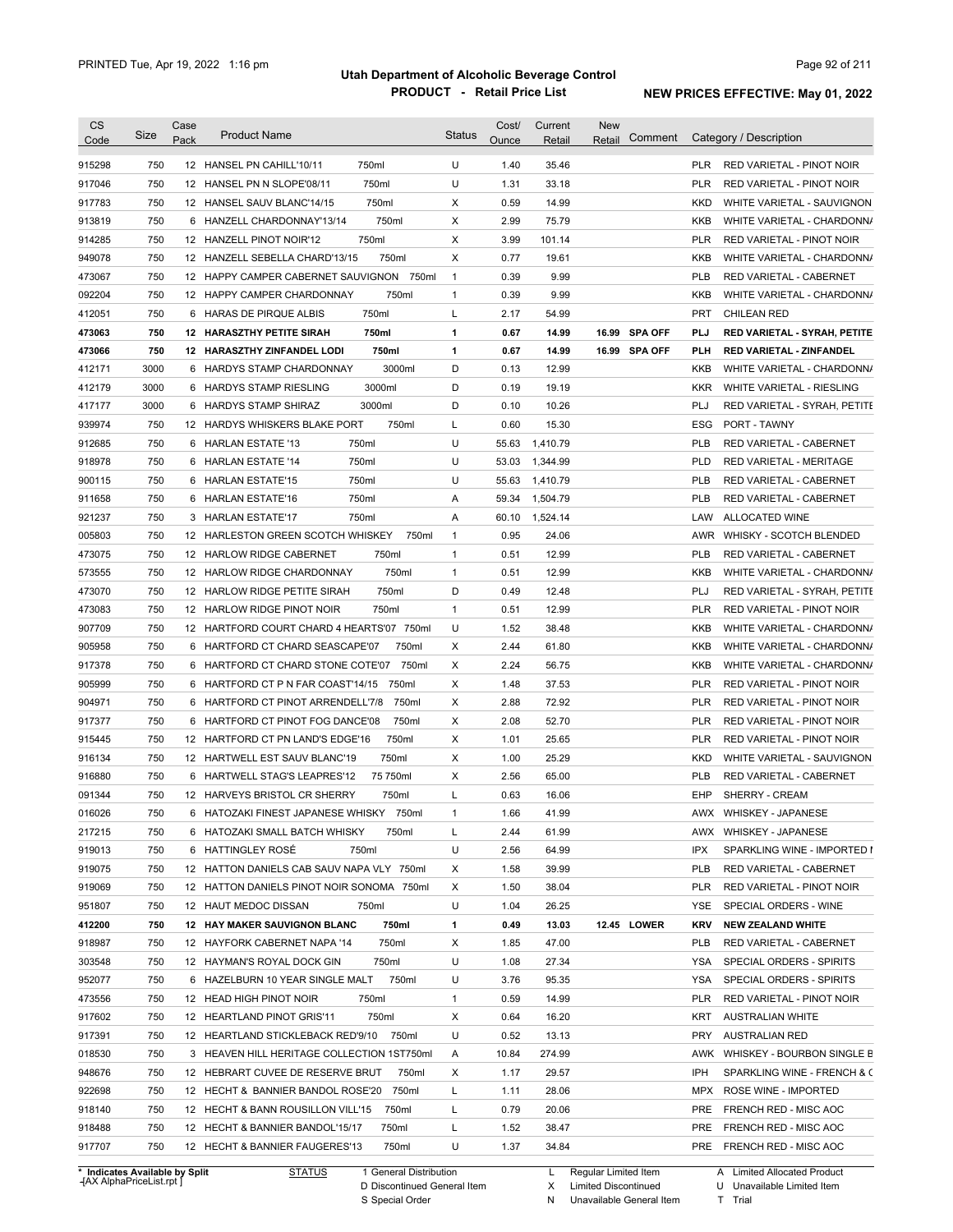| <b>CS</b>                                                                                        | Size | Case | <b>Product Name</b>                         | <b>Status</b> | Cost/ | Current         | <b>New</b> |               |            |                                                                                                                                               |
|--------------------------------------------------------------------------------------------------|------|------|---------------------------------------------|---------------|-------|-----------------|------------|---------------|------------|-----------------------------------------------------------------------------------------------------------------------------------------------|
| Code                                                                                             |      | Pack |                                             |               | Ounce | Retail          | Retail     | Comment       |            | Category / Description                                                                                                                        |
| 911905                                                                                           | 750  |      | 12 HECHT & BANNIER LANGUEDOC BLANC'17 750ml | L             | 1.33  | 33.68           |            |               | MPX        | <b>ROSE WINE - IMPORTED</b>                                                                                                                   |
| 917948                                                                                           | 750  |      | 12 HECHT & BANNIER MINERVOIS'15<br>750ml    | L             | 0.79  | 20.06           |            |               | <b>PRE</b> | FRENCH RED - MISC AOC                                                                                                                         |
| 918475                                                                                           | 750  |      | 12 HECHT & BANNIER ROSÉ PROVENC'20<br>750ml | L             | 0.79  | 20.06           |            |               | MPX        | ROSE WINE - IMPORTED                                                                                                                          |
| 915130                                                                                           | 750  |      | 750ml<br>12 HEDGES CMS RED'17/18            | X             | 0.47  | 12.02           |            |               | <b>PLD</b> | RED VARIETAL - MERITAGE                                                                                                                       |
| 914553                                                                                           | 750  |      | 750ml<br>12 HEDGES CMS WHITE'17/18          | X             | 0.47  | 12.02           |            |               | <b>KFP</b> | WHITE GENERIC - TABLE & PRC                                                                                                                   |
| 906694                                                                                           | 1000 |      | 1000ml<br>12 HEGER PINOT NOIR BADEN'11      | X             | 0.68  | 22.83           |            |               | <b>PRG</b> | <b>GERMAN &amp; AUSTRIAN RED</b>                                                                                                              |
| 917191                                                                                           | 750  |      | 12 HEIDI SCHROCK WEISS BURGUND'08/9 750ml   | X             | 1.00  | 25.37           |            |               | <b>KRJ</b> | <b>AUSTRIAN WHITE</b>                                                                                                                         |
| 708710                                                                                           | 750  |      | 750ml<br>12 HEIDSIECK MONOPOLE BLUE TOP     | $\mathbf{1}$  | 1.71  | 43.35           |            |               | IPH        | SPARKLING WINE - FRENCH & C                                                                                                                   |
| 921801                                                                                           | 750  |      | 12 HEIDSIECK CO MONOPOLE EXTRA DRY 750ml    | $\mathbf{1}$  | 1.83  | 46.35           |            |               | <b>IPH</b> | SPARKLING WINE - FRENCH & C                                                                                                                   |
| 916210                                                                                           | 750  |      | 750ml<br>12 HEITZ CABERNET BELLA OAKS'03    | X             | 2.68  | 68.08           |            |               | <b>PLB</b> | RED VARIETAL - CABERNET                                                                                                                       |
| 912534                                                                                           | 750  |      | 750ml<br>6 HEITZ CABERNET BELLA OAKS'07     | X             | 2.68  | 67.85           |            |               | <b>PLB</b> | RED VARIETAL - CABERNET                                                                                                                       |
| 917096                                                                                           | 750  |      | 750ml<br>12 HEITZ CABERNET BELLAOAKS'04     | X             | 2.67  | 67.71           |            |               | <b>PLB</b> | RED VARIETAL - CABERNET                                                                                                                       |
| 915469                                                                                           | 750  |      | 750ml<br>12 HEITZ CABERNET BELLAOAKS'05     | X             | 2.47  | 62.53           |            |               | <b>PLB</b> | RED VARIETAL - CABERNET                                                                                                                       |
| 914932                                                                                           | 750  |      | 750ml<br>12 HEITZ CABERNET MARTHA'S'01      | х             | 6.14  | 155.59          |            |               | <b>PLB</b> | RED VARIETAL - CABERNET                                                                                                                       |
| 916209                                                                                           | 750  |      | 750ml<br>12 HEITZ CABERNET MARTHA'S'04      | X             | 3.86  | 98.01           |            |               | <b>PLB</b> | RED VARIETAL - CABERNET                                                                                                                       |
| 915468                                                                                           | 750  |      | 750ml<br>6 HEITZ CABERNET MARTHA'S'06       | U             | 7.18  | 182.13          |            |               | <b>YSE</b> | SPECIAL ORDERS - WINE                                                                                                                         |
| 913652                                                                                           | 750  |      | 750ml<br>6 HEITZ CABERNET MARTHA'S'10       | X             | 7.10  | 179.99          |            |               | <b>PLB</b> | RED VARIETAL - CABERNET                                                                                                                       |
| 973024                                                                                           | 750  |      | 750ml<br>6 HEITZ CABERNET MARTHA'S'16       | г             | 12.26 | 259.64          |            | 310.99 HIGHER | PLB        | <b>RED VARIETAL - CABERNET</b>                                                                                                                |
| 912535                                                                                           | 750  |      | 750ml<br>12 HEITZ CABERNET NAPA'08/09       | X             | 2.01  | 51.10           |            |               | <b>PLB</b> | RED VARIETAL - CABERNET                                                                                                                       |
| 918428                                                                                           | 750  |      | 750ml<br>12 HEITZ CABERNET NAPA'16          | Г             | 2.37  | 60.07           |            |               | <b>PLB</b> | RED VARIETAL - CABERNET                                                                                                                       |
| 912604                                                                                           | 750  |      | 750ml<br>6 HEITZ CABERNET TRAILSIDE'16      | г             | 5.59  | 125.14          |            | 141.79 HIGHER | <b>PLB</b> | <b>RED VARIETAL - CABERNET</b>                                                                                                                |
| 911966                                                                                           | 750  |      | 750ml<br>6 HEITZ CHARDONNAY NAPA'17/18      | Г             | 1.46  | 36.98           |            |               | <b>KKB</b> | WHITE VARIETAL - CHARDONN/                                                                                                                    |
| 917139                                                                                           | 750  |      | 750ml<br>12 HEITZ GRIGNOLINO ROSE'18        | X             | 1.24  | 31.57           |            |               | MPQ        | ROSE WINE - VARIETAL & VIN G                                                                                                                  |
| 916208                                                                                           | 750  |      | 750ml<br>12 HEITZ GRIGNOLINO'15/16          | Г             | 0.95  | 24.06           |            |               | PLU        | <b>RED VARIETAL - MISC</b>                                                                                                                    |
| 914337                                                                                           | 375  |      | 375ml<br>12 HEITZ INK GRADE PORT            | х             | 1.66  | 21.01           |            |               | <b>ESK</b> | PORT - VINTAGE CHARACTER                                                                                                                      |
| 917992                                                                                           | 750  |      | 750ml<br>6 HELFRICH PINOT GR CRU STEINKLO   | X             | 0.96  | 24.42           |            |               | KRC        | FRENCH WHITE - ALSATIAN                                                                                                                       |
| 917470                                                                                           | 750  |      | 750ml<br>12 HELFRICH PINOT GRIS NOBLE'08    | X             | 0.56  | 14.22           |            |               | KRC        | FRENCH WHITE - ALSATIAN                                                                                                                       |
| 917857                                                                                           | 750  | 6    | 750ml<br>HELFRICH RIES CRU STEINKLOTZ'0     | х             | 0.96  | 24.42           |            |               | <b>KRC</b> | FRENCH WHITE - ALSATIAN                                                                                                                       |
|                                                                                                  | 750  |      | 750ml<br>12 HELFRICH RIESLING NOBLE         | х             | 0.36  | 9.17            |            |               | KRC        |                                                                                                                                               |
| 918185<br>915437                                                                                 | 750  |      | 750ml<br>12 HELIX POMATIA RED'12/13         | X             | 0.37  | 9.28            |            |               | <b>PLD</b> | FRENCH WHITE - ALSATIAN<br>RED VARIETAL - MERITAGE                                                                                            |
| 015604                                                                                           | 750  |      | 12 HELL CAT MAGGIE IRISH WHISKY<br>750ml    | $\mathbf{1}$  | 0.87  | 21.99           |            |               | AWN        | <b>WHISKEY - IRISH</b>                                                                                                                        |
| 000296                                                                                           | 750  |      | 6 HELLCAT MAGGIE W/SHOT GLASSES<br>750ml    | D             | 0.83  | 20.99           |            |               | YGA        | <b>GIFT SETS - SPIRITS</b>                                                                                                                    |
| 028624                                                                                           | 375  |      | 375ml<br>12 HENDRICKS GIN                   | $\mathbf{1}$  | 1.58  | 19.99           |            |               | AHX        | <b>GIN - IMPORTED</b>                                                                                                                         |
|                                                                                                  |      |      |                                             |               |       |                 |            |               |            |                                                                                                                                               |
| 028625                                                                                           | 750  |      | 750ml<br><b>6 HENDRICKS GIN</b>             | 1             | 1.50  | 39.99           |            | 37.99 SPA ON  | AHG        | GIN DRY<br>GIN - DRY                                                                                                                          |
| 028628                                                                                           | 1750 |      | 6 HENDRICKS GIN<br>1750ml                   | $\mathbf{1}$  | 1.18  | 69.99           |            |               | AHG        |                                                                                                                                               |
| 028627                                                                                           | 1000 |      | 6 HENDRICKS GIN<br>1000 ml                  | 1             | 1.24  | 43.99           | 41.99      | <b>SPA ON</b> |            | AHG GIN-DRY                                                                                                                                   |
| 065232                                                                                           | 750  |      | 6 HENDRICK'S GIN ORBIUM<br>750ml            | D             | 1.70  | 42.99           |            |               | AHG        | GIN - DRY                                                                                                                                     |
| 065482                                                                                           | 750  |      | 750ml<br>6 HENDRICK'S LUNAR GIN             | Τ             | 1.77  | 44.99           |            |               | AHW        | <b>GIN - DOMESTIC</b>                                                                                                                         |
| 065307                                                                                           | 750  |      | 6 HENDRICK'S MIDSUMMER SOLSTICE GIN 750ml   | х             | 1.70  | 42.99           |            |               | <b>YGA</b> | <b>GIFT SETS - SPIRITS</b>                                                                                                                    |
| 028617                                                                                           | 750  |      | 6 HENDRICK'S NEPTUNIA<br>750ml              | Τ             | 1.77  | 44.90           |            |               | AHW        | <b>GIN - DOMESTIC</b>                                                                                                                         |
| 048146                                                                                           | 750  |      | 12 HENNESSY BLACK COGNAC<br>750ml           | D             | 1.97  | 49.99           |            |               | ATG        | BRANDY - COGNAC & ARMAGN/                                                                                                                     |
| 048183                                                                                           | 750  |      | 750ml<br>12 HENNESSY MASTER BLEND #1/2      | U             | 3.63  | 91.99           |            |               | ATG        | BRANDY - COGNAC & ARMAGN/                                                                                                                     |
| 048190                                                                                           | 750  |      | 750ml<br>12 HENNESSY MASTER BLEND NO3       | х             | 2.34  | 59.40           |            |               | ATG        | BRANDY - COGNAC & ARMAGN/                                                                                                                     |
|                                                                                                  |      |      |                                             | X             | 33.48 | 849.03          |            |               | YSE        | SPECIAL ORDERS - WINE                                                                                                                         |
|                                                                                                  | 750  |      | 1 HENNESSY PARADIS<br>750ml                 |               |       |                 |            |               | ATX        | <b>BRANDY - IMPORTED</b>                                                                                                                      |
|                                                                                                  | 750  |      | 750ml<br>3 HENNESSY PARADIS IMPERIAL 3      | Α             |       | 124.22 3,150.27 |            |               |            |                                                                                                                                               |
|                                                                                                  | 375  |      | 375ml<br>12 HENNESSY VS COGNAC              | L             | 1.97  | 24.99           |            |               | ATG        |                                                                                                                                               |
|                                                                                                  | 750  |      | 750ml<br>12 HENNESSY VS COGNAC              | Г             | 1.81  | 45.99           |            |               | ATG        |                                                                                                                                               |
|                                                                                                  | 1750 |      | 1750ml<br>6 HENNESSY VS COGNAC              | L             | 1.61  | 94.99           |            |               | ATG        |                                                                                                                                               |
|                                                                                                  | 750  |      | 12 HENNESSY VSOP PRIVILEGE COGNAC<br>750ml  | L             | 2.48  | 62.99           |            |               | ATG        |                                                                                                                                               |
|                                                                                                  | 750  |      | 12 HENNESSY XO COGNAC<br>750ml              | Α             | 8.28  | 209.99          |            |               | LAS        | <b>ALLOCATED SPIRIT</b>                                                                                                                       |
|                                                                                                  | 750  |      | 750ml<br>6 HENNESSY XO VAP W/2 GLASSES      | U             | 7.57  | 192.04          |            |               | ATG        | BRANDY - COGNAC & ARMAGN/<br>BRANDY - COGNAC & ARMAGN/<br>BRANDY - COGNAC & ARMAGN/<br>BRANDY - COGNAC & ARMAGN/<br>BRANDY - COGNAC & ARMAGN/ |
|                                                                                                  | 750  |      | 750ml<br>6 HENRIOT VINTAGE BRUT ROSE'12     | L             | 4.63  | 117.40          |            |               | IPH        | SPARKLING WINE - FRENCH & C                                                                                                                   |
| 948825<br>048127<br>048105<br>048106<br>048108<br>048164<br>048126<br>100032<br>901913<br>917997 | 750  |      | 12 HENRY FESSY JULIENAS'11<br>750ml         | Х             | 0.41  | 10.36           |            |               | <b>PRC</b> | FRENCH RED - BEAUJOLAIS                                                                                                                       |

**Case** [AX AlphaPriceList.rpt ]

D Discontinued General Item S Special Order

X Limited Discontinued

N Unavailable General Item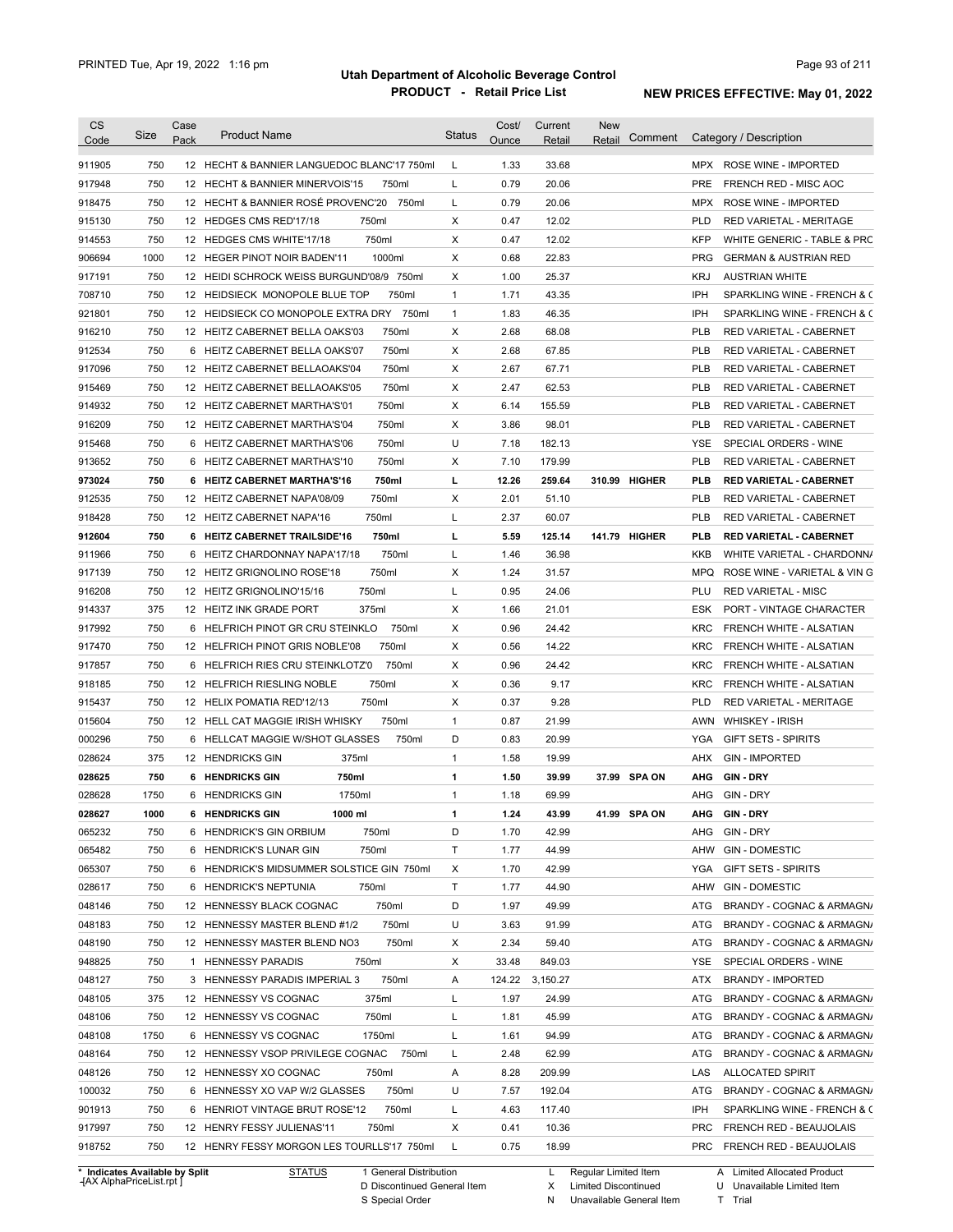| <b>CS</b><br>Code | Size         | Case<br>Pack | <b>Product Name</b>                                                          | <b>Status</b> | Cost/<br>Ounce | Current<br>Retail | New<br>Comment<br>Retail | Category / Description                                |
|-------------------|--------------|--------------|------------------------------------------------------------------------------|---------------|----------------|-------------------|--------------------------|-------------------------------------------------------|
|                   |              |              |                                                                              |               |                |                   |                          |                                                       |
| 917998            | 750          |              | 12 HENRY FESSY MOULIN-A-VENT'18/19<br>750ml                                  | L             | 0.87           | 21.99             |                          | <b>PRC</b><br><b>FRENCH RED - BEAUJOLAIS</b>          |
| 018566            | 750          |              | 750ml<br>12 HENRY MCKENNA BOURBON                                            | $\mathbf{1}$  | 0.55           | 13.99             |                          | AWW WHISKEY - DOMESTIC                                |
| 018656            | 750          |              | 6 HENRY MCKENNA SNGL BARREL BOURBON 750ml L                                  |               | 2.37           | 59.99             |                          | AWK WHISKEY - BOURBON SINGLE B                        |
| 917810            | 750          |              | 750ml<br>12 HENRY NATTER SANCERRE                                            | U             | 1.57           | 39.88             |                          | YSE<br>SPECIAL ORDERS - WINE                          |
| 989042            | 355          |              | 355ml<br>24 HENRY WEINHARDS PALE ALE                                         | D             | 0.11           | 1.31              |                          | <b>TCJ</b><br>BEER - ICE & MALT LIQUOR                |
| 989041            | 355          |              | 355ml<br>24 HENRY WEINHARDS PRIVATE RES                                      | D             | 0.11           | 1.31              |                          | <b>TNL</b><br>ALE - RED, AMBER, BROWN                 |
| 916168            | 750          |              | 750ml<br>6 HENSCHKE CYRIL HENSCKE CAB'04                                     | Х             | 3.48           | 88.14             |                          | <b>PRY</b><br><b>AUSTRALIAN RED</b>                   |
| 918943            | 750          |              | 12 HERDADE DO ROCIM MARIAN BRNC'16/18 750ml                                  | Х             | 0.64           | 16.15             |                          | <b>KRO</b><br>PORTUGESE WHITE                         |
| 917761            | 750          |              | 12 HERENCIA ALTES GARNATXA NEGRA'16 750ml                                    | Χ             | 0.43           | 10.99             |                          | <b>PRP</b><br>SPANISH RED - MISC                      |
| 918497            | 651          |              | 12 HERETIC EVIL COUSIN ALE<br>651ml                                          | X             | 0.28           | 6.09              |                          | <b>TNP</b><br>ALE - HEAVY, PORTER, STOUT              |
| 949767            | 750          |              | 12 HERMANOS PECINA RIOJA CRIANZA'15 750ml                                    | L<br>U        | 0.81           | 20.49             |                          | <b>PRN</b><br>SPANISH RED - RIOJA                     |
| 947143            | 750          |              | 12 HERMANOS TORRONTES<br>750ml                                               |               | 0.60           | 15.11             |                          | <b>YSE</b><br>SPECIAL ORDERS - WINE                   |
| 913597            | 750          |              | 750ml<br><b>12 HERON CABERNET</b>                                            | 1             | 0.75           | 16.99             | 18.99 HIGHER             | <b>PLB</b><br><b>RED VARIETAL - CABERNET</b>          |
| 910789            | 750          |              | 750ml<br><b>12 HERON CHARDONNAY</b>                                          | 1             | 0.51           | 15.99             | 12.99 SPA ON             | KKB<br><b>WHITE VARIETAL - CHARDONNA</b>              |
| 953010            | 750          |              | 750ml<br>12 HERON LAELY CABERNET NAPA                                        | U             | 1.28           | 32.50             |                          | <b>YSE</b><br>SPECIAL ORDERS - WINE                   |
| 282705            | 750          |              | 750ml<br>12 HERON PINOT NOIR CALIFORNIA                                      | $\mathbf{1}$  | 0.67           | 16.99             |                          | <b>PLR</b><br>RED VARIETAL - PINOT NOIR               |
| 918047            | 750          |              | 750ml<br>12 HERON SAUV BL MENDO'21                                           | $\mathbf{1}$  | 0.71           | 17.99             |                          | <b>KKD</b><br>WHITE VARIETAL - SAUVIGNON              |
| 915539            | 750          |              | 750ml<br>12 HERON SEXTO'06/07                                                | Χ             | 0.52           | 13.14             |                          | <b>PRP</b><br>SPANISH RED - MISC                      |
| 100923            | 750          |              | 750ml<br>4 HERRADURA 150 ANNIVERSARY                                         | U             | 19.72          | 500.20            |                          | <b>APJ</b><br>TEQUILA - REPOSADO & ANEJO              |
| 088991            | 750          |              | 750ml<br>12 HERRADURA ANEJO DOUBLE BARREL                                    | Τ             | 2.76           | 69.99             |                          | <b>APJ</b><br>TEQUILA - REPOSADO & ANEJO              |
| 089329            | 750          |              | 750ml<br>6 HERRADURA ANEJO TEQUILA                                           | 1             | 2.44           | 58.99             | 61.99 SPA OFF            | <b>APJ</b><br>TEQUILA - REPOSADO & ANEJO              |
| 089339            | 750          | 6            | HERRADURA REPOSADO TEQUILA<br>750ml                                          | $\mathbf{1}$  | 2.17           | 54.99             |                          | <b>APJ</b><br>TEQUILA - REPOSADO & ANEJO              |
| 100970            | 750          | 6            | 750ml<br>HERRADURA SILVER TEQ W/ BAG                                         | D             | 1.98           | 50.13             |                          | YGA<br><b>GIFT SETS - SPIRITS</b>                     |
| 003667            | 750          | 6            | 750ml<br>HERRADURA SILVER TEQ W/ GLASSES                                     | D             | 1.06           | 27.00             |                          | <b>YGA</b><br><b>GIFT SETS - SPIRITS</b>              |
| 087849            | 750          | 6            | 750ml<br>HERRADURA SILVER TEQUILA                                            | $\mathbf{1}$  | 2.05           | 51.99             |                          | <b>APD</b><br><b>TEQUILA - SILVER</b>                 |
| 101312            | 750          | 6            | HERRADURA SILVER W/ 2 GLASSES<br>750ml                                       | D             | 1.98           | 50.13             |                          | YGA<br><b>GIFT SETS - SPIRITS</b>                     |
| 100489            | 750          | 6            | HERRADURA SILVER W/ ICE MOLDS<br>750ml                                       | D             | 1.06           | 27.00             |                          | YGA<br><b>GIFT SETS - SPIRITS</b>                     |
| 089330            | 750          |              | 3 HERRADURA SUPREMA LTD EDICION<br>750ml                                     | L             | 14.59          | 369.99            |                          | <b>APJ</b><br>TEQUILA - REPOSADO & ANEJO              |
| 100104            | 750          | 6            | HERRADURA ULTRA TEQ<br>750ml                                                 | $\mathbf{1}$  | 2.37           | 59.99             |                          | <b>APJ</b><br>TEQUILA - REPOSADO & ANEJO              |
| 914005            | 750          |              | 12 HERZOG/JEUNESS BLACK MUSCAT'18<br>750ml                                   | Χ             | 0.43           | 10.99             |                          | <b>EVF</b><br>LATE HARVEST - MUSCAT                   |
| 913064            | 750          |              | 750ml<br>12 HESS CABERNET ALLOMI'18/19                                       | L             | 1.42           | 35.93             |                          | <b>PLB</b><br>RED VARIETAL - CABERNET                 |
| 474525            | 750          |              | 750ml<br>12 HESS CABERNET SAUVIGNON SELECT                                   | $\mathbf{1}$  | 0.83           | 20.99             |                          | <b>PLB</b><br>RED VARIETAL - CABERNET                 |
| 574400            | 750          |              | <b>12 HESS CHARDONNAY SELECT</b><br>750ml                                    | 1             | 0.63           | 13.99             | 15.99 SPA OFF            | KKB<br><b>WHITE VARIETAL - CHARDONNA</b>              |
| 975905            | 750          |              | 6 HESS CLLCTN CABERNET MT VEEDER'18 750ml                                    | Χ             | 2.95           | 74.90             |                          | <b>PLB</b><br><b>RED VARIETAL - CABERNET</b>          |
| 915267            | 750          |              | 12 HESS COLLECT CHARD SU'SKOL'18<br>750ml                                    | X             | 0.87           | 21.99             |                          | <b>KKB</b><br>WHITE VARIETAL - CHARDONN/              |
| 474480            | 750          |              | 6 HESS COLLECTION 19 BLOCK'12/13<br>750ml                                    | х             | 1.47           | 37.35             |                          | <b>PLD</b><br>RED VARIETAL - MERITAGE                 |
| 474498            | 750          |              | 6 HESS LION TAMER CABERNET<br>750ml                                          | $\mathbf{1}$  | 2.56           | 64.99             |                          | PLB<br>RED VARIETAL - CABERNET                        |
| 950554            | 750          |              | 750ml<br>12 HESS LION TAMER RED BLEND'15                                     | X             | 1.70           | 43.06             |                          | PLU<br><b>RED VARIETAL - MISC</b>                     |
| 574404            | 750          |              | 750ml<br>12 HESS SELECT PINOT GRIS                                           | $\mathbf{1}$  | 0.63           | 15.97             |                          | KKH<br>WHITE VARIETAL - PINOT GRIS                    |
| 474515            | 750          |              | 750ml<br>12 HESS SELECT PINOT NOIR CC'18                                     | X             | 0.43           | 10.78             |                          | PLR<br>RED VARIETAL - PINOT NOIR                      |
| 574402            | 750          |              | 750ml<br>12 HESS SELECT SAUV BLANC '16/17                                    | X             | 0.47           | 11.86             |                          | KKD<br>WHITE VARIETAL - SAUVIGNON                     |
| 474526            | 750          |              | 12 HESS SELECT TREO'15/16<br>750ml                                           | X             | 0.36           | 9.16              |                          | PFP<br>RED GENERIC - RED TABLE & P                    |
| 063208            | 200          |              | 200 ml<br>24 HEUBLEIN OLD FASHIONED                                          | $\mathbf{1}$  | 0.89           | 6.02              |                          | CWU<br>PREMIXED - MISC                                |
| 917359            | 750          |              | 12 HEWITSON LULU SAUV BLANC'20<br>750ml                                      | Г             | 0.63           | 16.06             |                          | KRT<br><b>AUSTRALIAN WHITE</b>                        |
| 904724            | 750          |              | 750ml<br>12 HEWITSON MISS HARRY GSM'17                                       | L             | 0.78           | 19.82             |                          | PRY<br><b>AUSTRALIAN RED</b>                          |
| 915346            | 750          |              | 12 HEWITSON NED&HENRY'S SHIRAZ'11/15 750ml                                   | X             | 0.46           | 11.73             |                          | PRY<br><b>AUSTRALIAN RED</b>                          |
| 916188            | 750          |              | 6 HEWITSON OLD GARDEN MOURVED'10/13 750ml                                    | X             | 1.63           | 41.27             |                          | PRY<br><b>AUSTRALIAN RED</b>                          |
| 474535            | 750          |              | 6 HEWITT CABERNET RUTHERFORD'14/16 750ml                                     | L             | 5.13           | 129.99            |                          | PLB<br>RED VARIETAL - CABERNET                        |
| 015980            | 750          |              | 6 HIBIKI HARMONY<br>750ml                                                    | А             | 3.75           | 84.99             | 94.99 HIGHER             | <b>ALLOCATED SPIRIT</b><br>LAS                        |
| 921174            | 750          |              | 750ml<br>6 HIDALGO EN RAMA MANZANILLA                                        | X             | 0.57           | 14.53             |                          | YSE<br>SPECIAL ORDERS - WINE                          |
| 916856            | 500          |              | 12 HIDALGO FARAON OLOROSO<br>500ml                                           | X             | 0.57           | 9.71              |                          | EHX<br>SHERRY - IMPORTED                              |
| 913056            | 500          |              | 500ml<br>12 HIDALGO LA GITANA MANZANILLA                                     | X             | 0.45           | 7.55              |                          | EHD<br>SHERRY - DRY - FINO                            |
|                   |              |              |                                                                              | X             |                |                   |                          |                                                       |
| 916855<br>949981  | 500<br>20000 |              | 12 HIDALGO NAPOLEON AMONTILLADO<br>500ml<br>1 HIGH FIVE CHARD KEG<br>20000ml | X             | 0.57<br>0.44   | 9.71<br>297.89    |                          | EHX<br>SHERRY - IMPORTED<br>YSE SPECIAL ORDERS - WINE |

**Case** [AX AlphaPriceList.rpt ]

D Discontinued General Item

S Special Order

X

Limited Discontinued T Trial

N Unavailable General Item

U Unavailable Limited Item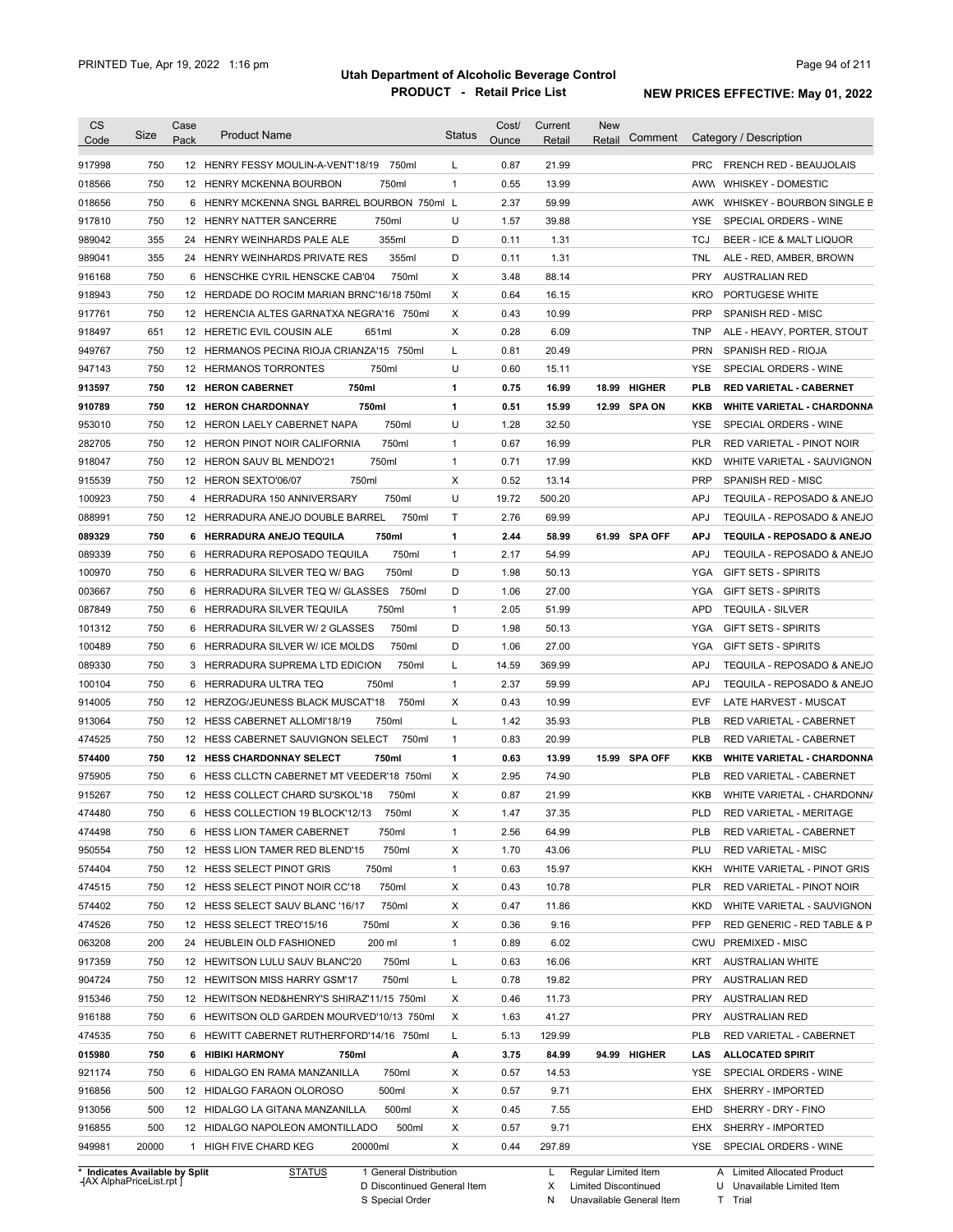| <b>CS</b>                  | Size        | Case | <b>Product Name</b>                              |                 |        | <b>Status</b>     | Cost/        | Current       | <b>New</b> | Comment       |             | Category / Description                                  |
|----------------------------|-------------|------|--------------------------------------------------|-----------------|--------|-------------------|--------------|---------------|------------|---------------|-------------|---------------------------------------------------------|
| Code                       |             | Pack |                                                  |                 |        |                   | Ounce        | Retail        | Retail     |               |             |                                                         |
| 061207                     | 355         |      | 24 HIGH NOON LIME                                | 355ml           |        | $\mathbf{1}$      | 0.21         | 2.49          |            |               |             | CWU PREMIXED - MISC                                     |
| 061208                     | 355         |      | 24 HIGH NOON PEACH                               | 355ml           |        | $\mathbf{1}$      | 0.21         | 2.49          |            |               |             | CWU PREMIXED - MISC                                     |
| 922188                     | 750         |      | 6 HIGH PLAINS BLENDED RYE WHISKEY                |                 | 750ml  | D                 | 2.80         | 71.13         |            |               |             | AWE WHISKEY - BLENDED                                   |
| 010941                     | 750         |      | 12 HIGH RIDGE CANADIAN WHISKY                    |                 | 750ml  | 1                 | 0.79         | 19.99         |            |               | AWB         | <b>WHISKEY - CANADIAN</b>                               |
| 901601                     | 375         |      | 12 HIGH WEST 12 YEAR RYE WHISKEY                 |                 | 375ml  | U                 | 3.98         | 50.53         |            |               | YSA         | SPECIAL ORDERS - SPIRITS                                |
| 027041                     | 750         |      | 6 HIGH WEST A MIDWINTER NIGHTS DRAM 750ml        |                 |        | А                 | 5.32         | 100.13        |            | 134.99 HIGHER | YGA         | <b>GIFT SETS - SPIRITS</b>                              |
| 923199                     | 750         | 6    | HIGH WEST AM PRAIRIE MALBEC BARREL 750ml         |                 |        | L                 | 1.97         | 49.99         |            |               | AWK         | WHISKEY - BOURBON SINGLE B                              |
| 923200                     | 750         |      | 6 HIGH WEST AM PRAIRIE WHITE PORT BAR750ml       |                 |        | A                 | 1.97         | 49.99         |            |               | AWK         | WHISKEY - BOURBON SINGLE B                              |
| 018604                     | 750         |      | 6 HIGH WEST AMERICAN PRAIRIE BOURBO 750ml        |                 |        | $\mathbf{1}$      | 1.39         | 35.13         |            |               | AWH         | WHISKEY - BOURBON & TENNE:                              |
| 018603                     | 375         |      | 12 HIGH WEST AMERICAN PRAIRIE WHISKEY 375ml      |                 |        | $\mathbf{1}$      | 1.58         | 20.06         |            |               | AWH         | WHISKEY - BOURBON & TENNE:                              |
| 074726                     | 750         | 6    | HIGH WEST BARRELED BOULEVARDIER 750ml            |                 |        | Χ                 | 1.97         | 49.99         |            |               | AWT         | <b>WHISKEY - FLAVORED</b>                               |
| 901774                     | 375         |      | 12 HIGH WEST BLUE SKY RANCH RYE                  |                 | 375ml  | U                 | 2.39         | 30.35         |            |               | <b>YSA</b>  | SPECIAL ORDERS - SPIRITS                                |
| 027505                     | 750         |      | 6 HIGH WEST BOURYE WHISKEY                       |                 | 750ml  | L                 | 3.16         | 80.13         |            |               | AWE         | <b>WHISKEY - BLENDED</b>                                |
| 027523                     | 750         | 6    | HIGH WEST CAMPFIRE BLENDED WHISKE 750ml          |                 |        | U                 | 2.77         | 70.13         |            |               | AWE         | <b>WHISKEY - BLENDED</b>                                |
| 101587                     | 375         |      | 12 HIGH WEST CLASSIC FROM WEST 2PK 375ml         |                 |        | D                 | 3.95         | 50.06         |            |               | <b>YGA</b>  | <b>GIFT SETS - SPIRITS</b>                              |
| 921564                     | 750         | 6    | HIGH WEST DOUBLE RYE COGNAC BARREL 750ml         |                 |        | X                 | 1.98         | 50.13         |            |               | LAS         | <b>ALLOCATED SPIRIT</b>                                 |
| 921563                     | 750         | 6    | HIGH WEST DOUBLE RYE OLOROSO BARRE 750ml         |                 |        | A                 | 1.98         | 50.13         |            |               | LAS         | <b>ALLOCATED SPIRIT</b>                                 |
| 027218                     | 750         | 6    | HIGH WEST DOUBLE RYE PORT BARREL S 750ml         |                 |        | U                 | 1.98         | 50.13         |            |               | YSA         | SPECIAL ORDERS - SPIRITS                                |
| 923198                     | 750         |      | 6 HIGH WEST DOUBLE RYE SCOTCH BARREL 750ml       |                 |        | L                 | 1.97         | 49.99         |            |               | AWU         | <b>WHISKEY - RYE</b>                                    |
| 921562                     | 750         | 6    | HIGH WEST DOUBLE RYE SHERRY BARREL 750ml         |                 |        | $\times$          | 1.98         | 50.13         |            |               | LAS         | <b>ALLOCATED SPIRIT</b>                                 |
| 027040                     | 750         | 6    | HIGH WEST DOUBLE RYE WHISKEY                     |                 | 750ml  | $\mathbf{1}$      | 1.39         | 35.13         |            |               | AWU         | <b>WHISKEY - RYE</b>                                    |
| 027039                     | 375         |      | 12 HIGH WEST DOUBLE RYE WHISKEY                  |                 | 375 ml | $\mathbf{1}$      | 1.58         | 20.06         |            |               | AWU         | <b>WHISKEY - RYE</b>                                    |
| 922953                     | 750         |      | 6 HIGH WEST GIN                                  | 750ml           |        | U                 | 1.30         | 32.99         |            |               | YSA         | SPECIAL ORDERS - SPIRITS                                |
| 902693                     | 750         |      | 6 HIGH WEST HIGH COUNTRY SINGLE MALT 750ml       |                 |        | Τ                 | 3.15         | 79.99         |            |               | AWW         | <b>WHISKEY - DOMESTIC</b>                               |
| 027283                     | 750         |      | 6 HIGH WEST LIGHT WHISKEY 14YR                   |                 | 750ml  | U                 | 3.94         | 99.99         |            |               | YSA         | SPECIAL ORDERS - SPIRITS                                |
| 041750                     | 750         | 6    | HIGH WEST PEACH VODKA 7000                       |                 | 750ml  | U                 | 1.43         | 36.38         |            |               | ADM         | VODKA - FLAVORED                                        |
| 921565                     | 750         | 6    | HIGH WEST PRAIRIE AQUAVIT BARREL 750ml           |                 |        | Χ                 | 1.98         | 50.13         |            |               | LAS         | <b>ALLOCATED SPIRIT</b>                                 |
| 027093                     | 375         |      | 12 HIGH WEST RENDEZVOUS RYE WHISK                |                 | 375ml  | D                 | 2.68         | 33.99         |            |               | AWU         | <b>WHISKEY - RYE</b>                                    |
| 027094                     | 750         |      | 6 HIGH WEST RENDEZVOUS RYE WHISK                 |                 | 750ml  | $\mathbf{1}$      | 2.77         | 70.13         |            |               | AWU         | <b>WHISKEY - RYE</b>                                    |
| 027217                     | 750         |      | 6 HIGH WEST RENDEZVOUSRYE BARREL SE 750ml        |                 |        | U                 | 3.15         | 79.99         |            |               | YSA         | SPECIAL ORDERS - SPIRITS                                |
| 027118                     | 750         |      | 6 HIGH WEST ROCKY MOUNTAIN RYE 16YR 750ml        |                 |        | U                 | 5.32         | 134.99        |            |               | <b>YSA</b>  | SPECIAL ORDERS - SPIRITS                                |
| 061210                     | 750         |      | 6 HIGH WEST RTD BARREL MANHATTAN                 |                 | 750ml  | Г                 | 1.98         | 50.13         |            |               | <b>CWU</b>  | <b>PREMIXED - MISC</b>                                  |
| 061213                     | 750         |      | 6 HIGH WEST RTD OLD FASHIONED                    |                 | 750ml  | L                 | 1.98         | 50.13         |            |               | CWU         | <b>PREMIXED - MISC</b>                                  |
| 027356                     | 750         |      | 6 HIGH WEST SILVER WESTERN OAT WHISK 750ml       |                 |        | D                 | 1.30         | 32.99         |            |               | AWU         | <b>WHISKEY - RYE</b>                                    |
| 027042                     | 750         |      | 6 HIGH WEST SILVER WHISKEY OMG R                 |                 | 750ml  | D                 | 1.32         | 33.35         |            |               |             | AWU WHISKEY - RYE                                       |
| 027243                     | 750         |      | 6 HIGH WEST VALLEY CAMPFIRE BARREL S 750ml       |                 |        | U                 | 3.15         | 79.99         |            |               | YSA         | SPECIAL ORDERS - SPIRITS                                |
| 039984                     | 750         |      | 6 HIGH WEST VODKA 7000                           | 750ml           |        | D                 | 1.18         | 29.99         |            |               | ADF         | VODKA - BASIC                                           |
| 027119                     | 750         |      | 6 HIGH WEST YIPPEE KI-YAY WHISKEY 750ml          |                 |        | U                 | 3.16         | 80.13         |            |               | AWW         | WHISKEY - DOMESTIC                                      |
| 005247                     | 750         |      | 6 HIGHLAND PARK 12YR VIKING HONOUR 750ml         |                 |        | $\mathbf{1}$      | 2.17         | 54.99         |            |               | AWS         | WHISKY - SCOTCH SINGLE MAL                              |
| 005889                     | 750         |      | 3 HIGHLAND PARK 21 YR                            | 750ml           |        | L                 | 13.80        | 349.99        |            |               | AWR         | WHISKY - SCOTCH BLENDED                                 |
| 005252                     | 750         |      | 6 HIGHLAND PARK 25 YR SINGLE MALT 750ml          |                 |        | L                 | 35.49        | 899.99        |            |               | AWS         | WHISKY - SCOTCH SINGLE MAL                              |
| 005250                     | 750         |      | 6 HIGHLAND PARK MALT 18YR                        | 750ml           |        | А                 | 6.51         | 154.99        |            | 164.99 HIGHER | LAS         | <b>ALLOCATED SPIRIT</b>                                 |
| 005672                     | 750         |      | 3 HIGHLAND PARK THE DARK                         | 750ml           |        | A                 | 12.62        | 319.99        |            |               | AWS         | WHISKY - SCOTCH SINGLE MAL                              |
| 005673                     | 750         |      | 3 HIGHLAND PARK THE LIGHT 17YR                   |                 | 750ml  | X                 | 12.62        | 319.99        |            |               | AWS         | WHISKY - SCOTCH SINGLE MAL                              |
| 950550                     | 750         |      | 12 HIGHLAND QUEEN SCOTCH 8 YR                    |                 | 750ml  | Х                 | 1.26         | 32.07         |            |               | YSA         | SPECIAL ORDERS - SPIRITS                                |
| 916920                     | 750         |      | 12 HIJOS DE JUAN GIL'17/18                       | 750ml           |        | L                 | 0.67         | 17.06         |            |               | PRP         | SPANISH RED - MISC                                      |
| 917066                     | 750         |      | 12 HILL OF CONTENT CABERNET'09                   |                 | 750ml  | Х                 | 0.32         | 8.18          |            |               | <b>PRY</b>  | <b>AUSTRALIAN RED</b>                                   |
| 917065                     | 750         |      | 12 HILL OF CONTENT PINOT NOIR'07                 |                 | 750ml  | Х                 | 0.60         | 15.15         |            |               | <b>PRY</b>  | <b>AUSTRALIAN RED</b>                                   |
| 900986                     | 650         |      | 12 HIMALAYAN BLUE                                | 650ml           |        | D                 | 0.18         | 3.99          |            |               | TVR         | IMPORTED BEER - EAST & SOUT                             |
| 900987                     | 650         |      | 12 HIMALAYAN SNOWMAN                             | 650ml           |        | D                 | 0.18         | 4.05          |            |               | <b>TVR</b>  | IMPORTED BEER - EAST & SOUT                             |
| 922222                     | 750         |      | 6 HINE H VSOP COGNAC                             | 750ml           |        | D                 | 2.17         | 55.09         |            |               | ATX         | <b>BRANDY - IMPORTED</b>                                |
|                            | 750         |      | 6 HINE RARE COGNAC W/ TULIP GLASSES 750ml        |                 |        | D                 | 2.76         | 69.95         |            |               | YGA         | <b>GIFT SETS - SPIRITS</b>                              |
|                            |             |      |                                                  |                 |        |                   |              |               |            |               |             |                                                         |
|                            |             |      |                                                  |                 |        |                   |              |               |            |               |             |                                                         |
| 048176<br>085186<br>906917 | 750<br>1000 |      | 12 HIRAM WALKER ANISETTE<br>3 HIRAM WALKER MANGO | 750ml<br>1000ml |        | $\mathbf{1}$<br>Χ | 0.39<br>0.31 | 9.99<br>10.40 |            |               | CHQ<br>YSC. | LIQUEURS - ANISE & SAMBUCA<br>SPECIAL ORDERS - LIQUEURS |

**Case** [AX AlphaPriceList.rpt ]

D Discontinued General Item

S Special Order

X Limited Discontinued

N

Unavailable General Item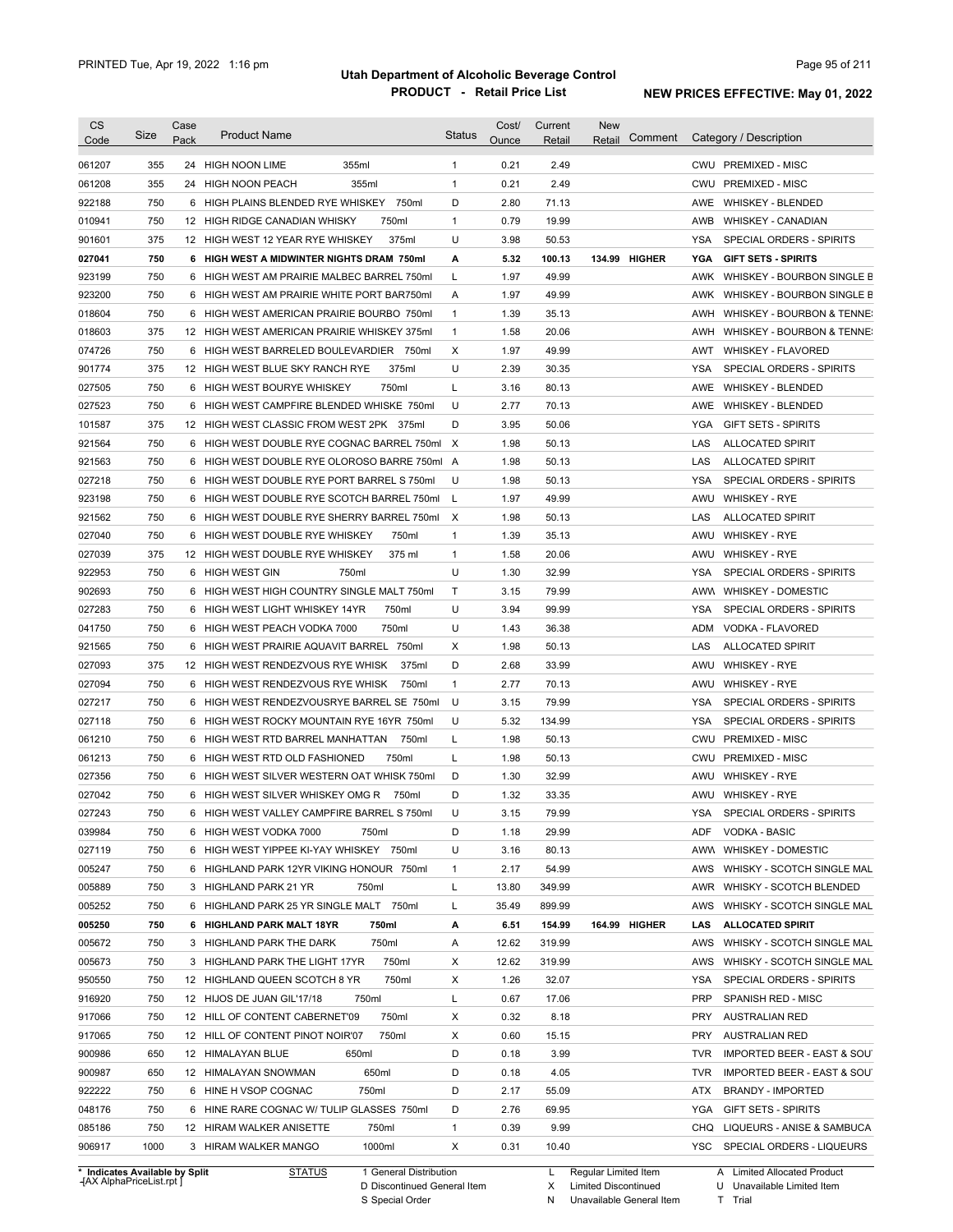| <b>CS</b><br>Code | Size       | Case<br>Pack | <b>Product Name</b>                                                           | <b>Status</b>                | Cost/<br>Ounce | Current<br>Retail | New<br>Comment<br>Retail | Category / Description                                   |
|-------------------|------------|--------------|-------------------------------------------------------------------------------|------------------------------|----------------|-------------------|--------------------------|----------------------------------------------------------|
| 924754            | 750        |              | 750ml<br>12 HIRSCH BOURBON RESERVE 16YR                                       | U                            | 7.42           | 188.12            |                          | AWK WHISKEY - BOURBON SINGLE B                           |
| 909383            | 750        |              | 750ml<br>12 HIRSCH PN BOHAN DILLON                                            | U                            | 1.16           | 29.47             |                          | <b>YSE</b><br>SPECIAL ORDERS - WINE                      |
| 909382            | 750        |              | 750ml<br>12 HIRSCH PN SAN ANDREAS FAULT'19                                    | L                            | 2.12           | 53.76             |                          | PLR<br>RED VARIETAL - PINOT NOIR                         |
| 914158            | 750        |              | 750ml<br>12 HIRTZBERGER VELT ROTES TOR'07                                     | X                            | 1.44           | 36.49             |                          | <b>KRJ</b><br><b>AUSTRIAN WHITE</b>                      |
| 900698            | 355        |              | 355ml<br>24 HITACHINO KIUCHI OWL HIGHBALL                                     | U                            | 0.47           | 5.66              |                          | YST<br>SPECIAL ORDERS - BEER                             |
| 900700            | 200        |              | 200ml<br>20 HITACHINO KIUCHI UMESHU                                           | U                            | 0.97           | 6.59              |                          | SPECIAL ORDERS - BEER<br>YST                             |
| 900697            | 355        |              | 355ml<br>24 HITACHINO NEST PIRIKA                                             | U                            | 0.38           | 4.60              |                          | YSE<br>SPECIAL ORDERS - WINE                             |
| 955156            | 331        |              | 24 HITACHINO NEST SWEET STOUT<br>331ml                                        | U                            | 0.38           | 4.28              |                          | YST<br>SPECIAL ORDERS - BEER                             |
| 922857            | 331        |              | 331ml<br>24 HITACHINO NEST WHITE ALE                                          | U                            | 0.38           | 4.22              |                          | <b>YST</b><br><b>SPECIAL ORDERS - BEER</b>               |
| 954008            | 331        |              | 331ml<br>24 HITACHINO NEST YUZU LAGER                                         | U                            | 0.35           | 3.87              |                          | <b>YST</b><br>SPECIAL ORDERS - BEER                      |
| 951657            | 331        |              | 24 HITACHINO NESTBEER ANBAI<br>331 ml                                         | U                            | 0.41           | 4.57              |                          | <b>YST</b><br>SPECIAL ORDERS - BEER                      |
| 951656            | 331        |              | 24 HITACHINO NESTBEER ANCIENT NIPPON 331 ml                                   | U                            | 0.41           | 4.57              |                          | <b>YST</b><br>SPECIAL ORDERS - BEER                      |
| 951649            | 331        |              | 24 HITACHINO NESTBEER BELGIAN WHITE 331 ml                                    | U                            | 0.39           | 4.31              |                          | <b>YST</b><br>SPECIAL ORDERS - BEER                      |
| 951652            | 331        |              | 24 HITACHINO NESTBEER COMMEMORATIVE 331 ml                                    | U                            | 0.41           | 4.54              |                          | <b>YST</b><br>SPECIAL ORDERS - BEER                      |
| 951658            | 331        |              | 24 HITACHINO NESTBEER DAI DAI<br>331 ml                                       | U                            | 0.40           | 4.45              |                          | <b>YST</b><br>SPECIAL ORDERS - BEER                      |
| 951654            | 331        |              | 24 HITACHINO NESTBEER ESPRESSO STOUT 331 ml                                   | U                            | 0.42           | 4.69              |                          | <b>YST</b><br>SPECIAL ORDERS - BEER                      |
| 951655            | 331        |              | 24 HITACHINO NESTBEER EXTRA HIGH<br>331 ml                                    | U                            | 0.44           | 4.90              |                          | <b>YST</b><br>SPECIAL ORDERS - BEER                      |
| 951653            | 331        |              | 24 HITACHINO NESTBEER JAPANESE CLASS 331 ml                                   | U                            | 0.41           | 4.57              |                          | YST<br>SPECIAL ORDERS - BEER                             |
| 951651            | 331        |              | 24 HITACHINO NESTBEER RED RICE<br>331 ml                                      | U                            | 0.42           | 4.69              |                          | SPECIAL ORDERS - BEER<br>YST                             |
| 951659            | 331        |              | 24 HITACHINO NESTBEER SAISON DU JAPO 331 ml                                   | U                            | 0.39           | 4.31              |                          | <b>YST</b><br>SPECIAL ORDERS - BEER                      |
| 951650            | 331        |              | 24 HITACHINO NESTBEER WEIZEN<br>331 ml                                        | U                            | 0.39           | 4.31              |                          | <b>YST</b><br>SPECIAL ORDERS - BEER                      |
| 900699            | 300        |              | 300ml<br>12 HITACHINO ROSE AWASHIZUKU                                         | U                            | 1.02           | 10.37             |                          | <b>YST</b><br>SPECIAL ORDERS - BEER                      |
| 954569            | 750        |              | 750ml<br>24 HITACHINO SWEET STOUT                                             | U                            | 0.17           | 4.22              |                          | <b>YST</b><br>SPECIAL ORDERS - BEER                      |
| 900702            | 720        |              | 6 HITACHINO TARUSAKE<br>720ml                                                 | U                            | 0.83           | 20.29             |                          | <b>YST</b><br>SPECIAL ORDERS - BEER                      |
|                   | 375        |              | 375ml                                                                         | U                            | 1.08           |                   |                          | <b>YST</b><br>SPECIAL ORDERS - BEER                      |
| 900701            | 330        |              | 12 HITACHINO ZEN KOUJI SHIKOMI<br>24 HITE BEER<br>330ml                       | U                            | 0.12           | 13.66<br>1.32     |                          | <b>YST</b>                                               |
| 900120            | 375        |              | 12 HIVE BLACK CHERRY COBBLER WINE<br>375ml                                    | X                            | 1.23           | 15.66             |                          | SPECIAL ORDERS - BEER<br><b>YSE</b>                      |
| 901664            |            |              |                                                                               |                              | 0.92           |                   |                          | SPECIAL ORDERS - WINE                                    |
| 901665            | 750        |              | 750ml<br>12 HIVE BLACK CHERRY COBBLER WINE                                    | Χ                            |                | 23.26             |                          | <b>YSE</b><br>SPECIAL ORDERS - WINE                      |
| 901573            | 750        |              | 12 HIVE BLACK CURRANT WINE<br>750ml                                           | $\mathbf{1}$<br>$\mathbf{1}$ | 0.63<br>0.46   | 15.95<br>5.49     |                          | <b>GFE</b><br>WINE - FRUIT<br><b>GFE</b><br>WINE - FRUIT |
| 902541            | 355<br>355 |              | 24 HIVE LEMONATOR SESSIONS MEAD<br>355ml<br>24 HIVE OFF ROADING SESSIONS MEAD | $\mathbf{1}$                 | 0.37           | 4.49              |                          | <b>GFE</b><br>WINE - FRUIT                               |
| 953689            | 375        |              | 355 ml<br>375ml                                                               |                              | 0.96           |                   |                          | <b>YSE</b>                                               |
| 901606            | 750        |              | 12 HIVE ORANGE WINE<br>750ml                                                  | Х                            | 0.72           | 12.11<br>18.19    |                          | SPECIAL ORDERS - WINE                                    |
| 901605            |            |              | 12 HIVE ORANGE WINE                                                           | X                            |                |                   |                          | YSE<br>SPECIAL ORDERS - WINE                             |
| 901585            | 750        |              | 750ml<br>12 HIVE PEACH LIQUID SUNSHINE                                        | $\mathbf{1}$                 | 0.59           | 14.95             |                          | GFE<br>WINE - FRUIT                                      |
| 901762            | 375        |              | 375ml<br>12 HIVE PEAR BRANDY                                                  | $\mathbf{1}$                 | 1.89           | 23.95             |                          | <b>BRANDY - DOMESTIC</b><br>ATW                          |
| 901576            | 650        |              | 12 HIVE PEAR HARD CIDER<br>650 ml                                             | U                            | 0.41           | 8.95              |                          | YSE<br>SPECIAL ORDERS - WINE                             |
| 901687            | 355        |              | 24 HIVE RASP STINGER HARD CIDER<br>355 ml                                     | 1                            | 0.46           | 5.49              |                          | CIDER - FLAVORED<br>GLM                                  |
| 901587            | 750        |              | 12 HIVE RASPBERRY PEACH WINE<br>750ml                                         | $\mathbf{1}$                 | 0.71           | 17.95             |                          | GFE<br>WINE - FRUIT                                      |
| 901666            | 750        |              | 1 HIVE RESTAURANT SAMPLER - 12 PACK 750ml                                     | X                            | 6.69           | 169.69            |                          | YSE<br>SPECIAL ORDERS - WINE                             |
| 901694            | 355        |              | 24 HIVE STINGER CIDER HUCKL/MINT/AUT 355 ml                                   | 1                            | 0.46           | 5.49              |                          | GLM<br>CIDER - FLAVORED                                  |
| 901656            | 355        |              | 24 HIVE STINGER HARD APPLE CIDER 355 ml                                       | $\mathbf{1}$                 | 0.37           | 4.49              |                          | CIDER - BASIC<br>GLC                                     |
| 901704            | 19000      |              | 1 HIVE STINGER HARD CIDER FLAV SEAS19000ml                                    | U                            | 0.22           | 141.91            |                          | SPECIAL ORDERS - WINE<br>YSE                             |
| 901583            | 750        |              | 12 HIVE STRAWBERRY WINE<br>750ml                                              | U                            | 0.71           | 17.95             |                          | <b>GFE</b><br>WINE - FRUIT                               |
| 901624            | 750        |              | 12 HIVE SUMMER MEAD<br>750ml                                                  | $\mathbf{1}$                 | 0.75           | 18.95             |                          | GFE<br>WINE - FRUIT                                      |
| 901579            | 750        |              | 12 HIVE ZION CURTAIN RASPBERRY WINE 750ml                                     | $\mathbf{1}$                 | 0.75           | 18.95             |                          | GFE<br>WINE - FRUIT                                      |
| 954959            | 750        |              | 6 HIYU ARCO IRIS<br>750ml                                                     | U                            | 3.10           | 78.68             |                          | <b>YSE</b><br>SPECIAL ORDERS - WINE                      |
| 989379            | 355        |              | 24 HOBGOBLIN DARK ENGLISH ALE<br>355ml                                        | U                            | 0.15           | 1.82              |                          | YST<br>SPECIAL ORDERS - BEER                             |
| 282732            | 750        |              | 12 HOBNOB MALBEC<br>750ml                                                     | D                            | 0.56           | 14.14             |                          | <b>PRF</b><br>FRENCH RED - VARIETAL                      |
| 282736            | 750        |              | 12 HOBNOB PINOT NOIR<br>750ml                                                 | 1                            | 0.67           | 16.06             | 16.99 HIGHER             | <b>PRF</b><br><b>FRENCH RED - VARIETAL</b>               |
| 027099            | 750        |              | 6 HOCHSTADTER'S STRGHT RYE WHISKEY 750ml                                      | U                            | 1.39           | 35.36             |                          | SPECIAL ORDERS - SPIRITS<br>YSA                          |
| 989137            | 330        |              | 24 HOFBRAU<br>330 ml                                                          | $\mathbf{1}$                 | 0.35           | 3.95              |                          | IMPORTED BEER - GERMANY, A<br>TVH                        |
| 989241            | 500        |              | 20 HOFBRAU HEFE WEIZEN<br>500ml                                               | U                            | 0.24           | 4.03              |                          | YST<br>SPECIAL ORDERS - BEER                             |
| 474985            | 750        |              | 12 HOGUE CABERNET SAUVIGNON<br>750ml                                          | D                            | 0.23           | 5.94              |                          | PLB<br>RED VARIETAL - CABERNET                           |
| 575130            | 750        |              | 12 HOGUE CHARDONNAY<br>750ml                                                  | $\mathbf{1}$                 | 0.43           | 10.99             |                          | KKB<br>WHITE VARIETAL - CHARDONN/                        |

**Case** [AX AlphaPriceList.rpt ]

D Discontinued General Item

S Special Order

X Limited Discontinued

N Unavailable General Item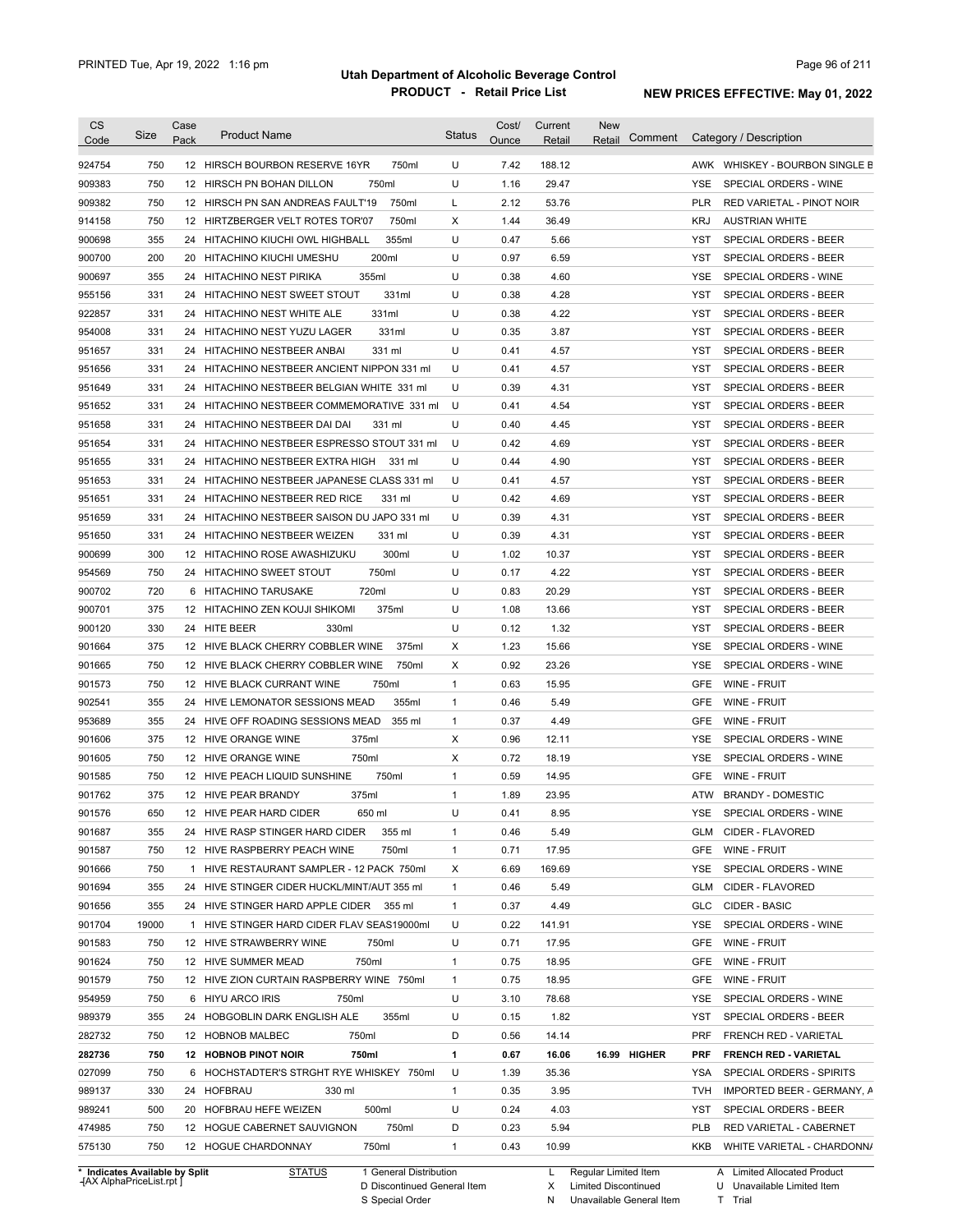|                                                                                                                                                                                                                                              | Size       | Case<br>Pack | <b>Product Name</b>                              | <b>Status</b>  | Cost/<br>Ounce | Current        | <b>New</b> | Comment       |            | Category / Description                                     |
|----------------------------------------------------------------------------------------------------------------------------------------------------------------------------------------------------------------------------------------------|------------|--------------|--------------------------------------------------|----------------|----------------|----------------|------------|---------------|------------|------------------------------------------------------------|
| Code                                                                                                                                                                                                                                         |            |              |                                                  |                |                | Retail         | Retail     |               |            |                                                            |
| 575110                                                                                                                                                                                                                                       | 750        |              | 750ml<br>12 HOGUE GEWURZTRAMINER                 | $\mathbf{1}$   | 0.43           | 10.99          |            |               | <b>KKN</b> | WHITE VARIETAL - GEWURZTR/                                 |
| 917982                                                                                                                                                                                                                                       | 750        |              | 750ml<br>12 HOGUE MERITAGE GENESIS'14/15         | Χ              | 0.30           | 7.56           |            |               | <b>PLD</b> | RED VARIETAL - MERITAGE                                    |
| 575190                                                                                                                                                                                                                                       | 750        |              | 750ml<br>12 HOGUE PINOT GRIGIO'17/18             | Χ              | 0.35           | 8.94           |            |               | KKH        | WHITE VARIETAL - PINOT GRIS                                |
| 575235                                                                                                                                                                                                                                       | 750        |              | 750ml<br>12 HOGUE RIESLING                       | $\mathbf{1}$   | 0.43           | 10.99          |            |               | <b>KKR</b> | WHITE VARIETAL - RIESLING                                  |
| 957794                                                                                                                                                                                                                                       | 750        |              | 750ml<br>12 HOGUE RIESLING LATE HARV'17/18       | X              | 0.34           | 8.50           |            |               | <b>EVL</b> | LATE HARVEST - RIESLING, BA,                               |
| 575200                                                                                                                                                                                                                                       | 750        |              | 750ml<br>12 HOGUE SAUVIGNON BLANC                | $\mathbf{1}$   | 0.43           | 10.99          |            |               | <b>KKD</b> | WHITE VARIETAL - SAUVIGNON                                 |
| 949746                                                                                                                                                                                                                                       | 750        |              | 750ml<br>12 HOLLY TODDY RUM & BRANDY             | D              | 0.30           | 7.57           |            |               | <b>YSA</b> | SPECIAL ORDERS - SPIRITS                                   |
| 901850                                                                                                                                                                                                                                       | 750        |              | 750ml<br>6 HOLYSTONE APPARITION ABSINTHE         | $\mathbf{1}$   | 2.43           | 61.50          |            |               | CHQ        | LIQUEURS - ANISE & SAMBUCA                                 |
| 955658                                                                                                                                                                                                                                       | 750        |              | 750ml<br>6 HOLYSTONE BOSUNS NAVY GIN             | $\mathbf{1}$   | 1.54           | 38.95          |            |               | AHW        | <b>GIN - DOMESTIC</b>                                      |
| 918500                                                                                                                                                                                                                                       | 750        |              | 750ml<br>6 HOLYSTONE CERULEA GIN                 | $\mathbf{1}$   | 1.69           | 42.95          |            |               | AHW        | <b>GIN - DOMESTIC</b>                                      |
| 955659                                                                                                                                                                                                                                       | 750        | 6            | 750ml<br>HOLYSTONE PERLA VODKA                   | $\mathbf{1}$   | 1.42           | 35.95          |            |               | <b>ADF</b> | <b>VODKA - BASIC</b>                                       |
| 918812                                                                                                                                                                                                                                       | 355        |              | 355 ml<br>24 HONEY GRAIL HONEY MEAD              | Х              | 0.42           | 5.09           |            |               | <b>GFE</b> | WINE - FRUIT                                               |
| 904186                                                                                                                                                                                                                                       | 750        | 6            | 750ml<br>HONIG CAB BARTOLUCCI'14/15              | Г              | 4.14           | 104.99         |            |               | <b>PLB</b> | RED VARIETAL - CABERNET                                    |
| 475024                                                                                                                                                                                                                                       | 750        |              | 750ml<br>12 HONIG CABERNET SAUVIGNON             | $\mathbf{1}$   | 2.01           | 50.99          |            |               | <b>PLB</b> | RED VARIETAL - CABERNET                                    |
| 909599                                                                                                                                                                                                                                       | 750        |              | 750ml<br>12 HONIG MIX CASE #1                    | U              | 1.29           | 32.70          |            |               | <b>YSE</b> | SPECIAL ORDERS - WINE                                      |
| 912697                                                                                                                                                                                                                                       | 750        |              | 12 HONIG SAUV BLANC RES'17/18<br>750ml           | U              | 1.06           | 26.99          |            |               | <b>KKD</b> | WHITE VARIETAL - SAUVIGNON                                 |
| 575530                                                                                                                                                                                                                                       | 750        |              | 750ml<br>12 HONIG SAUVIGNON BLANC                | $\mathbf{1}$   | 0.87           | 21.99          |            |               | <b>KKD</b> | WHITE VARIETAL - SAUVIGNON                                 |
| 923535                                                                                                                                                                                                                                       | 750        |              | 750ml<br>12 HOOK OR CROOK CABERNET SAUV          | $\mathbf{1}$   | 0.37           | 9.41           |            |               | <b>PLB</b> | RED VARIETAL - CABERNET                                    |
| 923426                                                                                                                                                                                                                                       | 750        |              | 12 HOOK OR CROOK CELLARS CHARDONNAY<br>750ml     | $\overline{1}$ | 0.35           | 8.83           |            |               | <b>KKB</b> | WHITE VARIETAL - CHARDONN/                                 |
| 412648                                                                                                                                                                                                                                       | 750        |              | 12 HOPES END RED BLEND<br>750ml                  | 1              | 0.40           | 8.06           |            | 10.06 SPA OFF | <b>PRY</b> | <b>AUSTRALIAN RED</b>                                      |
| 940066                                                                                                                                                                                                                                       | 750        |              | 750ml<br>12 HOPLER GRUNER VELTLINER'18           | Г              | 0.60           | 15.19          |            |               | <b>KRJ</b> | <b>AUSTRIAN WHITE</b>                                      |
| 911022                                                                                                                                                                                                                                       | 750        |              | 750ml<br>12 HOPLER PINOT BLANC'18                | X              | 0.35           | 8.93           |            |               | <b>KRJ</b> | <b>AUSTRIAN WHITE</b>                                      |
| 918521                                                                                                                                                                                                                                       | 750        |              | 12 HOPLER PINOT NOIR BURGENLAND'17 750ml         | X              | 0.46           | 11.57          |            |               | <b>PRG</b> | <b>GERMAN &amp; AUSTRIAN RED</b>                           |
| 949087                                                                                                                                                                                                                                       | 473        |              | 24 HOPWORKS NONSTOP HEFE HOP<br>473 ml           | U              | 0.17           | 2.66           |            |               | <b>YST</b> | SPECIAL ORDERS - BEER                                      |
| 918998                                                                                                                                                                                                                                       | 355        |              | 355 ml<br>24 HOPWORKS ORGANIC IPA                | D              | 0.17           | 1.99           |            |               | <b>TNF</b> | ALE - BITTER & ESB                                         |
| 088549                                                                                                                                                                                                                                       | 375        |              | 375ml<br>12 HORNITOS PLATA                       | $\mathbf{1}$   | 1.42           | 17.99          |            |               | <b>APD</b> | <b>TEQUILA - SILVER</b>                                    |
| 088548                                                                                                                                                                                                                                       | 750        |              | 750ml<br>12 HORNITOS PLATA TEQUILA               | 1              | 1.02           | 29.99          |            | 25.99 SPA ON  | <b>APD</b> | <b>TEQUILA - SILVER</b>                                    |
| 088546                                                                                                                                                                                                                                       | 1750       | 6            | <b>HORNITOS PLATA TEQUILA</b><br>1750ml          | 1              | 0.76           | 41.99          |            | 44.99 SPA OFF | <b>APD</b> | <b>TEQUILA - SILVER</b>                                    |
|                                                                                                                                                                                                                                              |            |              |                                                  |                |                |                |            |               |            | <b>GIFT SETS - SPIRITS</b>                                 |
|                                                                                                                                                                                                                                              | 750        | 6            | 750ml<br>HORNITOS PLATA W/SHOT GLASS             | D              | 0.64           | 16.20          |            |               | YGA        |                                                            |
|                                                                                                                                                                                                                                              | 750        |              | 750ml<br><b>12 HORNITOS REPOSADO TEQUILA</b>     | 1              | 1.02           | 29.99          |            | 25.99 SPA ON  | <b>APJ</b> | TEQUILA - REPOSADO & ANEJO                                 |
|                                                                                                                                                                                                                                              | 1750       | 6            | 1750ml<br><b>HORNITOS REPOSADO TEQUILA</b>       | 1              | 0.76           | 41.99          |            | 44.99 SPA OFF | <b>APJ</b> | TEQUILA - REPOSADO & ANEJO                                 |
|                                                                                                                                                                                                                                              | 750        | 6            | 750ml<br><b>HORNITOS REPOSADO W/SHOT GLS</b>     | D              | 0.64           | 16.20          |            |               | YGA        | <b>GIFT SETS - SPIRITS</b>                                 |
|                                                                                                                                                                                                                                              | 331        |              | 331ml<br>24 HORNSBYS CRISP APPLECIDER            | D              | 0.18           | 2.05           |            |               | <b>GLC</b> | <b>CIDER - BASIC</b>                                       |
|                                                                                                                                                                                                                                              | 331        |              | 331ml<br>24 HORNSBYS DRAFT CIDER                 | D              | 0.18           | 2.05           |            |               | <b>GLC</b> | CIDER - BASIC                                              |
|                                                                                                                                                                                                                                              |            |              |                                                  | D              |                |                |            |               |            |                                                            |
|                                                                                                                                                                                                                                              | 750        |              | 12 HOT ROSE<br>750ml                             | 1              | 0.52           | 13.13          |            |               | <b>CHV</b> | <b>LIQUEURS - CREAM</b>                                    |
|                                                                                                                                                                                                                                              | 750        |              | 12 HOUSE OF BROWN CHARDONNAY<br>750ml            |                | 0.88           | 22.21          |            |               | KKB        | WHITE VARIETAL - CHARDONN/                                 |
|                                                                                                                                                                                                                                              | 375        |              | 24 HOUSE RASPBERRY LEMONADE<br>375 ml            | Τ              | 0.39           | 4.99           |            |               | <b>GFE</b> | WINE - FRUIT                                               |
|                                                                                                                                                                                                                                              | 375        |              | 24 HOUSE ROSE CAN<br>375 ml                      | Х              | 0.42           | 5.38           |            |               | YSE        | SPECIAL ORDERS - WINE                                      |
|                                                                                                                                                                                                                                              | 375        |              | 24 HOUSE WINE BRUT BUBBLES CAN<br>375ml          | $\mathbf{1}$   | 0.47           | 5.99           |            |               | <b>IPD</b> | SPARKLING WINE - DOMESTIC                                  |
|                                                                                                                                                                                                                                              | 3000       |              | 3000 ml<br>4 HOUSE WINE CABERNET BOX             | Х              | 0.20           | 20.20          |            |               | YSE        | SPECIAL ORDERS - WINE                                      |
|                                                                                                                                                                                                                                              | 750        |              | 750ml<br><b>12 HOUSE WINE CABERNET SAUVIGNON</b> | 1              | 0.43           | 12.99          |            | 10.99 SPA ON  | <b>PLB</b> | <b>RED VARIETAL - CABERNET</b>                             |
|                                                                                                                                                                                                                                              | 3000       |              | 3000 ml<br>4 HOUSE WINE CABERNET SAUVIGNON       | 1              | 0.23           | 22.99          |            |               | <b>PLB</b> | RED VARIETAL - CABERNET                                    |
|                                                                                                                                                                                                                                              | 3000       |              | 4 HOUSE WINE CHARDONNAY BOX<br>3000 ml           | 1              | 0.21           | 22.99          |            | 20.99 SPA ON  | KKB        | <b>WHITE VARIETAL - CHARDONNA</b>                          |
|                                                                                                                                                                                                                                              | 355        |              | 355ml<br>24 HOUSE WINE LEMON LIME SPRITZ         | D              | 0.47           | 5.59           |            |               | <b>IHC</b> | SPARKLING WINE - FLAVORED                                  |
|                                                                                                                                                                                                                                              | 3000       |              | 4 HOUSE WINE MALBEC<br>3000ml                    | 1              | 0.23           | 22.99          |            |               | <b>PRT</b> | <b>CHILEAN RED</b>                                         |
|                                                                                                                                                                                                                                              | 3000       |              | 3000ml<br>4 HOUSE WINE PINOT GRIGIO              | 1              | 0.23           | 22.99          |            |               | KKH        | WHITE VARIETAL - PINOT GRIS                                |
|                                                                                                                                                                                                                                              | 750        |              | 12 HOUSE WINE RED BLEND<br>750ml                 | 1              | 0.51           | 12.99          |            |               | <b>PFP</b> |                                                            |
|                                                                                                                                                                                                                                              | 3000       |              | 4 HOUSE WINE RED BLEND BOX<br>3000 ml            | 1              | 0.20           | 22.99          |            | 19.99 SPA ON  | PLU        | <b>RED VARIETAL - MISC</b>                                 |
|                                                                                                                                                                                                                                              | 3000       |              | 4 HOUSE WINE ROSE BOX<br>3000 ml                 | 1              | 0.20           | 22.99          |            | 19.99 SPA ON  | <b>MPW</b> | RED GENERIC - RED TABLE & P<br><b>ROSE WINE - DOMESTIC</b> |
|                                                                                                                                                                                                                                              | 375        |              | 24 HOUSE WINE SPARKLING ROSÉ CAN<br>375 ml       | 1              | 0.47           | 5.99           |            |               | <b>MPW</b> | ROSE WINE - DOMESTIC                                       |
|                                                                                                                                                                                                                                              | 355        |              | 24 HOUSE WINE TROPICAL SPRITZ<br>355ml           | $\mathbf{1}$   | 0.50           | 5.99           |            |               | <b>IHC</b> | SPARKLING WINE - FLAVORED                                  |
| 004043<br>089836<br>089838<br>004044<br>800560<br>800550<br>074763<br>921821<br>922092<br>952179<br>771154<br>952036<br>482610<br>412840<br>575554<br>887367<br>412842<br>575560<br>482600<br>412844<br>658896<br>771152<br>887368<br>575562 | 375        |              | 375 ml<br>24 HOUSE WINES CHARDONNAY CAN          | $\mathbf{1}$   | 0.47           | 5.99           |            |               | KKB        | WHITE VARIETAL - CHARDONN/                                 |
| 912467<br>086503                                                                                                                                                                                                                             | 750<br>750 |              | 12 HOVEL RIESLING QBA'7/08<br>750ml<br>750ml     | Х              | 0.58           | 14.59<br>28.99 |            |               | <b>KRH</b> | <b>GERMAN WHITE - MOSEL</b>                                |

**Case** [AX AlphaPriceList.rpt ]

D Discontinued General Item

S Special Order

X Limited Discontinued

N Unavailable General Item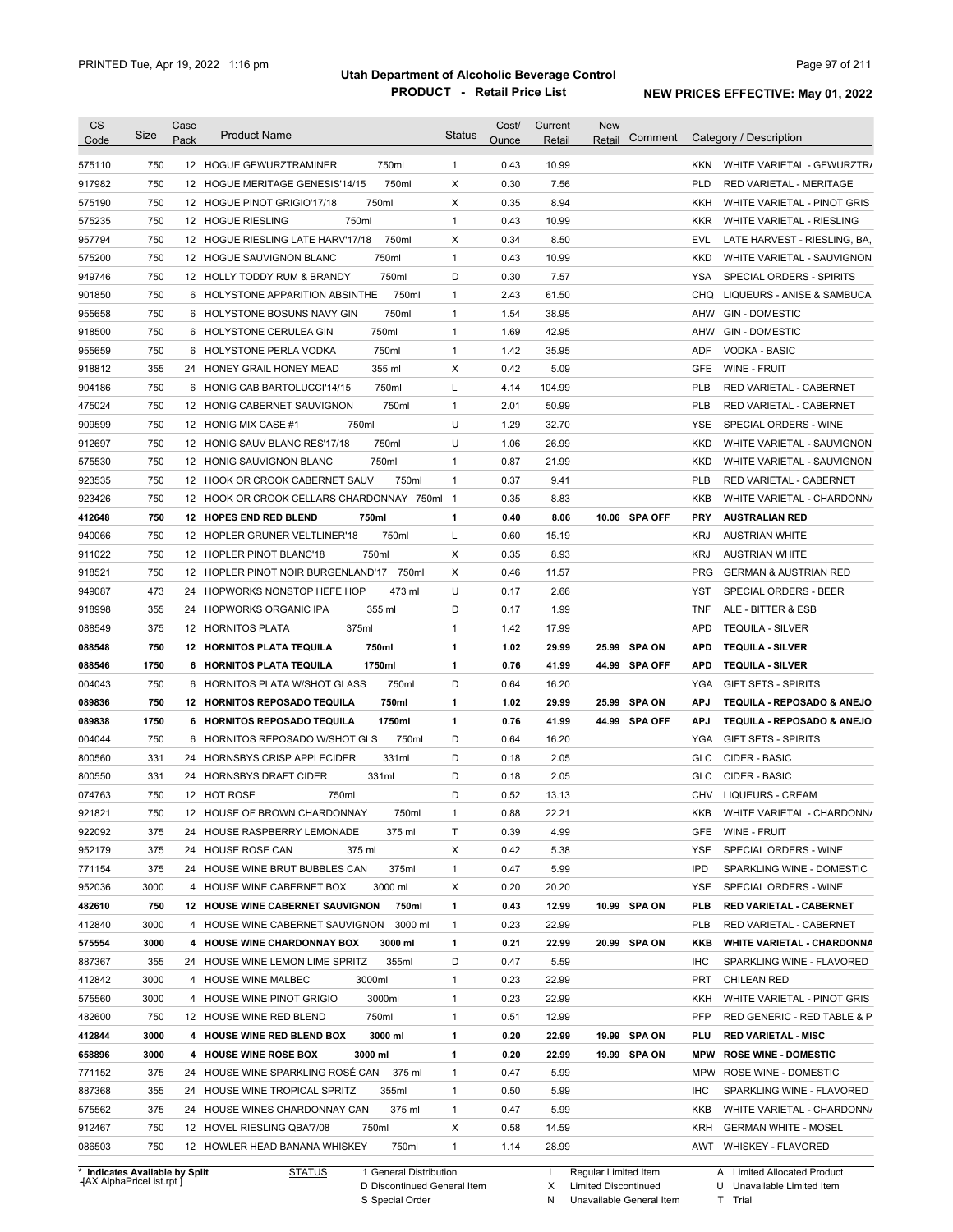| <b>CS</b><br>Code              | Size | Case<br>Pack | <b>Product Name</b>                           | <b>Status</b> | Cost/<br>Ounce | Current<br>Retail | <b>New</b><br>Retail | Comment       |            | Category / Description         |
|--------------------------------|------|--------------|-----------------------------------------------|---------------|----------------|-------------------|----------------------|---------------|------------|--------------------------------|
|                                |      |              |                                               |               |                |                   |                      |               |            |                                |
| 918852                         | 250  |              | 24 HOXIE SPRITZER LEMON GINGER ROSÉ 250 ml    | D             | 0.36           | 3.02              |                      |               | <b>IHC</b> | SPARKLING WINE - FLAVORED      |
| 065195                         | 750  |              | 6 HPNOTIQ LIQUEUR<br>750ml                    | $\mathbf{1}$  | 0.99           | 24.99             |                      |               | CHU        | LIQUEURS - MISC                |
| 065231                         | 750  |              | 750ml<br>6 HPNOTIQ HOLIDAY SPARKLE            | D             | 0.53           | 13.49             |                      |               | YGC        | <b>GIFT SETS - LIQUEURS</b>    |
| 100509                         | 750  |              | 6 HPNOTIQ HOLIDAY WITH 2 GLASSES<br>750ml     | D             | 0.53           | 13.50             |                      |               | YSC        | SPECIAL ORDERS - LIQUEURS      |
| 065194                         | 375  |              | 12 HPNOTIQ LIQUEUR<br>375ml                   | $\mathbf{1}$  | 1.02           | 12.99             |                      |               | CHE        | <b>LIQUEURS - FRUIT</b>        |
| 947711                         | 473  |              | 473ml<br>24 HUB HOPWORKS ORGAN IC IPA CAN     | D             | 0.17           | 2.65              |                      |               | <b>TNF</b> | ALE - BITTER & ESB             |
| 919150                         | 750  |              | <b>12 HUBER SPARKLING ROSE</b><br>750ml       | Х             | 0.59           | 14.07             |                      | 14.99 HIGHER  | <b>IHU</b> | <b>SPARKLING WINE - MISC</b>   |
| 916607                         | 750  |              | 750ml<br>12 HUBER VELTLINER HUGO TROCK'07/    | U             | 0.48           | 12.23             |                      |               | <b>KRJ</b> | <b>AUSTRIAN WHITE</b>          |
| 916943                         | 750  |              | 12 HUBER VELTLINER OBERE STEIGEN'08 750ml     | Χ             | 0.68           | 17.31             |                      |               | <b>KRJ</b> | <b>AUSTRIAN WHITE</b>          |
| 952087                         | 750  |              | 12 HUBERT MEYER CREMANT ROSE D'ALSACE 750ml   | L             | 0.94           | 23.94             |                      |               | <b>IHS</b> | SPARKLING WINE - BLANC DE N    |
| 018660                         | 375  |              | 12 HUDSON BABY BOURBON<br>375ml               | Χ             | 3.15           | 39.99             |                      |               | AWH        | WHISKEY - BOURBON & TENNE:     |
| 018661                         | 750  |              | 750ml<br>6 HUDSON BOURBON                     | Χ             | 1.58           | 39.99             |                      |               | AWH        | WHISKEY - BOURBON & TENNE:     |
| 018672                         | 750  |              | 6 HUDSON BRIGHT LIGHT BIG BOURBON 750ml       | $\mathbf{1}$  | 1.58           | 39.99             |                      |               |            | AWK WHISKEY - BOURBON SINGLE B |
| 904163                         | 355  |              | 24 HUE BEER<br>355ml                          | U             | 0.17           | 2.02              |                      |               | YST        | SPECIAL ORDERS - BEER          |
| 913694                         | 750  |              | 750ml<br>12 HUGEL GENTIL'19                   | г             | 0.59           | 14.56             |                      | 14.99 HIGHER  | KRC        | <b>FRENCH WHITE - ALSATIAN</b> |
| 917357                         | 750  |              | 750ml<br>12 HUGEL RIESLING'19                 | г             | 0.91           | 22.82             |                      | 22.99 HIGHER  | KRC        | <b>FRENCH WHITE - ALSATIAN</b> |
| 908186                         | 1000 |              | 1000 ml<br>12 HUGL GRUNER VELTLINER'21        | г             | 0.41           | 13.82             |                      | 13.99 HIGHER  | KRJ        | <b>AUSTRIAN WHITE</b>          |
| 909913                         | 750  |              | 3 HUNDRED ACRE CABERNET ARK VNRD'18 750ml     | U             | 28.97          | 734.66            |                      |               | <b>PLB</b> | RED VARIETAL - CABERNET        |
| 921648                         | 750  |              | 3 HUNDRED ACRE CABERNET KAYLI MRGN'1 750ml    | U             | 28.96          | 734.41            |                      |               | PLB        | RED VARIETAL - CABERNET        |
| 914897                         | 750  |              | 12 HUNEEUS FAUST CAB'17/18<br>750ml           | L             | 2.56           | 64.99             |                      |               | PLB        | RED VARIETAL - CABERNET        |
| 902957                         | 355  |              | 355 ml<br>24 HURRICAN HIGH GRAVITY            | 1             | 0.08           | 0.99              |                      |               | <b>TCJ</b> | BEER - ICE & MALT LIQUOR       |
| 088448                         | 750  | 6            | <b>HUSSONG'S ANEJO</b><br>750ml               | D             | 2.01           | 50.99             |                      |               | <b>YGC</b> | <b>GIFT SETS - LIQUEURS</b>    |
| 089343                         | 750  | 6            | HUSSONG'S TEQUILA REPOSADO<br>750ml           | D             | 0.79           | 19.98             |                      |               | APJ        | TEQUILA - REPOSADO & ANEJO     |
| 949526                         | 750  |              | 12 HYDE DE VILLANE CHARD CARNEROS'18 750ml    | L             | 3.14           | 79.53             |                      |               | <b>KKB</b> | WHITE VARIETAL - CHARDONN/     |
| 912995                         | 750  |              | 12 I WISH YOU WOULD LIGHT WHISKEY 75 750ml    | U             | 0.99           | 25.04             |                      |               | <b>YSE</b> | SPECIAL ORDERS - WINE          |
| 913046                         | 750  |              | 12 I WISH YOU WOULD PEACH WHISKEY 75 750ml    | U             | 0.79           | 19.99             |                      |               | <b>YSA</b> | SPECIAL ORDERS - SPIRITS       |
| 920076                         | 750  |              | 750ml<br>12 I WISH YOU WOULD VODKA            | U             | 0.79           | 20.04             |                      |               | <b>YSA</b> | SPECIAL ORDERS - SPIRITS       |
| 018788                         | 750  |              | 750ml<br>12 I.W. HARPER BOURBON               | D             | 0.77           | 19.44             |                      |               | AWH        | WHISKEY - BOURBON & TENNE:     |
| 018790                         | 750  |              | 750ml<br>6 I.W. HARPER BOURBON15 YEAR         | U             | 2.99           | 75.80             |                      |               | <b>YSA</b> | SPECIAL ORDERS - SPIRITS       |
| 900057                         | 473  | 24           | 473ml<br>IBW BRONY DDH DIPA                   | U             | 0.26           | 4.20              |                      |               | YST        | SPECIAL ORDERS - BEER          |
| 955726                         | 473  | 24           | <b>IBW DDH DIPA ROTATING SERIES</b><br>473 ml | 1             | 0.28           | 4.49              |                      |               | <b>TCP</b> | BEER - FRUIT & FLAVORED        |
| 900173                         | 473  | 24           | IBW JR. ASTRONAUT JUICE DDH IPA 473 mI        | 1             | 0.25           | 3.99              |                      |               | <b>TNC</b> | ALE - PALE                     |
| 901937                         | 473  | 24           | <b>IBW MUGWUMP BRUNCH</b><br>473 ml           | U             | 0.25           | 3.99              |                      |               | YST        | SPECIAL ORDERS - BEER          |
| 910476                         | 473  | 24           | <b>IBW WAR ON XMAS WHITE STOUT</b><br>473ml   | D             | 0.28           | 4.49              |                      |               | YST        | <b>SPECIAL ORDERS - BEER</b>   |
| 080824                         | 375  |              | 24 ICE 101 PEPPERMINT SCHNAPPS<br>375ml       | D             | 0.55           | 6.93              |                      |               | <b>CPC</b> | <b>SCHNAPPS - PEPPERMINT</b>   |
| 059231                         | 1750 |              | 6 ICE BOX MUDSLIDE<br>1750ml                  | 1             | 0.25           | 14.99             |                      |               |            | CWR PREMIXED - MUDSLIDE        |
| 989177                         | 355  |              | 18 ICEHOUSE BEER<br>355ml                     | 1             | 0.08           | 0.99              |                      |               | TCJ        | BEER - ICE & MALT LIQUOR       |
| 919019                         | 473  |              | 473ml<br>24 ICEHOUSE EDGE LAGER               | D             | 0.07           | 1.19              |                      |               | THE        | <b>LAGER - PILSENER</b>        |
| 989380                         | 710  |              | 710ml<br>12 ICEHOUSE EDGE LAGER               | D             | 0.11           | 2.55              |                      |               | TCJ        | BEER - ICE & MALT LIQUOR       |
| 319592                         | 750  |              | 750ml<br>12 ICH BIN EIN WEISSWEIN             | 1             | 0.39           | 9.97              |                      |               | <b>KRH</b> | <b>GERMAN WHITE - MOSEL</b>    |
| 065178                         | 750  |              | 750ml<br>12 ICHIKO SILHOUETTE SHOCHU          | 1             | 0.80           | 20.37             |                      |               | AWX        | <b>WHISKEY - JAPANESE</b>      |
| 947518                         | 300  |              | 24 ICING CAN<br>300 ml                        | U             | 0.20           | 2.05              |                      |               | YSE        | SPECIAL ORDERS - WINE          |
| 903438                         | 750  |              | 12 IDLEWILD FLORA FAUNA WHITE<br>750ml        | U             | 0.67           | 16.87             |                      |               | YSE        | SPECIAL ORDERS - WINE          |
| 918993                         | 750  |              | 12 IDLEWILD ROSÉ THE FLOWERS'21<br>750ml      | Г             | 0.71           | 17.99             |                      |               | MPW        | ROSE WINE - DOMESTIC           |
| 952719                         | 750  |              | 750ml<br>12 IDLEWILD THE BIRD RED'20/21       | Г             | 0.79           | 19.99             |                      |               | PFP        | RED GENERIC - RED TABLE & P    |
| 907902                         | 750  |              | 12 IICHIKO SHOCHU<br>750ml                    | U             | 1.04           | 26.30             |                      |               | YSA        | SPECIAL ORDERS - SPIRITS       |
| 907277                         | 330  |              | 330 ml<br>24 IKKELLER BEER GEEK BREAKFAST     | U             | 0.55           | 6.19              |                      |               | YST        | SPECIAL ORDERS - BEER          |
| 917840                         | 750  |              | 750ml<br>12 IL CASTAGNO CORTONA SYRAH'8/10    | х             | 1.20           | 30.39             |                      |               | PRI        | <b>ITALIAN RED - TUSCANY</b>   |
| 367388                         | 750  |              | 12 IL FAGGIO MONTEPUL D' ABRUZZO<br>750ml     | 1             | 0.67           | 15.99             |                      | 16.99 HIGHER  | <b>PRK</b> | <b>ITALIAN RED - MISC DOC</b>  |
| 922501                         | 750  |              | 12 IL FARNETO GIANDON ROSSO<br>750ml          | U             | 0.63           | 15.99             |                      |               | YSE        | SPECIAL ORDERS - WINE          |
| 920629                         | 750  |              | 12 IL FAUNO DI ARCANUM '17/18<br>750ml        | Г             | 1.30           | 32.99             |                      |               | PRI        | <b>ITALIAN RED - TUSCANY</b>   |
| 950224                         | 750  |              | 6 IL PAVONE BAROLO AGRICOLA'11/14 750ml       | L             | 1.89           | 48.01             |                      |               | <b>PRJ</b> | <b>ITALIAN RED - PIEDMONT</b>  |
| 914402                         | 750  |              | 6 IL POGGIONE BRUNELLO RISERVA'12 750ml       | г             | 5.24           | 121.69            |                      | 132.99 HIGHER | PRI        | <b>ITALIAN RED - TUSCANY</b>   |
| 915518                         | 750  |              | 6 IL POGGIONE BRUNELLO'15<br>750ml            | г             | 3.98           | 99.99             |                      | 100.99 HIGHER | PRI        | <b>ITALIAN RED - TUSCANY</b>   |
| * Indicates Available by Split |      |              | <b>STATUS</b><br>1 General Distribution       |               |                | L.                | Regular Limited Item |               |            | A Limited Allocated Product    |

**Case** [AX AlphaPriceList.rpt ]

D Discontinued General Item

S Special Order

X N Limited Discontinued

Unavailable General Item

U Unavailable Limited Item

A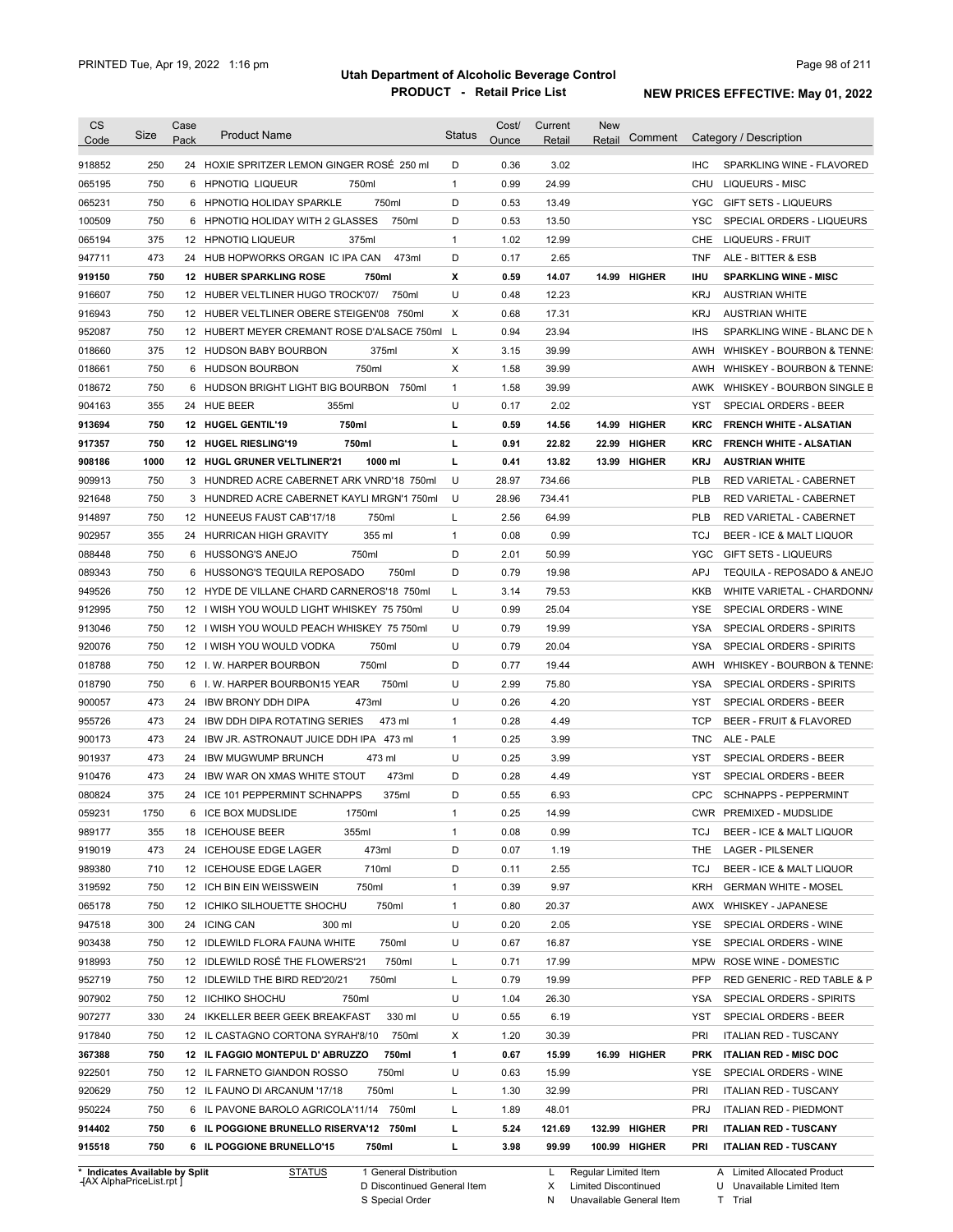| <b>CS</b><br>Code              | Size  | Case<br>Pack | <b>Product Name</b>                         | <b>Status</b> | Cost/<br>Ounce | Current<br>Retail | <b>New</b><br>Comment<br>Retail | Category / Description                         |
|--------------------------------|-------|--------------|---------------------------------------------|---------------|----------------|-------------------|---------------------------------|------------------------------------------------|
|                                |       |              |                                             |               |                |                   |                                 |                                                |
| 101562                         | 750   |              | 6 ILEGAL MEZCAL JOVEN VAP<br>750ml          | D             | 1.01           | 25.69             |                                 | YGA GIFT SETS - SPIRITS                        |
| 953329                         | 750   |              | 12 ILLAHE WILLAMETTE VALLEY PINOT NOI 750ml | L             | 1.16           | 27.43             | 29.52 HIGHER                    | <b>PLR</b><br><b>RED VARIETAL - PINOT NOIR</b> |
| 923585                         | 750   |              | 12 ILLYRIA PLAVIC MALI<br>750ml             | L             | 0.87           | 21.99             |                                 | PRZ<br><b>IMPORTED RED - MISC</b>              |
| 921746                         | 750   |              | 750ml<br>12 ILLYRIA STONE CUVEE WHITE       | L             | 0.79           | 19.99             |                                 | <b>KRY</b><br><b>IMPORTED WHITE - MISC</b>     |
| 921744                         | 750   |              | 750ml<br>12 ILLYRIA TRNJAK RED              | L             | 1.20           | 30.50             |                                 | <b>PRZ</b><br><b>IMPORTED RED - MISC</b>       |
| 921745                         | 750   |              | 750ml<br>12 ILLYRIA VRANAC DRY RED          | L             | 0.79           | 19.99             |                                 | <b>PRZ</b><br><b>IMPORTED RED - MISC</b>       |
| 921900                         | 375   |              | 375ml<br>12 IMAGERY PINOT NOIR              | U             | 0.63           | 7.99              |                                 | YSE<br>SPECIAL ORDERS - WINE                   |
| 475048                         | 750   |              | 12 IMAGERY PINOT NOIR<br>750ml              | $\mathbf{1}$  | 0.67           | 17.06             |                                 | <b>PLR</b><br>RED VARIETAL - PINOT NOIR        |
| 922858                         | 355   |              | 355ml<br>24 IMPERIAL PUMPKIN SMASH STOUT    | D             | 0.33           | 3.99              |                                 | ALE - MISC & SEASONAL<br>TNU                   |
| 913731                         | 750   |              | 750ml<br>12 IN SANTENAY BL DESSUS '13       | Х             | 0.59           | 14.89             |                                 | <b>KRA</b><br><b>FRENCH WHITE - BURGUNDY</b>   |
| 915875                         | 750   |              | 750ml<br>12 INAMA CARMENERE PIU'17/18       | L             | 0.87           | 21.99             |                                 | <b>PRK</b><br>ITALIAN RED - MISC DOC           |
| 914373                         | 750   |              | 750ml<br>12 INAMA SOAVE CLASSICO'19/20      | L             | 0.67           | 16.99             |                                 | KRL<br>ITALIAN WHITE - MISC DOC                |
| 005749                         | 750   |              | 750ml<br>6 INCHGOWER 27YEAR                 | Α             | 11.04          | 279.99            |                                 | LAS<br><b>ALLOCATED SPIRIT</b>                 |
| 952229                         | 355   |              | 24 INCLINE CIDER EXPLORER HOPPED<br>355 ml  | U             | 0.20           | 2.42              |                                 | YSE<br>SPECIAL ORDERS - WINE                   |
| 951890                         | 20000 | 1            | INCLINE CIDER EXPLORER HOPPED K 20000 ml    | U             | 0.18           | 121.42            |                                 | <b>YSE</b><br>SPECIAL ORDERS - WINE            |
| 954628                         | 500   |              | 12 INCLINE CIDER IMPERIAL RHUBARB<br>500 ml | U             | 0.42           | 7.14              |                                 | YSE<br>SPECIAL ORDERS - WINE                   |
| 954657                         | 20000 | 1            | INCLINE CIDER IMPERIAL RHUBARB 20000 ml     | U             | 0.19           | 127.21            |                                 | <b>YSE</b><br>SPECIAL ORDERS - WINE            |
| 952138                         | 355   |              | 24 INCLINE CIDER LEGEND LEMONGRASS 355 ml   | $\mathbf{1}$  | 0.20           | 2.45              |                                 | <b>GLM</b><br>CIDER - FLAVORED                 |
| 953327                         | 19000 |              | 1 INCLINE CIDER LEMONGRASS KEG 19000 ml     | U             | 0.19           | 120.57            |                                 | YSE<br>SPECIAL ORDERS - WINE                   |
| 951558                         | 355   | 24           | <b>INCLINE CIDER MARIONBERRY</b><br>355 ml  | $\mathbf{1}$  | 0.20           | 2.45              |                                 | <b>GLM</b><br>CIDER - FLAVORED                 |
| 952485                         | 355   |              | 355 ml<br>24 INCLINE CIDER SEASONAL         | Τ             | 0.13           | 1.53              |                                 | <b>GLM</b><br>CIDER - FLAVORED                 |
| 953815                         | 20000 |              | 1 INCLINE CIDER SEASONAL<br>20000 ml        | U             | 0.16           | 108.63            |                                 | YST<br>SPECIAL ORDERS - BEER                   |
| 955578                         | 550   |              | 12 INCLINE CIDER WHITE PEACH<br>550 ml      | $\mathbf{1}$  | 0.27           | 4.99              |                                 | <b>GLM</b><br>CIDER - FLAVORED                 |
| 952402                         | 59000 |              | 1 INCLINE SCOUT MARIONBERRY<br>59000 ml     | U             | 0.13           | 251.27            |                                 | YSE<br>SPECIAL ORDERS - WINE                   |
| 952401                         | 59000 |              | 1 INCLINE THE EXPLORER HOPPED CID 59000 ml  | U             | 0.11           | 213.67            |                                 | YSE<br>SPECIAL ORDERS - WINE                   |
| 917585                         | 750   |              | 12 INDABA CHARDONNAY SA'16/19<br>750ml      | X             | 0.44           | 11.16             |                                 | <b>KRQ</b><br>SOUTH AFRICAN WHITE              |
| 917586                         | 750   |              | 750ml<br>12 INDABA CHENIN BLANC SA'17/18    | L             | 0.44           | 11.16             |                                 | <b>KRQ</b><br>SOUTH AFRICAN WHITE              |
| 922161                         | 750   |              | 12 INDIGENO ROSSO<br>750ml                  | U             | 0.95           | 24.14             |                                 | YSE<br>SPECIAL ORDERS - WINE                   |
| 918502                         | 750   |              | 750ml<br>12 INDIGENOUS NEBBIOLO D'ALBA'19   | L             | 0.71           | 17.99             | 17.99                           | <b>PRJ</b><br><b>ITALIAN RED - PIEDMONT</b>    |
| 728310                         | 750   |              | <b>12 INDIGENOUS PROSECCO BRUT</b><br>750ml | 1             | 0.71           | 16.99             | 17.99 HIGHER                    | IPI<br><b>SPARKLING WINE - PROSECCO</b>        |
| 952039                         | 250   |              | 24 INFINITE MONKEY DRY HOPPED SAUV. 250 ml  | U             | 0.50           | 4.20              |                                 | YSE<br>SPECIAL ORDERS - WINE                   |
| 950553                         | 250   | 24           | INFINITE MONKEY THEOREM MOSCATO 250ml       | D             | 0.50           | 4.20              |                                 | KKT<br>WHITE VARIETAL - MUSCAT & M             |
| 950555                         | 250   |              | 24 INFINITE MONKEY THEOREM PEAR CIDER 250ml | U             | 0.40           | 3.42              |                                 | YSE<br>SPECIAL ORDERS - WINE                   |
| 950556                         | 250   |              | 24 INFINITE MONKEY THEOREM ROSE<br>250ml    | D             | 0.50           | 4.20              |                                 | MPW ROSE WINE - DOMESTIC                       |
| 950552                         | 250   |              | 24 INFINITE MONKEY THEOREM WHITE<br>250ml   | D             | 0.50           | 4.20              |                                 | <b>KFP</b><br>WHITE GENERIC - TABLE & PRC      |
| 914549                         | 750   |              | 6 INGLENOOK CABERNET '15<br>750ml           | х             | 3.34           | 84.79             |                                 | PLB<br>RED VARIETAL - CABERNET                 |
| 576817                         | 1500  |              | 6 INGLENOOK CHARDONNAY<br>1500ml            | D             | 0.18           | 9.08              |                                 | KKB<br>WHITE VARIETAL - CHARDONN/              |
| 947935                         | 750   |              | 12 INIZI CHARBONO NAPA'13/14<br>750ml       | Х             | 0.76           | 19.25             |                                 | <b>PFP</b><br>RED GENERIC - RED TABLE & P      |
| 918837                         | 750   |              | 12 INIZI HI JUMP RED '14<br>750ml           | X             | 0.63           | 16.00             |                                 | RED VARIETAL - MISC<br>PLU                     |
| 922530                         | 750   |              | 12 INKARRI MALBEC<br>750ml                  | U             | 0.61           | 15.53             |                                 | SPECIAL ORDERS - WINE<br>YSE                   |
| 915852                         | 750   |              | 12 INMAN PINOT GRIS RUSS RIV'07/08<br>750ml | Х             | 0.80           | 20.34             |                                 | WHITE VARIETAL - PINOT GRIS<br>KKH             |
| 915851                         | 750   |              | 12 INMAN PINOT NOIR OLIV GRANG'06<br>750ml  | Х             | 1.36           | 34.52             |                                 | <b>PLR</b><br>RED VARIETAL - PINOT NOIR        |
| 913286                         | 375   |              | 6 INNISKILLIN GOLD VIDAL ICE'19<br>375 ml   | L             | 6.63           | 84.08             |                                 | EVU<br>LATE HARVEST - WHITE MISC               |
|                                | 375   |              |                                             |               | 5.00           |                   |                                 | EVU                                            |
| 915381                         |       |              | 6 INNISKILLIN PEARL VIDAL ICE'18 375 ml     | L             |                | 63.46             |                                 | LATE HARVEST - WHITE MISC                      |
| 918116                         | 750   |              | 12 INNOCENT BYSTANDER PINK MOSCAT 750ml     | 1             | 0.59           | 14.02             | 14.99 HIGHER                    | <b>WHITE VARIETAL - MUSCAT &amp; M</b><br>KKT  |
| 917931                         | 750   |              | 12 INNOCENT BYSTANDER PINOT GRIS'16 750ml   | Х             | 0.34           | 8.62              |                                 | KRT<br><b>AUSTRALIAN WHITE</b>                 |
| 920897                         | 750   |              | 6 INSOGLIO CAMPO DI SASSO'18<br>750ml       | L             | 1.71           | 43.31             |                                 | PRI<br><b>ITALIAN RED - TUSCANY</b>            |
| 918424                         | 750   |              | 750ml<br>12 INSTANT GRATIFICATION ALLURE    | L             | 0.91           | 23.00             |                                 | <b>KKU</b><br><b>WHITE VARIETAL - MISC</b>     |
| 918411                         | 750   |              | 12 INSTANT GRATIFICATION WHITE<br>750ml     | D             | 0.68           | 17.25             |                                 | <b>KFP</b><br>WHITE GENERIC - TABLE & PRC      |
| 476492                         | 750   |              | 750ml<br>12 INTERCEPT CABERNET SAUVIGNON    | 1             | 0.91           | 24.99             | 22.99 SPA ON                    | <b>PLB</b><br><b>RED VARIETAL - CABERNET</b>   |
| 476493                         | 750   |              | 12 INTERCEPT PINOT NOIR<br>750ml            | $\mathbf{1}$  | 0.99           | 24.99             |                                 | <b>PLR</b><br>RED VARIETAL - PINOT NOIR        |
| 476484                         | 750   |              | 750ml<br>12 INTRINSIC CABERNET SAUVIGNON    | $\mathbf{1}$  | 0.99           | 24.99             |                                 | <b>PLB</b><br>RED VARIETAL - CABERNET          |
| 920186                         | 750   |              | 12 IRON GATE RIESLING'14<br>750ml           | L             | 1.06           | 27.00             |                                 | <b>KKR</b><br>WHITE VARIETAL - RIESLING        |
| 920182                         | 750   |              | 750ml<br>12 IRON GATE TEMPEST RED           | Х             | 1.10           | 28.00             |                                 | PFP<br>RED GENERIC - RED TABLE & P             |
| * Indicates Available by Split |       |              | 1 General Distribution<br><b>STATUS</b>     |               |                | L.                | Regular Limited Item            | A Limited Allocated Product                    |

**Case** [AX AlphaPriceList.rpt ]

D Discontinued General Item S Special Order

X Limited Discontinued

N Unavailable General Item

U Unavailable Limited Item

Limited Allocated Product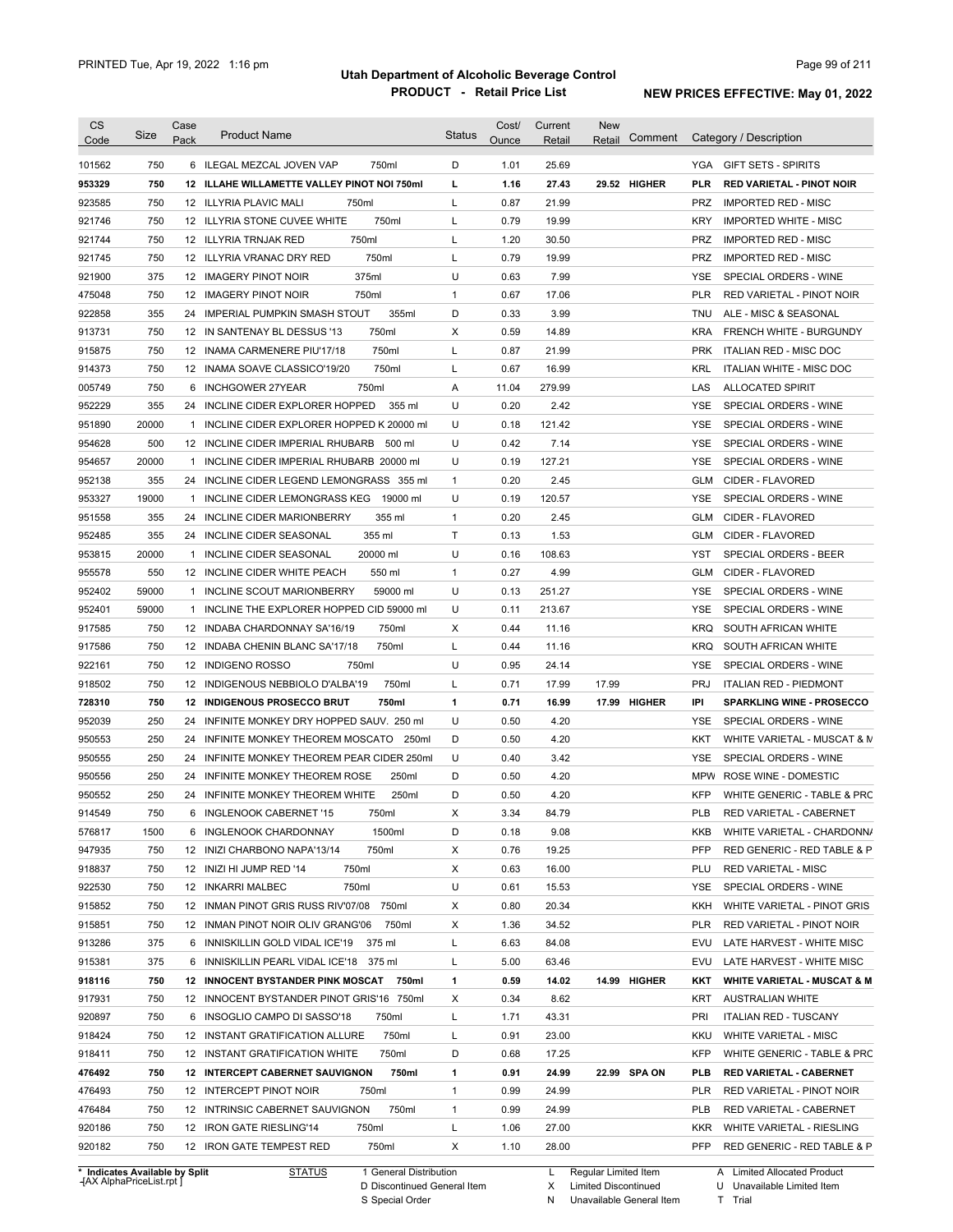| <b>CS</b>                      | Size | Case<br>Pack | <b>Product Name</b>                         | <b>Status</b> | Cost/<br>Ounce | Current<br>Retail | New<br>Comment<br>Retail |            | Category / Description             |
|--------------------------------|------|--------------|---------------------------------------------|---------------|----------------|-------------------|--------------------------|------------|------------------------------------|
| Code                           |      |              |                                             |               |                |                   |                          |            |                                    |
| 908723                         | 750  |              | 12 IRON HORSE CLASSIC VNTG BRUT'12/13 750ml | X             | 0.90           | 22.83             |                          | <b>IHP</b> | SPARKLING WINE - BRUT & BLA        |
| 945734                         | 750  |              | 12 IRON HORSE WEDDING CUVEE'12/13<br>750ml  | X             | 0.90           | 22.83             |                          | <b>IHS</b> | SPARKLING WINE - BLANC DE N        |
| 947224                         | 500  |              | 500ml<br>8 IRON MAIDEN TROOPER              | U             | 0.29           | 4.89              |                          | YST        | SPECIAL ORDERS - BEER              |
| 476530                         | 750  |              | <b>12 IRONSTONE MERLOT</b><br>750ml         | 1             | 0.51           | 7.99              | 12.99 SPA OFF            | <b>PLF</b> | <b>RED VARIETAL - MERLOT</b>       |
| 476576                         | 750  |              | 750ml<br>12 IRONY PINOT NOIR MONTEREY'17    | Χ             | 0.59           | 14.99             |                          | <b>PLR</b> | RED VARIETAL - PINOT NOIR          |
| 923158                         | 750  |              | 750ml<br>12 IRUAI BLOOD FLOWERS SYRAH       | U             | 0.80           | 20.37             |                          | <b>YSE</b> | SPECIAL ORDERS - WINE              |
| 921586                         | 750  |              | 750ml<br>12 IRUAI BLOOM PHASE RED           | U             | 0.67           | 16.97             |                          | YSE        | SPECIAL ORDERS - WINE              |
| 923159                         | 750  |              | 750ml<br>12 IRUAI GIALLO RED                | U             | 0.77           | 19.51             |                          | YSE        | SPECIAL ORDERS - WINE              |
| 921585                         | 750  |              | 12 IRUAI MINERAL RANGE CHARDONNAY<br>750ml  | U             | 0.77           | 19.51             |                          | YSE        | SPECIAL ORDERS - WINE              |
| 921584                         | 750  |              | 750ml<br>12 IRUAI SHASTA CASCADE RED        | U             | 0.67           | 17.02             |                          | YSE        | SPECIAL ORDERS - WINE              |
| 094787                         | 3000 |              | 3000ml<br>4 ITALIAN SWISS COLONY SHERRY     | D             | 0.13           | 13.63             |                          | EHJ        | SHERRY - MEDIUM - AMONTILL/        |
| 907623                         | 750  |              | 12 ITALO PIETRANTONJ MONT D'AB'17/18 750ml  | г             | 0.59           | 15.06             | 14.99 LOWER              | <b>PRK</b> | <b>ITALIAN RED - MISC DOC</b>      |
| 907008                         | 750  |              | 12 ITHACA AKYLES PRIORAT'05/8<br>750ml      | Х             | 0.80           | 20.29             |                          | <b>PRP</b> | <b>SPANISH RED - MISC</b>          |
| 906248                         | 750  |              | 750ml<br>6 ITHACA ODYSSEUS PRIORAT'02       | Χ             | 0.81           | 20.42             |                          | YSE        | SPECIAL ORDERS - WINE              |
| 916967                         | 750  |              | 6 ITHACA PRIORAT ODYSSEUS MASET'04 750ml    | Χ             | 2.00           | 50.83             |                          | <b>PRP</b> | <b>SPANISH RED - MISC</b>          |
| 918845                         | 750  |              | 12 IZARBE GRAN RESERVA'05/06<br>750ml       | г             | 1.93           | 47.99             | <b>HIGHER</b><br>48.99   | <b>PRN</b> | <b>SPANISH RED - RIOJA</b>         |
| 952158                         | 750  |              | 750ml<br>12 IZARBE RESERVA                  | L             | 1.10           | 26.99             | 27.99 HIGHER             | PRN        | <b>SPANISH RED - RIOJA</b>         |
| 005288                         | 1750 |              | 1750ml<br>6 J & B RARE SCOTCH               | D             | 0.59           | 34.65             |                          |            | AWR WHISKY - SCOTCH BLENDED        |
| 912669                         | 750  |              | 750ml<br>12 J BAPTISTE ADAM GEWURZ'16       | U             | 1.07           | 27.06             |                          | KRC        | FRENCH WHITE - ALSATIAN            |
| 918768                         | 750  |              | 750ml<br>12 J BAPTISTE ADAM RIESLING '15    | Χ             | 0.52           | 13.10             |                          | KRC        | FRENCH WHITE - ALSATIAN            |
| 948178                         | 750  |              | 12 J BOUCHON CANTO NORTE RED'14/15 750ml    | Х             | 0.28           | 7.00              |                          | <b>PRT</b> | <b>CHILEAN RED</b>                 |
| 948179                         | 750  |              | 750ml<br>12 J BOUCHON CANTO SUR RED'17/18   | Х             | 0.51           | 13.02             |                          | PRT        | <b>CHILEAN RED</b>                 |
| 955215                         | 750  |              | 750ml<br>12 J BOUCHON PAIS VIEJO'18/19      | Х             | 0.30           | 7.54              |                          | <b>PRT</b> | <b>CHILEAN RED</b>                 |
| 750175                         | 750  |              | 750ml<br>12 J BRUT ROSE NV                  | Х             | 0.85           | 21.60             |                          | <b>IHS</b> | SPARKLING WINE - BLANC DE N        |
| 579250                         | 750  |              | 750ml<br>12 J CHARDONNAY RR'14/15           | X             | 0.55           | 14.04             |                          | KKB        | WHITE VARIETAL - CHARDONN/         |
| 917756                         | 750  |              | 750ml<br>6 J DAVIES CAB DIAMONDMTN'06       | Χ             | 3.00           | 76.03             |                          | <b>PLB</b> | RED VARIETAL - CABERNET            |
| 913629                         | 750  |              | 750ml<br>12 J GARCIA MERLOT'05              | Х             | 0.62           | 15.81             |                          | PLF        | RED VARIETAL - MERLOT              |
| 477801                         | 750  |              | 750ml<br>6 J LOHR CABERNET SAUV HILLTOP     | $\mathbf{1}$  | 1.26           | 31.95             |                          | <b>PLB</b> | RED VARIETAL - CABERNET            |
| 477510                         | 750  |              | 12 J LOHR CABERNET SEVEN OAKS<br>750ml      | $\mathbf{1}$  | 0.79           | 19.95             |                          | <b>PLB</b> | RED VARIETAL - CABERNET            |
| 477675                         | 375  |              | 12 J LOHR CABERNET SEVEN OAKS'17/18 375 ml  | Г             | 0.80           | 10.13             |                          | <b>PLB</b> | RED VARIETAL - CABERNET            |
| 579185                         | 750  |              | 6 J LOHR CHARD ARROYO VISTA<br>750ml        | $\mathbf{1}$  | 0.87           | 21.95             |                          | KKB        | WHITE VARIETAL - CHARDONN/         |
| 578903                         | 375  |              | 375 ml<br>12 J LOHR CHARD RIVERSTONE'17/18  | Х             | 0.39           | 4.93              |                          | KKB        | WHITE VARIETAL - CHARDONN/         |
| 578900                         | 750  |              | 750ml<br>12 J LOHR CHARDONNAY RIVERSTONE    | $\mathbf{1}$  | 0.71           | 17.95             |                          | <b>KKB</b> | WHITE VARIETAL - CHARDONN/         |
| 477520                         | 750  |              | 750ml<br>12 J LOHR CYPRESS CABERNET         | D             | 0.25           | 6.46              |                          | <b>PLB</b> | <b>RED VARIETAL - CABERNET</b>     |
| 477805                         | 750  |              | 12 J LOHR MERLOT LOS OSOS<br>750ml          | $\mathbf{1}$  | 0.71           | 17.95             |                          | <b>PLF</b> | <b>RED VARIETAL - MERLOT</b>       |
| 579058                         | 750  |              | 12 J LOHR SAUVIGNON BLANC FLUME CROSS 750ml | 1             | 0.63           | 15.95             |                          | KKD        | WHITE VARIETAL - SAUVIGNON         |
| 917902                         | 750  |              | 12 J PALACIOS PETALOS BIERZO'19<br>750ml    | L             | 0.93           | 23.06             | 23.49 HIGHER             | <b>PRP</b> | <b>SPANISH RED - MISC</b>          |
| 579271                         | 750  |              | 12 J PINOT GRIS<br>750ml                    | 1             | 0.75           | 14.99             | 18.99 SPA OFF            | KKH        | <b>WHITE VARIETAL - PINOT GRIS</b> |
| 477470                         | 750  |              | 750ml<br>12 J PINOT NOIR RR'15              | L             | 1.42           | 35.99             |                          | <b>PLR</b> | RED VARIETAL - PINOT NOIR          |
| 913486                         | 750  |              | 750ml<br>6 J POLI LAMPONI DI POLI           | Х             | 3.42           | 86.66             |                          | ATR        | BRANDY - GRAPPA & EAUX DE Y        |
| 908223                         | 750  |              | 750ml<br>6 J SCHRAM VINTAGE ROSE '00        | D             | 4.85           | 122.88            |                          | YSE        | SPECIAL ORDERS - WINE              |
| 027822                         | 750  |              | 750ml<br>6 J SEEDS APPLE CIDER WHISKEY      | 1             | 0.67           | 18.99             | 16.99 SPA ON             | AWT        | <b>WHISKEY - FLAVORED</b>          |
| 662436                         | 750  |              | 12 J VIN GRIS '15/16<br>750ml               | Х             | 0.47           | 11.88             |                          | KKH        | WHITE VARIETAL - PINOT GRIS        |
| 477852                         | 750  |              | 12 J VINEYARDS PINOT NOIR BLACK LABEL 750ml | D             | 0.87           | 21.99             |                          | <b>PLR</b> | RED VARIETAL - PINOT NOIR          |
| 952984                         | 750  |              | 12 J VINEYARDS RUSSIAN RIVER VALLEY 750ml   | х             | 1.02           | 25.99             |                          | YSE        | SPECIAL ORDERS - WINE              |
| 579279                         | 1500 |              | 6 J.W. MORRIS CHARDONNAY<br>1500ml          | 1             | 0.28           | 10.99             | 13.99 SPA OFF            | KKB        | <b>WHITE VARIETAL - CHARDONNA</b>  |
| 908914                         | 750  |              | 750ml<br>12 JABOULET CNP TERRE FERME'12     | Х             | 2.72           | 69.06             |                          | <b>PRB</b> | FRENCH RED - BURGUNDY              |
| 915116                         | 750  |              | 750ml<br>12 JABOULET CROZES-H ROURE'04      | Х             | 1.68           | 42.56             |                          | <b>PRD</b> | FRENCH RED - RHONE                 |
| 915117                         | 750  |              | 750ml<br>12 JABOULET HERMITAGE CHAPELLE'18  | L             | 11.00          | 279.06            |                          | PRD        | FRENCH RED - RHONE                 |
| 918632                         | 750  |              | 12 JABOULET P45 CDR ROSE<br>750ml           | 1             | 0.71           | 17.06             | 17.99 HIGHER             | MPX        | <b>ROSE WINE - IMPORTED</b>        |
| 283720                         | 750  |              | 750ml<br>12 JABOULET P-45 CDR ROUGE         | 1             | 0.71           | 17.06             | 17.99 HIGHER             | PRD        | <b>FRENCH RED - RHONE</b>          |
| 909177                         | 750  |              | 750ml<br>12 JACK & KENS BARLEY WINE         | U             | 0.39           | 9.97              |                          | THU        | LAGER - MISC & SEASONAL            |
| 026800                         | 750  |              | 6 JACK DANIELS 27 GOLD<br>750ml             | U             | 3.95           | 100.13            |                          |            | AWW WHISKEY - DOMESTIC             |
| 100714                         | 750  |              | 6 JACK DANIELS BBQ GC W/ 2 ROCKS 750ml      | D             | 0.87           | 21.99             |                          |            | YGA GIFT SETS - SPIRITS            |
|                                |      |              |                                             |               |                |                   |                          |            |                                    |
| * Indicates Available by Split |      |              | <b>STATUS</b><br>1 General Distribution     |               |                | L.                | Regular Limited Item     |            | A Limited Allocated Product        |

**Case** [AX AlphaPriceList.rpt ]

D Discontinued General Item S Special Order

X Limited Discontinued

N Unavailable General Item

U Unavailable Limited Item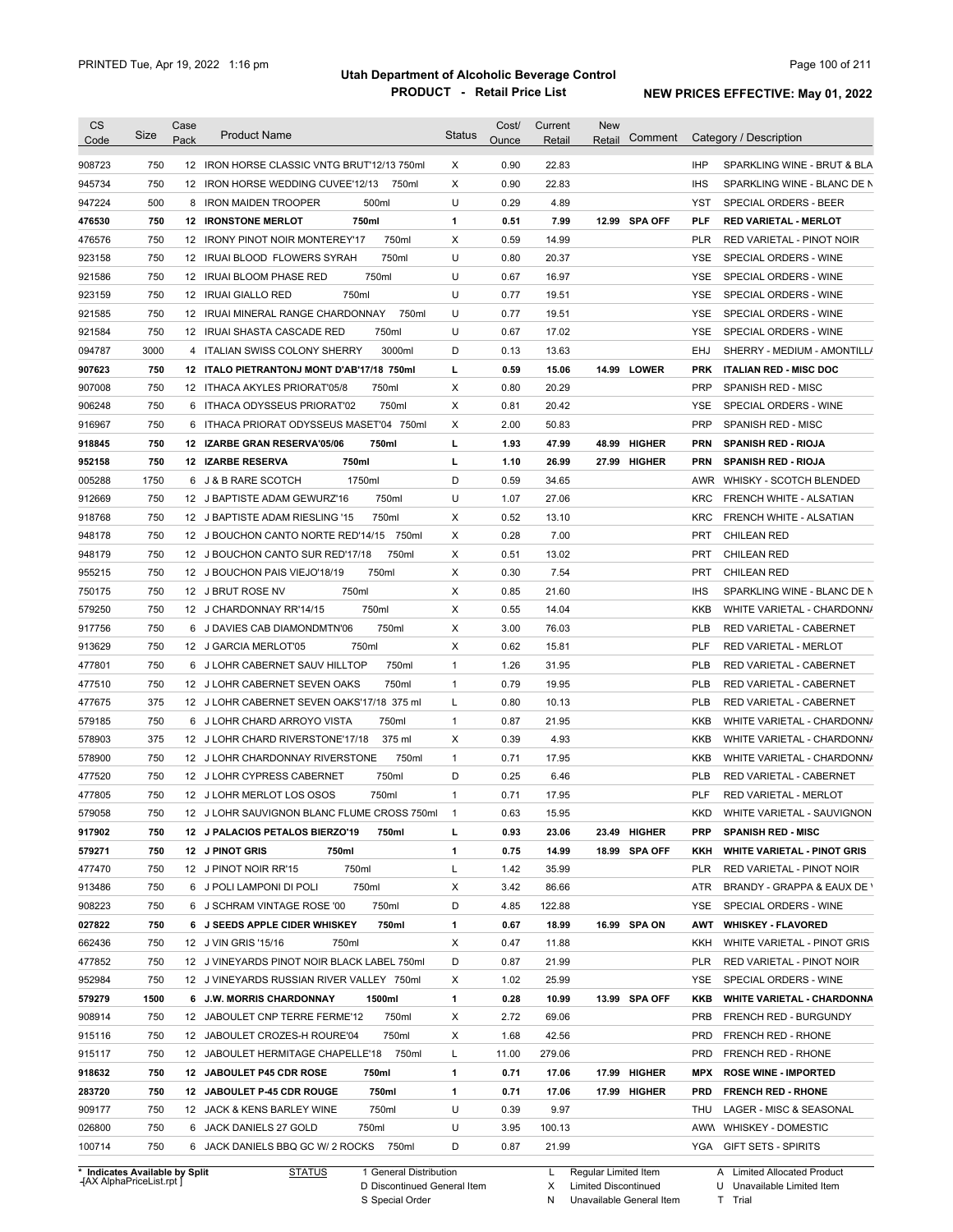| <b>CS</b><br>Code | Size       | Case<br>Pack | <b>Product Name</b>                                                       | <b>Status</b> | Cost/<br>Ounce | Current<br>Retail | <b>New</b><br>Comment<br>Retail |                   | Category / Description         |
|-------------------|------------|--------------|---------------------------------------------------------------------------|---------------|----------------|-------------------|---------------------------------|-------------------|--------------------------------|
| 026823            | 200        | 48           | JACK DANIELS BLACK LABEL<br>200ml                                         | $\mathbf{1}$  | 1.18           | 7.99              |                                 |                   | AWH WHISKEY - BOURBON & TENNE: |
| 026820            | 375        | 24           | 375ml<br>JACK DANIELS BLACK LABEL                                         | $\mathbf{1}$  | 1.18           | 14.99             |                                 | AWH               | WHISKEY - BOURBON & TENNE:     |
| 026826            | 750        |              | 750ml<br>12 JACK DANIELS BLACK LABEL                                      | 1             | 1.06           | 26.99             |                                 | AWH               | WHISKEY - BOURBON & TENNE:     |
| 026827            | 1000       |              | 1000ml<br>12 JACK DANIELS BLACK LABEL                                     | $\mathbf{1}$  | 0.89           | 29.99             |                                 | AWH               | WHISKEY - BOURBON & TENNE:     |
| 026828            | 1750       |              | 1750ml<br>6 JACK DANIELS BLACK LABEL                                      | $\mathbf{1}$  | 0.88           | 51.99             |                                 | AWH               | WHISKEY - BOURBON & TENNE:     |
| 000934            | 750        |              | 750ml<br>12 JACK DANIELS BLACK W/TIN'09                                   | Х             | 0.88           | 22.31             |                                 | YGA               | <b>GIFT SETS - SPIRITS</b>     |
| 919117            | 296        |              | 24 JACK DANIELS CC SOUTHERN PEACH<br>296ml                                | $\mathbf{1}$  | 0.18           | 1.79              |                                 | <b>RCP</b>        | <b>FLAVORED MALT BEVERAGES</b> |
| 000498            | 750        |              | 6 JACK DANIELS EQUITY PKG W/ GLASSES 750ml                                | D             | 0.57           | 14.58             |                                 | YGA               | <b>GIFT SETS - SPIRITS</b>     |
| 000470            | 750        |              | 6 JACK DANIELS HOLIDAY W/GLSS<br>750ml                                    | D             | 0.57           | 14.58             |                                 | YGA               | <b>GIFT SETS - SPIRITS</b>     |
| 989158            | 296        | 24           | JACK DANIELS MALT BLACK JACK COLA 296ml                                   | $\mathbf{1}$  | 0.18           | 1.79              |                                 | RCP               | <b>FLAVORED MALT BEVERAGES</b> |
| 989191            | 473        | 24           | JACK DANIELS MALT BLACK JACK COLA 473ml                                   | D             | 0.07           | 1.10              |                                 | RCP               | <b>FLAVORED MALT BEVERAGES</b> |
| 989140            | 296        | 24           | JACK DANIELS MALT DOWNHOME PUNCH 296ml                                    | $\mathbf{1}$  | 0.18           | 1.79              |                                 | RCP               | FLAVORED MALT BEVERAGES        |
| 989141            | 296        | 24           | JACK DANIELS MALT LYNCHBURG LEMON 296ml                                   | $\mathbf{1}$  | 0.18           | 1.79              |                                 | <b>RCP</b>        | FLAVORED MALT BEVERAGES        |
| 989148            | 296        | 24           | JACK DANIELS MALT WATERMELON SPIK 296ml                                   | D             | 0.16           | 1.65              |                                 | <b>RCP</b>        | FLAVORED MALT BEVERAGES        |
| 901700            | 296        |              | 24 JACK DANIELS MALT WATRMELON PUNCH 296 ml                               | $\mathbf{1}$  | 0.18           | 1.79              |                                 | <b>RCP</b>        | <b>FLAVORED MALT BEVERAGES</b> |
| 100375            | 750        |              | 6 JACK DANIELS NBA W/ GLASSES<br>750ml                                    | D             | 1.02           | 25.99             |                                 |                   | AWW WHISKEY - DOMESTIC         |
| 027641            | 750        |              | 750ml<br>6 JACK DANIELS RESTED RYE 2YR                                    | X             | 1.99           | 50.53             |                                 |                   | AWU WHISKEY - RYE              |
| 000962            | 750        |              | 750ml<br>6 JACK DANIELS SGL BRLW/GLSS'15                                  | U             | 1.99           | 50.52             |                                 |                   | AWW WHISKEY - DOMESTIC         |
| 000804            | 1000       |              | 1000ml<br>6 JACK DANIELS SINATRA                                          | L             | 4.73           | 159.99            |                                 |                   | AWH WHISKEY - BOURBON & TENNE: |
| 026906            | 750        |              | 6 JACK DANIELS SINGLE BARREL<br>750ml                                     | $\mathbf{1}$  | 2.05           | 51.99             |                                 |                   | AWK WHISKEY - BOURBON SINGLE B |
| 100721            | 375        |              | 4 JACK DANIELS SINGLE BARREL 3 PACK 375ml                                 | D             | 6.31           | 79.99             |                                 | YGA               | <b>GIFT SETS - SPIRITS</b>     |
| 026729            | 750        | 6            | JACK DANIELS SINGLE BARREL PROOF<br>750ml                                 | L             | 2.56           | 64.99             |                                 | AWK               | WHISKEY - BOURBON SINGLE B     |
| 026730            | 750        | 6            | JACK DANIELS SINGLE BARREL RYE<br>750ml                                   | $\mathbf{1}$  | 2.05           | 51.99             |                                 | AWU               | <b>WHISKEY - RYE</b>           |
| 100148            | 750        | 6            | JACK DANIELS SINGLE BARREL W/GLASS 750ml                                  | D             | 1.06           | 27.00             |                                 | YGA               | <b>GIFT SETS - SPIRITS</b>     |
| 101332            | 750        | 6            | JACK DANIELS TENN APPLE W/ GLASS 750ml                                    | D             | 0.51           | 12.96             |                                 | YGA               | <b>GIFT SETS - SPIRITS</b>     |
| 000159            | 750        | 6            | JACK DANIELS TENN FIRE W/ 2 SHOT G 750ml                                  | D             | 0.95           | 23.99             |                                 | <b>YGA</b>        | <b>GIFT SETS - SPIRITS</b>     |
| 100744            | 750        | 6            | JACK DANIELS TENN HONEY W/ GLASSES 750ml                                  | D             | 0.51           | 12.96             |                                 | <b>YGA</b>        | <b>GIFT SETS - SPIRITS</b>     |
| 100488            | 750        | 6            | JACK DANIELS TENN HONEY/ BALL MOLD 750ml                                  | D             | 0.95           | 23.99             |                                 | <b>YGA</b>        | <b>GIFT SETS - SPIRITS</b>     |
| 100746            | 750        | 6            | JACK DANIELS TENN RYE W/ GLASSES 750ml                                    | D             | 0.55           | 14.04             |                                 | <b>YGA</b>        | <b>GIFT SETS - SPIRITS</b>     |
| 074801            | 750        |              | 12 JACK DANIELS TENNESSEE APPLE<br>750ml                                  | $\mathbf{1}$  | 0.99           | 24.99             |                                 | AWT               | <b>WHISKEY - FLAVORED</b>      |
| 086694            | 1750       | 6            | JACK DANIELS TENNESSEE FIRE WHIS 1750 ml                                  | D             | 0.84           | 49.99             |                                 | AWT               | <b>WHISKEY - FLAVORED</b>      |
| 086692            | 750        | 12           | JACK DANIELS TENNESSEE FIRE WHISK 750ml                                   | $\mathbf{1}$  | 0.99           | 24.99             |                                 | AWT               | <b>WHISKEY - FLAVORED</b>      |
| 086670            | 750        |              | 12 JACK DANIELS TENNESSEE HONEY<br>750ml                                  | $\mathbf{1}$  | 0.99           | 24.99             |                                 | AWT               | WHISKEY - FLAVORED             |
| 086673            | 1750       | 6            | JACK DANIELS TENNESSEE HONEY<br>1750ml                                    | $\mathbf{1}$  | 0.84           | 49.99             |                                 | AWT               | <b>WHISKEY - FLAVORED</b>      |
| 086669            | 375        |              | 24 JACK DANIELS TENNESSEE HONEY<br>375 ml                                 | 1             | 1.10           | 13.99             |                                 | AWT               | <b>WHISKEY - FLAVORED</b>      |
| 027181            | 750        |              | 12 JACK DANIELS TENNESSEE RYE<br>750ml                                    | D             | 0.82           | 20.79             |                                 | AWU               | WHISKEY - RYE                  |
| 000472            | 750        |              | 6 JACK DANIELS TN HONEY W/CTN & GLS 750ml                                 | U             | 0.94           | 23.88             |                                 |                   | AWW WHISKEY - DOMESTIC         |
| 027559            | 750        |              | 6 JACK DANIELS UNAGED RYE<br>750ml                                        | Х             | 1.99           | 50.53             |                                 | AWU               | <b>WHISKEY - RYE</b>           |
| 000854            | 1750       |              | 6 JACK DANIELS UPRIGHT TIN<br>1750 ml                                     | U             | 0.84           | 49.51             |                                 |                   | AWW WHISKEY - DOMESTIC         |
|                   |            |              | 750ml                                                                     | D             |                | 14.04             |                                 |                   | <b>GIFT SETS - SPIRITS</b>     |
| 101303<br>000881  | 750<br>750 |              | 6 JACK DANIELS W/ COFFEE MUG<br>6 JACK DANIELS W/HISPANIC CTN/2 GLS 750ml | D             | 0.55<br>0.55   | 14.04             |                                 | YGA<br>AWW        |                                |
|                   |            |              |                                                                           |               |                |                   |                                 |                   | <b>WHISKEY - DOMESTIC</b>      |
| 074782            | 750        |              | 750ml<br>12 JACK DANIELS WINTER JACK                                      | D             | 0.40           | 10.26             |                                 | YGA               | <b>GIFT SETS - SPIRITS</b>     |
| 101299            | 1750       |              | 3 JACK DANIELS WITH BARBECUE SAUCE 1750ml                                 | D             | 0.84           | 49.99             |                                 | YSA               | SPECIAL ORDERS - SPIRITS       |
| 026352            | 750<br>750 |              | 750ml<br>6 JACK DANIELS'S 10 YR                                           | R<br>D        | 2.76           | 69.99             |                                 | LAS<br><b>YGA</b> | <b>ALLOCATED SPIRIT</b>        |
| 100137            |            |              | 750ml<br>6 JACK DANIIELS W/ SHOT GLS MOLD                                 |               | 0.95           | 23.99             |                                 |                   | <b>GIFT SETS - SPIRITS</b>     |
| 908969            | 750        |              | 750ml<br>12 JACK NICKLAUS PRVT RES RED                                    | U             | 2.05           | 51.89             |                                 | YSE               | SPECIAL ORDERS - WINE          |
| 908970            | 750        |              | 12 JACK NICKLAUS PRVT RES WHITE<br>750ml                                  | U             | 1.50           | 38.10             |                                 | YSE               | SPECIAL ORDERS - WINE          |
| 949727            | 750        |              | 750ml<br>12 JACKS HOUSE CHARDONNAY                                        | U             | 0.58           | 14.60             |                                 | YSE               | SPECIAL ORDERS - WINE          |
| 420430            | 750        |              | 750ml<br>12 JACOBS CREEK CABERNET                                         | 1             | 0.24           | 9.99              | 5.99 SPA ON                     | <b>PRY</b>        | <b>AUSTRALIAN RED</b>          |
| 420435            | 750        |              | 750ml<br>12 JACOBS CREEK CHARDONNAY                                       | 1             | 0.24           | 9.99              | 5.99 SPA ON                     | KRT               | <b>AUSTRALIAN WHITE</b>        |
| 420437            | 750        |              | 12 JACOBS CREEK MERLOT<br>750ml                                           | D             | 0.39           | 9.99              |                                 | PRY               | <b>AUSTRALIAN RED</b>          |
| 917358            | 750        |              | 12 JACOB'S CREEK RIESLING RES'11/12 750ml                                 | Х             | 0.50           | 12.79             |                                 | <b>KRT</b>        | <b>AUSTRALIAN WHITE</b>        |
| 420480            | 750        |              | 12 JACOBS CREEK SHIRAZ<br>750ml                                           | 1             | 0.24           | 9.99              | 5.99 SPA ON                     | <b>PRY</b>        | <b>AUSTRALIAN RED</b>          |
| 420470            | 750        |              | 750ml<br>12 JACOBS CREEK SHIRAZ RES'12/13                                 | X             | 0.39           | 10.01             |                                 | PRY               | AUSTRALIAN RED                 |

**Case** [AX AlphaPriceList.rpt ]

Discontinued General Item S Special Order D

Regular Limited Item

X N Limited Discontinued

A Limited Allocated Product

Unavailable General Item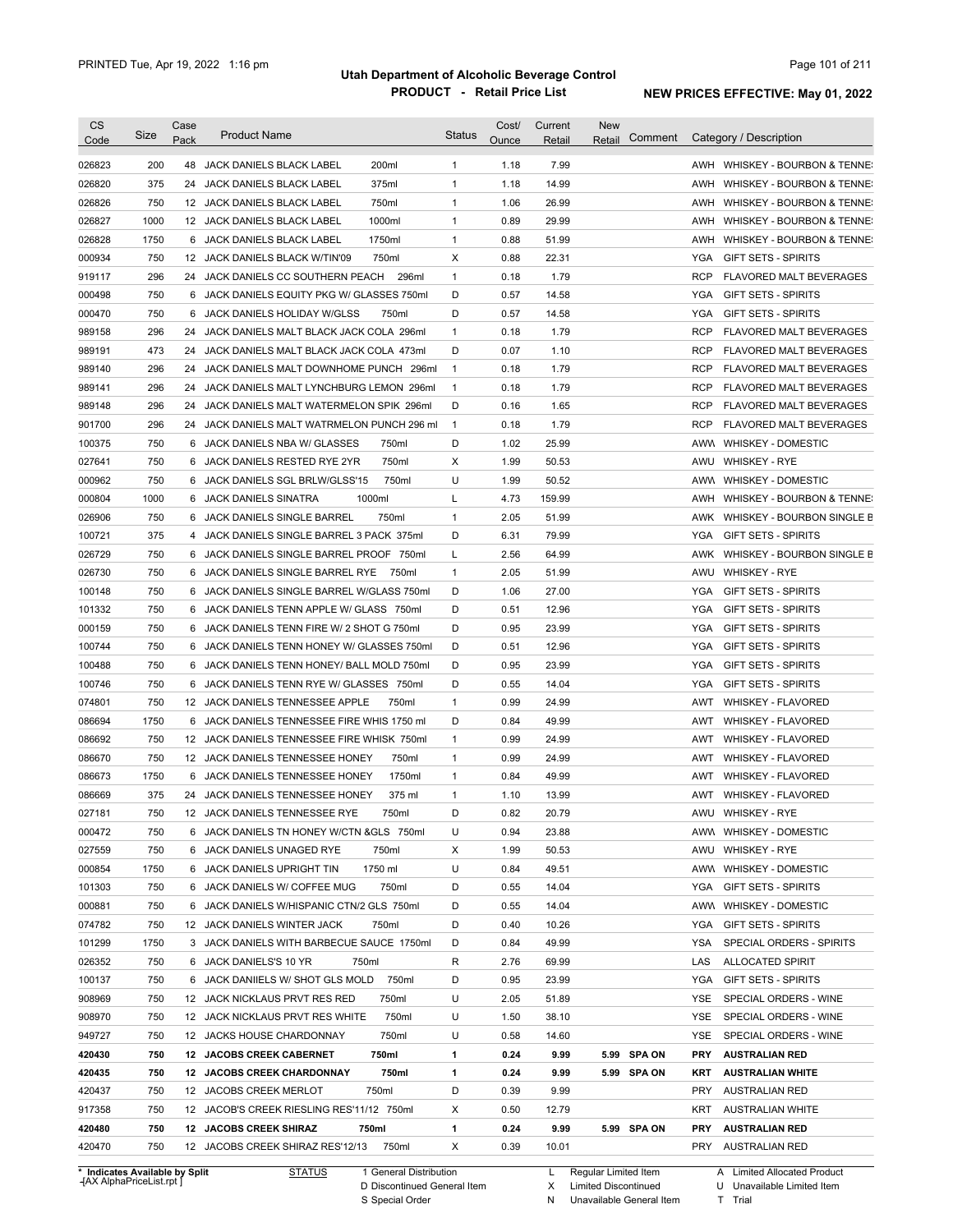| <b>CS</b><br>Code              | Size | Case<br>Pack    | <b>Product Name</b>                         | <b>Status</b> | Cost/<br>Ounce | Current<br>Retail | New<br>Comment<br>Retail | Category / Description                        |
|--------------------------------|------|-----------------|---------------------------------------------|---------------|----------------|-------------------|--------------------------|-----------------------------------------------|
| 908303                         | 750  |                 | 6 JACQUES PRIEUR BEAUNPIMONT'11 7750ml      | Χ             | 3.35           | 85.04             |                          | <b>PRB</b><br>FRENCH RED - BURGUNDY           |
| 916887                         | 750  | 6               | 750ml<br>JACQUES PRIEUR CLOS VOUGEOT'18     | L             | 10.28          | 260.65            |                          | <b>PRB</b><br><b>FRENCH RED - BURGUNDY</b>    |
| 909638                         | 750  |                 | 6 JACQUES PRIEUR CORTON BRESS'14/16 750ml   | L             | 9.50           | 240.91            |                          | <b>PRB</b><br><b>FRENCH RED - BURGUNDY</b>    |
| 916889                         | 750  |                 | 6 JACQUES PRIEUR CORTON CHAR'06/07 750ml    | X             | 9.69           | 245.76            |                          | <b>PRB</b><br><b>FRENCH RED - BURGUNDY</b>    |
| 916888                         | 750  |                 | 750ml<br>6 JACQUES PRIEUR MUSIGNY'11        | X             | 36.19          | 917.88            |                          | <b>PRB</b><br>FRENCH RED - BURGUNDY           |
| 908623                         | 750  |                 | 6 JACQUES PRIEUR PULIGN COMBT'16/17 750ml   | Χ             | 6.21           | 157.58            |                          | <b>KRA</b><br><b>FRENCH WHITE - BURGUNDY</b>  |
| 918276                         | 750  | 6               | JACQUES PRIEUR VOLNA SANTEN'17/18 750ml     | Χ             | 2.99           | 75.71             |                          | <b>PRB</b><br>FRENCH RED - BURGUNDY           |
| 953413                         | 750  | 3               | JACQUES SELOSSE INITIAL BLNC DE BL 750ml    | U             | 7.64           | 193.63            |                          | YSE<br>SPECIAL ORDERS - WINE                  |
| 906631                         | 750  |                 | 12 JACUZZI BARBERA'18<br>750ml              | U             | 0.76           | 19.29             |                          | <b>YSE</b><br>SPECIAL ORDERS - WINE           |
| 908203                         | 750  |                 | 750ml<br>12 JACUZZI CABERNET SAUVIGNON      | U             | 0.64           | 16.20             |                          | YSE<br>SPECIAL ORDERS - WINE                  |
| 955285                         | 750  | 12 <sup>°</sup> | 750ml<br>JACUZZI NEBBIOLO 2013              | U             | 0.76           | 19.33             |                          | YSE<br>SPECIAL ORDERS - WINE                  |
| 909442                         | 750  | 12              | 750ml<br>JACUZZI PRIMITIVO 2014             | U             | 0.64           | 16.20             |                          | YSE<br>SPECIAL ORDERS - WINE                  |
| 952857                         | 750  | 12              | JACUZZI PROSECCO<br>750ml                   | U             | 0.51           | 12.85             |                          | YSE<br>SPECIAL ORDERS - WINE                  |
| 252760                         | 750  | 6               | JADOT BATARD MONTRACHET'07<br>750ml         | Χ             | 11.36          | 288.02            |                          | <b>KRA</b><br>FRENCH WHITE - BURGUNDY         |
| 918229                         | 750  | 6               | 750ml<br>JADOT BEAUN CLOS URSULES HERIT'1   | U             | 3.51           | 88.89             |                          | <b>PRB</b><br><b>FRENCH RED - BURGUNDY</b>    |
| 252690                         | 750  | 6               | JADOT BEAUNE CLOS URSULES'11<br>750ml       | Χ             | 2.63           | 66.67             |                          | <b>PRB</b><br>FRENCH RED - BURGUNDY           |
| 252635                         | 750  | 12              | JADOT BEAUNE THEURONS'06<br>750ml           | U             | 1.35           | 34.31             |                          | <b>PRB</b><br><b>FRENCH RED - BURGUNDY</b>    |
| 252632                         | 750  |                 | 750ml<br>12 JADOT BOURGOGNE BLANC'17/18     | L             | 0.79           | 19.99             |                          | <b>KRA</b><br><b>FRENCH WHITE - BURGUNDY</b>  |
| 252870                         | 750  | 6               | 750ml<br>JADOT CHAMBERTIN BEZE'10           | U             | 11.89          | 301.51            |                          | <b>PRB</b><br><b>FRENCH RED - BURGUNDY</b>    |
| 252885                         | 750  | 6               | 750ml<br>JADOT CHAPELLE-CHAMBERTIN'07       | X             | 7.55           | 191.42            |                          | <b>PRB</b><br><b>FRENCH RED - BURGUNDY</b>    |
| 914834                         | 750  | 6               | JADOT CHASSAGN MORGEOT-CHAP'11<br>750ml     | X             | 3.01           | 76.38             |                          | <b>KRA</b><br><b>FRENCH WHITE - BURGUNDY</b>  |
| 252900                         | 750  | 6               | 750ml<br>JADOT CHASS-MONTRACHET'17/18       | L             | 3.34           | 84.64             |                          | <b>KRA</b><br><b>FRENCH WHITE - BURGUNDY</b>  |
| 252925                         | 750  | 6               | 750ml<br>JADOT CHEVALIER-MONTRACHET'06/     | Χ             | 15.31          | 388.30            |                          | <b>KRA</b><br><b>FRENCH WHITE - BURGUNDY</b>  |
| 252645                         | 750  | 6               | JADOT CLOS VOUGEOT'05/06<br>750ml           | Χ             | 5.11           | 129.58            |                          | <b>PRB</b><br><b>FRENCH RED - BURGUNDY</b>    |
| 937225                         | 750  | 6               | 750ml<br>JADOT CORTON CHARL HERITIERS'13    | U             | 5.95           | 150.95            |                          | <b>PRB</b><br><b>FRENCH RED - BURGUNDY</b>    |
| 252950                         | 750  | 6               | 750ml<br>JADOT CORTON CHARLEMAGNE'09        | X             | 5.95           | 151.01            |                          | <b>KRA</b><br><b>FRENCH WHITE - BURGUNDY</b>  |
| 252940                         | 750  | 6               | JADOT CORTON POUGETS HERIT'11<br>750ml      | Х             | 3.40           | 86.15             |                          | PRB<br><b>FRENCH RED - BURGUNDY</b>           |
| 253010                         | 750  | 6               | JADOT ECHEZEAUX'10<br>750ml                 | L             | 11.30          | 286.45            |                          | PRB<br><b>FRENCH RED - BURGUNDY</b>           |
| 253035                         | 750  | 6               | 750ml<br>JADOT G CHAMBERTIN ESTOUR'09/11    | U             | 3.74           | 94.87             |                          | PRB<br><b>FRENCH RED - BURGUNDY</b>           |
| 253040                         | 750  | 6               | 750ml<br>JADOT GEVREY-CHAMB ST JACQUES'     | Χ             | 5.67           | 143.75            |                          | PRB<br><b>FRENCH RED - BURGUNDY</b>           |
| 253085                         | 750  | 12              | <b>JADOT MACON-VILLAGES</b><br>750ml        | $\mathbf{1}$  | 0.79           | 16.99             | 19.99 HIGHER             | <b>KRA</b><br><b>FRENCH WHITE - BURGUNDY</b>  |
| 253150                         | 750  | 6               | 750ml<br>JADOT MEURSAULT'17                 | L             | 2.96           | 75.09             |                          | <b>KRA</b><br><b>FRENCH WHITE - BURGUNDY</b>  |
| 252070                         | 750  | 6               | 750ml<br>JADOT MONTRACHET'07                | Χ             | 19.94          | 505.78            |                          | <b>KRA</b><br>FRENCH WHITE - BURGUNDY         |
| 253210                         | 750  | 6               | 750ml<br>JADOT MOULIN-A-VENT JACQUES'12     | Х             | 1.57           | 39.87             |                          | <b>PRC</b><br><b>FRENCH RED - BEAUJOLAIS</b>  |
| 253265                         | 750  |                 | 750ml<br>6 JADOT NUITS ST GEORGES'16/17     | Г             | 2.76           | 70.09             |                          | <b>PRB</b><br><b>FRENCH RED - BURGUNDY</b>    |
| 253477                         | 750  |                 | JADOT NUITS-ST-G BOUDOTS'13<br>750ml        | X             | 2.73           | 69.25             |                          | PRB<br>FRENCH RED - BURGUNDY                  |
| 253375                         | 750  |                 | 12 JADOT PERNAND-VERGELESSES'05/06<br>750ml | Х             | 1.38           | 35.02             |                          | <b>PRB</b><br>FRENCH RED - BURGUNDY           |
| 918231                         | 750  | 6               | JADOT POMMARD COMMARAINE'12/13<br>750ml     | U             | 3.07           | 77.79             |                          | <b>PRB</b><br>FRENCH RED - BURGUNDY           |
| 253365                         | 750  |                 | 12 JADOT POMMARD LES RUGIENS'09<br>750ml    | U             | 3.20           | 81.05             |                          | PRB<br>FRENCH RED - BURGUNDY                  |
| 253440                         | 750  | 6               | JADOT PULIGNY CLOS GARENNE'10/11 750ml      | Х             | 3.47           | 87.97             |                          | KRA<br>FRENCH WHITE - BURGUNDY                |
| 253460                         | 750  |                 | 750ml<br>12 JADOT PULIGNY MONTRACHET'10     | Х             | 2.47           | 62.59             |                          | KRA<br>FRENCH WHITE - BURGUNDY                |
| 253455                         | 750  |                 | 6 JADOT PULIGNY REFERTS'11/12<br>750ml      | Х             | 3.61           | 91.57             |                          | KRA<br>FRENCH WHITE - BURGUNDY                |
| 253547                         | 750  |                 | 12 JADOT SAVIGNY VERGELESSES'06<br>750ml    | Х             | 1.52           | 38.50             |                          | KRA<br>FRENCH WHITE - BURGUNDY                |
| 253025                         | 750  | 6               | JADOT VILL GEVREY CHAMB'17<br>750ml         | Г             | 2.84           | 72.13             |                          | PRB<br>FRENCH RED - BURGUNDY                  |
| 253553                         | 750  |                 | 12 JADOT VOLNAY CLOS CHENES'07<br>750ml     | X             | 2.66           | 67.53             |                          | <b>PRB</b><br>FRENCH RED - BURGUNDY           |
| 100128                         | 750  |                 | 750ml<br>12 JAEGERMEISTER W/PHOTO LENSE     | D             | 0.51           | 12.96             |                          | <b>YGC</b><br><b>GIFT SETS - LIQUEURS</b>     |
| 065327                         | 750  | 6               | 750ml<br>JAGERMEISTER CHARAKTER SCHARF      | D             | 0.51           | 12.96             |                          | <b>YGC</b><br><b>GIFT SETS - LIQUEURS</b>     |
| 101192                         | 750  |                 | 6 JAGERMEISTER COLD BREW / COFFEE MUG750ml  | D             | 0.57           | 14.58             |                          | YGC<br>GIFT SETS - LIQUEURS                   |
| 065368                         | 750  | 6               | JAGERMEISTER COLD BREW COFFEE<br>750ml      | 1             | 1.06           | 19.99             | 26.99 SPA OFF            | СНК<br><b>LIQUEURS - COFFEE</b>               |
| 065260                         | 375  |                 | 12 JAGERMEISTER COOL PACK<br>375ml          | D             | 0.60           | 7.60              |                          | YGA<br>GIFT SETS - SPIRITS                    |
| 065253                         | 200  | 48              | <b>JAGERMEISTER LIQUEUR</b><br>200ml        | 1             | 1.26           | 7.99              | 8.49 HIGHER              | CHS<br><b>LIQUEURS - BITTERS &amp; HERBAL</b> |
| 065254                         | 375  |                 | 24 JAGERMEISTER LIQUEUR<br>375ml            | 1             | 1.18           | 13.99             | 14.99 HIGHER             | CHS<br><b>LIQUEURS - BITTERS &amp; HERBAL</b> |
| 065256                         | 750  |                 | 750ml<br>12 JAGERMEISTER LIQUEUR            | 1             | 1.06           | 21.99             | 26.99 SPA OFF            | CHS<br><b>LIQUEURS - BITTERS &amp; HERBAL</b> |
| 065257                         | 1000 |                 | 1000ml<br>12 JAGERMEISTER LIQUEUR           | 1             | 0.95           | 30.99             | 31.99 HIGHER             | CHS<br><b>LIQUEURS - BITTERS &amp; HERBAL</b> |
| * Indicates Available by Split |      |                 | 1 General Distribution<br><b>STATUS</b>     |               |                | L.                | Regular Limited Item     | A Limited Allocated Product                   |

**Case** [AX AlphaPriceList.rpt ]

STATUS 1 General Distribution

D Discontinued General Item

S Special Order

L Regular Limited Item

X N Limited Discontinued

Unavailable General Item

A Limited Allocated Product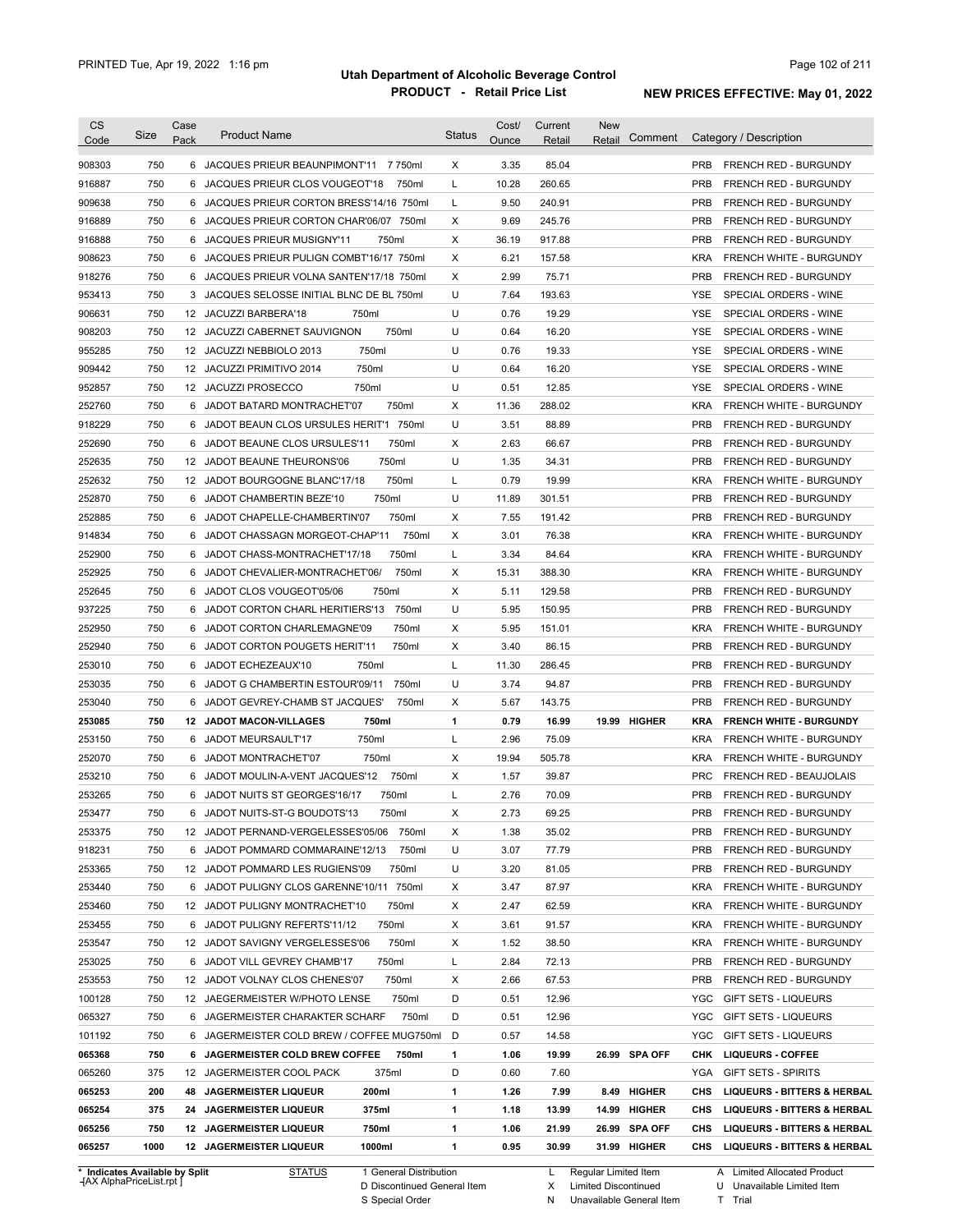| <b>CS</b><br>Code                                                                                                    | Size       | Case<br>Pack | <b>Product Name</b>                                                                   | <b>Status</b> | Cost/<br>Ounce | Current<br>Retail | <b>New</b><br>Retail | Comment      |            | Category / Description                                                                                                  |
|----------------------------------------------------------------------------------------------------------------------|------------|--------------|---------------------------------------------------------------------------------------|---------------|----------------|-------------------|----------------------|--------------|------------|-------------------------------------------------------------------------------------------------------------------------|
| 065258                                                                                                               | 1750       |              | <b>6 JAGERMEISTER LIQUEUR</b><br>1750ml                                               | 1             | 0.74           | 49.99             |                      | 43.99 SPA ON | <b>CHS</b> | <b>LIQUEURS - BITTERS &amp; HERBAL</b>                                                                                  |
| 000217                                                                                                               | 750        |              | 12 JAGERMEISTER MOBILE PHONE AMPLIFIE 750ml                                           | U             | 0.92           | 23.24             |                      |              | CHS        | LIQUEURS - BITTERS & HERBAL                                                                                             |
| 101141                                                                                                               | 750        |              | 6 JAGERMEISTER MUG VAP<br>750ml                                                       | D             | 0.53           | 13.50             |                      |              | YGC        | <b>GIFT SETS - LIQUEURS</b>                                                                                             |
| 101449                                                                                                               | 750        |              | 6 JAGERMEISTER SAVE OUR STAGES VAP 750ml                                              | D             | 0.53           | 13.50             |                      |              | YGC        | <b>GIFT SETS - LIQUEURS</b>                                                                                             |
| 065248                                                                                                               | 750        |              | 12 JAGERMEISTER SPICE<br>750ml                                                        | D             | 0.49           | 12.55             |                      |              | <b>CHS</b> | LIQUEURS - BITTERS & HERBAL                                                                                             |
| 100569                                                                                                               | 750        |              | 6 JAGERMEISTER W SHOT GLASS ICE MOLD 750ml                                            | D             | 0.51           | 12.96             |                      |              | <b>CHS</b> | LIQUEURS - BITTERS & HERBAL                                                                                             |
| 003135                                                                                                               | 750        |              | 12 JAGERMEISTER W/SHOT GLASSES<br>750ml                                               | U             | 0.92           | 23.24             |                      |              | YGC        | <b>GIFT SETS - LIQUEURS</b>                                                                                             |
| 477884                                                                                                               | 750        |              | 750ml<br>12 JAM CABERNET SAUVIGNON                                                    | D             | 0.61           | 15.38             |                      |              | <b>PLB</b> | RED VARIETAL - CABERNET                                                                                                 |
| 922642                                                                                                               | 750        |              | 750ml<br>12 JAM JAR BLUSH                                                             | $\mathbf{1}$  | 0.47           | 11.95             | 11.95                |              | MHX        | <b>BLUSH WINE - IMPORTED</b>                                                                                            |
| 015656                                                                                                               | 750        |              | 750ml<br>12 JAMESON 12YR IRISH WHISKEY                                                | U             | 2.99           | 75.86             |                      |              | AWN        | <b>WHISKEY - IRISH</b>                                                                                                  |
| 015646                                                                                                               | 750        | 6            | 750ml<br>JAMESON 18YR IRISH WHISKEY                                                   | U             | 6.70           | 169.99            |                      |              | AWN        | <b>WHISKEY - IRISH</b>                                                                                                  |
| 015766                                                                                                               | 750        | 12           | 750ml<br><b>JAMESON BLACK BARREL</b>                                                  | U             | 1.70           | 42.99             |                      |              | <b>YSA</b> | SPECIAL ORDERS - SPIRITS                                                                                                |
| 954562                                                                                                               | 750        |              | 750ml<br>3 JAMESON BLENDER'S DOG                                                      | U             | 2.76           | 69.99             |                      |              | <b>YSA</b> | SPECIAL ORDERS - SPIRITS                                                                                                |
| 100737                                                                                                               | 750        | 6            | JAMESON BLK BARREL W/ 2 GLASSES 750ml                                                 | D             | 0.92           | 23.22             |                      |              | <b>YGA</b> | <b>GIFT SETS - SPIRITS</b>                                                                                              |
| 100720                                                                                                               | 375        | 6            | JAMESON CASKMATES GROWLER PACK<br>375ml                                               | D             | 2.37           | 29.99             |                      |              | <b>YGA</b> | <b>GIFT SETS - SPIRITS</b>                                                                                              |
| 015648                                                                                                               | 750        |              | 750ml<br>12 JAMESON CASKMATES IPA                                                     | $\mathbf{1}$  | 1.30           | 32.99             |                      |              | AWN        | <b>WHISKEY - IRISH</b>                                                                                                  |
| 015658                                                                                                               | 750        | 12           | JAMESON CASKMATES IRISH WHISKEY<br>750ml                                              | $\mathbf{1}$  | 1.30           | 32.99             |                      |              | AWN        | <b>WHISKEY - IRISH</b>                                                                                                  |
| 954561                                                                                                               | 750        | 3            | 750ml<br>JAMESON COOPER'S CROZE                                                       | U             | 2.76           | 69.99             |                      |              | YSA        | SPECIAL ORDERS - SPIRITS                                                                                                |
| 015660                                                                                                               | 750        | 6            | 750ml<br>JAMESON GOLD IRISH WHISKEY                                                   | Χ             | 3.55           | 89.99             |                      |              | AWN        | <b>WHISKEY - IRISH</b>                                                                                                  |
|                                                                                                                      |            |              |                                                                                       |               |                |                   |                      |              |            | <b>WHISKEY - IRISH</b>                                                                                                  |
| 015622                                                                                                               | 200        | 24           | 200ml<br><b>JAMESON IRISH WHISKEY</b>                                                 | $\mathbf{1}$  | 1.33           | 8.99              |                      |              | AWN        |                                                                                                                         |
| 015644                                                                                                               | 375        | 24           | JAMESON IRISH WHISKEY<br>375ml                                                        | $\mathbf{1}$  | 1.50           | 18.99             |                      |              | AWN        | <b>WHISKEY - IRISH</b>                                                                                                  |
| 015626                                                                                                               | 750        | 12           | 750ml<br><b>JAMESON IRISH WHISKEY</b>                                                 | $\mathbf{1}$  | 1.22           | 30.99             |                      |              | AWN        | <b>WHISKEY - IRISH</b>                                                                                                  |
| 015627                                                                                                               | 1000       |              | 1000ml<br>12 JAMESON IRISH WHISKEY                                                    | $\mathbf{1}$  | 1.18           | 39.99             |                      |              | AWN        | <b>WHISKEY - IRISH</b>                                                                                                  |
| 015628                                                                                                               | 1750       | 6            | 1750ml<br>JAMESON IRISH WHISKEY                                                       | $\mathbf{1}$  | 1.10           | 64.99             |                      |              | AWN        | <b>WHISKEY - IRISH</b>                                                                                                  |
| 065487                                                                                                               | 750        | 6            | 750ml<br>JAMESON ORANGE                                                               | $\mathbf{1}$  | 1.13           | 28.59             |                      |              | AWT        | <b>WHISKEY - FLAVORED</b>                                                                                               |
| 015669                                                                                                               | 750        | 3            | JAMESON RAREST RES IRISH WHISK<br>750ml                                               | U             | 12.22          | 309.99            |                      |              | AWN        | <b>WHISKEY - IRISH</b>                                                                                                  |
| 015667                                                                                                               | 750        |              | 12 JAMESON SELECT RESERVE BLACK BARR 750ml                                            | $\mathbf{1}$  | 1.70           | 42.99             |                      |              | AWN        | <b>WHISKEY - IRISH</b>                                                                                                  |
| 100733                                                                                                               | 600        | 6            | JAMESON TRILOGY IRISH WHISKEY<br>600 ml                                               | D             | 1.48           | 29.99             |                      |              | <b>YGA</b> | <b>GIFT SETS - SPIRITS</b>                                                                                              |
| 015645                                                                                                               | 750        | 6            | 750ml<br><b>JAMESON W/ COASTERS</b>                                                   | D             | 1.58           | 39.99             |                      |              | <b>AWN</b> | <b>WHISKEY - IRISH</b>                                                                                                  |
| 005677                                                                                                               | 750        |              | 750ml<br>6 JANE WALKER (JOHNNIE BLACK)                                                | Χ             | 1.70           | 42.99             |                      |              | AWR        | WHISKY - SCOTCH BLENDED                                                                                                 |
| 916173                                                                                                               | 750        | 6            | <b>JANSZ ROSE NV</b><br>750ml                                                         | г             | 1.02           | 24.99             |                      | 25.99 HIGHER | IHS        | <b>SPARKLING WINE - BLANC DE N</b>                                                                                      |
| 918527                                                                                                               | 750        |              | 750ml<br>12 JANZEN CABERNET NAPA'12                                                   | Χ             | 1.59           | 40.20             |                      |              | <b>PLB</b> | RED VARIETAL - CABERNET                                                                                                 |
| 952676                                                                                                               | 750        |              | 750ml<br>12 JARDIM DA ESTRELLA WHITE                                                  | Х             | 0.37           | 9.50              |                      |              | YSE        | SPECIAL ORDERS - WINE                                                                                                   |
| 953864                                                                                                               | 750        |              | 750ml<br>12 JARDIM ESTRELA RED                                                        | U             | 0.37           | 9.43              |                      |              | YSE        | SPECIAL ORDERS - WINE                                                                                                   |
| 914958                                                                                                               | 750        |              | 6 JARVIS CHARD FINCH HOLLOW<br>750ml                                                  | Χ             | 2.72           | 69.08             |                      |              | KKB        | WHITE VARIETAL - CHARDONN/                                                                                              |
| 900512                                                                                                               | 750        | 6            | JARVIS CHARD FNCH HLLW-USE 914958 750ml                                               | U             | 5.01           | 126.99            |                      |              | YSE        | SPECIAL ORDERS - WINE                                                                                                   |
| 974114                                                                                                               | 750        |              | 6 JARVIS RED LAKE WILLIAM '14<br>750ml                                                | L             | 7.51           | 190.50            |                      |              | <b>PLD</b> | RED VARIETAL - MERITAGE                                                                                                 |
| 725450                                                                                                               | 750        |              | 12 JAUME SERRA CRISTALINO BRUT<br>750ml                                               | 1             | 0.57           | 14.02             |                      | 14.49 HIGHER | IHP        | SPARKLING WINE - BRUT & BLA                                                                                             |
| 913612                                                                                                               | 750        |              | 12 JAUME SERRA CRISTALINO ROSE<br>750ml                                               | L             | 0.45           | 11.14             |                      | 11.49 HIGHER | IHS        | SPARKLING WINE - BLANC DE N                                                                                             |
| 948738                                                                                                               |            |              | 6 JAYSON CHARD NAPA'14/16<br>750ml                                                    | Х             | 1.12           | 28.29             |                      |              | KKB        | WHITE VARIETAL - CHARDONN/                                                                                              |
|                                                                                                                      | 750        |              |                                                                                       |               |                |                   |                      |              | <b>PRP</b> | SPANISH RED - MISC                                                                                                      |
|                                                                                                                      | 750        |              | 12 JC CONDE EL ARTE VIVIR DUERO'07/8 750ml                                            | X             | 0.68           | 17.28             |                      |              |            |                                                                                                                         |
|                                                                                                                      | 750        |              | 12 JC CONDE VIVIR VIVIR DUERO'08/9<br>750ml                                           | Х             | 0.48           | 12.23             |                      |              | PRP        | SPANISH RED - MISC                                                                                                      |
|                                                                                                                      | 200        |              | 16 JD COMBO/ HONEY/ APPLE/ FIRE<br>200ml                                              | D             | 2.96           | 19.99             |                      |              | YGA        | <b>GIFT SETS - SPIRITS</b>                                                                                              |
|                                                                                                                      | 750        |              | 750ml<br>6 JD SINGLE BARREL ERIC CHURCH                                               | U             | 2.17           | 55.13             |                      |              | AWK        |                                                                                                                         |
|                                                                                                                      | 750        |              | 6 JD SINGLE BARREL PROOF COY HILL 750ml                                               | Α             | 2.57           | 65.13             |                      |              | LAS        | <b>ALLOCATED SPIRIT</b>                                                                                                 |
|                                                                                                                      | 750        |              | 6 JD TENNESSE HONEY W/ FLASK<br>750ml                                                 | D             | 0.79           | 19.99             |                      |              | YGA        | <b>GIFT SETS - SPIRITS</b>                                                                                              |
|                                                                                                                      |            |              |                                                                                       |               |                |                   |                      |              |            |                                                                                                                         |
|                                                                                                                      | 750        |              | 6 JD TENNESSE HONEY W/ STIR STICK 750ml                                               | D             | 0.51           | 12.96             |                      |              | YGA        | <b>GIFT SETS - SPIRITS</b>                                                                                              |
|                                                                                                                      | 375        |              | 4 JD/GJ/JDSB FAMILY OF BRANDS<br>375ml                                                | D             | 2.13           | 27.00             |                      |              | YGA        | GIFT SETS - SPIRITS                                                                                                     |
|                                                                                                                      | 750        |              | 6 JDSB RYE BARREL PROOF SPEC RELEASE 750ml                                            | R             | 2.56           | 64.99             |                      |              | AWU        | WHISKEY - RYE                                                                                                           |
|                                                                                                                      | 750        |              | 12 JEAN LALLEMONT BRUT CHAMP NV<br>750ml                                              | L             | 2.40           | 60.99             |                      |              | IHP        |                                                                                                                         |
|                                                                                                                      | 750        |              | 750ml<br>12 JEAN LALLEMONT CUVEE RESERVE                                              | Х             | 2.71           | 68.84             |                      |              | IHP        |                                                                                                                         |
| 917143<br>916678<br>101304<br>026567<br>026334<br>000693<br>100414<br>100486<br>026239<br>914355<br>915284<br>917980 | 750        |              | 6 JEAN LAURENT BRUT BDN<br>750ml                                                      | L             | 2.00           | 50.79             |                      |              | <b>IHS</b> | WHISKEY - BOURBON SINGLE B<br>SPARKLING WINE - BRUT & BLA<br>SPARKLING WINE - BRUT & BLA<br>SPARKLING WINE - BLANC DE N |
| 917883<br>919924                                                                                                     | 750<br>750 |              | 12 JEAN LUC COLOMBO REDONNE BL'15/16 750ml<br>6 JEAN LUC COLOMBO T BRULEE'15<br>750ml | L<br>L        | 0.81<br>2.43   | 20.56<br>61.63    |                      |              | KRD<br>PRD | FRENCH WHITE - MISC<br>FRENCH RED - RHONE                                                                               |

**Case** [AX AlphaPriceList.rpt ]

D Discontinued General Item S Special Order

X

Limited Discontinued

N Unavailable General Item

U Unavailable Limited Item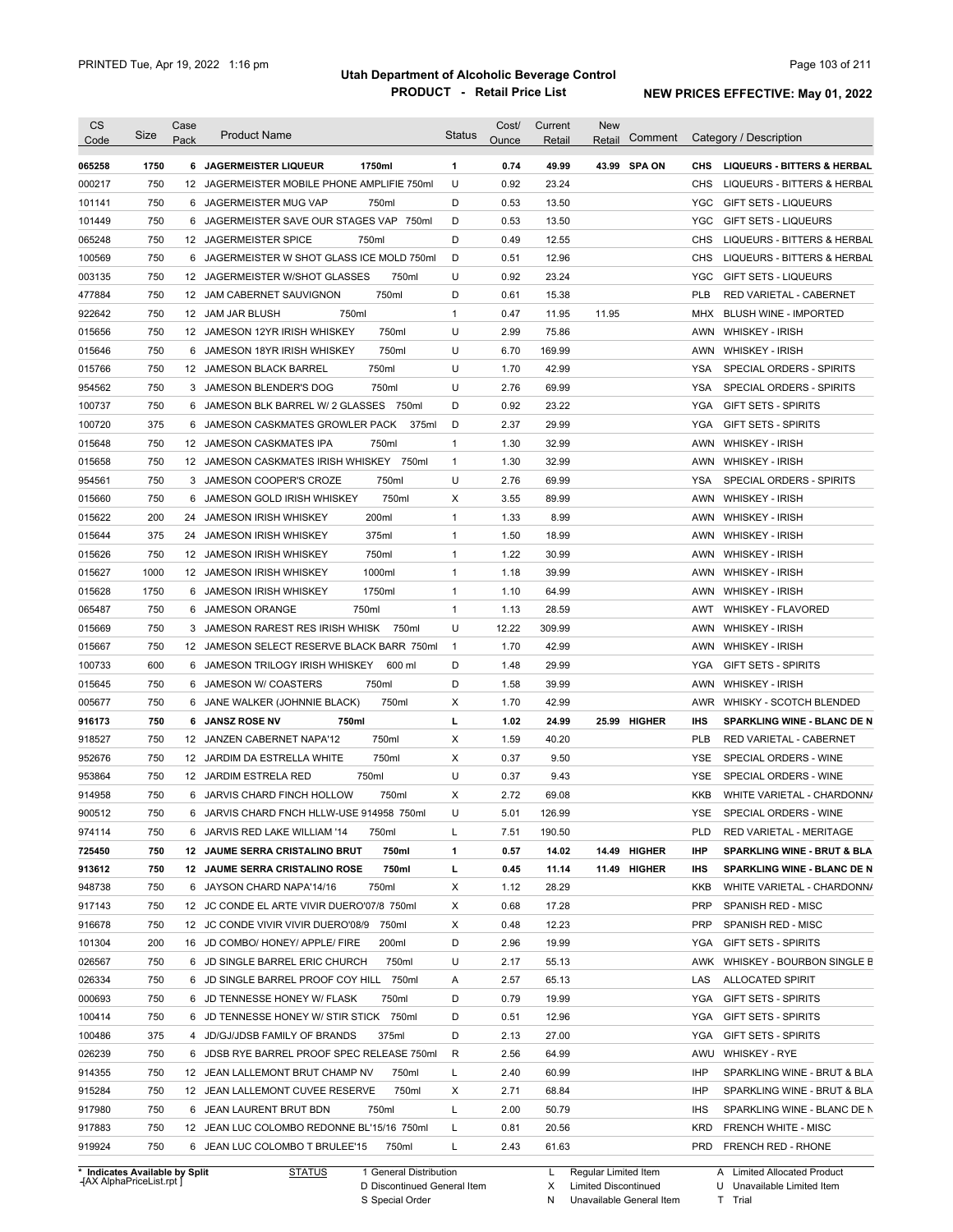| <b>CS</b><br>Code          | Size        | Case<br>Pack    | <b>Product Name</b>                                                         | <b>Status</b> | Cost/<br><u>Ounce</u> | Current<br>Retail | <b>New</b><br>Comment<br>Retail | Category / Description                                                        |
|----------------------------|-------------|-----------------|-----------------------------------------------------------------------------|---------------|-----------------------|-------------------|---------------------------------|-------------------------------------------------------------------------------|
| 909768                     | 750         |                 | 6 JEAN LUC COLUMBO LEC RUCHET '00 750ml                                     | U             | 3.31                  | 84.04             |                                 | SPECIAL ORDERS - WINE<br>YSE.                                                 |
| 909769                     | 750         |                 | 6 JEAN LUC COLUMBO LE RUCHETS'12/13 750ml                                   | Χ             | 2.11                  | 53.46             |                                 | PRD<br>FRENCH RED - RHONE                                                     |
| 909772                     | 750         |                 | 750ml<br>6 JEAN LUC COLUMBO LESRUCHET 05                                    | U             | 3.65                  | 92.50             |                                 | SPECIAL ORDERS - WINE<br>YSE                                                  |
| 909773                     | 750         |                 | 750ml<br>6 JEAN LUC COLUMBO LESRUCHET 06                                    | U             | 3.97                  | 100.65            |                                 | SPECIAL ORDERS - WINE<br>YSE                                                  |
| 909775                     | 750         |                 | 6 JEAN LUC COLUMBO LESRUCHET 08<br>750ml                                    | U             | 3.97                  | 100.65            |                                 | <b>YSE</b><br>SPECIAL ORDERS - WINE                                           |
| 034980                     | 750         |                 | 6 JEAN MARC XO VODKA<br>750ml                                               | Χ             | 1.28                  | 32.39             |                                 | <b>ADF</b><br>VODKA - BASIC                                                   |
| 914719                     | 750         |                 | 750ml<br>12 JEAN MILAN CARTE BLANCHE BRUT                                   | Χ             | 2.00                  | 50.63             |                                 | <b>IHP</b><br>SPARKLING WINE - BRUT & BLA                                     |
| 921085                     | 750         |                 | 12 JEAN REVERDY SANCERRE BLNC'21<br>750ml                                   | L             | 1.22                  | 30.88             |                                 | <b>KRB</b><br>FRENCH WHITE - BORDEAUX &                                       |
| 906318                     | 750         |                 | 750ml<br>12 JEAN REVERDY SANCERRE ROSE'21                                   | L             | 1.17                  | 29.62             |                                 | MPX<br>ROSE WINE - IMPORTED                                                   |
| 918588                     | 750         |                 | 750ml<br>12 JEFF COHN FIRST DATEWHITE'15                                    | Χ             | 0.63                  | 16.00             |                                 | <b>KFP</b><br>WHITE GENERIC - TABLE & PRC                                     |
| 918628                     | 750         |                 | 12 JEFF COHN SMOKE & MIRROR RED'5/16 750ml                                  | Χ             | 0.99                  | 25.04             |                                 | <b>PFP</b><br>RED GENERIC - RED TABLE & P                                     |
| 918627                     | 750         |                 | 12 JEFF COHN ZIN SWEETWATER'16<br>750ml                                     | X             | 1.42                  | 36.04             |                                 | <b>PLH</b><br>RED VARIETAL - ZINFANDEL                                        |
| 019045                     | 750         |                 | 6 JEFFERSON RESERVE OLD RUM CASK<br>750ml                                   | U             | 3.15                  | 79.99             |                                 | <b>YSA</b><br>SPECIAL ORDERS - SPIRITS                                        |
| 018991                     | 750         |                 | 6 JEFFERSON'S GRND SLCTN PICHON BARON750ml                                  | A             | 5.13                  | 130.09            |                                 | AWK<br>WHISKEY - BOURBON SINGLE B                                             |
| 019017                     | 750         |                 | 6 JEFFERSON'S OCEAN AGED BOURBON<br>750ml                                   | L             | 3.55                  | 89.99             |                                 | AWK WHISKEY - BOURBON SINGLE B                                                |
| 019046                     | 750         |                 | 6 JEFFERSON'S OCEAN AGED SEA CASK ST 750ml                                  | U             | 4.02                  | 101.99            |                                 | <b>YSA</b><br><b>SPECIAL ORDERS - SPIRITS</b>                                 |
| 019054                     | 750         |                 | 6 JEFFERSON'S OCEAN AGED WHEATED BRBN750ml U                                |               | 3.55                  | 89.99             |                                 | AWU<br><b>WHISKEY - RYE</b>                                                   |
| 019044                     | 750         |                 | 6 JEFFERSON'S RESERVE GROTH CASK<br>750ml                                   | U             | 3.19                  | 80.84             |                                 | <b>YSA</b><br>SPECIAL ORDERS - SPIRITS                                        |
| 018997                     | 750         |                 | 6 JEFFERSON'S RESERVE PRITCHARD HILL 750ml                                  | Α             | 2.76                  | 69.99             |                                 | AWH<br>WHISKEY - BOURBON & TENNE:                                             |
| 019009                     | 750         |                 | 6 JEFFERSON'S SMALL BATCH BOURBON<br>750ml                                  | $\mathbf{1}$  | 1.50                  | 37.99             |                                 | AWH<br><b>WHISKEY - BOURBON &amp; TENNE:</b>                                  |
| 951509                     | 750         |                 | 12 JEKEL RIESLING<br>750ml                                                  | U             | 0.64                  | 16.13             |                                 | SPECIAL ORDERS - WINE<br>YSE                                                  |
| 051586                     | 750         |                 | 6 JELINEK SLIVOVITZ CZECH KP<br>750ml                                       | Χ             | 1.09                  | 27.64             |                                 | ATX<br><b>BRANDY - IMPORTED</b>                                               |
| 902716                     | 750         | 6               | JELINEK SLIVOVITZ KOSHER GOLD 10 YR750ml                                    | U             | 1.26                  | 31.99             |                                 | <b>YSA</b><br>SPECIAL ORDERS - SPIRITS                                        |
| 086666                     | 750         |                 | 12 JEREMIAH WEED BOURBON LIQUEUR<br>750ml                                   | U             | 0.64                  | 16.24             |                                 | <b>YSA</b><br>SPECIAL ORDERS - SPIRITS                                        |
| 086707                     | 750         |                 | 12 JEREMIAH WEED SARSAPARILLA WHISKEY 750ml                                 | U             | 0.75                  | 18.99             |                                 | <b>YSA</b><br>SPECIAL ORDERS - SPIRITS                                        |
| 041076                     | 750         |                 | 12 JEREMIAH WEED SWEET TEA VODKA<br>750ml                                   | Χ             | 0.72                  | 18.26             |                                 | <b>YSA</b><br>SPECIAL ORDERS - SPIRITS                                        |
| 916684                     | 750         |                 | 12 JERIKO CABERNET'06<br>750ml                                              | Χ             | 0.64                  | 16.24             |                                 | <b>PLB</b><br>RED VARIETAL - CABERNET                                         |
| 918478                     | 750         |                 | 750ml<br>12 JERIKO CHARD ANIMA MUNDI'13                                     | X             | 0.43                  | 10.94             |                                 | <b>KKB</b><br>WHITE VARIETAL - CHARDONN/                                      |
| 916732                     | 750         | 12              | 750ml<br>JERIKO GRENACHE'05/06                                              | Χ             | 0.64                  | 16.33             |                                 | PLL<br><b>RED VARIETAL - GRENACHE</b>                                         |
| 913381                     | 750         | 12              | 750ml<br>JERIKO PINOT NOIR'16/18                                            | X             | 0.67                  | 16.99             |                                 | <b>PLR</b><br>RED VARIETAL - PINOT NOIR                                       |
| 905563                     | 750         | 12              | 750ml<br><b>JERIKO SANGIOVESE</b>                                           | X             | 0.79                  | 20.04             |                                 | <b>YSE</b><br>SPECIAL ORDERS - WINE                                           |
| 916685                     | 750         | 12              | 750ml<br>JERIKO SANGIOVESE'10/12                                            | U             | 0.64                  | 16.20             |                                 | <b>PLQ</b><br>RED VARIETAL - SANGIOVESE,                                      |
| 913907                     | 750         |                 | 12 JERIKO SYRAH'09/12<br>750ml                                              | Χ             | 0.40                  | 10.16             |                                 | PLJ<br>RED VARIETAL - SYRAH, PETITE                                           |
| 908417                     | 750         |                 | 750ml<br>12 JERMANN PINOT GRIGIO                                            | U             | 0.95                  | 23.99             |                                 | <b>YSE</b><br>SPECIAL ORDERS - WINE                                           |
| 916108                     | 750         |                 | 750ml<br>6 JERMANN VINTAGE TUNINA'06/7                                      | Χ             | 2.68                  | 67.99             |                                 | <b>KRL</b><br>ITALIAN WHITE - MISC DOC                                        |
| 917403                     | 750         | 12 <sup>2</sup> | JIM BARRY SHIRAZ LODGEHILL'16<br>750ml                                      | X             | 0.46                  | 11.66             |                                 | <b>PRY</b><br><b>AUSTRALIAN RED</b>                                           |
| 019063                     | 200         |                 | 48 JIM BEAM<br>200ml                                                        | 1             | 1.03                  | 6.99              |                                 | WHISKEY - BOURBON & TENNE:<br>AWH                                             |
| 019064                     | 375         |                 | 375ml<br>24 JIM BEAM                                                        | 1             | 0.95                  | 11.99             |                                 | AWH<br>WHISKEY - BOURBON & TENNE:                                             |
| 019066                     |             |                 |                                                                             | 1             | 0.83                  |                   |                                 | AWH                                                                           |
| 019067                     | 750<br>1000 |                 | 12 JIM BEAM<br>750ml<br>1000ml<br>12 JIM BEAM                               | 1             | 0.74                  | 17.99<br>24.99    | 20.99 SPA OFF                   | <b>WHISKEY - BOURBON &amp; TENNES</b><br>AWH<br>WHISKEY - BOURBON & TENNE:    |
|                            |             |                 |                                                                             |               |                       |                   |                                 |                                                                               |
| 019068<br>057011           | 1750<br>355 |                 | 6 JIM BEAM<br>1750ml<br>355ml<br>24 JIM BEAM AND COLA                       | 1<br>D        | 0.66<br>0.17          | 41.99<br>2.00     | 38.99 SPA ON                    | AWH<br><b>WHISKEY - BOURBON &amp; TENNES</b><br>CWU<br><b>PREMIXED - MISC</b> |
|                            |             |                 | 750ml                                                                       | 1             | 0.83                  |                   |                                 | AWT                                                                           |
| 027783<br>019026           | 750         |                 | 12 JIM BEAM APPLE WHISKEY<br>750ml                                          |               |                       | 20.99             |                                 | <b>WHISKEY - FLAVORED</b>                                                     |
| 000428                     | 750<br>750  |                 | 12 JIM BEAM BLACK<br>6 JIM BEAM BLACK W/ GLASSES<br>750ml                   | 1<br>D        | 0.91<br>0.49          | 22.99<br>12.42    |                                 | AWH<br>WHISKEY - BOURBON & TENNE:<br>YGA<br><b>GIFT SETS - SPIRITS</b>        |
|                            |             |                 | 750ml                                                                       | D             |                       |                   |                                 | <b>GIFT SETS - SPIRITS</b>                                                    |
| 101286                     | 750         |                 | 6 JIM BEAM BLACK WITH MUG                                                   |               | 0.49                  | 12.42             |                                 | YGA                                                                           |
| 100727                     | 750         |                 | 750ml<br>6 JIM BEAM BLK W/ COASTERS<br>750ml                                | D             | 0.91                  | 22.99             |                                 | YGA<br><b>GIFT SETS - SPIRITS</b>                                             |
| 016196                     | 750         |                 | 12 JIM BEAM BONDED                                                          | Α             | 0.99                  | 24.99             |                                 | AWH<br>WHISKEY - BOURBON & TENNE:                                             |
| 080250                     | 750         |                 | 750ml<br>12 JIM BEAM BOURBON CREAM                                          | D             | 0.43                  | 10.80             |                                 | YGC<br><b>GIFT SETS - LIQUEURS</b>                                            |
|                            | 355         |                 | 355ml<br>24 JIM BEAM CLASSIC HIGHBALLRTD                                    | D             | 0.21                  | 2.49              |                                 | YGA<br><b>GIFT SETS - SPIRITS</b>                                             |
|                            |             |                 | 750ml<br>12 JIM BEAM DEVILS CUT                                             | 1             | 0.91                  | 22.99             |                                 | AWH<br>WHISKEY - BOURBON & TENNE:                                             |
|                            | 750         |                 |                                                                             |               |                       |                   |                                 |                                                                               |
| 057220<br>019112<br>019118 | 750         |                 | 750ml<br>12 JIM BEAM DISTILLER'S CUT                                        | X             | 0.95                  | 23.99             |                                 | AWH<br>WHISKEY - BOURBON & TENNE:                                             |
| 019040<br>022788           | 750<br>1750 |                 | 2 JIM BEAM DISTILLER'SMASTERPIECE 750ml<br>6 JIM BEAM EIGHT STAR<br>1750 ml | Α<br>1        | 8.87<br>0.28          | 224.99<br>16.49   |                                 | AWK<br>WHISKEY - BOURBON SINGLE B<br>AWE WHISKEY - BLENDED                    |

**Case** [AX AlphaPriceList.rpt ]

D Discontinued General Item S Special Order

X Limited Discontinued

N Unavailable General Item

U Unavailable Limited Item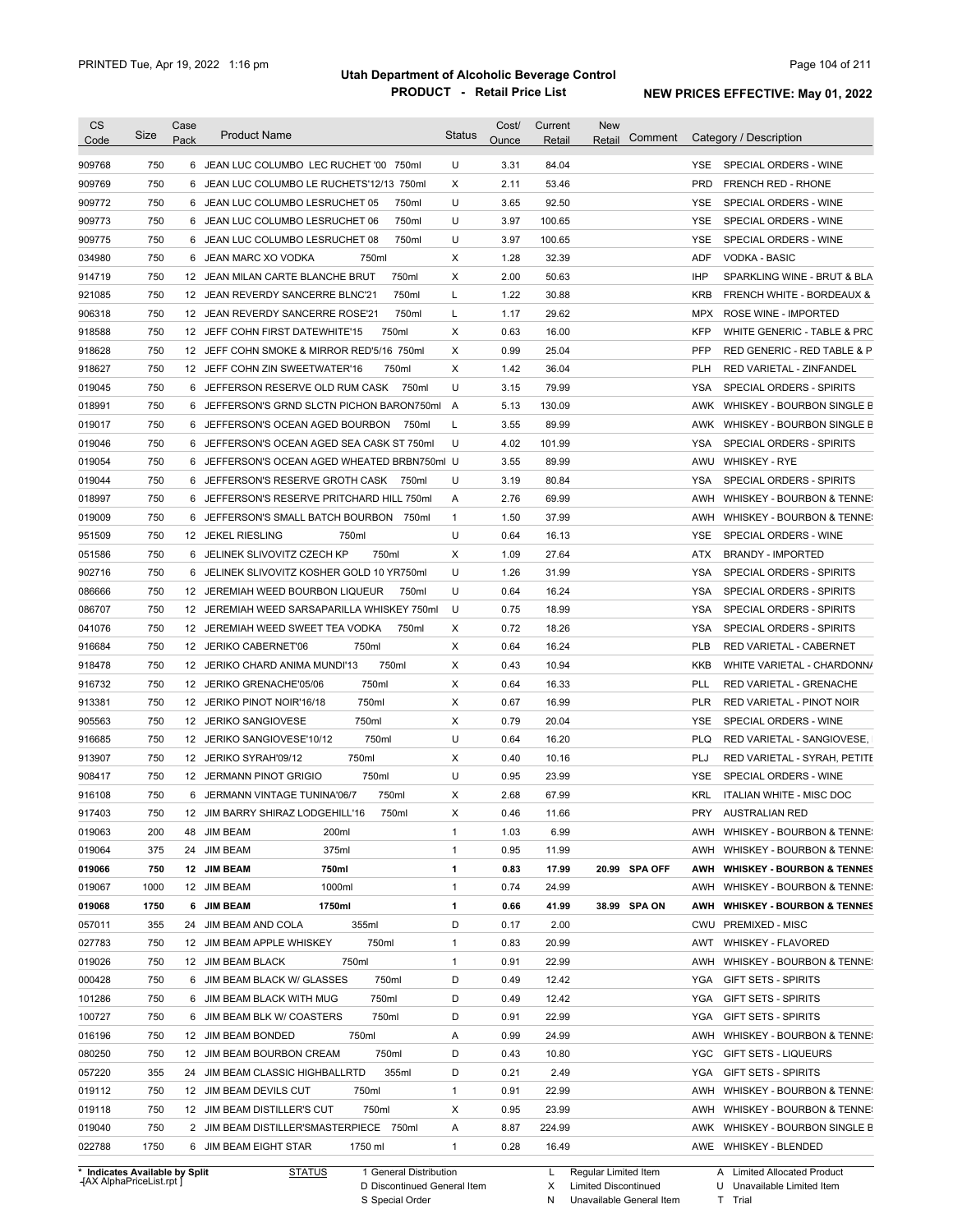| <b>CS</b><br>Code              | Size       | Case<br>Pack | <b>Product Name</b>                                                          | <b>Status</b> | Cost/<br>Ounce | Current<br>Retail | <b>New</b><br>Retail | Comment      |                          | Category / Description                                     |
|--------------------------------|------------|--------------|------------------------------------------------------------------------------|---------------|----------------|-------------------|----------------------|--------------|--------------------------|------------------------------------------------------------|
| 057020                         | 355        | 24           | JIM BEAM GINGER HIGHBALL<br>355ml                                            | Τ             | 0.21           | 2.49              |                      |              |                          | CWU PREMIXED - MISC                                        |
| 027410                         | 750        |              | 750ml                                                                        | $\mathbf{1}$  | 0.83           | 20.99             |                      |              | AWT                      |                                                            |
| 019032                         | 750        |              | 12 JIM BEAM HONEY<br>750ml<br>12 JIM BEAM JACOB'S GHOST                      | U             | 0.92           | 23.24             |                      |              | YSA                      | <b>WHISKEY - FLAVORED</b><br>SPECIAL ORDERS - SPIRITS      |
| 027392                         | 750        |              | 750ml<br>12 JIM BEAM MAPLE                                                   | D             | 0.80           | 20.21             |                      |              | AWT                      | WHISKEY - FLAVORED                                         |
| 026370                         | 750        |              | 750ml<br>12 JIM BEAM ORANGE                                                  | $\mathbf{1}$  | 0.83           | 20.99             |                      |              | AWT                      | <b>WHISKEY - FLAVORED</b>                                  |
| 028279                         | 750        |              | 750ml<br>12 JIM BEAM PEACH                                                   | $\mathbf{1}$  | 0.83           | 20.99             |                      |              | AWT                      | <b>WHISKEY - FLAVORED</b>                                  |
| 028281                         | 1750       |              | 6 JIM BEAM PEACH<br>1750ml                                                   | 1             | 0.66           | 41.99             |                      | 38.99 SPA ON | AWT                      | <b>WHISKEY - FLAVORED</b>                                  |
| 101287                         | 750        |              | 6 JIM BEAM PEACH W/ HIGHBALL GLASS 750ml                                     | D             | 0.83           | 20.99             |                      |              | YGA                      | <b>GIFT SETS - SPIRITS</b>                                 |
| 019101                         | 750        |              | 12 JIM BEAM REPEAL BATCH<br>750ml                                            | D             | 0.43           | 10.80             |                      |              |                          | AWW WHISKEY - DOMESTIC                                     |
| 027056                         | 750        |              | 12 JIM BEAM RYE 4YR<br>750ml                                                 | 1             | 0.75           | 21.99             |                      | 18.99 SPA ON | AWU                      | <b>WHISKEY - RYE</b>                                       |
| 028043                         | 750        |              | 750ml<br>12 JIM BEAM VANILLA WHISKEY                                         | $\mathbf{1}$  | 0.83           | 20.99             |                      |              | AWT                      | <b>WHISKEY - FLAVORED</b>                                  |
| 101293                         | 750        |              | 6 JIM BEAM W/ HOLIDAY TUMBLER<br>750ml                                       | D             | 0.45           | 11.34             |                      |              | <b>YGA</b>               | <b>GIFT SETS - SPIRITS</b>                                 |
| 100666                         | 750        |              | 6 JIM BEAM W/ SHOT BUDWEISER GLASS 750ml                                     | D             | 0.43           | 10.80             |                      |              | <b>YGA</b>               | <b>GIFT SETS - SPIRITS</b>                                 |
| 000434                         | 750        |              | 750ml<br>6 JIM BEAM W/ROCKS GLASSES                                          | D             | 0.43           | 10.80             |                      |              | <b>YGA</b>               | <b>GIFT SETS - SPIRITS</b>                                 |
| 100954                         | 750        |              | 750ml<br>6 JIM BEAM WITH HIGHBALL GLASS                                      | D             | 0.83           | 20.99             |                      |              | <b>YGA</b>               | <b>GIFT SETS - SPIRITS</b>                                 |
| 906078                         | 375        |              | 375 ml<br>20 JINRO CHAMISUL CLASSIC                                          | U             | 0.40           | 5.03              |                      |              | YSE                      | SPECIAL ORDERS - WINE                                      |
| 902329                         | 375        | 20           | JINRO CHAMISUL GREEN GRAPE SOJU 375 ml                                       | U             | 0.48           | 6.06              |                      |              | YSE                      | SPECIAL ORDERS - WINE                                      |
| 900345                         | 375        | 20           | 375ml<br>JINRO GRAPEFRUIT SOJU                                               | U             | 0.41           | 5.24              |                      |              | <b>YSE</b>               | SPECIAL ORDERS - WINE                                      |
| 915899                         | 750        |              | 12 JIP JIP ROCKS SHIRAZ'15<br>750ml                                          | X             | 0.39           | 9.99              |                      |              | <b>PRY</b>               | <b>AUSTRALIAN RED</b>                                      |
|                                |            |              |                                                                              |               |                |                   |                      |              |                          |                                                            |
| 918062                         | 750        |              | 750ml<br>12 JJ PRUM BERNK BADSTUBE AUS'10                                    | X             | 1.65           | 41.88             |                      |              | KRH                      | <b>GERMAN WHITE - MOSEL</b>                                |
| 916640                         | 750        |              | 750ml<br>12 JJ PRUM BERNK BADSTUBE K'07/08<br>12 JJ PRUM BERNK BADSTUBE K'18 | X             | 1.22           | 30.89             |                      |              | KRH                      | <b>GERMAN WHITE - MOSEL</b>                                |
| 918063                         | 750<br>750 |              | 750ml<br>6 JJ PRUM GRAACHER HIMMEL AUS'17<br>750ml                           | X<br>X        | 1.07<br>2.07   | 27.26<br>52.52    |                      |              | <b>KRH</b><br><b>KRH</b> | <b>GERMAN WHITE - MOSEL</b><br><b>GERMAN WHITE - MOSEL</b> |
| 916643                         |            |              |                                                                              |               |                |                   |                      |              |                          |                                                            |
| 916641                         | 750        |              | 750ml<br>12 JJ PRUM GRAACHER HIMMEL KAB'18                                   | X             | 1.34           | 34.07             |                      |              | <b>KRH</b>               | <b>GERMAN WHITE - MOSEL</b>                                |
| 918064                         | 750        |              | 750ml<br>12 JJ PRUM GRAACHER HIMMEL SP'09                                    | X             | 1.46           | 36.97             |                      |              | <b>KRH</b>               | <b>GERMAN WHITE - MOSEL</b>                                |
| 916642                         | 750        |              | 750ml<br>12 JJ PRUM GRAACHER HIMMEL SP'17                                    | х             | 1.70           | 43.07             |                      |              | <b>KRH</b>               | <b>GERMAN WHITE - MOSEL</b>                                |
| 916639                         | 750        |              | 750ml<br>12 JJ PRUM KABINETT'10/11                                           | X             | 0.97           | 24.51             |                      |              | <b>KRH</b>               | <b>GERMAN WHITE - MOSEL</b>                                |
| 964504                         | 750        |              | 12 JJ PRUM RIESLING KAB GRCHR HML'17 750ml                                   | х             | 0.76           | 19.24             |                      |              | KKR                      | WHITE VARIETAL - RIESLING                                  |
| 964484                         | 750        |              | 750ml<br>12 JJ PRUM RIESLING KAB WHLNR'18                                    | х             | 1.58           | 40.17             |                      |              | KKR                      | WHITE VARIETAL - RIESLING                                  |
| 916644                         | 375        |              | 375ml<br>12 JJ PRUM WEHLEN SONN AUS'07/08                                    | X             | 2.82           | 35.73             |                      |              | KRH                      | <b>GERMAN WHITE - MOSEL</b>                                |
| 918067                         | 750        |              | 750ml<br>12 JJ PRUM WEHLEN SONN AUS'09                                       | х             | 2.01           | 51.07             |                      |              | KRH                      | <b>GERMAN WHITE - MOSEL</b>                                |
| 914909                         | 750        |              | 750ml<br>6 JJ PRUM WEHLEN SONN AUS'17                                        | х             | 2.43           | 61.61             |                      |              | <b>KRH</b>               | <b>GERMAN WHITE - MOSEL</b>                                |
| 914907                         | 750        |              | 12 JJ PRUM WEHLEN SONN K'07/08<br>750ml                                      | X             | 1.47           | 37.32             |                      |              | KRH                      | <b>GERMAN WHITE - MOSEL</b>                                |
| 918065                         | 750        |              | 12 JJ PRUM WEHLEN SONN KAB'11<br>750ml                                       | X             | 1.29           | 32.77             |                      |              | <b>KRH</b>               | <b>GERMAN WHITE - MOSEL</b>                                |
| 914908                         | 750        |              | 12 JJ PRUM WEHLEN SONN SP'07/08<br>750ml                                     | X             | 1.85           | 47.03             |                      |              | KRH                      | <b>GERMAN WHITE - MOSEL</b>                                |
| 910503                         | 750        |              | 750ml<br>12 JJ PRUM WEHLEN SONN SPAT'16                                      | Χ             | 1.01           | 25.68             |                      |              | KRH                      | <b>GERMAN WHITE - MOSEL</b>                                |
| 918066                         | 750        |              | 12 JJ PRUM WEHLEN SONNSP'11<br>750ml                                         | X             | 1.69           | 42.96             |                      |              | KRH                      | <b>GERMAN WHITE - MOSEL</b>                                |
| 917319                         | 750        |              | 12 JJ VINCENT BOURGOGNE BLANC'19<br>750ml                                    | г             | 0.87           | 21.56             |                      | 21.99 HIGHER | <b>KRA</b>               | <b>FRENCH WHITE - BURGUNDY</b>                             |
| 918692                         | 750        |              | 12 JJ VINCENT CREMANT BOURGOGNE NV 750ml                                     | Г             | 0.91           | 22.99             |                      |              | IPH                      | SPARKLING WINE - FRENCH & C                                |
| 910169                         | 750        |              | 12 JJ VINCENT POUILLY ANTOINET'18<br>750ml                                   | г             | 1.14           | 28.82             |                      | 28.99 HIGHER | KRA                      | <b>FRENCH WHITE - BURGUNDY</b>                             |
| 914639                         | 750        |              | 12 JM BOILLOT PULIGNY MONTRACHET'<br>750ml                                   | х             | 2.09           | 52.93             |                      |              | <b>KRA</b>               | FRENCH WHITE - BURGUNDY                                    |
| 662536                         | 750        |              | 6 JNSQ ROSE CRU'18<br>750ml                                                  | х             | 1.18           | 29.88             |                      |              | MPW                      | ROSE WINE - DOMESTIC                                       |
| 478071                         | 750        |              | 750ml<br>12 JOEL GOTT CA PINOT NOIR                                          | $\mathbf{1}$  | 0.75           | 19.07             |                      |              | PLR                      | RED VARIETAL - PINOT NOIR                                  |
| 478060                         | 750        |              | 750ml<br>12 JOEL GOTT CABERNET 815                                           | 1             | 0.71           | 19.99             |                      | 17.99 SPA ON | PLB                      | RED VARIETAL - CABERNET                                    |
| 579685                         | 750        |              | 750ml<br>12 JOEL GOTT CHARD UNOAKED                                          | 1             | 0.55           | 15.99             |                      | 13.99 SPA ON | KKB                      | <b>WHITE VARIETAL - CHARDONNA</b>                          |
| 950819                         | 750        |              | 750ml<br>12 JOEL GOTT CHARDONNAY                                             | U             | 0.60           | 15.23             |                      |              | YSE                      | SPECIAL ORDERS - WINE                                      |
| 579682                         | 750        |              | 750ml<br>12 JOEL GOTT GEWURTZTRIMINER                                        | U             | 0.72           | 18.19             |                      |              | YGE                      | GIFT SETS - WINES                                          |
| 579693                         | 750        |              | 750ml<br>12 JOEL GOTT PINOT GRIGIO                                           | 1             | 0.79           | 19.99             |                      |              | KKH                      | WHITE VARIETAL - PINOT GRIS                                |
| 579689                         | 750        |              | 750ml<br>12 JOEL GOTT SAUVIGNON BLANC                                        | 1             | 0.63           | 15.99             |                      |              | <b>KKD</b>               | WHITE VARIETAL - SAUVIGNON                                 |
| 478062                         | 750        |              | 750ml<br>12 JOEL GOTT ZINFANDEL                                              | 1             | 0.71           | 19.99             |                      | 17.99 SPA ON | PLH                      | RED VARIETAL - ZINFANDEL                                   |
| 916628                         | 750        |              | 750ml<br>12 JOGUET CHINON ROSE'10                                            | U             | 0.93           | 23.52             |                      |              | MPQ                      | ROSE WINE - VARIETAL & VIN G                               |
| 912693                         | 750        |              | 750ml<br>12 JOGUET CHINON VERT'02                                            | U             | 1.56           | 39.44             |                      |              | PRE                      | FRENCH RED - MISC AOC                                      |
| 005966                         | 750        |              | 6 JOHN WALKER & SONS 200TH ANNVRSRY 750ml                                    | D             | 3.15           | 79.99             |                      |              | YSA                      | SPECIAL ORDERS - SPIRITS                                   |
| 005968                         | 750        |              | 4 JOHN WALKER & SONS BICENTENARY BLN 750ml                                   | L             |                | 39.44 1,000.20    |                      |              |                          | AWR WHISKY - SCOTCH BLENDED                                |
| * Indicates Available by Split |            |              | <b>STATUS</b><br>1 General Distribution                                      |               |                | L                 | Regular Limited Item |              |                          | A Limited Allocated Product                                |

**Case** [AX AlphaPriceList.rpt ]

D Discontinued General Item S Special Order

L Regular Limited Item

X N Limited Discontinued

Unavailable General Item

Unavailable Limited Item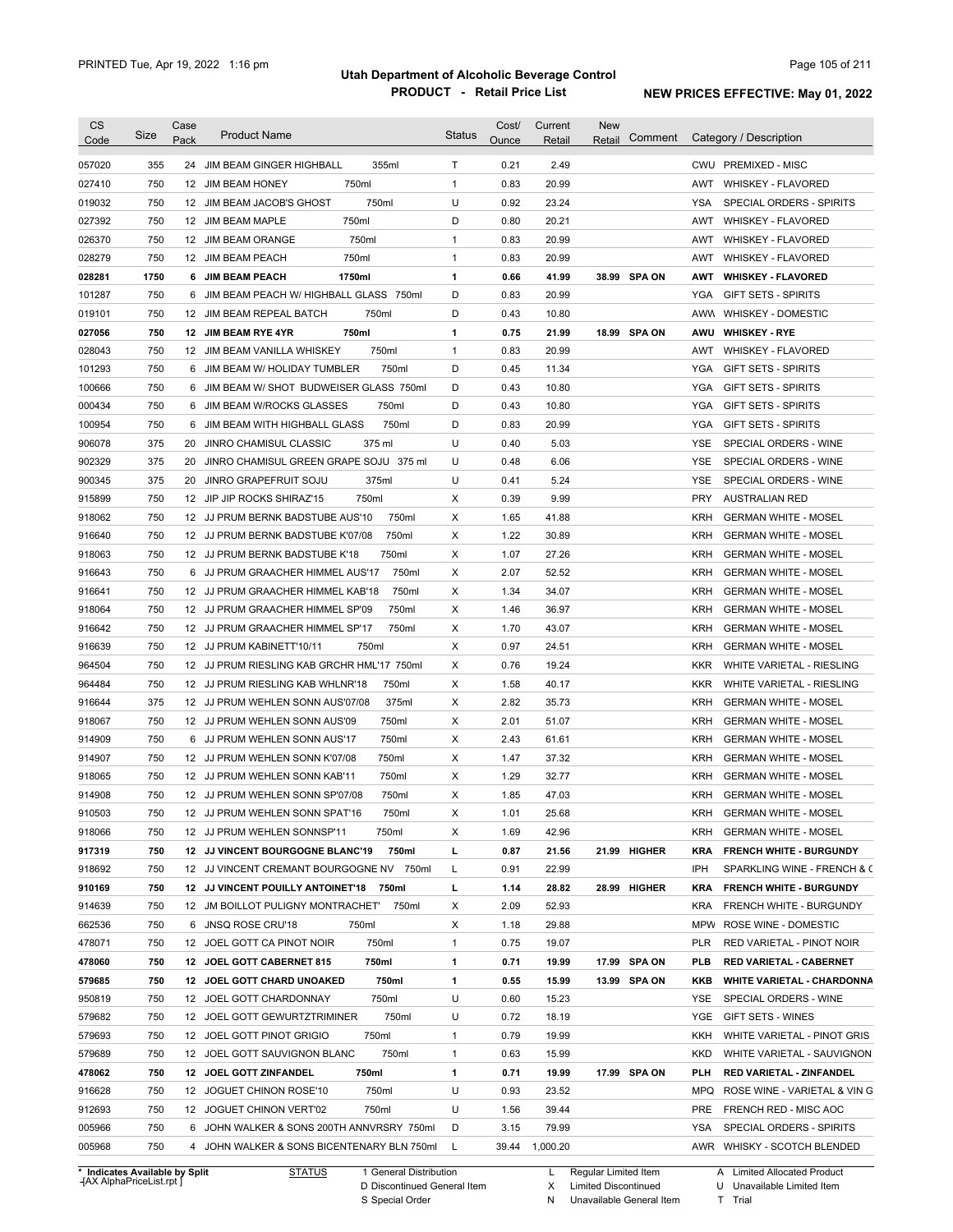| 750ml<br>12 JOHNDROW CABERNET NAPA'17<br>750ml<br>12 JOHNDROW CABERNET'11/12<br>750ml<br>12 JOHNDROW CLARITY'15/16<br>750ml<br>JOHNNIE WALKER AGED 18 YR<br>375ml<br>JOHNNIE WALKER BLACK 12YR<br>1750ml<br>JOHNNIE WALKER BLACK W/2 HIGHBALL 750ml<br>JOHNNIE WALKER BLENDER'S BATCH<br>750ml<br>750ml<br>12 JOHNNIE WALKER BLK 12YR<br>JOHNNIE WALKER BLK 12YR W/GLSS<br>750ml<br>750ml<br>1750ml<br>JOHNNIE WALKER BLUE GHOST & RARE 750ml<br>JOHNNIE WALKER BLUE GHST RARE PRT 750ml<br>3 JOHNNIE WALKER BLUE LEGENDARY EIGHT750ml<br>JOHNNIE WALKER BLUE W /GOLD PEN<br>750ml<br>JOHNNIE WALKER BLUE W/ 2 GLASSES 750ml<br>JOHNNIE WALKER COLLECTION PACK<br>800ml<br>750ml<br>JOHNNIE WALKER DOUBLE BLACK<br>JOHNNIE WALKER GLD RSV LTD<br>750ml<br>750ml<br>JOHNNIE WALKER GOT SONG OF FIRE<br>750ml<br>750ml<br>JOHNNIE WALKER GOT SONG OF ICE<br>750ml<br>JOHNNIE WALKER GREEN<br>750ml<br>JOHNNIE WALKER HIGH RYE<br>750ml<br>JOHNNIE WALKER KING GEORGE V<br>750ml<br>JOHNNIE WALKER PLATINUM<br>375ml | L<br>U<br>U<br>L<br>$\mathbf{1}$<br>$\mathbf{1}$<br>$\mathsf T$<br>U<br>$\mathbf{1}$<br>D<br>L<br>Χ<br>A<br>A<br>L<br>D<br>D<br>Х<br>$\mathbf{1}$<br>L<br>Х<br>D<br>D<br>L<br>Τ<br>A<br>U<br>$\mathbf{1}$ | 1.34<br>0.79<br>0.51<br>3.55<br>1.58<br>1.30<br>1.70<br>1.22<br>1.70<br>1.70<br>9.27<br>8.45<br>13.81<br>13.42<br>13.81<br>9.27<br>5.00<br>2.50<br>1.97<br>3.19<br>3.82<br>1.77<br>1.37<br>2.80<br>1.70<br>24.06<br>4.81 | 34.06<br>20.06<br>12.99<br>89.99<br>19.99<br>79.99<br>42.99<br>30.99<br>42.99<br>42.99<br>234.99<br>499.99<br>350.27<br>340.27<br>350.27<br>234.99<br>126.90<br>67.50<br>49.99<br>80.99<br>96.99<br>44.99<br>34.65<br>70.99<br>43.06<br>610.27 | 33.99<br>76.99 SPA ON | <b>LOWER</b> | <b>PLB</b><br><b>PLB</b><br><b>KKD</b><br>AWR<br>YGA<br>AWR<br>YGA<br>YGA<br>AWS<br>YGA<br>AWR<br>AWR<br>AWR<br>AWR<br>AWR<br>AWR<br>AWR<br>AWR | <b>RED VARIETAL - CABERNET</b><br>RED VARIETAL - CABERNET<br>WHITE VARIETAL - SAUVIGNON<br><b>WHISKY - SCOTCH BLENDED</b><br>AWR WHISKY - SCOTCH BLENDED<br>AWR WHISKY - SCOTCH BLENDED<br><b>GIFT SETS - SPIRITS</b><br>WHISKY - SCOTCH BLENDED<br>AWR WHISKY - SCOTCH BLENDED<br><b>GIFT SETS - SPIRITS</b><br>AWR WHISKY - SCOTCH BLENDED<br>AWR WHISKY - SCOTCH BLENDED<br>AWR WHISKY - SCOTCH BLENDED<br>AWR WHISKY - SCOTCH BLENDED<br>AWR WHISKY - SCOTCH BLENDED<br><b>GIFT SETS - SPIRITS</b><br>WHISKY - SCOTCH SINGLE MAL<br><b>GIFT SETS - SPIRITS</b><br><b>WHISKY - SCOTCH BLENDED</b><br><b>WHISKY - SCOTCH BLENDED</b><br><b>WHISKY - SCOTCH BLENDED</b><br><b>WHISKY - SCOTCH BLENDED</b><br><b>WHISKY - SCOTCH BLENDED</b><br><b>WHISKY - SCOTCH BLENDED</b> |
|-------------------------------------------------------------------------------------------------------------------------------------------------------------------------------------------------------------------------------------------------------------------------------------------------------------------------------------------------------------------------------------------------------------------------------------------------------------------------------------------------------------------------------------------------------------------------------------------------------------------------------------------------------------------------------------------------------------------------------------------------------------------------------------------------------------------------------------------------------------------------------------------------------------------------------------------------------------------------------------------------------------------|-----------------------------------------------------------------------------------------------------------------------------------------------------------------------------------------------------------|--------------------------------------------------------------------------------------------------------------------------------------------------------------------------------------------------------------------------|------------------------------------------------------------------------------------------------------------------------------------------------------------------------------------------------------------------------------------------------|-----------------------|--------------|-------------------------------------------------------------------------------------------------------------------------------------------------|--------------------------------------------------------------------------------------------------------------------------------------------------------------------------------------------------------------------------------------------------------------------------------------------------------------------------------------------------------------------------------------------------------------------------------------------------------------------------------------------------------------------------------------------------------------------------------------------------------------------------------------------------------------------------------------------------------------------------------------------------------------------------------|
|                                                                                                                                                                                                                                                                                                                                                                                                                                                                                                                                                                                                                                                                                                                                                                                                                                                                                                                                                                                                                   |                                                                                                                                                                                                           |                                                                                                                                                                                                                          |                                                                                                                                                                                                                                                |                       |              |                                                                                                                                                 |                                                                                                                                                                                                                                                                                                                                                                                                                                                                                                                                                                                                                                                                                                                                                                                |
|                                                                                                                                                                                                                                                                                                                                                                                                                                                                                                                                                                                                                                                                                                                                                                                                                                                                                                                                                                                                                   |                                                                                                                                                                                                           |                                                                                                                                                                                                                          |                                                                                                                                                                                                                                                |                       |              |                                                                                                                                                 |                                                                                                                                                                                                                                                                                                                                                                                                                                                                                                                                                                                                                                                                                                                                                                                |
|                                                                                                                                                                                                                                                                                                                                                                                                                                                                                                                                                                                                                                                                                                                                                                                                                                                                                                                                                                                                                   |                                                                                                                                                                                                           |                                                                                                                                                                                                                          |                                                                                                                                                                                                                                                |                       |              |                                                                                                                                                 |                                                                                                                                                                                                                                                                                                                                                                                                                                                                                                                                                                                                                                                                                                                                                                                |
|                                                                                                                                                                                                                                                                                                                                                                                                                                                                                                                                                                                                                                                                                                                                                                                                                                                                                                                                                                                                                   |                                                                                                                                                                                                           |                                                                                                                                                                                                                          |                                                                                                                                                                                                                                                |                       |              |                                                                                                                                                 |                                                                                                                                                                                                                                                                                                                                                                                                                                                                                                                                                                                                                                                                                                                                                                                |
|                                                                                                                                                                                                                                                                                                                                                                                                                                                                                                                                                                                                                                                                                                                                                                                                                                                                                                                                                                                                                   |                                                                                                                                                                                                           |                                                                                                                                                                                                                          |                                                                                                                                                                                                                                                |                       |              |                                                                                                                                                 |                                                                                                                                                                                                                                                                                                                                                                                                                                                                                                                                                                                                                                                                                                                                                                                |
|                                                                                                                                                                                                                                                                                                                                                                                                                                                                                                                                                                                                                                                                                                                                                                                                                                                                                                                                                                                                                   |                                                                                                                                                                                                           |                                                                                                                                                                                                                          |                                                                                                                                                                                                                                                |                       |              |                                                                                                                                                 |                                                                                                                                                                                                                                                                                                                                                                                                                                                                                                                                                                                                                                                                                                                                                                                |
|                                                                                                                                                                                                                                                                                                                                                                                                                                                                                                                                                                                                                                                                                                                                                                                                                                                                                                                                                                                                                   |                                                                                                                                                                                                           |                                                                                                                                                                                                                          |                                                                                                                                                                                                                                                |                       |              |                                                                                                                                                 |                                                                                                                                                                                                                                                                                                                                                                                                                                                                                                                                                                                                                                                                                                                                                                                |
|                                                                                                                                                                                                                                                                                                                                                                                                                                                                                                                                                                                                                                                                                                                                                                                                                                                                                                                                                                                                                   |                                                                                                                                                                                                           |                                                                                                                                                                                                                          |                                                                                                                                                                                                                                                |                       |              |                                                                                                                                                 |                                                                                                                                                                                                                                                                                                                                                                                                                                                                                                                                                                                                                                                                                                                                                                                |
|                                                                                                                                                                                                                                                                                                                                                                                                                                                                                                                                                                                                                                                                                                                                                                                                                                                                                                                                                                                                                   |                                                                                                                                                                                                           |                                                                                                                                                                                                                          |                                                                                                                                                                                                                                                |                       |              |                                                                                                                                                 |                                                                                                                                                                                                                                                                                                                                                                                                                                                                                                                                                                                                                                                                                                                                                                                |
|                                                                                                                                                                                                                                                                                                                                                                                                                                                                                                                                                                                                                                                                                                                                                                                                                                                                                                                                                                                                                   |                                                                                                                                                                                                           |                                                                                                                                                                                                                          |                                                                                                                                                                                                                                                |                       |              |                                                                                                                                                 |                                                                                                                                                                                                                                                                                                                                                                                                                                                                                                                                                                                                                                                                                                                                                                                |
|                                                                                                                                                                                                                                                                                                                                                                                                                                                                                                                                                                                                                                                                                                                                                                                                                                                                                                                                                                                                                   |                                                                                                                                                                                                           |                                                                                                                                                                                                                          |                                                                                                                                                                                                                                                |                       |              |                                                                                                                                                 |                                                                                                                                                                                                                                                                                                                                                                                                                                                                                                                                                                                                                                                                                                                                                                                |
|                                                                                                                                                                                                                                                                                                                                                                                                                                                                                                                                                                                                                                                                                                                                                                                                                                                                                                                                                                                                                   |                                                                                                                                                                                                           |                                                                                                                                                                                                                          |                                                                                                                                                                                                                                                |                       |              |                                                                                                                                                 |                                                                                                                                                                                                                                                                                                                                                                                                                                                                                                                                                                                                                                                                                                                                                                                |
|                                                                                                                                                                                                                                                                                                                                                                                                                                                                                                                                                                                                                                                                                                                                                                                                                                                                                                                                                                                                                   |                                                                                                                                                                                                           |                                                                                                                                                                                                                          |                                                                                                                                                                                                                                                |                       |              |                                                                                                                                                 |                                                                                                                                                                                                                                                                                                                                                                                                                                                                                                                                                                                                                                                                                                                                                                                |
|                                                                                                                                                                                                                                                                                                                                                                                                                                                                                                                                                                                                                                                                                                                                                                                                                                                                                                                                                                                                                   |                                                                                                                                                                                                           |                                                                                                                                                                                                                          |                                                                                                                                                                                                                                                |                       |              |                                                                                                                                                 |                                                                                                                                                                                                                                                                                                                                                                                                                                                                                                                                                                                                                                                                                                                                                                                |
|                                                                                                                                                                                                                                                                                                                                                                                                                                                                                                                                                                                                                                                                                                                                                                                                                                                                                                                                                                                                                   |                                                                                                                                                                                                           |                                                                                                                                                                                                                          |                                                                                                                                                                                                                                                |                       |              |                                                                                                                                                 |                                                                                                                                                                                                                                                                                                                                                                                                                                                                                                                                                                                                                                                                                                                                                                                |
|                                                                                                                                                                                                                                                                                                                                                                                                                                                                                                                                                                                                                                                                                                                                                                                                                                                                                                                                                                                                                   |                                                                                                                                                                                                           |                                                                                                                                                                                                                          |                                                                                                                                                                                                                                                |                       |              |                                                                                                                                                 |                                                                                                                                                                                                                                                                                                                                                                                                                                                                                                                                                                                                                                                                                                                                                                                |
|                                                                                                                                                                                                                                                                                                                                                                                                                                                                                                                                                                                                                                                                                                                                                                                                                                                                                                                                                                                                                   |                                                                                                                                                                                                           |                                                                                                                                                                                                                          |                                                                                                                                                                                                                                                |                       |              |                                                                                                                                                 |                                                                                                                                                                                                                                                                                                                                                                                                                                                                                                                                                                                                                                                                                                                                                                                |
|                                                                                                                                                                                                                                                                                                                                                                                                                                                                                                                                                                                                                                                                                                                                                                                                                                                                                                                                                                                                                   |                                                                                                                                                                                                           |                                                                                                                                                                                                                          |                                                                                                                                                                                                                                                |                       |              |                                                                                                                                                 |                                                                                                                                                                                                                                                                                                                                                                                                                                                                                                                                                                                                                                                                                                                                                                                |
|                                                                                                                                                                                                                                                                                                                                                                                                                                                                                                                                                                                                                                                                                                                                                                                                                                                                                                                                                                                                                   |                                                                                                                                                                                                           |                                                                                                                                                                                                                          |                                                                                                                                                                                                                                                |                       |              |                                                                                                                                                 |                                                                                                                                                                                                                                                                                                                                                                                                                                                                                                                                                                                                                                                                                                                                                                                |
|                                                                                                                                                                                                                                                                                                                                                                                                                                                                                                                                                                                                                                                                                                                                                                                                                                                                                                                                                                                                                   |                                                                                                                                                                                                           |                                                                                                                                                                                                                          |                                                                                                                                                                                                                                                |                       |              |                                                                                                                                                 |                                                                                                                                                                                                                                                                                                                                                                                                                                                                                                                                                                                                                                                                                                                                                                                |
|                                                                                                                                                                                                                                                                                                                                                                                                                                                                                                                                                                                                                                                                                                                                                                                                                                                                                                                                                                                                                   |                                                                                                                                                                                                           |                                                                                                                                                                                                                          |                                                                                                                                                                                                                                                |                       |              |                                                                                                                                                 |                                                                                                                                                                                                                                                                                                                                                                                                                                                                                                                                                                                                                                                                                                                                                                                |
|                                                                                                                                                                                                                                                                                                                                                                                                                                                                                                                                                                                                                                                                                                                                                                                                                                                                                                                                                                                                                   |                                                                                                                                                                                                           |                                                                                                                                                                                                                          |                                                                                                                                                                                                                                                |                       |              |                                                                                                                                                 |                                                                                                                                                                                                                                                                                                                                                                                                                                                                                                                                                                                                                                                                                                                                                                                |
|                                                                                                                                                                                                                                                                                                                                                                                                                                                                                                                                                                                                                                                                                                                                                                                                                                                                                                                                                                                                                   |                                                                                                                                                                                                           |                                                                                                                                                                                                                          |                                                                                                                                                                                                                                                |                       |              |                                                                                                                                                 |                                                                                                                                                                                                                                                                                                                                                                                                                                                                                                                                                                                                                                                                                                                                                                                |
|                                                                                                                                                                                                                                                                                                                                                                                                                                                                                                                                                                                                                                                                                                                                                                                                                                                                                                                                                                                                                   |                                                                                                                                                                                                           |                                                                                                                                                                                                                          |                                                                                                                                                                                                                                                |                       |              |                                                                                                                                                 |                                                                                                                                                                                                                                                                                                                                                                                                                                                                                                                                                                                                                                                                                                                                                                                |
|                                                                                                                                                                                                                                                                                                                                                                                                                                                                                                                                                                                                                                                                                                                                                                                                                                                                                                                                                                                                                   |                                                                                                                                                                                                           |                                                                                                                                                                                                                          |                                                                                                                                                                                                                                                |                       |              |                                                                                                                                                 |                                                                                                                                                                                                                                                                                                                                                                                                                                                                                                                                                                                                                                                                                                                                                                                |
|                                                                                                                                                                                                                                                                                                                                                                                                                                                                                                                                                                                                                                                                                                                                                                                                                                                                                                                                                                                                                   |                                                                                                                                                                                                           |                                                                                                                                                                                                                          |                                                                                                                                                                                                                                                |                       |              |                                                                                                                                                 | <b>WHISKY - SCOTCH BLENDED</b>                                                                                                                                                                                                                                                                                                                                                                                                                                                                                                                                                                                                                                                                                                                                                 |
|                                                                                                                                                                                                                                                                                                                                                                                                                                                                                                                                                                                                                                                                                                                                                                                                                                                                                                                                                                                                                   |                                                                                                                                                                                                           |                                                                                                                                                                                                                          |                                                                                                                                                                                                                                                |                       |              |                                                                                                                                                 | WHISKY - SCOTCH BLENDED                                                                                                                                                                                                                                                                                                                                                                                                                                                                                                                                                                                                                                                                                                                                                        |
|                                                                                                                                                                                                                                                                                                                                                                                                                                                                                                                                                                                                                                                                                                                                                                                                                                                                                                                                                                                                                   |                                                                                                                                                                                                           |                                                                                                                                                                                                                          | 121.99                                                                                                                                                                                                                                         |                       |              | AWR                                                                                                                                             | WHISKY - SCOTCH BLENDED                                                                                                                                                                                                                                                                                                                                                                                                                                                                                                                                                                                                                                                                                                                                                        |
|                                                                                                                                                                                                                                                                                                                                                                                                                                                                                                                                                                                                                                                                                                                                                                                                                                                                                                                                                                                                                   |                                                                                                                                                                                                           | 1.34                                                                                                                                                                                                                     | 16.99                                                                                                                                                                                                                                          |                       |              | AWR                                                                                                                                             | WHISKY - SCOTCH BLENDED                                                                                                                                                                                                                                                                                                                                                                                                                                                                                                                                                                                                                                                                                                                                                        |
| 750ml                                                                                                                                                                                                                                                                                                                                                                                                                                                                                                                                                                                                                                                                                                                                                                                                                                                                                                                                                                                                             | $\mathbf{1}$                                                                                                                                                                                              | 1.02                                                                                                                                                                                                                     | 25.99                                                                                                                                                                                                                                          |                       |              | AWR                                                                                                                                             | WHISKY - SCOTCH BLENDED                                                                                                                                                                                                                                                                                                                                                                                                                                                                                                                                                                                                                                                                                                                                                        |
| 1750ml                                                                                                                                                                                                                                                                                                                                                                                                                                                                                                                                                                                                                                                                                                                                                                                                                                                                                                                                                                                                            | $\mathbf{1}$                                                                                                                                                                                              | 0.76                                                                                                                                                                                                                     | 49.99                                                                                                                                                                                                                                          | 44.99 SPA ON          |              |                                                                                                                                                 | AWR WHISKY - SCOTCH BLENDED                                                                                                                                                                                                                                                                                                                                                                                                                                                                                                                                                                                                                                                                                                                                                    |
| JOHNNIE WALKER SELECT CASKS<br>750ml                                                                                                                                                                                                                                                                                                                                                                                                                                                                                                                                                                                                                                                                                                                                                                                                                                                                                                                                                                              | U                                                                                                                                                                                                         | 1.79                                                                                                                                                                                                                     | 45.48                                                                                                                                                                                                                                          |                       |              |                                                                                                                                                 | AWR WHISKY - SCOTCH BLENDED                                                                                                                                                                                                                                                                                                                                                                                                                                                                                                                                                                                                                                                                                                                                                    |
| 750ml<br>JOHNNIE WALKER WHITE WALKER                                                                                                                                                                                                                                                                                                                                                                                                                                                                                                                                                                                                                                                                                                                                                                                                                                                                                                                                                                              | D                                                                                                                                                                                                         | 0.96                                                                                                                                                                                                                     | 24.30                                                                                                                                                                                                                                          |                       |              | AWR                                                                                                                                             | WHISKY - SCOTCH BLENDED                                                                                                                                                                                                                                                                                                                                                                                                                                                                                                                                                                                                                                                                                                                                                        |
| JOHNNY DRUM PRIVATE STOCK<br>750ml                                                                                                                                                                                                                                                                                                                                                                                                                                                                                                                                                                                                                                                                                                                                                                                                                                                                                                                                                                                | U                                                                                                                                                                                                         | 1.71                                                                                                                                                                                                                     | 43.29                                                                                                                                                                                                                                          |                       |              | YSA                                                                                                                                             | <b>SPECIAL ORDERS - SPIRITS</b>                                                                                                                                                                                                                                                                                                                                                                                                                                                                                                                                                                                                                                                                                                                                                |
| JOLIVET SANCER CHENE MARCHAND'20<br>750ml                                                                                                                                                                                                                                                                                                                                                                                                                                                                                                                                                                                                                                                                                                                                                                                                                                                                                                                                                                         | L                                                                                                                                                                                                         | 2.24                                                                                                                                                                                                                     | 56.83                                                                                                                                                                                                                                          |                       |              | <b>KRB</b>                                                                                                                                      | <b>FRENCH WHITE - BORDEAUX &amp;</b>                                                                                                                                                                                                                                                                                                                                                                                                                                                                                                                                                                                                                                                                                                                                           |
| 12 JOLLY PUMPKIN BAM NOIR<br>750ml                                                                                                                                                                                                                                                                                                                                                                                                                                                                                                                                                                                                                                                                                                                                                                                                                                                                                                                                                                                | U                                                                                                                                                                                                         | 0.40                                                                                                                                                                                                                     | 10.09                                                                                                                                                                                                                                          |                       |              | YST                                                                                                                                             | <b>SPECIAL ORDERS - BEER</b>                                                                                                                                                                                                                                                                                                                                                                                                                                                                                                                                                                                                                                                                                                                                                   |
| 750ml                                                                                                                                                                                                                                                                                                                                                                                                                                                                                                                                                                                                                                                                                                                                                                                                                                                                                                                                                                                                             | U                                                                                                                                                                                                         | 0.68                                                                                                                                                                                                                     | 17.21                                                                                                                                                                                                                                          |                       |              | YST                                                                                                                                             | SPECIAL ORDERS - BEER                                                                                                                                                                                                                                                                                                                                                                                                                                                                                                                                                                                                                                                                                                                                                          |
| 750ml<br>3 JONATA EL ALMA CAB FRAC 06                                                                                                                                                                                                                                                                                                                                                                                                                                                                                                                                                                                                                                                                                                                                                                                                                                                                                                                                                                             | X                                                                                                                                                                                                         | 5.24                                                                                                                                                                                                                     | 132.77                                                                                                                                                                                                                                         |                       |              | YSE                                                                                                                                             | SPECIAL ORDERS - WINE                                                                                                                                                                                                                                                                                                                                                                                                                                                                                                                                                                                                                                                                                                                                                          |
| 750ml<br>3 JONATA EL DESAFIO CAB 06                                                                                                                                                                                                                                                                                                                                                                                                                                                                                                                                                                                                                                                                                                                                                                                                                                                                                                                                                                               | U                                                                                                                                                                                                         | 5.24                                                                                                                                                                                                                     | 132.77                                                                                                                                                                                                                                         |                       |              | YSE                                                                                                                                             | SPECIAL ORDERS - WINE                                                                                                                                                                                                                                                                                                                                                                                                                                                                                                                                                                                                                                                                                                                                                          |
| 750ml<br>6 JONATA LA FLOR SAUV BLANC 07                                                                                                                                                                                                                                                                                                                                                                                                                                                                                                                                                                                                                                                                                                                                                                                                                                                                                                                                                                           | Х                                                                                                                                                                                                         | 2.63                                                                                                                                                                                                                     | 66.68                                                                                                                                                                                                                                          |                       |              | YSE                                                                                                                                             | SPECIAL ORDERS - WINE                                                                                                                                                                                                                                                                                                                                                                                                                                                                                                                                                                                                                                                                                                                                                          |
| 473ml                                                                                                                                                                                                                                                                                                                                                                                                                                                                                                                                                                                                                                                                                                                                                                                                                                                                                                                                                                                                             | D                                                                                                                                                                                                         | 0.16                                                                                                                                                                                                                     | 2.59                                                                                                                                                                                                                                           |                       |              | <b>RCP</b>                                                                                                                                      | <b>FLAVORED MALT BEVERAGES</b>                                                                                                                                                                                                                                                                                                                                                                                                                                                                                                                                                                                                                                                                                                                                                 |
| 473ml                                                                                                                                                                                                                                                                                                                                                                                                                                                                                                                                                                                                                                                                                                                                                                                                                                                                                                                                                                                                             | D                                                                                                                                                                                                         | 0.16                                                                                                                                                                                                                     | 2.59                                                                                                                                                                                                                                           |                       |              | <b>RCP</b>                                                                                                                                      | FLAVORED MALT BEVERAGES                                                                                                                                                                                                                                                                                                                                                                                                                                                                                                                                                                                                                                                                                                                                                        |
| 750ml<br>12 JORDAN CABERNET ALEXANDER'17                                                                                                                                                                                                                                                                                                                                                                                                                                                                                                                                                                                                                                                                                                                                                                                                                                                                                                                                                                          | L                                                                                                                                                                                                         | 2.29                                                                                                                                                                                                                     | 58.02                                                                                                                                                                                                                                          |                       |              |                                                                                                                                                 | RED VARIETAL - CABERNET                                                                                                                                                                                                                                                                                                                                                                                                                                                                                                                                                                                                                                                                                                                                                        |
| 1500 ml                                                                                                                                                                                                                                                                                                                                                                                                                                                                                                                                                                                                                                                                                                                                                                                                                                                                                                                                                                                                           | L                                                                                                                                                                                                         | 3.72                                                                                                                                                                                                                     | 188.79                                                                                                                                                                                                                                         |                       |              |                                                                                                                                                 | RED VARIETAL - CABERNET                                                                                                                                                                                                                                                                                                                                                                                                                                                                                                                                                                                                                                                                                                                                                        |
| 1500 ml                                                                                                                                                                                                                                                                                                                                                                                                                                                                                                                                                                                                                                                                                                                                                                                                                                                                                                                                                                                                           | L                                                                                                                                                                                                         | 3.10                                                                                                                                                                                                                     | 157.46                                                                                                                                                                                                                                         |                       |              |                                                                                                                                                 | RED VARIETAL - CABERNET                                                                                                                                                                                                                                                                                                                                                                                                                                                                                                                                                                                                                                                                                                                                                        |
| 1500 ml                                                                                                                                                                                                                                                                                                                                                                                                                                                                                                                                                                                                                                                                                                                                                                                                                                                                                                                                                                                                           | L                                                                                                                                                                                                         | 3.10                                                                                                                                                                                                                     | 157.46                                                                                                                                                                                                                                         |                       |              |                                                                                                                                                 | RED VARIETAL - CABERNET                                                                                                                                                                                                                                                                                                                                                                                                                                                                                                                                                                                                                                                                                                                                                        |
| 1500 ml                                                                                                                                                                                                                                                                                                                                                                                                                                                                                                                                                                                                                                                                                                                                                                                                                                                                                                                                                                                                           | L                                                                                                                                                                                                         | 3.10                                                                                                                                                                                                                     | 157.46                                                                                                                                                                                                                                         |                       |              |                                                                                                                                                 | RED VARIETAL - CABERNET                                                                                                                                                                                                                                                                                                                                                                                                                                                                                                                                                                                                                                                                                                                                                        |
|                                                                                                                                                                                                                                                                                                                                                                                                                                                                                                                                                                                                                                                                                                                                                                                                                                                                                                                                                                                                                   | L                                                                                                                                                                                                         | 1.34                                                                                                                                                                                                                     | 34.02                                                                                                                                                                                                                                          |                       |              |                                                                                                                                                 | WHITE VARIETAL - CHARDONN/                                                                                                                                                                                                                                                                                                                                                                                                                                                                                                                                                                                                                                                                                                                                                     |
|                                                                                                                                                                                                                                                                                                                                                                                                                                                                                                                                                                                                                                                                                                                                                                                                                                                                                                                                                                                                                   | U                                                                                                                                                                                                         | 2.57                                                                                                                                                                                                                     | 65.05                                                                                                                                                                                                                                          |                       |              |                                                                                                                                                 | SPECIAL ORDERS - WINE                                                                                                                                                                                                                                                                                                                                                                                                                                                                                                                                                                                                                                                                                                                                                          |
| 750ml                                                                                                                                                                                                                                                                                                                                                                                                                                                                                                                                                                                                                                                                                                                                                                                                                                                                                                                                                                                                             | U                                                                                                                                                                                                         | 4.36                                                                                                                                                                                                                     | 110.66                                                                                                                                                                                                                                         |                       |              |                                                                                                                                                 | SPECIAL ORDERS - WINE                                                                                                                                                                                                                                                                                                                                                                                                                                                                                                                                                                                                                                                                                                                                                          |
| 750ml                                                                                                                                                                                                                                                                                                                                                                                                                                                                                                                                                                                                                                                                                                                                                                                                                                                                                                                                                                                                             |                                                                                                                                                                                                           | 0.91                                                                                                                                                                                                                     | 22.96                                                                                                                                                                                                                                          |                       |              |                                                                                                                                                 | SPECIAL ORDERS - SPIRITS                                                                                                                                                                                                                                                                                                                                                                                                                                                                                                                                                                                                                                                                                                                                                       |
| 750ml                                                                                                                                                                                                                                                                                                                                                                                                                                                                                                                                                                                                                                                                                                                                                                                                                                                                                                                                                                                                             | U                                                                                                                                                                                                         |                                                                                                                                                                                                                          | 18.32                                                                                                                                                                                                                                          |                       |              |                                                                                                                                                 | SPECIAL ORDERS - SPIRITS                                                                                                                                                                                                                                                                                                                                                                                                                                                                                                                                                                                                                                                                                                                                                       |
|                                                                                                                                                                                                                                                                                                                                                                                                                                                                                                                                                                                                                                                                                                                                                                                                                                                                                                                                                                                                                   | U                                                                                                                                                                                                         |                                                                                                                                                                                                                          | 12.42                                                                                                                                                                                                                                          |                       |              |                                                                                                                                                 | PREMIXED - MARGARITA                                                                                                                                                                                                                                                                                                                                                                                                                                                                                                                                                                                                                                                                                                                                                           |
|                                                                                                                                                                                                                                                                                                                                                                                                                                                                                                                                                                                                                                                                                                                                                                                                                                                                                                                                                                                                                   | D                                                                                                                                                                                                         | 0.21                                                                                                                                                                                                                     |                                                                                                                                                                                                                                                |                       |              |                                                                                                                                                 | SPECIAL ORDERS - WINE                                                                                                                                                                                                                                                                                                                                                                                                                                                                                                                                                                                                                                                                                                                                                          |
|                                                                                                                                                                                                                                                                                                                                                                                                                                                                                                                                                                                                                                                                                                                                                                                                                                                                                                                                                                                                                   | U                                                                                                                                                                                                         | 0.32                                                                                                                                                                                                                     | 19.13                                                                                                                                                                                                                                          |                       |              |                                                                                                                                                 | <b>TEQUILA - SILVER</b>                                                                                                                                                                                                                                                                                                                                                                                                                                                                                                                                                                                                                                                                                                                                                        |
|                                                                                                                                                                                                                                                                                                                                                                                                                                                                                                                                                                                                                                                                                                                                                                                                                                                                                                                                                                                                                   | 750ml<br>12 JORDAN CHARDONNAY'18<br>12 JORDAN VERTICAL 'OO-'02<br>6 JORDAN VERTICAL SET05-06-07                                                                                                           | 12 JOSE CUERVO BLACK MEDALLION                                                                                                                                                                                           | 6 JOSE CUERVO ESP GOLDW/CLASSIC MARG 750ml<br>0.72<br>6 JOSE CUERVO GOLDEN GRPFRT MARG 1750 ml                                                                                                                                                 |                       |              | 6 JOSE CUERVO MARGARITA PINK LEMONA 1750ml                                                                                                      | <b>PLB</b><br><b>PLB</b><br><b>PLB</b><br><b>PLB</b><br><b>PLB</b><br>KKB<br>YSE<br>YSE<br>YSA<br>YSA<br><b>CWF</b><br>YSE<br>U<br>0.72<br>18.32<br>6 JOSE CUERVO SILVER W/ CLASSIC MIX 750ml<br><b>APD</b>                                                                                                                                                                                                                                                                                                                                                                                                                                                                                                                                                                    |

**Case** [AX AlphaPriceList.rpt ]

D Discontinued General Item

S Special Order

X Limited Discontinued

N Unavailable General Item

U Unavailable Limited Item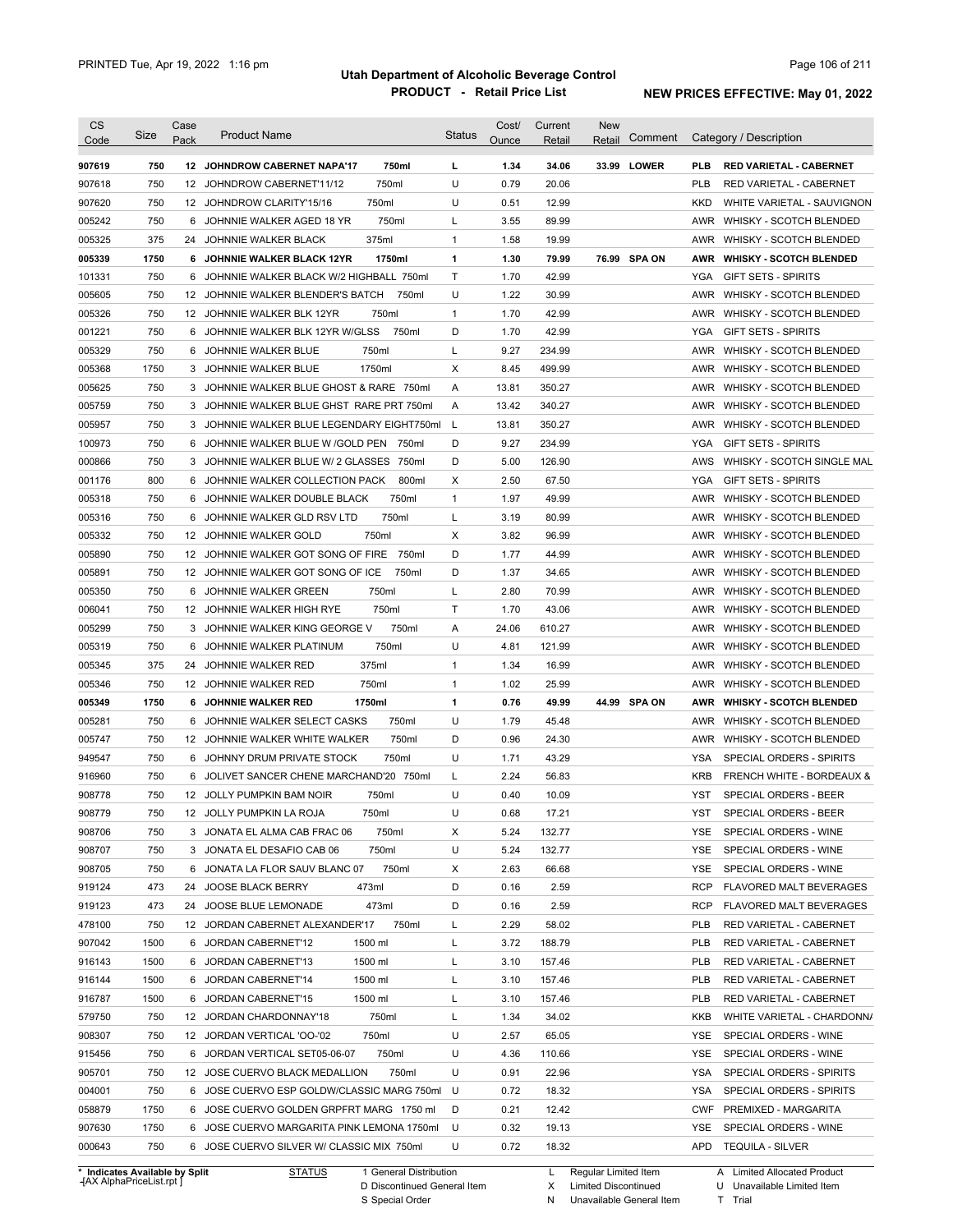| <b>CS</b><br>Code | Size | Case<br>Pack | <b>Product Name</b>                               | <b>Status</b> | Cost/<br>Ounce | Current<br>Retail | <b>New</b><br>Retail | Comment | Category / Description                         |
|-------------------|------|--------------|---------------------------------------------------|---------------|----------------|-------------------|----------------------|---------|------------------------------------------------|
| 101389            | 750  |              | 6 JOSE CUERVO TRAD SILVER W/ MUGS 750ml           | D             | 0.49           | 12.42             |                      |         | YGA GIFT SETS - SPIRITS                        |
| 087832            | 750  |              | 6 JOSE CUERVO TRADICIONAL CRISTALINO 750ml        | $\mathbf{1}$  | 1.38           | 34.99             |                      |         | <b>APJ</b><br>TEQUILA - REPOSADO & ANEJO       |
| 101391            | 750  |              | 6 JOSE CUERVO TRADICIONAL REP W/ MUGS750ml        | D             | 0.49           | 12.42             |                      |         | <b>YGA</b><br><b>GIFT SETS - SPIRITS</b>       |
| 100160            | 750  |              | 6 JOSE CUERVO TRADICIONAL REP W/RIMM 750ml        | D             | 0.55           | 14.04             |                      |         | YGA<br><b>GIFT SETS - SPIRITS</b>              |
| 918732            | 750  |              | 12 JOSEP FORASTER COLLITA'16<br>750ml             | х             | 0.26           | 6.48              |                      |         | <b>PRP</b><br>SPANISH RED - MISC               |
| 918443            | 750  |              | 750ml<br>12 JOSEP FORASTER ROSAT'17/18            | X             | 0.32           | 8.10              |                      |         | ROSE WINE - IMPORTED<br><b>MPX</b>             |
| 910329            | 750  |              | 750ml<br>12 JOSEP GRAU L'EFFECT VOLADOR'20        | L             | 0.67           | 17.08             |                      |         | <b>PRP</b><br>SPANISH RED - MISC               |
| 949331            | 750  |              | 750ml<br>12 JOSEP GRAV 'VESPRES'17/18             | г             | 0.97           | 24.06             | 24.49 HIGHER         |         | <b>PRP</b><br><b>SPANISH RED - MISC</b>        |
| 919134            | 750  |              | 750ml<br>12 JOSEPH DROUHIN SAINT VERAN'18/19      | L             | 0.87           | 22.00             |                      |         | <b>PRB</b><br><b>FRENCH RED - BURGUNDY</b>     |
| 917768            | 750  |              | 12 JOSEPH FAMILY CABERNET ALEX V'<br>750ml        | х             | 1.16           | 29.42             |                      |         | <b>PLB</b><br>RED VARIETAL - CABERNET          |
| 948259            | 750  |              | 12 JOSEPHINE DUBOIS PINOT NOIR'18/19 750ml        | Г             | 0.87           | 21.99             | 21.99                |         | <b>PRB</b><br><b>FRENCH RED - BURGUNDY</b>     |
| 902846            | 750  | 6            | 750ml<br>JOSEPHINE EAU DE VIE                     | $\mathbf{1}$  | 2.37           | 60.00             |                      |         | ATR<br>BRANDY - GRAPPA & EAUX DE \             |
| 478120            | 750  |              | 12 JOSH CELLARS CABERNET<br>750ml                 | 1             | 0.59           | 15.06             | 14.99 LOWER          |         | PLB<br><b>RED VARIETAL - CABERNET</b>          |
|                   | 750  |              |                                                   |               | 0.55           |                   |                      |         |                                                |
| 579770            |      |              | 750ml<br>12 JOSH CELLARS CHARDONNAY               | $\mathbf{1}$  |                | 13.99             |                      |         | <b>KKB</b><br>WHITE VARIETAL - CHARDONN/       |
| 597774            | 750  |              | 750ml<br>12 JOSH CELLARS PINOT GRIGIO             | $\mathbf{1}$  | 0.55           | 13.99             |                      |         | <b>KRK</b><br>ITALIAN WHITE - PINOT GRIGIO     |
| 478118            | 750  |              | 750ml<br>12 JOSH CELLARS PINOT NOIR               | $\mathbf{1}$  | 0.71           | 18.06             |                      |         | <b>PLR</b><br>RED VARIETAL - PINOT NOIR        |
| 579772            | 750  |              | 750ml<br>12 JOSH CELLARS SAUVIGNON BLANC          | $\mathbf{1}$  | 0.55           | 13.99             |                      |         | <b>KKD</b><br>WHITE VARIETAL - SAUVIGNON       |
| 478116            | 750  |              | 12 JOSH LEGACY<br>750ml                           | 1             | 0.59           | 15.06             | 14.99 LOWER          |         | PFP<br><b>RED GENERIC - RED TABLE &amp; PI</b> |
| 902654            | 500  |              | 500ml<br>12 JOTO YUZU CITRUS SAKE                 | U             | 1.60           | 27.05             |                      |         | YSE<br>SPECIAL ORDERS - WINE                   |
| 955241            | 750  |              | 750ml<br>12 JP CHENET CHARD VIOGNIER              | $\mathbf{1}$  | 0.55           | 14.06             |                      |         | <b>KFP</b><br>WHITE GENERIC - TABLE & PRC      |
| 724545            | 750  |              | 12 JP CHENET ORIGINAL SPKLING BRUT WIN750ml       | $\mathbf{1}$  | 0.55           | 13.92             |                      |         | IPH<br>SPARKLING WINE - FRENCH & C             |
| 955240            | 750  |              | 750ml<br>12 JP CHENET SAUVIGNON BLANC             | $\mathbf{1}$  | 0.47           | 11.99             |                      |         | <b>KKD</b><br>WHITE VARIETAL - SAUVIGNON       |
| 089386            | 750  |              | 750ml<br>12 JUAREZ GOLD TEQUILA                   | 1             | 0.43           | 12.99             | 10.99 SPA ON         |         | <b>TEQUILA - GOLD</b><br>APF                   |
| 086251            | 1000 |              | 12 JUAREZ TRIPLE SEC<br>1000ml                    | D             | 0.16           | 5.25              |                      |         | CHB<br>LIQUEURS - TRIPLE SEC & ORA             |
| 951759            | 1500 | 6            | JUDD'S HILL CABERNET '09<br>1500 ml               | U             | 2.58           | 130.68            |                      |         | YSE<br>SPECIAL ORDERS - WINE                   |
| 913785            | 750  |              | 12 JUDD'S HILL CABERNET ESTATE'12/14 750ml        | Χ             | 1.70           | 42.99             |                      |         | <b>PLB</b><br>RED VARIETAL - CABERNET          |
| 913415            | 750  |              | 750ml<br>12 JUDD'S HILL CABERNET'19               | Г             | 1.58           | 39.99             |                      |         | <b>PLB</b><br>RED VARIETAL - CABERNET          |
| 907127            | 750  |              | 750ml<br>12 JUDD'S HILL CHARDONNAY                | U             | 1.19           | 30.20             |                      |         | SPECIAL ORDERS - WINE<br>YSE                   |
| 947622            | 750  |              | 750ml<br>12 JUDDS HILL EST CAB 2002               | U             | 2.22           | 56.26             |                      |         | YSE<br>SPECIAL ORDERS - WINE                   |
| 947624            | 750  |              | 750ml<br>12 JUDDS HILL FOUNDERS ART 2007          | U             | 1.92           | 48.81             |                      |         | <b>YSE</b><br>SPECIAL ORDERS - WINE            |
| 910444            | 750  |              | 12 JUDD'S HILL MERLOT'15<br>750ml                 | х             | 1.18           | 30.04             |                      |         | PLF<br>RED VARIETAL - MERLOT                   |
| 949161            | 375  |              | 12 JUDDS HILL MIX<br>375ml                        | U             | 1.02           | 12.94             |                      |         | SPECIAL ORDERS - WINE<br>YSE                   |
| 907811            | 750  |              | 750ml<br>12 JUDD'S HILL ROSE                      | U             | 0.78           | 19.77             |                      |         | SPECIAL ORDERS - WINE<br>YSE                   |
| 918639            | 375  |              | 12 JUDD'S HILL VIEJO DULCE<br>375 ml              | х             | 0.95           | 12.00             |                      |         | LATE HARVEST - WHITE MISC<br>EVU               |
| 921868            | 750  |              | 12 JUMPING GOAT ORANGE GIFT PACK<br>750ml         | D             | 1.09           | 27.52             |                      |         | <b>YGC</b><br><b>GIFT SETS - LIQUEURS</b>      |
| 917745            | 750  |              | 12 JUMPING GRAPE SPARKLING RED<br>750ml           | х             | 0.56           | 14.21             |                      |         | ihu<br>SPARKLING WINE - MISC                   |
| 005645            | 750  |              | 6 JURA 18 YR<br>750ml                             | L             | 3.94           | 99.99             |                      |         | AWS<br>WHISKY - SCOTCH SINGLE MAL              |
| 005286            | 750  |              | 6 JURA ORGIN 10 YR<br>750ml                       | 1             | 1.58           | 39.99             |                      |         | AWS<br>WHISKY - SCOTCH SINGLE MAL              |
| 005648            | 750  |              | 750ml<br>6 JURA SEVEN WOOD                        | Г             | 3.15           | 79.99             |                      |         | AWS<br>WHISKY - SCOTCH SINGLE MAL              |
| 917441            | 750  |              | 750ml<br>12 JUSLYN PERRY'S BLEND NAPA'09          | х             | 2.60           | 65.91             |                      |         | <b>PLB</b><br>RED VARIETAL - CABERNET          |
| 919869            | 750  |              | 750ml<br>12 JUSTIN CABERNET SAUVIGNON             | $\mathbf{1}$  | 1.22           | 31.02             |                      |         | <b>PLB</b><br>RED VARIETAL - CABERNET          |
| 911128            | 750  |              | 750ml<br>6 JUSTIN ISOSCELES '15/17                | L             | 3.28           | 83.23             |                      |         | <b>PLD</b><br>RED VARIETAL - MERITAGE          |
| 914604            | 750  |              | 750ml<br>6 JUSTIN JUSTIFICATION RED'15/16         | L             | 2.60           | 66.00             |                      |         | PLU<br><b>RED VARIETAL - MISC</b>              |
| 575820            | 750  |              | 750ml<br>12 JUSTIN SAUVIGNON BLANC                | $\mathbf{1}$  | 0.71           | 18.02             |                      |         | <b>KKD</b><br>WHITE VARIETAL - SAUVIGNON       |
| 006038            | 750  |              | 750ml<br>4 JW BLUE YEAR OF THE TIGER              | Τ             | 9.47           | 240.20            |                      |         | AWR<br>WHISKY - SCOTCH BLENDED                 |
| 006039            | 750  |              | 4 JW KING GEORGE V LUNAR NEW YEAR 750ml           | Τ             | 25.64          | 650.20            |                      |         | AWR<br>WHISKY - SCOTCH BLENDED                 |
| 908518            | 750  |              |                                                   | U             | 1.86           | 47.10             |                      |         | YSE                                            |
|                   |      |              | 12 K VINTNERS SYRAH MORRISON LN'13 750ml<br>750ml |               |                |                   |                      |         | SPECIAL ORDERS - WINE<br>PLL                   |
| 916486            | 750  |              | 12 K VINTNERS THE BOY GRENACHE'19                 | L             | 2.27           | 57.51             |                      |         | RED VARIETAL - GRENACHE                        |
| 914740            | 750  |              | 12 K VINTNERS VIOGNIER'18<br>750ml                | х             | 1.07           | 27.02             |                      |         | KKJ<br>WHITE VARIETAL - VIOGNIER               |
| 917185            | 750  |              | 750ml<br>12 KAESLER AVIGNON BAROSSA'06            | х             | 0.80           | 20.28             |                      |         | <b>PRY</b><br><b>AUSTRALIAN RED</b>            |
| 916488            | 750  |              | 750ml<br>12 KAESLER STONEHORSE GSM'7/08           | х             | 0.80           | 20.20             |                      |         | <b>PRY</b><br><b>AUSTRALIAN RED</b>            |
| 002774            | 750  |              | 6 KAHLUA W/ 2 MARTINI GLSS<br>750ml               | D             | 0.87           | 21.99             |                      |         | CHV<br>LIQUEURS - CREAM                        |
|                   | 375  |              | 375ml<br>24 KAHLUA COFFEE LIQ MEXICO              | $\mathbf{1}$  | 1.02           | 12.99             |                      |         | CHK<br>LIQUEURS - COFFEE                       |
| 067524<br>067526  | 750  |              | 12 KAHLUA COFFEE LIQUEUR MEXICO<br>750ml          | 1             | 0.87           | 21.99             |                      |         | CHK LIQUEURS - COFFEE                          |

**Case** [AX AlphaPriceList.rpt ]

D Discontinued General Item S Special Order

Regular Limited Item

X

Limited Discontinued

N Unavailable General Item

U Unavailable Limited Item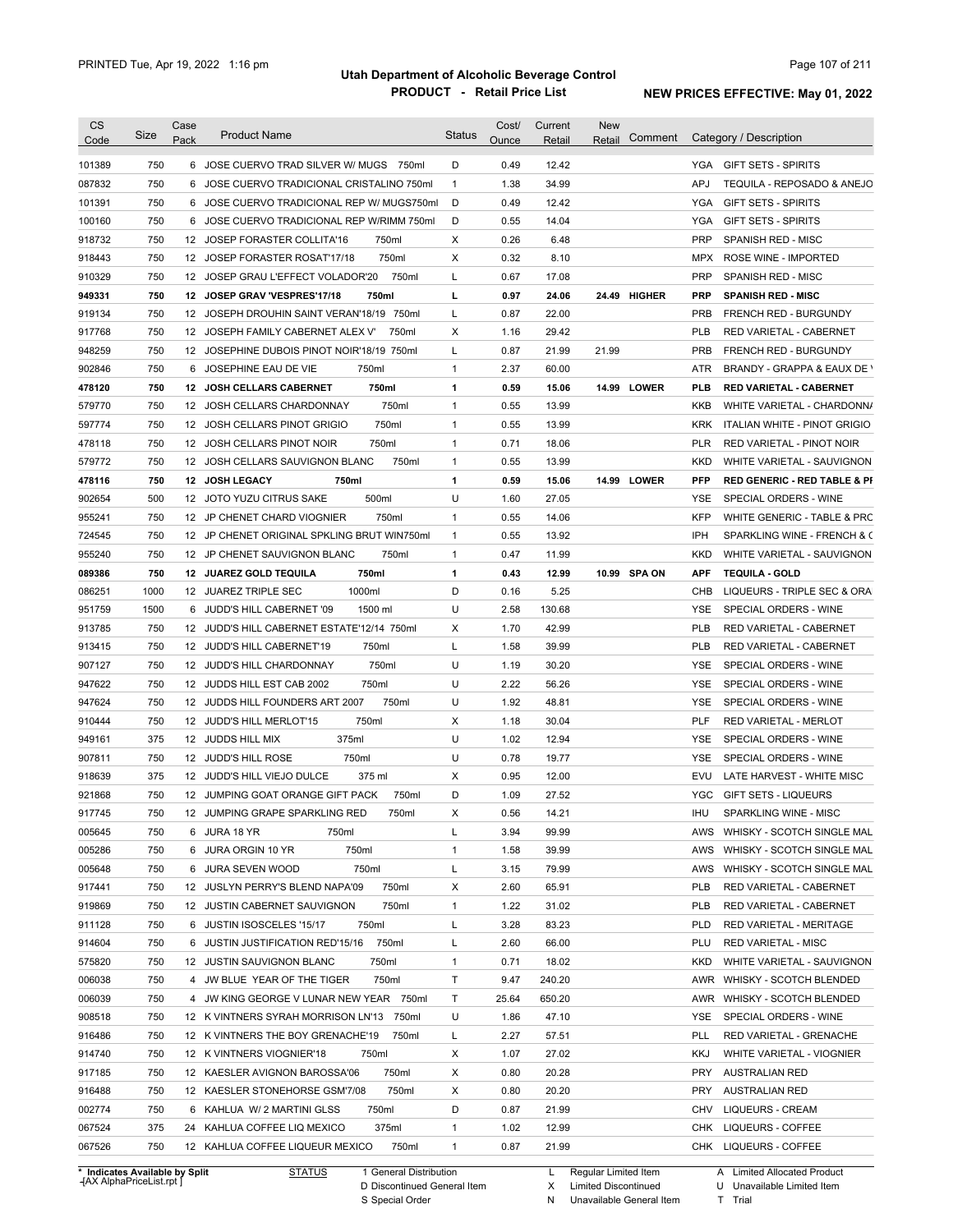| <b>CS</b><br>Code                              | Size       | Case<br>Pack | <b>Product Name</b>                                                                    | <b>Status</b> | Cost/<br>Ounce | Current<br>Retail | <b>New</b><br>Retail | Comment      |            | Category / Description                                |
|------------------------------------------------|------------|--------------|----------------------------------------------------------------------------------------|---------------|----------------|-------------------|----------------------|--------------|------------|-------------------------------------------------------|
| 067527                                         | 1000       |              | 1000ml<br>12 KAHLUA COFFEE LIQUEUR MEXICO                                              | $\mathbf{1}$  | 0.83           | 27.99             |                      |              |            | CHK LIQUEURS - COFFEE                                 |
| 067528                                         | 1750       |              | 6 KAHLUA COFFEE LIQUEUR MEXICO<br>1750ml                                               | $\mathbf{1}$  | 0.79           | 46.99             |                      |              | CHK        | LIQUEURS - COFFEE                                     |
| 067536                                         | 750        |              | 12 KAHLUA ESPECIAL COFFEE LIQ MEXICO 750ml                                             | $\mathbf{1}$  | 0.91           | 22.99             |                      |              | CHK        | LIQUEURS - COFFEE                                     |
| 062074                                         | 200        |              | 24 KAHLUA MUDSLIDE<br>200ml                                                            | D             | 0.29           | 1.99              |                      |              |            | CWR PREMIXED - MUDSLIDE                               |
| 002834                                         | 750        |              | 6 KAHLUA W COFFEE MUG<br>750ml                                                         | D             | 0.47           | 11.88             |                      |              | <b>YGC</b> | GIFT SETS - LIQUEURS                                  |
| 900456                                         | 750        |              | 750ml<br>6 KAHLUA W/ TRAVEL MUG                                                        | D             | 0.36           | 9.18              |                      |              | <b>YGC</b> | GIFT SETS - LIQUEURS                                  |
| 062087                                         | 200        |              | 200ml<br>24 KAHLUA WHITE RUSSIAN                                                       | D             | 0.29           | 1.99              |                      |              | CWU        | PREMIXED - MISC                                       |
| 062089                                         | 1750       |              | 1750ml<br>6 KAHLUA WHITE RUSSIAN RTD                                                   | $\mathbf{1}$  | 0.25           | 14.99             |                      |              | CWU        | PREMIXED - MISC                                       |
| 913854                                         | 750        |              | 12 KAIKEN CAB MENDOZA RESERVA 14/15 750ml                                              | Х             | 0.28           | 7.00              |                      |              | <b>PRV</b> | ARGENTINE RED - OTHER                                 |
| 917893                                         | 750        |              | <b>12 KAIKEN MALBEC</b><br>750ml                                                       | 1             | 0.40           | 13.03             |                      | 10.03 SPA ON | PRU        | <b>ARGENTINE RED - MALBEC</b>                         |
| 916199                                         | 750        |              | 750ml<br>12 KAIKEN ULTRA MALBEC'17/18                                                  | L             | 0.80           | 20.31             |                      |              | PRU        | ARGENTINE RED - MALBEC                                |
| 917823                                         | 750        |              | 12 KALIN CHARDONNAY CUVEE LD'95<br>750ml                                               | Χ             | 1.24           | 31.52             |                      |              | KKB        | WHITE VARIETAL - CHARDONN/                            |
| 075175                                         | 1000       |              | 12 KAMCHATKA<br>1000ml                                                                 | $\mathbf{1}$  | 0.22           | 7.29              |                      |              | ADW        | <b>VODKA - DOMESTIC</b>                               |
| 075172                                         | 375        |              | 375ml<br>24 KAMCHATKA VODKA & LIQUEUR                                                  | $\mathbf{1}$  | 0.26           | 3.25              |                      |              | ADF        | <b>VODKA - BASIC</b>                                  |
| 075174                                         | 750        |              | 750ml<br>12 KAMCHATKA VODKA & LIQUEUR                                                  | $\mathbf{1}$  | 0.22           | 5.49              |                      |              | ADF        | <b>VODKA - BASIC</b>                                  |
| 075176                                         | 1750       |              | 1750ml<br>6 KAMCHATKA VODKA & LIQUEUR                                                  | $\mathbf{1}$  | 0.19           | 11.29             |                      |              | ADF        | <b>VODKA - BASIC</b>                                  |
| 087030                                         | 750        |              | 6 KAMIKI JAPANESE WHISKY CEDAR CSK 750ml                                               | Χ             | 2.88           | 72.95             |                      |              | AWX        | <b>WHISKEY - JAPANESE</b>                             |
| 923574                                         | 750        |              | 750ml<br>12 KARTHAUSERHOF BRUNO RIESLING                                               | $\mathbf{1}$  | 0.83           | 20.94             |                      |              | <b>KRI</b> | <b>GERMAN WHITE - MISC &amp; VARIE</b>                |
| 909691                                         | 750        |              | 750ml<br>6 KATHRYN HALL CAB SAUV'17/18                                                 | L             | 7.45           | 188.87            |                      |              | <b>PLB</b> | RED VARIETAL - CABERNET                               |
| 918865                                         | 750        |              | 6 KATHRYN HALL CABERNET'14/15<br>750ml                                                 | Χ             | 6.89           | 174.63            |                      |              | <b>PLB</b> | RED VARIETAL - CABERNET                               |
| 955214                                         | 750        |              | 12 KAUZO MALBEC'16<br>750 750ml                                                        | г             | 0.79           | 19.02             |                      | 19.99 HIGHER | <b>PRU</b> | <b>ARGENTINE RED - MALBEC</b>                         |
| 948372                                         | 355        |              | 355ml<br>24 KCCO LAGER                                                                 | D             | 0.16           | 1.98              |                      |              | THP        | LAGER - HEAVY & DARK                                  |
| 916724                                         | 750        |              | 12 KEENAN CAB FRANC'14/15<br>750ml                                                     | Χ             | 1.38           | 35.10             |                      |              | <b>PLG</b> | RED VARIETAL - CAB FRANC, VI                          |
| 911429                                         | 750        |              | 6 KEENAN CABERNET RESERVE'5/7<br>750ml                                                 | Χ             | 3.79           | 96.20             |                      |              | <b>PLB</b> | RED VARIETAL - CABERNET                               |
| 914969                                         | 750        |              | 12 KEENAN CABERNET'13/14<br>750ml                                                      | Χ             | 1.06           | 27.00             |                      |              | <b>PLB</b> | RED VARIETAL - CABERNET                               |
| 914694                                         | 750        |              | 750ml<br>12 KEENAN MERLOT'11/12                                                        | Χ             | 0.81           | 20.52             |                      |              | PLF        | RED VARIETAL - MERLOT                                 |
| 918818                                         | 750        |              | 12 KEEP ROSÉ '17<br>750ml                                                              | Χ             | 0.49           | 12.50             |                      |              | <b>MPW</b> | ROSE WINE - DOMESTIC                                  |
| 917269                                         | 750        |              | 12 KEN FORRESTER CHEN BL SA'16/17<br>750ml                                             | Χ             | 0.32           | 8.19              |                      |              | <b>KRQ</b> | SOUTH AFRICAN WHITE                                   |
| 915832                                         | 750        |              | 12 KEN VOLK PINOT NOIR'12/13<br>750ml                                                  | Χ             | 1.08           | 27.28             |                      |              | <b>PLR</b> | RED VARIETAL - PINOT NOIR                             |
| 911279                                         | 750        | 6            | KEN WRIGHT AURIC PN RSRV BARREL<br>750ml                                               | L             | 5.27           | 133.73            |                      |              | <b>PLR</b> | RED VARIETAL - PINOT NOIR                             |
| 902005                                         | 750        | 6            | KEN WRIGHT BRYCE VINEYARD PN 2015 750ml                                                | U             | 2.73           | 69.22             |                      |              | <b>YSE</b> | SPECIAL ORDERS - WINE                                 |
| 902010                                         | 750        | 6            | 750ml<br>KEN WRIGHT LATCHKEY PN 2015                                                   | U             | 2.73           | 69.22             |                      |              | <b>YSE</b> | SPECIAL ORDERS - WINE                                 |
| 905267                                         | 750        |              | 750ml<br>12 KEN WRIGHT PINOT NOIR VOLCANIC                                             | L             | 1.78           | 45.20             |                      |              | <b>PLR</b> | RED VARIETAL - PINOT NOIR                             |
| 579978                                         | 750        |              | 12 KENDALL JACKSON AVANT CHARDONNAY 750ml                                              | $\mathbf{1}$  | 0.75           | 19.06             |                      | 18.99 LOWER  | KKB        | <b>WHITE VARIETAL - CHARDONNA</b>                     |
| 906726                                         | 375        |              | 12 KENDALL JACKSON CAB -SAUV<br>375ml                                                  | U             | 0.93           | 11.74             |                      |              | <b>YSE</b> | SPECIAL ORDERS - WINE                                 |
| 479300                                         | 750        |              | 12 KENDALL JACKSON CABERNET VINTNER 750ml                                              |               | 0.91           | 23.06             |                      | 22.99 LOWER  | <b>PLB</b> | RED VARIETAL - CABERNET                               |
| 581325                                         | 375        |              | 12 KENDALL JACKSON CHARD VR<br>375 ml                                                  | 1             | 0.79           | 9.57              |                      | 9.99 HIGHER  | KKB        | <b>WHITE VARIETAL - CHARDONNA</b>                     |
| 581330                                         | 750        |              | 12 KENDALL JACKSON CHARDONNAY VINTNE 750ml                                             | $\mathbf{1}$  | 0.75           | 19.06             |                      | 18.99 LOWER  | KKB        | <b>WHITE VARIETAL - CHARDONNA</b>                     |
| 479345                                         | 750        |              | 12 KENDALL JACKSON MERLOT VINTNER 750ml                                                | 1             | 0.91           | 23.06             |                      | 22.99 LOWER  | PLF        | <b>RED VARIETAL - MERLOT</b>                          |
| 581495                                         | 750        |              | <b>12 KENDALL JACKSON RIESLING VINTN</b><br>750ml                                      | 1             | 0.59           | 15.06             |                      | 14.99 LOWER  | KKR        | <b>WHITE VARIETAL - RIESLING</b>                      |
| 581565                                         | 750        |              | 12 KENDALL JACKSON SAUV BLANC VIN<br>750ml                                             | 1             | 0.59           | 15.06             |                      | 14.99 LOWER  | KKD        | <b>WHITE VARIETAL - SAUVIGNON</b>                     |
| 580125                                         | 750        |              | 12 KEND-JACKSON CHARD GR RES'18/19<br>750ml                                            | L             | 0.83           | 20.99             |                      |              | KKB        | WHITE VARIETAL - CHARDONN/                            |
|                                                | 750        |              | 750ml                                                                                  |               | 0.68           |                   |                      |              | KKD        |                                                       |
| 903137                                         |            |              | 12 KEND-JACKSON SB GRAND RES'10/12                                                     | Х             |                | 17.17             |                      |              | <b>KFP</b> | WHITE VARIETAL - SAUVIGNON                            |
| 917824<br>019316                               | 750<br>750 |              | 12 KEND-JACKSON SUMMATION WH'10<br>750ml<br>6 KENTUCKY OWL 10 YR BATCH 11 STRGHT 750ml | X<br>L        | 0.60<br>9.84   | 15.15<br>249.50   |                      |              | AWH        | WHITE GENERIC - TABLE & PRC                           |
|                                                | 750        |              |                                                                                        |               |                |                   |                      |              |            | WHISKEY - BOURBON & TENNE:                            |
| 026497                                         | 750        |              | 6 KENTUCKY OWL 10 YR STRGHT RYE #4 750ml                                               | L             | 11.83          | 299.99            |                      |              | AWK        | WHISKEY - BOURBON SINGLE B                            |
|                                                |            | 6            | KENTUCKY OWL CONFISCATED<br>750ml                                                      | Α<br>U        | 4.93           | 124.99            |                      |              | LAS        | <b>ALLOCATED SPIRIT</b>                               |
|                                                |            |              |                                                                                        |               | 39.43          | 1,000.00          |                      |              | AWH<br>YSA | WHISKEY - BOURBON & TENNE:                            |
|                                                | 750        |              | 750ml<br>1 KENTUCKY OWL DRY STATE                                                      |               |                |                   |                      |              |            |                                                       |
|                                                | 750        |              | 750ml<br>1 KENTUCKY OWL DRY STATE                                                      | U             | 39.46          | 1,000.84          |                      |              |            | SPECIAL ORDERS - SPIRITS                              |
|                                                | 750        |              | 6 KENTUCKY OWL ST. PATRICK'S EDITION 750ml                                             | Τ             | 5.91           | 149.99            |                      |              | AWH        | WHISKEY - BOURBON & TENNE:                            |
| 019320<br>019322<br>909957<br>019324<br>026772 | 750        |              | 6 KENTUCKY OWL STRAIGHT RYE BATCH 3 750ml                                              | Α             | 7.89           | 199.99            |                      |              | AWU        | <b>WHISKEY - RYE</b>                                  |
| 948459                                         | 750        |              | 6 KENTUCKY VINTAGE SMALL BATCH<br>750ml                                                | U             | 1.58           | 40.16             |                      |              | YSA        | SPECIAL ORDERS - SPIRITS                              |
| 478705<br>580360                               | 750<br>750 |              | 12 KENWOOD CABERNET SAUVIGNON SONOMA 750m 1<br>12 KENWOOD CHARDONNAY SONOMA<br>750ml   | $\mathbf{1}$  | 0.71<br>0.55   | 17.99<br>13.99    |                      |              | PLB<br>KKB | RED VARIETAL - CABERNET<br>WHITE VARIETAL - CHARDONN/ |

**Case** [AX AlphaPriceList.rpt ]

D Discontinued General Item

S Special Order

X Limited Discontinued N Unavailable General Item

U Unavailable Limited Item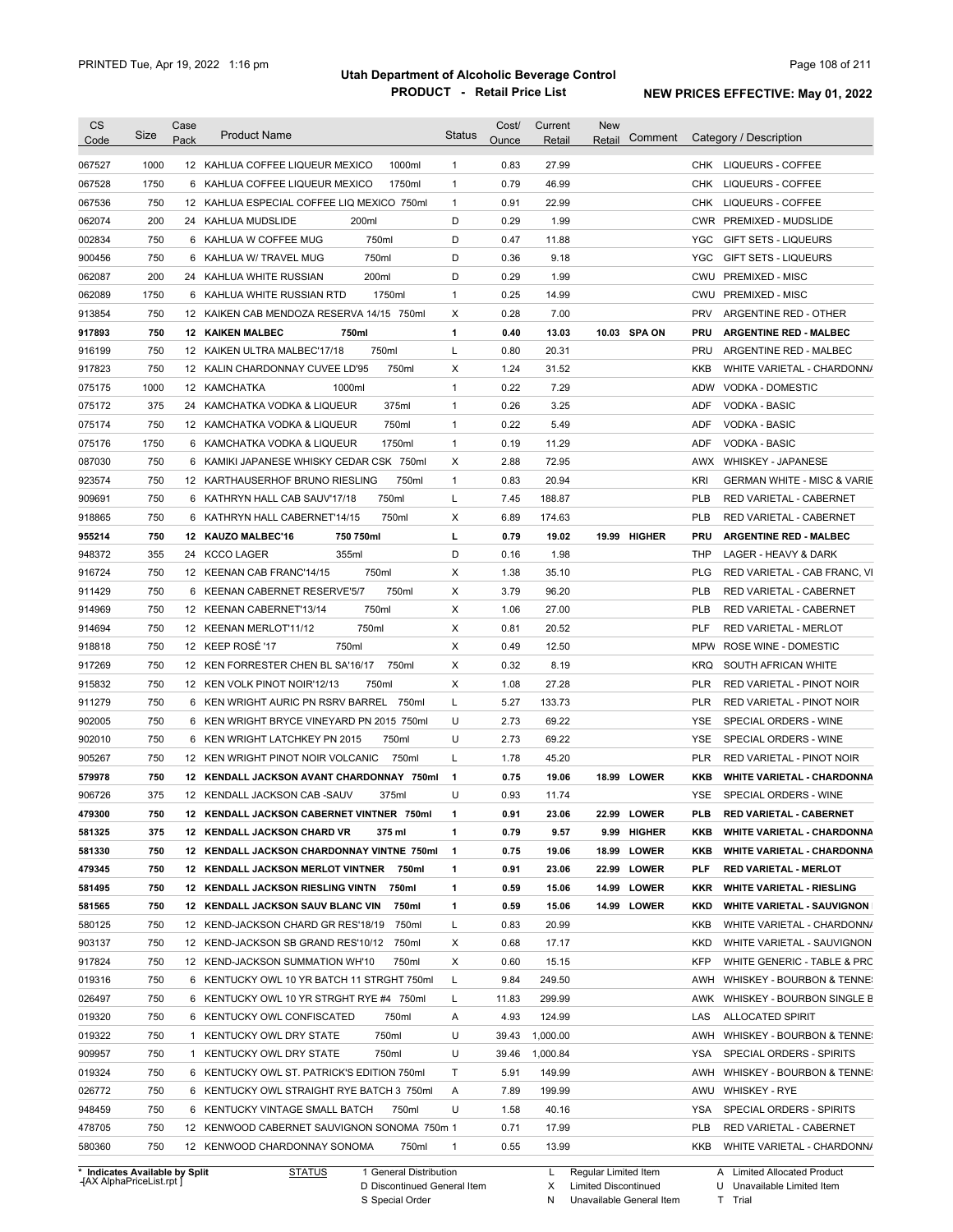| <b>CS</b><br>Code              | Size | Case<br>Pack | <b>Product Name</b>                         | <b>Status</b>  | Cost/<br>Ounce | Current<br>Retail | <b>New</b><br>Retail | Comment       |            | Category / Description           |
|--------------------------------|------|--------------|---------------------------------------------|----------------|----------------|-------------------|----------------------|---------------|------------|----------------------------------|
| 478770                         | 750  |              | 750ml<br>12 KENWOOD PINOT NOIR              | $\mathbf{1}$   | 0.71           | 17.99             |                      |               | <b>PLR</b> | <b>RED VARIETAL - PINOT NOIR</b> |
| 580580                         | 750  |              | 750ml<br>12 KENWOOD SAUVIGNON BLANC SONOMA  | $\overline{1}$ | 0.55           | 13.99             |                      |               | KKD        | WHITE VARIETAL - SAUVIGNON       |
| 750780                         | 750  |              | 750ml<br>12 KENWOOD YULUPA CUVEE BRUT       | L              | 0.36           | 9.06              |                      |               | IHP        | SPARKLING WINE - BRUT & BLA      |
| 915374                         | 500  |              | 500 ml<br>6 KEO ST JOHN COMMANDARIA         | L              | 1.63           | 27.50             |                      |               | EVV        | LATE HARVEST - RED MISC          |
| 914944                         | 750  |              | 750ml<br>12 KERMIT LYNCH COTES RHONE'17/18  | L              | 0.71           | 17.99             |                      |               | <b>PRD</b> | <b>FRENCH RED - RHONE</b>        |
| 068559                         | 750  |              | 750ml<br>6 KERRYGOLD IRISH CREAM            | D              | 0.47           | 11.88             |                      |               | CHV        | <b>LIQUEURS - CREAM</b>          |
| 950881                         | 750  |              | 750ml<br>12 KERVEGUEN BRUT CIDER            | U              | 0.72           | 18.19             |                      |               | YSE        | SPECIAL ORDERS - WINE            |
| 951131                         | 750  |              | 750ml<br>12 KERVEGUEN CARPE DIEM CIDER      | U              | 0.97           | 24.49             |                      |               | YSE        | SPECIAL ORDERS - WINE            |
| 923575                         | 750  |              | 12 KESSELER ALTE REBEN SCHL RIESLING 750ml  | L              | 2.33           | 59.06             |                      |               | <b>KRG</b> | <b>GERMAN WHITE - RHEIN</b>      |
| 916898                         | 750  |              | 12 KESSELST JOSEPHSHOFER KAB'07<br>750ml    | X              | 0.99           | 25.14             |                      |               | KRH        | <b>GERMAN WHITE - MOSEL</b>      |
| 916948                         | 750  |              | 12 KESSELST SCHARZHOFBERGER KAB'07<br>750ml | Χ              | 1.13           | 28.59             |                      |               | <b>KRH</b> | <b>GERMAN WHITE - MOSEL</b>      |
| 914901                         | 750  |              | 12 KESSELST SCHARZHOFBERGER SP'07<br>750ml  | Χ              | 1.35           | 34.19             |                      |               | <b>KRH</b> | <b>GERMAN WHITE - MOSEL</b>      |
| 034457                         | 1000 |              | 12 KETEL ONE<br>1000ml                      | $\mathbf{1}$   | 0.89           | 26.99             |                      | 29.99 SPA OFF | <b>ADF</b> | <b>VODKA - BASIC</b>             |
| 075165                         | 750  |              | 12 KETEL ONE BOTANICAL CUCUMBER MINT 750ml  | $\mathbf{1}$   | 0.99           | 24.99             |                      |               | ADM        | VODKA - FLAVORED                 |
| 075181                         | 750  |              | 12 KETEL ONE BOTANICAL GRPFRT/ROSE 750ml    | $\mathbf{1}$   | 0.99           | 24.99             |                      |               | ADM        | VODKA - FLAVORED                 |
| 075183                         | 750  |              | 12 KETEL ONE BOTANICAL PEACH/ ORANGE 750ml  | $\mathbf{1}$   | 0.99           | 24.99             |                      |               | ADM        | VODKA - FLAVORED                 |
| 034449                         | 750  |              | 12 KETEL ONE CITROEN VODKA<br>750ml         | 1              | 0.99           | 24.99             |                      |               | ADM        | VODKA - FLAVORED                 |
| 034454                         | 375  |              | 375ml<br>12 KETEL ONE VODKA                 | 1              | 1.10           | 13.99             |                      |               | ADF        | VODKA - BASIC                    |
| 034456                         | 750  |              | 750ml<br>12 KETEL ONE VODKA                 | 1              | 0.99           | 24.99             |                      |               | ADF        | <b>VODKA - BASIC</b>             |
| 034458                         | 1750 |              | 1750ml<br>6 KETEL ONE VODKA                 | $\mathbf{1}$   | 0.71           | 44.99             |                      | 41.99 SPA ON  | ADF        | <b>VODKA - BASIC</b>             |
| 001876                         | 750  |              | 750ml<br>6 KETEL ONE W/ 2 GLASSES           | D              | 0.99           | 24.99             |                      |               | YGA        | <b>GIFT SETS - SPIRITS</b>       |
| 101423                         | 750  |              | 750ml<br>6 KETEL ONE W/ MARTINI GLASSES     | D              | 0.53           | 13.50             |                      |               | YGA        | <b>GIFT SETS - SPIRITS</b>       |
| 101103                         | 750  |              | 750ml<br>6 KETEL ONE W/2 GLASSES VAP        | D              | 0.99           | 24.99             |                      |               | YGA        | <b>GIFT SETS - SPIRITS</b>       |
| 100353                         | 1750 |              | 4 KETEL ONE W/GLASSES<br>1750 ml            | D              | 0.44           | 25.92             |                      |               | YGA        | <b>GIFT SETS - SPIRITS</b>       |
| 914677                         | 750  |              | 750ml<br>12 KEUNTZ-BAS ALSACE BLANC'04      | Χ              | 0.47           | 11.83             |                      |               | <b>KRC</b> | FRENCH WHITE - ALSATIAN          |
| 919051                         | 355  |              | 355ml<br>30 KEYSTONE ICE CANS               | D              | 0.08           | 0.94              |                      |               | <b>TCJ</b> | BEER - ICE & MALT LIQUOR         |
| 917919                         | 750  |              | 750ml<br>12 KIAMIE R'OWN STYLE BLEND'09     | Χ              | 0.80           | 20.26             |                      |               | <b>PFP</b> | RED GENERIC - RED TABLE & P      |
| 952351                         | 750  |              | 750ml<br>12 KID CURRY GOLD RUM              | Χ              | 0.55           | 13.86             |                      |               | ALJ        | RUM - DARK                       |
| 036851                         | 750  |              | 12 KID CURRY LUXURY COLD FILTER VODKA 750ml | D              | 0.39           | 9.99              |                      |               | ADW        | <b>VODKA - DOMESTIC</b>          |
| 919088                         | 750  |              | 12 KID CURRY SHERRY CASK AGED RUM<br>750ml  | D              | 1.32           | 33.50             |                      |               | ALJ        | RUM - DARK                       |
| 044647                         | 750  |              | 750ml<br>12 KID CURRY SILVER RUM            | D              | 0.59           | 14.99             |                      |               | <b>ALE</b> | <b>RUM - LIGHT</b>               |
| 039782                         | 750  |              | 12 KID CURRY VANILLA CARAMEL VODKA<br>750ml | D              | 0.52           | 13.09             |                      |               | ADM        | VODKA - FLAVORED                 |
| 036603                         | 750  |              | 12 KID CURRY VODKA<br>750ml                 | D              | 0.67           | 16.99             |                      |               | ADF        | <b>VODKA - BASIC</b>             |
| 036639                         | 1750 |              | 6 KID CURRY VODKA<br>1750 ml                | D              | 0.47           | 27.72             |                      |               | ADF        | <b>VODKA - BASIC</b>             |
| 954239                         | 473  |              | 24 KIITOS AMERICAN LAGER<br>473ml           | 1              | 0.18           | 2.95              |                      |               | <b>THE</b> | <b>LAGER - PILSENER</b>          |
|                                |      |              |                                             |                |                |                   |                      |               |            |                                  |
| 910559                         | 473  |              | 24 KIITOS BLACK IS BEAUTIFUL ALE<br>473ml   | U              | 0.31           | 5.00              |                      |               |            | YST SPECIAL ORDERS - BEER        |
| 918966                         | 473  |              | 24 KIITOS DOUBLE INDIA PALE ALE<br>473 ml   | 1              | 0.22           | 3.49              |                      |               | TVB        | DOMESTIC BEER                    |
| 918965                         | 473  |              | 24 KIITOS INDIA PALE ALE<br>473 ml          | 1              | 0.17           | 2.65              |                      |               | TVB        | DOMESTIC BEER                    |
| 902075                         | 473  |              | 24 KIITOS PASTRY STYLE STOUT<br>473ml       | U              | 0.50           | 8.00              |                      |               | YST        | SPECIAL ORDERS - BEER            |
| 955421                         | 473  |              | 24 KIITOS PROAM SERIES<br>473ml             | U              | 0.23           | 3.75              |                      |               | YST        | SPECIAL ORDERS - BEER            |
| 900157                         | 473  |              | 473ml<br>24 KIITOS RIMANDO PALE ALE         | U              | 0.16           | 2.50              |                      |               | YST        | SPECIAL ORDERS - BEER            |
| 812000                         | 750  |              | 750ml<br>12 KIKKOMAN PLUM WINE              | 1              | 0.34           | 8.73              |                      |               | GFE        | WINE - FRUIT                     |
| 902132                         | 720  |              | 6 KIKUSUI ORGANIC<br>720ml                  | U              | 1.33           | 32.48             |                      |               | YSE        | SPECIAL ORDERS - WINE            |
| 015690                         | 750  |              | 750ml<br>3 KILBEGGAN 18 YEAR                | U              | 7.89           | 199.99            |                      |               | YSA        | SPECIAL ORDERS - SPIRITS         |
| 909928                         | 750  |              | 750ml<br>6 KILCHOMAN 100 ISLAY              | U              | 4.26           | 107.98            |                      |               | YSA        | SPECIAL ORDERS - SPIRITS         |
| 000816                         | 750  |              | 4 KILCHOMAN MACHIR BAY W/ TUMBLERS 750ml    | D              | 1.98           | 50.21             |                      |               | YGA        | <b>GIFT SETS - SPIRITS</b>       |
| 100539                         | 200  |              | 12 KILCHOMAN SINGLE MALT SCOTCH<br>200ml    | D              | 4.39           | 29.70             |                      |               | YGA        | <b>GIFT SETS - SPIRITS</b>       |
| 915837                         | 750  |              | 12 KILIKANOON KILLERMAN SHIRAZ'14/15 750ml  | Х              | 0.38           | 9.70              |                      |               |            | PRY AUSTRALIAN RED               |
| 915836                         | 750  |              | 12 KILIKANOON PRODIGAL GRENACH'05/06 750ml  | Χ              | 1.12           | 28.45             |                      |               |            | PRY AUSTRALIAN RED               |
| 917828                         | 750  |              | 12 KILIKANOON RIES KILLER RUN'13/14 750ml   | Χ              | 0.32           | 8.16              |                      |               | KRT        | <b>AUSTRALIAN WHITE</b>          |
| 952487                         | 750  |              | 6 KILKERRAN 12 YR CASK<br>750ml             | U              | 3.57           | 90.48             |                      |               | YSA        | SPECIAL ORDERS - SPIRITS         |
| 954595                         | 750  |              | 6 KILKERRAN 8 YR CASK STRENGTH<br>750ml     | U              | 4.06           | 103.01            |                      |               | YSA        | SPECIAL ORDERS - SPIRITS         |
| 900342                         | 750  |              | 6 KILKERRAN HEAVILY PEATED BATCH 1 750ml    | U              | 3.15           | 79.89             |                      |               | YSA        | SPECIAL ORDERS - SPIRITS         |
| 919045                         | 355  |              | 24 KILLIANS IRISH RED<br>355 ml             | 1              | 0.14           | 1.64              |                      |               |            | TNL ALE - RED, AMBER, BROWN      |
| * Indicates Available by Split |      |              | <b>STATUS</b><br>1 General Distribution     |                |                | L.                | Regular Limited Item |               |            | A Limited Allocated Product      |

**Case** [AX AlphaPriceList.rpt ]

S Special Order

X Limited Discontinued

N Unavailable General Item

U Unavailable Limited Item

D Discontinued General Item

T Trial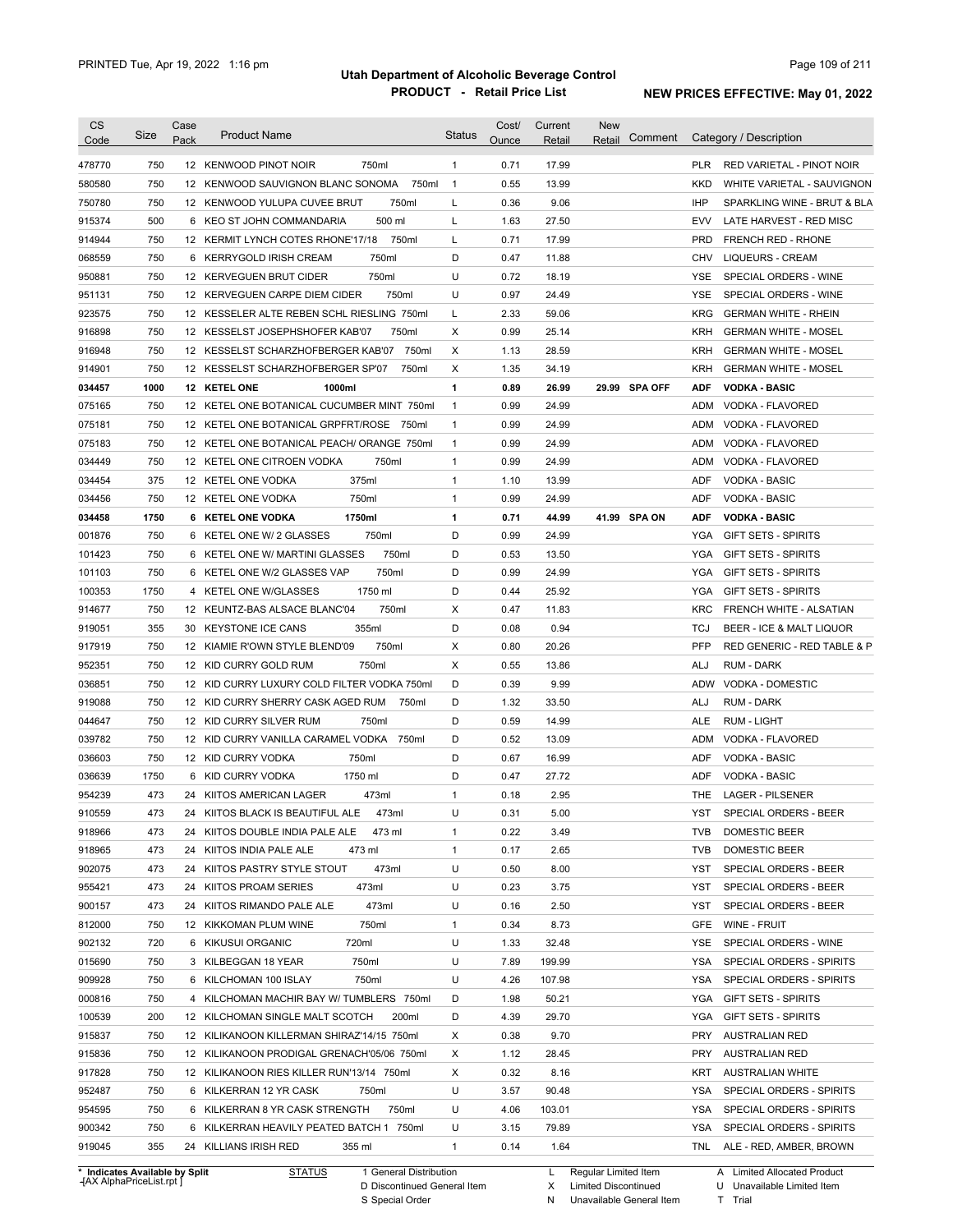| <b>CS</b><br>Code              | <b>Size</b> | Case<br>Pack   | <b>Product Name</b>                         | <b>Status</b> | Cost/<br>Ounce | Current<br>Retail | <b>New</b><br>Retail | Comment       |            | Category / Description             |
|--------------------------------|-------------|----------------|---------------------------------------------|---------------|----------------|-------------------|----------------------|---------------|------------|------------------------------------|
|                                |             |                |                                             |               |                |                   |                      |               |            |                                    |
| 914242                         | 750         |                | 12 KIM CRAWFORD CHARD UNOAK'17/18<br>750ml  | X             | 0.59           | 15.06             |                      |               | <b>KRV</b> | NEW ZEALAND WHITE                  |
| 907921                         | 750         |                | 750ml<br>12 KIM CRAWFORD PINOT NOIR         | Χ             | 0.65           | 16.49             |                      |               | YSE        | SPECIAL ORDERS - WINE              |
| 917813                         | 750         |                | 750ml<br>12 KIM CRAWFORD PINOT NOIR'17/18   | L             | 0.71           | 18.06             |                      |               | <b>PRW</b> | NEW ZEALAND RED                    |
| 407744                         | 250         |                | 250ml<br>24 KIM CRAWFORD ROSE CANS          | 1             | 0.65           | 5.52              |                      |               | MPX        | ROSE WINE - IMPORTED               |
| 407746                         | 750         |                | 12 KIM CRAWFORD ROSÉ'18/19<br>750ml         | L             | 0.59           | 15.06             |                      |               | MPX        | ROSE WINE - IMPORTED               |
| 407766                         | 750         |                | 12 KIM CRAWFORD SAUVIGNON BLANC<br>750ml    | 1             | 0.67           | 14.06             |                      | 17.06 SPA OFF | <b>KRV</b> | <b>NEW ZEALAND WHITE</b>           |
| 407763                         | 250         | 24             | KIM CRAWFORD SAUVIGNON BLANC CAN 250ml      | 1             | 0.65           | 5.52              |                      |               | <b>KRV</b> | NEW ZEALAND WHITE                  |
| 913959                         | 750         | 6              | KING EST DOMAINE PINOT GRIS'18/19 750ml     | Χ             | 1.19           | 30.13             |                      |               | KKH        | WHITE VARIETAL - PINOT GRIS        |
| 914012                         | 750         | 6              | KING EST DOMAINE PINOT NOIR'13/14 750ml     | X             | 1.40           | 35.62             |                      |               | <b>PLR</b> | RED VARIETAL - PINOT NOIR          |
| 580790                         | 750         |                | 12 KING ESTATE PINOT GRIS SIGNATURE 750ml   | 1             | 0.83           | 20.02             |                      | 20.95 HIGHER  | KKH        | <b>WHITE VARIETAL - PINOT GRIS</b> |
| 907250                         | 750         |                | 12 KING ESTATE PINOT NOIR'19<br>750ml       | L             | 1.14           | 28.99             |                      |               | <b>PLR</b> | RED VARIETAL - PINOT NOIR          |
| 989087                         | 355         | 24             | 355ml<br>KING FISHER LAGER                  | D             | 0.19           | 2.25              |                      |               | THE        | <b>LAGER - PILSENER</b>            |
| 989433                         | 355         | 24             | 355ml<br>KING FISHER REG BEER               | D             | 0.14           | 1.65              |                      |               | THE        | <b>LAGER - PILSENER</b>            |
| 414362                         | 750         |                | 750 ml<br>12 KING MALBEC MENDOZA            | D             | 0.26           | 6.55              |                      |               | PRU        | ARGENTINE RED - MALBEC             |
| 987804                         | 750         |                | 750ml<br>12 KINGS OF PROHIBITION SHIRAZ     | Г             | 0.51           | 12.99             |                      |               | <b>PRY</b> | <b>AUSTRALIAN RED</b>              |
| 476426                         | 750         |                | 750ml<br><b>12 KINGS RIDGE PINOT NOIR</b>   | 1             | 0.63           | 17.99             |                      | 15.99 SPA ON  | <b>PLR</b> | <b>RED VARIETAL - PINOT NOIR</b>   |
| 916963                         | 750         |                | 12 KINGS RIDGE RIESLING '13/14<br>750ml     | Χ             | 0.21           | 5.40              |                      |               | <b>KKR</b> | WHITE VARIETAL - RIESLING          |
| 787500                         | 750         |                | 750ml<br><b>12 KINSEN PLUM</b>              | Х             | 0.34           | 8.18              |                      | 8.65 HIGHER   | <b>GFE</b> | <b>WINE FRUIT</b>                  |
| 917142                         | 375         |                | 375 ml<br>12 KIONA ICE WINE'18              | Г             | 2.04           | 25.84             |                      |               | <b>EVL</b> | LATE HARVEST - RIESLING, BA,       |
| 958134                         | 750         |                | 750ml<br>12 KIONA RIESLING'08               | U             | 0.32           | 8.18              |                      |               | <b>KKR</b> | WHITE VARIETAL - RIESLING          |
| 953445                         | 750         |                | 12 KIRALYUDVAR FURMINT SEC'17<br>750ml      | Г             | 0.90           | 22.85             |                      |               | <b>KRY</b> | <b>IMPORTED WHITE - MISC</b>       |
| 043876                         | 750         |                | 6 KIRK & SWEENEY GRAN RESERVA RUM 750ml     | Χ             | 1.70           | 42.99             |                      |               | ALJ        | <b>RUM - DARK</b>                  |
| 043878                         | 750         |                | 6 KIRK & SWEENEY GRAN RESERVA SUPERI 750ml  | 1             | 2.09           | 52.99             |                      |               | ALJ        | <b>RUM - DARK</b>                  |
| 043874                         | 750         |                | 6 KIRK & SWEENEY RESERVA RUM<br>750ml       | 1             | 1.14           | 32.99             |                      | 28.99 SPA ON  | ALX        | <b>RUM - IMPORTED</b>              |
| 043795                         | 750         | $\overline{4}$ | KIRK & SWEENEY XO<br>750 750ml              | L             | 9.11           | 230.99            |                      |               | ALJ        | <b>RUM - DARK</b>                  |
|                                | 750         |                | 12 KIRYIANNI AKAKIES SPARKING ROSE 750ml    | U             | 0.79           | 19.98             |                      |               | <b>YSE</b> | SPECIAL ORDERS - WINE              |
| 954408                         |             |                |                                             |               |                |                   |                      |               |            |                                    |
| 954193                         | 750         |                | 750ml<br>12 KIRYIANNI PARANGA WHITE         | U             | 0.57           | 14.41             |                      |               | <b>YSE</b> | SPECIAL ORDERS - WINE              |
| 951176                         | 750         |                | 750ml<br>12 KISTLER CHARD HYDE'06           | U             | 3.11           | 78.86             |                      |               | <b>KKB</b> | WHITE VARIETAL - CHARDONN/         |
| 910383                         | 750         |                | 750ml<br>12 KISTLER CHARD NOISETIERS'18     | U             | 2.49           | 63.27             |                      |               | <b>KKB</b> | WHITE VARIETAL - CHARDONN/         |
| 580835                         | 750         |                | 750ml<br>12 KISTLER CHARD NOISETIERS'20     | Г             | 2.76           | 69.88             |                      |               | <b>KKB</b> | WHITE VARIETAL - CHARDONN/         |
| 580840                         | 750         |                | 12 KISTLER CHARD SONOMA MTN'08<br>750ml     | U             | 2.49           | 63.26             |                      |               | <b>KKB</b> | WHITE VARIETAL - CHARDONN/         |
| 917099                         | 750         |                | 12 KISTLER CHARDONNAY VINE HILL'8<br>750ml  | Χ             | 3.11           | 78.86             |                      |               | <b>KKB</b> | WHITE VARIETAL - CHARDONN/         |
| 479440                         | 750         |                | 750ml<br>12 KISTLER PINOT NOIR RR'20        | L             | 2.70           | 68.49             |                      |               | <b>PLR</b> | RED VARIETAL - PINOT NOIR          |
| 951174                         | 750         |                | 12 KISTLER PINOT NOIR SONOMA CST'18/1 750ml | U             | 2.70           | 68.49             |                      |               | <b>PLR</b> | <b>RED VARIETAL - PINOT NOIR</b>   |
| 918770                         | 750         |                | 6 KLEIN CONSTANTIA SAUV BLANC'20<br>750ml   | L             | 0.87           | 22.13             |                      |               | <b>KRQ</b> | SOUTH AFRICAN WHITE                |
| 922769                         | 750         |                | 12 KLINKER BRICK FARRAH SYRAH<br>750ml      | 1             | 0.83           | 21.07             |                      |               | PLJ        | RED VARIETAL - SYRAH, PETITE       |
| 950093                         | 750         |                | 12 KLINKER BRICK ZINDANDEL O.V.<br>750ml    | 1             | 0.75           | 19.13             |                      |               | <b>PLH</b> | RED VARIETAL - ZINFANDEL           |
| 019239                         | 750         |                | 6 KNOB CREEK 12 YR<br>750ml                 | Α             | 2.76           | 69.99             |                      |               | LAS        | <b>ALLOCATED SPIRIT</b>            |
| 019224                         | 375         |                | 12 KNOB CREEK BOURBON<br>375ml              | D             | 0.81           | 10.26             |                      |               | AWK        | WHISKEY - BOURBON SINGLE B         |
| 019226                         | 750         |                | 6 KNOB CREEK BOURBON<br>750ml               | 1             | 1.46           | 36.99             |                      |               | AWK        | WHISKEY - BOURBON SINGLE B         |
| 000452                         | 750         |                | 6 KNOB CREEK BOURBON W/CSTRS'11<br>750ml    | U             | 1.32           | 33.50             |                      |               | YGA        | <b>GIFT SETS - SPIRITS</b>         |
| 100100                         | 375         |                | 6 KNOB CREEK CO PACK<br>375 ml              | D             | 1.49           | 18.90             |                      |               | YGA        | <b>GIFT SETS - SPIRITS</b>         |
| 019240                         | 750         |                | 750ml<br>6 KNOB CREEK LTD EDTN 2001         | Χ             | 5.98           | 151.61            |                      |               | AWH        | WHISKEY - BOURBON & TENNE:         |
| 019241                         | 750         |                | 750ml<br>6 KNOB CREEK QUARTER CASK          | Α             | 1.98           | 50.14             |                      |               | AWK        | WHISKEY - BOURBON SINGLE B         |
| 027048                         | 750         |                | 750ml<br>6 KNOB CREEK RYE WHISKEY           | 1             | 1.42           | 31.99             |                      | 35.99 SPA OFF | AWU        | <b>WHISKEY - RYE</b>               |
| 019235                         | 750         |                | 750ml<br>6 KNOB CREEK SINGLE BARREL         | Α             | 2.37           | 59.99             |                      |               | LAS        | <b>ALLOCATED SPIRIT</b>            |
|                                |             |                |                                             |               |                |                   |                      |               |            |                                    |
| 027604                         | 750         |                | 750ml<br>6 KNOB CREEK SMOKED MAPLE          | Α             | 1.42           | 35.99             |                      |               | LAS        | <b>ALLOCATED SPIRIT</b>            |
| 019228                         | 1750        |                | 1750 ml<br>6 KNOB CREEK STRAIGHT BOURBON    | $\mathbf{1}$  | 1.17           | 68.99             |                      |               | AWH        | WHISKEY - BOURBON & TENNE:         |
| 100427                         | 750         |                | 750ml<br>6 KNOB CREEK W/ CERAMIC MUGS       | D             | 1.42           | 35.99             |                      |               | YGA        | <b>GIFT SETS - SPIRITS</b>         |
| 000447                         | 750         |                | 750ml<br>6 KNOB CREEK WITH GLASSES          | D             | 0.79           | 19.98             |                      |               | YGA        | <b>GIFT SETS - SPIRITS</b>         |
| 100594                         | 750         |                | 750ml<br>6 KNOB CRK RYE OLD FASHIONED       | D             | 0.75           | 18.90             |                      |               | YGA        | <b>GIFT SETS - SPIRITS</b>         |
| 954332                         | 750         |                | 6 KNOB SINGLE BARREL RESERVE 7161 750ml     | U             | 1.93           | 48.99             |                      |               | YSA        | SPECIAL ORDERS - SPIRITS           |
| 918838                         | 750         |                | 12 KOLOA KAUAI COFFEE RUM<br>750ml          | Х             | 1.80           | 45.74             |                      |               | ALP        | RUM - SPICED AND FLAVORED          |
| 917400                         | 355         |                | 355ml<br>24 KONA GOLD CLIFF IPA             | 1             | 0.18           | 2.19              |                      |               | TNF        | ALE - BITTER & ESB                 |
| * Indicates Available by Split |             |                | <b>STATUS</b><br>1 General Distribution     |               |                | L                 | Regular Limited Item |               |            | A Limited Allocated Product        |

**Case** [AX AlphaPriceList.rpt ]

D Discontinued General Item

S Special Order

X Limited Discontinued

N Unavailable General Item

U Unavailable Limited Item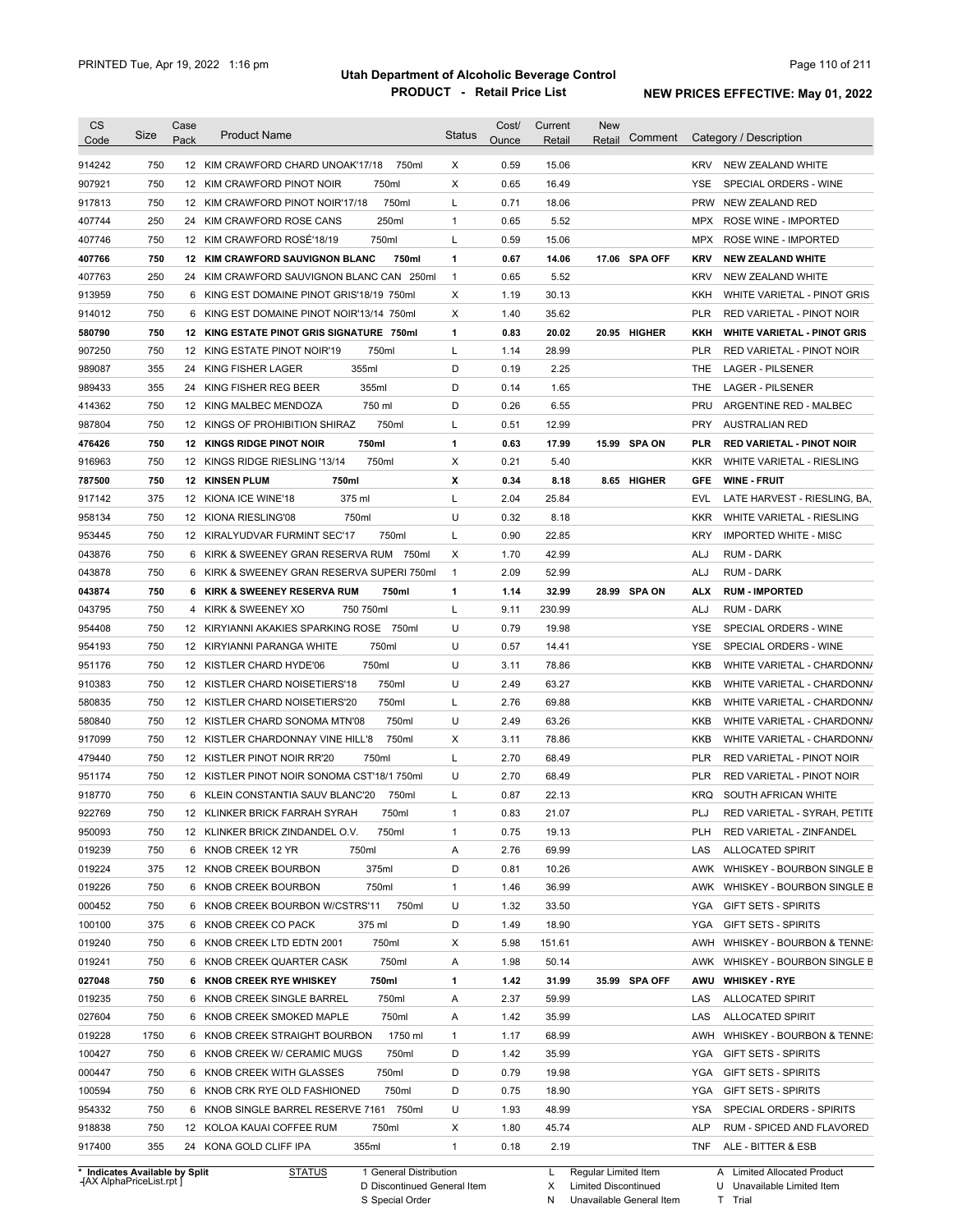| <b>CS</b>                      | Size       | Case | <b>Product Name</b>                                              |                        | <b>Status</b> | Cost/        | Current        | <b>New</b>             |               |            |                                        |
|--------------------------------|------------|------|------------------------------------------------------------------|------------------------|---------------|--------------|----------------|------------------------|---------------|------------|----------------------------------------|
| Code                           |            | Pack |                                                                  |                        |               | Ounce        | Retail         | Retail                 | Comment       |            | Category / Description                 |
| 918939                         | 750        |      | 12 KONO SAUVIGNON BLANC'18/19                                    | 750ml                  | L             | 0.67         | 15.99          |                        | 16.99 HIGHER  | <b>KRV</b> | <b>NEW ZEALAND WHITE</b>               |
| 918023                         | 720        |      | 6 KONTEKI PEARLS OF SIMPLICITY                                   | 720ml                  | X             | 1.61         | 39.09          |                        |               | GPX        | SAKE - IMPORTED                        |
| 917975                         | 720        |      | 6 KONTEKI TEARS OF DAWN                                          | 720ml                  | L             | 1.61         | 39.09          |                        |               | <b>GPX</b> | SAKE - IMPORTED                        |
| 921206                         | 750        |      | 750ml<br>12 KOPPITSCH RET'20                                     |                        | L             | 0.99         | 25.06          |                        |               | PRZ        | <b>IMPORTED RED - MISC</b>             |
| 052806                         | 750        |      | 12 KORBEL BRANDY<br>750ml                                        |                        | $\mathbf{1}$  | 0.59         | 14.99          |                        |               | ATW        | <b>BRANDY - DOMESTIC</b>               |
| 904462                         | 187        |      | 24 KORBEL BRUT (CORK FINISHED)                                   | 187ml                  | U             | 0.79         | 4.99           |                        |               | <b>YSE</b> | SPECIAL ORDERS - WINE                  |
| 751405                         | 750        |      | 12 KORBEL BRUT CHAMPAGNE                                         | 750ml                  | $\mathbf{1}$  | 0.71         | 17.99          |                        |               | <b>IHP</b> | SPARKLING WINE - BRUT & BLA            |
| 751400                         | 1500       |      | 6 KORBEL BRUT CHAMPAGNE                                          | 1500ml                 | 1             | 0.63         | 28.99          |                        | 31.99 SPA OFF | <b>IHP</b> | <b>SPARKLING WINE - BRUT &amp; BLA</b> |
| 751429                         | 750        |      | 12 KORBEL BRUT ORGANIC CHAMPAGNE                                 | 750ml                  | $\mathbf{1}$  | 0.87         | 21.99          |                        |               | <b>IHP</b> | SPARKLING WINE - BRUT & BLA            |
| 751800                         | 750        |      | 12 KORBEL BRUT ROSE<br>750ml                                     |                        | $\mathbf{1}$  | 0.71         | 17.99          |                        |               | <b>IHS</b> | SPARKLING WINE - BLANC DE N            |
| 751050                         | 750        |      | 12 KORBEL CHARDONNAY CHAMPAGNE                                   | 750ml                  | D             | 0.67         | 16.99          |                        |               | <b>IHP</b> | SPARKLING WINE - BRUT & BLA            |
| 752010                         | 750        |      | 12 KORBEL EXTRA DRY CHAMPAGNE                                    | 750ml                  | 1             | 0.71         | 17.99          |                        |               | IHL        | SPARKLING WINE - EXTRA DRY             |
| 752005                         | 1500       |      | 6 KORBEL EXTRA DRY CHAMPAGNE                                     | 1500ml                 | 1             | 0.63         | 28.99          |                        | 31.99 SPA OFF | IHL.       | <b>SPARKLING WINE - EXTRA DRY</b>      |
| 751605                         | 750        |      | 12 KORBEL NATURAL CHAMPAGNE                                      | 750ml                  | $\mathbf{1}$  | 0.87         | 21.99          |                        |               | <b>IHP</b> | SPARKLING WINE - BRUT & BLA            |
| 728740                         | 750        |      | 750ml<br>12 KORBEL PROSECCO                                      |                        | $\mathbf{1}$  | 0.71         | 17.99          |                        |               | IPI        | SPARKLING WINE - PROSECCO              |
| 751850                         | 750        |      | 12 KORBEL ROUGE<br>750ml                                         |                        | Χ             | 0.43         | 10.80          |                        |               | <b>IHU</b> | SPARKLING WINE - MISC                  |
| 948997                         | 187        |      | 24 KORBEL SWEET CUVEE                                            | 187ml                  | U             | 0.72         | 4.53           |                        |               | YSE        | SPECIAL ORDERS - WINE                  |
| 751950                         | 750        |      | 12 KORBEL SWEET ROSE CHAMPAGNE                                   | 750ml                  | $\mathbf{1}$  | 0.71         | 17.99          |                        |               | <b>IHU</b> | SPARKLING WINE - MISC                  |
| 919029                         | 330        |      | 24 KOSHIHIKARI ECHIGO BEER                                       | 330ml                  | U             | 0.39         | 4.40           |                        |               | YST        | SPECIAL ORDERS - BEER                  |
| 949326                         | 375        |      | 12 KOSTA BROWNE ONE SIXTEEN CHARD 16 375 ml                      |                        | U             | 3.33         | 42.23          |                        |               | <b>YSE</b> | SPECIAL ORDERS - WINE                  |
| 954315                         | 500        |      | 24 KOSTRITZER<br>500ml                                           |                        | U             | 0.17         | 2.79           |                        |               | <b>YST</b> | SPECIAL ORDERS - BEER                  |
| 912107                         | 750        |      | 12 KOURTAKI MAVRODAPHNE                                          | 750ml                  | L             | 0.50         | 12.62          |                        |               | <b>EVV</b> | LATE HARVEST - RED MISC                |
| 901163                         | 750        |      | 12 KOURTAKI RETSINA ATTICA                                       | 750ml                  | L             | 0.37         | 9.40           |                        |               | <b>KRP</b> | <b>GREEK WHITE</b>                     |
| 966134                         | 750        |      | 12 KOURTAKI SAMOS MUSCAT                                         | 750ml                  | L             | 0.65         | 16.45          |                        |               | <b>EVF</b> | LATE HARVEST - MUSCAT                  |
| 917842                         | 1500       |      | 6 KOURTAKIS AGIORGITI NEMEA'17                                   | 1500 ml                | L             | 0.51         | 25.68          |                        |               | <b>PRR</b> | <b>GREEK RED</b>                       |
| 027715                         | 750        |      | 750ml<br>6 KOVAL BOURBON                                         |                        | U             | 1.90         | 48.30          |                        |               | YSA        | SPECIAL ORDERS - SPIRITS               |
| 922307                         | 200        |      | 6 KOVAL GIN TRIO GIFT PACK                                       | 200ml                  | D             | 4.55         | 30.78          |                        |               | YGA        | <b>GIFT SETS - SPIRITS</b>             |
| 027760                         | 750        |      | 750ml                                                            |                        | U             | 1.83         | 46.44          |                        |               | YSA        | SPECIAL ORDERS - SPIRITS               |
|                                |            |      | 6 KOVAL MILLET WHISKEY                                           |                        |               |              |                |                        |               |            |                                        |
| 027739                         | 750<br>750 |      | 750ml<br>6 KOVAL OAT WHISKEY<br>750ml                            |                        | X<br>U        | 0.99         | 25.08<br>46.44 |                        |               | <b>YSA</b> | AWW WHISKEY - DOMESTIC                 |
| 027087                         | 750        |      | 6 KOVAL RYE WHISKEY<br>750ml                                     |                        | U             | 1.83<br>1.23 |                |                        |               | <b>YSA</b> | SPECIAL ORDERS - SPIRITS               |
| 036672                         |            |      | 6 KOVAL VODKA                                                    |                        | D             |              | 31.32          |                        |               |            | SPECIAL ORDERS - SPIRITS               |
| 000543                         | 200        |      | 6 KOVAL WHISKEY TRIO GIFT PACK<br>6 KRACHER AUSLESE CUVEE '15/17 | 200 ml                 |               | 5.91         | 39.99          |                        |               | <b>YSA</b> | SPECIAL ORDERS - SPIRITS               |
| 949610                         | 375        |      |                                                                  | 375 ml                 | X<br>U        | 1.73         | 21.99          |                        |               | KRI        | <b>GERMAN WHITE - MISC &amp; VARIE</b> |
| 916741                         | 375        |      | 6 KRACHER CHARD TBA #9'04                                        | 375ml                  |               | 6.47         | 81.99          |                        |               | EVU        | LATE HARVEST - WHITE MISC              |
| 046503                         | 375        |      | 12 KRAKEN BLACK SPICED RUM                                       | 375ml                  | 1             | 0.95         | 11.99          |                        |               | <b>ALP</b> | RUM - SPICED AND FLAVORED              |
| 046504                         | 750        |      | 12 KRAKEN BLACK SPICED RUM                                       | 750ml                  | 1             | 0.83         | 20.99          |                        |               | <b>ALP</b> | RUM - SPICED AND FLAVORED              |
| 046506                         | 1750       |      | 6 KRAKEN BLACK SPICED RUM                                        | 1750ml                 | 1             | 0.51         | 32.99          |                        | 29.99 SPA ON  | <b>ALP</b> | <b>RUM - SPICED AND FLAVORED</b>       |
| 046497                         | 750        |      | 12 KRAKEN BLACK SPICED RUM 70 PROOF 750ml                        |                        | 1             | 0.71         | 17.99          |                        |               | ALP        | RUM - SPICED AND FLAVORED              |
| 100453                         | 750        |      | 6 KRAKEN RUM W 2 GLASSES                                         | 750ml                  | D             | 0.83         | 20.99          |                        |               | ALW        | <b>RUM - DOMESTIC</b>                  |
| 100077                         | 750        |      | 6 KRAKEN RUM W/ TIKI GLASS                                       | 750ml                  | D             | 0.45         | 11.34          |                        |               | YGA        | <b>GIFT SETS - SPIRITS</b>             |
| 103106                         | 750        |      | 6 KRAKEN SPICED RUM W/ FLASK                                     | 750ml                  | D             | 0.45         | 11.34          |                        |               | YGA        | <b>GIFT SETS - SPIRITS</b>             |
| 367680                         | 750        |      | 12 KRIS PINOT GRIGIO<br>750ml                                    |                        | 1             | 0.71         | 13.99          |                        | 17.99 SPA OFF | <b>KRK</b> | ITALIAN WHITE - PINOT GRIGIO           |
| 955235                         | 750        |      | 6 KRONE BRUT ROSE<br>750ml                                       |                        | L             | 0.75         | 18.99          |                        |               | IPX        | SPARKLING WINE - IMPORTED I            |
| 911608                         | 750        |      | 750ml<br>3 KRUG BRUT ROSE                                        |                        | U             | 15.38        | 389.99         |                        |               | <b>IHS</b> | SPARKLING WINE - BLANC DE N            |
| 709090                         | 750        |      | 6 KRUG BRUT VINTAGE'08<br>750ml                                  |                        | L             | 11.04        | 279.99         |                        |               | IHP        | SPARKLING WINE - BRUT & BLA            |
| 218950                         | 750        |      | 1 KRUG CLOS DU MESNIL'04                                         | 750ml                  | X             | 39.43        | 999.99         |                        |               | IHP        | SPARKLING WINE - BRUT & BLA            |
| 901888                         | 1500       |      | 3 KRUG GRAND CUVEE MAGNUM                                        | 1500ml                 | U             | 8.24         | 417.99         |                        |               | <b>YSE</b> | SPECIAL ORDERS - WINE                  |
| 709110                         | 375        |      | 375ml<br>12 KRUG GRANDE CUVEE                                    |                        | X             | 7.26         | 92.06          |                        |               | IHP        | SPARKLING WINE - BRUT & BLA            |
| 709105                         | 750        |      | 750ml<br>6 KRUG GRANDE CUVEE                                     |                        | L             | 7.49         | 189.99         |                        |               | IHP        | SPARKLING WINE - BRUT & BLA            |
| 918876                         | 750        |      | 12 KRUGER RUMPF RIESLING                                         | 750ml                  | X             | 0.40         | 10.26          |                        |               | KRI        | <b>GERMAN WHITE - MISC &amp; VARIE</b> |
| 909850                         | 750        |      | 750ml<br>12 KSARA CHAT 2004                                      |                        | U             | 0.95         | 24.03          |                        |               | <b>YSE</b> | SPECIAL ORDERS - WINE                  |
| 909851                         | 750        |      | 12 KSARA CHAT 2008<br>750ml                                      |                        | U             | 1.02         | 25.79          |                        |               | YSE        | SPECIAL ORDERS - WINE                  |
| 908738                         | 750        |      | 12 KSARA CUVEE DU PRIN TEMPS                                     | 750ml                  | U             | 0.49         | 12.45          |                        |               | YSE        | SPECIAL ORDERS - WINE                  |
| 911879                         | 750        |      | 12 KUENTZ-BAS ALSACE BLANC'18                                    | 750ml                  | X             | 0.36         | 9.18           |                        |               |            | KRC FRENCH WHITE - ALSATIAN            |
| * Indicates Available by Split |            |      | <b>STATUS</b>                                                    | 1 General Distribution |               |              |                | L Regular Limited Item |               |            | A Limited Allocated Product            |

**Case** [AX AlphaPriceList.rpt ]

D Discontinued General Item

S Special Order

X Limited Discontinued

N Unavailable General Item

U Unavailable Limited Item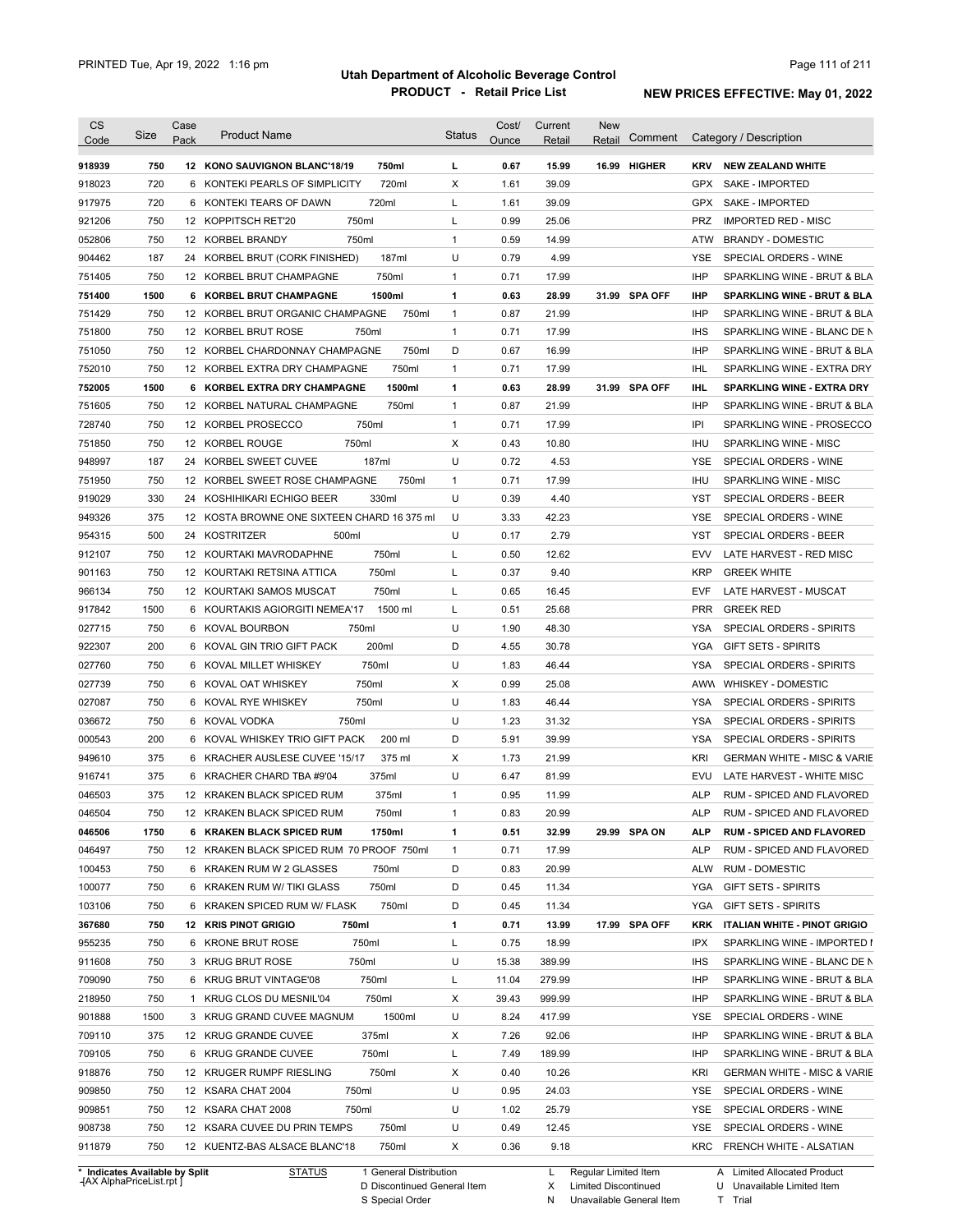| <b>CS</b>        |            | Case |                                                                 |                   | Cost/        | Current      | <b>New</b>             |            |                                                         |
|------------------|------------|------|-----------------------------------------------------------------|-------------------|--------------|--------------|------------------------|------------|---------------------------------------------------------|
| Code             | Size       | Pack | <b>Product Name</b>                                             | <b>Status</b>     | Ounce        | Retail       | Comment<br>Retail      |            | Category / Description                                  |
| 902676           | 750        |      | 12 KÜHL CHIANTI COLLI FIORENTINI'18 750ml                       | L                 | 0.73         | 21.48        | <b>LOWER</b><br>18.50  | <b>PRH</b> | <b>ITALIAN RED - CHIANTI</b>                            |
| 046524           | 750        |      | 6 KULEANA HUI HUI RUM<br>750ml                                  | $\mathbf{1}$      | 1.06         | 30.08        | 26.99 LOWER            | <b>ALE</b> | <b>RUM LIGHT</b>                                        |
| 901933           | 500        |      | 500ml<br>24 KULMBACHER EKU 28                                   | D                 | 0.23         | 3.92         |                        | YST        | <b>SPECIAL ORDERS - BEER</b>                            |
| 913413           | 750        |      | 750ml<br>12 KUMEU CHARDONNAY MATE'S'7/09                        | Χ                 | 1.79         | 45.43        |                        | <b>KRV</b> | <b>NEW ZEALAND WHITE</b>                                |
| 914038           | 750        |      | 750ml<br>12 KUMEU RIVER CHARDONNAY'17                           | X                 | 0.75         | 18.98        |                        | <b>KRV</b> | NEW ZEALAND WHITE                                       |
| 923577           | 750        |      | <b>12 KUMUSHA CABERNET SAUVIGNON</b><br>750ml                   | $\mathbf{1}$      | 0.63         | 15.06        | <b>HIGHER</b><br>15.99 | <b>PRS</b> | <b>SOUTH AFRICAN RED</b>                                |
| 582066           | 750        |      | 12 KUNDE SAUVIGNON BLANC MAGNOLIA LN 750ml                      | $\mathbf{1}$      | 0.63         | 16.06        |                        | <b>KKD</b> | WHITE VARIETAL - SAUVIGNON                              |
| 479485           | 750        |      | 12 KUNDE SONOMA MERLOT EST<br>750ml                             | $\mathbf{1}$      | 0.85         | 21.52        |                        | <b>PLF</b> | RED VARIETAL - MERLOT                                   |
| 908221           | 750        |      | 750ml<br>12 KUNIN PAPE STAR'13/14                               | Χ                 | 0.50         | 12.58        |                        | <b>PFP</b> | RED GENERIC - RED TABLE & P                             |
| 917608           | 750        |      | 12 KUNIN ZIN PASO ROBLES WEST'14/15 750ml                       | Χ                 | 0.62         | 15.85        |                        | <b>PLH</b> | RED VARIETAL - ZINFANDEL                                |
| 921771           | 750        |      | 6 KURA JAPANES WHISKY<br>750ml                                  | L                 | 3.11         | 78.99        |                        |            | AWX WHISKEY - JAPANESE                                  |
| 917151           | 750        |      | 12 KURT ANGERER GRUN VELT KEIS'14/15 750ml                      | U                 | 0.68         | 17.17        |                        | <b>KRJ</b> | <b>AUSTRIAN WHITE</b>                                   |
| 917150           | 750        |      | 12 KURT ANGERER RIESLING AMETZ'07<br>750ml                      | Χ                 | 1.20         | 30.44        |                        | <b>KRJ</b> | <b>AUSTRIAN WHITE</b>                                   |
| 918919           | 330        |      | 330ml<br>6 KWAK BEER W/WOODEN HOLDER                            | D                 | 2.69         | 29.99        |                        | <b>TVN</b> | IMPORTED BEER - BELGIUM & F                             |
| 918995           | 1000       |      | 12 LA BOUTANCHE GAMAY'20<br>1000 ml                             | U                 | 0.65         | 22.06        |                        | <b>PRC</b> | FRENCH RED - BEAUJOLAIS                                 |
| 921916           | 1000       |      | 12 LA BOUTANCHE KNAUSS RIESLING<br>1000ml                       | U                 | 0.64         | 21.54        |                        | <b>YSE</b> | SPECIAL ORDERS - WINE                                   |
| 921915           | 1000       |      | 12 LA BOUTANCHE KNAUSS TROLLINGER<br>1000ml                     | U                 | 0.64         | 21.54        |                        | <b>YSE</b> | SPECIAL ORDERS - WINE                                   |
| 919142           | 1000       |      | 1000 ml<br>12 LA BOUTANCHE ROUGE                                | L                 | 0.65         | 22.06        |                        | <b>PRC</b> | FRENCH RED - BEAUJOLAIS                                 |
| 911399           | 750        |      | 750ml<br>12 LA CARRAIA ORVIETO'17/18                            | U                 | 0.47         | 11.99        |                        | <b>KRL</b> | ITALIAN WHITE - MISC DOC                                |
| 910259           | 750        |      | 750ml<br>12 LA CARRAIA SANGIOVESE'18                            | U                 | 0.59         | 14.99        |                        | PRI        | <b>ITALIAN RED - TUSCANY</b>                            |
| 906909           | 750        |      | 750ml<br>12 LA CERRETA RIO DE MESSI RED'15                      | Х                 | 0.98         | 24.80        |                        | PRI        | <b>ITALIAN RED - TUSCANY</b>                            |
| 921725           | 750        |      | 750ml<br>12 LA CHAPELLE GORDONNE ROSE                           | $\mathbf{1}$      | 1.28         | 32.44        |                        | <b>MPX</b> | ROSE WINE - IMPORTED                                    |
| 954233           | 750        |      | 750ml<br>12 LA CLARINE FARM ROSE                                | U                 | 0.67         | 16.97        |                        | YSE        | SPECIAL ORDERS - WINE                                   |
| 953355           | 750        |      | 750ml<br>12 LA CLARINE FARM ROSE                                | U                 | 0.85         | 21.48        |                        | <b>YSE</b> | SPECIAL ORDERS - WINE                                   |
| 582300           | 750        |      | 12 LA CREMA CHARDONNAY SONOMA COAST 750ml                       | $\overline{1}$    | 0.91         | 23.06        | 22.99 LOWER            | KKB        | <b>WHITE VARIETAL - CHARDONNA</b>                       |
| 949467           | 750        |      | 750ml<br>12 LA CREMA MONTEREY PINOT NOIR                        | U                 | 0.86         | 21.77        |                        | YSE        | SPECIAL ORDERS - WINE                                   |
| 907145           | 750        |      | 750ml<br>6 LA CREMA PINOT NOIR RR                               | L                 | 1.42         | 35.99        |                        | <b>PLR</b> | RED VARIETAL - PINOT NOIR                               |
| 917264           | 750        |      | 12 LA CROIX BELLE COTEAUX LANGUED'04 750ml                      | Χ                 | 0.60         | 15.25        |                        | PRE        | FRENCH RED - MISC AOC                                   |
| 953139           | 750        |      | 750ml<br>12 LA FARRA PROSECCO TREVISO                           | U                 | 0.52         | 13.24        |                        | YSE        | SPECIAL ORDERS - WINE                                   |
| 352510           | 750        |      | 6 LA FUGA BRUNELLO MONTALCINO'17<br>750ml                       | L                 | 2.73         | 69.16        |                        | PRI        | <b>ITALIAN RED - TUSCANY</b>                            |
| 914987           | 750        |      | 12 LA GARRIGUE RHONE ROMAINE'04<br>750ml                        | U                 | 0.45         | 11.50        |                        | <b>PRD</b> | FRENCH RED - RHONE                                      |
| 952185           | 375        |      | 375 ml<br>12 LA GUITA MANZANILLA                                | U                 | 0.87         | 10.99        |                        | YSE        | SPECIAL ORDERS - WINE                                   |
| 951289           | 750        |      | 750ml<br>12 LA GUITA SHERRY                                     | U                 | 0.68         | 17.24        |                        | <b>YSE</b> | SPECIAL ORDERS - WINE                                   |
| 919665           | 750        |      | 750ml<br>6 LA JARA PROSECCO BRUT NV                             | Χ                 | 0.61         | 15.36        |                        | IPI        | SPARKLING WINE - PROSECCO                               |
| 916986           | 750        |      | 12 LA LINDA TORRONTES'20<br>750ml                               | Г                 | 0.42         | 10.56        |                        | <b>KRS</b> | <b>ARGENTINE WHITE</b>                                  |
|                  |            |      | 750ml                                                           | 1                 |              |              | 16.99 HIGHER           | IPI        | SPARKLING WINE - PROSECCO                               |
| 918653<br>914234 | 750<br>750 |      | 12 LA LUCA PROSECCO<br>750ml                                    | U                 | 0.67<br>1.00 | 15.06        |                        | PRI        | <b>ITALIAN RED - TUSCANY</b>                            |
|                  |            |      | 12 LA MASSA TOSCANA'03                                          |                   |              | 25.28        |                        |            |                                                         |
| 921692           | 750        |      | 12 LA MEDIDA ARROQUENO MEZCAL<br>750ml<br>750ml                 | U                 | 4.93<br>0.75 | 125.04       |                        | YSA        | SPECIAL ORDERS - SPIRITS                                |
| 367942           | 750        |      | 12 LA MOZZA PERAZZI SANGIOVESE                                  | 1                 |              | 18.03        | 18.95 HIGHER           | PRI        | <b>ITALIAN RED - TUSCANY</b>                            |
| 951220           | 750        |      | 750ml<br>6 LA MOZZA ARAGONE-USE 950145<br>750ml                 | U                 | 0.92<br>0.50 | 23.43        |                        | YSE        | SPECIAL ORDERS - WINE                                   |
| 915682           | 750        |      | 12 LA NOBLE CHARDONNAY'19                                       | X                 |              | 12.77        |                        | KRE        | FRENCH WHITE - VARIETAL                                 |
| 914951           | 750        |      | 6 LA PODERINA BRUNELL MONTLC'16/17 750ml                        | L                 | 2.52         | 63.99        |                        | PRI        | <b>ITALIAN RED - TUSCANY</b>                            |
|                  |            |      |                                                                 | X                 | 1.60         | 20.31        |                        | ATJ        | BRANDY - CALVADOS & APPLEJ                              |
| 917940           | 375        |      | 12 LA POMMIERE CALVADOS<br>375ml                                |                   |              |              |                        |            |                                                         |
| 916214           | 750        |      | 12 LA POSTA BONARDA'15/16<br>750ml                              | Х                 | 0.32         | 8.08         |                        | <b>PRV</b> | ARGENTINE RED - OTHER                                   |
| 916288           | 750        |      | 750ml<br>12 LA POSTA COCINA BLEND'10/11                         | X                 | 0.60         | 15.20        |                        | <b>PRV</b> | ARGENTINE RED - OTHER                                   |
| 915956           | 750        |      | 12 LA POSTA MALBEC PAULUCCI'15/16 750ml                         | X                 | 0.38         | 9.70         |                        | PRU        | ARGENTINE RED - MALBEC                                  |
| 415423           | 750        |      | 12 LA POSTA MALBEC PIZZELLA VINEYARD 750ml                      | 1                 | 0.67         | 14.02        | 17.02 SPA OFF          | PRU        | <b>ARGENTINE RED - MALBEC</b>                           |
| 915511           | 750        |      | 750ml<br>12 LA RIOJA ALTA GRAN RESERVA'97                       | X                 | 1.96         | 49.69        |                        | <b>PRN</b> | SPANISH RED - RIOJA                                     |
| 918536           | 750        |      | 12 LA RIOJA ALTA GRN RSRVA '05<br>750ml                         | U                 | 2.29         | 57.99        |                        | <b>PRN</b> | SPANISH RED - RIOJA                                     |
| 906908           | 750        |      | 12 LA SEGRETA FREGHINO ROSSO<br>750ml                           | L                 | 0.55         | 14.04        | 13.99 LOWER            | <b>PRK</b> | ITALIAN RED - MISC DOC                                  |
| 916905           | 750        |      | 12 LA SIRENA MOSCATO AZUL NAPA'06 750ml                         | U                 | 0.79         | 20.13        |                        | KKT        | WHITE VARIETAL - MUSCAT & M                             |
| 918613           | 750        |      | 12 LA SPINETTA ROSE SANGIOVESE'20/21 750ml                      | L                 | 0.79         | 19.99        | 19.99                  |            | MPX ROSE WINE - IMPORTED                                |
| 582500<br>909683 | 750<br>750 |      | 12 LA TERRE CHARDONNAY<br>750ml<br>12 LA TRAPPE DUBBEL<br>750ml | $\mathbf{1}$<br>U | 0.24<br>0.36 | 5.99<br>9.20 |                        | KKB        | WHITE VARIETAL - CHARDONN/<br>YST SPECIAL ORDERS - BEER |

**Case** [AX AlphaPriceList.rpt ]

D Discontinued General Item

S Special Order

X

Limited Discontinued

N Unavailable General Item

- 
- T Trial

U Unavailable Limited Item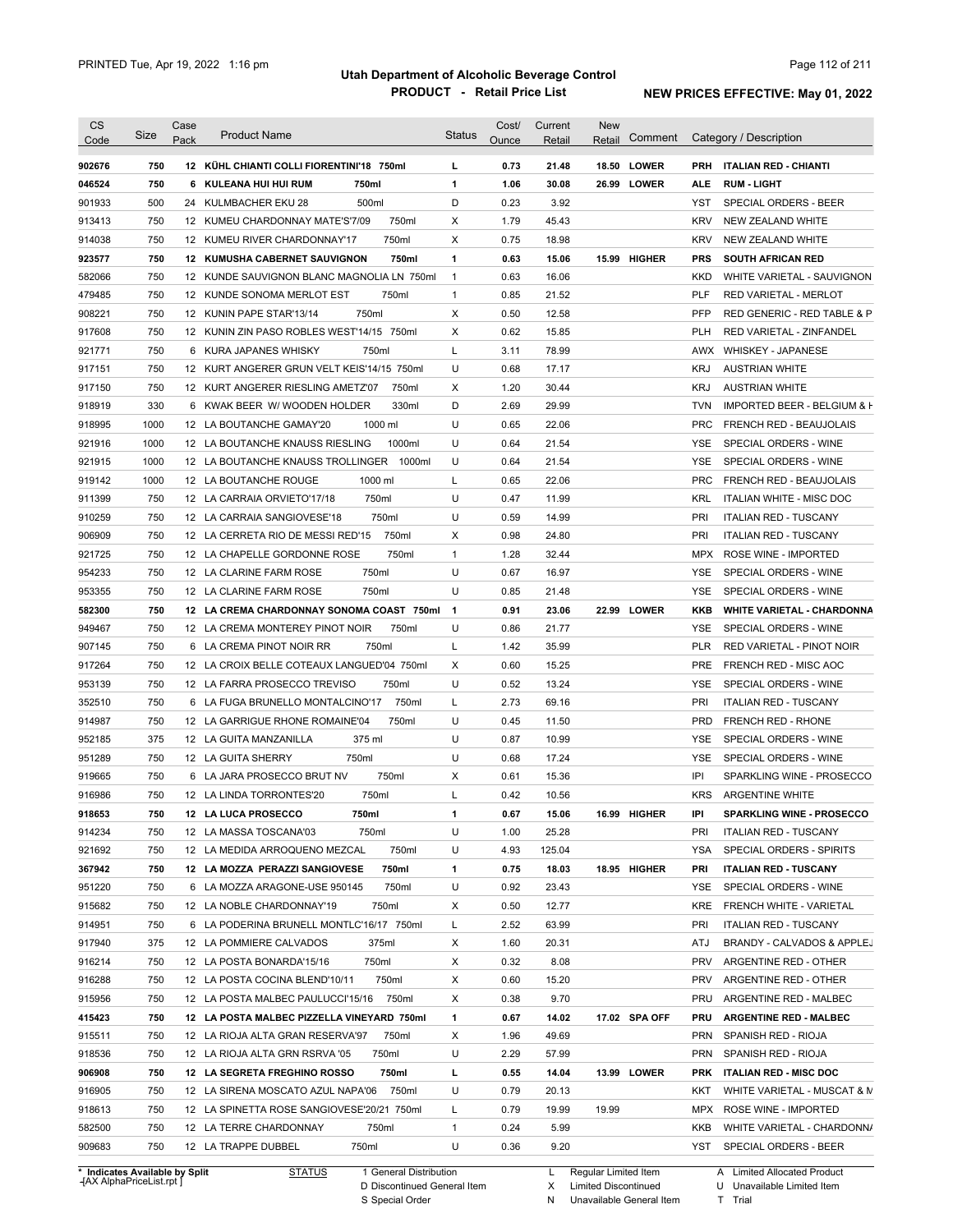| <b>CS</b><br>Code              | Size | Case<br>Pack | <b>Product Name</b>                         | <b>Status</b> | Cost/<br>Ounce | Current<br>Retail | New<br>Comment<br>Retail |            | Category / Description              |
|--------------------------------|------|--------------|---------------------------------------------|---------------|----------------|-------------------|--------------------------|------------|-------------------------------------|
|                                |      |              |                                             |               |                |                   |                          |            |                                     |
| 918920                         | 330  |              | 6 LA TRAPPE GIFT SET W/ GOBLET<br>330 ml    | D             | 2.24           | 24.99             |                          | <b>TVN</b> | IMPORTED BEER - BELGIUM & F         |
| 949128                         | 750  |              | 6 LA VALENTINA CERASULO SPELT ROSE'1 750ml  | Χ             | 0.98           | 24.78             |                          |            | MPX ROSE WINE - IMPORTED            |
| 918084                         | 750  |              | 12 LA VALENTINA CERASUOLO ROSE'21<br>750ml  | L             | 0.59           | 14.99             |                          |            | MPX ROSE WINE - IMPORTED            |
| 917573                         | 750  |              | 6 LA VALENTINA D'ABRUZZO BINOMIO'06 750ml   | Χ             | 2.00           | 50.74             |                          |            | PRK ITALIAN RED - MISC DOC          |
| 915873                         | 750  |              | 12 LA VALENTINA MONTE D'ABRUZZ'18<br>750ml  | L             | 0.67           | 16.99             |                          | <b>PRK</b> | ITALIAN RED - MISC DOC              |
| 954038                         | 750  |              | 12 LA VALENTINA PECORINO<br>750ml           | U             | 0.70           | 17.73             |                          | <b>YSE</b> | SPECIAL ORDERS - WINE               |
| 919190                         | 750  |              | 750ml<br>12 LA VALENTINA SPELT RSRVA'16/17  | L             | 0.99           | 24.99             |                          | <b>PRK</b> | ITALIAN RED - MISC DOC              |
| 284450                         | 750  |              | 12 LA VIEILLE FERME LUBERON BLANC'19/750ml  | L             | 0.36           | 9.06              |                          | KRD        | <b>FRENCH WHITE - MISC</b>          |
| 284455                         | 1500 |              | 6 LA VIEILLE FERME LUBERON WHITE 1500ml     | 1             | 0.34           | 19.13             | 17.13 SPA ON             | <b>KRD</b> | <b>FRENCH WHITE - MISC</b>          |
| 955526                         | 750  |              | 12 LA VIEILLE FERME ROSE RSV SPARKLIN 750ml | 1             | 0.48           | 14.06             | 12.06 SPA ON             | IHS        | <b>SPARKLING WINE - BLANC DE N</b>  |
| 284460                         | 1500 |              | 6 LA VIEILLE FERME VENTOUX RED<br>1500ml    | $\mathbf{1}$  | 0.34           | 19.13             | 17.13 SPA ON             | <b>PRD</b> | <b>FRENCH RED - RHONE</b>           |
| 917772                         | 750  |              | 12 LA VIEILLE FERME VENTOUX ROSE<br>750ml   | $\mathbf{1}$  | 0.36           | 9.06              |                          |            | MPX ROSE WINE - IMPORTED            |
| 918870                         | 3000 |              | 6 LA VIEILLE FERME VENTOUX ROSE 3000 ml     | Х             | 0.24           | 23.99             |                          |            | MPX ROSE WINE - IMPORTED            |
| 917773                         | 1500 |              | 6 LA VIEILLE FERME VENTOUX ROSE'19 1500 ml  | Χ             | 0.36           | 18.13             |                          |            | MPX ROSE WINE - IMPORTED            |
| 285100                         | 750  |              | 12 LA VIEILLE FERME VENTOUX ROUGE'19 750ml  | Г             | 0.36           | 9.06              |                          | PRD        | <b>FRENCH RED - RHONE</b>           |
| 923592                         | 750  |              | 6 LA VINYA DEL VUIT PRIORAT<br>750ml        | L             | 5.65           | 143.34            |                          | <b>PRP</b> | <b>SPANISH RED - MISC</b>           |
| 923569                         | 750  |              | 12 LA YUNTA TORRONTES<br>750ml              | $\mathbf{1}$  | 0.51           | 12.99             |                          | <b>KRS</b> | <b>ARGENTINE WHITE</b>              |
| 948541                         | 750  |              | 750ml<br>12 LADERA CAB 46 DAIMONDS          | U             | 1.38           | 34.96             |                          | <b>YSE</b> | SPECIAL ORDERS - WINE               |
| 909614                         | 750  |              | 750ml<br>6 LADERA CAB L ONE CNYN '05        | U             | 2.18           | 55.33             |                          | <b>YSE</b> | SPECIAL ORDERS - WINE               |
| 909615                         | 750  |              | 6 LADERA CABERNET ESTATE'14<br>750ml        | U             | 2.51           | 63.66             |                          | <b>YSE</b> | SPECIAL ORDERS - WINE               |
| 918914                         | 750  |              | 750ml<br>6 LADERA CABERNET HOWELL MTN '11   | U             | 4.14           | 104.99            |                          | <b>PLB</b> | RED VARIETAL - CABERNET             |
| 915103                         | 750  |              | 750ml<br>12 LADERA CABERNET STILE BLOCK'12  | U             | 2.08           | 52.67             |                          | <b>PLB</b> | RED VARIETAL - CABERNET             |
| 909613                         | 750  |              | 750ml<br>6 LADERA LIBRARY PACK              | U             | 2.61           | 66.30             |                          | YSE        | SPECIAL ORDERS - WINE               |
| 909612                         | 750  |              | 750ml<br>12 LADERA SAUV BLANC               | U             | 0.83           | 20.93             |                          | YSE        | SPECIAL ORDERS - WINE               |
| 948542                         | 750  |              | 12 LADERA SAUV BLANC<br>750ml               | U             | 1.17           | 29.74             |                          | YSE        | SPECIAL ORDERS - WINE               |
| 915413                         | 750  |              | 12 LAFAZANIS RODITIS PELEPONES W'07 750ml   | U             | 0.62           | 15.77             |                          | <b>KRP</b> | <b>GREEK WHITE</b>                  |
| 951292                         | 750  |              | 12 LAFFITTE TESTON MADIRAN VV'15/16 750ml   | L             | 1.18           | 29.99             | 29.99                    | PRE        | FRENCH RED - MISC AOC               |
| 415500                         | 750  |              | 12 LAGAR DE CODEGUA CABERNET<br>750ml       | L             | 0.57           | 14.58             |                          | <b>PRT</b> | <b>CHILEAN RED</b>                  |
| 917862                         | 750  |              | 750ml<br>12 LAGARDE VIOGNIER MENDOZA'08     | x             | 0.63           | 15.28             | <b>HIGHER</b><br>15.99   | <b>KRS</b> | <b>ARGENTINE WHITE</b>              |
| 368152                         | 750  |              | <b>12 LAGARIA PINOT GRIGIO</b><br>750ml     | 1             | 0.61           | 14.99             | 15.49 HIGHER             | KRK        | <b>ITALIAN WHITE - PINOT GRIGIO</b> |
| 005427                         | 750  |              | 750ml<br>6 LAGAVULIN 12 YEAR                | Х             | 5.52           | 139.99            |                          | AWS        | WHISKY - SCOTCH SINGLE MAL          |
| 005430                         | 750  |              | 750ml<br>12 LAGAVULIN 16YR MALT SCOTCH      | L             | 3.74           | 94.95             |                          | AWS        | WHISKY - SCOTCH SINGLE MAL          |
| 005552                         | 750  |              | 12 LAGAVULIN 8 YEAR<br>750ml                | Χ             | 2.76           | 70.06             |                          | AWS        | WHISKY - SCOTCH SINGLE MAL          |
| 005633                         | 750  |              | 750ml<br>6 LAGAVULIN 8 YR                   | L             | 2.76           | 69.99             |                          | AWR        | <b>WHISKY - SCOTCH BLENDED</b>      |
| 005426                         | 750  |              | 6 LAGAVULIN DISTILLERS EDITION<br>750ml     | Г             | 4.34           | 110.13            |                          |            | AWS WHISKY - SCOTCH SINGLE MAL      |
| 005877                         | 750  |              | 6 LAGAVULIN OFFERMAN EDITION<br>750ml       | D             | 3.55           | 89.99             |                          |            | AWS WHISKY - SCOTCH SINGLE MAL      |
| 006016                         | 750  |              | 6 LAGAVULIN OFFERMAN GUINESS CASK 750ml     | D             | 3.35           | 84.99             |                          |            | AWR WHISKY - SCOTCH BLENDED         |
| 914686                         | 750  |              | 12 LAGEDER CHARDONNAY'19/20<br>750ml        | Г             | 0.67           | 16.99             |                          | <b>KRL</b> | <b>ITALIAN WHITE - MISC DOC</b>     |
| 913378                         | 750  |              | 750ml<br>12 LAGEDER PINOT BIANCO'19/20      | L             | 0.63           | 15.99             |                          | <b>KRL</b> | <b>ITALIAN WHITE - MISC DOC</b>     |
| 915711                         | 750  |              | 750ml<br>12 LAGEDER PINOT GRIGIO'19/20      | Г             | 0.67           | 16.99             |                          | <b>KRK</b> | ITALIAN WHITE - PINOT GRIGIO        |
| 952466                         | 555  |              | 555 ml<br>12 LAGUNITAS 12TH OF NEVER        | D             | 0.13           | 2.49              |                          | <b>TNC</b> | ALE - PALE                          |
| 951079                         | 355  |              | 24 LAGUNITAS 12TH OF NEVER ALE<br>355 ml    | D             | 0.17           | 2.05              |                          | <b>TNC</b> | ALE - PALE                          |
| 950886                         | 355  |              | 355 ml<br>24 LAGUNITAS AUNT SALLY           | D             | 0.20           | 2.35              |                          | <b>TCP</b> | BEER - FRUIT & FLAVORED             |
|                                |      |              |                                             |               |                |                   |                          |            |                                     |
| 909274                         | 355  |              | 24 LAGUNITAS CENSORED<br>355ml              | U             | 0.17           | 2.05              |                          | YST        | SPECIAL ORDERS - BEER               |
| 918922                         | 355  |              | 355ml<br>24 LAGUNITAS HAZY WONDER           | 1             | 0.18           | 2.19              |                          | TVB        | DOMESTIC BEER                       |
| 951872                         | 355  |              | 24 LAGUNITAS HOP STOOPID<br>355 ml          | D             | 0.20           | 2.35              |                          | TNF        | ALE - BITTER & ESB                  |
| 909088                         | 650  |              | 12 LAGUNITAS HOP STOOPID ALE<br>650ml       | Х             | 0.32           | 7.03              |                          | YST        | SPECIAL ORDERS - BEER               |
| 920081                         | 355  |              | 24 LAGUNITAS IMPERIAL RED<br>355ml          | U             | 0.22           | 2.62              |                          | YST        | SPECIAL ORDERS - BEER               |
| 909236                         | 650  |              | 650ml<br>12 LAGUNITAS IMPERIAL STOUT        | U             | 0.29           | 6.29              |                          | YST        | SPECIAL ORDERS - BEER               |
| 919658                         | 355  |              | 24 LAGUNITAS IPA<br>355ml                   | 1             | 0.18           | 2.19              |                          | <b>TNF</b> | ALE - BITTER & ESB                  |
| 917389                         | 355  |              | 24 LAGUNITAS IPA CAN<br>355 ml              | 1             | 0.18           | 2.19              |                          | TNF        | ALE - BITTER & ESB                  |
| 919158                         | 355  |              | 24 LAGUNITAS LIL SUMPIN SUMPIN CANS 355 ml  | 1             | 0.18           | 2.19              |                          | TNU        | ALE - MISC & SEASONAL               |
| 919050                         | 355  |              | 24 LAGUNITAS LITTLE SUMPIN EASY CANS 355ml  | D             | 0.17           | 2.05              |                          | TNC        | ALE - PALE                          |
| 902436                         | 473  |              | 24 LAGUNITAS ONE HITTER<br>473ml            | U             | 0.25           | 3.93              |                          |            | YST SPECIAL ORDERS - BEER           |
| * Indicates Available by Split |      |              | 1 General Distribution<br><b>STATUS</b>     |               |                | L.                | Regular Limited Item     |            | A Limited Allocated Product         |

**Case** [AX AlphaPriceList.rpt ]

D Discontinued General Item S Special Order

X Limited Discontinued

N Unavailable General Item

U Unavailable Limited Item

T Trial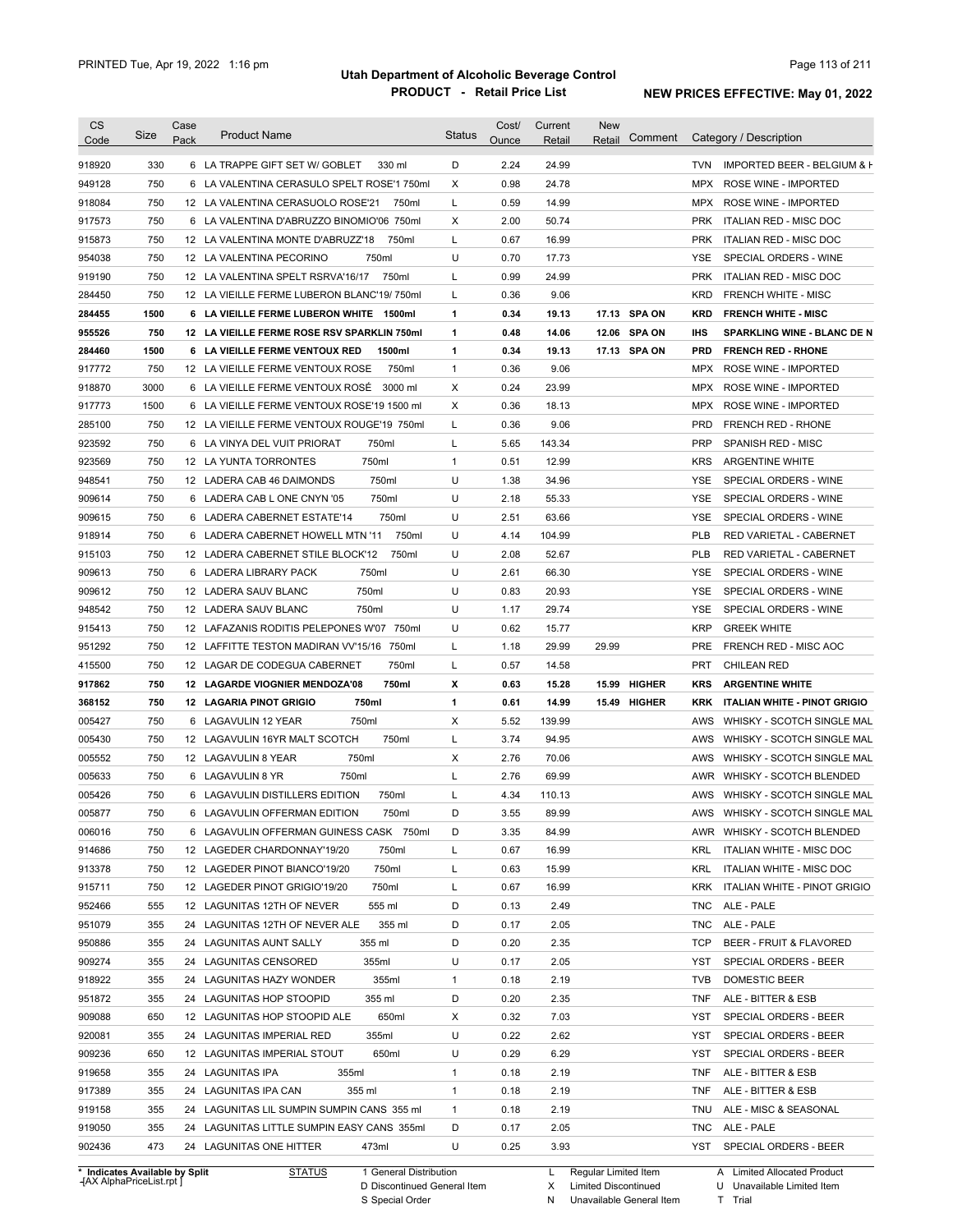| <b>CS</b>        | Size       | Case | <b>Product Name</b>                                                                 | <b>Status</b>     | Cost/        | Current        | <b>New</b> |               |            |                                                          |
|------------------|------------|------|-------------------------------------------------------------------------------------|-------------------|--------------|----------------|------------|---------------|------------|----------------------------------------------------------|
| Code             |            | Pack |                                                                                     |                   | Ounce        | Retail         | Retail     | Comment       |            | Category / Description                                   |
| 954842           | 651        |      | 12 LAGUNITAS ONE HITTER<br>651ml                                                    | U                 | 0.41         | 8.99           |            |               | YST        | SPECIAL ORDERS - BEER                                    |
| 909272           | 355        |      | 355ml<br>24 LAGUNITAS PILS                                                          | D                 | 0.17         | 2.05           |            |               | THE        | <b>LAGER - PILSENER</b>                                  |
| 909872           | 355        |      | 355ml<br>24 LAGUNITAS SEASONAL                                                      | $\mathbf{1}$      | 0.21         | 2.49           |            |               | TNU        | ALE - MISC & SEASONAL                                    |
| 909873           | 650        |      | 650ml<br>12 LAGUNITAS SEASONAL                                                      | D                 | 0.28         | 6.25           |            |               | TNU        | ALE - MISC & SEASONAL                                    |
| 989458           | 355        |      | 355ml<br>24 LAGUNITAS SUCKS ALE                                                     | D                 | 0.20         | 2.35           |            |               | TNU        | ALE - MISC & SEASONAL                                    |
| 989401           | 946        |      | 946ml<br>12 LAGUNITAS SUCKS ALE                                                     | D                 | 0.28         | 9.10           |            |               | TNU        | ALE - MISC & SEASONAL                                    |
| 920498           | 355        |      | 355 ml<br>24 LAGUNITAS SUPER CLUSTER ALE                                            | $\mathbf{1}$      | 0.18         | 2.19           |            |               | <b>TNF</b> | ALE - BITTER & ESB                                       |
| 909159           | 750        |      | 12 LAIL BLUEPRINT CAB 07<br>750ml                                                   | U                 | 1.68         | 42.59          |            |               | <b>YSE</b> | SPECIAL ORDERS - WINE                                    |
| 918432           | 750        |      | 750ml<br>6 LAIL BLUEPRINT CABERNET'18/19                                            | U                 | 3.15         | 79.99          |            |               | <b>PLB</b> | RED VARIETAL - CABERNET                                  |
| 917135           | 750        |      | 750ml<br>12 LAIL BLUEPRINT SAUV BLANC'18                                            | Χ                 | 1.32         | 33.50          |            |               | KKD        | WHITE VARIETAL - SAUVIGNON                               |
| 917134           | 750        |      | 750ml<br>6 LAIL J DANIEL CUVEE NAPA'18                                              | Α                 | 9.66         | 244.99         |            |               | LAW        | ALLOCATED WINE                                           |
| 053692           | 750        |      | 750ml<br>12 LAIRDS STRAIGHT APPLEJACK 86                                            | Х                 | 0.91         | 23.04          |            |               | ATJ        | BRANDY - CALVADOS & APPLEJ                               |
| 912317           | 750        |      | 750ml<br>6 LAKOYA CAB MT VEEDER'06                                                  | Х                 | 8.97         | 227.56         |            |               | <b>PLB</b> | RED VARIETAL - CABERNET                                  |
| 953041           | 750        |      | 12 L'AMANTE CA DI RAJO PROSECCO<br>750ml                                            | U                 | 0.41         | 10.50          |            |               | <b>YSE</b> | SPECIAL ORDERS - WINE                                    |
| 728795           | 750        |      | 750ml<br>12 LAMARCA PROSECCO                                                        | 1                 | 0.63         | 19.99          |            | 15.99 SPA ON  | IPI        | <b>SPARKLING WINE - PROSECCO</b>                         |
| 728796           | 1500       |      | 6 LAMARCA PROSECCO<br>1500ml                                                        | 1                 | 0.67         | 35.99          |            | 33.99 SPA ON  | IPI        | <b>SPARKLING WINE - PROSECCO</b>                         |
| 728799           | 750        |      | 12 LAMARCA PROSECCO ROSE<br>7 750ml                                                 | 1                 | 0.63         | 19.99          |            | 15.99 SPA ON  | IPI        | <b>SPARKLING WINE - PROSECCO</b>                         |
| 923588           | 750        |      | 12 LAMBERT EST BLACK SHEEP RED<br>750ml                                             | $\mathbf{1}$      | 0.79         | 20.06          |            |               | <b>PRY</b> | <b>AUSTRALIAN RED</b>                                    |
| 911677           | 750        |      | 750ml<br>12 LAN RIOJA CRIANZA'17/18                                                 | Г                 | 0.63         | 15.99          | 15.99      |               | <b>PRN</b> | SPANISH RED - RIOJA                                      |
| 415610           | 750        |      | 12 LANCERS ROSE<br>750ml                                                            | U                 | 0.44         | 11.13          |            |               | <b>MPB</b> | <b>ROSE WINE - GENERIC</b>                               |
| 918933           | 750        |      | 12 LAND OF SAINTS MERLOT SB '14<br>750ml                                            | Χ                 | 0.68         | 17.18          |            |               | <b>PLF</b> | <b>RED VARIETAL - MERLOT</b>                             |
| 479550           | 750        |      | 750ml<br>12 LANDER JENKINS CABERNET                                                 | D                 | 0.36         | 9.18           |            |               | <b>PLB</b> | RED VARIETAL - CABERNET                                  |
| 583000           | 750        |      | 750ml<br>12 LANDMARK CHARD OVERLOOK'17/18                                           | Г                 | 1.18         | 30.02          |            |               | <b>KKB</b> | WHITE VARIETAL - CHARDONN/                               |
| 910802           | 375        |      | 375 ml<br>12 LANDMARK CHARD OVERLOOK'18                                             | Χ                 | 0.73         | 9.24           |            |               | <b>KKB</b> | WHITE VARIETAL - CHARDONN/                               |
| 479973           | 750        |      | 750ml<br>12 LANDMARK PINOT OVERLOOK'17/18                                           | Г                 | 1.25         | 31.62          |            |               | <b>PLR</b> | RED VARIETAL - PINOT NOIR                                |
| 048417           | 750        | 6    | 750ml<br><b>LANDY COGNAC</b>                                                        | X                 | 4.97         | 126.07         |            |               | YSC        | SPECIAL ORDERS - LIQUEURS                                |
| 903248           | 750        |      | 12 LANGE PINOT GRIS WILLAMETTE'20/21 750ml                                          | L                 | 0.75         | 18.99          |            |               | KKH        | WHITE VARIETAL - PINOT GRIS                              |
| 904590           | 750        |      | 12 LANGE PINOT NOIR WILLAMETTE'19/20 750ml                                          | L                 | 1.14         | 28.99          |            |               | <b>PLR</b> | RED VARIETAL - PINOT NOIR                                |
| 960914           | 750        | 6    | LANGTRY SAUV BLANC LILLIE'14 75 750ml                                               | Χ                 | 0.68         | 17.18          |            |               | <b>KKD</b> | WHITE VARIETAL - SAUVIGNON                               |
| 709306           | 750        | 6    | LANSON GREEN LABEL ORGANIC BRUT 750ml                                               | L                 | 3.04         | 77.10          |            |               | <b>IHP</b> | SPARKLING WINE - BRUT & BLA                              |
| 917866           | 750        |      | 12 LANZOS VERDEJO<br>750ml                                                          | L                 | 0.47         | 11.56          |            | 11.99 HIGHER  | KRN        | <b>SPANISH WHITE</b>                                     |
| 005435           | 750        | 6    | 750ml<br>LAPHROAIG 10 YR CASK STRENGTH                                              | Α                 | 3.75         | 94.99          |            |               | LAS        | <b>ALLOCATED SPIRIT</b>                                  |
| 005446           | 750        |      | 750ml<br>12 LAPHROAIG 10YR MALT SCOTCH                                              | $\mathbf{1}$      | 2.37         | 59.99          |            |               | <b>AWS</b> | WHISKY - SCOTCH SINGLE MAL                               |
| 005440           | 750        |      | 750ml<br>6 LAPHROAIG 15YR MALT SCOTCH                                               | U                 | 2.64         | 66.85          |            |               | <b>AWS</b> | WHISKY - SCOTCH SINGLE MAL                               |
| 005437           | 750        |      | 750ml<br>6 LAPHROAIG 18YR MALT SCOTCH                                               | X                 | 3.94         | 99.99          |            |               | AWS        | WHISKY - SCOTCH SINGLE MAL                               |
| 005447           | 750        |      | 6 LAPHROAIG 25 YR MALTSCOTCH<br>750ml                                               | Α                 | 19.93        | 505.51         |            |               |            | AWS WHISKY - SCOTCH SINGLE MAL                           |
| 005449           | 750        |      | 6 LAPHROAIG 30 YEAR<br>750ml                                                        | U                 | 39.43        | 999.99         |            |               | YSA        | SPECIAL ORDERS - SPIRITS                                 |
| 005434           | 750        |      | 6 LAPHROAIG CAIRDEAS MADEIRA CASK 750ml                                             | х                 | 2.99         | 75.94          |            |               | AWS        | WHISKY - SCOTCH SINGLE MAL                               |
| 005545           | 750        |      | 750ml<br>6 LAPHROAIG LORE                                                           | U                 | 5.91         | 149.99         |            |               | YSA        | SPECIAL ORDERS - SPIRITS                                 |
| 005404           | 750        |      | 750ml<br>6 LAPHROAIG SELECT SCOTCH                                                  | $\mathbf{1}$      | 1.97         | 49.99          |            |               | AWS        | WHISKY - SCOTCH SINGLE MAL                               |
| 907542           | 750        |      | 750ml<br>12 LAPIS LUNA CABERNET                                                     | 1                 | 0.55         | 11.99          |            | 13.99 SPA OFF | PLB        | <b>RED VARIETAL - CABERNET</b>                           |
| 905377           | 750        |      | 750ml<br>12 LAPIS LUNA RED                                                          | 1                 | 0.55         | 11.99          |            | 13.99 SPA OFF | PFP        | <b>RED GENERIC - RED TABLE &amp; PI</b>                  |
| 404020           | 750        |      | 12 LAPOSTOLLE CABERNET ALEX'17/18 750ml                                             | г                 | 1.14         | 27.99          |            | 28.99 HIGHER  | PRT        | <b>CHILEAN RED</b>                                       |
| 404030           | 750        |      | 12 LAPOSTOLLE CHARD ALEX'07<br>750ml                                                | X                 | 0.86         | 21.80          |            |               | <b>KRR</b> | CHILEAN WHITE                                            |
| 404010           | 750        |      | 6 LAPOSTOLLE CLOS APALTA'11/12<br>750ml                                             | X                 | 3.60         | 91.26          |            |               | <b>PRT</b> | <b>CHILEAN RED</b>                                       |
| 954705           | 750        |      | 6 LAPOSTOLLE CUVEE CARMENERE<br>750ml                                               | 1                 | 1.26         | 30.99          |            | 31.99 HIGHER  | PRT        | <b>CHILEAN RED</b>                                       |
| 403985           | 750        |      | 12 LAPOSTOLLE GRAND SAUV BLANC<br>750ml                                             | 1                 | 0.80         | 6.67           |            | 20.23 HIGHER  | KRR        | <b>CHILEAN WHITE</b>                                     |
| 404040           | 750        |      | 12 LAPOSTOLLE MERLOT CUVEE ALEX'13/15 750ml                                         | L                 | 1.14         | 27.99          |            | 28.99 HIGHER  | PRT        | <b>CHILEAN RED</b>                                       |
| 404043           | 750        |      | 12 LAPOSTOLLE SYRAH LAS KURAS'10<br>750ml                                           | X                 | 0.92         | 23.23          |            |               | <b>PRT</b> | <b>CHILEAN RED</b>                                       |
| 018860           |            |      | 750ml                                                                               | Τ                 | 2.37         | 59.99          |            |               | AWK        |                                                          |
|                  | 750        |      | 3 LARCENY BARREL PROOF                                                              |                   |              |                |            |               |            | WHISKEY - BOURBON SINGLE B                               |
|                  | 750        |      | 6 LARCENY BOURBON<br>750ml                                                          | $\mathbf{1}$<br>D | 1.10         | 27.99          |            |               | AWH        | WHISKEY - BOURBON & TENNE:                               |
| 018856           |            |      |                                                                                     |                   | 0.93         | 54.99          |            |               |            | AWH WHISKEY - BOURBON & TENNE:                           |
| 018858           | 1750       |      | 6 LARCENY BOURBON<br>1750ml                                                         |                   |              |                |            |               |            |                                                          |
| 101142<br>918951 | 750<br>750 |      | 6 LARCENY HOLIDAY W/ FLASK AND GLASS 750ml<br>750ml<br>12 LARCHAGO RIOJA RESERVE'15 | D<br>L            | 1.10<br>0.83 | 27.99<br>19.99 |            | 20.99 HIGHER  | YGA<br>PRN | <b>GIFT SETS - SPIRITS</b><br><b>SPANISH RED - RIOJA</b> |

**Case** [AX AlphaPriceList.rpt ]

D Discontinued General Item S Special Order

X Limited Discontinued N Unavailable General Item

U Unavailable Limited Item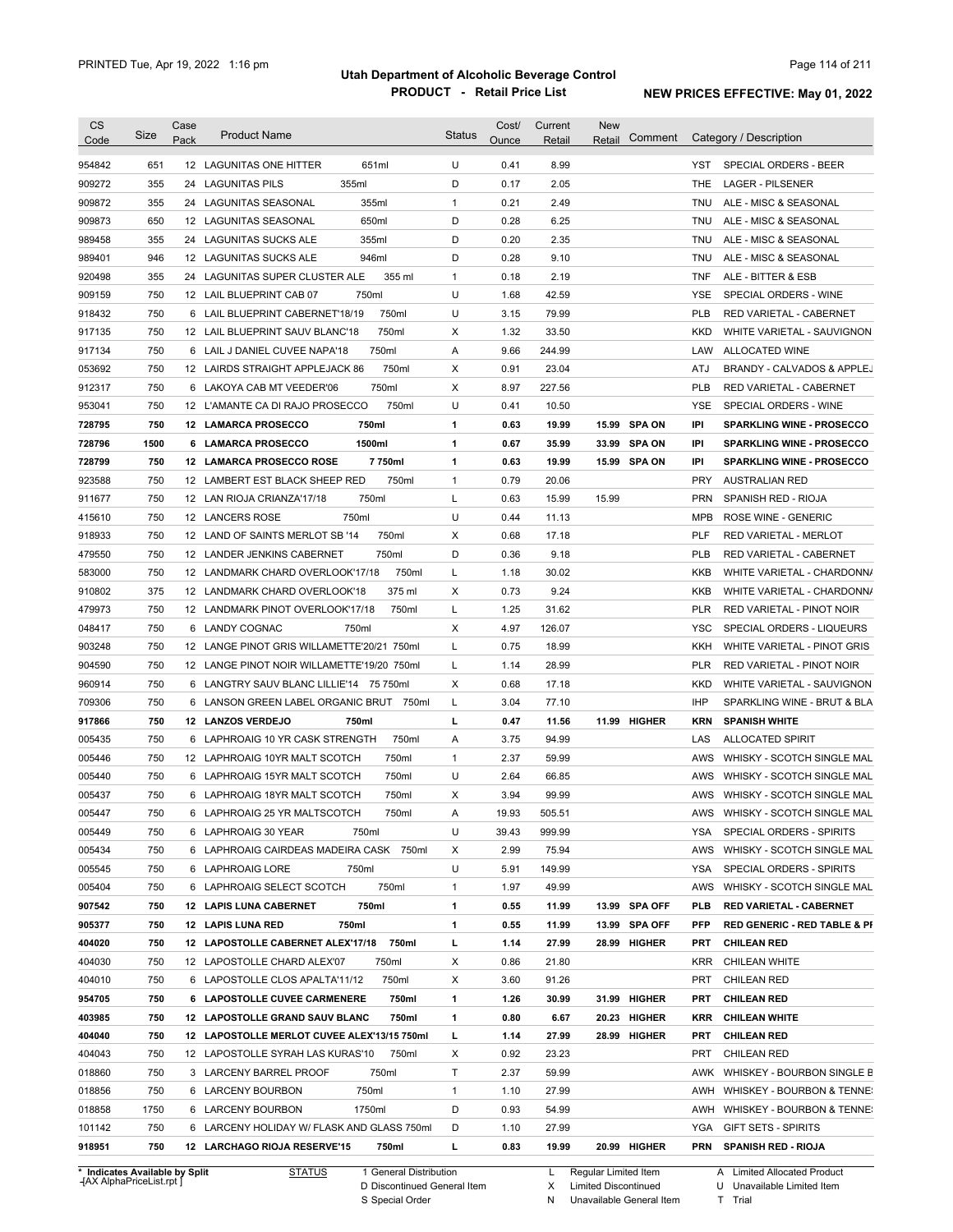| 15.99 SPA OFF<br>750<br>12 LARCHAGO TEMPRANILLO<br>750ml<br>1<br>0.63<br>11.99<br>PRN<br><b>SPANISH RED - RIOJA</b><br>U<br>3000<br>3000ml<br>0.30<br>29.99<br>4 LARDILEY PRESTIGE RED BLEND<br>PRE<br>FRENCH RED - MISC AOC<br>750<br>750ml<br>X<br>1.34<br>34.06<br>12 LAS ONCE DE AZPITIA PISCO<br><b>BRANDY - IMPORTED</b><br>ATX<br>750<br>750ml<br>U<br>4,000.85<br>100506<br>1 LAST DROP 1971 BLND SCOTCH<br>157.76<br>YSA<br>SPECIAL ORDERS - SPIRITS<br>750<br>750ml<br>U<br>118.33<br>3,000.84<br><b>YSA</b><br>1 LAST DROP 1977 DUMBARTON<br>SPECIAL ORDERS - SPIRITS<br>750<br>750ml<br>U<br><b>YSA</b><br>1 LAST DROP 56YR BLND SCOTCH<br>171.56<br>4,350.85<br>SPECIAL ORDERS - SPIRITS<br>750<br>750ml<br>U<br>246.48<br>6,250.85<br>101193<br>1 LAST DROP GLNRTHS 70 10586<br>YSA<br>SPECIAL ORDERS - SPIRITS<br>750<br>750ml<br>U<br>246.48<br>1 LAST DROP GLNRTHS 70 10588<br>6,250.85<br>YSA<br>SPECIAL ORDERS - SPIRITS<br>750<br>750ml<br>U<br>246.48<br>6,250.85<br>1 LAST DROP GLNRTHS 70 10589<br>YSA<br>SPECIAL ORDERS - SPIRITS<br>100023<br>750<br>750ml<br>U<br>4,500.86<br>1 LAST DROP SCOTCH DBL 50YR<br>177.48<br>YSA<br>SPECIAL ORDERS - SPIRITS<br>355<br>U<br>0.14<br>953792<br>24 LATITUDE 33 BLONDE CARTEL GOLDEN 355 ml<br>1.69<br>YST<br>SPECIAL ORDERS - BEER<br>750<br><b>HIGHER</b><br>12 LATOUR ARDECHE CHARD'16/17<br>750ml<br>L<br>0.59<br>11.99<br>14.99<br>KRE<br><b>FRENCH WHITE - VARIETAL</b><br>750<br>12 LATOUR BEAUJOLAIS CHAMEROY'19<br>750ml<br>L<br>0.79<br>16.99<br>19.99 HIGHER<br><b>PRC</b><br><b>FRENCH RED - BEAUJOLAIS</b><br>750<br>750ml<br>U<br>0.75<br>18.99<br>PRB<br>12 LATOUR BEAUNE VIGNE FRANCHE'12<br><b>FRENCH RED - BURGUNDY</b><br>750<br>750ml<br>Х<br>0.40<br><b>KRA</b><br>12 LATOUR BOURGOGNE CHARD'13<br>10.26<br><b>FRENCH WHITE - BURGUNDY</b><br>750<br><b>HIGHER</b><br>12 LATOUR BOURGOGNE CHARD'16/18<br>750ml<br>L<br>1.06<br>20.99<br>26.99<br><b>KRA</b><br><b>FRENCH WHITE - BURGUNDY</b><br>750<br>г<br>1.38<br>12 LATOUR BOURGOGNE PINOT'19/20<br>750ml<br>24.99<br>34.99<br><b>HIGHER</b><br><b>PRB</b><br><b>FRENCH RED - BURGUNDY</b><br>750<br>750ml<br>$\mathbf{1}$<br>0.75<br>18.99<br>12 LATOUR CHARDONNAY GR ARDECHE<br><b>KRE</b><br>FRENCH WHITE - VARIETAL<br>750<br>750ml<br>U<br>6.64<br>168.52<br><b>YSE</b><br>12 LATOUR CORTON CHARLEMAGNE '15<br>SPECIAL ORDERS - WINE<br>750<br>750ml<br>L<br>10.02<br>253.99<br>6 LATOUR CORTON CHARLEMAGNE'18<br><b>KRA</b><br><b>FRENCH WHITE - BURGUNDY</b><br>750<br>750ml<br>г<br>1.70<br><b>HIGHER</b><br>12 LATOUR MARSANNAY ROUGE'17/19<br>34.99<br>42.99<br>PRB<br><b>FRENCH RED - BURGUNDY</b><br>750<br>г<br>1.70<br>30.99<br>12 LATOUR POUILLY FUISSE'20<br>750ml<br>42.99<br><b>HIGHER</b><br><b>KRA</b><br><b>FRENCH WHITE - BURGUNDY</b><br>750<br>1.38<br>35.04<br>12 LATOUR POUILLY VNZLLS PARADIS'18<br>750ml<br>L<br><b>KRA</b><br>FRENCH WHITE - BURGUNDY<br>750<br>Х<br>0.65<br>12 LATOUR ST VERAN DEUX MOULIN'06<br>750ml<br>16.53<br><b>KRA</b><br>FRENCH WHITE - BURGUNDY<br>750<br>г<br>0.71<br>12 LATOUR VALMOISSINE PINOT'17/18<br>750ml<br>15.99<br>17.99<br><b>HIGHER</b><br><b>PRB</b><br><b>FRENCH RED - BURGUNDY</b><br>750<br>750ml<br>D<br>12 LAUDERS SCOTCH<br>0.28<br>6.99<br>AWR<br>WHISKY - SCOTCH BLENDED<br>1750ml<br>1750<br>6 LAUDERS SCOTCH<br>$\mathbf{1}$<br>0.39<br>22.99<br>AWR<br><b>WHISKY - SCOTCH BLENDED</b><br>473<br>D<br>24<br>LAUGHING DOG 219 PILSNER<br>473ml<br>0.12<br>1.92<br>THE<br><b>LAGER - PILSENER</b><br>D<br>355<br>24 LAUGHING DOG ALPHADOG IPA<br>355ml<br>0.18<br>2.22<br><b>TNF</b><br>ALE - BITTER & ESB<br>651<br>Χ<br>8.09<br>12 LAUGHING DOG DE ACHSTE HOND<br>651ml<br>0.37<br>TNI<br>750<br>750ml<br>L<br>72.92<br><b>PLB</b><br>6 LAUREL GLEN CAB SONOMA'15<br>2.88<br>RED VARIETAL - CABERNET<br>750<br>L<br>12 LAUREL GLEN COUNTERPOINT'17<br>750ml<br>1.53<br>38.72<br><b>PLD</b><br>RED VARIETAL - MERITAGE<br>750<br>750ml<br>$\mathbf{1}$<br>2.17<br>54.99<br>6 LAURENT PERRIER BRUT<br><b>IHS</b><br>D<br>DISCOUNTE YGE<br>750<br>6 LAURENT PERRIER BRUT 2 GLSS GI<br>750ml<br>1.93<br>48.99<br>48.99<br><b>GIFT SETS - WINES</b><br>750<br>6 LAURENT PERRIER CUVÉE ROSÉ<br>750ml<br>г<br>3.94<br>100.00<br>99.99 LOWER<br>IPH<br>3 LAURENT PERRIER GRAND SIECLE 25 750ml<br>9.86<br>249.99<br>249.99<br>750<br>YGE<br><b>GIFT SETS - WINES</b><br>750<br>1 LAURENT PERRIER GRAND SIECLE METAL 750ml<br>L<br>6.43<br>162.36<br>162.99 HIGHER<br>IPH<br>108.99<br>108.99 DISCOUNTE YGE<br>750<br>1 LAURENT PERRIER ROSE GLASS SET 750ml<br>D<br>4.30<br><b>GIFT SETS - WINES</b><br>105.00<br>750<br>6 LAURENT PERRIER ROSE TIGER CAGE 750ml<br>D<br>4.18<br>105.99 DISCOUNTE YGE<br><b>GIFT SETS - WINES</b><br>750<br>12 LAURENZ GRUNER VELTLINER'20<br>750ml<br>L<br>0.68<br>17.21<br>KRJ<br><b>AUSTRIAN WHITE</b><br>39.50<br>750<br>12 LAVANTUREAUX CHABLIS'19<br>750ml<br>Х<br>1.56<br><b>KRA</b><br>FRENCH WHITE - BURGUNDY<br>23.07<br>750<br>6 L'AVENIR CHENIN BLANC<br>750ml<br>L<br>0.91<br><b>KRQ</b><br>SOUTH AFRICAN WHITE<br>750ml<br>60.30<br>750<br>6 L'AVENTURE CABERNET'10<br>Х<br>2.38<br><b>PLB</b><br>RED VARIETAL - CABERNET<br>750ml<br>70.97<br>750<br>6 L'AVENTURE COTE A COTE'11<br>Х<br>2.80<br>PLL<br>RED VARIETAL - GRENACHE<br>750<br>750ml<br>Х<br>96.28<br>6 L'AVENTURE ESTATE CUVEE'13<br>3.80<br>PLJ<br>750ml<br>U<br>2.20<br>55.73<br>750<br>6 L'AVENTURE OPTIMUS'12/13<br><b>PLB</b><br>RED VARIETAL - CABERNET<br>750<br>750ml<br>U<br>0.73<br>18.48<br><b>KRV</b><br>12 LAWSONS SAUV BL NZ '16<br>NEW ZEALAND WHITE<br>L<br>17.06<br>750<br>12 LAXAS ALBARINO<br>750ml<br>0.67<br><b>KRN</b><br><b>SPANISH WHITE</b><br>750<br>750ml<br>D<br>0.30<br>7.60<br>12 LAYER CAKE CHARDONNAY<br>KKB<br>750ml<br>1<br>15.06<br>14.99 LOWER<br>750<br>12 LAYER CAKE MALBEC<br>0.59<br>PRU<br><b>ARGENTINE RED - MALBEC</b><br>750<br>750ml<br>Х<br>14.99<br>12 LAYER CAKE SHIRAZ'17<br>0.59<br><b>PRY</b><br><b>AUSTRALIAN RED</b><br>750<br>750ml<br>U<br>12 LAZZARONI AMARETTO<br>0.86<br>21.91<br>YSE<br>SPECIAL ORDERS - WINE<br>750<br>750ml<br>Х<br>12 LE BONHEUR SAUV BLANC SA'08<br>0.46<br>11.78<br><b>KRQ</b><br>SOUTH AFRICAN WHITE<br>750<br>750ml<br>L<br>13.99<br>13.99<br>12 LE CHAPEAU PINOT NOIR CRSCA'19<br>0.55<br>PRE<br>FRENCH RED - MISC AOC | <b>CS</b> | <b>Size</b> | Case<br>Pack | <b>Product Name</b> | Status | Cost/<br>Ounce | Current<br>Retail | <b>New</b><br>Retail | Comment | Category / Description                 |
|---------------------------------------------------------------------------------------------------------------------------------------------------------------------------------------------------------------------------------------------------------------------------------------------------------------------------------------------------------------------------------------------------------------------------------------------------------------------------------------------------------------------------------------------------------------------------------------------------------------------------------------------------------------------------------------------------------------------------------------------------------------------------------------------------------------------------------------------------------------------------------------------------------------------------------------------------------------------------------------------------------------------------------------------------------------------------------------------------------------------------------------------------------------------------------------------------------------------------------------------------------------------------------------------------------------------------------------------------------------------------------------------------------------------------------------------------------------------------------------------------------------------------------------------------------------------------------------------------------------------------------------------------------------------------------------------------------------------------------------------------------------------------------------------------------------------------------------------------------------------------------------------------------------------------------------------------------------------------------------------------------------------------------------------------------------------------------------------------------------------------------------------------------------------------------------------------------------------------------------------------------------------------------------------------------------------------------------------------------------------------------------------------------------------------------------------------------------------------------------------------------------------------------------------------------------------------------------------------------------------------------------------------------------------------------------------------------------------------------------------------------------------------------------------------------------------------------------------------------------------------------------------------------------------------------------------------------------------------------------------------------------------------------------------------------------------------------------------------------------------------------------------------------------------------------------------------------------------------------------------------------------------------------------------------------------------------------------------------------------------------------------------------------------------------------------------------------------------------------------------------------------------------------------------------------------------------------------------------------------------------------------------------------------------------------------------------------------------------------------------------------------------------------------------------------------------------------------------------------------------------------------------------------------------------------------------------------------------------------------------------------------------------------------------------------------------------------------------------------------------------------------------------------------------------------------------------------------------------------------------------------------------------------------------------------------------------------------------------------------------------------------------------------------------------------------------------------------------------------------------------------------------------------------------------------------------------------------------------------------------------------------------------------------------------------------------------------------------------------------------------------------------------------------------------------------------------------------------------------------------------------------------------------------------------------------------------------------------------------------------------------------------------------------------------------------------------------------------------------------------------------------------------------------------------------------------------------------------------------------------------------------------------------------------------------------------------------------------------------------------------------------------------------------------------------------------------------------------------------------------------------------------------------------------------------------------------------------------------------------------------------------------------------------------------------------------------------------------------------------------------------------------------------------------------------------------------------------------------------------------------------------------------------------------------------------------------------------------------------------------------------------------------------------------------------------------------------------------------------------------------------------------------------------------------------------------------------------------------------------------------------------------------------------------------------------------------------------|-----------|-------------|--------------|---------------------|--------|----------------|-------------------|----------------------|---------|----------------------------------------|
|                                                                                                                                                                                                                                                                                                                                                                                                                                                                                                                                                                                                                                                                                                                                                                                                                                                                                                                                                                                                                                                                                                                                                                                                                                                                                                                                                                                                                                                                                                                                                                                                                                                                                                                                                                                                                                                                                                                                                                                                                                                                                                                                                                                                                                                                                                                                                                                                                                                                                                                                                                                                                                                                                                                                                                                                                                                                                                                                                                                                                                                                                                                                                                                                                                                                                                                                                                                                                                                                                                                                                                                                                                                                                                                                                                                                                                                                                                                                                                                                                                                                                                                                                                                                                                                                                                                                                                                                                                                                                                                                                                                                                                                                                                                                                                                                                                                                                                                                                                                                                                                                                                                                                                                                                                                                                                                                                                                                                                                                                                                                                                                                                                                                                                                                                                                                                                                                                                                                                                                                                                                                                                                                                                                                                                                                                                                                       | Code      |             |              |                     |        |                |                   |                      |         |                                        |
|                                                                                                                                                                                                                                                                                                                                                                                                                                                                                                                                                                                                                                                                                                                                                                                                                                                                                                                                                                                                                                                                                                                                                                                                                                                                                                                                                                                                                                                                                                                                                                                                                                                                                                                                                                                                                                                                                                                                                                                                                                                                                                                                                                                                                                                                                                                                                                                                                                                                                                                                                                                                                                                                                                                                                                                                                                                                                                                                                                                                                                                                                                                                                                                                                                                                                                                                                                                                                                                                                                                                                                                                                                                                                                                                                                                                                                                                                                                                                                                                                                                                                                                                                                                                                                                                                                                                                                                                                                                                                                                                                                                                                                                                                                                                                                                                                                                                                                                                                                                                                                                                                                                                                                                                                                                                                                                                                                                                                                                                                                                                                                                                                                                                                                                                                                                                                                                                                                                                                                                                                                                                                                                                                                                                                                                                                                                                       | 415740    |             |              |                     |        |                |                   |                      |         |                                        |
|                                                                                                                                                                                                                                                                                                                                                                                                                                                                                                                                                                                                                                                                                                                                                                                                                                                                                                                                                                                                                                                                                                                                                                                                                                                                                                                                                                                                                                                                                                                                                                                                                                                                                                                                                                                                                                                                                                                                                                                                                                                                                                                                                                                                                                                                                                                                                                                                                                                                                                                                                                                                                                                                                                                                                                                                                                                                                                                                                                                                                                                                                                                                                                                                                                                                                                                                                                                                                                                                                                                                                                                                                                                                                                                                                                                                                                                                                                                                                                                                                                                                                                                                                                                                                                                                                                                                                                                                                                                                                                                                                                                                                                                                                                                                                                                                                                                                                                                                                                                                                                                                                                                                                                                                                                                                                                                                                                                                                                                                                                                                                                                                                                                                                                                                                                                                                                                                                                                                                                                                                                                                                                                                                                                                                                                                                                                                       | 285650    |             |              |                     |        |                |                   |                      |         |                                        |
|                                                                                                                                                                                                                                                                                                                                                                                                                                                                                                                                                                                                                                                                                                                                                                                                                                                                                                                                                                                                                                                                                                                                                                                                                                                                                                                                                                                                                                                                                                                                                                                                                                                                                                                                                                                                                                                                                                                                                                                                                                                                                                                                                                                                                                                                                                                                                                                                                                                                                                                                                                                                                                                                                                                                                                                                                                                                                                                                                                                                                                                                                                                                                                                                                                                                                                                                                                                                                                                                                                                                                                                                                                                                                                                                                                                                                                                                                                                                                                                                                                                                                                                                                                                                                                                                                                                                                                                                                                                                                                                                                                                                                                                                                                                                                                                                                                                                                                                                                                                                                                                                                                                                                                                                                                                                                                                                                                                                                                                                                                                                                                                                                                                                                                                                                                                                                                                                                                                                                                                                                                                                                                                                                                                                                                                                                                                                       | 918997    |             |              |                     |        |                |                   |                      |         |                                        |
|                                                                                                                                                                                                                                                                                                                                                                                                                                                                                                                                                                                                                                                                                                                                                                                                                                                                                                                                                                                                                                                                                                                                                                                                                                                                                                                                                                                                                                                                                                                                                                                                                                                                                                                                                                                                                                                                                                                                                                                                                                                                                                                                                                                                                                                                                                                                                                                                                                                                                                                                                                                                                                                                                                                                                                                                                                                                                                                                                                                                                                                                                                                                                                                                                                                                                                                                                                                                                                                                                                                                                                                                                                                                                                                                                                                                                                                                                                                                                                                                                                                                                                                                                                                                                                                                                                                                                                                                                                                                                                                                                                                                                                                                                                                                                                                                                                                                                                                                                                                                                                                                                                                                                                                                                                                                                                                                                                                                                                                                                                                                                                                                                                                                                                                                                                                                                                                                                                                                                                                                                                                                                                                                                                                                                                                                                                                                       |           |             |              |                     |        |                |                   |                      |         |                                        |
|                                                                                                                                                                                                                                                                                                                                                                                                                                                                                                                                                                                                                                                                                                                                                                                                                                                                                                                                                                                                                                                                                                                                                                                                                                                                                                                                                                                                                                                                                                                                                                                                                                                                                                                                                                                                                                                                                                                                                                                                                                                                                                                                                                                                                                                                                                                                                                                                                                                                                                                                                                                                                                                                                                                                                                                                                                                                                                                                                                                                                                                                                                                                                                                                                                                                                                                                                                                                                                                                                                                                                                                                                                                                                                                                                                                                                                                                                                                                                                                                                                                                                                                                                                                                                                                                                                                                                                                                                                                                                                                                                                                                                                                                                                                                                                                                                                                                                                                                                                                                                                                                                                                                                                                                                                                                                                                                                                                                                                                                                                                                                                                                                                                                                                                                                                                                                                                                                                                                                                                                                                                                                                                                                                                                                                                                                                                                       | 101696    |             |              |                     |        |                |                   |                      |         |                                        |
|                                                                                                                                                                                                                                                                                                                                                                                                                                                                                                                                                                                                                                                                                                                                                                                                                                                                                                                                                                                                                                                                                                                                                                                                                                                                                                                                                                                                                                                                                                                                                                                                                                                                                                                                                                                                                                                                                                                                                                                                                                                                                                                                                                                                                                                                                                                                                                                                                                                                                                                                                                                                                                                                                                                                                                                                                                                                                                                                                                                                                                                                                                                                                                                                                                                                                                                                                                                                                                                                                                                                                                                                                                                                                                                                                                                                                                                                                                                                                                                                                                                                                                                                                                                                                                                                                                                                                                                                                                                                                                                                                                                                                                                                                                                                                                                                                                                                                                                                                                                                                                                                                                                                                                                                                                                                                                                                                                                                                                                                                                                                                                                                                                                                                                                                                                                                                                                                                                                                                                                                                                                                                                                                                                                                                                                                                                                                       | 101694    |             |              |                     |        |                |                   |                      |         |                                        |
|                                                                                                                                                                                                                                                                                                                                                                                                                                                                                                                                                                                                                                                                                                                                                                                                                                                                                                                                                                                                                                                                                                                                                                                                                                                                                                                                                                                                                                                                                                                                                                                                                                                                                                                                                                                                                                                                                                                                                                                                                                                                                                                                                                                                                                                                                                                                                                                                                                                                                                                                                                                                                                                                                                                                                                                                                                                                                                                                                                                                                                                                                                                                                                                                                                                                                                                                                                                                                                                                                                                                                                                                                                                                                                                                                                                                                                                                                                                                                                                                                                                                                                                                                                                                                                                                                                                                                                                                                                                                                                                                                                                                                                                                                                                                                                                                                                                                                                                                                                                                                                                                                                                                                                                                                                                                                                                                                                                                                                                                                                                                                                                                                                                                                                                                                                                                                                                                                                                                                                                                                                                                                                                                                                                                                                                                                                                                       |           |             |              |                     |        |                |                   |                      |         |                                        |
|                                                                                                                                                                                                                                                                                                                                                                                                                                                                                                                                                                                                                                                                                                                                                                                                                                                                                                                                                                                                                                                                                                                                                                                                                                                                                                                                                                                                                                                                                                                                                                                                                                                                                                                                                                                                                                                                                                                                                                                                                                                                                                                                                                                                                                                                                                                                                                                                                                                                                                                                                                                                                                                                                                                                                                                                                                                                                                                                                                                                                                                                                                                                                                                                                                                                                                                                                                                                                                                                                                                                                                                                                                                                                                                                                                                                                                                                                                                                                                                                                                                                                                                                                                                                                                                                                                                                                                                                                                                                                                                                                                                                                                                                                                                                                                                                                                                                                                                                                                                                                                                                                                                                                                                                                                                                                                                                                                                                                                                                                                                                                                                                                                                                                                                                                                                                                                                                                                                                                                                                                                                                                                                                                                                                                                                                                                                                       | 101194    |             |              |                     |        |                |                   |                      |         |                                        |
|                                                                                                                                                                                                                                                                                                                                                                                                                                                                                                                                                                                                                                                                                                                                                                                                                                                                                                                                                                                                                                                                                                                                                                                                                                                                                                                                                                                                                                                                                                                                                                                                                                                                                                                                                                                                                                                                                                                                                                                                                                                                                                                                                                                                                                                                                                                                                                                                                                                                                                                                                                                                                                                                                                                                                                                                                                                                                                                                                                                                                                                                                                                                                                                                                                                                                                                                                                                                                                                                                                                                                                                                                                                                                                                                                                                                                                                                                                                                                                                                                                                                                                                                                                                                                                                                                                                                                                                                                                                                                                                                                                                                                                                                                                                                                                                                                                                                                                                                                                                                                                                                                                                                                                                                                                                                                                                                                                                                                                                                                                                                                                                                                                                                                                                                                                                                                                                                                                                                                                                                                                                                                                                                                                                                                                                                                                                                       | 101195    |             |              |                     |        |                |                   |                      |         |                                        |
|                                                                                                                                                                                                                                                                                                                                                                                                                                                                                                                                                                                                                                                                                                                                                                                                                                                                                                                                                                                                                                                                                                                                                                                                                                                                                                                                                                                                                                                                                                                                                                                                                                                                                                                                                                                                                                                                                                                                                                                                                                                                                                                                                                                                                                                                                                                                                                                                                                                                                                                                                                                                                                                                                                                                                                                                                                                                                                                                                                                                                                                                                                                                                                                                                                                                                                                                                                                                                                                                                                                                                                                                                                                                                                                                                                                                                                                                                                                                                                                                                                                                                                                                                                                                                                                                                                                                                                                                                                                                                                                                                                                                                                                                                                                                                                                                                                                                                                                                                                                                                                                                                                                                                                                                                                                                                                                                                                                                                                                                                                                                                                                                                                                                                                                                                                                                                                                                                                                                                                                                                                                                                                                                                                                                                                                                                                                                       |           |             |              |                     |        |                |                   |                      |         |                                        |
|                                                                                                                                                                                                                                                                                                                                                                                                                                                                                                                                                                                                                                                                                                                                                                                                                                                                                                                                                                                                                                                                                                                                                                                                                                                                                                                                                                                                                                                                                                                                                                                                                                                                                                                                                                                                                                                                                                                                                                                                                                                                                                                                                                                                                                                                                                                                                                                                                                                                                                                                                                                                                                                                                                                                                                                                                                                                                                                                                                                                                                                                                                                                                                                                                                                                                                                                                                                                                                                                                                                                                                                                                                                                                                                                                                                                                                                                                                                                                                                                                                                                                                                                                                                                                                                                                                                                                                                                                                                                                                                                                                                                                                                                                                                                                                                                                                                                                                                                                                                                                                                                                                                                                                                                                                                                                                                                                                                                                                                                                                                                                                                                                                                                                                                                                                                                                                                                                                                                                                                                                                                                                                                                                                                                                                                                                                                                       |           |             |              |                     |        |                |                   |                      |         |                                        |
|                                                                                                                                                                                                                                                                                                                                                                                                                                                                                                                                                                                                                                                                                                                                                                                                                                                                                                                                                                                                                                                                                                                                                                                                                                                                                                                                                                                                                                                                                                                                                                                                                                                                                                                                                                                                                                                                                                                                                                                                                                                                                                                                                                                                                                                                                                                                                                                                                                                                                                                                                                                                                                                                                                                                                                                                                                                                                                                                                                                                                                                                                                                                                                                                                                                                                                                                                                                                                                                                                                                                                                                                                                                                                                                                                                                                                                                                                                                                                                                                                                                                                                                                                                                                                                                                                                                                                                                                                                                                                                                                                                                                                                                                                                                                                                                                                                                                                                                                                                                                                                                                                                                                                                                                                                                                                                                                                                                                                                                                                                                                                                                                                                                                                                                                                                                                                                                                                                                                                                                                                                                                                                                                                                                                                                                                                                                                       | 913266    |             |              |                     |        |                |                   |                      |         |                                        |
|                                                                                                                                                                                                                                                                                                                                                                                                                                                                                                                                                                                                                                                                                                                                                                                                                                                                                                                                                                                                                                                                                                                                                                                                                                                                                                                                                                                                                                                                                                                                                                                                                                                                                                                                                                                                                                                                                                                                                                                                                                                                                                                                                                                                                                                                                                                                                                                                                                                                                                                                                                                                                                                                                                                                                                                                                                                                                                                                                                                                                                                                                                                                                                                                                                                                                                                                                                                                                                                                                                                                                                                                                                                                                                                                                                                                                                                                                                                                                                                                                                                                                                                                                                                                                                                                                                                                                                                                                                                                                                                                                                                                                                                                                                                                                                                                                                                                                                                                                                                                                                                                                                                                                                                                                                                                                                                                                                                                                                                                                                                                                                                                                                                                                                                                                                                                                                                                                                                                                                                                                                                                                                                                                                                                                                                                                                                                       | 915436    |             |              |                     |        |                |                   |                      |         |                                        |
|                                                                                                                                                                                                                                                                                                                                                                                                                                                                                                                                                                                                                                                                                                                                                                                                                                                                                                                                                                                                                                                                                                                                                                                                                                                                                                                                                                                                                                                                                                                                                                                                                                                                                                                                                                                                                                                                                                                                                                                                                                                                                                                                                                                                                                                                                                                                                                                                                                                                                                                                                                                                                                                                                                                                                                                                                                                                                                                                                                                                                                                                                                                                                                                                                                                                                                                                                                                                                                                                                                                                                                                                                                                                                                                                                                                                                                                                                                                                                                                                                                                                                                                                                                                                                                                                                                                                                                                                                                                                                                                                                                                                                                                                                                                                                                                                                                                                                                                                                                                                                                                                                                                                                                                                                                                                                                                                                                                                                                                                                                                                                                                                                                                                                                                                                                                                                                                                                                                                                                                                                                                                                                                                                                                                                                                                                                                                       | 914325    |             |              |                     |        |                |                   |                      |         |                                        |
|                                                                                                                                                                                                                                                                                                                                                                                                                                                                                                                                                                                                                                                                                                                                                                                                                                                                                                                                                                                                                                                                                                                                                                                                                                                                                                                                                                                                                                                                                                                                                                                                                                                                                                                                                                                                                                                                                                                                                                                                                                                                                                                                                                                                                                                                                                                                                                                                                                                                                                                                                                                                                                                                                                                                                                                                                                                                                                                                                                                                                                                                                                                                                                                                                                                                                                                                                                                                                                                                                                                                                                                                                                                                                                                                                                                                                                                                                                                                                                                                                                                                                                                                                                                                                                                                                                                                                                                                                                                                                                                                                                                                                                                                                                                                                                                                                                                                                                                                                                                                                                                                                                                                                                                                                                                                                                                                                                                                                                                                                                                                                                                                                                                                                                                                                                                                                                                                                                                                                                                                                                                                                                                                                                                                                                                                                                                                       | 910349    |             |              |                     |        |                |                   |                      |         |                                        |
|                                                                                                                                                                                                                                                                                                                                                                                                                                                                                                                                                                                                                                                                                                                                                                                                                                                                                                                                                                                                                                                                                                                                                                                                                                                                                                                                                                                                                                                                                                                                                                                                                                                                                                                                                                                                                                                                                                                                                                                                                                                                                                                                                                                                                                                                                                                                                                                                                                                                                                                                                                                                                                                                                                                                                                                                                                                                                                                                                                                                                                                                                                                                                                                                                                                                                                                                                                                                                                                                                                                                                                                                                                                                                                                                                                                                                                                                                                                                                                                                                                                                                                                                                                                                                                                                                                                                                                                                                                                                                                                                                                                                                                                                                                                                                                                                                                                                                                                                                                                                                                                                                                                                                                                                                                                                                                                                                                                                                                                                                                                                                                                                                                                                                                                                                                                                                                                                                                                                                                                                                                                                                                                                                                                                                                                                                                                                       | 915660    |             |              |                     |        |                |                   |                      |         |                                        |
|                                                                                                                                                                                                                                                                                                                                                                                                                                                                                                                                                                                                                                                                                                                                                                                                                                                                                                                                                                                                                                                                                                                                                                                                                                                                                                                                                                                                                                                                                                                                                                                                                                                                                                                                                                                                                                                                                                                                                                                                                                                                                                                                                                                                                                                                                                                                                                                                                                                                                                                                                                                                                                                                                                                                                                                                                                                                                                                                                                                                                                                                                                                                                                                                                                                                                                                                                                                                                                                                                                                                                                                                                                                                                                                                                                                                                                                                                                                                                                                                                                                                                                                                                                                                                                                                                                                                                                                                                                                                                                                                                                                                                                                                                                                                                                                                                                                                                                                                                                                                                                                                                                                                                                                                                                                                                                                                                                                                                                                                                                                                                                                                                                                                                                                                                                                                                                                                                                                                                                                                                                                                                                                                                                                                                                                                                                                                       | 916047    |             |              |                     |        |                |                   |                      |         |                                        |
|                                                                                                                                                                                                                                                                                                                                                                                                                                                                                                                                                                                                                                                                                                                                                                                                                                                                                                                                                                                                                                                                                                                                                                                                                                                                                                                                                                                                                                                                                                                                                                                                                                                                                                                                                                                                                                                                                                                                                                                                                                                                                                                                                                                                                                                                                                                                                                                                                                                                                                                                                                                                                                                                                                                                                                                                                                                                                                                                                                                                                                                                                                                                                                                                                                                                                                                                                                                                                                                                                                                                                                                                                                                                                                                                                                                                                                                                                                                                                                                                                                                                                                                                                                                                                                                                                                                                                                                                                                                                                                                                                                                                                                                                                                                                                                                                                                                                                                                                                                                                                                                                                                                                                                                                                                                                                                                                                                                                                                                                                                                                                                                                                                                                                                                                                                                                                                                                                                                                                                                                                                                                                                                                                                                                                                                                                                                                       | 255425    |             |              |                     |        |                |                   |                      |         |                                        |
|                                                                                                                                                                                                                                                                                                                                                                                                                                                                                                                                                                                                                                                                                                                                                                                                                                                                                                                                                                                                                                                                                                                                                                                                                                                                                                                                                                                                                                                                                                                                                                                                                                                                                                                                                                                                                                                                                                                                                                                                                                                                                                                                                                                                                                                                                                                                                                                                                                                                                                                                                                                                                                                                                                                                                                                                                                                                                                                                                                                                                                                                                                                                                                                                                                                                                                                                                                                                                                                                                                                                                                                                                                                                                                                                                                                                                                                                                                                                                                                                                                                                                                                                                                                                                                                                                                                                                                                                                                                                                                                                                                                                                                                                                                                                                                                                                                                                                                                                                                                                                                                                                                                                                                                                                                                                                                                                                                                                                                                                                                                                                                                                                                                                                                                                                                                                                                                                                                                                                                                                                                                                                                                                                                                                                                                                                                                                       | 953277    |             |              |                     |        |                |                   |                      |         |                                        |
|                                                                                                                                                                                                                                                                                                                                                                                                                                                                                                                                                                                                                                                                                                                                                                                                                                                                                                                                                                                                                                                                                                                                                                                                                                                                                                                                                                                                                                                                                                                                                                                                                                                                                                                                                                                                                                                                                                                                                                                                                                                                                                                                                                                                                                                                                                                                                                                                                                                                                                                                                                                                                                                                                                                                                                                                                                                                                                                                                                                                                                                                                                                                                                                                                                                                                                                                                                                                                                                                                                                                                                                                                                                                                                                                                                                                                                                                                                                                                                                                                                                                                                                                                                                                                                                                                                                                                                                                                                                                                                                                                                                                                                                                                                                                                                                                                                                                                                                                                                                                                                                                                                                                                                                                                                                                                                                                                                                                                                                                                                                                                                                                                                                                                                                                                                                                                                                                                                                                                                                                                                                                                                                                                                                                                                                                                                                                       | 915768    |             |              |                     |        |                |                   |                      |         |                                        |
|                                                                                                                                                                                                                                                                                                                                                                                                                                                                                                                                                                                                                                                                                                                                                                                                                                                                                                                                                                                                                                                                                                                                                                                                                                                                                                                                                                                                                                                                                                                                                                                                                                                                                                                                                                                                                                                                                                                                                                                                                                                                                                                                                                                                                                                                                                                                                                                                                                                                                                                                                                                                                                                                                                                                                                                                                                                                                                                                                                                                                                                                                                                                                                                                                                                                                                                                                                                                                                                                                                                                                                                                                                                                                                                                                                                                                                                                                                                                                                                                                                                                                                                                                                                                                                                                                                                                                                                                                                                                                                                                                                                                                                                                                                                                                                                                                                                                                                                                                                                                                                                                                                                                                                                                                                                                                                                                                                                                                                                                                                                                                                                                                                                                                                                                                                                                                                                                                                                                                                                                                                                                                                                                                                                                                                                                                                                                       | 916156    |             |              |                     |        |                |                   |                      |         |                                        |
|                                                                                                                                                                                                                                                                                                                                                                                                                                                                                                                                                                                                                                                                                                                                                                                                                                                                                                                                                                                                                                                                                                                                                                                                                                                                                                                                                                                                                                                                                                                                                                                                                                                                                                                                                                                                                                                                                                                                                                                                                                                                                                                                                                                                                                                                                                                                                                                                                                                                                                                                                                                                                                                                                                                                                                                                                                                                                                                                                                                                                                                                                                                                                                                                                                                                                                                                                                                                                                                                                                                                                                                                                                                                                                                                                                                                                                                                                                                                                                                                                                                                                                                                                                                                                                                                                                                                                                                                                                                                                                                                                                                                                                                                                                                                                                                                                                                                                                                                                                                                                                                                                                                                                                                                                                                                                                                                                                                                                                                                                                                                                                                                                                                                                                                                                                                                                                                                                                                                                                                                                                                                                                                                                                                                                                                                                                                                       | 962974    |             |              |                     |        |                |                   |                      |         |                                        |
|                                                                                                                                                                                                                                                                                                                                                                                                                                                                                                                                                                                                                                                                                                                                                                                                                                                                                                                                                                                                                                                                                                                                                                                                                                                                                                                                                                                                                                                                                                                                                                                                                                                                                                                                                                                                                                                                                                                                                                                                                                                                                                                                                                                                                                                                                                                                                                                                                                                                                                                                                                                                                                                                                                                                                                                                                                                                                                                                                                                                                                                                                                                                                                                                                                                                                                                                                                                                                                                                                                                                                                                                                                                                                                                                                                                                                                                                                                                                                                                                                                                                                                                                                                                                                                                                                                                                                                                                                                                                                                                                                                                                                                                                                                                                                                                                                                                                                                                                                                                                                                                                                                                                                                                                                                                                                                                                                                                                                                                                                                                                                                                                                                                                                                                                                                                                                                                                                                                                                                                                                                                                                                                                                                                                                                                                                                                                       | 917092    |             |              |                     |        |                |                   |                      |         |                                        |
|                                                                                                                                                                                                                                                                                                                                                                                                                                                                                                                                                                                                                                                                                                                                                                                                                                                                                                                                                                                                                                                                                                                                                                                                                                                                                                                                                                                                                                                                                                                                                                                                                                                                                                                                                                                                                                                                                                                                                                                                                                                                                                                                                                                                                                                                                                                                                                                                                                                                                                                                                                                                                                                                                                                                                                                                                                                                                                                                                                                                                                                                                                                                                                                                                                                                                                                                                                                                                                                                                                                                                                                                                                                                                                                                                                                                                                                                                                                                                                                                                                                                                                                                                                                                                                                                                                                                                                                                                                                                                                                                                                                                                                                                                                                                                                                                                                                                                                                                                                                                                                                                                                                                                                                                                                                                                                                                                                                                                                                                                                                                                                                                                                                                                                                                                                                                                                                                                                                                                                                                                                                                                                                                                                                                                                                                                                                                       | 915661    |             |              |                     |        |                |                   |                      |         |                                        |
|                                                                                                                                                                                                                                                                                                                                                                                                                                                                                                                                                                                                                                                                                                                                                                                                                                                                                                                                                                                                                                                                                                                                                                                                                                                                                                                                                                                                                                                                                                                                                                                                                                                                                                                                                                                                                                                                                                                                                                                                                                                                                                                                                                                                                                                                                                                                                                                                                                                                                                                                                                                                                                                                                                                                                                                                                                                                                                                                                                                                                                                                                                                                                                                                                                                                                                                                                                                                                                                                                                                                                                                                                                                                                                                                                                                                                                                                                                                                                                                                                                                                                                                                                                                                                                                                                                                                                                                                                                                                                                                                                                                                                                                                                                                                                                                                                                                                                                                                                                                                                                                                                                                                                                                                                                                                                                                                                                                                                                                                                                                                                                                                                                                                                                                                                                                                                                                                                                                                                                                                                                                                                                                                                                                                                                                                                                                                       | 910669    |             |              |                     |        |                |                   |                      |         |                                        |
|                                                                                                                                                                                                                                                                                                                                                                                                                                                                                                                                                                                                                                                                                                                                                                                                                                                                                                                                                                                                                                                                                                                                                                                                                                                                                                                                                                                                                                                                                                                                                                                                                                                                                                                                                                                                                                                                                                                                                                                                                                                                                                                                                                                                                                                                                                                                                                                                                                                                                                                                                                                                                                                                                                                                                                                                                                                                                                                                                                                                                                                                                                                                                                                                                                                                                                                                                                                                                                                                                                                                                                                                                                                                                                                                                                                                                                                                                                                                                                                                                                                                                                                                                                                                                                                                                                                                                                                                                                                                                                                                                                                                                                                                                                                                                                                                                                                                                                                                                                                                                                                                                                                                                                                                                                                                                                                                                                                                                                                                                                                                                                                                                                                                                                                                                                                                                                                                                                                                                                                                                                                                                                                                                                                                                                                                                                                                       | 008826    |             |              |                     |        |                |                   |                      |         |                                        |
|                                                                                                                                                                                                                                                                                                                                                                                                                                                                                                                                                                                                                                                                                                                                                                                                                                                                                                                                                                                                                                                                                                                                                                                                                                                                                                                                                                                                                                                                                                                                                                                                                                                                                                                                                                                                                                                                                                                                                                                                                                                                                                                                                                                                                                                                                                                                                                                                                                                                                                                                                                                                                                                                                                                                                                                                                                                                                                                                                                                                                                                                                                                                                                                                                                                                                                                                                                                                                                                                                                                                                                                                                                                                                                                                                                                                                                                                                                                                                                                                                                                                                                                                                                                                                                                                                                                                                                                                                                                                                                                                                                                                                                                                                                                                                                                                                                                                                                                                                                                                                                                                                                                                                                                                                                                                                                                                                                                                                                                                                                                                                                                                                                                                                                                                                                                                                                                                                                                                                                                                                                                                                                                                                                                                                                                                                                                                       | 008828    |             |              |                     |        |                |                   |                      |         |                                        |
|                                                                                                                                                                                                                                                                                                                                                                                                                                                                                                                                                                                                                                                                                                                                                                                                                                                                                                                                                                                                                                                                                                                                                                                                                                                                                                                                                                                                                                                                                                                                                                                                                                                                                                                                                                                                                                                                                                                                                                                                                                                                                                                                                                                                                                                                                                                                                                                                                                                                                                                                                                                                                                                                                                                                                                                                                                                                                                                                                                                                                                                                                                                                                                                                                                                                                                                                                                                                                                                                                                                                                                                                                                                                                                                                                                                                                                                                                                                                                                                                                                                                                                                                                                                                                                                                                                                                                                                                                                                                                                                                                                                                                                                                                                                                                                                                                                                                                                                                                                                                                                                                                                                                                                                                                                                                                                                                                                                                                                                                                                                                                                                                                                                                                                                                                                                                                                                                                                                                                                                                                                                                                                                                                                                                                                                                                                                                       | 989454    |             |              |                     |        |                |                   |                      |         |                                        |
|                                                                                                                                                                                                                                                                                                                                                                                                                                                                                                                                                                                                                                                                                                                                                                                                                                                                                                                                                                                                                                                                                                                                                                                                                                                                                                                                                                                                                                                                                                                                                                                                                                                                                                                                                                                                                                                                                                                                                                                                                                                                                                                                                                                                                                                                                                                                                                                                                                                                                                                                                                                                                                                                                                                                                                                                                                                                                                                                                                                                                                                                                                                                                                                                                                                                                                                                                                                                                                                                                                                                                                                                                                                                                                                                                                                                                                                                                                                                                                                                                                                                                                                                                                                                                                                                                                                                                                                                                                                                                                                                                                                                                                                                                                                                                                                                                                                                                                                                                                                                                                                                                                                                                                                                                                                                                                                                                                                                                                                                                                                                                                                                                                                                                                                                                                                                                                                                                                                                                                                                                                                                                                                                                                                                                                                                                                                                       | 989460    |             |              |                     |        |                |                   |                      |         |                                        |
|                                                                                                                                                                                                                                                                                                                                                                                                                                                                                                                                                                                                                                                                                                                                                                                                                                                                                                                                                                                                                                                                                                                                                                                                                                                                                                                                                                                                                                                                                                                                                                                                                                                                                                                                                                                                                                                                                                                                                                                                                                                                                                                                                                                                                                                                                                                                                                                                                                                                                                                                                                                                                                                                                                                                                                                                                                                                                                                                                                                                                                                                                                                                                                                                                                                                                                                                                                                                                                                                                                                                                                                                                                                                                                                                                                                                                                                                                                                                                                                                                                                                                                                                                                                                                                                                                                                                                                                                                                                                                                                                                                                                                                                                                                                                                                                                                                                                                                                                                                                                                                                                                                                                                                                                                                                                                                                                                                                                                                                                                                                                                                                                                                                                                                                                                                                                                                                                                                                                                                                                                                                                                                                                                                                                                                                                                                                                       | 918493    |             |              |                     |        |                |                   |                      |         | ALE - WHITE & BELGIAN STYLE            |
|                                                                                                                                                                                                                                                                                                                                                                                                                                                                                                                                                                                                                                                                                                                                                                                                                                                                                                                                                                                                                                                                                                                                                                                                                                                                                                                                                                                                                                                                                                                                                                                                                                                                                                                                                                                                                                                                                                                                                                                                                                                                                                                                                                                                                                                                                                                                                                                                                                                                                                                                                                                                                                                                                                                                                                                                                                                                                                                                                                                                                                                                                                                                                                                                                                                                                                                                                                                                                                                                                                                                                                                                                                                                                                                                                                                                                                                                                                                                                                                                                                                                                                                                                                                                                                                                                                                                                                                                                                                                                                                                                                                                                                                                                                                                                                                                                                                                                                                                                                                                                                                                                                                                                                                                                                                                                                                                                                                                                                                                                                                                                                                                                                                                                                                                                                                                                                                                                                                                                                                                                                                                                                                                                                                                                                                                                                                                       | 949506    |             |              |                     |        |                |                   |                      |         |                                        |
|                                                                                                                                                                                                                                                                                                                                                                                                                                                                                                                                                                                                                                                                                                                                                                                                                                                                                                                                                                                                                                                                                                                                                                                                                                                                                                                                                                                                                                                                                                                                                                                                                                                                                                                                                                                                                                                                                                                                                                                                                                                                                                                                                                                                                                                                                                                                                                                                                                                                                                                                                                                                                                                                                                                                                                                                                                                                                                                                                                                                                                                                                                                                                                                                                                                                                                                                                                                                                                                                                                                                                                                                                                                                                                                                                                                                                                                                                                                                                                                                                                                                                                                                                                                                                                                                                                                                                                                                                                                                                                                                                                                                                                                                                                                                                                                                                                                                                                                                                                                                                                                                                                                                                                                                                                                                                                                                                                                                                                                                                                                                                                                                                                                                                                                                                                                                                                                                                                                                                                                                                                                                                                                                                                                                                                                                                                                                       | 949509    |             |              |                     |        |                |                   |                      |         |                                        |
|                                                                                                                                                                                                                                                                                                                                                                                                                                                                                                                                                                                                                                                                                                                                                                                                                                                                                                                                                                                                                                                                                                                                                                                                                                                                                                                                                                                                                                                                                                                                                                                                                                                                                                                                                                                                                                                                                                                                                                                                                                                                                                                                                                                                                                                                                                                                                                                                                                                                                                                                                                                                                                                                                                                                                                                                                                                                                                                                                                                                                                                                                                                                                                                                                                                                                                                                                                                                                                                                                                                                                                                                                                                                                                                                                                                                                                                                                                                                                                                                                                                                                                                                                                                                                                                                                                                                                                                                                                                                                                                                                                                                                                                                                                                                                                                                                                                                                                                                                                                                                                                                                                                                                                                                                                                                                                                                                                                                                                                                                                                                                                                                                                                                                                                                                                                                                                                                                                                                                                                                                                                                                                                                                                                                                                                                                                                                       | 709600    |             |              |                     |        |                |                   |                      |         | SPARKLING WINE - BLANC DE N            |
|                                                                                                                                                                                                                                                                                                                                                                                                                                                                                                                                                                                                                                                                                                                                                                                                                                                                                                                                                                                                                                                                                                                                                                                                                                                                                                                                                                                                                                                                                                                                                                                                                                                                                                                                                                                                                                                                                                                                                                                                                                                                                                                                                                                                                                                                                                                                                                                                                                                                                                                                                                                                                                                                                                                                                                                                                                                                                                                                                                                                                                                                                                                                                                                                                                                                                                                                                                                                                                                                                                                                                                                                                                                                                                                                                                                                                                                                                                                                                                                                                                                                                                                                                                                                                                                                                                                                                                                                                                                                                                                                                                                                                                                                                                                                                                                                                                                                                                                                                                                                                                                                                                                                                                                                                                                                                                                                                                                                                                                                                                                                                                                                                                                                                                                                                                                                                                                                                                                                                                                                                                                                                                                                                                                                                                                                                                                                       | 904054    |             |              |                     |        |                |                   |                      |         |                                        |
|                                                                                                                                                                                                                                                                                                                                                                                                                                                                                                                                                                                                                                                                                                                                                                                                                                                                                                                                                                                                                                                                                                                                                                                                                                                                                                                                                                                                                                                                                                                                                                                                                                                                                                                                                                                                                                                                                                                                                                                                                                                                                                                                                                                                                                                                                                                                                                                                                                                                                                                                                                                                                                                                                                                                                                                                                                                                                                                                                                                                                                                                                                                                                                                                                                                                                                                                                                                                                                                                                                                                                                                                                                                                                                                                                                                                                                                                                                                                                                                                                                                                                                                                                                                                                                                                                                                                                                                                                                                                                                                                                                                                                                                                                                                                                                                                                                                                                                                                                                                                                                                                                                                                                                                                                                                                                                                                                                                                                                                                                                                                                                                                                                                                                                                                                                                                                                                                                                                                                                                                                                                                                                                                                                                                                                                                                                                                       | 947552    |             |              |                     |        |                |                   |                      |         | <b>SPARKLING WINE - FRENCH &amp; C</b> |
|                                                                                                                                                                                                                                                                                                                                                                                                                                                                                                                                                                                                                                                                                                                                                                                                                                                                                                                                                                                                                                                                                                                                                                                                                                                                                                                                                                                                                                                                                                                                                                                                                                                                                                                                                                                                                                                                                                                                                                                                                                                                                                                                                                                                                                                                                                                                                                                                                                                                                                                                                                                                                                                                                                                                                                                                                                                                                                                                                                                                                                                                                                                                                                                                                                                                                                                                                                                                                                                                                                                                                                                                                                                                                                                                                                                                                                                                                                                                                                                                                                                                                                                                                                                                                                                                                                                                                                                                                                                                                                                                                                                                                                                                                                                                                                                                                                                                                                                                                                                                                                                                                                                                                                                                                                                                                                                                                                                                                                                                                                                                                                                                                                                                                                                                                                                                                                                                                                                                                                                                                                                                                                                                                                                                                                                                                                                                       | 911726    |             |              |                     |        |                |                   |                      |         |                                        |
|                                                                                                                                                                                                                                                                                                                                                                                                                                                                                                                                                                                                                                                                                                                                                                                                                                                                                                                                                                                                                                                                                                                                                                                                                                                                                                                                                                                                                                                                                                                                                                                                                                                                                                                                                                                                                                                                                                                                                                                                                                                                                                                                                                                                                                                                                                                                                                                                                                                                                                                                                                                                                                                                                                                                                                                                                                                                                                                                                                                                                                                                                                                                                                                                                                                                                                                                                                                                                                                                                                                                                                                                                                                                                                                                                                                                                                                                                                                                                                                                                                                                                                                                                                                                                                                                                                                                                                                                                                                                                                                                                                                                                                                                                                                                                                                                                                                                                                                                                                                                                                                                                                                                                                                                                                                                                                                                                                                                                                                                                                                                                                                                                                                                                                                                                                                                                                                                                                                                                                                                                                                                                                                                                                                                                                                                                                                                       | 909136    |             |              |                     |        |                |                   |                      |         | <b>SPARKLING WINE - FRENCH &amp; C</b> |
|                                                                                                                                                                                                                                                                                                                                                                                                                                                                                                                                                                                                                                                                                                                                                                                                                                                                                                                                                                                                                                                                                                                                                                                                                                                                                                                                                                                                                                                                                                                                                                                                                                                                                                                                                                                                                                                                                                                                                                                                                                                                                                                                                                                                                                                                                                                                                                                                                                                                                                                                                                                                                                                                                                                                                                                                                                                                                                                                                                                                                                                                                                                                                                                                                                                                                                                                                                                                                                                                                                                                                                                                                                                                                                                                                                                                                                                                                                                                                                                                                                                                                                                                                                                                                                                                                                                                                                                                                                                                                                                                                                                                                                                                                                                                                                                                                                                                                                                                                                                                                                                                                                                                                                                                                                                                                                                                                                                                                                                                                                                                                                                                                                                                                                                                                                                                                                                                                                                                                                                                                                                                                                                                                                                                                                                                                                                                       | 912334    |             |              |                     |        |                |                   |                      |         |                                        |
|                                                                                                                                                                                                                                                                                                                                                                                                                                                                                                                                                                                                                                                                                                                                                                                                                                                                                                                                                                                                                                                                                                                                                                                                                                                                                                                                                                                                                                                                                                                                                                                                                                                                                                                                                                                                                                                                                                                                                                                                                                                                                                                                                                                                                                                                                                                                                                                                                                                                                                                                                                                                                                                                                                                                                                                                                                                                                                                                                                                                                                                                                                                                                                                                                                                                                                                                                                                                                                                                                                                                                                                                                                                                                                                                                                                                                                                                                                                                                                                                                                                                                                                                                                                                                                                                                                                                                                                                                                                                                                                                                                                                                                                                                                                                                                                                                                                                                                                                                                                                                                                                                                                                                                                                                                                                                                                                                                                                                                                                                                                                                                                                                                                                                                                                                                                                                                                                                                                                                                                                                                                                                                                                                                                                                                                                                                                                       | 900865    |             |              |                     |        |                |                   |                      |         |                                        |
|                                                                                                                                                                                                                                                                                                                                                                                                                                                                                                                                                                                                                                                                                                                                                                                                                                                                                                                                                                                                                                                                                                                                                                                                                                                                                                                                                                                                                                                                                                                                                                                                                                                                                                                                                                                                                                                                                                                                                                                                                                                                                                                                                                                                                                                                                                                                                                                                                                                                                                                                                                                                                                                                                                                                                                                                                                                                                                                                                                                                                                                                                                                                                                                                                                                                                                                                                                                                                                                                                                                                                                                                                                                                                                                                                                                                                                                                                                                                                                                                                                                                                                                                                                                                                                                                                                                                                                                                                                                                                                                                                                                                                                                                                                                                                                                                                                                                                                                                                                                                                                                                                                                                                                                                                                                                                                                                                                                                                                                                                                                                                                                                                                                                                                                                                                                                                                                                                                                                                                                                                                                                                                                                                                                                                                                                                                                                       | 915505    |             |              |                     |        |                |                   |                      |         |                                        |
|                                                                                                                                                                                                                                                                                                                                                                                                                                                                                                                                                                                                                                                                                                                                                                                                                                                                                                                                                                                                                                                                                                                                                                                                                                                                                                                                                                                                                                                                                                                                                                                                                                                                                                                                                                                                                                                                                                                                                                                                                                                                                                                                                                                                                                                                                                                                                                                                                                                                                                                                                                                                                                                                                                                                                                                                                                                                                                                                                                                                                                                                                                                                                                                                                                                                                                                                                                                                                                                                                                                                                                                                                                                                                                                                                                                                                                                                                                                                                                                                                                                                                                                                                                                                                                                                                                                                                                                                                                                                                                                                                                                                                                                                                                                                                                                                                                                                                                                                                                                                                                                                                                                                                                                                                                                                                                                                                                                                                                                                                                                                                                                                                                                                                                                                                                                                                                                                                                                                                                                                                                                                                                                                                                                                                                                                                                                                       | 912246    |             |              |                     |        |                |                   |                      |         |                                        |
|                                                                                                                                                                                                                                                                                                                                                                                                                                                                                                                                                                                                                                                                                                                                                                                                                                                                                                                                                                                                                                                                                                                                                                                                                                                                                                                                                                                                                                                                                                                                                                                                                                                                                                                                                                                                                                                                                                                                                                                                                                                                                                                                                                                                                                                                                                                                                                                                                                                                                                                                                                                                                                                                                                                                                                                                                                                                                                                                                                                                                                                                                                                                                                                                                                                                                                                                                                                                                                                                                                                                                                                                                                                                                                                                                                                                                                                                                                                                                                                                                                                                                                                                                                                                                                                                                                                                                                                                                                                                                                                                                                                                                                                                                                                                                                                                                                                                                                                                                                                                                                                                                                                                                                                                                                                                                                                                                                                                                                                                                                                                                                                                                                                                                                                                                                                                                                                                                                                                                                                                                                                                                                                                                                                                                                                                                                                                       | 921785    |             |              |                     |        |                |                   |                      |         |                                        |
|                                                                                                                                                                                                                                                                                                                                                                                                                                                                                                                                                                                                                                                                                                                                                                                                                                                                                                                                                                                                                                                                                                                                                                                                                                                                                                                                                                                                                                                                                                                                                                                                                                                                                                                                                                                                                                                                                                                                                                                                                                                                                                                                                                                                                                                                                                                                                                                                                                                                                                                                                                                                                                                                                                                                                                                                                                                                                                                                                                                                                                                                                                                                                                                                                                                                                                                                                                                                                                                                                                                                                                                                                                                                                                                                                                                                                                                                                                                                                                                                                                                                                                                                                                                                                                                                                                                                                                                                                                                                                                                                                                                                                                                                                                                                                                                                                                                                                                                                                                                                                                                                                                                                                                                                                                                                                                                                                                                                                                                                                                                                                                                                                                                                                                                                                                                                                                                                                                                                                                                                                                                                                                                                                                                                                                                                                                                                       | 917443    |             |              |                     |        |                |                   |                      |         |                                        |
|                                                                                                                                                                                                                                                                                                                                                                                                                                                                                                                                                                                                                                                                                                                                                                                                                                                                                                                                                                                                                                                                                                                                                                                                                                                                                                                                                                                                                                                                                                                                                                                                                                                                                                                                                                                                                                                                                                                                                                                                                                                                                                                                                                                                                                                                                                                                                                                                                                                                                                                                                                                                                                                                                                                                                                                                                                                                                                                                                                                                                                                                                                                                                                                                                                                                                                                                                                                                                                                                                                                                                                                                                                                                                                                                                                                                                                                                                                                                                                                                                                                                                                                                                                                                                                                                                                                                                                                                                                                                                                                                                                                                                                                                                                                                                                                                                                                                                                                                                                                                                                                                                                                                                                                                                                                                                                                                                                                                                                                                                                                                                                                                                                                                                                                                                                                                                                                                                                                                                                                                                                                                                                                                                                                                                                                                                                                                       | 917446    |             |              |                     |        |                |                   |                      |         |                                        |
|                                                                                                                                                                                                                                                                                                                                                                                                                                                                                                                                                                                                                                                                                                                                                                                                                                                                                                                                                                                                                                                                                                                                                                                                                                                                                                                                                                                                                                                                                                                                                                                                                                                                                                                                                                                                                                                                                                                                                                                                                                                                                                                                                                                                                                                                                                                                                                                                                                                                                                                                                                                                                                                                                                                                                                                                                                                                                                                                                                                                                                                                                                                                                                                                                                                                                                                                                                                                                                                                                                                                                                                                                                                                                                                                                                                                                                                                                                                                                                                                                                                                                                                                                                                                                                                                                                                                                                                                                                                                                                                                                                                                                                                                                                                                                                                                                                                                                                                                                                                                                                                                                                                                                                                                                                                                                                                                                                                                                                                                                                                                                                                                                                                                                                                                                                                                                                                                                                                                                                                                                                                                                                                                                                                                                                                                                                                                       | 917444    |             |              |                     |        |                |                   |                      |         | RED VARIETAL - SYRAH, PETITE           |
|                                                                                                                                                                                                                                                                                                                                                                                                                                                                                                                                                                                                                                                                                                                                                                                                                                                                                                                                                                                                                                                                                                                                                                                                                                                                                                                                                                                                                                                                                                                                                                                                                                                                                                                                                                                                                                                                                                                                                                                                                                                                                                                                                                                                                                                                                                                                                                                                                                                                                                                                                                                                                                                                                                                                                                                                                                                                                                                                                                                                                                                                                                                                                                                                                                                                                                                                                                                                                                                                                                                                                                                                                                                                                                                                                                                                                                                                                                                                                                                                                                                                                                                                                                                                                                                                                                                                                                                                                                                                                                                                                                                                                                                                                                                                                                                                                                                                                                                                                                                                                                                                                                                                                                                                                                                                                                                                                                                                                                                                                                                                                                                                                                                                                                                                                                                                                                                                                                                                                                                                                                                                                                                                                                                                                                                                                                                                       | 917445    |             |              |                     |        |                |                   |                      |         |                                        |
|                                                                                                                                                                                                                                                                                                                                                                                                                                                                                                                                                                                                                                                                                                                                                                                                                                                                                                                                                                                                                                                                                                                                                                                                                                                                                                                                                                                                                                                                                                                                                                                                                                                                                                                                                                                                                                                                                                                                                                                                                                                                                                                                                                                                                                                                                                                                                                                                                                                                                                                                                                                                                                                                                                                                                                                                                                                                                                                                                                                                                                                                                                                                                                                                                                                                                                                                                                                                                                                                                                                                                                                                                                                                                                                                                                                                                                                                                                                                                                                                                                                                                                                                                                                                                                                                                                                                                                                                                                                                                                                                                                                                                                                                                                                                                                                                                                                                                                                                                                                                                                                                                                                                                                                                                                                                                                                                                                                                                                                                                                                                                                                                                                                                                                                                                                                                                                                                                                                                                                                                                                                                                                                                                                                                                                                                                                                                       | 911637    |             |              |                     |        |                |                   |                      |         |                                        |
|                                                                                                                                                                                                                                                                                                                                                                                                                                                                                                                                                                                                                                                                                                                                                                                                                                                                                                                                                                                                                                                                                                                                                                                                                                                                                                                                                                                                                                                                                                                                                                                                                                                                                                                                                                                                                                                                                                                                                                                                                                                                                                                                                                                                                                                                                                                                                                                                                                                                                                                                                                                                                                                                                                                                                                                                                                                                                                                                                                                                                                                                                                                                                                                                                                                                                                                                                                                                                                                                                                                                                                                                                                                                                                                                                                                                                                                                                                                                                                                                                                                                                                                                                                                                                                                                                                                                                                                                                                                                                                                                                                                                                                                                                                                                                                                                                                                                                                                                                                                                                                                                                                                                                                                                                                                                                                                                                                                                                                                                                                                                                                                                                                                                                                                                                                                                                                                                                                                                                                                                                                                                                                                                                                                                                                                                                                                                       | 921786    |             |              |                     |        |                |                   |                      |         |                                        |
|                                                                                                                                                                                                                                                                                                                                                                                                                                                                                                                                                                                                                                                                                                                                                                                                                                                                                                                                                                                                                                                                                                                                                                                                                                                                                                                                                                                                                                                                                                                                                                                                                                                                                                                                                                                                                                                                                                                                                                                                                                                                                                                                                                                                                                                                                                                                                                                                                                                                                                                                                                                                                                                                                                                                                                                                                                                                                                                                                                                                                                                                                                                                                                                                                                                                                                                                                                                                                                                                                                                                                                                                                                                                                                                                                                                                                                                                                                                                                                                                                                                                                                                                                                                                                                                                                                                                                                                                                                                                                                                                                                                                                                                                                                                                                                                                                                                                                                                                                                                                                                                                                                                                                                                                                                                                                                                                                                                                                                                                                                                                                                                                                                                                                                                                                                                                                                                                                                                                                                                                                                                                                                                                                                                                                                                                                                                                       | 583520    |             |              |                     |        |                |                   |                      |         | WHITE VARIETAL - CHARDONN/             |
|                                                                                                                                                                                                                                                                                                                                                                                                                                                                                                                                                                                                                                                                                                                                                                                                                                                                                                                                                                                                                                                                                                                                                                                                                                                                                                                                                                                                                                                                                                                                                                                                                                                                                                                                                                                                                                                                                                                                                                                                                                                                                                                                                                                                                                                                                                                                                                                                                                                                                                                                                                                                                                                                                                                                                                                                                                                                                                                                                                                                                                                                                                                                                                                                                                                                                                                                                                                                                                                                                                                                                                                                                                                                                                                                                                                                                                                                                                                                                                                                                                                                                                                                                                                                                                                                                                                                                                                                                                                                                                                                                                                                                                                                                                                                                                                                                                                                                                                                                                                                                                                                                                                                                                                                                                                                                                                                                                                                                                                                                                                                                                                                                                                                                                                                                                                                                                                                                                                                                                                                                                                                                                                                                                                                                                                                                                                                       | 415880    |             |              |                     |        |                |                   |                      |         |                                        |
|                                                                                                                                                                                                                                                                                                                                                                                                                                                                                                                                                                                                                                                                                                                                                                                                                                                                                                                                                                                                                                                                                                                                                                                                                                                                                                                                                                                                                                                                                                                                                                                                                                                                                                                                                                                                                                                                                                                                                                                                                                                                                                                                                                                                                                                                                                                                                                                                                                                                                                                                                                                                                                                                                                                                                                                                                                                                                                                                                                                                                                                                                                                                                                                                                                                                                                                                                                                                                                                                                                                                                                                                                                                                                                                                                                                                                                                                                                                                                                                                                                                                                                                                                                                                                                                                                                                                                                                                                                                                                                                                                                                                                                                                                                                                                                                                                                                                                                                                                                                                                                                                                                                                                                                                                                                                                                                                                                                                                                                                                                                                                                                                                                                                                                                                                                                                                                                                                                                                                                                                                                                                                                                                                                                                                                                                                                                                       | 415850    |             |              |                     |        |                |                   |                      |         |                                        |
|                                                                                                                                                                                                                                                                                                                                                                                                                                                                                                                                                                                                                                                                                                                                                                                                                                                                                                                                                                                                                                                                                                                                                                                                                                                                                                                                                                                                                                                                                                                                                                                                                                                                                                                                                                                                                                                                                                                                                                                                                                                                                                                                                                                                                                                                                                                                                                                                                                                                                                                                                                                                                                                                                                                                                                                                                                                                                                                                                                                                                                                                                                                                                                                                                                                                                                                                                                                                                                                                                                                                                                                                                                                                                                                                                                                                                                                                                                                                                                                                                                                                                                                                                                                                                                                                                                                                                                                                                                                                                                                                                                                                                                                                                                                                                                                                                                                                                                                                                                                                                                                                                                                                                                                                                                                                                                                                                                                                                                                                                                                                                                                                                                                                                                                                                                                                                                                                                                                                                                                                                                                                                                                                                                                                                                                                                                                                       | 906621    |             |              |                     |        |                |                   |                      |         |                                        |
|                                                                                                                                                                                                                                                                                                                                                                                                                                                                                                                                                                                                                                                                                                                                                                                                                                                                                                                                                                                                                                                                                                                                                                                                                                                                                                                                                                                                                                                                                                                                                                                                                                                                                                                                                                                                                                                                                                                                                                                                                                                                                                                                                                                                                                                                                                                                                                                                                                                                                                                                                                                                                                                                                                                                                                                                                                                                                                                                                                                                                                                                                                                                                                                                                                                                                                                                                                                                                                                                                                                                                                                                                                                                                                                                                                                                                                                                                                                                                                                                                                                                                                                                                                                                                                                                                                                                                                                                                                                                                                                                                                                                                                                                                                                                                                                                                                                                                                                                                                                                                                                                                                                                                                                                                                                                                                                                                                                                                                                                                                                                                                                                                                                                                                                                                                                                                                                                                                                                                                                                                                                                                                                                                                                                                                                                                                                                       | 916503    |             |              |                     |        |                |                   |                      |         |                                        |
|                                                                                                                                                                                                                                                                                                                                                                                                                                                                                                                                                                                                                                                                                                                                                                                                                                                                                                                                                                                                                                                                                                                                                                                                                                                                                                                                                                                                                                                                                                                                                                                                                                                                                                                                                                                                                                                                                                                                                                                                                                                                                                                                                                                                                                                                                                                                                                                                                                                                                                                                                                                                                                                                                                                                                                                                                                                                                                                                                                                                                                                                                                                                                                                                                                                                                                                                                                                                                                                                                                                                                                                                                                                                                                                                                                                                                                                                                                                                                                                                                                                                                                                                                                                                                                                                                                                                                                                                                                                                                                                                                                                                                                                                                                                                                                                                                                                                                                                                                                                                                                                                                                                                                                                                                                                                                                                                                                                                                                                                                                                                                                                                                                                                                                                                                                                                                                                                                                                                                                                                                                                                                                                                                                                                                                                                                                                                       | 948247    |             |              |                     |        |                |                   |                      |         |                                        |
| * Indicates Available by Split<br>1 General Distribution<br>Regular Limited Item<br>A Limited Allocated Product<br>L.                                                                                                                                                                                                                                                                                                                                                                                                                                                                                                                                                                                                                                                                                                                                                                                                                                                                                                                                                                                                                                                                                                                                                                                                                                                                                                                                                                                                                                                                                                                                                                                                                                                                                                                                                                                                                                                                                                                                                                                                                                                                                                                                                                                                                                                                                                                                                                                                                                                                                                                                                                                                                                                                                                                                                                                                                                                                                                                                                                                                                                                                                                                                                                                                                                                                                                                                                                                                                                                                                                                                                                                                                                                                                                                                                                                                                                                                                                                                                                                                                                                                                                                                                                                                                                                                                                                                                                                                                                                                                                                                                                                                                                                                                                                                                                                                                                                                                                                                                                                                                                                                                                                                                                                                                                                                                                                                                                                                                                                                                                                                                                                                                                                                                                                                                                                                                                                                                                                                                                                                                                                                                                                                                                                                                 |           |             |              | <b>STATUS</b>       |        |                |                   |                      |         |                                        |

**Case** [AX AlphaPriceList.rpt ]

STATUS 1 General Distribution

D Discontinued General Item

S Special Order

L Regular Limited Item

X N Limited Discontinued

U Unavailable Limited Item

Trial

T

Unavailable General Item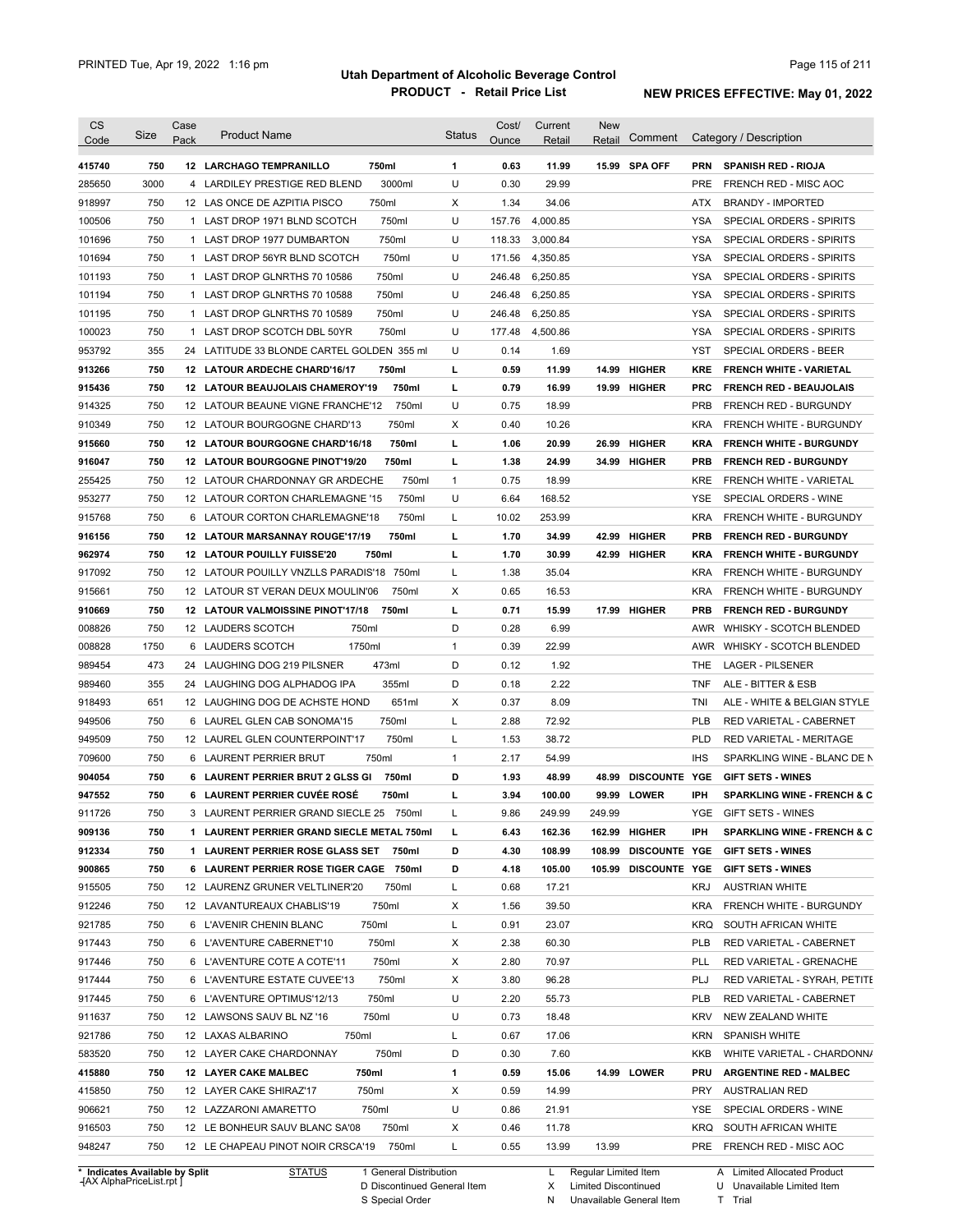| <b>CS</b><br>Code                        | <b>Size</b> | Case<br>Pack | <b>Product Name</b>                                                                  | <b>Status</b> | Cost/<br>Ounce | Current<br>Retail | New<br>Comment<br>Retail | Category / Description                                   |
|------------------------------------------|-------------|--------------|--------------------------------------------------------------------------------------|---------------|----------------|-------------------|--------------------------|----------------------------------------------------------|
| 918108                                   | 750         |              | 750ml<br>12 LE CIRQUE GRENACHE GRIS'17                                               | X             | 0.30           | 7.63              |                          | <b>KRD</b><br><b>FRENCH WHITE - MISC</b>                 |
| 918109                                   | 750         |              | 750ml<br>12 LE CIRQUE ROSE'17/18                                                     | X             | 0.56           | 14.12             |                          | MPQ<br>ROSE WINE - VARIETAL & VIN G                      |
| 918107                                   | 750         |              | 750ml<br>12 LE CIRQUE ROUGE'14/15                                                    | Χ             | 0.32           | 8.10              |                          | PRE<br>FRENCH RED - MISC AOC                             |
| 918612                                   | 750         |              | 12 LE GRAND NOIR ROSÉ'19/20<br>750ml                                                 | L             | 0.48           | 12.19             |                          | MPX<br>ROSE WINE - IMPORTED                              |
| 922834                                   | 750         |              | 750ml<br>12 LE PETIT SILEX SANCERRE                                                  | L             | 1.18           | 29.99             |                          | <b>KRB</b><br><b>FRENCH WHITE - BORDEAUX &amp;</b>       |
| 908995                                   | 750         |              | 750ml<br>12 LE PLAN GT-A                                                             | Χ             | 0.76           | 19.19             |                          | <b>YSE</b><br>SPECIAL ORDERS - WINE                      |
| 908996                                   | 750         |              | 12 LE PLAN GT-G GRENACHE CDR'07/10<br>750ml                                          | Х             | 0.99           | 25.08             |                          | <b>PRD</b><br>FRENCH RED - RHONE                         |
| 916266                                   | 750         |              | 12 LE QUERCE AGLIANICO IL VIOL'04<br>750ml                                           | Х             | 0.84           | 21.32             |                          | <b>PRK</b><br><b>ITALIAN RED - MISC DOC</b>              |
| 917281                                   | 750         |              | 750ml<br>12 LE ROSE DE FLORIDENE'20                                                  | L             | 0.59           | 14.99             |                          | <b>MPQ</b><br>ROSE WINE - VARIETAL & VIN G               |
| 906429                                   | 750         |              | 750ml<br>12 LE SALETTE AMARONE CLASS'16                                              | L             | 2.56           | 64.99             |                          | <b>PRK</b><br>ITALIAN RED - MISC DOC                     |
| 915521                                   | 750         |              | 750ml<br>6 LE SALETTE I PROGNI RIPASSO'14                                            | X             | 0.65           | 16.37             |                          | <b>PRK</b><br>ITALIAN RED - MISC DOC                     |
| 917180                                   | 750         |              | 750ml<br>12 LE SALETTE VALPOLICELLA'19/20                                            | L             | 0.75           | 18.99             |                          | <b>PRK</b><br>ITALIAN RED - MISC DOC                     |
| 954743                                   | 3000        |              | 6 LE TEMPS INFINI MALBEC SW FRANCE 3000ml                                            | U             | 0.30           | 30.64             |                          | <b>YSE</b><br>SPECIAL ORDERS - WINE                      |
| 916423                                   | 750         |              | 6 LE TOURMENT VERT ABSINTHE<br>750ml                                                 | U             | 1.20           | 30.47             |                          | <b>CHS</b><br>LIQUEURS - BITTERS & HERBAL                |
| 954460                                   | 750         |              | 6 LE VIGNE DI ELI MOGANAZZI ROSSO'13 750ml                                           | X             | 1.62           | 41.07             |                          | <b>YSE</b><br>SPECIAL ORDERS - WINE                      |
| 954459                                   | 750         | 6            | LE VIGNE DI ELI PIGNATUNI ROSSO'13 750ml                                             | Χ             | 1.74           | 44.20             |                          | <b>YSE</b><br>SPECIAL ORDERS - WINE                      |
| 921779                                   | 750         |              | 750ml<br>12 LE VIGNE SAUVIGNON BLANC                                                 | $\mathbf{1}$  | 0.63           | 15.99             |                          | <b>KKD</b><br>WHITE VARIETAL - SAUVIGNON                 |
| 940104                                   | 750         |              | 750ml<br>12 LEACOCK'S MADEIRA 10YR BUAL                                              | U             | 1.54           | 39.06             |                          | EPP<br>MADEIRA - SWEET - BUAL & MA                       |
| 940114                                   | 750         |              | 750ml<br>12 LEACOCK'S RAINWATER MADEIRA                                              | L             | 0.59           | 14.99             |                          | EPD<br>MADIERA - DRY- RAINWATER, S                       |
| 027245                                   | 750         |              | 750ml<br>6 LEADSLINGERS BOURBON                                                      | D             | 1.34           | 33.99             |                          | <b>AWH</b><br>WHISKEY - BOURBON & TENNE:                 |
| 036782                                   | 750         |              | 6 LEAF VODKA<br>750ml                                                                | D             | 0.68           | 17.18             |                          | <b>ADF</b><br><b>VODKA - BASIC</b>                       |
|                                          | 750         |              | 750ml<br><b>12 LEAPING HORSE CABERNET</b>                                            | 1             | 0.39           | 7.99              | 9.99 SPA OFF             | <b>PLB</b><br><b>RED VARIETAL - CABERNET</b>             |
| 480062<br>583550                         | 750         |              | 750ml<br>12 LEAPING HORSE CHARDONNAY                                                 | $\mathbf{1}$  | 0.40           | 10.06             |                          | KKB                                                      |
|                                          |             |              |                                                                                      |               |                |                   |                          | WHITE VARIETAL - CHARDONN/                               |
| 042599                                   | 750         |              | 6 LEBLON CACHACA<br>750ml                                                            | 1             | 1.06           | 27.42             | 26.99 LOWER              | ALU<br><b>RUM - MISC</b>                                 |
| 918329                                   | 750         | 6            | 750ml<br>LECHOVICE MULLER THURGAU                                                    | L             | 0.49           | 12.34             |                          | <b>KRJ</b><br><b>AUSTRIAN WHITE</b>                      |
| 914051                                   | 750         |              | 750ml<br>12 L'ECOLE 41 APOGEE'15/16                                                  | L             | 2.23           | 56.51             |                          | <b>PLD</b><br>RED VARIETAL - MERITAGE                    |
| 914050                                   | 750         |              | 750ml<br>12 L'ECOLE 41 CABERNET'18/19                                                | L             | 1.30           | 33.00             |                          | <b>PLB</b><br>RED VARIETAL - CABERNET                    |
| 914049                                   | 750         |              | 750ml<br>12 L'ECOLE 41 CHARDONNAY'18                                                 | L             | 0.91           | 22.99             |                          | KKB<br>WHITE VARIETAL - CHARDONN/                        |
| 914047                                   | 750         |              | 750ml<br>12 L'ECOLE 41 MERLOT ESTATE'19                                              | Χ             | 1.63           | 41.30             |                          | <b>PLF</b><br>RED VARIETAL - MERLOT                      |
| 914046                                   | 750         |              | 750ml<br>12 L'ECOLE 41 MERLOT'18                                                     | X             | 1.02           | 25.99             |                          | <b>PLF</b><br><b>RED VARIETAL - MERLOT</b>               |
| 914052                                   | 750         |              | 750ml<br>12 L'ECOLE 41 PERIGEE'16                                                    | X             | 2.25           | 56.99             |                          | <b>PLD</b><br>RED VARIETAL - MERITAGE                    |
| 914048                                   | 750         |              | 750ml<br>12 L'ECOLE 41 SEMILLON'19/20                                                | L             | 0.63           | 15.99             |                          | <b>KKL</b><br>WHITE VARIETAL - SEMILLON                  |
| 914589                                   | 750         |              | 750ml<br>12 L'ECOLE 41 SYRAH 7 HILLS'19                                              | Г             | 1.63           | 41.31             |                          | PLJ<br>RED VARIETAL - SYRAH, PETITE                      |
| 915129                                   | 750         |              | 750ml<br>12 L'ECOLE CAB WALLA WALLA'16                                               | Χ             | 1.63           | 41.31             |                          | <b>PLB</b><br>RED VARIETAL - CABERNET                    |
| 915607                                   | 750         |              | 12 L'ECOLE CHENIN BLANC'20/21<br>750ml                                               | Г             | 0.73           | 18.59             |                          | <b>KKP</b><br>WHITE VARIETAL - CHENIN BLA                |
| 915908                                   | 750         |              | 6 L'EDRE ROUSSILLON CARREMENT'10/12 750ml                                            | х             | 0.80           | 20.30             |                          | <b>PRE</b><br>FRENCH RED - MISC AOC                      |
| 915906                                   | 750         |              | 6 L'EDRE ROUSSILLON L'EDRE'13/14 750ml                                               | X             | 1.42           | 36.00             |                          | PRE<br>FRENCH RED - MISC AOC                             |
| 583650                                   | 750         |              | 750ml<br><b>12 LEESE FITCH CHARDONNAY</b>                                            | 1             | 0.39           | 13.99             | 9.99 SPA ON              | WHITE VARIETAL - CHARDONNA<br>KKB                        |
| 480100                                   | 750         |              | 750ml<br>12 LEESE-FITCH CABERNET                                                     | $\mathbf{1}$  | 0.55           | 13.99             |                          | PLB<br>RED VARIETAL - CABERNET                           |
| 919122                                   | 750         |              | 750ml<br>12 LEESE-FITCH RED BLEND                                                    | $\mathbf{1}$  | 0.55           | 13.99             |                          | <b>PFP</b><br>RED GENERIC - RED TABLE & P                |
| 913418                                   | 750         |              | 12 LEEUWIN CHARD ART SERIES'12/13 750ml                                              | X             | 1.74           | 44.19             |                          | KRT<br><b>AUSTRALIAN WHITE</b>                           |
| 947227                                   | 750         |              | 750ml<br>12 LEEUWIN EST SIBLING SHIRAZ'18                                            | L             | 0.75           | 19.02             |                          | PRY<br><b>AUSTRALIAN RED</b>                             |
| 966897                                   | 750         |              | 750ml<br>12 LEEUWIN ESTATE RIESLING'14                                               | X             | 0.39           | 9.80              |                          | KRT<br><b>AUSTRALIAN WHITE</b>                           |
| 989359                                   | 330         |              | 24 LEFFE BLONDE ALE<br>330ml                                                         | $\mathbf{1}$  | 0.21           | 2.39              |                          | tni<br>ALE - WHITE & BELGIAN STYLE                       |
| 013542                                   | 750         |              | 6 LEGACY CANADIAN WHISKY<br>750ml                                                    | 1             | 0.63           | 19.99             | 15.99 SPA ON             | AWB<br><b>WHISKEY - CANADIAN</b>                         |
| 013543                                   | 1750        |              | 1750ml<br>6 LEGACY CANADIAN WHISKY                                                   | $\mathbf{1}$  | 0.68           | 39.99             |                          | AWB<br><b>WHISKEY - CANADIAN</b>                         |
| 922485                                   | 750         |              | 750ml<br>12 LEGENDS TRINITY VODKA                                                    | T             | 1.12           | 28.42             |                          | ADW<br>VODKA - DOMESTIC                                  |
| 086582                                   | 750         |              | 750ml<br>6 LEGENT STRAIGHT BOURBON                                                   | $\mathbf{1}$  | 1.97           | 49.99             |                          | AWK<br>WHISKEY - BOURBON SINGLE B                        |
| 989434                                   | 355         |              | 355ml<br>24 LEINENKUGEL SEASON                                                       | D             | 0.14           | 1.65              |                          | THU<br>LAGER - MISC & SEASONAL                           |
| 989252                                   | 355         |              | 355ml<br>24 LEINENKUGELS BERRY WEISS                                                 | U             | 0.16           | 1.97              |                          | <b>TCP</b><br>BEER - FRUIT & FLAVORED                    |
| 099234                                   | 750         |              | 750ml<br>12 LEJON EXTRA DRY VERMOUTH                                                 | D             | 0.24           | 5.99              |                          | EDD<br><b>VERMOUTH - DRY</b>                             |
| 099754                                   | 750         |              | 750ml<br>12 LEJON SWEET VERMOUTH                                                     | D             | 0.24           | 5.99              |                          | EDP<br><b>VERMOUTH - SWEET</b>                           |
| 921264                                   | 750         |              | 750ml<br>12 LEO STEEN CAB FRANC                                                      | U             | 1.23           | 31.30             |                          | YSE<br>SPECIAL ORDERS - WINE                             |
|                                          |             |              |                                                                                      |               |                |                   |                          |                                                          |
| 922951<br>* Indicates Available by Split | 750         |              | 12 LEO STEEN CHENIN BLANC MENDOCINO 750ml<br><b>STATUS</b><br>1 General Distribution | U             | 0.76           | 19.25<br>L,       | Regular Limited Item     | YSE SPECIAL ORDERS - WINE<br>A Limited Allocated Product |

**Case** [AX AlphaPriceList.rpt ]

D Discontinued General Item

S Special Order

X Limited Discontinued

N Unavailable General Item

U Unavailable Limited Item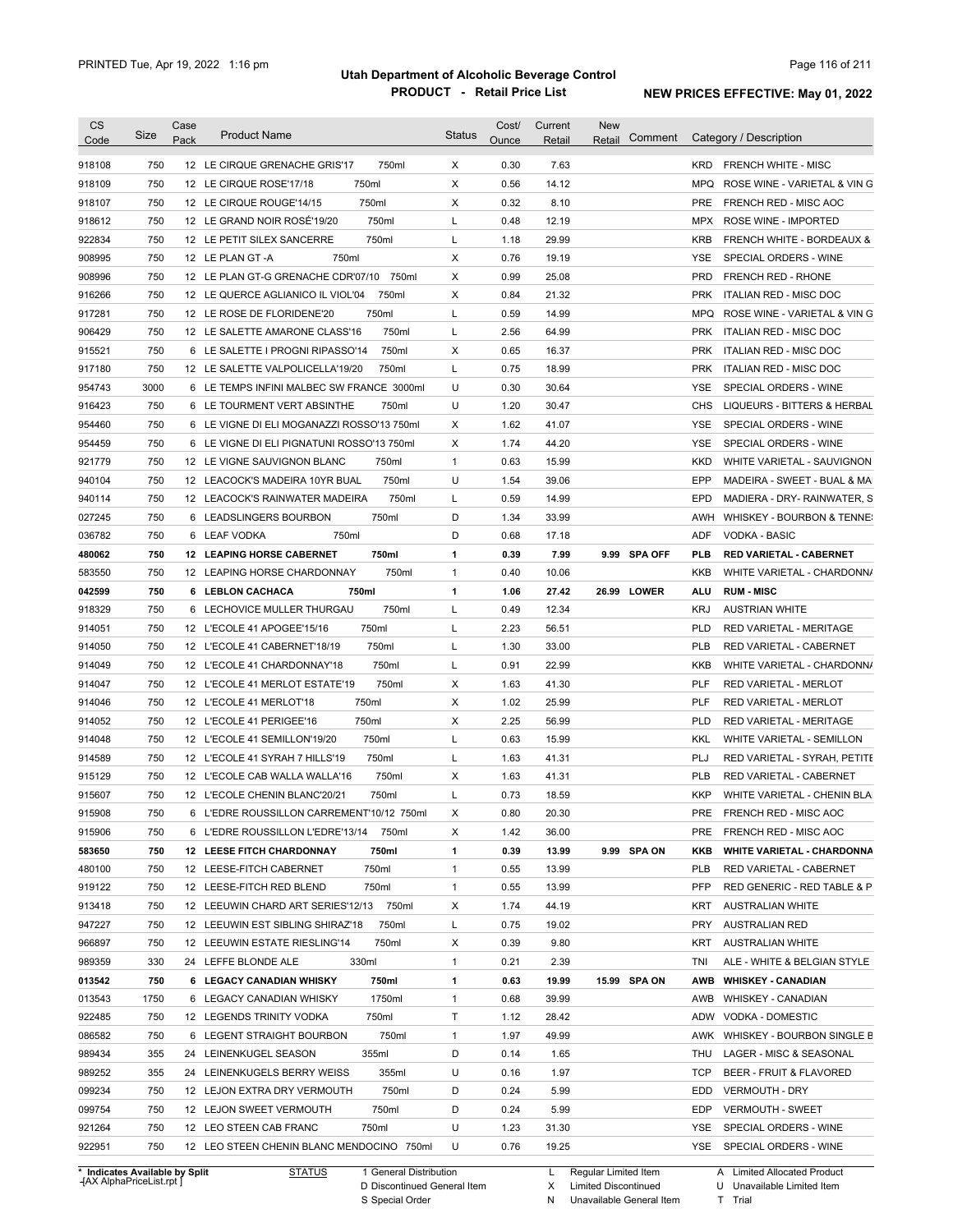| <b>CS</b><br>Code | Size | Case<br>Pack | <b>Product Name</b>                                                      | Status       | Cost/<br>Ounce | Current<br>Retail | <b>New</b><br>Comment<br>Retail |            | Category / Description                           |
|-------------------|------|--------------|--------------------------------------------------------------------------|--------------|----------------|-------------------|---------------------------------|------------|--------------------------------------------------|
| 921267            | 750  |              | 12 LEO STEEN MIXED CASE<br>750ml                                         | U            | 1.25           | 31.58             |                                 |            | YSE SPECIAL ORDERS - WINE                        |
| 921989            | 750  |              | 750ml<br>12 LEO STEEN PEABERRY CHENIN BLNC                               | U            | 0.83           | 21.01             |                                 | YSE        | SPECIAL ORDERS - WINE                            |
| 921266            | 750  |              | 12 LEO STEEN SELECT<br>750ml                                             | U            | 0.55           | 13.99             |                                 | <b>YSE</b> | SPECIAL ORDERS - WINE                            |
| 917693            | 750  |              | 6 LEONETTI CELLAR CABERNET'18/19<br>750ml                                | Г            | 4.50           | 114.17            |                                 | <b>PLB</b> | RED VARIETAL - CABERNET                          |
| 917694            | 750  |              | 6 LEONETTI CELLAR MERLOT'19/20<br>750ml                                  | L            | 3.45           | 87.60             |                                 | <b>PLF</b> | <b>RED VARIETAL - MERLOT</b>                     |
| 917695            | 750  |              | 6 LEONETTI CELLAR RESERVE'18/19<br>750ml                                 | L            | 6.92           | 175.51            |                                 | <b>PLB</b> | RED VARIETAL - CABERNET                          |
| 917696            | 750  |              | 6 LEONETTI CELLAR SANGIOVESE'18/19 750ml                                 | L            | 3.33           | 84.37             |                                 | <b>PLQ</b> | RED VARIETAL - SANGIOVESE,                       |
| 080321            | 750  |              | 750ml<br>12 LEROUX CR DE BANANA LIQ                                      | D            | 0.19           | 4.86              |                                 | CHE        | <b>LIQUEURS - FRUIT</b>                          |
| 947859            | 750  |              | 12 LES FAVERELLES NEZ DE MUSE BLANC 750ml                                | U            | 0.84           | 21.21             |                                 | <b>YSE</b> | SPECIAL ORDERS - WINE                            |
| 918437            | 750  |              | 12 LES FOULARDS ROUGES GLANEURS<br>750ml                                 | U            | 1.58           | 40.03             |                                 | <b>YSE</b> | SPECIAL ORDERS - WINE                            |
| 914610            | 750  |              | 750ml<br>12 LES JAMELLES CABERNET'12/13                                  | U            | 0.40           | 10.11             |                                 | <b>PRF</b> | FRENCH RED - VARIETAL                            |
| 914416            | 750  |              | 750ml<br>12 LES JAMELLES SYRAH'13                                        | U            | 0.40           | 10.09             |                                 | <b>PRF</b> | FRENCH RED - VARIETAL                            |
| 915684            | 750  |              | 750ml<br>12 LES ROCAILLES APREMONT'20                                    | L            | 0.65           | 16.45             |                                 | <b>KRD</b> | <b>FRENCH WHITE - MISC</b>                       |
| 916241            | 750  |              | 12 LES ROCAILLES ROSE DE SAVOIE'19<br>750ml                              | X            | 0.36           | 9.02              |                                 |            | MPX ROSE WINE - IMPORTED                         |
| 923355            | 750  |              | 750ml<br>12 LES TETES TETE RED                                           | U            | 0.84           | 21.30             |                                 | <b>YSE</b> | SPECIAL ORDERS - WINE                            |
| 954343            | 750  |              | 750ml<br>12 LES TETES TETE RED'19                                        | X            | 0.79           | 20.05             |                                 | <b>PRE</b> | FRENCH RED - MISC AOC                            |
| 900046            | 750  |              | 12 L'ESPIGOUETTE COTES DU RHONE BLANC 750ml                              | U            | 0.74           | 18.78             |                                 | <b>YSE</b> | SPECIAL ORDERS - WINE                            |
| 917001            | 750  |              | 12 LETH GRUNER VELTLINER STNGRND'17 750ml                                | Χ            | 0.32           | 8.08              |                                 | <b>KRJ</b> | <b>AUSTRIAN WHITE</b>                            |
| 917332            | 750  |              | 12 LETH RIESLING WEINBERGE15/17<br>750ml                                 | X            | 0.38           | 9.72              |                                 | <b>KRJ</b> | <b>AUSTRIAN WHITE</b>                            |
| 989118            | 550  |              | 20 LEV DOUBLE BOCK (LABEL DAMAGE)<br>550ml                               | U            | 0.12           | 2.15              |                                 | YST        | SPECIAL ORDERS - BEER                            |
| 996525            | 500  |              | 20 LEV LION DOUBLE BOCK-CZECH<br>500 ml                                  | U            | 0.14           | 2.39              |                                 | YST        | <b>SPECIAL ORDERS - BEER</b>                     |
| 900567            | 473  |              | 24 LEVEL CROSSING DALLAS ALICE BELGIAN473ml                              | $\mathbf{1}$ | 0.18           | 2.85              |                                 | <b>TCE</b> | BEER - WHEAT & HEFEWEIZEN                        |
| 900819            | 473  |              | 24 LEVEL CROSSING IN THE PINES PALE AL473ml                              | U            | 0.14           | 2.25              |                                 | <b>YST</b> | <b>SPECIAL ORDERS - BEER</b>                     |
| 900566            | 473  |              | 24 LEVEL CROSSING JAZZ LOON LAGER<br>473ml                               | $\mathbf{1}$ | 0.17           | 2.69              |                                 | <b>THE</b> | <b>LAGER - PILSENER</b>                          |
| 900820            | 473  |              | 24 LEVEL CROSSING LOOK UP AMBER ALE 473ml                                | U            | 0.14           | 2.25              |                                 | <b>YST</b> | SPECIAL ORDERS - BEER                            |
| 955768            | 473  |              | 24 LEVEL CROSSING SOUL REX DIPA 473M 473 ml                              | $\mathbf{1}$ | 0.21           | 3.29              |                                 | TNF        | ALE - BITTER & ESB                               |
| 902661            | 473  |              | 24 LEVEL CROSSING SPACE ODDITY HAZY DI473ml                              | U            | 0.38           | 6.00              |                                 | YST        | SPECIAL ORDERS - BEER                            |
|                   | 473  |              |                                                                          | $\mathbf{1}$ | 0.20           | 3.15              |                                 | TNF        |                                                  |
| 955767            | 750  |              | 24 LEVEL CROSSING SUSS IT OUT RYE IPA 473ml<br>750ml                     | Х            | 3.27           |                   |                                 | <b>PLB</b> | ALE - BITTER & ESB                               |
| 915959            | 1000 |              | 12 LEWELLING CABERNET NAPA '14<br>1000 ml                                | 1            | 0.53           | 83.01             | 17.99 HIGHER                    | AHW        | RED VARIETAL - CABERNET<br><b>GIN - DOMESTIC</b> |
| 030870<br>044706  | 1000 |              | 12 LEWIS & CLARK NORTHWEST GIN<br>1000 ml<br>12 LEWIS & CLARK SILVER RUM | 1            | 0.53           | 17.06<br>17.06    | 17.99 HIGHER                    | <b>ALE</b> | <b>RUM - LIGHT</b>                               |
| 917609            | 750  |              | 750ml<br>12 LEWIS CABERNET NAPA'18/19                                    | Г            | 4.21           | 106.73            |                                 | <b>PLB</b> | RED VARIETAL - CABERNET                          |
| 916246            | 750  |              | 12 LEWIS CABERNET RESERVE'18<br>750ml                                    | L            | 7.26           | 184.18            |                                 | <b>PLB</b> | <b>RED VARIETAL - CABERNET</b>                   |
|                   | 750  |              | 750ml<br>12 LEWIS CHARD BARCAGLIA'18/19                                  | Г            | 3.08           | 78.12             |                                 | KKB        | WHITE VARIETAL - CHARDONN/                       |
| 916248            | 750  |              | 750ml                                                                    |              | 3.08           | 78.12             |                                 | KKB        |                                                  |
| 916247            |      |              | 12 LEWIS CHARD NAPA RES'19                                               | L            |                |                   |                                 |            | WHITE VARIETAL - CHARDONN/                       |
| 917611<br>946770  | 750  |              | 750ml<br>12 LEWIS CHARDONNAY NAPA'20                                     |              | 2.26           | 57.44             |                                 | KKB        | WHITE VARIETAL - CHARDONN/                       |
|                   | 375  |              | 12 LH ZINFANDEL LIQUID LOVE<br>375ml                                     | x            | 1.39           | 17.58             |                                 | YSE        | SPECIAL ORDERS - WINE                            |
| 914996            | 750  |              | 750ml<br>12 LI VELI PASSAMENTE SALENTO'20                                | Г            | 0.67           | 16.99             |                                 | <b>PRK</b> | ITALIAN RED - MISC DOC                           |
| 918083            | 750  |              | 750ml<br>6 LI VELI SUSUMANIELLO ROSE'20/21                               | L            | 0.99           | 24.99             |                                 | <b>MPX</b> | ROSE WINE - IMPORTED                             |
| 946900            | 750  |              | 750ml<br>6 LI VELI SUSUMANIELLO'19/20                                    | Г            | 0.99           | 24.99             |                                 | <b>PRK</b> | ITALIAN RED - MISC DOC                           |
| 918543            | 750  |              | 750ml<br>12 LIVELI TORREROSE ROSATO'20/21                                | L            | 0.63           | 15.99             |                                 | MPX        | ROSE WINE - IMPORTED                             |
| 664500            | 500  |              | 500 ml<br>12 LIBERTY CREEK PINK MOSCATO                                  | D            | 0.24           | 3.99              |                                 | MHU        | <b>BLUSH WINE - MISC</b>                         |
| 583804            | 500  |              | 12 LIBERTY CREEK VINYRD CHARDONNAY 500ml                                 | D            | 0.13           | 2.16              |                                 | KKB        | WHITE VARIETAL - CHARDONN/                       |
| 480314            | 500  |              | 500ml<br>12 LIBERTY CREEK VINYRD MERLOT                                  | D            | 0.13           | 2.16              |                                 | PLF        | RED VARIETAL - MERLOT                            |
| 583815            | 1500 |              | 6 LIBERTY CREEK VINYRD PINOT GRIGIO 1500ml                               | $\mathbf{1}$ | 0.20           | 9.99              |                                 | KKH        | WHITE VARIETAL - PINOT GRIS                      |
| 480318            | 1500 |              | 6 LIBERTY CREEK VINYRD PINOT NOIR 1500ml                                 | 1            | 0.20           | 9.99              |                                 | <b>PLR</b> | RED VARIETAL - PINOT NOIR                        |
| 452500            | 750  |              | 12 LIBERTY SCHOOL CABERNET<br>750ml                                      | $\mathbf{1}$ | 0.71           | 17.99             |                                 | <b>PLB</b> | RED VARIETAL - CABERNET                          |
| 911037            | 750  |              | 12 LIBERTY SCHOOL CHARDONNAY'13/14 750ml                                 | х            | 0.56           | 14.10             |                                 | KKB        | WHITE VARIETAL - CHARDONN/                       |
| 480390            | 750  |              | 12 LIBERTY SCHOOL MERLOT'14<br>750ml                                     | U            | 0.55           | 14.02             |                                 | PLF        | RED VARIETAL - MERLOT                            |
| 065424            | 375  |              | 12 LICOR 43<br>375ml                                                     | х            | 0.94           | 11.98             |                                 | CHU        | LIQUEURS - MISC                                  |
| 065426            | 750  |              | 12 LICOR 43<br>750ml                                                     | $\mathbf{1}$ | 1.10           | 27.94             |                                 | CHU        | <b>LIQUEURS - MISC</b>                           |
|                   |      |              |                                                                          |              |                |                   |                                 |            |                                                  |
| 906810            | 750  |              | 12 LICOR 43<br>750ml                                                     | U            | 1.10           | 27.84             |                                 | <b>YSC</b> | SPECIAL ORDERS - LIQUEURS                        |
| 917757            | 750  |              | 6 LIGER BELAIR CLOS VOUGEOT'07<br>750ml                                  | х            | 4.84           | 122.69            |                                 | <b>PRB</b> | FRENCH RED - BURGUNDY                            |
| 917209            | 750  |              | 750ml<br>6 LIGER BELAIR CORTON RENARD'13                                 | L            | 8.22           | 208.53            |                                 | <b>PRB</b> | FRENCH RED - BURGUNDY                            |

**Case** [AX AlphaPriceList.rpt ]

D Discontinued General Item

S Special Order

X Limited Discontinued

N Unavailable General Item

U Unavailable Limited Item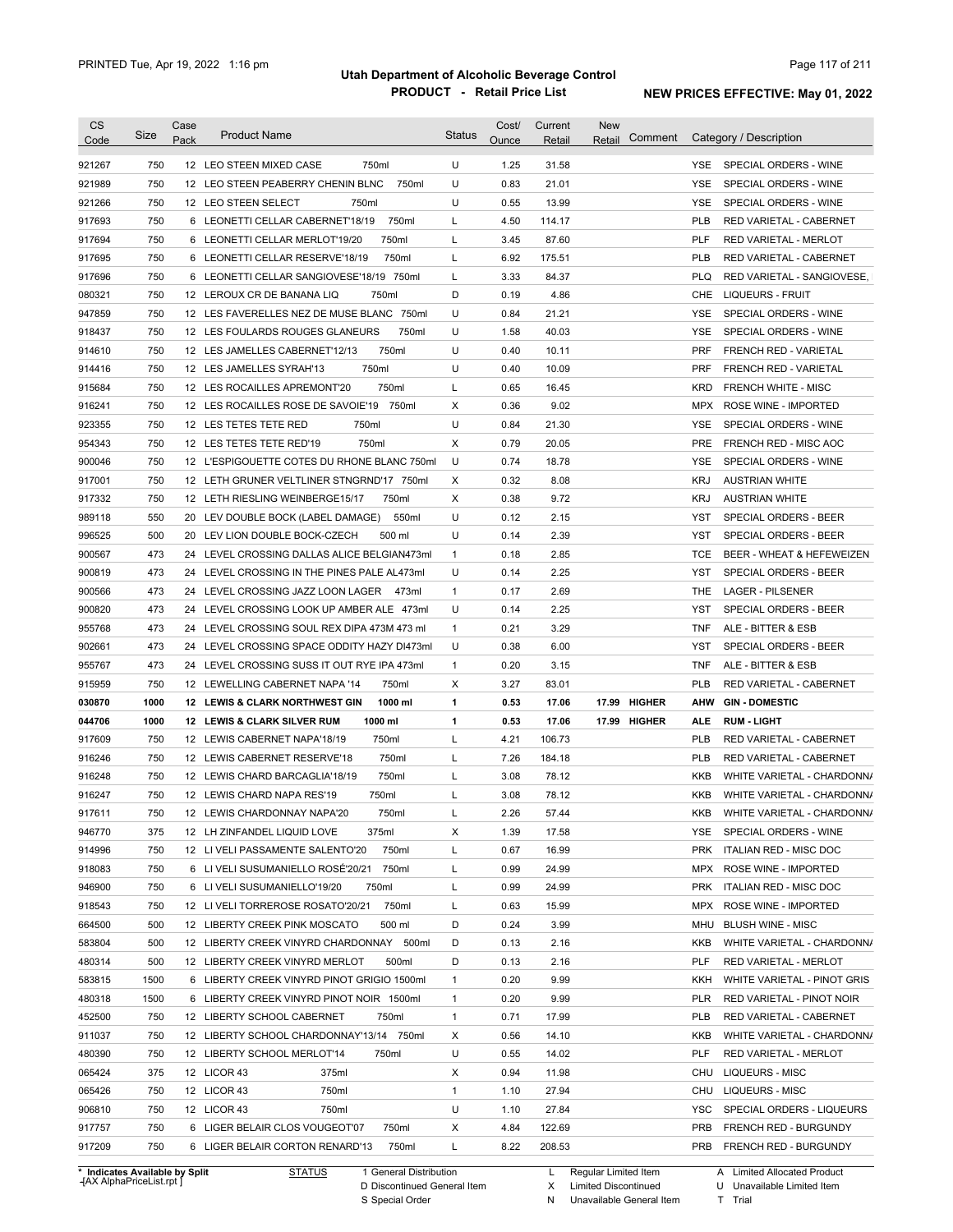| <b>CS</b><br>Code              | Size | Case<br>Pack | <b>Product Name</b>                                                   |                        | <b>Status</b>     | Cost/<br>Ounce | Current<br>Retail | <b>New</b><br>Retail   | Comment      |            | Category / Description                  |
|--------------------------------|------|--------------|-----------------------------------------------------------------------|------------------------|-------------------|----------------|-------------------|------------------------|--------------|------------|-----------------------------------------|
|                                |      |              |                                                                       |                        |                   |                |                   |                        |              |            |                                         |
| 915339                         | 750  |              | 12 LIGER BELAIR MOULIN VENT VV'13                                     | 750ml                  | Χ                 | 1.58           | 40.06             |                        |              | <b>PRC</b> | <b>FRENCH RED - BEAUJOLAIS</b>          |
| 917210                         | 750  |              | 12 LIGER BELAIR NSG ST GEORGES'13                                     | 750ml                  | Χ                 | 3.53           | 89.45             |                        |              | <b>PRB</b> | <b>FRENCH RED - BURGUNDY</b>            |
| 917743                         | 750  |              | 12 LIGER BELAIR VOSNE ROMANEE'07                                      | 750ml                  | Χ                 | 2.81           | 71.32             |                        |              | <b>PRB</b> | FRENCH RED - BURGUNDY                   |
| 918257                         | 750  |              | 12 LIGER BOURGOGNE CHAILLOTS'15                                       | 750ml                  | Χ                 | 0.77           | 19.60             |                        |              | <b>PRB</b> | <b>FRENCH RED - BURGUNDY</b>            |
| 918258                         | 750  |              | 6 LIGER CHARMES CHAMBERT'13                                           | 750ml                  | L                 | 10.66          | 270.26            |                        |              | <b>PRB</b> | FRENCH RED - BURGUNDY                   |
| 098154                         | 750  |              | 750ml<br>12 LILLET BLANC                                              |                        | L                 | 0.87           | 22.06             |                        |              | EDU        | VERMOUTH - MISC, HERBAL & F             |
| 098144                         | 750  |              | 750ml<br>12 LILLET ROUGE                                              |                        | Χ                 | 0.47           | 11.88             |                        |              | EDU        | VERMOUTH - MISC, HERBAL & F             |
| 913798                         | 750  |              | 12 LIMERICK LANE SYRAH COLLINS'05/06 750ml                            |                        | Χ                 | 0.99           | 25.01             |                        |              | PLJ        | RED VARIETAL - SYRAH, PETITE            |
| 949073                         | 237  |              | 24 LIME-R-RITA<br>237ml                                               |                        | U                 | 0.23           | 1.87              |                        |              | <b>YSE</b> | SPECIAL ORDERS - WINE                   |
| 917348                         | 750  |              | 12 LINCOURT CHARD RANCH STA ROSA'07 750ml                             |                        | X                 | 0.76           | 19.27             |                        |              | <b>KKB</b> | WHITE VARIETAL - CHARDONN/              |
| 416165                         | 750  |              | <b>12 LINDEMANS CABERNET BIN 45</b>                                   | 750ml                  | 1                 | 0.35           | 5.98              |                        | 8.99 SPA OFF | <b>PRY</b> | <b>AUSTRALIAN RED</b>                   |
| 416170                         | 750  |              | <b>12 LINDEMANS CHARDONNAY BIN 65</b>                                 | 750ml                  | 1                 | 0.35           | 5.98              |                        | 8.99 SPA OFF | KRT        | <b>AUSTRALIAN WHITE</b>                 |
| 416171                         | 1500 |              | 6 LINDEMANS CHARDONNAY BIN 65                                         | 1500ml                 | D                 | 0.32           | 15.99             |                        |              | <b>KRT</b> | <b>AUSTRALIAN WHITE</b>                 |
| 416250                         | 750  |              | 12 LINDEMANS MERLOT BIN 40                                            | 750ml                  | D                 | 0.40           | 10.10             |                        |              | <b>PRY</b> | <b>AUSTRALIAN RED</b>                   |
| 416262                         | 1500 |              | 6 LINDEMANS SEM-CHARD CAWARRA                                         | 1500ml                 | U                 | 0.26           | 13.13             |                        |              | <b>YSE</b> | SPECIAL ORDERS - WINE                   |
| 416175                         | 750  |              | 12 LINDEMANS SHIRAZ BIN 50<br>750ml                                   |                        | D                 | 0.21           | 5.40              |                        |              | <b>PRY</b> | <b>AUSTRALIAN RED</b>                   |
| 416272                         | 1500 |              | 6 LINDEMANS SHIRAZ-CAB CAWARRA                                        | 1500ml                 | D                 | 0.14           | 7.10              |                        |              | PLJ        | RED VARIETAL - SYRAH, PETITE            |
| 515856                         | 750  |              | 12 LINE 39 CABERNET SAUVIGNON                                         | 750ml                  | 1                 | 0.40           | 12.06             |                        | 10.06 SPA ON | <b>PLB</b> | <b>RED VARIETAL - CABERNET</b>          |
| 480740                         | 750  |              | 750ml<br>12 LINE 39 MERLOT                                            |                        | D                 | 0.21           | 5.40              |                        |              | PLF        | <b>RED VARIETAL - MERLOT</b>            |
| 917977                         | 750  |              | 750ml<br>12 LINE 39 PETITE SIRAH                                      |                        | 1                 | 0.40           | 12.06             |                        | 10.06 SPA ON | PLJ        | RED VARIETAL - SYRAH, PETITE            |
| 480742                         | 750  |              | 12 LINE 39 PINOT NOIR<br>750ml                                        |                        | 1                 | 0.40           | 12.06             |                        | 10.06 SPA ON | PLR        | <b>RED VARIETAL - PINOT NOIR</b>        |
| 480744                         | 750  |              | 12 LINE 39 RED BLEND EXCURSION                                        | 750ml                  | 1                 | 0.51           | 12.06             |                        | 12.99 HIGHER | <b>PFP</b> | <b>RED GENERIC - RED TABLE &amp; PI</b> |
| 922645                         | 750  |              | 750ml<br>12 LINE 39 ROSE                                              |                        | $\mathbf{1}$      | 0.48           | 12.06             |                        |              | <b>MPW</b> | ROSE WINE - DOMESTIC                    |
| 632811                         | 750  |              | 750ml<br>12 LINE 39 SAUVIGNON BLANC                                   |                        | $\mathbf{1}$      | 0.48           | 12.06             |                        |              | <b>KKD</b> | WHITE VARIETAL - SAUVIGNON              |
| 952605                         | 750  |              | 12 LINGUA FRANCA AVNI PINOT NOIR                                      | 750ml                  | U                 | 1.47           | 37.35             |                        |              | <b>YSE</b> | SPECIAL ORDERS - WINE                   |
| 952602                         | 750  |              | 12 LINGUA FRANCA AVNI CHARDONNAY                                      | 750ml                  | U                 | 1.47           | 37.35             |                        |              | YSE        | SPECIAL ORDERS - WINE                   |
| 922591                         | 750  |              | 6 LINGUA FRANCA SISTERS CHARDONNAY 750ml                              |                        | U                 | 3.75           | 95.02             |                        |              | YSE        | SPECIAL ORDERS - WINE                   |
| 901128                         | 750  |              | 12 LINIE AQUAVIT NORWEGIAN                                            | 750ml                  | U                 | 1.11           | 28.03             |                        |              | YSA        | SPECIAL ORDERS - SPIRITS                |
| 917326                         | 750  |              | 12 LIOCO CARIGNANE SATIVA '15                                         | 750ml                  | Χ                 | 0.47           | 12.00             |                        |              | <b>PFP</b> | RED GENERIC - RED TABLE & P             |
| 917325                         | 750  |              | 12 LIOCO CHARDONNAY SONOMA'20                                         | 750ml                  | L                 | 0.79           | 19.99             |                        |              | KKB        | WHITE VARIETAL - CHARDONN/              |
| 917259                         | 750  |              | 12 LIOCO PINOT NOIR SONOMA'15/16                                      | 750ml                  | Χ                 | 1.06           | 26.99             |                        |              | PLR        | RED VARIETAL - PINOT NOIR               |
| 948034                         |      |              |                                                                       |                        |                   | 0.55           |                   |                        |              | <b>PRE</b> | <b>FRENCH RED - MISC AOC</b>            |
|                                | 750  |              | 12 LIONEL OSMIN PIED DE PERDRIX'20<br>12 LIQUID LIGHT SAUVIGNON BLANC | 750ml                  | L<br>$\mathbf{1}$ |                | 13.99             | 13.99                  |              |            |                                         |
| 584052                         | 750  |              |                                                                       | 750ml                  |                   | 0.63           | 15.99             |                        |              | <b>KKD</b> | WHITE VARIETAL - SAUVIGNON              |
| 003169                         | 750  |              | 12 LIQUORE STREGA W/GIFT TIN                                          | 750ml                  | U                 | 1.32           | 33.38             |                        |              | <b>YGC</b> | <b>GIFT SETS - LIQUEURS</b>             |
| 917374                         | 750  |              | 12 LISINI BRUNELLO MONTALCINO'07                                      | 750ml                  | X                 | 3.09           | 78.41             |                        |              | <b>PRK</b> | <b>ITALIAN RED - MISC DOC</b>           |
| 907506                         | 750  |              | 12 LITTLE BLACK DRESS CHARD                                           | 750ml                  | U                 | 0.53           | 13.56             |                        |              |            | YSE SPECIAL ORDERS - WINE               |
| 908212                         | 750  |              | 12 LITTLE BLACK DRESS MERLOT                                          | 750ml                  | X                 | 0.29           | 7.33              |                        |              |            | YSE SPECIAL ORDERS - WINE               |
| 024575                         | 750  |              | 750ml<br>6 LITTLE BOOK CHAPTER 5                                      |                        | Α                 | 5.13           | 129.99            |                        |              | LAS        | <b>ALLOCATED SPIRIT</b>                 |
| 019440                         | 750  |              | 6 LITTLE BOOK III THE ROAD HOME                                       | 750ml                  | Χ                 | 4.93           | 124.99            |                        |              |            | AWK WHISKEY - BOURBON SINGLE B          |
| 024574                         | 750  |              | 6 LITTLE BOOK IV LESSONS HONORED 750ml                                |                        | Х                 | 4.93           | 124.99            |                        |              | AWH        | WHISKEY - BOURBON & TENNE:              |
| 989279                         | 207  |              | 32 LITTLE KINGS CREAM ALE<br>207ml                                    |                        | D                 | 0.21           | 1.45              |                        |              | TNU        | ALE - MISC & SEASONAL                   |
| 416731                         | 1500 |              | 6 LITTLE PENGUIN CABERNET                                             | 1500ml                 | D                 | 0.19           | 9.72              |                        |              | PLB        | RED VARIETAL - CABERNET                 |
| 416736                         | 1500 |              | 6 LITTLE PENGUIN CHARDONNAY                                           | 1500ml                 | D                 | 0.19           | 9.72              |                        |              | KRT        | AUSTRALIAN WHITE                        |
| 416756                         | 750  |              | 12 LITTLE PENGUIN PINOT GRIGIO                                        | 750ml                  | D                 | 0.40           | 10.10             |                        |              | KKH        | WHITE VARIETAL - PINOT GRIS             |
| 416746                         | 1500 |              | 6 LITTLE PENGUIN SHIRAZ<br>1500ml                                     |                        | D                 | 0.19           | 9.72              |                        |              | PLJ        | RED VARIETAL - SYRAH, PETITE            |
| 416776                         | 750  |              | 12 LITTLE PENGUIN SHIRAZ-CABERNET 750ml                               |                        | D                 | 0.40           | 10.10             |                        |              | PLJ        | RED VARIETAL - SYRAH, PETITE            |
| 906682                         | 750  |              | 12 LIVENZA AMERICANO BIANCO                                           | 750ml                  | U                 | 0.51           | 12.82             |                        |              | YSE        | SPECIAL ORDERS - WINE                   |
| 656375                         | 1500 |              | 6 LIVINGSTON CELLARS BLUSH CHABL 1500ml                               |                        | D                 | 0.19           | 9.49              |                        |              | MHB        | <b>BLUSH WINE - GENERIC</b>             |
| 469248                         | 1500 |              | 6 LIVINGSTON CELLARS BURGUNDY                                         | 1500ml                 | D                 | 0.19           | 9.49              |                        |              | PFD        | RED GENERIC - BURGUNDY                  |
| 469250                         | 3000 |              | 4 LIVINGSTON CELLARS BURGUNDY                                         | 3000ml                 | D                 | 0.12           | 12.12             |                        |              | <b>PFD</b> | RED GENERIC - BURGUNDY                  |
| 568760                         | 1500 |              | 6 LIVINGSTON CELLARS CHABLIS BLANC 1500ml                             |                        | $\mathbf{1}$      | 0.19           | 9.49              |                        |              | KFJ        | WHITE GENERIC - CHABLIS                 |
| 481005                         | 1500 |              | 6 LIVINGSTON CELLARS CHIANTI                                          | 1500ml                 | D                 | 0.10           | 5.13              |                        |              | PFP        | RED GENERIC - RED TABLE & P             |
| 656825                         | 1500 |              | 6 LIVINGSTON CELLARS RED ROSE                                         | 1500ml                 | $\mathbf{1}$      | 0.19           | 9.49              |                        |              | MPB        | ROSE WINE - GENERIC                     |
| 656940                         | 1500 |              | 6 LIVINGSTON CELLARS WH ZINFANDEL 1500ml                              |                        | $\mathbf{1}$      | 0.19           | 9.49              |                        |              | MHJ        | BLUSH WINE - WHITE ZINFANDE             |
| * Indicates Available by Split |      |              | <b>STATUS</b>                                                         | 1 General Distribution |                   |                |                   | L Regular Limited Item |              |            | A Limited Allocated Product             |

**Case** [AX AlphaPriceList.rpt ]

D Discontinued General Item S Special Order

X

Limited Discontinued

N Unavailable General Item

U Unavailable Limited Item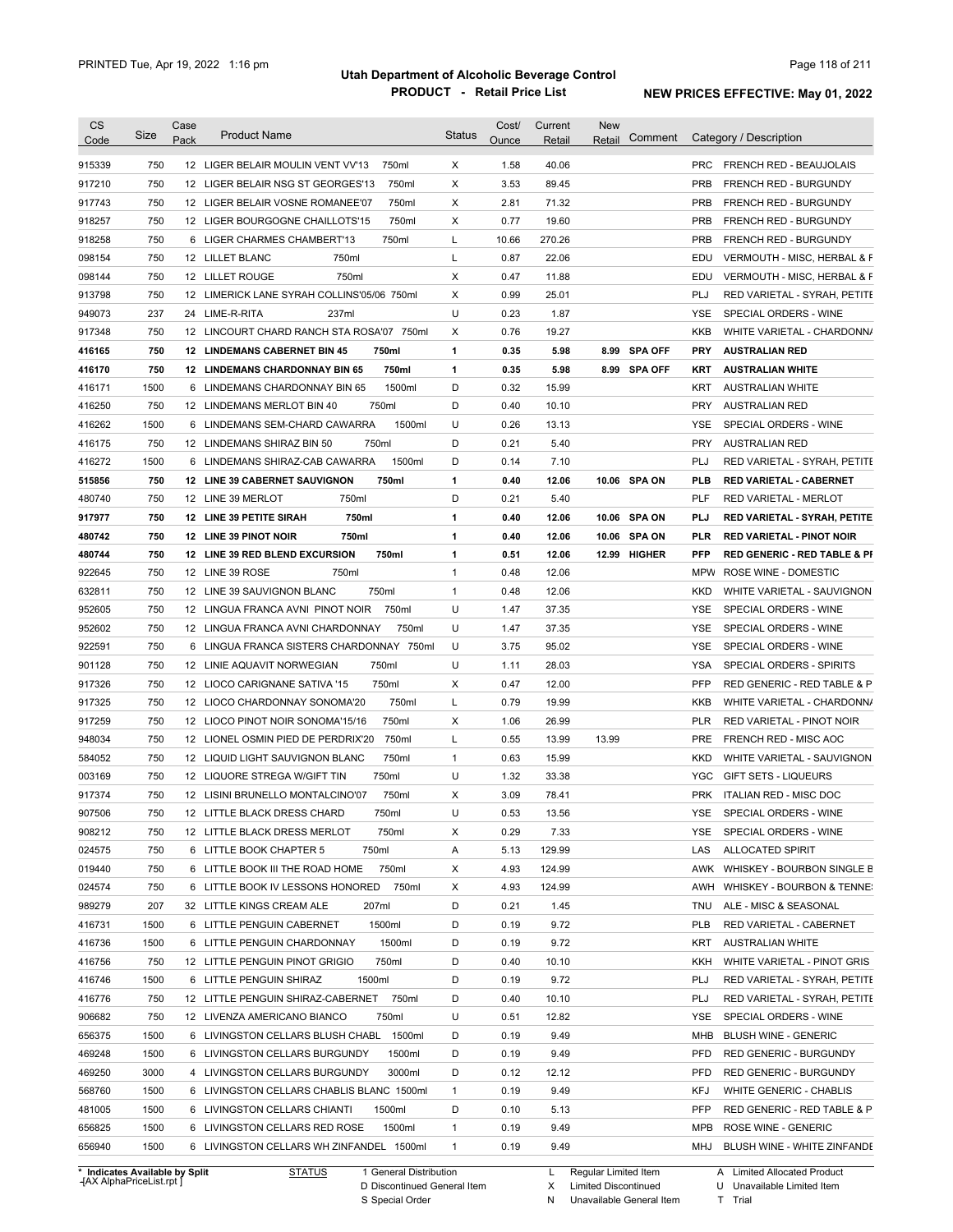|                                                                                                            | Size | Case | <b>Product Name</b>                          | <b>Status</b> | Cost/ | Current | <b>New</b> | Comment       |            | Category / Description              |
|------------------------------------------------------------------------------------------------------------|------|------|----------------------------------------------|---------------|-------|---------|------------|---------------|------------|-------------------------------------|
| Code                                                                                                       |      | Pack |                                              |               | Ounce | Retail  | Retail     |               |            |                                     |
| 362200                                                                                                     | 750  |      | 12 LIVIO FELLUGA PINOT GRIGIO'19/20 750ml    | L             | 1.11  | 28.04   |            |               | <b>KRK</b> | <b>ITALIAN WHITE - PINOT GRIGIO</b> |
| 916309                                                                                                     | 750  |      | 12 LO BRUJO GARNACHA<br>750ml                | L             | 0.39  | 10.06   |            | 9.99 LOWER    | <b>PRP</b> | <b>SPANISH RED - MISC</b>           |
| 915280                                                                                                     | 750  |      | 750ml<br>12 LO BRUJO MACABEO'18/19           | L             | 0.39  | 10.06   |            | 9.99 LOWER    | <b>KRN</b> | <b>SPANISH WHITE</b>                |
| 904161                                                                                                     | 750  |      | 750ml<br>12 LO DUCA RED LAMBRUSCO            | X             | 0.37  | 9.44    |            |               | YSE        | SPECIAL ORDERS - WINE               |
| 953063                                                                                                     | 750  |      | 12 LO-FI CABERNET FRANC SANTA BARBERA 750ml  | U             | 0.71  | 17.89   |            |               | <b>YSE</b> | SPECIAL ORDERS - WINE               |
| 951676                                                                                                     | 750  |      | 6 LOFT & BEAR VODKA<br>750ml                 | U             | 1.59  | 40.43   |            |               | <b>YSA</b> | SPECIAL ORDERS - SPIRITS            |
| 949907                                                                                                     | 750  |      | 12 LOIMER LOIS GRUNER VELTLINER'19/20 750ml  | г             | 0.83  | 19.99   |            | 20.99 HIGHER  | <b>KRJ</b> | <b>AUSTRIAN WHITE</b>               |
| 950030                                                                                                     | 750  |      | 3 LOKOYA CAB SAUV HOWELL MTN '13/14 750ml    | L             | 14.23 | 360.99  |            |               | <b>PLD</b> | RED VARIETAL - MERITAGE             |
| 917287                                                                                                     | 750  |      | 750ml<br>3 LOKOYA CABERNET MT VEEDER'14      | L             | 14.23 | 360.99  |            |               | <b>PLB</b> | RED VARIETAL - CABERNET             |
| 092634                                                                                                     | 750  |      | 750ml<br>12 LOMBARDO MARSALA SWEET           | $\mathbf{1}$  | 0.39  | 9.99    |            |               | <b>ELP</b> | MARSALA - SWEET                     |
| 092616                                                                                                     | 750  |      | 750ml<br>12 LOMBARDO SWEET 421 NEW BLEND     | U             | 0.51  | 13.06   |            |               | <b>YSE</b> | SPECIAL ORDERS - WINE               |
| 918299                                                                                                     | 750  |      | 750ml<br>12 LONDER CHARD FERRINGTON'10       | Χ             | 0.86  | 21.78   |            |               | <b>KKB</b> | WHITE VARIETAL - CHARDONN/          |
| 916522                                                                                                     | 750  |      | 750ml<br>12 LONDER CHARDONNAY RITCHIE'07     | Χ             | 1.28  | 32.54   |            |               | <b>KKB</b> | WHITE VARIETAL - CHARDONN/          |
| 916033                                                                                                     | 750  |      | 750ml<br>12 LONDER DRY GEWURZ'9/10           | Χ             | 0.48  | 12.19   |            |               | <b>KKN</b> | WHITE VARIETAL - GEWURZTR/          |
| 916032                                                                                                     | 750  |      | 750ml<br>12 LONDER PINOT EST ANDERS V'7/09   | Χ             | 1.56  | 39.55   |            |               | <b>PLR</b> | RED VARIETAL - PINOT NOIR           |
| 916523                                                                                                     | 750  |      | 12 LONDER PINOT NOIR PARABOLL'06/07<br>750ml | Χ             | 1.60  | 40.66   |            |               | <b>PLR</b> | RED VARIETAL - PINOT NOIR           |
| 916521                                                                                                     | 750  |      | 750ml<br>12 LONDER PN ANDERSON VALLEY'9/10   | Χ             | 0.68  | 17.26   |            |               | <b>PLR</b> | <b>RED VARIETAL - PINOT NOIR</b>    |
| 902339                                                                                                     | 473  |      | 24 LONE PINE DIAMOND UNICORN<br>473 ml       | U             | 0.25  | 3.92    |            |               | <b>YST</b> | SPECIAL ORDERS - BEER               |
| 902337                                                                                                     | 473  | 24   | LONE PINE OH J<br>473 ml                     | U             | 0.25  | 3.92    |            |               | <b>YST</b> | SPECIAL ORDERS - BEER               |
| 902338                                                                                                     | 473  | 24   | LONE PINE QUANTUM CUDDLE KITTEN 473 ml       | U             | 0.25  | 3.92    |            |               | <b>YST</b> | SPECIAL ORDERS - BEER               |
| 902336                                                                                                     | 473  | 24   | LONE PINE TESSELLATION<br>473 ml             | U             | 0.25  | 3.92    |            |               | <b>YST</b> | SPECIAL ORDERS - BEER               |
| 921735                                                                                                     | 473  |      | 473ml<br>24 LONE PINE TIE DYE TSHIRT CANNON  | U             | 0.27  | 4.32    |            |               | <b>YST</b> | SPECIAL ORDERS - BEER               |
| 989344                                                                                                     | 355  |      | 355ml<br>24 LONESTAR BEER                    | U             | 0.09  | 1.07    |            |               | <b>THE</b> | <b>LAGER - PILSENER</b>             |
| 955256                                                                                                     | 750  |      | 6 LONG MEADOW RANCH MIXED CASE 4<br>750ml    | U             | 0.40  | 10.05   |            |               | <b>YSE</b> | SPECIAL ORDERS - WINE               |
| 918774                                                                                                     | 750  |      | 750ml<br>12 LONG NECK CHENIN BLANC'16        | X             | 0.44  | 11.06   |            |               | <b>KRQ</b> | SOUTH AFRICAN WHITE                 |
| 920373                                                                                                     | 750  | 6    | 750ml<br>LONG SHADOWS PEDESTAL'9/10          | Χ             | 2.31  | 58.59   |            |               | <b>PLD</b> | RED VARIETAL - MERITAGE             |
| 481380                                                                                                     | 750  |      | 750ml<br>12 LONGEVITY CABERNET               | 1             | 0.55  | 16.99   |            | 13.99 SPA ON  | <b>PLB</b> | <b>RED VARIETAL - CABERNET</b>      |
| 584430                                                                                                     | 750  |      | 750ml<br><b>12 LONGEVITY CHARDONNAY</b>      | 1             | 0.55  | 16.99   |            | 13.99 SPA ON  | KKB        | <b>WHITE VARIETAL - CHARDONNA</b>   |
| 919059                                                                                                     |      |      |                                              | Χ             | 0.43  | 10.99   |            |               | <b>PRS</b> | SOUTH AFRICAN RED                   |
|                                                                                                            | 750  |      | 12 LONGNECK CABERNET SAUVIGNON<br>750ml      |               |       |         |            |               |            |                                     |
|                                                                                                            | 750  |      | 12 LONGORIA ALBARINO'17/18<br>750ml          | L             | 0.79  | 19.99   |            |               | KKU        | <b>WHITE VARIETAL - MISC</b>        |
|                                                                                                            | 750  |      | 12 LONGORIA BLUES CUVEE'11/12<br>750ml       | Χ             | 0.68  | 17.17   |            |               | <b>PLG</b> | RED VARIETAL - CAB FRANC, VI        |
|                                                                                                            | 750  |      | 12 LONGORIA LIBRARY TEMPRANILLO<br>750ml     | U             | 1.98  | 50.17   |            |               | YSE        | SPECIAL ORDERS - WINE               |
|                                                                                                            | 750  |      | 750ml<br>12 LONGORIA PINOT FE CIEGA'15/16    | Χ             | 1.37  | 34.65   |            |               | <b>PLR</b> | RED VARIETAL - PINOT NOIR           |
|                                                                                                            | 750  |      | 750ml<br>12 LONGORIA PINOT GRIGIO'18/19      | L             | 0.79  | 19.99   |            |               | <b>KKH</b> | WHITE VARIETAL - PINOT GRIS         |
|                                                                                                            | 750  |      | 12 LONGORIA PINOT LOVELY RITA'18/19 750ml    | L             | 1.10  | 27.99   |            |               | <b>PLR</b> | <b>RED VARIETAL - PINOT NOIR</b>    |
|                                                                                                            | 750  |      | 12 LONGORIA SYRAH ALISOS'05<br>750ml         | X             | 1.24  | 31.43   |            |               | PLJ        | RED VARIETAL - SYRAH, PETITE        |
|                                                                                                            | 750  |      | 750ml<br>12 LONGORIA TEMPRANILLO'19          | X             | 1.18  | 29.99   |            |               | PLU        | RED VARIETAL - MISC                 |
| 915126<br>914172<br>923606<br>913374<br>914519<br>917350<br>946938                                         | 750  |      | 750ml<br>6 LONGROW 18 YEAR                   | U             | 9.26  | 234.74  |            |               | YSA        | SPECIAL ORDERS - SPIRITS            |
|                                                                                                            | 750  |      | 750ml<br>1 LONGSHADOWS GIFT BOX6 SET         | Х             | 11.88 | 301.34  |            |               | YGE        | GIFT SETS - WINES                   |
|                                                                                                            | 355  |      | 24 LOON JUICE GINGER MOJITO HRD CDR 355 ml   | U             | 0.07  | 0.86    |            |               | YSE        | SPECIAL ORDERS - WINE               |
| 951631<br>013640                                                                                           | 750  |      | 12 LORD CALVERT BLACK<br>750ml               | D             | 0.28  | 7.02    |            |               | AWB        | <b>WHISKEY - CANADIAN</b>           |
| 013633                                                                                                     | 200  |      | 200ml<br>48 LORD CALVERT CANADIAN            | D             | 0.60  | 4.04    |            |               | AWB        | <b>WHISKEY - CANADIAN</b>           |
|                                                                                                            | 375  |      | 375ml<br>24 LORD CALVERT CANADIAN            | D             | 0.26  | 3.24    |            |               | AWB        | <b>WHISKEY - CANADIAN</b>           |
|                                                                                                            | 750  |      | 12 LORD CALVERT CANADIAN<br>750ml            | 1             | 0.28  | 8.99    |            | 6.99 SPA ON   | AWB        | <b>WHISKEY - CANADIAN</b>           |
|                                                                                                            | 1000 |      | 12 LORD CALVERT CANADIAN<br>1000ml           | 1             | 0.33  | 10.99   |            |               | AWB        | <b>WHISKEY - CANADIAN</b>           |
|                                                                                                            | 1750 |      | 6 LORD CALVERT CANADIAN<br>1750ml            | 1             | 0.32  | 18.99   |            |               | AWB        | <b>WHISKEY - CANADIAN</b>           |
|                                                                                                            | 750  |      | 6 LORENZ CINNAMON/VANILLA SPIRIT 750ml       | 1             | 1.30  | 33.00   |            |               | CHS        | LIQUEURS - BITTERS & HERBAL         |
|                                                                                                            | 750  |      | 12 LORENZA ROSE'19/20<br>750ml               | 1             | 0.87  | 19.99   |            | 21.99 SPA OFF | <b>MPW</b> | <b>ROSE WINE - DOMESTIC</b>         |
|                                                                                                            | 250  |      | 36 LORENZA SPRITZ ROSE CAN<br>250 ml         | Τ             | 0.47  | 3.95    |            |               | <b>IPD</b> | SPARKLING WINE - DOMESTIC           |
| 917010<br>954591<br>917559<br>013634<br>013647<br>013648<br>013638<br>902845<br>919829<br>954257<br>917713 | 750  |      | 750ml<br>12 LORING PINOT NOIR ROSELLA'08     | х             | 1.60  | 40.59   |            |               | <b>PLR</b> | RED VARIETAL - PINOT NOIR           |
| 917298                                                                                                     | 750  |      | 750ml<br>12 LORING PINOT NOIR RUSSELL'10     | х             | 1.60  | 40.59   |            |               | <b>PLR</b> | RED VARIETAL - PINOT NOIR           |
| 915896                                                                                                     | 750  |      | 12 LOS 800 PRIORAT'10/12<br>750ml            | X             | 0.45  | 11.46   |            |               | PRP        | SPANISH RED - MISC                  |
| 089554                                                                                                     | 750  |      | 750ml<br>6 LOS AMANTES MEZCAL ANEJO          | Х             | 3.21  | 81.45   |            |               | APQ        | MEZCAL                              |
| 089733                                                                                                     | 750  |      | 750ml<br>6 LOS AZULEJOS SKELLY ANEJO TEQ     | D             | 3.15  | 79.99   |            |               |            | YGA GIFT SETS - SPIRITS             |

**Case** [AX AlphaPriceList.rpt ]

D Discontinued General Item S Special Order

X

N Unavailable General Item

Limited Discontinued

U Unavailable Limited Item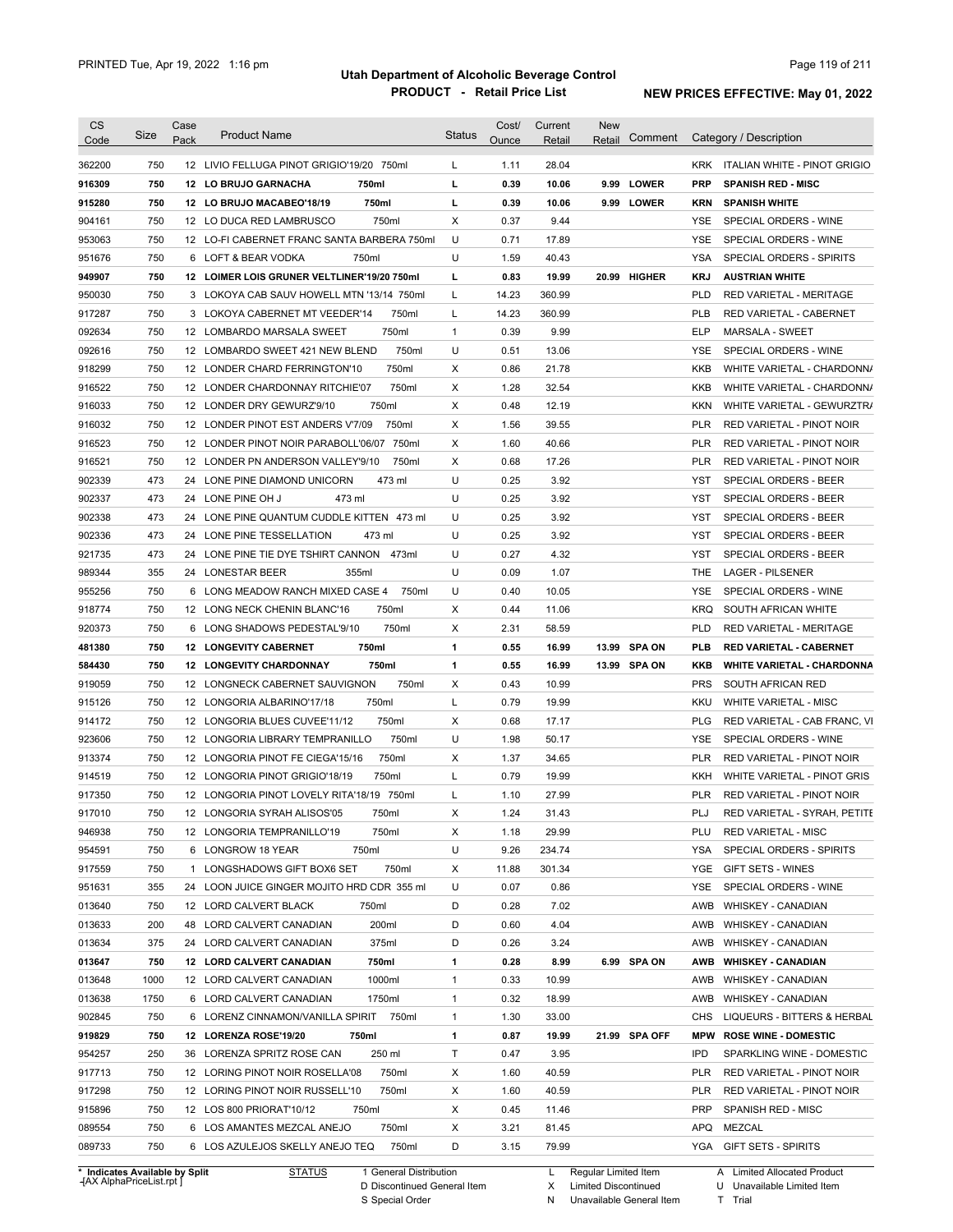| <b>CS</b><br>Code                    | <b>Size</b> | Case<br>Pack | <b>Product Name</b>                                                               | <b>Status</b> | Cost/<br>Ounce | Current<br>Retail | <b>New</b><br>Retail | Comment       |            | Category / Description                                   |
|--------------------------------------|-------------|--------------|-----------------------------------------------------------------------------------|---------------|----------------|-------------------|----------------------|---------------|------------|----------------------------------------------------------|
| 916627                               | 750         |              | 750ml<br>12 LOS CARDOS MALBEC ROSE'09                                             | Χ             | 0.25           | 6.37              |                      |               | MPQ        | ROSE WINE - VARIETAL & VIN G                             |
| 914341                               | 750         |              | 750ml<br>12 LOS CARDOS SYRAH'07                                                   | Х             | 0.20           | 5.14              |                      |               | <b>PRV</b> | ARGENTINE RED - OTHER                                    |
|                                      | 750         |              | 750ml<br>12 LOS DOS GRENACHE                                                      | 1             | 0.51           | 11.99             | 12.99                | <b>HIGHER</b> | <b>PRP</b> | <b>SPANISH RED - MISC</b>                                |
| 401210                               | 750         |              |                                                                                   | L             | 1.38           | 35.13             |                      | 34.99 LOWER   | <b>PRP</b> |                                                          |
| 918327<br>952900                     | 750         |              | 6 LOSADA ALTOS DE LOSDA BIERZO'16/17 750ml<br>12 LOSADA MENCIA BIERZO'18<br>750ml | L             | 0.95           | 22.99             |                      | 23.99 HIGHER  | <b>PRP</b> | <b>SPANISH RED - MISC</b><br><b>SPANISH RED - MISC</b>   |
| 481430                               | 750         |              | 750ml<br><b>12 LOST ANGEL MISCHIEF RED</b>                                        | 1             | 0.47           | 12.07             | 11.99                | <b>LOWER</b>  | <b>PFP</b> | <b>RED GENERIC - RED TABLE &amp; PI</b>                  |
| 019456                               | 750         |              | 750ml<br>6 LOST PROPHET                                                           | X             | 4.81           | 121.99            |                      |               | <b>YSA</b> | SPECIAL ORDERS - SPIRITS                                 |
|                                      | 750         |              | 12 LOUIS BERNARD CT DE PRVNC ROSE'15/750ml                                        | X             | 0.24           | 6.01              |                      |               | <b>MPX</b> | ROSE WINE - IMPORTED                                     |
| 918568                               | 750         |              | 12 LOUIS JADOT BEAUJOLAIS<br>750ml                                                | 1             | 0.65           | 15.99             | 16.49                | <b>HIGHER</b> | <b>PRC</b> | <b>FRENCH RED - BEAUJOLAIS</b>                           |
| 252595<br>253335                     | 750         |              | 750ml<br><b>12 LOUIS JADOT POUILLY FUISSE</b>                                     | 1             | 1.44           | 33.99             |                      | 36.49 SPA OFF | <b>KRA</b> | <b>FRENCH WHITE - BURGUNDY</b>                           |
| 471200                               | 750         |              | 6 LOUIS M. MARTINI MONTE ROSSO ZINFAN750ml                                        | $\mathbf{1}$  | 3.35           | 84.99             |                      |               | <b>PLH</b> | RED VARIETAL - ZINFANDEL                                 |
| 484295                               | 750         |              | 12 LOUIS M. MARTINI NAPA VALLEY CABER 750ml                                       | $\mathbf{1}$  | 1.58           | 39.99             |                      |               | <b>PLB</b> | RED VARIETAL - CABERNET                                  |
|                                      |             |              |                                                                                   |               |                |                   |                      |               |            |                                                          |
| 484705                               | 750         |              | <b>12 LOUIS MARTINI CABERNET SONOMA</b><br>750ml                                  | 1             | 0.67           | 18.99             | 16.99                | <b>SPA ON</b> | PLB        | <b>RED VARIETAL CABERNET</b>                             |
| 900918                               | 750         |              | 750ml<br>3 LOUIS ROEDERER CRISTAL                                                 | U             | 16.72          | 423.93            |                      |               | YSE        | SPECIAL ORDERS - WINE                                    |
| 902148                               | 750         | 6            | LOUIS ROEDERER CRISTAL 2012<br>750ml                                              | U             | 11.00          | 279.04            |                      |               | <b>YSE</b> | SPECIAL ORDERS - WINE                                    |
| 916767                               | 750         |              | 750ml<br>12 L'OUSTAL NAICK 5/6 '06/07                                             | Х             | 0.96           | 24.37             |                      |               | <b>PRE</b> | FRENCH RED - MISC AOC                                    |
| 946979                               | 750         |              | 750ml<br>12 LOVEBLOCK SAUV BLANC'19                                               | г             | 0.91           | 20.06             |                      | 22.99 HIGHER  | <b>KRV</b> | <b>NEW ZEALAND WHITE</b>                                 |
| 989071                               | 330         |              | 330ml<br>24 LOWENBRAU                                                             | D             | 0.16           | 1.81              |                      |               | THE        | LAGER - PILSENER                                         |
| 916217                               | 750         |              | 750ml<br>12 LUCA CHARDONNAY'06                                                    | х             | 1.28           | 32.48             |                      |               | <b>KRS</b> | <b>ARGENTINE WHITE</b>                                   |
| 917079                               | 750         |              | 750ml<br>12 LUCA PINOT NOIR MENDOZA'11                                            | X             | 1.27           | 32.29             |                      |               | <b>PRV</b> | ARGENTINE RED - OTHER                                    |
| 918940                               | 750         |              | 750ml<br>12 LUCIA CHARD SOBERANES'18/19                                           | X             | 2.69           | 68.25             |                      |               | KKB        | WHITE VARIETAL - CHARDONN/                               |
| 950993                               | 750         |              | 12 LUCIA PINOT NOIR SLH'19<br>750ml                                               | Г             | 1.88           | 47.67             |                      |               | PLR        | RED VARIETAL - PINOT NOIR                                |
| 916700                               | 750         |              | 6 LUCID ABSINTHE GIFT PK<br>750ml                                                 | U             | 2.40           | 60.79             |                      |               | YGE        | GIFT SETS - WINES                                        |
| 955627                               | 750         |              | 12 LUCIEN ALBRECHT CREMANT ROSE<br>750ml                                          | Х             | 0.76           | 19.37             |                      |               | <b>YSE</b> | SPECIAL ORDERS - WINE                                    |
| 720455                               | 750         |              | 12 LUCIEN ALBRECT CREMANT ROSE<br>750ml                                           | L             | 0.77           | 19.44             |                      |               | IPH        | SPARKLING WINE - FRENCH & C                              |
| 918619                               | 750         |              | 6 LUCIENNE PINOT NOIR LONE OAK'19<br>750ml                                        | L             | 2.17           | 55.13             |                      |               | <b>PLR</b> | RED VARIETAL - PINOT NOIR                                |
| 918618                               | 750         | 6            | 750ml<br>LUCIENNE PINOT NOIR SMITH'18                                             | X             | 1.78           | 45.09             |                      |               | <b>PLR</b> | RED VARIETAL - PINOT NOIR                                |
| 989538                               | 355         | 24           | 355ml<br>LUCIFER GOLDEN ALE                                                       | X             | 0.38           | 4.54              |                      |               | TNI        | ALE - WHITE & BELGIAN STYLE                              |
| 585460                               | 750         |              | 750ml<br>12 LUCKY STAR CHARDONNAY'17                                              | X             | 0.22           | 5.48              |                      |               | KKB        | WHITE VARIETAL - CHARDONN/                               |
| 910545                               | 750         |              | 6 LUIGI BAUDANA BAROLO BAUDANA 2016 750ml                                         | U             | 3.85           | 97.53             |                      |               | YSE        | SPECIAL ORDERS - WINE                                    |
| 947364                               | 750         |              | 750ml<br>12 LUIGI BOSCA DOC MALBEC'18/19                                          | L             | 0.98           | 24.81             |                      |               | <b>PRU</b> | ARGENTINE RED - MALBEC                                   |
| 916396                               | 750         |              | 750ml<br>6 LUIGI BOSCA GALA 3'06/07                                               | Х             | 0.99           | 25.06             |                      |               | <b>KRS</b> | <b>ARGENTINE WHITE</b>                                   |
| 416916                               | 750         |              | 750ml<br>12 LUIGI BOSCA MALBEC SINGLE V'05                                        | U             | 0.67           | 16.92             |                      |               | YSE        | SPECIAL ORDERS - WINE                                    |
| 416912                               | 750         |              | 750ml<br>12 LUIGI BOSCA MALBEC'19/20                                              | L             | 0.73           | 18.56             |                      |               | <b>PRU</b> | ARGENTINE RED - MALBEC                                   |
| 916397                               | 750         |              | 12 LUIGI BOSCA PINOT'14/15<br>750ml                                               | X             | 0.43           | 10.80             |                      |               | <b>PRV</b> | ARGENTINE RED - OTHER                                    |
| 908408                               | 750         |              | 12 LUIGI VOGHERA BARBARESCO'15<br>750ml                                           | L             | 1.38           | 35.04             | 34.99                | <b>LOWER</b>  | <b>PRJ</b> | <b>ITALIAN RED - PIEDMONT</b>                            |
| 951501                               | 750         |              | 750ml<br>12 LUKE CABERNET SAUVIGNON                                               | $\mathbf{1}$  | 0.91           | 23.11             |                      |               | <b>PLB</b> | RED VARIETAL - CABERNET                                  |
| 062212                               | 750         |              | 12 LULU B MARGARITA<br>750ml                                                      | D             | 0.56           | 14.14             |                      |               | <b>CWF</b> | PREMIXED - MARGARITA                                     |
| 954669                               | 750         |              | 12 LUMA CHEQUEN CABERNET GRND RSV<br>750ml                                        | $\mathbf{1}$  | 0.79           | 19.99             |                      |               | PRT        | <b>CHILEAN RED</b>                                       |
| 914025                               | 750         |              | 12 LUNA CANTO'02/07<br>750ml                                                      | Х             | 1.52           |                   |                      |               | <b>PLQ</b> |                                                          |
|                                      |             |              |                                                                                   | U             |                | 38.44             |                      |               |            | RED VARIETAL - SANGIOVESE,<br>WHITE VARIETAL - SAUVIGNON |
| 915771                               | 750         |              | 750ml<br>12 LUNA FREAKOUT WHITE'07                                                |               | 0.60           | 15.26             |                      |               | <b>KKD</b> |                                                          |
| 912493                               | 750         |              | 750ml<br>12 LUNA MERLOT                                                           | х             | 0.76           | 19.22             |                      |               | PLF        | RED VARIETAL - MERLOT                                    |
| 916351                               | 750         |              | 750ml<br>12 LUNA MERLOT'12 /13                                                    | х             | 0.75           | 18.98             |                      |               | PLF        | RED VARIETAL - MERLOT                                    |
| 912619                               | 750         |              | 12 LUNA PINOT GRIGIO<br>750ml                                                     | D             | 0.28           | 7.02              |                      |               | KKH        | WHITE VARIETAL - PINOT GRIS                              |
| 911852                               | 750         |              | 12 LUNA SANGIOVESE'12/13<br>750ml                                                 | Х             | 0.40           | 10.26             |                      |               | <b>PLQ</b> | RED VARIETAL - SANGIOVESE,                               |
| 088024                               | 375         |              | 375ml<br>12 LUNAZUL TEQUILA BLANCO                                                | $\mathbf{1}$  | 0.95           | 12.06             |                      |               | <b>APD</b> | <b>TEQUILA - SILVER</b>                                  |
| 088018                               | 750         |              | 12 LUNAZUL TEQUILA BLANCO<br>750ml                                                | 1             | 0.87           | 18.99             |                      | 21.99 SPA OFF | <b>APD</b> | <b>TEQUILA - SILVER</b>                                  |
| 088015                               | 1750        |              | 6 LUNAZUL TEQUILA BLANCO<br>1750ml                                                | 1             | 0.59           | 39.99             |                      | 34.99 SPA ON  | <b>APD</b> | <b>TEQUILA - SILVER</b>                                  |
| 089468                               | 750         |              | 750ml<br>12 LUNAZUL TEQUILA REPOSADO                                              | 1             | 0.75           | 21.99             |                      | 18.99 SPA ON  | <b>APJ</b> | TEQUILA - REPOSADO & ANEJO                               |
|                                      | 1750        |              | 6 LUNAZUL TEQUILA REPOSADO<br>1750ml                                              | 1             | 0.68           | 34.99             |                      | 39.99 SPA OFF | <b>APJ</b> | TEQUILA - REPOSADO & ANEJO                               |
|                                      |             |              | 6 LUNGAROTTI MONTEFALC SAGRANTINO'16 750ml                                        | $\times$      | 1.07           | 27.23             |                      |               | <b>PRK</b> | ITALIAN RED - MISC DOC                                   |
|                                      | 750         |              |                                                                                   |               |                |                   |                      |               |            |                                                          |
|                                      | 750         |              | 12 LUPARIA EL ORIGEN<br>750ml                                                     | х             | 0.36           | 9.12              |                      |               | YSE        | SPECIAL ORDERS - WINE                                    |
| 089470<br>918727<br>952321<br>954075 | 750         |              | 750ml<br>12 LUPARIA LOS ENAMORADOS                                                | х             | 0.24           | 6.21              |                      |               | YSE        | SPECIAL ORDERS - WINE                                    |

**Case** [AX AlphaPriceList.rpt ]

D Discontinued General Item

S Special Order

L Regular Limited Item

X N Limited Discontinued

Unavailable General Item

U T Unavailable Limited Item Trial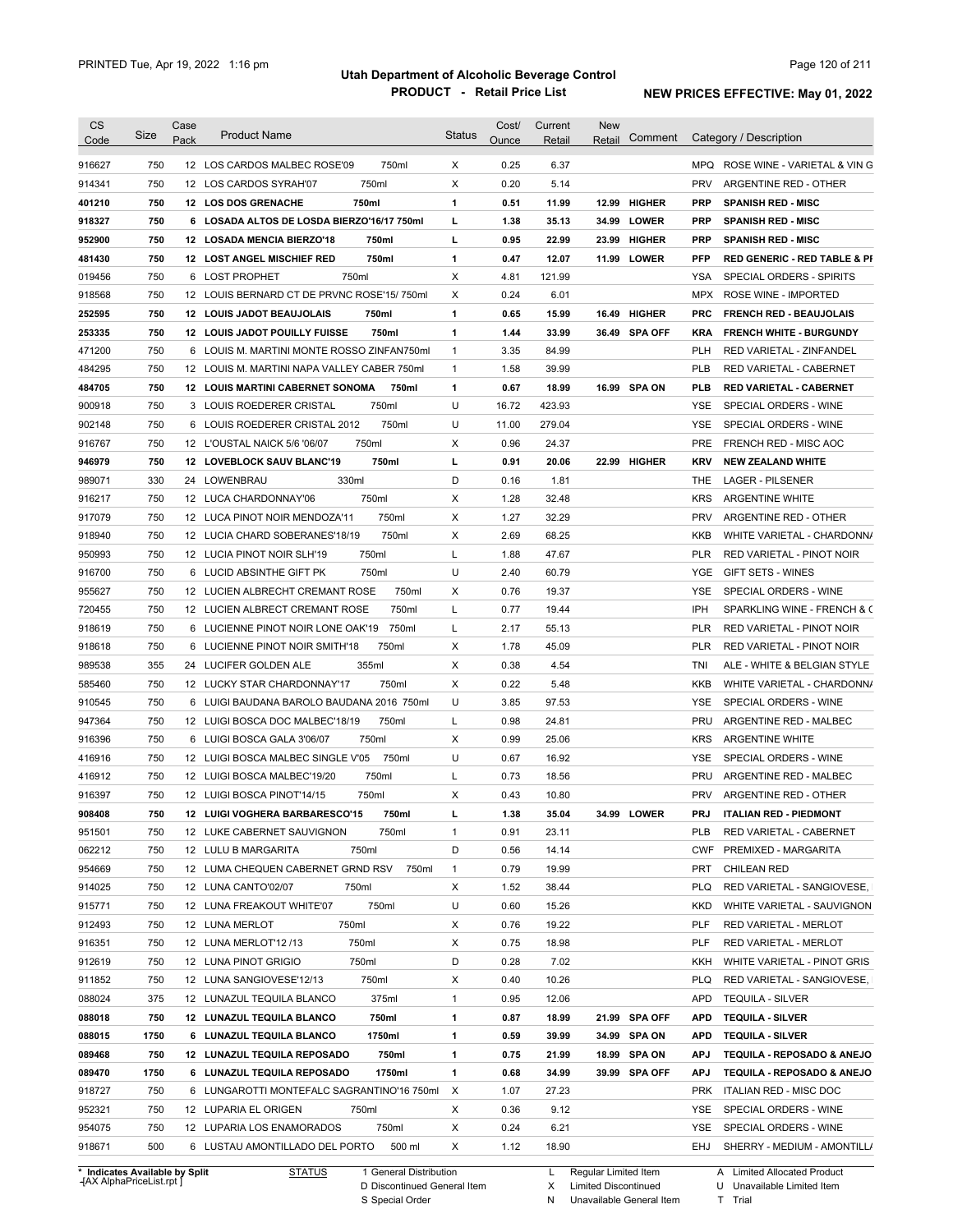| <b>CS</b>                      |      | Case |                                              |               | Cost/ | Current  | <b>New</b>             |                                              |
|--------------------------------|------|------|----------------------------------------------|---------------|-------|----------|------------------------|----------------------------------------------|
| Code                           | Size | Pack | <b>Product Name</b>                          | <b>Status</b> | Ounce | Retail   | Comment<br>Retail      | Category / Description                       |
| 914606                         | 375  |      | 375ml<br>24 LUSTAU AMONTILLADO LOSARCOS      | U             | 0.96  | 12.21    |                        | EHJ<br>SHERRY - MEDIUM - AMONTILL/           |
| 941444                         | 750  |      | 750ml<br>12 LUSTAU AMONTILLADO OBREGON 1/1   | X             | 1.38  | 34.97    |                        | EHJ<br>SHERRY - MEDIUM - AMONTILL/           |
| 098720                         | 750  |      | 12 LUSTAU BLANCO VERMUT<br>750ml             | L             | 0.99  | 24.99    |                        | EDU<br>VERMOUTH - MISC, HERBAL & F           |
| 091544                         | 750  |      | 12 LUSTAU DELUXE CREAM CAPITAZ ANDRES 750ml  | $\times$      | 0.50  | 12.61    |                        | SHERRY - CREAM<br>EHP                        |
| 091424                         | 750  |      | 12 LUSTAU DRY AMONTILLADO LOS ARCOS 750ml    | L             | 0.79  | 19.99    |                        | SHERRY - MEDIUM - AMONTILL/<br>EHJ           |
|                                | 750  |      | 12 LUSTAU DRY OLOROSO RESERVA<br>750ml       | L             | 1.18  | 29.99    |                        | SHERRY - MISC<br>EHU                         |
| 941474<br>918670               | 500  |      | 500 ml<br>6 LUSTAU FINO DEL PORTO            | Χ             | 0.80  | 13.50    |                        | EHD<br>SHERRY - DRY - FINO                   |
|                                | 375  |      | 375ml                                        | Χ             | 0.97  | 12.24    |                        |                                              |
| 914605                         |      |      | 24 LUSTAU LIGHT FINO JARANA                  |               |       |          |                        | EHD<br>SHERRY - DRY - FINO                   |
| 091554                         | 750  |      | 750ml<br>12 LUSTAU LIGHT FINO JARANA         | Г             | 0.79  | 19.99    |                        | SHERRY - DRY - FINO<br>EHD                   |
| 941285                         | 375  |      | 375ml<br>24 LUSTAU MANZANILLA PAPIRUSA       | U             | 1.02  | 12.91    |                        | EHD<br>SHERRY - DRY - FINO                   |
| 091566                         | 750  |      | 750ml<br>12 LUSTAU MANZANILLA PAPIRUSA       | Г             | 0.79  | 19.99    |                        | EHD<br>SHERRY - DRY - FINO                   |
| 918412                         | 500  |      | 500ml<br>6 LUSTAU MANZANILLA PASADA SNLC     | X             | 1.92  | 32.38    |                        | EHD<br>SHERRY - DRY - FINO                   |
| 918007                         | 375  |      | 24 LUSTAU OLD EAST INDIA<br>375ml            | X             | 1.14  | 14.46    |                        | SHERRY - MISC<br>EHU                         |
| 941454                         | 750  |      | 12 LUSTAU OLD EAST INDIA<br>750ml            | X             | 0.62  | 15.65    |                        | SHERRY - MISC<br>EHU                         |
| 918095                         | 500  |      | 500ml<br>6 LUSTAU OLOROSO GALLIINA           | Г             | 2.07  | 34.99    |                        | EHU<br><b>SHERRY - MISC</b>                  |
| 091574                         | 750  |      | 750ml<br>12 LUSTAU PALO CORTADO              | L             | 1.18  | 29.99    |                        | SHERRY - MISC<br>EHU                         |
| 918027                         | 500  |      | 500ml<br>6 LUSTAU PALO CORTADO VIDAS         | U             | 1.97  | 33.35    |                        | EHU<br><b>SHERRY - MISC</b>                  |
| 091670                         | 750  |      | 750ml<br>12 LUSTAU PEDRO XIM SAN EMILIO      | Г             | 1.26  | 31.99    |                        | EHU<br>SHERRY - MISC                         |
| 952434                         | 750  |      | 750ml<br>12 LUSTAU ROJO VERMUT               | L             | 0.95  | 23.99    |                        | <b>EDX</b><br><b>VERMOUTH - IMPORTED</b>     |
| 925254                         | 750  |      | 6 LUSTAU SOLERA GR RES BRANDY<br>750ml       | Х             | 1.02  | 25.94    |                        | <b>ATG</b><br>BRANDY - COGNAC & ARMAGN/      |
| 919138                         | 750  |      | 750ml<br>12 LUTUM CABERNET PASO ROBLES       | U             | 1.73  | 43.99    |                        | <b>PLB</b><br><b>RED VARIETAL - CABERNET</b> |
| 955408                         | 750  |      | 12 LUTUM CHARDONNAY GAPS CROWN<br>750ml      | U             | 0.23  | 5.88     |                        | <b>YSE</b><br>SPECIAL ORDERS - WINE          |
| 955409                         | 750  |      | 12 LUTUM PINOT NOIR DURELL<br>750ml          | U             | 0.23  | 5.88     |                        | <b>YSE</b><br>SPECIAL ORDERS - WINE          |
| 919116                         | 750  |      | 12 LUTUM PINOT NOIR RINCONADA'14<br>750ml    | U             | 1.73  | 43.99    |                        | <b>PLR</b><br>RED VARIETAL - PINOT NOIR      |
| 906518                         | 750  |      | 750ml<br>12 LUXARDO MARASCHINO LIQ           | L             | 1.28  | 32.36    |                        | <b>CHE</b><br>LIQUEURS - FRUIT               |
| 917620                         | 750  |      | 750ml<br>12 LUZON JUMILLA'11/12              | Х             | 0.40  | 10.14    |                        | <b>PRP</b><br>SPANISH RED - MISC             |
| 917178                         | 750  |      | 12 LUZZANO BONARDA FRIZZANTE'10/11<br>750ml  | Χ             | 0.64  | 16.19    |                        | <b>IPL</b><br>SPARKLING WINE - ITALIAN       |
| 917175                         | 750  |      | 12 LUZZANO BONARDA PAVESE'14<br>7 750ml      | Χ             | 0.80  | 20.18    |                        | ITALIAN RED - MISC DOC<br><b>PRK</b>         |
| 917177                         | 750  |      | 750ml<br>12 LUZZANO TASTO DI SETA'9/10       | Х             | 0.76  | 19.22    |                        | <b>KRL</b><br>ITALIAN WHITE - MISC DOC       |
| 918352                         | 750  |      | 12 M CHAPOUTIER BELLERUCHE BLNC'20<br>750ml  | L             | 0.64  | 16.14    |                        | <b>KRD</b><br><b>FRENCH WHITE - MISC</b>     |
| 949469                         | 750  |      | 12 M CHAPOUTIER BELLERUCHE ROSE'20<br>750ml  | L             | 0.64  | 16.17    |                        | <b>ROSE WINE - IMPORTED</b><br>MPX           |
| 918135                         | 750  |      | 12 M CHAPOUTIER BILA-HAUT BLNC'17/18 750ml   | L             | 0.55  | 13.99    | 13.99                  | <b>KRD</b><br><b>FRENCH WHITE - MISC</b>     |
|                                | 750  |      | 12 M CHAPOUTIER BILA-HAUT ROSE<br>750ml      | 1             | 0.59  | 11.99    | 14.99 SPA OFF          | MPX<br><b>ROSE WINE - IMPORTED</b>           |
| 918294                         | 750  |      | 12 M CHAPOUTIER BILA-HAUT ROUGE'18/19 750ml  | Г             | 0.55  | 13.99    | 13.99                  | <b>PRE</b><br>FRENCH RED - MISC AOC          |
| 917605                         |      |      |                                              |               |       |          |                        | <b>PRD</b>                                   |
| 917075                         | 750  |      | 12 M CHAPOUTIER BLLRCH ROUG CDR'18/19 750ml  | Χ             | 0.60  | 15.20    |                        | FRENCH RED - RHONE                           |
| 918218                         | 750  |      | 12 M CHAPOUTIER CIBOISE ROUGE'20 750ml       |               | 0.70  | 17.82    |                        | PRD<br>FRENCH RED - RHONE                    |
| 912896                         | 750  |      | 6 M CHAPOUTIER ERMITAGE MEAL'07<br>750ml     | X             | 7.37  | 187.02   |                        | KRD<br><b>FRENCH WHITE - MISC</b>            |
| 912350                         | 750  |      | 6 M CHAPOUTIER HERMITAGE SIZ'11/12 750ml     | Х             | 3.42  | 86.78    |                        | <b>PRD</b><br>FRENCH RED - RHONE             |
| 909170                         | 750  |      | 12 M CHAPOUTIER L PETITRUCH BL'4/16 750ml    | X             | 0.75  | 18.90    |                        | FRENCH WHITE - MISC<br>KRD                   |
| 917874                         | 750  |      | 6 M CHAPOUTIER LES GRANITS BL'07<br>750ml    | X             | 2.56  | 64.86    |                        | <b>KRD</b><br>FRENCH WHITE - MISC            |
| 917805                         | 750  |      | 12 M PLOUZEAU CHINON RIV GAUCH'14/15 750ml   | X             | 0.60  | 15.15    |                        | PRE<br>FRENCH RED - MISC AOC                 |
| 917316                         | 750  |      | 12 M TORRES STA DIGNA SYRAH R'11<br>750ml    | X             | 0.60  | 15.15    |                        | <b>PRT</b><br><b>CHILEAN RED</b>             |
| 586220                         | 750  |      | 12 MAC MURRAY RANCH P GRIS SC'16/18 750ml    | X             | 0.67  | 16.99    |                        | WHITE VARIETAL - PINOT GRIS<br>KKH           |
| 005481                         | 50   |      | 120 MACALLAN 12 YR<br>50 <sub>ml</sub>       | X             | 3.58  | 6.05     |                        | WHISKY - SCOTCH SINGLE MAL<br>AWS            |
| 006017                         | 750  |      | 4 MACALLAN ANECDOTES OF AGES:PETER B 750ml   | - L           | 51.66 | 1,310.20 |                        | AWR WHISKY - SCOTCH BLENDED                  |
| 005555                         | 750  |      | 12 MACALLAN DOUBLE CASK 12 YR<br>750ml       | 1             | 2.76  | 69.99    |                        | AWR WHISKY - SCOTCH BLENDED                  |
| 005586                         | 375  |      | 375 ml<br>12 MACALLAN DOUBLE CASK 12 YR      | $\mathbf{1}$  | 3.00  | 37.99    |                        | AWR WHISKY - SCOTCH BLENDED                  |
| 005587                         | 1750 |      | 1750 ml<br>6 MACALLAN DOUBLE CASK 12 YR      | $\mathbf{1}$  | 2.75  | 162.99   |                        | AWR<br>WHISKY - SCOTCH BLENDED               |
| 005932                         | 750  |      | 750ml<br>12 MACALLAN DOUBLE CASK 15 YR       | L             | 5.91  | 149.99   |                        | AWR<br>WHISKY - SCOTCH BLENDED               |
| 005934                         | 750  |      | 750ml<br>6 MACALLAN DOUBLE CASK 18 YR        | L             | 14.98 | 379.99   |                        | AWS<br>WHISKY - SCOTCH SINGLE MAL            |
| 005700                         | 750  |      | 750ml<br>12 MACALLAN DOUBLE CASK GOLD        | D             | 2.37  | 59.99    |                        | WHISKY - SCOTCH BLENDED<br>AWR               |
| 005856                         | 750  |      | 3 MACALLAN ESTATE<br>750ml                   | X             | 10.84 | 274.99   |                        | AWR WHISKY - SCOTCH BLENDED                  |
| 006061                         | 750  |      | 6 MACALLAN HRMONY COLLECTN RICH CACO 750ml L |               | 7.10  | 180.13   |                        | AWR WHISKY - SCOTCH BLENDED                  |
| 005535                         | 750  |      | 3 MACALLAN RARE CASK<br>750ml                | Α             | 14.19 | 359.99   |                        | AWS WHISKY - SCOTCH SINGLE MAL               |
|                                |      |      |                                              |               |       |          |                        |                                              |
| * Indicates Available by Split |      |      | <b>STATUS</b><br>1 General Distribution      |               |       |          | L Regular Limited Item | A Limited Allocated Product                  |

**Case** [AX AlphaPriceList.rpt ]

D Discontinued General Item S Special Order

X Limited Discontinued

N Unavailable General Item

U Unavailable Limited Item T Trial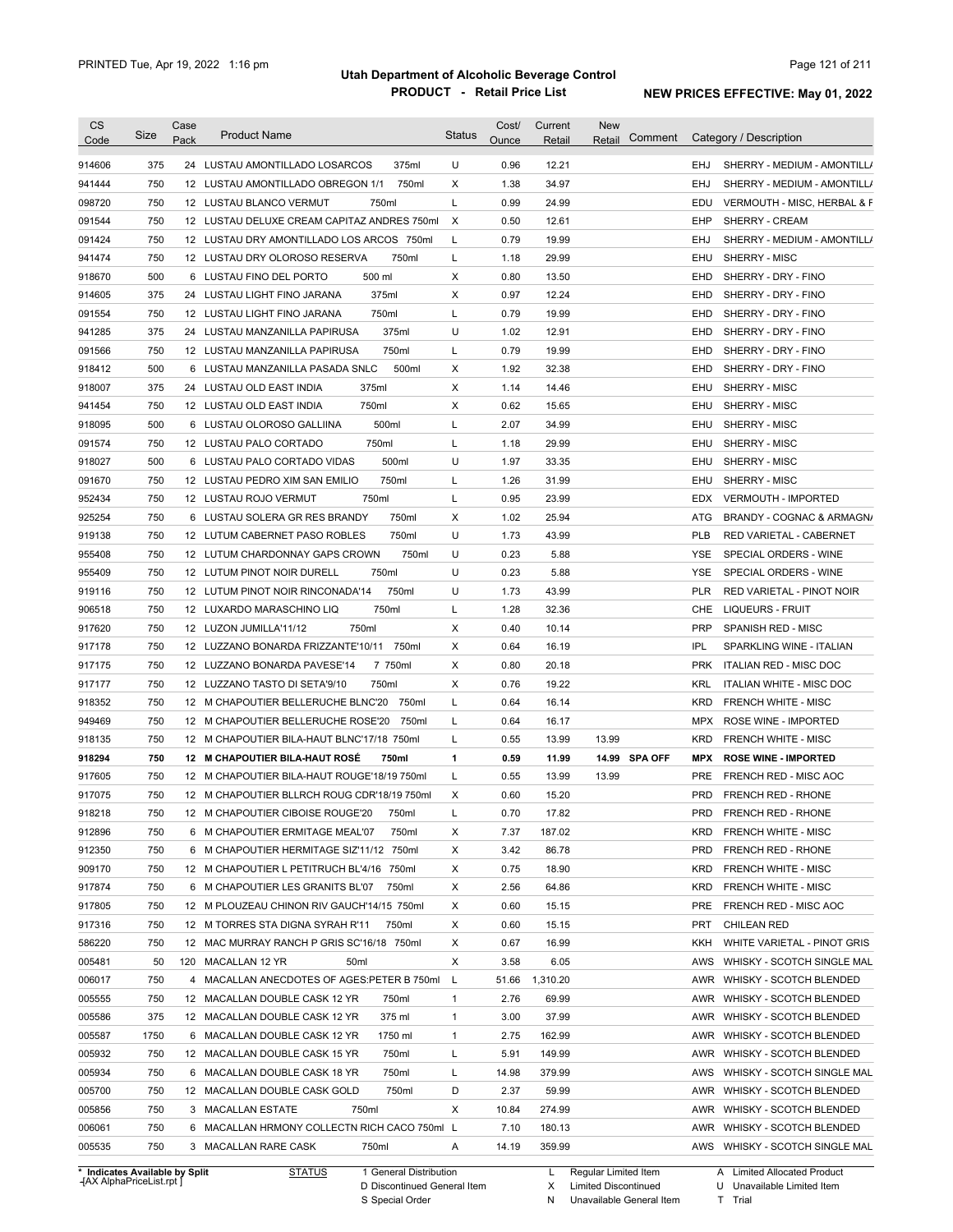| <b>CS</b><br>Code | Size       | Case<br>Pack | <b>Product Name</b>                                        | <b>Status</b> | Cost/<br><b>Ounce</b> | Current<br>Retail | <b>New</b><br>Retail | Comment       |            | Category / Description                                       |
|-------------------|------------|--------------|------------------------------------------------------------|---------------|-----------------------|-------------------|----------------------|---------------|------------|--------------------------------------------------------------|
| 005486            | 750        |              | 750ml<br>12 MACALLAN SHERRY OAK 12 YR                      | $\mathbf{1}$  | 3.55                  | 89.99             |                      |               | AWS        | WHISKY - SCOTCH SINGLE MAL                                   |
| 005744            | 750        |              | 750ml<br>6 MACALLAN SHERRY OAK 18 YR                       | L             | 15.77                 | 399.99            |                      |               | AWS        | WHISKY - SCOTCH SINGLE MAL                                   |
| 005712            | 750        |              | 750ml<br>3 MACALLAN SHERRY OAK 25 YR                       | х             | 104.49                | 2,649.99          |                      |               | AWS        | WHISKY - SCOTCH SINGLE MAL                                   |
| 005551            | 750        |              | 750ml<br>2 MACALLAN V5 REFLEXION                           | X             | 63.09                 | 1,599.99          |                      |               | YSA        | SPECIAL ORDERS - SPIRITS                                     |
| 005553            | 750        |              | 1 MACALLAN V6 IN LALIQUE<br>750ml                          | х             | 138.01                | 3,499.99          |                      |               | YSA        | SPECIAL ORDERS - SPIRITS                                     |
| 905165            | 1500       |              | 1500ml<br>6 MACARONI GRILL HOUSECHIANTI                    | х             | 0.13                  | 6.79              |                      |               | YSE        | SPECIAL ORDERS - WINE                                        |
| 905167            | 1500       |              | 6 MACARONI GRILL HOUSEWHITE ZIN<br>1500ml                  | х             | 0.13                  | 6.79              |                      |               | YSE        | SPECIAL ORDERS - WINE                                        |
| 950319            | 750        |              | 750ml<br>6 MACAW MERLOT                                    | U             | 0.65                  | 16.58             |                      |               | YSE        | SPECIAL ORDERS - WINE                                        |
| 950320            | 750        |              | 750ml<br>12 MACAW MOSCATO                                  | U             | 0.33                  | 8.29              |                      |               | YSE        | SPECIAL ORDERS - WINE                                        |
| 950318            | 750        |              | 750ml<br>12 MACAW TANNAT                                   | U             | 0.33                  | 8.29              |                      |               | YSE        | SPECIAL ORDERS - WINE                                        |
| 485388            | 750        |              | 12 MACMURRAY RANCH PINOT NOIR CNTRL 750ml                  | 1             | 0.79                  | 19.99             |                      |               | PLR        | RED VARIETAL - PINOT NOIR                                    |
| 485390            | 750        |              | <b>12 MACMURRAY RANCH PINOT NOIR SON</b><br>750ml          | 1             | 0.99                  | 22.99             |                      | 24.99 SPA OFF | PLR        | <b>RED VARIETAL - PINOT NOIR</b>                             |
| 917607            | 750        |              | 750ml<br>12 MACPHAIL PINOT SONOMA CST13/14                 | X             | 1.30                  | 32.95             |                      |               | PLR        | RED VARIETAL - PINOT NOIR                                    |
| 916940            | 750        |              | 6 MACPHAIL PN PRATT VINEYARD'12<br>750ml                   | X             | 1.13                  | 28.60             |                      |               | PLR        | RED VARIETAL - PINOT NOIR                                    |
| 916939            | 750        |              | 6 MACPHAIL PN SUNDAWG RIDGE'12<br>750ml                    | X             | 1.13                  | 28.60             |                      |               | PLR        | RED VARIETAL - PINOT NOIR                                    |
| 918474            | 750        |              | 750ml<br>6 MACPHAIL PN THE FLYER'12                        | X             | 1.32                  | 33.46             |                      |               | <b>PLR</b> | RED VARIETAL - PINOT NOIR                                    |
| 915362            | 750        |              | 12 MACROSTIE CHARD CARNEROS'07<br>750ml                    | X             | 0.80                  | 20.33             |                      |               | KKB        | WHITE VARIETAL - CHARDONN/                                   |
| 950144            | 750        |              | 12 MACROSTIE CHARD SONOMA CST'17/18 750ml                  | г             | 0.95                  | 22.06             |                      | 24.05 HIGHER  | KKB        | <b>WHITE VARIETAL - CHARDONNA</b>                            |
| 914533            | 750        |              | 750ml<br>12 MACROSTIE PINOT SC'15/17                       | X             | 0.64                  | 16.22             |                      |               | <b>PLR</b> | RED VARIETAL - PINOT NOIR                                    |
| 950139            | 375        |              | 12 MACULAN DINDARELLO MOSCATO VNTO<br>375ml                | U             | 1.73                  | 21.99             |                      |               | <b>YSE</b> | SPECIAL ORDERS - WINE                                        |
| 912688            | 750        |              | 750ml<br>12 MACULAN PINO & TOI '16                         | U             | 0.47                  | 11.99             |                      |               | <b>KRL</b> | <b>ITALIAN WHITE - MISC DOC</b>                              |
| 951422            | 375        |              | 375 ml<br>12 MACULAN TORCOLATO                             | U             | 3.37                  | 42.71             |                      |               | YSE        | SPECIAL ORDERS - WINE                                        |
| 912145            | 750        |              | 750ml<br>12 MAD FISH CHARDONNAY'11                         | х             | 0.48                  | 12.16             |                      |               | KRT        | <b>AUSTRALIAN WHITE</b>                                      |
| 031066            | 750        |              | 750ml<br>12 MADAM PATTIRINI GIN                            | $\mathbf{1}$  | 0.99                  | 24.99             |                      |               | AHW        | <b>GIN - DOMESTIC</b>                                        |
| 056749            | 355        |              | 355ml<br>24 MADAM PATTIRINI GIN TONIC                      | Т             | 0.28                  | 3.33              |                      |               | CWU        | <b>PREMIXED - MISC</b>                                       |
| 888087            | 1500       |              | 6 MADRIA SANGRIA<br>1500ml                                 | D             | 0.26                  | 12.99             |                      |               | GFS        | <b>WINE - SANGRIA</b>                                        |
| 917918            | 750        |              | 750ml<br>12 MADRIGAL SAUV BL NAPA EST'16                   | X             | 0.43                  | 10.80             |                      |               | <b>KKD</b> | WHITE VARIETAL - SAUVIGNON                                   |
| 088647            | 750        |              | 750ml<br>6 MAESTRO DOBEL DIAMANTE 4                        | Τ             | 2.05                  | 51.99             |                      |               | <b>APD</b> | <b>TEQUILA - SILVER</b>                                      |
| 089488            | 750        |              | 6 MAESTRO DOBEL DIAMOND TEQUILA<br>750ml                   | 1             | 2.13                  | 51.99             |                      | 53.99 HIGHER  | <b>APJ</b> | TEQUILA - REPOSADO & ANEJO                                   |
| 100454            | 750        |              | 6 MAESTRO DOBEL W/ ROCK GLASSES<br>750ml                   | D             | 1.11                  | 28.08             |                      |               | YGA        | <b>GIFT SETS - SPIRITS</b>                                   |
| 028666            | 750        | 6            | 750ml<br>MAGELLAN GIN                                      | D             | 0.64                  | 16.20             |                      |               | AHG        | GIN - DRY                                                    |
| 918718            | 355        | 24           | MAGIC HAT #9 NOT QUITE PALE ALE 355 ml                     | D             | 0.17                  | 2.05              |                      |               | TNC        | ALE - PALE                                                   |
| 918780            | 355        | 24           | MAGIC HAT SEASONAL LINE<br>355 ml                          | D             | 0.17                  | 2.05              |                      |               | TNU        | ALE - MISC & SEASONAL                                        |
| 917356            | 750        |              | 750ml<br>12 MAGLIANO MORELLINO HEBA'05/07                  | х             | 0.75                  | 18.91             |                      |               | PRI        | <b>ITALIAN RED - TUSCANY</b>                                 |
| 918788            | 500        |              | 500 ml<br>24 MAGNERS ORGINAL IRISH CIDER                   | D             | 0.16                  | 2.69              |                      |               | <b>GLC</b> | CIDER - BASIC                                                |
| 917193            | 750        |              | 12 MAGNIFICENT CABERNET'07<br>750ml                        | х             | 0.64                  | 16.15             |                      |               | PLB        | RED VARIETAL - CABERNET                                      |
| 915003            | 750        |              | 12 MAGNIFICENT HOUSE CHARD'12/13<br>750ml                  | х             | 0.40                  | 10.06             |                      |               | KFP        | WHITE GENERIC - TABLE & PRC                                  |
| 918098            | 3000       |              | 3000ml<br>6 MAGNIFICENT HOUSE RED'09/10                    | х             | 0.39                  | 39.85             |                      |               | PLB        | RED VARIETAL - CABERNET                                      |
| 909900            | 750        |              | 12 MAGNIFICENT HOUSE RIESLING'12/13 750ml                  | х             | 0.40                  | 10.06             |                      |               | <b>KKR</b> | WHITE VARIETAL - RIESLING                                    |
| 917767            | 750        |              | 12 MAGNIFICENT MERLOT'07<br>750ml                          | х             | 0.64                  | 16.15             |                      |               | <b>PLF</b> | RED VARIETAL - MERLOT                                        |
| 917025            | 750        |              | 750ml<br>12 MAGNIFICENT SYRAH'07/8                         | X             | 0.64                  | 16.15             |                      |               | PLJ        | RED VARIETAL - SYRAH, PETITE                                 |
|                   | 375        |              |                                                            | х             | 4.79                  |                   |                      |               | EVL        |                                                              |
|                   |            |              | 12 MAGNOTTA RIESLING ICE WINE'03/04 375ml                  |               |                       | 60.75             |                      |               |            | LATE HARVEST - RIESLING, BA,<br>RED VARIETAL - CABERNET      |
| 912297            |            |              |                                                            |               |                       |                   |                      |               |            |                                                              |
| 482620            | 750        |              | 12 MAIN STREET WINERY CABERNET SA<br>750ml                 | D             | 0.26                  | 6.52              |                      |               | PLB        |                                                              |
| 949517            | 750        |              | 12 MAIPE BONARDA RESERVE'15<br>750ml                       | х             | 0.34                  | 8.51              |                      |               | <b>PRV</b> | ARGENTINE RED - OTHER                                        |
| 917705            | 3000       |              | 3000 ml<br>4 MAIPE MALBEC'17                               | Χ             | 0.18                  | 18.23             |                      |               | PRU        | ARGENTINE RED - MALBEC                                       |
| 917030            | 750        |              | 750ml<br>12 MAIPE MALBEC'19                                | г             | 0.51                  | 12.82             |                      | 12.99 HIGHER  | PRU        | <b>ARGENTINE RED - MALBEC</b>                                |
| 921987            | 750        |              | 12 MAISON EN BELLES LIES BOURG ALIGOTE750ml                | U             | 1.46                  | 36.97             |                      |               | YSE        | SPECIAL ORDERS - WINE                                        |
| 919099            | 750        |              | 6 MAISON GRAND ESPRIT CHAMPAGNE<br>750ml                   | х             | 0.75                  | 19.09             |                      |               | YSE        | SPECIAL ORDERS - WINE                                        |
| 918724            | 750        |              | 12 MAISON L'ENVOY MORGON COTE PY'18 750ml                  | L             | 0.75                  | 18.99             |                      |               | <b>PRC</b> | FRENCH RED - BEAUJOLAIS                                      |
| 902785            | 750        |              | 12 MAISON NO. 9 ROSE PROVENCE'20<br>750ml                  | Г             | 0.87                  | 21.99             |                      |               | <b>MPX</b> | ROSE WINE - IMPORTED                                         |
| 918913            | 750        |              | 12 MAITRE DE CHAI CARIGNANE ROSÉ '16 750ml                 | х             | 0.67                  | 16.99             |                      |               | <b>MPW</b> | ROSE WINE - DOMESTIC                                         |
| 918860            | 750        |              | 750ml<br>12 MAITRE DE CHAI CHARDONNAY                      | U             | 0.67                  | 16.87             |                      |               | YSE        | SPECIAL ORDERS - WINE                                        |
| 100301<br>019475  | 750<br>375 |              | 750ml<br>6 MAKER'S 46 W/GLASSES<br>12 MAKERS MARK<br>375ml | D<br>1        | 0.85<br>1.42          | 21.60<br>17.99    |                      |               | YGA        | <b>GIFT SETS - SPIRITS</b><br>AWH WHISKEY - BOURBON & TENNE: |

**Case** [AX AlphaPriceList.rpt ]

D Discontinued General Item

S Special Order

X Limited Discontinued

N Unavailable General Item

U Unavailable Limited Item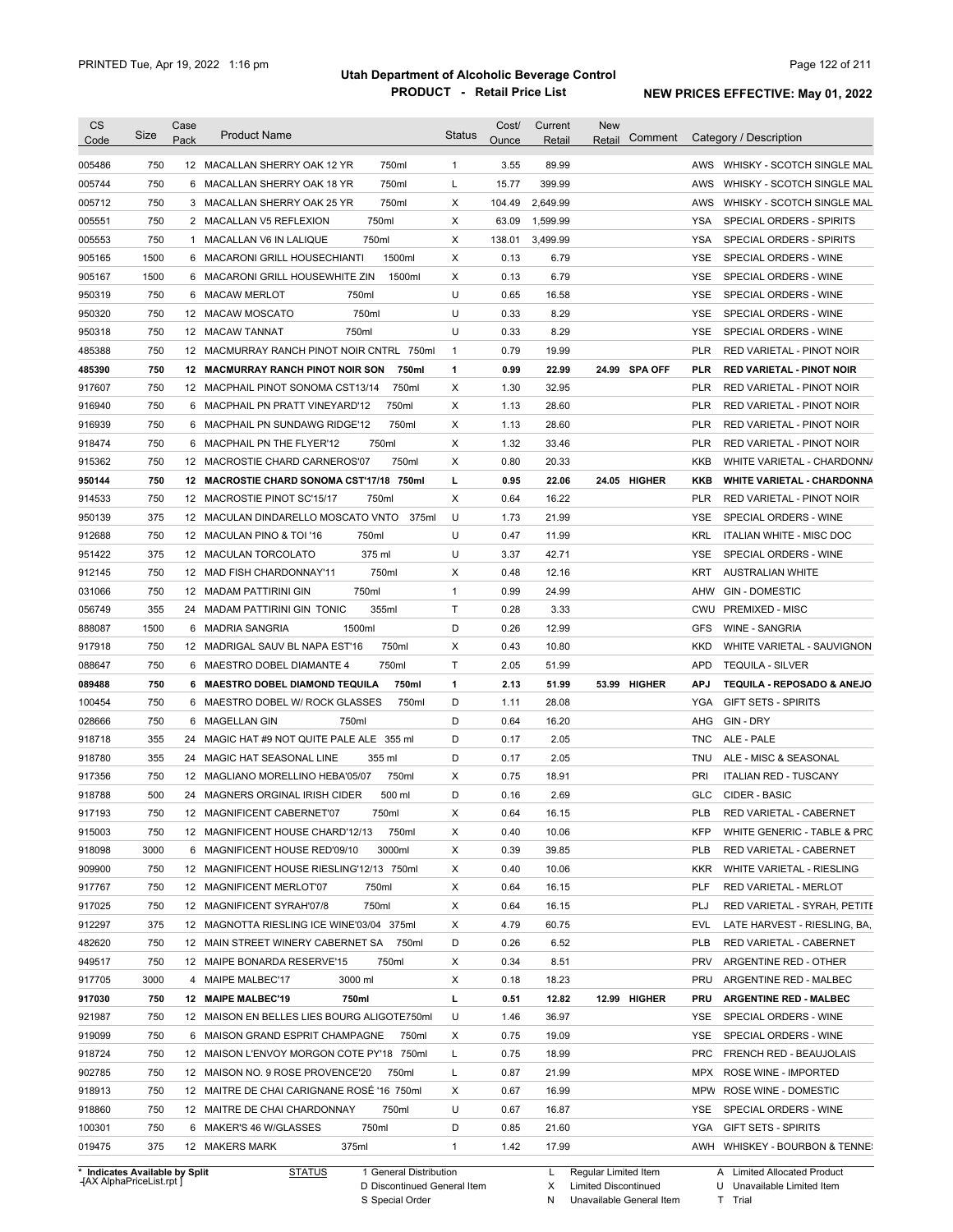| Code                                                                                                                                                                                                 | Size       | Case<br>Pack | <b>Product Name</b>                                            |                | <b>Status</b> | Cost/<br>Ounce | Current        | <b>New</b> | Comment       |            | Category / Description                        |
|------------------------------------------------------------------------------------------------------------------------------------------------------------------------------------------------------|------------|--------------|----------------------------------------------------------------|----------------|---------------|----------------|----------------|------------|---------------|------------|-----------------------------------------------|
|                                                                                                                                                                                                      |            |              |                                                                |                |               |                | Retail         | Retail     |               |            |                                               |
| 019476                                                                                                                                                                                               | 750        |              | 12 MAKERS MARK                                                 | 750ml          | $\mathbf{1}$  | 1.26           | 31.99          |            |               |            | AWH WHISKEY - BOURBON & TENNE:                |
| 019478                                                                                                                                                                                               | 1750       |              | 6 MAKERS MARK                                                  | 1750ml         | 1             | 1.05           | 61.99          |            |               | AWH        | WHISKEY - BOURBON & TENNE:                    |
| 019477                                                                                                                                                                                               | 1000       |              | <b>12 MAKERS MARK</b>                                          | 1000 ml        | 1             | 1.15           | 34.99          |            | 38.99 SPA OFF |            | AWW WHISKEY DOMESTIC                          |
| 019498                                                                                                                                                                                               | 750        |              | 6 MAKERS MARK 101                                              | 750ml          | L             | 1.54           | 38.99          |            |               | AWH        | WHISKEY - BOURBON & TENNE:                    |
| 019486                                                                                                                                                                                               | 750        |              | 6 MAKERS MARK 46                                               | 750ml          | 1             | 1.58           | 36.99          |            | 39.99 SPA OFF | AWH        | <b>WHISKEY - BOURBON &amp; TENNES</b>         |
| 019494                                                                                                                                                                                               | 750        |              | 6 MAKERS MARK 46 CASK STRENGTH                                 | 750ml          | U             | 2.37           | 59.99          |            |               | AWH        | WHISKEY - BOURBON & TENNE:                    |
| 000567                                                                                                                                                                                               | 750        |              | 6 MAKERS MARK 46 GIFT BOX                                      | 750ml          | D             | 0.85           | 21.60          |            |               | <b>YGA</b> | <b>GIFT SETS - SPIRITS</b>                    |
| 101066                                                                                                                                                                                               | 750        |              | 6 MAKERS MARK 46 W/ STOPPER                                    | 750ml          | D             | 0.85           | 21.60          |            |               | <b>YSA</b> | SPECIAL ORDERS - SPIRITS                      |
| 019481                                                                                                                                                                                               | 750        |              | 6 MAKERS MARK CASK STRENGTH                                    | 750ml          | N             | 2.36           | 59.95          |            |               |            | AWK WHISKEY - BOURBON SINGLE B                |
| 019480                                                                                                                                                                                               | 375        |              | 12 MAKERS MARK CASK STRENGTH                                   | 375 ml         | U             | 3.19           | 40.42          |            |               | <b>YSA</b> | SPECIAL ORDERS - SPIRITS                      |
| 000457                                                                                                                                                                                               | 375        | 6            | MAKERS MARK CO PACK                                            | 375ml          | D             | 1.62           | 20.50          |            |               | YGA        | <b>GIFT SETS - SPIRITS</b>                    |
| 101490                                                                                                                                                                                               | 375        | 6            | MAKERS MARK CO PACK BOURBON                                    | 375ml          | D             | 4.73           | 59.99          |            |               | YGA        | <b>GIFT SETS - SPIRITS</b>                    |
| 062527                                                                                                                                                                                               | 1000       |              | 12 MAKER'S MARK MINT JULEP                                     | 1000 ml        | Χ             | 0.57           | 19.44          |            |               | CWU        | <b>PREMIXED - MISC</b>                        |
| 100701                                                                                                                                                                                               | 750        | 6            | MAKERS MARK OLD FASHIONED RECIPE VA750ml                       |                | D             | 0.64           | 16.20          |            |               | YGA        | <b>GIFT SETS - SPIRITS</b>                    |
| 019565                                                                                                                                                                                               | 750        | 6            | <b>MAKERS MARK PS UTAH BATCH 2</b>                             | 750ml          | D             | 2.13           | 53.90          |            |               | <b>AWW</b> | <b>WHISKEY - DOMESTIC</b>                     |
| 000525                                                                                                                                                                                               | 750        | 6            | MAKERS MARK W/ GLASSWARE                                       | 750ml          | D             | 1.26           | 31.99          |            |               | YGA        | <b>GIFT SETS - SPIRITS</b>                    |
| 000522                                                                                                                                                                                               | 750        | 6            | MAKERS MARK W/ORNAMENT                                         | 750ml          | D             | 0.64           | 16.20          |            |               | YGA        | <b>GIFT SETS - SPIRITS</b>                    |
| 019567                                                                                                                                                                                               | 750        | 6            | MAKERS MARK WITH GLASSES                                       | 750ml          | D             | 2.52           | 63.98          |            |               | <b>YGA</b> | <b>GIFT SETS - SPIRITS</b>                    |
| 101288                                                                                                                                                                                               | 750        | 6            | MAKERS MARK WITH SCARF                                         | 750ml          | D             | 0.68           | 17.28          |            |               | <b>YGA</b> | <b>GIFT SETS - SPIRITS</b>                    |
| 100994                                                                                                                                                                                               | 750        | 6            | MAKER'S MARK WITH SHAKER                                       | 750ml          | D             | 1.26           | 31.99          |            |               | <b>YGA</b> | <b>GIFT SETS - SPIRITS</b>                    |
| 019492                                                                                                                                                                                               | 750        | 6            | MAKERS MARK WOOD FINISHING                                     | 750ml          | Α             | 2.37           | 59.99          |            |               | AWH        | WHISKEY - BOURBON & TENNE:                    |
| 019497                                                                                                                                                                                               | 750        | 6            | MAKERS MARK WOOD FINISHING 2021                                | 750ml          | Α             | 2.37           | 59.99          |            |               | LAS        | <b>ALLOCATED SPIRIT</b>                       |
| 918811                                                                                                                                                                                               | 750        | 12           | <b>MALENE ROSÉ'20</b>                                          | 750ml          | г             | 0.71           | 18.06          |            | 17.99 LOWER   | <b>MPW</b> | <b>ROSE WINE - DOMESTIC</b>                   |
| 042687                                                                                                                                                                                               | 750        |              | 12 MALIBU BLACK RUM                                            | 750ml          | 1             | 0.63           | 17.99          |            | 15.99 SPA ON  | ALP        | <b>RUM - SPICED AND FLAVORED</b>              |
| 042714                                                                                                                                                                                               | 375        | 24           | MALIBU COCONUT RUM                                             | 375ml          | 1             | 0.63           | 7.99           |            |               | <b>ALP</b> | RUM - SPICED AND FLAVORED                     |
| 042716                                                                                                                                                                                               | 750        |              | 12 MALIBU COCONUT RUM                                          | 750ml          | 1             | 0.71           | 17.99          |            |               | <b>ALP</b> | RUM - SPICED AND FLAVORED                     |
| 042717                                                                                                                                                                                               | 1000       |              | 12 MALIBU COCONUT RUM                                          | 1000ml         | 1             | 0.71           | 21.99          |            | 23.99 SPA OFF | <b>ALP</b> | <b>RUM - SPICED AND FLAVORED</b>              |
| 042718                                                                                                                                                                                               | 1750       | 6            | <b>MALIBU COCONUT RUM</b>                                      | 1750ml         | 1             | 0.56           | 32.99          |            |               | <b>ALP</b> | RUM - SPICED AND FLAVORED                     |
| 062367                                                                                                                                                                                               | 200        | 24           | MALIBU FIZZY MANGO CAN                                         | 200 ml         | U             | 0.29           | 1.99           |            |               | YSA        | SPECIAL ORDERS - SPIRITS                      |
| 062375                                                                                                                                                                                               | 200        | 24           | MALIBU FIZZY PINK LEMONADE CANS 200 ml                         |                | U             | 0.29           | 1.99           |            |               | YSA        | SPECIAL ORDERS - SPIRITS                      |
| 043510                                                                                                                                                                                               |            |              | 12 MALIBU ISLAND SPICED RUM                                    | 750ml          | D             | 0.52           | 13.13          |            |               | <b>ALP</b> | RUM - SPICED AND FLAVORED                     |
|                                                                                                                                                                                                      | 750        |              |                                                                |                |               |                |                |            |               |            | RUM - SPICED AND FLAVORED                     |
|                                                                                                                                                                                                      | 750        |              | 12 MALIBU LIME RUM                                             | 750ml          | D             | 0.71           | 17.99          |            |               | <b>ALP</b> |                                               |
|                                                                                                                                                                                                      | 750        |              | <b>12 MALIBU MANGO RUM</b>                                     | 750ml          | 1             | 0.63           | 17.99          |            | 15.99 SPA ON  | ALP        | <b>RUM - SPICED AND FLAVORED</b>              |
|                                                                                                                                                                                                      | 750        | 12           | <b>MALIBU PASSION FRUIT RUM</b>                                | 750ml          | 1             | 0.63           | 17.99          |            | 15.99 SPA ON  | <b>ALP</b> | <b>RUM - SPICED AND FLAVORED</b>              |
|                                                                                                                                                                                                      | 200        |              | 24 MALIBU PINA COLADA CAN                                      | 200 ml         | U             | 0.29           | 1.99           |            |               | <b>YSA</b> | <b>SPECIAL ORDERS - SPIRITS</b>               |
|                                                                                                                                                                                                      | 200        |              | 24 MALIBU PINEAPPLE CAN                                        | 200 ml         | U             | 0.29           | 1.99           |            |               | <b>YSA</b> | SPECIAL ORDERS - SPIRITS                      |
|                                                                                                                                                                                                      | 750        |              | 12 MALIBU RED RUM                                              | 750ml          | D             | 0.36           | 9.18           |            |               | ALP        | RUM - SPICED AND FLAVORED                     |
|                                                                                                                                                                                                      | 355        |              | 24 MALIBU SPLASH PINEAPPLE                                     | 355ml          | 1             | 0.27           | 3.19           |            |               | <b>RCP</b> | FLAVORED MALT BEVERAGES                       |
|                                                                                                                                                                                                      | 355        |              | 24 MALIBU SPLASH STRAWBERRY                                    | 355 ml         | 1             | 0.27           | 3.19           |            |               | <b>RCP</b> | <b>FLAVORED MALT BEVERAGES</b>                |
|                                                                                                                                                                                                      | 200        |              | 24 MALIBU STRAWBERRY KIWI CAN                                  | 200 ml         | U             | 0.29           | 1.99           |            |               | YSA        | SPECIAL ORDERS - SPIRITS                      |
|                                                                                                                                                                                                      | 750        |              | 12 MALIBU WATERMELON                                           | 750ml          | 1             | 0.63           | 17.99          |            | 15.99 SPA ON  | <b>ALP</b> | <b>RUM - SPICED AND FLAVORED</b>              |
|                                                                                                                                                                                                      | 750        |              | 12 MAN VINTNERS CABERNET'17/18                                 | 750ml          | L             | 0.39           | 9.99           |            |               | <b>PRS</b> | SOUTH AFRICAN RED                             |
|                                                                                                                                                                                                      | 750        |              | 12 MAN VINTNERS CHARDONNAY SA'1819 750ml                       |                | L             | 0.39           | 9.99           |            |               | KRQ        | SOUTH AFRICAN WHITE                           |
|                                                                                                                                                                                                      | 750        |              | 12 MAN VINTNERS CHENIN BLNC'18/19                              | 750ml          | L             | 0.39           | 9.99           |            |               | KRQ        | SOUTH AFRICAN WHITE                           |
|                                                                                                                                                                                                      | 750        |              | 12 MAN VINTNERS PINOTAGE'17/18                                 | 750ml          | L             | 0.39           | 9.99           |            |               | <b>PRS</b> | SOUTH AFRICAN RED                             |
|                                                                                                                                                                                                      | 750        |              | 12 MAN VINTNERS SYRAH SA'16/17                                 | 750ml          | X             | 0.39           | 9.99           |            |               | <b>PRS</b> | SOUTH AFRICAN RED                             |
|                                                                                                                                                                                                      | 750        |              | 6 MANDARINE NAPOLEON                                           | 750ml          | х             | 1.62           | 41.06          |            |               | CHE        | LIQUEURS - FRUIT                              |
|                                                                                                                                                                                                      | 750        |              | 12 MANISCHEWITCZ RED CREAM KPM                                 | 750ml          | L             | 0.28           | 6.99           |            |               | GFE        | WINE - FRUIT                                  |
|                                                                                                                                                                                                      | 750        |              |                                                                |                |               |                |                |            |               | CHV        |                                               |
|                                                                                                                                                                                                      |            |              | 12 MANISCHEWITZ CREAM WHT CONCORD 750ml                        |                | L             | 0.28           | 6.99           |            |               |            | LIQUEURS - CREAM                              |
|                                                                                                                                                                                                      | 750        |              | 12 MANO A MANO TEMPRANILLO'15/16                               | 750ml          | U             | 0.47           | 11.99          |            |               | <b>PRP</b> | SPANISH RED - MISC                            |
| 043615<br>042699<br>042676<br>062356<br>062374<br>042312<br>918574<br>915697<br>062377<br>043860<br>906081<br>917521<br>915318<br>917090<br>914662<br>065755<br>482705<br>586415<br>915240<br>947837 | 750        |              | 12 MANOIR CAPUCIN MACON SOLUTRE-POILL 750ml                    |                | $\mathbf{1}$  | 0.75           | 19.10          |            |               | KRD        | FRENCH WHITE - MISC                           |
| 918011                                                                                                                                                                                               | 750        |              | 12 MANOS NEGRAS PINOT NOIR'12/13                               | 750ml          | Х             | 0.37           | 9.28           |            |               | PRV        | ARGENTINE RED - OTHER                         |
| 918012<br>914704                                                                                                                                                                                     | 750<br>720 |              | 12 MANOS NEGRAS TORRONTES'10/11<br>6 MANTENSEI STAR FILLED SKY | 750ml<br>720ml | Х<br>Х        | 0.68<br>0.76   | 17.21<br>18.41 |            |               | KRS        | <b>ARGENTINE WHITE</b><br>GPX SAKE - IMPORTED |

**Case** [AX AlphaPriceList.rpt ]

D Discontinued General Item S Special Order

X Limited Discontinued

N Unavailable General Item

U Unavailable Limited Item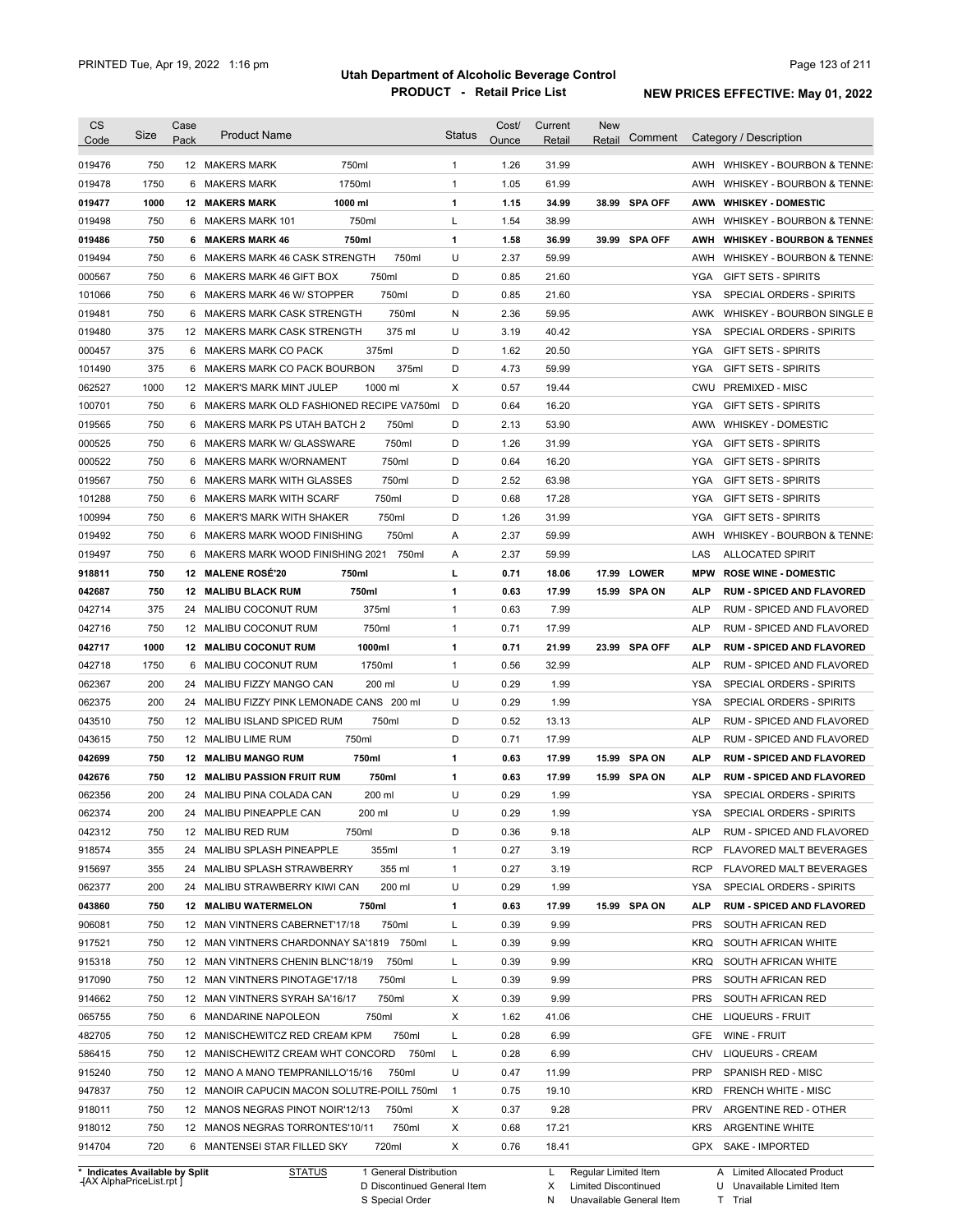| <b>CS</b><br>Code              | Size       | Case<br>Pack | <b>Product Name</b>                                                           | <b>Status</b> | Cost/<br>Ounce | Current<br>Retail | <b>New</b><br>Retail | Comment       |                          | Category / Description                   |
|--------------------------------|------------|--------------|-------------------------------------------------------------------------------|---------------|----------------|-------------------|----------------------|---------------|--------------------------|------------------------------------------|
|                                |            |              |                                                                               |               |                |                   |                      |               |                          | ARGENTINE RED - MALBEC                   |
| 916290                         | 750        |              | 750ml<br>12 MAPEMA MALBEC'10/11                                               | X             | 0.76           | 19.15             |                      |               | <b>PRU</b><br><b>PRT</b> |                                          |
| 417448                         | 750<br>750 |              | 750ml<br>6 MAQUIS LIEN COLCHUAGA'10/11<br>750ml<br>12 MAQUIS RESERVE CABERNET | Χ<br>1        | 0.58           | 14.71             |                      | 17.99 SPA ON  |                          | <b>CHILEAN RED</b><br><b>CHILEAN RED</b> |
| 417446<br>918745               | 750        |              | 750ml<br>6 MAQUIS VIOLA CARMENERE'13                                          | X             | 0.71<br>0.95   | 19.99<br>24.17    |                      |               | PRT<br><b>PRT</b>        | <b>CHILEAN RED</b>                       |
| 088039                         | 750        |              | 6 MARCA NEGRA ESPADIN MEZCAL<br>750ml                                         | D             | 1.97           | 44.99             |                      | 49.99 SPA OFF | <b>APQ</b>               | <b>MEZCAL</b>                            |
|                                | 750        |              | 750ml<br>6 MARCARINI BAROLO BRUNATE'11/15                                     | X             | 2.79           | 70.88             |                      |               | <b>PRJ</b>               | <b>ITALIAN RED - PIEDMONT</b>            |
| 916511<br>918228               | 750        |              | 750ml<br>12 MARCARINI MOSCATO D'ASTI                                          | X             | 0.41           | 10.35             |                      |               | <b>KRL</b>               | <b>ITALIAN WHITE - MISC DOC</b>          |
| 948007                         | 750        |              | 750ml<br>12 MARCATO LESSINI 36 MESI BRUT                                      | U             | 0.67           | 16.97             |                      |               | <b>YSE</b>               | SPECIAL ORDERS - WINE                    |
| 920147                         | 750        |              | 12 MARCATO PINOT GRIGIO<br>750ml                                              | U             | 0.43           | 10.87             |                      |               | <b>YSE</b>               | SPECIAL ORDERS - WINE                    |
| 916850                         | 750        |              | 12 MARCEL DEISS MUSCAT D'ALSACE'07<br>750ml                                   | Χ             | 1.04           | 26.41             |                      |               | <b>KRC</b>               | FRENCH WHITE - ALSATIAN                  |
| 916323                         | 750        |              | 12 MARCEL DEISS PINOT BLANC'08/9<br>750ml                                     | X             | 0.80           | 20.31             |                      |               | <b>KRC</b>               | FRENCH WHITE - ALSATIAN                  |
| 918222                         | 750        |              | 6 MARCHESE ANTINORI CHIANTI CLSS RSV 750ml                                    | L             | 2.13           | 53.99             |                      |               | <b>PRH</b>               | <b>ITALIAN RED - CHIANTI</b>             |
| 951003                         | 750        |              | 6 MARCHESI D GRESY BARBARESCO'17/18 750ml                                     | L             | 2.56           | 64.99             |                      |               | <b>PRJ</b>               | <b>ITALIAN RED - PIEDMONT</b>            |
| 918676                         | 750        |              | 12 MARCHESI DEL SALENTO IL GLADIATORE 750ml                                   | X             | 0.43           | 10.99             |                      |               | <b>PRK</b>               | ITALIAN RED - MISC DOC                   |
| 904052                         | 750        |              | 12 MARCHESI DI BAROLO BAROLO TRDZNE'1 750ml                                   | L             | 2.46           | 62.41             |                      |               | <b>PRJ</b>               | <b>ITALIAN RED - PIEDMONT</b>            |
| 918545                         | 750        |              | 6 MARCHESI DI BAROLO BRBRSCO SERA'12 750ml                                    | X             | 2.88           | 72.98             |                      |               | <b>PRJ</b>               | <b>ITALIAN RED - PIEDMONT</b>            |
| 947294                         | 750        |              | 12 MARCHESI DI BAROLO BRBRSCO TRDZN'1 750ml                                   | L             | 1.83           | 46.06             |                      | 46.49 HIGHER  | <b>PRJ</b>               | <b>ITALIAN RED - PIEDMONT</b>            |
| 920798                         | 750        |              | 6 MARCHESI DI BAROLO CANNUBI'15<br>750ml                                      | L             | 4.96           | 125.76            |                      |               | <b>PRJ</b>               | <b>ITALIAN RED - PIEDMONT</b>            |
| 912872                         | 750        |              | 12 MARCHESI DI BAROLO RUVEI BARBERA'1 750ml                                   | L             | 0.77           | 19.06             |                      | 19.49 HIGHER  | <b>PRJ</b>               | <b>ITALIAN RED - PIEDMONT</b>            |
| 918677                         | 750        |              | 12 MARCHESI SALENTO NEGROAMARO'17/18 750ml                                    | L             | 0.39           | 9.99              |                      |               | <b>PRK</b>               | ITALIAN RED - MISC DOC                   |
| 915358                         | 750        |              | 6 MARCO FELLUGA MOLAMATTA'15<br>750ml                                         | U             | 1.06           | 26.99             |                      |               | <b>KRL</b>               | <b>ITALIAN WHITE - MISC DOC</b>          |
| 904591                         | 750        |              | 12 MARCO FELLUGA MONGRIS PINOT GRGIO' 750ml                                   | L             | 0.79           | 19.99             |                      |               | <b>KRK</b>               | <b>ITALIAN WHITE - PINOT GRIGIO</b>      |
| 946658                         | 750        |              | 12 MARCO FELLUGA MONGRIS PINOT GRIG 750ml                                     | Χ             | 0.76           | 19.23             |                      |               | <b>YSE</b>               | SPECIAL ORDERS - WINE                    |
| 949749                         | 651        |              | 12 MARE ISLAND COAL SHED STOUT<br>651ml                                       | U             | 0.30           | 6.50              |                      |               | YST                      | <b>SPECIAL ORDERS - BEER</b>             |
| 900530                         | 473        | 24           | MARE ISLAND DOUBLE IPA<br>473ml                                               | U             | 0.25           | 3.99              |                      |               | <b>YST</b>               | <b>SPECIAL ORDERS - BEER</b>             |
| 901934                         | 473        |              | 24 MARE ISLAND HYDRAULIC SANDWICH IP 473 ml                                   | D             | 0.22           | 3.49              |                      |               | <b>TNF</b>               | ALE - BITTER & ESB                       |
| 949750                         | 651        |              | 12 MARE ISLAND HYDRAULIC SANDWICH IPA 651ml                                   | Χ             | 0.34           | 7.50              |                      |               | <b>TNC</b>               | ALE - PALE                               |
| 913058                         | 750        |              | 12 MARENCO BRACHETTO D'ACQUI'18/19 750ml                                      | Χ             | 0.77           | 19.56             |                      |               | <b>IHU</b>               | SPARKLING WINE - MISC                    |
| 919255                         | 750        |              | 750ml<br>12 MARENCO MOSCATO D'ASTI                                            | U             | 0.49           | 12.54             |                      |               | <b>YSE</b>               | SPECIAL ORDERS - WINE                    |
| 913369                         | 750        |              | 750ml<br>12 MARENCO MOSCATO D'ASTI'20                                         | Г             | 0.79           | 19.99             |                      |               | <b>KRL</b>               | <b>ITALIAN WHITE - MISC DOC</b>          |
| 918942                         | 750        |              | 750ml<br>12 MARESINA PROSECCO                                                 | г             | 0.71           | 16.99             |                      | 17.99 HIGHER  | IPI                      | <b>SPARKLING WINE - PROSECCO</b>         |
| 089496                         | 750        |              | 750ml<br>12 MARGARITAVILLE GOLD TEQUILA                                       | D             | 0.39           | 9.99              |                      |               | <b>APF</b>               | <b>TEQUILA - GOLD</b>                    |
| 075876                         | 750        | 12           | 750ml<br><b>MARGARITAVILLE ISLAND LIME</b>                                    | 1             | 0.67           | 11.99             |                      | 16.99 SPA OFF | APM                      | <b>TEQUILA - FLAVORED</b>                |
| 901369                         | 355        | 24           | MARGARITAVILLE PEACH<br>355 ml                                                | $\mathbf{1}$  | 0.15           | 1.79              |                      |               | <b>RCP</b>               | <b>FLAVORED MALT BEVERAGES</b>           |
| 088036                         | 750        |              | 12 MARGARITAVILLE SILVER TEQUILA<br>750ml                                     | 1             | 0.63           | 11.99             |                      | 15.99 SPA OFF | <b>APD</b>               | <b>TEQUILA - SILVER</b>                  |
| 062420                         | 1750       | 6            | <b>MARGARITAVILLE SKINNY MARGARITA R 1750ml</b>                               |               | 0.20           | 14.99             |                      | 11.99 SPA ON  | CWF                      | <b>PREMIXED - MARGARITA</b>              |
| 901688                         | 355        |              | 355 ml<br>24 MARGARITAVILLE STRAWBERRY                                        | 1             | 0.15           | 1.79              |                      |               | <b>RCP</b>               | <b>FLAVORED MALT BEVERAGES</b>           |
| 483202                         | 750        |              | 750ml<br>12 MARIETTA CAB ARME ESTATE'18/19                                    | L             | 1.14           | 28.99             |                      |               | <b>PLD</b>               | RED VARIETAL - MERITAGE                  |
| 483204                         | 750        |              | 12 MARIETTA CHRISTO LOT3<br>750ml                                             | L             | 0.99           | 24.99             |                      |               | PLU                      | <b>RED VARIETAL - MISC</b>               |
| 483250                         | 750        |              | 12 MARIETTA OLD VINE RED LOT 72<br>750ml                                      | 1             | 0.71           | 14.99             |                      | 17.99 SPA OFF | PLH                      | RED VARIETAL - ZINFANDEL                 |
| 921673                         | 19000      |              | 19000ml<br>1 MARIETTA OV ROSE KEG                                             | U             | 0.61           | 393.13            |                      |               | YSE                      | SPECIAL ORDERS - WINE                    |
| 977327                         | 750        |              | 750ml<br>6 MARIETTA ZIN ANGELI EST'15/16                                      | L             | 1.52           | 38.50             |                      |               | <b>PLH</b>               | RED VARIETAL - ZINFANDEL                 |
| 922955                         | 750        |              | 12 MARINE LAYER UPP PINOT NOIR 2019 750ml                                     | U             | 2.37           | 60.13             |                      |               | YSE                      | SPECIAL ORDERS - WINE                    |
| 483420                         | 750        |              | 750ml<br><b>12 MARK WEST PINOT NOIR</b>                                       | 1             | 0.43           | 12.99             |                      | 10.99 SPA ON  | PLR                      | <b>RED VARIETAL - PINOT NOIR</b>         |
| 483625                         | 750        |              | 750ml<br>12 MARKHAM MERLOT                                                    | 1             | 0.95           | 24.05             |                      |               | <b>PLF</b>               | RED VARIETAL - MERLOT                    |
| 988337                         | 750        |              | 12 MARQUES CACERES RIOJA G R'14<br>750ml                                      | Г             | 1.15           | 29.06             |                      |               | PRN                      | SPANISH RED - RIOJA                      |
| 988334                         | 750        |              | 750ml<br>12 MARQUES CACERES RIOJA RES'14/15                                   | L             | 0.79           | 20.06             |                      |               | PRN                      | SPANISH RED - RIOJA                      |
| 419500                         | 750        |              | 12 MARQUES CACERES RIOJA ROUGE<br>750ml                                       | 1             | 0.67           | 14.06             |                      | 17.06 SPA OFF | PRN                      | <b>SPANISH RED - RIOJA</b>               |
| 419505                         | 750        |              | 12 MARQUES CACERES ROSE'19/20<br>750ml                                        | L             | 0.40           | 10.06             |                      |               | MPX                      | ROSE WINE - IMPORTED                     |
| 915032                         | 750        |              | 750ml<br>12 MARQUES CACERES SATINELA'19                                       | L             | 0.44           | 11.06             |                      |               | KRN                      | <b>SPANISH WHITE</b>                     |
| 967614                         | 750        |              | 12 MARQUES CACERES WHITE'21<br>750ml                                          | L             | 0.40           | 10.06             |                      |               | KRN                      | <b>SPANISH WHITE</b>                     |
| 915228                         | 750        |              | 12 MARQUES GELIDA BRUT'17<br>750ml                                            | х             | 0.79           | 19.99             |                      |               | IHP                      | SPARKLING WINE - BRUT & BLA              |
| 916505                         | 750        |              | 12 MARQUES MURRIETA RESERVA'15/16 750ml                                       | L             | 1.26           | 31.98             |                      |               | PRN                      | SPANISH RED - RIOJA                      |
| 912764                         | 750        |              | 12 MARQUIS DE LA TOUR BRUT<br>750ml                                           | L             | 0.48           | 12.19             |                      |               | IHP                      | SPARKLING WINE - BRUT & BLA              |
| * Indicates Available by Split |            |              | <b>STATUS</b><br>1 General Distribution                                       |               |                | L.                | Regular Limited Item |               |                          | A Limited Allocated Product              |

**Case** [AX AlphaPriceList.rpt ]

D Discontinued General Item

S Special Order

X

Limited Discontinued

N Unavailable General Item

U Unavailable Limited Item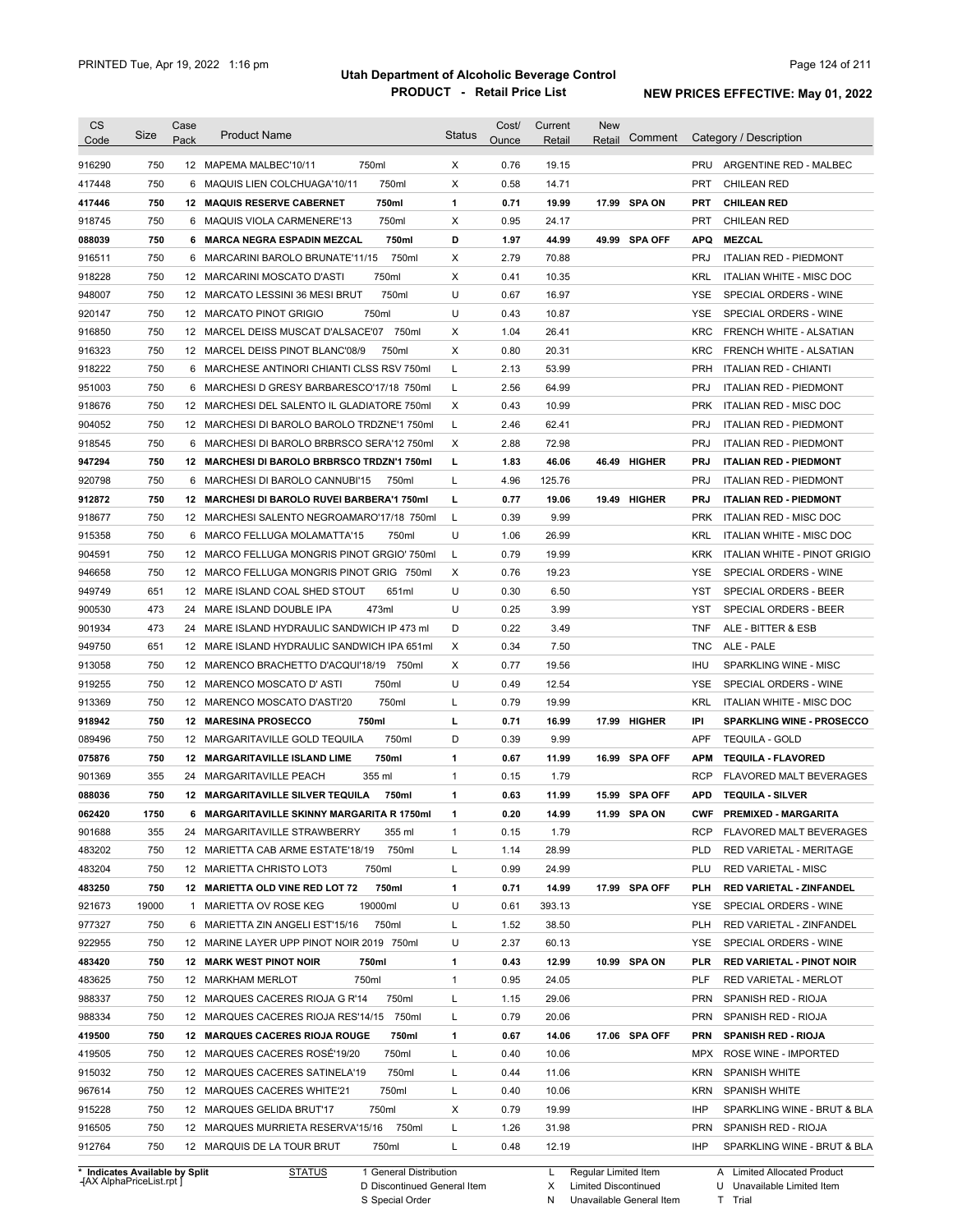| <b>CS</b><br>Code              | Size  | Case<br>Pack | <b>Product Name</b>                                | <b>Status</b> | Cost/<br>Ounce | Current<br>Retail | <b>New</b><br>Retail | Comment             |            | Category / Description                 |
|--------------------------------|-------|--------------|----------------------------------------------------|---------------|----------------|-------------------|----------------------|---------------------|------------|----------------------------------------|
| 417790                         | 750   |              | 12 MARQUIS DE RISCAL ROSE'16/17<br>750ml           | Х             | 0.21           | 5.44              |                      |                     |            | MPX ROSE WINE - IMPORTED               |
| 917244                         | 750   |              | 750ml<br>12 MARQUIS PHILIPS CABERNET S2'07         | Х             | 1.21           | 30.65             |                      |                     | <b>PRY</b> | AUSTRALIAN RED                         |
| 914452                         | 750   |              | 750ml<br>12 MARQUIS PHILIPS SHIRAZ'06              | U             | 0.65           | 16.52             |                      |                     | <b>PRY</b> | <b>AUSTRALIAN RED</b>                  |
| 918941                         | 750   |              | 750ml<br>12 MARTEAU LULU SAUV BLANC'18/19          | г             | 0.67           | 15.99             |                      | 16.99 HIGHER        | KRB        | <b>FRENCH WHITE - BORDEAUX &amp; I</b> |
| 048656                         | 750   |              | 750ml<br>12 MARTELL COGNAC CORDON BLEU             | Г             | 9.07           | 229.99            |                      |                     | ATG        | BRANDY - COGNAC & ARMAGN/              |
| 048816                         | 750   |              | 750ml<br>12 MARTELL COGNAC XO                      | Г             | 10.25          | 259.99            |                      |                     | ATG        | BRANDY - COGNAC & ARMAGN/              |
| 048696                         | 750   |              | 12 MARTELL VS SINGLE DISTILLERY COGN 750ml         | $\mathbf{1}$  | 1.46           | 36.99             |                      |                     | ATG        | BRANDY - COGNAC & ARMAGN/              |
| 952918                         | 750   |              | 12 MARTHA STOUMEN NOUVEAU<br>750ml                 | U             | 0.95           | 24.11             |                      |                     | YSE        | SPECIAL ORDERS - WINE                  |
| 955668                         | 750   |              | 12 MARTHA STOUMEN OUT OF THE MEADOW WH750m U       |               | 1.20           | 30.32             |                      |                     | YSE        | SPECIAL ORDERS - WINE                  |
| 912649                         | 750   |              | 12 MARTIN CODAX ALBARINO'06<br>750ml               | Х             | 0.52           | 13.21             |                      |                     | <b>KRN</b> | <b>SPANISH WHITE</b>                   |
| 917504                         | 750   |              | 750ml<br>12 MARTIN CODAX ALBARINO'18               | L             | 0.59           | 14.99             |                      |                     | <b>KRN</b> | <b>SPANISH WHITE</b>                   |
| 417929                         | 750   |              | 750ml<br>12 MARTIN CODAX ERGO RIOJA'13/14          | Х             | 0.26           | 6.48              |                      |                     | <b>PRN</b> | SPANISH RED - RIOJA                    |
| 484292                         | 19000 |              | 19000ml<br>1 MARTIN RAY CAB SAUV KEGS              | U             | 0.79           | 505.82            |                      |                     | <b>YSE</b> | SPECIAL ORDERS - WINE                  |
| 923540                         | 750   | 12           | MARTIN RAY SONOMA PINOT NOIR<br>750ml              | $\mathbf{1}$  | 0.86           | 21.92             |                      |                     | <b>PLR</b> | RED VARIETAL - PINOT NOIR              |
| 954878                         | 750   |              | 12 MARTIN TEXIER BREZ COTES DU RHONE 750ml         | U             | 0.99           | 25.15             |                      |                     | <b>YSE</b> | SPECIAL ORDERS - WINE                  |
| 900574                         | 750   |              | 12 MARTINELLI LOLITA ZINFANDEL 2017 750ml          | U             | 2.20           | 55.75             |                      |                     | <b>YSE</b> | SPECIAL ORDERS - WINE                  |
| 947643                         | 750   | 12           | <b>MARTINELLI ZIN GIUSEP&amp;LUISA'16/18 750ml</b> | x             | 2.21           | 56.06             | 55.99                | <b>LOWER</b>        | PLH        | <b>RED VARIETAL - ZINFANDEL</b>        |
| 729155                         | 750   | 12           | <b>MARTINI &amp; ROSSI ASTI SPUMANTE</b><br>750ml  | 1             | 0.61           | 15.07             |                      | 15.46 HIGHER        | Ш          | <b>SPARKLING WINE - SPUMANTE &amp;</b> |
| 098774                         | 750   |              | 12 MARTINI & ROSSI BIANCO VERMOUTH 750ml           | Х             | 0.32           | 8.07              |                      |                     | EDP        | <b>VERMOUTH - SWEET</b>                |
| 098197                         | 750   |              | 6 MARTINI & ROSSI EXTRA DRY VERMOUTH 750ml         | 1             | 0.35           | 9.13              | 8.99                 | <b>LOWER</b>        | EDD        | <b>VERMOUTH - DRY</b>                  |
| 098747                         | 750   | 6            | <b>MARTINI &amp; ROSSI ROSSO VERMOUTH</b><br>750ml | 1             | 0.35           | 9.13              |                      | 8.99 LOWER          | EDP        | <b>VERMOUTH - SWEET</b>                |
| 916676                         | 750   |              | 12 MARTINSANCHO VERDEJO RUED'19<br>750ml           | г             | 0.70           | 17.56             |                      | <b>17.75 HIGHER</b> | <b>KRN</b> | <b>SPANISH WHITE</b>                   |
| 922946                         | 750   |              | 12 MARY TAYLOR DOURO-USE 922828<br>750ml           | U             | 0.55           | 13.99             |                      |                     | YSE        | SPECIAL ORDERS - WINE                  |
| 917706                         | 750   |              | 12 MARZIANNO ABBONA BRBERA RIN'12/14 750ml         | Х             | 0.52           | 13.09             |                      |                     | <b>PRJ</b> | <b>ITALIAN RED - PIEDMONT</b>          |
| 916206                         | 750   |              | 750ml<br>12 MAS BELLES EAUX COTEAUX'09/11          | Х             | 0.43           | 10.91             |                      |                     | <b>PRE</b> | FRENCH RED - MISC AOC                  |
| 917672                         | 750   |              | 750ml<br>12 MAS BELLES EAUX ROSE'08                | U             | 0.42           | 10.74             |                      |                     | <b>MPQ</b> | ROSE WINE - VARIETAL & VIN G           |
| 916328                         | 750   |              | 12 MAS CARLOT CLAIRETTE'06<br>750ml                | U             | 0.51           | 12.87             |                      |                     | <b>KRD</b> | <b>FRENCH WHITE - MISC</b>             |
| 917418                         | 750   |              | 12 MAS CARLOT COSIERE NIM TRAD'07/08 750ml         | Х             | 0.40           | 10.13             |                      |                     | <b>KRD</b> | <b>FRENCH WHITE - MISC</b>             |
| 916362                         | 750   |              | 12 MAS DE CAN BLAU'16/17<br>750ml                  | L             | 0.71           | 17.99             |                      |                     | <b>PRP</b> | SPANISH RED - MISC                     |
| 915263                         | 750   | 6            | MAS DOIX PRIORAT VV'05/06<br>750ml                 | Х             | 4.34           | 109.95            |                      |                     | <b>PRP</b> | SPANISH RED - MISC                     |
| 914827                         | 750   |              | 750ml<br>12 MAS DOIX SALANQUES PRIORAT'16          | Г             | 2.39           | 60.54             |                      |                     | <b>PRP</b> | SPANISH RED - MISC                     |
| 918624                         | 750   |              | 750ml<br>12 MAS LA CHEVALIERE ROSE'21              | Г             | 0.58           | 14.69             |                      |                     | <b>MPX</b> | ROSE WINE - IMPORTED                   |
| 906714                         | 750   |              | 750ml<br>12 MASAYA ARAK - USE 064296               | U             | 1.51           | 38.33             |                      |                     | <b>YSC</b> | SPECIAL ORDERS - LIQUEURS              |
| 921186                         | 750   |              | 6 MASCOT CABERNET SAUVIGNON'16/17 750ml            | Г             | 5.20           | 131.99            |                      |                     | <b>PLB</b> | RED VARIETAL - CABERNET                |
| 913212                         | 750   |              | 6 MASI AMARONE COSTASERA'15<br>750ml               | Г             | 2.56           | 65.02             |                      |                     | <b>PRK</b> | <b>ITALIAN RED - MISC DOC</b>          |
|                                |       |              |                                                    |               |                |                   |                      |                     |            |                                        |
| 911727                         | 750   |              | 6 MASI AMARONE RSRVA DI COSTASERA'13 750ml         |               | 3.35           | 84.98             |                      |                     | <b>PRK</b> | ITALIAN RED - MISC DOC                 |
| 913360                         | 750   |              | 750ml<br>6 MASI AMARONE VAIO'13                    | U             | 3.51           | 89.07             |                      |                     |            | PRK ITALIAN RED - MISC DOC             |
| 369525                         | 750   |              | 750ml<br>12 MASI CAMPOFIORIN ROSSO'17/18           | L             | 0.78           | 19.69             |                      |                     | <b>PRK</b> | ITALIAN RED - MISC DOC                 |
| 955213                         | 750   |              | 750ml<br>12 MASI MASIANCO PINOT GRIGIO'20          | L             | 0.66           | 16.68             |                      |                     | <b>KRK</b> | ITALIAN WHITE - PINOT GRIGIO           |
| 922384                         | 473   |              | 24 MASON CAN'T RESIST THE OATS<br>473 ml           | U             | 0.31           | 4.96              |                      |                     | YST        | SPECIAL ORDERS - BEER                  |
| 922019                         | 473   |              | 24 MASON CASH IMPERIAL COFFEE STOUT 473ml          | U             | 0.22           | 3.52              |                      |                     | YST        | SPECIAL ORDERS - BEER                  |
| 922017                         | 473   |              | 24 MASON CHECKERBOARD BLUE<br>473 ml               | U             | 0.25           | 4.00              |                      |                     | YST        | SPECIAL ORDERS - BEER                  |
| 922018                         | 473   |              | 473ml<br>24 MASON CREATURE MCMASON                 | U             | 0.38           | 6.02              |                      |                     | YST        | SPECIAL ORDERS - BEER                  |
| 922385                         | 473   |              | 473 ml<br>24 MASON CRIMSON BOUQUET                 | U             | 0.31           | 4.96              |                      |                     | YST        | SPECIAL ORDERS - BEER                  |
| 922386                         | 473   |              | 473 ml<br>24 MASON DAUGHTERS OF THE SEA            | U             | 0.44           | 6.96              |                      |                     | YST        | SPECIAL ORDERS - BEER                  |
| 922383                         | 473   |              | 473 ml<br>24 MASON EVIL HAZE DDH DIPA              | U             | 0.22           | 3.46              |                      |                     | YST        | SPECIAL ORDERS - BEER                  |
| 922382                         | 473   |              | 473ml<br>24 MASON JAMBI IPA                        | U             | 0.22           | 3.46              |                      |                     | <b>YST</b> | SPECIAL ORDERS - BEER                  |
| 912008                         | 750   |              | 750ml<br>12 MASON SAUV BLANC NAPA                  | $\mathbf{1}$  | 0.87           | 21.99             |                      |                     | KKD        | WHITE VARIETAL - SAUVIGNON             |
| 916608                         | 750   |              | 12 MASROIG SOLA FRED MONTSANT13/15 750ml           | х             | 0.52           | 13.12             |                      |                     | <b>PRP</b> | SPANISH RED - MISC                     |
| 916490                         | 750   |              | 12 MASROIG SOLA FRED ROSATO'14/15 750ml            | Х             | 0.28           | 7.09              |                      |                     | MPQ        | ROSE WINE - VARIETAL & VIN G           |
| 911067                         | 750   |              | 12 MASSANDRA WHITE MUSCAT<br>750ml                 | х             | 1.42           | 36.01             |                      |                     | <b>EVF</b> | LATE HARVEST - MUSCAT                  |
| 950679                         | 750   |              | 750ml<br>12 MASSAYA CAP EST RED WINE '13           | U             | 1.41           | 35.82             |                      |                     | YSE        | SPECIAL ORDERS - WINE                  |
| 905992                         | 750   |              | 6 MASSAYA GOLD SELC. RED<br>750ml                  | U             | 2.10           | 53.29             |                      |                     | YSE        | SPECIAL ORDERS - WINE                  |
| 907508                         | 750   |              | 750ml<br>12 MASSAYA SILVER SELECT RED              | U             | 0.84           | 21.42             |                      |                     | YSE        | SPECIAL ORDERS - WINE                  |
| * Indicates Available by Split |       |              | <b>STATUS</b><br>1 General Distribution            |               |                | L                 | Regular Limited Item |                     |            | A Limited Allocated Product            |

**Case** [AX AlphaPriceList.rpt ]

D Discontinued General Item

S Special Order

X Limited Discontinued

N Unavailable General Item

U Unavailable Limited Item

T Trial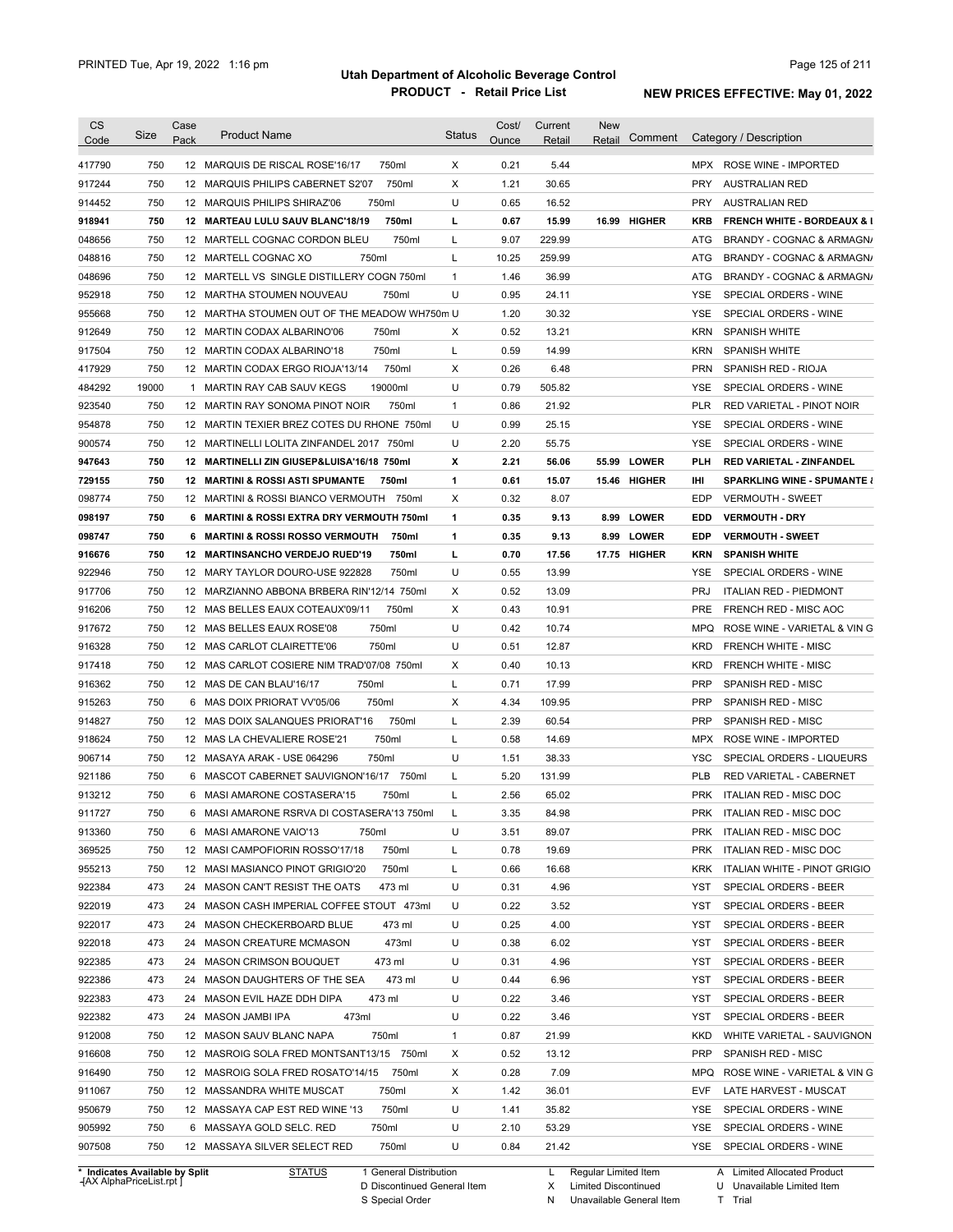| Code                                                                                                                                                                                                                                         | Size | Case<br>Pack | <b>Product Name</b>                           | <b>Status</b> | Cost/<br>Ounce | Current<br>Retail | <b>New</b><br>Comment<br>Retail | Category / Description                                                                                                |
|----------------------------------------------------------------------------------------------------------------------------------------------------------------------------------------------------------------------------------------------|------|--------------|-----------------------------------------------|---------------|----------------|-------------------|---------------------------------|-----------------------------------------------------------------------------------------------------------------------|
| 917961                                                                                                                                                                                                                                       | 750  |              | 12 MASSENA VIOGNIER SURLY MUSE'10<br>750ml    | Χ             | 0.84           | 21.21             |                                 | KRT<br><b>AUSTRALIAN WHITE</b>                                                                                        |
| 902746                                                                                                                                                                                                                                       | 750  |              | 12 MASSICAN GEMINA WHITE<br>750ml             | U             | 1.08           | 27.30             |                                 | <b>YSE</b><br>SPECIAL ORDERS - WINE                                                                                   |
| 952387                                                                                                                                                                                                                                       | 750  |              | 12 MASSOLINO BAROLO PARUSSI VERTICAL 750ml    | U             | 3.42           | 86.82             |                                 | <b>YSE</b><br>SPECIAL ORDERS - WINE                                                                                   |
| 918225                                                                                                                                                                                                                                       | 750  |              | 12 MASTRACCI CORSE CALVI ROUGE'11<br>750ml    | х             | 0.65           | 16.44             |                                 | <b>PRE</b><br>FRENCH RED - MISC AOC                                                                                   |
| 587580                                                                                                                                                                                                                                       | 750  |              | 750ml<br>12 MATANZAS CREEK CHARD'18           | X             | 0.75           | 18.90             |                                 | KKB<br>WHITE VARIETAL - CHARDONN/                                                                                     |
| 907584                                                                                                                                                                                                                                       | 375  |              | 12 MATANZAS CRK SAUV BLANC<br>375ml           | U             | 0.81           | 10.33             |                                 | YSE<br>SPECIAL ORDERS - WINE                                                                                          |
| 587591                                                                                                                                                                                                                                       | 750  |              | 12 MATCHBOOK ARSONIST CHARD'17/18<br>750ml    | L             | 0.59           | 15.06             |                                 | KKB<br>WHITE VARIETAL - CHARDONN/                                                                                     |
| 484818                                                                                                                                                                                                                                       | 750  |              | 12 MATCHBOOK ARSONIST RED BLEND'13/14 750ml   | х             | 0.43           | 10.78             |                                 | <b>PFP</b><br>RED GENERIC - RED TABLE & P                                                                             |
| 587592                                                                                                                                                                                                                                       | 750  |              | 750ml<br>12 MATCHBOOK CHARDONNAY              | D             | 0.67           | 16.95             |                                 | KKB<br>WHITE VARIETAL - CHARDONN/                                                                                     |
| 918638                                                                                                                                                                                                                                       | 750  |              | 750ml<br>12 MATCHBOOK TINTO REY RED'12        | х             | 0.21           | 5.38              |                                 | <b>PFP</b><br>RED GENERIC - RED TABLE & P                                                                             |
| 665750                                                                                                                                                                                                                                       | 750  |              | 750ml<br>12 MATCHBOOK TINTO REY ROSE'19       | L             | 0.63           | 16.02             |                                 | <b>MPW</b><br>ROSE WINE - DOMESTIC                                                                                    |
| 418205                                                                                                                                                                                                                                       | 750  |              | 750ml<br>12 MATEUS ROSE PORTUGAL              | U             | 0.27           | 6.85              |                                 | <b>MPB</b><br><b>ROSE WINE - GENERIC</b>                                                                              |
| 950502                                                                                                                                                                                                                                       | 750  |              | 750ml<br>12 MATEUS ROSE PORTUGAL              | U             | 0.28           | 6.99              |                                 | YSE<br>SPECIAL ORDERS - WINE                                                                                          |
| 903635                                                                                                                                                                                                                                       | 1500 |              | 1500 ml<br>6 MATEUS ROSE PORTUGAL             | U             | 0.25           | 12.73             |                                 | <b>YSE</b><br>SPECIAL ORDERS - WINE                                                                                   |
| 953849                                                                                                                                                                                                                                       | 750  |              | 750ml<br>6 MATHILDE POIRE LIQUEUR             | $\mathbf{1}$  | 0.99           | 24.99             |                                 | <b>LIQUEURS - FRUIT</b><br>CHE                                                                                        |
| 917366                                                                                                                                                                                                                                       | 750  |              | 750ml<br>12 MATILDE ROC FALANGHINA'14/15      | X             | 0.36           | 9.16              |                                 | <b>KRL</b><br>ITALIAN WHITE - MISC DOC                                                                                |
| 946675                                                                                                                                                                                                                                       | 750  |              | 12 MATROT BLAGNY ROUGE 1CRU LA PI'13 750ml    | X             | 1.31           | 33.18             |                                 | <b>PRB</b><br><b>FRENCH RED - BURGUNDY</b>                                                                            |
| 915401                                                                                                                                                                                                                                       | 750  |              | 750ml<br>12 MATROT BLAGNY SOUS LE BOIS'13     | U             | 2.42           | 61.44             |                                 | <b>PRB</b><br>FRENCH RED - BURGUNDY                                                                                   |
| 919724                                                                                                                                                                                                                                       | 750  |              | 750ml<br>12 MATROT MEURSAULT                  | U             | 1.96           | 49.60             |                                 | YSE<br>SPECIAL ORDERS - WINE                                                                                          |
| 915964                                                                                                                                                                                                                                       | 750  |              | 750ml<br>12 MATROT MEURSAULT CHARMES'13       | х             | 1.89           | 47.82             |                                 | <b>KRA</b><br>FRENCH WHITE - BURGUNDY                                                                                 |
| 918264                                                                                                                                                                                                                                       | 750  |              | 750ml<br>12 MATROT MONTHELIE'16               | х             | 1.06           | 27.00             |                                 | <b>PRB</b><br>FRENCH RED - BURGUNDY                                                                                   |
| 949212                                                                                                                                                                                                                                       | 750  |              | 750ml<br>12 MATTHIASSON CAB SAUV'17           | X             | 2.13           | 53.99             |                                 | PLB<br>RED VARIETAL - CABERNET                                                                                        |
| 951957                                                                                                                                                                                                                                       | 750  |              | 12 MATTHIASSON CHARD LINDA VIST'20<br>750ml   | х             | 1.05           | 26.68             |                                 | <b>KKB</b><br>WHITE VARIETAL - CHARDONN/                                                                              |
| 917917                                                                                                                                                                                                                                       | 750  |              | 750ml<br>12 MATTHIASSON NAPA RED'06/09        | х             | 2.44           | 61.85             |                                 | <b>PLD</b><br>RED VARIETAL - MERITAGE                                                                                 |
| 917915                                                                                                                                                                                                                                       | 750  |              | 750ml<br>12 MATTHIASSON NAPA WHITE'15         | х             | 1.04           | 26.40             |                                 | <b>KFP</b><br>WHITE GENERIC - TABLE & PRC                                                                             |
| 946773                                                                                                                                                                                                                                       | 750  |              | 750ml<br>12 MATTHIASSON ROSE'21               | L             | 0.95           | 23.99             |                                 | <b>MPX</b><br>ROSE WINE - IMPORTED                                                                                    |
| 418330                                                                                                                                                                                                                                       | 750  |              | 750ml<br>12 MATUA SAUVIGNON BLANC             | $\mathbf{1}$  | 0.47           | 11.99             |                                 | <b>KRV</b><br>NEW ZEALAND WHITE                                                                                       |
| 914938                                                                                                                                                                                                                                       | 750  |              | 6 MATUA SB PARETAI ESTATE'12<br>750ml         | X             | 0.80           | 20.21             |                                 | <b>KRV</b><br>NEW ZEALAND WHITE                                                                                       |
|                                                                                                                                                                                                                                              |      |              |                                               |               | 0.84           |                   |                                 | YSE<br>SPECIAL ORDERS - WINE                                                                                          |
|                                                                                                                                                                                                                                              |      |              |                                               |               |                |                   |                                 |                                                                                                                       |
|                                                                                                                                                                                                                                              | 750  |              | 12 MAUI SPLASH PINEAPPLE PSN FRUIT<br>750ml   | U             |                | 21.37             |                                 |                                                                                                                       |
|                                                                                                                                                                                                                                              | 750  |              | 6 MAURITSON CABERNET ROCKPILE'18<br>750ml     | 1             | 2.08           | 52.63             | 52.75 HIGHER                    | <b>PLB</b><br><b>RED VARIETAL - CABERNET</b>                                                                          |
|                                                                                                                                                                                                                                              | 750  |              | 12 MAURITSON ZIN DRY CREEK'19<br>750ml        | г             | 1.25           | 31.68             | 31.75 HIGHER                    | PLH<br><b>RED VARIETAL - ZINFANDEL</b>                                                                                |
|                                                                                                                                                                                                                                              | 750  |              | 6 MAURITSON ZIN ROCK PILE RDG'16/17 750ml     | X             | 1.80           | 45.74             |                                 | <b>PLH</b><br>RED VARIETAL - ZINFANDEL                                                                                |
|                                                                                                                                                                                                                                              | 750  |              | 750ml<br>12 MAURODOS PRIMA TORO'14/15         | X             | 0.49           | 12.42             |                                 | <b>PRP</b><br>SPANISH RED - MISC                                                                                      |
|                                                                                                                                                                                                                                              | 750  |              | 12 MAX FERDINAND ZEPPELIN RIESLING'19 750ml   | L             | 0.77           | 19.60             |                                 | <b>KRH</b><br><b>GERMAN WHITE - MOSEL</b>                                                                             |
|                                                                                                                                                                                                                                              | 750  |              | 12 MAYARD CNP LA CRAU MERE'05<br>750ml        | U             | 1.60           | 40.53             |                                 | PRD<br>FRENCH RED - RHONE                                                                                             |
|                                                                                                                                                                                                                                              | 750  |              | 12 MAYSARA JAMSHEED PN'10/12<br>750ml         | х             | 0.60           | 15.12             |                                 | <b>PLR</b><br>RED VARIETAL - PINOT NOIR                                                                               |
|                                                                                                                                                                                                                                              | 750  |              | 12 MAZAMA PEPPER VODKA<br>750ml               | U             | 0.95           | 23.97             |                                 | ADM VODKA - FLAVORED                                                                                                  |
|                                                                                                                                                                                                                                              | 750  |              | 750ml<br>12 MAZZONI SUPER TUSCAN              | U             | 0.62           | 15.71             |                                 | SPECIAL ORDERS - WINE<br>YSE                                                                                          |
|                                                                                                                                                                                                                                              | 750  |              | 750ml<br>6 MCCARTHY'S OREGON WHISKEY          | х             | 1.17           | 29.68             |                                 | AWW WHISKEY - DOMESTIC                                                                                                |
|                                                                                                                                                                                                                                              | 750  |              | 750ml<br>12 MCCLELLAND HIGHLAND MALT          | 1             | 1.38           | 34.99             |                                 | AWS                                                                                                                   |
|                                                                                                                                                                                                                                              | 750  |              | 750ml<br>12 MCCLELLAND ISLAY MALT SCOTCH      | 1             | 1.38           | 34.99             |                                 | AWS                                                                                                                   |
|                                                                                                                                                                                                                                              | 750  |              | 750ml<br>12 MCCONNELL'S IRISH WHISKEY         | 1             | 1.41           | 35.73             |                                 | AWN<br><b>WHISKEY - IRISH</b>                                                                                         |
|                                                                                                                                                                                                                                              | 750  |              | 12 MCCORMICK AMERICAN BLENDED WHISKEY 750ml 1 |               | 0.32           | 8.07              |                                 | AWE<br>WHISKEY - BLENDED                                                                                              |
|                                                                                                                                                                                                                                              | 1750 |              | 6 MCCORMICK AMERICAN BLENDED WHISKEY1750ml 1  |               | 0.28           | 16.29             |                                 | AWE<br>WHISKEY - BLENDED                                                                                              |
|                                                                                                                                                                                                                                              | 750  |              | 12 MCCORMICK APPLE VODKA<br>750ml             | 1             | 0.35           | 8.99              |                                 | ADM<br>VODKA - FLAVORED                                                                                               |
|                                                                                                                                                                                                                                              | 750  |              | 750ml<br>6 MCCORMICK EGG NOG W/GLSS           | х             | 0.56           | 14.14             |                                 | <b>LIQUEURS - CREAM</b><br>CHV                                                                                        |
|                                                                                                                                                                                                                                              | 1750 |              | 6 MCCORMICK GIN<br>1750ml                     | $\mathbf{1}$  | 0.27           | 15.99             |                                 | GIN - DRY<br>AHG                                                                                                      |
|                                                                                                                                                                                                                                              | 750  |              | 12 MCCORMICK GOLD LABEL MO BOURBON 750ml      | D             | 0.51           | 12.99             |                                 | AWH                                                                                                                   |
|                                                                                                                                                                                                                                              | 750  |              | 12 MCCORMICK IRISH CREAM<br>750ml             | $\mathbf{1}$  | 0.51           | 12.99             |                                 | CHV<br><b>LIQUEURS - CREAM</b>                                                                                        |
|                                                                                                                                                                                                                                              | 750  |              | 6 MCCORMICK IRISH CREAM W/GLSS'07 750ml       | D             | 0.26           | 6.48              |                                 | <b>PREMIXED - MISC</b><br>CWU                                                                                         |
|                                                                                                                                                                                                                                              | 750  |              | 12 MCCORMICK RASPBERRY VODKA<br>750ml         | 1             | 0.35           | 8.99              |                                 | ADM<br>VODKA - FLAVORED                                                                                               |
| 903563<br>900946<br>953616<br>953615<br>917835<br>918766<br>914956<br>916213<br>914029<br>920741<br>027506<br>005596<br>005606<br>015745<br>024706<br>024728<br>040503<br>002313<br>031208<br>019670<br>068611<br>002945<br>040535<br>036908 | 1750 |              | 6 MCCORMICK VODKA<br>1750ml                   | $\mathbf{1}$  | 0.28           | 16.79             |                                 | ADF<br>VODKA - BASIC                                                                                                  |
| 036905                                                                                                                                                                                                                                       | 750  |              | 750ml<br><b>12 MCCORMICK VODKA TRAVELER</b>   | 1             | 0.28           | 8.99              | 6.99 SPA ON                     | WHISKY - SCOTCH SINGLE MAL<br>WHISKY - SCOTCH SINGLE MAL<br>WHISKEY - BOURBON & TENNE:<br>ADF<br><b>VODKA - BASIC</b> |

**Case** [AX AlphaPriceList.rpt ]

D Discontinued General Item

S Special Order

X Limited Discontinued N Unavailable General Item

U Unavailable Limited Item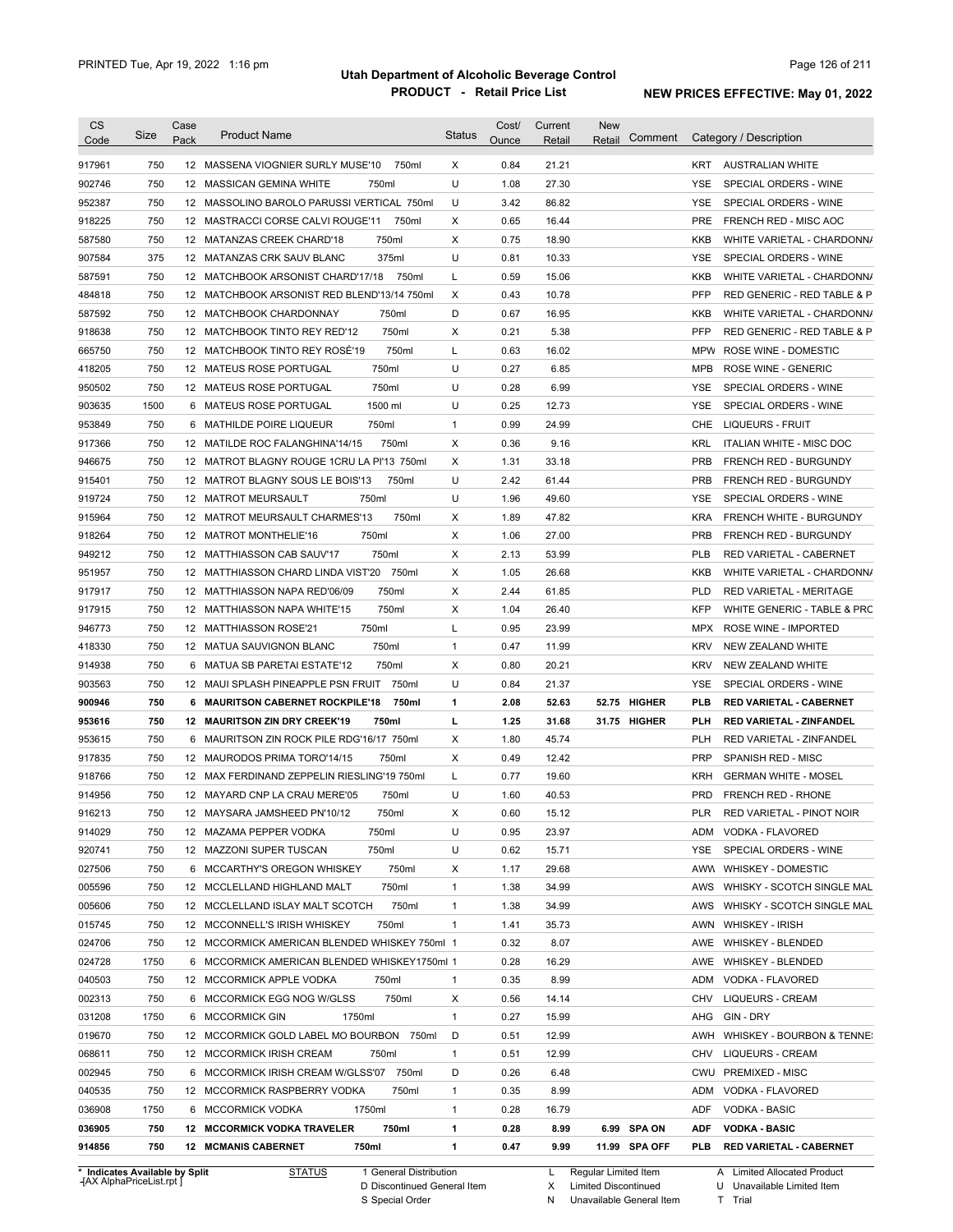| <b>CS</b><br>Code | <b>Size</b> | Case<br>Pack | <b>Product Name</b>                           |        | <b>Status</b> | Cost/<br>Ounce | Current<br>Retail | <b>New</b><br>Retail | Comment       |            | Category / Description                  |
|-------------------|-------------|--------------|-----------------------------------------------|--------|---------------|----------------|-------------------|----------------------|---------------|------------|-----------------------------------------|
| 914857            | 750         |              | 12 MCMANIS PETITE SIRAH                       | 750ml  | L             | 0.39           | 9.99              |                      |               | PLJ        | RED VARIETAL - SYRAH, PETITE            |
| 915186            | 750         |              | 12 MCMANIS PINOT GRIGIO'09                    | 750ml  | Χ             | 0.35           | 8.99              |                      |               | <b>KKH</b> | WHITE VARIETAL - PINOT GRIS             |
| 917519            | 750         |              | 750ml<br>12 MCMANIS SYRAH'08                  |        | U             | 0.25           | 6.26              |                      |               | <b>PLJ</b> | RED VARIETAL - SYRAH, PETITE            |
| 914473            | 750         |              | 12 MCMANIS VIOGNIER'19/20                     | 750ml  | L             | 0.39           | 9.99              |                      |               | KKJ        | WHITE VARIETAL - VIOGNIER               |
| 418395            | 750         |              | 12 MCWILLIAMS RIESLING'07/08                  | 750ml  | Х             | 0.36           | 9.13              |                      |               | <b>KKR</b> | WHITE VARIETAL - RIESLING               |
| 917623            | 750         |              | 6 MEANDRO DOURO RED'11                        | 750ml  | Х             | 1.00           | 25.26             |                      |               | <b>PRQ</b> | PORTUGESE RED                           |
| 036406            | 750         |              | 750ml<br>12 MEDEA VODKA                       |        | D             | 0.65           | 16.37             |                      |               | <b>ADF</b> | <b>VODKA - BASIC</b>                    |
| 418535            | 750         |              | 12 MEDRANO ESTATE MALBEC                      | 750ml  | 1             | 0.55           | 15.99             |                      | 13.99 SPA ON  | <b>PRU</b> | <b>ARGENTINE RED - MALBEC</b>           |
| 443959            | 750         |              | 12 MEIOMI CALI CABERNET SAUVIGNON             | 750ml  | $\mathbf{1}$  | 0.91           | 23.06             |                      |               | <b>PLB</b> | <b>RED VARIETAL - CABERNET</b>          |
| 588531            | 750         |              | 12 MEIOMI CHARDONNAY'17/18                    | 750ml  | L             | 0.67           | 17.06             |                      |               | KKB        | WHITE VARIETAL - CHARDONN/              |
| 918496            | 750         |              | 12 MEIOMI NOUVEAU PINOTNOIR                   | 750ml  | Χ             | 0.77           | 19.62             |                      |               | <b>PLR</b> | RED VARIETAL - PINOT NOIR               |
| 443951            | 375         |              | 375ml<br>12 MEIOMI PINOT NOIR                 |        | $\mathbf{1}$  | 1.00           | 12.74             |                      |               | <b>PLR</b> | RED VARIETAL - PINOT NOIR               |
| 443950            | 750         |              | 750ml<br><b>12 MEIOMI PINOT NOIR</b>          |        | $\mathbf{1}$  | 0.91           | 20.06             |                      | 23.06 SPA OFF | <b>PLR</b> | <b>RED VARIETAL - PINOT NOIR</b>        |
| 667460            | 750         |              | 12 MEIOMI ROSÉ '16<br>750ml                   |        | $\mathbf{1}$  | 0.75           | 16.06             |                      | 19.06 SPA OFF | <b>MPW</b> | <b>ROSE WINE - DOMESTIC</b>             |
| 914272            | 500         |              | 6 MELETO CHIANTI VIN SANTO'08                 | 500ml  | Х             | 1.32           | 22.38             |                      |               | EVV        | LATE HARVEST - RED MISC                 |
| 065938            | 750         |              | 750ml<br>12 MELETTI ANISETTE                  |        | Х             | 0.60           | 15.18             |                      |               | CHQ        | LIQUEURS - ANISE & SAMBUCA              |
| 948118            | 750         |              | 750ml<br>12 MELI CARIGNANE'14/15              |        | Х             | 0.30           |                   |                      |               | <b>PRT</b> |                                         |
|                   |             |              |                                               |        |               |                | 7.54              |                      |               |            | <b>CHILEAN RED</b>                      |
| 342582            | 750         |              | 12 MELINI CHIANTI BORGHI D'ELSA'17/18 750ml   |        | Х             | 0.19           | 4.86              |                      |               | <b>PRH</b> | ITALIAN RED - CHIANTI                   |
| 915198            | 750         |              | 12 MELINI CHIANTI RIS SELVANEL                | 750ml  | L             | 1.03           | 26.06             |                      |               | <b>PRH</b> | <b>ITALIAN RED - CHIANTI</b>            |
| 918526            | 750         |              | 12 MELVILLE PINOT NOIR'17                     | 750ml  | Х             | 1.58           | 39.99             |                      |               | <b>PLR</b> | RED VARIETAL - PINOT NOIR               |
| 918525            | 750         |              | 750ml<br>12 MELVILLE SYRAH'18                 |        | L             | 1.58           | 39.99             |                      |               | <b>PLJ</b> | RED VARIETAL - SYRAH, PETITE            |
| 951549            | 355         | 24           | MELVIN ASTERISK DOUBLE IPA                    | 355 ml | U             | 0.23           | 2.79              |                      |               | YST        | <b>SPECIAL ORDERS - BEER</b>            |
| 902965            | 355         | 24           | MELVIN BREWING BACK IN DA HAZE                | 355ml  | $\mathbf{1}$  | 0.19           | 2.25              |                      |               | <b>TNF</b> | ALE - BITTER & ESB                      |
| 955682            | 355         |              | 24 MELVIN BREWING CLOUDY 5000 HAZY            | 355ml  | U             | 0.23           | 2.79              |                      |               | YST        | SPECIAL ORDERS - BEER                   |
| 953328            | 355         | 24           | MELVIN BREWING HOP SHOCKER DOUBLE 355 ml      |        | U             | 0.24           | 2.85              |                      |               | YST        | SPECIAL ORDERS - BEER                   |
| 952699            | 355         | 24           | MELVIN BREWING PILS GNAR                      | 355 ml | U             | 0.15           | 1.80              |                      |               | <b>YST</b> | SPECIAL ORDERS - BEER                   |
| 953726            | 355         | 24           | MELVIN BREWING YOUR IPA                       | 355 ml | U             | 0.15           | 1.81              |                      |               | YST        | SPECIAL ORDERS - BEER                   |
| 953577            | 355         | 24           | MELVIN CHUCK MORRIS DOUBLE IPA 355 ml         |        | U             | 0.23           | 2.79              |                      |               | <b>YST</b> | SPECIAL ORDERS - BEER                   |
| 951698            | 355         | 24           | MELVIN CITRADAMUS IMPERIAL IPA                | 355 ml | U             | 0.23           | 2.79              |                      |               | <b>YST</b> | SPECIAL ORDERS - BEER                   |
| 950718            | 355         |              | 24 MELVIN DOUBLE 2X4 DOUBLE IPA               | 355 ml | $\mathbf{1}$  | 0.25           | 2.99              |                      |               | <b>TNC</b> | ALE - PALE                              |
| 951697            | 355         |              | 24 MELVIN DRUNKEN MASTER IMPERIAL IP 355 ml   |        | U             | 0.23           | 2.79              |                      |               | <b>YST</b> | SPECIAL ORDERS - BEER                   |
| 952482            | 355         |              | 24 MELVIN HEY ZEUS MEXICAN LAGER              | 355 ml | D             | 0.13           | 1.59              |                      |               | <b>YST</b> | SPECIAL ORDERS - BEER                   |
| 902966            | 355         |              | 24 MELVIN HOPPER'S GUIDE TO THE GALA 355 ml   |        | U             | 0.23           | 2.79              |                      |               | YST        | SPECIAL ORDERS - BEER                   |
| 950720            | 355         |              | 24 MELVIN HUBERT MPA<br>355 ml                |        | D             | 0.17           | 2.05              |                      |               | <b>TNC</b> | ALE - PALE                              |
| 950719            | 355         |              | 24 MELVIN IPA<br>355 ml                       |        | 1             | 0.19           | 2.25              |                      |               | <b>TNC</b> | ALE - PALE                              |
| 921402            | 355         |              | 24 MELVIN JUICE THEOREM                       | 355ml  | 1             | 0.19           | 2.25              |                      |               |            | TNF ALE - BITTER & ESB                  |
| 951200            | 330         |              | 24 MELVIN KILLER BEES<br>330 ml               |        | D             | 0.15           | 1.71              |                      |               | YST        | SPECIAL ORDERS - BEER                   |
| 951699            | 355         |              | 24 MELVIN LAMBDA TRIPLE IPA                   | 355 ml | U             | 0.22           | 2.63              |                      |               | YST        | SPECIAL ORDERS - BEER                   |
| 902573            | 473         |              | 473ml<br>24 MELVIN MIND BLOOM                 |        | U             | 0.25           | 3.99              |                      |               | YST        | SPECIAL ORDERS - BEER                   |
| 954662            | 355         |              | 24 MELVIN STAY TUNED PALE ALE                 | 355ml  | U             | 0.16           | 1.87              |                      |               | YST        | SPECIAL ORDERS - BEER                   |
| 485449            | 750         |              | 12 MENAGE A TRIOS SWEET COLLECTN DOLCE750ml   |        | $\mathbf{1}$  | 0.55           | 10.99             |                      | 13.99 SPA OFF | <b>PFP</b> | <b>RED GENERIC - RED TABLE &amp; PI</b> |
| 485544            | 750         |              | 12 MENAGE A TROIS BOURBON CABERNET 750ml      |        | $\mathbf{1}$  | 0.58           | 14.80             |                      |               | <b>PLB</b> | RED VARIETAL - CABERNET                 |
| 485512            | 750         |              | 12 MENAGE A TROIS DECADENCE CABERNET 750ml    |        | 1             | 0.47           | 13.99             |                      | 11.99 SPA ON  | PLB        | RED VARIETAL - CABERNET                 |
| 588640            | 750         |              | 12 MENAGE A TROIS EXOTIC WHITE                | 750ml  | $\mathbf{1}$  | 0.55           | 13.99             |                      |               | <b>KFP</b> | WHITE GENERIC - TABLE & PRC             |
| 588637            | 750         |              | 12 MENAGE A TROIS GOLD CHARD                  | 750ml  | $\mathbf{1}$  | 0.47           | 13.99             |                      | 11.99 SPA ON  | KKB        | <b>WHITE VARIETAL - CHARDONNA</b>       |
| 588645            | 750         |              | 12 MENAGE A TROIS MOSCATO                     | 750ml  | 1             | 0.55           | 13.99             |                      |               | KKT        | WHITE VARIETAL - MUSCAT & M             |
| 485490            | 750         |              | 12 MENAGE A TROIS RED                         | 750ml  | 1             | 0.55           | 13.99             |                      |               | <b>PFP</b> | RED GENERIC - RED TABLE & P             |
|                   | 750         |              | 12 MENAGE A TROIS SILK<br>750ml               |        | $\mathbf{1}$  | 0.48           | 12.06             |                      |               | <b>PFP</b> |                                         |
| 485473            |             |              |                                               |        |               |                |                   |                      |               |            | RED GENERIC - RED TABLE & P             |
| 588642            | 750         |              | 12 MENAGE A TROIS SWEET CLLCTN MOSCATO750ml 1 |        |               | 0.55           | 13.99             |                      |               | KKT        | WHITE VARIETAL - MUSCAT & M             |
| 916950            | 750         |              | 12 MENDEL MALBEC'8/09<br>750ml                |        | Х             | 1.20           | 30.36             |                      |               | PRU        | ARGENTINE RED - MALBEC                  |
| 908713            | 355         |              | 24 MENDOCINO WHITE HAWK IPA                   | 355ml  | D             | 0.19           | 2.29              |                      |               | YST        | SPECIAL ORDERS - BEER                   |
| 588713            | 750         |              | 12 MER SOLEIL CHARD RSV SLH                   | 750ml  | $\mathbf{1}$  | 0.99           | 24.99             |                      |               | KKB        | WHITE VARIETAL - CHARDONN/              |
|                   |             |              | 12 MER SOLEIL CHARD SANTA BARBARA'14 750ml    |        | Х             | 0.60           | 15.28             |                      |               | KKB        | WHITE VARIETAL - CHARDONN/              |
| 918530<br>951514  | 750<br>750  |              | 12 MER SOLEIL CHARD SANTA BRB RSV             | 750ml  | U             | 0.80           | 20.20             |                      |               | YSE        | SPECIAL ORDERS - WINE                   |

**Case** [AX AlphaPriceList.rpt ]

D Discontinued General Item

S Special Order

X Limited Discontinued

N Unavailable General Item

U Unavailable Limited Item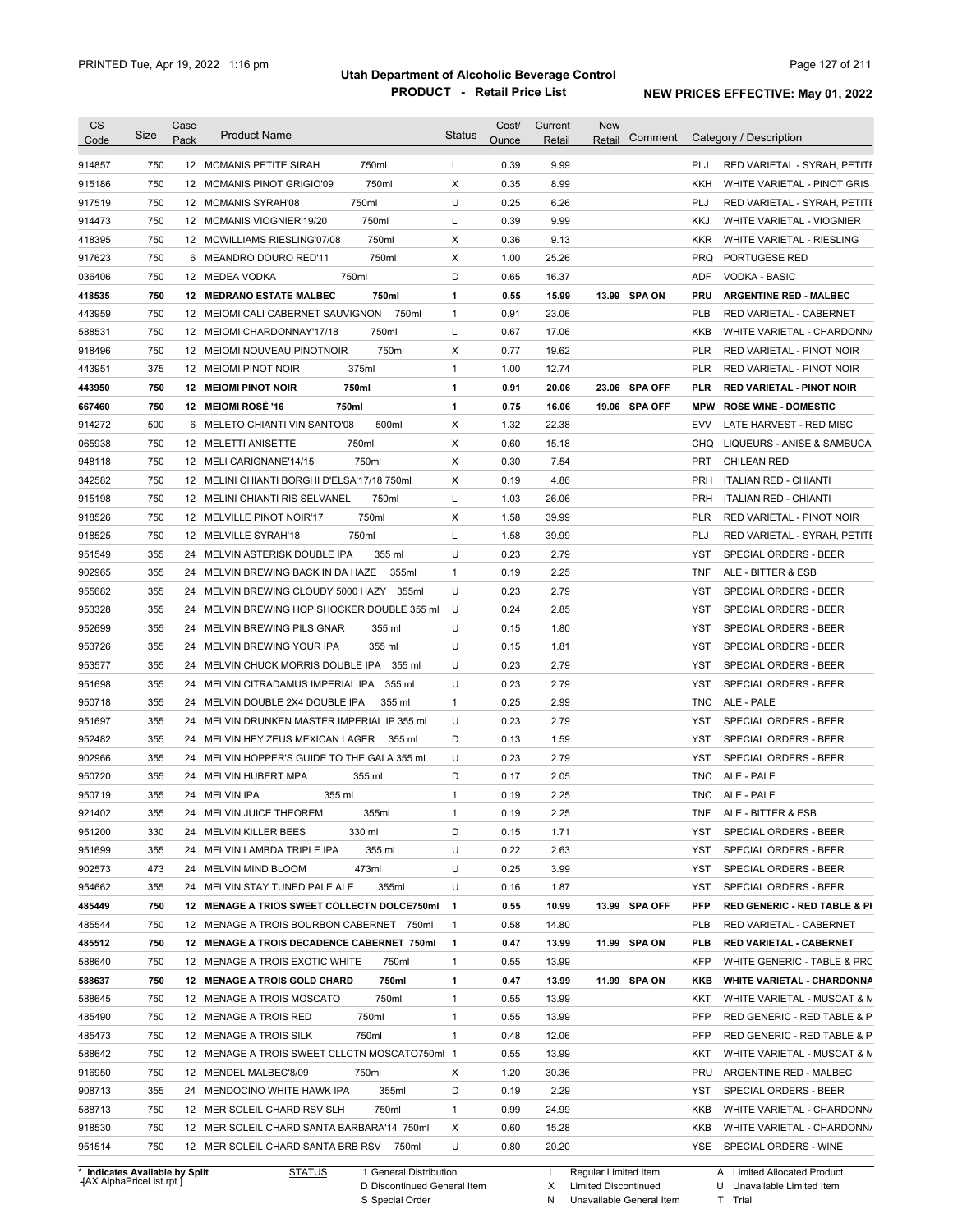| Category / Description<br>Pack<br>Code<br>Ounce<br>Retail<br>Retail<br>750<br>$\mathbf{1}$<br>22.99<br>588715<br>12 MER SOLEIL CHARDONNAY SILVER<br>750ml<br>0.91<br>KKB<br>954095<br>750<br>L<br>28.06<br>12 MER SOLEIL PINOT NOIR SLH RSV'17<br>750ml<br>1.11<br><b>PLR</b><br>U<br>750<br>750ml<br>0.79<br>20.10<br>950125<br>12 MER SOLEIL SANTA BARRES CHARD<br>YSE<br>L<br>750<br>750ml<br>0.63<br>15.99<br><b>IPD</b><br>918902<br>12 MERCAT BRUT NATURE NV<br>750<br>12 MERCER BROS EDGE OF HEAVEN RED BLEN750ml 1<br>0.59<br>14.99<br>PLU<br>485579<br>750<br>Χ<br>0.43<br>10.80<br>485459<br>12 MERCER CABERNET SAUVIGNON<br>750ml<br>PLB<br>D<br>588732<br>750<br>750ml<br>0.21<br>5.45<br>12 MERCER CANYONS RIESLING<br><b>KKR</b><br>750ml<br>750<br>D<br>0.28<br>7.02<br><b>PLB</b><br>485630<br>12 MERIDIAN CABERNET<br>750<br>750ml<br>D<br>0.28<br>7.02<br>588755<br>12 MERIDIAN CHARDONNAY<br>KKB<br>1500<br>6 MERIDIAN CHARDONNAY'17<br>1500 ml<br>Х<br>0.18<br>9.18<br><b>KKB</b><br>588774<br>750<br>750ml<br>D<br>0.28<br>7.02<br><b>PLF</b><br>485635<br>12 MERIDIAN MERLOT<br>750<br>12 MERIDIAN PINOT NOIR<br>750ml<br>D<br>0.28<br>7.10<br><b>PLR</b><br>485658<br>750<br>6 MERLET CREME DE FRAISE STRBERY LIQ 750ml<br>$\mathbf{1}$<br>1.30<br>32.99<br><b>LIQUEURS - FRUIT</b><br>065876<br>CHE<br>U<br>750<br>12 MERRY EDWARDS PN CPERSMTH'16/17 750ml<br>3.28<br>83.29<br><b>PLR</b><br>914858<br>750<br>750ml<br>Г<br>3.25<br>82.51<br><b>PLR</b><br>917766<br>12 MERRY EDWARDS PN KLPP RNCH'17<br>750<br>750ml<br>Г<br>3.55<br>89.95<br><b>PLR</b><br>914860<br>12 MERRY EDWARDS PN MEREDITH'18<br>750<br>750ml<br>Х<br>1.37<br>34.85<br><b>PLR</b><br>918339<br>12 MERRY EDWARDS PN RR'17<br>750<br>750ml<br>Г<br>2.44<br>61.83<br><b>PLR</b><br>918672<br>12 MERRY EDWARDS PN SONOMA CST'19<br>750<br>Г<br>1.81<br>45.93<br><b>KKD</b><br>914859<br>12 MERRY EDWARDS SAUV BLNC RR'19/20<br>750ml<br>750<br>U<br>2.02<br>750ml<br>951309<br>6 MERRYVALE CAB SAUV LIBRARY'10<br>51.16<br>YSE<br>750<br>1.38<br>588800<br>750ml<br>Г<br>34.99<br><b>KKB</b><br>12 MERRYVALE CHARD CARNEROS'17/18<br>750<br>750ml<br>Χ<br>1.85<br>46.99<br>PLF<br>485531<br>6 MERRYVALE MERLOT NAPA'15/16<br>RED VARIETAL - MERLOT<br>U<br>750<br>750ml<br>0.37<br>9.38<br>SPECIAL ORDERS - WINE<br>949158<br>12 MERRYVALE MIXED VARIETAL<br>YSE<br>750<br>750ml<br>Χ<br>3.49<br>88.56<br><b>PLD</b><br>485525<br>6 MERRYVALE PROFILE'13/14/19<br>750<br>750ml<br>Χ<br>2.37<br>59.99<br>953681<br>MERY MELROSE COGNAC VSOP<br>ATX<br><b>BRANDY - IMPORTED</b><br>6<br>750<br>750ml<br>Х<br>0.99<br>25.04<br><b>PRP</b><br>946749<br>12 MESQUIDA MORA TRISPOL'17<br><b>SPANISH RED - MISC</b><br>750<br>750ml<br>1<br>1.26<br>30.99<br><b>HIGHER</b><br>922627<br>12 MESTRES 1312 ROSE RESERVA<br>31.99<br>ihu<br><b>SPARKLING WINE - MISC</b><br>750<br>750ml<br>D<br>0.91<br>065906<br>12 METAXA 5 STAR BRANDY<br>21.99<br>22.99<br><b>DISCOUNTE</b><br>ATB<br><b>BRANDY - BASIC</b><br>750<br>750ml<br>$\mathbf{1}$<br>0.87<br>19.99<br>065896<br>12 METAXA OUZO GREECE<br>21.99<br>HIGHER<br>CHQ<br>750<br>750ml<br>U<br>17.52<br>953659<br>12 METHODE SAUVAGE BLOOM PHASE RED<br>0.69<br>YSE<br>952525<br>750<br>U<br>0.77<br><b>YSE</b><br>12 METHODE SAUVAGE CAB FRANC OCCULT<br>750ml<br>19.45<br>952491<br>750<br>U<br><b>YSE</b><br>12 METHODE SAUVAGE CHENIN BLNC VISTA 750ml<br>0.77<br>19.45<br>PFP<br>923534<br>750<br>$\mathbf{1}$<br>1.38<br>34.99<br>12 METIS RED BLEND<br>750ml<br>370218<br>1500<br>1500ml<br>Х<br>0.28<br>14.35<br><b>KRM</b><br>6 MEZZA CORONA CHARDONNAY'9/10<br>U<br>370190<br>750<br>12 MEZZA CORONA PINOT GRIGIO'05<br>750ml<br>0.15<br>3.84<br><b>KRK</b><br>0.28<br>370188<br>1500<br>13.99<br>14.39 HIGHER<br>KRK<br>6 MEZZACORONA PINOT GRIGIO<br>1500 ml<br>1<br>922308<br>750<br>6 MH LEVANTINE GIN<br>750ml<br>Τ<br>1.38<br>34.99<br><b>GIN - IMPORTED</b><br>AHX<br>088095<br>750ml<br>0.99<br>25.06 SPA OFF<br>750<br>12 MI CAMPO BLANCO TEQUILA<br>1<br>22.06<br>APD<br><b>TEQUILA - SILVER</b><br>088533<br>750<br>750ml<br>0.99<br>22.06<br>12 MI CAMPO REPOSADO TEQUILA<br>1<br>25.06 SPA OFF<br>APJ<br>949357<br>750ml<br>Г<br>13.04<br>750<br>12 MICA VINHO VERDE'17/18<br>0.51<br>KRO<br>PORTUGESE WHITE<br>015718<br>40.58<br>750<br>6 MICHAEL COLLINS SINGLE MALT 10 750ml<br>X<br>1.60<br>AWN WHISKEY - IRISH<br>467810<br>19.99<br>750<br>12 MICHAEL DAVID FREAKSHOW CAB<br>750ml<br>1<br>0.79<br>PLB<br>467812<br>19.99<br>750<br>12 MICHAEL DAVID FREAKSHOW RED'18/19 750ml<br>L<br>0.79<br>PLU<br>467814<br>21.30<br>750<br>12 MICHAEL DAVID FREAKSHOW ZINFANDEL 750ml<br>$\overline{1}$<br>0.84<br><b>PLH</b><br>916717<br>U<br>16.08<br>750<br>12 MICHAEL DAVID ICOGNITO WHT'13/14 750ml<br>0.63<br>KKJ<br>475067<br>750<br>12 MICHAEL DAVID INCOGNITO RED'14/15 750ml<br>X<br>0.36<br>9.16<br>PFP<br>921796<br>17.49<br><b>PFP</b><br>750<br>12 MICHAEL DAVID LODI RED<br>750ml<br>1<br>0.69<br>750<br>L<br>16.99<br>906457<br>12 MICHAEL DAVID PETITE PETITE'18/19 750ml<br>0.67<br>PLJ<br>750<br>15.99<br>916716<br>12 MICHAEL DAVID SYRA 6TH SENS'18/19 750ml<br>L<br>0.63<br>PLJ<br>918303<br>750<br>83.92<br>12 MICHEL CHABLIS GR CR VAUDESIR'18 750ml<br>L<br>3.31<br>KRA<br>951756<br>750<br>U<br>81.38<br>6 MICHELE CHIARLOS PALAS GRAPPA DI M 750ml<br>3.21<br>YSE<br>921216<br>$\mathbf{1}$<br>1.69<br>355<br>24 MICHELOB ULTRA LIME CACTUS<br>0.14<br>TCP<br>355ml<br>950338<br>U<br>107.01<br>750<br>3 MICHTER'S 10 YR STRAIGHT BOURBON 750ml<br>6.31<br>159.99 HIGHER<br>YSA<br>750ml<br>159.99 HIGHER | <b>CS</b> |      | Case |                                |               | Cost/ | Current | New |         |                                       |
|-----------------------------------------------------------------------------------------------------------------------------------------------------------------------------------------------------------------------------------------------------------------------------------------------------------------------------------------------------------------------------------------------------------------------------------------------------------------------------------------------------------------------------------------------------------------------------------------------------------------------------------------------------------------------------------------------------------------------------------------------------------------------------------------------------------------------------------------------------------------------------------------------------------------------------------------------------------------------------------------------------------------------------------------------------------------------------------------------------------------------------------------------------------------------------------------------------------------------------------------------------------------------------------------------------------------------------------------------------------------------------------------------------------------------------------------------------------------------------------------------------------------------------------------------------------------------------------------------------------------------------------------------------------------------------------------------------------------------------------------------------------------------------------------------------------------------------------------------------------------------------------------------------------------------------------------------------------------------------------------------------------------------------------------------------------------------------------------------------------------------------------------------------------------------------------------------------------------------------------------------------------------------------------------------------------------------------------------------------------------------------------------------------------------------------------------------------------------------------------------------------------------------------------------------------------------------------------------------------------------------------------------------------------------------------------------------------------------------------------------------------------------------------------------------------------------------------------------------------------------------------------------------------------------------------------------------------------------------------------------------------------------------------------------------------------------------------------------------------------------------------------------------------------------------------------------------------------------------------------------------------------------------------------------------------------------------------------------------------------------------------------------------------------------------------------------------------------------------------------------------------------------------------------------------------------------------------------------------------------------------------------------------------------------------------------------------------------------------------------------------------------------------------------------------------------------------------------------------------------------------------------------------------------------------------------------------------------------------------------------------------------------------------------------------------------------------------------------------------------------------------------------------------------------------------------------------------------------------------------------------------------------------------------------------------------------------------------------------------------------------------------------------------------------------------------------------------------------------------------------------------------------------------------------------------------------------------------------------------------------------------------------------------------------------------------------------------------------------------------------------------------------------------------------------------------------------------------------------------------------------------------------------------------------------------------------------------------------------------------------------------------------------------------------------------------------------------------------------------------------------------------------------------------------------------------------------------------------------------------------------------------------------------------------------------------------------------------------------------------------------------------------------------------------------------------------------------------------------------------------------------------------------------------------------------------------------------------------------------|-----------|------|------|--------------------------------|---------------|-------|---------|-----|---------|---------------------------------------|
|                                                                                                                                                                                                                                                                                                                                                                                                                                                                                                                                                                                                                                                                                                                                                                                                                                                                                                                                                                                                                                                                                                                                                                                                                                                                                                                                                                                                                                                                                                                                                                                                                                                                                                                                                                                                                                                                                                                                                                                                                                                                                                                                                                                                                                                                                                                                                                                                                                                                                                                                                                                                                                                                                                                                                                                                                                                                                                                                                                                                                                                                                                                                                                                                                                                                                                                                                                                                                                                                                                                                                                                                                                                                                                                                                                                                                                                                                                                                                                                                                                                                                                                                                                                                                                                                                                                                                                                                                                                                                                                                                                                                                                                                                                                                                                                                                                                                                                                                                                                                                                                                                                                                                                                                                                                                                                                                                                                                                                                                                                                                                                                                     |           | Size |      | <b>Product Name</b>            | <b>Status</b> |       |         |     | Comment |                                       |
|                                                                                                                                                                                                                                                                                                                                                                                                                                                                                                                                                                                                                                                                                                                                                                                                                                                                                                                                                                                                                                                                                                                                                                                                                                                                                                                                                                                                                                                                                                                                                                                                                                                                                                                                                                                                                                                                                                                                                                                                                                                                                                                                                                                                                                                                                                                                                                                                                                                                                                                                                                                                                                                                                                                                                                                                                                                                                                                                                                                                                                                                                                                                                                                                                                                                                                                                                                                                                                                                                                                                                                                                                                                                                                                                                                                                                                                                                                                                                                                                                                                                                                                                                                                                                                                                                                                                                                                                                                                                                                                                                                                                                                                                                                                                                                                                                                                                                                                                                                                                                                                                                                                                                                                                                                                                                                                                                                                                                                                                                                                                                                                                     |           |      |      |                                |               |       |         |     |         | WHITE VARIETAL - CHARDONN/            |
|                                                                                                                                                                                                                                                                                                                                                                                                                                                                                                                                                                                                                                                                                                                                                                                                                                                                                                                                                                                                                                                                                                                                                                                                                                                                                                                                                                                                                                                                                                                                                                                                                                                                                                                                                                                                                                                                                                                                                                                                                                                                                                                                                                                                                                                                                                                                                                                                                                                                                                                                                                                                                                                                                                                                                                                                                                                                                                                                                                                                                                                                                                                                                                                                                                                                                                                                                                                                                                                                                                                                                                                                                                                                                                                                                                                                                                                                                                                                                                                                                                                                                                                                                                                                                                                                                                                                                                                                                                                                                                                                                                                                                                                                                                                                                                                                                                                                                                                                                                                                                                                                                                                                                                                                                                                                                                                                                                                                                                                                                                                                                                                                     |           |      |      |                                |               |       |         |     |         | RED VARIETAL - PINOT NOIR             |
|                                                                                                                                                                                                                                                                                                                                                                                                                                                                                                                                                                                                                                                                                                                                                                                                                                                                                                                                                                                                                                                                                                                                                                                                                                                                                                                                                                                                                                                                                                                                                                                                                                                                                                                                                                                                                                                                                                                                                                                                                                                                                                                                                                                                                                                                                                                                                                                                                                                                                                                                                                                                                                                                                                                                                                                                                                                                                                                                                                                                                                                                                                                                                                                                                                                                                                                                                                                                                                                                                                                                                                                                                                                                                                                                                                                                                                                                                                                                                                                                                                                                                                                                                                                                                                                                                                                                                                                                                                                                                                                                                                                                                                                                                                                                                                                                                                                                                                                                                                                                                                                                                                                                                                                                                                                                                                                                                                                                                                                                                                                                                                                                     |           |      |      |                                |               |       |         |     |         | SPECIAL ORDERS - WINE                 |
|                                                                                                                                                                                                                                                                                                                                                                                                                                                                                                                                                                                                                                                                                                                                                                                                                                                                                                                                                                                                                                                                                                                                                                                                                                                                                                                                                                                                                                                                                                                                                                                                                                                                                                                                                                                                                                                                                                                                                                                                                                                                                                                                                                                                                                                                                                                                                                                                                                                                                                                                                                                                                                                                                                                                                                                                                                                                                                                                                                                                                                                                                                                                                                                                                                                                                                                                                                                                                                                                                                                                                                                                                                                                                                                                                                                                                                                                                                                                                                                                                                                                                                                                                                                                                                                                                                                                                                                                                                                                                                                                                                                                                                                                                                                                                                                                                                                                                                                                                                                                                                                                                                                                                                                                                                                                                                                                                                                                                                                                                                                                                                                                     |           |      |      |                                |               |       |         |     |         | SPARKLING WINE - DOMESTIC             |
|                                                                                                                                                                                                                                                                                                                                                                                                                                                                                                                                                                                                                                                                                                                                                                                                                                                                                                                                                                                                                                                                                                                                                                                                                                                                                                                                                                                                                                                                                                                                                                                                                                                                                                                                                                                                                                                                                                                                                                                                                                                                                                                                                                                                                                                                                                                                                                                                                                                                                                                                                                                                                                                                                                                                                                                                                                                                                                                                                                                                                                                                                                                                                                                                                                                                                                                                                                                                                                                                                                                                                                                                                                                                                                                                                                                                                                                                                                                                                                                                                                                                                                                                                                                                                                                                                                                                                                                                                                                                                                                                                                                                                                                                                                                                                                                                                                                                                                                                                                                                                                                                                                                                                                                                                                                                                                                                                                                                                                                                                                                                                                                                     |           |      |      |                                |               |       |         |     |         | <b>RED VARIETAL - MISC</b>            |
|                                                                                                                                                                                                                                                                                                                                                                                                                                                                                                                                                                                                                                                                                                                                                                                                                                                                                                                                                                                                                                                                                                                                                                                                                                                                                                                                                                                                                                                                                                                                                                                                                                                                                                                                                                                                                                                                                                                                                                                                                                                                                                                                                                                                                                                                                                                                                                                                                                                                                                                                                                                                                                                                                                                                                                                                                                                                                                                                                                                                                                                                                                                                                                                                                                                                                                                                                                                                                                                                                                                                                                                                                                                                                                                                                                                                                                                                                                                                                                                                                                                                                                                                                                                                                                                                                                                                                                                                                                                                                                                                                                                                                                                                                                                                                                                                                                                                                                                                                                                                                                                                                                                                                                                                                                                                                                                                                                                                                                                                                                                                                                                                     |           |      |      |                                |               |       |         |     |         | RED VARIETAL - CABERNET               |
|                                                                                                                                                                                                                                                                                                                                                                                                                                                                                                                                                                                                                                                                                                                                                                                                                                                                                                                                                                                                                                                                                                                                                                                                                                                                                                                                                                                                                                                                                                                                                                                                                                                                                                                                                                                                                                                                                                                                                                                                                                                                                                                                                                                                                                                                                                                                                                                                                                                                                                                                                                                                                                                                                                                                                                                                                                                                                                                                                                                                                                                                                                                                                                                                                                                                                                                                                                                                                                                                                                                                                                                                                                                                                                                                                                                                                                                                                                                                                                                                                                                                                                                                                                                                                                                                                                                                                                                                                                                                                                                                                                                                                                                                                                                                                                                                                                                                                                                                                                                                                                                                                                                                                                                                                                                                                                                                                                                                                                                                                                                                                                                                     |           |      |      |                                |               |       |         |     |         | WHITE VARIETAL - RIESLING             |
|                                                                                                                                                                                                                                                                                                                                                                                                                                                                                                                                                                                                                                                                                                                                                                                                                                                                                                                                                                                                                                                                                                                                                                                                                                                                                                                                                                                                                                                                                                                                                                                                                                                                                                                                                                                                                                                                                                                                                                                                                                                                                                                                                                                                                                                                                                                                                                                                                                                                                                                                                                                                                                                                                                                                                                                                                                                                                                                                                                                                                                                                                                                                                                                                                                                                                                                                                                                                                                                                                                                                                                                                                                                                                                                                                                                                                                                                                                                                                                                                                                                                                                                                                                                                                                                                                                                                                                                                                                                                                                                                                                                                                                                                                                                                                                                                                                                                                                                                                                                                                                                                                                                                                                                                                                                                                                                                                                                                                                                                                                                                                                                                     |           |      |      |                                |               |       |         |     |         | RED VARIETAL - CABERNET               |
|                                                                                                                                                                                                                                                                                                                                                                                                                                                                                                                                                                                                                                                                                                                                                                                                                                                                                                                                                                                                                                                                                                                                                                                                                                                                                                                                                                                                                                                                                                                                                                                                                                                                                                                                                                                                                                                                                                                                                                                                                                                                                                                                                                                                                                                                                                                                                                                                                                                                                                                                                                                                                                                                                                                                                                                                                                                                                                                                                                                                                                                                                                                                                                                                                                                                                                                                                                                                                                                                                                                                                                                                                                                                                                                                                                                                                                                                                                                                                                                                                                                                                                                                                                                                                                                                                                                                                                                                                                                                                                                                                                                                                                                                                                                                                                                                                                                                                                                                                                                                                                                                                                                                                                                                                                                                                                                                                                                                                                                                                                                                                                                                     |           |      |      |                                |               |       |         |     |         | WHITE VARIETAL - CHARDONN/            |
|                                                                                                                                                                                                                                                                                                                                                                                                                                                                                                                                                                                                                                                                                                                                                                                                                                                                                                                                                                                                                                                                                                                                                                                                                                                                                                                                                                                                                                                                                                                                                                                                                                                                                                                                                                                                                                                                                                                                                                                                                                                                                                                                                                                                                                                                                                                                                                                                                                                                                                                                                                                                                                                                                                                                                                                                                                                                                                                                                                                                                                                                                                                                                                                                                                                                                                                                                                                                                                                                                                                                                                                                                                                                                                                                                                                                                                                                                                                                                                                                                                                                                                                                                                                                                                                                                                                                                                                                                                                                                                                                                                                                                                                                                                                                                                                                                                                                                                                                                                                                                                                                                                                                                                                                                                                                                                                                                                                                                                                                                                                                                                                                     |           |      |      |                                |               |       |         |     |         | WHITE VARIETAL - CHARDONN/            |
|                                                                                                                                                                                                                                                                                                                                                                                                                                                                                                                                                                                                                                                                                                                                                                                                                                                                                                                                                                                                                                                                                                                                                                                                                                                                                                                                                                                                                                                                                                                                                                                                                                                                                                                                                                                                                                                                                                                                                                                                                                                                                                                                                                                                                                                                                                                                                                                                                                                                                                                                                                                                                                                                                                                                                                                                                                                                                                                                                                                                                                                                                                                                                                                                                                                                                                                                                                                                                                                                                                                                                                                                                                                                                                                                                                                                                                                                                                                                                                                                                                                                                                                                                                                                                                                                                                                                                                                                                                                                                                                                                                                                                                                                                                                                                                                                                                                                                                                                                                                                                                                                                                                                                                                                                                                                                                                                                                                                                                                                                                                                                                                                     |           |      |      |                                |               |       |         |     |         | RED VARIETAL - MERLOT                 |
|                                                                                                                                                                                                                                                                                                                                                                                                                                                                                                                                                                                                                                                                                                                                                                                                                                                                                                                                                                                                                                                                                                                                                                                                                                                                                                                                                                                                                                                                                                                                                                                                                                                                                                                                                                                                                                                                                                                                                                                                                                                                                                                                                                                                                                                                                                                                                                                                                                                                                                                                                                                                                                                                                                                                                                                                                                                                                                                                                                                                                                                                                                                                                                                                                                                                                                                                                                                                                                                                                                                                                                                                                                                                                                                                                                                                                                                                                                                                                                                                                                                                                                                                                                                                                                                                                                                                                                                                                                                                                                                                                                                                                                                                                                                                                                                                                                                                                                                                                                                                                                                                                                                                                                                                                                                                                                                                                                                                                                                                                                                                                                                                     |           |      |      |                                |               |       |         |     |         | RED VARIETAL - PINOT NOIR             |
|                                                                                                                                                                                                                                                                                                                                                                                                                                                                                                                                                                                                                                                                                                                                                                                                                                                                                                                                                                                                                                                                                                                                                                                                                                                                                                                                                                                                                                                                                                                                                                                                                                                                                                                                                                                                                                                                                                                                                                                                                                                                                                                                                                                                                                                                                                                                                                                                                                                                                                                                                                                                                                                                                                                                                                                                                                                                                                                                                                                                                                                                                                                                                                                                                                                                                                                                                                                                                                                                                                                                                                                                                                                                                                                                                                                                                                                                                                                                                                                                                                                                                                                                                                                                                                                                                                                                                                                                                                                                                                                                                                                                                                                                                                                                                                                                                                                                                                                                                                                                                                                                                                                                                                                                                                                                                                                                                                                                                                                                                                                                                                                                     |           |      |      |                                |               |       |         |     |         |                                       |
|                                                                                                                                                                                                                                                                                                                                                                                                                                                                                                                                                                                                                                                                                                                                                                                                                                                                                                                                                                                                                                                                                                                                                                                                                                                                                                                                                                                                                                                                                                                                                                                                                                                                                                                                                                                                                                                                                                                                                                                                                                                                                                                                                                                                                                                                                                                                                                                                                                                                                                                                                                                                                                                                                                                                                                                                                                                                                                                                                                                                                                                                                                                                                                                                                                                                                                                                                                                                                                                                                                                                                                                                                                                                                                                                                                                                                                                                                                                                                                                                                                                                                                                                                                                                                                                                                                                                                                                                                                                                                                                                                                                                                                                                                                                                                                                                                                                                                                                                                                                                                                                                                                                                                                                                                                                                                                                                                                                                                                                                                                                                                                                                     |           |      |      |                                |               |       |         |     |         | RED VARIETAL - PINOT NOIR             |
|                                                                                                                                                                                                                                                                                                                                                                                                                                                                                                                                                                                                                                                                                                                                                                                                                                                                                                                                                                                                                                                                                                                                                                                                                                                                                                                                                                                                                                                                                                                                                                                                                                                                                                                                                                                                                                                                                                                                                                                                                                                                                                                                                                                                                                                                                                                                                                                                                                                                                                                                                                                                                                                                                                                                                                                                                                                                                                                                                                                                                                                                                                                                                                                                                                                                                                                                                                                                                                                                                                                                                                                                                                                                                                                                                                                                                                                                                                                                                                                                                                                                                                                                                                                                                                                                                                                                                                                                                                                                                                                                                                                                                                                                                                                                                                                                                                                                                                                                                                                                                                                                                                                                                                                                                                                                                                                                                                                                                                                                                                                                                                                                     |           |      |      |                                |               |       |         |     |         | RED VARIETAL - PINOT NOIR             |
|                                                                                                                                                                                                                                                                                                                                                                                                                                                                                                                                                                                                                                                                                                                                                                                                                                                                                                                                                                                                                                                                                                                                                                                                                                                                                                                                                                                                                                                                                                                                                                                                                                                                                                                                                                                                                                                                                                                                                                                                                                                                                                                                                                                                                                                                                                                                                                                                                                                                                                                                                                                                                                                                                                                                                                                                                                                                                                                                                                                                                                                                                                                                                                                                                                                                                                                                                                                                                                                                                                                                                                                                                                                                                                                                                                                                                                                                                                                                                                                                                                                                                                                                                                                                                                                                                                                                                                                                                                                                                                                                                                                                                                                                                                                                                                                                                                                                                                                                                                                                                                                                                                                                                                                                                                                                                                                                                                                                                                                                                                                                                                                                     |           |      |      |                                |               |       |         |     |         | RED VARIETAL - PINOT NOIR             |
|                                                                                                                                                                                                                                                                                                                                                                                                                                                                                                                                                                                                                                                                                                                                                                                                                                                                                                                                                                                                                                                                                                                                                                                                                                                                                                                                                                                                                                                                                                                                                                                                                                                                                                                                                                                                                                                                                                                                                                                                                                                                                                                                                                                                                                                                                                                                                                                                                                                                                                                                                                                                                                                                                                                                                                                                                                                                                                                                                                                                                                                                                                                                                                                                                                                                                                                                                                                                                                                                                                                                                                                                                                                                                                                                                                                                                                                                                                                                                                                                                                                                                                                                                                                                                                                                                                                                                                                                                                                                                                                                                                                                                                                                                                                                                                                                                                                                                                                                                                                                                                                                                                                                                                                                                                                                                                                                                                                                                                                                                                                                                                                                     |           |      |      |                                |               |       |         |     |         | RED VARIETAL - PINOT NOIR             |
|                                                                                                                                                                                                                                                                                                                                                                                                                                                                                                                                                                                                                                                                                                                                                                                                                                                                                                                                                                                                                                                                                                                                                                                                                                                                                                                                                                                                                                                                                                                                                                                                                                                                                                                                                                                                                                                                                                                                                                                                                                                                                                                                                                                                                                                                                                                                                                                                                                                                                                                                                                                                                                                                                                                                                                                                                                                                                                                                                                                                                                                                                                                                                                                                                                                                                                                                                                                                                                                                                                                                                                                                                                                                                                                                                                                                                                                                                                                                                                                                                                                                                                                                                                                                                                                                                                                                                                                                                                                                                                                                                                                                                                                                                                                                                                                                                                                                                                                                                                                                                                                                                                                                                                                                                                                                                                                                                                                                                                                                                                                                                                                                     |           |      |      |                                |               |       |         |     |         | RED VARIETAL - PINOT NOIR             |
|                                                                                                                                                                                                                                                                                                                                                                                                                                                                                                                                                                                                                                                                                                                                                                                                                                                                                                                                                                                                                                                                                                                                                                                                                                                                                                                                                                                                                                                                                                                                                                                                                                                                                                                                                                                                                                                                                                                                                                                                                                                                                                                                                                                                                                                                                                                                                                                                                                                                                                                                                                                                                                                                                                                                                                                                                                                                                                                                                                                                                                                                                                                                                                                                                                                                                                                                                                                                                                                                                                                                                                                                                                                                                                                                                                                                                                                                                                                                                                                                                                                                                                                                                                                                                                                                                                                                                                                                                                                                                                                                                                                                                                                                                                                                                                                                                                                                                                                                                                                                                                                                                                                                                                                                                                                                                                                                                                                                                                                                                                                                                                                                     |           |      |      |                                |               |       |         |     |         | WHITE VARIETAL - SAUVIGNON            |
|                                                                                                                                                                                                                                                                                                                                                                                                                                                                                                                                                                                                                                                                                                                                                                                                                                                                                                                                                                                                                                                                                                                                                                                                                                                                                                                                                                                                                                                                                                                                                                                                                                                                                                                                                                                                                                                                                                                                                                                                                                                                                                                                                                                                                                                                                                                                                                                                                                                                                                                                                                                                                                                                                                                                                                                                                                                                                                                                                                                                                                                                                                                                                                                                                                                                                                                                                                                                                                                                                                                                                                                                                                                                                                                                                                                                                                                                                                                                                                                                                                                                                                                                                                                                                                                                                                                                                                                                                                                                                                                                                                                                                                                                                                                                                                                                                                                                                                                                                                                                                                                                                                                                                                                                                                                                                                                                                                                                                                                                                                                                                                                                     |           |      |      |                                |               |       |         |     |         | SPECIAL ORDERS - WINE                 |
|                                                                                                                                                                                                                                                                                                                                                                                                                                                                                                                                                                                                                                                                                                                                                                                                                                                                                                                                                                                                                                                                                                                                                                                                                                                                                                                                                                                                                                                                                                                                                                                                                                                                                                                                                                                                                                                                                                                                                                                                                                                                                                                                                                                                                                                                                                                                                                                                                                                                                                                                                                                                                                                                                                                                                                                                                                                                                                                                                                                                                                                                                                                                                                                                                                                                                                                                                                                                                                                                                                                                                                                                                                                                                                                                                                                                                                                                                                                                                                                                                                                                                                                                                                                                                                                                                                                                                                                                                                                                                                                                                                                                                                                                                                                                                                                                                                                                                                                                                                                                                                                                                                                                                                                                                                                                                                                                                                                                                                                                                                                                                                                                     |           |      |      |                                |               |       |         |     |         | WHITE VARIETAL - CHARDONN/            |
|                                                                                                                                                                                                                                                                                                                                                                                                                                                                                                                                                                                                                                                                                                                                                                                                                                                                                                                                                                                                                                                                                                                                                                                                                                                                                                                                                                                                                                                                                                                                                                                                                                                                                                                                                                                                                                                                                                                                                                                                                                                                                                                                                                                                                                                                                                                                                                                                                                                                                                                                                                                                                                                                                                                                                                                                                                                                                                                                                                                                                                                                                                                                                                                                                                                                                                                                                                                                                                                                                                                                                                                                                                                                                                                                                                                                                                                                                                                                                                                                                                                                                                                                                                                                                                                                                                                                                                                                                                                                                                                                                                                                                                                                                                                                                                                                                                                                                                                                                                                                                                                                                                                                                                                                                                                                                                                                                                                                                                                                                                                                                                                                     |           |      |      |                                |               |       |         |     |         |                                       |
|                                                                                                                                                                                                                                                                                                                                                                                                                                                                                                                                                                                                                                                                                                                                                                                                                                                                                                                                                                                                                                                                                                                                                                                                                                                                                                                                                                                                                                                                                                                                                                                                                                                                                                                                                                                                                                                                                                                                                                                                                                                                                                                                                                                                                                                                                                                                                                                                                                                                                                                                                                                                                                                                                                                                                                                                                                                                                                                                                                                                                                                                                                                                                                                                                                                                                                                                                                                                                                                                                                                                                                                                                                                                                                                                                                                                                                                                                                                                                                                                                                                                                                                                                                                                                                                                                                                                                                                                                                                                                                                                                                                                                                                                                                                                                                                                                                                                                                                                                                                                                                                                                                                                                                                                                                                                                                                                                                                                                                                                                                                                                                                                     |           |      |      |                                |               |       |         |     |         |                                       |
|                                                                                                                                                                                                                                                                                                                                                                                                                                                                                                                                                                                                                                                                                                                                                                                                                                                                                                                                                                                                                                                                                                                                                                                                                                                                                                                                                                                                                                                                                                                                                                                                                                                                                                                                                                                                                                                                                                                                                                                                                                                                                                                                                                                                                                                                                                                                                                                                                                                                                                                                                                                                                                                                                                                                                                                                                                                                                                                                                                                                                                                                                                                                                                                                                                                                                                                                                                                                                                                                                                                                                                                                                                                                                                                                                                                                                                                                                                                                                                                                                                                                                                                                                                                                                                                                                                                                                                                                                                                                                                                                                                                                                                                                                                                                                                                                                                                                                                                                                                                                                                                                                                                                                                                                                                                                                                                                                                                                                                                                                                                                                                                                     |           |      |      |                                |               |       |         |     |         | RED VARIETAL - MERITAGE               |
|                                                                                                                                                                                                                                                                                                                                                                                                                                                                                                                                                                                                                                                                                                                                                                                                                                                                                                                                                                                                                                                                                                                                                                                                                                                                                                                                                                                                                                                                                                                                                                                                                                                                                                                                                                                                                                                                                                                                                                                                                                                                                                                                                                                                                                                                                                                                                                                                                                                                                                                                                                                                                                                                                                                                                                                                                                                                                                                                                                                                                                                                                                                                                                                                                                                                                                                                                                                                                                                                                                                                                                                                                                                                                                                                                                                                                                                                                                                                                                                                                                                                                                                                                                                                                                                                                                                                                                                                                                                                                                                                                                                                                                                                                                                                                                                                                                                                                                                                                                                                                                                                                                                                                                                                                                                                                                                                                                                                                                                                                                                                                                                                     |           |      |      |                                |               |       |         |     |         |                                       |
|                                                                                                                                                                                                                                                                                                                                                                                                                                                                                                                                                                                                                                                                                                                                                                                                                                                                                                                                                                                                                                                                                                                                                                                                                                                                                                                                                                                                                                                                                                                                                                                                                                                                                                                                                                                                                                                                                                                                                                                                                                                                                                                                                                                                                                                                                                                                                                                                                                                                                                                                                                                                                                                                                                                                                                                                                                                                                                                                                                                                                                                                                                                                                                                                                                                                                                                                                                                                                                                                                                                                                                                                                                                                                                                                                                                                                                                                                                                                                                                                                                                                                                                                                                                                                                                                                                                                                                                                                                                                                                                                                                                                                                                                                                                                                                                                                                                                                                                                                                                                                                                                                                                                                                                                                                                                                                                                                                                                                                                                                                                                                                                                     |           |      |      |                                |               |       |         |     |         |                                       |
|                                                                                                                                                                                                                                                                                                                                                                                                                                                                                                                                                                                                                                                                                                                                                                                                                                                                                                                                                                                                                                                                                                                                                                                                                                                                                                                                                                                                                                                                                                                                                                                                                                                                                                                                                                                                                                                                                                                                                                                                                                                                                                                                                                                                                                                                                                                                                                                                                                                                                                                                                                                                                                                                                                                                                                                                                                                                                                                                                                                                                                                                                                                                                                                                                                                                                                                                                                                                                                                                                                                                                                                                                                                                                                                                                                                                                                                                                                                                                                                                                                                                                                                                                                                                                                                                                                                                                                                                                                                                                                                                                                                                                                                                                                                                                                                                                                                                                                                                                                                                                                                                                                                                                                                                                                                                                                                                                                                                                                                                                                                                                                                                     |           |      |      |                                |               |       |         |     |         |                                       |
|                                                                                                                                                                                                                                                                                                                                                                                                                                                                                                                                                                                                                                                                                                                                                                                                                                                                                                                                                                                                                                                                                                                                                                                                                                                                                                                                                                                                                                                                                                                                                                                                                                                                                                                                                                                                                                                                                                                                                                                                                                                                                                                                                                                                                                                                                                                                                                                                                                                                                                                                                                                                                                                                                                                                                                                                                                                                                                                                                                                                                                                                                                                                                                                                                                                                                                                                                                                                                                                                                                                                                                                                                                                                                                                                                                                                                                                                                                                                                                                                                                                                                                                                                                                                                                                                                                                                                                                                                                                                                                                                                                                                                                                                                                                                                                                                                                                                                                                                                                                                                                                                                                                                                                                                                                                                                                                                                                                                                                                                                                                                                                                                     |           |      |      |                                |               |       |         |     |         |                                       |
|                                                                                                                                                                                                                                                                                                                                                                                                                                                                                                                                                                                                                                                                                                                                                                                                                                                                                                                                                                                                                                                                                                                                                                                                                                                                                                                                                                                                                                                                                                                                                                                                                                                                                                                                                                                                                                                                                                                                                                                                                                                                                                                                                                                                                                                                                                                                                                                                                                                                                                                                                                                                                                                                                                                                                                                                                                                                                                                                                                                                                                                                                                                                                                                                                                                                                                                                                                                                                                                                                                                                                                                                                                                                                                                                                                                                                                                                                                                                                                                                                                                                                                                                                                                                                                                                                                                                                                                                                                                                                                                                                                                                                                                                                                                                                                                                                                                                                                                                                                                                                                                                                                                                                                                                                                                                                                                                                                                                                                                                                                                                                                                                     |           |      |      |                                |               |       |         |     |         | <b>LIQUEURS - ANISE &amp; SAMBUCA</b> |
|                                                                                                                                                                                                                                                                                                                                                                                                                                                                                                                                                                                                                                                                                                                                                                                                                                                                                                                                                                                                                                                                                                                                                                                                                                                                                                                                                                                                                                                                                                                                                                                                                                                                                                                                                                                                                                                                                                                                                                                                                                                                                                                                                                                                                                                                                                                                                                                                                                                                                                                                                                                                                                                                                                                                                                                                                                                                                                                                                                                                                                                                                                                                                                                                                                                                                                                                                                                                                                                                                                                                                                                                                                                                                                                                                                                                                                                                                                                                                                                                                                                                                                                                                                                                                                                                                                                                                                                                                                                                                                                                                                                                                                                                                                                                                                                                                                                                                                                                                                                                                                                                                                                                                                                                                                                                                                                                                                                                                                                                                                                                                                                                     |           |      |      |                                |               |       |         |     |         | SPECIAL ORDERS - WINE                 |
|                                                                                                                                                                                                                                                                                                                                                                                                                                                                                                                                                                                                                                                                                                                                                                                                                                                                                                                                                                                                                                                                                                                                                                                                                                                                                                                                                                                                                                                                                                                                                                                                                                                                                                                                                                                                                                                                                                                                                                                                                                                                                                                                                                                                                                                                                                                                                                                                                                                                                                                                                                                                                                                                                                                                                                                                                                                                                                                                                                                                                                                                                                                                                                                                                                                                                                                                                                                                                                                                                                                                                                                                                                                                                                                                                                                                                                                                                                                                                                                                                                                                                                                                                                                                                                                                                                                                                                                                                                                                                                                                                                                                                                                                                                                                                                                                                                                                                                                                                                                                                                                                                                                                                                                                                                                                                                                                                                                                                                                                                                                                                                                                     |           |      |      |                                |               |       |         |     |         | SPECIAL ORDERS - WINE                 |
|                                                                                                                                                                                                                                                                                                                                                                                                                                                                                                                                                                                                                                                                                                                                                                                                                                                                                                                                                                                                                                                                                                                                                                                                                                                                                                                                                                                                                                                                                                                                                                                                                                                                                                                                                                                                                                                                                                                                                                                                                                                                                                                                                                                                                                                                                                                                                                                                                                                                                                                                                                                                                                                                                                                                                                                                                                                                                                                                                                                                                                                                                                                                                                                                                                                                                                                                                                                                                                                                                                                                                                                                                                                                                                                                                                                                                                                                                                                                                                                                                                                                                                                                                                                                                                                                                                                                                                                                                                                                                                                                                                                                                                                                                                                                                                                                                                                                                                                                                                                                                                                                                                                                                                                                                                                                                                                                                                                                                                                                                                                                                                                                     |           |      |      |                                |               |       |         |     |         | SPECIAL ORDERS - WINE                 |
|                                                                                                                                                                                                                                                                                                                                                                                                                                                                                                                                                                                                                                                                                                                                                                                                                                                                                                                                                                                                                                                                                                                                                                                                                                                                                                                                                                                                                                                                                                                                                                                                                                                                                                                                                                                                                                                                                                                                                                                                                                                                                                                                                                                                                                                                                                                                                                                                                                                                                                                                                                                                                                                                                                                                                                                                                                                                                                                                                                                                                                                                                                                                                                                                                                                                                                                                                                                                                                                                                                                                                                                                                                                                                                                                                                                                                                                                                                                                                                                                                                                                                                                                                                                                                                                                                                                                                                                                                                                                                                                                                                                                                                                                                                                                                                                                                                                                                                                                                                                                                                                                                                                                                                                                                                                                                                                                                                                                                                                                                                                                                                                                     |           |      |      |                                |               |       |         |     |         | RED GENERIC - RED TABLE & P           |
|                                                                                                                                                                                                                                                                                                                                                                                                                                                                                                                                                                                                                                                                                                                                                                                                                                                                                                                                                                                                                                                                                                                                                                                                                                                                                                                                                                                                                                                                                                                                                                                                                                                                                                                                                                                                                                                                                                                                                                                                                                                                                                                                                                                                                                                                                                                                                                                                                                                                                                                                                                                                                                                                                                                                                                                                                                                                                                                                                                                                                                                                                                                                                                                                                                                                                                                                                                                                                                                                                                                                                                                                                                                                                                                                                                                                                                                                                                                                                                                                                                                                                                                                                                                                                                                                                                                                                                                                                                                                                                                                                                                                                                                                                                                                                                                                                                                                                                                                                                                                                                                                                                                                                                                                                                                                                                                                                                                                                                                                                                                                                                                                     |           |      |      |                                |               |       |         |     |         | ITALIAN WHITE - VARIETAL              |
|                                                                                                                                                                                                                                                                                                                                                                                                                                                                                                                                                                                                                                                                                                                                                                                                                                                                                                                                                                                                                                                                                                                                                                                                                                                                                                                                                                                                                                                                                                                                                                                                                                                                                                                                                                                                                                                                                                                                                                                                                                                                                                                                                                                                                                                                                                                                                                                                                                                                                                                                                                                                                                                                                                                                                                                                                                                                                                                                                                                                                                                                                                                                                                                                                                                                                                                                                                                                                                                                                                                                                                                                                                                                                                                                                                                                                                                                                                                                                                                                                                                                                                                                                                                                                                                                                                                                                                                                                                                                                                                                                                                                                                                                                                                                                                                                                                                                                                                                                                                                                                                                                                                                                                                                                                                                                                                                                                                                                                                                                                                                                                                                     |           |      |      |                                |               |       |         |     |         | ITALIAN WHITE - PINOT GRIGIO          |
|                                                                                                                                                                                                                                                                                                                                                                                                                                                                                                                                                                                                                                                                                                                                                                                                                                                                                                                                                                                                                                                                                                                                                                                                                                                                                                                                                                                                                                                                                                                                                                                                                                                                                                                                                                                                                                                                                                                                                                                                                                                                                                                                                                                                                                                                                                                                                                                                                                                                                                                                                                                                                                                                                                                                                                                                                                                                                                                                                                                                                                                                                                                                                                                                                                                                                                                                                                                                                                                                                                                                                                                                                                                                                                                                                                                                                                                                                                                                                                                                                                                                                                                                                                                                                                                                                                                                                                                                                                                                                                                                                                                                                                                                                                                                                                                                                                                                                                                                                                                                                                                                                                                                                                                                                                                                                                                                                                                                                                                                                                                                                                                                     |           |      |      |                                |               |       |         |     |         | <b>ITALIAN WHITE - PINOT GRIGIO</b>   |
|                                                                                                                                                                                                                                                                                                                                                                                                                                                                                                                                                                                                                                                                                                                                                                                                                                                                                                                                                                                                                                                                                                                                                                                                                                                                                                                                                                                                                                                                                                                                                                                                                                                                                                                                                                                                                                                                                                                                                                                                                                                                                                                                                                                                                                                                                                                                                                                                                                                                                                                                                                                                                                                                                                                                                                                                                                                                                                                                                                                                                                                                                                                                                                                                                                                                                                                                                                                                                                                                                                                                                                                                                                                                                                                                                                                                                                                                                                                                                                                                                                                                                                                                                                                                                                                                                                                                                                                                                                                                                                                                                                                                                                                                                                                                                                                                                                                                                                                                                                                                                                                                                                                                                                                                                                                                                                                                                                                                                                                                                                                                                                                                     |           |      |      |                                |               |       |         |     |         |                                       |
|                                                                                                                                                                                                                                                                                                                                                                                                                                                                                                                                                                                                                                                                                                                                                                                                                                                                                                                                                                                                                                                                                                                                                                                                                                                                                                                                                                                                                                                                                                                                                                                                                                                                                                                                                                                                                                                                                                                                                                                                                                                                                                                                                                                                                                                                                                                                                                                                                                                                                                                                                                                                                                                                                                                                                                                                                                                                                                                                                                                                                                                                                                                                                                                                                                                                                                                                                                                                                                                                                                                                                                                                                                                                                                                                                                                                                                                                                                                                                                                                                                                                                                                                                                                                                                                                                                                                                                                                                                                                                                                                                                                                                                                                                                                                                                                                                                                                                                                                                                                                                                                                                                                                                                                                                                                                                                                                                                                                                                                                                                                                                                                                     |           |      |      |                                |               |       |         |     |         |                                       |
|                                                                                                                                                                                                                                                                                                                                                                                                                                                                                                                                                                                                                                                                                                                                                                                                                                                                                                                                                                                                                                                                                                                                                                                                                                                                                                                                                                                                                                                                                                                                                                                                                                                                                                                                                                                                                                                                                                                                                                                                                                                                                                                                                                                                                                                                                                                                                                                                                                                                                                                                                                                                                                                                                                                                                                                                                                                                                                                                                                                                                                                                                                                                                                                                                                                                                                                                                                                                                                                                                                                                                                                                                                                                                                                                                                                                                                                                                                                                                                                                                                                                                                                                                                                                                                                                                                                                                                                                                                                                                                                                                                                                                                                                                                                                                                                                                                                                                                                                                                                                                                                                                                                                                                                                                                                                                                                                                                                                                                                                                                                                                                                                     |           |      |      |                                |               |       |         |     |         | TEQUILA - REPOSADO & ANEJO            |
|                                                                                                                                                                                                                                                                                                                                                                                                                                                                                                                                                                                                                                                                                                                                                                                                                                                                                                                                                                                                                                                                                                                                                                                                                                                                                                                                                                                                                                                                                                                                                                                                                                                                                                                                                                                                                                                                                                                                                                                                                                                                                                                                                                                                                                                                                                                                                                                                                                                                                                                                                                                                                                                                                                                                                                                                                                                                                                                                                                                                                                                                                                                                                                                                                                                                                                                                                                                                                                                                                                                                                                                                                                                                                                                                                                                                                                                                                                                                                                                                                                                                                                                                                                                                                                                                                                                                                                                                                                                                                                                                                                                                                                                                                                                                                                                                                                                                                                                                                                                                                                                                                                                                                                                                                                                                                                                                                                                                                                                                                                                                                                                                     |           |      |      |                                |               |       |         |     |         |                                       |
|                                                                                                                                                                                                                                                                                                                                                                                                                                                                                                                                                                                                                                                                                                                                                                                                                                                                                                                                                                                                                                                                                                                                                                                                                                                                                                                                                                                                                                                                                                                                                                                                                                                                                                                                                                                                                                                                                                                                                                                                                                                                                                                                                                                                                                                                                                                                                                                                                                                                                                                                                                                                                                                                                                                                                                                                                                                                                                                                                                                                                                                                                                                                                                                                                                                                                                                                                                                                                                                                                                                                                                                                                                                                                                                                                                                                                                                                                                                                                                                                                                                                                                                                                                                                                                                                                                                                                                                                                                                                                                                                                                                                                                                                                                                                                                                                                                                                                                                                                                                                                                                                                                                                                                                                                                                                                                                                                                                                                                                                                                                                                                                                     |           |      |      |                                |               |       |         |     |         |                                       |
|                                                                                                                                                                                                                                                                                                                                                                                                                                                                                                                                                                                                                                                                                                                                                                                                                                                                                                                                                                                                                                                                                                                                                                                                                                                                                                                                                                                                                                                                                                                                                                                                                                                                                                                                                                                                                                                                                                                                                                                                                                                                                                                                                                                                                                                                                                                                                                                                                                                                                                                                                                                                                                                                                                                                                                                                                                                                                                                                                                                                                                                                                                                                                                                                                                                                                                                                                                                                                                                                                                                                                                                                                                                                                                                                                                                                                                                                                                                                                                                                                                                                                                                                                                                                                                                                                                                                                                                                                                                                                                                                                                                                                                                                                                                                                                                                                                                                                                                                                                                                                                                                                                                                                                                                                                                                                                                                                                                                                                                                                                                                                                                                     |           |      |      |                                |               |       |         |     |         | RED VARIETAL - CABERNET               |
|                                                                                                                                                                                                                                                                                                                                                                                                                                                                                                                                                                                                                                                                                                                                                                                                                                                                                                                                                                                                                                                                                                                                                                                                                                                                                                                                                                                                                                                                                                                                                                                                                                                                                                                                                                                                                                                                                                                                                                                                                                                                                                                                                                                                                                                                                                                                                                                                                                                                                                                                                                                                                                                                                                                                                                                                                                                                                                                                                                                                                                                                                                                                                                                                                                                                                                                                                                                                                                                                                                                                                                                                                                                                                                                                                                                                                                                                                                                                                                                                                                                                                                                                                                                                                                                                                                                                                                                                                                                                                                                                                                                                                                                                                                                                                                                                                                                                                                                                                                                                                                                                                                                                                                                                                                                                                                                                                                                                                                                                                                                                                                                                     |           |      |      |                                |               |       |         |     |         | <b>RED VARIETAL - MISC</b>            |
|                                                                                                                                                                                                                                                                                                                                                                                                                                                                                                                                                                                                                                                                                                                                                                                                                                                                                                                                                                                                                                                                                                                                                                                                                                                                                                                                                                                                                                                                                                                                                                                                                                                                                                                                                                                                                                                                                                                                                                                                                                                                                                                                                                                                                                                                                                                                                                                                                                                                                                                                                                                                                                                                                                                                                                                                                                                                                                                                                                                                                                                                                                                                                                                                                                                                                                                                                                                                                                                                                                                                                                                                                                                                                                                                                                                                                                                                                                                                                                                                                                                                                                                                                                                                                                                                                                                                                                                                                                                                                                                                                                                                                                                                                                                                                                                                                                                                                                                                                                                                                                                                                                                                                                                                                                                                                                                                                                                                                                                                                                                                                                                                     |           |      |      |                                |               |       |         |     |         | RED VARIETAL - ZINFANDEL              |
|                                                                                                                                                                                                                                                                                                                                                                                                                                                                                                                                                                                                                                                                                                                                                                                                                                                                                                                                                                                                                                                                                                                                                                                                                                                                                                                                                                                                                                                                                                                                                                                                                                                                                                                                                                                                                                                                                                                                                                                                                                                                                                                                                                                                                                                                                                                                                                                                                                                                                                                                                                                                                                                                                                                                                                                                                                                                                                                                                                                                                                                                                                                                                                                                                                                                                                                                                                                                                                                                                                                                                                                                                                                                                                                                                                                                                                                                                                                                                                                                                                                                                                                                                                                                                                                                                                                                                                                                                                                                                                                                                                                                                                                                                                                                                                                                                                                                                                                                                                                                                                                                                                                                                                                                                                                                                                                                                                                                                                                                                                                                                                                                     |           |      |      |                                |               |       |         |     |         | WHITE VARIETAL - VIOGNIER             |
|                                                                                                                                                                                                                                                                                                                                                                                                                                                                                                                                                                                                                                                                                                                                                                                                                                                                                                                                                                                                                                                                                                                                                                                                                                                                                                                                                                                                                                                                                                                                                                                                                                                                                                                                                                                                                                                                                                                                                                                                                                                                                                                                                                                                                                                                                                                                                                                                                                                                                                                                                                                                                                                                                                                                                                                                                                                                                                                                                                                                                                                                                                                                                                                                                                                                                                                                                                                                                                                                                                                                                                                                                                                                                                                                                                                                                                                                                                                                                                                                                                                                                                                                                                                                                                                                                                                                                                                                                                                                                                                                                                                                                                                                                                                                                                                                                                                                                                                                                                                                                                                                                                                                                                                                                                                                                                                                                                                                                                                                                                                                                                                                     |           |      |      |                                |               |       |         |     |         | RED GENERIC - RED TABLE & P           |
|                                                                                                                                                                                                                                                                                                                                                                                                                                                                                                                                                                                                                                                                                                                                                                                                                                                                                                                                                                                                                                                                                                                                                                                                                                                                                                                                                                                                                                                                                                                                                                                                                                                                                                                                                                                                                                                                                                                                                                                                                                                                                                                                                                                                                                                                                                                                                                                                                                                                                                                                                                                                                                                                                                                                                                                                                                                                                                                                                                                                                                                                                                                                                                                                                                                                                                                                                                                                                                                                                                                                                                                                                                                                                                                                                                                                                                                                                                                                                                                                                                                                                                                                                                                                                                                                                                                                                                                                                                                                                                                                                                                                                                                                                                                                                                                                                                                                                                                                                                                                                                                                                                                                                                                                                                                                                                                                                                                                                                                                                                                                                                                                     |           |      |      |                                |               |       |         |     |         | RED GENERIC - RED TABLE & P           |
|                                                                                                                                                                                                                                                                                                                                                                                                                                                                                                                                                                                                                                                                                                                                                                                                                                                                                                                                                                                                                                                                                                                                                                                                                                                                                                                                                                                                                                                                                                                                                                                                                                                                                                                                                                                                                                                                                                                                                                                                                                                                                                                                                                                                                                                                                                                                                                                                                                                                                                                                                                                                                                                                                                                                                                                                                                                                                                                                                                                                                                                                                                                                                                                                                                                                                                                                                                                                                                                                                                                                                                                                                                                                                                                                                                                                                                                                                                                                                                                                                                                                                                                                                                                                                                                                                                                                                                                                                                                                                                                                                                                                                                                                                                                                                                                                                                                                                                                                                                                                                                                                                                                                                                                                                                                                                                                                                                                                                                                                                                                                                                                                     |           |      |      |                                |               |       |         |     |         | RED VARIETAL - SYRAH, PETITE          |
|                                                                                                                                                                                                                                                                                                                                                                                                                                                                                                                                                                                                                                                                                                                                                                                                                                                                                                                                                                                                                                                                                                                                                                                                                                                                                                                                                                                                                                                                                                                                                                                                                                                                                                                                                                                                                                                                                                                                                                                                                                                                                                                                                                                                                                                                                                                                                                                                                                                                                                                                                                                                                                                                                                                                                                                                                                                                                                                                                                                                                                                                                                                                                                                                                                                                                                                                                                                                                                                                                                                                                                                                                                                                                                                                                                                                                                                                                                                                                                                                                                                                                                                                                                                                                                                                                                                                                                                                                                                                                                                                                                                                                                                                                                                                                                                                                                                                                                                                                                                                                                                                                                                                                                                                                                                                                                                                                                                                                                                                                                                                                                                                     |           |      |      |                                |               |       |         |     |         | RED VARIETAL - SYRAH, PETITE          |
|                                                                                                                                                                                                                                                                                                                                                                                                                                                                                                                                                                                                                                                                                                                                                                                                                                                                                                                                                                                                                                                                                                                                                                                                                                                                                                                                                                                                                                                                                                                                                                                                                                                                                                                                                                                                                                                                                                                                                                                                                                                                                                                                                                                                                                                                                                                                                                                                                                                                                                                                                                                                                                                                                                                                                                                                                                                                                                                                                                                                                                                                                                                                                                                                                                                                                                                                                                                                                                                                                                                                                                                                                                                                                                                                                                                                                                                                                                                                                                                                                                                                                                                                                                                                                                                                                                                                                                                                                                                                                                                                                                                                                                                                                                                                                                                                                                                                                                                                                                                                                                                                                                                                                                                                                                                                                                                                                                                                                                                                                                                                                                                                     |           |      |      |                                |               |       |         |     |         | FRENCH WHITE - BURGUNDY               |
|                                                                                                                                                                                                                                                                                                                                                                                                                                                                                                                                                                                                                                                                                                                                                                                                                                                                                                                                                                                                                                                                                                                                                                                                                                                                                                                                                                                                                                                                                                                                                                                                                                                                                                                                                                                                                                                                                                                                                                                                                                                                                                                                                                                                                                                                                                                                                                                                                                                                                                                                                                                                                                                                                                                                                                                                                                                                                                                                                                                                                                                                                                                                                                                                                                                                                                                                                                                                                                                                                                                                                                                                                                                                                                                                                                                                                                                                                                                                                                                                                                                                                                                                                                                                                                                                                                                                                                                                                                                                                                                                                                                                                                                                                                                                                                                                                                                                                                                                                                                                                                                                                                                                                                                                                                                                                                                                                                                                                                                                                                                                                                                                     |           |      |      |                                |               |       |         |     |         |                                       |
|                                                                                                                                                                                                                                                                                                                                                                                                                                                                                                                                                                                                                                                                                                                                                                                                                                                                                                                                                                                                                                                                                                                                                                                                                                                                                                                                                                                                                                                                                                                                                                                                                                                                                                                                                                                                                                                                                                                                                                                                                                                                                                                                                                                                                                                                                                                                                                                                                                                                                                                                                                                                                                                                                                                                                                                                                                                                                                                                                                                                                                                                                                                                                                                                                                                                                                                                                                                                                                                                                                                                                                                                                                                                                                                                                                                                                                                                                                                                                                                                                                                                                                                                                                                                                                                                                                                                                                                                                                                                                                                                                                                                                                                                                                                                                                                                                                                                                                                                                                                                                                                                                                                                                                                                                                                                                                                                                                                                                                                                                                                                                                                                     |           |      |      |                                |               |       |         |     |         | SPECIAL ORDERS - WINE                 |
|                                                                                                                                                                                                                                                                                                                                                                                                                                                                                                                                                                                                                                                                                                                                                                                                                                                                                                                                                                                                                                                                                                                                                                                                                                                                                                                                                                                                                                                                                                                                                                                                                                                                                                                                                                                                                                                                                                                                                                                                                                                                                                                                                                                                                                                                                                                                                                                                                                                                                                                                                                                                                                                                                                                                                                                                                                                                                                                                                                                                                                                                                                                                                                                                                                                                                                                                                                                                                                                                                                                                                                                                                                                                                                                                                                                                                                                                                                                                                                                                                                                                                                                                                                                                                                                                                                                                                                                                                                                                                                                                                                                                                                                                                                                                                                                                                                                                                                                                                                                                                                                                                                                                                                                                                                                                                                                                                                                                                                                                                                                                                                                                     |           |      |      |                                |               |       |         |     |         | BEER - FRUIT & FLAVORED               |
|                                                                                                                                                                                                                                                                                                                                                                                                                                                                                                                                                                                                                                                                                                                                                                                                                                                                                                                                                                                                                                                                                                                                                                                                                                                                                                                                                                                                                                                                                                                                                                                                                                                                                                                                                                                                                                                                                                                                                                                                                                                                                                                                                                                                                                                                                                                                                                                                                                                                                                                                                                                                                                                                                                                                                                                                                                                                                                                                                                                                                                                                                                                                                                                                                                                                                                                                                                                                                                                                                                                                                                                                                                                                                                                                                                                                                                                                                                                                                                                                                                                                                                                                                                                                                                                                                                                                                                                                                                                                                                                                                                                                                                                                                                                                                                                                                                                                                                                                                                                                                                                                                                                                                                                                                                                                                                                                                                                                                                                                                                                                                                                                     |           |      |      |                                |               |       |         |     |         | <b>SPECIAL ORDERS - SPIRITS</b>       |
| * Indicates Available by Split<br><b>STATUS</b><br>1 General Distribution<br>Regular Limited Item<br>A Limited Allocated Product<br>L.                                                                                                                                                                                                                                                                                                                                                                                                                                                                                                                                                                                                                                                                                                                                                                                                                                                                                                                                                                                                                                                                                                                                                                                                                                                                                                                                                                                                                                                                                                                                                                                                                                                                                                                                                                                                                                                                                                                                                                                                                                                                                                                                                                                                                                                                                                                                                                                                                                                                                                                                                                                                                                                                                                                                                                                                                                                                                                                                                                                                                                                                                                                                                                                                                                                                                                                                                                                                                                                                                                                                                                                                                                                                                                                                                                                                                                                                                                                                                                                                                                                                                                                                                                                                                                                                                                                                                                                                                                                                                                                                                                                                                                                                                                                                                                                                                                                                                                                                                                                                                                                                                                                                                                                                                                                                                                                                                                                                                                                              | 950335    | 750  |      | 3 MICHTER'S 10 YR STRAIGHT RYE | U             | 6.31  | 121.74  |     |         | YSA SPECIAL ORDERS - SPIRITS          |

**Case** [AX AlphaPriceList.rpt ]

D Discontinued General Item

S Special Order

L Regular Limited Item

X N Limited Discontinued

Unavailable General Item

A Limited Allocated Product

U T Unavailable Limited Item Trial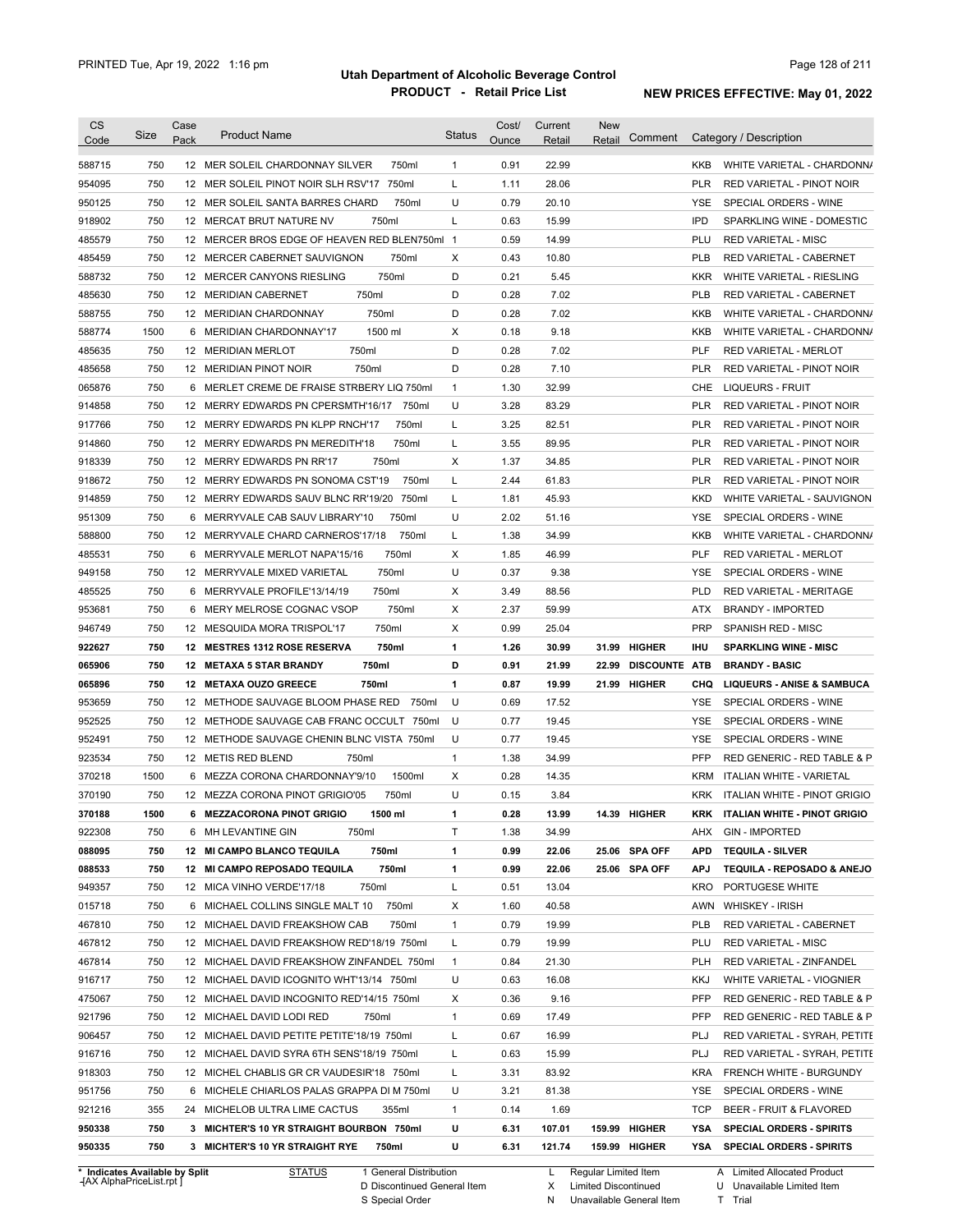| <b>CS</b><br>Code              | Size | Case<br>Pack | <b>Product Name</b>                             | <b>Status</b> | Cost/<br>Ounce | Current<br>Retail | <b>New</b><br>Retail | Comment             |            | Category / Description            |
|--------------------------------|------|--------------|-------------------------------------------------|---------------|----------------|-------------------|----------------------|---------------------|------------|-----------------------------------|
|                                |      |              |                                                 |               |                |                   |                      |                     |            |                                   |
| 950547                         | 750  |              | 3 MICHTER'S RYE BARREL STRENGTH<br>750ml        | А             | 3.94           | 76.93             |                      | 99.99 HIGHER        | <b>LAS</b> | <b>ALLOCATED SPIRIT</b>           |
| 948370                         | 750  | 6            | <b>MICHTER'S SOUR MASH WHISKEY</b><br>750ml     | U             | 1.85           | 44.09             |                      | 46.99 HIGHER        | YSA        | <b>SPECIAL ORDERS - SPIRITS</b>   |
| 026618                         | 750  |              | 3 MICHTER'S TOASTED BARREL FINISH 750ml         | R             | 3.94           | 100.57            |                      | 99.99 LOWER         | LAS        | <b>ALLOCATED SPIRIT</b>           |
| 019880                         | 750  | 6            | <b>MICHTER'S US 1 BOURBON SMALL BATCH 750ml</b> | A             | 1.85           | 44.56             |                      | 46.99 HIGHER        | LAS        | <b>ALLOCATED SPIRIT</b>           |
| 027063                         | 750  | 6            | MICHTER'S US 1 STRAIGHT RYE 3YR 750ml           | A             | 1.85           | 44.56             | 46.99                | <b>HIGHER</b>       | LAS        | <b>ALLOCATED SPIRIT</b>           |
| 027516                         | 750  | 6            | MICHTER'S US 1 WHISKEY UNBLENDED 750ml          | А             | 1.85           | 44.09             |                      | 46.99 HIGHER        | LAS        | <b>ALLOCATED SPIRIT</b>           |
| 951388                         | 750  | 6            | MICKAEL ANTOLIN CREME DE CASIS<br>750ml         | U             | 1.81           | 45.79             |                      |                     | <b>YSC</b> | SPECIAL ORDERS - LIQUEURS         |
| 989394                         | 710  |              | 12 MICKEYS ICE<br>710ml                         | D             | 0.09           | 2.15              |                      |                     | <b>TCJ</b> | BEER - ICE & MALT LIQUOR          |
| 989043                         | 355  |              | 355ml<br>24 MICKEYS MALT LIQUOR                 | $\mathbf{1}$  | 0.14           | 1.65              |                      |                     | <b>TCJ</b> | BEER - ICE & MALT LIQUOR          |
| 089606                         | 750  |              | 750ml<br>12 MICO GOLD TEQUILA                   | D             | 0.64           | 16.28             |                      |                     | <b>APF</b> | <b>TEQUILA - GOLD</b>             |
| 949828                         | 750  | 6            | 750ml<br><b>MICROBIO RUFETE RUFIAN'19</b>       | г             | 1.10           | 26.10             |                      | 27.99 HIGHER        | <b>PRP</b> | <b>SPANISH RED - MISC</b>         |
| 950753                         | 750  | 6            | 750ml<br>MICROBIO VERDEJO FRAGILE               | X             | 1.96           | 49.75             |                      |                     | YSE        | SPECIAL ORDERS - WINE             |
| 015706                         | 750  | 6            | 750ml<br>MIDLETON RARE IRISH WHISKEY            | X             | 6.31           | 159.99            |                      |                     |            | AWN WHISKEY - IRISH               |
| 015723                         | 750  |              | 3 MIDLETON VR VINTAGE RELEASE<br>750ml          | Г             | 6.31           | 159.99            |                      |                     |            | AWN WHISKEY - IRISH               |
| 076036                         | 750  | 6            | MIDNIGHT MOON APPLE PIE MOONSHINE 750ml         | $\mathbf{1}$  | 0.95           | 23.99             |                      |                     | AWT        | <b>WHISKEY - FLAVORED</b>         |
| 100840                         | 750  | 6            | MIDNIGHT MOON APPLE PIE W/SHOT GLAS750ml        | D             | 0.51           | 12.96             |                      |                     | YGE.       | <b>GIFT SETS - WINES</b>          |
| 076065                         | 750  | 6            | MIDNIGHT MOON BUSTED ED 100PRF<br>750ml         | X             | 0.95           | 23.99             |                      |                     | AWW        | <b>WHISKEY - DOMESTIC</b>         |
| 076024                         | 750  | 6            | MIDNIGHT MOON CINNAMON MOONSHINE 750ml          | D             | 0.95           | 23.99             |                      |                     | AWT        | <b>WHISKEY - FLAVORED</b>         |
| 000108                         | 750  | 6            | 750ml<br>MIDNIGHT MOON CRAN-APPLE PIE           | X             | 0.45           | 11.33             |                      |                     | YGA        | <b>GIFT SETS - SPIRITS</b>        |
| 076066                         | 750  | 6            | MIDNIGHT MOON FREEDOM ED 100PRF<br>750ml        | X             | 0.95           | 23.99             |                      |                     | AWW        | <b>WHISKEY - DOMESTIC</b>         |
| 076079                         | 750  | 6            | MIDNIGHT MOON LIGHTNING LEMONADE 750ml          | D             | 0.51           | 12.96             |                      |                     | YGA        | <b>GIFT SETS - SPIRITS</b>        |
| 101139                         | 750  | 6            | MIDNIGHT MOON PEPPERMINT W SHOT GLS750ml        | D             | 0.51           | 12.96             |                      |                     | YGA        | <b>GIFT SETS - SPIRITS</b>        |
| 076040                         | 750  | 6            | MIDNIGHT MOON STRAWBERRY MOONSHIN 750ml 1       |               | 0.79           | 19.99             |                      |                     | AWT        | <b>WHISKEY - FLAVORED</b>         |
| 076072                         | 750  | 6            | 750ml<br>MIDNIGHT MOON WATERMELON               | $\mathbf{1}$  | 0.95           | 23.99             |                      |                     | AWT        | <b>WHISKEY - FLAVORED</b>         |
| 067006                         | 750  | 12           | 750ml<br>MIDORI MELON LIQUEUR JAPAN             | $\mathbf{1}$  | 0.91           | 22.99             |                      |                     | <b>CHE</b> | LIQUEURS - FRUIT                  |
| 923541                         | 750  |              | 750ml<br>12 MIGNANELLI HIGHLAND PINOT NOIR      | $\mathbf{1}$  | 0.77           | 19.46             |                      |                     | <b>PLR</b> | RED VARIETAL - PINOT NOIR         |
| 909786                         | 750  | 12           | 750ml<br><b>MIGRATION CHARDONNAY</b>            | 1             | 1.50           | 36.50             |                      | 37.99 HIGHER        | KKB        | <b>WHITE VARIETAL - CHARDONNA</b> |
| 915892                         | 750  | 12           | 750ml<br>MIGRATION PINOT NOIR RR'19             | Г             | 1.60           | 40.50             |                      |                     | PLR        | RED VARIETAL - PINOT NOIR         |
| 901559                         | 330  | 24           | 330ml<br>MIKES CLASSIC MARGARITA LIME           | D             | 0.19           | 2.15              |                      |                     | <b>RCP</b> | FLAVORED MALT BEVERAGES           |
| 901554                         | 330  | 24           | MIKES CLASSIC MARGARITA PEACH<br>330ml          | D             | 0.18           | 2.05              |                      |                     | <b>RCP</b> | FLAVORED MALT BEVERAGES           |
| 901565                         | 330  | 24           | MIKES HARD BLACK CHERRY LEMONA<br>330ml         | D             | 0.19           | 2.08              |                      |                     | <b>RCP</b> | FLAVORED MALT BEVERAGES           |
| 901524                         | 330  | 24           | MIKES HARD CRANBERRY LEMONADE<br>330ml          | 1             | 0.20           | 2.19              |                      |                     | <b>RCP</b> | <b>FLAVORED MALT BEVERAGES</b>    |
| 901523                         | 330  | 24           | 330ml<br>MIKES HARD LEMONADE                    | D             | 0.19           | 2.08              |                      |                     | <b>RCP</b> | FLAVORED MALT BEVERAGES           |
| 901527                         | 330  | 24           | 330ml<br>MIKES HARD LIMEADE                     | D             | 0.19           | 2.15              |                      |                     | <b>RCP</b> | FLAVORED MALT BEVERAGES           |
| 901525                         | 330  |              | 24 MIKES HARD POMEGRANATE LEMONADE<br>330ml     | D             | 0.18           | 2.05              |                      |                     | <b>RCP</b> | <b>FLAVORED MALT BEVERAGES</b>    |
| 901552                         | 330  | 24           | MIKES HARD POMEGRANATE PUNCH<br>330ml           | D             | 0.19           | 2.11              |                      |                     | <b>RCP</b> | FLAVORED MALT BEVERAGES           |
| 901574                         | 330  |              | 24 MIKES HARD RASPBERRY LEMONADE<br>330ml       | 1             | 0.20           | 2.19              |                      |                     | RCP        | <b>FLAVORED MALT BEVERAGES</b>    |
| 901602                         | 330  |              | 24 MIKES HARD SEASONAL<br>330ml                 | 1             | 0.20           | 2.19              |                      |                     | <b>RCP</b> | <b>FLAVORED MALT BEVERAGES</b>    |
| 989411                         | 330  |              | 330ml<br>24 MIKES HARD SMASHED APPLE ALE        | D             | 0.17           | 1.88              |                      |                     | TNU        | ALE - MISC & SEASONAL             |
| 901717                         | 473  |              | 24 MIKES HARDER BLACK CHERRY LEMONADE 473ml 1   |               | 0.19           | 3.00              |                      |                     | <b>RCP</b> | FLAVORED MALT BEVERAGES           |
| 901771                         | 473  |              | 24 MIKES HARDER BLOOD ORANGE<br>473ml           | $\mathbf{1}$  | 0.19           | 3.00              |                      |                     | <b>RCP</b> | FLAVORED MALT BEVERAGES           |
| 901768                         | 473  |              | 24 MIKES HARDER LEMONADE<br>473ml               | $\mathbf{1}$  | 0.19           | 3.00              |                      |                     | <b>RCP</b> | FLAVORED MALT BEVERAGES           |
| 901725                         | 695  |              | 695ml<br>12 MIKES HARDER MANGO PUNCH            | $\mathbf{1}$  | 0.17           | 4.00              |                      |                     | <b>RCP</b> | FLAVORED MALT BEVERAGES           |
| 901714                         | 473  |              | 24 MIKES HARDER SEASONAL<br>473ml               | D             | 0.19           | 2.99              |                      |                     | <b>RCP</b> | FLAVORED MALT BEVERAGES           |
| 900885                         | 695  |              | 12 MIKE'S HARDER STRAWBERRY PINEAPPLE 695ml     | 1             | 0.17           | 4.00              |                      |                     | <b>RCP</b> | FLAVORED MALT BEVERAGES           |
| 902767                         | 750  |              | 12 MILA FAMILY CABERNET SAUVIGNON 750ml         | L             | 3.94           | 100.00            |                      |                     | PLB        | RED VARIETAL - CABERNET           |
| 906213                         | 750  |              | 6 MILAGRO ANEJO TEQ<br>750ml                    | D             | 1.66           | 38.33             |                      | 41.99 DISCOUNTE YSA |            | <b>SPECIAL ORDERS - SPIRITS</b>   |
| 089580                         | 750  |              | 6 MILAGRO ANEJO TEQUILA<br>750ml                | D             | 1.58           | 39.99             |                      |                     | <b>APF</b> | <b>TEQUILA - GOLD</b>             |
| 088120                         | 750  |              | 6 MILAGRO SILVER SELECT BARREL RSV T 750ml      | X             | 1.97           | 49.99             |                      |                     | <b>APD</b> | <b>TEQUILA - SILVER</b>           |
| 088116                         | 750  |              | 6 MILAGRO SILVER TEQUILA<br>750ml               | 1             | 1.02           | 32.99             |                      | 25.99 SPA ON        | <b>APD</b> | <b>TEQUILA - SILVER</b>           |
| 089583                         | 750  |              | 6 MILAGRO TEQUILA REPOSADO<br>750ml             | 1             | 1.02           | 32.99             |                      | 25.99 SPA ON        | <b>APJ</b> | TEQUILA - REPOSADO & ANEJO        |
| 951870                         | 250  |              | 250 ml<br>24 MILBRANDT BROS RED BLEND           | U             | 0.63           | 5.34              |                      |                     | YSE        | SPECIAL ORDERS - WINE             |
| 951871                         | 250  |              | 24 MILBRANDT CHARDONNAY CAN<br>250 ml           | U             | 0.63           | 5.34              |                      |                     |            | YSE SPECIAL ORDERS - WINE         |
| 946649                         | 375  |              | 12 MILBRANDT EST. RIESLING ICE WINE 375ml       | X             | 2.01           | 25.51             |                      |                     |            | YSE SPECIAL ORDERS - WINE         |
| * Indicates Available by Split |      |              | <b>STATUS</b><br>1 General Distribution         |               |                | L,                | Regular Limited Item |                     |            | A Limited Allocated Product       |

**Case** [AX AlphaPriceList.rpt ]

D Discontinued General Item

S Special Order

L Regular Limited Item

X N Limited Discontinued

Unavailable General Item

A Limited Allocated Product Unavailable Limited Item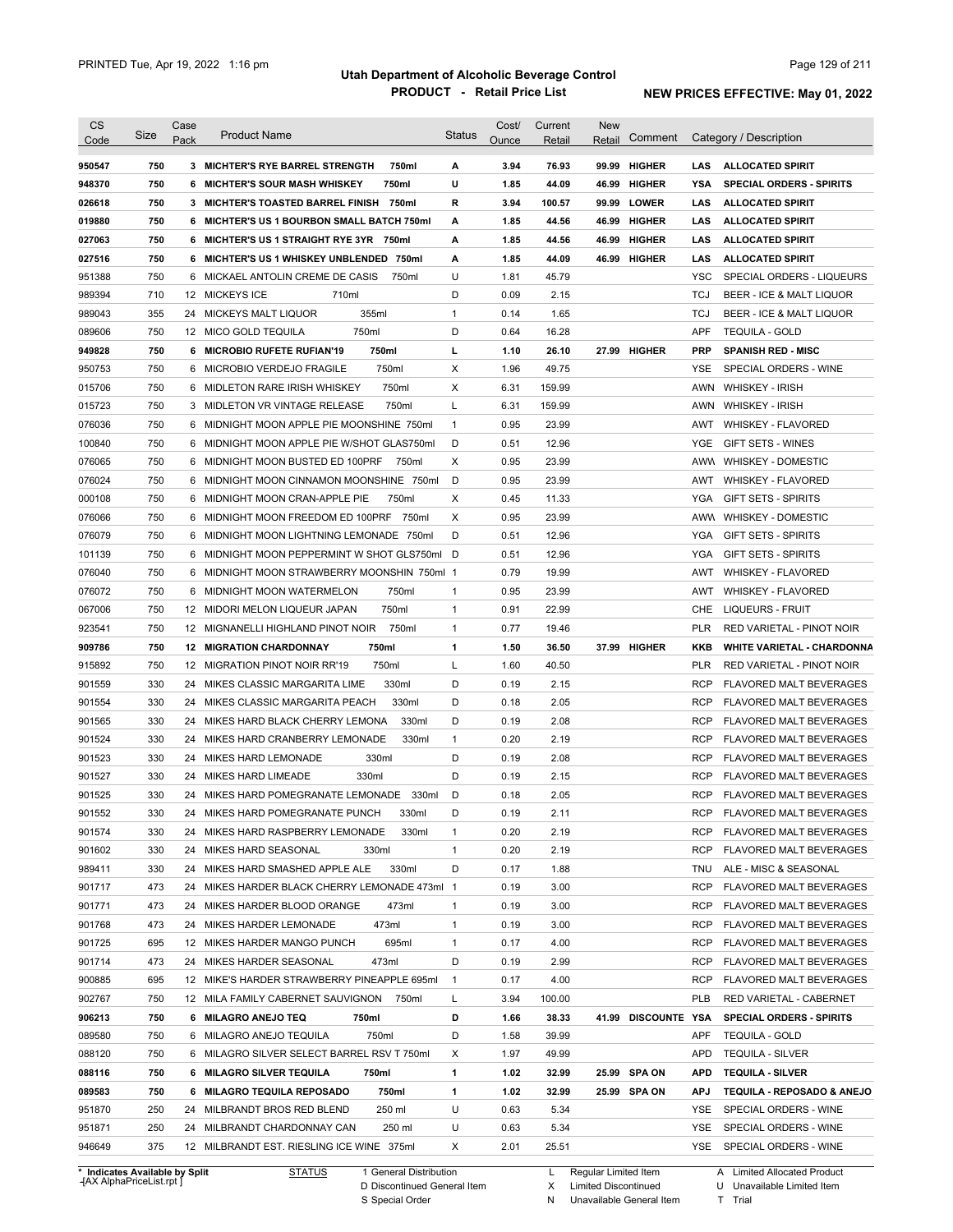|                                                                                                                      | Size  | Case | <b>Product Name</b>                        |           | <b>Status</b> | Cost/ | Current | <b>New</b> | Comment       |            | Category / Description           |
|----------------------------------------------------------------------------------------------------------------------|-------|------|--------------------------------------------|-----------|---------------|-------|---------|------------|---------------|------------|----------------------------------|
| Code                                                                                                                 |       | Pack |                                            |           |               | Ounce | Retail  | Retail     |               |            |                                  |
| 952976                                                                                                               | 750   |      | 12 MILBRANDT ESTATES SYRAH                 | 750ml     | U             | 0.88  | 22.26   |            |               | YSE.       | SPECIAL ORDERS - WINE            |
| 485990                                                                                                               | 20000 |      | 1 MILBRANDT FAMILY CAB KEG                 | 20000 ml  | U             | 0.44  | 300.46  |            |               | YSE        | SPECIAL ORDERS - WINE            |
| 953208                                                                                                               | 750   |      | 12 MILBRANDT FAMILY CABERNET               | 750ml     | Х             | 0.52  | 13.10   |            |               | <b>YSE</b> | SPECIAL ORDERS - WINE            |
| 485986                                                                                                               | 750   |      | 12 MILBRANDT FAMILY CABERNET               | 750 750ml | 1             | 0.54  | 11.81   |            | 13.81 SPA OFF | PLB        | <b>RED VARIETAL - CABERNET</b>   |
| 947757                                                                                                               | 20000 | 1    | MILBRANDT FAMILY CHARDONNAY                | 20000 ml  | U             | 0.44  | 300.46  |            |               | <b>YSE</b> | SPECIAL ORDERS - WINE            |
| 946694                                                                                                               | 750   |      | <b>12 MILBRANDT FAMILY RIESLING</b>        | 750ml     | 1             | 0.39  | 13.80   |            | 9.80 SPA ON   | <b>KKR</b> | <b>WHITE VARIETAL - RIESLING</b> |
| 920837                                                                                                               | 750   |      | 12 MILBRANDT FAMILY SYRAH                  | 750ml     | U             | 0.54  | 13.73   |            |               | YSE        | SPECIAL ORDERS - WINE            |
| 916713                                                                                                               | 750   |      | 12 MILBRANDT MERLOT ESTATES'16/17          | 750ml     | L             | 0.95  | 24.14   |            |               | PLF        | RED VARIETAL - MERLOT            |
| 952447                                                                                                               | 750   |      | 12 MILBRANDT PRIMITIVO<br>750ml            |           | U             | 0.79  | 20.05   |            |               | YSE        | SPECIAL ORDERS - WINE            |
| 951869                                                                                                               | 250   |      | 24 MILBRANDT ROSE CAN                      | 250 ml    | U             | 0.63  | 5.34    |            |               | <b>YSE</b> | SPECIAL ORDERS - WINE            |
| 952442                                                                                                               | 750   |      | 6 MILBRANDT SENTINEL BORDEAUX BLEND 750ml  |           | U             | 1.89  | 47.86   |            |               | <b>YSE</b> | SPECIAL ORDERS - WINE            |
| 031296                                                                                                               | 750   |      | 12 MILES GIN<br>750ml                      |           | 1             | 0.51  | 8.99    |            | 12.99 SPA OFF | AHW        | <b>GIN-DOMESTIC</b>              |
| 953926                                                                                                               | 750   |      | 750ml<br>12 MILOU ROSE                     |           | U             | 0.40  | 10.24   |            |               | YSE        | SPECIAL ORDERS - WINE            |
| 916314                                                                                                               | 375   |      | 12 MILZ-LAURETIUSHOF AUS GKA'05            | 375ml     | Х             | 2.66  | 33.70   |            |               | EVL        | LATE HARVEST - RIESLING, BA,     |
| 918652                                                                                                               | 750   |      | 6 MINA REAL MEZCAL REPOSADO                | 750ml     | Χ             | 1.59  | 40.42   |            |               | <b>APQ</b> | MEZCAL                           |
| 952059                                                                                                               | 750   |      | 6 MINER FAMILY ORACLE RED'13/14            | 750ml     | Х             | 2.26  | 57.29   |            |               | <b>PLD</b> | RED VARIETAL - MERITAGE          |
| 952888                                                                                                               | 19000 | 1    | MINER FAMILY RED BLEND KEG                 | 19000 ml  | U             | 1.18  | 758.55  |            |               | <b>YSE</b> | SPECIAL ORDERS - WINE            |
| 027171                                                                                                               | 750   | 6    | MINOR CASE STRAIGHT RYE                    | 750ml     | A             | 1.70  | 42.99   |            |               | LAS        | <b>ALLOCATED SPIRIT</b>          |
| 918817                                                                                                               | 750   |      | 15 MIONETTO GRAN ROSE                      | 750ml     | X             | 0.34  | 8.62    |            |               | <b>IPL</b> | SPARKLING WINE - ITALIAN         |
| 910172                                                                                                               | 750   | 6    | MIONETTO GRAPPA DI PROSECCO                | 750ml     | U             | 1.39  | 35.17   |            |               | ATR        | BRANDY - GRAPPA & EAUX DE \      |
| 915206                                                                                                               | 750   |      | 12 MIONETTO NOVELLO'08                     | 750ml     | X             | 0.43  | 10.83   |            |               | <b>PRK</b> | ITALIAN RED - MISC DOC           |
| 729451                                                                                                               | 750   |      | 12 MIONETTO PROSEC SERGIO 1887 X-DRY 750ml |           | Х             | 0.68  | 17.18   |            |               | IPI        | SPARKLING WINE - PROSECCO        |
| 729493                                                                                                               | 1500  |      | 6 MIONETTO PROSECCO BRUT                   | 1500ml    | г             | 0.53  | 25.99   |            | 26.99 HIGHER  | IPI        | <b>SPARKLING WINE - PROSECCO</b> |
| 729498                                                                                                               | 750   |      | 12 MIONETTO VALDO PROSECCO DOCG            | 750ml     | X             | 0.67  | 16.99   |            |               | <b>IHL</b> | SPARKLING WINE - EXTRA DRY       |
| 729506                                                                                                               | 750   |      | 12 MIQUEL PONS CAVA BRUT                   | 750ml     | $\mathbf{1}$  | 0.45  | 11.49   |            |               | IPP        | SPARKLING WINE - SPANISH CA      |
| 950585                                                                                                               | 750   |      | 12 MIRA CABERNET SAUV NAPA'11              | 750ml     | х             | 1.06  | 27.00   |            |               | <b>PLB</b> | RED VARIETAL - CABERNET          |
| 950580                                                                                                               | 750   |      | 12 MIRA CHARDONNAY NAPA'13/17              | 750ml     | Х             | 1.22  | 30.99   |            |               | <b>KKB</b> | WHITE VARIETAL - CHARDONN/       |
| 916925                                                                                                               | 750   |      | 12 MIRABELLE BRUT ROSE NV                  | 750ml     | L             | 1.10  | 28.01   |            |               | <b>IHS</b> | SPARKLING WINE - BLANC DE N      |
| 917667                                                                                                               | 750   |      | 750ml<br>12 MIRADOR IBERICO NV             |           | х             | 0.44  | 11.12   |            |               | <b>PRN</b> | SPANISH RED - RIOJA              |
| 486300                                                                                                               | 750   |      | 12 MIRASSOU CABERNET                       | 750ml     | $\mathbf{1}$  | 0.47  | 11.99   |            |               | PLB        | RED VARIETAL - CABERNET          |
| 589370                                                                                                               | 750   |      | 12 MIRASSOU CHARDONNAY                     | 750ml     | $\mathbf{1}$  | 0.47  | 11.99   |            |               | KKB        | WHITE VARIETAL - CHARDONN/       |
| 486350                                                                                                               | 750   |      | 750ml<br>12 MIRASSOU MERLOT                |           | D             | 0.47  | 11.99   |            |               | PLF        | RED VARIETAL - MERLOT            |
| 489388                                                                                                               | 750   |      | <b>12 MIRASSOU PINOT NOIR</b><br>750ml     |           | 1             | 0.47  | 9.99    |            | 11.99 SPA OFF | <b>PLR</b> | <b>RED VARIETAL - PINOT NOIR</b> |
| 486570                                                                                                               | 750   |      | 12 MIRASSOU SUNSET RED                     | 750ml     | D             | 0.48  | 12.12   |            |               | <b>PFP</b> | RED GENERIC - RED TABLE & P      |
| 921162                                                                                                               | 750   |      | 12 MIRAVAL COTES DU PRVCE ROSE'19/20 750ml |           | L             | 1.00  | 25.33   |            |               | MPX        | ROSE WINE - IMPORTED             |
| 011074                                                                                                               | 750   |      | 1 MISTER SAM TRIBUTE WHISKEY               | 750ml     |               |       |         |            |               |            |                                  |
| 915905                                                                                                               |       |      |                                            |           |               |       |         |            |               |            |                                  |
|                                                                                                                      |       |      |                                            |           | А             | 9.85  | 249.86  |            |               |            | AWH WHISKEY - BOURBON & TENNE:   |
|                                                                                                                      | 750   |      | 12 MITOLO CABERNET JESTER'15/17            | 750ml     | x             | 0.45  | 11.34   |            |               | PRY        | <b>AUSTRALIAN RED</b>            |
|                                                                                                                      | 750   |      | 12 MITOLO JESTER SANGIOVESE ROSE'          | 750ml     | U             | 0.72  | 18.29   |            |               | <b>MPQ</b> | ROSE WINE - VARIETAL & VIN G     |
|                                                                                                                      | 750   |      | 12 MITOLO JESTER SHIRAZ'16/17              | 750ml     | х             | 0.45  | 11.34   |            |               | <b>PRY</b> | <b>AUSTRALIAN RED</b>            |
|                                                                                                                      | 750   |      | 12 MITOLO JESTER VERMENTINO'14/17 750ml    |           | Х             | 0.36  | 9.24    |            |               | KRT        | <b>AUSTRALIAN WHITE</b>          |
|                                                                                                                      | 750   |      | 6 MITOLO SHIRAZ GAM'9/10                   | 750ml     | х             | 1.06  | 27.00   |            |               | PRY        | <b>AUSTRALIAN RED</b>            |
|                                                                                                                      | 750   |      | 12 MITOLO SHIRAZ SAVITAR'07                | 750ml     | U             | 1.92  | 48.62   |            |               | PRY        | <b>AUSTRALIAN RED</b>            |
|                                                                                                                      | 375   |      | 3 MIXED HOLIDAY WINE GIFT PACK             | 375ml     | D             | 1.62  | 20.52   |            |               | YGE        | GIFT SETS - WINES                |
|                                                                                                                      | 750   |      | 12 M-MUGNERET ECHEZEAUX VV'06              | 750ml     | U             | 4.73  | 119.94  |            |               | <b>PRB</b> | FRENCH RED - BURGUNDY            |
|                                                                                                                      | 750   |      | 12 M-MUGNERET GR. ECHEZEAUX'09             | 750ml     | U             | 5.98  | 151.65  |            |               | <b>PRB</b> | FRENCH RED - BURGUNDY            |
|                                                                                                                      | 750   |      | 12 M-MUGNERET GRANDS ECHEZEAUX'07 750ml    |           | U             | 5.51  | 139.78  |            |               | <b>PRB</b> | FRENCH RED - BURGUNDY            |
|                                                                                                                      | 750   |      | 12 M-MUGNERET RICHEBOURG'07                | 750ml     | х             | 11.13 | 282.34  |            |               | <b>PRB</b> | FRENCH RED - BURGUNDY            |
|                                                                                                                      | 750   |      | 12 M-MUGNERET SAVIGNY BEAUNE'07            | 750ml     | х             | 1.64  | 41.47   |            |               | <b>PRB</b> | FRENCH RED - BURGUNDY            |
|                                                                                                                      | 473   |      | 24 MOAB BREWERY JOHNNY B'S IPA             | 473 ml    | $\mathbf{1}$  | 0.16  | 2.55    |            |               | <b>TNF</b> | ALE - BITTER & ESB               |
| 916785<br>914314<br>917860<br>915904<br>203359<br>917204<br>918174<br>917206<br>911580<br>913937<br>918266<br>950304 | 473   |      | 24 MOAB BREWERY PALE ALE                   | 473ml     | $\mathbf{1}$  | 0.14  | 2.29    |            |               | <b>TNC</b> | ALE - PALE                       |
|                                                                                                                      | 473   |      | 24 MOAB BREWERY RED RYE IPA                | 473ml     | D             | 0.14  | 2.25    |            |               | <b>TNF</b> | ALE - BITTER & ESB               |
| 914801<br>989408<br>952822                                                                                           | 750   |      | 6 MOAB DISTILLING CLASS 5 VODKA            | 750ml     | $\mathbf{1}$  | 0.99  | 24.99   |            |               | ADW        | VODKA - DOMESTIC                 |
| 953404                                                                                                               | 750   |      | 6 MOAB DISTILLING SPOT ON GIN              | 750ml     | L             | 1.06  | 26.99   |            |               | AHW        | <b>GIN - DOMESTIC</b>            |

**Case** [AX AlphaPriceList.rpt ]

D Discontinued General Item S Special Order

Regular Limited Item

X

Limited Discontinued

T Trial

N Unavailable General Item

U Unavailable Limited Item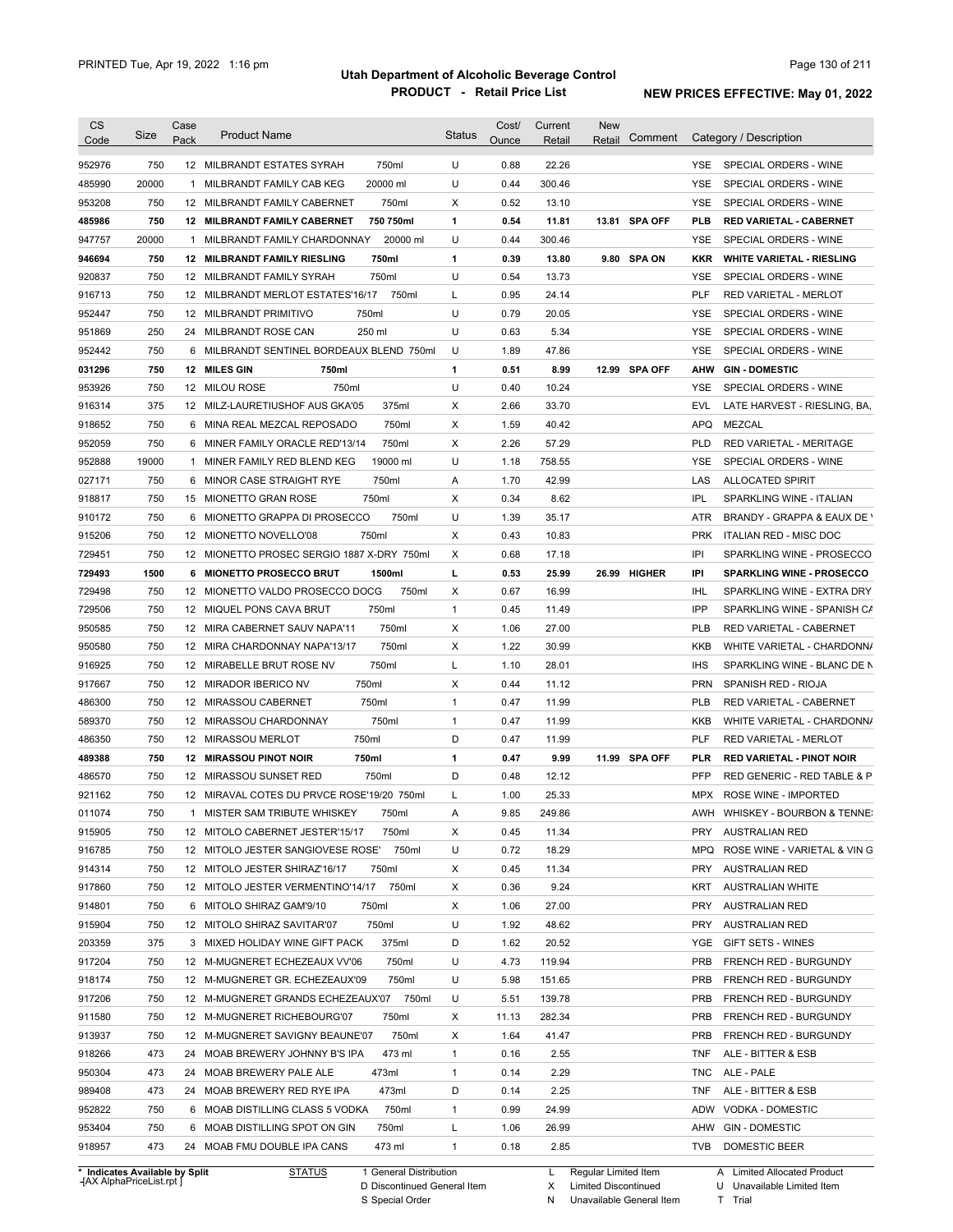| <b>CS</b><br>Code | Size       | Case<br>Pack | <b>Product Name</b>                         | <b>Status</b> | Cost/<br>Ounce | Current<br>Retail | <b>New</b><br>Retail | Comment       |            | Category / Description            |
|-------------------|------------|--------------|---------------------------------------------|---------------|----------------|-------------------|----------------------|---------------|------------|-----------------------------------|
|                   |            |              |                                             |               |                |                   |                      |               |            |                                   |
| 042509            | 750        |              | 6 MOCAMBO RUM<br>750ml                      | D             | 2.17           | 55.13             |                      |               |            | YGA GIFT SETS - SPIRITS           |
| 989012            | 355        |              | 355 ml<br>24 MODELO NEGRA DARK ALE          | $\mathbf{1}$  | 0.17           | 2.05              |                      |               | TNL        | ALE - RED, AMBER, BROWN           |
| 901824            | 473        |              | 473 ml<br>24 MODERN TIMES ORDERVILLE        | D             | 0.24           | 3.85              |                      |               | TNC        | ALE - PALE                        |
| 901823            | 473        |              | 24 MODERN TIMES SEASONAL<br>473 ml          | D             | 0.24           | 3.85              |                      |               | TNU        | ALE - MISC & SEASONAL             |
| 908580            | 750        |              | 750ml<br>6 MOET CHANDON IMPERIAL            | U             | 1.98           | 50.14             |                      |               | YSE        | SPECIAL ORDERS - WINE             |
| 954915            | 750        |              | 750ml<br>6 MOET CHANDON IMPERIAL ROSE       | Г             | 2.76           | 69.99             |                      |               | IPH        | SPARKLING WINE - FRENCH & C       |
| 710590            | 750        |              | 750ml<br>6 MOET GRAND VINTAGE BRU'12        | L             | 2.37           | 59.99             |                      |               | IPH        | SPARKLING WINE - FRENCH & C       |
| 909466            | 750        |              | 6 MOET ICE IMPERIAL<br>750ml                | L             | 2.44           | 61.99             |                      |               | <b>IPH</b> | SPARKLING WINE - FRENCH & C       |
| 710806            | 750        |              | 6 MOET IMPERIAL BRUT CHAMPAGNE<br>750ml     | г             | 2.05           | 49.99             |                      | 51.99 HIGHER  | IHL.       | <b>SPARKLING WINE - EXTRA DRY</b> |
| 710804            | 187        | 24           | 187ml<br>MOET IMPERIAL CHAMPAGNE            | U             | 2.21           | 13.99             |                      |               | YSE        | SPECIAL ORDERS - WINE             |
| 710910            | 750        |              | 750ml<br>6 MOET NECTAR IMPERIAL             | Г             | 2.17           | 54.99             |                      |               | IHI        | SPARKLING WINE - SPUMANTE         |
| 920877            | 750        |              | 750ml<br>6 MOET NECTAR IMPERIAL ROSE        | L             | 2.44           | 61.99             |                      |               | IPH        | SPARKLING WINE - FRENCH & C       |
| 219133            | 750        |              | 6 MOET NECTAR IMPERIAL ROSE LIGHT UP 750ml  | U             | 2.44           | 61.99             |                      |               | YSE        | SPECIAL ORDERS - WINE             |
| 803475            | 1500       |              | 6 MOGEN DAVID BLACKBERRY KPM<br>1500 ml     | 1             | 0.22           | 7.99              |                      | 10.99 SPA OFF | <b>GFE</b> | <b>WINE FRUIT</b>                 |
| 487010            | 1500       |              | 1500 ml<br>6 MOGEN DAVID CONCORD KPM        | $\mathbf{1}$  | 0.22           | 10.99             |                      |               | GFE        | WINE - FRUIT                      |
| 803493            | 1500       | 6            | MOGEN DAVID POMEGRANATE KPM<br>1500 ml      | D             | 0.22           | 10.99             |                      |               | GFE        | WINE - FRUIT                      |
| 418710            | 750        |              | 750ml<br><b>12 MOHUA SAUVIGNON BLANC</b>    | 1             | 0.59           | 14.06             |                      | 14.99 HIGHER  | <b>KRV</b> | <b>NEW ZEALAND WHITE</b>          |
| 950566            | 750        |              | 750ml<br>12 MOILLARD GRIVOT COTEDE NUITS    | U             | 1.05           | 26.54             |                      |               | YSE        | SPECIAL ORDERS - WINE             |
| 916778            | 750        |              | 12 MOLET VALENCIA'12/13<br>750ml            | X             | 0.32           | 8.18              |                      |               | <b>PRP</b> | SPANISH RED - MISC                |
| 919605            | 750        | 6            | MOLLYDOOKER BLUE EYED BOY SHIRAZ 750ml      | U             | 2.27           | 57.69             |                      |               | YSE        | SPECIAL ORDERS - WINE             |
| 418719            | 750        |              | 12 MOLLYDOOKER BOXER SHIRAZ'17/19<br>750ml  | г             | 1.18           | 31.06             | 29.99                | <b>LOWER</b>  | <b>PRY</b> | <b>AUSTRALIAN RED</b>             |
| 418721            | 750        |              | 12 MOLLYDOOKER TWO LEFTFEET'13/14<br>750ml  | г             | 1.18           | 30.78             |                      | 29.99 LOWER   | <b>PRY</b> | <b>AUSTRALIAN RED</b>             |
| 989025            | 355        |              | 355ml<br>24 MOLSON ICE                      | D             | 0.14           | 1.69              |                      |               | TCJ        | BEER - ICE & MALT LIQUOR          |
| 916795            | 750        |              | 750ml<br>12 MOMMESSIN BEAUJ NOUVEAU'20      | X             | 0.29           | 7.36              |                      |               | LTO        | <b>WINE OFFER</b>                 |
| 912615            | 750        |              | 12 MOMMESSIN BEAUJOLAIS NOUVEAU'21<br>750ml | L             | 0.61           | 15.51             |                      |               | YGE        | GIFT SETS - WINES                 |
| 917250            | 750        |              | 750ml<br>12 MOMO SAUV BLANC NZ'10/11        | X             | 0.67           | 17.02             |                      |               | <b>KRV</b> | NEW ZEALAND WHITE                 |
|                   |            |              | 750ml                                       |               | 0.48           |                   |                      |               | <b>GPW</b> |                                   |
| 910657            | 750<br>750 |              | <b>12 MOMOKAWA DIAMOND SAKE</b><br>750ml    | 1<br>X        | 0.63           | 15.29<br>16.02    | 12.29                | SPA ON        | <b>GPW</b> | <b>SAKE - DOMESTIC</b>            |
| 907972            |            |              | 12 MOMOKAWA ORGANIC JUNMAI SAKE             |               |                |                   |                      |               |            | SAKE - DOMESTIC                   |
| 911256            | 750        |              | <b>12 MOMOKAWA PEARL SAKE</b><br>750ml      | 1             | 0.48           | 15.29             | 12.29                | <b>SPA ON</b> | <b>GPW</b> | <b>SAKE - DOMESTIC</b>            |
| 910518            | 750        |              | 750ml<br>12 MOMOKAWA RUBY SAKE              | х             | 0.55           | 13.99             |                      |               | <b>GPW</b> | SAKE - DOMESTIC                   |
| 910519            | 750        |              | <b>12 MOMOKAWA SILVER SAKE</b><br>750ml     | 1             | 0.48           | 15.29             | 12.29                | <b>SPA ON</b> | <b>GPW</b> | <b>SAKE - DOMESTIC</b>            |
| 589988            | 750        |              | 750ml<br>12 MON FRERE CHARDONNAY            | $\mathbf{1}$  | 0.57           | 14.34             |                      |               | KKB        | WHITE VARIETAL - CHARDONN/        |
| 486956            | 750        |              | 750ml<br>12 MON FRERE PINOT NOIR            | 1             | 0.67           | 17.06             |                      |               | PLR        | RED VARIETAL - PINOT NOIR         |
| 918825            | 355        |              | 355ml<br>24 MONACO CITRUS RUSH              | 1             | 0.25           | 3.00              |                      |               | CWU        | PREMIXED - MISC                   |
| 918807            | 355        |              | 24 MONACO TEQUILA LIME CRUSH<br>355ml       | 1             | 0.25           | 3.00              |                      |               |            | CWU PREMIXED - MISC               |
| 045036            | 750        |              | 750ml<br>12 MONARCH 151 PR RUM              | 1             | 0.67           | 17.06             |                      |               | ALU        | <b>RUM - MISC</b>                 |
| 013978            | 1750       |              | 1750ml<br>6 MONARCH CANADIAN                | D             | 0.16           | 9.72              |                      |               | AWB        | <b>WHISKEY - CANADIAN</b>         |
| 045016            | 750        |              | 750ml<br>12 MONARCH PLATA RUM               | D             | 0.20           | 4.99              |                      |               | ALE        | <b>RUM - LIGHT</b>                |
| 045018            | 1750       |              | 1750ml<br>6 MONARCH PLATA RUM               | 1             | 0.25           | 15.13             |                      | 14.99 LOWER   | ALE        | <b>RUM - LIGHT</b>                |
| 915734            | 750        |              | 750ml<br>12 MONCHHOF ESTATE RIESLING'16     | х             | 0.37           | 9.43              |                      |               | KRH        | <b>GERMAN WHITE - MOSEL</b>       |
| 915547            | 750        |              | 12 MONCHHOF RIES MOS SLATE SP'10/12 750ml   | х             | 0.80           | 20.23             |                      |               | <b>KRH</b> | <b>GERMAN WHITE - MOSEL</b>       |
| 915596            | 750        |              | 750ml<br>12 MONCHHOF URZIGER WURZ AUS'08/9  | х             | 1.33           | 33.84             |                      |               | KRH        | <b>GERMAN WHITE - MOSEL</b>       |
| 915549            | 750        |              | 750ml<br>12 MONCHHOF URZIGER WURZ KAB'16    | х             | 0.91           | 23.10             |                      |               | <b>KRH</b> | <b>GERMAN WHITE - MOSEL</b>       |
| 915551            | 750        |              | 12 MONCHHOF URZIGER WURZ SP'10/12<br>750ml  | х             | 0.95           | 23.99             |                      |               | <b>KRH</b> | <b>GERMAN WHITE - MOSEL</b>       |
| 909716            | 750        |              | 12 MONEY RANCH RD MERLOT '06<br>750ml       | U             | 1.34           | 33.97             |                      |               | YSE        | SPECIAL ORDERS - WINE             |
| 909717            | 750        |              | 750ml<br>12 MONEY RD RANCH CAB SAUV 01      | х             | 2.95           | 74.89             |                      |               | YSE        | SPECIAL ORDERS - WINE             |
| 590210            | 750        |              | 750ml<br>12 MONIKER CHARDONNAY              | D             | 0.43           | 10.80             |                      |               | KKB        | WHITE VARIETAL - CHARDONN/        |
| 028693            | 1000       |              | 1000ml<br>3 MONKEY 47 GIN SCHWARZWALD       | $\mathbf{1}$  | 1.57           | 52.99             |                      |               | AHX        | <b>GIN - IMPORTED</b>             |
| 028699            | 375        |              | 375 ml<br>6 MONKEY 47 GIN SCHWARZWALD       | х             | 3.15           | 39.99             |                      |               | AHX        | <b>GIN - IMPORTED</b>             |
|                   |            |              | 750ml                                       | 1             |                | 9.06              |                      | 12.06 SPA OFF | <b>KRV</b> |                                   |
| 418595            | 750        |              | <b>12 MONKEY BAY SAUVIGNON BLANC</b>        |               | 0.48           |                   |                      |               |            | <b>NEW ZEALAND WHITE</b>          |
| 005635            | 750        |              | 750ml<br>6 MONKEY SHOULDER WHISKEY          | $\mathbf{1}$  | 1.38           | 34.99             |                      |               | AWR        | WHISKY - SCOTCH BLENDED           |
| 005844            | 1750       |              | 6 MONKEY SHOULDER WHISKEY<br>1750 ml        | $\mathbf{1}$  | 1.06           | 62.99             |                      |               | AWR        | WHISKY - SCOTCH BLENDED           |
| 034527            | 375        |              | 375ml<br>24 MONOPOLOWA POTATO VODKA         | $\mathbf{1}$  | 0.63           | 7.99              |                      |               | ADF        | VODKA - BASIC                     |
| 034514            | 750        |              | 12 MONOPOLOWA POTATO VODKA<br>750ml         | 1             | 0.55           | 15.99             |                      | 13.99 SPA ON  | ADF        | <b>VODKA - BASIC</b>              |

**Case** [AX AlphaPriceList.rpt ]

D Discontinued General Item S Special Order

X Limited Discontinued

N Unavailable General Item

U Unavailable Limited Item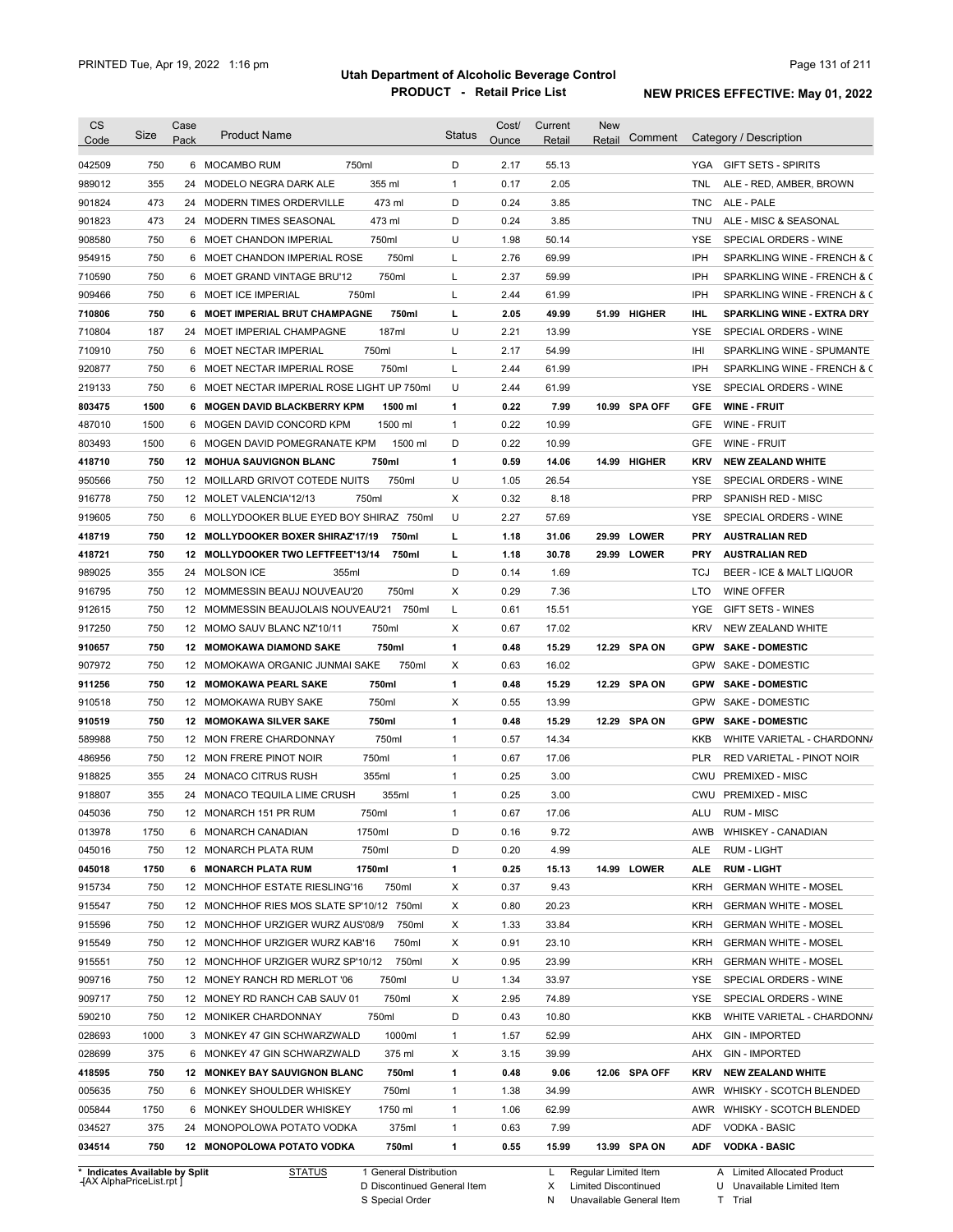| 034510<br>1000<br>1000ml<br>$\mathbf{1}$<br>0.53<br>15.99<br>17.99 SPA OFF<br><b>VODKA - BASIC</b><br>12 MONOPOLOWA POTATO VODKA<br><b>ADF</b><br>1750<br>1750ml<br>$\mathbf{1}$<br>0.51<br>29.99<br>VODKA - BASIC<br>034515<br>6 MONOPOLOWA POTATO VODKA<br>ADF<br>750<br>D<br>028698<br>12 MONOPOLOWA VIENNA DRY GIN<br>750ml<br>0.52<br>13.09<br>AHG<br>GIN - DRY<br>750<br>750ml<br>г<br>1.26<br>29.99<br>912882<br>12 MONSANTO CHIANTI RISERVA'15/16<br>31.99 HIGHER<br><b>PRH</b><br><b>ITALIAN RED - CHIANTI</b><br>375<br>Х<br>3.96<br>371405<br>6 MONSANTO CHIMERA VIN SANTO'95<br>375ml<br>50.23<br>EVL<br>LATE HARVEST - RIESLING, BA,<br>750<br>U<br>918003<br>12 MONTAGE MIXED CASE'10<br>750ml<br>52.96<br>1,343.17<br>YSE<br>SPECIAL ORDERS - WINE<br>750ml<br>988184<br>750<br>12 MONTANA RIOJA CRIANZA'18<br>L<br>0.57<br>14.06<br>14.49 HIGHER<br><b>PRN</b><br><b>SPANISH RED - RIOJA</b><br>750ml<br>912906<br>750<br>12 MONTANA RIOJA RESERVA'15<br>L<br>0.73<br>18.06<br>18.49 HIGHER<br><b>PRN</b><br><b>SPANISH RED - RIOJA</b><br>750<br>U<br>0.36<br>9.06<br>912002<br>12 MONTANA RIOJA TINTO '15<br>750ml<br><b>PRN</b><br>SPANISH RED - RIOJA<br>750<br>750ml<br>г<br>15.99 HIGHER<br>IPH<br>12 MONTAND BRUT BLNC D BLNC NV<br>0.63<br>14.99<br><b>SPARKLING WINE - FRENCH &amp; C</b><br>750<br>750ml<br>Х<br>0.48<br><b>PRP</b><br>916736<br>12 MONTE ALINA TORO'06/8<br>12.17<br>SPANISH RED - MISC<br>750<br>$\mathbf{1}$<br>15.49 HIGHER<br><b>12 MONTE ANTICO ROSSO</b><br>750ml<br>0.61<br>14.99<br>PRI<br><b>ITALIAN RED - TUSCANY</b><br>750<br>750ml<br>U<br>0.61<br>15.53<br><b>YSA</b><br>12 MONTE XANIC KRISTEL SAUV BLANC<br>SPECIAL ORDERS - SPIRITS<br>750<br>г<br>0.52<br>12.06<br>13.25 HIGHER<br><b>PRN</b><br>12 MONTEBUENA RIOJA'19<br>750ml<br><b>SPANISH RED - RIOJA</b><br>750<br>12 MONTECASTRO ALCONTE DUERO'7/09<br>750ml<br>Х<br>1.04<br>26.29<br><b>PRP</b><br>SPANISH RED - MISC<br>750<br>Х<br>1.52<br>38.43<br><b>PRP</b><br>6 MONTECASTRO RIBERA DUERO'7/08<br>750ml<br>SPANISH RED - MISC<br>U<br>750<br>12 MONTEFIORE RED<br>750ml<br>0.72<br>18.26<br>SPECIAL ORDERS - WINE<br>YSE<br>375<br>375ml<br>0.36<br>4.59<br>24 MONTEGO BAY GOLD RUM<br>$\mathbf{1}$<br>ALJ<br><b>RUM - DARK</b><br>750<br>750ml<br>$\mathbf{1}$<br>0.29<br>7.29<br>12 MONTEGO BAY GOLD RUM<br>ALJ<br><b>RUM - DARK</b><br>1750<br>1750ml<br>$\mathbf{1}$<br>0.29<br>16.99<br><b>RUM - DARK</b><br>6 MONTEGO BAY GOLD RUM<br>ALJ<br>375<br>375ml<br>$\mathbf{1}$<br>0.36<br>4.59<br>24 MONTEGO BAY RUM SILVER<br>ALE<br><b>RUM - LIGHT</b><br>750<br>0.29<br>7.29<br>750ml<br>$\mathbf{1}$<br>12 MONTEGO BAY RUM SILVER<br>ALE<br><b>RUM - LIGHT</b><br>0.29<br>045098<br>1750<br>1750ml<br>$\mathbf{1}$<br>16.99<br>MONTEGO BAY SILVER RUM<br>ALE<br>RUM - LIGHT<br>6<br>750<br>750ml<br>Х<br>0.91<br>22.99<br><b>PRT</b><br>988561<br>12 MONTES ALPHA CABERNET'16/17<br><b>CHILEAN RED</b><br>750<br>750ml<br>L<br>0.91<br>22.99<br><b>PRT</b><br>911475<br>12 MONTES ALPHA CARMENERE'16/17<br><b>CHILEAN RED</b><br>913769<br>750<br>750ml<br>х<br>0.70<br>17.87<br><b>KRR</b><br>12 MONTES ALPHA CHARDONNAY'13<br>CHILEAN WHITE<br>914633<br>750<br>750ml<br>Х<br>2.15<br>54.56<br><b>PRT</b><br>6<br>MONTES ALPHA M'10/11<br><b>CHILEAN RED</b><br>909938<br>750<br>750ml<br>Х<br>0.92<br>23.29<br>SPECIAL ORDERS - WINE<br>12 MONTES ALPHA PINOT NOIR<br>YSE<br>750<br>750ml<br>х<br>0.92<br>23.40<br><b>PRT</b><br>915313<br>12 MONTES ALPHA SYRAH APALTA'07/8<br><b>CHILEAN RED</b><br>750<br>750ml<br>L<br>0.55<br>13.99<br>418774<br>12 MONTES CAB SAUV CLASSIC'20<br>PRT<br><b>CHILEAN RED</b><br>750<br>L<br>0.55<br>13.99<br>915344<br>12 MONTES CLASSIC SAUV BLANC'17/18<br>750ml<br><b>KRR</b><br>CHILEAN WHITE<br>914887<br>750<br>750ml<br>Х<br>3.20<br>81.09<br><b>PRT</b><br>6<br>MONTES FOLLY STA CRUZ'06<br><b>CHILEAN RED</b><br>Х<br>915589<br>750<br>12 MONTES LEYDA SAUV BLANC'16/17<br>750ml<br>0.63<br>15.99<br><b>KRR</b><br>CHILEAN WHITE<br>Х<br>750<br>12 MONTES MERLOT CLASSIC'14<br>750ml<br>0.28<br>7.07<br><b>PRT</b><br><b>CHILEAN RED</b><br>750<br>12 MONTETI CABURNIO TOSCANA'10/11 7 750ml<br>U<br>0.88<br>22.22<br>PRI<br><b>ITALIAN RED - TUSCANY</b><br>750<br>0.28<br>10.06<br>7.06 SPA ON<br>12 MONTEVINA PINOT GRIGIO<br>750ml<br>D<br>KKH WHITE VARIETAL - PINOT GRIS<br>750ml<br>D<br>9.07<br>750<br>12 MONTEVINA WHITE ZIN<br>0.36<br>MHJ<br>750<br>12 MONTEZUMA GOLD TEQUILA<br>750ml<br>1<br>0.43<br>8.99<br>10.99 SPA OFF<br><b>APF</b><br><b>TEQUILA - GOLD</b><br>1750<br>1750ml<br>0.39<br>22.99<br>6 MONTEZUMA GOLD TEQUILA<br>$\mathbf{1}$<br>APF<br><b>TEQUILA - GOLD</b><br>1000ml<br>1000<br>12 MONTEZUMA TRIPLE SEC<br>$\mathbf{1}$<br>0.15<br>4.99<br>CHB<br>750ml<br>10.99 SPA OFF<br>750<br>12 MONTEZUMA WHITE TEQUILA<br>1<br>0.43<br>8.99<br><b>APD</b><br><b>TEQUILA - SILVER</b><br>750ml<br>L<br>750<br>12 MONTFORT VOUVRAY'18/19<br>0.71<br>18.06<br><b>KRB</b><br>6.89<br>750<br>12 MONTGRAS CARMENERE RESERVA'14/15 750ml<br>Х<br>0.27<br>PRT<br><b>CHILEAN RED</b><br>750<br>6 MONT-MARCAL BRUT ROSADO'18/19<br>750ml<br>х<br>0.73<br>18.49<br><b>IHS</b><br>750<br>21.89<br>6 MONT-MARCAL EXTRAMARIUM BRUT<br>750ml<br>х<br>0.86<br>IHP<br>750ml<br>15.27<br>750<br>12 MOONDARA HOLLY GARDEN PINO GR'<br>х<br>0.60<br>KRT<br><b>AUSTRALIAN WHITE</b><br>14.29<br>GPW SAKE - DOMESTIC<br>750<br>12 MOONSTONE ASIAN PEAR SAKE<br>750ml<br>L<br>0.56<br>750ml<br>13.05<br>750<br>12 MOONSTONE CUCUMBER MINT SAKE<br>U<br>0.51<br>YSE<br>SPECIAL ORDERS - WINE<br>750ml<br>42.90<br>951553<br>750<br>12 MOORODUC PINOT GRIS SKINS<br>L<br>1.69<br>MOX ORANGE WINE - IMPORTED<br>750ml<br>950853<br>750<br>12 MORA ESTATE VALPO'16<br>Х<br>1.22<br>30.99<br><b>PLQ</b><br>RED VARIETAL - SANGIOVESE,<br>917787<br>22.07<br>750<br>12 MORDOREE CDR ROSE DAME'20<br>750ml<br>L<br>0.87<br><b>MPQ</b><br>ROSE WINE - VARIETAL & VIN G<br>917381<br>750<br>12 MORDOREE LIRAC REINE BOIS'18<br>750ml<br>L<br>1.75<br>42.56<br>44.49 HIGHER<br><b>PRD</b><br><b>FRENCH RED - RHONE</b><br>917887<br>750<br>12 MORDOREE TAVEL REINEBOIS'09<br>750ml<br>Х<br>1.32<br>33.48<br>YSE<br>SPECIAL ORDERS - WINE<br>750<br>750ml<br>1.25<br>908175<br>12 MORDOREE TAVEL ROSE DAME'20<br>L<br>31.65<br>MPX ROSE WINE - IMPORTED | <b>CS</b><br>Code | Size | Case<br>Pack | <b>Product Name</b> | <b>Status</b> | Cost/<br>Ounce | Current<br>Retail | <b>New</b><br>Retail | Comment | Category / Description      |
|--------------------------------------------------------------------------------------------------------------------------------------------------------------------------------------------------------------------------------------------------------------------------------------------------------------------------------------------------------------------------------------------------------------------------------------------------------------------------------------------------------------------------------------------------------------------------------------------------------------------------------------------------------------------------------------------------------------------------------------------------------------------------------------------------------------------------------------------------------------------------------------------------------------------------------------------------------------------------------------------------------------------------------------------------------------------------------------------------------------------------------------------------------------------------------------------------------------------------------------------------------------------------------------------------------------------------------------------------------------------------------------------------------------------------------------------------------------------------------------------------------------------------------------------------------------------------------------------------------------------------------------------------------------------------------------------------------------------------------------------------------------------------------------------------------------------------------------------------------------------------------------------------------------------------------------------------------------------------------------------------------------------------------------------------------------------------------------------------------------------------------------------------------------------------------------------------------------------------------------------------------------------------------------------------------------------------------------------------------------------------------------------------------------------------------------------------------------------------------------------------------------------------------------------------------------------------------------------------------------------------------------------------------------------------------------------------------------------------------------------------------------------------------------------------------------------------------------------------------------------------------------------------------------------------------------------------------------------------------------------------------------------------------------------------------------------------------------------------------------------------------------------------------------------------------------------------------------------------------------------------------------------------------------------------------------------------------------------------------------------------------------------------------------------------------------------------------------------------------------------------------------------------------------------------------------------------------------------------------------------------------------------------------------------------------------------------------------------------------------------------------------------------------------------------------------------------------------------------------------------------------------------------------------------------------------------------------------------------------------------------------------------------------------------------------------------------------------------------------------------------------------------------------------------------------------------------------------------------------------------------------------------------------------------------------------------------------------------------------------------------------------------------------------------------------------------------------------------------------------------------------------------------------------------------------------------------------------------------------------------------------------------------------------------------------------------------------------------------------------------------------------------------------------------------------------------------------------------------------------------------------------------------------------------------------------------------------------------------------------------------------------------------------------------------------------------------------------------------------------------------------------------------------------------------------------------------------------------------------------------------------------------------------------------------------------------------------------------------------------------------------------------------------------------------------------------------------------------------------------------------------------------------------------------------------------------------------------------------------------------------------------------------------------------------------------------------------------------------------------------------------------------------------------------------------------------------------------------------------------------------------------------------------------------------------------------------------------------------------------------------------------------------------------------------------------------------------------------------------------------------------------------------------------------------------------------------------------------------------------------------------------------------------------------------------------------------------|-------------------|------|--------------|---------------------|---------------|----------------|-------------------|----------------------|---------|-----------------------------|
|                                                                                                                                                                                                                                                                                                                                                                                                                                                                                                                                                                                                                                                                                                                                                                                                                                                                                                                                                                                                                                                                                                                                                                                                                                                                                                                                                                                                                                                                                                                                                                                                                                                                                                                                                                                                                                                                                                                                                                                                                                                                                                                                                                                                                                                                                                                                                                                                                                                                                                                                                                                                                                                                                                                                                                                                                                                                                                                                                                                                                                                                                                                                                                                                                                                                                                                                                                                                                                                                                                                                                                                                                                                                                                                                                                                                                                                                                                                                                                                                                                                                                                                                                                                                                                                                                                                                                                                                                                                                                                                                                                                                                                                                                                                                                                                                                                                                                                                                                                                                                                                                                                                                                                                                                                                                                                                                                                                                                                                                                                                                                                                                                                                                                                                                                                                                                                                                                                                                                                                                                                                                                                                                                                                                                                                                                                                                |                   |      |              |                     |               |                |                   |                      |         |                             |
|                                                                                                                                                                                                                                                                                                                                                                                                                                                                                                                                                                                                                                                                                                                                                                                                                                                                                                                                                                                                                                                                                                                                                                                                                                                                                                                                                                                                                                                                                                                                                                                                                                                                                                                                                                                                                                                                                                                                                                                                                                                                                                                                                                                                                                                                                                                                                                                                                                                                                                                                                                                                                                                                                                                                                                                                                                                                                                                                                                                                                                                                                                                                                                                                                                                                                                                                                                                                                                                                                                                                                                                                                                                                                                                                                                                                                                                                                                                                                                                                                                                                                                                                                                                                                                                                                                                                                                                                                                                                                                                                                                                                                                                                                                                                                                                                                                                                                                                                                                                                                                                                                                                                                                                                                                                                                                                                                                                                                                                                                                                                                                                                                                                                                                                                                                                                                                                                                                                                                                                                                                                                                                                                                                                                                                                                                                                                |                   |      |              |                     |               |                |                   |                      |         |                             |
|                                                                                                                                                                                                                                                                                                                                                                                                                                                                                                                                                                                                                                                                                                                                                                                                                                                                                                                                                                                                                                                                                                                                                                                                                                                                                                                                                                                                                                                                                                                                                                                                                                                                                                                                                                                                                                                                                                                                                                                                                                                                                                                                                                                                                                                                                                                                                                                                                                                                                                                                                                                                                                                                                                                                                                                                                                                                                                                                                                                                                                                                                                                                                                                                                                                                                                                                                                                                                                                                                                                                                                                                                                                                                                                                                                                                                                                                                                                                                                                                                                                                                                                                                                                                                                                                                                                                                                                                                                                                                                                                                                                                                                                                                                                                                                                                                                                                                                                                                                                                                                                                                                                                                                                                                                                                                                                                                                                                                                                                                                                                                                                                                                                                                                                                                                                                                                                                                                                                                                                                                                                                                                                                                                                                                                                                                                                                |                   |      |              |                     |               |                |                   |                      |         |                             |
|                                                                                                                                                                                                                                                                                                                                                                                                                                                                                                                                                                                                                                                                                                                                                                                                                                                                                                                                                                                                                                                                                                                                                                                                                                                                                                                                                                                                                                                                                                                                                                                                                                                                                                                                                                                                                                                                                                                                                                                                                                                                                                                                                                                                                                                                                                                                                                                                                                                                                                                                                                                                                                                                                                                                                                                                                                                                                                                                                                                                                                                                                                                                                                                                                                                                                                                                                                                                                                                                                                                                                                                                                                                                                                                                                                                                                                                                                                                                                                                                                                                                                                                                                                                                                                                                                                                                                                                                                                                                                                                                                                                                                                                                                                                                                                                                                                                                                                                                                                                                                                                                                                                                                                                                                                                                                                                                                                                                                                                                                                                                                                                                                                                                                                                                                                                                                                                                                                                                                                                                                                                                                                                                                                                                                                                                                                                                |                   |      |              |                     |               |                |                   |                      |         |                             |
|                                                                                                                                                                                                                                                                                                                                                                                                                                                                                                                                                                                                                                                                                                                                                                                                                                                                                                                                                                                                                                                                                                                                                                                                                                                                                                                                                                                                                                                                                                                                                                                                                                                                                                                                                                                                                                                                                                                                                                                                                                                                                                                                                                                                                                                                                                                                                                                                                                                                                                                                                                                                                                                                                                                                                                                                                                                                                                                                                                                                                                                                                                                                                                                                                                                                                                                                                                                                                                                                                                                                                                                                                                                                                                                                                                                                                                                                                                                                                                                                                                                                                                                                                                                                                                                                                                                                                                                                                                                                                                                                                                                                                                                                                                                                                                                                                                                                                                                                                                                                                                                                                                                                                                                                                                                                                                                                                                                                                                                                                                                                                                                                                                                                                                                                                                                                                                                                                                                                                                                                                                                                                                                                                                                                                                                                                                                                |                   |      |              |                     |               |                |                   |                      |         |                             |
|                                                                                                                                                                                                                                                                                                                                                                                                                                                                                                                                                                                                                                                                                                                                                                                                                                                                                                                                                                                                                                                                                                                                                                                                                                                                                                                                                                                                                                                                                                                                                                                                                                                                                                                                                                                                                                                                                                                                                                                                                                                                                                                                                                                                                                                                                                                                                                                                                                                                                                                                                                                                                                                                                                                                                                                                                                                                                                                                                                                                                                                                                                                                                                                                                                                                                                                                                                                                                                                                                                                                                                                                                                                                                                                                                                                                                                                                                                                                                                                                                                                                                                                                                                                                                                                                                                                                                                                                                                                                                                                                                                                                                                                                                                                                                                                                                                                                                                                                                                                                                                                                                                                                                                                                                                                                                                                                                                                                                                                                                                                                                                                                                                                                                                                                                                                                                                                                                                                                                                                                                                                                                                                                                                                                                                                                                                                                |                   |      |              |                     |               |                |                   |                      |         |                             |
|                                                                                                                                                                                                                                                                                                                                                                                                                                                                                                                                                                                                                                                                                                                                                                                                                                                                                                                                                                                                                                                                                                                                                                                                                                                                                                                                                                                                                                                                                                                                                                                                                                                                                                                                                                                                                                                                                                                                                                                                                                                                                                                                                                                                                                                                                                                                                                                                                                                                                                                                                                                                                                                                                                                                                                                                                                                                                                                                                                                                                                                                                                                                                                                                                                                                                                                                                                                                                                                                                                                                                                                                                                                                                                                                                                                                                                                                                                                                                                                                                                                                                                                                                                                                                                                                                                                                                                                                                                                                                                                                                                                                                                                                                                                                                                                                                                                                                                                                                                                                                                                                                                                                                                                                                                                                                                                                                                                                                                                                                                                                                                                                                                                                                                                                                                                                                                                                                                                                                                                                                                                                                                                                                                                                                                                                                                                                |                   |      |              |                     |               |                |                   |                      |         |                             |
|                                                                                                                                                                                                                                                                                                                                                                                                                                                                                                                                                                                                                                                                                                                                                                                                                                                                                                                                                                                                                                                                                                                                                                                                                                                                                                                                                                                                                                                                                                                                                                                                                                                                                                                                                                                                                                                                                                                                                                                                                                                                                                                                                                                                                                                                                                                                                                                                                                                                                                                                                                                                                                                                                                                                                                                                                                                                                                                                                                                                                                                                                                                                                                                                                                                                                                                                                                                                                                                                                                                                                                                                                                                                                                                                                                                                                                                                                                                                                                                                                                                                                                                                                                                                                                                                                                                                                                                                                                                                                                                                                                                                                                                                                                                                                                                                                                                                                                                                                                                                                                                                                                                                                                                                                                                                                                                                                                                                                                                                                                                                                                                                                                                                                                                                                                                                                                                                                                                                                                                                                                                                                                                                                                                                                                                                                                                                |                   |      |              |                     |               |                |                   |                      |         |                             |
|                                                                                                                                                                                                                                                                                                                                                                                                                                                                                                                                                                                                                                                                                                                                                                                                                                                                                                                                                                                                                                                                                                                                                                                                                                                                                                                                                                                                                                                                                                                                                                                                                                                                                                                                                                                                                                                                                                                                                                                                                                                                                                                                                                                                                                                                                                                                                                                                                                                                                                                                                                                                                                                                                                                                                                                                                                                                                                                                                                                                                                                                                                                                                                                                                                                                                                                                                                                                                                                                                                                                                                                                                                                                                                                                                                                                                                                                                                                                                                                                                                                                                                                                                                                                                                                                                                                                                                                                                                                                                                                                                                                                                                                                                                                                                                                                                                                                                                                                                                                                                                                                                                                                                                                                                                                                                                                                                                                                                                                                                                                                                                                                                                                                                                                                                                                                                                                                                                                                                                                                                                                                                                                                                                                                                                                                                                                                |                   |      |              |                     |               |                |                   |                      |         |                             |
|                                                                                                                                                                                                                                                                                                                                                                                                                                                                                                                                                                                                                                                                                                                                                                                                                                                                                                                                                                                                                                                                                                                                                                                                                                                                                                                                                                                                                                                                                                                                                                                                                                                                                                                                                                                                                                                                                                                                                                                                                                                                                                                                                                                                                                                                                                                                                                                                                                                                                                                                                                                                                                                                                                                                                                                                                                                                                                                                                                                                                                                                                                                                                                                                                                                                                                                                                                                                                                                                                                                                                                                                                                                                                                                                                                                                                                                                                                                                                                                                                                                                                                                                                                                                                                                                                                                                                                                                                                                                                                                                                                                                                                                                                                                                                                                                                                                                                                                                                                                                                                                                                                                                                                                                                                                                                                                                                                                                                                                                                                                                                                                                                                                                                                                                                                                                                                                                                                                                                                                                                                                                                                                                                                                                                                                                                                                                |                   |      |              |                     |               |                |                   |                      |         |                             |
|                                                                                                                                                                                                                                                                                                                                                                                                                                                                                                                                                                                                                                                                                                                                                                                                                                                                                                                                                                                                                                                                                                                                                                                                                                                                                                                                                                                                                                                                                                                                                                                                                                                                                                                                                                                                                                                                                                                                                                                                                                                                                                                                                                                                                                                                                                                                                                                                                                                                                                                                                                                                                                                                                                                                                                                                                                                                                                                                                                                                                                                                                                                                                                                                                                                                                                                                                                                                                                                                                                                                                                                                                                                                                                                                                                                                                                                                                                                                                                                                                                                                                                                                                                                                                                                                                                                                                                                                                                                                                                                                                                                                                                                                                                                                                                                                                                                                                                                                                                                                                                                                                                                                                                                                                                                                                                                                                                                                                                                                                                                                                                                                                                                                                                                                                                                                                                                                                                                                                                                                                                                                                                                                                                                                                                                                                                                                | 918597            |      |              |                     |               |                |                   |                      |         |                             |
|                                                                                                                                                                                                                                                                                                                                                                                                                                                                                                                                                                                                                                                                                                                                                                                                                                                                                                                                                                                                                                                                                                                                                                                                                                                                                                                                                                                                                                                                                                                                                                                                                                                                                                                                                                                                                                                                                                                                                                                                                                                                                                                                                                                                                                                                                                                                                                                                                                                                                                                                                                                                                                                                                                                                                                                                                                                                                                                                                                                                                                                                                                                                                                                                                                                                                                                                                                                                                                                                                                                                                                                                                                                                                                                                                                                                                                                                                                                                                                                                                                                                                                                                                                                                                                                                                                                                                                                                                                                                                                                                                                                                                                                                                                                                                                                                                                                                                                                                                                                                                                                                                                                                                                                                                                                                                                                                                                                                                                                                                                                                                                                                                                                                                                                                                                                                                                                                                                                                                                                                                                                                                                                                                                                                                                                                                                                                |                   |      |              |                     |               |                |                   |                      |         |                             |
|                                                                                                                                                                                                                                                                                                                                                                                                                                                                                                                                                                                                                                                                                                                                                                                                                                                                                                                                                                                                                                                                                                                                                                                                                                                                                                                                                                                                                                                                                                                                                                                                                                                                                                                                                                                                                                                                                                                                                                                                                                                                                                                                                                                                                                                                                                                                                                                                                                                                                                                                                                                                                                                                                                                                                                                                                                                                                                                                                                                                                                                                                                                                                                                                                                                                                                                                                                                                                                                                                                                                                                                                                                                                                                                                                                                                                                                                                                                                                                                                                                                                                                                                                                                                                                                                                                                                                                                                                                                                                                                                                                                                                                                                                                                                                                                                                                                                                                                                                                                                                                                                                                                                                                                                                                                                                                                                                                                                                                                                                                                                                                                                                                                                                                                                                                                                                                                                                                                                                                                                                                                                                                                                                                                                                                                                                                                                | 371600            |      |              |                     |               |                |                   |                      |         |                             |
|                                                                                                                                                                                                                                                                                                                                                                                                                                                                                                                                                                                                                                                                                                                                                                                                                                                                                                                                                                                                                                                                                                                                                                                                                                                                                                                                                                                                                                                                                                                                                                                                                                                                                                                                                                                                                                                                                                                                                                                                                                                                                                                                                                                                                                                                                                                                                                                                                                                                                                                                                                                                                                                                                                                                                                                                                                                                                                                                                                                                                                                                                                                                                                                                                                                                                                                                                                                                                                                                                                                                                                                                                                                                                                                                                                                                                                                                                                                                                                                                                                                                                                                                                                                                                                                                                                                                                                                                                                                                                                                                                                                                                                                                                                                                                                                                                                                                                                                                                                                                                                                                                                                                                                                                                                                                                                                                                                                                                                                                                                                                                                                                                                                                                                                                                                                                                                                                                                                                                                                                                                                                                                                                                                                                                                                                                                                                | 947509            |      |              |                     |               |                |                   |                      |         |                             |
|                                                                                                                                                                                                                                                                                                                                                                                                                                                                                                                                                                                                                                                                                                                                                                                                                                                                                                                                                                                                                                                                                                                                                                                                                                                                                                                                                                                                                                                                                                                                                                                                                                                                                                                                                                                                                                                                                                                                                                                                                                                                                                                                                                                                                                                                                                                                                                                                                                                                                                                                                                                                                                                                                                                                                                                                                                                                                                                                                                                                                                                                                                                                                                                                                                                                                                                                                                                                                                                                                                                                                                                                                                                                                                                                                                                                                                                                                                                                                                                                                                                                                                                                                                                                                                                                                                                                                                                                                                                                                                                                                                                                                                                                                                                                                                                                                                                                                                                                                                                                                                                                                                                                                                                                                                                                                                                                                                                                                                                                                                                                                                                                                                                                                                                                                                                                                                                                                                                                                                                                                                                                                                                                                                                                                                                                                                                                | 917836            |      |              |                     |               |                |                   |                      |         |                             |
|                                                                                                                                                                                                                                                                                                                                                                                                                                                                                                                                                                                                                                                                                                                                                                                                                                                                                                                                                                                                                                                                                                                                                                                                                                                                                                                                                                                                                                                                                                                                                                                                                                                                                                                                                                                                                                                                                                                                                                                                                                                                                                                                                                                                                                                                                                                                                                                                                                                                                                                                                                                                                                                                                                                                                                                                                                                                                                                                                                                                                                                                                                                                                                                                                                                                                                                                                                                                                                                                                                                                                                                                                                                                                                                                                                                                                                                                                                                                                                                                                                                                                                                                                                                                                                                                                                                                                                                                                                                                                                                                                                                                                                                                                                                                                                                                                                                                                                                                                                                                                                                                                                                                                                                                                                                                                                                                                                                                                                                                                                                                                                                                                                                                                                                                                                                                                                                                                                                                                                                                                                                                                                                                                                                                                                                                                                                                | 915222            |      |              |                     |               |                |                   |                      |         |                             |
|                                                                                                                                                                                                                                                                                                                                                                                                                                                                                                                                                                                                                                                                                                                                                                                                                                                                                                                                                                                                                                                                                                                                                                                                                                                                                                                                                                                                                                                                                                                                                                                                                                                                                                                                                                                                                                                                                                                                                                                                                                                                                                                                                                                                                                                                                                                                                                                                                                                                                                                                                                                                                                                                                                                                                                                                                                                                                                                                                                                                                                                                                                                                                                                                                                                                                                                                                                                                                                                                                                                                                                                                                                                                                                                                                                                                                                                                                                                                                                                                                                                                                                                                                                                                                                                                                                                                                                                                                                                                                                                                                                                                                                                                                                                                                                                                                                                                                                                                                                                                                                                                                                                                                                                                                                                                                                                                                                                                                                                                                                                                                                                                                                                                                                                                                                                                                                                                                                                                                                                                                                                                                                                                                                                                                                                                                                                                | 915579            |      |              |                     |               |                |                   |                      |         |                             |
|                                                                                                                                                                                                                                                                                                                                                                                                                                                                                                                                                                                                                                                                                                                                                                                                                                                                                                                                                                                                                                                                                                                                                                                                                                                                                                                                                                                                                                                                                                                                                                                                                                                                                                                                                                                                                                                                                                                                                                                                                                                                                                                                                                                                                                                                                                                                                                                                                                                                                                                                                                                                                                                                                                                                                                                                                                                                                                                                                                                                                                                                                                                                                                                                                                                                                                                                                                                                                                                                                                                                                                                                                                                                                                                                                                                                                                                                                                                                                                                                                                                                                                                                                                                                                                                                                                                                                                                                                                                                                                                                                                                                                                                                                                                                                                                                                                                                                                                                                                                                                                                                                                                                                                                                                                                                                                                                                                                                                                                                                                                                                                                                                                                                                                                                                                                                                                                                                                                                                                                                                                                                                                                                                                                                                                                                                                                                | 948763            |      |              |                     |               |                |                   |                      |         |                             |
|                                                                                                                                                                                                                                                                                                                                                                                                                                                                                                                                                                                                                                                                                                                                                                                                                                                                                                                                                                                                                                                                                                                                                                                                                                                                                                                                                                                                                                                                                                                                                                                                                                                                                                                                                                                                                                                                                                                                                                                                                                                                                                                                                                                                                                                                                                                                                                                                                                                                                                                                                                                                                                                                                                                                                                                                                                                                                                                                                                                                                                                                                                                                                                                                                                                                                                                                                                                                                                                                                                                                                                                                                                                                                                                                                                                                                                                                                                                                                                                                                                                                                                                                                                                                                                                                                                                                                                                                                                                                                                                                                                                                                                                                                                                                                                                                                                                                                                                                                                                                                                                                                                                                                                                                                                                                                                                                                                                                                                                                                                                                                                                                                                                                                                                                                                                                                                                                                                                                                                                                                                                                                                                                                                                                                                                                                                                                | 045064            |      |              |                     |               |                |                   |                      |         |                             |
|                                                                                                                                                                                                                                                                                                                                                                                                                                                                                                                                                                                                                                                                                                                                                                                                                                                                                                                                                                                                                                                                                                                                                                                                                                                                                                                                                                                                                                                                                                                                                                                                                                                                                                                                                                                                                                                                                                                                                                                                                                                                                                                                                                                                                                                                                                                                                                                                                                                                                                                                                                                                                                                                                                                                                                                                                                                                                                                                                                                                                                                                                                                                                                                                                                                                                                                                                                                                                                                                                                                                                                                                                                                                                                                                                                                                                                                                                                                                                                                                                                                                                                                                                                                                                                                                                                                                                                                                                                                                                                                                                                                                                                                                                                                                                                                                                                                                                                                                                                                                                                                                                                                                                                                                                                                                                                                                                                                                                                                                                                                                                                                                                                                                                                                                                                                                                                                                                                                                                                                                                                                                                                                                                                                                                                                                                                                                | 045066            |      |              |                     |               |                |                   |                      |         |                             |
|                                                                                                                                                                                                                                                                                                                                                                                                                                                                                                                                                                                                                                                                                                                                                                                                                                                                                                                                                                                                                                                                                                                                                                                                                                                                                                                                                                                                                                                                                                                                                                                                                                                                                                                                                                                                                                                                                                                                                                                                                                                                                                                                                                                                                                                                                                                                                                                                                                                                                                                                                                                                                                                                                                                                                                                                                                                                                                                                                                                                                                                                                                                                                                                                                                                                                                                                                                                                                                                                                                                                                                                                                                                                                                                                                                                                                                                                                                                                                                                                                                                                                                                                                                                                                                                                                                                                                                                                                                                                                                                                                                                                                                                                                                                                                                                                                                                                                                                                                                                                                                                                                                                                                                                                                                                                                                                                                                                                                                                                                                                                                                                                                                                                                                                                                                                                                                                                                                                                                                                                                                                                                                                                                                                                                                                                                                                                | 045068            |      |              |                     |               |                |                   |                      |         |                             |
|                                                                                                                                                                                                                                                                                                                                                                                                                                                                                                                                                                                                                                                                                                                                                                                                                                                                                                                                                                                                                                                                                                                                                                                                                                                                                                                                                                                                                                                                                                                                                                                                                                                                                                                                                                                                                                                                                                                                                                                                                                                                                                                                                                                                                                                                                                                                                                                                                                                                                                                                                                                                                                                                                                                                                                                                                                                                                                                                                                                                                                                                                                                                                                                                                                                                                                                                                                                                                                                                                                                                                                                                                                                                                                                                                                                                                                                                                                                                                                                                                                                                                                                                                                                                                                                                                                                                                                                                                                                                                                                                                                                                                                                                                                                                                                                                                                                                                                                                                                                                                                                                                                                                                                                                                                                                                                                                                                                                                                                                                                                                                                                                                                                                                                                                                                                                                                                                                                                                                                                                                                                                                                                                                                                                                                                                                                                                | 045094            |      |              |                     |               |                |                   |                      |         |                             |
|                                                                                                                                                                                                                                                                                                                                                                                                                                                                                                                                                                                                                                                                                                                                                                                                                                                                                                                                                                                                                                                                                                                                                                                                                                                                                                                                                                                                                                                                                                                                                                                                                                                                                                                                                                                                                                                                                                                                                                                                                                                                                                                                                                                                                                                                                                                                                                                                                                                                                                                                                                                                                                                                                                                                                                                                                                                                                                                                                                                                                                                                                                                                                                                                                                                                                                                                                                                                                                                                                                                                                                                                                                                                                                                                                                                                                                                                                                                                                                                                                                                                                                                                                                                                                                                                                                                                                                                                                                                                                                                                                                                                                                                                                                                                                                                                                                                                                                                                                                                                                                                                                                                                                                                                                                                                                                                                                                                                                                                                                                                                                                                                                                                                                                                                                                                                                                                                                                                                                                                                                                                                                                                                                                                                                                                                                                                                | 045096            |      |              |                     |               |                |                   |                      |         |                             |
|                                                                                                                                                                                                                                                                                                                                                                                                                                                                                                                                                                                                                                                                                                                                                                                                                                                                                                                                                                                                                                                                                                                                                                                                                                                                                                                                                                                                                                                                                                                                                                                                                                                                                                                                                                                                                                                                                                                                                                                                                                                                                                                                                                                                                                                                                                                                                                                                                                                                                                                                                                                                                                                                                                                                                                                                                                                                                                                                                                                                                                                                                                                                                                                                                                                                                                                                                                                                                                                                                                                                                                                                                                                                                                                                                                                                                                                                                                                                                                                                                                                                                                                                                                                                                                                                                                                                                                                                                                                                                                                                                                                                                                                                                                                                                                                                                                                                                                                                                                                                                                                                                                                                                                                                                                                                                                                                                                                                                                                                                                                                                                                                                                                                                                                                                                                                                                                                                                                                                                                                                                                                                                                                                                                                                                                                                                                                |                   |      |              |                     |               |                |                   |                      |         |                             |
|                                                                                                                                                                                                                                                                                                                                                                                                                                                                                                                                                                                                                                                                                                                                                                                                                                                                                                                                                                                                                                                                                                                                                                                                                                                                                                                                                                                                                                                                                                                                                                                                                                                                                                                                                                                                                                                                                                                                                                                                                                                                                                                                                                                                                                                                                                                                                                                                                                                                                                                                                                                                                                                                                                                                                                                                                                                                                                                                                                                                                                                                                                                                                                                                                                                                                                                                                                                                                                                                                                                                                                                                                                                                                                                                                                                                                                                                                                                                                                                                                                                                                                                                                                                                                                                                                                                                                                                                                                                                                                                                                                                                                                                                                                                                                                                                                                                                                                                                                                                                                                                                                                                                                                                                                                                                                                                                                                                                                                                                                                                                                                                                                                                                                                                                                                                                                                                                                                                                                                                                                                                                                                                                                                                                                                                                                                                                |                   |      |              |                     |               |                |                   |                      |         |                             |
|                                                                                                                                                                                                                                                                                                                                                                                                                                                                                                                                                                                                                                                                                                                                                                                                                                                                                                                                                                                                                                                                                                                                                                                                                                                                                                                                                                                                                                                                                                                                                                                                                                                                                                                                                                                                                                                                                                                                                                                                                                                                                                                                                                                                                                                                                                                                                                                                                                                                                                                                                                                                                                                                                                                                                                                                                                                                                                                                                                                                                                                                                                                                                                                                                                                                                                                                                                                                                                                                                                                                                                                                                                                                                                                                                                                                                                                                                                                                                                                                                                                                                                                                                                                                                                                                                                                                                                                                                                                                                                                                                                                                                                                                                                                                                                                                                                                                                                                                                                                                                                                                                                                                                                                                                                                                                                                                                                                                                                                                                                                                                                                                                                                                                                                                                                                                                                                                                                                                                                                                                                                                                                                                                                                                                                                                                                                                |                   |      |              |                     |               |                |                   |                      |         |                             |
|                                                                                                                                                                                                                                                                                                                                                                                                                                                                                                                                                                                                                                                                                                                                                                                                                                                                                                                                                                                                                                                                                                                                                                                                                                                                                                                                                                                                                                                                                                                                                                                                                                                                                                                                                                                                                                                                                                                                                                                                                                                                                                                                                                                                                                                                                                                                                                                                                                                                                                                                                                                                                                                                                                                                                                                                                                                                                                                                                                                                                                                                                                                                                                                                                                                                                                                                                                                                                                                                                                                                                                                                                                                                                                                                                                                                                                                                                                                                                                                                                                                                                                                                                                                                                                                                                                                                                                                                                                                                                                                                                                                                                                                                                                                                                                                                                                                                                                                                                                                                                                                                                                                                                                                                                                                                                                                                                                                                                                                                                                                                                                                                                                                                                                                                                                                                                                                                                                                                                                                                                                                                                                                                                                                                                                                                                                                                |                   |      |              |                     |               |                |                   |                      |         |                             |
|                                                                                                                                                                                                                                                                                                                                                                                                                                                                                                                                                                                                                                                                                                                                                                                                                                                                                                                                                                                                                                                                                                                                                                                                                                                                                                                                                                                                                                                                                                                                                                                                                                                                                                                                                                                                                                                                                                                                                                                                                                                                                                                                                                                                                                                                                                                                                                                                                                                                                                                                                                                                                                                                                                                                                                                                                                                                                                                                                                                                                                                                                                                                                                                                                                                                                                                                                                                                                                                                                                                                                                                                                                                                                                                                                                                                                                                                                                                                                                                                                                                                                                                                                                                                                                                                                                                                                                                                                                                                                                                                                                                                                                                                                                                                                                                                                                                                                                                                                                                                                                                                                                                                                                                                                                                                                                                                                                                                                                                                                                                                                                                                                                                                                                                                                                                                                                                                                                                                                                                                                                                                                                                                                                                                                                                                                                                                |                   |      |              |                     |               |                |                   |                      |         |                             |
|                                                                                                                                                                                                                                                                                                                                                                                                                                                                                                                                                                                                                                                                                                                                                                                                                                                                                                                                                                                                                                                                                                                                                                                                                                                                                                                                                                                                                                                                                                                                                                                                                                                                                                                                                                                                                                                                                                                                                                                                                                                                                                                                                                                                                                                                                                                                                                                                                                                                                                                                                                                                                                                                                                                                                                                                                                                                                                                                                                                                                                                                                                                                                                                                                                                                                                                                                                                                                                                                                                                                                                                                                                                                                                                                                                                                                                                                                                                                                                                                                                                                                                                                                                                                                                                                                                                                                                                                                                                                                                                                                                                                                                                                                                                                                                                                                                                                                                                                                                                                                                                                                                                                                                                                                                                                                                                                                                                                                                                                                                                                                                                                                                                                                                                                                                                                                                                                                                                                                                                                                                                                                                                                                                                                                                                                                                                                |                   |      |              |                     |               |                |                   |                      |         |                             |
|                                                                                                                                                                                                                                                                                                                                                                                                                                                                                                                                                                                                                                                                                                                                                                                                                                                                                                                                                                                                                                                                                                                                                                                                                                                                                                                                                                                                                                                                                                                                                                                                                                                                                                                                                                                                                                                                                                                                                                                                                                                                                                                                                                                                                                                                                                                                                                                                                                                                                                                                                                                                                                                                                                                                                                                                                                                                                                                                                                                                                                                                                                                                                                                                                                                                                                                                                                                                                                                                                                                                                                                                                                                                                                                                                                                                                                                                                                                                                                                                                                                                                                                                                                                                                                                                                                                                                                                                                                                                                                                                                                                                                                                                                                                                                                                                                                                                                                                                                                                                                                                                                                                                                                                                                                                                                                                                                                                                                                                                                                                                                                                                                                                                                                                                                                                                                                                                                                                                                                                                                                                                                                                                                                                                                                                                                                                                |                   |      |              |                     |               |                |                   |                      |         |                             |
|                                                                                                                                                                                                                                                                                                                                                                                                                                                                                                                                                                                                                                                                                                                                                                                                                                                                                                                                                                                                                                                                                                                                                                                                                                                                                                                                                                                                                                                                                                                                                                                                                                                                                                                                                                                                                                                                                                                                                                                                                                                                                                                                                                                                                                                                                                                                                                                                                                                                                                                                                                                                                                                                                                                                                                                                                                                                                                                                                                                                                                                                                                                                                                                                                                                                                                                                                                                                                                                                                                                                                                                                                                                                                                                                                                                                                                                                                                                                                                                                                                                                                                                                                                                                                                                                                                                                                                                                                                                                                                                                                                                                                                                                                                                                                                                                                                                                                                                                                                                                                                                                                                                                                                                                                                                                                                                                                                                                                                                                                                                                                                                                                                                                                                                                                                                                                                                                                                                                                                                                                                                                                                                                                                                                                                                                                                                                |                   |      |              |                     |               |                |                   |                      |         |                             |
|                                                                                                                                                                                                                                                                                                                                                                                                                                                                                                                                                                                                                                                                                                                                                                                                                                                                                                                                                                                                                                                                                                                                                                                                                                                                                                                                                                                                                                                                                                                                                                                                                                                                                                                                                                                                                                                                                                                                                                                                                                                                                                                                                                                                                                                                                                                                                                                                                                                                                                                                                                                                                                                                                                                                                                                                                                                                                                                                                                                                                                                                                                                                                                                                                                                                                                                                                                                                                                                                                                                                                                                                                                                                                                                                                                                                                                                                                                                                                                                                                                                                                                                                                                                                                                                                                                                                                                                                                                                                                                                                                                                                                                                                                                                                                                                                                                                                                                                                                                                                                                                                                                                                                                                                                                                                                                                                                                                                                                                                                                                                                                                                                                                                                                                                                                                                                                                                                                                                                                                                                                                                                                                                                                                                                                                                                                                                |                   |      |              |                     |               |                |                   |                      |         |                             |
|                                                                                                                                                                                                                                                                                                                                                                                                                                                                                                                                                                                                                                                                                                                                                                                                                                                                                                                                                                                                                                                                                                                                                                                                                                                                                                                                                                                                                                                                                                                                                                                                                                                                                                                                                                                                                                                                                                                                                                                                                                                                                                                                                                                                                                                                                                                                                                                                                                                                                                                                                                                                                                                                                                                                                                                                                                                                                                                                                                                                                                                                                                                                                                                                                                                                                                                                                                                                                                                                                                                                                                                                                                                                                                                                                                                                                                                                                                                                                                                                                                                                                                                                                                                                                                                                                                                                                                                                                                                                                                                                                                                                                                                                                                                                                                                                                                                                                                                                                                                                                                                                                                                                                                                                                                                                                                                                                                                                                                                                                                                                                                                                                                                                                                                                                                                                                                                                                                                                                                                                                                                                                                                                                                                                                                                                                                                                |                   |      |              |                     |               |                |                   |                      |         |                             |
|                                                                                                                                                                                                                                                                                                                                                                                                                                                                                                                                                                                                                                                                                                                                                                                                                                                                                                                                                                                                                                                                                                                                                                                                                                                                                                                                                                                                                                                                                                                                                                                                                                                                                                                                                                                                                                                                                                                                                                                                                                                                                                                                                                                                                                                                                                                                                                                                                                                                                                                                                                                                                                                                                                                                                                                                                                                                                                                                                                                                                                                                                                                                                                                                                                                                                                                                                                                                                                                                                                                                                                                                                                                                                                                                                                                                                                                                                                                                                                                                                                                                                                                                                                                                                                                                                                                                                                                                                                                                                                                                                                                                                                                                                                                                                                                                                                                                                                                                                                                                                                                                                                                                                                                                                                                                                                                                                                                                                                                                                                                                                                                                                                                                                                                                                                                                                                                                                                                                                                                                                                                                                                                                                                                                                                                                                                                                |                   |      |              |                     |               |                |                   |                      |         |                             |
|                                                                                                                                                                                                                                                                                                                                                                                                                                                                                                                                                                                                                                                                                                                                                                                                                                                                                                                                                                                                                                                                                                                                                                                                                                                                                                                                                                                                                                                                                                                                                                                                                                                                                                                                                                                                                                                                                                                                                                                                                                                                                                                                                                                                                                                                                                                                                                                                                                                                                                                                                                                                                                                                                                                                                                                                                                                                                                                                                                                                                                                                                                                                                                                                                                                                                                                                                                                                                                                                                                                                                                                                                                                                                                                                                                                                                                                                                                                                                                                                                                                                                                                                                                                                                                                                                                                                                                                                                                                                                                                                                                                                                                                                                                                                                                                                                                                                                                                                                                                                                                                                                                                                                                                                                                                                                                                                                                                                                                                                                                                                                                                                                                                                                                                                                                                                                                                                                                                                                                                                                                                                                                                                                                                                                                                                                                                                |                   |      |              |                     |               |                |                   |                      |         |                             |
|                                                                                                                                                                                                                                                                                                                                                                                                                                                                                                                                                                                                                                                                                                                                                                                                                                                                                                                                                                                                                                                                                                                                                                                                                                                                                                                                                                                                                                                                                                                                                                                                                                                                                                                                                                                                                                                                                                                                                                                                                                                                                                                                                                                                                                                                                                                                                                                                                                                                                                                                                                                                                                                                                                                                                                                                                                                                                                                                                                                                                                                                                                                                                                                                                                                                                                                                                                                                                                                                                                                                                                                                                                                                                                                                                                                                                                                                                                                                                                                                                                                                                                                                                                                                                                                                                                                                                                                                                                                                                                                                                                                                                                                                                                                                                                                                                                                                                                                                                                                                                                                                                                                                                                                                                                                                                                                                                                                                                                                                                                                                                                                                                                                                                                                                                                                                                                                                                                                                                                                                                                                                                                                                                                                                                                                                                                                                | 911823            |      |              |                     |               |                |                   |                      |         |                             |
|                                                                                                                                                                                                                                                                                                                                                                                                                                                                                                                                                                                                                                                                                                                                                                                                                                                                                                                                                                                                                                                                                                                                                                                                                                                                                                                                                                                                                                                                                                                                                                                                                                                                                                                                                                                                                                                                                                                                                                                                                                                                                                                                                                                                                                                                                                                                                                                                                                                                                                                                                                                                                                                                                                                                                                                                                                                                                                                                                                                                                                                                                                                                                                                                                                                                                                                                                                                                                                                                                                                                                                                                                                                                                                                                                                                                                                                                                                                                                                                                                                                                                                                                                                                                                                                                                                                                                                                                                                                                                                                                                                                                                                                                                                                                                                                                                                                                                                                                                                                                                                                                                                                                                                                                                                                                                                                                                                                                                                                                                                                                                                                                                                                                                                                                                                                                                                                                                                                                                                                                                                                                                                                                                                                                                                                                                                                                | 909808            |      |              |                     |               |                |                   |                      |         |                             |
|                                                                                                                                                                                                                                                                                                                                                                                                                                                                                                                                                                                                                                                                                                                                                                                                                                                                                                                                                                                                                                                                                                                                                                                                                                                                                                                                                                                                                                                                                                                                                                                                                                                                                                                                                                                                                                                                                                                                                                                                                                                                                                                                                                                                                                                                                                                                                                                                                                                                                                                                                                                                                                                                                                                                                                                                                                                                                                                                                                                                                                                                                                                                                                                                                                                                                                                                                                                                                                                                                                                                                                                                                                                                                                                                                                                                                                                                                                                                                                                                                                                                                                                                                                                                                                                                                                                                                                                                                                                                                                                                                                                                                                                                                                                                                                                                                                                                                                                                                                                                                                                                                                                                                                                                                                                                                                                                                                                                                                                                                                                                                                                                                                                                                                                                                                                                                                                                                                                                                                                                                                                                                                                                                                                                                                                                                                                                | 591450            |      |              |                     |               |                |                   |                      |         |                             |
|                                                                                                                                                                                                                                                                                                                                                                                                                                                                                                                                                                                                                                                                                                                                                                                                                                                                                                                                                                                                                                                                                                                                                                                                                                                                                                                                                                                                                                                                                                                                                                                                                                                                                                                                                                                                                                                                                                                                                                                                                                                                                                                                                                                                                                                                                                                                                                                                                                                                                                                                                                                                                                                                                                                                                                                                                                                                                                                                                                                                                                                                                                                                                                                                                                                                                                                                                                                                                                                                                                                                                                                                                                                                                                                                                                                                                                                                                                                                                                                                                                                                                                                                                                                                                                                                                                                                                                                                                                                                                                                                                                                                                                                                                                                                                                                                                                                                                                                                                                                                                                                                                                                                                                                                                                                                                                                                                                                                                                                                                                                                                                                                                                                                                                                                                                                                                                                                                                                                                                                                                                                                                                                                                                                                                                                                                                                                | 670200            |      |              |                     |               |                |                   |                      |         | BLUSH WINE - WHITE ZINFANDE |
|                                                                                                                                                                                                                                                                                                                                                                                                                                                                                                                                                                                                                                                                                                                                                                                                                                                                                                                                                                                                                                                                                                                                                                                                                                                                                                                                                                                                                                                                                                                                                                                                                                                                                                                                                                                                                                                                                                                                                                                                                                                                                                                                                                                                                                                                                                                                                                                                                                                                                                                                                                                                                                                                                                                                                                                                                                                                                                                                                                                                                                                                                                                                                                                                                                                                                                                                                                                                                                                                                                                                                                                                                                                                                                                                                                                                                                                                                                                                                                                                                                                                                                                                                                                                                                                                                                                                                                                                                                                                                                                                                                                                                                                                                                                                                                                                                                                                                                                                                                                                                                                                                                                                                                                                                                                                                                                                                                                                                                                                                                                                                                                                                                                                                                                                                                                                                                                                                                                                                                                                                                                                                                                                                                                                                                                                                                                                | 089576            |      |              |                     |               |                |                   |                      |         |                             |
|                                                                                                                                                                                                                                                                                                                                                                                                                                                                                                                                                                                                                                                                                                                                                                                                                                                                                                                                                                                                                                                                                                                                                                                                                                                                                                                                                                                                                                                                                                                                                                                                                                                                                                                                                                                                                                                                                                                                                                                                                                                                                                                                                                                                                                                                                                                                                                                                                                                                                                                                                                                                                                                                                                                                                                                                                                                                                                                                                                                                                                                                                                                                                                                                                                                                                                                                                                                                                                                                                                                                                                                                                                                                                                                                                                                                                                                                                                                                                                                                                                                                                                                                                                                                                                                                                                                                                                                                                                                                                                                                                                                                                                                                                                                                                                                                                                                                                                                                                                                                                                                                                                                                                                                                                                                                                                                                                                                                                                                                                                                                                                                                                                                                                                                                                                                                                                                                                                                                                                                                                                                                                                                                                                                                                                                                                                                                | 089578            |      |              |                     |               |                |                   |                      |         |                             |
|                                                                                                                                                                                                                                                                                                                                                                                                                                                                                                                                                                                                                                                                                                                                                                                                                                                                                                                                                                                                                                                                                                                                                                                                                                                                                                                                                                                                                                                                                                                                                                                                                                                                                                                                                                                                                                                                                                                                                                                                                                                                                                                                                                                                                                                                                                                                                                                                                                                                                                                                                                                                                                                                                                                                                                                                                                                                                                                                                                                                                                                                                                                                                                                                                                                                                                                                                                                                                                                                                                                                                                                                                                                                                                                                                                                                                                                                                                                                                                                                                                                                                                                                                                                                                                                                                                                                                                                                                                                                                                                                                                                                                                                                                                                                                                                                                                                                                                                                                                                                                                                                                                                                                                                                                                                                                                                                                                                                                                                                                                                                                                                                                                                                                                                                                                                                                                                                                                                                                                                                                                                                                                                                                                                                                                                                                                                                | 086390            |      |              |                     |               |                |                   |                      |         | LIQUEURS - TRIPLE SEC & ORA |
|                                                                                                                                                                                                                                                                                                                                                                                                                                                                                                                                                                                                                                                                                                                                                                                                                                                                                                                                                                                                                                                                                                                                                                                                                                                                                                                                                                                                                                                                                                                                                                                                                                                                                                                                                                                                                                                                                                                                                                                                                                                                                                                                                                                                                                                                                                                                                                                                                                                                                                                                                                                                                                                                                                                                                                                                                                                                                                                                                                                                                                                                                                                                                                                                                                                                                                                                                                                                                                                                                                                                                                                                                                                                                                                                                                                                                                                                                                                                                                                                                                                                                                                                                                                                                                                                                                                                                                                                                                                                                                                                                                                                                                                                                                                                                                                                                                                                                                                                                                                                                                                                                                                                                                                                                                                                                                                                                                                                                                                                                                                                                                                                                                                                                                                                                                                                                                                                                                                                                                                                                                                                                                                                                                                                                                                                                                                                | 088146            |      |              |                     |               |                |                   |                      |         |                             |
|                                                                                                                                                                                                                                                                                                                                                                                                                                                                                                                                                                                                                                                                                                                                                                                                                                                                                                                                                                                                                                                                                                                                                                                                                                                                                                                                                                                                                                                                                                                                                                                                                                                                                                                                                                                                                                                                                                                                                                                                                                                                                                                                                                                                                                                                                                                                                                                                                                                                                                                                                                                                                                                                                                                                                                                                                                                                                                                                                                                                                                                                                                                                                                                                                                                                                                                                                                                                                                                                                                                                                                                                                                                                                                                                                                                                                                                                                                                                                                                                                                                                                                                                                                                                                                                                                                                                                                                                                                                                                                                                                                                                                                                                                                                                                                                                                                                                                                                                                                                                                                                                                                                                                                                                                                                                                                                                                                                                                                                                                                                                                                                                                                                                                                                                                                                                                                                                                                                                                                                                                                                                                                                                                                                                                                                                                                                                | 275060            |      |              |                     |               |                |                   |                      |         | FRENCH WHITE - BORDEAUX &   |
|                                                                                                                                                                                                                                                                                                                                                                                                                                                                                                                                                                                                                                                                                                                                                                                                                                                                                                                                                                                                                                                                                                                                                                                                                                                                                                                                                                                                                                                                                                                                                                                                                                                                                                                                                                                                                                                                                                                                                                                                                                                                                                                                                                                                                                                                                                                                                                                                                                                                                                                                                                                                                                                                                                                                                                                                                                                                                                                                                                                                                                                                                                                                                                                                                                                                                                                                                                                                                                                                                                                                                                                                                                                                                                                                                                                                                                                                                                                                                                                                                                                                                                                                                                                                                                                                                                                                                                                                                                                                                                                                                                                                                                                                                                                                                                                                                                                                                                                                                                                                                                                                                                                                                                                                                                                                                                                                                                                                                                                                                                                                                                                                                                                                                                                                                                                                                                                                                                                                                                                                                                                                                                                                                                                                                                                                                                                                | 917055            |      |              |                     |               |                |                   |                      |         |                             |
|                                                                                                                                                                                                                                                                                                                                                                                                                                                                                                                                                                                                                                                                                                                                                                                                                                                                                                                                                                                                                                                                                                                                                                                                                                                                                                                                                                                                                                                                                                                                                                                                                                                                                                                                                                                                                                                                                                                                                                                                                                                                                                                                                                                                                                                                                                                                                                                                                                                                                                                                                                                                                                                                                                                                                                                                                                                                                                                                                                                                                                                                                                                                                                                                                                                                                                                                                                                                                                                                                                                                                                                                                                                                                                                                                                                                                                                                                                                                                                                                                                                                                                                                                                                                                                                                                                                                                                                                                                                                                                                                                                                                                                                                                                                                                                                                                                                                                                                                                                                                                                                                                                                                                                                                                                                                                                                                                                                                                                                                                                                                                                                                                                                                                                                                                                                                                                                                                                                                                                                                                                                                                                                                                                                                                                                                                                                                | 916911            |      |              |                     |               |                |                   |                      |         | SPARKLING WINE - BLANC DE N |
|                                                                                                                                                                                                                                                                                                                                                                                                                                                                                                                                                                                                                                                                                                                                                                                                                                                                                                                                                                                                                                                                                                                                                                                                                                                                                                                                                                                                                                                                                                                                                                                                                                                                                                                                                                                                                                                                                                                                                                                                                                                                                                                                                                                                                                                                                                                                                                                                                                                                                                                                                                                                                                                                                                                                                                                                                                                                                                                                                                                                                                                                                                                                                                                                                                                                                                                                                                                                                                                                                                                                                                                                                                                                                                                                                                                                                                                                                                                                                                                                                                                                                                                                                                                                                                                                                                                                                                                                                                                                                                                                                                                                                                                                                                                                                                                                                                                                                                                                                                                                                                                                                                                                                                                                                                                                                                                                                                                                                                                                                                                                                                                                                                                                                                                                                                                                                                                                                                                                                                                                                                                                                                                                                                                                                                                                                                                                | 916867            |      |              |                     |               |                |                   |                      |         | SPARKLING WINE - BRUT & BLA |
|                                                                                                                                                                                                                                                                                                                                                                                                                                                                                                                                                                                                                                                                                                                                                                                                                                                                                                                                                                                                                                                                                                                                                                                                                                                                                                                                                                                                                                                                                                                                                                                                                                                                                                                                                                                                                                                                                                                                                                                                                                                                                                                                                                                                                                                                                                                                                                                                                                                                                                                                                                                                                                                                                                                                                                                                                                                                                                                                                                                                                                                                                                                                                                                                                                                                                                                                                                                                                                                                                                                                                                                                                                                                                                                                                                                                                                                                                                                                                                                                                                                                                                                                                                                                                                                                                                                                                                                                                                                                                                                                                                                                                                                                                                                                                                                                                                                                                                                                                                                                                                                                                                                                                                                                                                                                                                                                                                                                                                                                                                                                                                                                                                                                                                                                                                                                                                                                                                                                                                                                                                                                                                                                                                                                                                                                                                                                | 917821            |      |              |                     |               |                |                   |                      |         |                             |
|                                                                                                                                                                                                                                                                                                                                                                                                                                                                                                                                                                                                                                                                                                                                                                                                                                                                                                                                                                                                                                                                                                                                                                                                                                                                                                                                                                                                                                                                                                                                                                                                                                                                                                                                                                                                                                                                                                                                                                                                                                                                                                                                                                                                                                                                                                                                                                                                                                                                                                                                                                                                                                                                                                                                                                                                                                                                                                                                                                                                                                                                                                                                                                                                                                                                                                                                                                                                                                                                                                                                                                                                                                                                                                                                                                                                                                                                                                                                                                                                                                                                                                                                                                                                                                                                                                                                                                                                                                                                                                                                                                                                                                                                                                                                                                                                                                                                                                                                                                                                                                                                                                                                                                                                                                                                                                                                                                                                                                                                                                                                                                                                                                                                                                                                                                                                                                                                                                                                                                                                                                                                                                                                                                                                                                                                                                                                | 097530            |      |              |                     |               |                |                   |                      |         |                             |
|                                                                                                                                                                                                                                                                                                                                                                                                                                                                                                                                                                                                                                                                                                                                                                                                                                                                                                                                                                                                                                                                                                                                                                                                                                                                                                                                                                                                                                                                                                                                                                                                                                                                                                                                                                                                                                                                                                                                                                                                                                                                                                                                                                                                                                                                                                                                                                                                                                                                                                                                                                                                                                                                                                                                                                                                                                                                                                                                                                                                                                                                                                                                                                                                                                                                                                                                                                                                                                                                                                                                                                                                                                                                                                                                                                                                                                                                                                                                                                                                                                                                                                                                                                                                                                                                                                                                                                                                                                                                                                                                                                                                                                                                                                                                                                                                                                                                                                                                                                                                                                                                                                                                                                                                                                                                                                                                                                                                                                                                                                                                                                                                                                                                                                                                                                                                                                                                                                                                                                                                                                                                                                                                                                                                                                                                                                                                | 954922            |      |              |                     |               |                |                   |                      |         |                             |
|                                                                                                                                                                                                                                                                                                                                                                                                                                                                                                                                                                                                                                                                                                                                                                                                                                                                                                                                                                                                                                                                                                                                                                                                                                                                                                                                                                                                                                                                                                                                                                                                                                                                                                                                                                                                                                                                                                                                                                                                                                                                                                                                                                                                                                                                                                                                                                                                                                                                                                                                                                                                                                                                                                                                                                                                                                                                                                                                                                                                                                                                                                                                                                                                                                                                                                                                                                                                                                                                                                                                                                                                                                                                                                                                                                                                                                                                                                                                                                                                                                                                                                                                                                                                                                                                                                                                                                                                                                                                                                                                                                                                                                                                                                                                                                                                                                                                                                                                                                                                                                                                                                                                                                                                                                                                                                                                                                                                                                                                                                                                                                                                                                                                                                                                                                                                                                                                                                                                                                                                                                                                                                                                                                                                                                                                                                                                |                   |      |              |                     |               |                |                   |                      |         |                             |
|                                                                                                                                                                                                                                                                                                                                                                                                                                                                                                                                                                                                                                                                                                                                                                                                                                                                                                                                                                                                                                                                                                                                                                                                                                                                                                                                                                                                                                                                                                                                                                                                                                                                                                                                                                                                                                                                                                                                                                                                                                                                                                                                                                                                                                                                                                                                                                                                                                                                                                                                                                                                                                                                                                                                                                                                                                                                                                                                                                                                                                                                                                                                                                                                                                                                                                                                                                                                                                                                                                                                                                                                                                                                                                                                                                                                                                                                                                                                                                                                                                                                                                                                                                                                                                                                                                                                                                                                                                                                                                                                                                                                                                                                                                                                                                                                                                                                                                                                                                                                                                                                                                                                                                                                                                                                                                                                                                                                                                                                                                                                                                                                                                                                                                                                                                                                                                                                                                                                                                                                                                                                                                                                                                                                                                                                                                                                |                   |      |              |                     |               |                |                   |                      |         |                             |
|                                                                                                                                                                                                                                                                                                                                                                                                                                                                                                                                                                                                                                                                                                                                                                                                                                                                                                                                                                                                                                                                                                                                                                                                                                                                                                                                                                                                                                                                                                                                                                                                                                                                                                                                                                                                                                                                                                                                                                                                                                                                                                                                                                                                                                                                                                                                                                                                                                                                                                                                                                                                                                                                                                                                                                                                                                                                                                                                                                                                                                                                                                                                                                                                                                                                                                                                                                                                                                                                                                                                                                                                                                                                                                                                                                                                                                                                                                                                                                                                                                                                                                                                                                                                                                                                                                                                                                                                                                                                                                                                                                                                                                                                                                                                                                                                                                                                                                                                                                                                                                                                                                                                                                                                                                                                                                                                                                                                                                                                                                                                                                                                                                                                                                                                                                                                                                                                                                                                                                                                                                                                                                                                                                                                                                                                                                                                |                   |      |              |                     |               |                |                   |                      |         |                             |
|                                                                                                                                                                                                                                                                                                                                                                                                                                                                                                                                                                                                                                                                                                                                                                                                                                                                                                                                                                                                                                                                                                                                                                                                                                                                                                                                                                                                                                                                                                                                                                                                                                                                                                                                                                                                                                                                                                                                                                                                                                                                                                                                                                                                                                                                                                                                                                                                                                                                                                                                                                                                                                                                                                                                                                                                                                                                                                                                                                                                                                                                                                                                                                                                                                                                                                                                                                                                                                                                                                                                                                                                                                                                                                                                                                                                                                                                                                                                                                                                                                                                                                                                                                                                                                                                                                                                                                                                                                                                                                                                                                                                                                                                                                                                                                                                                                                                                                                                                                                                                                                                                                                                                                                                                                                                                                                                                                                                                                                                                                                                                                                                                                                                                                                                                                                                                                                                                                                                                                                                                                                                                                                                                                                                                                                                                                                                |                   |      |              |                     |               |                |                   |                      |         |                             |
|                                                                                                                                                                                                                                                                                                                                                                                                                                                                                                                                                                                                                                                                                                                                                                                                                                                                                                                                                                                                                                                                                                                                                                                                                                                                                                                                                                                                                                                                                                                                                                                                                                                                                                                                                                                                                                                                                                                                                                                                                                                                                                                                                                                                                                                                                                                                                                                                                                                                                                                                                                                                                                                                                                                                                                                                                                                                                                                                                                                                                                                                                                                                                                                                                                                                                                                                                                                                                                                                                                                                                                                                                                                                                                                                                                                                                                                                                                                                                                                                                                                                                                                                                                                                                                                                                                                                                                                                                                                                                                                                                                                                                                                                                                                                                                                                                                                                                                                                                                                                                                                                                                                                                                                                                                                                                                                                                                                                                                                                                                                                                                                                                                                                                                                                                                                                                                                                                                                                                                                                                                                                                                                                                                                                                                                                                                                                |                   |      |              |                     |               |                |                   |                      |         |                             |
|                                                                                                                                                                                                                                                                                                                                                                                                                                                                                                                                                                                                                                                                                                                                                                                                                                                                                                                                                                                                                                                                                                                                                                                                                                                                                                                                                                                                                                                                                                                                                                                                                                                                                                                                                                                                                                                                                                                                                                                                                                                                                                                                                                                                                                                                                                                                                                                                                                                                                                                                                                                                                                                                                                                                                                                                                                                                                                                                                                                                                                                                                                                                                                                                                                                                                                                                                                                                                                                                                                                                                                                                                                                                                                                                                                                                                                                                                                                                                                                                                                                                                                                                                                                                                                                                                                                                                                                                                                                                                                                                                                                                                                                                                                                                                                                                                                                                                                                                                                                                                                                                                                                                                                                                                                                                                                                                                                                                                                                                                                                                                                                                                                                                                                                                                                                                                                                                                                                                                                                                                                                                                                                                                                                                                                                                                                                                |                   |      |              |                     |               |                |                   |                      |         |                             |
|                                                                                                                                                                                                                                                                                                                                                                                                                                                                                                                                                                                                                                                                                                                                                                                                                                                                                                                                                                                                                                                                                                                                                                                                                                                                                                                                                                                                                                                                                                                                                                                                                                                                                                                                                                                                                                                                                                                                                                                                                                                                                                                                                                                                                                                                                                                                                                                                                                                                                                                                                                                                                                                                                                                                                                                                                                                                                                                                                                                                                                                                                                                                                                                                                                                                                                                                                                                                                                                                                                                                                                                                                                                                                                                                                                                                                                                                                                                                                                                                                                                                                                                                                                                                                                                                                                                                                                                                                                                                                                                                                                                                                                                                                                                                                                                                                                                                                                                                                                                                                                                                                                                                                                                                                                                                                                                                                                                                                                                                                                                                                                                                                                                                                                                                                                                                                                                                                                                                                                                                                                                                                                                                                                                                                                                                                                                                |                   |      |              |                     |               |                |                   |                      |         |                             |

**Case** [AX AlphaPriceList.rpt ]

D Discontinued General Item

S Special Order

L Regular Limited Item

X N Limited Discontinued

Unavailable General Item

Trial

T

U Unavailable Limited Item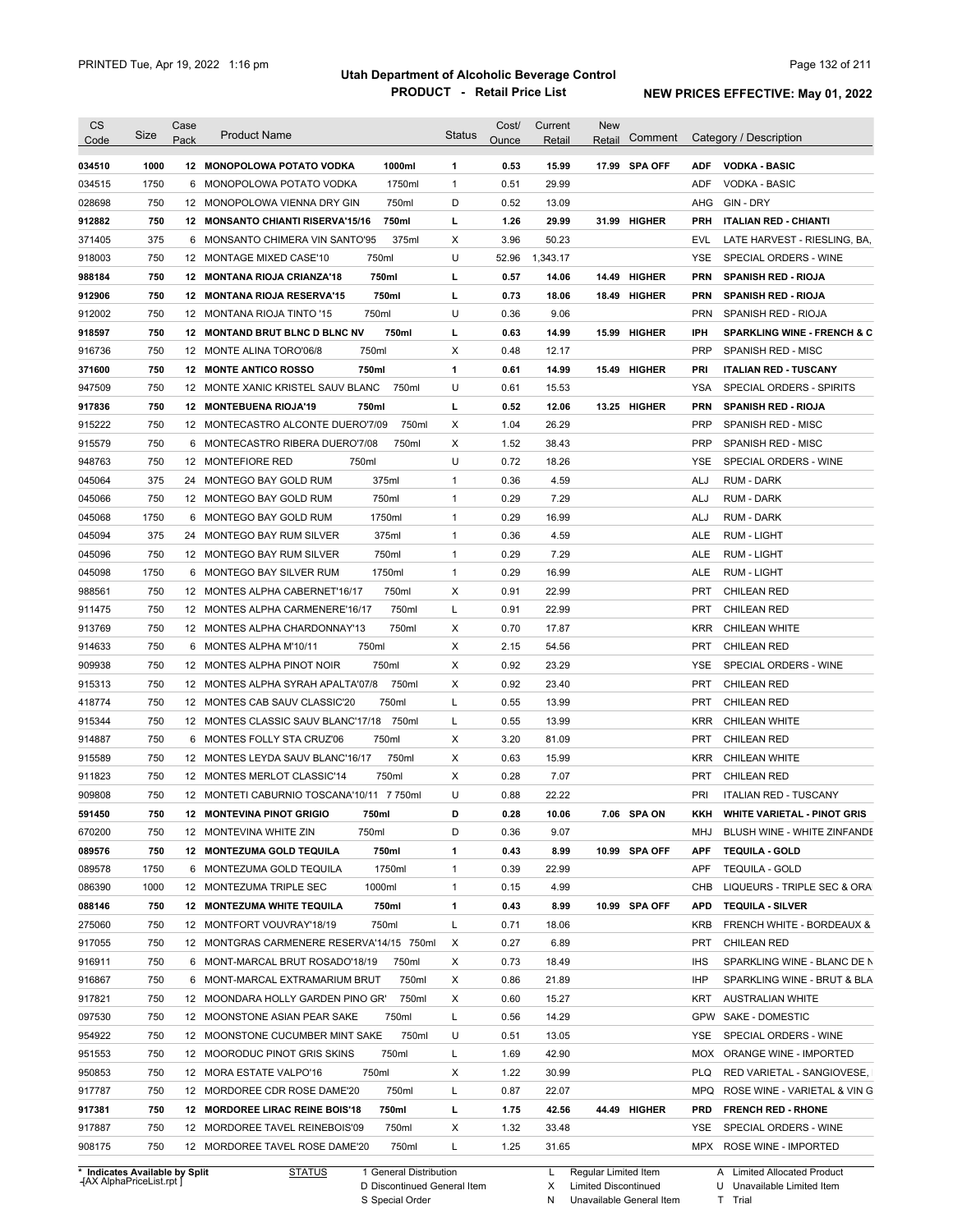| 918934<br>750<br>750ml<br>4.87<br>123.43<br>6 MOREAU CHABLIS BLANCHOT'18<br>X<br>KRA FRENCH WHITE - BURGUNDY<br>908602<br>750<br>750ml<br>Г<br>5.71<br>144.87<br><b>KRA</b><br>6 MOREAU CHABLIS LES CLOS'19<br><b>FRENCH WHITE - BURGUNDY</b><br>750<br>750ml<br>г<br>2.36<br>59.59<br>59.75 HIGHER<br>916091<br>12 MOREAU CHABLIS VAILLONS'18/19<br>KRA<br><b>FRENCH WHITE - BURGUNDY</b><br>750<br>750ml<br>Х<br>4.93<br>125.13<br>909634<br>6 MOREAU CHABLIS VALMUR'18<br><b>KRA</b><br>FRENCH WHITE - BURGUNDY<br>750<br>750ml<br>Г<br>4.93<br>125.13<br>917949<br>6 MOREAU CHABLIS VAUDESIR'18<br><b>KRA</b><br>FRENCH WHITE - BURGUNDY<br>750<br>750ml<br>Г<br>1.61<br>40.95<br>917240<br>12 MOREAU CHABLIS'19/20<br><b>KRA</b><br>FRENCH WHITE - BURGUNDY<br>750<br>12 MOREAU VAILLONS GUY MOREAU'19<br>750ml<br>3.09<br>78.24<br>917950<br>L<br><b>KRA</b><br><b>FRENCH WHITE - BURGUNDY</b><br>750<br>U<br>1.35<br>34.29<br><b>PRB</b><br>914063<br>12 MOREY BEAUNES GREVE ROUGE'07<br>750ml<br><b>FRENCH RED - BURGUNDY</b><br>750<br>750ml<br>Х<br>0.72<br>18.36<br><b>KRA</b><br>916913<br>12 MOREY BOURGOGNE BLANC'07<br>FRENCH WHITE - BURGUNDY<br>750<br>750ml<br>Х<br>0.84<br>21.21<br>915876<br>12 MOREY BOURGOGNE BLANC'15<br><b>KRA</b><br><b>FRENCH WHITE - BURGUNDY</b><br>750<br>Х<br>3.08<br>78.20<br><b>KRA</b><br>918203<br>12 MOREY CHASSAGN LE CAILLERET'11/1 750ml<br>FRENCH WHITE - BURGUNDY<br>750<br>Х<br>6.05<br>153.41<br><b>KRA</b><br>916914<br>12 MOREY CHASSAGNE CAILLERETS'07<br>750ml<br>FRENCH WHITE - BURGUNDY<br>750<br>U<br>750ml<br>2.35<br>59.53<br><b>KRA</b><br>914708<br>12 MOREY CHASSAGNE MORGEOT'08<br>FRENCH WHITE - BURGUNDY<br>750<br>750ml<br>Х<br>2.60<br>65.83<br><b>KRA</b><br>12 MOREY CHASSAGNE MORGEOT'9/12<br>750<br>750ml<br>Χ<br>4.52<br>114.55<br>12 MOREY PULIGNY TRUFFIERE'13<br>KRA<br>750<br>Х<br>0.96<br>24.39<br><b>PRB</b><br>12 MOREY SANTENAY CLOS ROUSSEAU'13<br>750ml<br>FRENCH RED - BURGUNDY<br>750<br>750ml<br>Χ<br>1.67<br>42.46<br>12 MOREY ST AUBIN LE COMBES'09<br>KRA<br>750<br>750ml<br>Г<br>0.79<br>20.06<br>12 MORGADIO ALBARINO'20<br>KRN<br><b>SPANISH WHITE</b><br>750<br>12 MORGADIO LEGADO ALBARINO'12/13<br>750ml<br>Χ<br>0.64<br>16.19<br><b>SPANISH WHITE</b><br>KRN<br>750<br>750ml<br>Х<br>0.85<br>21.48<br>12 MORGAN ALBARINO'18<br>KKU<br><b>WHITE VARIETAL - MISC</b><br>750<br>750ml<br>Г<br>1.58<br>40.09<br>6<br>MORGAN CHARD DOUBLE L'19<br>KKB<br>750<br>12 MORGAN CHARDONNAY HIGHLAND<br>750ml<br>$\mathbf{1}$<br>0.91<br>23.02<br>KKB<br>750<br>750ml<br>1<br>0.75<br>21.02<br>19.02 SPA ON<br>12 MORGAN CHARDONNAY METALLICO<br>KKB<br>750ml<br>Х<br>907334<br>750<br>12 MORGAN COTE DU CROWS'17<br>0.38<br>9.70<br><b>PFP</b><br>750<br>Г<br>55.09<br>914772<br>6<br>MORGAN PINOT DOUBLE L'17/18<br>750ml<br>2.17<br>PLR<br>978094<br>750<br>Г<br>30.02<br>12 MORGAN PINOT NOIR 12 CLONES'17/18 750ml<br>1.18<br>PLR<br>U<br>750<br>750ml<br>1.88<br>47.80<br><b>PLR</b><br>914773<br>6<br>MORGAN PINOT NOIR GARY'S'13<br>RED VARIETAL - PINOT NOIR<br>960344<br>750<br>750ml<br>Г<br>0.59<br>15.02<br>12 MORGAN SAUV BLANC'18/19<br><b>KKD</b><br>WHITE VARIETAL - SAUVIGNON<br>915182<br>750<br>750ml<br>Г<br>0.87<br>22.02<br>PLJ<br>12 MORGAN SYRAH G7'18<br>RED VARIETAL - SYRAH, PETITE<br>912689<br>750<br>750ml<br>г<br>0.83<br>19.99<br>12 MORGANTE NERO D'AVOLA'18/19<br>20.99 HIGHER<br><b>PRM</b><br><b>ITALIAN RED - SICILY</b><br>915967<br>750<br>750ml<br>Х<br>8.61<br>218.46<br><b>PRP</b><br>12 MORO MALLEOLUS SANCHOMARTIN'05<br><b>SPANISH RED - MISC</b><br>917804<br>750<br>Х<br>0.22<br>5.48<br><b>PRY</b><br><b>AUSTRALIAN RED</b><br>12 MORSE CODE SHIRAZ PADTHAWAY'10/1 750ml<br>750<br>750ml<br>Χ<br>6.07<br>153.99<br>WHISKY - SCOTCH BLENDED<br>005642<br>6 MORTLACH RARE OLD SCOTCH<br>AWR<br>325026<br>750<br>750ml<br>1<br>0.51<br>16.06<br>13.06 SPA ON<br><b>KRH</b><br>12 MOSELLAND ARSVITIS RIESLING<br><b>GERMAN WHITE - MOSEL</b><br>921783<br>750<br>12 MOSELLAND BLUE RIESLING QBA<br>750ml<br>0.40<br>10.13<br><b>KRH</b><br><b>GERMAN WHITE - MOSEL</b><br>$\mathbf{1}$<br>325030<br>500<br>0.83<br>12.06<br>14.06 SPA OFF<br>12 MOSELLAND RIESLING CAT BOTTLE<br>500 ml<br>KRH<br><b>GERMAN WHITE - MOSEL</b><br>1<br>498176<br>750<br>12 MOSSBACK CABERNET SAUV'13/14<br>750ml<br>х<br>0.47<br>11.99<br>PLB<br>RED VARIETAL - CABERNET<br>949819<br>U<br>650<br>12 MOTHER EARTH 4 SEASONS AUTUMN<br>650ml<br>0.52<br>11.39<br>YST<br>SPECIAL ORDERS - BEER<br>902066<br>473<br>U<br>2.72<br>24 MOTHER EARTH APHRODITE HAZY IPA<br>473ml<br>0.17<br>YST<br>SPECIAL ORDERS - BEER<br>953784<br>2.89<br>SPECIAL ORDERS - BEER<br>473<br>24 MOTHER EARTH BIG MOTHER TRIPLE IP 473 ml<br>U<br>0.18<br>YST<br>1.89<br>355<br>24 MOTHER EARTH CALI CREAMIN ALE<br>355 ml<br>U<br>0.16<br>ALE - MISC & SEASONAL<br>TNU<br>355<br>U<br>0.20<br>2.39<br>SPECIAL ORDERS - BEER<br>24 MOTHER EARTH CALI CREAMSICLE<br>355ml<br>YST<br>U<br>355<br>24 MOTHER EARTH CALL ME GINGER<br>355 ml<br>0.16<br>1.89<br>YST<br>SPECIAL ORDERS - BEER<br>473<br>U<br>0.20<br>3.15<br>SPECIAL ORDERS - BEER<br>24 MOTHER EARTH COSMIC PYRO HAZY IPA 473 ml<br>YST<br>3.31<br>473<br>24 MOTHER EARTH FOUR SEASONS SUMMER 473 ml U<br>0.21<br>YST<br>SPECIAL ORDERS - BEER<br>473<br>U<br>3.91<br>24 MOTHER EARTH FRESH AS IT GETS<br>473ml<br>0.24<br>YST<br>SPECIAL ORDERS - BEER<br>2.15<br>355<br>24 MOTHER EARTH HOP DIGGITY CANS<br>355 ml<br>$\mathbf{1}$<br>0.18<br>TNF<br>ALE - BITTER & ESB<br>U<br>5.27<br>650<br>12 MOTHER EARTH SIN TAX STOUT<br>650 ml<br>0.24<br>YST<br>SPECIAL ORDERS - BEER<br>Х<br>5.94<br>750<br>12 MOULIN D GASSIC BLC GUILHEM'15/17 750ml<br>0.23<br>KRD<br>FRENCH WHITE - MISC<br>U<br>750<br>12 MOUNT GAY BLACK BARRELL<br>750ml<br>1.18<br>29.99<br>YSA<br>SPECIAL ORDERS - SPIRITS<br>750ml<br>750<br><b>12 MOUNT GAY ECLIPSE RUM</b><br>г<br>0.95<br>22.99<br>23.99 HIGHER<br>ALJ<br><b>RUM - DARK</b><br>1750<br>6 MOUNT GAY ECLIPSE RUM<br>1750ml<br>D<br>0.68<br>39.99<br>ALJ<br>RUM - DARK<br>47.99<br>750<br>6 MOUNT PEAK WINERY SENTINEL CAB SAUV750ml<br>$\overline{1}$<br>1.89<br>PLB<br>RED VARIETAL - CABERNET | <b>CS</b><br>Code | Size | Case<br>Pack | <b>Product Name</b>                    | <b>Status</b> | Cost/<br>Ounce | Current<br>Retail | <b>New</b><br>Comment<br>Retail | Category / Description            |
|---------------------------------------------------------------------------------------------------------------------------------------------------------------------------------------------------------------------------------------------------------------------------------------------------------------------------------------------------------------------------------------------------------------------------------------------------------------------------------------------------------------------------------------------------------------------------------------------------------------------------------------------------------------------------------------------------------------------------------------------------------------------------------------------------------------------------------------------------------------------------------------------------------------------------------------------------------------------------------------------------------------------------------------------------------------------------------------------------------------------------------------------------------------------------------------------------------------------------------------------------------------------------------------------------------------------------------------------------------------------------------------------------------------------------------------------------------------------------------------------------------------------------------------------------------------------------------------------------------------------------------------------------------------------------------------------------------------------------------------------------------------------------------------------------------------------------------------------------------------------------------------------------------------------------------------------------------------------------------------------------------------------------------------------------------------------------------------------------------------------------------------------------------------------------------------------------------------------------------------------------------------------------------------------------------------------------------------------------------------------------------------------------------------------------------------------------------------------------------------------------------------------------------------------------------------------------------------------------------------------------------------------------------------------------------------------------------------------------------------------------------------------------------------------------------------------------------------------------------------------------------------------------------------------------------------------------------------------------------------------------------------------------------------------------------------------------------------------------------------------------------------------------------------------------------------------------------------------------------------------------------------------------------------------------------------------------------------------------------------------------------------------------------------------------------------------------------------------------------------------------------------------------------------------------------------------------------------------------------------------------------------------------------------------------------------------------------------------------------------------------------------------------------------------------------------------------------------------------------------------------------------------------------------------------------------------------------------------------------------------------------------------------------------------------------------------------------------------------------------------------------------------------------------------------------------------------------------------------------------------------------------------------------------------------------------------------------------------------------------------------------------------------------------------------------------------------------------------------------------------------------------------------------------------------------------------------------------------------------------------------------------------------------------------------------------------------------------------------------------------------------------------------------------------------------------------------------------------------------------------------------------------------------------------------------------------------------------------------------------------------------------------------------------------------------------------------------------------------------------------------------------------------------------------------------------------------------------------------------------------------------------------------------------------------------------------------------------------------------------------------------------------------------------------------------------------------------------------------------------------------------------------------------------------------------------------------------------------------------------------------------------------------------------------------------------------------------------------------------------------------------------------------------------------------------------------------------------------------------------------------------------------------------------------------------------------------------------------------------------------------------------------------------------------------------------------------------------------------------------------------------------------------------------------------------------------------|-------------------|------|--------------|----------------------------------------|---------------|----------------|-------------------|---------------------------------|-----------------------------------|
|                                                                                                                                                                                                                                                                                                                                                                                                                                                                                                                                                                                                                                                                                                                                                                                                                                                                                                                                                                                                                                                                                                                                                                                                                                                                                                                                                                                                                                                                                                                                                                                                                                                                                                                                                                                                                                                                                                                                                                                                                                                                                                                                                                                                                                                                                                                                                                                                                                                                                                                                                                                                                                                                                                                                                                                                                                                                                                                                                                                                                                                                                                                                                                                                                                                                                                                                                                                                                                                                                                                                                                                                                                                                                                                                                                                                                                                                                                                                                                                                                                                                                                                                                                                                                                                                                                                                                                                                                                                                                                                                                                                                                                                                                                                                                                                                                                                                                                                                                                                                                                                                                                                                                                                                                                                                                                                                                                                                                                                                                                                                                                                                                                                                                                                                                                                                                                                                                                                                                                                                                                                                                                                                                                                                   |                   |      |              |                                        |               |                |                   |                                 |                                   |
|                                                                                                                                                                                                                                                                                                                                                                                                                                                                                                                                                                                                                                                                                                                                                                                                                                                                                                                                                                                                                                                                                                                                                                                                                                                                                                                                                                                                                                                                                                                                                                                                                                                                                                                                                                                                                                                                                                                                                                                                                                                                                                                                                                                                                                                                                                                                                                                                                                                                                                                                                                                                                                                                                                                                                                                                                                                                                                                                                                                                                                                                                                                                                                                                                                                                                                                                                                                                                                                                                                                                                                                                                                                                                                                                                                                                                                                                                                                                                                                                                                                                                                                                                                                                                                                                                                                                                                                                                                                                                                                                                                                                                                                                                                                                                                                                                                                                                                                                                                                                                                                                                                                                                                                                                                                                                                                                                                                                                                                                                                                                                                                                                                                                                                                                                                                                                                                                                                                                                                                                                                                                                                                                                                                                   |                   |      |              |                                        |               |                |                   |                                 |                                   |
|                                                                                                                                                                                                                                                                                                                                                                                                                                                                                                                                                                                                                                                                                                                                                                                                                                                                                                                                                                                                                                                                                                                                                                                                                                                                                                                                                                                                                                                                                                                                                                                                                                                                                                                                                                                                                                                                                                                                                                                                                                                                                                                                                                                                                                                                                                                                                                                                                                                                                                                                                                                                                                                                                                                                                                                                                                                                                                                                                                                                                                                                                                                                                                                                                                                                                                                                                                                                                                                                                                                                                                                                                                                                                                                                                                                                                                                                                                                                                                                                                                                                                                                                                                                                                                                                                                                                                                                                                                                                                                                                                                                                                                                                                                                                                                                                                                                                                                                                                                                                                                                                                                                                                                                                                                                                                                                                                                                                                                                                                                                                                                                                                                                                                                                                                                                                                                                                                                                                                                                                                                                                                                                                                                                                   |                   |      |              |                                        |               |                |                   |                                 |                                   |
|                                                                                                                                                                                                                                                                                                                                                                                                                                                                                                                                                                                                                                                                                                                                                                                                                                                                                                                                                                                                                                                                                                                                                                                                                                                                                                                                                                                                                                                                                                                                                                                                                                                                                                                                                                                                                                                                                                                                                                                                                                                                                                                                                                                                                                                                                                                                                                                                                                                                                                                                                                                                                                                                                                                                                                                                                                                                                                                                                                                                                                                                                                                                                                                                                                                                                                                                                                                                                                                                                                                                                                                                                                                                                                                                                                                                                                                                                                                                                                                                                                                                                                                                                                                                                                                                                                                                                                                                                                                                                                                                                                                                                                                                                                                                                                                                                                                                                                                                                                                                                                                                                                                                                                                                                                                                                                                                                                                                                                                                                                                                                                                                                                                                                                                                                                                                                                                                                                                                                                                                                                                                                                                                                                                                   |                   |      |              |                                        |               |                |                   |                                 |                                   |
|                                                                                                                                                                                                                                                                                                                                                                                                                                                                                                                                                                                                                                                                                                                                                                                                                                                                                                                                                                                                                                                                                                                                                                                                                                                                                                                                                                                                                                                                                                                                                                                                                                                                                                                                                                                                                                                                                                                                                                                                                                                                                                                                                                                                                                                                                                                                                                                                                                                                                                                                                                                                                                                                                                                                                                                                                                                                                                                                                                                                                                                                                                                                                                                                                                                                                                                                                                                                                                                                                                                                                                                                                                                                                                                                                                                                                                                                                                                                                                                                                                                                                                                                                                                                                                                                                                                                                                                                                                                                                                                                                                                                                                                                                                                                                                                                                                                                                                                                                                                                                                                                                                                                                                                                                                                                                                                                                                                                                                                                                                                                                                                                                                                                                                                                                                                                                                                                                                                                                                                                                                                                                                                                                                                                   |                   |      |              |                                        |               |                |                   |                                 |                                   |
|                                                                                                                                                                                                                                                                                                                                                                                                                                                                                                                                                                                                                                                                                                                                                                                                                                                                                                                                                                                                                                                                                                                                                                                                                                                                                                                                                                                                                                                                                                                                                                                                                                                                                                                                                                                                                                                                                                                                                                                                                                                                                                                                                                                                                                                                                                                                                                                                                                                                                                                                                                                                                                                                                                                                                                                                                                                                                                                                                                                                                                                                                                                                                                                                                                                                                                                                                                                                                                                                                                                                                                                                                                                                                                                                                                                                                                                                                                                                                                                                                                                                                                                                                                                                                                                                                                                                                                                                                                                                                                                                                                                                                                                                                                                                                                                                                                                                                                                                                                                                                                                                                                                                                                                                                                                                                                                                                                                                                                                                                                                                                                                                                                                                                                                                                                                                                                                                                                                                                                                                                                                                                                                                                                                                   |                   |      |              |                                        |               |                |                   |                                 |                                   |
|                                                                                                                                                                                                                                                                                                                                                                                                                                                                                                                                                                                                                                                                                                                                                                                                                                                                                                                                                                                                                                                                                                                                                                                                                                                                                                                                                                                                                                                                                                                                                                                                                                                                                                                                                                                                                                                                                                                                                                                                                                                                                                                                                                                                                                                                                                                                                                                                                                                                                                                                                                                                                                                                                                                                                                                                                                                                                                                                                                                                                                                                                                                                                                                                                                                                                                                                                                                                                                                                                                                                                                                                                                                                                                                                                                                                                                                                                                                                                                                                                                                                                                                                                                                                                                                                                                                                                                                                                                                                                                                                                                                                                                                                                                                                                                                                                                                                                                                                                                                                                                                                                                                                                                                                                                                                                                                                                                                                                                                                                                                                                                                                                                                                                                                                                                                                                                                                                                                                                                                                                                                                                                                                                                                                   |                   |      |              |                                        |               |                |                   |                                 |                                   |
|                                                                                                                                                                                                                                                                                                                                                                                                                                                                                                                                                                                                                                                                                                                                                                                                                                                                                                                                                                                                                                                                                                                                                                                                                                                                                                                                                                                                                                                                                                                                                                                                                                                                                                                                                                                                                                                                                                                                                                                                                                                                                                                                                                                                                                                                                                                                                                                                                                                                                                                                                                                                                                                                                                                                                                                                                                                                                                                                                                                                                                                                                                                                                                                                                                                                                                                                                                                                                                                                                                                                                                                                                                                                                                                                                                                                                                                                                                                                                                                                                                                                                                                                                                                                                                                                                                                                                                                                                                                                                                                                                                                                                                                                                                                                                                                                                                                                                                                                                                                                                                                                                                                                                                                                                                                                                                                                                                                                                                                                                                                                                                                                                                                                                                                                                                                                                                                                                                                                                                                                                                                                                                                                                                                                   |                   |      |              |                                        |               |                |                   |                                 |                                   |
|                                                                                                                                                                                                                                                                                                                                                                                                                                                                                                                                                                                                                                                                                                                                                                                                                                                                                                                                                                                                                                                                                                                                                                                                                                                                                                                                                                                                                                                                                                                                                                                                                                                                                                                                                                                                                                                                                                                                                                                                                                                                                                                                                                                                                                                                                                                                                                                                                                                                                                                                                                                                                                                                                                                                                                                                                                                                                                                                                                                                                                                                                                                                                                                                                                                                                                                                                                                                                                                                                                                                                                                                                                                                                                                                                                                                                                                                                                                                                                                                                                                                                                                                                                                                                                                                                                                                                                                                                                                                                                                                                                                                                                                                                                                                                                                                                                                                                                                                                                                                                                                                                                                                                                                                                                                                                                                                                                                                                                                                                                                                                                                                                                                                                                                                                                                                                                                                                                                                                                                                                                                                                                                                                                                                   |                   |      |              |                                        |               |                |                   |                                 |                                   |
|                                                                                                                                                                                                                                                                                                                                                                                                                                                                                                                                                                                                                                                                                                                                                                                                                                                                                                                                                                                                                                                                                                                                                                                                                                                                                                                                                                                                                                                                                                                                                                                                                                                                                                                                                                                                                                                                                                                                                                                                                                                                                                                                                                                                                                                                                                                                                                                                                                                                                                                                                                                                                                                                                                                                                                                                                                                                                                                                                                                                                                                                                                                                                                                                                                                                                                                                                                                                                                                                                                                                                                                                                                                                                                                                                                                                                                                                                                                                                                                                                                                                                                                                                                                                                                                                                                                                                                                                                                                                                                                                                                                                                                                                                                                                                                                                                                                                                                                                                                                                                                                                                                                                                                                                                                                                                                                                                                                                                                                                                                                                                                                                                                                                                                                                                                                                                                                                                                                                                                                                                                                                                                                                                                                                   |                   |      |              |                                        |               |                |                   |                                 |                                   |
|                                                                                                                                                                                                                                                                                                                                                                                                                                                                                                                                                                                                                                                                                                                                                                                                                                                                                                                                                                                                                                                                                                                                                                                                                                                                                                                                                                                                                                                                                                                                                                                                                                                                                                                                                                                                                                                                                                                                                                                                                                                                                                                                                                                                                                                                                                                                                                                                                                                                                                                                                                                                                                                                                                                                                                                                                                                                                                                                                                                                                                                                                                                                                                                                                                                                                                                                                                                                                                                                                                                                                                                                                                                                                                                                                                                                                                                                                                                                                                                                                                                                                                                                                                                                                                                                                                                                                                                                                                                                                                                                                                                                                                                                                                                                                                                                                                                                                                                                                                                                                                                                                                                                                                                                                                                                                                                                                                                                                                                                                                                                                                                                                                                                                                                                                                                                                                                                                                                                                                                                                                                                                                                                                                                                   |                   |      |              |                                        |               |                |                   |                                 |                                   |
|                                                                                                                                                                                                                                                                                                                                                                                                                                                                                                                                                                                                                                                                                                                                                                                                                                                                                                                                                                                                                                                                                                                                                                                                                                                                                                                                                                                                                                                                                                                                                                                                                                                                                                                                                                                                                                                                                                                                                                                                                                                                                                                                                                                                                                                                                                                                                                                                                                                                                                                                                                                                                                                                                                                                                                                                                                                                                                                                                                                                                                                                                                                                                                                                                                                                                                                                                                                                                                                                                                                                                                                                                                                                                                                                                                                                                                                                                                                                                                                                                                                                                                                                                                                                                                                                                                                                                                                                                                                                                                                                                                                                                                                                                                                                                                                                                                                                                                                                                                                                                                                                                                                                                                                                                                                                                                                                                                                                                                                                                                                                                                                                                                                                                                                                                                                                                                                                                                                                                                                                                                                                                                                                                                                                   |                   |      |              |                                        |               |                |                   |                                 |                                   |
|                                                                                                                                                                                                                                                                                                                                                                                                                                                                                                                                                                                                                                                                                                                                                                                                                                                                                                                                                                                                                                                                                                                                                                                                                                                                                                                                                                                                                                                                                                                                                                                                                                                                                                                                                                                                                                                                                                                                                                                                                                                                                                                                                                                                                                                                                                                                                                                                                                                                                                                                                                                                                                                                                                                                                                                                                                                                                                                                                                                                                                                                                                                                                                                                                                                                                                                                                                                                                                                                                                                                                                                                                                                                                                                                                                                                                                                                                                                                                                                                                                                                                                                                                                                                                                                                                                                                                                                                                                                                                                                                                                                                                                                                                                                                                                                                                                                                                                                                                                                                                                                                                                                                                                                                                                                                                                                                                                                                                                                                                                                                                                                                                                                                                                                                                                                                                                                                                                                                                                                                                                                                                                                                                                                                   |                   |      |              |                                        |               |                |                   |                                 |                                   |
|                                                                                                                                                                                                                                                                                                                                                                                                                                                                                                                                                                                                                                                                                                                                                                                                                                                                                                                                                                                                                                                                                                                                                                                                                                                                                                                                                                                                                                                                                                                                                                                                                                                                                                                                                                                                                                                                                                                                                                                                                                                                                                                                                                                                                                                                                                                                                                                                                                                                                                                                                                                                                                                                                                                                                                                                                                                                                                                                                                                                                                                                                                                                                                                                                                                                                                                                                                                                                                                                                                                                                                                                                                                                                                                                                                                                                                                                                                                                                                                                                                                                                                                                                                                                                                                                                                                                                                                                                                                                                                                                                                                                                                                                                                                                                                                                                                                                                                                                                                                                                                                                                                                                                                                                                                                                                                                                                                                                                                                                                                                                                                                                                                                                                                                                                                                                                                                                                                                                                                                                                                                                                                                                                                                                   |                   |      |              |                                        |               |                |                   |                                 |                                   |
|                                                                                                                                                                                                                                                                                                                                                                                                                                                                                                                                                                                                                                                                                                                                                                                                                                                                                                                                                                                                                                                                                                                                                                                                                                                                                                                                                                                                                                                                                                                                                                                                                                                                                                                                                                                                                                                                                                                                                                                                                                                                                                                                                                                                                                                                                                                                                                                                                                                                                                                                                                                                                                                                                                                                                                                                                                                                                                                                                                                                                                                                                                                                                                                                                                                                                                                                                                                                                                                                                                                                                                                                                                                                                                                                                                                                                                                                                                                                                                                                                                                                                                                                                                                                                                                                                                                                                                                                                                                                                                                                                                                                                                                                                                                                                                                                                                                                                                                                                                                                                                                                                                                                                                                                                                                                                                                                                                                                                                                                                                                                                                                                                                                                                                                                                                                                                                                                                                                                                                                                                                                                                                                                                                                                   | 912312            |      |              |                                        |               |                |                   |                                 | FRENCH WHITE - BURGUNDY           |
|                                                                                                                                                                                                                                                                                                                                                                                                                                                                                                                                                                                                                                                                                                                                                                                                                                                                                                                                                                                                                                                                                                                                                                                                                                                                                                                                                                                                                                                                                                                                                                                                                                                                                                                                                                                                                                                                                                                                                                                                                                                                                                                                                                                                                                                                                                                                                                                                                                                                                                                                                                                                                                                                                                                                                                                                                                                                                                                                                                                                                                                                                                                                                                                                                                                                                                                                                                                                                                                                                                                                                                                                                                                                                                                                                                                                                                                                                                                                                                                                                                                                                                                                                                                                                                                                                                                                                                                                                                                                                                                                                                                                                                                                                                                                                                                                                                                                                                                                                                                                                                                                                                                                                                                                                                                                                                                                                                                                                                                                                                                                                                                                                                                                                                                                                                                                                                                                                                                                                                                                                                                                                                                                                                                                   | 912313            |      |              |                                        |               |                |                   |                                 | FRENCH WHITE - BURGUNDY           |
|                                                                                                                                                                                                                                                                                                                                                                                                                                                                                                                                                                                                                                                                                                                                                                                                                                                                                                                                                                                                                                                                                                                                                                                                                                                                                                                                                                                                                                                                                                                                                                                                                                                                                                                                                                                                                                                                                                                                                                                                                                                                                                                                                                                                                                                                                                                                                                                                                                                                                                                                                                                                                                                                                                                                                                                                                                                                                                                                                                                                                                                                                                                                                                                                                                                                                                                                                                                                                                                                                                                                                                                                                                                                                                                                                                                                                                                                                                                                                                                                                                                                                                                                                                                                                                                                                                                                                                                                                                                                                                                                                                                                                                                                                                                                                                                                                                                                                                                                                                                                                                                                                                                                                                                                                                                                                                                                                                                                                                                                                                                                                                                                                                                                                                                                                                                                                                                                                                                                                                                                                                                                                                                                                                                                   | 918202            |      |              |                                        |               |                |                   |                                 |                                   |
|                                                                                                                                                                                                                                                                                                                                                                                                                                                                                                                                                                                                                                                                                                                                                                                                                                                                                                                                                                                                                                                                                                                                                                                                                                                                                                                                                                                                                                                                                                                                                                                                                                                                                                                                                                                                                                                                                                                                                                                                                                                                                                                                                                                                                                                                                                                                                                                                                                                                                                                                                                                                                                                                                                                                                                                                                                                                                                                                                                                                                                                                                                                                                                                                                                                                                                                                                                                                                                                                                                                                                                                                                                                                                                                                                                                                                                                                                                                                                                                                                                                                                                                                                                                                                                                                                                                                                                                                                                                                                                                                                                                                                                                                                                                                                                                                                                                                                                                                                                                                                                                                                                                                                                                                                                                                                                                                                                                                                                                                                                                                                                                                                                                                                                                                                                                                                                                                                                                                                                                                                                                                                                                                                                                                   | 916909            |      |              |                                        |               |                |                   |                                 | FRENCH WHITE - BURGUNDY           |
|                                                                                                                                                                                                                                                                                                                                                                                                                                                                                                                                                                                                                                                                                                                                                                                                                                                                                                                                                                                                                                                                                                                                                                                                                                                                                                                                                                                                                                                                                                                                                                                                                                                                                                                                                                                                                                                                                                                                                                                                                                                                                                                                                                                                                                                                                                                                                                                                                                                                                                                                                                                                                                                                                                                                                                                                                                                                                                                                                                                                                                                                                                                                                                                                                                                                                                                                                                                                                                                                                                                                                                                                                                                                                                                                                                                                                                                                                                                                                                                                                                                                                                                                                                                                                                                                                                                                                                                                                                                                                                                                                                                                                                                                                                                                                                                                                                                                                                                                                                                                                                                                                                                                                                                                                                                                                                                                                                                                                                                                                                                                                                                                                                                                                                                                                                                                                                                                                                                                                                                                                                                                                                                                                                                                   | 911084            |      |              |                                        |               |                |                   |                                 |                                   |
|                                                                                                                                                                                                                                                                                                                                                                                                                                                                                                                                                                                                                                                                                                                                                                                                                                                                                                                                                                                                                                                                                                                                                                                                                                                                                                                                                                                                                                                                                                                                                                                                                                                                                                                                                                                                                                                                                                                                                                                                                                                                                                                                                                                                                                                                                                                                                                                                                                                                                                                                                                                                                                                                                                                                                                                                                                                                                                                                                                                                                                                                                                                                                                                                                                                                                                                                                                                                                                                                                                                                                                                                                                                                                                                                                                                                                                                                                                                                                                                                                                                                                                                                                                                                                                                                                                                                                                                                                                                                                                                                                                                                                                                                                                                                                                                                                                                                                                                                                                                                                                                                                                                                                                                                                                                                                                                                                                                                                                                                                                                                                                                                                                                                                                                                                                                                                                                                                                                                                                                                                                                                                                                                                                                                   | 916677            |      |              |                                        |               |                |                   |                                 |                                   |
|                                                                                                                                                                                                                                                                                                                                                                                                                                                                                                                                                                                                                                                                                                                                                                                                                                                                                                                                                                                                                                                                                                                                                                                                                                                                                                                                                                                                                                                                                                                                                                                                                                                                                                                                                                                                                                                                                                                                                                                                                                                                                                                                                                                                                                                                                                                                                                                                                                                                                                                                                                                                                                                                                                                                                                                                                                                                                                                                                                                                                                                                                                                                                                                                                                                                                                                                                                                                                                                                                                                                                                                                                                                                                                                                                                                                                                                                                                                                                                                                                                                                                                                                                                                                                                                                                                                                                                                                                                                                                                                                                                                                                                                                                                                                                                                                                                                                                                                                                                                                                                                                                                                                                                                                                                                                                                                                                                                                                                                                                                                                                                                                                                                                                                                                                                                                                                                                                                                                                                                                                                                                                                                                                                                                   | 911019            |      |              |                                        |               |                |                   |                                 |                                   |
|                                                                                                                                                                                                                                                                                                                                                                                                                                                                                                                                                                                                                                                                                                                                                                                                                                                                                                                                                                                                                                                                                                                                                                                                                                                                                                                                                                                                                                                                                                                                                                                                                                                                                                                                                                                                                                                                                                                                                                                                                                                                                                                                                                                                                                                                                                                                                                                                                                                                                                                                                                                                                                                                                                                                                                                                                                                                                                                                                                                                                                                                                                                                                                                                                                                                                                                                                                                                                                                                                                                                                                                                                                                                                                                                                                                                                                                                                                                                                                                                                                                                                                                                                                                                                                                                                                                                                                                                                                                                                                                                                                                                                                                                                                                                                                                                                                                                                                                                                                                                                                                                                                                                                                                                                                                                                                                                                                                                                                                                                                                                                                                                                                                                                                                                                                                                                                                                                                                                                                                                                                                                                                                                                                                                   | 914717            |      |              |                                        |               |                |                   |                                 | WHITE VARIETAL - CHARDONN/        |
|                                                                                                                                                                                                                                                                                                                                                                                                                                                                                                                                                                                                                                                                                                                                                                                                                                                                                                                                                                                                                                                                                                                                                                                                                                                                                                                                                                                                                                                                                                                                                                                                                                                                                                                                                                                                                                                                                                                                                                                                                                                                                                                                                                                                                                                                                                                                                                                                                                                                                                                                                                                                                                                                                                                                                                                                                                                                                                                                                                                                                                                                                                                                                                                                                                                                                                                                                                                                                                                                                                                                                                                                                                                                                                                                                                                                                                                                                                                                                                                                                                                                                                                                                                                                                                                                                                                                                                                                                                                                                                                                                                                                                                                                                                                                                                                                                                                                                                                                                                                                                                                                                                                                                                                                                                                                                                                                                                                                                                                                                                                                                                                                                                                                                                                                                                                                                                                                                                                                                                                                                                                                                                                                                                                                   | 591633            |      |              |                                        |               |                |                   |                                 | WHITE VARIETAL - CHARDONN/        |
|                                                                                                                                                                                                                                                                                                                                                                                                                                                                                                                                                                                                                                                                                                                                                                                                                                                                                                                                                                                                                                                                                                                                                                                                                                                                                                                                                                                                                                                                                                                                                                                                                                                                                                                                                                                                                                                                                                                                                                                                                                                                                                                                                                                                                                                                                                                                                                                                                                                                                                                                                                                                                                                                                                                                                                                                                                                                                                                                                                                                                                                                                                                                                                                                                                                                                                                                                                                                                                                                                                                                                                                                                                                                                                                                                                                                                                                                                                                                                                                                                                                                                                                                                                                                                                                                                                                                                                                                                                                                                                                                                                                                                                                                                                                                                                                                                                                                                                                                                                                                                                                                                                                                                                                                                                                                                                                                                                                                                                                                                                                                                                                                                                                                                                                                                                                                                                                                                                                                                                                                                                                                                                                                                                                                   | 591637            |      |              |                                        |               |                |                   |                                 | <b>WHITE VARIETAL - CHARDONNA</b> |
|                                                                                                                                                                                                                                                                                                                                                                                                                                                                                                                                                                                                                                                                                                                                                                                                                                                                                                                                                                                                                                                                                                                                                                                                                                                                                                                                                                                                                                                                                                                                                                                                                                                                                                                                                                                                                                                                                                                                                                                                                                                                                                                                                                                                                                                                                                                                                                                                                                                                                                                                                                                                                                                                                                                                                                                                                                                                                                                                                                                                                                                                                                                                                                                                                                                                                                                                                                                                                                                                                                                                                                                                                                                                                                                                                                                                                                                                                                                                                                                                                                                                                                                                                                                                                                                                                                                                                                                                                                                                                                                                                                                                                                                                                                                                                                                                                                                                                                                                                                                                                                                                                                                                                                                                                                                                                                                                                                                                                                                                                                                                                                                                                                                                                                                                                                                                                                                                                                                                                                                                                                                                                                                                                                                                   |                   |      |              |                                        |               |                |                   |                                 | RED GENERIC - RED TABLE & P       |
|                                                                                                                                                                                                                                                                                                                                                                                                                                                                                                                                                                                                                                                                                                                                                                                                                                                                                                                                                                                                                                                                                                                                                                                                                                                                                                                                                                                                                                                                                                                                                                                                                                                                                                                                                                                                                                                                                                                                                                                                                                                                                                                                                                                                                                                                                                                                                                                                                                                                                                                                                                                                                                                                                                                                                                                                                                                                                                                                                                                                                                                                                                                                                                                                                                                                                                                                                                                                                                                                                                                                                                                                                                                                                                                                                                                                                                                                                                                                                                                                                                                                                                                                                                                                                                                                                                                                                                                                                                                                                                                                                                                                                                                                                                                                                                                                                                                                                                                                                                                                                                                                                                                                                                                                                                                                                                                                                                                                                                                                                                                                                                                                                                                                                                                                                                                                                                                                                                                                                                                                                                                                                                                                                                                                   |                   |      |              |                                        |               |                |                   |                                 | RED VARIETAL - PINOT NOIR         |
|                                                                                                                                                                                                                                                                                                                                                                                                                                                                                                                                                                                                                                                                                                                                                                                                                                                                                                                                                                                                                                                                                                                                                                                                                                                                                                                                                                                                                                                                                                                                                                                                                                                                                                                                                                                                                                                                                                                                                                                                                                                                                                                                                                                                                                                                                                                                                                                                                                                                                                                                                                                                                                                                                                                                                                                                                                                                                                                                                                                                                                                                                                                                                                                                                                                                                                                                                                                                                                                                                                                                                                                                                                                                                                                                                                                                                                                                                                                                                                                                                                                                                                                                                                                                                                                                                                                                                                                                                                                                                                                                                                                                                                                                                                                                                                                                                                                                                                                                                                                                                                                                                                                                                                                                                                                                                                                                                                                                                                                                                                                                                                                                                                                                                                                                                                                                                                                                                                                                                                                                                                                                                                                                                                                                   |                   |      |              |                                        |               |                |                   |                                 | RED VARIETAL - PINOT NOIR         |
|                                                                                                                                                                                                                                                                                                                                                                                                                                                                                                                                                                                                                                                                                                                                                                                                                                                                                                                                                                                                                                                                                                                                                                                                                                                                                                                                                                                                                                                                                                                                                                                                                                                                                                                                                                                                                                                                                                                                                                                                                                                                                                                                                                                                                                                                                                                                                                                                                                                                                                                                                                                                                                                                                                                                                                                                                                                                                                                                                                                                                                                                                                                                                                                                                                                                                                                                                                                                                                                                                                                                                                                                                                                                                                                                                                                                                                                                                                                                                                                                                                                                                                                                                                                                                                                                                                                                                                                                                                                                                                                                                                                                                                                                                                                                                                                                                                                                                                                                                                                                                                                                                                                                                                                                                                                                                                                                                                                                                                                                                                                                                                                                                                                                                                                                                                                                                                                                                                                                                                                                                                                                                                                                                                                                   |                   |      |              |                                        |               |                |                   |                                 |                                   |
|                                                                                                                                                                                                                                                                                                                                                                                                                                                                                                                                                                                                                                                                                                                                                                                                                                                                                                                                                                                                                                                                                                                                                                                                                                                                                                                                                                                                                                                                                                                                                                                                                                                                                                                                                                                                                                                                                                                                                                                                                                                                                                                                                                                                                                                                                                                                                                                                                                                                                                                                                                                                                                                                                                                                                                                                                                                                                                                                                                                                                                                                                                                                                                                                                                                                                                                                                                                                                                                                                                                                                                                                                                                                                                                                                                                                                                                                                                                                                                                                                                                                                                                                                                                                                                                                                                                                                                                                                                                                                                                                                                                                                                                                                                                                                                                                                                                                                                                                                                                                                                                                                                                                                                                                                                                                                                                                                                                                                                                                                                                                                                                                                                                                                                                                                                                                                                                                                                                                                                                                                                                                                                                                                                                                   |                   |      |              |                                        |               |                |                   |                                 |                                   |
|                                                                                                                                                                                                                                                                                                                                                                                                                                                                                                                                                                                                                                                                                                                                                                                                                                                                                                                                                                                                                                                                                                                                                                                                                                                                                                                                                                                                                                                                                                                                                                                                                                                                                                                                                                                                                                                                                                                                                                                                                                                                                                                                                                                                                                                                                                                                                                                                                                                                                                                                                                                                                                                                                                                                                                                                                                                                                                                                                                                                                                                                                                                                                                                                                                                                                                                                                                                                                                                                                                                                                                                                                                                                                                                                                                                                                                                                                                                                                                                                                                                                                                                                                                                                                                                                                                                                                                                                                                                                                                                                                                                                                                                                                                                                                                                                                                                                                                                                                                                                                                                                                                                                                                                                                                                                                                                                                                                                                                                                                                                                                                                                                                                                                                                                                                                                                                                                                                                                                                                                                                                                                                                                                                                                   |                   |      |              |                                        |               |                |                   |                                 |                                   |
|                                                                                                                                                                                                                                                                                                                                                                                                                                                                                                                                                                                                                                                                                                                                                                                                                                                                                                                                                                                                                                                                                                                                                                                                                                                                                                                                                                                                                                                                                                                                                                                                                                                                                                                                                                                                                                                                                                                                                                                                                                                                                                                                                                                                                                                                                                                                                                                                                                                                                                                                                                                                                                                                                                                                                                                                                                                                                                                                                                                                                                                                                                                                                                                                                                                                                                                                                                                                                                                                                                                                                                                                                                                                                                                                                                                                                                                                                                                                                                                                                                                                                                                                                                                                                                                                                                                                                                                                                                                                                                                                                                                                                                                                                                                                                                                                                                                                                                                                                                                                                                                                                                                                                                                                                                                                                                                                                                                                                                                                                                                                                                                                                                                                                                                                                                                                                                                                                                                                                                                                                                                                                                                                                                                                   |                   |      |              |                                        |               |                |                   |                                 |                                   |
|                                                                                                                                                                                                                                                                                                                                                                                                                                                                                                                                                                                                                                                                                                                                                                                                                                                                                                                                                                                                                                                                                                                                                                                                                                                                                                                                                                                                                                                                                                                                                                                                                                                                                                                                                                                                                                                                                                                                                                                                                                                                                                                                                                                                                                                                                                                                                                                                                                                                                                                                                                                                                                                                                                                                                                                                                                                                                                                                                                                                                                                                                                                                                                                                                                                                                                                                                                                                                                                                                                                                                                                                                                                                                                                                                                                                                                                                                                                                                                                                                                                                                                                                                                                                                                                                                                                                                                                                                                                                                                                                                                                                                                                                                                                                                                                                                                                                                                                                                                                                                                                                                                                                                                                                                                                                                                                                                                                                                                                                                                                                                                                                                                                                                                                                                                                                                                                                                                                                                                                                                                                                                                                                                                                                   |                   |      |              |                                        |               |                |                   |                                 |                                   |
|                                                                                                                                                                                                                                                                                                                                                                                                                                                                                                                                                                                                                                                                                                                                                                                                                                                                                                                                                                                                                                                                                                                                                                                                                                                                                                                                                                                                                                                                                                                                                                                                                                                                                                                                                                                                                                                                                                                                                                                                                                                                                                                                                                                                                                                                                                                                                                                                                                                                                                                                                                                                                                                                                                                                                                                                                                                                                                                                                                                                                                                                                                                                                                                                                                                                                                                                                                                                                                                                                                                                                                                                                                                                                                                                                                                                                                                                                                                                                                                                                                                                                                                                                                                                                                                                                                                                                                                                                                                                                                                                                                                                                                                                                                                                                                                                                                                                                                                                                                                                                                                                                                                                                                                                                                                                                                                                                                                                                                                                                                                                                                                                                                                                                                                                                                                                                                                                                                                                                                                                                                                                                                                                                                                                   |                   |      |              |                                        |               |                |                   |                                 |                                   |
|                                                                                                                                                                                                                                                                                                                                                                                                                                                                                                                                                                                                                                                                                                                                                                                                                                                                                                                                                                                                                                                                                                                                                                                                                                                                                                                                                                                                                                                                                                                                                                                                                                                                                                                                                                                                                                                                                                                                                                                                                                                                                                                                                                                                                                                                                                                                                                                                                                                                                                                                                                                                                                                                                                                                                                                                                                                                                                                                                                                                                                                                                                                                                                                                                                                                                                                                                                                                                                                                                                                                                                                                                                                                                                                                                                                                                                                                                                                                                                                                                                                                                                                                                                                                                                                                                                                                                                                                                                                                                                                                                                                                                                                                                                                                                                                                                                                                                                                                                                                                                                                                                                                                                                                                                                                                                                                                                                                                                                                                                                                                                                                                                                                                                                                                                                                                                                                                                                                                                                                                                                                                                                                                                                                                   |                   |      |              |                                        |               |                |                   |                                 |                                   |
|                                                                                                                                                                                                                                                                                                                                                                                                                                                                                                                                                                                                                                                                                                                                                                                                                                                                                                                                                                                                                                                                                                                                                                                                                                                                                                                                                                                                                                                                                                                                                                                                                                                                                                                                                                                                                                                                                                                                                                                                                                                                                                                                                                                                                                                                                                                                                                                                                                                                                                                                                                                                                                                                                                                                                                                                                                                                                                                                                                                                                                                                                                                                                                                                                                                                                                                                                                                                                                                                                                                                                                                                                                                                                                                                                                                                                                                                                                                                                                                                                                                                                                                                                                                                                                                                                                                                                                                                                                                                                                                                                                                                                                                                                                                                                                                                                                                                                                                                                                                                                                                                                                                                                                                                                                                                                                                                                                                                                                                                                                                                                                                                                                                                                                                                                                                                                                                                                                                                                                                                                                                                                                                                                                                                   |                   |      |              |                                        |               |                |                   |                                 |                                   |
|                                                                                                                                                                                                                                                                                                                                                                                                                                                                                                                                                                                                                                                                                                                                                                                                                                                                                                                                                                                                                                                                                                                                                                                                                                                                                                                                                                                                                                                                                                                                                                                                                                                                                                                                                                                                                                                                                                                                                                                                                                                                                                                                                                                                                                                                                                                                                                                                                                                                                                                                                                                                                                                                                                                                                                                                                                                                                                                                                                                                                                                                                                                                                                                                                                                                                                                                                                                                                                                                                                                                                                                                                                                                                                                                                                                                                                                                                                                                                                                                                                                                                                                                                                                                                                                                                                                                                                                                                                                                                                                                                                                                                                                                                                                                                                                                                                                                                                                                                                                                                                                                                                                                                                                                                                                                                                                                                                                                                                                                                                                                                                                                                                                                                                                                                                                                                                                                                                                                                                                                                                                                                                                                                                                                   |                   |      |              |                                        |               |                |                   |                                 |                                   |
|                                                                                                                                                                                                                                                                                                                                                                                                                                                                                                                                                                                                                                                                                                                                                                                                                                                                                                                                                                                                                                                                                                                                                                                                                                                                                                                                                                                                                                                                                                                                                                                                                                                                                                                                                                                                                                                                                                                                                                                                                                                                                                                                                                                                                                                                                                                                                                                                                                                                                                                                                                                                                                                                                                                                                                                                                                                                                                                                                                                                                                                                                                                                                                                                                                                                                                                                                                                                                                                                                                                                                                                                                                                                                                                                                                                                                                                                                                                                                                                                                                                                                                                                                                                                                                                                                                                                                                                                                                                                                                                                                                                                                                                                                                                                                                                                                                                                                                                                                                                                                                                                                                                                                                                                                                                                                                                                                                                                                                                                                                                                                                                                                                                                                                                                                                                                                                                                                                                                                                                                                                                                                                                                                                                                   |                   |      |              |                                        |               |                |                   |                                 |                                   |
|                                                                                                                                                                                                                                                                                                                                                                                                                                                                                                                                                                                                                                                                                                                                                                                                                                                                                                                                                                                                                                                                                                                                                                                                                                                                                                                                                                                                                                                                                                                                                                                                                                                                                                                                                                                                                                                                                                                                                                                                                                                                                                                                                                                                                                                                                                                                                                                                                                                                                                                                                                                                                                                                                                                                                                                                                                                                                                                                                                                                                                                                                                                                                                                                                                                                                                                                                                                                                                                                                                                                                                                                                                                                                                                                                                                                                                                                                                                                                                                                                                                                                                                                                                                                                                                                                                                                                                                                                                                                                                                                                                                                                                                                                                                                                                                                                                                                                                                                                                                                                                                                                                                                                                                                                                                                                                                                                                                                                                                                                                                                                                                                                                                                                                                                                                                                                                                                                                                                                                                                                                                                                                                                                                                                   |                   |      |              |                                        |               |                |                   |                                 |                                   |
|                                                                                                                                                                                                                                                                                                                                                                                                                                                                                                                                                                                                                                                                                                                                                                                                                                                                                                                                                                                                                                                                                                                                                                                                                                                                                                                                                                                                                                                                                                                                                                                                                                                                                                                                                                                                                                                                                                                                                                                                                                                                                                                                                                                                                                                                                                                                                                                                                                                                                                                                                                                                                                                                                                                                                                                                                                                                                                                                                                                                                                                                                                                                                                                                                                                                                                                                                                                                                                                                                                                                                                                                                                                                                                                                                                                                                                                                                                                                                                                                                                                                                                                                                                                                                                                                                                                                                                                                                                                                                                                                                                                                                                                                                                                                                                                                                                                                                                                                                                                                                                                                                                                                                                                                                                                                                                                                                                                                                                                                                                                                                                                                                                                                                                                                                                                                                                                                                                                                                                                                                                                                                                                                                                                                   |                   |      |              |                                        |               |                |                   |                                 |                                   |
|                                                                                                                                                                                                                                                                                                                                                                                                                                                                                                                                                                                                                                                                                                                                                                                                                                                                                                                                                                                                                                                                                                                                                                                                                                                                                                                                                                                                                                                                                                                                                                                                                                                                                                                                                                                                                                                                                                                                                                                                                                                                                                                                                                                                                                                                                                                                                                                                                                                                                                                                                                                                                                                                                                                                                                                                                                                                                                                                                                                                                                                                                                                                                                                                                                                                                                                                                                                                                                                                                                                                                                                                                                                                                                                                                                                                                                                                                                                                                                                                                                                                                                                                                                                                                                                                                                                                                                                                                                                                                                                                                                                                                                                                                                                                                                                                                                                                                                                                                                                                                                                                                                                                                                                                                                                                                                                                                                                                                                                                                                                                                                                                                                                                                                                                                                                                                                                                                                                                                                                                                                                                                                                                                                                                   |                   |      |              |                                        |               |                |                   |                                 |                                   |
|                                                                                                                                                                                                                                                                                                                                                                                                                                                                                                                                                                                                                                                                                                                                                                                                                                                                                                                                                                                                                                                                                                                                                                                                                                                                                                                                                                                                                                                                                                                                                                                                                                                                                                                                                                                                                                                                                                                                                                                                                                                                                                                                                                                                                                                                                                                                                                                                                                                                                                                                                                                                                                                                                                                                                                                                                                                                                                                                                                                                                                                                                                                                                                                                                                                                                                                                                                                                                                                                                                                                                                                                                                                                                                                                                                                                                                                                                                                                                                                                                                                                                                                                                                                                                                                                                                                                                                                                                                                                                                                                                                                                                                                                                                                                                                                                                                                                                                                                                                                                                                                                                                                                                                                                                                                                                                                                                                                                                                                                                                                                                                                                                                                                                                                                                                                                                                                                                                                                                                                                                                                                                                                                                                                                   |                   |      |              |                                        |               |                |                   |                                 |                                   |
|                                                                                                                                                                                                                                                                                                                                                                                                                                                                                                                                                                                                                                                                                                                                                                                                                                                                                                                                                                                                                                                                                                                                                                                                                                                                                                                                                                                                                                                                                                                                                                                                                                                                                                                                                                                                                                                                                                                                                                                                                                                                                                                                                                                                                                                                                                                                                                                                                                                                                                                                                                                                                                                                                                                                                                                                                                                                                                                                                                                                                                                                                                                                                                                                                                                                                                                                                                                                                                                                                                                                                                                                                                                                                                                                                                                                                                                                                                                                                                                                                                                                                                                                                                                                                                                                                                                                                                                                                                                                                                                                                                                                                                                                                                                                                                                                                                                                                                                                                                                                                                                                                                                                                                                                                                                                                                                                                                                                                                                                                                                                                                                                                                                                                                                                                                                                                                                                                                                                                                                                                                                                                                                                                                                                   |                   |      |              |                                        |               |                |                   |                                 |                                   |
|                                                                                                                                                                                                                                                                                                                                                                                                                                                                                                                                                                                                                                                                                                                                                                                                                                                                                                                                                                                                                                                                                                                                                                                                                                                                                                                                                                                                                                                                                                                                                                                                                                                                                                                                                                                                                                                                                                                                                                                                                                                                                                                                                                                                                                                                                                                                                                                                                                                                                                                                                                                                                                                                                                                                                                                                                                                                                                                                                                                                                                                                                                                                                                                                                                                                                                                                                                                                                                                                                                                                                                                                                                                                                                                                                                                                                                                                                                                                                                                                                                                                                                                                                                                                                                                                                                                                                                                                                                                                                                                                                                                                                                                                                                                                                                                                                                                                                                                                                                                                                                                                                                                                                                                                                                                                                                                                                                                                                                                                                                                                                                                                                                                                                                                                                                                                                                                                                                                                                                                                                                                                                                                                                                                                   | 947617            |      |              |                                        |               |                |                   |                                 |                                   |
|                                                                                                                                                                                                                                                                                                                                                                                                                                                                                                                                                                                                                                                                                                                                                                                                                                                                                                                                                                                                                                                                                                                                                                                                                                                                                                                                                                                                                                                                                                                                                                                                                                                                                                                                                                                                                                                                                                                                                                                                                                                                                                                                                                                                                                                                                                                                                                                                                                                                                                                                                                                                                                                                                                                                                                                                                                                                                                                                                                                                                                                                                                                                                                                                                                                                                                                                                                                                                                                                                                                                                                                                                                                                                                                                                                                                                                                                                                                                                                                                                                                                                                                                                                                                                                                                                                                                                                                                                                                                                                                                                                                                                                                                                                                                                                                                                                                                                                                                                                                                                                                                                                                                                                                                                                                                                                                                                                                                                                                                                                                                                                                                                                                                                                                                                                                                                                                                                                                                                                                                                                                                                                                                                                                                   | 900550            |      |              |                                        |               |                |                   |                                 |                                   |
|                                                                                                                                                                                                                                                                                                                                                                                                                                                                                                                                                                                                                                                                                                                                                                                                                                                                                                                                                                                                                                                                                                                                                                                                                                                                                                                                                                                                                                                                                                                                                                                                                                                                                                                                                                                                                                                                                                                                                                                                                                                                                                                                                                                                                                                                                                                                                                                                                                                                                                                                                                                                                                                                                                                                                                                                                                                                                                                                                                                                                                                                                                                                                                                                                                                                                                                                                                                                                                                                                                                                                                                                                                                                                                                                                                                                                                                                                                                                                                                                                                                                                                                                                                                                                                                                                                                                                                                                                                                                                                                                                                                                                                                                                                                                                                                                                                                                                                                                                                                                                                                                                                                                                                                                                                                                                                                                                                                                                                                                                                                                                                                                                                                                                                                                                                                                                                                                                                                                                                                                                                                                                                                                                                                                   | 952233            |      |              |                                        |               |                |                   |                                 |                                   |
|                                                                                                                                                                                                                                                                                                                                                                                                                                                                                                                                                                                                                                                                                                                                                                                                                                                                                                                                                                                                                                                                                                                                                                                                                                                                                                                                                                                                                                                                                                                                                                                                                                                                                                                                                                                                                                                                                                                                                                                                                                                                                                                                                                                                                                                                                                                                                                                                                                                                                                                                                                                                                                                                                                                                                                                                                                                                                                                                                                                                                                                                                                                                                                                                                                                                                                                                                                                                                                                                                                                                                                                                                                                                                                                                                                                                                                                                                                                                                                                                                                                                                                                                                                                                                                                                                                                                                                                                                                                                                                                                                                                                                                                                                                                                                                                                                                                                                                                                                                                                                                                                                                                                                                                                                                                                                                                                                                                                                                                                                                                                                                                                                                                                                                                                                                                                                                                                                                                                                                                                                                                                                                                                                                                                   | 916289            |      |              |                                        |               |                |                   |                                 |                                   |
|                                                                                                                                                                                                                                                                                                                                                                                                                                                                                                                                                                                                                                                                                                                                                                                                                                                                                                                                                                                                                                                                                                                                                                                                                                                                                                                                                                                                                                                                                                                                                                                                                                                                                                                                                                                                                                                                                                                                                                                                                                                                                                                                                                                                                                                                                                                                                                                                                                                                                                                                                                                                                                                                                                                                                                                                                                                                                                                                                                                                                                                                                                                                                                                                                                                                                                                                                                                                                                                                                                                                                                                                                                                                                                                                                                                                                                                                                                                                                                                                                                                                                                                                                                                                                                                                                                                                                                                                                                                                                                                                                                                                                                                                                                                                                                                                                                                                                                                                                                                                                                                                                                                                                                                                                                                                                                                                                                                                                                                                                                                                                                                                                                                                                                                                                                                                                                                                                                                                                                                                                                                                                                                                                                                                   | 953936            |      |              |                                        |               |                |                   |                                 |                                   |
|                                                                                                                                                                                                                                                                                                                                                                                                                                                                                                                                                                                                                                                                                                                                                                                                                                                                                                                                                                                                                                                                                                                                                                                                                                                                                                                                                                                                                                                                                                                                                                                                                                                                                                                                                                                                                                                                                                                                                                                                                                                                                                                                                                                                                                                                                                                                                                                                                                                                                                                                                                                                                                                                                                                                                                                                                                                                                                                                                                                                                                                                                                                                                                                                                                                                                                                                                                                                                                                                                                                                                                                                                                                                                                                                                                                                                                                                                                                                                                                                                                                                                                                                                                                                                                                                                                                                                                                                                                                                                                                                                                                                                                                                                                                                                                                                                                                                                                                                                                                                                                                                                                                                                                                                                                                                                                                                                                                                                                                                                                                                                                                                                                                                                                                                                                                                                                                                                                                                                                                                                                                                                                                                                                                                   | 900551            |      |              |                                        |               |                |                   |                                 |                                   |
|                                                                                                                                                                                                                                                                                                                                                                                                                                                                                                                                                                                                                                                                                                                                                                                                                                                                                                                                                                                                                                                                                                                                                                                                                                                                                                                                                                                                                                                                                                                                                                                                                                                                                                                                                                                                                                                                                                                                                                                                                                                                                                                                                                                                                                                                                                                                                                                                                                                                                                                                                                                                                                                                                                                                                                                                                                                                                                                                                                                                                                                                                                                                                                                                                                                                                                                                                                                                                                                                                                                                                                                                                                                                                                                                                                                                                                                                                                                                                                                                                                                                                                                                                                                                                                                                                                                                                                                                                                                                                                                                                                                                                                                                                                                                                                                                                                                                                                                                                                                                                                                                                                                                                                                                                                                                                                                                                                                                                                                                                                                                                                                                                                                                                                                                                                                                                                                                                                                                                                                                                                                                                                                                                                                                   | 951429            |      |              |                                        |               |                |                   |                                 |                                   |
|                                                                                                                                                                                                                                                                                                                                                                                                                                                                                                                                                                                                                                                                                                                                                                                                                                                                                                                                                                                                                                                                                                                                                                                                                                                                                                                                                                                                                                                                                                                                                                                                                                                                                                                                                                                                                                                                                                                                                                                                                                                                                                                                                                                                                                                                                                                                                                                                                                                                                                                                                                                                                                                                                                                                                                                                                                                                                                                                                                                                                                                                                                                                                                                                                                                                                                                                                                                                                                                                                                                                                                                                                                                                                                                                                                                                                                                                                                                                                                                                                                                                                                                                                                                                                                                                                                                                                                                                                                                                                                                                                                                                                                                                                                                                                                                                                                                                                                                                                                                                                                                                                                                                                                                                                                                                                                                                                                                                                                                                                                                                                                                                                                                                                                                                                                                                                                                                                                                                                                                                                                                                                                                                                                                                   | 947615            |      |              |                                        |               |                |                   |                                 |                                   |
|                                                                                                                                                                                                                                                                                                                                                                                                                                                                                                                                                                                                                                                                                                                                                                                                                                                                                                                                                                                                                                                                                                                                                                                                                                                                                                                                                                                                                                                                                                                                                                                                                                                                                                                                                                                                                                                                                                                                                                                                                                                                                                                                                                                                                                                                                                                                                                                                                                                                                                                                                                                                                                                                                                                                                                                                                                                                                                                                                                                                                                                                                                                                                                                                                                                                                                                                                                                                                                                                                                                                                                                                                                                                                                                                                                                                                                                                                                                                                                                                                                                                                                                                                                                                                                                                                                                                                                                                                                                                                                                                                                                                                                                                                                                                                                                                                                                                                                                                                                                                                                                                                                                                                                                                                                                                                                                                                                                                                                                                                                                                                                                                                                                                                                                                                                                                                                                                                                                                                                                                                                                                                                                                                                                                   | 948734            |      |              |                                        |               |                |                   |                                 |                                   |
|                                                                                                                                                                                                                                                                                                                                                                                                                                                                                                                                                                                                                                                                                                                                                                                                                                                                                                                                                                                                                                                                                                                                                                                                                                                                                                                                                                                                                                                                                                                                                                                                                                                                                                                                                                                                                                                                                                                                                                                                                                                                                                                                                                                                                                                                                                                                                                                                                                                                                                                                                                                                                                                                                                                                                                                                                                                                                                                                                                                                                                                                                                                                                                                                                                                                                                                                                                                                                                                                                                                                                                                                                                                                                                                                                                                                                                                                                                                                                                                                                                                                                                                                                                                                                                                                                                                                                                                                                                                                                                                                                                                                                                                                                                                                                                                                                                                                                                                                                                                                                                                                                                                                                                                                                                                                                                                                                                                                                                                                                                                                                                                                                                                                                                                                                                                                                                                                                                                                                                                                                                                                                                                                                                                                   | 946877            |      |              |                                        |               |                |                   |                                 |                                   |
|                                                                                                                                                                                                                                                                                                                                                                                                                                                                                                                                                                                                                                                                                                                                                                                                                                                                                                                                                                                                                                                                                                                                                                                                                                                                                                                                                                                                                                                                                                                                                                                                                                                                                                                                                                                                                                                                                                                                                                                                                                                                                                                                                                                                                                                                                                                                                                                                                                                                                                                                                                                                                                                                                                                                                                                                                                                                                                                                                                                                                                                                                                                                                                                                                                                                                                                                                                                                                                                                                                                                                                                                                                                                                                                                                                                                                                                                                                                                                                                                                                                                                                                                                                                                                                                                                                                                                                                                                                                                                                                                                                                                                                                                                                                                                                                                                                                                                                                                                                                                                                                                                                                                                                                                                                                                                                                                                                                                                                                                                                                                                                                                                                                                                                                                                                                                                                                                                                                                                                                                                                                                                                                                                                                                   | 042666            |      |              |                                        |               |                |                   |                                 |                                   |
|                                                                                                                                                                                                                                                                                                                                                                                                                                                                                                                                                                                                                                                                                                                                                                                                                                                                                                                                                                                                                                                                                                                                                                                                                                                                                                                                                                                                                                                                                                                                                                                                                                                                                                                                                                                                                                                                                                                                                                                                                                                                                                                                                                                                                                                                                                                                                                                                                                                                                                                                                                                                                                                                                                                                                                                                                                                                                                                                                                                                                                                                                                                                                                                                                                                                                                                                                                                                                                                                                                                                                                                                                                                                                                                                                                                                                                                                                                                                                                                                                                                                                                                                                                                                                                                                                                                                                                                                                                                                                                                                                                                                                                                                                                                                                                                                                                                                                                                                                                                                                                                                                                                                                                                                                                                                                                                                                                                                                                                                                                                                                                                                                                                                                                                                                                                                                                                                                                                                                                                                                                                                                                                                                                                                   | 042668            |      |              |                                        |               |                |                   |                                 |                                   |
|                                                                                                                                                                                                                                                                                                                                                                                                                                                                                                                                                                                                                                                                                                                                                                                                                                                                                                                                                                                                                                                                                                                                                                                                                                                                                                                                                                                                                                                                                                                                                                                                                                                                                                                                                                                                                                                                                                                                                                                                                                                                                                                                                                                                                                                                                                                                                                                                                                                                                                                                                                                                                                                                                                                                                                                                                                                                                                                                                                                                                                                                                                                                                                                                                                                                                                                                                                                                                                                                                                                                                                                                                                                                                                                                                                                                                                                                                                                                                                                                                                                                                                                                                                                                                                                                                                                                                                                                                                                                                                                                                                                                                                                                                                                                                                                                                                                                                                                                                                                                                                                                                                                                                                                                                                                                                                                                                                                                                                                                                                                                                                                                                                                                                                                                                                                                                                                                                                                                                                                                                                                                                                                                                                                                   | 489202            |      |              |                                        |               |                |                   |                                 |                                   |
|                                                                                                                                                                                                                                                                                                                                                                                                                                                                                                                                                                                                                                                                                                                                                                                                                                                                                                                                                                                                                                                                                                                                                                                                                                                                                                                                                                                                                                                                                                                                                                                                                                                                                                                                                                                                                                                                                                                                                                                                                                                                                                                                                                                                                                                                                                                                                                                                                                                                                                                                                                                                                                                                                                                                                                                                                                                                                                                                                                                                                                                                                                                                                                                                                                                                                                                                                                                                                                                                                                                                                                                                                                                                                                                                                                                                                                                                                                                                                                                                                                                                                                                                                                                                                                                                                                                                                                                                                                                                                                                                                                                                                                                                                                                                                                                                                                                                                                                                                                                                                                                                                                                                                                                                                                                                                                                                                                                                                                                                                                                                                                                                                                                                                                                                                                                                                                                                                                                                                                                                                                                                                                                                                                                                   | 490357            | 750  |              | 6 MOUNT VEEDER RED RESERVE'14/15 750ml | Х             | 3.55           | 90.13             |                                 | PLD<br>RED VARIETAL - MERITAGE    |
| * Indicates Available by Split<br><b>STATUS</b><br>1 General Distribution<br>Regular Limited Item<br>A Limited Allocated Product<br>L                                                                                                                                                                                                                                                                                                                                                                                                                                                                                                                                                                                                                                                                                                                                                                                                                                                                                                                                                                                                                                                                                                                                                                                                                                                                                                                                                                                                                                                                                                                                                                                                                                                                                                                                                                                                                                                                                                                                                                                                                                                                                                                                                                                                                                                                                                                                                                                                                                                                                                                                                                                                                                                                                                                                                                                                                                                                                                                                                                                                                                                                                                                                                                                                                                                                                                                                                                                                                                                                                                                                                                                                                                                                                                                                                                                                                                                                                                                                                                                                                                                                                                                                                                                                                                                                                                                                                                                                                                                                                                                                                                                                                                                                                                                                                                                                                                                                                                                                                                                                                                                                                                                                                                                                                                                                                                                                                                                                                                                                                                                                                                                                                                                                                                                                                                                                                                                                                                                                                                                                                                                             |                   |      |              |                                        |               |                |                   |                                 |                                   |

**Case** [AX AlphaPriceList.rpt ]

D Discontinued General Item S Special Order

X Limited Discontinued

N Unavailable General Item

U Unavailable Limited Item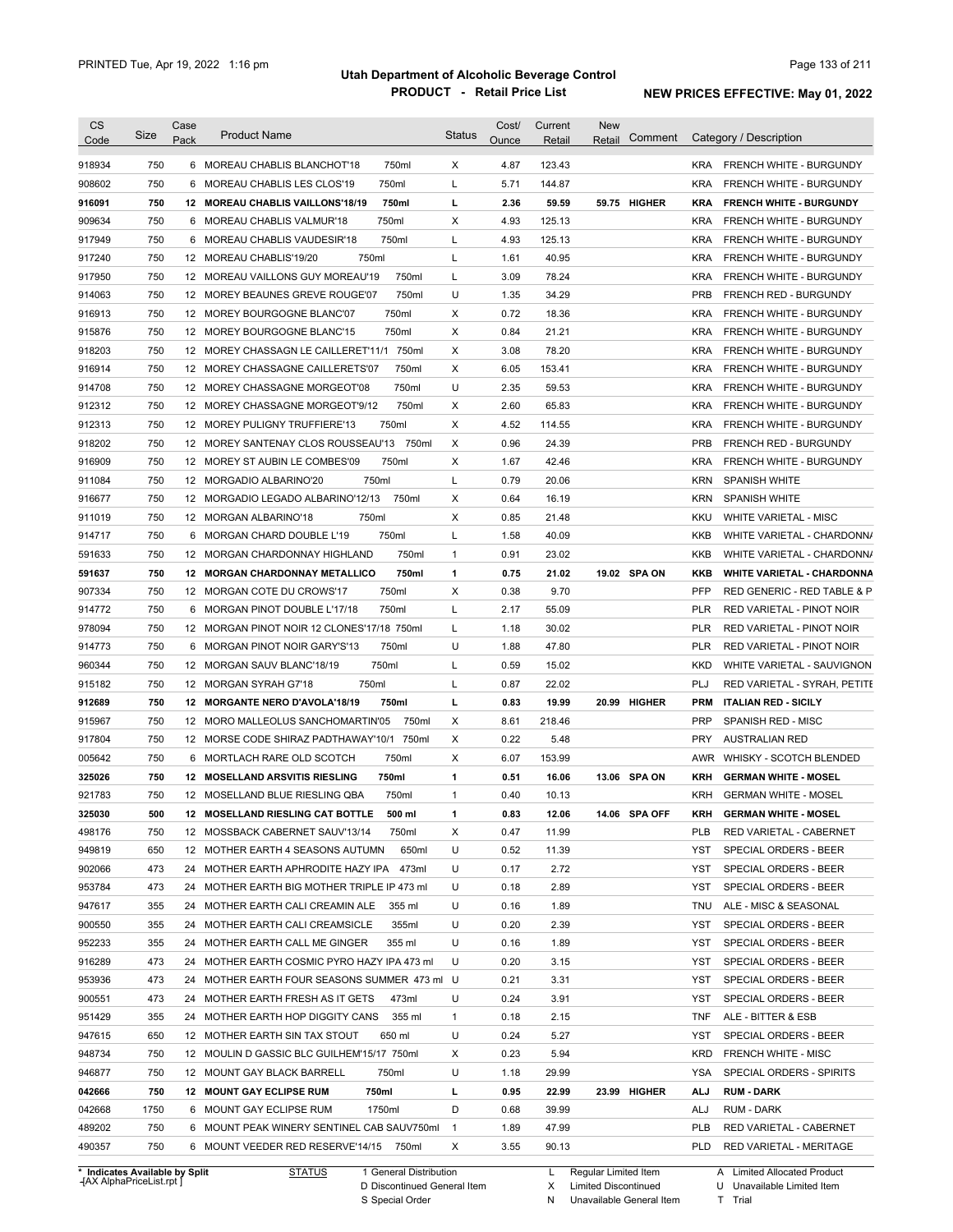| Code                                                                                                                                                                                                                                                   | Size       | Case | <b>Product Name</b>                                                                | <b>Status</b> | Cost/        | Current         | <b>New</b> | Comment              |            | Category / Description                         |
|--------------------------------------------------------------------------------------------------------------------------------------------------------------------------------------------------------------------------------------------------------|------------|------|------------------------------------------------------------------------------------|---------------|--------------|-----------------|------------|----------------------|------------|------------------------------------------------|
|                                                                                                                                                                                                                                                        |            | Pack |                                                                                    |               | Ounce        | Retail          | Retail     |                      |            |                                                |
| 922459                                                                                                                                                                                                                                                 | 750        |      | 750ml<br>12 MOUTARD BRUT RESERVE                                                   | L             | 1.97         | 49.99           |            |                      | <b>IHP</b> | SPARKLING WINE - BRUT & BLA                    |
| 918883                                                                                                                                                                                                                                                 | 750        |      | 12 MOUTARD GRAND CUVÈE BRUT<br>750ml                                               | L             | 1.77         | 44.99           |            |                      | <b>IPH</b> | SPARKLING WINE - FRENCH & C                    |
| 900172                                                                                                                                                                                                                                                 | 750        |      | 750ml<br>12 MOUTARD ROSE CUVAISON                                                  | L             | 1.77         | 44.99           |            |                      | <b>IHS</b> | SPARKLING WINE - BLANC DE N                    |
| 241070                                                                                                                                                                                                                                                 | 750        |      | 12 MOUTON CADET RED BORDEAUX<br>750ml                                              | 1             | 0.54         | 11.06           |            | 13.69 SPA OFF        | <b>PRA</b> | <b>FRENCH RED - BORDEAUX</b>                   |
| 241140                                                                                                                                                                                                                                                 | 750        |      | <b>12 MOUTON CADET WHITE BORDEAUX</b><br>750ml                                     | 1             | 0.54         | 11.06           |            | 13.69 SPA OFF        | <b>KRB</b> | <b>FRENCH WHITE - BORDEAUX &amp; I</b>         |
| 065963                                                                                                                                                                                                                                                 | 750        |      | 6 MOZART CHOC PUMPKIN SPICE LIQ<br>750ml                                           | D             | 0.57         | 14.58           |            |                      | <b>CHN</b> | LIQUEURS - CHOCOLATE                           |
| 065965                                                                                                                                                                                                                                                 | 750        |      | 6 MOZART STRAWBERRY WHITE CHOC LIQ 750ml                                           | D             | 0.58         | 14.66           |            |                      | LTO        | <b>WINE OFFER</b>                              |
| 066003                                                                                                                                                                                                                                                 | 750        |      | 750ml<br>6 MOZART WHITE CHOC CREAM LIQ                                             | D             | 1.07         | 27.13           |            |                      | <b>YGC</b> | GIFT SETS - LIQUEURS                           |
| 062906                                                                                                                                                                                                                                                 | 750        |      | 12 MR BOSTON EGG NOG<br>750ml                                                      | D             | 0.28         | 7.06            |            |                      | <b>YGC</b> | <b>GIFT SETS - LIQUEURS</b>                    |
| 031507                                                                                                                                                                                                                                                 | 1000       |      | 12 MR BOSTON ENGLISH MARKET GIN<br>1000ml                                          | 1             | 0.30         | 9.99            |            |                      | AHX        | <b>GIN - IMPORTED</b>                          |
| 062920                                                                                                                                                                                                                                                 | 750        |      | 750ml<br>12 MR BOSTON HOLIDAY NOG                                                  | D             | 0.15         | 3.82            |            |                      | <b>YGC</b> | <b>GIFT SETS - LIQUEURS</b>                    |
| 045217                                                                                                                                                                                                                                                 | 1000       |      | 1000ml<br>12 MR BOSTON LIGHT RUM                                                   | D             | 0.27         | 8.99            |            |                      | ALE        | <b>RUM - LIGHT</b>                             |
| 045218                                                                                                                                                                                                                                                 | 1750       |      | 1750ml<br>6 MR BOSTON LIGHT RUM                                                    | 1             | 0.24         | 13.99           |            |                      | ALE        | <b>RUM - LIGHT</b>                             |
| 086487                                                                                                                                                                                                                                                 | 1000       |      | 12 MR BOSTON TRIPLE SEC<br>1000ml                                                  | D             | 0.15         | 4.99            |            |                      | CHB        | LIQUEURS - TRIPLE SEC & ORA                    |
| 037067                                                                                                                                                                                                                                                 | 1000       |      | 1000ml<br>12 MR BOSTON VODKA                                                       | $\mathbf{1}$  | 0.21         | 6.99            |            |                      | ADF        | <b>VODKA - BASIC</b>                           |
| 907454                                                                                                                                                                                                                                                 | 750        |      | 750ml<br>12 MT HERMON WHITE                                                        | U             | 0.55         | 13.97           |            |                      | YSE        | SPECIAL ORDERS - WINE                          |
| 966939                                                                                                                                                                                                                                                 | 375        |      | 12 MT HORROCKS CORDON CUT'06/08<br>375ml                                           | X             | 1.37         | 17.37           |            |                      | EVL        | LATE HARVEST - RIESLING, BA,                   |
| 917401                                                                                                                                                                                                                                                 | 750        |      | 750ml<br>6 MT NELSON SAUV BLANC NZ'17/18                                           | X             | 0.85         | 21.64           |            |                      | <b>KRV</b> | <b>NEW ZEALAND WHITE</b>                       |
| 975317                                                                                                                                                                                                                                                 | 750        |      | 750ml<br>12 MT VEEDER CABERNET'16/17                                               | U             | 1.78         | 45.06           |            |                      | <b>PLB</b> | <b>RED VARIETAL - CABERNET</b>                 |
| 918659                                                                                                                                                                                                                                                 | 500        |      | 12 MTN WEST COTTONWOOD DRY HOP<br>500 ml                                           | D             | 0.38         | 6.05            | 6.39       | <b>DISCOUNTE GLM</b> |            | <b>CIDER FLAVORED</b>                          |
| 953985                                                                                                                                                                                                                                                 | 473        | 24   | MTN WEST COTTONWOOD DRY HOP CANS 473ml                                             | 1             | 0.33         | 5.07            | 5.29       | <b>HIGHER</b>        | <b>GLM</b> | <b>CIDER FLAVORED</b>                          |
| 921273                                                                                                                                                                                                                                                 | 473        | 24   | <b>MTN WEST DESOLATION CIDER CAN</b><br>473ml                                      | 1             | 0.33         | 5.07            | 5.29       | <b>HIGHER</b>        | GLC        | <b>CIDER BASIC</b>                             |
| 918790                                                                                                                                                                                                                                                 | 500        |      | 500 ml<br>12 MTN WEST DESOLATION HARD CIDER                                        | D             | 0.38         | 6.05            | 6.39       | <b>DISCOUNTE GLM</b> |            | <b>CIDER FLAVORED</b>                          |
| 922686                                                                                                                                                                                                                                                 | 2000       |      | 2000 ml<br>6 MTN WEST HOLIDAY 4 PACK                                               | D             | 0.30         | 20.17           |            |                      | YSE        | SPECIAL ORDERS - WINE                          |
| 918509                                                                                                                                                                                                                                                 | 500        |      | 500ml<br>12 MTN WEST RUBY HARD CIDER                                               | D             | 0.38         | 6.05            | 6.39       | DISCOUNTE GLC        |            | <b>CIDER BASIC</b>                             |
| 953984                                                                                                                                                                                                                                                 | 473        | 24   | <b>MTN WEST RUBY HARD CIDER CANS</b><br>473ml                                      | 1             | 0.33         | 5.07            | 5.29       | <b>HIGHER</b>        | GLC        | <b>CIDER BASIC</b>                             |
| 918798                                                                                                                                                                                                                                                 | 473        | 24   | MTN WEST RUBY'S GAY HARD CIDER<br>473 ml                                           | Т             | 0.32         | 5.05            |            |                      | YGE        | GIFT SETS - WINES                              |
|                                                                                                                                                                                                                                                        |            |      |                                                                                    |               |              |                 |            |                      |            | <b>CIDER - BASIC</b>                           |
|                                                                                                                                                                                                                                                        | 750        |      | <b>12 MTN WEST STILLWATER CIDER</b><br>750ml                                       | т             | 0.79         | 18.99           | 19.99      | <b>HIGHER</b>        | GLC        |                                                |
|                                                                                                                                                                                                                                                        | 473        | 24   | 473ml<br><b>MTN WEST SWEET ALICE CAN</b>                                           | 1             | 0.33         | 5.07            | 5.29       | HIGHER               | <b>GLM</b> | <b>CIDER - FLAVORED</b>                        |
|                                                                                                                                                                                                                                                        | 750        |      | 750ml<br>12 MUDDY BOOT CHARDONNAY                                                  | D             | 0.28         | 7.02            |            |                      | <b>KKB</b> | WHITE VARIETAL - CHARDONN/                     |
|                                                                                                                                                                                                                                                        | 750        |      | 750ml<br>12 MUDDY BOOT RED BLEND                                                   | D             | 0.28         | 7.02            |            |                      | <b>PFP</b> | RED GENERIC - RED TABLE & P                    |
|                                                                                                                                                                                                                                                        | 750        |      | 12 MUGA PRADO ENEA G RES'98<br>750ml                                               | U             | 2.07         | 52.59           |            |                      | <b>PRN</b> | SPANISH RED - RIOJA                            |
|                                                                                                                                                                                                                                                        | 750        |      | 12 MUGA RIOJA RESERVA ESPECIAL'03/04 750ml                                         | X             | 2.00         | 50.65           |            |                      | <b>PRN</b> | SPANISH RED - RIOJA                            |
|                                                                                                                                                                                                                                                        | 375        |      | 375 ml<br>24 MUGA RIOJA RESERVA'11/15                                              | X             | 1.34         | 16.97           |            |                      | <b>PRN</b> | SPANISH RED - RIOJA                            |
|                                                                                                                                                                                                                                                        | 750        |      | 12 MUGA RIOJA RESERVA'17<br>750ml                                                  | Г             | 1.38         | 34.99           |            |                      | <b>PRN</b> | SPANISH RED - RIOJA                            |
|                                                                                                                                                                                                                                                        | 750        |      | 12 MUGA RIOJA ROSE'9/10<br>750ml                                                   | U             | 0.52         | 13.25           |            |                      |            | MPU ROSE WINE - MISC                           |
|                                                                                                                                                                                                                                                        | 750        |      | 6 MUGA TORRE MUGA'04<br>750ml                                                      | U             | 3.79         | 96.21           |            |                      | PRN        | SPANISH RED - RIOJA                            |
|                                                                                                                                                                                                                                                        | 750        |      | 12 MUKUZANI GEORGIAN DRY RED WINE 750ml                                            | U             | 0.51         | 12.99           |            |                      | YSE        | SPECIAL ORDERS - WINE                          |
|                                                                                                                                                                                                                                                        | 750        |      | 12 MULDERBOSCH CHARD SA'16<br>750ml                                                | U             | 0.84         | 21.34           |            |                      | <b>KRQ</b> | SOUTH AFRICAN WHITE                            |
|                                                                                                                                                                                                                                                        | 750        |      | 750ml<br>12 MULDERBOSCH CHENIN BL SA'17                                            | х             | 0.55         | 13.84           |            |                      | KRQ        | SOUTH AFRICAN WHITE                            |
|                                                                                                                                                                                                                                                        | 750        |      | 750ml<br>12 MULDERBOSCH FAITH HOUND SA'15                                          | X             | 0.45         | 11.53           |            |                      | <b>PRS</b> | SOUTH AFRICAN RED                              |
|                                                                                                                                                                                                                                                        | 750        |      | 12 MULDERBOSCH ROSE SA'17/18<br>750ml                                              | X             | 0.29         | 7.48            |            |                      | MPQ        | ROSE WINE - VARIETAL & VIN G                   |
|                                                                                                                                                                                                                                                        | 750        |      | 750ml<br>12 MULDERBOSCH SAUV BL SA'17                                              | X             | 0.35         | 8.83            |            |                      | KRQ        | SOUTH AFRICAN WHITE                            |
|                                                                                                                                                                                                                                                        | 750        |      | 750ml<br>12 MULDERBOSCH SHIRAZ SA'04                                               | X             | 1.40         | 35.49           |            |                      | <b>PRS</b> | SOUTH AFRICAN RED                              |
|                                                                                                                                                                                                                                                        | 750        |      | 6 MUMM BRUT GRAND CORDON NV<br>750ml                                               | L             | 1.58         | 40.13           |            |                      | IHP        | SPARKLING WINE - BRUT & BLA                    |
|                                                                                                                                                                                                                                                        | 1500       |      | 3 MUMM CORDON ROUGE NV<br>1500ml                                                   | X             | 1.08         | 54.58           |            |                      | IHP        | SPARKLING WINE - BRUT & BLA                    |
|                                                                                                                                                                                                                                                        | 750        |      | 6 MUMM CREMANT DE CRAMANT NV<br>750ml                                              | х             | 2.91         | 73.77           |            |                      | IHP        | SPARKLING WINE - BRUT & BLA                    |
|                                                                                                                                                                                                                                                        | 750        |      | 6 MUMM DVX'07<br>750ml                                                             | X             | 1.34         | 34.00           |            |                      | IHP        | SPARKLING WINE - BRUT & BLA                    |
|                                                                                                                                                                                                                                                        |            |      |                                                                                    |               | 1.02         | 23.99           |            |                      | IHP        |                                                |
|                                                                                                                                                                                                                                                        | 750        |      | 12 MUMM NAPA BRUT PRESTIGE NV<br>750ml<br>750ml                                    | 1             | 0.87         | 22.07           |            | 25.99 SPA OFF        | <b>IHS</b> | SPARKLING WINE - BRUT & BLA                    |
|                                                                                                                                                                                                                                                        | 750        |      | 12 MUMM NAPA BRUT ROSE                                                             | L             |              |                 |            |                      |            | SPARKLING WINE - BLANC DE N                    |
|                                                                                                                                                                                                                                                        | 750        |      | 12 MUMM NAPA CUVEE M<br>750ml                                                      | L             | 0.87         | 22.07           |            |                      | IHL        | SPARKLING WINE - EXTRA DRY                     |
| 918728<br>902702<br>592290<br>490372<br>915719<br>915720<br>915887<br>988354<br>915717<br>915718<br>921282<br>917674<br>915802<br>916981<br>915690<br>915689<br>916335<br>711310<br>711307<br>917137<br>772635<br>756300<br>203600<br>756310<br>916398 | 750        |      | 6 MURCIA PICO MADAMA JUMILLA'06 750ml                                              | х             | 1.48         | 37.21           |            | 37.53 HIGHER         | <b>PRP</b> | <b>SPANISH RED - MISC</b>                      |
| 916504<br>915049                                                                                                                                                                                                                                       | 750<br>750 |      | 6 MURIETA GRN RSV ESP CSTLLO YGAY'09 750ml<br>750ml<br>12 MURO RIOJA CRIANZA'15/16 | U<br>L        | 8.87<br>0.63 | 224.99<br>15.99 |            |                      | PRN        | SPANISH RED - RIOJA<br>PRN SPANISH RED - RIOJA |

**Case** [AX AlphaPriceList.rpt ]

D Discontinued General Item

S Special Order

X Limited Discontinued

U Unavailable Limited Item T Trial

N Unavailable General Item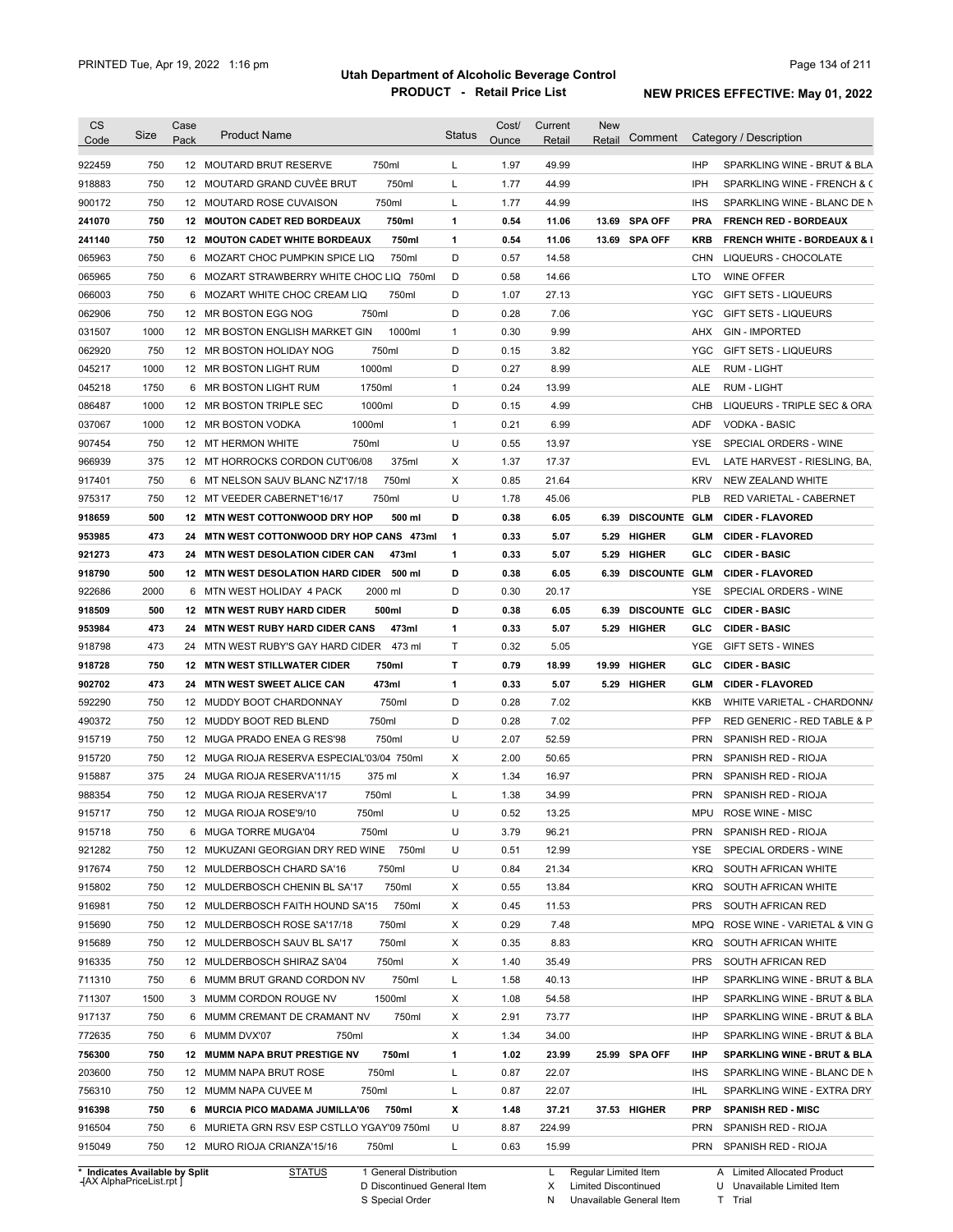| <b>CS</b>                  | Size        | Case | <b>Product Name</b>                                                                | <b>Status</b>     | Cost/        | Current       | <b>New</b> |               |            |                                              |
|----------------------------|-------------|------|------------------------------------------------------------------------------------|-------------------|--------------|---------------|------------|---------------|------------|----------------------------------------------|
| Code                       |             | Pack |                                                                                    |                   | Ounce        | Retail        | Retail     | Comment       |            | Category / Description                       |
| 915050                     | 750         |      | 6 MURO RIOJA SELECCIONADA'02<br>750ml                                              | Χ                 | 0.72         | 18.36         |            |               | <b>PRN</b> | SPANISH RED - RIOJA                          |
| 489292                     | 750         |      | 12 MURPHY GOODE MERLOT<br>750ml                                                    | $\mathbf{1}$      | 0.59         | 14.99         |            |               | PLF        | RED VARIETAL - MERLOT                        |
| 591850                     | 750         |      | 12 MURPHY-GOODE SAUV BLANC'19/20<br>750ml                                          | L                 | 0.47         | 11.99         |            |               | <b>KKD</b> | WHITE VARIETAL - SAUVIGNON                   |
| 490360                     | 750         |      | 750ml<br>12 MURPHY-GOODE ZIN LIAR'S DCE'16                                         | L                 | 0.83         | 20.99         |            |               | <b>PLH</b> | <b>RED VARIETAL - ZINFANDEL</b>              |
| 910165                     | 750         |      | 6 MURRIETAS WELL THE SPUR RED'17/18 750ml                                          | L                 | 0.91         | 22.99         |            |               | PLU        | <b>RED VARIETAL - MISC</b>                   |
| 490394                     | 750         |      | 750ml<br>12 MWC CABERNET SAUVIGNON                                                 | $\mathbf{1}$      | 0.32         | 10.99         |            | 7.99 SPA ON   | <b>PLB</b> | <b>RED VARIETAL - CABERNET</b>               |
| 903159                     | 750         |      | 750ml<br>12 MWC PINOT GRIS VICTORIA'17                                             | Χ                 | 0.32         | 8.10          |            |               | KRT        | <b>AUSTRALIAN WHITE</b>                      |
| 592310                     | 750         |      | <b>12 MWC RIELSLING</b><br>750ml                                                   | $\mathbf{1}$      | 0.28         | 9.99          | 6.99       | <b>SPA ON</b> | KKR        | <b>WHITE VARIETAL - RIESLING</b>             |
| 042166                     | 750         |      | 750ml<br><b>12 MYERS ORIGINAL DARK RUM</b>                                         | $\mathbf{1}$      | 0.71         | 20.99         |            | 17.99 SPA ON  | ALU        | <b>RUM - MISC</b>                            |
| 042186                     | 750         |      | 12 MYERS' PLATINUM WHITE RUM 750ML 750ml                                           | $\mathbf{1}$      | 0.59         | 14.99         |            |               | ALE        | <b>RUM - LIGHT</b>                           |
| 905369                     | 355         |      | 24 MYTHOS BEER<br>355 ml                                                           | U                 | 0.16         | 1.92          |            |               | YST        | SPECIAL ORDERS - BEER                        |
| 905409                     | 330         |      | 330ml<br>24 MYTHOS LAGER                                                           | U                 | 0.16         | 1.81          |            |               | YST        | SPECIAL ORDERS - BEER                        |
| 947161                     | 375         |      | 375ml<br>20 MYUNGJACK BOKBUNJA                                                     | U                 | 0.52         | 6.60          |            |               | YSE        | SPECIAL ORDERS - WINE                        |
| 950103                     | 20000       |      | 1 N2 BORDEAUX BIG TOP KEG<br>20000ml                                               | U                 | 0.40         | 269.11        |            |               | YSE        | SPECIAL ORDERS - WINE                        |
| 948952                     | 20000       |      | 20000ml<br>1 N2 CABERNET                                                           | U                 | 0.48         | 321.70        |            |               | <b>YSE</b> | SPECIAL ORDERS - WINE                        |
| 948204                     | 20000       |      | 20000ml<br>1 N2 CHARDONNAY                                                         | U                 | 0.41         | 279.98        |            |               | <b>YSE</b> | SPECIAL ORDERS - WINE                        |
| 950105                     | 20000       |      | 20000ml<br>1 N2 MACON VILLAGE KEG                                                  | U                 | 0.50         | 336.49        |            |               | YSE        | SPECIAL ORDERS - WINE                        |
| 948817                     | 19000       | 1    | 19000ml<br>N2 TETE MOUSSEUX                                                        | U                 | 0.48         | 308.39        |            |               | <b>YSE</b> | SPECIAL ORDERS - WINE                        |
| 289705                     | 750         |      | 750ml<br><b>12 NAKED EARTH ROUGE ORGANIC</b>                                       | $\mathbf{1}$      | 0.79         | 23.99         |            | 19.99 SPA ON  | <b>PRE</b> | <b>FRENCH RED - MISC AOC</b>                 |
| 632793                     | 750         |      | 750ml<br>12 NAKED GRAPE MOSCATO                                                    | D                 | 0.43         | 10.99         |            |               | KKT        | WHITE VARIETAL - MUSCAT & M                  |
| 632794                     | 750         |      | 750ml<br>12 NAKED GRAPE PINOT GRIGIO                                               | D                 | 0.43         | 10.99         |            |               | KKH        | WHITE VARIETAL - PINOT GRIS                  |
| 005662                     | 750         |      | 6 NAKED MALT SCOTCH WHISKEY<br>750ml                                               | $\mathbf{1}$      | 1.18         | 32.99         |            | 30.00 SPA ON  | AWR        | <b>WHISKY - SCOTCH BLENDED</b>               |
| 369410                     | 750         | 6    | 750ml<br>NARDI BRUNELLO MANACHIARA'4/07                                            | U                 | 4.06         | 103.04        |            |               | PRI        | <b>ITALIAN RED - TUSCANY</b>                 |
| 900920                     | 355         |      | 24 NAT LIGHT ALOHA BEACHES SELTZ<br>355 ml                                         | D                 | 0.08         | 0.99          |            |               | <b>RCP</b> | FLAVORED MALT BEVERAGES                      |
| 900921                     | 355         |      | 24 NAT LIGHT CATALINA LIME SELTZER 355 ml                                          | D                 | 0.08         | 0.99          |            |               | <b>RCP</b> | FLAVORED MALT BEVERAGES                      |
| 419688                     | 1500        | 6    | NATHANSON CREEK CABERNET<br>1500ml                                                 | D                 | 0.22         | 11.10         |            |               | <b>PLB</b> | RED VARIETAL - CABERNET                      |
| 592469                     | 1500        | 6    | 1500ml<br>NATHANSON CREEK CHARDONNAY                                               | D                 | 0.12         | 5.94          |            |               | KKB        | WHITE VARIETAL - CHARDONN/                   |
| 289730                     | 1500        | 6    | 1500ml<br>NATHANSON CREEK MERLOT                                                   | D                 | 0.12         | 5.94          |            |               | PLF        | RED VARIETAL - MERLOT                        |
| 918885                     | 355         |      | 355 ml<br>15 NATTY DADDY                                                           | $\mathbf{1}$      | 0.08         | 0.99          |            |               | THE        | <b>LAGER - PILSENER</b>                      |
| 908185                     | 473         |      | 473ml<br>24 NATTY DADDY LEMONADE                                                   | D                 | 0.16         | 2.49          |            |               | <b>RCP</b> | FLAVORED MALT BEVERAGES                      |
| 918826                     | 355         |      | 355 ml<br>24 NATTY DADDY24PKS                                                      | D                 | 0.08         | 0.95          |            |               | <b>TNC</b> | ALE - PALE                                   |
| 919073                     | 740         |      | 740ml<br>15 NATTY RUSH BLUE FROSTBITE                                              | D                 | 0.10         | 2.49          |            |               | TCJ        | BEER - ICE & MALT LIQUOR                     |
| 919074                     | 740         |      | 740ml<br>15 NATTY RUSH WATERMELON                                                  | D                 | 0.10         | 2.49          |            |               | TCJ        | BEER - ICE & MALT LIQUOR                     |
| 914886                     | 750         |      | 12 NAUTILUS PINOT NOIR NZ'15/16<br>750ml                                           | г                 | 1.30         | 31.99         | 32.99      | <b>HIGHER</b> | <b>PRW</b> | <b>NEW ZEALAND RED</b>                       |
| 966874                     | 750         |      | 12 NAUTILUS SAUV BLANC NZ'18/19<br>750ml                                           | г                 | 0.79         | 18.99         | 19.99      | <b>HIGHER</b> | KRV        | <b>NEW ZEALAND WHITE</b>                     |
| 419710                     | 750         |      | 12 NAVARRO CORREAS MALBEC CLCN PRVD 750ml                                          | D                 | 0.52         | 13.13         |            |               | PRU        | ARGENTINE RED - MALBEC                       |
| 988714                     | 750         |      | 12 NAVARRO CORREAS MALBEC'91<br>750ml                                              | Х                 | 0.43         | 10.97         |            |               | <b>PLG</b> | RED VARIETAL - CAB FRANC, VI                 |
| 917700                     | 355         |      | 355ml<br>24 NECTAR ALES RED NECTAR                                                 | X                 | 0.17         | 2.02          |            |               | <b>TVB</b> | DOMESTIC BEER                                |
| 037022                     | 750         |      | 750ml<br>12 NEFT VODKA USA                                                         | 1                 | 1.18         | 26.99         |            | 29.99 SPA OFF | <b>ADX</b> | <b>VODKA - IMPORTED</b>                      |
| 915741                     | 750         |      | 12 NEIL ELLIS CAB STELLENBOSCH'12/15 750ml                                         | Х                 | 0.54         | 13.64         |            |               | <b>PRS</b> | SOUTH AFRICAN RED                            |
| 913790                     | 750         |      | 12 NEIL ELLIS CHARDONNAY SA'15/16 750ml                                            | Х                 | 0.45         | 11.44         |            |               | <b>KRQ</b> | SOUTH AFRICAN WHITE                          |
| 916962                     | 750         |      | 12 NEIL ELLIS LEFT BANK RED'14/15 750ml                                            | Х                 | 0.34         | 8.65          |            |               | <b>PRS</b> | SOUTH AFRICAN RED                            |
| 916387                     | 750         |      | 12 NEIL ELLIS PINOTAGE SA'14<br>750ml                                              | U                 | 0.68         | 17.17         |            |               | <b>PRS</b> | SOUTH AFRICAN RED                            |
| 917091                     |             |      | 750ml                                                                              |                   | 0.60         | 15.30         |            |               | <b>KRQ</b> | SOUTH AFRICAN WHITE                          |
| 952003                     | 750<br>1000 |      | 12 NEIL ELLIS SAUV BL SINCERELY'20<br>6 NEISSON AGRICOLE BLANC RHUM<br>1000 ml     | L<br>L            | 1.12         | 37.99         |            |               | <b>ALX</b> | <b>RUM - IMPORTED</b>                        |
| 950252                     | 750         |      | 750ml                                                                              | U                 | 1.24         | 31.41         |            |               | YSE        | SPECIAL ORDERS - WINE                        |
|                            |             |      | 12 NELLCOTE ROSE MALBEC& SYRAH                                                     |                   |              |               |            |               |            |                                              |
|                            |             |      | 12 NELMS ROAD CABERNET'13/14<br>750ml                                              | Х                 | 0.57         | 14.45         |            |               | <b>PLB</b> | RED VARIETAL - CABERNET                      |
|                            | 750         |      |                                                                                    |                   | 0.82         | 27.74         |            |               | YSE        | SPECIAL ORDERS - WINE                        |
|                            | 1000        |      | 12 NESTAREC BEL<br>1000ml                                                          | U                 |              |               |            |               |            |                                              |
| 913667<br>902723<br>419908 | 750         |      | 12 NEW AGE RED<br>750ml                                                            | 1                 | 0.47         | 9.99          |            | 11.99 SPA OFF | <b>PRV</b> | <b>ARGENTINE RED - OTHER</b>                 |
| 419906                     | 750         |      | 12 NEW AGE ROSE<br>750ml                                                           | $\mathbf{1}$      | 0.39         | 11.99         |            | 9.99 SPA ON   | MPX        | <b>ROSE WINE - IMPORTED</b>                  |
| 419911                     | 750         |      | 750ml<br>12 NEW AGE WHITE WINE                                                     | $\mathbf{1}$      | 0.47         | 9.99          |            | 11.99 SPA OFF | KRS        | <b>ARGENTINE WHITE</b>                       |
| 036970                     | 1000        |      | <b>12 NEW AMSTERDAM</b><br>1000ml                                                  | $\mathbf{1}$      | 0.53         | 14.99         |            | 17.99 SPA OFF |            | ADW VODKA - DOMESTIC                         |
| 039466<br>039918           | 750<br>750  |      | 12 NEW AMSTERDAM 100 PROOF VODKA<br>750ml<br>12 NEW AMSTERDAM APPLE VODKA<br>750ml | $\mathbf{1}$<br>D | 0.59<br>0.30 | 17.99<br>7.56 |            | 14.99 SPA ON  | <b>ADF</b> | <b>VODKA - BASIC</b><br>ADM VODKA - FLAVORED |

**\* Indicates Available by Split Case** [AX AlphaPriceList.rpt ]

STATUS 1 General Distribution

D Discontinued General Item

S Special Order

L Regular Limited Item

X Limited Discontinued T Trial

N Unavailable General Item

U Unavailable Limited Item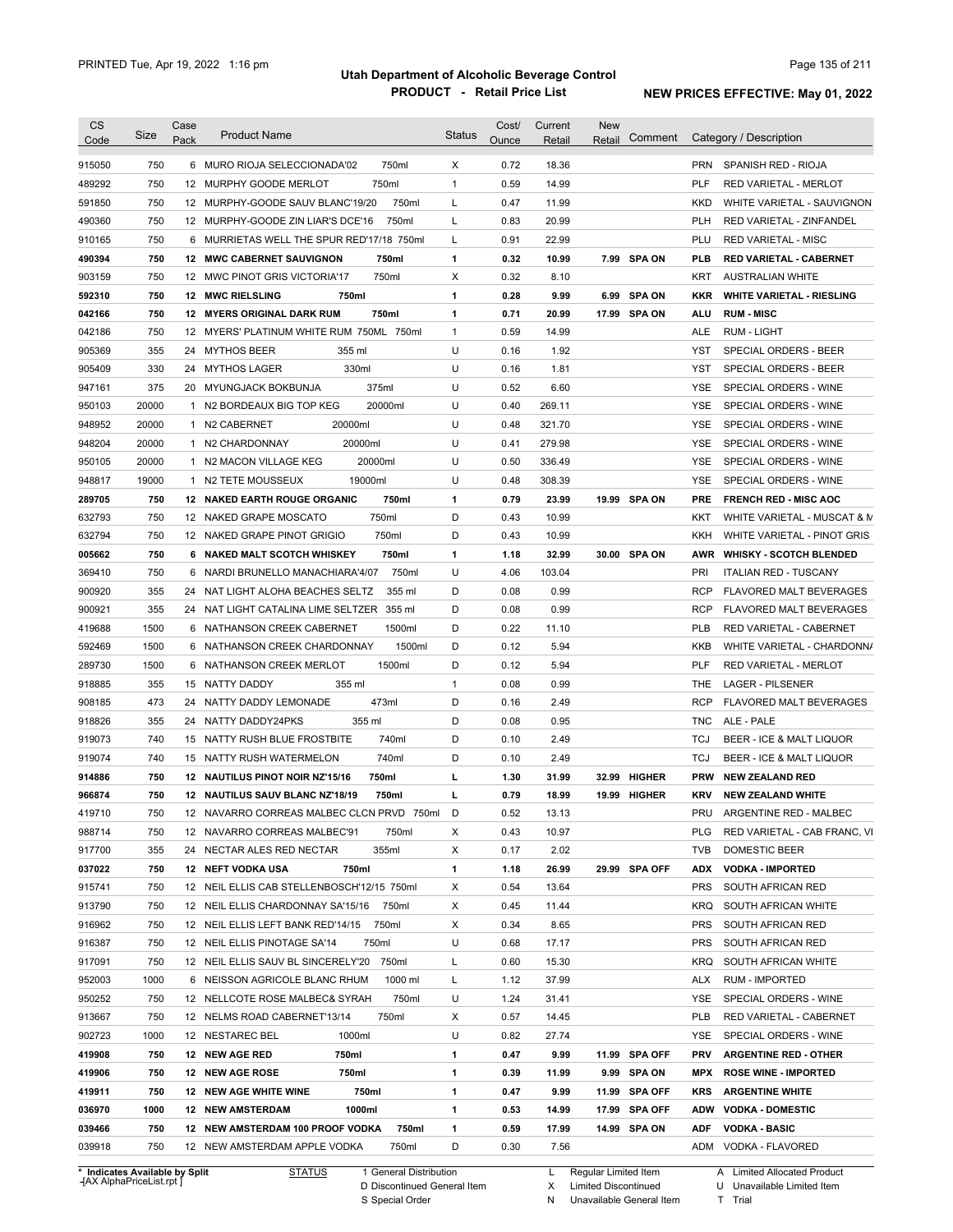| <b>CS</b><br>Code              | Size | Case<br>Pack | <b>Product Name</b>                           | <b>Status</b>  | Cost/<br>Ounce | Current<br>Retail | New<br>Comment<br>Retail |            | Category / Description       |
|--------------------------------|------|--------------|-----------------------------------------------|----------------|----------------|-------------------|--------------------------|------------|------------------------------|
| 031475                         | 750  |              | 750ml<br>12 NEW AMSTERDAM GIN                 | $\mathbf{1}$   | 0.71           | 17.99             |                          | AHG        | GIN - DRY                    |
| 031473                         | 1750 |              | 1750ml<br>6 NEW AMSTERDAM GIN                 | $\mathbf{1}$   | 0.51           | 29.99             |                          | AHG        | GIN - DRY                    |
| 031474                         | 375  |              | 375 ml<br>24 NEW AMSTERDAM GIN                | $\mathbf{1}$   | 0.63           | 7.99              |                          | AHW        | <b>GIN - DOMESTIC</b>        |
| 039725                         | 750  |              | 750ml<br>12 NEW AMSTERDAM LEMON VODKA         | D              | 0.30           | 7.56              |                          | ADM        | VODKA - FLAVORED             |
| 040071                         | 750  |              | 750ml<br>12 NEW AMSTERDAM MANGO VODKA         | D              | 0.55           | 13.99             |                          | ADM        | VODKA - FLAVORED             |
| 040594                         | 750  |              | 12 NEW AMSTERDAM PEACH VODKA<br>750ml         | 1              | 0.55           | 11.99             | 13.99 SPA OFF            | ADM        | <b>VODKA - FLAVORED</b>      |
| 040193                         | 750  |              | 12 NEW AMSTERDAM PINEAPPLE VODKA<br>750ml     | 1              | 0.55           | 11.99             | 13.99 SPA OFF            | ADM        | <b>VODKA - FLAVORED</b>      |
| 039492                         | 750  |              | 12 NEW AMSTERDAM PINK WHITNEY LEMONAD 750ml 1 |                | 0.55           | 11.99             | 13.99 SPA OFF            | ADM        | <b>VODKA - FLAVORED</b>      |
| 039382                         | 375  |              | 24 NEW AMSTERDAM PINK WHITNEY LEMONADE375ml 1 |                | 0.55           | 6.99              |                          | ADM        | VODKA - FLAVORED             |
| 036618                         | 750  |              | 12 NEW AMSTERDAM RASPBERRY VODKA<br>750ml     | 1              | 0.55           | 11.99             | 13.99 SPA OFF            | ADM        | <b>VODKA - FLAVORED</b>      |
| 040599                         | 750  |              | 750ml<br>12 NEW AMSTERDAM RED BERRY VODKA     | D              | 0.39           | 9.99              |                          | ADM        | VODKA - FLAVORED             |
| 031493                         | 750  |              | 12 NEW AMSTERDAM STRAT LONDON DRY GIN 750ml D |                | 0.79           | 19.99             |                          | AHW        | <b>GIN - DOMESTIC</b>        |
| 036968                         | 375  |              | 24 NEW AMSTERDAM VODKA<br>375ml               | $\mathbf{1}$   | 0.55           | 6.99              |                          | ADW        | <b>VODKA - DOMESTIC</b>      |
| 036969                         | 750  |              | 750ml<br>12 NEW AMSTERDAM VODKA               | $\mathbf{1}$   | 0.63           | 15.99             |                          | ADF        | <b>VODKA - BASIC</b>         |
| 036971                         | 1750 |              | 6 NEW AMSTERDAM VODKA<br>1750ml               | $\mathbf{1}$   | 0.42           | 24.99             |                          | ADF        | <b>VODKA - BASIC</b>         |
| 950968                         | 355  | 24           | NEW BELGIUM CITRADELIC TANGERINE 355 ml       | D              | 0.17           | 1.99              |                          | TNU        | ALE - MISC & SEASONAL        |
| 922963                         | 355  | 24           | NEW BELGIUM DOMINGA SOUR<br>355 ml            | $\mathbf{1}$   | 0.19           | 2.33              |                          | TNU        | ALE - MISC & SEASONAL        |
| 989381                         | 355  | 24           | NEW BELGIUM FAT TIRE AMBER ALE<br>355ml       | D              | 0.16           | 1.98              |                          | TNL        | ALE - RED, AMBER, BROWN      |
|                                | 355  | 24           | NEW BELGIUM FAT TIRE AMBER ALE CN 355ml       | D              | 0.16           | 1.98              |                          | TNL        |                              |
| 947430                         |      |              |                                               |                |                |                   |                          |            | ALE - RED, AMBER, BROWN      |
| 918884                         | 355  |              | 24 NEW BELGIUM FAT TIRE BELG<br>355 ml        | D              | 0.17           | 1.99              |                          | TCE        | BEER - WHEAT & HEFEWEIZEN    |
| 355397                         | 355  | 24           | 355ml<br>NEW BELGIUM GLUTINY PALE ALE         | U              | 0.17           | 1.99              |                          | YST        | SPECIAL ORDERS - BEER        |
| 954693                         | 355  | 24           | 355ml<br>NEW BELGIUM OAKSPIRE                 | U              | 0.25           | 3.03              |                          | YST        | SPECIAL ORDERS - BEER        |
| 989390                         | 355  | 24           | 355ml<br>NEW BELGIUM SEASONAL                 | D              | 0.17           | 1.99              |                          | TNU        | ALE - MISC & SEASONAL        |
| 948996                         | 355  | 24           | NEW BELGIUM SLOW RIDE IPA<br>355 ml           | D              | 0.16           | 1.98              |                          | TNF        | ALE - BITTER & ESB           |
| 989395                         | 355  | 24           | NEW BELGIUM SNAPSHOT WHEAT BEER 355ml         | D              | 0.16           | 1.98              |                          | TCE        | BEER - WHEAT & HEFEWEIZEN    |
| 947457                         | 355  | 24           | NEW BELGIUM SUNSHINEWHEAT<br>355ml            | U              | 0.19           | 2.23              |                          | YST        | SPECIAL ORDERS - BEER        |
| 989397                         | 355  | 24           | NEW BELGIUM VOO IMP RANGER IPA<br>355 ml      | $\mathbf{1}$   | 0.20           | 2.35              |                          | TNF        | ALE - BITTER & ESB           |
| 947400                         | 355  | 24           | NEW BELGIUM VOO RANGER IPA CANS 355 ml        | $\mathbf{1}$   | 0.17           | 2.05              |                          | TNF        | ALE - BITTER & ESB           |
| 918778                         | 355  | 24           | NEW BELGIUM VOODOO JUICE FORCE<br>355 ml      | $\mathbf{1}$   | 0.20           | 2.35              |                          | TNF        | ALE - BITTER & ESB           |
| 953285                         | 355  | 24           | NEW BELGIUM VOODOO JUICY HAZE CAN 355 ml      | $\overline{1}$ | 0.20           | 2.35              |                          | TNF        | ALE - BITTER & ESB           |
| 955398                         | 355  | 24           | NEW BELGIUM VOODOO RANGER ROTATOR 355 ml 1    |                | 0.20           | 2.35              |                          | TNC        | ALE - PALE                   |
| 949605                         | 355  | 24           | NEW HOLLAND CARHARTT WOODSMAN<br>355ml        | U              | 0.14           | 1.65              |                          | <b>YST</b> | SPECIAL ORDERS - BEER        |
| 951813                         | 355  | 24           | NEW HOLLAND DMR MEXICAN SPICE CAK 355 ml      | U              | 0.35           | 4.23              |                          | YST        | SPECIAL ORDERS - BEER        |
| 949607                         | 355  |              | 24 NEW HOLLAND DRAGON'SMILK<br>355ml          | $\mathbf{1}$   | 0.46           | 5.55              |                          | <b>TNU</b> | ALE - MISC & SEASONAL        |
| 949608                         | 750  |              | 6 NEW HOLLAND KNICKERBOCKER GIN<br>750ml      | U              | 0.99           | 25.20             |                          | <b>YSA</b> | SPECIAL ORDERS - SPIRITS     |
| 949609                         | 750  | 6            | NEW HOLLAND PITCHFORK WHISKEY<br>750ml        |                | 1.59           | 40.24             |                          | YSA        | SPECIAL ORDERS - SPIRITS     |
| 949606                         | 355  |              | 24 NEW HOLLAND THE POET<br>355ml              | U              | 0.14           | 1.65              |                          | YST        | SPECIAL ORDERS - BEER        |
| 989356                         | 355  |              | 24 NEW PLANET PALE ALE<br>355 ml              | $\mathbf{1}$   | 0.18           | 2.14              |                          | TCA        | BEER - GLUTEN FREE/UP TO 20  |
| 031495                         | 750  | 6            | NEW WORLD OOMAW GIN<br>750ml                  | $\mathbf{1}$   | 1.38           | 34.99             |                          | AHW        | <b>GIN - DOMESTIC</b>        |
| 989378                         | 355  |              | 355ml<br>24 NEWCASTLE SEASONAL                | D              | 0.20           | 2.38              |                          | TNU        | ALE - MISC & SEASONAL        |
| 490603                         | 750  |              | 12 NEWTON CAB SKYSIDE SONOMA '15<br>750ml     | х              | 0.47           | 11.88             |                          | PLB        | RED VARIETAL - CABERNET      |
| 913379                         | 750  |              | 6 NEWTON CHARD UNFILT'14/15<br>750ml          | Х              | 1.28           | 32.40             |                          | KKB        | WHITE VARIETAL - CHARDONN/   |
| 916365                         | 750  |              | 6 NEYERS AME CABERNET'05<br>750ml             | Х              | 2.81           | 71.15             |                          | PLB        | RED VARIETAL - CABERNET      |
| 917537                         | 750  |              | 12 NEYERS CAB NEYERS RANCH'13/14<br>750ml     | х              | 1.33           | 33.68             |                          | <b>PLB</b> | RED VARIETAL - CABERNET      |
| 914540                         | 750  |              | 750ml<br>12 NEYERS CHARD EL NOVILLERO'13/14   | х              | 0.86           | 21.74             |                          | KKB        | WHITE VARIETAL - CHARDONN/   |
| 912873                         | 750  |              | 750ml<br>12 NEYERS CHARDONNAY 304 19          | х              | 0.51           | 13.00             |                          | KKB        | WHITE VARIETAL - CHARDONN/   |
| 912220                         | 750  |              | 750ml<br>12 NEYERS MERLOT CONN VALLEY'9/10    | х              | 1.55           | 39.29             |                          | PLF        | RED VARIETAL - MERLOT        |
| 910806                         | 750  |              | 750ml<br>12 NEYERS MERLOT NAPA'07             | Х              | 1.46           | 36.95             |                          | PLF        | RED VARIETAL - MERLOT        |
| 916400                         | 750  |              | 12 NEYERS SYRAH OLD LAKEVILLE'07/08 750ml     | Х              | 1.46           | 36.99             |                          | PLJ        | RED VARIETAL - SYRAH, PETITE |
| 914768                         | 750  |              | 12 NEYERS ZINFANDEL PATO'05/06<br>750ml       | U              | 1.24           | 31.43             |                          | <b>PLH</b> | RED VARIETAL - ZINFANDEL     |
| 405274                         | 750  |              | 6 NICHOLAS CATENA ZAPATA'9/10<br>750ml        | х              | 2.90           | 73.66             |                          | <b>PRV</b> | ARGENTINE RED - OTHER        |
| 955736                         | 750  |              | 6 NICKEL N CHARDONNAY STIRLING VINE 750ml     | U              | 2.29           | 58.09             |                          | YSE        | SPECIAL ORDERS - WINE        |
| 490638                         | 750  |              | 6 NICKEL & NICKEL CAB DOGLEG'18<br>750ml      | L              | 5.34           | 135.31            |                          | PLB        | RED VARIETAL - CABERNET      |
| 912523                         | 750  |              | 6 NICKEL & NICKEL CAB SULLENGER<br>750ml      | U              | 4.24           | 107.64            |                          | PLB        | RED VARIETAL - CABERNET      |
| * Indicates Available by Split |      |              | <b>STATUS</b><br>1 General Distribution       |                |                | L.                | Regular Limited Item     |            | A Limited Allocated Product  |

**Case** [AX AlphaPriceList.rpt ]

D Discontinued General Item

S Special Order

X Regular Limited Item

Limited Discontinued

N Unavailable General Item

U Unavailable Limited Item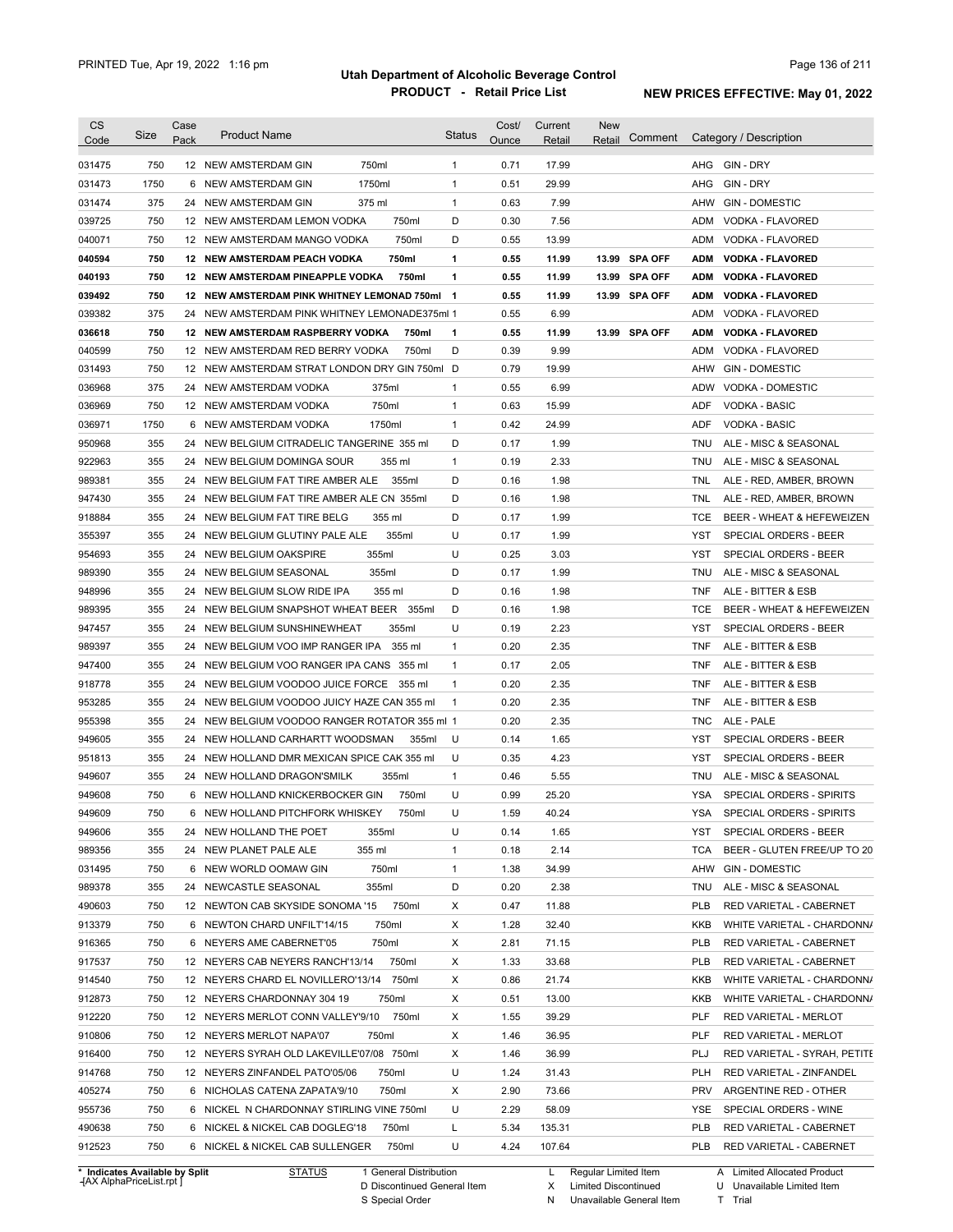| CS               | Size         | Case | <b>Product Name</b>                                                               | <b>Status</b>     | Cost/        | Current         | <b>New</b><br>Comment |                   | Category / Description                                    |
|------------------|--------------|------|-----------------------------------------------------------------------------------|-------------------|--------------|-----------------|-----------------------|-------------------|-----------------------------------------------------------|
| Code             |              | Pack |                                                                                   |                   | Ounce        | Retail          | Retail                |                   |                                                           |
| 490618           | 750          |      | 6 NICKEL & NICKEL CAB VACA VISTA'18 750ml                                         | L                 | 5.34         | 135.31          |                       | <b>PLB</b>        | RED VARIETAL - CABERNET                                   |
| 490636           | 750          |      | 750ml<br>6 NICKEL & NICKEL QUICKSILVER CAB                                        | U                 | 4.33         | 109.86          |                       | <b>YSE</b>        | SPECIAL ORDERS - WINE                                     |
| 592536           | 750          |      | 750ml<br>6 NICKEL&NICKEL CHARD TRUCHAR'19                                         | U                 | 2.48         | 62.83           |                       | <b>KKB</b>        | WHITE VARIETAL - CHARDONN/                                |
| 915749           | 750          |      | 750ml<br>6 NICKEL&NICKEL MERLOT HARRIS'07                                         | X                 | 2.08         | 52.74           |                       | <b>PLF</b>        | RED VARIETAL - MERLOT                                     |
| 711833           | 750          |      | 750ml<br>12 NICOLAS FEUILLATTE BRUT NV                                            | 1                 | 1.62         | 44.99           | 40.99 SPA ON          | <b>IHP</b>        | <b>SPARKLING WINE - BRUT &amp; BLA</b>                    |
| 916078           | 1500         |      | 1500ml<br>6 NICOLAS FEUILLATTE BRUT NV                                            | X                 | 1.11         | 56.16           |                       | <b>IHP</b>        | SPARKLING WINE - BRUT & BLA                               |
| 916079           | 3000         |      | 3000ml<br>1 NICOLAS FEUILLATTE BRUT NV                                            | L                 | 3.47         | 352.00          |                       | <b>IHP</b>        | SPARKLING WINE - BRUT & BLA                               |
| 916077           | 6000         |      | 6000ml<br>1 NICOLAS FEUILLATTE BRUT NV                                            | L                 | 3.46         | 702.00          |                       | <b>IHP</b>        | SPARKLING WINE - BRUT & BLA                               |
| 955402           | 750          |      | 6 NICOLAS JAY BISHOP CREEK PN 2016 750ml                                          | U                 | 2.97         | 75.20           |                       | <b>YSE</b>        | SPECIAL ORDERS - WINE                                     |
| 955401           | 750          |      | 6 NICOLAS JAY WILLAMETTE PINOT NOIR 750ml                                         | L                 | 1.97         | 49.99           |                       | <b>PLR</b>        | RED VARIETAL - PINOT NOIR                                 |
| 914071           | 750          |      | 750ml<br>6 NIEBAUM COPPOLA CAB FRANC'6/7                                          | Χ                 | 2.12         | 53.74           |                       | <b>PLG</b>        | RED VARIETAL - CAB FRANC, VI                              |
| 913773           | 750          |      | 6 NIEBAUM-COPPOLA RUBICON'13/14<br>750ml                                          | Χ                 | 7.65         | 193.95          |                       | <b>PLD</b>        | RED VARIETAL - MERITAGE                                   |
| 915292           | 375          |      | 12 NIEPOORT TAWNY 10YR<br>375ml                                                   | Χ                 | 1.85         | 23.51           |                       | ESG               | PORT - TAWNY                                              |
| 915293           | 750          |      | 6 NIEPOORT VINTAGE PORT'03/07<br>750ml                                            | Χ                 | 3.00         | 76.02           |                       | <b>ESR</b>        | PORT - VINTAGE & QUINTA                                   |
| 950336           | 200          | 30   | NIHON SAKARI NAMA BLUE GENSHU<br>200 ml                                           | U                 | 1.08         | 7.32            |                       | <b>YSE</b>        | SPECIAL ORDERS - WINE                                     |
| 917831           | 750          |      | 12 NIK WEIS URBAN RIESLING QBA'19/20 750ml                                        | L                 | 0.55         | 13.99           | 13.99                 | <b>KRH</b>        | <b>GERMAN WHITE - MOSEL</b>                               |
| 015962           | 750          |      | 750ml<br>6 NIKKA COFFEY GRAIN                                                     | Α                 | 2.77         | 70.13           |                       | <b>AWX</b>        | <b>WHISKEY - JAPANESE</b>                                 |
| 948749           | 750          |      | 750ml<br>6 NIKKA COFFEY GRAIN                                                     | X                 | 2.79         | 70.70           |                       | <b>YSA</b>        | SPECIAL ORDERS - SPIRITS                                  |
| 015961           | 750          |      | 750ml<br>6 NIKKA COFFEY MALT                                                      | U                 | 2.99         | 75.89           |                       | <b>YSA</b>        | SPECIAL ORDERS - SPIRITS                                  |
| 900368           | 750          | 6    | 750ml<br>NIKKA FROM THE BARREL                                                    | R                 | 2.96         | 75.09           |                       | <b>AWX</b>        | <b>WHISKEY - JAPANESE</b>                                 |
| 948751           | 750          | 6    | 750ml<br>NIKKA MIYAGIKYO 12                                                       | X                 | 4.78         | 121.28          |                       | <b>YSA</b>        | SPECIAL ORDERS - SPIRITS                                  |
| 015983           | 750          |      | 6 NIKKA MIYAGIKYO SINGLE MALT<br>750ml                                            | U                 | 3.36         | 85.09           |                       | <b>YSA</b>        | SPECIAL ORDERS - SPIRITS                                  |
| 015967           | 750          |      | 6 NIKKA TAKETSURU PURE MALT WHISKY 750ml                                          | Α                 | 2.79         | 70.84           |                       | LAS               | <b>ALLOCATED SPIRIT</b>                                   |
| 948896           | 750          |      | 6 NIKKA WHISKY COFFEY GRAIN<br>750ml                                              | X                 | 2.79         | 70.74           |                       | <b>YSA</b>        | SPECIAL ORDERS - SPIRITS                                  |
| 015979           | 750          |      | 750ml<br>6 NIKKA YIOCHI SINGLE MALT                                               | U                 | 3.36         | 85.09           |                       | <b>YSA</b>        | SPECIAL ORDERS - SPIRITS                                  |
| 948750           | 750          | 6    | 750ml<br>NIKKA YOICHI 15 YR                                                       | Χ                 | 5.18         | 131.39          |                       | <b>YSA</b>        | SPECIAL ORDERS - SPIRITS                                  |
| 914501           | 750          |      | 12 NINE STONES SHIRAZ BAROSSA'16/17 750ml                                         | Χ                 | 0.55         | 14.06           |                       | <b>PRY</b>        | <b>AUSTRALIAN RED</b>                                     |
| 947702           | 355          | 24   | NINKASI OATIS OATMEAL STOUT<br>355ml                                              | X                 | 0.19         | 2.28            |                       | <b>YST</b>        | SPECIAL ORDERS - BEER                                     |
| 953287           | 355          | 24   | NINKASI PRISMATIC IPA<br>355 ml                                                   | 1                 | 0.18         | 2.19            |                       | <b>TNF</b>        | ALE - BITTER & ESB                                        |
| 951854           | 355          | 24   | NINKASI RAIN<br>355 ml                                                            | U                 | 0.17         | 1.99            |                       | YST               | SPECIAL ORDERS - BEER                                     |
| 948659           | 355          | 24   | NINKASI SEASONAL<br>355ml                                                         | D                 | 0.17         | 2.05            |                       | THU               | LAGER - MISC & SEASONAL                                   |
| 948489           | 355          | 24   | 355ml<br>NINKASI TOTAL DOMINATION IPA                                             | 1                 | 0.17         | 2.09            |                       | <b>TNF</b>        | ALE - BITTER & ESB                                        |
| 947701           | 355          | 24   | NINKASI TRICERAHOPS DOUBLE IPA<br>355ml                                           | 1                 | 0.17         | 2.09            |                       | <b>TNF</b>        | ALE - BITTER & ESB                                        |
| 989455           | 650          |      | 12 NINKASI TRICERAHOPS DOUBLE IPA<br>650ml                                        | D                 | 0.31         | 6.88            |                       | <b>TNF</b>        | ALE - BITTER & ESB                                        |
| 917283           | 750          |      | 12 NINO FRANCO PROSECCO RIV FLORI'07 750ml                                        | X                 | 1.16         | 29.51           |                       | IPI               | SPARKLING WINE - PROSECCO                                 |
| 917284           | 750          |      | 12 NINO FRANCO PROSECCO RUSTICO<br>750ml                                          | L                 | 1.06         | 25.56           | 26.99 HIGHER          | IPI               | <b>SPARKLING WINE - PROSECCO</b>                          |
| 911916           | 750          |      | 12 NINO FRANCO PROSECCO VAL<br>750ml                                              | U                 | 0.52         | 13.21           |                       | IPI               | SPARKLING WINE - PROSECCO                                 |
| 916023           | 750          |      | 750ml                                                                             | Г                 | 2.22         | 56.20           |                       | <b>PRK</b>        |                                                           |
| 917461           | 750          |      | 6 NINO NEGRI SFURSAT'16<br>12 NO TIME GARNACHA CEPAS VIEJAS'08 750ml              | Х                 | 0.40         | 10.21           |                       | <b>PRP</b>        | <b>ITALIAN RED - MISC DOC</b><br>SPANISH RED - MISC       |
|                  | 750          |      |                                                                                   | U                 | 2.52         |                 |                       |                   | SPECIAL ORDERS - SPIRITS                                  |
| 949546<br>917136 | 750          |      | 6 NOAH'S MILL SMALL BATCH<br>750ml<br>6 NOBILO ICON SAUV BLANC'19<br>750ml        | Х                 | 0.43         | 63.95<br>10.80  |                       | YSA<br><b>KRV</b> | NEW ZEALAND WHITE                                         |
|                  |              |      |                                                                                   |                   |              |                 |                       |                   |                                                           |
| 420028<br>954355 | 750<br>19000 |      | 750ml<br>12 NOBILO SAUVIGNON BLANC<br>19000 ml<br>1 NOBILO SAUVIGNON BLANC KEG    | $\mathbf{1}$<br>U | 0.59<br>0.43 | 14.99<br>275.14 |                       | <b>KRV</b><br>YSE | NEW ZEALAND WHITE                                         |
|                  |              |      |                                                                                   |                   |              |                 |                       |                   | SPECIAL ORDERS - WINE                                     |
| 086912           | 750          |      | 6 NOBLE OAK DOUBLE OAK BOURBON<br>750ml                                           | Τ                 | 1.39         | 35.14           |                       | AWK               | WHISKEY - BOURBON SINGLE B                                |
| 515873           | 750          |      | 12 NOBLE VINES 337 CABERNET SAUVIGNON 750ml                                       | 1                 | 0.55         | 11.99           | 13.99 SPA OFF         | PLB               | <b>RED VARIETAL - CABERNET</b>                            |
| 592563           | 750          |      | 12 NOBLE VINES 446 CHARDONNAY<br>750ml                                            | 1                 | 0.51         | 10.99           | 12.99 SPA OFF         | KKB               | <b>WHITE VARIETAL - CHARDONNA</b>                         |
| 951684           | 750          |      | 6 NOELIA BEBELIA ALBARINO<br>750ml                                                | L                 | 1.18         | 29.99           |                       | KRN               | <b>SPANISH WHITE</b>                                      |
| 098258           | 750          |      | 12 NOILLY PRAT EXTRA DRY VERMOUTH 750ml                                           | X                 | 0.48         | 12.19           |                       | EDD               | <b>VERMOUTH - DRY</b>                                     |
| 080345           | 750          |      | 6 NOOKU PEPPERMINT BOURBON CREAM<br>750ml                                         | D                 | 0.64         | 16.20           |                       | YGA               | <b>GIFT SETS - SPIRITS</b>                                |
| 917036           | 355          |      | 24 NORTH COAST BLUE STAR WHEAT<br>355ml                                           | Х                 | 0.11         | 1.32            |                       | TCE               | BEER - WHEAT & HEFEWEIZEN                                 |
| 907306           | 750          |      | 12 NORTH COAST LE MERLE BELGIAN<br>750ml                                          | U                 | 0.28         | 7.21            |                       | YST               | SPECIAL ORDERS - BEER                                     |
|                  | 355          |      | 355ml<br>24 NORTH COAST OLD RASPUTIN STOUT                                        | 1                 | 0.27         | 3.19            |                       | TNP               | ALE - HEAVY, PORTER, STOUT                                |
| 917037           |              |      |                                                                                   |                   |              |                 |                       |                   |                                                           |
| 917038<br>909608 | 355<br>750   |      | 24 NORTH COAST PRANQSTER ALE<br>355ml<br>750ml<br>12 NORTHWEST RIDGE BARREL CUVEE | L<br>L            | 0.27<br>0.99 | 3.19<br>24.99   |                       | TNI<br>PLU        | ALE - WHITE & BELGIAN STYLE<br><b>RED VARIETAL - MISC</b> |

**Case** [AX AlphaPriceList.rpt ]

General Distribution

Discontinued General Item S Special Order D

Regular Limited Item

X N Limited Discontinued

Unavailable General Item

A Limited Allocated Product

U T Unavailable Limited Item Trial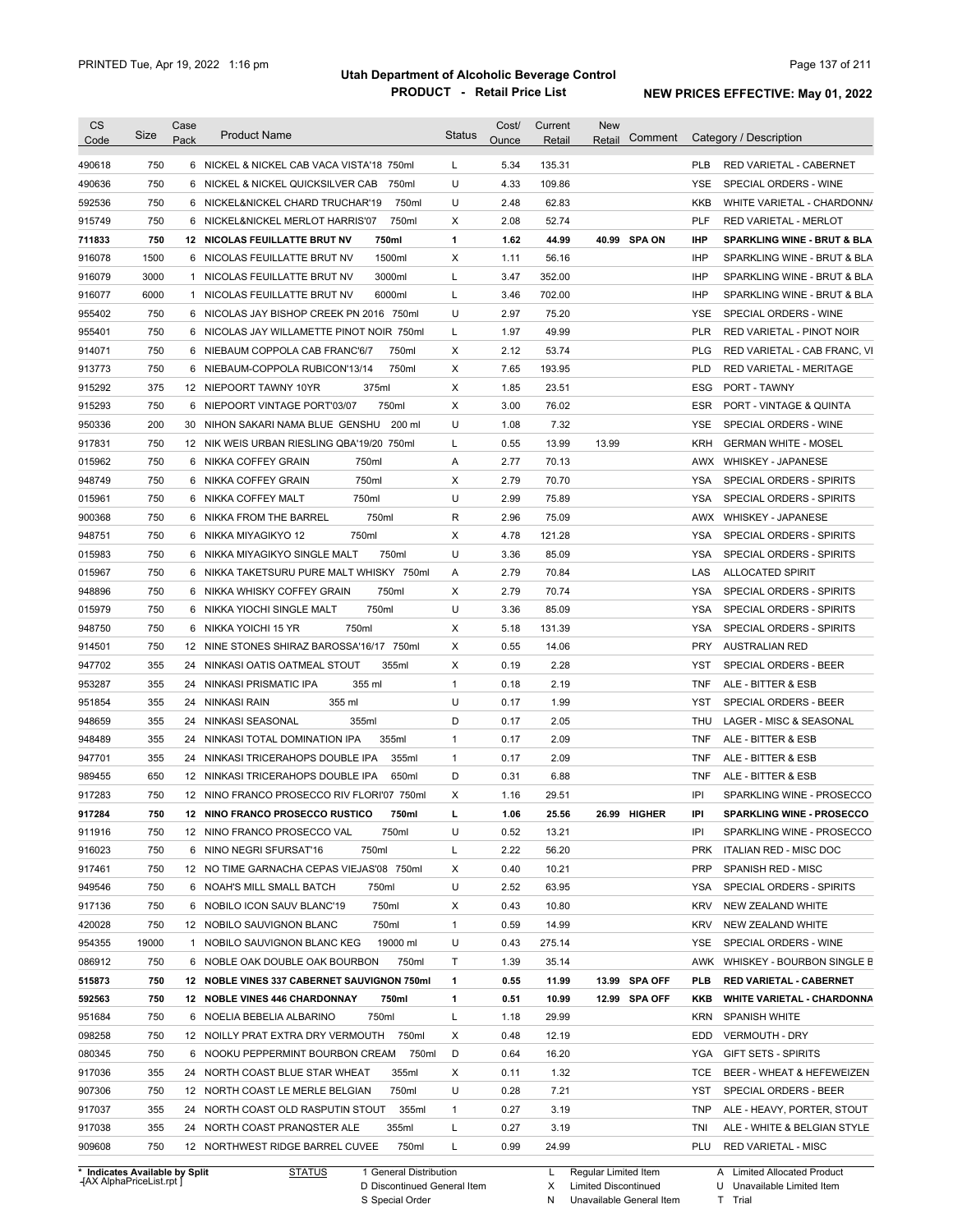| <b>CS</b><br>Code              | Size | Case<br>Pack | <b>Product Name</b>                         | <b>Status</b>  | Cost/<br>Ounce | Current<br>Retail | New<br>Comment<br>Retail |            | Category / Description            |
|--------------------------------|------|--------------|---------------------------------------------|----------------|----------------|-------------------|--------------------------|------------|-----------------------------------|
| 921759                         | 750  |              | 750ml<br>12 NORTHWEST RIDGE PINOT GRIS      | L              | 0.99           | 24.99             |                          | KKH        | WHITE VARIETAL - PINOT GRIS       |
| 913705                         | 750  |              | 12 NORTON 1895 MALBEC'18/19<br>750ml        | Г              | 0.47           | 11.99             |                          | <b>PRU</b> | ARGENTINE RED - MALBEC            |
| 951044                         | 750  |              | 750ml<br>12 NOSTER INICIAL RED'17/18        | Г              | 0.75           | 18.99             |                          | <b>PRP</b> | SPANISH RED - MISC                |
| 918595                         | 355  |              | 355ml<br>24 NOT YOUR FATHERS GINGER ALE     | D              | 0.21           | 2.55              |                          | TNU        | ALE - MISC & SEASONAL             |
| 953127                         | 355  |              | 24 NOT YOUR FATHERS MOUNTAIN ALE<br>355 ml  | U              | 0.21           | 2.55              |                          | YST        | SPECIAL ORDERS - BEER             |
| 918522                         | 355  |              | 24 NOT YOUR FATHERS ROOT BEER BOTTLE 355ml  | $\overline{1}$ | 0.22           | 2.59              |                          | TNU        | ALE - MISC & SEASONAL             |
| 989465                         | 355  | 24           | NOT YOUR FATHERS VANILLA CREAM ALE 355ml    | D              | 0.21           | 2.52              |                          | <b>TNU</b> | ALE - MISC & SEASONAL             |
| 922194                         | 750  |              | 12 NOTEWORTHY WINES PINOT GRIGIO<br>750ml   | U              | 0.49           | 12.37             |                          | YGE        | <b>GIFT SETS - WINES</b>          |
| 289810                         | 750  |              | 750ml<br>12 NOTORIOUS PINK                  | U              | 0.73           | 18.53             |                          | YSE        | SPECIAL ORDERS - WINE             |
| 916526                         | 750  |              | 750ml<br>12 NOTRO MALBEC'15/16              | X              | 0.21           | 5.40              |                          | <b>PRU</b> | ARGENTINE RED - MALBEC            |
| 916236                         | 750  |              | 750ml<br>12 NOVELLUM CHARDONNAY'19          | X              | 0.68           | 17.33             |                          | <b>KRE</b> | FRENCH WHITE - VARIETAL           |
| 920894                         | 750  |              | 750ml<br>12 NOVY FOUR MILE CREEK RED/12     | X              | 0.56           | 14.10             |                          | PFP        | RED GENERIC - RED TABLE & P       |
| 917542                         | 750  |              | 750ml<br>12 NOVY SYRAH GARY'S'11            | X              | 0.75           | 19.13             |                          | PLJ        | RED VARIETAL - SYRAH, PETITE      |
| 917294                         | 750  |              | 750ml<br>12 NOVY SYRAH SONOMA'10            | X              | 0.76           | 19.24             |                          | PLJ        | RED VARIETAL - SYRAH, PETITE      |
| 917293                         | 750  |              | 750ml<br>12 NOVY SYRAH STA LUCIA'14         | X              | 0.65           | 16.40             |                          | PLJ        | RED VARIETAL - SYRAH, PETITE      |
| 906167                         | 750  |              | 6 NOZZOLE CHIANTI CLAS RES FORRA'12 750ml   | L              | 2.01           | 51.09             |                          | <b>PRH</b> | <b>ITALIAN RED - CHIANTI</b>      |
| 342705                         | 750  |              | 750ml<br>12 NOZZOLE CHIANTI RISERVA'17/18   | Г              | 1.02           | 25.99             |                          | <b>PRH</b> | <b>ITALIAN RED - CHIANTI</b>      |
| 373060                         | 750  |              | 750ml<br>12 NOZZOLE LE BRUNICHE CHARD'18    | Х              | 0.38           | 9.72              |                          | <b>KRL</b> | ITALIAN WHITE - MISC DOC          |
| 914795                         | 750  |              | 12 NUGAN MCLAREN PARISH SHIRAZ"18<br>750ml  | $\mathbf{1}$   | 1.06           | 26.99             |                          | <b>PRY</b> | <b>AUSTRALIAN RED</b>             |
| 914551                         | 750  |              | 6 NUMANTHIA TERMANTHIA'12<br>750ml          | Г              | 8.67           | 219.99            |                          | <b>PRP</b> | <b>SPANISH RED - MISC</b>         |
| 426194                         | 750  |              | 750ml<br>6 NUMANTHIA TERMES'16              | L              | 1.18           | 29.99             |                          | <b>PRP</b> | <b>SPANISH RED - MISC</b>         |
| 086118                         | 750  |              | 6 NUMBER JUAN EXTRA ANEJO TEQUILA<br>750ml  | $\mathbf{1}$   | 5.13           | 129.99            |                          | <b>APJ</b> | TEQUILA - REPOSADO & ANEJO        |
| 325050                         | 1000 |              | 1000 ml<br>12 NURNBERGER MARKT GLUHWEIN     | D              | 0.13           | 4.36              |                          | LTO        | <b>WINE OFFER</b>                 |
| 919636                         | 750  |              | 750ml<br>12 NUVO LEMON SORBET               | U              | 1.20           | 30.32             |                          | YSC        | SPECIAL ORDERS - LIQUEURS         |
| 066052                         | 750  |              | 750ml<br>12 NUVO SPARKLING LIQUEUR          | D              | 0.49           | 12.42             |                          | <b>YGC</b> | GIFT SETS - LIQUEURS              |
| 592591                         | 375  |              | 375ml<br>12 NXNW DESSERT RIESLING'12        | X              | 1.27           | 16.12             |                          | EVU        | LATE HARVEST - WHITE MISC         |
| 490853                         | 750  |              | 750ml<br>12 NXNW RED BLEND'17               | X              | 0.34           | 8.68              |                          | PLU        | <b>RED VARIETAL - MISC</b>        |
| 915350                         | 750  |              | 12 O LEFLAIVE BOURGOGN SETILLES'19/20 750ml | г              | 1.41           | 35.62             | 35.75 HIGHER             | <b>KRA</b> | <b>FRENCH WHITE - BURGUNDY</b>    |
| 918695                         | 750  |              | 12 O LEFLAIVE CHASSAGNE MORGEOT '18 750ml   | L              | 5.67           | 143.88            |                          | <b>KRA</b> | <b>FRENCH WHITE - BURGUNDY</b>    |
| 918487                         | 750  |              | 12 O LEFLAIVE CHASS-MONTRACHET'19<br>750ml  | Г              | 4.01           | 101.74            |                          | <b>KRA</b> | FRENCH WHITE - BURGUNDY           |
| 918696                         | 750  |              | 6 O LEFLAIVE CORTON CHARLEMAGNE '18 750ml   | L              | 10.49          | 266.13            |                          | <b>KRA</b> | <b>FRENCH WHITE - BURGUNDY</b>    |
| 962964                         | 750  |              | 750ml<br>12 O LEFLAIVE MEURSAULT '18        | Г              | 4.13           | 104.71            |                          | <b>KRA</b> | <b>FRENCH WHITE - BURGUNDY</b>    |
| 908952                         | 750  |              | 6 O LEFLAIVE PULIGNY PUCELLES'18<br>750ml   | Г              | 9.75           | 247.33            |                          | <b>KRA</b> | FRENCH WHITE - BURGUNDY           |
| 918693                         | 750  |              | 12 O LEFLAIVE PULIGNY-MONTRACH'18/19 750ml  | Г              | 4.38           | 111.14            |                          | <b>KRA</b> | <b>FRENCH WHITE - BURGUNDY</b>    |
| 917673                         | 750  |              | 12 OAK GROVE CHARD RES17/18<br>750ml        | X              | 0.32           | 7.99              |                          | <b>KKB</b> | WHITE VARIETAL - CHARDONN/        |
| 922767                         | 750  |              | 12 OAK GROVE FAMILY RESERVE ZINFANDEL 750ml | 1              | 0.39           | 9.99              |                          | <b>PLH</b> | RED VARIETAL - ZINFANDEL          |
| 917753                         | 750  |              | 12 OAK GROVE PETITE SIRAH RES'18/19 750ml   | х              | 0.17           | 4.36              |                          | PLJ        | RED VARIETAL - SYRAH, PETITE      |
| 916957                         | 750  |              | 12 OAK GROVE PINOT GRIGIO'16/17<br>750ml    | X              | 0.32           | 8.07              |                          | KKH        | WHITE VARIETAL - PINOT GRIS       |
| 922966                         | 750  |              | 750ml<br>12 OAK GROVE RESERVE PINOT NOIR    | 1              | 0.39           | 9.99              |                          | <b>PLR</b> | RED VARIETAL - PINOT NOIR         |
| 922765                         | 750  |              | 12 OAK GROVE RESERVE WINEMAKER'S RED 750ml  | $\overline{1}$ | 0.32           | 8.05              |                          | <b>PFP</b> | RED GENERIC - RED TABLE & P       |
| 916958                         | 750  |              | 12 OAK GROVE SAUV BL RES'18/19<br>750ml     | х              | 0.35           | 8.99              |                          | <b>KKD</b> | WHITE VARIETAL - SAUVIGNON        |
| 916956                         | 750  |              | 12 OAK GROVE VIOGNIER RES'16/17<br>750ml    | х              | 0.32           | 7.99              |                          | KKJ        | WHITE VARIETAL - VIOGNIER         |
| 490934                         | 750  |              | 12 OAK VINEYARDS CABERNET<br>750ml          | 1              | 0.24           | 8.99              | 5.99 SPA ON              | <b>PLB</b> | <b>RED VARIETAL - CABERNET</b>    |
| 592628                         | 750  |              | 12 OAK VINEYARDS CHARDONNAY<br>750ml        | 1              | 0.24           | 8.99              | 5.99 SPA ON              | KKB        | <b>WHITE VARIETAL - CHARDONNA</b> |
| 490938                         | 750  |              | 12 OAK VINEYARDS DRY RED BLEND<br>750ml     | 1              | 0.24           | 8.99              | 5.99 SPA ON              | <b>PLD</b> | <b>RED VARIETAL - MERITAGE</b>    |
| 490936                         | 750  |              | 12 OAK VINEYARDS MERLOT<br>750ml            | 1              | 0.24           | 8.99              | 5.99 SPA ON              | PLF        | <b>RED VARIETAL - MERLOT</b>      |
| 914979                         | 750  |              | 12 OAKVILLE RANCH CHARDONNAY'13/14 750ml    | х              | 1.29           | 32.78             |                          | KKB        | WHITE VARIETAL - CHARDONN/        |
| 908588                         | 750  |              | 12 OAKVILLE RANCH FIELD BLEND'8/0<br>750ml  | U              | 0.99           | 25.20             |                          | <b>PFP</b> | RED GENERIC - RED TABLE & P       |
| 915122                         | 750  |              | 6 OAKVILLE RANCH RBTS BLEND'06<br>750ml     | х              | 2.62           | 66.33             |                          | <b>PLG</b> | RED VARIETAL - CAB FRANC, VI      |
| 918395                         | 750  |              | 750ml<br>12 OASIS DEL CUYO MALBEC'14        | x              | 0.21           | 5.45              |                          | PRU        | ARGENTINE RED - MALBEC            |
| 989308                         | 355  |              | 24 OASIS OATMEAL STOUT<br>355ml             | х              | 0.10           | 1.16              |                          | <b>TNP</b> | ALE - HEAVY, PORTER, STOUT        |
| 005696                         | 750  |              | 750ml<br>12 OBAN 14YR MALT SCOTCH           | L              | 3.15           | 79.99             |                          | AWS        | WHISKY - SCOTCH SINGLE MAL        |
|                                |      |              | 750ml                                       |                |                |                   |                          |            |                                   |
| 005702                         | 750  |              | 6 OBAN 18 YEAR                              | Α              | 6.19           | 156.99            |                          | LAS        | ALLOCATED SPIRIT                  |
| 005697                         | 750  |              | 6 OBAN 21 YR<br>750ml                       | Α              | 15.77          | 399.99            |                          | AWS        | WHISKY - SCOTCH SINGLE MAL        |
| * Indicates Available by Split |      |              | <b>STATUS</b><br>1 General Distribution     |                |                | L.                | Regular Limited Item     |            | A Limited Allocated Product       |

**Case** [AX AlphaPriceList.rpt ]

D Discontinued General Item

S Special Order

X

Limited Discontinued T Trial

N Unavailable General Item

U Unavailable Limited Item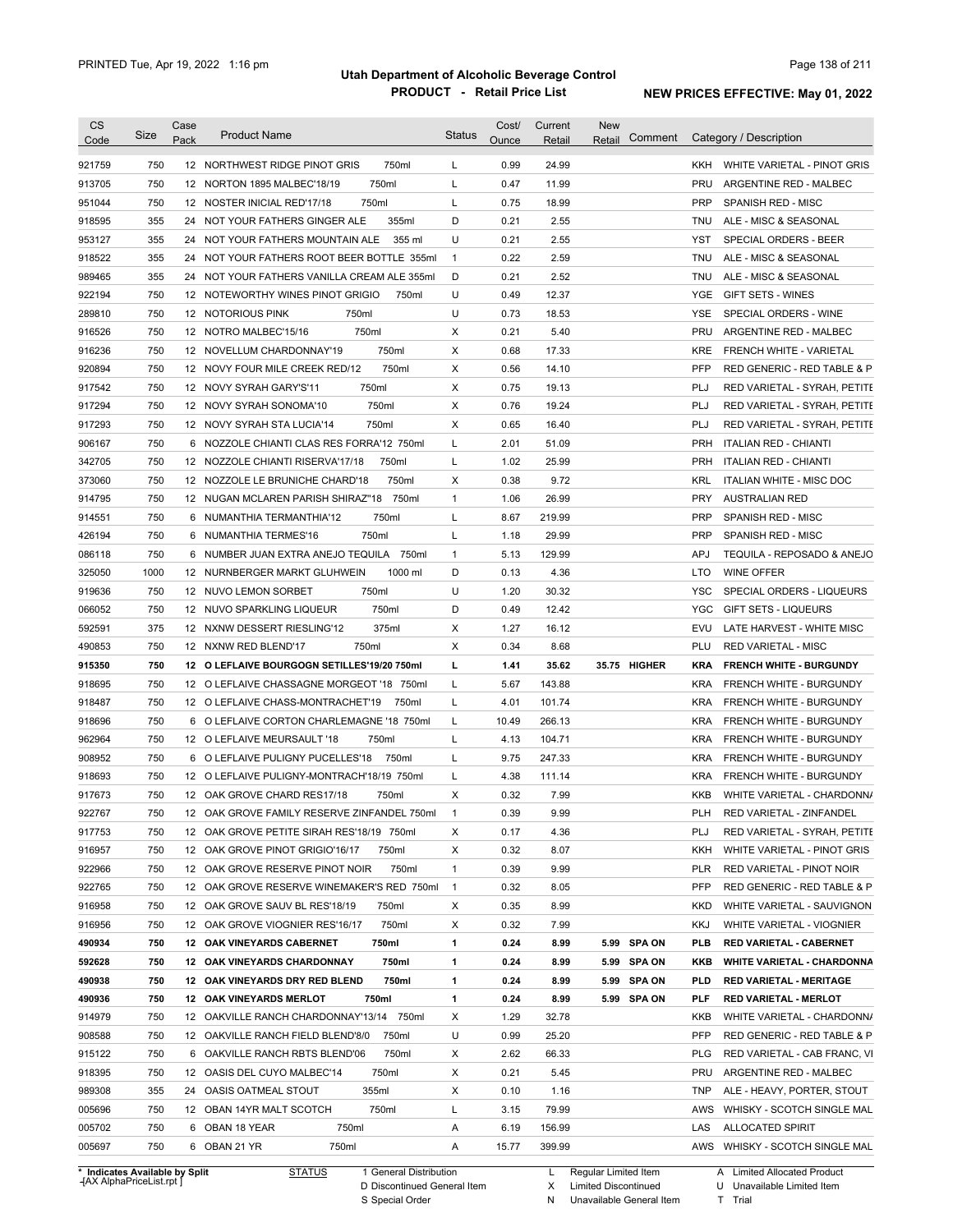| <b>CS</b><br>Code                                                            | Size | Case<br>Pack | <b>Product Name</b>                        | <b>Status</b> | Cost/<br>Ounce | Current<br>Retail | <b>New</b><br>Retail | Comment       |            | Category / Description                |
|------------------------------------------------------------------------------|------|--------------|--------------------------------------------|---------------|----------------|-------------------|----------------------|---------------|------------|---------------------------------------|
|                                                                              |      |              |                                            |               |                |                   |                      |               |            |                                       |
| 005690                                                                       | 750  |              | 750ml<br>6 OBAN DISTILLERS EDITION         | L             | 3.82           | 96.99             |                      |               |            | AWS WHISKY - SCOTCH SINGLE MAL        |
| 005701                                                                       | 750  |              | 750ml<br>12 OBAN LITTLE BAY                | L             | 2.56           | 64.99             |                      |               | AWS        | WHISKY - SCOTCH SINGLE MAL            |
| 908207                                                                       | 750  |              | 12 OBERON CAB SAUV NAPA'18/19<br>750ml     | Χ             | 0.96           | 24.40             |                      |               | <b>PLB</b> | <b>RED VARIETAL - CABERNET</b>        |
| 491040                                                                       | 750  |              | 750ml<br>12 OBSIDIAN RIDGE CABERNET        | $\mathbf{1}$  | 1.28           | 32.50             |                      |               | <b>PLB</b> | RED VARIETAL - CABERNET               |
| 902468                                                                       | 750  |              | 750ml<br>12 OBSIDIAN RIDGE THE CHIEF       | U             | 1.19           | 30.06             |                      |               | <b>YSE</b> | SPECIAL ORDERS - WINE                 |
| 037040                                                                       | 750  |              | 750ml<br>6 OCEAN VODKA                     | D             | 1.18           | 29.99             |                      |               | ADW        | VODKA - DOMESTIC                      |
| 947877                                                                       | 750  |              | 6 OCHO SIENTOS SOTOL REPOSADO<br>750ml     | U             | 1.69           | 42.75             |                      |               | <b>YSA</b> | SPECIAL ORDERS - SPIRITS              |
| 953842                                                                       | 355  |              | 24 ODELL 90 SHILLING<br>355 ml             | 1             | 0.21           | 2.29              |                      | 2.49 HIGHER   | <b>TNF</b> | ALE - BITTER & ESB                    |
| 953845                                                                       | 355  |              | 24 ODELL DRUMROLL<br>355 ml                | 1             | 0.21           | 2.29              |                      | 2.49 HIGHER   | <b>TNC</b> | ALE - PALE                            |
| 953843                                                                       | 355  |              | 355 ml<br>24 ODELL IPA                     | 1             | 0.21           | 2.29              |                      | 2.49 HIGHER   | TNF        | ALE - BITTER & ESB                    |
| 953846                                                                       | 355  |              | 24 ODELL MYRCENARY DOUBLE IPA<br>355 ml    | 1             | 0.25           | 2.85              |                      | 2.99 HIGHER   | <b>TNF</b> | ALE - BITTER & ESB                    |
| 905326                                                                       | 355  |              | 24 ODELL PULP THEORY<br>355ml              | U             | 0.21           | 2.53              |                      |               | YST        | SPECIAL ORDERS - BEER                 |
| 955008                                                                       | 355  |              | 24 ODELL SIPPIN PRETTY<br>355ML 355 ml     | U             | 0.19           | 2.28              |                      |               | <b>YST</b> | SPECIAL ORDERS - BEER                 |
| 900818                                                                       | 750  |              | 12 OENO CABERNET SONOMA'18/19<br>750ml     | Х             | 0.75           | 19.04             |                      |               | <b>PLB</b> | RED VARIETAL - CABERNET               |
| 955633                                                                       | 750  |              | 750ml<br>12 OENO CHARDONNAY                | U             | 0.67           | 17.03             |                      |               | <b>YSE</b> | SPECIAL ORDERS - WINE                 |
| 922685                                                                       | 473  |              | 24 OFFSET BREWING ALL BLACK NOTHING 473ml  | U             | 0.39           | 6.31              |                      |               | <b>YST</b> | SPECIAL ORDERS - BEER                 |
| 923396                                                                       | 473  | 24           | 473ml<br>OFFSET BREWING CITRA IPA          | U             | 0.32           | 5.04              |                      |               | <b>YST</b> | SPECIAL ORDERS - BEER                 |
| 923278                                                                       | 473  | 24           | 473ml<br>OFFSET BREWING MOSAIC DIPA        | U             | 0.34           | 5.50              |                      |               | <b>YST</b> | <b>SPECIAL ORDERS - BEER</b>          |
| 923136                                                                       | 473  | 50           | 473ml<br>OFFSET BREWING PHONE IT IN        | U             | 0.34           | 5.51              |                      |               | <b>YST</b> | SPECIAL ORDERS - BEER                 |
| 915264                                                                       | 750  | 6            | 750ml<br>OGGA RIOJA RESERVA'11             | L             | 2.37           | 59.99             |                      |               | <b>PRN</b> | SPANISH RED - RIOJA                   |
| 900312                                                                       | 750  |              | 12 OLD BARDSTOWN STRAIGHT BOURBON<br>750ml | U             | 1.02           | 25.83             |                      |               | <b>YSA</b> | SPECIAL ORDERS - SPIRITS              |
| 020246                                                                       | 750  |              | 12 OLD CROW<br>750ml                       | $\mathbf{1}$  | 0.39           | 9.99              |                      |               | AWH        | WHISKEY - BOURBON & TENNE:            |
| 020248                                                                       | 1750 | 6            | 1750ml<br>OLD CROW PET                     | $\mathbf{1}$  | 0.34           | 19.99             |                      |               | AWH        | WHISKEY - BOURBON & TENNE:            |
| 100901                                                                       | 750  | 6            | OLD ELK BLENDED BOURBON VAP<br>750ml       | D             | 1.06           | 27.00             |                      |               | <b>YGA</b> | <b>GIFT SETS - SPIRITS</b>            |
| 023536                                                                       | 750  |              | 6 OLD ELK BLENDED STRAIGHT BOURBON 750ml   | 1             | 1.77           | 50.13             |                      | 44.99 LOWER   | AWK        | <b>WHISKEY - BOURBON SINGLE B.</b>    |
| 028096                                                                       | 750  |              | 750ml<br>6 OLD ELK BOURBON SINGLE BARREL   | D             | 2.17           | 54.99             |                      |               | AWK        | WHISKEY - BOURBON SINGLE B            |
| 028296                                                                       | 750  |              | 750ml<br>6 OLD ELK UTAH BARREL             | D             | 2.17           | 55.13             |                      |               | AWH        | WHISKEY - BOURBON & TENNE:            |
| 020318                                                                       | 750  |              | 6 OLD EZRA 7YR BOURBON WHISKEY<br>750ml    | L             | 2.76           | 69.99             |                      |               | AWW        | <b>WHISKEY - DOMESTIC</b>             |
| 016373                                                                       | 750  |              | 3 OLD FITZGERALD 11 YR DECANTER BIB 750ml  | R             | 4.73           | 119.99            |                      |               | AWK        | WHISKEY - BOURBON SINGLE B            |
| 016374                                                                       | 750  |              | 3 OLD FITZGERALD 13 YEAR<br>750ml          | R             | 5.52           | 139.99            |                      |               |            | AWK WHISKEY - BOURBON SINGLE B        |
| 016375                                                                       | 750  |              | 3 OLD FITZGERALD 14 YR DECANTER BIB 750ml  | R             | 5.91           | 149.99            |                      |               |            | AWK WHISKEY - BOURBON SINGLE B        |
| 016371                                                                       | 750  |              | 3 OLD FITZGERALD 15 YR DECANTER<br>750ml   | Α             | 6.31           | 159.99            |                      |               |            | AWK WHISKEY - BOURBON SINGLE B        |
| 016372                                                                       | 750  |              | 750ml<br>3 OLD FITZGERALD 9 YR DECANTER    | Α             | 3.94           | 99.99             |                      |               | AWH        | WHISKEY - BOURBON & TENNE:            |
| 016369                                                                       | 750  |              | 750ml<br>3 OLD FITZGERALD BBN              | R             | 3.55           | 89.99             |                      |               | AWK        | WHISKEY - BOURBON SINGLE B            |
|                                                                              |      |              |                                            |               |                |                   |                      |               |            |                                       |
| 016377                                                                       | 750  |              | 3 OLD FITZGERALD BOURBON<br>750ml          | Α             | 7.89           | 199.99            |                      |               | LAS        | <b>ALLOCATED SPIRIT</b>               |
| 020369                                                                       | 750  |              | 6 OLD FORESTER 1870 CRAFT<br>750ml         | X             | 0.97           | 24.50             |                      |               |            | AWK WHISKEY - BOURBON SINGLE B        |
| 020372                                                                       | 750  |              | 6 OLD FORESTER 1897 CRAFT<br>750ml         | X             | 1.07           | 27.23             |                      |               |            | AWK WHISKEY - BOURBON SINGLE B        |
| 020374                                                                       | 750  |              | 750ml<br>6 OLD FORESTER 1910               | Τ             | 2.25           | 56.99             |                      |               | AWH        | WHISKEY - BOURBON & TENNE:            |
| 020376                                                                       | 750  |              | 6 OLD FORESTER 1920 PROHIBITION<br>750ml   | L             | 2.44           | 61.99             |                      |               |            | AWH WHISKEY - BOURBON & TENNE:        |
| 020366                                                                       | 750  |              | 12 OLD FORESTER 86 PRF BOURBON<br>750ml    | Г             | 0.91           | 22.99             |                      |               |            | AWH WHISKEY - BOURBON & TENNE:        |
| 101052                                                                       | 750  |              | 6 OLD FORESTER AMBER 150 BATCH PROOF 750ml | U             | 5.92           | 150.13            |                      |               | YSC        | SPECIAL ORDERS - LIQUEURS             |
| 000612                                                                       | 750  |              | 6 OLD FORESTER BIRTHDAY BOURBON'20 750ml   | R             | 5.91           | 149.99            |                      |               |            | AWH WHISKEY - BOURBON & TENNE:        |
| 101342                                                                       | 750  |              | 6 OLD FORESTER BIRTHDAY BOURBON'21 750ml   | R             | 5.92           | 150.13            |                      |               |            | AWK WHISKEY - BOURBON SINGLE B        |
| 062809                                                                       | 1000 |              | 12 OLD FORESTER MINT JULEP<br>1000 ml      | T             | 0.86           | 28.99             |                      |               |            | AWW WHISKEY - DOMESTIC                |
|                                                                              | 750  |              | 6 OLD FORESTER OLD FASHIONED W/SYRUP 750ml | D             | 0.49           | 12.42             |                      |               | YGA        | <b>GIFT SETS - SPIRITS</b>            |
|                                                                              |      |              | 6 OLD FORESTER ROW COMBO PACK<br>375ml     | D             | 3.41           | 43.20             |                      |               | YGA        | <b>GIFT SETS - SPIRITS</b>            |
|                                                                              | 375  |              |                                            |               |                | 26.06             |                      |               | YSA        | SPECIAL ORDERS - SPIRITS              |
|                                                                              | 750  |              | 12 OLD FORESTER RYE<br>750ml               | U             | 1.03           |                   |                      |               |            |                                       |
|                                                                              | 750  |              | 12 OLD FORESTER SIGNATURE BOURBON<br>750ml | 1             | 0.95           | 25.99             |                      | 23.99 SPA ON  | AWH        | <b>WHISKEY - BOURBON &amp; TENNES</b> |
|                                                                              | 750  |              | 6 OLD FORESTER SINGLE BARREL PROOF 750ml   | Τ             | 3.16           | 80.13             |                      |               | AWK        | WHISKEY - BOURBON SINGLE B            |
|                                                                              | 750  |              | 6 OLD FORESTER SINGLE BARREL SELECT 750ml  | Τ             | 1.97           | 49.99             |                      |               | AWK        | WHISKEY - BOURBON SINGLE B            |
|                                                                              | 750  |              | 12 OLD GHOST ZINFANDEL OV'18<br>750ml      | Г             | 1.46           | 37.02             |                      |               | PLH        | RED VARIETAL - ZINFANDEL              |
| 100856<br>101333<br>026913<br>016396<br>020380<br>020370<br>919103<br>903931 | 750  |              | 750ml<br>12 OLD GRAND DAD 4YR 100 PRF      | U             | 1.00           | 25.26             |                      |               | YSA        | SPECIAL ORDERS - SPIRITS              |
| 016416                                                                       | 750  |              | 12 OLD GRAND DAD 4YR BIB<br>750ml          | D             | 0.99           | 22.99             |                      | 24.99 SPA OFF | AWH        | <b>WHISKEY - BOURBON &amp; TENNES</b> |

**Case** [AX AlphaPriceList.rpt ]

D Discontinued General Item

S Special Order

X Limited Discontinued

N Unavailable General Item

U Unavailable Limited Item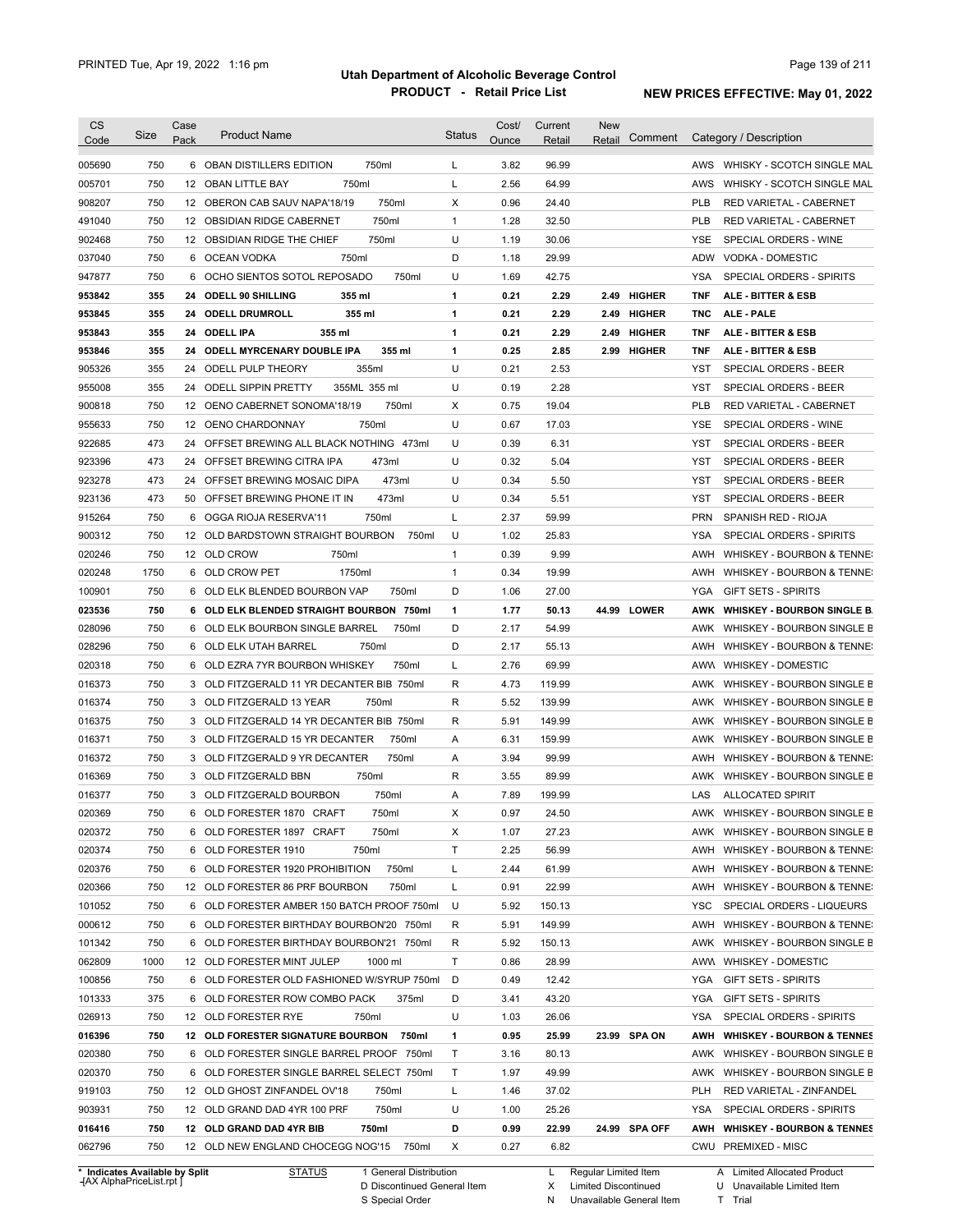| <b>CS</b><br>Code | Size | Case<br>Pack | <b>Product Name</b>                           | <b>Status</b>  | Cost/<br>Ounce | Current<br>Retail | <b>New</b><br>Retail |               |            | Comment Category / Description      |
|-------------------|------|--------------|-----------------------------------------------|----------------|----------------|-------------------|----------------------|---------------|------------|-------------------------------------|
| 062804            | 750  |              | 12 OLD NEW ENGLAND CINNAMON SPICE EGG 750ml   | D              | 0.19           | 4.90              |                      |               | YGC        | GIFT SETS - LIQUEURS                |
| 062806            | 750  |              | 12 OLD NEW ENGLAND EGG NOG<br>750ml           | D              | 0.19           | 4.90              |                      |               | YGC        | <b>GIFT SETS - LIQUEURS</b>         |
| 062808            | 1750 |              | 1750 ml<br>6 OLD NEW ENGLAND EGG NOG          | D              | 0.28           | 16.63             |                      |               | YGC        | <b>GIFT SETS - LIQUEURS</b>         |
| 062800            | 750  |              | 12 OLD NEW ENGLAND PUMPKIN EGG NOG 750ml      | D              | 0.19           | 4.86              |                      |               | YGC        | <b>GIFT SETS - LIQUEURS</b>         |
| 027066            | 750  |              | 12 OLD OVERHOLT 4YR<br>750ml                  | $\mathbf{1}$   | 0.75           | 18.99             |                      |               | AWU        | <b>WHISKEY - RYE</b>                |
| 009278            | 1750 |              | 6 OLD SMUGGLER<br>1750 ml                     | $\mathbf{1}$   | 0.41           | 23.99             |                      |               | AWR        | WHISKY - SCOTCH BLENDED             |
| 009276            | 750  |              | 12 OLD SMUGGLER BLENDED SCOTCH WHISKY 750ml D |                | 0.60           | 15.23             |                      |               | AWR        | WHISKY - SCOTCH BLENDED             |
| 918558            | 750  |              | 12 OLD TOWN CELLARS CHARD EDNA V<br>750ml     | U              | 0.72           | 18.23             |                      |               | YSE        | SPECIAL ORDERS - WINE               |
| 918726            | 750  |              | 12 OLD TOWN CELLARS COACH'S WHITE<br>750ml    | U              | 1.20           | 30.39             |                      |               | YSE        | SPECIAL ORDERS - WINE               |
| 918555            | 750  |              | 12 OLD TOWN CELLARS ELUSIVE CHARD<br>750ml    | L              | 1.18           | 29.99             |                      |               | <b>KKB</b> | WHITE VARIETAL - CHARDONN/          |
| 918557            | 750  |              | 12 OLD TOWN CELLARS MTN TWN RED<br>750ml      | L              | 0.79           | 19.99             |                      |               | PFP        | RED GENERIC - RED TABLE & P         |
| 918556            | 750  |              | 12 OLD TOWN CELLARS MTN TWN WHITE<br>750ml    | Г              | 0.79           | 19.99             |                      |               | KFP        | WHITE GENERIC - TABLE & PRC         |
| 918743            | 750  |              | 12 OLD TOWN CELLARS OUTLAW CABERNET 750ml     | $\overline{1}$ | 3.15           | 79.99             |                      |               | PLB        | RED VARIETAL - CABERNET             |
| 918554            | 750  |              | 12 OLD TOWN CELLARS PERPETUAL RSRV PN 750ml   | L              | 2.76           | 69.99             |                      |               | PLR        | RED VARIETAL - PINOT NOIR           |
| 918664            | 750  |              | 12 OLD TOWN CELLARS ROSE<br>750ml             | 1              | 0.79           | 16.99             |                      | 19.99 SPA OFF | <b>MPW</b> | <b>ROSE WINE - DOMESTIC</b>         |
| 918754            | 750  |              | 12 OLD TOWN CELLARS SNOWBUNNY SYRAH 750ml U   |                | 1.02           | 25.99             |                      |               | <b>YSE</b> | SPECIAL ORDERS - WINE               |
| 955531            | 750  |              | 12 OLD TOWN CELLARS TOWER ROSE<br>750ml       | U              | 0.67           | 17.00             |                      |               | <b>YSE</b> | SPECIAL ORDERS - WINE               |
| 020920            | 750  |              | 12 OLD TUB BOURBON<br>750ml                   | X              | 0.49           | 12.46             |                      |               | AWH        | WHISKEY - BOURBON & TENNE:          |
| 027106            | 750  |              | 750ml<br>3 OLD VAN WINKLE FR RYE 13YR         | R              | 4.74           | 120.27            |                      |               | AWU        | <b>WHISKEY - RYE</b>                |
| 989388            | 1100 |              | 12 OLDE ENGLISH HIGH GRAVITY 800<br>1100ml    | $\mathbf{1}$   | 0.09           | 3.25              |                      |               | <b>TCJ</b> | <b>BEER - ICE &amp; MALT LIQUOR</b> |
| 076413            | 750  |              | 6 OLE SMOKY BUTTER PECAN CREAM<br>750ml       | $\mathbf{1}$   | 0.95           | 23.99             |                      |               | CHV        | <b>LIQUEURS - CREAM</b>             |
| 086712            | 750  |              | 6 OLE SMOKY HARLEY DAVIDSON MOONSHINE750ml D  |                | 0.43           | 10.89             |                      |               |            | AWW WHISKEY - DOMESTIC              |
| 076414            | 750  |              | 6 OLE SMOKY MOONSHINE PICKLES<br>750ml        | Τ              | 0.99           | 25.13             |                      |               | LTS        | <b>SPIRIT OFFER</b>                 |
| 086771            | 750  |              | 6 OLE SMOKY MOONSHINE WHITE LIGHNING 750ml    | D              | 0.47           | 11.99             |                      |               |            | AWW WHISKEY - DOMESTIC              |
| 086753            | 750  |              | 750ml<br>6 OLE SMOKY PEACH WHISKEY            | D              | 0.80           | 20.30             |                      |               | <b>YGA</b> | <b>GIFT SETS - SPIRITS</b>          |
| 086765            | 750  |              | 6 OLE SMOKY PUMPKIN PIE MOONSHINE 750ml       | U              | 0.80           | 20.30             |                      |               | YGA        | <b>GIFT SETS - SPIRITS</b>          |
| 086843            | 750  |              | 6 OLE SMOKY SALTY CARAMEL WHISKEY<br>750ml    | $\mathbf{1}$   | 0.79           | 20.13             |                      |               | AWT        | <b>WHISKEY - FLAVORED</b>           |
| 086769            | 750  |              | 750ml<br>6 OLE SMOKY SWEET TEA MOONSHINE      | U              | 0.80           | 20.30             |                      |               | YSA        | SPECIAL ORDERS - SPIRITS            |
| 917864            | 750  |              | 750ml<br>12 OLIVARES ALTOS DE LA HOYA'19      | L              | 0.53           | 13.49             |                      |               | <b>PRP</b> | SPANISH RED - MISC                  |
|                   | 750  |              | 750ml<br>12 OLIVARES ROSADO JUMILLA'20        | г              | 0.41           | 10.06             |                      | 10.49 HIGHER  | <b>MPX</b> | <b>ROSE WINE - IMPORTED</b>         |
| 918361<br>914784  | 750  |              | 12 OLIVERHILL SHIRAZ JIMMY SECT'O<br>750ml    | х              | 1.55           | 39.40             |                      |               | <b>PRY</b> | <b>AUSTRALIAN RED</b>               |
|                   | 750  |              | 12 OLIVERHILL SHIRAZ RED SILK'17/18<br>750ml  | Г              | 0.87           | 21.99             |                      |               | <b>PRY</b> | <b>AUSTRALIAN RED</b>               |
| 917914<br>954806  | 750  |              | 750ml<br>12 OLIVIER LEFLAIVE POMMARD 2011     | U              | 3.03           | 76.91             |                      |               | <b>YSE</b> | SPECIAL ORDERS - WINE               |
|                   | 750  |              | 750ml                                         | $\mathbf{1}$   | 1.18           | 29.99             |                      |               | <b>APD</b> | <b>TEQUILA - SILVER</b>             |
| 088186            |      |              | 6 OLMECA ALTOS PLATA                          |                |                |                   |                      |               |            |                                     |
| 089610            | 750  |              | 6 OLMECA ALTOS REPOSADO TEQUILA<br>750ml      | 1              | 1.18           | 29.99             |                      |               | <b>APJ</b> | TEQUILA - REPOSADO & ANEJO          |
| 914021            | 750  |              | 12 OMAKA SPRINGS SAUV BLANC'17<br>750ml       | X              | 0.32           | 8.10              |                      |               | KRV        | NEW ZEALAND WHITE                   |
| 989362            | 355  |              | 24 OMISSION PALE ALE<br>355ml                 | 1              | 0.17           | 2.05              |                      |               | TCA        | BEER - GLUTEN FREE/UP TO 20         |
| 921011            | 750  |              | 750ml<br>12 OMMEGANG 3 PHILOSOPHERS           | U              | 0.55           | 13.89             |                      |               | YST        | SPECIAL ORDERS - BEER               |
| 952529            | 355  | 24           | 355 ml<br>OMMEGANG 3 PHILOSOPHERS             | U              | 0.44           | 5.33              |                      |               | YST        | SPECIAL ORDERS - BEER               |
| 900975            | 355  | 24           | 355ml<br>OMMEGANG DUBBEL MERLAU               | U              | 0.52           | 6.29              |                      |               | YST        | SPECIAL ORDERS - BEER               |
| 918343            | 750  |              | 12 OMMEGANG GAME OF THRONES ALE 750 750ml     | Х              | 0.55           | 13.99             |                      |               | TNL        | ALE - RED, AMBER, BROWN             |
| 947820            | 750  |              | 12 OMMEGANG HENNEPIN FARMHOUSE SAISO 750ml U  |                | 0.48           | 12.15             |                      |               | YST        | SPECIAL ORDERS - BEER               |
| 952528            | 355  |              | 24 OMMEGANG HENNEPIN FARMHOUSE SAISO 355 ml U |                | 0.34           | 4.03              |                      |               | YST        | SPECIAL ORDERS - BEER               |
| 922197            | 355  | 4            | OMMEGANG HOLIDAY GIFT PACK<br>355ml           | D              | 2.33           | 27.92             |                      |               | YST        | SPECIAL ORDERS - BEER               |
| 918879            | 330  |              | 24 OMMEGANG ROSETTA BELGIAN<br>330 ml         | D              | 0.36           | 3.99              |                      |               | tni        | ALE - WHITE & BELGIAN STYLE         |
| 900338            | 355  |              | 24 OMMEGANG SAISONZTRAMINER<br>355ml          | U              | 0.50           | 6.03              |                      |               | YST        | SPECIAL ORDERS - BEER               |
| 918887            | 330  |              | 24 OMMEGANG SOLERA<br>330 ml                  | D              | 0.36           | 3.99              |                      |               | TNU        | ALE - MISC & SEASONAL               |
| 100939            | 200  |              | 200ml<br>6 ON THE ROCKS COCKTAIL COMBO        | D              | 3.70           | 24.99             |                      |               | YGA        | <b>GIFT SETS - SPIRITS</b>          |
| 063311            | 375  |              | 375ml<br>12 ON THE ROCKS CRUZAN MAI TAI       | $\mathbf{1}$   | 1.02           | 12.99             |                      |               |            | CWU PREMIXED - MISC                 |
| 063319            | 375  |              | 12 ON THE ROCKS EFFEN COSMOPOLITAN 375ml      | $\mathbf{1}$   | 1.02           | 12.99             |                      |               | CWU        | <b>PREMIXED - MISC</b>              |
| 063321            | 375  |              | 12 ON THE ROCKS HORNITOS MARGARITA 375ml      | U              | 1.03           | 13.06             |                      |               | <b>CWF</b> | PREMIXED - MARGARITA                |
| 063345            | 375  |              | 12 ON THE ROCKS JALAPENO PINEAPPLE MRG375ml   | $\overline{1}$ | 1.02           | 12.99             |                      |               |            | CWU PREMIXED - MISC                 |
| 915265            | 750  |              | 12 ONDALAN RIOJA 100 ABADES '11/12 750ml      | х              | 0.75           | 18.99             |                      |               | PRN        | SPANISH RED - RIOJA                 |
|                   |      |              |                                               |                |                |                   |                      |               |            |                                     |

**Case** [AX AlphaPriceList.rpt ]

D Discontinued General Item

S Special Order

X Limited Discontinued

N Unavailable General Item

U Unavailable Limited Item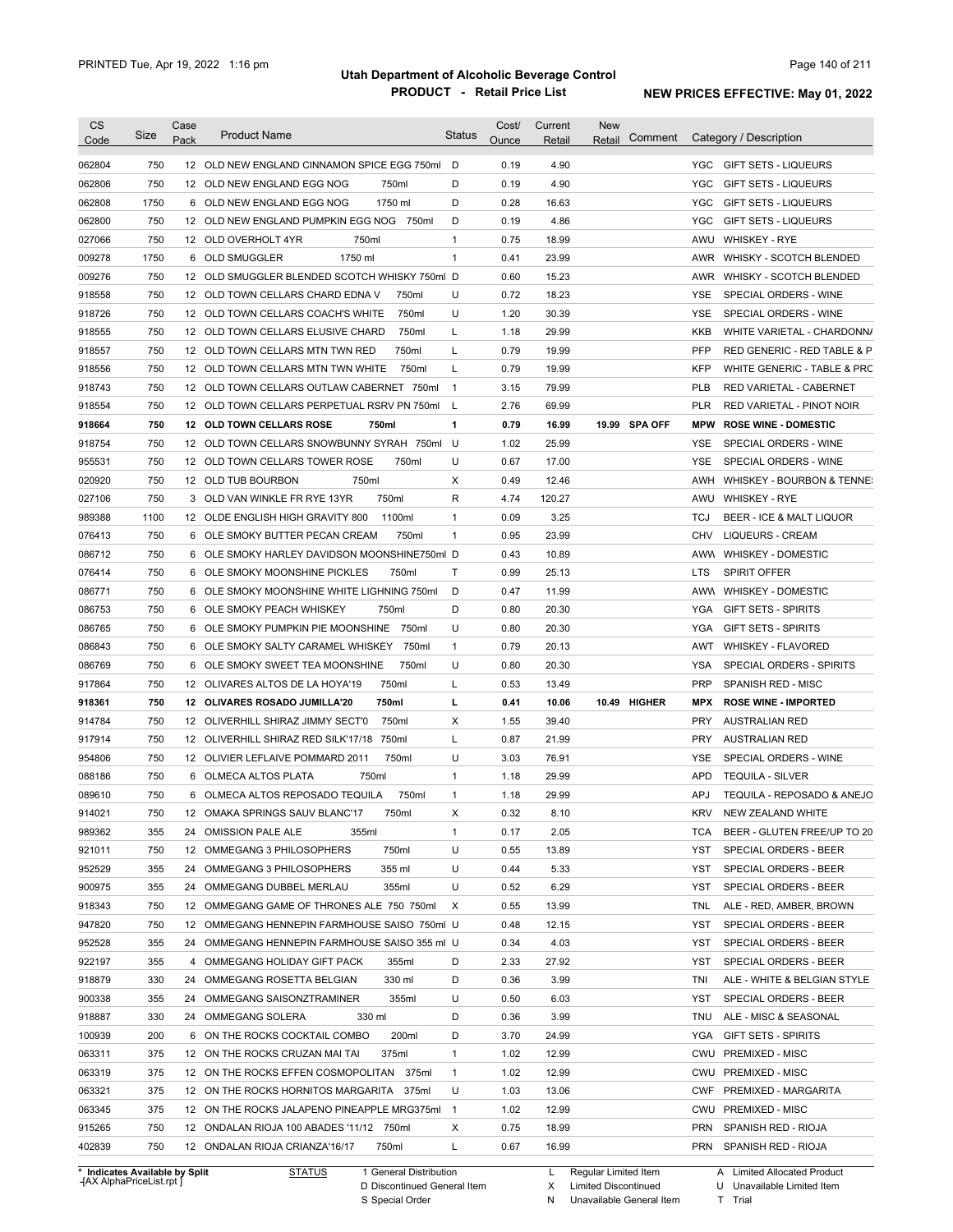| <b>CS</b><br>Code | Size | Case<br>Pack | <b>Product Name</b>                        | <b>Status</b> | Cost/<br>Ounce | Current<br>Retail | <b>New</b><br>Comment<br>Retail | Category / Description                        |
|-------------------|------|--------------|--------------------------------------------|---------------|----------------|-------------------|---------------------------------|-----------------------------------------------|
|                   |      |              |                                            |               |                |                   |                                 |                                               |
| 914736            | 750  |              | 750ml<br>12 ONDALAN RIOJA RESERVA'16       | L             | 1.06           | 26.99             |                                 | <b>PRN</b><br>SPANISH RED - RIOJA             |
| 908755            | 750  |              | 12 ONDALAN TEMPRANILLO'18<br>750ml         | L             | 0.47           | 11.99             |                                 | <b>PRN</b><br>SPANISH RED - RIOJA             |
| 906819            | 750  |              | 750ml<br>12 ONE BARREL RUM                 | U             | 0.98           | 24.78             |                                 | <b>YSA</b><br><b>SPECIAL ORDERS - SPIRITS</b> |
| 491067            | 750  |              | 750ml<br>12 ONE HOPE PINOT NOIR            | $\mathbf{1}$  | 0.39           | 9.99              |                                 | <b>PLR</b><br>RED VARIETAL - PINOT NOIR       |
| 066080            | 750  |              | 750ml<br>6 OPAL BIANCA WHITE SAMBUCA       | U             | 0.59           | 15.06             |                                 | <b>YSC</b><br>SPECIAL ORDERS - LIQUEURS       |
| 951171            | 750  |              | 750ml<br>6 OPAL NERO SAMBUCA               | U             | 0.79           | 20.11             |                                 | <b>YSC</b><br>SPECIAL ORDERS - LIQUEURS       |
| 912183            | 1500 |              | 1500 ml<br>3 OPUS ONE '11/12               | Α             | 15.36          | 778.93            |                                 | <b>PLB</b><br>RED VARIETAL - CABERNET         |
| 914541            | 375  |              | 375 ml<br>12 OPUS ONE '13/14               | Α             | 11.51          | 145.97            |                                 | <b>PLB</b><br>RED VARIETAL - CABERNET         |
| 905253            | 750  | 6            | OPUS ONE '18<br>750ml                      | Α             | 13.02          | 330.13            |                                 | LAW<br>ALLOCATED WINE                         |
| 952125            | 750  | 6            | OPUS ONE OVERTURE<br>750ml                 | Α             | 5.10           | 129.29            |                                 | LAW<br>ALLOCATED WINE                         |
| 912184            | 3000 | $\mathbf{1}$ | OPUS ONE'05<br>3000ml                      | U             | 8.75           | 887.82            |                                 | <b>PLB</b><br>RED VARIETAL - CABERNET         |
| 902930            | 355  |              | 24 ORIGINAL SIN BLACK WIDOW CIDER<br>355ml | $\mathbf{1}$  | 0.19           | 2.30              |                                 | <b>GLC</b><br>CIDER - BASIC                   |
| 902929            | 355  |              | 24 ORIGINAL SIN ROSE HARD CIDER<br>355ml   | $\mathbf{1}$  | 0.19           | 2.30              |                                 | GLM<br>CIDER - FLAVORED                       |
| 491125            | 750  |              | 12 ORIN SWIFT 8 YRS IN THE DESERT'19 750ml | L             | 1.97           | 49.99             |                                 | <b>PLD</b><br>RED VARIETAL - MERITAGE         |
| 491118            | 750  |              | 12 ORIN SWIFT ABSTRACT'17/18<br>750ml      | L             | 1.66           | 41.99             |                                 | PFP<br>RED GENERIC - RED TABLE & P            |
| 491114            | 750  |              | 6 ORIN SWIFT CAB MERCURY HD'17<br>750ml    | Χ             | 5.13           | 129.99            |                                 | <b>PLB</b><br>RED VARIETAL - CABERNET         |
| 909845            | 750  |              | 750ml<br>12 ORIN SWIFT D 66                | Χ             | 1.56           | 39.60             |                                 | <b>PRE</b><br>FRENCH RED - MISC AOC           |
| 949527            | 750  |              | 750ml<br>12 ORIN SWIFT FRAGILE             | U             | 0.74           | 18.83             |                                 | <b>YSE</b><br>SPECIAL ORDERS - WINE           |
| 918495            | 750  |              | 750ml<br>12 ORIN SWIFT LOCATION CORSE      | Χ             | 0.38           | 9.71              |                                 | <b>KRD</b><br><b>FRENCH WHITE - MISC</b>      |
| 918463            | 750  |              | 750ml<br>12 ORIN SWIFT LOCATIONS F ROSE    | Χ             | 0.43           | 10.80             |                                 | <b>MPW</b><br>ROSE WINE - DOMESTIC            |
| 947279            | 750  |              | 750ml<br>12 ORIN SWIFT LOCATIONS AR        | Χ             | 0.79           | 19.99             |                                 | <b>YSE</b><br>SPECIAL ORDERS - WINE           |
| 947318            | 750  |              | 750ml<br>12 ORIN SWIFT LOCATIONS CA        | Χ             | 0.79           | 19.99             |                                 | <b>PFP</b><br>RED GENERIC - RED TABLE & P     |
| 920559            | 750  |              | 750ml<br>12 ORIN SWIFT LOCATIONS E7        | X             | 0.43           | 10.80             |                                 | <b>PRP</b><br>SPANISH RED - MISC              |
| 946625            | 750  |              | 750ml<br>12 ORIN SWIFT LOCATIONS F         | X             | 0.79           | 19.99             |                                 | <b>PRE</b><br>FRENCH RED - MISC AOC           |
| 946948            | 750  |              | 12 ORIN SWIFT LOCATIONS I<br>750ml         | Г             | 0.79           | 19.99             |                                 | <b>PRK</b><br><b>ITALIAN RED - MISC DOC</b>   |
| 953540            | 750  |              | 750ml<br>12 ORIN SWIFT LOCATIONS PORTUGAL  | Х             | 0.79           | 19.99             |                                 | SPECIAL ORDERS - WINE<br>YSE                  |
| 948170            | 750  |              | 750ml<br>12 ORIN SWIFT MACHETE'17/18       | L             | 1.97           | 49.99             |                                 | <b>PLD</b><br><b>RED VARIETAL - MERITAGE</b>  |
| 919986            | 750  |              | 12 ORIN SWIFT MANNEQUIN WHITE'15/16 750ml  | X             | 1.30           | 32.99             |                                 | <b>KFP</b><br>WHITE GENERIC - TABLE & PRC     |
| 919676            | 750  |              | 750ml<br>12 ORIN SWIFT PALERMO RED         | U             | 2.09           | 53.06             |                                 | <b>PLB</b><br>RED VARIETAL - CABERNET         |
| 491122            | 750  |              | 750ml<br>12 ORIN SWIFT PALERMO'17/18       | L             | 2.09           | 52.99             |                                 | <b>PLB</b><br>RED VARIETAL - CABERNET         |
| 491116            | 750  |              | 750ml<br>6 ORIN SWIFT PAPILLON NAPA'19     | L             | 2.92           | 73.99             |                                 | <b>PLD</b><br>RED VARIETAL - MERITAGE         |
| 909607            | 750  |              | 12 ORIN SWIFT VELADORA<br>750ml            | U             | 1.15           | 29.17             |                                 | <b>YSE</b><br>SPECIAL ORDERS - WINE           |
| 954881            | 750  |              | 12 ORIOL ARTIGAS LA RUMBERA BLANCO 750ml   | U             | 1.04           | 26.25             |                                 | <b>YSE</b><br>SPECIAL ORDERS - WINE           |
| 951283            | 355  |              | 24 ORION BEER CANS<br>355 ml               | U             | 0.17           | 2.04              |                                 | <b>YST</b><br>SPECIAL ORDERS - BEER           |
| 986614            | 750  |              | 6 ORNELLAIA '15/17<br>750ml                | Α             | 10.85          | 275.17            |                                 | LAW<br><b>ALLOCATED WINE</b>                  |
| 986627            | 750  |              | 6 ORNELLAIA 2013/14<br>750ml               | U             | 10.03          | 254.45            |                                 | PRI<br><b>ITALIAN RED - TUSCANY</b>           |
| 917532            | 750  |              | 750ml<br>12 ORNELLAIA LE SERRE NUOVE'16/17 | L             | 1.63           | 41.33             |                                 | PRI<br><b>ITALIAN RED - TUSCANY</b>           |
| 906359            | 750  |              | 12 ORNELLAIA LE VOLTE'18/19<br>750ml       | L             | 1.34           | 34.10             |                                 | PRI<br><b>ITALIAN RED - TUSCANY</b>           |
| 369650            | 750  |              | 750ml<br>3 ORNELLAIA MASSETO'17            | Α             | 35.46          | 899.28            |                                 | PRI<br><b>ITALIAN RED - TUSCANY</b>           |
| 946741            | 375  |              | 375ml<br>12 ORNELLAIA'2011                 | L             | 10.16          | 128.86            |                                 | ITALIAN RED - MISC DOC<br><b>PRK</b>          |
| 900022            | 500  |              | 500ml<br>12 OROM METAMORFOZIS TOKAJI       | U             | 3.45           | 58.34             |                                 | YSE<br>SPECIAL ORDERS - WINE                  |
|                   |      |              |                                            |               |                |                   |                                 |                                               |
| 025479            | 750  |              | 750ml<br>6 ORPHAN BARREL FABLE FOLLY       | Τ             | 4.93           | 125.13            |                                 | AWW WHISKEY - DOMESTIC                        |
| 005824            | 750  |              | 750ml<br>6 ORPHAN BARREL FORAGERS KEEP     | Х             | 15.77          | 399.99            |                                 | YGA<br><b>GIFT SETS - SPIRITS</b>             |
| 018326            | 750  |              | 750ml<br>6 ORPHAN BARREL FORGEDOAK         | Х             | 2.60           | 65.99             |                                 | AWK WHISKEY - BOURBON SINGLE B                |
| 027835            | 750  |              | 6 ORPHAN BARREL GIFTEDHORSE<br>750ml       | Х             | 2.06           | 52.13             |                                 | AWH<br>WHISKEY - BOURBON & TENNE:             |
| 005962            | 750  |              | 6 ORPHAN BARREL MUCKETYMUCK 24 YR 750ml    | Х             | 8.87           | 224.99            |                                 | AWW WHISKEY - DOMESTIC                        |
| 006081            | 750  |              | 750ml<br>6 ORPHAN BARREL MUCKETYMUCK 25 YR | Г             | 9.86           | 250.14            |                                 | AWW WHISKEY - DOMESTIC                        |
| 021231            | 750  |              | 750ml<br>6 ORPHAN BARREL RHETHORIC 23 YR   | Х             | 4.43           | 112.33            |                                 | AWK WHISKEY - BOURBON SINGLE B                |
| 021233            | 750  |              | 750ml<br>6 ORPHAN BARREL RHETORIC 24YR     | Х             | 5.13           | 130.14            |                                 | AWK WHISKEY - BOURBON SINGLE B                |
| 080378            | 750  |              | 750ml<br>12 ORPHAN GIRL BOURBON CREAM LIQ  | D             | 1.02           | 25.99             |                                 | CHV<br>LIQUEURS - CREAM                       |
| 918706            | 355  |              | 355 ml<br>24 OSCAR BLUES PASSION FRT IPA   | U             | 0.17           | 2.04              |                                 | TNU<br>ALE - MISC & SEASONAL                  |
| 920367            | 750  |              | 750ml<br>12 OSCAR'S DOURO RED'19           | L             | 0.55           | 13.99             |                                 | <b>PRP</b><br>SPANISH RED - MISC              |
| 918182            | 750  |              | 750ml<br>12 OSCAR'S DOURO WHITE'19/20      | Г             | 0.55           | 13.99             |                                 | KRO<br>PORTUGESE WHITE                        |
| 918955            | 575  |              | 12 OSKAR BLUES BARREL AGED TENFIDY 575 ml  | X             | 0.72           | 14.00             |                                 | TNP<br>ALE - HEAVY, PORTER, STOUT             |

**Case** [AX AlphaPriceList.rpt ]

D Discontinued General Item S Special Order

X Limited Discontinued N Unavailable General Item

U Unavailable Limited Item T Trial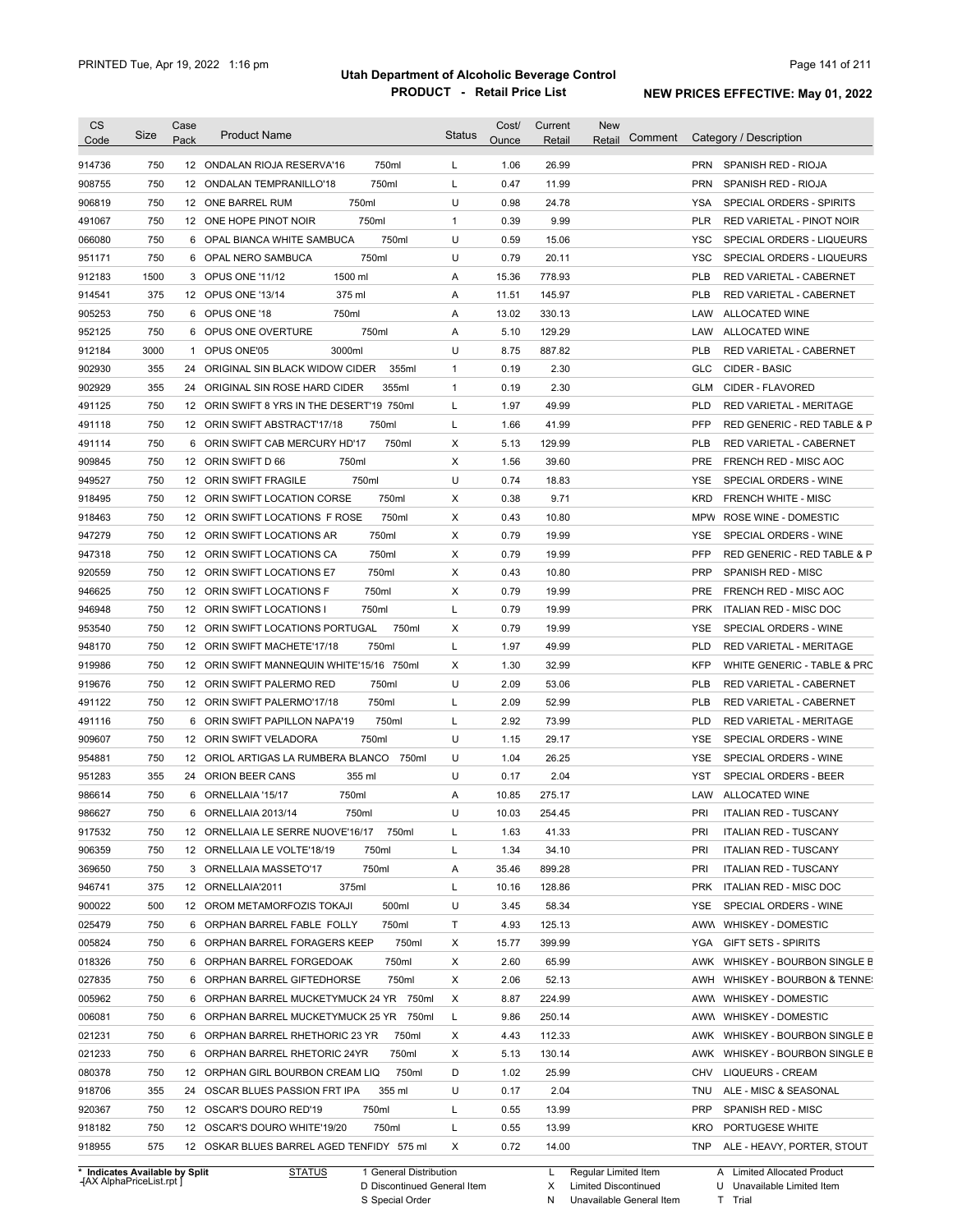| <b>CS</b><br>Code              | Size  | Case<br>Pack | <b>Product Name</b>                                         | <b>Status</b> | Cost/<br>Ounce | Current<br>Retail | New<br>Comment<br>Retail |                   | Category / Description                          |
|--------------------------------|-------|--------------|-------------------------------------------------------------|---------------|----------------|-------------------|--------------------------|-------------------|-------------------------------------------------|
| 955190                         | 355   | 24           | OSKAR BLUES CAN O BLISS IPA<br>355ml                        | $\mathbf{1}$  | 0.17           | 2.04              |                          | TNF               | ALE - BITTER & ESB                              |
| 949961                         | 355   | 24           | OSKAR BLUES DALES PALE ALE<br>355ml                         | $\mathbf{1}$  | 0.17           | 2.04              |                          | <b>TNC</b>        | ALE - PALE                                      |
| 918949                         | 355   | 24           | 355 ml<br>OSKAR BLUES DEATH BY COCONUT                      | Χ             | 0.28           | 3.35              |                          | TNU               | ALE - MISC & SEASONAL                           |
| 904445                         | 355   | 24           | 355 ml<br>OSKAR BLUES DOUBLE DALES                          | $\mathbf{1}$  | 0.17           | 2.04              |                          | TNF               | ALE - BITTER & ESB                              |
| 949966                         | 355   | 24           | OSKAR BLUES G'KNIGHT IMPERIAL RED 355ml                     | D             | 0.17           | 2.04              |                          | TNF               | ALE - BITTER & ESB                              |
| 949965                         | 355   | 24           | OSKAR BLUES IPA CAN<br>355ml                                | D             | 0.17           | 2.01              |                          | TNF               | ALE - BITTER & ESB                              |
| 949963                         | 355   | 24           | OSKAR BLUES MAMAS LITTLE YELLA PI 355ml                     | D             | 0.11           | 1.35              |                          | THE.              | <b>LAGER - PILSENER</b>                         |
| 949964                         | 355   | 24           | OSKAR BLUES OLD CHUB SCOTCH ALE C 355ml                     | $\mathbf{1}$  | 0.17           | 2.04              |                          | TNU               | ALE - MISC & SEASONAL                           |
| 949962                         | 355   | 24           | OSKAR BLUES PINNER IPA CAN<br>355ml                         | D             | 0.17           | 2.01              |                          | TNC.              | ALE - PALE                                      |
| 955191                         | 355   | 24           | 355 ml<br>OSKAR BLUES ROSE FOR DAZE                         | D             | 0.17           | 2.08              |                          | TNU               | ALE - MISC & SEASONAL                           |
| 917393                         | 355   | 24           | 355ml<br>OSKAR BLUES THICK HAZE                             | $\mathbf{1}$  | 0.18           | 2.15              |                          | <b>TNC</b>        | ALE - PALE                                      |
| 904225                         | 355   | 24           | OSKAR BLUES WESTERN MUTANT<br>355 ml                        | $\mathbf{1}$  | 0.17           | 2.04              |                          | <b>TNF</b>        | ALE - BITTER & ESB                              |
| 918178                         | 750   | 12           | OTIS KENYON CAB WALLA WALLA'12/13 750ml                     | Χ             | 1.02           | 25.99             |                          | <b>PLB</b>        | RED VARIETAL - CABERNET                         |
| 919445                         | 750   | 12           | OTIS KENYON SYRAH WALLA'16<br>750ml                         | Χ             | 1.18           | 29.99             |                          | PLJ               | RED VARIETAL - SYRAH, PETITE                    |
| 918462                         | 750   |              | 12 OTTO'S CONSTANT DREAM PN18/19<br>750ml                   | L             | 0.75           | 17.99             | <b>HIGHER</b><br>18.99   | <b>PRW</b>        | <b>NEW ZEALAND RED</b>                          |
| 420536                         | 750   |              | 12 OTTO'S CONSTANT DREAM SAUV BLANC 750ml                   | $\mathbf{1}$  | 0.67           | 11.99             | 16.99 SPA OFF            | <b>KRV</b>        | <b>NEW ZEALAND WHITE</b>                        |
| 949514                         | 750   |              | 750ml<br>6 OUTLAW DISTILLERY BOURBON                        | L             | 1.28           | 32.50             |                          |                   | AWW WHISKEY - DOMESTIC                          |
| 949292                         | 750   | 6            | 750ml<br>OUTLAW DISTILLERY SPICED RUM                       | L             | 1.18           | 29.95             |                          | <b>ALP</b>        | RUM - SPICED AND FLAVORED                       |
| 949294                         | 750   | 6            | OUTLAW DISTILLERY WHITE WHISKEY 750ml                       | Χ             | 1.18           | 29.95             |                          |                   | AWN WHISKEY - DOMESTIC                          |
| 918668                         | 750   | 6            | 750ml<br>OUTLAW DISTILLING COFFEE RUM                       | U             | 1.28           | 32.50             |                          | <b>ALP</b>        | RUM - SPICED AND FLAVORED                       |
| 909485                         | 750   | 12           | 750ml<br>OVX G MAJOR 7 CAB 07                               | U             | 5.21           | 132.17            |                          | <b>YSE</b>        | SPECIAL ORDERS - WINE                           |
| 951997                         | 750   | 12           | 750ml<br>OWEN ROE COOP WHITE BLND                           | U             | 0.50           | 12.79             |                          | <b>YSE</b>        | SPECIAL ORDERS - WINE                           |
| 917242                         | 750   | 12           | 750ml<br>OXFORD LANDING CABERNET'15/16                      | X             | 0.19           | 4.86              |                          | <b>PRY</b>        | <b>AUSTRALIAN RED</b>                           |
| 914661                         | 750   | 12           | <b>OXFORD LANDING CHARD'19</b><br>750ml                     | Х             | 0.43           | 9.99              | <b>HIGHER</b><br>10.99   | <b>KRT</b>        | <b>AUSTRALIAN WHITE</b>                         |
| 429841                         | 750   | 12           | <b>OXFORD LANDING SAUV BL'18/19</b><br>750ml                | L             | 0.43           | 9.99              | 10.99 HIGHER             | <b>KRT</b>        | <b>AUSTRALIAN WHITE</b>                         |
| 429843                         | 750   | 12           | 750ml<br>OXFORD LANDING SHIRAZ'15/16                        | Χ             | 0.19           | 4.86              |                          | <b>PRY</b>        | <b>AUSTRALIAN RED</b>                           |
| 915672                         | 750   | 12           | 750ml<br>OYSTER BAY CHARDONNAY'19/20                        | L             | 0.59           | 14.99             |                          | <b>KRV</b>        | NEW ZEALAND WHITE                               |
| 915673                         | 750   | 12           | 750ml<br>OYSTER BAY MERLOT'17/18                            | Χ             | 0.59           | 14.99             |                          | <b>PRW</b>        | NEW ZEALAND RED                                 |
| 420668                         | 750   | 12           | 750ml<br>OYSTER BAY PINOT GRIS                              | $\mathbf{1}$  | 0.59           | 14.99             |                          | <b>KRV</b>        | NEW ZEALAND WHITE                               |
| 917138                         | 750   | 12           | 750ml<br>OYSTER BAY PINOT NOIR'18/19                        | Χ             | 0.71           | 17.99             |                          | <b>PRW</b>        | NEW ZEALAND RED                                 |
| 420686                         | 750   | 12           | 750ml<br><b>OYSTER BAY SAUVIGNON BLANC</b>                  | $\mathbf{1}$  | 0.47           | 14.99             | 11.99 SPA ON             | <b>KRV</b>        | <b>NEW ZEALAND WHITE</b>                        |
| 907933                         | 750   | 12           | 750ml<br>OZALDER BLANCO<br>750ML                            | U             | 0.44           | 11.06             |                          | <b>YSE</b>        | SPECIAL ORDERS - WINE                           |
| 907945                         | 750   | 12           | OZALDER ROSADO<br>750ML<br>750ml                            | U             | 0.48           | 12.06             |                          | YSE               | SPECIAL ORDERS - WINE                           |
| 097574                         | 750   | 12           | OZEKI SAKE<br>750ml                                         | $\mathbf{1}$  | 0.30           | 7.64              |                          | <b>GPX</b>        | <b>SAKE - IMPORTED</b>                          |
| 097577                         | 19000 |              | 19000ml<br>1 OZEKI SAKE                                     | Χ             | 0.15           | 93.24             |                          | <b>GPW</b>        | SAKE - DOMESTIC                                 |
|                                | 750   |              | 12 P RIFFAULT SANCERRE ROSÉ 7 HOMM'19 750ml                 |               | 1.28           | 32.56             |                          | MPX               |                                                 |
| 918881                         | 473   |              | 473 ml                                                      | $\mathbf{1}$  | 0.08           | 1.29              |                          |                   | ROSE WINE - IMPORTED<br><b>LAGER - PILSENER</b> |
| 955625                         |       |              | 24 PABST BLUE RIBBON EXTRA<br>PABST BLUE RIBBON HARD COFFEE |               |                |                   |                          | THE<br><b>RCP</b> |                                                 |
| 902793                         | 325   | 24           | 325ml                                                       | $\mathbf{1}$  | 0.37           | 4.05              |                          |                   | FLAVORED MALT BEVERAGES                         |
| 491428                         | 750   |              | 12 PACIFIC REDWOOD ORGANIC SYRAH<br>750ml                   | $\mathbf{1}$  | 0.54           | 13.67             |                          | PLJ               | RED VARIETAL - SYRAH, PETITE                    |
| 917711                         | 750   |              | 12 PACIFIC RIM AUTUMNUS'08<br>750ml                         | Х             | 0.40           | 10.17             |                          | <b>KFP</b>        | WHITE GENERIC - TABLE & PRC                     |
| 595100                         | 750   |              | 12 PACIFIC RIM DRY RIESLING<br>750ml                        | $\mathbf{1}$  | 0.47           | 7.99              | 11.99 SPA OFF            | KKR               | <b>WHITE VARIETAL - RIESLING</b>                |
| 097588                         | 375   |              | 375ml<br>12 PACIFIC RIM FRAMBOISE                           | Х             | 1.10           | 13.99             |                          | <b>GFE</b>        | WINE - FRUIT                                    |
| 917502                         | 750   |              | 12 PACIFIC RIM ORGANIC RIESLING'13 750ml                    | X             | 0.24           | 5.99              |                          | <b>KKR</b>        | WHITE VARIETAL - RIESLING                       |
| 917503                         | 750   |              | 12 PACIFIC RIM RIESL COLUMBIA'20<br>750ml                   | L             | 0.43           | 10.99             |                          | <b>KKR</b>        | WHITE VARIETAL - RIESLING                       |
| 915650                         | 750   |              | 12 PACIFIC RIM SWEET RIESLING'20<br>750ml                   | L             | 0.43           | 10.99             |                          | KKR               | WHITE VARIETAL - RIESLING                       |
| 940285                         | 375   |              | 12 PACIFIC RIM VIN GLACIER R'14/16 375 ml                   | Х             | 1.11           | 14.06             |                          | <b>KKR</b>        | WHITE VARIETAL - RIESLING                       |
| 918046                         | 750   |              | 12 PACIFIC RIM WH FLWR SPKLG RIES<br>750ml                  | X             | 0.33           | 8.46              |                          | <b>IHU</b>        | SPARKLING WINE - MISC                           |
| 989430                         | 946   |              | 12 PACIFICO BALLENA<br>946ml                                | U             | 0.13           | 4.25              |                          | YST               | SPECIAL ORDERS - BEER                           |
| 908803                         | 750   |              | 750ml<br>12 PADILLA ERICKSON GRACES'08                      | X             | 0.28           | 7.08              |                          | KFP               | WHITE GENERIC - TABLE & PRC                     |
| 917073                         | 750   |              | 750ml<br>12 PAGO SENDA MISA KRISMON DUERO'                  | Х             | 0.64           | 16.23             |                          | <b>PRP</b>        | SPANISH RED - MISC                              |
| 919984                         | 1500  |              | 1500ml<br>4 PAGOS DE VALDEORCA RIOJA'06                     | U             | 1.73           | 87.89             |                          | PRN               | SPANISH RED - RIOJA                             |
| 595230                         | 750   |              | 750ml<br>6 PAHLMEYER CHARD NAPA'17                          | X             | 3.27           | 82.99             |                          | KKB               | WHITE VARIETAL - CHARDONN/                      |
| 595232                         | 750   |              | 6 PAHLMEYER CHARD SONOMA CST'12/13 750ml                    | X             | 1.67           | 42.25             |                          | KKB               | WHITE VARIETAL - CHARDONN/                      |
| 918417                         | 750   |              | 6 PAHLMEYER JAYSON CABERNET'17/18 750ml                     | X             | 3.27           | 82.99             |                          | PLB               | RED VARIETAL - CABERNET                         |
| * Indicates Available by Split |       |              | <b>STATUS</b><br>1 General Distribution                     |               |                | L                 | Regular Limited Item     |                   | A Limited Allocated Product                     |

**Case** [AX AlphaPriceList.rpt ]

D Discontinued General Item

S Special Order

X Regular Limited Item

Limited Discontinued

N Unavailable General Item

U Unavailable Limited Item T Trial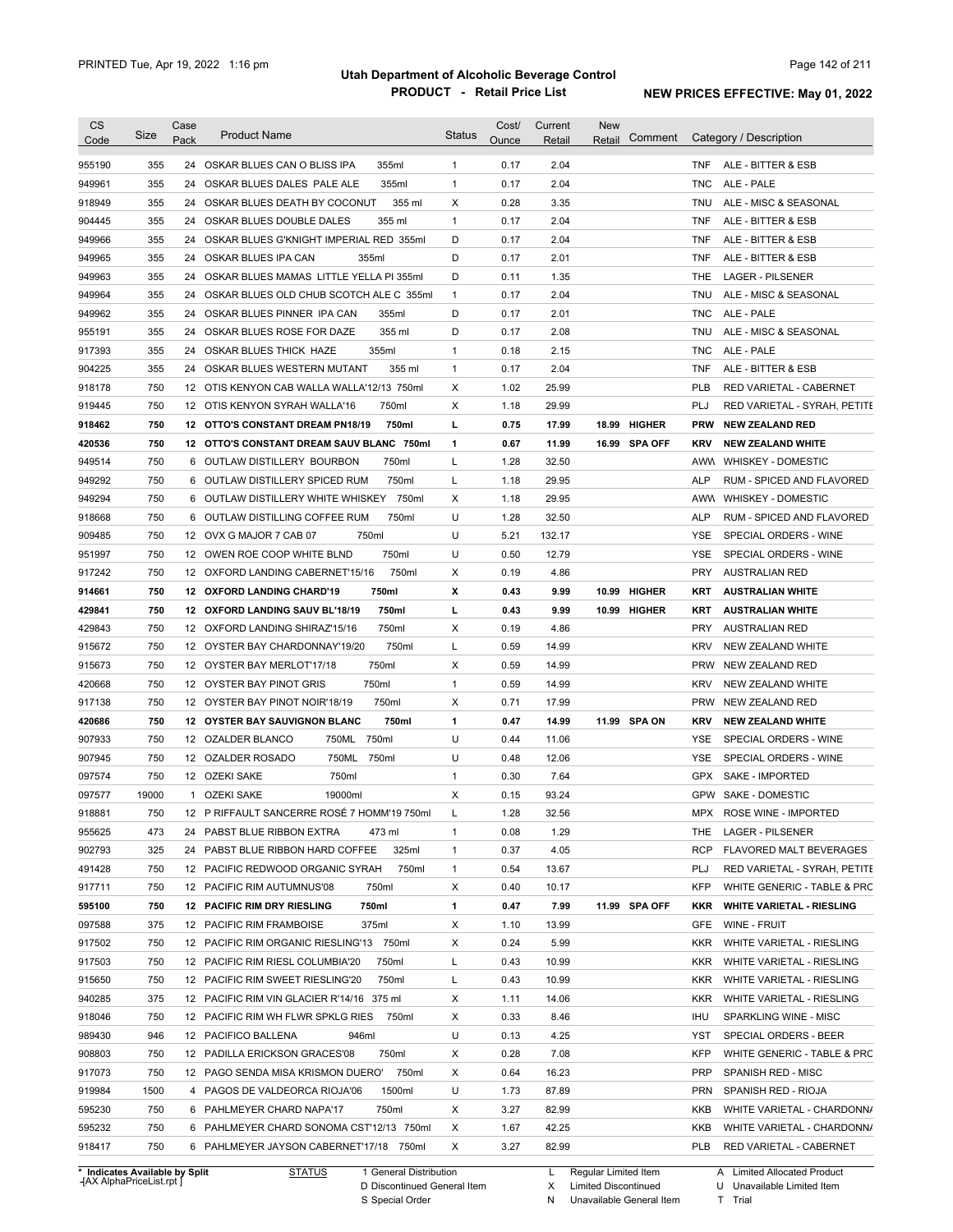| <b>CS</b> | Size | Case<br>Pack | <b>Product Name</b>                         | <b>Status</b>  | Cost/<br>Ounce | Current<br>Retail | <b>New</b><br>Comment<br>Retail | Category / Description                         |
|-----------|------|--------------|---------------------------------------------|----------------|----------------|-------------------|---------------------------------|------------------------------------------------|
| Code      |      |              |                                             |                |                |                   |                                 |                                                |
| 477880    | 750  |              | 6 PAHLMEYER JAYSON PINOT NOIR'16/17 750ml   | L              | 2.05           | 51.99             |                                 | <b>PLR</b><br>RED VARIETAL - PINOT NOIR        |
| 477882    | 750  | 6            | 750ml<br>PAHLMEYER JAYSON RED'16/17         | X              | 2.46           | 62.33             |                                 | <b>PLD</b><br>RED VARIETAL - MERITAGE          |
| 491430    | 750  |              | 750ml<br>6 PAHLMEYER MERLOT'16              | Χ              | 1.99           | 50.41             |                                 | <b>PLF</b><br>RED VARIETAL - MERLOT            |
| 491432    | 750  |              | 750ml<br>6 PAHLMEYER PINOT NOIR'11/12       | U              | 3.08           | 78.23             |                                 | <b>PLR</b><br>RED VARIETAL - PINOT NOIR        |
| 491434    | 750  |              | 750ml<br>6 PAHLMEYER PROP RED'16            | Χ              | 4.01           | 101.68            |                                 | <b>PLD</b><br><b>RED VARIETAL - MERITAGE</b>   |
| 905534    | 750  |              | 12 PAHRUMP VALLEY DESERT BLUSH<br>750ml     | U              | 1.14           | 28.93             |                                 | <b>YSE</b><br>SPECIAL ORDERS - WINE            |
| 917892    | 750  |              | 12 PAINTED PONY PINOT NOIR'14<br>750ml      | U              | 1.10           | 27.87             |                                 | YSE<br>SPECIAL ORDERS - WINE                   |
| 912696    | 355  |              | 24 PAKKA HARD COCONUT WATER 'WHITE LAB355ml | $\overline{1}$ | 0.23           | 2.73              |                                 | <b>RCP</b><br>FLAVORED MALT BEVERAGES          |
| 918573    | 750  |              | 12 PALACIO DEL BURGO RIOJA RES'16<br>750ml  | г              | 0.79           | 19.06             | 19.99 HIGHER                    | <b>PRN</b><br><b>SPANISH RED - RIOJA</b>       |
| 947067    | 750  |              | 750ml<br>12 PALACIOS REMONDO LA MONTESA'15  | Χ              | 0.43           | 10.78             |                                 | <b>PRN</b><br>SPANISH RED - RIOJA              |
| 902896    | 750  |              | 750ml<br>12 PALADIN RABOSO FIORE BOLLOCINE  | L              | 0.96           | 24.41             |                                 | <b>IPL</b><br>SPARKLING WINE - ITALIAN         |
| 916734    | 750  |              | 750ml<br>12 PALLISER SAUV BLANC EST'13/14   | U              | 0.69           | 17.38             |                                 | <b>KRV</b><br>NEW ZEALAND WHITE                |
| 950489    | 750  |              | 750ml<br>12 PALMINA ARNEIS '15              | U              | 0.70           | 17.80             |                                 | <b>YSE</b><br>SPECIAL ORDERS - WINE            |
| 950491    | 750  |              | 750ml<br>12 PALMINA BARBERA '12             | U              | 1.09           | 27.67             |                                 | <b>YSE</b><br>SPECIAL ORDERS - WINE            |
| 950490    | 750  |              | 750ml<br>12 PALMINA DOLCETTO'17             | U              | 0.84           | 21.41             |                                 | <b>YSE</b><br>SPECIAL ORDERS - WINE            |
| 950492    | 750  |              | 750ml<br>12 PALMINA NEBBIOLO '09            | U              | 1.50           | 38.01             |                                 | <b>YSE</b><br>SPECIAL ORDERS - WINE            |
| 950488    | 750  |              | 750ml<br>12 PALMINA PINOT GRIGIO'15         | U              | 0.70           | 17.80             |                                 | <b>YSE</b><br>SPECIAL ORDERS - WINE            |
| 076478    | 750  |              | 750ml<br>6 PAMA POMEGRANATE LIQUEUR         | 1              | 0.87           | 19.99             | 21.99 HIGHER                    | CHE<br><b>LIQUEURS - FRUIT</b>                 |
| 922093    | 250  | 24           | 250ml<br>PAMPELONNE BLODD ORANGE SPRITZ     | D              | 0.35           | 2.92              |                                 | <b>YGE</b><br><b>GIFT SETS - WINES</b>         |
| 890051    | 250  | 24           | PAMPELONNE BLOOD ORANGE SPRITZ<br>250ml     | T              | 0.35           | 2.99              |                                 | <b>IPD</b><br>SPARKLING WINE - DOMESTIC        |
| 915757    | 750  |              | 750ml<br>12 PANARROZ JUMILLA'18/20          | X              | 0.41           | 10.49             |                                 | <b>PRP</b><br>SPANISH RED - MISC               |
| 089638    | 1750 | 6            | 1750ml<br>PANCHO VILLA GOLD TEQUILA         | D              | 0.26           | 15.12             |                                 | <b>APF</b><br><b>TEQUILA - GOLD</b>            |
| 088286    | 750  |              | 750ml<br>12 PANCHO VILLA SILVER TEQUILA     | 1              | 0.47           | 11.99             |                                 | <b>APD</b><br><b>TEQUILA - SILVER</b>          |
| 918473    | 750  |              | 750ml<br>12 PANNONICA RED'16                | X              | 0.22           | 5.56              |                                 | <b>PRG</b><br><b>GERMAN &amp; AUSTRIAN RED</b> |
| 918472    | 750  |              | 750ml<br>12 PANNONICA WHITE'18              | Г              | 0.41           | 10.35             |                                 | <b>KRJ</b><br><b>AUSTRIAN WHITE</b>            |
| 917351    | 750  |              | 750ml<br>12 PAOLO SCAVINO BAROLO'05         | X              | 2.00           | 50.75             |                                 | <b>PRJ</b><br><b>ITALIAN RED - PIEDMONT</b>    |
| 917305    | 750  |              | 750ml<br>12 PAPA VALDEORRAS GODELLO'08      | X              | 0.56           | 14.28             |                                 | <b>KRN</b><br><b>SPANISH WHITE</b>             |
| 902386    | 750  |              | 6 PAPAS PILAR SPANISH SHERRY CASK RUM750ml  | U              | 1.86           | 47.27             |                                 | <b>YSA</b><br>SPECIAL ORDERS - SPIRITS         |
| 020146    | 750  |              | 750ml<br>3 PAPPY VAN WINKLE BOURBON 10YR    | R              | 2.76           | 69.99             |                                 | AWK<br>WHISKEY - BOURBON SINGLE B              |
| 021906    | 750  |              | 750ml<br>3 PAPPY VAN WINKLE BOURBON 12YR    | R              | 3.15           | 79.99             |                                 | AWK<br>WHISKEY - BOURBON SINGLE B              |
| 020150    | 750  |              | 3 PAPPY VAN WINKLE BOURBON 15YR<br>750ml    | R              | 4.73           | 119.99            |                                 | WHISKEY - BOURBON SINGLE B<br>AWK              |
| 021016    | 750  |              | 3 PAPPY VAN WINKLE BOURBON 20YR<br>750ml    | R              | 7.89           | 199.99            |                                 | WHISKEY - BOURBON SINGLE B<br>AWK              |
| 021030    | 750  |              | 3 PAPPY VAN WINKLE BOURBON 23YR<br>750ml    | R              | 11.83          | 299.99            |                                 | AWK<br>WHISKEY - BOURBON SINGLE B              |
| 922349    | 750  |              | 750ml<br>12 PAPRAS MELANTHIA ANCESTRAL      | U              | 0.88           | 22.33             |                                 | SPECIAL ORDERS - WINE<br>YSE                   |
| 914175    | 750  |              | 12 PARADIGM CABERNET NAPA'05<br>750ml       | X              | 2.32           | 58.78             |                                 | <b>PLB</b><br><b>RED VARIETAL - CABERNET</b>   |
| 917816    | 750  |              | 750ml<br>12 PARADIGM MERLOT NAPA'11         | Χ              | 1.87           | 47.49             |                                 | <b>PLF</b><br>RED VARIETAL - MERLOT            |
| 916755    | 375  |              | 6 PARADISE RANCH RIES ICEWINE'06<br>375ml   | Х              | 4.97           | 63.06             |                                 | EVL<br>LATE HARVEST - RIESLING, BA,            |
| 917913    | 750  |              | 750ml<br>12 PARAISO PINOT MONTEREY'15       | х              | 0.43           | 10.80             |                                 | PLR<br>RED VARIETAL - PINOT NOIR               |
| 906182    | 750  |              | 750ml<br>12 PARALLEL CAB SAUV FIRST TEMP'11 | U              | 5.20           | 131.77            |                                 | <b>PLB</b><br>RED VARIETAL - CABERNET          |
| 917059    | 750  |              | 750ml<br>1 PARALLEL CABERNET EST 3PK'06     | U              | 15.02          | 380.92            |                                 | <b>PLB</b><br>RED VARIETAL - CABERNET          |
| 917060    | 750  |              | 12 PARALLEL CABERNET ESTATE'6/09<br>750ml   | х              | 3.85           | 97.56             |                                 | <b>PLB</b><br>RED VARIETAL - CABERNET          |
| 917062    | 3000 |              | 1 PARALLEL CABERNET ESTATE'6/09<br>3000ml   | L              | 7.50           | 760.96            |                                 | <b>PLB</b><br>RED VARIETAL - CABERNET          |
| 909361    | 750  |              | 12 PARALLEL CABERNET NAPA 08<br>750ml       | U              | 2.16           | 54.76             |                                 | YSE<br>SPECIAL ORDERS - WINE                   |
| 916876    | 750  |              | 750ml<br>12 PARALLEL CABERNET NAPA'06       | Х              | 2.00           | 50.79             |                                 | <b>PLB</b><br>RED VARIETAL - CABERNET          |
| 914601    | 375  |              | 12 PARALLEL CABERNET NAPA'10/12/13 375 ml   | х              | 2.64           | 33.50             |                                 | <b>PLB</b><br>RED VARIETAL - CABERNET          |
| 908322    | 750  |              | 12 PARALLEL CABERNET NAPA'17/18<br>750ml    | L              | 3.84           | 97.50             |                                 | PLB<br>RED VARIETAL - CABERNET                 |
| 918982    | 750  |              |                                             | Х              |                | 104.99            |                                 | PLB                                            |
|           | 750  |              | 12 PARALLEL CABERNET OUTER LIMITS'13 750ml  | U              | 4.14<br>5.20   | 131.99            |                                 | RED VARIETAL - CABERNET                        |
| 918729    |      |              | 6 PARALLEL CABERNET PERSERVERANCE 750ml     |                |                |                   |                                 | <b>PLB</b><br>RED VARIETAL - CABERNET          |
| 918253    | 375  |              | 12 PARALLEL CHARDONNAY RR'10/12<br>375ml    | Χ              | 1.93           | 24.50             |                                 | KKB<br>WHITE VARIETAL - CHARDONN/              |
| 917063    | 750  |              | 12 PARALLEL CHARDONNAY RRV'12/13/14 750ml   | Х              | 1.96           | 49.75             |                                 | KKB<br>WHITE VARIETAL - CHARDONN/              |
| 492700    | 750  |              | 12 PARDUCCI CABERNET SAUVIGNON<br>750ml     | 1              | 0.55           | 13.99             |                                 | PLB<br>RED VARIETAL - CABERNET                 |
| 596405    | 750  |              | 12 PARDUCCI CHARDONNAY<br>750ml             | $\mathbf{1}$   | 0.55           | 13.99             |                                 | KKB<br>WHITE VARIETAL - CHARDONN/              |
| 492950    | 750  |              | 750ml<br>12 PARDUCCI MERLOT                 | 1              | 0.55           | 13.99             |                                 | PLF<br>RED VARIETAL - MERLOT                   |
| 493215    | 750  |              | <b>12 PARDUCCI PETITE SIRAH</b><br>750ml    | 1              | 0.39           | 13.99             | 9.99 SPA ON                     | PLJ<br>RED VARIETAL - SYRAH, PETITE            |

**Case** [AX AlphaPriceList.rpt ]

D Discontinued General Item

S Special Order

X Limited Discontinued

N Unavailable General Item

U Unavailable Limited Item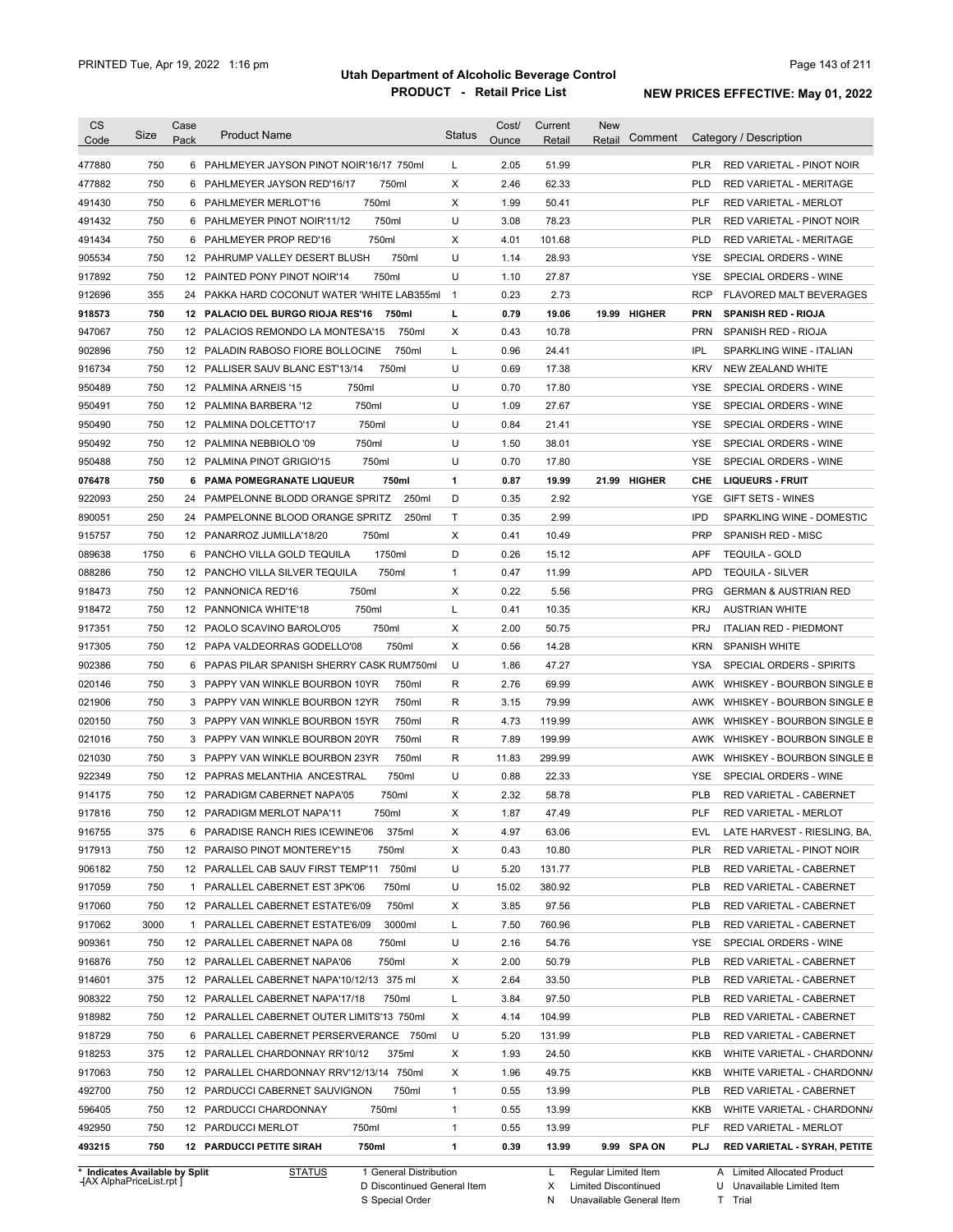| <b>CS</b><br>Code                              | Size       | Case<br>Pack | <b>Product Name</b>                         |                |        | <b>Status</b> | Cost/<br>Ounce | Current<br>Retail | <b>New</b><br>Retail | Comment                    |                   | Category / Description                                          |
|------------------------------------------------|------------|--------------|---------------------------------------------|----------------|--------|---------------|----------------|-------------------|----------------------|----------------------------|-------------------|-----------------------------------------------------------------|
|                                                |            |              | <b>12 PARDUCCI PINOT GRIS</b>               |                |        |               |                |                   |                      |                            |                   |                                                                 |
| 596240                                         | 750<br>750 |              |                                             | 750ml<br>750ml |        | 1<br>1        | 0.39<br>0.39   | 13.99<br>13.99    |                      | 9.99 SPA ON<br>9.99 SPA ON | KKH<br><b>PLR</b> | <b>WHITE VARIETAL - PINOT GRIS</b>                              |
| 493000                                         | 750        |              | <b>12 PARDUCCI PINOT NOIR</b>               |                | 750ml  | U             | 0.36           | 9.17              |                      |                            | <b>PFP</b>        | <b>RED VARIETAL - PINOT NOIR</b><br>RED GENERIC - RED TABLE & P |
| 513280                                         |            |              | 12 PARDUCCI SUSTAINABLE RED WINE            |                |        |               |                |                   |                      |                            |                   |                                                                 |
| 516737                                         | 750        |              | 12 PARDUCCI TRUE GRIT CAB SAV'15/16 750ml   |                |        | $\mathbf{1}$  | 0.79           | 19.99             |                      |                            | <b>PLB</b>        | RED VARIETAL - CABERNET                                         |
| 516736                                         | 750        |              | 12 PARDUCCI TRUE GRIT PETITE SIRAH          |                | 750ml  | 1             | 0.67           | 19.99             |                      | 16.99 SPA ON               | PLJ               | <b>RED VARIETAL - SYRAH, PETITE</b>                             |
| 906391                                         | 750        |              | 12 PARES BALTA BLANC DEPACS'12/13           |                | 750ml  | X             | 0.44           | 11.10             |                      |                            | <b>KRN</b>        | <b>SPANISH WHITE</b>                                            |
| 906392                                         | 750        |              | 12 PARES BALTA CALCARI XAREL-LO'08/9 750ml  |                |        | Χ             | 0.64           | 16.29             |                      |                            | KRN               | <b>SPANISH WHITE</b>                                            |
| 908026                                         | 750        |              | 12 PARES BALTA MAS PETIT'10/12              |                | 750ml  | X             | 0.44           | 11.14             |                      |                            | <b>PRP</b>        | <b>SPANISH RED - MISC</b>                                       |
| 918113                                         | 750        |              | 12 PARES BALTA ROS DE PACS'13/14            |                | 750ml  | U             | 0.44           | 11.10             |                      |                            | <b>MPQ</b>        | ROSE WINE - VARIETAL & VIN G                                    |
| 914450                                         | 750        |              | 12 PARINGA SHIRAZ'17/18                     | 750ml          |        | 1             | 0.47           | 11.99             |                      |                            | <b>PRY</b>        | <b>AUSTRALIAN RED</b>                                           |
| 920737                                         | 750        |              | 12 PARIPASO CAB SAUV                        | 750ml          |        | U             | 0.46           | 11.78             |                      |                            | <b>YSE</b>        | SPECIAL ORDERS - WINE                                           |
| 950540                                         | 355        |              | 24 PARK CITY BREWERY IPA                    | 355ml          |        | D             | 0.17           | 1.99              |                      |                            | <b>TNF</b>        | ALE - BITTER & ESB                                              |
| 950609                                         | 355        |              | 24 PARK CITY BREWERY AMER PALE ALE 355 ml   |                |        | D             | 0.17           | 1.99              |                      |                            | <b>TNC</b>        | ALE - PALE                                                      |
| 950539                                         | 355        |              | 24 PARK CITY BREWERY IMPERIAL PILSNER 355ml |                |        | D             | 0.17           | 2.05              |                      |                            | THE               | <b>LAGER - PILSENER</b>                                         |
| 026285                                         | 750        |              | 3 PARKER HERITAGE 15 HEAVY CHAR WHEAT750ml  |                |        | R             | 5.91           | 149.99            |                      |                            | AWK               | WHISKEY - BOURBON SINGLE B                                      |
| 914191                                         | 750        |              | 12 PARKER STATION PINOT NOIR'11             |                | 750ml  | Х             | 0.51           | 13.03             |                      |                            | <b>PLR</b>        | RED VARIETAL - PINOT NOIR                                       |
| 918476                                         | 750        |              | 12 PARKER STATION PN'17/18                  | 750ml          |        | Χ             | 0.29           | 7.38              |                      |                            | <b>PLR</b>        | <b>RED VARIETAL - PINOT NOIR</b>                                |
| 027221                                         | 750        |              | 3 PARKER'S #9 KENTUCKY SRT MALT             |                | 750ml  | X             | 3.98           | 101.06            |                      |                            | AWH               | WHISKEY - BOURBON & TENNE:                                      |
| 027224                                         | 750        |              | 3 PARKER'S COGNAC BARREL 10YR               |                | 750ml  | X             | 3.19           | 80.85             |                      |                            | AWK               | WHISKEY - BOURBON SINGLE B                                      |
| 026617                                         | 750        |              | 3 PARKERS HERITAGE 13 HEAVY CHAR RYE 750ml  |                |        | Χ             | 5.91           | 149.99            |                      |                            | AWK               | WHISKEY - BOURBON SINGLE B                                      |
| 026412                                         | 750        |              | 3 PARKERS HERITAGE 14 HEAVY CHAR RYE 750ml  |                |        | Χ             | 4.73           | 119.99            |                      |                            | YGA               | <b>GIFT SETS - SPIRITS</b>                                      |
| 027879                                         | 750        |              | 3 PARKER'S HERITAGE 24 YEAR BOURBON 750ml   |                |        | X             | 9.07           | 229.99            |                      |                            | AWK               | WHISKEY - BOURBON SINGLE B                                      |
| 027529                                         | 750        |              | 3 PARKER'S HERITAGE BOURBON 27 Y            |                | 750ml  | X             | 7.97           | 202.14            |                      |                            | AWK               | WHISKEY - BOURBON SINGLE B                                      |
| 027525                                         | 750        |              | 3 PARKER'S HERITAGE CASK 10YR               |                | 750ml  | X             | 3.19           | 80.85             |                      |                            | AWK               | WHISKEY - BOURBON SINGLE B                                      |
| 028196                                         | 750        |              | 3 PARKERS HERITAGE CURACAO BARREL           |                | 750ml  | X             | 3.55           | 89.99             |                      |                            | AWK               | WHISKEY - BOURBON SINGLE B                                      |
| 027534                                         | 750        |              | 3 PARKER'S HERITAGE MASHBIL                 |                | 750ml  | X             | 3.19           | 80.85             |                      |                            | AWK               | WHISKEY - BOURBON SINGLE B                                      |
| 027228                                         | 750        |              | 3 PARKERS HERITAGE SINGLE BARREL #11 750ml  |                |        | X             | 5.13           | 129.99            |                      |                            | AWK               | WHISKEY - BOURBON SINGLE B                                      |
| 043319                                         | 750        |              | <b>12 PARROT BAY COCONUT RUM</b>            |                | 750ml  | 1             | 0.47           | 8.99              |                      | 11.99 SPA OFF              | ALP               | <b>RUM - SPICED AND FLAVORED</b>                                |
| 043643                                         | 750        |              | 12 PARROT BAY COCONUT RUM 90 PRF            |                | 750ml  | 1             | 0.63           | 15.99             |                      |                            | <b>ALP</b>        | RUM - SPICED AND FLAVORED                                       |
| 901613                                         | 295        | 24           | PARROT BAY FROZEN PINA COLADA               |                | 295ml  | D             | 0.31           | 3.09              |                      |                            | RCP               | FLAVORED MALT BEVERAGES                                         |
| 046620                                         | 750        |              | 12 PARROT BAY GOLD RUM                      | 750ml          |        | 1             | 0.55           | 13.99             |                      |                            | ALW               | <b>RUM - DOMESTIC</b>                                           |
| 043644                                         | 750        |              | 12 PARROT BAY KEY LIME RUM                  |                | 750ml  | D             | 0.36           | 9.24              |                      |                            | <b>ALP</b>        | RUM - SPICED AND FLAVORED                                       |
| 043645                                         | 750        |              | 12 PARROT BAY MANGO RUM                     |                | 750ml  | D             | 0.36           | 9.24              |                      |                            | <b>ALP</b>        | RUM - SPICED AND FLAVORED                                       |
| 901709                                         | 473        | 24           | PARROT BAY MARGARITA COCONUT WATR 473ml     |                |        | D             | 0.13           | 2.02              |                      |                            | <b>RCP</b>        | <b>FLAVORED MALT BEVERAGES</b>                                  |
| 901544                                         | 330        |              | 24 PARROT BAY MOJITO                        | 330ml          |        | D             | 0.18           | 2.05              |                      |                            | <b>RCP</b>        | FLAVORED MALT BEVERAGES                                         |
| 043646                                         | 750        |              | 12 PARROT BAY PASSION FRUIT RUM             |                |        | 1             |                |                   |                      | 11.99 SPA OFF              |                   |                                                                 |
|                                                |            |              |                                             |                | 750ml  |               | 0.47           | 8.99              |                      |                            | ALP               | <b>RUM - SPICED AND FLAVORED</b>                                |
| 043647                                         | 750        |              | 12 PARROT BAY PINEAPPLE RUM                 |                | 750ml  | 1             | 0.47           | 8.99              |                      | 11.99 SPA OFF              | ALP               | <b>RUM - SPICED AND FLAVORED</b>                                |
| 046623                                         | 750        |              | 12 PARROT BAY WHITE RUM                     | 750ml          |        | 1             | 0.55           | 13.99             |                      |                            | ALW               | RUM - DOMESTIC                                                  |
| 914663                                         | 750        |              | 12 PASANAU CEPS NOUS PRIORAT'18             |                | 750ml  | г             | 0.89           | 21.99             |                      | 22.49 HIGHER               | <b>PRP</b>        | <b>SPANISH RED - MISC</b>                                       |
| 918968                                         | 750        |              | 12 PASCAL BOURGOGNE PINOT NOIR'18           |                | 750ml  | х             | 0.68           | 17.28             |                      |                            | <b>PRF</b>        | <b>FRENCH RED - VARIETAL</b>                                    |
| 915349                                         | 750        |              | 12 PASCAL JOLIVET ATTITUDE SB'20            |                | 750ml  | г             | 0.71           | 17.56             |                      | 17.99 HIGHER               | KRB               | <b>FRENCH WHITE - BORDEAUX &amp; I</b>                          |
| 915348                                         | 750        |              | 12 PASCAL JOLIVET BLANC FUME'20             |                | 750ml  | г             | 1.48           | 37.06             |                      | 37.45 HIGHER               | KRB               | <b>FRENCH WHITE - BORDEAUX &amp; I</b>                          |
| 918836                                         | 750        |              | 12 PASCAL JOLIVET ROSE SANCERRE'20 750ml    |                |        | L             | 1.07           | 27.06             |                      |                            | MPX               | ROSE WINE - IMPORTED                                            |
| 910281                                         | 750        |              | 12 PASCAL JOLIVET SANCERRE ROUGE'19 750ml   |                |        | г             | 1.71           | 38.76             |                      | 43.30 HIGHER               | <b>PRE</b>        | <b>FRENCH RED - MISC AOC</b>                                    |
| 915347                                         | 750        |              | 12 PASCAL JOLIVET SANCERRE'20               |                | 750ml  | г             | 1.26           | 31.86             |                      | 31.99 HIGHER               | KRB               | <b>FRENCH WHITE - BORDEAUX &amp; I</b>                          |
| 950527                                         | 3000       |              | 8 PASCAL LAMBERT CHI NON B.I.B.             |                | 3000ml | U             | 0.55           | 55.43             |                      |                            | YSE               | SPECIAL ORDERS - WINE                                           |
| 909939                                         | 750        |              | 12 PASCUAL TOSO BRUT                        | 750ml          |        | х             | 0.44           | 11.16             |                      |                            | YSE               | SPECIAL ORDERS - WINE                                           |
|                                                | 750        |              | 12 PASCUAL TOSO CABERNET                    |                | 750ml  | 1             | 0.51           | 12.99             |                      |                            | <b>PRV</b>        | ARGENTINE RED - OTHER                                           |
|                                                |            |              | 12 PASCUAL TOSO MALBEC '20                  | 750ml          |        | 1             | 0.51           | 12.99             |                      |                            | PRU               | ARGENTINE RED - MALBEC                                          |
|                                                | 750        |              |                                             |                | 750ml  | Г             | 0.83           | 20.99             |                      |                            | PRU               | ARGENTINE RED - MALBEC                                          |
|                                                | 750        |              | 12 PASCUAL TOSO MALBEC RES'18               |                |        |               |                |                   |                      |                            |                   |                                                                 |
|                                                | 750        |              | 6 PASOTE ANEJO TEQUILA                      | 750ml          |        | U             | 2.17           | 54.99             |                      |                            | YSA               | SPECIAL ORDERS - SPIRITS                                        |
| 955527<br>916532<br>916198<br>088990<br>088280 | 750        |              | 6 PASOTE BLANCO TEQUILA                     | 750ml          |        | 1             | 1.58           | 44.99             |                      | 39.99 SPA ON               | APD               | <b>TEQUILA - SILVER</b>                                         |
| 089644                                         | 375        |              | 12 PATRON ANEJO TEQUILA                     | 375ml          |        | D             | 2.37           | 29.99             |                      |                            | <b>APJ</b>        | TEQUILA - REPOSADO & ANEJO                                      |

**Case** [AX AlphaPriceList.rpt ]

D Discontinued General Item

S Special Order

X

Limited Discontinued

N Unavailable General Item

U Unavailable Limited Item T Trial

Limited Allocated Product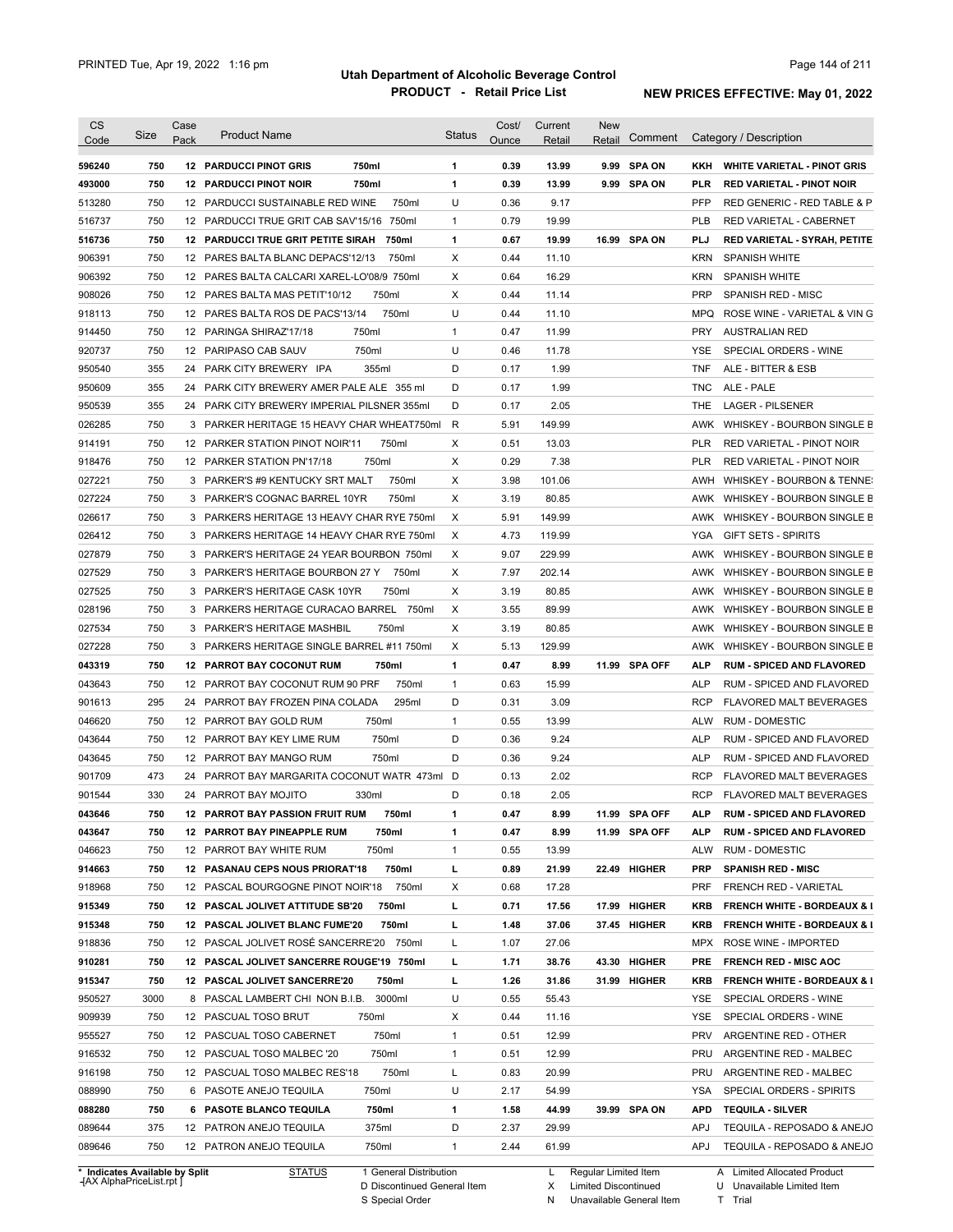| <b>CS</b><br>Code              | Size | Case<br>Pack | <b>Product Name</b>                            | <b>Status</b> | Cost/<br>Ounce | Current<br>Retail | New<br>Comment<br>Retail |            | Category / Description                |
|--------------------------------|------|--------------|------------------------------------------------|---------------|----------------|-------------------|--------------------------|------------|---------------------------------------|
| 089648                         | 1750 |              | 3 PATRON ANEJO TEQUILA<br>1750ml               | Χ             | 2.20           | 129.99            |                          | <b>APJ</b> | TEQUILA - REPOSADO & ANEJO            |
| 064693                         | 750  |              | 750ml<br>12 PATRON CITRONAGE LIME LIQUEUR      | $\mathbf{1}$  | 0.99           | 25.06             |                          | CHB        | LIQUEURS - TRIPLE SEC & ORA           |
| 065016                         | 750  |              | 12 PATRON CITRONAGE PINEAPPLE LQR 75 750ml     | U             | 0.99           | 25.06             |                          | <b>YSC</b> | SPECIAL ORDERS - LIQUEURS             |
| 064738                         | 375  |              | 12 PATRON CITRONGE ORANGE<br>375ml             | L             | 0.95           | 12.06             |                          | APM        | <b>TEQUILA - FLAVORED</b>             |
| 100306                         | 750  |              | 750ml<br>6 PATRON EXTRA ANEJO TEQUILA          | Α             | 3.55           | 89.99             |                          | LAS        | ALLOCATED SPIRIT                      |
| 089650                         | 750  |              | 750ml<br>3 PATRON GRAN BURDEOS                 | L             | 19.73          | 500.27            |                          | <b>APJ</b> | TEQUILA - REPOSADO & ANEJO            |
| 100587                         | 750  |              | 750ml<br>4 PATRON GRAN SMOKY                   | D             | 8.67           | 219.99            |                          | YGA        | <b>GIFT SETS - SPIRITS</b>            |
| 953978                         | 750  |              | 750ml<br>1 PATRON GUILLERMO DEL TORO           | L             | 16.82          | 426.48            |                          | APJ        | TEQUILA - REPOSADO & ANEJO            |
| 089640                         | 750  |              | 750ml<br>4 PATRON PIEDRA ANEJO                 | L             | 15.19          | 385.20            |                          | APJ        | TEQUILA - REPOSADO & ANEJO            |
| 913974                         | 750  |              | 750ml<br>3 PATRON PLATINUM                     | L             | 7.49           | 189.99            |                          | APJ        | TEQUILA - REPOSADO & ANEJO            |
| 089624                         | 375  |              | 12 PATRON REPOSADO TEQUILA<br>375ml            | 1             | 2.29           | 28.99             |                          | <b>APJ</b> | TEQUILA - REPOSADO & ANEJO            |
| 089626                         | 750  |              | 750ml<br>12 PATRON REPOSADO TEQUILA            | 1             | 2.17           | 58.06             | 54.99 LOWER              | <b>APJ</b> | TEQUILA - REPOSADO & ANEJO            |
| 100775                         | 750  |              | 750ml<br>6 PATRON REPOSADO TIKI VAP            | D             | 1.21           | 30.78             |                          | YGA        | <b>GIFT SETS - SPIRITS</b>            |
| 088804                         | 750  |              | 750ml<br>6 PATRON ROCA ANEJO                   | Г             | 3.55           | 89.99             |                          | <b>APJ</b> | TEQUILA - REPOSADO & ANEJO            |
| 088805                         | 750  |              | 750ml<br>6 PATRON ROCA REPOSADO                | L             | 3.15           | 79.99             |                          | <b>APJ</b> | TEQUILA - REPOSADO & ANEJO            |
| 088406                         | 750  |              | 750ml<br>6 PATRON ROCA SILVER                  | L             | 2.76           | 69.99             |                          | <b>APD</b> | <b>TEQUILA - SILVER</b>               |
| 100799                         | 1000 |              | 6 PATRON SILVER 1L SPECIAL EDITION 1000ml      | D             | 1.92           | 64.99             |                          | YGA        | <b>GIFT SETS - SPIRITS</b>            |
| 088315                         | 750  |              | 6 PATRON SILVER ESTATE RELEASE<br>750ml        | Α             | 3.15           | 79.99             |                          | LAS        | <b>ALLOCATED SPIRIT</b>               |
| 100258                         | 1000 |              | 1000 ml<br>6 PATRON SILVER LIMITED ED          | D             | 1.94           | 65.69             |                          | YGA        | <b>GIFT SETS - SPIRITS</b>            |
| 100437                         | 1000 |              | 1000ml<br>6 PATRON SILVER LIMITED EDITION      | D             | 1.92           | 64.99             |                          | <b>APD</b> | <b>TEQUILA - SILVER</b>               |
| 100776                         | 1750 |              | 1750ml<br>3 PATRON SILVER MULE MUG VAP         | D             | 0.98           | 57.78             |                          | YGA        | <b>GIFT SETS - SPIRITS</b>            |
| 101060                         | 1750 |              | 1750ml<br>3 PATRON SILVER MULE MUG VAP         | D             | 0.98           | 57.78             |                          | YGA        | <b>GIFT SETS - SPIRITS</b>            |
| 088294                         | 375  |              | 375ml<br>12 PATRON SILVER TEQUILA              | 1             | 2.13           | 26.99             |                          | <b>APD</b> | <b>TEQUILA - SILVER</b>               |
| 088296                         | 750  |              | <b>12 PATRON SILVER TEQUILA</b><br>750ml       | 1             | 2.01           | 53.99             | 50.99 SPA ON             | <b>APD</b> | <b>TEQUILA - SILVER</b>               |
| 088298                         | 1750 |              | 1750ml<br>3 PATRON SILVER TEQUILA              | 1             | 1.81           | 106.99            |                          | <b>APD</b> | <b>TEQUILA - SILVER</b>               |
| 088290                         | 200  |              | 12 PATRON SILVER TEQUILA<br>200 ml             | D             | 2.51           | 16.99             |                          | <b>APD</b> | <b>TEQUILA - SILVER</b>               |
| 000513                         | 1750 |              | 3 PATRON SILVER W/ MULE MUGS<br>1750 ml        | D             | 1.81           | 106.99            |                          | <b>APD</b> | <b>TEQUILA - SILVER</b>               |
| 067595                         | 750  | 6            | 750ml<br>PATRON XO CAFE CARTON                 | D             | 0.99           | 24.99             |                          | <b>CHK</b> | LIQUEURS - COFFEE                     |
| 067599                         | 750  | 6            | 750ml<br>PATRON XO CAFE DARK                   | D             | 1.00           | 25.26             |                          | CHK        | LIQUEURS - COFFEE                     |
| 067602                         | 750  | 6            | PATRON XO CAFE INCENDIO<br>750ml               | Х             | 1.00           | 25.26             |                          | <b>CHK</b> | LIQUEURS - COFFEE                     |
| 913638                         | 750  |              | 750ml<br>12 PATTON VALLEY PN WILLAMET'17/18    | L             | 1.30           | 33.04             |                          | <b>PLR</b> | RED VARIETAL - PINOT NOIR             |
| 912472                         | 750  |              | 750ml<br>12 PATZ & HALL CHARD DUTTN'16/18      | L             | 1.85           | 46.99             |                          | KKB        | WHITE VARIETAL - CHARDONN/            |
| 909646                         | 375  |              | 375ml<br>12 PATZ & HALL CHARD DUTTON 08        | U             | 1.84           | 23.28             |                          | <b>YSE</b> | SPECIAL ORDERS - WINE                 |
| 913746                         | 750  |              | 750ml<br>6 PATZ & HALL CHARD HYDE'12/13        | Х             | 1.33           | 33.64             |                          | <b>KKB</b> | WHITE VARIETAL - CHARDONN/            |
| 912471                         | 750  |              | 750ml<br>12 PATZ & HALL CHARD NAPA'07          | X             | 1.58           | 40.08             |                          | KKB        | WHITE VARIETAL - CHARDONN/            |
| 597328                         | 750  |              | 12 PATZ & HALL CHARD SON CST'16/18<br>750ml    |               | 1.38           | 34.99             |                          | KKB        | WHITE VARIETAL - CHARDONN/            |
| 918190                         | 750  |              | 6 PATZ & HALL CHARD ZIO TONY'15<br>750ml       | X             | 2.72           | 68.99             |                          | KKB        | WHITE VARIETAL - CHARDONN/            |
| 913113                         | 750  |              | 6 PATZ & HALL PINOT CHENOWETH'16<br>750ml      | L             | 2.48           | 62.99             |                          | <b>PLR</b> | RED VARIETAL - PINOT NOIR             |
| 909645                         | 750  |              | 6 PATZ & HALL PINOT GAPS CRWN'17<br>750ml      | Г             | 2.92           | 73.99             |                          | <b>PLR</b> | RED VARIETAL - PINOT NOIR             |
| 912473                         | 750  |              | 6 PATZ & HALL PINOT JENKINS'14<br>750ml        | Х             | 1.34           | 33.86             |                          | <b>PLR</b> | RED VARIETAL - PINOT NOIR             |
| 908345                         | 750  |              | 6 PATZ & HALL PINOT NOIR HYDE'16/17 750ml      | х             | 1.58           | 39.96             |                          | <b>PLR</b> | RED VARIETAL - PINOT NOIR             |
| 913490                         | 750  |              | 6 PATZ & HALL PINOT PISONI '14<br>750ml        | х             | 3.70           | 93.79             |                          | PLR        | RED VARIETAL - PINOT NOIR             |
| 913748                         | 750  |              | 12 PATZ & HALL PN SON COAST'18<br>750ml        | L             | 1.66           | 41.99             |                          | <b>PLR</b> | RED VARIETAL - PINOT NOIR             |
| 918930                         | 750  |              | 12 PAUILLAC DE HAUT BAGES LIBERAL '12 750ml    | Х             | 1.30           | 32.99             |                          | PRA        | FRENCH RED - BORDEAUX                 |
| 949793                         | 750  |              | 750ml<br>12 PAUL BARA BRUT MILLESSIME'05       | U             | 3.09           | 78.36             |                          | YSE        | SPECIAL ORDERS - WINE                 |
| 491270                         | 750  |              | 750ml<br>12 PAUL DOLAN CABERNET                | 1             | 0.79           | 19.99             |                          | <b>PLB</b> | RED VARIETAL - CABERNET               |
| 916729                         | 750  |              | 6 PAUL HOBBS BECK CRANE CAB 2012<br>750ml      | U             | 13.89          | 352.38            |                          | KKB        | WHITE VARIETAL - CHARDONN/            |
| 916604                         | 750  |              | 750ml<br>12 PAUL HOBBS CAB COOMBSVLL'18        | L             | 5.24           | 132.99            |                          | <b>PLB</b> | RED VARIETAL - CABERNET               |
| 916726                         | 750  |              | 750ml<br>6 PAUL HOBBS CAB DR CRANE'15          | Г             | 11.36          | 288.13            |                          | <b>PLB</b> | RED VARIETAL - CABERNET               |
| 916728                         | 750  |              | 750ml<br>6 PAUL HOBBS CAB TO KALON'6/9         | U             | 11.95          | 302.99            |                          | <b>PLB</b> | RED VARIETAL - CABERNET               |
| 916605                         | 750  |              | 12 PAUL HOBBS CHARD RR'19<br>750ml             | Г             | 2.44           | 61.99             |                          | KKB        | WHITE VARIETAL - CHARDONN/            |
| 053216                         | 750  |              | 12 PAUL MASSON GRANDE AMBER BRANDY 750ml       | $\mathbf{1}$  | 0.35           | 10.99             | 8.99 SPA ON              | <b>ATB</b> | <b>BRANDY - BASIC</b>                 |
| 053206                         | 750  |              | 12 PAUL MASSON GRANDE AMBER VSOP BRN 750ml 1   |               | 0.55           | 13.99             |                          | ATB        | <b>BRANDY - BASIC</b>                 |
| 056768                         | 750  |              | <b>12 PAUL MASSON GRND AMBR MANGO</b><br>750ml | 1             | 0.35           | 10.99             | 8.99 SPA ON              | ATM        | <b>BRANDY - SPICED &amp; FLAVORED</b> |
| * Indicates Available by Split |      |              | <b>STATUS</b><br>1 General Distribution        |               |                | L.                | Regular Limited Item     |            | A Limited Allocated Product           |

**Case** [AX AlphaPriceList.rpt ]

D Discontinued General Item S Special Order

L Regular Limited Item

X N Limited Discontinued

Unavailable General Item

A Limited Allocated Product

U Unavailable Limited Item

T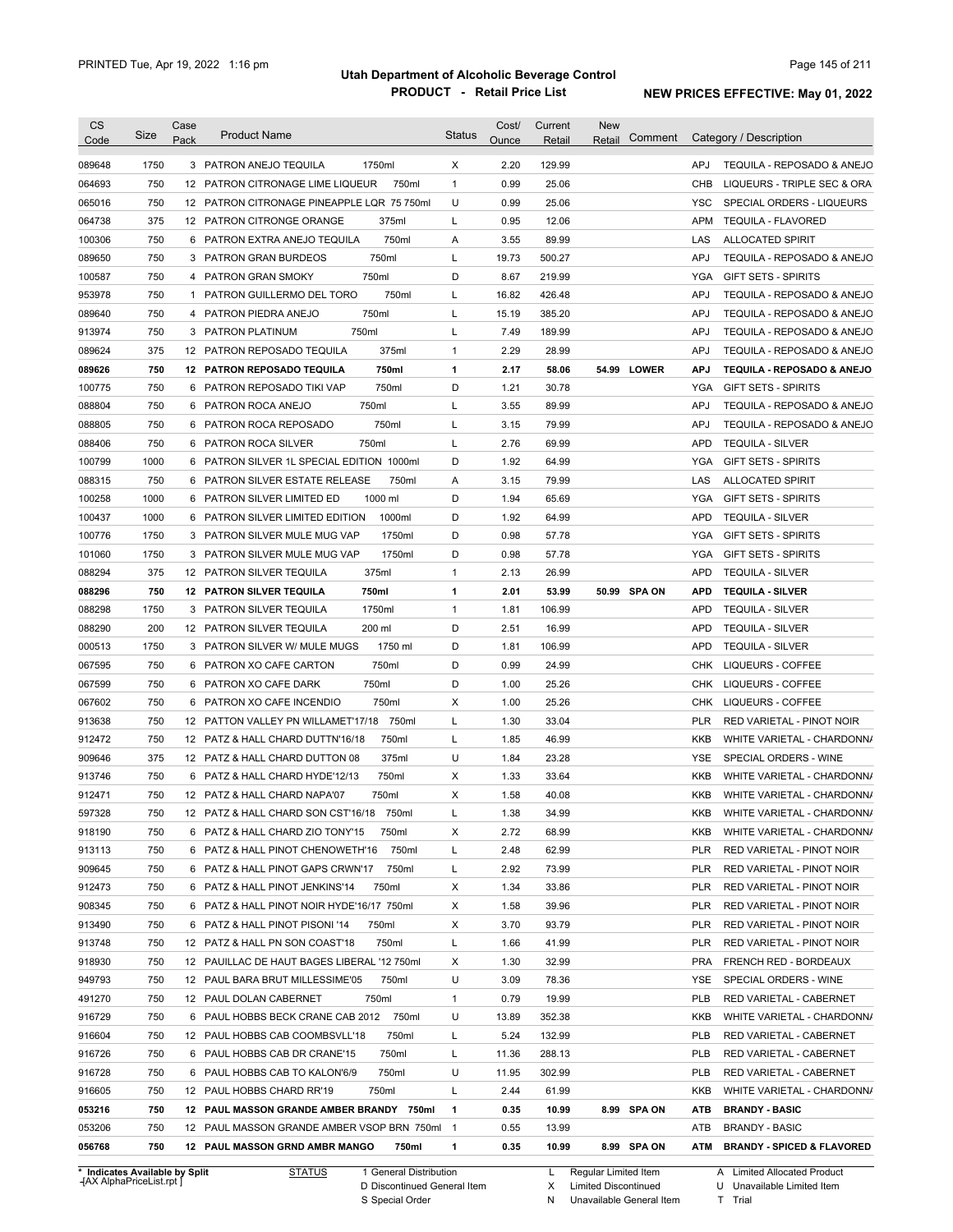| <b>CS</b><br>Code | Size       | Case<br>Pack | <b>Product Name</b>                                                                    | <b>Status</b> | Cost/<br>Ounce | Current<br>Retail | <b>New</b><br>Retail | Comment       | Category / Description                          |
|-------------------|------------|--------------|----------------------------------------------------------------------------------------|---------------|----------------|-------------------|----------------------|---------------|-------------------------------------------------|
| 097584            | 750        |              | 12 PAUL MASSON MADEIRA<br>750ml                                                        | $\mathbf{1}$  | 0.28           | 6.99              |                      |               | <b>EPD</b><br>MADIERA - DRY- RAINWATER, S       |
| 773584            | 750        |              | 750ml<br>12 PAULA KORNELL SPARKLING BRUT                                               | L             | 0.88           | 22.34             |                      |               | <b>IPD</b><br>SPARKLING WINE - DOMESTIC         |
| 922448            | 1000       |              | 1000 ml<br>5 PAULANER OKTOBERFEST 1LTR MUG                                             | D             | 0.33           | 10.99             |                      |               | YST<br>SPECIAL ORDERS - BEER                    |
| 919036            | 331        |              | 331ml<br>24 PAULANER OKTOBERFEST MARZEN                                                | 1             | 0.20           | 2.19              |                      |               | <b>TVH</b><br>IMPORTED BEER - GERMANY, A        |
| 092585            | 500        |              | 500ml<br>6 PAULILLES BANYULS RIMAGE'8/09                                               | U             | 1.32           | 22.26             |                      |               | <b>EVV</b><br>LATE HARVEST - RED MISC           |
| 921797            | 750        |              | 750ml<br>12 PAVETTE CABERNET SAUVIGNON                                                 | L             | 0.47           | 11.99             |                      |               | <b>PLB</b><br>RED VARIETAL - CABERNET           |
| 921798            | 750        |              | 12 PAVETTE PINOT NOIR<br>750ml                                                         | Г             | 0.47           | 11.99             |                      |               | <b>PLR</b><br>RED VARIETAL - PINOT NOIR         |
| 921208            | 750        |              | 750ml<br>12 PAX RED THE VICAR'15                                                       | Χ             | 1.10           | 27.99             |                      |               | PFP<br>RED GENERIC - RED TABLE & P              |
| 951082            | 355        |              | 24 PAYETTE BLOOD ORANGE RUSTLER IPA 355 ml                                             | D             | 0.14           | 1.69              |                      |               | <b>TNU</b><br>ALE - MISC & SEASONAL             |
| 948047            | 355        |              | 24 PAYETTE PALE ALE<br>355ml                                                           | D             | 0.14           | 1.69              |                      |               | ALE - PALE<br><b>TNC</b>                        |
| 913869            | 750        |              | 750ml<br>12 PAZO SENORANS ALBARINO'07/08                                               | X             | 0.96           | 24.33             |                      |               | <b>KRN</b><br><b>SPANISH WHITE</b>              |
| 917779            | 750        |              | 750ml<br>12 PAZO SENORANS ALBARINO'19                                                  | X             | 1.11           | 28.07             |                      |               | <b>KRN</b><br><b>SPANISH WHITE</b>              |
| 918804            | 750        |              | 12 PEACHY CANYON PETITE SIRAH 2019<br>750ml                                            | L             | 0.85           | 21.47             |                      |               | PLJ<br>RED VARIETAL - SYRAH, PETITE             |
| 953398            | 750        |              | 750ml<br>12 PEACHY CANYON ZIN BAILEY'19                                                | Χ             | 2.08           | 52.79             |                      |               | <b>PLH</b><br>RED VARIETAL - ZINFANDEL          |
| 914313            | 750        |              | 12 PEACHY CANYON ZIN WESTSIDE'17/19 750ml                                              | L             | 0.79           | 19.99             |                      |               | <b>PLH</b><br>RED VARIETAL - ZINFANDEL          |
| 918990            | 750        | 6            | 750ml<br>PEAK 7 VODKA                                                                  | D             | 0.59           | 14.99             |                      |               | <b>ADF</b><br>VODKA - BASIC                     |
| 919079            | 500        |              | 12 PEAR UP HOPPIN CIDER<br>500ml                                                       | D             | 0.35           | 5.99              |                      |               | <b>GLM</b><br>CIDER - FLAVORED                  |
| 919080            | 355        |              | 355ml<br>12 PEAR UP WATERMELON CIDER                                                   | D             | 0.33           | 3.99              |                      |               | <b>GLM</b><br>CIDER - FLAVORED                  |
| 035179            | 750        |              | 750ml<br>12 PEARL BLUEBERRY                                                            | 1             | 0.39           | 7.99              |                      | 9.99 SPA OFF  | <b>ADM</b><br><b>VODKA - FLAVORED</b>           |
| 035699            | 750        |              | 750ml<br><b>12 PEARL CUCUMBER VODKA</b>                                                | 1             | 0.32           | 9.99              |                      | 7.99 SPA ON   | <b>ADM</b><br><b>VODKA - FLAVORED</b>           |
| 034702            | 750        |              | 750ml<br>12 PEARL POMEGRANATE VODKA                                                    | D             | 0.60           | 15.15             |                      |               | ADM<br>VODKA - FLAVORED                         |
| 034546            | 750        |              | 12 PEARL VODKA<br>750ml                                                                | 1             | 0.39           | 7.99              |                      | 9.99 SPA OFF  | <b>ADW</b><br><b>VODKA - DOMESTIC</b>           |
| 917578            | 750        |              | 12 PEAY PINOT SCALLOP SHELF'08<br>750ml                                                | X             | 1.78           | 45.12             |                      |               | <b>PLR</b><br>RED VARIETAL - PINOT NOIR         |
| 907657            | 750        |              | 12 PECCHENINO DOLCETTO SAN LUIGI'20 750ml                                              | L             | 0.75           | 18.99             |                      |               | <b>PRJ</b><br><b>ITALIAN RED - PIEDMONT</b>     |
| 917181            | 750        |              | 12 PEDERZANA LAMBRUSCO GRASP'10/11<br>750ml                                            | Χ             | 0.76           | 19.22             |                      |               | <b>PRK</b><br>ITALIAN RED - MISC DOC            |
| 951461            | 355        | 24           | 355 ml<br>PELICAN BREWING SEASONAL                                                     | U             | 0.15           | 1.80              |                      |               | <b>YST</b><br>SPECIAL ORDERS - BEER             |
| 947596            | 650        |              | 650ml<br>12 PELICAN DORYMAN'S ALE                                                      | U             | 0.33           | 7.22              |                      |               | <b>YST</b><br>SPECIAL ORDERS - BEER             |
| 949575            | 750        | 12           | 750ml<br>PELICAN GOLDEN PELICAN                                                        | U             | 0.85           | 21.68             |                      |               | <b>YST</b><br>SPECIAL ORDERS - BEER             |
| 947598            | 650        | 12           | 650ml<br>PELICAN IMPERIAL PELICAN ALE                                                  | D             | 0.28           | 6.09              |                      |               | ALE - PALE<br><b>TNC</b>                        |
| 919686            | 650        |              | 650ml<br>12 PELICAN KIWANDA CREAM ALE                                                  | D             | 0.23           | 5.07              |                      |               | ALE - MISC & SEASONAL<br>TNU                    |
| 918716            | 355        |              | 24 PELICAN KIWANDA CREAM ALE<br>355 ml                                                 | D             | 0.15           | 1.79              |                      |               | <b>TNC</b><br>ALE - PALE                        |
| 920214            | 650        |              | 12 PELICAN MACPELICAN SCOTTISH ALE 650ml                                               | D             | 0.23           | 5.07              |                      |               | <b>TNC</b><br>ALE - PALE                        |
| 948970            | 750        |              | 750ml<br>12 PELICAN MOTHER OF ALL STORMS                                               | U             | 1.14           | 28.91             |                      |               | SPECIAL ORDERS - BEER<br>YST                    |
| 950094            | 750        |              | 750ml<br>12 PELICAN SAISON DU PELICAN                                                  | U             | 0.51           | 13.01             |                      |               | SPECIAL ORDERS - BEER<br>YST                    |
| 947875            | 650        |              | 12 PELICAN SEASONAL<br>650 ml                                                          | U             | 0.36           | 7.94              |                      |               | <b>YST</b><br>SPECIAL ORDERS - BEER             |
| 919685            | 650        |              | 12 PELICAN STORM WATCHER WINTER F<br>650ml                                             | U             | 0.84           | 18.55             |                      |               | YST<br>SPECIAL ORDERS - BEER                    |
| 920154            | 650        |              | 12 PELICAN SUMMER SEASONAL<br>650ml                                                    | X             | 0.36           | 7.94              |                      |               | YST<br>SPECIAL ORDERS - BEER                    |
|                   |            |              |                                                                                        |               |                |                   |                      |               |                                                 |
| 947597<br>947232  | 650        |              | 650ml<br>12 PELICAN TSUNAMI STOUT<br>650ml                                             | U<br>U        | 0.36<br>0.36   | 7.94<br>7.94      |                      |               | YST<br>SPECIAL ORDERS - BEER<br><b>YST</b>      |
| 918715            | 650        |              | 12 PELICAN UMBRELLA IPA<br>355 ml                                                      |               | 0.15           | 1.79              |                      |               | SPECIAL ORDERS - BEER<br><b>TNC</b>             |
| 089718            | 355<br>750 |              | 24 PELICAN UMBRELLA IPA<br>750ml<br>12 PELIGROSO REPOSADO TEQUILA                      | D<br>D        | 0.72           | 18.36             |                      |               | ALE - PALE<br>APJ<br>TEQUILA - REPOSADO & ANEJO |
|                   |            |              | 750ml                                                                                  | D             |                |                   |                      |               |                                                 |
| 064186            | 750        |              | 6 PELLEGRINO AMARO                                                                     |               | 0.95           | 22.13             |                      | 24.13 SPA OFF | CHS<br><b>LIQUEURS - BITTERS &amp; HERBAL</b>   |
| 092718            | 750        |              | 12 PELLEGRINO MARSALA DRY<br>750ml                                                     | 1             | 0.59           | 11.06             |                      | 14.99 SPA OFF | ELD<br><b>MARSALA - DRY</b>                     |
| 092722<br>421065  | 750<br>750 |              | 750ml<br>12 PELLEGRINO MARSALA SWEET<br>750ml                                          | Х             | 0.48<br>0.73   | 12.06             |                      |               | <b>ELP</b><br>MARSALA - SWEET<br>PRT            |
| 421070            |            |              | 12 PENALOLEN CABERNET MAIPO'16/18                                                      | L             |                | 18.42             |                      |               | <b>CHILEAN RED</b><br>CHILEAN WHITE             |
|                   | 750        |              | 12 PENALOLEN SAUVIGNON BL'13/14<br>750ml<br>12 PENCE ESTATE GAMAY NOIR PTG'19/20 750ml | Х             | 0.48           | 12.07             |                      |               | <b>KRR</b>                                      |
| 952398            | 750        |              |                                                                                        | Х             | 0.94           | 23.82             |                      |               | <b>PLS</b><br>RED VARIETAL - GAMAY & BEAL       |
| 952393            | 750        |              | 12 PENCE RANCH CHARDONNAY'17/18<br>750ml                                               | Г             | 0.86           | 21.73             |                      |               | KKB<br>WHITE VARIETAL - CHARDONN/               |
| 952397            | 750        |              | 12 PENCE SYRAH SEBASTIANO<br>750ml                                                     | U             | 1.17           | 29.72             |                      |               | YSE<br>SPECIAL ORDERS - WINE                    |
| 014208            | 750        |              | 6 PENDLETON 1910 CANADIAN RYE 12 750ml                                                 | $\mathbf{1}$  | 1.77           | 44.99             |                      |               | AWU<br><b>WHISKEY - RYE</b>                     |
| 001435            | 750        |              | 4 PENDLETON 20 YR DIRECTOR'S RESERVE 750ml                                             | D             | 7.89           | 199.99            |                      |               | AWB<br><b>WHISKEY - CANADIAN</b>                |
| 014194            | 375        |              | <b>12 PENDLETON CANADIAN WHISKY</b><br>375ml                                           | 1             | 1.18           | 13.99             |                      | 14.99 HIGHER  | AWB<br><b>WHISKEY - CANADIAN</b>                |
| 014192            | 750        |              | 750ml<br><b>12 PENDLETON CANADIAN WHISKY</b>                                           | 1             | 1.14           | 24.99             |                      | 28.99 SPA OFF | AWB<br><b>WHISKEY - CANADIAN</b>                |
| 014197            | 1000       |              | 6 PENDLETON CANADIAN WHISKY<br>1000ml                                                  | 1             | 1.01           | 32.99             |                      | 33.99 HIGHER  | AWB WHISKEY - CANADIAN                          |

**Case** [AX AlphaPriceList.rpt ]

D Discontinued General Item

S Special Order

L Regular Limited Item

X N Limited Discontinued

Unavailable General Item

A Limited Allocated Product

U T Unavailable Limited Item Trial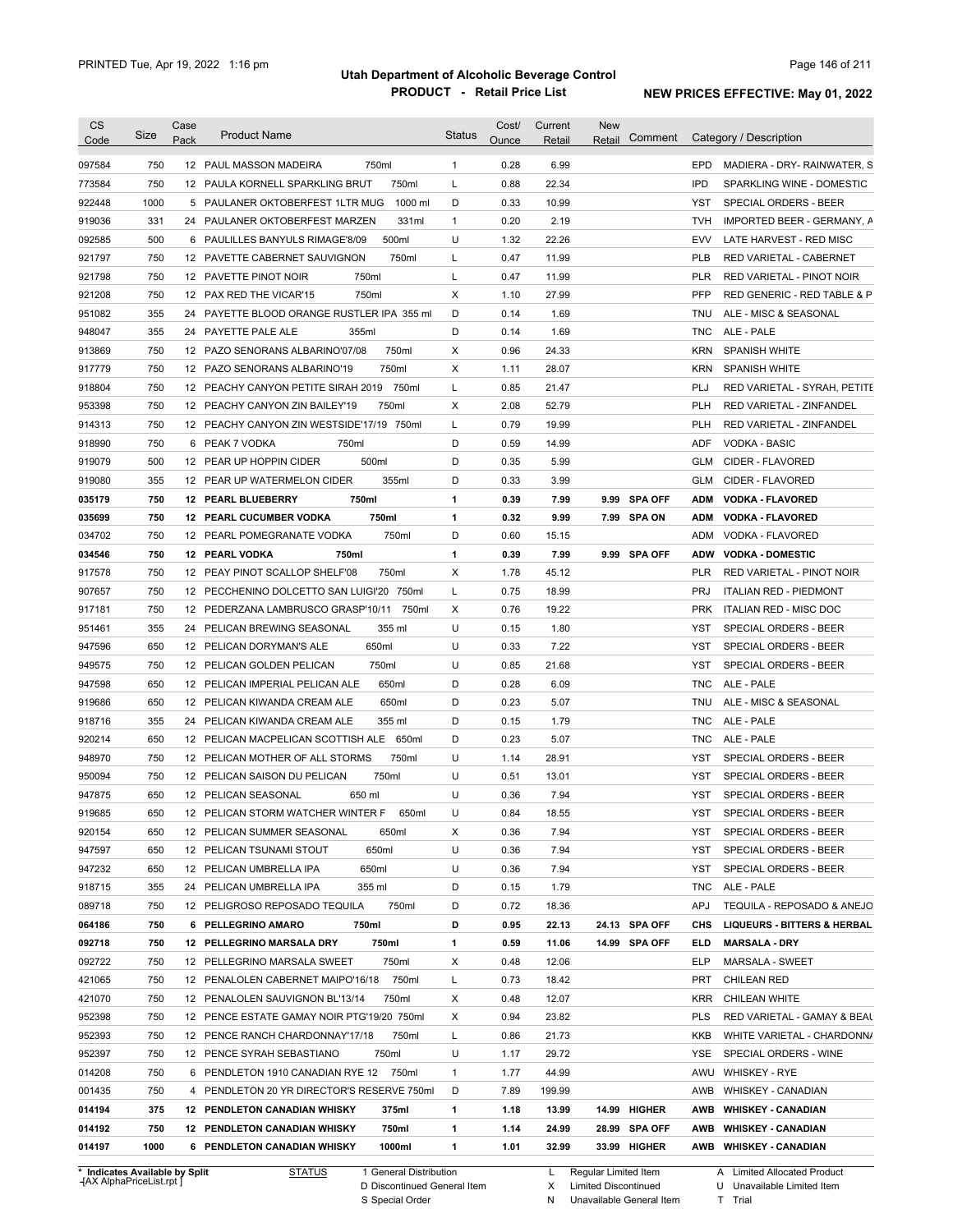| Code<br>495000<br>911646<br>495016<br>495014<br>421100<br>917299<br>421185<br>421125<br>421151<br>908053<br>421137<br>421113<br>421110 | Size<br>1750<br>750<br>750<br>750<br>750<br>750<br>750<br>750<br>750<br>750<br>750<br>750<br>750<br>750<br>750<br>750<br>750<br>750 | Pack<br>12 <sup>2</sup> | <b>Product Name</b><br>6 PENDLETON CANADIAN WHISKY<br>1750ml<br><b>12 PENDLETON MIDNIGHT WHISKY</b><br>750ml<br>12 PENDULUM RED<br>750ml<br>750ml<br>6 PENFOLDS BIN 389 CAB-SHIRAZ<br>6 PENFOLDS BIN 600 CABERNET/SHIRAZ'18750ml<br>6 PENFOLDS BIN 704 CABERNET NAPA'18 750ml<br>6 PENFOLDS CAB SHIRAZ B389'9/11<br>750ml<br>750ml<br>6 PENFOLDS GRANGE HERMITAGE'04<br>750ml<br>6 PENFOLDS GRANGE HERMITAGE'05/0<br>750ml<br>12 PENFOLDS HYLAND SHIRAZ'11/12<br>750ml<br>12 PENFOLDS KOONUNGA CHARD'14/15<br>750ml<br>6 PENFOLDS MAX'S SHIRAZ/CAB'18<br>12 PENFOLDS RAWSONS RETREAT SHIRAZ CAB750ml U<br>750ml<br>6 PENFOLDS SHIRAZ BIN 128'10/12<br>750ml<br>PENFOLDS SHIRAZ KOONUNGA | Status<br>1<br>1<br>$\mathbf{1}$<br>U<br>Α<br>Α<br>X<br>X<br>Г<br>X<br>X<br>L | Ounce<br>0.88<br>1.38<br>0.71<br>2.76<br>1.97<br>2.76<br>1.48<br>17.93<br>33.52<br>0.32<br>0.19<br>0.87<br>0.35<br>1.20 | Retail<br>50.99<br>38.99<br>17.99<br>69.99<br>49.99<br>69.99<br>37.66<br>454.62<br>850.00<br>8.19<br>4.83<br>22.13<br>8.89 | Retail<br>51.99 HIGHER<br>34.99 LOWER | Comment | AWB<br>PFP<br>YSE<br>LAW<br>LAW<br><b>PRY</b><br><b>PRY</b><br><b>PRY</b><br><b>PRY</b> | Category / Description<br>AWB WHISKEY CANADIAN<br><b>WHISKEY - CANADIAN</b><br>RED GENERIC - RED TABLE & P<br>SPECIAL ORDERS - WINE<br>ALLOCATED WINE<br>ALLOCATED WINE<br><b>AUSTRALIAN RED</b><br><b>AUSTRALIAN RED</b><br><b>AUSTRALIAN RED</b><br>AUSTRALIAN RED |
|----------------------------------------------------------------------------------------------------------------------------------------|-------------------------------------------------------------------------------------------------------------------------------------|-------------------------|-----------------------------------------------------------------------------------------------------------------------------------------------------------------------------------------------------------------------------------------------------------------------------------------------------------------------------------------------------------------------------------------------------------------------------------------------------------------------------------------------------------------------------------------------------------------------------------------------------------------------------------------------------------------------------------------|-------------------------------------------------------------------------------|-------------------------------------------------------------------------------------------------------------------------|----------------------------------------------------------------------------------------------------------------------------|---------------------------------------|---------|-----------------------------------------------------------------------------------------|----------------------------------------------------------------------------------------------------------------------------------------------------------------------------------------------------------------------------------------------------------------------|
| 014199<br>014210<br>915702                                                                                                             |                                                                                                                                     |                         |                                                                                                                                                                                                                                                                                                                                                                                                                                                                                                                                                                                                                                                                                         |                                                                               |                                                                                                                         |                                                                                                                            |                                       |         |                                                                                         |                                                                                                                                                                                                                                                                      |
|                                                                                                                                        |                                                                                                                                     |                         |                                                                                                                                                                                                                                                                                                                                                                                                                                                                                                                                                                                                                                                                                         |                                                                               |                                                                                                                         |                                                                                                                            |                                       |         |                                                                                         |                                                                                                                                                                                                                                                                      |
|                                                                                                                                        |                                                                                                                                     |                         |                                                                                                                                                                                                                                                                                                                                                                                                                                                                                                                                                                                                                                                                                         |                                                                               |                                                                                                                         |                                                                                                                            |                                       |         |                                                                                         |                                                                                                                                                                                                                                                                      |
|                                                                                                                                        |                                                                                                                                     |                         |                                                                                                                                                                                                                                                                                                                                                                                                                                                                                                                                                                                                                                                                                         |                                                                               |                                                                                                                         |                                                                                                                            |                                       |         |                                                                                         |                                                                                                                                                                                                                                                                      |
|                                                                                                                                        |                                                                                                                                     |                         |                                                                                                                                                                                                                                                                                                                                                                                                                                                                                                                                                                                                                                                                                         |                                                                               |                                                                                                                         |                                                                                                                            |                                       |         |                                                                                         |                                                                                                                                                                                                                                                                      |
|                                                                                                                                        |                                                                                                                                     |                         |                                                                                                                                                                                                                                                                                                                                                                                                                                                                                                                                                                                                                                                                                         |                                                                               |                                                                                                                         |                                                                                                                            |                                       |         |                                                                                         |                                                                                                                                                                                                                                                                      |
|                                                                                                                                        |                                                                                                                                     |                         |                                                                                                                                                                                                                                                                                                                                                                                                                                                                                                                                                                                                                                                                                         |                                                                               |                                                                                                                         |                                                                                                                            |                                       |         |                                                                                         |                                                                                                                                                                                                                                                                      |
|                                                                                                                                        |                                                                                                                                     |                         |                                                                                                                                                                                                                                                                                                                                                                                                                                                                                                                                                                                                                                                                                         |                                                                               |                                                                                                                         |                                                                                                                            |                                       |         |                                                                                         |                                                                                                                                                                                                                                                                      |
|                                                                                                                                        |                                                                                                                                     |                         |                                                                                                                                                                                                                                                                                                                                                                                                                                                                                                                                                                                                                                                                                         |                                                                               |                                                                                                                         |                                                                                                                            |                                       |         |                                                                                         |                                                                                                                                                                                                                                                                      |
|                                                                                                                                        |                                                                                                                                     |                         |                                                                                                                                                                                                                                                                                                                                                                                                                                                                                                                                                                                                                                                                                         |                                                                               |                                                                                                                         |                                                                                                                            |                                       |         |                                                                                         |                                                                                                                                                                                                                                                                      |
|                                                                                                                                        |                                                                                                                                     |                         |                                                                                                                                                                                                                                                                                                                                                                                                                                                                                                                                                                                                                                                                                         |                                                                               |                                                                                                                         |                                                                                                                            |                                       |         |                                                                                         |                                                                                                                                                                                                                                                                      |
|                                                                                                                                        |                                                                                                                                     |                         |                                                                                                                                                                                                                                                                                                                                                                                                                                                                                                                                                                                                                                                                                         |                                                                               |                                                                                                                         |                                                                                                                            |                                       |         | KRT                                                                                     | <b>AUSTRALIAN WHITE</b>                                                                                                                                                                                                                                              |
|                                                                                                                                        |                                                                                                                                     |                         |                                                                                                                                                                                                                                                                                                                                                                                                                                                                                                                                                                                                                                                                                         |                                                                               |                                                                                                                         |                                                                                                                            |                                       |         | <b>PRY</b>                                                                              | <b>AUSTRALIAN RED</b>                                                                                                                                                                                                                                                |
|                                                                                                                                        |                                                                                                                                     |                         |                                                                                                                                                                                                                                                                                                                                                                                                                                                                                                                                                                                                                                                                                         |                                                                               |                                                                                                                         |                                                                                                                            |                                       |         | YSE                                                                                     | SPECIAL ORDERS - WINE                                                                                                                                                                                                                                                |
|                                                                                                                                        |                                                                                                                                     |                         |                                                                                                                                                                                                                                                                                                                                                                                                                                                                                                                                                                                                                                                                                         | U                                                                             |                                                                                                                         | 30.31                                                                                                                      |                                       |         | <b>PRY</b>                                                                              | <b>AUSTRALIAN RED</b>                                                                                                                                                                                                                                                |
|                                                                                                                                        |                                                                                                                                     |                         |                                                                                                                                                                                                                                                                                                                                                                                                                                                                                                                                                                                                                                                                                         | D                                                                             | 0.28                                                                                                                    | 7.09                                                                                                                       |                                       |         | <b>PRY</b>                                                                              | <b>AUSTRALIAN RED</b>                                                                                                                                                                                                                                                |
|                                                                                                                                        |                                                                                                                                     |                         | 12 PENFOLDS SHIRAZ-CAB KOONUNGA<br>750ml                                                                                                                                                                                                                                                                                                                                                                                                                                                                                                                                                                                                                                                | 1                                                                             | 0.43                                                                                                                    | 12.99                                                                                                                      | 10.99 SPA ON                          |         | <b>PRY</b>                                                                              | <b>AUSTRALIAN RED</b>                                                                                                                                                                                                                                                |
| 917002                                                                                                                                 |                                                                                                                                     |                         | 12 PENLEY CAB ESTATE PHOENIX'18/19<br>750ml                                                                                                                                                                                                                                                                                                                                                                                                                                                                                                                                                                                                                                             | Г                                                                             | 0.63                                                                                                                    | 15.99                                                                                                                      |                                       |         | <b>PRY</b>                                                                              | <b>AUSTRALIAN RED</b>                                                                                                                                                                                                                                                |
| 917003                                                                                                                                 |                                                                                                                                     |                         | 12 PENLEY SHIRAZ ESTATE HYLAND'10/13 750ml                                                                                                                                                                                                                                                                                                                                                                                                                                                                                                                                                                                                                                              | X                                                                             | 0.37                                                                                                                    | 9.26                                                                                                                       |                                       |         | <b>PRY</b>                                                                              | <b>AUSTRALIAN RED</b>                                                                                                                                                                                                                                                |
| 914177                                                                                                                                 | 750                                                                                                                                 |                         | 6 PENNER-ASH PINOT WILLAMET'18/19<br>750ml                                                                                                                                                                                                                                                                                                                                                                                                                                                                                                                                                                                                                                              | L                                                                             | 1.76                                                                                                                    | 44.63                                                                                                                      |                                       |         | <b>PLR</b>                                                                              | <b>RED VARIETAL - PINOT NOIR</b>                                                                                                                                                                                                                                     |
| 061616                                                                                                                                 | 750                                                                                                                                 |                         | 750ml<br>12 PENNSYLVANIA DUTCH EGG NOG                                                                                                                                                                                                                                                                                                                                                                                                                                                                                                                                                                                                                                                  | D                                                                             | 0.19                                                                                                                    | 4.88                                                                                                                       |                                       |         | YGC                                                                                     | <b>GIFT SETS - LIQUEURS</b>                                                                                                                                                                                                                                          |
| 061618                                                                                                                                 | 1750                                                                                                                                |                         | 1750ml<br>6 PENNSYLVANIA DUTCH EGG NOG                                                                                                                                                                                                                                                                                                                                                                                                                                                                                                                                                                                                                                                  | D                                                                             | 0.29                                                                                                                    | 17.28                                                                                                                      |                                       |         | <b>YGC</b>                                                                              | <b>GIFT SETS - LIQUEURS</b>                                                                                                                                                                                                                                          |
| 080421                                                                                                                                 | 750                                                                                                                                 |                         | 750ml<br>12 PENNSYLVANIA DUTCH PUMPKIN                                                                                                                                                                                                                                                                                                                                                                                                                                                                                                                                                                                                                                                  | D                                                                             | 0.36                                                                                                                    | 9.25                                                                                                                       |                                       |         | <b>YGC</b>                                                                              | <b>GIFT SETS - LIQUEURS</b>                                                                                                                                                                                                                                          |
| 916308                                                                                                                                 | 750                                                                                                                                 |                         | 750ml<br>12 PENNY FARTHING CABERNET'07/08                                                                                                                                                                                                                                                                                                                                                                                                                                                                                                                                                                                                                                               | х                                                                             | 0.39                                                                                                                    | 9.88                                                                                                                       |                                       |         | <b>PLB</b>                                                                              | RED VARIETAL - CABERNET                                                                                                                                                                                                                                              |
|                                                                                                                                        | 750                                                                                                                                 |                         | 750ml<br>12 PENNYWISE PINOT NOIR                                                                                                                                                                                                                                                                                                                                                                                                                                                                                                                                                                                                                                                        | X                                                                             | 0.39                                                                                                                    | 9.91                                                                                                                       |                                       |         | YSE                                                                                     | SPECIAL ORDERS - WINE                                                                                                                                                                                                                                                |
| 951852                                                                                                                                 |                                                                                                                                     |                         |                                                                                                                                                                                                                                                                                                                                                                                                                                                                                                                                                                                                                                                                                         |                                                                               |                                                                                                                         |                                                                                                                            |                                       |         |                                                                                         |                                                                                                                                                                                                                                                                      |
| 907540                                                                                                                                 | 750                                                                                                                                 |                         | 750ml<br>12 PEPE LOPEZ TRIPLE SEC<br>750ml                                                                                                                                                                                                                                                                                                                                                                                                                                                                                                                                                                                                                                              | U                                                                             | 0.36                                                                                                                    | 9.06                                                                                                                       |                                       |         | <b>YSC</b>                                                                              | SPECIAL ORDERS - LIQUEURS                                                                                                                                                                                                                                            |
| 600318                                                                                                                                 | 750                                                                                                                                 |                         | 12 PEPI SAUVIGNON BLANC'16/17                                                                                                                                                                                                                                                                                                                                                                                                                                                                                                                                                                                                                                                           | Χ                                                                             | 0.39                                                                                                                    | 9.99                                                                                                                       |                                       |         | KKD                                                                                     | WHITE VARIETAL - SAUVIGNON                                                                                                                                                                                                                                           |
| 495150                                                                                                                                 | 750                                                                                                                                 |                         | 12 PEPPERWOOD GROVE CABERNET'08/9<br>750ml                                                                                                                                                                                                                                                                                                                                                                                                                                                                                                                                                                                                                                              | Х                                                                             | 0.28                                                                                                                    | 7.18                                                                                                                       |                                       |         | <b>PLB</b>                                                                              | RED VARIETAL - CABERNET                                                                                                                                                                                                                                              |
| 426372                                                                                                                                 | 3000                                                                                                                                |                         | 4 PEPPERWOOD GROVE PINOT NOIR BOX 3000ml                                                                                                                                                                                                                                                                                                                                                                                                                                                                                                                                                                                                                                                | D                                                                             | 0.11                                                                                                                    | 11.32                                                                                                                      |                                       |         | <b>PRT</b>                                                                              | <b>CHILEAN RED</b>                                                                                                                                                                                                                                                   |
| 600558                                                                                                                                 | 750                                                                                                                                 |                         | 750ml<br>12 PEPPERWOOD GROVE VIOGNIER'07                                                                                                                                                                                                                                                                                                                                                                                                                                                                                                                                                                                                                                                | Χ                                                                             | 0.28                                                                                                                    | 7.21                                                                                                                       |                                       |         | <b>KKJ</b>                                                                              | WHITE VARIETAL - VIOGNIER                                                                                                                                                                                                                                            |
| 951133                                                                                                                                 | 750                                                                                                                                 |                         | 12 PERE JULES APPLE CIDER - DO NOT OR 750ml                                                                                                                                                                                                                                                                                                                                                                                                                                                                                                                                                                                                                                             | U                                                                             | 0.51                                                                                                                    | 12.91                                                                                                                      |                                       |         | YSE                                                                                     | SPECIAL ORDERS - WINE                                                                                                                                                                                                                                                |
| 066188                                                                                                                                 | 750                                                                                                                                 |                         | 750ml<br>12 PERNOD ABSINTHE                                                                                                                                                                                                                                                                                                                                                                                                                                                                                                                                                                                                                                                             | X                                                                             | 2.76                                                                                                                    | 69.99                                                                                                                      |                                       |         | <b>CHS</b>                                                                              | LIQUEURS - BITTERS & HERBAL                                                                                                                                                                                                                                          |
| 066186                                                                                                                                 | 750                                                                                                                                 |                         | 750ml<br>12 PERNOD ANISE FRANCE                                                                                                                                                                                                                                                                                                                                                                                                                                                                                                                                                                                                                                                         | L                                                                             | 1.07                                                                                                                    | 27.06                                                                                                                      |                                       |         | CHQ                                                                                     | LIQUEURS - ANISE & SAMBUCA                                                                                                                                                                                                                                           |
| 989024                                                                                                                                 | 355                                                                                                                                 | 24                      | 355ml<br>PERONI NASTRO AZZURRO                                                                                                                                                                                                                                                                                                                                                                                                                                                                                                                                                                                                                                                          | $\mathbf{1}$                                                                  | 0.19                                                                                                                    | 2.29                                                                                                                       |                                       |         | THE                                                                                     | <b>LAGER - PILSENER</b>                                                                                                                                                                                                                                              |
| 713001                                                                                                                                 | 750                                                                                                                                 |                         | 6 PERRIER JOUET BELLE EPOQUE<br>750ml                                                                                                                                                                                                                                                                                                                                                                                                                                                                                                                                                                                                                                                   | Г                                                                             | 6.51                                                                                                                    | 165.13                                                                                                                     |                                       |         | IHP                                                                                     | SPARKLING WINE - BRUT & BLA                                                                                                                                                                                                                                          |
| 712340                                                                                                                                 | 750                                                                                                                                 |                         | 6 PERRIER JOUET BLASON ROSÉ NV<br>750ml                                                                                                                                                                                                                                                                                                                                                                                                                                                                                                                                                                                                                                                 | U                                                                             | 2.77                                                                                                                    | 70.13                                                                                                                      |                                       |         | <b>IHS</b>                                                                              | SPARKLING WINE - BLANC DE N                                                                                                                                                                                                                                          |
| 712812                                                                                                                                 | 750                                                                                                                                 | 6.                      | PERRIER JOUET GR BRUT NV<br>750ml                                                                                                                                                                                                                                                                                                                                                                                                                                                                                                                                                                                                                                                       |                                                                               | 2.17                                                                                                                    | 54.95                                                                                                                      |                                       |         | <b>IHP</b>                                                                              | SPARKLING WINE - BRUT & BLA                                                                                                                                                                                                                                          |
| 712810                                                                                                                                 | 1500                                                                                                                                |                         | 3 PERRIER JOUET GRAND BRUT<br>1500ml                                                                                                                                                                                                                                                                                                                                                                                                                                                                                                                                                                                                                                                    | Х                                                                             | 2.37                                                                                                                    | 119.99                                                                                                                     |                                       |         | IHP                                                                                     | SPARKLING WINE - BRUT & BLA                                                                                                                                                                                                                                          |
| 712815                                                                                                                                 | 3000                                                                                                                                |                         | 3000ml<br>1 PERRIER JOUET GRAND BRUT                                                                                                                                                                                                                                                                                                                                                                                                                                                                                                                                                                                                                                                    | U                                                                             | 2.40                                                                                                                    | 243.43                                                                                                                     |                                       |         | IHP                                                                                     | SPARKLING WINE - BRUT & BLA                                                                                                                                                                                                                                          |
| 918797                                                                                                                                 | 355                                                                                                                                 |                         | 24 PERRIN BLACK<br>355 ml                                                                                                                                                                                                                                                                                                                                                                                                                                                                                                                                                                                                                                                               | D                                                                             | 0.17                                                                                                                    | 2.01                                                                                                                       |                                       |         | <b>TVB</b>                                                                              | DOMESTIC BEER                                                                                                                                                                                                                                                        |
| 917367                                                                                                                                 | 750                                                                                                                                 |                         | 12 PERRIN CAIRANNE PEYRE BLANC'11/13 750ml                                                                                                                                                                                                                                                                                                                                                                                                                                                                                                                                                                                                                                              | L                                                                             | 0.75                                                                                                                    | 19.06                                                                                                                      |                                       |         | <b>PRD</b>                                                                              | FRENCH RED - RHONE                                                                                                                                                                                                                                                   |
| 916153                                                                                                                                 | 750                                                                                                                                 |                         | 12 PERRIN CHATEAUNEUF SINARDS'17<br>750ml                                                                                                                                                                                                                                                                                                                                                                                                                                                                                                                                                                                                                                               | Х                                                                             | 0.87                                                                                                                    | 22.18                                                                                                                      |                                       |         | PRD                                                                                     | FRENCH RED - RHONE                                                                                                                                                                                                                                                   |
| 915026                                                                                                                                 | 750                                                                                                                                 |                         | 12 PERRIN COTES RHONE VILLAGES'18<br>750ml                                                                                                                                                                                                                                                                                                                                                                                                                                                                                                                                                                                                                                              | Г                                                                             | 0.51                                                                                                                    | 13.06                                                                                                                      |                                       |         | PRD                                                                                     | FRENCH RED - RHONE                                                                                                                                                                                                                                                   |
| 916738                                                                                                                                 | 750                                                                                                                                 |                         | 12 PERRIN GIGONDAS LA GILLE'17/18 750ml                                                                                                                                                                                                                                                                                                                                                                                                                                                                                                                                                                                                                                                 | L                                                                             | 1.38                                                                                                                    | 35.06                                                                                                                      |                                       |         | PRD                                                                                     | FRENCH RED - RHONE                                                                                                                                                                                                                                                   |
| 290900                                                                                                                                 | 750                                                                                                                                 |                         | 12 PERRIN RES COTES RHONE ROUGE<br>750ml                                                                                                                                                                                                                                                                                                                                                                                                                                                                                                                                                                                                                                                | $\mathbf{1}$                                                                  | 0.55                                                                                                                    | 14.06                                                                                                                      |                                       |         | PRD                                                                                     | FRENCH RED - RHONE                                                                                                                                                                                                                                                   |
| 914500                                                                                                                                 | 750                                                                                                                                 |                         | 12 PERRIN RHONE RESERVE BLANC'19/20 750ml                                                                                                                                                                                                                                                                                                                                                                                                                                                                                                                                                                                                                                               | L                                                                             | 0.48                                                                                                                    | 12.06                                                                                                                      |                                       |         | <b>KRD</b>                                                                              | FRENCH WHITE - MISC                                                                                                                                                                                                                                                  |
| 914968                                                                                                                                 | 750                                                                                                                                 |                         | 12 PERRIN VACQUERAS CHRISTINS'15/17 750ml                                                                                                                                                                                                                                                                                                                                                                                                                                                                                                                                                                                                                                               | L                                                                             | 1.03                                                                                                                    | 26.06                                                                                                                      |                                       |         | PRD                                                                                     | FRENCH RED - RHONE                                                                                                                                                                                                                                                   |
| 916579                                                                                                                                 | 750                                                                                                                                 |                         | 12 PERRIN VINSOBRES CORNUDS'17/18<br>750ml                                                                                                                                                                                                                                                                                                                                                                                                                                                                                                                                                                                                                                              | L                                                                             | 0.67                                                                                                                    | 17.06                                                                                                                      |                                       |         | PRD                                                                                     | FRENCH RED - RHONE                                                                                                                                                                                                                                                   |
| 917910                                                                                                                                 | 750                                                                                                                                 |                         | 12 PERRUSSET MACON-VILLAGES'09<br>750ml                                                                                                                                                                                                                                                                                                                                                                                                                                                                                                                                                                                                                                                 | U                                                                             | 0.69                                                                                                                    | 17.44                                                                                                                      |                                       |         | <b>KRA</b>                                                                              | FRENCH WHITE - BURGUNDY                                                                                                                                                                                                                                              |
| 919076                                                                                                                                 | 750                                                                                                                                 |                         | 6 PERTARINGA UNDERSTUDY CAB SAUV<br>750ml                                                                                                                                                                                                                                                                                                                                                                                                                                                                                                                                                                                                                                               | 1                                                                             | 0.91                                                                                                                    | 20.13                                                                                                                      | 22.99 HIGHER                          |         | <b>PRY</b>                                                                              | <b>AUSTRALIAN RED</b>                                                                                                                                                                                                                                                |
| 916250                                                                                                                                 | 750                                                                                                                                 |                         | 6 PESQUERA RESERVA'15<br>750ml                                                                                                                                                                                                                                                                                                                                                                                                                                                                                                                                                                                                                                                          | L                                                                             | 2.21                                                                                                                    | 56.10                                                                                                                      |                                       |         | <b>PRP</b>                                                                              | SPANISH RED - MISC                                                                                                                                                                                                                                                   |
| 912904                                                                                                                                 | 750                                                                                                                                 |                         | 12 PESQUERA TINTO'05/06<br>750ml                                                                                                                                                                                                                                                                                                                                                                                                                                                                                                                                                                                                                                                        | Х                                                                             | 1.28                                                                                                                    | 32.46                                                                                                                      |                                       |         | <b>PRP</b>                                                                              | SPANISH RED - MISC                                                                                                                                                                                                                                                   |
| 916231                                                                                                                                 | 750                                                                                                                                 |                         | 12 PESQUIE TERRASSES VENTOUX'19<br>750ml                                                                                                                                                                                                                                                                                                                                                                                                                                                                                                                                                                                                                                                | Х                                                                             | 0.53                                                                                                                    | 13.53                                                                                                                      |                                       |         | PRE                                                                                     | FRENCH RED - MISC AOC                                                                                                                                                                                                                                                |
| 911775                                                                                                                                 | 375                                                                                                                                 |                         | 12 PETER LEHMANN BOTRY SEMIL'9/10<br>375ml                                                                                                                                                                                                                                                                                                                                                                                                                                                                                                                                                                                                                                              | х                                                                             | 1.34                                                                                                                    | 17.01                                                                                                                      |                                       |         | EVR                                                                                     | LATE HARVEST - SAUV, SEMILL                                                                                                                                                                                                                                          |
| 916884                                                                                                                                 | 750                                                                                                                                 |                         | 750ml<br>6 PETER LEHMANN CAB MENTOR'04/05                                                                                                                                                                                                                                                                                                                                                                                                                                                                                                                                                                                                                                               | X                                                                             | 1.39                                                                                                                    | 35.22                                                                                                                      |                                       |         |                                                                                         | PRY AUSTRALIAN RED                                                                                                                                                                                                                                                   |
| * Indicates Available by Split                                                                                                         |                                                                                                                                     |                         | <b>STATUS</b><br>1 General Distribution                                                                                                                                                                                                                                                                                                                                                                                                                                                                                                                                                                                                                                                 |                                                                               |                                                                                                                         | L                                                                                                                          | Regular Limited Item                  |         |                                                                                         | A Limited Allocated Product                                                                                                                                                                                                                                          |

**Case** [AX AlphaPriceList.rpt ]

General Distribution 

Discontinued General Item S Special Order D

X Limited Discontinued

N

Unavailable General Item

U Unavailable Limited Item

T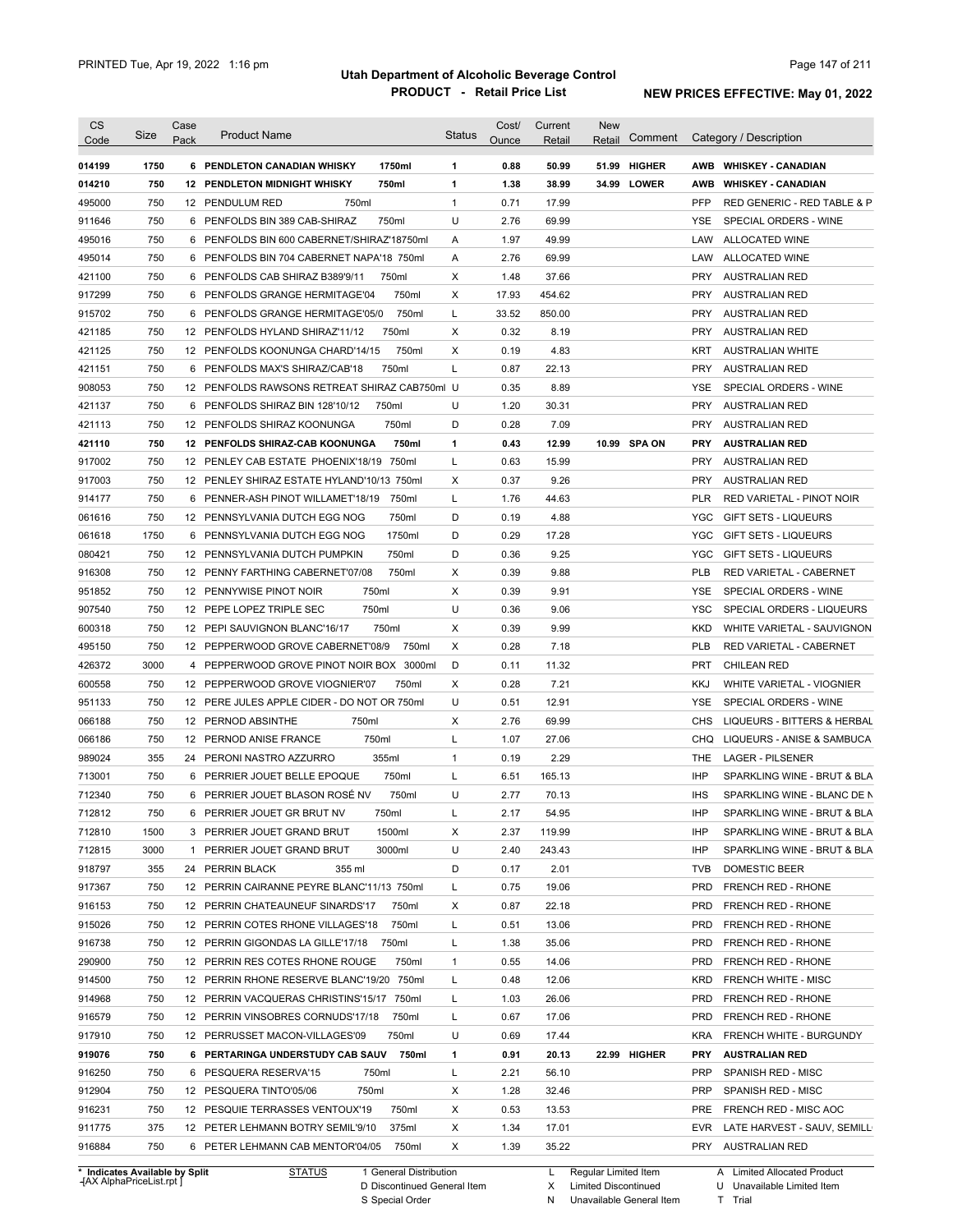| <b>CS</b><br>Code              | Size | Case<br>Pack | <b>Product Name</b>                           | <b>Status</b> | Cost/<br>Ounce | Current<br>Retail | New<br>Retail        | Comment       |            | Category / Description            |
|--------------------------------|------|--------------|-----------------------------------------------|---------------|----------------|-------------------|----------------------|---------------|------------|-----------------------------------|
|                                |      |              |                                               |               |                |                   |                      |               |            |                                   |
| 910488                         | 750  |              | 750ml<br>12 PETER LEHMANN CABERNET '11        | X             | 0.62           | 15.85             |                      |               |            | PRY AUSTRALIAN RED                |
| 913764                         | 750  |              | 750ml<br>12 PETER LEHMANN CLANCY'S'10/11      | X             | 0.58           | 14.83             |                      |               | PRY        | AUSTRALIAN RED                    |
| 914851                         | 750  |              | 12 PETER LEHMANN LAYER RED BAROS'08 750ml     | Х             | 0.63           | 15.95             |                      |               | <b>PRY</b> | AUSTRALIAN RED                    |
| 665426                         | 750  |              | 12 PETER LEHMANN LAYERS WH'9/10<br>750ml      | Χ             | 0.31           | 7.76              |                      |               | KRT        | <b>AUSTRALIAN WHITE</b>           |
| 416063                         | 750  |              | 12 PETER LEHMANN RIESLING EDEN V'13 750ml     | Х             | 0.62           | 15.85             |                      |               | KRT        | <b>AUSTRALIAN WHITE</b>           |
| 910932                         | 750  |              | 12 PETER LEHMANN SEMILLON'08/10<br>750ml      | Х             | 0.39           | 9.78              |                      |               | KRT        | <b>AUSTRALIAN WHITE</b>           |
| 916830                         | 750  |              | 12 PETER LEHMANN SEVEN SURVEYS'06/7 750ml     | Х             | 0.63           | 15.97             |                      |               | <b>PRY</b> | <b>AUSTRALIAN RED</b>             |
| 416061                         | 750  |              | 12 PETER LEHMANN SHIRAZ'12/14<br>750ml        | Х             | 0.40           | 10.26             |                      |               | <b>PRY</b> | <b>AUSTRALIAN RED</b>             |
| 917951                         | 750  |              | 12 PETER MICHAEL CAB AU PARADIS'18<br>750ml   | Г             | 9.29           | 235.60            |                      |               | <b>PLD</b> | RED VARIETAL - MERITAGE           |
| 917590                         | 750  |              | 12 PETER MICHAEL CAB LES PAVOTS'19<br>750ml   | Г             | 9.92           | 251.58            |                      |               | <b>PLD</b> | RED VARIETAL - MERITAGE           |
| 917588                         | 750  |              | 12 PETER MICHAEL CHARD BELLE COT'20 750ml     | Г             | 4.56           | 115.75            |                      |               | KKB        | WHITE VARIETAL - CHARDONN/        |
| 917589                         | 750  |              | 12 PETER MICHAEL CHARD BELLE-FIL'19 750ml     | Г             | 4.77           | 120.92            |                      |               | KKB        | WHITE VARIETAL - CHARDONN/        |
| 917587                         | 750  |              | 12 PETER MICHAEL CHARD CARRIERE'20<br>750ml   | Г             | 4.56           | 115.75            |                      |               | KKB        | WHITE VARIETAL - CHARDONN/        |
| 918118                         | 750  |              | 12 PETER MICHAEL CHARD MON PLAIS'10 750ml     | Х             | 3.17           | 80.43             |                      |               | KKB        | WHITE VARIETAL - CHARDONN/        |
| 974724                         | 750  |              | 12 PETER MICHAEL L'ESPIRIT DES PVTS R 750ml   | Г             | 4.56           | 115.75            |                      |               | <b>PLD</b> | RED VARIETAL - MERITAGE           |
| 918119                         | 750  |              | 12 PETER MICHAEL PN LE CAPRICE'17<br>750ml    | X             | 5.17           | 131.19            |                      |               | PLR        | RED VARIETAL - PINOT NOIR         |
| 918120                         | 750  |              | 12 PETER MICHAEL PN MA DANSEUSE'17<br>750ml   | D             | 5.17           | 131.19            |                      |               | <b>PLR</b> | RED VARIETAL - PINOT NOIR         |
| 917591                         | 750  |              | 12 PETER MICHAEL SB L'APRES MIDI'20 750ml     | L             | 2.67           | 67.81             |                      |               | <b>KKD</b> | WHITE VARIETAL - SAUVIGNON        |
| 495175                         | 5000 |              | 5000ml<br>4 PETER VELLA BURGUNDY BOX          | 1             | 0.12           | 17.99             |                      | 19.99 SPA OFF | <b>PFD</b> | <b>RED GENERIC - BURGUNDY</b>     |
| 495195                         | 5000 |              | 4 PETER VELLA CABERNET<br>5000ml              | 1             | 0.12           | 18.99             |                      | 20.99 SPA OFF | <b>PLB</b> | <b>RED VARIETAL - CABERNET</b>    |
| 600600                         | 5000 |              | 4 PETER VELLA CHABLIS BOX<br>5000ml           | $\mathbf{1}$  | 0.12           | 19.99             |                      |               | KFJ        | <b>WHITE GENERIC - CHABLIS</b>    |
| 600640                         | 5000 |              | 4 PETER VELLA CHARDONNAY BOX<br>5000ml        | 1             | 0.12           | 18.99             |                      | 20.99 SPA OFF | <b>KKB</b> | <b>WHITE VARIETAL - CHARDONNA</b> |
| 814578                         | 5000 |              | 5000 ml<br>4 PETER VELLA CRISP WHITE          | $\mathbf{1}$  | 0.11           | 17.99             |                      |               | MHQ        | BLUSH WINE - WHITE GRENACH        |
| 674000                         | 5000 |              | 5000ml<br>4 PETER VELLA DELICIOUS BLUSH BO    | $\mathbf{1}$  | 0.11           | 17.99             |                      |               | MHB        | <b>BLUSH WINE - GENERIC</b>       |
| 814575                         | 5000 |              | 5000ml<br>4 PETER VELLA DELICIOUS RED BOX     | $\mathbf{1}$  | 0.11           | 17.99             |                      |               | <b>PFP</b> | RED GENERIC - RED TABLE & P       |
| 495180                         | 5000 |              | 4 PETER VELLA MERLOT BOX<br>5000ml            | 1             | 0.12           | 18.99             |                      | 20.99 SPA OFF | PLF        | <b>RED VARIETAL - MERLOT</b>      |
| 891002                         | 5000 |              | 4 PETER VELLA MOSCATO SANGRIA<br>5000ml       | $\mathbf{1}$  | 0.11           | 17.99             |                      |               | <b>GFS</b> | <b>WINE - SANGRIA</b>             |
| 891004                         | 5000 |              | 4 PETER VELLA PINK MOSCATO SANGRIA 5000 ml    | $\mathbf{1}$  | 0.11           | 17.99             |                      |               | MHW        | <b>BLUSH WINE - DOMESTIC</b>      |
| 891000                         | 5000 |              | 5000ml<br>4 PETER VELLA SANGRIA               | $\mathbf{1}$  | 0.11           | 17.99             |                      |               | <b>GFS</b> | <b>WINE - SANGRIA</b>             |
| 674030                         | 5000 |              | 4 PETER VELLA WHITE ZINFANDEL BOX 5000ml      | $\mathbf{1}$  | 0.12           | 19.99             |                      |               | MHJ        | BLUSH WINE - WHITE ZINFANDE       |
|                                | 500  |              | 500ml                                         | D             | 0.06           | 0.95              |                      |               | THE        |                                   |
| 989272                         |      |              | 24 PETERS BRAND PILSNER BEER                  |               |                |                   |                      |               |            | <b>LAGER - PILSENER</b>           |
| 914890                         | 750  |              | 750ml<br>6 PETROLO GALATRONA'13/14            | Χ<br>U        | 2.62           | 66.40             |                      |               | <b>PRI</b> | <b>ITALIAN RED - TUSCANY</b>      |
| 914658                         | 750  |              | 12 PETROLO TORRIONE'01<br>750ml               |               | 1.32           | 33.45             |                      |               | <b>PRI</b> | <b>ITALIAN RED - TUSCANY</b>      |
| 914336                         | 750  |              | 12 PETROLO TOSCANA TORRIONE'15/17<br>750ml    | Χ             | 0.79           | 20.00             |                      |               | PRI        | <b>ITALIAN RED - TUSCANY</b>      |
| 954543                         | 750  |              | 6 PETRUS BREWMASTER WILD TRIPEL ALE 750ml     | U             | 0.68           | 17.15             |                      |               | YST        | <b>SPECIAL ORDERS - BEER</b>      |
| 947964                         | 331  |              | 24 PETRUS DUBBEL BRUIN<br>331ml               | U             | 0.36           | 4.06              |                      |               | YST        | SPECIAL ORDERS - BEER             |
| 901857                         | 331  |              | 12 PETRUS NITRO CHERRY CHOCOLATE QUAD 331ml U |               | 0.67           | 7.48              |                      |               | YST        | SPECIAL ORDERS - BEER             |
| 949178                         | 331  |              | 331ml<br>24 PETRUS OUD BRUIN                  | U             | 0.50           | 5.63              |                      |               | YST        | SPECIAL ORDERS - BEER             |
| 916014                         | 750  |              | 12 PEWSEY VALE RIESLING'17/18<br>750ml        | г             | 0.71           | 16.99             |                      | 17.99 HIGHER  | KRT        | <b>AUSTRALIAN WHITE</b>           |
| 290915                         | 750  |              | 750ml<br>12 PEYRASSOL LA CROIX ROSE           | 1             | 0.71           | 17.03             |                      | 17.95 HIGHER  | MPX        | <b>ROSE WINE - IMPORTED</b>       |
| 921429                         | 750  |              | 750ml<br>12 PEYRASSOL LE CROIX ROSE 2019      | U             | 0.51           | 12.93             |                      |               | YSE        | SPECIAL ORDERS - WINE             |
| 916735                         | 750  |              | 750ml<br>12 PEZA D REI RIBEIRA SACRA'07       | Х             | 0.72           | 18.30             |                      |               | KRN        | <b>SPANISH WHITE</b>              |
| 964994                         | 750  |              | 6 PFEFFINGEN RIES M TROCKEN GC'11 750ml       | Х             | 1.78           | 45.14             |                      |               | KRG        | <b>GERMAN WHITE - RHEIN</b>       |
| 951754                         | 750  |              | 750ml<br>12 PFEIFFER CABERNET MERLOT          | U             | 0.69           | 17.45             |                      |               | YSE        | SPECIAL ORDERS - WINE             |
| 952904                         | 375  |              | 375 ml<br>12 PFRIEM BARREL AGED OUD BRUIN     | U             | 0.59           | 7.45              |                      |               | YST        | SPECIAL ORDERS - BEER             |
| 923261                         | 375  |              | 375ml<br>12 PFRIEM BELGIAN BLONDE ALE         | U             | 0.40           | 5.02              |                      |               | YST        | SPECIAL ORDERS - BEER             |
| 952208                         | 375  |              | 375 ml<br>12 PFRIEM BRETT WIT                 | U             | 0.43           | 5.51              |                      |               | YST        | SPECIAL ORDERS - BEER             |
| 952916                         | 375  |              | 375 ml<br>12 PFRIEM FLANDERS RED              | U             | 0.59           | 7.45              |                      |               | YST        | SPECIAL ORDERS - BEER             |
| 923265                         | 355  |              | 24 PFRIEM IPA<br>355 ml                       | U             | 0.14           | 1.73              |                      |               | YST        | SPECIAL ORDERS - BEER             |
| 923266                         | 500  |              | 12 PFRIEM IPA SEASONAL<br>500ml               | U             | 0.20           | 3.46              |                      |               | YST        | SPECIAL ORDERS - BEER             |
| 923262                         | 375  |              | 12 PFRIEM LEMONZEST FARMHOUSE<br>375ml        | U             | 0.40           | 5.02              |                      |               | YST        | SPECIAL ORDERS - BEER             |
| 923263                         | 375  |              | 375ml<br>12 PFRIEM MEXICAN CHOCOLATE STOUT    | U             | 0.40           | 5.02              |                      |               | YST        | SPECIAL ORDERS - BEER             |
| 923264                         | 331  |              | 24 PFRIEM PALE ALE CAN<br>331ml               | U             | 0.15           | 1.72              |                      |               | YST        | SPECIAL ORDERS - BEER             |
|                                |      |              |                                               |               |                |                   |                      |               |            |                                   |
| 923267                         | 500  |              | 500ml<br>12 PFRIEM PALE SEASONAL              | U             | 0.20           | 3.46              |                      |               |            | YST SPECIAL ORDERS - BEER         |
| * Indicates Available by Split |      |              | <b>STATUS</b><br>1 General Distribution       |               |                | L                 | Regular Limited Item |               |            | A Limited Allocated Product       |

**Case** [AX AlphaPriceList.rpt ]

D Discontinued General Item

S Special Order

X Limited Discontinued N Unavailable General Item

U Unavailable Limited Item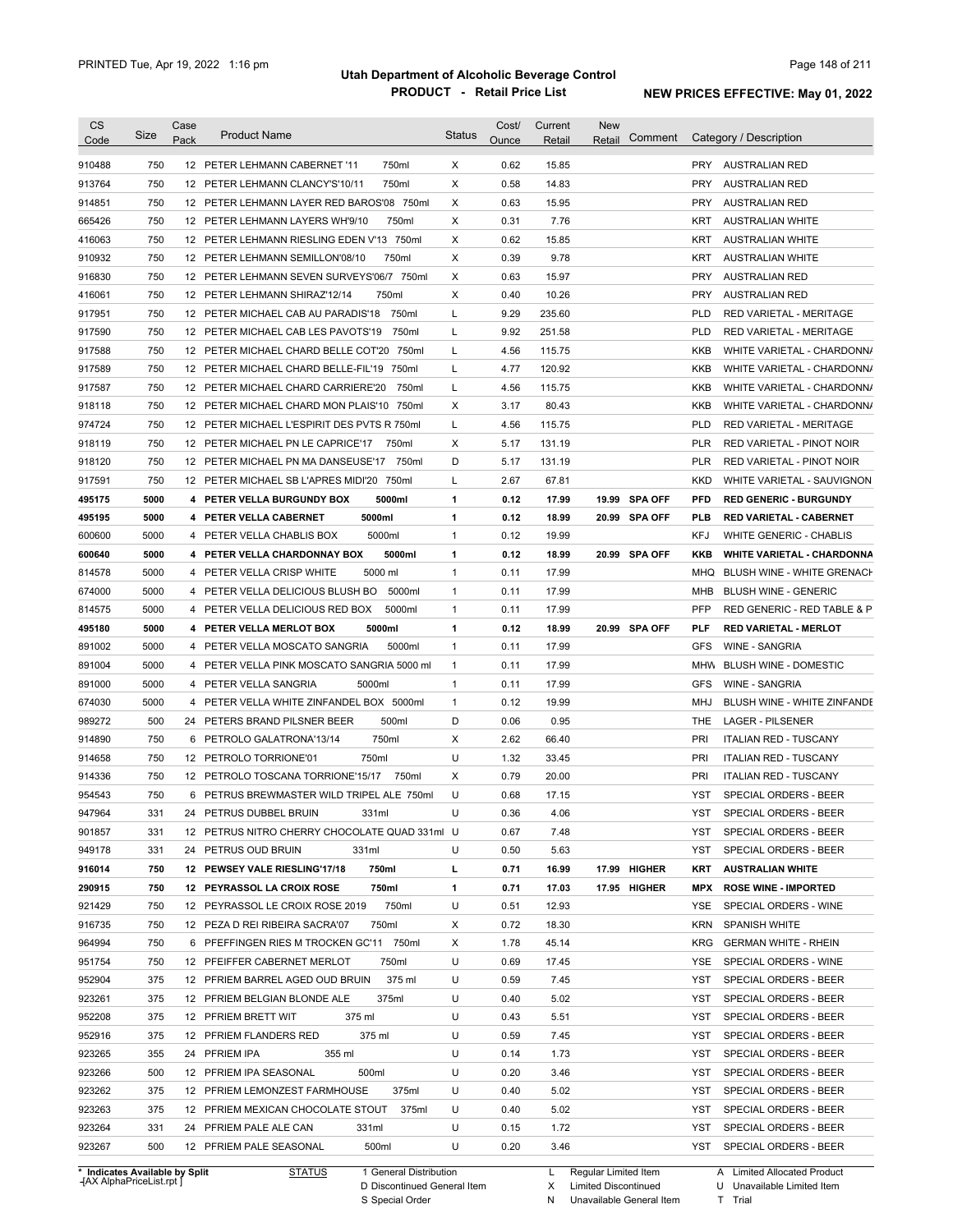| <b>CS</b><br>Code              | Size       | Case<br>Pack | <b>Product Name</b>                                                         | <b>Status</b>                | Cost/<br>Ounce | Current<br>Retail | <b>New</b><br>Comment<br>Retail |                   | Category / Description                         |
|--------------------------------|------------|--------------|-----------------------------------------------------------------------------|------------------------------|----------------|-------------------|---------------------------------|-------------------|------------------------------------------------|
| 952902                         | 331        |              | 24 PFRIEM PILSNER<br>331 ml                                                 | U                            | 0.15           | 1.72              |                                 | YST               | <b>SPECIAL ORDERS - BEER</b>                   |
| 952903                         | 375        |              | 375 ml<br>12 PFRIEM PUMPKIN BIER                                            | U                            | 0.39           | 4.96              |                                 | YST               | SPECIAL ORDERS - BEER                          |
| 952207                         | 375        |              | 12 PFRIEM SUPER SAISON<br>375 ml                                            | U                            | 0.40           | 5.02              |                                 | YST               | SPECIAL ORDERS - BEER                          |
| 914556                         | 750        |              | 750ml<br>6 PHELPS CABERNET BACKUS'05                                        | Χ                            | 8.36           | 212.13            |                                 | <b>PLB</b>        | RED VARIETAL - CABERNET                        |
| 918224                         | 1500       |              | 1500 ml<br>3 PHELPS CABERNET NAPA'16                                        | L                            | 3.02           | 153.27            |                                 | <b>PLB</b>        | RED VARIETAL - CABERNET                        |
| 495810                         | 750        |              | 750ml<br>6 PHELPS CABERNET NAPA'18                                          | L                            | 3.39           | 85.99             |                                 | <b>PLB</b>        | RED VARIETAL - CABERNET                        |
| 918458                         | 750        |              | 750ml<br>6 PHELPS CHARD FREESTONE'17/18                                     | L                            | 1.89           | 47.99             |                                 | KKB               | WHITE VARIETAL - CHARDONN/                     |
| 916530                         | 375        |              | 12 PHELPS EISREBE'14<br>375ml                                               | Χ                            | 2.87           | 36.37             |                                 | EVU               | LATE HARVEST - WHITE MISC                      |
| 909588                         | 375        |              | 375ml<br>12 PHELPS INSIGNIA 06                                              | U                            | 6.51           | 82.52             |                                 | YSE               | SPECIAL ORDERS - WINE                          |
| 914555                         | 750        |              | 750ml<br>6 PHELPS INSIGNIA'18                                               | L                            | 11.71          | 296.99            |                                 | <b>PLB</b>        | RED VARIETAL - CABERNET                        |
| 914078                         | 1500       |              | 1500 ml<br>3 PHELPS INSIGNIA'18                                             | L                            | 11.91          | 603.99            |                                 | <b>PLB</b>        | RED VARIETAL - CABERNET                        |
| 913889                         | 750        |              | 12 PHELPS MERLOT NAPA'02<br>750 ml                                          | Х                            | 1.55           | 39.31             |                                 | <b>PLF</b>        | RED VARIETAL - MERLOT                          |
| 918459                         | 750        |              | 6 PHELPS PINOT NOIR FREESTONE'17/18 750ml                                   | L                            | 2.64           | 66.99             |                                 | <b>PLR</b>        | RED VARIETAL - PINOT NOIR                      |
| 917144                         | 750        |              | 6 PHELPS SAUV BLANC'18/19<br>750ml                                          | U                            | 1.89           | 47.99             |                                 | <b>KKD</b>        | WHITE VARIETAL - SAUVIGNON                     |
| 921919                         | 750        |              | 12 PHILIP TOGNI CAB TANBARK HILL'18 750ml                                   | L                            | 3.16           | 80.04             |                                 | <b>PLB</b>        | <b>RED VARIETAL - CABERNET</b>                 |
| 921918                         | 750        |              | 6 PHILIP TOGNI CABERNET '18<br>750ml                                        | L                            | 6.31           | 160.10            |                                 | <b>PLB</b>        | <b>RED VARIETAL - CABERNET</b>                 |
|                                | 750        |              | 12 PHILIPPONNAT BRUT ROYALE RESERVE NV750ml                                 | U                            | 2.57           | 65.28             |                                 | YSE               | SPECIAL ORDERS - WINE                          |
| 949806<br>914187               | 750        |              | 12 PHILLIPE GILBERT MENETOU SLN ROSE' 750ml                                 | U                            | 1.26           | 31.99             |                                 | <b>MPX</b>        | ROSE WINE - IMPORTED                           |
|                                | 750        |              | 3 PIATTELLI 2 BOTTLE GIFT PACK<br>750ml                                     | D                            | 1.00           | 25.27             |                                 | YGE               | <b>GIFT SETS - WINES</b>                       |
| 922234<br>953369               | 750        |              | 12 PIATTELLI GRAND RESERVE MALBEC<br>750ml                                  | 1                            | 1.18           | 21.99             | 29.99 SPA OFF                   | <b>PRU</b>        | <b>ARGENTINE RED - MALBEC</b>                  |
|                                |            |              |                                                                             |                              |                |                   |                                 |                   |                                                |
| 919131<br>953925               | 750<br>750 |              | 12 PIATTELLI MALBEC TANNAT<br>750ml<br>12 PIATTELLI ROSE OF MALBEC<br>750ml | $\mathbf{1}$<br>$\mathbf{1}$ | 0.59<br>0.71   | 14.99<br>17.99    |                                 | <b>PRU</b><br>MPX | ARGENTINE RED - MALBEC<br>ROSE WINE - IMPORTED |
|                                | 750        |              | <b>12 PIATTELLI TORRONTES RESERVE</b><br>750ml                              | 1                            | 0.51           | 8.99              | 12.99 SPA OFF                   | <b>KRS</b>        | <b>ARGENTINE WHITE</b>                         |
| 918461<br>949505               | 750        |              | 6 PIATTELLI TRINITA GRAND RSRV'18/19 750ml                                  | L                            | 0.99           | 24.99             |                                 | <b>PRV</b>        | ARGENTINE RED - OTHER                          |
|                                | 1500       |              |                                                                             | Χ                            | 0.40           | 20.21             |                                 | <b>PRH</b>        |                                                |
| 918052                         | 750        | 6            | PICCINI CHIANTI DOCG'13/14<br>1500 ml<br>750ml                              |                              | 0.68           |                   |                                 |                   | <b>ITALIAN RED - CHIANTI</b>                   |
| 912460                         |            |              | 12 PICHOT-MORIETTE VOUVRAY'14                                               | Х                            |                | 17.17             |                                 | <b>KRB</b>        | FRENCH WHITE - BORDEAUX &                      |
| 917916                         | 750        |              | 750ml<br>12 PIED A TERRE CAB NAPA'08                                        | Х                            | 1.00           | 25.42             |                                 | <b>PLB</b>        | RED VARIETAL - CABERNET                        |
| 088321                         | 750        |              | 750ml<br>12 PIEDRA AZUL BLANCO TEQUILA                                      | $\mathbf{1}$                 | 0.67           | 12.99             | 16.99 SPA OFF                   | <b>APD</b>        | <b>TEQUILA - SILVER</b>                        |
| 089696                         | 750        |              | 750ml<br>12 PIEDRA AZUL REPOSADO                                            | $\mathbf{1}$                 | 0.67           | 16.99             |                                 | <b>APJ</b>        | TEQUILA - REPOSADO & ANEJO                     |
| 954833                         | 750        |              | 12 PIEDRASASSI SYRAH SANTA BARBARA 750ml                                    | U                            | 0.84           | 21.41             |                                 | YSE               | SPECIAL ORDERS - WINE                          |
| 374848                         | 750        |              | 12 PIEROPAN SOAVE CLASSICO<br>750ml                                         | $\mathbf{1}$                 | 0.91           | 23.00             |                                 | <b>KRM</b>        | ITALIAN WHITE - VARIETAL                       |
| 908554                         | 750        |              | 12 PIERRE DAMOY GEV CHAM CLOS TAMIS 04750ml                                 | U                            | 2.49           | 63.13             |                                 | <b>PRB</b>        | FRENCH RED - BURGUNDY                          |
| 953140                         | 750        |              | 12 PIERRE ET BERTRAND COULY CHINON 750ml                                    | U                            | 0.71           | 18.10             |                                 | YSE               | SPECIAL ORDERS - WINE                          |
| 951361                         | 750        |              | 6 PIERRE FERRAND 1840 COGNAC<br>750ml                                       | $\mathbf{1}$                 | 1.73           | 43.99             |                                 | ATG               | BRANDY - COGNAC & ARMAGN/                      |
| 925504                         | 750        |              | 6 PIERRE FERRAND COGNAC RESERVE DBL 750ml                                   | L                            | 3.71           | 94.07             |                                 | ATG               | BRANDY - COGNAC & ARMAGN/                      |
| 066122                         | 750        |              | 6 PIERRE FERRAND DRY CURACAO<br>750ml                                       |                              | 1.18           | 29.99             |                                 |                   | CHE LIQUEURS - FRUIT                           |
| 952286                         | 750        |              | 12 PIERRE GELIN FIXIN LES HERVELETS ' 750ml                                 | U                            | 0.82           | 20.76             |                                 | YSE               | SPECIAL ORDERS - WINE                          |
| 950501                         | 750        |              | 12 PIERRE PETERS CHMPGNBLNC DE BLNC R 750ml                                 | U                            | 2.57           | 65.23             |                                 | YSE               | SPECIAL ORDERS - WINE                          |
| 915343                         | 750        |              | 12 PIERRE SPARR ALSACE ONE'16<br>750ml                                      | Х                            | 0.36           | 9.16              |                                 | KRC               | FRENCH WHITE - ALSATIAN                        |
| 917648                         | 750        |              | 6 PIERRE SPARR CREMANT/BRUT ROSE 750ml                                      | Х                            | 0.87           | 21.95             |                                 | <b>IHS</b>        | SPARKLING WINE - BLANC DE N                    |
| 913838                         | 750        |              | 12 PIETRA PORZIA FRASCATI'13<br>750ml                                       | Х                            | 0.40           | 10.08             |                                 | KRL               | ITALIAN WHITE - MISC DOC                       |
| 921784                         | 750        |              | 12 PIETRAMORE TREBB MET ANCESTRAL 750ml                                     | L                            | 0.83           | 20.99             |                                 | KRL               | ITALIAN WHITE - MISC DOC                       |
| 947485                         | 750        |              | 12 PIETRANTONJ CERASUOLO ROSE<br>750ml                                      | 1                            | 0.59           | 15.06             |                                 |                   | MPX ROSE WINE - IMPORTED                       |
| 005809                         | 750        |              | 6 PIG'S NOSE SCOTCH<br>750ml                                                | $\mathbf{1}$                 | 0.99           | 27.13             | 25.13 SPA ON                    |                   | AWR WHISKY - SCOTCH BLENDED                    |
| 913455                         | 750        |              | 12 PIKE & JOYCE SAUV BLANC'05/06<br>750ml                                   | Х                            | 0.80           | 20.34             |                                 | KRT               | <b>AUSTRALIAN WHITE</b>                        |
| 917699                         | 651        |              | 12 PIKE NAUGHTY NELLIE GOLDEN ALE 651ml                                     | U                            | 0.23           | 4.98              |                                 | TNL               | ALE - RED, AMBER, BROWN                        |
| 027114                         | 750        |              | 6 PIKESVILLE RYE 110 WHISKEY<br>750ml                                       | L                            | 1.97           | 49.99             |                                 | AWU               | <b>WHISKEY - RYE</b>                           |
| 914807                         | 750        |              | 12 PILLAR BOX RED '14/15<br>750ml                                           | Х                            | 0.30           | 7.56              |                                 | PRY               | <b>AUSTRALIAN RED</b>                          |
| 948543                         | 750        |              | 12 PILLOW ROAD PINOT NOIR<br>750ml                                          | U                            | 2.08           | 52.72             |                                 | YSE               | SPECIAL ORDERS - WINE                          |
| 066226                         | 750        |              | 12 PIMMS CUP 1 ENGLAND<br>750ml                                             | $\mathbf{1}$                 | 0.99           | 24.99             |                                 | CHU               | LIQUEURS - MISC                                |
| 496300                         | 750        |              | 6 PINE RIDGE CABERNET NAPA'17/18<br>750ml                                   | L                            | 2.01           | 50.99             |                                 | <b>PLB</b>        | RED VARIETAL - CABERNET                        |
| 910180                         | 750        |              | 12 PINE RIDGE CHARD CARN DC'16<br>750ml                                     | U                            | 1.30           | 33.06             |                                 | KKB               | WHITE VARIETAL - CHARDONN/                     |
| 916185                         | 750        |              | 6 PINE RIDGE CHARD COLLINES'16/17 750ml                                     | L                            | 1.77           | 44.99             |                                 | KKB               | WHITE VARIETAL - CHARDONN/                     |
| 602520                         | 750        |              | 12 PINE RIDGE CHENIN VIOGNIER<br>750ml                                      | 1                            | 0.63           | 12.99             | 15.99 SPA OFF                   | KKP               | <b>WHITE VARIETAL - CHENIN BLAI</b>            |
| * Indicates Available by Split |            |              | <b>STATUS</b><br>1 General Distribution                                     |                              |                | L.                | Regular Limited Item            |                   | A Limited Allocated Product                    |

**Case** [AX AlphaPriceList.rpt ]

D Discontinued General Item

S Special Order

X Limited Discontinued

N Unavailable General Item

U Unavailable Limited Item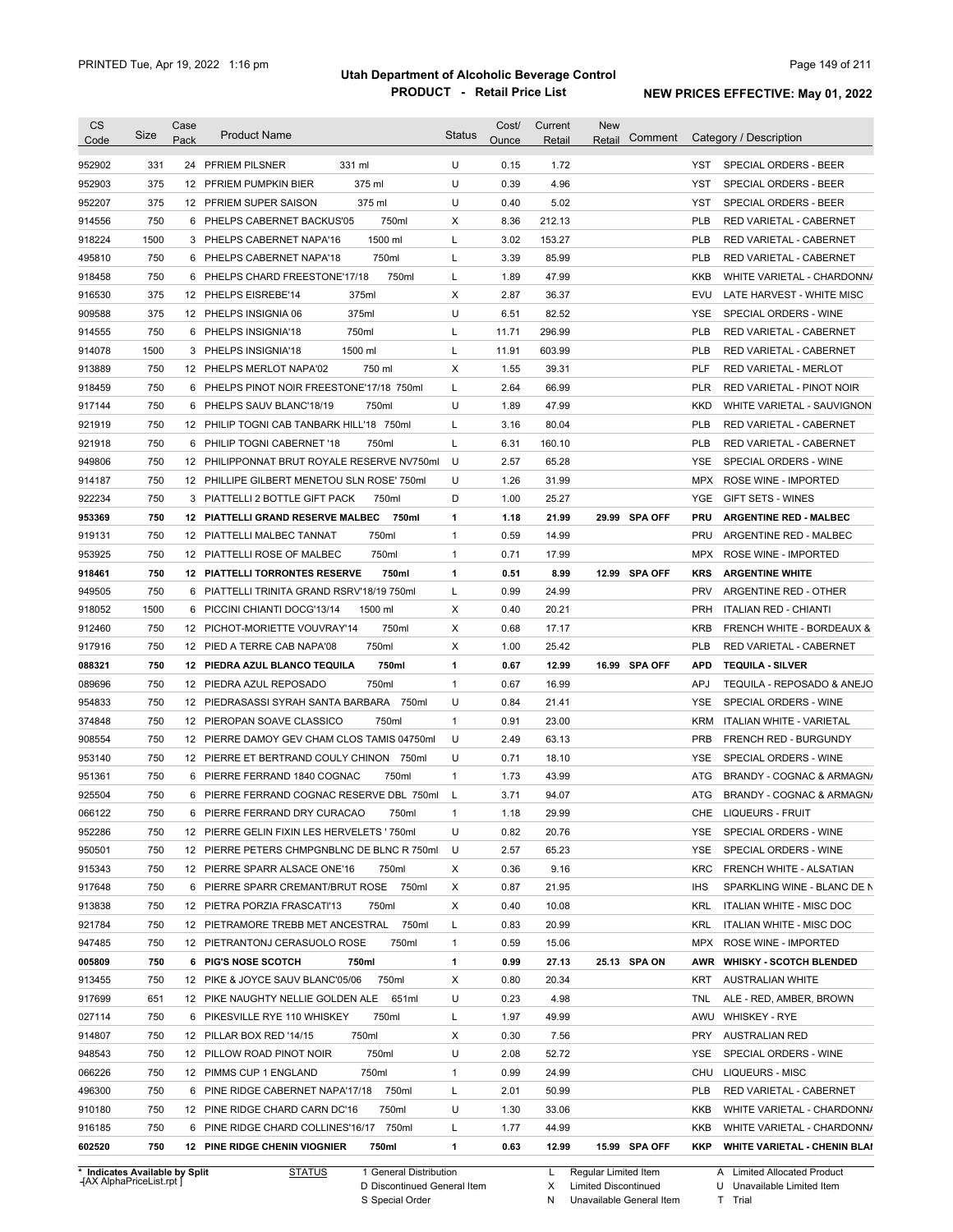| <b>CS</b><br>Code              | Size | Case<br>Pack | <b>Product Name</b>                         | Status | Cost/<br>Ounce | Current<br>Retail | <b>New</b><br>Retail   | Comment    | Category / Description        |
|--------------------------------|------|--------------|---------------------------------------------|--------|----------------|-------------------|------------------------|------------|-------------------------------|
| 911795                         | 375  |              | 12 PINE RIDGE GRAPPA DI PAPA<br>375ml       | U      | 1.24           | 15.75             |                        | ATR        | BRANDY - GRAPPA & EAUX DE \   |
| 491790                         | 750  | 6            | 750ml<br>PINE RIDGE MERLOT'8/09             | X      | 1.51           | 38.25             |                        | <b>PLF</b> | <b>RED VARIETAL - MERLOT</b>  |
| 911245                         | 500  | 20           | 500ml<br><b>PINKUS UR PILS</b>              | X      | 0.20           | 3.34              |                        | THE        | <b>LAGER - PILSENER</b>       |
| 035780                         | 750  |              | 750ml<br>12 PINNACLE CAKE VODKA             | D      | 0.32           | 8.10              |                        | <b>ADM</b> | VODKA - FLAVORED              |
| 035495                         | 750  | 12           | PINNACLE CHERRY LEMONADE VODKA<br>750ml     | D      | 0.56           | 14.22             |                        | <b>ADM</b> | VODKA - FLAVORED              |
| 034642                         | 750  | 12           | 750ml<br>PINNACLE CHERRY VODKA              | D      | 0.56           | 14.22             |                        | <b>ADM</b> | VODKA - FLAVORED              |
| 035770                         | 750  | 12           | PINNACLE CHERRY WHIPPED VODKA<br>750ml      | D      | 0.60           | 15.15             |                        | <b>ADM</b> | VODKA - FLAVORED              |
| 035743                         | 750  |              | 12 PINNACLE CHOCOLATE WHIPPED VODKA 750ml   | D      | 0.60           | 15.15             |                        | <b>ADM</b> | VODKA - FLAVORED              |
| 034573                         | 750  |              | 750ml<br>12 PINNACLE CITRUS VODKA           | D      | 0.39           | 9.99              |                        | <b>ADM</b> | VODKA - FLAVORED              |
| 034785                         | 750  |              | 750ml<br>12 PINNACLE GRAPE VODKA            | D      | 0.32           | 8.10              |                        | <b>ADM</b> | VODKA - FLAVORED              |
| 035950                         | 750  | 12           | PINNACLE KEY LIME WHIPPED VODK<br>750ml     | D      | 0.60           | 15.15             |                        | <b>ADM</b> | VODKA - FLAVORED              |
| 033737                         | 750  | 12           | PINNACLE PEPPERMINT BARK<br>750ml           | D      | 0.60           | 15.15             |                        | YSA        | SPECIAL ORDERS - SPIRITS      |
| 036061                         | 750  | 12           | PINNACLE PUMPKIN PIE<br>750ml               | D      | 0.60           | 15.15             |                        | YSA        | SPECIAL ORDERS - SPIRITS      |
| 034629                         | 750  | 12           | PINNACLE RASPBERRY VODKA<br>750ml           | D      | 0.32           | 8.10              |                        | <b>ADM</b> | VODKA - FLAVORED              |
| 036358                         | 750  | 12           | PINNACLE RUBY RED GRAPEFRUIT VODK 750 ml    | D      | 0.32           | 8.10              |                        | <b>ADM</b> | VODKA - FLAVORED              |
| 034630                         | 750  | 12           | PINNACLE STRAWBERRY KIWI VODKA<br>750ml     | D      | 0.32           | 8.10              |                        | <b>ADM</b> | VODKA - FLAVORED              |
| 035505                         | 750  | 12           | PINNACLE TROPICAL PUNCH VODKA<br>750ml      | 1      | 0.39           | 14.99             | <b>SPA ON</b><br>9.99  | ADM        | <b>VODKA - FLAVORED</b>       |
| 034579                         | 750  | 12           | <b>PINNACLE VODKA</b><br>750ml              | 1      | 0.39           | 14.99             | 9.99 SPA ON            | ADF        | <b>VODKA - BASIC</b>          |
| 035242                         | 1000 | 12           | 1000ml<br>PINNACLE VODKA                    | D      | 0.39           | 13.09             |                        | ADX        | <b>VODKA - IMPORTED</b>       |
| 034578                         | 1750 | 6            | 1750ml<br><b>PINNACLE VODKA</b>             | 1      | 0.34           | 24.99             | <b>SPA ON</b><br>19.99 | <b>ADF</b> | <b>VODKA - BASIC</b>          |
| 004118                         | 750  | 6            | 750ml<br>PINNACLE W/SHAKER 17               | D      | 0.59           | 14.99             |                        | <b>YGA</b> | <b>GIFT SETS - SPIRITS</b>    |
| 033621                         | 375  | 24           | 375ml<br>PINNACLE WHIPPED VODKA             | 1      | 0.59           | 7.49              |                        | <b>ADM</b> | VODKA - FLAVORED              |
| 035626                         | 750  | 12           | 750ml<br>PINNACLE WHIPPED VODKA             | 1      | 0.59           | 14.99             |                        | <b>ADM</b> | VODKA - FLAVORED              |
| 035628                         | 1750 | 6            | 1750ml<br>PINNACLE WHIPPED VODKA            | 1      | 0.42           | 22.99             | 24.99 SPA OFF          | ADM        | VODKA - FLAVORED              |
| 909715                         | 750  | 12           | PINOT GRIS 2010<br>750ml                    | U      | 1.19           | 30.19             |                        | <b>YSE</b> | SPECIAL ORDERS - WINE         |
| 915911                         | 750  | 12           | 750ml<br>PIO CESARE BARBARESCO'15/16        | Г      | 3.28           | 83.06             |                        | <b>PRJ</b> | <b>ITALIAN RED - PIEDMONT</b> |
| 915910                         | 750  | 12           | 750ml<br>PIO CESARE BAROLO'14               | Г      | 3.28           | 83.06             |                        | <b>PRJ</b> | <b>ITALIAN RED - PIEDMONT</b> |
| 712180                         | 750  | 6            | 750ml<br>PIPER HEIDSIECK CUVEE BRUT         | Г      | 2.32           | 58.86             |                        | <b>IHP</b> | SPARKLING WINE - BRUT & BLA   |
| 903413                         | 750  | 6            | PIPER HEIDSIECK CUVEE GAULTIER<br>750ml     | X      | 4.01           | 101.61            |                        | <b>IHP</b> | SPARKLING WINE - BRUT & BLA   |
| 921831                         | 473  | 24           | PIPEWORKS CHIPOTLE SMOKED PORTER 473 ml     | U      | 0.22           | 3.50              |                        | <b>YST</b> | SPECIAL ORDERS - BEER         |
| 921828                         | 473  | 24           | PIPEWORKS DEATH OF COOL<br>473 ml           | U      | 0.22           | 3.48              |                        | <b>YST</b> | SPECIAL ORDERS - BEER         |
| 902001                         | 473  | 24           | PIPEWORKS FINEST DOPPLEBOCK<br>473 ml       | U      | 0.22           | 3.50              |                        | <b>YST</b> | <b>SPECIAL ORDERS - BEER</b>  |
| 902518                         | 473  | 24           | 473 ml<br>PIPEWORKS FOREST FAUNA            | U      | 0.25           | 4.00              |                        | <b>YST</b> | SPECIAL ORDERS - BEER         |
| 921835                         | 473  | 24           | PIPEWORKS GOOD DREAM DREAMSICLE 473ml       | U      | 0.25           | 3.98              |                        | <b>YST</b> | SPECIAL ORDERS - BEER         |
| 902521                         | 473  |              | 24 PIPEWORKS IMPERIAL BLOOD OF THE U 473 ml | U      | 0.25           | 4.00              |                        | <b>YST</b> | <b>SPECIAL ORDERS - BEER</b>  |
| 923376                         | 473  | 24           | PIPEWORKS INDOOR WATERPARK<br>473ml         | U      | 0.25           | 4.00              |                        | YST        | SPECIAL ORDERS - BEER         |
| 902003                         | 473  |              | 24 PIPEWORKS LAYER ARE KEY<br>473 ml        | U      | 0.25           | 4.00              |                        |            | YST SPECIAL ORDERS - BEER     |
| 902520                         | 473  |              | 473 ml<br>24 PIPEWORKS LIZARD KING          | U      | 0.19           | 3.00              |                        | YST        | SPECIAL ORDERS - BEER         |
| 921833                         | 473  |              | 24 PIPEWORKS LIZARD KING VS THE CRYO 473ml  | U      | 0.22           | 3.48              |                        | <b>YST</b> | SPECIAL ORDERS - BEER         |
| 921834                         | 473  |              | 473 ml<br>24 PIPEWORKS MANGO FULL DRIP      | U      | 0.25           | 4.00              |                        | YST        | SPECIAL ORDERS - BEER         |
| 923378                         | 473  |              | 24 PIPEWORKS MOSAIC ON REPEAT<br>473ml      | U      | 0.28           | 4.50              |                        | YST        | SPECIAL ORDERS - BEER         |
| 900802                         | 473  |              | 473ml<br>24 PIPEWORKS NINJA V UNICORN DIPA  | 1      | 0.20           | 2.99              | 3.25 HIGHER            | <b>TNF</b> | ALE - BITTER & ESB            |
| 900803                         | 473  |              | 24 PIPEWORKS PICNIC IN THE CLOUDS 473 ml    | U      | 0.25           | 4.00              |                        | YST        | SPECIAL ORDERS - BEER         |
| 921829                         | 473  |              | 24 PIPEWORKS POWER CASUAL<br>473 ml         | U      | 0.22           | 3.50              |                        | YST        | SPECIAL ORDERS - BEER         |
| 921832                         | 473  |              | 24 PIPEWORKS SLOW DAYS<br>473ml             | U      | 0.25           | 3.98              |                        | YST        | SPECIAL ORDERS - BEER         |
| 922608                         | 473  |              | 24 PIPEWORKS SPICE LATTE<br>473 ml          | D      | 0.22           | 3.50              |                        | LTB        | <b>BEER OFFER</b>             |
| 923375                         | 473  |              | 24 PIPEWORKS SQUOOSHY SUNBEAMS<br>473ml     | U      | 0.28           | 4.50              |                        | YST        | SPECIAL ORDERS - BEER         |
| 921830                         | 473  |              | 24 PIPEWORKS THE WHOLE DISH 473ML 473 ml    | U      | 0.25           | 3.98              |                        | <b>YST</b> | SPECIAL ORDERS - BEER         |
| 923377                         | 473  |              | 24 PIPEWORKS UNICHROME<br>473ml             | U      | 0.25           | 4.00              |                        | YST        | SPECIAL ORDERS - BEER         |
| 952070                         | 750  |              | 6 PISCO LOGIA PURO<br>750ml                 | L      | 0.99           | 24.99             |                        | ATX        | <b>BRANDY - IMPORTED</b>      |
| 005821                         | 740  |              | 740ml<br>6 PITTYVAICH 28 YEAR               | Α      | 11.59          | 289.99            |                        |            | AWR WHISKY - SCOTCH BLENDED   |
| 904072                         | 1000 |              | 12 PITU CHACHACA<br>1000ml                  | Х      | 0.48           | 16.19             |                        |            | YSE SPECIAL ORDERS - WINE     |
| 343310                         | 1500 |              | 6 PLACIDO CHIANTI DOC<br>1500 ml            | 1      | 0.24           | 11.99             |                        |            | PRH ITALIAN RED - CHIANTI     |
| 949687                         | 750  |              | 750ml<br>12 PLANET OREGON CHARDONNAY        | U      | 0.76           | 19.16             |                        |            | YSE SPECIAL ORDERS - WINE     |
| * Indicates Available by Split |      |              | STATUS<br>1 General Distribution            |        |                |                   | L Regular Limited Item |            | A Limited Allocated Product   |

**Case** [AX AlphaPriceList.rpt ]

D Discontinued General Item S Special Order

Regular Limited Item

X

Limited Discontinued

N Unavailable General Item

U Unavailable Limited Item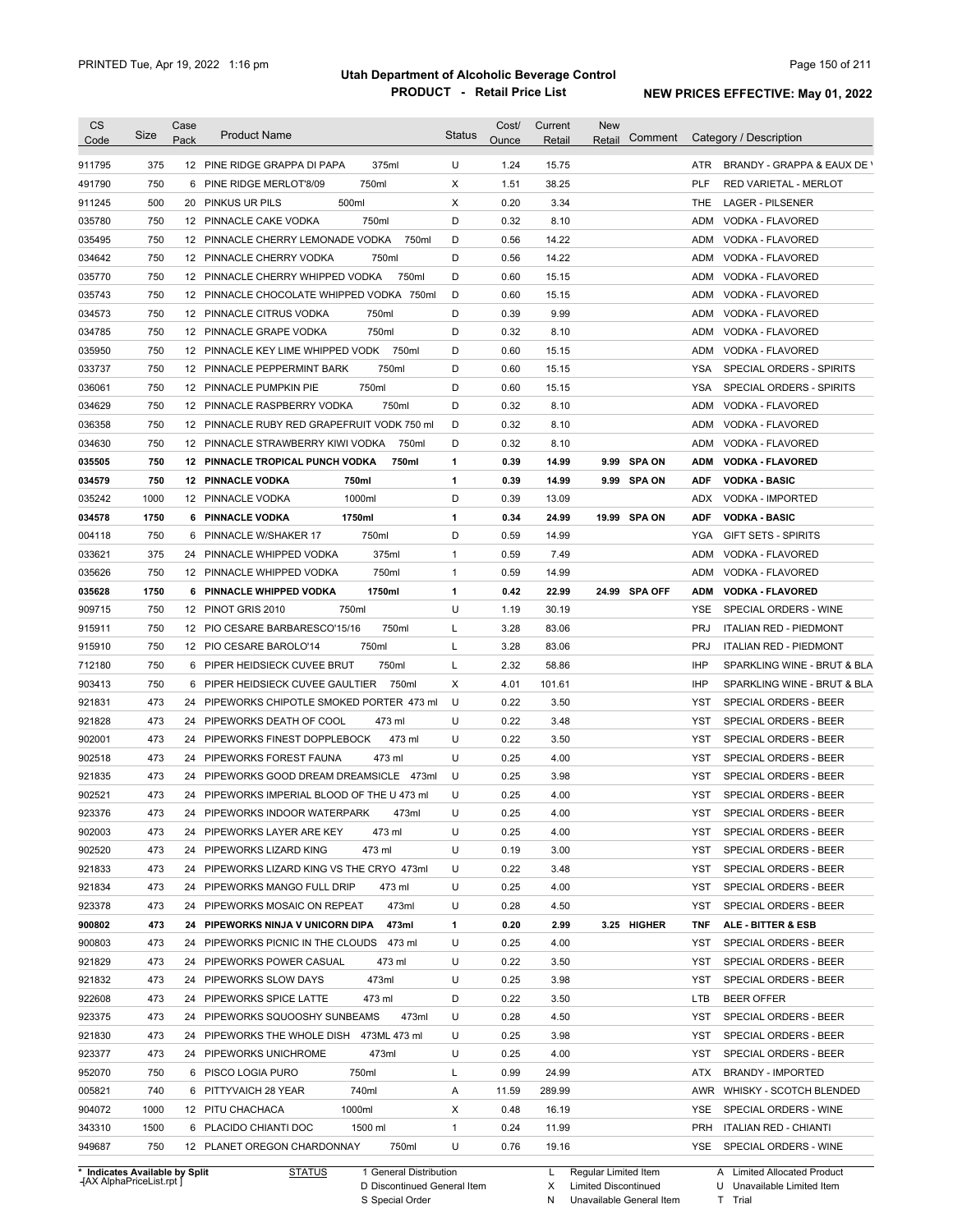| 914169<br>914273<br>914702<br>917932<br>918159 | 750<br>750 |   | 750ml<br>6 PLANETA CHARDONNAY'16/17         |              |       |        |              |               |            |                                 |
|------------------------------------------------|------------|---|---------------------------------------------|--------------|-------|--------|--------------|---------------|------------|---------------------------------|
|                                                |            |   |                                             | L            | 1.80  | 45.63  |              |               |            | KRL ITALIAN WHITE - MISC DOC    |
|                                                |            |   | 12 PLANETA LA SEGRETA BIANCO'15/16<br>750ml | Х            | 0.34  | 8.64   |              |               | <b>KRL</b> | ITALIAN WHITE - MISC DOC        |
|                                                | 750        |   | 12 PLANETA LA SEGRETA ROSSO'16/17<br>750ml  | Χ            | 0.34  | 8.62   |              |               | <b>PRM</b> | <b>ITALIAN RED - SICILY</b>     |
|                                                | 750        |   | 12 PLANTAGENET OMRAH PINOT N'13<br>7 750ml  | Χ            | 0.37  | 9.26   |              |               | <b>PRY</b> | <b>AUSTRALIAN RED</b>           |
|                                                | 750        |   | 12 PLANTAGENET SEM/SB HAZARD HIL'13 750ml   | Χ            | 0.21  | 5.43   |              |               | KRT        | <b>AUSTRALIAN WHITE</b>         |
| 921236                                         | 750        |   | 6 PLANTATION 3 STARS WHITE RUM<br>750ml     | $\mathbf{1}$ | 0.79  | 19.99  |              |               | ALE        | <b>RUM - LIGHT</b>              |
| 953350                                         | 750        |   | 6 PLANTATION BARBADOS 10YR OLOROSO C 750ml  | U            | 3.15  | 79.83  |              |               | YSA        | SPECIAL ORDERS - SPIRITS        |
| 951363                                         | 750        |   | 12 PLANTATION GRANDE RESERVE 5 YR<br>750ml  | X            | 0.92  | 23.31  |              |               | ALJ        | <b>RUM - DARK</b>               |
| 951365                                         | 750        |   | 6 PLANTATION PINEAPPLE RUM<br>750ml         | $\mathbf{1}$ | 1.18  | 29.99  |              |               | <b>ALP</b> | RUM - SPICED AND FLAVORED       |
| 042849                                         | 750        |   | 6 PLANTATION RUM BARBADOS 5 YR<br>7 750ml   | $\mathbf{1}$ | 0.99  | 24.99  |              |               | ALX        | <b>RUM - IMPORTED</b>           |
| 043533                                         | 1000       |   | 6 PLANTATION RUM OFTD<br>1000 ml            | $\mathbf{1}$ | 0.89  | 29.99  |              |               | <b>ALX</b> | <b>RUM - IMPORTED</b>           |
| 038091                                         | 750        |   | 750ml<br>12 PLATINUM 10X                    | $\mathbf{1}$ | 0.55  | 13.99  |              |               | ADW        | VODKA - DOMESTIC                |
| 038093                                         | 1750       |   | 1750ml<br>6 PLATINUM 10X                    | $\mathbf{1}$ | 0.42  | 24.99  |              |               | ADW        | VODKA - DOMESTIC                |
| 038086                                         | 750        |   | 12 PLATINUM 7X VODKA<br>750ml               | 1            | 0.32  | 11.99  |              | 7.99 SPA ON   | <b>ADF</b> | <b>VODKA - BASIC</b>            |
| 038088                                         | 1750       |   | 1750ml<br>6 PLATINUM 7X VODKA               | $\mathbf{1}$ | 0.39  | 22.99  |              |               | ADF        | <b>VODKA - BASIC</b>            |
| 038084                                         | 375        |   | 375 ml<br>24 PLATINUM 7X VODKA              | $\mathbf{1}$ | 0.47  | 5.99   |              |               | ADW        | VODKA - DOMESTIC                |
| 038087                                         | 1000       |   | 1000ml<br>12 PLATINUM 7X VODKA PET          | $\mathbf{1}$ | 0.38  | 12.99  |              |               | ADW        | VODKA - DOMESTIC                |
| 916825                                         | 750        |   | 12 PLATON VALDELAINOS VERDEJO'13/14 750ml   | U            | 0.52  | 13.11  |              |               | <b>KRN</b> | SPANISH WHITE                   |
| 027227                                         | 1750       |   | 6 PLATTE VALLEY MOONSHINE<br>1750ml         | D            | 0.51  | 30.03  |              |               |            | AWW WHISKEY - DOMESTIC          |
| 902281                                         | 750        |   | 6 PLOZZA ROSSO DI VALTELLINA-USE 922 750ml  | U            | 0.66  | 16.67  |              |               | YSE        | SPECIAL ORDERS - WINE           |
| 952790                                         | 750        |   | 750ml<br>2 PLUMPJACK RESERVE CAB '16        | U            | 14.90 | 377.76 |              |               | <b>YSE</b> | SPECIAL ORDERS - WINE           |
| 947201                                         | 750        | 6 | 750ml<br>PLUMPJACK RES CAB'14               | U            | 14.86 | 376.79 |              |               | YSE        | SPECIAL ORDERS - WINE           |
| 919130                                         | 750        |   | 12 PLUNGERHEAD UNOAKED CHARDONNAY<br>750ml  | D            | 0.59  | 14.99  |              |               | KKB        | WHITE VARIETAL - CHARDONN/      |
| 496272                                         | 750        |   | 12 PLUNGERHEAD ZINFANDEL LODI<br>750ml      | 1            | 0.59  | 11.99  |              | 14.99 SPA OFF | PLH        | <b>RED VARIETAL - ZINFANDEL</b> |
| 909662                                         | 750        |   | 6 PM VOLNAY SANTENOTS 1 ER CRU 06 750ml     | U            | 4.20  | 106.40 |              |               | YSE        | SPECIAL ORDERS - WINE           |
| 952606                                         | 750        |   | 6 PODERE CONCA AGAPANTO BOLGHERI'19 750ml   | L            | 1.22  | 30.99  |              |               | PRI        | <b>ITALIAN RED - TUSCANY</b>    |
| 952625                                         | 750        |   | 6 PODERE CONCA ELLEBORO IGT TOSCANA 750ml   | X            | 1.02  | 25.99  |              |               | KRL        | ITALIAN WHITE - MISC DOC        |
| 955468                                         | 750        |   | 12 PODERE LE RIPI E SIRENE RSV 2013 750ml   | X            | 2.12  | 53.89  |              |               | YSE        | SPECIAL ORDERS - WINE           |
| 953207                                         | 750        |   | 6 PODERE LE RIPI ZAPNTEL BRUNELLO'12 750ml  | U            | 1.50  | 37.94  |              |               | <b>YSE</b> | SPECIAL ORDERS - WINE           |
| 953759                                         | 1500       |   | 6 PODERE RIPI AMORE E MAGIA'14<br>1500 ml   | U            | 1.37  | 69.44  |              |               | <b>YSE</b> | SPECIAL ORDERS - WINE           |
| 953141                                         | 750        |   | 12 PODERE SAN CRISTOFORO CARANDELLE ' 750ml | U            | 1.00  | 25.31  |              |               | <b>YSE</b> | SPECIAL ORDERS - WINE           |
| 918882                                         | 750        |   | 12 POE PINOT NOIR MANCHESTER RDG'16 750ml   | Χ            | 1.58  | 40.04  |              |               | <b>PLR</b> | RED VARIETAL - PINOT NOIR       |
| 952897                                         | 750        |   | 12 POE PINOT NOIR NOUVEAU'19<br>750ml       | U            | 0.75  | 18.99  |              |               | <b>PRC</b> | FRENCH RED - BEAUJOLAIS         |
| 918761                                         | 750        |   | 12 POE ROSÉ'21<br>750ml                     | Г            | 0.83  | 20.99  |              |               |            | MPW ROSE WINE - DOMESTIC        |
| 919011                                         | 750        |   | 12 POE ULTRAVIOLET CABERNET'19/20<br>750ml  | Г            | 0.55  | 13.99  |              |               | <b>PLB</b> | RED VARIETAL - CABERNET         |
| 921218                                         | 750        |   | 12 POE ULTRAVIOLET ROSE'18<br>750ml         | U            | 0.51  | 12.99  |              |               |            | MPW ROSE WINE - DOMESTIC        |
| 731020                                         | 750        |   | 6 POEMA CAVA BRUT<br>750ml                  | U            | 0.63  | 15.95  |              |               | IPP        | SPARKLING WINE - SPANISH CA     |
| 731021                                         | 750        |   | 750ml<br>12 POEMA CAVA BRUT                 | L            | 0.61  | 15.49  |              |               | IPP        | SPARKLING WINE - SPANISH CA     |
| 918868                                         | 750        |   | 6 POETS LEAP RIESLING<br>750ml              | D            | 0.47  | 11.88  |              |               | <b>KKR</b> | WHITE VARIETAL - RIESLING       |
| 917159                                         | 750        |   | 750ml<br>12 POGGIO AL TESORO MEDITERRA'10   | х            | 1.06  | 26.99  |              |               | <b>PRI</b> | <b>ITALIAN RED - TUSCANY</b>    |
| 917964                                         | 750        |   | 750ml<br>6 POL ROGER BLANC DE BLANC'13      | L            | 5.70  | 144.56 |              |               | IHP        | SPARKLING WINE - BRUT & BLA     |
| 915949                                         | 9000       |   | 9000ml<br>1 POL ROGER BRUT NV               | Х            | 2.90  | 881.76 |              |               | IHP        | SPARKLING WINE - BRUT & BLA     |
|                                                |            |   |                                             |              |       |        |              |               |            |                                 |
| 946084                                         | 750        |   | 12 POL ROGER BRUT RESERVE NV<br>750ml       | L            | 2.72  | 68.99  |              |               | IHP        | SPARKLING WINE - BRUT & BLA     |
| 915352                                         | 375        |   | 375 ml<br>24 POL ROGER BRUT RESERVE NV      | L            | 3.51  | 44.49  |              |               | IHP        | SPARKLING WINE - BRUT & BLA     |
| 915948                                         | 1500       |   | 1500 ml<br>6 POL ROGER BRUT RESERVE NV      | L            | 2.96  | 149.99 |              |               | IHP        | SPARKLING WINE - BRUT & BLA     |
| 912414                                         | 750        |   | 6 POL ROGER BRUT ROSE'15<br>750ml           | L            | 5.06  | 128.42 |              |               | <b>IHS</b> | SPARKLING WINE - BLANC DE N     |
| 911643                                         | 750        |   | 750ml<br>6 POL ROGER CUVEE W CHURCH'12      | L            | 12.16 | 308.43 |              |               | IHP        | SPARKLING WINE - BRUT & BLA     |
| 035619                                         | 750        |   | 750ml<br>15 POLAR BEAR RUSSIAN VODKA        | D            | 0.48  | 12.16  |              |               | ADF        | VODKA - BASIC                   |
| 917790                                         | 750        |   | 750ml<br>12 POLIZIANO ROSSO MONTEPUL'19/20  | L            | 0.71  | 17.99  |              |               | <b>PRI</b> | <b>ITALIAN RED - TUSCANY</b>    |
| 918248                                         | 750        |   | 750ml<br>12 POLIZIANO VINO NOBILE MONT'18   | L            | 1.22  | 30.99  |              |               | <b>PRI</b> | <b>ITALIAN RED - TUSCANY</b>    |
| 602672                                         | 750        |   | 12 POLKA DOT RIESLING SWEET<br>750ml        | D            | 0.36  | 9.09   |              |               | <b>KKR</b> | WHITE VARIETAL - RIESLING       |
| 950855                                         | 750        |   | 750ml<br>12 POLVANERA PRIMITIVO'19          | L            | 0.99  | 25.08  |              |               | PRL        | <b>ITALIAN RED - VARIETAL</b>   |
| 602686                                         | 750        |   | 750ml<br>12 POMELO SAUVIGNON BLANC          | $\mathbf{1}$ | 0.59  | 14.99  |              |               | KKD        | WHITE VARIETAL - SAUVIGNON      |
| 917536                                         | 750        |   | 12 POMEROLS PICPOUL PINET'20<br>750ml       | L            | 0.53  | 13.06  | 13.49 HIGHER |               | KRD        | <b>FRENCH WHITE - MISC</b>      |

**Case** [AX AlphaPriceList.rpt ]

D Discontinued General Item S Special Order

X Limited Discontinued

N Unavailable General Item

U Unavailable Limited Item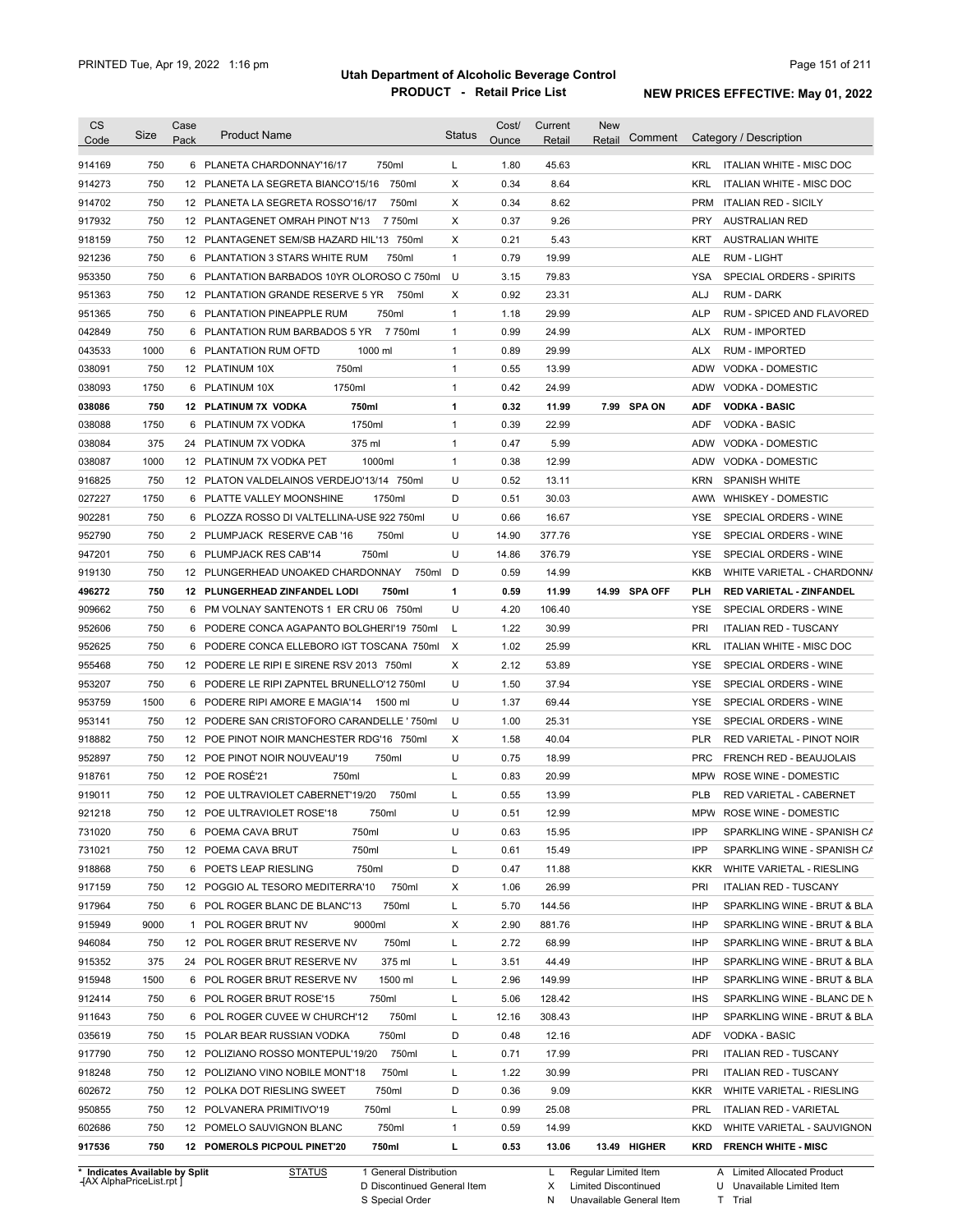| 750<br>4 POMME D EVE<br>750ml<br>X<br>2.26<br>57.23<br>049830<br>ATJ<br>500 ml<br>D<br>4.99<br>500<br>6 POMPITA IBIZA ROSE SANGRIA<br>0.30<br>918945<br>MPX<br>ROSE WINE - IMPORTED<br>750<br>6 PONSOT CHAMBERTIN GRIOTTE'07<br>750ml<br>Χ<br>10.50<br>266.36<br>911575<br><b>PRB</b><br>FRENCH RED - BURGUNDY<br>750<br>Χ<br>0.42<br>10.65<br>917560<br>12 PONTECILLA TEMPRANILLO OLD V'8/9 750ml<br><b>PRP</b><br>SPANISH RED - MISC<br>750<br>6 PONZI ARNEIS'10<br>750ml<br>Χ<br>0.80<br>20.37<br>916815<br>KKU<br>WHITE VARIETAL - MISC<br>914263<br>750<br>750ml<br>L<br>0.75<br>19.06<br>12 PONZI PINOT GRIS'17/18<br>KKH<br>750<br>750ml<br>1.43<br>36.29<br>913970<br>12 PONZI PINOT NOIR LAURELWOOD'17<br>L<br>PLR<br>RED VARIETAL - PINOT NOIR<br>750<br>750ml<br>Χ<br>0.45<br>11.44<br>905319<br>12 PONZI PINOT NOIR ROSE'18<br>MPQ<br>750<br>750ml<br>L<br>0.95<br>24.06<br>918125<br>12 PONZI PINOT NOIR TAVOLA'17/18<br>PLR<br>RED VARIETAL - PINOT NOIR<br>750<br>12 POPERINGS HOMMEL FRESH HARVEST<br>750ml<br>U<br>0.54<br>13.64<br>SPECIAL ORDERS - BEER<br>949177<br>YST<br>375<br>375ml<br>0.39<br>4.99<br>037414<br>24 POPOV VODKA<br>1<br><b>ADF</b><br><b>VODKA - BASIC</b><br>750<br>12 POPOV VODKA<br>750ml<br>$\mathbf{1}$<br>0.37<br><b>SPA OFF</b><br><b>VODKA - BASIC</b><br>037416<br>7.49<br>9.49<br><b>ADF</b><br>1000<br>1<br>0.30<br>037417<br>12 POPOV VODKA<br>1000ml<br>11.99<br>9.99 SPA ON<br><b>ADF</b><br><b>VODKA - BASIC</b><br>1750<br>1750ml<br>0.30<br>17.99<br>037418<br>6 POPOV VODKA<br>$\mathbf{1}$<br><b>ADF</b><br><b>VODKA - BASIC</b><br>U<br>955593<br>750<br>750ml<br>0.61<br>15.35<br>12 POPULIS ROSE<br>YSE<br>SPECIAL ORDERS - WINE<br>U<br>750<br>12 POPULIS WABI-SABI RED<br>750ml<br>0.63<br>15.93<br>952936<br>YSE<br>SPECIAL ORDERS - WINE<br>375<br>375 ml<br>$\mathbf{1}$<br>0.63<br>6.98<br>7.99 HIGHER<br>900970<br><b>12 POQUITO MOSCATO</b><br><b>WHITE VARIETAL - MUSCAT &amp; M</b><br>KKT<br>066231<br>750<br>750ml<br>Х<br>5.54<br>140.49<br>TEQUILA - REPOSADO & ANEJO<br>6<br>PORFIDIO THE ANEJO<br><b>APJ</b><br>088350<br>750<br>750ml<br>L<br>1.57<br>39.93<br>6<br>PORFIDIO THE PLATA TEQUILA<br><b>APD</b><br><b>TEQUILA - SILVER</b><br>750<br>D<br>1.60<br>40.58<br>100540<br>6<br>PORT ASKAIG SCOTCH 110 PRF GFT BOX 750ml<br>YGA<br><b>GIFT SETS - SPIRITS</b><br>005825<br>750<br>Α<br>35.50<br>900.21<br>WHISKY - SCOTCH SINGLE MAL<br>4 PORT DUNDAS 52 YR SINGLE GRAIN<br>750ml<br>AWS<br>952524<br>750<br>U<br>1.04<br>26.32<br>12 PORTA BOHEMICA MULLER THURGAU<br>750ml<br>YSE<br>SPECIAL ORDERS - WINE<br>920501<br>1500<br>1500ml<br>U<br>0.24<br>12.04<br>6<br>PORTA VITA ROSSO<br>YSE<br>SPECIAL ORDERS - WINE<br>750<br>12 PORTE DU CAILLOU SANCERRE ROUGE'18 750ml<br>1.58<br>39.99<br>39.99<br>918750<br>L<br>PRE<br>FRENCH RED - MISC AOC<br>076912<br>750<br>750ml<br>0.71<br>17.99<br>12 PORTER'S APPLE WHISKEY<br>$\mathbf{1}$<br>AWT<br><b>WHISKEY - FLAVORED</b><br>076906<br>750<br>12 PORTER'S FIRE FLAVORED WHISKEY<br>750ml<br>1<br>0.71<br>17.99<br>AWT<br><b>WHISKEY - FLAVORED</b><br>076905<br>375<br>0.79<br><b>HIGHER</b><br>12 PORTER'S FIRE FLAVORED WHISKEY<br>375 ml<br>1<br>9.49<br>9.99<br>AWT<br><b>WHISKEY - FLAVORED</b><br>0.44<br>29.99<br>076908<br>1750<br>6 PORTER'S FIRE FLAVORED WHISKEY 1750 ml<br>1<br>25.99<br><b>SPA ON</b><br><b>WHISKEY - FLAVORED</b><br>AWT<br>063148<br>355<br>24 PORTERS HUCKLEBERRY LEMONADE CANS 355ml T<br>0.28<br>3.33<br>CWU<br><b>PREMIXED - MISC</b><br>076916<br>750<br>12 PORTER'S HUCKLEBERRY WHISKEY<br>750ml<br>1<br>0.71<br>14.99<br>17.99<br><b>SPA OFF</b><br><b>WHISKEY - FLAVORED</b><br>AWT<br>076910<br>750<br>12 PORTER'S PEACH WHISKEY<br>750ml<br>1<br>0.71<br>14.99<br>17.99 SPA OFF<br><b>WHISKEY - FLAVORED</b><br>AWT<br>9.99<br>923411<br>375<br>12 PORTER'S PEANUT BUTTER WHISKEY<br>375ml<br>0.79<br>1<br><b>WHISKEY - FLAVORED</b><br>AWT<br>026483<br>750<br>0.71<br>17.99<br>12 PORTER'S PEANUT BUTTER WHISKEY<br>750ml<br>1<br>AWT<br><b>WHISKEY - FLAVORED</b><br>026720<br>750<br>12 PORTERS RYE 95<br>750ml<br>1.02<br>29.99<br>25.99 SPA ON<br><b>WHISKEY - RYE</b><br>1<br>AWU<br>923408<br>375<br>12 PORTER'S RYE WHISKEY 95<br>375ml<br>1.34<br>16.99<br>AWU WHISKEY - RYE<br>1<br>952569<br>19000<br>PORTLAND CIDER HOP 'RAGEOUS KEG 19000 ml<br>YST<br>SPECIAL ORDERS - BEER<br>U<br>0.16<br>101.47<br>1<br>952566<br>19000<br>U<br>105.32<br>1 PORTLAND CIDER KINDA DRY KEG 19000 ml<br>0.16<br>YST<br>SPECIAL ORDERS - BEER<br>952568<br>19000<br>U<br>0.22<br>140.39<br>SPECIAL ORDERS - BEER<br>1 PORTLAND CIDER PASSION FRUIT KE 19000 ml<br>YST<br>954161<br>19000<br>U<br>0.22<br>140.53<br>SPECIAL ORDERS - WINE<br>1 PORTLAND CIDER SANGRIA<br>19000ml<br>YSE<br>953345<br>19000<br>1 PORTLAND CIDER SEASONAL KEG 19000 ml<br>U<br>0.22<br>140.53<br>SPECIAL ORDERS - WINE<br>YSE<br>105.32<br>952567<br>19000<br>1 PORTLAND CIDER SORTA SWEET KEG 19000 ml<br>U<br>0.16<br>YST<br>SPECIAL ORDERS - BEER<br>U<br>140.53<br>954162<br>19000<br>1 PORTLAND PEARFECT PERRY<br>19000ml<br>0.22<br>YSE<br>SPECIAL ORDERS - WINE<br>921777<br>750ml<br>13.04<br>15.04 SPA OFF<br>750<br><b>12 PORTLANDIA PINOT GRIS</b><br>$\mathbf{1}$<br>0.59<br>KKH<br><b>WHITE VARIETAL - PINOT GRIS</b><br>919084<br>750ml<br>18.06<br>750<br>12 PORTLANDIA PINOT NOIR<br>$\mathbf{1}$<br>0.71<br>PLR<br>RED VARIETAL - PINOT NOIR<br>27.99<br>750<br>750ml<br>908584<br>12 POSEIDON EST CHARDONNAY<br>$\mathbf{1}$<br>1.10<br>KKB<br>WHITE VARIETAL - CHARDONNA<br>916300<br>750<br>750ml<br>U<br>38.83<br>12 POTEL BEAUNE THEURONS'06<br>1.53<br><b>PRB</b><br>FRENCH RED - BURGUNDY<br>750<br>12 POTEL BOURG ROUGE GR POTEL'8<br>750ml<br>21.65<br><b>PRB</b><br>915577<br>Х<br>0.85<br>FRENCH RED - BURGUNDY<br>750<br>6 POTEL CHAMBERTIN CLOS BEZE'06/07 750ml<br>Χ<br>220.85<br>916886<br>8.71<br><b>PRB</b><br>FRENCH RED - BURGUNDY<br>916885<br>750<br>Χ<br>220.49<br>6 POTEL CHAMBERTIN'06/07<br>750ml<br>8.69<br><b>PRB</b><br>FRENCH RED - BURGUNDY<br>916297<br>750<br>750ml<br>Χ<br>114.72<br><b>PRB</b><br>6 POTEL CLOS DE LA ROCHE'06/07<br>4.52<br>FRENCH RED - BURGUNDY<br>750<br>750ml<br>Χ<br>126.49<br>915573<br>6 POTEL CLOS VOUGEOT'07<br>4.99<br><b>PRB</b><br>FRENCH RED - BURGUNDY<br>Χ<br>916304<br>750<br>6 POTEL GRANDS ECHEZEAUX'06/07<br>750ml<br>8.55<br>216.81<br><b>PRB</b><br>FRENCH RED - BURGUNDY<br>U<br>51.97<br>917665<br>750<br>12 POTEL NUITS-ST-G CHAIGNOTS'07<br>750ml<br>2.05<br><b>PRB</b><br>FRENCH RED - BURGUNDY<br>U<br>916029<br>750<br>12 POTEL NUITS-ST-GEORGES VV'05/6<br>750ml<br>1.53<br>38.83<br><b>PRB</b><br>FRENCH RED - BURGUNDY | <b>CS</b><br>Code | Size | Case<br>Pack | <b>Product Name</b> | Status | Cost/<br>Ounce | Current<br>Retail | New<br>Retail | Comment | Category / Description       |
|---------------------------------------------------------------------------------------------------------------------------------------------------------------------------------------------------------------------------------------------------------------------------------------------------------------------------------------------------------------------------------------------------------------------------------------------------------------------------------------------------------------------------------------------------------------------------------------------------------------------------------------------------------------------------------------------------------------------------------------------------------------------------------------------------------------------------------------------------------------------------------------------------------------------------------------------------------------------------------------------------------------------------------------------------------------------------------------------------------------------------------------------------------------------------------------------------------------------------------------------------------------------------------------------------------------------------------------------------------------------------------------------------------------------------------------------------------------------------------------------------------------------------------------------------------------------------------------------------------------------------------------------------------------------------------------------------------------------------------------------------------------------------------------------------------------------------------------------------------------------------------------------------------------------------------------------------------------------------------------------------------------------------------------------------------------------------------------------------------------------------------------------------------------------------------------------------------------------------------------------------------------------------------------------------------------------------------------------------------------------------------------------------------------------------------------------------------------------------------------------------------------------------------------------------------------------------------------------------------------------------------------------------------------------------------------------------------------------------------------------------------------------------------------------------------------------------------------------------------------------------------------------------------------------------------------------------------------------------------------------------------------------------------------------------------------------------------------------------------------------------------------------------------------------------------------------------------------------------------------------------------------------------------------------------------------------------------------------------------------------------------------------------------------------------------------------------------------------------------------------------------------------------------------------------------------------------------------------------------------------------------------------------------------------------------------------------------------------------------------------------------------------------------------------------------------------------------------------------------------------------------------------------------------------------------------------------------------------------------------------------------------------------------------------------------------------------------------------------------------------------------------------------------------------------------------------------------------------------------------------------------------------------------------------------------------------------------------------------------------------------------------------------------------------------------------------------------------------------------------------------------------------------------------------------------------------------------------------------------------------------------------------------------------------------------------------------------------------------------------------------------------------------------------------------------------------------------------------------------------------------------------------------------------------------------------------------------------------------------------------------------------------------------------------------------------------------------------------------------------------------------------------------------------------------------------------------------------------------------------------------------------------------------------------------------------------------------------------------------------------------------------------------------------------------------------------------------------------------------------------------------------------------------------------------------------------------------------------------------------------------------------------------------------------------------------------------------------------------------------------------------------------------------------------------------------------------------------------------------------------------------------------------------------------------------------------------------------------------------------------------------------------------------------------------------------------------------------------------------------------------------------------------------------------------------------------------------------------------------------------------------------------------------------------------------------------------------------------------------------------------------------------------------------------------------------------------------------------------------------------------------------------------------------------------------------------------------------------------------------------------------------------------------------------------------------------|-------------------|------|--------------|---------------------|--------|----------------|-------------------|---------------|---------|------------------------------|
|                                                                                                                                                                                                                                                                                                                                                                                                                                                                                                                                                                                                                                                                                                                                                                                                                                                                                                                                                                                                                                                                                                                                                                                                                                                                                                                                                                                                                                                                                                                                                                                                                                                                                                                                                                                                                                                                                                                                                                                                                                                                                                                                                                                                                                                                                                                                                                                                                                                                                                                                                                                                                                                                                                                                                                                                                                                                                                                                                                                                                                                                                                                                                                                                                                                                                                                                                                                                                                                                                                                                                                                                                                                                                                                                                                                                                                                                                                                                                                                                                                                                                                                                                                                                                                                                                                                                                                                                                                                                                                                                                                                                                                                                                                                                                                                                                                                                                                                                                                                                                                                                                                                                                                                                                                                                                                                                                                                                                                                                                                                                                                                                                                                                                                                                                                                                                                                                                                                                                                                                                                                                                                                                                                                                                                                                                                                                                                                                                                                                                                                                                                                                                                                                                             |                   |      |              |                     |        |                |                   |               |         | BRANDY - CALVADOS & APPLEJ   |
|                                                                                                                                                                                                                                                                                                                                                                                                                                                                                                                                                                                                                                                                                                                                                                                                                                                                                                                                                                                                                                                                                                                                                                                                                                                                                                                                                                                                                                                                                                                                                                                                                                                                                                                                                                                                                                                                                                                                                                                                                                                                                                                                                                                                                                                                                                                                                                                                                                                                                                                                                                                                                                                                                                                                                                                                                                                                                                                                                                                                                                                                                                                                                                                                                                                                                                                                                                                                                                                                                                                                                                                                                                                                                                                                                                                                                                                                                                                                                                                                                                                                                                                                                                                                                                                                                                                                                                                                                                                                                                                                                                                                                                                                                                                                                                                                                                                                                                                                                                                                                                                                                                                                                                                                                                                                                                                                                                                                                                                                                                                                                                                                                                                                                                                                                                                                                                                                                                                                                                                                                                                                                                                                                                                                                                                                                                                                                                                                                                                                                                                                                                                                                                                                                             |                   |      |              |                     |        |                |                   |               |         |                              |
|                                                                                                                                                                                                                                                                                                                                                                                                                                                                                                                                                                                                                                                                                                                                                                                                                                                                                                                                                                                                                                                                                                                                                                                                                                                                                                                                                                                                                                                                                                                                                                                                                                                                                                                                                                                                                                                                                                                                                                                                                                                                                                                                                                                                                                                                                                                                                                                                                                                                                                                                                                                                                                                                                                                                                                                                                                                                                                                                                                                                                                                                                                                                                                                                                                                                                                                                                                                                                                                                                                                                                                                                                                                                                                                                                                                                                                                                                                                                                                                                                                                                                                                                                                                                                                                                                                                                                                                                                                                                                                                                                                                                                                                                                                                                                                                                                                                                                                                                                                                                                                                                                                                                                                                                                                                                                                                                                                                                                                                                                                                                                                                                                                                                                                                                                                                                                                                                                                                                                                                                                                                                                                                                                                                                                                                                                                                                                                                                                                                                                                                                                                                                                                                                                             |                   |      |              |                     |        |                |                   |               |         |                              |
|                                                                                                                                                                                                                                                                                                                                                                                                                                                                                                                                                                                                                                                                                                                                                                                                                                                                                                                                                                                                                                                                                                                                                                                                                                                                                                                                                                                                                                                                                                                                                                                                                                                                                                                                                                                                                                                                                                                                                                                                                                                                                                                                                                                                                                                                                                                                                                                                                                                                                                                                                                                                                                                                                                                                                                                                                                                                                                                                                                                                                                                                                                                                                                                                                                                                                                                                                                                                                                                                                                                                                                                                                                                                                                                                                                                                                                                                                                                                                                                                                                                                                                                                                                                                                                                                                                                                                                                                                                                                                                                                                                                                                                                                                                                                                                                                                                                                                                                                                                                                                                                                                                                                                                                                                                                                                                                                                                                                                                                                                                                                                                                                                                                                                                                                                                                                                                                                                                                                                                                                                                                                                                                                                                                                                                                                                                                                                                                                                                                                                                                                                                                                                                                                                             |                   |      |              |                     |        |                |                   |               |         |                              |
|                                                                                                                                                                                                                                                                                                                                                                                                                                                                                                                                                                                                                                                                                                                                                                                                                                                                                                                                                                                                                                                                                                                                                                                                                                                                                                                                                                                                                                                                                                                                                                                                                                                                                                                                                                                                                                                                                                                                                                                                                                                                                                                                                                                                                                                                                                                                                                                                                                                                                                                                                                                                                                                                                                                                                                                                                                                                                                                                                                                                                                                                                                                                                                                                                                                                                                                                                                                                                                                                                                                                                                                                                                                                                                                                                                                                                                                                                                                                                                                                                                                                                                                                                                                                                                                                                                                                                                                                                                                                                                                                                                                                                                                                                                                                                                                                                                                                                                                                                                                                                                                                                                                                                                                                                                                                                                                                                                                                                                                                                                                                                                                                                                                                                                                                                                                                                                                                                                                                                                                                                                                                                                                                                                                                                                                                                                                                                                                                                                                                                                                                                                                                                                                                                             |                   |      |              |                     |        |                |                   |               |         |                              |
|                                                                                                                                                                                                                                                                                                                                                                                                                                                                                                                                                                                                                                                                                                                                                                                                                                                                                                                                                                                                                                                                                                                                                                                                                                                                                                                                                                                                                                                                                                                                                                                                                                                                                                                                                                                                                                                                                                                                                                                                                                                                                                                                                                                                                                                                                                                                                                                                                                                                                                                                                                                                                                                                                                                                                                                                                                                                                                                                                                                                                                                                                                                                                                                                                                                                                                                                                                                                                                                                                                                                                                                                                                                                                                                                                                                                                                                                                                                                                                                                                                                                                                                                                                                                                                                                                                                                                                                                                                                                                                                                                                                                                                                                                                                                                                                                                                                                                                                                                                                                                                                                                                                                                                                                                                                                                                                                                                                                                                                                                                                                                                                                                                                                                                                                                                                                                                                                                                                                                                                                                                                                                                                                                                                                                                                                                                                                                                                                                                                                                                                                                                                                                                                                                             |                   |      |              |                     |        |                |                   |               |         | WHITE VARIETAL - PINOT GRIS  |
|                                                                                                                                                                                                                                                                                                                                                                                                                                                                                                                                                                                                                                                                                                                                                                                                                                                                                                                                                                                                                                                                                                                                                                                                                                                                                                                                                                                                                                                                                                                                                                                                                                                                                                                                                                                                                                                                                                                                                                                                                                                                                                                                                                                                                                                                                                                                                                                                                                                                                                                                                                                                                                                                                                                                                                                                                                                                                                                                                                                                                                                                                                                                                                                                                                                                                                                                                                                                                                                                                                                                                                                                                                                                                                                                                                                                                                                                                                                                                                                                                                                                                                                                                                                                                                                                                                                                                                                                                                                                                                                                                                                                                                                                                                                                                                                                                                                                                                                                                                                                                                                                                                                                                                                                                                                                                                                                                                                                                                                                                                                                                                                                                                                                                                                                                                                                                                                                                                                                                                                                                                                                                                                                                                                                                                                                                                                                                                                                                                                                                                                                                                                                                                                                                             |                   |      |              |                     |        |                |                   |               |         |                              |
|                                                                                                                                                                                                                                                                                                                                                                                                                                                                                                                                                                                                                                                                                                                                                                                                                                                                                                                                                                                                                                                                                                                                                                                                                                                                                                                                                                                                                                                                                                                                                                                                                                                                                                                                                                                                                                                                                                                                                                                                                                                                                                                                                                                                                                                                                                                                                                                                                                                                                                                                                                                                                                                                                                                                                                                                                                                                                                                                                                                                                                                                                                                                                                                                                                                                                                                                                                                                                                                                                                                                                                                                                                                                                                                                                                                                                                                                                                                                                                                                                                                                                                                                                                                                                                                                                                                                                                                                                                                                                                                                                                                                                                                                                                                                                                                                                                                                                                                                                                                                                                                                                                                                                                                                                                                                                                                                                                                                                                                                                                                                                                                                                                                                                                                                                                                                                                                                                                                                                                                                                                                                                                                                                                                                                                                                                                                                                                                                                                                                                                                                                                                                                                                                                             |                   |      |              |                     |        |                |                   |               |         | ROSE WINE - VARIETAL & VIN G |
|                                                                                                                                                                                                                                                                                                                                                                                                                                                                                                                                                                                                                                                                                                                                                                                                                                                                                                                                                                                                                                                                                                                                                                                                                                                                                                                                                                                                                                                                                                                                                                                                                                                                                                                                                                                                                                                                                                                                                                                                                                                                                                                                                                                                                                                                                                                                                                                                                                                                                                                                                                                                                                                                                                                                                                                                                                                                                                                                                                                                                                                                                                                                                                                                                                                                                                                                                                                                                                                                                                                                                                                                                                                                                                                                                                                                                                                                                                                                                                                                                                                                                                                                                                                                                                                                                                                                                                                                                                                                                                                                                                                                                                                                                                                                                                                                                                                                                                                                                                                                                                                                                                                                                                                                                                                                                                                                                                                                                                                                                                                                                                                                                                                                                                                                                                                                                                                                                                                                                                                                                                                                                                                                                                                                                                                                                                                                                                                                                                                                                                                                                                                                                                                                                             |                   |      |              |                     |        |                |                   |               |         |                              |
|                                                                                                                                                                                                                                                                                                                                                                                                                                                                                                                                                                                                                                                                                                                                                                                                                                                                                                                                                                                                                                                                                                                                                                                                                                                                                                                                                                                                                                                                                                                                                                                                                                                                                                                                                                                                                                                                                                                                                                                                                                                                                                                                                                                                                                                                                                                                                                                                                                                                                                                                                                                                                                                                                                                                                                                                                                                                                                                                                                                                                                                                                                                                                                                                                                                                                                                                                                                                                                                                                                                                                                                                                                                                                                                                                                                                                                                                                                                                                                                                                                                                                                                                                                                                                                                                                                                                                                                                                                                                                                                                                                                                                                                                                                                                                                                                                                                                                                                                                                                                                                                                                                                                                                                                                                                                                                                                                                                                                                                                                                                                                                                                                                                                                                                                                                                                                                                                                                                                                                                                                                                                                                                                                                                                                                                                                                                                                                                                                                                                                                                                                                                                                                                                                             |                   |      |              |                     |        |                |                   |               |         |                              |
|                                                                                                                                                                                                                                                                                                                                                                                                                                                                                                                                                                                                                                                                                                                                                                                                                                                                                                                                                                                                                                                                                                                                                                                                                                                                                                                                                                                                                                                                                                                                                                                                                                                                                                                                                                                                                                                                                                                                                                                                                                                                                                                                                                                                                                                                                                                                                                                                                                                                                                                                                                                                                                                                                                                                                                                                                                                                                                                                                                                                                                                                                                                                                                                                                                                                                                                                                                                                                                                                                                                                                                                                                                                                                                                                                                                                                                                                                                                                                                                                                                                                                                                                                                                                                                                                                                                                                                                                                                                                                                                                                                                                                                                                                                                                                                                                                                                                                                                                                                                                                                                                                                                                                                                                                                                                                                                                                                                                                                                                                                                                                                                                                                                                                                                                                                                                                                                                                                                                                                                                                                                                                                                                                                                                                                                                                                                                                                                                                                                                                                                                                                                                                                                                                             |                   |      |              |                     |        |                |                   |               |         |                              |
|                                                                                                                                                                                                                                                                                                                                                                                                                                                                                                                                                                                                                                                                                                                                                                                                                                                                                                                                                                                                                                                                                                                                                                                                                                                                                                                                                                                                                                                                                                                                                                                                                                                                                                                                                                                                                                                                                                                                                                                                                                                                                                                                                                                                                                                                                                                                                                                                                                                                                                                                                                                                                                                                                                                                                                                                                                                                                                                                                                                                                                                                                                                                                                                                                                                                                                                                                                                                                                                                                                                                                                                                                                                                                                                                                                                                                                                                                                                                                                                                                                                                                                                                                                                                                                                                                                                                                                                                                                                                                                                                                                                                                                                                                                                                                                                                                                                                                                                                                                                                                                                                                                                                                                                                                                                                                                                                                                                                                                                                                                                                                                                                                                                                                                                                                                                                                                                                                                                                                                                                                                                                                                                                                                                                                                                                                                                                                                                                                                                                                                                                                                                                                                                                                             |                   |      |              |                     |        |                |                   |               |         |                              |
|                                                                                                                                                                                                                                                                                                                                                                                                                                                                                                                                                                                                                                                                                                                                                                                                                                                                                                                                                                                                                                                                                                                                                                                                                                                                                                                                                                                                                                                                                                                                                                                                                                                                                                                                                                                                                                                                                                                                                                                                                                                                                                                                                                                                                                                                                                                                                                                                                                                                                                                                                                                                                                                                                                                                                                                                                                                                                                                                                                                                                                                                                                                                                                                                                                                                                                                                                                                                                                                                                                                                                                                                                                                                                                                                                                                                                                                                                                                                                                                                                                                                                                                                                                                                                                                                                                                                                                                                                                                                                                                                                                                                                                                                                                                                                                                                                                                                                                                                                                                                                                                                                                                                                                                                                                                                                                                                                                                                                                                                                                                                                                                                                                                                                                                                                                                                                                                                                                                                                                                                                                                                                                                                                                                                                                                                                                                                                                                                                                                                                                                                                                                                                                                                                             |                   |      |              |                     |        |                |                   |               |         |                              |
|                                                                                                                                                                                                                                                                                                                                                                                                                                                                                                                                                                                                                                                                                                                                                                                                                                                                                                                                                                                                                                                                                                                                                                                                                                                                                                                                                                                                                                                                                                                                                                                                                                                                                                                                                                                                                                                                                                                                                                                                                                                                                                                                                                                                                                                                                                                                                                                                                                                                                                                                                                                                                                                                                                                                                                                                                                                                                                                                                                                                                                                                                                                                                                                                                                                                                                                                                                                                                                                                                                                                                                                                                                                                                                                                                                                                                                                                                                                                                                                                                                                                                                                                                                                                                                                                                                                                                                                                                                                                                                                                                                                                                                                                                                                                                                                                                                                                                                                                                                                                                                                                                                                                                                                                                                                                                                                                                                                                                                                                                                                                                                                                                                                                                                                                                                                                                                                                                                                                                                                                                                                                                                                                                                                                                                                                                                                                                                                                                                                                                                                                                                                                                                                                                             |                   |      |              |                     |        |                |                   |               |         |                              |
|                                                                                                                                                                                                                                                                                                                                                                                                                                                                                                                                                                                                                                                                                                                                                                                                                                                                                                                                                                                                                                                                                                                                                                                                                                                                                                                                                                                                                                                                                                                                                                                                                                                                                                                                                                                                                                                                                                                                                                                                                                                                                                                                                                                                                                                                                                                                                                                                                                                                                                                                                                                                                                                                                                                                                                                                                                                                                                                                                                                                                                                                                                                                                                                                                                                                                                                                                                                                                                                                                                                                                                                                                                                                                                                                                                                                                                                                                                                                                                                                                                                                                                                                                                                                                                                                                                                                                                                                                                                                                                                                                                                                                                                                                                                                                                                                                                                                                                                                                                                                                                                                                                                                                                                                                                                                                                                                                                                                                                                                                                                                                                                                                                                                                                                                                                                                                                                                                                                                                                                                                                                                                                                                                                                                                                                                                                                                                                                                                                                                                                                                                                                                                                                                                             |                   |      |              |                     |        |                |                   |               |         |                              |
|                                                                                                                                                                                                                                                                                                                                                                                                                                                                                                                                                                                                                                                                                                                                                                                                                                                                                                                                                                                                                                                                                                                                                                                                                                                                                                                                                                                                                                                                                                                                                                                                                                                                                                                                                                                                                                                                                                                                                                                                                                                                                                                                                                                                                                                                                                                                                                                                                                                                                                                                                                                                                                                                                                                                                                                                                                                                                                                                                                                                                                                                                                                                                                                                                                                                                                                                                                                                                                                                                                                                                                                                                                                                                                                                                                                                                                                                                                                                                                                                                                                                                                                                                                                                                                                                                                                                                                                                                                                                                                                                                                                                                                                                                                                                                                                                                                                                                                                                                                                                                                                                                                                                                                                                                                                                                                                                                                                                                                                                                                                                                                                                                                                                                                                                                                                                                                                                                                                                                                                                                                                                                                                                                                                                                                                                                                                                                                                                                                                                                                                                                                                                                                                                                             |                   |      |              |                     |        |                |                   |               |         |                              |
|                                                                                                                                                                                                                                                                                                                                                                                                                                                                                                                                                                                                                                                                                                                                                                                                                                                                                                                                                                                                                                                                                                                                                                                                                                                                                                                                                                                                                                                                                                                                                                                                                                                                                                                                                                                                                                                                                                                                                                                                                                                                                                                                                                                                                                                                                                                                                                                                                                                                                                                                                                                                                                                                                                                                                                                                                                                                                                                                                                                                                                                                                                                                                                                                                                                                                                                                                                                                                                                                                                                                                                                                                                                                                                                                                                                                                                                                                                                                                                                                                                                                                                                                                                                                                                                                                                                                                                                                                                                                                                                                                                                                                                                                                                                                                                                                                                                                                                                                                                                                                                                                                                                                                                                                                                                                                                                                                                                                                                                                                                                                                                                                                                                                                                                                                                                                                                                                                                                                                                                                                                                                                                                                                                                                                                                                                                                                                                                                                                                                                                                                                                                                                                                                                             |                   |      |              |                     |        |                |                   |               |         |                              |
|                                                                                                                                                                                                                                                                                                                                                                                                                                                                                                                                                                                                                                                                                                                                                                                                                                                                                                                                                                                                                                                                                                                                                                                                                                                                                                                                                                                                                                                                                                                                                                                                                                                                                                                                                                                                                                                                                                                                                                                                                                                                                                                                                                                                                                                                                                                                                                                                                                                                                                                                                                                                                                                                                                                                                                                                                                                                                                                                                                                                                                                                                                                                                                                                                                                                                                                                                                                                                                                                                                                                                                                                                                                                                                                                                                                                                                                                                                                                                                                                                                                                                                                                                                                                                                                                                                                                                                                                                                                                                                                                                                                                                                                                                                                                                                                                                                                                                                                                                                                                                                                                                                                                                                                                                                                                                                                                                                                                                                                                                                                                                                                                                                                                                                                                                                                                                                                                                                                                                                                                                                                                                                                                                                                                                                                                                                                                                                                                                                                                                                                                                                                                                                                                                             |                   |      |              |                     |        |                |                   |               |         |                              |
|                                                                                                                                                                                                                                                                                                                                                                                                                                                                                                                                                                                                                                                                                                                                                                                                                                                                                                                                                                                                                                                                                                                                                                                                                                                                                                                                                                                                                                                                                                                                                                                                                                                                                                                                                                                                                                                                                                                                                                                                                                                                                                                                                                                                                                                                                                                                                                                                                                                                                                                                                                                                                                                                                                                                                                                                                                                                                                                                                                                                                                                                                                                                                                                                                                                                                                                                                                                                                                                                                                                                                                                                                                                                                                                                                                                                                                                                                                                                                                                                                                                                                                                                                                                                                                                                                                                                                                                                                                                                                                                                                                                                                                                                                                                                                                                                                                                                                                                                                                                                                                                                                                                                                                                                                                                                                                                                                                                                                                                                                                                                                                                                                                                                                                                                                                                                                                                                                                                                                                                                                                                                                                                                                                                                                                                                                                                                                                                                                                                                                                                                                                                                                                                                                             |                   |      |              |                     |        |                |                   |               |         |                              |
|                                                                                                                                                                                                                                                                                                                                                                                                                                                                                                                                                                                                                                                                                                                                                                                                                                                                                                                                                                                                                                                                                                                                                                                                                                                                                                                                                                                                                                                                                                                                                                                                                                                                                                                                                                                                                                                                                                                                                                                                                                                                                                                                                                                                                                                                                                                                                                                                                                                                                                                                                                                                                                                                                                                                                                                                                                                                                                                                                                                                                                                                                                                                                                                                                                                                                                                                                                                                                                                                                                                                                                                                                                                                                                                                                                                                                                                                                                                                                                                                                                                                                                                                                                                                                                                                                                                                                                                                                                                                                                                                                                                                                                                                                                                                                                                                                                                                                                                                                                                                                                                                                                                                                                                                                                                                                                                                                                                                                                                                                                                                                                                                                                                                                                                                                                                                                                                                                                                                                                                                                                                                                                                                                                                                                                                                                                                                                                                                                                                                                                                                                                                                                                                                                             |                   |      |              |                     |        |                |                   |               |         |                              |
|                                                                                                                                                                                                                                                                                                                                                                                                                                                                                                                                                                                                                                                                                                                                                                                                                                                                                                                                                                                                                                                                                                                                                                                                                                                                                                                                                                                                                                                                                                                                                                                                                                                                                                                                                                                                                                                                                                                                                                                                                                                                                                                                                                                                                                                                                                                                                                                                                                                                                                                                                                                                                                                                                                                                                                                                                                                                                                                                                                                                                                                                                                                                                                                                                                                                                                                                                                                                                                                                                                                                                                                                                                                                                                                                                                                                                                                                                                                                                                                                                                                                                                                                                                                                                                                                                                                                                                                                                                                                                                                                                                                                                                                                                                                                                                                                                                                                                                                                                                                                                                                                                                                                                                                                                                                                                                                                                                                                                                                                                                                                                                                                                                                                                                                                                                                                                                                                                                                                                                                                                                                                                                                                                                                                                                                                                                                                                                                                                                                                                                                                                                                                                                                                                             |                   |      |              |                     |        |                |                   |               |         |                              |
|                                                                                                                                                                                                                                                                                                                                                                                                                                                                                                                                                                                                                                                                                                                                                                                                                                                                                                                                                                                                                                                                                                                                                                                                                                                                                                                                                                                                                                                                                                                                                                                                                                                                                                                                                                                                                                                                                                                                                                                                                                                                                                                                                                                                                                                                                                                                                                                                                                                                                                                                                                                                                                                                                                                                                                                                                                                                                                                                                                                                                                                                                                                                                                                                                                                                                                                                                                                                                                                                                                                                                                                                                                                                                                                                                                                                                                                                                                                                                                                                                                                                                                                                                                                                                                                                                                                                                                                                                                                                                                                                                                                                                                                                                                                                                                                                                                                                                                                                                                                                                                                                                                                                                                                                                                                                                                                                                                                                                                                                                                                                                                                                                                                                                                                                                                                                                                                                                                                                                                                                                                                                                                                                                                                                                                                                                                                                                                                                                                                                                                                                                                                                                                                                                             |                   |      |              |                     |        |                |                   |               |         |                              |
|                                                                                                                                                                                                                                                                                                                                                                                                                                                                                                                                                                                                                                                                                                                                                                                                                                                                                                                                                                                                                                                                                                                                                                                                                                                                                                                                                                                                                                                                                                                                                                                                                                                                                                                                                                                                                                                                                                                                                                                                                                                                                                                                                                                                                                                                                                                                                                                                                                                                                                                                                                                                                                                                                                                                                                                                                                                                                                                                                                                                                                                                                                                                                                                                                                                                                                                                                                                                                                                                                                                                                                                                                                                                                                                                                                                                                                                                                                                                                                                                                                                                                                                                                                                                                                                                                                                                                                                                                                                                                                                                                                                                                                                                                                                                                                                                                                                                                                                                                                                                                                                                                                                                                                                                                                                                                                                                                                                                                                                                                                                                                                                                                                                                                                                                                                                                                                                                                                                                                                                                                                                                                                                                                                                                                                                                                                                                                                                                                                                                                                                                                                                                                                                                                             |                   |      |              |                     |        |                |                   |               |         |                              |
|                                                                                                                                                                                                                                                                                                                                                                                                                                                                                                                                                                                                                                                                                                                                                                                                                                                                                                                                                                                                                                                                                                                                                                                                                                                                                                                                                                                                                                                                                                                                                                                                                                                                                                                                                                                                                                                                                                                                                                                                                                                                                                                                                                                                                                                                                                                                                                                                                                                                                                                                                                                                                                                                                                                                                                                                                                                                                                                                                                                                                                                                                                                                                                                                                                                                                                                                                                                                                                                                                                                                                                                                                                                                                                                                                                                                                                                                                                                                                                                                                                                                                                                                                                                                                                                                                                                                                                                                                                                                                                                                                                                                                                                                                                                                                                                                                                                                                                                                                                                                                                                                                                                                                                                                                                                                                                                                                                                                                                                                                                                                                                                                                                                                                                                                                                                                                                                                                                                                                                                                                                                                                                                                                                                                                                                                                                                                                                                                                                                                                                                                                                                                                                                                                             |                   |      |              |                     |        |                |                   |               |         |                              |
|                                                                                                                                                                                                                                                                                                                                                                                                                                                                                                                                                                                                                                                                                                                                                                                                                                                                                                                                                                                                                                                                                                                                                                                                                                                                                                                                                                                                                                                                                                                                                                                                                                                                                                                                                                                                                                                                                                                                                                                                                                                                                                                                                                                                                                                                                                                                                                                                                                                                                                                                                                                                                                                                                                                                                                                                                                                                                                                                                                                                                                                                                                                                                                                                                                                                                                                                                                                                                                                                                                                                                                                                                                                                                                                                                                                                                                                                                                                                                                                                                                                                                                                                                                                                                                                                                                                                                                                                                                                                                                                                                                                                                                                                                                                                                                                                                                                                                                                                                                                                                                                                                                                                                                                                                                                                                                                                                                                                                                                                                                                                                                                                                                                                                                                                                                                                                                                                                                                                                                                                                                                                                                                                                                                                                                                                                                                                                                                                                                                                                                                                                                                                                                                                                             |                   |      |              |                     |        |                |                   |               |         |                              |
|                                                                                                                                                                                                                                                                                                                                                                                                                                                                                                                                                                                                                                                                                                                                                                                                                                                                                                                                                                                                                                                                                                                                                                                                                                                                                                                                                                                                                                                                                                                                                                                                                                                                                                                                                                                                                                                                                                                                                                                                                                                                                                                                                                                                                                                                                                                                                                                                                                                                                                                                                                                                                                                                                                                                                                                                                                                                                                                                                                                                                                                                                                                                                                                                                                                                                                                                                                                                                                                                                                                                                                                                                                                                                                                                                                                                                                                                                                                                                                                                                                                                                                                                                                                                                                                                                                                                                                                                                                                                                                                                                                                                                                                                                                                                                                                                                                                                                                                                                                                                                                                                                                                                                                                                                                                                                                                                                                                                                                                                                                                                                                                                                                                                                                                                                                                                                                                                                                                                                                                                                                                                                                                                                                                                                                                                                                                                                                                                                                                                                                                                                                                                                                                                                             |                   |      |              |                     |        |                |                   |               |         |                              |
|                                                                                                                                                                                                                                                                                                                                                                                                                                                                                                                                                                                                                                                                                                                                                                                                                                                                                                                                                                                                                                                                                                                                                                                                                                                                                                                                                                                                                                                                                                                                                                                                                                                                                                                                                                                                                                                                                                                                                                                                                                                                                                                                                                                                                                                                                                                                                                                                                                                                                                                                                                                                                                                                                                                                                                                                                                                                                                                                                                                                                                                                                                                                                                                                                                                                                                                                                                                                                                                                                                                                                                                                                                                                                                                                                                                                                                                                                                                                                                                                                                                                                                                                                                                                                                                                                                                                                                                                                                                                                                                                                                                                                                                                                                                                                                                                                                                                                                                                                                                                                                                                                                                                                                                                                                                                                                                                                                                                                                                                                                                                                                                                                                                                                                                                                                                                                                                                                                                                                                                                                                                                                                                                                                                                                                                                                                                                                                                                                                                                                                                                                                                                                                                                                             |                   |      |              |                     |        |                |                   |               |         |                              |
|                                                                                                                                                                                                                                                                                                                                                                                                                                                                                                                                                                                                                                                                                                                                                                                                                                                                                                                                                                                                                                                                                                                                                                                                                                                                                                                                                                                                                                                                                                                                                                                                                                                                                                                                                                                                                                                                                                                                                                                                                                                                                                                                                                                                                                                                                                                                                                                                                                                                                                                                                                                                                                                                                                                                                                                                                                                                                                                                                                                                                                                                                                                                                                                                                                                                                                                                                                                                                                                                                                                                                                                                                                                                                                                                                                                                                                                                                                                                                                                                                                                                                                                                                                                                                                                                                                                                                                                                                                                                                                                                                                                                                                                                                                                                                                                                                                                                                                                                                                                                                                                                                                                                                                                                                                                                                                                                                                                                                                                                                                                                                                                                                                                                                                                                                                                                                                                                                                                                                                                                                                                                                                                                                                                                                                                                                                                                                                                                                                                                                                                                                                                                                                                                                             |                   |      |              |                     |        |                |                   |               |         |                              |
|                                                                                                                                                                                                                                                                                                                                                                                                                                                                                                                                                                                                                                                                                                                                                                                                                                                                                                                                                                                                                                                                                                                                                                                                                                                                                                                                                                                                                                                                                                                                                                                                                                                                                                                                                                                                                                                                                                                                                                                                                                                                                                                                                                                                                                                                                                                                                                                                                                                                                                                                                                                                                                                                                                                                                                                                                                                                                                                                                                                                                                                                                                                                                                                                                                                                                                                                                                                                                                                                                                                                                                                                                                                                                                                                                                                                                                                                                                                                                                                                                                                                                                                                                                                                                                                                                                                                                                                                                                                                                                                                                                                                                                                                                                                                                                                                                                                                                                                                                                                                                                                                                                                                                                                                                                                                                                                                                                                                                                                                                                                                                                                                                                                                                                                                                                                                                                                                                                                                                                                                                                                                                                                                                                                                                                                                                                                                                                                                                                                                                                                                                                                                                                                                                             |                   |      |              |                     |        |                |                   |               |         |                              |
|                                                                                                                                                                                                                                                                                                                                                                                                                                                                                                                                                                                                                                                                                                                                                                                                                                                                                                                                                                                                                                                                                                                                                                                                                                                                                                                                                                                                                                                                                                                                                                                                                                                                                                                                                                                                                                                                                                                                                                                                                                                                                                                                                                                                                                                                                                                                                                                                                                                                                                                                                                                                                                                                                                                                                                                                                                                                                                                                                                                                                                                                                                                                                                                                                                                                                                                                                                                                                                                                                                                                                                                                                                                                                                                                                                                                                                                                                                                                                                                                                                                                                                                                                                                                                                                                                                                                                                                                                                                                                                                                                                                                                                                                                                                                                                                                                                                                                                                                                                                                                                                                                                                                                                                                                                                                                                                                                                                                                                                                                                                                                                                                                                                                                                                                                                                                                                                                                                                                                                                                                                                                                                                                                                                                                                                                                                                                                                                                                                                                                                                                                                                                                                                                                             |                   |      |              |                     |        |                |                   |               |         |                              |
|                                                                                                                                                                                                                                                                                                                                                                                                                                                                                                                                                                                                                                                                                                                                                                                                                                                                                                                                                                                                                                                                                                                                                                                                                                                                                                                                                                                                                                                                                                                                                                                                                                                                                                                                                                                                                                                                                                                                                                                                                                                                                                                                                                                                                                                                                                                                                                                                                                                                                                                                                                                                                                                                                                                                                                                                                                                                                                                                                                                                                                                                                                                                                                                                                                                                                                                                                                                                                                                                                                                                                                                                                                                                                                                                                                                                                                                                                                                                                                                                                                                                                                                                                                                                                                                                                                                                                                                                                                                                                                                                                                                                                                                                                                                                                                                                                                                                                                                                                                                                                                                                                                                                                                                                                                                                                                                                                                                                                                                                                                                                                                                                                                                                                                                                                                                                                                                                                                                                                                                                                                                                                                                                                                                                                                                                                                                                                                                                                                                                                                                                                                                                                                                                                             |                   |      |              |                     |        |                |                   |               |         |                              |
|                                                                                                                                                                                                                                                                                                                                                                                                                                                                                                                                                                                                                                                                                                                                                                                                                                                                                                                                                                                                                                                                                                                                                                                                                                                                                                                                                                                                                                                                                                                                                                                                                                                                                                                                                                                                                                                                                                                                                                                                                                                                                                                                                                                                                                                                                                                                                                                                                                                                                                                                                                                                                                                                                                                                                                                                                                                                                                                                                                                                                                                                                                                                                                                                                                                                                                                                                                                                                                                                                                                                                                                                                                                                                                                                                                                                                                                                                                                                                                                                                                                                                                                                                                                                                                                                                                                                                                                                                                                                                                                                                                                                                                                                                                                                                                                                                                                                                                                                                                                                                                                                                                                                                                                                                                                                                                                                                                                                                                                                                                                                                                                                                                                                                                                                                                                                                                                                                                                                                                                                                                                                                                                                                                                                                                                                                                                                                                                                                                                                                                                                                                                                                                                                                             |                   |      |              |                     |        |                |                   |               |         |                              |
|                                                                                                                                                                                                                                                                                                                                                                                                                                                                                                                                                                                                                                                                                                                                                                                                                                                                                                                                                                                                                                                                                                                                                                                                                                                                                                                                                                                                                                                                                                                                                                                                                                                                                                                                                                                                                                                                                                                                                                                                                                                                                                                                                                                                                                                                                                                                                                                                                                                                                                                                                                                                                                                                                                                                                                                                                                                                                                                                                                                                                                                                                                                                                                                                                                                                                                                                                                                                                                                                                                                                                                                                                                                                                                                                                                                                                                                                                                                                                                                                                                                                                                                                                                                                                                                                                                                                                                                                                                                                                                                                                                                                                                                                                                                                                                                                                                                                                                                                                                                                                                                                                                                                                                                                                                                                                                                                                                                                                                                                                                                                                                                                                                                                                                                                                                                                                                                                                                                                                                                                                                                                                                                                                                                                                                                                                                                                                                                                                                                                                                                                                                                                                                                                                             |                   |      |              |                     |        |                |                   |               |         |                              |
|                                                                                                                                                                                                                                                                                                                                                                                                                                                                                                                                                                                                                                                                                                                                                                                                                                                                                                                                                                                                                                                                                                                                                                                                                                                                                                                                                                                                                                                                                                                                                                                                                                                                                                                                                                                                                                                                                                                                                                                                                                                                                                                                                                                                                                                                                                                                                                                                                                                                                                                                                                                                                                                                                                                                                                                                                                                                                                                                                                                                                                                                                                                                                                                                                                                                                                                                                                                                                                                                                                                                                                                                                                                                                                                                                                                                                                                                                                                                                                                                                                                                                                                                                                                                                                                                                                                                                                                                                                                                                                                                                                                                                                                                                                                                                                                                                                                                                                                                                                                                                                                                                                                                                                                                                                                                                                                                                                                                                                                                                                                                                                                                                                                                                                                                                                                                                                                                                                                                                                                                                                                                                                                                                                                                                                                                                                                                                                                                                                                                                                                                                                                                                                                                                             |                   |      |              |                     |        |                |                   |               |         |                              |
|                                                                                                                                                                                                                                                                                                                                                                                                                                                                                                                                                                                                                                                                                                                                                                                                                                                                                                                                                                                                                                                                                                                                                                                                                                                                                                                                                                                                                                                                                                                                                                                                                                                                                                                                                                                                                                                                                                                                                                                                                                                                                                                                                                                                                                                                                                                                                                                                                                                                                                                                                                                                                                                                                                                                                                                                                                                                                                                                                                                                                                                                                                                                                                                                                                                                                                                                                                                                                                                                                                                                                                                                                                                                                                                                                                                                                                                                                                                                                                                                                                                                                                                                                                                                                                                                                                                                                                                                                                                                                                                                                                                                                                                                                                                                                                                                                                                                                                                                                                                                                                                                                                                                                                                                                                                                                                                                                                                                                                                                                                                                                                                                                                                                                                                                                                                                                                                                                                                                                                                                                                                                                                                                                                                                                                                                                                                                                                                                                                                                                                                                                                                                                                                                                             |                   |      |              |                     |        |                |                   |               |         |                              |
|                                                                                                                                                                                                                                                                                                                                                                                                                                                                                                                                                                                                                                                                                                                                                                                                                                                                                                                                                                                                                                                                                                                                                                                                                                                                                                                                                                                                                                                                                                                                                                                                                                                                                                                                                                                                                                                                                                                                                                                                                                                                                                                                                                                                                                                                                                                                                                                                                                                                                                                                                                                                                                                                                                                                                                                                                                                                                                                                                                                                                                                                                                                                                                                                                                                                                                                                                                                                                                                                                                                                                                                                                                                                                                                                                                                                                                                                                                                                                                                                                                                                                                                                                                                                                                                                                                                                                                                                                                                                                                                                                                                                                                                                                                                                                                                                                                                                                                                                                                                                                                                                                                                                                                                                                                                                                                                                                                                                                                                                                                                                                                                                                                                                                                                                                                                                                                                                                                                                                                                                                                                                                                                                                                                                                                                                                                                                                                                                                                                                                                                                                                                                                                                                                             |                   |      |              |                     |        |                |                   |               |         |                              |
|                                                                                                                                                                                                                                                                                                                                                                                                                                                                                                                                                                                                                                                                                                                                                                                                                                                                                                                                                                                                                                                                                                                                                                                                                                                                                                                                                                                                                                                                                                                                                                                                                                                                                                                                                                                                                                                                                                                                                                                                                                                                                                                                                                                                                                                                                                                                                                                                                                                                                                                                                                                                                                                                                                                                                                                                                                                                                                                                                                                                                                                                                                                                                                                                                                                                                                                                                                                                                                                                                                                                                                                                                                                                                                                                                                                                                                                                                                                                                                                                                                                                                                                                                                                                                                                                                                                                                                                                                                                                                                                                                                                                                                                                                                                                                                                                                                                                                                                                                                                                                                                                                                                                                                                                                                                                                                                                                                                                                                                                                                                                                                                                                                                                                                                                                                                                                                                                                                                                                                                                                                                                                                                                                                                                                                                                                                                                                                                                                                                                                                                                                                                                                                                                                             |                   |      |              |                     |        |                |                   |               |         |                              |
|                                                                                                                                                                                                                                                                                                                                                                                                                                                                                                                                                                                                                                                                                                                                                                                                                                                                                                                                                                                                                                                                                                                                                                                                                                                                                                                                                                                                                                                                                                                                                                                                                                                                                                                                                                                                                                                                                                                                                                                                                                                                                                                                                                                                                                                                                                                                                                                                                                                                                                                                                                                                                                                                                                                                                                                                                                                                                                                                                                                                                                                                                                                                                                                                                                                                                                                                                                                                                                                                                                                                                                                                                                                                                                                                                                                                                                                                                                                                                                                                                                                                                                                                                                                                                                                                                                                                                                                                                                                                                                                                                                                                                                                                                                                                                                                                                                                                                                                                                                                                                                                                                                                                                                                                                                                                                                                                                                                                                                                                                                                                                                                                                                                                                                                                                                                                                                                                                                                                                                                                                                                                                                                                                                                                                                                                                                                                                                                                                                                                                                                                                                                                                                                                                             |                   |      |              |                     |        |                |                   |               |         |                              |
|                                                                                                                                                                                                                                                                                                                                                                                                                                                                                                                                                                                                                                                                                                                                                                                                                                                                                                                                                                                                                                                                                                                                                                                                                                                                                                                                                                                                                                                                                                                                                                                                                                                                                                                                                                                                                                                                                                                                                                                                                                                                                                                                                                                                                                                                                                                                                                                                                                                                                                                                                                                                                                                                                                                                                                                                                                                                                                                                                                                                                                                                                                                                                                                                                                                                                                                                                                                                                                                                                                                                                                                                                                                                                                                                                                                                                                                                                                                                                                                                                                                                                                                                                                                                                                                                                                                                                                                                                                                                                                                                                                                                                                                                                                                                                                                                                                                                                                                                                                                                                                                                                                                                                                                                                                                                                                                                                                                                                                                                                                                                                                                                                                                                                                                                                                                                                                                                                                                                                                                                                                                                                                                                                                                                                                                                                                                                                                                                                                                                                                                                                                                                                                                                                             |                   |      |              |                     |        |                |                   |               |         |                              |
|                                                                                                                                                                                                                                                                                                                                                                                                                                                                                                                                                                                                                                                                                                                                                                                                                                                                                                                                                                                                                                                                                                                                                                                                                                                                                                                                                                                                                                                                                                                                                                                                                                                                                                                                                                                                                                                                                                                                                                                                                                                                                                                                                                                                                                                                                                                                                                                                                                                                                                                                                                                                                                                                                                                                                                                                                                                                                                                                                                                                                                                                                                                                                                                                                                                                                                                                                                                                                                                                                                                                                                                                                                                                                                                                                                                                                                                                                                                                                                                                                                                                                                                                                                                                                                                                                                                                                                                                                                                                                                                                                                                                                                                                                                                                                                                                                                                                                                                                                                                                                                                                                                                                                                                                                                                                                                                                                                                                                                                                                                                                                                                                                                                                                                                                                                                                                                                                                                                                                                                                                                                                                                                                                                                                                                                                                                                                                                                                                                                                                                                                                                                                                                                                                             |                   |      |              |                     |        |                |                   |               |         |                              |
|                                                                                                                                                                                                                                                                                                                                                                                                                                                                                                                                                                                                                                                                                                                                                                                                                                                                                                                                                                                                                                                                                                                                                                                                                                                                                                                                                                                                                                                                                                                                                                                                                                                                                                                                                                                                                                                                                                                                                                                                                                                                                                                                                                                                                                                                                                                                                                                                                                                                                                                                                                                                                                                                                                                                                                                                                                                                                                                                                                                                                                                                                                                                                                                                                                                                                                                                                                                                                                                                                                                                                                                                                                                                                                                                                                                                                                                                                                                                                                                                                                                                                                                                                                                                                                                                                                                                                                                                                                                                                                                                                                                                                                                                                                                                                                                                                                                                                                                                                                                                                                                                                                                                                                                                                                                                                                                                                                                                                                                                                                                                                                                                                                                                                                                                                                                                                                                                                                                                                                                                                                                                                                                                                                                                                                                                                                                                                                                                                                                                                                                                                                                                                                                                                             |                   |      |              |                     |        |                |                   |               |         |                              |
|                                                                                                                                                                                                                                                                                                                                                                                                                                                                                                                                                                                                                                                                                                                                                                                                                                                                                                                                                                                                                                                                                                                                                                                                                                                                                                                                                                                                                                                                                                                                                                                                                                                                                                                                                                                                                                                                                                                                                                                                                                                                                                                                                                                                                                                                                                                                                                                                                                                                                                                                                                                                                                                                                                                                                                                                                                                                                                                                                                                                                                                                                                                                                                                                                                                                                                                                                                                                                                                                                                                                                                                                                                                                                                                                                                                                                                                                                                                                                                                                                                                                                                                                                                                                                                                                                                                                                                                                                                                                                                                                                                                                                                                                                                                                                                                                                                                                                                                                                                                                                                                                                                                                                                                                                                                                                                                                                                                                                                                                                                                                                                                                                                                                                                                                                                                                                                                                                                                                                                                                                                                                                                                                                                                                                                                                                                                                                                                                                                                                                                                                                                                                                                                                                             |                   |      |              |                     |        |                |                   |               |         |                              |
|                                                                                                                                                                                                                                                                                                                                                                                                                                                                                                                                                                                                                                                                                                                                                                                                                                                                                                                                                                                                                                                                                                                                                                                                                                                                                                                                                                                                                                                                                                                                                                                                                                                                                                                                                                                                                                                                                                                                                                                                                                                                                                                                                                                                                                                                                                                                                                                                                                                                                                                                                                                                                                                                                                                                                                                                                                                                                                                                                                                                                                                                                                                                                                                                                                                                                                                                                                                                                                                                                                                                                                                                                                                                                                                                                                                                                                                                                                                                                                                                                                                                                                                                                                                                                                                                                                                                                                                                                                                                                                                                                                                                                                                                                                                                                                                                                                                                                                                                                                                                                                                                                                                                                                                                                                                                                                                                                                                                                                                                                                                                                                                                                                                                                                                                                                                                                                                                                                                                                                                                                                                                                                                                                                                                                                                                                                                                                                                                                                                                                                                                                                                                                                                                                             |                   |      |              |                     |        |                |                   |               |         |                              |
|                                                                                                                                                                                                                                                                                                                                                                                                                                                                                                                                                                                                                                                                                                                                                                                                                                                                                                                                                                                                                                                                                                                                                                                                                                                                                                                                                                                                                                                                                                                                                                                                                                                                                                                                                                                                                                                                                                                                                                                                                                                                                                                                                                                                                                                                                                                                                                                                                                                                                                                                                                                                                                                                                                                                                                                                                                                                                                                                                                                                                                                                                                                                                                                                                                                                                                                                                                                                                                                                                                                                                                                                                                                                                                                                                                                                                                                                                                                                                                                                                                                                                                                                                                                                                                                                                                                                                                                                                                                                                                                                                                                                                                                                                                                                                                                                                                                                                                                                                                                                                                                                                                                                                                                                                                                                                                                                                                                                                                                                                                                                                                                                                                                                                                                                                                                                                                                                                                                                                                                                                                                                                                                                                                                                                                                                                                                                                                                                                                                                                                                                                                                                                                                                                             |                   |      |              |                     |        |                |                   |               |         |                              |
|                                                                                                                                                                                                                                                                                                                                                                                                                                                                                                                                                                                                                                                                                                                                                                                                                                                                                                                                                                                                                                                                                                                                                                                                                                                                                                                                                                                                                                                                                                                                                                                                                                                                                                                                                                                                                                                                                                                                                                                                                                                                                                                                                                                                                                                                                                                                                                                                                                                                                                                                                                                                                                                                                                                                                                                                                                                                                                                                                                                                                                                                                                                                                                                                                                                                                                                                                                                                                                                                                                                                                                                                                                                                                                                                                                                                                                                                                                                                                                                                                                                                                                                                                                                                                                                                                                                                                                                                                                                                                                                                                                                                                                                                                                                                                                                                                                                                                                                                                                                                                                                                                                                                                                                                                                                                                                                                                                                                                                                                                                                                                                                                                                                                                                                                                                                                                                                                                                                                                                                                                                                                                                                                                                                                                                                                                                                                                                                                                                                                                                                                                                                                                                                                                             |                   |      |              |                     |        |                |                   |               |         |                              |
|                                                                                                                                                                                                                                                                                                                                                                                                                                                                                                                                                                                                                                                                                                                                                                                                                                                                                                                                                                                                                                                                                                                                                                                                                                                                                                                                                                                                                                                                                                                                                                                                                                                                                                                                                                                                                                                                                                                                                                                                                                                                                                                                                                                                                                                                                                                                                                                                                                                                                                                                                                                                                                                                                                                                                                                                                                                                                                                                                                                                                                                                                                                                                                                                                                                                                                                                                                                                                                                                                                                                                                                                                                                                                                                                                                                                                                                                                                                                                                                                                                                                                                                                                                                                                                                                                                                                                                                                                                                                                                                                                                                                                                                                                                                                                                                                                                                                                                                                                                                                                                                                                                                                                                                                                                                                                                                                                                                                                                                                                                                                                                                                                                                                                                                                                                                                                                                                                                                                                                                                                                                                                                                                                                                                                                                                                                                                                                                                                                                                                                                                                                                                                                                                                             |                   |      |              |                     |        |                |                   |               |         |                              |
|                                                                                                                                                                                                                                                                                                                                                                                                                                                                                                                                                                                                                                                                                                                                                                                                                                                                                                                                                                                                                                                                                                                                                                                                                                                                                                                                                                                                                                                                                                                                                                                                                                                                                                                                                                                                                                                                                                                                                                                                                                                                                                                                                                                                                                                                                                                                                                                                                                                                                                                                                                                                                                                                                                                                                                                                                                                                                                                                                                                                                                                                                                                                                                                                                                                                                                                                                                                                                                                                                                                                                                                                                                                                                                                                                                                                                                                                                                                                                                                                                                                                                                                                                                                                                                                                                                                                                                                                                                                                                                                                                                                                                                                                                                                                                                                                                                                                                                                                                                                                                                                                                                                                                                                                                                                                                                                                                                                                                                                                                                                                                                                                                                                                                                                                                                                                                                                                                                                                                                                                                                                                                                                                                                                                                                                                                                                                                                                                                                                                                                                                                                                                                                                                                             |                   |      |              |                     |        |                |                   |               |         |                              |
|                                                                                                                                                                                                                                                                                                                                                                                                                                                                                                                                                                                                                                                                                                                                                                                                                                                                                                                                                                                                                                                                                                                                                                                                                                                                                                                                                                                                                                                                                                                                                                                                                                                                                                                                                                                                                                                                                                                                                                                                                                                                                                                                                                                                                                                                                                                                                                                                                                                                                                                                                                                                                                                                                                                                                                                                                                                                                                                                                                                                                                                                                                                                                                                                                                                                                                                                                                                                                                                                                                                                                                                                                                                                                                                                                                                                                                                                                                                                                                                                                                                                                                                                                                                                                                                                                                                                                                                                                                                                                                                                                                                                                                                                                                                                                                                                                                                                                                                                                                                                                                                                                                                                                                                                                                                                                                                                                                                                                                                                                                                                                                                                                                                                                                                                                                                                                                                                                                                                                                                                                                                                                                                                                                                                                                                                                                                                                                                                                                                                                                                                                                                                                                                                                             |                   |      |              |                     |        |                |                   |               |         |                              |
|                                                                                                                                                                                                                                                                                                                                                                                                                                                                                                                                                                                                                                                                                                                                                                                                                                                                                                                                                                                                                                                                                                                                                                                                                                                                                                                                                                                                                                                                                                                                                                                                                                                                                                                                                                                                                                                                                                                                                                                                                                                                                                                                                                                                                                                                                                                                                                                                                                                                                                                                                                                                                                                                                                                                                                                                                                                                                                                                                                                                                                                                                                                                                                                                                                                                                                                                                                                                                                                                                                                                                                                                                                                                                                                                                                                                                                                                                                                                                                                                                                                                                                                                                                                                                                                                                                                                                                                                                                                                                                                                                                                                                                                                                                                                                                                                                                                                                                                                                                                                                                                                                                                                                                                                                                                                                                                                                                                                                                                                                                                                                                                                                                                                                                                                                                                                                                                                                                                                                                                                                                                                                                                                                                                                                                                                                                                                                                                                                                                                                                                                                                                                                                                                                             |                   |      |              |                     |        |                |                   |               |         |                              |
|                                                                                                                                                                                                                                                                                                                                                                                                                                                                                                                                                                                                                                                                                                                                                                                                                                                                                                                                                                                                                                                                                                                                                                                                                                                                                                                                                                                                                                                                                                                                                                                                                                                                                                                                                                                                                                                                                                                                                                                                                                                                                                                                                                                                                                                                                                                                                                                                                                                                                                                                                                                                                                                                                                                                                                                                                                                                                                                                                                                                                                                                                                                                                                                                                                                                                                                                                                                                                                                                                                                                                                                                                                                                                                                                                                                                                                                                                                                                                                                                                                                                                                                                                                                                                                                                                                                                                                                                                                                                                                                                                                                                                                                                                                                                                                                                                                                                                                                                                                                                                                                                                                                                                                                                                                                                                                                                                                                                                                                                                                                                                                                                                                                                                                                                                                                                                                                                                                                                                                                                                                                                                                                                                                                                                                                                                                                                                                                                                                                                                                                                                                                                                                                                                             |                   |      |              |                     |        |                |                   |               |         |                              |
|                                                                                                                                                                                                                                                                                                                                                                                                                                                                                                                                                                                                                                                                                                                                                                                                                                                                                                                                                                                                                                                                                                                                                                                                                                                                                                                                                                                                                                                                                                                                                                                                                                                                                                                                                                                                                                                                                                                                                                                                                                                                                                                                                                                                                                                                                                                                                                                                                                                                                                                                                                                                                                                                                                                                                                                                                                                                                                                                                                                                                                                                                                                                                                                                                                                                                                                                                                                                                                                                                                                                                                                                                                                                                                                                                                                                                                                                                                                                                                                                                                                                                                                                                                                                                                                                                                                                                                                                                                                                                                                                                                                                                                                                                                                                                                                                                                                                                                                                                                                                                                                                                                                                                                                                                                                                                                                                                                                                                                                                                                                                                                                                                                                                                                                                                                                                                                                                                                                                                                                                                                                                                                                                                                                                                                                                                                                                                                                                                                                                                                                                                                                                                                                                                             |                   |      |              |                     |        |                |                   |               |         |                              |
|                                                                                                                                                                                                                                                                                                                                                                                                                                                                                                                                                                                                                                                                                                                                                                                                                                                                                                                                                                                                                                                                                                                                                                                                                                                                                                                                                                                                                                                                                                                                                                                                                                                                                                                                                                                                                                                                                                                                                                                                                                                                                                                                                                                                                                                                                                                                                                                                                                                                                                                                                                                                                                                                                                                                                                                                                                                                                                                                                                                                                                                                                                                                                                                                                                                                                                                                                                                                                                                                                                                                                                                                                                                                                                                                                                                                                                                                                                                                                                                                                                                                                                                                                                                                                                                                                                                                                                                                                                                                                                                                                                                                                                                                                                                                                                                                                                                                                                                                                                                                                                                                                                                                                                                                                                                                                                                                                                                                                                                                                                                                                                                                                                                                                                                                                                                                                                                                                                                                                                                                                                                                                                                                                                                                                                                                                                                                                                                                                                                                                                                                                                                                                                                                                             |                   |      |              |                     |        |                |                   |               |         |                              |
|                                                                                                                                                                                                                                                                                                                                                                                                                                                                                                                                                                                                                                                                                                                                                                                                                                                                                                                                                                                                                                                                                                                                                                                                                                                                                                                                                                                                                                                                                                                                                                                                                                                                                                                                                                                                                                                                                                                                                                                                                                                                                                                                                                                                                                                                                                                                                                                                                                                                                                                                                                                                                                                                                                                                                                                                                                                                                                                                                                                                                                                                                                                                                                                                                                                                                                                                                                                                                                                                                                                                                                                                                                                                                                                                                                                                                                                                                                                                                                                                                                                                                                                                                                                                                                                                                                                                                                                                                                                                                                                                                                                                                                                                                                                                                                                                                                                                                                                                                                                                                                                                                                                                                                                                                                                                                                                                                                                                                                                                                                                                                                                                                                                                                                                                                                                                                                                                                                                                                                                                                                                                                                                                                                                                                                                                                                                                                                                                                                                                                                                                                                                                                                                                                             |                   |      |              |                     |        |                |                   |               |         |                              |
|                                                                                                                                                                                                                                                                                                                                                                                                                                                                                                                                                                                                                                                                                                                                                                                                                                                                                                                                                                                                                                                                                                                                                                                                                                                                                                                                                                                                                                                                                                                                                                                                                                                                                                                                                                                                                                                                                                                                                                                                                                                                                                                                                                                                                                                                                                                                                                                                                                                                                                                                                                                                                                                                                                                                                                                                                                                                                                                                                                                                                                                                                                                                                                                                                                                                                                                                                                                                                                                                                                                                                                                                                                                                                                                                                                                                                                                                                                                                                                                                                                                                                                                                                                                                                                                                                                                                                                                                                                                                                                                                                                                                                                                                                                                                                                                                                                                                                                                                                                                                                                                                                                                                                                                                                                                                                                                                                                                                                                                                                                                                                                                                                                                                                                                                                                                                                                                                                                                                                                                                                                                                                                                                                                                                                                                                                                                                                                                                                                                                                                                                                                                                                                                                                             |                   |      |              |                     |        |                |                   |               |         |                              |
|                                                                                                                                                                                                                                                                                                                                                                                                                                                                                                                                                                                                                                                                                                                                                                                                                                                                                                                                                                                                                                                                                                                                                                                                                                                                                                                                                                                                                                                                                                                                                                                                                                                                                                                                                                                                                                                                                                                                                                                                                                                                                                                                                                                                                                                                                                                                                                                                                                                                                                                                                                                                                                                                                                                                                                                                                                                                                                                                                                                                                                                                                                                                                                                                                                                                                                                                                                                                                                                                                                                                                                                                                                                                                                                                                                                                                                                                                                                                                                                                                                                                                                                                                                                                                                                                                                                                                                                                                                                                                                                                                                                                                                                                                                                                                                                                                                                                                                                                                                                                                                                                                                                                                                                                                                                                                                                                                                                                                                                                                                                                                                                                                                                                                                                                                                                                                                                                                                                                                                                                                                                                                                                                                                                                                                                                                                                                                                                                                                                                                                                                                                                                                                                                                             |                   |      |              |                     |        |                |                   |               |         |                              |

**Case** [AX AlphaPriceList.rpt ]

D Discontinued General Item S Special Order

X Limited Discontinued

N Unavailable General Item

U Unavailable Limited Item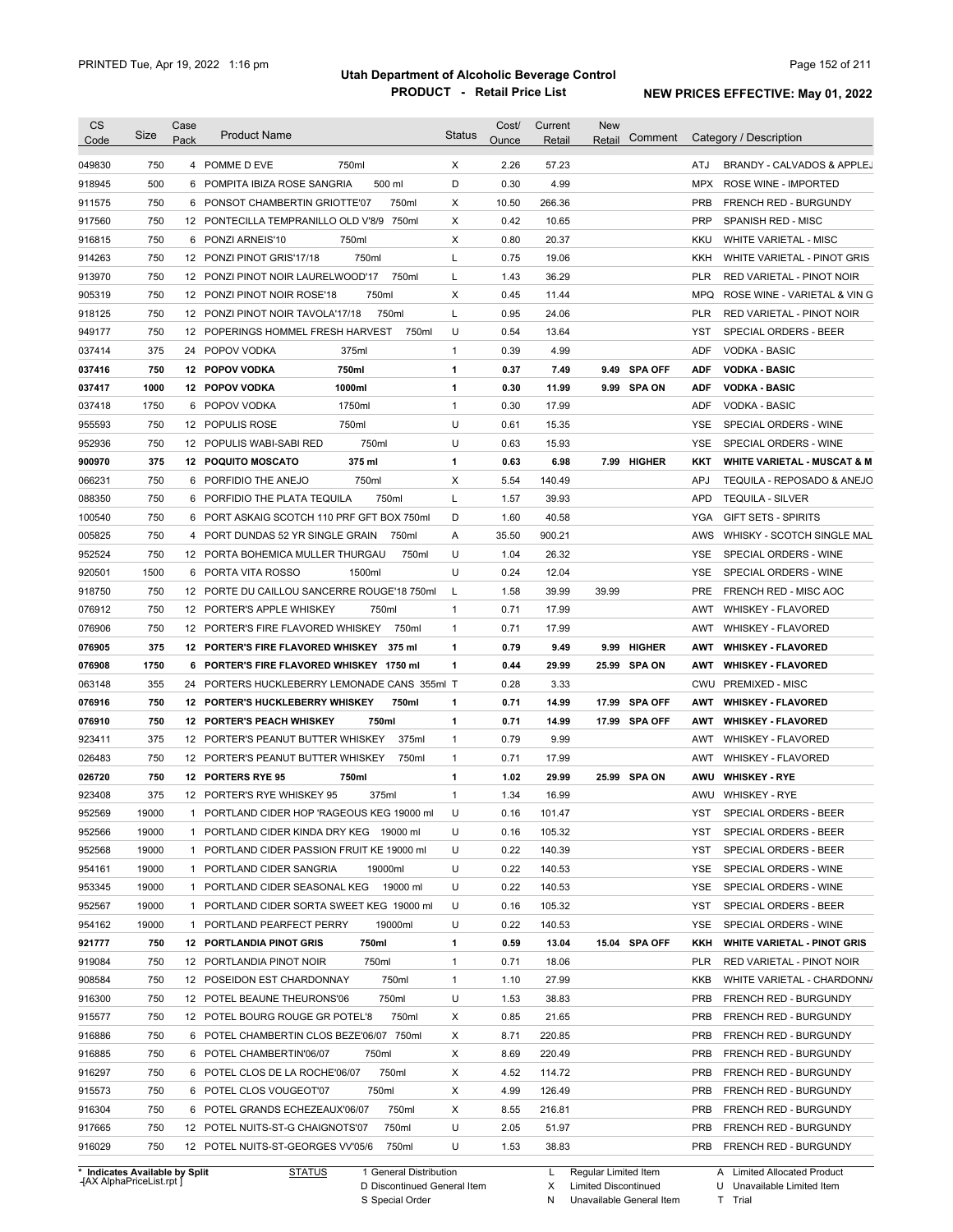| 750<br>1.09<br>916299<br>12 POTEL SAVIGNY LES BEAUNE VV'06<br>750ml<br>X<br>27.71<br><b>PRB</b><br><b>FRENCH RED - BURGUNDY</b><br>X<br>750<br>750ml<br>2.05<br>51.97<br><b>PRB</b><br>916301<br>12 POTEL VOLNAY CHENES'07<br><b>FRENCH RED - BURGUNDY</b><br>750<br>750ml<br>Х<br>1.00<br>25.24<br>12 POTEL VOLNAY VIELLES V'07<br>PRB<br>FRENCH RED - BURGUNDY<br>915574<br>8.99<br>1000<br>1000ml<br>$\mathbf{1}$<br>0.27<br>014267<br>12 POTTERS CROWN CANADIAN<br>AWB<br><b>WHISKEY - CANADIAN</b><br>1750<br>1750ml<br>$\mathbf{1}$<br>0.29<br>16.99<br><b>WHISKEY - CANADIAN</b><br>014268<br>6 POTTERS CROWN CANADIAN<br>AWB<br>1000<br>1000ml<br>$\mathbf{1}$<br>0.24<br>7.99<br>037477<br>12 POTTERS VODKA<br>ADF<br><b>VODKA - BASIC</b><br>1750<br>1750ml<br>1<br>0.20<br>13.99<br>11.99 SPA ON<br><b>VODKA - BASIC</b><br>037478<br><b>6 POTTERS VODKA</b><br>ADF<br>750<br>12 POWERS CHAMPOUX RED BLEND<br>750ml<br>Г<br>1.58<br>39.95<br>923547<br><b>PFP</b><br>RED GENERIC - RED TABLE & P<br>750<br>Г<br>0.51<br>12.95<br><b>PLE</b><br>950561<br>12 POWERS MALBEC<br>750ml<br>RED VARIETAL - MALBEC<br>750<br>12 POWERS SHERIDAN VINEYARD CAB SAUV 750ml<br>L<br>1.19<br>30.16<br><b>PLB</b><br>950816<br><b>RED VARIETAL - CABERNET</b><br>750<br>0.51<br><b>SPA OFF</b><br>951085<br><b>12 POWERS SYRAH</b><br>750ml<br>1<br>11.00<br>13.00<br>PLJ<br>RED VARIETAL - SYRAH, PETITE<br>750<br>750ml<br>г<br>1.02<br>25.06<br>923594<br>12 PRA VALPOLICELLA MONANDINA<br>25.99 HIGHER<br><b>PRK</b><br><b>ITALIAN RED - MISC DOC</b><br>750<br>0.48<br>917627<br>12 PRADOMAYOR DE ZUBIOLA'7/08<br>750ml<br>Х<br>12.17<br><b>PRP</b><br><b>SPANISH RED - MISC</b><br>D<br>355<br>2.82<br>911139<br>2 PRAIRIE ALES CHRISTMAS PACK<br>355ml<br>33.90<br>YST<br>SPECIAL ORDERS - BEER<br>355<br>U<br>0.25<br>2.99<br>921498<br>24<br>PRAIRIE ALES CONUNDRUM SOUR<br>355ml<br>YST<br><b>SPECIAL ORDERS - BEER</b><br>U<br>355<br>355ml<br>0.39<br>4.72<br>921906<br>24<br>PRAIRIE ALES JUST THE JUICE<br>YST<br>SPECIAL ORDERS - BEER<br>U<br>375<br>375 ml<br>0.89<br>11.25<br>901027<br>PRAIRIE ALES OH FUDGE<br>YST<br>SPECIAL ORDERS - BEER<br>12<br>355<br>355ml<br>U<br>0.25<br>2.99<br>902951<br>24 PRAIRIE ALES PHANTASMAGORIA<br>YST<br>SPECIAL ORDERS - BEER<br>355<br>355ml<br>U<br>0.39<br>4.69<br>24 PRAIRIE ALES PUMPKIN KERFUFFLE<br>YST<br>SPECIAL ORDERS - BEER<br>355<br>U<br>0.25<br>2.97<br>24 PRAIRIE ALES SNEAKING SUSPICION<br>355ml<br>YST<br>SPECIAL ORDERS - BEER<br>355<br>U<br>0.29<br>3.52<br>24 PRAIRIE ALES SPECTRUM<br>355ml<br>YST<br>SPECIAL ORDERS - BEER<br>355<br>U<br>0.25<br>2.99<br>921907<br>24 PRAIRIE ALES SPICY PICKLE MONSTER 355ml<br>YST<br>SPECIAL ORDERS - BEER<br>750<br>1<br>0.79<br>21.99<br><b>SPA ON</b><br>12 PRAIRIE ORGANIC CUCUMBER VODKA<br>750ml<br>19.99<br><b>ADM</b><br><b>VODKA - FLAVORED</b><br>750<br>1<br>031862<br><b>12 PRAIRIE ORGANIC GIN</b><br>750ml<br>0.79<br>21.99<br>19.99<br><b>SPA ON</b><br>AHW<br><b>GIN - DOMESTIC</b><br>750<br>750ml<br>1<br>0.79<br>037523<br><b>12 PRAIRIE ORGANIC VODKA</b><br>21.99<br>19.99<br><b>SPA ON</b><br>ADF<br><b>VODKA - BASIC</b><br>1750<br>1<br>35.99<br>037528<br><b>PRAIRIE ORGANIC VODKA</b><br>1750ml<br>0.57<br>33.99<br><b>SPA ON</b><br><b>ADF</b><br><b>VODKA - BASIC</b><br>6<br>750ml<br>D<br>100360<br>750<br>PRAIRIE VODKA GIFT W/MUG<br>0.45<br>11.34<br>YGA<br><b>GIFT SETS - SPIRITS</b><br>6<br>750<br>12 PRALINE & CREAM LIQUEUR<br>750ml<br>1<br>0.71<br>15.99<br>17.99 SPA OFF<br><b>CHV</b><br><b>LIQUEURS - CREAM</b><br>75.99<br>PORTUGESE RED<br>951136<br>750<br>6<br><b>PRATS &amp; SYMINGTON CHRYSEIA'13</b><br>750ml<br>L<br>3.00<br><b>PRQ</b><br>750<br>750ml<br>Г<br>0.63<br>15.99<br><b>PRQ</b><br>PORTUGESE RED<br>12 PRAZO DE RORIZ DOURO'18<br>750<br>750ml<br>17.99<br>12 PREDATOR CABERNET SAUVIGNON<br>$\mathbf{1}$<br>0.71<br>PLB<br>RED VARIETAL - CABERNET<br>750<br>750ml<br>0.59<br><b>PFP</b><br>12 PREDATOR SIX SPOT RED<br>1<br>17.99<br>14.99<br><b>SPA ON</b><br>750<br>14.99 SPA ON<br>496600<br>12 PREDATOR ZINFANDEL OLD VINE<br>750ml<br>1<br>0.59<br>17.99<br>PLH<br><b>RED VARIETAL - ZINFANDEL</b><br>920780<br>750<br>750ml<br>U<br>SPECIAL ORDERS - WINE<br>12 PRELIUS CAB SAUV'19<br>0.70<br>17.70<br>YSE<br>750<br>12 PRESIDENTE BRANDY<br>750ml<br>0.79<br>20.06<br>ATB<br><b>BRANDY - BASIC</b><br>$\mathbf{1}$<br>951169<br>750<br>12 PRIDE MOUNTAIN NAC LABEL MERLOT '1 750ml<br>U<br>0.80<br>20.27<br>YSE<br>SPECIAL ORDERS - WINE<br>955093<br>U<br>18.97<br>SPECIAL ORDERS - WINE<br>375<br>6 PRIDE MOUNTAIN NAC MIXED CASE #2 375 ml<br>1.50<br>YSE<br>375<br>U<br>2.96<br>37.54<br>12 PRIDE MTN CAB FRANC 2018<br>375 ml<br>PLG<br>750ml<br>75.06<br>LAW ALLOCATED WINE<br>750<br>12 PRIDE MTN CAB FRANC'18<br>Α<br>2.96<br>750ml<br>Х<br>2.91<br>73.68<br><b>PLB</b><br>RED VARIETAL - CABERNET<br>750<br>12 PRIDE MTN CAB RESERVE'11/12<br>750ml<br>Г<br>150.06<br>750<br>12 PRIDE MTN CABERNET RSV'17/18<br>5.92<br>LAW<br>ALLOCATED WINE<br>77.99<br>750<br>12 PRIDE MTN CABERNET'18/19<br>750ml<br>Α<br>3.08<br>PLB<br>RED VARIETAL - CABERNET<br>375 ml<br>38.99<br>375<br>12 PRIDE MTN CABERNET'19<br>Α<br>3.07<br>PLB<br>RED VARIETAL - CABERNET<br>169.99<br>1500<br>6 PRIDE MTN CABERNET'19<br>1500 ml<br>Α<br>3.35<br>LAW<br>ALLOCATED WINE<br>375<br>375 ml<br>20.99<br>12 PRIDE MTN CHARDONNAY'16/17<br>х<br>1.66<br>KKB<br>750ml<br>47.99<br>750<br>12 PRIDE MTN CHARDONNAY'20<br>Α<br>1.89<br>LAW<br>ALLOCATED WINE<br>1500<br>1500ml<br>2.32<br>117.46<br><b>PLF</b><br>RED VARIETAL - MERLOT<br>6 PRIDE MTN MERLOT'07/08<br>Α<br>750ml<br>64.99<br>750<br>12 PRIDE MTN MERLOT'18/19<br>Α<br>2.56<br><b>PLF</b><br>RED VARIETAL - MERLOT<br>917724<br>375<br>32.99<br>12 PRIDE MTN MERLOT'19<br>375 ml<br>Α<br>2.60<br>LAW<br>ALLOCATED WINE<br>750ml<br>Г<br>61.99<br>917856<br>750<br>12 PRIDE MTN SYRAH'18<br>2.44<br>PLJ<br>RED VARIETAL - SYRAH, PETITE<br>917855<br>375 ml<br>Х<br>12.15<br>375<br>12 PRIDE MTN VIOGNIER'18<br>0.96<br>KKJ<br>WHITE VARIETAL - VIOGNIER<br>750ml<br>L<br>45.06<br>917854<br>750<br><b>12 PRIDE MTN VIOGNIER'21</b><br>1.89<br>47.99 HIGHER<br>KKJ<br><b>WHITE VARIETAL - VIOGNIER</b><br>21.99<br>923213<br>750<br>12 PRIELER BLAUFRÄNKISCH JOHANNESHOHE 750ml L<br>0.87<br>PRG<br><b>GERMAN &amp; AUSTRIAN RED</b><br>918042<br>750<br>Χ<br>42.55<br>12 PRIEST RANCH CABERNET NAPA'18<br>750ml<br>1.68<br>PLB<br>RED VARIETAL - CABERNET | <b>CS</b><br>Code | Size | Case<br>Pack | <b>Product Name</b> | <b>Status</b> | Cost/<br>Ounce | Current<br>Retail | <b>New</b><br>Retail | Comment | Category / Description                  |
|--------------------------------------------------------------------------------------------------------------------------------------------------------------------------------------------------------------------------------------------------------------------------------------------------------------------------------------------------------------------------------------------------------------------------------------------------------------------------------------------------------------------------------------------------------------------------------------------------------------------------------------------------------------------------------------------------------------------------------------------------------------------------------------------------------------------------------------------------------------------------------------------------------------------------------------------------------------------------------------------------------------------------------------------------------------------------------------------------------------------------------------------------------------------------------------------------------------------------------------------------------------------------------------------------------------------------------------------------------------------------------------------------------------------------------------------------------------------------------------------------------------------------------------------------------------------------------------------------------------------------------------------------------------------------------------------------------------------------------------------------------------------------------------------------------------------------------------------------------------------------------------------------------------------------------------------------------------------------------------------------------------------------------------------------------------------------------------------------------------------------------------------------------------------------------------------------------------------------------------------------------------------------------------------------------------------------------------------------------------------------------------------------------------------------------------------------------------------------------------------------------------------------------------------------------------------------------------------------------------------------------------------------------------------------------------------------------------------------------------------------------------------------------------------------------------------------------------------------------------------------------------------------------------------------------------------------------------------------------------------------------------------------------------------------------------------------------------------------------------------------------------------------------------------------------------------------------------------------------------------------------------------------------------------------------------------------------------------------------------------------------------------------------------------------------------------------------------------------------------------------------------------------------------------------------------------------------------------------------------------------------------------------------------------------------------------------------------------------------------------------------------------------------------------------------------------------------------------------------------------------------------------------------------------------------------------------------------------------------------------------------------------------------------------------------------------------------------------------------------------------------------------------------------------------------------------------------------------------------------------------------------------------------------------------------------------------------------------------------------------------------------------------------------------------------------------------------------------------------------------------------------------------------------------------------------------------------------------------------------------------------------------------------------------------------------------------------------------------------------------------------------------------------------------------------------------------------------------------------------------------------------------------------------------------------------------------------------------------------------------------------------------------------------------------------------------------------------------------------------------------------------------------------------------------------------------------------------------------------------------------------------------------------------------------------------------------------------------------------------------------------------------------------------------------------------------------------------------------------------------------------------------------------------------------------------------------------------------------------------------------------------------------------------------------------------------------------------------------------------------------------------------------------------------------------------------------------------------------------------------------------------------------------------------------------------------------------------------------------------------------------------------------------------------------------------------------------------------------------------------------------------------------------------------------------------------------------------------------------------------------------------------------------------------------------------------------------------------------------------------------------------------------------------------------------------------------------------------------------------------------------|-------------------|------|--------------|---------------------|---------------|----------------|-------------------|----------------------|---------|-----------------------------------------|
|                                                                                                                                                                                                                                                                                                                                                                                                                                                                                                                                                                                                                                                                                                                                                                                                                                                                                                                                                                                                                                                                                                                                                                                                                                                                                                                                                                                                                                                                                                                                                                                                                                                                                                                                                                                                                                                                                                                                                                                                                                                                                                                                                                                                                                                                                                                                                                                                                                                                                                                                                                                                                                                                                                                                                                                                                                                                                                                                                                                                                                                                                                                                                                                                                                                                                                                                                                                                                                                                                                                                                                                                                                                                                                                                                                                                                                                                                                                                                                                                                                                                                                                                                                                                                                                                                                                                                                                                                                                                                                                                                                                                                                                                                                                                                                                                                                                                                                                                                                                                                                                                                                                                                                                                                                                                                                                                                                                                                                                                                                                                                                                                                                                                                                                                                                                                                                                                                                                                                                                                                                                                                                                                                                                                                                                                                                                                                                                                                                                                                                        |                   |      |              |                     |               |                |                   |                      |         |                                         |
|                                                                                                                                                                                                                                                                                                                                                                                                                                                                                                                                                                                                                                                                                                                                                                                                                                                                                                                                                                                                                                                                                                                                                                                                                                                                                                                                                                                                                                                                                                                                                                                                                                                                                                                                                                                                                                                                                                                                                                                                                                                                                                                                                                                                                                                                                                                                                                                                                                                                                                                                                                                                                                                                                                                                                                                                                                                                                                                                                                                                                                                                                                                                                                                                                                                                                                                                                                                                                                                                                                                                                                                                                                                                                                                                                                                                                                                                                                                                                                                                                                                                                                                                                                                                                                                                                                                                                                                                                                                                                                                                                                                                                                                                                                                                                                                                                                                                                                                                                                                                                                                                                                                                                                                                                                                                                                                                                                                                                                                                                                                                                                                                                                                                                                                                                                                                                                                                                                                                                                                                                                                                                                                                                                                                                                                                                                                                                                                                                                                                                                        |                   |      |              |                     |               |                |                   |                      |         |                                         |
|                                                                                                                                                                                                                                                                                                                                                                                                                                                                                                                                                                                                                                                                                                                                                                                                                                                                                                                                                                                                                                                                                                                                                                                                                                                                                                                                                                                                                                                                                                                                                                                                                                                                                                                                                                                                                                                                                                                                                                                                                                                                                                                                                                                                                                                                                                                                                                                                                                                                                                                                                                                                                                                                                                                                                                                                                                                                                                                                                                                                                                                                                                                                                                                                                                                                                                                                                                                                                                                                                                                                                                                                                                                                                                                                                                                                                                                                                                                                                                                                                                                                                                                                                                                                                                                                                                                                                                                                                                                                                                                                                                                                                                                                                                                                                                                                                                                                                                                                                                                                                                                                                                                                                                                                                                                                                                                                                                                                                                                                                                                                                                                                                                                                                                                                                                                                                                                                                                                                                                                                                                                                                                                                                                                                                                                                                                                                                                                                                                                                                                        |                   |      |              |                     |               |                |                   |                      |         |                                         |
|                                                                                                                                                                                                                                                                                                                                                                                                                                                                                                                                                                                                                                                                                                                                                                                                                                                                                                                                                                                                                                                                                                                                                                                                                                                                                                                                                                                                                                                                                                                                                                                                                                                                                                                                                                                                                                                                                                                                                                                                                                                                                                                                                                                                                                                                                                                                                                                                                                                                                                                                                                                                                                                                                                                                                                                                                                                                                                                                                                                                                                                                                                                                                                                                                                                                                                                                                                                                                                                                                                                                                                                                                                                                                                                                                                                                                                                                                                                                                                                                                                                                                                                                                                                                                                                                                                                                                                                                                                                                                                                                                                                                                                                                                                                                                                                                                                                                                                                                                                                                                                                                                                                                                                                                                                                                                                                                                                                                                                                                                                                                                                                                                                                                                                                                                                                                                                                                                                                                                                                                                                                                                                                                                                                                                                                                                                                                                                                                                                                                                                        |                   |      |              |                     |               |                |                   |                      |         |                                         |
|                                                                                                                                                                                                                                                                                                                                                                                                                                                                                                                                                                                                                                                                                                                                                                                                                                                                                                                                                                                                                                                                                                                                                                                                                                                                                                                                                                                                                                                                                                                                                                                                                                                                                                                                                                                                                                                                                                                                                                                                                                                                                                                                                                                                                                                                                                                                                                                                                                                                                                                                                                                                                                                                                                                                                                                                                                                                                                                                                                                                                                                                                                                                                                                                                                                                                                                                                                                                                                                                                                                                                                                                                                                                                                                                                                                                                                                                                                                                                                                                                                                                                                                                                                                                                                                                                                                                                                                                                                                                                                                                                                                                                                                                                                                                                                                                                                                                                                                                                                                                                                                                                                                                                                                                                                                                                                                                                                                                                                                                                                                                                                                                                                                                                                                                                                                                                                                                                                                                                                                                                                                                                                                                                                                                                                                                                                                                                                                                                                                                                                        |                   |      |              |                     |               |                |                   |                      |         |                                         |
|                                                                                                                                                                                                                                                                                                                                                                                                                                                                                                                                                                                                                                                                                                                                                                                                                                                                                                                                                                                                                                                                                                                                                                                                                                                                                                                                                                                                                                                                                                                                                                                                                                                                                                                                                                                                                                                                                                                                                                                                                                                                                                                                                                                                                                                                                                                                                                                                                                                                                                                                                                                                                                                                                                                                                                                                                                                                                                                                                                                                                                                                                                                                                                                                                                                                                                                                                                                                                                                                                                                                                                                                                                                                                                                                                                                                                                                                                                                                                                                                                                                                                                                                                                                                                                                                                                                                                                                                                                                                                                                                                                                                                                                                                                                                                                                                                                                                                                                                                                                                                                                                                                                                                                                                                                                                                                                                                                                                                                                                                                                                                                                                                                                                                                                                                                                                                                                                                                                                                                                                                                                                                                                                                                                                                                                                                                                                                                                                                                                                                                        |                   |      |              |                     |               |                |                   |                      |         |                                         |
|                                                                                                                                                                                                                                                                                                                                                                                                                                                                                                                                                                                                                                                                                                                                                                                                                                                                                                                                                                                                                                                                                                                                                                                                                                                                                                                                                                                                                                                                                                                                                                                                                                                                                                                                                                                                                                                                                                                                                                                                                                                                                                                                                                                                                                                                                                                                                                                                                                                                                                                                                                                                                                                                                                                                                                                                                                                                                                                                                                                                                                                                                                                                                                                                                                                                                                                                                                                                                                                                                                                                                                                                                                                                                                                                                                                                                                                                                                                                                                                                                                                                                                                                                                                                                                                                                                                                                                                                                                                                                                                                                                                                                                                                                                                                                                                                                                                                                                                                                                                                                                                                                                                                                                                                                                                                                                                                                                                                                                                                                                                                                                                                                                                                                                                                                                                                                                                                                                                                                                                                                                                                                                                                                                                                                                                                                                                                                                                                                                                                                                        |                   |      |              |                     |               |                |                   |                      |         |                                         |
|                                                                                                                                                                                                                                                                                                                                                                                                                                                                                                                                                                                                                                                                                                                                                                                                                                                                                                                                                                                                                                                                                                                                                                                                                                                                                                                                                                                                                                                                                                                                                                                                                                                                                                                                                                                                                                                                                                                                                                                                                                                                                                                                                                                                                                                                                                                                                                                                                                                                                                                                                                                                                                                                                                                                                                                                                                                                                                                                                                                                                                                                                                                                                                                                                                                                                                                                                                                                                                                                                                                                                                                                                                                                                                                                                                                                                                                                                                                                                                                                                                                                                                                                                                                                                                                                                                                                                                                                                                                                                                                                                                                                                                                                                                                                                                                                                                                                                                                                                                                                                                                                                                                                                                                                                                                                                                                                                                                                                                                                                                                                                                                                                                                                                                                                                                                                                                                                                                                                                                                                                                                                                                                                                                                                                                                                                                                                                                                                                                                                                                        |                   |      |              |                     |               |                |                   |                      |         |                                         |
|                                                                                                                                                                                                                                                                                                                                                                                                                                                                                                                                                                                                                                                                                                                                                                                                                                                                                                                                                                                                                                                                                                                                                                                                                                                                                                                                                                                                                                                                                                                                                                                                                                                                                                                                                                                                                                                                                                                                                                                                                                                                                                                                                                                                                                                                                                                                                                                                                                                                                                                                                                                                                                                                                                                                                                                                                                                                                                                                                                                                                                                                                                                                                                                                                                                                                                                                                                                                                                                                                                                                                                                                                                                                                                                                                                                                                                                                                                                                                                                                                                                                                                                                                                                                                                                                                                                                                                                                                                                                                                                                                                                                                                                                                                                                                                                                                                                                                                                                                                                                                                                                                                                                                                                                                                                                                                                                                                                                                                                                                                                                                                                                                                                                                                                                                                                                                                                                                                                                                                                                                                                                                                                                                                                                                                                                                                                                                                                                                                                                                                        |                   |      |              |                     |               |                |                   |                      |         |                                         |
|                                                                                                                                                                                                                                                                                                                                                                                                                                                                                                                                                                                                                                                                                                                                                                                                                                                                                                                                                                                                                                                                                                                                                                                                                                                                                                                                                                                                                                                                                                                                                                                                                                                                                                                                                                                                                                                                                                                                                                                                                                                                                                                                                                                                                                                                                                                                                                                                                                                                                                                                                                                                                                                                                                                                                                                                                                                                                                                                                                                                                                                                                                                                                                                                                                                                                                                                                                                                                                                                                                                                                                                                                                                                                                                                                                                                                                                                                                                                                                                                                                                                                                                                                                                                                                                                                                                                                                                                                                                                                                                                                                                                                                                                                                                                                                                                                                                                                                                                                                                                                                                                                                                                                                                                                                                                                                                                                                                                                                                                                                                                                                                                                                                                                                                                                                                                                                                                                                                                                                                                                                                                                                                                                                                                                                                                                                                                                                                                                                                                                                        |                   |      |              |                     |               |                |                   |                      |         |                                         |
|                                                                                                                                                                                                                                                                                                                                                                                                                                                                                                                                                                                                                                                                                                                                                                                                                                                                                                                                                                                                                                                                                                                                                                                                                                                                                                                                                                                                                                                                                                                                                                                                                                                                                                                                                                                                                                                                                                                                                                                                                                                                                                                                                                                                                                                                                                                                                                                                                                                                                                                                                                                                                                                                                                                                                                                                                                                                                                                                                                                                                                                                                                                                                                                                                                                                                                                                                                                                                                                                                                                                                                                                                                                                                                                                                                                                                                                                                                                                                                                                                                                                                                                                                                                                                                                                                                                                                                                                                                                                                                                                                                                                                                                                                                                                                                                                                                                                                                                                                                                                                                                                                                                                                                                                                                                                                                                                                                                                                                                                                                                                                                                                                                                                                                                                                                                                                                                                                                                                                                                                                                                                                                                                                                                                                                                                                                                                                                                                                                                                                                        |                   |      |              |                     |               |                |                   |                      |         |                                         |
|                                                                                                                                                                                                                                                                                                                                                                                                                                                                                                                                                                                                                                                                                                                                                                                                                                                                                                                                                                                                                                                                                                                                                                                                                                                                                                                                                                                                                                                                                                                                                                                                                                                                                                                                                                                                                                                                                                                                                                                                                                                                                                                                                                                                                                                                                                                                                                                                                                                                                                                                                                                                                                                                                                                                                                                                                                                                                                                                                                                                                                                                                                                                                                                                                                                                                                                                                                                                                                                                                                                                                                                                                                                                                                                                                                                                                                                                                                                                                                                                                                                                                                                                                                                                                                                                                                                                                                                                                                                                                                                                                                                                                                                                                                                                                                                                                                                                                                                                                                                                                                                                                                                                                                                                                                                                                                                                                                                                                                                                                                                                                                                                                                                                                                                                                                                                                                                                                                                                                                                                                                                                                                                                                                                                                                                                                                                                                                                                                                                                                                        |                   |      |              |                     |               |                |                   |                      |         |                                         |
|                                                                                                                                                                                                                                                                                                                                                                                                                                                                                                                                                                                                                                                                                                                                                                                                                                                                                                                                                                                                                                                                                                                                                                                                                                                                                                                                                                                                                                                                                                                                                                                                                                                                                                                                                                                                                                                                                                                                                                                                                                                                                                                                                                                                                                                                                                                                                                                                                                                                                                                                                                                                                                                                                                                                                                                                                                                                                                                                                                                                                                                                                                                                                                                                                                                                                                                                                                                                                                                                                                                                                                                                                                                                                                                                                                                                                                                                                                                                                                                                                                                                                                                                                                                                                                                                                                                                                                                                                                                                                                                                                                                                                                                                                                                                                                                                                                                                                                                                                                                                                                                                                                                                                                                                                                                                                                                                                                                                                                                                                                                                                                                                                                                                                                                                                                                                                                                                                                                                                                                                                                                                                                                                                                                                                                                                                                                                                                                                                                                                                                        |                   |      |              |                     |               |                |                   |                      |         |                                         |
|                                                                                                                                                                                                                                                                                                                                                                                                                                                                                                                                                                                                                                                                                                                                                                                                                                                                                                                                                                                                                                                                                                                                                                                                                                                                                                                                                                                                                                                                                                                                                                                                                                                                                                                                                                                                                                                                                                                                                                                                                                                                                                                                                                                                                                                                                                                                                                                                                                                                                                                                                                                                                                                                                                                                                                                                                                                                                                                                                                                                                                                                                                                                                                                                                                                                                                                                                                                                                                                                                                                                                                                                                                                                                                                                                                                                                                                                                                                                                                                                                                                                                                                                                                                                                                                                                                                                                                                                                                                                                                                                                                                                                                                                                                                                                                                                                                                                                                                                                                                                                                                                                                                                                                                                                                                                                                                                                                                                                                                                                                                                                                                                                                                                                                                                                                                                                                                                                                                                                                                                                                                                                                                                                                                                                                                                                                                                                                                                                                                                                                        |                   |      |              |                     |               |                |                   |                      |         |                                         |
|                                                                                                                                                                                                                                                                                                                                                                                                                                                                                                                                                                                                                                                                                                                                                                                                                                                                                                                                                                                                                                                                                                                                                                                                                                                                                                                                                                                                                                                                                                                                                                                                                                                                                                                                                                                                                                                                                                                                                                                                                                                                                                                                                                                                                                                                                                                                                                                                                                                                                                                                                                                                                                                                                                                                                                                                                                                                                                                                                                                                                                                                                                                                                                                                                                                                                                                                                                                                                                                                                                                                                                                                                                                                                                                                                                                                                                                                                                                                                                                                                                                                                                                                                                                                                                                                                                                                                                                                                                                                                                                                                                                                                                                                                                                                                                                                                                                                                                                                                                                                                                                                                                                                                                                                                                                                                                                                                                                                                                                                                                                                                                                                                                                                                                                                                                                                                                                                                                                                                                                                                                                                                                                                                                                                                                                                                                                                                                                                                                                                                                        |                   |      |              |                     |               |                |                   |                      |         |                                         |
|                                                                                                                                                                                                                                                                                                                                                                                                                                                                                                                                                                                                                                                                                                                                                                                                                                                                                                                                                                                                                                                                                                                                                                                                                                                                                                                                                                                                                                                                                                                                                                                                                                                                                                                                                                                                                                                                                                                                                                                                                                                                                                                                                                                                                                                                                                                                                                                                                                                                                                                                                                                                                                                                                                                                                                                                                                                                                                                                                                                                                                                                                                                                                                                                                                                                                                                                                                                                                                                                                                                                                                                                                                                                                                                                                                                                                                                                                                                                                                                                                                                                                                                                                                                                                                                                                                                                                                                                                                                                                                                                                                                                                                                                                                                                                                                                                                                                                                                                                                                                                                                                                                                                                                                                                                                                                                                                                                                                                                                                                                                                                                                                                                                                                                                                                                                                                                                                                                                                                                                                                                                                                                                                                                                                                                                                                                                                                                                                                                                                                                        |                   |      |              |                     |               |                |                   |                      |         |                                         |
|                                                                                                                                                                                                                                                                                                                                                                                                                                                                                                                                                                                                                                                                                                                                                                                                                                                                                                                                                                                                                                                                                                                                                                                                                                                                                                                                                                                                                                                                                                                                                                                                                                                                                                                                                                                                                                                                                                                                                                                                                                                                                                                                                                                                                                                                                                                                                                                                                                                                                                                                                                                                                                                                                                                                                                                                                                                                                                                                                                                                                                                                                                                                                                                                                                                                                                                                                                                                                                                                                                                                                                                                                                                                                                                                                                                                                                                                                                                                                                                                                                                                                                                                                                                                                                                                                                                                                                                                                                                                                                                                                                                                                                                                                                                                                                                                                                                                                                                                                                                                                                                                                                                                                                                                                                                                                                                                                                                                                                                                                                                                                                                                                                                                                                                                                                                                                                                                                                                                                                                                                                                                                                                                                                                                                                                                                                                                                                                                                                                                                                        |                   |      |              |                     |               |                |                   |                      |         |                                         |
|                                                                                                                                                                                                                                                                                                                                                                                                                                                                                                                                                                                                                                                                                                                                                                                                                                                                                                                                                                                                                                                                                                                                                                                                                                                                                                                                                                                                                                                                                                                                                                                                                                                                                                                                                                                                                                                                                                                                                                                                                                                                                                                                                                                                                                                                                                                                                                                                                                                                                                                                                                                                                                                                                                                                                                                                                                                                                                                                                                                                                                                                                                                                                                                                                                                                                                                                                                                                                                                                                                                                                                                                                                                                                                                                                                                                                                                                                                                                                                                                                                                                                                                                                                                                                                                                                                                                                                                                                                                                                                                                                                                                                                                                                                                                                                                                                                                                                                                                                                                                                                                                                                                                                                                                                                                                                                                                                                                                                                                                                                                                                                                                                                                                                                                                                                                                                                                                                                                                                                                                                                                                                                                                                                                                                                                                                                                                                                                                                                                                                                        |                   |      |              |                     |               |                |                   |                      |         |                                         |
|                                                                                                                                                                                                                                                                                                                                                                                                                                                                                                                                                                                                                                                                                                                                                                                                                                                                                                                                                                                                                                                                                                                                                                                                                                                                                                                                                                                                                                                                                                                                                                                                                                                                                                                                                                                                                                                                                                                                                                                                                                                                                                                                                                                                                                                                                                                                                                                                                                                                                                                                                                                                                                                                                                                                                                                                                                                                                                                                                                                                                                                                                                                                                                                                                                                                                                                                                                                                                                                                                                                                                                                                                                                                                                                                                                                                                                                                                                                                                                                                                                                                                                                                                                                                                                                                                                                                                                                                                                                                                                                                                                                                                                                                                                                                                                                                                                                                                                                                                                                                                                                                                                                                                                                                                                                                                                                                                                                                                                                                                                                                                                                                                                                                                                                                                                                                                                                                                                                                                                                                                                                                                                                                                                                                                                                                                                                                                                                                                                                                                                        |                   |      |              |                     |               |                |                   |                      |         |                                         |
|                                                                                                                                                                                                                                                                                                                                                                                                                                                                                                                                                                                                                                                                                                                                                                                                                                                                                                                                                                                                                                                                                                                                                                                                                                                                                                                                                                                                                                                                                                                                                                                                                                                                                                                                                                                                                                                                                                                                                                                                                                                                                                                                                                                                                                                                                                                                                                                                                                                                                                                                                                                                                                                                                                                                                                                                                                                                                                                                                                                                                                                                                                                                                                                                                                                                                                                                                                                                                                                                                                                                                                                                                                                                                                                                                                                                                                                                                                                                                                                                                                                                                                                                                                                                                                                                                                                                                                                                                                                                                                                                                                                                                                                                                                                                                                                                                                                                                                                                                                                                                                                                                                                                                                                                                                                                                                                                                                                                                                                                                                                                                                                                                                                                                                                                                                                                                                                                                                                                                                                                                                                                                                                                                                                                                                                                                                                                                                                                                                                                                                        | 922373            |      |              |                     |               |                |                   |                      |         |                                         |
|                                                                                                                                                                                                                                                                                                                                                                                                                                                                                                                                                                                                                                                                                                                                                                                                                                                                                                                                                                                                                                                                                                                                                                                                                                                                                                                                                                                                                                                                                                                                                                                                                                                                                                                                                                                                                                                                                                                                                                                                                                                                                                                                                                                                                                                                                                                                                                                                                                                                                                                                                                                                                                                                                                                                                                                                                                                                                                                                                                                                                                                                                                                                                                                                                                                                                                                                                                                                                                                                                                                                                                                                                                                                                                                                                                                                                                                                                                                                                                                                                                                                                                                                                                                                                                                                                                                                                                                                                                                                                                                                                                                                                                                                                                                                                                                                                                                                                                                                                                                                                                                                                                                                                                                                                                                                                                                                                                                                                                                                                                                                                                                                                                                                                                                                                                                                                                                                                                                                                                                                                                                                                                                                                                                                                                                                                                                                                                                                                                                                                                        | 922374            |      |              |                     |               |                |                   |                      |         |                                         |
|                                                                                                                                                                                                                                                                                                                                                                                                                                                                                                                                                                                                                                                                                                                                                                                                                                                                                                                                                                                                                                                                                                                                                                                                                                                                                                                                                                                                                                                                                                                                                                                                                                                                                                                                                                                                                                                                                                                                                                                                                                                                                                                                                                                                                                                                                                                                                                                                                                                                                                                                                                                                                                                                                                                                                                                                                                                                                                                                                                                                                                                                                                                                                                                                                                                                                                                                                                                                                                                                                                                                                                                                                                                                                                                                                                                                                                                                                                                                                                                                                                                                                                                                                                                                                                                                                                                                                                                                                                                                                                                                                                                                                                                                                                                                                                                                                                                                                                                                                                                                                                                                                                                                                                                                                                                                                                                                                                                                                                                                                                                                                                                                                                                                                                                                                                                                                                                                                                                                                                                                                                                                                                                                                                                                                                                                                                                                                                                                                                                                                                        | 922181            |      |              |                     |               |                |                   |                      |         |                                         |
|                                                                                                                                                                                                                                                                                                                                                                                                                                                                                                                                                                                                                                                                                                                                                                                                                                                                                                                                                                                                                                                                                                                                                                                                                                                                                                                                                                                                                                                                                                                                                                                                                                                                                                                                                                                                                                                                                                                                                                                                                                                                                                                                                                                                                                                                                                                                                                                                                                                                                                                                                                                                                                                                                                                                                                                                                                                                                                                                                                                                                                                                                                                                                                                                                                                                                                                                                                                                                                                                                                                                                                                                                                                                                                                                                                                                                                                                                                                                                                                                                                                                                                                                                                                                                                                                                                                                                                                                                                                                                                                                                                                                                                                                                                                                                                                                                                                                                                                                                                                                                                                                                                                                                                                                                                                                                                                                                                                                                                                                                                                                                                                                                                                                                                                                                                                                                                                                                                                                                                                                                                                                                                                                                                                                                                                                                                                                                                                                                                                                                                        |                   |      |              |                     |               |                |                   |                      |         |                                         |
|                                                                                                                                                                                                                                                                                                                                                                                                                                                                                                                                                                                                                                                                                                                                                                                                                                                                                                                                                                                                                                                                                                                                                                                                                                                                                                                                                                                                                                                                                                                                                                                                                                                                                                                                                                                                                                                                                                                                                                                                                                                                                                                                                                                                                                                                                                                                                                                                                                                                                                                                                                                                                                                                                                                                                                                                                                                                                                                                                                                                                                                                                                                                                                                                                                                                                                                                                                                                                                                                                                                                                                                                                                                                                                                                                                                                                                                                                                                                                                                                                                                                                                                                                                                                                                                                                                                                                                                                                                                                                                                                                                                                                                                                                                                                                                                                                                                                                                                                                                                                                                                                                                                                                                                                                                                                                                                                                                                                                                                                                                                                                                                                                                                                                                                                                                                                                                                                                                                                                                                                                                                                                                                                                                                                                                                                                                                                                                                                                                                                                                        | 039694            |      |              |                     |               |                |                   |                      |         |                                         |
|                                                                                                                                                                                                                                                                                                                                                                                                                                                                                                                                                                                                                                                                                                                                                                                                                                                                                                                                                                                                                                                                                                                                                                                                                                                                                                                                                                                                                                                                                                                                                                                                                                                                                                                                                                                                                                                                                                                                                                                                                                                                                                                                                                                                                                                                                                                                                                                                                                                                                                                                                                                                                                                                                                                                                                                                                                                                                                                                                                                                                                                                                                                                                                                                                                                                                                                                                                                                                                                                                                                                                                                                                                                                                                                                                                                                                                                                                                                                                                                                                                                                                                                                                                                                                                                                                                                                                                                                                                                                                                                                                                                                                                                                                                                                                                                                                                                                                                                                                                                                                                                                                                                                                                                                                                                                                                                                                                                                                                                                                                                                                                                                                                                                                                                                                                                                                                                                                                                                                                                                                                                                                                                                                                                                                                                                                                                                                                                                                                                                                                        |                   |      |              |                     |               |                |                   |                      |         |                                         |
|                                                                                                                                                                                                                                                                                                                                                                                                                                                                                                                                                                                                                                                                                                                                                                                                                                                                                                                                                                                                                                                                                                                                                                                                                                                                                                                                                                                                                                                                                                                                                                                                                                                                                                                                                                                                                                                                                                                                                                                                                                                                                                                                                                                                                                                                                                                                                                                                                                                                                                                                                                                                                                                                                                                                                                                                                                                                                                                                                                                                                                                                                                                                                                                                                                                                                                                                                                                                                                                                                                                                                                                                                                                                                                                                                                                                                                                                                                                                                                                                                                                                                                                                                                                                                                                                                                                                                                                                                                                                                                                                                                                                                                                                                                                                                                                                                                                                                                                                                                                                                                                                                                                                                                                                                                                                                                                                                                                                                                                                                                                                                                                                                                                                                                                                                                                                                                                                                                                                                                                                                                                                                                                                                                                                                                                                                                                                                                                                                                                                                                        |                   |      |              |                     |               |                |                   |                      |         |                                         |
|                                                                                                                                                                                                                                                                                                                                                                                                                                                                                                                                                                                                                                                                                                                                                                                                                                                                                                                                                                                                                                                                                                                                                                                                                                                                                                                                                                                                                                                                                                                                                                                                                                                                                                                                                                                                                                                                                                                                                                                                                                                                                                                                                                                                                                                                                                                                                                                                                                                                                                                                                                                                                                                                                                                                                                                                                                                                                                                                                                                                                                                                                                                                                                                                                                                                                                                                                                                                                                                                                                                                                                                                                                                                                                                                                                                                                                                                                                                                                                                                                                                                                                                                                                                                                                                                                                                                                                                                                                                                                                                                                                                                                                                                                                                                                                                                                                                                                                                                                                                                                                                                                                                                                                                                                                                                                                                                                                                                                                                                                                                                                                                                                                                                                                                                                                                                                                                                                                                                                                                                                                                                                                                                                                                                                                                                                                                                                                                                                                                                                                        |                   |      |              |                     |               |                |                   |                      |         |                                         |
|                                                                                                                                                                                                                                                                                                                                                                                                                                                                                                                                                                                                                                                                                                                                                                                                                                                                                                                                                                                                                                                                                                                                                                                                                                                                                                                                                                                                                                                                                                                                                                                                                                                                                                                                                                                                                                                                                                                                                                                                                                                                                                                                                                                                                                                                                                                                                                                                                                                                                                                                                                                                                                                                                                                                                                                                                                                                                                                                                                                                                                                                                                                                                                                                                                                                                                                                                                                                                                                                                                                                                                                                                                                                                                                                                                                                                                                                                                                                                                                                                                                                                                                                                                                                                                                                                                                                                                                                                                                                                                                                                                                                                                                                                                                                                                                                                                                                                                                                                                                                                                                                                                                                                                                                                                                                                                                                                                                                                                                                                                                                                                                                                                                                                                                                                                                                                                                                                                                                                                                                                                                                                                                                                                                                                                                                                                                                                                                                                                                                                                        |                   |      |              |                     |               |                |                   |                      |         |                                         |
|                                                                                                                                                                                                                                                                                                                                                                                                                                                                                                                                                                                                                                                                                                                                                                                                                                                                                                                                                                                                                                                                                                                                                                                                                                                                                                                                                                                                                                                                                                                                                                                                                                                                                                                                                                                                                                                                                                                                                                                                                                                                                                                                                                                                                                                                                                                                                                                                                                                                                                                                                                                                                                                                                                                                                                                                                                                                                                                                                                                                                                                                                                                                                                                                                                                                                                                                                                                                                                                                                                                                                                                                                                                                                                                                                                                                                                                                                                                                                                                                                                                                                                                                                                                                                                                                                                                                                                                                                                                                                                                                                                                                                                                                                                                                                                                                                                                                                                                                                                                                                                                                                                                                                                                                                                                                                                                                                                                                                                                                                                                                                                                                                                                                                                                                                                                                                                                                                                                                                                                                                                                                                                                                                                                                                                                                                                                                                                                                                                                                                                        | 080394            |      |              |                     |               |                |                   |                      |         |                                         |
|                                                                                                                                                                                                                                                                                                                                                                                                                                                                                                                                                                                                                                                                                                                                                                                                                                                                                                                                                                                                                                                                                                                                                                                                                                                                                                                                                                                                                                                                                                                                                                                                                                                                                                                                                                                                                                                                                                                                                                                                                                                                                                                                                                                                                                                                                                                                                                                                                                                                                                                                                                                                                                                                                                                                                                                                                                                                                                                                                                                                                                                                                                                                                                                                                                                                                                                                                                                                                                                                                                                                                                                                                                                                                                                                                                                                                                                                                                                                                                                                                                                                                                                                                                                                                                                                                                                                                                                                                                                                                                                                                                                                                                                                                                                                                                                                                                                                                                                                                                                                                                                                                                                                                                                                                                                                                                                                                                                                                                                                                                                                                                                                                                                                                                                                                                                                                                                                                                                                                                                                                                                                                                                                                                                                                                                                                                                                                                                                                                                                                                        |                   |      |              |                     |               |                |                   |                      |         |                                         |
|                                                                                                                                                                                                                                                                                                                                                                                                                                                                                                                                                                                                                                                                                                                                                                                                                                                                                                                                                                                                                                                                                                                                                                                                                                                                                                                                                                                                                                                                                                                                                                                                                                                                                                                                                                                                                                                                                                                                                                                                                                                                                                                                                                                                                                                                                                                                                                                                                                                                                                                                                                                                                                                                                                                                                                                                                                                                                                                                                                                                                                                                                                                                                                                                                                                                                                                                                                                                                                                                                                                                                                                                                                                                                                                                                                                                                                                                                                                                                                                                                                                                                                                                                                                                                                                                                                                                                                                                                                                                                                                                                                                                                                                                                                                                                                                                                                                                                                                                                                                                                                                                                                                                                                                                                                                                                                                                                                                                                                                                                                                                                                                                                                                                                                                                                                                                                                                                                                                                                                                                                                                                                                                                                                                                                                                                                                                                                                                                                                                                                                        | 919349            |      |              |                     |               |                |                   |                      |         |                                         |
|                                                                                                                                                                                                                                                                                                                                                                                                                                                                                                                                                                                                                                                                                                                                                                                                                                                                                                                                                                                                                                                                                                                                                                                                                                                                                                                                                                                                                                                                                                                                                                                                                                                                                                                                                                                                                                                                                                                                                                                                                                                                                                                                                                                                                                                                                                                                                                                                                                                                                                                                                                                                                                                                                                                                                                                                                                                                                                                                                                                                                                                                                                                                                                                                                                                                                                                                                                                                                                                                                                                                                                                                                                                                                                                                                                                                                                                                                                                                                                                                                                                                                                                                                                                                                                                                                                                                                                                                                                                                                                                                                                                                                                                                                                                                                                                                                                                                                                                                                                                                                                                                                                                                                                                                                                                                                                                                                                                                                                                                                                                                                                                                                                                                                                                                                                                                                                                                                                                                                                                                                                                                                                                                                                                                                                                                                                                                                                                                                                                                                                        | 496602            |      |              |                     |               |                |                   |                      |         |                                         |
|                                                                                                                                                                                                                                                                                                                                                                                                                                                                                                                                                                                                                                                                                                                                                                                                                                                                                                                                                                                                                                                                                                                                                                                                                                                                                                                                                                                                                                                                                                                                                                                                                                                                                                                                                                                                                                                                                                                                                                                                                                                                                                                                                                                                                                                                                                                                                                                                                                                                                                                                                                                                                                                                                                                                                                                                                                                                                                                                                                                                                                                                                                                                                                                                                                                                                                                                                                                                                                                                                                                                                                                                                                                                                                                                                                                                                                                                                                                                                                                                                                                                                                                                                                                                                                                                                                                                                                                                                                                                                                                                                                                                                                                                                                                                                                                                                                                                                                                                                                                                                                                                                                                                                                                                                                                                                                                                                                                                                                                                                                                                                                                                                                                                                                                                                                                                                                                                                                                                                                                                                                                                                                                                                                                                                                                                                                                                                                                                                                                                                                        | 918931            |      |              |                     |               |                |                   |                      |         | <b>RED GENERIC - RED TABLE &amp; PI</b> |
|                                                                                                                                                                                                                                                                                                                                                                                                                                                                                                                                                                                                                                                                                                                                                                                                                                                                                                                                                                                                                                                                                                                                                                                                                                                                                                                                                                                                                                                                                                                                                                                                                                                                                                                                                                                                                                                                                                                                                                                                                                                                                                                                                                                                                                                                                                                                                                                                                                                                                                                                                                                                                                                                                                                                                                                                                                                                                                                                                                                                                                                                                                                                                                                                                                                                                                                                                                                                                                                                                                                                                                                                                                                                                                                                                                                                                                                                                                                                                                                                                                                                                                                                                                                                                                                                                                                                                                                                                                                                                                                                                                                                                                                                                                                                                                                                                                                                                                                                                                                                                                                                                                                                                                                                                                                                                                                                                                                                                                                                                                                                                                                                                                                                                                                                                                                                                                                                                                                                                                                                                                                                                                                                                                                                                                                                                                                                                                                                                                                                                                        |                   |      |              |                     |               |                |                   |                      |         |                                         |
|                                                                                                                                                                                                                                                                                                                                                                                                                                                                                                                                                                                                                                                                                                                                                                                                                                                                                                                                                                                                                                                                                                                                                                                                                                                                                                                                                                                                                                                                                                                                                                                                                                                                                                                                                                                                                                                                                                                                                                                                                                                                                                                                                                                                                                                                                                                                                                                                                                                                                                                                                                                                                                                                                                                                                                                                                                                                                                                                                                                                                                                                                                                                                                                                                                                                                                                                                                                                                                                                                                                                                                                                                                                                                                                                                                                                                                                                                                                                                                                                                                                                                                                                                                                                                                                                                                                                                                                                                                                                                                                                                                                                                                                                                                                                                                                                                                                                                                                                                                                                                                                                                                                                                                                                                                                                                                                                                                                                                                                                                                                                                                                                                                                                                                                                                                                                                                                                                                                                                                                                                                                                                                                                                                                                                                                                                                                                                                                                                                                                                                        |                   |      |              |                     |               |                |                   |                      |         |                                         |
|                                                                                                                                                                                                                                                                                                                                                                                                                                                                                                                                                                                                                                                                                                                                                                                                                                                                                                                                                                                                                                                                                                                                                                                                                                                                                                                                                                                                                                                                                                                                                                                                                                                                                                                                                                                                                                                                                                                                                                                                                                                                                                                                                                                                                                                                                                                                                                                                                                                                                                                                                                                                                                                                                                                                                                                                                                                                                                                                                                                                                                                                                                                                                                                                                                                                                                                                                                                                                                                                                                                                                                                                                                                                                                                                                                                                                                                                                                                                                                                                                                                                                                                                                                                                                                                                                                                                                                                                                                                                                                                                                                                                                                                                                                                                                                                                                                                                                                                                                                                                                                                                                                                                                                                                                                                                                                                                                                                                                                                                                                                                                                                                                                                                                                                                                                                                                                                                                                                                                                                                                                                                                                                                                                                                                                                                                                                                                                                                                                                                                                        | 051506            |      |              |                     |               |                |                   |                      |         |                                         |
|                                                                                                                                                                                                                                                                                                                                                                                                                                                                                                                                                                                                                                                                                                                                                                                                                                                                                                                                                                                                                                                                                                                                                                                                                                                                                                                                                                                                                                                                                                                                                                                                                                                                                                                                                                                                                                                                                                                                                                                                                                                                                                                                                                                                                                                                                                                                                                                                                                                                                                                                                                                                                                                                                                                                                                                                                                                                                                                                                                                                                                                                                                                                                                                                                                                                                                                                                                                                                                                                                                                                                                                                                                                                                                                                                                                                                                                                                                                                                                                                                                                                                                                                                                                                                                                                                                                                                                                                                                                                                                                                                                                                                                                                                                                                                                                                                                                                                                                                                                                                                                                                                                                                                                                                                                                                                                                                                                                                                                                                                                                                                                                                                                                                                                                                                                                                                                                                                                                                                                                                                                                                                                                                                                                                                                                                                                                                                                                                                                                                                                        |                   |      |              |                     |               |                |                   |                      |         |                                         |
|                                                                                                                                                                                                                                                                                                                                                                                                                                                                                                                                                                                                                                                                                                                                                                                                                                                                                                                                                                                                                                                                                                                                                                                                                                                                                                                                                                                                                                                                                                                                                                                                                                                                                                                                                                                                                                                                                                                                                                                                                                                                                                                                                                                                                                                                                                                                                                                                                                                                                                                                                                                                                                                                                                                                                                                                                                                                                                                                                                                                                                                                                                                                                                                                                                                                                                                                                                                                                                                                                                                                                                                                                                                                                                                                                                                                                                                                                                                                                                                                                                                                                                                                                                                                                                                                                                                                                                                                                                                                                                                                                                                                                                                                                                                                                                                                                                                                                                                                                                                                                                                                                                                                                                                                                                                                                                                                                                                                                                                                                                                                                                                                                                                                                                                                                                                                                                                                                                                                                                                                                                                                                                                                                                                                                                                                                                                                                                                                                                                                                                        |                   |      |              |                     |               |                |                   |                      |         |                                         |
|                                                                                                                                                                                                                                                                                                                                                                                                                                                                                                                                                                                                                                                                                                                                                                                                                                                                                                                                                                                                                                                                                                                                                                                                                                                                                                                                                                                                                                                                                                                                                                                                                                                                                                                                                                                                                                                                                                                                                                                                                                                                                                                                                                                                                                                                                                                                                                                                                                                                                                                                                                                                                                                                                                                                                                                                                                                                                                                                                                                                                                                                                                                                                                                                                                                                                                                                                                                                                                                                                                                                                                                                                                                                                                                                                                                                                                                                                                                                                                                                                                                                                                                                                                                                                                                                                                                                                                                                                                                                                                                                                                                                                                                                                                                                                                                                                                                                                                                                                                                                                                                                                                                                                                                                                                                                                                                                                                                                                                                                                                                                                                                                                                                                                                                                                                                                                                                                                                                                                                                                                                                                                                                                                                                                                                                                                                                                                                                                                                                                                                        | 918072            |      |              |                     |               |                |                   |                      |         | RED VARIETAL - CAB FRANC, VI            |
|                                                                                                                                                                                                                                                                                                                                                                                                                                                                                                                                                                                                                                                                                                                                                                                                                                                                                                                                                                                                                                                                                                                                                                                                                                                                                                                                                                                                                                                                                                                                                                                                                                                                                                                                                                                                                                                                                                                                                                                                                                                                                                                                                                                                                                                                                                                                                                                                                                                                                                                                                                                                                                                                                                                                                                                                                                                                                                                                                                                                                                                                                                                                                                                                                                                                                                                                                                                                                                                                                                                                                                                                                                                                                                                                                                                                                                                                                                                                                                                                                                                                                                                                                                                                                                                                                                                                                                                                                                                                                                                                                                                                                                                                                                                                                                                                                                                                                                                                                                                                                                                                                                                                                                                                                                                                                                                                                                                                                                                                                                                                                                                                                                                                                                                                                                                                                                                                                                                                                                                                                                                                                                                                                                                                                                                                                                                                                                                                                                                                                                        | 917720            |      |              |                     |               |                |                   |                      |         |                                         |
|                                                                                                                                                                                                                                                                                                                                                                                                                                                                                                                                                                                                                                                                                                                                                                                                                                                                                                                                                                                                                                                                                                                                                                                                                                                                                                                                                                                                                                                                                                                                                                                                                                                                                                                                                                                                                                                                                                                                                                                                                                                                                                                                                                                                                                                                                                                                                                                                                                                                                                                                                                                                                                                                                                                                                                                                                                                                                                                                                                                                                                                                                                                                                                                                                                                                                                                                                                                                                                                                                                                                                                                                                                                                                                                                                                                                                                                                                                                                                                                                                                                                                                                                                                                                                                                                                                                                                                                                                                                                                                                                                                                                                                                                                                                                                                                                                                                                                                                                                                                                                                                                                                                                                                                                                                                                                                                                                                                                                                                                                                                                                                                                                                                                                                                                                                                                                                                                                                                                                                                                                                                                                                                                                                                                                                                                                                                                                                                                                                                                                                        | 917721            |      |              |                     |               |                |                   |                      |         |                                         |
|                                                                                                                                                                                                                                                                                                                                                                                                                                                                                                                                                                                                                                                                                                                                                                                                                                                                                                                                                                                                                                                                                                                                                                                                                                                                                                                                                                                                                                                                                                                                                                                                                                                                                                                                                                                                                                                                                                                                                                                                                                                                                                                                                                                                                                                                                                                                                                                                                                                                                                                                                                                                                                                                                                                                                                                                                                                                                                                                                                                                                                                                                                                                                                                                                                                                                                                                                                                                                                                                                                                                                                                                                                                                                                                                                                                                                                                                                                                                                                                                                                                                                                                                                                                                                                                                                                                                                                                                                                                                                                                                                                                                                                                                                                                                                                                                                                                                                                                                                                                                                                                                                                                                                                                                                                                                                                                                                                                                                                                                                                                                                                                                                                                                                                                                                                                                                                                                                                                                                                                                                                                                                                                                                                                                                                                                                                                                                                                                                                                                                                        | 951392            |      |              |                     |               |                |                   |                      |         |                                         |
|                                                                                                                                                                                                                                                                                                                                                                                                                                                                                                                                                                                                                                                                                                                                                                                                                                                                                                                                                                                                                                                                                                                                                                                                                                                                                                                                                                                                                                                                                                                                                                                                                                                                                                                                                                                                                                                                                                                                                                                                                                                                                                                                                                                                                                                                                                                                                                                                                                                                                                                                                                                                                                                                                                                                                                                                                                                                                                                                                                                                                                                                                                                                                                                                                                                                                                                                                                                                                                                                                                                                                                                                                                                                                                                                                                                                                                                                                                                                                                                                                                                                                                                                                                                                                                                                                                                                                                                                                                                                                                                                                                                                                                                                                                                                                                                                                                                                                                                                                                                                                                                                                                                                                                                                                                                                                                                                                                                                                                                                                                                                                                                                                                                                                                                                                                                                                                                                                                                                                                                                                                                                                                                                                                                                                                                                                                                                                                                                                                                                                                        | 917505            |      |              |                     |               |                |                   |                      |         |                                         |
|                                                                                                                                                                                                                                                                                                                                                                                                                                                                                                                                                                                                                                                                                                                                                                                                                                                                                                                                                                                                                                                                                                                                                                                                                                                                                                                                                                                                                                                                                                                                                                                                                                                                                                                                                                                                                                                                                                                                                                                                                                                                                                                                                                                                                                                                                                                                                                                                                                                                                                                                                                                                                                                                                                                                                                                                                                                                                                                                                                                                                                                                                                                                                                                                                                                                                                                                                                                                                                                                                                                                                                                                                                                                                                                                                                                                                                                                                                                                                                                                                                                                                                                                                                                                                                                                                                                                                                                                                                                                                                                                                                                                                                                                                                                                                                                                                                                                                                                                                                                                                                                                                                                                                                                                                                                                                                                                                                                                                                                                                                                                                                                                                                                                                                                                                                                                                                                                                                                                                                                                                                                                                                                                                                                                                                                                                                                                                                                                                                                                                                        | 917723            |      |              |                     |               |                |                   |                      |         |                                         |
|                                                                                                                                                                                                                                                                                                                                                                                                                                                                                                                                                                                                                                                                                                                                                                                                                                                                                                                                                                                                                                                                                                                                                                                                                                                                                                                                                                                                                                                                                                                                                                                                                                                                                                                                                                                                                                                                                                                                                                                                                                                                                                                                                                                                                                                                                                                                                                                                                                                                                                                                                                                                                                                                                                                                                                                                                                                                                                                                                                                                                                                                                                                                                                                                                                                                                                                                                                                                                                                                                                                                                                                                                                                                                                                                                                                                                                                                                                                                                                                                                                                                                                                                                                                                                                                                                                                                                                                                                                                                                                                                                                                                                                                                                                                                                                                                                                                                                                                                                                                                                                                                                                                                                                                                                                                                                                                                                                                                                                                                                                                                                                                                                                                                                                                                                                                                                                                                                                                                                                                                                                                                                                                                                                                                                                                                                                                                                                                                                                                                                                        | 918037            |      |              |                     |               |                |                   |                      |         |                                         |
|                                                                                                                                                                                                                                                                                                                                                                                                                                                                                                                                                                                                                                                                                                                                                                                                                                                                                                                                                                                                                                                                                                                                                                                                                                                                                                                                                                                                                                                                                                                                                                                                                                                                                                                                                                                                                                                                                                                                                                                                                                                                                                                                                                                                                                                                                                                                                                                                                                                                                                                                                                                                                                                                                                                                                                                                                                                                                                                                                                                                                                                                                                                                                                                                                                                                                                                                                                                                                                                                                                                                                                                                                                                                                                                                                                                                                                                                                                                                                                                                                                                                                                                                                                                                                                                                                                                                                                                                                                                                                                                                                                                                                                                                                                                                                                                                                                                                                                                                                                                                                                                                                                                                                                                                                                                                                                                                                                                                                                                                                                                                                                                                                                                                                                                                                                                                                                                                                                                                                                                                                                                                                                                                                                                                                                                                                                                                                                                                                                                                                                        | 917722            |      |              |                     |               |                |                   |                      |         | WHITE VARIETAL - CHARDONN/              |
|                                                                                                                                                                                                                                                                                                                                                                                                                                                                                                                                                                                                                                                                                                                                                                                                                                                                                                                                                                                                                                                                                                                                                                                                                                                                                                                                                                                                                                                                                                                                                                                                                                                                                                                                                                                                                                                                                                                                                                                                                                                                                                                                                                                                                                                                                                                                                                                                                                                                                                                                                                                                                                                                                                                                                                                                                                                                                                                                                                                                                                                                                                                                                                                                                                                                                                                                                                                                                                                                                                                                                                                                                                                                                                                                                                                                                                                                                                                                                                                                                                                                                                                                                                                                                                                                                                                                                                                                                                                                                                                                                                                                                                                                                                                                                                                                                                                                                                                                                                                                                                                                                                                                                                                                                                                                                                                                                                                                                                                                                                                                                                                                                                                                                                                                                                                                                                                                                                                                                                                                                                                                                                                                                                                                                                                                                                                                                                                                                                                                                                        | 917719            |      |              |                     |               |                |                   |                      |         |                                         |
|                                                                                                                                                                                                                                                                                                                                                                                                                                                                                                                                                                                                                                                                                                                                                                                                                                                                                                                                                                                                                                                                                                                                                                                                                                                                                                                                                                                                                                                                                                                                                                                                                                                                                                                                                                                                                                                                                                                                                                                                                                                                                                                                                                                                                                                                                                                                                                                                                                                                                                                                                                                                                                                                                                                                                                                                                                                                                                                                                                                                                                                                                                                                                                                                                                                                                                                                                                                                                                                                                                                                                                                                                                                                                                                                                                                                                                                                                                                                                                                                                                                                                                                                                                                                                                                                                                                                                                                                                                                                                                                                                                                                                                                                                                                                                                                                                                                                                                                                                                                                                                                                                                                                                                                                                                                                                                                                                                                                                                                                                                                                                                                                                                                                                                                                                                                                                                                                                                                                                                                                                                                                                                                                                                                                                                                                                                                                                                                                                                                                                                        | 918038            |      |              |                     |               |                |                   |                      |         |                                         |
|                                                                                                                                                                                                                                                                                                                                                                                                                                                                                                                                                                                                                                                                                                                                                                                                                                                                                                                                                                                                                                                                                                                                                                                                                                                                                                                                                                                                                                                                                                                                                                                                                                                                                                                                                                                                                                                                                                                                                                                                                                                                                                                                                                                                                                                                                                                                                                                                                                                                                                                                                                                                                                                                                                                                                                                                                                                                                                                                                                                                                                                                                                                                                                                                                                                                                                                                                                                                                                                                                                                                                                                                                                                                                                                                                                                                                                                                                                                                                                                                                                                                                                                                                                                                                                                                                                                                                                                                                                                                                                                                                                                                                                                                                                                                                                                                                                                                                                                                                                                                                                                                                                                                                                                                                                                                                                                                                                                                                                                                                                                                                                                                                                                                                                                                                                                                                                                                                                                                                                                                                                                                                                                                                                                                                                                                                                                                                                                                                                                                                                        | 917506            |      |              |                     |               |                |                   |                      |         |                                         |
|                                                                                                                                                                                                                                                                                                                                                                                                                                                                                                                                                                                                                                                                                                                                                                                                                                                                                                                                                                                                                                                                                                                                                                                                                                                                                                                                                                                                                                                                                                                                                                                                                                                                                                                                                                                                                                                                                                                                                                                                                                                                                                                                                                                                                                                                                                                                                                                                                                                                                                                                                                                                                                                                                                                                                                                                                                                                                                                                                                                                                                                                                                                                                                                                                                                                                                                                                                                                                                                                                                                                                                                                                                                                                                                                                                                                                                                                                                                                                                                                                                                                                                                                                                                                                                                                                                                                                                                                                                                                                                                                                                                                                                                                                                                                                                                                                                                                                                                                                                                                                                                                                                                                                                                                                                                                                                                                                                                                                                                                                                                                                                                                                                                                                                                                                                                                                                                                                                                                                                                                                                                                                                                                                                                                                                                                                                                                                                                                                                                                                                        |                   |      |              |                     |               |                |                   |                      |         |                                         |
|                                                                                                                                                                                                                                                                                                                                                                                                                                                                                                                                                                                                                                                                                                                                                                                                                                                                                                                                                                                                                                                                                                                                                                                                                                                                                                                                                                                                                                                                                                                                                                                                                                                                                                                                                                                                                                                                                                                                                                                                                                                                                                                                                                                                                                                                                                                                                                                                                                                                                                                                                                                                                                                                                                                                                                                                                                                                                                                                                                                                                                                                                                                                                                                                                                                                                                                                                                                                                                                                                                                                                                                                                                                                                                                                                                                                                                                                                                                                                                                                                                                                                                                                                                                                                                                                                                                                                                                                                                                                                                                                                                                                                                                                                                                                                                                                                                                                                                                                                                                                                                                                                                                                                                                                                                                                                                                                                                                                                                                                                                                                                                                                                                                                                                                                                                                                                                                                                                                                                                                                                                                                                                                                                                                                                                                                                                                                                                                                                                                                                                        |                   |      |              |                     |               |                |                   |                      |         |                                         |
|                                                                                                                                                                                                                                                                                                                                                                                                                                                                                                                                                                                                                                                                                                                                                                                                                                                                                                                                                                                                                                                                                                                                                                                                                                                                                                                                                                                                                                                                                                                                                                                                                                                                                                                                                                                                                                                                                                                                                                                                                                                                                                                                                                                                                                                                                                                                                                                                                                                                                                                                                                                                                                                                                                                                                                                                                                                                                                                                                                                                                                                                                                                                                                                                                                                                                                                                                                                                                                                                                                                                                                                                                                                                                                                                                                                                                                                                                                                                                                                                                                                                                                                                                                                                                                                                                                                                                                                                                                                                                                                                                                                                                                                                                                                                                                                                                                                                                                                                                                                                                                                                                                                                                                                                                                                                                                                                                                                                                                                                                                                                                                                                                                                                                                                                                                                                                                                                                                                                                                                                                                                                                                                                                                                                                                                                                                                                                                                                                                                                                                        |                   |      |              |                     |               |                |                   |                      |         |                                         |
|                                                                                                                                                                                                                                                                                                                                                                                                                                                                                                                                                                                                                                                                                                                                                                                                                                                                                                                                                                                                                                                                                                                                                                                                                                                                                                                                                                                                                                                                                                                                                                                                                                                                                                                                                                                                                                                                                                                                                                                                                                                                                                                                                                                                                                                                                                                                                                                                                                                                                                                                                                                                                                                                                                                                                                                                                                                                                                                                                                                                                                                                                                                                                                                                                                                                                                                                                                                                                                                                                                                                                                                                                                                                                                                                                                                                                                                                                                                                                                                                                                                                                                                                                                                                                                                                                                                                                                                                                                                                                                                                                                                                                                                                                                                                                                                                                                                                                                                                                                                                                                                                                                                                                                                                                                                                                                                                                                                                                                                                                                                                                                                                                                                                                                                                                                                                                                                                                                                                                                                                                                                                                                                                                                                                                                                                                                                                                                                                                                                                                                        |                   |      |              |                     |               |                |                   |                      |         |                                         |
|                                                                                                                                                                                                                                                                                                                                                                                                                                                                                                                                                                                                                                                                                                                                                                                                                                                                                                                                                                                                                                                                                                                                                                                                                                                                                                                                                                                                                                                                                                                                                                                                                                                                                                                                                                                                                                                                                                                                                                                                                                                                                                                                                                                                                                                                                                                                                                                                                                                                                                                                                                                                                                                                                                                                                                                                                                                                                                                                                                                                                                                                                                                                                                                                                                                                                                                                                                                                                                                                                                                                                                                                                                                                                                                                                                                                                                                                                                                                                                                                                                                                                                                                                                                                                                                                                                                                                                                                                                                                                                                                                                                                                                                                                                                                                                                                                                                                                                                                                                                                                                                                                                                                                                                                                                                                                                                                                                                                                                                                                                                                                                                                                                                                                                                                                                                                                                                                                                                                                                                                                                                                                                                                                                                                                                                                                                                                                                                                                                                                                                        |                   |      |              |                     |               |                |                   |                      |         |                                         |
|                                                                                                                                                                                                                                                                                                                                                                                                                                                                                                                                                                                                                                                                                                                                                                                                                                                                                                                                                                                                                                                                                                                                                                                                                                                                                                                                                                                                                                                                                                                                                                                                                                                                                                                                                                                                                                                                                                                                                                                                                                                                                                                                                                                                                                                                                                                                                                                                                                                                                                                                                                                                                                                                                                                                                                                                                                                                                                                                                                                                                                                                                                                                                                                                                                                                                                                                                                                                                                                                                                                                                                                                                                                                                                                                                                                                                                                                                                                                                                                                                                                                                                                                                                                                                                                                                                                                                                                                                                                                                                                                                                                                                                                                                                                                                                                                                                                                                                                                                                                                                                                                                                                                                                                                                                                                                                                                                                                                                                                                                                                                                                                                                                                                                                                                                                                                                                                                                                                                                                                                                                                                                                                                                                                                                                                                                                                                                                                                                                                                                                        |                   |      |              |                     |               |                |                   |                      |         |                                         |
|                                                                                                                                                                                                                                                                                                                                                                                                                                                                                                                                                                                                                                                                                                                                                                                                                                                                                                                                                                                                                                                                                                                                                                                                                                                                                                                                                                                                                                                                                                                                                                                                                                                                                                                                                                                                                                                                                                                                                                                                                                                                                                                                                                                                                                                                                                                                                                                                                                                                                                                                                                                                                                                                                                                                                                                                                                                                                                                                                                                                                                                                                                                                                                                                                                                                                                                                                                                                                                                                                                                                                                                                                                                                                                                                                                                                                                                                                                                                                                                                                                                                                                                                                                                                                                                                                                                                                                                                                                                                                                                                                                                                                                                                                                                                                                                                                                                                                                                                                                                                                                                                                                                                                                                                                                                                                                                                                                                                                                                                                                                                                                                                                                                                                                                                                                                                                                                                                                                                                                                                                                                                                                                                                                                                                                                                                                                                                                                                                                                                                                        |                   |      |              |                     |               |                |                   |                      |         |                                         |

**Case** [AX AlphaPriceList.rpt ]

D Discontinued General Item S Special Order

Regular Limited Item

X

Limited Discontinued

N Unavailable General Item

U Unavailable Limited Item T Trial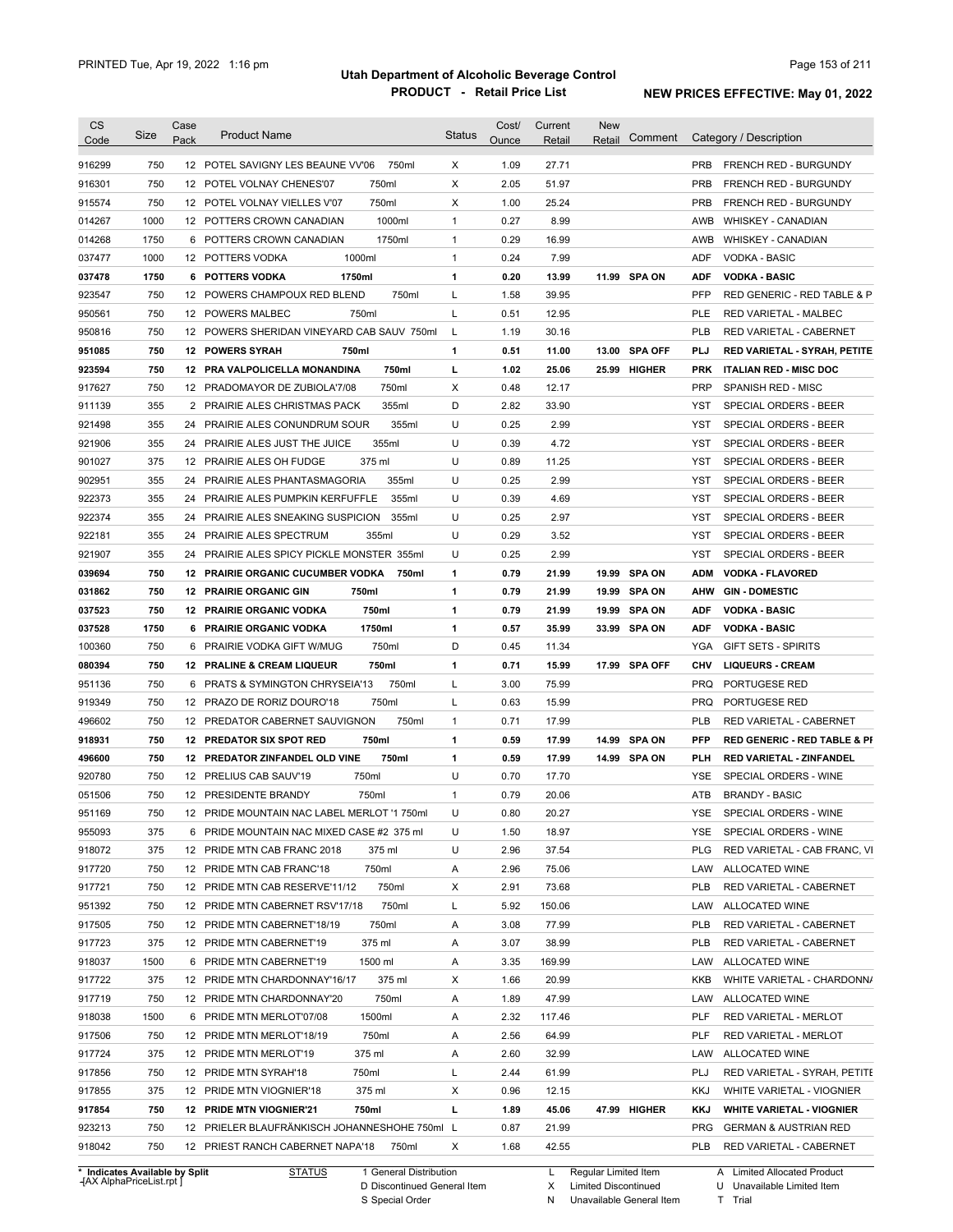| <b>CS</b><br>Code              | Size | Case<br>Pack | <b>Product Name</b>                          | <b>Status</b>  | Cost/<br><b>Ounce</b> | Current<br>Retail | <b>New</b><br>Comment<br>Retail | Category / Description                           |
|--------------------------------|------|--------------|----------------------------------------------|----------------|-----------------------|-------------------|---------------------------------|--------------------------------------------------|
| 918044                         | 750  |              | 12 PRIEST RANCH PETITE SIRAH NAPA'9 750ml    | Χ              | 1.56                  | 39.51             |                                 | PLJ<br>RED VARIETAL - SYRAH, PETITE              |
| 918043                         | 750  |              | 12 PRIEST RANCH SAUV BL NAPA'19<br>750ml     | Г              | 0.64                  | 16.27             |                                 | <b>KKD</b><br>WHITE VARIETAL - SAUVIGNON         |
| 947185                         | 750  |              | 750ml<br>12 PRIEUR BRUNET MEURSAULT 2011     | х              | 1.92                  | 48.68             |                                 | SPECIAL ORDERS - WINE<br>YSE                     |
| 947389                         | 750  |              | 750ml<br>12 PRIEUR BRUNET SANTENAY 1ER CRU   | U              | 1.65                  | 41.96             |                                 | YSE<br>SPECIAL ORDERS - WINE                     |
| 496840                         | 750  |              | 12 PRIMARIUS PINOT NOIR<br>750ml             | $\mathbf{1}$   | 0.67                  | 16.99             |                                 | PLR<br>RED VARIETAL - PINOT NOIR                 |
| 918359                         | 500  |              | 500ml<br>20 PRIMATOR HEFE WEIZEN             | х              | 0.09                  | 1.54              |                                 | <b>TCE</b><br>BEER - WHEAT & HEFEWEIZEN          |
| 989328                         | 330  |              | 330ml<br>24 PRIMATOR MAIBOCK                 | X              | 0.13                  | 1.41              |                                 | TVJ<br><b>IMPORTED BEER - CZECH REPL</b>         |
| 913454                         | 750  |              | 750ml<br>12 PRIMO ESTATE LA BIONDINA'08      | х              | 0.56                  | 14.26             |                                 | KRT<br><b>AUSTRALIAN WHITE</b>                   |
| 912719                         | 750  |              | 750ml<br>12 PRIMO ESTATE THE ROGUE'08        | х              | 0.91                  | 23.12             |                                 | <b>PRY</b><br><b>AUSTRALIAN RED</b>              |
| 377405                         | 1500 |              | 1500ml<br>6 PRINCIPATO BIANCO                | х              | 0.22                  | 11.11             |                                 | YSE<br>SPECIAL ORDERS - WINE                     |
| 377485                         | 1500 |              | 6 PRINCIPATO ROSATO 2011<br>1500ml           | X              | 0.24                  | 12.24             |                                 | YSE<br>SPECIAL ORDERS - WINE                     |
| 365900                         | 750  |              | 750ml<br>12 PRINCIPESSA GAVI'17/18           | X              | 0.30                  | 7.56              |                                 | KRL<br><b>ITALIAN WHITE - MISC DOC</b>           |
| 909906                         | 750  |              | 750ml<br>6 PRINCIPESSA PERLANTE              | X              | 0.70                  | 17.76             |                                 | YSE<br>SPECIAL ORDERS - WINE                     |
| 948620                         | 750  |              | 12 PRINCIPIANO FERD BAROLO SRRL'17 750ml     | L              | 1.73                  | 44.04             | 43.99 LOWER                     | <b>PRJ</b><br><b>ITALIAN RED - PIEDMONT</b>      |
| 204070                         | 375  |              | 375ml<br>4 PRISONER HOLIDAY GIFT PACK        | D              | 3.62                  | 45.90             |                                 | YGE<br>GIFT SETS - WINES                         |
| 950386                         | 750  |              | 12 PRODUTTORI BARBARESCO ASILI'16<br>750ml   | L              | 2.84                  | 71.91             |                                 | <b>PRJ</b><br><b>ITALIAN RED - PIEDMONT</b>      |
| 947564                         | 750  |              | 12 PRODUTTORI BARBARESCO MNCAGOTA'16 750ml L |                | 2.84                  | 71.91             |                                 | <b>PRJ</b><br><b>ITALIAN RED - PIEDMONT</b>      |
| 919907                         | 750  |              | 12 PRODUTTORI BARBARESCO MNTEFICO'16 750ml   | L              | 2.84                  | 71.91             |                                 | <b>PRJ</b><br><b>ITALIAN RED - PIEDMONT</b>      |
| 907879                         | 750  |              | 12 PRODUTTORI BARBARESCO MONTSTE '16 750ml   | L              | 2.84                  | 71.91             |                                 | <b>PRJ</b><br><b>ITALIAN RED - PIEDMONT</b>      |
| 908349                         | 750  |              | 12 PRODUTTORI BARBARESCO OVELLO'16 750ml     | L              | 2.84                  | 71.91             |                                 | <b>PRJ</b><br><b>ITALIAN RED - PIEDMONT</b>      |
| 953542                         | 750  |              | 750ml<br>12 PRODUTTORI BARBARESCO PAJE'15    | U              | 2.45                  | 62.12             |                                 | <b>PRE</b><br>FRENCH RED - MISC AOC              |
| 948060                         | 750  |              | 750ml<br>12 PRODUTTORI BARBARESCO PORA'16    | L              | 2.84                  | 71.91             |                                 | <b>PRJ</b><br><b>ITALIAN RED - PIEDMONT</b>      |
| 917104                         | 750  |              | 12 PRODUTTORI BARBARESCO RABAJA'16<br>750ml  | L              | 2.84                  | 71.91             |                                 | <b>PRJ</b><br><b>ITALIAN RED - PIEDMONT</b>      |
| 908350                         | 750  |              | 12 PRODUTTORI BARBARESCO RIO SRDO'16 750ml   | L              | 2.84                  | 71.91             |                                 | <b>PRJ</b><br><b>ITALIAN RED - PIEDMONT</b>      |
| 916611                         | 3000 |              | 3000ml<br>1 PRODUTTORI DEL BARBARESCO'06     | U              | 2.01                  | 203.55            |                                 | <b>PRJ</b><br><b>ITALIAN RED - PIEDMONT</b>      |
| 913680                         | 750  |              | 12 PRODUTTORI DEL BARBARESCO'16<br>750ml     | X              | 1.86                  | 47.08             |                                 | <b>PRJ</b><br><b>ITALIAN RED - PIEDMONT</b>      |
| 907025                         | 750  |              | 12 PRODUTTORI NEBBIOLO LANGHE'20<br>750ml    | Г              | 1.06                  | 26.99             |                                 | <b>PRJ</b><br><b>ITALIAN RED - PIEDMONT</b>      |
| 496870                         | 750  |              | 12 PROJECT PASO CABERNET SAUVIGNON 750ml     | D              | 0.32                  | 8.08              |                                 | <b>PLB</b><br>RED VARIETAL - CABERNET            |
| 918665                         | 650  |              | 12 PROPER BREWING CZECH PILSNER<br>650 ml    | х              | 0.23                  | 4.99              |                                 | THE<br><b>LAGER - PILSENER</b>                   |
| 950370                         | 650  |              | 650ml<br>12 PROPER BREWING FAULTLINE IPA     | U              | 0.32                  | 6.99              |                                 | <b>TNC</b><br>ALE - PALE                         |
| 951452                         | 650  |              | 650 ml<br>12 PROPER BREWING GRUIT ALE        | X              | 0.36                  | 7.99              |                                 | <b>TCP</b><br><b>BEER - FRUIT &amp; FLAVORED</b> |
| 900147                         | 473  | 24           | PROPER BREWING HOP VS HOP IPA<br>473ml       | U              | 0.27                  | 4.25              |                                 | <b>TNF</b><br>ALE - BITTER & ESB                 |
| 900128                         | 473  |              | 24 PROPER BREWING HOPOTHETICAL IPA 473 ml    | $\mathbf{1}$   | 0.25                  | 4.00              |                                 | <b>TNU</b><br>ALE - MISC & SEASONAL              |
| 950368                         | 650  |              | 650ml<br>12 PROPER BREWING INSTIGATOR        | U              | 0.23                  | 4.99              |                                 | ALE - MISC & SEASONAL<br>TNU                     |
| 900125                         | 473  |              | 24 PROPER BREWING LEI EFFECT GOSE 473ml      | $\mathbf{1}$   | 0.25                  | 4.00              |                                 | TNU<br>ALE - MISC & SEASONAL                     |
| 918839                         | 650  |              | 12 PROPER BREWING LEI EFFECT GOSE AL 650 ml  |                | 0.27                  | 5.99              |                                 | TNU<br>ALE - MISC & SEASONAL                     |
| 900126                         | 473  |              | 24 PROPER BREWING REVENGE DOUBLE IPA 473ml   | $\mathbf{1}$   | 0.22                  | 3.50              |                                 | <b>TNF</b><br>ALE - BITTER & ESB                 |
| 918840                         | 650  |              | 12 PROPER BREWING REVENGE DOUBLE IPA 650 ml  | X              | 0.30                  | 6.59              |                                 | <b>TNF</b><br>ALE - BITTER & ESB                 |
| 900127                         | 473  |              | 24 PROPER CZECH YOUR HEAD PILSNER<br>473ml   | $\mathbf{1}$   | 0.22                  | 3.55              |                                 | THE<br>LAGER - PILSENER                          |
| 015830                         | 750  |              | 12 PROPER NO TWELVE IRISH WHISKEY<br>750ml   | 1              | 1.18                  | 29.99             |                                 | AWN<br><b>WHISKEY - IRISH</b>                    |
| 015832                         | 1750 |              | 6 PROPER NO. TWELVE<br>1750ml                | $\mathbf{1}$   | 1.01                  | 59.99             |                                 | AWN<br><b>WHISKEY - IRISH</b>                    |
| 950209                         | 355  |              | 24 PROST BREWING SEASONAL<br>355 ml          | D              | 0.18                  | 2.11              |                                 | TNU<br>ALE - MISC & SEASONAL                     |
| 950206                         | 355  |              | 24 PROST BREWING WEISSBIER<br>355ml          | D              | 0.18                  | 2.11              |                                 | <b>TCE</b><br>BEER - WHEAT & HEFEWEIZEN          |
| 922310                         | 750  |              | 6 PROTECT REVENUE PUMPKIN PIE WHISKEY750ml   | D              | 0.40                  | 10.26             |                                 | YGA<br><b>GIFT SETS - SPIRITS</b>                |
| 086523                         | 750  |              | 6 PROTECT THE REVENUE COCOA WHISKEY 750ml    | $\overline{1}$ | 0.79                  | 19.99             |                                 | AWT<br><b>WHISKEY - FLAVORED</b>                 |
| 921695                         | 750  |              | 12 PROTECT THE REVENUE DARK RUM<br>750ml     | $\mathbf{1}$   | 0.59                  | 14.99             |                                 | <b>ALP</b><br>RUM - SPICED AND FLAVORED          |
| 912545                         | 750  |              | 12 PROVENANCE CABERNET NAPA'17<br>750ml      | Г              | 1.77                  | 44.99             |                                 | PLB<br>RED VARIETAL - CABERNET                   |
| 604320                         | 750  |              | 750ml<br>12 PROVENANCE SAUV BLANC'20         | L              | 0.79                  | 19.98             |                                 | KKD<br>WHITE VARIETAL - SAUVIGNON                |
| 422420                         | 750  |              | 12 PROXIMO RIOJA MARQUES DE RISCA<br>750ml   | D              | 0.35                  | 8.99              |                                 | <b>PRN</b><br>SPANISH RED - RIOJA                |
| 900036                         | 750  |              | 750ml<br>12 PRUDHON ST AUBIN BLANC PERRIERE  | U              | 2.01                  | 50.90             |                                 | SPECIAL ORDERS - WINE<br>YSE                     |
| 913323                         | 750  |              | 12 PRUNIER LIQUEUR D'ORANGE COGNA<br>750ml   | U              | 1.04                  | 26.38             |                                 | CHB<br>LIQUEURS - TRIPLE SEC & ORA               |
| 986464                         | 750  |              | 750ml<br>12 PRUNOTTO FIULOT BARBERA'18       | U              | 0.40                  | 10.06             |                                 | PLP<br>RED VARIETAL - BARBERA                    |
| 912994                         | 750  |              | 750ml<br>6 PRUNOTTO FIULOT BARBERA'19        | L              | 0.67                  | 16.99             |                                 | PRJ<br><b>ITALIAN RED - PIEDMONT</b>             |
| 920522                         | 750  |              | 12 PSI RIBERA DEL DUERO'19<br>750ml          | г              | 1.30                  | 33.06             | 32.99 LOWER                     | <b>PRP</b><br><b>SPANISH RED - MISC</b>          |
| * Indicates Available by Split |      |              | <b>STATUS</b><br>1 General Distribution      |                |                       | L.                | Regular Limited Item            | A Limited Allocated Product                      |

**Case** [AX AlphaPriceList.rpt ]

D Discontinued General Item S Special Order

N Unavailable General Item

U Unavailable Limited Item

X Limited Discontinued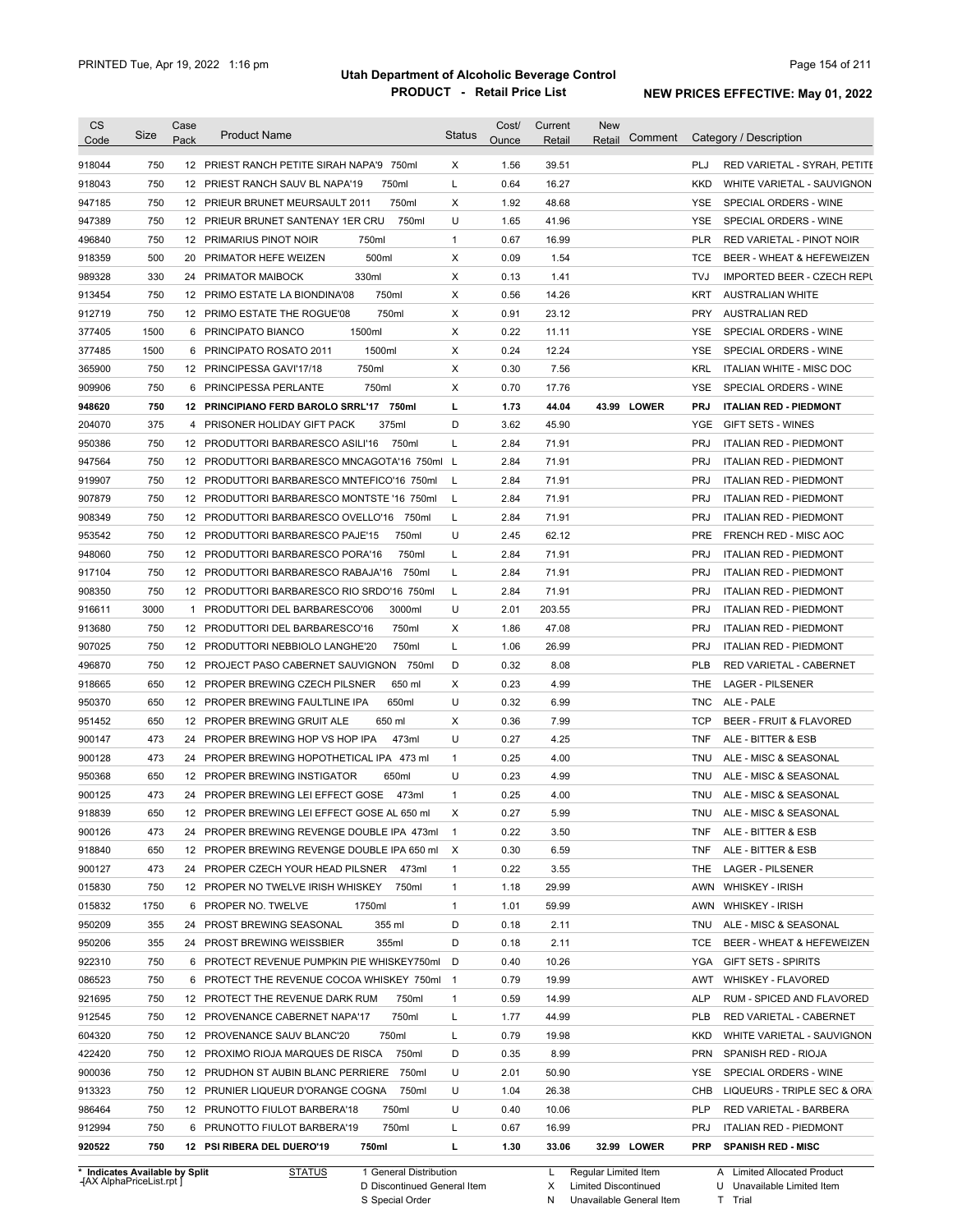| <b>CS</b><br>Code              | Size | Case<br>Pack | <b>Product Name</b>                                          | <b>Status</b> | Cost/<br>Ounce | Current<br>Retail | New<br>Retail        | Comment       |                          | Category / Description                 |
|--------------------------------|------|--------------|--------------------------------------------------------------|---------------|----------------|-------------------|----------------------|---------------|--------------------------|----------------------------------------|
| 918537                         | 750  |              | 12 PUERTA VIEJA CRIANZA'15/16<br>750ml                       | L             | 0.63           | 16.06             |                      |               | <b>PRP</b>               | SPANISH RED - MISC                     |
| 902685                         | 750  |              | 12 PULENTA EST WINERY ROSE SIL VOUS 750ml                    | X             | 0.57           | 14.39             |                      |               | YSE                      | SPECIAL ORDERS - WINE                  |
| 422526                         | 750  |              | 12 PUNTO FINAL MALBEC<br>750ml                               | U             | 0.67           | 16.99             |                      |               | YSE                      | SPECIAL ORDERS - WINE                  |
| 900310                         | 750  |              | 6 PURE KENTUCKY XO SMALL BATCH BOURBO750ml U                 |               | 1.82           | 46.15             |                      |               | YSA                      | SPECIAL ORDERS - SPIRITS               |
| 946931                         | 750  |              | 12 PURPLE COWBOY TENACIOUS RED<br>750ml                      | Х             | 0.43           | 10.87             |                      |               | <b>YSE</b>               | SPECIAL ORDERS - WINE                  |
| 044245                         | 750  |              | 6 PUSSERS RUM ORIGINAL BLUE LABEL 750ml                      | U             | 0.99           | 25.13             |                      |               | YSA                      | SPECIAL ORDERS - SPIRITS               |
| 917478                         | 750  |              | 12 PUYDEVAL LANGUEDOC'15/16<br>750ml                         | X             | 0.32           | 8.18              |                      |               | <b>PRE</b>               | FRENCH RED - MISC AOC                  |
| 989128                         | 355  | 24           | PYRAMID APRICOT ALE<br>355ml                                 | 1             | 0.17           | 1.99              |                      |               | <b>TCP</b>               | BEER - FRUIT & FLAVORED                |
| 989977                         | 355  | 24           | 355ml<br>PYRAMID HEFEWEIZEN                                  | $\mathbf{1}$  | 0.17           | 1.99              |                      |               | <b>TCE</b>               | BEER - WHEAT & HEFEWEIZEN              |
| 989034                         | 355  | 24           | 355ml<br>PYRAMID THUNDERHEAD IPA                             | U             | 0.16           | 1.88              |                      |               | <b>TNF</b>               | ALE - BITTER & ESB                     |
| 042753                         | 750  | 6            | <b>PYRAT RUM XO RESERVE</b><br>750ml                         | 1             | 0.99           | 25.13             |                      | 24.99 LOWER   | ALU                      | <b>RUM - MISC</b>                      |
| 097662                         | 375  | 12           | 375 ml<br>QUADY ELYSIUM '15/16                               | X             | 0.68           | 8.56              |                      |               | <b>EVV</b>               | LATE HARVEST - RED MISC                |
| 940404                         | 750  |              | 750ml<br>12 QUADY ELYSIUM'19                                 | Г             | 1.01           | 25.64             |                      |               | <b>EVV</b>               | LATE HARVEST - RED MISC                |
| 097672                         | 375  | 12           | QUADY ESSENSIA'15/16<br>375 ml                               | X             | 0.68           | 8.56              |                      |               | <b>EVF</b>               | LATE HARVEST - MUSCAT                  |
| 093519                         | 750  |              | 12 QUADY ESSENSIA'18<br>750ml                                | Г             | 1.01           | 25.64             |                      |               | <b>EVF</b>               | LATE HARVEST - MUSCAT                  |
| 913400                         | 750  |              | 750ml<br>12 QUADY RED ELECTRA'21                             | L             | 0.49           | 12.32             |                      |               | <b>EVV</b>               | LATE HARVEST - RED MISC                |
| 910764                         | 750  | 12           | 750ml<br>QUADY VYA VERMOUTH SWEET                            | X             | 0.47           | 12.02             |                      |               | <b>EDP</b>               | <b>VERMOUTH - SWEET</b>                |
| 913399                         | 750  |              | 750ml<br>12 QUADY WHITE ELECTRA'18/19                        | Г             | 0.52           | 13.10             |                      |               | <b>EVU</b>               | LATE HARVEST - WHITE MISC              |
| 953126                         | 750  |              | 750ml<br>6 QUARTA GENERAZIONE AGLIANICO                      | Г             | 1.36           | 34.50             |                      |               | <b>PRK</b>               | ITALIAN RED - MISC DOC                 |
| 921219                         | 750  |              | 12 QUEEN OF THE SIERRAS ROSE'19/20<br>750ml                  | U             | 0.63           | 16.04             |                      |               | MPW                      | ROSE WINE - DOMESTIC                   |
| 951690                         | 750  |              | 12 QUERCE SECONDA CHIANTI CLASS'15/17 750ml                  | г             | 0.63           | 15.04             | 15.99                | <b>HIGHER</b> | <b>PRH</b>               | <b>ITALIAN RED - CHIANTI</b>           |
| 915664                         | 750  |              | 750ml<br><b>12 QUERCETO CHIANTI</b>                          | 1             | 0.48           | 10.99             | 12.29                | <b>HIGHER</b> | <b>PRH</b>               | <b>ITALIAN RED - CHIANTI</b>           |
| 901395                         | 1500 | 6            | 1500ml<br>QUERCETO CHIANTI                                   | X             | 0.21           | 10.78             |                      |               | <b>PRH</b>               | <b>ITALIAN RED - CHIANTI</b>           |
| 914098                         | 750  | 12           | <b>QUERCETO CHIANTI RESERVA'17</b><br>750ml                  | г             | 0.96           | 23.99             |                      | 24.29 HIGHER  | <b>PRH</b>               | <b>ITALIAN RED - CHIANTI</b>           |
|                                | 750  |              | 750ml                                                        | X             | 1.28           |                   |                      |               |                          |                                        |
| 915769                         | 750  | 12           | QUERCIABELLA CHIANTI CLASS'08<br>750ml                       | U             |                | 32.48             |                      |               | <b>PRH</b><br><b>YSE</b> | <b>ITALIAN RED - CHIANTI</b>           |
| 948367                         | 750  |              | 12 QUERCIABELLA TURPINO<br>12 QUEUEDO CLAUDIA'S DOURP RSV'11 |               | 2.17           | 55.09<br>9.28     |                      |               | <b>PRQ</b>               | SPECIAL ORDERS - WINE<br>PORTUGESE RED |
| 918468                         |      |              | 750ml                                                        | х             | 0.37           |                   |                      |               |                          |                                        |
| 946953                         | 750  |              | 12 QUEVEDO WHITE PORT<br>750ml                               | Г             | 0.59           | 14.99             |                      |               | ESU                      | PORT - MISC                            |
| 015888                         | 750  | 6            | QUIET MAN 8YR SINGLE IRISH WHISKEY 750ml                     | D             | 0.85           | 21.60             |                      |               | AWN                      | <b>WHISKEY - IRISH</b>                 |
| 015890                         | 750  | 6            | QUIET MAN TRADITIONAL IRISH WHSKY 750ml                      | $\mathbf{1}$  | 1.18           | 29.99             |                      |               | AWN                      | <b>WHISKEY - IRISH</b>                 |
| 912574                         | 750  | 6            | 750ml<br>QUILCEDA CRK CABERNET'17                            | U             | 8.17           | 207.09            |                      |               | <b>PLB</b>               | RED VARIETAL - CABERNET                |
| 918332                         | 750  | 12           | 750ml<br>QUILCEDA CRK RED CLMBIA'17                          | U             | 2.96           | 75.06             |                      |               | <b>PLD</b>               | <b>RED VARIETAL - MERITAGE</b>         |
| 906681                         | 355  | 24           | <b>QUILMES BEER</b><br>355ml                                 | U             | 0.19           | 2.29              |                      |               | YST                      | SPECIAL ORDERS - BEER                  |
| 497368                         | 750  |              | 12 QUILT FABRIC OF THE LAND RED<br>750ml                     | Г             | 1.26           | 32.06             |                      |               | PFP                      | RED GENERIC - RED TABLE & P            |
| 497364                         | 750  |              | 12 QUILT NAPA CABERNET SAUVIGNON<br>750ml                    | г             | 1.77           | 45.05             |                      | 44.99 LOWER   | <b>PLB</b>               | <b>RED VARIETAL - CABERNET</b>         |
| 910865                         | 750  | 6            | QUINTA DO VESUVIO VINTAGE'15<br>750ml                        | х             | 1.60           | 40.50             |                      |               | <b>ESR</b>               | PORT - VINTAGE & QUINTA                |
| 917969                         | 750  |              | 12 QUINTA DA BOA ESPERANCA RED BLND'1 750ml                  | L             | 0.59           | 14.99             |                      |               | <b>PRQ</b>               | PORTUGESE RED                          |
| 902980                         | 750  |              | 12 QUINTA DA BOA ESPERANCA WHITE BLEND750ml                  | L             | 0.59           | 14.99             |                      |               | KRO                      | PORTUGESE WHITE                        |
| 923491                         | 750  |              | 6 QUINTA DA CORTE LBV PORT<br>750ml                          | L             | 2.14           | 54.33             |                      |               | ESN                      | PORT - LATE BOTTLED                    |
| 955188                         | 750  |              | 750ml<br>12 QUINTA DE VALE PIOS DOURO'16/17                  | L             | 0.59           | 15.06             |                      |               | KRO                      | PORTUGESE WHITE                        |
| 914974                         | 750  |              | 12 QUINTA DO CRASTO DOURO'16/17<br>750ml                     | Г             | 0.77           | 19.53             |                      |               | <b>PRQ</b>               | PORTUGESE RED                          |
| 915108                         | 750  |              | 12 QUINTA DO CRASTO RESERVA'15/16<br>750ml                   | х             | 1.82           | 46.24             |                      |               | <b>PRQ</b>               | PORTUGESE RED                          |
| 948004                         | 750  |              | 750ml<br>12 QUINTA DO ROMEU RESERVA'11/12                    | х             | 0.39           | 9.84              |                      |               | <b>PRQ</b>               | PORTUGESE RED                          |
| 947904                         | 750  |              | 12 QUINTA DO ROMEU TINTO<br>750ml                            | L             | 0.55           | 14.04             |                      | 13.99 LOWER   | <b>PRP</b>               | <b>SPANISH RED - MISC</b>              |
| 090028                         | 750  |              | 3 QUINTA DO VESUVIO CAPELA' VNT PORT 750ml                   | Α             | 7.10           | 179.99            |                      |               | LAS                      | <b>ALLOCATED SPIRIT</b>                |
| 917412                         | 750  |              | 12 QUINTA GOMARIZ ALVARINHO'15/16<br>750ml                   | х             | 0.32           | 8.09              |                      |               | KRO                      | PORTUGESE WHITE                        |
| 917413                         | 750  |              | 750ml<br>12 QUINTA GOMARIZ ESPADEIRO'18/19                   | х             | 0.26           | 6.48              |                      |               | MPU                      | <b>ROSE WINE - MISC</b>                |
| 917617                         | 750  |              | 12 QUINTA GOMARIZ LOUREIRO'19/20<br>750ml                    | L             | 0.55           | 13.99             |                      |               | KRO                      | PORTUGESE WHITE                        |
| 917044                         | 750  |              | 750ml<br>12 QUINTA NOVAL CEDRO DO NOVAL'15                   | х             | 0.47           | 11.88             |                      |               | <b>PRQ</b>               | PORTUGESE RED                          |
| 940537                         | 750  |              | 750ml<br>6 QUINTA NOVAL VINTAGE'07/11                        | х             | 4.15           | 105.29            |                      |               | ESR                      | PORT - VINTAGE & QUINTA                |
| 915890                         | 750  |              | 750ml<br>6 QUINTA NOVAL VINTAGE'16                           | Х             | 2.66           | 67.36             |                      |               | ESR                      | PORT - VINTAGE & QUINTA                |
| 917671                         | 750  |              | 750ml<br>6 QUINTA ROMANERIA PORTO'04                         | U             | 1.00           | 25.30             |                      |               | ESR                      | PORT - VINTAGE & QUINTA                |
| 914623                         | 750  |              | 750ml<br>12 QUINTA ROMANERIA VINTAGE'07                      | х             | 2.32           | 58.72             |                      |               | ESR                      | PORT - VINTAGE & QUINTA                |
| 910078                         | 750  |              | 6 QUINTA VESUVIO VINTAGE'8/10<br>750ml                       | X             | 2.39           | 60.63             |                      |               | ESR                      | PORT - VINTAGE & QUINTA                |
| * Indicates Available by Split |      |              | 1 General Distribution<br><b>STATUS</b>                      |               |                | L                 | Regular Limited Item |               |                          | A Limited Allocated Product            |

**Case** [AX AlphaPriceList.rpt ]

D Discontinued General Item

S Special Order

X Limited Discontinued

N Unavailable General Item

U Unavailable Limited Item T Trial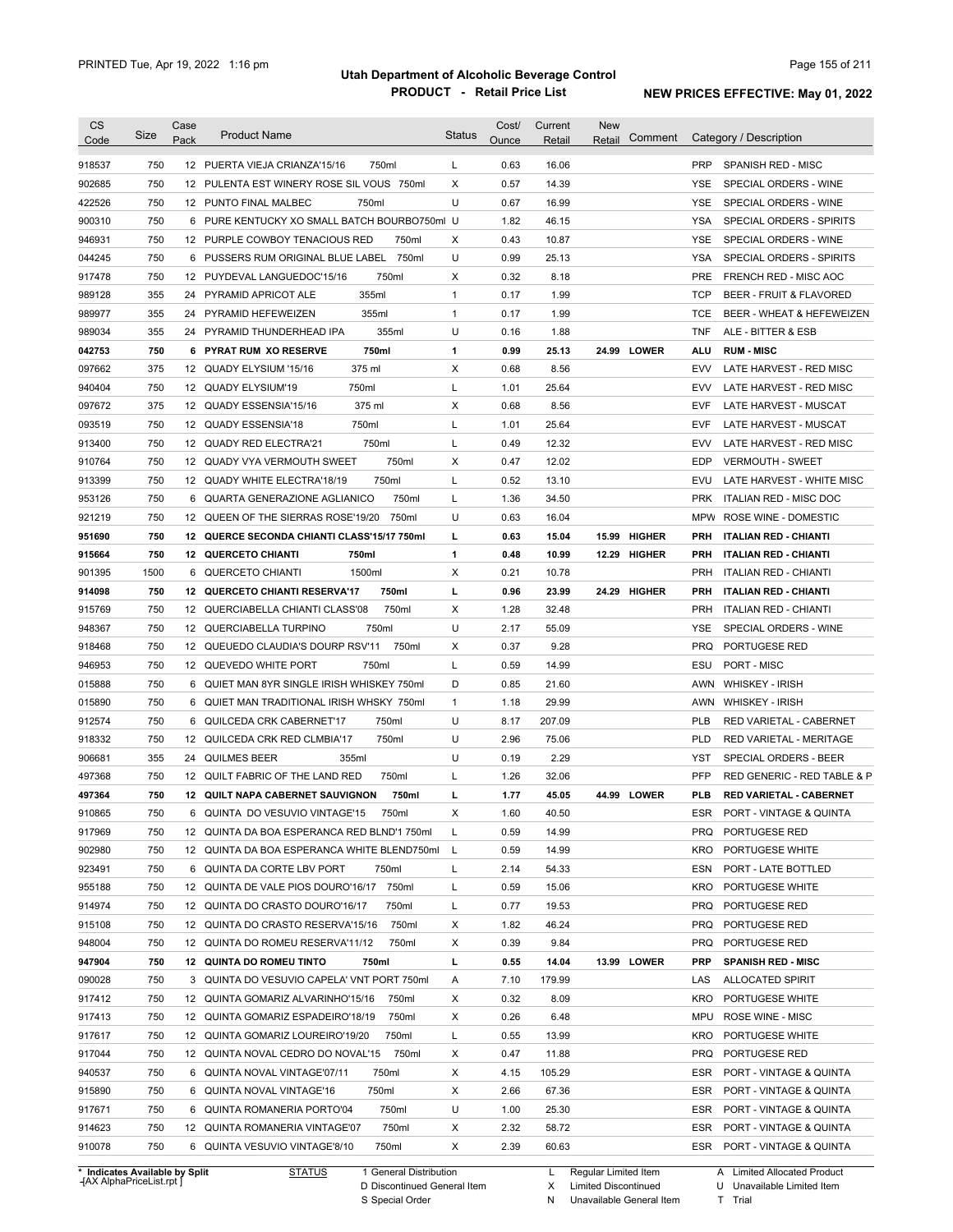| <b>CS</b><br>Code              | Size | Case<br>Pack | <b>Product Name</b>                          | <b>Status</b> | Cost/<br>Ounce | Current<br>Retail | <b>New</b><br>Retail | Comment        |            | Category / Description             |
|--------------------------------|------|--------------|----------------------------------------------|---------------|----------------|-------------------|----------------------|----------------|------------|------------------------------------|
|                                | 750  |              | 6 QUINTARELLI ALZERO CABERNET 2008 750ml     | U             | 18.76          | 475.83            |                      |                | <b>YSE</b> | SPECIAL ORDERS - WINE              |
| 955032                         |      |              |                                              |               |                |                   |                      |                |            |                                    |
| 915630                         | 750  | 6            | 750ml<br>QUINTESSA'12/13                     | X             | 7.34           | 186.09            |                      |                | <b>PLD</b> | RED VARIETAL - MERITAGE            |
| 918841                         | 750  | 6            | 750ml<br>QUINTESSA'16/18                     | Г             | 8.28           | 209.99            |                      |                | <b>PLD</b> | RED VARIETAL - MERITAGE            |
| 914660                         | 750  | 6            | 750ml<br>QUPE CHARD-ROUSS BLOCK'14           | X             | 1.52           | 38.54             |                      |                | KKB        | WHITE VARIETAL - CHARDONN/         |
| 977372                         | 750  |              | 750ml<br>12 QUPE LOS OLIVOS CUVEE'16         | X             | 0.60           | 15.27             |                      |                | PLJ        | RED VARIETAL - SYRAH, PETITE       |
| 914265                         | 750  |              | 750ml<br>12 QUPE MARSANNE'16/18              | X             | 0.92           | 23.45             |                      |                | KKK        | WHITE VARIETAL - MARSANNE          |
| 912556                         | 750  |              | 750ml<br>12 QUPE SYRAH BIEN NACIDO CUV'16    | Х             | 0.80           | 20.38             |                      |                | <b>KFP</b> | WHITE GENERIC - TABLE & PRC        |
| 977377                         | 750  |              | 12 QUPE SYRAH BIEN NACIDO'11<br>750ml        | Χ             | 0.64           | 16.25             |                      |                | PLJ        | RED VARIETAL - SYRAH, PETITE       |
| 977374                         | 750  |              | 750ml<br>12 QUPE SYRAH CC'17/18              | L             | 0.85           | 21.44             |                      |                | <b>PLJ</b> | RED VARIETAL - SYRAH, PETITE       |
| 910220                         | 750  | 6            | 750ml<br>QUPE SYRAH HILLSIDE EST'14/15       | Х             | 1.60           | 40.52             |                      |                | <b>PLJ</b> | RED VARIETAL - SYRAH, PETITE       |
| 915789                         | 750  |              | 750ml<br>12 QUPE VIOGNIER IBARRA'06          | Χ             | 1.19           | 30.24             |                      |                | KKJ        | WHITE VARIETAL - VIOGNIER          |
| 498044                         | 750  |              | 12 R MONDAVI CAB BRBN BRL AGE PRVT SE 750ml  | $\mathbf{1}$  | 0.48           | 15.06             |                      | 12.06 SPA ON   | <b>PLB</b> | <b>RED VARIETAL - CABERNET</b>     |
| 498005                         | 750  |              | 12 R MONDAVI CABERNET NAPA'15/16<br>750ml    | L             | 1.78           | 45.06             |                      |                | <b>PLB</b> | RED VARIETAL - CABERNET            |
| 498060                         | 750  |              | 6 R MONDAVI CABERNET OAKVILLE'15/16 750ml    | X             | 2.37           | 60.13             |                      |                | <b>PLB</b> | RED VARIETAL - CABERNET            |
| 498027                         | 750  |              | 12 R MONDAVI CABERNET PRVT SEL<br>750ml      | 1             | 0.44           | 13.06             |                      | 11.06 SPA ON   | <b>PLB</b> | <b>RED VARIETAL - CABERNET</b>     |
| 498065                         | 750  |              | 750ml<br>6 R MONDAVI CABERNET RES'13/16      | Χ             | 3.41           | 86.37             |                      |                | <b>PLB</b> | RED VARIETAL - CABERNET            |
| 607465                         | 750  |              | 750ml<br>12 R MONDAVI CHARDONNAY NAPA        | 1             | 1.26           | 35.06             |                      | 32.06 SPA ON   | KKB        | <b>WHITE VARIETAL - CHARDONNA</b>  |
| 606450                         | 750  |              | 12 R MONDAVI CHARDONNAY PRVT SEL<br>750ml    | $\mathbf{1}$  | 0.51           | 13.06             |                      |                | KKB        | WHITE VARIETAL - CHARDONN/         |
| 909731                         | 750  | 6            | 750ml<br>R MONDAVI FUME BL RES 09            | Х             | 1.60           | 40.58             |                      |                | YSE        | SPECIAL ORDERS - WINE              |
| 606565                         | 750  |              | 12 R MONDAVI FUME BLANC NAPA'17/18<br>750ml  | X             | 0.43           | 10.84             |                      |                | <b>KKD</b> | WHITE VARIETAL - SAUVIGNON         |
| 498033                         | 750  |              | 750ml<br>12 R MONDAVI MERLOT PRVT SEL        | $\mathbf{1}$  | 0.51           | 13.06             |                      |                | <b>PLF</b> | RED VARIETAL - MERLOT              |
| 912293                         | 375  |              | 12 R MONDAVI MOSCATO D'ORO'14/15<br>375 ml   | Х             | 1.35           | 17.17             |                      |                | KKT        | WHITE VARIETAL - MUSCAT & M        |
| 606472                         | 750  |              | 12 R MONDAVI PINOT GRIGIO PRVT SEL<br>750ml  | 1             | 0.44           | 13.06             |                      | 11.06 SPA ON   | KKH        | <b>WHITE VARIETAL - PINOT GRIS</b> |
| 498520                         | 750  |              | 12 R MONDAVI PINOT NOIR NAPA'17/18<br>750ml  | U             | 0.99           | 25.06             |                      |                | <b>PLR</b> | RED VARIETAL - PINOT NOIR          |
| 498040                         | 750  |              | 12 R MONDAVI PINOT NOIR PRVT SEL<br>750ml    | 1             | 0.51           | 10.06             | 13.06                | <b>SPA OFF</b> | <b>PLR</b> | <b>RED VARIETAL - PINOT NOIR</b>   |
| 606476                         | 750  |              | 12 R MONDAVI SAUV BLANC PRVT SEL<br>750ml    | 1             | 0.51           | 10.06             |                      | 13.06 SPA OFF  | KKD        | <b>WHITE VARIETAL - SAUVIGNON</b>  |
| 916533                         | 750  |              | 12 R STEMMLER PINOT FERGUSON'07<br>750ml     | Χ             | 1.44           | 36.60             |                      |                | <b>PLR</b> | RED VARIETAL - PINOT NOIR          |
| 918131                         | 750  |              | 12 R STEMMLER PINOT NOIR CARN'11/12<br>750ml | Χ             | 1.20           | 30.39             |                      |                | <b>PLR</b> | RED VARIETAL - PINOT NOIR          |
|                                |      |              |                                              |               |                |                   |                      |                |            |                                    |
| 916534                         | 750  |              | 750ml<br>12 R STEMMLER PN WINSIDE '12        | X             | 1.20           | 30.39             |                      |                | <b>PLR</b> | RED VARIETAL - PINOT NOIR          |
| 917166                         | 750  |              | 750ml<br>12 R WINES SUXX SHIRAZ'07           | X             | 0.97           | 24.64             |                      |                | <b>PRY</b> | <b>AUSTRALIAN RED</b>              |
| 916334                         | 750  |              | 750ml<br>12 RAATS CHENIN ORIGINAL SA'19      | X             | 0.56           | 14.19             |                      |                | <b>KRQ</b> | SOUTH AFRICAN WHITE                |
| 918753                         | 750  |              | 6 RABBIT & GRASS BLANCO AGAVE SPIRIT 750ml   | $\mathbf{1}$  | 1.58           | 39.99             |                      |                | <b>APD</b> | <b>TEQUILA - SILVER</b>            |
| 953558                         | 750  |              | 6 RABBIT & GRASS REPOSADO AGAVE SPIR 750ml   | U             | 1.77           | 44.99             |                      |                | <b>APJ</b> | TEQUILA - REPOSADO & ANEJO         |
| 499915                         | 750  |              | 750ml<br>12 RABBLE PAO ROBLES ZIN            | 1             | 0.95           | 23.99             |                      |                | <b>PLH</b> | RED VARIETAL - ZINFANDEL           |
| 607906                         | 750  |              | 12 RAEBURN CHARDONNAY<br>750ml               | 1             | 0.71           | 19.99             |                      | 17.99 SPA ON   | KKB        | <b>WHITE VARIETAL - CHARDONNA</b>  |
| 498855                         | 750  |              | <b>12 RAEBURN PINOT NOIR</b><br>750ml        | 1             | 0.91           | 25.09             | 23.09                | <b>SPA ON</b>  | PLR        | <b>RED VARIETAL - PINOT NOIR</b>   |
| 950363                         | 750  |              | 6 RAEN PINOT NOIR SNMA RYL ST'18/19 750ml    | L             | 2.70           | 68.50             |                      |                | <b>PLR</b> | RED VARIETAL - PINOT NOIR          |
| 950365                         | 750  |              | 6 RAEN PN FORT ROSS SEAVIEW'18<br>750ml      | L             | 3.79           | 95.99             |                      |                | <b>PLR</b> | RED VARIETAL - PINOT NOIR          |
| 919893                         | 750  |              | 12 RAIMAT ALBARINO'17/20<br>750ml            | L             | 0.43           | 10.87             |                      |                | <b>KRN</b> | <b>SPANISH WHITE</b>               |
| 917786                         | 750  |              | 750ml<br>12 RAIMAT TEMPRANILLO'16/7          | L             | 0.43           | 10.87             |                      |                | <b>PRP</b> | SPANISH RED - MISC                 |
| 919140                         | 750  |              | 750ml<br>12 RAINBOWS END CABERNET SA'16/17   | L             | 1.06           | 24.99             |                      | 26.99 HIGHER   | <b>PRS</b> | <b>SOUTH AFRICAN RED</b>           |
| 917904                         | 750  |              | 6 RAMEY CAB SAUV ANNUM'14<br>750ml           | X             | 3.93           | 99.78             |                      |                | <b>PLB</b> | RED VARIETAL - CABERNET            |
| 915107                         | 750  |              | 750ml<br>6 RAMEY CABERNET LARKMEAD'06        | X             | 2.76           | 69.96             |                      |                | <b>PLB</b> | RED VARIETAL - CABERNET            |
| 916261                         | 750  |              | 750ml<br>12 RAMEY CABERNET NAPA'15/16        | L             | 2.55           | 64.76             |                      |                | <b>PLB</b> | RED VARIETAL - CABERNET            |
| 915485                         | 750  |              | 750ml<br>6 RAMEY CABERNET PEDREGAL'14        | Х             | 4.23           | 107.27            |                      |                | <b>PLB</b> | RED VARIETAL - CABERNET            |
| 914879                         | 750  |              | 750ml<br>12 RAMEY CHARD RITCHIE RR'19        | L             | 2.95           | 74.70             |                      |                | KKB        | WHITE VARIETAL - CHARDONN/         |
| 914762                         | 750  |              | 750ml<br>12 RAMEY CHARD SEAVIEW'18           | L             | 1.66           | 42.05             |                      |                | KKB        | WHITE VARIETAL - CHARDONN/         |
| 914764                         | 750  |              | 750ml<br>12 RAMEY CHARDONNAY HUDSON'10/11    | Х             | 1.31           | 33.31             |                      |                | KKB        | WHITE VARIETAL - CHARDONN/         |
| 914763                         | 750  |              | 12 RAMEY CHARDONNAY HYDE'15<br>750ml         | Х             | 1.38           | 35.09             |                      |                | KKB        | WHITE VARIETAL - CHARDONN/         |
| 914761                         | 750  |              | 750ml<br>12 RAMEY CHARDONNAY RRV'18/19       | L             | 1.66           | 42.02             |                      |                | KKB        | WHITE VARIETAL - CHARDONN/         |
| 914765                         | 750  |              | 12 RAMEY CLARET'17<br>750ml                  | L             | 1.66           | 42.02             |                      |                | <b>PLD</b> | RED VARIETAL - MERITAGE            |
| 916260                         | 750  |              | 12 RAMEY SYRAH SONOMA CST16/17<br>750ml      | Х             | 1.58           | 40.08             |                      |                | <b>PLJ</b> | RED VARIETAL - SYRAH, PETITE       |
| 923418                         | 750  |              | 12 RAMEY WINE CELLARS RUSSIAN RIVER PN750ml  | L             | 1.95           | 49.57             |                      |                | <b>PLN</b> | RED VARIETAL - MOURVEDRE           |
| 423052                         | 750  |              | 12 RAMON BILBAO RIOJA LTD ED'15<br>750ml     | L             | 0.85           | 21.62             |                      |                | <b>PRN</b> | SPANISH RED - RIOJA                |
| * Indicates Available by Split |      |              | 1 General Distribution<br><b>STATUS</b>      |               |                | L                 | Regular Limited Item |                |            | A Limited Allocated Product        |

**Case** [AX AlphaPriceList.rpt ]

D Discontinued General Item

S Special Order

X Limited Discontinued

N Unavailable General Item

U Unavailable Limited Item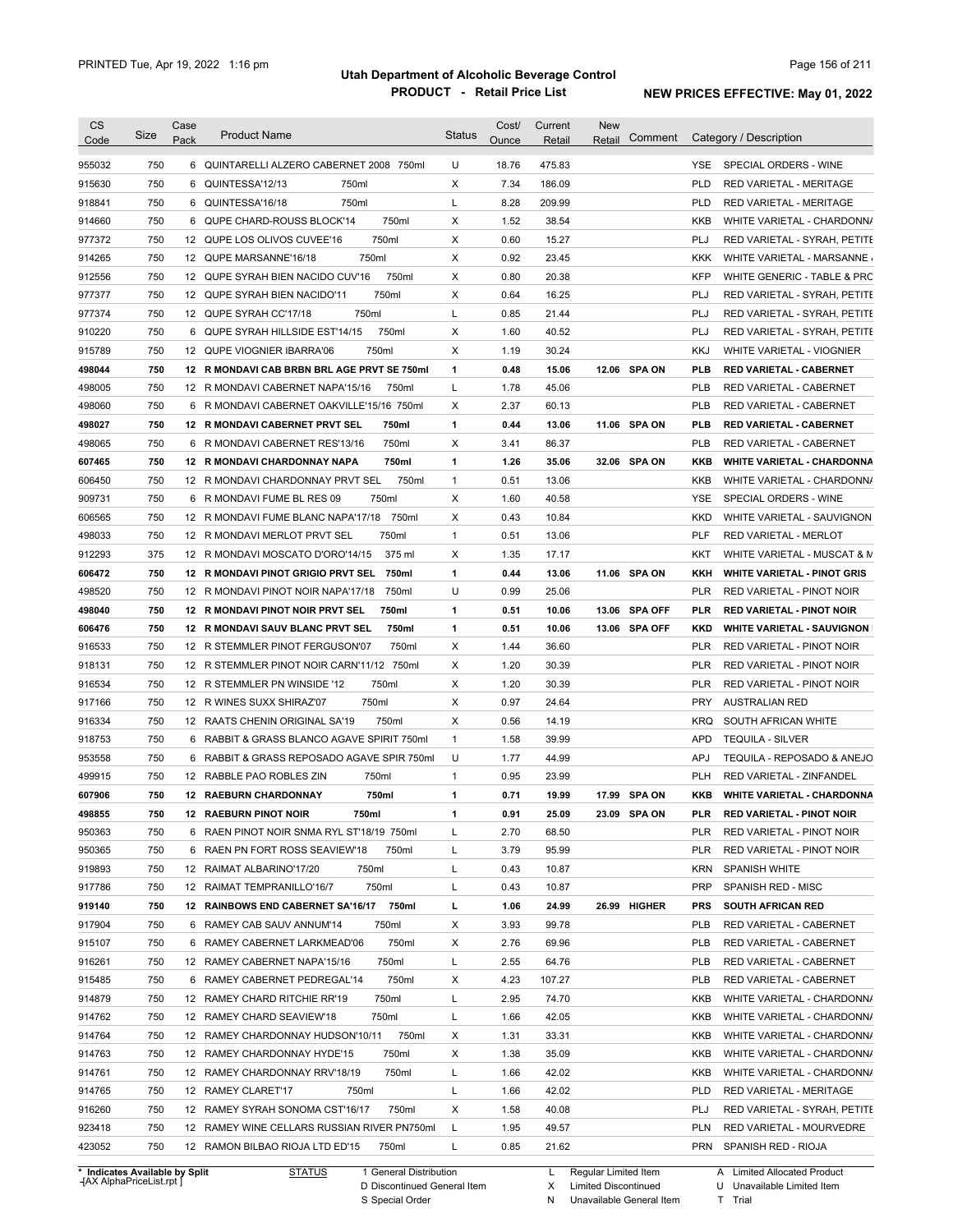| <b>CS</b><br>Code              | Size | Case<br>Pack | <b>Product Name</b>                         | <b>Status</b> | Cost/<br>Ounce | Current<br>Retail | <b>New</b><br>Comment<br>Retail |            | Category / Description                 |
|--------------------------------|------|--------------|---------------------------------------------|---------------|----------------|-------------------|---------------------------------|------------|----------------------------------------|
| 921607                         | 750  |              | 3 RAMONET BATARD MONTRACHET 2017<br>750ml   | U             | 28.08          | 712.07            |                                 | YSE.       | SPECIAL ORDERS - WINE                  |
| 921606                         | 750  |              | 3 RAMONET CHEVALIER MONTRACHET 2018 750ml   | U             | 44.62          | 1,131.56          |                                 | <b>YSE</b> | SPECIAL ORDERS - WINE                  |
| 913108                         | 750  |              | 6 RAMOS PINTO COLLECTORS RESERVE<br>750ml   | х             | 0.79           | 19.99             |                                 | ESK        | PORT - VINTAGE CHARACTER               |
| 916882                         | 750  |              | 12 RAMOS PINTO DUAS QUINTAS'17<br>750ml     | L             | 0.59           | 15.06             |                                 | <b>PRQ</b> | PORTUGESE RED                          |
| 940364                         | 750  |              | 6 RAMOS PINTO ROYAL TAWNY SUPERIOR 750ml    | Х             | 0.37           | 9.26              |                                 | ESG        | PORT - TAWNY                           |
| 086545                         | 750  |              | 12 RAM'S POINT PEANUT BUTTER WHISKEY 750ml  | $\mathbf{1}$  | 0.71           | 17.99             |                                 | AWT        | WHISKEY - FLAVORED                     |
| 537000                         | 750  |              | 12 RANCHO ZABACO ZINFANDEL HERITAGE 750ml   | D             | 0.67           | 16.99             |                                 | PLH        | RED VARIETAL - ZINFANDEL               |
| 948146                         | 750  |              | 750ml<br>12 RANSOM DRY GIN                  | L             | 0.79           | 19.99             |                                 | AHG        | GIN - DRY                              |
| 947136                         | 375  |              | 375 ml<br>12 RANSOM DRY VERMOUTH            | L             | 1.18           | 14.99             |                                 | EDD        | <b>VERMOUTH - DRY</b>                  |
| 947784                         | 375  |              | <b>12 RANSOM GRAPPA</b><br>375 ml           | г             | 1.58           | 20.02             | 19.99 LOWER                     | ATR        | <b>BRANDY - GRAPPA &amp; EAUX DE \</b> |
| 947159                         | 750  |              | 750ml<br>12 RANSOM HENRY DUYORE BOURBON     | Χ             | 1.28           | 32.45             |                                 | AWH        | WHISKEY - BOURBON & TENNE:             |
| 949955                         | 750  |              | 12 RANSOM HENRY DUYORE RYE<br>750ml         | X             | 0.85           | 21.44             |                                 | AWU        | <b>WHISKEY - RYE</b>                   |
| 919493                         | 750  |              | 750ml<br>6 RANSOM OLD TOM GIN               | L             | 1.26           | 31.99             |                                 | AHM        | <b>GIN - FLAVORED</b>                  |
| 947917                         | 750  |              | 750ml<br>12 RANSOM PINOT GRIS               | X             | 0.60           | 15.22             |                                 | <b>YSE</b> | SPECIAL ORDERS - WINE                  |
| 947135                         | 750  |              | 750ml<br>12 RANSOM PINOT GRIS EH'17         | X             | 0.61           | 15.52             |                                 | YSE        | SPECIAL ORDERS - WINE                  |
| 949678                         | 750  |              | 12 RANSOM PINOT GRIS EOLA HILLS'19<br>750ml | Г             | 0.67           | 16.99             |                                 | KKH        | WHITE VARIETAL - PINOT GRIS            |
| 953732                         | 750  |              | 12 RANSOM PINOT NOIR JIGSAW'16/17<br>750ml  | L             | 0.51           | 12.99             |                                 | PLR        | RED VARIETAL - PINOT NOIR              |
| 947134                         | 750  |              | 12 RANSOM RIESLING'18/19<br>750ml           | L             | 0.67           | 17.04             |                                 | <b>KKR</b> | WHITE VARIETAL - RIESLING              |
| 922084                         | 750  |              | 750ml<br>12 RANSOM ROGUE VALLEY RED'17      | L             | 0.51           | 13.04             |                                 | PLU        | <b>RED VARIETAL - MISC</b>             |
| 955287                         | 750  |              | 750ml<br>12 RANSOM ROSATO FRIZZANTE         | U             | 0.72           | 18.33             |                                 | <b>YSE</b> | SPECIAL ORDERS - WINE                  |
| 951156                         | 750  |              | 750ml<br>12 RANSOM RYE BARLEY WHEAT         | X             | 1.81           | 45.99             |                                 | AWU        | <b>WHISKEY - RYE</b>                   |
| 948308                         | 375  |              | 375 ml<br>12 RANSOM SWEET VERMOUTH          | Г             | 1.18           | 14.99             |                                 | EDP        | <b>VERMOUTH - SWEET</b>                |
| 947158                         | 750  |              | 750ml<br>12 RANSOM VODKA                    | U             | 0.80           | 20.28             |                                 | YSA        | SPECIAL ORDERS - SPIRITS               |
| 027978                         | 750  |              | 12 RANSOM WHIPPERSNAPPER WHISKEY<br>750ml   | Х             | 0.74           | 18.75             |                                 |            | AWW WHISKEY - DOMESTIC                 |
| 902986                         | 750  |              | 12 RAPIDO SANGIOVESE<br>750ml               | $\mathbf{1}$  | 0.39           | 9.99              |                                 | <b>PRL</b> | <b>ITALIAN RED - VARIETAL</b>          |
| 918171                         | 750  | 1            | 750ml<br>RARE WINE CO BOSTON BUAL           | Α             | 2.32           | 58.77             |                                 | LAW        | ALLOCATED WINE                         |
|                                | 750  |              | 750ml<br>1 RARE WINE CO CHARLS SERCIAL      | A             | 2.32           | 58.77             |                                 | LAW        | ALLOCATED WINE                         |
| 918244                         |      |              |                                             |               |                |                   |                                 |            |                                        |
| 918172                         | 750  |              | 1 RARE WINE CO NY MALMSEY<br>750ml          | A             | 2.32           | 58.77             |                                 | LAW        | ALLOCATED WINE                         |
| 918170                         | 750  | 1            | 750ml<br>RARE WINE CO SAVANNAH VERDELHO     | Α             | 2.32           | 58.77             |                                 | LAW        | <b>ALLOCATED WINE</b>                  |
| 921207                         | 750  |              | 750ml<br>12 RAUL PEREZ ULTREIA MENCIA'17/18 | X             | 0.79           | 19.99             |                                 | <b>PRP</b> | SPANISH RED - MISC                     |
| 498966                         | 750  |              | 12 RAVAGE CABERNET SAUVIGNON<br>750ml       | D             | 0.40           | 10.06             |                                 | PLB        | <b>RED VARIETAL - CABERNET</b>         |
| 907633                         | 750  | 1            | RAVENEAU BUTTEAUX CHABLIS 2017<br>750ml     | U             | 10.83          | 274.66            |                                 | <b>YSE</b> | SPECIAL ORDERS - WINE                  |
| 907679                         | 750  | 1            | RAVENEAU VAILLONS CHABLIS 2017<br>750ml     | U             | 9.42           | 238.94            |                                 | <b>YSE</b> | SPECIAL ORDERS - WINE                  |
| 950860                         | 750  |              | 12 RAVENSCLIFF CAB RSV SINGLE VINEYAR 750ml | U             | 0.84           | 21.18             |                                 | <b>YSE</b> | SPECIAL ORDERS - WINE                  |
| 498930                         | 750  |              | 12 RAVENSWOOD CABERNET VB<br>750ml          | $\mathbf{1}$  | 0.51           | 12.99             |                                 | <b>PLB</b> | RED VARIETAL - CABERNET                |
| 498920                         | 750  |              | 12 RAVENSWOOD MERLOT VB<br>750ml            | D             | 0.51           | 12.99             |                                 | PLF        | RED VARIETAL - MERLOT                  |
| 498907                         | 750  |              | 6 RAVENSWOOD PICKBERRY RED'12/15<br>750ml   | х             | 1.16           | 29.34             |                                 | PLU        | <b>RED VARIETAL - MISC</b>             |
| 498880                         | 750  |              | 12 RAVENSWOOD ZIN LODI<br>750ml             | U             | 0.53           | 13.56             |                                 | <b>PLH</b> | RED VARIETAL - ZINFANDEL               |
| 915968                         | 750  |              | 6 RAVENSWOOD ZIN OLD HILL'11/12<br>750ml    | х             | 2.32           | 58.86             |                                 | <b>PLH</b> | RED VARIETAL - ZINFANDEL               |
| 498915                         | 750  |              | 12 RAVENSWOOD ZIN SONOMA OV'15/16<br>750ml  | х             | 0.59           | 15.04             |                                 | <b>PLH</b> | RED VARIETAL - ZINFANDEL               |
| 498925                         | 750  |              | 12 RAVENSWOOD ZINFANDEL VB<br>750ml         | $\mathbf{1}$  | 0.51           | 12.99             |                                 | <b>PLH</b> | RED VARIETAL - ZINFANDEL               |
| 917967                         | 750  |              | 12 RAVENTOS I BLANC D NIT'17/18<br>750ml    | Г             | 1.18           | 29.99             |                                 | IPP        | SPARKLING WINE - SPANISH CA            |
| 917966                         | 750  |              | 750ml<br>12 RAVENTOS I BLANC DE BLANCS'18   | L             | 1.02           | 25.99             |                                 | IPP        | SPARKLING WINE - SPANISH CA            |
| 917820                         | 750  |              | 750ml<br>12 RAW POWER SHIRAZ'13/15          | х             | 0.30           | 7.64              |                                 | <b>PRY</b> | <b>AUSTRALIAN RED</b>                  |
| 499000                         | 750  |              | 750ml<br>12 RAYMOND CABERNET RES'18/19      | L             | 1.88           | 47.57             |                                 | PLB        | RED VARIETAL - CABERNET                |
| 608450                         | 750  |              | 750ml<br>12 RAYMOND CHARD NAPA RES'19/20    | Г             | 0.84           | 21.41             |                                 | KKB        | WHITE VARIETAL - CHARDONN/             |
| 498970                         | 750  |              | 750ml<br>12 RAYMOND MERLOT RESERVE          | Г             | 1.51           | 38.19             |                                 | <b>PLF</b> | RED VARIETAL - MERLOT                  |
| 917825                         | 750  |              | 750ml<br>12 RAYUN CARMENERE'9/10            | х             | 0.37           | 9.48              |                                 | PRT        | <b>CHILEAN RED</b>                     |
| 917709                         | 750  |              | 750ml<br>12 RAYUN SAUVIGNON BLANC'10/11     | х             | 0.37           | 9.48              |                                 | <b>KRR</b> | CHILEAN WHITE                          |
| 922719                         | 750  |              | 750ml<br>12 RAYWOOD CABERNET SAUVIGNON      | 1             | 0.39           | 9.99              |                                 | <b>PLB</b> | RED VARIETAL - CABERNET                |
| 922648                         | 750  |              | 750ml<br>12 RAYWOOD CHARDONNAY              | $\mathbf{1}$  | 0.40           | 10.06             |                                 | KKB        | WHITE VARIETAL - CHARDONN/             |
| 922696                         | 1500 |              | 1500ml<br>6 RAYWOOD MERLOT                  | D             | 0.39           | 19.99             |                                 | PLF        | RED VARIETAL - MERLOT                  |
| 917833                         | 750  |              | 12 RAZORS EDGE CABERNET MCLAREN'8<br>750ml  | х             | 0.44           | 11.18             |                                 | PRY        | <b>AUSTRALIAN RED</b>                  |
| 916739                         | 750  |              | 12 RAZOR'S EDGE SHIRAZ-GRENACHE'06 750ml    | U             | 0.52           | 13.25             |                                 | PRY        | <b>AUSTRALIAN RED</b>                  |
| * Indicates Available by Split |      |              | <b>STATUS</b><br>1 General Distribution     |               |                | L.                | Regular Limited Item            |            | A Limited Allocated Product            |

**Case** [AX AlphaPriceList.rpt ]

D Discontinued General Item

S Special Order

L Regular Limited Item

X N Limited Discontinued

U Unavailable Limited Item

Unavailable General Item

T Trial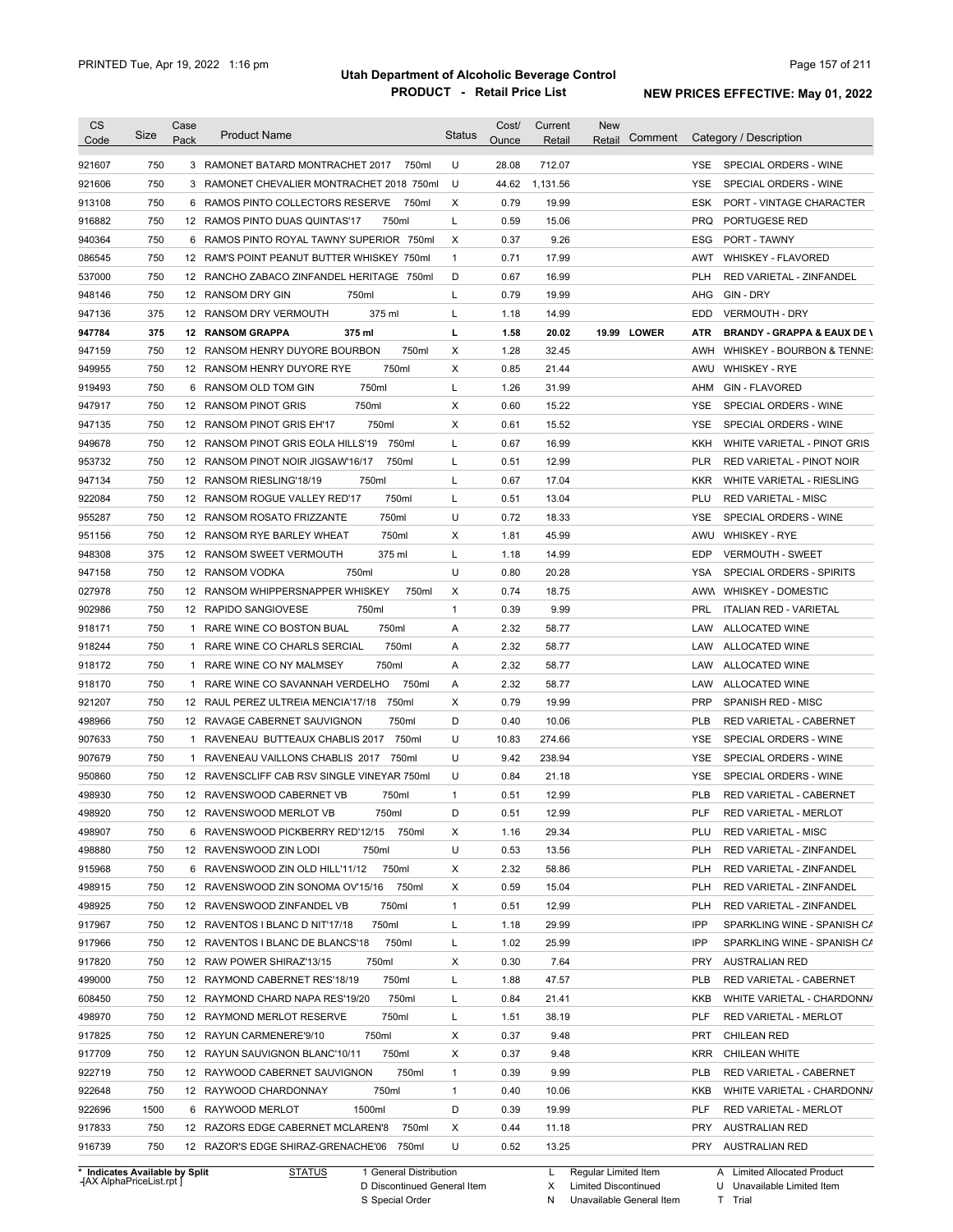| <b>CS</b><br>Code          | Size       | Case<br>Pack | <b>Product Name</b>                                                     | <b>Status</b>     | Cost/<br>Ounce | Current<br>Retail | <b>New</b><br>Retail | Comment                       |                          | Category / Description                        |
|----------------------------|------------|--------------|-------------------------------------------------------------------------|-------------------|----------------|-------------------|----------------------|-------------------------------|--------------------------|-----------------------------------------------|
|                            |            |              |                                                                         |                   |                |                   |                      |                               |                          |                                               |
| 917908                     | 750        |              | 6 RBT CRAIG CAB MT VEEDER/SPRING MT' 750ml                              | X                 | 2.32           | 58.83             |                      |                               | <b>PLB</b>               | <b>RED VARIETAL - CABERNET</b>                |
| 917748                     | 750<br>750 |              | 6 RBT CRAIG ZIN HOWELL'12/13<br>750ml                                   | Χ                 | 1.28<br>1.34   | 32.36<br>33.99    |                      |                               | <b>PLH</b><br><b>PRK</b> | RED VARIETAL - ZINFANDEL                      |
| 949507                     |            |              | 6 RE MANFREDI AGLIANICO D VULTURE'16 750ml                              | L                 |                |                   |                      |                               |                          | ITALIAN RED - MISC DOC                        |
| 021212                     | 750<br>750 |              | 6 REBEL 10 YR SINGLE BARREL 750M 750ml                                  | U<br>$\mathbf{1}$ | 3.94<br>0.79   | 79.99<br>15.99    |                      | 99.99 HIGHER<br>19.99 SPA OFF | YSA                      | <b>SPECIAL ORDERS - SPIRITS</b>               |
| 021206                     |            |              | 12 REBEL KENTUCKY STRAIGHT BOURBON 750ml                                |                   |                |                   |                      |                               |                          | AWH WHISKEY - BOURBON & TENNES                |
| 027098                     | 750<br>750 |              | 6 REBEL RYE WHISKEY<br>750ml<br>750ml                                   | $\mathbf{1}$<br>U | 0.75<br>0.80   | 19.13<br>20.36    |                      |                               | YSA                      | AWU WHISKEY - RYE<br>SPECIAL ORDERS - SPIRITS |
| 909178                     |            | 6            | REBEL YELL SB RSV BOURBON                                               |                   |                |                   |                      |                               |                          |                                               |
| 907936                     | 750        |              | 12 RECANATI CABERNET GALILEE KPM<br>750ml                               | L                 | 0.70           | 17.68             |                      |                               | <b>PRZ</b>               | <b>IMPORTED RED - MISC</b>                    |
| 907935                     | 750        |              | 750ml<br>12 RECANATI CHARD GALILEE KPM                                  | L                 | 0.70           | 17.68             |                      |                               | <b>KRY</b>               | <b>IMPORTED WHITE - MISC</b>                  |
| 917363                     | 750        |              | 750ml<br>12 RED CAR PINOT APHORIST'08                                   | Χ                 | 1.96           | 49.59             |                      |                               | <b>PLR</b>               | <b>RED VARIETAL - PINOT NOIR</b>              |
| 917364                     | 750        |              | 750ml<br>12 RED CAR PINOT HEAVEN EARTH'07/                              | Χ                 | 1.96           | 49.59             |                      |                               | PLR                      | RED VARIETAL - PINOT NOIR                     |
| 917365                     | 750        |              | 12 RED CAR PINOT SONOMACOAST'08<br>750ml                                | Χ                 | 1.48           | 37.43             |                      |                               | <b>PLR</b>               | RED VARIETAL - PINOT NOIR                     |
| 916394                     | 750        |              | 750ml<br>12 RED CAR SPEAK EASY'06                                       | X                 | 1.63           | 41.39             |                      |                               | PLJ                      | RED VARIETAL - SYRAH, PETITE                  |
| 915316                     | 750        |              | 12 RED CAR SYRAH FIGHT R3'05/06<br>750ml                                | Χ                 | 1.78           | 45.12             |                      |                               | PLJ                      | RED VARIETAL - SYRAH, PETITE                  |
| 917747                     | 750        |              | 750ml<br>12 RED CAR SYRAH TOMORROWLAND'07                               | Х                 | 1.47           | 37.29             |                      |                               | PLJ                      | RED VARIETAL - SYRAH, PETITE                  |
| 952278                     | 750        |              | 750ml<br>12 RED DECADENCE CHOCOLATE WINE                                | U                 | 0.39           | 9.93              |                      |                               | YSE                      | SPECIAL ORDERS - WINE                         |
| 913691                     | 750        |              | 750ml<br>12 RED DIAMOND CABERNET'13/14                                  | Х                 | 0.24           | 6.00              |                      |                               | <b>PLB</b>               | RED VARIETAL - CABERNET                       |
| 892950                     | 750        |              | 750ml<br>12 RED GUITAR SANGRIA                                          | D                 | 0.33           | 8.49              |                      |                               | GFS                      | <b>WINE - SANGRIA</b>                         |
| 077268                     | 750        |              | 750ml<br>12 RED ICE 101                                                 | D                 | 0.36           | 9.18              |                      |                               | <b>CPK</b>               | <b>SCHNAPPS - HOT &amp; SPICED</b>            |
| 989361                     | 500        |              | 12 RED ROCK BOBCAT NUT BROWN ALE<br>500ml                               | 1                 | 0.24           | 4.04              |                      |                               | TNL                      | ALE - RED, AMBER, BROWN                       |
| 918697                     | 500        |              | 500 ml<br>12 RED ROCK BRAUHAUS FESTBIER                                 | D                 | 0.24           | 4.04              |                      |                               | YST                      | <b>SPECIAL ORDERS - BEER</b>                  |
| 918295                     | 500        |              | 12 RED ROCK DRIOMA IMP STOUT<br>500ml                                   | 1                 | 0.24           | 4.04              |                      |                               | TNL                      | ALE - RED, AMBER, BROWN                       |
| 917817                     | 500        |              | 500ml<br>12 RED ROCK ELEPHINO IPA                                       | 1                 | 0.24           | 4.04              |                      |                               | TNC.                     | ALE - PALE                                    |
| 989418                     | 500        |              | 12 RED ROCK FROHLICH PILS<br>500ml                                      | 1                 | 0.24           | 4.04              |                      |                               | THE                      | <b>LAGER - PILSENER</b>                       |
| 917939                     | 500        |              | 12 RED ROCK GOLDEN HALO BLONDE AL<br>500ml                              | 1                 | 0.20           | 3.30              |                      |                               | TNC                      | ALE - PALE                                    |
| 949325                     | 500        |              | 12 RED ROCK GRAND BAVARIA<br>500ml                                      | D                 | 0.18           | 2.99              |                      |                               | TNU                      | ALE - MISC & SEASONAL                         |
| 917938                     | 500        |              | 12 RED ROCK GRISWALD'S HOLIDAY ALE<br>500ml                             | т                 | 0.24           | 3.99              |                      | 4.04 HIGHER                   | LTB                      | <b>BEER OFFER</b>                             |
| 918337                     | 500        |              | 500ml<br>12 RED ROCK IMPERIAL RED ALE                                   | 1                 | 0.24           | 4.04              |                      |                               | TNL                      | ALE - RED, AMBER, BROWN                       |
| 918669                     | 500        |              | 12 RED ROCK MARVELLA BELGIAN TRIPEL 500 ml                              | 1                 | 0.24           | 4.04              |                      |                               | <b>TNU</b>               | ALE - MISC & SEASONAL                         |
| 918547                     | 500        |              | 500 ml<br>12 RED ROCK PAARDEBLOEM                                       | U                 | 0.59           | 10.00             |                      |                               | YST                      | <b>SPECIAL ORDERS - BEER</b>                  |
| 918640                     | 500        |              | 12 RED ROCK WHITE RAINBOW WHT IPA<br>500ml                              | L                 | 0.24           | 4.04              |                      |                               | YST                      | SPECIAL ORDERS - BEER                         |
| 422810                     | 750        |              | 750ml<br>12 RED ROCK WINERY MALBEC                                      | 1                 | 0.47           | 11.99             |                      |                               | PLE                      | RED VARIETAL - MALBEC                         |
| 499278                     | 750        |              | 750ml<br>12 RED ROCK WINERY MERLOT                                      | 1                 | 0.47           | 11.99             |                      |                               | PLF                      | RED VARIETAL - MERLOT                         |
| 918515                     | 750        |              | 750ml<br>12 RED SCHOONER VOYAGE 7/8                                     | Г                 | 1.97           | 49.99             |                      |                               | <b>PFP</b>               | RED GENERIC - RED TABLE & P                   |
| 015848                     | 750        |              | 6 RED SPOT IRISH WHISKEY<br>750ml                                       | U                 | 7.89           | 199.99            |                      |                               | YSA                      | SPECIAL ORDERS - SPIRITS                      |
| 027544                     | 750        |              | 12 RED STAG BLACK CHERRY BY JIM BEAM 750ml                              | 1                 | 0.83           | 17.99             |                      | 20.99 SPA OFF                 |                          | AWT WHISKEY - FLAVORED                        |
| 989423                     | 355        |              | 12 RED STRIPE LAGER CAN<br>355ml                                        | D                 | 0.13           | 1.57              |                      |                               | THU                      | LAGER - MISC & SEASONAL                       |
| 499470                     | 750        |              | 750ml<br><b>12 RED TRUCK RED WINE</b>                                   | 1                 | 0.35           | 13.99             |                      | 8.99 SPA ON                   | <b>PFP</b>               | RED GENERIC - RED TABLE & PI                  |
| 674340                     | 750        |              | 750ml<br>12 RED TRUCK ROSE                                              | D                 | 0.26           | 6.48              |                      |                               | MPB                      | ROSE WINE - GENERIC                           |
| 916172                     | 750        |              | 6 REDBANK PINOT GRIS SUN MORN'06/08 750ml                               | Х                 | 0.77           | 19.43             |                      |                               | KRT                      | <b>AUSTRALIAN WHITE</b>                       |
| 015864                     | 750        |              | 3 REDBREAST 27 YEAR<br>750ml                                            | U                 | 23.66          | 599.99            |                      |                               | YSA                      | SPECIAL ORDERS - SPIRITS                      |
| 015856                     | 750        |              | 750ml<br>6 REDBREAST IRISH WHISKEY                                      | $\mathbf{1}$      | 2.44           | 61.99             |                      |                               | AWN                      | <b>WHISKEY - IRISH</b>                        |
| 015860                     | 750        |              | 750ml<br>6 REDBREAST WHISKEY 15YR                                       | U                 | 4.93           | 124.99            |                      |                               | YSA                      | SPECIAL ORDERS - SPIRITS                      |
| 015863                     | 750        |              | 750ml<br>3 REDBREAST WHISKEY 21YR                                       | L                 | 13.80          | 349.99            |                      |                               | AWN                      | <b>WHISKEY - IRISH</b>                        |
| 903860                     | 710        |              | 12 REDDS WICKED APPLE ALE<br>710 ml                                     | 1                 | 0.11           | 2.69              |                      |                               | <b>TCP</b>               | BEER - FRUIT & FLAVORED                       |
| 989421                     | 473        |              | 473ml<br>24 REDDS WICKED APPLE HARD ALE                                 | D                 |                | 2.67              |                      |                               | TNU                      |                                               |
|                            |            |              | 710ml<br>12 REDDS WICKED BLACK CHERRY                                   | $\mathbf{1}$      | 0.17           |                   |                      |                               | <b>TCP</b>               | ALE - MISC & SEASONAL                         |
| 903826                     | 710        |              |                                                                         | D                 | 0.11           | 2.69<br>2.67      |                      |                               | TNU                      | BEER - FRUIT & FLAVORED                       |
| 989448                     | 473        |              | 24 REDDS WICKED BLACK CHERRY HRD ALE 473ml                              |                   | 0.17           |                   |                      |                               |                          | ALE - MISC & SEASONAL                         |
| 900390                     | 473        |              | 24 REDDS WICKED LEMONADE<br>473ml                                       | D                 | 0.17           | 2.67              |                      |                               | <b>TCP</b>               | BEER - FRUIT & FLAVORED                       |
| 903822                     | 710        |              | 12 REDDS WICKED LEMONADE<br>710ml                                       | $\mathbf{1}$      | 0.11           | 2.69              |                      |                               | <b>TCP</b>               | BEER - FRUIT & FLAVORED                       |
| 989428                     | 473        |              | 24 REDDS WICKED SEASONAL HARD ALE 473 ml                                | D                 | 0.17           | 2.67              |                      |                               | TNU                      | ALE - MISC & SEASONAL                         |
|                            |            |              | 12 REDDS WICKED SOUR APPLE<br>710ml                                     | $\mathbf{1}$      | 0.11           | 2.69              |                      |                               | TCP                      | BEER - FRUIT & FLAVORED                       |
|                            | 710        |              |                                                                         |                   |                |                   |                      |                               |                          |                                               |
| 903848<br>953235<br>027079 | 750<br>750 |              | 750ml<br>12 REDEMPTION RYE<br><b>12 REDEMPTION RYE WHISKEY</b><br>750ml | D<br>1            | 1.13<br>1.06   | 28.74<br>25.06    |                      | 26.99 SPA OFF                 | YSA                      | SPECIAL ORDERS - SPIRITS<br>AWU WHISKEY - RYE |

**Case** [AX AlphaPriceList.rpt ]

D Discontinued General Item

S Special Order

X Limited Discontinued

N Unavailable General Item

U Unavailable Limited Item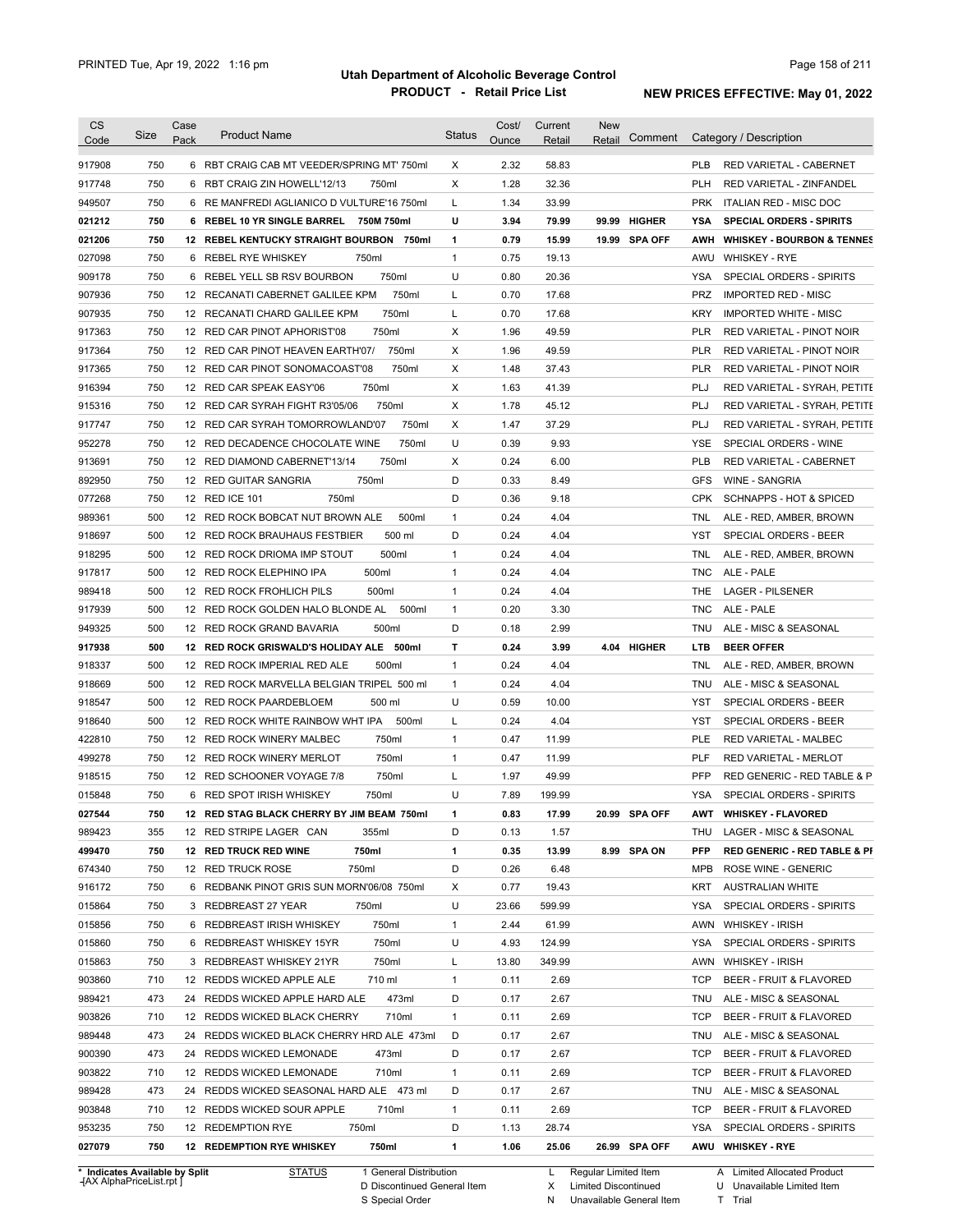| Code                                                                                                                                                                                                                               | Size       | Case<br>Pack | <b>Product Name</b>                                                                 | <b>Status</b> | Cost/<br>Ounce | Current<br>Retail | <b>New</b><br>Retail | Comment        |            | Category / Description                             |
|------------------------------------------------------------------------------------------------------------------------------------------------------------------------------------------------------------------------------------|------------|--------------|-------------------------------------------------------------------------------------|---------------|----------------|-------------------|----------------------|----------------|------------|----------------------------------------------------|
|                                                                                                                                                                                                                                    |            |              |                                                                                     |               |                |                   |                      |                |            |                                                    |
| 953161                                                                                                                                                                                                                             | 750        |              | 750ml<br>12 REDENTORE CHARDONNAY'17/18                                              | X             | 0.47           | 12.04             |                      |                | KRM        | ITALIAN WHITE - VARIETAL                           |
| 918542                                                                                                                                                                                                                             | 750        |              | 12 REDENTORE PINOT GRIGIO'19/20<br>750ml                                            | L             | 0.47           | 12.04             |                      | 11.99 LOWER    | <b>KRK</b> | ITALIAN WHITE - PINOT GRIGIO                       |
| 950426                                                                                                                                                                                                                             | 750        |              | 750ml<br><b>12 REDENTORE PROSECCO</b>                                               | г             | 0.55           | 14.04             |                      | 13.99 LOWER    | IPI        | <b>SPARKLING WINE - PROSECCO</b>                   |
| 954127                                                                                                                                                                                                                             | 750        |              | <b>12 REDENTORE REFOSCO</b><br>750ml                                                | L             | 0.55           | 14.04             |                      | 13.99 LOWER    | <b>PRK</b> | <b>ITALIAN RED - MISC DOC</b>                      |
| 922379                                                                                                                                                                                                                             | 750        |              | 750ml<br>12 REDENTORE ROSE PROSECCO                                                 | L             | 0.53           | 13.53             |                      |                | IHF        | SPARKLING WINE - COLD DUCK                         |
| 951589                                                                                                                                                                                                                             | 750        |              | 12 REDENTORE SAUVIGNON BLANC'20<br>750ml                                            | г             | 0.47           | 12.04             |                      | 11.99 LOWER    | <b>KRM</b> | ITALIAN WHITE VARIETAL                             |
| 921687                                                                                                                                                                                                                             | 355        |              | 355ml<br>18 REDHOOK BIG BALLARD                                                     | $\mathbf{1}$  | 0.15           | 1.75              |                      |                | <b>TNF</b> | ALE - BITTER & ESB                                 |
| 026949                                                                                                                                                                                                                             | 750        |              | 750ml<br>6 REDNECK RIVIERA WHISKEY                                                  | $\mathbf{1}$  | 0.87           | 21.99             |                      |                | <b>AWE</b> | <b>WHISKEY - BLENDED</b>                           |
| 101530                                                                                                                                                                                                                             | 750        | 6            | 750ml<br>REDNECK RIVIERA WHISKEY VAP                                                | Т             | 0.87           | 21.99             |                      |                | YGA        | <b>GIFT SETS - SPIRITS</b>                         |
| 912949                                                                                                                                                                                                                             | 750        |              | 12 REDS'06/07<br>750ml                                                              | Х             | 0.34           | 8.73              |                      |                | PFP        | RED GENERIC - RED TABLE & P                        |
| 499476                                                                                                                                                                                                                             | 750        |              | 750ml<br><b>12 REDTREE PINOT NOIR</b>                                               | $\mathbf{1}$  | 0.36           | 7.06              |                      | 9.06 SPA OFF   | <b>PLR</b> | <b>RED VARIETAL - PINOT NOIR</b>                   |
| 499250                                                                                                                                                                                                                             | 750        |              | 750ml<br>12 REDWOOD CREEK CABERNET                                                  | D             | 0.21           | 5.40              |                      |                | <b>PLB</b> | RED VARIETAL - CABERNET                            |
| 608750                                                                                                                                                                                                                             | 750        |              | 750ml<br>12 REDWOOD CREEK CHARDONNAY                                                | D             | 0.21           | 5.40              |                      |                | KKB        | WHITE VARIETAL - CHARDONN/                         |
| 608755                                                                                                                                                                                                                             | 1500       |              | 6 REDWOOD CREEK CHARDONNAY<br>1500ml                                                | D             | 0.17           | 8.64              |                      |                | KKB        | WHITE VARIETAL - CHARDONN/                         |
| 422832                                                                                                                                                                                                                             | 1500       | 6            | 1500ml<br>REDWOOD CREEK MALBEC                                                      | D             | 0.30           | 15.15             |                      |                | <b>PLG</b> | RED VARIETAL - CAB FRANC, VI                       |
| 499260                                                                                                                                                                                                                             | 750        |              | 750ml<br>12 REDWOOD CREEK MERLOT                                                    | D             | 0.21           | 5.40              |                      |                | <b>PLF</b> | <b>RED VARIETAL - MERLOT</b>                       |
| 608770                                                                                                                                                                                                                             | 750        |              | 750ml<br>12 REDWOOD CREEK PINOT GRIGIO                                              | D             | 0.36           | 9.09              |                      |                | <b>KKH</b> | WHITE VARIETAL - PINOT GRIS                        |
| 608775                                                                                                                                                                                                                             | 1500       | 6            | 1500ml<br>REDWOOD CREEK PINOT GRIGIO                                                | D             | 0.17           | 8.64              |                      |                | <b>KKH</b> | WHITE VARIETAL - PINOT GRIS                        |
| 499258                                                                                                                                                                                                                             | 750        |              | 750ml<br>12 REDWOOD CREEK PINOT NOIR                                                | D             | 0.39           | 9.99              |                      |                | <b>PLR</b> | RED VARIETAL - PINOT NOIR                          |
| 499257                                                                                                                                                                                                                             | 1500       |              | 1500ml<br>6 REDWOOD CREEK PINOT NOIR                                                | D             | 0.17           | 8.64              |                      |                | <b>PLR</b> | RED VARIETAL - PINOT NOIR                          |
| 966234                                                                                                                                                                                                                             | 750        |              | 750ml<br>12 REGALEALI TASCA D'ALM ROSE'18                                           | x             | 0.63           | 15.06             |                      | 15.99 HIGHER   | <b>MPX</b> | <b>ROSE WINE - IMPORTED</b>                        |
| 917078                                                                                                                                                                                                                             | 750        |              | 750ml<br>12 REGINATO BLANC DE BLANC'07/8                                            | Х             | 0.48           | 12.05             |                      |                | IHP        | SPARKLING WINE - BRUT & BLA                        |
| 917077                                                                                                                                                                                                                             | 750        |              | 12 REGINATO CHAMAN CAB FRANC'16/17<br>750ml                                         | Х             | 0.41           | 10.40             |                      |                | <b>PRV</b> | ARGENTINE RED - OTHER                              |
| 918335                                                                                                                                                                                                                             | 750        |              | 750ml<br>12 REGINATO CHAMAN RED'12/13                                               | Х             | 0.39           | 10.00             |                      |                | <b>PRV</b> | ARGENTINE RED - OTHER                              |
| 921202                                                                                                                                                                                                                             | 750        | 6            | 750ml<br>REGINATO SPARKLING ROSE                                                    | Х             | 0.34           | 8.64              |                      |                | <b>IHU</b> | SPARKLING WINE - MISC                              |
| 918306                                                                                                                                                                                                                             | 750        | 6            | REGINATO TOR/CHRD SPARKLER<br>750ml                                                 | Х             | 0.51           | 12.95             |                      |                | <b>IHP</b> | SPARKLING WINE - BRUT & BLA                        |
| 917168                                                                                                                                                                                                                             | 750        |              | 12 REGIS MINET POUILLY FUME VV'20<br>750ml                                          | L             | 1.36           | 34.50             |                      |                | <b>KRB</b> | <b>FRENCH WHITE - BORDEAUX &amp;</b>               |
| 918926                                                                                                                                                                                                                             | 750        |              | 12 REINHOLD HAART PIESPORT KBT '14<br>750ml                                         | Х             | 0.39           | 9.77              |                      |                | <b>KRH</b> | <b>GERMAN WHITE - MOSEL</b>                        |
| 917195                                                                                                                                                                                                                             | 750        |              | 12 REININGER CABERNET WALLA'12/13<br>750ml                                          | Х             | 0.74           | 18.87             |                      |                | <b>PLB</b> | RED VARIETAL - CABERNET                            |
|                                                                                                                                                                                                                                    |            |              |                                                                                     |               |                |                   |                      |                | PLJ        | RED VARIETAL - SYRAH, PETITE                       |
|                                                                                                                                                                                                                                    | 750        |              | 750ml<br>12 REININGER SYRAH'03/04                                                   | U             | 1.17           | 29.63             |                      |                |            |                                                    |
|                                                                                                                                                                                                                                    | 750        |              | 12 REJADORADA TEMPLE TORO'05<br>750ml                                               | Х             | 1.00           | 25.39             |                      |                | PRP        | SPANISH RED - MISC                                 |
|                                                                                                                                                                                                                                    | 750        |              | <b>12 RELAX RIESLING</b><br>750ml                                                   | $\mathbf{1}$  | 0.47           | 9.99              | 11.99                | <b>SPA OFF</b> | <b>KRI</b> | <b>GERMAN WHITE - MISC &amp; VARIE</b>             |
|                                                                                                                                                                                                                                    |            |              | 6 RELAY CABERNET                                                                    |               |                |                   |                      |                | <b>PLB</b> |                                                    |
|                                                                                                                                                                                                                                    | 1500       |              | 1500ml                                                                              | $\mathbf{1}$  | 0.16           | 10.99             | 7.99                 | <b>SPA ON</b>  |            | <b>RED VARIETAL - CABERNET</b>                     |
|                                                                                                                                                                                                                                    | 1500       |              | 1500ml<br>6 RELAY CHARDONNAY                                                        | $\mathbf{1}$  | 0.16           | 10.99             |                      | 7.99 SPA ON    | KKB        | <b>WHITE VARIETAL - CHARDONNA</b>                  |
|                                                                                                                                                                                                                                    | 750        |              | 12 REMOISSENET ST AUBIN CASSETS 2015 750ml                                          | U             | 2.68           | 68.01             |                      |                | <b>YSE</b> | SPECIAL ORDERS - WINE                              |
|                                                                                                                                                                                                                                    | 750        |              | 12 REMOISSENET VOSNE ROMANEE 2019 750ml                                             | U             | 4.72           | 119.71            |                      |                |            | YSE SPECIAL ORDERS - WINE                          |
|                                                                                                                                                                                                                                    | 750        |              | 6 REMUS REPEAL RESERVE BOURBON V<br>750ml                                           | D             | 3.55           | 90.14             |                      |                |            | YGA GIFT SETS - SPIRITS                            |
|                                                                                                                                                                                                                                    | 750        |              | 6 REMY MARTIN 1738 ACCORD ROYAL<br>750ml                                            | г             | 2.37           | 55.99             |                      | 59.99 HIGHER   | <b>ATG</b> | <b>BRANDY - COGNAC &amp; ARMAGNA</b>               |
|                                                                                                                                                                                                                                    | 750        |              | 1 REMY MARTIN LOUIS XIII<br>750ml                                                   | ш             | 171.53         | 4,350.83          | 4,349.99 LOWER       |                | <b>ATG</b> | <b>BRANDY - COGNAC &amp; ARMAGNA</b>               |
|                                                                                                                                                                                                                                    | 750        |              | 6 REMY MARTIN V<br>750ml                                                            | х             | 0.72           | 18.36             |                      |                | ATG        | BRANDY - COGNAC & ARMAGN/                          |
|                                                                                                                                                                                                                                    | 375        |              | 375ml<br><b>12 REMY MARTIN VSOP</b>                                                 | 1             | 2.25           | 25.99             |                      | 28.49 HIGHER   | <b>ATB</b> | <b>BRANDY BASIC</b>                                |
|                                                                                                                                                                                                                                    | 750        |              | 750ml<br><b>12 REMY MARTIN VSOP COGNAC</b>                                          | 1             | 2.13           | 49.99             |                      | 53.99 HIGHER   | <b>ATG</b> | <b>BRANDY - COGNAC &amp; ARMAGNA</b>               |
|                                                                                                                                                                                                                                    | 750        |              | <b>12 REMY MARTIN XO</b><br>750ml                                                   | L             | 8.48           | 204.00            |                      | 214.99 HIGHER  | <b>ATG</b> | <b>BRANDY - COGNAC &amp; ARMAGNA</b>               |
|                                                                                                                                                                                                                                    | 750        |              | 12 RENATO RATTI BARBERA D'ASTI'15/18 750ml                                          | х             | 0.79           | 19.99             |                      |                | <b>PRJ</b> | <b>ITALIAN RED - PIEDMONT</b>                      |
|                                                                                                                                                                                                                                    | 750        |              | 6 RENATO RATTI BAROLO MARCENASCO'16 750ml                                           | U             | 2.37           | 60.13             |                      |                | YSE        | SPECIAL ORDERS - WINE                              |
|                                                                                                                                                                                                                                    | 1500       |              | 6 RENE BARBIER RED<br>1500ml                                                        | Х             | 0.15           | 7.54              |                      |                | <b>PRP</b> | SPANISH RED - MISC                                 |
|                                                                                                                                                                                                                                    | 1500       |              | 6 RENE BARBIER WHITE<br>1500ml                                                      | Х             | 0.28           | 13.99             |                      |                | <b>KRN</b> | <b>SPANISH WHITE</b>                               |
|                                                                                                                                                                                                                                    | 750        |              | 750ml<br>12 RENEGADE ARCHIMAGE RED BLEND                                            | U             | 2.17           | 55.00             |                      |                | YSE        | SPECIAL ORDERS - WINE                              |
|                                                                                                                                                                                                                                    | 750        |              | 12 RENEGADE CABERNET<br>750ml                                                       | $\mathbf{1}$  | 0.51           | 13.06             |                      |                | <b>PLB</b> | RED VARIETAL - CABERNET                            |
|                                                                                                                                                                                                                                    | 750        |              | 12 RENTAS DE FINCAS RIOJA RES'02/<br>750ml                                          | Х             | 0.64           | 16.16             |                      |                | <b>PRN</b> | SPANISH RED - RIOJA                                |
|                                                                                                                                                                                                                                    | 750        |              | 12 RENZO MASI CHIANTI RUF RIS'17/18 750ml                                           | $\mathbf{1}$  | 0.75           | 17.99             |                      | 18.99 HIGHER   | PRH        | <b>ITALIAN RED - CHIANTI</b>                       |
| 915069<br>915599<br>329515<br>422816<br>608797<br>907637<br>923551<br>018422<br>049086<br>048725<br>066296<br>049185<br>049186<br>049156<br>918217<br>949214<br>422612<br>422632<br>952299<br>952106<br>917174<br>919214<br>918034 | 750        |              | 12 RESALTE DUERO CRIANZA'05<br>750ml                                                | Х             | 1.40           | 35.48             |                      |                | <b>PRP</b> | SPANISH RED - MISC                                 |
| 066516<br>911699                                                                                                                                                                                                                   | 750<br>750 |              | 750ml<br>12 RESERVA DEL SENOR ALMENDRADO<br>12 RESERVE COMTESSE LALANDE'10<br>750ml | U<br>Х        | 0.80<br>4.25   | 20.21<br>107.89   |                      |                | APM<br>PRA | <b>TEQUILA - FLAVORED</b><br>FRENCH RED - BORDEAUX |

**Case** [AX AlphaPriceList.rpt ]

D Discontinued General Item

S Special Order

Regular Limited Item

X

Limited Discontinued

N Unavailable General Item

U Unavailable Limited Item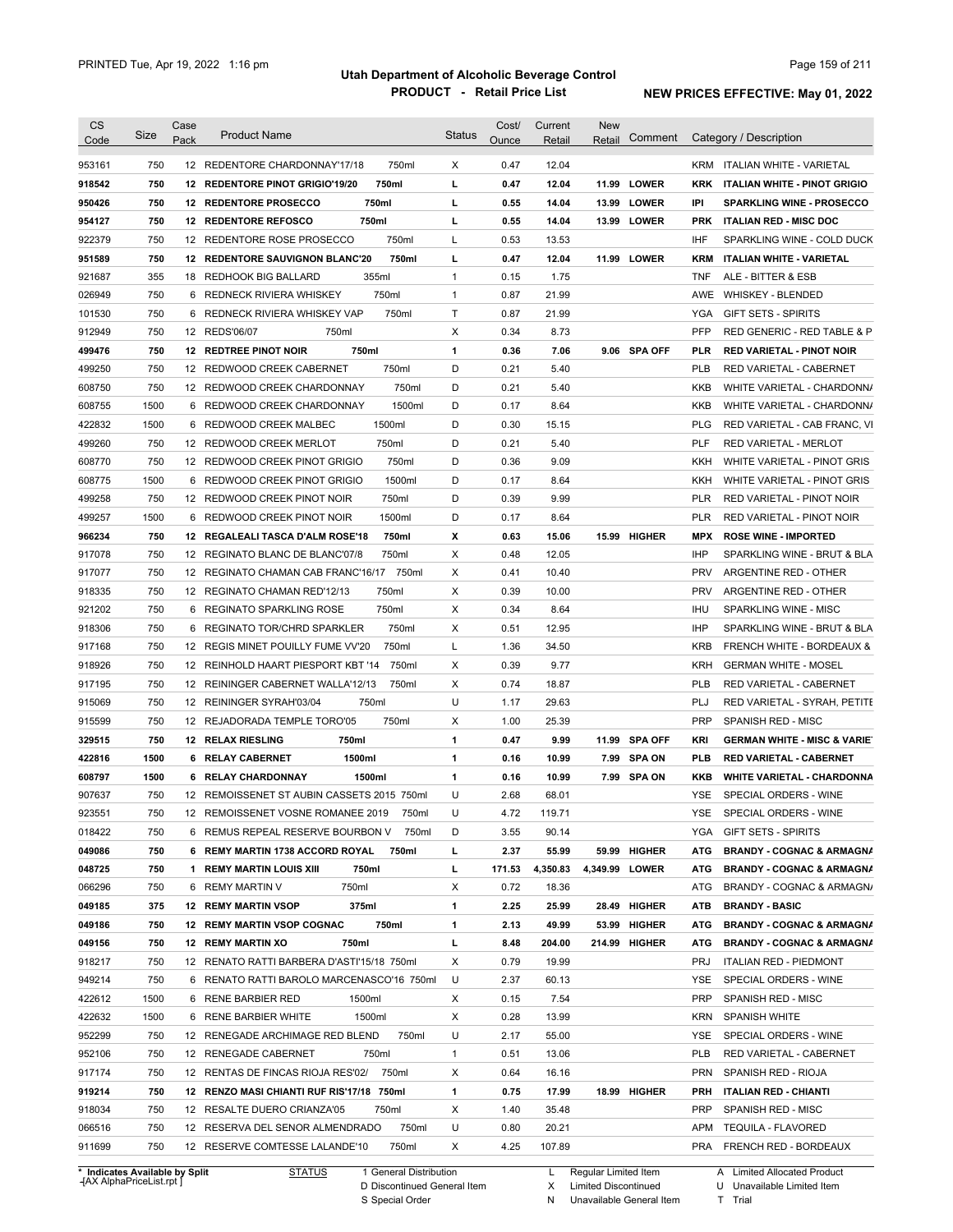| Code                                                     | Size | Case<br>Pack | <b>Product Name</b>                         | <b>Status</b> | Cost/<br>Ounce | Current<br>Retail | <b>New</b><br>Comment<br>Retail | Category / Description                         |
|----------------------------------------------------------|------|--------------|---------------------------------------------|---------------|----------------|-------------------|---------------------------------|------------------------------------------------|
| 948256                                                   | 750  |              | 750ml<br>12 RESERVE DURAND SANCERRE 2017    | U             | 1.42           | 35.99             | 35.99                           | SPECIAL ORDERS - WINE<br>YSE.                  |
| 501962                                                   | 750  |              | 750ml<br>12 RESONANCE PINOT NOIR'19/20      | Г             | 1.35           | 34.12             |                                 | <b>PLR</b><br>RED VARIETAL - PINOT NOIR        |
| 949494                                                   | 750  |              | 750ml<br>12 RETHORE DAVY PINOT GRIS'17      | U             | 0.50           | 12.77             |                                 | <b>YSE</b><br>SPECIAL ORDERS - WINE            |
| 918911                                                   | 750  |              | 750ml<br>12 RETRO PETITE SIRAH NAPA'13/14   | U             | 1.14           | 29.03             |                                 | PLJ<br>RED VARIETAL - SYRAH, PETITE            |
| 917087                                                   | 750  |              | 12 REUSCHER HAART PIESPGOLD K'14/15 750ml   | X             | 0.51           | 12.96             |                                 | <b>KRH</b><br><b>GERMAN WHITE - MOSEL</b>      |
| 917631                                                   | 750  |              | 750ml<br>12 REVANA CABERNET '9/'10          | Χ             | 4.50           | 114.00            |                                 | <b>PLB</b><br>RED VARIETAL - CABERNET          |
| 918866                                                   | 750  |              | 750ml<br>12 REVANA CABERNET ESTATE'18       | L             | 5.83           | 147.97            |                                 | <b>PLB</b><br>RED VARIETAL - CABERNET          |
| 014481                                                   | 750  |              | 750ml<br>12 REVEL STOKE PUMPKIN WHISKY      | D             | 0.34           | 8.64              |                                 | CHV<br><b>LIQUEURS - CREAM</b>                 |
| 014474                                                   | 750  |              | 12 REVEL STOKE SHELLSHOCKED ROASTED P 750ml | $\mathbf{1}$  | 0.59           | 16.99             | 14.99 SPA ON                    | AWT<br><b>WHISKEY - FLAVORED</b>               |
| 080442                                                   | 750  |              | 750ml<br>12 REVEL STOKE WHISKEY CREAM       | D             | 0.28           | 7.02              |                                 | YGA<br><b>GIFT SETS - SPIRITS</b>              |
| 922597                                                   | 500  | 18           | REVELSHINE RED<br>500ml                     | $\mathbf{1}$  | 0.92           | 15.49             |                                 | <b>KKU</b><br><b>WHITE VARIETAL - MISC</b>     |
| 922598                                                   | 500  | 18           | 500ml<br><b>REVELSHINE ROSE</b>             | $\mathbf{1}$  | 0.92           | 15.49             |                                 | KKU<br><b>WHITE VARIETAL - MISC</b>            |
| 922596                                                   | 500  | 18           | <b>REVELSHINE WHITE</b><br>500ml            | $\mathbf{1}$  | 0.92           | 15.49             |                                 | <b>KKU</b><br><b>WHITE VARIETAL - MISC</b>     |
| 100230                                                   | 750  | 6            | REVELSTOKE ROOTBEER WHISKEY W/FLAS 750ml    | D             | 0.34           | 8.64              |                                 | YGA<br><b>GIFT SETS - SPIRITS</b>              |
| 048225                                                   | 750  | 6            | REVISEUR VS COGNAC<br>750ml                 | Χ             | 1.38           | 34.99             |                                 | ATG<br>BRANDY - COGNAC & ARMAGN/               |
| 922376                                                   | 473  | 24           | REVISION HANA VISION COLLAB IPA 473ml       | U             | 0.22           | 3.49              |                                 | <b>YST</b><br>SPECIAL ORDERS - BEER            |
| 902499                                                   | 473  | 24           | REVISION ROTATING HAZY IPA<br>473 ml        | $\mathbf{1}$  | 0.24           | 3.79              |                                 | <b>TNF</b><br>ALE - BITTER & ESB               |
| 922101                                                   | 473  | 24           | REVISION UNRELENTING MAUISTLI DIPA 473ml    | U             | 0.22           | 3.49              |                                 | YST<br>SPECIAL ORDERS - BEER                   |
| 413090                                                   | 750  |              | 750ml<br>12 REX GOLIATH CABERNET            | $\mathbf{1}$  | 0.35           | 8.99              |                                 | <b>PLB</b><br>RED VARIETAL - CABERNET          |
| 475041                                                   | 750  |              | 750ml<br>12 REX GOLIATH FREE RANGE RED      | D             | 0.19           | 4.86              |                                 | <b>PFP</b><br>RED GENERIC - RED TABLE & P      |
| 575590                                                   | 750  |              | 750ml<br>12 REX GOLIATH PINOT GRIGIO        | $\mathbf{1}$  | 0.35           | 8.99              |                                 | KKH<br>WHITE VARIETAL - PINOT GRIS             |
| 475031                                                   | 750  |              | 750ml<br>12 REX GOLIATH PINOT NOIR          | D             | 0.19           | 4.86              |                                 | <b>PLR</b><br>RED VARIETAL - PINOT NOIR        |
| 475043                                                   | 750  |              | 750ml<br>12 REX GOLIATH SHIRAZ              | D             | 0.35           | 8.99              |                                 | PLJ<br>RED VARIETAL - SYRAH, PETITE            |
| 911849                                                   | 750  |              | 750ml<br>12 REX HILL PINOT WILLAMETTE'18    | L             | 1.38           | 34.99             |                                 | <b>PLR</b><br>RED VARIETAL - PINOT NOIR        |
| 034753                                                   | 750  | 6            | 750ml<br>REYKA VODKA                        | $\mathbf{1}$  | 0.87           | 21.99             |                                 | <b>ADF</b><br><b>VODKA - BASIC</b>             |
| 034759                                                   | 1750 | 6            | REYKA VODKA<br>1750ml                       | $\mathbf{1}$  | 0.73           | 42.99             |                                 | ADF<br><b>VODKA - BASIC</b>                    |
| 907242                                                   | 750  |              | 750ml<br>12 REYNOLDS CABERNET ESTATE'16     | Χ             | 1.58           | 39.99             |                                 | <b>PLB</b><br>RED VARIETAL - CABERNET          |
| 021234                                                   | 750  | 6            | 750ml<br>RHETORIC 25 YR                     | Α             | 5.92           | 150.14            |                                 | WHISKEY - BOURBON SINGLE B<br>AWK              |
| 499900                                                   | 750  |              | 750ml<br><b>12 RHIANNON RED BLEND</b>       | 1             | 0.55           | 15.99             | 13.99 SPA ON                    | PFP<br><b>RED GENERIC - RED TABLE &amp; PI</b> |
| 950476                                                   | 750  |              | 750ml<br>12 RHINE HALL APPLE BRANDY         | Χ             | 1.43           | 36.26             |                                 | YSA<br>SPECIAL ORDERS - SPIRITS                |
| 950508                                                   | 750  |              | 750ml<br>12 RHINE HALL GRAPPA               | Χ             | 1.49           | 37.75             |                                 | <b>YSA</b><br>SPECIAL ORDERS - SPIRITS         |
| 950507                                                   | 750  | 6            | RHINE HALL OAK AGED APPLE BRANDY 750ml      | Χ             | 1.66           | 41.99             |                                 | ATW<br><b>BRANDY - DOMESTIC</b>                |
| 949529                                                   | 750  |              |                                             |               |                |                   |                                 |                                                |
| 949531                                                   |      |              | 6 RHINE HALL OAKED APPLE BRANDY<br>750ml    | U             | 1.85           | 46.92             |                                 | <b>YSA</b><br>SPECIAL ORDERS - SPIRITS         |
|                                                          | 375  |              | 12 RHINE HALL PEACH BRANDY<br>375ml         | Χ             | 2.02           | 25.64             |                                 | <b>YSA</b><br>SPECIAL ORDERS - SPIRITS         |
|                                                          | 750  |              | 12 RIBEIRO SANTO RED<br>750ml               | U             | 0.45           | 11.31             |                                 | YSE<br>SPECIAL ORDERS - WINE                   |
|                                                          | 750  |              | 750ml<br>12 RIBEIRO SANTO WHITE             | U             | 0.45           | 11.31             |                                 | <b>YSE</b><br>SPECIAL ORDERS - WINE            |
|                                                          | 750  |              | 12 RIBIERO SANTO ENCRUZADO<br>750ml         | U             | 0.64           | 16.17             |                                 | SPECIAL ORDERS - WINE<br>YSE.                  |
|                                                          | 750  |              | 12 RICASOLI BROLIO CHIANTI CLASS'12 750ml   | Х             | 0.54           | 13.62             |                                 | PRH<br><b>ITALIAN RED - CHIANTI</b>            |
| 955250<br>955249<br>953031<br>906198<br>966454           | 500  |              | 6 RICASOLI BROLIO VIN SANTO'05/07 500ml     | U             | 3.71           | 62.73             |                                 | LATE HARVEST - WHITE MISC<br>EVU               |
|                                                          | 750  |              | 6 RICASOLI CASALFERRO'08<br>750ml           | Х             | 1.56           | 39.63             |                                 | <b>ITALIAN RED - TUSCANY</b><br>PRI            |
|                                                          | 750  |              | 12 RICASOLI CASTELLO DI BROLIO'6/7 750ml    | Х             | 1.42           | 36.04             |                                 | PRH<br><b>ITALIAN RED - CHIANTI</b>            |
|                                                          | 1000 |              | 1000ml<br>12 RICH RARE CANADIAN WHISKY      | $\mathbf{1}$  | 0.35           | 11.99             |                                 | AWB<br><b>WHISKEY - CANADIAN</b>               |
|                                                          | 750  |              | 6 RICH RARE RESERVE<br>750ml                | D             | 0.30           | 7.49              |                                 | AWB<br><b>WHISKEY - CANADIAN</b>               |
|                                                          | 750  |              | 12 RICH & RARE CANADIAN PET<br>750ml        | $\mathbf{1}$  | 0.35           | 8.99              |                                 | AWB<br><b>WHISKEY - CANADIAN</b>               |
| 914109<br>905286<br>012887<br>012856<br>012885<br>012888 | 1750 |              | 6 RICH & RARE CANADIAN PET<br>1750ml        | 1             | 0.29           | 13.99             | 16.99 SPA OFF                   | AWB<br><b>WHISKEY - CANADIAN</b>               |
|                                                          | 750  |              | 750ml<br>12 RICKSHAW CHARDONNAY             | D             | 0.28           | 7.04              |                                 | KKB<br>WHITE VARIETAL - CHARDONN/              |
|                                                          | 750  |              | <b>12 RICKSHAW PINOT NOIR</b><br>750ml      | D             | 0.51           | 11.02             | 12.99 SPA OFF                   | PLR<br><b>RED VARIETAL - PINOT NOIR</b>        |
| 608843<br>500124<br>608848                               | 750  |              | 750ml<br><b>12 RICKSHAW SAUVIGNON BLANC</b> | 1             | 0.51           | 11.06             | 12.99 SPA OFF                   | <b>WHITE VARIETAL - SAUVIGNON</b><br>KKD       |
| 913412                                                   | 750  |              | 750ml<br>3 RIDGE CAB MONTE BELLO'17/18      | L             | 9.75           | 247.23            |                                 | PLB<br>RED VARIETAL - CABERNET                 |
| 916720                                                   | 750  |              | 750ml<br>6 RIDGE CAB MONTE BELLO'99         | U             | 8.82           | 223.78            |                                 | <b>PLD</b><br>RED VARIETAL - MERITAGE          |
| 500212                                                   | 750  |              | 750ml<br>12 RIDGE CABERNET ESTATE'19        | Г             | 2.91           | 73.90             |                                 | <b>PLB</b><br>RED VARIETAL - CABERNET          |
| 918644                                                   | 375  |              | 12 RIDGE CABERNET ESTATE'19<br>375 ml       | L             | 3.07           | 38.95             |                                 | <b>PLB</b><br>RED VARIETAL - CABERNET          |
| 918645                                                   | 1500 |              | 6 RIDGE CABERNET SAUV EST'14<br>1500 ml     | L             | 2.57           | 130.47            |                                 | PLB<br>RED VARIETAL - CABERNET                 |

**Case** [AX AlphaPriceList.rpt ]

D Discontinued General Item S Special Order

X Limited Discontinued

N Unavailable General Item

U Unavailable Limited Item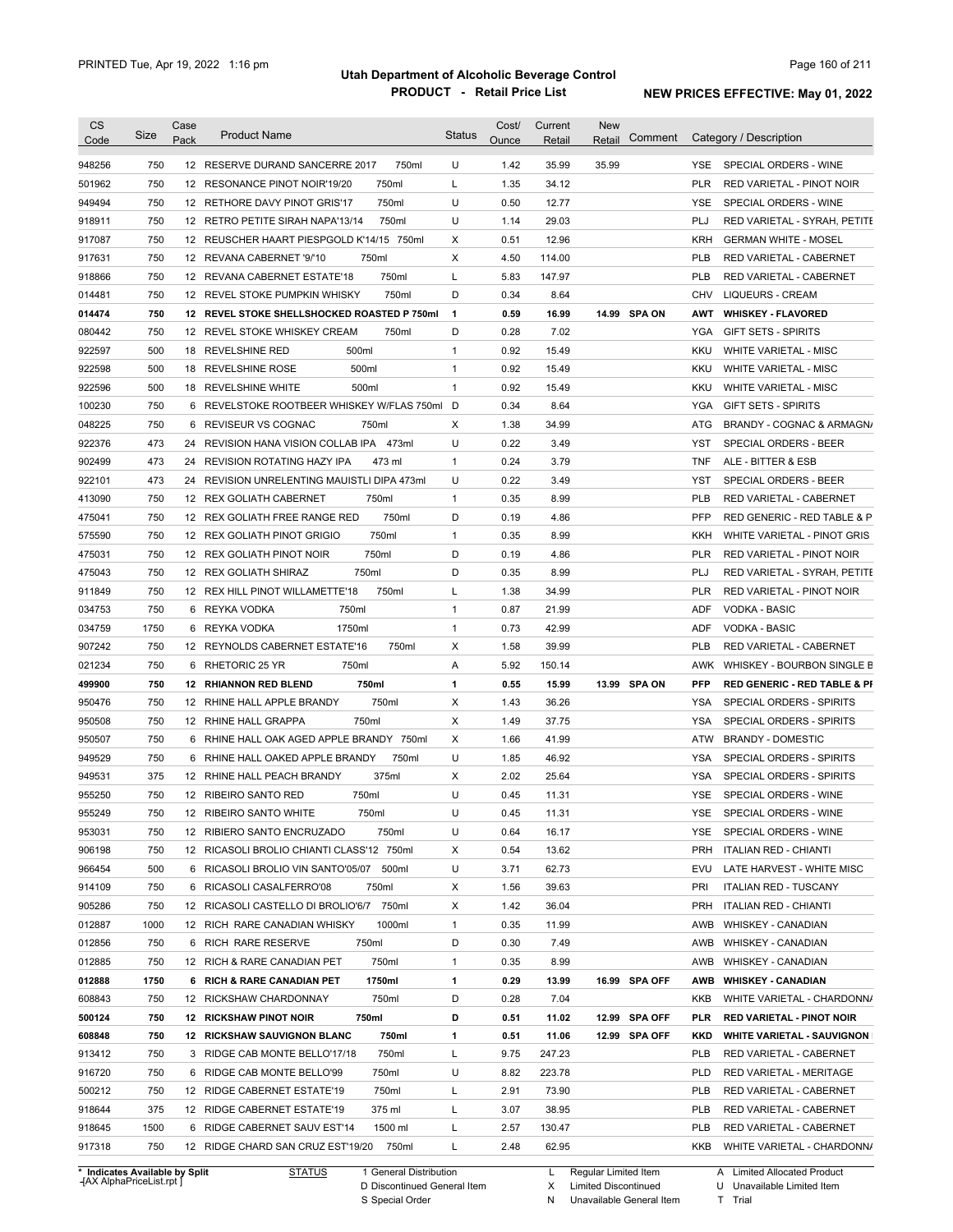| <b>CS</b><br>Code              | Size | Case<br>Pack | <b>Product Name</b>                         | <b>Status</b> | Cost/<br>Ounce | Current<br>Retail | <b>New</b><br>Comment<br>Retail | Category / Description                            |
|--------------------------------|------|--------------|---------------------------------------------|---------------|----------------|-------------------|---------------------------------|---------------------------------------------------|
| 918643                         | 375  |              | 12 RIDGE CHARDONNAY ESTATE'17<br>375 ml     | X             | 2.52           | 31.95             |                                 | WHITE VARIETAL - CHARDONN/<br>KKB                 |
| 950747                         | 750  |              | 12 RIDGE CHARDONNAY MONTEBELLO'14<br>750ml  | Χ             | 3.15           | 79.95             |                                 | <b>KKB</b><br>WHITE VARIETAL - CHARDONN/          |
| 920308                         | 750  |              | 750ml<br>12 RIDGE ESTATE MERLOT'14/16       | U             | 2.33           | 59.02             |                                 | <b>PLF</b><br><b>RED VARIETAL - MERLOT</b>        |
| 917922                         | 1500 |              | 1500 ml<br>6 RIDGE GEYSERVILLE '17          | L             | 1.95           | 99.09             |                                 | <b>PLH</b><br>RED VARIETAL - ZINFANDEL            |
| 951311                         | 750  |              | 750ml<br>12 RIDGE LYTTON SPRINGS '08        | U             | 2.50           | 63.46             |                                 | <b>YSE</b><br>SPECIAL ORDERS - WINE               |
| 917927                         | 750  |              | 750ml<br>1 RIDGE MONTE BELLO 6b SET'95-97   | X             | 66.23          | 1,679.73          |                                 | <b>YGE</b><br><b>GIFT SETS - WINES</b>            |
| 920492                         | 375  |              | 375 ml<br>12 RIDGE MONTE BELLO'13           | X             | 4.26           | 54.01             |                                 | <b>PLB</b><br>RED VARIETAL - CABERNET             |
| 917925                         | 1500 |              | 1500 ml<br>3 RIDGE MONTE BELLO'15/16        | Г             | 9.37           | 475.18            |                                 | <b>PLB</b><br>RED VARIETAL - CABERNET             |
| 500208                         | 750  |              | 12 RIDGE PETITE SIRAH LYTTN EST'19<br>750ml | L             | 1.68           | 42.57             |                                 | <b>PLJ</b><br>RED VARIETAL - SYRAH, PETITE        |
| 917317                         | 750  |              | 750ml<br>12 RIDGE ZIN EASTBENCH'20          | L             | 1.55           | 39.40             |                                 | <b>PLH</b><br><b>RED VARIETAL - ZINFANDEL</b>     |
| 915476                         | 375  |              | 375 ml<br>12 RIDGE ZIN GEYSERVILLE '17      | U             | 2.13           | 27.02             |                                 | <b>PLH</b><br>RED VARIETAL - ZINFANDEL            |
| 500205                         | 750  |              | 750ml<br>12 RIDGE ZIN GEYSERVILLE'20        | L             | 2.09           | 52.95             |                                 | <b>PLH</b><br>RED VARIETAL - ZINFANDEL            |
| 500105                         | 750  |              | 750ml<br>12 RIDGE ZIN PASO ROBLES'20        | Г             | 1.55           | 39.40             |                                 | <b>PLH</b><br>RED VARIETAL - ZINFANDEL            |
| 500200                         | 750  |              | 750ml<br>12 RIDGE ZIN THREE VALLEYS'19      | Г             | 1.26           | 31.95             |                                 | <b>PLH</b><br>RED VARIETAL - ZINFANDEL            |
| 500210                         | 750  |              | 750ml<br>12 RIDGE ZINFANDEL LYTTON'18/19    | Г             | 1.89           | 48.02             |                                 | <b>PLH</b><br>RED VARIETAL - ZINFANDEL            |
| 913736                         | 375  |              | 375 ml<br>12 RIDGE ZINFANDEL LYTTON'18/19   | U             | 2.13           | 27.02             |                                 | <b>PLH</b><br>RED VARIETAL - ZINFANDEL            |
| 980002                         | 1500 | 6            | 1500 ml<br>RIDGE ZINFANDEL LYTTON'18/19     | Г             | 1.95           | 99.09             |                                 | <b>PLH</b><br>RED VARIETAL - ZINFANDEL            |
| 914836                         | 750  | 12           | 750ml<br>RIDGE ZINFANDEL PAGANI'18/19       | Г             | 1.70           | 43.02             |                                 | <b>PLH</b><br><b>RED VARIETAL - ZINFANDEL</b>     |
| 913834                         | 750  | 12           | 750ml<br>RIDGE ZINFANDEL PONZO'16/17        | U             | 1.47           | 37.35             |                                 | <b>PLH</b><br><b>RED VARIETAL - ZINFANDEL</b>     |
| 915828                         | 750  | 12           | 750ml<br>RIDGE ZINFANDEL YORKCRK'7/09       | U             | 1.28           | 32.57             |                                 | PLH<br><b>RED VARIETAL - ZINFANDEL</b>            |
| 906888                         | 500  | 12           | 500ml<br>RIDGEWAY BAD ELF BEER              | U             | 0.33           | 5.60              |                                 | <b>YST</b><br>SPECIAL ORDERS - BEER               |
| 906889                         | 500  | 12           | 500ml<br>RIDGEWAY CRIMINALLY BAD ELF        | U             | 0.40           | 6.70              |                                 | <b>YST</b><br>SPECIAL ORDERS - BEER               |
| 906891                         | 331  | 24           | 331ml<br>RIDGEWAY INSANELY BAD ELF          | U             | 0.38           | 4.20              |                                 | <b>YST</b><br>SPECIAL ORDERS - BEER               |
| 906893                         | 500  | 12           | 500ml<br>RIDGEWAY LUMP OF COAL BEER         | U             | 0.47           | 7.96              |                                 | <b>YST</b><br>SPECIAL ORDERS - BEER               |
| 919360                         | 500  | 12           | 500ml<br>RIDGEWAY REINDEER DROPPINGS        | U             | 0.34           | 5.79              |                                 | <b>YST</b><br>SPECIAL ORDERS - BEER               |
| 908257                         | 500  | 12           | 500ml<br>RIDGEWAY REINDEER REVOLT           | U             | 0.43           | 7.27              |                                 | <b>YST</b><br>SPECIAL ORDERS - BEER               |
| 906897                         | 500  | 12           | 500ml<br>RIDGEWAY SANT'A BUTT-BEER          | U             | 0.43           | 7.27              |                                 | <b>YST</b><br>SPECIAL ORDERS - BEER               |
| 906901                         | 500  | 12           | 500ml<br>RIDGEWAY SEROUSLY BAD ELF          | U             | 0.47           | 7.96              |                                 | <b>YST</b><br>SPECIAL ORDERS - BEER               |
| 906900                         | 500  | 12           | 500ml<br>RIDGEWAY VERY BAD ELF BEER         | U             | 0.45           | 7.55              |                                 | <b>YST</b><br>SPECIAL ORDERS - BEER               |
| 906903                         | 500  | 12           | RIDGEWAY WARM WLECOME BEER<br>500ml         | U             | 0.34           | 5.74              |                                 | <b>YST</b><br>SPECIAL ORDERS - BEER               |
| 378490                         | 750  |              | <b>12 RIFF PINOT GRIGIO</b><br>750ml        | 1             | 0.55           | 11.99             | 13.99 HIGHER                    | <b>KRK</b><br><b>ITALIAN WHITE - PINOT GRIGIO</b> |
| 918480                         | 720  | 6            | RIHAKU DANCE OF DISCOVERY JUNMAI 720ml      | Χ             | 0.99           | 24.09             |                                 | <b>GPX</b><br><b>SAKE - IMPORTED</b>              |
| 913492                         | 720  | 6            | 720ml<br>RIHAKU DREAMY CLOUDS               | L             | 0.99           | 24.09             |                                 | <b>GPX</b><br><b>SAKE - IMPORTED</b>              |
| 913494                         | 720  |              | 720ml<br>6 RIHAKU WANDERING POET            | L             | 1.44           | 35.09             |                                 | <b>GPX</b><br><b>SAKE - IMPORTED</b>              |
| 917649                         | 500  |              | 9 RIMON POMEGRANATE DESSERT<br>500ml        | X             | 1.04           | 17.53             |                                 | GFE<br>WINE - FRUIT                               |
| 917650                         | 750  | 9            | RIMON POMEGRANATE PORT STYLE<br>750ml       | Х             | 1.40           | 35.54             |                                 | GFE WINE - FRUIT                                  |
| 916177                         | 750  |              | 12 RINGBOLT CABERNET'16/17<br>750ml         | L             | 0.75           | 17.99             | 18.99 HIGHER                    | <b>AUSTRALIAN RED</b><br>PRY                      |
| 918805                         | 750  |              | 750ml<br>12 RIONDO PROSECCO                 | Г             | 0.63           | 15.99             |                                 | IPI<br>SPARKLING WINE - PROSECCO                  |
| 948135                         | 750  |              | 750ml<br>12 RIOTOR ROSE'16/17               | X             | 0.40           | 10.24             |                                 | <b>MPX</b><br>ROSE WINE - IMPORTED                |
| 950766                         | 750  |              | 12 RIPANUDA CHIANTI CLASSICO<br>750ml       | U             | 0.68           | 17.16             |                                 | YSE<br>SPECIAL ORDERS - WINE                      |
| 946647                         | 750  |              | 750ml<br>6 RISATA MOSCATO D'ASTI            | Г             | 0.76           | 19.34             |                                 | <b>KRM</b><br>ITALIAN WHITE - VARIETAL            |
| 955001                         | 750  |              | 750ml<br>6 RISATA MOSCATO D'ASTI WHITE      | U             | 0.76           | 19.32             |                                 | YSE<br>SPECIAL ORDERS - WINE                      |
| 027023                         | 750  |              | 750ml<br>3 RITTENHOUSE RYE 23YR             | х             | 6.79           | 172.12            |                                 | AWU WHISKEY - RYE                                 |
| 027088                         | 750  |              | 750ml<br>3 RITTENHOUSE RYE 25YR             | х             | 6.95           | 176.16            |                                 | AWU WHISKEY - RYE                                 |
| 027016                         | 750  |              | 12 RITTENHOUSE RYE BONDED WHISKEY<br>750ml  | $\mathbf{1}$  | 1.10           | 27.99             |                                 | AWU<br><b>WHISKEY - RYE</b>                       |
| 950967                         | 650  |              | 12 RITUAL BIG DELUXE<br>650 ml              | х             | 0.51           | 11.15             |                                 | ALE - HEAVY, PORTER, STOUT<br><b>TNP</b>          |
| 900672                         | 473  |              | 24 RITUAL BREWING OIL RIG 2X IPA<br>473ml   | х             | 0.28           | 4.52              |                                 | SPECIAL ORDERS - BEER<br>YST                      |
| 900671                         | 473  |              | 473ml<br>24 RITUAL BREWING SINGLE RYE       | х             | 0.25           | 3.98              |                                 | YST<br>SPECIAL ORDERS - BEER                      |
| 950961                         | 355  |              | 24 RITUAL EXTRA RED ALE<br>355ml            | D             | 0.17           | 2.02              |                                 | <b>TNL</b><br>ALE - RED, AMBER, BROWN             |
| 950966                         | 650  |              | 12 RITUAL FAT HOG<br>650 ml                 | х             | 0.51           | 11.15             |                                 | <b>TNP</b><br>ALE - HEAVY, PORTER, STOUT          |
| 950962                         | 355  |              | 355 ml<br>24 RITUAL HOP-O-MATIC IPA         | D             | 0.18           | 2.22              |                                 | <b>TNF</b><br>ALE - BITTER & ESB                  |
| 918875                         | 355  |              | 24 RITUAL PALE ALE<br>355 ml                | D             | 0.17           | 2.02              |                                 | <b>TNC</b><br>ALE - PALE                          |
| 378910                         | 750  |              | <b>12 RIUNITE LAMBRUSCO</b><br>750ml        | 1             | 0.39           | 5.99              | 9.99 SPA OFF                    | PRL<br><b>ITALIAN RED - VARIETAL</b>              |
| 378915                         | 1500 |              | <b>6 RIUNITE LAMBRUSCO</b><br>1500ml        | 1             | 0.28           | 10.13             | 13.99 SPA OFF                   | ITALIAN RED - MISC DOC<br><b>PRK</b>              |
| * Indicates Available by Split |      |              | <b>STATUS</b><br>1 General Distribution     |               |                | L.                | Regular Limited Item            | A Limited Allocated Product                       |

**Case** [AX AlphaPriceList.rpt ]

D Discontinued General Item

S Special Order

Regular Limited Item

X

Limited Discontinued

N Unavailable General Item

U Unavailable Limited Item T Trial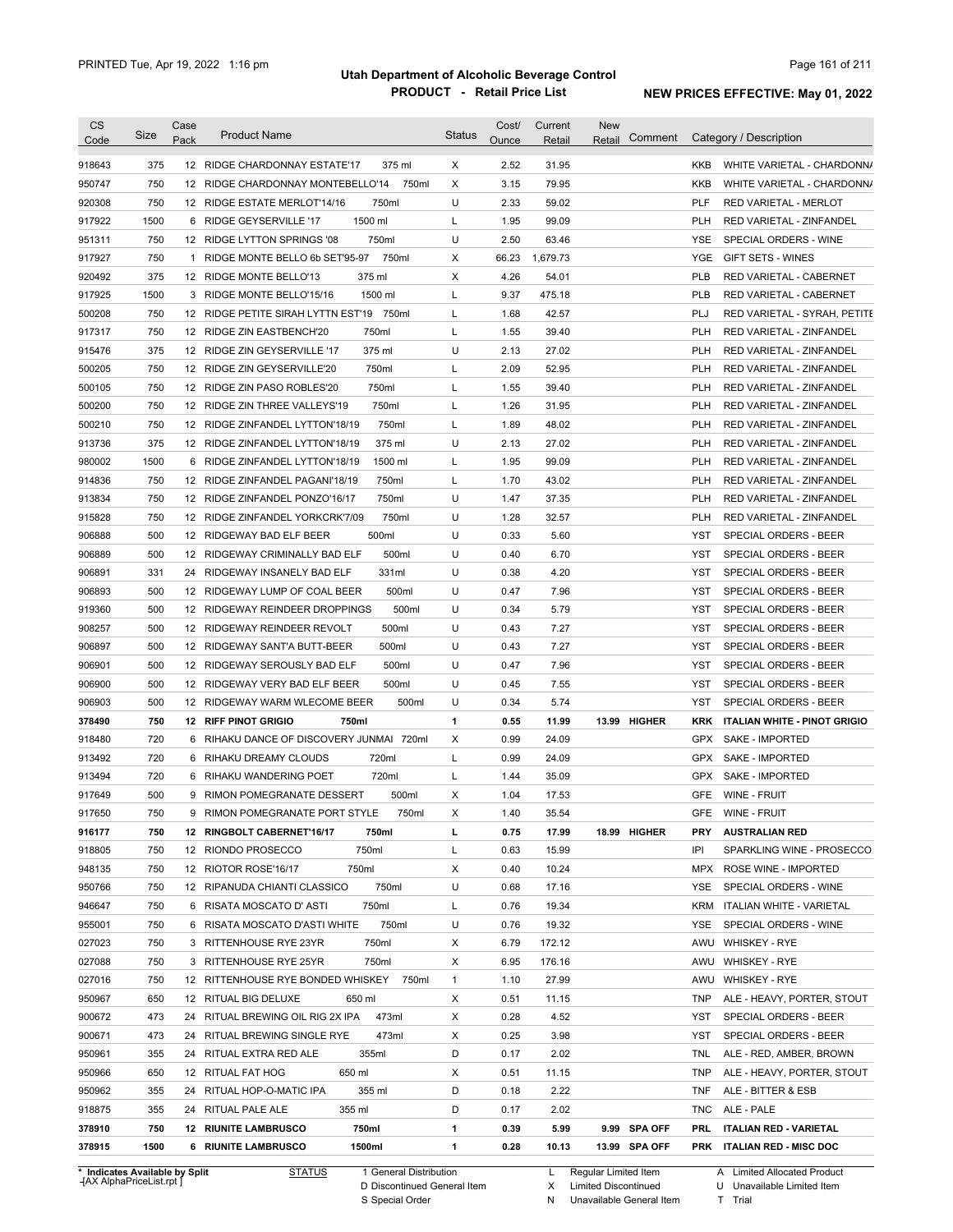| <b>CS</b><br>Code | Size | Case<br>Pack | <b>Product Name</b>                          | <b>Status</b> | Cost/<br>Ounce | Current<br>Retail | New<br>Comment<br>Retail | Category / Description                     |
|-------------------|------|--------------|----------------------------------------------|---------------|----------------|-------------------|--------------------------|--------------------------------------------|
| 917422            | 750  |              | 12 RIVAREY TEMPRANILLO RIOJA'15/16 750ml     | X             | 0.40           | 10.06             |                          | <b>PRN</b><br>SPANISH RED - RIOJA          |
| 916222            | 375  |              | 375ml<br>12 RL BULLER FINE MUSCAT            | Χ             | 1.35           | 17.17             |                          | <b>EVF</b><br>LATE HARVEST - MUSCAT        |
| 914430            | 750  |              | 750ml<br>12 ROAD 31 PINOT NOIR'18/19         | L             | 1.38           | 34.99             |                          | PLR<br>RED VARIETAL - PINOT NOIR           |
| 920376            | 750  |              | 750ml<br>12 ROAD 31 SANTA CRUZ MTS           | Χ             | 1.04           | 26.41             |                          | <b>YSE</b><br>SPECIAL ORDERS - WINE        |
| 900389            | 355  |              | 24 ROADHOUSE FAMILY VACATION ALE<br>355ml    | D             | 0.16           | 1.92              |                          | <b>TNC</b><br>ALE - PALE                   |
| 900387            | 473  |              | 24 ROADHOUSE MOUNTAIN JAM HAZY IPA 473 ml    | $\mathbf{1}$  | 0.18           | 2.81              |                          | <b>TNF</b><br>ALE - BITTER & ESB           |
| 901813            | 473  |              | 24 ROADHOUSE OUTCASTY SWEET POT PORTER473n U |               | 0.22           | 3.49              |                          | YST<br>SPECIAL ORDERS - BEER               |
| 900577            | 473  |              | 24 ROADHOUSE THE WALRUS<br>473ml             | 1             | 0.18           | 2.81              |                          | <b>TNF</b><br>ALE - BITTER & ESB           |
| 900388            | 355  |              | 355ml<br>24 ROADHOUSE WILSON WEST SIDE IPA   | $\mathbf{1}$  | 0.16           | 1.95              |                          | <b>TNF</b><br>ALE - BITTER & ESB           |
| 902855            | 750  |              | 12 ROBBERS ROOST BLUE JOHN WHISKEY<br>750ml  | $\mathbf{1}$  | 1.02           | 25.99             |                          | AWE<br><b>WHISKEY - BLENDED</b>            |
| 902854            | 750  |              | 12 ROBBERS ROOST CAMPSITE CORDIAL<br>750ml   | $\mathbf{1}$  | 1.02           | 25.99             |                          | <b>CHS</b><br>LIQUEURS - BITTERS & HERBAL  |
| 906106            | 750  | 6            | ROBERT CRAIG AFFINITY'16<br>750ml            | X             | 3.02           | 76.66             |                          | <b>PLB</b><br>RED VARIETAL - CABERNET      |
| 500920            | 750  |              | 12 ROBERT HALL CABERNET PASO ROBLES 750ml    | $\mathbf{1}$  | 0.71           | 18.06             |                          | PLB<br>RED VARIETAL - CABERNET             |
| 948059            | 750  |              | 12 ROBERT HALL PASO ROBLES CAB'14/15 750ml   | U             | 0.79           | 19.99             |                          | PLB<br>RED VARIETAL - CABERNET             |
| 918604            | 750  |              | 12 ROBERT HALL SAUVIGNON BLANC'19<br>750ml   | Χ             | 0.30           | 7.56              |                          | <b>KKD</b><br>WHITE VARIETAL - SAUVIGNON   |
| 610006            | 750  |              | 750ml<br>12 ROBERT HALL VIOGNIER'8/9         | X             | 0.77           | 19.57             |                          | <b>KKJ</b><br>WHITE VARIETAL - VIOGNIER    |
| 497948            | 750  | 6            | ROBERT MONDAVI BDX RED OAKVILLE 14 750ml     | Χ             | 1.97           | 49.92             |                          | PFP<br>RED GENERIC - RED TABLE & P         |
| 498012            | 750  | 6            | ROBERT MONDAVI MAESTRO RED 14<br>750ml       | Χ             | 1.54           | 39.13             |                          | PLU<br><b>RED VARIETAL - MISC</b>          |
| 498015            | 1500 | 6            | ROBERT MONDAVI PRVT SEL CAB SAUV 1500ml      | $\mathbf{1}$  | 0.34           | 17.13             |                          | <b>PLB</b><br>RED VARIETAL - CABERNET      |
| 606482            | 750  |              | 12 ROBERT MONDAVI PRVT SLTN CA BTRY CH750ml  | $\mathbf{1}$  | 0.51           | 13.06             |                          | <b>KKB</b><br>WHITE VARIETAL - CHARDONN/   |
| 949401            | 750  |              | 12 ROBERT MONDAVI RETROCABERNET<br>750ml     | U             | 0.96           | 24.24             |                          | <b>YSE</b><br>SPECIAL ORDERS - WINE        |
| 902430            | 1500 | 3            | <b>ROBLIN SANCERRE</b><br>15 1500 ml         | U             | 1.38           | 70.10             |                          | <b>YSE</b><br>SPECIAL ORDERS - WINE        |
| 918777            | 750  |              | 12 ROCA ALTXERRI TXAKOLI ROSÉ'16<br>750ml    | Х             | 0.37           | 9.26              |                          | ROSE WINE - IMPORTED<br>MPX                |
| 947011            | 750  |              | 750ml<br>12 ROCA SVEVA SOAVE                 | Х             | 0.58           | 14.82             |                          | <b>YSE</b><br>SPECIAL ORDERS - WINE        |
| 920149            | 750  |              | 750ml<br>12 ROCAFIORE ROSSO                  | U             | 0.55           | 14.00             |                          | <b>YSE</b><br>SPECIAL ORDERS - WINE        |
| 919457            | 750  |              | 12 ROCCA DELLE MACIE VERNAIOLO CHIA 750ml    | U             | 0.46           | 11.72             |                          | YSE<br>SPECIAL ORDERS - WINE               |
| 950515            | 750  |              | 3 ROCCA DI FRASSINELLOBAFFONERO '13 750ml    | U             | 8.20           | 208.01            |                          | <b>YSE</b><br>SPECIAL ORDERS - WINE        |
| 343575            | 750  |              | 12 ROCCA MACIE CHIANTI CLASSICO<br>750ml     | $\mathbf{1}$  | 0.81           | 20.56             |                          | <b>PRH</b><br><b>ITALIAN RED - CHIANTI</b> |
| 947887            | 331  |              | 12 ROCHEFORT TRAPPIST 6-USE 907517 331 ml    | U             | 0.45           | 5.00              |                          | <b>YST</b><br>SPECIAL ORDERS - BEER        |
| 910873            | 750  |              | 12 ROCHIOLI PINOT NOIR'18<br>750ml           | L             | 3.28           | 83.06             |                          | <b>PLR</b><br>RED VARIETAL - PINOT NOIR    |
| 914975            | 750  |              | 750ml<br>12 ROCHIOLI SAUVIGNON BLANC'19      | L             | 1.77           | 44.91             |                          | <b>KKD</b><br>WHITE VARIETAL - SAUVIGNON   |
| 021279            | 750  |              | 6 ROCK HILL FARMS BOURBON SNGL BRRL 750ml    | U             | 2.17           | 54.99             |                          | WHISKEY - BOURBON SINGLE B<br>AWK          |
| 955616            | 750  |              | 750ml<br>12 ROCK HORSE RANCH STABLE 39       | $\mathbf{1}$  | 0.63           | 16.03             |                          | <b>PFP</b><br>RED GENERIC - RED TABLE & P  |
| 946874            | 750  |              | 750ml<br>12 ROCK WALL BLANC DE BLANC         | X             | 0.43           | 10.80             |                          | <b>IPD</b><br>SPARKLING WINE - DOMESTIC    |
| 919600            | 750  |              | 12 ROCK WALL DESERT ZINFANDEL<br>750ml       | U             | 0.76           | 19.25             |                          | YSE<br>SPECIAL ORDERS - WINE               |
| 946876            | 750  |              | 12 ROCK WALL JESSES ZIN<br>750ml             | х             | 0.91           | 23.06             |                          | <b>PLH</b><br>RED VARIETAL - ZINFANDEL     |
| 918284            | 750  |              | 12 ROCK WALL ZIN MONTE ROS'16/17<br>750ml    | X             | 1.30           | 33.06             |                          | PLH<br>RED VARIETAL - ZINFANDEL            |
| 917994            | 750  |              | 12 ROCKY GULLY SHZ/VIOGNIER'8/10<br>750ml    | X             | 0.68           | 17.17             |                          | PRY<br><b>AUSTRALIAN RED</b>               |
| 918694            | 750  |              | 12 RODANO CHIANTI CLASSICO'17<br>750ml       | X             | 0.41           | 10.30             |                          | PRH<br><b>ITALIAN RED - CHIANTI</b>        |
| 916497            | 750  |              | 750ml<br>6 RODNEY STRONG CAB RES'15/16       | X             | 1.97           | 49.95             |                          | PLB<br>RED VARIETAL - CABERNET             |
| 917800            | 750  |              | 750ml<br>6 RODNEY STRONG CAB ROCKAWAY'06/    | X             | 2.99           | 75.83             |                          | PLB<br>RED VARIETAL - CABERNET             |
| 499200            | 750  |              | 750ml<br>12 RODNEY STRONG CABERNET           | $\mathbf{1}$  | 0.87           | 21.95             |                          | PLB<br>RED VARIETAL - CABERNET             |
| 918439            | 750  |              | 12 RODNEY STRONG CHARD CHLK HL'17/18 750ml   | L             | 0.79           | 19.95             |                          | KKB<br>WHITE VARIETAL - CHARDONN/          |
| 607900            | 750  |              | 12 RODNEY STRONG CHARDONNAY<br>750ml         | $\mathbf{1}$  | 0.71           | 17.95             |                          | KKB<br>WHITE VARIETAL - CHARDONN/          |
| 499210            | 750  |              | 12 RODNEY STRONG PINOT NOIR RR<br>750ml      | 1             | 0.79           | 15.95             | 19.95 SPA OFF            | PLR<br><b>RED VARIETAL - PINOT NOIR</b>    |
| 646080            | 750  |              | 750ml<br>12 RODNEY STRONG ROSÉ OF PN'19/20   | L             | 0.79           | 19.95             |                          | MPW<br>ROSE WINE - DOMESTIC                |
| 909803            | 750  |              | 750ml<br>12 RODNEY STRONG SAUV BL CHARLOT    | X             | 0.71           | 17.95             |                          | KKD<br>WHITE VARIETAL - SAUVIGNON          |
| 907455            | 750  |              | 6 RODNEY STRONG SYMMETRY'14/15<br>750ml      | 1             | 2.36           | 55.95             | 59.95 SPA OFF            | PLD<br><b>RED VARIETAL - MERITAGE</b>      |
| 498860            | 750  |              | 750ml<br>12 RODNEY STRONG ZIN OLD VINES'17   | X             | 0.47           | 11.86             |                          | PLH<br>RED VARIETAL - ZINFANDEL            |
| 714040            | 750  |              | 750ml<br>6 ROEDERER BLANC DE BLANCS'11       | L             | 3.88           | 98.38             |                          | IHP<br>SPARKLING WINE - BRUT & BLA         |
| 714050            | 750  |              | 750ml<br>6 ROEDERER BRUT PREMIER             | X             | 2.49           | 63.13             |                          | IHP<br>SPARKLING WINE - BRUT & BLA         |
|                   |      |              | 1500ml<br>3 ROEDERER BRUT PREMIER            | X             | 2.56           | 129.87            |                          | IHP<br>SPARKLING WINE - BRUT & BLA         |
| 946242            | 1500 |              |                                              |               |                |                   |                          |                                            |
| 922644            | 375  |              | 375ml<br>12 ROEDERER BRUT ROSE               | L             | 3.71           | 47.06             |                          | <b>IHS</b><br>SPARKLING WINE - BLANC DE N  |

**Case** [AX AlphaPriceList.rpt ]

D Discontinued General Item

S Special Order

X Limited Discontinued

N Unavailable General Item

U Unavailable Limited Item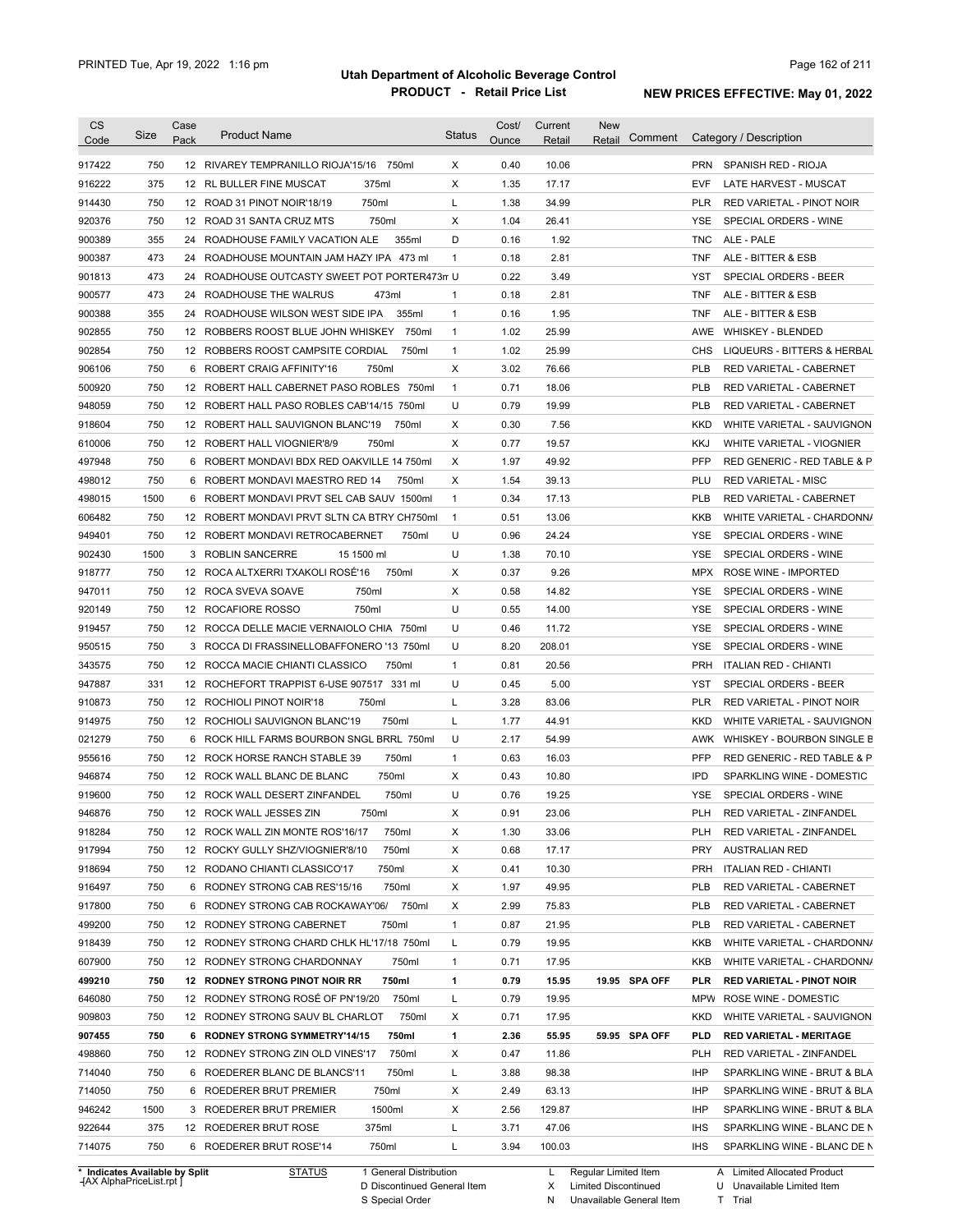| Code<br>750<br>914189<br>750<br>714110<br>1500<br>911548<br>946405<br>750<br>714102<br>1500<br>714100<br>750<br>375<br>757851<br>750<br>757850<br>1500<br>945792<br>750<br>945724<br>1500<br>910946<br>750<br>945604<br>750<br>914058<br>750<br>902147<br>750<br>917632<br>650<br>950289<br>355<br>955363<br>355<br>904164<br>355<br>952527<br>909248<br>650<br>908032<br>750<br>909253<br>750<br>904443<br>355<br>918747<br>650<br>900169<br>355<br>919705<br>355<br>355<br>918663<br>953987<br>650<br>948133<br>750<br>989263<br>355<br>955252<br>355<br>918389<br>750<br>918917<br>651<br>953626<br>355<br>918434<br>750 | Pack<br>6<br>24<br>24<br>24<br>24 | 6 ROEDERER CARTE BLANCHE DEMI SE<br>750ml<br>750ml<br>6 ROEDERER CRISTAL ROSE'06/07<br>1500ml<br>3 ROEDERER CRISTAL ROSE'95/99<br>750ml<br>6 ROEDERER CRISTAL'08<br>1500 ml<br>3 ROEDERER CRISTAL'09<br>750ml<br>6 ROEDERER CRISTAL'13<br>375ml<br>24 ROEDERER ESTATE BRUT<br>750ml<br><b>12 ROEDERER ESTATE BRUT</b><br>1500ml<br>6 ROEDERER ESTATE BRUT<br>750ml<br>12 ROEDERER ESTATE BRUT ROSE<br>1500ml<br>6 ROEDERER ESTATE BRUT ROSE<br>750ml<br>6 ROEDERER ESTATE L'ERMITAGE'15<br>750ml<br>6 ROEDERER L'ERMITAGE ROSE'12<br>ROEDERER STARK BRUT NATURE 2012 750ml<br>12 ROGER COULON BRUT TRADITION 1E<br>750ml<br>650ml<br>12 ROGUE 8 HOP IPA<br>355ml<br>ROGUE BATSQUATCH HAZY IPA<br>355ml<br>ROGUE DEAD GUY ALE<br>355 ml<br>24 ROGUE DEAD GUY CAN<br>650ml<br>12 ROGUE DEAD GUY GLOW BOTTLE<br>750ml<br>12 ROGUE DEAD GUY WHISKEY<br>750ml<br>12 ROGUE DOUBLE CHOC STOUT<br>355 ml<br>ROGUE GUMBEROO IPA<br>650 ml<br>12 ROGUE HAZEL CHOCTABULOUS<br>355ml<br>ROGUE HAZELNUT BROWN CANS | U<br>X<br>U<br>х<br>L<br>Г<br>х<br>1<br>L<br>Г<br>Г<br>L<br>х<br>U<br>L<br>D<br>$\mathbf{1}$<br>D<br>$\mathbf{1}$<br>U<br>х<br>Г<br>$\mathbf{1}$<br>U | Ounce<br>2.20<br>20.13<br>15.80<br>11.00<br>12.92<br>13.42<br>1.26<br>1.18<br>1.32<br>1.46<br>1.52<br>2.63<br>3.55<br>3.90<br>1.77<br>0.35<br>0.19<br>0.20<br>0.20<br>0.32<br>1.06<br>0.60<br>0.20 | Retail<br>55.76<br>510.43<br>801.55<br>278.99<br>655.28<br>340.33<br>15.99<br>29.06<br>66.90<br>36.98<br>76.99<br>66.71<br>89.99<br>99.03<br>44.99<br>7.68<br>2.29<br>2.41<br>2.45<br>7.07<br>26.86<br>15.11 | Retail<br>29.99 HIGHER | IHI<br><b>IHS</b><br><b>IHS</b><br><b>IHP</b><br><b>IHP</b><br><b>IHP</b><br><b>IHP</b><br><b>IHP</b><br><b>IHP</b><br><b>IHS</b><br><b>IHS</b><br><b>IHP</b><br><b>IHS</b><br><b>YSE</b><br><b>IHP</b><br><b>TNF</b><br><b>TNC</b><br><b>TNC</b><br><b>TNF</b><br><b>TNP</b><br>AWH | SPARKLING WINE - SPUMANTE<br>SPARKLING WINE - BLANC DE N<br>SPARKLING WINE - BLANC DE N<br>SPARKLING WINE - BRUT & BLA<br>SPARKLING WINE - BRUT & BLA<br>SPARKLING WINE - BRUT & BLA<br>SPARKLING WINE - BRUT & BLA<br>SPARKLING WINE - BRUT & BLA<br>SPARKLING WINE - BRUT & BLA<br>SPARKLING WINE - BLANC DE N<br>SPARKLING WINE - BLANC DE N<br>SPARKLING WINE - BRUT & BLA<br>SPARKLING WINE - BLANC DE N<br>SPECIAL ORDERS - WINE<br>SPARKLING WINE - BRUT & BLA<br>ALE - BITTER & ESB<br>ALE - PALE<br>ALE - PALE<br>ALE - BITTER & ESB |
|-----------------------------------------------------------------------------------------------------------------------------------------------------------------------------------------------------------------------------------------------------------------------------------------------------------------------------------------------------------------------------------------------------------------------------------------------------------------------------------------------------------------------------------------------------------------------------------------------------------------------------|-----------------------------------|-------------------------------------------------------------------------------------------------------------------------------------------------------------------------------------------------------------------------------------------------------------------------------------------------------------------------------------------------------------------------------------------------------------------------------------------------------------------------------------------------------------------------------------------------------------------------------------------------------------------------------------------------------------------------------------------------------------------------------------------------------------------------------------------------------------------------------------------------------------------------------------------------------------------------------------------------------------------------------------------------------|-------------------------------------------------------------------------------------------------------------------------------------------------------|----------------------------------------------------------------------------------------------------------------------------------------------------------------------------------------------------|--------------------------------------------------------------------------------------------------------------------------------------------------------------------------------------------------------------|------------------------|--------------------------------------------------------------------------------------------------------------------------------------------------------------------------------------------------------------------------------------------------------------------------------------|-----------------------------------------------------------------------------------------------------------------------------------------------------------------------------------------------------------------------------------------------------------------------------------------------------------------------------------------------------------------------------------------------------------------------------------------------------------------------------------------------------------------------------------------------|
|                                                                                                                                                                                                                                                                                                                                                                                                                                                                                                                                                                                                                             |                                   |                                                                                                                                                                                                                                                                                                                                                                                                                                                                                                                                                                                                                                                                                                                                                                                                                                                                                                                                                                                                       |                                                                                                                                                       |                                                                                                                                                                                                    |                                                                                                                                                                                                              |                        |                                                                                                                                                                                                                                                                                      |                                                                                                                                                                                                                                                                                                                                                                                                                                                                                                                                               |
|                                                                                                                                                                                                                                                                                                                                                                                                                                                                                                                                                                                                                             |                                   |                                                                                                                                                                                                                                                                                                                                                                                                                                                                                                                                                                                                                                                                                                                                                                                                                                                                                                                                                                                                       |                                                                                                                                                       |                                                                                                                                                                                                    |                                                                                                                                                                                                              |                        |                                                                                                                                                                                                                                                                                      |                                                                                                                                                                                                                                                                                                                                                                                                                                                                                                                                               |
|                                                                                                                                                                                                                                                                                                                                                                                                                                                                                                                                                                                                                             |                                   |                                                                                                                                                                                                                                                                                                                                                                                                                                                                                                                                                                                                                                                                                                                                                                                                                                                                                                                                                                                                       |                                                                                                                                                       |                                                                                                                                                                                                    |                                                                                                                                                                                                              |                        |                                                                                                                                                                                                                                                                                      |                                                                                                                                                                                                                                                                                                                                                                                                                                                                                                                                               |
|                                                                                                                                                                                                                                                                                                                                                                                                                                                                                                                                                                                                                             |                                   |                                                                                                                                                                                                                                                                                                                                                                                                                                                                                                                                                                                                                                                                                                                                                                                                                                                                                                                                                                                                       |                                                                                                                                                       |                                                                                                                                                                                                    |                                                                                                                                                                                                              |                        |                                                                                                                                                                                                                                                                                      |                                                                                                                                                                                                                                                                                                                                                                                                                                                                                                                                               |
|                                                                                                                                                                                                                                                                                                                                                                                                                                                                                                                                                                                                                             |                                   |                                                                                                                                                                                                                                                                                                                                                                                                                                                                                                                                                                                                                                                                                                                                                                                                                                                                                                                                                                                                       |                                                                                                                                                       |                                                                                                                                                                                                    |                                                                                                                                                                                                              |                        |                                                                                                                                                                                                                                                                                      |                                                                                                                                                                                                                                                                                                                                                                                                                                                                                                                                               |
|                                                                                                                                                                                                                                                                                                                                                                                                                                                                                                                                                                                                                             |                                   |                                                                                                                                                                                                                                                                                                                                                                                                                                                                                                                                                                                                                                                                                                                                                                                                                                                                                                                                                                                                       |                                                                                                                                                       |                                                                                                                                                                                                    |                                                                                                                                                                                                              |                        |                                                                                                                                                                                                                                                                                      |                                                                                                                                                                                                                                                                                                                                                                                                                                                                                                                                               |
|                                                                                                                                                                                                                                                                                                                                                                                                                                                                                                                                                                                                                             |                                   |                                                                                                                                                                                                                                                                                                                                                                                                                                                                                                                                                                                                                                                                                                                                                                                                                                                                                                                                                                                                       |                                                                                                                                                       |                                                                                                                                                                                                    |                                                                                                                                                                                                              |                        |                                                                                                                                                                                                                                                                                      |                                                                                                                                                                                                                                                                                                                                                                                                                                                                                                                                               |
|                                                                                                                                                                                                                                                                                                                                                                                                                                                                                                                                                                                                                             |                                   |                                                                                                                                                                                                                                                                                                                                                                                                                                                                                                                                                                                                                                                                                                                                                                                                                                                                                                                                                                                                       |                                                                                                                                                       |                                                                                                                                                                                                    |                                                                                                                                                                                                              |                        |                                                                                                                                                                                                                                                                                      |                                                                                                                                                                                                                                                                                                                                                                                                                                                                                                                                               |
|                                                                                                                                                                                                                                                                                                                                                                                                                                                                                                                                                                                                                             |                                   |                                                                                                                                                                                                                                                                                                                                                                                                                                                                                                                                                                                                                                                                                                                                                                                                                                                                                                                                                                                                       |                                                                                                                                                       |                                                                                                                                                                                                    |                                                                                                                                                                                                              |                        |                                                                                                                                                                                                                                                                                      |                                                                                                                                                                                                                                                                                                                                                                                                                                                                                                                                               |
|                                                                                                                                                                                                                                                                                                                                                                                                                                                                                                                                                                                                                             |                                   |                                                                                                                                                                                                                                                                                                                                                                                                                                                                                                                                                                                                                                                                                                                                                                                                                                                                                                                                                                                                       |                                                                                                                                                       |                                                                                                                                                                                                    |                                                                                                                                                                                                              |                        |                                                                                                                                                                                                                                                                                      |                                                                                                                                                                                                                                                                                                                                                                                                                                                                                                                                               |
|                                                                                                                                                                                                                                                                                                                                                                                                                                                                                                                                                                                                                             |                                   |                                                                                                                                                                                                                                                                                                                                                                                                                                                                                                                                                                                                                                                                                                                                                                                                                                                                                                                                                                                                       |                                                                                                                                                       |                                                                                                                                                                                                    |                                                                                                                                                                                                              |                        |                                                                                                                                                                                                                                                                                      |                                                                                                                                                                                                                                                                                                                                                                                                                                                                                                                                               |
|                                                                                                                                                                                                                                                                                                                                                                                                                                                                                                                                                                                                                             |                                   |                                                                                                                                                                                                                                                                                                                                                                                                                                                                                                                                                                                                                                                                                                                                                                                                                                                                                                                                                                                                       |                                                                                                                                                       |                                                                                                                                                                                                    |                                                                                                                                                                                                              |                        |                                                                                                                                                                                                                                                                                      |                                                                                                                                                                                                                                                                                                                                                                                                                                                                                                                                               |
|                                                                                                                                                                                                                                                                                                                                                                                                                                                                                                                                                                                                                             |                                   |                                                                                                                                                                                                                                                                                                                                                                                                                                                                                                                                                                                                                                                                                                                                                                                                                                                                                                                                                                                                       |                                                                                                                                                       |                                                                                                                                                                                                    |                                                                                                                                                                                                              |                        |                                                                                                                                                                                                                                                                                      |                                                                                                                                                                                                                                                                                                                                                                                                                                                                                                                                               |
|                                                                                                                                                                                                                                                                                                                                                                                                                                                                                                                                                                                                                             |                                   |                                                                                                                                                                                                                                                                                                                                                                                                                                                                                                                                                                                                                                                                                                                                                                                                                                                                                                                                                                                                       |                                                                                                                                                       |                                                                                                                                                                                                    |                                                                                                                                                                                                              |                        |                                                                                                                                                                                                                                                                                      |                                                                                                                                                                                                                                                                                                                                                                                                                                                                                                                                               |
|                                                                                                                                                                                                                                                                                                                                                                                                                                                                                                                                                                                                                             |                                   |                                                                                                                                                                                                                                                                                                                                                                                                                                                                                                                                                                                                                                                                                                                                                                                                                                                                                                                                                                                                       |                                                                                                                                                       |                                                                                                                                                                                                    |                                                                                                                                                                                                              |                        |                                                                                                                                                                                                                                                                                      |                                                                                                                                                                                                                                                                                                                                                                                                                                                                                                                                               |
|                                                                                                                                                                                                                                                                                                                                                                                                                                                                                                                                                                                                                             |                                   |                                                                                                                                                                                                                                                                                                                                                                                                                                                                                                                                                                                                                                                                                                                                                                                                                                                                                                                                                                                                       |                                                                                                                                                       |                                                                                                                                                                                                    |                                                                                                                                                                                                              |                        |                                                                                                                                                                                                                                                                                      |                                                                                                                                                                                                                                                                                                                                                                                                                                                                                                                                               |
|                                                                                                                                                                                                                                                                                                                                                                                                                                                                                                                                                                                                                             |                                   |                                                                                                                                                                                                                                                                                                                                                                                                                                                                                                                                                                                                                                                                                                                                                                                                                                                                                                                                                                                                       |                                                                                                                                                       |                                                                                                                                                                                                    |                                                                                                                                                                                                              |                        |                                                                                                                                                                                                                                                                                      |                                                                                                                                                                                                                                                                                                                                                                                                                                                                                                                                               |
|                                                                                                                                                                                                                                                                                                                                                                                                                                                                                                                                                                                                                             |                                   |                                                                                                                                                                                                                                                                                                                                                                                                                                                                                                                                                                                                                                                                                                                                                                                                                                                                                                                                                                                                       |                                                                                                                                                       |                                                                                                                                                                                                    |                                                                                                                                                                                                              |                        |                                                                                                                                                                                                                                                                                      |                                                                                                                                                                                                                                                                                                                                                                                                                                                                                                                                               |
|                                                                                                                                                                                                                                                                                                                                                                                                                                                                                                                                                                                                                             |                                   |                                                                                                                                                                                                                                                                                                                                                                                                                                                                                                                                                                                                                                                                                                                                                                                                                                                                                                                                                                                                       |                                                                                                                                                       |                                                                                                                                                                                                    |                                                                                                                                                                                                              |                        |                                                                                                                                                                                                                                                                                      |                                                                                                                                                                                                                                                                                                                                                                                                                                                                                                                                               |
|                                                                                                                                                                                                                                                                                                                                                                                                                                                                                                                                                                                                                             |                                   |                                                                                                                                                                                                                                                                                                                                                                                                                                                                                                                                                                                                                                                                                                                                                                                                                                                                                                                                                                                                       |                                                                                                                                                       |                                                                                                                                                                                                    |                                                                                                                                                                                                              |                        |                                                                                                                                                                                                                                                                                      |                                                                                                                                                                                                                                                                                                                                                                                                                                                                                                                                               |
|                                                                                                                                                                                                                                                                                                                                                                                                                                                                                                                                                                                                                             |                                   |                                                                                                                                                                                                                                                                                                                                                                                                                                                                                                                                                                                                                                                                                                                                                                                                                                                                                                                                                                                                       |                                                                                                                                                       |                                                                                                                                                                                                    |                                                                                                                                                                                                              |                        |                                                                                                                                                                                                                                                                                      | ALE - HEAVY, PORTER, STOUT                                                                                                                                                                                                                                                                                                                                                                                                                                                                                                                    |
|                                                                                                                                                                                                                                                                                                                                                                                                                                                                                                                                                                                                                             |                                   |                                                                                                                                                                                                                                                                                                                                                                                                                                                                                                                                                                                                                                                                                                                                                                                                                                                                                                                                                                                                       |                                                                                                                                                       |                                                                                                                                                                                                    |                                                                                                                                                                                                              |                        |                                                                                                                                                                                                                                                                                      | WHISKEY - BOURBON & TENNE:                                                                                                                                                                                                                                                                                                                                                                                                                                                                                                                    |
|                                                                                                                                                                                                                                                                                                                                                                                                                                                                                                                                                                                                                             |                                   |                                                                                                                                                                                                                                                                                                                                                                                                                                                                                                                                                                                                                                                                                                                                                                                                                                                                                                                                                                                                       |                                                                                                                                                       |                                                                                                                                                                                                    |                                                                                                                                                                                                              |                        | YST                                                                                                                                                                                                                                                                                  | SPECIAL ORDERS - BEER                                                                                                                                                                                                                                                                                                                                                                                                                                                                                                                         |
|                                                                                                                                                                                                                                                                                                                                                                                                                                                                                                                                                                                                                             |                                   |                                                                                                                                                                                                                                                                                                                                                                                                                                                                                                                                                                                                                                                                                                                                                                                                                                                                                                                                                                                                       |                                                                                                                                                       |                                                                                                                                                                                                    | 2.45                                                                                                                                                                                                         |                        | TNF                                                                                                                                                                                                                                                                                  | ALE - BITTER & ESB                                                                                                                                                                                                                                                                                                                                                                                                                                                                                                                            |
|                                                                                                                                                                                                                                                                                                                                                                                                                                                                                                                                                                                                                             |                                   |                                                                                                                                                                                                                                                                                                                                                                                                                                                                                                                                                                                                                                                                                                                                                                                                                                                                                                                                                                                                       |                                                                                                                                                       | 0.35                                                                                                                                                                                               | 7.74                                                                                                                                                                                                         |                        | TNU                                                                                                                                                                                                                                                                                  | ALE - MISC & SEASONAL                                                                                                                                                                                                                                                                                                                                                                                                                                                                                                                         |
|                                                                                                                                                                                                                                                                                                                                                                                                                                                                                                                                                                                                                             |                                   |                                                                                                                                                                                                                                                                                                                                                                                                                                                                                                                                                                                                                                                                                                                                                                                                                                                                                                                                                                                                       | $\mathbf{1}$                                                                                                                                          | 0.20                                                                                                                                                                                               | 2.45                                                                                                                                                                                                         |                        | TNL                                                                                                                                                                                                                                                                                  | ALE - RED, AMBER, BROWN                                                                                                                                                                                                                                                                                                                                                                                                                                                                                                                       |
|                                                                                                                                                                                                                                                                                                                                                                                                                                                                                                                                                                                                                             |                                   | 355ml<br>24 ROGUE HAZELNUT BROWN NECTAR                                                                                                                                                                                                                                                                                                                                                                                                                                                                                                                                                                                                                                                                                                                                                                                                                                                                                                                                                               | D                                                                                                                                                     | 0.20                                                                                                                                                                                               | 2.41                                                                                                                                                                                                         |                        | TNL                                                                                                                                                                                                                                                                                  | ALE - RED, AMBER, BROWN                                                                                                                                                                                                                                                                                                                                                                                                                                                                                                                       |
|                                                                                                                                                                                                                                                                                                                                                                                                                                                                                                                                                                                                                             |                                   | 355 ml<br>24 ROGUE HONEY KOLSCH CANS                                                                                                                                                                                                                                                                                                                                                                                                                                                                                                                                                                                                                                                                                                                                                                                                                                                                                                                                                                  | X                                                                                                                                                     | 0.15                                                                                                                                                                                               | 1.79                                                                                                                                                                                                         |                        | TNU                                                                                                                                                                                                                                                                                  | ALE - MISC & SEASONAL                                                                                                                                                                                                                                                                                                                                                                                                                                                                                                                         |
|                                                                                                                                                                                                                                                                                                                                                                                                                                                                                                                                                                                                                             |                                   | 650ml<br>12 ROGUE KULTURE CLASH BLONDE ALE                                                                                                                                                                                                                                                                                                                                                                                                                                                                                                                                                                                                                                                                                                                                                                                                                                                                                                                                                            | X                                                                                                                                                     | 0.69                                                                                                                                                                                               | 15.17                                                                                                                                                                                                        |                        | YST                                                                                                                                                                                                                                                                                  | SPECIAL ORDERS - BEER                                                                                                                                                                                                                                                                                                                                                                                                                                                                                                                         |
|                                                                                                                                                                                                                                                                                                                                                                                                                                                                                                                                                                                                                             |                                   | 750ml<br>12 ROGUE MARIONBERRY BRAGGOT                                                                                                                                                                                                                                                                                                                                                                                                                                                                                                                                                                                                                                                                                                                                                                                                                                                                                                                                                                 | U                                                                                                                                                     | 0.46                                                                                                                                                                                               | 11.63                                                                                                                                                                                                        |                        | TNU                                                                                                                                                                                                                                                                                  | ALE - MISC & SEASONAL                                                                                                                                                                                                                                                                                                                                                                                                                                                                                                                         |
|                                                                                                                                                                                                                                                                                                                                                                                                                                                                                                                                                                                                                             | 24                                | 355ml<br>ROGUE MOCHA PORTER                                                                                                                                                                                                                                                                                                                                                                                                                                                                                                                                                                                                                                                                                                                                                                                                                                                                                                                                                                           | D                                                                                                                                                     | 0.20                                                                                                                                                                                               | 2.41                                                                                                                                                                                                         |                        | <b>TNP</b>                                                                                                                                                                                                                                                                           | ALE - HEAVY, PORTER, STOUT                                                                                                                                                                                                                                                                                                                                                                                                                                                                                                                    |
|                                                                                                                                                                                                                                                                                                                                                                                                                                                                                                                                                                                                                             | 24                                | ROGUE OUTTA LINE IPA<br>355ml                                                                                                                                                                                                                                                                                                                                                                                                                                                                                                                                                                                                                                                                                                                                                                                                                                                                                                                                                                         | $\mathbf{1}$                                                                                                                                          | 0.20                                                                                                                                                                                               | 2.45                                                                                                                                                                                                         |                        | <b>TNF</b>                                                                                                                                                                                                                                                                           | ALE - BITTER & ESB                                                                                                                                                                                                                                                                                                                                                                                                                                                                                                                            |
|                                                                                                                                                                                                                                                                                                                                                                                                                                                                                                                                                                                                                             |                                   | 750ml<br>12 ROGUE PUMPKIN PATCH ALE                                                                                                                                                                                                                                                                                                                                                                                                                                                                                                                                                                                                                                                                                                                                                                                                                                                                                                                                                                   | X                                                                                                                                                     | 0.46                                                                                                                                                                                               | 11.63                                                                                                                                                                                                        |                        | TNU                                                                                                                                                                                                                                                                                  | ALE - MISC & SEASONAL                                                                                                                                                                                                                                                                                                                                                                                                                                                                                                                         |
|                                                                                                                                                                                                                                                                                                                                                                                                                                                                                                                                                                                                                             |                                   | 651 ml<br>12 ROGUE SEASONAL BOMBER                                                                                                                                                                                                                                                                                                                                                                                                                                                                                                                                                                                                                                                                                                                                                                                                                                                                                                                                                                    | X                                                                                                                                                     | 0.43                                                                                                                                                                                               | 9.48                                                                                                                                                                                                         |                        | <b>TCP</b>                                                                                                                                                                                                                                                                           | BEER - FRUIT & FLAVORED                                                                                                                                                                                                                                                                                                                                                                                                                                                                                                                       |
|                                                                                                                                                                                                                                                                                                                                                                                                                                                                                                                                                                                                                             |                                   | 24 ROGUE SEASONAL CANS<br>355 ml                                                                                                                                                                                                                                                                                                                                                                                                                                                                                                                                                                                                                                                                                                                                                                                                                                                                                                                                                                      | D                                                                                                                                                     | 0.20                                                                                                                                                                                               | 2.41                                                                                                                                                                                                         |                        | <b>TNC</b>                                                                                                                                                                                                                                                                           | ALE - PALE                                                                                                                                                                                                                                                                                                                                                                                                                                                                                                                                    |
|                                                                                                                                                                                                                                                                                                                                                                                                                                                                                                                                                                                                                             |                                   | 12 ROGUE SRIRACHA HOT STOUT<br>750ml                                                                                                                                                                                                                                                                                                                                                                                                                                                                                                                                                                                                                                                                                                                                                                                                                                                                                                                                                                  | U                                                                                                                                                     | 0.60                                                                                                                                                                                               | 15.17                                                                                                                                                                                                        |                        | TNU                                                                                                                                                                                                                                                                                  | ALE - MISC & SEASONAL                                                                                                                                                                                                                                                                                                                                                                                                                                                                                                                         |
| 918351<br>750                                                                                                                                                                                                                                                                                                                                                                                                                                                                                                                                                                                                               |                                   | 12 ROGUE VOODOO CHOC-RASP-PRTZL<br>750ml                                                                                                                                                                                                                                                                                                                                                                                                                                                                                                                                                                                                                                                                                                                                                                                                                                                                                                                                                              | х                                                                                                                                                     | 0.56                                                                                                                                                                                               | 14.16                                                                                                                                                                                                        |                        | <b>TNU</b>                                                                                                                                                                                                                                                                           | ALE - MISC & SEASONAL                                                                                                                                                                                                                                                                                                                                                                                                                                                                                                                         |
| 918433<br>750                                                                                                                                                                                                                                                                                                                                                                                                                                                                                                                                                                                                               |                                   | 12 ROGUE VOODOO SEASONAL<br>750ml                                                                                                                                                                                                                                                                                                                                                                                                                                                                                                                                                                                                                                                                                                                                                                                                                                                                                                                                                                     | U                                                                                                                                                     | 0.60                                                                                                                                                                                               | 15.17                                                                                                                                                                                                        |                        | TNU                                                                                                                                                                                                                                                                                  | ALE - MISC & SEASONAL                                                                                                                                                                                                                                                                                                                                                                                                                                                                                                                         |
| 918956<br>355                                                                                                                                                                                                                                                                                                                                                                                                                                                                                                                                                                                                               |                                   | 355 ml<br>24 ROGUE YELLOW SNOW IPA CANS                                                                                                                                                                                                                                                                                                                                                                                                                                                                                                                                                                                                                                                                                                                                                                                                                                                                                                                                                               | х                                                                                                                                                     | 0.18                                                                                                                                                                                               | 2.16                                                                                                                                                                                                         |                        | TNC                                                                                                                                                                                                                                                                                  | ALE - PALE                                                                                                                                                                                                                                                                                                                                                                                                                                                                                                                                    |
| 918970<br>355                                                                                                                                                                                                                                                                                                                                                                                                                                                                                                                                                                                                               |                                   | 24 ROHA BIG GREEN COUCH<br>355 ml                                                                                                                                                                                                                                                                                                                                                                                                                                                                                                                                                                                                                                                                                                                                                                                                                                                                                                                                                                     | $\mathbf{1}$                                                                                                                                          | 0.18                                                                                                                                                                                               | 2.15                                                                                                                                                                                                         |                        | <b>TNF</b>                                                                                                                                                                                                                                                                           | ALE - BITTER & ESB                                                                                                                                                                                                                                                                                                                                                                                                                                                                                                                            |
| 918786<br>650                                                                                                                                                                                                                                                                                                                                                                                                                                                                                                                                                                                                               |                                   | 12 ROHA BIG GREEN COUCH DOUBLE IPA 650 ml                                                                                                                                                                                                                                                                                                                                                                                                                                                                                                                                                                                                                                                                                                                                                                                                                                                                                                                                                             | U                                                                                                                                                     | 0.27                                                                                                                                                                                               | 5.99                                                                                                                                                                                                         |                        | YST                                                                                                                                                                                                                                                                                  | SPECIAL ORDERS - BEER                                                                                                                                                                                                                                                                                                                                                                                                                                                                                                                         |
| 923025<br>473                                                                                                                                                                                                                                                                                                                                                                                                                                                                                                                                                                                                               |                                   | 24 ROHA FALSE PROPHET HAZY IPA<br>473ml                                                                                                                                                                                                                                                                                                                                                                                                                                                                                                                                                                                                                                                                                                                                                                                                                                                                                                                                                               | $\mathbf{1}$                                                                                                                                          | 0.20                                                                                                                                                                                               | 3.25                                                                                                                                                                                                         |                        | TNF                                                                                                                                                                                                                                                                                  | ALE - BITTER & ESB                                                                                                                                                                                                                                                                                                                                                                                                                                                                                                                            |
| 918787<br>650                                                                                                                                                                                                                                                                                                                                                                                                                                                                                                                                                                                                               |                                   | 12 ROHA KENSINGTON GRAND SAISON<br>650 ml                                                                                                                                                                                                                                                                                                                                                                                                                                                                                                                                                                                                                                                                                                                                                                                                                                                                                                                                                             | U                                                                                                                                                     | 0.27                                                                                                                                                                                               | 5.99                                                                                                                                                                                                         |                        | YST                                                                                                                                                                                                                                                                                  | SPECIAL ORDERS - BEER                                                                                                                                                                                                                                                                                                                                                                                                                                                                                                                         |
| 919033<br>355                                                                                                                                                                                                                                                                                                                                                                                                                                                                                                                                                                                                               |                                   | 24 ROHA NIGHTS OUT STOUT<br>355 ml                                                                                                                                                                                                                                                                                                                                                                                                                                                                                                                                                                                                                                                                                                                                                                                                                                                                                                                                                                    | $\mathbf{1}$                                                                                                                                          | 0.20                                                                                                                                                                                               | 2.45                                                                                                                                                                                                         |                        | <b>TNP</b>                                                                                                                                                                                                                                                                           | ALE - HEAVY, PORTER, STOUT                                                                                                                                                                                                                                                                                                                                                                                                                                                                                                                    |
| 919034<br>355                                                                                                                                                                                                                                                                                                                                                                                                                                                                                                                                                                                                               |                                   | 24 ROHA ROTATIONAL SERIES CANS<br>355 ml                                                                                                                                                                                                                                                                                                                                                                                                                                                                                                                                                                                                                                                                                                                                                                                                                                                                                                                                                              | $\mathbf{1}$                                                                                                                                          | 0.18                                                                                                                                                                                               | 2.15                                                                                                                                                                                                         |                        | <b>TVB</b>                                                                                                                                                                                                                                                                           | DOMESTIC BEER                                                                                                                                                                                                                                                                                                                                                                                                                                                                                                                                 |
| 953960<br>355                                                                                                                                                                                                                                                                                                                                                                                                                                                                                                                                                                                                               |                                   | 24 ROHA SHAMBO JUICY IPA<br>355 ml                                                                                                                                                                                                                                                                                                                                                                                                                                                                                                                                                                                                                                                                                                                                                                                                                                                                                                                                                                    | $\mathbf{1}$                                                                                                                                          | 0.19                                                                                                                                                                                               | 2.25                                                                                                                                                                                                         |                        | <b>TNC</b>                                                                                                                                                                                                                                                                           | ALE - PALE                                                                                                                                                                                                                                                                                                                                                                                                                                                                                                                                    |
| 918785<br>355                                                                                                                                                                                                                                                                                                                                                                                                                                                                                                                                                                                                               |                                   | 355 ml<br>24 ROHA THURSDAY IPA                                                                                                                                                                                                                                                                                                                                                                                                                                                                                                                                                                                                                                                                                                                                                                                                                                                                                                                                                                        | $\mathbf{1}$                                                                                                                                          | 0.17                                                                                                                                                                                               | 2.05                                                                                                                                                                                                         |                        | <b>TNF</b>                                                                                                                                                                                                                                                                           | ALE - BITTER & ESB                                                                                                                                                                                                                                                                                                                                                                                                                                                                                                                            |
| 028778<br>750                                                                                                                                                                                                                                                                                                                                                                                                                                                                                                                                                                                                               |                                   | 6 ROKU GIN<br>750ml                                                                                                                                                                                                                                                                                                                                                                                                                                                                                                                                                                                                                                                                                                                                                                                                                                                                                                                                                                                   | $\mathbf{1}$                                                                                                                                          | 1.38                                                                                                                                                                                               | 34.99                                                                                                                                                                                                        |                        | AHX                                                                                                                                                                                                                                                                                  | <b>GIN - IMPORTED</b>                                                                                                                                                                                                                                                                                                                                                                                                                                                                                                                         |
| 917362<br>750                                                                                                                                                                                                                                                                                                                                                                                                                                                                                                                                                                                                               |                                   | 12 ROLF BINDER HALLIWELL'6/07<br>750ml                                                                                                                                                                                                                                                                                                                                                                                                                                                                                                                                                                                                                                                                                                                                                                                                                                                                                                                                                                | х                                                                                                                                                     | 0.76                                                                                                                                                                                               | 19.30                                                                                                                                                                                                        |                        | PRY                                                                                                                                                                                                                                                                                  | <b>AUSTRALIAN RED</b>                                                                                                                                                                                                                                                                                                                                                                                                                                                                                                                         |
| 915371<br>750                                                                                                                                                                                                                                                                                                                                                                                                                                                                                                                                                                                                               |                                   | 750ml<br>12 ROLLING SAUV BL-SEMILLON'07                                                                                                                                                                                                                                                                                                                                                                                                                                                                                                                                                                                                                                                                                                                                                                                                                                                                                                                                                               | х                                                                                                                                                     | 0.40                                                                                                                                                                                               | 10.24                                                                                                                                                                                                        |                        | KRT                                                                                                                                                                                                                                                                                  | <b>AUSTRALIAN WHITE</b>                                                                                                                                                                                                                                                                                                                                                                                                                                                                                                                       |
| 066636<br>750                                                                                                                                                                                                                                                                                                                                                                                                                                                                                                                                                                                                               |                                   | 750ml<br>12 ROMANA SAMBUCA                                                                                                                                                                                                                                                                                                                                                                                                                                                                                                                                                                                                                                                                                                                                                                                                                                                                                                                                                                            | $\mathbf{1}$                                                                                                                                          | 1.02                                                                                                                                                                                               | 25.99                                                                                                                                                                                                        |                        | CHQ                                                                                                                                                                                                                                                                                  | LIQUEURS - ANISE & SAMBUCA                                                                                                                                                                                                                                                                                                                                                                                                                                                                                                                    |
| 909679<br>750                                                                                                                                                                                                                                                                                                                                                                                                                                                                                                                                                                                                               |                                   | 6 ROMBAUER CABERNET SAUV'17/18<br>750ml                                                                                                                                                                                                                                                                                                                                                                                                                                                                                                                                                                                                                                                                                                                                                                                                                                                                                                                                                               | L                                                                                                                                                     | 3.15                                                                                                                                                                                               | 79.99                                                                                                                                                                                                        |                        | PLB                                                                                                                                                                                                                                                                                  | RED VARIETAL - CABERNET                                                                                                                                                                                                                                                                                                                                                                                                                                                                                                                       |
| 750<br>910337                                                                                                                                                                                                                                                                                                                                                                                                                                                                                                                                                                                                               |                                   | 12 ROMBAUER CHARD CARNEROS<br>750ml                                                                                                                                                                                                                                                                                                                                                                                                                                                                                                                                                                                                                                                                                                                                                                                                                                                                                                                                                                   | $\mathbf{1}$                                                                                                                                          | 1.58                                                                                                                                                                                               | 40.02                                                                                                                                                                                                        |                        | KKB                                                                                                                                                                                                                                                                                  | WHITE VARIETAL - CHARDONN/                                                                                                                                                                                                                                                                                                                                                                                                                                                                                                                    |
| 3000<br>916160                                                                                                                                                                                                                                                                                                                                                                                                                                                                                                                                                                                                              |                                   | 1 ROMBAUER CHARD CARNEROS'09/10<br>3000 ml                                                                                                                                                                                                                                                                                                                                                                                                                                                                                                                                                                                                                                                                                                                                                                                                                                                                                                                                                            | L                                                                                                                                                     | 3.72                                                                                                                                                                                               | 376.97                                                                                                                                                                                                       |                        | KKB                                                                                                                                                                                                                                                                                  | WHITE VARIETAL - CHARDONN/                                                                                                                                                                                                                                                                                                                                                                                                                                                                                                                    |
| 1500<br>916158                                                                                                                                                                                                                                                                                                                                                                                                                                                                                                                                                                                                              |                                   | 6 ROMBAUER CHARD CARNEROS'16/17<br>1500 ml                                                                                                                                                                                                                                                                                                                                                                                                                                                                                                                                                                                                                                                                                                                                                                                                                                                                                                                                                            | х                                                                                                                                                     | 1.64                                                                                                                                                                                               | 82.95                                                                                                                                                                                                        |                        | KKB                                                                                                                                                                                                                                                                                  | WHITE VARIETAL - CHARDONN/                                                                                                                                                                                                                                                                                                                                                                                                                                                                                                                    |

**Case** [AX AlphaPriceList.rpt ]

D Discontinued General Item S Special Order

X

Limited Discontinued

N Unavailable General Item

U Unavailable Limited Item T Trial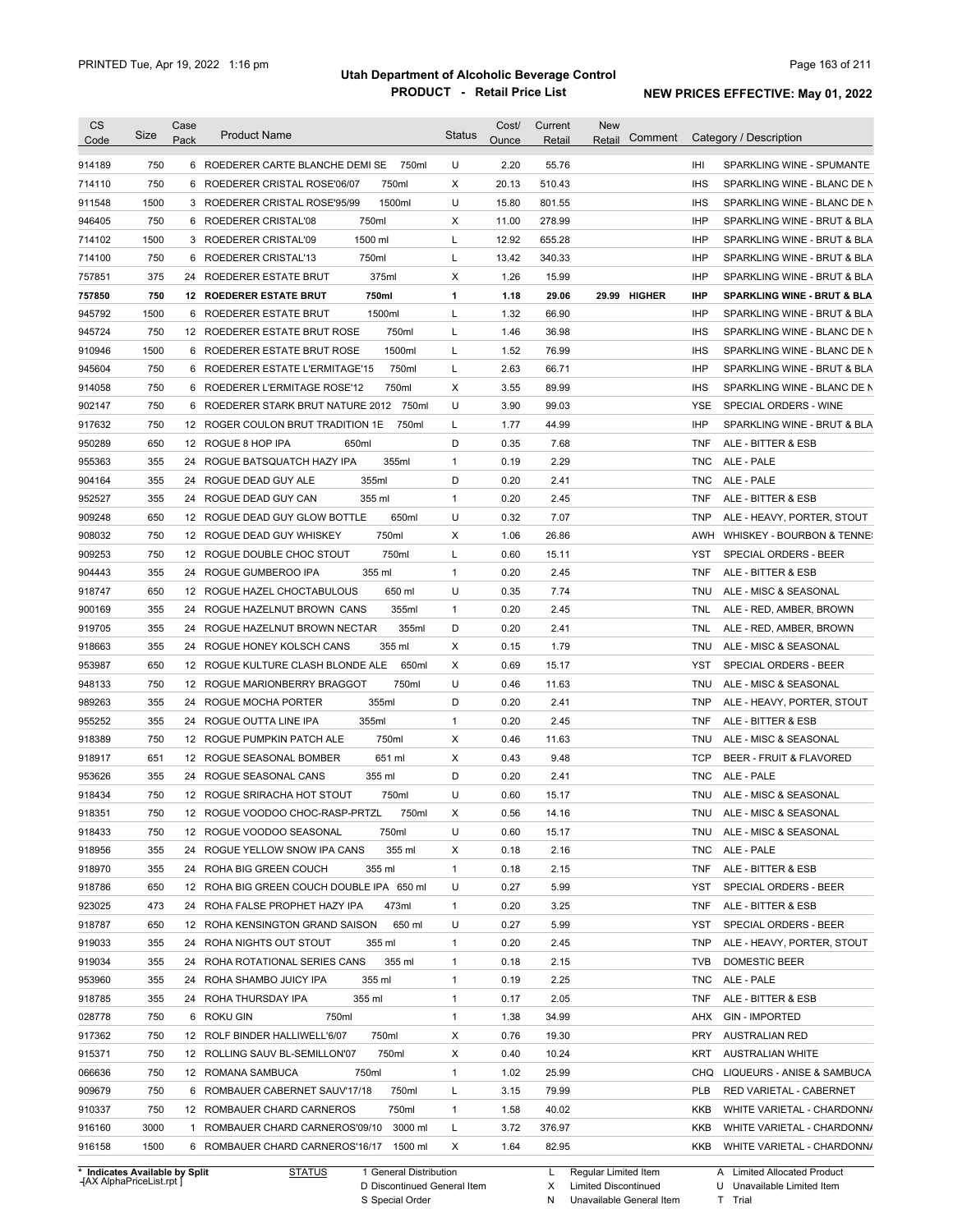| 375<br>U<br>22.01<br>12 ROMBAUER CHARD CARNEROS'20<br>375 ml<br>1.74<br>KKB<br>WHITE VARIETAL - CHARDONN/<br>750<br>Х<br>1.98<br>50.09<br>6<br>ROMBAUER MERLOT CARNEROS'17/18<br>750ml<br><b>PLF</b><br><b>RED VARIETAL - MERLOT</b><br>750<br>L<br>750ml<br>1.10<br>27.83<br>12 ROMBAUER SAUV BLANC'21<br><b>KKD</b><br>WHITE VARIETAL - SAUVIGNON<br>U<br>1500<br>1500 ml<br>1.53<br>77.59<br>ROMBAUER ZINFANDEL 2020<br>YSE<br>SPECIAL ORDERS - WINE<br>6<br>375<br>375 ml<br>Х<br>1.58<br>20.07<br>12 ROMBAUER ZINFANDEL'17/18<br><b>PLH</b><br>RED VARIETAL - ZINFANDEL<br>750<br>750ml<br>L<br>1.44<br>36.60<br><b>PLH</b><br>12 ROMBAUER ZINFANDEL'18/19<br>RED VARIETAL - ZINFANDEL<br>750<br>750ml<br>X<br>1.08<br>27.45<br><b>RUM - MISC</b><br>12 RON ABUELO ANEJO RUM12YR<br>ALU<br>750<br>6 RON DIAZ GRAN RESERVA SPICED RUM 750ml<br>D<br>0.47<br>12.00<br>RUM - SPICED AND FLAVORED<br><b>ALP</b><br>750<br>750ml<br>$\mathbf{1}$<br>1.77<br>44.99<br><b>RUM - DARK</b><br>RON ZACAPA 23YR RUM<br>ALJ<br>6<br>750<br>750ml<br>Χ<br>1.38<br>34.99<br><b>PRK</b><br><b>ITALIAN RED - MISC DOC</b><br>12 RONCUS ROSSO VAL DI MIEZ'15<br>1750<br>1750 ml<br>0.24<br>13.99<br>RONRICO GOLD RUM<br>1<br>ALJ<br><b>RUM - DARK</b><br>6<br>1750<br><b>RONRICO LIGHT</b><br>1750ml<br>$\mathbf{1}$<br>0.24<br>13.99<br>ALE<br><b>RUM - LIGHT</b><br>6<br>750<br>12 RONSEL DO SIL VEL'UVEYRA GODELLO 750ml<br>U<br>1.12<br>28.48<br>SPECIAL ORDERS - WINE<br>YSE<br>750<br>12 RONSEL DO SIL VELUVEYRA MENCIA<br>0.55<br>14.04<br>13.99<br><b>LOWER</b><br><b>SPANISH RED - MISC</b><br>750ml<br>L<br><b>PRP</b><br>750<br>750ml<br>1.06<br>29.99<br>26.99 SPA ON<br><b>VODKA - DOMESTIC</b><br><b>ROOFRAISER VODKA</b><br>1<br><b>ADW</b><br>6<br>355<br>355 ml<br>0.17<br>2.09<br>24<br>ROOSTER SEASONAL CAN<br>1<br><b>TNU</b><br>ALE - MISC & SEASONAL<br>500<br>500ml<br>D<br>0.20<br>3.30<br>ALE - PALE<br>12<br>ROOSTERS ARGO ESB ALE<br><b>TNC</b><br>355<br>0.17<br>2.09<br><b>TCP</b><br>BEER - FRUIT & FLAVORED<br>24<br>ROOSTERS BLACKBERRY CREAM<br>355ml<br>1<br>U<br>0.71<br>500<br>ROOSTERS BREWING BARLEY WINE ALE 500ml<br>12.05<br><b>YST</b><br>12<br>SPECIAL ORDERS - BEER<br>355<br>355ml<br>0.17<br>2.09<br>ALE - BITTER & ESB<br>24<br>ROOSTERS DOUBLE IPA<br>1<br><b>TNF</b><br>500<br>2.99<br>500 ml<br>Х<br>0.18<br>ALE - PALE<br>12<br>ROOSTERS HELLEVATION IPA<br><b>TNC</b><br>500<br>500ml<br>Χ<br>0.18<br>2.99<br>BEER - WHEAT & HEFEWEIZEN<br>12<br>ROOSTERS HONEY WHEATALE<br>TCE<br>500<br>500ml<br>Χ<br>0.20<br>3.30<br><b>TNC</b><br>12<br>ROOSTERS PELOTON PALE ALE<br>ALE - PALE<br>355<br>355 ml<br>1<br>0.15<br>1.79<br>ALE - RED, AMBER, BROWN<br>24<br>ROOSTERS RUDE RAM RED<br>TNL<br>902359<br>355<br>355ml<br>U<br>0.17<br>2.05<br>SPECIAL ORDERS - BEER<br>24<br>ROOSTERS UNTAMED JUICY IPA<br>YST<br>423249<br>750<br>750ml<br>0.63<br>15.99<br>15.99<br><b>CHILEAN RED</b><br>12<br>ROOT 1 CABERNET SAUVIGNON<br>1<br>PRT<br>423244<br>750<br>12 ROOT 1 CARMENERE<br>750ml<br>1<br>0.63<br>15.99<br>15.99<br><b>CHILEAN RED</b><br>PRT<br>423247<br>750<br>750ml<br>D<br>0.52<br><b>CHILEAN RED</b><br>12 ROOT 1 PINOT NOIR<br>13.13<br>PRT<br>909714<br>750<br>750ml<br>U<br>1.19<br>30.19<br>SPECIAL ORDERS - WINE<br>12<br>ROSATO DI SANGIOVESE '10<br>YSE<br>750<br>750ml<br>0.48<br>379248<br>12 ROSCATO BIANCO DOLCE<br>1<br>12.06<br>KRL<br>ITALIAN WHITE - MISC DOC<br>750<br>750ml<br>D<br>0.53<br>952457<br>12 ROSCATO BIANCO DOLCE<br>13.32<br><b>YSE</b><br>SPECIAL ORDERS - WINE<br>379250<br>750<br>750ml<br>0.48<br>12.06<br><b>PRK</b><br><b>ITALIAN RED - MISC DOC</b><br>12 ROSCATO ROSSO DOLCE<br>1<br>423298<br>1500<br>1500 ml<br>Х<br>0.23<br>11.88<br>PLJ<br>ROSEMOUNT EST SHIRAZ'17<br>RED VARIETAL - SYRAH, PETITE<br>6<br>D<br>423299<br>750<br>0.28<br>7.06<br><b>PRY</b><br><b>AUSTRALIAN RED</b><br>12 ROSEMOUNT SHIRAZ<br>750ml<br><b>KFP</b><br>916104<br>750<br>12 ROSENBLUM CHAT LA PAW BONE'06/07 750ml<br>Х<br>0.57<br>14.33<br>WHITE GENERIC - TABLE & PRC<br>750<br>PFP<br>914926<br>X<br>0.57<br>14.35<br>RED GENERIC - RED TABLE & P<br>12 ROSENBLUM CHAT LA PAWS ROAN'06<br>750ml<br>U<br>916154<br>375<br>12 ROSENBLUM PETIT SIRAH HERIT'06<br>375ml<br>0.70<br>8.83<br>PLJ<br>RED VARIETAL - SYRAH, PETITE<br>914205<br>13.99<br><b>PLJ</b><br>RED VARIETAL - SYRAH, PETITE<br>750<br>12 ROSENBLUM PETIT SIRAH HERIT'16<br>750ml<br>х<br>0.55<br>915552<br>Х<br>33.54<br>750<br>12 ROSENBLUM PETITE PICKETT RD'05/06 750ml<br>1.32<br><b>PLJ</b><br>RED VARIETAL - SYRAH, PETITE<br>U<br>0.40<br>10.26<br>WHITE VARIETAL - MARSANNE<br>750<br>12 ROSENBLUM ROUSSANNE F PARKER'06 750ml<br>KKK<br>914443<br>19.47<br>750<br>12 ROSENBLUM ROUSSANNE FPARKER'03 750 ml<br>х<br>0.77<br>KKK<br>WHITE VARIETAL - MARSANNE<br>U<br>10.42<br>750<br>12 ROSENBLUM SYRAH HILLSIDE'05<br>750ml<br>0.41<br><b>PLJ</b><br>RED VARIETAL - SYRAH, PETITE<br>750ml<br>42.64<br>RED VARIETAL - SYRAH, PETITE<br>750<br>12 ROSENBLUM SYRAH KICKRANCH R'06<br>х<br>1.68<br><b>PLJ</b><br>750ml<br>Х<br>0.27<br>6.72<br><b>PLJ</b><br>RED VARIETAL - SYRAH, PETITE<br>750<br>12 ROSENBLUM SYRAH VINT CUVEE'11<br>12.59<br>750<br>12 ROSENBLUM VIOGNIER KATHY'S'9/12<br>750ml<br>Х<br>0.50<br>KKJ<br>WHITE VARIETAL - VIOGNIER<br>U<br>10.27<br>750<br>12 ROSENBLUM ZIN NORTH COAST'06<br>750ml<br>0.40<br><b>PLH</b><br>RED VARIETAL - ZINFANDEL<br>23.06<br>750<br>12 ROSENBLUM ZIN PLANCHON '13/14<br>750ml<br>х<br>0.91<br><b>PLH</b><br>RED VARIETAL - ZINFANDEL<br>U<br>16.24<br>750<br>12 ROSENBLUM ZIN SNOWS LAKE'06<br>750ml<br>0.64<br>PLH<br>RED VARIETAL - ZINFANDEL<br>750<br>750ml<br>20.74<br>12 ROSENBLUM ZINFANDEL SAURET '11<br>X<br>0.82<br><b>PLH</b><br>RED VARIETAL - ZINFANDEL<br>375<br>375ml<br>U<br>0.96<br>12 ROSENBLUM ZINFANDEL SAURET'06<br>12.11<br><b>PLH</b><br>RED VARIETAL - ZINFANDEL<br>D<br>0.34<br>8.64<br>750<br>12 ROSENBLUM ZINFANDEL VINTNERS CUVE 750ml<br>PLH<br>RED VARIETAL - ZINFANDEL<br>750<br>Χ<br>14.99<br>IPP<br>12 ROTARI BRUT'14<br>750ml<br>0.59<br>SPARKLING WINE - SPANISH CA<br>L<br>15.99<br>750<br><b>12 ROTARI ROSE BRUT</b><br>750ml<br>0.64<br>16.29 HIGHER<br>IHS<br>SPARKLING WINE - BLANC DE N<br>750<br>750ml<br>X<br>0.32<br>8.10<br>12 ROTARI TERLANTO ARTE BRUT<br>IHL<br>SPARKLING WINE - EXTRA DRY<br>* Indicates Available by Split<br>1 General Distribution<br>Regular Limited Item | <b>CS</b> | Size | Case | <b>Product Name</b> | <b>Status</b> | Cost/ | Current | <b>New</b>        |                             |
|--------------------------------------------------------------------------------------------------------------------------------------------------------------------------------------------------------------------------------------------------------------------------------------------------------------------------------------------------------------------------------------------------------------------------------------------------------------------------------------------------------------------------------------------------------------------------------------------------------------------------------------------------------------------------------------------------------------------------------------------------------------------------------------------------------------------------------------------------------------------------------------------------------------------------------------------------------------------------------------------------------------------------------------------------------------------------------------------------------------------------------------------------------------------------------------------------------------------------------------------------------------------------------------------------------------------------------------------------------------------------------------------------------------------------------------------------------------------------------------------------------------------------------------------------------------------------------------------------------------------------------------------------------------------------------------------------------------------------------------------------------------------------------------------------------------------------------------------------------------------------------------------------------------------------------------------------------------------------------------------------------------------------------------------------------------------------------------------------------------------------------------------------------------------------------------------------------------------------------------------------------------------------------------------------------------------------------------------------------------------------------------------------------------------------------------------------------------------------------------------------------------------------------------------------------------------------------------------------------------------------------------------------------------------------------------------------------------------------------------------------------------------------------------------------------------------------------------------------------------------------------------------------------------------------------------------------------------------------------------------------------------------------------------------------------------------------------------------------------------------------------------------------------------------------------------------------------------------------------------------------------------------------------------------------------------------------------------------------------------------------------------------------------------------------------------------------------------------------------------------------------------------------------------------------------------------------------------------------------------------------------------------------------------------------------------------------------------------------------------------------------------------------------------------------------------------------------------------------------------------------------------------------------------------------------------------------------------------------------------------------------------------------------------------------------------------------------------------------------------------------------------------------------------------------------------------------------------------------------------------------------------------------------------------------------------------------------------------------------------------------------------------------------------------------------------------------------------------------------------------------------------------------------------------------------------------------------------------------------------------------------------------------------------------------------------------------------------------------------------------------------------------------------------------------------------------------------------------------------------------------------------------------------------------------------------------------------------------------------------------------------------------------------------------------------------------------------------------------------------------------------------------------------------------------------------------------------------------------------------------------------------------------------------------------------------------------------------------------------------------------------------------------------------------------------------------------------------------------------------------------------------------------------------------------------------------------------------------------------------------------------------------------------------------------------------------------------------------------------------------------------------------------------------------------------------------------------------------------------------------------------------------------------------------------------------------------------------------------------------------------------------------------------------------------------------------------------------------------------------------------------------------------------------------------------------------------------------------------------------------------------------------------------------------------------------------------------------------------------------------------------------------------------------------------------------------|-----------|------|------|---------------------|---------------|-------|---------|-------------------|-----------------------------|
|                                                                                                                                                                                                                                                                                                                                                                                                                                                                                                                                                                                                                                                                                                                                                                                                                                                                                                                                                                                                                                                                                                                                                                                                                                                                                                                                                                                                                                                                                                                                                                                                                                                                                                                                                                                                                                                                                                                                                                                                                                                                                                                                                                                                                                                                                                                                                                                                                                                                                                                                                                                                                                                                                                                                                                                                                                                                                                                                                                                                                                                                                                                                                                                                                                                                                                                                                                                                                                                                                                                                                                                                                                                                                                                                                                                                                                                                                                                                                                                                                                                                                                                                                                                                                                                                                                                                                                                                                                                                                                                                                                                                                                                                                                                                                                                                                                                                                                                                                                                                                                                                                                                                                                                                                                                                                                                                                                                                                                                                                                                                                                                                                                                                                                                                                                                                                                                                                                                                                                                                                                                                                                                                                                                                                                                                                                                                                                                                                                            | Code      |      | Pack |                     |               | Ounce | Retail  | Comment<br>Retail | Category / Description      |
|                                                                                                                                                                                                                                                                                                                                                                                                                                                                                                                                                                                                                                                                                                                                                                                                                                                                                                                                                                                                                                                                                                                                                                                                                                                                                                                                                                                                                                                                                                                                                                                                                                                                                                                                                                                                                                                                                                                                                                                                                                                                                                                                                                                                                                                                                                                                                                                                                                                                                                                                                                                                                                                                                                                                                                                                                                                                                                                                                                                                                                                                                                                                                                                                                                                                                                                                                                                                                                                                                                                                                                                                                                                                                                                                                                                                                                                                                                                                                                                                                                                                                                                                                                                                                                                                                                                                                                                                                                                                                                                                                                                                                                                                                                                                                                                                                                                                                                                                                                                                                                                                                                                                                                                                                                                                                                                                                                                                                                                                                                                                                                                                                                                                                                                                                                                                                                                                                                                                                                                                                                                                                                                                                                                                                                                                                                                                                                                                                                            | 916835    |      |      |                     |               |       |         |                   |                             |
|                                                                                                                                                                                                                                                                                                                                                                                                                                                                                                                                                                                                                                                                                                                                                                                                                                                                                                                                                                                                                                                                                                                                                                                                                                                                                                                                                                                                                                                                                                                                                                                                                                                                                                                                                                                                                                                                                                                                                                                                                                                                                                                                                                                                                                                                                                                                                                                                                                                                                                                                                                                                                                                                                                                                                                                                                                                                                                                                                                                                                                                                                                                                                                                                                                                                                                                                                                                                                                                                                                                                                                                                                                                                                                                                                                                                                                                                                                                                                                                                                                                                                                                                                                                                                                                                                                                                                                                                                                                                                                                                                                                                                                                                                                                                                                                                                                                                                                                                                                                                                                                                                                                                                                                                                                                                                                                                                                                                                                                                                                                                                                                                                                                                                                                                                                                                                                                                                                                                                                                                                                                                                                                                                                                                                                                                                                                                                                                                                                            | 910730    |      |      |                     |               |       |         |                   |                             |
|                                                                                                                                                                                                                                                                                                                                                                                                                                                                                                                                                                                                                                                                                                                                                                                                                                                                                                                                                                                                                                                                                                                                                                                                                                                                                                                                                                                                                                                                                                                                                                                                                                                                                                                                                                                                                                                                                                                                                                                                                                                                                                                                                                                                                                                                                                                                                                                                                                                                                                                                                                                                                                                                                                                                                                                                                                                                                                                                                                                                                                                                                                                                                                                                                                                                                                                                                                                                                                                                                                                                                                                                                                                                                                                                                                                                                                                                                                                                                                                                                                                                                                                                                                                                                                                                                                                                                                                                                                                                                                                                                                                                                                                                                                                                                                                                                                                                                                                                                                                                                                                                                                                                                                                                                                                                                                                                                                                                                                                                                                                                                                                                                                                                                                                                                                                                                                                                                                                                                                                                                                                                                                                                                                                                                                                                                                                                                                                                                                            | 951886    |      |      |                     |               |       |         |                   |                             |
|                                                                                                                                                                                                                                                                                                                                                                                                                                                                                                                                                                                                                                                                                                                                                                                                                                                                                                                                                                                                                                                                                                                                                                                                                                                                                                                                                                                                                                                                                                                                                                                                                                                                                                                                                                                                                                                                                                                                                                                                                                                                                                                                                                                                                                                                                                                                                                                                                                                                                                                                                                                                                                                                                                                                                                                                                                                                                                                                                                                                                                                                                                                                                                                                                                                                                                                                                                                                                                                                                                                                                                                                                                                                                                                                                                                                                                                                                                                                                                                                                                                                                                                                                                                                                                                                                                                                                                                                                                                                                                                                                                                                                                                                                                                                                                                                                                                                                                                                                                                                                                                                                                                                                                                                                                                                                                                                                                                                                                                                                                                                                                                                                                                                                                                                                                                                                                                                                                                                                                                                                                                                                                                                                                                                                                                                                                                                                                                                                                            | 918115    |      |      |                     |               |       |         |                   |                             |
|                                                                                                                                                                                                                                                                                                                                                                                                                                                                                                                                                                                                                                                                                                                                                                                                                                                                                                                                                                                                                                                                                                                                                                                                                                                                                                                                                                                                                                                                                                                                                                                                                                                                                                                                                                                                                                                                                                                                                                                                                                                                                                                                                                                                                                                                                                                                                                                                                                                                                                                                                                                                                                                                                                                                                                                                                                                                                                                                                                                                                                                                                                                                                                                                                                                                                                                                                                                                                                                                                                                                                                                                                                                                                                                                                                                                                                                                                                                                                                                                                                                                                                                                                                                                                                                                                                                                                                                                                                                                                                                                                                                                                                                                                                                                                                                                                                                                                                                                                                                                                                                                                                                                                                                                                                                                                                                                                                                                                                                                                                                                                                                                                                                                                                                                                                                                                                                                                                                                                                                                                                                                                                                                                                                                                                                                                                                                                                                                                                            | 918114    |      |      |                     |               |       |         |                   |                             |
|                                                                                                                                                                                                                                                                                                                                                                                                                                                                                                                                                                                                                                                                                                                                                                                                                                                                                                                                                                                                                                                                                                                                                                                                                                                                                                                                                                                                                                                                                                                                                                                                                                                                                                                                                                                                                                                                                                                                                                                                                                                                                                                                                                                                                                                                                                                                                                                                                                                                                                                                                                                                                                                                                                                                                                                                                                                                                                                                                                                                                                                                                                                                                                                                                                                                                                                                                                                                                                                                                                                                                                                                                                                                                                                                                                                                                                                                                                                                                                                                                                                                                                                                                                                                                                                                                                                                                                                                                                                                                                                                                                                                                                                                                                                                                                                                                                                                                                                                                                                                                                                                                                                                                                                                                                                                                                                                                                                                                                                                                                                                                                                                                                                                                                                                                                                                                                                                                                                                                                                                                                                                                                                                                                                                                                                                                                                                                                                                                                            | 911650    |      |      |                     |               |       |         |                   |                             |
|                                                                                                                                                                                                                                                                                                                                                                                                                                                                                                                                                                                                                                                                                                                                                                                                                                                                                                                                                                                                                                                                                                                                                                                                                                                                                                                                                                                                                                                                                                                                                                                                                                                                                                                                                                                                                                                                                                                                                                                                                                                                                                                                                                                                                                                                                                                                                                                                                                                                                                                                                                                                                                                                                                                                                                                                                                                                                                                                                                                                                                                                                                                                                                                                                                                                                                                                                                                                                                                                                                                                                                                                                                                                                                                                                                                                                                                                                                                                                                                                                                                                                                                                                                                                                                                                                                                                                                                                                                                                                                                                                                                                                                                                                                                                                                                                                                                                                                                                                                                                                                                                                                                                                                                                                                                                                                                                                                                                                                                                                                                                                                                                                                                                                                                                                                                                                                                                                                                                                                                                                                                                                                                                                                                                                                                                                                                                                                                                                                            | 917888    |      |      |                     |               |       |         |                   |                             |
|                                                                                                                                                                                                                                                                                                                                                                                                                                                                                                                                                                                                                                                                                                                                                                                                                                                                                                                                                                                                                                                                                                                                                                                                                                                                                                                                                                                                                                                                                                                                                                                                                                                                                                                                                                                                                                                                                                                                                                                                                                                                                                                                                                                                                                                                                                                                                                                                                                                                                                                                                                                                                                                                                                                                                                                                                                                                                                                                                                                                                                                                                                                                                                                                                                                                                                                                                                                                                                                                                                                                                                                                                                                                                                                                                                                                                                                                                                                                                                                                                                                                                                                                                                                                                                                                                                                                                                                                                                                                                                                                                                                                                                                                                                                                                                                                                                                                                                                                                                                                                                                                                                                                                                                                                                                                                                                                                                                                                                                                                                                                                                                                                                                                                                                                                                                                                                                                                                                                                                                                                                                                                                                                                                                                                                                                                                                                                                                                                                            | 077312    |      |      |                     |               |       |         |                   |                             |
|                                                                                                                                                                                                                                                                                                                                                                                                                                                                                                                                                                                                                                                                                                                                                                                                                                                                                                                                                                                                                                                                                                                                                                                                                                                                                                                                                                                                                                                                                                                                                                                                                                                                                                                                                                                                                                                                                                                                                                                                                                                                                                                                                                                                                                                                                                                                                                                                                                                                                                                                                                                                                                                                                                                                                                                                                                                                                                                                                                                                                                                                                                                                                                                                                                                                                                                                                                                                                                                                                                                                                                                                                                                                                                                                                                                                                                                                                                                                                                                                                                                                                                                                                                                                                                                                                                                                                                                                                                                                                                                                                                                                                                                                                                                                                                                                                                                                                                                                                                                                                                                                                                                                                                                                                                                                                                                                                                                                                                                                                                                                                                                                                                                                                                                                                                                                                                                                                                                                                                                                                                                                                                                                                                                                                                                                                                                                                                                                                                            | 042777    |      |      |                     |               |       |         |                   |                             |
|                                                                                                                                                                                                                                                                                                                                                                                                                                                                                                                                                                                                                                                                                                                                                                                                                                                                                                                                                                                                                                                                                                                                                                                                                                                                                                                                                                                                                                                                                                                                                                                                                                                                                                                                                                                                                                                                                                                                                                                                                                                                                                                                                                                                                                                                                                                                                                                                                                                                                                                                                                                                                                                                                                                                                                                                                                                                                                                                                                                                                                                                                                                                                                                                                                                                                                                                                                                                                                                                                                                                                                                                                                                                                                                                                                                                                                                                                                                                                                                                                                                                                                                                                                                                                                                                                                                                                                                                                                                                                                                                                                                                                                                                                                                                                                                                                                                                                                                                                                                                                                                                                                                                                                                                                                                                                                                                                                                                                                                                                                                                                                                                                                                                                                                                                                                                                                                                                                                                                                                                                                                                                                                                                                                                                                                                                                                                                                                                                                            | 379236    |      |      |                     |               |       |         |                   |                             |
|                                                                                                                                                                                                                                                                                                                                                                                                                                                                                                                                                                                                                                                                                                                                                                                                                                                                                                                                                                                                                                                                                                                                                                                                                                                                                                                                                                                                                                                                                                                                                                                                                                                                                                                                                                                                                                                                                                                                                                                                                                                                                                                                                                                                                                                                                                                                                                                                                                                                                                                                                                                                                                                                                                                                                                                                                                                                                                                                                                                                                                                                                                                                                                                                                                                                                                                                                                                                                                                                                                                                                                                                                                                                                                                                                                                                                                                                                                                                                                                                                                                                                                                                                                                                                                                                                                                                                                                                                                                                                                                                                                                                                                                                                                                                                                                                                                                                                                                                                                                                                                                                                                                                                                                                                                                                                                                                                                                                                                                                                                                                                                                                                                                                                                                                                                                                                                                                                                                                                                                                                                                                                                                                                                                                                                                                                                                                                                                                                                            | 043788    |      |      |                     |               |       |         |                   |                             |
|                                                                                                                                                                                                                                                                                                                                                                                                                                                                                                                                                                                                                                                                                                                                                                                                                                                                                                                                                                                                                                                                                                                                                                                                                                                                                                                                                                                                                                                                                                                                                                                                                                                                                                                                                                                                                                                                                                                                                                                                                                                                                                                                                                                                                                                                                                                                                                                                                                                                                                                                                                                                                                                                                                                                                                                                                                                                                                                                                                                                                                                                                                                                                                                                                                                                                                                                                                                                                                                                                                                                                                                                                                                                                                                                                                                                                                                                                                                                                                                                                                                                                                                                                                                                                                                                                                                                                                                                                                                                                                                                                                                                                                                                                                                                                                                                                                                                                                                                                                                                                                                                                                                                                                                                                                                                                                                                                                                                                                                                                                                                                                                                                                                                                                                                                                                                                                                                                                                                                                                                                                                                                                                                                                                                                                                                                                                                                                                                                                            | 043848    |      |      |                     |               |       |         |                   |                             |
|                                                                                                                                                                                                                                                                                                                                                                                                                                                                                                                                                                                                                                                                                                                                                                                                                                                                                                                                                                                                                                                                                                                                                                                                                                                                                                                                                                                                                                                                                                                                                                                                                                                                                                                                                                                                                                                                                                                                                                                                                                                                                                                                                                                                                                                                                                                                                                                                                                                                                                                                                                                                                                                                                                                                                                                                                                                                                                                                                                                                                                                                                                                                                                                                                                                                                                                                                                                                                                                                                                                                                                                                                                                                                                                                                                                                                                                                                                                                                                                                                                                                                                                                                                                                                                                                                                                                                                                                                                                                                                                                                                                                                                                                                                                                                                                                                                                                                                                                                                                                                                                                                                                                                                                                                                                                                                                                                                                                                                                                                                                                                                                                                                                                                                                                                                                                                                                                                                                                                                                                                                                                                                                                                                                                                                                                                                                                                                                                                                            | 918842    |      |      |                     |               |       |         |                   |                             |
|                                                                                                                                                                                                                                                                                                                                                                                                                                                                                                                                                                                                                                                                                                                                                                                                                                                                                                                                                                                                                                                                                                                                                                                                                                                                                                                                                                                                                                                                                                                                                                                                                                                                                                                                                                                                                                                                                                                                                                                                                                                                                                                                                                                                                                                                                                                                                                                                                                                                                                                                                                                                                                                                                                                                                                                                                                                                                                                                                                                                                                                                                                                                                                                                                                                                                                                                                                                                                                                                                                                                                                                                                                                                                                                                                                                                                                                                                                                                                                                                                                                                                                                                                                                                                                                                                                                                                                                                                                                                                                                                                                                                                                                                                                                                                                                                                                                                                                                                                                                                                                                                                                                                                                                                                                                                                                                                                                                                                                                                                                                                                                                                                                                                                                                                                                                                                                                                                                                                                                                                                                                                                                                                                                                                                                                                                                                                                                                                                                            | 902388    |      |      |                     |               |       |         |                   |                             |
|                                                                                                                                                                                                                                                                                                                                                                                                                                                                                                                                                                                                                                                                                                                                                                                                                                                                                                                                                                                                                                                                                                                                                                                                                                                                                                                                                                                                                                                                                                                                                                                                                                                                                                                                                                                                                                                                                                                                                                                                                                                                                                                                                                                                                                                                                                                                                                                                                                                                                                                                                                                                                                                                                                                                                                                                                                                                                                                                                                                                                                                                                                                                                                                                                                                                                                                                                                                                                                                                                                                                                                                                                                                                                                                                                                                                                                                                                                                                                                                                                                                                                                                                                                                                                                                                                                                                                                                                                                                                                                                                                                                                                                                                                                                                                                                                                                                                                                                                                                                                                                                                                                                                                                                                                                                                                                                                                                                                                                                                                                                                                                                                                                                                                                                                                                                                                                                                                                                                                                                                                                                                                                                                                                                                                                                                                                                                                                                                                                            | 037658    |      |      |                     |               |       |         |                   |                             |
|                                                                                                                                                                                                                                                                                                                                                                                                                                                                                                                                                                                                                                                                                                                                                                                                                                                                                                                                                                                                                                                                                                                                                                                                                                                                                                                                                                                                                                                                                                                                                                                                                                                                                                                                                                                                                                                                                                                                                                                                                                                                                                                                                                                                                                                                                                                                                                                                                                                                                                                                                                                                                                                                                                                                                                                                                                                                                                                                                                                                                                                                                                                                                                                                                                                                                                                                                                                                                                                                                                                                                                                                                                                                                                                                                                                                                                                                                                                                                                                                                                                                                                                                                                                                                                                                                                                                                                                                                                                                                                                                                                                                                                                                                                                                                                                                                                                                                                                                                                                                                                                                                                                                                                                                                                                                                                                                                                                                                                                                                                                                                                                                                                                                                                                                                                                                                                                                                                                                                                                                                                                                                                                                                                                                                                                                                                                                                                                                                                            | 900358    |      |      |                     |               |       |         |                   |                             |
|                                                                                                                                                                                                                                                                                                                                                                                                                                                                                                                                                                                                                                                                                                                                                                                                                                                                                                                                                                                                                                                                                                                                                                                                                                                                                                                                                                                                                                                                                                                                                                                                                                                                                                                                                                                                                                                                                                                                                                                                                                                                                                                                                                                                                                                                                                                                                                                                                                                                                                                                                                                                                                                                                                                                                                                                                                                                                                                                                                                                                                                                                                                                                                                                                                                                                                                                                                                                                                                                                                                                                                                                                                                                                                                                                                                                                                                                                                                                                                                                                                                                                                                                                                                                                                                                                                                                                                                                                                                                                                                                                                                                                                                                                                                                                                                                                                                                                                                                                                                                                                                                                                                                                                                                                                                                                                                                                                                                                                                                                                                                                                                                                                                                                                                                                                                                                                                                                                                                                                                                                                                                                                                                                                                                                                                                                                                                                                                                                                            | 918252    |      |      |                     |               |       |         |                   |                             |
|                                                                                                                                                                                                                                                                                                                                                                                                                                                                                                                                                                                                                                                                                                                                                                                                                                                                                                                                                                                                                                                                                                                                                                                                                                                                                                                                                                                                                                                                                                                                                                                                                                                                                                                                                                                                                                                                                                                                                                                                                                                                                                                                                                                                                                                                                                                                                                                                                                                                                                                                                                                                                                                                                                                                                                                                                                                                                                                                                                                                                                                                                                                                                                                                                                                                                                                                                                                                                                                                                                                                                                                                                                                                                                                                                                                                                                                                                                                                                                                                                                                                                                                                                                                                                                                                                                                                                                                                                                                                                                                                                                                                                                                                                                                                                                                                                                                                                                                                                                                                                                                                                                                                                                                                                                                                                                                                                                                                                                                                                                                                                                                                                                                                                                                                                                                                                                                                                                                                                                                                                                                                                                                                                                                                                                                                                                                                                                                                                                            | 954597    |      |      |                     |               |       |         |                   |                             |
|                                                                                                                                                                                                                                                                                                                                                                                                                                                                                                                                                                                                                                                                                                                                                                                                                                                                                                                                                                                                                                                                                                                                                                                                                                                                                                                                                                                                                                                                                                                                                                                                                                                                                                                                                                                                                                                                                                                                                                                                                                                                                                                                                                                                                                                                                                                                                                                                                                                                                                                                                                                                                                                                                                                                                                                                                                                                                                                                                                                                                                                                                                                                                                                                                                                                                                                                                                                                                                                                                                                                                                                                                                                                                                                                                                                                                                                                                                                                                                                                                                                                                                                                                                                                                                                                                                                                                                                                                                                                                                                                                                                                                                                                                                                                                                                                                                                                                                                                                                                                                                                                                                                                                                                                                                                                                                                                                                                                                                                                                                                                                                                                                                                                                                                                                                                                                                                                                                                                                                                                                                                                                                                                                                                                                                                                                                                                                                                                                                            | 902922    |      |      |                     |               |       |         |                   |                             |
|                                                                                                                                                                                                                                                                                                                                                                                                                                                                                                                                                                                                                                                                                                                                                                                                                                                                                                                                                                                                                                                                                                                                                                                                                                                                                                                                                                                                                                                                                                                                                                                                                                                                                                                                                                                                                                                                                                                                                                                                                                                                                                                                                                                                                                                                                                                                                                                                                                                                                                                                                                                                                                                                                                                                                                                                                                                                                                                                                                                                                                                                                                                                                                                                                                                                                                                                                                                                                                                                                                                                                                                                                                                                                                                                                                                                                                                                                                                                                                                                                                                                                                                                                                                                                                                                                                                                                                                                                                                                                                                                                                                                                                                                                                                                                                                                                                                                                                                                                                                                                                                                                                                                                                                                                                                                                                                                                                                                                                                                                                                                                                                                                                                                                                                                                                                                                                                                                                                                                                                                                                                                                                                                                                                                                                                                                                                                                                                                                                            | 954598    |      |      |                     |               |       |         |                   |                             |
|                                                                                                                                                                                                                                                                                                                                                                                                                                                                                                                                                                                                                                                                                                                                                                                                                                                                                                                                                                                                                                                                                                                                                                                                                                                                                                                                                                                                                                                                                                                                                                                                                                                                                                                                                                                                                                                                                                                                                                                                                                                                                                                                                                                                                                                                                                                                                                                                                                                                                                                                                                                                                                                                                                                                                                                                                                                                                                                                                                                                                                                                                                                                                                                                                                                                                                                                                                                                                                                                                                                                                                                                                                                                                                                                                                                                                                                                                                                                                                                                                                                                                                                                                                                                                                                                                                                                                                                                                                                                                                                                                                                                                                                                                                                                                                                                                                                                                                                                                                                                                                                                                                                                                                                                                                                                                                                                                                                                                                                                                                                                                                                                                                                                                                                                                                                                                                                                                                                                                                                                                                                                                                                                                                                                                                                                                                                                                                                                                                            | 918325    |      |      |                     |               |       |         |                   |                             |
|                                                                                                                                                                                                                                                                                                                                                                                                                                                                                                                                                                                                                                                                                                                                                                                                                                                                                                                                                                                                                                                                                                                                                                                                                                                                                                                                                                                                                                                                                                                                                                                                                                                                                                                                                                                                                                                                                                                                                                                                                                                                                                                                                                                                                                                                                                                                                                                                                                                                                                                                                                                                                                                                                                                                                                                                                                                                                                                                                                                                                                                                                                                                                                                                                                                                                                                                                                                                                                                                                                                                                                                                                                                                                                                                                                                                                                                                                                                                                                                                                                                                                                                                                                                                                                                                                                                                                                                                                                                                                                                                                                                                                                                                                                                                                                                                                                                                                                                                                                                                                                                                                                                                                                                                                                                                                                                                                                                                                                                                                                                                                                                                                                                                                                                                                                                                                                                                                                                                                                                                                                                                                                                                                                                                                                                                                                                                                                                                                                            | 918305    |      |      |                     |               |       |         |                   |                             |
|                                                                                                                                                                                                                                                                                                                                                                                                                                                                                                                                                                                                                                                                                                                                                                                                                                                                                                                                                                                                                                                                                                                                                                                                                                                                                                                                                                                                                                                                                                                                                                                                                                                                                                                                                                                                                                                                                                                                                                                                                                                                                                                                                                                                                                                                                                                                                                                                                                                                                                                                                                                                                                                                                                                                                                                                                                                                                                                                                                                                                                                                                                                                                                                                                                                                                                                                                                                                                                                                                                                                                                                                                                                                                                                                                                                                                                                                                                                                                                                                                                                                                                                                                                                                                                                                                                                                                                                                                                                                                                                                                                                                                                                                                                                                                                                                                                                                                                                                                                                                                                                                                                                                                                                                                                                                                                                                                                                                                                                                                                                                                                                                                                                                                                                                                                                                                                                                                                                                                                                                                                                                                                                                                                                                                                                                                                                                                                                                                                            | 918251    |      |      |                     |               |       |         |                   |                             |
|                                                                                                                                                                                                                                                                                                                                                                                                                                                                                                                                                                                                                                                                                                                                                                                                                                                                                                                                                                                                                                                                                                                                                                                                                                                                                                                                                                                                                                                                                                                                                                                                                                                                                                                                                                                                                                                                                                                                                                                                                                                                                                                                                                                                                                                                                                                                                                                                                                                                                                                                                                                                                                                                                                                                                                                                                                                                                                                                                                                                                                                                                                                                                                                                                                                                                                                                                                                                                                                                                                                                                                                                                                                                                                                                                                                                                                                                                                                                                                                                                                                                                                                                                                                                                                                                                                                                                                                                                                                                                                                                                                                                                                                                                                                                                                                                                                                                                                                                                                                                                                                                                                                                                                                                                                                                                                                                                                                                                                                                                                                                                                                                                                                                                                                                                                                                                                                                                                                                                                                                                                                                                                                                                                                                                                                                                                                                                                                                                                            | 954599    |      |      |                     |               |       |         |                   |                             |
|                                                                                                                                                                                                                                                                                                                                                                                                                                                                                                                                                                                                                                                                                                                                                                                                                                                                                                                                                                                                                                                                                                                                                                                                                                                                                                                                                                                                                                                                                                                                                                                                                                                                                                                                                                                                                                                                                                                                                                                                                                                                                                                                                                                                                                                                                                                                                                                                                                                                                                                                                                                                                                                                                                                                                                                                                                                                                                                                                                                                                                                                                                                                                                                                                                                                                                                                                                                                                                                                                                                                                                                                                                                                                                                                                                                                                                                                                                                                                                                                                                                                                                                                                                                                                                                                                                                                                                                                                                                                                                                                                                                                                                                                                                                                                                                                                                                                                                                                                                                                                                                                                                                                                                                                                                                                                                                                                                                                                                                                                                                                                                                                                                                                                                                                                                                                                                                                                                                                                                                                                                                                                                                                                                                                                                                                                                                                                                                                                                            |           |      |      |                     |               |       |         |                   |                             |
|                                                                                                                                                                                                                                                                                                                                                                                                                                                                                                                                                                                                                                                                                                                                                                                                                                                                                                                                                                                                                                                                                                                                                                                                                                                                                                                                                                                                                                                                                                                                                                                                                                                                                                                                                                                                                                                                                                                                                                                                                                                                                                                                                                                                                                                                                                                                                                                                                                                                                                                                                                                                                                                                                                                                                                                                                                                                                                                                                                                                                                                                                                                                                                                                                                                                                                                                                                                                                                                                                                                                                                                                                                                                                                                                                                                                                                                                                                                                                                                                                                                                                                                                                                                                                                                                                                                                                                                                                                                                                                                                                                                                                                                                                                                                                                                                                                                                                                                                                                                                                                                                                                                                                                                                                                                                                                                                                                                                                                                                                                                                                                                                                                                                                                                                                                                                                                                                                                                                                                                                                                                                                                                                                                                                                                                                                                                                                                                                                                            |           |      |      |                     |               |       |         |                   |                             |
|                                                                                                                                                                                                                                                                                                                                                                                                                                                                                                                                                                                                                                                                                                                                                                                                                                                                                                                                                                                                                                                                                                                                                                                                                                                                                                                                                                                                                                                                                                                                                                                                                                                                                                                                                                                                                                                                                                                                                                                                                                                                                                                                                                                                                                                                                                                                                                                                                                                                                                                                                                                                                                                                                                                                                                                                                                                                                                                                                                                                                                                                                                                                                                                                                                                                                                                                                                                                                                                                                                                                                                                                                                                                                                                                                                                                                                                                                                                                                                                                                                                                                                                                                                                                                                                                                                                                                                                                                                                                                                                                                                                                                                                                                                                                                                                                                                                                                                                                                                                                                                                                                                                                                                                                                                                                                                                                                                                                                                                                                                                                                                                                                                                                                                                                                                                                                                                                                                                                                                                                                                                                                                                                                                                                                                                                                                                                                                                                                                            |           |      |      |                     |               |       |         |                   |                             |
|                                                                                                                                                                                                                                                                                                                                                                                                                                                                                                                                                                                                                                                                                                                                                                                                                                                                                                                                                                                                                                                                                                                                                                                                                                                                                                                                                                                                                                                                                                                                                                                                                                                                                                                                                                                                                                                                                                                                                                                                                                                                                                                                                                                                                                                                                                                                                                                                                                                                                                                                                                                                                                                                                                                                                                                                                                                                                                                                                                                                                                                                                                                                                                                                                                                                                                                                                                                                                                                                                                                                                                                                                                                                                                                                                                                                                                                                                                                                                                                                                                                                                                                                                                                                                                                                                                                                                                                                                                                                                                                                                                                                                                                                                                                                                                                                                                                                                                                                                                                                                                                                                                                                                                                                                                                                                                                                                                                                                                                                                                                                                                                                                                                                                                                                                                                                                                                                                                                                                                                                                                                                                                                                                                                                                                                                                                                                                                                                                                            |           |      |      |                     |               |       |         |                   |                             |
|                                                                                                                                                                                                                                                                                                                                                                                                                                                                                                                                                                                                                                                                                                                                                                                                                                                                                                                                                                                                                                                                                                                                                                                                                                                                                                                                                                                                                                                                                                                                                                                                                                                                                                                                                                                                                                                                                                                                                                                                                                                                                                                                                                                                                                                                                                                                                                                                                                                                                                                                                                                                                                                                                                                                                                                                                                                                                                                                                                                                                                                                                                                                                                                                                                                                                                                                                                                                                                                                                                                                                                                                                                                                                                                                                                                                                                                                                                                                                                                                                                                                                                                                                                                                                                                                                                                                                                                                                                                                                                                                                                                                                                                                                                                                                                                                                                                                                                                                                                                                                                                                                                                                                                                                                                                                                                                                                                                                                                                                                                                                                                                                                                                                                                                                                                                                                                                                                                                                                                                                                                                                                                                                                                                                                                                                                                                                                                                                                                            |           |      |      |                     |               |       |         |                   |                             |
|                                                                                                                                                                                                                                                                                                                                                                                                                                                                                                                                                                                                                                                                                                                                                                                                                                                                                                                                                                                                                                                                                                                                                                                                                                                                                                                                                                                                                                                                                                                                                                                                                                                                                                                                                                                                                                                                                                                                                                                                                                                                                                                                                                                                                                                                                                                                                                                                                                                                                                                                                                                                                                                                                                                                                                                                                                                                                                                                                                                                                                                                                                                                                                                                                                                                                                                                                                                                                                                                                                                                                                                                                                                                                                                                                                                                                                                                                                                                                                                                                                                                                                                                                                                                                                                                                                                                                                                                                                                                                                                                                                                                                                                                                                                                                                                                                                                                                                                                                                                                                                                                                                                                                                                                                                                                                                                                                                                                                                                                                                                                                                                                                                                                                                                                                                                                                                                                                                                                                                                                                                                                                                                                                                                                                                                                                                                                                                                                                                            |           |      |      |                     |               |       |         |                   |                             |
|                                                                                                                                                                                                                                                                                                                                                                                                                                                                                                                                                                                                                                                                                                                                                                                                                                                                                                                                                                                                                                                                                                                                                                                                                                                                                                                                                                                                                                                                                                                                                                                                                                                                                                                                                                                                                                                                                                                                                                                                                                                                                                                                                                                                                                                                                                                                                                                                                                                                                                                                                                                                                                                                                                                                                                                                                                                                                                                                                                                                                                                                                                                                                                                                                                                                                                                                                                                                                                                                                                                                                                                                                                                                                                                                                                                                                                                                                                                                                                                                                                                                                                                                                                                                                                                                                                                                                                                                                                                                                                                                                                                                                                                                                                                                                                                                                                                                                                                                                                                                                                                                                                                                                                                                                                                                                                                                                                                                                                                                                                                                                                                                                                                                                                                                                                                                                                                                                                                                                                                                                                                                                                                                                                                                                                                                                                                                                                                                                                            |           |      |      |                     |               |       |         |                   |                             |
|                                                                                                                                                                                                                                                                                                                                                                                                                                                                                                                                                                                                                                                                                                                                                                                                                                                                                                                                                                                                                                                                                                                                                                                                                                                                                                                                                                                                                                                                                                                                                                                                                                                                                                                                                                                                                                                                                                                                                                                                                                                                                                                                                                                                                                                                                                                                                                                                                                                                                                                                                                                                                                                                                                                                                                                                                                                                                                                                                                                                                                                                                                                                                                                                                                                                                                                                                                                                                                                                                                                                                                                                                                                                                                                                                                                                                                                                                                                                                                                                                                                                                                                                                                                                                                                                                                                                                                                                                                                                                                                                                                                                                                                                                                                                                                                                                                                                                                                                                                                                                                                                                                                                                                                                                                                                                                                                                                                                                                                                                                                                                                                                                                                                                                                                                                                                                                                                                                                                                                                                                                                                                                                                                                                                                                                                                                                                                                                                                                            |           |      |      |                     |               |       |         |                   |                             |
|                                                                                                                                                                                                                                                                                                                                                                                                                                                                                                                                                                                                                                                                                                                                                                                                                                                                                                                                                                                                                                                                                                                                                                                                                                                                                                                                                                                                                                                                                                                                                                                                                                                                                                                                                                                                                                                                                                                                                                                                                                                                                                                                                                                                                                                                                                                                                                                                                                                                                                                                                                                                                                                                                                                                                                                                                                                                                                                                                                                                                                                                                                                                                                                                                                                                                                                                                                                                                                                                                                                                                                                                                                                                                                                                                                                                                                                                                                                                                                                                                                                                                                                                                                                                                                                                                                                                                                                                                                                                                                                                                                                                                                                                                                                                                                                                                                                                                                                                                                                                                                                                                                                                                                                                                                                                                                                                                                                                                                                                                                                                                                                                                                                                                                                                                                                                                                                                                                                                                                                                                                                                                                                                                                                                                                                                                                                                                                                                                                            |           |      |      |                     |               |       |         |                   |                             |
|                                                                                                                                                                                                                                                                                                                                                                                                                                                                                                                                                                                                                                                                                                                                                                                                                                                                                                                                                                                                                                                                                                                                                                                                                                                                                                                                                                                                                                                                                                                                                                                                                                                                                                                                                                                                                                                                                                                                                                                                                                                                                                                                                                                                                                                                                                                                                                                                                                                                                                                                                                                                                                                                                                                                                                                                                                                                                                                                                                                                                                                                                                                                                                                                                                                                                                                                                                                                                                                                                                                                                                                                                                                                                                                                                                                                                                                                                                                                                                                                                                                                                                                                                                                                                                                                                                                                                                                                                                                                                                                                                                                                                                                                                                                                                                                                                                                                                                                                                                                                                                                                                                                                                                                                                                                                                                                                                                                                                                                                                                                                                                                                                                                                                                                                                                                                                                                                                                                                                                                                                                                                                                                                                                                                                                                                                                                                                                                                                                            |           |      |      |                     |               |       |         |                   |                             |
|                                                                                                                                                                                                                                                                                                                                                                                                                                                                                                                                                                                                                                                                                                                                                                                                                                                                                                                                                                                                                                                                                                                                                                                                                                                                                                                                                                                                                                                                                                                                                                                                                                                                                                                                                                                                                                                                                                                                                                                                                                                                                                                                                                                                                                                                                                                                                                                                                                                                                                                                                                                                                                                                                                                                                                                                                                                                                                                                                                                                                                                                                                                                                                                                                                                                                                                                                                                                                                                                                                                                                                                                                                                                                                                                                                                                                                                                                                                                                                                                                                                                                                                                                                                                                                                                                                                                                                                                                                                                                                                                                                                                                                                                                                                                                                                                                                                                                                                                                                                                                                                                                                                                                                                                                                                                                                                                                                                                                                                                                                                                                                                                                                                                                                                                                                                                                                                                                                                                                                                                                                                                                                                                                                                                                                                                                                                                                                                                                                            |           |      |      |                     |               |       |         |                   |                             |
|                                                                                                                                                                                                                                                                                                                                                                                                                                                                                                                                                                                                                                                                                                                                                                                                                                                                                                                                                                                                                                                                                                                                                                                                                                                                                                                                                                                                                                                                                                                                                                                                                                                                                                                                                                                                                                                                                                                                                                                                                                                                                                                                                                                                                                                                                                                                                                                                                                                                                                                                                                                                                                                                                                                                                                                                                                                                                                                                                                                                                                                                                                                                                                                                                                                                                                                                                                                                                                                                                                                                                                                                                                                                                                                                                                                                                                                                                                                                                                                                                                                                                                                                                                                                                                                                                                                                                                                                                                                                                                                                                                                                                                                                                                                                                                                                                                                                                                                                                                                                                                                                                                                                                                                                                                                                                                                                                                                                                                                                                                                                                                                                                                                                                                                                                                                                                                                                                                                                                                                                                                                                                                                                                                                                                                                                                                                                                                                                                                            |           |      |      |                     |               |       |         |                   |                             |
|                                                                                                                                                                                                                                                                                                                                                                                                                                                                                                                                                                                                                                                                                                                                                                                                                                                                                                                                                                                                                                                                                                                                                                                                                                                                                                                                                                                                                                                                                                                                                                                                                                                                                                                                                                                                                                                                                                                                                                                                                                                                                                                                                                                                                                                                                                                                                                                                                                                                                                                                                                                                                                                                                                                                                                                                                                                                                                                                                                                                                                                                                                                                                                                                                                                                                                                                                                                                                                                                                                                                                                                                                                                                                                                                                                                                                                                                                                                                                                                                                                                                                                                                                                                                                                                                                                                                                                                                                                                                                                                                                                                                                                                                                                                                                                                                                                                                                                                                                                                                                                                                                                                                                                                                                                                                                                                                                                                                                                                                                                                                                                                                                                                                                                                                                                                                                                                                                                                                                                                                                                                                                                                                                                                                                                                                                                                                                                                                                                            |           |      |      |                     |               |       |         |                   |                             |
|                                                                                                                                                                                                                                                                                                                                                                                                                                                                                                                                                                                                                                                                                                                                                                                                                                                                                                                                                                                                                                                                                                                                                                                                                                                                                                                                                                                                                                                                                                                                                                                                                                                                                                                                                                                                                                                                                                                                                                                                                                                                                                                                                                                                                                                                                                                                                                                                                                                                                                                                                                                                                                                                                                                                                                                                                                                                                                                                                                                                                                                                                                                                                                                                                                                                                                                                                                                                                                                                                                                                                                                                                                                                                                                                                                                                                                                                                                                                                                                                                                                                                                                                                                                                                                                                                                                                                                                                                                                                                                                                                                                                                                                                                                                                                                                                                                                                                                                                                                                                                                                                                                                                                                                                                                                                                                                                                                                                                                                                                                                                                                                                                                                                                                                                                                                                                                                                                                                                                                                                                                                                                                                                                                                                                                                                                                                                                                                                                                            |           |      |      |                     |               |       |         |                   |                             |
|                                                                                                                                                                                                                                                                                                                                                                                                                                                                                                                                                                                                                                                                                                                                                                                                                                                                                                                                                                                                                                                                                                                                                                                                                                                                                                                                                                                                                                                                                                                                                                                                                                                                                                                                                                                                                                                                                                                                                                                                                                                                                                                                                                                                                                                                                                                                                                                                                                                                                                                                                                                                                                                                                                                                                                                                                                                                                                                                                                                                                                                                                                                                                                                                                                                                                                                                                                                                                                                                                                                                                                                                                                                                                                                                                                                                                                                                                                                                                                                                                                                                                                                                                                                                                                                                                                                                                                                                                                                                                                                                                                                                                                                                                                                                                                                                                                                                                                                                                                                                                                                                                                                                                                                                                                                                                                                                                                                                                                                                                                                                                                                                                                                                                                                                                                                                                                                                                                                                                                                                                                                                                                                                                                                                                                                                                                                                                                                                                                            |           |      |      |                     |               |       |         |                   |                             |
|                                                                                                                                                                                                                                                                                                                                                                                                                                                                                                                                                                                                                                                                                                                                                                                                                                                                                                                                                                                                                                                                                                                                                                                                                                                                                                                                                                                                                                                                                                                                                                                                                                                                                                                                                                                                                                                                                                                                                                                                                                                                                                                                                                                                                                                                                                                                                                                                                                                                                                                                                                                                                                                                                                                                                                                                                                                                                                                                                                                                                                                                                                                                                                                                                                                                                                                                                                                                                                                                                                                                                                                                                                                                                                                                                                                                                                                                                                                                                                                                                                                                                                                                                                                                                                                                                                                                                                                                                                                                                                                                                                                                                                                                                                                                                                                                                                                                                                                                                                                                                                                                                                                                                                                                                                                                                                                                                                                                                                                                                                                                                                                                                                                                                                                                                                                                                                                                                                                                                                                                                                                                                                                                                                                                                                                                                                                                                                                                                                            |           |      |      |                     |               |       |         |                   |                             |
|                                                                                                                                                                                                                                                                                                                                                                                                                                                                                                                                                                                                                                                                                                                                                                                                                                                                                                                                                                                                                                                                                                                                                                                                                                                                                                                                                                                                                                                                                                                                                                                                                                                                                                                                                                                                                                                                                                                                                                                                                                                                                                                                                                                                                                                                                                                                                                                                                                                                                                                                                                                                                                                                                                                                                                                                                                                                                                                                                                                                                                                                                                                                                                                                                                                                                                                                                                                                                                                                                                                                                                                                                                                                                                                                                                                                                                                                                                                                                                                                                                                                                                                                                                                                                                                                                                                                                                                                                                                                                                                                                                                                                                                                                                                                                                                                                                                                                                                                                                                                                                                                                                                                                                                                                                                                                                                                                                                                                                                                                                                                                                                                                                                                                                                                                                                                                                                                                                                                                                                                                                                                                                                                                                                                                                                                                                                                                                                                                                            | 917235    |      |      |                     |               |       |         |                   |                             |
|                                                                                                                                                                                                                                                                                                                                                                                                                                                                                                                                                                                                                                                                                                                                                                                                                                                                                                                                                                                                                                                                                                                                                                                                                                                                                                                                                                                                                                                                                                                                                                                                                                                                                                                                                                                                                                                                                                                                                                                                                                                                                                                                                                                                                                                                                                                                                                                                                                                                                                                                                                                                                                                                                                                                                                                                                                                                                                                                                                                                                                                                                                                                                                                                                                                                                                                                                                                                                                                                                                                                                                                                                                                                                                                                                                                                                                                                                                                                                                                                                                                                                                                                                                                                                                                                                                                                                                                                                                                                                                                                                                                                                                                                                                                                                                                                                                                                                                                                                                                                                                                                                                                                                                                                                                                                                                                                                                                                                                                                                                                                                                                                                                                                                                                                                                                                                                                                                                                                                                                                                                                                                                                                                                                                                                                                                                                                                                                                                                            |           |      |      |                     |               |       |         |                   |                             |
|                                                                                                                                                                                                                                                                                                                                                                                                                                                                                                                                                                                                                                                                                                                                                                                                                                                                                                                                                                                                                                                                                                                                                                                                                                                                                                                                                                                                                                                                                                                                                                                                                                                                                                                                                                                                                                                                                                                                                                                                                                                                                                                                                                                                                                                                                                                                                                                                                                                                                                                                                                                                                                                                                                                                                                                                                                                                                                                                                                                                                                                                                                                                                                                                                                                                                                                                                                                                                                                                                                                                                                                                                                                                                                                                                                                                                                                                                                                                                                                                                                                                                                                                                                                                                                                                                                                                                                                                                                                                                                                                                                                                                                                                                                                                                                                                                                                                                                                                                                                                                                                                                                                                                                                                                                                                                                                                                                                                                                                                                                                                                                                                                                                                                                                                                                                                                                                                                                                                                                                                                                                                                                                                                                                                                                                                                                                                                                                                                                            | 914629    |      |      |                     |               |       |         |                   |                             |
|                                                                                                                                                                                                                                                                                                                                                                                                                                                                                                                                                                                                                                                                                                                                                                                                                                                                                                                                                                                                                                                                                                                                                                                                                                                                                                                                                                                                                                                                                                                                                                                                                                                                                                                                                                                                                                                                                                                                                                                                                                                                                                                                                                                                                                                                                                                                                                                                                                                                                                                                                                                                                                                                                                                                                                                                                                                                                                                                                                                                                                                                                                                                                                                                                                                                                                                                                                                                                                                                                                                                                                                                                                                                                                                                                                                                                                                                                                                                                                                                                                                                                                                                                                                                                                                                                                                                                                                                                                                                                                                                                                                                                                                                                                                                                                                                                                                                                                                                                                                                                                                                                                                                                                                                                                                                                                                                                                                                                                                                                                                                                                                                                                                                                                                                                                                                                                                                                                                                                                                                                                                                                                                                                                                                                                                                                                                                                                                                                                            | 916082    |      |      |                     |               |       |         |                   |                             |
|                                                                                                                                                                                                                                                                                                                                                                                                                                                                                                                                                                                                                                                                                                                                                                                                                                                                                                                                                                                                                                                                                                                                                                                                                                                                                                                                                                                                                                                                                                                                                                                                                                                                                                                                                                                                                                                                                                                                                                                                                                                                                                                                                                                                                                                                                                                                                                                                                                                                                                                                                                                                                                                                                                                                                                                                                                                                                                                                                                                                                                                                                                                                                                                                                                                                                                                                                                                                                                                                                                                                                                                                                                                                                                                                                                                                                                                                                                                                                                                                                                                                                                                                                                                                                                                                                                                                                                                                                                                                                                                                                                                                                                                                                                                                                                                                                                                                                                                                                                                                                                                                                                                                                                                                                                                                                                                                                                                                                                                                                                                                                                                                                                                                                                                                                                                                                                                                                                                                                                                                                                                                                                                                                                                                                                                                                                                                                                                                                                            | 914627    |      |      |                     |               |       |         |                   |                             |
|                                                                                                                                                                                                                                                                                                                                                                                                                                                                                                                                                                                                                                                                                                                                                                                                                                                                                                                                                                                                                                                                                                                                                                                                                                                                                                                                                                                                                                                                                                                                                                                                                                                                                                                                                                                                                                                                                                                                                                                                                                                                                                                                                                                                                                                                                                                                                                                                                                                                                                                                                                                                                                                                                                                                                                                                                                                                                                                                                                                                                                                                                                                                                                                                                                                                                                                                                                                                                                                                                                                                                                                                                                                                                                                                                                                                                                                                                                                                                                                                                                                                                                                                                                                                                                                                                                                                                                                                                                                                                                                                                                                                                                                                                                                                                                                                                                                                                                                                                                                                                                                                                                                                                                                                                                                                                                                                                                                                                                                                                                                                                                                                                                                                                                                                                                                                                                                                                                                                                                                                                                                                                                                                                                                                                                                                                                                                                                                                                                            | 915389    |      |      |                     |               |       |         |                   |                             |
|                                                                                                                                                                                                                                                                                                                                                                                                                                                                                                                                                                                                                                                                                                                                                                                                                                                                                                                                                                                                                                                                                                                                                                                                                                                                                                                                                                                                                                                                                                                                                                                                                                                                                                                                                                                                                                                                                                                                                                                                                                                                                                                                                                                                                                                                                                                                                                                                                                                                                                                                                                                                                                                                                                                                                                                                                                                                                                                                                                                                                                                                                                                                                                                                                                                                                                                                                                                                                                                                                                                                                                                                                                                                                                                                                                                                                                                                                                                                                                                                                                                                                                                                                                                                                                                                                                                                                                                                                                                                                                                                                                                                                                                                                                                                                                                                                                                                                                                                                                                                                                                                                                                                                                                                                                                                                                                                                                                                                                                                                                                                                                                                                                                                                                                                                                                                                                                                                                                                                                                                                                                                                                                                                                                                                                                                                                                                                                                                                                            | 915554    |      |      |                     |               |       |         |                   |                             |
|                                                                                                                                                                                                                                                                                                                                                                                                                                                                                                                                                                                                                                                                                                                                                                                                                                                                                                                                                                                                                                                                                                                                                                                                                                                                                                                                                                                                                                                                                                                                                                                                                                                                                                                                                                                                                                                                                                                                                                                                                                                                                                                                                                                                                                                                                                                                                                                                                                                                                                                                                                                                                                                                                                                                                                                                                                                                                                                                                                                                                                                                                                                                                                                                                                                                                                                                                                                                                                                                                                                                                                                                                                                                                                                                                                                                                                                                                                                                                                                                                                                                                                                                                                                                                                                                                                                                                                                                                                                                                                                                                                                                                                                                                                                                                                                                                                                                                                                                                                                                                                                                                                                                                                                                                                                                                                                                                                                                                                                                                                                                                                                                                                                                                                                                                                                                                                                                                                                                                                                                                                                                                                                                                                                                                                                                                                                                                                                                                                            | 914444    |      |      |                     |               |       |         |                   |                             |
|                                                                                                                                                                                                                                                                                                                                                                                                                                                                                                                                                                                                                                                                                                                                                                                                                                                                                                                                                                                                                                                                                                                                                                                                                                                                                                                                                                                                                                                                                                                                                                                                                                                                                                                                                                                                                                                                                                                                                                                                                                                                                                                                                                                                                                                                                                                                                                                                                                                                                                                                                                                                                                                                                                                                                                                                                                                                                                                                                                                                                                                                                                                                                                                                                                                                                                                                                                                                                                                                                                                                                                                                                                                                                                                                                                                                                                                                                                                                                                                                                                                                                                                                                                                                                                                                                                                                                                                                                                                                                                                                                                                                                                                                                                                                                                                                                                                                                                                                                                                                                                                                                                                                                                                                                                                                                                                                                                                                                                                                                                                                                                                                                                                                                                                                                                                                                                                                                                                                                                                                                                                                                                                                                                                                                                                                                                                                                                                                                                            | 501915    |      |      |                     |               |       |         |                   |                             |
|                                                                                                                                                                                                                                                                                                                                                                                                                                                                                                                                                                                                                                                                                                                                                                                                                                                                                                                                                                                                                                                                                                                                                                                                                                                                                                                                                                                                                                                                                                                                                                                                                                                                                                                                                                                                                                                                                                                                                                                                                                                                                                                                                                                                                                                                                                                                                                                                                                                                                                                                                                                                                                                                                                                                                                                                                                                                                                                                                                                                                                                                                                                                                                                                                                                                                                                                                                                                                                                                                                                                                                                                                                                                                                                                                                                                                                                                                                                                                                                                                                                                                                                                                                                                                                                                                                                                                                                                                                                                                                                                                                                                                                                                                                                                                                                                                                                                                                                                                                                                                                                                                                                                                                                                                                                                                                                                                                                                                                                                                                                                                                                                                                                                                                                                                                                                                                                                                                                                                                                                                                                                                                                                                                                                                                                                                                                                                                                                                                            | 914206    |      |      |                     |               |       |         |                   |                             |
|                                                                                                                                                                                                                                                                                                                                                                                                                                                                                                                                                                                                                                                                                                                                                                                                                                                                                                                                                                                                                                                                                                                                                                                                                                                                                                                                                                                                                                                                                                                                                                                                                                                                                                                                                                                                                                                                                                                                                                                                                                                                                                                                                                                                                                                                                                                                                                                                                                                                                                                                                                                                                                                                                                                                                                                                                                                                                                                                                                                                                                                                                                                                                                                                                                                                                                                                                                                                                                                                                                                                                                                                                                                                                                                                                                                                                                                                                                                                                                                                                                                                                                                                                                                                                                                                                                                                                                                                                                                                                                                                                                                                                                                                                                                                                                                                                                                                                                                                                                                                                                                                                                                                                                                                                                                                                                                                                                                                                                                                                                                                                                                                                                                                                                                                                                                                                                                                                                                                                                                                                                                                                                                                                                                                                                                                                                                                                                                                                                            | 916165    |      |      |                     |               |       |         |                   |                             |
|                                                                                                                                                                                                                                                                                                                                                                                                                                                                                                                                                                                                                                                                                                                                                                                                                                                                                                                                                                                                                                                                                                                                                                                                                                                                                                                                                                                                                                                                                                                                                                                                                                                                                                                                                                                                                                                                                                                                                                                                                                                                                                                                                                                                                                                                                                                                                                                                                                                                                                                                                                                                                                                                                                                                                                                                                                                                                                                                                                                                                                                                                                                                                                                                                                                                                                                                                                                                                                                                                                                                                                                                                                                                                                                                                                                                                                                                                                                                                                                                                                                                                                                                                                                                                                                                                                                                                                                                                                                                                                                                                                                                                                                                                                                                                                                                                                                                                                                                                                                                                                                                                                                                                                                                                                                                                                                                                                                                                                                                                                                                                                                                                                                                                                                                                                                                                                                                                                                                                                                                                                                                                                                                                                                                                                                                                                                                                                                                                                            | 501910    |      |      |                     |               |       |         |                   |                             |
|                                                                                                                                                                                                                                                                                                                                                                                                                                                                                                                                                                                                                                                                                                                                                                                                                                                                                                                                                                                                                                                                                                                                                                                                                                                                                                                                                                                                                                                                                                                                                                                                                                                                                                                                                                                                                                                                                                                                                                                                                                                                                                                                                                                                                                                                                                                                                                                                                                                                                                                                                                                                                                                                                                                                                                                                                                                                                                                                                                                                                                                                                                                                                                                                                                                                                                                                                                                                                                                                                                                                                                                                                                                                                                                                                                                                                                                                                                                                                                                                                                                                                                                                                                                                                                                                                                                                                                                                                                                                                                                                                                                                                                                                                                                                                                                                                                                                                                                                                                                                                                                                                                                                                                                                                                                                                                                                                                                                                                                                                                                                                                                                                                                                                                                                                                                                                                                                                                                                                                                                                                                                                                                                                                                                                                                                                                                                                                                                                                            | 731978    |      |      |                     |               |       |         |                   |                             |
|                                                                                                                                                                                                                                                                                                                                                                                                                                                                                                                                                                                                                                                                                                                                                                                                                                                                                                                                                                                                                                                                                                                                                                                                                                                                                                                                                                                                                                                                                                                                                                                                                                                                                                                                                                                                                                                                                                                                                                                                                                                                                                                                                                                                                                                                                                                                                                                                                                                                                                                                                                                                                                                                                                                                                                                                                                                                                                                                                                                                                                                                                                                                                                                                                                                                                                                                                                                                                                                                                                                                                                                                                                                                                                                                                                                                                                                                                                                                                                                                                                                                                                                                                                                                                                                                                                                                                                                                                                                                                                                                                                                                                                                                                                                                                                                                                                                                                                                                                                                                                                                                                                                                                                                                                                                                                                                                                                                                                                                                                                                                                                                                                                                                                                                                                                                                                                                                                                                                                                                                                                                                                                                                                                                                                                                                                                                                                                                                                                            | 731981    |      |      |                     |               |       |         |                   |                             |
|                                                                                                                                                                                                                                                                                                                                                                                                                                                                                                                                                                                                                                                                                                                                                                                                                                                                                                                                                                                                                                                                                                                                                                                                                                                                                                                                                                                                                                                                                                                                                                                                                                                                                                                                                                                                                                                                                                                                                                                                                                                                                                                                                                                                                                                                                                                                                                                                                                                                                                                                                                                                                                                                                                                                                                                                                                                                                                                                                                                                                                                                                                                                                                                                                                                                                                                                                                                                                                                                                                                                                                                                                                                                                                                                                                                                                                                                                                                                                                                                                                                                                                                                                                                                                                                                                                                                                                                                                                                                                                                                                                                                                                                                                                                                                                                                                                                                                                                                                                                                                                                                                                                                                                                                                                                                                                                                                                                                                                                                                                                                                                                                                                                                                                                                                                                                                                                                                                                                                                                                                                                                                                                                                                                                                                                                                                                                                                                                                                            | 913359    |      |      |                     |               |       |         |                   |                             |
|                                                                                                                                                                                                                                                                                                                                                                                                                                                                                                                                                                                                                                                                                                                                                                                                                                                                                                                                                                                                                                                                                                                                                                                                                                                                                                                                                                                                                                                                                                                                                                                                                                                                                                                                                                                                                                                                                                                                                                                                                                                                                                                                                                                                                                                                                                                                                                                                                                                                                                                                                                                                                                                                                                                                                                                                                                                                                                                                                                                                                                                                                                                                                                                                                                                                                                                                                                                                                                                                                                                                                                                                                                                                                                                                                                                                                                                                                                                                                                                                                                                                                                                                                                                                                                                                                                                                                                                                                                                                                                                                                                                                                                                                                                                                                                                                                                                                                                                                                                                                                                                                                                                                                                                                                                                                                                                                                                                                                                                                                                                                                                                                                                                                                                                                                                                                                                                                                                                                                                                                                                                                                                                                                                                                                                                                                                                                                                                                                                            |           |      |      | <b>STATUS</b>       |               |       | L.      |                   | A Limited Allocated Product |

**Case** [AX AlphaPriceList.rpt ]

Discontinued General Item S Special Order D

Regular Limited Item

X N Limited Discontinued

Unavailable General Item

U Unavailable Limited Item

T

A Limited Allocated Product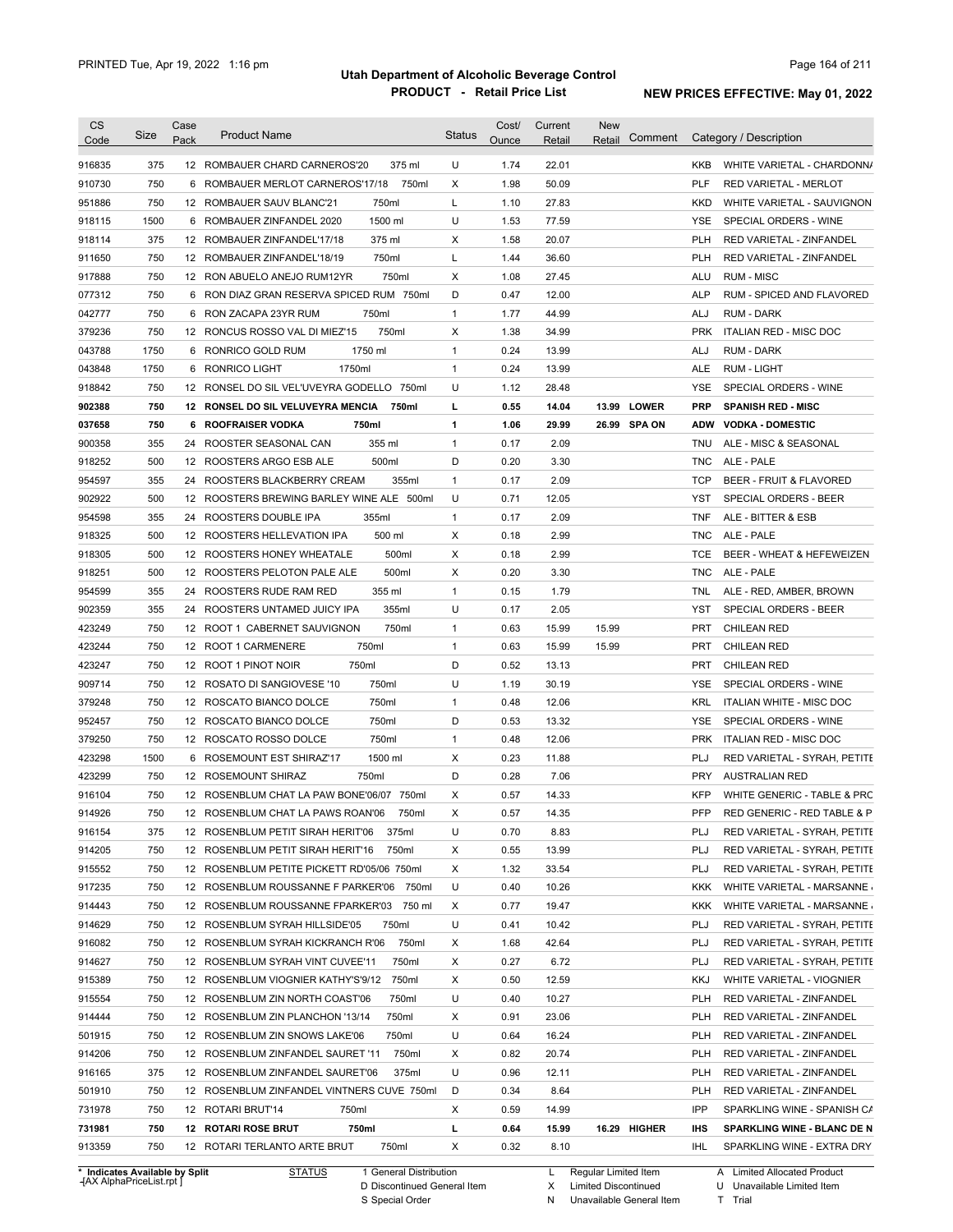| 750<br>0.99<br>24.99<br>12 ROTH CABERNET SAUVIGNON'19<br>750ml<br>L<br><b>PLB</b><br><b>RED VARIETAL - CABERNET</b><br>750<br>750ml<br>Х<br>0.72<br>18.15<br>12 ROTH CHARDONNAY'17<br>KKB<br>WHITE VARIETAL - CHARDONN/<br>750<br>Х<br>0.36<br>9.16<br>12 ROTH SAUVIGNON BLANC'14<br>75 750ml<br>KKD<br>WHITE VARIETAL - SAUVIGNON<br>750<br>$\mathbf{1}$<br>0.95<br>24.06<br>12 ROTHMAN WINTER ORCHARD PEACH<br>750ml<br>CHE<br>LIQUEURS - FRUIT<br>750<br>12 ROTHMAN & WINTER CREME DE VIOLETTE 750ml<br>L<br>0.99<br>24.99<br><b>CHV</b><br><b>LIQUEURS - CREAM</b><br>355<br>Х<br>0.24<br>2.83<br>24 ROUGE YELLOW SNOW<br>355ml<br><b>TNF</b><br>ALE - BITTER & ESB<br>750<br>750ml<br>Х<br>8.02<br>203.50<br>12 ROULOT MEURSAULT BOUCHERES 08<br>YSE<br>SPECIAL ORDERS - WINE<br>1500<br>D<br>0.20<br>10.26<br>6 ROUND HILL CHARDONNAY<br>1500ml<br>KKB<br>WHITE VARIETAL - CHARDONN/<br>750<br>ROUND POND ESTATE CABERNET'18/19 750ml<br>3.29<br>83.54<br><b>PLB</b><br>RED VARIETAL - CABERNET<br>L<br>6<br>750<br>47.13<br>47.49 HIGHER<br><b>RED VARIETAL - CABERNET</b><br>12 ROUND POND KITH & KIN CAB'19<br>750ml<br>г<br>1.87<br>PLB<br>750<br>U<br>22.87<br>579.94<br>ROUSSEAU CHAM CLOS DE BEZE '11<br>750ml<br><b>YSE</b><br>SPECIAL ORDERS - WINE<br>6<br>750<br>U<br>35.24<br>ROUSSEAU CHAMB CLOS DE BEZE 2016 750ml<br>893.58<br><b>YSE</b><br>SPECIAL ORDERS - WINE<br>6<br>750<br>U<br>ROUSSEAU CHAMB CLOS DE BEZE 2018 750ml<br>67.32<br>1,707.15<br><b>YSE</b><br>SPECIAL ORDERS - WINE<br>6<br>750<br>U<br>28.01<br><b>YSE</b><br>ROUSSEAU CHAMBERTIN<br>750ml<br>710.28<br>SPECIAL ORDERS - WINE<br>6<br>750<br>750ml<br>25.20<br>639.16<br><b>PRB</b><br>ROUSSEAU CHAMBERTIN '12<br>Α<br><b>FRENCH RED - BURGUNDY</b><br>6<br>750<br>750ml<br>U<br>25.24<br>640.10<br>ROUSSEAU CHAMBERTIN '13<br>YSE<br>SPECIAL ORDERS - WINE<br>6<br>750<br>750ml<br>U<br>30.89<br><b>YSE</b><br>6 ROUSSEAU CHAMBERTIN 2015<br>783.45<br>SPECIAL ORDERS - WINE<br>750<br>750ml<br>U<br>35.24<br>893.58<br><b>YSE</b><br>6 ROUSSEAU CHAMBERTIN 2016<br>SPECIAL ORDERS - WINE<br>750<br>750ml<br>U<br>1,707.15<br><b>YSE</b><br>914735<br>6 ROUSSEAU CHAMBERTIN 2018<br>67.32<br>SPECIAL ORDERS - WINE<br>750<br>U<br>25.24<br>640.10<br><b>YSE</b><br>6 ROUSSEAU CHAMBERTIN CLOS DE BEZE ' 750ml<br>SPECIAL ORDERS - WINE<br>954477<br>750<br>30.89<br>783.45<br><b>YSE</b><br>SPECIAL ORDERS - WINE<br>6<br>ROUSSEAU CHAMBERTIN CLOS DE BEZE 15750ml<br>U<br>750<br>U<br>366.87<br>951241<br>6 ROUSSEAU CHAMBERTIN CLOS DES RU 750ml<br>14.47<br>YSE<br>SPECIAL ORDERS - WINE<br>750<br>750ml<br>U<br>342.60<br><b>PRB</b><br>916613<br>6<br>ROUSSEAU CHAMBERTIN'08<br>13.51<br>FRENCH RED - BURGUNDY<br>901953<br>750<br>288.22<br>SPECIAL ORDERS - WINE<br>6 ROUSSEAU CHARMES CHAMBERTAIN 2016 750ml<br>U<br>11.36<br>YSE<br>951242<br>750<br>U<br>9.40<br>238.40<br>6 ROUSSEAU CHARMES CHAMBERTIN '13<br>750ml<br>YSE<br>SPECIAL ORDERS - WINE<br>914592<br>U<br><b>YSE</b><br>750<br>6 ROUSSEAU CHARMES CHAMBERTIN 2018 750ml<br>18.83<br>477.63<br>SPECIAL ORDERS - WINE<br>Х<br>949715<br>750<br>6 ROUSSEAU CHARMES CHAMBERTIN'12<br>750ml<br>9.36<br>237.32<br>YSE<br>SPECIAL ORDERS - WINE<br>952925<br>750<br>U<br>248.12<br><b>YSE</b><br>SPECIAL ORDERS - WINE<br>6 ROUSSEAU CHARMES-CHAMBERTIN '14<br>750ml<br>9.78<br>954476<br>750<br>262.06<br><b>YSE</b><br>6 ROUSSEAU CHARMESCHAMBERTIN 2015<br>750ml<br>U<br>10.33<br>SPECIAL ORDERS - WINE<br>PRB<br>917873<br>750<br>U<br>6.69<br>169.71<br>6 ROUSSEAU CHARMES-CHAMBERTIN'07<br>750ml<br><b>FRENCH RED - BURGUNDY</b><br>952926<br>750<br>U<br>12.07<br>306.08<br><b>YSE</b><br>SPECIAL ORDERS - WINE<br>6 ROUSSEAU CLOS DE LA ROCHE '14<br>750ml<br>914608<br>750<br>U<br><b>YSE</b><br>SPECIAL ORDERS - WINE<br>6 ROUSSEAU CLOS DE LA ROCHE 2017<br>750ml<br>16.29<br>413.09<br>901952<br>750<br>U<br>24.52<br>621.77<br><b>YSE</b><br>SPECIAL ORDERS - WINE<br>6 ROUSSEAU CLOS DE LA ROCHE 2018<br>750ml<br>918096<br>750<br>U<br>7.31<br>185.31<br><b>PRB</b><br>6 ROUSSEAU CLOS DE LA ROCHE'08<br>750ml<br><b>FRENCH RED - BURGUNDY</b><br>908328<br>750<br>6 ROUSSEAU G CHAMB ST J'07/8<br>750ml<br>U<br>5.26<br>133.32<br><b>YSE</b><br>SPECIAL ORDERS - WINE<br>920277<br>750<br>6 ROUSSEAU GC CLOS ST JACQUES 12<br>16.80<br>426.09<br><b>PRB</b><br>750ml<br><b>FRENCH RED - BURGUNDY</b><br>Α<br>914607<br>1,000.27<br>750<br>6 ROUSSEAU GC CLOS ST JACQUES 2018 750ml<br>U<br>39.44<br>YSE SPECIAL ORDERS - WINE<br>949714<br>750<br>U<br>426.09<br>SPECIAL ORDERS - WINE<br>6 ROUSSEAU GC CLOS ST.JACQUES '10 750ml<br>16.80<br>YSE<br>947293<br>375<br>U<br>78.78<br>SPECIAL ORDERS - WINE<br>12 ROUSSEAU G-C LES CASZETIERES 10 375ml<br>6.21<br>YSE<br>901950<br>6 ROUSSEAU GEV CHAMB CLOS ST JAC 2016750ml<br>U<br>22.88<br>580.25<br>SPECIAL ORDERS - WINE<br>750<br>YSE<br>920276<br>750<br>6 ROUSSEAU GEVREY CHAMBERTIN 12 75 750ml<br>U<br>4.77<br>120.90<br>YSE<br>SPECIAL ORDERS - WINE<br>914734<br>169.63<br>750<br>6 ROUSSEAU GEVREY CHAMBERTIN 2018 750ml<br>U<br>6.69<br>YSE<br>SPECIAL ORDERS - WINE<br>66.09<br>SPECIAL ORDERS - WINE<br>951377<br>375<br>12 ROUSSEAU GEVREY-CHAMBERTIN '11 375 ml<br>U<br>5.21<br>YSE<br>121.84<br>SPECIAL ORDERS - WINE<br>951239<br>750<br>6 ROUSSEAU GEVRY CHAMBERTIN '13<br>750ml<br>U<br>4.80<br>YSE<br>955386<br>375<br>U<br>62.41<br>SPECIAL ORDERS - WINE<br>12 ROUSSEAU GEVRY CHAMBERTIN 2014<br>375ml<br>4.92<br>YSE<br>951240<br>427.03<br>750<br>6 ROUSSEAU GEVRY CHAMBERTIN ST. JACQ 750ml<br>U<br>16.84<br>YSE<br>SPECIAL ORDERS - WINE<br>952923<br>750<br>122.78<br>SPECIAL ORDERS - WINE<br>6 ROUSSEAU GEVRY-CHAMBERTIN '14<br>750ml<br>U<br>4.84<br>YSE<br>954474<br>750<br>U<br>122.00<br>6 ROUSSEAU GEVRYCHAMBERTIN 2015<br>750ml<br>4.81<br>YSE<br>SPECIAL ORDERS - WINE<br>750<br>267.70<br>954475<br>6 ROUSSEAU GEVRYCHAMBERTIN CLOS 2015 750ml U<br>10.56<br>YSE<br>SPECIAL ORDERS - WINE<br>750<br>U<br>169.71<br>917872<br>6 ROUSSEAU MAZY-CHAMBERTIN'08<br>750ml<br>6.69<br>PRB<br>FRENCH RED - BURGUNDY<br>901951<br>750<br>482.18<br>6 ROUSSEAU RUCHOTTES CHAMB CLOS 2016 750ml U<br>19.01<br>YSE<br>SPECIAL ORDERS - WINE<br>952924<br>750<br>6 ROUSSEAU RUCHOTTES-CHAMBERTIN '14 750ml<br>U<br>14.73<br>373.45<br>YSE<br>SPECIAL ORDERS - WINE<br>U<br>23.01<br>921428<br>750<br>12 ROUTESTOCK CABERNET NAPA<br>750ml<br>0.91<br>YSE<br>SPECIAL ORDERS - WINE<br>501982<br>750<br>22.95<br>12 ROUTESTOCK NAPA CABERNET<br>750ml<br>L<br>0.90<br><b>PLB</b><br>RED VARIETAL - CABERNET<br>* Indicates Available by Split<br><b>STATUS</b><br>1 General Distribution<br>Regular Limited Item<br>A Limited Allocated Product<br>L | <b>CS</b><br>Code | Size | Case<br>Pack | <b>Product Name</b> | <b>Status</b> | Cost/<br>Ounce | Current<br>Retail | <b>New</b><br>Comment<br>Retail | Category / Description |
|-------------------------------------------------------------------------------------------------------------------------------------------------------------------------------------------------------------------------------------------------------------------------------------------------------------------------------------------------------------------------------------------------------------------------------------------------------------------------------------------------------------------------------------------------------------------------------------------------------------------------------------------------------------------------------------------------------------------------------------------------------------------------------------------------------------------------------------------------------------------------------------------------------------------------------------------------------------------------------------------------------------------------------------------------------------------------------------------------------------------------------------------------------------------------------------------------------------------------------------------------------------------------------------------------------------------------------------------------------------------------------------------------------------------------------------------------------------------------------------------------------------------------------------------------------------------------------------------------------------------------------------------------------------------------------------------------------------------------------------------------------------------------------------------------------------------------------------------------------------------------------------------------------------------------------------------------------------------------------------------------------------------------------------------------------------------------------------------------------------------------------------------------------------------------------------------------------------------------------------------------------------------------------------------------------------------------------------------------------------------------------------------------------------------------------------------------------------------------------------------------------------------------------------------------------------------------------------------------------------------------------------------------------------------------------------------------------------------------------------------------------------------------------------------------------------------------------------------------------------------------------------------------------------------------------------------------------------------------------------------------------------------------------------------------------------------------------------------------------------------------------------------------------------------------------------------------------------------------------------------------------------------------------------------------------------------------------------------------------------------------------------------------------------------------------------------------------------------------------------------------------------------------------------------------------------------------------------------------------------------------------------------------------------------------------------------------------------------------------------------------------------------------------------------------------------------------------------------------------------------------------------------------------------------------------------------------------------------------------------------------------------------------------------------------------------------------------------------------------------------------------------------------------------------------------------------------------------------------------------------------------------------------------------------------------------------------------------------------------------------------------------------------------------------------------------------------------------------------------------------------------------------------------------------------------------------------------------------------------------------------------------------------------------------------------------------------------------------------------------------------------------------------------------------------------------------------------------------------------------------------------------------------------------------------------------------------------------------------------------------------------------------------------------------------------------------------------------------------------------------------------------------------------------------------------------------------------------------------------------------------------------------------------------------------------------------------------------------------------------------------------------------------------------------------------------------------------------------------------------------------------------------------------------------------------------------------------------------------------------------------------------------------------------------------------------------------------------------------------------------------------------------------------------------------------------------------------------------------------------------------------------------------------------------------------------------------------------------------------------------------------------------------------------------------------------------------------------------------------------------------------------------------------------------------------------------------------------------------------------------------------------------------------------------------------------------------------------------------------------------------------------------------------------------------------------------------------------------------------------------------------------------------------------------------------------------------------------------------------------------------------------------------------------------------------------------------------------|-------------------|------|--------------|---------------------|---------------|----------------|-------------------|---------------------------------|------------------------|
|                                                                                                                                                                                                                                                                                                                                                                                                                                                                                                                                                                                                                                                                                                                                                                                                                                                                                                                                                                                                                                                                                                                                                                                                                                                                                                                                                                                                                                                                                                                                                                                                                                                                                                                                                                                                                                                                                                                                                                                                                                                                                                                                                                                                                                                                                                                                                                                                                                                                                                                                                                                                                                                                                                                                                                                                                                                                                                                                                                                                                                                                                                                                                                                                                                                                                                                                                                                                                                                                                                                                                                                                                                                                                                                                                                                                                                                                                                                                                                                                                                                                                                                                                                                                                                                                                                                                                                                                                                                                                                                                                                                                                                                                                                                                                                                                                                                                                                                                                                                                                                                                                                                                                                                                                                                                                                                                                                                                                                                                                                                                                                                                                                                                                                                                                                                                                                                                                                                                                                                                                                                                                                                                                                                                                                                                                                                                                                                                                                                                                                                                                                                                                                                                                                             | 909135            |      |              |                     |               |                |                   |                                 |                        |
|                                                                                                                                                                                                                                                                                                                                                                                                                                                                                                                                                                                                                                                                                                                                                                                                                                                                                                                                                                                                                                                                                                                                                                                                                                                                                                                                                                                                                                                                                                                                                                                                                                                                                                                                                                                                                                                                                                                                                                                                                                                                                                                                                                                                                                                                                                                                                                                                                                                                                                                                                                                                                                                                                                                                                                                                                                                                                                                                                                                                                                                                                                                                                                                                                                                                                                                                                                                                                                                                                                                                                                                                                                                                                                                                                                                                                                                                                                                                                                                                                                                                                                                                                                                                                                                                                                                                                                                                                                                                                                                                                                                                                                                                                                                                                                                                                                                                                                                                                                                                                                                                                                                                                                                                                                                                                                                                                                                                                                                                                                                                                                                                                                                                                                                                                                                                                                                                                                                                                                                                                                                                                                                                                                                                                                                                                                                                                                                                                                                                                                                                                                                                                                                                                                             | 610150            |      |              |                     |               |                |                   |                                 |                        |
|                                                                                                                                                                                                                                                                                                                                                                                                                                                                                                                                                                                                                                                                                                                                                                                                                                                                                                                                                                                                                                                                                                                                                                                                                                                                                                                                                                                                                                                                                                                                                                                                                                                                                                                                                                                                                                                                                                                                                                                                                                                                                                                                                                                                                                                                                                                                                                                                                                                                                                                                                                                                                                                                                                                                                                                                                                                                                                                                                                                                                                                                                                                                                                                                                                                                                                                                                                                                                                                                                                                                                                                                                                                                                                                                                                                                                                                                                                                                                                                                                                                                                                                                                                                                                                                                                                                                                                                                                                                                                                                                                                                                                                                                                                                                                                                                                                                                                                                                                                                                                                                                                                                                                                                                                                                                                                                                                                                                                                                                                                                                                                                                                                                                                                                                                                                                                                                                                                                                                                                                                                                                                                                                                                                                                                                                                                                                                                                                                                                                                                                                                                                                                                                                                                             | 917894            |      |              |                     |               |                |                   |                                 |                        |
|                                                                                                                                                                                                                                                                                                                                                                                                                                                                                                                                                                                                                                                                                                                                                                                                                                                                                                                                                                                                                                                                                                                                                                                                                                                                                                                                                                                                                                                                                                                                                                                                                                                                                                                                                                                                                                                                                                                                                                                                                                                                                                                                                                                                                                                                                                                                                                                                                                                                                                                                                                                                                                                                                                                                                                                                                                                                                                                                                                                                                                                                                                                                                                                                                                                                                                                                                                                                                                                                                                                                                                                                                                                                                                                                                                                                                                                                                                                                                                                                                                                                                                                                                                                                                                                                                                                                                                                                                                                                                                                                                                                                                                                                                                                                                                                                                                                                                                                                                                                                                                                                                                                                                                                                                                                                                                                                                                                                                                                                                                                                                                                                                                                                                                                                                                                                                                                                                                                                                                                                                                                                                                                                                                                                                                                                                                                                                                                                                                                                                                                                                                                                                                                                                                             | 066241            |      |              |                     |               |                |                   |                                 |                        |
|                                                                                                                                                                                                                                                                                                                                                                                                                                                                                                                                                                                                                                                                                                                                                                                                                                                                                                                                                                                                                                                                                                                                                                                                                                                                                                                                                                                                                                                                                                                                                                                                                                                                                                                                                                                                                                                                                                                                                                                                                                                                                                                                                                                                                                                                                                                                                                                                                                                                                                                                                                                                                                                                                                                                                                                                                                                                                                                                                                                                                                                                                                                                                                                                                                                                                                                                                                                                                                                                                                                                                                                                                                                                                                                                                                                                                                                                                                                                                                                                                                                                                                                                                                                                                                                                                                                                                                                                                                                                                                                                                                                                                                                                                                                                                                                                                                                                                                                                                                                                                                                                                                                                                                                                                                                                                                                                                                                                                                                                                                                                                                                                                                                                                                                                                                                                                                                                                                                                                                                                                                                                                                                                                                                                                                                                                                                                                                                                                                                                                                                                                                                                                                                                                                             | 066240            |      |              |                     |               |                |                   |                                 |                        |
|                                                                                                                                                                                                                                                                                                                                                                                                                                                                                                                                                                                                                                                                                                                                                                                                                                                                                                                                                                                                                                                                                                                                                                                                                                                                                                                                                                                                                                                                                                                                                                                                                                                                                                                                                                                                                                                                                                                                                                                                                                                                                                                                                                                                                                                                                                                                                                                                                                                                                                                                                                                                                                                                                                                                                                                                                                                                                                                                                                                                                                                                                                                                                                                                                                                                                                                                                                                                                                                                                                                                                                                                                                                                                                                                                                                                                                                                                                                                                                                                                                                                                                                                                                                                                                                                                                                                                                                                                                                                                                                                                                                                                                                                                                                                                                                                                                                                                                                                                                                                                                                                                                                                                                                                                                                                                                                                                                                                                                                                                                                                                                                                                                                                                                                                                                                                                                                                                                                                                                                                                                                                                                                                                                                                                                                                                                                                                                                                                                                                                                                                                                                                                                                                                                             | 948745            |      |              |                     |               |                |                   |                                 |                        |
|                                                                                                                                                                                                                                                                                                                                                                                                                                                                                                                                                                                                                                                                                                                                                                                                                                                                                                                                                                                                                                                                                                                                                                                                                                                                                                                                                                                                                                                                                                                                                                                                                                                                                                                                                                                                                                                                                                                                                                                                                                                                                                                                                                                                                                                                                                                                                                                                                                                                                                                                                                                                                                                                                                                                                                                                                                                                                                                                                                                                                                                                                                                                                                                                                                                                                                                                                                                                                                                                                                                                                                                                                                                                                                                                                                                                                                                                                                                                                                                                                                                                                                                                                                                                                                                                                                                                                                                                                                                                                                                                                                                                                                                                                                                                                                                                                                                                                                                                                                                                                                                                                                                                                                                                                                                                                                                                                                                                                                                                                                                                                                                                                                                                                                                                                                                                                                                                                                                                                                                                                                                                                                                                                                                                                                                                                                                                                                                                                                                                                                                                                                                                                                                                                                             | 909113            |      |              |                     |               |                |                   |                                 |                        |
|                                                                                                                                                                                                                                                                                                                                                                                                                                                                                                                                                                                                                                                                                                                                                                                                                                                                                                                                                                                                                                                                                                                                                                                                                                                                                                                                                                                                                                                                                                                                                                                                                                                                                                                                                                                                                                                                                                                                                                                                                                                                                                                                                                                                                                                                                                                                                                                                                                                                                                                                                                                                                                                                                                                                                                                                                                                                                                                                                                                                                                                                                                                                                                                                                                                                                                                                                                                                                                                                                                                                                                                                                                                                                                                                                                                                                                                                                                                                                                                                                                                                                                                                                                                                                                                                                                                                                                                                                                                                                                                                                                                                                                                                                                                                                                                                                                                                                                                                                                                                                                                                                                                                                                                                                                                                                                                                                                                                                                                                                                                                                                                                                                                                                                                                                                                                                                                                                                                                                                                                                                                                                                                                                                                                                                                                                                                                                                                                                                                                                                                                                                                                                                                                                                             | 610310            |      |              |                     |               |                |                   |                                 |                        |
|                                                                                                                                                                                                                                                                                                                                                                                                                                                                                                                                                                                                                                                                                                                                                                                                                                                                                                                                                                                                                                                                                                                                                                                                                                                                                                                                                                                                                                                                                                                                                                                                                                                                                                                                                                                                                                                                                                                                                                                                                                                                                                                                                                                                                                                                                                                                                                                                                                                                                                                                                                                                                                                                                                                                                                                                                                                                                                                                                                                                                                                                                                                                                                                                                                                                                                                                                                                                                                                                                                                                                                                                                                                                                                                                                                                                                                                                                                                                                                                                                                                                                                                                                                                                                                                                                                                                                                                                                                                                                                                                                                                                                                                                                                                                                                                                                                                                                                                                                                                                                                                                                                                                                                                                                                                                                                                                                                                                                                                                                                                                                                                                                                                                                                                                                                                                                                                                                                                                                                                                                                                                                                                                                                                                                                                                                                                                                                                                                                                                                                                                                                                                                                                                                                             | 952463            |      |              |                     |               |                |                   |                                 |                        |
|                                                                                                                                                                                                                                                                                                                                                                                                                                                                                                                                                                                                                                                                                                                                                                                                                                                                                                                                                                                                                                                                                                                                                                                                                                                                                                                                                                                                                                                                                                                                                                                                                                                                                                                                                                                                                                                                                                                                                                                                                                                                                                                                                                                                                                                                                                                                                                                                                                                                                                                                                                                                                                                                                                                                                                                                                                                                                                                                                                                                                                                                                                                                                                                                                                                                                                                                                                                                                                                                                                                                                                                                                                                                                                                                                                                                                                                                                                                                                                                                                                                                                                                                                                                                                                                                                                                                                                                                                                                                                                                                                                                                                                                                                                                                                                                                                                                                                                                                                                                                                                                                                                                                                                                                                                                                                                                                                                                                                                                                                                                                                                                                                                                                                                                                                                                                                                                                                                                                                                                                                                                                                                                                                                                                                                                                                                                                                                                                                                                                                                                                                                                                                                                                                                             | 952462            |      |              |                     |               |                |                   |                                 |                        |
|                                                                                                                                                                                                                                                                                                                                                                                                                                                                                                                                                                                                                                                                                                                                                                                                                                                                                                                                                                                                                                                                                                                                                                                                                                                                                                                                                                                                                                                                                                                                                                                                                                                                                                                                                                                                                                                                                                                                                                                                                                                                                                                                                                                                                                                                                                                                                                                                                                                                                                                                                                                                                                                                                                                                                                                                                                                                                                                                                                                                                                                                                                                                                                                                                                                                                                                                                                                                                                                                                                                                                                                                                                                                                                                                                                                                                                                                                                                                                                                                                                                                                                                                                                                                                                                                                                                                                                                                                                                                                                                                                                                                                                                                                                                                                                                                                                                                                                                                                                                                                                                                                                                                                                                                                                                                                                                                                                                                                                                                                                                                                                                                                                                                                                                                                                                                                                                                                                                                                                                                                                                                                                                                                                                                                                                                                                                                                                                                                                                                                                                                                                                                                                                                                                             | 948368            |      |              |                     |               |                |                   |                                 |                        |
|                                                                                                                                                                                                                                                                                                                                                                                                                                                                                                                                                                                                                                                                                                                                                                                                                                                                                                                                                                                                                                                                                                                                                                                                                                                                                                                                                                                                                                                                                                                                                                                                                                                                                                                                                                                                                                                                                                                                                                                                                                                                                                                                                                                                                                                                                                                                                                                                                                                                                                                                                                                                                                                                                                                                                                                                                                                                                                                                                                                                                                                                                                                                                                                                                                                                                                                                                                                                                                                                                                                                                                                                                                                                                                                                                                                                                                                                                                                                                                                                                                                                                                                                                                                                                                                                                                                                                                                                                                                                                                                                                                                                                                                                                                                                                                                                                                                                                                                                                                                                                                                                                                                                                                                                                                                                                                                                                                                                                                                                                                                                                                                                                                                                                                                                                                                                                                                                                                                                                                                                                                                                                                                                                                                                                                                                                                                                                                                                                                                                                                                                                                                                                                                                                                             | 901949            |      |              |                     |               |                |                   |                                 |                        |
|                                                                                                                                                                                                                                                                                                                                                                                                                                                                                                                                                                                                                                                                                                                                                                                                                                                                                                                                                                                                                                                                                                                                                                                                                                                                                                                                                                                                                                                                                                                                                                                                                                                                                                                                                                                                                                                                                                                                                                                                                                                                                                                                                                                                                                                                                                                                                                                                                                                                                                                                                                                                                                                                                                                                                                                                                                                                                                                                                                                                                                                                                                                                                                                                                                                                                                                                                                                                                                                                                                                                                                                                                                                                                                                                                                                                                                                                                                                                                                                                                                                                                                                                                                                                                                                                                                                                                                                                                                                                                                                                                                                                                                                                                                                                                                                                                                                                                                                                                                                                                                                                                                                                                                                                                                                                                                                                                                                                                                                                                                                                                                                                                                                                                                                                                                                                                                                                                                                                                                                                                                                                                                                                                                                                                                                                                                                                                                                                                                                                                                                                                                                                                                                                                                             | 914687            |      |              |                     |               |                |                   |                                 |                        |
|                                                                                                                                                                                                                                                                                                                                                                                                                                                                                                                                                                                                                                                                                                                                                                                                                                                                                                                                                                                                                                                                                                                                                                                                                                                                                                                                                                                                                                                                                                                                                                                                                                                                                                                                                                                                                                                                                                                                                                                                                                                                                                                                                                                                                                                                                                                                                                                                                                                                                                                                                                                                                                                                                                                                                                                                                                                                                                                                                                                                                                                                                                                                                                                                                                                                                                                                                                                                                                                                                                                                                                                                                                                                                                                                                                                                                                                                                                                                                                                                                                                                                                                                                                                                                                                                                                                                                                                                                                                                                                                                                                                                                                                                                                                                                                                                                                                                                                                                                                                                                                                                                                                                                                                                                                                                                                                                                                                                                                                                                                                                                                                                                                                                                                                                                                                                                                                                                                                                                                                                                                                                                                                                                                                                                                                                                                                                                                                                                                                                                                                                                                                                                                                                                                             | 952927            |      |              |                     |               |                |                   |                                 |                        |
|                                                                                                                                                                                                                                                                                                                                                                                                                                                                                                                                                                                                                                                                                                                                                                                                                                                                                                                                                                                                                                                                                                                                                                                                                                                                                                                                                                                                                                                                                                                                                                                                                                                                                                                                                                                                                                                                                                                                                                                                                                                                                                                                                                                                                                                                                                                                                                                                                                                                                                                                                                                                                                                                                                                                                                                                                                                                                                                                                                                                                                                                                                                                                                                                                                                                                                                                                                                                                                                                                                                                                                                                                                                                                                                                                                                                                                                                                                                                                                                                                                                                                                                                                                                                                                                                                                                                                                                                                                                                                                                                                                                                                                                                                                                                                                                                                                                                                                                                                                                                                                                                                                                                                                                                                                                                                                                                                                                                                                                                                                                                                                                                                                                                                                                                                                                                                                                                                                                                                                                                                                                                                                                                                                                                                                                                                                                                                                                                                                                                                                                                                                                                                                                                                                             | 920278            |      |              |                     |               |                |                   |                                 |                        |
|                                                                                                                                                                                                                                                                                                                                                                                                                                                                                                                                                                                                                                                                                                                                                                                                                                                                                                                                                                                                                                                                                                                                                                                                                                                                                                                                                                                                                                                                                                                                                                                                                                                                                                                                                                                                                                                                                                                                                                                                                                                                                                                                                                                                                                                                                                                                                                                                                                                                                                                                                                                                                                                                                                                                                                                                                                                                                                                                                                                                                                                                                                                                                                                                                                                                                                                                                                                                                                                                                                                                                                                                                                                                                                                                                                                                                                                                                                                                                                                                                                                                                                                                                                                                                                                                                                                                                                                                                                                                                                                                                                                                                                                                                                                                                                                                                                                                                                                                                                                                                                                                                                                                                                                                                                                                                                                                                                                                                                                                                                                                                                                                                                                                                                                                                                                                                                                                                                                                                                                                                                                                                                                                                                                                                                                                                                                                                                                                                                                                                                                                                                                                                                                                                                             | 951245            |      |              |                     |               |                |                   |                                 |                        |
|                                                                                                                                                                                                                                                                                                                                                                                                                                                                                                                                                                                                                                                                                                                                                                                                                                                                                                                                                                                                                                                                                                                                                                                                                                                                                                                                                                                                                                                                                                                                                                                                                                                                                                                                                                                                                                                                                                                                                                                                                                                                                                                                                                                                                                                                                                                                                                                                                                                                                                                                                                                                                                                                                                                                                                                                                                                                                                                                                                                                                                                                                                                                                                                                                                                                                                                                                                                                                                                                                                                                                                                                                                                                                                                                                                                                                                                                                                                                                                                                                                                                                                                                                                                                                                                                                                                                                                                                                                                                                                                                                                                                                                                                                                                                                                                                                                                                                                                                                                                                                                                                                                                                                                                                                                                                                                                                                                                                                                                                                                                                                                                                                                                                                                                                                                                                                                                                                                                                                                                                                                                                                                                                                                                                                                                                                                                                                                                                                                                                                                                                                                                                                                                                                                             | 954478            |      |              |                     |               |                |                   |                                 |                        |
|                                                                                                                                                                                                                                                                                                                                                                                                                                                                                                                                                                                                                                                                                                                                                                                                                                                                                                                                                                                                                                                                                                                                                                                                                                                                                                                                                                                                                                                                                                                                                                                                                                                                                                                                                                                                                                                                                                                                                                                                                                                                                                                                                                                                                                                                                                                                                                                                                                                                                                                                                                                                                                                                                                                                                                                                                                                                                                                                                                                                                                                                                                                                                                                                                                                                                                                                                                                                                                                                                                                                                                                                                                                                                                                                                                                                                                                                                                                                                                                                                                                                                                                                                                                                                                                                                                                                                                                                                                                                                                                                                                                                                                                                                                                                                                                                                                                                                                                                                                                                                                                                                                                                                                                                                                                                                                                                                                                                                                                                                                                                                                                                                                                                                                                                                                                                                                                                                                                                                                                                                                                                                                                                                                                                                                                                                                                                                                                                                                                                                                                                                                                                                                                                                                             | 901948            |      |              |                     |               |                |                   |                                 |                        |
|                                                                                                                                                                                                                                                                                                                                                                                                                                                                                                                                                                                                                                                                                                                                                                                                                                                                                                                                                                                                                                                                                                                                                                                                                                                                                                                                                                                                                                                                                                                                                                                                                                                                                                                                                                                                                                                                                                                                                                                                                                                                                                                                                                                                                                                                                                                                                                                                                                                                                                                                                                                                                                                                                                                                                                                                                                                                                                                                                                                                                                                                                                                                                                                                                                                                                                                                                                                                                                                                                                                                                                                                                                                                                                                                                                                                                                                                                                                                                                                                                                                                                                                                                                                                                                                                                                                                                                                                                                                                                                                                                                                                                                                                                                                                                                                                                                                                                                                                                                                                                                                                                                                                                                                                                                                                                                                                                                                                                                                                                                                                                                                                                                                                                                                                                                                                                                                                                                                                                                                                                                                                                                                                                                                                                                                                                                                                                                                                                                                                                                                                                                                                                                                                                                             |                   |      |              |                     |               |                |                   |                                 |                        |
|                                                                                                                                                                                                                                                                                                                                                                                                                                                                                                                                                                                                                                                                                                                                                                                                                                                                                                                                                                                                                                                                                                                                                                                                                                                                                                                                                                                                                                                                                                                                                                                                                                                                                                                                                                                                                                                                                                                                                                                                                                                                                                                                                                                                                                                                                                                                                                                                                                                                                                                                                                                                                                                                                                                                                                                                                                                                                                                                                                                                                                                                                                                                                                                                                                                                                                                                                                                                                                                                                                                                                                                                                                                                                                                                                                                                                                                                                                                                                                                                                                                                                                                                                                                                                                                                                                                                                                                                                                                                                                                                                                                                                                                                                                                                                                                                                                                                                                                                                                                                                                                                                                                                                                                                                                                                                                                                                                                                                                                                                                                                                                                                                                                                                                                                                                                                                                                                                                                                                                                                                                                                                                                                                                                                                                                                                                                                                                                                                                                                                                                                                                                                                                                                                                             | 951243            |      |              |                     |               |                |                   |                                 |                        |
|                                                                                                                                                                                                                                                                                                                                                                                                                                                                                                                                                                                                                                                                                                                                                                                                                                                                                                                                                                                                                                                                                                                                                                                                                                                                                                                                                                                                                                                                                                                                                                                                                                                                                                                                                                                                                                                                                                                                                                                                                                                                                                                                                                                                                                                                                                                                                                                                                                                                                                                                                                                                                                                                                                                                                                                                                                                                                                                                                                                                                                                                                                                                                                                                                                                                                                                                                                                                                                                                                                                                                                                                                                                                                                                                                                                                                                                                                                                                                                                                                                                                                                                                                                                                                                                                                                                                                                                                                                                                                                                                                                                                                                                                                                                                                                                                                                                                                                                                                                                                                                                                                                                                                                                                                                                                                                                                                                                                                                                                                                                                                                                                                                                                                                                                                                                                                                                                                                                                                                                                                                                                                                                                                                                                                                                                                                                                                                                                                                                                                                                                                                                                                                                                                                             |                   |      |              |                     |               |                |                   |                                 |                        |
|                                                                                                                                                                                                                                                                                                                                                                                                                                                                                                                                                                                                                                                                                                                                                                                                                                                                                                                                                                                                                                                                                                                                                                                                                                                                                                                                                                                                                                                                                                                                                                                                                                                                                                                                                                                                                                                                                                                                                                                                                                                                                                                                                                                                                                                                                                                                                                                                                                                                                                                                                                                                                                                                                                                                                                                                                                                                                                                                                                                                                                                                                                                                                                                                                                                                                                                                                                                                                                                                                                                                                                                                                                                                                                                                                                                                                                                                                                                                                                                                                                                                                                                                                                                                                                                                                                                                                                                                                                                                                                                                                                                                                                                                                                                                                                                                                                                                                                                                                                                                                                                                                                                                                                                                                                                                                                                                                                                                                                                                                                                                                                                                                                                                                                                                                                                                                                                                                                                                                                                                                                                                                                                                                                                                                                                                                                                                                                                                                                                                                                                                                                                                                                                                                                             |                   |      |              |                     |               |                |                   |                                 |                        |
|                                                                                                                                                                                                                                                                                                                                                                                                                                                                                                                                                                                                                                                                                                                                                                                                                                                                                                                                                                                                                                                                                                                                                                                                                                                                                                                                                                                                                                                                                                                                                                                                                                                                                                                                                                                                                                                                                                                                                                                                                                                                                                                                                                                                                                                                                                                                                                                                                                                                                                                                                                                                                                                                                                                                                                                                                                                                                                                                                                                                                                                                                                                                                                                                                                                                                                                                                                                                                                                                                                                                                                                                                                                                                                                                                                                                                                                                                                                                                                                                                                                                                                                                                                                                                                                                                                                                                                                                                                                                                                                                                                                                                                                                                                                                                                                                                                                                                                                                                                                                                                                                                                                                                                                                                                                                                                                                                                                                                                                                                                                                                                                                                                                                                                                                                                                                                                                                                                                                                                                                                                                                                                                                                                                                                                                                                                                                                                                                                                                                                                                                                                                                                                                                                                             |                   |      |              |                     |               |                |                   |                                 |                        |
|                                                                                                                                                                                                                                                                                                                                                                                                                                                                                                                                                                                                                                                                                                                                                                                                                                                                                                                                                                                                                                                                                                                                                                                                                                                                                                                                                                                                                                                                                                                                                                                                                                                                                                                                                                                                                                                                                                                                                                                                                                                                                                                                                                                                                                                                                                                                                                                                                                                                                                                                                                                                                                                                                                                                                                                                                                                                                                                                                                                                                                                                                                                                                                                                                                                                                                                                                                                                                                                                                                                                                                                                                                                                                                                                                                                                                                                                                                                                                                                                                                                                                                                                                                                                                                                                                                                                                                                                                                                                                                                                                                                                                                                                                                                                                                                                                                                                                                                                                                                                                                                                                                                                                                                                                                                                                                                                                                                                                                                                                                                                                                                                                                                                                                                                                                                                                                                                                                                                                                                                                                                                                                                                                                                                                                                                                                                                                                                                                                                                                                                                                                                                                                                                                                             |                   |      |              |                     |               |                |                   |                                 |                        |
|                                                                                                                                                                                                                                                                                                                                                                                                                                                                                                                                                                                                                                                                                                                                                                                                                                                                                                                                                                                                                                                                                                                                                                                                                                                                                                                                                                                                                                                                                                                                                                                                                                                                                                                                                                                                                                                                                                                                                                                                                                                                                                                                                                                                                                                                                                                                                                                                                                                                                                                                                                                                                                                                                                                                                                                                                                                                                                                                                                                                                                                                                                                                                                                                                                                                                                                                                                                                                                                                                                                                                                                                                                                                                                                                                                                                                                                                                                                                                                                                                                                                                                                                                                                                                                                                                                                                                                                                                                                                                                                                                                                                                                                                                                                                                                                                                                                                                                                                                                                                                                                                                                                                                                                                                                                                                                                                                                                                                                                                                                                                                                                                                                                                                                                                                                                                                                                                                                                                                                                                                                                                                                                                                                                                                                                                                                                                                                                                                                                                                                                                                                                                                                                                                                             |                   |      |              |                     |               |                |                   |                                 |                        |
|                                                                                                                                                                                                                                                                                                                                                                                                                                                                                                                                                                                                                                                                                                                                                                                                                                                                                                                                                                                                                                                                                                                                                                                                                                                                                                                                                                                                                                                                                                                                                                                                                                                                                                                                                                                                                                                                                                                                                                                                                                                                                                                                                                                                                                                                                                                                                                                                                                                                                                                                                                                                                                                                                                                                                                                                                                                                                                                                                                                                                                                                                                                                                                                                                                                                                                                                                                                                                                                                                                                                                                                                                                                                                                                                                                                                                                                                                                                                                                                                                                                                                                                                                                                                                                                                                                                                                                                                                                                                                                                                                                                                                                                                                                                                                                                                                                                                                                                                                                                                                                                                                                                                                                                                                                                                                                                                                                                                                                                                                                                                                                                                                                                                                                                                                                                                                                                                                                                                                                                                                                                                                                                                                                                                                                                                                                                                                                                                                                                                                                                                                                                                                                                                                                             |                   |      |              |                     |               |                |                   |                                 |                        |
|                                                                                                                                                                                                                                                                                                                                                                                                                                                                                                                                                                                                                                                                                                                                                                                                                                                                                                                                                                                                                                                                                                                                                                                                                                                                                                                                                                                                                                                                                                                                                                                                                                                                                                                                                                                                                                                                                                                                                                                                                                                                                                                                                                                                                                                                                                                                                                                                                                                                                                                                                                                                                                                                                                                                                                                                                                                                                                                                                                                                                                                                                                                                                                                                                                                                                                                                                                                                                                                                                                                                                                                                                                                                                                                                                                                                                                                                                                                                                                                                                                                                                                                                                                                                                                                                                                                                                                                                                                                                                                                                                                                                                                                                                                                                                                                                                                                                                                                                                                                                                                                                                                                                                                                                                                                                                                                                                                                                                                                                                                                                                                                                                                                                                                                                                                                                                                                                                                                                                                                                                                                                                                                                                                                                                                                                                                                                                                                                                                                                                                                                                                                                                                                                                                             |                   |      |              |                     |               |                |                   |                                 |                        |
|                                                                                                                                                                                                                                                                                                                                                                                                                                                                                                                                                                                                                                                                                                                                                                                                                                                                                                                                                                                                                                                                                                                                                                                                                                                                                                                                                                                                                                                                                                                                                                                                                                                                                                                                                                                                                                                                                                                                                                                                                                                                                                                                                                                                                                                                                                                                                                                                                                                                                                                                                                                                                                                                                                                                                                                                                                                                                                                                                                                                                                                                                                                                                                                                                                                                                                                                                                                                                                                                                                                                                                                                                                                                                                                                                                                                                                                                                                                                                                                                                                                                                                                                                                                                                                                                                                                                                                                                                                                                                                                                                                                                                                                                                                                                                                                                                                                                                                                                                                                                                                                                                                                                                                                                                                                                                                                                                                                                                                                                                                                                                                                                                                                                                                                                                                                                                                                                                                                                                                                                                                                                                                                                                                                                                                                                                                                                                                                                                                                                                                                                                                                                                                                                                                             |                   |      |              |                     |               |                |                   |                                 |                        |
|                                                                                                                                                                                                                                                                                                                                                                                                                                                                                                                                                                                                                                                                                                                                                                                                                                                                                                                                                                                                                                                                                                                                                                                                                                                                                                                                                                                                                                                                                                                                                                                                                                                                                                                                                                                                                                                                                                                                                                                                                                                                                                                                                                                                                                                                                                                                                                                                                                                                                                                                                                                                                                                                                                                                                                                                                                                                                                                                                                                                                                                                                                                                                                                                                                                                                                                                                                                                                                                                                                                                                                                                                                                                                                                                                                                                                                                                                                                                                                                                                                                                                                                                                                                                                                                                                                                                                                                                                                                                                                                                                                                                                                                                                                                                                                                                                                                                                                                                                                                                                                                                                                                                                                                                                                                                                                                                                                                                                                                                                                                                                                                                                                                                                                                                                                                                                                                                                                                                                                                                                                                                                                                                                                                                                                                                                                                                                                                                                                                                                                                                                                                                                                                                                                             |                   |      |              |                     |               |                |                   |                                 |                        |
|                                                                                                                                                                                                                                                                                                                                                                                                                                                                                                                                                                                                                                                                                                                                                                                                                                                                                                                                                                                                                                                                                                                                                                                                                                                                                                                                                                                                                                                                                                                                                                                                                                                                                                                                                                                                                                                                                                                                                                                                                                                                                                                                                                                                                                                                                                                                                                                                                                                                                                                                                                                                                                                                                                                                                                                                                                                                                                                                                                                                                                                                                                                                                                                                                                                                                                                                                                                                                                                                                                                                                                                                                                                                                                                                                                                                                                                                                                                                                                                                                                                                                                                                                                                                                                                                                                                                                                                                                                                                                                                                                                                                                                                                                                                                                                                                                                                                                                                                                                                                                                                                                                                                                                                                                                                                                                                                                                                                                                                                                                                                                                                                                                                                                                                                                                                                                                                                                                                                                                                                                                                                                                                                                                                                                                                                                                                                                                                                                                                                                                                                                                                                                                                                                                             |                   |      |              |                     |               |                |                   |                                 |                        |
|                                                                                                                                                                                                                                                                                                                                                                                                                                                                                                                                                                                                                                                                                                                                                                                                                                                                                                                                                                                                                                                                                                                                                                                                                                                                                                                                                                                                                                                                                                                                                                                                                                                                                                                                                                                                                                                                                                                                                                                                                                                                                                                                                                                                                                                                                                                                                                                                                                                                                                                                                                                                                                                                                                                                                                                                                                                                                                                                                                                                                                                                                                                                                                                                                                                                                                                                                                                                                                                                                                                                                                                                                                                                                                                                                                                                                                                                                                                                                                                                                                                                                                                                                                                                                                                                                                                                                                                                                                                                                                                                                                                                                                                                                                                                                                                                                                                                                                                                                                                                                                                                                                                                                                                                                                                                                                                                                                                                                                                                                                                                                                                                                                                                                                                                                                                                                                                                                                                                                                                                                                                                                                                                                                                                                                                                                                                                                                                                                                                                                                                                                                                                                                                                                                             |                   |      |              |                     |               |                |                   |                                 |                        |
|                                                                                                                                                                                                                                                                                                                                                                                                                                                                                                                                                                                                                                                                                                                                                                                                                                                                                                                                                                                                                                                                                                                                                                                                                                                                                                                                                                                                                                                                                                                                                                                                                                                                                                                                                                                                                                                                                                                                                                                                                                                                                                                                                                                                                                                                                                                                                                                                                                                                                                                                                                                                                                                                                                                                                                                                                                                                                                                                                                                                                                                                                                                                                                                                                                                                                                                                                                                                                                                                                                                                                                                                                                                                                                                                                                                                                                                                                                                                                                                                                                                                                                                                                                                                                                                                                                                                                                                                                                                                                                                                                                                                                                                                                                                                                                                                                                                                                                                                                                                                                                                                                                                                                                                                                                                                                                                                                                                                                                                                                                                                                                                                                                                                                                                                                                                                                                                                                                                                                                                                                                                                                                                                                                                                                                                                                                                                                                                                                                                                                                                                                                                                                                                                                                             |                   |      |              |                     |               |                |                   |                                 |                        |
|                                                                                                                                                                                                                                                                                                                                                                                                                                                                                                                                                                                                                                                                                                                                                                                                                                                                                                                                                                                                                                                                                                                                                                                                                                                                                                                                                                                                                                                                                                                                                                                                                                                                                                                                                                                                                                                                                                                                                                                                                                                                                                                                                                                                                                                                                                                                                                                                                                                                                                                                                                                                                                                                                                                                                                                                                                                                                                                                                                                                                                                                                                                                                                                                                                                                                                                                                                                                                                                                                                                                                                                                                                                                                                                                                                                                                                                                                                                                                                                                                                                                                                                                                                                                                                                                                                                                                                                                                                                                                                                                                                                                                                                                                                                                                                                                                                                                                                                                                                                                                                                                                                                                                                                                                                                                                                                                                                                                                                                                                                                                                                                                                                                                                                                                                                                                                                                                                                                                                                                                                                                                                                                                                                                                                                                                                                                                                                                                                                                                                                                                                                                                                                                                                                             |                   |      |              |                     |               |                |                   |                                 |                        |
|                                                                                                                                                                                                                                                                                                                                                                                                                                                                                                                                                                                                                                                                                                                                                                                                                                                                                                                                                                                                                                                                                                                                                                                                                                                                                                                                                                                                                                                                                                                                                                                                                                                                                                                                                                                                                                                                                                                                                                                                                                                                                                                                                                                                                                                                                                                                                                                                                                                                                                                                                                                                                                                                                                                                                                                                                                                                                                                                                                                                                                                                                                                                                                                                                                                                                                                                                                                                                                                                                                                                                                                                                                                                                                                                                                                                                                                                                                                                                                                                                                                                                                                                                                                                                                                                                                                                                                                                                                                                                                                                                                                                                                                                                                                                                                                                                                                                                                                                                                                                                                                                                                                                                                                                                                                                                                                                                                                                                                                                                                                                                                                                                                                                                                                                                                                                                                                                                                                                                                                                                                                                                                                                                                                                                                                                                                                                                                                                                                                                                                                                                                                                                                                                                                             |                   |      |              |                     |               |                |                   |                                 |                        |
|                                                                                                                                                                                                                                                                                                                                                                                                                                                                                                                                                                                                                                                                                                                                                                                                                                                                                                                                                                                                                                                                                                                                                                                                                                                                                                                                                                                                                                                                                                                                                                                                                                                                                                                                                                                                                                                                                                                                                                                                                                                                                                                                                                                                                                                                                                                                                                                                                                                                                                                                                                                                                                                                                                                                                                                                                                                                                                                                                                                                                                                                                                                                                                                                                                                                                                                                                                                                                                                                                                                                                                                                                                                                                                                                                                                                                                                                                                                                                                                                                                                                                                                                                                                                                                                                                                                                                                                                                                                                                                                                                                                                                                                                                                                                                                                                                                                                                                                                                                                                                                                                                                                                                                                                                                                                                                                                                                                                                                                                                                                                                                                                                                                                                                                                                                                                                                                                                                                                                                                                                                                                                                                                                                                                                                                                                                                                                                                                                                                                                                                                                                                                                                                                                                             |                   |      |              |                     |               |                |                   |                                 |                        |
|                                                                                                                                                                                                                                                                                                                                                                                                                                                                                                                                                                                                                                                                                                                                                                                                                                                                                                                                                                                                                                                                                                                                                                                                                                                                                                                                                                                                                                                                                                                                                                                                                                                                                                                                                                                                                                                                                                                                                                                                                                                                                                                                                                                                                                                                                                                                                                                                                                                                                                                                                                                                                                                                                                                                                                                                                                                                                                                                                                                                                                                                                                                                                                                                                                                                                                                                                                                                                                                                                                                                                                                                                                                                                                                                                                                                                                                                                                                                                                                                                                                                                                                                                                                                                                                                                                                                                                                                                                                                                                                                                                                                                                                                                                                                                                                                                                                                                                                                                                                                                                                                                                                                                                                                                                                                                                                                                                                                                                                                                                                                                                                                                                                                                                                                                                                                                                                                                                                                                                                                                                                                                                                                                                                                                                                                                                                                                                                                                                                                                                                                                                                                                                                                                                             |                   |      |              |                     |               |                |                   |                                 |                        |
|                                                                                                                                                                                                                                                                                                                                                                                                                                                                                                                                                                                                                                                                                                                                                                                                                                                                                                                                                                                                                                                                                                                                                                                                                                                                                                                                                                                                                                                                                                                                                                                                                                                                                                                                                                                                                                                                                                                                                                                                                                                                                                                                                                                                                                                                                                                                                                                                                                                                                                                                                                                                                                                                                                                                                                                                                                                                                                                                                                                                                                                                                                                                                                                                                                                                                                                                                                                                                                                                                                                                                                                                                                                                                                                                                                                                                                                                                                                                                                                                                                                                                                                                                                                                                                                                                                                                                                                                                                                                                                                                                                                                                                                                                                                                                                                                                                                                                                                                                                                                                                                                                                                                                                                                                                                                                                                                                                                                                                                                                                                                                                                                                                                                                                                                                                                                                                                                                                                                                                                                                                                                                                                                                                                                                                                                                                                                                                                                                                                                                                                                                                                                                                                                                                             |                   |      |              |                     |               |                |                   |                                 |                        |
|                                                                                                                                                                                                                                                                                                                                                                                                                                                                                                                                                                                                                                                                                                                                                                                                                                                                                                                                                                                                                                                                                                                                                                                                                                                                                                                                                                                                                                                                                                                                                                                                                                                                                                                                                                                                                                                                                                                                                                                                                                                                                                                                                                                                                                                                                                                                                                                                                                                                                                                                                                                                                                                                                                                                                                                                                                                                                                                                                                                                                                                                                                                                                                                                                                                                                                                                                                                                                                                                                                                                                                                                                                                                                                                                                                                                                                                                                                                                                                                                                                                                                                                                                                                                                                                                                                                                                                                                                                                                                                                                                                                                                                                                                                                                                                                                                                                                                                                                                                                                                                                                                                                                                                                                                                                                                                                                                                                                                                                                                                                                                                                                                                                                                                                                                                                                                                                                                                                                                                                                                                                                                                                                                                                                                                                                                                                                                                                                                                                                                                                                                                                                                                                                                                             |                   |      |              |                     |               |                |                   |                                 |                        |
|                                                                                                                                                                                                                                                                                                                                                                                                                                                                                                                                                                                                                                                                                                                                                                                                                                                                                                                                                                                                                                                                                                                                                                                                                                                                                                                                                                                                                                                                                                                                                                                                                                                                                                                                                                                                                                                                                                                                                                                                                                                                                                                                                                                                                                                                                                                                                                                                                                                                                                                                                                                                                                                                                                                                                                                                                                                                                                                                                                                                                                                                                                                                                                                                                                                                                                                                                                                                                                                                                                                                                                                                                                                                                                                                                                                                                                                                                                                                                                                                                                                                                                                                                                                                                                                                                                                                                                                                                                                                                                                                                                                                                                                                                                                                                                                                                                                                                                                                                                                                                                                                                                                                                                                                                                                                                                                                                                                                                                                                                                                                                                                                                                                                                                                                                                                                                                                                                                                                                                                                                                                                                                                                                                                                                                                                                                                                                                                                                                                                                                                                                                                                                                                                                                             |                   |      |              |                     |               |                |                   |                                 |                        |
|                                                                                                                                                                                                                                                                                                                                                                                                                                                                                                                                                                                                                                                                                                                                                                                                                                                                                                                                                                                                                                                                                                                                                                                                                                                                                                                                                                                                                                                                                                                                                                                                                                                                                                                                                                                                                                                                                                                                                                                                                                                                                                                                                                                                                                                                                                                                                                                                                                                                                                                                                                                                                                                                                                                                                                                                                                                                                                                                                                                                                                                                                                                                                                                                                                                                                                                                                                                                                                                                                                                                                                                                                                                                                                                                                                                                                                                                                                                                                                                                                                                                                                                                                                                                                                                                                                                                                                                                                                                                                                                                                                                                                                                                                                                                                                                                                                                                                                                                                                                                                                                                                                                                                                                                                                                                                                                                                                                                                                                                                                                                                                                                                                                                                                                                                                                                                                                                                                                                                                                                                                                                                                                                                                                                                                                                                                                                                                                                                                                                                                                                                                                                                                                                                                             |                   |      |              |                     |               |                |                   |                                 |                        |
|                                                                                                                                                                                                                                                                                                                                                                                                                                                                                                                                                                                                                                                                                                                                                                                                                                                                                                                                                                                                                                                                                                                                                                                                                                                                                                                                                                                                                                                                                                                                                                                                                                                                                                                                                                                                                                                                                                                                                                                                                                                                                                                                                                                                                                                                                                                                                                                                                                                                                                                                                                                                                                                                                                                                                                                                                                                                                                                                                                                                                                                                                                                                                                                                                                                                                                                                                                                                                                                                                                                                                                                                                                                                                                                                                                                                                                                                                                                                                                                                                                                                                                                                                                                                                                                                                                                                                                                                                                                                                                                                                                                                                                                                                                                                                                                                                                                                                                                                                                                                                                                                                                                                                                                                                                                                                                                                                                                                                                                                                                                                                                                                                                                                                                                                                                                                                                                                                                                                                                                                                                                                                                                                                                                                                                                                                                                                                                                                                                                                                                                                                                                                                                                                                                             |                   |      |              |                     |               |                |                   |                                 |                        |
|                                                                                                                                                                                                                                                                                                                                                                                                                                                                                                                                                                                                                                                                                                                                                                                                                                                                                                                                                                                                                                                                                                                                                                                                                                                                                                                                                                                                                                                                                                                                                                                                                                                                                                                                                                                                                                                                                                                                                                                                                                                                                                                                                                                                                                                                                                                                                                                                                                                                                                                                                                                                                                                                                                                                                                                                                                                                                                                                                                                                                                                                                                                                                                                                                                                                                                                                                                                                                                                                                                                                                                                                                                                                                                                                                                                                                                                                                                                                                                                                                                                                                                                                                                                                                                                                                                                                                                                                                                                                                                                                                                                                                                                                                                                                                                                                                                                                                                                                                                                                                                                                                                                                                                                                                                                                                                                                                                                                                                                                                                                                                                                                                                                                                                                                                                                                                                                                                                                                                                                                                                                                                                                                                                                                                                                                                                                                                                                                                                                                                                                                                                                                                                                                                                             |                   |      |              |                     |               |                |                   |                                 |                        |
|                                                                                                                                                                                                                                                                                                                                                                                                                                                                                                                                                                                                                                                                                                                                                                                                                                                                                                                                                                                                                                                                                                                                                                                                                                                                                                                                                                                                                                                                                                                                                                                                                                                                                                                                                                                                                                                                                                                                                                                                                                                                                                                                                                                                                                                                                                                                                                                                                                                                                                                                                                                                                                                                                                                                                                                                                                                                                                                                                                                                                                                                                                                                                                                                                                                                                                                                                                                                                                                                                                                                                                                                                                                                                                                                                                                                                                                                                                                                                                                                                                                                                                                                                                                                                                                                                                                                                                                                                                                                                                                                                                                                                                                                                                                                                                                                                                                                                                                                                                                                                                                                                                                                                                                                                                                                                                                                                                                                                                                                                                                                                                                                                                                                                                                                                                                                                                                                                                                                                                                                                                                                                                                                                                                                                                                                                                                                                                                                                                                                                                                                                                                                                                                                                                             |                   |      |              |                     |               |                |                   |                                 |                        |
|                                                                                                                                                                                                                                                                                                                                                                                                                                                                                                                                                                                                                                                                                                                                                                                                                                                                                                                                                                                                                                                                                                                                                                                                                                                                                                                                                                                                                                                                                                                                                                                                                                                                                                                                                                                                                                                                                                                                                                                                                                                                                                                                                                                                                                                                                                                                                                                                                                                                                                                                                                                                                                                                                                                                                                                                                                                                                                                                                                                                                                                                                                                                                                                                                                                                                                                                                                                                                                                                                                                                                                                                                                                                                                                                                                                                                                                                                                                                                                                                                                                                                                                                                                                                                                                                                                                                                                                                                                                                                                                                                                                                                                                                                                                                                                                                                                                                                                                                                                                                                                                                                                                                                                                                                                                                                                                                                                                                                                                                                                                                                                                                                                                                                                                                                                                                                                                                                                                                                                                                                                                                                                                                                                                                                                                                                                                                                                                                                                                                                                                                                                                                                                                                                                             |                   |      |              |                     |               |                |                   |                                 |                        |
|                                                                                                                                                                                                                                                                                                                                                                                                                                                                                                                                                                                                                                                                                                                                                                                                                                                                                                                                                                                                                                                                                                                                                                                                                                                                                                                                                                                                                                                                                                                                                                                                                                                                                                                                                                                                                                                                                                                                                                                                                                                                                                                                                                                                                                                                                                                                                                                                                                                                                                                                                                                                                                                                                                                                                                                                                                                                                                                                                                                                                                                                                                                                                                                                                                                                                                                                                                                                                                                                                                                                                                                                                                                                                                                                                                                                                                                                                                                                                                                                                                                                                                                                                                                                                                                                                                                                                                                                                                                                                                                                                                                                                                                                                                                                                                                                                                                                                                                                                                                                                                                                                                                                                                                                                                                                                                                                                                                                                                                                                                                                                                                                                                                                                                                                                                                                                                                                                                                                                                                                                                                                                                                                                                                                                                                                                                                                                                                                                                                                                                                                                                                                                                                                                                             |                   |      |              |                     |               |                |                   |                                 |                        |
|                                                                                                                                                                                                                                                                                                                                                                                                                                                                                                                                                                                                                                                                                                                                                                                                                                                                                                                                                                                                                                                                                                                                                                                                                                                                                                                                                                                                                                                                                                                                                                                                                                                                                                                                                                                                                                                                                                                                                                                                                                                                                                                                                                                                                                                                                                                                                                                                                                                                                                                                                                                                                                                                                                                                                                                                                                                                                                                                                                                                                                                                                                                                                                                                                                                                                                                                                                                                                                                                                                                                                                                                                                                                                                                                                                                                                                                                                                                                                                                                                                                                                                                                                                                                                                                                                                                                                                                                                                                                                                                                                                                                                                                                                                                                                                                                                                                                                                                                                                                                                                                                                                                                                                                                                                                                                                                                                                                                                                                                                                                                                                                                                                                                                                                                                                                                                                                                                                                                                                                                                                                                                                                                                                                                                                                                                                                                                                                                                                                                                                                                                                                                                                                                                                             |                   |      |              |                     |               |                |                   |                                 |                        |
|                                                                                                                                                                                                                                                                                                                                                                                                                                                                                                                                                                                                                                                                                                                                                                                                                                                                                                                                                                                                                                                                                                                                                                                                                                                                                                                                                                                                                                                                                                                                                                                                                                                                                                                                                                                                                                                                                                                                                                                                                                                                                                                                                                                                                                                                                                                                                                                                                                                                                                                                                                                                                                                                                                                                                                                                                                                                                                                                                                                                                                                                                                                                                                                                                                                                                                                                                                                                                                                                                                                                                                                                                                                                                                                                                                                                                                                                                                                                                                                                                                                                                                                                                                                                                                                                                                                                                                                                                                                                                                                                                                                                                                                                                                                                                                                                                                                                                                                                                                                                                                                                                                                                                                                                                                                                                                                                                                                                                                                                                                                                                                                                                                                                                                                                                                                                                                                                                                                                                                                                                                                                                                                                                                                                                                                                                                                                                                                                                                                                                                                                                                                                                                                                                                             |                   |      |              |                     |               |                |                   |                                 |                        |
|                                                                                                                                                                                                                                                                                                                                                                                                                                                                                                                                                                                                                                                                                                                                                                                                                                                                                                                                                                                                                                                                                                                                                                                                                                                                                                                                                                                                                                                                                                                                                                                                                                                                                                                                                                                                                                                                                                                                                                                                                                                                                                                                                                                                                                                                                                                                                                                                                                                                                                                                                                                                                                                                                                                                                                                                                                                                                                                                                                                                                                                                                                                                                                                                                                                                                                                                                                                                                                                                                                                                                                                                                                                                                                                                                                                                                                                                                                                                                                                                                                                                                                                                                                                                                                                                                                                                                                                                                                                                                                                                                                                                                                                                                                                                                                                                                                                                                                                                                                                                                                                                                                                                                                                                                                                                                                                                                                                                                                                                                                                                                                                                                                                                                                                                                                                                                                                                                                                                                                                                                                                                                                                                                                                                                                                                                                                                                                                                                                                                                                                                                                                                                                                                                                             |                   |      |              |                     |               |                |                   |                                 |                        |
|                                                                                                                                                                                                                                                                                                                                                                                                                                                                                                                                                                                                                                                                                                                                                                                                                                                                                                                                                                                                                                                                                                                                                                                                                                                                                                                                                                                                                                                                                                                                                                                                                                                                                                                                                                                                                                                                                                                                                                                                                                                                                                                                                                                                                                                                                                                                                                                                                                                                                                                                                                                                                                                                                                                                                                                                                                                                                                                                                                                                                                                                                                                                                                                                                                                                                                                                                                                                                                                                                                                                                                                                                                                                                                                                                                                                                                                                                                                                                                                                                                                                                                                                                                                                                                                                                                                                                                                                                                                                                                                                                                                                                                                                                                                                                                                                                                                                                                                                                                                                                                                                                                                                                                                                                                                                                                                                                                                                                                                                                                                                                                                                                                                                                                                                                                                                                                                                                                                                                                                                                                                                                                                                                                                                                                                                                                                                                                                                                                                                                                                                                                                                                                                                                                             |                   |      |              |                     |               |                |                   |                                 |                        |
|                                                                                                                                                                                                                                                                                                                                                                                                                                                                                                                                                                                                                                                                                                                                                                                                                                                                                                                                                                                                                                                                                                                                                                                                                                                                                                                                                                                                                                                                                                                                                                                                                                                                                                                                                                                                                                                                                                                                                                                                                                                                                                                                                                                                                                                                                                                                                                                                                                                                                                                                                                                                                                                                                                                                                                                                                                                                                                                                                                                                                                                                                                                                                                                                                                                                                                                                                                                                                                                                                                                                                                                                                                                                                                                                                                                                                                                                                                                                                                                                                                                                                                                                                                                                                                                                                                                                                                                                                                                                                                                                                                                                                                                                                                                                                                                                                                                                                                                                                                                                                                                                                                                                                                                                                                                                                                                                                                                                                                                                                                                                                                                                                                                                                                                                                                                                                                                                                                                                                                                                                                                                                                                                                                                                                                                                                                                                                                                                                                                                                                                                                                                                                                                                                                             |                   |      |              |                     |               |                |                   |                                 |                        |
|                                                                                                                                                                                                                                                                                                                                                                                                                                                                                                                                                                                                                                                                                                                                                                                                                                                                                                                                                                                                                                                                                                                                                                                                                                                                                                                                                                                                                                                                                                                                                                                                                                                                                                                                                                                                                                                                                                                                                                                                                                                                                                                                                                                                                                                                                                                                                                                                                                                                                                                                                                                                                                                                                                                                                                                                                                                                                                                                                                                                                                                                                                                                                                                                                                                                                                                                                                                                                                                                                                                                                                                                                                                                                                                                                                                                                                                                                                                                                                                                                                                                                                                                                                                                                                                                                                                                                                                                                                                                                                                                                                                                                                                                                                                                                                                                                                                                                                                                                                                                                                                                                                                                                                                                                                                                                                                                                                                                                                                                                                                                                                                                                                                                                                                                                                                                                                                                                                                                                                                                                                                                                                                                                                                                                                                                                                                                                                                                                                                                                                                                                                                                                                                                                                             |                   |      |              |                     |               |                |                   |                                 |                        |
|                                                                                                                                                                                                                                                                                                                                                                                                                                                                                                                                                                                                                                                                                                                                                                                                                                                                                                                                                                                                                                                                                                                                                                                                                                                                                                                                                                                                                                                                                                                                                                                                                                                                                                                                                                                                                                                                                                                                                                                                                                                                                                                                                                                                                                                                                                                                                                                                                                                                                                                                                                                                                                                                                                                                                                                                                                                                                                                                                                                                                                                                                                                                                                                                                                                                                                                                                                                                                                                                                                                                                                                                                                                                                                                                                                                                                                                                                                                                                                                                                                                                                                                                                                                                                                                                                                                                                                                                                                                                                                                                                                                                                                                                                                                                                                                                                                                                                                                                                                                                                                                                                                                                                                                                                                                                                                                                                                                                                                                                                                                                                                                                                                                                                                                                                                                                                                                                                                                                                                                                                                                                                                                                                                                                                                                                                                                                                                                                                                                                                                                                                                                                                                                                                                             |                   |      |              |                     |               |                |                   |                                 |                        |
|                                                                                                                                                                                                                                                                                                                                                                                                                                                                                                                                                                                                                                                                                                                                                                                                                                                                                                                                                                                                                                                                                                                                                                                                                                                                                                                                                                                                                                                                                                                                                                                                                                                                                                                                                                                                                                                                                                                                                                                                                                                                                                                                                                                                                                                                                                                                                                                                                                                                                                                                                                                                                                                                                                                                                                                                                                                                                                                                                                                                                                                                                                                                                                                                                                                                                                                                                                                                                                                                                                                                                                                                                                                                                                                                                                                                                                                                                                                                                                                                                                                                                                                                                                                                                                                                                                                                                                                                                                                                                                                                                                                                                                                                                                                                                                                                                                                                                                                                                                                                                                                                                                                                                                                                                                                                                                                                                                                                                                                                                                                                                                                                                                                                                                                                                                                                                                                                                                                                                                                                                                                                                                                                                                                                                                                                                                                                                                                                                                                                                                                                                                                                                                                                                                             |                   |      |              |                     |               |                |                   |                                 |                        |
|                                                                                                                                                                                                                                                                                                                                                                                                                                                                                                                                                                                                                                                                                                                                                                                                                                                                                                                                                                                                                                                                                                                                                                                                                                                                                                                                                                                                                                                                                                                                                                                                                                                                                                                                                                                                                                                                                                                                                                                                                                                                                                                                                                                                                                                                                                                                                                                                                                                                                                                                                                                                                                                                                                                                                                                                                                                                                                                                                                                                                                                                                                                                                                                                                                                                                                                                                                                                                                                                                                                                                                                                                                                                                                                                                                                                                                                                                                                                                                                                                                                                                                                                                                                                                                                                                                                                                                                                                                                                                                                                                                                                                                                                                                                                                                                                                                                                                                                                                                                                                                                                                                                                                                                                                                                                                                                                                                                                                                                                                                                                                                                                                                                                                                                                                                                                                                                                                                                                                                                                                                                                                                                                                                                                                                                                                                                                                                                                                                                                                                                                                                                                                                                                                                             |                   |      |              |                     |               |                |                   |                                 |                        |
|                                                                                                                                                                                                                                                                                                                                                                                                                                                                                                                                                                                                                                                                                                                                                                                                                                                                                                                                                                                                                                                                                                                                                                                                                                                                                                                                                                                                                                                                                                                                                                                                                                                                                                                                                                                                                                                                                                                                                                                                                                                                                                                                                                                                                                                                                                                                                                                                                                                                                                                                                                                                                                                                                                                                                                                                                                                                                                                                                                                                                                                                                                                                                                                                                                                                                                                                                                                                                                                                                                                                                                                                                                                                                                                                                                                                                                                                                                                                                                                                                                                                                                                                                                                                                                                                                                                                                                                                                                                                                                                                                                                                                                                                                                                                                                                                                                                                                                                                                                                                                                                                                                                                                                                                                                                                                                                                                                                                                                                                                                                                                                                                                                                                                                                                                                                                                                                                                                                                                                                                                                                                                                                                                                                                                                                                                                                                                                                                                                                                                                                                                                                                                                                                                                             |                   |      |              |                     |               |                |                   |                                 |                        |

**Case** [AX AlphaPriceList.rpt ]

D Discontinued General Item

S Special Order

X Limited Discontinued

N Unavailable General Item

U Unavailable Limited Item T Trial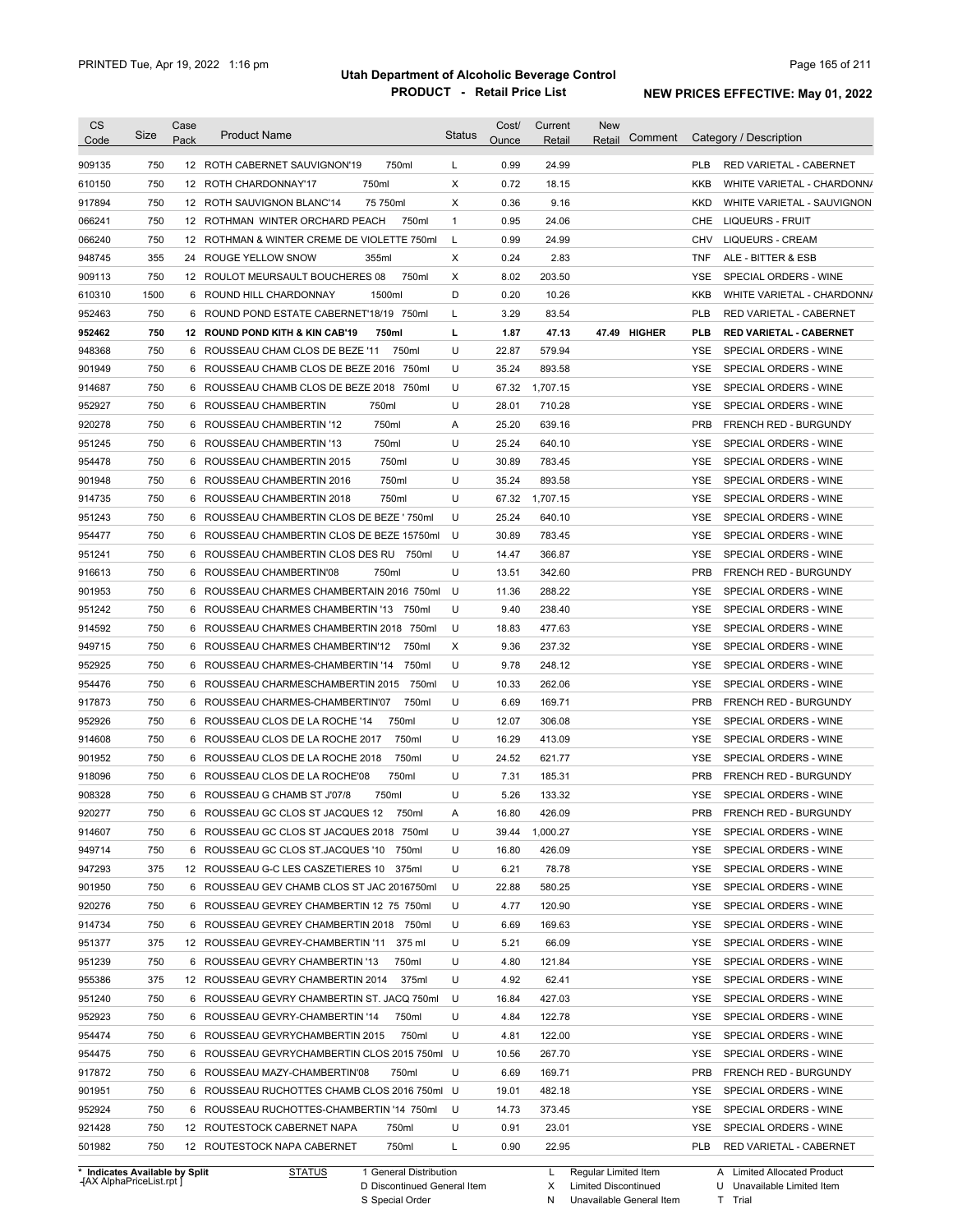| CS<br>Code                                                                                                           | Size       | Case<br>Pack | <b>Product Name</b>                                                      | <b>Status</b>  | Cost/<br>Ounce | Current<br>Retail | <b>New</b><br>Retail | Comment       |                   | Category / Description              |
|----------------------------------------------------------------------------------------------------------------------|------------|--------------|--------------------------------------------------------------------------|----------------|----------------|-------------------|----------------------|---------------|-------------------|-------------------------------------|
|                                                                                                                      | 750        |              | 750ml<br>12 ROUTESTOCK PINOT NOIR SNMA'20                                | L              | 0.91           | 22.97             |                      |               | <b>PLR</b>        | RED VARIETAL - PINOT NOIR           |
| 918658<br>905426                                                                                                     | 750        |              | 750ml<br>6 ROWAN'S CREEK SMALL BATCH                                     | U              | 1.96           | 49.70             |                      |               | <b>YSA</b>        | SPECIAL ORDERS - SPIRITS            |
| 915814                                                                                                               | 750        |              | 6 ROY ESTATE MR EVANS PROPR RED'16 750ml                                 | L              | 8.48           | 215.00            |                      |               | <b>PLB</b>        | <b>RED VARIETAL - CABERNET</b>      |
| 922595                                                                                                               | 1000       |              | 1000ml<br>12 ROYAL GATE VODKA                                            | $\mathbf{1}$   | 0.39           | 13.06             |                      |               | ADW               | <b>VODKA - DOMESTIC</b>             |
| 921696                                                                                                               | 750        |              | 12 ROYAL JAMAICAN BLACK STRAP DARK RUM750ml                              | $\overline{1}$ | 0.95           | 23.99             |                      |               | <b>ALP</b>        | RUM - SPICED AND FLAVORED           |
| 915386                                                                                                               | 375        |              | 375ml<br>1 ROYAL TOKAJI ESSENCIA'07                                      | L              | 80.46          | 1,020.20          |                      |               | <b>EVV</b>        | LATE HARVEST - RED MISC             |
| 910294                                                                                                               | 500        |              | 500 ml<br>6 ROYAL TOKAJI RED LABEL'16/17                                 | L              | 3.81           | 64.42             |                      |               | <b>EVF</b>        | LATE HARVEST - MUSCAT               |
| 901513                                                                                                               | 750        |              | 12 RUBUS BAROSSA SHIRAZ<br>750ml                                         | D              | 0.81           | 20.56             |                      |               | <b>PRY</b>        | <b>AUSTRALIAN RED</b>               |
| 918650                                                                                                               | 750        |              | 12 RUCA MALEN MALBEC TERROIR'16<br>750ml                                 | Χ              | 0.43           | 10.79             |                      |               | PRU               | ARGENTINE RED - MALBEC              |
| 918079                                                                                                               | 750        |              | 12 RUCHEL GODELLO VALDEORRAS'15/16<br>750ml                              | U              | 0.37           | 9.49              |                      |               | <b>KRN</b>        | SPANISH WHITE                       |
| 947344                                                                                                               | 750        |              | 750ml<br>12 RUCHEL MENCIA VALDRAS'13/14                                  | X              | 0.32           | 8.19              |                      |               | <b>PRP</b>        | SPANISH RED - MISC                  |
| 916284                                                                                                               | 750        |              | 750ml<br>6 RUDD ESTATE CROSSROADS'05                                     | X              | 2.43           | 61.75             |                      |               | <b>PLB</b>        | RED VARIETAL - CABERNET             |
| 915976                                                                                                               | 750        |              | 750ml<br>12 RUDD ESTATE OAKVILLE PROP RED'                               | X              | 7.42           | 188.05            |                      |               | <b>PLD</b>        | RED VARIETAL - MERITAGE             |
| 379650                                                                                                               | 750        |              | 750ml<br>12 RUFFINO AZIANO'16                                            | Χ              | 0.55           | 13.99             |                      |               | <b>PRH</b>        | <b>ITALIAN RED - CHIANTI</b>        |
| 379750                                                                                                               | 750        |              | 12 RUFFINO CHARDONNAY UNOAKED'14/15 750ml                                | Χ              | 0.44           | 11.10             |                      |               | <b>KRL</b>        | ITALIAN WHITE - MISC DOC            |
| 343805                                                                                                               | 750        |              | 12 RUFFINO CHIANTI<br>750ml                                              | $\mathbf{1}$   | 0.48           | 12.06             |                      |               | PRH               | <b>ITALIAN RED - CHIANTI</b>        |
|                                                                                                                      | 750        |              | 6 RUFFINO GREPPONE MAZZI BRUNELLO'12 750ml                               | Χ              | 1.28           | 32.40             |                      |               | <b>PRJ</b>        |                                     |
| 379420                                                                                                               | 750        |              | 750ml                                                                    | X              | 0.34           | 8.64              |                      |               | PRI               | <b>ITALIAN RED - PIEDMONT</b>       |
| 379730                                                                                                               |            |              | 12 RUFFINO IL DUCALE TOSCANA'14                                          |                |                |                   |                      |               |                   | <b>ITALIAN RED - TUSCANY</b>        |
| 379755                                                                                                               | 750<br>750 |              | 750ml<br><b>12 RUFFINO LUMINA PINOT GRIGIO</b><br>12 RUFFINO MODUS'15/16 | 1<br>X         | 0.40<br>0.56   | 13.06             |                      | 10.06 SPA ON  | <b>KRK</b><br>PRI | <b>ITALIAN WHITE - PINOT GRIGIO</b> |
| 379770                                                                                                               |            |              | 750ml                                                                    |                |                | 14.08             |                      |               |                   | <b>ITALIAN RED - TUSCANY</b>        |
| 732091                                                                                                               | 375        |              | 12 RUFFINO PROSECCO<br>375 ml                                            | 1              | 0.64           | 8.06              |                      |               | IPI               | SPARKLING WINE - PROSECCO           |
| 732090                                                                                                               | 750        |              | 750ml<br>12 RUFFINO PROSECCO EXTRA DRY                                   | 1              | 0.63           | 14.06             |                      | 16.06 SPA OFF | IPI               | <b>SPARKLING WINE - PROSECCO</b>    |
| 343700                                                                                                               | 750        |              | 12 RUFFINO RISERVA DUCALE GOLD'14/15 750ml                               | L              | 1.58           | 40.06             |                      |               | <b>PRH</b>        | <b>ITALIAN RED - CHIANTI</b>        |
| 732093                                                                                                               | 750        |              | 12 RUFFINO ROSE<br>750ml                                                 | 1              | 0.63           | 14.06             |                      | 16.06 SPA OFF | <b>IHS</b>        | <b>SPARKLING WINE - BLANC DE N</b>  |
| 379738                                                                                                               | 1500       |              | 6 RUFFINO ROSSO TOSCANA BAG IN BOX 1500ml                                | 1              | 0.32           | 16.12             |                      |               | <b>PRL</b>        | <b>ITALIAN RED - VARIETAL</b>       |
| 919559                                                                                                               | 375        |              | 375ml<br>12 RUINART BLANC DE BLAC                                        | U              | 3.94           | 49.99             |                      |               | <b>YSE</b>        | SPECIAL ORDERS - WINE               |
| 219392                                                                                                               | 750        | 6            | 750ml<br>RUINART BLANC DE BLANC                                          | Г              | 3.35           | 84.99             |                      |               | IPH               | SPARKLING WINE - FRENCH & C         |
| 948736                                                                                                               | 750        | 6            | <b>RUINART VINTAGE 04</b><br>750ml                                       | U              | 5.33           | 135.13            |                      |               | <b>YSE</b>        | SPECIAL ORDERS - WINE               |
| 918104                                                                                                               | 750        |              | 750ml<br>12 RUIZ VINASPRE ECANIARIOJA'02                                 | X              | 0.36           | 9.20              |                      |               | <b>PRN</b>        | SPANISH RED - RIOJA                 |
| 914739                                                                                                               | 750        |              | 12 RUIZ VINASPRE RIOJA CRIANZA'7/8<br>750ml                              | X              | 0.56           | 14.18             |                      |               | <b>PRN</b>        | SPANISH RED - RIOJA                 |
| 073055                                                                                                               | 750        |              | 12 RUMCHATA<br>750ml                                                     | 1              | 1.10           | 26.99             |                      | 27.99 HIGHER  | CHV               | <b>LIQUEURS - CREAM</b>             |
| 073050                                                                                                               | 750        |              | 750ml<br>6 RUMCHATA                                                      | D              | 0.91           | 22.99             |                      |               | LTS               | <b>SPIRIT OFFER</b>                 |
| 073054                                                                                                               | 1750       |              | 1750 ml<br>6 RUMCHATA                                                    | 1              | 0.90           | 49.99             |                      | 52.99 HIGHER  | CHV               | <b>LIQUEURS - CREAM</b>             |
| 073062                                                                                                               | 750        |              | 750ml<br>6 RUMCHATA LIMON                                                | 1              | 1.06           | 26.99             |                      |               | CHV               | <b>LIQUEURS - CREAM</b>             |
| 073065                                                                                                               | 750        |              | 12 RUMCHATA PEPPERMINT BARK<br>750ml                                     | D              | 0.60           | 15.12             |                      |               | <b>YGC</b>        | <b>GIFT SETS - LIQUEURS</b>         |
| 000614                                                                                                               | 750        |              | 6 RUMCHATA W/ 2 GLASSES<br>750ml                                         | D              | 0.51           | 12.96             |                      |               |                   | YGC GIFT SETS - LIQUEURS            |
| 066518                                                                                                               | 750        |              | 750ml<br><b>12 RUMHAVEN COCONUT RUM</b>                                  | 1              |                |                   |                      |               |                   | <b>RUM - SPICED AND FLAVORED</b>    |
|                                                                                                                      |            |              |                                                                          |                | 0.63           | 13.99             |                      | 15.99 SPA OFF | ALP               |                                     |
|                                                                                                                      | 750        |              | 750ml<br>6 RUMHAVEN W/ TIKI MUG                                          | D              | 0.63           | 15.99             |                      |               | YGA               | <b>GIFT SETS - SPIRITS</b>          |
|                                                                                                                      | 750        |              | 750ml<br>12 RUMPLE MINZE SCHNAPPS                                        | 1              | 0.99           | 24.99             |                      |               | <b>CPC</b>        | SCHNAPPS - PEPPERMINT               |
|                                                                                                                      | 750        |              | 6 RUNNING W/ BULS TEMPRANILLO'09 750ml                                   | U              | 0.65           | 16.38             |                      |               | <b>PRY</b>        | <b>AUSTRALIAN RED</b>               |
|                                                                                                                      | 750        |              | 750ml<br><b>12 RUSACK CHARDONNAY</b>                                     | 1              | 1.50           | 34.99             |                      | 37.99 SPA OFF | KKB               | <b>WHITE VARIETAL - CHARDONNA</b>   |
|                                                                                                                      | 750        |              | 750ml<br>6 RUSSELL HENRY GIN                                             | U              | 1.50           | 38.16             |                      |               | YSA               | SPECIAL ORDERS - SPIRITS            |
|                                                                                                                      | 750        |              | 750ml<br>6 RUSSELL HENRY LIME GIN                                        | 1              | 1.10           | 27.99             |                      |               | AHM               | <b>GIN - FLAVORED</b>               |
|                                                                                                                      | 750        |              | 6 RUSSELL HENRY MALAYSIAN LIME GIN 750ml                                 | U              | 1.49           | 37.80             |                      |               | YSA               | SPECIAL ORDERS - SPIRITS            |
|                                                                                                                      | 750        |              | 6 RUSSELL'S RESERVE 10YR<br>750ml                                        | 1              | 1.66           | 39.99             |                      | 41.99 HIGHER  |                   | AWK WHISKEY - BOURBON SINGLE B.     |
|                                                                                                                      | 750        |              | 750ml<br>6 RUSSELL'S RESERVE 13 YR                                       | R              | 2.80           | 70.13             |                      | 70.99 HIGHER  | LAS               | <b>ALLOCATED SPIRIT</b>             |
|                                                                                                                      | 750        |              | 750ml<br>3 RUSSELL'S RESERVE 1998                                        | Α              | 9.97           | 252.96            |                      |               | AWK               | WHISKEY - BOURBON SINGLE B          |
|                                                                                                                      | 750        |              | 6 RUSSELL'S RESERVE RYE 6YR<br>750ml                                     | D              | 1.66           | 37.99             |                      | 41.99 SPA OFF | AWU               | <b>WHISKEY - RYE</b>                |
| 101028<br>069946<br>918081<br>610700<br>954736<br>902814<br>900262<br>022175<br>022184<br>022173<br>027126<br>027124 | 750        |              | 6 RUSSELL'S RESERVE RYE SINGLE BARR 750ml                                | U              | 2.69           | 68.13             |                      |               | YSA               | SPECIAL ORDERS - SPIRITS            |
|                                                                                                                      | 750        |              | 6 RUSSELL'S RESERVE SINGLE BARREL 750ml                                  | U              | 2.45           | 62.13             |                      |               | YSA               | SPECIAL ORDERS - SPIRITS            |
|                                                                                                                      | 750        |              | 12 RUSSIAN RIVER VNYRD CLAS CUVEE PN 750ml                               | L              | 1.25           | 31.78             |                      |               | <b>PLR</b>        | RED VARIETAL - PINOT NOIR           |
| 022178<br>901841<br>901839                                                                                           | 750        |              | 12 RUSSIAN RIVER VNYRD PETERSON CHARD 750ml                              | L.             | 1.42           | 35.89             |                      |               | KKB               | WHITE VARIETAL - CHARDONN/          |
| 947588                                                                                                               | 750        |              | 6 RUSSIZ SUPERIORE CAB FRANC<br>750ml                                    | L              | 1.30           | 32.99             |                      |               | PRL               | <b>ITALIAN RED - VARIETAL</b>       |

**Case** [AX AlphaPriceList.rpt ]

D Discontinued General Item

S Special Order

X Limited Discontinued

N Unavailable General Item

U Unavailable Limited Item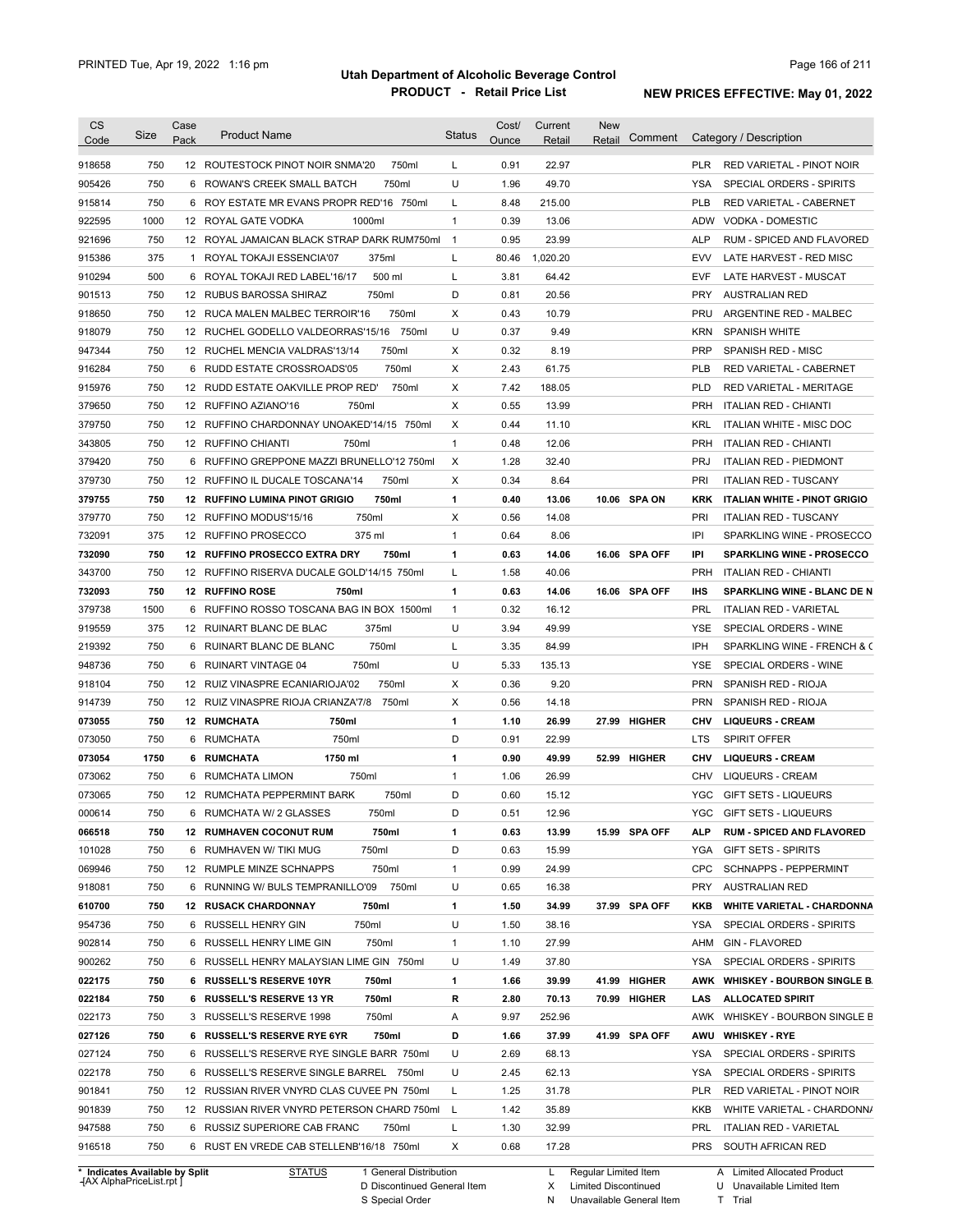| <b>CS</b><br>Code | Size                           | Case<br>Pack | <b>Product Name</b>                                                              | <b>Status</b> | Cost/<br>Ounce | Current<br>Retail | <b>New</b><br>Comment<br>Retail |            | Category / Description            |
|-------------------|--------------------------------|--------------|----------------------------------------------------------------------------------|---------------|----------------|-------------------|---------------------------------|------------|-----------------------------------|
| 955236            | 750                            |              | 12 RUSTENBERG PETIT VERDOT ROSE'17/18 750ml                                      | X             | 0.26           | 6.48              |                                 |            | MPX ROSE WINE - IMPORTED          |
| 918675            | 750                            |              | 12 RUSTOT PROSECCO EXTRA DRY<br>750ml                                            | X             | 0.68           | 17.14             |                                 | IPI        | SPARKLING WINE - PROSECCO         |
| 949336            | 19000                          |              | 19000ml<br>1 RUTH LEWANDOWSKI ROSE                                               | U             | 0.72           | 460.42            |                                 | YSE        | SPECIAL ORDERS - WINE             |
| 921274            | 750                            |              | 12 RUTH LEWANDOWSKI ABANDONED MEANDER 750m U                                     |               | 0.83           | 20.99             |                                 |            | MHW BLUSH WINE - DOMESTIC         |
| 948667            | 1500                           |              | 6 RUTH LEWANDOWSKI BOAZ'13<br>1 1500ml                                           | U             | 1.10           | 55.75             |                                 | <b>YSE</b> | SPECIAL ORDERS - WINE             |
| 901678            | 750                            |              | 750ml<br>12 RUTH LEWANDOWSKI BOAZ'20                                             | L             | 1.18           | 29.99             |                                 | PLU        | <b>RED VARIETAL - MISC</b>        |
| 901667            | 750                            |              | 750ml<br>12 RUTH LEWANDOWSKI CHILION'19                                          | L             | 0.92           | 23.42             |                                 | <b>KKU</b> | <b>WHITE VARIETAL - MISC</b>      |
| 952874            | 750                            |              | 12 RUTH LEWANDOWSKI DINOS 2 DIAMONDS 750ml                                       | U             | 1.03           | 26.00             |                                 | <b>YSE</b> | SPECIAL ORDERS - WINE             |
| 953893            | 1500                           | 6            | RUTH LEWANDOWSKI ELIMELECH<br>1500 ml                                            | U             | 1.18           | 60.00             |                                 | <b>YSE</b> | SPECIAL ORDERS - WINE             |
| 953892            | 750                            |              | 12 RUTH LEWANDOWSKI ELIMELECH RIESLIN 750ml                                      | L             | 0.86           | 21.82             |                                 | <b>KKR</b> | <b>WHITE VARIETAL - RIESLING</b>  |
| 918348            | 750                            |              | 12 RUTH LEWANDOWSKI FEINTS'21<br>750ml                                           | L             | 0.91           | 22.99             |                                 | PLU        | <b>RED VARIETAL - MISC</b>        |
| 901818            | 750                            | 12           | RUTH LEWANDOWSKI L STONE SNGVSE'19 750ml                                         | L             | 1.15           | 29.10             |                                 | <b>PLQ</b> | RED VARIETAL - SANGIOVESE,        |
| 955752            | 750                            |              | 12 RUTH LEWANDOWSKI MAHLON'21<br>750ml                                           | L             | 0.99           | 24.99             |                                 | PLU        | <b>RED VARIETAL - MISC</b>        |
| 955150            | 750                            |              | 750ml<br>12 RUTH LEWANDOWSKI MEANDER                                             | U             | 1.26           | 32.00             |                                 | YSE        | SPECIAL ORDERS - WINE             |
| 954064            | 20000                          | 1            | RUTH LEWANDOWSKI MONTEPULCIANONO 20000m U                                        |               | 0.56           | 381.30            |                                 | <b>YSE</b> | SPECIAL ORDERS - WINE             |
| 902912            | 750                            |              | 12 RUTH LEWANDOWSKI MONTEPULCIANONO'1 750ml L                                    |               | 0.86           | 21.78             |                                 | PLU        |                                   |
|                   | 1500                           |              |                                                                                  | U             | 0.96           | 48.65             |                                 |            | <b>RED VARIETAL - MISC</b>        |
| 948142            | 750                            |              | 6 RUTH LEWANDOWSKI NAOMI '13<br>1500 ml<br>750ml<br>12 RUTH LEWANDOWSKI NAOMI'20 | L             | 0.86           | 21.78             |                                 | YSE<br>PLU | SPECIAL ORDERS - WINE             |
| 948141            |                                |              |                                                                                  |               |                |                   |                                 |            | <b>RED VARIETAL - MISC</b>        |
| 922458            | 750                            |              | 12 RUTH LEWANDOWSKI NONO MONTEPULCIANO750n L                                     |               | 0.59           | 15.00             |                                 | PLU        | <b>RED VARIETAL - MISC</b>        |
| 949335            | 750                            |              | 12 RUTH LEWANDOWSKI ROSE'21<br>750ml                                             | L             | 0.91           | 22.99             |                                 | MPW        | ROSE WINE - DOMESTIC              |
| 918349            | 750                            |              | 12 RUTH LEWANDOWSKI STOCK POT GRUNER 750ml L                                     |               | 1.02           | 25.93             |                                 | <b>KKU</b> | <b>WHITE VARIETAL - MISC</b>      |
| 902754            | 750                            |              | 12 RUTH LEWANDOWSKI TATTO WHITE'20<br>750ml                                      | L             | 0.79           | 19.99             |                                 | <b>KKU</b> | <b>WHITE VARIETAL - MISC</b>      |
| 922457            | 750                            |              | 12 RUTH LEWANDOWSKI TIN MUSCAT PET NAT750ml                                      | L             | 0.86           | 21.78             |                                 | KKT        | WHITE VARIETAL - MUSCAT & M       |
| 948666            | 1500                           | 6            | RUTH LEWANSOWSKI FEINTS'13<br>1 1500ml                                           | U             | 0.80           | 40.55             |                                 | YSE        | SPECIAL ORDERS - WINE             |
| 918593            | 750                            |              | 12 RUTHERFORD HILL RED BARREL SLCT'13 750ml                                      | X             | 0.60           | 15.26             |                                 | <b>PFP</b> | RED GENERIC - RED TABLE & P       |
| 502200            | 750                            |              | 12 RUTHERFORD RANCH CABERNET NAPA<br>750ml                                       | 1             | 1.42           | 29.99             | 35.99<br><b>SPA OFF</b>         | <b>PLB</b> | <b>RED VARIETAL - CABERNET</b>    |
| 610625            | 750                            |              | 750ml<br>12 RUTHERFORD RANCH CHARDONNAY                                          | $\mathbf{1}$  | 0.83           | 17.99             | 20.99<br><b>SPA OFF</b>         | <b>KKB</b> | <b>WHITE VARIETAL - CHARDONNA</b> |
| 953312            | 750                            |              | 12 RUTHERFORD RANCH FOUR VIRTUES ZINF 750ml                                      | U             | 0.75           | 19.01             |                                 | YSE        | SPECIAL ORDERS - WINE             |
| 502175            | 750                            |              | 750ml<br>12 RUTHERFORD RANCH MERLOT                                              | $\mathbf{1}$  | 0.91           | 22.99             |                                 | <b>PLF</b> | RED VARIETAL - MERLOT             |
| 610610            | 750                            |              | 12 RUTHERFORD RANCH SAUV BLNC<br>750ml                                           | 1             | 0.75           | 16.99             | 18.99 SPA OFF                   | <b>KKD</b> | <b>WHITE VARIETAL - SAUVIGNON</b> |
| 914683            | 750                            |              | 750ml<br>12 RUTHERGLEN ESTATES RED'8/09                                          | Х             | 0.54           | 13.63             |                                 | <b>PRY</b> | <b>AUSTRALIAN RED</b>             |
| 914581            | 750                            |              | 750ml<br>12 RUTHERGLEN REUNION GSM'06                                            | Χ             | 0.68           | 17.17             |                                 | <b>PRY</b> | <b>AUSTRALIAN RED</b>             |
| 917146            | 750                            |              | 12 RUTINI CHARDONNAY MENDOZA'07<br>750ml                                         | Χ             | 0.72           | 18.35             |                                 | <b>KRS</b> | <b>ARGENTINE WHITE</b>            |
| 080456            | 750                            |              | 12 RYANS IRISH CREAM<br>750ml                                                    | 1             | 0.39           | 11.99             | 9.99 SPA ON                     | CHV        | <b>LIQUEURS - CREAM</b>           |
| 080458            | 1750                           |              | 6 RYANS IRISH CREAM<br>1750ml                                                    | 1             | 0.37           | 18.99             | 21.99 SPA OFF                   | <b>CHV</b> | <b>LIQUEURS - CREAM</b>           |
| 900158            | 750                            |              | 12 RYDER ESTATE MERLOT<br>750ml                                                  | 1             | 0.44           | 11.06             |                                 | PLF        | RED VARIETAL - MERLOT             |
| 923572            | 750                            |              | 12 SA PRUM SONN RIESLING KAB<br>750ml                                            | L             | 1.40           | 35.58             |                                 | <b>KRH</b> | <b>GERMAN WHITE - MOSEL</b>       |
| 951318            | 750                            |              | 12 SADDLEWORTH HILLS SHIRAZ '13<br>750ml                                         | U             | 0.51           | 12.81             |                                 | YSE        | SPECIAL ORDERS - WINE             |
| 923578            | 750                            |              | 750ml<br>6 SAFRIEL HOUSE RESERVE CABERNET                                        | U             | 1.13           | 28.66             |                                 | YSE        | SPECIAL ORDERS - WINE             |
| 912055            | 750                            |              | 750ml<br>12 SAGELANDS CABERNET SAUV'17/18                                        | X             | 0.45           | 11.49             |                                 | <b>PLB</b> | RED VARIETAL - CABERNET           |
| 911973            | 750                            |              | 750ml<br>12 SAGELANDS MERLOT'16/17                                               | Х             | 0.45           | 11.49             |                                 | <b>PLF</b> | RED VARIETAL - MERLOT             |
| 989873            | 355                            |              | 355ml<br>24 SAIGON BEER                                                          | X             | 0.16           | 1.96              |                                 | THE        | LAGER - PILSENER                  |
| 100551            | 750                            |              | 12 SAILOR JERRY RUM HARLEY DAVIDSON ED750ml                                      | D             | 0.43           | 10.80             |                                 | <b>ALW</b> | RUM - DOMESTIC                    |
| 045884            | 375                            |              | 24 SAILOR JERRY SPICED RUM<br>375ml                                              | $\mathbf{1}$  | 0.79           | 9.99              |                                 | <b>ALP</b> | RUM - SPICED AND FLAVORED         |
| 045886            | 750                            |              | 750ml<br>12 SAILOR JERRY SPICED RUM                                              | $\mathbf{1}$  | 0.75           | 18.99             |                                 | <b>ALP</b> | RUM - SPICED AND FLAVORED         |
| 045887            | 1000                           |              | 1000ml<br>12 SAILOR JERRY SPICED RUM                                             | $\mathbf{1}$  | 0.68           | 22.99             |                                 | <b>ALP</b> | RUM - SPICED AND FLAVORED         |
| 045888            | 1750                           |              | 1750ml<br>6 SAILOR JERRY SPICED RUM                                              | $\mathbf{1}$  | 0.56           | 32.99             |                                 | <b>ALP</b> | RUM - SPICED AND FLAVORED         |
| 100242            | 750                            |              | 6 SAILOR JERRY W/ 2 OIL CANS<br>750ml                                            | D             | 0.43           | 10.80             |                                 | <b>ALW</b> | <b>RUM - DOMESTIC</b>             |
| 611650            | 750                            |              | 12 SAINTSBURY CHARD CARNEROS'18/19 750ml                                         | Х             | 0.43           | 10.84             |                                 | KKB        | WHITE VARIETAL - CHARDONN/        |
| 902666            | 750                            |              | 6 SAINTSBURY DONNELLY CREEK PN 2016 750ml                                        | U             | 1.19           | 30.12             |                                 | YSE        | SPECIAL ORDERS - WINE             |
| 915135            | 375                            |              | 12 SAINTSBURY PINOT CARNEROS'17/19 375 ml                                        | L             | 1.51           | 19.21             |                                 | <b>PLR</b> | RED VARIETAL - PINOT NOIR         |
| 978563            | 750                            |              | 12 SAINTSBURY PINOT CARNEROS'18/19<br>750ml                                      | L             | 1.46           | 37.06             |                                 | <b>PLR</b> | RED VARIETAL - PINOT NOIR         |
| 922150            | 750                            |              | 6 SAINTSBURY PRATT VYD PINOT NOIR 750ml                                          | U             | 2.38           | 60.36             |                                 | YSE        | SPECIAL ORDERS - WINE             |
| 969364            | 750                            |              | 12 SAINTSBURY VIN GRIS'19<br>750ml                                               | Χ             | 0.37           | 9.28              |                                 |            | MPQ ROSE WINE - VARIETAL & VING   |
|                   | * Indicates Available by Split |              | <b>STATUS</b><br>1 General Distribution                                          |               |                |                   | Regular Limited Item            |            | A Limited Allocated Product       |

**Case** [AX AlphaPriceList.rpt ]

D Discontinued General Item

S Special Order

X

Limited Discontinued

N Unavailable General Item

U Unavailable Limited Item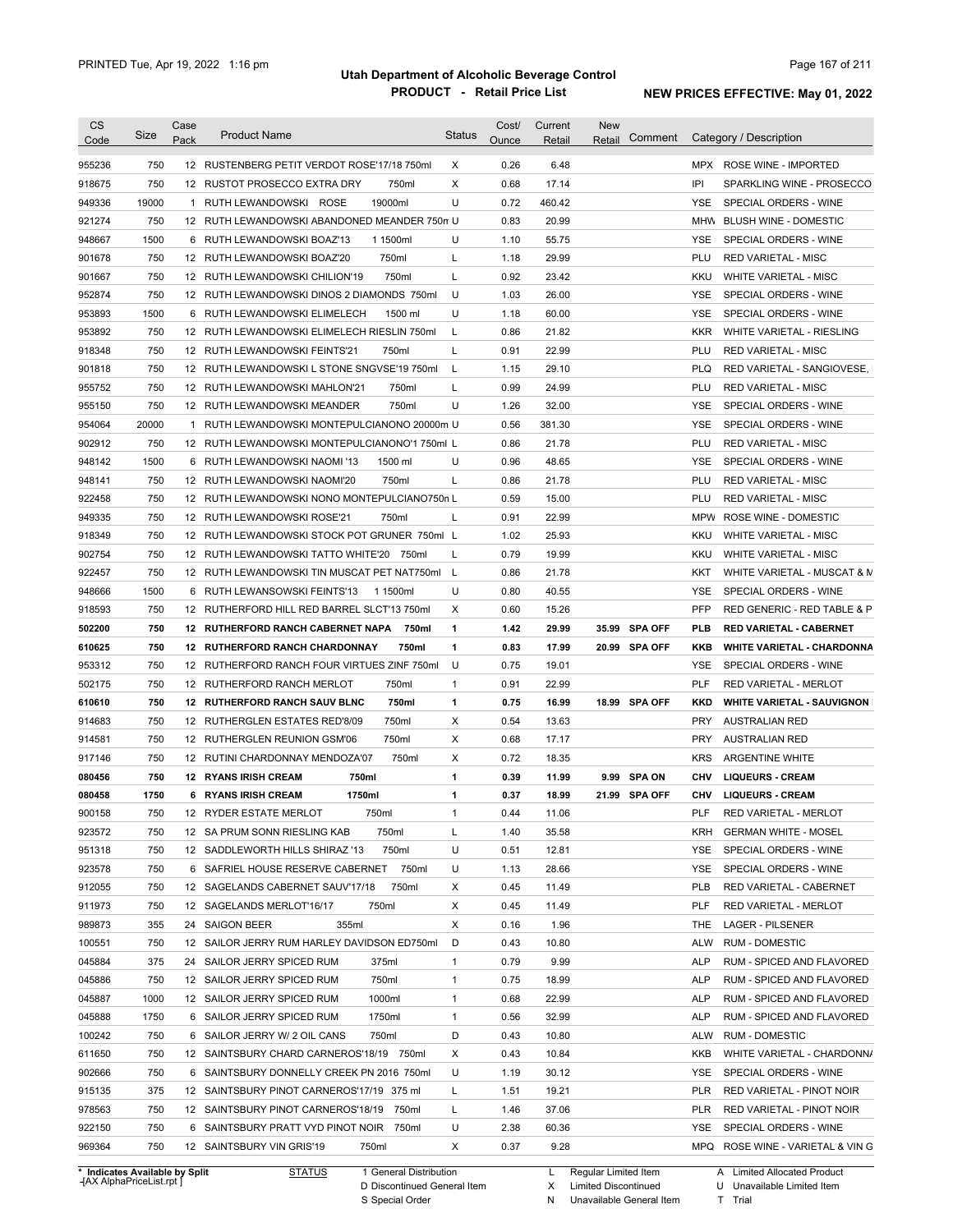| <b>CS</b><br>Code                                        | Size | Case<br>Pack | <b>Product Name</b>                           | <b>Status</b> | Cost/<br>Ounce | Current<br>Retail | <b>New</b><br>Retail | Comment        |            | Category / Description                |
|----------------------------------------------------------|------|--------------|-----------------------------------------------|---------------|----------------|-------------------|----------------------|----------------|------------|---------------------------------------|
| 907033                                                   | 187  |              | 187ml<br>24 SAKE 2 ME YUZU CITRUS             | U             | 0.61           | 3.87              |                      |                | YSE.       | SPECIAL ORDERS - WINE                 |
| 504400                                                   | 750  |              | 750ml<br>12 SALDO ZINFANDEL                   | Г             | 1.26           | 32.06             |                      |                | <b>PLH</b> | RED VARIETAL - ZINFANDEL              |
| 917052                                                   | 750  |              | 750ml<br>12 SALENTEIN MALBEC'15/18            | X             | 0.78           | 19.77             |                      |                | PRU        | ARGENTINE RED - MALBEC                |
| 503800                                                   | 750  |              | 750ml<br>12 SALMON CREEK CABERNET             | D             | 0.28           | 6.99              |                      |                | <b>PLB</b> | RED VARIETAL - CABERNET               |
| 611900                                                   | 750  |              | 750ml<br>12 SALMON CREEK CHARDONNAY           | D             | 0.16           | 3.99              |                      |                | KKB        | WHITE VARIETAL - CHARDONN/            |
| 503810                                                   | 750  |              | 750ml<br>12 SALMON CREEK MERLOT               | D             | 0.16           | 3.99              |                      |                | PLF        | RED VARIETAL - MERLOT                 |
| 503815                                                   | 1500 |              | 1500 ml<br>6 SALMON CREEK MERLOT'14/15        | Χ             | 0.11           | 5.67              |                      |                | PLF        | <b>RED VARIETAL - MERLOT</b>          |
| 611910                                                   | 750  |              | 12 SALMON CREEK PINOT GRIGIO<br>750ml         | D             | 0.16           | 3.99              |                      |                | KKH        | WHITE VARIETAL - PINOT GRIS           |
| 912444                                                   | 750  |              | 12 SALMON RUN CHARDONNAY'17/18<br>750ml       | Х             | 0.28           | 7.02              |                      |                | KKB        | WHITE VARIETAL - CHARDONN/            |
| 946237                                                   | 750  |              | 750ml<br>3 SALON LE MESNIL BL DE BL'02/04     | L             | 18.19          | 461.27            |                      |                | <b>IHP</b> | SPARKLING WINE - BRUT & BLA           |
| 039450                                                   | 750  |              | <b>12 SALT CITY CITRUS VODKA</b><br>750ml     | 1             | 0.59           | 19.99             | 14.99                | <b>SPA ON</b>  | <b>ADM</b> | <b>VODKA - FLAVORED</b>               |
| 077102                                                   | 750  |              | 750ml<br>12 SALT CITY ESPRESSO LIQUEUR        | 1             | 0.71           | 22.99             |                      | 17.99 SPA ON   | <b>CHK</b> | <b>LIQUEURS - COFFEE</b>              |
| 032112                                                   | 750  |              | 750ml<br>12 SALT CITY LAKESIDE GIN            | 1             | 0.79           | 19.99             |                      |                | AHG        | GIN - DRY                             |
|                                                          |      |              |                                               |               |                |                   |                      |                |            |                                       |
| 039452                                                   | 750  |              | 750ml<br>12 SALT CITY PEACH VODKA             | 1             | 0.79           | 19.99             |                      |                | ADM        | VODKA - FLAVORED                      |
| 037739                                                   | 750  |              | 750ml<br>12 SALT CITY VODKA                   | 1             | 0.79           | 19.99             |                      |                | ADF        | VODKA - BASIC                         |
| 037741                                                   | 1750 |              | 1750ml<br>6 SALT CITY VODKA                   | 1             | 0.64           | 37.99             |                      |                | ADF        | <b>VODKA - BASIC</b>                  |
| 901814                                                   | 750  |              | 12 SALT FLATS 622 VODKA<br>750ml              | 1             | 0.71           | 19.99             | 17.99                | <b>SPA ON</b>  | ADW        | <b>VODKA - DOMESTIC</b>               |
| 902301                                                   | 750  |              | 12 SALT FLATS BONNEVILLE BOURBON<br>750ml     | 1             | 1.18           | 26.99             | 29.99                | <b>SPA OFF</b> | AWH        | <b>WHISKEY - BOURBON &amp; TENNES</b> |
| 901815                                                   | 750  |              | 12 SALT FLATS GT GIN<br>750ml                 | 1             | 0.67           | 19.99             |                      | 16.99 SPA ON   | AHG        | <b>GIN-DRY</b>                        |
| 900999                                                   | 355  |              | 24 SALT FLATS KENTUCKY MULE CAN<br>355ml      | D             | 0.17           | 1.99              |                      |                | CWU        | <b>PREMIXED - MISC</b>                |
| 919026                                                   | 355  |              | 24 SALT FLATS KILTED HARLEY SCOTTISH A355ml   | 1             | 0.16           | 1.91              |                      |                | TNP        | ALE - HEAVY, PORTER, STOUT            |
| 901004                                                   | 355  |              | 24 SALT FLATS LONG ISLAND ICE TEA CAN 355ml   | 1             | 0.25           | 2.99              |                      |                | <b>CWL</b> | PREMIXED - LONG ISLAND TEA            |
| 900594                                                   | 355  |              | 24 SALT FLATS LOWRIDER CHOC MILK ST 355ml     | 1             | 0.16           | 1.91              |                      |                | TNP        | ALE - HEAVY, PORTER, STOUT            |
| 901816                                                   | 750  |              | 12 SALT FLATS PARABOLICA LIGHT RUM<br>750ml   | D             | 0.79           | 19.99             |                      |                | ALE        | <b>RUM - LIGHT</b>                    |
| 919025                                                   | 355  | 24           | SALT FLATS SLIPSTREAM DOUBLE IPA 355 ml       | 1             | 0.16           | 1.91              |                      |                | TNC        | ALE - PALE                            |
| 955420                                                   | 355  |              | 24 SALT FLATS TANKSLAPPER RYE IPA 355 ml      | 1             | 0.16           | 1.91              |                      |                | <b>TNF</b> | ALE - BITTER & ESB                    |
| 955121                                                   | 355  | 24           | SALT FLATS TANKSLAPPER RYE IPA<br>355ml       | U             | 0.14           | 1.64              |                      |                | YST        | SPECIAL ORDERS - BEER                 |
| 901000                                                   | 355  |              | 24 SALT FLATS TEQUILA SUNRISE CAN<br>355ml    | 1             | 0.25           | 2.99              |                      |                | CWU        | <b>PREMIXED - MISC</b>                |
| 923600                                                   | 750  |              | 12 SALT FLATS WELLIT'S VODKA<br>750ml         | 1             | 0.39           | 9.99              |                      |                | ADW        | <b>VODKA - DOMESTIC</b>               |
| 954169                                                   | 500  |              | 12 SALTFIRE CHARLOTTE SOMETIMES<br>500 ml     | D             | 0.18           | 2.99              |                      |                | TNC        | ALE - PALE                            |
| 901977                                                   | 473  |              | 24 SALTFIRE CHARLOTTE SOMETIMES CAN 473ml     | $\mathbf{1}$  | 0.19           | 3.01              |                      |                | TNC        | ALE - PALE                            |
| 953920                                                   | 500  |              | 12 SALTFIRE DIRTY CHAI STOUT<br>500 ml        | U             | 0.27           | 4.49              |                      |                | YST        | SPECIAL ORDERS - BEER                 |
| 953921                                                   | 500  |              | 500 ml<br>12 SALTFIRE FURY KOLSCH ALE         | D             | 0.18           | 2.99              |                      |                | tni        | ALE - WHITE & BELGIAN STYLE           |
| 901976                                                   | 473  |              | 473ml<br>24 SALTFIRE FURY KOLSCH CAN          | 1             | 0.19           | 3.01              |                      |                | TNU        | ALE - MISC & SEASONAL                 |
| 063530                                                   | 1750 |              | 6 SALVADORS MARGARITA<br>1750ml               | 1             | 0.22           | 10.99             |                      | 12.99 SPA OFF  | <b>CWF</b> | <b>PREMIXED - MARGARITA</b>           |
| 915005                                                   | 750  |              | 12 SALVESTRIN CABERNET NAPA EST'13/14 750ml   | х             | 1.58           | 39.99             |                      |                | PLB        | RED VARIETAL - CABERNET               |
| 909479                                                   | 750  |              | 12 SALVESTRIN CULT CABERNET'16/17<br>750ml    | L             | 0.59           | 15.04             |                      |                | <b>PLB</b> | RED VARIETAL - CABERNET               |
| 916779                                                   | 750  |              | 12 SALVESTRIN SAUV BLANC'15/16<br>750ml       | X             | 0.63           | 15.99             |                      |                | <b>KKD</b> | WHITE VARIETAL - SAUVIGNON            |
| 918924                                                   | 750  |              | 12 SALWEY EST PINOT GRIS '16<br>750ml         | Х             | 0.46           | 11.72             |                      |                | KRH        | <b>GERMAN WHITE - MOSEL</b>           |
| 918925                                                   | 750  |              | 12 SALWEY EST PINOT NOIR'19<br>750ml          | L             | 0.98           | 24.74             |                      |                | <b>PRG</b> | <b>GERMAN &amp; AUSTRIAN RED</b>      |
| 021383                                                   | 750  |              | 6 SAM HOUSTON 15 YEAR OLD BOURBON 750ml       | D             | 5.13           | 129.99            |                      |                | YGA        | <b>GIFT SETS - SPIRITS</b>            |
|                                                          |      |              |                                               |               |                |                   |                      |                |            | LAGER - MISC & SEASONAL               |
| 912196                                                   | 355  |              | 24 SAMICHLAUS<br>355ml                        | Х             | 0.28           | 3.39              |                      |                | THU        |                                       |
| 918506                                                   | 750  |              | 12 SAMSARA PN STA RITA HILLS'16/17 750ml      | Х             | 1.18           | 29.99             |                      |                | PLR        | RED VARIETAL - PINOT NOIR             |
| 918507                                                   | 750  |              | 12 SAMSARA SYRAH'17<br>750ml                  | Х             | 1.18           | 29.99             |                      |                | PLJ        | RED VARIETAL - SYRAH, PETITE          |
| 989047                                                   | 355  |              | 355ml<br>24 SAMUEL ADAMS /5 SEASONALS         | $\mathbf{1}$  | 0.18           | 2.15              |                      |                | TNU        | ALE - MISC & SEASONAL                 |
|                                                          |      |              | 355ml<br>24 SAMUEL ADAMS BOSTON ALE           | D             | 0.17           | 2.10              |                      |                | <b>TNC</b> | ALE - PALE                            |
|                                                          | 355  |              |                                               | D             | 0.18           | 2.15              |                      |                | <b>TCP</b> | BEER - FRUIT & FLAVORED               |
|                                                          | 355  |              | 355ml<br>24 SAMUEL ADAMS CHERRY WHEAT         |               |                |                   |                      |                |            |                                       |
|                                                          | 750  |              | 750ml<br>12 SAMUEL ADAMS INFINIUM             | Χ             | 0.89           | 22.50             |                      |                | TNU        | ALE - MISC & SEASONAL                 |
|                                                          | 355  |              | 355 ml<br>24 SAMUEL ADAMS JUICED IPA          | D             | 0.17           | 2.05              |                      |                | <b>TNF</b> | ALE - BITTER & ESB                    |
|                                                          | 355  |              | 24 SAMUEL ADAMS LATITUDE 48 IPA<br>355ml      | D             | 0.16           | 1.98              |                      |                | <b>TNF</b> | ALE - BITTER & ESB                    |
| 989147<br>989124<br>917870<br>918784<br>989324<br>900884 | 355  |              | 355ml<br>24 SAMUEL ADAMS NEW ENGLAND IPA      | D             | 0.17           | 2.05              |                      |                | <b>TNF</b> | ALE - BITTER & ESB                    |
|                                                          | 450  |              | 450ml<br>24 SAMUEL ADAMS NITRO IPA CAN        | D             | 0.23           | 3.55              |                      |                | TNF        | ALE - BITTER & ESB                    |
| 950433<br>989470                                         | 450  |              | 24 SAMUEL ADAMS NITRO COFFEE STOUT CAN450ml D |               | 0.23           | 3.55              |                      |                | TNP        | ALE - HEAVY, PORTER, STOUT            |

**Case** [AX AlphaPriceList.rpt ]

D Discontinued General Item

S Special Order

X Limited Discontinued

N Unavailable General Item

U Unavailable Limited Item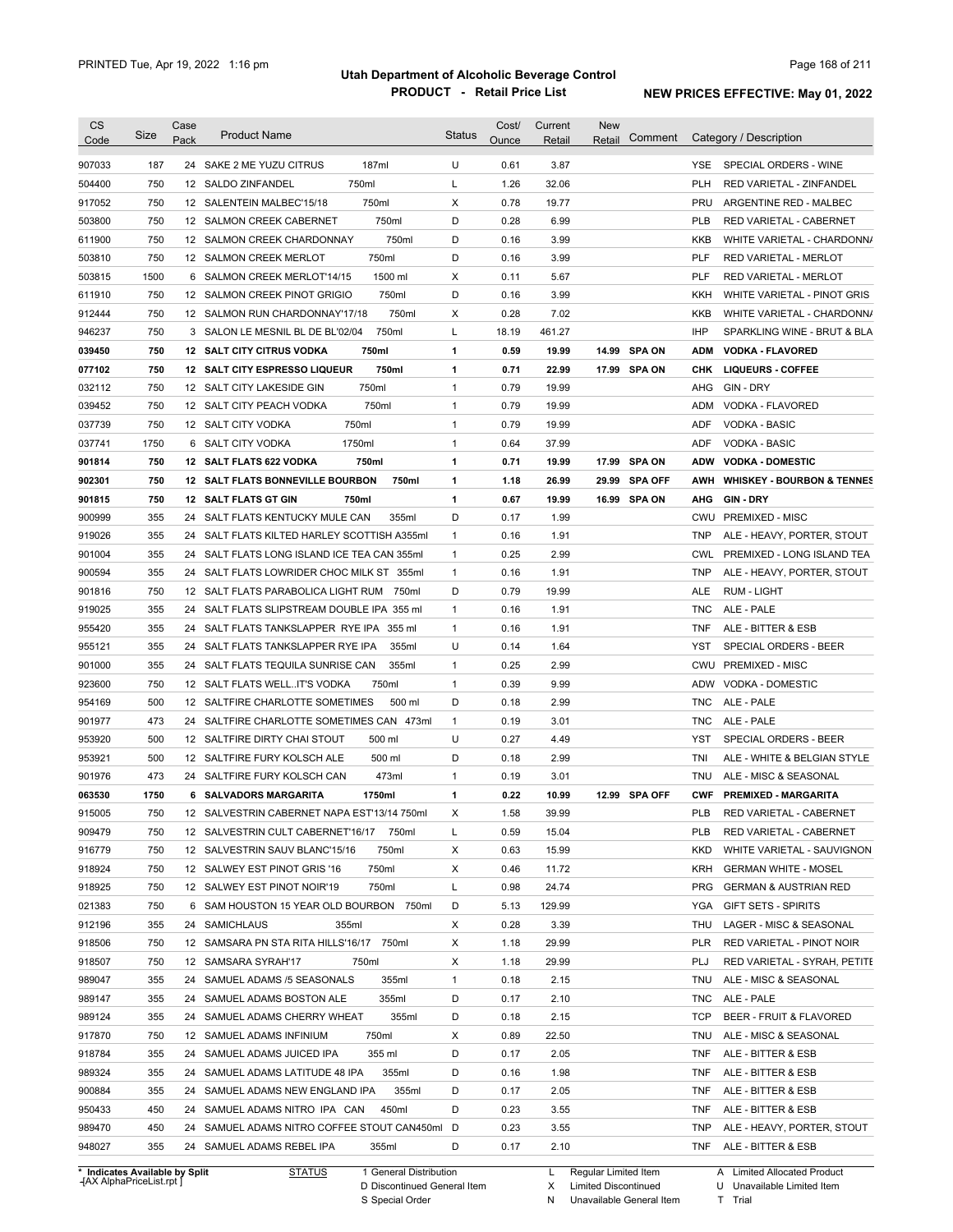| <b>CS</b><br>Code                                                                                                    | Size | Case<br>Pack | <b>Product Name</b>                                            | <b>Status</b> | Cost/<br>Ounce | Current<br>Retail | <b>New</b><br>Comment<br>Retail |            | Category / Description                  |
|----------------------------------------------------------------------------------------------------------------------|------|--------------|----------------------------------------------------------------|---------------|----------------|-------------------|---------------------------------|------------|-----------------------------------------|
| 989439                                                                                                               | 355  |              | 24 SAMUEL ADAMS REBEL RIDER IPA<br>355ml                       | D             | 0.16           | 1.98              |                                 | TNF        | ALE - BITTER & ESB                      |
| 910523                                                                                                               | 355  |              | 355ml<br>24 SAMUEL ADAMS SUMMER ALE                            | х             | 0.13           | 1.62              |                                 | <b>TNU</b> | ALE - MISC & SEASONAL                   |
| 921686                                                                                                               | 355  |              | 24 SAMUEL ADAMS WICKED HAZY IPA 355M 355 ml                    | $\mathbf{1}$  | 0.16           | 1.95              |                                 | <b>TNF</b> | ALE - BITTER & ESB                      |
| 918921                                                                                                               | 500  |              | 4 SAMUEL SMITH GIFT PACKS<br>500ml                             | D             | 0.41           | 6.87              |                                 | <b>TVP</b> | IMPORTED BEER - UNITED KING             |
| 989534                                                                                                               | 355  |              | 355ml<br>24 SAMUEL SMITH IMPERIAL STOUT                        | X             | 0.20           | 2.43              |                                 | <b>TNP</b> | ALE - HEAVY, PORTER, STOUT              |
| 946852                                                                                                               | 550  |              | 550ml<br>12 SAMUEL SMITH ORGANIC APRICOT                       | X             | 0.20           | 3.79              |                                 | <b>TVP</b> | IMPORTED BEER - UNITED KING             |
| 916679                                                                                                               | 550  |              | 550ml<br>12 SAMUEL SMITH ORGANIC CIDER                         | D             | 0.13           | 2.51              |                                 | GLC        | CIDER - BASIC                           |
| 918810                                                                                                               | 550  |              | 550 ml<br>12 SAMUEL SMITH PERRY PEAR CIDER                     | X             | 0.13           | 2.51              |                                 | GLC        | CIDER - BASIC                           |
| 989019                                                                                                               | 355  |              | 24 SAMUEL SMITH WINTER WELCOME ALE 355ml                       | D             | 0.22           | 2.62              |                                 | <b>YST</b> | SPECIAL ORDERS - BEER                   |
| 913446                                                                                                               | 750  |              | 12 SAN ALEJAND LAS ROCAS GARN'04<br>750ml                      | X             | 0.30           | 7.68              |                                 | <b>PRP</b> | SPANISH RED - MISC                      |
| 916273                                                                                                               | 750  |              | 750ml<br>12 SAN ALEJAND LAS ROCAS GARN'16                      | Х             | 0.47           | 11.99             |                                 | <b>PRP</b> | SPANISH RED - MISC                      |
| 916875                                                                                                               | 750  |              | 6 SAN ALEJAND LAS ROCAS VV'07/8<br>750ml                       | X             | 0.68           | 17.33             |                                 | <b>PRP</b> | SPANISH RED - MISC                      |
| 917254                                                                                                               | 750  |              | 12 SAN CLODIO'07<br>750ml                                      | X             | 0.68           | 17.25             |                                 | <b>KRN</b> | <b>SPANISH WHITE</b>                    |
| 914171                                                                                                               | 750  |              | 750ml<br>12 SAN FABIANO CHIANTI'14/15                          | х             | 0.52           | 13.13             |                                 | <b>PRH</b> | <b>ITALIAN RED - CHIANTI</b>            |
| 382290                                                                                                               | 750  |              | 750ml<br>6 SAN GUIDO GUIDALBERTO'19/20                         | L             | 2.61           | 66.18             |                                 | PRI        | <b>ITALIAN RED - TUSCANY</b>            |
|                                                                                                                      |      |              |                                                                |               |                |                   |                                 | <b>PRK</b> |                                         |
| 918243                                                                                                               | 375  |              | 375ml<br>12 SAN GUIDO SASSICAIA'09<br>6 SAN GUIDO SASSICAIA'19 | Α             | 8.46           | 107.22            |                                 |            | ITALIAN RED - MISC DOC                  |
| 381570                                                                                                               | 750  |              | 750ml                                                          | L             | 9.61           | 243.68            |                                 | <b>PRK</b> | <b>ITALIAN RED - MISC DOC</b>           |
| 906484                                                                                                               | 750  |              | 12 SAN LEONARDO TER DI LNR0D'14/16<br>750ml                    | Х             | 0.43           | 10.91             |                                 | <b>PRK</b> | <b>ITALIAN RED - MISC DOC</b>           |
| 916263                                                                                                               | 750  |              | 12 SAN LORENZO VERDICCHIO GINO'09<br>750ml                     | X             | 0.48           | 12.23             |                                 | KRL        | ITALIAN WHITE - MISC DOC                |
| 909333                                                                                                               | 750  |              | 6 SAN POLO BRUNELLO MNTLCNO'13<br>750ml                        | X             | 2.68           | 67.99             |                                 | PRI        | <b>ITALIAN RED - TUSCANY</b>            |
| 611980                                                                                                               | 750  |              | 12 SAND POINT SAUVIGNON BLANC<br>750ml                         | $\mathbf{1}$  | 0.44           | 11.06             |                                 | <b>KKD</b> | WHITE VARIETAL - SAUVIGNON              |
| 091775                                                                                                               | 750  |              | 750ml<br>6 SANDEMAN ARMADA CREAM SHERRY                        | X             | 0.32           | 8.19              |                                 | EHP        | SHERRY - CREAM                          |
| 091795                                                                                                               | 500  | 6            | 500 ml<br>SANDEMAN CHARACTER SHERRY                            | X             | 0.92           | 15.47             |                                 | <b>EHJ</b> | SHERRY - MEDIUM - AMONTILL/             |
| 091815                                                                                                               | 500  | 6            | 500 ml<br>SANDEMAN DON FINO SHERRY                             | X             | 0.91           | 15.45             |                                 | EHD        | SHERRY - DRY - FINO                     |
| 090794                                                                                                               | 750  |              | <b>12 SANDEMAN FOUNDERS RESERVE</b><br>750ml                   | г             | 1.02           | 33.06             | 25.99 LOWER                     | <b>ESK</b> | <b>PORT - VINTAGE CHARACTER</b>         |
| 092134                                                                                                               | 750  |              | 750ml<br><b>12 SANDEMAN RAINWTER MADEIRA</b>                   | L             | 0.91           | 31.56             | 22.99 LOWER                     | EPD        | <b>MADIERA - DRY- RAINWATER, SI</b>     |
| 092124                                                                                                               | 750  |              | 750ml<br><b>12 SANDEMAN RICH MADEIRA</b>                       | L             | 0.95           | 32.56             | 23.99 LOWER                     | EPP        | <b>MADEIRA - SWEET - BUAL &amp; MAI</b> |
| 916907                                                                                                               | 500  |              | 6 SANDEMAN ROYAL AMBROSANTE<br>500ml                           | х             | 0.74           | 12.55             |                                 | EHU        | SHERRY - MISC                           |
| 916908                                                                                                               |      |              |                                                                |               |                |                   |                                 |            |                                         |
|                                                                                                                      | 500  |              | 6 SANDEMAN ROYAL CORREGIDOR<br>500ml                           | х             | 0.74           | 12.54             |                                 | EHU        | SHERRY - MISC                           |
|                                                                                                                      | 500  | 6            | SANDEMAN ROYAL ESMERELDA DRY A<br>500ml                        | Х             | 1.37           | 23.23             |                                 | EHX        | SHERRY - IMPORTED                       |
|                                                                                                                      | 750  | 6            | SANDEMAN TAWNY 20YR<br>750ml                                   | х             | 1.42           | 35.99             |                                 | ESG        | PORT - TAWNY                            |
|                                                                                                                      | 750  |              | 12 SANDRONE BARBERA D'ALBA'13/14<br>750ml                      | х             | 1.58           | 40.06             |                                 | <b>PRJ</b> | <b>ITALIAN RED - PIEDMONT</b>           |
|                                                                                                                      | 750  |              | 6 SANDRONE BAROLO CANNUBI B'09/12<br>750ml                     | Х             | 6.91           | 175.13            |                                 | PRJ        | <b>ITALIAN RED - PIEDMONT</b>           |
|                                                                                                                      | 750  |              | 6 SANDRONE BAROLO LE VIGNE'12/14<br>750ml                      | X             | 3.19           | 81.00             |                                 | <b>PRJ</b> | <b>ITALIAN RED - PIEDMONT</b>           |
|                                                                                                                      | 750  |              | 12 SANDRONE DOLCETTO D'ALBA'16/18<br>750ml                     | X             | 0.52           | 13.09             |                                 | <b>PRJ</b> | <b>ITALIAN RED - PIEDMONT</b>           |
|                                                                                                                      | 750  |              | 12 SANFORD PN SANTA RITA HILLS'16/18 750ml                     |               | 1.77           | 44.99             |                                 | PLR        | RED VARIETAL - PINOT NOIR               |
|                                                                                                                      | 750  |              | 15 SANTA ALICIA CARMENERE RES'12/13 750ml                      | X             | 0.36           | 9.11              |                                 | PRT        | <b>CHILEAN RED</b>                      |
|                                                                                                                      | 750  |              | 12 SANTA ANASTASIA NEROD'AVOLA'13/14 750ml                     | Х             | 0.28           | 7.06              |                                 | PRM        | <b>ITALIAN RED - SICILY</b>             |
|                                                                                                                      | 750  |              | 12 SANTA CAROLINA CARMENERE RESER<br>750ml                     | 1             | 0.63           | 14.99             | 15.99 HIGHER                    | PRV        | <b>ARGENTINE RED - OTHER</b>            |
|                                                                                                                      | 750  |              | 12 SANTA CHRISTINA PINOT GRIGIO<br>750ml                       | U             | 0.44           | 11.06             |                                 | YSE        | SPECIAL ORDERS - WINE                   |
| 916890<br>090704<br>915640<br>916751<br>916851<br>915925<br>504766<br>967424<br>916821<br>423799<br>920950<br>068817 | 1000 |              | 1000ml<br>6 SANTA CLARA ROMPOPE                                | U             | 0.41           | 13.99             |                                 | CHV        | <b>LIQUEURS - CREAM</b>                 |
|                                                                                                                      | 750  |              | 750ml<br>12 SANTA CRISTINA PINOT GRIGIO                        | $\mathbf{1}$  | 0.55           | 13.99             |                                 | KRK        | ITALIAN WHITE - PINOT GRIGIO            |
| 345695<br>345700                                                                                                     | 750  |              | 12 SANTA CRISTINA TOSCANA SANGIOVESE 750ml                     | $\mathbf{1}$  | 0.55           | 13.99             |                                 | <b>PRH</b> | <b>ITALIAN RED - CHIANTI</b>            |
|                                                                                                                      | 750  |              | 12 SANTA EMA AMPLUS CABERNET'16<br>750ml                       | х             | 0.52           | 13.08             |                                 | PRT        | <b>CHILEAN RED</b>                      |
| 908249<br>915727                                                                                                     | 750  |              | 750ml<br>6 SANTA EMA AMPLUS ONE'16/17                          | х             | 0.53           | 13.33             |                                 | PRT        | <b>CHILEAN RED</b>                      |
|                                                                                                                      | 750  |              | 750ml<br>12 SANTA EMA CABERNET RES'12/13                       | х             | 0.34           | 8.72              |                                 | PRT        | <b>CHILEAN RED</b>                      |
| 918163<br>917875                                                                                                     | 750  |              | 750ml<br>12 SANTA EMA CHARD AMPLUS'08                          | х             | 0.88           | 22.34             |                                 | <b>KRR</b> | CHILEAN WHITE                           |
| 920310                                                                                                               | 750  |              | 12 SANTA EMA SAUV BLANC<br>750ml                               | х             | 0.43           | 10.83             |                                 | YSE        | SPECIAL ORDERS - WINE                   |
| 921964                                                                                                               | 355  |              | 24 SANTA FE 7K IPA<br>355ml                                    | $\mathbf{1}$  | 0.18           | 2.16              |                                 | <b>TNF</b> | ALE - BITTER & ESB                      |
| 948698                                                                                                               | 355  |              | 24 SANTA FE HAPPY CAMPER IPA<br>355ml                          | D             | 0.17           | 2.04              |                                 | <b>TNF</b> | ALE - BITTER & ESB                      |
| 948699                                                                                                               | 355  |              | 24 SANTA FE IMPERIAL JAVA STOUT<br>355ml                       | $\mathbf{1}$  | 0.18           | 2.20              |                                 | <b>TNP</b> | ALE - HEAVY, PORTER, STOUT              |
| 950429                                                                                                               | 750  |              | 12 SANTA GIUSTINA BARBERA'15/18<br>750ml                       | L             | 0.47           | 11.04             | 11.99 HIGHER                    | PRI        | <b>ITALIAN RED - TUSCANY</b>            |
| 920819                                                                                                               | 750  |              | 12 SANTA LUCIA TAIBO<br>750ml                                  | U             | 0.41           | 10.40             |                                 | YSE        | SPECIAL ORDERS - WINE                   |
| 382000                                                                                                               | 750  |              | 750ml<br>12 SANTA MARGHERITA PINOT GRIG0                       | $\mathbf{1}$  | 1.07           | 27.06             |                                 |            | KRK ITALIAN WHITE - PINOT GRIGIO        |

**\* Indicates Available by Split Case** [AX AlphaPriceList.rpt ]

STATUS 1 General Distribution

D Discontinued General Item

S Special Order

L Regular Limited Item

X Limited Discontinued

N Unavailable General Item

U Unavailable Limited Item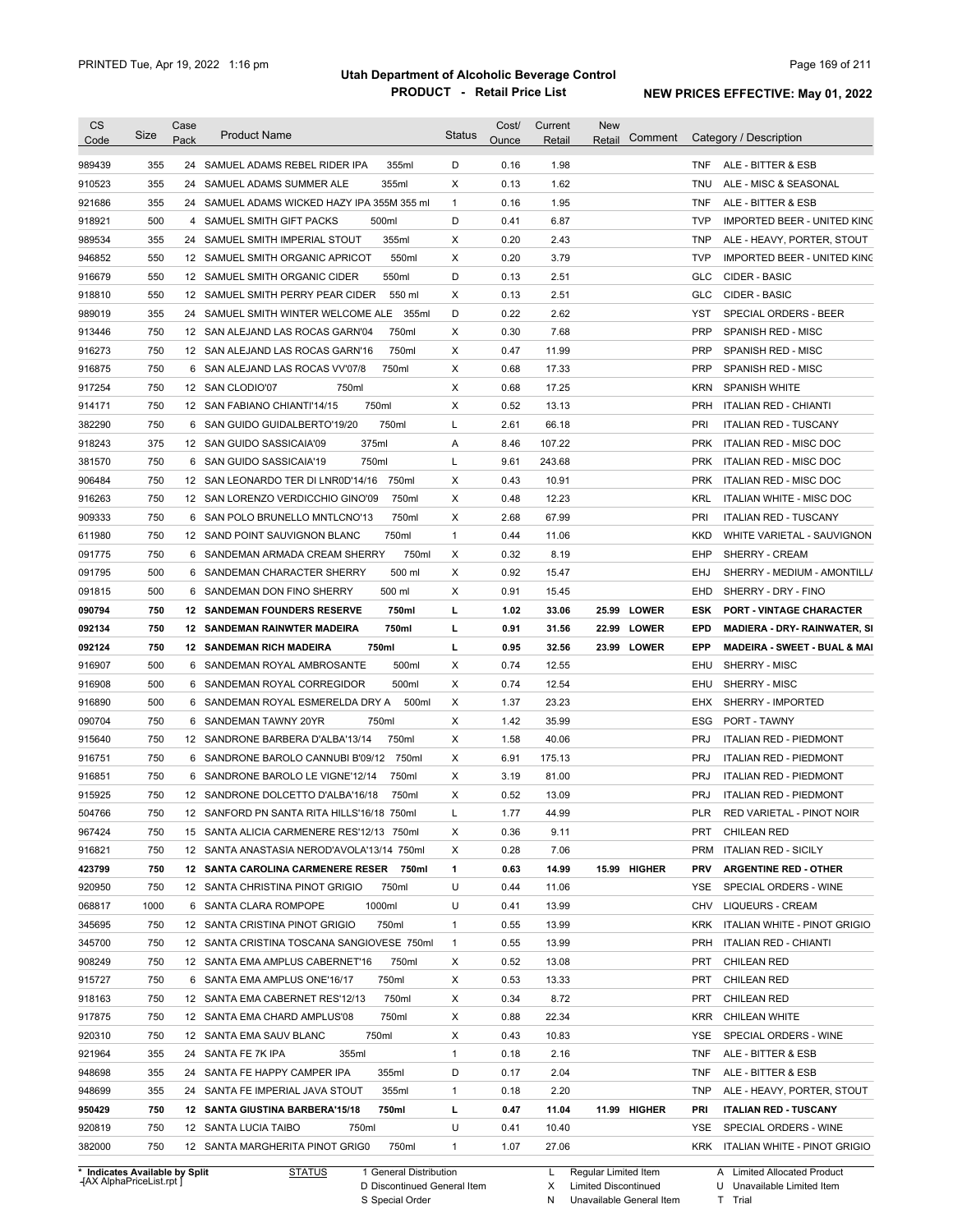| <b>CS</b><br>Code | Size                           | Case<br>Pack | <b>Product Name</b>                         |                        | <b>Status</b> | Cost/<br>Ounce | Current<br>Retail | <b>New</b><br>Retail | Comment | Category / Description                             |
|-------------------|--------------------------------|--------------|---------------------------------------------|------------------------|---------------|----------------|-------------------|----------------------|---------|----------------------------------------------------|
| 907649            | 750                            |              | 6 SANTA MARGHERITA PROSECCO BRUT            | 750ml                  | L             | 1.03           | 26.17             |                      | IPI     | SPARKLING WINE - PROSECCO                          |
| 952640            | 750                            |              | 6 SANTA MARIA LA NAVE CALMAROSSA'18 750ml   |                        | L             | 2.82           | 71.50             |                      |         | <b>PRK</b><br>ITALIAN RED - MISC DOC               |
| 423750            | 750                            |              | 12 SANTA RITA 120 CABERNET<br>750ml         |                        | D             | 0.28           | 7.02              |                      |         | <b>CHILEAN RED</b><br>PRT                          |
| 423710            | 750                            |              | 750ml<br>12 SANTA RITA 120 CARMENERE        |                        | D             | 0.52           | 13.13             |                      |         | <b>PRT</b><br><b>CHILEAN RED</b>                   |
| 916542            | 750                            |              | 12 SANTA RITA CAB REAL SP RES'12/13 750ml   |                        | х             | 0.43           | 10.80             |                      |         | <b>PRT</b><br><b>CHILEAN RED</b>                   |
| 917304            | 750                            |              | 12 SANTA RITA CARMENER MED REAL'12 750ml    |                        | Х             | 0.76           | 19.32             |                      |         | <b>PRT</b><br><b>CHILEAN RED</b>                   |
| 909262            | 750                            |              | 12 SANTA RITA CHARD RES<br>750ml            |                        | U             | 0.57           | 14.34             |                      |         | <b>YSE</b><br>SPECIAL ORDERS - WINE                |
| 916706            | 750                            |              | 12 SANTADI CARIGNANO GROT ROSS'11/12 750ml  |                        | Х             | 0.60           | 15.11             |                      |         | <b>PRK</b><br>ITALIAN RED - MISC DOC               |
| 916822            | 750                            |              | 12 SANTADI VERMENTINO SOLAIS'14/15          | 750ml                  | х             | 0.32           | 8.16              |                      |         | KRL<br><b>ITALIAN WHITE - MISC DOC</b>             |
| 914737            | 750                            |              | 12 SANTALBA COTAS ALTAS RIOJA'18            | 750ml                  | L             | 0.67           | 16.99             |                      |         | <b>PRN</b><br>SPANISH RED - RIOJA                  |
| 914738            | 750                            |              | 750ml<br>12 SANTALBA RIOJA NATURAL'19       |                        | L             | 0.79           | 19.99             |                      |         | <b>PRN</b><br>SPANISH RED - RIOJA                  |
| 916683            | 750                            |              | 12 SANT'ANTONIO GARBI RIPASSA'17/18         | 750ml                  | L             | 0.95           | 23.99             |                      |         | <b>PRK</b><br>ITALIAN RED - MISC DOC               |
| 916965            | 750                            |              | 12 SANT'ANTONIO VALPOLICELLA'08/9           | 750ml                  | Х             | 0.52           | 13.27             |                      |         | <b>PRK</b><br>ITALIAN RED - MISC DOC               |
| 917518            | 750                            |              | 12 SANTI SOAVE MONTEFORTE'17                | 750ml                  | Х             | 0.61           | 15.56             |                      |         | <b>KRL</b><br>ITALIAN WHITE - MISC DOC             |
| 906255            | 750                            |              | 12 SANTI SORTESELE PINOT GRIGIO'19/20 750ml |                        | L             | 0.63           | 16.06             |                      |         | <b>KRK</b><br>ITALIAN WHITE - PINOT GRIGIO         |
| 917517            | 750                            |              | 12 SANTI VALPOLICELLA SOLANE'16             | 750ml                  | L             | 0.74           | 18.82             |                      |         | <b>PRK</b><br>ITALIAN RED - MISC DOC               |
| 916754            | 750                            |              | 750ml<br>12 SANTINI CAMPO ALLA CASA'06/7    |                        | U             | 0.72           | 18.32             |                      |         | ITALIAN WHITE - MISC DOC<br>KRL                    |
| 914231            | 750                            |              | 12 SANTINI POGGIO MORO BOLGH'8/09           | 750ml                  | U             | 0.60           | 15.19             |                      |         | PRI<br><b>ITALIAN RED - TUSCANY</b>                |
| 952589            | 750                            |              | 750ml<br>12 SANTO ASSYRTIKO                 |                        | Х             | 0.84           | 21.39             |                      |         | YSE<br>SPECIAL ORDERS - WINE                       |
| 920739            | 750                            |              | 12 SANTO ASSYRTIKO WHITE'18/19              | 750ml                  | L             | 1.06           | 26.99             |                      |         | <b>GREEK WHITE</b><br><b>KRP</b>                   |
| 066665            | 750                            | 6            | <b>SANTO MEZQUILA</b><br>750ml              |                        | Т             | 2.17           | 55.08             |                      |         | APF<br><b>TEQUILA - GOLD</b>                       |
| 101522            | 750                            |              | 3 SANTO REPOSADO TEQ GIFT PACK              | 750ml                  | Т             | 1.80           | 45.66             |                      |         | YGA<br><b>GIFT SETS - SPIRITS</b>                  |
| 989336            | 650                            |              | 650ml<br>12 SAPPORO RESERVE GOLD            |                        | D             | 0.18           | 4.00              |                      |         | THE<br>LAGER - PILSENER                            |
| 948601            | 355                            | 24           | 355ml<br>SAPPORO STONE WARRIOR              |                        | U             | 0.19           | 2.27              |                      |         | YST<br>SPECIAL ORDERS - BEER                       |
| 914123            | 750                            |              | 12 SARACCO MOSCATO D'ASTI'20/21             | 750ml                  | L             | 0.79           | 19.98             |                      |         | KRL<br>ITALIAN WHITE - MISC DOC                    |
| 920265            | 375                            |              | 6 SARACCO MOSCATO GRAPPA                    | 375ml                  | Α             | 2.63           | 33.34             |                      |         | YSE<br>SPECIAL ORDERS - WINE                       |
| 947154            | 750                            |              | 750ml<br>12 SARACINA CHARDONNAY'19          |                        | L             | 0.55           | 13.99             |                      |         | KKB<br>WHITE VARIETAL - CHARDONN/                  |
| 916321            | 750                            |              | 750ml<br>12 SARACINA OLD SOUL RED'19        |                        | L             | 0.79           | 19.99             |                      |         | PFP<br>RED GENERIC - RED TABLE & P                 |
| 916985            | 750                            |              | 12 SARACINA PETITE SIRAH'05/07<br>750ml     |                        | Χ             | 1.21           | 30.61             |                      |         | PLJ<br>RED VARIETAL - SYRAH, PETITE                |
| 908412            | 750                            |              | 12 SARACINA PINOT NOIR DAY RNCH'13 750ml    |                        | Х             | 0.83           | 20.99             |                      |         | <b>PLR</b><br>RED VARIETAL - PINOT NOIR            |
| 916733            | 750                            |              | 12 SARACINA SAUV BLANC'17/18<br>750ml       |                        | L             | 0.79           | 19.99             |                      |         | WHITE VARIETAL - SAUVIGNON<br><b>KKD</b>           |
| 909914            | 750                            |              | 12 SARACINA SKID ROSE'21<br>750ml           |                        | L             | 0.63           | 15.99             |                      |         | <b>MPW</b><br><b>ROSE WINE - DOMESTIC</b>          |
| 914410            | 750                            |              | 6 SARTICIOUS GIN<br>750ml                   |                        | Х             | 1.12           | 28.36             |                      |         | <b>GIN - DOMESTIC</b><br>AHW                       |
| 913875            | 720                            |              | 6 SATO NO HOMARE PRIDE OF VILLAG            | 720ml                  | U             | 1.83           | 44.51             |                      |         | <b>SAKE - IMPORTED</b><br>GPX                      |
|                   | 750                            |              | 12 SAUVIION SANCERRE'19/20<br>750ml         |                        |               | 1.44           | 36.61             |                      |         | <b>KRB</b><br><b>FRENCH WHITE - BORDEAUX &amp;</b> |
| 295214            |                                |              |                                             |                        | L             |                |                   |                      |         |                                                    |
| 295216            | 750                            |              | 12 SAUVIION VOUVRAY 19/20<br>750ml          |                        |               | 0.65           | 16.56             |                      |         | KRB<br><b>FRENCH WHITE - BORDEAUX &amp;</b>        |
| 917652            | 750                            |              | 12 SAUVION MUSCADET'17/18<br>750ml          |                        | L             | 0.67           | 17.06             |                      |         | <b>KRB</b><br>FRENCH WHITE - BORDEAUX &            |
| 909911            | 750                            |              | 750ml<br>12 SAUZA BLUE SILVER TEQ           |                        | U             | 0.80           | 20.28             |                      |         | YSA<br>SPECIAL ORDERS - SPIRITS                    |
| 088536            | 750                            |              | 750ml<br>12 SAUZA BLUE SILVER TEQUILA       |                        | D             | 0.87           | 21.99             |                      |         | <b>APD</b><br><b>TEQUILA - SILVER</b>              |
| 089617            | 750                            |              | 12 SAUZA CIEN ANOS REPOSADO TEQUILA 750ml   |                        | 1             | 0.87           | 18.99             | 21.99 SPA OFF        |         | <b>APJ</b><br>TEQUILA - REPOSADO & ANEJO           |
| 089796            | 750                            |              | 12 SAUZA COMMEMORATIVO TEQUILA              | 750ml                  | D             | 1.07           | 27.06             |                      |         | APJ<br>TEQUILA - REPOSADO & ANEJO                  |
| 089807            | 1750                           |              | 6 SAUZA GIRO GOLD<br>1750ml                 |                        | Х             | 0.28           | 16.62             |                      |         | APF<br><b>TEQUILA - GOLD</b>                       |
| 089786            | 750                            |              | 12 SAUZA HACIENDA GOLD<br>750ml             |                        | 1             | 0.67           | 18.99             | 16.99 SPA ON         |         | <b>APF</b><br><b>TEQUILA - GOLD</b>                |
| 089784            | 375                            |              | 375 ml<br>24 SAUZA HACIENDA GOLD            |                        | D             | 0.79           | 9.99              |                      |         | APF<br><b>TEQUILA - GOLD</b>                       |
| 089787            | 1000                           |              | 1000 ml<br>12 SAUZA HACIENDA GOLD           |                        | $\mathbf{1}$  | 0.65           | 21.99             |                      |         | <b>TEQUILA - GOLD</b><br>APF                       |
| 089788            | 1750                           |              | 1750 ml<br>6 SAUZA HACIENDA GOLD            |                        | D             | 0.63           | 36.99             |                      |         | APF<br><b>TEQUILA - GOLD</b>                       |
| 088557            | 1000                           |              | 1000 ml<br>12 SAUZA HACIENDA SILVER         |                        | $\mathbf{1}$  | 0.65           | 21.99             |                      |         | <b>APD</b><br><b>TEQUILA - SILVER</b>              |
| 088558            | 1750                           |              | 6 SAUZA HACIENDA SILVER<br>1750 ml          |                        | U             | 0.61           | 36.38             |                      |         | YSA<br>SPECIAL ORDERS - SPIRITS                    |
| 089846            | 750                            |              | 6 SAUZA TRES GENERACIONES ANEJO             | 750ml                  | 1             | 2.05           | 45.99             | 51.99 SPA OFF        |         | <b>APJ</b><br>TEQUILA - REPOSADO & ANEJO           |
| 087798            | 750                            |              | 6 SAUZA TRES GENERACIONES LA COLONIAL750ml  |                        | L             | 3.55           | 89.99             |                      |         | <b>APJ</b><br>TEQUILA - REPOSADO & ANEJO           |
| 088566            | 750                            |              | 6 SAUZA TRES GENERACIONES PLATA             | 750ml                  | т             | 1.70           | 39.99             | 42.99 HIGHER         |         | <b>APD</b><br><b>TEQUILA - SILVER</b>              |
| 915739            | 750                            |              | 12 SAUZET BATARD MONTRACHET'08              | 750ml                  | х             | 10.14          | 257.05            |                      |         | <b>KRA</b><br>FRENCH WHITE - BURGUNDY              |
| 912590            | 750                            |              | 6 SAUZET BATARD-MONTRACHET'9/11             | 750ml                  | U             | 12.32          | 312.56            |                      |         | <b>KRA</b><br>FRENCH WHITE - BURGUNDY              |
| 912591            | 750                            |              | 12 SAUZET PULIGNY COMBETTES'9/11            | 750ml                  | Х             | 3.40           | 86.15             |                      |         | KRA FRENCH WHITE - BURGUNDY                        |
|                   | * Indicates Available by Split |              | <b>STATUS</b>                               | 1 General Distribution |               |                | L                 | Regular Limited Item |         | A Limited Allocated Product                        |

**Case** [AX AlphaPriceList.rpt ]

D Discontinued General Item S Special Order

X

Limited Discontinued

N Unavailable General Item

U Unavailable Limited Item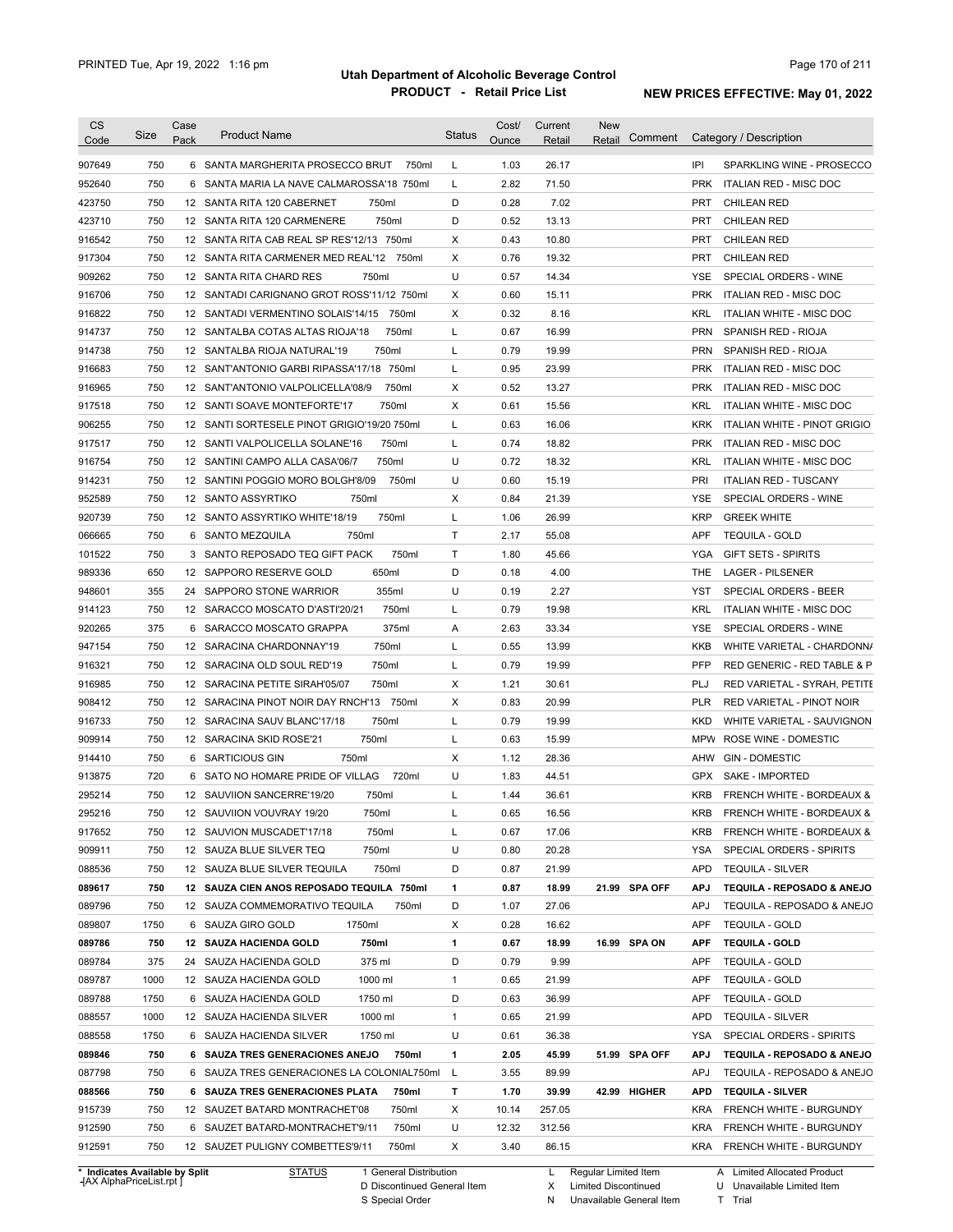| <b>CS</b><br>Code | Size | Case<br>Pack | <b>Product Name</b>                          | <b>Status</b> | Cost/<br>Ounce | Current<br>Retail | <b>New</b><br>Comment<br>Retail | Category / Description                            |
|-------------------|------|--------------|----------------------------------------------|---------------|----------------|-------------------|---------------------------------|---------------------------------------------------|
| 423441            | 750  |              | 12 SAVEE SEA SAUVIGNON BLANC<br>750ml        | $\mathbf{1}$  | 0.47           | 11.99             |                                 | <b>KRV</b><br>NEW ZEALAND WHITE                   |
| 921172            | 355  |              | 24 SAWTOOTH BRWRY FALSE SUMMT AMBER AL355m 1 |               | 0.14           | 1.69              |                                 | <b>TNL</b><br>ALE - RED, AMBER, BROWN             |
| 917335            | 355  |              | 24 SAWTOOTH ROTATING IPA SERIES<br>355ml     | $\mathbf{1}$  | 0.17           | 1.99              |                                 | <b>TNF</b><br>ALE - BITTER & ESB                  |
| 027096            | 750  |              | 750ml<br>3 SAZERAC RYE 18YR                  | R             | 3.94           | 99.99             |                                 | LAS<br>ALLOCATED SPIRIT                           |
| 027100            | 750  |              | 750ml<br>6 SAZERAC RYE WHISKEY 6YR           | Α             | 1.26           | 31.99             |                                 | LAS<br><b>ALLOCATED SPIRIT</b>                    |
| 918080            | 750  |              | 750ml<br>6 SBRAGIA CAB WALL MT VEEDER'07     | U             | 2.80           | 70.90             |                                 | <b>PLB</b><br>RED VARIETAL - CABERNET             |
| 917361            | 750  |              | 750ml<br>12 SBRAGIA CHARD HOME RANCH '16     | X             | 0.57           | 14.46             |                                 | <b>KKB</b><br>WHITE VARIETAL - CHARDONN/          |
| 918133            | 750  |              | 750ml<br>12 SBRAGIA SAUV BL DRY CREEK'13     | X             | 0.77           | 19.57             |                                 | <b>KKD</b><br>WHITE VARIETAL - SAUVIGNON          |
| 949309            | 750  |              | 12 SCAIA BIANCO'19/20<br>750ml               | Г             | 0.63           | 15.99             |                                 | <b>KRL</b><br>ITALIAN WHITE - MISC DOC            |
| 918416            | 750  |              | 750ml<br>12 SCAIA CORVINA ROSSO'17/18        | L             | 0.63           | 15.99             |                                 | <b>PRK</b><br><b>ITALIAN RED - MISC DOC</b>       |
| 949127            | 750  |              | 750ml<br>12 SCAIA ROSATO VENETO'21           | Г             | 0.59           | 14.99             |                                 | <b>MPX</b><br>ROSE WINE - IMPORTED                |
| 918855            | 750  |              | 12 SCAR OF THE SEA CHARD BIEN NCDO'19 750ml  | U             | 1.30           | 33.04             |                                 | <b>KKB</b><br>WHITE VARIETAL - CHARDONN/          |
| 918801            | 750  |              | 12 SCAR OF THE SEA CHARDONNAY'20<br>750ml    | Г             | 1.06           | 26.99             |                                 | <b>KKB</b><br>WHITE VARIETAL - CHARDONN/          |
| 952085            | 750  |              | 12 SCAR OF THE SEA PINOT NOIR CENT CO 750ml  | U             | 1.08           | 27.31             |                                 | <b>YSE</b><br>SPECIAL ORDERS - WINE               |
| 951777            | 750  |              | 12 SCAR OF THE SEA PINOT NOIR PET-NAT 750ml  | L             | 1.14           | 28.99             |                                 | <b>IPD</b><br>SPARKLING WINE - DOMESTIC           |
| 918799            | 750  | 6            | SCAR OF THE SEA PN BIEN NACID'18 750ml       | U             | 2.01           | 51.10             |                                 | <b>PLR</b><br>RED VARIETAL - PINOT NOIR           |
| 918854            | 750  |              | 12 SCAR OF THE SEA PN SEVEN LEAG'18 750ml    | U             | 1.54           | 39.04             |                                 | <b>PLR</b><br>RED VARIETAL - PINOT NOIR           |
| 918950            | 750  |              | 12 SCAR OF THE SEA PN SNTA MARIA'21 750ml    | L             | 1.06           | 26.99             |                                 | <b>PLR</b><br>RED VARIETAL - PINOT NOIR           |
| 918682            | 750  |              | 750ml<br>12 SCARLET OF PARIS ROSE            | 1             | 0.47           | 7.99              | 11.99 SPA OFF                   | <b>MPX</b><br><b>ROSE WINE - IMPORTED</b>         |
| 946793            | 750  |              | 750ml<br>12 SCARPETTA BARBERA                | Х             | 0.67           | 17.00             |                                 | YSE<br>SPECIAL ORDERS - WINE                      |
| 381631            | 750  |              | 750ml<br>12 SCARPETTA BARBERA'17/18          | L             | 0.59           | 15.06             |                                 | <b>PRJ</b><br><b>ITALIAN RED - PIEDMONT</b>       |
| 946792            | 750  |              | 750ml<br>12 SCARPETTA PINOT GRIGO'20         | L             | 0.50           | 12.70             |                                 | <b>KRK</b><br><b>ITALIAN WHITE - PINOT GRIGIO</b> |
| 917582            | 750  |              | 12 SCAVINO DOLCETTO'07<br>750ml              | X             | 0.72           | 18.36             |                                 | <b>PRJ</b><br><b>ITALIAN RED - PIEDMONT</b>       |
| 905532            | 750  |              | 12 SCHARFFENBERGER BRUT MENDOCINO<br>750ml   | L             | 0.95           | 23.99             |                                 | <b>IPD</b><br>SPARKLING WINE - DOMESTIC           |
| 922739            | 568  |              | 12 SCHILLING BIG ZESTY GUAVA LEMONADE 568ml  | $\mathbf{1}$  | 0.26           | 5.06              |                                 | <b>GLM</b><br>CIDER - FLAVORED                    |
| 900003            | 330  | 24           | SCHILLING EXCELSIOR IMPERIAL CIDE 330 ml     | $\mathbf{1}$  | 0.27           | 3.02              |                                 | <b>GLC</b><br>CIDER - BASIC                       |
| 910572            | 750  |              | 12 SCHIOPETTO SAUVIGNON BLANC'06<br>750ml    | X             | 1.08           | 27.42             |                                 | <b>KRL</b><br><b>ITALIAN WHITE - MISC DOC</b>     |
| 916007            | 750  |              | 12 SCHIOPETTO TOCAI FRIULANO'11/12<br>750ml  | X             | 0.43           | 10.91             |                                 | <b>KRL</b><br>ITALIAN WHITE - MISC DOC            |
| 733060            | 750  |              | 750ml<br>12 SCHLOSS BIEBRICH SEKT            | D             | 0.51           | 12.99             |                                 | <b>IPX</b><br>SPARKLING WINE - IMPORTED I         |
| 915216            | 750  |              | 12 SCHLOSS GOBELSBURG GRUN VELT'20<br>750ml  | Г             | 0.75           | 18.99             |                                 | <b>KRJ</b><br><b>AUSTRIAN WHITE</b>               |
| 914910            | 750  |              | 750ml<br>12 SCHLOSS LIESER NIED SP'08/12     | Х             | 1.05           | 26.55             |                                 | <b>KRH</b><br><b>GERMAN WHITE - MOSEL</b>         |
| 916899            | 750  |              | 12 SCHLOSS SAARSTEIN SERR SAAR SP<br>750ml   | Х             | 1.13           | 28.61             |                                 | <b>KRH</b><br><b>GERMAN WHITE - MOSEL</b>         |
| 952656            | 750  |              | 6 SCHLOSS SCHÖ DOMDECH SPTLS '13<br>750ml    | Х             | 0.86           | 21.69             |                                 | KRI<br><b>GERMAN WHITE - MISC &amp; VARIE</b>     |
| 955293            | 750  |              | 12 SCHLOSS WEINVIERTEL GRUNER'16/17 750ml    | Х             | 0.79           | 20.06             |                                 | <b>KRJ</b><br><b>AUSTRIAN WHITE</b>               |
| 963964            | 750  |              | 12 SCHLUMBERGER PINOT BLANC'19<br>750ml      | X             | 0.63           | 16.01             |                                 | <b>KRC</b><br>FRENCH WHITE - ALSATIAN             |
|                   |      |              |                                              |               |                |                   |                                 |                                                   |
| 910084            | 750  |              | 12 SCHLUMBERGER PINOT GRIS LPA'18<br>750ml   | L             | 0.82           | 20.69             |                                 | KRC<br>FRENCH WHITE - ALSATIAN                    |
| 910710            | 750  |              | 12 SCHLUMBERGER RIESLING'95<br>750ml         | X             | 0.60           | 15.27             |                                 | <b>KKR</b><br>WHITE VARIETAL - RIESLING           |
| 219496            | 750  |              | 6 SCHLUMBERGER SPARKLING BRUT W/TIN 750ml    | D             | 0.66           | 16.74             |                                 | YSA<br>SPECIAL ORDERS - SPIRITS                   |
| 952652            | 750  |              | 12 SCHNAITMANN ESTATE PN'17<br>750ml         | L             | 1.14           | 28.81             |                                 | <b>PRG</b><br><b>GERMAN &amp; AUSTRIAN RED</b>    |
| 918148            | 750  |              | 750ml<br>12 SCHNAITMANN EVOE ROSE'12         | Х             | 0.38           | 9.60              |                                 | <b>MPQ</b><br>ROSE WINE - VARIETAL & VIN G        |
| 918149            | 750  |              | 750ml<br>12 SCHNAITMANN LEMBERGER DRY'17     | L             | 1.09           | 27.56             |                                 | <b>PRG</b><br><b>GERMAN &amp; AUSTRIAN RED</b>    |
| 955589            | 500  |              | 20 SCHNEIDER AVENITUS<br>500ml               | $\mathbf{1}$  | 0.36           | 6.05              |                                 | TCE<br>BEER - WHEAT & HEFEWEIZEN                  |
| 989512            | 500  |              | 500ml<br>20 SCHNEIDER WEISSE HEFEWEIZEN      | $\mathbf{1}$  | 0.32           | 5.49              |                                 | <b>TVH</b><br>IMPORTED BEER - GERMANY, A          |
| 945540            | 9000 |              | 9000ml<br>1 SCHRAMSBERG BL DE BL'08/09       | L             | 2.55           | 777.01            |                                 | IHP<br>SPARKLING WINE - BRUT & BLA                |
| 912356            | 1500 |              | 1500 ml<br>6 SCHRAMSBERG BL DE BL'14/15      | Х             | 1.63           | 82.76             |                                 | IHP<br>SPARKLING WINE - BRUT & BLA                |
| 912355            | 375  |              | 375 ml<br>12 SCHRAMSBERG BL DE BL'18         | U             | 1.91           | 24.21             |                                 | IHP<br>SPARKLING WINE - BRUT & BLA                |
| 758610            | 750  |              | 750ml<br>12 SCHRAMSBERG BL DE BLANC          | $\mathbf{1}$  | 1.65           | 41.95             |                                 | IHP<br>SPARKLING WINE - BRUT & BLA                |
| 775460            | 750  |              | 750ml<br>12 SCHRAMSBERG BL DE NOIRS'17/18    | L             | 1.66           | 42.01             |                                 | <b>IHS</b><br>SPARKLING WINE - BLANC DE N         |
| 915450            | 3000 |              | 1 SCHRAMSBERG BLNC DE BLNC '15<br>3000 ml    | L             | 3.12           | 316.99            |                                 | IHP<br>SPARKLING WINE - BRUT & BLA                |
| 775600            | 750  |              | 12 SCHRAMSBERG BRUT ROSE'17/18<br>750ml      | L             | 1.78           | 45.22             |                                 | <b>IHS</b><br>SPARKLING WINE - BLANC DE N         |
| 758800            | 750  |              | 750ml<br>12 SCHRAMSBERG CREMANT D-SEC'16     | Х             | 0.91           | 23.05             |                                 | IHI<br>SPARKLING WINE - SPUMANTE                  |
| 912007            | 750  |              | 6 SCHRAMSBERG RESERVE'11<br>750ml            | Χ             | 2.79           | 70.76             |                                 | IHP<br>SPARKLING WINE - BRUT & BLA                |
|                   | 750  |              | 12 SCHUG CHARD SONOMA CST'17/18<br>750ml     | Χ             | 0.43           | 10.80             |                                 | KKB<br>WHITE VARIETAL - CHARDONN/                 |
| 915670            |      |              |                                              |               |                |                   |                                 |                                                   |

**Case** [AX AlphaPriceList.rpt ]

General Distribution

Discontinued General Item D

S Special Order

Regular Limited Item

X N Limited Discontinued

Unavailable General Item

- U Unavailable Limited Item
	- Trial

T

A Limited Allocated Product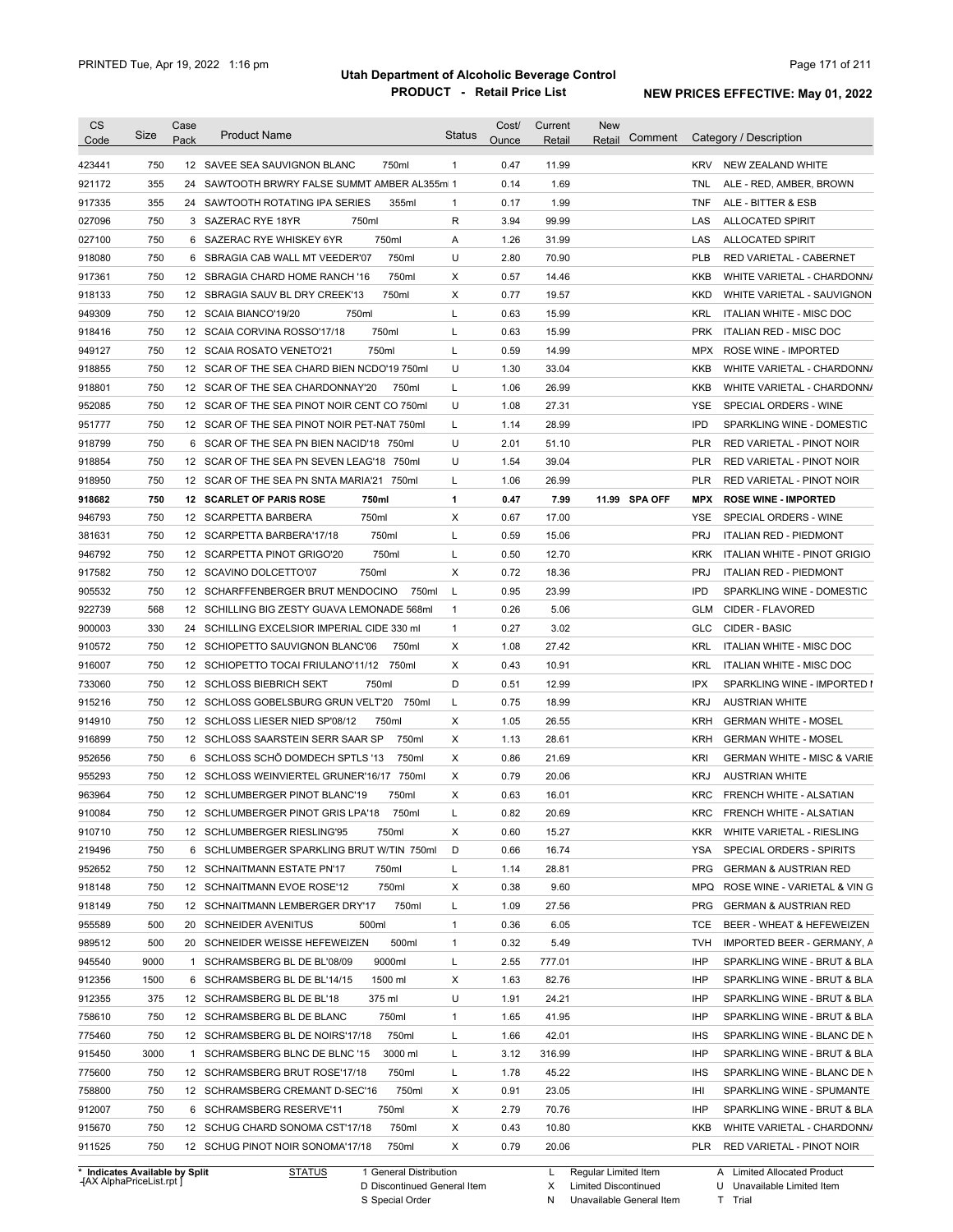| <b>CS</b> | Size                           | Case | <b>Product Name</b>                                              |                        | <b>Status</b> | Cost/        | Current  | <b>New</b>           |               |                   |                                              |
|-----------|--------------------------------|------|------------------------------------------------------------------|------------------------|---------------|--------------|----------|----------------------|---------------|-------------------|----------------------------------------------|
| Code      |                                | Pack |                                                                  |                        |               | Ounce        | Retail   | Retail               | Comment       |                   | Category / Description                       |
| 010008    | 1750                           |      | 6 SCORESBY SCOTCH PET                                            | 1750ml                 | 1             | 0.42         | 24.99    |                      |               |                   | AWR WHISKY - SCOTCH BLENDED                  |
| 947965    | 331                            | 24   | SCOTCH SILLY SCOTCH ALE                                          | 331ml                  | U             | 0.45         | 4.99     |                      |               | YST               | SPECIAL ORDERS - BEER                        |
| 953038    | 750                            |      | 6 SCOTCH SILLY SCOTCH BARREL                                     | 750ml                  | U             | 0.57         | 14.40    |                      |               | YST               | SPECIAL ORDERS - BEER                        |
| 919004    | 750                            |      | 12 SCOTT FAM CHARD ARROYO SECO'16/17 750ml                       |                        | X             | 0.36         | 9.18     |                      |               | KKB               | WHITE VARIETAL - CHARDONN/                   |
| 921129    | 750                            | 1    | SCREAMING EAGLE 2007                                             | 750ml                  | Α             | 94.13        | 2,387.06 |                      |               | LAS               | <b>ALLOCATED SPIRIT</b>                      |
| 955495    | 750                            |      | 12 SCRIBE PET NAT RIESLING                                       | 750ml                  | U             | 1.24         | 31.55    |                      |               | YSE               | SPECIAL ORDERS - WINE                        |
| 989447    | 355                            |      | 24 SEA DOG SEASONAL                                              | 355ml                  | D             | 0.15         | 1.83     |                      |               | TNU               | ALE - MISC & SEASONAL                        |
| 565692    | 750                            |      | <b>12 SEA SLOPES CHARDONNAY</b>                                  | 750ml                  | D             | 0.99         | 23.06    |                      | 25.06 SPA OFF | KKB               | <b>WHITE VARIETAL - CHARDONNA</b>            |
| 467021    | 750                            |      | 12 SEA SLOPES PINOT NOIR                                         | 750ml                  | 1             | 1.19         | 28.06    |                      | 30.06 SPA OFF | <b>PLR</b>        | <b>RED VARIETAL - PINOT NOIR</b>             |
| 947155    | 750                            |      | 6 SEA SMOKE CHARDONNAY'19                                        | 750ml                  | Г             | 3.43         | 86.99    |                      |               | KKB               | WHITE VARIETAL - CHARDONN/                   |
| 920691    | 1500                           | 6    | SEA SMOKE PN SOUTHING'15                                         | 1500 ml                | Α             | 2.85         | 144.67   |                      |               | LAW               | ALLOCATED WINE                               |
| 920689    | 750                            |      | 6 SEA SMOKE PN SOUTHING'19                                       | 750ml                  | L             | 3.43         | 86.99    |                      |               | <b>PLR</b>        | RED VARIETAL - PINOT NOIR                    |
| 920690    | 750                            | 6    | SEA SMOKE PN TEN VYD'19                                          | 750ml                  | Г             | 3.43         | 86.99    |                      |               | <b>PLR</b>        | RED VARIETAL - PINOT NOIR                    |
| 947156    | 750                            | 6    | SEA SMOKE SEA SPRAY BLNC DE NOIRS' 750ml                         |                        | X             | 1.85         | 46.98    |                      |               | IHU               | SPARKLING WINE - MISC                        |
| 955140    | 750                            |      | 12 SEA SUN CHARDONNAY                                            | 750ml                  | 1             | 0.79         | 19.99    |                      |               | KKB               | WHITE VARIETAL - CHARDONN/                   |
| 902791    | 750                            |      | 12 SEA SUN PINOT NOIR                                            | 750ml                  | 1             | 0.79         | 19.99    |                      |               | <b>PLR</b>        | RED VARIETAL - PINOT NOIR                    |
| 506200    | 750                            |      | 12 SEAGLASS PINOT NOIR                                           | 750ml                  | 1             | 0.67         | 16.99    |                      |               | <b>PLR</b>        | RED VARIETAL - PINOT NOIR                    |
| 614116    | 750                            | 12   | SEAGLASS SAUVIGNON BLANC                                         | 750ml                  | $\mathbf{1}$  | 0.55         | 13.99    |                      |               | <b>KKD</b>        | WHITE VARIETAL - SAUVIGNON                   |
| 025603    | 200                            | 24   | <b>SEAGRAMS 7 CROWN</b>                                          | 200ml                  | $\mathbf{1}$  | 0.66         | 4.49     |                      |               | AWE               | <b>WHISKEY - BLENDED</b>                     |
| 025604    | 375                            | 12   | <b>SEAGRAMS 7 CROWN</b>                                          | 375ml                  | 1             | 0.55         | 6.99     |                      |               | AWE               | <b>WHISKEY - BLENDED</b>                     |
| 025606    | 750                            | 12   | <b>SEAGRAMS 7 CROWN</b>                                          | 750ml                  | $\mathbf{1}$  | 0.51         | 12.99    |                      |               | AWE               | <b>WHISKEY - BLENDED</b>                     |
| 025607    | 1000                           |      | 12 SEAGRAMS 7 CROWN                                              | 1000ml                 | $\mathbf{1}$  | 0.47         | 15.99    |                      |               | AWE               | <b>WHISKEY - BLENDED</b>                     |
| 025608    | 1750                           | 6    | <b>SEAGRAMS 7 CROWN</b>                                          | 1750ml                 | $\mathbf{1}$  | 0.42         | 24.99    |                      |               | AWE               | <b>WHISKEY - BLENDED</b>                     |
| 027554    | 750                            |      | 12 SEAGRAMS 7 CROWN DARK HONEY                                   | 750ml                  | $\mathbf{1}$  | 0.51         | 12.99    |                      |               | AWT               | <b>WHISKEY - FLAVORED</b>                    |
| 027562    | 750                            |      | 12 SEAGRAMS 7 CROWN STONE CHERRY                                 | 750ml                  | D             | 0.48         | 12.12    |                      |               | AWT               | <b>WHISKEY - FLAVORED</b>                    |
| 032234    | 375                            | 24   | SEAGRAMS EXTRA DRY GIN                                           | 375ml                  | D             | 0.47         | 5.99     |                      |               | AHG               | GIN - DRY                                    |
| 032236    | 750                            |      | 12 SEAGRAMS EXTRA DRY GIN                                        | 750ml                  | $\mathbf{1}$  | 0.59         | 14.99    |                      |               | AHG               | GIN - DRY                                    |
| 032238    | 1750                           | 6    | SEAGRAMS EXTRA DRY GIN                                           | 1750ml                 | $\mathbf{1}$  | 0.44         | 25.99    |                      |               | AHG               | GIN - DRY                                    |
|           | 750                            |      |                                                                  |                        |               |              | 9.99     |                      |               |                   |                                              |
| 037886    | 1000                           |      | 12 SEAGRAMS EXTRA SMOOTH VODKA<br>12 SEAGRAMS EXTRA SMOOTH VODKA | 750ml<br>1000ml        | 1<br>D        | 0.55<br>0.34 |          |                      | 13.99 SPA OFF | <b>ADF</b><br>ADF | <b>VODKA - BASIC</b><br><b>VODKA - BASIC</b> |
| 037887    |                                |      |                                                                  |                        |               |              | 11.55    |                      |               |                   | <b>VODKA - BASIC</b>                         |
| 037888    | 1750                           | 6    | SEAGRAMS EXTRA SMOOTH VODKA                                      | 1750ml                 | $\mathbf{1}$  | 0.39         | 22.99    |                      |               | ADF               |                                              |
| 033256    | 750                            |      | 12 SEAGRAMS LIME TWISTED GIN                                     | 750ml                  | 1             | 0.59         | 14.99    |                      |               | AHM               | <b>GIN - FLAVORED</b>                        |
| 033258    | 1750                           | 6    | SEAGRAMS LIME TWISTED GIN                                        | 1750ml                 | $\mathbf{1}$  | 0.42         | 24.99    |                      |               | AHM               | <b>GIN - FLAVORED</b>                        |
| 011344    | 375                            |      | 24 SEAGRAMS VO 6 YR                                              | 375ml                  | $\mathbf{1}$  | 0.63         | 7.99     |                      |               | AWB               | WHISKEY - CANADIAN                           |
| 011346    | 750                            |      | 12 SEAGRAMS VO 6 YR                                              | 750ml                  | 1             | 0.43         | 12.99    |                      | 10.99 SPA ON  | AWB               | <b>WHISKEY - CANADIAN</b>                    |
| 011347    | 1000                           |      | 12 SEAGRAMS VO 6 YR                                              | 1000ml                 | 1             | 0.53         | 13.99    |                      | 17.99 SPA OFF |                   | AWB WHISKEY CANADIAN                         |
| 011348    | 1750                           |      | 6 SEAGRAMS VO 6 YR                                               | 1750ml                 | 1             | 0.47         | 27.99    |                      |               | AWB               | WHISKEY - CANADIAN                           |
| 011326    | 750                            |      | 12 SEAGRAMS VO GOLD                                              | 750ml                  | 1             | 0.63         | 18.99    |                      | 15.99 SPA ON  | AWB               | <b>WHISKEY - CANADIAN</b>                    |
| 506207    | 750                            |      | 12 SEAN MINOR 4 BEARS CABERNET                                   | 750ml                  | 1             | 0.67         | 16.99    |                      |               | <b>PLB</b>        | RED VARIETAL - CABERNET                      |
| 614130    | 750                            |      | 12 SEAN MINOR 4 BEARS CHARDONNAY                                 | 750ml                  | 1             | 0.55         | 13.99    |                      |               | KKB               | WHITE VARIETAL - CHARDONN/                   |
| 916306    | 750                            |      | 12 SEAN MINOR 4 BEARS SAUV BLANC'20 750ml                        |                        | L             | 0.51         | 12.99    |                      |               | KKD               | WHITE VARIETAL - SAUVIGNON                   |
| 923579    | 750                            |      | 12 SEAN MINOR 4B PINOT NOIR                                      | 750ml                  | 1             | 0.67         | 16.99    |                      |               | <b>PLR</b>        | RED VARIETAL - PINOT NOIR                    |
| 506209    | 750                            |      | 12 SEAN MINOR SONOMA PINOT NOIR                                  | 750ml                  | D             | 0.99         | 24.99    |                      |               | PLR               | RED VARIETAL - PINOT NOIR                    |
| 506400    | 750                            |      | 12 SEBASTIANI BARBERA'8/09                                       | 750ml                  | х             | 0.96         | 24.25    |                      |               | <b>PLP</b>        | RED VARIETAL - BARBERA                       |
| 905805    | 750                            |      | 6 SEBASTIANI CAB CHERRYBLOCK                                     | 750 ml                 | U             | 2.79         | 70.79    |                      |               | YSE               | SPECIAL ORDERS - WINE                        |
| 506450    | 750                            |      | 12 SEBASTIANI CAB SAUV ALEX'13                                   | 750ml                  | х             | 0.56         | 14.19    |                      |               | <b>PLB</b>        | RED VARIETAL - CABERNET                      |
| 506470    | 750                            |      | <b>12 SEBASTIANI CABERNET</b>                                    | 750ml                  | 1             | 0.71         | 16.06    |                      | 17.99 SPA OFF | <b>PLB</b>        | <b>RED VARIETAL - CABERNET</b>               |
| 614525    | 750                            |      | <b>12 SEBASTIANI CHARDONNAY</b>                                  | 750ml                  | D             | 0.59         | 13.07    |                      | 14.99 SPA OFF | KKB               | <b>WHITE VARIETAL - CHARDONNA</b>            |
| 506480    | 750                            |      | <b>12 SEBASTIANI MERLOT</b>                                      | 750ml                  | 1             | 0.71         | 16.06    |                      | 17.99 SPA OFF | PLF               | <b>RED VARIETAL - MERLOT</b>                 |
| 506490    | 750                            |      | 12 SEBASTIANI PINOT NOIR SON'14/15 750ml                         |                        | х             | 0.37         | 9.28     |                      |               | PLR               | RED VARIETAL - PINOT NOIR                    |
| 506406    | 750                            |      | 12 SEBASTIANI SECOLO'07                                          | 750ml                  | х             | 1.32         | 33.35    |                      |               | <b>PLD</b>        | RED VARIETAL - MERITAGE                      |
| 921791    | 750                            |      | 12 SEBASTIEN BESSON BEAUJ VILLAGES 750ml                         |                        | L             | 0.59         | 15.04    |                      |               | <b>PRC</b>        | <b>FRENCH RED - BEAUJOLAIS</b>               |
| 906955    | 750                            |      | 12 SEGHESIO ARNEIS'14/15                                         | 750ml                  | Х             | 0.45         | 11.46    |                      |               | KKU               | <b>WHITE VARIETAL - MISC</b>                 |
| 911672    | 750                            |      | 12 SEGHESIO BARBERA'14                                           | 750ml                  | U             | 1.43         | 36.32    |                      |               | PLP               | RED VARIETAL - BARBERA                       |
|           | * Indicates Available by Split |      | <b>STATUS</b>                                                    | 1 General Distribution |               |              | L.       | Regular Limited Item |               |                   | A Limited Allocated Product                  |
|           | IAY AlnhaDrical ist rnt        |      |                                                                  |                        |               |              |          |                      |               |                   |                                              |

**Case** [AX AlphaPriceList.rpt ]

D Discontinued General Item

S Special Order

X Limited Discontinued

N Unavailable General Item

U Unavailable Limited Item T Trial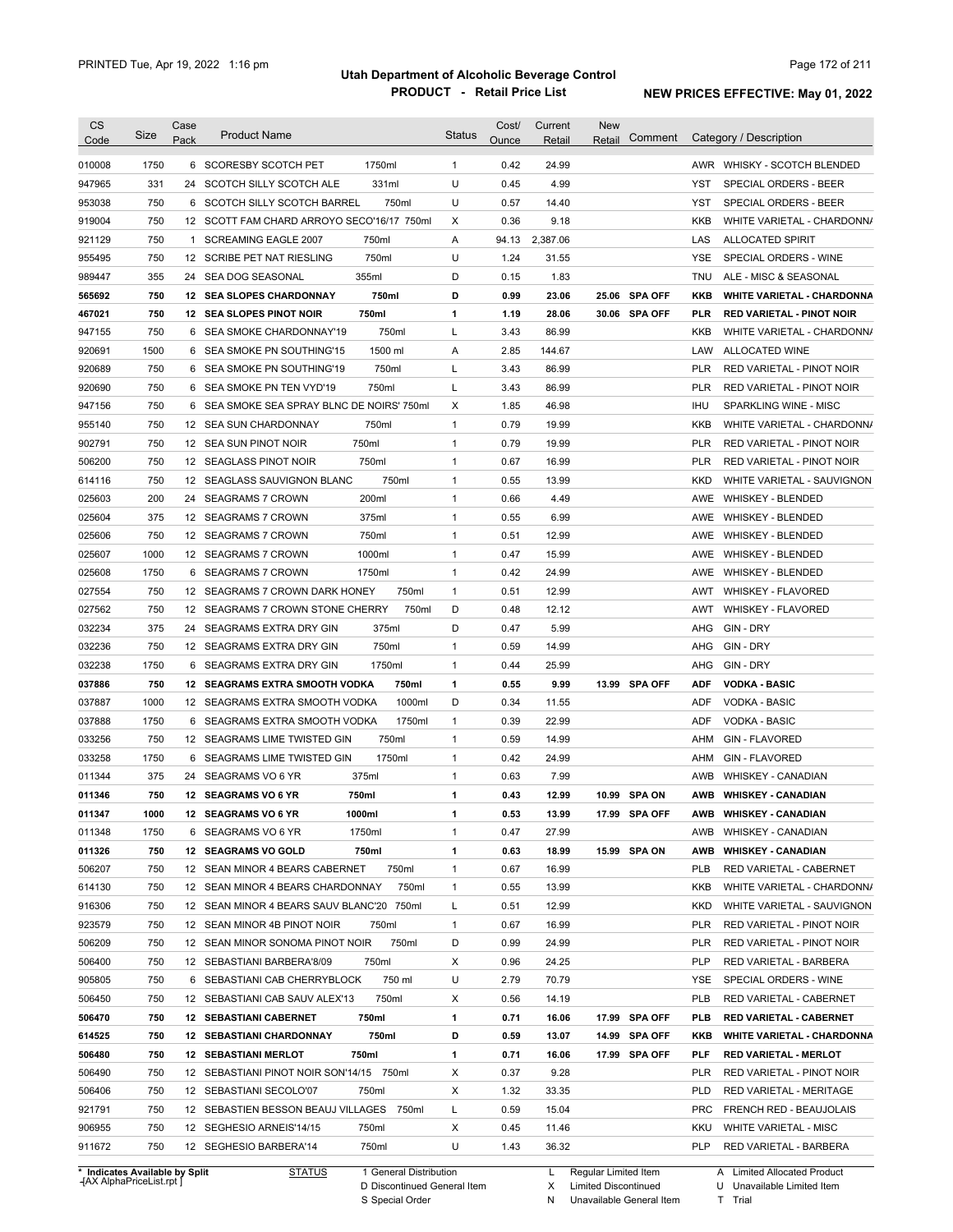| <b>CS</b><br>Code              | Size | Case<br>Pack | <b>Product Name</b>                                                   | <b>Status</b> | Cost/<br>Ounce | Current<br>Retail | New<br>Comment<br>Retail |            | Category / Description                                     |
|--------------------------------|------|--------------|-----------------------------------------------------------------------|---------------|----------------|-------------------|--------------------------|------------|------------------------------------------------------------|
| 948465                         | 750  |              | 750ml<br>12 SEGHESIO COSTIERA WHITE/13                                | Χ             | 0.69           | 17.45             |                          | <b>KFP</b> | WHITE GENERIC - TABLE & PRC                                |
| 951013                         | 750  |              | 750ml<br>12 SEGHESIO DEFIANT RED'15                                   | Х             | 0.64           | 16.20             |                          | <b>PFP</b> | RED GENERIC - RED TABLE & P                                |
| 907769                         | 750  |              | 750ml<br>6 SEGHESIO OMAGGIO'09                                        | Х             | 1.95           | 49.56             |                          | <b>PLQ</b> | RED VARIETAL - SANGIOVESE,                                 |
| 917082                         | 750  |              | 6 SEGHESIO PETITE SIRAH HR'05<br>750ml                                | Χ             | 1.30           | 32.94             |                          | PLJ        | RED VARIETAL - SYRAH, PETITE                               |
| 906954                         | 750  |              | 750ml<br>12 SEGHESIO PINOT GRIGIO'13/14                               | U             | 0.76           | 19.33             |                          | KKH        | WHITE VARIETAL - PINOT GRIS                                |
| 917126                         | 750  |              | 750ml<br>6 SEGHESIO PINOT NOIR'07                                     | Х             | 1.36           | 34.58             |                          | <b>PLR</b> | RED VARIETAL - PINOT NOIR                                  |
| 917081                         | 750  |              | 750ml<br>6 SEGHESIO SANGIOVESE VENOM'16                               | U             | 1.89           | 47.82             |                          | <b>PLQ</b> | RED VARIETAL - SANGIOVESE,                                 |
| 915001                         | 750  |              | 750ml<br>12 SEGHESIO SANGIOVESE'13/14                                 | U             | 1.14           | 28.80             |                          | <b>PLQ</b> | RED VARIETAL - SANGIOVESE,                                 |
| 918723                         | 750  |              | 750ml<br>12 SEGHESIO VERMENTINO'18                                    | Χ             | 0.91           | 23.06             |                          | KKU        | <b>WHITE VARIETAL - MISC</b>                               |
| 916667                         | 750  |              | 750ml<br>6 SEGHESIO ZIN ROCKPILE'16/19                                | Г             | 2.07           | 52.52             |                          | PLH        | RED VARIETAL - ZINFANDEL                                   |
| 911336                         | 750  |              | 6 SEGHESIO ZINFANDEL CORTINA'18<br>750ml                              | г             | 1.52           | 38.42             | 38.49 HIGHER             | PLH        | <b>RED VARIETAL - ZINFANDEL</b>                            |
| 911151                         | 750  |              | 6 SEGHESIO ZINFANDEL HOME RNCH'16/18 750ml                            | Г             | 2.18           | 55.34             |                          | PLH        | RED VARIETAL - ZINFANDEL                                   |
| 912431                         | 375  |              | 12 SEGHESIO ZINFANDEL OLD VINE'12<br>375ml                            | Χ             | 1.56           | 19.77             |                          | PLH        | RED VARIETAL - ZINFANDEL                                   |
| 913975                         | 750  |              | 6 SEGHESIO ZINFANDEL OLD VINE'17/18 750ml                             | L             | 1.40           | 35.13             | 35.49 HIGHER             | PLH        | <b>RED VARIETAL - ZINFANDEL</b>                            |
| 916668                         | 750  |              | 6 SEGHESIO ZINFANDEL SAN LORENZ'11 750ml                              | U             | 1.99           | 50.57             |                          | <b>PLH</b> | RED VARIETAL - ZINFANDEL                                   |
| 913385                         | 375  |              | 12 SEGHESIO ZINFANDEL SON'20<br>375 ml                                | Г             | 1.10           | 13.89             |                          | <b>PLH</b> | RED VARIETAL - ZINFANDEL                                   |
| 910319                         | 750  |              | 750ml<br>12 SEGHESIO ZINFANDEL SONOMA                                 | $\mathbf{1}$  | 0.91           | 22.99             |                          | <b>PLH</b> | <b>RED VARIETAL - ZINFANDEL</b>                            |
| 916669                         | 3000 |              | 1 SEGHESIO ZINFANDEL SONOMA'08<br>3000ml                              | U             | 1.19           | 120.83            |                          | <b>PLH</b> | RED VARIETAL - ZINFANDEL                                   |
| 917425                         | 750  |              | 750ml<br>6 SEGRIES CDR CLOS L'HERMITAGE'07                            | U             | 1.20           | 30.32             |                          | <b>PRD</b> | <b>FRENCH RED - RHONE</b>                                  |
| 946954                         | 750  |              | 12 SEGURA VIUDAS ARIA BRUT ESTATE<br>750ml                            | Г             | 0.55           | 13.99             | 13.99                    | <b>IHP</b> | SPARKLING WINE - BRUT & BLA                                |
| 733238                         | 750  |              | 750ml<br><b>12 SEGURA VIUDAS BRUT</b>                                 | 1             | 0.51           | 11.99             | 12.99 HIGHER             | <b>IHP</b> | <b>SPARKLING WINE - BRUT &amp; BLA</b>                     |
| 916722                         | 1500 |              | 1500 ml<br><b>6 SEGURA VIUDAS BRUT</b>                                | г             | 0.43           | 19.99             | 21.99 HIGHER             | <b>IHP</b> | <b>SPARKLING WINE - BRUT &amp; BLA</b>                     |
| 915373                         | 750  |              | 750ml<br>12 SEGURA VIUDAS BRUT ROSE                                   | г             | 0.51           | 11.99             | 12.99 HIGHER             | IHS        | SPARKLING WINE - BLANC DE N                                |
| 915372                         | 750  |              | 12 SEGURA VIUDAS EXTRA DRY<br>750ml                                   | Х             | 0.48           | 12.06             |                          | IHL        | SPARKLING WINE - EXTRA DRY                                 |
| 733230                         | 750  |              | 750ml<br>6 SEGURA VIUDAS HEREDAD RESERVA                              | 1             | 1.10           | 27.99             | 27.99                    | <b>IHP</b> | SPARKLING WINE - BRUT & BLA                                |
| 948675                         | 750  |              | 750ml<br>12 SELBACH INCLINE RIESLING'18/19                            | Г             | 0.63           | 15.99             |                          | <b>KRH</b> | <b>GERMAN WHITE - MOSEL</b>                                |
| 946982                         | 750  |              | 12 SELBACH OSTER RIESLING SPATLS'18 750ml                             | Г             | 1.22           | 31.06             |                          | <b>KRH</b> | <b>GERMAN WHITE - MOSEL</b>                                |
|                                | 750  |              | 750ml<br>12 SELBY CABERNET SONOMA'14/17                               | Х             | 0.79           | 19.99             |                          | <b>PLB</b> | RED VARIETAL - CABERNET                                    |
| 915665                         | 750  |              | 750ml                                                                 | Г             | 0.87           |                   |                          | <b>KKB</b> |                                                            |
| 912796                         | 750  |              | 12 SELBY CHARDONNAY RR'17/18<br>750ml<br>12 SELBY MERLOT SONOMA'17/18 | Г             | 0.63           | 21.99<br>15.99    |                          | PLF        | WHITE VARIETAL - CHARDONN/<br><b>RED VARIETAL - MERLOT</b> |
| 917192                         | 750  |              | 750ml                                                                 | Х             | 0.99           | 25.04             |                          | <b>PLR</b> |                                                            |
| 915392                         |      |              | 12 SELBY PINOT NOIR RR'16/17                                          |               |                |                   |                          |            | RED VARIETAL - PINOT NOIR                                  |
| 915666                         | 750  |              | 750ml<br>12 SELBY SAUVIGNON BLANC'15/16                               | Х             | 0.55           | 13.99             |                          | <b>KKD</b> | WHITE VARIETAL - SAUVIGNON                                 |
| 905761                         | 750  |              | 750ml<br>12 SELBY VASENAZ SYRAH .02                                   | Х             | 1.15           | 29.14             |                          | YSE        | SPECIAL ORDERS - WINE                                      |
| 917655                         | 750  |              | 750ml<br>6 SELENE CABERNET DEAD FRED'06/7                             | Х             | 1.67           | 42.29             |                          | <b>PLB</b> | RED VARIETAL - CABERNET                                    |
| 916593                         | 750  |              | 12 SELENE MERLOT FREDIANI'10/12<br>750ml                              | Х             | 0.60           | 15.32             |                          | <b>PLF</b> | RED VARIETAL - MERLOT                                      |
| 915224                         | 750  |              | 12 SELENE SAUV BLANC HYDE'12/13<br>750ml                              | х             | 0.40           | 10.27             |                          | KKD        | WHITE VARIETAL - SAUVIGNON                                 |
| 917188                         | 750  |              | 6 SELVAPIANA BUCRCH CHIANTI RSV'18 750ml                              | L             | 1.46           | 36.99             |                          |            | PRH ITALIAN RED - CHIANTI                                  |
| 913262                         | 750  |              | 12 SELVAPIANA CHIANTI RUFINA'20<br>750ml                              | L             | 0.79           | 19.99             |                          | PRH        | <b>ITALIAN RED - CHIANTI</b>                               |
| 915703                         | 750  |              | 6 SENA'06/07<br>750ml                                                 | Х             | 3.05           | 77.32             |                          | PRT        | <b>CHILEAN RED</b>                                         |
| 920289                         | 750  |              | 750ml<br>12 SENORIO DE ASTOBIZA TXAKOLI                               | U             | 0.61           | 15.46             |                          | YSE        | SPECIAL ORDERS - WINE                                      |
| 920273                         | 750  |              | 12 SENORIO DE ASTOBIZA TXAKOLI'19/20 750ml                            | L             | 0.59           | 15.04             | 14.99 LOWER              | KRN        | <b>SPANISH WHITE</b>                                       |
| 917844                         | 750  |              | 12 SENSUAL MALBEC MENDOZA'12/13<br>750ml                              | х             | 0.44           | 11.05             |                          | PRU        | ARGENTINE RED - MALBEC                                     |
| 917615                         | 750  |              | 6 SEQUANA PINOT SARMENTO V'07/8<br>750ml                              | х             | 1.20           | 30.53             |                          | PLR        | RED VARIETAL - PINOT NOIR                                  |
| 950471                         | 750  |              | 12 SERPENT'S BITE<br>750ml                                            | U             | 0.58           | 14.79             |                          | YSA        | SPECIAL ORDERS - SPIRITS                                   |
| 917624                         | 750  |              | 12 SERRE PIEMONTE BARBERA'19/20<br>750ml                              | г             | 0.51           | 12.56             | 12.99 HIGHER             | PRJ        | <b>ITALIAN RED - PIEDMONT</b>                              |
| 922906                         | 750  |              | 12 SERRIGNY SAVIGNYLESBEAUNE BLANC'1 750ml                            | U             | 1.97           | 50.08             |                          | YSE        | SPECIAL ORDERS - WINE                                      |
| 989438                         | 325  |              | 325ml<br>12 SESSION IPA                                               | D             | 0.13           | 1.45              |                          | TNF        | ALE - BITTER & ESB                                         |
| 989178                         | 325  |              | 12 SESSION PREMIUM LAGER<br>325ml                                     | D             | 0.13           | 1.45              |                          | THE        | <b>LAGER - PILSENER</b>                                    |
| 918282                         | 325  |              | 325ml<br>12 SESSION SEASONAL                                          | х             | 0.13           | 1.45              |                          | THP        | LAGER - HEAVY & DARK                                       |
| 918908                         | 355  |              | 24 SESSIONS PREMIUM CAN<br>355 ml                                     | D             | 0.12           | 1.45              |                          | THE        | <b>LAGER - PILSENER</b>                                    |
| 917839                         | 750  |              | 750ml<br>12 SESTI MONTELECCIO ROSSO'08                                | Х             | 0.97           | 24.62             |                          | <b>PRI</b> | <b>ITALIAN RED - TUSCANY</b>                               |
| 922165                         | 750  |              | 12 SETE FLORA<br>750ml                                                | U             | 1.41           | 35.66             |                          | YSE        | SPECIAL ORDERS - WINE                                      |
| 382300                         | 750  |              | 6 SETTE PONTI CROGNOLO'19<br>750ml                                    | Г             | 1.82           | 46.28             |                          | PRI        | <b>ITALIAN RED - TUSCANY</b>                               |
| 915917                         | 750  |              | 750ml<br>6 SETTE PONTI ORENO'19                                       | L             | 4.48           | 113.49            |                          |            | PRK ITALIAN RED - MISC DOC                                 |
| * Indicates Available by Split |      |              | <b>STATUS</b><br>1 General Distribution                               |               |                | L.                | Regular Limited Item     |            | A Limited Allocated Product                                |

**Case** [AX AlphaPriceList.rpt ]

D Discontinued General Item S Special Order

X Limited Discontinued

N Unavailable General Item

U Unavailable Limited Item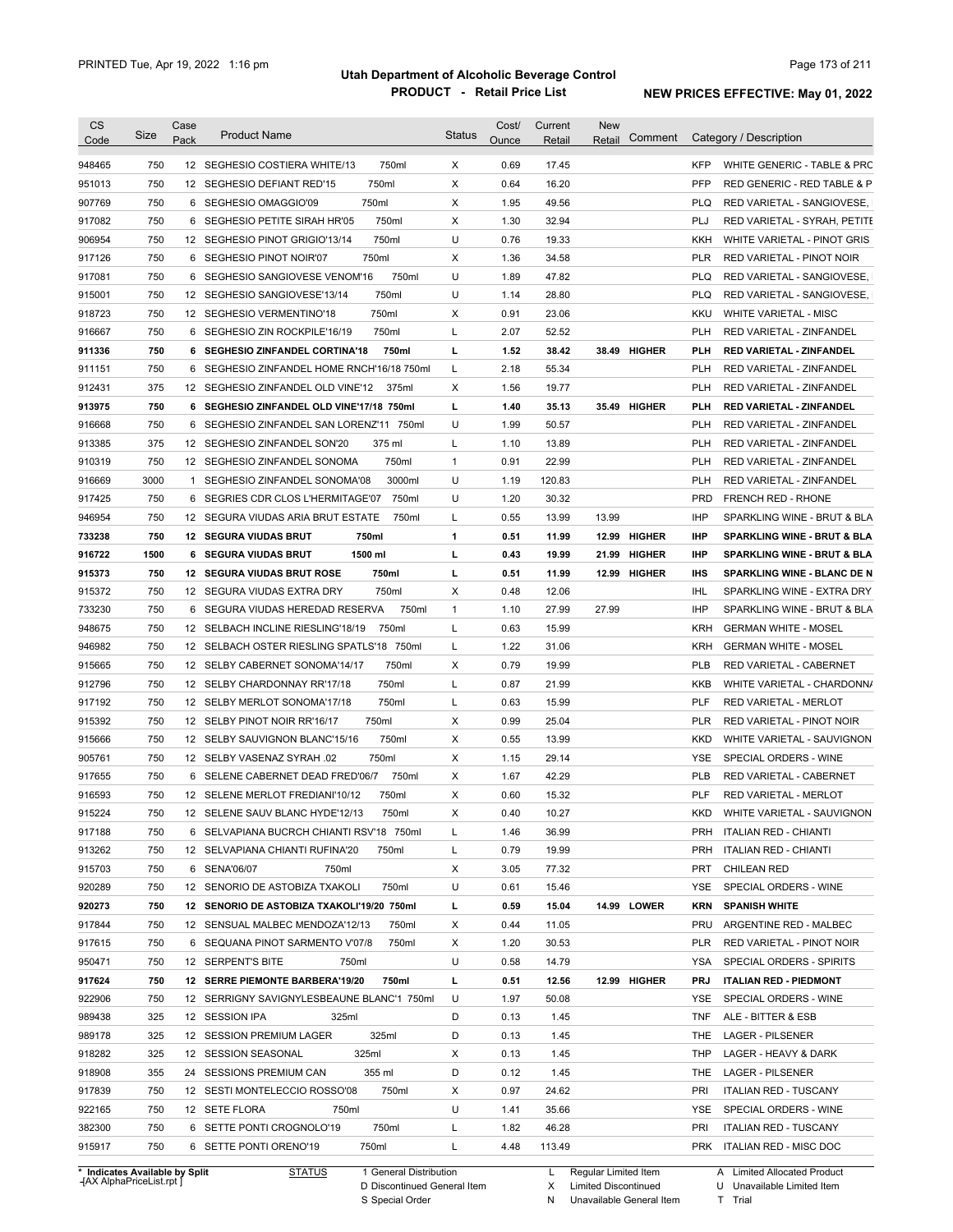| <b>CS</b><br>Code | <b>Size</b> | Case<br>Pack | <b>Product Name</b>                               | <b>Status</b> | Cost/<br>Ounce | Current<br>Retail  | <b>New</b><br>Retail | Comment    | Category / Description                  |
|-------------------|-------------|--------------|---------------------------------------------------|---------------|----------------|--------------------|----------------------|------------|-----------------------------------------|
|                   |             |              |                                                   |               |                |                    |                      |            |                                         |
| 915918            | 750         |              | 6 SETTE PONTI POGGIO AL LUPO'20<br>750ml          | L             | 1.08           | 27.38              |                      |            | PRK ITALIAN RED - MISC DOC              |
| 917190            | 1000        |              | 1000ml<br>12 SETZER GRUNER VELTLINER'9/10         | Χ             | 0.24           | 8.20               |                      | <b>KRJ</b> | <b>AUSTRIAN WHITE</b>                   |
| 919821            | 750         |              | 750ml<br>12 SEVEN DAUGHTERS MOSCATO               | Χ             | 0.53           | 13.40              |                      | KKT        | WHITE VARIETAL - MUSCAT & M             |
| 381753            | 750         |              | 750ml<br><b>12 SEVEN DAUGHTERS MOSCATO</b>        | $\mathbf{1}$  | 0.63           | 14.99              | 15.99 HIGHER         | KRM        | ITALIAN WHITE - VARIETAL                |
| 907435            | 750         |              | 750ml<br>12 SEVEN DAUGHTERS WHITE BLEND           | U             | 0.50           | 12.79              |                      | YSE        | SPECIAL ORDERS - WINE                   |
| 909017            | 750         |              | 750ml<br>6 SEVEN DEADLY LUST ZIN                  | Х             | 2.25           | 57.05              |                      | YSE        | SPECIAL ORDERS - WINE                   |
| 506978            | 750         |              | 750ml<br>12 SEVEN DEADLY RED                      | 1             | 0.67           | 13.99              | 16.99 SPA OFF        | <b>PFP</b> | <b>RED GENERIC - RED TABLE &amp; PI</b> |
| 506970            | 750         |              | 750ml<br><b>12 SEVEN DEADLY ZINS</b>              | 1             | 0.55           | 16.99              | 13.99 SPA ON         | PLH        | <b>RED VARIETAL - ZINFANDEL</b>         |
| 506987            | 750         |              | <b>12 SEVEN FALLS CABERNET SAUVIGNON</b><br>750ml | 1             | 0.71           | 14.99              | 17.99 SPA OFF        | <b>PLB</b> | <b>RED VARIETAL - CABERNET</b>          |
| 614980            | 750         |              | 12 SEVEN FALLS CHARD'12/13<br>750ml               | X             | 0.34           | 8.74               |                      | KKB        | WHITE VARIETAL - CHARDONN/              |
| 917750            | 750         |              | 750ml<br>12 SEVEN HILLS CAB KLIPSUN'07/8          | Χ             | 1.24           | 31.43              |                      | <b>PLB</b> | RED VARIETAL - CABERNET                 |
| 917262            | 750         |              | 6 SEVEN HILLS CIEL DU CHEVAL'14/15 750ml          | Χ             | 1.12           | 28.33              |                      | <b>PLD</b> | RED VARIETAL - MERITAGE                 |
| 918021            | 750         |              | 12 SEVEN HILLS VIOGNIER'9/10<br>750ml             | Χ             | 0.68           | 17.29              |                      | KKJ        | WHITE VARIETAL - VIOGNIER               |
| 423870            | 3000        |              | 3000ml<br>3 SEVEN SPANISH RED WINE                | D             | 0.23           | 23.24              |                      | <b>PRP</b> | SPANISH RED - MISC                      |
| 950445            | 750         |              | 6 SEXTO ELEMENTO 6TH ELEMENT<br>750ml             | L             | 1.18           | 30.10              | 29.99 LOWER          | <b>PRP</b> | <b>SPANISH RED - MISC</b>               |
| 006052            | 750         |              | 750ml<br>6 SHACKLETON SCOTCH WHISKEY              | D             | 1.06           | 26.95              |                      | AWR        | WHISKY - SCOTCH BLENDED                 |
| 953590            | 355         | 24           | SHADES BELGIAN BLONDE APHRODITE 355 ml            | $\mathbf{1}$  | 0.21           | 2.49               |                      | TNI        | ALE - WHITE & BELGIAN STYLE             |
| 949429            | 355         |              | 24 SHADES CITRUS IPA SLICK CITY CAN 355 ml        | $\mathbf{1}$  | 0.21           | 2.55               |                      | <b>TNF</b> | ALE - BITTER & ESB                      |
| 918822            | 355         |              | 24 SHADES DOUBLE IPA DBL TROUBLE<br>355 ml        | D             | 0.25           | 2.95               |                      | <b>TNC</b> | ALE - PALE                              |
| 902543            | 355         |              | 24 SHADES IMPERIAL LAGER<br>355ml                 | $\mathbf{1}$  | 0.17           | 2.05               |                      | THE        | <b>LAGER - PILSENER</b>                 |
| 921213            | 355         |              | 24 SHADES KVEIK 1 GOLDEN SOUR<br>355 ml           | $\mathbf{1}$  | 0.30           | 3.55               |                      | TNU        | ALE - MISC & SEASONAL                   |
| 900208            | 355         | 24           | 355ml<br>SHADES KVEIK PINA COLADA                 | 1             | 0.30           | 3.55               |                      | <b>TNU</b> | ALE - MISC & SEASONAL                   |
| 902858            | 355         |              | 24 SHADES THAI TOM<br>355ml                       | 1             | 0.30           | 3.55               |                      | <b>TNU</b> | ALE - MISC & SEASONAL                   |
| 914426            | 750         |              | 6 SHAFER CABERNET HILLSIDE'05/06<br>750ml         | X             | 8.80           | 223.12             |                      | <b>PLB</b> | RED VARIETAL - CABERNET                 |
| 916803            | 3000        |              | 1 SHAFER CABERNET HILLSIDE'06/09<br>3000ml        | U             | 10.58          |                    |                      | <b>PLB</b> | RED VARIETAL - CABERNET                 |
| 975204            | 750         |              | 6 SHAFER CABERNET HILLSIDE'16/17<br>750ml         | Α             | 12.20          | 1,073.56<br>309.47 |                      | LAW        | ALLOCATED WINE                          |
|                   |             |              |                                                   |               |                |                    |                      |            |                                         |
| 917971            | 1500        |              | 6 SHAFER CABERNET HILLSIDE'16/17<br>1500 ml       | Α             | 12.25          | 621.54             |                      | <b>PLB</b> | RED VARIETAL - CABERNET                 |
| 975201            | 3000        |              | 1 SHAFER CABERNET HILLSIDE'16/17<br>3000 ml       | Г             | 14.34          | 1,454.99           |                      | <b>PLB</b> | RED VARIETAL - CABERNET                 |
| 918181            | 1500        |              | 1500ml<br>6 SHAFER CABERNET HILLSIDE'7/8          | U             | 9.52           | 483.00             |                      | <b>PLB</b> | RED VARIETAL - CABERNET                 |
| 915472            | 750         |              | 750ml<br>12 SHAFER CABERNET SLD 1.5 '06           | Χ             | 2.87           | 72.88              |                      | <b>PLB</b> | RED VARIETAL - CABERNET                 |
| 916195            | 375         |              | 375ml<br>12 SHAFER CABERNET SLD 1.5' 07/08        | Χ             | 3.11           | 39.48              |                      | <b>PLB</b> | <b>RED VARIETAL - CABERNET</b>          |
| 917921            | 750         |              | 750ml<br>12 SHAFER CABERNET SLD 1.5 '19           | L             | 4.29           | 108.67             |                      | <b>PLB</b> | <b>RED VARIETAL - CABERNET</b>          |
| 917920            | 750         |              | 750ml<br>12 SHAFER CHARD CARNEROS RSR'18          | L             | 2.28           | 57.75              |                      | KKB        | WHITE VARIETAL - CHARDONN/              |
| 950784            | 750         |              | 750ml<br>12 SHAFER CHARDONNAY RSR'06/07           | Х             | 1.98           | 50.16              |                      | KKB        | WHITE VARIETAL - CHARDONN/              |
| 507225            | 750         |              | 12 SHAFER MERLOT NAPA'13/14<br>750ml              | Χ             | 2.40           | 60.82              |                      | <b>PLF</b> | RED VARIETAL - MERLOT                   |
| 916881            | 375         |              | 12 SHAFER MERLOT NAPA'13/14<br>375 ml             | х             | 2.51           | 31.82              |                      | PLF        | RED VARIETAL - MERLOT                   |
| 912531            | 750         |              | 12 SHAFER RELENTLESS SYRAH'17/18<br>750ml         | L             | 3.91           | 99.27              |                      | <b>PLJ</b> | RED VARIETAL - SYRAH, PETITE            |
| 918936            | 750         |              | 12 SHAFER TD-9 RED BLEND'18/19<br>750ml           | L             | 2.62           | 66.37              |                      | PLU        | RED VARIETAL - MISC                     |
| 954917            | 355         |              | 24 SHANE MCCONKEY IPA<br>355ml                    | D             | 0.17           | 2.04               |                      | YST        | SPECIAL ORDERS - BEER                   |
| 922741            | 750         |              | 12 SHANNON RIDG ELEVATION PETITE SIRAH750ml       | $\mathbf{1}$  | 0.59           | 15.05              |                      | <b>PLJ</b> | RED VARIETAL - SYRAH, PETITE            |
| 915667            | 750         |              | 12 SHANNON RIDGE CAB LAKE'08/9<br>750ml           | Х             | 0.60           | 15.24              |                      | <b>PLB</b> | RED VARIETAL - CABERNET                 |
| 918130            | 750         |              | 750ml<br>12 SHANNON RIDGE SB HIGH ELEV'14         | Х             | 0.44           | 11.10              |                      | <b>KKD</b> | WHITE VARIETAL - SAUVIGNON              |
| 917170            | 750         |              | 750ml<br>12 SHANNON RIDGE VIOGNIER'07             | Х             | 0.64           | 16.27              |                      | KKJ        | WHITE VARIETAL - VIOGNIER               |
| 295322            | 750         |              | 750ml<br>12 SHATTER GRENACHE'15                   | Х             | 0.43           | 10.80              |                      | <b>PLL</b> | RED VARIETAL - GRENACHE                 |
| 915133            | 750         |              | 750ml<br>6 SHAW & SMITH CHARD M3'17/18            | Х             | 1.42           | 36.13              |                      | KRT        | <b>AUSTRALIAN WHITE</b>                 |
| 914838            | 750         |              | 750ml<br>12 SHAW & SMITH SAUV BL'21               | L             | 0.98           | 24.75              |                      | <b>KRT</b> | <b>AUSTRALIAN WHITE</b>                 |
| 914839            | 750         |              | 750ml<br>6 SHAW & SMITH SHIRAZ'18                 | L             | 1.42           | 35.99              |                      | <b>PRY</b> | <b>AUSTRALIAN RED</b>                   |
| 949869            | 750         |              | 6 SHEEP DIP ISLAY BLENDED MALT SCOTCH750ml        | Х             | 2.25           | 56.99              |                      |            | AWR WHISKY - SCOTCH BLENDED             |
|                   |             |              |                                                   |               |                |                    |                      |            |                                         |
| 947632            | 750         |              | 6 SHEEP DIP SCOTCH<br>750ml                       | Х             | 0.85           | 21.68              |                      |            | AWR WHISKY - SCOTCH BLENDED             |
| 093884            | 750         |              | 750ml<br>12 SHEFFIELD CELLARS TAWNY PORT          | $\mathbf{1}$  | 0.30           | 7.71               |                      | ESG        | PORT - TAWNY                            |
| 095256            | 1500        |              | 1500ml<br>6 SHEFFIELD CREAM SHERRY                | $\mathbf{1}$  | 0.19           | 9.49               |                      | EHP        | SHERRY - CREAM                          |
| 095748            | 750         |              | 750ml<br>12 SHEFFIELD VERY DRY SHERRY             | $\mathbf{1}$  | 0.43           | 10.99              |                      | EHD        | SHERRY - DRY - FINO                     |
| 042437            | 750         |              | 750ml<br>12 SHELLBACK SILVER RUM                  | U             | 0.60           | 15.15              |                      | <b>ALE</b> | RUM - LIGHT                             |
| 042444            | 750         |              | 12 SHELLBACK SPICED RUM<br>750ml                  | D             | 0.60           | 15.15              |                      | <b>ALP</b> | RUM - SPICED AND FLAVORED               |

**Case** [AX AlphaPriceList.rpt ]

D Discontinued General Item

S Special Order

X Limited Discontinued

N Unavailable General Item

U Unavailable Limited Item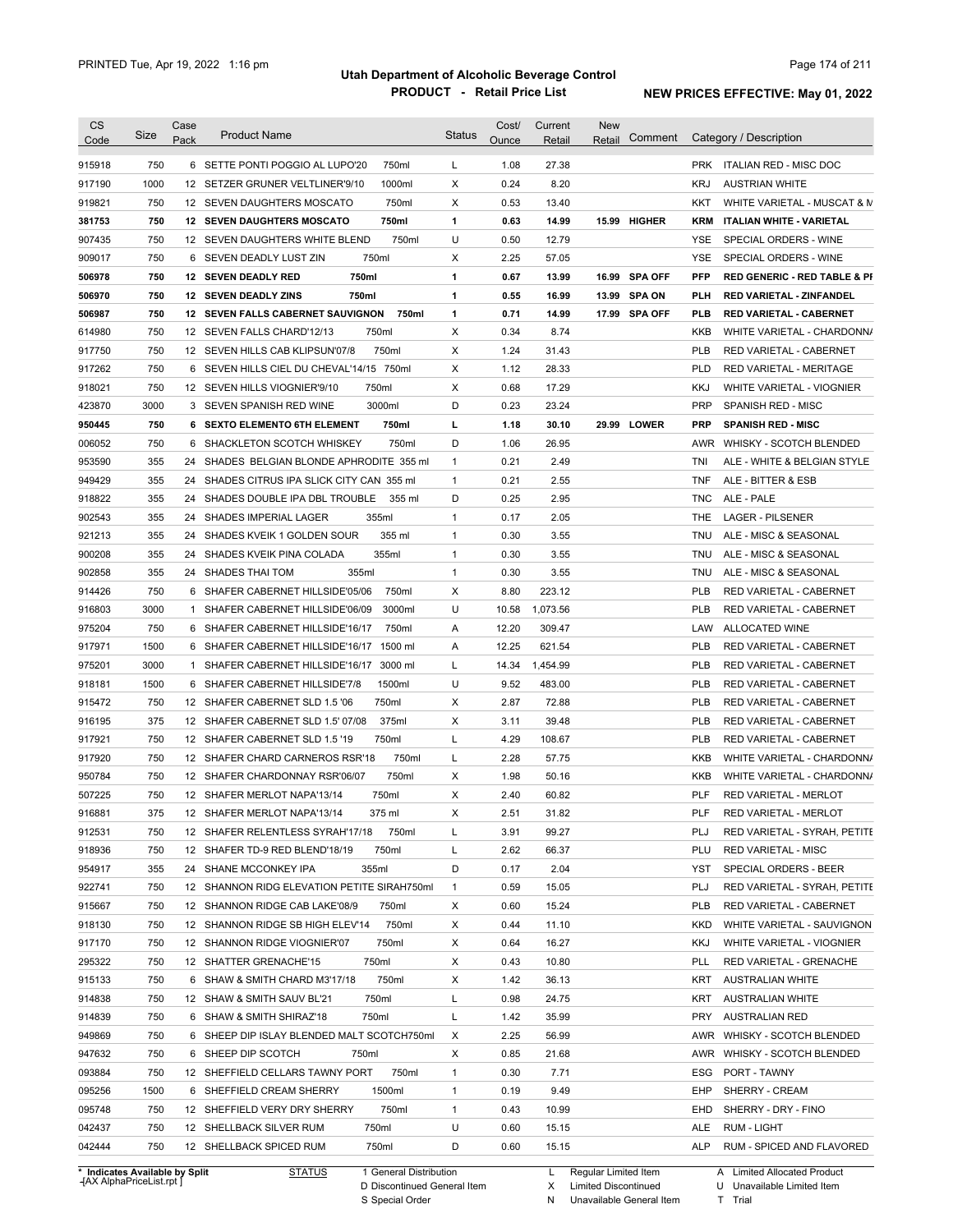| 917636<br>750<br>12 SHERMAN & HOOKER'S SHEBANG !<br>X<br>0.43<br>10.99<br><b>PFP</b><br>RED GENERIC - RED TABLE & P<br>750ml<br>355<br>D<br>0.14<br>1.69<br>918973<br>24 SHINER SEASONAL<br>355 ml<br><b>TNU</b><br>ALE - MISC & SEASONAL<br>750<br>750ml<br>X<br>914042<br>12 SHINGLEBACK SHIRAZ'12/14<br>0.63<br>15.99<br>PRY<br><b>AUSTRALIAN RED</b><br>750<br>750ml<br>953889<br>6 SHIOKAWA COWBOY YAMAHAI<br>L<br>1.35<br>34.25<br><b>GPX</b><br>SAKE - IMPORTED<br>355<br>355ml<br>D<br>ALE - PALE<br>989403<br>24 SHIPYARD EXPORT ALE<br>0.15<br>1.83<br><b>TNC</b><br>355<br>355 ml<br>U<br>951154<br>24 SHIPYARD PUMPKINHEAD<br>0.15<br>1.81<br>YST<br>SPECIAL ORDERS - BEER<br>355<br>D<br>1.73<br>948421<br>24 SHIPYARD SEASONAL<br>355ml<br>0.14<br><b>TNU</b><br>ALE - MISC & SEASONAL<br>650<br>650ml<br>U<br>0.42<br>918372<br>12 SHIPYARD SMASHED BLUEBERRY<br>9.14<br><b>TCP</b><br>BEER - FRUIT & FLAVORED<br>918398<br>650<br>650ml<br>X<br><b>TCP</b><br>12 SHIPYARD SMASHED PUMPKIN<br>0.42<br>9.14<br><b>BEER - FRUIT &amp; FLAVORED</b><br>750<br>750ml<br>Χ<br>0.22<br><b>PRY</b><br>914211<br>12 SHIRAZ CABERNET SAUVIGNON<br>5.46<br><b>AUSTRALIAN RED</b><br>1500<br>1500ml<br>Х<br>0.25<br>12.65<br><b>YSE</b><br>909848<br>6 SHO CHIKU BAI NIGORI<br>SPECIAL ORDERS - WINE<br>750<br>12 SHO CHIKU BAI NIGORI 'SILKY MILD' 750ml<br>$\mathbf{1}$<br>0.32<br>8.13<br>GPW SAKE - DOMESTIC<br>922617<br>18000<br>1<br>0.13<br>77.03<br>81.60 HIGHER<br><b>GPW SAKE DOMESTIC</b><br>097831<br>1 SHO CHIKU BAI SAKE<br>18000ml<br>917004<br>750<br>12 SHOOFLY CHARDONNAY'14/15<br>750ml<br>Х<br>0.39<br>9.99<br>KRT<br><b>AUSTRALIAN WHITE</b><br>750<br>750ml<br>1<br>0.51<br>13.06 SPA ON<br>901938<br><b>12 SHOOTING STAR SAUVIGNON BLANC</b><br>15.06<br>KKD<br><b>WHITE VARIETAL - SAUVIGNON</b><br>750<br>750ml<br>Х<br>0.71<br>17.99<br><b>PFP</b><br>12 SIDEBAR RHONEISH REDBLEND'14<br>RED GENERIC - RED TABLE & P<br>750<br>750ml<br>х<br>1.89<br>48.05<br><b>PLR</b><br>12 SIDURI PINOT NOIR GARYS'12/13<br>RED VARIETAL - PINOT NOIR<br>750<br>750ml<br>X<br>1.09<br>12 SIDURI PINOT NOIR KEEFER'12/13<br>27.75<br>PLR<br>RED VARIETAL - PINOT NOIR<br>750<br>7 750ml<br>X<br>1.78<br>12 SIDURI PINOT NOIR ROSELLAS'14<br>45.05<br>PLR<br>RED VARIETAL - PINOT NOIR<br>750<br>750ml<br>L<br>1.10<br>27.99<br><b>PLR</b><br>12 SIDURI PINOT NOIR RR '18/19<br>RED VARIETAL - PINOT NOIR<br>750<br>1.85<br><b>PLR</b><br>12 SIDURI PINOT NOIR SONATERA'11/12 750ml<br>Х<br>47.00<br>RED VARIETAL - PINOT NOIR<br>750<br>X<br>0.91<br>23.20<br><b>PLR</b><br>12 SIDURI PINOT NOIR SONOMA'13/14<br>750ml<br>RED VARIETAL - PINOT NOIR<br>750<br>X<br>1.42<br>36.06<br><b>PLR</b><br>12 SIDURI PINOT NOIR STA RITA'16<br>750ml<br>RED VARIETAL - PINOT NOIR<br>750<br>L<br>1.10<br>27.99<br><b>PLR</b><br>12 SIDURI PINOT NOIR WILLAMETTE'18/19 750ml<br>RED VARIETAL - PINOT NOIR<br>D<br>750<br>1.66<br>41.99<br><b>APD</b><br>12 SIEMBRA AZUL BLANCO<br>750ml<br><b>TEQUILA - SILVER</b><br>750<br>L<br>0.63<br>15.99<br><b>PRN</b><br>12 SIERRA CANTABRIA RIOJA'18<br>750ml<br>SPANISH RED - RIOJA<br>750<br>U<br>0.88<br>22.25<br>SPECIAL ORDERS - BEER<br>12 SIERRA NEVADA BARRELAGED NARWHAL 750ml<br>YST<br>355<br>$\mathbf{1}$<br>0.16<br>1.95<br>24 SIERRA NEVADA BEER - SEASONALS<br>355ml<br><b>TNU</b><br>ALE - MISC & SEASONAL<br>750<br>U<br>0.39<br>9.97<br>12 SIERRA NEVADA CHARLIE FRED KEN<br>750ml<br>THU<br>LAGER - MISC & SEASONAL<br>750<br>U<br>0.44<br>12 SIERRA NEVADA EST HOMEGROW ALE<br>750ml<br>11.13<br><b>TNU</b><br>ALE - MISC & SEASONAL<br>650<br>650ml<br>Х<br>0.32<br>7.08<br>12 SIERRA NEVADA HARVEST<br>TNU<br>ALE - MISC & SEASONAL<br>355<br>$\mathbf{1}$<br>0.17<br>1.99<br>ALE - PALE<br>24<br>SIERRA NEVADA HAZY LITTLE THING 355 ml<br>TNC<br>0.24<br>ALE - BITTER & ESB<br>355<br>24 SIERRA NEVADA HIGH ALTITUDE SERIE 355ml<br>L<br>2.85<br><b>TNF</b><br>0.16<br>355<br>24 SIERRA NEVADA HOP BULLET DIPA<br>355 ml<br>D<br>1.95<br><b>TNF</b><br>ALE - BITTER & ESB<br>355<br>D<br>0.16<br>ALE - BITTER & ESB<br>24 SIERRA NEVADA HOP HUNTER IPA<br>355ml<br>1.89<br><b>TNF</b><br>750<br>Χ<br>0.40<br>10.12<br>THU<br>LAGER - MISC & SEASONAL<br>12 SIERRA NEVADA LIFE & LIMB 2<br>750ml<br>355ml<br>D<br>LAGER - PILSENER<br>355<br>24 SIERRA NEVADA NOONER PILSNER<br>0.16<br>1.89<br>THE.<br>375ml<br>0.28<br>3.49<br>375<br>24 SIERRA NEVADA OVILA SEASONAL<br>х<br><b>TVB</b><br><b>DOMESTIC BEER</b><br>750ml<br>х<br>0.40<br>ALE - MISC & SEASONAL<br>750<br>12 SIERRA NEVADA OVILA SEASONAL<br>10.10<br>TNU<br>$\mathbf{1}$<br>1.95<br>ALE - PALE<br>355<br>24 SIERRA NEVADA PALE ALE<br>355ml<br>0.16<br><b>TNC</b><br>355ml<br>$\mathbf{1}$<br>0.16<br>1.95<br>ALE - PALE<br>355<br>24 SIERRA NEVADA PALE ALE CANS<br><b>TNC</b><br>355ml<br>D<br>0.16<br>1.88<br>ALE - HEAVY, PORTER, STOUT<br>355<br>24 SIERRA NEVADA PORTER<br><b>TNP</b><br>355 ml<br>D<br>0.16<br>1.89<br>355<br>24 SIERRA NEVADA SIDECAR<br>TNU<br>ALE - MISC & SEASONAL<br>24 SIERRA NEVADA TORPEDO EXTRA IP<br>1.95<br>355<br>355ml<br>$\mathbf{1}$<br>0.16<br><b>TNF</b><br>ALE - BITTER & ESB<br>750<br>х<br>0.44<br>11.27<br>12 SIERRA SALINAS MO'06<br>750ml<br><b>PRP</b><br>SPANISH RED - MISC<br>750<br>750ml<br>D<br>1.06<br>26.99<br>6 SIETE LEGUAS BLANCO<br><b>APD</b><br><b>TEQUILA - SILVER</b><br>750<br>750ml<br>55.58<br>SPECIAL ORDERS - SPIRITS<br>6 SIETE LEGUAS REPOSADO<br>х<br>2.19<br>YSA<br>750<br>12 SIEUR D'ARQUE AIMERY BRUT ROSE NV 750ml<br>0.79<br>19.99<br>L<br>IPH<br>750<br>6 SIGNAL RIDGE SPARKLING BRUT<br>750ml<br>х<br>0.43<br>10.80<br>IHP<br>35.99 LOWER<br>750<br>6 SILVANUS RIBERA EDICION LTD'15<br>750ml<br>L<br>1.42<br>36.10<br><b>PRP</b><br><b>SPANISH RED - MISC</b><br>750<br>U<br>12 SILVER BIRCH SAUVIGNON BLANC<br>750ml<br>0.44<br>11.10<br>KKD<br>WHITE VARIETAL - SAUVIGNON<br>900394<br>0.22<br>2.60<br>355<br>24 SILVER MOON F CANCER<br>355 ml<br>L<br>TST<br><b>BEER - SPECIAL</b><br>900437<br>$\mathbf{1}$<br>0.20<br>2.39<br>355<br>24 SILVER MOON IPA 97<br>355 ml<br><b>TNF</b><br>ALE - BITTER & ESB<br>919063<br>355<br>355ml<br>0.20<br>2.39<br>24 SILVER MOON MANGO DAZE IPA<br>$\mathbf{1}$<br><b>TCP</b><br>BEER - FRUIT & FLAVORED<br>* Indicates Available by Split<br><b>STATUS</b><br>1 General Distribution<br>Regular Limited Item<br>A Limited Allocated Product | <b>CS</b><br>Code | Size | Case<br>Pack | <b>Product Name</b> | <b>Status</b> | Cost/<br>Ounce | Current<br>Retail | <b>New</b><br>Comment<br>Retail | Category / Description      |
|-----------------------------------------------------------------------------------------------------------------------------------------------------------------------------------------------------------------------------------------------------------------------------------------------------------------------------------------------------------------------------------------------------------------------------------------------------------------------------------------------------------------------------------------------------------------------------------------------------------------------------------------------------------------------------------------------------------------------------------------------------------------------------------------------------------------------------------------------------------------------------------------------------------------------------------------------------------------------------------------------------------------------------------------------------------------------------------------------------------------------------------------------------------------------------------------------------------------------------------------------------------------------------------------------------------------------------------------------------------------------------------------------------------------------------------------------------------------------------------------------------------------------------------------------------------------------------------------------------------------------------------------------------------------------------------------------------------------------------------------------------------------------------------------------------------------------------------------------------------------------------------------------------------------------------------------------------------------------------------------------------------------------------------------------------------------------------------------------------------------------------------------------------------------------------------------------------------------------------------------------------------------------------------------------------------------------------------------------------------------------------------------------------------------------------------------------------------------------------------------------------------------------------------------------------------------------------------------------------------------------------------------------------------------------------------------------------------------------------------------------------------------------------------------------------------------------------------------------------------------------------------------------------------------------------------------------------------------------------------------------------------------------------------------------------------------------------------------------------------------------------------------------------------------------------------------------------------------------------------------------------------------------------------------------------------------------------------------------------------------------------------------------------------------------------------------------------------------------------------------------------------------------------------------------------------------------------------------------------------------------------------------------------------------------------------------------------------------------------------------------------------------------------------------------------------------------------------------------------------------------------------------------------------------------------------------------------------------------------------------------------------------------------------------------------------------------------------------------------------------------------------------------------------------------------------------------------------------------------------------------------------------------------------------------------------------------------------------------------------------------------------------------------------------------------------------------------------------------------------------------------------------------------------------------------------------------------------------------------------------------------------------------------------------------------------------------------------------------------------------------------------------------------------------------------------------------------------------------------------------------------------------------------------------------------------------------------------------------------------------------------------------------------------------------------------------------------------------------------------------------------------------------------------------------------------------------------------------------------------------------------------------------------------------------------------------------------------------------------------------------------------------------------------------------------------------------------------------------------------------------------------------------------------------------------------------------------------------------------------------------------------------------------------------------------------------------------------------------------------------------------------------------------------------------------------------------------------------------------------------------------------------------------------------------------------------------------------------------------------------------------------------------------------------------------------------------------------------------------------------------------------------------------------------------------------------------------------------------------------------------------------------------------------------------------------------------------------------------------------------------------------------------------------------|-------------------|------|--------------|---------------------|---------------|----------------|-------------------|---------------------------------|-----------------------------|
|                                                                                                                                                                                                                                                                                                                                                                                                                                                                                                                                                                                                                                                                                                                                                                                                                                                                                                                                                                                                                                                                                                                                                                                                                                                                                                                                                                                                                                                                                                                                                                                                                                                                                                                                                                                                                                                                                                                                                                                                                                                                                                                                                                                                                                                                                                                                                                                                                                                                                                                                                                                                                                                                                                                                                                                                                                                                                                                                                                                                                                                                                                                                                                                                                                                                                                                                                                                                                                                                                                                                                                                                                                                                                                                                                                                                                                                                                                                                                                                                                                                                                                                                                                                                                                                                                                                                                                                                                                                                                                                                                                                                                                                                                                                                                                                                                                                                                                                                                                                                                                                                                                                                                                                                                                                                                                                                                                                                                                                                                                                                                                                                                                                                                                                                                                                                                                                                                                                                                                                                                                                                                                                                                                                                                                                                                                                                                                                                                 |                   |      |              |                     |               |                |                   |                                 |                             |
|                                                                                                                                                                                                                                                                                                                                                                                                                                                                                                                                                                                                                                                                                                                                                                                                                                                                                                                                                                                                                                                                                                                                                                                                                                                                                                                                                                                                                                                                                                                                                                                                                                                                                                                                                                                                                                                                                                                                                                                                                                                                                                                                                                                                                                                                                                                                                                                                                                                                                                                                                                                                                                                                                                                                                                                                                                                                                                                                                                                                                                                                                                                                                                                                                                                                                                                                                                                                                                                                                                                                                                                                                                                                                                                                                                                                                                                                                                                                                                                                                                                                                                                                                                                                                                                                                                                                                                                                                                                                                                                                                                                                                                                                                                                                                                                                                                                                                                                                                                                                                                                                                                                                                                                                                                                                                                                                                                                                                                                                                                                                                                                                                                                                                                                                                                                                                                                                                                                                                                                                                                                                                                                                                                                                                                                                                                                                                                                                                 |                   |      |              |                     |               |                |                   |                                 |                             |
|                                                                                                                                                                                                                                                                                                                                                                                                                                                                                                                                                                                                                                                                                                                                                                                                                                                                                                                                                                                                                                                                                                                                                                                                                                                                                                                                                                                                                                                                                                                                                                                                                                                                                                                                                                                                                                                                                                                                                                                                                                                                                                                                                                                                                                                                                                                                                                                                                                                                                                                                                                                                                                                                                                                                                                                                                                                                                                                                                                                                                                                                                                                                                                                                                                                                                                                                                                                                                                                                                                                                                                                                                                                                                                                                                                                                                                                                                                                                                                                                                                                                                                                                                                                                                                                                                                                                                                                                                                                                                                                                                                                                                                                                                                                                                                                                                                                                                                                                                                                                                                                                                                                                                                                                                                                                                                                                                                                                                                                                                                                                                                                                                                                                                                                                                                                                                                                                                                                                                                                                                                                                                                                                                                                                                                                                                                                                                                                                                 |                   |      |              |                     |               |                |                   |                                 |                             |
|                                                                                                                                                                                                                                                                                                                                                                                                                                                                                                                                                                                                                                                                                                                                                                                                                                                                                                                                                                                                                                                                                                                                                                                                                                                                                                                                                                                                                                                                                                                                                                                                                                                                                                                                                                                                                                                                                                                                                                                                                                                                                                                                                                                                                                                                                                                                                                                                                                                                                                                                                                                                                                                                                                                                                                                                                                                                                                                                                                                                                                                                                                                                                                                                                                                                                                                                                                                                                                                                                                                                                                                                                                                                                                                                                                                                                                                                                                                                                                                                                                                                                                                                                                                                                                                                                                                                                                                                                                                                                                                                                                                                                                                                                                                                                                                                                                                                                                                                                                                                                                                                                                                                                                                                                                                                                                                                                                                                                                                                                                                                                                                                                                                                                                                                                                                                                                                                                                                                                                                                                                                                                                                                                                                                                                                                                                                                                                                                                 |                   |      |              |                     |               |                |                   |                                 |                             |
|                                                                                                                                                                                                                                                                                                                                                                                                                                                                                                                                                                                                                                                                                                                                                                                                                                                                                                                                                                                                                                                                                                                                                                                                                                                                                                                                                                                                                                                                                                                                                                                                                                                                                                                                                                                                                                                                                                                                                                                                                                                                                                                                                                                                                                                                                                                                                                                                                                                                                                                                                                                                                                                                                                                                                                                                                                                                                                                                                                                                                                                                                                                                                                                                                                                                                                                                                                                                                                                                                                                                                                                                                                                                                                                                                                                                                                                                                                                                                                                                                                                                                                                                                                                                                                                                                                                                                                                                                                                                                                                                                                                                                                                                                                                                                                                                                                                                                                                                                                                                                                                                                                                                                                                                                                                                                                                                                                                                                                                                                                                                                                                                                                                                                                                                                                                                                                                                                                                                                                                                                                                                                                                                                                                                                                                                                                                                                                                                                 |                   |      |              |                     |               |                |                   |                                 |                             |
|                                                                                                                                                                                                                                                                                                                                                                                                                                                                                                                                                                                                                                                                                                                                                                                                                                                                                                                                                                                                                                                                                                                                                                                                                                                                                                                                                                                                                                                                                                                                                                                                                                                                                                                                                                                                                                                                                                                                                                                                                                                                                                                                                                                                                                                                                                                                                                                                                                                                                                                                                                                                                                                                                                                                                                                                                                                                                                                                                                                                                                                                                                                                                                                                                                                                                                                                                                                                                                                                                                                                                                                                                                                                                                                                                                                                                                                                                                                                                                                                                                                                                                                                                                                                                                                                                                                                                                                                                                                                                                                                                                                                                                                                                                                                                                                                                                                                                                                                                                                                                                                                                                                                                                                                                                                                                                                                                                                                                                                                                                                                                                                                                                                                                                                                                                                                                                                                                                                                                                                                                                                                                                                                                                                                                                                                                                                                                                                                                 |                   |      |              |                     |               |                |                   |                                 |                             |
|                                                                                                                                                                                                                                                                                                                                                                                                                                                                                                                                                                                                                                                                                                                                                                                                                                                                                                                                                                                                                                                                                                                                                                                                                                                                                                                                                                                                                                                                                                                                                                                                                                                                                                                                                                                                                                                                                                                                                                                                                                                                                                                                                                                                                                                                                                                                                                                                                                                                                                                                                                                                                                                                                                                                                                                                                                                                                                                                                                                                                                                                                                                                                                                                                                                                                                                                                                                                                                                                                                                                                                                                                                                                                                                                                                                                                                                                                                                                                                                                                                                                                                                                                                                                                                                                                                                                                                                                                                                                                                                                                                                                                                                                                                                                                                                                                                                                                                                                                                                                                                                                                                                                                                                                                                                                                                                                                                                                                                                                                                                                                                                                                                                                                                                                                                                                                                                                                                                                                                                                                                                                                                                                                                                                                                                                                                                                                                                                                 |                   |      |              |                     |               |                |                   |                                 |                             |
|                                                                                                                                                                                                                                                                                                                                                                                                                                                                                                                                                                                                                                                                                                                                                                                                                                                                                                                                                                                                                                                                                                                                                                                                                                                                                                                                                                                                                                                                                                                                                                                                                                                                                                                                                                                                                                                                                                                                                                                                                                                                                                                                                                                                                                                                                                                                                                                                                                                                                                                                                                                                                                                                                                                                                                                                                                                                                                                                                                                                                                                                                                                                                                                                                                                                                                                                                                                                                                                                                                                                                                                                                                                                                                                                                                                                                                                                                                                                                                                                                                                                                                                                                                                                                                                                                                                                                                                                                                                                                                                                                                                                                                                                                                                                                                                                                                                                                                                                                                                                                                                                                                                                                                                                                                                                                                                                                                                                                                                                                                                                                                                                                                                                                                                                                                                                                                                                                                                                                                                                                                                                                                                                                                                                                                                                                                                                                                                                                 |                   |      |              |                     |               |                |                   |                                 |                             |
|                                                                                                                                                                                                                                                                                                                                                                                                                                                                                                                                                                                                                                                                                                                                                                                                                                                                                                                                                                                                                                                                                                                                                                                                                                                                                                                                                                                                                                                                                                                                                                                                                                                                                                                                                                                                                                                                                                                                                                                                                                                                                                                                                                                                                                                                                                                                                                                                                                                                                                                                                                                                                                                                                                                                                                                                                                                                                                                                                                                                                                                                                                                                                                                                                                                                                                                                                                                                                                                                                                                                                                                                                                                                                                                                                                                                                                                                                                                                                                                                                                                                                                                                                                                                                                                                                                                                                                                                                                                                                                                                                                                                                                                                                                                                                                                                                                                                                                                                                                                                                                                                                                                                                                                                                                                                                                                                                                                                                                                                                                                                                                                                                                                                                                                                                                                                                                                                                                                                                                                                                                                                                                                                                                                                                                                                                                                                                                                                                 |                   |      |              |                     |               |                |                   |                                 |                             |
|                                                                                                                                                                                                                                                                                                                                                                                                                                                                                                                                                                                                                                                                                                                                                                                                                                                                                                                                                                                                                                                                                                                                                                                                                                                                                                                                                                                                                                                                                                                                                                                                                                                                                                                                                                                                                                                                                                                                                                                                                                                                                                                                                                                                                                                                                                                                                                                                                                                                                                                                                                                                                                                                                                                                                                                                                                                                                                                                                                                                                                                                                                                                                                                                                                                                                                                                                                                                                                                                                                                                                                                                                                                                                                                                                                                                                                                                                                                                                                                                                                                                                                                                                                                                                                                                                                                                                                                                                                                                                                                                                                                                                                                                                                                                                                                                                                                                                                                                                                                                                                                                                                                                                                                                                                                                                                                                                                                                                                                                                                                                                                                                                                                                                                                                                                                                                                                                                                                                                                                                                                                                                                                                                                                                                                                                                                                                                                                                                 |                   |      |              |                     |               |                |                   |                                 |                             |
|                                                                                                                                                                                                                                                                                                                                                                                                                                                                                                                                                                                                                                                                                                                                                                                                                                                                                                                                                                                                                                                                                                                                                                                                                                                                                                                                                                                                                                                                                                                                                                                                                                                                                                                                                                                                                                                                                                                                                                                                                                                                                                                                                                                                                                                                                                                                                                                                                                                                                                                                                                                                                                                                                                                                                                                                                                                                                                                                                                                                                                                                                                                                                                                                                                                                                                                                                                                                                                                                                                                                                                                                                                                                                                                                                                                                                                                                                                                                                                                                                                                                                                                                                                                                                                                                                                                                                                                                                                                                                                                                                                                                                                                                                                                                                                                                                                                                                                                                                                                                                                                                                                                                                                                                                                                                                                                                                                                                                                                                                                                                                                                                                                                                                                                                                                                                                                                                                                                                                                                                                                                                                                                                                                                                                                                                                                                                                                                                                 |                   |      |              |                     |               |                |                   |                                 |                             |
|                                                                                                                                                                                                                                                                                                                                                                                                                                                                                                                                                                                                                                                                                                                                                                                                                                                                                                                                                                                                                                                                                                                                                                                                                                                                                                                                                                                                                                                                                                                                                                                                                                                                                                                                                                                                                                                                                                                                                                                                                                                                                                                                                                                                                                                                                                                                                                                                                                                                                                                                                                                                                                                                                                                                                                                                                                                                                                                                                                                                                                                                                                                                                                                                                                                                                                                                                                                                                                                                                                                                                                                                                                                                                                                                                                                                                                                                                                                                                                                                                                                                                                                                                                                                                                                                                                                                                                                                                                                                                                                                                                                                                                                                                                                                                                                                                                                                                                                                                                                                                                                                                                                                                                                                                                                                                                                                                                                                                                                                                                                                                                                                                                                                                                                                                                                                                                                                                                                                                                                                                                                                                                                                                                                                                                                                                                                                                                                                                 |                   |      |              |                     |               |                |                   |                                 |                             |
|                                                                                                                                                                                                                                                                                                                                                                                                                                                                                                                                                                                                                                                                                                                                                                                                                                                                                                                                                                                                                                                                                                                                                                                                                                                                                                                                                                                                                                                                                                                                                                                                                                                                                                                                                                                                                                                                                                                                                                                                                                                                                                                                                                                                                                                                                                                                                                                                                                                                                                                                                                                                                                                                                                                                                                                                                                                                                                                                                                                                                                                                                                                                                                                                                                                                                                                                                                                                                                                                                                                                                                                                                                                                                                                                                                                                                                                                                                                                                                                                                                                                                                                                                                                                                                                                                                                                                                                                                                                                                                                                                                                                                                                                                                                                                                                                                                                                                                                                                                                                                                                                                                                                                                                                                                                                                                                                                                                                                                                                                                                                                                                                                                                                                                                                                                                                                                                                                                                                                                                                                                                                                                                                                                                                                                                                                                                                                                                                                 |                   |      |              |                     |               |                |                   |                                 |                             |
|                                                                                                                                                                                                                                                                                                                                                                                                                                                                                                                                                                                                                                                                                                                                                                                                                                                                                                                                                                                                                                                                                                                                                                                                                                                                                                                                                                                                                                                                                                                                                                                                                                                                                                                                                                                                                                                                                                                                                                                                                                                                                                                                                                                                                                                                                                                                                                                                                                                                                                                                                                                                                                                                                                                                                                                                                                                                                                                                                                                                                                                                                                                                                                                                                                                                                                                                                                                                                                                                                                                                                                                                                                                                                                                                                                                                                                                                                                                                                                                                                                                                                                                                                                                                                                                                                                                                                                                                                                                                                                                                                                                                                                                                                                                                                                                                                                                                                                                                                                                                                                                                                                                                                                                                                                                                                                                                                                                                                                                                                                                                                                                                                                                                                                                                                                                                                                                                                                                                                                                                                                                                                                                                                                                                                                                                                                                                                                                                                 |                   |      |              |                     |               |                |                   |                                 |                             |
|                                                                                                                                                                                                                                                                                                                                                                                                                                                                                                                                                                                                                                                                                                                                                                                                                                                                                                                                                                                                                                                                                                                                                                                                                                                                                                                                                                                                                                                                                                                                                                                                                                                                                                                                                                                                                                                                                                                                                                                                                                                                                                                                                                                                                                                                                                                                                                                                                                                                                                                                                                                                                                                                                                                                                                                                                                                                                                                                                                                                                                                                                                                                                                                                                                                                                                                                                                                                                                                                                                                                                                                                                                                                                                                                                                                                                                                                                                                                                                                                                                                                                                                                                                                                                                                                                                                                                                                                                                                                                                                                                                                                                                                                                                                                                                                                                                                                                                                                                                                                                                                                                                                                                                                                                                                                                                                                                                                                                                                                                                                                                                                                                                                                                                                                                                                                                                                                                                                                                                                                                                                                                                                                                                                                                                                                                                                                                                                                                 |                   |      |              |                     |               |                |                   |                                 |                             |
|                                                                                                                                                                                                                                                                                                                                                                                                                                                                                                                                                                                                                                                                                                                                                                                                                                                                                                                                                                                                                                                                                                                                                                                                                                                                                                                                                                                                                                                                                                                                                                                                                                                                                                                                                                                                                                                                                                                                                                                                                                                                                                                                                                                                                                                                                                                                                                                                                                                                                                                                                                                                                                                                                                                                                                                                                                                                                                                                                                                                                                                                                                                                                                                                                                                                                                                                                                                                                                                                                                                                                                                                                                                                                                                                                                                                                                                                                                                                                                                                                                                                                                                                                                                                                                                                                                                                                                                                                                                                                                                                                                                                                                                                                                                                                                                                                                                                                                                                                                                                                                                                                                                                                                                                                                                                                                                                                                                                                                                                                                                                                                                                                                                                                                                                                                                                                                                                                                                                                                                                                                                                                                                                                                                                                                                                                                                                                                                                                 |                   |      |              |                     |               |                |                   |                                 |                             |
|                                                                                                                                                                                                                                                                                                                                                                                                                                                                                                                                                                                                                                                                                                                                                                                                                                                                                                                                                                                                                                                                                                                                                                                                                                                                                                                                                                                                                                                                                                                                                                                                                                                                                                                                                                                                                                                                                                                                                                                                                                                                                                                                                                                                                                                                                                                                                                                                                                                                                                                                                                                                                                                                                                                                                                                                                                                                                                                                                                                                                                                                                                                                                                                                                                                                                                                                                                                                                                                                                                                                                                                                                                                                                                                                                                                                                                                                                                                                                                                                                                                                                                                                                                                                                                                                                                                                                                                                                                                                                                                                                                                                                                                                                                                                                                                                                                                                                                                                                                                                                                                                                                                                                                                                                                                                                                                                                                                                                                                                                                                                                                                                                                                                                                                                                                                                                                                                                                                                                                                                                                                                                                                                                                                                                                                                                                                                                                                                                 | 918594            |      |              |                     |               |                |                   |                                 |                             |
|                                                                                                                                                                                                                                                                                                                                                                                                                                                                                                                                                                                                                                                                                                                                                                                                                                                                                                                                                                                                                                                                                                                                                                                                                                                                                                                                                                                                                                                                                                                                                                                                                                                                                                                                                                                                                                                                                                                                                                                                                                                                                                                                                                                                                                                                                                                                                                                                                                                                                                                                                                                                                                                                                                                                                                                                                                                                                                                                                                                                                                                                                                                                                                                                                                                                                                                                                                                                                                                                                                                                                                                                                                                                                                                                                                                                                                                                                                                                                                                                                                                                                                                                                                                                                                                                                                                                                                                                                                                                                                                                                                                                                                                                                                                                                                                                                                                                                                                                                                                                                                                                                                                                                                                                                                                                                                                                                                                                                                                                                                                                                                                                                                                                                                                                                                                                                                                                                                                                                                                                                                                                                                                                                                                                                                                                                                                                                                                                                 | 917688            |      |              |                     |               |                |                   |                                 |                             |
|                                                                                                                                                                                                                                                                                                                                                                                                                                                                                                                                                                                                                                                                                                                                                                                                                                                                                                                                                                                                                                                                                                                                                                                                                                                                                                                                                                                                                                                                                                                                                                                                                                                                                                                                                                                                                                                                                                                                                                                                                                                                                                                                                                                                                                                                                                                                                                                                                                                                                                                                                                                                                                                                                                                                                                                                                                                                                                                                                                                                                                                                                                                                                                                                                                                                                                                                                                                                                                                                                                                                                                                                                                                                                                                                                                                                                                                                                                                                                                                                                                                                                                                                                                                                                                                                                                                                                                                                                                                                                                                                                                                                                                                                                                                                                                                                                                                                                                                                                                                                                                                                                                                                                                                                                                                                                                                                                                                                                                                                                                                                                                                                                                                                                                                                                                                                                                                                                                                                                                                                                                                                                                                                                                                                                                                                                                                                                                                                                 | 917687            |      |              |                     |               |                |                   |                                 |                             |
|                                                                                                                                                                                                                                                                                                                                                                                                                                                                                                                                                                                                                                                                                                                                                                                                                                                                                                                                                                                                                                                                                                                                                                                                                                                                                                                                                                                                                                                                                                                                                                                                                                                                                                                                                                                                                                                                                                                                                                                                                                                                                                                                                                                                                                                                                                                                                                                                                                                                                                                                                                                                                                                                                                                                                                                                                                                                                                                                                                                                                                                                                                                                                                                                                                                                                                                                                                                                                                                                                                                                                                                                                                                                                                                                                                                                                                                                                                                                                                                                                                                                                                                                                                                                                                                                                                                                                                                                                                                                                                                                                                                                                                                                                                                                                                                                                                                                                                                                                                                                                                                                                                                                                                                                                                                                                                                                                                                                                                                                                                                                                                                                                                                                                                                                                                                                                                                                                                                                                                                                                                                                                                                                                                                                                                                                                                                                                                                                                 | 917290            |      |              |                     |               |                |                   |                                 |                             |
|                                                                                                                                                                                                                                                                                                                                                                                                                                                                                                                                                                                                                                                                                                                                                                                                                                                                                                                                                                                                                                                                                                                                                                                                                                                                                                                                                                                                                                                                                                                                                                                                                                                                                                                                                                                                                                                                                                                                                                                                                                                                                                                                                                                                                                                                                                                                                                                                                                                                                                                                                                                                                                                                                                                                                                                                                                                                                                                                                                                                                                                                                                                                                                                                                                                                                                                                                                                                                                                                                                                                                                                                                                                                                                                                                                                                                                                                                                                                                                                                                                                                                                                                                                                                                                                                                                                                                                                                                                                                                                                                                                                                                                                                                                                                                                                                                                                                                                                                                                                                                                                                                                                                                                                                                                                                                                                                                                                                                                                                                                                                                                                                                                                                                                                                                                                                                                                                                                                                                                                                                                                                                                                                                                                                                                                                                                                                                                                                                 | 917541            |      |              |                     |               |                |                   |                                 |                             |
|                                                                                                                                                                                                                                                                                                                                                                                                                                                                                                                                                                                                                                                                                                                                                                                                                                                                                                                                                                                                                                                                                                                                                                                                                                                                                                                                                                                                                                                                                                                                                                                                                                                                                                                                                                                                                                                                                                                                                                                                                                                                                                                                                                                                                                                                                                                                                                                                                                                                                                                                                                                                                                                                                                                                                                                                                                                                                                                                                                                                                                                                                                                                                                                                                                                                                                                                                                                                                                                                                                                                                                                                                                                                                                                                                                                                                                                                                                                                                                                                                                                                                                                                                                                                                                                                                                                                                                                                                                                                                                                                                                                                                                                                                                                                                                                                                                                                                                                                                                                                                                                                                                                                                                                                                                                                                                                                                                                                                                                                                                                                                                                                                                                                                                                                                                                                                                                                                                                                                                                                                                                                                                                                                                                                                                                                                                                                                                                                                 | 917292            |      |              |                     |               |                |                   |                                 |                             |
|                                                                                                                                                                                                                                                                                                                                                                                                                                                                                                                                                                                                                                                                                                                                                                                                                                                                                                                                                                                                                                                                                                                                                                                                                                                                                                                                                                                                                                                                                                                                                                                                                                                                                                                                                                                                                                                                                                                                                                                                                                                                                                                                                                                                                                                                                                                                                                                                                                                                                                                                                                                                                                                                                                                                                                                                                                                                                                                                                                                                                                                                                                                                                                                                                                                                                                                                                                                                                                                                                                                                                                                                                                                                                                                                                                                                                                                                                                                                                                                                                                                                                                                                                                                                                                                                                                                                                                                                                                                                                                                                                                                                                                                                                                                                                                                                                                                                                                                                                                                                                                                                                                                                                                                                                                                                                                                                                                                                                                                                                                                                                                                                                                                                                                                                                                                                                                                                                                                                                                                                                                                                                                                                                                                                                                                                                                                                                                                                                 | 917409            |      |              |                     |               |                |                   |                                 |                             |
|                                                                                                                                                                                                                                                                                                                                                                                                                                                                                                                                                                                                                                                                                                                                                                                                                                                                                                                                                                                                                                                                                                                                                                                                                                                                                                                                                                                                                                                                                                                                                                                                                                                                                                                                                                                                                                                                                                                                                                                                                                                                                                                                                                                                                                                                                                                                                                                                                                                                                                                                                                                                                                                                                                                                                                                                                                                                                                                                                                                                                                                                                                                                                                                                                                                                                                                                                                                                                                                                                                                                                                                                                                                                                                                                                                                                                                                                                                                                                                                                                                                                                                                                                                                                                                                                                                                                                                                                                                                                                                                                                                                                                                                                                                                                                                                                                                                                                                                                                                                                                                                                                                                                                                                                                                                                                                                                                                                                                                                                                                                                                                                                                                                                                                                                                                                                                                                                                                                                                                                                                                                                                                                                                                                                                                                                                                                                                                                                                 | 917291            |      |              |                     |               |                |                   |                                 |                             |
|                                                                                                                                                                                                                                                                                                                                                                                                                                                                                                                                                                                                                                                                                                                                                                                                                                                                                                                                                                                                                                                                                                                                                                                                                                                                                                                                                                                                                                                                                                                                                                                                                                                                                                                                                                                                                                                                                                                                                                                                                                                                                                                                                                                                                                                                                                                                                                                                                                                                                                                                                                                                                                                                                                                                                                                                                                                                                                                                                                                                                                                                                                                                                                                                                                                                                                                                                                                                                                                                                                                                                                                                                                                                                                                                                                                                                                                                                                                                                                                                                                                                                                                                                                                                                                                                                                                                                                                                                                                                                                                                                                                                                                                                                                                                                                                                                                                                                                                                                                                                                                                                                                                                                                                                                                                                                                                                                                                                                                                                                                                                                                                                                                                                                                                                                                                                                                                                                                                                                                                                                                                                                                                                                                                                                                                                                                                                                                                                                 | 916086            |      |              |                     |               |                |                   |                                 |                             |
|                                                                                                                                                                                                                                                                                                                                                                                                                                                                                                                                                                                                                                                                                                                                                                                                                                                                                                                                                                                                                                                                                                                                                                                                                                                                                                                                                                                                                                                                                                                                                                                                                                                                                                                                                                                                                                                                                                                                                                                                                                                                                                                                                                                                                                                                                                                                                                                                                                                                                                                                                                                                                                                                                                                                                                                                                                                                                                                                                                                                                                                                                                                                                                                                                                                                                                                                                                                                                                                                                                                                                                                                                                                                                                                                                                                                                                                                                                                                                                                                                                                                                                                                                                                                                                                                                                                                                                                                                                                                                                                                                                                                                                                                                                                                                                                                                                                                                                                                                                                                                                                                                                                                                                                                                                                                                                                                                                                                                                                                                                                                                                                                                                                                                                                                                                                                                                                                                                                                                                                                                                                                                                                                                                                                                                                                                                                                                                                                                 | 952502            |      |              |                     |               |                |                   |                                 |                             |
|                                                                                                                                                                                                                                                                                                                                                                                                                                                                                                                                                                                                                                                                                                                                                                                                                                                                                                                                                                                                                                                                                                                                                                                                                                                                                                                                                                                                                                                                                                                                                                                                                                                                                                                                                                                                                                                                                                                                                                                                                                                                                                                                                                                                                                                                                                                                                                                                                                                                                                                                                                                                                                                                                                                                                                                                                                                                                                                                                                                                                                                                                                                                                                                                                                                                                                                                                                                                                                                                                                                                                                                                                                                                                                                                                                                                                                                                                                                                                                                                                                                                                                                                                                                                                                                                                                                                                                                                                                                                                                                                                                                                                                                                                                                                                                                                                                                                                                                                                                                                                                                                                                                                                                                                                                                                                                                                                                                                                                                                                                                                                                                                                                                                                                                                                                                                                                                                                                                                                                                                                                                                                                                                                                                                                                                                                                                                                                                                                 | 914134            |      |              |                     |               |                |                   |                                 |                             |
|                                                                                                                                                                                                                                                                                                                                                                                                                                                                                                                                                                                                                                                                                                                                                                                                                                                                                                                                                                                                                                                                                                                                                                                                                                                                                                                                                                                                                                                                                                                                                                                                                                                                                                                                                                                                                                                                                                                                                                                                                                                                                                                                                                                                                                                                                                                                                                                                                                                                                                                                                                                                                                                                                                                                                                                                                                                                                                                                                                                                                                                                                                                                                                                                                                                                                                                                                                                                                                                                                                                                                                                                                                                                                                                                                                                                                                                                                                                                                                                                                                                                                                                                                                                                                                                                                                                                                                                                                                                                                                                                                                                                                                                                                                                                                                                                                                                                                                                                                                                                                                                                                                                                                                                                                                                                                                                                                                                                                                                                                                                                                                                                                                                                                                                                                                                                                                                                                                                                                                                                                                                                                                                                                                                                                                                                                                                                                                                                                 | 948923            |      |              |                     |               |                |                   |                                 |                             |
|                                                                                                                                                                                                                                                                                                                                                                                                                                                                                                                                                                                                                                                                                                                                                                                                                                                                                                                                                                                                                                                                                                                                                                                                                                                                                                                                                                                                                                                                                                                                                                                                                                                                                                                                                                                                                                                                                                                                                                                                                                                                                                                                                                                                                                                                                                                                                                                                                                                                                                                                                                                                                                                                                                                                                                                                                                                                                                                                                                                                                                                                                                                                                                                                                                                                                                                                                                                                                                                                                                                                                                                                                                                                                                                                                                                                                                                                                                                                                                                                                                                                                                                                                                                                                                                                                                                                                                                                                                                                                                                                                                                                                                                                                                                                                                                                                                                                                                                                                                                                                                                                                                                                                                                                                                                                                                                                                                                                                                                                                                                                                                                                                                                                                                                                                                                                                                                                                                                                                                                                                                                                                                                                                                                                                                                                                                                                                                                                                 | 989214            |      |              |                     |               |                |                   |                                 |                             |
|                                                                                                                                                                                                                                                                                                                                                                                                                                                                                                                                                                                                                                                                                                                                                                                                                                                                                                                                                                                                                                                                                                                                                                                                                                                                                                                                                                                                                                                                                                                                                                                                                                                                                                                                                                                                                                                                                                                                                                                                                                                                                                                                                                                                                                                                                                                                                                                                                                                                                                                                                                                                                                                                                                                                                                                                                                                                                                                                                                                                                                                                                                                                                                                                                                                                                                                                                                                                                                                                                                                                                                                                                                                                                                                                                                                                                                                                                                                                                                                                                                                                                                                                                                                                                                                                                                                                                                                                                                                                                                                                                                                                                                                                                                                                                                                                                                                                                                                                                                                                                                                                                                                                                                                                                                                                                                                                                                                                                                                                                                                                                                                                                                                                                                                                                                                                                                                                                                                                                                                                                                                                                                                                                                                                                                                                                                                                                                                                                 | 909051            |      |              |                     |               |                |                   |                                 |                             |
|                                                                                                                                                                                                                                                                                                                                                                                                                                                                                                                                                                                                                                                                                                                                                                                                                                                                                                                                                                                                                                                                                                                                                                                                                                                                                                                                                                                                                                                                                                                                                                                                                                                                                                                                                                                                                                                                                                                                                                                                                                                                                                                                                                                                                                                                                                                                                                                                                                                                                                                                                                                                                                                                                                                                                                                                                                                                                                                                                                                                                                                                                                                                                                                                                                                                                                                                                                                                                                                                                                                                                                                                                                                                                                                                                                                                                                                                                                                                                                                                                                                                                                                                                                                                                                                                                                                                                                                                                                                                                                                                                                                                                                                                                                                                                                                                                                                                                                                                                                                                                                                                                                                                                                                                                                                                                                                                                                                                                                                                                                                                                                                                                                                                                                                                                                                                                                                                                                                                                                                                                                                                                                                                                                                                                                                                                                                                                                                                                 | 917439            |      |              |                     |               |                |                   |                                 |                             |
|                                                                                                                                                                                                                                                                                                                                                                                                                                                                                                                                                                                                                                                                                                                                                                                                                                                                                                                                                                                                                                                                                                                                                                                                                                                                                                                                                                                                                                                                                                                                                                                                                                                                                                                                                                                                                                                                                                                                                                                                                                                                                                                                                                                                                                                                                                                                                                                                                                                                                                                                                                                                                                                                                                                                                                                                                                                                                                                                                                                                                                                                                                                                                                                                                                                                                                                                                                                                                                                                                                                                                                                                                                                                                                                                                                                                                                                                                                                                                                                                                                                                                                                                                                                                                                                                                                                                                                                                                                                                                                                                                                                                                                                                                                                                                                                                                                                                                                                                                                                                                                                                                                                                                                                                                                                                                                                                                                                                                                                                                                                                                                                                                                                                                                                                                                                                                                                                                                                                                                                                                                                                                                                                                                                                                                                                                                                                                                                                                 | 908217            |      |              |                     |               |                |                   |                                 |                             |
|                                                                                                                                                                                                                                                                                                                                                                                                                                                                                                                                                                                                                                                                                                                                                                                                                                                                                                                                                                                                                                                                                                                                                                                                                                                                                                                                                                                                                                                                                                                                                                                                                                                                                                                                                                                                                                                                                                                                                                                                                                                                                                                                                                                                                                                                                                                                                                                                                                                                                                                                                                                                                                                                                                                                                                                                                                                                                                                                                                                                                                                                                                                                                                                                                                                                                                                                                                                                                                                                                                                                                                                                                                                                                                                                                                                                                                                                                                                                                                                                                                                                                                                                                                                                                                                                                                                                                                                                                                                                                                                                                                                                                                                                                                                                                                                                                                                                                                                                                                                                                                                                                                                                                                                                                                                                                                                                                                                                                                                                                                                                                                                                                                                                                                                                                                                                                                                                                                                                                                                                                                                                                                                                                                                                                                                                                                                                                                                                                 | 953491            |      |              |                     |               |                |                   |                                 |                             |
|                                                                                                                                                                                                                                                                                                                                                                                                                                                                                                                                                                                                                                                                                                                                                                                                                                                                                                                                                                                                                                                                                                                                                                                                                                                                                                                                                                                                                                                                                                                                                                                                                                                                                                                                                                                                                                                                                                                                                                                                                                                                                                                                                                                                                                                                                                                                                                                                                                                                                                                                                                                                                                                                                                                                                                                                                                                                                                                                                                                                                                                                                                                                                                                                                                                                                                                                                                                                                                                                                                                                                                                                                                                                                                                                                                                                                                                                                                                                                                                                                                                                                                                                                                                                                                                                                                                                                                                                                                                                                                                                                                                                                                                                                                                                                                                                                                                                                                                                                                                                                                                                                                                                                                                                                                                                                                                                                                                                                                                                                                                                                                                                                                                                                                                                                                                                                                                                                                                                                                                                                                                                                                                                                                                                                                                                                                                                                                                                                 | 909527            |      |              |                     |               |                |                   |                                 |                             |
|                                                                                                                                                                                                                                                                                                                                                                                                                                                                                                                                                                                                                                                                                                                                                                                                                                                                                                                                                                                                                                                                                                                                                                                                                                                                                                                                                                                                                                                                                                                                                                                                                                                                                                                                                                                                                                                                                                                                                                                                                                                                                                                                                                                                                                                                                                                                                                                                                                                                                                                                                                                                                                                                                                                                                                                                                                                                                                                                                                                                                                                                                                                                                                                                                                                                                                                                                                                                                                                                                                                                                                                                                                                                                                                                                                                                                                                                                                                                                                                                                                                                                                                                                                                                                                                                                                                                                                                                                                                                                                                                                                                                                                                                                                                                                                                                                                                                                                                                                                                                                                                                                                                                                                                                                                                                                                                                                                                                                                                                                                                                                                                                                                                                                                                                                                                                                                                                                                                                                                                                                                                                                                                                                                                                                                                                                                                                                                                                                 | 914816            |      |              |                     |               |                |                   |                                 |                             |
|                                                                                                                                                                                                                                                                                                                                                                                                                                                                                                                                                                                                                                                                                                                                                                                                                                                                                                                                                                                                                                                                                                                                                                                                                                                                                                                                                                                                                                                                                                                                                                                                                                                                                                                                                                                                                                                                                                                                                                                                                                                                                                                                                                                                                                                                                                                                                                                                                                                                                                                                                                                                                                                                                                                                                                                                                                                                                                                                                                                                                                                                                                                                                                                                                                                                                                                                                                                                                                                                                                                                                                                                                                                                                                                                                                                                                                                                                                                                                                                                                                                                                                                                                                                                                                                                                                                                                                                                                                                                                                                                                                                                                                                                                                                                                                                                                                                                                                                                                                                                                                                                                                                                                                                                                                                                                                                                                                                                                                                                                                                                                                                                                                                                                                                                                                                                                                                                                                                                                                                                                                                                                                                                                                                                                                                                                                                                                                                                                 | 949085            |      |              |                     |               |                |                   |                                 |                             |
|                                                                                                                                                                                                                                                                                                                                                                                                                                                                                                                                                                                                                                                                                                                                                                                                                                                                                                                                                                                                                                                                                                                                                                                                                                                                                                                                                                                                                                                                                                                                                                                                                                                                                                                                                                                                                                                                                                                                                                                                                                                                                                                                                                                                                                                                                                                                                                                                                                                                                                                                                                                                                                                                                                                                                                                                                                                                                                                                                                                                                                                                                                                                                                                                                                                                                                                                                                                                                                                                                                                                                                                                                                                                                                                                                                                                                                                                                                                                                                                                                                                                                                                                                                                                                                                                                                                                                                                                                                                                                                                                                                                                                                                                                                                                                                                                                                                                                                                                                                                                                                                                                                                                                                                                                                                                                                                                                                                                                                                                                                                                                                                                                                                                                                                                                                                                                                                                                                                                                                                                                                                                                                                                                                                                                                                                                                                                                                                                                 | 908451            |      |              |                     |               |                |                   |                                 |                             |
|                                                                                                                                                                                                                                                                                                                                                                                                                                                                                                                                                                                                                                                                                                                                                                                                                                                                                                                                                                                                                                                                                                                                                                                                                                                                                                                                                                                                                                                                                                                                                                                                                                                                                                                                                                                                                                                                                                                                                                                                                                                                                                                                                                                                                                                                                                                                                                                                                                                                                                                                                                                                                                                                                                                                                                                                                                                                                                                                                                                                                                                                                                                                                                                                                                                                                                                                                                                                                                                                                                                                                                                                                                                                                                                                                                                                                                                                                                                                                                                                                                                                                                                                                                                                                                                                                                                                                                                                                                                                                                                                                                                                                                                                                                                                                                                                                                                                                                                                                                                                                                                                                                                                                                                                                                                                                                                                                                                                                                                                                                                                                                                                                                                                                                                                                                                                                                                                                                                                                                                                                                                                                                                                                                                                                                                                                                                                                                                                                 | 948967            |      |              |                     |               |                |                   |                                 |                             |
|                                                                                                                                                                                                                                                                                                                                                                                                                                                                                                                                                                                                                                                                                                                                                                                                                                                                                                                                                                                                                                                                                                                                                                                                                                                                                                                                                                                                                                                                                                                                                                                                                                                                                                                                                                                                                                                                                                                                                                                                                                                                                                                                                                                                                                                                                                                                                                                                                                                                                                                                                                                                                                                                                                                                                                                                                                                                                                                                                                                                                                                                                                                                                                                                                                                                                                                                                                                                                                                                                                                                                                                                                                                                                                                                                                                                                                                                                                                                                                                                                                                                                                                                                                                                                                                                                                                                                                                                                                                                                                                                                                                                                                                                                                                                                                                                                                                                                                                                                                                                                                                                                                                                                                                                                                                                                                                                                                                                                                                                                                                                                                                                                                                                                                                                                                                                                                                                                                                                                                                                                                                                                                                                                                                                                                                                                                                                                                                                                 | 916253            |      |              |                     |               |                |                   |                                 |                             |
|                                                                                                                                                                                                                                                                                                                                                                                                                                                                                                                                                                                                                                                                                                                                                                                                                                                                                                                                                                                                                                                                                                                                                                                                                                                                                                                                                                                                                                                                                                                                                                                                                                                                                                                                                                                                                                                                                                                                                                                                                                                                                                                                                                                                                                                                                                                                                                                                                                                                                                                                                                                                                                                                                                                                                                                                                                                                                                                                                                                                                                                                                                                                                                                                                                                                                                                                                                                                                                                                                                                                                                                                                                                                                                                                                                                                                                                                                                                                                                                                                                                                                                                                                                                                                                                                                                                                                                                                                                                                                                                                                                                                                                                                                                                                                                                                                                                                                                                                                                                                                                                                                                                                                                                                                                                                                                                                                                                                                                                                                                                                                                                                                                                                                                                                                                                                                                                                                                                                                                                                                                                                                                                                                                                                                                                                                                                                                                                                                 | 909250            |      |              |                     |               |                |                   |                                 |                             |
|                                                                                                                                                                                                                                                                                                                                                                                                                                                                                                                                                                                                                                                                                                                                                                                                                                                                                                                                                                                                                                                                                                                                                                                                                                                                                                                                                                                                                                                                                                                                                                                                                                                                                                                                                                                                                                                                                                                                                                                                                                                                                                                                                                                                                                                                                                                                                                                                                                                                                                                                                                                                                                                                                                                                                                                                                                                                                                                                                                                                                                                                                                                                                                                                                                                                                                                                                                                                                                                                                                                                                                                                                                                                                                                                                                                                                                                                                                                                                                                                                                                                                                                                                                                                                                                                                                                                                                                                                                                                                                                                                                                                                                                                                                                                                                                                                                                                                                                                                                                                                                                                                                                                                                                                                                                                                                                                                                                                                                                                                                                                                                                                                                                                                                                                                                                                                                                                                                                                                                                                                                                                                                                                                                                                                                                                                                                                                                                                                 | 989206            |      |              |                     |               |                |                   |                                 |                             |
|                                                                                                                                                                                                                                                                                                                                                                                                                                                                                                                                                                                                                                                                                                                                                                                                                                                                                                                                                                                                                                                                                                                                                                                                                                                                                                                                                                                                                                                                                                                                                                                                                                                                                                                                                                                                                                                                                                                                                                                                                                                                                                                                                                                                                                                                                                                                                                                                                                                                                                                                                                                                                                                                                                                                                                                                                                                                                                                                                                                                                                                                                                                                                                                                                                                                                                                                                                                                                                                                                                                                                                                                                                                                                                                                                                                                                                                                                                                                                                                                                                                                                                                                                                                                                                                                                                                                                                                                                                                                                                                                                                                                                                                                                                                                                                                                                                                                                                                                                                                                                                                                                                                                                                                                                                                                                                                                                                                                                                                                                                                                                                                                                                                                                                                                                                                                                                                                                                                                                                                                                                                                                                                                                                                                                                                                                                                                                                                                                 | 919867            |      |              |                     |               |                |                   |                                 |                             |
|                                                                                                                                                                                                                                                                                                                                                                                                                                                                                                                                                                                                                                                                                                                                                                                                                                                                                                                                                                                                                                                                                                                                                                                                                                                                                                                                                                                                                                                                                                                                                                                                                                                                                                                                                                                                                                                                                                                                                                                                                                                                                                                                                                                                                                                                                                                                                                                                                                                                                                                                                                                                                                                                                                                                                                                                                                                                                                                                                                                                                                                                                                                                                                                                                                                                                                                                                                                                                                                                                                                                                                                                                                                                                                                                                                                                                                                                                                                                                                                                                                                                                                                                                                                                                                                                                                                                                                                                                                                                                                                                                                                                                                                                                                                                                                                                                                                                                                                                                                                                                                                                                                                                                                                                                                                                                                                                                                                                                                                                                                                                                                                                                                                                                                                                                                                                                                                                                                                                                                                                                                                                                                                                                                                                                                                                                                                                                                                                                 | 989227            |      |              |                     |               |                |                   |                                 |                             |
|                                                                                                                                                                                                                                                                                                                                                                                                                                                                                                                                                                                                                                                                                                                                                                                                                                                                                                                                                                                                                                                                                                                                                                                                                                                                                                                                                                                                                                                                                                                                                                                                                                                                                                                                                                                                                                                                                                                                                                                                                                                                                                                                                                                                                                                                                                                                                                                                                                                                                                                                                                                                                                                                                                                                                                                                                                                                                                                                                                                                                                                                                                                                                                                                                                                                                                                                                                                                                                                                                                                                                                                                                                                                                                                                                                                                                                                                                                                                                                                                                                                                                                                                                                                                                                                                                                                                                                                                                                                                                                                                                                                                                                                                                                                                                                                                                                                                                                                                                                                                                                                                                                                                                                                                                                                                                                                                                                                                                                                                                                                                                                                                                                                                                                                                                                                                                                                                                                                                                                                                                                                                                                                                                                                                                                                                                                                                                                                                                 | 951449            |      |              |                     |               |                |                   |                                 |                             |
|                                                                                                                                                                                                                                                                                                                                                                                                                                                                                                                                                                                                                                                                                                                                                                                                                                                                                                                                                                                                                                                                                                                                                                                                                                                                                                                                                                                                                                                                                                                                                                                                                                                                                                                                                                                                                                                                                                                                                                                                                                                                                                                                                                                                                                                                                                                                                                                                                                                                                                                                                                                                                                                                                                                                                                                                                                                                                                                                                                                                                                                                                                                                                                                                                                                                                                                                                                                                                                                                                                                                                                                                                                                                                                                                                                                                                                                                                                                                                                                                                                                                                                                                                                                                                                                                                                                                                                                                                                                                                                                                                                                                                                                                                                                                                                                                                                                                                                                                                                                                                                                                                                                                                                                                                                                                                                                                                                                                                                                                                                                                                                                                                                                                                                                                                                                                                                                                                                                                                                                                                                                                                                                                                                                                                                                                                                                                                                                                                 | 907923            |      |              |                     |               |                |                   |                                 |                             |
|                                                                                                                                                                                                                                                                                                                                                                                                                                                                                                                                                                                                                                                                                                                                                                                                                                                                                                                                                                                                                                                                                                                                                                                                                                                                                                                                                                                                                                                                                                                                                                                                                                                                                                                                                                                                                                                                                                                                                                                                                                                                                                                                                                                                                                                                                                                                                                                                                                                                                                                                                                                                                                                                                                                                                                                                                                                                                                                                                                                                                                                                                                                                                                                                                                                                                                                                                                                                                                                                                                                                                                                                                                                                                                                                                                                                                                                                                                                                                                                                                                                                                                                                                                                                                                                                                                                                                                                                                                                                                                                                                                                                                                                                                                                                                                                                                                                                                                                                                                                                                                                                                                                                                                                                                                                                                                                                                                                                                                                                                                                                                                                                                                                                                                                                                                                                                                                                                                                                                                                                                                                                                                                                                                                                                                                                                                                                                                                                                 | 916281            |      |              |                     |               |                |                   |                                 |                             |
|                                                                                                                                                                                                                                                                                                                                                                                                                                                                                                                                                                                                                                                                                                                                                                                                                                                                                                                                                                                                                                                                                                                                                                                                                                                                                                                                                                                                                                                                                                                                                                                                                                                                                                                                                                                                                                                                                                                                                                                                                                                                                                                                                                                                                                                                                                                                                                                                                                                                                                                                                                                                                                                                                                                                                                                                                                                                                                                                                                                                                                                                                                                                                                                                                                                                                                                                                                                                                                                                                                                                                                                                                                                                                                                                                                                                                                                                                                                                                                                                                                                                                                                                                                                                                                                                                                                                                                                                                                                                                                                                                                                                                                                                                                                                                                                                                                                                                                                                                                                                                                                                                                                                                                                                                                                                                                                                                                                                                                                                                                                                                                                                                                                                                                                                                                                                                                                                                                                                                                                                                                                                                                                                                                                                                                                                                                                                                                                                                 | 088668            |      |              |                     |               |                |                   |                                 |                             |
|                                                                                                                                                                                                                                                                                                                                                                                                                                                                                                                                                                                                                                                                                                                                                                                                                                                                                                                                                                                                                                                                                                                                                                                                                                                                                                                                                                                                                                                                                                                                                                                                                                                                                                                                                                                                                                                                                                                                                                                                                                                                                                                                                                                                                                                                                                                                                                                                                                                                                                                                                                                                                                                                                                                                                                                                                                                                                                                                                                                                                                                                                                                                                                                                                                                                                                                                                                                                                                                                                                                                                                                                                                                                                                                                                                                                                                                                                                                                                                                                                                                                                                                                                                                                                                                                                                                                                                                                                                                                                                                                                                                                                                                                                                                                                                                                                                                                                                                                                                                                                                                                                                                                                                                                                                                                                                                                                                                                                                                                                                                                                                                                                                                                                                                                                                                                                                                                                                                                                                                                                                                                                                                                                                                                                                                                                                                                                                                                                 | 089882            |      |              |                     |               |                |                   |                                 |                             |
|                                                                                                                                                                                                                                                                                                                                                                                                                                                                                                                                                                                                                                                                                                                                                                                                                                                                                                                                                                                                                                                                                                                                                                                                                                                                                                                                                                                                                                                                                                                                                                                                                                                                                                                                                                                                                                                                                                                                                                                                                                                                                                                                                                                                                                                                                                                                                                                                                                                                                                                                                                                                                                                                                                                                                                                                                                                                                                                                                                                                                                                                                                                                                                                                                                                                                                                                                                                                                                                                                                                                                                                                                                                                                                                                                                                                                                                                                                                                                                                                                                                                                                                                                                                                                                                                                                                                                                                                                                                                                                                                                                                                                                                                                                                                                                                                                                                                                                                                                                                                                                                                                                                                                                                                                                                                                                                                                                                                                                                                                                                                                                                                                                                                                                                                                                                                                                                                                                                                                                                                                                                                                                                                                                                                                                                                                                                                                                                                                 | 917968            |      |              |                     |               |                |                   |                                 | SPARKLING WINE - FRENCH & C |
|                                                                                                                                                                                                                                                                                                                                                                                                                                                                                                                                                                                                                                                                                                                                                                                                                                                                                                                                                                                                                                                                                                                                                                                                                                                                                                                                                                                                                                                                                                                                                                                                                                                                                                                                                                                                                                                                                                                                                                                                                                                                                                                                                                                                                                                                                                                                                                                                                                                                                                                                                                                                                                                                                                                                                                                                                                                                                                                                                                                                                                                                                                                                                                                                                                                                                                                                                                                                                                                                                                                                                                                                                                                                                                                                                                                                                                                                                                                                                                                                                                                                                                                                                                                                                                                                                                                                                                                                                                                                                                                                                                                                                                                                                                                                                                                                                                                                                                                                                                                                                                                                                                                                                                                                                                                                                                                                                                                                                                                                                                                                                                                                                                                                                                                                                                                                                                                                                                                                                                                                                                                                                                                                                                                                                                                                                                                                                                                                                 | 955210            |      |              |                     |               |                |                   |                                 | SPARKLING WINE - BRUT & BLA |
|                                                                                                                                                                                                                                                                                                                                                                                                                                                                                                                                                                                                                                                                                                                                                                                                                                                                                                                                                                                                                                                                                                                                                                                                                                                                                                                                                                                                                                                                                                                                                                                                                                                                                                                                                                                                                                                                                                                                                                                                                                                                                                                                                                                                                                                                                                                                                                                                                                                                                                                                                                                                                                                                                                                                                                                                                                                                                                                                                                                                                                                                                                                                                                                                                                                                                                                                                                                                                                                                                                                                                                                                                                                                                                                                                                                                                                                                                                                                                                                                                                                                                                                                                                                                                                                                                                                                                                                                                                                                                                                                                                                                                                                                                                                                                                                                                                                                                                                                                                                                                                                                                                                                                                                                                                                                                                                                                                                                                                                                                                                                                                                                                                                                                                                                                                                                                                                                                                                                                                                                                                                                                                                                                                                                                                                                                                                                                                                                                 | 950431            |      |              |                     |               |                |                   |                                 |                             |
|                                                                                                                                                                                                                                                                                                                                                                                                                                                                                                                                                                                                                                                                                                                                                                                                                                                                                                                                                                                                                                                                                                                                                                                                                                                                                                                                                                                                                                                                                                                                                                                                                                                                                                                                                                                                                                                                                                                                                                                                                                                                                                                                                                                                                                                                                                                                                                                                                                                                                                                                                                                                                                                                                                                                                                                                                                                                                                                                                                                                                                                                                                                                                                                                                                                                                                                                                                                                                                                                                                                                                                                                                                                                                                                                                                                                                                                                                                                                                                                                                                                                                                                                                                                                                                                                                                                                                                                                                                                                                                                                                                                                                                                                                                                                                                                                                                                                                                                                                                                                                                                                                                                                                                                                                                                                                                                                                                                                                                                                                                                                                                                                                                                                                                                                                                                                                                                                                                                                                                                                                                                                                                                                                                                                                                                                                                                                                                                                                 | 424349            |      |              |                     |               |                |                   |                                 |                             |
|                                                                                                                                                                                                                                                                                                                                                                                                                                                                                                                                                                                                                                                                                                                                                                                                                                                                                                                                                                                                                                                                                                                                                                                                                                                                                                                                                                                                                                                                                                                                                                                                                                                                                                                                                                                                                                                                                                                                                                                                                                                                                                                                                                                                                                                                                                                                                                                                                                                                                                                                                                                                                                                                                                                                                                                                                                                                                                                                                                                                                                                                                                                                                                                                                                                                                                                                                                                                                                                                                                                                                                                                                                                                                                                                                                                                                                                                                                                                                                                                                                                                                                                                                                                                                                                                                                                                                                                                                                                                                                                                                                                                                                                                                                                                                                                                                                                                                                                                                                                                                                                                                                                                                                                                                                                                                                                                                                                                                                                                                                                                                                                                                                                                                                                                                                                                                                                                                                                                                                                                                                                                                                                                                                                                                                                                                                                                                                                                                 |                   |      |              |                     |               |                |                   |                                 |                             |
|                                                                                                                                                                                                                                                                                                                                                                                                                                                                                                                                                                                                                                                                                                                                                                                                                                                                                                                                                                                                                                                                                                                                                                                                                                                                                                                                                                                                                                                                                                                                                                                                                                                                                                                                                                                                                                                                                                                                                                                                                                                                                                                                                                                                                                                                                                                                                                                                                                                                                                                                                                                                                                                                                                                                                                                                                                                                                                                                                                                                                                                                                                                                                                                                                                                                                                                                                                                                                                                                                                                                                                                                                                                                                                                                                                                                                                                                                                                                                                                                                                                                                                                                                                                                                                                                                                                                                                                                                                                                                                                                                                                                                                                                                                                                                                                                                                                                                                                                                                                                                                                                                                                                                                                                                                                                                                                                                                                                                                                                                                                                                                                                                                                                                                                                                                                                                                                                                                                                                                                                                                                                                                                                                                                                                                                                                                                                                                                                                 |                   |      |              |                     |               |                |                   |                                 |                             |
|                                                                                                                                                                                                                                                                                                                                                                                                                                                                                                                                                                                                                                                                                                                                                                                                                                                                                                                                                                                                                                                                                                                                                                                                                                                                                                                                                                                                                                                                                                                                                                                                                                                                                                                                                                                                                                                                                                                                                                                                                                                                                                                                                                                                                                                                                                                                                                                                                                                                                                                                                                                                                                                                                                                                                                                                                                                                                                                                                                                                                                                                                                                                                                                                                                                                                                                                                                                                                                                                                                                                                                                                                                                                                                                                                                                                                                                                                                                                                                                                                                                                                                                                                                                                                                                                                                                                                                                                                                                                                                                                                                                                                                                                                                                                                                                                                                                                                                                                                                                                                                                                                                                                                                                                                                                                                                                                                                                                                                                                                                                                                                                                                                                                                                                                                                                                                                                                                                                                                                                                                                                                                                                                                                                                                                                                                                                                                                                                                 |                   |      |              |                     |               |                |                   |                                 |                             |
|                                                                                                                                                                                                                                                                                                                                                                                                                                                                                                                                                                                                                                                                                                                                                                                                                                                                                                                                                                                                                                                                                                                                                                                                                                                                                                                                                                                                                                                                                                                                                                                                                                                                                                                                                                                                                                                                                                                                                                                                                                                                                                                                                                                                                                                                                                                                                                                                                                                                                                                                                                                                                                                                                                                                                                                                                                                                                                                                                                                                                                                                                                                                                                                                                                                                                                                                                                                                                                                                                                                                                                                                                                                                                                                                                                                                                                                                                                                                                                                                                                                                                                                                                                                                                                                                                                                                                                                                                                                                                                                                                                                                                                                                                                                                                                                                                                                                                                                                                                                                                                                                                                                                                                                                                                                                                                                                                                                                                                                                                                                                                                                                                                                                                                                                                                                                                                                                                                                                                                                                                                                                                                                                                                                                                                                                                                                                                                                                                 |                   |      |              |                     |               |                |                   |                                 |                             |

**Case** [AX AlphaPriceList.rpt ]

D Discontinued General Item

S Special Order

X Limited Discontinued

N Unavailable General Item

U Unavailable Limited Item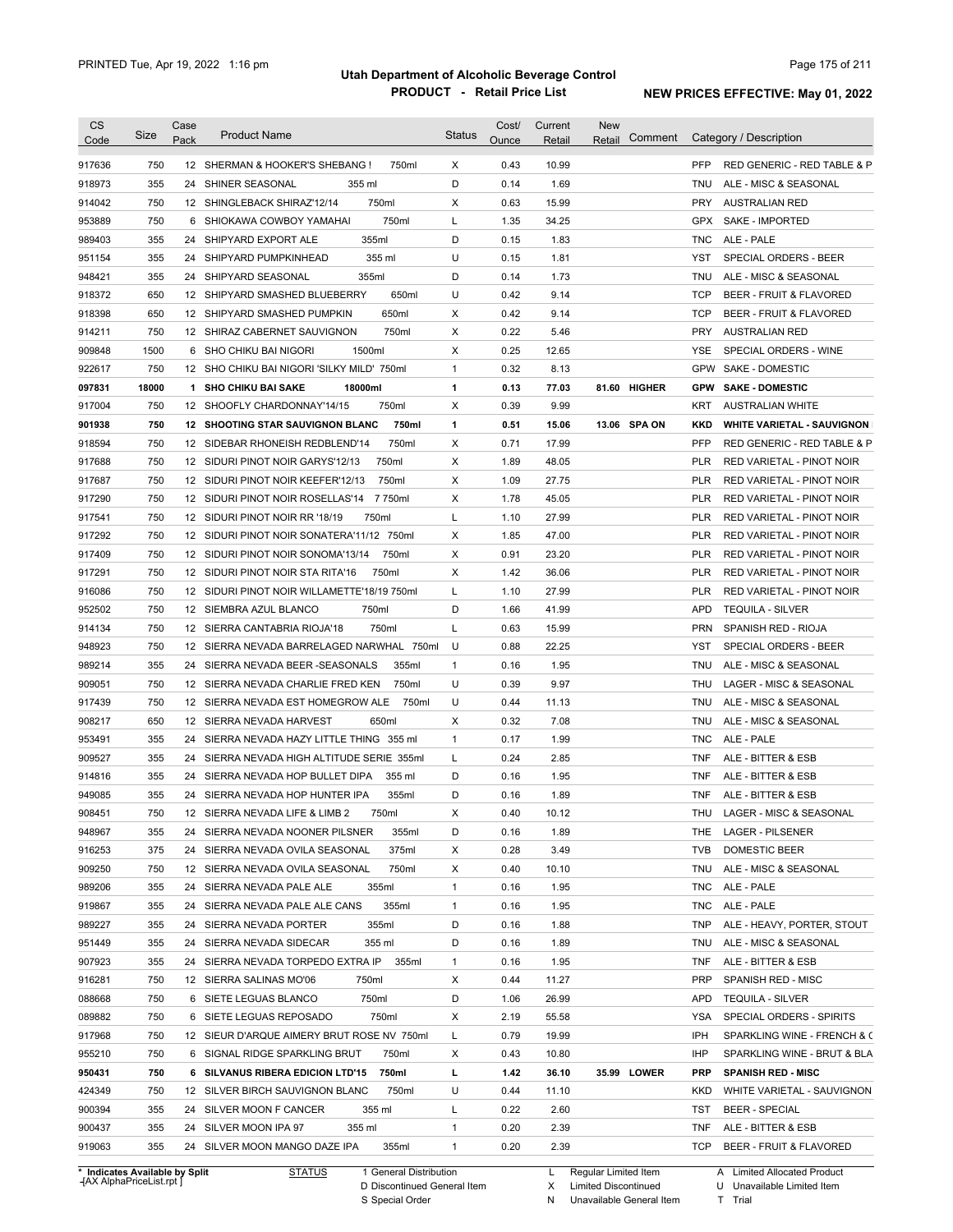| <b>CS</b>                      | Size       | Case | <b>Product Name</b>                             | <b>Status</b> | Cost/ | Current      | <b>New</b>             |            | Category / Description                     |
|--------------------------------|------------|------|-------------------------------------------------|---------------|-------|--------------|------------------------|------------|--------------------------------------------|
| Code                           |            | Pack |                                                 |               | Ounce | Retail       | Comment<br>Retail      |            |                                            |
| 953694                         | 750        |      | 12 SILVER OAK ALEXANDER VLY CAB 13 FO 750ml     | U             | 3.28  | 83.29        |                        | YSE.       | SPECIAL ORDERS - WINE                      |
| 950891                         | 750        |      | 6 SILVER OAK CABERNET '07<br>750ml              | U             | 6.14  | 155.74       |                        | YSE        | SPECIAL ORDERS - WINE                      |
| 912944                         | 750        |      | 750ml<br>12 SILVER OAK CABERNET AV'14/15        | L             | 3.45  | 87.46        |                        | PLB        | RED VARIETAL - CABERNET                    |
| 913522                         | 1500       |      | 1500 ml<br>6 SILVER OAK CABERNET AV'15/16       | Г             | 3.96  | 200.70       |                        | <b>PLB</b> | RED VARIETAL - CABERNET                    |
| 916027                         | 3000       |      | 1 SILVER OAK CABERNET AV'16/17<br>3000 ml       | Г             | 4.64  | 470.75       |                        | PLB        | RED VARIETAL - CABERNET                    |
| 911604                         | 1500       |      | 6 SILVER OAK CABERNET NAPA'15/17 1500 ml        | L             | 5.63  | 285.49       |                        | PLB        | RED VARIETAL - CABERNET                    |
| 901469                         | 3000       |      | 3000 ml<br>1 SILVER OAK CABERNET NAPA'16        | Г             | 6.98  | 707.85       |                        | <b>PLB</b> | RED VARIETAL - CABERNET                    |
| 917395                         | 750        |      | 12 SILVER OAK CABERNET NAPA'16/17<br>750ml      | L             | 5.53  | 140.16       |                        | <b>PLB</b> | RED VARIETAL - CABERNET                    |
| 947628                         | 750        |      | 6 SILVER OAK NAPA CAB '05 WOODEN B 750ml        | U             | 5.74  | 145.45       |                        | <b>YSE</b> | SPECIAL ORDERS - WINE                      |
| 913611                         | 750        |      | 3 SILVER OAK TIMELESS NAPA VALLEY'18 750ml      | L             | 6.84  | 173.55       |                        | <b>PLD</b> | RED VARIETAL - MERITAGE                    |
| 955100                         | 750        |      | 6 SILVER OAK/TWOMEY NAC MIXED CASE 1750ml       | U             | 2.25  | 57.05        |                        | YSE        | SPECIAL ORDERS - WINE                      |
| 955101                         | 1500       |      | 1 SILVER OAK/TWOMEY NAC MIXED CASE 21500ml      | U             | 3.01  | 152.82       |                        | <b>YSE</b> | SPECIAL ORDERS - WINE                      |
| 902483                         | 355        |      | 24 SILVER REEF DAY DRINK BELIEVER 355 ml        | $\mathbf{1}$  | 0.17  | 2.05         |                        | THE        | <b>LAGER - PILSENER</b>                    |
| 507500                         | 750        |      | 750ml<br>12 SILVER RIDGE CABERNET               | $\mathbf{1}$  | 0.55  | 13.99        |                        | <b>PLB</b> | RED VARIETAL - CABERNET                    |
| 617540                         | 750        |      | 750ml<br>12 SILVER RIDGE CHARDONNAY             | $\mathbf{1}$  | 0.55  | 13.99        |                        | KKB        | WHITE VARIETAL - CHARDONN/                 |
| 507600                         | 750        |      | 750ml<br>12 SILVERADO CAB NAPA'16/17            | Г             | 1.97  | 50.06        |                        | <b>PLB</b> | RED VARIETAL - CABERNET                    |
| 909435                         | 750        |      | 750ml<br>12 SILVERADO CHARDONNAY'13             | X             | 1.00  | 25.26        |                        | KKB        | WHITE VARIETAL - CHARDONN/                 |
| 617510                         | 750        |      | 750ml<br>6 SILVERADO CHARDONNAY'17/18           | X             | 1.21  | 30.63        |                        | <b>KKB</b> | WHITE VARIETAL - CHARDONN/                 |
| 507610                         | 750        |      | 750ml<br>12 SILVERADO MERLOT MT GEORGE'14       | X             | 1.30  | 32.99        |                        | <b>PLF</b> | <b>RED VARIETAL - MERLOT</b>               |
| 919970                         | 750        |      | 750ml<br>12 SILVERADO SAUV BLANC14              | X             | 0.76  | 19.19        |                        | <b>KKD</b> | WHITE VARIETAL - SAUVIGNON                 |
| 617530                         | 750        |      | 750ml<br>12 SILVERADO SAUV BLANC'17/18          | Г             | 0.75  | 19.06        |                        | <b>KKD</b> | WHITE VARIETAL - SAUVIGNON                 |
| 920437                         | 750        |      | 12 SILVIO GRASSO BAROLO PI VIGNE'07 750ml       | U             | 1.71  | 43.48        |                        | <b>PRJ</b> | <b>ITALIAN RED - PIEDMONT</b>              |
| 914154                         | 750        |      | 12 SILVIO GRASSO BAROLO'18<br>750ml             | г             | 1.65  | 41.51        | <b>HIGHER</b><br>41.75 | <b>PRJ</b> | <b>ITALIAN RED - PIEDMONT</b>              |
| 912396                         | 750        |      | 750ml<br>12 SILVIO GRASSO DOLCETTO'18           | г             | 0.61  | 15.06        | 15.49 HIGHER           | PRJ        | <b>ITALIAN RED - PIEDMONT</b>              |
| 417586                         | 750        |      | 12 SIMCIC PINOT GRIGIO'19 750ML<br>750ml        | Г             | 0.75  | 19.04        |                        | <b>KRK</b> | ITALIAN WHITE - PINOT GRIGIO               |
| 507951                         | 750        | 6    | 750ml<br>SIMI CABERNET LANDSLIDE'14/15          | X             | 1.39  | 35.13        |                        | <b>PLB</b> | RED VARIETAL - CABERNET                    |
| 507905                         | 750        |      | 750ml<br>12 SIMI CABERNET SAUVIGNON'17/18       | х             | 0.43  | 10.82        |                        | <b>PLB</b> | RED VARIETAL - CABERNET                    |
| 616700                         | 750        |      | 750ml<br>12 SIMI CHARDONNAY'17/18               | Г             | 0.63  | 16.07        |                        | <b>KKB</b> | WHITE VARIETAL - CHARDONN/                 |
| 915364                         | 750        |      | 750ml<br>12 SIMI MERLOT'16/17                   | х             | 0.71  | 18.06        |                        | PLF        | RED VARIETAL - MERLOT                      |
| 617490                         | 750        |      | 12 SIMI SAUVIGNON BLANC'18/19<br>750ml          | X             | 0.34  | 8.69         |                        | <b>KKD</b> | WHITE VARIETAL - SAUVIGNON                 |
| 918165                         | 750        |      | 12 SIMONET-FEBVRE CHABLIS'18/19<br>750ml        | г             | 1.38  | 24.99        | <b>HIGHER</b><br>34.99 | <b>KRA</b> | <b>FRENCH WHITE - BURGUNDY</b>             |
| 917803                         | 750        |      | <b>12 SIMONNET-FEBVRE CREMANT ROSE</b><br>750ml | г             | 0.95  | 19.99        | 23.99<br>HIGHER        | IHS        | <b>SPARKLING WINE - BLANC DE N</b>         |
| 917539                         | 750        |      | 750ml<br>12 SIMONSIG BRUT ROSE SA'07            | X             | 0.76  | 19.33        |                        | <b>IHS</b> | SPARKLING WINE - BLANC DE N                |
| 424346                         | 750        |      | 750ml<br>12 SIMONSIG CHENIN BLANC               | $\mathbf{1}$  | 0.51  | 12.99        |                        | <b>KKP</b> | WHITE VARIETAL - CHENIN BLA                |
| 507996                         | 750        |      | 12 SIMPLE LIFE CABERNET SAUV<br>750ml           | $\mathbf{1}$  | 0.55  | 13.99        |                        | <b>PLB</b> | RED VARIETAL - CABERNET                    |
| 921760                         | 355        |      | 24 SIMPLICITY BOURBON WHISKEY<br>355 ml         | 1             | 1.42  | 16.99        |                        |            | AWH WHISKEY - BOURBON & TENNE:             |
| 921504                         | 355        |      | 24 SIMPLICITY CADILLAC MARGARITA 10 355ml       | $\mathbf{1}$  | 0.32  | 3.85         |                        |            | CWF PREMIXED - MARGARITA                   |
|                                |            |      |                                                 | D             | 0.30  |              |                        |            |                                            |
| 063500<br>063501               | 355<br>355 |      | 24 SIMPLICITY GIN AND TONIC<br>355ml<br>355ml   | $\mathbf{1}$  | 0.30  | 3.56<br>3.59 |                        |            | CWU PREMIXED - MISC<br>CWU PREMIXED - MISC |
|                                |            |      | 24 SIMPLICITY MOSCOW MULE<br>1750ml             |               |       |              |                        |            |                                            |
| 921245                         | 1750       |      | 6 SIMPLICITY POTATO VODKA                       | $\mathbf{1}$  | 0.61  | 35.99        |                        |            | ADW VODKA - DOMESTIC                       |
| 921324                         | 355        |      | 24 SIMPLICITY VODKA CAN<br>355 ml               | $\mathbf{1}$  | 1.08  | 13.00        |                        |            | ADW VODKA - DOMESTIC                       |
| 617505                         | 750        |      | 12 SIMPLY NAKED CHARDONNAY - UNOAKED 750ml      | D             | 0.32  | 7.99         |                        | KKB        | WHITE VARIETAL - CHARDONN/                 |
| 086861                         | 750        |      | 12 SINFIRE APPLE<br>750ml                       | 1             | 0.51  | 15.06        | 12.99 SPA ON           | AWT        | <b>WHISKEY - FLAVORED</b>                  |
| 066790                         | 750        |      | <b>12 SINFIRE CINNAMON WHISKY</b><br>750ml      | 1             | 0.51  | 15.06        | 12.99 SPA ON           | AWT        | <b>WHISKEY - FLAVORED</b>                  |
| 066799                         | 1750       |      | 6 SINFIRE CINNAMON WHISKY<br>1750ml             | 1             | 0.44  | 22.13        | 25.99 HIGHER           | AWT        | <b>WHISKEY - FLAVORED</b>                  |
| 908965                         | 750        |      | 12 SINFORIANO SINFO ROSADO'16/17<br>750ml       | х             | 0.28  | 7.02         |                        | <b>MPX</b> | ROSE WINE - IMPORTED                       |
| 909071                         | 750        |      | 12 SINFORIANO SINFO TINTO'14/15<br>750ml        | X             | 0.55  | 14.06        |                        | <b>PRP</b> | SPANISH RED - MISC                         |
| 006078                         | 750        |      | 6 SINGLETON 18YR<br>750ml                       | X             | 3.15  | 79.99        |                        | AWR        | WHISKY - SCOTCH BLENDED                    |
| 006079                         | 750        |      | 6 SINGLETON OF GLENDULLAN 15 YR<br>750ml        | х             | 1.91  | 48.51        |                        | AWS        | WHISKY - SCOTCH SINGLE MAL                 |
| 617541                         | 750        |      | 12 SINSKEY ABRAXAS'17/18<br>750ml               | L             | 1.50  | 37.95        |                        | KFP        | WHITE GENERIC - TABLE & PRC                |
| 913741                         | 750        |      | 12 SINSKEY CABERNET FRANC'05/6<br>750ml         | X             | 1.60  | 40.47        |                        | <b>PLG</b> | RED VARIETAL - CAB FRANC, VI               |
| 981484                         | 750        |      | 12 SINSKEY MERLOT CARNEROS'06/7<br>750ml        | х             | 1.20  | 30.45        |                        | PLF        | RED VARIETAL - MERLOT                      |
| 978813                         | 750        |      | 12 SINSKEY PINOT NOIR'16/17<br>750ml            | Г             | 2.09  | 52.95        |                        | PLR.       | RED VARIETAL - PINOT NOIR                  |
| 915035                         | 750        |      | 750ml<br>12 SINSKEY PINOT VIN GRIS'21           | L             | 1.50  | 37.95        |                        |            | MPQ ROSE WINE - VARIETAL & VING            |
| * Indicates Available by Split |            |      | <b>STATUS</b><br>1 General Distribution         |               |       |              | L Regular Limited Item |            | A Limited Allocated Product                |

**Case** [AX AlphaPriceList.rpt ]

D Discontinued General Item

S Special Order

X

Limited Discontinued

N Unavailable General Item

U Unavailable Limited Item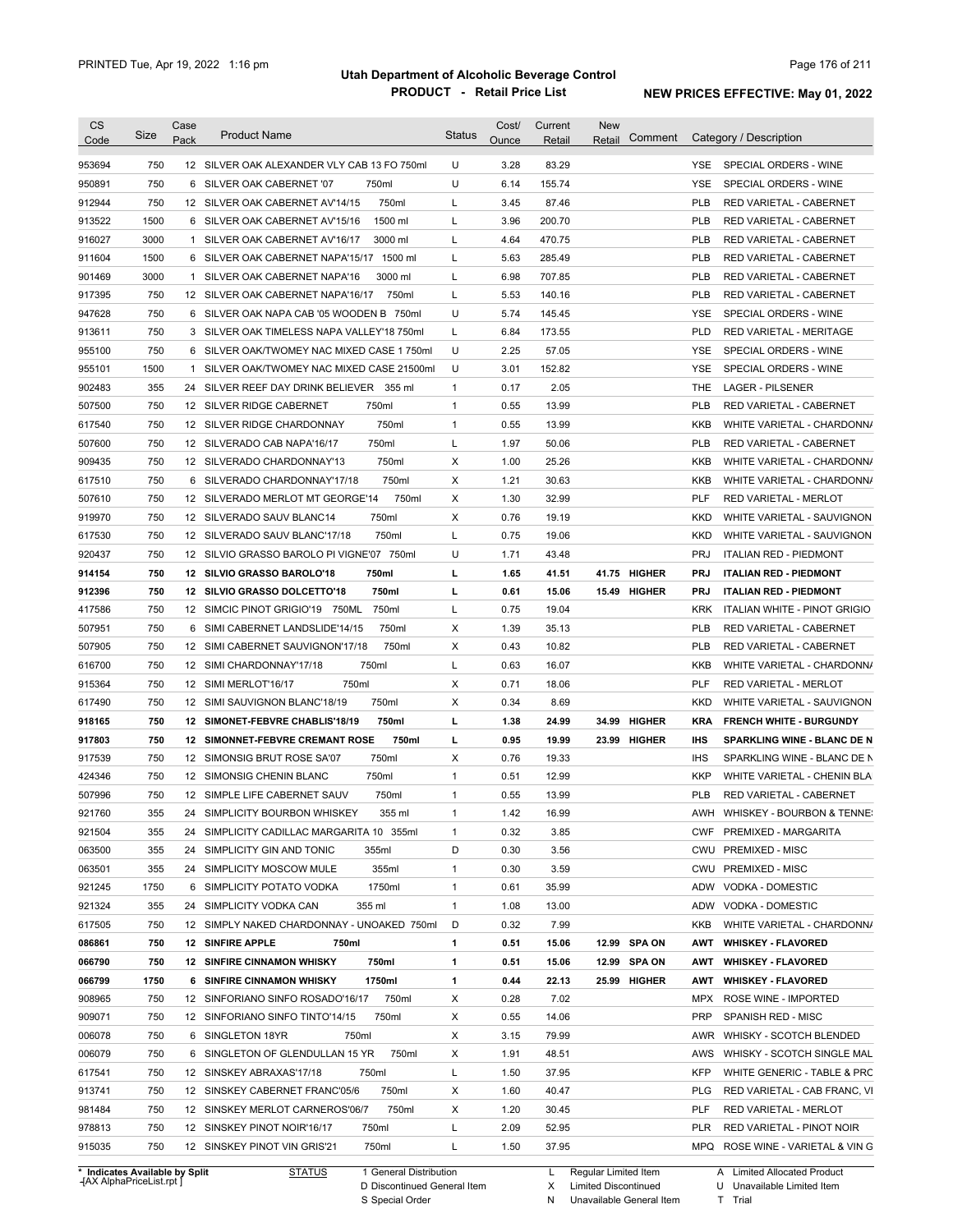| <b>CS</b><br>Code                                  | Size       | Case<br>Pack | <b>Product Name</b>                           | <b>Status</b> | Cost/<br>Ounce | Current<br>Retail | <b>New</b><br>Retail | Comment       |            | Category / Description                              |
|----------------------------------------------------|------------|--------------|-----------------------------------------------|---------------|----------------|-------------------|----------------------|---------------|------------|-----------------------------------------------------|
|                                                    |            |              |                                               |               |                |                   |                      |               |            |                                                     |
| 507758                                             | 750        |              | 750ml<br>12 SINSKEY POV NAPA'15/16            | L             | 2.09           | 52.95             |                      |               | <b>PLD</b> | RED VARIETAL - MERITAGE                             |
| 028812                                             | 750<br>750 |              | 750ml<br>6 SIPSMITH LONDON DRY GIN<br>750ml   | U             | 1.18<br>0.48   | 29.99<br>12.12    |                      |               | YSA        | SPECIAL ORDERS - SPIRITS                            |
| 917775                                             |            |              | 12 SITIOS CON CLASS RUEDA'12/13               | X             |                |                   |                      |               | KRN        | <b>SPANISH WHITE</b>                                |
| 902699                                             | 750        |              | 750ml<br>6 SIXMIX SKIN CONTACT SELECT         | U             | 1.64           | 41.58             |                      |               | YSE        | SPECIAL ORDERS - WINE                               |
| 424333                                             | 750        |              | 750ml<br><b>12 SIXPENCE WHITE BLEND</b>       | 1             | 0.51           | 9.99              |                      | 12.99 SPA OFF | <b>KFP</b> | <b>WHITE GENERIC - TABLE &amp; PRO</b>              |
| 950668                                             | 355        |              | 24 SKA BREWERY MODUS HOPERANDI<br>355ml       | U             | 0.19           | 2.29              |                      |               | YST        | SPECIAL ORDERS - BEER                               |
| 950667                                             | 355        |              | 355ml<br>24 SKA BREWERY STEEL TOE MILK ST     | U             | 0.17           | 2.09              |                      |               | YST        | <b>SPECIAL ORDERS - BEER</b>                        |
| 989466                                             | 355        |              | 24 SKA BREWING DECADENT IMPERIAL IPA 355ml    | D             | 0.28           | 3.35              |                      |               | TNF        | ALE - BITTER & ESB                                  |
| 989471                                             | 355        |              | 24 SKA BREWING MODUS MANDARINA IPA<br>355ml   | D             | 0.19           | 2.25              |                      |               | <b>TNF</b> | ALE - BITTER & ESB                                  |
| 989473                                             | 355        |              | 24 SKA BREWING TRUE BLONDE ALE<br>355ml       | D             | 0.17           | 2.05              |                      |               | TNI        | ALE - WHITE & BELGIAN STYLE                         |
| 954841                                             | 355        | 24           | 355ml<br>SKA PINK VAPOR STEW                  | U             | 0.19           | 2.25              |                      |               | YST        | SPECIAL ORDERS - BEER                               |
| 900883                                             | 355        | 24           | 355ml<br>SKA SEASONAL LINE                    | D             | 0.18           | 2.19              |                      |               | TNC        | ALE - PALE                                          |
| 955211                                             | 1000       | 6            | SKELETON GRUNER VELTLINER'17/18 1000 ml       | L             | 0.33           | 10.99             |                      |               | <b>KRJ</b> | <b>AUSTRIAN WHITE</b>                               |
| 507560                                             | 750        |              | 12 SKETCHBOOK CABERNET SAUVIGNON<br>750ml     | D             | 0.63           | 15.99             |                      |               | <b>PLB</b> | RED VARIETAL - CABERNET                             |
| 909726                                             | 750        |              | 750ml<br>12 SKINNY GIRL MARGARITA             | U             | 0.55           | 14.02             |                      |               | YSA        | SPECIAL ORDERS - SPIRITS                            |
| 063355                                             | 750        |              | 750ml<br><b>12 SKINNYGIRL MARGARITA</b>       | $\mathbf{1}$  | 0.59           | 12.99             |                      | 14.99 SPA OFF | <b>CWF</b> | <b>PREMIXED - MARGARITA</b>                         |
| 066787                                             | 750        |              | 750ml<br>6 SKINOS MASTIHA                     | U             | 1.26           | 31.89             |                      |               | YSA        | SPECIAL ORDERS - SPIRITS                            |
| 949769                                             | 750        | 6            | SKINOS MASTIHA GIFT SET<br>750ml              | U             | 1.32           | 33.50             |                      |               | YSA        | SPECIAL ORDERS - SPIRITS                            |
| 951745                                             | 750        | 6            | 750ml<br>SKIP ROCK RYE WHISKEY                | Х             | 1.44           | 36.53             |                      |               | AWU        | WHISKEY - RYE                                       |
| 901829                                             | 750        |              | 12 SKOURAS MOSCHOFILERO 2018<br>750ml         | Χ             | 0.52           | 13.16             |                      |               | YSE        | SPECIAL ORDERS - WINE                               |
| 952587                                             | 750        |              | 750ml<br>12 SKOURAS MOSCHOFILERO'19/20        | L             | 0.75           | 18.99             |                      |               | <b>KRP</b> | <b>GREEK WHITE</b>                                  |
| 952586                                             | 750        |              | 12 SKOURAS ST. GEORGE NEMEA'18<br>750ml       | L             | 0.71           | 17.99             |                      |               | <b>PRR</b> | <b>GREEK RED</b>                                    |
| 086438                                             | 375        |              | 12 SKREWBALL PEANUT BUTTER WHISKEY<br>375ml   | $\mathbf{1}$  | 1.27           | 16.06             |                      |               | AWT        | <b>WHISKEY - FLAVORED</b>                           |
| 087026                                             | 750        |              | 6 SKREWBALL PEANUT BUTTER WHISKEY<br>750ml    | $\mathbf{1}$  | 1.18           | 29.99             |                      |               | AWT        | WHISKEY - FLAVORED                                  |
| 921471                                             | 750        |              | 6 SKURNIK MEZCAL MIXED CASE<br>750ml          | U             | 4.94           | 125.40            |                      |               | YSA        | SPECIAL ORDERS - SPIRITS                            |
| 617558                                             | 750        |              | 750ml<br><b>12 SKYFALL PINOT GRIS</b>         | D             | 0.59           | 11.99             |                      | 14.99 SPA OFF | KKH        | <b>WHITE VARIETAL - PINOT GRIS</b>                  |
| 951906                                             | 750        |              | 12 SKYLARK SYRAH RODGERS CREEK'12/13 750ml    | X             | 0.94           | 23.87             |                      |               | PLJ        | RED VARIETAL - SYRAH, PETITE                        |
| 920755                                             | 750        |              | 12 SKYLARK LOS AVES RED'15<br>750ml           | Χ             | 0.99           | 25.04             |                      |               | PLU        | <b>RED VARIETAL - MISC</b>                          |
| 908076                                             | 750        |              | 750ml<br>12 SKYLARK PINOT BLANC ORSI'9/10     | Χ             | 0.60           | 15.29             |                      |               | KKF        | WHITE VARIETAL - PINOT BLAN                         |
| 908077                                             | 750        |              | 750ml<br>12 SKYLARK RED BELLY RED '14         | Χ             | 0.49           | 12.32             |                      |               | <b>PFP</b> | RED GENERIC - RED TABLE & P                         |
| 040831                                             | 750        |              | 12 SKYY INFUSION BLOOD ORANGE VODKA 750ml     | 1             | 0.79           | 17.99             | 19.99                | <b>HIGHER</b> | <b>ADM</b> | <b>VODKA FLAVORED</b>                               |
| 040804                                             | 750        |              | 750ml<br><b>12 SKYY INFUSION CITRUS VODKA</b> | 1             | 0.79           | 17.99             |                      | 19.99 HIGHER  | ADM        | <b>VODKA - FLAVORED</b>                             |
| 040661                                             | 750        |              | 750ml<br>12 SKYY INFUSION COCONUT VODKA       | D             | 0.72           | 18.18             |                      |               | ADM        | VODKA - FLAVORED                                    |
| 039850                                             | 750        |              | 750ml<br>12 SKYY INFUSION CRANBERRY VODKA     | D             | 0.36           | 9.18              |                      |               | ADM        | VODKA - FLAVORED                                    |
| 040835                                             | 750        |              | 12 SKYY INFUSION DRAGON FRUIT VODKA 750ml     | D             | 0.39           | 9.82              |                      |               |            | ADM VODKA - FLAVORED                                |
|                                                    |            |              |                                               |               |                |                   |                      |               |            |                                                     |
| 919531                                             | 750        |              | 12 SKYY INFUSION GINGER VODKA<br>750ml        | х             | 0.72           | 18.18             |                      |               | YSA        | SPECIAL ORDERS - SPIRITS                            |
| 040806                                             | 750        |              | 12 SKYY INFUSION GRAPE VODKA<br>750ml         | D             | 0.72           | 18.18             |                      |               |            | ADM VODKA - FLAVORED                                |
| 039943                                             | 750        |              | 12 SKYY INFUSION HONEYCRISP APPLE VOK 750ml   | D             | 0.39           | 9.99              |                      |               | ADM        | VODKA - FLAVORED                                    |
| 040442                                             | 750        |              | 12 SKYY INFUSION MOSCATO GRAPE VODKA 750ml    | D             | 0.38           | 9.72              |                      |               | ADM        | VODKA - FLAVORED                                    |
| 040821                                             | 750        |              | 12 SKYY INFUSION PINEAPPLE VODKA<br>750ml     | 1             | 0.79           | 17.99             |                      | 19.99 HIGHER  | ADM        | <b>VODKA - FLAVORED</b>                             |
| 040813                                             | 750        |              | 12 SKYY INFUSION RASPBERRY VODKA<br>750ml     | 1             | 0.79           | 17.99             |                      | 19.99 HIGHER  | ADM        | <b>VODKA - FLAVORED</b>                             |
| 039777                                             | 750        |              | 12 SKYY INFUSIONS APRICOT<br>750ml            | D             | 0.36           | 9.18              |                      |               | ADM        | VODKA - FLAVORED                                    |
| 039856                                             | 750        |              | 12 SKYY INFUSIONS BARTLETT PEAR VODKA 750ml   | D             | 0.39           | 9.99              |                      |               | ADM        | VODKA - FLAVORED                                    |
| 036749                                             | 750        |              | 12 SKYY SUN RIPENED WATERMELON<br>750ml       | 1             | 0.79           | 15.99             |                      | 19.99 SPA OFF | ADM        | <b>VODKA - FLAVORED</b>                             |
| 037984                                             | 375        |              | 12 SKYY VODKA<br>375ml                        | 1             | 0.79           | 10.06             |                      |               | ADF        | <b>VODKA - BASIC</b>                                |
| 037986                                             | 750        |              | 12 SKYY VODKA<br>750ml                        | 1             | 0.79           | 17.99             |                      | 19.99 HIGHER  | ADF        | <b>VODKA - BASIC</b>                                |
| 037987                                             | 1000       |              | 12 SKYY VODKA<br>1000ml                       | 1             | 0.68           | 22.99             |                      |               | ADF        | <b>VODKA - BASIC</b>                                |
| 037988                                             | 1750       |              | 1750ml<br>6 SKYY VODKA                        | 1             | 0.51           | 26.99             |                      | 29.99 SPA OFF | <b>ADF</b> | <b>VODKA - BASIC</b>                                |
| 015850                                             | 750        |              | 6 SLANE IRISH WHISKEY SP EDITION 40TH750ml    | Τ             | 1.50           | 37.99             |                      |               |            | AWN WHISKEY - IRISH                                 |
| 015870                                             | 750        |              | 6 SLANE IRISH WHISKEY TRIPLE CASK 750ml       | $\mathbf{1}$  | 1.26           | 31.99             |                      |               |            | AWN WHISKEY - IRISH                                 |
| 909144                                             | 750        |              | 750ml<br>12 SLEIGHT OF HAND LEVITATION        | U             | 1.88           | 47.64             |                      |               | YSE        | SPECIAL ORDERS - WINE                               |
| 918829                                             | 355        |              | 24 SLICK CITY INDIA PALE ALE<br>355 ml        | D             | 0.22           | 2.69              |                      |               | TNC        | ALE - PALE                                          |
|                                                    | 750        |              | 12 SMALL GULLY MR BLACKS GSM'10/11 750ml      | Х             | 0.52           | 13.09             |                      |               | PRY        | <b>AUSTRALIAN RED</b>                               |
|                                                    | 750        |              | 12 SMIRNOFF BLUEBERRY VODKA<br>750ml          | 1             | 0.63           | 15.99             |                      |               |            |                                                     |
| 917664<br>077632<br>* Indicates Available by Split |            |              | <b>STATUS</b><br>1 General Distribution       |               |                | L.                | Regular Limited Item |               |            | ADM VODKA - FLAVORED<br>A Limited Allocated Product |

**Case** [AX AlphaPriceList.rpt ]

D Discontinued General Item S Special Order

X Limited Discontinued

N Unavailable General Item

U Unavailable Limited Item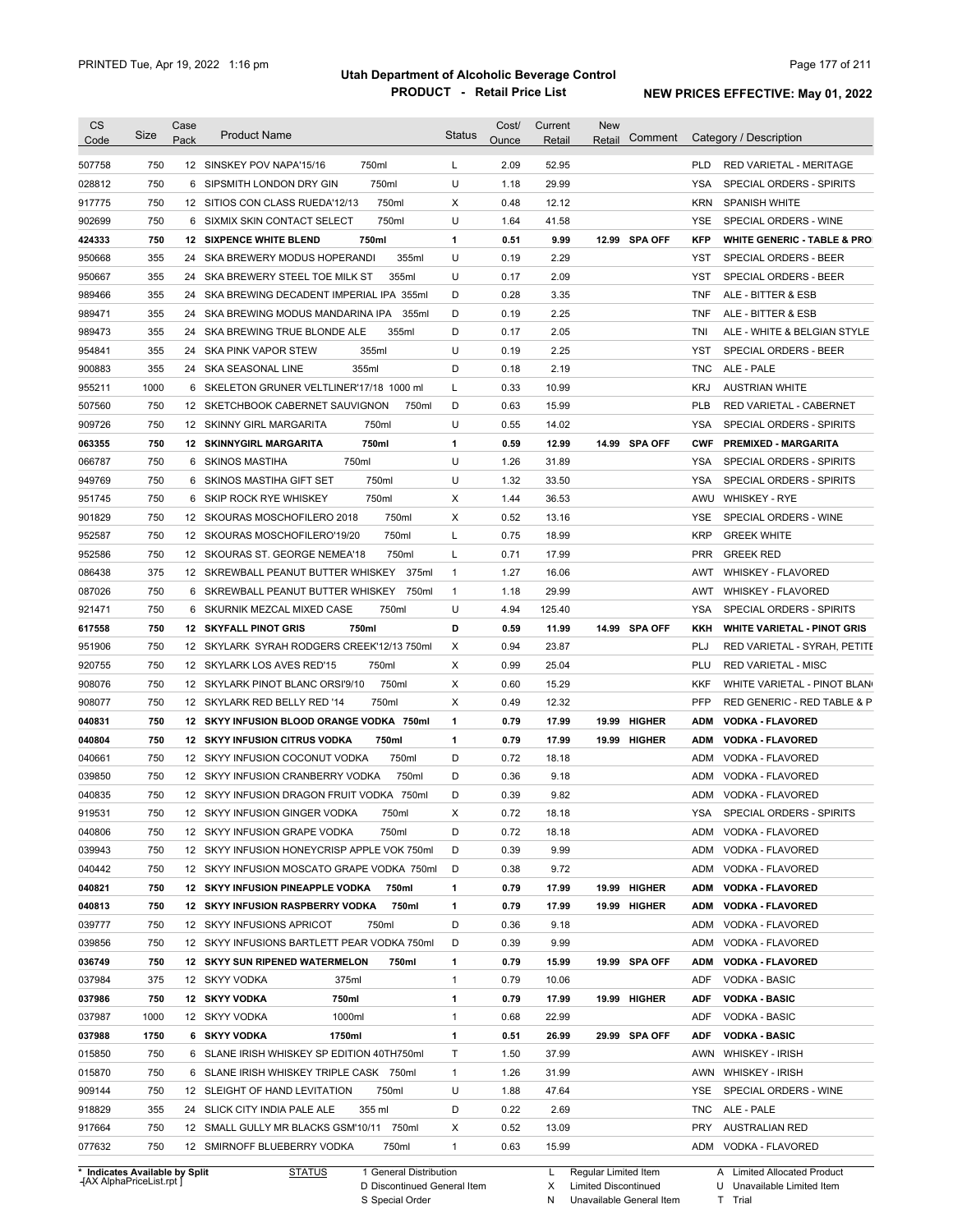| <b>CS</b><br>Code              | Size | Case<br>Pack    | <b>Product Name</b>                           | <b>Status</b> | Cost/<br>Ounce | Current<br>Retail | <b>New</b><br>Comment<br>Retail | Category / Description                       |
|--------------------------------|------|-----------------|-----------------------------------------------|---------------|----------------|-------------------|---------------------------------|----------------------------------------------|
| 077637                         | 750  |                 | 750ml<br>12 SMIRNOFF CHERRY VODKA             | $\mathbf{1}$  | 0.63           | 15.99             |                                 | VODKA - FLAVORED<br>ADM                      |
| 078021                         | 375  |                 | 375ml<br>12 SMIRNOFF CITRUS VODKA             | $\mathbf{1}$  | 0.63           | 7.99              |                                 | ADM<br>VODKA - FLAVORED                      |
| 077647                         | 750  | 12 <sup>2</sup> | 750ml<br>SMIRNOFF CITRUS VODKA                | $\mathbf{1}$  | 0.63           | 15.99             |                                 | ADM<br>VODKA - FLAVORED                      |
| 077649                         | 1750 | 6               | <b>SMIRNOFF CITRUS VODKA</b><br>1750ml        | 1             | 0.44           | 22.99             | 25.99 SPA OFF                   | ADM<br><b>VODKA - FLAVORED</b>               |
| 901560                         | 330  | 24              | SMIRNOFF CRANBERRY & LIME<br>330ml            | D             | 0.19           | 2.15              |                                 | <b>RCP</b><br><b>FLAVORED MALT BEVERAGES</b> |
| 077658                         | 750  |                 | 750ml<br>12 SMIRNOFF CRANBERRY VODKA          | D             | 0.34           | 8.64              |                                 | ADM<br>VODKA - FLAVORED                      |
| 040949                         | 750  |                 | 12 SMIRNOFF FLUFFED MARSHMALLOW V<br>750ml    | D             | 0.60           | 15.12             |                                 | ADM<br>VODKA - FLAVORED                      |
| 077668                         | 750  |                 | 12 SMIRNOFF GRAPE VODKA<br>750ml              | D             | 0.34           | 8.64              |                                 | ADM<br>VODKA - FLAVORED                      |
| 901543                         | 330  | 24              | 330ml<br>SMIRNOFF GREEN APPLE BITE            | D             | 0.19           | 2.15              |                                 | <b>RCP</b><br>FLAVORED MALT BEVERAGES        |
| 077674                         | 750  |                 | 750ml<br>12 SMIRNOFF GREEN APPLE VODKA        | $\mathbf{1}$  | 0.63           | 15.99             |                                 | ADM<br>VODKA - FLAVORED                      |
| 901540                         | 330  | 24              | 330ml<br><b>SMIRNOFF ICE</b>                  | D             | 0.19           | 2.15              |                                 | <b>RCP</b><br>FLAVORED MALT BEVERAGES        |
| 901707                         | 355  | 24              | SMIRNOFF ICE PINK LEMONADE<br>355 ml          | $\mathbf{1}$  | 0.18           | 2.19              |                                 | <b>RCP</b><br>FLAVORED MALT BEVERAGES        |
| 901722                         | 473  | 24              | 473ml<br>SMIRNOFF ICE SCREWDRIVER             | U             | 0.13           | 2.09              |                                 | <b>RCP</b><br>FLAVORED MALT BEVERAGES        |
| 919021                         | 473  | 24              | SMIRNOFF ICE SMASH ORIG LEMON LIME 473ml      | $\mathbf{1}$  | 0.19           | 3.00              |                                 | <b>RCP</b><br>FLAVORED MALT BEVERAGES        |
| 919023                         | 473  | 24              | SMIRNOFF ICE SMASH PEACH MANGO<br>473ml       | 1             | 0.19           | 3.00              |                                 | <b>RCP</b><br><b>FLAVORED MALT BEVERAGES</b> |
| 921683                         | 473  | 24              | SMIRNOFF ICE SMASH RED WHTE BERRY 473ml       | $\mathbf{1}$  | 0.19           | 3.00              |                                 | <b>RCP</b><br>FLAVORED MALT BEVERAGES        |
| 919022                         | 473  | 24              | SMIRNOFF ICE SMASH SCREWDRIVER<br>473ml       | $\mathbf{1}$  | 0.19           | 3.00              |                                 | <b>RCP</b><br><b>FLAVORED MALT BEVERAGES</b> |
| 919024                         | 473  | 24              | SMIRNOFF ICE SMASH STRAWBER LEMON 473ml       | $\mathbf{1}$  | 0.19           | 3.00              |                                 | <b>RCP</b><br><b>FLAVORED MALT BEVERAGES</b> |
| 901539                         | 330  | 24              | SMIRNOFF ICE STRAWBERRY<br>330 ml             | D             | 0.20           | 2.19              |                                 | <b>RCP</b><br><b>FLAVORED MALT BEVERAGES</b> |
| 918782                         | 355  | 24              | SMIRNOFF ICE STRAWBERRY<br>355 ml             | D             | 0.18           | 2.12              |                                 | <b>RCP</b><br>FLAVORED MALT BEVERAGES        |
| 077683                         | 750  | 12              | 750ml<br>SMIRNOFF KISSED CARAMEL VODKA        | 1             | 0.63           | 15.99             |                                 | <b>ADM</b><br>VODKA - FLAVORED               |
| 077688                         | 750  | 12              | 750ml<br>SMIRNOFF LIME VODKA                  | 1             | 0.63           | 15.99             |                                 | <b>ADM</b><br><b>VODKA - FLAVORED</b>        |
| 040992                         | 750  | 12              | 750ml<br>SMIRNOFF MELON VODKA                 | D             | 0.64           | 16.17             |                                 | <b>ADM</b><br>VODKA - FLAVORED               |
| 078008                         | 750  | 12              | 750ml<br>SMIRNOFF MOSCOW MULE                 | D             | 0.63           | 15.99             |                                 | <b>YGA</b><br><b>GIFT SETS - SPIRITS</b>     |
| 077698                         | 750  | 12              | 750ml<br>SMIRNOFF ORANGE VODKA                | 1             | 0.63           | 15.99             |                                 | <b>ADM</b><br>VODKA - FLAVORED               |
| 100630                         | 750  | 6               | 750ml<br>SMIRNOFF ORNAMENT PACK               | D             | 0.34           | 8.64              |                                 | <b>YGA</b><br><b>GIFT SETS - SPIRITS</b>     |
| 077703                         | 750  |                 | 12 SMIRNOFF PASSION FRUIT VODKA<br>750ml      | D             | 0.64           | 16.17             |                                 | ADM<br>VODKA - FLAVORED                      |
| 078293                         | 750  |                 | 12 SMIRNOFF PEACH LEMONADE<br>750ml           | Τ             | 0.63           | 15.99             |                                 | ADM<br>VODKA - FLAVORED                      |
| 077903                         | 750  |                 | 12 SMIRNOFF PEPPERMINT TWIST<br>750ml         | D             | 0.34           | 8.64              |                                 | <b>YGA</b><br><b>GIFT SETS - SPIRITS</b>     |
| 078133                         | 750  |                 | 750ml<br>12 SMIRNOFF PINK LEMONADE            | $\mathbf{1}$  | 0.63           | 15.99             |                                 | ADM<br>VODKA - FLAVORED                      |
| 077719                         | 750  | 12 <sup>2</sup> | 750ml<br>SMIRNOFF POMEGRANATE VODKA           | D             | 0.63           | 15.99             |                                 | ADM<br>VODKA - FLAVORED                      |
| 901541                         | 330  | 24              | 330ml<br>SMIRNOFF RASPBERRY BURST             | D             | 0.19           | 2.15              |                                 | <b>RCP</b><br><b>FLAVORED MALT BEVERAGES</b> |
| 077740                         | 750  |                 | 750ml<br>12 SMIRNOFF RASPBERRY VODKA          | $\mathbf{1}$  | 0.63           | 15.99             |                                 | ADM<br>VODKA - FLAVORED                      |
| 077742                         | 1750 |                 | 6 SMIRNOFF RASPBERRY VODKA<br>1750ml          | 1             | 0.44           | 22.99             | 25.99 SPA OFF                   | <b>ADM</b><br><b>VODKA - FLAVORED</b>        |
| 077956                         | 750  |                 | 12 SMIRNOFF RED WHITE & BERRY VODKA 750ml     | L             | 0.63           | 15.99             |                                 | YGA<br><b>GIFT SETS - SPIRITS</b>            |
| 077755                         | 750  |                 | 12 SMIRNOFF ROOT BEER FLOAT VODKA 750ml       | D             | 0.63           | 15.99             |                                 | ADM VODKA - FLAVORED                         |
| 040886                         | 750  |                 | 12 SMIRNOFF ROOT BEER VODKA 100<br>750ml      | D             | 0.76           | 19.20             |                                 | VODKA - FLAVORED<br>ADM                      |
| 946988                         | 750  |                 | 12 SMIRNOFF SORBET LIGHT RASP POMEGRAN750ml U |               | 0.60           | 15.15             |                                 | <b>YSA</b><br>SPECIAL ORDERS - SPIRITS       |
| 077348                         | 750  |                 | 12 SMIRNOFF SORBET LIGHT STRAWBERRY 750ml     | D             | 0.52           | 13.13             |                                 | ADM<br>VODKA - FLAVORED                      |
| 077353                         | 750  |                 | 12 SMIRNOFF SORBET PINEAPPLE COCONUT 750ml    | D             | 0.63           | 15.99             |                                 | ADM<br>VODKA - FLAVORED                      |
| 077378                         | 750  |                 | 12 SMIRNOFF SORBET RASPBERRY POMEGRA 750ml U  |               | 0.63           | 16.06             |                                 | YSA<br>SPECIAL ORDERS - SPIRITS              |
| 039892                         | 750  |                 | 12 SMIRNOFF SOURCED CRANBERRY APPLE V 750ml D |               | 0.49           | 12.32             |                                 | ADM<br>VODKA - FLAVORED                      |
| 039715                         | 750  |                 | 12 SMIRNOFF SOURCED WATERMELON<br>750ml       | D             | 0.47           | 11.99             |                                 | ADM<br>VODKA - FLAVORED                      |
| 077900                         | 750  |                 | 12 SMIRNOFF SOURS BERRY LEMON VODKA 750ml     | $\mathbf{1}$  | 0.63           | 15.99             |                                 | ADM<br>VODKA - FLAVORED                      |
| 077875                         | 750  |                 | 12 SMIRNOFF SOURS GREEN APPLE<br>750ml        | U             | 0.64           | 16.17             |                                 | YSA<br>SPECIAL ORDERS - SPIRITS              |
| 077880                         | 750  |                 | 12 SMIRNOFF SOURS WATERMELON VODKA 750ml      | D             | 0.34           | 8.64              |                                 | ADM<br>VODKA - FLAVORED                      |
| 077988                         | 750  |                 | 12 SMIRNOFF SPICY TAMARIND<br>750ml           | 1             | 0.63           | 15.99             |                                 | ADM<br>VODKA - FLAVORED                      |
| 918889                         | 473  |                 | 24 SMIRNOFF SPIKED GRAPE<br>473 ml            | D             | 0.13           | 2.05              |                                 | RCP<br>FLAVORED MALT BEVERAGES               |
| 918890                         | 473  |                 | 24 SMIRNOFF SPIKED GREEN APPLE<br>473 ml      | D             | 0.13           | 2.05              |                                 | RCP<br>FLAVORED MALT BEVERAGES               |
| 918891                         | 473  |                 | 24 SMIRNOFF SPIKED ICE<br>473 ml              | D             | 0.13           | 2.05              |                                 | RCP<br>FLAVORED MALT BEVERAGES               |
| 077842                         | 750  |                 | 750ml<br>12 SMIRNOFF STRAWBERRY VODKA         | 1             | 0.63           | 15.99             |                                 | ADM<br>VODKA - FLAVORED                      |
| 077847                         | 750  |                 | 750ml<br>12 SMIRNOFF VANILLA VODKA            | 1             | 0.63           | 15.99             |                                 | ADM<br>VODKA - FLAVORED                      |
| 077849                         | 1750 |                 | 1750ml<br>6 SMIRNOFF VANILLA VODKA            | 1             | 0.44           | 22.99             | 25.99 SPA OFF                   | <b>ADM</b><br><b>VODKA - FLAVORED</b>        |
| 037993                         | 200  |                 | 48 SMIRNOFF VODKA<br>200ml                    | 1             | 0.81           | 5.49              |                                 | ADF<br>VODKA - BASIC                         |
| * Indicates Available by Split |      |                 | <b>STATUS</b><br>1 General Distribution       |               |                | L                 | Regular Limited Item            | A Limited Allocated Product                  |

**Case** [AX AlphaPriceList.rpt ]

D Discontinued General Item

S Special Order

X Limited Discontinued

N Unavailable General Item

U Unavailable Limited Item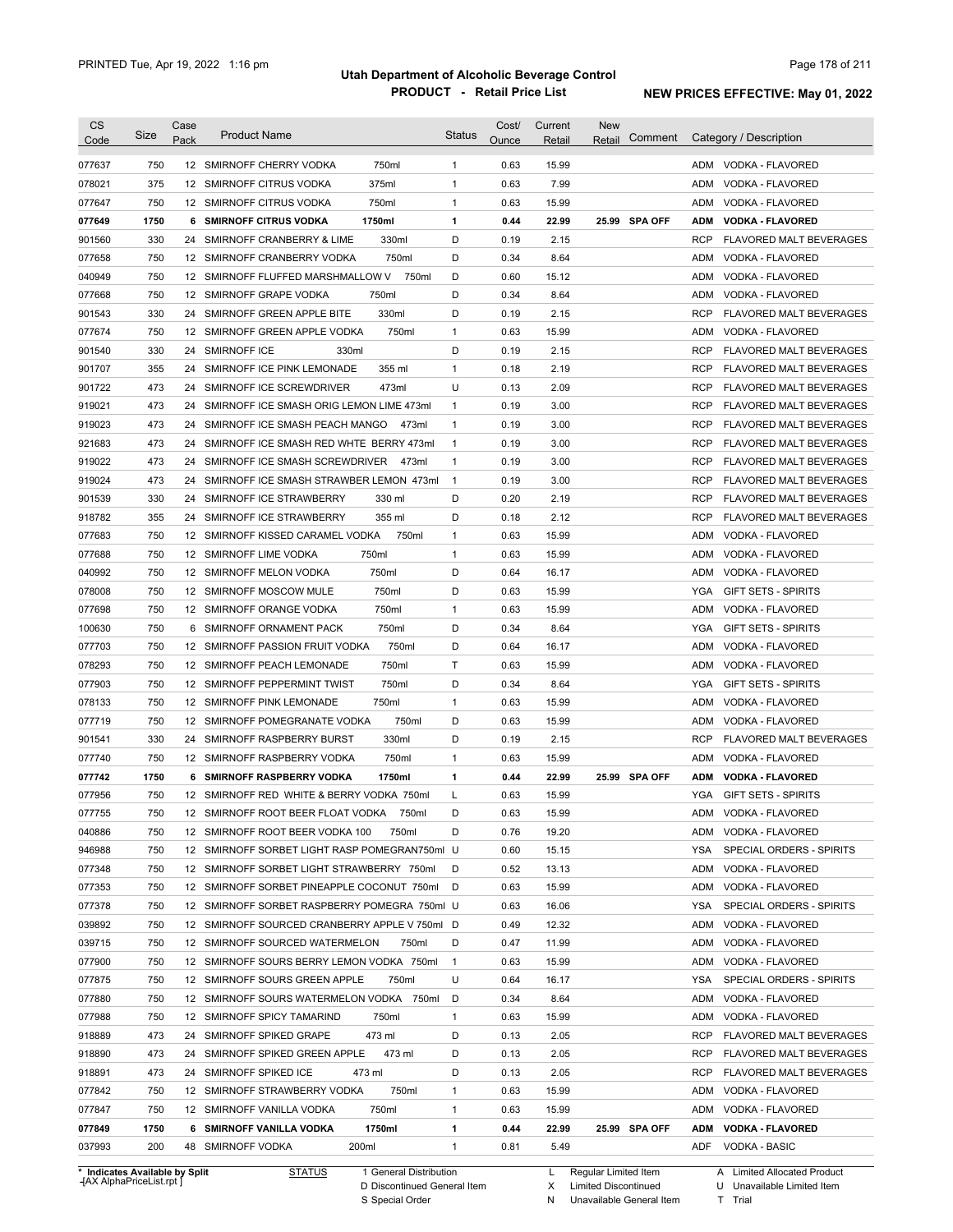| <b>CS</b><br>Code              | Size | Case<br>Pack | <b>Product Name</b>                           | <b>Status</b> | Cost/<br>Ounce | Current<br><b>Retail</b> | <b>New</b><br>Retail | Comment       |            | Category / Description            |
|--------------------------------|------|--------------|-----------------------------------------------|---------------|----------------|--------------------------|----------------------|---------------|------------|-----------------------------------|
| 037994                         | 375  |              | 375ml<br>24 SMIRNOFF VODKA                    | 1             | 0.63           | 7.99                     |                      |               | <b>ADF</b> | <b>VODKA - BASIC</b>              |
| 037996                         | 750  |              | 750ml<br>12 SMIRNOFF VODKA                    | $\mathbf{1}$  | 0.63           | 15.99                    |                      |               | <b>ADF</b> | <b>VODKA - BASIC</b>              |
| 037997                         | 1000 |              | 1000ml<br><b>12 SMIRNOFF VODKA</b>            | 1             | 0.53           | 19.99                    |                      | 17.99 SPA ON  | ADF        | <b>VODKA - BASIC</b>              |
| 037998                         | 1750 |              | 1750ml<br><b>6 SMIRNOFF VODKA</b>             | 1             | 0.44           | 22.99                    |                      | 25.99 SPA OFF | <b>ADF</b> | <b>VODKA - BASIC</b>              |
| 039864                         | 375  |              | 375ml<br>24 SMIRNOFF VODKA 100PR              | 1             | 0.79           | 9.99                     |                      |               | ADF        | <b>VODKA - BASIC</b>              |
| 039866                         | 750  |              | 750ml<br>12 SMIRNOFF VODKA 100PR              | 1             | 0.79           | 19.99                    |                      |               | <b>ADF</b> | <b>VODKA - BASIC</b>              |
| 063718                         | 1750 |              | 6 SMIRNOFF VODKA MOJITO<br>1750ml             | D             | 0.34           | 20.21                    |                      |               | <b>CWU</b> | <b>PREMIXED - MISC</b>            |
| 077852                         | 750  |              | 750ml<br>12 SMIRNOFF WATERMELON VODKA         | 1             | 0.63           | 15.99                    |                      |               | ADM        | VODKA - FLAVORED                  |
| 077858                         | 750  |              | 12 SMIRNOFF WHIPPED CREAM VODKA<br>750ml      | $\mathbf{1}$  | 0.63           | 15.99                    |                      |               | ADM        | VODKA - FLAVORED                  |
| 077860                         | 1750 |              | 6 SMIRNOFF WHIPPED CREAM VODKA<br>1750ml      | 1             | 0.44           | 22.99                    |                      | 25.99 SPA OFF | <b>ADM</b> | <b>VODKA - FLAVORED</b>           |
| 078071                         | 750  |              | 12 SMIRNOFF ZERO CUCUMBER LIME<br>750ml       | $\mathbf{1}$  | 0.63           | 15.99                    |                      |               | ADM        | VODKA - FLAVORED                  |
| 078112                         | 750  |              | 12 SMIRNOFF ZERO LEMON ELDERFLOWER 750ml      | $\mathbf{1}$  | 0.63           | 15.99                    |                      |               | ADM        | VODKA - FLAVORED                  |
| 078073                         | 750  |              | 750ml<br>12 SMIRNOFF ZERO STRAWBERRY ROSE     | 1             | 0.63           | 15.99                    |                      |               | ADM        | VODKA - FLAVORED                  |
| 078079                         | 750  |              | 750ml<br>12 SMIRNOFF ZERO WATERMELON MINT     | 1             | 0.63           | 15.99                    |                      |               | ADM        | VODKA - FLAVORED                  |
| 508165                         | 750  |              | 12 SMITH & HOOK CAB SAUV'18/19<br>750ml       | 1             | 0.79           | 19.95                    |                      |               | <b>PLB</b> | RED VARIETAL - CABERNET           |
| 901712                         | 355  |              | 24 SMITH AND FORGE HARD CIDER<br>355ml        | D             | 0.17           | 2.01                     |                      |               | GLC        | CIDER - BASIC                     |
| 940594                         | 750  |              | 750ml<br>12 SMITH WOODHOUSE LODGE RES         | Х             | 0.91           | 22.99                    |                      |               | ESK        | PORT - VINTAGE CHARACTER          |
| 910061                         | 750  |              | 750ml<br>6 SMITH WOODHOUSE VINTAGE'16         | Х             | 2.76           | 69.99                    |                      |               | <b>ESR</b> | PORT - VINTAGE & QUINTA           |
| 989172                         | 330  |              | 24 SMITHWICKS IRISH ALE<br>330ml              | U             | 0.25           | 2.74                     |                      |               | YST        | SPECIAL ORDERS - BEER             |
| 912432                         | 750  |              | 12 SMITH-WOODHOUSE COLHEITA'94/00<br>750ml    | Х             | 1.82           | 46.06                    |                      |               | <b>ESR</b> | PORT - VINTAGE & QUINTA           |
| 923406                         | 750  |              | 6 SMOKEHEAD ISLAY SINGLE MALT SCOTCH 750ml    | L             | 2.60           | 65.99                    |                      |               | AWS        | WHISKY - SCOTCH SINGLE MAL        |
| 508100                         | 750  |              | 12 SMOKING LOON CABERNET<br>750ml             | 1             | 0.47           | 8.99                     |                      | 11.99 SPA OFF | <b>PLB</b> | <b>RED VARIETAL - CABERNET</b>    |
| 617570                         | 750  |              | 750ml<br>12 SMOKING LOON CHARDONAY            | 1             | 0.47           | 8.99                     |                      | 11.99 SPA OFF | KKB        | <b>WHITE VARIETAL - CHARDONNA</b> |
| 508105                         | 750  |              | 750ml<br><b>12 SMOKING LOON MERLOT</b>        | 1             | 0.35           | 11.99                    |                      | 8.99 SPA ON   | PRT        | <b>CHILEAN RED</b>                |
| 508110                         | 750  |              | 12 SMOKING LOON PINOT NOIR<br>750ml           | 1             | 0.35           | 11.99                    |                      | 8.99 SPA ON   | PLR        | <b>RED VARIETAL - PINOT NOIR</b>  |
| 508115                         | 750  |              | <b>12 SMOKING LOON SYRAH</b><br>750ml         | 1             | 0.35           | 11.99                    |                      | 8.99 SPA ON   | PLJ        | RED VARIETAL - SYRAH, PETITE      |
| 904690                         | 750  |              | 12 SMOKINGLOON CABERNET<br>750ml              | U             | 0.39           | 9.91                     |                      |               | <b>YSE</b> | SPECIAL ORDERS - WINE             |
| 028025                         | 750  |              | 6 SMOOTH AMBLER OLD SCOUT AMERICAN 750ml      | D             | 1.38           | 34.99                    |                      |               |            | AWW WHISKEY - DOMESTIC            |
| 906309                         | 750  |              | 12 SNAKE RIVER CAB SAUV'16<br>750ml           | Х             | 0.49           | 12.32                    |                      |               | <b>PLB</b> | RED VARIETAL - CABERNET           |
| 915603                         | 750  |              | 12 SNAKE RIVER MALBEC'04<br>750ml             | Х             | 0.57           | 14.42                    |                      |               | <b>PLG</b> | RED VARIETAL - CAB FRANC, VI      |
| 914733                         | 750  |              | 12 SNAKE RIVER MERITAGE RES'03<br>750ml       | U             | 0.92           | 23.37                    |                      |               | PLD        | RED VARIETAL - MERITAGE           |
| 617585                         | 750  |              | 750ml<br>12 SNAKE RIVER WHITE RIESLING        | D             | 0.36           | 9.11                     |                      |               | <b>KKR</b> | WHITE VARIETAL - RIESLING         |
| 617590                         | 750  |              | 750ml<br>12 SNAP DRAGON CHARDONNAY'16/18      | U             | 0.32           | 8.06                     |                      |               | KKB        | WHITE VARIETAL - CHARDONN/        |
| 508233                         | 750  |              | 12 SNAP DRAGON RED<br>750ml                   | D             | 0.39           | 9.99                     |                      |               | <b>PLD</b> | RED VARIETAL - MERITAGE           |
| 917233                         | 750  |              | 12 SNOQUALMIE CHARD COLUMBIA'17<br>750ml      | Х             | 0.43           | 10.99                    |                      |               | KKB        | WHITE VARIETAL - CHARDONN/        |
| 617800                         | 750  |              | 12 SNOQUALMIE CHARDONNAY'01<br>750ml          | Х             | 0.30           | 7.68                     |                      |               | KKB        | WHITE VARIETAL - CHARDONNA        |
| 617830                         | 750  |              | 12 SNOQUALMIE RIES ORGANIC'17<br>750ml        | L             | 0.47           | 11.99                    |                      |               |            | KKR WHITE VARIETAL - RIESLING     |
| 618010                         | 750  |              | 750ml<br>12 SNOQUALMIE SAUV BLANC'13          | х             | 0.40           | 10.09                    |                      |               | KKD        | WHITE VARIETAL - SAUVIGNON        |
| 917423                         | 750  |              | 12 SNOWDEN SAUV BL RUTHERFORD'07<br>750ml     | х             | 0.72           | 18.29                    |                      |               | <b>KKD</b> | WHITE VARIETAL - SAUVIGNON        |
| 077072                         | 750  |              | 12 SO CO GNGRBRD SPICE 14<br>750ml            | D             | 0.66           | 16.67                    |                      |               |            | YGA GIFT SETS - SPIRITS           |
| 035794                         | 750  |              | 750ml<br>12 SOBIESKI CYNAMON VODKA            | D             | 0.52           | 13.19                    |                      |               | ADM        | VODKA - FLAVORED                  |
| 034690                         | 750  |              | 12 SOBIESKI VODKA<br>750ml                    | D             | 0.28           | 7.09                     |                      |               | ADF        | VODKA - BASIC                     |
| 003206                         | 1750 |              | 6 SOBIESKI VODKA W/GLSS'13<br>1750ml          | D             | 0.34           | 20.20                    |                      |               | YGA        | <b>GIFT SETS - SPIRITS</b>        |
| 917452                         | 750  |              | 12 SOBON ZIN AMADOR OLDVINE'16/18<br>750ml    | Х             | 0.54           | 13.75                    |                      |               | <b>PLH</b> | RED VARIETAL - ZINFANDEL          |
| 900860                         | 296  |              | 24 SOCIAL ELDERFLOWER APPLE SPARKLIN 296 ml   | D             | 0.30           | 2.99                     |                      |               | <b>IHC</b> | SPARKLING WINE - FLAVORED         |
| 900861                         | 295  |              | 24 SOCIAL STRAWBERRY ROSE SPARKLING WI295ml D |               | 0.16           | 1.62                     |                      |               | <b>IHC</b> | SPARKLING WINE - FLAVORED         |
| 909695                         | 750  |              | 3 SOCIETY SINGLE SCOTCH MIX<br>750ml          | U             | 3.83           | 97.11                    |                      |               | YSE        | SPECIAL ORDERS - WINE             |
| 989442                         | 355  |              | 355ml<br>24 SOCKEYE DAGGER FALLS IPA          | D             | 0.16           | 1.95                     |                      |               | TNF        | ALE - BITTER & ESB                |
| 989431                         | 355  |              | 24 SOCKEYE SEASONAL<br>355ml                  | D             | 0.16           | 1.95                     |                      |               | TNU        | ALE - MISC & SEASONAL             |
| 909589                         | 750  |              | 750ml<br>6 SOFFOCONE DI VINCIGLIATA'15/16     | Х             | 0.79           | 20.15                    |                      |               | PRI        | <b>ITALIAN RED - TUSCANY</b>      |
| 900589                         | 750  |              | 750ml<br>12 SOFFUMBERGO ROSSO                 | U             | 0.65           | 16.53                    |                      |               | YSE        | SPECIAL ORDERS - WINE             |
| 775766                         | 750  |              | 750ml<br>12 SOFIA BLANC DE BLANC              | 1             | 0.79           | 15.99                    |                      | 19.99 SPA OFF | IHP        | SPARKLING WINE - BRUT & BLA       |
| 775678                         | 750  |              | 750ml<br><b>12 SOFIA BRUT ROSE</b>            | 1             | 0.79           | 15.99                    |                      | 19.99 SPA OFF | IHS        | SPARKLING WINE - BLANC DE N       |
| 566221                         | 750  |              | 12 SOFIA CHARDONNAY<br>750ml                  | D             | 0.68           | 17.13                    |                      |               | KKB        | WHITE VARIETAL - CHARDONN/        |
| * Indicates Available by Split |      |              | <b>STATUS</b><br>1 General Distribution       |               |                | L.                       | Regular Limited Item |               |            | A Limited Allocated Product       |

**Case** [AX AlphaPriceList.rpt ]

D Discontinued General Item

S Special Order

L Regular Limited Item

X N Limited Discontinued

Unavailable General Item

A Limited Allocated Product

U Unavailable Limited Item

T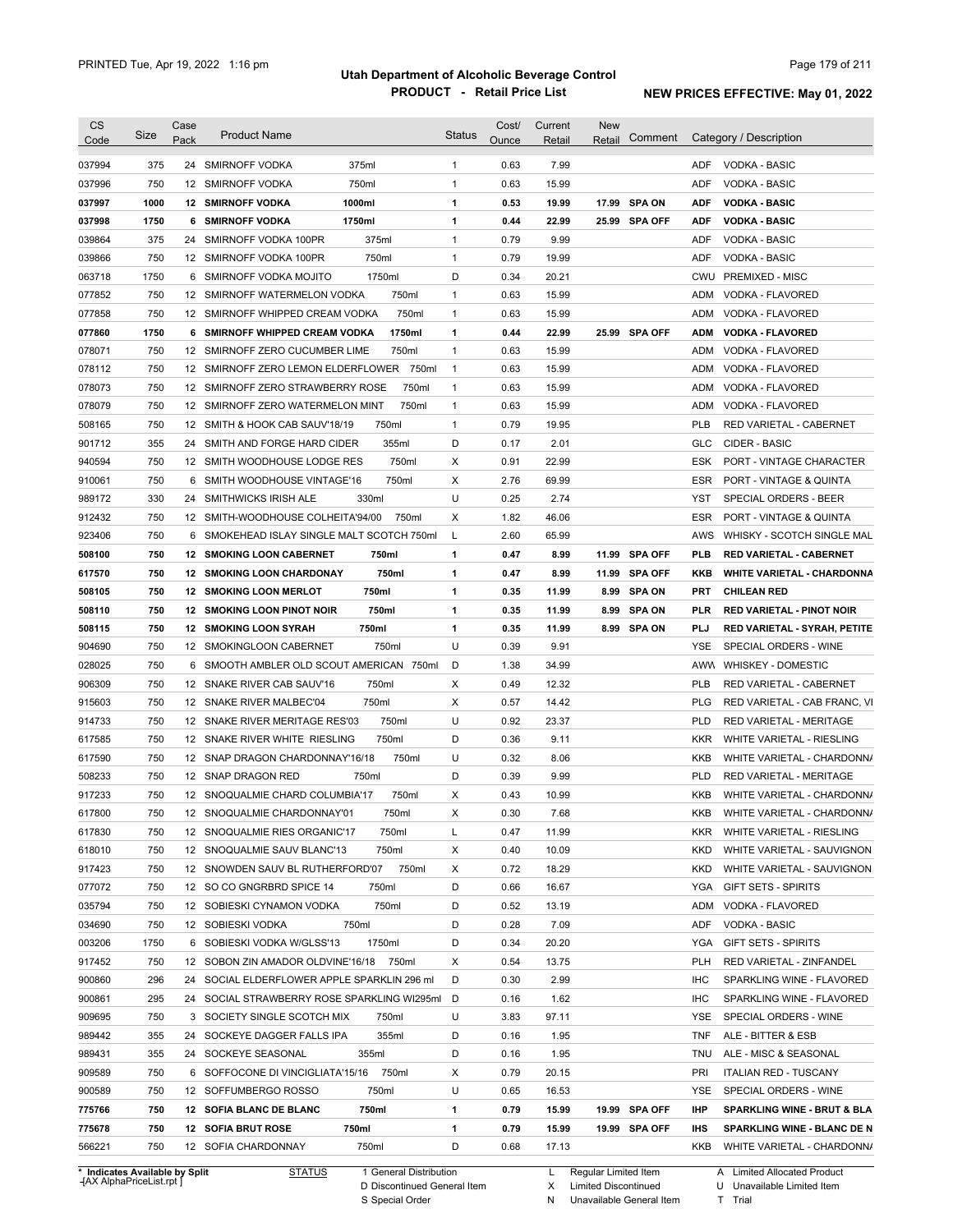|                                                                                                                                                              | <b>Size</b> | Case<br>Pack | <b>Product Name</b>                                                               | <b>Status</b> | Cost/        | Current       | <b>New</b> | Comment       |            | Category / Description                               |
|--------------------------------------------------------------------------------------------------------------------------------------------------------------|-------------|--------------|-----------------------------------------------------------------------------------|---------------|--------------|---------------|------------|---------------|------------|------------------------------------------------------|
| Code                                                                                                                                                         |             |              |                                                                                   |               | Ounce        | Retail        | Retail     |               |            |                                                      |
| 918927                                                                                                                                                       | 750         |              | 12 SOJOURN CABERNET OAKVILLE'14/15<br>750ml                                       | Χ             | 1.53         | 38.88         |            |               | <b>PLB</b> | RED VARIETAL - CABERNET                              |
| 903731                                                                                                                                                       | 750         |              | 750ml<br>12 SOKOL BLOSSER PN DUNDEE17                                             | X             | 1.54         | 38.96         |            |               | <b>PLR</b> | RED VARIETAL - PINOT NOIR                            |
| 905717                                                                                                                                                       | 750         |              | 750ml<br>12 SOLAR DE RANDEZ CRIANZA'15/16                                         | г             | 0.67         | 17.06         |            | 16.99 LOWER   | <b>PRN</b> | <b>SPANISH RED - RIOJA</b>                           |
| 916977                                                                                                                                                       | 1500        |              | 1500 ml<br>6 SOLAR DE RANDEZ RIOJA RES'10                                         | L             | 0.87         | 44.01         |            |               | <b>PRN</b> | SPANISH RED - RIOJA                                  |
| 916646                                                                                                                                                       | 750         |              | 750ml<br>12 SOLAR DE RANDEZ RIOJA RES'16                                          | г             | 0.87         | 21.06         |            | 21.99 HIGHER  | <b>PRN</b> | <b>SPANISH RED - RIOJA</b>                           |
| 905876                                                                                                                                                       | 1500        |              | 1500ml<br>6 SOLAR DE RANDEZ RIOJA'08                                              | Χ             | 0.38         | 19.40         |            |               | <b>PRN</b> | SPANISH RED - RIOJA                                  |
| 915281                                                                                                                                                       | 750         |              | 750ml<br>12 SOLAR DE RANDEZ RIOJA'18                                              | 1             | 0.47         | 12.06         |            | 11.99 LOWER   | <b>PRN</b> | <b>SPANISH RED - RIOJA</b>                           |
| 919337                                                                                                                                                       | 750         |              | 750ml<br>12 SOLAR DE RANDEZ ROSADO'20                                             | г             | 0.55         | 14.06         |            | 13.99 LOWER   | <b>MPX</b> | <b>ROSE WINE - IMPORTED</b>                          |
| 949371                                                                                                                                                       | 750         |              | 750ml<br>12 SOLEIL MIMOSA CLASSIC                                                 | Χ             | 0.40         | 10.07         |            |               | YSE        | SPECIAL ORDERS - WINE                                |
| 066810                                                                                                                                                       | 750         |              | 6 SOLERNO BLOOD ORANGE LIQUEUR<br>750ml                                           | 1             | 1.70         | 42.99         |            |               | <b>CHE</b> | <b>LIQUEURS - FRUIT</b>                              |
| 948878                                                                                                                                                       | 750         |              | 750ml<br>12 SOLITUDE CHAT DU PAPE ROUGE'17                                        | Г             | 2.04         | 51.71         |            |               | <b>PRD</b> | <b>FRENCH RED - RHONE</b>                            |
| 917809                                                                                                                                                       | 750         |              | 12 SOMMARIVA PROSECCO NV<br>750ml                                                 | X             | 0.45         | 11.34         |            |               | IPI        | SPARKLING WINE - PROSECCO                            |
| 560305                                                                                                                                                       | 750         |              | <b>12 SONOMA CUTRER CHARDONNAY RR</b><br>750ml                                    | 1             | 0.87         | 18.99         |            | 21.99 SPA OFF | KKB        | <b>WHITE VARIETAL - CHARDONNA</b>                    |
| 508220                                                                                                                                                       | 750         | 6            | 750ml<br>SONOMA CUTRER PINOT NOIR                                                 | 1             | 1.34         | 33.99         |            |               | <b>PLR</b> | RED VARIETAL - PINOT NOIR                            |
| 680060                                                                                                                                                       | 750         | 6            | SONOMA CUTRER ROSE OF PN RRV'20                                                   | 750ml<br>1    | 0.83         | 20.99         |            |               | <b>MPW</b> | ROSE WINE - DOMESTIC                                 |
| 617614                                                                                                                                                       | 750         | 6            | SONOMA WM RELEASE 40TH ANNIV CHARD 750ml                                          | L             | 2.76         | 69.99         |            |               | <b>KKB</b> | WHITE VARIETAL - CHARDONN/                           |
| 617600                                                                                                                                                       | 750         | 6            | 750ml<br>SONOMA-CUTRER CHARD CUTR'19                                              | L             | 1.34         | 33.99         |            |               | <b>KKB</b> | WHITE VARIETAL - CHARDONN/                           |
| 560290                                                                                                                                                       | 750         | 6            | 750ml<br>SONOMA-CUTRER CHARD PIERR'18                                             | L             | 1.58         | 39.99         |            |               | <b>KKB</b> | WHITE VARIETAL - CHARDONN/                           |
| 951256                                                                                                                                                       | 375         |              | 375 ml<br>12 SONOMA-CUTRER CHARD RR '20                                           | L             | 1.02         | 12.99         |            |               | <b>KKB</b> | WHITE VARIETAL - CHARDONN/                           |
| 560303                                                                                                                                                       | 375         |              | 375ml<br>12 SONOMA-CUTRER CHARD RR'94                                             | Χ             | 0.95         | 11.99         |            |               | <b>KKB</b> | WHITE VARIETAL - CHARDONN/                           |
| 913259                                                                                                                                                       | 750         |              | 750ml<br>12 SONOMA-LOEB CHARD RES'08/10                                           | Χ             | 1.08         | 27.33         |            |               | <b>KKB</b> | WHITE VARIETAL - CHARDONN/                           |
| 917345                                                                                                                                                       | 750         | 6            | 750ml<br>SOTER BRUT ROSE BEACON HILL'05                                           | Χ             | 1.80         | 45.75         |            |               | <b>PLR</b> | RED VARIETAL - PINOT NOIR                            |
| 948705                                                                                                                                                       | 750         | 6            | SOTER BRUT ROSÉ MINERAL SPRINGS                                                   | 750ml<br>L    | 2.01         | 50.99         |            |               | <b>IHS</b> | SPARKLING WINE - BLANC DE N                          |
| 953447                                                                                                                                                       | 750         | 6            | 750ml<br>SOTER ESTATES PINOT NOIR 2019                                            | 1             | 1.81         | 45.99         |            |               | <b>PLR</b> | RED VARIETAL - PINOT NOIR                            |
| 917346                                                                                                                                                       | 750         | 6            | 750ml<br>SOTER PINOT NOIR MS RANCH'17                                             | L             | 2.37         | 59.99         |            |               | <b>PLR</b> | RED VARIETAL - PINOT NOIR                            |
| 917552                                                                                                                                                       | 750         |              | 12 SOTER PINOT NOIR NORTH VLY'18<br>750ml                                         | L             | 1.10         | 27.99         |            |               | <b>PLR</b> | RED VARIETAL - PINOT NOIR                            |
| 947582                                                                                                                                                       | 750         |              | 12 SOTER PINOT NOIR NRTH VLY RSV'18 750ml                                         | L             | 1.34         | 33.99         |            |               | <b>PLR</b> | RED VARIETAL - PINOT NOIR                            |
| 901964                                                                                                                                                       | 750         |              | 12 SOTER PLANET OREGON BRUT ROSE                                                  | Г<br>750ml    | 0.79         | 19.99         |            |               | <b>IHS</b> | SPARKLING WINE - BLANC DE N                          |
| 920327                                                                                                                                                       | 750         |              | 750ml<br>12 SOTER PLANET OREGON PN'17/18                                          | L             | 0.79         | 19.99         |            |               | <b>PLR</b> | RED VARIETAL - PINOT NOIR                            |
| 902689                                                                                                                                                       | 750         |              | 12 SOUCHERIE ROSE DE LOIRE ASTREE'20 750ml                                        | Χ             | 0.87         | 22.06         |            |               | <b>MPX</b> | ROSE WINE - IMPORTED                                 |
| 916366                                                                                                                                                       | 750         |              | 12 SOULEZ SAVENNIERES MOELLEUX'03<br>750ml                                        | Χ             | 1.24         | 31.47         |            |               | <b>KRB</b> | <b>FRENCH WHITE - BORDEAUX &amp;</b>                 |
| 086884                                                                                                                                                       | 375         | 24           | 375ml<br>SOUTHERN COMFORT                                                         | D             | 0.21         | 2.70          |            |               | AWT        | <b>WHISKEY - FLAVORED</b>                            |
| 086886                                                                                                                                                       | 750         |              | 750ml<br><b>12 SOUTHERN COMFORT</b>                                               | 1             | 0.47         | 14.99         |            | 11.99 SPA ON  | <b>AWT</b> | <b>WHISKEY FLAVORED</b>                              |
| 086888                                                                                                                                                       | 1750        |              | <b>6 SOUTHERN COMFORT</b><br>1750ml                                               | 1             | 0.51         | 25.99         |            | 29.99 SPA OFF | AWT        | <b>WHISKEY FLAVORED</b>                              |
| 086825                                                                                                                                                       | 750         |              | 12 SOUTHERN COMFORT LIME<br>750ml                                                 | D             | 0.66         | 16.67         |            |               |            | CWU PREMIXED - MISC                                  |
| 086918                                                                                                                                                       | 1750        |              | 6 SOUTHERN COMFORT 100 PROOF<br>1750ml                                            | 1             | 0.51         |               |            |               |            | AWT WHISKEY FLAVORED                                 |
|                                                                                                                                                              |             |              |                                                                                   |               |              | 33.99         | 29.99      | <b>SPA ON</b> |            |                                                      |
|                                                                                                                                                              | 750         |              | 750ml<br>12 SOUTHERN COMFORT 100PR                                                | 1             | 0.67         | 13.99         |            | 16.99 SPA OFF |            | AWT WHISKEY FLAVORED                                 |
|                                                                                                                                                              | 750         |              | 750ml<br>12 SOUTHERN COMFORT BLACK                                                | $\mathbf{1}$  | 0.59         | 14.99         |            |               | AWT        | <b>WHISKEY - FLAVORED</b>                            |
|                                                                                                                                                              | 750         |              | 6 SOUTHERN COMFORT W/ ROCK GLASSES 750ml                                          | D             | 0.37         | 9.45          |            |               | AWW        | <b>WHISKEY - DOMESTIC</b>                            |
|                                                                                                                                                              | 750         |              | 750ml<br>6 SOUTHERN COMFORT W/GLASSES                                             | D             | 1.25         | 31.71         |            |               | YGA        | <b>GIFT SETS - SPIRITS</b>                           |
|                                                                                                                                                              | 750         |              | 12 SOUTHERN HOST<br>750ml                                                         | D             | 0.26         | 6.48          |            |               | AWT        | WHISKEY - FLAVORED                                   |
|                                                                                                                                                              | 750         |              | 750ml<br>6 SOUTHERN RIGHT PINOTAGE'18/19                                          | Х             | 0.53         | 13.39         |            |               | <b>PRS</b> | SOUTH AFRICAN RED                                    |
|                                                                                                                                                              | 750         |              | 750ml<br>12 SOUTHERN RIGHT SAUV BL'18/19                                          | L             | 0.59         | 14.99         |            |               | <b>KRQ</b> | SOUTH AFRICAN WHITE                                  |
|                                                                                                                                                              | 750         |              | 12 SPANISH VALLEY CABERNET<br>750ml                                               | 1             | 1.14         | 18.85         |            | 28.95 HIGHER  | <b>PLB</b> | <b>RED VARIETAL - CABERNET</b>                       |
|                                                                                                                                                              | 750         |              | 750ml<br>12 SPANISH VALLEY CHERRY WINE                                            | Г             | 0.71         | 17.95         |            |               | <b>GFE</b> | WINE - FRUIT                                         |
|                                                                                                                                                              | 750         |              | 12 SPANISH VALLEY GEWURZTRAMINER'15 750ml                                         | Χ             | 0.87         | 22.00         |            |               | KKN        | WHITE VARIETAL - GEWURZTR/                           |
|                                                                                                                                                              | 375         |              | 12 SPANISH VALLEY LATE HRVST RSLNG 375 ml                                         | $\mathbf{1}$  | 1.32         | 16.75         |            |               | EVL        | LATE HARVEST - RIESLING, BA,                         |
|                                                                                                                                                              | 750         |              | 750ml                                                                             | 1             | 0.87         |               |            |               |            |                                                      |
|                                                                                                                                                              |             |              | 12 SPANISH VALLEY WH RIESLING                                                     |               |              | 18.55         |            | 21.95 HIGHER  | KKR        | <b>WHITE VARIETAL - RIESLING</b>                     |
|                                                                                                                                                              | 355         |              | 355ml<br>24 SPATEN OKTOBERFEST                                                    | 1             | 0.17         | 2.09          |            |               | THJ        | LAGER - OKTOBERFEST                                  |
|                                                                                                                                                              | 355         |              | 355ml<br>24 SPATEN PREMIUM LAGER                                                  | 1             | 0.17         | 2.09          |            |               | THE        | <b>LAGER - PILSENER</b>                              |
|                                                                                                                                                              | 750         |              | 6 SPEYBURN 10YR SINGLE MALT SCOTCH 750ml                                          | $\mathbf{1}$  | 1.19         | 30.13         |            |               | AWS        | WHISKY - SCOTCH SINGLE MAL                           |
| 086916<br>086873<br>100526<br>100229<br>086796<br>915713<br>915714<br>901497<br>901445<br>901444<br>901480<br>901443<br>989229<br>989240<br>006105<br>955234 | 750         |              | 12 SPICE ROUTE CHAKALAKA<br>750ml                                                 | L             | 0.87         | 21.99         |            |               | <b>PRS</b> | SOUTH AFRICAN RED                                    |
| 916673<br>482000                                                                                                                                             | 750<br>750  |              | 12 SPICE ROUTE VIOGNIER'08<br>750ml<br>12 SPOTTSWOODE CAB LYNDHRST'17/18<br>750ml | X<br>L        | 0.32<br>2.78 | 8.19<br>70.48 |            |               | KKJ<br>PLB | WHITE VARIETAL - VIOGNIER<br>RED VARIETAL - CABERNET |

**Case** [AX AlphaPriceList.rpt ]

D Discontinued General Item

S Special Order

X Limited Discontinued

N Unavailable General Item

U Unavailable Limited Item

T Trial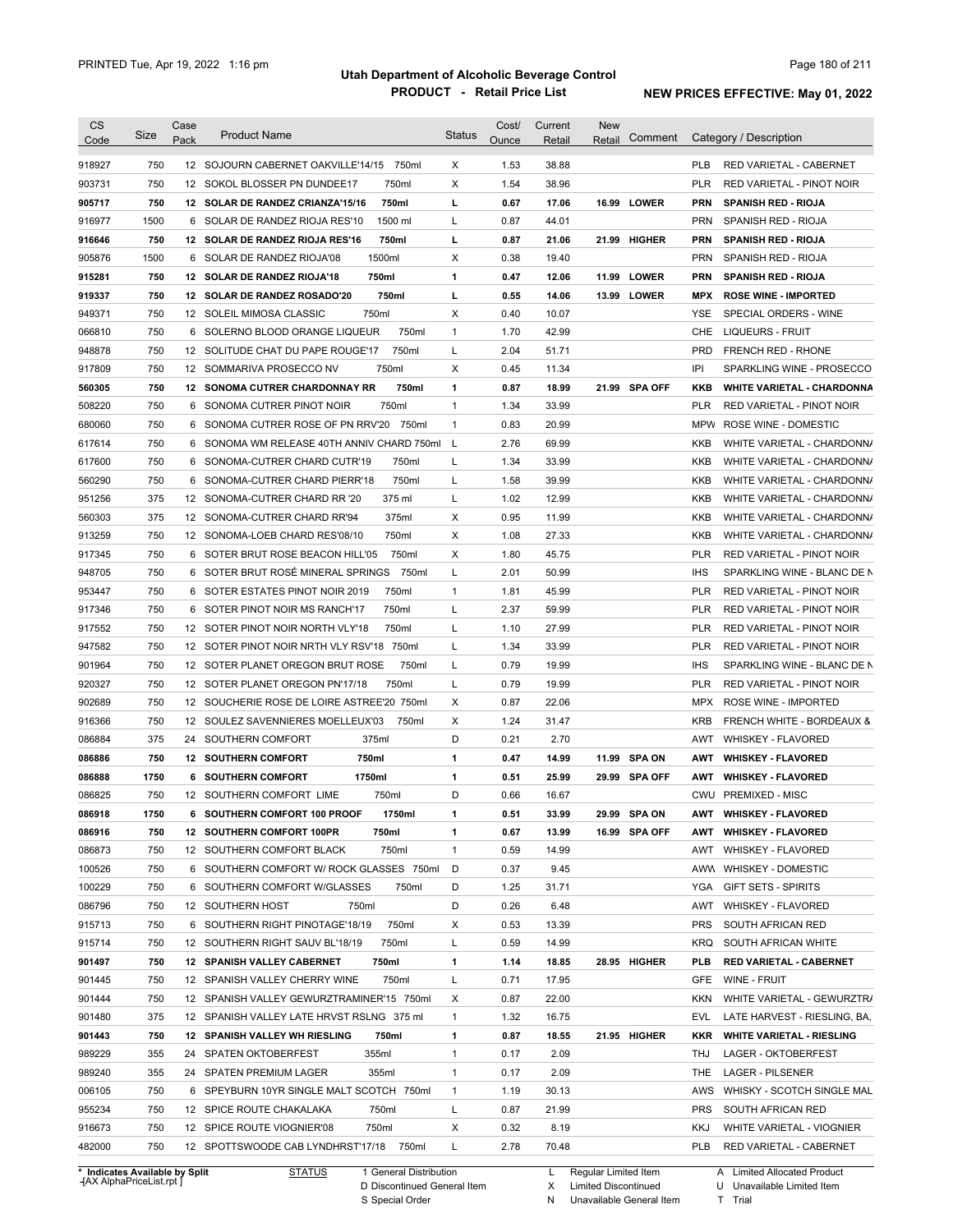| <b>CS</b><br>Code | Size | Case<br>Pack | <b>Product Name</b>                         | <b>Status</b>             | Cost/<br>Ounce | Current<br>Retail | <b>New</b><br>Comment<br>Retail |            | Category / Description             |
|-------------------|------|--------------|---------------------------------------------|---------------------------|----------------|-------------------|---------------------------------|------------|------------------------------------|
| 912681            | 750  |              | 6 SPOTTSWOODE CABERNET EST'17/18<br>750ml   | L                         | 7.37           | 186.88            |                                 | <b>PLB</b> | <b>RED VARIETAL - CABERNET</b>     |
| 912108            | 1500 |              | 3 SPOTTSWOODE CABERNET EST'17/18<br>1500 ml | Α                         | 7.07           | 358.85            |                                 | LAW        | ALLOCATED WINE                     |
| 914518            | 750  |              | 6 SPOTTSWOODE CABERNET'07<br>750ml          | U                         | 4.44           | 112.67            |                                 | <b>PLB</b> | RED VARIETAL - CABERNET            |
| 955136            | 750  |              | 12 SPOTTSWOODE MARY'S SAUV BL 2016 750ml    | U                         | 2.12           | 53.66             |                                 | YSE        | SPECIAL ORDERS - WINE              |
| 915138            | 750  |              | 12 SPOTTSWOODE SAUV BLANC'20<br>750ml       | Г                         | 1.39           | 35.22             |                                 | KKD        | WHITE VARIETAL - SAUVIGNON         |
| 921780            | 750  |              | 12 SPRING SEED FORGET ME NOT BLEND 750ml    | $\mathbf{1}$              | 0.67           | 16.99             |                                 | KRT        | <b>AUSTRALIAN WHITE</b>            |
| 508859            | 750  |              | 750ml<br>6 SPRING VALLEY RED BLND FRED'16   | Χ                         | 1.06           | 27.00             |                                 | PLU        | RED VARIETAL - MISC                |
| 953363            | 750  |              | 750ml<br>6 SPRINGBANK 10 YR LOCAL BARLEY    | U                         | 6.89           | 174.85            |                                 | YSA        | SPECIAL ORDERS - SPIRITS           |
| 936024            | 750  |              | 750ml<br>6 SPRINGBANK 10YR SINGLE MALT      | U                         | 3.96           | 100.51            |                                 | AWS        | WHISKY - SCOTCH SINGLE MAL         |
| 936005            | 750  |              | 6 SPRINGBANK 12YR SINGLE MALT CASK 750ml    | U                         | 5.32           | 134.91            |                                 | AWS        | WHISKY - SCOTCH SINGLE MAL         |
| 909680            | 750  |              | 6 SPRINGBANK 13 YR SINGLE MALT GREEN 750ml  | U                         | 4.48           | 113.51            |                                 | YSA        | SPECIAL ORDERS - SPIRITS           |
| 918979            | 750  |              | 6 SPRINGBANK 14YR BRBN WOOD SCOTCH 750ml    | $\boldsymbol{\mathsf{x}}$ | 5.31           | 134.74            |                                 | AWS        | WHISKY - SCOTCH SINGLE MAL         |
| 936014            | 750  |              | 750ml<br>6 SPRINGBANK 15YR MALT SCOTCH      | U                         | 6.53           | 165.51            |                                 | AWS        | WHISKY - SCOTCH SINGLE MAL         |
| 006118            | 750  |              | 6 SPRINGBANK 18 YR SINGLE MALT<br>750ml     | U                         | 9.73           | 246.78            |                                 | YSA        | SPECIAL ORDERS - SPIRITS           |
| 936004            | 750  | 6            | 750ml<br>SPRINGBANK 21YR SINGLE MALT        | U                         | 18.57          | 470.85            |                                 | <b>YSA</b> | SPECIAL ORDERS - SPIRITS           |
| 912082            | 750  |              | 2 SPRINGBANK 25YR<br>750ml                  | U                         | 41.43          | 1,050.66          |                                 | <b>YSA</b> | SPECIAL ORDERS - SPIRITS           |
| 952337            | 750  | 6            | 750ml<br>SPRINGBANK '97 19 YR #605          | U                         | 11.15          | 282.67            |                                 | <b>YSE</b> | SPECIAL ORDERS - WINE              |
| 952338            | 750  |              | 6 SPRINGBANK LOCAL BARLEY 11 YR<br>750ml    | U                         | 6.15           | 155.92            |                                 | <b>YSE</b> | SPECIAL ORDERS - WINE              |
| 952339            | 750  | 6            | SPRINGBANK PEATED LONGROW<br>750ml          | U                         | 3.57           | 90.48             |                                 | YSE        | SPECIAL ORDERS - WINE              |
|                   | 750  |              | 750ml<br>12 SPY VALLEY PINOT NOIR'13/14     | X                         | 0.53           |                   |                                 | <b>PRW</b> |                                    |
| 917197            |      |              |                                             |                           |                | 13.47             |                                 |            | NEW ZEALAND RED                    |
| 917861            | 750  |              | 750ml<br>12 SPY VALLEY RIESLING MARLB'11/12 | X                         | 0.72           | 18.22             |                                 | <b>KRV</b> | NEW ZEALAND WHITE                  |
| 424320            | 750  |              | 750ml<br>12 SPY VALLEY SAUVIGNON BLANC      | $\mathbf{1}$              | 0.71           | 17.99             | 17.99                           | <b>KRV</b> | NEW ZEALAND WHITE                  |
| 916693            | 750  |              | 750ml<br>12 SPYROS HATZIGIANNIS SANTORINI   | U                         | 0.84           | 21.40             |                                 | YSE        | SPECIAL ORDERS - WINE              |
| 086533            | 750  |              | 750ml<br>12 SQRRL PEANUT BUTTER WHISKEY     | 1                         | 0.79           | 17.99             | 19.99 SPA OFF                   | AWT        | <b>WHISKEY - FLAVORED</b>          |
| 918616            | 750  |              | 12 SQUADRA ROSATO NERO D'AVOLA'18<br>750ml  | L                         | 0.31           | 7.97              |                                 | MPQ        | ROSE WINE - VARIETAL & VIN G       |
| 989327            | 355  | 24           | SQUATTERS BIG COTTONWOOD AMBER<br>355ml     | D                         | 0.14           | 1.72              |                                 | TNL        | ALE - RED, AMBER, BROWN            |
| 953655            | 355  |              | 24 SQUATTERS CHASING TAIL ORANGE CAN 355 ml | D                         | 0.17           | 1.99              |                                 | <b>TCP</b> | BEER - FRUIT & FLAVORED            |
| 922389            | 355  |              | 24 SQUATTERS HAZY HOP RISING<br>355 ml      | 1                         | 0.17           | 2.09              |                                 | <b>TNF</b> | ALE - BITTER & ESB                 |
| 989283            | 750  |              | 12 SQUATTERS HELLS KEEP BELGIAN G<br>750ml  | D                         | 0.40           | 10.15             |                                 | TNI        | ALE - WHITE & BELGIAN STYLE        |
| 989400            | 355  | 24           | SQUATTERS HELL'S KEEP GOLDEN ALE 355 ml     | 1                         | 0.17           | 2.09              |                                 | TNU        | ALE - MISC & SEASONAL              |
| 989410            | 355  | 24           | SQUATTERS HOP RISING DBLE IPA CAN 355ml     | $\mathbf{1}$              | 0.17           | 2.09              |                                 | TNF        | ALE - BITTER & ESB                 |
| 989273            | 355  |              | 24 SQUATTERS HOP RISING DOUBLE IPA<br>355ml | D                         | 0.17           | 2.09              |                                 | TNF        | ALE - BITTER & ESB                 |
| 989351            | 750  |              | 12 SQUATTERS HOP RISING DOUBLE IPA 750ml    | D                         | 0.16           | 4.04              |                                 | <b>TNF</b> | ALE - BITTER & ESB                 |
| 953972            | 946  |              | 1 SQUATTERS HOP RISING TROPICAL CRWLR946ml  | U                         | 0.22           | 7.03              |                                 | <b>YST</b> | SPECIAL ORDERS - BEER              |
| 953656            | 355  |              | 24 SQUATTERS HOP RISING TROPICAL IPA 355 ml | 1                         | 0.17           | 2.09              |                                 | <b>TCP</b> | <b>BEER - FRUIT &amp; FLAVORED</b> |
| 989033            | 355  |              | 24 SQUATTERS OFF DUTY IPA<br>355ml          | D                         | 0.17           | 2.09              |                                 |            | TNF ALE - BITTER & ESB             |
| 951121            | 355  |              | 24 SQUATTERS OFF DUTY IPA CAN<br>355 ml     | D                         | 0.17           | 1.99              |                                 | <b>TNF</b> | ALE - BITTER & ESB                 |
| 989383            | 355  |              | 24 SQUATTERS OUTER DARKNESS<br>355 ml       | х                         | 0.29           | 3.49              |                                 | YST        | SPECIAL ORDERS - BEER              |
| 918758            | 355  |              | 24 SQUATTERS OUTER DARKNESS<br>355 ml       | $\mathbf{1}$              | 0.30           | 3.55              |                                 | TNI        | ALE - WHITE & BELGIAN STYLE        |
| 989280            | 750  |              | 12 SQUATTERS OUTER DARKNESS STOUT 750ml     | D                         | 0.40           | 10.12             |                                 | <b>TNP</b> | ALE - HEAVY, PORTER, STOUT         |
| 989393            | 355  |              | 24 SQUATTERS WEE PEAT SCOTTISH ALE 355ml    | D                         | 0.16           | 1.92              |                                 | TNL        | ALE - RED, AMBER, BROWN            |
| 919105            | 750  |              | 6 SRIL ART VODKA<br>750ml                   | 1                         | 1.38           | 34.99             |                                 |            | ADW VODKA - DOMESTIC               |
| 068846            | 750  |              | 12 ST BRENDANS IRISH CREAM<br>750ml         | $\mathbf{1}$              | 0.59           | 14.99             |                                 |            | CHV LIQUEURS - CREAM               |
| 510370            | 750  |              | 6 ST CLEMENT OROPPAS RED'14<br>750ml        | х                         | 2.08           | 52.70             |                                 | <b>PLD</b> | RED VARIETAL - MERITAGE            |
| 918233            | 750  |              | 12 ST COSME CDR DEUX ALBIONS'19/20 750ml    | г                         | 1.10           | 25.56             | 27.99 HIGHER                    | PRD        | <b>FRENCH RED - RHONE</b>          |
| 907544            | 750  |              | 12 ST COSME CHATEAUNEUF DU-PAPE'18/19 750ml | L                         | 2.74           | 69.06             | 69.49 HIGHER                    | PRD        | <b>FRENCH RED - RHONE</b>          |
| 918605            | 750  |              | 12 ST COSME COTE ROTIE'19/20<br>750ml       | L                         | 3.69           | 94.06             | 93.49 LOWER                     | PRD        | <b>FRENCH RED - RHONE</b>          |
| 918606            | 750  |              | 12 ST COSME COTES DU RHONE BLNC'14/15 750ml | U                         | 0.86           | 21.72             |                                 | KRD        | FRENCH WHITE - MISC                |
| 918137            | 750  |              | 12 ST COSME COTES DU RHONE'20/21 750ml      | L                         | 0.78           | 18.06             | 19.75 HIGHER                    | PRD        | <b>FRENCH RED - RHONE</b>          |
| 918235            | 750  |              | 12 ST COSME CROZES-HERMITAGE'19/20 750ml    | L                         | 1.60           | 40.56             | 40.49 LOWER                     | PRD        | <b>FRENCH RED - RHONE</b>          |
| 918660            | 750  |              | 6 ST COSME GIGONDAS LE CLAUX '19/20 750ml   | L                         | 6.13           | 156.11            | 155.49 LOWER                    | PRD        | <b>FRENCH RED - RHONE</b>          |
| 907545            | 750  |              | 12 ST COSME GIGONDAS'19/20<br>750ml         | L                         | 2.53           | 64.06             | 64.25 HIGHER                    | PRD        | <b>FRENCH RED - RHONE</b>          |
| 918893            | 750  |              | 12 ST COSME IGP DX ALBNS BLNC'20/21 750ml   | L                         | 0.99           | 25.06             | 24.99 LOWER                     | KRA        | <b>FRENCH WHITE - BURGUNDY</b>     |
| 920635            | 750  |              | 12 ST COSME LITTLE JAMES RED<br>750ml       | г                         | 0.66           | 15.99             | 16.75 HIGHER                    |            | PRD FRENCH RED - RHONE             |
|                   |      |              |                                             |                           |                |                   |                                 |            |                                    |

**\* Indicates Available by Split Case** [AX AlphaPriceList.rpt ]

STATUS 1 General Distribution

D Discontinued General Item S Special Order

L Regular Limited Item

X Limited Discontinued

N Unavailable General Item

A Limited Allocated Product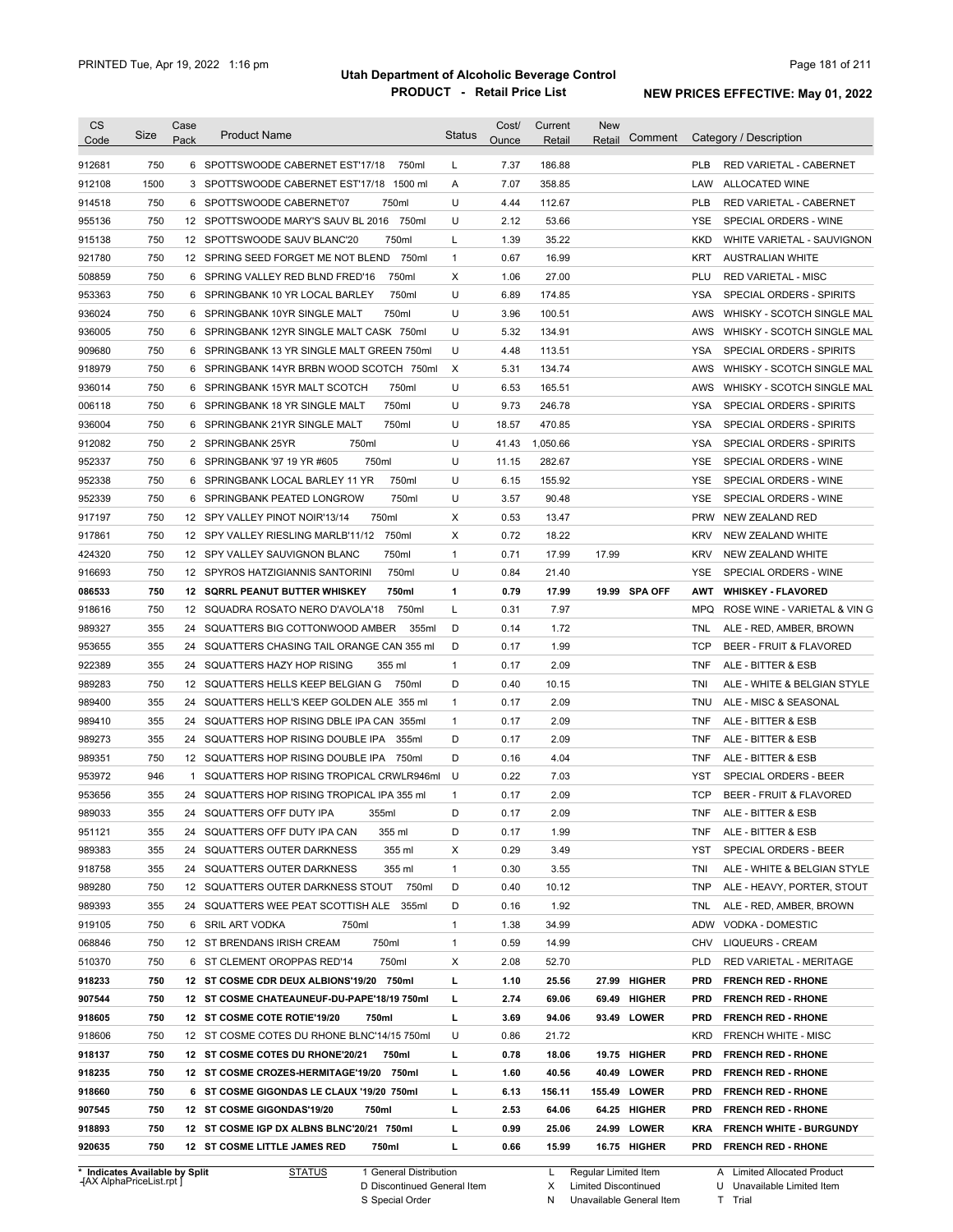| <b>CS</b><br>Code              | Size       | Case<br>Pack | <b>Product Name</b>                                                           | <b>Status</b> | Cost/<br>Ounce | Current<br>Retail | <b>New</b><br>Retail | Comment       |                   | Category / Description                                      |
|--------------------------------|------------|--------------|-------------------------------------------------------------------------------|---------------|----------------|-------------------|----------------------|---------------|-------------------|-------------------------------------------------------------|
|                                | 750        |              | 12 ST COSME LITTLE JAMES WHITE'21<br>750ml                                    | L             | 0.66           | 15.99             |                      | 16.75 HIGHER  | <b>KRD</b>        | <b>FRENCH WHITE - MISC</b>                                  |
| 917569<br>918234               | 750        |              | 12 ST COSME ST JOSEPH'19/20<br>750ml                                          | L             | 1.80           | 45.56             |                      | 45.75 HIGHER  | <b>PRD</b>        | <b>FRENCH RED - RHONE</b>                                   |
| 077474                         | 750        |              | 12 ST ELDER ELDERFLOWER LIQUEUR<br>750ml                                      | $\mathbf{1}$  | 0.79           | 19.99             | 19.99                |               | <b>CHS</b>        | LIQUEURS - BITTERS & HERBAL                                 |
| 624270                         | 750        |              | 12 ST FRANCIS CHARDONNAY<br>750ml                                             | D             | 0.39           | 9.99              |                      |               | KKB               | WHITE VARIETAL - CHARDONN/                                  |
|                                | 750        |              | 750ml                                                                         | Χ             |                |                   |                      |               | <b>YSE</b>        |                                                             |
| 905388                         | 750        |              | 12 ST FRANCIS MERLOT '16<br>750ml                                             | $\mathbf{1}$  | 0.80           | 20.23             |                      |               | <b>PLH</b>        | SPECIAL ORDERS - WINE                                       |
| 510505                         | 600        |              | 12 ST FRANCIS OLD VINES ZINFANDEL                                             | D             | 0.95<br>0.80   | 24.02             |                      |               |                   | RED VARIETAL - ZINFANDEL<br><b>SPECIAL ORDERS - SPIRITS</b> |
| 000666                         |            |              | 4 ST GEORGE GIN COLLECTION<br>600 ml                                          | D             |                | 16.31             |                      |               | YSA               |                                                             |
| 100895                         | 600<br>750 |              | 600 ml<br>4 ST GEORGE VODKA COLLECTION                                        | $\mathbf{1}$  | 0.67           | 13.61             |                      | 36.99 HIGHER  | YGA               | <b>GIFT SETS - SPIRITS</b>                                  |
| 066836                         | 750        |              | 6 ST GERMAIN ELDERFLOWER LIQUEUR<br>750ml<br>750ml<br>6 ST GERMAIN GLASS PACK | U             | 1.46<br>1.42   | 36.14<br>35.99    |                      |               | CHU<br><b>YGC</b> | <b>LIQUEURS - MISC</b><br><b>GIFT SETS - LIQUEURS</b>       |
| 100430<br>003891               | 750        |              | 6 ST GERMAIN W CARAFE & STIR ROD<br>750ml                                     | D             | 0.77           | 19.44             |                      |               | <b>YGC</b>        | <b>GIFT SETS - LIQUEURS</b>                                 |
|                                | 750        |              | 12 ST HUBERT'S THE STAG SB CHARDONNAY 750ml                                   | $\mathbf{1}$  | 0.67           | 16.99             |                      |               | KKB               |                                                             |
| 624590                         |            |              |                                                                               |               |                |                   |                      |               |                   | WHITE VARIETAL - CHARDONN/                                  |
| 989765                         | 1100       |              | 12 ST IDES MALT LIQUOR<br>1100ml                                              | $\mathbf{1}$  | 0.11           | 3.99              |                      |               | <b>TCJ</b>        | BEER - ICE & MALT LIQUOR                                    |
| 624625                         | 750        |              | 6 ST JEAN CHARD BELLE TERRE'12/13 750ml                                       | Χ             | 0.41           | 10.50             |                      |               | KKB               | WHITE VARIETAL - CHARDONN/                                  |
| 625350                         | 750        |              | 750ml<br>6 ST JEAN CHARD RBT YOUNG'13/14                                      | Х             | 0.41           | 10.50             |                      |               | KKB               | WHITE VARIETAL - CHARDONN/                                  |
| 554730                         | 750        |              | 750ml<br>12 ST JEAN CHARDONNAY                                                | $\mathbf{1}$  | 0.55           | 13.99             |                      |               | KKB               | WHITE VARIETAL - CHARDONN/                                  |
| 624635                         | 750        |              | 6 ST JEAN FUME RR ETOILE'09/10<br>750ml                                       | Х             | 0.76           | 19.34             |                      |               | <b>KKD</b>        | WHITE VARIETAL - SAUVIGNON                                  |
| 918236                         | 750        |              | 750ml<br>12 ST JEAN RIESLING'12/13                                            | Χ             | 0.23           | 5.88              |                      |               | <b>KKR</b>        | WHITE VARIETAL - RIESLING                                   |
| 912242                         | 750        |              | 750ml<br>12 ST JEAN SAUV BL SONOMA'15                                         | Χ             | 0.30           | 7.56              |                      |               | <b>KKD</b>        | WHITE VARIETAL - SAUVIGNON                                  |
| 917567                         | 750        |              | 750ml<br>12 ST KILDA SHIRAZ'14/15                                             | Χ             | 0.21           | 5.40              |                      |               | <b>PRY</b>        | <b>AUSTRALIAN RED</b>                                       |
| 913502                         | 750        |              | 750ml<br>12 ST MARTIN BRONZINELLE'9/10                                        | Х             | 0.84           | 21.21             |                      |               | <b>PRE</b>        | FRENCH RED - MISC AOC                                       |
| 917131                         | 750        |              | 750ml<br>12 ST MARTIN GARRIQUE ROSE'11                                        | U             | 0.61           | 15.43             |                      |               | <b>MPQ</b>        | ROSE WINE - VARIETAL & VIN G                                |
| 625602                         | 750        |              | 6 ST MICHELLE CHARD CLD CRK'14/15 750ml                                       | Χ             | 0.58           | 14.74             |                      |               | KKB               | WHITE VARIETAL - CHARDONN/                                  |
| 510606                         | 750        |              | 6 ST MICHELLE ETHOS CABERNET'06/7<br>750ml                                    | Χ             | 1.56           | 39.56             |                      |               | <b>PLB</b>        | RED VARIETAL - CABERNET                                     |
| 626160                         | 750        |              | 12 ST MICHELLE RIES INDIAN WELLS'06 750ml                                     | Χ             | 0.68           | 17.23             |                      |               | <b>KKR</b>        | WHITE VARIETAL - RIESLING                                   |
| 900889                         | 750        |              | 750ml<br>12 ST PAUL MONT LA SALLE                                             | U             | 0.16           | 4.09              |                      |               | YSE               | SPECIAL ORDERS - WINE                                       |
| 050686                         | 750        |              | <b>12 ST REMY VSOP BRANDY</b><br>750ml                                        | $\mathbf{1}$  | 0.63           | 14.99             |                      | 15.99 HIGHER  | <b>ATB</b>        | <b>BRANDY - BASIC</b>                                       |
| 917465                         | 750        |              | 12 ST ROCH CHIMERES ROUSILLON'17<br>750ml                                     | Χ             | 0.50           | 12.58             |                      |               | <b>PRE</b>        | FRENCH RED - MISC AOC                                       |
| 919962                         | 750        |              | 750ml<br>6 ST SUPERY CAB DOLLARHIDE '13/14                                    | Χ             | 3.74           | 94.79             |                      |               | <b>PLB</b>        | RED VARIETAL - CABERNET                                     |
| 974084                         | 750        |              | 12 ST SUPERY CABERNET NAPA'17/18<br>750ml                                     | L             | 1.58           | 39.99             |                      |               | <b>PLB</b>        | RED VARIETAL - CABERNET                                     |
| 904580                         | 750        |              | 6 ST SUPERY CABERNET RUTHERFORD '13 750ml                                     | Χ             | 1.85           | 46.96             |                      |               | <b>PLB</b>        | <b>RED VARIETAL - CABERNET</b>                              |
| 919947                         | 750        |              | 750ml<br>6 ST SUPERY ELU RED'15                                               | L             | 3.18           | 80.69             |                      |               | <b>PLD</b>        | RED VARIETAL - MERITAGE                                     |
| 919946                         | 750        |              | 12 ST SUPERY ESTATE ROSÉ'18<br>750ml                                          | U             | 0.55           | 14.02             |                      |               |                   | MPW ROSE WINE - DOMESTIC                                    |
| 981514                         | 750        |              | 6 ST SUPERY MERLOT RUTHERFORD'14/15 750ml                                     | X             | 0.94           | 23.74             |                      |               | <b>PLF</b>        | RED VARIETAL - MERLOT                                       |
| 910831                         | 750        |              | 12 ST SUPERY MOSCATO'17/18<br>750ml                                           | U             | 0.79           | 20.02             |                      |               | KKT               | WHITE VARIETAL - MUSCAT & M                                 |
| 921134                         | 750        |              | 6 ST SUPERY SAUV BL DOLLARHIDE'16/18 750ml                                    | х             | 0.78           | 19.72             |                      |               | KKD               | WHITE VARIETAL - SAUVIGNON                                  |
| 626820                         | 750        |              | 12 ST SUPERY SAUVIGNON BLANC'21<br>750ml                                      | L             | 0.97           | 24.49             |                      |               | KKD               | WHITE VARIETAL - SAUVIGNON                                  |
| 626805                         | 750        |              | 6 ST SUPERY VIRTU<br>750ml                                                    | U             | 1.03           | 26.09             |                      |               | <b>YSE</b>        | SPECIAL ORDERS - WINE                                       |
| 915396                         | 750        |              | 750ml<br>12 ST URBANS-HOF OCK BOCK K'18                                       | х             | 1.02           | 14.04             |                      | 25.99 HIGHER  | KRH               | <b>GERMAN WHITE - MOSEL</b>                                 |
| 917394                         | 750        |              | 12 ST URBANS-HOF OCKFEN BOCKST K'07 750ml                                     | х             | 0.79           | 19.31             |                      | 19.99 HIGHER  | KRH               | <b>GERMAN WHITE - MOSEL</b>                                 |
| 068848                         | 1750       |              | 6 ST. BRENDANS IRISH CREAM<br>1750ml                                          | $\mathbf{1}$  | 0.47           | 29.99             |                      | 27.99 SPA ON  | <b>CHV</b>        | <b>LIQUEURS - CREAM</b>                                     |
| 103122                         | 750        |              | 6 ST. BRENDANS LATTE MUG SET<br>750ml                                         | D             | 0.32           | 8.10              |                      |               | <b>YGC</b>        | <b>GIFT SETS - LIQUEURS</b>                                 |
| 329883                         | 1000       |              | 1000ml<br>6 ST. CHRISTOPHER GLUHWEIN'14                                       | Х             | 0.21           | 7.18              |                      |               | YGE               | <b>GIFT SETS - WINES</b>                                    |
| 510520                         | 750        |              | <b>12 ST. FRANCIS MERLOT</b><br>750ml                                         | $\mathbf{1}$  | 0.75           | 21.99             |                      | 18.99 SPA ON  | <b>PLF</b>        | <b>RED VARIETAL - MERLOT</b>                                |
| 624252                         | 750        |              | 750ml<br>12 ST. FRANCIS SAUVIGNON BLANC                                       | $\mathbf{1}$  | 0.65           | 13.43             |                      | 16.36 SPA OFF | <b>KKD</b>        | <b>WHITE VARIETAL - SAUVIGNON</b>                           |
| 917568                         | 750        |              | 750ml<br>12 ST. KILDA CHARDONNAY'16/17                                        | X             | 0.19           | 4.86              |                      |               | KRT               | <b>AUSTRALIAN WHITE</b>                                     |
| 989457                         | 710        |              | 710ml<br>12 STACK SMOOTH LAGER                                                | $\mathbf{1}$  | 0.13           | 3.05              |                      |               | TCJ               | BEER - ICE & MALT LIQUOR                                    |
| 955789                         | 750        |              | 750ml<br>12 STACKED STONE QUARRY RED'13                                       | U             | 0.67           | 16.97             |                      |               | YSE               | SPECIAL ORDERS - WINE                                       |
| 021540                         | 750        |              | 6 STAGG JUNIOR BOURBON<br>750ml                                               | Α             | 1.97           | 49.99             |                      |               | LAS               | <b>ALLOCATED SPIRIT</b>                                     |
| 912490                         | 750        |              | 750ml<br>6 STAGLIN CHARDONNAY'11/12                                           | Х             | 2.40           | 60.84             |                      |               | KKB               | WHITE VARIETAL - CHARDONN/                                  |
|                                |            |              |                                                                               | U             |                | 7.85              |                      |               |                   |                                                             |
| 954146                         | 750        |              | 12 STAGLIN ROSE 2017<br>750ml                                                 |               | 0.31           |                   |                      |               | YSE               | SPECIAL ORDERS - WINE                                       |
| 913888                         | 750        |              | 750ml<br>12 STAGLIN SALUS CABERNET'18                                         | L             | 3.73           | 94.70             |                      |               | <b>PLB</b>        | RED VARIETAL - CABERNET                                     |
| 908681                         | 750        |              | 750ml<br>6 STAGLIN SALUS CHARD '07                                            | Х             | 1.43           | 36.27             |                      |               | YSE               | SPECIAL ORDERS - WINE                                       |
| 907676                         | 750        |              | 750ml<br>12 STAGLIN SALUS CHARD'19                                            | L             | 1.64           | 41.47             |                      |               | KKB               | WHITE VARIETAL - CHARDONN/                                  |
| * Indicates Available by Split |            |              | <b>STATUS</b><br>1 General Distribution                                       |               |                | L.                | Regular Limited Item |               |                   | A Limited Allocated Product                                 |

**Case** [AX AlphaPriceList.rpt ]

D Discontinued General Item

S Special Order

X Limited Discontinued

N Unavailable General Item

U Unavailable Limited Item

T Trial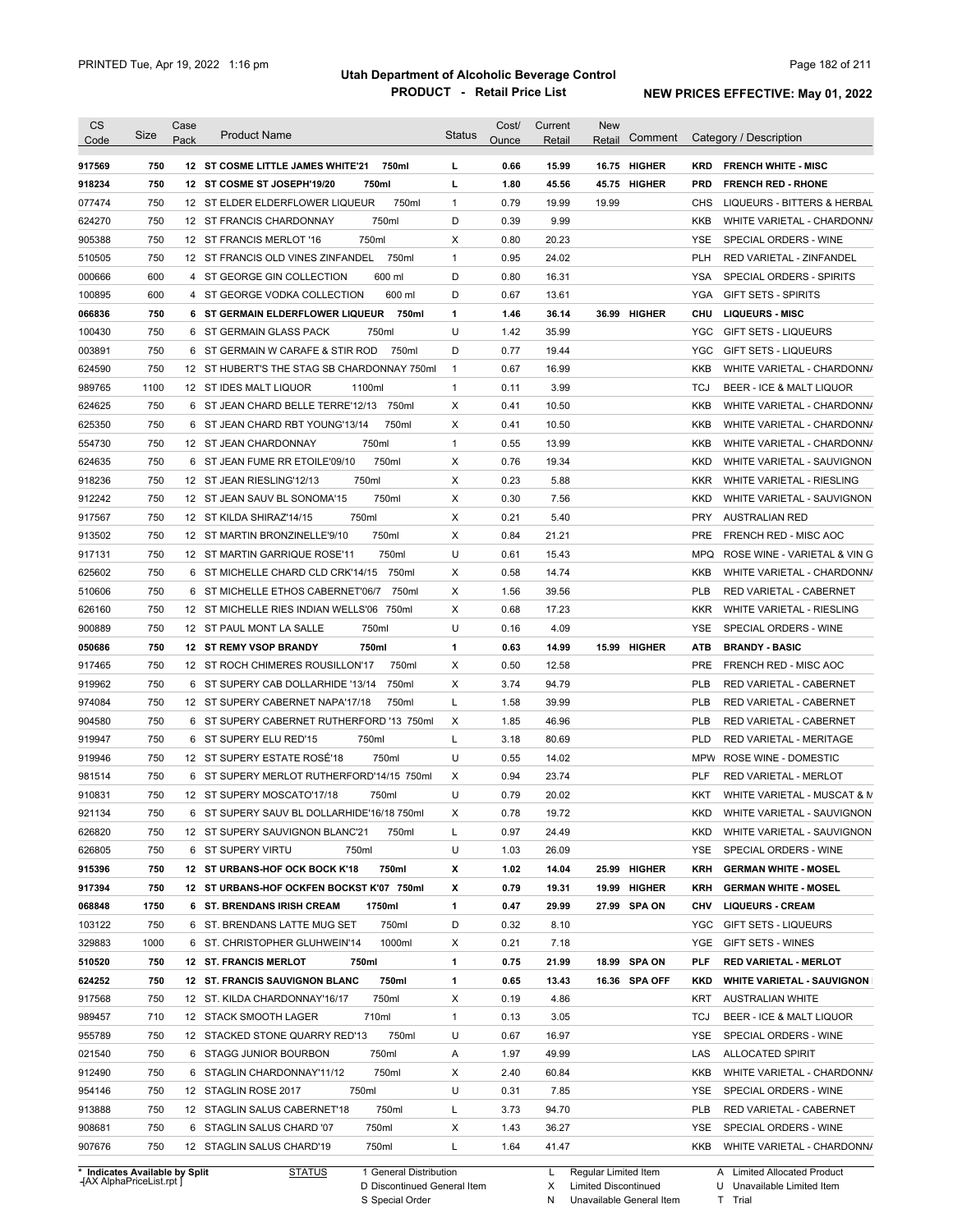| Code<br>904238<br>909510<br>906870<br>913550<br>912890<br>511890<br>511880<br>981284<br>511030<br>914008<br>511040<br>510920<br>908184 | 750<br>1500<br>750<br>750<br>750<br>750<br>750<br>750<br>750<br>750 | Pack<br>8<br>12<br>6<br>6 | 12 STAGLIN SELECT PACK<br>750ml<br>STAGLIN STAGLIANO SANGIOVESE 08 1500ml<br>STAG'S LEAG WC KARIA CHARDONNAY<br>750ml<br>12 STAGS LEAP WC CAB ARTEMIS'18/19<br>750ml<br>STAGS LEAP WC CABERNET CASK 23 '14 750ml<br>STAGS LEAP WC CABERNET FAY'14<br>750ml | U<br>X<br>Г<br>L<br>L<br>L | Ounce<br>16.25<br>5.89<br>1.46<br>3.04<br>14.52 | Retail<br>412.18<br>298.59<br>36.99<br>76.99 | Retail | Comment       | YSE.<br>YSE<br><b>KKB</b><br><b>PLB</b> | Category / Description<br>SPECIAL ORDERS - WINE<br>SPECIAL ORDERS - WINE<br>WHITE VARIETAL - CHARDONN/<br>RED VARIETAL - CABERNET |
|----------------------------------------------------------------------------------------------------------------------------------------|---------------------------------------------------------------------|---------------------------|------------------------------------------------------------------------------------------------------------------------------------------------------------------------------------------------------------------------------------------------------------|----------------------------|-------------------------------------------------|----------------------------------------------|--------|---------------|-----------------------------------------|-----------------------------------------------------------------------------------------------------------------------------------|
|                                                                                                                                        |                                                                     |                           |                                                                                                                                                                                                                                                            |                            |                                                 |                                              |        |               |                                         |                                                                                                                                   |
|                                                                                                                                        |                                                                     |                           |                                                                                                                                                                                                                                                            |                            |                                                 |                                              |        |               |                                         |                                                                                                                                   |
|                                                                                                                                        |                                                                     |                           |                                                                                                                                                                                                                                                            |                            |                                                 |                                              |        |               |                                         |                                                                                                                                   |
|                                                                                                                                        |                                                                     |                           |                                                                                                                                                                                                                                                            |                            |                                                 |                                              |        |               |                                         |                                                                                                                                   |
|                                                                                                                                        |                                                                     |                           |                                                                                                                                                                                                                                                            |                            |                                                 |                                              |        |               |                                         |                                                                                                                                   |
|                                                                                                                                        |                                                                     |                           |                                                                                                                                                                                                                                                            |                            |                                                 | 368.14                                       |        |               | <b>PLB</b>                              | RED VARIETAL - CABERNET                                                                                                           |
|                                                                                                                                        |                                                                     |                           |                                                                                                                                                                                                                                                            |                            | 7.41                                            | 187.97                                       |        |               | <b>PLB</b>                              | RED VARIETAL - CABERNET                                                                                                           |
|                                                                                                                                        |                                                                     |                           | 750ml<br>12 STAGS LEAP WC CABERNET SLV'14                                                                                                                                                                                                                  | L                          | 7.41                                            | 187.83                                       |        |               | <b>PLB</b>                              | RED VARIETAL - CABERNET                                                                                                           |
|                                                                                                                                        |                                                                     |                           | 750ml<br>12 STAGS LEAP WC MERLOT'09                                                                                                                                                                                                                        | Х                          | 0.92                                            | 23.43                                        |        |               | <b>PLF</b>                              | <b>RED VARIETAL - MERLOT</b>                                                                                                      |
|                                                                                                                                        |                                                                     | 12                        | 750ml<br><b>STAGS LW CABERNET'17/18</b>                                                                                                                                                                                                                    | г                          | 2.37                                            | 54.99                                        | 59.99  | <b>HIGHER</b> | <b>PLB</b>                              | <b>RED VARIETAL - CABERNET</b>                                                                                                    |
|                                                                                                                                        |                                                                     | 12                        | 750ml<br><b>STAGS LW CHARDONNAY'19/20</b>                                                                                                                                                                                                                  | г                          | 1.18                                            | 27.99                                        | 29.99  | <b>HIGHER</b> | KKB                                     | <b>WHITE VARIETAL - CHARDONNA</b>                                                                                                 |
|                                                                                                                                        | 750                                                                 | 12                        | 750ml<br><b>STAGS LW MERLOT'17/18</b>                                                                                                                                                                                                                      | г                          | 2.78                                            | 32.99                                        |        | 70.55 HIGHER  | <b>PLF</b>                              | <b>RED VARIETAL - MERLOT</b>                                                                                                      |
|                                                                                                                                        | 750                                                                 |                           | 750ml<br>12 STAGS LW PETITE SYRAH'18                                                                                                                                                                                                                       | Г                          | 1.58                                            | 39.99                                        |        |               | PLJ                                     | RED VARIETAL - SYRAH, PETITE                                                                                                      |
|                                                                                                                                        | 750                                                                 |                           | 750ml<br>12 STANDISH ROSE                                                                                                                                                                                                                                  | Х                          | 1.35                                            | 34.33                                        |        |               | YSE                                     | SPECIAL ORDERS - WINE                                                                                                             |
| 424386                                                                                                                                 | 750                                                                 |                           | 12 STARBOROUGH SAUVIGNON BLANC<br>750ml                                                                                                                                                                                                                    | $\mathbf{1}$               | 0.55                                            | 13.99                                        |        |               | <b>KRV</b>                              | NEW ZEALAND WHITE                                                                                                                 |
| 329940                                                                                                                                 | 750                                                                 |                           | 12 STARLING CASTLE GEWURTRAMINER<br>750ml                                                                                                                                                                                                                  | $\mathbf{1}$               | 0.51                                            | 12.99                                        |        |               | <b>KRI</b>                              | <b>GERMAN WHITE - MISC &amp; VARIE</b>                                                                                            |
| 918714                                                                                                                                 | 1000                                                                |                           | 1000 ml<br>6 STARLING CASTLE GLUHWEIN                                                                                                                                                                                                                      | Х                          | 0.34                                            | 11.61                                        |        |               | EVU                                     | LATE HARVEST - WHITE MISC                                                                                                         |
| 329955                                                                                                                                 | 750                                                                 |                           | 750ml<br>12 STARLING CASTLE RED                                                                                                                                                                                                                            | $\mathbf{1}$               | 0.51                                            | 12.99                                        |        |               | <b>PRG</b>                              | <b>GERMAN &amp; AUSTRIAN RED</b>                                                                                                  |
| 485500                                                                                                                                 | 750                                                                 |                           | 12 STARMONT CABERNET'17/18<br>750ml                                                                                                                                                                                                                        | L                          | 0.99                                            | 24.99                                        |        |               | <b>PLB</b>                              | <b>RED VARIETAL - CABERNET</b>                                                                                                    |
| 588830                                                                                                                                 | 750                                                                 |                           | 750ml<br>12 STARMONT CHARDONNAY                                                                                                                                                                                                                            | $\mathbf{1}$               | 0.87                                            | 21.99                                        |        |               | KKB                                     | WHITE VARIETAL - CHARDONN/                                                                                                        |
| 913671                                                                                                                                 | 750                                                                 |                           | 750ml<br>12 STARMONT MERLOT'13/15                                                                                                                                                                                                                          | U                          | 1.02                                            | 25.99                                        |        |               | <b>YSE</b>                              | SPECIAL ORDERS - WINE                                                                                                             |
| 511222                                                                                                                                 | 750                                                                 |                           | 12 STARMONT PINOT NOIR'17/18<br>750ml                                                                                                                                                                                                                      | L                          | 0.91                                            | 22.99                                        |        |               | <b>PLR</b>                              | RED VARIETAL - PINOT NOIR                                                                                                         |
| 681360                                                                                                                                 | 750                                                                 |                           | 12 STARMONT ROSE CARNEROS'19<br>750ml                                                                                                                                                                                                                      | L                          | 0.71                                            | 17.99                                        |        |               | <b>MPW</b>                              | ROSE WINE - DOMESTIC                                                                                                              |
| 588840                                                                                                                                 | 750                                                                 |                           | 750ml<br>12 STARMONT SAUV BLANC                                                                                                                                                                                                                            | Г                          | 0.71                                            | 17.99                                        |        |               | KKD                                     | WHITE VARIETAL - SAUVIGNON                                                                                                        |
| 917182                                                                                                                                 | 750                                                                 |                           | 750ml<br>12 STATTI GAGLIOPPO'16/17                                                                                                                                                                                                                         | Х                          | 0.35                                            | 8.85                                         |        |               | <b>PRK</b>                              | ITALIAN RED - MISC DOC                                                                                                            |
|                                                                                                                                        | 1000                                                                |                           | 1000ml                                                                                                                                                                                                                                                     | Х                          | 0.60                                            | 20.28                                        |        |               | <b>YSE</b>                              | SPECIAL ORDERS - WINE                                                                                                             |
| 918200<br>923403                                                                                                                       | 750                                                                 |                           | 12 STATUS ORIGINAL VODKA<br>750ml<br>12 STATUS UKRANIAN VODKA                                                                                                                                                                                              | Τ                          | 0.71                                            | 17.99                                        |        |               | <b>ADX</b>                              | VODKA - IMPORTED                                                                                                                  |
| 923402                                                                                                                                 | 1750                                                                |                           | 1750ml<br>6 STATUS UKRANIAN VODKA                                                                                                                                                                                                                          | Τ                          | 0.51                                            | 29.99                                        |        |               | <b>ADX</b>                              | VODKA - IMPORTED                                                                                                                  |
|                                                                                                                                        | 375                                                                 |                           | 12 STE CHAPELLE BLOOD ORANGE SPRITZ 375ml                                                                                                                                                                                                                  | $\mathbf{1}$               | 0.47                                            |                                              |        |               | <b>IHC</b>                              | SPARKLING WINE - FLAVORED                                                                                                         |
| 775861                                                                                                                                 |                                                                     |                           |                                                                                                                                                                                                                                                            |                            |                                                 | 5.99                                         |        |               |                                         |                                                                                                                                   |
| 775862                                                                                                                                 | 375                                                                 |                           | 12 STE CHAPELLE BLOOD ORANGE SPRITZ 375ml                                                                                                                                                                                                                  | D                          | 0.47                                            | 5.99                                         |        |               | <b>IHC</b>                              | SPARKLING WINE - FLAVORED                                                                                                         |
| 622755                                                                                                                                 | 750                                                                 |                           | 750ml<br>12 STE CHAPELLE CHARDONNAY                                                                                                                                                                                                                        | 1                          | 0.39                                            | 5.99                                         |        | 9.99 SPA OFF  | <b>KKB</b>                              | <b>WHITE VARIETAL - CHARDONNA</b><br>WHITE VARIETAL - CHARDONN/                                                                   |
| 622753                                                                                                                                 | 1500                                                                |                           | 1500ml<br>6 STE CHAPELLE CHARDONNAY<br>12 STE CHAPELLE CHAT SER RIESLING                                                                                                                                                                                   | $\mathbf{1}$               | 0.33                                            | 16.49                                        |        |               | KKB                                     |                                                                                                                                   |
| 622910                                                                                                                                 | 750<br>375                                                          |                           | 750ml                                                                                                                                                                                                                                                      | 1<br>$\overline{1}$        | 0.32<br>0.47                                    | 9.99                                         |        | 7.99 SPA ON   | <b>KKR</b><br><b>IPD</b>                | <b>WHITE VARIETAL - RIESLING</b>                                                                                                  |
| 775859                                                                                                                                 |                                                                     |                           | 12 STE CHAPELLE HUCKLEBERRY SPRITZ CAN375ml                                                                                                                                                                                                                |                            |                                                 | 5.99                                         |        |               |                                         | SPARKLING WINE - DOMESTIC                                                                                                         |
| 510440                                                                                                                                 | 750                                                                 |                           | 750ml<br>12 STE CHAPELLE MERLOT                                                                                                                                                                                                                            | 1                          | 0.32                                            | 9.99                                         |        | 7.99 SPA ON   | <b>PLF</b>                              | <b>RED VARIETAL - MERLOT</b>                                                                                                      |
| 623675                                                                                                                                 | 750                                                                 |                           | 12 STE CHAPELLE RIESLING SP HARVE<br>750ml                                                                                                                                                                                                                 | 1                          | 0.47                                            | 11.99                                        |        |               | <b>KKR</b>                              | WHITE VARIETAL - RIESLING                                                                                                         |
| 760405                                                                                                                                 | 750                                                                 |                           | 12 STE CHAPELLE RIESLING SPARKLIN<br>750ml                                                                                                                                                                                                                 | U                          | 0.36                                            | 9.08                                         |        |               | <b>IHL</b>                              | SPARKLING WINE - EXTRA DRY                                                                                                        |
| 622900                                                                                                                                 | 1500                                                                |                           | 6 STE CHAPELLE RIESLING WNMKRS<br>1500ml                                                                                                                                                                                                                   | 1                          | 0.34                                            | 14.49                                        |        | 17.49 SPA OFF | KKR                                     | <b>WHITE VARIETAL - RIESLING</b>                                                                                                  |
| 906828                                                                                                                                 | 750                                                                 |                           | 750ml<br>12 STE CHAPELLE RIESLIN-SPARKLING                                                                                                                                                                                                                 | U                          | 0.34                                            | 8.63                                         |        |               | YSE                                     | SPECIAL ORDERS - WINE                                                                                                             |
| 510482                                                                                                                                 | 750                                                                 |                           | 12 STE CHAPELLE SOFT RED<br>750ml                                                                                                                                                                                                                          | 1                          | 0.24                                            | 8.99                                         |        | 5.99 SPA ON   | <b>PFP</b>                              | <b>RED GENERIC - RED TABLE &amp; PI</b>                                                                                           |
| 623650                                                                                                                                 | 750                                                                 |                           | 12 STE CHAPELLE SOFT WHITE<br>750ml                                                                                                                                                                                                                        | 1                          | 0.35                                            | 5.99                                         |        | 8.99 SPA OFF  | KKP                                     | <b>WHITE VARIETAL - CHENIN BLAI</b>                                                                                               |
| 816172                                                                                                                                 | 1500                                                                |                           | 6 STE CHAPELLE SPEC HRVST HUCKLEBE 1500 ml                                                                                                                                                                                                                 | 1                          | 0.34                                            | 14.49                                        |        | 17.49 SPA OFF | MHW                                     | <b>BLUSH WINE - DOMESTIC</b>                                                                                                      |
| 816170                                                                                                                                 | 750                                                                 |                           | 12 STE CHAPELLE SPEC HRVST HUCKLEBERR 750ml 1                                                                                                                                                                                                              |                            | 0.39                                            | 9.99                                         |        |               | <b>KFP</b>                              | WHITE GENERIC - TABLE & PRC                                                                                                       |
| 775860                                                                                                                                 | 375                                                                 |                           | 12 STE CHAPELLE WILD HUCKLEBERRY SPRIT375ml                                                                                                                                                                                                                | D                          | 0.47                                            | 5.99                                         |        |               | <b>IHC</b>                              | SPARKLING WINE - FLAVORED                                                                                                         |
| 037922                                                                                                                                 | 750                                                                 |                           | 6 STEAMBOAT SKI TOWN VODKA<br>750ml                                                                                                                                                                                                                        | D                          | 0.74                                            | 18.75                                        |        |               | ADF                                     | <b>VODKA - BASIC</b>                                                                                                              |
|                                                                                                                                        | 710                                                                 |                           | 710ml<br>12 STEEL RESERVE 211 TRIPLE EXPOR                                                                                                                                                                                                                 | $\mathbf{1}$               | 0.11                                            | 2.75                                         |        |               | <b>TVB</b>                              | DOMESTIC BEER                                                                                                                     |
|                                                                                                                                        | 750                                                                 |                           | 12 STEELE PINOT BLANC'06/07<br>750ml                                                                                                                                                                                                                       | Х                          | 0.60                                            | 15.22                                        |        |               | <b>KKF</b>                              | WHITE VARIETAL - PINOT BLAN                                                                                                       |
| 989193                                                                                                                                 |                                                                     |                           | 12 STEEP RIDGE CABERNET<br>750ml                                                                                                                                                                                                                           | $\mathbf{1}$               | 0.39                                            | 9.99                                         |        |               | <b>PLB</b>                              | RED VARIETAL - CABERNET                                                                                                           |
|                                                                                                                                        | 750                                                                 |                           | 750ml<br>12 STEKAR CABERNET SAV '12                                                                                                                                                                                                                        | U                          | 0.79                                            | 19.98                                        |        |               | YSE                                     | SPECIAL ORDERS - WINE                                                                                                             |
|                                                                                                                                        | 750                                                                 |                           |                                                                                                                                                                                                                                                            |                            |                                                 | 7.56                                         |        |               | YSE                                     | SPECIAL ORDERS - WINE                                                                                                             |
| 912462<br>923536<br>949642<br>949641                                                                                                   | 750                                                                 |                           | 12 STEKAR EMILIO CUVEE '10<br>750ml                                                                                                                                                                                                                        | U                          | 0.30                                            |                                              |        |               |                                         |                                                                                                                                   |
|                                                                                                                                        | 750                                                                 |                           | 12 STEKAR MALVAZIJA'15<br>750ml                                                                                                                                                                                                                            | U                          | 0.79                                            | 19.98                                        |        |               | YSE                                     | SPECIAL ORDERS - WINE                                                                                                             |
| 949639<br>950920                                                                                                                       | 750                                                                 |                           | 12 STEKAR MERLOT GORISKA'15/16<br>750ml                                                                                                                                                                                                                    | Х                          | 0.32                                            | 8.00                                         |        |               | <b>PRZ</b>                              | <b>IMPORTED RED - MISC</b>                                                                                                        |
| 951055                                                                                                                                 | 750                                                                 |                           | 12 STEKAR REBULA WHITE'19/20<br>750ml                                                                                                                                                                                                                      | г                          | 0.55                                            | 14.04                                        |        | 13.99 LOWER   | KRJ                                     | <b>AUSTRIAN WHITE</b>                                                                                                             |
| 949640                                                                                                                                 | 750                                                                 |                           | 12 STEKAR SIVI PINOT GRIS'20<br>750ml                                                                                                                                                                                                                      | г                          | 0.55                                            | 14.04                                        |        | 13.99 LOWER   | <b>KRJ</b>                              | <b>AUSTRIAN WHITE</b>                                                                                                             |

**Case** [AX AlphaPriceList.rpt ]

D Discontinued General Item

S Special Order

X Limited Discontinued

N Unavailable General Item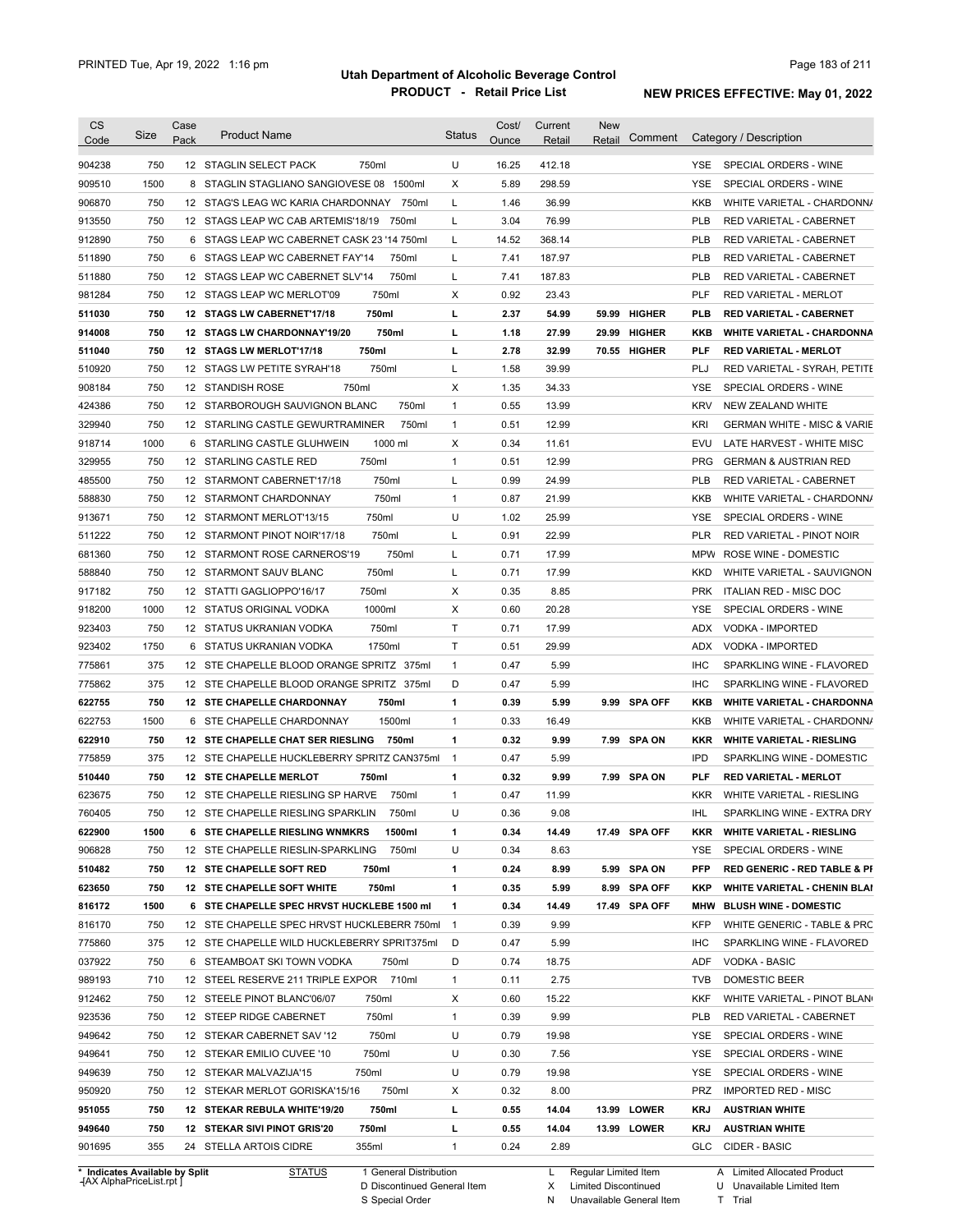| <b>CS</b><br>Code                              | Size | Case<br>Pack | <b>Product Name</b>                            | <b>Status</b> | Cost/<br>Ounce | Current<br>Retail | New<br>Retail | Comment        |            | Category / Description            |
|------------------------------------------------|------|--------------|------------------------------------------------|---------------|----------------|-------------------|---------------|----------------|------------|-----------------------------------|
| 900663                                         | 355  |              | 24 STELLA ARTOIS MIDNIGHT LAGER<br>355ml       | D             | 0.24           | 2.89              |               |                | TVN        | IMPORTED BEER - BELGIUM & F       |
| 909421                                         | 750  |              | 750ml<br>12 STELLA MERLOT                      | U             | 0.40           | 10.12             |               |                | <b>YSE</b> | SPECIAL ORDERS - WINE             |
|                                                | 1500 |              | 1500ml<br>6 STELLA PINOT GRIGIO                |               | 0.39           | 15.99             |               | 19.99 SPA OFF  |            |                                   |
| 382031                                         | 750  |              |                                                | 1<br>U        | 1.02           | 25.91             |               |                | YSE        | KRK ITALIAN WHITE - PINOT GRIGIO  |
| 951500                                         |      |              | 12 STELLA RIBOLLA GIALLA<br>750ml              |               |                |                   |               |                |            | SPECIAL ORDERS - WINE             |
| 382012                                         | 750  |              | 12 STELLA ROSA BLACK<br>750ml                  | 1             | 0.51           | 14.99             |               | 12.99 SPA ON   | PRL        | <b>ITALIAN RED - VARIETAL</b>     |
| 923513                                         | 250  |              | 250ml<br>24 STELLA ROSA BLACK CHERRY           | 1             | 0.47           | 3.99              |               |                | <b>PRK</b> | ITALIAN RED - MISC DOC            |
| 381996                                         | 750  |              | 750ml<br>12 STELLA ROSA BLUEBERRY              | 1             | 0.59           | 14.99             |               |                | PRK        | ITALIAN RED - MISC DOC            |
| 382013                                         | 750  |              | 750ml<br><b>12 STELLA ROSA MOSCATO</b>         | 1             | 0.51           | 14.99             | 12.99         | <b>SPA ON</b>  | KRM        | ITALIAN WHITE - VARIETAL          |
| 382014                                         | 750  |              | 750ml<br><b>12 STELLA ROSA PEACH</b>           | 1             | 0.51           | 14.99             |               | 12.99 SPA ON   | KRM        | ITALIAN WHITE - VARIETAL          |
| 950736                                         | 750  |              | 12 STELLA ROSA PLATINUM<br>750ml               | U             | 0.54           | 13.67             |               |                | <b>YSE</b> | SPECIAL ORDERS - WINE             |
| 382017                                         | 250  |              | 24 STELLA ROSA PLATINUM MOSCATO ALMN C250ml    | U             | 0.65           | 5.53              |               |                | YSE        | SPECIAL ORDERS - WINE             |
| 915273                                         | 1500 |              | 6 STELLA ROSA PRIDE LABEL<br>1500 ml           | Τ             | 0.59           | 29.99             |               |                | YGE        | <b>GIFT SETS - WINES</b>          |
| 915185                                         | 1500 |              | 6 STELLA ROSA ROSE DAY OF THE DEAD 1500ml      | U             | 0.54           | 27.17             |               |                | YSE        | SPECIAL ORDERS - WINE             |
| 382019                                         | 750  |              | 12 STELLA ROSA ROSSO<br>750ml                  | 1             | 0.51           | 14.99             |               | 12.99 SPA ON   | PRL        | <b>ITALIAN RED - VARIETAL</b>     |
| 381992                                         | 750  |              | 750ml<br>12 STELLA ROSA WATERMELON             | $\mathbf{1}$  | 0.59           | 14.99             |               |                | KRL        | <b>ITALIAN WHITE - MISC DOC</b>   |
| 734265                                         | 750  |              | 750ml<br>12 STELLINA DI NOTTE PROSECCO         | 1             | 0.51           | 14.99             |               | 12.98 SPA ON   | IPL.       | <b>SPARKLING WINE - ITALIAN</b>   |
| 916151                                         | 750  |              | 750ml<br>12 STELTZNER CAB FRANC SL'04          | Х             | 1.41           | 35.75             |               |                | <b>PLG</b> | RED VARIETAL - CAB FRANC, VI      |
| 916245                                         | 750  |              | 12 STELTZNER CAB STAG'S L'9/11<br>750ml        | Х             | 2.71           | 68.72             |               |                | PLB        | RED VARIETAL - CABERNET           |
| 916955                                         | 750  |              | 12 STELTZNER NAPA CLARET'12/13<br>750ml        | X             | 0.80           | 20.20             |               |                | <b>PLD</b> | RED VARIETAL - MERITAGE           |
| 918720                                         | 355  |              | 24 STEM CIDERS CHILE GUAVA APPLE CIDER355ml    | 1             | 0.20           | 2.29              |               | 2.45 HIGHER    | GLM        | <b>CIDER - FLAVORED</b>           |
| 918736                                         | 355  |              | 24 STEM CIDERS SEASONAL LINE<br>355ml          | 1             | 0.20           | 2.29              |               | 2.45 HIGHER    | GLM        | <b>CIDER - FLAVORED</b>           |
| 913578                                         | 750  |              | 12 STEMMARI CHARDONNAY'18/19<br>750ml          | X             | 0.47           | 11.99             |               |                | KRL        | <b>ITALIAN WHITE - MISC DOC</b>   |
|                                                | 750  |              | 12 STEMMARI GRILLO'19/20<br>750ml              | X             | 0.47           | 11.99             |               |                | KRL        | ITALIAN WHITE - MISC DOC          |
| 913577                                         |      |              |                                                |               |                |                   |               |                |            |                                   |
| 914716                                         | 750  |              | 12 STEMMARI NERO D'AVOLA<br>750ml              | 1             | 0.52           | 11.99             | 13.29         | HIGHER         | PRM        | <b>ITALIAN RED - SICILY</b>       |
| 916656                                         | 750  |              | <b>12 STEMMARI PINOT NOIR SICILIA</b><br>750ml | 1             | 0.52           | 11.99             |               | 13.29 HIGHER   | PRM        | <b>ITALIAN RED - SICILY</b>       |
| 915888                                         | 750  |              | 12 STEP RD SHIRAZ LANGHORNE'06<br>750ml        | X             | 0.88           | 22.35             |               |                | <b>PRY</b> | <b>AUSTRALIAN RED</b>             |
| 917754                                         | 750  |              | 12 STEPHEN VINCENT CHARDONNAY'14/16 750ml      | X             | 0.26           | 6.51              |               |                | KKB        | WHITE VARIETAL - CHARDONN/        |
| 511580                                         | 750  |              | 12 STERLING CABERNET VINTNERS COLLEC 750ml     | $\mathbf{1}$  | 0.55           | 13.99             |               |                | <b>PLB</b> | RED VARIETAL - CABERNET           |
| 628207                                         | 375  |              | 24 STERLING CANNED WINE CHARDONNAY<br>375ml    | U             | 0.40           | 5.06              |               |                | YSE        | SPECIAL ORDERS - WINE             |
| 511290                                         | 375  |              | 24 STERLING CANNED WINE ROSE<br>375ml          | U             | 0.40           | 5.06              |               |                | <b>YSE</b> | SPECIAL ORDERS - WINE             |
| 628240                                         | 750  |              | 12 STERLING CHARDONNAY VINTNERS COLL 750ml     | 1             | 0.55           | 10.99             | 13.99         | <b>SPA OFF</b> | KKB        | <b>WHITE VARIETAL - CHARDONNA</b> |
| 511625                                         | 750  |              | 12 STERLING MERITAGE VINTNERS COLLEC 750ml     | 1             | 0.55           | 10.99             |               | 13.99 SPA OFF  | PLD        | <b>RED VARIETAL - MERITAGE</b>    |
| 511495                                         | 750  |              | 12 STERLING MERLOT NAPA<br>750ml               | 1             | 1.14           | 28.99             |               |                | PLF        | RED VARIETAL - MERLOT             |
| 628260                                         | 750  |              | 12 STERLING SB VINT COLL'15/16<br>750ml        | Х             | 0.30           | 7.56              |               |                | <b>KKD</b> | WHITE VARIETAL - SAUVIGNON        |
| 989027                                         | 503  |              | 20 STIEGL PILS<br>503ml                        | D             | 0.23           | 3.84              |               |                | THE        | <b>LAGER - PILSENER</b>           |
| 948207                                         | 330  |              | 24 STIEGL RADLER (GRAPEFRUIT)<br>330ml         | U             | 0.15           | 1.65              |               |                | YST        | SPECIAL ORDERS - BEER             |
| 923495                                         | 750  |              | 12 STIMSON ESTATE CELLARS CABERNET 750ml       | U             | 0.25           | 6.39              |               |                | YSE        | SPECIAL ORDERS - WINE             |
| 066972                                         | 750  |              | 12 STOLI CRUSHED MANGO VODKA<br>750ml          | D             | 0.36           | 9.18              |               |                | ADM        | VODKA - FLAVORED                  |
| 066978                                         | 750  |              | 12 STOLI CRUSHED PINEAPPLE<br>750ml            | D             | 0.36           | 9.18              |               |                |            | ADM VODKA - FLAVORED              |
| 036808                                         | 750  |              | 12 STOLI CUCUMBER VODKA<br>750ml               | D             | 0.38           | 9.72              |               |                |            | ADM VODKA - FLAVORED              |
| 100766                                         | 750  |              | 6 STOLI PREMIUM VODKA W/ POWER PACK 750ml      | D             | 0.43           | 10.80             |               |                | YGA        |                                   |
|                                                |      |              |                                                |               |                |                   |               |                |            | <b>GIFT SETS - SPIRITS</b>        |
| 000641                                         | 1750 |              | 6 STOLI PREMIUM W/GINGER BEER VAP 1750 ml      | X             | 0.73           | 43.45             |               |                | YGA        | <b>GIFT SETS - SPIRITS</b>        |
| 000305                                         | 1750 |              | 6 STOLI VODKA/ BLOODY MARY MIX HOL 1750 ml     | D             | 0.73           | 42.99             |               |                | ADX        | VODKA - IMPORTED                  |
| 034729                                         | 750  |              | 6 STOLICHNAYA ELIT VODKA<br>750ml              | 1             | 1.58           | 39.99             |               |                | ADF        | VODKA - BASIC                     |
| 036460                                         | 750  |              | 750ml<br>12 STOLICHNAYA GLUTEN FREE VODKA      | D             | 0.38           | 9.72              |               |                | ADF        | VODKA - BASIC                     |
| 037044                                         | 750  |              | 12 STOLICHNAYA LIME VODKA<br>750ml             | D             | 0.61           | 15.40             |               |                | ADM        | VODKA - FLAVORED                  |
| 034736                                         | 750  |              | 750ml<br>12 STOLICHNAYA OHRANJ VODKA           | D             | 0.61           | 15.40             |               |                | ADM        | VODKA - FLAVORED                  |
| 034880                                         | 750  |              | 750ml<br>12 STOLICHNAYA VANILLA VODKA          | D             | 0.61           | 15.40             |               |                |            | ADM VODKA - FLAVORED              |
|                                                | 375  |              | 375ml<br>12 STOLICHNAYA VODKA                  | D             | 0.51           | 6.48              |               |                | ADF        | <b>VODKA - BASIC</b>              |
|                                                |      |              | 750ml<br>12 STOLICHNAYA VODKA                  | 1             | 0.79           | 19.99             |               |                | ADF        | VODKA - BASIC                     |
|                                                | 750  |              |                                                |               |                |                   |               |                |            |                                   |
|                                                | 1000 |              | 1000ml<br>12 STOLICHNAYA VODKA                 | $\mathbf{1}$  | 0.80           | 26.99             |               |                | ADF        | VODKA - BASIC                     |
|                                                | 1750 |              | 6 STOLICHNAYA VODKA<br>1750ml                  | $\mathbf{1}$  | 0.73           | 42.99             |               |                | ADF        | VODKA - BASIC                     |
| 034744<br>034746<br>034747<br>034748<br>917033 | 750  |              | 12 STOLLER PINOT NOIR DUNDEE HLS'19 750ml      | L             | 0.99           | 25.06             |               |                | <b>PLR</b> | RED VARIETAL - PINOT NOIR         |
| 922514                                         | 750  |              | 12 STOLPMAN COMBE TROUSSEAU<br>750ml           | U             | 1.13           | 28.65             |               |                |            | YSE SPECIAL ORDERS - WINE         |

**Case** [AX AlphaPriceList.rpt ]

D Discontinued General Item

S Special Order

X Limited Discontinued

N Unavailable General Item

U Unavailable Limited Item

T Trial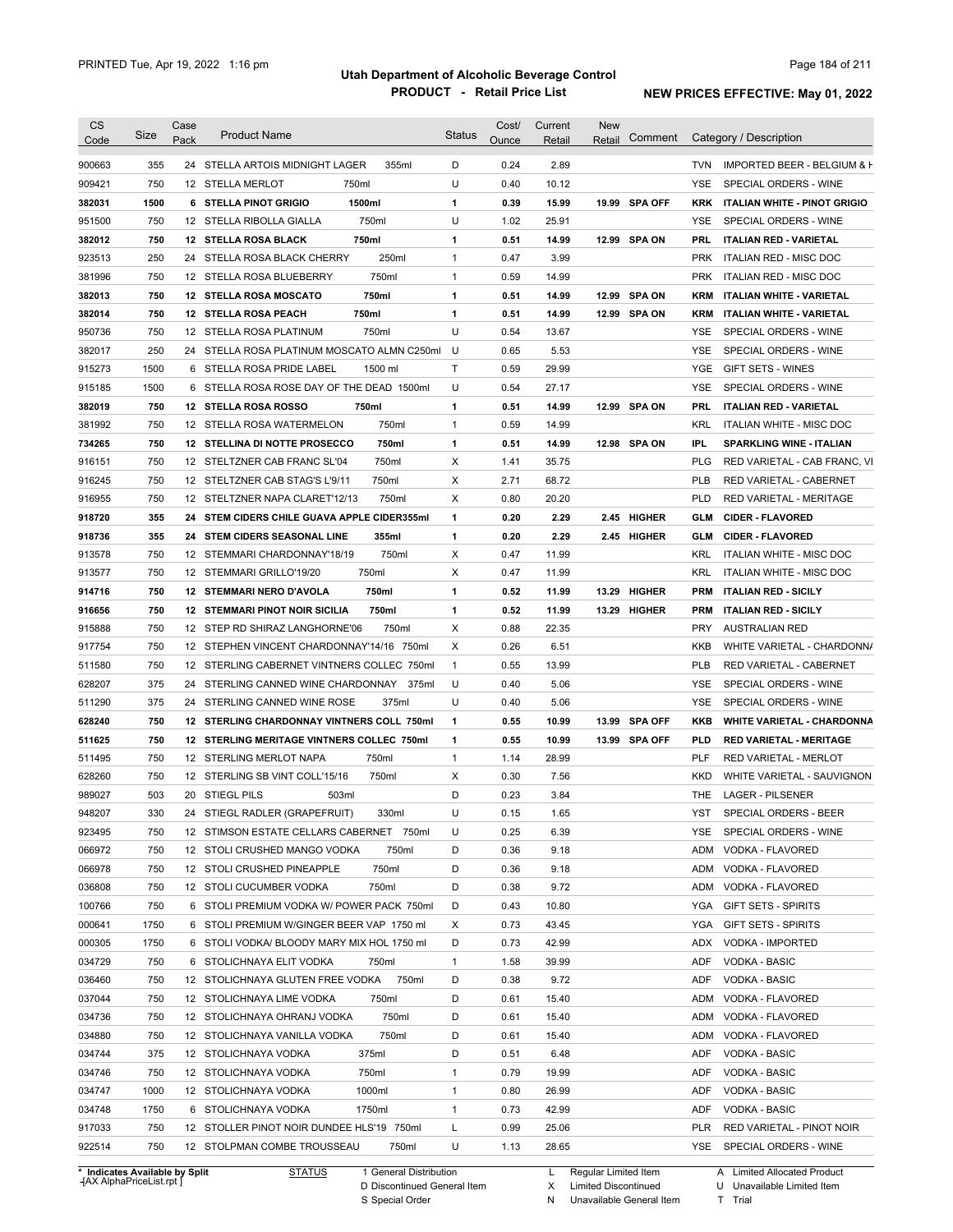| <b>CS</b><br>Code | Size       | Case<br>Pack | <b>Product Name</b>                                                         | <b>Status</b> | Cost/<br>Ounce | Current<br>Retail | <b>New</b><br>Retail | Comment |                   | Category / Description                                  |
|-------------------|------------|--------------|-----------------------------------------------------------------------------|---------------|----------------|-------------------|----------------------|---------|-------------------|---------------------------------------------------------|
| 921913            | 750        |              | 12 STOLPMAN CRUNCHY ROASTIE SYRAH'20/750ml                                  | L             | 0.94           | 23.77             |                      |         | PLJ               | RED VARIETAL - SYRAH, PETITE                            |
| 920264            | 750        |              | 12 STOLPMAN ESTATE SYRAH '18/20<br>750ml                                    | L             | 1.18           | 29.99             |                      |         | PLJ               | RED VARIETAL - SYRAH, PETITE                            |
| 921734            | 750        |              | 750ml<br>12 STOLPMAN UNI BLEND WHITE'21                                     | L             | 1.02           | 25.83             |                      |         | <b>KFP</b>        | WHITE GENERIC - TABLE & PRC                             |
| 512050            | 750        |              | 12 STONE CELLARS CABERNET SAUVIGNON 750ml                                   | D             | 0.24           | 6.06              |                      |         | <b>PLB</b>        | RED VARIETAL - CABERNET                                 |
| 512052            | 1500       |              | 6 STONE CELLARS CABERNET SAUVIGNON 1500ml                                   | D             | 0.18           | 9.18              |                      |         | <b>PLB</b>        | RED VARIETAL - CABERNET                                 |
| 628727            | 1500       |              | 6 STONE CELLARS CHARDONNAY BERINGER 1500ml 1                                |               | 0.33           | 17.13             | 16.99 LOWER          |         | KKB               | <b>WHITE VARIETAL - CHARDONNA</b>                       |
|                   | 1500       |              | 6 STONE CELLARS MERLOT BERINGER<br>1500ml                                   | D             | 0.18           | 9.18              |                      |         | <b>PLF</b>        | <b>RED VARIETAL - MERLOT</b>                            |
| 512057            | 1500       |              | 6 STONE CELLARS PINOT GRIGIO BERING 1500ml                                  | D             | 0.34           | 17.13             |                      |         |                   |                                                         |
| 628737            |            |              | 12 STONE DAYSLAYER IPL                                                      |               |                |                   |                      |         | KKH<br><b>YST</b> | WHITE VARIETAL - PINOT GRIS                             |
| 952035            | 651        |              | 651 ml                                                                      | U             | 0.46           | 10.15             |                      |         |                   | SPECIAL ORDERS - BEER                                   |
| 950800            | 355        |              | 355 ml<br>24 STONE DELICIOUS IPA                                            | D             | 0.21           | 2.55              |                      |         | <b>TCA</b>        | BEER - GLUTEN FREE/UP TO 20                             |
| 902103            | 355        |              | 24 STONE DELICIOUS IPA CANS<br>355 ml                                       | $\mathbf{1}$  | 0.18           | 2.19              |                      |         | TNF               | ALE - BITTER & ESB                                      |
| 951204            | 650        |              | 650 ml<br>12 STONE DOUBLE BASTARD                                           | U             | 0.46           | 10.15             |                      |         | <b>YST</b>        | SPECIAL ORDERS - BEER                                   |
| 952745            | 355        |              | 24 STONE ENJOY BY 10.31.17 DOUBLE IP 355 ml                                 | U             | 0.30           | 3.55              |                      |         | <b>YST</b>        | SPECIAL ORDERS - BEER                                   |
| 951967            | 355        |              | 24 STONE ENJOY BY 4.20<br>355 ml                                            | X             | 0.29           | 3.54              |                      |         | <b>YST</b>        | SPECIAL ORDERS - BEER                                   |
| 952103            | 355        |              | 24 STONE ENJOY BY 5.29.17 DOUBLE IPA 355 ml                                 | U             | 0.33           | 3.99              |                      |         | <b>YST</b>        | SPECIAL ORDERS - BEER                                   |
| 951687            | 650        |              | 12 STONE GIVE ME IPA OR GIVE ME DEAT 650 ml                                 | U             | 0.46           | 10.15             |                      |         | <b>YST</b>        | SPECIAL ORDERS - BEER                                   |
| 904592            | 355        |              | 24 STONE IPA<br>355ml                                                       | х             | 0.22           | 2.68              |                      |         | <b>YST</b>        | SPECIAL ORDERS - BEER                                   |
| 950799            | 355        |              | 355 ml<br>24 STONE IPA                                                      | $\mathbf{1}$  | 0.17           | 2.09              |                      |         | <b>TNF</b>        | ALE - BITTER & ESB                                      |
| 951663            | 355        |              | 355 ml<br>24 STONE RIPPER                                                   | D             | 0.20           | 2.45              |                      |         | <b>TNC</b>        | ALE - PALE                                              |
| 952265            | 650        |              | 650 ml<br>12 STONE RUIN TEN                                                 | U             | 0.52           | 11.42             |                      |         | YST               | SPECIAL ORDERS - BEER                                   |
| 950801            | 355        | 24           | 355 ml<br>STONE RUINATION IPA                                               | U             | 0.23           | 2.79              |                      |         | YST               | SPECIAL ORDERS - BEER                                   |
| 918974            | 355        |              | 24 STONE TANGERINE EXP IPA<br>355 ml                                        | $\mathbf{1}$  | 0.22           | 2.59              |                      |         | <b>TNF</b>        | ALE - BITTER & ESB                                      |
| 900440            | 555        |              | 12 STONE TROPIC OF THUNDER LAGER<br>555ml                                   | D             | 0.19           | 3.49              |                      |         | <b>THP</b>        | LAGER - HEAVY & DARK                                    |
| 900427            | 355        |              | 24 STONE WOOT STOUT<br>355ml                                                | U             | 0.31           | 3.69              |                      |         | YST               | SPECIAL ORDERS - BEER                                   |
| 951939            | 20000      |              | 20000 ml<br>1 STORYPOINT CHARDONNAY KEG                                     | Х             | 0.28           | 189.45            |                      |         | YSE               | SPECIAL ORDERS - WINE                                   |
| 344246            | 750        |              | 750ml<br>12 STRACCALI CHIANTI DOCG                                          | $\mathbf{1}$  | 0.55           | 14.06             |                      |         | <b>PRH</b>        | <b>ITALIAN RED - CHIANTI</b>                            |
| 344245            | 1500       |              | 1500ml<br>6 STRACCALI CHIANTI DOCG                                          | D             | 0.22           | 11.34             |                      |         | <b>PRH</b>        | <b>ITALIAN RED - CHIANTI</b>                            |
| 027560            | 750        |              | 750ml<br>6 STRANAHAN'S COLORADO WHISKEY                                     | 1             | 2.25           | 55.13             | 56.99 HIGHER         |         | AWK               | <b>WHISKEY - BOURBON SINGLE B.</b>                      |
| 028202            | 750        |              | 750ml<br>6 STRANAHAN'S SB CASK PROOF                                        | Τ             | 2.17           | 54.99             |                      |         | AWW               | <b>WHISKEY - DOMESTIC</b>                               |
| 949075            | 237        |              | 237ml<br>24 STRAW-BRR-RITA                                                  | U             | 0.24           | 1.90              |                      |         | YSE               | SPECIAL ORDERS - WINE                                   |
| 003384            | 750        |              | 6 STROH 160 W/ FLASK<br>750ml                                               | X             | 0.68           | 17.27             |                      |         | <b>ALX</b>        | <b>RUM - IMPORTED</b>                                   |
| 918900            | 331        |              | 331 ml<br>24 STRONGBOW CHERRY BLOSSOM                                       | D             | 0.18           | 1.99              |                      |         | <b>GLM</b>        | CIDER - FLAVORED                                        |
| 901705            | 440        |              | 24 STRONGBOW GOLD APPLE HARD CIDER<br>440ml                                 | D             | 0.17           | 2.59              |                      |         | GLC               | <b>CIDER - BASIC</b>                                    |
|                   |            |              |                                                                             |               |                |                   |                      |         |                   |                                                         |
| 908923            | 500        |              | 24 STRONGBOW HARD DRY CIDER<br>500 ml                                       | 1             | 0.16           | 2.65              |                      |         | GLC               | <b>CIDER - BASIC</b>                                    |
| 949670            | 355        |              | 24 STRONGBOW VARIETY PACK<br>355ml                                          | U             | 0.17           | 2.02              |                      |         | <b>YSE</b>        | SPECIAL ORDERS - WINE                                   |
| 917086            | 750        |              | 12 STUHLMULLER CHARDONAY ALEX'20<br>750ml                                   |               | 1.02           | 25.99             |                      |         | KKB               | WHITE VARIETAL - CHARDONN/                              |
| 916645            | 750        |              | 12 SUAVIA SOAVE CLASSIC'19/20<br>750ml                                      | г             | 0.79           | 18.99             | 19.99 HIGHER         |         | KRL               | <b>ITALIAN WHITE - MISC DOC</b>                         |
| 513070            | 750        |              | 750ml<br><b>12 SUBSOIL CABERNET SAUVIGNON</b>                               | 1             | 0.59           | 16.99             | 14.99 SPA ON         |         | PLB               | <b>RED VARIETAL - CABERNET</b>                          |
| 629307            | 750        |              | 12 SUBSOIL CHARDONNAY<br>750ml                                              | 1             | 0.51           | 12.99             |                      |         | KKB               | WHITE VARIETAL - CHARDONN/                              |
| 522236            | 750        |              | 12 SUBSTANCE CS CABERNET SAUVIGNON<br>750ml                                 | $\mathbf{1}$  | 0.59           | 15.06             |                      |         | <b>PLB</b>        | RED VARIETAL - CABERNET                                 |
| 905494            | 750        |              | 12 SUDACHI SHOCHU<br>750ml                                                  | U             | 0.96           | 24.41             |                      |         | YSE               | SPECIAL ORDERS - WINE                                   |
| 027878            | 750        |              | 12 SUGAR HOUSE BOURBON WHISKEY<br>750ml                                     | 1             | 1.58           | 36.99             | 39.99 SPA OFF        |         | AWH               | <b>WHISKEY - BOURBON &amp; TENNES</b>                   |
| 027742            | 750        |              | 12 SUGAR HOUSE MALT WHISKEY<br>750ml                                        | 1             | 1.97           | 44.99             | 49.99 SPA OFF        |         |                   | AWW WHISKEY - DOMESTIC                                  |
| 922315            | 355        |              | 24 SUGAR HOUSE RASPBERRY LEMONADE VO 355 ml T                               |               | 0.29           | 3.49              |                      |         |                   | CWU PREMIXED - MISC                                     |
| 922314            | 355        |              | 24 SUGAR HOUSE RASPBERRY WHISKEY SOU 355 ml T                               |               | 0.29           | 3.49              |                      |         |                   | CWU PREMIXED - MISC                                     |
| 027201            | 750        |              | 12 SUGAR HOUSE RYE WHISKEY<br>750ml                                         | 1             | 1.46           | 39.99             | 36.99 SPA ON         |         | AWU               | <b>WHISKEY - RYE</b>                                    |
| 046929            | 750        |              | 12 SUGAR HOUSE SILVER RUM<br>750ml                                          | 1             | 1.02           | 20.99             | 25.99 SPA OFF        |         | <b>ALW</b>        | <b>RUM - DOMESTIC</b>                                   |
| 040089            | 750        |              | 750ml<br>12 SUGAR HOUSE VODKA                                               | 1             | 0.79           | 15.99             | 19.99 SPA OFF        |         | <b>ADF</b>        | <b>VODKA - BASIC</b>                                    |
| 039271            | 1000       |              | 6 SUGAR HOUSE VODKA<br>1000ml                                               | 1             | 0.77           | 25.99             |                      |         | ADW               | VODKA - DOMESTIC                                        |
| 039593            | 1750       |              | <b>6 SUGAR HOUSE VODKA</b><br>1750ml                                        | 1             | 0.54           | 37.99             | 31.99 SPA ON         |         | ADW               | <b>VODKA - DOMESTIC</b>                                 |
| 042233            | 750        |              | 750ml<br>12 SUGAR ISLAND COCONUT RUM                                        | U             | 0.75           | 19.07             |                      |         | YSA               | SPECIAL ORDERS - SPIRITS                                |
|                   | 600        |              | 600 ml<br>12 SUL AMERICANA BEER                                             | U             | 0.17           | 3.49              |                      |         | YST               | SPECIAL ORDERS - BEER                                   |
|                   |            |              |                                                                             |               |                |                   |                      |         |                   |                                                         |
| 952560            |            |              |                                                                             |               |                |                   |                      |         |                   |                                                         |
| 946999<br>951822  | 750<br>750 |              | 12 SUMARROCA BRUT RES CAVA'18<br>750ml<br>750ml<br>12 SUMMER WATER ROSE '20 | L<br>Г        | 0.59<br>0.67   | 14.06<br>17.06    | 14.99 HIGHER         |         | <b>IHP</b>        | SPARKLING WINE - BRUT & BLA<br>MPW ROSE WINE - DOMESTIC |

**Case** [AX AlphaPriceList.rpt ]

D Discontinued General Item

S Special Order

X Limited Discontinued

N Unavailable General Item

U Unavailable Limited Item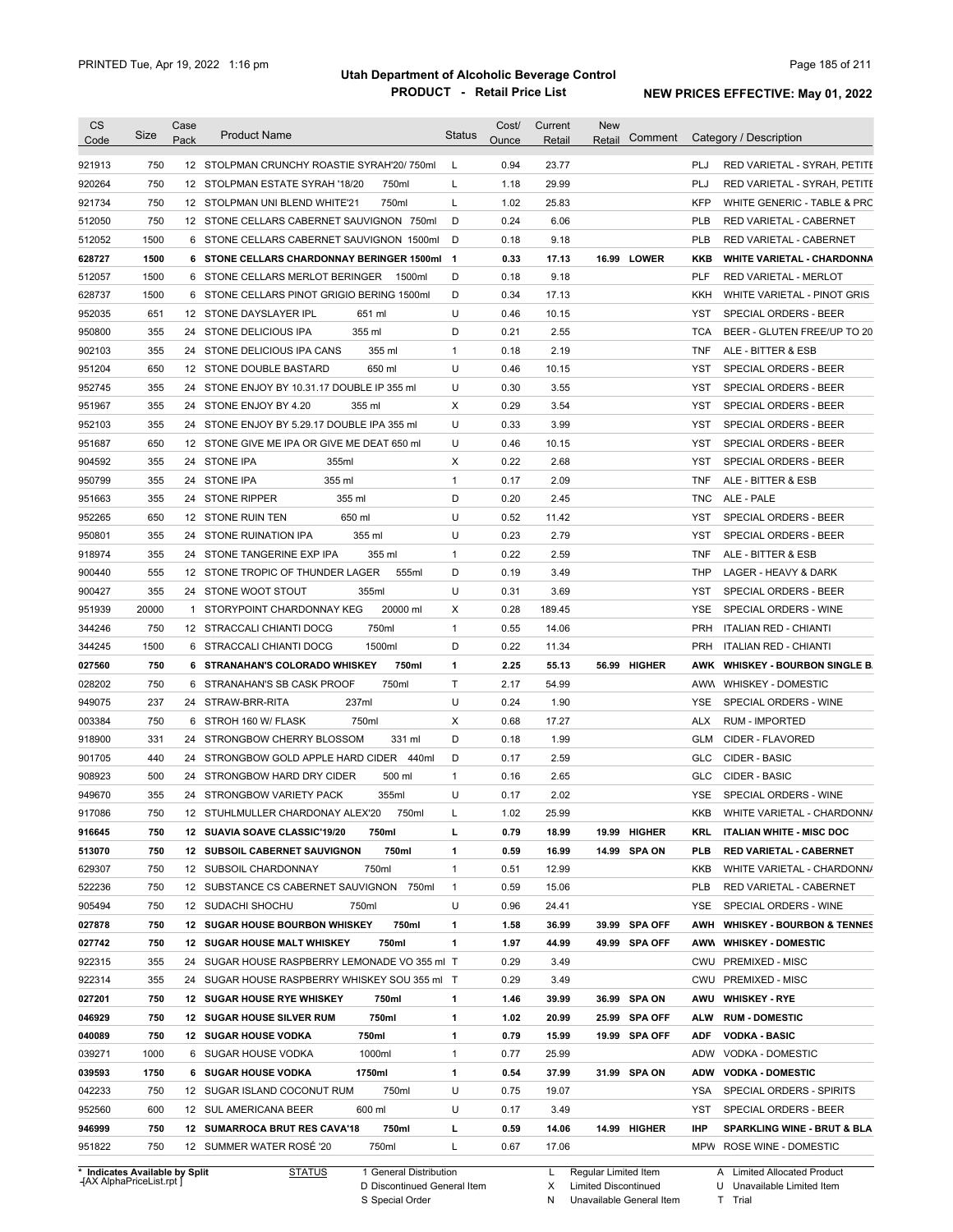| <b>CS</b>                      | Size  | Case | <b>Product Name</b>                           | <b>Status</b>          | Cost/ | Current | <b>New</b>           |                                                       |
|--------------------------------|-------|------|-----------------------------------------------|------------------------|-------|---------|----------------------|-------------------------------------------------------|
| Code                           |       | Pack |                                               |                        | Ounce | Retail  | Comment<br>Retail    | Category / Description                                |
| 904950                         | 750   |      | 750ml<br>12 SUNDANCE CHARD SELBY              | U                      | 0.52  | 13.20   |                      | YSE SPECIAL ORDERS - WINE                             |
| 909573                         | 750   |      | 750ml<br>12 SUNDANCE CHARDONNAY               | Χ                      | 0.56  | 14.24   |                      | <b>YSE</b><br>SPECIAL ORDERS - WINE                   |
| 948578                         | 750   |      | 12 SUNDANCE PRI SOKOL BLOSSER P.N. 750ml      | U                      | 0.89  | 22.69   |                      | YSE<br>SPECIAL ORDERS - WINE                          |
| 894462                         | 750   |      | 12 SUNLIT PINK PALOMA<br>750ml                | $\mathsf{T}$           | 0.79  | 19.99   |                      | CWU PREMIXED - MISC                                   |
| 630510                         | 750   |      | 12 SUNNY WITH A CHANC OF FLOWERS CHARD750ml 1 |                        | 0.44  | 11.06   |                      | KKB<br>WHITE VARIETAL - CHARDONN/                     |
| 573215                         | 750   |      | 12 SUNNY WITH A CHANCE OF FLOWERS PN 750ml    | $\mathbf{1}$           | 0.44  | 11.06   |                      | <b>PLR</b><br>RED VARIETAL - PINOT NOIR               |
| 025874                         | 375   |      | 24 SUNNYBROOK BLEND<br>375ml                  | D                      | 0.32  | 4.04    |                      | AWE WHISKEY - BLENDED                                 |
| 016002                         | 750   |      | 750ml<br>12 SUNTORY HAKUSHU 12 YR             | Α                      | 4.93  | 124.99  |                      | AWX WHISKEY - JAPANESE                                |
| 100433                         | 750   |      | 6 SUNTORY TOKI WHISKEY W/ GLASS               | 750ml<br>D             | 1.58  | 39.99   |                      | YGA<br><b>GIFT SETS - SPIRITS</b>                     |
| 919118                         | 250   |      | 24 SURF SWIM CHARDONNAY CANS                  | 250ml<br>D             | 0.43  | 3.66    |                      | KKB<br>WHITE VARIETAL - CHARDONN/                     |
| 948090                         | 750   |      | 750ml<br>12 SUT RIBOLLA GIALLA                | U                      | 0.68  | 17.26   |                      | YSE<br>SPECIAL ORDERS - WINE                          |
| 949302                         | 20000 |      | 1 SUTCLIFFE CABERNET SAUV'13 KEG 20000ml      | U                      | 0.98  | 664.40  |                      | SPECIAL ORDERS - WINE<br>YSE                          |
| 904325                         | 750   |      | 6 SUTCLIFFE DESERT BUBBLES<br>750ml           | U                      | 1.86  | 47.16   |                      | SPECIAL ORDERS - WINE<br>YSE                          |
| 908200                         | 750   |      | 12 SUTCLIFFE HAFOTY FAWR RHONE BLEND 750ml    | U                      | 1.60  | 40.47   |                      | SPECIAL ORDERS - WINE<br>YSE                          |
| 919443                         | 750   |      | 12 SUTCLIFFE KATRIN & CHRISTOPH DUNTO 750ml   | U                      | 2.21  | 56.05   |                      | <b>YSE</b><br>SPECIAL ORDERS - WINE                   |
| 921649                         | 750   |      | 750ml<br>12 SUTCLIFFE PETIT VERDOT            | U                      | 1.38  | 34.94   |                      | <b>YSE</b><br>SPECIAL ORDERS - WINE                   |
| 909725                         | 750   |      | 750ml<br>12 SUTCLIFFE PINOT NOIR 2018         | U                      | 1.18  | 29.97   |                      | YSE<br>SPECIAL ORDERS - WINE                          |
| 949303                         | 20000 |      | 20000ml<br>1 SUTCLIFFE RIESLING '13 KEG       | U                      | 0.82  | 552.65  |                      | <b>YSE</b><br>SPECIAL ORDERS - WINE                   |
| 949304                         | 750   |      | 750ml<br>12 SUTCLIFFE RIESLING '20            | U                      | 1.28  | 32.46   |                      | <b>YSE</b><br>SPECIAL ORDERS - WINE                   |
| 952481                         | 750   |      | 12 SUTCLIFFE ROSÉ '19<br>750ml                | U                      | 1.11  | 28.11   |                      | <b>YSE</b><br>SPECIAL ORDERS - WINE                   |
| 908765                         | 750   |      | 750ml<br>12 SUTCLIFFE SAUV BLANC'19           | U                      | 1.11  | 28.11   |                      | <b>YSE</b><br>SPECIAL ORDERS - WINE                   |
| 908715                         | 750   |      | 750ml<br>12 SUTCLIFFE SYRAH 2017              | U                      | 1.48  | 37.42   |                      | YSE<br>SPECIAL ORDERS - WINE                          |
| 908764                         | 750   |      | 12 SUTCLIFFE SYRAH 2018<br>750ml              | U                      | 1.48  | 37.42   |                      | SPECIAL ORDERS - WINE<br>YSE                          |
| 901830                         | 375   |      | 375 ml<br>12 SUTCLIFFE TORRID II RED          | U                      | 4.17  | 52.89   |                      | <b>YSE</b><br>SPECIAL ORDERS - WINE                   |
| 908197                         | 750   |      | 750ml<br>12 SUTCLIFFE UTAH WHITE BLEND '18    | U                      | 0.86  | 21.90   |                      | SPECIAL ORDERS - WINE<br><b>YSE</b>                   |
| 953651                         | 750   |      | 750ml<br>12 SUTCLIFFE VIOGNIER 18             | U                      | 1.11  | 28.05   |                      | YSE<br>SPECIAL ORDERS - WINE                          |
| 513350                         | 750   |      | 750ml<br>12 SUTTER HOME CAB SAUVIGNON         | 1                      | 0.35  | 8.99    |                      | <b>PLB</b><br>RED VARIETAL - CABERNET                 |
| 513352                         | 1500  |      | 1500ml<br><b>6 SUTTER HOME CABERNET</b>       | $\mathbf{1}$           | 0.24  | 13.99   | 11.99 SPA ON         | <b>PLB</b><br>RED VARIETAL - CABERNET                 |
| 630810                         | 750   |      | 750ml<br>12 SUTTER HOME CHARDONNAY            | 1                      | 0.35  | 8.99    |                      | KKB<br>WHITE VARIETAL - CHARDONN/                     |
| 630815                         | 1500  |      | 1500ml<br>6 SUTTER HOME CHARDONNAY            | 1                      | 0.24  | 13.99   | 11.99 SPA ON         | KKB<br><b>WHITE VARIETAL - CHARDONNA</b>              |
| 513500                         | 750   |      | 750ml<br>12 SUTTER HOME MERLOT                | 1                      | 0.35  | 8.99    |                      | <b>PLF</b><br>RED VARIETAL - MERLOT                   |
| 513505                         | 1500  |      | <b>6 SUTTER HOME MERLOT</b><br>1500ml         | 1                      | 0.24  | 13.99   | 11.99 SPA ON         | <b>PLF</b><br><b>RED VARIETAL - MERLOT</b>            |
| 629300                         | 750   |      | 750ml<br>12 SUTTER HOME MOSCATO               | $\mathbf{1}$           | 0.35  | 8.99    |                      | KKT<br>WHITE VARIETAL - MUSCAT & M                    |
| 629305                         | 1500  |      | 1500ml<br>6 SUTTER HOME MOSCATO               | 1                      | 0.24  | 13.99   | 11.99 SPA ON         | <b>KKT</b><br><b>WHITE VARIETAL - MUSCAT &amp; M</b>  |
| 683325                         | 750   |      | 12 SUTTER HOME PINK MOSCATO<br>750ml          | 1                      | 0.35  | 8.99    |                      | <b>BLUSH WINE - MISC</b><br>MHU                       |
| 630780                         | 750   |      | 12 SUTTER HOME PINOT GRIGIO<br>750ml          | 1                      | 0.35  | 8.99    |                      | KKH WHITE VARIETAL - PINOT GRIS                       |
| 630782                         | 1500  |      | 6 SUTTER HOME PINOT GRIGIO<br>1500ml          | 1                      | 0.24  | 13.99   | 11.99 SPA ON         | KKH<br><b>WHITE VARIETAL - PINOT GRIS</b>             |
| 630803                         | 1500  |      | <b>6 SUTTER HOME SAUVIGNON BLANC</b>          | 1500ml<br>1            | 0.24  | 13.99   | 11.99 SPA ON         | <b>WHITE VARIETAL - SAUVIGNON</b><br>KKD              |
| 816308                         | 1500  |      | 6 SUTTER HOME SWEET COLECTION WLD B 1500ml    | $\mathbf{1}$           | 0.22  | 13.13   | 11.13 SPA ON         | <b>PFP</b><br><b>RED GENERIC - RED TABLE &amp; PI</b> |
| 816302                         | 1500  |      | <b>6 SUTTER HOME SWEET PEACH</b><br>1500ml    | 1                      | 0.22  | 13.13   | 11.13 SPA ON         | <b>WHITE GENERIC - TABLE &amp; PRO</b><br><b>KFP</b>  |
| 816305                         | 1500  |      | 6 SUTTER HOME SWEET PINEAPPLE<br>1500 ml      | 1                      | 0.22  | 13.13   | 11.13 SPA ON         | <b>KFP</b><br><b>WHITE GENERIC - TABLE &amp; PRO</b>  |
| 816307                         | 750   |      | 12 SUTTER HOME SWEET WILDBERRY                | 750ml<br>$\mathbf{1}$  | 0.32  | 8.06    |                      | MHW BLUSH WINE - DOMESTIC                             |
| 683345                         | 1500  |      | 6 SUTTER HOME WHITE MERLOT<br>1500ml          | $\mathbf{1}$           | 0.28  | 13.99   |                      | <b>BLUSH WINE - MISC</b><br>MHU                       |
| 683360                         | 750   |      | 750ml<br>12 SUTTER HOME WHITE ZINFANDEL       | $\mathbf{1}$           | 0.35  | 8.99    |                      | BLUSH WINE - WHITE ZINFANDE<br>MHJ                    |
| 683362                         | 1500  |      | 6 SUTTER HOME WHITE ZINFANDEL<br>1500ml       | $\mathbf{1}$           | 0.24  | 13.99   | 11.99 SPA ON         | <b>BLUSH WINE - WHITE ZINFANDE</b><br>MHJ             |
| 034819                         | 1000  |      | 12 SVEDKA 80 PROOF<br>1000ml                  | $\mathbf{1}$           | 0.53  | 18.06   |                      | ADF<br>VODKA - BASIC                                  |
| 036576                         | 750   |      | 12 SVEDKA BLUE RASPBERRY<br>750ml             | $\mathbf{1}$           | 0.63  | 16.06   |                      | ADM<br>VODKA - FLAVORED                               |
| 035453                         | 750   |      | 12 SVEDKA CHERRY VODKA<br>750ml               | U                      | 0.51  | 13.06   |                      | YSA<br>SPECIAL ORDERS - SPIRITS                       |
| 037302                         | 750   |      | 12 SVEDKA CHERRYLIMEADE FLAVORED VODKA750ml 1 |                        | 0.63  | 15.99   |                      | ADM<br>VODKA - FLAVORED                               |
| 034839                         | 750   |      | 12 SVEDKA CITRON VODKA<br>750ml               | $\mathbf{1}$           | 0.63  | 16.06   |                      | ADM<br>VODKA - FLAVORED                               |
| 907346                         | 750   |      | 750ml<br>12 SVEDKA CLEMENTINE VODKA           | U                      | 0.64  | 16.16   |                      | YSA<br>SPECIAL ORDERS - SPIRITS                       |
| 035982                         | 750   |      | 750ml<br>12 SVEDKA COLADA VODKA               | D                      | 0.34  | 8.64    |                      | ADM VODKA - FLAVORED                                  |
| 036435                         | 750   |      | 12 SVEDKA CUCUMBER LIME VODKA                 | D<br>750ml             | 0.34  | 8.64    |                      | ADM VODKA - FLAVORED                                  |
| 033658                         | 750   |      | 12 SVEDKA MANGO PINEAPPLE VODKA               | 1<br>750ml             | 0.55  | 16.06   | 14.06 SPA ON         | ADM VODKA - FLAVORED                                  |
|                                |       |      |                                               |                        |       |         |                      |                                                       |
| * Indicates Available by Split |       |      | <b>STATUS</b>                                 | 1 General Distribution |       | L.      | Regular Limited Item | A Limited Allocated Product                           |

**Case** [AX AlphaPriceList.rpt ]

D Discontinued General Item S Special Order

Regular Limited Item

X

Limited Discontinued

N Unavailable General Item

A Limited Allocated Product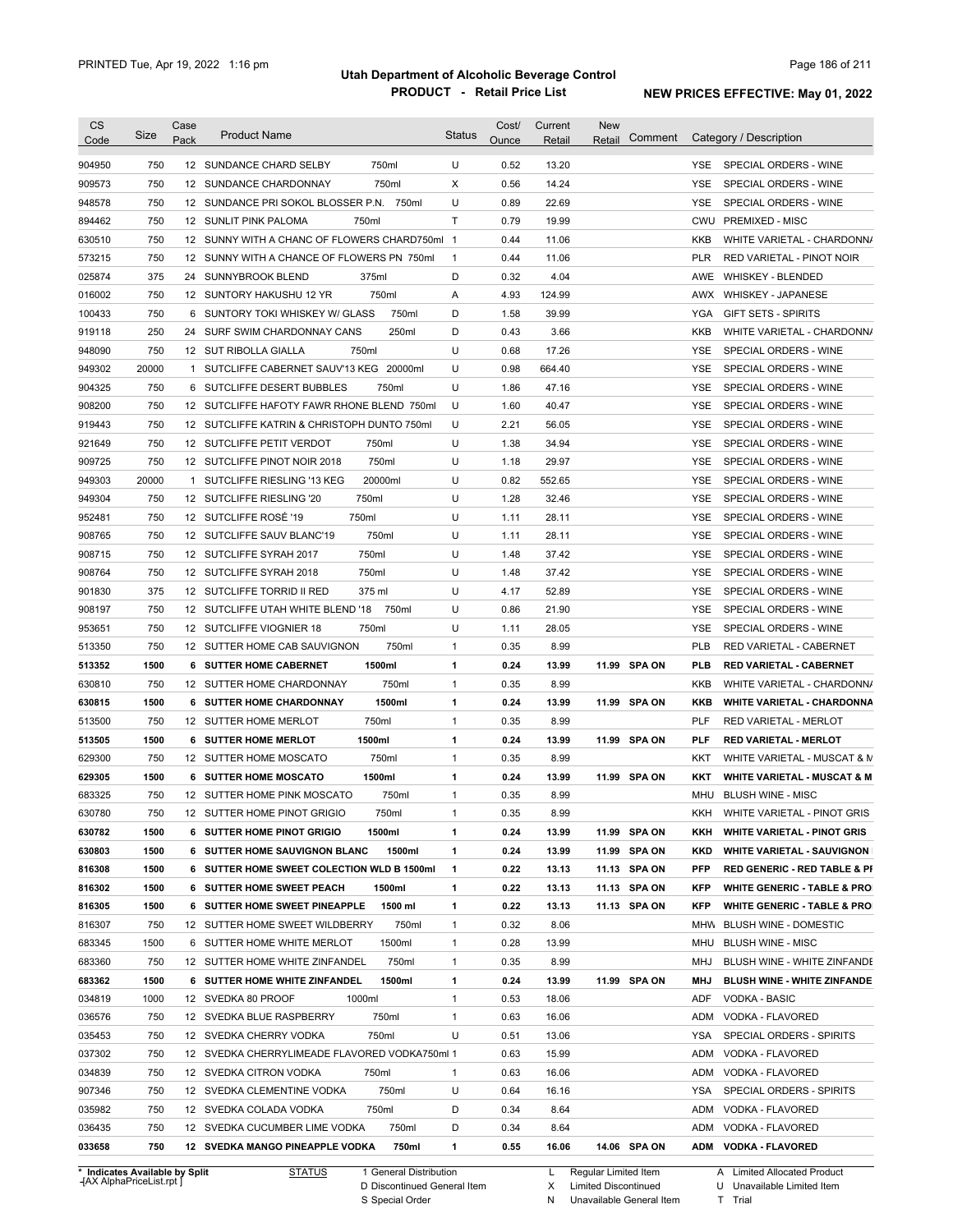| <b>CS</b>        |            | Case |                                                                |               | Cost/ | Current | <b>New</b>        |                                           |
|------------------|------------|------|----------------------------------------------------------------|---------------|-------|---------|-------------------|-------------------------------------------|
| Code             | Size       | Pack | <b>Product Name</b>                                            | <b>Status</b> | Ounce | Retail  | Comment<br>Retail | Category / Description                    |
| 033312           | 750        |      | 12 SVEDKA MODERN STRAW/PINEAPPLE GIN 750ml                     | $\mathbf{1}$  | 0.63  | 15.99   |                   | AHM<br><b>GIN - FLAVORED</b>              |
| 032369           | 750        |      | 12 SVEDKA MODERN STYLE GIN<br>750ml                            | $\mathbf{1}$  | 0.63  | 15.99   |                   | AHW<br><b>GIN - DOMESTIC</b>              |
| 033822           | 750        |      | 750ml<br>12 SVEDKA ORANGE CREAM POP VODKA                      | D             | 0.63  | 15.99   |                   | VODKA - FLAVORED<br>ADM                   |
| 037012           | 750        |      | 12 SVEDKA ROSE VODKA<br>750ml                                  | D             | 0.49  | 12.37   |                   | ADM<br>VODKA - FLAVORED                   |
| 033663           | 750        |      | 12 SVEDKA STRAWBERRY LEMON VODKA<br>750ml                      | $\mathbf{1}$  | 0.63  | 16.06   |                   | ADM<br>VODKA - FLAVORED                   |
| 036482           | 375        |      | 24 SVEDKA VODKA<br>375ml                                       | $\mathbf{1}$  | 0.63  | 8.02    |                   | ADF<br><b>VODKA - BASIC</b>               |
| 034820           | 750        |      | 750ml<br>12 SVEDKA VODKA                                       | 1             | 0.63  | 14.06   | 16.06 SPA OFF     | ADF<br><b>VODKA - BASIC</b>               |
| 034821           | 1750       |      | 1750ml<br>6 SVEDKA VODKA                                       | 1             | 0.39  | 25.13   | 23.13 SPA ON      | ADF<br><b>VODKA - BASIC</b>               |
| 036315           | 750        |      | 750ml<br>12 SVEDKA VODKA 100PR                                 | D             | 0.67  | 16.99   |                   | <b>ADF</b><br>VODKA - BASIC               |
| 900773           | 750        |      | 750ml<br>6 SVOL AQUAVIT SWEDISH                                | U             | 1.50  | 38.03   |                   | YSE<br>SPECIAL ORDERS - WINE              |
| 905062           | 750        |      | 750ml<br>6 SWANSON ALEXIS'12                                   | Х             | 2.95  | 74.77   |                   | <b>PLB</b><br>RED VARIETAL - CABERNET     |
| 914215           | 750        |      | 750ml<br>12 SWANSON MERLOT NAPA'15                             | х             | 0.64  | 16.18   |                   | PLF<br>RED VARIETAL - MERLOT              |
| 914216           | 750        |      | 750ml<br>12 SWANSON PINOT GRIGIO NAPA'18                       | Х             | 0.80  | 20.30   |                   | KKH<br>WHITE VARIETAL - PINOT GRIS        |
| 041143           | 750        |      | 12 SWEET CAROLINA LEMONADE TEA VODKA 750ml                     | D             | 0.59  | 14.99   |                   | <b>ADM</b><br>VODKA - FLAVORED            |
| 041192           | 750        |      | 12 SWEET CAROLINA PEACH TEA VODKA<br>750ml                     | D             | 0.56  | 14.22   |                   | ADM<br>VODKA - FLAVORED                   |
| 041146           | 750        |      | 12 SWEET CAROLINA SWEET TEA VODKA<br>750ml                     | 1             | 0.59  | 10.99   | 14.99 SPA OFF     | <b>VODKA - FLAVORED</b><br><b>ADM</b>     |
| 952108           | 355        | 24   | SWEET WATER BREWING 420<br>355 ml                              | U             | 0.16  | 1.89    |                   | <b>YST</b><br>SPECIAL ORDERS - BEER       |
| 952111           | 355        | 24   | SWEET WATER BREWING BLUE<br>355 ml                             | U             | 0.16  | 1.88    |                   | <b>YST</b><br>SPECIAL ORDERS - BEER       |
| 952110           | 355        | 24   | SWEET WATER BREWING COOL BREEZE 355 ml                         | U             | 0.16  | 1.89    |                   | <b>YST</b><br>SPECIAL ORDERS - BEER       |
| 952113           | 473        | 24   | SWEET WATER BREWING GOIN COASTAL 473 ml                        | U             | 0.12  | 1.88    |                   | <b>YST</b><br>SPECIAL ORDERS - BEER       |
| 952112           | 473        | 24   | SWEET WATER BREWING HASH SESSION 473 ml                        | U             | 0.12  | 1.88    |                   | <b>YST</b><br>SPECIAL ORDERS - BEER       |
| 952109           | 355        |      | 24 SWEET WATER BREWING IPA<br>355 ml                           | U             | 0.16  | 1.89    |                   | YST<br>SPECIAL ORDERS - BEER              |
| 952114           | 473        | 24   | 473 ml<br>SWEET WATER BREWING IPA                              | U             | 0.12  | 1.88    |                   | <b>YST</b><br>SPECIAL ORDERS - BEER       |
| 954473           | 750        |      | 12 SWICK WYD UUP CHARDONNAY<br>750ml                           | U             | 0.73  | 18.46   |                   | <b>YSE</b><br>SPECIAL ORDERS - WINE       |
| 904500           | 1500       | 6    | 1500ml<br>SYCAMORE LANE RED                                    | U             | 0.21  | 10.56   |                   | <b>YSE</b><br>SPECIAL ORDERS - WINE       |
| 953945           | 750        |      | 750ml<br>12 SYNTHESIS PINOT NOIR                               | L             | 1.65  | 41.95   |                   | PLR<br>RED VARIETAL - PINOT NOIR          |
| 955069           | 750        | 6    | 750ml<br>T BECKSTOFFER AMULET RED 2014                         | х             | 5.59  | 141.79  |                   | YSE<br>SPECIAL ORDERS - WINE              |
| 955067           | 750        |      | 12 T BECKSTOFFER THE SUM 2016 CAB<br>750ml                     | U             | 0.99  | 25.01   |                   | YSE<br>SPECIAL ORDERS - WINE              |
| 040589           | 750        |      | 750ml<br>12 TAAKA PEACH                                        | $\mathbf{1}$  | 0.22  | 5.52    |                   | ADM<br>VODKA - FLAVORED                   |
| 038064           | 375        | 24   | 375ml<br>TAAKA VODKA                                           | $\mathbf{1}$  | 0.25  | 3.19    |                   | ADF<br><b>VODKA - BASIC</b>               |
| 038066           | 750        | 12   | 750ml<br>TAAKA VODKA                                           | $\mathbf{1}$  | 0.21  | 5.45    |                   | ADF<br><b>VODKA - BASIC</b>               |
| 038067           | 1000       | 12   | 1000ml<br>TAAKA VODKA                                          | $\mathbf{1}$  | 0.21  | 6.99    |                   | ADF<br><b>VODKA - BASIC</b>               |
| 038068           | 1750       | 6    | 1750ml<br>TAAKA VODKA                                          | $\mathbf{1}$  | 0.19  | 10.99   |                   | ADF<br><b>VODKA - BASIC</b>               |
| 917267           | 750        |      | 750ml<br>12 TABALI CHARD RES ESP'11/12                         | U             | 0.60  | 15.15   |                   | <b>KRR</b><br><b>CHILEAN WHITE</b>        |
| 917498           | 750        |      | 12 TABALI SAUV BLANC RES'12/13<br>750ml                        | Х             | 0.26  | 6.57    |                   | <b>KRR</b><br><b>CHILEAN WHITE</b>        |
| 630845           | 750        |      | 12 TABLAS CREEK COTES BLANC'18<br>750ml                        | X             | 1.19  | 30.06   |                   | KKJ<br>WHITE VARIETAL - VIOGNIER          |
| 917435           | 750        |      | 12 TABLAS CREEK COTES ROUGE'08/9<br>750ml                      | Х             | 1.38  | 34.99   |                   | PLL<br>RED VARIETAL - GRENACHE            |
| 915870           | 750        |      | 12 TABLAS CRK ESPRIT B ROUGE'06<br>750ml                       | х             | 1.64  | 41.54   |                   | <b>PLN</b><br>RED VARIETAL - MOURVEDRE    |
| 916591           | 750        |      | 12 TABLAS CRK ESPRIT BLANC'06<br>750ml                         | Х             | 1.48  | 37.55   |                   | KKK<br>WHITE VARIETAL - MARSANNE          |
| 915398           | 750        |      | 750ml<br>12 TABLAS CRK ESPRIT ROUGE'16                         | х             | 1.32  | 33.48   |                   | <b>PLN</b><br>RED VARIETAL - MOURVEDRE    |
| 425740           | 750        |      | 750ml<br>12 TAIT BALL BUSTER RED                               | 1             | 0.87  | 19.99   | 21.99 HIGHER      | <b>PRY</b><br><b>AUSTRALIAN RED</b>       |
| 715100           | 750        |      | 750ml<br>6 TAITTINGER BRUT LA FRANCAISE                        | U             | 2.88  | 72.99   |                   | IHP<br>SPARKLING WINE - BRUT & BLA        |
| 715101           | 750        |      | 750ml<br>6 TAITTINGER BRUT LA FRANCAISE                        | L             | 2.66  | 67.43   |                   | IPH<br>SPARKLING WINE - FRENCH & C        |
| 715110           | 3000       |      | 3000ml<br>3 TAITTINGER BRUT LA FRANCAISE                       | L             | 2.93  | 297.22  |                   | IPH<br>SPARKLING WINE - FRENCH & C        |
| 715105           | 375        |      | 12 TAITTINGER BRUT LA FRANCAISE<br>375 ml                      | U             | 2.53  | 32.05   |                   | IHP<br>SPARKLING WINE - BRUT & BLA        |
| 715103           | 1500       |      | 3 TAITTINGER BRUT LA FRANCAISE<br>1500 ml                      | L             | 3.10  | 157.42  |                   | IPH<br>SPARKLING WINE - FRENCH & C        |
| 715112           | 5000       |      | 1 TAITTINGER BRUT LA FRANCAISE<br>5000 ml                      | L             | 3.79  | 640.21  |                   | IPH<br>SPARKLING WINE - FRENCH & C        |
| 715200           | 750        |      | 6 TAITTINGER COMTES CHAM ROSE'6/7 750ml                        | L             | 10.39 | 263.49  |                   | <b>IHS</b><br>SPARKLING WINE - BLANC DE N |
| 715500           | 750        |      | 6 TAITTINGER COMTES CHAMP BL'06/07 750ml                       | U             | 8.12  | 206.04  |                   | IHP<br>SPARKLING WINE - BRUT & BLA        |
| 715420           | 750        |      | 6 TAITTINGER PRELUDE BRUT<br>750ml                             | Х             | 2.02  | 51.30   |                   | IPH<br>SPARKLING WINE - FRENCH & C        |
| 715275           | 750        |      | 6 TAITTINGER ROSE BRUT<br>750ml                                | L             | 3.65  | 92.49   |                   | <b>IHS</b><br>SPARKLING WINE - BLANC DE N |
| 946464           | 750        |      | 750ml<br>6 TAITTINGER VINTAGE BRUT'13/14                       | L             | 4.57  | 115.99  |                   | IHP<br>SPARKLING WINE - BRUT & BLA        |
|                  |            |      |                                                                | D             | 0.13  | 2.85    |                   | THE<br>LAGER - PILSENER                   |
|                  |            |      |                                                                |               |       |         |                   |                                           |
| 989311<br>092674 | 650<br>700 |      | 12 TAJ MAHAL BEER<br>650ml<br><b>12 TAKARA MIRIN</b><br>700 ml | г             | 0.35  | 8.00    | 8.37 HIGHER       | <b>GPW SAKE - DOMESTIC</b>                |

**Case** [AX AlphaPriceList.rpt ]

D Discontinued General Item S Special Order

X

N Unavailable General Item

U Unavailable Limited Item

Limited Discontinued T Trial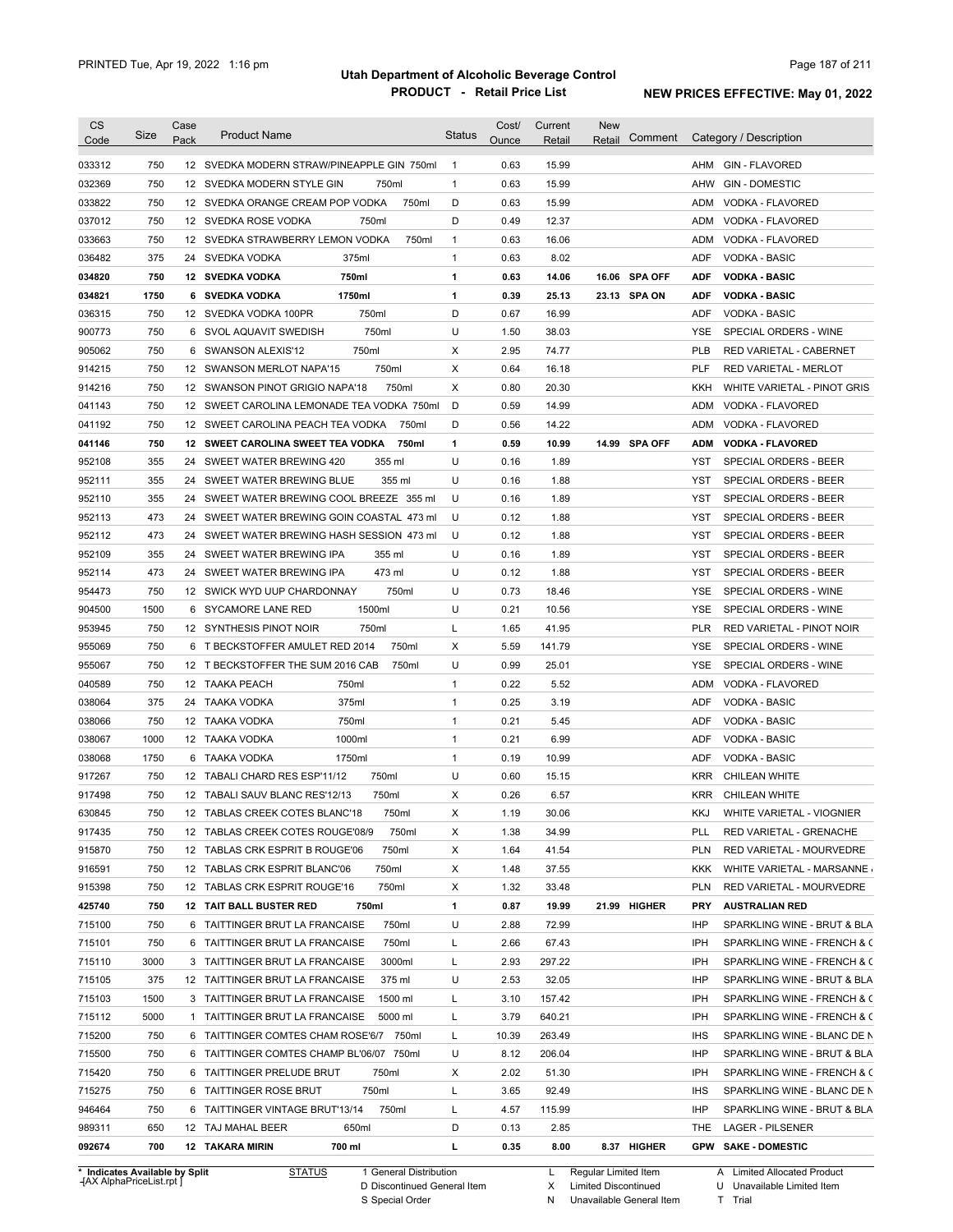| <b>CS</b> |                                | Case |                                              |               | Cost/ | Current | <b>New</b>             |            |                              |
|-----------|--------------------------------|------|----------------------------------------------|---------------|-------|---------|------------------------|------------|------------------------------|
| Code      | Size                           | Pack | <b>Product Name</b>                          | <b>Status</b> | Ounce | Retail  | Comment<br>Retail      |            | Category / Description       |
| 918482    | 720                            |      | 6 TAKATENJIN SWORD OF THE SUN<br>720ml       | X             | 1.17  | 28.39   |                        |            | GPX SAKE - IMPORTED          |
| 630952    | 750                            |      | 12 TALBOTT CHARD SLEEPYHOLL'12/13<br>750ml   | X             | 0.86  | 21.83   |                        | <b>KKB</b> | WHITE VARIETAL - CHARDONN/   |
|           | 750                            |      | 12 TALBOTT CHARDONNAY KALI-HART'17/18 750ml  | X             | 0.79  | 19.99   |                        | KKB        |                              |
| 630948    |                                |      |                                              |               |       |         |                        |            | WHITE VARIETAL - CHARDONN/   |
| 906771    | 750                            |      | 6 TALBOTT DIAMOND T CUVEE AUDREY<br>750ml    | X             | 1.86  | 47.27   |                        | KKB        | WHITE VARIETAL - CHARDONN/   |
| 630954    | 750                            |      | 750ml<br>12 TALBOTT LOGAN CHARD'14           | X             | 0.52  | 13.10   |                        | KKB        | WHITE VARIETAL - CHARDONN/   |
| 513711    | 750                            |      | 750ml<br>12 TALBOTT PINOT NOIR KALI HART     | $\mathbf{1}$  | 0.91  | 22.99   |                        | PLR        | RED VARIETAL - PINOT NOIR    |
| 006198    | 750                            | 6    | 750ml<br>TALISKER 18 YEAR                    | Α             | 6.31  | 159.99  |                        | LAS        | <b>ALLOCATED SPIRIT</b>      |
| 006197    | 750                            | 6    | 750ml<br>TALISKER DISTILLERS EDITION         | Χ             | 2.58  | 65.45   |                        | AWS        | WHISKY - SCOTCH SINGLE MAL   |
| 909467    | 750                            | 6    | 750ml<br>TALISKER DISTILLERS EDITION SC      | U             | 2.80  | 71.04   |                        | AWS        | WHISKY - SCOTCH SINGLE MAL   |
| 006206    | 750                            |      | 750ml<br>12 TALISKER MALT SCOTCH 10 YR       | 1             | 2.76  | 69.99   |                        | AWS        | WHISKY - SCOTCH SINGLE MAL   |
| 006205    | 750                            |      | 750ml<br>3 TALISKER MALT SCOTCH 25 YR        | Α             | 23.66 | 599.99  |                        | AWS        | WHISKY - SCOTCH SINGLE MAL   |
| 006203    | 750                            | 6    | 750ml<br>TALISKER MALT SCOTCH 30 YR          | Α             | 31.54 | 799.99  |                        | AWS        | WHISKY - SCOTCH SINGLE MAL   |
| 006196    | 750                            | 6    | <b>TALISKER STORM</b><br>750ml               | Г             | 2.17  | 54.99   |                        | AWS        | WHISKY - SCOTCH SINGLE MAL   |
| 918601    | 650                            |      | 12 TALISMAN BEL'S FURY RED ALE<br>650 ml     | Г             | 0.23  | 4.99    |                        | TNL        | ALE - RED, AMBER, BROWN      |
| 918709    | 650                            |      | 650 ml<br>12 TALISMAN HAZARDS IPA            | $\mathbf{1}$  | 0.43  | 9.49    |                        | <b>TNF</b> | ALE - BITTER & ESB           |
| 918600    | 650                            |      | 12 TALISMAN IRON AGE<br>650 ml               | 1             | 0.27  | 5.99    |                        | <b>TNP</b> | ALE - HEAVY, PORTER, STOUT   |
| 918598    | 650                            |      | 12 TALISMAN PROMONTORY PALE ALE<br>650 ml    | х             | 0.27  | 5.99    |                        | <b>TNC</b> | ALE - PALE                   |
| 950737    | 750                            |      | 12 TALLEY CHARD ARROYO GRANDE'19<br>750ml    | Г             | 1.10  | 27.99   |                        | KKB        | WHITE VARIETAL - CHARDONN/   |
| 916662    | 750                            |      | 12 TALLEY PINOT ARROYO GR'06<br>750ml        | X             | 1.50  | 38.13   |                        | <b>PLR</b> | RED VARIETAL - PINOT NOIR    |
| 911474    | 750                            |      | 12 TALLEY PINOT NOIR ARROYO GRND'17<br>750ml | X             | 0.68  | 17.28   |                        | <b>PLR</b> | RED VARIETAL - PINOT NOIR    |
| 910592    | 750                            | 6    | 750ml<br>TALTARNI TACHE BRUT'11              | Х             | 0.76  | 19.15   |                        | <b>IHS</b> | SPARKLING WINE - BLANC DE N  |
| 918813    | 750                            |      | 750ml<br>12 TAMARACK CABERNET SAUV'17        | X             | 1.37  | 34.78   |                        | <b>PLB</b> | RED VARIETAL - CABERNET      |
| 917076    | 750                            |      | 750ml<br>12 TAMARI TORRONTES RESERVA'9/10    | Х             | 0.26  | 6.57    |                        | <b>KRS</b> | <b>ARGENTINE WHITE</b>       |
| 915517    | 750                            |      | 750ml<br>12 TAMAS EST SANGIOVESE'06          | U             | 0.40  | 10.23   |                        | <b>PLQ</b> | RED VARIETAL - SANGIOVESE,   |
| 915110    | 750                            |      | 750ml<br>12 TANDEM PINOT SANGIACOMO'06       | Х             | 1.56  | 39.51   |                        | <b>PLR</b> | RED VARIETAL - PINOT NOIR    |
| 916565    | 750                            |      | 750ml<br>12 TANGENT ALBARINO'16/17           | Г             | 0.67  | 16.99   |                        | KKU        | <b>WHITE VARIETAL - MISC</b> |
| 921591    | 20000                          | 1    | 20000ml<br><b>TANGENT ROSE KEG</b>           | U             | 0.67  | 452.02  |                        | YSE        | SPECIAL ORDERS - WINE        |
| 952479    | 375                            | 24   | TANGENT SAUV BLANC CAN<br>375 ml             | D             | 0.55  | 6.99    |                        | YSE        | SPECIAL ORDERS - WINE        |
| 631069    | 375                            | 24   | TANGENT SAUV BLANC CANS<br>375ml             | $\mathbf{1}$  | 0.47  | 5.99    |                        | KKD        | WHITE VARIETAL - SAUVIGNON   |
| 631070    | 750                            |      | 12 TANGENT SAUV BLANC EDNA VALLEY<br>750ml   | 1             | 0.67  | 16.99   |                        | <b>KKD</b> | WHITE VARIETAL - SAUVIGNON   |
| 028860    | 1000                           | 6    | 1000ml<br>TANQUERAY BLOOMSBURY GIN           | X             | 1.06  | 35.99   |                        | AHG        | GIN - DRY                    |
| 028866    | 750                            |      | <b>12 TANQUERAY GIN</b><br>750ml             | 1             | 0.95  | 26.99   | 23.99 SPA ON           | <b>AHG</b> | GIN DRY                      |
| 028868    | 1750                           | 6    | 1750ml<br><b>TANQUERAY GIN</b>               | 1             | 0.84  | 49.99   |                        | AHG        | GIN - DRY                    |
| 063758    | 355                            |      | 24 TANQUERAY GIN TONIC<br>355ml              | Τ             | 0.31  | 3.75    |                        | CWU        | <b>PREMIXED - MISC</b>       |
| 028865    | 375                            |      | 24 TANQUERAY GIN ROUND<br>375ml              | 1             | 1.14  | 14.49   |                        | AHG        | GIN - DRY                    |
|           |                                |      |                                              |               |       |         |                        |            |                              |
| 028877    | 1000                           |      | 1000 ml<br>6 TANQUERAY MALACCA GIN           | X             | 0.57  | 19.44   |                        |            | AHG GIN-DRY                  |
| 028890    | 750                            |      | <b>12 TANQUERAY RANGPUR GIN</b><br>750ml     | 1             | 0.95  | 26.99   | 23.99 SPA ON           | AHM        | <b>GIN - FLAVORED</b>        |
| 063777    | 355                            |      | 24 TANQUERAY RANGPUR LIME GIN SODA 355ml     | Т             | 0.31  | 3.75    |                        |            | CWU PREMIXED - MISC          |
| 028858    | 750                            |      | 12 TANQUERAY SEVILLA ORANGE<br>750ml         | 1             | 1.02  | 28.99   | 25.99 SPA ON           | AHM        | <b>GIN-FLAVORED</b>          |
| 063773    | 355                            |      | 24 TANQUERAY SEVILLA ORANGE GIN SODA 355ml   | T             | 0.31  | 3.75    |                        |            | CWU PREMIXED - MISC          |
| 028886    | 750                            |      | 12 TANQUERAY TEN GIN<br>750ml                | $\mathbf{1}$  | 1.50  | 37.99   |                        |            | AHG GIN-DRY                  |
| 067032    | 750                            |      | 750ml<br>6 TANTEO JALEPENO TEQ               | $\mathbf{1}$  | 1.44  | 36.50   |                        | APM        | <b>TEQUILA - FLAVORED</b>    |
| 425890    | 750                            |      | 750ml<br>12 TAPENA GARNACHA                  | D             | 0.44  | 11.10   |                        | <b>PRP</b> | SPANISH RED - MISC           |
| 425892    | 750                            |      | 12 TAPENA TEMPRANILLO<br>750ml               | D             | 0.44  | 11.10   |                        | <b>PRP</b> | SPANISH RED - MISC           |
| 915458    | 750                            |      | 12 TAPESTRY SHIRAZ MC CLAREN'07<br>750ml     | X             | 0.80  | 20.28   |                        | PRY        | AUSTRALIAN RED               |
| 915457    | 750                            |      | 6 TAPESTRY SHIRAZ THE VINCENT'05/06 750ml    | Х             | 1.72  | 43.54   |                        | PRY        | <b>AUSTRALIAN RED</b>        |
| 911228    | 750                            |      | 12 TAPIZ ALTA BLACK TEARS'17<br>750ml        | L             | 2.17  | 54.99   |                        | <b>PRV</b> | ARGENTINE RED - OTHER        |
| 425952    | 750                            |      | 12 TAPIZ ALTA COLLECTION CAB SAUV 750ml      | D             | 0.38  | 9.72    |                        | <b>PRV</b> | ARGENTINE RED - OTHER        |
| 425954    | 750                            |      | 12 TAPIZ ALTA COLLECTION CHARDONNAY 750ml    | D             | 0.43  | 10.99   |                        | <b>KRS</b> | ARGENTINE WHITE              |
| 425956    | 750                            |      | 12 TAPIZ ALTA COLLECTION MALBEC<br>750ml     | $\mathbf{1}$  | 0.83  | 20.99   |                        |            | PRU ARGENTINE RED - MALBEC   |
| 100216    | 750                            |      | 6 TARANTULA AZUL HOLIDAY 2017<br>750ml       | D             | 0.43  | 10.80   |                        |            | CHW LIQUEURS - DOMESTIC      |
| 077482    | 750                            |      | 12 TARANTULA AZUL TEQUILA<br>750ml           | 1             | 0.83  | 17.99   | 20.99 SPA OFF          |            | APM TEQUILA FLAVORED         |
| 002490    | 750                            |      | 6 TARANTULA AZUL W/ GLSS<br>750ml            | U             | 0.80  | 20.21   |                        |            | APM TEQUILA - FLAVORED       |
| 063762    | 1750                           |      | 6 TARANTULA BLUE READY TO DRINK 1750ml       | 1             | 0.29  | 17.29   |                        |            | CWF PREMIXED - MARGARITA     |
|           |                                |      |                                              |               |       |         |                        |            |                              |
|           | * Indicates Available by Split |      | <u>STATUS</u><br>1 General Distribution      |               |       |         | L Regular Limited Item |            | A Limited Allocated Product  |

**Case** [AX AlphaPriceList.rpt ]

General Distribution 

Discontinued General Item S Special Order D

L X Regular Limited Item

N

Limited Discontinued

Unavailable General Item

A Limited Allocated Product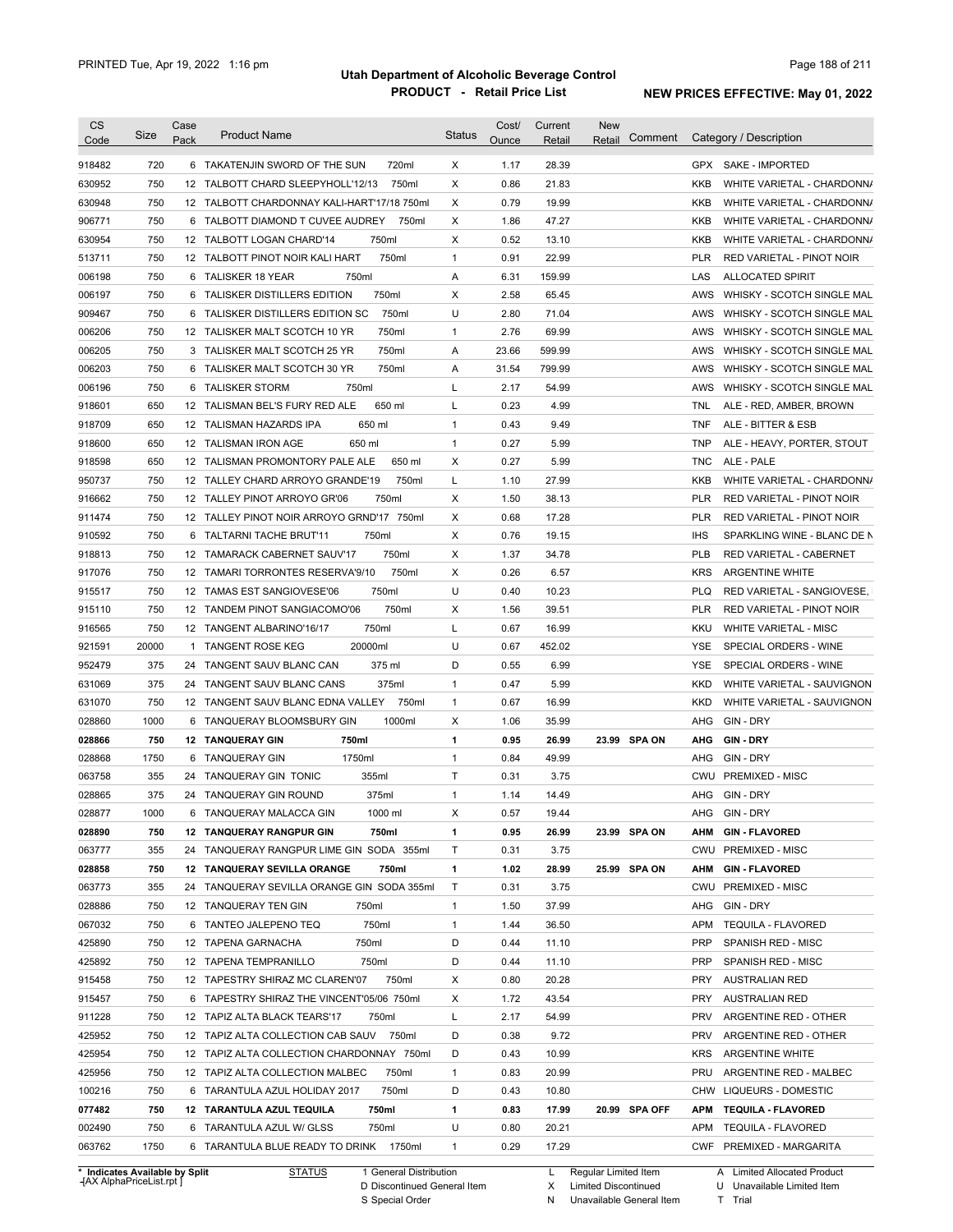| <b>CS</b>                  |      | Case |                                             | <b>Status</b> | Cost/ | Current | <b>New</b> |               |            |                                |
|----------------------------|------|------|---------------------------------------------|---------------|-------|---------|------------|---------------|------------|--------------------------------|
| Code                       | Size | Pack | <b>Product Name</b>                         |               | Ounce | Retail  | Retail     | Comment       |            | Category / Description         |
| 089855                     | 750  |      | 750ml<br>12 TARANTULA REPOSADO TEQUILA      | D             | 0.64  | 16.17   |            |               | APJ        | TEQUILA - REPOSADO & ANEJO     |
| 089875                     | 750  |      | 750ml<br>12 TARANTULA REPOSADO TEQUILA      | D             | 0.47  | 11.88   |            |               | APJ        | TEQUILA - REPOSADO & ANEJO     |
| 917149                     | 750  |      | 12 TARDIEU-LAURENT CDR BEC FIN'16/18 750ml  | X             | 0.95  | 23.99   |            |               | <b>PRD</b> | <b>FRENCH RED - RHONE</b>      |
| 911597                     | 750  |      | 12 TARIUS PINOT PISONI'98<br>750ml          | X             | 1.93  | 49.04   |            |               | PLR        | RED VARIETAL - PINOT NOIR      |
| 909821                     | 750  |      | 750ml<br>12 TARLANT BRUT TRADITION          | U             | 1.85  | 46.92   |            |               | <b>YSE</b> | SPECIAL ORDERS - WINE          |
| 917769                     | 750  |      | 750ml<br>6 TARLANT CHAMPAGNE BRUT ROSE ZE   | X             | 3.20  | 81.05   |            |               | <b>IHS</b> | SPARKLING WINE - BLANC DE N    |
| 922584                     | 750  |      | 750ml<br>6 TASCA CONTRADA RAMPANTE          | U             | 1.98  | 50.09   |            |               | <b>YSA</b> | SPECIAL ORDERS - SPIRITS       |
| 920447                     | 750  |      | 12 TASCA D ALMERITA REGAL NER AVOLA 750ml   | U             | 0.63  | 16.06   |            |               | <b>YSE</b> | SPECIAL ORDERS - WINE          |
| 909053                     | 750  |      | 12 TASCA D'ALMERITA LAMUR NERO'18<br>750ml  | X             | 0.87  | 21.99   |            |               | <b>PRM</b> | <b>ITALIAN RED - SICILY</b>    |
| 955685                     | 750  |      | 750ml<br><b>12 TASCA D'AMETA PERRICONE</b>  | U             | 0.95  | 23.57   |            | 23.99 HIGHER  | YSE        | <b>SPECIAL ORDERS - WINE</b>   |
| 950590                     | 750  |      | 12 TASCA GRILLO<br>750ml                    | U             | 0.91  | 22.99   |            |               | <b>YSE</b> | SPECIAL ORDERS - WINE          |
| 902593                     | 720  |      | 12 TATENOKAWA NAKADORI<br>720ml             | U             | 1.44  | 35.16   |            |               | <b>YSE</b> | SPECIAL ORDERS - WINE          |
| 919109                     | 750  |      | 12 TATOMER PINOT NOIR KICK ON RNCH'18 750ml | х             | 1.18  | 29.99   |            |               | <b>PLR</b> | RED VARIETAL - PINOT NOIR      |
| 919108                     | 750  |      | 12 TATOMER PINOT NOIR SNT BARBARA'20 750ml  | U             | 0.99  | 24.99   |            |               | <b>PLR</b> | RED VARIETAL - PINOT NOIR      |
| 917160                     | 750  |      | 12 TAURINO NOTARPANARO'04<br>750ml          | U             | 0.82  | 20.86   |            |               | <b>PRK</b> | <b>ITALIAN RED - MISC DOC</b>  |
| 090820                     | 750  |      | 12 TAYLOR FLADGATE 40 YEAR TAWNY PORT 750ml | L             | 9.18  | 232.72  |            |               | ESG        | <b>PORT - TAWNY</b>            |
| 090824                     | 750  |      | 750ml<br>12 TAYLOR FLADGATE LBV'15          | X             | 0.54  | 13.62   |            |               | ESN        | PORT - LATE BOTTLED            |
| 090844                     | 750  |      | 750ml<br>12 TAYLOR FLADGATE TAWNY           | X             | 0.38  | 9.70    |            |               | <b>ESG</b> | PORT - TAWNY                   |
| 090814                     | 750  |      | 750ml<br>12 TAYLOR FLADGATE TAWNY 10YR      | L             | 1.40  | 35.38   |            |               | <b>ESG</b> | PORT - TAWNY                   |
| 090884                     | 750  |      | 750ml<br>12 TAYLOR FLADGATE TAWNY 20 YR     | L             | 2.34  | 59.42   |            |               | <b>ESG</b> | PORT - TAWNY                   |
| 090856                     | 750  | 6    | 750ml<br>TAYLOR FLADGATE VINTAGE PORT'17    | X             | 2.47  | 62.75   |            |               | <b>ESR</b> | PORT - VINTAGE & QUINTA        |
| 090854                     | 750  |      | 750ml<br>12 TAYLOR FLADGATE VINTAGE'00      | U             | 2.83  | 71.76   |            |               | <b>ESR</b> | PORT - VINTAGE & QUINTA        |
| 940704                     | 750  |      | 750 750ml<br>6 TAYLOR FLADGATE VINTAGE'09   | X             | 2.34  | 59.39   |            |               | <b>ESR</b> | PORT - VINTAGE & QUINTA        |
| 097859                     | 750  |      | 12 TAYLOR MARSALA<br>750ml                  | $\mathbf{1}$  | 0.28  | 6.99    |            |               | ELW        | MARSALA - DOMESTIC             |
| 093964                     | 750  |      | 12 TAYLOR NY TAWNY PORT<br>750ml            | $\mathbf{1}$  | 0.28  | 6.99    |            |               | ESG        | PORT - TAWNY                   |
| 907990                     | 750  |      | 12 TAYSON PIERCE CAB YOUNG '07 INGLWD 750ml | U             | 3.25  | 82.35   |            |               | YSE        | SPECIAL ORDERS - WINE          |
| 951673                     | 750  |      | 12 TAYSON PIERCE CAB YOUNG '11 INGLWD 750ml | U             | 3.25  | 82.35   |            |               | YSE        | SPECIAL ORDERS - WINE          |
| 919660                     | 750  |      | 12 TAYSON PIERCE CUVEE ROTH CABS<br>750ml   | D             | 2.95  | 74.90   |            |               | YSE        | SPECIAL ORDERS - WINE          |
| 006236                     | 750  |      | 750ml<br>12 TEACHERS SCOTCH                 | 1             | 0.87  | 19.99   |            | 21.99 HIGHER  | AWR        | <b>WHISKY - SCOTCH BLENDED</b> |
| 006272                     | 750  |      | 6 TEANINICH 17 YR SINGLE MALT<br>750ml      | Α             | 12.22 | 309.99  |            |               | LAS        | <b>ALLOCATED SPIRIT</b>        |
| 951792                     | 750  |      | 3 TEELING 24 YR<br>750ml                    | U             | 19.90 | 504.73  |            |               | YSA        | SPECIAL ORDERS - SPIRITS       |
| 951815                     | 750  |      | 750ml<br>3 TEELING REVIVAL                  | U             | 19.90 | 504.75  |            |               | YSA        | SPECIAL ORDERS - SPIRITS       |
| 955313                     | 355  |      | 24 TELEGRAPH WEST SWELL JUICY IPA<br>355ml  | D             | 0.23  | 2.72    |            |               | <b>TNC</b> | ALE - PALE                     |
| 361758                     | 750  |      | 12 TELLUS CHARDONNAY'17<br>750ml            | Г             | 0.71  | 17.99   |            |               | <b>KRM</b> | ITALIAN WHITE - VARIETAL       |
|                            |      |      |                                             |               |       |         |            |               | PRP        | SPANISH RED - MISC             |
| 916828                     | 750  |      | 12 TELMO RODRIGUEZ DEHESA TORO'16/18 750ml  | X             | 0.36  | 9.18    |            |               |            |                                |
| 916827                     | 750  |      | 12 TELMO RODRIGUEZ LZ RIOJA'12/13 750ml     | X             | 0.37  | 9.28    |            |               | PRN        | SPANISH RED - RIOJA            |
| 948913                     | 750  |      | 12 TEMPIER BADOL ROUGE LA MIG<br>750ml      | U             | 2.92  | 73.99   |            |               |            | YSE SPECIAL ORDERS - WINE      |
| 027102                     | 750  |      | 6 TEMPLETON 4YR RYE WHISKEY<br>750ml        | 1             | 1.38  | 32.99   |            | 34.99 HIGHER  | AWU        | <b>WHISKEY - RYE</b>           |
| 026726                     | 750  |      | 750ml<br>6 TEMPLETON MAPLE CASK FINISH      | х             | 1.56  | 39.65   |            |               |            | AWU WHISKEY - RYE              |
| 026858                     | 375  |      | 375ml<br>12 TEMPLETON RYE 4 YEAR            | $\mathbf{1}$  | 1.50  | 18.99   |            |               |            | AWU WHISKEY - RYE              |
| 101385                     | 750  |      | 6 TEMPLETON RYE 4YR W/ ROCK GLASSES 750ml   | D             | 0.70  | 17.82   |            |               | YGA        | <b>GIFT SETS - SPIRITS</b>     |
| 027125                     | 750  |      | 6 TEMPLETON RYE 6 YEAR<br>750ml             | D             | 1.73  | 40.99   |            | 43.99 SPA OFF |            | AWU WHISKEY - RYE              |
| 026781                     | 750  |      | 750ml<br>6 TEMPLETON RYE BARR STRENGTH      | Х             | 2.56  | 64.99   |            |               |            | AWU WHISKEY - RYE              |
| 100035                     | 750  |      | 6 TEMPLETON RYE WHISKEY W/ GLASSES 750ml    | D             | 1.38  | 35.00   |            |               | YGA        | <b>GIFT SETS - SPIRITS</b>     |
| 100807                     | 750  |      | 6 TEMPLETON RYE WITH 4 WHISKEY STONES750ml  | D             | 0.70  | 17.82   |            |               | YGA        | <b>GIFT SETS - SPIRITS</b>     |
|                            |      |      | 6 TEMPLETON SHERRY CASK FINISH<br>750ml     | Α             | 1.98  | 50.13   |            |               | LAS        | ALLOCATED SPIRIT               |
|                            | 750  |      |                                             |               |       |         |            |               | TNI        | ALE - WHITE & BELGIAN STYLE    |
|                            | 473  |      | 24 TEMPLIN ALBION TRIPPEL<br>473 ml         | $\mathbf{1}$  | 0.24  | 3.79    |            |               |            |                                |
| 025418<br>955083<br>954782 | 473  |      | 473ml<br>24 TEMPLIN FERDA DBL IPA           | $\mathbf{1}$  | 0.21  | 3.29    |            |               | <b>TNC</b> | ALE - PALE                     |
| 900334                     | 473  |      | 473 ml<br>24 TEMPLIN NORTHERN RED ALE       | $\mathbf{1}$  | 0.21  | 3.30    |            |               | TNL        | ALE - RED, AMBER, BROWN        |
| 021596                     | 750  |      | 12 TEN HIGH<br>750ml                        | D             | 0.39  | 9.99    |            |               |            | AWH WHISKEY - BOURBON & TENNE  |
| 021598                     | 1750 |      | 6 TEN HIGH<br>1750ml                        | 1             | 0.32  | 15.99   |            | 18.99 SPA OFF |            | AWH WHISKEY - BOURBON & TENNES |
| 920574                     | 650  |      | 650ml<br>12 TENAYA CRK OCTOBERFEST          | х             | 0.26  | 5.79    |            |               | YST        | SPECIAL ORDERS - BEER          |
| 918673                     | 750  |      | 750ml<br>12 TENSHEN RED'16/18               | х             | 0.95  | 24.02   |            |               | PLU        | <b>RED VARIETAL - MISC</b>     |

**Case** [AX AlphaPriceList.rpt ]

D Discontinued General Item

S Special Order

X Limited Discontinued

N Unavailable General Item

U Unavailable Limited Item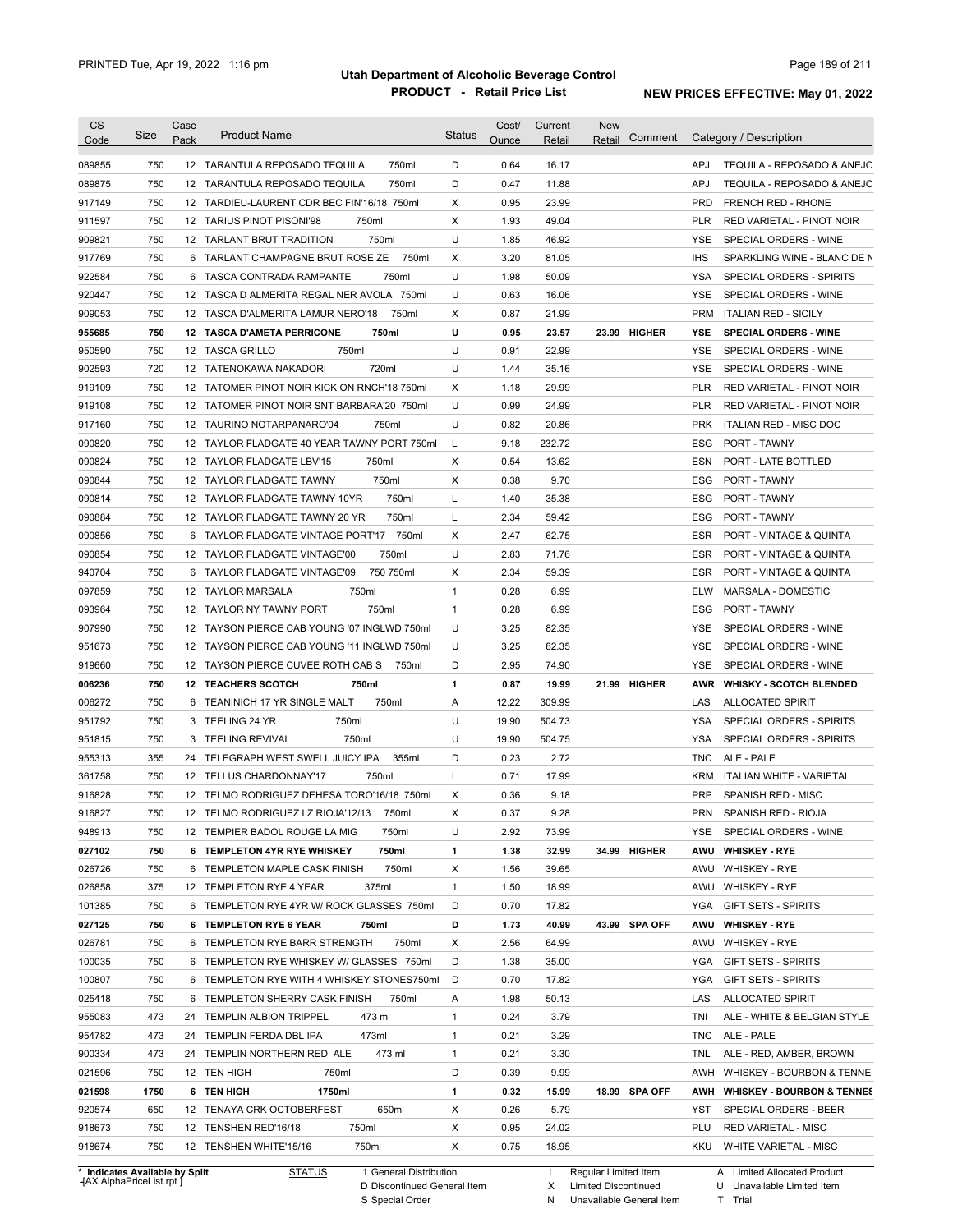| <b>CS</b><br>Code          | Size       | Case<br>Pack | <b>Product Name</b>                                                  | <b>Status</b>  | Cost/<br>Ounce | Current<br>Retail | New<br>Retail | Comment |            | Category / Description                                |
|----------------------------|------------|--------------|----------------------------------------------------------------------|----------------|----------------|-------------------|---------------|---------|------------|-------------------------------------------------------|
| 035299                     | 750        |              | 12 TENURE ESPRESSO XX VOKDA<br>750ml                                 | D              | 0.68           | 17.25             |               |         |            | ADM VODKA - FLAVORED                                  |
| 035296                     | 1750       |              | 6 TENURE VODKA<br>1750ml                                             | 1              | 0.34           | 24.99             | 19.99 SPA ON  |         | <b>ADF</b> | <b>VODKA - BASIC</b>                                  |
| 953142                     | 750        |              | 12 TENUTA DI CASTELLARO BIANCO POMICE 750ml                          | U              | 1.28           | 32.36             |               |         | YSE        | SPECIAL ORDERS - WINE                                 |
| 917758                     | 750        |              | 6 TENUTA FUGA BRUNELLO'7/08<br>750ml                                 | X              | 2.41           | 61.03             |               |         | PRI        | <b>ITALIAN RED - TUSCANY</b>                          |
| 918297                     | 750        |              | 750ml<br>12 TENUTA LUISA CAB FRANC'12/13                             | Χ              | 0.41           | 10.37             |               |         | PRK        | ITALIAN RED - MISC DOC                                |
| 907915                     | 750        |              | 750ml<br>12 TENUTA LUISA REFOSCO-ROSSO'11                            | X              | 0.72           | 18.21             |               |         | <b>PRK</b> | ITALIAN RED - MISC DOC                                |
| 907208                     | 750        |              | 750ml<br>12 TENUTA LUISA SAUV BLANC'20                               | Г              | 0.65           | 16.49             |               |         | <b>KRL</b> | ITALIAN WHITE - MISC DOC                              |
| 952974                     | 750        | 6            | TENUTA PRIMA PIETRA<br>750ml                                         | U              | 2.26           | 57.31             |               |         | YSE        | SPECIAL ORDERS - WINE                                 |
| 954270                     | 750        | 6            | TENUTA PRIMA PIETRA<br>750ml                                         | U              | 2.88           | 72.93             |               |         | <b>YSE</b> | SPECIAL ORDERS - WINE                                 |
| 947404                     | 750        |              | 12 TENUTA SANT ANTONIO SCAIA ROSSO<br>750ml                          | U              | 0.48           | 12.23             |               |         | YSE        | SPECIAL ORDERS - WINE                                 |
| 916539                     | 750        |              | 6 TENUTA SANT'ANTONIO AMARON'17<br>750ml                             | L              | 1.97           | 49.99             |               |         | <b>PRK</b> | ITALIAN RED - MISC DOC                                |
| 955206                     | 750        |              | 12 TENUTA SASSOREGAL SANGIOVES'17/18 750ml                           | Х              | 0.69           | 17.38             |               |         | <b>PRH</b> | <b>ITALIAN RED - CHIANTI</b>                          |
| 900838                     | 750        |              | 6 TENUTA SETTE CIELI YANKO'18<br>750ml                               | X              | 1.07           | 27.19             |               |         | PRI        | <b>ITALIAN RED - TUSCANY</b>                          |
| 918803                     | 750        | 6            | 750ml<br>TENUTA SETTI CIELI INDACO'14                                | Х              | 1.40           | 35.53             |               |         | <b>PRK</b> | ITALIAN RED - MISC DOC                                |
| 950435                     | 750        |              | 12 TENUTE RUBINO MARMOREL ROSSO'16/17 750ml                          | L              | 0.59           | 14.99             |               |         | <b>PRK</b> | ITALIAN RED - MISC DOC                                |
| 950434                     | 750        |              | 750ml<br>6 TENUTE RUBINO TORRE TESTA                                 | U              | 1.85           | 46.90             |               |         | YSE        | SPECIAL ORDERS - WINE                                 |
| 000133                     | 750        | 6            | 750ml<br>TEQ ROSE HOLIDAY GIFT                                       | U              | 0.80           | 20.21             |               |         | <b>CHE</b> | LIQUEURS - FRUIT                                      |
| 065209                     | 375        |              | 375ml<br>12 TEQUILA ROSE                                             | $\mathbf{1}$   | 0.87           | 10.99             |               |         | CHV        | <b>LIQUEURS - CREAM</b>                               |
| 065200                     | 750        |              | 12 TEQUILA ROSE<br>750ml                                             | $\mathbf{1}$   | 0.91           | 22.99             |               |         | CHV        | <b>LIQUEURS - CREAM</b>                               |
| 100215                     | 750        |              | 6 TEQUILA ROSE HOLIDAY GIFT SET 2021 750ml                           | D              | 0.49           | 12.42             |               |         | YGC        | <b>GIFT SETS - LIQUEURS</b>                           |
| 003396                     | 750        | 6            | TEQUILA ROSE VALENTINES GIFT 2022 750ml                              | Τ              | 0.91           | 22.99             |               |         | <b>LTS</b> | <b>SPIRIT OFFER</b>                                   |
| 088354                     | 375        |              | 12 TEREMANA BLANCO TEQUILA<br>375ml                                  | 1              | 1.26           | 15.99             |               |         | <b>APD</b> | <b>TEQUILA - SILVER</b>                               |
| 088371                     | 750        |              | 6 TEREMANA BLANCO TEQUILA<br>750ml                                   | 1              | 1.06           | 29.99             | 26.99 SPA ON  |         | <b>APD</b> | <b>TEQUILA - SILVER</b>                               |
| 088369                     | 375        |              | 12 TEREMANA REPOSADO TEQUILA<br>375ml                                | 1              | 1.42           | 17.99             |               |         | <b>APJ</b> | TEQUILA - REPOSADO & ANEJO                            |
| 088372                     | 750        |              | 750ml<br>6 TEREMANA REPOSADO TEQUILA                                 | 1              | 1.22           | 32.99             | 30.99 SPA ON  |         | <b>APJ</b> | TEQUILA - REPOSADO & ANEJO                            |
| 906885                     | 750        |              | 12 TERLATO & CHAPOUT SHZ/VIOG'15<br>750ml                            | X              | 0.40           | 10.26             |               |         | <b>PRY</b> | AUSTRALIAN RED                                        |
| 906414                     | 750        |              | 750ml<br>12 TERLATO PINOT GRIGIO                                     | U              | 0.97           | 24.48             |               |         | <b>YSE</b> | SPECIAL ORDERS - WINE                                 |
| 515805                     | 750        | 6            | TERRA D ORO ZIN DEAVER VINEYARD<br>750ml                             | D              | 0.58           | 14.66             |               |         | <b>PLH</b> | RED VARIETAL - ZINFANDEL                              |
| 972224                     | 750        |              | 12 TERRA D'ORO SANGIOVESE'13/14<br>750ml                             | U              | 0.67           | 16.99             |               |         | <b>PLQ</b> | RED VARIETAL - SANGIOVESE,                            |
| 515820                     | 750        |              | 12 TERRA D'ORO ZINFANDEL AMADOR'15/16 750ml                          | Χ              | 0.36           | 9.22              |               |         | <b>PLH</b> | RED VARIETAL - ZINFANDEL                              |
| 949007                     | 750        |              | 750ml<br>12 TERRA VALENTINE PINOT NOIR'15                            | X              | 0.97           | 24.66             |               |         | <b>PLR</b> | <b>RED VARIETAL - PINOT NOIR</b>                      |
| 382380                     | 750        |              | 750ml<br>6 TERRABIANCA CAMPACCIO'15                                  | Χ              | 1.55           | 39.23             |               |         | <b>PRI</b> | <b>ITALIAN RED - TUSCANY</b>                          |
| 900197                     | 750        |              | 12 TERRAPURA RSRV CABERNET SAUVIGNON 750ml                           | $\overline{1}$ | 0.47           | 12.06             | 11.99 LOWER   |         | <b>PRT</b> | <b>CHILEAN RED</b>                                    |
| 919003                     | 750        |              | 12 TERRAS DO CIGARRON GODELLO'16<br>750ml                            | Х              | 0.63           | 15.99             |               |         | KRN        | <b>SPANISH WHITE</b>                                  |
| 918015                     | 750        |              | 12 TERRAS GAUDA RIAS BAIXAS ROSAL'10 750ml                           | X              | 0.76           | 19.27             |               |         | <b>KRN</b> | SPANISH WHITE                                         |
| 427810                     | 750        |              | 12 TERRAZAS ALTOS PLATA MALBEC'17/18 750ml                           |                | 0.39           | 9.99              |               |         | PRU        | ARGENTINE RED - MALBEC                                |
| 467760                     | 750        |              | 12 TERRAZAS CABERNET SAUV'09<br>750ml                                | U              | 0.60           | 15.15             |               |         | <b>PRV</b> | ARGENTINE RED - OTHER                                 |
| 427800                     | 750        |              | 6 TERRAZAS MALBEC SINGLE VNYRD'14 750ml                              |                | 1.13           | 28.62             |               |         | PRU        |                                                       |
| 427760                     | 750        |              | 750ml                                                                | х              | 0.32           | 8.10              |               |         | <b>PRV</b> | ARGENTINE RED - MALBEC<br>ARGENTINE RED - OTHER       |
|                            |            |              | 12 TERRAZAS RSV CAB SAUV '15/16                                      | Х              |                |                   |               |         |            |                                                       |
| 915161                     | 750        |              | 12 TERRE NERO D'AVOLA'10/11<br>750ml                                 | х              | 0.48           | 12.14             |               |         | <b>PRM</b> | <b>ITALIAN RED - SICILY</b>                           |
| 913824                     | 750        |              | 12 TERRE ROUGE SYRAH L'OUEST'15/16 750ml                             | г              | 0.85           | 21.32             | 21.49 HIGHER  |         | <b>PLJ</b> | RED VARIETAL - SYRAH, PETITE                          |
| 913841                     | 750        |              | 12 TERREDORA AGLIANICO'18/19<br>750ml                                | L              | 0.69           | 17.49             |               |         | <b>PRK</b> | ITALIAN RED - MISC DOC                                |
| 913840                     | 750        |              | 12 TERREDORA FALANGHINA'19/20<br>750ml                               | L              | 0.69           | 17.49             |               |         | KRL        | ITALIAN WHITE - MISC DOC                              |
| 915519                     | 750        |              | 12 TERREDORA FIANO DI AVELLIN'10/11 750ml                            | Х              | 0.88           | 22.25             |               |         | <b>KRL</b> | ITALIAN WHITE - MISC DOC                              |
| 914697                     | 750        |              | 12 TERREDORA GRECO DI TUFI'19/20<br>750ml                            | L              | 0.87           | 21.99             |               |         | KRL        | ITALIAN WHITE - MISC DOC                              |
| 916267                     | 750        |              | 750ml<br>12 TERREDORA LACRYMA ROSSO'16/17                            | х              | 0.51           | 12.96             |               |         | <b>PRK</b> | ITALIAN RED - MISC DOC                                |
| 918483                     | 750        |              | 12 TERRES FUMEES SAUV BLANC'17/18<br>750ml                           | г              | 0.59           | 14.06             | 14.99 HIGHER  |         | <b>KRB</b> | <b>FRENCH WHITE - BORDEAUX &amp; I</b>                |
| 917114                     | 750        |              | 12 TERRY HOAGE GRENACHE SKINS'06<br>750ml                            | Х              | 1.44           | 36.52             |               |         | PLL        | RED VARIETAL - GRENACHE                               |
| 917112                     | 750        |              | 12 TERRY HOAGE GRENACHE-SYRAH'06<br>750ml                            | Х              | 1.60           | 40.47             |               |         | PLL        | RED VARIETAL - GRENACHE                               |
| 902782                     | 750        |              | 6 TERUZZI ISOLA BIANCA VERNACCIA'18 750ml                            | Х              | 0.69           | 17.54             |               |         | KRL        | ITALIAN WHITE - MISC DOC                              |
| 950652                     | 750        |              | 12 TERUZZI TERRE DI TUFI IGT'17<br>750ml                             | Х              | 0.49           | 12.55             |               |         | KRL        | ITALIAN WHITE - MISC DOC                              |
|                            |            |              | 6 TERUZZI VERNACCIA GIMIGNANO'17/18 750ml                            | U              | 0.59           | 14.97             |               |         | KRL        | ITALIAN WHITE - MISC DOC                              |
|                            | 750        |              |                                                                      |                |                |                   |               |         |            |                                                       |
| 966297<br>923642<br>923643 | 750<br>750 |              | 6 TESORO AZTECA BLANCO<br>750ml<br>6 TESORO AZTECA REPOSADO<br>750ml | Τ<br>Τ         | 1.95<br>2.11   | 49.55<br>53.56    |               |         | APD<br>APJ | <b>TEQUILA - SILVER</b><br>TEQUILA - REPOSADO & ANEJO |

**Case** [AX AlphaPriceList.rpt ]

D Discontinued General Item

S Special Order

X Limited Discontinued

N Unavailable General Item

U Unavailable Limited Item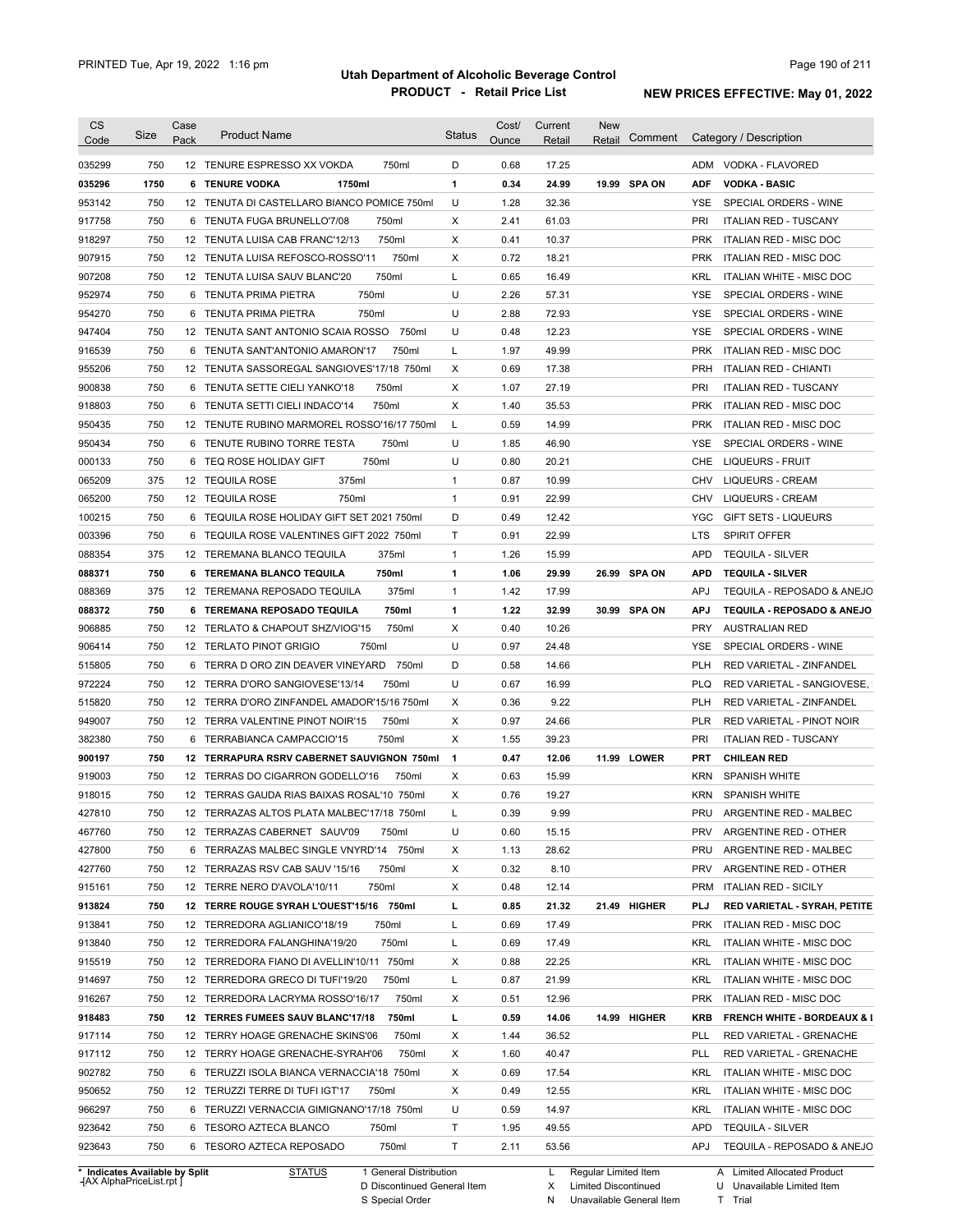| CS<br>Code                     | Size        | Case<br>Pack    | <b>Product Name</b>                                | <b>Status</b> | Cost/<br>Ounce | Current<br>Retail | <b>New</b><br>Comment<br>Retail | Category / Description                       |
|--------------------------------|-------------|-----------------|----------------------------------------------------|---------------|----------------|-------------------|---------------------------------|----------------------------------------------|
| 914597                         | 750         |                 | 3 TESSERON EST PYM-RAE RED'17<br>750ml             | A             | 16.37          | 415.03            |                                 | <b>PLD</b><br>RED VARIETAL - MERITAGE        |
| 912474                         | 750         |                 | 750ml<br>12 TESTAROSSA CHARD FOGSTONE'16           | X             | 1.13           | 28.72             |                                 | <b>KKB</b><br>WHITE VARIETAL - CHARDONNA     |
| 912733                         | 750         |                 | 12 TESTAROSSA CHARD LOS GATOS'16/18 750ml          | X             | 0.55           | 14.00             |                                 | <b>KKB</b><br>WHITE VARIETAL - CHARDONNA     |
| 914289                         | 750         |                 | 12 TESTAROSSA CHARD ROSELLA'S'14/16<br>750ml       | Х             | 1.13           | 28.72             |                                 | KKB<br>WHITE VARIETAL - CHARDONNA            |
| 917323                         | 750         |                 | 750ml<br>12 TESTAROSSA CHARD SAN & BENED'07        | X             | 1.32           | 33.43             |                                 | <b>KKB</b><br>WHITE VARIETAL - CHARDONNA     |
| 914227                         | 750         |                 | 12 TESTAROSSA CHARD ST LUCIA'16/18<br>750ml        | X             | 1.88           | 47.60             |                                 | <b>KKB</b><br>WHITE VARIETAL - CHARDONNA     |
| 912475                         | 750         |                 | 12 TESTAROSSA P N STA LUCIA'16/17 750ml            | X             | 1.69           | 42.90             |                                 | <b>PLR</b><br>RED VARIETAL - PINOT NOIR      |
| 913476                         | 750         |                 | 12 TESTAROSSA PINOT NOIR GARY'06/07 750ml          | Х             | 2.21           | 55.99             |                                 | <b>PLR</b><br>RED VARIETAL - PINOT NOIR      |
| 918445                         | 750         |                 | 750ml<br>12 TESTAROSSA PINOT NOIR ROSE'17          | X             | 0.76           | 19.33             |                                 | MPW ROSE WINE - DOMESTIC                     |
| 914288                         | 750         |                 | 750ml<br>12 TESTAROSSA PINOT SAN & BENED'07        | X             | 2.10           | 53.17             |                                 | <b>PLR</b><br>RED VARIETAL - PINOT NOIR      |
| 918446                         | 750         | 12 <sup>2</sup> | TESTAROSSA PN CUVEE LOS GATOS'16/1 750ml           | X             | 0.57           | 14.50             |                                 | <b>PLR</b><br>RED VARIETAL - PINOT NOIR      |
| 918587                         | 750         | 12              | TESTAROSSA PN DOS RUBIOUS'13<br>750ml              | Х             | 1.29           | 32.76             |                                 | <b>PLR</b><br>RED VARIETAL - PINOT NOIR      |
| 918631                         | 750         | 12              | 750ml<br>TESTAROSSA PN RINCON'16                   | X             | 2.40           | 60.75             |                                 | <b>PLR</b><br>RED VARIETAL - PINOT NOIR      |
| 918524                         | 750         | 12              | TESTAROSSA PN SIERRAMADRE'13<br>750ml              | X             | 1.29           | 32.77             |                                 | <b>PLR</b><br>RED VARIETAL - PINOT NOIR      |
| 901730                         | 473         | 24              | TGI FRIDAY 2GO LONG ISLAND ICE TEA 473ml           | D             | 0.19           | 3.05              |                                 | <b>RCP</b><br><b>FLAVORED MALT BEVERAGES</b> |
| 901727                         | 473         | 24              | TGI FRIDAY 2GO WILD STRAWBERRY DAI 473ml           | D             | 0.19           | 3.03              |                                 | <b>RCP</b><br><b>FLAVORED MALT BEVERAGES</b> |
| 063755                         | 1750        | 6               | TGI/F BLENDER MUDSLIDE<br>1750ml                   | N             | 0.28           | 16.31             |                                 | CWR PREMIXED - MUDSLIDE                      |
| 063594                         | 1750        | 6               | 1750ml<br>TGI/F BLENDER ORANGE DREAM               | N             | 0.28           | 16.31             |                                 | <b>CWU</b><br><b>PREMIXED - MISC</b>         |
| 063550                         | 750         | 12              | 750ml<br>TGI/F LONG ISL ICE TEA ON ROCK            | D             | 0.32           | 8.08              |                                 | <b>CWL</b><br>PREMIXED - LONG ISLAND TEA     |
| 916896                         | 750         | 12              | THANISCH BERNKAST BADSTUBE K'07<br>750ml           | X             | 0.99           | 25.13             |                                 | <b>KRH</b><br><b>GERMAN WHITE - MOSEL</b>    |
| 028905                         | 750         | 6               | 750ml<br>THE BOTANIST GIN                          | 1             | 1.58           | 39.99             |                                 | AHX<br><b>GIN - IMPORTED</b>                 |
| 903461                         | 473         |                 | 12 THE BRUERY BAKERY OATMEAL COOKIE<br>473ml       | U             | 0.42           | 6.67              |                                 | <b>YST</b><br><b>SPECIAL ORDERS - BEER</b>   |
| 015492                         | 750         |                 | 750ml<br>12 THE BUSKER IRISH WHISKEY               | 1             | 1.19           | 30.06             |                                 | <b>AWN</b><br><b>WHISKEY - IRISH</b>         |
| 005820                         | 750         |                 | 750ml<br>6 THE CALLY 40 YEAR                       | Г             | 23.66          | 600.14            |                                 | WHISKY - SCOTCH BLENDED<br>AWR               |
| 917095                         | 750         |                 | 12 THE CHOOK SHIRAZ-VIOGNIER'13/14<br>750ml        | Х             | 0.37           | 9.28              |                                 | <b>PRY</b><br><b>AUSTRALIAN RED</b>          |
| 921513                         | 750         |                 | 750ml<br>6 THE CLOVER STRAIGHT RYE                 | U             | 1.98           | 50.13             |                                 | YSA<br>SPECIAL ORDERS - SPIRITS              |
| 026931                         | 750         | 6               | THE CLOVER STRAIGHT RYE WHISKEY 4YR750ml           | T.            | 1.97           | 49.99             |                                 | <b>WHISKEY - RYE</b><br>AWU                  |
| 060033                         | 200         | 24              | 200ml<br>THE CLUB LONG ISLAND TEA                  | X             | 0.34           | 2.29              |                                 | <b>YSA</b><br>SPECIAL ORDERS - SPIRITS       |
| 916614                         | 750         |                 | 750ml<br>12 THE CROSSINGS PINOT NOIR'11/13         | Х             | 0.72           | 18.18             |                                 | <b>PRW</b><br>NEW ZEALAND RED                |
| 917000                         | 750         |                 | 12 THE CROSSINGS SAUV BLANC'18/19<br>750ml         | X             | 0.55           | 13.99             |                                 | <b>KRV</b><br>NEW ZEALAND WHITE              |
| 001160                         | 750         |                 | 6 THE DALMORE 12 YR W/ GLASSES<br>750ml            | D             | 2.56           | 64.99             |                                 | <b>YGA</b><br><b>GIFT SETS - SPIRITS</b>     |
| 004829                         | 750         |                 | 750ml<br>6 THE DALMORE 18 YR                       | L             | 13.80          | 349.99            |                                 | WHISKY - SCOTCH SINGLE MAL<br>AWS            |
| 100792                         | 750         |                 | 6 THE DALMORE PORT WOOD RES W / GLASS750ml         | D             | 2.13           | 54.00             |                                 | <b>YGA</b><br><b>GIFT SETS - SPIRITS</b>     |
| 004611                         | 750         |                 | 750ml<br>6 THE DALMORE PORT WOOD RES.              | L             | 3.94           | 99.99             |                                 | WHISKY - SCOTCH SINGLE MAL<br>AWS            |
| 001085                         | 750         |                 | 6 THE DALMORE W/ 2 ROCKS GLASSES<br>750ml          | D             | 0.88           | 22.22             |                                 | <b>YGA</b><br><b>GIFT SETS - SPIRITS</b>     |
| 416402                         | 750         |                 | 750ml<br><b>12 THE EMILY CHARD PN ROSE</b>         | 1             | 0.67           | 14.99             | 16.99 SPA OFF                   | MPX<br><b>ROSE WINE - IMPORTED</b>           |
| 950111                         | 750         |                 | 12 THE FEDERALIST DUELING PISTOLS 750ml            | U             | 1.35           | 34.25             |                                 | YSE<br>SPECIAL ORDERS - WINE                 |
| 464450                         | 750         |                 | 12 THE FEDERALIST LODI CABERNET<br>750ml           | 1             | 0.63           | 17.99             | 15.99 SPA ON                    | PLB<br><b>RED VARIETAL - CABERNET</b>        |
| 918126                         | 750         |                 | 750ml<br>12 THE FOUR CABERNET NAPA'07/09           | Х             | 2.51           | 63.72             |                                 | <b>PLB</b><br>RED VARIETAL - CABERNET        |
| 948916                         | 750         |                 | 750ml<br>6 THE GLENDRONACH 15YR                    | U             | 3.98           | 101.02            |                                 | SPECIAL ORDERS - SPIRITS<br>YSA              |
| 218180                         | 750         |                 | 750ml<br>12 THE HIDDEN SEA CHARDONNAY              | 1             | 0.59           | 14.99             |                                 | KRT<br><b>AUSTRALIAN WHITE</b>               |
| 922221                         | 750         |                 | 6 THE IRISHMAN FOUNDERS GLASS PACK 750ml           | D             | 1.58           | 40.09             |                                 | YGA<br><b>GIFT SETS - SPIRITS</b>            |
| 953346                         | 750         |                 | 750ml                                              | U             | 2.51           | 63.69             |                                 | YSE                                          |
|                                |             |                 | 6 THE PLOW PINOT NOIR                              |               |                |                   |                                 | SPECIAL ORDERS - WINE                        |
| 916527                         | 1500<br>750 |                 | 1500 ml<br>6 THE PRISONER RED BLEND'16/17<br>750ml | L             | 1.97           | 100.14            |                                 | RED VARIETAL - ZINFANDEL<br>PLH              |
| 915696                         |             |                 | 12 THE PRISONER RED BLEND'17/18                    | L             | 2.17           | 55.06             |                                 | PLU<br><b>RED VARIETAL - MISC</b>            |
| 043722                         | 750         |                 | 6 THE REAL MCCOY RUM 12YR<br>750ml                 | D             | 1.52           | 38.61             |                                 | ALW<br><b>RUM - DOMESTIC</b>                 |
| 043721<br>296370               | 750<br>750  |                 | 6 THE REAL MCCOY RUM 5YR<br>750ml<br>750ml         | 1<br>D        | 1.03<br>0.30   | 29.14<br>7.61     | 26.13 SPA ON                    | ALW<br><b>RUM - DOMESTIC</b><br><b>PRF</b>   |
|                                |             |                 | 12 THE SEEKER PINOT NOIR                           |               |                |                   |                                 | FRENCH RED - VARIETAL                        |
| 331020                         | 750         |                 | 12 THE SEEKER RIESLING<br>750ml                    | D             | 0.30           | 7.61              |                                 | KRH<br><b>GERMAN WHITE - MOSEL</b>           |
| 515776                         | 750         |                 | 750ml<br>12 THE SHOW CABERNET SAUVIGNON            | 1             | 0.59           | 14.99             |                                 | <b>PLB</b><br>RED VARIETAL - CABERNET        |
| 426336                         | 750         |                 | 12 THE SHOW MALBEC<br>750ml                        | 1             | 0.59           | 14.99             |                                 | PRU<br>ARGENTINE RED - MALBEC                |
| 947823                         | 750         |                 | 5 THE SOCIETY SINGLECASK SINGEL MALT 750ml         | U             | 3.74           | 94.90             |                                 | YSA<br>SPECIAL ORDERS - SPIRITS              |
| 026673                         | 750         |                 | 12 THE WALKING DEAD BOURBON<br>750ml               | D             | 1.38           | 34.99             |                                 | YGA<br><b>GIFT SETS - SPIRITS</b>            |
| 027036                         | 750         |                 | 750ml<br>3 THOMAS HANDY RYE                        | R             | 3.94           | 99.99             |                                 | AWU WHISKEY - RYE                            |
| * Indicates Available by Split |             |                 | <b>STATUS</b><br>1 General Distribution            |               |                | L.                | Regular Limited Item            | A Limited Allocated Product                  |

**Case** [AX AlphaPriceList.rpt ]

D Discontinued General Item S Special Order

X Limited Discontinued N Unavailable General Item

U Unavailable Limited Item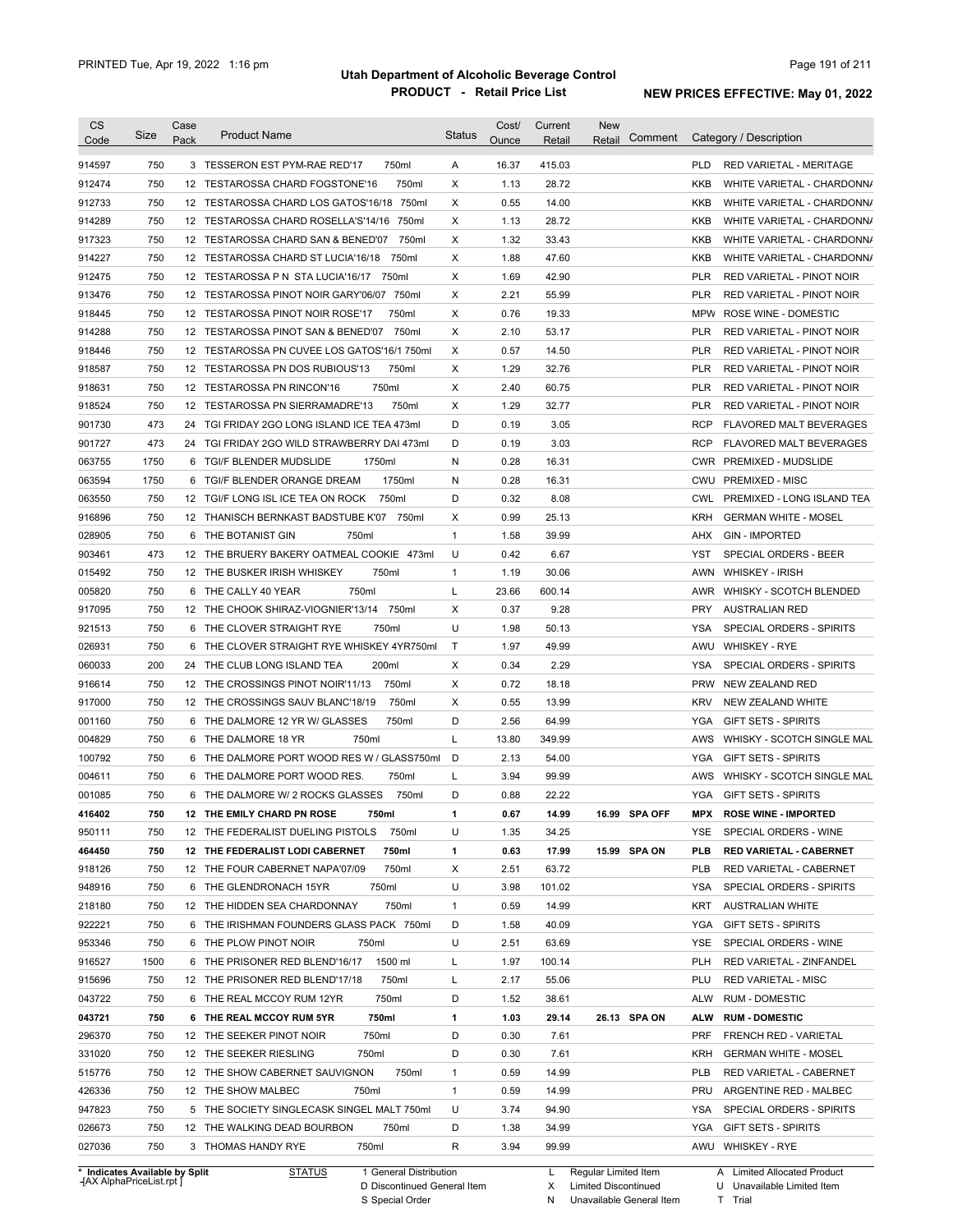| <b>CS</b><br>Code              | Size  | Case<br>Pack | <b>Product Name</b>                         |                        | <b>Status</b> | Cost/<br>Ounce | Current<br>Retail | <b>New</b><br>Retail | Comment       |            | Category / Description              |
|--------------------------------|-------|--------------|---------------------------------------------|------------------------|---------------|----------------|-------------------|----------------------|---------------|------------|-------------------------------------|
| 086490                         | 750   |              | 6 THOMAS S MOORE BOURBON CABERNET CSK750m A |                        |               | 2.76           | 69.99             |                      |               | LAS        | <b>ALLOCATED SPIRIT</b>             |
| 086492                         | 750   |              | 6 THOMAS S MOORE BOURBON CHARD CASK 750ml A |                        |               | 2.76           | 69.99             |                      |               | LAS        | <b>ALLOCATED SPIRIT</b>             |
| 086494                         | 750   |              | 6 THOMAS S MOORE BOURBON PORT CASK 750ml A  |                        |               | 2.76           | 69.99             |                      |               | LAS        | <b>ALLOCATED SPIRIT</b>             |
| 515912                         | 750   |              | 12 THORN MERLOT NAPA'12/15                  | 750ml                  | Х             | 0.85           | 21.60             |                      |               | PLF        | RED VARIETAL - MERLOT               |
| 915319                         | 750   |              | 12 THORNBURY PINOT GRIS'06                  | 750ml                  | Х             | 0.68           | 17.35             |                      |               | <b>KRV</b> | NEW ZEALAND WHITE                   |
| 918309                         | 750   |              | 12 THORN-CLARK SHIRAZ AM OAK                | 750ml                  | Х             | 0.23           | 5.80              |                      |               | <b>PRY</b> | <b>AUSTRALIAN RED</b>               |
| 917107                         | 750   |              | 12 THORN-CLARKE SHZ SHOTFIRE'19             | 750ml                  | г             | 0.90           | 21.56             |                      | 22.75 HIGHER  | <b>PRY</b> | <b>AUSTRALIAN RED</b>               |
| 917535                         | 750   |              | 12 THORN-CLARKE TB SHIRAZ'19                | 750ml                  | L             | 0.65           | 16.15             |                      | 16.49 HIGHER  | <b>PRY</b> | <b>AUSTRALIAN RED</b>               |
| 034903                         | 750   |              | 6 THORS HAMMER VODKA                        | 750ml                  | Х             | 0.65           | 16.46             |                      |               | ADF        | <b>VODKA - BASIC</b>                |
| 921701                         | 750   |              | 12 THREE BY WADE BLANC                      | 750ml                  | L             | 0.79           | 20.00             |                      |               | KKP        | WHITE VARIETAL - CHENIN BLA         |
| 921702                         | 750   |              | 12 THREE BY WADE CABERNET SAUV'19           | 750ml                  | L             | 1.58           | 40.00             |                      |               | PLB        | RED VARIETAL - CABERNET             |
| 921700                         | 750   |              | 12 THREE BY WADE ROSE                       | 750ml                  | L             | 0.59           | 15.00             |                      |               | MPW        | ROSE WINE - DOMESTIC                |
| 035891                         | 750   |              | 12 THREE OLIVES CAKE VODKA                  | 750ml                  | D             | 0.76           | 19.20             |                      |               | ADM        | VODKA - FLAVORED                    |
| 034972                         | 750   |              | 12 THREE OLIVES CHERRY VODKA                | 750ml                  | 1             | 0.55           | 17.99             |                      | 13.99 LOWER   | ADM        | <b>VODKA - FLAVORED</b>             |
| 034984                         | 750   |              | 12 THREE OLIVES CITRUS                      | 750ml                  | $\mathbf{1}$  | 0.55           | 13.99             |                      |               | ADM        | VODKA - FLAVORED                    |
| 036221                         | 750   |              | 12 THREE OLIVES ELVIS PRESLEY COCONU 750ml  |                        | D             | 0.60           | 15.15             |                      |               | ADM        | VODKA - FLAVORED                    |
| 034995                         | 750   |              | 12 THREE OLIVES GRAPE VODKA                 | 750ml                  | 1             | 0.55           | 17.99             |                      | 13.99 LOWER   | ADM        | <b>VODKA - FLAVORED</b>             |
| 035964                         | 750   |              | 12 THREE OLIVES LOOPY                       | 750ml                  | D             | 0.38           | 9.72              |                      |               | ADM        | VODKA - FLAVORED                    |
| 036379                         | 750   |              | 12 THREE OLIVES PINEAPPLE VODKA             | 750ml                  | D             | 0.34           | 8.64              |                      |               | ADM        | VODKA - FLAVORED                    |
| 036498                         | 750   |              | 12 THREE OLIVES PINK GRAPEFRUIT VODKA 750ml |                        | D             | 0.38           | 9.72              |                      |               | ADM        | VODKA - FLAVORED                    |
| 035039                         | 750   |              | 12 THREE OLIVES POMEGRANATE VODKA           | 750ml                  | D             | 0.76           | 19.20             |                      |               | ADM        | VODKA - FLAVORED                    |
| 067161                         | 750   |              | 12 THREE OLIVES ROSE VODKA                  | 750ml                  | D             | 0.38           | 9.72              |                      |               | ADM        | VODKA - FLAVORED                    |
| 036010                         | 750   |              | 12 THREE OLIVES SMORES VODKA                | 750ml                  | D             | 0.76           | 19.20             |                      |               | ADM        | VODKA - FLAVORED                    |
| 036384                         | 750   | 12           | THREE OLIVES STRAWBERRY VODKA               | 750ml                  | D             | 0.38           | 9.72              |                      |               | ADM        | VODKA - FLAVORED                    |
| 034935                         | 750   |              | <b>12 THREE OLIVES VODKA</b>                | 750ml                  | D             | 0.55           | 17.99             | 13.99                | DISCOUNTE ADF |            | <b>VODKA - BASIC</b>                |
| 034919                         | 1750  | 6            | THREE OLIVES VODKA                          | 1750ml                 | 1             | 0.51           | 24.99             |                      | 29.99 SPA OFF | <b>ADF</b> | <b>VODKA - BASIC</b>                |
| 103113                         | 750   | 6            | THREE OLIVES VODKA W/ GLASSES               | 750ml                  | D             | 0.38           | 9.72              |                      |               | YGA        | <b>GIFT SETS - SPIRITS</b>          |
| 033947                         | 750   | 12           | THREE OLIVES WHIPPED CREAM VODKA 750ml      |                        | D             | 0.76           | 19.20             |                      |               | ADM        | VODKA - FLAVORED                    |
| 916545                         | 750   | 12           | THREE RIVERS COLUMBIA RED'16/17             | 750ml                  | Х             | 0.51           | 13.02             |                      |               | <b>PFP</b> | RED GENERIC - RED TABLE & P         |
| 916544                         | 750   |              | 12 THREE RIVERS MERLOT'06/09                | 750ml                  | Х             | 0.68           | 17.24             |                      |               | <b>PLF</b> | RED VARIETAL - MERLOT               |
| 947540                         | 750   |              | 12 THREE STICKS CHARD DURELL ORIGIN'1 750ml |                        | Х             | 1.45           | 36.69             |                      |               | <b>KKB</b> | WHITE VARIETAL - CHARDONN/          |
| 950916                         | 750   | 6            | THREE STICKS CHARD DURREL'17                | 750ml                  | L             | 1.70           | 42.99             |                      |               | <b>KKB</b> | WHITE VARIETAL - CHARDONN/          |
| 955298                         | 750   | 6            | THREE STICKS CUVEE EVA MARIE PINOT 750ml    |                        | U             | 2.57           | 65.10             |                      |               | YSE        | SPECIAL ORDERS - WINE               |
| 919891                         | 750   |              | 12 THREE STICKS PINOT NOIR DURRELL'14 750ml |                        | Х             | 1.93           | 48.85             |                      |               | PLR        | RED VARIETAL - PINOT NOIR           |
| 952731                         | 750   |              | 6 THREE STICKS PINOT NOIR PFV'19/20 750ml   |                        | U             | 1.38           | 34.99             |                      |               | PLR        | RED VARIETAL - PINOT NOIR           |
| 515901                         | 750   |              | 12 THREE THIEVES CAB SAUVIGNON              | 750ml                  |               | 0.47           | 11.99             |                      |               | PLB        |                                     |
|                                | 750   |              |                                             | 750ml                  | 1             |                |                   |                      |               |            | RED VARIETAL - CABERNET             |
| 632853                         |       |              | 12 THREE THIEVES CHARDONNAY                 |                        |               | 0.47           | 11.99             |                      |               | KKB        | WHITE VARIETAL - CHARDONN/          |
| 515905                         | 750   |              | 12 THREE THIEVES RED BLEND                  | 750ml                  | U             | 0.40           | 10.06             |                      |               | <b>PFP</b> | RED GENERIC - RED TABLE & P         |
| 906883                         | 750   |              | 12 TIA MARIA COFFEE LIQ                     | 750ml                  | U             | 1.06           | 26.91             |                      |               | YSC        | SPECIAL ORDERS - LIQUEURS           |
| 950372                         | 20000 |              | 1 TIAMO ORGANIC GRILLOKEG                   | 20000ml                | U             | 0.36           | 242.15            |                      |               | YSE        | SPECIAL ORDERS - WINE               |
| 921787                         | 750   |              | <b>12 TIDE CHASER CABERNET</b>              | 750ml                  | 1             | 0.39           | 11.99             |                      | 9.99 SPA ON   | <b>PRY</b> | <b>AUSTRALIAN RED</b>               |
| 923618                         | 750   |              | 12 TIDE CHASER CHARDONNAY                   | 750ml                  | 1             | 0.47           | 11.99             |                      |               | KRT        | <b>AUSTRALIAN WHITE</b>             |
| 382465                         | 750   |              | <b>12 TIEFENBRUNNER PINOT GRIGIO</b>        | 750ml                  | 1             | 0.83           | 19.99             |                      | 20.99 HIGHER  | <b>KRK</b> | <b>ITALIAN WHITE - PINOT GRIGIO</b> |
| 918391                         | 750   |              | 12 TIETON PRECIPICE PERRY CIDER             | 750ml                  | U             | 1.04           | 26.27             |                      |               | GLC        | CIDER - BASIC                       |
| 918392                         | 375   |              | 12 TIETON WIND LTD RELEASE                  | 375ml                  | х             | 1.03           | 13.10             |                      |               | GFE        | WINE - FRUIT                        |
| 913800                         | 750   |              | 12 TIKAL MALBEC AMORIO'18                   | 750ml                  | L             | 1.18           | 30.02             |                      |               | PRU        | ARGENTINE RED - MALBEC              |
| 913828                         | 750   |              | 12 TIKAL PATRIOTA'13/14                     | 750ml                  | Х             | 0.43           | 10.89             |                      |               | <b>PRV</b> | ARGENTINE RED - OTHER               |
| 918141                         | 750   |              | 6 TILENUS MENCIA JOVEN'09                   | 750ml                  | Х             | 0.56           | 14.15             |                      |               | <b>PRP</b> | SPANISH RED - MISC                  |
| 028153                         | 375   |              | 12 TIN CUP<br>375ml                         |                        | $\mathbf{1}$  | 1.26           | 15.99             |                      |               |            | AWH WHISKEY - BOURBON & TENNE:      |
| 026665                         | 750   |              | 12 TIN CUP RYE WHISKEY                      | 750ml                  | 1             | 1.10           | 29.99             |                      | 27.99 SPA ON  | AWU        | <b>WHISKEY - RYE</b>                |
| 027605                         | 750   |              | 12 TIN CUP WHISKEY<br>750ml                 |                        | 1             | 1.10           | 29.99             |                      | 27.99 SPA ON  |            | AWW WHISKEY - DOMESTIC              |
| 027884                         | 1750  |              | 6 TIN CUP WHISKEY<br>1750ml                 |                        | 1             | 1.01           | 54.99             |                      | 59.99 SPA OFF |            | AWW WHISKEY - DOMESTIC              |
| 919132                         | 750   |              | 6 TINTO FIGUERO NOBLE RED'14                | 750ml                  | х             | 3.19           | 81.00             |                      |               | <b>PRP</b> | SPANISH RED - MISC                  |
| 988168                         | 750   |              | 12 TINTO PESQUERA RIBERA'18                 | 750ml                  | L             | 1.43           | 36.29             |                      |               | PRP        | SPANISH RED - MISC                  |
| * Indicates Available by Split |       |              | <b>STATUS</b>                               | 1 General Distribution |               |                | L.                | Regular Limited Item |               |            | A Limited Allocated Product         |

**Case** [AX AlphaPriceList.rpt ]

D Discontinued General Item

S Special Order

L Regular Limited Item

X N Limited Discontinued U T

Unavailable General Item

Unavailable Limited Item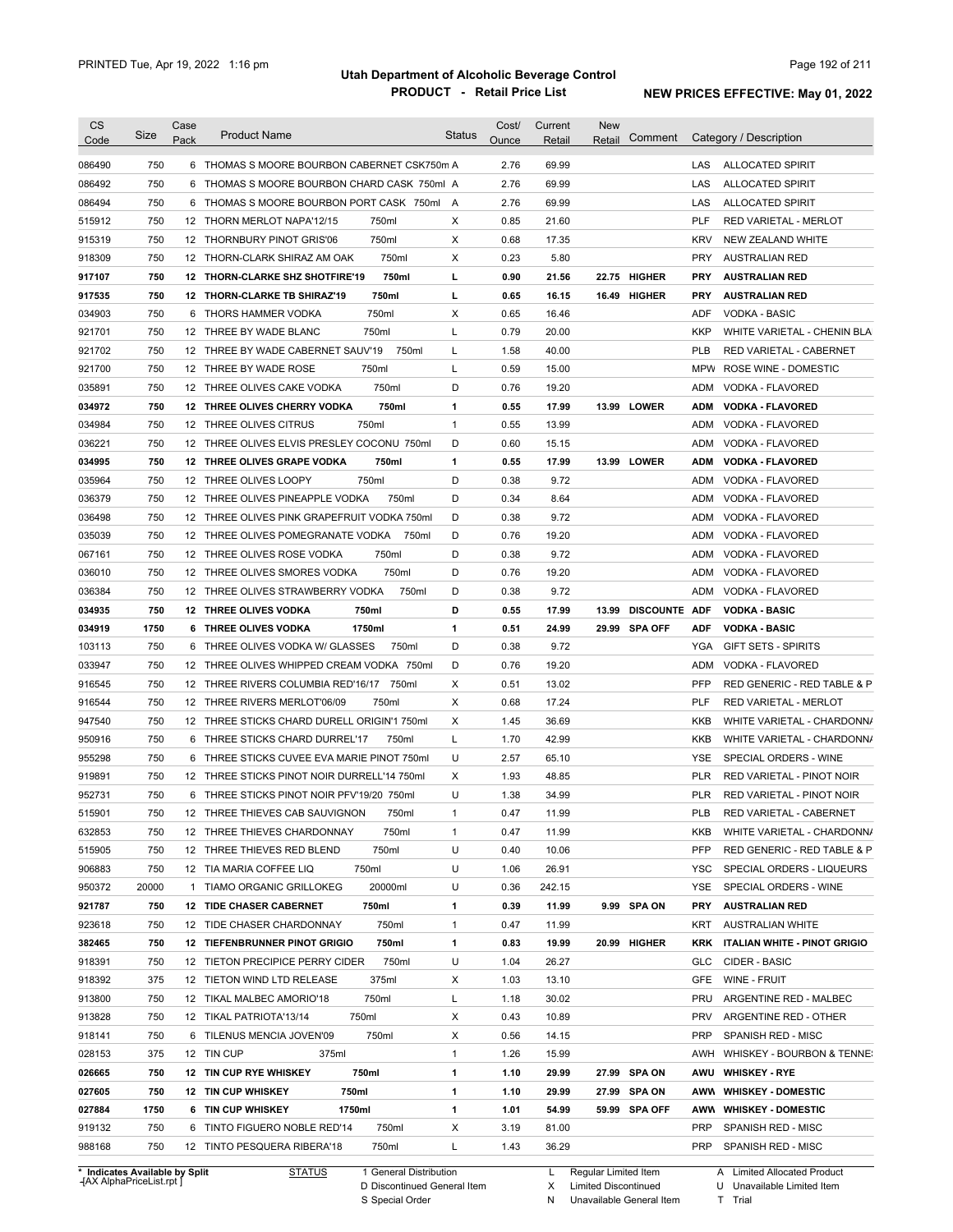| Code<br>918440<br>916342<br>091914 | Size<br>750 | Pack | <b>Product Name</b>                         | Status       | Ounce | Retail | Comment<br>Retail       |            | Category / Description            |
|------------------------------------|-------------|------|---------------------------------------------|--------------|-------|--------|-------------------------|------------|-----------------------------------|
|                                    |             |      |                                             |              |       |        |                         |            |                                   |
|                                    |             |      | 12 TINTONEGRO MALBEC MENDOZA'16/17 750ml    | Χ            | 0.36  | 9.08   |                         | <b>PLE</b> | <b>RED VARIETAL - MALBEC</b>      |
|                                    | 750         |      | 12 TINTORALBA HIGUERUELA GRNCHA '12/1 750ml | г            | 0.73  | 12.06  | 18.59<br>HIGHER         | <b>PRP</b> | <b>SPANISH RED - MISC</b>         |
|                                    | 750         |      | 12 TIO PEPE FINO<br>750ml                   | L            | 0.79  | 20.06  |                         | EHD        | SHERRY - DRY - FINO               |
| 080486                             | 750         |      | 750ml<br>6 TIPPY COW ORANGE CREAM           | D            | 0.67  | 16.99  |                         | YGC        | <b>GIFT SETS - LIQUEURS</b>       |
| 080531                             | 750         |      | 12 TIPPY COW PEPPERMINT BARK-USE 0730 750ml | U            | 0.67  | 17.06  |                         | <b>YSC</b> | SPECIAL ORDERS - LIQUEURS         |
| 080488                             | 750         |      | 6 TIPPY COW SHAMROCK MINT<br>750ml          | D            | 0.67  | 16.99  |                         | <b>YSC</b> | SPECIAL ORDERS - LIQUEURS         |
|                                    | 750         |      | 750ml<br>6 TIPPY COW VANILLA                | U            | 0.68  | 17.13  |                         | <b>YSA</b> |                                   |
| 954618                             |             |      |                                             |              |       |        |                         |            | SPECIAL ORDERS - SPIRITS          |
| 080487                             | 750         |      | 6 TIPPY COW VANILLA SOFT SERVE<br>750ml     | D            | 0.67  | 16.99  |                         | CHV        | <b>LIQUEURS - CREAM</b>           |
| 914998                             | 750         |      | 750ml<br>12 TIR NA NOG GRENACHE OV'08       | Χ            | 0.54  | 13.64  |                         | <b>PRY</b> | AUSTRALIAN RED                    |
| 515885                             | 750         |      | 750ml<br>12 TISDALE VINEYARDS CABERNET      | 1            | 0.16  | 6.99   | 3.99 SPA ON             | PLB        | <b>RED VARIETAL - CABERNET</b>    |
| 632850                             | 750         |      | 12 TISDALE VINEYARDS CHARDONNAY<br>750ml    | 1            | 0.16  | 6.99   | 3.99 SPA ON             | KKB        | <b>WHITE VARIETAL - CHARDONNA</b> |
| 515890                             | 750         |      | 750ml<br>12 TISDALE VINEYARDS MERLOT        | $\mathbf{1}$ | 0.16  | 6.99   | 3.99 SPA ON             | PLF        | <b>RED VARIETAL - MERLOT</b>      |
| 515893                             | 750         |      | 12 TISDALE VINEYARDS SHIRAZ<br>750ml        | 1            | 0.16  | 6.99   | 3.99 SPA ON             | PLJ        | RED VARIETAL - SYRAH, PETITE      |
| 038174                             | 375         |      | 375ml<br>12 TITOS HANDMADE VODKA            | 1            | 1.02  | 12.99  |                         | ADF        | <b>VODKA - BASIC</b>              |
| 038176                             | 750         |      | 750ml<br><b>12 TITOS HANDMADE VODKA</b>     | $\mathbf{1}$ | 0.87  | 18.99  | <b>SPA OFF</b><br>21.99 | <b>ADF</b> | <b>VODKA - BASIC</b>              |
| 038177                             | 1000        |      | 1000ml<br><b>12 TITOS HANDMADE VODKA</b>    | 1            | 0.74  | 27.99  | 24.99 SPA ON            | <b>ADF</b> | <b>VODKA - BASIC</b>              |
| 038178                             | 1750        | 6    | 1750ml<br>TITOS HANDMADE VODKA              | 1            | 0.76  | 44.99  |                         | ADF        | <b>VODKA - BASIC</b>              |
| 038179                             | 200         | 24   | 200 ml<br>TITOS HANDMADE VODKA              | 1            | 1.19  | 8.02   |                         | ADW        | <b>VODKA - DOMESTIC</b>           |
| 947374                             | 50          | 60   | 50ml<br>TITO'S VODKA                        | U            | 1.20  | 2.03   |                         | YSA        | SPECIAL ORDERS - SPIRITS          |
| 917251                             | 750         | 12   | TIZA MALBEC'12<br>750ml                     | Х            | 0.44  | 11.07  |                         | PRU        | ARGENTINE RED - MALBEC            |
| 609010                             | 750         |      | 750ml<br>12 TOASTED HEAD CHARDONNAY         | 1            | 0.55  | 13.99  |                         | KKB        | WHITE VARIETAL - CHARDONN/        |
| 515930                             | 750         |      | 750ml<br>12 TOASTED HEAD UNTAMED RED        | D            | 0.52  | 13.13  |                         | <b>PFP</b> | RED GENERIC - RED TABLE & P       |
| 922643                             | 750         |      | 750ml<br>12 TOCA CAVA ROSE                  | 1            | 0.44  | 11.04  |                         | IPP        | SPARKLING WINE - SPANISH CA       |
| 955018                             | 750         |      | 750ml<br>12 TOFANELLI CHARBONO              | U            | 1.70  | 43.06  |                         | YSE        | SPECIAL ORDERS - WINE             |
| 900058                             | 750         |      | 750ml<br>12 TOFANELLI ZINFANDEL NAPA        | U            | 1.70  | 43.06  |                         | YSE        | SPECIAL ORDERS - WINE             |
| 915591                             | 750         |      | 750ml<br>12 TOHU PINOT NOIR'14              | Х            | 0.53  | 13.50  |                         | PRW        | NEW ZEALAND RED                   |
| 913846                             | 750         |      | 12 TOHU SAUV BLANC NZ'17/18<br>750ml        | г            | 0.79  | 18.99  | 19.99 HIGHER            | KRV        | <b>NEW ZEALAND WHITE</b>          |
| 015982                             | 750         | 6    | 750ml<br>TOKI SUNTORY WHISKY                | 1            | 1.58  | 39.99  |                         | AWX        | <b>WHISKEY - JAPANESE</b>         |
| 909373                             | 750         |      | 12 TOLAINI AL PASSO TOSCANA ROSSO'18 750ml  | L            | 0.94  | 23.96  |                         | <b>PRI</b> | <b>ITALIAN RED - TUSCANY</b>      |
| 632870                             | 750         |      | 12 TOM GORE CHARDONNAY<br>750ml             | U            | 0.37  | 9.50   |                         | YSE        | SPECIAL ORDERS - WINE             |
| 949400                             | 750         |      | 12 TOM GORE VINEYARDS FIELD BLEND<br>750ml  | U            | 1.51  | 38.39  |                         | YSE        | SPECIAL ORDERS - WINE             |
| 006317                             | 750         |      | 6 TOMATIN 18YR SINGLE MALT SCOTCH<br>750ml  | L            | 3.94  | 99.99  |                         | AWS        | WHISKY - SCOTCH SINGLE MAL        |
| 006316                             | 750         |      | 750ml<br>6 TOMATIN SINGLE MALT 12YR SCOTCH  | 1            | 1.58  | 39.99  |                         | AWS        | WHISKY - SCOTCH SINGLE MAL        |
| 006328                             | 750         |      | 750ml<br>12 TOMINTOUL SINGLE MALT 16YR      | Χ            | 2.75  | 69.64  |                         | AWS        | WHISKY - SCOTCH SINGLE MAL        |
| 946907                             | 750         |      | 12 TOMMASI MERLOT LE PRUNEE<br>750ml        | U            | 0.63  | 16.08  |                         | YSE        | SPECIAL ORDERS - WINE             |
| 042793                             | 750         |      | 6 TOMMY BAHAMA WHITE SAND RUM<br>750ml      | U            | 0.80  | 20.36  |                         | ALE        | RUM - LIGHT                       |
| 918635                             | 750         |      | 12 TONGUE DANCER PN ROSE'18<br>750ml        | Х            | 0.58  | 14.70  |                         |            | MPW ROSE WINE - DOMESTIC          |
| 912519                             | 750         |      | 750ml<br>6 TORBRECK BAROSSA RUN RIG'6/7     | Х            | 7.32  | 185.57 |                         | PRY        | <b>AUSTRALIAN RED</b>             |
| 911487                             | 750         |      | 750ml<br>12 TORBRECK JUVENILES GSM'10/12    | Х            | 0.84  | 21.24  |                         | PRY        | <b>AUSTRALIAN RED</b>             |
| 913940                             |             |      | 750ml                                       |              | 0.76  | 19.22  |                         | KKH        | WHITE VARIETAL - PINOT GRIS       |
|                                    | 750         |      | 12 TORII MOR PINOT GRIS'11                  | Х            |       |        |                         |            |                                   |
| 913941                             | 750         |      | 750ml<br>12 TORII MOR PINOT NOIR'18         | г            | 1.08  | 27.06  | 27.49 HIGHER            | PLR        | <b>RED VARIETAL - PINOT NOIR</b>  |
| 913942                             | 750         |      | 12 TORII MOR PN DEUX VERRE RES'18 750ml     | Х            | 1.46  | 37.06  |                         | PLR        | RED VARIETAL - PINOT NOIR         |
| 917386                             | 750         |      | 12 TORII MOR PN DUNDEE SEL'15/16<br>750ml   | X            | 1.01  | 25.65  |                         | <b>PLR</b> | RED VARIETAL - PINOT NOIR         |
| 910945                             | 375         |      | 12 TORO DON PX GRAN RSV'90/94<br>375 ml     | L            | 2.76  | 35.06  | 34.99 LOWER             | <b>EHX</b> | <b>SHERRY - IMPORTED</b>          |
| 051746                             | 750         |      | 12 TORRE DI LUNA GRAPPA<br>750ml            | X            | 0.56  | 14.19  |                         | ATR        | BRANDY - GRAPPA & EAUX DE \       |
| 382625                             | 750         |      | 12 TORRE DI LUNA PINOT GRIGIO<br>750ml      | 1            | 0.55  | 13.99  |                         | KRK        | ITALIAN WHITE - PINOT GRIGIO      |
| 915250                             | 750         |      | 12 TORREMORON DUERO TINTO'08/10<br>750ml    | Х            | 0.43  | 10.93  |                         | PRP        | SPANISH RED - MISC                |
| 051739                             | 750         |      | 6 TORRES 10 IMPERIAL BRAND 750ML 750ml      | 1            | 0.79  | 21.99  | 19.99 SPA ON            | ATX        | <b>BRANDY IMPORTED</b>            |
| 949696                             | 750         |      | 12 TORRES DE CASTA ROSATO'15<br>750ml       | Х            | 0.30  | 7.64   |                         |            | MPX ROSE WINE - IMPORTED          |
| 426869                             | 750         |      | 750ml<br>12 TORRES SANGRE DE TORO RED       | D            | 0.56  | 14.31  |                         | PRP        | SPANISH RED - MISC                |
| 915305                             | 750         |      | 750ml<br>12 TORRES SANGRE DE TORO WHITE'12  | Х            | 0.42  | 10.77  |                         | KRN        | SPANISH WHITE                     |
| 427610                             | 750         |      | 12 TORRES VINA SOL'15<br>750ml              | Х            | 0.26  | 6.55   |                         |            | KRN SPANISH WHITE                 |
| 077486                             | 750         |      | 750ml<br>12 TORTILLA GOLD BLEND TEQUILA     | $\mathbf{1}$ | 0.39  | 9.99   |                         |            | APM TEQUILA - FLAVORED            |
| 077488                             | 1750        |      | 1750ml<br>6 TORTILLA GOLD BLEND TEQUILA     | 1            | 0.34  | 16.99  | 19.99 SPA OFF           |            | APM TEQUILA FLAVORED              |

**Case** [AX AlphaPriceList.rpt ]

D Discontinued General Item S Special Order

X Regular Limited Item

Limited Discontinued

N Unavailable General Item

U Unavailable Limited Item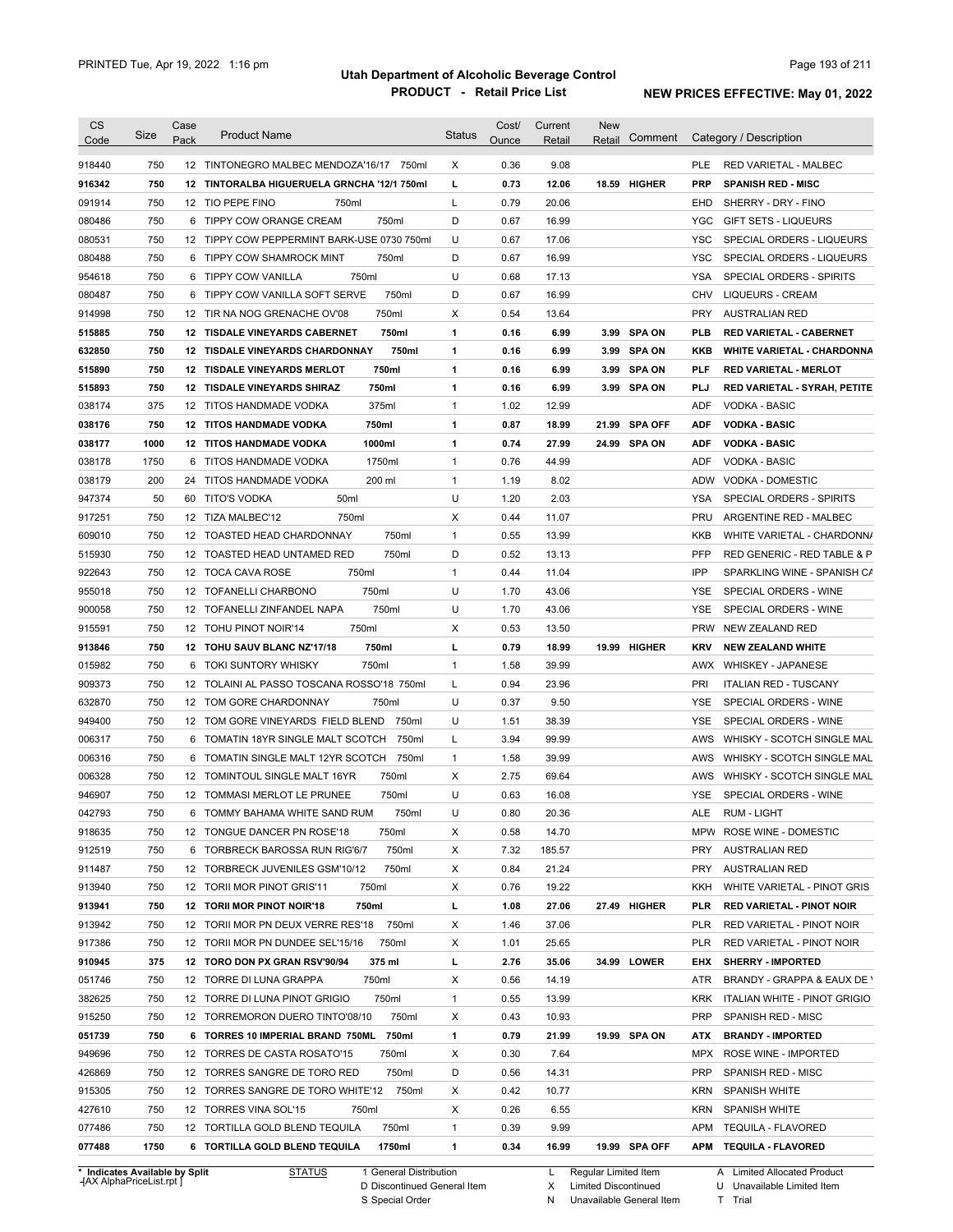| 750<br>750ml<br>0.79<br><b>APJ</b><br>6 TOSCO REPOSADO TEQUILA<br>$\mathbf{1}$<br>20.13<br>750<br>750ml<br>$\mathbf{1}$<br>0.79<br><b>APD</b><br>6 TOSCO SILVER TEQUILA<br>20.13<br><b>TEQUILA - SILVER</b><br>750<br>750ml<br>X<br>0.63<br>15.99<br><b>PRY</b><br><b>AUSTRALIAN RED</b><br>12 TOURNON MATHILDA SHIRAZ'17<br>750<br>750ml<br>X<br>0.59<br>14.85<br>12 TOURNON MATHILDA WHITE'15/17<br>KRT<br><b>AUSTRALIAN WHITE</b><br>720<br>720ml<br>L<br>0.74<br>18.09<br><b>GPX</b><br>6 TOZAI BLOSSOM OF PEACE PLUM<br>SAKE - IMPORTED<br>720<br>X<br>19.09<br>6 TOZAI LIVING JEWEL<br>720ml<br>0.78<br>GPX<br>SAKE - IMPORTED<br>720<br>6 TOZAI SNOW MAIDEN JUNMAI NIGOR<br>720ml<br>1<br>0.74<br>16.09<br>18.09 SPA OFF<br><b>GPX</b><br><b>SAKE - IMPORTED</b><br>1800<br>1800ml<br>X<br>0.48<br>28.95<br>917973<br>6 TOZAI TYPHOON<br><b>GPX</b><br>SAKE - IMPORTED<br>720<br>6 TOZAI WELL OF WISDOM GINJO<br>720 ml<br>X<br>1.03<br>25.09<br>918549<br><b>GPX</b><br>SAKE - IMPORTED<br>750<br>750ml<br>D<br>0.52<br>13.28<br>077530<br>6<br>TRADER VIC'S AMARETTO<br>CHH<br>LIQUEURS - AMARETTO<br>750<br>750ml<br>х<br>0.28<br>7.02<br><b>YSC</b><br>908961<br>12 TRADER VIC'S MAI TAI<br>SPECIAL ORDERS - LIQUEURS<br>750<br>X<br>0.85<br>21.58<br>086937<br>6 TRAILS END BOURBON<br>750ml<br><b>AWH</b><br>WHISKEY - BOURBON & TENNE:<br>750<br>750ml<br>0.67<br><b>SPA OFF</b><br>403777<br>12 TRAPICHE BROQUEL CABERNET<br>1<br>14.99<br>16.99<br><b>PRV</b><br><b>ARGENTINE RED - OTHER</b><br>750<br>0.67<br>403779<br>12 TRAPICHE BROQUEL MALBEC<br>750ml<br>1<br>14.99<br>16.99 SPA OFF<br>PRU<br><b>ARGENTINE RED - MALBEC</b><br>750<br>0.43<br><b>12 TRAPICHE MALBEC</b><br>750ml<br>1<br>7.99<br>10.99 SPA OFF<br>PRU<br><b>ARGENTINE RED - MALBEC</b><br>750<br>750ml<br>0.43<br>12 TRAPICHE MALBEC OAK CASK<br>1<br>12.99<br>10.99 SPA ON<br><b>PRU</b><br><b>ARGENTINE RED - MALBEC</b><br>750<br>U<br>750ml<br>2.08<br>52.84<br><b>PRU</b><br>6<br>TRAPICHE MALBEC VENTURIN'06<br>ARGENTINE RED - MALBEC<br>330<br>330ml<br>X<br>0.47<br>5.21<br><b>TCP</b><br>12 TRAQUAIR JACOBITE FLAVORED ALE<br>BEER - FRUIT & FLAVORED<br>750<br>3.55<br>89.99<br><b>PRJ</b><br>12 TRAVERSA BARBARESCO CANOVA CRU RSV 750ml L<br><b>ITALIAN RED - PIEDMONT</b><br>750<br>х<br>1.50<br>37.99<br>12 TRAVERSE CITY AMERICAN CHERRY EDIT 750ml<br>AWT<br><b>WHISKEY - FLAVORED</b><br>X<br>750<br>0.48<br><b>KKB</b><br>12 TRAVIS CHARDONNAY UNFILTER'15<br>750ml<br>12.15<br>750<br>X<br>0.95<br>12 TREANA BLANC CENTRAL COAST'18<br>750ml<br>23.99<br>KKJ<br>WHITE VARIETAL - VIOGNIER<br>750<br>750ml<br>х<br>0.36<br>9.18<br>12 TREANA CHARD CENTRAL CST'17/18<br>KKB<br>750<br>U<br>0.68<br>12 TREANA MARSANNE-VIOGNIER'12/13<br>750ml<br>17.20<br>KKK<br>750<br>Г<br>1.38<br>34.99<br><b>PLD</b><br>12 TREANA RED'15/16<br>750ml<br>RED VARIETAL - MERITAGE<br>L<br>2.19<br>750<br>12 TREFETHEN CABERNET EST'17/18<br>750ml<br>55.61<br>PLB<br>RED VARIETAL - CABERNET<br>750<br>750ml<br>12 TREFETHEN CHARD ESTATE'19/2<br>L<br>1.38<br>35.02<br>KKB<br>750<br>X<br>0.98<br>12 TREFETHEN DRY RIESLING'17<br>750ml<br>24.95<br>KKR<br>WHITE VARIETAL - RIESLING<br>750<br>750ml<br>8.25<br>209.23<br>3 TREFETHEN HALO CABERNET'14<br>L<br><b>PLB</b><br>RED VARIETAL - CABERNET<br>750<br>750ml<br>X<br>1.54<br>39.02<br>PLF<br>12 TREFETHEN MERLOT'16/18<br><b>RED VARIETAL - MERLOT</b><br>750<br>750ml<br>X<br>0.41<br>10.36<br><b>KFP</b><br>12 TRENZA BLANCO'09/10<br>750<br>0.46<br>11.75 HIGHER<br>12 TRES OJOS OLD VINE GARNACHA'18/19 750ml<br>г<br>10.06<br><b>PRP</b><br><b>SPANISH RED - MISC</b><br>750<br>П<br>0.91<br>12 TRES PICOS GARNACHA'18/19<br>750ml<br>21.99<br>22.99<br>HIGHER<br><b>PRP</b><br><b>SPANISH RED - MISC</b><br>750<br>750ml<br>X<br>0.69<br>12 TREVOR JONES VIRGIN CHARD'09<br>17.56<br>KRT<br><b>AUSTRALIAN WHITE</b><br>750<br>12 TRIBUTE GRACE GRENACHE SB CTY'18 750ml<br>X<br>0.99<br>25.04<br>PLL<br>RED VARIETAL - GRENACHE<br>375<br>12 TRIMBACH FRAMBOISE BRANDY<br>X<br>1.66<br>21.06<br>ATR<br>375ml<br>375<br>12 TRIMBACH FRAMBOISE LIQUEUR<br>375ml<br>х<br>0.91<br>11.60<br>LIQUEURS - FRUIT<br>CHE<br>750<br>31.56<br>12 TRIMBACH GEWURZ'18<br>750ml<br>L<br>1.24<br>KRC<br>FRENCH WHITE - ALSATIAN<br>375<br>375ml<br>27.06<br>12 TRIMBACH KIRSCH<br>L<br>2.13<br>ATR<br>375<br>375ml<br>12 TRIMBACH MIRABELLE<br>х<br>1.95<br>24.77<br>ATR<br>750<br>12 TRIMBACH PINOT BLANC'16/18<br>750ml<br>х<br>0.48<br>12.27<br>KRC<br>FRENCH WHITE - ALSATIAN<br>375<br>12 TRIMBACH POIRE WILLIAM BRANDY<br>375ml<br>х<br>1.17<br>14.89<br>ATR<br>375<br>12 TRIMBACH POIRE WILLIAM LIQUEUR<br>375ml<br>х<br>0.92<br>11.61<br>CHE<br>LIQUEURS - FRUIT<br>375<br>U<br>38.82<br>12 TRIMBACH RIESLING FREDERICLE<br>375 ml<br>3.06<br>YSE<br>SPECIAL ORDERS - WINE<br>31.56<br><b>KRC</b><br>750<br>12 TRIMBACH RIESLING'18<br>750ml<br>L<br>1.24<br>FRENCH WHITE - ALSATIAN<br>12 TRINAFOUR CARIGNANE NIEMI'13/15 750ml<br>17.99<br>750<br>х<br>0.71<br>PLU<br><b>RED VARIETAL - MISC</b><br>750<br>12 TRINAFOUR MUSCAT CANELLI'09<br>750ml<br>х<br>0.68<br>17.29<br>YSE<br>SPECIAL ORDERS - WINE<br>750<br>Г<br>0.87<br>21.99<br>PLJ<br>12 TRINAFOUR PETITE SIRAH'18<br>750ml<br>х<br>20.29<br>750<br>12 TRINAFOUR PETITE SYRAH<br>750ml<br>0.80<br>YSE<br>SPECIAL ORDERS - WINE<br>750ml<br>750<br>12 TRINAFOUR SEMILLON'20<br>L<br>0.71<br>17.99<br>KKL<br>WHITE VARIETAL - SEMILLON<br>750ml<br>1<br>9.99<br>750<br>12 TRINITY OAKS CABERNET<br>0.39<br>PLB<br>RED VARIETAL - CABERNET<br>1<br>750<br><b>12 TRINITY OAKS PINOT NOIR</b><br>750ml<br>0.40<br>7.06<br>10.06 SPA OFF<br>PLR.<br><b>RED VARIETAL - PINOT NOIR</b><br>х<br>750<br>12 TRINQUEVEDEL TAVEL ROSE'16/17<br>750ml<br>0.49<br>12.42<br>MPQ<br>750<br>$\mathbf{1}$<br>12 TRIPLE CROWN BLENDED WHISKEY<br>750ml<br>0.71<br>17.99<br>AWB WHISKEY - CANADIAN | <b>CS</b> | Size | Case | <b>Product Name</b> | <b>Status</b> | Cost/ | Current | <b>New</b> | Comment | Category / Description       |
|------------------------------------------------------------------------------------------------------------------------------------------------------------------------------------------------------------------------------------------------------------------------------------------------------------------------------------------------------------------------------------------------------------------------------------------------------------------------------------------------------------------------------------------------------------------------------------------------------------------------------------------------------------------------------------------------------------------------------------------------------------------------------------------------------------------------------------------------------------------------------------------------------------------------------------------------------------------------------------------------------------------------------------------------------------------------------------------------------------------------------------------------------------------------------------------------------------------------------------------------------------------------------------------------------------------------------------------------------------------------------------------------------------------------------------------------------------------------------------------------------------------------------------------------------------------------------------------------------------------------------------------------------------------------------------------------------------------------------------------------------------------------------------------------------------------------------------------------------------------------------------------------------------------------------------------------------------------------------------------------------------------------------------------------------------------------------------------------------------------------------------------------------------------------------------------------------------------------------------------------------------------------------------------------------------------------------------------------------------------------------------------------------------------------------------------------------------------------------------------------------------------------------------------------------------------------------------------------------------------------------------------------------------------------------------------------------------------------------------------------------------------------------------------------------------------------------------------------------------------------------------------------------------------------------------------------------------------------------------------------------------------------------------------------------------------------------------------------------------------------------------------------------------------------------------------------------------------------------------------------------------------------------------------------------------------------------------------------------------------------------------------------------------------------------------------------------------------------------------------------------------------------------------------------------------------------------------------------------------------------------------------------------------------------------------------------------------------------------------------------------------------------------------------------------------------------------------------------------------------------------------------------------------------------------------------------------------------------------------------------------------------------------------------------------------------------------------------------------------------------------------------------------------------------------------------------------------------------------------------------------------------------------------------------------------------------------------------------------------------------------------------------------------------------------------------------------------------------------------------------------------------------------------------------------------------------------------------------------------------------------------------------------------------------------------------------------------------------------------------------------------------------------------------------------------------------------------------------------------------------------------------------------------------------------------------------------------------------------------------------------------------------------------------------------------------------------------------------------------------------------------------------------------------------------------------------------------------------------------------------------------------------------------------------------------------------------------------------------------------------------------------------------------------------------------------------------------------------------------------------------------------------------------------------------------------------------------------------------------------------------------------------------------------------------------------------------------------------------------------------------------------------------------------------------------------------------------------------------------------------------------------------|-----------|------|------|---------------------|---------------|-------|---------|------------|---------|------------------------------|
|                                                                                                                                                                                                                                                                                                                                                                                                                                                                                                                                                                                                                                                                                                                                                                                                                                                                                                                                                                                                                                                                                                                                                                                                                                                                                                                                                                                                                                                                                                                                                                                                                                                                                                                                                                                                                                                                                                                                                                                                                                                                                                                                                                                                                                                                                                                                                                                                                                                                                                                                                                                                                                                                                                                                                                                                                                                                                                                                                                                                                                                                                                                                                                                                                                                                                                                                                                                                                                                                                                                                                                                                                                                                                                                                                                                                                                                                                                                                                                                                                                                                                                                                                                                                                                                                                                                                                                                                                                                                                                                                                                                                                                                                                                                                                                                                                                                                                                                                                                                                                                                                                                                                                                                                                                                                                                                                                                                                                                                                                                                                                                                                                                                                                                                                                                                                                                                                                                | Code      |      | Pack |                     |               | Ounce | Retail  | Retail     |         |                              |
|                                                                                                                                                                                                                                                                                                                                                                                                                                                                                                                                                                                                                                                                                                                                                                                                                                                                                                                                                                                                                                                                                                                                                                                                                                                                                                                                                                                                                                                                                                                                                                                                                                                                                                                                                                                                                                                                                                                                                                                                                                                                                                                                                                                                                                                                                                                                                                                                                                                                                                                                                                                                                                                                                                                                                                                                                                                                                                                                                                                                                                                                                                                                                                                                                                                                                                                                                                                                                                                                                                                                                                                                                                                                                                                                                                                                                                                                                                                                                                                                                                                                                                                                                                                                                                                                                                                                                                                                                                                                                                                                                                                                                                                                                                                                                                                                                                                                                                                                                                                                                                                                                                                                                                                                                                                                                                                                                                                                                                                                                                                                                                                                                                                                                                                                                                                                                                                                                                | 088588    |      |      |                     |               |       |         |            |         | TEQUILA - REPOSADO & ANEJO   |
|                                                                                                                                                                                                                                                                                                                                                                                                                                                                                                                                                                                                                                                                                                                                                                                                                                                                                                                                                                                                                                                                                                                                                                                                                                                                                                                                                                                                                                                                                                                                                                                                                                                                                                                                                                                                                                                                                                                                                                                                                                                                                                                                                                                                                                                                                                                                                                                                                                                                                                                                                                                                                                                                                                                                                                                                                                                                                                                                                                                                                                                                                                                                                                                                                                                                                                                                                                                                                                                                                                                                                                                                                                                                                                                                                                                                                                                                                                                                                                                                                                                                                                                                                                                                                                                                                                                                                                                                                                                                                                                                                                                                                                                                                                                                                                                                                                                                                                                                                                                                                                                                                                                                                                                                                                                                                                                                                                                                                                                                                                                                                                                                                                                                                                                                                                                                                                                                                                | 088581    |      |      |                     |               |       |         |            |         |                              |
|                                                                                                                                                                                                                                                                                                                                                                                                                                                                                                                                                                                                                                                                                                                                                                                                                                                                                                                                                                                                                                                                                                                                                                                                                                                                                                                                                                                                                                                                                                                                                                                                                                                                                                                                                                                                                                                                                                                                                                                                                                                                                                                                                                                                                                                                                                                                                                                                                                                                                                                                                                                                                                                                                                                                                                                                                                                                                                                                                                                                                                                                                                                                                                                                                                                                                                                                                                                                                                                                                                                                                                                                                                                                                                                                                                                                                                                                                                                                                                                                                                                                                                                                                                                                                                                                                                                                                                                                                                                                                                                                                                                                                                                                                                                                                                                                                                                                                                                                                                                                                                                                                                                                                                                                                                                                                                                                                                                                                                                                                                                                                                                                                                                                                                                                                                                                                                                                                                | 918470    |      |      |                     |               |       |         |            |         |                              |
|                                                                                                                                                                                                                                                                                                                                                                                                                                                                                                                                                                                                                                                                                                                                                                                                                                                                                                                                                                                                                                                                                                                                                                                                                                                                                                                                                                                                                                                                                                                                                                                                                                                                                                                                                                                                                                                                                                                                                                                                                                                                                                                                                                                                                                                                                                                                                                                                                                                                                                                                                                                                                                                                                                                                                                                                                                                                                                                                                                                                                                                                                                                                                                                                                                                                                                                                                                                                                                                                                                                                                                                                                                                                                                                                                                                                                                                                                                                                                                                                                                                                                                                                                                                                                                                                                                                                                                                                                                                                                                                                                                                                                                                                                                                                                                                                                                                                                                                                                                                                                                                                                                                                                                                                                                                                                                                                                                                                                                                                                                                                                                                                                                                                                                                                                                                                                                                                                                | 918471    |      |      |                     |               |       |         |            |         |                              |
|                                                                                                                                                                                                                                                                                                                                                                                                                                                                                                                                                                                                                                                                                                                                                                                                                                                                                                                                                                                                                                                                                                                                                                                                                                                                                                                                                                                                                                                                                                                                                                                                                                                                                                                                                                                                                                                                                                                                                                                                                                                                                                                                                                                                                                                                                                                                                                                                                                                                                                                                                                                                                                                                                                                                                                                                                                                                                                                                                                                                                                                                                                                                                                                                                                                                                                                                                                                                                                                                                                                                                                                                                                                                                                                                                                                                                                                                                                                                                                                                                                                                                                                                                                                                                                                                                                                                                                                                                                                                                                                                                                                                                                                                                                                                                                                                                                                                                                                                                                                                                                                                                                                                                                                                                                                                                                                                                                                                                                                                                                                                                                                                                                                                                                                                                                                                                                                                                                | 917974    |      |      |                     |               |       |         |            |         |                              |
|                                                                                                                                                                                                                                                                                                                                                                                                                                                                                                                                                                                                                                                                                                                                                                                                                                                                                                                                                                                                                                                                                                                                                                                                                                                                                                                                                                                                                                                                                                                                                                                                                                                                                                                                                                                                                                                                                                                                                                                                                                                                                                                                                                                                                                                                                                                                                                                                                                                                                                                                                                                                                                                                                                                                                                                                                                                                                                                                                                                                                                                                                                                                                                                                                                                                                                                                                                                                                                                                                                                                                                                                                                                                                                                                                                                                                                                                                                                                                                                                                                                                                                                                                                                                                                                                                                                                                                                                                                                                                                                                                                                                                                                                                                                                                                                                                                                                                                                                                                                                                                                                                                                                                                                                                                                                                                                                                                                                                                                                                                                                                                                                                                                                                                                                                                                                                                                                                                | 916313    |      |      |                     |               |       |         |            |         |                              |
|                                                                                                                                                                                                                                                                                                                                                                                                                                                                                                                                                                                                                                                                                                                                                                                                                                                                                                                                                                                                                                                                                                                                                                                                                                                                                                                                                                                                                                                                                                                                                                                                                                                                                                                                                                                                                                                                                                                                                                                                                                                                                                                                                                                                                                                                                                                                                                                                                                                                                                                                                                                                                                                                                                                                                                                                                                                                                                                                                                                                                                                                                                                                                                                                                                                                                                                                                                                                                                                                                                                                                                                                                                                                                                                                                                                                                                                                                                                                                                                                                                                                                                                                                                                                                                                                                                                                                                                                                                                                                                                                                                                                                                                                                                                                                                                                                                                                                                                                                                                                                                                                                                                                                                                                                                                                                                                                                                                                                                                                                                                                                                                                                                                                                                                                                                                                                                                                                                | 092963    |      |      |                     |               |       |         |            |         |                              |
|                                                                                                                                                                                                                                                                                                                                                                                                                                                                                                                                                                                                                                                                                                                                                                                                                                                                                                                                                                                                                                                                                                                                                                                                                                                                                                                                                                                                                                                                                                                                                                                                                                                                                                                                                                                                                                                                                                                                                                                                                                                                                                                                                                                                                                                                                                                                                                                                                                                                                                                                                                                                                                                                                                                                                                                                                                                                                                                                                                                                                                                                                                                                                                                                                                                                                                                                                                                                                                                                                                                                                                                                                                                                                                                                                                                                                                                                                                                                                                                                                                                                                                                                                                                                                                                                                                                                                                                                                                                                                                                                                                                                                                                                                                                                                                                                                                                                                                                                                                                                                                                                                                                                                                                                                                                                                                                                                                                                                                                                                                                                                                                                                                                                                                                                                                                                                                                                                                |           |      |      |                     |               |       |         |            |         |                              |
|                                                                                                                                                                                                                                                                                                                                                                                                                                                                                                                                                                                                                                                                                                                                                                                                                                                                                                                                                                                                                                                                                                                                                                                                                                                                                                                                                                                                                                                                                                                                                                                                                                                                                                                                                                                                                                                                                                                                                                                                                                                                                                                                                                                                                                                                                                                                                                                                                                                                                                                                                                                                                                                                                                                                                                                                                                                                                                                                                                                                                                                                                                                                                                                                                                                                                                                                                                                                                                                                                                                                                                                                                                                                                                                                                                                                                                                                                                                                                                                                                                                                                                                                                                                                                                                                                                                                                                                                                                                                                                                                                                                                                                                                                                                                                                                                                                                                                                                                                                                                                                                                                                                                                                                                                                                                                                                                                                                                                                                                                                                                                                                                                                                                                                                                                                                                                                                                                                |           |      |      |                     |               |       |         |            |         |                              |
|                                                                                                                                                                                                                                                                                                                                                                                                                                                                                                                                                                                                                                                                                                                                                                                                                                                                                                                                                                                                                                                                                                                                                                                                                                                                                                                                                                                                                                                                                                                                                                                                                                                                                                                                                                                                                                                                                                                                                                                                                                                                                                                                                                                                                                                                                                                                                                                                                                                                                                                                                                                                                                                                                                                                                                                                                                                                                                                                                                                                                                                                                                                                                                                                                                                                                                                                                                                                                                                                                                                                                                                                                                                                                                                                                                                                                                                                                                                                                                                                                                                                                                                                                                                                                                                                                                                                                                                                                                                                                                                                                                                                                                                                                                                                                                                                                                                                                                                                                                                                                                                                                                                                                                                                                                                                                                                                                                                                                                                                                                                                                                                                                                                                                                                                                                                                                                                                                                |           |      |      |                     |               |       |         |            |         |                              |
|                                                                                                                                                                                                                                                                                                                                                                                                                                                                                                                                                                                                                                                                                                                                                                                                                                                                                                                                                                                                                                                                                                                                                                                                                                                                                                                                                                                                                                                                                                                                                                                                                                                                                                                                                                                                                                                                                                                                                                                                                                                                                                                                                                                                                                                                                                                                                                                                                                                                                                                                                                                                                                                                                                                                                                                                                                                                                                                                                                                                                                                                                                                                                                                                                                                                                                                                                                                                                                                                                                                                                                                                                                                                                                                                                                                                                                                                                                                                                                                                                                                                                                                                                                                                                                                                                                                                                                                                                                                                                                                                                                                                                                                                                                                                                                                                                                                                                                                                                                                                                                                                                                                                                                                                                                                                                                                                                                                                                                                                                                                                                                                                                                                                                                                                                                                                                                                                                                |           |      |      |                     |               |       |         |            |         |                              |
|                                                                                                                                                                                                                                                                                                                                                                                                                                                                                                                                                                                                                                                                                                                                                                                                                                                                                                                                                                                                                                                                                                                                                                                                                                                                                                                                                                                                                                                                                                                                                                                                                                                                                                                                                                                                                                                                                                                                                                                                                                                                                                                                                                                                                                                                                                                                                                                                                                                                                                                                                                                                                                                                                                                                                                                                                                                                                                                                                                                                                                                                                                                                                                                                                                                                                                                                                                                                                                                                                                                                                                                                                                                                                                                                                                                                                                                                                                                                                                                                                                                                                                                                                                                                                                                                                                                                                                                                                                                                                                                                                                                                                                                                                                                                                                                                                                                                                                                                                                                                                                                                                                                                                                                                                                                                                                                                                                                                                                                                                                                                                                                                                                                                                                                                                                                                                                                                                                |           |      |      |                     |               |       |         |            |         |                              |
|                                                                                                                                                                                                                                                                                                                                                                                                                                                                                                                                                                                                                                                                                                                                                                                                                                                                                                                                                                                                                                                                                                                                                                                                                                                                                                                                                                                                                                                                                                                                                                                                                                                                                                                                                                                                                                                                                                                                                                                                                                                                                                                                                                                                                                                                                                                                                                                                                                                                                                                                                                                                                                                                                                                                                                                                                                                                                                                                                                                                                                                                                                                                                                                                                                                                                                                                                                                                                                                                                                                                                                                                                                                                                                                                                                                                                                                                                                                                                                                                                                                                                                                                                                                                                                                                                                                                                                                                                                                                                                                                                                                                                                                                                                                                                                                                                                                                                                                                                                                                                                                                                                                                                                                                                                                                                                                                                                                                                                                                                                                                                                                                                                                                                                                                                                                                                                                                                                |           |      |      |                     |               |       |         |            |         |                              |
|                                                                                                                                                                                                                                                                                                                                                                                                                                                                                                                                                                                                                                                                                                                                                                                                                                                                                                                                                                                                                                                                                                                                                                                                                                                                                                                                                                                                                                                                                                                                                                                                                                                                                                                                                                                                                                                                                                                                                                                                                                                                                                                                                                                                                                                                                                                                                                                                                                                                                                                                                                                                                                                                                                                                                                                                                                                                                                                                                                                                                                                                                                                                                                                                                                                                                                                                                                                                                                                                                                                                                                                                                                                                                                                                                                                                                                                                                                                                                                                                                                                                                                                                                                                                                                                                                                                                                                                                                                                                                                                                                                                                                                                                                                                                                                                                                                                                                                                                                                                                                                                                                                                                                                                                                                                                                                                                                                                                                                                                                                                                                                                                                                                                                                                                                                                                                                                                                                |           |      |      |                     |               |       |         |            |         |                              |
|                                                                                                                                                                                                                                                                                                                                                                                                                                                                                                                                                                                                                                                                                                                                                                                                                                                                                                                                                                                                                                                                                                                                                                                                                                                                                                                                                                                                                                                                                                                                                                                                                                                                                                                                                                                                                                                                                                                                                                                                                                                                                                                                                                                                                                                                                                                                                                                                                                                                                                                                                                                                                                                                                                                                                                                                                                                                                                                                                                                                                                                                                                                                                                                                                                                                                                                                                                                                                                                                                                                                                                                                                                                                                                                                                                                                                                                                                                                                                                                                                                                                                                                                                                                                                                                                                                                                                                                                                                                                                                                                                                                                                                                                                                                                                                                                                                                                                                                                                                                                                                                                                                                                                                                                                                                                                                                                                                                                                                                                                                                                                                                                                                                                                                                                                                                                                                                                                                | 428448    |      |      |                     |               |       |         |            |         |                              |
|                                                                                                                                                                                                                                                                                                                                                                                                                                                                                                                                                                                                                                                                                                                                                                                                                                                                                                                                                                                                                                                                                                                                                                                                                                                                                                                                                                                                                                                                                                                                                                                                                                                                                                                                                                                                                                                                                                                                                                                                                                                                                                                                                                                                                                                                                                                                                                                                                                                                                                                                                                                                                                                                                                                                                                                                                                                                                                                                                                                                                                                                                                                                                                                                                                                                                                                                                                                                                                                                                                                                                                                                                                                                                                                                                                                                                                                                                                                                                                                                                                                                                                                                                                                                                                                                                                                                                                                                                                                                                                                                                                                                                                                                                                                                                                                                                                                                                                                                                                                                                                                                                                                                                                                                                                                                                                                                                                                                                                                                                                                                                                                                                                                                                                                                                                                                                                                                                                | 428700    |      |      |                     |               |       |         |            |         |                              |
|                                                                                                                                                                                                                                                                                                                                                                                                                                                                                                                                                                                                                                                                                                                                                                                                                                                                                                                                                                                                                                                                                                                                                                                                                                                                                                                                                                                                                                                                                                                                                                                                                                                                                                                                                                                                                                                                                                                                                                                                                                                                                                                                                                                                                                                                                                                                                                                                                                                                                                                                                                                                                                                                                                                                                                                                                                                                                                                                                                                                                                                                                                                                                                                                                                                                                                                                                                                                                                                                                                                                                                                                                                                                                                                                                                                                                                                                                                                                                                                                                                                                                                                                                                                                                                                                                                                                                                                                                                                                                                                                                                                                                                                                                                                                                                                                                                                                                                                                                                                                                                                                                                                                                                                                                                                                                                                                                                                                                                                                                                                                                                                                                                                                                                                                                                                                                                                                                                | 917249    |      |      |                     |               |       |         |            |         |                              |
|                                                                                                                                                                                                                                                                                                                                                                                                                                                                                                                                                                                                                                                                                                                                                                                                                                                                                                                                                                                                                                                                                                                                                                                                                                                                                                                                                                                                                                                                                                                                                                                                                                                                                                                                                                                                                                                                                                                                                                                                                                                                                                                                                                                                                                                                                                                                                                                                                                                                                                                                                                                                                                                                                                                                                                                                                                                                                                                                                                                                                                                                                                                                                                                                                                                                                                                                                                                                                                                                                                                                                                                                                                                                                                                                                                                                                                                                                                                                                                                                                                                                                                                                                                                                                                                                                                                                                                                                                                                                                                                                                                                                                                                                                                                                                                                                                                                                                                                                                                                                                                                                                                                                                                                                                                                                                                                                                                                                                                                                                                                                                                                                                                                                                                                                                                                                                                                                                                | 911247    |      |      |                     |               |       |         |            |         |                              |
|                                                                                                                                                                                                                                                                                                                                                                                                                                                                                                                                                                                                                                                                                                                                                                                                                                                                                                                                                                                                                                                                                                                                                                                                                                                                                                                                                                                                                                                                                                                                                                                                                                                                                                                                                                                                                                                                                                                                                                                                                                                                                                                                                                                                                                                                                                                                                                                                                                                                                                                                                                                                                                                                                                                                                                                                                                                                                                                                                                                                                                                                                                                                                                                                                                                                                                                                                                                                                                                                                                                                                                                                                                                                                                                                                                                                                                                                                                                                                                                                                                                                                                                                                                                                                                                                                                                                                                                                                                                                                                                                                                                                                                                                                                                                                                                                                                                                                                                                                                                                                                                                                                                                                                                                                                                                                                                                                                                                                                                                                                                                                                                                                                                                                                                                                                                                                                                                                                | 383840    |      |      |                     |               |       |         |            |         |                              |
|                                                                                                                                                                                                                                                                                                                                                                                                                                                                                                                                                                                                                                                                                                                                                                                                                                                                                                                                                                                                                                                                                                                                                                                                                                                                                                                                                                                                                                                                                                                                                                                                                                                                                                                                                                                                                                                                                                                                                                                                                                                                                                                                                                                                                                                                                                                                                                                                                                                                                                                                                                                                                                                                                                                                                                                                                                                                                                                                                                                                                                                                                                                                                                                                                                                                                                                                                                                                                                                                                                                                                                                                                                                                                                                                                                                                                                                                                                                                                                                                                                                                                                                                                                                                                                                                                                                                                                                                                                                                                                                                                                                                                                                                                                                                                                                                                                                                                                                                                                                                                                                                                                                                                                                                                                                                                                                                                                                                                                                                                                                                                                                                                                                                                                                                                                                                                                                                                                | 952617    |      |      |                     |               |       |         |            |         |                              |
|                                                                                                                                                                                                                                                                                                                                                                                                                                                                                                                                                                                                                                                                                                                                                                                                                                                                                                                                                                                                                                                                                                                                                                                                                                                                                                                                                                                                                                                                                                                                                                                                                                                                                                                                                                                                                                                                                                                                                                                                                                                                                                                                                                                                                                                                                                                                                                                                                                                                                                                                                                                                                                                                                                                                                                                                                                                                                                                                                                                                                                                                                                                                                                                                                                                                                                                                                                                                                                                                                                                                                                                                                                                                                                                                                                                                                                                                                                                                                                                                                                                                                                                                                                                                                                                                                                                                                                                                                                                                                                                                                                                                                                                                                                                                                                                                                                                                                                                                                                                                                                                                                                                                                                                                                                                                                                                                                                                                                                                                                                                                                                                                                                                                                                                                                                                                                                                                                                | 916782    |      |      |                     |               |       |         |            |         | WHITE VARIETAL - CHARDONN/   |
|                                                                                                                                                                                                                                                                                                                                                                                                                                                                                                                                                                                                                                                                                                                                                                                                                                                                                                                                                                                                                                                                                                                                                                                                                                                                                                                                                                                                                                                                                                                                                                                                                                                                                                                                                                                                                                                                                                                                                                                                                                                                                                                                                                                                                                                                                                                                                                                                                                                                                                                                                                                                                                                                                                                                                                                                                                                                                                                                                                                                                                                                                                                                                                                                                                                                                                                                                                                                                                                                                                                                                                                                                                                                                                                                                                                                                                                                                                                                                                                                                                                                                                                                                                                                                                                                                                                                                                                                                                                                                                                                                                                                                                                                                                                                                                                                                                                                                                                                                                                                                                                                                                                                                                                                                                                                                                                                                                                                                                                                                                                                                                                                                                                                                                                                                                                                                                                                                                | 632877    |      |      |                     |               |       |         |            |         |                              |
|                                                                                                                                                                                                                                                                                                                                                                                                                                                                                                                                                                                                                                                                                                                                                                                                                                                                                                                                                                                                                                                                                                                                                                                                                                                                                                                                                                                                                                                                                                                                                                                                                                                                                                                                                                                                                                                                                                                                                                                                                                                                                                                                                                                                                                                                                                                                                                                                                                                                                                                                                                                                                                                                                                                                                                                                                                                                                                                                                                                                                                                                                                                                                                                                                                                                                                                                                                                                                                                                                                                                                                                                                                                                                                                                                                                                                                                                                                                                                                                                                                                                                                                                                                                                                                                                                                                                                                                                                                                                                                                                                                                                                                                                                                                                                                                                                                                                                                                                                                                                                                                                                                                                                                                                                                                                                                                                                                                                                                                                                                                                                                                                                                                                                                                                                                                                                                                                                                | 632878    |      |      |                     |               |       |         |            |         | WHITE VARIETAL - CHARDONN/   |
|                                                                                                                                                                                                                                                                                                                                                                                                                                                                                                                                                                                                                                                                                                                                                                                                                                                                                                                                                                                                                                                                                                                                                                                                                                                                                                                                                                                                                                                                                                                                                                                                                                                                                                                                                                                                                                                                                                                                                                                                                                                                                                                                                                                                                                                                                                                                                                                                                                                                                                                                                                                                                                                                                                                                                                                                                                                                                                                                                                                                                                                                                                                                                                                                                                                                                                                                                                                                                                                                                                                                                                                                                                                                                                                                                                                                                                                                                                                                                                                                                                                                                                                                                                                                                                                                                                                                                                                                                                                                                                                                                                                                                                                                                                                                                                                                                                                                                                                                                                                                                                                                                                                                                                                                                                                                                                                                                                                                                                                                                                                                                                                                                                                                                                                                                                                                                                                                                                | 910673    |      |      |                     |               |       |         |            |         | WHITE VARIETAL - MARSANNE    |
|                                                                                                                                                                                                                                                                                                                                                                                                                                                                                                                                                                                                                                                                                                                                                                                                                                                                                                                                                                                                                                                                                                                                                                                                                                                                                                                                                                                                                                                                                                                                                                                                                                                                                                                                                                                                                                                                                                                                                                                                                                                                                                                                                                                                                                                                                                                                                                                                                                                                                                                                                                                                                                                                                                                                                                                                                                                                                                                                                                                                                                                                                                                                                                                                                                                                                                                                                                                                                                                                                                                                                                                                                                                                                                                                                                                                                                                                                                                                                                                                                                                                                                                                                                                                                                                                                                                                                                                                                                                                                                                                                                                                                                                                                                                                                                                                                                                                                                                                                                                                                                                                                                                                                                                                                                                                                                                                                                                                                                                                                                                                                                                                                                                                                                                                                                                                                                                                                                | 910373    |      |      |                     |               |       |         |            |         |                              |
|                                                                                                                                                                                                                                                                                                                                                                                                                                                                                                                                                                                                                                                                                                                                                                                                                                                                                                                                                                                                                                                                                                                                                                                                                                                                                                                                                                                                                                                                                                                                                                                                                                                                                                                                                                                                                                                                                                                                                                                                                                                                                                                                                                                                                                                                                                                                                                                                                                                                                                                                                                                                                                                                                                                                                                                                                                                                                                                                                                                                                                                                                                                                                                                                                                                                                                                                                                                                                                                                                                                                                                                                                                                                                                                                                                                                                                                                                                                                                                                                                                                                                                                                                                                                                                                                                                                                                                                                                                                                                                                                                                                                                                                                                                                                                                                                                                                                                                                                                                                                                                                                                                                                                                                                                                                                                                                                                                                                                                                                                                                                                                                                                                                                                                                                                                                                                                                                                                | 516400    |      |      |                     |               |       |         |            |         |                              |
|                                                                                                                                                                                                                                                                                                                                                                                                                                                                                                                                                                                                                                                                                                                                                                                                                                                                                                                                                                                                                                                                                                                                                                                                                                                                                                                                                                                                                                                                                                                                                                                                                                                                                                                                                                                                                                                                                                                                                                                                                                                                                                                                                                                                                                                                                                                                                                                                                                                                                                                                                                                                                                                                                                                                                                                                                                                                                                                                                                                                                                                                                                                                                                                                                                                                                                                                                                                                                                                                                                                                                                                                                                                                                                                                                                                                                                                                                                                                                                                                                                                                                                                                                                                                                                                                                                                                                                                                                                                                                                                                                                                                                                                                                                                                                                                                                                                                                                                                                                                                                                                                                                                                                                                                                                                                                                                                                                                                                                                                                                                                                                                                                                                                                                                                                                                                                                                                                                | 632900    |      |      |                     |               |       |         |            |         | WHITE VARIETAL - CHARDONN/   |
|                                                                                                                                                                                                                                                                                                                                                                                                                                                                                                                                                                                                                                                                                                                                                                                                                                                                                                                                                                                                                                                                                                                                                                                                                                                                                                                                                                                                                                                                                                                                                                                                                                                                                                                                                                                                                                                                                                                                                                                                                                                                                                                                                                                                                                                                                                                                                                                                                                                                                                                                                                                                                                                                                                                                                                                                                                                                                                                                                                                                                                                                                                                                                                                                                                                                                                                                                                                                                                                                                                                                                                                                                                                                                                                                                                                                                                                                                                                                                                                                                                                                                                                                                                                                                                                                                                                                                                                                                                                                                                                                                                                                                                                                                                                                                                                                                                                                                                                                                                                                                                                                                                                                                                                                                                                                                                                                                                                                                                                                                                                                                                                                                                                                                                                                                                                                                                                                                                | 911949    |      |      |                     |               |       |         |            |         |                              |
|                                                                                                                                                                                                                                                                                                                                                                                                                                                                                                                                                                                                                                                                                                                                                                                                                                                                                                                                                                                                                                                                                                                                                                                                                                                                                                                                                                                                                                                                                                                                                                                                                                                                                                                                                                                                                                                                                                                                                                                                                                                                                                                                                                                                                                                                                                                                                                                                                                                                                                                                                                                                                                                                                                                                                                                                                                                                                                                                                                                                                                                                                                                                                                                                                                                                                                                                                                                                                                                                                                                                                                                                                                                                                                                                                                                                                                                                                                                                                                                                                                                                                                                                                                                                                                                                                                                                                                                                                                                                                                                                                                                                                                                                                                                                                                                                                                                                                                                                                                                                                                                                                                                                                                                                                                                                                                                                                                                                                                                                                                                                                                                                                                                                                                                                                                                                                                                                                                | 913061    |      |      |                     |               |       |         |            |         |                              |
|                                                                                                                                                                                                                                                                                                                                                                                                                                                                                                                                                                                                                                                                                                                                                                                                                                                                                                                                                                                                                                                                                                                                                                                                                                                                                                                                                                                                                                                                                                                                                                                                                                                                                                                                                                                                                                                                                                                                                                                                                                                                                                                                                                                                                                                                                                                                                                                                                                                                                                                                                                                                                                                                                                                                                                                                                                                                                                                                                                                                                                                                                                                                                                                                                                                                                                                                                                                                                                                                                                                                                                                                                                                                                                                                                                                                                                                                                                                                                                                                                                                                                                                                                                                                                                                                                                                                                                                                                                                                                                                                                                                                                                                                                                                                                                                                                                                                                                                                                                                                                                                                                                                                                                                                                                                                                                                                                                                                                                                                                                                                                                                                                                                                                                                                                                                                                                                                                                | 913474    |      |      |                     |               |       |         |            |         |                              |
|                                                                                                                                                                                                                                                                                                                                                                                                                                                                                                                                                                                                                                                                                                                                                                                                                                                                                                                                                                                                                                                                                                                                                                                                                                                                                                                                                                                                                                                                                                                                                                                                                                                                                                                                                                                                                                                                                                                                                                                                                                                                                                                                                                                                                                                                                                                                                                                                                                                                                                                                                                                                                                                                                                                                                                                                                                                                                                                                                                                                                                                                                                                                                                                                                                                                                                                                                                                                                                                                                                                                                                                                                                                                                                                                                                                                                                                                                                                                                                                                                                                                                                                                                                                                                                                                                                                                                                                                                                                                                                                                                                                                                                                                                                                                                                                                                                                                                                                                                                                                                                                                                                                                                                                                                                                                                                                                                                                                                                                                                                                                                                                                                                                                                                                                                                                                                                                                                                | 918169    |      |      |                     |               |       |         |            |         | WHITE GENERIC - TABLE & PRC  |
|                                                                                                                                                                                                                                                                                                                                                                                                                                                                                                                                                                                                                                                                                                                                                                                                                                                                                                                                                                                                                                                                                                                                                                                                                                                                                                                                                                                                                                                                                                                                                                                                                                                                                                                                                                                                                                                                                                                                                                                                                                                                                                                                                                                                                                                                                                                                                                                                                                                                                                                                                                                                                                                                                                                                                                                                                                                                                                                                                                                                                                                                                                                                                                                                                                                                                                                                                                                                                                                                                                                                                                                                                                                                                                                                                                                                                                                                                                                                                                                                                                                                                                                                                                                                                                                                                                                                                                                                                                                                                                                                                                                                                                                                                                                                                                                                                                                                                                                                                                                                                                                                                                                                                                                                                                                                                                                                                                                                                                                                                                                                                                                                                                                                                                                                                                                                                                                                                                | 917026    |      |      |                     |               |       |         |            |         |                              |
|                                                                                                                                                                                                                                                                                                                                                                                                                                                                                                                                                                                                                                                                                                                                                                                                                                                                                                                                                                                                                                                                                                                                                                                                                                                                                                                                                                                                                                                                                                                                                                                                                                                                                                                                                                                                                                                                                                                                                                                                                                                                                                                                                                                                                                                                                                                                                                                                                                                                                                                                                                                                                                                                                                                                                                                                                                                                                                                                                                                                                                                                                                                                                                                                                                                                                                                                                                                                                                                                                                                                                                                                                                                                                                                                                                                                                                                                                                                                                                                                                                                                                                                                                                                                                                                                                                                                                                                                                                                                                                                                                                                                                                                                                                                                                                                                                                                                                                                                                                                                                                                                                                                                                                                                                                                                                                                                                                                                                                                                                                                                                                                                                                                                                                                                                                                                                                                                                                | 914924    |      |      |                     |               |       |         |            |         |                              |
|                                                                                                                                                                                                                                                                                                                                                                                                                                                                                                                                                                                                                                                                                                                                                                                                                                                                                                                                                                                                                                                                                                                                                                                                                                                                                                                                                                                                                                                                                                                                                                                                                                                                                                                                                                                                                                                                                                                                                                                                                                                                                                                                                                                                                                                                                                                                                                                                                                                                                                                                                                                                                                                                                                                                                                                                                                                                                                                                                                                                                                                                                                                                                                                                                                                                                                                                                                                                                                                                                                                                                                                                                                                                                                                                                                                                                                                                                                                                                                                                                                                                                                                                                                                                                                                                                                                                                                                                                                                                                                                                                                                                                                                                                                                                                                                                                                                                                                                                                                                                                                                                                                                                                                                                                                                                                                                                                                                                                                                                                                                                                                                                                                                                                                                                                                                                                                                                                                | 914804    |      |      |                     |               |       |         |            |         |                              |
|                                                                                                                                                                                                                                                                                                                                                                                                                                                                                                                                                                                                                                                                                                                                                                                                                                                                                                                                                                                                                                                                                                                                                                                                                                                                                                                                                                                                                                                                                                                                                                                                                                                                                                                                                                                                                                                                                                                                                                                                                                                                                                                                                                                                                                                                                                                                                                                                                                                                                                                                                                                                                                                                                                                                                                                                                                                                                                                                                                                                                                                                                                                                                                                                                                                                                                                                                                                                                                                                                                                                                                                                                                                                                                                                                                                                                                                                                                                                                                                                                                                                                                                                                                                                                                                                                                                                                                                                                                                                                                                                                                                                                                                                                                                                                                                                                                                                                                                                                                                                                                                                                                                                                                                                                                                                                                                                                                                                                                                                                                                                                                                                                                                                                                                                                                                                                                                                                                | 919113    |      |      |                     |               |       |         |            |         |                              |
|                                                                                                                                                                                                                                                                                                                                                                                                                                                                                                                                                                                                                                                                                                                                                                                                                                                                                                                                                                                                                                                                                                                                                                                                                                                                                                                                                                                                                                                                                                                                                                                                                                                                                                                                                                                                                                                                                                                                                                                                                                                                                                                                                                                                                                                                                                                                                                                                                                                                                                                                                                                                                                                                                                                                                                                                                                                                                                                                                                                                                                                                                                                                                                                                                                                                                                                                                                                                                                                                                                                                                                                                                                                                                                                                                                                                                                                                                                                                                                                                                                                                                                                                                                                                                                                                                                                                                                                                                                                                                                                                                                                                                                                                                                                                                                                                                                                                                                                                                                                                                                                                                                                                                                                                                                                                                                                                                                                                                                                                                                                                                                                                                                                                                                                                                                                                                                                                                                | 933435    |      |      |                     |               |       |         |            |         | BRANDY - GRAPPA & EAUX DE Y  |
|                                                                                                                                                                                                                                                                                                                                                                                                                                                                                                                                                                                                                                                                                                                                                                                                                                                                                                                                                                                                                                                                                                                                                                                                                                                                                                                                                                                                                                                                                                                                                                                                                                                                                                                                                                                                                                                                                                                                                                                                                                                                                                                                                                                                                                                                                                                                                                                                                                                                                                                                                                                                                                                                                                                                                                                                                                                                                                                                                                                                                                                                                                                                                                                                                                                                                                                                                                                                                                                                                                                                                                                                                                                                                                                                                                                                                                                                                                                                                                                                                                                                                                                                                                                                                                                                                                                                                                                                                                                                                                                                                                                                                                                                                                                                                                                                                                                                                                                                                                                                                                                                                                                                                                                                                                                                                                                                                                                                                                                                                                                                                                                                                                                                                                                                                                                                                                                                                                | 067134    |      |      |                     |               |       |         |            |         |                              |
|                                                                                                                                                                                                                                                                                                                                                                                                                                                                                                                                                                                                                                                                                                                                                                                                                                                                                                                                                                                                                                                                                                                                                                                                                                                                                                                                                                                                                                                                                                                                                                                                                                                                                                                                                                                                                                                                                                                                                                                                                                                                                                                                                                                                                                                                                                                                                                                                                                                                                                                                                                                                                                                                                                                                                                                                                                                                                                                                                                                                                                                                                                                                                                                                                                                                                                                                                                                                                                                                                                                                                                                                                                                                                                                                                                                                                                                                                                                                                                                                                                                                                                                                                                                                                                                                                                                                                                                                                                                                                                                                                                                                                                                                                                                                                                                                                                                                                                                                                                                                                                                                                                                                                                                                                                                                                                                                                                                                                                                                                                                                                                                                                                                                                                                                                                                                                                                                                                | 296780    |      |      |                     |               |       |         |            |         |                              |
|                                                                                                                                                                                                                                                                                                                                                                                                                                                                                                                                                                                                                                                                                                                                                                                                                                                                                                                                                                                                                                                                                                                                                                                                                                                                                                                                                                                                                                                                                                                                                                                                                                                                                                                                                                                                                                                                                                                                                                                                                                                                                                                                                                                                                                                                                                                                                                                                                                                                                                                                                                                                                                                                                                                                                                                                                                                                                                                                                                                                                                                                                                                                                                                                                                                                                                                                                                                                                                                                                                                                                                                                                                                                                                                                                                                                                                                                                                                                                                                                                                                                                                                                                                                                                                                                                                                                                                                                                                                                                                                                                                                                                                                                                                                                                                                                                                                                                                                                                                                                                                                                                                                                                                                                                                                                                                                                                                                                                                                                                                                                                                                                                                                                                                                                                                                                                                                                                                | 933535    |      |      |                     |               |       |         |            |         | BRANDY - GRAPPA & EAUX DE \  |
|                                                                                                                                                                                                                                                                                                                                                                                                                                                                                                                                                                                                                                                                                                                                                                                                                                                                                                                                                                                                                                                                                                                                                                                                                                                                                                                                                                                                                                                                                                                                                                                                                                                                                                                                                                                                                                                                                                                                                                                                                                                                                                                                                                                                                                                                                                                                                                                                                                                                                                                                                                                                                                                                                                                                                                                                                                                                                                                                                                                                                                                                                                                                                                                                                                                                                                                                                                                                                                                                                                                                                                                                                                                                                                                                                                                                                                                                                                                                                                                                                                                                                                                                                                                                                                                                                                                                                                                                                                                                                                                                                                                                                                                                                                                                                                                                                                                                                                                                                                                                                                                                                                                                                                                                                                                                                                                                                                                                                                                                                                                                                                                                                                                                                                                                                                                                                                                                                                | 933445    |      |      |                     |               |       |         |            |         | BRANDY - GRAPPA & EAUX DE \  |
|                                                                                                                                                                                                                                                                                                                                                                                                                                                                                                                                                                                                                                                                                                                                                                                                                                                                                                                                                                                                                                                                                                                                                                                                                                                                                                                                                                                                                                                                                                                                                                                                                                                                                                                                                                                                                                                                                                                                                                                                                                                                                                                                                                                                                                                                                                                                                                                                                                                                                                                                                                                                                                                                                                                                                                                                                                                                                                                                                                                                                                                                                                                                                                                                                                                                                                                                                                                                                                                                                                                                                                                                                                                                                                                                                                                                                                                                                                                                                                                                                                                                                                                                                                                                                                                                                                                                                                                                                                                                                                                                                                                                                                                                                                                                                                                                                                                                                                                                                                                                                                                                                                                                                                                                                                                                                                                                                                                                                                                                                                                                                                                                                                                                                                                                                                                                                                                                                                | 296810    |      |      |                     |               |       |         |            |         |                              |
|                                                                                                                                                                                                                                                                                                                                                                                                                                                                                                                                                                                                                                                                                                                                                                                                                                                                                                                                                                                                                                                                                                                                                                                                                                                                                                                                                                                                                                                                                                                                                                                                                                                                                                                                                                                                                                                                                                                                                                                                                                                                                                                                                                                                                                                                                                                                                                                                                                                                                                                                                                                                                                                                                                                                                                                                                                                                                                                                                                                                                                                                                                                                                                                                                                                                                                                                                                                                                                                                                                                                                                                                                                                                                                                                                                                                                                                                                                                                                                                                                                                                                                                                                                                                                                                                                                                                                                                                                                                                                                                                                                                                                                                                                                                                                                                                                                                                                                                                                                                                                                                                                                                                                                                                                                                                                                                                                                                                                                                                                                                                                                                                                                                                                                                                                                                                                                                                                                | 051764    |      |      |                     |               |       |         |            |         | BRANDY - GRAPPA & EAUX DE \  |
|                                                                                                                                                                                                                                                                                                                                                                                                                                                                                                                                                                                                                                                                                                                                                                                                                                                                                                                                                                                                                                                                                                                                                                                                                                                                                                                                                                                                                                                                                                                                                                                                                                                                                                                                                                                                                                                                                                                                                                                                                                                                                                                                                                                                                                                                                                                                                                                                                                                                                                                                                                                                                                                                                                                                                                                                                                                                                                                                                                                                                                                                                                                                                                                                                                                                                                                                                                                                                                                                                                                                                                                                                                                                                                                                                                                                                                                                                                                                                                                                                                                                                                                                                                                                                                                                                                                                                                                                                                                                                                                                                                                                                                                                                                                                                                                                                                                                                                                                                                                                                                                                                                                                                                                                                                                                                                                                                                                                                                                                                                                                                                                                                                                                                                                                                                                                                                                                                                | 933465    |      |      |                     |               |       |         |            |         |                              |
|                                                                                                                                                                                                                                                                                                                                                                                                                                                                                                                                                                                                                                                                                                                                                                                                                                                                                                                                                                                                                                                                                                                                                                                                                                                                                                                                                                                                                                                                                                                                                                                                                                                                                                                                                                                                                                                                                                                                                                                                                                                                                                                                                                                                                                                                                                                                                                                                                                                                                                                                                                                                                                                                                                                                                                                                                                                                                                                                                                                                                                                                                                                                                                                                                                                                                                                                                                                                                                                                                                                                                                                                                                                                                                                                                                                                                                                                                                                                                                                                                                                                                                                                                                                                                                                                                                                                                                                                                                                                                                                                                                                                                                                                                                                                                                                                                                                                                                                                                                                                                                                                                                                                                                                                                                                                                                                                                                                                                                                                                                                                                                                                                                                                                                                                                                                                                                                                                                | 952905    |      |      |                     |               |       |         |            |         |                              |
|                                                                                                                                                                                                                                                                                                                                                                                                                                                                                                                                                                                                                                                                                                                                                                                                                                                                                                                                                                                                                                                                                                                                                                                                                                                                                                                                                                                                                                                                                                                                                                                                                                                                                                                                                                                                                                                                                                                                                                                                                                                                                                                                                                                                                                                                                                                                                                                                                                                                                                                                                                                                                                                                                                                                                                                                                                                                                                                                                                                                                                                                                                                                                                                                                                                                                                                                                                                                                                                                                                                                                                                                                                                                                                                                                                                                                                                                                                                                                                                                                                                                                                                                                                                                                                                                                                                                                                                                                                                                                                                                                                                                                                                                                                                                                                                                                                                                                                                                                                                                                                                                                                                                                                                                                                                                                                                                                                                                                                                                                                                                                                                                                                                                                                                                                                                                                                                                                                | 296695    |      |      |                     |               |       |         |            |         |                              |
|                                                                                                                                                                                                                                                                                                                                                                                                                                                                                                                                                                                                                                                                                                                                                                                                                                                                                                                                                                                                                                                                                                                                                                                                                                                                                                                                                                                                                                                                                                                                                                                                                                                                                                                                                                                                                                                                                                                                                                                                                                                                                                                                                                                                                                                                                                                                                                                                                                                                                                                                                                                                                                                                                                                                                                                                                                                                                                                                                                                                                                                                                                                                                                                                                                                                                                                                                                                                                                                                                                                                                                                                                                                                                                                                                                                                                                                                                                                                                                                                                                                                                                                                                                                                                                                                                                                                                                                                                                                                                                                                                                                                                                                                                                                                                                                                                                                                                                                                                                                                                                                                                                                                                                                                                                                                                                                                                                                                                                                                                                                                                                                                                                                                                                                                                                                                                                                                                                | 917322    |      |      |                     |               |       |         |            |         |                              |
|                                                                                                                                                                                                                                                                                                                                                                                                                                                                                                                                                                                                                                                                                                                                                                                                                                                                                                                                                                                                                                                                                                                                                                                                                                                                                                                                                                                                                                                                                                                                                                                                                                                                                                                                                                                                                                                                                                                                                                                                                                                                                                                                                                                                                                                                                                                                                                                                                                                                                                                                                                                                                                                                                                                                                                                                                                                                                                                                                                                                                                                                                                                                                                                                                                                                                                                                                                                                                                                                                                                                                                                                                                                                                                                                                                                                                                                                                                                                                                                                                                                                                                                                                                                                                                                                                                                                                                                                                                                                                                                                                                                                                                                                                                                                                                                                                                                                                                                                                                                                                                                                                                                                                                                                                                                                                                                                                                                                                                                                                                                                                                                                                                                                                                                                                                                                                                                                                                | 909032    |      |      |                     |               |       |         |            |         |                              |
|                                                                                                                                                                                                                                                                                                                                                                                                                                                                                                                                                                                                                                                                                                                                                                                                                                                                                                                                                                                                                                                                                                                                                                                                                                                                                                                                                                                                                                                                                                                                                                                                                                                                                                                                                                                                                                                                                                                                                                                                                                                                                                                                                                                                                                                                                                                                                                                                                                                                                                                                                                                                                                                                                                                                                                                                                                                                                                                                                                                                                                                                                                                                                                                                                                                                                                                                                                                                                                                                                                                                                                                                                                                                                                                                                                                                                                                                                                                                                                                                                                                                                                                                                                                                                                                                                                                                                                                                                                                                                                                                                                                                                                                                                                                                                                                                                                                                                                                                                                                                                                                                                                                                                                                                                                                                                                                                                                                                                                                                                                                                                                                                                                                                                                                                                                                                                                                                                                | 907759    |      |      |                     |               |       |         |            |         | RED VARIETAL - SYRAH, PETITE |
|                                                                                                                                                                                                                                                                                                                                                                                                                                                                                                                                                                                                                                                                                                                                                                                                                                                                                                                                                                                                                                                                                                                                                                                                                                                                                                                                                                                                                                                                                                                                                                                                                                                                                                                                                                                                                                                                                                                                                                                                                                                                                                                                                                                                                                                                                                                                                                                                                                                                                                                                                                                                                                                                                                                                                                                                                                                                                                                                                                                                                                                                                                                                                                                                                                                                                                                                                                                                                                                                                                                                                                                                                                                                                                                                                                                                                                                                                                                                                                                                                                                                                                                                                                                                                                                                                                                                                                                                                                                                                                                                                                                                                                                                                                                                                                                                                                                                                                                                                                                                                                                                                                                                                                                                                                                                                                                                                                                                                                                                                                                                                                                                                                                                                                                                                                                                                                                                                                | 909762    |      |      |                     |               |       |         |            |         |                              |
|                                                                                                                                                                                                                                                                                                                                                                                                                                                                                                                                                                                                                                                                                                                                                                                                                                                                                                                                                                                                                                                                                                                                                                                                                                                                                                                                                                                                                                                                                                                                                                                                                                                                                                                                                                                                                                                                                                                                                                                                                                                                                                                                                                                                                                                                                                                                                                                                                                                                                                                                                                                                                                                                                                                                                                                                                                                                                                                                                                                                                                                                                                                                                                                                                                                                                                                                                                                                                                                                                                                                                                                                                                                                                                                                                                                                                                                                                                                                                                                                                                                                                                                                                                                                                                                                                                                                                                                                                                                                                                                                                                                                                                                                                                                                                                                                                                                                                                                                                                                                                                                                                                                                                                                                                                                                                                                                                                                                                                                                                                                                                                                                                                                                                                                                                                                                                                                                                                | 953481    |      |      |                     |               |       |         |            |         |                              |
|                                                                                                                                                                                                                                                                                                                                                                                                                                                                                                                                                                                                                                                                                                                                                                                                                                                                                                                                                                                                                                                                                                                                                                                                                                                                                                                                                                                                                                                                                                                                                                                                                                                                                                                                                                                                                                                                                                                                                                                                                                                                                                                                                                                                                                                                                                                                                                                                                                                                                                                                                                                                                                                                                                                                                                                                                                                                                                                                                                                                                                                                                                                                                                                                                                                                                                                                                                                                                                                                                                                                                                                                                                                                                                                                                                                                                                                                                                                                                                                                                                                                                                                                                                                                                                                                                                                                                                                                                                                                                                                                                                                                                                                                                                                                                                                                                                                                                                                                                                                                                                                                                                                                                                                                                                                                                                                                                                                                                                                                                                                                                                                                                                                                                                                                                                                                                                                                                                | 516690    |      |      |                     |               |       |         |            |         |                              |
|                                                                                                                                                                                                                                                                                                                                                                                                                                                                                                                                                                                                                                                                                                                                                                                                                                                                                                                                                                                                                                                                                                                                                                                                                                                                                                                                                                                                                                                                                                                                                                                                                                                                                                                                                                                                                                                                                                                                                                                                                                                                                                                                                                                                                                                                                                                                                                                                                                                                                                                                                                                                                                                                                                                                                                                                                                                                                                                                                                                                                                                                                                                                                                                                                                                                                                                                                                                                                                                                                                                                                                                                                                                                                                                                                                                                                                                                                                                                                                                                                                                                                                                                                                                                                                                                                                                                                                                                                                                                                                                                                                                                                                                                                                                                                                                                                                                                                                                                                                                                                                                                                                                                                                                                                                                                                                                                                                                                                                                                                                                                                                                                                                                                                                                                                                                                                                                                                                | 516698    |      |      |                     |               |       |         |            |         |                              |
|                                                                                                                                                                                                                                                                                                                                                                                                                                                                                                                                                                                                                                                                                                                                                                                                                                                                                                                                                                                                                                                                                                                                                                                                                                                                                                                                                                                                                                                                                                                                                                                                                                                                                                                                                                                                                                                                                                                                                                                                                                                                                                                                                                                                                                                                                                                                                                                                                                                                                                                                                                                                                                                                                                                                                                                                                                                                                                                                                                                                                                                                                                                                                                                                                                                                                                                                                                                                                                                                                                                                                                                                                                                                                                                                                                                                                                                                                                                                                                                                                                                                                                                                                                                                                                                                                                                                                                                                                                                                                                                                                                                                                                                                                                                                                                                                                                                                                                                                                                                                                                                                                                                                                                                                                                                                                                                                                                                                                                                                                                                                                                                                                                                                                                                                                                                                                                                                                                | 917314    |      |      |                     |               |       |         |            |         | ROSE WINE - VARIETAL & VIN G |
|                                                                                                                                                                                                                                                                                                                                                                                                                                                                                                                                                                                                                                                                                                                                                                                                                                                                                                                                                                                                                                                                                                                                                                                                                                                                                                                                                                                                                                                                                                                                                                                                                                                                                                                                                                                                                                                                                                                                                                                                                                                                                                                                                                                                                                                                                                                                                                                                                                                                                                                                                                                                                                                                                                                                                                                                                                                                                                                                                                                                                                                                                                                                                                                                                                                                                                                                                                                                                                                                                                                                                                                                                                                                                                                                                                                                                                                                                                                                                                                                                                                                                                                                                                                                                                                                                                                                                                                                                                                                                                                                                                                                                                                                                                                                                                                                                                                                                                                                                                                                                                                                                                                                                                                                                                                                                                                                                                                                                                                                                                                                                                                                                                                                                                                                                                                                                                                                                                | 025966    |      |      |                     |               |       |         |            |         |                              |
| * Indicates Available by Split<br>1 General Distribution<br>Regular Limited Item<br>A Limited Allocated Product<br><b>STATUS</b><br>L.                                                                                                                                                                                                                                                                                                                                                                                                                                                                                                                                                                                                                                                                                                                                                                                                                                                                                                                                                                                                                                                                                                                                                                                                                                                                                                                                                                                                                                                                                                                                                                                                                                                                                                                                                                                                                                                                                                                                                                                                                                                                                                                                                                                                                                                                                                                                                                                                                                                                                                                                                                                                                                                                                                                                                                                                                                                                                                                                                                                                                                                                                                                                                                                                                                                                                                                                                                                                                                                                                                                                                                                                                                                                                                                                                                                                                                                                                                                                                                                                                                                                                                                                                                                                                                                                                                                                                                                                                                                                                                                                                                                                                                                                                                                                                                                                                                                                                                                                                                                                                                                                                                                                                                                                                                                                                                                                                                                                                                                                                                                                                                                                                                                                                                                                                         |           |      |      |                     |               |       |         |            |         |                              |

**Case** [AX AlphaPriceList.rpt ]

D Discontinued General Item S Special Order

Regular Limited Item

X

Limited Discontinued

N Unavailable General Item

U Unavailable Limited Item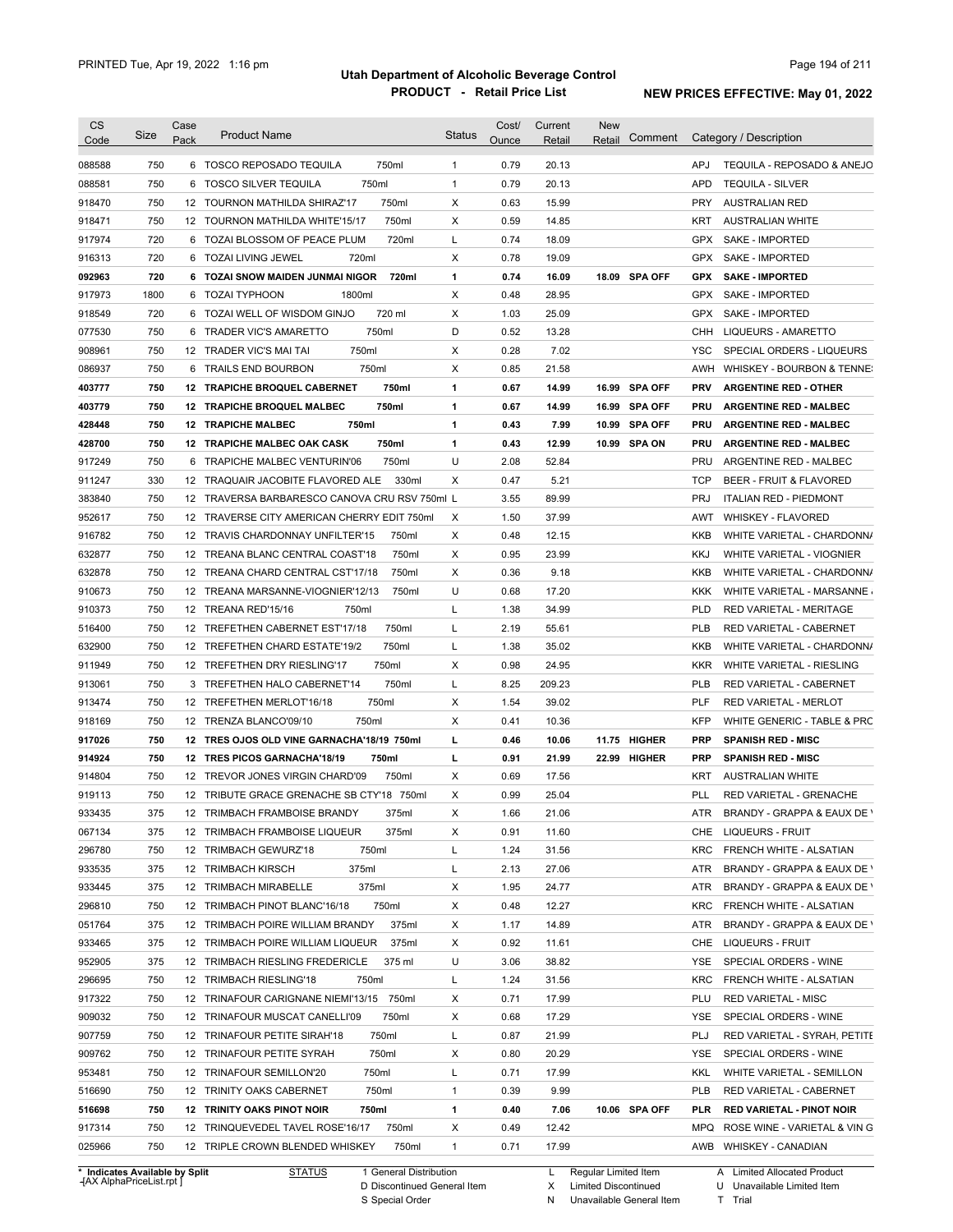| <b>CS</b><br>Code              | Size | Case<br>Pack    | <b>Product Name</b>                           | <b>Status</b> | Cost/<br>Ounce | Current<br>Retail | New<br>Comment<br>Retail |            | Category / Description         |
|--------------------------------|------|-----------------|-----------------------------------------------|---------------|----------------|-------------------|--------------------------|------------|--------------------------------|
| 951971                         | 750  |                 | 12 TRISAETUM DRY RIES CST RNG'17/18 750ml     | X             | 0.55           | 13.89             |                          | <b>KKR</b> | WHITE VARIETAL - RIESLING      |
| 953321                         | 750  |                 | 750ml<br>12 TRISAETUM ESTATE PINOT NOIR'16    | Х             | 1.34           | 33.94             |                          | <b>PLR</b> | RED VARIETAL - PINOT NOIR      |
| 953322                         | 750  |                 | 12 TRISAETUM ESTATE RESERVE RIESLING 750ml    | U             | 1.51           | 38.33             |                          | YSE        | SPECIAL ORDERS - WINE          |
| 919016                         | 750  |                 | 12 TRISAETUM RIESLING CST RNG'17/18 750ml     | Χ             | 0.55           | 13.89             |                          | <b>KKR</b> | WHITE VARIETAL - RIESLING      |
| 922196                         | 750  |                 | 6 TRIVENTO EOLO<br>750ml                      | L             | 2.49           | 63.09             |                          | PRU        | ARGENTINE RED - MALBEC         |
| 921468                         | 750  |                 | 12 TROPICAL CRANBERRY FRUIT MOSCATO 750ml     | D             | 0.55           | 13.99             |                          | GFE        | WINE - FRUIT                   |
| 949904                         | 750  |                 | 12 TROPICAL PASSION FRUIT MOSCATO<br>750ml    | $\mathbf{1}$  | 0.59           | 14.99             |                          | <b>GFE</b> | WINE - FRUIT                   |
| 949180                         | 750  |                 | 750ml<br>6 TROUBADOUR IMPERIAL STOUT          | U             | 0.56           | 14.09             |                          | YST        | SPECIAL ORDERS - BEER          |
| 947960                         | 331  | 24              | 331ml<br>TROUBADOUR MAGMA                     | U             | 0.54           | 6.00              |                          | YST        | SPECIAL ORDERS - BEER          |
| 947962                         | 331  | 24              | 331ml<br>TROUBADOUR OBSCURA                   | U             | 0.51           | 5.75              |                          | YST        | SPECIAL ORDERS - BEER          |
| 947961                         | 331  | 24              | 331ml<br>TROUBADOUR WESTKUST                  | U             | 0.44           | 4.89              |                          | YST        | SPECIAL ORDERS - BEER          |
| 516732                         | 750  |                 | 12 TRUE MYTH CABERNET<br>750ml                | 1             | 0.87           | 21.99             |                          | <b>PLB</b> | RED VARIETAL - CABERNET        |
| 919139                         | 1500 |                 | 6 TRUE MYTH CABERNET SAUVIGNON<br>1500ml      | U             | 0.79           | 40.13             |                          | <b>PLB</b> | RED VARIETAL - CABERNET        |
| 633239                         | 750  |                 | 12 TRUE MYTH EDNA VALLEY CHARDONNAY 750ml     | $\mathbf{1}$  | 0.71           | 17.99             |                          | <b>KKB</b> | WHITE VARIETAL - CHARDONN/     |
| 900561                         | 355  | 24              | TRULY HARD SELTZER BLUEBERRY/ACAI 355 ml      | 1             | 0.18           | 2.19              |                          | <b>RCP</b> | FLAVORED MALT BEVERAGES        |
| 919030                         | 355  | 24              | TRULY LIME MARGARITA SELTZER<br>355 ml        | $\mathbf{1}$  | 0.18           | 2.19              |                          | <b>RCP</b> | <b>FLAVORED MALT BEVERAGES</b> |
| 900924                         | 355  | 24              | 355ml<br>TRULY ROSE HARD SELTZER              | D             | 0.18           | 2.15              |                          | <b>RCP</b> | FLAVORED MALT BEVERAGES        |
| 919031                         | 355  | 24              | TRULY SPIKED SPARKLING WILD BERRY 355ml       | $\mathbf{1}$  | 0.18           | 2.19              |                          | <b>RCP</b> | FLAVORED MALT BEVERAGES        |
| 914585                         | 355  |                 | 24 TRULY STRAWBERRY LEMON HARD SELTZER355ml 1 |               | 0.18           | 2.19              |                          | <b>RCP</b> | FLAVORED MALT BEVERAGES        |
| 915288                         | 750  |                 | 12 TRUMPETER MALBEC'15/16<br>750ml            | X             | 0.47           | 11.99             |                          | <b>PRU</b> | ARGENTINE RED - MALBEC         |
| 633241                         | 750  |                 | 12 TRUVEE CHARDONNAY<br>750ml                 | D             | 0.28           | 7.09              |                          | KKB        | WHITE VARIETAL - CHARDONN/     |
| 516746                         | 750  |                 | 750ml<br>12 TRUVEE RED BLEND                  | D             | 0.28           | 7.09              |                          | PFP        | RED GENERIC - RED TABLE & P    |
| 027570                         | 750  |                 | 750ml<br>3 TRYBOX-NEW MAKE WHISKEY            | X             | 0.98           | 24.98             |                          | YSA        | SPECIAL ORDERS - SPIRITS       |
| 989217                         | 639  | 12 <sup>2</sup> | TSINGTAO PURE DRAFT CHINA<br>639ml            | D             | 0.15           | 3.32              |                          | <b>THE</b> | <b>LAGER - PILSENER</b>        |
| 921675                         | 750  | 6               | 750ml<br>TSUKI JUNMAI DAIGINJO SAKE           | L             | 1.18           | 29.99             |                          | <b>GPW</b> | <b>SAKE - DOMESTIC</b>         |
| 921676                         | 750  | 6               | 750ml<br>TSUKI WHITE PEACH NIGORI SAKE        | Г             | 0.95           | 23.99             |                          | <b>GPW</b> | SAKE - DOMESTIC                |
| 911493                         | 750  |                 | 750ml<br>12 TUA RITA PERLATO DEL BOSCO'05     | х             | 1.70           | 43.10             |                          | PRI        | <b>ITALIAN RED - TUSCANY</b>   |
| 077786                         | 750  |                 | 12 TUACA LIQUORE ITALIANO<br>750ml            | 1             | 0.87           | 18.99             | 21.99 SPA OFF            | <b>CHH</b> | <b>LIQUEURS - AMARETTO</b>     |
| 953854                         | 750  |                 | 750ml<br>12 TUCK BECKSTOFFER HOGWASH          | U             | 0.52           | 13.10             |                          | YSE        | SPECIAL ORDERS - WINE          |
| 913457                         | 750  |                 | 750ml<br>12 TULE BAY CHARDONNAY'02            | X             | 0.42           | 10.64             |                          | KKB        | WHITE VARIETAL - CHARDONN/     |
| 015940                         | 750  |                 | 750ml<br>12 TULLAMORE DEW                     | $\mathbf{1}$  | 1.18           | 29.99             |                          | AWN        | <b>WHISKEY - IRISH</b>         |
| 015945                         | 1750 |                 | 6 TULLAMORE DEW<br>1750ml                     | $\mathbf{1}$  | 1.01           | 59.99             |                          | AWN        | <b>WHISKEY - IRISH</b>         |
| 015915                         | 750  |                 | 750ml<br>6 TULLAMORE DEW 12YRS                | Χ             | 0.89           | 22.68             |                          | AWN        | <b>WHISKEY - IRISH</b>         |
| 015918                         | 750  | 6               | TULLAMORE DEW 15 YEAR OLD IRISH WH 750ml      | U             | 3.16           | 80.13             |                          | YSA        | SPECIAL ORDERS - SPIRITS       |
|                                | 750  |                 |                                               |               | 0.70           | 17.82             |                          |            | AWN WHISKEY - IRISH            |
| 015911                         |      |                 | 12 TULLAMORE DEW CIDER CASK<br>750ml          | Х             |                |                   |                          |            |                                |
| 948271                         | 750  |                 | TULLAMORE DEW PHOENIX<br>750ml                | U             | 2.19           | 55.58             |                          | YSA        | SPECIAL ORDERS - SPIRITS       |
| 015913                         | 750  |                 | 6 TULLAMORE DEW XO RUM CASK<br>750ml          | 1             | 1.30           | 32.99             |                          |            | AWN WHISKEY - IRISH            |
| 947269                         | 750  |                 | 6 TULLIBARDINE 500 SHERRY FINISH<br>750ml     | U             | 2.87           | 72.66             |                          | YSE        | SPECIAL ORDERS - WINE          |
| 922202                         | 750  |                 | 6 TURKEY TOM BOURBON<br>750ml                 | D             | 1.81           | 45.98             |                          | YGA        | <b>GIFT SETS - SPIRITS</b>     |
| 902241                         | 750  |                 | 750ml<br>12 TURLEY CASA NUESTRA 2017          | U             | 1.82           | 46.06             |                          | YSE        | SPECIAL ORDERS - WINE          |
| 976584                         | 750  |                 | 12 TURLEY P SYRAH HAYNE'13<br>750ml           | Α             | 1.95           | 49.50             |                          | LAW        | ALLOCATED WINE                 |
| 910664                         | 750  |                 | 12 TURLEY SYRAH RATTLESNAKE'12<br>750ml       | Α             | 2.11           | 53.50             |                          | PLJ        | RED VARIETAL - SYRAH, PETITE   |
| 917717                         | 750  |                 | 12 TURLEY ZIN CONTRA COSTA'08<br>750ml        | U             | 1.33           | 33.75             |                          | <b>PLH</b> | RED VARIETAL - ZINFANDEL       |
| 910850                         | 750  |                 | 12 TURLEY ZIN DOGTOWN'13<br>750ml             | Α             | 1.85           | 46.99             |                          | <b>PLH</b> | RED VARIETAL - ZINFANDEL       |
| 912584                         | 750  |                 | 750ml<br>12 TURLEY ZIN MEAD RANCH'13          | Α             | 1.66           | 41.99             |                          | <b>PLH</b> | RED VARIETAL - ZINFANDEL       |
| 910179                         | 750  |                 | 750ml<br>12 TURLEY ZIN OLD VINES'19           | Α             | 1.14           | 28.99             |                          | LAW        | ALLOCATED WINE                 |
| 915653                         | 750  |                 | 750ml<br>12 TURLEY ZIN RATTLESNAKE'11/13      | Α             | 1.70           | 42.99             |                          | <b>PLH</b> | RED VARIETAL - ZINFANDEL       |
| 979639                         | 750  |                 | 750ml<br>12 TURLEY ZIN STEACY RNCH'17         | Α             | 1.28           | 32.50             |                          | LAW        | ALLOCATED WINE                 |
| 910178                         | 750  |                 | 750ml<br>12 TURLEY ZIN TOFFANELLI'07          | U             | 1.40           | 35.52             |                          | <b>PLH</b> | RED VARIETAL - ZINFANDEL       |
| 913964                         | 750  |                 | 750ml<br>12 TURLEY ZIN UEBERROTH'19           | Α             | 2.44           | 61.99             |                          | <b>PLH</b> | RED VARIETAL - ZINFANDEL       |
| 910177                         | 750  |                 | 12 TURLEY ZINFANDEL BUCK COBB'20<br>750ml     | Α             | 1.38           | 34.95             |                          | LAW        | ALLOCATED WINE                 |
| 916034                         | 750  |                 | 12 TURLEY ZINFANDEL CEDARMAN'18<br>750ml      | Α             | 1.54           | 38.99             |                          | <b>PLH</b> | RED VARIETAL - ZINFANDEL       |
| 915592                         | 750  |                 | 750ml<br>12 TURLEY ZINFANDEL DRAGON'13        | Α             | 2.03           | 51.50             |                          | <b>PLH</b> | RED VARIETAL - ZINFANDEL       |
| 979305                         | 750  |                 | 750ml<br>12 TURLEY ZINFANDEL DUARTE'18        | Α             | 1.62           | 40.99             |                          |            | LAW ALLOCATED WINE             |
| * Indicates Available by Split |      |                 | <b>STATUS</b><br>1 General Distribution       |               |                | L.                | Regular Limited Item     |            | A Limited Allocated Product    |

**Case** [AX AlphaPriceList.rpt ]

D Discontinued General Item

S Special Order

X

Limited Discontinued

N Unavailable General Item

U Unavailable Limited Item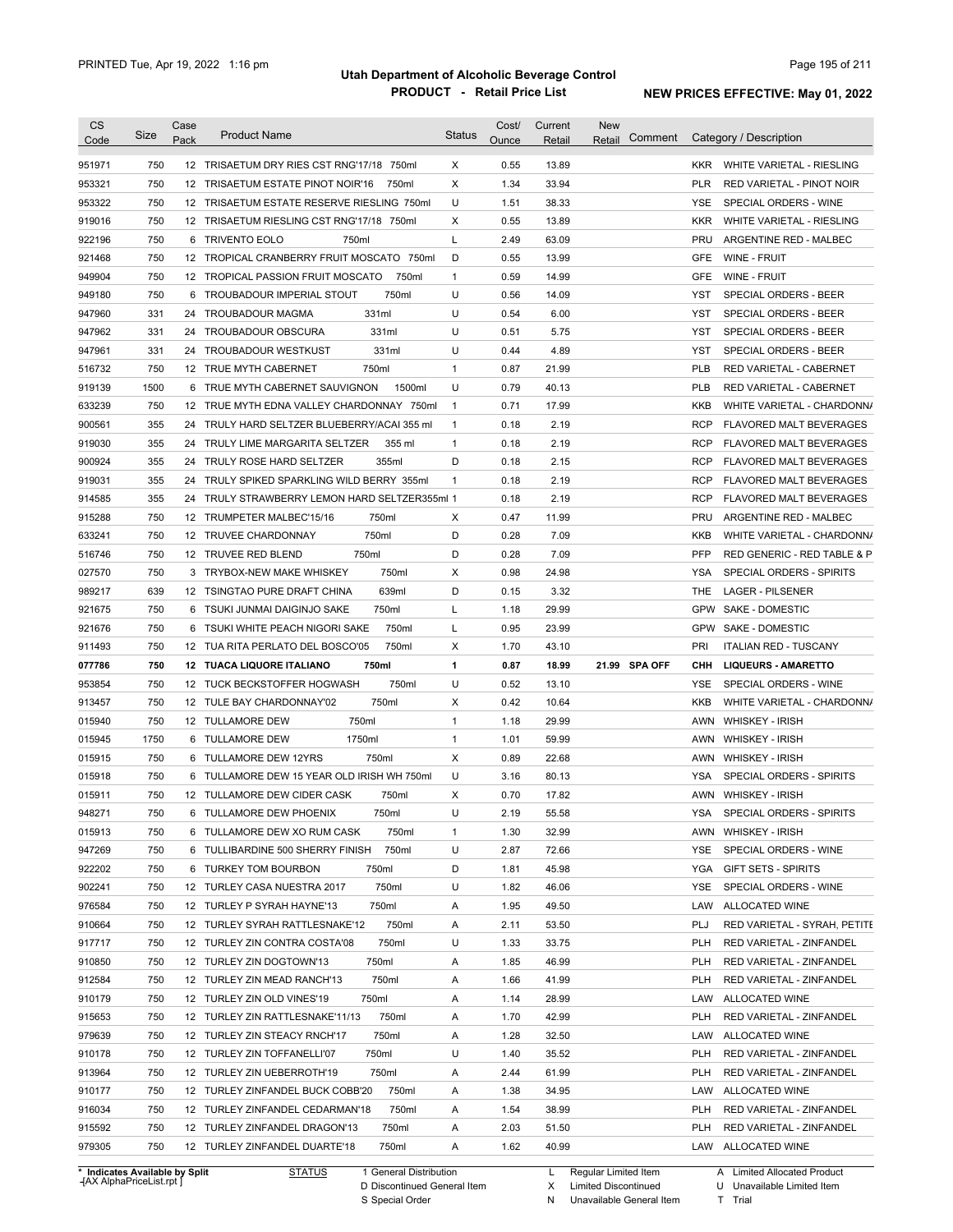| <b>CS</b><br>Code | Size       | Case<br>Pack | <b>Product Name</b>                                                                | <b>Status</b>  | Cost/<br>Ounce | Current<br>Retail | New<br>Retail | Comment       |                          | Category / Description                                  |
|-------------------|------------|--------------|------------------------------------------------------------------------------------|----------------|----------------|-------------------|---------------|---------------|--------------------------|---------------------------------------------------------|
| 913791            | 750        |              | 750ml<br>12 TURLEY ZINFANDEL DUSI'18                                               | Α              | 2.11           | 53.50             |               |               | <b>PLH</b>               | RED VARIETAL - ZINFANDEL                                |
| 979637            | 750        |              | 750ml<br>12 TURLEY ZINFANDEL ESTATE'19                                             | Α              | 1.70           | 42.99             |               |               | LAW                      | ALLOCATED WINE                                          |
| 911437            | 750        |              | 750ml<br>12 TURLEY ZINFANDEL FREDERICKS'18                                         | Α              | 1.70           | 42.99             |               |               | <b>PLH</b>               | RED VARIETAL - ZINFANDEL                                |
| 979634            | 750        |              | 750ml<br>12 TURLEY ZINFANDEL HAYNE'11                                              | Α              | 3.21           | 81.50             |               |               | LAW                      | ALLOCATED WINE                                          |
| 912122            | 750        |              | 750ml<br>12 TURLEY ZINFANDEL JUVENILE'20                                           | Α              | 0.91           | 22.99             |               |               | LAW                      | <b>ALLOCATED WINE</b>                                   |
| 913068            | 750        |              | 750ml<br>12 TURLEY ZINFANDEL PESENTI'20                                            | Α              | 1.85           | 46.99             |               |               | <b>PLH</b>               | RED VARIETAL - ZINFANDEL                                |
| 949454            | 750        |              | 750ml<br>12 TURLEYWHITECOAT                                                        | U              | 1.57           | 39.79             |               |               | <b>YSE</b>               | SPECIAL ORDERS - WINE                                   |
| 909670            | 375        |              | 375ml<br>12 TURNBALL CAB SAUV 07                                                   | U              | 2.23           | 28.24             |               |               | <b>YSE</b>               | SPECIAL ORDERS - WINE                                   |
| 913809            | 750        |              | 12 TURNBULL CABERNET NAPA'18/19<br>750ml                                           | L              | 2.43           | 61.50             |               |               | <b>PLB</b>               | RED VARIETAL - CABERNET                                 |
| 914255            | 750        |              | 12 TURNBULL SAUVIGNON BLANC'17<br>750ml                                            | х              | 0.54           | 13.77             |               |               | <b>KKD</b>               | WHITE VARIETAL - SAUVIGNON                              |
| 516800            | 750        |              | 12 TURNING LEAF CABERNET RESERVE<br>750ml                                          | 1              | 0.28           | 9.99              | 6.99          | <b>SPA ON</b> | <b>PLB</b>               | <b>RED VARIETAL - CABERNET</b>                          |
| 633300            | 750        |              | <b>12 TURNING LEAF CHARDONNAY RESERV</b><br>750ml                                  | 1              | 0.28           | 9.99              |               | 6.99 SPA ON   | <b>KKB</b>               | <b>WHITE VARIETAL - CHARDONNA</b>                       |
| 633305            | 1500       |              | 6 TURNING LEAF CHARDONNAY RESERVE 1500ml                                           | $\mathbf{1}$   | 0.32           | 15.99             |               |               | KKB                      | WHITE VARIETAL - CHARDONN/                              |
| 633320            | 750        |              | 12 TURNING LEAF FUME BLANC<br>750ml                                                | U              | 0.40           | 10.18             |               |               | <b>KKD</b>               | WHITE VARIETAL - SAUVIGNON                              |
| 516810            | 750        |              | <b>12 TURNING LEAF MERLOT RESERVE</b><br>750ml                                     | 1              | 0.28           | 9.99              |               | 6.99 SPA ON   | <b>PLF</b>               | <b>RED VARIETAL MERLOT</b>                              |
| 516815            | 1500       |              | 6 TURNING LEAF MERLOT RESERVE<br>1500ml                                            | $\mathbf{1}$   | 0.32           | 15.99             |               |               | <b>PLF</b>               | <b>RED VARIETAL - MERLOT</b>                            |
| 633345            | 1500       | 6            | TURNING LEAF PINOT GRIGIO RESERVE 1500ml                                           | $\mathbf{1}$   | 0.32           | 15.99             |               |               | <b>KKH</b>               | WHITE VARIETAL - PINOT GRIS                             |
| 516820            | 750        |              | 12 TURNING LEAF PINOT NOIR RESERVE 750ml                                           | 1              | 0.28           | 9.99              |               | 6.99 SPA ON   | <b>PLR</b>               | <b>RED VARIETAL - PINOT NOIR</b>                        |
| 516835            | 1500       | 6            | TURNING LEAF PINOT NOIR RESERVE<br>1500ml                                          | D              | 0.17           | 8.64              |               |               | <b>PLR</b>               | RED VARIETAL - PINOT NOIR                               |
| 633315            | 750        |              | 750ml<br>12 TURNING LEAF SWEET RIESLING RE                                         | D              | 0.40           | 10.10             |               |               | <b>KKR</b>               | WHITE VARIETAL - RIESLING                               |
| 685100            | 750        |              | 12 TURNING LEAF WHITE ZINFANDEL R<br>750ml                                         | D              | 0.40           | 10.10             |               |               | MHJ                      | BLUSH WINE - WHITE ZINFANDE                             |
| 915648            | 750        |              | 12 TWENTY ROWS MERLOT'08/9<br>750ml                                                | U              | 0.60           | 15.27             |               |               | PLF                      | RED VARIETAL - MERLOT                                   |
| 516936            | 750        |              | 12 TWISTED CEDAR CABERNET SAUVIGNON 750ml                                          | $\mathbf{1}$   | 0.59           | 12.95             |               | 14.95 SPA OFF | PLB                      | <b>RED VARIETAL - CABERNET</b>                          |
| 948173            | 750        |              | 12 TWISTED CEDAR CHARD<br>750ml                                                    | Χ              | 0.60           | 15.18             |               |               | YSE                      | SPECIAL ORDERS - WINE                                   |
| 633384            | 750        |              | 12 TWISTED CEDAR CHARDONNAY<br>750ml                                               | 1              | 0.51           | 12.95             |               |               | KKB                      | WHITE VARIETAL - CHARDONN/                              |
| 918365            | 750        |              | 7 750ml<br>12 TWISTED CEDAR CHARDONNAY                                             | X              | 0.60           | 15.18             |               |               | <b>YSE</b>               | SPECIAL ORDERS - WINE                                   |
| 516938            | 750        |              | 750ml<br>12 TWISTED CEDAR MALBEC                                                   | $\mathbf{1}$   | 0.59           | 14.95             |               |               | <b>PLE</b>               | <b>RED VARIETAL - MALBEC</b>                            |
| 633386            | 750        |              | 750ml<br><b>12 TWISTED CEDAR MOSCATO</b>                                           | 1              | 0.51           | 10.95             |               | 12.95 SPA OFF | KKT                      | <b>WHITE VARIETAL - MUSCAT &amp; M</b>                  |
| 516939            | 750        |              | 12 TWISTED CEDAR PETIT PETITE<br>750ml                                             | 1              | 0.59           | 12.95             |               | 14.95 SPA OFF | <b>PLJ</b>               | <b>RED VARIETAL - SYRAH, PETITE</b>                     |
| 633389            | 750        |              | 12 TWISTED CEDAR PINOT GRIGIO<br>750ml                                             | $\mathbf{1}$   | 0.51           | 12.95             |               |               | KKH                      | WHITE VARIETAL - PINOT GRIS                             |
| 918611            | 750        |              | 12 TWISTED CEDAR SANGIOVESE ROSE'16 750ml                                          | X              | 0.32           | 8.08              |               |               | <b>MPW</b>               | ROSE WINE - DOMESTIC                                    |
| 516937            | 750        |              | 750ml<br>12 TWISTED CEDAR ZINFANDEL                                                | 1              | 0.59           | 12.95             |               | 14.95 SPA OFF | PLH                      | RED VARIETAL - ZINFANDEL                                |
| 948174            | 750        |              | 750ml<br>12 TWISTED CEDAR ZINFANDEL                                                | Χ              | 0.60           | 15.18             |               |               | YSE                      | SPECIAL ORDERS - WINE                                   |
| 919048            | 710        |              | 12 TWISTED TEA HARD HALF AND HALF CANS710ml                                        | $\mathbf{1}$   | 0.12           | 3.00              |               |               | <b>RCP</b>               | FLAVORED MALT BEVERAGES                                 |
| 919049            | 710        |              | 12 TWISTED TEA HARD ICED BLKBERRY CANS710ml                                        | D              | 0.12           | 2.99              |               |               | <b>RCP</b>               | FLAVORED MALT BEVERAGES                                 |
| 989064            | 710        |              | 12 TWISTED TEA ORIGINAL<br>710 ml                                                  | 1              | 0.12           | 3.00              |               |               | RCP                      | FLAVORED MALT BEVERAGES                                 |
| 901682            | 710        |              | 12 TWISTED TEA RASPBERRY HARD ICED TEA710ml                                        | $\overline{1}$ | 0.12           | 3.00              |               |               | <b>RCP</b>               | FLAVORED MALT BEVERAGES                                 |
| 516950            | 750        |              | 12 TWISTED ZINFANDEL<br>750ml                                                      | 1              | 0.35           | 8.99              |               |               | <b>PLH</b>               | RED VARIETAL - ZINFANDEL                                |
| 089946            | 750        |              | 750ml<br>12 TWO FINGERS GOLD TEQUILA                                               | 1              | 0.59           | 14.99             |               |               | <b>APF</b>               | <b>TEQUILA - GOLD</b>                                   |
| 088796            | 750        |              | 750ml<br>12 TWO FINGERS WHITE TEQUILA                                              | 1              | 0.59           | 14.99             |               |               | <b>APD</b>               |                                                         |
| 915039            | 750        |              | 750ml<br>12 TWO HANDS SHIRAZ ANGEL'S'16                                            | Х              | 0.64           | 16.20             |               |               | <b>PRY</b>               | <b>TEQUILA - SILVER</b><br><b>AUSTRALIAN RED</b>        |
| 916543            | 750        |              | 750ml<br>12 TWO HANDS SHZ GNARLY DUDES'17                                          | Х              | 1.19           | 30.06             |               |               | <b>PRY</b>               | <b>AUSTRALIAN RED</b>                                   |
|                   |            |              | 12 TWO VINES CABERNET                                                              | 1              |                |                   |               |               |                          | <b>RED VARIETAL - CABERNET</b>                          |
| 456565            | 750        |              | 750ml                                                                              |                | 0.39           | 7.99              |               | 9.99 SPA OFF  | <b>PLB</b>               |                                                         |
| 557115            | 750        |              | 750ml<br><b>12 TWO VINES CHARDONNAY</b>                                            | 1              | 0.32           | 9.99              |               | 7.99 SPA ON   | KKB                      | <b>WHITE VARIETAL - CHARDONNA</b>                       |
| 456770            | 750        |              | 12 TWO VINES MERLOT<br>750ml                                                       | 1              | 0.32           | 9.99              |               | 7.99 SPA ON   | PLF                      | <b>RED VARIETAL - MERLOT</b>                            |
| 456577            | 1500       |              | 1500 ml<br>6 TWO VINES RED BLEND'16/17                                             | Х              | 0.15           | 7.56              |               |               | <b>PLF</b>               | RED VARIETAL - MERLOT                                   |
| 557140            | 750        |              | 750ml<br><b>12 TWO VINES RIESLING</b>                                              | 1              | 0.32           | 9.99              |               | 7.99 SPA ON   | KKR                      | <b>WHITE VARIETAL - RIESLING</b>                        |
| 456775            | 750        |              | 750ml<br>12 TWO VINES SHIRAZ                                                       | D              | 0.39           | 7.99              |               | 9.99 SPA OFF  | <b>PLJ</b>               | RED VARIETAL - SYRAH, PETITE                            |
| 918239            | 750        |              | 750ml<br>12 TWODOG STYLE WHITE                                                     | Х              | 0.26           | 6.56              |               |               | <b>KFP</b>               | WHITE GENERIC - TABLE & PRC                             |
| 913650            | 750        |              | 6 TWOMEY MERLOT NAPA SODA CYN'15/16 750ml                                          | Χ              | 2.68           | 68.00             |               |               | PLF                      | RED VARIETAL - MERLOT                                   |
| 516974            | 750        |              | 12 TWOMEY PINOT NOIR ANDERSON VLY'19 750ml                                         | L              | 2.40           | 60.90             |               |               | <b>PLR</b>               | RED VARIETAL - PINOT NOIR                               |
| 516976            | 750        |              | 12 TWOMEY PINOT NOIR BIEN NCIDO'17 750ml                                           | U              | 2.39           | 60.54             |               |               | <b>PLR</b>               | RED VARIETAL - PINOT NOIR                               |
|                   |            |              |                                                                                    |                |                |                   |               |               |                          |                                                         |
| 516980<br>909933  | 750<br>750 |              | 12 TWOMEY PINOT NOIR RSSN RVR'19<br>750ml<br>12 TWOMEY SAUV BLANC NAPA'21<br>750ml | L<br>L         | 2.40<br>1.19   | 60.89<br>30.21    |               |               | <b>PLR</b><br><b>KKD</b> | RED VARIETAL - PINOT NOIR<br>WHITE VARIETAL - SAUVIGNON |

**Case** [AX AlphaPriceList.rpt ]

D Discontinued General Item

S Special Order

L Regular Limited Item Limited Discontinued

Unavailable General Item

X N U Unavailable Limited Item

Trial

T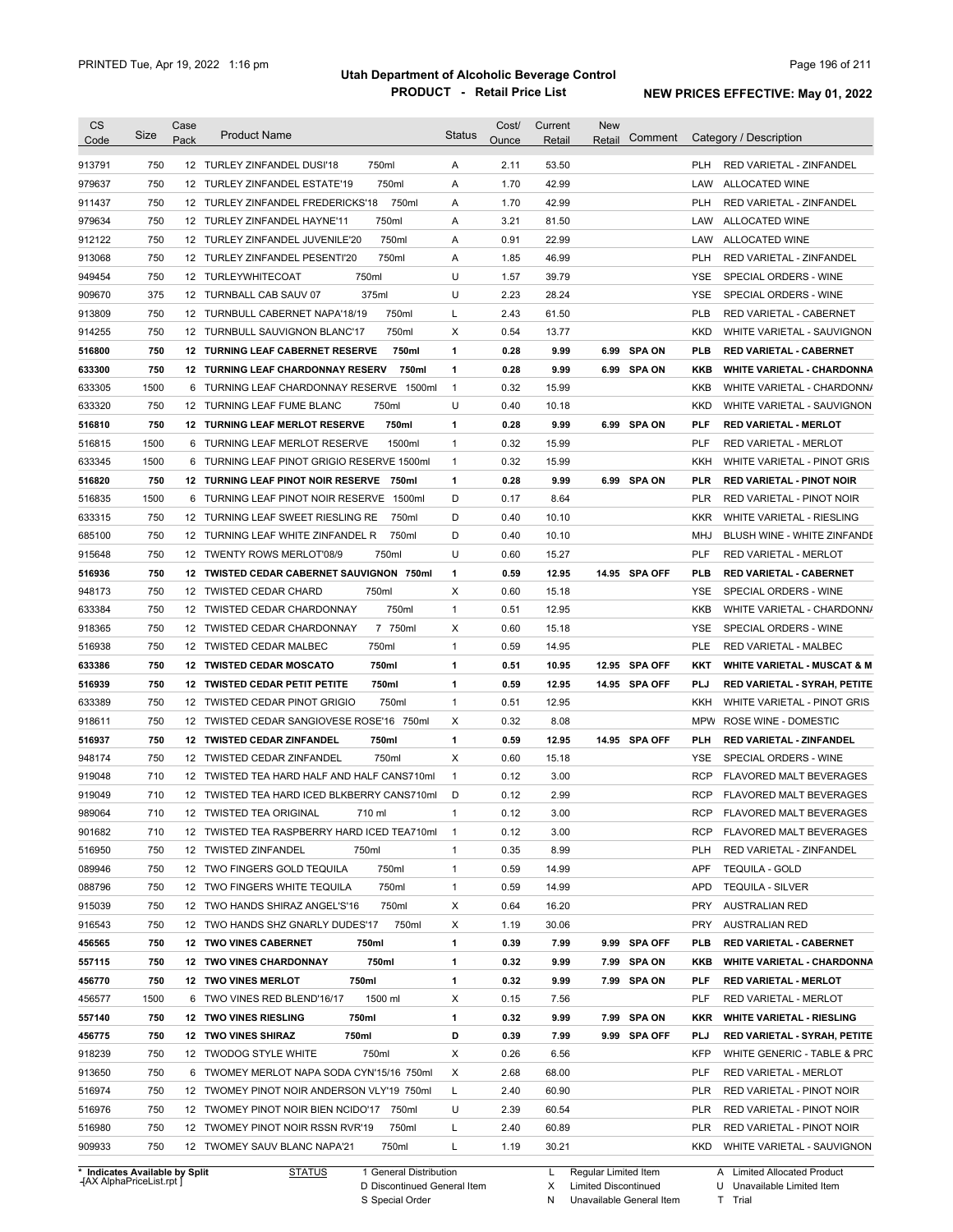| Category / Description<br>Comment<br>Pack<br>Ounce<br>Retail<br>Code<br>Retail<br>750<br>0.55<br>13.99<br>988144<br>12 TXAKOLI PRIMO GETARIAKO TXAKOLINA' 750ml<br>L<br><b>KRN</b><br><b>SPANISH WHITE</b><br>750<br>750ml<br>L<br>0.58<br>14.75<br>950542<br>12 TXOPINONDO CIDRE<br>GLC<br>CIDER - BASIC<br>939014<br>720<br>720ml<br>L<br>0.70<br>16.99<br><b>GPX</b><br>6 TY KU CUCUMBER JUNMAI<br>067159<br>750<br>750ml<br>X<br>0.54<br>13.64<br>6 TY KU LIQUEUR<br>CHU<br>092958<br>720<br>6 TY KU SAKE BLACK JUNMAI GINJO<br>720 ml<br>L<br>1.03<br>24.99<br><b>GPX</b><br>092974<br>720<br>L<br>0.70<br>16.99<br><b>GPX</b><br>6 TY KU SAKE JUNMAI WHITE<br>720 ml<br>067067<br>750<br>6 TY KU SOJU<br>750ml<br>X<br>0.99<br>24.99<br><b>YSE</b><br>U<br>949355<br>720<br>6 TY KU WHITE JUNMAI SAKE<br>720ml<br>2.61<br>63.60<br><b>YSE</b><br>015924<br>750<br>750ml<br>U<br>2.96<br>74.99<br><b>YSA</b><br>6 TYRCONNELL MADIERA CASK<br>905268<br>750<br>750ml<br>L<br>1.72<br>43.55<br>PLJ<br>6 TYRUS EVANS WALLA WALLA SYRAH<br>910306<br>355<br>355ml<br>D<br>0.18<br>2.19<br>24 UINTA ANNIVERSARY BARLEY WINE<br>TNU<br>950238<br>355<br>$\mathbf{1}$<br>0.23<br>2.75<br>24 UINTA BARLEY WINE ALE<br>355 ml<br>TNU<br>750<br>12 UINTA CAHOOTS IPA<br>750ml<br>U<br>0.32<br>8.09<br>915210<br><b>TVB</b><br>355<br>24 UINTA CARAVAN IIPA<br>355ml<br>0.20<br>2.39<br>921391<br>$\mathbf{1}$<br>TNU<br>355<br>355ml<br>$\mathbf{1}$<br>0.18<br>2.15<br><b>TNF</b><br>921217<br>24 UINTA CLEAR DAZE IPA CAN<br>750<br>12 UINTA COCKEYED COOPER BOURBON BAR 750ml<br>0.52<br>989288<br>D<br>13.15<br>TNU<br>355<br>0.23<br>2.75<br>919061<br>24 UINTA CROOKED LINE ROTATOR SERIES 355 ml<br>$\mathbf{1}$<br>TNU<br>0.32<br>8.09<br>989292<br>750<br>X<br>THE<br>12 UINTA CROOKED LINE SEASONAL<br>750ml<br>989269<br>750<br>X<br>0.51<br>12.99<br><b>TVB</b><br>12 UINTA CROOKED SPECIALITY SEASONAL 750ml<br>D<br>989391<br>355<br>24 UINTA DETOUR DOUBLE IPA<br>0.18<br>2.19<br><b>TNF</b><br>355ml<br>355<br>0.20<br>355ml<br>$\mathbf{1}$<br>2.39<br><b>TNF</b><br>989451<br>24<br>UINTA DETOUR DOUBLE IPA CAN<br>355<br>355 ml<br>$\mathbf{1}$<br>0.18<br>2.15<br>918916<br>24 UINTA HOP NOSH GRPFRT<br>TNU<br>989338<br>355<br>24 UINTA HOP NOSH IPA<br>355ml<br>$\mathbf{1}$<br>0.18<br>2.15<br><b>TNF</b><br>989413<br>355<br>24 UINTA HOP NOSH IPA CAN<br>355ml<br>$\mathbf{1}$<br>0.18<br>2.15<br><b>TNF</b><br>989287<br>750<br>750ml<br>D<br>0.52<br>13.15<br><b>TNP</b><br>12 UINTA LABYRINTH BLACK ALE<br>989462<br>650<br>650ml<br>D<br>0.41<br>8.99<br>12 UINTA LIMITED SERIES SEASONAL<br>TNU<br>989221<br>355<br>D<br>0.16<br>1.95<br>24 UINTA MONKSHINE BELGIAN BARLEY<br>355ml<br>tni<br>918749<br>355<br>355 ml<br>D<br>0.11<br>1.31<br>ALE - PALE<br>24<br>UINTA PARK GOLDEN ALE<br>TNC<br>918969<br>355<br>355 ml<br>D<br>0.16<br>1.95<br>24 UINTA SEASONAL CAN<br>TNU<br>910554<br>355ml<br>$\mathbf{1}$<br>0.23<br>355<br>24 UINTA TEST PHAZE IPA<br>2.75<br>TNF<br>918967<br>355<br>24 UINTA WEST COAST IPA<br>355 ml<br>D<br>0.16<br>1.95<br><b>TVB</b><br>912810<br>750<br>750ml<br>X<br>0.90<br>22.85<br><b>PRG</b><br>12 UMATHUM ZWEIGELT'06<br>901538<br>750<br>12 UMBERTO CESARI SANGIOVESE RISERVA 750ml<br>D<br>0.83<br>21.00<br><b>PRL</b><br>U<br>905460<br>750<br>750ml<br>0.51<br>12.84<br>12 UMBERTO FIORE MOSCATO D ASTI<br>YSE<br><b>PRS</b><br>913209<br>750<br>12 UMKHULU TIAN SA'01<br>750ml<br>X<br>0.45<br>11.33<br>6 UNCHARTED BARREL RESTED AGAVE<br>49.99<br><b>YSA</b><br>953453<br>750<br>750ml<br>U<br>1.97<br>026966<br>750<br>6 UNCLE NEAREST 1856 PREMIUM WHISKEY 750ml<br>2.21<br>55.99<br>$\mathbf{1}$<br>026707<br>44.99<br>750<br>6 UNCLE NEAREST 1884 SMALL BATCH 750ml<br>$\mathbf{1}$<br>1.77<br>AWH<br>032650<br>1.22<br>26.99<br>30.99 SPA OFF<br><b>GIN - DRY</b><br>750<br>6 UNCLE VAL'S BOTANICAL GIN<br>750ml<br>1<br>AHG<br>077583<br>750ml<br>19.99<br>750<br>12 UNDERGROUND HERBAL SPIRIT<br>$\mathbf{1}$<br>0.79<br>CHS | SAKE - IMPORTED<br><b>LIQUEURS - MISC</b><br>SAKE - IMPORTED<br>SAKE - IMPORTED<br>SPECIAL ORDERS - WINE<br>SPECIAL ORDERS - WINE<br>SPECIAL ORDERS - SPIRITS<br>RED VARIETAL - SYRAH, PETITE<br>ALE - MISC & SEASONAL |
|-----------------------------------------------------------------------------------------------------------------------------------------------------------------------------------------------------------------------------------------------------------------------------------------------------------------------------------------------------------------------------------------------------------------------------------------------------------------------------------------------------------------------------------------------------------------------------------------------------------------------------------------------------------------------------------------------------------------------------------------------------------------------------------------------------------------------------------------------------------------------------------------------------------------------------------------------------------------------------------------------------------------------------------------------------------------------------------------------------------------------------------------------------------------------------------------------------------------------------------------------------------------------------------------------------------------------------------------------------------------------------------------------------------------------------------------------------------------------------------------------------------------------------------------------------------------------------------------------------------------------------------------------------------------------------------------------------------------------------------------------------------------------------------------------------------------------------------------------------------------------------------------------------------------------------------------------------------------------------------------------------------------------------------------------------------------------------------------------------------------------------------------------------------------------------------------------------------------------------------------------------------------------------------------------------------------------------------------------------------------------------------------------------------------------------------------------------------------------------------------------------------------------------------------------------------------------------------------------------------------------------------------------------------------------------------------------------------------------------------------------------------------------------------------------------------------------------------------------------------------------------------------------------------------------------------------------------------------------------------------------------------------------------------------------------------------------------------------------------------------------------------------------------------------------------------------------------------------------------------------------------------------------------------------------------------------------------------------------------------------------------------------------------------------------------------------------------------------------------------------------------------------------------------------------------------------------------------------------------------------------------------------------------------------------------------------------------------------------------------------------------------------------------------------------------------------------------------------------------------------------------------------------------------------------------------------------------------------------------------------------------------|------------------------------------------------------------------------------------------------------------------------------------------------------------------------------------------------------------------------|
|                                                                                                                                                                                                                                                                                                                                                                                                                                                                                                                                                                                                                                                                                                                                                                                                                                                                                                                                                                                                                                                                                                                                                                                                                                                                                                                                                                                                                                                                                                                                                                                                                                                                                                                                                                                                                                                                                                                                                                                                                                                                                                                                                                                                                                                                                                                                                                                                                                                                                                                                                                                                                                                                                                                                                                                                                                                                                                                                                                                                                                                                                                                                                                                                                                                                                                                                                                                                                                                                                                                                                                                                                                                                                                                                                                                                                                                                                                                                                                                                           |                                                                                                                                                                                                                        |
|                                                                                                                                                                                                                                                                                                                                                                                                                                                                                                                                                                                                                                                                                                                                                                                                                                                                                                                                                                                                                                                                                                                                                                                                                                                                                                                                                                                                                                                                                                                                                                                                                                                                                                                                                                                                                                                                                                                                                                                                                                                                                                                                                                                                                                                                                                                                                                                                                                                                                                                                                                                                                                                                                                                                                                                                                                                                                                                                                                                                                                                                                                                                                                                                                                                                                                                                                                                                                                                                                                                                                                                                                                                                                                                                                                                                                                                                                                                                                                                                           |                                                                                                                                                                                                                        |
|                                                                                                                                                                                                                                                                                                                                                                                                                                                                                                                                                                                                                                                                                                                                                                                                                                                                                                                                                                                                                                                                                                                                                                                                                                                                                                                                                                                                                                                                                                                                                                                                                                                                                                                                                                                                                                                                                                                                                                                                                                                                                                                                                                                                                                                                                                                                                                                                                                                                                                                                                                                                                                                                                                                                                                                                                                                                                                                                                                                                                                                                                                                                                                                                                                                                                                                                                                                                                                                                                                                                                                                                                                                                                                                                                                                                                                                                                                                                                                                                           |                                                                                                                                                                                                                        |
|                                                                                                                                                                                                                                                                                                                                                                                                                                                                                                                                                                                                                                                                                                                                                                                                                                                                                                                                                                                                                                                                                                                                                                                                                                                                                                                                                                                                                                                                                                                                                                                                                                                                                                                                                                                                                                                                                                                                                                                                                                                                                                                                                                                                                                                                                                                                                                                                                                                                                                                                                                                                                                                                                                                                                                                                                                                                                                                                                                                                                                                                                                                                                                                                                                                                                                                                                                                                                                                                                                                                                                                                                                                                                                                                                                                                                                                                                                                                                                                                           |                                                                                                                                                                                                                        |
|                                                                                                                                                                                                                                                                                                                                                                                                                                                                                                                                                                                                                                                                                                                                                                                                                                                                                                                                                                                                                                                                                                                                                                                                                                                                                                                                                                                                                                                                                                                                                                                                                                                                                                                                                                                                                                                                                                                                                                                                                                                                                                                                                                                                                                                                                                                                                                                                                                                                                                                                                                                                                                                                                                                                                                                                                                                                                                                                                                                                                                                                                                                                                                                                                                                                                                                                                                                                                                                                                                                                                                                                                                                                                                                                                                                                                                                                                                                                                                                                           |                                                                                                                                                                                                                        |
|                                                                                                                                                                                                                                                                                                                                                                                                                                                                                                                                                                                                                                                                                                                                                                                                                                                                                                                                                                                                                                                                                                                                                                                                                                                                                                                                                                                                                                                                                                                                                                                                                                                                                                                                                                                                                                                                                                                                                                                                                                                                                                                                                                                                                                                                                                                                                                                                                                                                                                                                                                                                                                                                                                                                                                                                                                                                                                                                                                                                                                                                                                                                                                                                                                                                                                                                                                                                                                                                                                                                                                                                                                                                                                                                                                                                                                                                                                                                                                                                           |                                                                                                                                                                                                                        |
|                                                                                                                                                                                                                                                                                                                                                                                                                                                                                                                                                                                                                                                                                                                                                                                                                                                                                                                                                                                                                                                                                                                                                                                                                                                                                                                                                                                                                                                                                                                                                                                                                                                                                                                                                                                                                                                                                                                                                                                                                                                                                                                                                                                                                                                                                                                                                                                                                                                                                                                                                                                                                                                                                                                                                                                                                                                                                                                                                                                                                                                                                                                                                                                                                                                                                                                                                                                                                                                                                                                                                                                                                                                                                                                                                                                                                                                                                                                                                                                                           |                                                                                                                                                                                                                        |
|                                                                                                                                                                                                                                                                                                                                                                                                                                                                                                                                                                                                                                                                                                                                                                                                                                                                                                                                                                                                                                                                                                                                                                                                                                                                                                                                                                                                                                                                                                                                                                                                                                                                                                                                                                                                                                                                                                                                                                                                                                                                                                                                                                                                                                                                                                                                                                                                                                                                                                                                                                                                                                                                                                                                                                                                                                                                                                                                                                                                                                                                                                                                                                                                                                                                                                                                                                                                                                                                                                                                                                                                                                                                                                                                                                                                                                                                                                                                                                                                           |                                                                                                                                                                                                                        |
|                                                                                                                                                                                                                                                                                                                                                                                                                                                                                                                                                                                                                                                                                                                                                                                                                                                                                                                                                                                                                                                                                                                                                                                                                                                                                                                                                                                                                                                                                                                                                                                                                                                                                                                                                                                                                                                                                                                                                                                                                                                                                                                                                                                                                                                                                                                                                                                                                                                                                                                                                                                                                                                                                                                                                                                                                                                                                                                                                                                                                                                                                                                                                                                                                                                                                                                                                                                                                                                                                                                                                                                                                                                                                                                                                                                                                                                                                                                                                                                                           |                                                                                                                                                                                                                        |
|                                                                                                                                                                                                                                                                                                                                                                                                                                                                                                                                                                                                                                                                                                                                                                                                                                                                                                                                                                                                                                                                                                                                                                                                                                                                                                                                                                                                                                                                                                                                                                                                                                                                                                                                                                                                                                                                                                                                                                                                                                                                                                                                                                                                                                                                                                                                                                                                                                                                                                                                                                                                                                                                                                                                                                                                                                                                                                                                                                                                                                                                                                                                                                                                                                                                                                                                                                                                                                                                                                                                                                                                                                                                                                                                                                                                                                                                                                                                                                                                           |                                                                                                                                                                                                                        |
|                                                                                                                                                                                                                                                                                                                                                                                                                                                                                                                                                                                                                                                                                                                                                                                                                                                                                                                                                                                                                                                                                                                                                                                                                                                                                                                                                                                                                                                                                                                                                                                                                                                                                                                                                                                                                                                                                                                                                                                                                                                                                                                                                                                                                                                                                                                                                                                                                                                                                                                                                                                                                                                                                                                                                                                                                                                                                                                                                                                                                                                                                                                                                                                                                                                                                                                                                                                                                                                                                                                                                                                                                                                                                                                                                                                                                                                                                                                                                                                                           |                                                                                                                                                                                                                        |
|                                                                                                                                                                                                                                                                                                                                                                                                                                                                                                                                                                                                                                                                                                                                                                                                                                                                                                                                                                                                                                                                                                                                                                                                                                                                                                                                                                                                                                                                                                                                                                                                                                                                                                                                                                                                                                                                                                                                                                                                                                                                                                                                                                                                                                                                                                                                                                                                                                                                                                                                                                                                                                                                                                                                                                                                                                                                                                                                                                                                                                                                                                                                                                                                                                                                                                                                                                                                                                                                                                                                                                                                                                                                                                                                                                                                                                                                                                                                                                                                           |                                                                                                                                                                                                                        |
|                                                                                                                                                                                                                                                                                                                                                                                                                                                                                                                                                                                                                                                                                                                                                                                                                                                                                                                                                                                                                                                                                                                                                                                                                                                                                                                                                                                                                                                                                                                                                                                                                                                                                                                                                                                                                                                                                                                                                                                                                                                                                                                                                                                                                                                                                                                                                                                                                                                                                                                                                                                                                                                                                                                                                                                                                                                                                                                                                                                                                                                                                                                                                                                                                                                                                                                                                                                                                                                                                                                                                                                                                                                                                                                                                                                                                                                                                                                                                                                                           | ALE - MISC & SEASONAL                                                                                                                                                                                                  |
|                                                                                                                                                                                                                                                                                                                                                                                                                                                                                                                                                                                                                                                                                                                                                                                                                                                                                                                                                                                                                                                                                                                                                                                                                                                                                                                                                                                                                                                                                                                                                                                                                                                                                                                                                                                                                                                                                                                                                                                                                                                                                                                                                                                                                                                                                                                                                                                                                                                                                                                                                                                                                                                                                                                                                                                                                                                                                                                                                                                                                                                                                                                                                                                                                                                                                                                                                                                                                                                                                                                                                                                                                                                                                                                                                                                                                                                                                                                                                                                                           | <b>DOMESTIC BEER</b>                                                                                                                                                                                                   |
|                                                                                                                                                                                                                                                                                                                                                                                                                                                                                                                                                                                                                                                                                                                                                                                                                                                                                                                                                                                                                                                                                                                                                                                                                                                                                                                                                                                                                                                                                                                                                                                                                                                                                                                                                                                                                                                                                                                                                                                                                                                                                                                                                                                                                                                                                                                                                                                                                                                                                                                                                                                                                                                                                                                                                                                                                                                                                                                                                                                                                                                                                                                                                                                                                                                                                                                                                                                                                                                                                                                                                                                                                                                                                                                                                                                                                                                                                                                                                                                                           | ALE - MISC & SEASONAL                                                                                                                                                                                                  |
|                                                                                                                                                                                                                                                                                                                                                                                                                                                                                                                                                                                                                                                                                                                                                                                                                                                                                                                                                                                                                                                                                                                                                                                                                                                                                                                                                                                                                                                                                                                                                                                                                                                                                                                                                                                                                                                                                                                                                                                                                                                                                                                                                                                                                                                                                                                                                                                                                                                                                                                                                                                                                                                                                                                                                                                                                                                                                                                                                                                                                                                                                                                                                                                                                                                                                                                                                                                                                                                                                                                                                                                                                                                                                                                                                                                                                                                                                                                                                                                                           | ALE - BITTER & ESB                                                                                                                                                                                                     |
|                                                                                                                                                                                                                                                                                                                                                                                                                                                                                                                                                                                                                                                                                                                                                                                                                                                                                                                                                                                                                                                                                                                                                                                                                                                                                                                                                                                                                                                                                                                                                                                                                                                                                                                                                                                                                                                                                                                                                                                                                                                                                                                                                                                                                                                                                                                                                                                                                                                                                                                                                                                                                                                                                                                                                                                                                                                                                                                                                                                                                                                                                                                                                                                                                                                                                                                                                                                                                                                                                                                                                                                                                                                                                                                                                                                                                                                                                                                                                                                                           | ALE - MISC & SEASONAL                                                                                                                                                                                                  |
|                                                                                                                                                                                                                                                                                                                                                                                                                                                                                                                                                                                                                                                                                                                                                                                                                                                                                                                                                                                                                                                                                                                                                                                                                                                                                                                                                                                                                                                                                                                                                                                                                                                                                                                                                                                                                                                                                                                                                                                                                                                                                                                                                                                                                                                                                                                                                                                                                                                                                                                                                                                                                                                                                                                                                                                                                                                                                                                                                                                                                                                                                                                                                                                                                                                                                                                                                                                                                                                                                                                                                                                                                                                                                                                                                                                                                                                                                                                                                                                                           | ALE - MISC & SEASONAL                                                                                                                                                                                                  |
|                                                                                                                                                                                                                                                                                                                                                                                                                                                                                                                                                                                                                                                                                                                                                                                                                                                                                                                                                                                                                                                                                                                                                                                                                                                                                                                                                                                                                                                                                                                                                                                                                                                                                                                                                                                                                                                                                                                                                                                                                                                                                                                                                                                                                                                                                                                                                                                                                                                                                                                                                                                                                                                                                                                                                                                                                                                                                                                                                                                                                                                                                                                                                                                                                                                                                                                                                                                                                                                                                                                                                                                                                                                                                                                                                                                                                                                                                                                                                                                                           | <b>LAGER - PILSENER</b>                                                                                                                                                                                                |
|                                                                                                                                                                                                                                                                                                                                                                                                                                                                                                                                                                                                                                                                                                                                                                                                                                                                                                                                                                                                                                                                                                                                                                                                                                                                                                                                                                                                                                                                                                                                                                                                                                                                                                                                                                                                                                                                                                                                                                                                                                                                                                                                                                                                                                                                                                                                                                                                                                                                                                                                                                                                                                                                                                                                                                                                                                                                                                                                                                                                                                                                                                                                                                                                                                                                                                                                                                                                                                                                                                                                                                                                                                                                                                                                                                                                                                                                                                                                                                                                           | DOMESTIC BEER                                                                                                                                                                                                          |
|                                                                                                                                                                                                                                                                                                                                                                                                                                                                                                                                                                                                                                                                                                                                                                                                                                                                                                                                                                                                                                                                                                                                                                                                                                                                                                                                                                                                                                                                                                                                                                                                                                                                                                                                                                                                                                                                                                                                                                                                                                                                                                                                                                                                                                                                                                                                                                                                                                                                                                                                                                                                                                                                                                                                                                                                                                                                                                                                                                                                                                                                                                                                                                                                                                                                                                                                                                                                                                                                                                                                                                                                                                                                                                                                                                                                                                                                                                                                                                                                           | ALE - BITTER & ESB                                                                                                                                                                                                     |
|                                                                                                                                                                                                                                                                                                                                                                                                                                                                                                                                                                                                                                                                                                                                                                                                                                                                                                                                                                                                                                                                                                                                                                                                                                                                                                                                                                                                                                                                                                                                                                                                                                                                                                                                                                                                                                                                                                                                                                                                                                                                                                                                                                                                                                                                                                                                                                                                                                                                                                                                                                                                                                                                                                                                                                                                                                                                                                                                                                                                                                                                                                                                                                                                                                                                                                                                                                                                                                                                                                                                                                                                                                                                                                                                                                                                                                                                                                                                                                                                           | ALE - BITTER & ESB                                                                                                                                                                                                     |
|                                                                                                                                                                                                                                                                                                                                                                                                                                                                                                                                                                                                                                                                                                                                                                                                                                                                                                                                                                                                                                                                                                                                                                                                                                                                                                                                                                                                                                                                                                                                                                                                                                                                                                                                                                                                                                                                                                                                                                                                                                                                                                                                                                                                                                                                                                                                                                                                                                                                                                                                                                                                                                                                                                                                                                                                                                                                                                                                                                                                                                                                                                                                                                                                                                                                                                                                                                                                                                                                                                                                                                                                                                                                                                                                                                                                                                                                                                                                                                                                           | ALE - MISC & SEASONAL                                                                                                                                                                                                  |
|                                                                                                                                                                                                                                                                                                                                                                                                                                                                                                                                                                                                                                                                                                                                                                                                                                                                                                                                                                                                                                                                                                                                                                                                                                                                                                                                                                                                                                                                                                                                                                                                                                                                                                                                                                                                                                                                                                                                                                                                                                                                                                                                                                                                                                                                                                                                                                                                                                                                                                                                                                                                                                                                                                                                                                                                                                                                                                                                                                                                                                                                                                                                                                                                                                                                                                                                                                                                                                                                                                                                                                                                                                                                                                                                                                                                                                                                                                                                                                                                           | ALE - BITTER & ESB                                                                                                                                                                                                     |
|                                                                                                                                                                                                                                                                                                                                                                                                                                                                                                                                                                                                                                                                                                                                                                                                                                                                                                                                                                                                                                                                                                                                                                                                                                                                                                                                                                                                                                                                                                                                                                                                                                                                                                                                                                                                                                                                                                                                                                                                                                                                                                                                                                                                                                                                                                                                                                                                                                                                                                                                                                                                                                                                                                                                                                                                                                                                                                                                                                                                                                                                                                                                                                                                                                                                                                                                                                                                                                                                                                                                                                                                                                                                                                                                                                                                                                                                                                                                                                                                           | ALE - BITTER & ESB                                                                                                                                                                                                     |
|                                                                                                                                                                                                                                                                                                                                                                                                                                                                                                                                                                                                                                                                                                                                                                                                                                                                                                                                                                                                                                                                                                                                                                                                                                                                                                                                                                                                                                                                                                                                                                                                                                                                                                                                                                                                                                                                                                                                                                                                                                                                                                                                                                                                                                                                                                                                                                                                                                                                                                                                                                                                                                                                                                                                                                                                                                                                                                                                                                                                                                                                                                                                                                                                                                                                                                                                                                                                                                                                                                                                                                                                                                                                                                                                                                                                                                                                                                                                                                                                           | ALE - HEAVY, PORTER, STOUT                                                                                                                                                                                             |
|                                                                                                                                                                                                                                                                                                                                                                                                                                                                                                                                                                                                                                                                                                                                                                                                                                                                                                                                                                                                                                                                                                                                                                                                                                                                                                                                                                                                                                                                                                                                                                                                                                                                                                                                                                                                                                                                                                                                                                                                                                                                                                                                                                                                                                                                                                                                                                                                                                                                                                                                                                                                                                                                                                                                                                                                                                                                                                                                                                                                                                                                                                                                                                                                                                                                                                                                                                                                                                                                                                                                                                                                                                                                                                                                                                                                                                                                                                                                                                                                           | ALE - MISC & SEASONAL                                                                                                                                                                                                  |
|                                                                                                                                                                                                                                                                                                                                                                                                                                                                                                                                                                                                                                                                                                                                                                                                                                                                                                                                                                                                                                                                                                                                                                                                                                                                                                                                                                                                                                                                                                                                                                                                                                                                                                                                                                                                                                                                                                                                                                                                                                                                                                                                                                                                                                                                                                                                                                                                                                                                                                                                                                                                                                                                                                                                                                                                                                                                                                                                                                                                                                                                                                                                                                                                                                                                                                                                                                                                                                                                                                                                                                                                                                                                                                                                                                                                                                                                                                                                                                                                           | ALE - WHITE & BELGIAN STYLE                                                                                                                                                                                            |
|                                                                                                                                                                                                                                                                                                                                                                                                                                                                                                                                                                                                                                                                                                                                                                                                                                                                                                                                                                                                                                                                                                                                                                                                                                                                                                                                                                                                                                                                                                                                                                                                                                                                                                                                                                                                                                                                                                                                                                                                                                                                                                                                                                                                                                                                                                                                                                                                                                                                                                                                                                                                                                                                                                                                                                                                                                                                                                                                                                                                                                                                                                                                                                                                                                                                                                                                                                                                                                                                                                                                                                                                                                                                                                                                                                                                                                                                                                                                                                                                           |                                                                                                                                                                                                                        |
|                                                                                                                                                                                                                                                                                                                                                                                                                                                                                                                                                                                                                                                                                                                                                                                                                                                                                                                                                                                                                                                                                                                                                                                                                                                                                                                                                                                                                                                                                                                                                                                                                                                                                                                                                                                                                                                                                                                                                                                                                                                                                                                                                                                                                                                                                                                                                                                                                                                                                                                                                                                                                                                                                                                                                                                                                                                                                                                                                                                                                                                                                                                                                                                                                                                                                                                                                                                                                                                                                                                                                                                                                                                                                                                                                                                                                                                                                                                                                                                                           | ALE - MISC & SEASONAL                                                                                                                                                                                                  |
|                                                                                                                                                                                                                                                                                                                                                                                                                                                                                                                                                                                                                                                                                                                                                                                                                                                                                                                                                                                                                                                                                                                                                                                                                                                                                                                                                                                                                                                                                                                                                                                                                                                                                                                                                                                                                                                                                                                                                                                                                                                                                                                                                                                                                                                                                                                                                                                                                                                                                                                                                                                                                                                                                                                                                                                                                                                                                                                                                                                                                                                                                                                                                                                                                                                                                                                                                                                                                                                                                                                                                                                                                                                                                                                                                                                                                                                                                                                                                                                                           | ALE - BITTER & ESB                                                                                                                                                                                                     |
|                                                                                                                                                                                                                                                                                                                                                                                                                                                                                                                                                                                                                                                                                                                                                                                                                                                                                                                                                                                                                                                                                                                                                                                                                                                                                                                                                                                                                                                                                                                                                                                                                                                                                                                                                                                                                                                                                                                                                                                                                                                                                                                                                                                                                                                                                                                                                                                                                                                                                                                                                                                                                                                                                                                                                                                                                                                                                                                                                                                                                                                                                                                                                                                                                                                                                                                                                                                                                                                                                                                                                                                                                                                                                                                                                                                                                                                                                                                                                                                                           | <b>DOMESTIC BEER</b>                                                                                                                                                                                                   |
|                                                                                                                                                                                                                                                                                                                                                                                                                                                                                                                                                                                                                                                                                                                                                                                                                                                                                                                                                                                                                                                                                                                                                                                                                                                                                                                                                                                                                                                                                                                                                                                                                                                                                                                                                                                                                                                                                                                                                                                                                                                                                                                                                                                                                                                                                                                                                                                                                                                                                                                                                                                                                                                                                                                                                                                                                                                                                                                                                                                                                                                                                                                                                                                                                                                                                                                                                                                                                                                                                                                                                                                                                                                                                                                                                                                                                                                                                                                                                                                                           | <b>GERMAN &amp; AUSTRIAN RED</b>                                                                                                                                                                                       |
|                                                                                                                                                                                                                                                                                                                                                                                                                                                                                                                                                                                                                                                                                                                                                                                                                                                                                                                                                                                                                                                                                                                                                                                                                                                                                                                                                                                                                                                                                                                                                                                                                                                                                                                                                                                                                                                                                                                                                                                                                                                                                                                                                                                                                                                                                                                                                                                                                                                                                                                                                                                                                                                                                                                                                                                                                                                                                                                                                                                                                                                                                                                                                                                                                                                                                                                                                                                                                                                                                                                                                                                                                                                                                                                                                                                                                                                                                                                                                                                                           | <b>ITALIAN RED - VARIETAL</b>                                                                                                                                                                                          |
|                                                                                                                                                                                                                                                                                                                                                                                                                                                                                                                                                                                                                                                                                                                                                                                                                                                                                                                                                                                                                                                                                                                                                                                                                                                                                                                                                                                                                                                                                                                                                                                                                                                                                                                                                                                                                                                                                                                                                                                                                                                                                                                                                                                                                                                                                                                                                                                                                                                                                                                                                                                                                                                                                                                                                                                                                                                                                                                                                                                                                                                                                                                                                                                                                                                                                                                                                                                                                                                                                                                                                                                                                                                                                                                                                                                                                                                                                                                                                                                                           | SPECIAL ORDERS - WINE                                                                                                                                                                                                  |
|                                                                                                                                                                                                                                                                                                                                                                                                                                                                                                                                                                                                                                                                                                                                                                                                                                                                                                                                                                                                                                                                                                                                                                                                                                                                                                                                                                                                                                                                                                                                                                                                                                                                                                                                                                                                                                                                                                                                                                                                                                                                                                                                                                                                                                                                                                                                                                                                                                                                                                                                                                                                                                                                                                                                                                                                                                                                                                                                                                                                                                                                                                                                                                                                                                                                                                                                                                                                                                                                                                                                                                                                                                                                                                                                                                                                                                                                                                                                                                                                           | SOUTH AFRICAN RED                                                                                                                                                                                                      |
|                                                                                                                                                                                                                                                                                                                                                                                                                                                                                                                                                                                                                                                                                                                                                                                                                                                                                                                                                                                                                                                                                                                                                                                                                                                                                                                                                                                                                                                                                                                                                                                                                                                                                                                                                                                                                                                                                                                                                                                                                                                                                                                                                                                                                                                                                                                                                                                                                                                                                                                                                                                                                                                                                                                                                                                                                                                                                                                                                                                                                                                                                                                                                                                                                                                                                                                                                                                                                                                                                                                                                                                                                                                                                                                                                                                                                                                                                                                                                                                                           | SPECIAL ORDERS - SPIRITS                                                                                                                                                                                               |
|                                                                                                                                                                                                                                                                                                                                                                                                                                                                                                                                                                                                                                                                                                                                                                                                                                                                                                                                                                                                                                                                                                                                                                                                                                                                                                                                                                                                                                                                                                                                                                                                                                                                                                                                                                                                                                                                                                                                                                                                                                                                                                                                                                                                                                                                                                                                                                                                                                                                                                                                                                                                                                                                                                                                                                                                                                                                                                                                                                                                                                                                                                                                                                                                                                                                                                                                                                                                                                                                                                                                                                                                                                                                                                                                                                                                                                                                                                                                                                                                           | AWH WHISKEY - BOURBON & TENNE:                                                                                                                                                                                         |
|                                                                                                                                                                                                                                                                                                                                                                                                                                                                                                                                                                                                                                                                                                                                                                                                                                                                                                                                                                                                                                                                                                                                                                                                                                                                                                                                                                                                                                                                                                                                                                                                                                                                                                                                                                                                                                                                                                                                                                                                                                                                                                                                                                                                                                                                                                                                                                                                                                                                                                                                                                                                                                                                                                                                                                                                                                                                                                                                                                                                                                                                                                                                                                                                                                                                                                                                                                                                                                                                                                                                                                                                                                                                                                                                                                                                                                                                                                                                                                                                           | WHISKEY - BOURBON & TENNE:                                                                                                                                                                                             |
|                                                                                                                                                                                                                                                                                                                                                                                                                                                                                                                                                                                                                                                                                                                                                                                                                                                                                                                                                                                                                                                                                                                                                                                                                                                                                                                                                                                                                                                                                                                                                                                                                                                                                                                                                                                                                                                                                                                                                                                                                                                                                                                                                                                                                                                                                                                                                                                                                                                                                                                                                                                                                                                                                                                                                                                                                                                                                                                                                                                                                                                                                                                                                                                                                                                                                                                                                                                                                                                                                                                                                                                                                                                                                                                                                                                                                                                                                                                                                                                                           |                                                                                                                                                                                                                        |
|                                                                                                                                                                                                                                                                                                                                                                                                                                                                                                                                                                                                                                                                                                                                                                                                                                                                                                                                                                                                                                                                                                                                                                                                                                                                                                                                                                                                                                                                                                                                                                                                                                                                                                                                                                                                                                                                                                                                                                                                                                                                                                                                                                                                                                                                                                                                                                                                                                                                                                                                                                                                                                                                                                                                                                                                                                                                                                                                                                                                                                                                                                                                                                                                                                                                                                                                                                                                                                                                                                                                                                                                                                                                                                                                                                                                                                                                                                                                                                                                           | LIQUEURS - BITTERS & HERBAL                                                                                                                                                                                            |
| 077582<br>1000<br>1000ml<br>22.99<br>25.99 SPA OFF<br>6 UNDERGROUND HERBAL SPIRIT<br>1<br>0.77<br>CHS                                                                                                                                                                                                                                                                                                                                                                                                                                                                                                                                                                                                                                                                                                                                                                                                                                                                                                                                                                                                                                                                                                                                                                                                                                                                                                                                                                                                                                                                                                                                                                                                                                                                                                                                                                                                                                                                                                                                                                                                                                                                                                                                                                                                                                                                                                                                                                                                                                                                                                                                                                                                                                                                                                                                                                                                                                                                                                                                                                                                                                                                                                                                                                                                                                                                                                                                                                                                                                                                                                                                                                                                                                                                                                                                                                                                                                                                                                     | <b>LIQUEURS - BITTERS &amp; HERBAL</b>                                                                                                                                                                                 |
| 517009<br>375<br>12 UNDERWOOD NOUVEAU PINOT NOIR CANS 375ml D<br>0.27<br>3.37<br>YGE                                                                                                                                                                                                                                                                                                                                                                                                                                                                                                                                                                                                                                                                                                                                                                                                                                                                                                                                                                                                                                                                                                                                                                                                                                                                                                                                                                                                                                                                                                                                                                                                                                                                                                                                                                                                                                                                                                                                                                                                                                                                                                                                                                                                                                                                                                                                                                                                                                                                                                                                                                                                                                                                                                                                                                                                                                                                                                                                                                                                                                                                                                                                                                                                                                                                                                                                                                                                                                                                                                                                                                                                                                                                                                                                                                                                                                                                                                                      | GIFT SETS - WINES                                                                                                                                                                                                      |
| 375<br>0.48<br>633621<br>12 UNDERWOOD PINOT GRIS CAN<br>375 ml<br>$\mathbf{1}$<br>6.06<br>KKH                                                                                                                                                                                                                                                                                                                                                                                                                                                                                                                                                                                                                                                                                                                                                                                                                                                                                                                                                                                                                                                                                                                                                                                                                                                                                                                                                                                                                                                                                                                                                                                                                                                                                                                                                                                                                                                                                                                                                                                                                                                                                                                                                                                                                                                                                                                                                                                                                                                                                                                                                                                                                                                                                                                                                                                                                                                                                                                                                                                                                                                                                                                                                                                                                                                                                                                                                                                                                                                                                                                                                                                                                                                                                                                                                                                                                                                                                                             | WHITE VARIETAL - PINOT GRIS                                                                                                                                                                                            |
| 517010<br>12 UNDERWOOD PINOT NOIR<br>0.55<br>13.99<br>750<br>750ml<br>$\mathbf{1}$<br>PLR                                                                                                                                                                                                                                                                                                                                                                                                                                                                                                                                                                                                                                                                                                                                                                                                                                                                                                                                                                                                                                                                                                                                                                                                                                                                                                                                                                                                                                                                                                                                                                                                                                                                                                                                                                                                                                                                                                                                                                                                                                                                                                                                                                                                                                                                                                                                                                                                                                                                                                                                                                                                                                                                                                                                                                                                                                                                                                                                                                                                                                                                                                                                                                                                                                                                                                                                                                                                                                                                                                                                                                                                                                                                                                                                                                                                                                                                                                                 | RED VARIETAL - PINOT NOIR                                                                                                                                                                                              |
| 517007<br>375<br>375ml<br>6.06<br>12 UNDERWOOD PINOT NOIR CANS<br>$\mathbf{1}$<br>0.48<br>PLR                                                                                                                                                                                                                                                                                                                                                                                                                                                                                                                                                                                                                                                                                                                                                                                                                                                                                                                                                                                                                                                                                                                                                                                                                                                                                                                                                                                                                                                                                                                                                                                                                                                                                                                                                                                                                                                                                                                                                                                                                                                                                                                                                                                                                                                                                                                                                                                                                                                                                                                                                                                                                                                                                                                                                                                                                                                                                                                                                                                                                                                                                                                                                                                                                                                                                                                                                                                                                                                                                                                                                                                                                                                                                                                                                                                                                                                                                                             | RED VARIETAL - PINOT NOIR                                                                                                                                                                                              |
| 375ml<br>U<br>5.64<br>955690<br>375<br>12 UNDERWOOD RIESLING RADLER<br>0.44<br>YSE                                                                                                                                                                                                                                                                                                                                                                                                                                                                                                                                                                                                                                                                                                                                                                                                                                                                                                                                                                                                                                                                                                                                                                                                                                                                                                                                                                                                                                                                                                                                                                                                                                                                                                                                                                                                                                                                                                                                                                                                                                                                                                                                                                                                                                                                                                                                                                                                                                                                                                                                                                                                                                                                                                                                                                                                                                                                                                                                                                                                                                                                                                                                                                                                                                                                                                                                                                                                                                                                                                                                                                                                                                                                                                                                                                                                                                                                                                                        | SPECIAL ORDERS - WINE                                                                                                                                                                                                  |
| 375ml<br>5.99<br>776253<br>375<br>12 UNDERWOOD ROSE BUBBLES<br>$\mathbf{1}$<br>0.47<br>IPD                                                                                                                                                                                                                                                                                                                                                                                                                                                                                                                                                                                                                                                                                                                                                                                                                                                                                                                                                                                                                                                                                                                                                                                                                                                                                                                                                                                                                                                                                                                                                                                                                                                                                                                                                                                                                                                                                                                                                                                                                                                                                                                                                                                                                                                                                                                                                                                                                                                                                                                                                                                                                                                                                                                                                                                                                                                                                                                                                                                                                                                                                                                                                                                                                                                                                                                                                                                                                                                                                                                                                                                                                                                                                                                                                                                                                                                                                                                | SPARKLING WINE - DOMESTIC                                                                                                                                                                                              |
| 685201<br>375<br>6.06<br>12 UNDERWOOD ROSE CANS<br>375ml<br>$\mathbf{1}$<br>0.48                                                                                                                                                                                                                                                                                                                                                                                                                                                                                                                                                                                                                                                                                                                                                                                                                                                                                                                                                                                                                                                                                                                                                                                                                                                                                                                                                                                                                                                                                                                                                                                                                                                                                                                                                                                                                                                                                                                                                                                                                                                                                                                                                                                                                                                                                                                                                                                                                                                                                                                                                                                                                                                                                                                                                                                                                                                                                                                                                                                                                                                                                                                                                                                                                                                                                                                                                                                                                                                                                                                                                                                                                                                                                                                                                                                                                                                                                                                          | MHW BLUSH WINE - DOMESTIC                                                                                                                                                                                              |
| 685202<br>Τ<br>12.99<br>750<br>12 UNDERWOOD ROSE PRIDE LABEL<br>750ml<br>0.51<br>MPW                                                                                                                                                                                                                                                                                                                                                                                                                                                                                                                                                                                                                                                                                                                                                                                                                                                                                                                                                                                                                                                                                                                                                                                                                                                                                                                                                                                                                                                                                                                                                                                                                                                                                                                                                                                                                                                                                                                                                                                                                                                                                                                                                                                                                                                                                                                                                                                                                                                                                                                                                                                                                                                                                                                                                                                                                                                                                                                                                                                                                                                                                                                                                                                                                                                                                                                                                                                                                                                                                                                                                                                                                                                                                                                                                                                                                                                                                                                      | ROSE WINE - DOMESTIC                                                                                                                                                                                                   |
| 375<br>6.06<br>772649<br>12 UNDERWOOD THE BUBBLES CAN<br>375ml<br>$\mathbf{1}$<br>0.48<br>KKU                                                                                                                                                                                                                                                                                                                                                                                                                                                                                                                                                                                                                                                                                                                                                                                                                                                                                                                                                                                                                                                                                                                                                                                                                                                                                                                                                                                                                                                                                                                                                                                                                                                                                                                                                                                                                                                                                                                                                                                                                                                                                                                                                                                                                                                                                                                                                                                                                                                                                                                                                                                                                                                                                                                                                                                                                                                                                                                                                                                                                                                                                                                                                                                                                                                                                                                                                                                                                                                                                                                                                                                                                                                                                                                                                                                                                                                                                                             | <b>WHITE VARIETAL - MISC</b>                                                                                                                                                                                           |
| 921315<br>12 UNE FEMME CALLIE SPARKLING WINE 750ml<br>U<br>1.12<br>YSE                                                                                                                                                                                                                                                                                                                                                                                                                                                                                                                                                                                                                                                                                                                                                                                                                                                                                                                                                                                                                                                                                                                                                                                                                                                                                                                                                                                                                                                                                                                                                                                                                                                                                                                                                                                                                                                                                                                                                                                                                                                                                                                                                                                                                                                                                                                                                                                                                                                                                                                                                                                                                                                                                                                                                                                                                                                                                                                                                                                                                                                                                                                                                                                                                                                                                                                                                                                                                                                                                                                                                                                                                                                                                                                                                                                                                                                                                                                                    |                                                                                                                                                                                                                        |
| 750<br>28.49<br>913314<br>750<br>U<br>0.30<br>7.64<br>750ml<br>TNU                                                                                                                                                                                                                                                                                                                                                                                                                                                                                                                                                                                                                                                                                                                                                                                                                                                                                                                                                                                                                                                                                                                                                                                                                                                                                                                                                                                                                                                                                                                                                                                                                                                                                                                                                                                                                                                                                                                                                                                                                                                                                                                                                                                                                                                                                                                                                                                                                                                                                                                                                                                                                                                                                                                                                                                                                                                                                                                                                                                                                                                                                                                                                                                                                                                                                                                                                                                                                                                                                                                                                                                                                                                                                                                                                                                                                                                                                                                                        | SPECIAL ORDERS - WINE                                                                                                                                                                                                  |
| 12 UNIBROUE 400 ANNIVERSARY                                                                                                                                                                                                                                                                                                                                                                                                                                                                                                                                                                                                                                                                                                                                                                                                                                                                                                                                                                                                                                                                                                                                                                                                                                                                                                                                                                                                                                                                                                                                                                                                                                                                                                                                                                                                                                                                                                                                                                                                                                                                                                                                                                                                                                                                                                                                                                                                                                                                                                                                                                                                                                                                                                                                                                                                                                                                                                                                                                                                                                                                                                                                                                                                                                                                                                                                                                                                                                                                                                                                                                                                                                                                                                                                                                                                                                                                                                                                                                               | ALE - MISC & SEASONAL                                                                                                                                                                                                  |
| 913313<br>х<br>0.22<br>5.50<br>750<br>12 UNIBROUE BLANCHE DE CHAMBLY<br>750ml<br><b>TCE</b>                                                                                                                                                                                                                                                                                                                                                                                                                                                                                                                                                                                                                                                                                                                                                                                                                                                                                                                                                                                                                                                                                                                                                                                                                                                                                                                                                                                                                                                                                                                                                                                                                                                                                                                                                                                                                                                                                                                                                                                                                                                                                                                                                                                                                                                                                                                                                                                                                                                                                                                                                                                                                                                                                                                                                                                                                                                                                                                                                                                                                                                                                                                                                                                                                                                                                                                                                                                                                                                                                                                                                                                                                                                                                                                                                                                                                                                                                                               |                                                                                                                                                                                                                        |
| 914693<br>355<br>X<br>0.32<br>24 UNIBROUE DON DE DIEU<br>355ml<br>3.79<br>TNI                                                                                                                                                                                                                                                                                                                                                                                                                                                                                                                                                                                                                                                                                                                                                                                                                                                                                                                                                                                                                                                                                                                                                                                                                                                                                                                                                                                                                                                                                                                                                                                                                                                                                                                                                                                                                                                                                                                                                                                                                                                                                                                                                                                                                                                                                                                                                                                                                                                                                                                                                                                                                                                                                                                                                                                                                                                                                                                                                                                                                                                                                                                                                                                                                                                                                                                                                                                                                                                                                                                                                                                                                                                                                                                                                                                                                                                                                                                             | BEER - WHEAT & HEFEWEIZEN<br>ALE - WHITE & BELGIAN STYLE                                                                                                                                                               |

**Case** [AX AlphaPriceList.rpt ]

D Discontinued General Item

S Special Order

X Limited Discontinued

N Unavailable General Item

U Unavailable Limited Item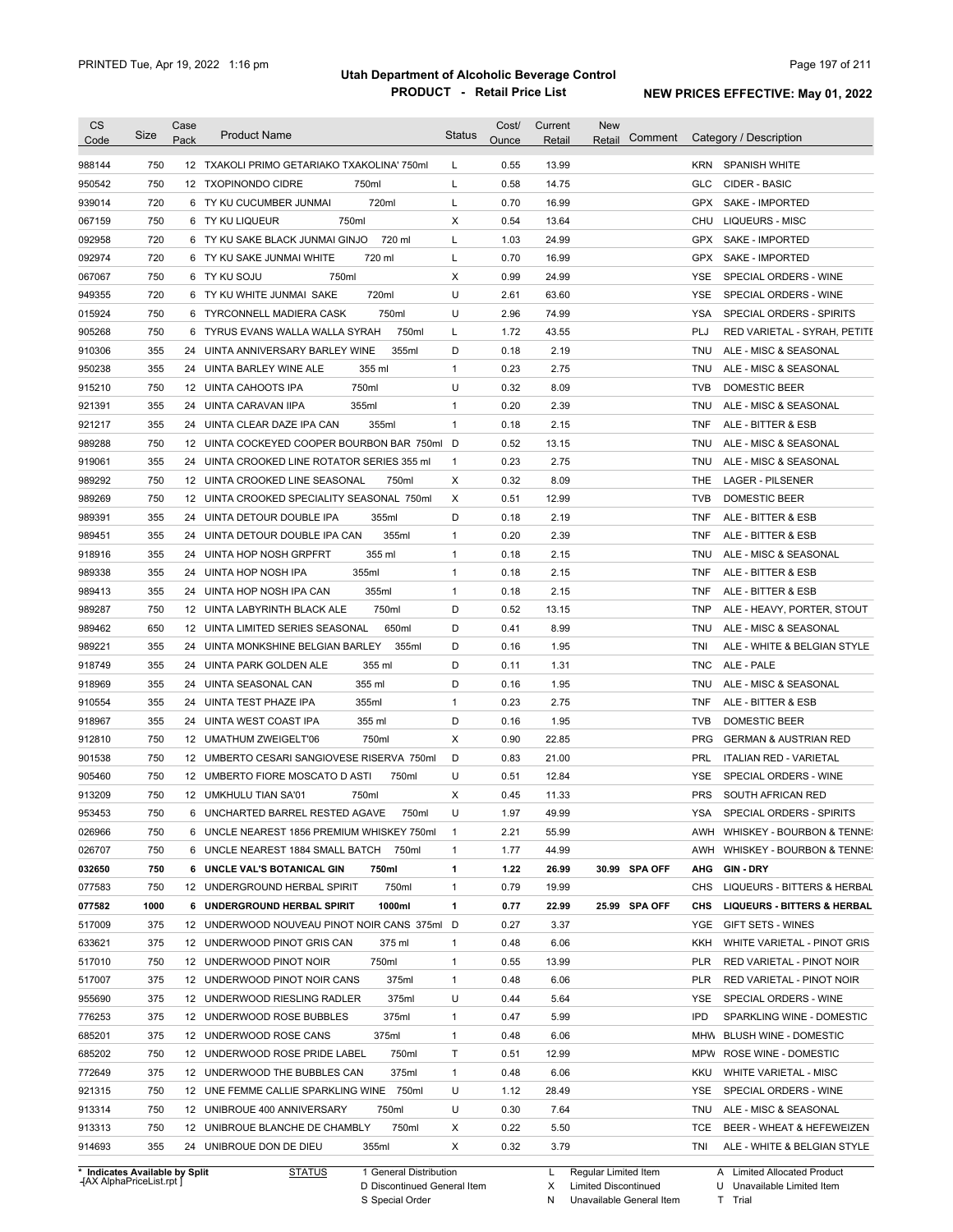| Code                                                                                                                 | Size | Case<br>Pack | <b>Product Name</b>                         |         | <b>Status</b> | Cost/<br>Ounce | Current<br>Retail | <b>New</b><br>Retail | Comment       |            | Category / Description             |
|----------------------------------------------------------------------------------------------------------------------|------|--------------|---------------------------------------------|---------|---------------|----------------|-------------------|----------------------|---------------|------------|------------------------------------|
| 917225                                                                                                               | 355  |              | 24 UNIBROUE EPHEMERE APPLE                  | 355ml   | X             | 0.29           | 3.50              |                      |               | TCP        | <b>BEER - FRUIT &amp; FLAVORED</b> |
| 914692                                                                                                               | 355  |              | 355ml<br>24 UNIBROUE FIN DU MONDE           |         | Х             | 0.32           | 3.79              |                      |               | TNI        | ALE - WHITE & BELGIAN STYLE        |
| 913315                                                                                                               | 750  |              | 6 UNIBROUE QUELQUE CHOSE CHERRY             | 750ml   | U             | 0.43           | 10.92             |                      |               | TCP        | BEER - FRUIT & FLAVORED            |
| 913519                                                                                                               | 750  |              | 12 UNIBROUE TERRIBLE<br>750ml               |         | Х             | 0.49           | 12.35             |                      |               | TNP        | ALE - HEAVY, PORTER, STOUT         |
| 913312                                                                                                               | 355  |              | 355ml<br>24 UNIBROUE TROIS PISTOLES         |         | Х             | 0.32           | 3.79              |                      |               | TNP        | ALE - HEAVY, PORTER, STOUT         |
| 947975                                                                                                               | 750  |              | 750ml<br>6 UNNAMED                          |         | U             | 1.39           | 35.36             |                      |               | YSE        | SPECIAL ORDERS - WINE              |
| 517020                                                                                                               | 750  |              | 12 UNSHACKLED RED WINE<br>750ml             |         | $\mathbf{1}$  | 0.91           | 23.06             |                      |               | <b>PFP</b> | RED GENERIC - RED TABLE & P        |
| 949442                                                                                                               | 355  |              | 24 UPSLOPE BROWN ALE CAN                    | 355ml   | D             | 0.16           | 1.91              |                      |               | TNL        | ALE - RED, AMBER, BROWN            |
| 918517                                                                                                               | 355  |              | 24 UPSLOPE CHRISTMAS ALE<br>355ml           |         | Х             | 0.21           | 2.52              |                      |               | TNU        | ALE - MISC & SEASONAL              |
| 918808                                                                                                               | 355  |              | 355 ml<br>24 UPSLOPE CITRA PALE ALE         |         | $\mathbf{1}$  | 0.16           | 1.94              |                      |               | TNC        | ALE - PALE                         |
| 949440                                                                                                               | 355  |              | 355ml<br>24 UPSLOPE CRAFT LAGER             |         | D             | 0.16           | 1.91              |                      |               | THE        | <b>LAGER - PILSENER</b>            |
| 919062                                                                                                               | 355  |              | 355 ml<br>24 UPSLOPE HAZY IPA               |         | $\mathbf{1}$  | 0.18           | 2.11              |                      |               | TNF        | ALE - BITTER & ESB                 |
| 949443                                                                                                               | 355  |              | 24 UPSLOPE IPA<br>355ml                     |         | U             | 0.16           | 1.94              |                      |               | YST        | <b>SPECIAL ORDERS - BEER</b>       |
| 918486                                                                                                               | 355  |              | 24 UPSLOPE PUMPKIN ALE 2018<br>355 ml       |         | Х             | 0.23           | 2.77              |                      |               | <b>TNU</b> | ALE - MISC & SEASONAL              |
| 949718                                                                                                               | 355  |              | 355 ml<br>24 UPSLOPE SEASONAL               |         | $\mathbf{1}$  | 0.18           | 2.20              |                      |               | TNU        | ALE - MISC & SEASONAL              |
| 921587                                                                                                               | 750  |              | 6 UTAH WHISTLEPIG 10 YR DISTILLER #1 750ml  |         | Α             | 3.32           | 84.13             |                      |               | LAS        | <b>ALLOCATED SPIRIT</b>            |
| 921588                                                                                                               | 750  |              | 6 UTAH WHISTLEPIG 10 YR DISTILLER #2 750ml  |         | Α             | 3.32           | 84.13             |                      |               | LAS        | <b>ALLOCATED SPIRIT</b>            |
| 900821                                                                                                               | 473  |              | 24 UTOG RED EYE ALE<br>473 ml               |         | 1             | 0.21           | 3.00              |                      | 3.29 HIGHER   | TNL        | ALE - RED, AMBER, BROWN            |
| 900114                                                                                                               | 473  |              | 24 UTOG THE OG JUICE IPA<br>473 ml          |         | $\mathbf{1}$  | 0.19           | 3.00              |                      |               | TNF        | ALE - BITTER & ESB                 |
| 900926                                                                                                               | 473  |              | 473ml<br>24 UTOG TOP SHELF IPA              |         | Х             | 0.19           | 3.00              |                      |               | YST        | SPECIAL ORDERS - BEER              |
| 041693                                                                                                               | 750  |              | 12 UV BLUE RASPBERRY VODKA                  | 750ml   | 1             | 0.43           | 12.99             | 10.99                | <b>SPA ON</b> | <b>ADM</b> | <b>VODKA - FLAVORED</b>            |
| 041692                                                                                                               | 1750 |              | 6 UV BLUE RASPBERRY VODKA PET               | 1750 ml | 1             | 0.37           | 16.99             |                      | 21.99 SPA OFF | ADM        | <b>VODKA - FLAVORED</b>            |
| 041989                                                                                                               | 750  |              | 12 UV CAKE VODKA<br>750ml                   |         | D             | 0.48           | 12.12             |                      |               | ADM        | VODKA - FLAVORED                   |
| 041360                                                                                                               | 750  |              | <b>12 UV PINK LEMONADE VODKA</b><br>750ml   |         | 1             | 0.43           | 12.99             | 10.99                | <b>SPA ON</b> | ADM        | <b>VODKA - FLAVORED</b>            |
| 037338                                                                                                               | 1750 |              | <b>6 UV SILVER VODKA</b><br>1750 ml         |         | 1             | 0.37           | 16.99             |                      | 21.99 SPA OFF | <b>ADF</b> | <b>VODKA - BASIC</b>               |
| 037336                                                                                                               | 750  |              | 750ml<br>12 UV VODKA                        |         | D             | 0.39           | 10.01             |                      |               | ADF        | <b>VODKA - BASIC</b>               |
| 040632                                                                                                               | 750  |              | 12 UV WHIPPED VODKA<br>750ml                |         | D             | 0.48           | 12.12             |                      |               | ADM        | VODKA - FLAVORED                   |
| 915863                                                                                                               | 750  |              | 12 UVAGGIO VERMENTINO'18/19                 | 750ml   | Г             | 0.91           | 22.99             |                      |               | KKU        | WHITE VARIETAL - MISC              |
| 911566                                                                                                               | 750  |              | 6 V GIRARDIN BATARD-MONT'9/10               | 750ml   | Α             | 14.05          | 356.42            |                      |               | KRA        | FRENCH WHITE - BURGUNDY            |
| 915743                                                                                                               | 750  |              | 6 V GIRARDIN BIEN-BATARD-MONT'12            | 750ml   | Г             | 12.35          | 313.19            |                      |               | <b>KRA</b> | FRENCH WHITE - BURGUNDY            |
| 912255                                                                                                               | 750  |              | 12 V GIRARDIN CHAMB CLOS BEZE'07            | 750ml   | Х             | 8.89           | 225.42            |                      |               | <b>PRB</b> | <b>FRENCH RED - BURGUNDY</b>       |
| 916004                                                                                                               | 750  |              | 12 V GIRARDIN CHASS LA ROMANEE'11           | 750ml   | X             | 3.66           | 92.93             |                      |               | <b>KRA</b> | FRENCH WHITE - BURGUNDY            |
| 913118                                                                                                               | 750  |              | 12 V GIRARDIN CHASSAG CAILLERET'10/ 750ml   |         | Х             | 3.18           | 80.53             |                      |               | KRA        | FRENCH WHITE - BURGUNDY            |
| 916002                                                                                                               | 750  |              | 12 V GIRARDIN CHASSAGNE MORGEOT'12 750ml    |         | Х             | 2.74           | 69.43             |                      |               | KRA        | <b>FRENCH WHITE - BURGUNDY</b>     |
|                                                                                                                      | 750  |              | 12 V GIRARDIN CHASSAGNE VILL'07             |         | X             | 1.68           | 42.62             |                      |               | <b>KRA</b> | FRENCH WHITE - BURGUNDY            |
| 911563                                                                                                               |      |              |                                             | 750ml   |               |                |                   |                      |               |            |                                    |
| 916003                                                                                                               | 750  |              | 6 V GIRARDIN CHEVALIER MONT'06/07 750ml     |         | х             | 11.39          |                   |                      |               |            | FRENCH WHITE - BURGUNDY            |
| 912256                                                                                                               | 750  |              |                                             |         |               |                | 288.87            |                      |               | KRA        |                                    |
|                                                                                                                      |      |              | 12 V GIRARDIN CORTON BRESSAND'08            | 750ml   | U             | 2.12           | 53.72             |                      |               | <b>PRB</b> | FRENCH RED - BURGUNDY              |
|                                                                                                                      | 750  |              | 12 V GIRARDIN CORTON-CHARLEM'07             | 750ml   | Х             | 4.50           | 114.08            |                      |               | <b>KRA</b> | FRENCH WHITE - BURGUNDY            |
|                                                                                                                      | 750  |              | 750ml<br>12 V GIRARDIN ECHEZEAUX'07         |         | Х             | 5.57           | 141.37            |                      |               | <b>PRB</b> | FRENCH RED - BURGUNDY              |
|                                                                                                                      | 750  |              | 12 V GIRARDIN MAZOY-CHAMBERTIN'06           | 750ml   | Х             | 5.92           | 150.23            |                      |               | PRB        | FRENCH RED - BURGUNDY              |
|                                                                                                                      | 750  |              | 12 V GIRARDIN MEURSAULT GENEVR'08           | 750ml   | Х             | 2.52           | 63.95             |                      |               | <b>KRA</b> | FRENCH WHITE - BURGUNDY            |
|                                                                                                                      | 750  |              | 12 V GIRARDIN PERNAND VERG'06               | 750ml   | Х             | 1.10           | 27.90             |                      |               | <b>KRA</b> | FRENCH WHITE - BURGUNDY            |
|                                                                                                                      | 750  |              | 12 V GIRARDIN POUILLY FUISSE VV'14/16 750ml |         | L             | 1.58           | 40.06             |                      |               | <b>KRA</b> | FRENCH WHITE - BURGUNDY            |
|                                                                                                                      | 750  |              | 12 V GIRARDIN PULIGNY COMBETES'17           | 750ml   | Х             | 5.63           | 142.67            |                      |               | <b>KRA</b> | FRENCH WHITE - BURGUNDY            |
|                                                                                                                      | 750  |              | 12 V GIRARDIN PULIGNY MONT VV'07/11 750ml   |         | Χ             | 2.34           | 59.40             |                      |               | KRA        | FRENCH WHITE - BURGUNDY            |
|                                                                                                                      | 375  |              | 24 V GIRARDIN PULIGNY MONTRAC VV'07 375ml   |         | Х             | 2.08           | 26.41             |                      |               | KRA        | FRENCH WHITE - BURGUNDY            |
|                                                                                                                      | 750  |              | 12 V GIRARDIN PULIGNY PUCELLES'08           | 750ml   | Х             | 3.40           | 86.31             |                      |               | <b>KRA</b> | FRENCH WHITE - BURGUNDY            |
|                                                                                                                      | 750  |              | 12 V GIRARDIN RULLY LESCLOUX'12 75 750ml    |         | Χ             | 1.04           | 26.35             |                      |               | KRA        | FRENCH WHITE - BURGUNDY            |
| 913735<br>913924<br>916807<br>913732<br>916001<br>916725<br>913734<br>915033<br>915998<br>908821<br>915417<br>915883 | 750  |              | 12 V GIRARDIN SANTENAY LA COMME'0           | 750ml   | U             | 1.06           | 26.77             |                      |               | PRB        | FRENCH RED - BURGUNDY              |
| 915881                                                                                                               | 750  |              | 12 V GIRARDIN SAVIGNY MARCONNETS'11 750ml   |         | U             | 1.49           | 37.78             |                      |               | PRB        | FRENCH RED - BURGUNDY              |
| 916804                                                                                                               | 750  |              | 12 V GIRARDIN VOLNAY SANTENOTS'14           | 750ml   | Χ             | 3.15           | 80.00             |                      |               | PRB        | FRENCH RED - BURGUNDY              |
|                                                                                                                      | 750  |              | 6 VA JAM JAM SPICY STRAWBERRY               | 750ml   | U             | 1.18           | 29.99             |                      |               | YSA        | SPECIAL ORDERS - SPIRITS           |
| 954424<br>909630                                                                                                     | 750  |              | 12 VA PIANO CABERNET RED MTN'15             | 750ml   | U             | 1.33           | 33.66             |                      |               | YSE        | SPECIAL ORDERS - WINE              |

**Case** [AX AlphaPriceList.rpt ]

D Discontinued General Item

S Special Order

X Limited Discontinued

N Unavailable General Item

U Unavailable Limited Item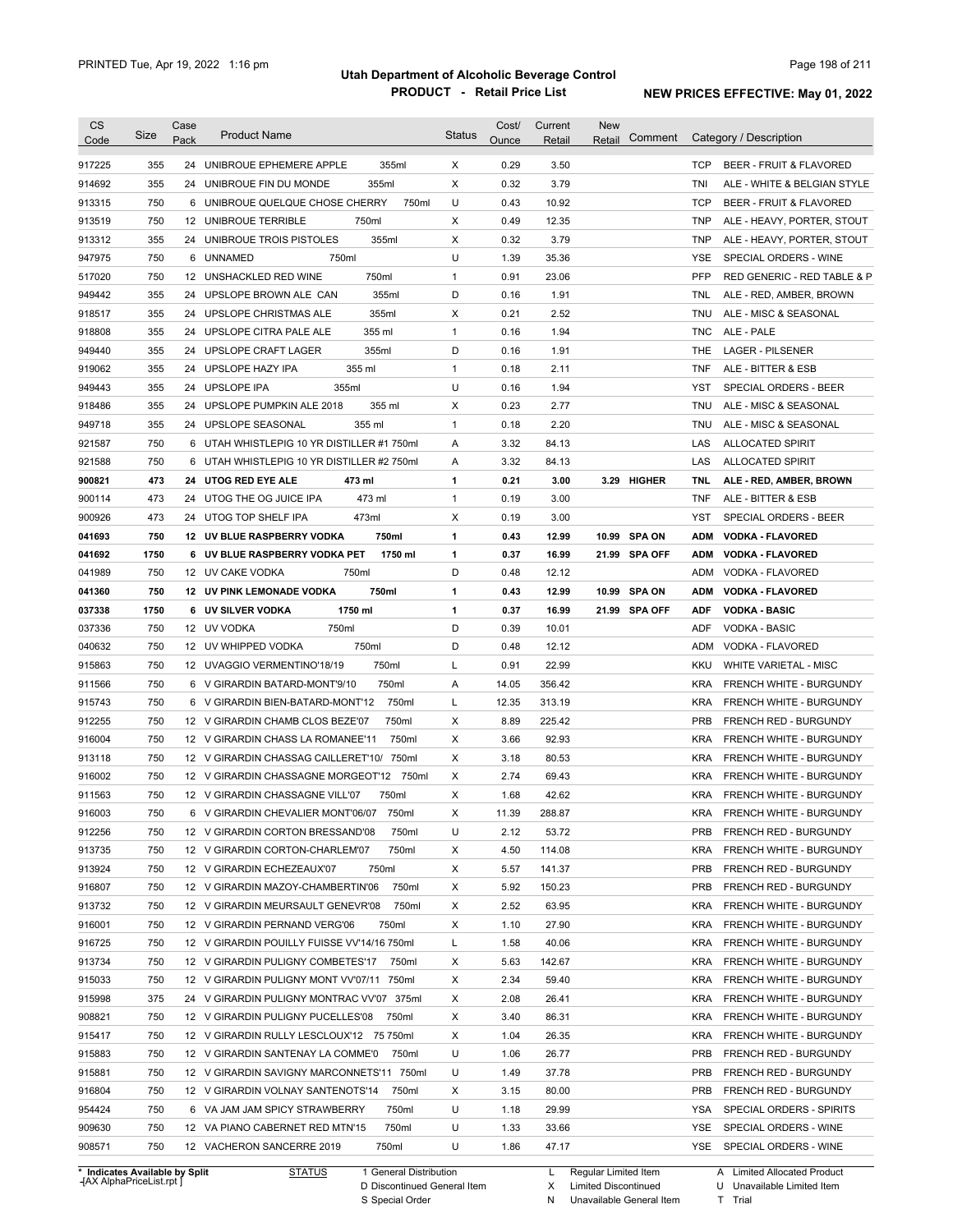|                                                                                                                                                                                            | Size | Case<br>Pack | <b>Product Name</b>                             | <b>Status</b> | Cost/<br>Ounce | Current<br>Retail | <b>New</b><br>Retail | Comment      |            | Category / Description                 |
|--------------------------------------------------------------------------------------------------------------------------------------------------------------------------------------------|------|--------------|-------------------------------------------------|---------------|----------------|-------------------|----------------------|--------------|------------|----------------------------------------|
| 955199                                                                                                                                                                                     | 750  |              | 6 VACHERON SANCERRE BLANC ROMAIN'18 750ml       | U             | 3.02           | 76.54             |                      |              | YSE.       | SPECIAL ORDERS - WINE                  |
| 911369                                                                                                                                                                                     | 750  |              | 6 VACHERON SANCERRE CHAMBRATES 2018 750ml U     |               | 2.80           | 71.05             |                      |              | <b>KRB</b> | <b>FRENCH WHITE - BORDEAUX &amp;</b>   |
| 918802                                                                                                                                                                                     | 750  |              | 12 VADIO TINTO'16/17<br>750ml                   | L             | 0.71           | 17.99             |                      |              | <b>PRQ</b> | PORTUGESE RED                          |
| 916546                                                                                                                                                                                     | 750  |              | 750ml<br>12 VALCKENBERG RIESLING QBA'06         | U             | 0.45           | 11.40             |                      |              | <b>KRG</b> | <b>GERMAN WHITE - RHEIN</b>            |
| 919005                                                                                                                                                                                     | 750  |              | 12 VALDELAMILLO TEMPRANILLO RSV'12 750ml        | х             | 0.75           | 18.99             |                      |              | <b>PRP</b> | SPANISH RED - MISC                     |
| 988134                                                                                                                                                                                     | 750  |              | 750ml<br>12 VALDEMAR RIOJA SELECCION'11         | Х             | 0.45           | 11.44             |                      |              | <b>PRN</b> | SPANISH RED - RIOJA                    |
| 949417                                                                                                                                                                                     | 750  |              | 750ml<br>12 VALDEZ CHARD SONOMA CST'12          | Х             | 1.00           | 25.33             |                      |              | LTO        | <b>WINE OFFER</b>                      |
| 949504                                                                                                                                                                                     | 750  |              | 750ml<br>12 VALDEZ PINOT NOIR R R'12            | Х             | 1.60           | 40.53             |                      |              | <b>YSE</b> | SPECIAL ORDERS - WINE                  |
| 951497                                                                                                                                                                                     | 750  |              | 750ml<br>12 VALDIVIESO BRUT ROSE NV             | Х             | 0.51           | 12.99             |                      |              | <b>IPX</b> | SPARKLING WINE - IMPORTED I            |
| 950908                                                                                                                                                                                     | 750  |              | 12 VALDIVIESO CABERNET FRANC'13/15 750ml        | Х             | 0.79           | 19.99             |                      |              | <b>PRT</b> | <b>CHILEAN RED</b>                     |
| 953374                                                                                                                                                                                     | 750  |              | 12 VALDIVIESO CARMENERE<br>750ml                | U             | 0.80           | 20.29             |                      |              | YSE        | SPECIAL ORDERS - WINE                  |
| 951400                                                                                                                                                                                     | 750  |              | 12 VALDIVIESO PINOT NOIR LEYDA VALLEY 750ml     | U             | 0.80           | 20.24             |                      |              | <b>YSE</b> | SPECIAL ORDERS - WINE                  |
| 918344                                                                                                                                                                                     | 750  |              | 6 VALENCISO RIOJA RESERVA'14<br>750ml           | L             | 1.54           | 39.13             |                      | 38.99 LOWER  | <b>PRN</b> | <b>SPANISH RED - RIOJA</b>             |
| 917765                                                                                                                                                                                     | 750  |              | 750ml<br>12 VALIANO CHIANTI RISERVA'05          | Х             | 0.80           | 20.28             |                      |              | <b>PRH</b> | <b>ITALIAN RED - CHIANTI</b>           |
| 917603                                                                                                                                                                                     | 750  |              | 750ml<br>12 VALLE DE SALINAS YECLA'08           | х             | 0.32           | 7.99              |                      |              | <b>PRP</b> | SPANISH RED - MISC                     |
| 429072                                                                                                                                                                                     | 750  |              | 750ml<br>12 VALLE PERDIDO MALBEC                | D             | 0.56           | 14.22             |                      |              | <b>PRU</b> | ARGENTINE RED - MALBEC                 |
| 915162                                                                                                                                                                                     | 750  |              | 12 VALLE REALE D'ABRUZZO ORGAN'19/20 750ml      | г             | 0.83           | 19.99             |                      | 20.99 HIGHER | <b>PRK</b> | <b>ITALIAN RED - MISC DOC</b>          |
| 517117                                                                                                                                                                                     | 750  |              | 12 VALLEY OF THE MOON PINOT BLANC VIOG750ml     | $\mathbf{1}$  | 0.48           | 15.06             |                      | 12.06 SPA ON | <b>KFP</b> | <b>WHITE GENERIC - TABLE &amp; PRO</b> |
| 517105                                                                                                                                                                                     | 750  |              | 12 VALLEY OF THE MOON PN CARN'19<br>750ml       | Х             | 0.40           | 10.24             |                      |              | <b>PLR</b> | RED VARIETAL - PINOT NOIR              |
| 517100                                                                                                                                                                                     | 750  |              | 750ml<br>12 VALLEY OF THE MOON ZIN'10/12        | Х             | 0.58           | 14.60             |                      |              | <b>PLH</b> | RED VARIETAL - ZINFANDEL               |
| 918901                                                                                                                                                                                     | 750  |              | 750ml<br>12 VALRAVN ZINFANDEL OV'19             | L             | 0.79           | 19.99             |                      |              | <b>PLH</b> | RED VARIETAL - ZINFANDEL               |
| 921369                                                                                                                                                                                     | 750  |              | 12 VALTENESI LA BOTTE PIENA<br>750ml            | Х             | 0.85           | 21.63             |                      |              | YSE        | SPECIAL ORDERS - WINE                  |
|                                                                                                                                                                                            |      |              |                                                 | U             |                |                   |                      |              | YGE        |                                        |
| 517300                                                                                                                                                                                     | 750  |              | 12 VAMPIRE CABERNET PASO RBLS<br>750ml          |               | 0.51           | 13.06             |                      |              |            | <b>GIFT SETS - WINES</b>               |
| 633870                                                                                                                                                                                     | 750  |              | 12 VAMPIRE CHARDONNAY PASO RBLS<br>750ml        | U             | 0.51           | 12.99             |                      |              | YGE        | <b>GIFT SETS - WINES</b>               |
| 920347                                                                                                                                                                                     | 750  |              | 12 VAMPIRE PALE ALE<br>750ml                    | Х             | 0.36           | 9.03              |                      |              | <b>YST</b> | SPECIAL ORDERS - BEER                  |
| 429085                                                                                                                                                                                     | 750  |              | 750ml<br>12 VAMPIRE PINOT GRIGIO                | Χ             | 0.28           | 7.02              |                      |              | YGE        | <b>GIFT SETS - WINES</b>               |
| 905500                                                                                                                                                                                     | 750  |              | 12 VAMPIRE PINOT NOIR<br>750ml                  | Х             | 0.40           | 10.11             |                      |              | YSE        | SPECIAL ORDERS - WINE                  |
| 517310                                                                                                                                                                                     | 750  |              | <b>12 VAMPIRE PINOT NOIR PASO RBLS</b><br>750ml | $\mathbf{1}$  | 0.51           | 13.06             |                      | 12.99 LOWER  | PLR        | <b>RED VARIETAL - PINOT NOIR</b>       |
| 910561                                                                                                                                                                                     | 750  |              | 12 VAMPIRE VODKA WICKEDLY SMOOTH RED 750ml      | U             | 0.76           | 19.40             |                      |              | YSA        | SPECIAL ORDERS - SPIRITS               |
| 911140                                                                                                                                                                                     | 330  |              | 330 ml<br>4 VANSTEENBERGE GIFT PACK             | D             | 2.69           | 29.99             |                      |              | YST        | SPECIAL ORDERS - BEER                  |
| 904417                                                                                                                                                                                     | 750  |              | 6 VASSE FELIX FILIUS CHARD'17/18<br>750ml       | x             | 0.99           | 23.99             |                      | 24.99 HIGHER | <b>KRT</b> | <b>AUSTRALIAN WHITE</b>                |
| 953768                                                                                                                                                                                     | 750  |              | 12 VDF CLOS DE TUE BOEUF PETITE BLANC 750ml     | U             | 0.74           | 18.71             |                      |              | YSE        | SPECIAL ORDERS - WINE                  |
| 923453                                                                                                                                                                                     | 750  |              | 750ml<br>12 VECCHIA ROMAGNA BRANDY              | U             | 0.73           | 18.50             |                      |              | YSA        | <b>SPECIAL ORDERS - SPIRITS</b>        |
| 916826                                                                                                                                                                                     | 750  |              |                                                 | L             | 0.83           | 21.06             |                      |              | <b>PRP</b> | SPANISH RED - MISC                     |
|                                                                                                                                                                                            |      |              | 12 VEGA ESCAL PRIORAT115/17<br>750ml            |               |                |                   |                      |              |            |                                        |
|                                                                                                                                                                                            | 750  |              | 6 VEGA SICILIA UNICO'96<br>750ml                | Х             | 16.71          | 423.68            |                      |              | <b>PRP</b> | SPANISH RED - MISC                     |
|                                                                                                                                                                                            | 750  |              | 750ml<br>12 VEGA SINDOA CABERNET'18/19          | L             | 0.67           | 16.99             |                      |              | <b>PRP</b> | SPANISH RED - MISC                     |
|                                                                                                                                                                                            | 750  |              | 12 VEGA SINDOA EL CHAPARRAL'18<br>750ml         | L             | 0.71           | 17.99             |                      |              | <b>PRP</b> | SPANISH RED - MISC                     |
|                                                                                                                                                                                            | 750  |              | 12 VEGA SINDOA UNOAKED CHARD'17/18 750ml        | Х             | 0.19           | 4.86              |                      |              | <b>KRN</b> | <b>SPANISH WHITE</b>                   |
|                                                                                                                                                                                            | 750  |              | 12 VELENOSI LACRIMA DI MORRO'14/15<br>750ml     | Х             | 0.37           | 9.28              |                      |              | <b>PRK</b> | <b>ITALIAN RED - MISC DOC</b>          |
|                                                                                                                                                                                            | 500  |              | 12 VENDANGE CABERNET SAUVIGNON<br>500ml         | 1             | 0.32           | 3.49              |                      | 5.49 SPA OFF | PLB        | RED VARIETAL - CABERNET                |
|                                                                                                                                                                                            | 500  |              | 500ml<br>12 VENDANGE CABERNET SAUVIGNON         | U             | 0.30           | 5.06              |                      |              | YSE        | SPECIAL ORDERS - WINE                  |
|                                                                                                                                                                                            | 500  |              | <b>12 VENDANGE CHARDONNAY</b><br>500ml          | 1             | 0.32           | 3.49              |                      | 5.49 SPA OFF | KKB        | <b>WHITE VARIETAL - CHARDONNA</b>      |
|                                                                                                                                                                                            | 1500 |              | 6 VENDANGE CHARDONNAY<br>1500ml                 | 1             | 0.18           | 11.99             |                      | 8.99 SPA ON  | KKB        | <b>WHITE VARIETAL - CHARDONNA</b>      |
|                                                                                                                                                                                            | 500  |              | <b>12 VENDANGE PINOT GRIGIO</b><br>500ml        | 1             | 0.32           | 3.49              |                      | 5.49 SPA OFF | KKH        | <b>WHITE VARIETAL - PINOT GRIS</b>     |
|                                                                                                                                                                                            | 1500 |              | 6 VENDANGE SAUVIGNON BLANC<br>1500ml            | D             | 0.24           | 11.99             |                      |              | <b>KKD</b> | WHITE VARIETAL - SAUVIGNON             |
|                                                                                                                                                                                            | 750  |              | 6 VENTISQUERO GREY SINGLE BLOCK CAB 750ml       | $\mathbf{1}$  | 0.99           | 25.19             |                      |              | PRT        | <b>CHILEAN RED</b>                     |
|                                                                                                                                                                                            | 750  |              | 12 VENTOSA EL CASTRO JOVEN MENCIA '1750ml       | L             | 0.59           | 15.06             |                      |              | <b>PRP</b> | SPANISH RED - MISC                     |
|                                                                                                                                                                                            | 750  |              | 12 VERACRUZ RUEDA VERDEJO'19<br>750ml           | L             | 0.59           | 14.54             |                      | 14.99 HIGHER | <b>KRN</b> | <b>SPANISH WHITE</b>                   |
|                                                                                                                                                                                            | 750  |              | 750ml<br>12 VERAMONTE PINOT NOIRRES'14          | X             | 0.52           | 13.17             |                      |              | PRT        | <b>CHILEAN RED</b>                     |
|                                                                                                                                                                                            | 750  |              | 750ml<br>12 VERDI RASPBERRY SPARKLETINI         | D             | 0.32           | 8.07              |                      |              | <b>RCP</b> | FLAVORED MALT BEVERAGES                |
|                                                                                                                                                                                            | 750  |              | 12 VERDI SPUMANTE<br>750ml                      | D             | 0.32           | 8.07              |                      |              | <b>RCP</b> | FLAVORED MALT BEVERAGES                |
|                                                                                                                                                                                            | 750  |              | 3 VERITE LA DESIR '14<br>750ml                  | Г             | 15.54          | 393.99            |                      |              | <b>PLD</b> | RED VARIETAL - MERITAGE                |
| 915792<br>915227<br>916026<br>916921<br>917372<br>518328<br>900176<br>429149<br>633743<br>633746<br>633753<br>923590<br>916681<br>914840<br>917812<br>901600<br>901563<br>919666<br>917288 | 750  |              | 3 VERITE LA JOIE'14/15<br>750ml                 | Г             | 16.09          | 407.99            |                      |              | <b>PLD</b> | RED VARIETAL - MERITAGE                |

**Case** [AX AlphaPriceList.rpt ]

D Discontinued General Item S Special Order

X

Limited Discontinued

N Unavailable General Item

U Unavailable Limited Item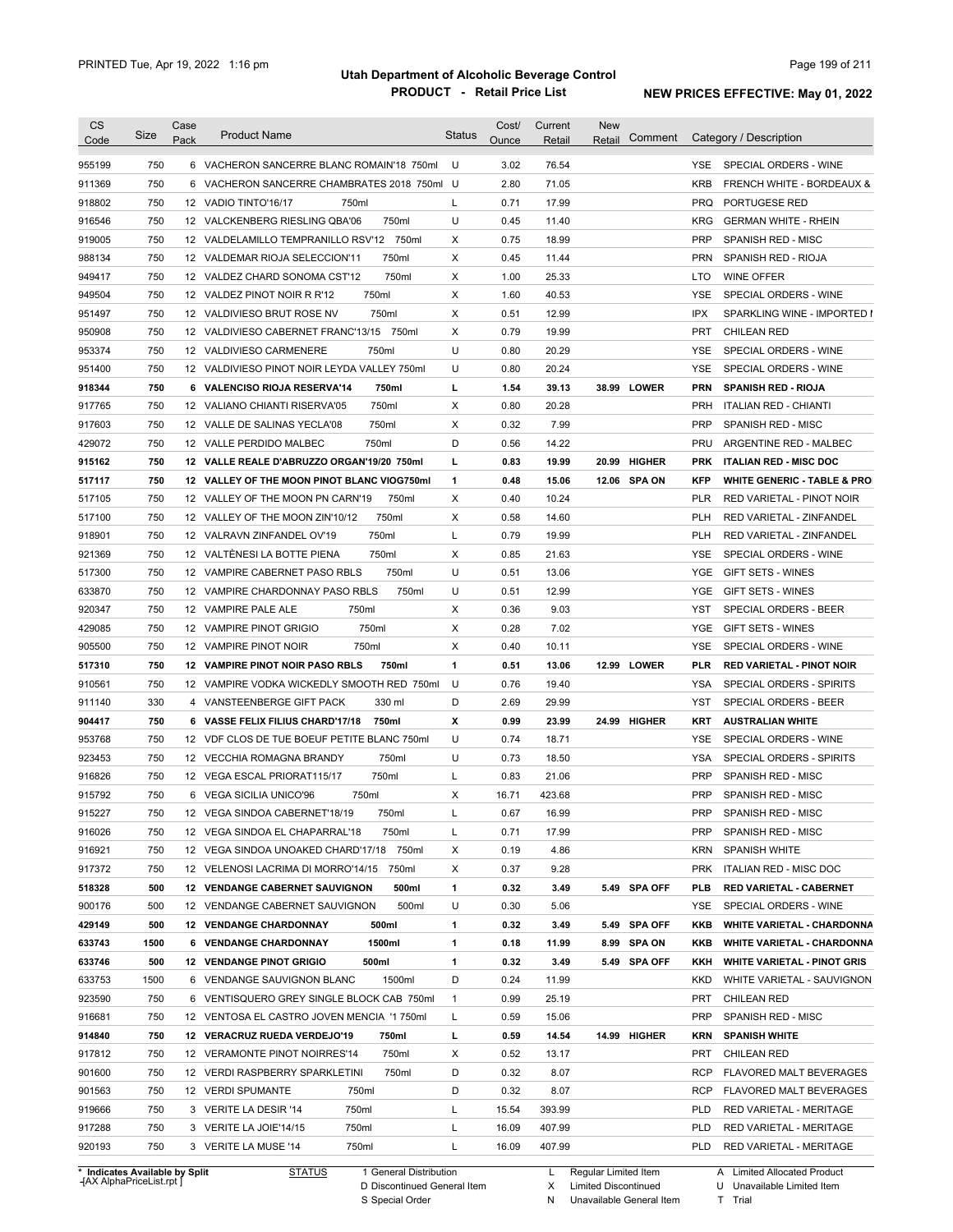|                                                                                                                                                                                            | Size | Case<br>Pack | <b>Product Name</b>                         | <b>Status</b> | Cost/<br>Ounce | Current | <b>New</b><br>Retail | Comment       |            | Category / Description                 |
|--------------------------------------------------------------------------------------------------------------------------------------------------------------------------------------------|------|--------------|---------------------------------------------|---------------|----------------|---------|----------------------|---------------|------------|----------------------------------------|
| Code                                                                                                                                                                                       |      |              |                                             |               |                | Retail  |                      |               |            |                                        |
| 950544                                                                                                                                                                                     | 355  |              | 24 VERNAL BREWING .50 CALIBER IPA<br>355ml  | $\mathbf{1}$  | 0.18           | 2.19    |                      |               | <b>TNF</b> | ALE - BITTER & ESB                     |
| 918414                                                                                                                                                                                     | 1000 |              | 12 VERNAL BREWING 50 CALIBER IPA<br>1000ml  | X             | 0.28           | 9.34    |                      |               | TNU        | ALE - MISC & SEASONAL                  |
| 953270                                                                                                                                                                                     | 355  |              | 24 VERNAL BREWING LITTLE HOLE LAGER 355 ml  | X             | 0.10           | 1.26    |                      |               | <b>YST</b> | SPECIAL ORDERS - BEER                  |
| 950543                                                                                                                                                                                     | 355  |              | 24 VERNAL BREWING MAMA'S MILK ST<br>355 ml  | $\mathbf{1}$  | 0.18           | 2.19    |                      |               | <b>TNP</b> | ALE - HEAVY, PORTER, STOUT             |
| 901851                                                                                                                                                                                     | 355  |              | 12 VERNAL BREWING MISS BEE HIVEN<br>355ml   | X             | 0.22           | 2.60    |                      |               | <b>YST</b> | SPECIAL ORDERS - BEER                  |
| 953059                                                                                                                                                                                     | 355  |              | 355 ml<br>24 VERNAL BREWING WINTER WARMER   | X             | 0.18           | 2.19    |                      |               | YST        | SPECIAL ORDERS - BEER                  |
| 704035                                                                                                                                                                                     | 750  |              | 750ml<br>12 VEUVE CLICQUOT BRUT ROSE NV     | г             | 2.56           | 62.99   |                      | 64.99 HIGHER  | <b>IHS</b> | SPARKLING WINE - BLANC DE N            |
| 704350                                                                                                                                                                                     | 750  |              | 750ml<br>6 VEUVE CLICQUOT BRUT ROSE'12      | L             | 3.39           | 85.99   |                      |               | <b>IHS</b> | SPARKLING WINE - BLANC DE N            |
| 704100                                                                                                                                                                                     | 750  |              | 750ml<br>6 VEUVE CLICQUOT BRUT VINTAGE'12   | L             | 3.08           | 77.99   |                      |               | <b>IHP</b> | SPARKLING WINE - BRUT & BLA            |
| 704050                                                                                                                                                                                     | 750  |              | 12 VEUVE CLICQUOT BRUT YELLOW LABEL 750ml   | 1             | 2.48           | 59.99   | 62.99                | <b>HIGHER</b> | <b>IHP</b> | <b>SPARKLING WINE - BRUT &amp; BLA</b> |
| 946765                                                                                                                                                                                     | 375  |              | 24 VEUVE CLICQUOT DEMI-SEC<br>375ml         | U             | 2.37           | 29.99   |                      |               | IHI        | SPARKLING WINE - SPUMANTE              |
| 216194                                                                                                                                                                                     | 750  |              | 12 VEUVE CLICQUOT ICE JACKET<br>750ml       | U             | 2.00           | 50.61   |                      |               | <b>IPH</b> | SPARKLING WINE - FRENCH & C            |
| 906048                                                                                                                                                                                     | 750  |              | 6 VEUVE CLICQUOT LA GRND DAME'08<br>750ml   | х             | 6.39           | 161.99  |                      |               | IPH        | SPARKLING WINE - FRENCH & C            |
| 946755                                                                                                                                                                                     | 375  |              | 375ml<br>24 VEUVE CLICQUOT YELLOW LABEL     | x             | 2.52           | 29.99   |                      | 31.99 HIGHER  | <b>IHP</b> | <b>SPARKLING WINE - BRUT &amp; BLA</b> |
| 704110                                                                                                                                                                                     | 3000 |              | 3000ml<br>1 VEUVE CLICQUOT YELLOW LABEL     | Г             | 3.94           | 399.99  |                      |               | <b>IHP</b> | SPARKLING WINE - BRUT & BLA            |
| 704033                                                                                                                                                                                     | 750  |              | 6 VEUVE CLIQUOT LE GRAND DAME ROSE 750ml    | L             | 12.66          | 320.99  |                      |               | IPH        | SPARKLING WINE - FRENCH & C            |
| 042058                                                                                                                                                                                     | 750  |              | 750ml<br>12 V'GUARA VODKA                   | D             | 0.79           | 19.93   |                      |               | <b>ADM</b> | VODKA - FLAVORED                       |
| 913390                                                                                                                                                                                     | 750  |              | 6 VIADER RED PROPRIETARY BLEN'9/10<br>750ml | х             | 3.28           | 83.14   |                      |               | <b>PLD</b> | RED VARIETAL - MERITAGE                |
|                                                                                                                                                                                            |      |              |                                             |               |                |         |                      |               |            |                                        |
| 089958                                                                                                                                                                                     | 750  |              | 750ml<br>6 VIDA TEQUILA ANEJO               | $\mathbf{1}$  | 2.52           | 63.99   |                      |               | <b>APJ</b> | TEQUILA - REPOSADO & ANEJO             |
| 088850                                                                                                                                                                                     | 750  | 6            | 750ml<br>VIDA TEQUILA BLANCO                | $\mathbf{1}$  | 2.09           | 53.13   |                      |               | <b>APD</b> | <b>TEQUILA - SILVER</b>                |
| 089959                                                                                                                                                                                     | 750  | 6            | 750ml<br>VIDA TEQUILA REPOSADO              | $\mathbf{1}$  | 2.29           | 58.13   |                      |               | <b>APJ</b> | TEQUILA - REPOSADO & ANEJO             |
| 297400                                                                                                                                                                                     | 750  |              | 12 VIDAL-FLEURY COTES DU RHONE<br>750ml     | 1             | 0.67           | 13.06   |                      | 16.99 SPA OFF | <b>PRD</b> | <b>FRENCH RED - RHONE</b>              |
| 297406                                                                                                                                                                                     | 750  |              | 12 VIDALFLEURY COTES DU RHONE BLANC 750ml   | 1             | 0.63           | 13.02   |                      | 16.02 SPA OFF | <b>KRE</b> | <b>FRENCH WHITE - VARIETAL</b>         |
| 297404                                                                                                                                                                                     | 750  |              | 12 VIDAL-FLEURY VENTOUX<br>750ml            | 1             | 0.59           | 13.56   |                      | 14.99 HIGHER  | <b>PRD</b> | <b>FRENCH RED - RHONE</b>              |
| 918523                                                                                                                                                                                     | 750  |              | 750ml<br>12 VIE DI ROMANS CHARD FRIULI'17   | х             | 1.18           | 30.04   |                      |               | <b>KRL</b> | <b>ITALIAN WHITE - MISC DOC</b>        |
| 919181                                                                                                                                                                                     | 750  |              | 12 VIE DI ROMANS DOLEE FRIULANO'18<br>750ml | L             | 1.38           | 35.06   |                      |               | <b>KRM</b> | <b>ITALIAN WHITE - VARIETAL</b>        |
| 954692                                                                                                                                                                                     | 750  |              | 6 VIEIRA DE SOUSA +40 YR TAWNY PORT 750ml   | г             | 5.48           | 139.11  |                      | 139.00 LOWER  | YSE        | <b>SPECIAL ORDERS - WINE</b>           |
| 921283                                                                                                                                                                                     | 750  |              | 1 VIEIRA DE SOUSA 1950 VINTAGE TAWNY 750ml  | L             | 20.06          | 508.62  |                      |               | ESR        | PORT - VINTAGE & QUINTA                |
| 918541                                                                                                                                                                                     | 750  |              | 6 VIEIRA DE SOUSA PORT VINTAGE'17 750ml     | L             | 2.37           | 58.10   | 59.99                | HIGHER        | <b>ESK</b> | PORT VINTAGE CHARACTER                 |
| 953816                                                                                                                                                                                     | 750  |              | 2 VIEIRA DE SOUSA VERY OLD WHT PORT 750ml   | L             | 8.44           | 214.33  |                      | 214.00 LOWER  | <b>ESK</b> | PORT VINTAGE CHARACTER                 |
| 954021                                                                                                                                                                                     | 750  |              | 12 VIEIRA SOUSA FINE WHITE PORT 750 750ml   | U             | 0.60           | 15.28   |                      |               | YSE        | SPECIAL ORDERS - WINE                  |
| 917574                                                                                                                                                                                     | 750  |              | 750ml<br>12 VIETTI BARBERA TRE VIGNE'19     | Г             | 0.79           | 19.99   |                      |               | <b>PRJ</b> | <b>ITALIAN RED - PIEDMONT</b>          |
| 384125                                                                                                                                                                                     | 750  |              |                                             | L             | 7.89           |         |                      |               | <b>PRJ</b> | <b>ITALIAN RED - PIEDMONT</b>          |
| 917572                                                                                                                                                                                     |      |              | 750ml<br>6 VIETTI BAROLO BRUNATE'16/17      |               |                | 199.99  |                      |               |            | <b>ITALIAN RED - PIEDMONT</b>          |
|                                                                                                                                                                                            | 750  |              | 750ml<br>6 VIETTI BAROLO CASTIGLIONE'16/17  | Г             | 2.48           | 62.99   |                      |               | <b>PRJ</b> |                                        |
|                                                                                                                                                                                            | 750  |              | 6 VIETTI BAROLO LAZZARITO'16/17<br>750ml    | Г             | 7.89           | 199.99  |                      |               | <b>PRJ</b> | <b>ITALIAN RED - PIEDMONT</b>          |
|                                                                                                                                                                                            |      |              |                                             |               |                |         |                      |               |            |                                        |
|                                                                                                                                                                                            | 750  |              | 6 VIETTI BAROLO RAVERA'16/17<br>750ml       |               | 7.89           | 199.99  |                      |               | <b>PRJ</b> | <b>ITALIAN RED - PIEDMONT</b>          |
|                                                                                                                                                                                            | 750  |              | 6 VIETTI BAROLO ROCCHE'16/17<br>750ml       | L             | 7.89           | 199.99  |                      |               | PRJ        | <b>ITALIAN RED - PIEDMONT</b>          |
|                                                                                                                                                                                            | 750  |              | 3 VIETTI CEREQUIO BAROLO 2018<br>750ml      | U             | 8.93           | 226.55  |                      |               | YSE        | SPECIAL ORDERS - WINE                  |
|                                                                                                                                                                                            | 1500 |              | 1500ml<br>1 VIETTI MASSERIA BARBARESCO      | U             | 5.47           | 277.39  |                      |               | YSE        | SPECIAL ORDERS - WINE                  |
|                                                                                                                                                                                            | 750  |              | 12 VIETTI MOSCATO D'ASTI'20/21<br>750ml     | L             | 0.71           | 17.99   |                      |               | KRL        | <b>ITALIAN WHITE - MISC DOC</b>        |
|                                                                                                                                                                                            | 750  |              | 750ml<br>12 VIETTI NEBBIOLO PERBACCO'18/19  | Г             | 1.18           | 29.99   |                      |               | <b>PRJ</b> | <b>ITALIAN RED - PIEDMONT</b>          |
|                                                                                                                                                                                            | 750  |              | 12 VIETTI ROERO ARNEIS<br>750ml             | U             | 0.92           | 23.39   |                      |               | KRL        | <b>ITALIAN WHITE - MISC DOC</b>        |
|                                                                                                                                                                                            | 750  |              | 750ml<br>12 VIETTI ROERO ARNEIS'19/20       | Г             | 0.99           | 24.99   |                      |               | KRM        | ITALIAN WHITE - VARIETAL               |
|                                                                                                                                                                                            | 1500 |              | 1500ml<br>6 VIGNETI DEL SOLE MONTPULCIANO   | 1             | 0.44           | 22.10   |                      |               | <b>PRH</b> | <b>ITALIAN RED - CHIANTI</b>           |
|                                                                                                                                                                                            | 1500 |              | 6 VIGNETI DEL SOLE PINOT GRIGIO<br>1500ml   | $\mathbf{1}$  | 0.48           | 24.13   |                      |               | <b>KRK</b> | ITALIAN WHITE - PINOT GRIGIO           |
|                                                                                                                                                                                            | 473  |              | 24 VII DOOMBERRY<br>473 ml                  | $\mathbf{1}$  | 0.17           | 2.74    |                      |               | RCP        | FLAVORED MALT BEVERAGES                |
|                                                                                                                                                                                            | 750  |              | 12 VIKINGFJORD VODKA<br>750ml               | D             | 0.56           | 14.17   |                      |               | ADF        | VODKA - BASIC                          |
|                                                                                                                                                                                            | 1750 |              | 1750ml<br>6 VIKINGFJORD VODKA               | D             | 0.39           | 23.29   |                      |               | ADF        | VODKA - BASIC                          |
|                                                                                                                                                                                            | 750  |              | 750ml<br>12 VILLA ANGES CABERNET'18         | х             | 0.24           | 6.05    |                      |               | PRF        | FRENCH RED - VARIETAL                  |
|                                                                                                                                                                                            | 750  |              | 750ml<br>12 VILLA ANGES ROSE'19             | U             | 0.47           | 11.99   |                      |               | MPQ        | ROSE WINE - VARIETAL & VIN G           |
|                                                                                                                                                                                            | 750  |              | 750ml<br>12 VILLA CREEK AVENGER RED'17/19   | L             | 1.97           | 49.99   |                      |               | PLU        | <b>RED VARIETAL - MISC</b>             |
|                                                                                                                                                                                            | 750  |              | 12 VILLA CREEK HIGH ROAD RED'15/17 750ml    | х             | 2.64           | 67.04   |                      |               | PFP        | RED GENERIC - RED TABLE & P            |
| 384134<br>947937<br>384131<br>955482<br>902552<br>909000<br>384137<br>908988<br>909234<br>921732<br>921733<br>922244<br>034906<br>034905<br>917484<br>917483<br>921209<br>921211<br>921210 | 750  |              | 12 VILLA CREEK ROCKS & FLOWERS'20<br>750ml  | L             | 1.50           | 37.99   |                      |               | <b>PLQ</b> | RED VARIETAL - SANGIOVESE,             |

**Case** [AX AlphaPriceList.rpt ]

D Discontinued General Item

S Special Order

X

Limited Discontinued

N Unavailable General Item

U Unavailable Limited Item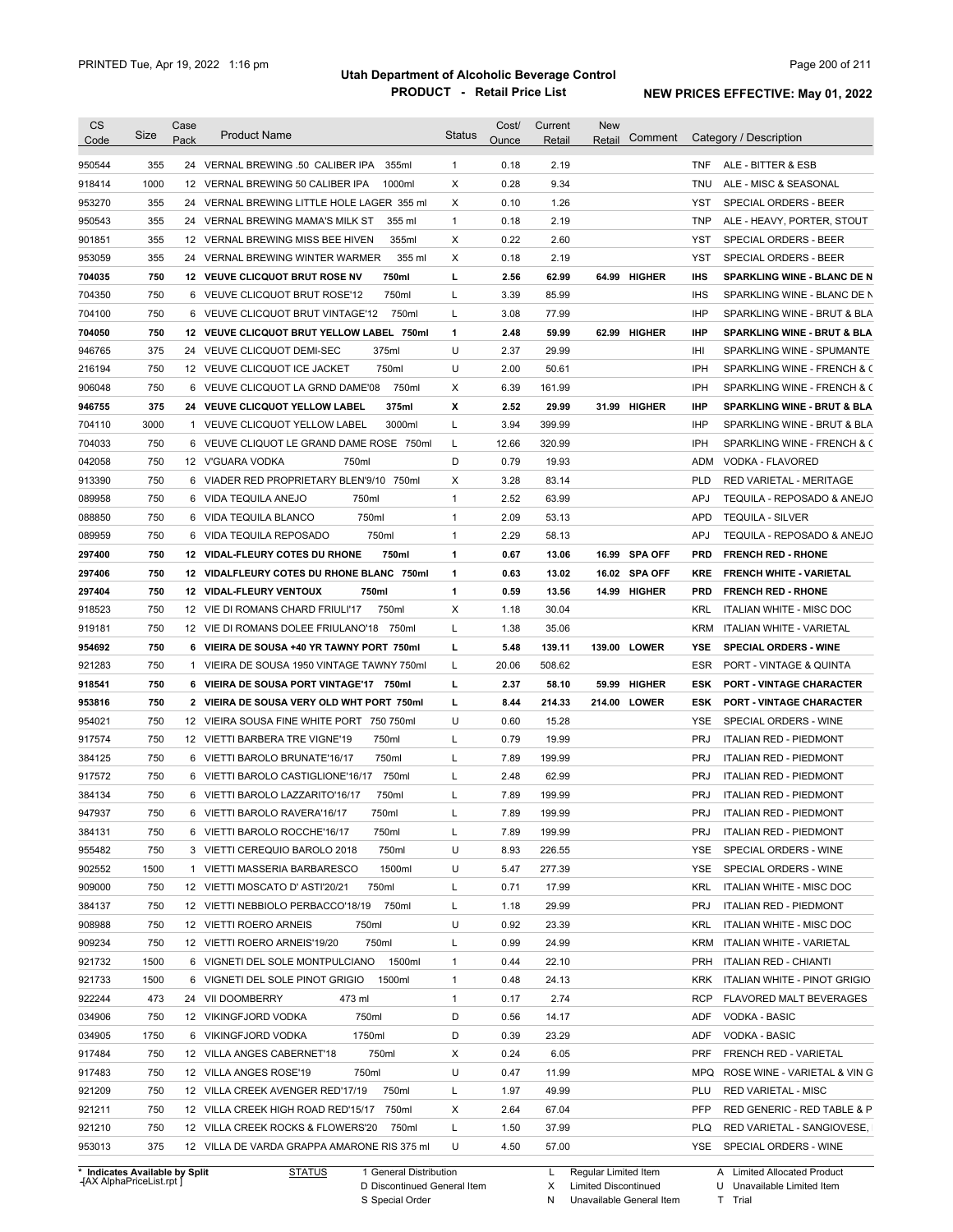| <b>CS</b>                      | Size  | Case | <b>Product Name</b>                         | <b>Status</b> | Cost/ | Current | <b>New</b>           |                                                |
|--------------------------------|-------|------|---------------------------------------------|---------------|-------|---------|----------------------|------------------------------------------------|
| Code                           |       | Pack |                                             |               | Ounce | Retail  | Comment<br>Retail    | Category / Description                         |
| 915012                         | 750   |      | 12 VILLA MARIA CHAR PRIV BIN'14/15<br>750ml | Χ             | 0.34  | 8.73    |                      | <b>KRV</b><br>NEW ZEALAND WHITE                |
| 914599                         | 750   |      | 750ml<br>12 VILLA MARIA PN CELLAR SEL'13    | X             | 0.65  | 16.37   |                      | <b>PRW</b><br>NEW ZEALAND RED                  |
| 914598                         | 750   |      | 750ml<br>12 VILLA MARIA PN PRIV BIN'14/15   | Х             | 0.43  | 10.92   |                      | <b>PRW</b><br>NEW ZEALAND RED                  |
| 910758                         | 750   |      | 750ml<br>12 VILLA MARIA RIES PRIV BIN'10    | X             | 0.64  | 16.16   |                      | <b>KRV</b><br>NEW ZEALAND WHITE                |
| 429460                         | 750   |      | 12 VILLA MARIA SAUV BLANC PRVT BI<br>750ml  | 1             | 0.67  | 13.99   | 16.99 SPA OFF        | <b>KRV</b><br><b>NEW ZEALAND WHITE</b>         |
| 910759                         | 750   |      | 750ml<br>12 VILLA MARIA SB CELL SEL'15/16   | X             | 0.43  | 10.92   |                      | <b>KRV</b><br>NEW ZEALAND WHITE                |
| 735167                         | 750   |      | 750ml<br>12 VILLA MINELLI PROSECCO DOC      | $\mathbf{1}$  | 0.71  | 17.99   |                      | IPI<br>SPARKLING WINE - PROSECCO               |
| 519340                         | 750   |      | 750ml<br>12 VILLA MT EDEN CAB GR RES'07     | Х             | 0.76  | 19.19   |                      | <b>PLB</b><br>RED VARIETAL - CABERNET          |
| 383976                         | 750   |      | 750ml<br>12 VILLA REMOTTI BARBERA D'ASTI'15 | U             | 0.63  | 15.99   |                      | <b>PRJ</b><br><b>ITALIAN RED - PIEDMONT</b>    |
| 918764                         | 750   |      | 12 VILLA SANDI IL FRESCO ROSÉ NV<br>750ml   | Х             | 0.25  | 6.32    |                      | <b>MPX</b><br>ROSE WINE - IMPORTED             |
| 963484                         | 750   |      | 750ml<br>12 VILLAINE BOURGOGNE ALIGOTE'10   | Х             | 1.17  | 29.76   |                      | <b>KRA</b><br>FRENCH WHITE - BURGUNDY          |
| 917513                         | 750   |      | 12 VIN DE BUGEY CERDON ROSE LA CUELLE 750ml | Х             | 0.61  | 15.39   |                      | IPH<br>SPARKLING WINE - FRENCH & C             |
| 918373                         | 750   |      | 12 VIN DE TERRES NOVEMBRE '13/14<br>750ml   | Х             | 0.39  | 9.90    |                      | <b>PRP</b><br>SPANISH RED - MISC               |
| 922306                         | 1000  |      | 12 VIN GLOGG WINE<br>1000ml                 | D             | 0.24  | 8.10    |                      | GIFT SETS - WINES<br>YGE                       |
| 634507                         | 3000  | 6    | 3000 ml<br>VIN VAULT PINOT GRIGIO           | D             | 0.11  | 10.80   |                      | KKH<br>WHITE VARIETAL - PINOT GRIS             |
| 518818                         | 3000  | 6    | VIN VAULT PINOT NOIR<br>3000ml              | D             | 0.22  | 21.99   |                      | <b>PLR</b><br><b>RED VARIETAL - PINOT NOIR</b> |
| 914133                         | 1500  | 6    | VINA BORGIA'18/19<br>1500 ml                | х             | 0.39  | 19.99   |                      | <b>PRP</b><br><b>SPANISH RED - MISC</b>        |
| 429362                         | 750   |      | 750ml<br>12 VINA BUJANDA CRIANZA            | D             | 0.34  | 8.64    |                      | <b>PRP</b><br><b>SPANISH RED - MISC</b>        |
| 921205                         | 750   |      | 750ml<br>12 VINA COTERRO CRIANZA'15/16      | L             | 0.63  | 15.99   |                      | <b>PRN</b><br>SPANISH RED - RIOJA              |
| 915231                         | 750   |      | 750ml<br>12 VINA GODEVAL VALDEORRAS'9/10    | U             | 0.76  | 19.23   |                      | <b>KRN</b><br><b>SPANISH WHITE</b>             |
| 914875                         | 750   |      | 750ml<br>12 VINA GORMAZ DUERO TEMPRAN'15    | U             | 0.65  | 16.49   |                      | <b>PRP</b><br>SPANISH RED - MISC               |
| 953450                         | 750   |      | 750ml<br>12 VINA GRAVONIA CRIANZA           | U             | 1.72  | 33.50   | 43.50 HIGHER         | YSE<br><b>SPECIAL ORDERS - WINE</b>            |
| 915323                         | 750   |      | 12 VINA GRAVONIA RIOJA BLANCO'4/05 750ml    | х             | 1.11  | 28.13   |                      | <b>KRN</b><br>SPANISH WHITE                    |
| 918442                         | 750   |      | 750ml<br>12 VINA HERMOSA BLANCO'17          | х             | 0.26  | 6.48    |                      | <b>KRN</b><br>SPANISH WHITE                    |
| 918441                         | 750   |      | 750ml<br>12 VINA HERMOSA ROSE'17/18         | Х             | 0.30  | 7.56    |                      | <b>MPX</b><br>ROSE WINE - IMPORTED             |
| 916349                         | 750   |      | 750ml<br>6 VINA MAGANA CALCHETAS'05         | Х             | 2.19  | 55.62   |                      | <b>PRP</b><br>SPANISH RED - MISC               |
| 918490                         | 750   |      | 750ml<br>12 VINA REBOREDA RIBEIRO'14        | х             | 0.26  | 6.55    |                      | <b>KRN</b><br><b>SPANISH WHITE</b>             |
| 918449                         | 750   |      | 750ml<br>12 VINA TONDONIA BLANCORSVA'00     | х             | 1.78  | 45.04   |                      | KRN<br><b>SPANISH WHITE</b>                    |
| 915321                         | 750   |      | 750ml<br>12 VINA TONDONIA RIOJA RSV '04/05  | Х             | 1.06  | 26.99   |                      | <b>PRN</b><br>SPANISH RED - RIOJA              |
| 919018                         | 750   |      | 12 VINA TONDONIA ROSE<br>750ml              | U             | 1.23  | 31.17   |                      | YSE<br>SPECIAL ORDERS - WINE                   |
| 429423                         | 750   |      | 12 VINAMAS SPANISH RED<br>750ml             | D             | 0.32  | 8.05    |                      | <b>PRP</b><br>SPANISH RED - MISC               |
| 916360                         | 750   |      | 12 VINAS CENIT VENTA MAZZARON'12/13 750ml   | Х             | 0.64  | 16.20   |                      | <b>PRP</b><br>SPANISH RED - MISC               |
| 974944                         | 750   |      | 6 VINE CLIFF 1871 ORIGINAL BLEND '13 750ml  | Х             | 2.37  | 60.12   |                      | PLB<br><b>RED VARIETAL - CABERNET</b>          |
| 914959                         | 750   |      | 750ml<br>6 VINE CLIFF CAB OAKVILLE'12/13    | Х             | 2.96  | 74.99   |                      | <b>PLB</b><br>RED VARIETAL - CABERNET          |
| 914703                         | 750   |      | 6 VINE CLIFF CABERNET NAPA'10/12<br>750ml   | U             | 1.88  | 47.63   |                      | <b>PLB</b><br>RED VARIETAL - CABERNET          |
| 913609                         | 750   |      | 6 VINE CLIFF MERLOT NAPA'03<br>750ml        | X             | 0.99  | 25.10   |                      | <b>PLF</b><br>RED VARIETAL - MERLOT            |
| 077770                         | 750   |      | 12 VINIQ GLOW PEACH LIQUEUR<br>750ml        | D             | 0.51  | 12.99   |                      | CHU<br>LIQUEURS - MISC                         |
| 077735                         | 750   |      | 12 VINIQ PURPLE LIQUEUR<br>750ml            | D             | 0.51  | 12.99   |                      | LIQUEURS - MISC<br>CHU                         |
| 077760                         | 750   |      | 750ml<br>12 VINIQ RUBY LIQUEUR              | D             | 0.51  | 12.99   |                      | LIQUEURS - MISC<br>CHU                         |
| 634522                         | 750   |      | 750ml<br>12 VINO MOSCATO WASHINGTON         | 1             | 0.40  | 10.06   |                      | KKT<br>WHITE VARIETAL - MUSCAT & M             |
| 429411                         | 750   |      | 750ml<br>12 VINO SAN ESTEBAN MALBEC         | 1             | 0.51  | 11.99   | 12.99 HIGHER         | <b>PRF</b><br><b>FRENCH RED - VARIETAL</b>     |
| 900982                         | 750   |      | 12 VINOS DE ENCOSTAS HEAVEN & HELL 750ml    | L             | 1.26  | 31.63   | 31.99 HIGHER         | <b>KRN</b><br><b>SPANISH WHITE</b>             |
| 917308                         | 750   |      | 12 VINOS PINOL LUDOVICUS'08<br>750ml        | Х             | 0.43  | 10.93   |                      | <b>PRP</b><br>SPANISH RED - MISC               |
| 915245                         | 750   |      | 750ml<br>12 VINOS SIN LEY GARNACHA G2'07    | Х             | 0.37  | 9.43    |                      | <b>PRP</b><br>SPANISH RED - MISC               |
| 916345                         | 750   |      | 750ml<br>12 VINOS SIN LEY KATAS ROSE'08     | Х             | 0.40  | 10.23   |                      | MPQ<br>ROSE WINE - VARIETAL & VIN G            |
| 949997                         | 19000 |      | 1 VINUM CELLARS CHENINBLANC KEG 19000ml     | D             | 0.50  | 321.58  |                      | YSE<br>SPECIAL ORDERS - WINE                   |
| 908129                         | 750   |      | 12 VINUM PETITE SIRAH CLRKSBRG'14/15 750ml  | Х             | 0.30  | 7.60    |                      | PLJ<br>RED VARIETAL - SYRAH, PETITE            |
| 519136                         | 750   |      | 12 VIRGIN VINES SHIRAZ<br>750ml             | D             | 0.42  | 10.68   |                      | PLJ<br>RED VARIETAL - SYRAH, PETITE            |
| 917237                         | 750   |      | 750ml<br>12 VISTALBA CORTE B'8/09           | Х             | 0.92  | 23.27   |                      | <b>PRV</b><br>ARGENTINE RED - OTHER            |
| 361760                         | 750   |      | 12 VITIANO ROSSO<br>750ml                   | 1             | 0.39  | 12.99   | 9.99 SPA ON          | <b>PRK</b><br><b>ITALIAN RED - MISC DOC</b>    |
| 916348                         | 750   |      | 12 VIZCARRA RAMOS ROBLE DUERO'9/1<br>750ml  | Х             | 0.72  | 18.15   |                      | PRP<br>SPANISH RED - MISC                      |
| 908929                         | 750   |      | 12 VOGELZANG PINOT NOIR<br>750ml            | Х             | 3.11  | 78.86   |                      | YSE<br>SPECIAL ORDERS - WINE                   |
| 908407                         | 1500  |      | 1500 ml<br>6 VOGHERA BARBARESCO'13          | Х             | 1.28  | 65.00   |                      | PRJ<br><b>ITALIAN RED - PIEDMONT</b>           |
| 907622                         | 750   |      | 750ml<br>12 VOGHERA LANGHE ARNEIS'15/16     | Х             | 0.46  | 11.64   |                      | KRL<br>ITALIAN WHITE - MISC DOC                |
| * Indicates Available by Split |       |      | STATUS<br>1 General Distribution            |               |       | L.      | Regular Limited Item | A Limited Allocated Product                    |

**Case** [AX AlphaPriceList.rpt ]

D Discontinued General Item S Special Order

Regular Limited Item

X

Limited Discontinued

N Unavailable General Item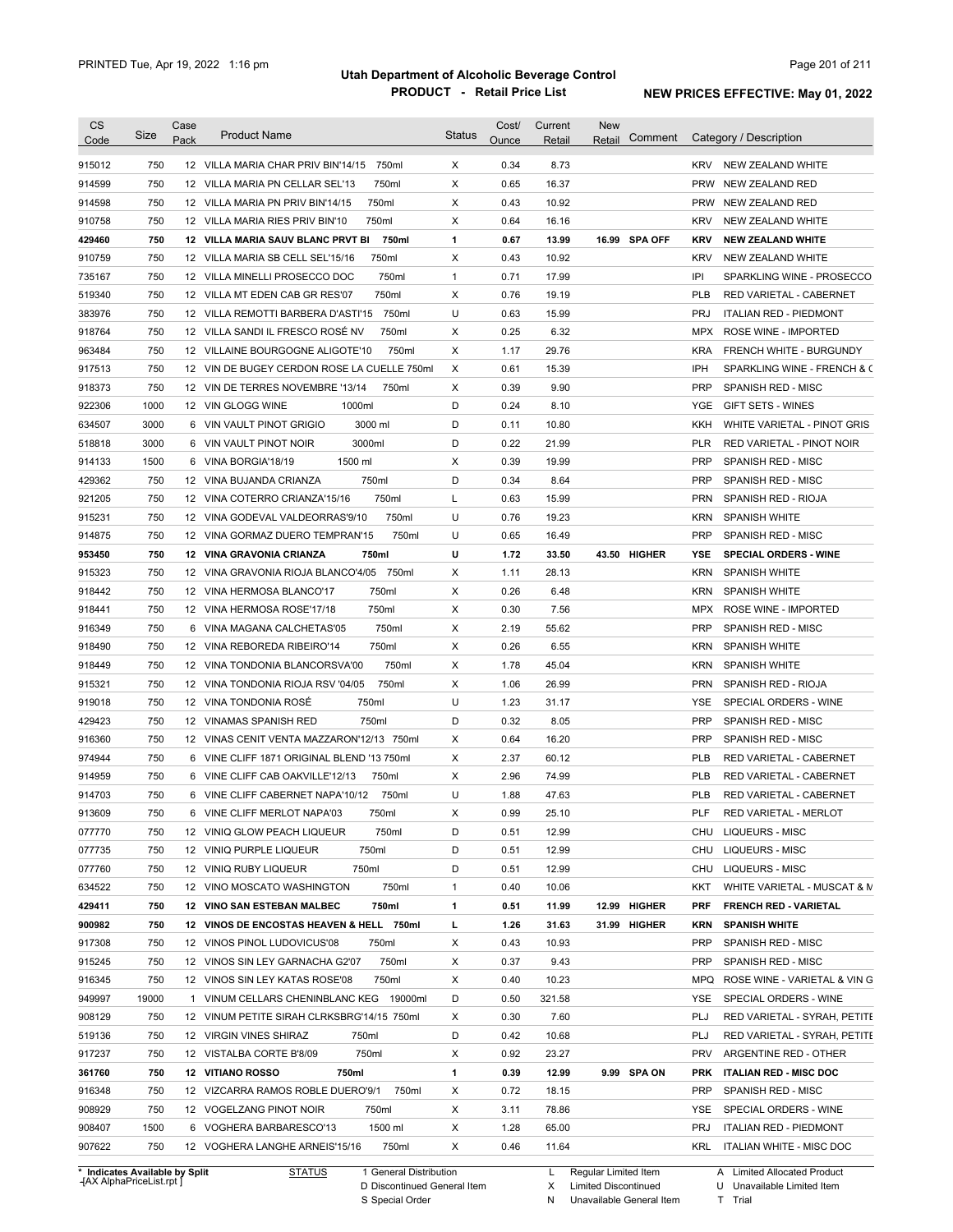| 918994           |      |              |                                             |              | Ounce | Retail | Comment       |            | Category / Description                 |
|------------------|------|--------------|---------------------------------------------|--------------|-------|--------|---------------|------------|----------------------------------------|
|                  | 750  |              | 750ml<br>12 VOGHERA LANGHE FAVORITA'18/19   | L            | 0.47  | 11.04  | 11.99 HIGHER  | KRL        | <b>ITALIAN WHITE - MISC DOC</b>        |
| 917792           | 750  |              | 750ml<br>12 VOGHERA MOSCATO D'ASTI'18       | 1            | 0.51  | 13.04  | 12.99 LOWER   | KRL        | <b>ITALIAN WHITE - MISC DOC</b>        |
| 916080           | 3000 |              | 3000ml<br>1 VOLKER EISELE CABERNET'04       | Χ            | 3.34  | 338.47 |               | <b>PLB</b> | RED VARIETAL - CABERNET                |
| 915567           | 750  |              | 750ml<br>12 VOLKER EISELE CABERNET'10       | Χ            | 1.26  | 31.88  |               | <b>PLB</b> | RED VARIETAL - CABERNET                |
| 915826           | 750  |              | 12 VOLKER EISELE GEMINI'12<br>750ml         | Χ            | 0.75  | 19.14  |               | <b>KKD</b> | WHITE VARIETAL - SAUVIGNON             |
| 950705           | 750  |              | 750ml<br>12 VOLPAI INDUE CAB SAUV           | U            | 1.19  | 30.27  |               | <b>YSE</b> | SPECIAL ORDERS - WINE                  |
| 920855           | 750  |              | 12 VOLPAIA CHIANTI CLASSICO RSVRA'14 750ml  | X            | 1.54  | 38.95  |               | <b>PRH</b> | <b>ITALIAN RED - CHIANTI</b>           |
| 920779           | 750  |              | 12 VOLPAIA INDUE<br>750ml                   | U            | 0.99  | 25.10  |               | <b>YSE</b> | SPECIAL ORDERS - WINE                  |
| 917690           | 750  |              | 750ml<br>6 VOLUNTEER CABERNET NAPA'18/19    | Г            | 0.99  | 25.10  |               | <b>PLB</b> | RED VARIETAL - CABERNET                |
| 916984           | 750  |              | 12 VOLVER PASO A PASO TINTO'20<br>750ml     | 1            | 0.51  | 11.99  | 12.99 HIGHER  | <b>PRP</b> | <b>SPANISH RED - MISC</b>              |
| 947295           | 750  |              | 12 VOLVER TARIMA MONASTRELL'18/19<br>750ml  | L            | 0.55  | 12.99  | 13.99 HIGHER  | <b>PRP</b> | <b>SPANISH RED - MISC</b>              |
| 918247           | 750  |              | 12 VOLVORETA TORO<br>750ml                  | Χ            | 0.79  | 19.99  |               | <b>PRP</b> | SPANISH RED - MISC                     |
| 952658           | 750  |              | 12 VON BUHL ESTATE DRY RIESLING'16<br>750ml | Χ            | 0.76  | 19.34  |               | <b>KRH</b> | <b>GERMAN WHITE - MOSEL</b>            |
| 915550           | 750  |              | 750ml<br>12 VON BUHL RIESLING ARMAN KAB'14  | Χ            | 0.41  | 10.45  |               | <b>KRG</b> | <b>GERMAN WHITE - RHEIN</b>            |
| 952654           | 750  |              | 750ml<br>12 VON BUHL RIESLING EST DRY '15   | Χ            | 0.43  | 10.95  |               | <b>KRH</b> | <b>GERMAN WHITE - MOSEL</b>            |
|                  | 750  |              | 750ml<br>12 VON WINNINGS RIESLING'17/18     | L            | 0.79  | 20.06  |               | KRI        | <b>GERMAN WHITE - MISC &amp; VARIE</b> |
| 918877           | 750  |              | 750ml<br>12 VOSCA CHARDONNAY                |              | 0.79  | 19.99  |               | <b>KRM</b> | <b>ITALIAN WHITE - VARIETAL</b>        |
| 384600<br>384606 | 750  |              | 750ml<br>12 VOSCA SAUVIGNON BLANC           | Г<br>L       | 0.79  | 19.99  |               | <b>KRM</b> | <b>ITALIAN WHITE - VARIETAL</b>        |
| 916008           | 750  |              | 750ml<br>12 VOSS SAUVIGNON BLANC'17/18      | L            | 0.79  | 20.06  |               | <b>KKD</b> | WHITE VARIETAL - SAUVIGNON             |
|                  |      |              |                                             |              |       |        |               |            |                                        |
| 034946           | 750  |              | 6 VOX VODKA<br>750ml                        | D            | 0.80  | 20.21  |               | ADF        | <b>VODKA - BASIC</b>                   |
| 954887           | 750  |              | 750ml<br>6 VUEVE CLICQUOT LE GRAND DAME     | U            | 6.39  | 161.99 |               | <b>YSE</b> | SPECIAL ORDERS - WINE                  |
| 022037           | 1000 |              | 12 W L WELLER ANTIQUE BOURBON BARRE 1000 ml | U            | 1.03  | 34.99  |               | <b>YSA</b> | SPECIAL ORDERS - SPIRITS               |
| 954209           | 750  |              | 12 W SELYEM BUCHER VYD PN 2014<br>750ml     | U            | 5.43  | 137.72 |               | <b>YSE</b> | SPECIAL ORDERS - WINE                  |
| 954206           | 750  |              | 12 W SELYEM EASTSIDE ROAD NEIGHBORS PN750ml | U            | 5.06  | 128.44 |               | <b>YSE</b> | SPECIAL ORDERS - WINE                  |
| 954208           | 750  |              | 12 W SELYEM VISTA VERDE PN 2014<br>750ml    | U            | 5.06  | 128.44 |               | <b>YSE</b> | SPECIAL ORDERS - WINE                  |
| 022026           | 750  |              | 750ml<br>12 W.L. WELLER 12 YR               | R            | 1.97  | 49.99  |               | AWK        | WHISKEY - BOURBON SINGLE B             |
| 022042           | 750  |              | 750ml<br>6 W.L. WELLER CYPB                 | R            | 1.97  | 49.99  |               | AWK        | WHISKEY - BOURBON SINGLE B             |
| 022044           | 750  | 6            | 750ml<br>W.L. WELLER FULL PROOF             | R            | 1.97  | 49.99  |               | AWK        | WHISKEY - BOURBON SINGLE B             |
| 022046           | 750  | 6            | 750ml<br>W.L. WELLER SINGLE BARREL          | R            | 1.97  | 49.99  |               | AWK        | WHISKEY - BOURBON SINGLE B             |
| 088610           | 750  | 6            | WAHAKA MEZCAL ESPADIN JOVEN<br>750ml        | $\mathbf{1}$ | 1.38  | 34.99  |               | <b>APQ</b> | MEZCAL                                 |
| 951972           | 750  | 6            | 750ml<br>WAHAKA REPO CON GUSANO             | $\mathbf{1}$ | 1.58  | 39.99  |               | APJ        | TEQUILA - REPOSADO & ANEJO             |
| 951020           | 750  | 6            | 750ml<br>WAHAKA TEPEZTATE                   | U            | 4.07  | 103.10 |               | YSA        | SPECIAL ORDERS - SPIRITS               |
| 953506           | 750  | $\mathbf{1}$ | 750ml<br>WAHAKA VDM CENZIO #8               | U            | 6.56  | 166.30 |               | YSA        | SPECIAL ORDERS - SPIRITS               |
| 953508           | 750  | $\mathbf{1}$ | 750ml<br>WAHAKA VDM CUPREATA #23            | U            | 8.31  | 210.69 |               | <b>YSA</b> | SPECIAL ORDERS - SPIRITS               |
| 953509           | 750  |              | 750ml<br>1 WAHAKA VDM DE CASTILLA #13       | U            | 6.56  | 166.30 |               | <b>YSA</b> | SPECIAL ORDERS - SPIRITS               |
| 953510           | 750  |              | 750ml<br>1 WAHAKA VDM ENSAMBLE #18          | U            | 6.56  | 166.30 |               | <b>YSA</b> | SPECIAL ORDERS - SPIRITS               |
| 953511           | 750  |              | 750ml<br>1 WAHAKA VDM ESPADIN #22           | U            | 8.31  | 210.69 |               | YSA        | SPECIAL ORDERS - SPIRITS               |
| 953513           | 750  |              | 750ml<br>1 WAHAKA VDM LECHUGUILLA #2        | X            | 7.15  | 181.37 |               | YSA        | SPECIAL ORDERS - SPIRITS               |
| 953507           | 750  |              | 750ml<br>1 WAHAKA VDM PAPALOTE #19          | U            | 7.15  | 181.37 |               | YSA        | SPECIAL ORDERS - SPIRITS               |
| 916630           | 750  |              | 12 WAIRAU RIVER PN MARLBOROUGH'11/13 750ml  | X            | 0.80  | 20.20  |               | <b>PRW</b> | NEW ZEALAND RED                        |
| 911402           | 750  |              | 750ml<br>12 WAIRAU RIVER SAUVIGNON BL'20    | Г            | 0.63  | 16.06  |               | KRT        | <b>AUSTRALIAN WHITE</b>                |
| 918999           | 750  |              | 750ml<br>12 WALKING DEAD BLOOD RED          | D            | 0.39  | 9.99   |               | <b>PFP</b> | RED GENERIC - RED TABLE & P            |
| 919000           | 750  |              | 750ml<br>12 WALKING DEAD CABERNET           | D            | 0.39  | 9.99   |               | <b>PLB</b> | RED VARIETAL - CABERNET                |
| 917426           | 750  |              | 750ml<br>12 WALLACE BROOK PINOT GRIS'08     | Χ            | 0.36  | 9.23   |               | KKH        | WHITE VARIETAL - PINOT GRIS            |
| 917410           | 750  |              | 12 WALNUT BLOCK SAUV BLNC NZ'19/20 750ml    | Х            | 0.56  | 14.21  |               | KRV        | NEW ZEALAND WHITE                      |
| 909360           | 750  |              | 12 WALNUT CREST MERLOT<br>750ml             | U            | 0.28  | 7.17   |               | YSE        | SPECIAL ORDERS - WINE                  |
| 906845           | 1500 |              | 6 WALNUT CREST MERLOT<br>1500ml             | U            | 0.24  | 12.24  |               | YSE        | SPECIAL ORDERS - WINE                  |
| 953410           | 750  |              | 12 WALNUT CREST SELECT CHARDONNAY<br>750ml  | U            | 0.24  | 6.02   |               | YSE        | SPECIAL ORDERS - WINE                  |
| 015933           | 750  |              | 6 WALSH WRITERS TEARS IRISH WHISKEY 750ml   | $\mathbf{1}$ | 1.58  | 40.13  |               | AWN        | <b>WHISKEY - IRISH</b>                 |
| 918409           | 750  |              | 12 WALT LA BRISA PINOT NOIR'19<br>750ml     | L            | 1.52  | 35.02  | 38.51 HIGHER  | PLR        | <b>RED VARIETAL - PINOT NOIR</b>       |
| 902176           | 355  |              | 24 WANDERING AENGUS BLOOM CIDER<br>355ml    | $\mathbf{1}$ | 0.21  | 2.50   |               | <b>GLC</b> | CIDER - BASIC                          |
| 917701           | 500  |              | 500ml<br>12 WANDERING AENGUS BLOOM CIDER    | Х            | 0.30  | 5.00   |               | <b>GLC</b> | CIDER - BASIC                          |
| 989110           | 355  |              | 24 WARFIELD MAGNANIMOUS LAGER<br>355 ml     | $\mathbf{1}$ | 0.18  | 2.20   |               | THE        | LAGER - PILSENER                       |
|                  |      |              | 12 WARRES HERITAGE RUBY PORT<br>750ml       | 1            | 0.71  | 16.06  | 17.99 SPA OFF | <b>ESC</b> | PORT - RUBY                            |

**Case** [AX AlphaPriceList.rpt ]

D Discontinued General Item S Special Order

Regular Limited Item

X

Limited Discontinued

N Unavailable General Item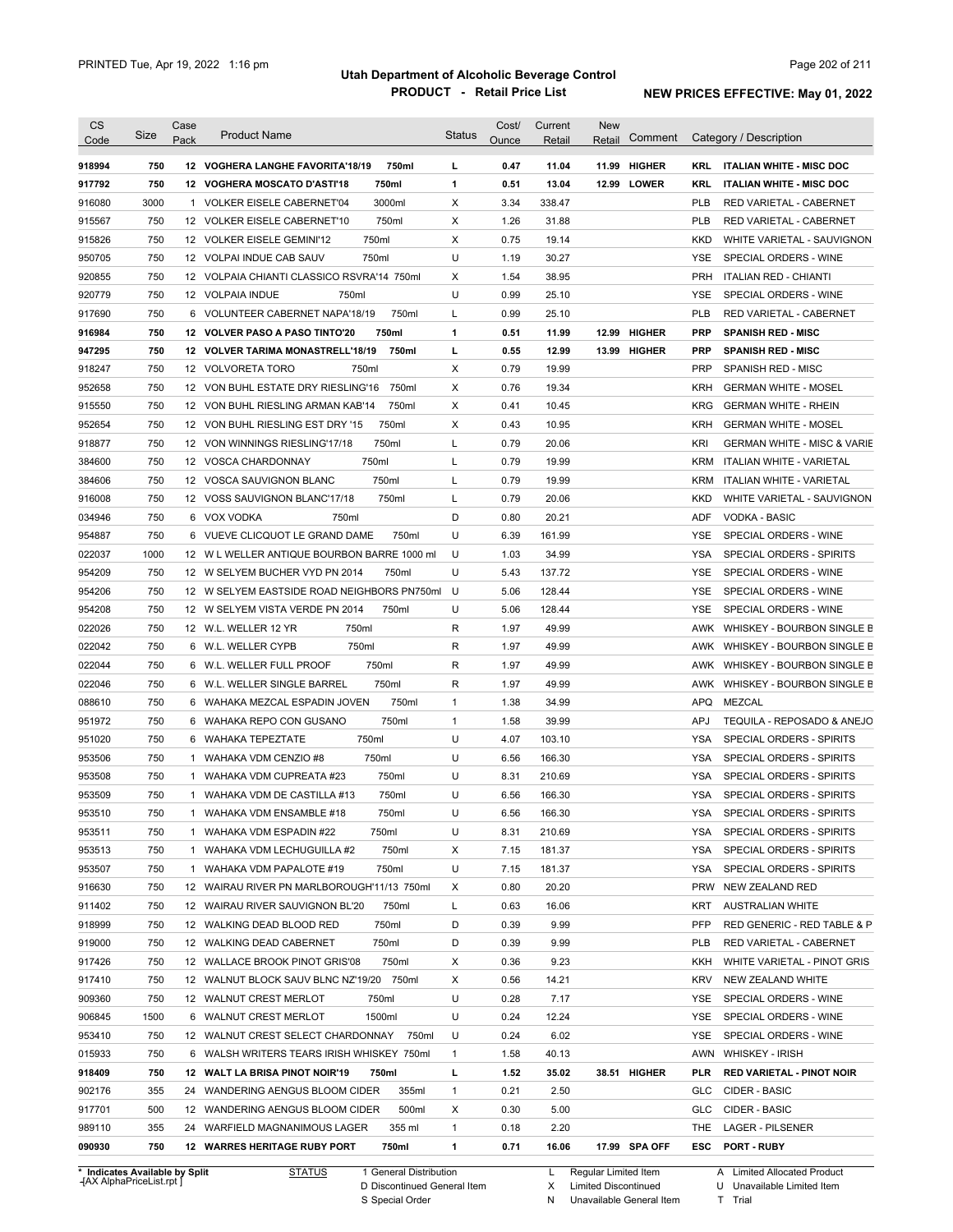| <b>CS</b><br>Code              | Size       | Case<br>Pack | <b>Product Name</b>                                                   |                        | <b>Status</b>                | Cost/<br>Ounce | Current<br><u>Retail</u> | New<br>Comment<br>Retail |                   | Category / Description                  |
|--------------------------------|------------|--------------|-----------------------------------------------------------------------|------------------------|------------------------------|----------------|--------------------------|--------------------------|-------------------|-----------------------------------------|
| 940750                         | 750        |              | 12 WARRE'S KINGS TAWNY                                                | 750ml                  | X                            | 0.67           | 17.06                    |                          |                   | ESG PORT - TAWNY                        |
| 911984                         | 500        |              | 6 WARRES OTIMA TAWNY 10YR                                             | 500ml                  | L                            | 1.43           | 24.13                    |                          | ESG               | PORT - TAWNY                            |
| 912486                         | 750        |              | 12 WARRE'S TAWNY 20 YR                                                | 750ml                  | U                            | 2.11           | 53.63                    |                          | ESG               | PORT - TAWNY                            |
| 912413                         | 750        |              | 12 WARRE'S VINTAGE PORT'63                                            | 750ml                  | U                            | 16.02          | 406.25                   |                          | <b>ESR</b>        | <b>PORT - VINTAGE &amp; QUINTA</b>      |
| 940754                         | 750        |              | 12 WARRE'S WARRIOR PORT                                               | 750ml                  | Χ                            | 0.38           | 9.76                     |                          | ESK               | PORT - VINTAGE CHARACTER                |
| 918142                         | 750        |              | 12 WARWICK PINOTAGE OLDVINE'08                                        | 750ml                  | Х                            | 0.64           | 16.28                    |                          | <b>PRS</b>        | SOUTH AFRICAN RED                       |
| 918143                         | 750        |              | 12 WARWICK SAUV BLANC SA'10                                           | 750ml                  | Χ                            | 0.64           | 16.29                    |                          | KRQ               | SOUTH AFRICAN WHITE                     |
| 917742                         | 750        |              | 12 WARWICK THREE CAPE LADIES'11                                       | 750ml                  | Х                            | 0.54           | 13.63                    |                          | <b>PRS</b>        | SOUTH AFRICAN RED                       |
| 908380                         | 750        |              | 12 WASABI INFUSED VODKA                                               | 750ml                  | Χ                            | 1.04           | 26.31                    |                          | YSA               | SPECIAL ORDERS - SPIRITS                |
| 948580                         | 355        |              | 24 WASATCH APPLE A DAY CANS                                           | 355ml                  | D                            | 0.16           | 1.92                     |                          | TCP               | BEER - FRUIT & FLAVORED                 |
| 918863                         | 750        |              | 6 WASATCH BLOSSOM CHERRY LIQUEUR                                      | 750ml                  | Г                            | 1.58           | 39.99                    |                          | CHE               | LIQUEURS - FRUIT                        |
| 918757                         | 355        |              | 24 WASATCH CAN DISCONTINUED                                           | 355 ml                 | D                            | 0.17           | 1.99                     |                          | TNU               | ALE - MISC & SEASONAL                   |
| 989228                         | 355        |              | 24 WASATCH DEVASTATOR DOUBLE BOCK 355ml                               |                        | D                            | 0.17           | 2.09                     |                          | THP               | LAGER - HEAVY & DARK                    |
| 989412                         | 355        |              | 24 WASATCH DEVASTATOR DOUBLE BOCK CN 355ml 1                          |                        |                              | 0.17           | 2.09                     |                          | THP               | LAGER - HEAVY & DARK                    |
| 989365                         | 355        |              | 24 WASATCH GHOST RIDER WHITE IPA                                      | 355ml                  | D                            | 0.17           | 2.09                     |                          | TNF               | ALE - BITTER & ESB                      |
| 989419                         | 355        |              | 24 WASATCH GHOST RIDER WHITE IPA CAN 355ml                            |                        | $\mathbf{1}$                 | 0.17           | 2.09                     |                          | TNF               | ALE - BITTER & ESB                      |
| 902979                         | 355        |              | 24 WASATCH GREAT DECEIVER IMPERIAL PIL355ml                           |                        | $\mathbf{1}$                 | 0.17           | 2.09                     |                          | THE               | <b>LAGER - PILSENER</b>                 |
| 948969                         | 355        |              | 24 WASATCH POLYGAMY PORTER NITRO CN 355 ml                            |                        | $\overline{1}$               | 0.17           | 2.09                     |                          | <b>TNP</b>        | ALE - HEAVY, PORTER, STOUT              |
| 989253                         | 355        |              | 24 WASATCH SEASONAL CAN                                               | 355 ml                 | $\mathbf{1}$                 | 0.17           | 2.09                     |                          | THE               | <b>LAGER - PILSENER</b>                 |
| 955630                         | 355        |              | 24 WASATCH SOOPS JOOS                                                 | 355ml                  | $\mathbf{1}$                 | 0.17           | 2.09                     |                          | TNU               | ALE - MISC & SEASONAL                   |
| 955631                         | 355        |              | 24 WASATCH TREELINE IPA                                               | 355 ml                 | D                            | 0.17           | 1.99                     |                          | <b>TNF</b>        | ALE - BITTER & ESB                      |
| 989248                         | 355        |              | 24 WASATCH WHITE LABEL BELGIAN ST                                     | 355ml                  | D                            | 0.16           | 1.92                     |                          | TNI               | ALE - WHITE & BELGIAN STYLE             |
| 915566                         | 750        |              | 12 WASHINGTON HILLS RSLG LATE HARV                                    | 750ml                  | $\mathbf{1}$                 | 0.39           | 9.99                     |                          | <b>KKR</b>        | WHITE VARIETAL - RIESLING               |
| 947338                         | 720        |              | 12 WATARI BUNE JUNMAI GINJO-USE 9207 720 ml                           |                        | U                            | 1.52           | 37.07                    |                          | YSE               | SPECIAL ORDERS - WINE                   |
|                                | 750        |              |                                                                       |                        | Х                            | 0.79           |                          |                          | <b>PLB</b>        |                                         |
| 917232                         | 750        |              | 12 WATERBROOK CABERNET RES'18/19<br>12 WATERBROOK CABERNET SAUV'18/19 | 750ml<br>750ml         | Χ                            | 0.55           | 19.99<br>13.99           |                          | <b>PLB</b>        | RED VARIETAL - CABERNET                 |
| 920898                         | 750        |              |                                                                       | 750ml                  |                              | 0.55           |                          |                          |                   | RED VARIETAL - CABERNET                 |
| 916599                         |            |              | 12 WATERBROOK CHARDONNAY'18/19                                        |                        | Х                            |                | 13.99                    |                          | KKB<br><b>PFP</b> | WHITE VARIETAL - CHARDONN/              |
| 916601                         | 750        |              | 12 WATERBROOK MELANGE RED'18/19                                       | 750ml                  | Х                            | 0.55           | 13.99                    |                          |                   | RED GENERIC - RED TABLE & P             |
| 519880                         | 750<br>750 |              | 12 WATERBROOK MERLOT                                                  | 750ml<br>750ml         | $\mathbf{1}$<br>$\mathbf{1}$ | 0.63<br>0.55   | 15.99<br>13.99           |                          | <b>PLF</b><br>KKH | RED VARIETAL - MERLOT                   |
| 635355                         |            |              | 12 WATERBROOK PINOT GRIS                                              |                        |                              |                |                          | 14.99 SPA OFF            |                   | WHITE VARIETAL - PINOT GRIS             |
| 686110                         | 750        |              | 12 WATERBROOK ROSE<br>12 WATERPOCKET BLANCO RUM                       | 750ml                  | 1<br>D                       | 0.59           | 11.99                    |                          | <b>MPW</b>        | <b>ROSE WINE - DOMESTIC</b>             |
| 046970                         | 750        |              | 12 WATERPOCKET COCOA & RUM LIQUEUR                                    | 750ml                  | U                            | 0.59           | 14.99                    |                          | ALE               | RUM - LIGHT<br><b>LIQUEURS - COFFEE</b> |
| 046969                         | 750        |              |                                                                       | 750ml                  |                              | 1.02           | 25.99                    |                          | CHK               |                                         |
| 077996                         | 750        |              | 12 WATERPOCKET COFFEE & RUM LIQUEUR 750ml                             |                        | U                            | 0.99           | 24.99                    |                          | CHK               | LIQUEURS - COFFEE                       |
| 077990                         | 750        |              | 12 WATERPOCKET NOTOM AMARO                                            | 750ml                  | Г                            | 1.18           | 29.99                    |                          | CHS               | LIQUEURS - BITTERS & HERBAL             |
| 077992                         | 750        |              | 12 WATERPOCKET OREAD                                                  | 750ml                  |                              | 1.14           | 28.99                    |                          |                   | CHS LIQUEURS - BITTERS & HERBAL         |
| 954356                         | 750        |              | 12 WATERPOCKET PEACH WHISKEY                                          | 750ml                  | U                            | 1.58           | 39.99                    |                          | YSA               | SPECIAL ORDERS - SPIRITS                |
| 085676                         | 750        |              | 12 WATERPOCKET SNOW ANGEL KUMMEL                                      | 750ml                  | D                            | 1.02           | 25.99                    |                          | CHS               | LIQUEURS - BITTERS & HERBAL             |
| 900525                         | 750        |              | 12 WATERPOCKET TEMPLE OF THE MOON GIN 750ml                           |                        | $\mathbf{1}$                 | 0.99           | 20.99                    | 24.99 HIGHER             | AHG               | <b>GIN - DRY</b>                        |
| 917399                         | 750        |              | 12 WEGELER ESTATE RIESLING QBA'07                                     | 750ml                  | Х                            | 0.68           | 17.24                    |                          | KRH               | <b>GERMAN WHITE - MOSEL</b>             |
| 954316                         | 500        | 20           | WEIHENSTEPHAN KORBINAN                                                | 500ml                  | U                            | 0.30           | 5.03                     |                          | YST               | SPECIAL ORDERS - BEER                   |
| 989389                         | 500        | 20           | WEIHENSTEPHANER HEFEWEISBIER DARK 500 ml                              |                        | U                            | 0.29           | 4.85                     |                          | YST               | SPECIAL ORDERS - BEER                   |
| 918741                         | 330        | 24           | WEIHENSTEPHANER HEFEWEISSBIER                                         | 330 ml                 | U                            | 0.23           | 2.53                     |                          | YST               | SPECIAL ORDERS - BEER                   |
| 915992                         | 750        |              | 12 WEINBACH GEWURZ ALTENBOURG'9/12 750ml                              |                        | Х                            | 2.04           | 51.73                    |                          | KRC               | FRENCH WHITE - ALSATIAN                 |
| 963945                         | 750        |              | 12 WEINBACH GEWURZ CUV THEO'18                                        | 750ml                  | Х                            | 1.57           | 39.89                    |                          | KRC               | FRENCH WHITE - ALSATIAN                 |
| 917016                         | 750        |              | 12 WEINBACH GEWURZ CUVEE THEO'07                                      | 750ml                  | Х                            | 1.49           | 37.71                    |                          | KRC               | FRENCH WHITE - ALSATIAN                 |
| 917017                         | 750        |              | 12 WEINBACH GEWURZ FURSTENTUM'07                                      | 750ml                  | Х                            | 2.60           | 65.82                    |                          | KRC               | FRENCH WHITE - ALSATIAN                 |
| 912526                         | 750        |              | 12 WEINBACH GEWURZ LAURENCE'08                                        | 750ml                  | х                            | 1.60           | 40.61                    |                          | KRC               | FRENCH WHITE - ALSATIAN                 |
| 918207                         | 750        |              | 12 WEINBACH GEWURZ LAURENCE'18                                        | 750ml                  | х                            | 1.84           | 46.63                    |                          | KRC               | FRENCH WHITE - ALSATIAN                 |
| 914370                         | 375        |              | 6 WEINBACH GEWURZ MAMB QGN'08                                         | 375ml                  | Г                            | 20.70          | 262.53                   |                          | EVU               | LATE HARVEST - WHITE MISC               |
| 915994                         | 750        |              | 12 WEINBACH PINOT GRIS ALTEN'14                                       | 750ml                  | х                            | 1.97           | 50.01                    |                          | <b>KRC</b>        | FRENCH WHITE - ALSATIAN                 |
| 915993                         | 375        |              | 6 WEINBACH PINOT GRIS ALTENB QGN                                      | 375ml                  | Г                            | 20.85          | 264.41                   |                          | KRC               | FRENCH WHITE - ALSATIAN                 |
| 918069                         | 375        |              | 6 WEINBACH PINOT GRIS ALTENB VT'                                      | 375ml                  | Х                            | 2.60           | 32.91                    |                          | <b>KRC</b>        | FRENCH WHITE - ALSATIAN                 |
| 912525                         | 750        |              | 12 WEINBACH PINOT GRIS CATHERINE'12 750ml                             |                        | Χ                            | 1.99           | 50.48                    |                          | KRC               | FRENCH WHITE - ALSATIAN                 |
| * Indicates Available by Split |            |              | <b>STATUS</b>                                                         | 1 General Distribution |                              |                | L                        | Regular Limited Item     |                   | A Limited Allocated Product             |

**Case** [AX AlphaPriceList.rpt ]

D Discontinued General Item S Special Order

X

Limited Discontinued

N Unavailable General Item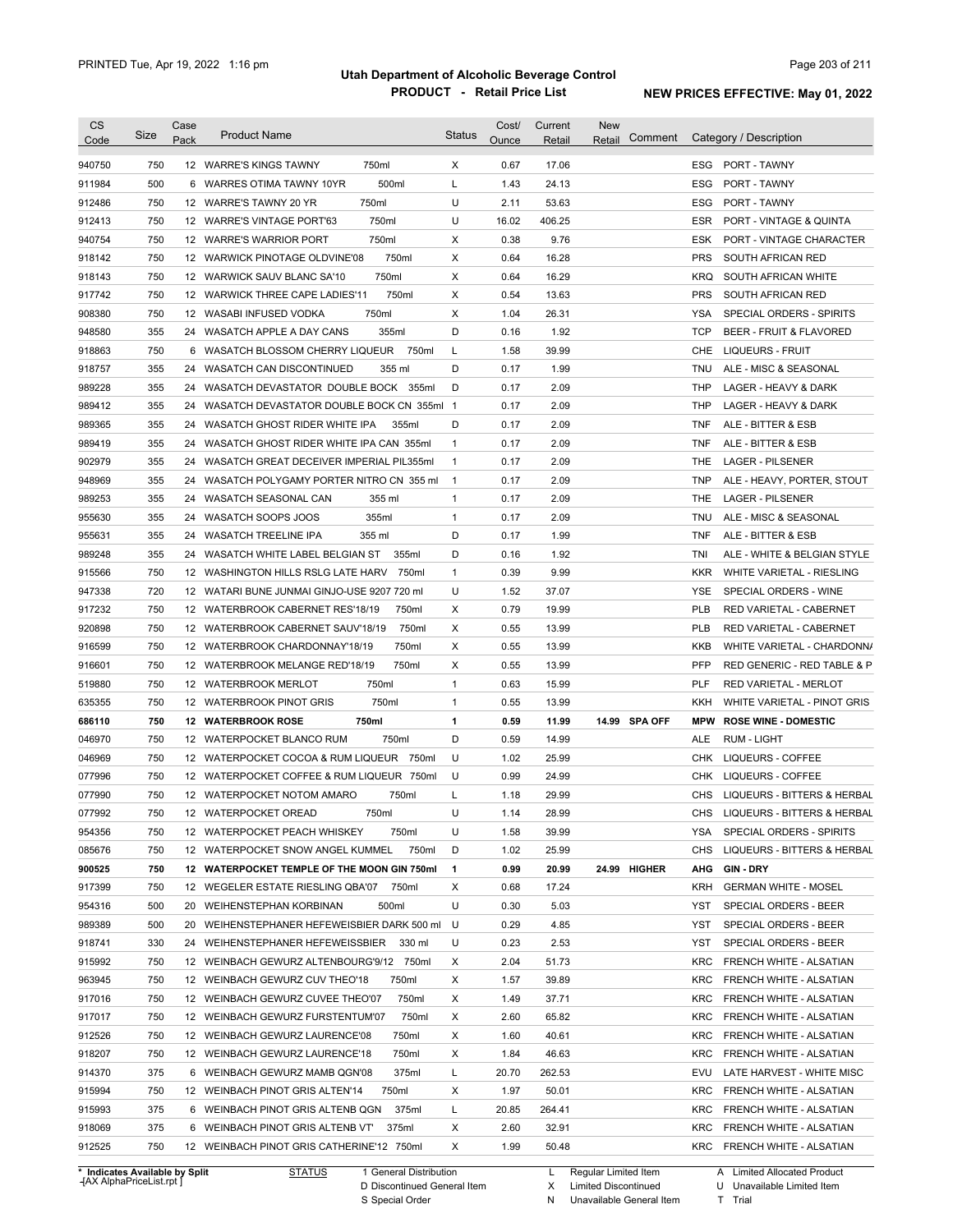| <b>CS</b><br>Code                                                                                                                        | Size  | Case<br>Pack | <b>Product Name</b>                                                     | <b>Status</b> | Cost/<br>Ounce | Current<br>Retail | <b>New</b><br>Comment<br>Retail |                          | Category / Description                                  |
|------------------------------------------------------------------------------------------------------------------------------------------|-------|--------------|-------------------------------------------------------------------------|---------------|----------------|-------------------|---------------------------------|--------------------------|---------------------------------------------------------|
| 912524                                                                                                                                   | 750   |              | 12 WEINBACH SCHLOSS CATHERINE'08<br>750ml                               | X             | 1.86           | 47.19             |                                 | <b>KRC</b>               | FRENCH WHITE - ALSATIAN                                 |
| 917014                                                                                                                                   | 750   |              | 750ml<br>12 WEINBACH SYLVANER RESERVE'08                                | U             | 0.63           | 16.01             |                                 | <b>KRC</b>               | FRENCH WHITE - ALSATIAN                                 |
| 947379                                                                                                                                   | 750   |              | 750ml<br>12 WEINGUT BLAU HAUS                                           | U             | 0.75           | 18.99             |                                 | <b>YSE</b>               | SPECIAL ORDERS - WINE                                   |
| 917089                                                                                                                                   | 750   |              | 750ml<br>12 WEINS-PRUM RIESLING QBA'11                                  | Х             | 0.66           | 16.79             |                                 | <b>KRH</b>               | <b>GERMAN WHITE - MOSEL</b>                             |
| 021986                                                                                                                                   | 750   |              | 12 WELLER SPECIAL RES 90PR BARREL<br>750ml                              | U             | 1.15           | 29.05             |                                 | <b>YSA</b>               | SPECIAL ORDERS - SPIRITS                                |
| 952410                                                                                                                                   | 750   |              | 750ml<br>6 WEMYSS THE HIVE 12 YR                                        | X             | 1.98           | 50.13             |                                 | AWR                      | WHISKY - SCOTCH BLENDED                                 |
| 520085                                                                                                                                   | 750   |              | 12 WENTE CABERNET SAUV CHARLE WETMORE 750ml 1                           |               | 1.06           | 26.99             |                                 | PLB                      | RED VARIETAL - CABERNET                                 |
| 520100                                                                                                                                   | 750   |              | 12 WENTE CABERNET SAUVIGNON<br>750ml                                    | $\mathbf{1}$  | 0.63           | 15.99             |                                 | <b>PLB</b>               | RED VARIETAL - CABERNET                                 |
| 919245                                                                                                                                   | 750   |              | 750ml<br>12 WENTE CABERNET WETMORE                                      | U             | 0.61           | 15.37             |                                 | YSE                      | SPECIAL ORDERS - WINE                                   |
| 636600                                                                                                                                   | 750   |              | 750ml<br>12 WENTE CHARDONNAY RIVA RANCH                                 | 1             | 0.71           | 17.99             |                                 | <b>KKB</b>               | WHITE VARIETAL - CHARDONN/                              |
| 923428                                                                                                                                   | 750   |              | 750ml<br>12 WENTE MORING FOG CHARDONNAY                                 | $\mathbf{1}$  | 0.51           | 12.99             |                                 | KKB                      | WHITE VARIETAL - CHARDONN/                              |
| 904525                                                                                                                                   | 750   |              | 750ml<br>12 WENTE RIESLING RIVERBANK'17                                 | Χ             | 0.47           | 11.95             |                                 | <b>KKR</b>               | WHITE VARIETAL - RIESLING                               |
| 904928                                                                                                                                   | 750   |              | 750ml<br>12 WENTE RIVA RANCH CHARD                                      | U             | 0.50           | 12.65             |                                 | <b>YSE</b>               | SPECIAL ORDERS - WINE                                   |
| 686992                                                                                                                                   | 750   |              | 12 WENTE ROSE SMALL LOT'15<br>750ml                                     | Χ             | 0.80           | 20.17             |                                 | MPW                      | ROSE WINE - DOMESTIC                                    |
| 919558                                                                                                                                   | 750   |              | 750ml<br>12 WENTE SANDSTONE MERLOT                                      | $\mathbf{1}$  | 0.63           | 15.99             |                                 | <b>PLF</b>               | RED VARIETAL - MERLOT                                   |
| 901854                                                                                                                                   | 12000 | 1            | 12000ml<br>WENTE WETMORE 2013                                           | U             | 0.80           | 322.59            |                                 | <b>YSE</b>               | SPECIAL ORDERS - WINE                                   |
| 901853                                                                                                                                   | 12000 | 1            | <b>WENTE WETMORE 2017</b><br>0 <sub>ml</sub>                            | U             | 0.80           | 322.59            |                                 | <b>YSE</b>               | SPECIAL ORDERS - WINE                                   |
| 952695                                                                                                                                   | 355   |              | 355 ml<br>24 WEST COAST IPA BOTTLES                                     | U             | 0.16           | 1.95              |                                 | YST                      | SPECIAL ORDERS - BEER                                   |
| 015937                                                                                                                                   | 750   |              | 750ml<br>6 WEST CORK IRISH 8 YR                                         | X             | 0.85           | 21.60             |                                 | AWN                      | <b>WHISKEY - IRISH</b>                                  |
| 039651                                                                                                                                   | 750   |              | 750ml<br>6 WESTERN SON LIME VODKA                                       | D             | 0.36           | 9.18              |                                 | ADM                      | VODKA - FLAVORED                                        |
| 038508                                                                                                                                   | 1750  |              | 1750ml<br>6 WESTERN SON TEXAS VODKA                                     | D             | 0.41           | 23.99             |                                 | ADW                      | VODKA - DOMESTIC                                        |
| 919115                                                                                                                                   | 355   |              | 355ml<br>24 WESTERN STANDARD SALOON LAGER                               | D             | 0.19           | 2.29              |                                 | THE                      | <b>LAGER - PILSENER</b>                                 |
| 949599                                                                                                                                   | 750   |              | 6 WESTMALLE TRAPPIST TRIPEL<br>750ml                                    | L             | 0.42           | 10.68             |                                 | <b>TVN</b>               | IMPORTED BEER - BELGIUM & F                             |
| 900459                                                                                                                                   | 330   |              | 4 WESTMALLE TRAPPIST BELGIAN GIFT BOX330ml                              | D             | 1.27           | 14.19             |                                 | LTB                      | <b>BEER OFFER</b>                                       |
| 989337                                                                                                                                   | 750   |              | 6 WESTMALLE TRAPPIST DUBBEL<br>750ml                                    | Г             | 0.42           | 10.68             |                                 | <b>TVN</b>               | IMPORTED BEER - BELGIUM & F                             |
| 916878                                                                                                                                   | 750   |              | 750ml<br>12 WH SMITH PINOT HELLENTHAL'08/9                              | Χ             | 1.16           | 29.43             |                                 | <b>PLR</b>               | RED VARIETAL - PINOT NOIR                               |
| 915758                                                                                                                                   | 750   |              | 750ml<br>12 WH SMITH PINOT MARIMAR'07/08                                | Χ             | 1.42           | 36.12             |                                 | <b>PLR</b>               | RED VARIETAL - PINOT NOIR                               |
|                                                                                                                                          | 750   |              | 750ml<br>12 WH SMITH PINOT MARITIME'08/9                                | Χ             | 0.91           | 22.98             |                                 | <b>PLR</b>               | RED VARIETAL - PINOT NOIR                               |
| 914505                                                                                                                                   | 750   |              | 750ml                                                                   | Χ             | 1.10           | 27.99             |                                 | <b>PLR</b>               |                                                         |
| 914667<br>989398                                                                                                                         | 355   | 24           | 12 WH SMITH PN SONOMA CST'14/17<br>355ml<br><b>WHATNEYS CREAM STOUT</b> | D             | 0.13           | 1.57              |                                 | <b>TNP</b>               | RED VARIETAL - PINOT NOIR<br>ALE - HEAVY, PORTER, STOUT |
|                                                                                                                                          | 750   |              | 750ml                                                                   | 1             | 0.67           |                   | 16.99 SPA ON                    |                          | <b>VODKA - BASIC</b>                                    |
| 038516                                                                                                                                   | 750   |              | <b>12 WHEATLEY VODKA</b><br>750ml<br>12 WHEN & WHERE SHIRAZ             | $\mathbf{1}$  | 0.43           | 19.99<br>10.99    |                                 | <b>ADF</b><br><b>PRY</b> | <b>AUSTRALIAN RED</b>                                   |
| 923546                                                                                                                                   | 750   |              | 750ml                                                                   | $\mathbf{1}$  | 0.41           | 10.30             |                                 | <b>KRT</b>               | <b>AUSTRALIAN WHITE</b>                                 |
| 923570                                                                                                                                   |       |              | 12 WHEN AND WHERE CHENIN BLANC                                          |               |                |                   |                                 |                          |                                                         |
| 026205                                                                                                                                   | 750   |              | 750ml<br>12 WHICKED PICKLE WHISKEY                                      | D             | 0.47           | 11.88             |                                 | <b>YGA</b>               | <b>GIFT SETS - SPIRITS</b>                              |
| 909815                                                                                                                                   | 375   |              | 375ml<br>4 WHIPPED LIGHTNING VARIETY PK                                 | U             | 0.81           | 10.33             |                                 | <b>YSC</b>               | SPECIAL ORDERS - LIQUEURS                               |
| 026197                                                                                                                                   | 750   |              | 6 WHISKEY BLACKEND X WILLETT<br>750ml                                   | D             | 5.91           | 149.99            |                                 |                          | AWU WHISKEY - RYE                                       |
| 026208                                                                                                                                   | 750   |              |                                                                         |               |                |                   |                                 |                          | <b>WHISKEY - FLAVORED</b>                               |
|                                                                                                                                          |       |              | 12 WHISKEYSMITH BANANA FLAVORED WHISK 750ml                             | $\mathbf{1}$  | 0.79           | 23.06             | 19.99 LOWER                     | AWT                      |                                                         |
|                                                                                                                                          | 750   |              | 12 WHISKEYSMITH CHOCOLATE FLAVOR WHIS 750ml                             | $\mathbf{1}$  | 0.79           | 23.06             | 19.99 LOWER                     | AWT                      | <b>WHISKEY - FLAVORED</b>                               |
|                                                                                                                                          | 750   |              | 3 WHISTLEPIG 18 YR DOUBLE MALT<br>750ml                                 | Г             | 15.77          | 399.99            |                                 | AWH                      | WHISKEY - BOURBON & TENNE:                              |
|                                                                                                                                          | 750   |              | 6 WHISTLEPIG 6 YEAR PIGGYBACK RYE 750ml                                 | Х             | 1.97           | 49.99             |                                 | YSA                      | SPECIAL ORDERS - SPIRITS                                |
|                                                                                                                                          | 750   |              | 3 WHISTLEPIG BOSS HOG SAMURAI CLCTN 750ml                               | Х             | 19.79          | 501.90            |                                 |                          | AWW WHISKEY - DOMESTIC                                  |
|                                                                                                                                          | 750   |              | 3 WHISTLEPIG BOSS HOG SPIRIT OF MAUVE750ml                              | L             | 19.73          | 500.27            |                                 |                          | AWW WHISKEY - DOMESTIC                                  |
|                                                                                                                                          | 750   |              | 3 WHISTLEPIG BOSS HOG VII LAPULAPU'S 750ml                              | Х             | 19.72          | 499.99            |                                 | AWH                      | WHISKEY - BOURBON & TENNE:                              |
|                                                                                                                                          | 750   |              | 3 WHISTLEPIG BOSS HOG VII MAGELLANS A750ml                              | U             | 19.69          | 499.28            |                                 | AWH                      | WHISKEY - BOURBON & TENNE:                              |
|                                                                                                                                          | 750   |              | 6 WHISTLEPIG FARMSTOCK BEYOND BONDED 750ml U                            |               | 3.95           | 100.13            |                                 | YSA                      | SPECIAL ORDERS - SPIRITS                                |
|                                                                                                                                          | 750   |              | 6 WHISTLEPIG FARMSTOCK RYE<br>750ml                                     | $\mathbf{1}$  | 2.88           | 72.99             |                                 | AWU                      | <b>WHISKEY - RYE</b>                                    |
|                                                                                                                                          | 750   |              | 6 WHISTLEPIG FARMSTOCK RYE CROP 2 750ml                                 | U             | 2.88           | 73.13             |                                 | AWU                      | <b>WHISKEY - RYE</b>                                    |
|                                                                                                                                          | 750   |              | 6 WHISTLEPIG PIGGYBACK 6 YEAR RYE 750ml                                 | 1             | 1.81           | 49.99             | 45.99 SPA ON                    | AWU                      | <b>WHISKEY - RYE</b>                                    |
|                                                                                                                                          | 750   |              | 6 WHISTLEPIG RYE WHISKEY 10YR<br>750ml                                  | $\mathbf{1}$  | 3.55           | 89.99             |                                 | AWU                      | <b>WHISKEY - RYE</b>                                    |
|                                                                                                                                          | 750   |              | 750ml<br>6 WHISTLEPIG RYE WHISKEY 12 YR                                 | Г             | 6.31           | 159.99            |                                 | AWU                      | <b>WHISKEY - RYE</b>                                    |
| 026210<br>100793<br>909965<br>067346<br>100631<br>015177<br>015196<br>025408<br>026697<br>026925<br>015187<br>949498<br>027145<br>015320 | 750   |              | 3 WHISTLEPIG RYE WHISKEY 15 YR<br>750ml                                 | L             | 10.84          | 274.99            |                                 |                          | AWK WHISKEY - BOURBON SINGLE B                          |
| 951456                                                                                                                                   | 750   |              | 6 WHISTLEPIG STRAIGHT RYE BOSS HOG 750ml                                | U             | 19.33          | 490.13            |                                 | YSA                      | SPECIAL ORDERS - SPIRITS                                |
| 920834                                                                                                                                   | 750   |              | 12 WHITE CABERNET SAUV TEMECULA VLY 750ml                               | Χ             | 1.60           | 40.46             |                                 | YSE                      | SPECIAL ORDERS - WINE                                   |

**Case** [AX AlphaPriceList.rpt ]

D Discontinued General Item S Special Order

L Regular Limited Item

X N Limited Discontinued Unavailable General Item A Limited Allocated Product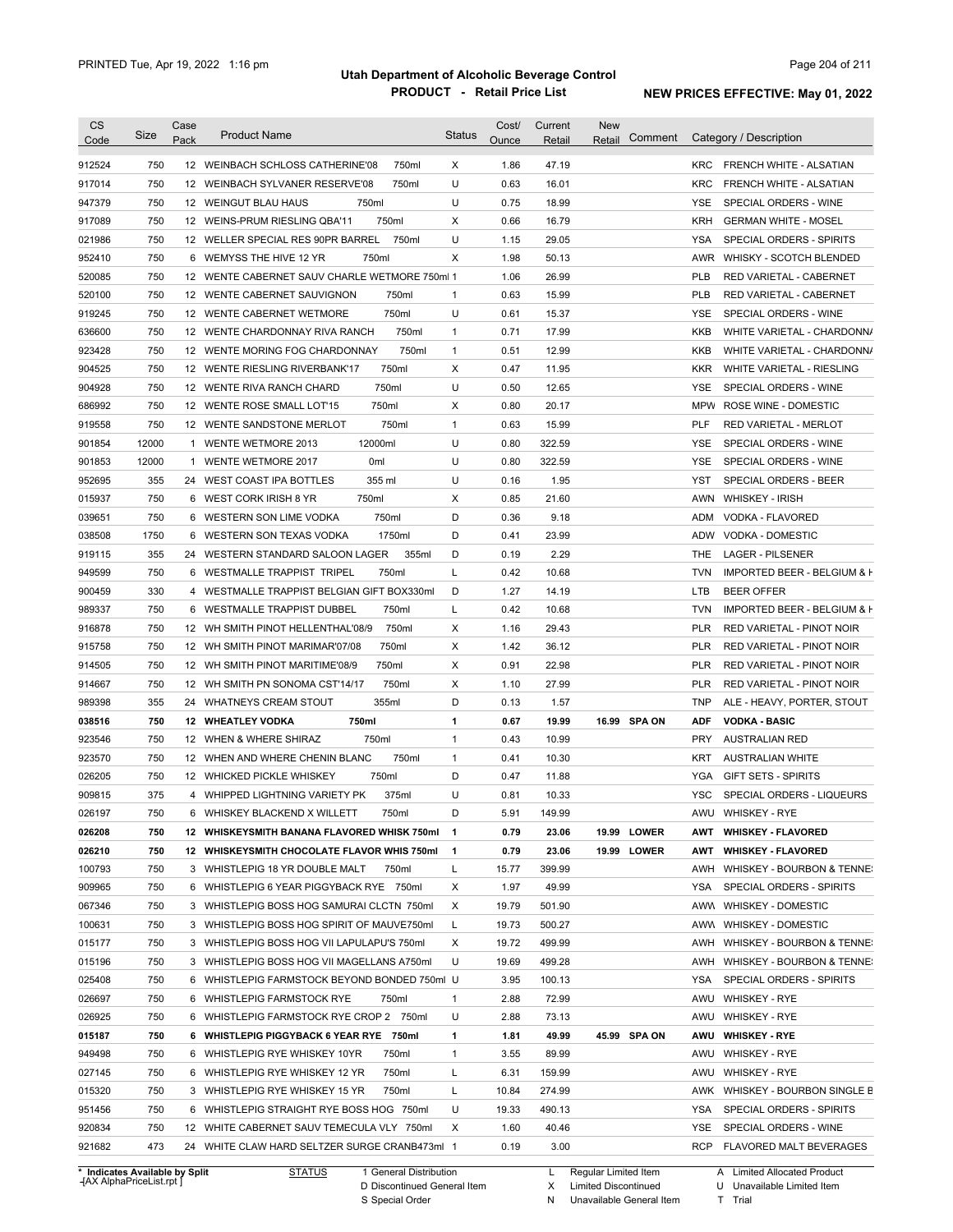| <b>CS</b><br>Code          | Size       | Case<br>Pack | <b>Product Name</b>                                                                    | <b>Status</b> | Cost/<br>Ounce | Current<br>Retail | New<br>Retail | Comment       | Category / Description                                                  |
|----------------------------|------------|--------------|----------------------------------------------------------------------------------------|---------------|----------------|-------------------|---------------|---------------|-------------------------------------------------------------------------|
|                            |            |              |                                                                                        |               |                |                   |               |               |                                                                         |
| 918897                     | 355        |              | 24 WHITE CLAW HRD SELTZ BLK CHRY<br>355 ml                                             | D             | 0.18           | 2.15              |               |               | <b>RCP</b><br><b>FLAVORED MALT BEVERAGES</b>                            |
| 918975                     | 355        |              | 24 WHITE CLAW NAT LIME SELTZER<br>355 ml                                               | $\mathbf{1}$  | 0.18           | 2.19              |               |               | <b>RCP</b><br>FLAVORED MALT BEVERAGES                                   |
| 918976                     | 355        |              | 24 WHITE CLAW RUBY GRPFRT SELTZER<br>355 ml                                            | $\mathbf{1}$  | 0.18           | 2.19              |               |               | RCP<br>FLAVORED MALT BEVERAGES                                          |
| 900145                     | 355        |              | 24 WHITE CLAW SELTZER RASPBERRY<br>355ml                                               | $\mathbf{1}$  | 0.18           | 2.19              |               |               | <b>RCP</b><br>FLAVORED MALT BEVERAGES                                   |
| 632813                     | 750        |              | 750ml<br><b>12 WHITE KNIGHT VIOGNIER</b>                                               | 1             | 0.35           | 11.99             |               | 8.99 SPA ON   | KKJ<br><b>WHITE VARIETAL - VIOGNIER</b>                                 |
| 914303                     | 750        |              | 750ml<br>6 WHITEHALL LANE CAB RES'7/08                                                 | Χ             | 2.79           | 70.76             |               |               | <b>PLB</b><br>RED VARIETAL - CABERNET                                   |
| 913503                     | 750        |              | 750ml<br>12 WHITEHALL LANE CABERNET'19                                                 | L             | 1.99           | 50.49             |               |               | <b>PLB</b><br>RED VARIETAL - CABERNET                                   |
| 981404                     | 750        |              | 750ml<br>12 WHITEHALL LANE MERLOT'16/17                                                | L             | 1.34           | 34.06             |               |               | <b>PLF</b><br><b>RED VARIETAL - MERLOT</b>                              |
| 912866                     | 750        |              | 750ml<br>12 WHITEHALL LANE SAUV BL'19                                                  | L             | 1.10           | 27.99             |               |               | <b>KKD</b><br>WHITE VARIETAL - SAUVIGNON                                |
| 429688                     | 750        |              | 750ml<br>6 WHITEHAVEN SAUV BLANC                                                       | U             | 0.81           | 20.49             |               |               | SPECIAL ORDERS - WINE<br><b>YSE</b>                                     |
| 429709                     | 750        |              | 750ml<br><b>12 WHITEHAVEN SAUV BLANC</b>                                               | 1<br>D        | 0.79           | 17.99             |               | 19.99 SPA OFF | <b>KRV</b><br><b>NEW ZEALAND WHITE</b>                                  |
| 920117                     | 355        |              | 24 WIDMER HEFEWEIZEN<br>355ml                                                          |               | 0.09           | 1.08              |               |               | <b>TCE</b><br>BEER - WHEAT & HEFEWEIZEN                                 |
| 915644                     | 750        |              | 12 WILD HORSE CABERNET PASO R'16/17 750ml                                              | Χ             | 0.39           | 9.95              |               |               | PLB<br>RED VARIETAL - CABERNET                                          |
| 911842                     | 750        |              | 12 WILD HORSE MERLOT'15/16<br>750ml                                                    | Χ             | 0.67           | 16.99             |               |               | PLF<br><b>RED VARIETAL - MERLOT</b>                                     |
| 521900                     | 750        |              | <b>12 WILD HORSE PINOT NOIR</b><br>750ml                                               | 1             | 0.83           | 18.99             |               | 20.99 SPA OFF | PLR<br><b>RED VARIETAL - PINOT NOIR</b>                                 |
| 039682                     | 750        |              | <b>12 WILD ROOTS HUCKLEBERRY VODKA</b><br>750ml                                        | 1             | 0.79           | 17.99             |               | 19.99 SPA OFF | <b>ADM</b><br><b>VODKA - FLAVORED</b>                                   |
| 040167                     | 750        |              | 750ml<br>12 WILD ROOTS MARIONBERRY VODKA                                               | D             | 0.63           | 15.99             |               |               | <b>ADM</b><br>VODKA - FLAVORED                                          |
| 039601                     | 750        |              | 750ml<br>6 WILD ROOTS PEACH VODKA                                                      | $\mathbf{1}$  | 0.87           | 21.99             |               |               | <b>ADM</b><br>VODKA - FLAVORED                                          |
| 918912                     | 355        |              | 16 WILD TONIC HD JUN KMBUCHA MNGO GING355ml                                            | $\mathbf{1}$  | 0.27           | 3.25              |               |               | <b>TCP</b><br>BEER - FRUIT & FLAVORED                                   |
| 022156                     | 750        |              | 12 WILD TURKEY 101<br>750ml                                                            | 1             | 1.10           | 23.99             |               | 27.99 SPA OFF | AWH<br><b>WHISKEY - BOURBON &amp; TENNES</b>                            |
| 022157                     | 1000       |              | 1000ml<br>12 WILD TURKEY 101                                                           | 1             | 1.03           | 32.99             |               | 34.99 HIGHER  | AWH<br><b>WHISKEY - BOURBON &amp; TENNES</b>                            |
| 022158                     | 1750       |              | 1750ml<br>6 WILD TURKEY 101                                                            | 1             | 0.88           | 44.99             |               | 51.99 SPA OFF | AWH<br><b>WHISKEY - BOURBON &amp; TENNES</b>                            |
| 022155                     | 375        |              | 375 ml<br>12 WILD TURKEY 101                                                           | D             | 0.97           | 12.32             |               |               | AWH<br>WHISKEY - BOURBON & TENNE:                                       |
| 027117                     | 1000       | 6            | 1000ml<br><b>WILD TURKEY 101 RYE</b>                                                   | 1             | 1.03           | 30.99             |               | 34.99 SPA OFF | AWU<br><b>WHISKEY - RYE</b>                                             |
| 022121                     | 750        |              | 12 WILD TURKEY 81<br>750ml                                                             | 1             | 0.95           | 22.99             |               | 23.99 HIGHER  | AWH<br><b>WHISKEY - BOURBON &amp; TENNES</b>                            |
| 077776                     | 750        |              | 12 WILD TURKEY AMERICAN HONEY<br>750ml                                                 | 1             | 0.95           | 22.99             |               | 23.99 HIGHER  | AWT<br><b>WHISKEY - FLAVORED</b>                                        |
| 954404                     | 750        |              | 12 WILD TURKEY AMERICAN HONEY STING 750ml                                              | Χ             | 0.91           | 22.99             |               |               | YSA<br>SPECIAL ORDERS - SPIRITS                                         |
| 022095                     | 750        | 6            | WILD TURKEY DIAMOND<br>750ml                                                           | Χ             | 4.98           | 126.33            |               |               | AWH<br>WHISKEY - BOURBON & TENNE:                                       |
| 022096                     | 750        | 6            | WILD TURKEY FORGIVEN<br>750ml                                                          | Χ             | 1.99           | 50.52             |               |               | AWH<br>WHISKEY - BOURBON & TENNE:                                       |
| 021947                     | 750        |              | 6 WILD TURKEY KENT SPIRIT BARREL<br>750ml                                              | Τ             | 2.17           | 55.13             |               |               | AWK<br>WHISKEY - BOURBON SINGLE B                                       |
| 021946                     | 750        |              | 6 WILD TURKEY KENTUCKY SPIRIT<br>750ml                                                 | Χ             | 1.28           | 32.40             |               |               | AWK<br>WHISKEY - BOURBON SINGLE B                                       |
| 022102                     | 750        | 6            | <b>WILD TURKEY LONGBRANCH</b><br>750ml                                                 | 1             | 1.66           | 34.99             |               | 41.99 SPA OFF | AWH<br><b>WHISKEY - BOURBON &amp; TENNES</b>                            |
| 022170                     | 750        |              | 6 WILD TURKEY MASTER KEEP CORNERSTONE750ml D                                           |               | 5.91           | 149.99            |               |               | AWH<br>WHISKEY - BOURBON & TENNE:                                       |
| 100992                     | 750        |              | 6 WILD TURKEY MASTERS KEEP BIB<br>750ml                                                | X             | 7.10           | 179.99            |               |               | AWH<br>WHISKEY - BOURBON & TENNE:                                       |
| 022097                     | 750        |              | 6 WILD TURKEY MASTERS KEEP DECADES 750ml                                               | Χ             | 5.98           | 151.60            |               |               | AWK WHISKEY - BOURBON SINGLE B                                          |
| 022073                     | 750        | 6            | WILD TURKEY MASTERS KEEP ONE<br>750ml                                                  | D             | 7.10           | 180.13            |               |               | AWW WHISKEY - DOMESTIC                                                  |
| 086953                     | 750        |              | 6 WILD TURKEY MASTERS KEEP REVIVAL 750ml                                               | X             | 5.91           | 149.99            |               |               | AWK WHISKEY - BOURBON SINGLE B                                          |
| 022205                     | 750        |              | 6 WILD TURKEY RARE BREED<br>750ml                                                      | x             | 2.44           | 45.13             |               | 61.99 HIGHER  | AWH<br><b>WHISKEY - BOURBON &amp; TENNES</b>                            |
| 022198                     | 375        |              | 12 WILD TURKEY RARE BREED<br>375 ml                                                    | X             | 1.26           | 15.99             |               |               | AWK WHISKEY - BOURBON SINGLE B                                          |
| 908378                     | 750        |              | 6 WILD TURKEY RARE BREED BARRELL 750ml                                                 | U             | 1.38           | 34.91             |               |               | YSA<br>SPECIAL ORDERS - SPIRITS                                         |
| 022172                     | 750        |              | 6 WILD TURKEY RARE BREED RYE<br>750ml                                                  | $\mathbf{1}$  | 2.40           | 60.99             |               |               | AWU<br>WHISKEY - RYE                                                    |
| 022180                     | 750        |              | 6 WILD TURKEY RUSSELLS RESERVE SINGL 750ml                                             | Τ             | 2.37           | 59.99             |               |               | AWW<br><b>WHISKEY - DOMESTIC</b>                                        |
| 027116                     | 750        |              | 12 WILD TURKEY RYE<br>750ml                                                            | X             | 0.91           | 22.99             |               |               | AWU<br><b>WHISKEY - RYE</b>                                             |
| 948226                     | 1000       |              | 6 WILD TURKEY RYE 101<br>1000ml                                                        | X             | 0.90           | 30.31             |               |               | YSA<br>SPECIAL ORDERS - SPIRITS                                         |
| 000596                     | 375        |              | 375ml<br>6 WILD TURKEY TRI-PACK14                                                      | D             | 2.79           | 35.32             |               |               | YGA<br><b>GIFT SETS - SPIRITS</b>                                       |
| 817626                     | 1500       |              | 1500ml<br>6 WILD V PEACH CHARDONNAY                                                    | D             | 0.17           | 8.71              |               |               | GFE<br>WINE - FRUIT                                                     |
| 922038                     | 750        |              | 12 WILD VINES BLACKBERRY MERLOT<br>750ml                                               | U             | 0.28           | 6.99              |               |               | YSE<br>SPECIAL ORDERS - WINE                                            |
| 817620                     | 750        |              | 12 WILD VINES BLACKBERRY RED BLEND 750ml                                               | D             | 0.28           | 6.99              |               |               | GFE<br>WINE - FRUIT                                                     |
| 817621                     | 1500       |              | 6 WILD VINES BLACKBERRY RED BLEND 1500 ml                                              | D             | 0.20           | 9.99              |               |               | GFE<br>WINE - FRUIT                                                     |
|                            | 1500       |              | 6 WILD VINES STRAWBERRY ROSE<br>1500 ml                                                | D             | 0.20           | 9.99              |               |               | GFE<br>WINE - FRUIT                                                     |
|                            |            |              | 12 WILD VINES STRAWBERRY WH ZINFANDE 750ml                                             | D             | 0.28           | 7.07              |               |               | GFE<br>WINE - FRUIT                                                     |
|                            | 750        |              |                                                                                        |               |                |                   |               |               |                                                                         |
|                            |            |              | 750ml                                                                                  | U             |                |                   |               |               | YSE                                                                     |
| 817631<br>817630<br>946849 | 750        |              | 12 WILD VINES TROP FRUITS CHARD                                                        |               | 0.28           | 6.99              |               |               | SPECIAL ORDERS - WINE                                                   |
| 913961<br>911295           | 750<br>750 |              | 750ml<br>12 WILDHURST SAUV BLANC RES'08/9<br>12 WILLAKENZIE PINOT GRIS EST'17<br>750ml | X<br>X        | 0.40<br>0.79   | 10.21<br>20.06    |               |               | KKD<br>WHITE VARIETAL - SAUVIGNON<br>KKH<br>WHITE VARIETAL - PINOT GRIS |

**Case** [AX AlphaPriceList.rpt ]

D Discontinued General Item S Special Order

X Limited Discontinued

N Unavailable General Item

Limited Allocated Product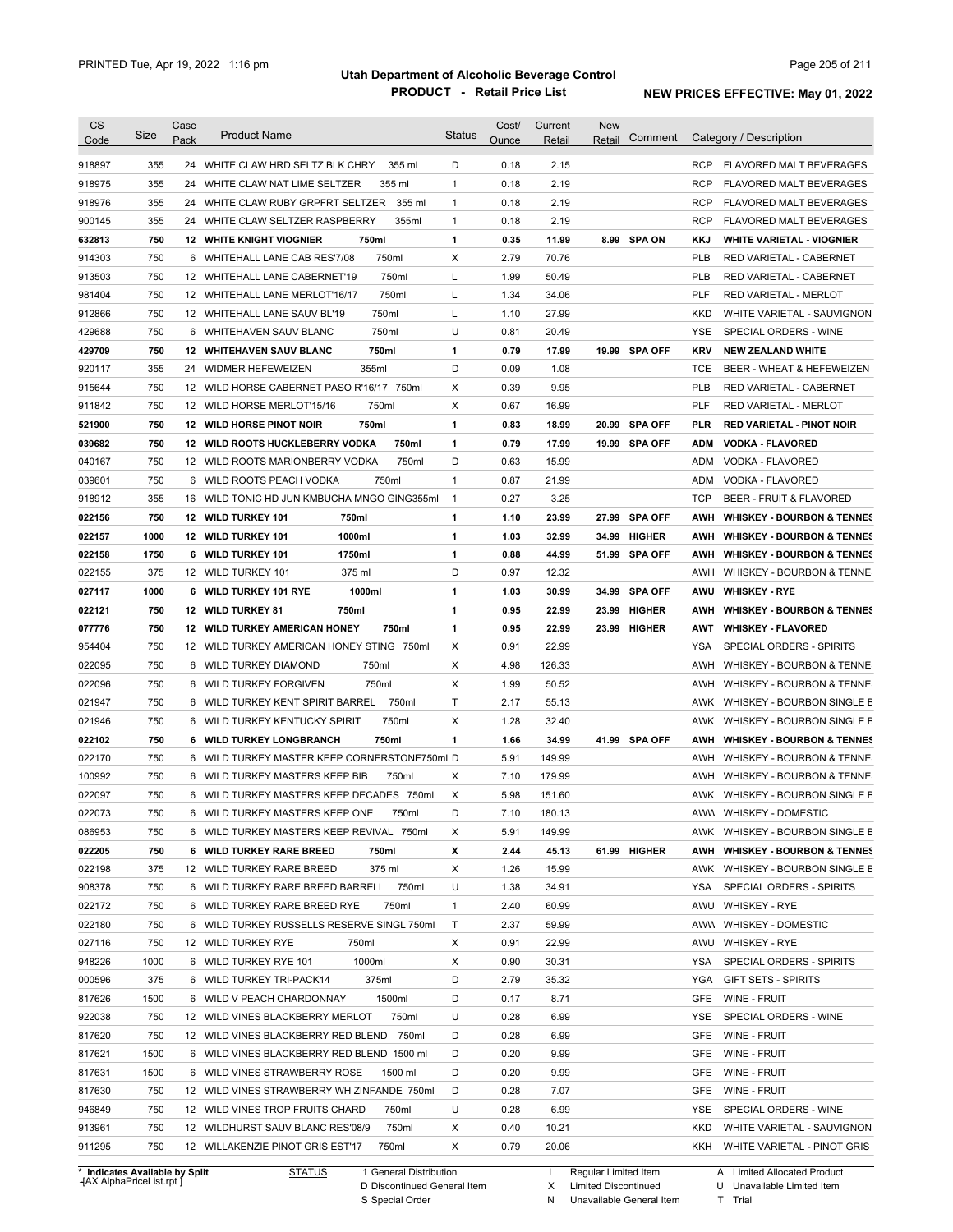| <b>CS</b><br>Code              | Size  | Case<br>Pack | <b>Product Name</b>                          | <b>Status</b> | Cost/<br>Ounce | Current<br>Retail | <b>New</b><br>Retail | Comment       |            | Category / Description                               |
|--------------------------------|-------|--------------|----------------------------------------------|---------------|----------------|-------------------|----------------------|---------------|------------|------------------------------------------------------|
| 635765                         | 750   |              | 12 WILLAMETTE VALLEY RIESLING<br>750ml       | $\mathbf{1}$  | 0.63           | 15.99             |                      |               | <b>KKR</b> | WHITE VARIETAL - RIESLING                            |
| 946831                         | 750   |              | 12 WILLAMETTE VLY PINOT NOIR EST<br>750ml    | 1             | 1.30           | 27.99             |                      | 32.99 SPA OFF | <b>PLR</b> | <b>RED VARIETAL - PINOT NOIR</b>                     |
| 523110                         | 750   |              | 12 WILLAMETTE VLY PINOT NOIR WL CLST 750ml   | 1             | 0.91           | 21.99             |                      | 22.99 HIGHER  | <b>PLR</b> | <b>RED VARIETAL - PINOT NOIR</b>                     |
| 952209                         | 750   |              | 12 WILLAMETTE VV ROSÉ WHOLE CLSTR'20 750ml   | L             | 0.79           | 19.99             |                      |               | <b>MPW</b> | ROSE WINE - DOMESTIC                                 |
| 947590                         | 750   |              | 6 WILLETT FAMILY BOTTLED RYE<br>750ml        | U             | 2.55           | 64.65             |                      |               | <b>YSA</b> | SPECIAL ORDERS - SPIRITS                             |
| 948462                         | 750   |              | 6 WILLETT POT STILL RESRV<br>750ml           | U             | 2.10           | 53.21             |                      |               | <b>YSA</b> | SPECIAL ORDERS - SPIRITS                             |
| 918479                         | 750   |              | 750ml<br>12 WILLIAM COLE ALBAMAR CHARD'20    | L             | 0.43           | 10.99             |                      |               | <b>KRR</b> | CHILEAN WHITE                                        |
| 400770                         | 750   |              | 12 WILLIAM COLE ALBAMAR SAUV BL'19/20 750ml  | L             | 0.43           | 10.99             |                      |               | <b>KRR</b> | CHILEAN WHITE                                        |
| 921203                         | 750   |              | 12 WILLIAM FEVRE CHABLIS'18/19<br>750ml      | L             | 1.54           | 39.03             |                      |               | <b>KRB</b> | FRENCH WHITE - BORDEAUX &                            |
| 951726                         | 20000 |              | 20000 ml<br>1 WILLIAM HILL CABERNET KEG      | X             | 0.33           | 222.09            |                      |               | <b>YSE</b> | SPECIAL ORDERS - WINE                                |
| 638085                         | 750   |              | 12 WILLIAM HILL CHARDONNAY CNTRL CST 750ml   | 1             | 0.47           | 13.99             |                      | 11.99 SPA ON  | KKB        | <b>WHITE VARIETAL - CHARDONNA</b>                    |
| 022086                         | 750   |              | 3 WILLIAM LARUE WELLER BOURBON<br>750ml      | R             | 3.95           | 100.27            |                      |               | AWK        | WHISKEY - BOURBON SINGLE B                           |
| 949004                         | 750   |              | 12 WILLIAMS SELYEM SONOMA COAST PN 16 750ml  | U             | 4.52           | 114.54            |                      |               | YSE        | SPECIAL ORDERS - WINE                                |
|                                | 750   |              |                                              | $\mathbf{1}$  | 1.26           | 31.99             |                      |               |            |                                                      |
| 918938                         | 750   |              | 12 WILLIES CANADIAN WHISKY<br>750ml<br>750ml | $\mathbf{1}$  | 1.02           | 25.99             |                      |               | AWB        | <b>WHISKEY - CANADIAN</b><br><b>LIQUEURS - CREAM</b> |
| 080491                         |       |              | 12 WILLIES COFFEE CREAM LIQUEUR              |               |                |                   |                      |               | CHV        |                                                      |
| 080334                         | 750   |              | 750ml<br>12 WILLIES HUCKLEBERRY CREAM        | $\mathbf{1}$  | 1.02           | 25.99             |                      |               | CHV        | <b>LIQUEURS - CREAM</b>                              |
| 948257                         | 750   |              | 750ml<br>12 WILLM BRUT BLANC DE BLANCS'NV    | L             | 0.55           | 13.99             | 13.99                |               | <b>IHP</b> | SPARKLING WINE - BRUT & BLA                          |
| 947928                         | 750   |              | 750ml<br>12 WILLM GEWURT RES '18             | L             | 0.83           | 20.99             | 20.99                |               | KRC        | FRENCH WHITE - ALSATIAN                              |
| 947921                         | 750   |              | 750ml<br>12 WILLM PINOT GRIS RES'19/20       | L             | 0.79           | 19.99             | 19.99                |               | KRC        | FRENCH WHITE - ALSATIAN                              |
| 947922                         | 750   |              | 750ml<br>12 WILLM RIESLING RES'18/19         | L             | 0.75           | 18.99             | 18.99                |               | <b>KRC</b> | FRENCH WHITE - ALSATIAN                              |
| 909849                         | 750   |              | 750ml<br>12 WILLOW CREST PINOT GRIS'13/14    | Χ             | 0.48           | 12.08             |                      |               | KKH        | WHITE VARIETAL - PINOT GRIS                          |
| 919188                         | 750   |              | 750ml<br>12 WILLOW CREST RIESLING 10         | Χ             | 0.44           | 11.09             |                      |               | <b>YSE</b> | SPECIAL ORDERS - WINE                                |
| 947504                         | 750   |              | 750ml<br>12 WILLOW CREST SAUV BLANC          | Χ             | 0.48           | 12.11             |                      |               | <b>YSE</b> | SPECIAL ORDERS - WINE                                |
| 906123                         | 750   |              | 12 WILSON CREEK ALMOND SPARKLER<br>750ml     | L             | 0.55           | 13.99             |                      |               | <b>IHU</b> | SPARKLING WINE - MISC                                |
| 521986                         | 750   |              | 750ml<br>12 WILY JACK ZINFANDEL              | D             | 0.40           | 10.10             |                      |               | <b>PLH</b> | RED VARIETAL - ZINFANDEL                             |
| 900866                         | 355   |              | 355 ml<br>24 WIND RIVER PALE ALE             | $\mathbf{1}$  | 0.21           | 2.49              |                      |               | <b>TNC</b> | ALE - PALE                                           |
| 900922                         | 355   |              | 24 WIND RIVER PORTER<br>355ml                | D             | 0.21           | 2.53              |                      |               | <b>TNP</b> | ALE - HEAVY, PORTER, STOUT                           |
| 912563                         | 750   |              | 750ml<br>12 WINDFINDER CHARDONNAY            | U             | 0.25           | 6.28              |                      |               | YSE        | SPECIAL ORDERS - WINE                                |
| 916632                         | 750   |              | 750ml<br>12 WINDMILL PETITE SIRAH'07         | Χ             | 0.48           | 12.21             |                      |               | PLJ        | RED VARIETAL - SYRAH, PETITE                         |
| 950299                         | 750   |              | 750ml<br>12 WINDRACER PINOT NOIR RR VLY      | U             | 0.97           | 24.59             |                      |               | <b>YSE</b> | SPECIAL ORDERS - WINE                                |
| 015578                         | 375   |              | 375ml<br>24 WINDSOR CANADIAN                 | $\mathbf{1}$  | 0.35           | 4.49              |                      |               | AWB        | <b>WHISKEY - CANADIAN</b>                            |
| 015248                         | 1750  | 6            | 1750ml<br>WINDSOR CANADIAN PET               | 1             | 0.31           | 18.13             |                      |               | AWB        | <b>WHISKEY - CANADIAN</b>                            |
| 015296                         | 750   |              | 750 ml<br>12 WINDSOR CANADIAN TRAVELER       | $\mathbf{1}$  | 0.35           | 8.99              |                      |               | AWB        | <b>WHISKEY - CANADIAN</b>                            |
| 941849                         | 750   |              | 750ml<br>12 WINE BY JOE PINOT GRIS'18/19     | L             | 0.47           | 11.99             |                      |               | KKH        | WHITE VARIETAL - PINOT GRIS                          |
| 918608                         | 750   |              | 12 WINE BY JOE ROSE OF PN'20<br>750ml        | Г             | 0.47           | 11.99             |                      |               | MPW        | ROSE WINE - DOMESTIC                                 |
| 917801                         | 750   |              | 12 WINESMITH CABERNET FRANC'06<br>750ml      | X             | 0.80           | 20.29             |                      |               | PLG        | RED VARIETAL - CAB FRANC, VI                         |
| 917704                         | 750   |              | 12 WINNER'S TANK VELVETSLEDGEHAMM<br>750ml   | X             | 0.76           | 19.35             |                      |               | PRY        | <b>AUSTRALIAN RED</b>                                |
| 964624                         | 750   |              | 12 WIRSCHING SILVANER DRY IPHF '16 750ml     | Х             | 0.84           | 21.22             |                      |               | KRI        | <b>GERMAN WHITE - MISC &amp; VARIE</b>               |
| 918147                         | 750   |              | 12 WIRSCHING SILVANER FRANKEN'20<br>750ml    | L             | 0.85           | 21.60             |                      |               | KRI        | <b>GERMAN WHITE - MISC &amp; VARIE</b>               |
| 011416                         | 750   |              | 12 WISERS DELUXE CANADIAN WHISKY<br>750ml    | 1             | 0.63           | 18.99             |                      | 15.99 SPA ON  | AWB        | <b>WHISKEY - CANADIAN</b>                            |
| 011418                         | 1750  |              | 6 WISERS DELUXE CANADIAN WHISKY 1750 ml      | 1             | 0.56           | 29.99             |                      | 32.99 SPA OFF | AWB        | <b>WHISKEY - CANADIAN</b>                            |
| 913328                         | 750   |              | 12 WISHING TREE SHIRAZ'18<br>750ml           | Х             | 0.28           | 7.02              |                      |               | PRY        | <b>AUSTRALIAN RED</b>                                |
| 913985                         | 750   |              | 12 WISHING TREE UNOAKED CHARD'17<br>750ml    | L             | 0.51           | 13.06             |                      |               | KRT        | <b>AUSTRALIAN WHITE</b>                              |
| 908252                         | 750   |              | 12 WITCHES BREW<br>750ml                     | Х             | 0.36           | 9.03              |                      |               | YST        | SPECIAL ORDERS - BEER                                |
| 955192                         | 750   |              | 12 WM SELYEM CENTRAL COAST PN 2017 750ml     | U             | 3.55           | 90.11             |                      |               | YSE        | SPECIAL ORDERS - WINE                                |
| 947004                         | 750   |              | 12 WM SELYEM EASTSIDE PINOT NOIR<br>750ml    | U             | 4.31           | 109.42            |                      |               | YSE        | SPECIAL ORDERS - WINE                                |
| 035902                         | 1000  |              | 12 WODKA VODKA<br>1000ml                     | 1             | 0.42           | 14.06             |                      |               | ADX        | VODKA - IMPORTED                                     |
| 955326                         | 355   | 24           | WOLF AMONG WEEDS IPA<br>355ml                | D             | 0.21           | 2.49              |                      |               | TNC        | ALE - PALE                                           |
| 429660                         | 750   |              | 12 WOLF BLASS CABERNET YLLW LABL<br>750ml    | D             | 0.48           | 12.12             |                      |               | <b>PRY</b> | <b>AUSTRALIAN RED</b>                                |
| 429678                         | 750   |              | 750ml<br>6 WOLF BLASS SHIRAZ GOLD L'12       | U             | 0.80           | 20.36             |                      |               | <b>PRY</b> | <b>AUSTRALIAN RED</b>                                |
| 909712                         | 750   |              | 12 WOOD RANCH CHARD 09<br>750ml              | U             | 2.37           | 59.99             |                      |               | YSE        | SPECIAL ORDERS - WINE                                |
| 498105                         | 750   |              | 12 WOODBRIDGE CABERNET R MONDAVI<br>750ml    | $\mathbf{1}$  | 0.36           | 9.06              |                      |               | <b>PLB</b> | RED VARIETAL - CABERNET                              |
| 498110                         | 1500  |              | 6 WOODBRIDGE CABERNET R MONDAVI<br>1500ml    | 1             | 0.28           | 16.13             |                      | 14.13 SPA ON  | PLB        | <b>RED VARIETAL - CABERNET</b>                       |
| 606290                         | 750   |              | 12 WOODBRIDGE CHARDONNAY R MONDAV 750ml      | 1             | 0.36           | 6.06              |                      | 9.06 SPA OFF  | KKB        | <b>WHITE VARIETAL - CHARDONNA</b>                    |
| * Indicates Available by Split |       |              | <b>STATUS</b><br>1 General Distribution      |               |                | L                 | Regular Limited Item |               |            | A Limited Allocated Product                          |

**Case** [AX AlphaPriceList.rpt ]

D Discontinued General Item S Special Order

L Regular Limited Item Limited Discontinued

Unavailable General Item

X N A Limited Allocated Product

U T Unavailable Limited Item

Trial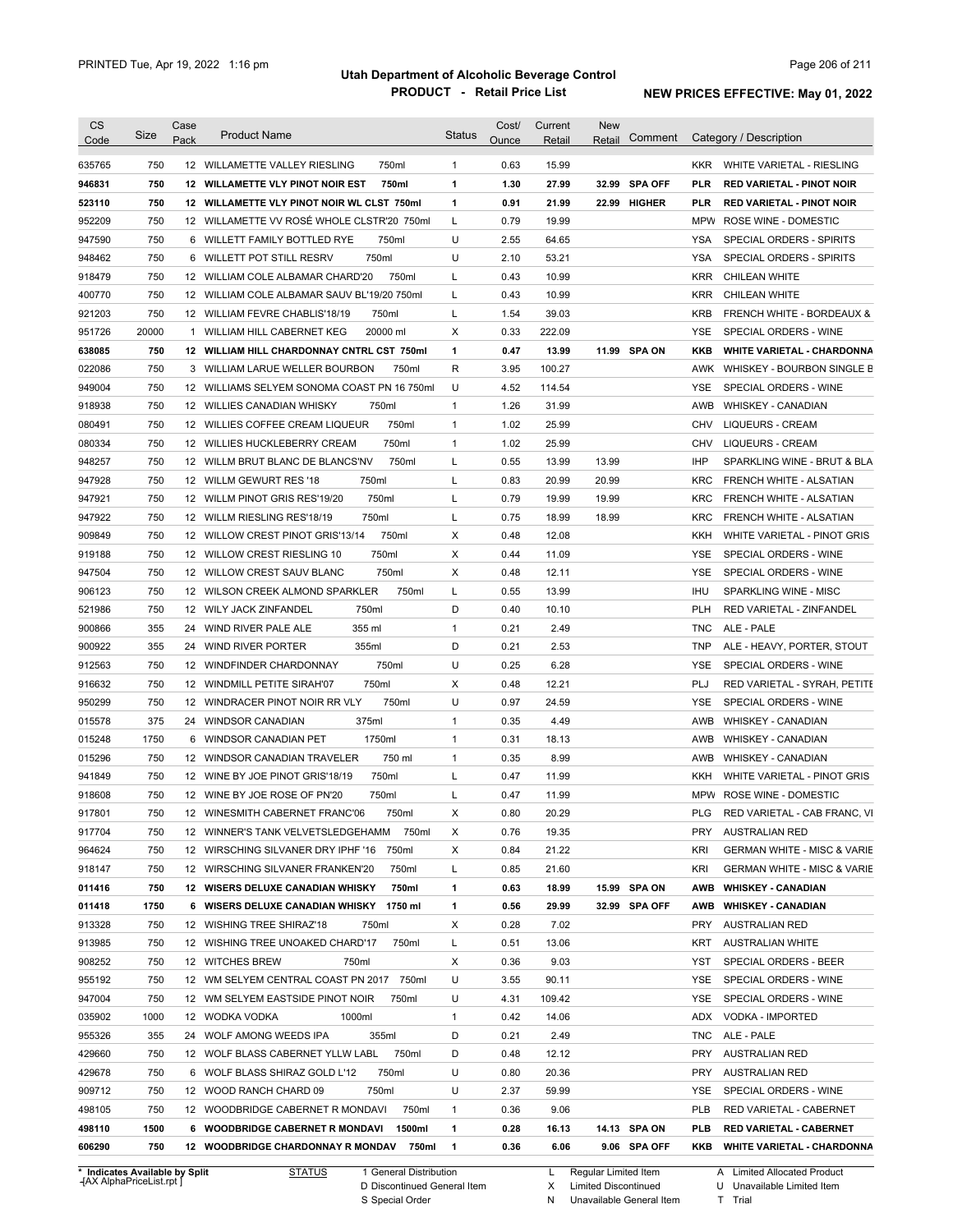| <b>CS</b><br>Code              | Size | Case<br>Pack    | <b>Product Name</b>                                | <b>Status</b> | Cost/<br>Ounce | Current<br>Retail | <b>New</b><br>Comment<br>Retail |            | Category / Description             |
|--------------------------------|------|-----------------|----------------------------------------------------|---------------|----------------|-------------------|---------------------------------|------------|------------------------------------|
| 606293                         | 1500 |                 | 6 WOODBRIDGE CHARDONNAY R MONDAVI 1500ml           | $\mathbf{1}$  | 0.26           | 16.13             | 13.10 SPA ON                    | KKB        | <b>WHITE VARIETAL - CHARDONNA</b>  |
| 429819                         | 1500 | 6               | WOODBRIDGE MALBEC R MONDAVI<br>1500ml              | D             | 0.32           | 16.16             |                                 | <b>PLE</b> | <b>RED VARIETAL - MALBEC</b>       |
| 498118                         | 750  |                 | <b>12 WOODBRIDGE MERLOT R MONDAVI</b><br>750ml     | 1             | 0.36           | 6.06              | 9.06 SPA OFF                    | PLF        | <b>RED VARIETAL - MERLOT</b>       |
|                                | 1500 | 6.              | <b>WOODBRIDGE MERLOT R MONDAVI</b><br>1500ml       | 1             | 0.26           | 16.13             | 13.10 SPA ON                    | PLF        | <b>RED VARIETAL - MERLOT</b>       |
| 498120                         | 1500 |                 | 1500ml<br>6 WOODBRIDGE MOSCATO                     | D             | 0.32           | 16.16             |                                 | KKT        |                                    |
| 429802                         |      |                 |                                                    |               |                |                   |                                 |            | WHITE VARIETAL - MUSCAT & M        |
| 607140                         | 750  |                 | 12 WOODBRIDGE PINOT GRIGIO R MOND<br>750ml         | 1             | 0.36           | 9.06              |                                 | KKH        | WHITE VARIETAL - PINOT GRIS        |
| 607145                         | 1500 |                 | 6 WOODBRIDGE PINOT GRIGIO R MONDAVI 1500ml         | 1             | 0.28           | 16.13             | 14.13 SPA ON                    | KKH        | <b>WHITE VARIETAL - PINOT GRIS</b> |
| 498123                         | 750  |                 | 12 WOODBRIDGE PINOT NOIR R MONDAV<br>750ml         | 1             | 0.36           | 9.06              |                                 | <b>PLR</b> | RED VARIETAL - PINOT NOIR          |
| 498124                         | 1500 |                 | 6 WOODBRIDGE PINOT NOIR R MONDAVI 1500ml           | 1             | 0.28           | 16.13             | 14.13 SPA ON                    | PLR        | <b>RED VARIETAL - PINOT NOIR</b>   |
| 606260                         | 750  |                 | 12 WOODBRIDGE RIESLING R MONDAVI<br>750ml          | D             | 0.35           | 8.99              |                                 | <b>KKR</b> | WHITE VARIETAL - RIESLING          |
| 676046                         | 750  |                 | 12 WOODBRIDGE ROSE<br>750ml                        | 1             | 0.36           | 6.06              | 9.06 SPA OFF                    | <b>MPW</b> | <b>ROSE WINE - DOMESTIC</b>        |
| 607160                         | 1500 |                 | 1500ml<br>6 WOODBRIDGE SAUV BLANC R MONDAV         | 1             | 0.26           | 16.13             | 13.10 SPA ON                    | KKD        | <b>WHITE VARIETAL - SAUVIGNON</b>  |
| 607150                         | 750  |                 | <b>12 WOODBRIDGE SAUV BLANC R MONDAVI</b><br>750ml | 1             | 0.36           | 6.06              | 9.06 SPA OFF                    | KKD        | <b>WHITE VARIETAL - SAUVIGNON</b>  |
| 676055                         | 1500 |                 | 1500ml<br>6 WOODBRIDGE WH ZINFANDEL R MOND         | D             | 0.28           | 14.14             |                                 | MHJ        | BLUSH WINE - WHITE ZINFANDE        |
| 676050                         | 750  | 12 <sup>2</sup> | WOODBRIDGE WH ZINFANDEL R MONDAVI 750ml            | 1             | 0.36           | 9.06              |                                 | MHJ        | BLUSH WINE - WHITE ZINFANDE        |
| 498125                         | 750  |                 | 12 WOODBRIDGE ZINFANDEL R MONDAVI<br>750ml         | U             | 0.36           | 9.08              |                                 | <b>YSE</b> | SPECIAL ORDERS - WINE              |
| 498128                         | 1500 | 6               | WOODBRIDGE ZINFANDEL R MONDAVI<br>1500ml           | D             | 0.17           | 8.64              |                                 | <b>PLH</b> | RED VARIETAL - ZINFANDEL           |
| 901529                         | 355  | 24              | 355ml<br>WOODCHUCK DRAFT CIDER-AMBER               | D             | 0.17           | 2.09              |                                 | <b>GLC</b> | CIDER - BASIC                      |
| 901530                         | 355  | 24              | 355ml<br>WOODCHUCK DRAFT CIDER-GRANNY S            | D             | 0.17           | 2.09              |                                 | <b>GLC</b> | CIDER - BASIC                      |
| 949669                         | 355  | 24              | WOODCHUCK GUMPTION CIDER<br>355ml                  | D             | 0.19           | 2.25              |                                 | <b>GLC</b> | <b>CIDER - BASIC</b>               |
| 900888                         | 355  | 24              | WOODCHUCK HARD CIDER PEARSECCO<br>355ml            | $\mathbf{1}$  | 0.21           | 2.55              |                                 | <b>GLM</b> | CIDER - FLAVORED                   |
| 903661                         | 355  | 24              | 355ml<br><b>WOODCHUCK PEAR CIDER</b>               | U             | 0.17           | 2.05              |                                 | <b>YSE</b> | SPECIAL ORDERS - WINE              |
| 022222                         | 750  | 4               | 750ml<br>WOODFORD MASTERS BRANDY FINISH            | Α             | 3.99           | 101.28            |                                 | AWK        | WHISKEY - BOURBON SINGLE B         |
| 022230                         | 750  | $\overline{4}$  | 750ml<br>WOODFORD MASTERS CLASSIC                  | Χ             | 3.99           | 101.07            |                                 | AWK        | WHISKEY - BOURBON SINGLE B         |
| 022226                         | 750  | $\overline{4}$  | 750ml<br>WOODFORD MASTERS MAPLE WOOD               | X             | 3.60           | 91.18             |                                 | AWK        | WHISKEY - BOURBON SINGLE B         |
| 022240                         | 750  | 6               | WOODFORD MASTERS SMOKED CHERRY MAL 750n A          |               | 3.95           | 100.13            |                                 | AWK        | WHISKEY - BOURBON SINGLE B         |
| 022231                         | 750  | 4               | WOODFORD MASTERS STRAIGHT 750<br>750ml             | Χ             | 3.99           | 101.07            |                                 | AWK        | WHISKEY - BOURBON SINGLE B         |
| 000758                         | 750  | 6               | 750ml<br>WOODFORD RES BOURBON W/GLSS'12            | U             | 1.45           | 36.88             |                                 | AWW        | <b>WHISKEY - DOMESTIC</b>          |
| 022228                         | 750  | 6               | 750ml<br>WOODFORD RES DOUBLE OAKED                 | L             | 2.21           | 55.99             |                                 | AWK        | WHISKEY - BOURBON SINGLE B         |
| 002208                         | 750  | 6               | WOODFORD RES PERSONAL SELCTION<br>750ml            | T             | 1.98           | 50.13             |                                 |            | AWW WHISKEY - DOMESTIC             |
| 026983                         | 750  | 6               | WOODFORD RES RYE PERSONAL PROFILE E750ml T         |               | 1.78           | 45.13             |                                 |            | AWW WHISKEY - DOMESTIC             |
| 000699                         | 750  | 6               | WOODFORD RES W/ GLASSES<br>750ml                   | D             | 0.83           | 21.06             |                                 | YGA        | <b>GIFT SETS - SPIRITS</b>         |
| 100600                         | 750  |                 | 6 WOODFORD RES W/MINT JULEP CUP<br>750ml           | Τ             | 1.54           | 38.99             |                                 | AWW        | <b>WHISKEY - DOMESTIC</b>          |
| 022254                         | 750  |                 | 750ml<br>6 WOODFORD RESERVE BATCH PROOF            | U             | 5.13           | 130.13            |                                 | YGA        | <b>GIFT SETS - SPIRITS</b>         |
| 022214                         | 375  |                 | 12 WOODFORD RESERVE BOURBON<br>375ml               | 1             | 1.58           | 19.99             |                                 |            | AWK WHISKEY - BOURBON SINGLE B     |
|                                |      |                 |                                                    |               |                |                   |                                 |            |                                    |
| 022215                         | 750  |                 | 12 WOODFORD RESERVE BOURBON<br>750ml               | 1             | 1.54           | 38.99             |                                 |            | AWK WHISKEY - BOURBON SINGLE B     |
| 022219                         | 1000 |                 | 6 WOODFORD RESERVE DERBY<br>1000 ml                | Τ             | 1.51           | 50.99             |                                 |            | AWW WHISKEY - DOMESTIC             |
| 022207                         | 1750 |                 | 6 WOODFORD RESERVE DISTILLER SELEC 1750 ml         | $\mathbf{1}$  | 1.12           | 65.99             |                                 | AWH        | WHISKEY - BOURBON & TENNE:         |
| 022225                         | 750  |                 | 4 WOODFORD RESERVE FOURWOOD<br>750ml               | Х             | 3.99           | 101.07            |                                 |            | AWK WHISKEY - BOURBON SINGLE B     |
| 022249                         | 1000 |                 | 6 WOODFORD RESERVE HOLIDAY<br>1000ml               | D             | 1.48           | 49.99             |                                 | YGA        | <b>GIFT SETS - SPIRITS</b>         |
| 022241                         | 750  |                 | 6 WOODFORD RESERVE MALT<br>750ml                   | Α             | 1.54           | 38.99             |                                 | LAS        | <b>ALLOCATED SPIRIT</b>            |
| 022270                         | 750  |                 | 6 WOODFORD RESERVE MASTERS COLLECTION750n A        |               | 5.91           | 149.99            |                                 | AWK        | WHISKEY - BOURBON SINGLE B         |
| 027130                         | 750  |                 | 6 WOODFORD RESERVE RYE<br>750ml                    | 1             | 1.54           | 38.99             |                                 | AWU        | <b>WHISKEY - RYE</b>               |
| 022257                         | 750  |                 | 6 WOODFORD RESERVE STRAIGHT WHEAT 750ml            | A             | 1.54           | 38.99             |                                 | LAS        | <b>ALLOCATED SPIRIT</b>            |
| 022274                         | 750  |                 | 6 WOODFORD RSV MC 5 MALT STOUT MASH 750ml          | A             | 5.91           | 149.99            |                                 | LAS        | <b>ALLOCATED SPIRIT</b>            |
| 525414                         | 750  |                 | 12 WOODWORK CABERNET SAUVIGNON<br>750ml            | D             | 0.28           | 7.09              |                                 | PLB        | RED VARIETAL - CABERNET            |
| 080478                         | 750  |                 | 6 WOODY'S MAPLE BOURBON CREAM LIQUEUR750ml D       |               | 0.51           | 12.96             |                                 | CHV        | LIQUEURS - CREAM                   |
| 912990                         | 750  |                 | 12 WOOP WOOP SHIRAZ'17/18<br>750ml                 | L             | 0.51           | 12.99             |                                 | PRY        | <b>AUSTRALIAN RED</b>              |
| 918867                         | 355  |                 | 24 WORTHY BREWING IPA<br>355ml                     | $\mathbf{1}$  | 0.14           | 1.69              |                                 | TNC        | ALE - PALE                         |
| 918872                         | 355  |                 | 24 WORTHY BREWING LIGHTS OUT STOUT 355ml           | $\mathbf{1}$  | 0.14           | 1.69              |                                 | TNP        | ALE - HEAVY, PORTER, STOUT         |
| 916176                         | 750  |                 | 6 WRATTONBULLY MARSANNE-VIOG'06<br>750ml           | U             | 0.49           | 12.34             |                                 | KRT        | <b>AUSTRALIAN WHITE</b>            |
| 903360                         | 750  |                 | 750ml<br>12 WRAY & NEPHEW OVERPROOF RUM            | Χ             | 0.77           | 19.61             |                                 | YSA        | SPECIAL ORDERS - SPIRITS           |
| 042306                         | 750  |                 | 12 WRAY & NEPHEW WHITE OVERPROOF RUM 750ml         | D             | 1.02           | 24.99             | 25.99 DISCOUNTE ALX             |            | <b>RUM - IMPORTED</b>              |
| 100429                         | 750  |                 | 6 WRITERS TEARS COPPER POT FLASK 750ml             | Τ             | 1.70           | 43.09             |                                 |            | YGA GIFT SETS - SPIRITS            |
| * Indicates Available by Split |      |                 | <b>STATUS</b><br>1 General Distribution            |               |                |                   | L Regular Limited Item          |            | A Limited Allocated Product        |

**Case** [AX AlphaPriceList.rpt ]

D Discontinued General Item

S Special Order

X

Limited Discontinued

N Unavailable General Item

U Unavailable Limited Item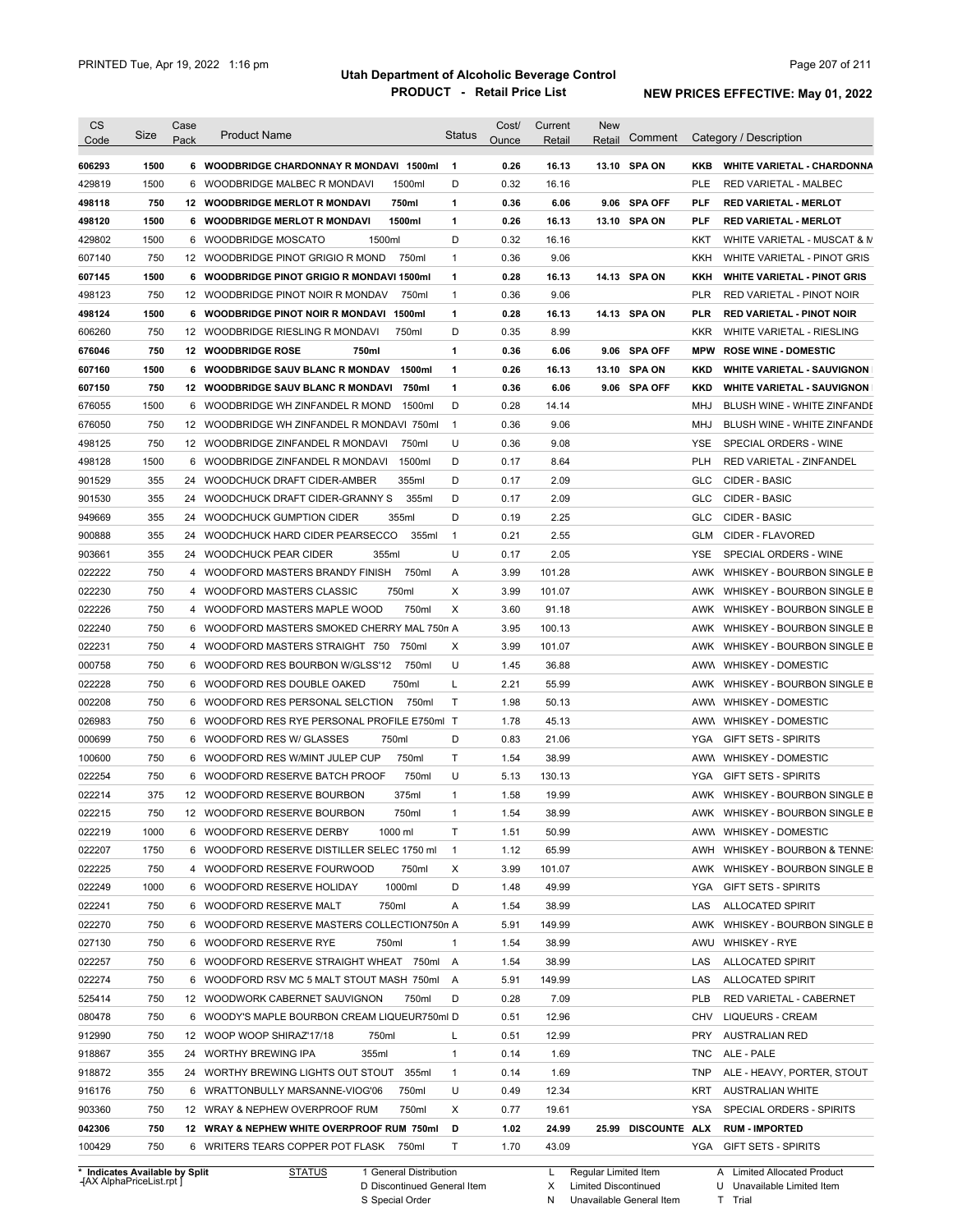| <b>CS</b>        | Size | Case | <b>Product Name</b>                         | Status       | Cost/ | Current | <b>New</b> |                 |            |                                          |
|------------------|------|------|---------------------------------------------|--------------|-------|---------|------------|-----------------|------------|------------------------------------------|
| Code             |      | Pack |                                             |              | Ounce | Retail  | Retail     | Comment         |            | Category / Description                   |
| 036283           | 1000 |      | 6 WYBOROWA VODKA<br>1000 ml                 | D            | 0.24  | 7.99    |            |                 | ADF.       | <b>VODKA - BASIC</b>                     |
| 000315           | 750  | 6    | 750ml<br>WYBOROWA VODKA GLASS PACK          | D            | 0.34  | 8.64    |            |                 | <b>YGA</b> | <b>GIFT SETS - SPIRITS</b>               |
| 918977           | 355  |      | 24 WYDER'S PRICKLY PINEAPPLE CIDER 355 ml   | D            | 0.21  | 2.49    |            |                 | GLM        | CIDER - FLAVORED                         |
| 429730           | 750  |      | 6 WYNDHAM EST SHIRAZ FOUNDER R'8<br>750ml   | X            | 0.64  | 16.32   |            |                 | <b>PRY</b> | <b>AUSTRALIAN RED</b>                    |
| 429760           | 750  |      | 750ml<br>12 WYNDHAM SHIRAZ BIN 555          | D            | 0.26  | 6.49    |            |                 | <b>PRY</b> | <b>AUSTRALIAN RED</b>                    |
| 027650           | 750  |      | 6 WYOMING WHISKEY SMALL BATCH<br>750ml      | $\mathbf{1}$ | 1.77  | 44.99   |            |                 | AWW        | <b>WHISKEY - DOMESTIC</b>                |
| 067192           | 750  |      | 6 X FUSION LIQUEUR<br>750ml                 | 1            | 1.30  | 29.99   |            | 32.99 HIGHER    | CHE        | <b>LIQUEURS - FRUIT</b>                  |
| 098016           | 300  |      | 300 ml<br>12 YAEGAKE SAKE                   | Г            | 0.84  | 8.49    |            |                 | GPX        | SAKE - IMPORTED                          |
| 910187           | 375  |      | 375ml<br>12 YALUMBA ANTIQUE TAWNY           | Χ            | 0.94  | 11.88   |            |                 | ESG        | <b>PORT - TAWNY</b>                      |
| 914000           | 750  |      | 750ml<br>12 YALUMBA BUSHVINE GRENACHE'14/16 | Χ            | 0.38  | 9.72    |            |                 | <b>PRY</b> | <b>AUSTRALIAN RED</b>                    |
| 915090           | 750  |      | 750ml<br>12 YALUMBA CHARD WILD FERM'8/09    | Χ            | 0.64  | 16.20   |            |                 | <b>KRT</b> | <b>AUSTRALIAN WHITE</b>                  |
| 916171           | 375  |      | 375ml<br>12 YALUMBA FSW VIOGNIER'14/1       | Х            | 1.03  | 13.09   |            |                 | EVU        | LATE HARVEST - WHITE MISC                |
| 941887           | 375  |      | <b>12 YALUMBA MUSEUM MUSCAT</b><br>375ml    | г            | 1.81  | 21.99   |            | 22.99 HIGHER    | EVF        | <b>LATE HARVEST - MUSCAT</b>             |
| 429846           | 750  |      | 750ml<br>12 YALUMBA SANGIOVESE ROSE         | 1            | 0.59  | 13.99   |            | 14.99 HIGHER    | <b>MPQ</b> | <b>ROSE WINE - VARIETAL &amp; VIN GI</b> |
| 916170           | 750  |      | 750ml<br>12 YALUMBA SHIRAZ BAROSSA'17       | Χ            | 0.71  | 17.99   |            |                 | <b>PRY</b> | <b>AUSTRALIAN RED</b>                    |
| 917297           | 750  |      | 750ml<br>12 YALUMBA THE SCRIBBLER'13/14     | Χ            | 0.38  | 9.72    |            |                 | <b>PRY</b> | <b>AUSTRALIAN RED</b>                    |
| 917515           | 750  |      | 12 YALUMBA VIOGNIER EDEN VALLEY'17<br>750ml | Χ            | 0.38  | 9.72    |            |                 | <b>KRT</b> | <b>AUSTRALIAN WHITE</b>                  |
| 429844           | 750  |      | <b>12 YALUMBA Y PINOT GRIGIO</b><br>750ml   | 1            | 0.59  | 13.99   |            | 14.99 HIGHER    | KRT        | <b>AUSTRALIAN WHITE</b>                  |
| 916011           | 750  |      | 750ml<br>12 YALUMBA Y RIESLING'17           | U            | 0.45  | 11.31   |            |                 | <b>KRT</b> | <b>AUSTRALIAN WHITE</b>                  |
| 916010           | 750  |      | 750ml<br>12 YALUMBA Y SAUVIGNON BLANC'18/19 | г            | 0.59  | 13.99   |            | 14.99 HIGHER    | KRT        | <b>AUSTRALIAN WHITE</b>                  |
| 915089           | 750  |      | 12 YALUMBA Y SERIES VIOGNIER'18/19<br>750ml | г            | 0.59  | 13.99   |            | 14.99 HIGHER    | KRT        | <b>AUSTRALIAN WHITE</b>                  |
| 916750           | 750  |      | 750ml<br>12 YALUMBA Y SHIRAZ-VIOGNIER'17/18 | г            | 0.59  | 13.99   |            | 14.99 HIGHER    | <b>PRY</b> | <b>AUSTRALIAN RED</b>                    |
| 922203           | 750  | 6    | YAMATO NINJA EDITION<br>750ml               | D            | 1.81  | 45.98   |            |                 | YGA        | GIFT SETS - SPIRITS                      |
| 922204           | 750  | 6    | 750ml<br>YAMATO SAMURAI EDITION             | D            | 2.05  | 51.92   |            |                 | YGA        | <b>GIFT SETS - SPIRITS</b>               |
| 015996           | 750  |      | 750ml<br>12 YAMAZAKI SINGLE MALT 12YR       | Α            | 5.91  | 149.99  |            |                 | LAS        | ALLOCATED SPIRIT                         |
| 015986           | 750  | 6    | YAMAZAKI SINGLE MALT 18YR<br>750ml          | А            | 21.10 | 499.99  |            | 534.99 HIGHER   | LAS        | <b>ALLOCATED SPIRIT</b>                  |
| 951775           | 355  | 24   | YELLOW BELLY CIDER BARREL AGED<br>355 ml    | X            | 0.25  | 2.99    |            |                 | GLC        | CIDER - BASIC                            |
| 918989           | 355  |      | 355 ml<br>24 YELLOW BELLY CIDER GINGER      | Χ            | 0.25  | 2.99    |            |                 | GLM        | CIDER - FLAVORED                         |
| 951788           | 650  |      | 12 YELLOW BELLY CIDER GINGER<br>650 ml      | D            | 0.27  | 5.83    |            |                 | GLM        | CIDER - FLAVORED                         |
| 919081           | 355  |      | 24 YELLOW BELLY CIDER LEMON BASIL SN 355 ml | Χ            | 0.25  | 2.99    |            |                 | GLM        | CIDER - FLAVORED                         |
| 919813           | 375  |      | 375ml<br>12 YELLOW CHARTREUSE               | U            | 2.40  | 30.45   |            |                 | <b>YSC</b> | SPECIAL ORDERS - LIQUEURS                |
| 949312           | 750  |      | 750ml<br>12 YELLOW CHARTREUSE               | Χ            | 2.29  | 58.19   |            |                 | <b>YSE</b> | SPECIAL ORDERS - WINE                    |
| 955639           | 750  |      | 6 YELLOW SPOT 12 YEAR IRISH WHISKEY 750ml   | U            | 5.13  | 129.99  |            |                 | <b>YSA</b> | SPECIAL ORDERS - SPIRITS                 |
| 015934           | 750  |      | 750ml<br>6 YELLOW SPOT IRISH WHISKEY        | U            | 5.13  | 129.99  |            |                 | YSE        | SPECIAL ORDERS - WINE                    |
| 429940           | 750  |      | 750ml<br>12 YELLOW TAIL CABERNET            | 1            | 0.43  | 11.06   |            | 10.99 LOWER     | <b>PRY</b> | <b>AUSTRALIAN RED</b>                    |
| 429945           | 1500 |      | 1500ml<br>6 YELLOW TAIL CABERNET            | 1            | 0.35  | 18.13   |            | 17.99 LOWER     | <b>PLB</b> | RED VARIETAL - CABERNET                  |
|                  |      |      |                                             |              |       |         |            |                 |            |                                          |
| 429950           | 750  |      | 12 YELLOW TAIL CHARDONNAY<br>750ml          | 1            | 0.43  | 11.06   |            | 10.99 LOWER     | KRT        | <b>AUSTRALIAN WHITE</b>                  |
| 429955           | 1500 |      | 1500ml<br>6 YELLOW TAIL CHARDONNAY          | 1            | 0.35  | 18.13   |            | 17.99 LOWER     | KRT        | <b>AUSTRALIAN WHITE</b>                  |
| 429970           | 750  |      | 12 YELLOW TAIL MERLOT<br>750ml              | 1            | 0.43  | 11.06   |            | 10.99 LOWER     | <b>PRY</b> | <b>AUSTRALIAN RED</b>                    |
| 429975           | 1500 |      | 6 YELLOW TAIL MERLOT<br>1500ml              | 1            | 0.35  | 18.13   |            | 17.99 LOWER     | PLF        | <b>RED VARIETAL - MERLOT</b>             |
| 430013           | 750  |      | 12 YELLOW TAIL PINOT GRIGIO<br>750ml        | 1            | 0.43  | 11.06   |            | 10.99 LOWER     | KRT        | <b>AUSTRALIAN WHITE</b>                  |
| 430012           | 1500 |      | 1500ml<br>6 YELLOW TAIL PINOT GRIGIO        | 1            | 0.35  | 18.13   |            | 17.99 LOWER     | KKH        | <b>WHITE VARIETAL - PINOT GRIS</b>       |
| 429990           | 750  |      | 12 YELLOW TAIL SHIRAZ<br>750ml              | 1            | 0.43  | 11.06   |            | 10.99 LOWER     | <b>PRY</b> | <b>AUSTRALIAN RED</b>                    |
| 429995           | 1500 |      | 6 YELLOW TAIL SHIRAZ<br>1500ml              | 1            | 0.35  | 18.13   |            | 17.99 LOWER     | PLJ        | RED VARIETAL - SYRAH, PETITE             |
| 430000           | 750  |      | 12 YELLOW TAIL SHIRAZ-CABERNET<br>750ml     | D            | 0.43  | 11.06   |            | 10.99 DISCOUNTE | PRY        | <b>AUSTRALIAN RED</b>                    |
| 430005           | 1500 |      | 6 YELLOW TAIL SHIRAZ-CABERNET<br>1500ml     | 1            | 0.35  | 18.13   |            | 17.99 LOWER     | PLJ        | RED VARIETAL - SYRAH, PETITE             |
| 429936           | 1000 |      | 12 YELLOW+BLUE MALBEC ORGANIC'1/12 1000ml   | Х            | 0.30  | 10.13   |            |                 | PRU        | ARGENTINE RED - MALBEC                   |
| 429925           | 1000 |      | 12 YELLOW+BLUE ROSE ORGANIC'09<br>1000ml    | U            | 0.30  | 10.28   |            |                 | MPQ        | ROSE WINE - VARIETAL & VIN G             |
| 917692           | 1000 |      | 1000ml<br>12 YELLOW+BLUE SAUVIGNON BL'10/11 | Х            | 0.30  | 10.13   |            |                 | KRR        | CHILEAN WHITE                            |
| 429937           | 1000 |      | 1000ml<br>12 YELLOW+BLUE TORRONTES ORGANIC' | Х            | 0.30  | 10.13   |            |                 | KRS        | ARGENTINE WHITE                          |
| 022271           | 750  |      | 3 YELLOWSTONE LIMITED EDITION 2021 750ml    | Г            | 4.34  | 109.99  |            |                 | AWW        | <b>WHISKEY - DOMESTIC</b>                |
|                  | 750  |      | 3 YELLOWSTONE LTD EDITION 2019<br>750ml     | Α            | 3.95  | 100.27  |            |                 |            | AWK WHISKEY - BOURBON SINGLE B           |
|                  |      |      |                                             |              |       |         |            |                 |            |                                          |
| 022258<br>022265 | 750  |      | 3 YELLOWSTONE LTD EDITION 2020<br>750ml     | Х            | 4.34  | 109.99  |            |                 | AWH        | WHISKEY - BOURBON & TENNE:               |

**Case** [AX AlphaPriceList.rpt ]

D Discontinued General Item

S Special Order

X

N Unavailable General Item Limited Discontinued

U Unavailable Limited Item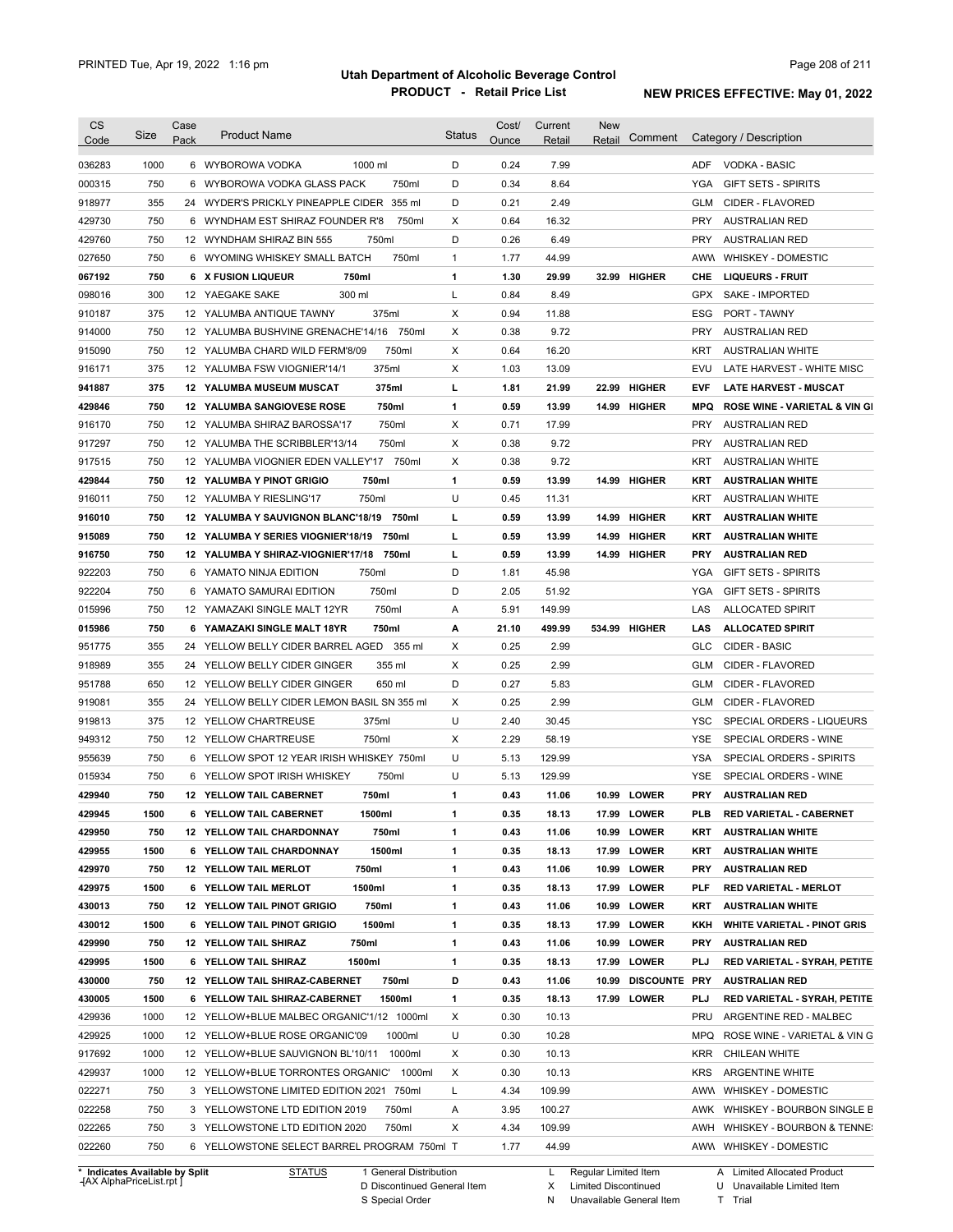| Code                                                                                                                                                                   | Size | Case | <b>Product Name</b>                        | <b>Status</b> | Cost/ | Current | <b>New</b> |               |            |                                     |
|------------------------------------------------------------------------------------------------------------------------------------------------------------------------|------|------|--------------------------------------------|---------------|-------|---------|------------|---------------|------------|-------------------------------------|
|                                                                                                                                                                        |      | Pack |                                            |               | Ounce | Retail  | Retail     | Comment       |            | Category / Description              |
| 022244                                                                                                                                                                 | 750  |      | 6 YELLOWSTONE SELECT BOURBON<br>750ml      | $\mathbf{1}$  | 1.58  | 39.99   |            |               |            | AWK WHISKEY - BOURBON SINGLE B      |
| 902227                                                                                                                                                                 | 250  |      | 250 ml<br>24 YOMI SAKE JUNMAI GINJO CAN    | $\mathbf{1}$  | 0.63  | 5.29    |            |               | GPW        | SAKE - DOMESTIC                     |
| 917384                                                                                                                                                                 | 750  |      | 750ml<br>12 YONNA CAMPO DE BORJA'04/05     | Χ             | 0.60  | 15.29   |            |               | <b>PRP</b> | SPANISH RED - MISC                  |
| 920708                                                                                                                                                                 | 720  |      | 720 ml<br>12 YOSHI NO GAWA WINTER WARRIOR  | L             | 0.78  | 18.96   |            |               | <b>GPX</b> | <b>SAKE - IMPORTED</b>              |
| 067265                                                                                                                                                                 | 750  |      | 750ml<br>12 YUKON JACK APPLE WHISKEY       | $\mathbf{1}$  | 0.79  | 19.99   |            |               | AWT        | <b>WHISKEY - FLAVORED</b>           |
| 067264                                                                                                                                                                 | 375  |      | 375ml<br>24 YUKON JACK CANADA              | D             | 0.47  | 5.99    |            |               | AWT        | <b>WHISKEY - FLAVORED</b>           |
| 067266                                                                                                                                                                 | 750  |      | 750ml<br><b>12 YUKON JACK CANADA</b>       | 1             | 0.79  | 17.99   |            | 19.99 SPA OFF | AWT        | <b>WHISKEY - FLAVORED</b>           |
| 950626                                                                                                                                                                 | 750  |      | 750ml<br>12 YUKON JACK PERMA FROST         | Χ             | 0.72  | 18.19   |            |               | YSA        | SPECIAL ORDERS - SPIRITS            |
| 536950                                                                                                                                                                 | 750  |      | 12 Z ALEXANDER BROWN CAB UNCAGED<br>750ml  | $\mathbf{1}$  | 0.79  | 18.00   |            | 20.00 SPA OFF | PLB        | <b>RED VARIETAL - CABERNET</b>      |
| 915232                                                                                                                                                                 | 750  |      | 750ml<br>12 ZABRIN ATTECA GARNACHA'18      | L             | 0.67  | 16.99   |            |               | <b>PRP</b> | SPANISH RED - MISC                  |
| 910979                                                                                                                                                                 | 750  |      | 750ml<br>6 ZABU NERO D'AVOLA SICILY '15/17 | X             | 0.30  | 7.54    |            |               | PRM        | <b>ITALIAN RED - SICILY</b>         |
| 639440                                                                                                                                                                 | 750  |      | 12 ZACA MESA CHARD SANTA YNEZ'12/13 750ml  | U             | 0.56  | 14.14   |            |               | <b>KKB</b> | WHITE VARIETAL - CHARDONN/          |
| 906961                                                                                                                                                                 | 750  |      | 750ml<br>12 ZACA MESA EST SYRAH            | Х             | 0.81  | 20.42   |            |               | <b>YSE</b> | SPECIAL ORDERS - WINE               |
| 919228                                                                                                                                                                 | 750  |      | 750ml<br>6 ZACA MESA RES SYRAH             | U             | 1.68  | 42.48   |            |               | <b>YSE</b> | SPECIAL ORDERS - WINE               |
| 977124                                                                                                                                                                 | 750  |      | 12 ZACA MESA SYRAH STA YNEZ'12/14<br>750ml | U             | 1.02  | 25.99   |            |               | <b>YSE</b> | SPECIAL ORDERS - WINE               |
| 919227                                                                                                                                                                 | 750  |      | 750ml<br>12 ZACA MESA Z CUVEE              | U             | 0.81  | 20.58   |            |               | <b>YSE</b> | SPECIAL ORDERS - WINE               |
| 907233                                                                                                                                                                 | 750  |      | 750ml<br>12 ZACHERLE ROSE'08               | U             | 0.54  | 13.73   |            |               | <b>MPW</b> | ROSE WINE - DOMESTIC                |
| 920090                                                                                                                                                                 | 750  | 12   | 750ml<br>ZACHERLE TRES HERMANAS'11/12      | Χ             | 1.12  | 28.33   |            |               | PLL        | RED VARIETAL - GRENACHE             |
| 922959                                                                                                                                                                 | 750  |      | 750ml<br>12 ZAHA CABERNET TOKO VNYRD       | $\mathbf{1}$  | 1.14  | 28.99   |            |               | <b>PRV</b> | ARGENTINE RED - OTHER               |
| 952715                                                                                                                                                                 | 750  |      | 750ml<br>12 ZAHA EL CORTE'15               | Г             | 0.99  | 24.99   |            |               | <b>PRV</b> | ARGENTINE RED - OTHER               |
| 922111                                                                                                                                                                 | 750  |      | 750ml<br>12 ZAMPATO CABERNET '15           | Χ             | 0.47  | 12.04   |            |               | <b>YSE</b> | SPECIAL ORDERS - WINE               |
| 430036                                                                                                                                                                 | 750  |      | 750ml<br>12 ZAMPATO CABERNET SAUVIGNON     | L             | 0.67  | 16.99   |            |               | <b>PRZ</b> | <b>IMPORTED RED - MISC</b>          |
| 430038                                                                                                                                                                 | 750  | 12   | 750ml<br>ZAMPATO SAUVIGNON BLANC           | $\mathbf{1}$  | 0.55  | 13.99   |            |               | <b>KRM</b> | ITALIAN WHITE - VARIETAL            |
| 914854                                                                                                                                                                 | 750  | 12   | 750ml                                      | Χ             | 0.36  | 9.11    |            |               | <b>PRG</b> |                                     |
|                                                                                                                                                                        |      |      | ZANTHO ST LAURENT'11/12                    |               |       |         |            |               |            | <b>GERMAN &amp; AUSTRIAN RED</b>    |
| 914853                                                                                                                                                                 | 750  |      | 750ml<br>12 ZANTHO ZWEIGELT'14/15          | Χ             | 0.67  | 16.87   |            |               | <b>PRG</b> | <b>GERMAN &amp; AUSTRIAN RED</b>    |
| 949969                                                                                                                                                                 | 750  |      | 750ml<br>12 ZAPIAIN SIDRA CIDER            | U             | 0.52  | 13.20   |            |               | YSE        | SPECIAL ORDERS - WINE               |
| 737000                                                                                                                                                                 | 750  |      | 750ml<br>12 ZARDETTO PROSECCO BRUT         | 1             | 0.75  | 17.99   |            | 18.99 HIGHER  | IPI        | <b>SPARKLING WINE - PROSECCO</b>    |
| 914846                                                                                                                                                                 | 750  |      | 750ml<br>6 ZARDETTO PROSECCO EXTRA DRY     | г             | 0.83  | 19.99   |            | 20.99 HIGHER  | IPI        | <b>SPARKLING WINE - PROSECCO</b>    |
| 042983                                                                                                                                                                 | 750  | 6    | 750ml<br>ZAYA GRAN RESERVA RUM             | $\mathbf{1}$  | 1.18  | 29.99   |            |               | ALU        | <b>RUM - MISC</b>                   |
| 100667                                                                                                                                                                 | 750  | 6    | 750ml<br>ZAYA RUM W/ ICE BALL TRAY         | D             | 0.64  | 16.20   |            |               | YGA        | <b>GIFT SETS - SPIRITS</b>          |
| 003273                                                                                                                                                                 | 750  |      | 750ml<br>6 ZAYA RUM W/2 GLASSES            | U             | 1.27  | 32.29   |            |               | ALX        | <b>RUM - IMPORTED</b>               |
| 101386                                                                                                                                                                 | 750  | 6    | 750ml<br>ZAYA RUM W/2 TIKI GLASSES         | D             | 0.64  | 16.20   |            |               | <b>YGA</b> | <b>GIFT SETS - SPIRITS</b>          |
| 430060                                                                                                                                                                 | 750  |      | 750ml<br>12 ZAZO MOSCATO                   | D             | 0.32  | 8.05    |            |               | <b>KRN</b> | SPANISH WHITE                       |
| 538000                                                                                                                                                                 | 750  |      | 12 ZD CABERNET NAPA'17/18<br>750ml         | L             | 2.99  | 75.83   |            |               | <b>PLB</b> | RED VARIETAL - CABERNET             |
| 913763                                                                                                                                                                 | 750  |      | 750ml<br>6 ZD CHARDONNAY RESERVE'16/17     | X             | 1.63  | 41.31   |            |               | <b>KKB</b> | WHITE VARIETAL - CHARDONN/          |
| 639620                                                                                                                                                                 | 750  |      | 12 ZD CHARDONNAY'18/19<br>750ml            |               | 1.69  | 42.90   |            |               | KKB        | WHITE VARIETAL - CHARDONN/          |
|                                                                                                                                                                        |      |      |                                            |               |       |         |            |               |            |                                     |
|                                                                                                                                                                        | 750  |      | 12 ZD PINOT NOIR CARNEROS'16<br>750ml      | X             | 1.21  | 30.78   |            |               | PLR        | RED VARIETAL - PINOT NOIR           |
|                                                                                                                                                                        | 750  |      | 750ml<br>12 ZEN GREEN TEA LIQUEUR          | X             | 1.14  | 28.81   |            |               | CHU        | LIQUEURS - MISC                     |
|                                                                                                                                                                        | 750  |      | 750ml<br>12 ZEN OF ZIN ZINFANDEL           | D             | 0.26  | 6.48    |            |               | PLH        | RED VARIETAL - ZINFANDEL            |
|                                                                                                                                                                        | 750  |      | 750ml<br>12 ZENATO ALANERA ROSSO'17/18     | г             | 0.83  | 19.99   |            | 20.99 HIGHER  | <b>PRK</b> | <b>ITALIAN RED - MISC DOC</b>       |
|                                                                                                                                                                        | 750  |      | 750ml<br>12 ZENATO LUGANA'19/20            | г             | 0.83  | 19.99   |            | 20.99 HIGHER  | KRL        | <b>ITALIAN WHITE - MISC DOC</b>     |
|                                                                                                                                                                        | 750  |      | 750ml<br>12 ZENATO PINOT GRIGIO            | 1             | 0.67  | 15.99   |            | 16.99 HIGHER  | KRK        | <b>ITALIAN WHITE - PINOT GRIGIO</b> |
|                                                                                                                                                                        | 3000 |      | 3000ml<br>1 ZENATO VALPOL RIPASSA          | U             | 1.66  | 167.99  |            |               | YSE        | SPECIAL ORDERS - WINE               |
|                                                                                                                                                                        | 750  |      | 750ml<br>12 ZENATO VALPOL RIPASSA'17/18    | L             | 1.30  | 29.99   |            | 32.99 HIGHER  | <b>PRK</b> | <b>ITALIAN RED - MISC DOC</b>       |
|                                                                                                                                                                        | 750  |      | 12 ZENATO VALPOLICELLA SUPERIORE<br>750ml  | X             | 0.79  | 19.99   |            |               | PRM        | <b>ITALIAN RED - SICILY</b>         |
|                                                                                                                                                                        | 750  |      | 12 ZEPALTAS CHARD RUSIAN R'13/14<br>750ml  | U             | 0.72  | 18.20   |            |               | KKB        | WHITE VARIETAL - CHARDONN/          |
|                                                                                                                                                                        | 750  |      | 12 ZEPALTAS PICKBERRY CAB FRANC '14 750ml  | X             | 0.78  | 19.79   |            |               | YSE        | SPECIAL ORDERS - WINE               |
|                                                                                                                                                                        | 750  |      | 12 ZEPALTAS PINOT NOIR RISUENA'14<br>750ml | X             | 0.41  | 10.37   |            |               | PLR        | RED VARIETAL - PINOT NOIR           |
|                                                                                                                                                                        | 750  |      | 750ml<br>12 ZEPALTAS PINOT NOIR SON CST'13 | U             | 0.96  | 24.28   |            |               | PLR        | RED VARIETAL - PINOT NOIR           |
|                                                                                                                                                                        | 750  |      | 12 ZEPALTAS PINOT NOIR SUACCI'12<br>750ml  | X             | 0.73  | 18.58   |            |               | PLR        | RED VARIETAL - PINOT NOIR           |
|                                                                                                                                                                        | 750  |      | 12 ZEPALTAS ROSE'13/14<br>750ml            | U             | 0.56  | 14.16   |            |               | MPU        | ROSE WINE - MISC                    |
|                                                                                                                                                                        | 750  |      | 750ml<br>12 ZEPALTAS SAUV BL LAKE'13/14    | X             | 0.56  | 14.14   |            |               | KKD.       | WHITE VARIETAL - SAUVIGNON          |
| 913483<br>067315<br>498928<br>390020<br>966474<br>390000<br>950685<br>987287<br>919955<br>947467<br>951722<br>918512<br>918241<br>918219<br>918292<br>918240<br>918220 | 750  |      | 750ml<br>12 ZEPALTAS SYRAH ROSELLA'11/12   | X             | 1.00  | 25.29   |            |               | PLJ        | RED VARIETAL - SYRAH, PETITE        |

**Case** [AX AlphaPriceList.rpt ]

D Discontinued General Item

S Special Order

X Limited Discontinued

N Unavailable General Item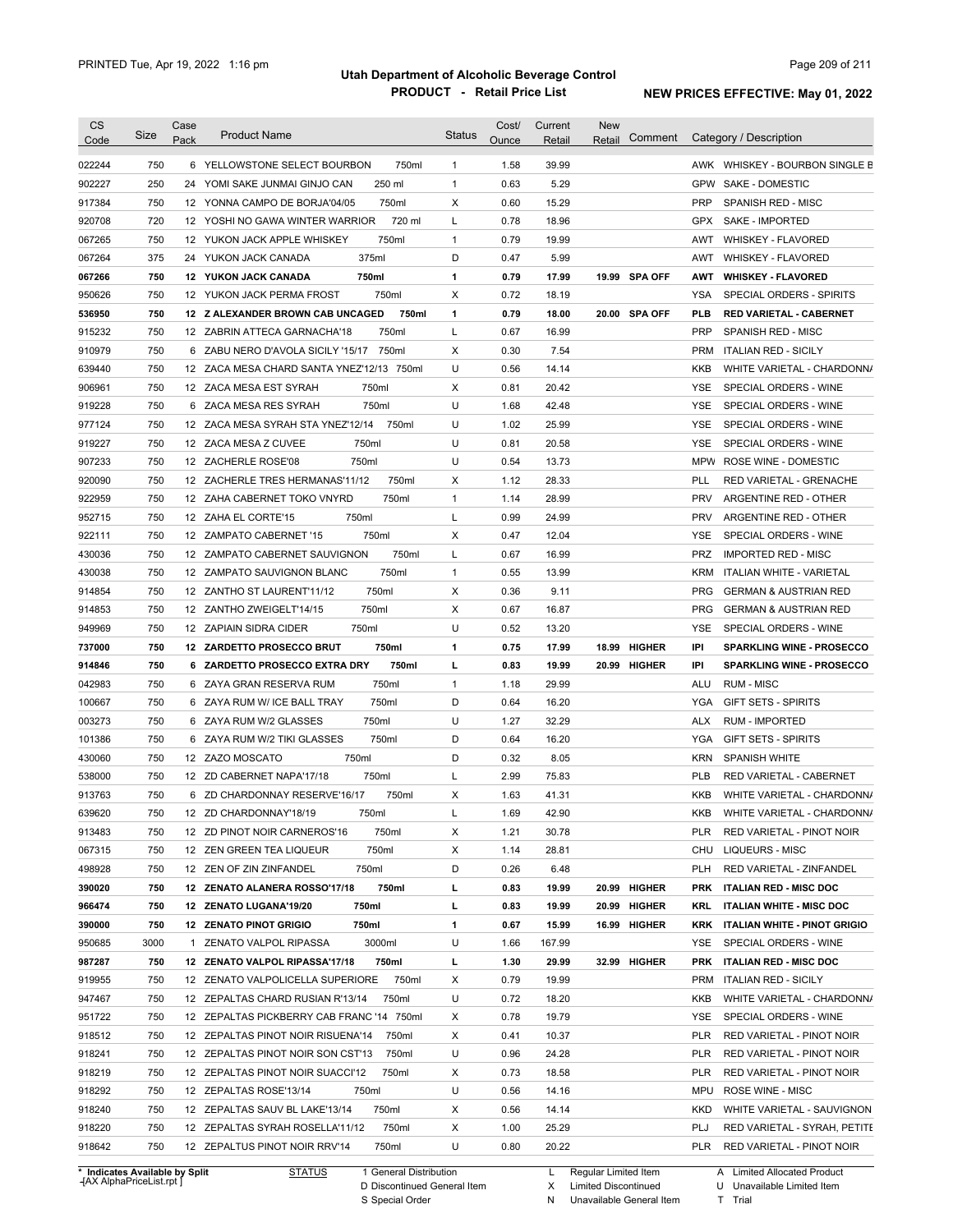| <b>CS</b> |      | Case |                                               |               | Cost/ | Current | <b>New</b>             |                                               |
|-----------|------|------|-----------------------------------------------|---------------|-------|---------|------------------------|-----------------------------------------------|
| Code      | Size | Pack | <b>Product Name</b>                           | <b>Status</b> | Ounce | Retail  | Comment<br>Retail      | Category / Description                        |
| 915735    | 750  |      | 12 ZILLIKEN BUTTERFLY RIESLING'11<br>750ml    | X             | 0.65  | 16.47   |                        | <b>GERMAN WHITE - MOSEL</b><br>KRH            |
| 953192    | 750  |      | 12 ZILLINGER REFLEXION CABERNET'16<br>750ml   | X             | 0.69  | 17.58   |                        | <b>IMPORTED RED - MISC</b><br><b>PRZ</b>      |
| 914053    | 750  |      | 12 ZIND-HUMB GEWURZ HERRENWEG'02<br>750ml     | U             | 1.71  | 43.34   |                        | FRENCH WHITE - ALSATIAN<br><b>KRC</b>         |
| 917020    | 750  |      | 12 ZIND-HUMB GEWURZTRAMINER'19<br>750ml       | X             | 1.17  | 29.75   |                        | <b>KRC</b><br>FRENCH WHITE - ALSATIAN         |
| 917049    | 750  |      | 12 ZIND-HUMB RIES TURCKH'06<br>750ml          | X             | 1.35  | 34.23   |                        | FRENCH WHITE - ALSATIAN<br><b>KRC</b>         |
| 916421    | 750  |      | 12 ZIND-HUMB RIESLING'12<br>750ml             | U             | 1.15  | 29.28   |                        | FRENCH WHITE - ALSATIAN<br><b>KRC</b>         |
| 952797    | 750  |      | 6 ZIND-HUMBRECHT RIESLING VOLCANIC ' 750ml    | U             | 1.39  | 35.33   |                        | SPECIAL ORDERS - WINE<br><b>YSE</b>           |
| 067317    | 750  |      | 12 ZIRBENZ STONE PINE LIQUEUR<br>750ml        | U             | 1.62  | 40.99   |                        | <b>LIQUEURS - BITTERS &amp; HERBAL</b><br>CHS |
| 905735    | 375  |      | 12 ZIRBENZ STONE PINE LIQUEUR<br>375 ml       | X             | 2.44  | 30.99   |                        | <b>LIQUEURS - BITTERS &amp; HERBAL</b><br>CHS |
| 916657    | 750  |      | 12 ZOLO TORRONTES'14/15<br>750ml              | X             | 0.26  | 6.48    |                        | <b>ARGENTINE WHITE</b><br><b>KRS</b>          |
| 900553    | 355  |      | 6 ZOLUPEZ SUMMER CERVEZA ALE<br>355 ml        | U             | 0.58  | 6.98    |                        | ALE - BITTER & ESB<br>TNF                     |
| 951073    | 750  |      | 750ml<br>12 ZOMBIE CHARDONNAY                 | X             | 0.51  | 12.99   |                        | WHITE VARIETAL - CHARDONN/<br>KKB             |
| 918310    | 750  |      | 12 ZOMBIE ZINFANDEL<br>750ml                  | Χ             | 0.51  | 13.06   |                        | RED VARIETAL - ZINFANDEL<br>PLH               |
| 396030    | 750  |      | 12 ZONIN MONTEPULCIANO WINEMAKERS CL 750ml    | D             | 0.32  | 7.99    |                        | PRI<br><b>ITALIAN RED - TUSCANY</b>           |
| 737345    | 375  |      | 12 ZONIN PROSECCO<br>375ml                    | 1             | 0.79  | 8.99    | <b>HIGHER</b><br>9.99  | <b>SPARKLING WINE - PROSECCO</b><br>IPI       |
| 737346    | 750  |      | <b>12 ZONIN PROSECCO</b><br>750ml             | 1             | 0.63  | 14.99   | <b>HIGHER</b><br>15.99 | <b>SPARKLING WINE - PROSECCO</b><br>IPI       |
| 737347    | 1500 |      | 6 ZONIN PROSECCO<br>1500ml                    | T             | 0.55  | 28.13   |                        | SPARKLING WINE - IMPORTED I<br>IPX            |
| 922651    | 1500 |      | 6 ZONIN PROSECCO<br>1500ml                    | D             | 0.55  | 27.99   |                        | <b>IPX</b><br>SPARKLING WINE - IMPORTED I     |
| 737374    | 750  |      | <b>12 ZONIN PROSECCO ROSE</b><br>750ml        | 1             | 0.63  | 14.99   | 15.99 HIGHER           | IPI<br><b>SPARKLING WINE - PROSECCO</b>       |
| 396042    | 750  |      | 12 ZONIN RIESLING WINEMAKERS COLLECTI 750ml   | D             | 0.32  | 7.99    |                        | <b>ITALIAN WHITE - VARIETAL</b><br>KRM        |
| 396044    | 750  |      | 12 ZONIN ROSATO WINEMAKERS COLLECTION 750ml D |               | 0.32  | 8.07    |                        | <b>ROSE WINE - IMPORTED</b><br>MPX            |
| 918322    | 750  |      | 12 ZORZAL TERRIOR UNCO MALBEC<br>750ml        | X             | 0.51  | 13.06   |                        | ARGENTINE RED - MALBEC<br>PRU                 |
| 907464    | 750  | 6.   | ZUBROWKA BISON GRASS VODKA<br>750ml           | U             | 0.97  | 24.55   |                        | <b>SPECIAL ORDERS - SPIRITS</b><br>YSA        |
| 051246    | 750  |      | 12 ZWACK KOSHER SLIVOVITZ<br>750ml            | D             | 0.80  | 20.21   |                        | <b>BRANDY - IMPORTED</b><br>ATX               |
| 954129    | 750  |      | 12 ZYME BLACK TO WHITE-USE 909536<br>750ml    | U             | 1.01  | 25.53   |                        | <b>YSE</b><br>SPECIAL ORDERS - WINE           |

STATUS 1 General Distribution D Discontinued General Item S Special Order

L Regular Limited Item

X Limited Discontinued

N Unavailable General Item

A Limited Allocated Product